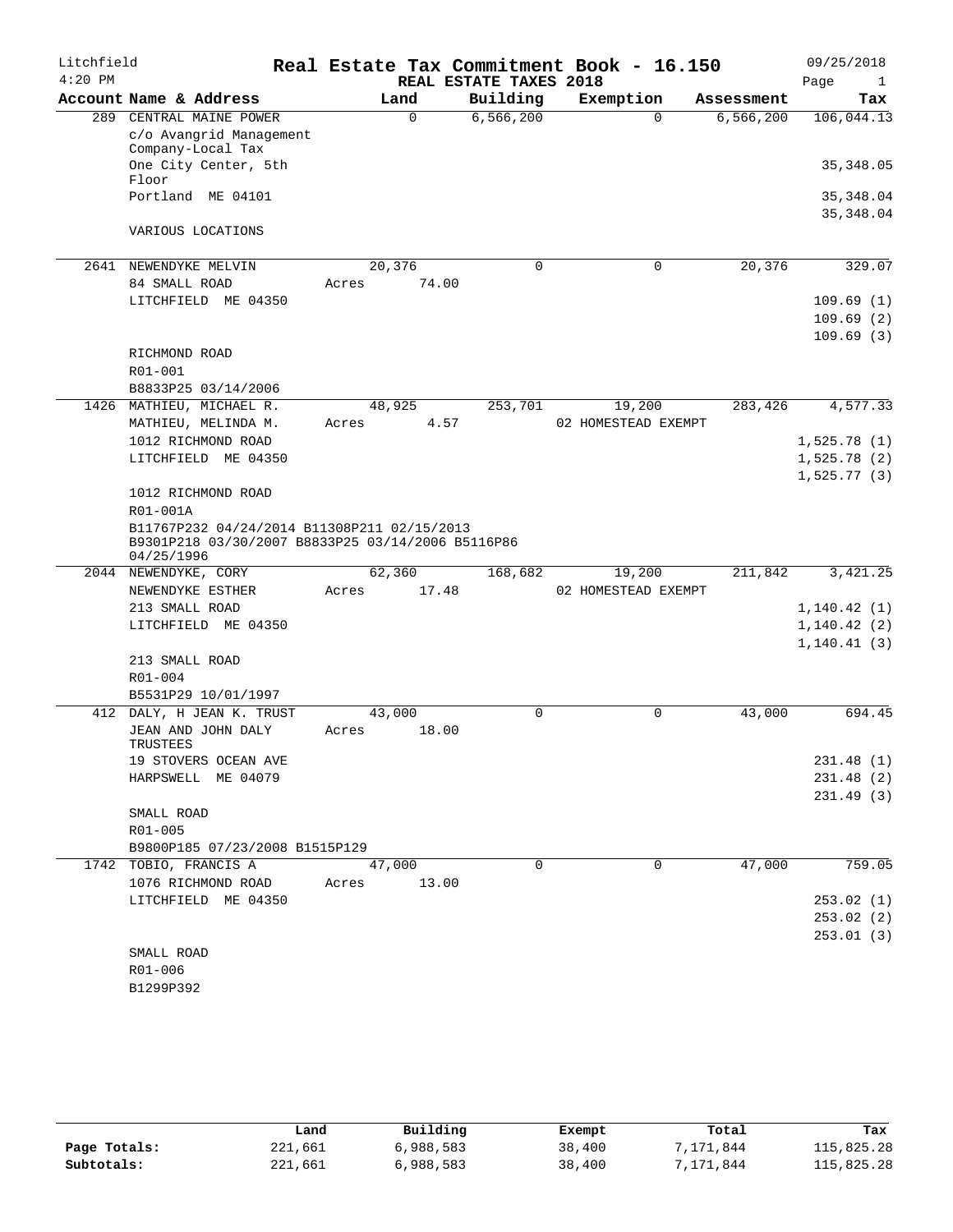| Litchfield<br>$4:20$ PM |                                                                |                 |       | REAL ESTATE TAXES 2018 | Real Estate Tax Commitment Book - 16.150 |            | 09/25/2018<br>$\overline{\phantom{a}}^2$<br>Page |
|-------------------------|----------------------------------------------------------------|-----------------|-------|------------------------|------------------------------------------|------------|--------------------------------------------------|
|                         | Account Name & Address                                         | Land            |       | Building               | Exemption                                | Assessment | Tax                                              |
|                         | 357 CONDON, STEPHEN D<br>160 SMALL ROAD<br>LITCHFIELD ME 04350 | 50,000<br>Acres | 5.00  | 71,966                 | 19,200<br>02 HOMESTEAD EXEMPT            | 102,766    | 1,659.67<br>553.22(1)                            |
|                         | 160 SMALL ROAD<br>R01-007                                      |                 |       |                        |                                          |            | 553.22(2)<br>553.23(3)                           |
|                         | B2626P153<br>1836 WEEKS, SCOTT & MICHELLE                      | 42,750          |       | 182,491                | 19,200                                   | 206,041    | 3,327.56                                         |
|                         | 188 SMALL ROAD                                                 | Acres           | 2.10  |                        | 02 HOMESTEAD EXEMPT                      |            |                                                  |
|                         | LITCHFIELD ME 04350                                            |                 |       |                        |                                          |            | 1,109.19(1)                                      |
|                         |                                                                |                 |       |                        |                                          |            | 1,109.19(2)                                      |
|                         | 188 SMALL ROAD<br>R01-008<br>B6971P241                         |                 |       |                        |                                          |            | 1, 109.18(3)                                     |
|                         | 1741 TOBIO, FRANCIS A                                          | 43,525          |       | 107,592                | 24,960                                   | 126,157    | 2,037.44                                         |
|                         | 1076 RICHMOND ROAD                                             | Acres           | 2.41  |                        | 03 VETERANS EXEMPT                       |            |                                                  |
|                         | LITCHFIELD ME 04350                                            |                 |       |                        | 02 HOMESTEAD EXEMPT                      |            | 679.15(1)                                        |
|                         |                                                                |                 |       |                        |                                          |            | 679.15(2)                                        |
|                         | 1076 RICHMOND ROAD<br>R01-009<br>B1299P392                     |                 |       |                        |                                          |            | 679.14(3)                                        |
|                         | 1402 PORTER, VIRGINIA                                          | 238,150         |       | 83,373                 | 0                                        | 321,523    | 5,192.60                                         |
|                         | PORTER TAMMY V                                                 | Acres           | 18.00 |                        |                                          |            |                                                  |
|                         | 1112 RICHMOND ROAD                                             |                 |       |                        |                                          |            | 1,730.87(1)                                      |
|                         | LITCHFIELD ME 04350                                            |                 |       |                        |                                          |            | 1,730.87(2)                                      |
|                         | 1112 RICHMOND ROAD<br>R01-010                                  |                 |       |                        |                                          |            | 1,730.86(3)                                      |
|                         | B8010P83 06/28/2004 B1035P168                                  |                 |       |                        |                                          |            |                                                  |
|                         | 445 PORTER, TAMMY<br>224 SMALL ROAD                            | 40,000          | 1.00  | $\Omega$               | 0                                        | 40,000     | 646.00                                           |
|                         | LITCHFIELD ME 04350                                            | Acres           |       |                        |                                          |            | 215.33(1)                                        |
|                         |                                                                |                 |       |                        |                                          |            | 215.33(2)                                        |
|                         |                                                                |                 |       |                        |                                          |            | 215.34(3)                                        |
|                         | 224 SMALL ROAD                                                 |                 |       |                        |                                          |            |                                                  |
|                         | R01-010A<br>B5914P72                                           |                 |       |                        |                                          |            |                                                  |
|                         | 1653 PALMER ROBBIE                                             | 0               |       | 9,586                  | 9,586                                    | 0          | 0.00                                             |
|                         | PALMER LINDA                                                   |                 |       |                        | 02 HOMESTEAD EXEMPT                      |            |                                                  |
|                         | 4 PORTER PARK LANE                                             |                 |       |                        |                                          |            |                                                  |
|                         | LITCHFIELD ME 04350                                            |                 |       |                        |                                          |            |                                                  |
|                         | 4 PORTER PARK LANE                                             |                 |       |                        |                                          |            |                                                  |
|                         | R01-010-ON-1                                                   |                 |       |                        |                                          |            |                                                  |
|                         | 421 DANFORTH, JOYCE                                            |                 | 0     | 14,690                 | 14,690                                   | 0          | 0.00                                             |
|                         | BOURGOIN RENA                                                  |                 |       |                        | 02 HOMESTEAD EXEMPT                      |            |                                                  |
|                         | 12 JEFFREY LANE                                                |                 |       |                        |                                          |            |                                                  |
|                         | LITCHFIELD ME 04350                                            |                 |       |                        |                                          |            |                                                  |
|                         | 10 JEFFREY LANE<br>R01-010-ON-10                               |                 |       |                        |                                          |            |                                                  |
|                         |                                                                |                 |       |                        |                                          |            |                                                  |
|                         |                                                                |                 |       |                        |                                          |            |                                                  |
|                         |                                                                |                 |       |                        |                                          |            |                                                  |

|              | Land    | Building  | Exempt  | Total     | Tax        |
|--------------|---------|-----------|---------|-----------|------------|
| Page Totals: | 414,425 | 469,698   | 87,636  | 796,487   | 12,863.27  |
| Subtotals:   | 636,086 | 7,458,281 | 126,036 | 7,968,331 | 128,688.55 |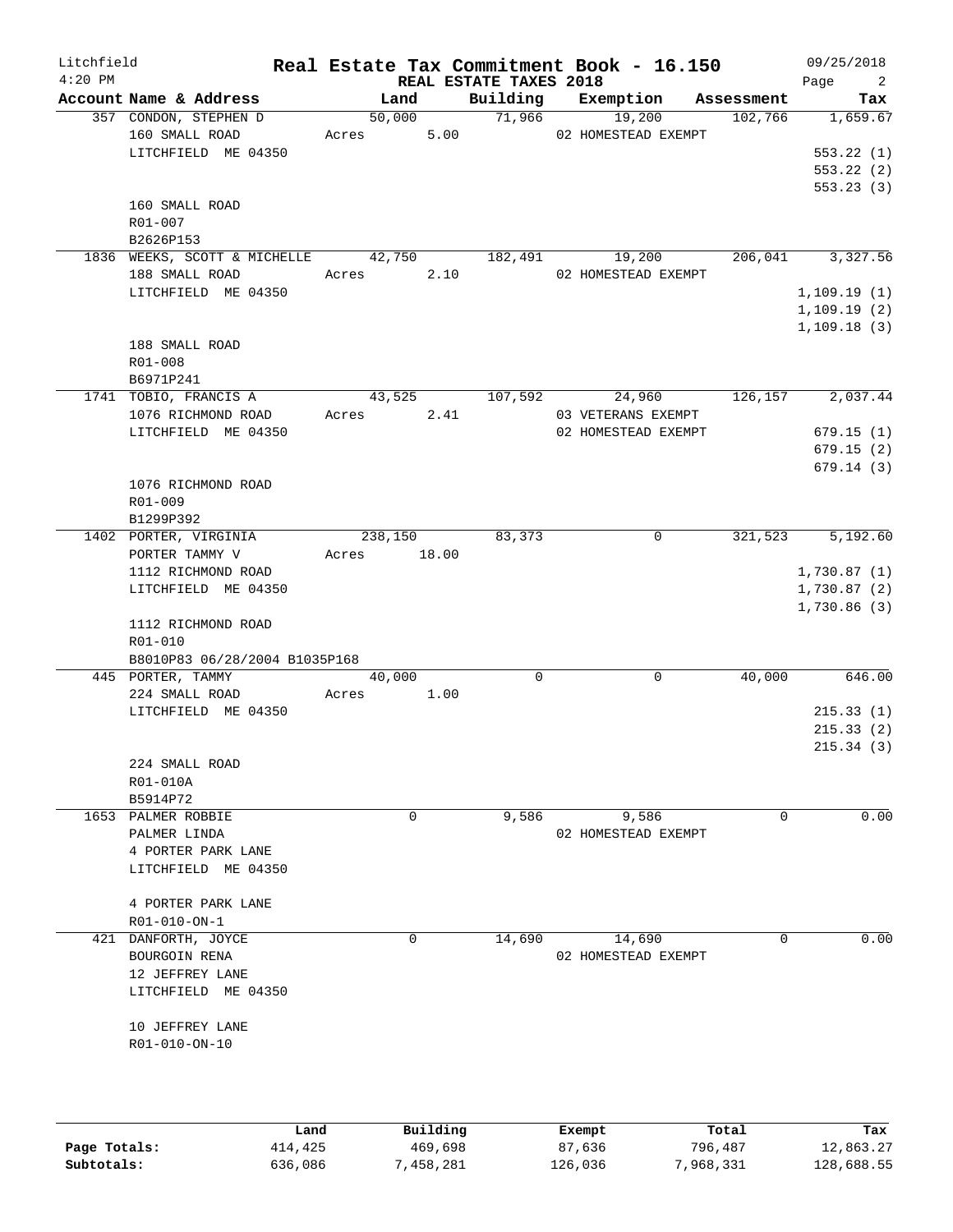| Litchfield<br>$4:20$ PM |                                                                        | Real Estate Tax Commitment Book - 16.150 | REAL ESTATE TAXES 2018 |                               |             | 09/25/2018<br>Page<br>$\overline{\mathbf{3}}$ |
|-------------------------|------------------------------------------------------------------------|------------------------------------------|------------------------|-------------------------------|-------------|-----------------------------------------------|
|                         | Account Name & Address                                                 | Land                                     | Building               | Exemption                     | Assessment  | Tax                                           |
|                         | 2541 HOMRICH, WILLIAM G.<br>10 PORTER PARK LANE<br>LITCHFIELD ME 04350 | 0                                        | 14,508                 | 14,508<br>02 HOMESTEAD EXEMPT | 0           | 0.00                                          |
|                         | 10 PORTER PARK LANE<br>R01-010-ON-11                                   |                                          |                        |                               |             |                                               |
|                         | 2450 PANGBURN LORENE<br>A. (HEIRS OF)<br>9 PORTER PARK LANE            | 0                                        | 9,493                  | 9,493<br>02 HOMESTEAD EXEMPT  | $\Omega$    | 0.00                                          |
|                         | Litchfield ME 04350                                                    |                                          |                        |                               |             |                                               |
|                         | 9 PORTER PARK LANE<br>R01-010-ON-2                                     |                                          |                        |                               |             |                                               |
|                         | 1267 THIBOUTOT, ANDREA E.M.                                            | 0                                        | 11,804                 | 11,804                        | 0           | 0.00                                          |
|                         | 15 PORTER PARK LANE<br>LITCHFIELD ME 04350                             |                                          |                        | 02 HOMESTEAD EXEMPT           |             |                                               |
|                         | 15 PORTER PARK LANE<br>$R01 - 010 - ON - 3$                            |                                          |                        |                               |             |                                               |
|                         | 983 WING DONNA G                                                       | 0                                        | 11,568                 | 11,568                        | $\Omega$    | 0.00                                          |
|                         | 2 JEFFERY LANE                                                         |                                          |                        | 02 HOMESTEAD EXEMPT           |             |                                               |
|                         | LITCHFIELD ME 04350                                                    |                                          |                        |                               |             |                                               |
|                         | 2 JEFFERY LANE<br>R01-010-ON-4                                         |                                          |                        |                               |             |                                               |
|                         | 1969 SANBORN, NANCY                                                    | 0                                        | 10,378                 | 10,378                        | $\mathbf 0$ | 0.00                                          |
|                         | 19 PORTER PARK LANE<br>LITCHFIELD ME 04350                             |                                          |                        | 02 HOMESTEAD EXEMPT           |             |                                               |
|                         | 19 PORTER PARK LANE<br>R01-010-ON-5                                    |                                          |                        |                               |             |                                               |
|                         | 152 GEROUX, MELISSA                                                    | 0                                        | 1,358                  | $\mathbf 0$                   | 1,358       | 21.93                                         |
|                         | C/O TAMMY PORTER                                                       |                                          |                        |                               |             |                                               |
|                         | 1112 RICHMOND ROAD                                                     |                                          |                        |                               |             | 7.31(1)                                       |
|                         | LITCHFIELD ME 04350                                                    |                                          |                        |                               |             | 7.31(2)                                       |
|                         | 28 PORTER PARK LANE<br>R01-010-ON-6                                    |                                          |                        |                               |             | 7.31(3)                                       |
|                         | 2929 BLANCHETTE, MICHAEL                                               | 0                                        | 11,916                 | 11,916                        | $\Omega$    | 0.00                                          |
|                         | 35 PORTER PARK LANE                                                    |                                          |                        | 02 HOMESTEAD EXEMPT           |             |                                               |
|                         | Litchfield ME 04350                                                    |                                          |                        |                               |             |                                               |
|                         | 35 PORTER PARK LANE<br>R01-010-ON-7                                    |                                          |                        |                               |             |                                               |
|                         | 1971 GARLAND ADAM                                                      | 0                                        | 10,094                 | 10,094                        | $\Omega$    | 0.00                                          |
|                         | 37 PORTER PARK LANE<br>LITCHFIELD ME 04350                             |                                          |                        | 02 HOMESTEAD EXEMPT           |             |                                               |
|                         | 37 PORTER PARK LANE<br>R01-010-ON-8                                    |                                          |                        |                               |             |                                               |
|                         |                                                                        | Land                                     | Building               | Exempt                        | Total       | Tax                                           |
| Page Totals:            |                                                                        | $\mathsf{O}$                             | 81,119                 | 79,761                        | 1,358       | 21.93                                         |
| Subtotals:              | 636,086                                                                | 7,539,400                                |                        | 205,797                       | 7,969,689   | 128,710.48                                    |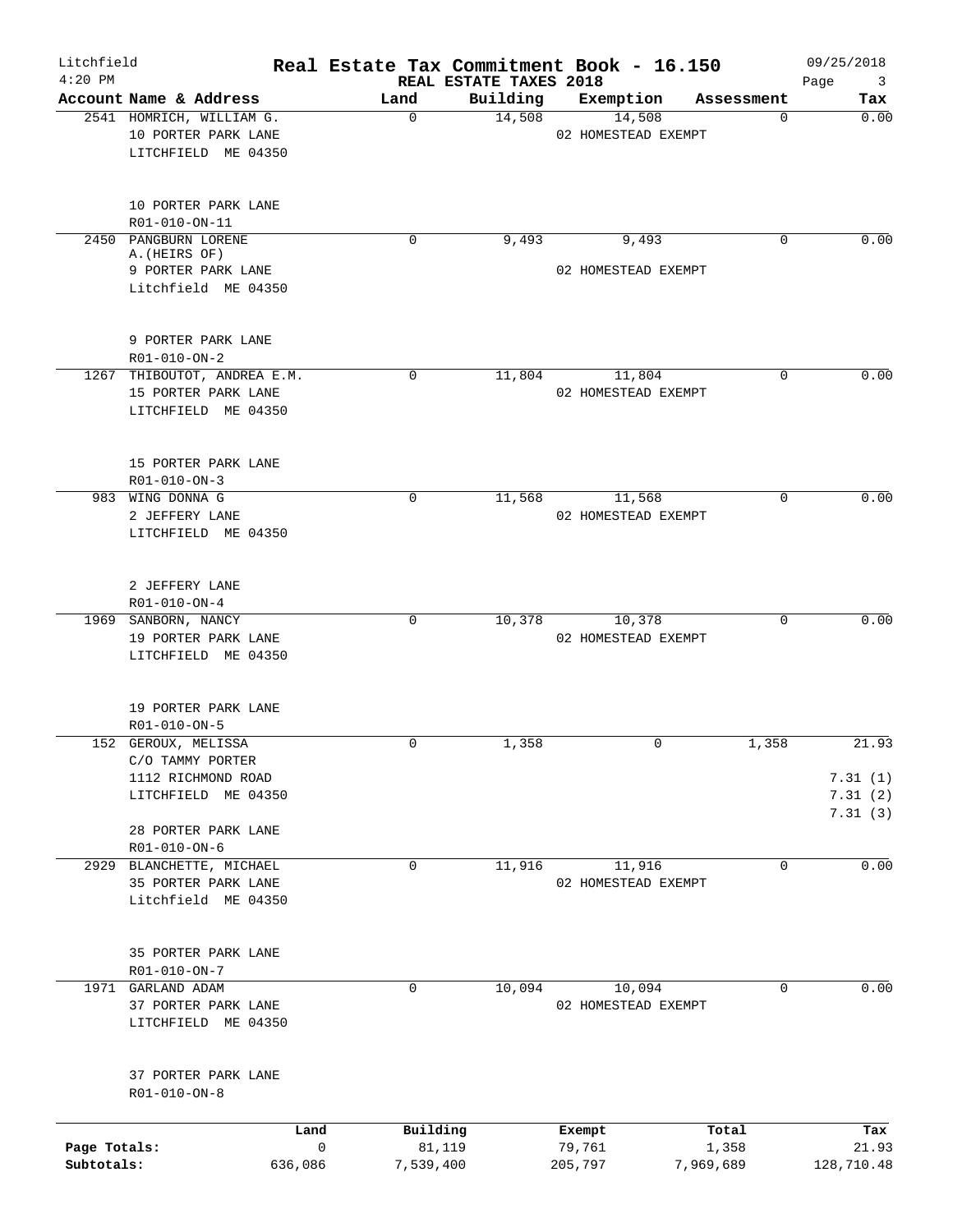| Litchfield |                                                                                            |        |          |                        | Real Estate Tax Commitment Book - 16.150 |            | 09/25/2018              |
|------------|--------------------------------------------------------------------------------------------|--------|----------|------------------------|------------------------------------------|------------|-------------------------|
| $4:20$ PM  |                                                                                            |        |          | REAL ESTATE TAXES 2018 |                                          |            | Page<br>4               |
|            | Account Name & Address                                                                     | Land   |          | Building               | Exemption                                | Assessment | Tax                     |
|            | 1489 O'NEAL, MAUREEN                                                                       |        | $\Omega$ | 12,346                 | $\Omega$                                 | 12,346     | 199.39                  |
|            | 11 JEFFREY LANE                                                                            |        |          |                        |                                          |            |                         |
|            | LITCHFIELD ME 04280                                                                        |        |          |                        |                                          |            | 66.46(1)                |
|            |                                                                                            |        |          |                        |                                          |            | 66.46(2)                |
|            |                                                                                            |        |          |                        |                                          |            | 66.47(3)                |
|            | 11 JEFFREY LANE                                                                            |        |          |                        |                                          |            |                         |
|            | R01-010-ON-9                                                                               |        |          |                        |                                          |            |                         |
|            | 1459 NEWCOMER, PHILIP A.                                                                   | 46,520 |          | 134,979                | 19,200                                   | 162,299    | 2,621.13                |
|            | NEWCOMER, KARA L.                                                                          | Acres  | 14.00    |                        | 02 HOMESTEAD EXEMPT                      |            |                         |
|            | 1124 RICHMOND ROAD                                                                         |        |          |                        |                                          |            | 873.71 (1)              |
|            | LITCHFIELD ME 04350                                                                        |        |          |                        |                                          |            | 873.71 (2)              |
|            |                                                                                            |        |          |                        |                                          |            | 873.71 (3)              |
|            | 1124 RICHMOND ROAD                                                                         |        |          |                        |                                          |            |                         |
|            | R01-011                                                                                    |        |          |                        |                                          |            |                         |
|            | B12074P301 07/31/2015 B12074P302 08/04/2015<br>B12100P277 07/31/2015 B12074P301 07/31/2015 |        |          |                        |                                          |            |                         |
|            | B11503P122 05/27/2008 B9177P287 12/04/2006 B2262P286                                       |        |          |                        |                                          |            |                         |
|            | 27 AMES, JENNIFER                                                                          | 50,000 |          | 41,137                 | $\mathbf 0$                              | 91,137     | 1,471.86                |
|            | 214 SMALL ROAD                                                                             | Acres  | 5.00     |                        |                                          |            |                         |
|            | LITCHFIELD ME 04350                                                                        |        |          |                        |                                          |            | 490.62 (1)              |
|            |                                                                                            |        |          |                        |                                          |            | 490.62(2)               |
|            |                                                                                            |        |          |                        |                                          |            | 490.62 (3)              |
|            | 214 SMALL ROAD                                                                             |        |          |                        |                                          |            |                         |
|            | R01-011A                                                                                   |        |          |                        |                                          |            |                         |
|            | B12100P277 07/31/2015 B10618P225 12/14/2010                                                |        |          |                        |                                          |            |                         |
|            | B2252P284                                                                                  |        |          |                        |                                          |            |                         |
|            | 1461 REICHEL, LORETTA C                                                                    | 41,725 |          | 101,648                | 19,200                                   | 124,173    | 2,005.39                |
|            | 1140 RICHMOND ROAD                                                                         | Acres  | 2.25     |                        | 02 HOMESTEAD EXEMPT                      |            |                         |
|            | LITCHFIELD ME 04350                                                                        |        |          |                        |                                          |            | 668.46(1)               |
|            |                                                                                            |        |          |                        |                                          |            | 668.46(2)               |
|            |                                                                                            |        |          |                        |                                          |            | 668.47(3)               |
|            | 1140 RICHMOND ROAD                                                                         |        |          |                        |                                          |            |                         |
|            | R01-011B                                                                                   |        |          |                        |                                          |            |                         |
|            | B4030P138                                                                                  |        |          |                        |                                          |            |                         |
|            | 2879 REICHEL, LORETTA C                                                                    | 33,568 |          | 0                      | 0                                        | 33,568     | 542.12                  |
|            | 1140 RICHMOND ROAD                                                                         | Acres  | 18.00    |                        |                                          |            |                         |
|            | LITCHFIELD ME 04350                                                                        |        |          |                        |                                          |            | 180.71(1)               |
|            |                                                                                            |        |          |                        |                                          |            | 180.71 (2)<br>180.70(3) |
|            | RICHMOND ROAD                                                                              |        |          |                        |                                          |            |                         |
|            | R01-011C                                                                                   |        |          |                        |                                          |            |                         |
|            | B12074P302 08/04/2015 B9177P287 B2262P86                                                   |        |          |                        |                                          |            |                         |
|            | 2027 HUDSON, HARRIET &                                                                     | 63,485 |          | 134,213                | 19,200                                   | 178,498    | 2,882.74                |
|            | STEPHEN                                                                                    |        |          |                        |                                          |            |                         |
|            | 1160 RICHMOND ROAD                                                                         | Acres  | 18.98    |                        | 02 HOMESTEAD EXEMPT                      |            |                         |
|            | LITCHFIELD ME 04350                                                                        |        |          |                        |                                          |            | 960.91(1)               |
|            |                                                                                            |        |          |                        |                                          |            | 960.91(2)               |
|            |                                                                                            |        |          |                        |                                          |            | 960.92(3)               |
|            | 1160 RICHMOND ROAD                                                                         |        |          |                        |                                          |            |                         |
|            | R01-012                                                                                    |        |          |                        |                                          |            |                         |
|            | B6478P21 09/18/1998                                                                        |        |          |                        |                                          |            |                         |

|              | Land    | Building | Exempt  | Total     | Tax        |
|--------------|---------|----------|---------|-----------|------------|
| Page Totals: | 235,298 | 424,323  | 57,600  | 602,021   | 9,722.63   |
| Subtotals:   | 871,384 | 963,723, | 263,397 | 8,571,710 | 138,433.11 |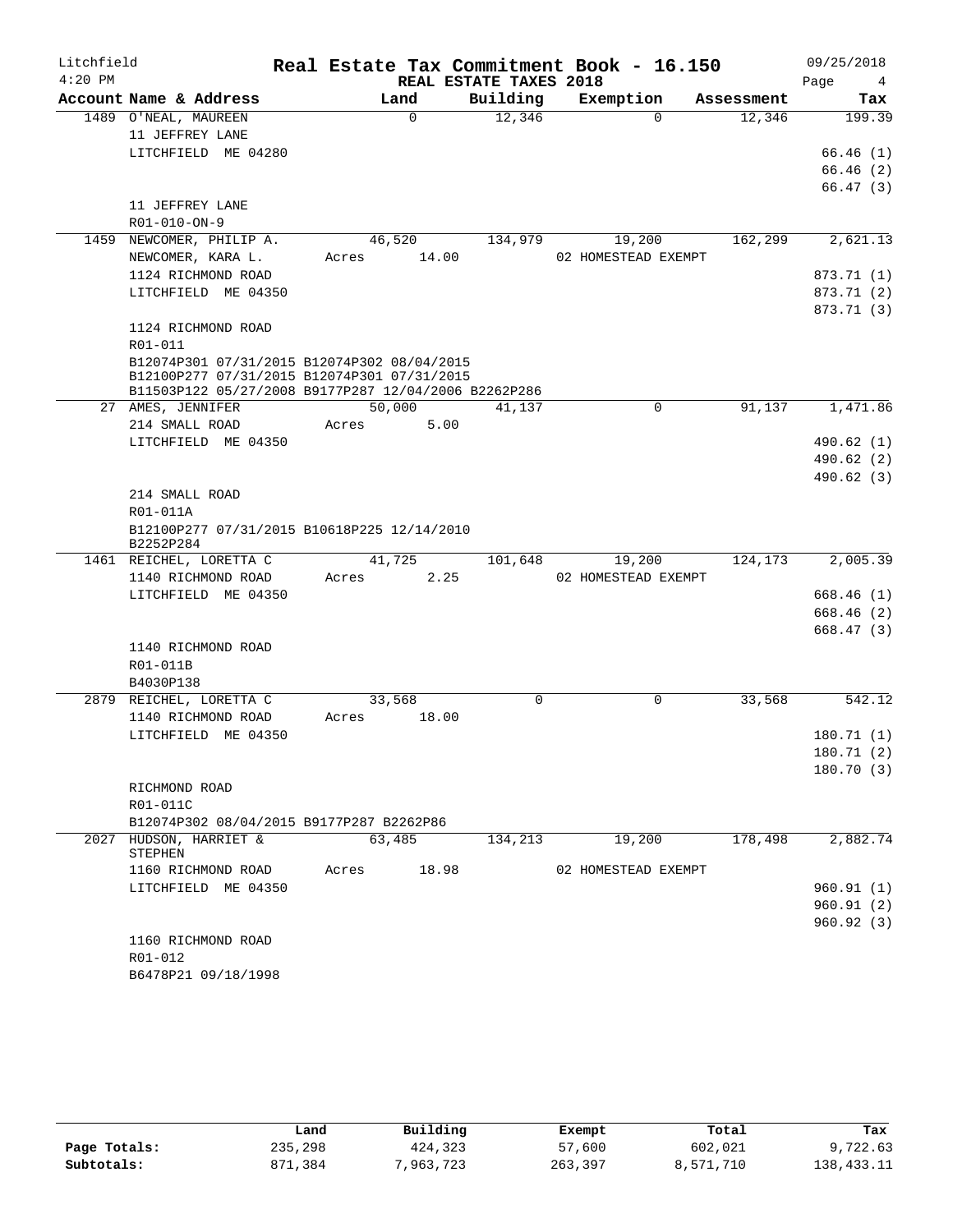| Litchfield<br>$4:20$ PM |                                                                      |                 |       | REAL ESTATE TAXES 2018 | Real Estate Tax Commitment Book - 16.150 |            | 09/25/2018<br>Page<br>5                         |
|-------------------------|----------------------------------------------------------------------|-----------------|-------|------------------------|------------------------------------------|------------|-------------------------------------------------|
|                         | Account Name & Address                                               | Land            |       | Building               | Exemption                                | Assessment | Tax                                             |
|                         | 243 RODNEY, JOHN & DAWN<br>1176 RICHMOND ROAD<br>LITCHFIELD ME 04350 | 55,500<br>Acres | 9.00  | 114,337                | 19,200<br>02 HOMESTEAD EXEMPT            | 150,637    | 2,432.79<br>810.93(1)<br>810.93(2)<br>810.93(3) |
|                         | 1176 RICHMOND ROAD<br>R01-012A<br>B5157P250 06/24/1996               |                 |       |                        |                                          |            |                                                 |
|                         | 542 EATON, GARY                                                      | 31,690          |       | $\mathbf 0$            | $\mathbf 0$                              | 31,690     | 511.79                                          |
|                         | 1222 RICHMOND ROAD<br>LITCHFIELD ME 04350                            | Acres           | 34.00 |                        |                                          |            | 170.60(1)<br>170.60(2)<br>170.59(3)             |
|                         | 1222 RICHMOND ROAD<br>R01-013<br>B7482P48 06/24/2003                 |                 |       |                        |                                          |            |                                                 |
|                         | 540 EATON, RODNEY                                                    | 50,000          |       | 95,480                 | 19,200                                   | 126,280    | 2,039.42                                        |
|                         | 1206 RICHMOND ROAD                                                   | Acres           | 5.00  |                        | 02 HOMESTEAD EXEMPT                      |            |                                                 |
|                         | LITCHFIELD ME 04350                                                  |                 |       |                        |                                          |            | 679.81(1)                                       |
|                         |                                                                      |                 |       |                        |                                          |            | 679.81(2)                                       |
|                         | 1206 RICHMOND ROAD<br>$R01 - 013 - 2$<br>B2757P313                   |                 |       |                        |                                          |            | 679.80(3)                                       |
|                         | 537 EATON, GARY                                                      | 51,750          |       | 91,557                 | 19,200                                   | 124,107    | 2,004.33                                        |
|                         | 1222 RICHMOND ROAD                                                   | Acres           | 5.70  |                        | 02 HOMESTEAD EXEMPT                      |            |                                                 |
|                         | LITCHFIELD ME 04350                                                  |                 |       |                        |                                          |            | 668.11(1)                                       |
|                         |                                                                      |                 |       |                        |                                          |            | 668.11(2)                                       |
|                         | 1222 RICHMOND ROAD<br>R01-013A                                       |                 |       |                        |                                          |            | 668.11 (3)                                      |
|                         | B3343P267                                                            |                 |       |                        |                                          |            |                                                 |
|                         | 1124 MACWHINNIE, ROGER W<br>814 RICHMOND ROAD                        | 69,770<br>Acres | 11.36 | 0                      | 0                                        | 69,770     | 1,126.79                                        |
|                         | LITCHFIELD ME 04350                                                  |                 |       |                        |                                          |            | 375.60(1)<br>375.60(2)<br>375.59(3)             |
|                         | RICHMOND ROAD                                                        |                 |       |                        |                                          |            |                                                 |
|                         | R01-014A                                                             |                 |       |                        |                                          |            |                                                 |
|                         | B2998P134 07/16/1988                                                 |                 |       |                        |                                          |            |                                                 |
|                         | 799 PESCE STEPHANIE<br>284 UPPER POND<br>LITCHFIELD ME 04350         |                 | 0     | 10,898                 | $\mathsf{O}$                             | 10,898     | 176.00<br>58.67 (1)<br>58.67(2)                 |
|                         | 1290 RICHMOND ROAD<br>R01-014A-ON-1                                  |                 |       |                        |                                          |            | 58.66(3)                                        |
|                         | 1214 PESCE STEPHANIE                                                 |                 | 0     | 8,844                  | 0                                        | 8,844      | 142.83                                          |
|                         | 284 UPPER POND ROAD<br>LITCHFIELD ME 04350                           |                 |       |                        |                                          |            | 47.61 (1)<br>47.61 (2)<br>47.61(3)              |
|                         | 1254 RICHMOND ROAD<br>R01-014A-ON-2                                  |                 |       |                        |                                          |            |                                                 |
|                         |                                                                      |                 |       |                        |                                          |            |                                                 |

|              | Land      | Building  | Exempt  | Total     | Tax        |
|--------------|-----------|-----------|---------|-----------|------------|
| Page Totals: | 258,710   | 321,116   | 57,600  | 522,226   | 8,433.95   |
| Subtotals:   | 1,130,094 | 8,284,839 | 320,997 | 9,093,936 | 146,867.06 |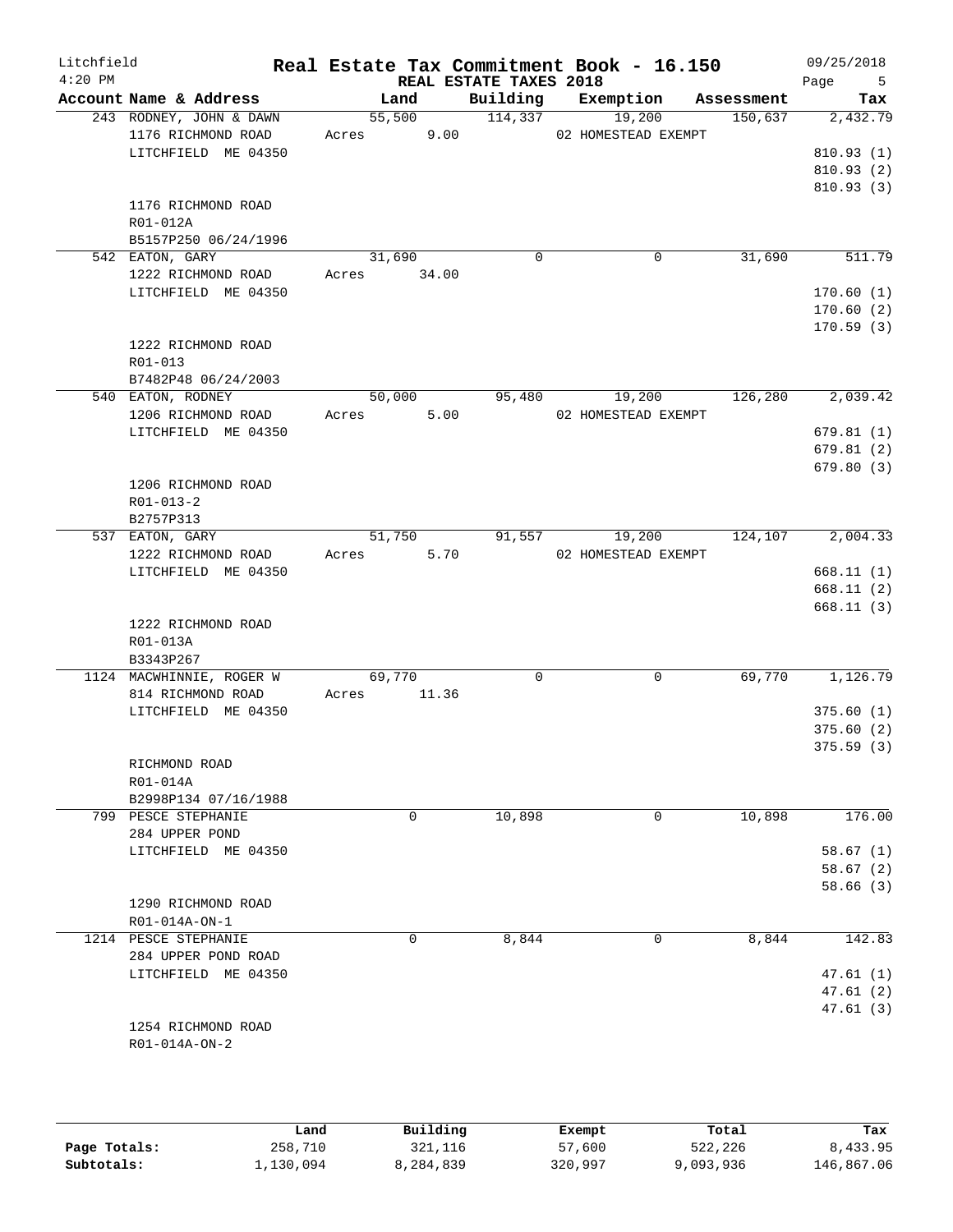| Litchfield<br>$4:20$ PM |                                                     |           |           | REAL ESTATE TAXES 2018 | Real Estate Tax Commitment Book - 16.150 |            | 09/25/2018<br>6 |
|-------------------------|-----------------------------------------------------|-----------|-----------|------------------------|------------------------------------------|------------|-----------------|
|                         | Account Name & Address                              |           | Land      | Building               | Exemption                                | Assessment | Page<br>Tax     |
|                         | 1606 SLATTERY, ESTHER                               |           | 33,275    | $\Omega$               | $\Omega$                                 | 33,275     | 537.39          |
|                         | 967 RICHMOND ROAD                                   | Acres     | 11.50     |                        |                                          |            |                 |
|                         | LITCHFIELD ME 04350                                 |           |           |                        |                                          |            | 179.13(1)       |
|                         |                                                     |           |           |                        |                                          |            | 179.13(2)       |
|                         |                                                     |           |           |                        |                                          |            | 179.13(3)       |
|                         | 967 RICHMOND ROAD                                   |           |           |                        |                                          |            |                 |
|                         |                                                     |           |           |                        |                                          |            |                 |
|                         | R01-014B                                            |           |           |                        |                                          |            |                 |
|                         | B2998P133 07/16/1988                                |           |           |                        |                                          |            |                 |
|                         | 2482 MERRIFIELD, ELOISE                             |           | 40,350    | 203,537                | 19,200                                   | 224,687    | 3,628.70        |
|                         | 1272 RICHMOND ROAD                                  | Acres     | 1.14      |                        | 02 HOMESTEAD EXEMPT                      |            |                 |
|                         | Litchfield ME 04350                                 |           |           |                        |                                          |            | 1,209.57(1)     |
|                         |                                                     |           |           |                        |                                          |            | 1,209.57(2)     |
|                         |                                                     |           |           |                        |                                          |            | 1,209.56(3)     |
|                         | 1272 RICHMOND ROAD                                  |           |           |                        |                                          |            |                 |
|                         | R01-014C                                            |           |           |                        |                                          |            |                 |
|                         | B8182P61 10/24/2004                                 |           |           |                        |                                          |            |                 |
|                         | 59 AVIS, EDWARD LIVING                              |           | 34,400    | $\Omega$               | $\Omega$                                 | 34,400     | 555.56          |
|                         | TRUST                                               |           |           |                        |                                          |            |                 |
|                         | AVIS CHERYL, TRUSTEE                                | Acres     | 3.56      |                        |                                          |            |                 |
|                         | 252 UPPER POND ROAD                                 |           |           |                        |                                          |            | 185.19(1)       |
|                         | LITCHFIELD ME 04350                                 |           |           |                        |                                          |            | 185.19(2)       |
|                         |                                                     |           |           |                        |                                          |            | 185.18(3)       |
|                         | UPPER POND ROAD                                     |           |           |                        |                                          |            |                 |
|                         | R01-016                                             |           |           |                        |                                          |            |                 |
|                         | B8649P93 10/14/2005 B2679P153                       |           |           |                        |                                          |            |                 |
|                         | 108 HUTCHINS RANDALL                                |           | 116,315   | 498,540                | 19,200                                   | 595,655    | 9,619.83        |
|                         | 251 UPPER POND ROAD                                 | Acres     | 211.43    |                        | 02 HOMESTEAD EXEMPT                      |            |                 |
|                         | LITCHFIELD ME 04350                                 |           |           |                        |                                          |            | 3, 206.61(1)    |
|                         |                                                     |           |           |                        |                                          |            | 3,206.61(2)     |
|                         |                                                     |           |           |                        |                                          |            |                 |
|                         |                                                     |           |           |                        |                                          |            | 3,206.61(3)     |
|                         | 251 UPPER POND ROAD                                 |           |           |                        |                                          |            |                 |
|                         | R01-017                                             |           |           |                        |                                          |            |                 |
|                         | B11871P162 12/11/2014 B6412P193 04/16/2004          |           |           |                        |                                          |            |                 |
|                         | 2283 SMITH STEPHEN R                                |           | 43,925    | 204,441                | 19,200                                   | 229,166    | 3,701.03        |
|                         | SMITH NANETTE M                                     | Acres     | 2.57      |                        | 02 HOMESTEAD EXEMPT                      |            |                 |
|                         | 169 UPPER POND ROAD                                 |           |           |                        |                                          |            | 1,233.68(1)     |
|                         | LITCHFIELD ME 04350                                 |           |           |                        |                                          |            | 1, 233.68(2)    |
|                         |                                                     |           |           |                        |                                          |            | 1,233.67(3)     |
|                         | 169 UPPER POND ROAD                                 |           |           |                        |                                          |            |                 |
|                         | R01-017-1                                           |           |           |                        |                                          |            |                 |
|                         | B9743P50 05/29/2008 B8193P33 11/04/2004 B7149P39    |           |           |                        |                                          |            |                 |
|                         | 11/18/2002                                          |           |           |                        |                                          |            |                 |
|                         | 2359 KOZLAK PAUL J                                  |           | 42,750    | 229,441                | 19,200                                   | 252,991    | 4,085.80        |
|                         | KOZLAK LYNNE M                                      | Acres     | 2.10      |                        | 02 HOMESTEAD EXEMPT                      |            |                 |
|                         | 179 UPPER POND ROAD                                 |           |           |                        |                                          |            | 1,361.93(1)     |
|                         | LITCHFIELD ME 04350                                 |           |           |                        |                                          |            | 1,361.93(2)     |
|                         |                                                     |           |           |                        |                                          |            | 1,361.94(3)     |
|                         | 179 UPPER POND ROAD                                 |           |           |                        |                                          |            |                 |
|                         | R01-017-2                                           |           |           |                        |                                          |            |                 |
|                         | B8445P5 06/08/2005 B6412P193                        |           |           |                        |                                          |            |                 |
|                         | 2360 NEES BRIAN C                                   |           | 43,250    | 228,712                | 19,200                                   | 252,762    | 4,082.11        |
|                         | NEES KATHLEEN L                                     | Acres     | 2.30      |                        | 02 HOMESTEAD EXEMPT                      |            |                 |
|                         |                                                     |           |           |                        |                                          |            |                 |
|                         | 187 UPPER POND ROAD                                 |           |           |                        |                                          |            | 1,360.70(1)     |
|                         | LITCHFIELD ME 04350                                 |           |           |                        |                                          |            | 1,360.70(2)     |
|                         |                                                     |           |           |                        |                                          |            | 1,360.71(3)     |
|                         | 187 UPPER POND ROAD                                 |           |           |                        |                                          |            |                 |
|                         | $R01 - 017 - 3$                                     |           |           |                        |                                          |            |                 |
|                         | B9611P304 01/08/2008 B7904P296 04/16/2004 B6412P193 |           |           |                        |                                          |            |                 |
|                         |                                                     | Land      | Building  |                        | Exempt                                   | Total      | Tax             |
| Page Totals:            |                                                     | 354,265   | 1,364,671 |                        | 96,000                                   | 1,622,936  | 26, 210.42      |
| Subtotals:              |                                                     | 1,484,359 | 9,649,510 |                        | 416,997                                  | 10,716,872 | 173,077.48      |
|                         |                                                     |           |           |                        |                                          |            |                 |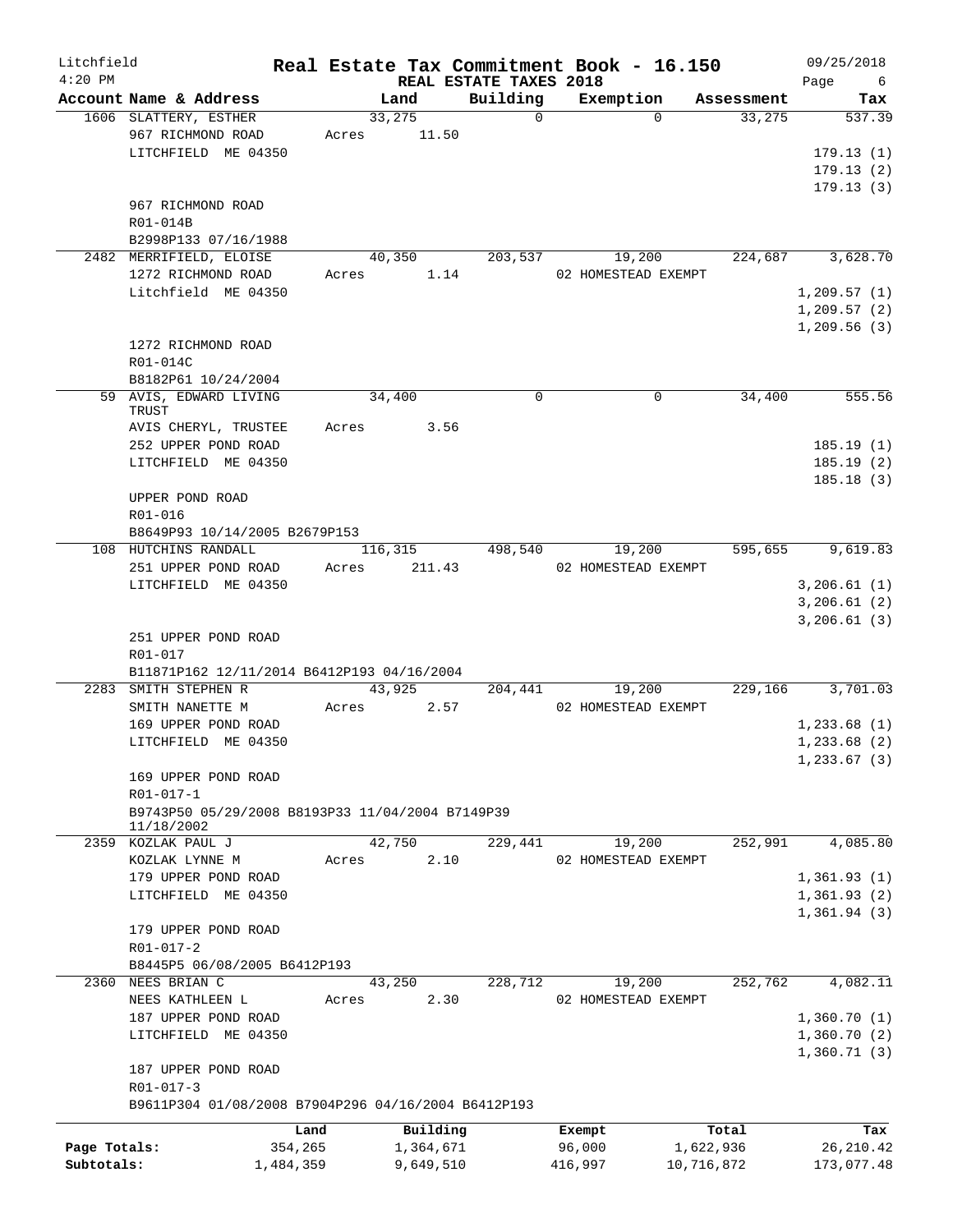| Litchfield |                                                          |         |        |                        | Real Estate Tax Commitment Book - 16.150 |            | 09/25/2018             |
|------------|----------------------------------------------------------|---------|--------|------------------------|------------------------------------------|------------|------------------------|
| $4:20$ PM  |                                                          |         |        | REAL ESTATE TAXES 2018 |                                          |            | Page<br>$\overline{7}$ |
|            | Account Name & Address                                   |         | Land   | Building               | Exemption                                | Assessment | Tax                    |
|            | 2361 SHOREY STEVEN A                                     | 43,250  |        | 240,982                | 19,200                                   | 265,032    | 4,280.27               |
|            | 203 UPPER POND ROAD                                      | Acres   | 2.30   |                        | 02 HOMESTEAD EXEMPT                      |            |                        |
|            | LITCHFIELD ME 04350                                      |         |        |                        |                                          |            | 1,426.76(1)            |
|            |                                                          |         |        |                        |                                          |            | 1,426.76(2)            |
|            |                                                          |         |        |                        |                                          |            | 1,426.75(3)            |
|            | 203 UPPER POND ROAD                                      |         |        |                        |                                          |            |                        |
|            | R01-017-4                                                |         |        |                        |                                          |            |                        |
|            | B10497P13 08/11/2010 B8712P327 12/01/2005 B6412P193      |         |        |                        |                                          |            |                        |
|            | 2771 HUTCHINS, RANDALL                                   |         | 31,250 | 87,145                 | 0                                        | 118,395    | 1,912.08               |
|            | 251 UPPER POND ROAD                                      | Acres   | 2.30   |                        |                                          |            |                        |
|            | LITCHFIELD ME 04350                                      |         |        |                        |                                          |            | 637.36(1)              |
|            |                                                          |         |        |                        |                                          |            | 637.36(2)              |
|            |                                                          |         |        |                        |                                          |            | 637.36(3)              |
|            | 237 UPPER POND ROAD                                      |         |        |                        |                                          |            |                        |
|            | R01-017-5                                                |         |        |                        |                                          |            |                        |
|            | B10546P78 09/30/2010                                     |         |        |                        |                                          |            |                        |
|            | 477 O'NEILL, CATHERINE E.                                | 43,550  |        | 172,123                | $\Omega$                                 | 215,673    | 3,483.12               |
|            | 1108                                                     | Acres   | 2.42   |                        |                                          |            |                        |
|            | HALLOWELL-LITCHFIELD                                     |         |        |                        |                                          |            |                        |
|            | <b>ROAD</b>                                              |         |        |                        |                                          |            |                        |
|            | WEST GARDINER ME 04345                                   |         |        |                        |                                          |            | 1, 161.04(1)           |
|            |                                                          |         |        |                        |                                          |            | 1, 161.04(2)           |
|            |                                                          |         |        |                        |                                          |            | 1, 161.04(3)           |
|            | 264 UPPER POND ROAD                                      |         |        |                        |                                          |            |                        |
|            | R01-018                                                  |         |        |                        |                                          |            |                        |
|            | B12763P118 10/30/2017 B12115P197 09/25/2015<br>B2679P153 |         |        |                        |                                          |            |                        |
|            | 1799 BEEBE, HELEN/LUPO,                                  | 174,693 |        | 408                    | 0                                        | 175,101    | 2,827.88               |
|            | DEBRA                                                    |         |        |                        |                                          |            |                        |
|            | LUPO, DEBRA L.                                           | Acres   | 14.00  |                        |                                          |            |                        |
|            | 31 CUMBERLAND STREET                                     |         |        |                        |                                          |            | 942.63(1)              |
|            | BRUNSWICK ME 04011                                       |         |        |                        |                                          |            | 942.63(2)              |
|            |                                                          |         |        |                        |                                          |            | 942.62(3)              |
|            | 172 UPPER POND ROAD                                      |         |        |                        |                                          |            |                        |
|            | $R01 - 018 - 1$                                          |         |        |                        |                                          |            |                        |
|            | B6874P96                                                 |         |        |                        |                                          |            |                        |
| 1909       | SIROIS, PATRICK T. &                                     | 161,300 |        | 209,466                | 19,200                                   | 351,566    | 5,677.79               |
|            | BETHANY F.                                               |         |        |                        |                                          |            |                        |
|            | 188 UPPER POND ROAD                                      | Acres   | 9.80   |                        | 02 HOMESTEAD EXEMPT                      |            |                        |
|            | LITCHFIELD ME 04350                                      |         |        |                        |                                          |            | 1,892.60(1)            |
|            |                                                          |         |        |                        |                                          |            | 1,892.60(2)            |
|            |                                                          |         |        |                        |                                          |            | 1,892.59(3)            |
|            | 188 UPPER POND ROAD                                      |         |        |                        |                                          |            |                        |
|            | R01-018-2                                                |         |        |                        |                                          |            |                        |
|            | B6086P114 10/26/1999                                     |         |        |                        |                                          |            |                        |
|            | 1726 ZELENIAK, DARRYL &<br>KAREN                         | 129,795 |        | 187,309                | 19,200                                   | 297,904    | 4,811.15               |
|            | 204 UPPER POND ROAD                                      | Acres   | 8.70   |                        | 02 HOMESTEAD EXEMPT                      |            |                        |
|            | LITCHFIELD ME 04350                                      |         |        |                        |                                          |            | 1,603.72(1)            |
|            |                                                          |         |        |                        |                                          |            | 1,603.72(2)            |
|            |                                                          |         |        |                        |                                          |            | 1,603.71(3)            |
|            | 204 UPPER POND ROAD                                      |         |        |                        |                                          |            |                        |
|            | $R01 - 018 - 3$                                          |         |        |                        |                                          |            |                        |
|            | B5396P45                                                 |         |        |                        |                                          |            |                        |
|            |                                                          |         |        |                        |                                          |            |                        |

|              | Land      | Building   | Exempt  | Total      | Tax        |
|--------------|-----------|------------|---------|------------|------------|
| Page Totals: | 583,838   | 897,433    | 57,600  | 1,423,671  | 22,992.29  |
| Subtotals:   | 2,068,197 | 10,546,943 | 474,597 | 12,140,543 | 196,069.77 |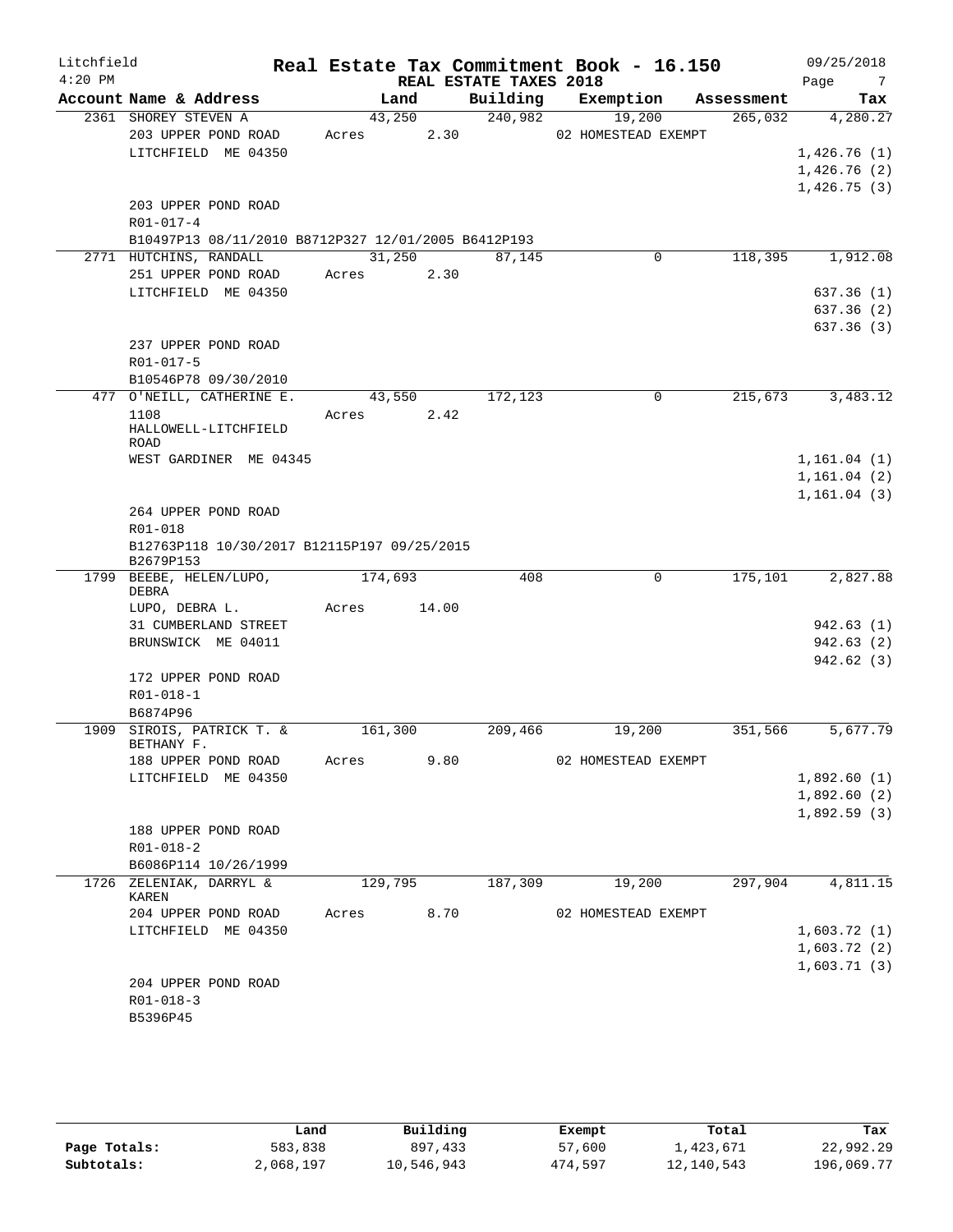| Litchfield |                                                                     |         |        |                                    | Real Estate Tax Commitment Book - 16.150 |            | 09/25/2018                    |
|------------|---------------------------------------------------------------------|---------|--------|------------------------------------|------------------------------------------|------------|-------------------------------|
| $4:20$ PM  | Account Name & Address                                              |         | Land   | REAL ESTATE TAXES 2018<br>Building | Exemption                                | Assessment | Page<br>8 <sup>8</sup><br>Tax |
|            | 798 NADEAU ROBERT B                                                 | 121,008 |        | 380,618                            | 19,200                                   | 482,426    | 7,791.18                      |
|            | COUTTS REBECCA J                                                    | Acres   | 7.20   |                                    | 02 HOMESTEAD EXEMPT                      |            |                               |
|            | 214 UPPER POND ROAD                                                 |         |        |                                    |                                          |            | 2,597.06(1)                   |
|            | LITCHFIELD ME 04350                                                 |         |        |                                    |                                          |            | 2,597.06(2)                   |
|            |                                                                     |         |        |                                    |                                          |            | 2,597.06(3)                   |
|            | 214 UPPER POND ROAD                                                 |         |        |                                    |                                          |            |                               |
|            | $R01 - 018 - 4$                                                     |         |        |                                    |                                          |            |                               |
|            | B9384P220 06/08/2007 B6029P179 08/17/1989                           |         |        |                                    |                                          |            |                               |
|            | 1034 JUTRAS, TOBY                                                   | 97,000  |        | 325,718                            | 19,200                                   | 403,518    | 6,516.82                      |
|            | G. (TRUSTEE)<br>JUTRAS, LISA J.                                     | Acres   | 5.80   |                                    | 02 HOMESTEAD EXEMPT                      |            |                               |
|            | (TRUSTEE)                                                           |         |        |                                    |                                          |            |                               |
|            | 216 UPPER POND ROAD                                                 |         |        |                                    |                                          |            | 2, 172.27(1)                  |
|            | LITCHFIELD ME 04350                                                 |         |        |                                    |                                          |            | 2, 172.27(2)                  |
|            |                                                                     |         |        |                                    |                                          |            | 2, 172.28(3)                  |
|            | 216 UPPER POND ROAD                                                 |         |        |                                    |                                          |            |                               |
|            | R01-018-5                                                           |         |        |                                    |                                          |            |                               |
|            | B12414P159 09/15/2016 B10114P196 06/17/2009<br>B5776P214 11/03/1998 |         |        |                                    |                                          |            |                               |
|            | 809 HEALEY, JOHN F                                                  | 110,400 |        | 136,194                            | 24,960                                   | 221,634    | 3,579.39                      |
|            | HEALEY, LORNA J                                                     | Acres   | 6.00   |                                    | 02 HOMESTEAD EXEMPT                      |            |                               |
|            | 234 UPPER POND ROAD                                                 |         |        |                                    | 03 VETERANS EXEMPT                       |            | 1, 193.13(1)                  |
|            | LITCHFIELD ME 04350                                                 |         |        |                                    |                                          |            | 1, 193.13(2)                  |
|            | 234 UPPER POND ROAD                                                 |         |        |                                    |                                          |            | 1, 193.13(3)                  |
|            | R01-018-6                                                           |         |        |                                    |                                          |            |                               |
|            | B4470P79 08/20/1993                                                 |         |        |                                    |                                          |            |                               |
|            | 58 AVIS, EDWARD LIVING                                              |         | 64,350 | 201,501                            | 19,200                                   | 246,651    | 3,983.41                      |
|            | TRUST                                                               |         |        |                                    |                                          |            |                               |
|            | AVIS CHERYL, EDWARD,<br>TRUSTEES                                    | Acres   | 21.64  |                                    | 02 HOMESTEAD EXEMPT                      |            |                               |
|            | 252 UPPER POND ROAD                                                 |         |        |                                    |                                          |            | 1,327.80(1)                   |
|            | LITCHFIELD ME 04350                                                 |         |        |                                    |                                          |            | 1,327.80(2)                   |
|            |                                                                     |         |        |                                    |                                          |            | 1,327.81(3)                   |
|            | 252 UPPER POND ROAD                                                 |         |        |                                    |                                          |            |                               |
|            | R01-018A                                                            |         |        |                                    |                                          |            |                               |
|            | B8649P93 10/19/2005 B2679P153<br>1128 MACWHINNIE, RUBY, HEIRS       | 67,543  |        | $\Omega$                           | $\mathbf 0$                              | 67,543     | 1,090.82                      |
|            | OF∶                                                                 |         |        |                                    |                                          |            |                               |
|            | C/O ESTHER SLATTERY                                                 | Acres   | 50.50  |                                    |                                          |            |                               |
|            | 967 RICHMOND ROAD                                                   |         |        |                                    |                                          |            | 363.61(1)                     |
|            | LITCHFIELD ME 04350                                                 |         |        |                                    |                                          |            | 363.61(2)                     |
|            |                                                                     |         |        |                                    |                                          |            | 363.60(3)                     |
|            | 356 RICHMOND ROAD                                                   |         |        |                                    |                                          |            |                               |
|            | R01-019                                                             |         |        |                                    |                                          |            |                               |
|            | B970P342<br>1125 MACWHINNIE, ROGER W                                | 70,350  |        | $\Omega$                           | 0                                        | 70,350     | 1,136.15                      |
|            | 814 RICHMOND ROAD                                                   | Acres   | 20.00  |                                    |                                          |            |                               |
|            | LITCHFIELD ME 04350                                                 |         |        |                                    |                                          |            | 378.72 (1)                    |
|            |                                                                     |         |        |                                    |                                          |            | 378.72 (2)                    |
|            |                                                                     |         |        |                                    |                                          |            | 378.71(3)                     |
|            | UPPER POND ROAD                                                     |         |        |                                    |                                          |            |                               |
|            | R01-019A                                                            |         |        |                                    |                                          |            |                               |
|            | B2265P202                                                           |         |        |                                    |                                          |            |                               |

|              | Land      | Building   | Exempt  | Total      | Tax        |
|--------------|-----------|------------|---------|------------|------------|
| Page Totals: | 530,651   | 1,044,031  | 82,560  | 1,492,122  | 24,097.77  |
| Subtotals:   | 2,598,848 | 11,590,974 | 557,157 | 13,632,665 | 220,167.54 |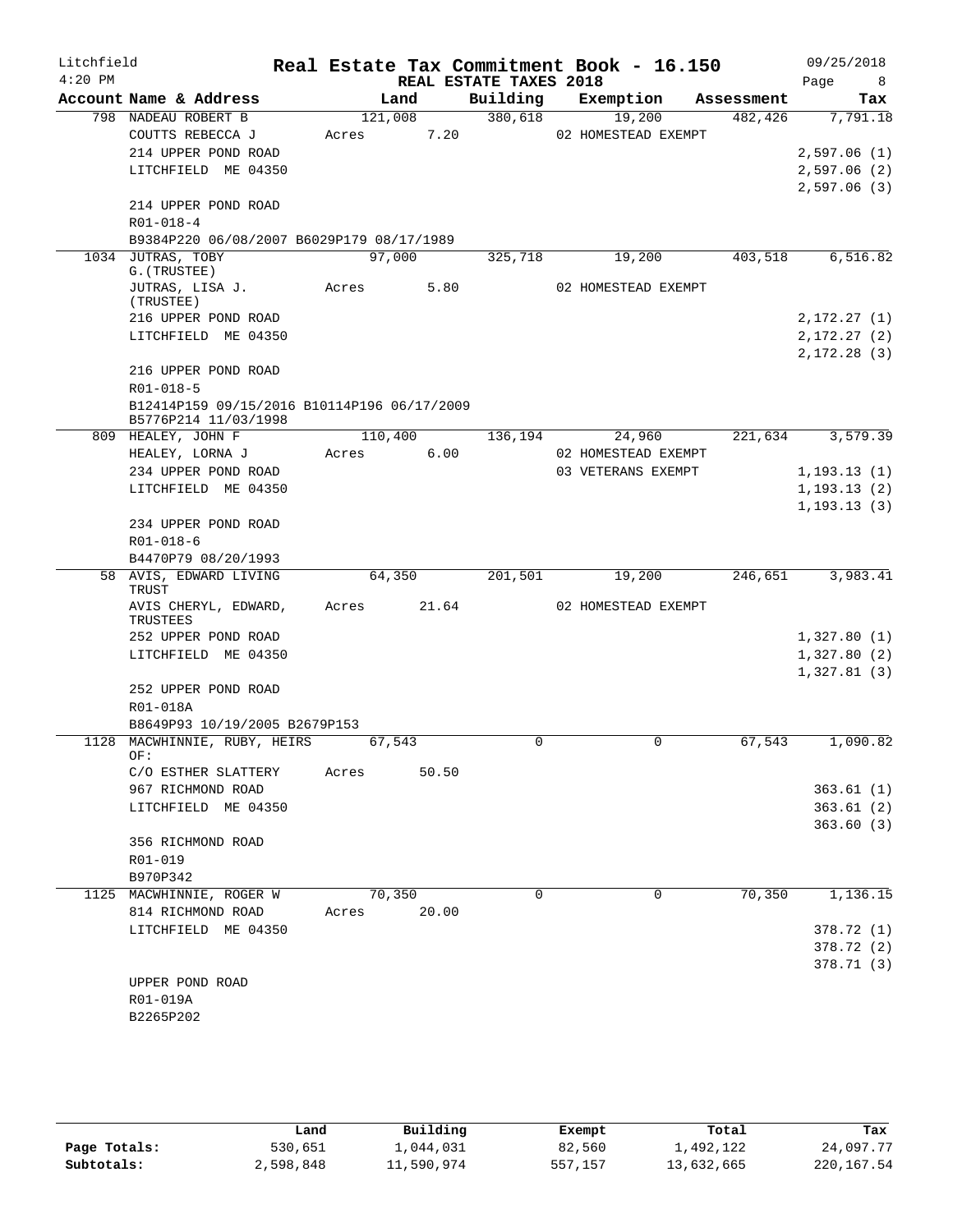| Litchfield<br>$4:20$ PM |                                                      |       |             | REAL ESTATE TAXES 2018 |         | Real Estate Tax Commitment Book - 16.150 |            | 09/25/2018<br>Page<br>- 9 |
|-------------------------|------------------------------------------------------|-------|-------------|------------------------|---------|------------------------------------------|------------|---------------------------|
|                         | Account Name & Address                               |       | Land        | Building               |         | Exemption                                | Assessment | Tax                       |
|                         | 1358 PESCE, STEPHENE                                 |       | $\Omega$    | 6,675                  |         | $\Omega$                                 | 6,675      | 107.80                    |
|                         | 284 UPPER POND ROAD                                  |       |             |                        |         |                                          |            |                           |
|                         | LITCHFIELD ME 04350                                  |       |             |                        |         |                                          |            | 35.93(1)                  |
|                         |                                                      |       |             |                        |         |                                          |            | 35.93(2)                  |
|                         |                                                      |       |             |                        |         |                                          |            |                           |
|                         |                                                      |       |             |                        |         |                                          |            | 35.94(3)                  |
|                         | 284 UPPER POND ROAD                                  |       |             |                        |         |                                          |            |                           |
|                         | R01-019A-ON                                          |       |             |                        |         |                                          |            |                           |
|                         | 2011 PESCE, STEPHENE                                 |       | $\mathbf 0$ | 6,900                  |         | 0                                        | 6,900      | 111.43                    |
|                         | 284 UPPER POND ROAD                                  |       |             |                        |         |                                          |            |                           |
|                         | LITCHFIELD ME 04350                                  |       |             |                        |         |                                          |            | 37.14(1)                  |
|                         |                                                      |       |             |                        |         |                                          |            | 37.14(2)                  |
|                         |                                                      |       |             |                        |         |                                          |            | 37.15(3)                  |
|                         | 276 UPPER POND ROAD                                  |       |             |                        |         |                                          |            |                           |
|                         | R01-019A-ON-2                                        |       |             |                        |         |                                          |            |                           |
|                         | 1695 SWAIN, MARY E                                   |       | 54,538      | 149,711                |         | 24,960                                   | 179,289    | 2,895.52                  |
|                         | 1384 RICHMOND ROAD                                   | Acres | 42.00       |                        |         | 02 HOMESTEAD EXEMPT                      |            |                           |
|                         | LITCHFIELD ME 04350                                  |       |             |                        |         |                                          |            |                           |
|                         |                                                      |       |             |                        |         | 03 VETERANS EXEMPT                       |            | 965.17(1)                 |
|                         |                                                      |       |             |                        |         |                                          |            | 965.17(2)                 |
|                         |                                                      |       |             |                        |         |                                          |            | 965.18(3)                 |
|                         | 1384 RICHMOND ROAD                                   |       |             |                        |         |                                          |            |                           |
|                         | R01-020                                              |       |             |                        |         |                                          |            |                           |
|                         | B1491P662                                            |       |             |                        |         |                                          |            |                           |
|                         | 2542 KATULA DAVID                                    |       | 62,415      | $\mathbf 0$            |         | 0                                        | 62,415     | 1,008.00                  |
|                         | PENDER TAMMY                                         | Acres | 41.00       |                        |         |                                          |            |                           |
|                         | 1435 RICHMOND ROAD                                   |       |             |                        |         |                                          |            | 336.00(1)                 |
|                         | LITCHFIELD ME 04350                                  |       |             |                        |         |                                          |            | 336.00(2)                 |
|                         |                                                      |       |             |                        |         |                                          |            | 336.00(3)                 |
|                         | 1435 RICHMOND ROAD                                   |       |             |                        |         |                                          |            |                           |
|                         | R01-020A                                             |       |             |                        |         |                                          |            |                           |
|                         | B8633P338 10/06/2005                                 |       |             |                        |         |                                          |            |                           |
|                         | 1696 CHERRY, BETH                                    |       | 43,000      | 58,177                 |         | 19,200                                   | 81,977     | 1,323.93                  |
|                         | 1434 RICHMOND ROAD                                   | Acres | 2.20        |                        |         | 02 HOMESTEAD EXEMPT                      |            |                           |
|                         | LITCHFIELD ME 04350                                  |       |             |                        |         |                                          |            | 441.31 (1)                |
|                         |                                                      |       |             |                        |         |                                          |            |                           |
|                         |                                                      |       |             |                        |         |                                          |            | 441.31 (2)                |
|                         |                                                      |       |             |                        |         |                                          |            | 441.31 (3)                |
|                         | 1434 RICHMOND ROAD                                   |       |             |                        |         |                                          |            |                           |
|                         | R01-021                                              |       |             |                        |         |                                          |            |                           |
|                         | B6977P108                                            |       |             |                        |         |                                          |            |                           |
|                         | 2208 PERKINS, WESTON W.                              |       | 42,425      | 79,860                 |         | 0                                        | 122,285    | 1,974.90                  |
|                         | (TRUSTEE)                                            |       |             |                        |         |                                          |            |                           |
|                         | PERKINS, PHYLISS M.                                  | Acres | 1.97        |                        |         |                                          |            |                           |
|                         | (TRUSTEE)                                            |       |             |                        |         |                                          |            |                           |
|                         | 1440 RICHMOND ROAD                                   |       |             |                        |         |                                          |            | 658.30 (1)                |
|                         | LITCHFIELD ME 04350                                  |       |             |                        |         |                                          |            | 658.30(2)                 |
|                         |                                                      |       |             |                        |         |                                          |            | 658.30(3)                 |
|                         | 1440 RICHMOND ROAD                                   |       |             |                        |         |                                          |            |                           |
|                         | R01-022-1                                            |       |             |                        |         |                                          |            |                           |
|                         | B11741P183 07/11/2014 B11130P78 08/08/2012 B9126P329 |       |             |                        |         |                                          |            |                           |
|                         | 10/31/2006 B9126P328 10/17/2006 B9126P327 10/31/2006 |       |             |                        |         |                                          |            |                           |
|                         | B6460P238 04/06/2001 B1182P74 09/24/2012             |       |             |                        |         |                                          |            |                           |
|                         | 2170 KELLEY, JUDITH                                  |       | 42,425      | 122,004                |         | 19,200                                   | 145,229    | 2,345.45                  |
|                         | 1444 RICHMOND ROAD                                   | Acres | 1.97        |                        |         | 02 HOMESTEAD EXEMPT                      |            |                           |
|                         | LITCHFIELD ME 04350                                  |       |             |                        |         |                                          |            | 781.82 (1)                |
|                         |                                                      |       |             |                        |         |                                          |            | 781.82 (2)                |
|                         |                                                      |       |             |                        |         |                                          |            | 781.81(3)                 |
|                         | 1444 RICHMOND ROAD                                   |       |             |                        |         |                                          |            |                           |
|                         | R01-022A                                             |       |             |                        |         |                                          |            |                           |
|                         | B6898P152 05/03/2002                                 |       |             |                        |         |                                          |            |                           |
|                         |                                                      |       |             |                        |         |                                          |            |                           |
|                         |                                                      | Land  | Building    |                        |         | Exempt                                   | Total      | Tax                       |
| Page Totals:            | 244,803                                              |       | 423,327     |                        |         | 63,360                                   | 604,770    | 9,767.03                  |
| Subtotals:              | 2,843,651                                            |       | 12,014,301  |                        | 620,517 | 14,237,435                               |            | 229,934.57                |
|                         |                                                      |       |             |                        |         |                                          |            |                           |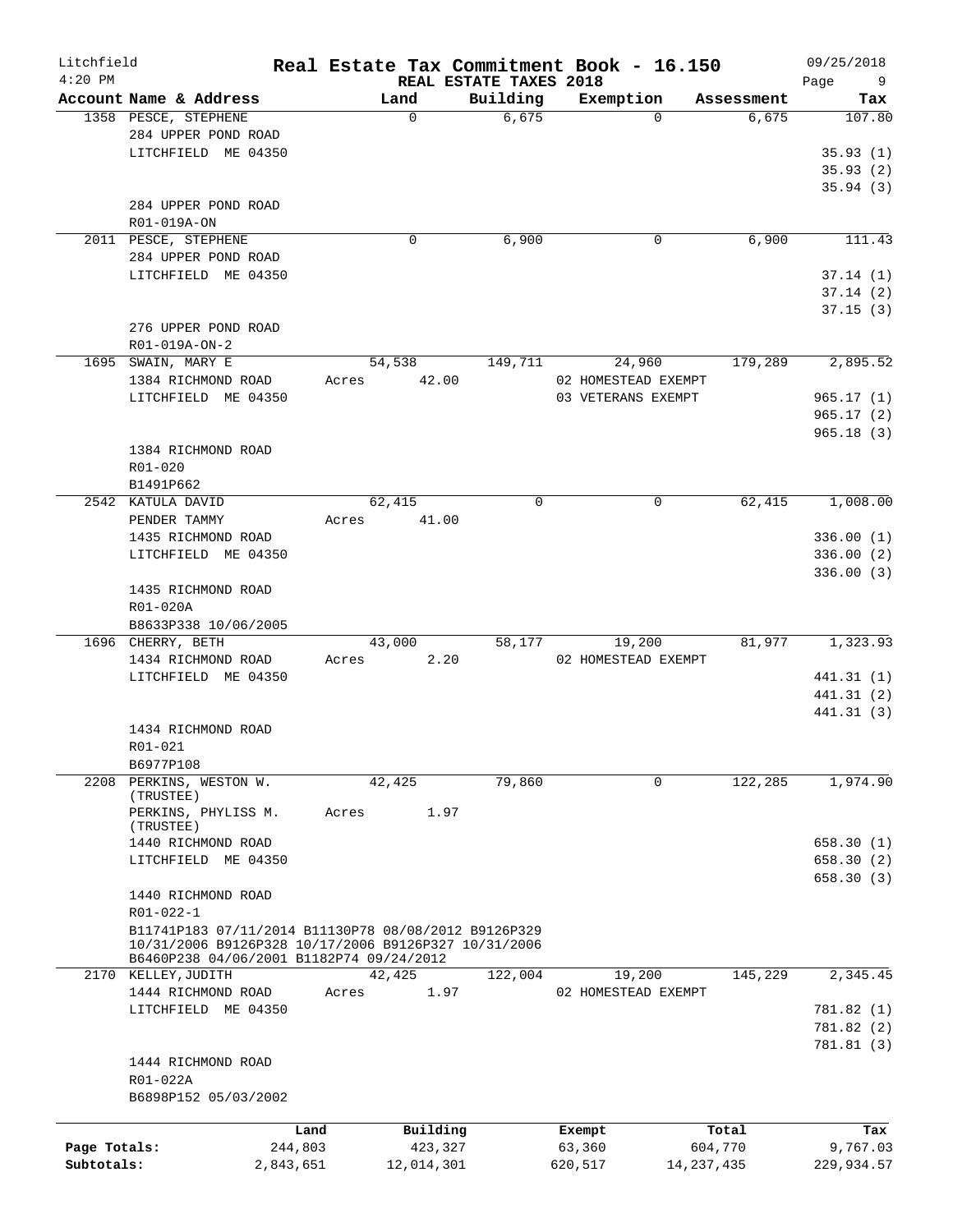| Litchfield                 |                                                                                                                                    |         |                 |   |                                    | Real Estate Tax Commitment Book - 16.150 |                       | 09/25/2018                           |
|----------------------------|------------------------------------------------------------------------------------------------------------------------------------|---------|-----------------|---|------------------------------------|------------------------------------------|-----------------------|--------------------------------------|
| $4:20$ PM                  | Account Name & Address                                                                                                             |         | Land            |   | REAL ESTATE TAXES 2018<br>Building | Exemption                                | Assessment            | Page<br>10<br>Tax                    |
|                            | 2543 MIDSTATE LAND<br>DEVELOPMENT, LLC<br>P.O. BOX 91                                                                              | Acres   | 78,670<br>49.90 |   | $\Omega$                           | $\Omega$                                 | 78,670                | 1,270.52                             |
|                            | SUNDERLAND MA 01375                                                                                                                |         |                 |   |                                    |                                          |                       | 423.51(1)<br>423.51(2)<br>423.50 (3) |
|                            | 1446 RICHMOND ROAD<br>R01-022B<br>B12788P84 11/08/2017 B12196P335 12/31/2015<br>B11575P244 B11457P3 07/01/2013 B8752P50 12/22/2005 |         |                 |   |                                    |                                          |                       |                                      |
|                            | 2883 GOLLETTI, ALFRED                                                                                                              |         | 31,225          |   | 0                                  | 0                                        | 31,225                | 504.28                               |
|                            | P.O. BOX 76<br>LISBON ME 04252                                                                                                     | Acres   | 2.29            |   |                                    |                                          |                       | 168.09(1)<br>168.09(2)<br>168.10(3)  |
|                            | R01-022C<br>B6241P274                                                                                                              |         |                 |   |                                    |                                          |                       |                                      |
|                            | 268 FRASER, TRAVIS J.                                                                                                              |         | 5,450<br>10.90  |   | $\Omega$                           | 0                                        | 5,450                 | 88.02                                |
|                            | FRASER, MICHELLE A.<br>1484 RICHMOND ROAD<br>LITCHFIELD ME 04350                                                                   | Acres   |                 |   |                                    |                                          |                       | 29.34(1)<br>29.34 (2)                |
|                            | WILDWOOD ESTATES DRIVE<br>R01-023-1                                                                                                |         |                 |   |                                    |                                          |                       | 29.34(3)                             |
|                            | B12565P227 03/20/2017 B3280P160<br>267 FRASER, TRAVIS J.                                                                           |         | 40,125          |   | 0                                  | 0                                        | 40,125                | 648.02                               |
|                            | FRASER, MICHELLE A.<br>1484 RICHMOND ROAD<br>LITCHFIELD ME 04350                                                                   | Acres   | 5.85            |   |                                    |                                          |                       | 216.01(1)<br>216.01(2)               |
|                            | WILDWOOD ESTATE DRIVE<br>$R01 - 023 - 2$<br>B12565P227 03/20/2017 B3280P160                                                        |         |                 |   |                                    |                                          |                       | 216.00(3)                            |
|                            | 269 FRASER, TRAVIS J.                                                                                                              |         | 45,305          |   | $\Omega$                           | $\mathbf 0$                              | 45,305                | 731.68                               |
|                            | FRASER, MICHELLE A.                                                                                                                | Acres   | 12.38           |   |                                    |                                          |                       |                                      |
|                            | 1484 RICHMOND ROAD<br>LITCHFIELD ME 04350                                                                                          |         |                 |   |                                    |                                          |                       | 243.89 (1)<br>243.89 (2)             |
|                            | WILDWOOD ESTATES DRIVE<br>$R01 - 023 - 3$                                                                                          |         |                 |   |                                    |                                          |                       | 243.90 (3)                           |
|                            | B12565P227 03/20/2017 B3280P160                                                                                                    |         |                 |   |                                    |                                          |                       |                                      |
|                            | 266 FRASER, TRAVIS J.<br>FRASER, MICHELLE A.                                                                                       | Acres   | 42,949<br>11.27 |   | $\Omega$                           | $\Omega$                                 | 42,949                | 693.63                               |
|                            | 1484 RICHMOND ROAD<br>LITCHFIELD ME 04350                                                                                          |         |                 |   |                                    |                                          |                       | 231.21(1)<br>231.21(2)               |
|                            | WILDWOOD ESTATES DRIVE                                                                                                             |         |                 |   |                                    |                                          |                       | 231.21(3)                            |
|                            | $R01 - 023 - 4$<br>B12565P227 03/20/2017 B3280P160                                                                                 |         |                 |   |                                    |                                          |                       |                                      |
|                            | 270 FRASER, TRAVIS J.                                                                                                              |         | 38,575          |   | $\mathbf 0$                        | $\mathbf 0$                              | 38,575                | 622.99                               |
|                            | FRASER, MICHELLE A.                                                                                                                | Acres   | 5.23            |   |                                    |                                          |                       |                                      |
|                            | 1484 RICHMOND ROAD<br>LITCHFIELD ME 04350                                                                                          |         |                 |   |                                    |                                          |                       | 207.66(1)<br>207.66(2)               |
|                            | WILDWOOD ESTATES DRIVE<br>$R01 - 023 - 5$                                                                                          |         |                 |   |                                    |                                          |                       | 207.67(3)                            |
|                            | B12565P227 03/20/2017 B3280P160                                                                                                    |         |                 |   |                                    |                                          |                       |                                      |
|                            |                                                                                                                                    | Land    | Building        |   |                                    | Exempt                                   | Total                 | Tax                                  |
| Page Totals:<br>Subtotals: | 3,125,950                                                                                                                          | 282,299 | 12,014,301      | 0 |                                    | $\overline{0}$<br>620,517                | 282,299<br>14,519,734 | 4,559.14<br>234, 493. 71             |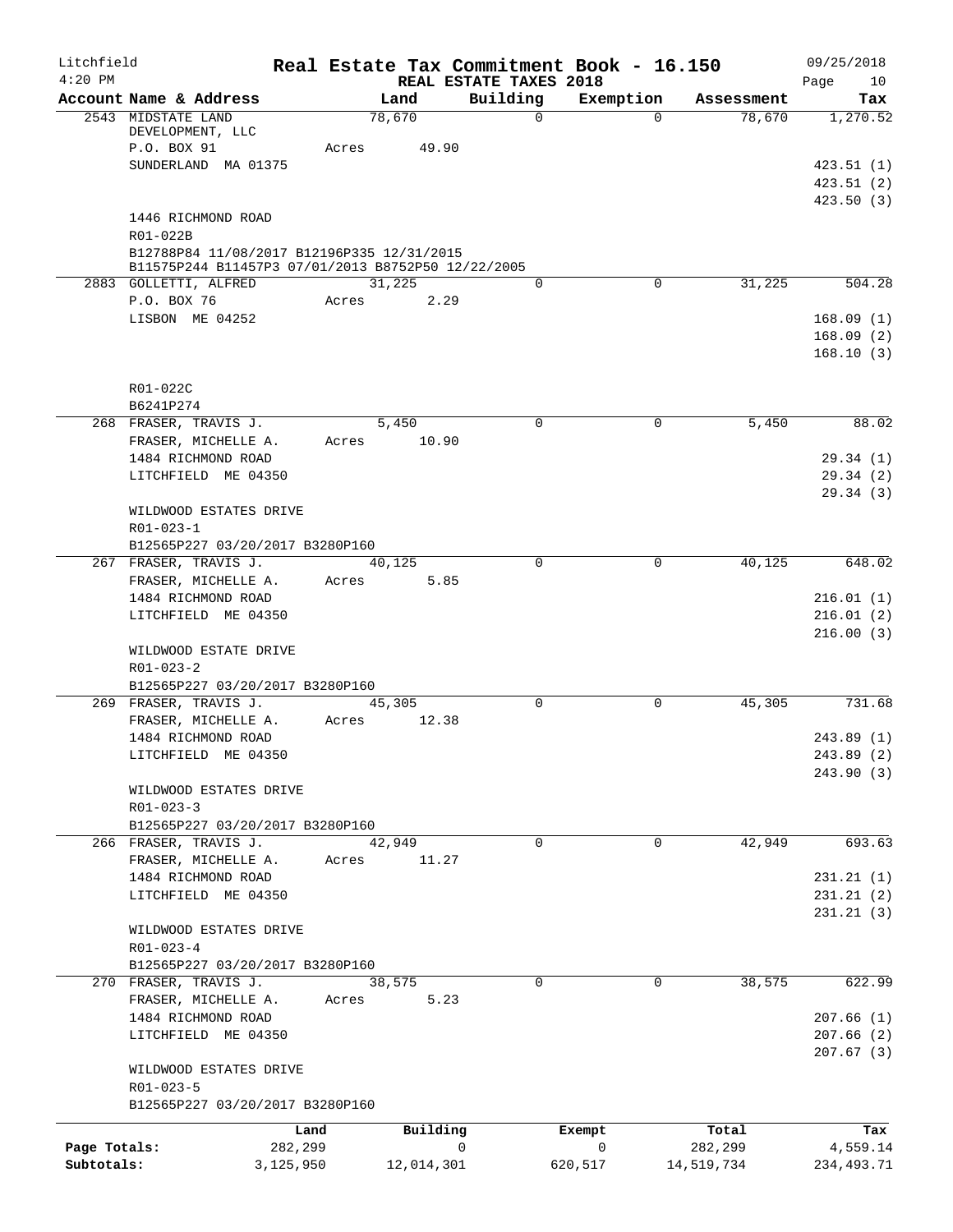| Litchfield |                                                                                         |        |        |                        | Real Estate Tax Commitment Book - 16.150 |            | 09/25/2018  |
|------------|-----------------------------------------------------------------------------------------|--------|--------|------------------------|------------------------------------------|------------|-------------|
| $4:20$ PM  |                                                                                         |        |        | REAL ESTATE TAXES 2018 |                                          |            | Page<br>11  |
|            | Account Name & Address                                                                  |        | Land   | Building               | Exemption                                | Assessment | Tax         |
|            | 544 FRASER, TRAVIS J.                                                                   | 59,128 |        | 143,436                | $\Omega$                                 | 202,564    | 3, 271.41   |
|            | FRASER, MICHELLE A.                                                                     | Acres  | 13.17  |                        |                                          |            |             |
|            | 1484 RICHMOND ROAD                                                                      |        |        |                        |                                          |            | 1,090.47(1) |
|            | LITCHFIELD ME 04350                                                                     |        |        |                        |                                          |            | 1,090.47(2) |
|            |                                                                                         |        |        |                        |                                          |            | 1,090.47(3) |
|            | 1484 RICHMOND ROAD<br>R01-024                                                           |        |        |                        |                                          |            |             |
|            | B12301P0342 05/20/2016 B9232P118 01/25/2007 B5128P40                                    |        |        |                        |                                          |            |             |
|            | 05/15/1996                                                                              |        |        |                        |                                          |            |             |
|            | 541 STEVENS-PRATT, JACKIE                                                               |        | 42,650 | 84,094                 | 24,960                                   | 101,784    | 1,643.81    |
|            | 1468 RICHMOND ROAD                                                                      | Acres  | 2.06   |                        | 02 HOMESTEAD EXEMPT                      |            |             |
|            | LITCHFIELD ME 04350                                                                     |        |        |                        | 22 WW2 Widow Res                         |            | 547.94 (1)  |
|            |                                                                                         |        |        |                        |                                          |            | 547.94 (2)  |
|            |                                                                                         |        |        |                        |                                          |            | 547.93(3)   |
|            | 1468 RICHMOND ROAD                                                                      |        |        |                        |                                          |            |             |
|            | R01-024A                                                                                |        |        |                        |                                          |            |             |
|            | B9656P281 03/04/2008 B9022P46 08/10/2006 B7550P51<br>07/31/2003                         |        |        |                        |                                          |            |             |
|            | 2895 FRASER, TRAVIS J.                                                                  | 30,525 |        | 0                      | 0                                        | 30,525     | 492.98      |
|            | FRASER, MICHELLE A.                                                                     | Acres  | 2.01   |                        |                                          |            |             |
|            | 1484 RICHMOND ROAD                                                                      |        |        |                        |                                          |            | 164.33(1)   |
|            | LITCHFIELD ME 04350                                                                     |        |        |                        |                                          |            | 164.33(2)   |
|            |                                                                                         |        |        |                        |                                          |            | 164.32(3)   |
|            | 1484 RICHMOND ROAD                                                                      |        |        |                        |                                          |            |             |
|            | R01-024B                                                                                |        |        |                        |                                          |            |             |
|            | B12740P300 09/27/2017 B12385P272 08/17/2016<br>B9232P118 01/25/2007 B5128P40 05/15/1996 |        |        |                        |                                          |            |             |
|            | 985 HUNSBERGER, ALISON B.                                                               |        | 47,500 | 104,789                | $\mathbf 0$                              | 152,289    | 2,459.47    |
|            | LIPTON, JEFFREY E.                                                                      | Acres  | 4.00   |                        |                                          |            |             |
|            | 1508 RICHMOND ROAD                                                                      |        |        |                        |                                          |            | 819.82 (1)  |
|            | LITCHFIELD ME 04350                                                                     |        |        |                        |                                          |            | 819.82 (2)  |
|            |                                                                                         |        |        |                        |                                          |            | 819.83(3)   |
|            | 1508 RICHMOND ROAD                                                                      |        |        |                        |                                          |            |             |
|            | R01-025                                                                                 |        |        |                        |                                          |            |             |
|            | B12372P13 07/27/2016 B11784P224 08/29/2014 B7557P79                                     |        |        |                        |                                          |            |             |
|            | 07/18/2003<br>425 DARVILLE, LINDA                                                       | 51,100 |        | 129,960                | 19,200                                   | 161,860    | 2,614.04    |
|            | 1502 RICHMOND ROAD                                                                      | Acres  | 7.00   |                        | 02 HOMESTEAD EXEMPT                      |            |             |
|            | LITCHFIELD ME 04350                                                                     |        |        |                        |                                          |            | 871.35(1)   |
|            |                                                                                         |        |        |                        |                                          |            | 871.35(2)   |
|            |                                                                                         |        |        |                        |                                          |            | 871.34 (3)  |
|            | 1502 RICHMOND ROAD                                                                      |        |        |                        |                                          |            |             |
|            | R01-025A                                                                                |        |        |                        |                                          |            |             |
|            | B4321P181                                                                               |        |        |                        |                                          |            |             |
| 2857       | EMERSON, PRISCILLA                                                                      |        | 9,576  | 0                      | 0                                        | 9,576      | 154.65      |
|            | ESTES<br>17 TOPSHAM CROSSING                                                            | Acres  | 38.00  |                        |                                          |            |             |
|            | TOPSHAM ME 04086                                                                        |        |        |                        |                                          |            | 51.55(1)    |
|            |                                                                                         |        |        |                        |                                          |            | 51.55(2)    |
|            |                                                                                         |        |        |                        |                                          |            | 51.55(3)    |
|            | RICHMOND ROAD                                                                           |        |        |                        |                                          |            |             |
|            | R01-025B                                                                                |        |        |                        |                                          |            |             |
|            | B7557P79                                                                                |        |        |                        |                                          |            |             |

|              | Land      | Building   | Exempt  | Total        | Tax         |
|--------------|-----------|------------|---------|--------------|-------------|
| Page Totals: | 240,479   | 462,279    | 44,160  | 658,598      | 10,636.36   |
| Subtotals:   | 3,366,429 | 12,476,580 | 664,677 | 15, 178, 332 | 245, 130.07 |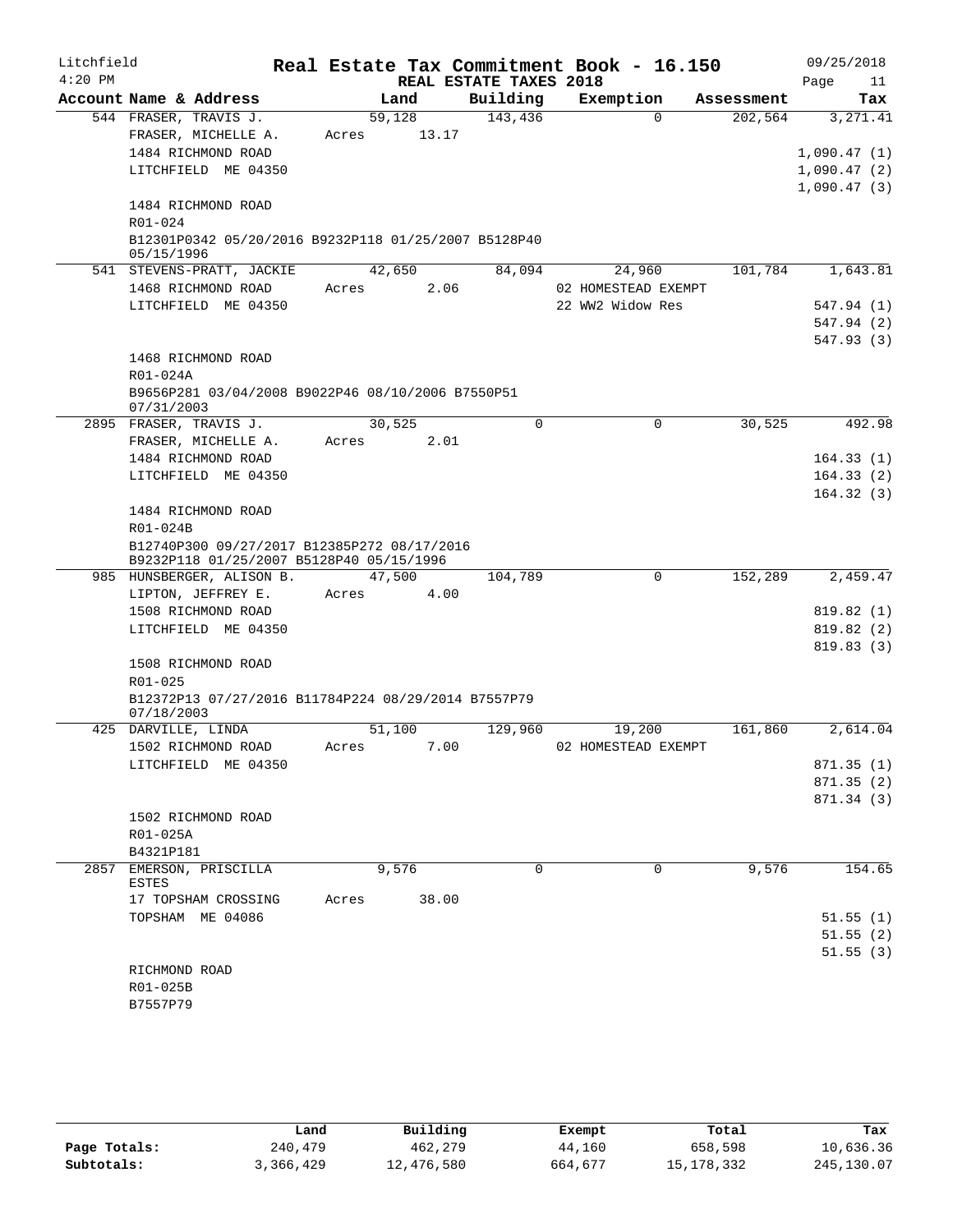| Litchfield |                                            |       |             |                        | Real Estate Tax Commitment Book - 16.150 |            | 09/25/2018 |
|------------|--------------------------------------------|-------|-------------|------------------------|------------------------------------------|------------|------------|
| $4:20$ PM  |                                            |       |             | REAL ESTATE TAXES 2018 |                                          |            | Page<br>12 |
|            | Account Name & Address                     |       | Land        | Building               | Exemption                                | Assessment | Tax        |
|            | 1338 PALMER, STEPHEN A &<br>LYNN L.        |       | 62,750      |                        | 51,057<br>24,960                         | 88,847     | 1,434.88   |
|            | 1530 RICHMOND ROAD                         |       | Acres 18.00 |                        | 02 HOMESTEAD EXEMPT                      |            |            |
|            | LITCHFIELD ME 04350                        |       |             |                        | 12 WW2 Vet Res.                          |            | 478.29(1)  |
|            |                                            |       |             |                        |                                          |            | 478.29(2)  |
|            |                                            |       |             |                        |                                          |            | 478.30 (3) |
|            | 1530 RICHMOND ROAD                         |       |             |                        |                                          |            |            |
|            | R01-026                                    |       |             |                        |                                          |            |            |
|            | B11793P286 09/11/2014 B6286P268 08/17/2001 |       |             |                        |                                          |            |            |
|            | 2680 JOHNSON TERRY                         |       | 85,400      | 119,361                | 19,200                                   | 185,561    | 2,996.81   |
|            | TALBOT DONNA                               |       | Acres 69.00 |                        | 02 HOMESTEAD EXEMPT                      |            |            |
|            | 1622 RICHMOND ROAD                         |       |             |                        |                                          |            | 998.94 (1) |
|            | LITCHFIELD ME 04350                        |       |             |                        |                                          |            | 998.94 (2) |
|            |                                            |       |             |                        |                                          |            | 998.93 (3) |
|            | 1622 RICHMOND ROAD                         |       |             |                        |                                          |            |            |
|            | R01-027                                    |       |             |                        |                                          |            |            |
|            | B12317P81 06/08/2016 B2434P213             |       |             |                        |                                          |            |            |
|            | 897 DALLAIRE, DODIE R.                     |       | 42,500      | 47,148                 | $\mathbf 0$                              | 89,648     | 1,447.82   |
|            | 1554 RICHMOND RD                           | Acres | 2.00        |                        |                                          |            |            |
|            | LITCHFIELD ME 04350                        |       |             |                        |                                          |            | 482.61(1)  |
|            |                                            |       |             |                        |                                          |            | 482.61(2)  |
|            |                                            |       |             |                        |                                          |            | 482.60 (3) |
|            | 1554 RICHMOND ROAD<br>R01-027A             |       |             |                        |                                          |            |            |
|            | B12317P81 06/08/2016 B2434P213 11/05/1981  |       |             |                        |                                          |            |            |
|            | 984 EMERSON, PRISCILLA                     |       | 10,500      | $\Omega$               | $\Omega$                                 | 10,500     | 169.58     |
|            | <b>ESTES</b>                               |       |             |                        |                                          |            |            |
|            | 17 TOPSHAM CROSSING                        | Acres | 21.00       |                        |                                          |            |            |
|            | TOPSHAM ME 04086                           |       |             |                        |                                          |            | 56.53(1)   |
|            |                                            |       |             |                        |                                          |            | 56.53(2)   |
|            |                                            |       |             |                        |                                          |            | 56.52(3)   |
|            | RICHMOND ROAD                              |       |             |                        |                                          |            |            |
|            | $R01 - 028$                                |       |             |                        |                                          |            |            |
|            | B7557P79 07/18/2003                        |       |             |                        |                                          |            |            |
|            | 603 WING, GREGORY & CARISSA                |       | 30,250      | $\Omega$               | $\mathbf 0$                              | 30,250     | 488.54     |
|            | 141 TILLSON ROAD                           | Acres | 1.90        |                        |                                          |            |            |
|            | MONMOUTH ME 04259                          |       |             |                        |                                          |            | 162.85(1)  |
|            |                                            |       |             |                        |                                          |            | 162.85(2)  |
|            |                                            |       |             |                        |                                          |            | 162.84(3)  |
|            | RICHMOND ROAD<br>$R01 - 029$               |       |             |                        |                                          |            |            |
|            | B5298P194 01/24/1997                       |       |             |                        |                                          |            |            |
|            | 1906 WING, GABRIEL S &                     |       | 47,500      | 132,230                | 19,200                                   | 160,530    | 2,592.56   |
|            | CARISSA M                                  |       |             |                        |                                          |            |            |
|            | 16 JOHN TARR ROAD                          | Acres | 4.00        |                        | 02 HOMESTEAD EXEMPT                      |            |            |
|            | LITCHFIELD ME 04350                        |       |             |                        |                                          |            | 864.19 (1) |
|            |                                            |       |             |                        |                                          |            | 864.19 (2) |
|            |                                            |       |             |                        |                                          |            | 864.18 (3) |
|            | 16 JOHN TARR ROAD                          |       |             |                        |                                          |            |            |
|            | R01-029A                                   |       |             |                        |                                          |            |            |
|            | B12167P95 09/14/2015 B4928P262             |       |             |                        |                                          |            |            |

|              | Land      | Building   | Exempt  | Total      | Tax        |
|--------------|-----------|------------|---------|------------|------------|
| Page Totals: | 278,900   | 349,796    | 63,360  | 565,336    | 9,130.19   |
| Subtotals:   | 3,645,329 | 12,826,376 | 728,037 | 15,743,668 | 254,260.26 |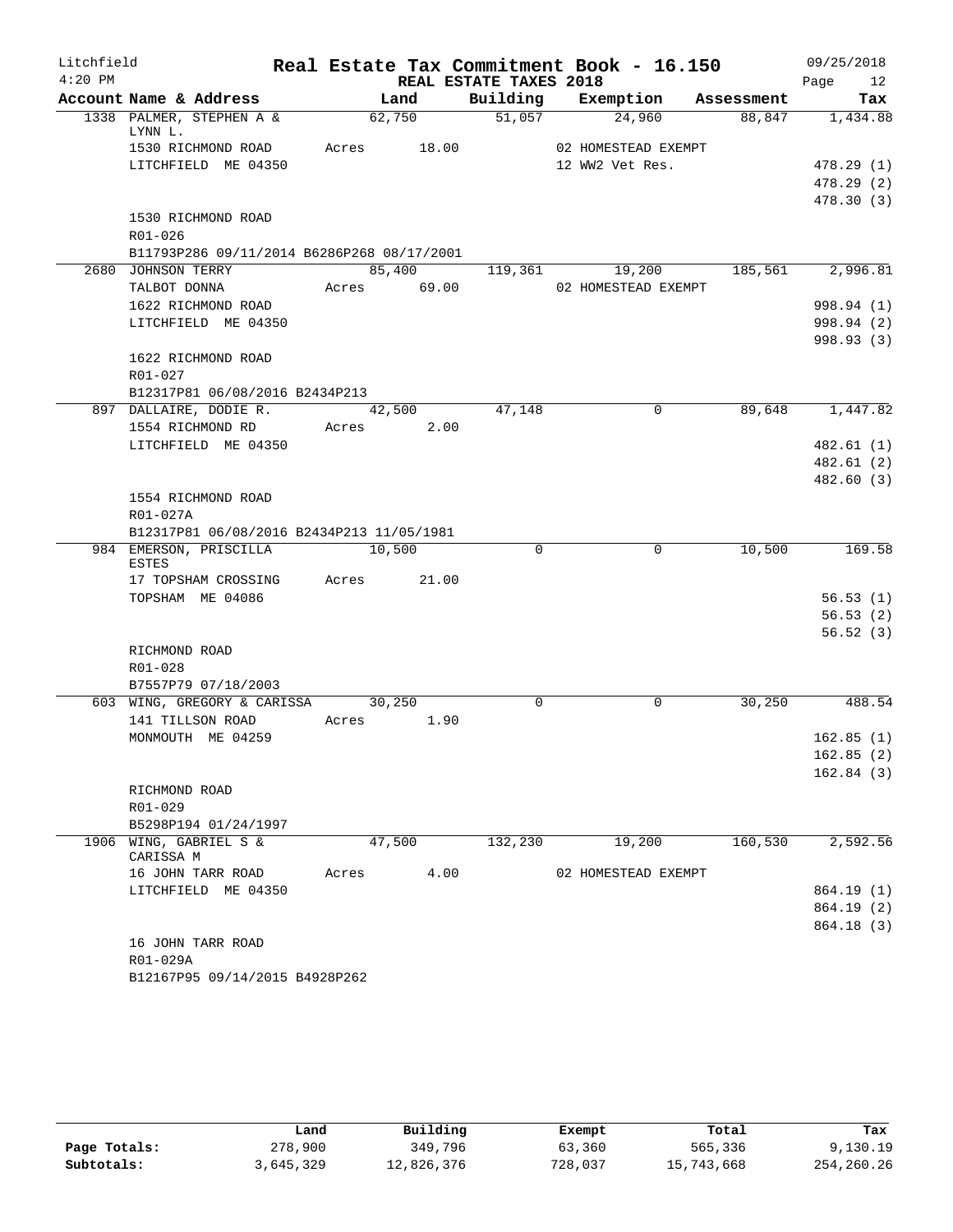| Litchfield |                                                     |       |        |                        | Real Estate Tax Commitment Book - 16.150 |            | 09/25/2018 |
|------------|-----------------------------------------------------|-------|--------|------------------------|------------------------------------------|------------|------------|
| $4:20$ PM  |                                                     |       |        | REAL ESTATE TAXES 2018 |                                          |            | Page<br>13 |
|            | Account Name & Address                              |       | Land   | Building               | Exemption                                | Assessment | Tax        |
|            | 2029 HIGGINS, DIANNA R                              |       | 50,000 | 68,490                 | 19,200                                   | 99,290     | 1,603.53   |
|            | HIGGINS, JUSTIN S.                                  | Acres | 5.00   |                        | 02 HOMESTEAD EXEMPT                      |            |            |
|            | 1609 RICHMOND ROAD                                  |       |        |                        |                                          |            | 534.51 (1) |
|            | LITCHFIELD ME 04350                                 |       |        |                        |                                          |            | 534.51(2)  |
|            | 1609 RICHMOND ROAD                                  |       |        |                        |                                          |            | 534.51(3)  |
|            | R01-029B                                            |       |        |                        |                                          |            |            |
|            | B12183P34 12/10/2015 B8325P267 03/04/2005 B5296P25  |       |        |                        |                                          |            |            |
|            | 01/17/1997                                          |       |        |                        |                                          |            |            |
|            | 2030 WHITCOMB, SUSAN                                |       | 728    | $\Omega$               | 0                                        | 728        | 11.76      |
|            | 1064 COUNTY RD                                      | Acres | 0.26   |                        |                                          |            |            |
|            | BOWDOIN ME 04287                                    |       |        |                        |                                          |            | 3.92(1)    |
|            |                                                     |       |        |                        |                                          |            | 3.92(2)    |
|            |                                                     |       |        |                        |                                          |            | 3.92(3)    |
|            | RICHMOND ROAD                                       |       |        |                        |                                          |            |            |
|            | R01-029C                                            |       |        |                        |                                          |            |            |
|            | B5298P192 01/24/0199                                |       |        |                        |                                          |            |            |
|            | 1668 CROWELL, MARK W & BETSY<br>EM                  |       | 43,500 | 112,597                | 0                                        | 156,097    | 2,520.97   |
|            | 15 JOHN TARR ROAD                                   | Acres | 2.40   |                        |                                          |            |            |
|            | LITCHFIELD ME 04350                                 |       |        |                        |                                          |            | 840.32 (1) |
|            |                                                     |       |        |                        |                                          |            | 840.32 (2) |
|            |                                                     |       |        |                        |                                          |            | 840.33 (3) |
|            | 15 JOHN TARR ROAD                                   |       |        |                        |                                          |            |            |
|            | R01-030                                             |       |        |                        |                                          |            |            |
|            | B5722P22 08/26/1998                                 |       |        |                        |                                          |            |            |
|            | 830 ARBOUR JO MARIE                                 |       | 43,250 | 97,864                 | 19,200                                   | 121,914    | 1,968.91   |
|            | 5 JOHN TARR ROAD                                    | Acres | 2.30   |                        | 02 HOMESTEAD EXEMPT                      |            |            |
|            | LITCHFIELD ME 04350                                 |       |        |                        |                                          |            | 656.30(1)  |
|            |                                                     |       |        |                        |                                          |            | 656.30(2)  |
|            |                                                     |       |        |                        |                                          |            | 656.31(3)  |
|            | 5 JOHN TARR ROAD                                    |       |        |                        |                                          |            |            |
|            | R01-030A                                            |       |        |                        |                                          |            |            |
|            | B9812P219 08/04/2008 B8787P138 02/03/2006 B4440P237 |       |        |                        |                                          |            |            |
|            | 920 KARKOS, GEORGE A. &<br>SHARON A                 |       | 43,000 | 98,610                 | 19,200                                   | 122,410    | 1,976.92   |
|            | 835 DEAD RIVER ROAD                                 | Acres | 2.20   |                        | 02 HOMESTEAD EXEMPT                      |            |            |
|            | LITCHFIELD ME 04350                                 |       |        |                        |                                          |            | 658.97 (1) |
|            |                                                     |       |        |                        |                                          |            | 658.97 (2) |
|            |                                                     |       |        |                        |                                          |            | 658.98 (3) |
|            | 835 DEAD RIVER ROAD                                 |       |        |                        |                                          |            |            |
|            | R01-030B                                            |       |        |                        |                                          |            |            |
|            | B7139P177                                           |       |        |                        |                                          |            |            |
|            | 1164 MARTIN MARGARET E                              |       | 52,500 | 127,498                | 0                                        | 179,998    | 2,906.97   |
|            | 853 DEAD RIVER ROAD                                 | Acres | 6.00   |                        |                                          |            |            |
|            | LITCHFIELD ME 04350                                 |       |        |                        |                                          |            | 968.99(1)  |
|            |                                                     |       |        |                        |                                          |            | 968.99(2)  |
|            |                                                     |       |        |                        |                                          |            | 968.99(3)  |
|            | 853 DEAD RIVER ROAD                                 |       |        |                        |                                          |            |            |
|            | R01-030C                                            |       |        |                        |                                          |            |            |

| B12838P191 02/06/2018 B9055P281 09/01/2006 B3295P161 |  |  |
|------------------------------------------------------|--|--|
|                                                      |  |  |

|              | Land      | Building   | Exempt  | Total      | Tax         |
|--------------|-----------|------------|---------|------------|-------------|
| Page Totals: | 232,978   | 505,059    | 57,600  | 680,437    | 10,989.06   |
| Subtotals:   | 3,878,307 | 13,331,435 | 785,637 | 16,424,105 | 265, 249.32 |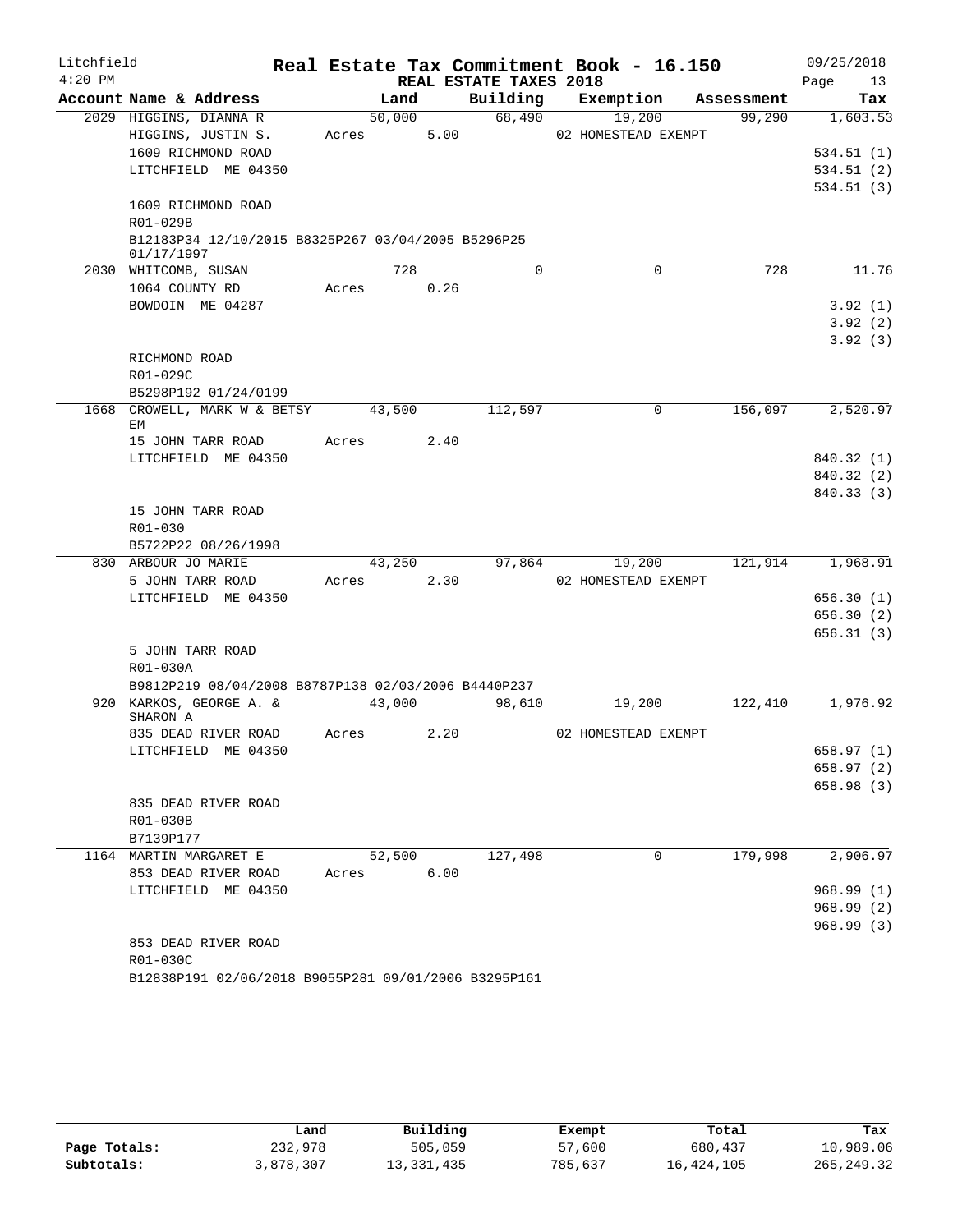| Litchfield |                                               |       |                       |                        | Real Estate Tax Commitment Book - 16.150 |            | 09/25/2018  |
|------------|-----------------------------------------------|-------|-----------------------|------------------------|------------------------------------------|------------|-------------|
| $4:20$ PM  |                                               |       |                       | REAL ESTATE TAXES 2018 |                                          |            | Page<br>14  |
|            | Account Name & Address                        |       | Land                  | Building               | Exemption                                | Assessment | Tax         |
|            | 125 BERNOTAVICZ, FREDA                        |       | 3,300                 | $\Omega$               | $\Omega$                                 | 3,300      | 53.29       |
|            | 23 HUFFS HILL ROAD                            |       | Acres 12.00           |                        |                                          |            |             |
|            | LITCHFIELD ME 04350                           |       |                       |                        |                                          |            | 17.76(1)    |
|            |                                               |       |                       |                        |                                          |            | 17.76(2)    |
|            |                                               |       |                       |                        |                                          |            | 17.77(3)    |
|            | DEAD RIVER ROAD                               |       |                       |                        |                                          |            |             |
|            | R01-031                                       |       |                       |                        |                                          |            |             |
|            | B8417P37 04/25/2005 B7848P185                 |       |                       |                        |                                          |            |             |
|            | 124 BERNOTAVICZ, FREDA<br>23 HUFF'S MILL ROAD |       | 48,963<br>Acres 16.00 | 158,494                | 19,200<br>02 HOMESTEAD EXEMPT            | 188,257    | 3,040.35    |
|            | LITCHFIELD ME 04350                           |       |                       |                        |                                          |            | 1,013.45(1) |
|            |                                               |       |                       |                        |                                          |            | 1,013.45(2) |
|            |                                               |       |                       |                        |                                          |            | 1,013.45(3) |
|            | 23 HUFF'S MILL ROAD                           |       |                       |                        |                                          |            |             |
|            | R01-032                                       |       |                       |                        |                                          |            |             |
|            | B8417P37 04/25/2005 B7848P185 02/14/2004      |       |                       |                        |                                          |            |             |
|            | 1862 WHITCOMB, LINDA K                        |       | 49,408                | $\Omega$               | $\Omega$                                 | 49,408     | 797.94      |
|            | P. O. BOX 1052                                |       | Acres 16.21           |                        |                                          |            |             |
|            | THOMPSON FALLS MT                             |       |                       |                        |                                          |            | 265.98(1)   |
|            | 59873                                         |       |                       |                        |                                          |            |             |
|            |                                               |       |                       |                        |                                          |            | 265.98(2)   |
|            |                                               |       |                       |                        |                                          |            | 265.98(3)   |
|            | DEAD RIVER ROAD                               |       |                       |                        |                                          |            |             |
|            | R01-033                                       |       |                       |                        |                                          |            |             |
|            | B2048P74                                      |       |                       |                        |                                          |            |             |
|            | 1876 EMOND, DIANE K.                          |       | 42,875                |                        | 63,939<br>19,200                         | 87,614     | 1,414.97    |
|            | CHASE DEBRA A                                 |       | 2.15<br>Acres         |                        | 02 HOMESTEAD EXEMPT                      |            |             |
|            | 722 DEAD RIVER ROAD                           |       |                       |                        |                                          |            | 471.66(1)   |
|            | LITCHFIELD ME 04350                           |       |                       |                        |                                          |            | 471.66(2)   |
|            | 722 DEAD RIVER ROAD                           |       |                       |                        |                                          |            | 471.65(3)   |
|            | R01-033A                                      |       |                       |                        |                                          |            |             |
|            | B8447P186 06/06/2005 B6164P158 03/08/2000     |       |                       |                        |                                          |            |             |
|            | 732 KNIGHT, JASON                             |       | 53,350                | 96,818                 | 19,200                                   | 130,968    | 2, 115. 13  |
|            | KNIGHT, PATRICIA                              | Acres | 6.85                  |                        | 02 HOMESTEAD EXEMPT                      |            |             |
|            | 730 DEAD RIVER ROAD                           |       |                       |                        |                                          |            | 705.04(1)   |
|            | LITCHFIELD ME 04350                           |       |                       |                        |                                          |            | 705.04(2)   |
|            |                                               |       |                       |                        |                                          |            | 705.05(3)   |
|            | 730 DEAD RIVER ROAD                           |       |                       |                        |                                          |            |             |
|            | R01-033B                                      |       |                       |                        |                                          |            |             |
|            | B7419P78 05/02/2003                           |       |                       |                        |                                          |            |             |
|            | 1634 MCGROTHER, PAUL                          |       | 39,100                | 105,555                | 24,960                                   | 119,695    | 1,933.07    |
|            | 13 PATTENWOODS LANE                           | Acres | 1.20                  |                        | 02 HOMESTEAD EXEMPT                      |            |             |
|            | LITCHFIELD ME 04350                           |       |                       |                        | 03 VETERANS EXEMPT                       |            | 644.36 (1)  |
|            |                                               |       |                       |                        |                                          |            | 644.36 (2)  |
|            |                                               |       |                       |                        |                                          |            | 644.35 (3)  |
|            | 13 PATTENWOODS LANE                           |       |                       |                        |                                          |            |             |
|            | R01-033B-1                                    |       |                       |                        |                                          |            |             |
|            | B7211P152 03/11/1997                          |       |                       |                        |                                          |            |             |

|              | Land        | Building   | Exempt  | Total      | Tax        |  |
|--------------|-------------|------------|---------|------------|------------|--|
| Page Totals: | 236,996     | 424,806    | 82,560  | 579,242    | 9,354.75   |  |
| Subtotals:   | 4, 115, 303 | 13,756,241 | 868,197 | 17,003,347 | 274,604.07 |  |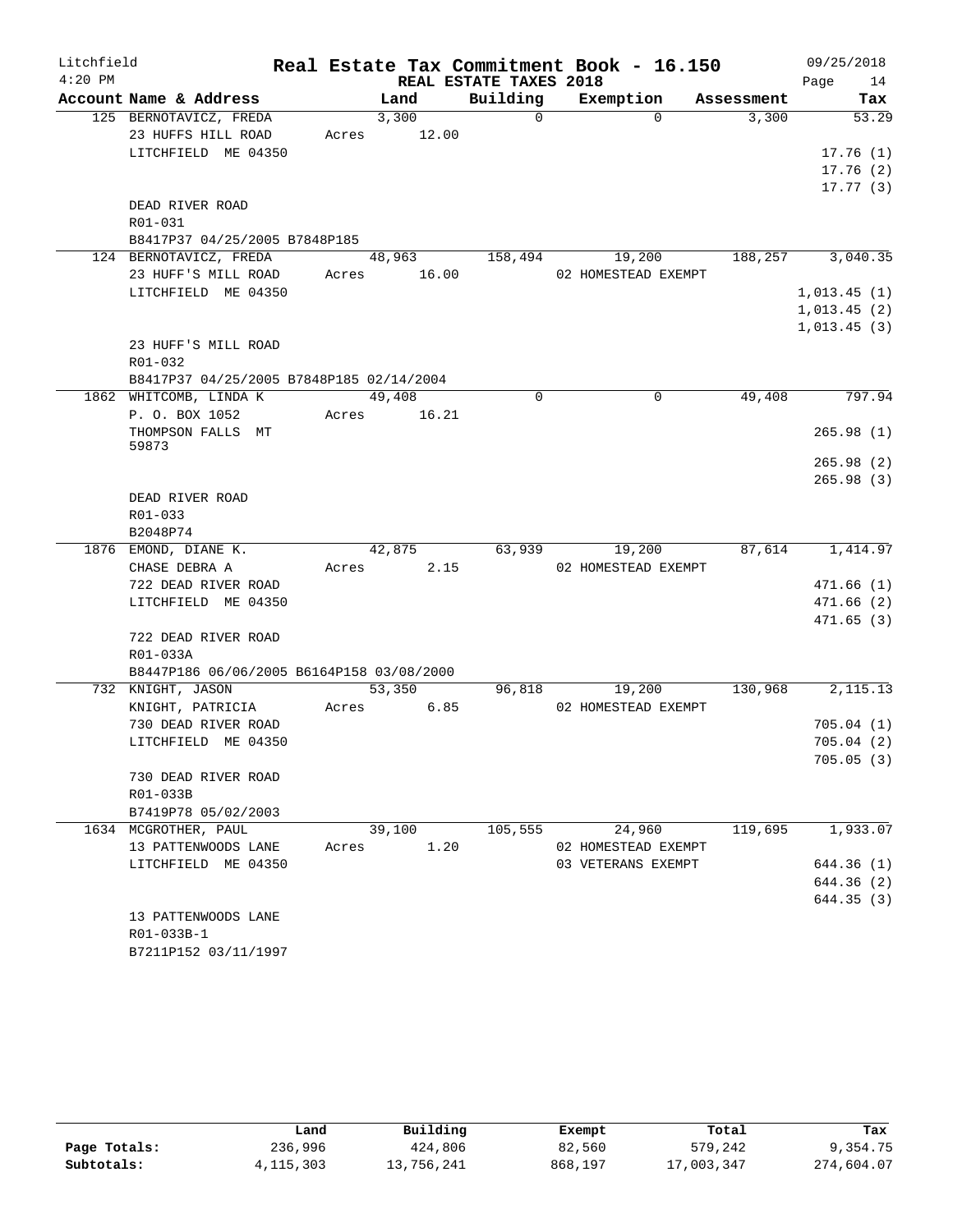| Litchfield<br>$4:20$ PM |                                                                               |                     |                | REAL ESTATE TAXES 2018 | Real Estate Tax Commitment Book - 16.150 |            | 09/25/2018<br>Page<br>15 |
|-------------------------|-------------------------------------------------------------------------------|---------------------|----------------|------------------------|------------------------------------------|------------|--------------------------|
|                         | Account Name & Address                                                        | Land                |                | Building               | Exemption                                | Assessment | Tax                      |
|                         | 584 CAMPBELL, MATHEW S.                                                       | 39,100              |                | 109,882                | $\Omega$                                 | 148,982    | 2,406.06                 |
|                         | THUOTTE, CASSANDRA L.<br>669 LISBON STREET                                    | Acres               | 1.20           |                        |                                          |            | 802.02(1)                |
|                         | APT 4<br>LISBON FALLS ME 04252                                                |                     |                |                        |                                          |            | 802.02(2)                |
|                         | 10 PATTENWOODS LANE                                                           |                     |                |                        |                                          |            | 802.02(3)                |
|                         | R01-033B-2                                                                    |                     |                |                        |                                          |            |                          |
|                         | B11438P199 07/03/2013 B10731P327 05/17/2011<br>B7218P275 01/03/2003 B5092P178 |                     |                |                        |                                          |            |                          |
|                         | 1915 JOHNSON, JEFF C.                                                         |                     | 38,850         | 147,527                | 0                                        | 186,377    | 3,009.99                 |
|                         | 19 PATTENWOODS LANE                                                           | Acres               | 1.10           |                        |                                          |            |                          |
|                         | LITCHFIELD ME                                                                 |                     |                |                        |                                          |            | 1,003.33(1)              |
|                         | 04350-3934                                                                    |                     |                |                        |                                          |            | 1,003.33(2)              |
|                         |                                                                               |                     |                |                        |                                          |            | 1,003.33(3)              |
|                         | 19 PATTENWOODS LANE                                                           |                     |                |                        |                                          |            |                          |
|                         | R01-033B-3                                                                    |                     |                |                        |                                          |            |                          |
|                         | B11489P24 08/21/2013 B11365P101 04/23/2013 B8518P240                          |                     |                |                        |                                          |            |                          |
|                         | 07/26/2005 B4408P160 01/20/2005                                               |                     |                |                        |                                          |            |                          |
|                         | 1878 HILT, JASON B.<br>20 PATTEN WOODS DRIVE                                  | Acres               | 39,100<br>1.20 | 106,243                | 19,200<br>02 HOMESTEAD EXEMPT            | 126,143    | 2,037.21                 |
|                         | LITCHFIELD ME 04350                                                           |                     |                |                        |                                          |            | 679.07(1)                |
|                         |                                                                               |                     |                |                        |                                          |            | 679.07(2)                |
|                         |                                                                               |                     |                |                        |                                          |            | 679.07(3)                |
|                         | 20 PATTEN WOODS DRIVE                                                         |                     |                |                        |                                          |            |                          |
|                         | R01-033B-4                                                                    |                     |                |                        |                                          |            |                          |
|                         | B12163P115 11/16/2015 B11636P35 02/27/2014 B9144P222                          |                     |                |                        |                                          |            |                          |
|                         | 11/09/2006 B7680P326 09/05/2003<br>1626 GRENIER, MICHAEL J.                   | 41,350              |                | 109,038                | $\Omega$                                 | 150,388    | 2,428.77                 |
|                         | GRENIER, SUMMER P.                                                            | Acres               | 2.10           |                        |                                          |            |                          |
|                         | 58 KENNISON STREET UNIT<br>B6                                                 |                     |                |                        |                                          |            | 809.59(1)                |
|                         | MANCHESTER ME 04351                                                           |                     |                |                        |                                          |            | 809.59(2)                |
|                         |                                                                               |                     |                |                        |                                          |            | 809.59(3)                |
|                         | 25 PATTENWOODS LANE<br>R01-033B-5                                             |                     |                |                        |                                          |            |                          |
|                         | B12657P306 07/13/2017 B9607P287 01/08/2008 B7672P197                          |                     |                |                        |                                          |            |                          |
|                         | 09/22/2003                                                                    | $\overline{38,850}$ |                |                        |                                          |            |                          |
|                         | 767 HARPER, JOHN J<br>30 PATTENWOODS LANE                                     |                     |                | Acres 1.10             | 65,903<br>19,200<br>02 HOMESTEAD EXEMPT  | 85, 553    | 1,381.68                 |
|                         | LITCHFIELD ME 04350                                                           |                     |                |                        |                                          |            | 460.56(1)                |
|                         |                                                                               |                     |                |                        |                                          |            | 460.56(2)                |
|                         |                                                                               |                     |                |                        |                                          |            | 460.56(3)                |
|                         | 30 PATTENWOODS LANE                                                           |                     |                |                        |                                          |            |                          |
|                         | R01-033B-6                                                                    |                     |                |                        |                                          |            |                          |
|                         | B4241P261                                                                     |                     |                |                        |                                          |            |                          |
|                         | 1826 MOORE, ANDREW T                                                          |                     | 40,350         |                        | $116,551$ $19,200$                       | 137,701    | 2,223.87                 |
|                         | MOORE, CHARLENE BINDER Acres 1.70                                             |                     |                |                        | 02 HOMESTEAD EXEMPT                      |            |                          |
|                         | 37 PATTENWOODS LANE                                                           |                     |                |                        |                                          |            | 741.29(1)                |
|                         | LITCHFIELD ME 04350                                                           |                     |                |                        |                                          |            | 741.29(2)<br>741.29 (3)  |
|                         | 37 PATTENWOODS LANE                                                           |                     |                |                        |                                          |            |                          |
|                         | R01-033B-7                                                                    |                     |                |                        |                                          |            |                          |
|                         | B10612P208 12/08/2010 B5565P280                                               |                     |                |                        |                                          |            |                          |
|                         |                                                                               |                     |                |                        |                                          |            |                          |
|                         |                                                                               |                     |                |                        |                                          |            |                          |

|              | Land      | Building   | Exempt  | Total      | Tax        |
|--------------|-----------|------------|---------|------------|------------|
| Page Totals: | 237,600   | 655,144    | 57,600  | 835,144    | 13,487.58  |
| Subtotals:   | 4,352,903 | 14,411,385 | 925,797 | 17,838,491 | 288,091.65 |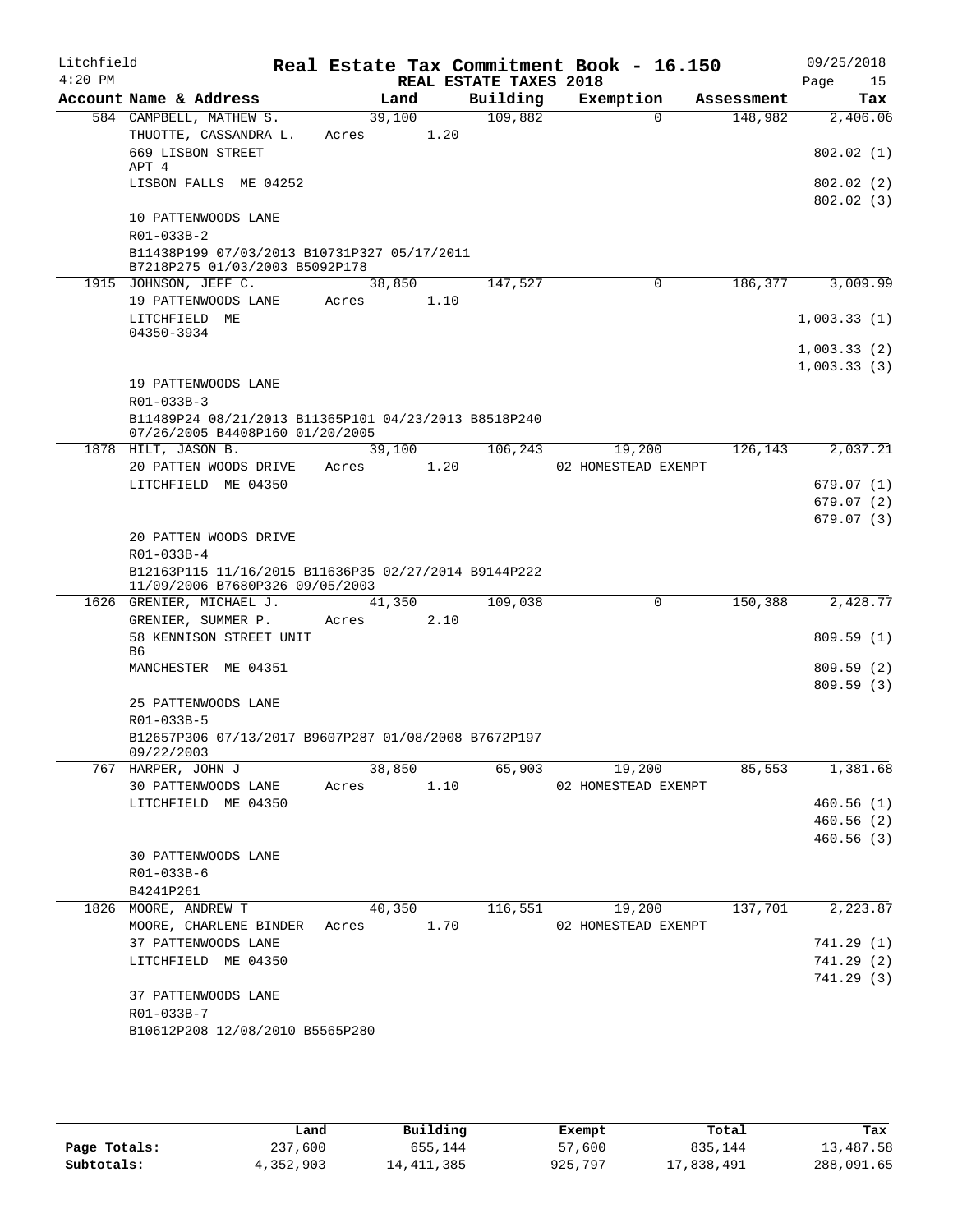| Litchfield   |                                            |       |            |                                    | Real Estate Tax Commitment Book - 16.150 |            | 09/25/2018        |
|--------------|--------------------------------------------|-------|------------|------------------------------------|------------------------------------------|------------|-------------------|
| $4:20$ PM    | Account Name & Address                     |       | Land       | REAL ESTATE TAXES 2018<br>Building | Exemption                                | Assessment | 16<br>Page<br>Tax |
|              | 1627 SMITH, FOREST                         |       | 28,350     | $\Omega$                           | $\Omega$                                 | 28,350     | 457.85            |
|              | 35 SHORTILL FARM ROAD                      | Acres | 1.70       |                                    |                                          |            |                   |
|              | BUSTON ME 04093                            |       |            |                                    |                                          |            | 152.62(1)         |
|              |                                            |       |            |                                    |                                          |            | 152.62(2)         |
|              |                                            |       |            |                                    |                                          |            | 152.61(3)         |
|              | PATTEN WOODS LANE                          |       |            |                                    |                                          |            |                   |
|              | $R01 - 033B - 8$                           |       |            |                                    |                                          |            |                   |
|              | B10309P70 12/24/2009 B3691P53 02/13/1990   |       |            |                                    |                                          |            |                   |
|              | 491 TERPSTRA, LOUISE                       |       | 40,850     | 71,719                             | 19,200                                   | 93,369     | 1,507.91          |
|              | 41 PATTEN WOODS LANE                       | Acres | 1.90       |                                    | 02 HOMESTEAD EXEMPT                      |            |                   |
|              | LITCHFIELD ME 04350                        |       |            |                                    |                                          |            | 502.64(1)         |
|              |                                            |       |            |                                    |                                          |            | 502.64(2)         |
|              |                                            |       |            |                                    |                                          |            | 502.63(3)         |
|              | 41 PATTENWOODS LANE                        |       |            |                                    |                                          |            |                   |
|              | R01-033B-9                                 |       |            |                                    |                                          |            |                   |
|              | B10023P315 03/26/2009 B4781P177            |       |            |                                    |                                          |            |                   |
|              | 1625 SMITH, FOREST                         |       | 29,750     | $\Omega$                           | $\mathbf 0$                              | 29,750     | 480.46            |
|              | 35 SHORTILL FARM ROAD                      | Acres | 1.70       |                                    |                                          |            |                   |
|              | BUXTON ME 04093                            |       |            |                                    |                                          |            | 160.15(1)         |
|              |                                            |       |            |                                    |                                          |            | 160.15(2)         |
|              |                                            |       |            |                                    |                                          |            | 160.16(3)         |
|              | DEAD RIVER ROAD                            |       |            |                                    |                                          |            |                   |
|              | R01-033C                                   |       |            |                                    |                                          |            |                   |
|              | B10309P71 12/24/2009 B3691P51 02/13/1990   |       |            |                                    |                                          |            |                   |
|              | 2166 TURCOTTE, MARK E &                    |       | 12,500     | $\mathbf 0$                        | 0                                        | 12,500     | 201.87            |
|              | CINDY                                      |       |            |                                    |                                          |            |                   |
|              | 640 DEAD RIVER ROAD                        | Acres | 5.00       |                                    |                                          |            |                   |
|              | BOWDOIN ME 04287                           |       |            |                                    |                                          |            | 67.29(1)          |
|              |                                            |       |            |                                    |                                          |            | 67.29(2)          |
|              |                                            |       |            |                                    |                                          |            | 67.29(3)          |
|              | DEAD RIVER ROAD                            |       |            |                                    |                                          |            |                   |
|              | R01-033D<br>B6433P316 02/06/2001           |       |            |                                    |                                          |            |                   |
|              | 2601 CHARLAND, ALLISON J.                  |       | 10,700     | $\mathbf 0$                        | $\mathbf 0$                              | 10,700     | 172.80            |
|              | 831 BROADWAY APT #1                        | Acres | 4.28       |                                    |                                          |            |                   |
|              | SOUTH PORTLAND ME                          |       |            |                                    |                                          |            | 57.60(1)          |
|              | 04106                                      |       |            |                                    |                                          |            |                   |
|              |                                            |       |            |                                    |                                          |            | 57.60(2)          |
|              |                                            |       |            |                                    |                                          |            | 57.60(3)          |
|              | DEAD RIVER ROAD                            |       |            |                                    |                                          |            |                   |
|              | R01-033F                                   |       |            |                                    |                                          |            |                   |
|              | B12297P163 05/19/2016 B8385P228 03/15/2005 |       |            |                                    |                                          |            |                   |
|              | 1762 TURCOTTE, MARK E                      |       | 66,000     | 123,181                            | 19,200                                   | 169,981    | 2,745.19          |
|              | 640 DEAD RIVER RD                          | Acres | 23.00      |                                    | 02 HOMESTEAD EXEMPT                      |            |                   |
|              | BOWDOIN ME 04287                           |       |            |                                    |                                          |            | 915.06(1)         |
|              |                                            |       |            |                                    |                                          |            | 915.06(2)         |
|              |                                            |       |            |                                    |                                          |            | 915.07(3)         |
|              | 640 DEAD RIVER ROAD                        |       |            |                                    |                                          |            |                   |
|              | R01-034                                    |       |            |                                    |                                          |            |                   |
|              | B10403P245 04/30/2010 B4124P306            |       |            |                                    |                                          |            |                   |
|              | 1054 RICHARD, MARCEL Y                     |       | 90,500     | 132,049                            | 19,200                                   | 203,349    | 3,284.09          |
|              | RICHARD, LORETTA A                         | Acres | 86.00      |                                    | 02 HOMESTEAD EXEMPT                      |            |                   |
|              | 32 SOUTH ADAMS ROAD                        |       |            |                                    |                                          |            | 1,094.70(1)       |
|              | LITCHFIELD ME 04350                        |       |            |                                    |                                          |            | 1,094.70(2)       |
|              |                                            |       |            |                                    |                                          |            | 1,094.69(3)       |
|              | 32 SOUTH ADAMS ROAD                        |       |            |                                    |                                          |            |                   |
|              | R01-035                                    |       |            |                                    |                                          |            |                   |
|              | B10840P255 09/26/2011 B1518P525 05/01/1970 |       |            |                                    |                                          |            |                   |
|              |                                            | Land  | Building   |                                    | Exempt                                   | Total      | Tax               |
| Page Totals: | 278,650                                    |       | 326,949    |                                    | 57,600                                   | 547,999    | 8,850.17          |
| Subtotals:   | 4,631,553                                  |       | 14,738,334 |                                    | 983,397                                  | 18,386,490 | 296,941.82        |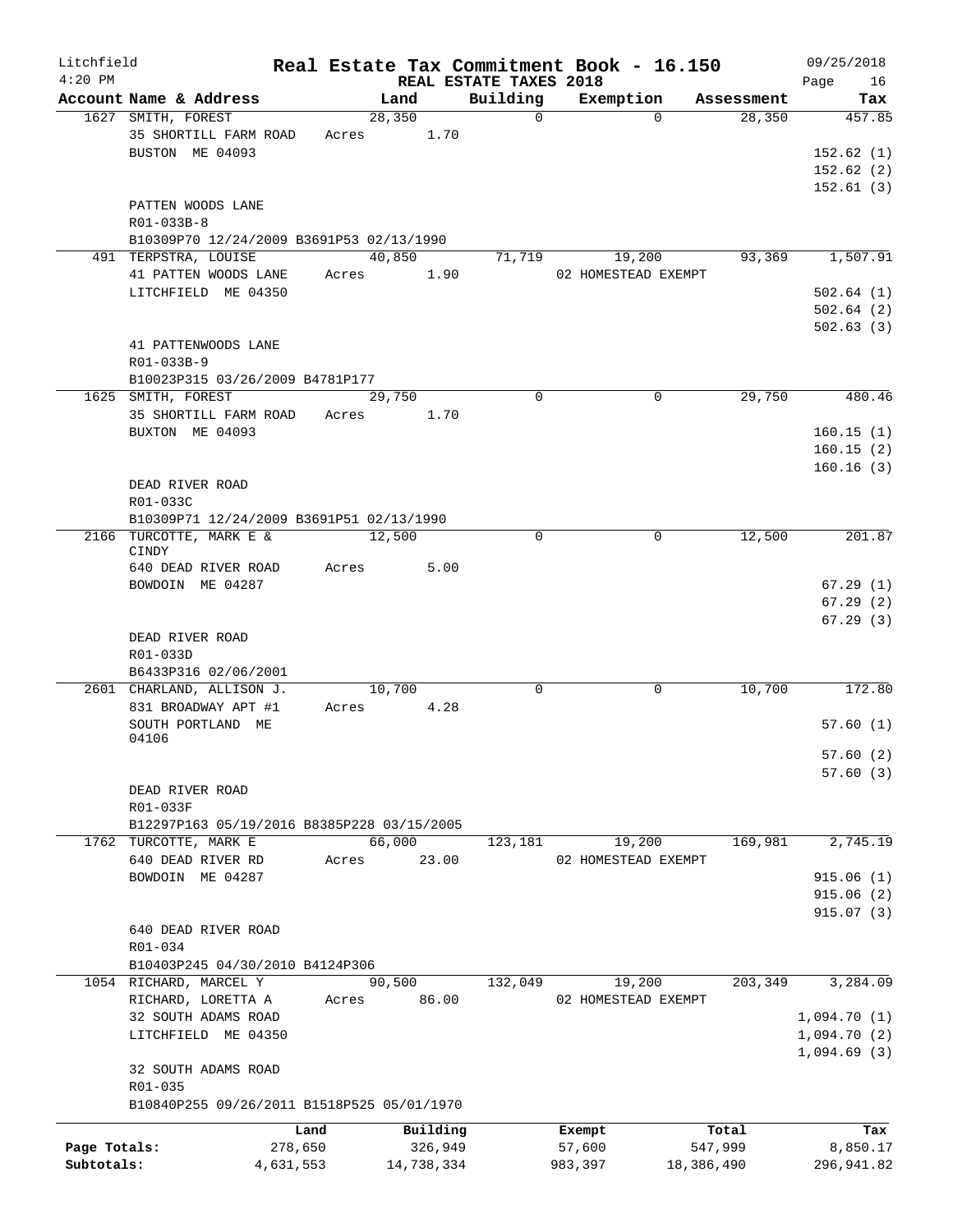| Litchfield |                                                                                                    |                |                        | Real Estate Tax Commitment Book - 16.150 |            | 09/25/2018 |
|------------|----------------------------------------------------------------------------------------------------|----------------|------------------------|------------------------------------------|------------|------------|
| $4:20$ PM  |                                                                                                    |                | REAL ESTATE TAXES 2018 |                                          |            | Page<br>17 |
|            | Account Name & Address                                                                             | Land           | Building               | Exemption                                | Assessment | Tax        |
|            | 2169 SMITH, EMILY R.                                                                               | 40,475         | 56,822                 | 19,200                                   | 78,097     | 1,261.27   |
|            | 742 DEAD RIVER ROAD                                                                                | Acres          | 1.19                   | 02 HOMESTEAD EXEMPT                      |            |            |
|            | LITCHFIELD ME 04350                                                                                |                |                        |                                          |            | 420.42(1)  |
|            |                                                                                                    |                |                        |                                          |            | 420.42(2)  |
|            |                                                                                                    |                |                        |                                          |            | 420.43(3)  |
|            | 742 DEAD RIVER ROAD                                                                                |                |                        |                                          |            |            |
|            | R01-035A                                                                                           |                |                        |                                          |            |            |
|            | B12231P80 02/22/2016 B8528P43 07/29/2005 B6265P95                                                  |                |                        |                                          |            |            |
|            | 2152 KING, WILLIAM O.                                                                              | 40,300         | 59,461                 | 0                                        | 99,761     | 1,611.14   |
|            | KING, LINDA G.                                                                                     | Acres          | 1.12                   |                                          |            |            |
|            | 746 DEAD RIVER ROAD                                                                                |                |                        |                                          |            | 537.05(1)  |
|            | LITCHFIELD ME 04350                                                                                |                |                        |                                          |            | 537.05(2)  |
|            |                                                                                                    |                |                        |                                          |            | 537.04(3)  |
|            | 746 DEAD RIVER ROAD                                                                                |                |                        |                                          |            |            |
|            | R01-035B                                                                                           |                |                        |                                          |            |            |
|            | B11810P80 09/25/2014 B11653P228 02/21/2014<br>B11574P267 10/18/2013 B11323P87 03/06/2013 B9224P68  |                |                        |                                          |            |            |
|            | 08/20/2006 B6308P247 09/26/2000                                                                    |                |                        |                                          |            |            |
|            | 1381 PETTENGILL, DAVID M                                                                           | 67,150         | 111,727                | 24,960                                   | 153,917    | 2,485.76   |
|            | 60 SOUTH ADAMS ROAD                                                                                | 46.00<br>Acres |                        | 02 HOMESTEAD EXEMPT                      |            |            |
|            | LITCHFIELD ME 04350                                                                                |                |                        | 03 VETERANS EXEMPT                       |            | 828.59(1)  |
|            |                                                                                                    |                |                        |                                          |            | 828.59 (2) |
|            |                                                                                                    |                |                        |                                          |            | 828.58(3)  |
|            | 60 SOUTH ADAMS ROAD                                                                                |                |                        |                                          |            |            |
|            | R01-036                                                                                            |                |                        |                                          |            |            |
|            | B2198P154                                                                                          |                |                        |                                          |            |            |
|            | 1501 RINALDI, JOSEPH L                                                                             | 63,000         | 120,583                | 19,200                                   | 164,383    | 2,654.79   |
|            | 76 SOUTH ADAMS ROAD                                                                                | Acres          | 6.50                   | 02 HOMESTEAD EXEMPT                      |            |            |
|            | LITCHFIELD ME 04350                                                                                |                |                        |                                          |            | 884.93 (1) |
|            |                                                                                                    |                |                        |                                          |            | 884.93 (2) |
|            |                                                                                                    |                |                        |                                          |            | 884.93 (3) |
|            | 76 SOUTH ADAMS ROAD                                                                                |                |                        |                                          |            |            |
|            | R01-039                                                                                            |                |                        |                                          |            |            |
|            | B2995P160 07/31/1986                                                                               |                |                        |                                          |            |            |
|            | 1678 RINALDI, JOSEPH                                                                               | 41,250         | 23,358                 | $\mathbf 0$                              | 64,608     | 1,043.42   |
|            | 76 SOUTH ADAMS ROAD                                                                                | Acres          | 1.50                   |                                          |            |            |
|            | LITCHFIELD ME 04350                                                                                |                |                        |                                          |            | 347.81(1)  |
|            |                                                                                                    |                |                        |                                          |            | 347.81 (2) |
|            |                                                                                                    |                |                        |                                          |            | 347.80(3)  |
|            | 70 SOUTH ADAMS ROAD                                                                                |                |                        |                                          |            |            |
|            | R01-039A                                                                                           |                |                        |                                          |            |            |
|            | B11651P253 11/25/2013 B10877P290 11/04/2011<br>B10869P22 10/27/2011 B7651P234 09/12/2003 B5631P203 |                |                        |                                          |            |            |
|            | 05/27/1998                                                                                         |                |                        |                                          |            |            |
|            | 592 FLETCHER, THOMAS                                                                               | 48,894         | 17,138                 | $\mathbf 0$                              | 66,032     | 1,066.42   |
|            | 680A RIVER ROAD                                                                                    | 56.00<br>Acres |                        |                                          |            |            |
|            | TOPSHAM ME 04086                                                                                   |                |                        |                                          |            | 355.47(1)  |
|            |                                                                                                    |                |                        |                                          |            | 355.47(2)  |
|            |                                                                                                    |                |                        |                                          |            | 355.48(3)  |
|            | SOUTH ADAMS ROAD                                                                                   |                |                        |                                          |            |            |
|            | R01-040                                                                                            |                |                        |                                          |            |            |
|            | B7067P298 09/13/2002                                                                               |                |                        |                                          |            |            |
|            |                                                                                                    |                |                        |                                          |            |            |

|              | Land      | Building   | Exempt    | Total      | Tax        |
|--------------|-----------|------------|-----------|------------|------------|
| Page Totals: | 301,069   | 389,089    | 63,360    | 626,798    | 10,122.80  |
| Subtotals:   | 4,932,622 | 15,127,423 | ⊥,046,757 | 19,013,288 | 307,064.62 |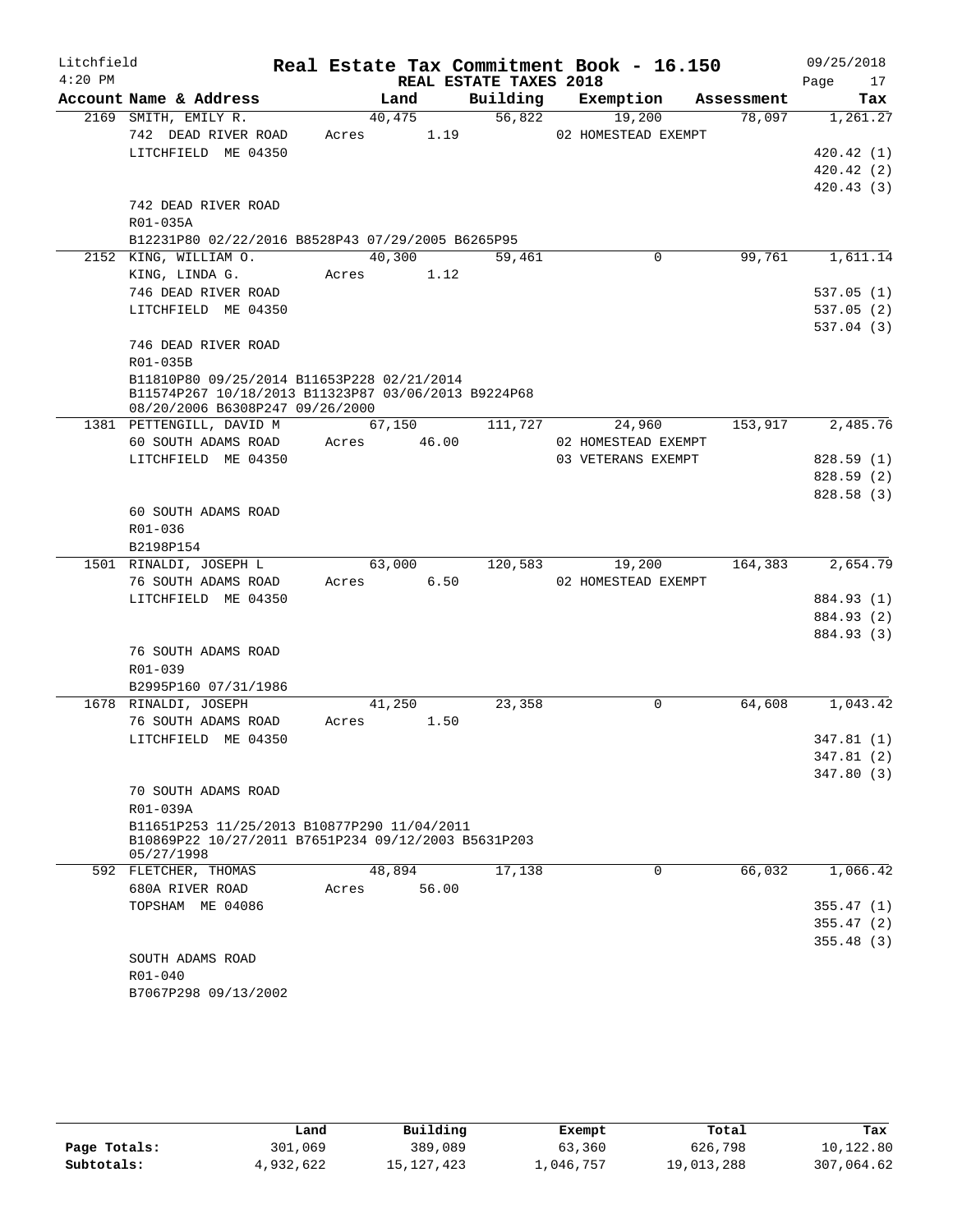| Litchfield |                                                                             |       |        |                        | Real Estate Tax Commitment Book - 16.150 |            | 09/25/2018  |
|------------|-----------------------------------------------------------------------------|-------|--------|------------------------|------------------------------------------|------------|-------------|
| $4:20$ PM  |                                                                             |       |        | REAL ESTATE TAXES 2018 |                                          |            | Page<br>18  |
|            | Account Name & Address                                                      |       | Land   | Building               | Exemption                                | Assessment | Tax         |
|            | 2352 NORMAND, JUDY                                                          |       | 52,475 | 77,891                 | 19,200                                   | 111,166    | 1,795.33    |
|            | HOLT DONALD E JR.                                                           | Acres | 5.99   |                        | 02 HOMESTEAD EXEMPT                      |            |             |
|            | 90 SOUTH ADAMS ROAD                                                         |       |        |                        |                                          |            | 598.44(1)   |
|            | LITCHFIELD ME 04050                                                         |       |        |                        |                                          |            | 598.44(2)   |
|            | 90 SOUTH ADAMS ROAD                                                         |       |        |                        |                                          |            | 598.45(3)   |
|            | $R01 - 040A$                                                                |       |        |                        |                                          |            |             |
|            | B12360P10 07/12/2016 B8843P117 03/15/2006 B7632P161                         |       |        |                        |                                          |            |             |
|            | 08/28/2003                                                                  |       |        |                        |                                          |            |             |
|            | 437 LABBE STANLEY E                                                         |       | 75,100 | 136,667                | 19,200                                   | 192,567    | 3,109.96    |
|            | LABBE CLAIRE                                                                | Acres | 44.00  |                        | 02 HOMESTEAD EXEMPT                      |            |             |
|            | LABBE, STAN & CLAIRE                                                        |       |        |                        |                                          |            | 1,036.65(1) |
|            | 24 WHODATHUNKIT LANE                                                        |       |        |                        |                                          |            | 1,036.65(2) |
|            | LITCHFIELD ME 04350                                                         |       |        |                        |                                          |            | 1,036.66(3) |
|            | 12 WHODATHUNKIT LANE                                                        |       |        |                        |                                          |            |             |
|            | R01-042                                                                     |       |        |                        |                                          |            |             |
|            | B8649P258 09/30/2005 B5177P811 05/14/2003                                   |       |        |                        |                                          |            |             |
|            | 2246 GARAND MICHELLE                                                        |       | 42,525 | 90,427                 | 0                                        | 132,952    | 2,147.17    |
|            | 121 SO ADAMS ROAD                                                           | Acres | 2.01   |                        |                                          |            |             |
|            | LITCHFIELD ME 04350                                                         |       |        |                        |                                          |            | 715.72(1)   |
|            |                                                                             |       |        |                        |                                          |            | 715.72(2)   |
|            |                                                                             |       |        |                        |                                          |            | 715.73(3)   |
|            | 121 SOUTH ADAMS ROAD                                                        |       |        |                        |                                          |            |             |
|            | $R01 - 042A$                                                                |       |        |                        |                                          |            |             |
|            | B8662P76 10/27/2005 B6671P63                                                |       |        |                        |                                          |            |             |
|            | 2353 LABBE, NICHOLE                                                         |       | 51,250 | 109,464                | 19,200                                   | 141,514    | 2,285.45    |
|            | 24 WHODATHUNKIT LANE                                                        | Acres | 5.50   |                        | 02 HOMESTEAD EXEMPT                      |            |             |
|            | LITCHFIELD ME 04350                                                         |       |        |                        |                                          |            | 761.82(1)   |
|            |                                                                             |       |        |                        |                                          |            | 761.82(2)   |
|            |                                                                             |       |        |                        |                                          |            | 761.81(3)   |
|            | 24 WHODATHUNKIT LANE                                                        |       |        |                        |                                          |            |             |
|            | R01-042B                                                                    |       |        |                        |                                          |            |             |
|            | B12840P251 01/24/2018 B8663P133 10/21/2005 B7412P59<br>05/14/2003           |       |        |                        |                                          |            |             |
|            | 2117 RACKLEY SHANNON K                                                      |       | 41,200 | 88,039                 | 0                                        | 129,239    | 2,087.21    |
|            | 123 SOUTH ADAMS ROAD                                                        | Acres | 2.04   |                        |                                          |            |             |
|            | LITCHFIELD ME 04350                                                         |       |        |                        |                                          |            | 695.74 (1)  |
|            |                                                                             |       |        |                        |                                          |            | 695.74 (2)  |
|            |                                                                             |       |        |                        |                                          |            | 695.73(3)   |
|            | 123 SOUTH ADAMS ROAD                                                        |       |        |                        |                                          |            |             |
|            | R01-042C                                                                    |       |        |                        |                                          |            |             |
|            | B9574P222 11/27/2007                                                        |       |        |                        |                                          |            |             |
|            | 673 STEVENS, TAYLOR M.                                                      |       | 41,350 | 57,921                 | $\Omega$                                 | 99,271     | 1,603.23    |
|            | MORSE, EVAN L.                                                              | Acres | 1.54   |                        |                                          |            |             |
|            | 115 PINEWOOD ACRES ROAD                                                     |       |        |                        |                                          |            | 534.41(1)   |
|            | BOWDOIN ME 04287                                                            |       |        |                        |                                          |            | 534.41(2)   |
|            |                                                                             |       |        |                        |                                          |            | 534.41(3)   |
|            | 101 SOUTH ADAMS ROAD                                                        |       |        |                        |                                          |            |             |
|            | R01-043                                                                     |       |        |                        |                                          |            |             |
|            | B12203P285 01/11/2016 B9169P93 12/01/2006 B8897P321<br>05/11/2006 B6547P105 |       |        |                        |                                          |            |             |

|              | Land      | Building   | Exempt    | Total      | Tax        |
|--------------|-----------|------------|-----------|------------|------------|
| Page Totals: | 303,900   | 560,409    | 57,600    | 806,709    | 13,028.35  |
| Subtotals:   | 5,236,522 | 15,687,832 | l.104.357 | 19,819,997 | 320,092.97 |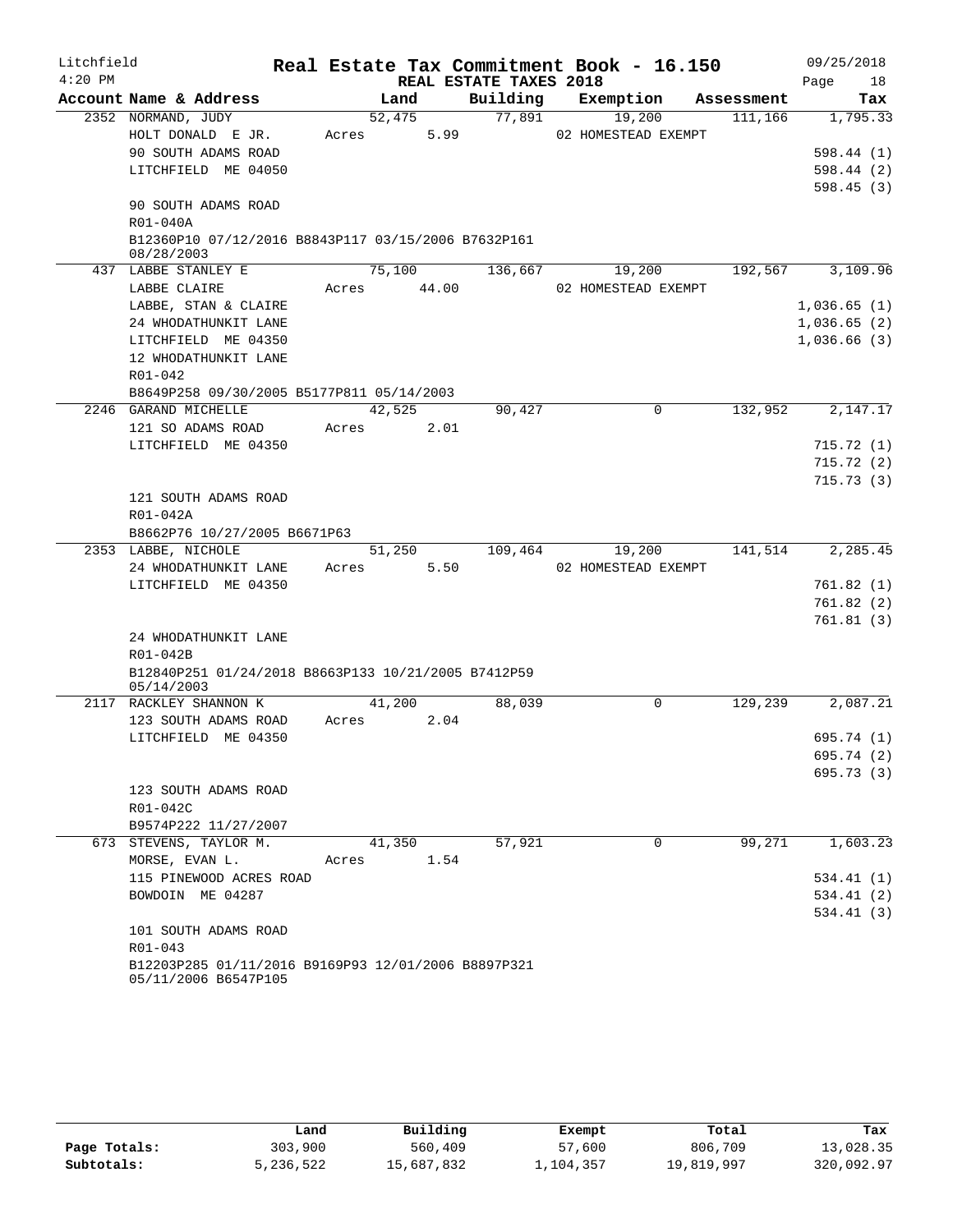| Litchfield   |                                            |           |       |             |                        | Real Estate Tax Commitment Book - 16.150 |            | 09/25/2018  |
|--------------|--------------------------------------------|-----------|-------|-------------|------------------------|------------------------------------------|------------|-------------|
| $4:20$ PM    |                                            |           |       |             | REAL ESTATE TAXES 2018 |                                          |            | Page<br>19  |
|              | Account Name & Address                     |           |       | Land        | Building               | Exemption                                | Assessment | Tax         |
|              | 591 DOBSON, RALPH V.                       |           |       | 63,770      | 133, 112               | $\Omega$                                 | 196,882    | 3,179.64    |
|              | LATHAM, DONNA L.                           |           |       | Acres 19.36 |                        |                                          |            |             |
|              | 73 SO. ADAMS ROAD                          |           |       |             |                        |                                          |            | 1,059.88(1) |
|              | LITCHFIELD ME 04350                        |           |       |             |                        |                                          |            | 1,059.88(2) |
|              |                                            |           |       |             |                        |                                          |            | 1,059.88(3) |
|              | 73 SOUTH ADAMS ROAD                        |           |       |             |                        |                                          |            |             |
|              | R01-044                                    |           |       |             |                        |                                          |            |             |
|              | B12284P42 05/02/2016 B7494P96 06/30/2003   |           |       |             |                        |                                          |            |             |
|              | 442 COOK, THOMAS C.                        |           |       | 45,000      | 33,239                 | 0                                        | 78,239     | 1,263.56    |
|              | 89 S ADAMS ROAD                            |           | Acres | 3.00        |                        |                                          |            |             |
|              | LITCHFIELD ME 04350                        |           |       |             |                        |                                          |            | 421.19(1)   |
|              |                                            |           |       |             |                        |                                          |            | 421.19(2)   |
|              |                                            |           |       |             |                        |                                          |            | 421.18(3)   |
|              | 89 SOUTH ADAMS ROAD                        |           |       |             |                        |                                          |            |             |
|              | R01-044A                                   |           |       |             |                        |                                          |            |             |
|              | B11950P163 04/06/2015 B5039P18             |           |       |             | 72,526                 |                                          |            |             |
|              | 1323 ORR, EKA F.                           |           |       | 41,250      |                        | 0                                        | 113,776    | 1,837.48    |
|              | 67 SOUTH ADAMS ROAD                        |           | Acres | 1.50        |                        |                                          |            |             |
|              | LITCHFIELD ME 04350                        |           |       |             |                        |                                          |            | 612.49(1)   |
|              |                                            |           |       |             |                        |                                          |            | 612.49(2)   |
|              |                                            |           |       |             |                        |                                          |            | 612.50(3)   |
|              | 67 SOUTH ADAMS ROAD                        |           |       |             |                        |                                          |            |             |
|              | R01-045                                    |           |       |             |                        |                                          |            |             |
|              | B12725P86 09/19/2017 B4685P335             |           |       |             |                        |                                          | 120,246    |             |
|              | 347 COLLINS, JR, ARTHUR C.                 |           |       | 40,500      | 79,746                 | 0                                        |            | 1,941.97    |
|              | COLLINS, DEBORAH E.                        |           |       | Acres 1.20  |                        |                                          |            |             |
|              | 9 PARK AVENUE                              |           |       |             |                        |                                          |            | 647.32 (1)  |
|              | LITCHFIELD ME 04350                        |           |       |             |                        |                                          |            | 647.32 (2)  |
|              |                                            |           |       |             |                        |                                          |            | 647.33 (3)  |
|              | 55 SOUTH ADAMS ROAD                        |           |       |             |                        |                                          |            |             |
|              | R01-046<br>B12604P41 05/02/2017 B4544P237  |           |       |             |                        |                                          |            |             |
|              | 346 COLLINS JR, ARTHUR                     |           |       | 61,963      | 78,655                 | 19,200                                   | 121,418    | 1,960.90    |
|              | COLLINS, DEBORAH                           |           |       | Acres 16.95 |                        | 02 HOMESTEAD EXEMPT                      |            |             |
|              | 9 PARK AVENUE                              |           |       |             |                        |                                          |            | 653.63(1)   |
|              | LITCHFIELD ME 04350                        |           |       |             |                        |                                          |            | 653.63(2)   |
|              |                                            |           |       |             |                        |                                          |            | 653.64(3)   |
|              | 9 PARK AVENUE                              |           |       |             |                        |                                          |            |             |
|              | R01-047                                    |           |       |             |                        |                                          |            |             |
|              | B11981P237 05/18/2015 B2710P96             |           |       |             |                        |                                          |            |             |
|              | 1055 RICHARD, MARCEL Y                     |           |       | 50,000      | 0                      | $\mathbf 0$                              | 50,000     | 807.50      |
|              | RICHARD, LORETTA A                         |           | Acres | 17.00       |                        |                                          |            |             |
|              | 32 S ADAMS ROAD                            |           |       |             |                        |                                          |            | 269.17(1)   |
|              | LITCHFIELD ME                              |           |       |             |                        |                                          |            | 269.17(2)   |
|              | 04350-3915                                 |           |       |             |                        |                                          |            |             |
|              |                                            |           |       |             |                        |                                          |            | 269.16(3)   |
|              | SOUTH ADAMS ROAD                           |           |       |             |                        |                                          |            |             |
|              | $R01 - 048$                                |           |       |             |                        |                                          |            |             |
|              | B10840P253 09/26/2011 B1518P525 05/08/0970 |           |       |             |                        |                                          |            |             |
|              | 2147 ASSELIN, JAMES &                      |           |       | 63,200      | 18,498                 | 19,200                                   | 62,498     | 1,009.34    |
|              | LORRAINE                                   |           |       |             |                        |                                          |            |             |
|              | 836 DEAD RIVER ROAD                        |           | Acres | 18.60       |                        | 02 HOMESTEAD EXEMPT                      |            |             |
|              | LITCHFIELD ME 04350                        |           |       |             |                        |                                          |            | 336.45(1)   |
|              |                                            |           |       |             |                        |                                          |            | 336.45(2)   |
|              |                                            |           |       |             |                        |                                          |            | 336.44(3)   |
|              | 836 DEAD RIVER ROAD                        |           |       |             |                        |                                          |            |             |
|              | R01-049                                    |           |       |             |                        |                                          |            |             |
|              | B11793P283 09/11/2014                      |           |       |             |                        |                                          |            |             |
|              |                                            | Land      |       | Building    |                        | Exempt                                   | Total      | Tax         |
| Page Totals: |                                            | 365,683   |       | 415,776     |                        | 38,400                                   | 743,059    | 12,000.39   |
| Subtotals:   |                                            | 5,602,205 |       | 16,103,608  |                        | 1,142,757                                | 20,563,056 | 332,093.36  |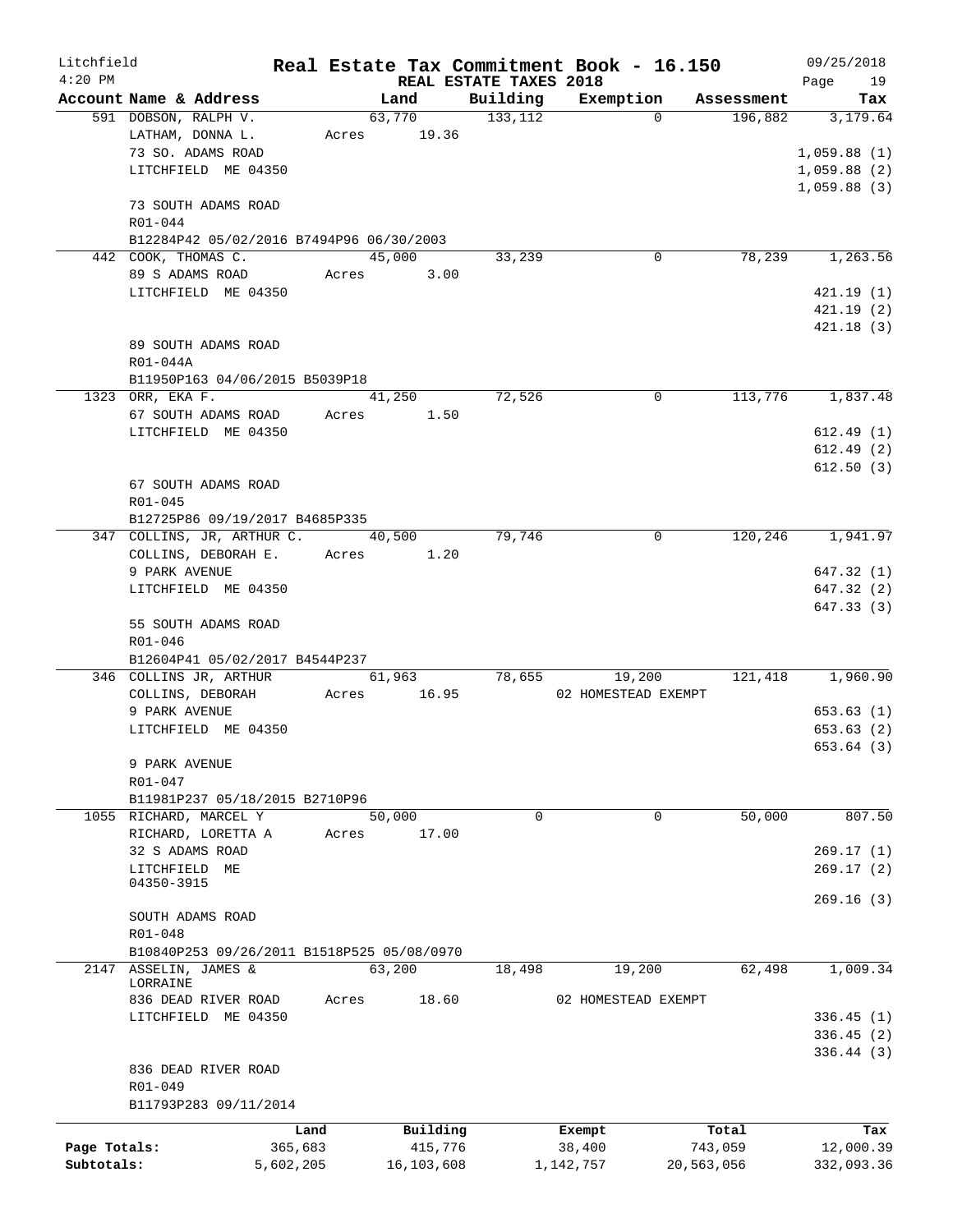| Litchfield |                                                                               |       |        |                        | Real Estate Tax Commitment Book - 16.150 |            | 09/25/2018   |
|------------|-------------------------------------------------------------------------------|-------|--------|------------------------|------------------------------------------|------------|--------------|
| $4:20$ PM  |                                                                               |       |        | REAL ESTATE TAXES 2018 |                                          |            | Page<br>20   |
|            | Account Name & Address                                                        |       | Land   | Building               | Exemption                                | Assessment | Tax          |
|            | 2858 PALMER, RICHARD D. JR.                                                   |       | 52,700 | $\mathsf{O}$           | $\Omega$                                 | 52,700     | 851.10       |
|            | PALMER, SUZANNE H.                                                            | Acres | 20.60  |                        |                                          |            |              |
|            | 8 CAMBRIDGE DRIVE                                                             |       |        |                        |                                          |            | 283.70 (1)   |
|            | MERRIMACK NH 03054                                                            |       |        |                        |                                          |            | 283.70 (2)   |
|            |                                                                               |       |        |                        |                                          |            | 283.70 (3)   |
|            | R01-049A                                                                      |       |        |                        |                                          |            |              |
|            | B11793P280 09/11/2014                                                         |       |        |                        |                                          |            |              |
|            | 1697 NILSSON, NANCY                                                           |       | 45,500 | 123,411                | 24,960                                   | 143,951    | 2,324.81     |
|            | NILSSON HAROLD                                                                | Acres | 3.20   |                        | 02 HOMESTEAD EXEMPT                      |            |              |
|            | 1507 RICHMOND ROAD                                                            |       |        |                        | 03 VETERANS EXEMPT                       |            | 774.94(1)    |
|            | LITCHFIELD ME 04350                                                           |       |        |                        |                                          |            | 774.94(2)    |
|            |                                                                               |       |        |                        |                                          |            | 774.93(3)    |
|            | 1507 RICHMOND ROAD                                                            |       |        |                        |                                          |            |              |
|            | R01-050                                                                       |       |        |                        |                                          |            |              |
|            | B7615P250 09/03/2003                                                          |       |        |                        |                                          |            |              |
|            | 545 KATULA, DAVID                                                             |       | 86,363 | 103,665                | 19,200                                   | 170,828    | 2,758.87     |
|            | 1435 RICHMOND ROAD                                                            | Acres | 72.21  |                        | 02 HOMESTEAD EXEMPT                      |            |              |
|            | LITCHFIELD ME 04350                                                           |       |        |                        |                                          |            | 919.62(1)    |
|            |                                                                               |       |        |                        |                                          |            | 919.62(2)    |
|            |                                                                               |       |        |                        |                                          |            | 919.63(3)    |
|            | 1435 RICHMOND ROAD                                                            |       |        |                        |                                          |            |              |
|            | R01-051                                                                       |       |        |                        |                                          |            |              |
|            | B6203P337 05/16/2000 B5535P30 01/20/1998                                      |       |        |                        |                                          |            |              |
|            | 538 EATON, MICHAEL J                                                          |       | 42,750 | 115,082                | 19,200                                   | 138,632    | 2,238.91     |
|            | 1403 RICHMOND ROAD                                                            | Acres | 2.10   |                        | 02 HOMESTEAD EXEMPT                      |            |              |
|            | LITCHFIELD ME 04350                                                           |       |        |                        |                                          |            | 746.30(1)    |
|            |                                                                               |       |        |                        |                                          |            | 746.30(2)    |
|            |                                                                               |       |        |                        |                                          |            | 746.31(3)    |
|            | 1403 RICHMOND ROAD                                                            |       |        |                        |                                          |            |              |
|            | R01-051A                                                                      |       |        |                        |                                          |            |              |
|            | B5491P100                                                                     |       |        |                        |                                          |            |              |
|            | 2010 SARGENT, NELSON L.                                                       |       | 50,000 | 71,097                 | 0                                        | 121,097    | 1,955.72     |
|            | SARGENT, HELEN F.                                                             | Acres | 5.00   |                        |                                          |            |              |
|            | 1421 RICHMOND ROAD                                                            |       |        |                        |                                          |            | 651.91(1)    |
|            | LITCHFIELD ME 04350                                                           |       |        |                        |                                          |            | 651.91(2)    |
|            |                                                                               |       |        |                        |                                          |            | 651.90(3)    |
|            | 1421 RICHMOND ROAD                                                            |       |        |                        |                                          |            |              |
|            | R01-051B                                                                      |       |        |                        |                                          |            |              |
|            | B11629P105 02/14/2014 B9197P187 12/20/2006 B5108P39<br>04/10/1996             |       |        |                        |                                          |            |              |
|            | 2026 LEMELIN, ALBERT P.                                                       |       | 63,425 | 154,260                | 0                                        | 217,685    | 3,515.61     |
|            | LEMELIN, POLLY B.                                                             | Acres | 18.90  |                        |                                          |            |              |
|            | 42 ANDERSON ROAD                                                              |       |        |                        |                                          |            | 1, 171.87(1) |
|            | MONMOUTH ME 04259                                                             |       |        |                        |                                          |            | 1, 171.87(2) |
|            |                                                                               |       |        |                        |                                          |            | 1, 171.87(3) |
|            | 1469 RICHMOND ROAD                                                            |       |        |                        |                                          |            |              |
|            | R01-051C                                                                      |       |        |                        |                                          |            |              |
|            | B12121P299 10/02/2015 B11955P76 03/25/2015<br>B11154P311 08/31/2012 B5241P267 |       |        |                        |                                          |            |              |

|              | Land      | Building   | Exempt    | Total      | Tax        |
|--------------|-----------|------------|-----------|------------|------------|
| Page Totals: | 340,738   | 567,515    | 63,360    | 844,893    | 13,645.02  |
| Subtotals:   | 5,942,943 | 16,671,123 | ⊥,206,117 | 21,407,949 | 345,738.38 |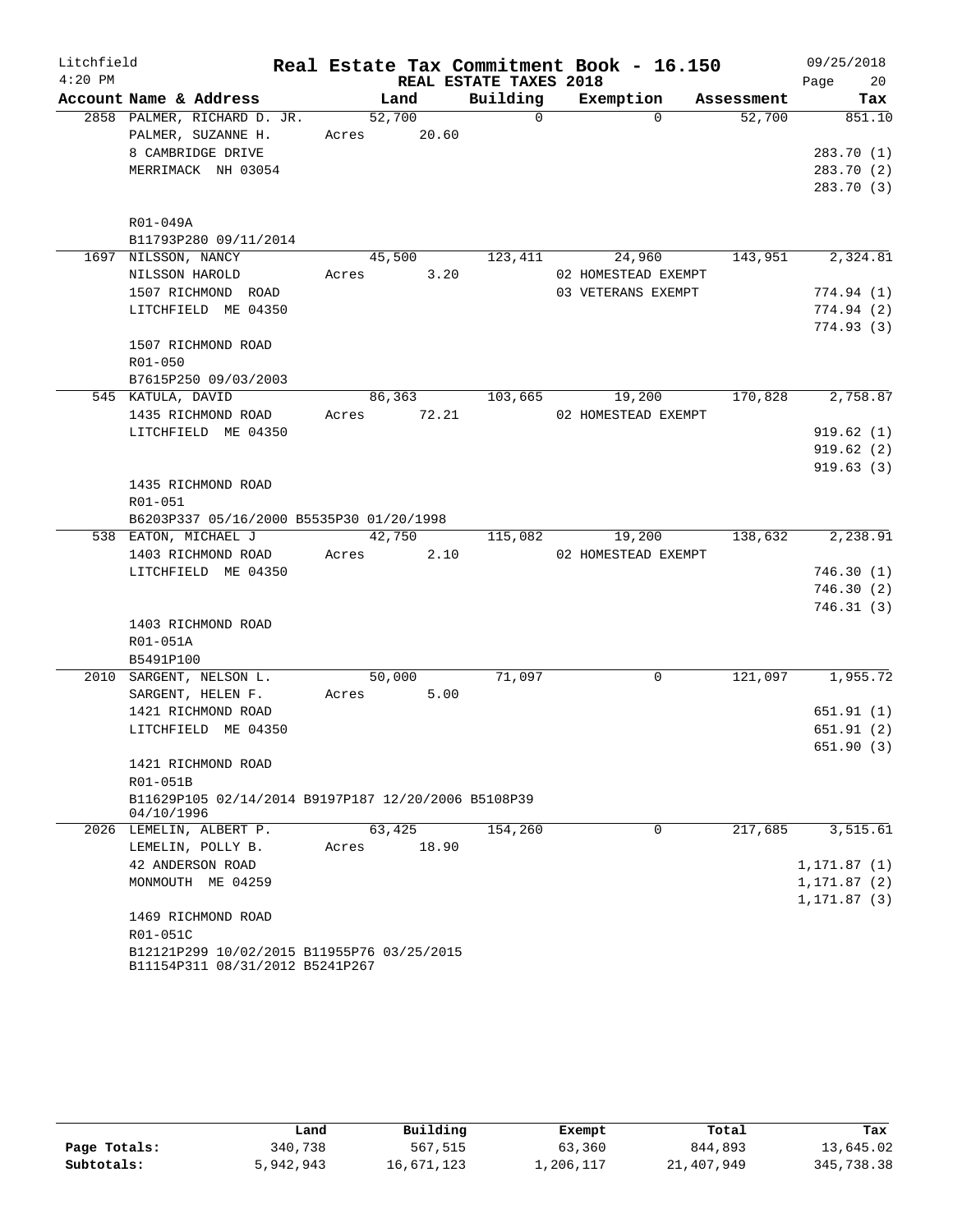| Litchfield<br>$4:20$ PM |                                                          | Real Estate Tax Commitment Book - 16.150 | REAL ESTATE TAXES 2018 |           |            | 09/25/2018        |
|-------------------------|----------------------------------------------------------|------------------------------------------|------------------------|-----------|------------|-------------------|
|                         | Account Name & Address                                   | Land                                     | Building               | Exemption | Assessment | Page<br>21<br>Tax |
|                         | 2048 MOSZCZENSKI III,                                    | 42,500                                   | 0                      | $\Omega$  | 42,500     | 686.37            |
|                         | STANLEY                                                  |                                          |                        |           |            |                   |
|                         | 35 MADISYN DR                                            | 8.00<br>Acres                            |                        |           |            |                   |
|                         | SIDNEY ME 04330                                          |                                          |                        |           |            | 228.79(1)         |
|                         |                                                          |                                          |                        |           |            | 228.79(2)         |
|                         |                                                          |                                          |                        |           |            | 228.79(3)         |
|                         | 1483 RICHMOND ROAD                                       |                                          |                        |           |            |                   |
|                         | R01-051D<br>B12325P65 06/09/2016 B5663P108               |                                          |                        |           |            |                   |
|                         |                                                          |                                          |                        | 0         | 240,223    |                   |
|                         | 2049 LOUPE, NICOLE M.                                    | 46,175                                   | 194,048                |           |            | 3,879.60          |
|                         | 1447 RICHMOND ROAD                                       | 3.47<br>Acres                            |                        |           |            |                   |
|                         | LITCHFIELD ME 04350                                      |                                          |                        |           |            | 1, 293.20(1)      |
|                         |                                                          |                                          |                        |           |            | 1, 293.20(2)      |
|                         | 1447 RICHMOND ROAD                                       |                                          |                        |           |            | 1, 293.20(3)      |
|                         | R01-051E                                                 |                                          |                        |           |            |                   |
|                         | B11886P20 12/30/2014 B9158P278 11/22/2006 B9141P102      |                                          |                        |           |            |                   |
|                         | 09/09/2006 B5518P335 12/15/1997                          |                                          |                        |           |            |                   |
|                         | 812 FISCHER, CHRISTOPHER D.                              | 53,550                                   | 109,259                | 0         | 162,809    | 2,629.37          |
|                         | P.O. BOX 211                                             | 12.00<br>Acres                           |                        |           |            |                   |
|                         | LITCHFIELD ME 04350                                      |                                          |                        |           |            | 876.46(1)         |
|                         |                                                          |                                          |                        |           |            | 876.46(2)         |
|                         |                                                          |                                          |                        |           |            | 876.45(3)         |
|                         | 1385 RICHMOND ROAD                                       |                                          |                        |           |            |                   |
|                         | R01-052                                                  |                                          |                        |           |            |                   |
|                         | B12488P187 11/28/2016 B11266P191 12/21/2012<br>B4500P127 |                                          |                        |           |            |                   |
| 1129                    | MACWHINNIE, RUBY, HEIRS                                  | 66,000                                   | 0                      | 0         | 66,000     | 1,065.90          |
|                         | ΟF                                                       |                                          |                        |           |            |                   |
|                         | MACWHINNIE ROGER/ESTHER Acres                            | 47.00                                    |                        |           |            |                   |
|                         | SLATTERY                                                 |                                          |                        |           |            |                   |
|                         | 967 RICHMOND ROAD                                        |                                          |                        |           |            | 355.30(1)         |
|                         | LITCHFIELD ME 04350                                      |                                          |                        |           |            | 355.30(2)         |
|                         |                                                          |                                          |                        |           |            | 355.30(3)         |
|                         | RICHMOND ROAD                                            |                                          |                        |           |            |                   |
|                         | R01-053<br>B8566P341 05/08/2005 B970P342                 |                                          |                        |           |            |                   |
|                         | 543 EATON REX                                            | 64,000                                   | 0                      | 0         | 64,000     | 1,033.60          |
|                         | EATON ANN                                                | 43.00<br>Acres                           |                        |           |            |                   |
|                         | 1203 RICHMOND ROAD                                       |                                          |                        |           |            | 344.53(1)         |
|                         | LITCHFIELD ME 04350                                      |                                          |                        |           |            | 344.53(2)         |
|                         |                                                          |                                          |                        |           |            | 344.54(3)         |
|                         | RICHMOND ROAD                                            |                                          |                        |           |            |                   |
|                         | R01-054                                                  |                                          |                        |           |            |                   |
|                         | B7482P50 06/24/2003                                      |                                          |                        |           |            |                   |
|                         | 2354 SPENCE, KELLY A.                                    | 44,500                                   | 90,915                 | 0         | 135,415    | 2,186.95          |
|                         | EATON, DEVAN C.                                          | 4.00<br>Acres                            |                        |           |            |                   |
|                         | 1249 RICHMOND ROAD                                       |                                          |                        |           |            | 728.98 (1)        |
|                         | LITCHFIELD ME 04350                                      |                                          |                        |           |            | 728.98(2)         |
|                         |                                                          |                                          |                        |           |            | 728.99(3)         |
|                         | 1249 RICHMOND ROAD                                       |                                          |                        |           |            |                   |
|                         | R01-054A                                                 |                                          |                        |           |            |                   |
|                         | B12485P331 12/06/2016 B9547P85 10/30/2007 B7482P47       |                                          |                        |           |            |                   |
|                         | 06/24/2003                                               |                                          |                        |           |            |                   |
|                         |                                                          |                                          |                        |           |            |                   |

|              | Land      | Building   | Exempt    | Total        | Tax         |
|--------------|-----------|------------|-----------|--------------|-------------|
| Page Totals: | 316,725   | 394,222    |           | 710,947      | 11,481.79   |
| Subtotals:   | 6,259,668 | 17,065,345 | ⊥,206,117 | 22, 118, 896 | 357, 220.17 |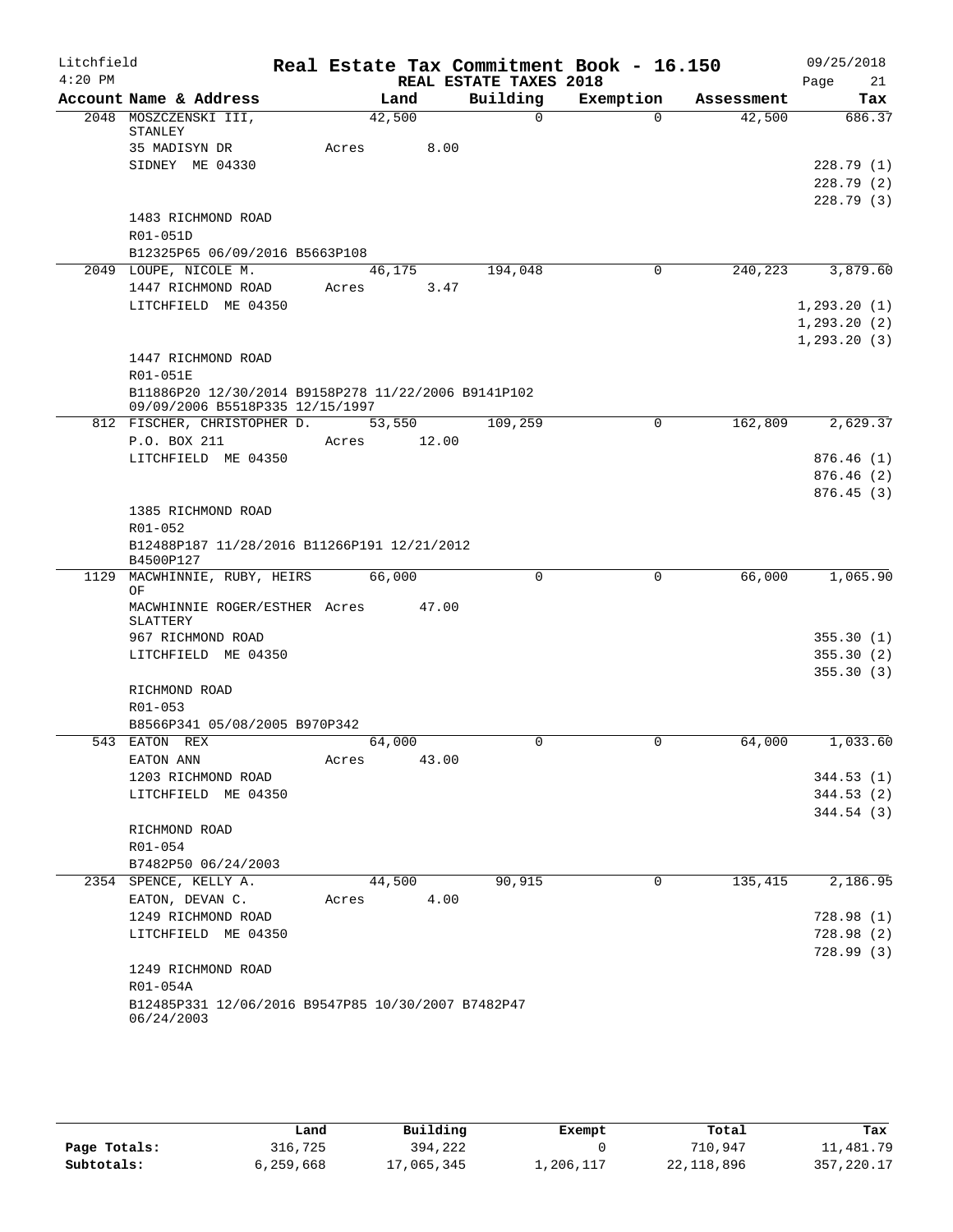| $4:20$ PM<br>REAL ESTATE TAXES 2018<br>22<br>Page<br>Account Name & Address<br>Building<br>Exemption<br>Land<br>Assessment<br>Tax<br>2870 EATON, NATHAN A.<br>53,500<br>171,785<br>3,638.35<br>$\Omega$<br>225,285<br>EATON, DANIELLE J.<br>Acres 7.00<br>1223 RICHMOND ROAD<br>1, 212.78(1)<br>LITCHFIELD ME 04350<br>1, 212.78(2)<br>1, 212.79(3)<br>R01-054B<br>B11979P47 05/12/2015<br>203,368<br>539 EATON, REX<br>50,000<br>172,568<br>19,200<br>3,284.39<br>1203 RICHMOND ROAD<br>5.00<br>02 HOMESTEAD EXEMPT<br>Acres<br>LITCHFIELD ME 04350<br>1,094.80(1)<br>1,094.80(2)<br>1,094.79(3)<br>1203 RICHMOND ROAD<br>R01-055<br>B2757P314<br>909 HIRSCHMANN RICHARD<br>40,000<br>141,679<br>19,200<br>162,479<br>2,624.04<br>1181 RICHMOND ROAD<br>1.00<br>02 HOMESTEAD EXEMPT<br>Acres<br>LITCHFIELD ME<br>874.68(1)<br>04350-9738<br>874.68 (2)<br>874.68 (3)<br>1181 RICHMOND ROAD<br>R01-056<br>B8352P341 03/17/2005 B4644P1<br>1635 SMITH, THOMAS A & MARY<br>79,321<br>94,361<br>1,523.93<br>40,000<br>24,960<br>Α<br>1175 RICHMOND ROAD<br>Acres<br>1.00<br>02 HOMESTEAD EXEMPT<br>LITCHFIELD ME 04350<br>12 WW2 Vet Res.<br>507.98(1)<br>507.98(2)<br>507.97(3)<br>1175 RICHMOND ROAD<br>R01-057<br>B1960P333<br>282 TEMPLE, MILTON R. III<br>40,000<br>39,750<br>$\mathbf 0$<br>79,750<br>1,287.96<br>TEMPLE, TANYA J<br>Acres<br>1.00<br>1169 RICHMOND ROAD<br>429.32(1)<br>429.32 (2)<br>LITCHFIELD ME 04350<br>429.32 (3)<br>1169 RICHMOND ROAD<br>$R01 - 058$<br>B7226P298 01/09/2003<br>105,591<br>1,705.29<br>446 DELANEY, NANCY HALL<br>40,000<br>84,791<br>19,200<br>1163 RICHMOND ROAD<br>1.00<br>02 HOMESTEAD EXEMPT<br>Acres<br>568.43(1)<br>LITCHFIELD ME 04350<br>568.43(2)<br>568.43 (3) | Litchfield |  |  | Real Estate Tax Commitment Book - 16.150 | 09/25/2018 |
|-----------------------------------------------------------------------------------------------------------------------------------------------------------------------------------------------------------------------------------------------------------------------------------------------------------------------------------------------------------------------------------------------------------------------------------------------------------------------------------------------------------------------------------------------------------------------------------------------------------------------------------------------------------------------------------------------------------------------------------------------------------------------------------------------------------------------------------------------------------------------------------------------------------------------------------------------------------------------------------------------------------------------------------------------------------------------------------------------------------------------------------------------------------------------------------------------------------------------------------------------------------------------------------------------------------------------------------------------------------------------------------------------------------------------------------------------------------------------------------------------------------------------------------------------------------------------------------------------------------------------------------------------------------------------------------------------------------------------|------------|--|--|------------------------------------------|------------|
|                                                                                                                                                                                                                                                                                                                                                                                                                                                                                                                                                                                                                                                                                                                                                                                                                                                                                                                                                                                                                                                                                                                                                                                                                                                                                                                                                                                                                                                                                                                                                                                                                                                                                                                       |            |  |  |                                          |            |
|                                                                                                                                                                                                                                                                                                                                                                                                                                                                                                                                                                                                                                                                                                                                                                                                                                                                                                                                                                                                                                                                                                                                                                                                                                                                                                                                                                                                                                                                                                                                                                                                                                                                                                                       |            |  |  |                                          |            |
|                                                                                                                                                                                                                                                                                                                                                                                                                                                                                                                                                                                                                                                                                                                                                                                                                                                                                                                                                                                                                                                                                                                                                                                                                                                                                                                                                                                                                                                                                                                                                                                                                                                                                                                       |            |  |  |                                          |            |
|                                                                                                                                                                                                                                                                                                                                                                                                                                                                                                                                                                                                                                                                                                                                                                                                                                                                                                                                                                                                                                                                                                                                                                                                                                                                                                                                                                                                                                                                                                                                                                                                                                                                                                                       |            |  |  |                                          |            |
|                                                                                                                                                                                                                                                                                                                                                                                                                                                                                                                                                                                                                                                                                                                                                                                                                                                                                                                                                                                                                                                                                                                                                                                                                                                                                                                                                                                                                                                                                                                                                                                                                                                                                                                       |            |  |  |                                          |            |
|                                                                                                                                                                                                                                                                                                                                                                                                                                                                                                                                                                                                                                                                                                                                                                                                                                                                                                                                                                                                                                                                                                                                                                                                                                                                                                                                                                                                                                                                                                                                                                                                                                                                                                                       |            |  |  |                                          |            |
|                                                                                                                                                                                                                                                                                                                                                                                                                                                                                                                                                                                                                                                                                                                                                                                                                                                                                                                                                                                                                                                                                                                                                                                                                                                                                                                                                                                                                                                                                                                                                                                                                                                                                                                       |            |  |  |                                          |            |
|                                                                                                                                                                                                                                                                                                                                                                                                                                                                                                                                                                                                                                                                                                                                                                                                                                                                                                                                                                                                                                                                                                                                                                                                                                                                                                                                                                                                                                                                                                                                                                                                                                                                                                                       |            |  |  |                                          |            |
|                                                                                                                                                                                                                                                                                                                                                                                                                                                                                                                                                                                                                                                                                                                                                                                                                                                                                                                                                                                                                                                                                                                                                                                                                                                                                                                                                                                                                                                                                                                                                                                                                                                                                                                       |            |  |  |                                          |            |
|                                                                                                                                                                                                                                                                                                                                                                                                                                                                                                                                                                                                                                                                                                                                                                                                                                                                                                                                                                                                                                                                                                                                                                                                                                                                                                                                                                                                                                                                                                                                                                                                                                                                                                                       |            |  |  |                                          |            |
|                                                                                                                                                                                                                                                                                                                                                                                                                                                                                                                                                                                                                                                                                                                                                                                                                                                                                                                                                                                                                                                                                                                                                                                                                                                                                                                                                                                                                                                                                                                                                                                                                                                                                                                       |            |  |  |                                          |            |
|                                                                                                                                                                                                                                                                                                                                                                                                                                                                                                                                                                                                                                                                                                                                                                                                                                                                                                                                                                                                                                                                                                                                                                                                                                                                                                                                                                                                                                                                                                                                                                                                                                                                                                                       |            |  |  |                                          |            |
|                                                                                                                                                                                                                                                                                                                                                                                                                                                                                                                                                                                                                                                                                                                                                                                                                                                                                                                                                                                                                                                                                                                                                                                                                                                                                                                                                                                                                                                                                                                                                                                                                                                                                                                       |            |  |  |                                          |            |
|                                                                                                                                                                                                                                                                                                                                                                                                                                                                                                                                                                                                                                                                                                                                                                                                                                                                                                                                                                                                                                                                                                                                                                                                                                                                                                                                                                                                                                                                                                                                                                                                                                                                                                                       |            |  |  |                                          |            |
|                                                                                                                                                                                                                                                                                                                                                                                                                                                                                                                                                                                                                                                                                                                                                                                                                                                                                                                                                                                                                                                                                                                                                                                                                                                                                                                                                                                                                                                                                                                                                                                                                                                                                                                       |            |  |  |                                          |            |
|                                                                                                                                                                                                                                                                                                                                                                                                                                                                                                                                                                                                                                                                                                                                                                                                                                                                                                                                                                                                                                                                                                                                                                                                                                                                                                                                                                                                                                                                                                                                                                                                                                                                                                                       |            |  |  |                                          |            |
|                                                                                                                                                                                                                                                                                                                                                                                                                                                                                                                                                                                                                                                                                                                                                                                                                                                                                                                                                                                                                                                                                                                                                                                                                                                                                                                                                                                                                                                                                                                                                                                                                                                                                                                       |            |  |  |                                          |            |
|                                                                                                                                                                                                                                                                                                                                                                                                                                                                                                                                                                                                                                                                                                                                                                                                                                                                                                                                                                                                                                                                                                                                                                                                                                                                                                                                                                                                                                                                                                                                                                                                                                                                                                                       |            |  |  |                                          |            |
|                                                                                                                                                                                                                                                                                                                                                                                                                                                                                                                                                                                                                                                                                                                                                                                                                                                                                                                                                                                                                                                                                                                                                                                                                                                                                                                                                                                                                                                                                                                                                                                                                                                                                                                       |            |  |  |                                          |            |
|                                                                                                                                                                                                                                                                                                                                                                                                                                                                                                                                                                                                                                                                                                                                                                                                                                                                                                                                                                                                                                                                                                                                                                                                                                                                                                                                                                                                                                                                                                                                                                                                                                                                                                                       |            |  |  |                                          |            |
|                                                                                                                                                                                                                                                                                                                                                                                                                                                                                                                                                                                                                                                                                                                                                                                                                                                                                                                                                                                                                                                                                                                                                                                                                                                                                                                                                                                                                                                                                                                                                                                                                                                                                                                       |            |  |  |                                          |            |
|                                                                                                                                                                                                                                                                                                                                                                                                                                                                                                                                                                                                                                                                                                                                                                                                                                                                                                                                                                                                                                                                                                                                                                                                                                                                                                                                                                                                                                                                                                                                                                                                                                                                                                                       |            |  |  |                                          |            |
|                                                                                                                                                                                                                                                                                                                                                                                                                                                                                                                                                                                                                                                                                                                                                                                                                                                                                                                                                                                                                                                                                                                                                                                                                                                                                                                                                                                                                                                                                                                                                                                                                                                                                                                       |            |  |  |                                          |            |
|                                                                                                                                                                                                                                                                                                                                                                                                                                                                                                                                                                                                                                                                                                                                                                                                                                                                                                                                                                                                                                                                                                                                                                                                                                                                                                                                                                                                                                                                                                                                                                                                                                                                                                                       |            |  |  |                                          |            |
|                                                                                                                                                                                                                                                                                                                                                                                                                                                                                                                                                                                                                                                                                                                                                                                                                                                                                                                                                                                                                                                                                                                                                                                                                                                                                                                                                                                                                                                                                                                                                                                                                                                                                                                       |            |  |  |                                          |            |
|                                                                                                                                                                                                                                                                                                                                                                                                                                                                                                                                                                                                                                                                                                                                                                                                                                                                                                                                                                                                                                                                                                                                                                                                                                                                                                                                                                                                                                                                                                                                                                                                                                                                                                                       |            |  |  |                                          |            |
|                                                                                                                                                                                                                                                                                                                                                                                                                                                                                                                                                                                                                                                                                                                                                                                                                                                                                                                                                                                                                                                                                                                                                                                                                                                                                                                                                                                                                                                                                                                                                                                                                                                                                                                       |            |  |  |                                          |            |
|                                                                                                                                                                                                                                                                                                                                                                                                                                                                                                                                                                                                                                                                                                                                                                                                                                                                                                                                                                                                                                                                                                                                                                                                                                                                                                                                                                                                                                                                                                                                                                                                                                                                                                                       |            |  |  |                                          |            |
|                                                                                                                                                                                                                                                                                                                                                                                                                                                                                                                                                                                                                                                                                                                                                                                                                                                                                                                                                                                                                                                                                                                                                                                                                                                                                                                                                                                                                                                                                                                                                                                                                                                                                                                       |            |  |  |                                          |            |
|                                                                                                                                                                                                                                                                                                                                                                                                                                                                                                                                                                                                                                                                                                                                                                                                                                                                                                                                                                                                                                                                                                                                                                                                                                                                                                                                                                                                                                                                                                                                                                                                                                                                                                                       |            |  |  |                                          |            |
|                                                                                                                                                                                                                                                                                                                                                                                                                                                                                                                                                                                                                                                                                                                                                                                                                                                                                                                                                                                                                                                                                                                                                                                                                                                                                                                                                                                                                                                                                                                                                                                                                                                                                                                       |            |  |  |                                          |            |
|                                                                                                                                                                                                                                                                                                                                                                                                                                                                                                                                                                                                                                                                                                                                                                                                                                                                                                                                                                                                                                                                                                                                                                                                                                                                                                                                                                                                                                                                                                                                                                                                                                                                                                                       |            |  |  |                                          |            |
|                                                                                                                                                                                                                                                                                                                                                                                                                                                                                                                                                                                                                                                                                                                                                                                                                                                                                                                                                                                                                                                                                                                                                                                                                                                                                                                                                                                                                                                                                                                                                                                                                                                                                                                       |            |  |  |                                          |            |
|                                                                                                                                                                                                                                                                                                                                                                                                                                                                                                                                                                                                                                                                                                                                                                                                                                                                                                                                                                                                                                                                                                                                                                                                                                                                                                                                                                                                                                                                                                                                                                                                                                                                                                                       |            |  |  |                                          |            |
|                                                                                                                                                                                                                                                                                                                                                                                                                                                                                                                                                                                                                                                                                                                                                                                                                                                                                                                                                                                                                                                                                                                                                                                                                                                                                                                                                                                                                                                                                                                                                                                                                                                                                                                       |            |  |  |                                          |            |
|                                                                                                                                                                                                                                                                                                                                                                                                                                                                                                                                                                                                                                                                                                                                                                                                                                                                                                                                                                                                                                                                                                                                                                                                                                                                                                                                                                                                                                                                                                                                                                                                                                                                                                                       |            |  |  |                                          |            |
|                                                                                                                                                                                                                                                                                                                                                                                                                                                                                                                                                                                                                                                                                                                                                                                                                                                                                                                                                                                                                                                                                                                                                                                                                                                                                                                                                                                                                                                                                                                                                                                                                                                                                                                       |            |  |  |                                          |            |
|                                                                                                                                                                                                                                                                                                                                                                                                                                                                                                                                                                                                                                                                                                                                                                                                                                                                                                                                                                                                                                                                                                                                                                                                                                                                                                                                                                                                                                                                                                                                                                                                                                                                                                                       |            |  |  |                                          |            |
|                                                                                                                                                                                                                                                                                                                                                                                                                                                                                                                                                                                                                                                                                                                                                                                                                                                                                                                                                                                                                                                                                                                                                                                                                                                                                                                                                                                                                                                                                                                                                                                                                                                                                                                       |            |  |  |                                          |            |
|                                                                                                                                                                                                                                                                                                                                                                                                                                                                                                                                                                                                                                                                                                                                                                                                                                                                                                                                                                                                                                                                                                                                                                                                                                                                                                                                                                                                                                                                                                                                                                                                                                                                                                                       |            |  |  |                                          |            |
|                                                                                                                                                                                                                                                                                                                                                                                                                                                                                                                                                                                                                                                                                                                                                                                                                                                                                                                                                                                                                                                                                                                                                                                                                                                                                                                                                                                                                                                                                                                                                                                                                                                                                                                       |            |  |  |                                          |            |
|                                                                                                                                                                                                                                                                                                                                                                                                                                                                                                                                                                                                                                                                                                                                                                                                                                                                                                                                                                                                                                                                                                                                                                                                                                                                                                                                                                                                                                                                                                                                                                                                                                                                                                                       |            |  |  |                                          |            |
|                                                                                                                                                                                                                                                                                                                                                                                                                                                                                                                                                                                                                                                                                                                                                                                                                                                                                                                                                                                                                                                                                                                                                                                                                                                                                                                                                                                                                                                                                                                                                                                                                                                                                                                       |            |  |  |                                          |            |
|                                                                                                                                                                                                                                                                                                                                                                                                                                                                                                                                                                                                                                                                                                                                                                                                                                                                                                                                                                                                                                                                                                                                                                                                                                                                                                                                                                                                                                                                                                                                                                                                                                                                                                                       |            |  |  |                                          |            |
|                                                                                                                                                                                                                                                                                                                                                                                                                                                                                                                                                                                                                                                                                                                                                                                                                                                                                                                                                                                                                                                                                                                                                                                                                                                                                                                                                                                                                                                                                                                                                                                                                                                                                                                       |            |  |  |                                          |            |
|                                                                                                                                                                                                                                                                                                                                                                                                                                                                                                                                                                                                                                                                                                                                                                                                                                                                                                                                                                                                                                                                                                                                                                                                                                                                                                                                                                                                                                                                                                                                                                                                                                                                                                                       |            |  |  |                                          |            |
| 1163 RICHMOND ROAD                                                                                                                                                                                                                                                                                                                                                                                                                                                                                                                                                                                                                                                                                                                                                                                                                                                                                                                                                                                                                                                                                                                                                                                                                                                                                                                                                                                                                                                                                                                                                                                                                                                                                                    |            |  |  |                                          |            |
| R01-059                                                                                                                                                                                                                                                                                                                                                                                                                                                                                                                                                                                                                                                                                                                                                                                                                                                                                                                                                                                                                                                                                                                                                                                                                                                                                                                                                                                                                                                                                                                                                                                                                                                                                                               |            |  |  |                                          |            |
| B2758P312                                                                                                                                                                                                                                                                                                                                                                                                                                                                                                                                                                                                                                                                                                                                                                                                                                                                                                                                                                                                                                                                                                                                                                                                                                                                                                                                                                                                                                                                                                                                                                                                                                                                                                             |            |  |  |                                          |            |

|              | Land      | Building   | Exempt    | Total      | Tax          |
|--------------|-----------|------------|-----------|------------|--------------|
| Page Totals: | 263,500   | 689,894    | 82,560    | 870,834    | 14,063.96    |
| Subtotals:   | 6,523,168 | 17,755,239 | ⊥,288,677 | 22,989,730 | 371, 284. 13 |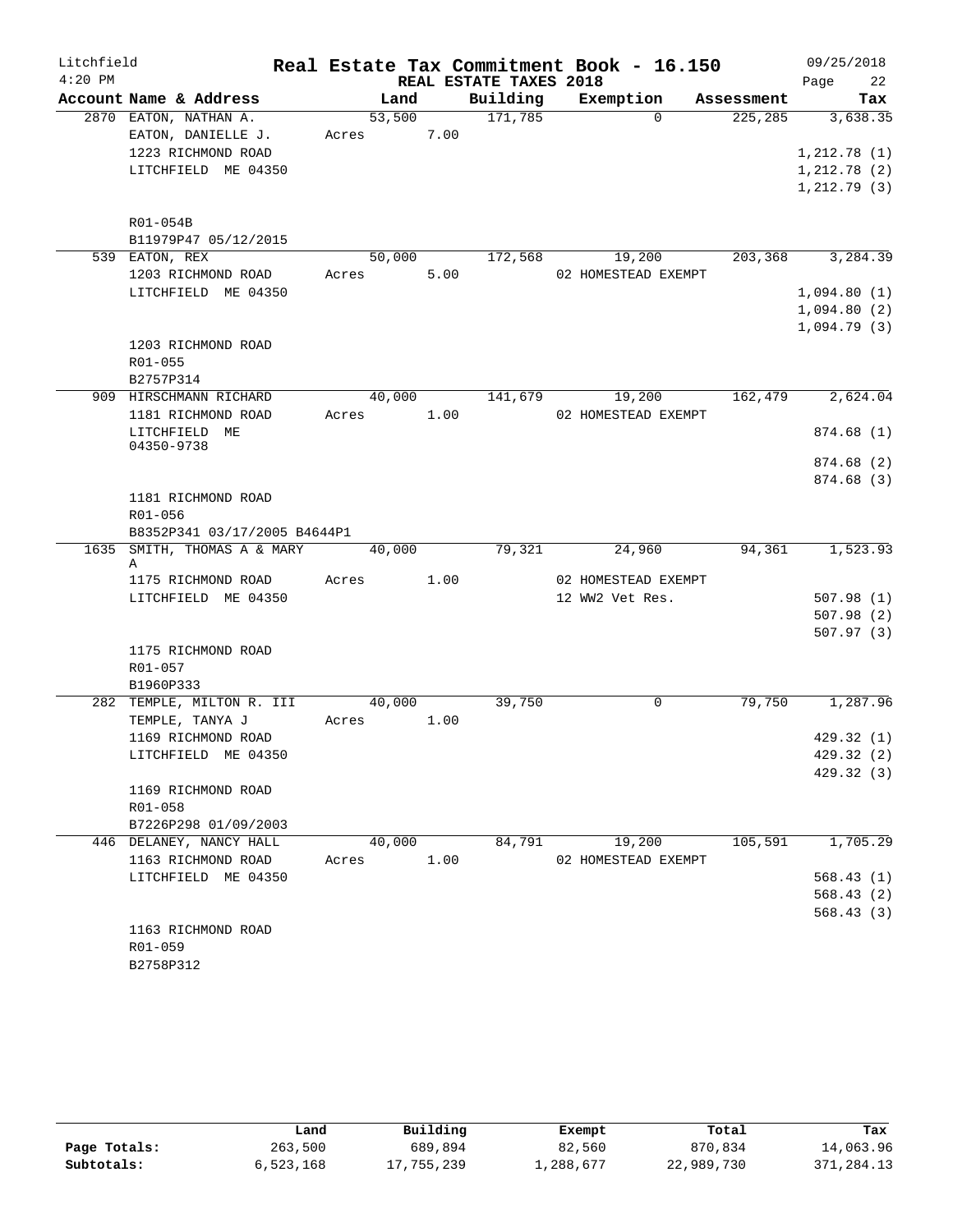| Litchfield |                                                      |        |        |                        | Real Estate Tax Commitment Book - 16.150 |            | 09/25/2018 |
|------------|------------------------------------------------------|--------|--------|------------------------|------------------------------------------|------------|------------|
| $4:20$ PM  |                                                      |        |        | REAL ESTATE TAXES 2018 |                                          |            | 23<br>Page |
|            | Account Name & Address                               |        | Land   | Building               | Exemption                                | Assessment | Tax        |
|            | 1925 BROWN, CHANCE J.                                |        | 72,036 | 64,580                 | $\Omega$                                 | 136,616    | 2,206.35   |
|            | BROWN, CASEY E.                                      | Acres  | 51.00  |                        |                                          |            |            |
|            | 213 STARBIRD CORNER                                  |        |        |                        |                                          |            | 735.45(1)  |
|            | ROAD<br>BOWDOIN ME 04287                             |        |        |                        |                                          |            | 735.45(2)  |
|            |                                                      |        |        |                        |                                          |            | 735.45(3)  |
|            | 1125 RICHMOND ROAD                                   |        |        |                        |                                          |            |            |
|            | R01-060                                              |        |        |                        |                                          |            |            |
|            | B11246P44 12/05/2012 B2540P316                       |        |        |                        |                                          |            |            |
|            | 1863 WHITE, SHARON Y                                 |        | 42,500 | 62,122                 | 24,960                                   | 79,662     | 1,286.54   |
|            | WHITE ALBERT                                         | Acres  | 2.00   |                        | 02 HOMESTEAD EXEMPT                      |            |            |
|            | 1201 RICHMOND ROAD                                   |        |        |                        | 12 WW2 Vet Res.                          |            | 428.85(1)  |
|            | LITCHFIELD ME 04350                                  |        |        |                        |                                          |            | 428.85(2)  |
|            |                                                      |        |        |                        |                                          |            | 428.84(3)  |
|            | 1201 RICHMOND ROAD                                   |        |        |                        |                                          |            |            |
|            | R01-060A                                             |        |        |                        |                                          |            |            |
|            | B5975P302 06/17/1999 B3589P294                       |        |        |                        |                                          |            |            |
|            | 2245 FALLON, THOMAS                                  |        | 42,500 | 29,713                 | 19,200                                   | 53,013     | 856.16     |
|            | FALLON KATHERLEEN                                    | Acres  | 2.00   |                        | 02 HOMESTEAD EXEMPT                      |            |            |
|            | 1151 RICHMOND ROAD                                   |        |        |                        |                                          |            | 285.39(1)  |
|            | LITCHFIELD ME 04350                                  |        |        |                        |                                          |            | 285.39(2)  |
|            |                                                      |        |        |                        |                                          |            | 285.38(3)  |
|            | 1151 RICHMOND ROAD                                   |        |        |                        |                                          |            |            |
|            | R01-060B                                             |        |        |                        |                                          |            |            |
|            | B6637P244 09/24/2001                                 |        |        |                        |                                          |            |            |
|            | 272 BLANCHETTE, DENISE                               |        | 45,000 | 45,163                 | $\Omega$                                 | 90,163     | 1,456.13   |
|            | PO BOX 563                                           | Acres  | 3.00   |                        |                                          |            |            |
|            | SABATTUS ME 04280                                    |        |        |                        |                                          |            | 485.38 (1) |
|            |                                                      |        |        |                        |                                          |            | 485.38 (2) |
|            |                                                      |        |        |                        |                                          |            | 485.37 (3) |
|            | 1119 RICHMOND ROAD                                   |        |        |                        |                                          |            |            |
|            | R01-061                                              |        |        |                        |                                          |            |            |
|            | B12285P35 05/04/2016 B12147P113 10/22/2015           |        |        |                        |                                          |            |            |
|            | B12145P153 10/22/2015 B11957P54 03/11/2015 B11640P41 |        |        |                        |                                          |            |            |
|            | 03/04/2014 B8499P276 07/13/2005 B3399P290            |        |        |                        |                                          |            |            |
|            | 2355 D A C PARTNERSHIP                               | 25,200 |        | $\Omega$               | $\Omega$                                 | 25,200     | 406.98     |
|            | GARABEDIAN DIANE<br>GENERAL PARTNER                  | Acres  | 0.90   |                        |                                          |            |            |
|            | P.O. BOX 410                                         |        |        |                        |                                          |            | 135.66 (1) |
|            | LITCHFIELD ME 04350                                  |        |        |                        |                                          |            | 135.66(2)  |
|            |                                                      |        |        |                        |                                          |            | 135.66(3)  |
|            | 35 NORTH ADAMS ROAD                                  |        |        |                        |                                          |            |            |
|            | R01-061A                                             |        |        |                        |                                          |            |            |
|            | B8480P1 07/01/2005 B7704P250 10/27/2003              |        |        |                        |                                          |            |            |
|            | 1401 PORTER, VIRGINIA                                |        | 21,563 | 42,630                 | $\mathbf 0$                              | 64,193     | 1,036.72   |
|            | PORTER TAMMY V                                       | Acres  | 1.30   |                        |                                          |            |            |
|            | 1112 RICHMOND ROAD                                   |        |        |                        |                                          |            | 345.57(1)  |
|            | LITCHFIELD ME 04350                                  |        |        |                        |                                          |            | 345.57(2)  |
|            |                                                      |        |        |                        |                                          |            | 345.58(3)  |
|            | 1113 RICHMOND ROAD                                   |        |        |                        |                                          |            |            |
|            | R01-062                                              |        |        |                        |                                          |            |            |
|            | B8010P83 06/28/2004 B3903P256                        |        |        |                        |                                          |            |            |

|              | Land      | Building   | Exempt    | Total        | Tax        |
|--------------|-----------|------------|-----------|--------------|------------|
| Page Totals: | 248,799   | 244,208    | 44,160    | 448,847      | 7,248.88   |
| Subtotals:   | 6,771,967 | 17,999,447 | 1,332,837 | 23, 438, 577 | 378,533.01 |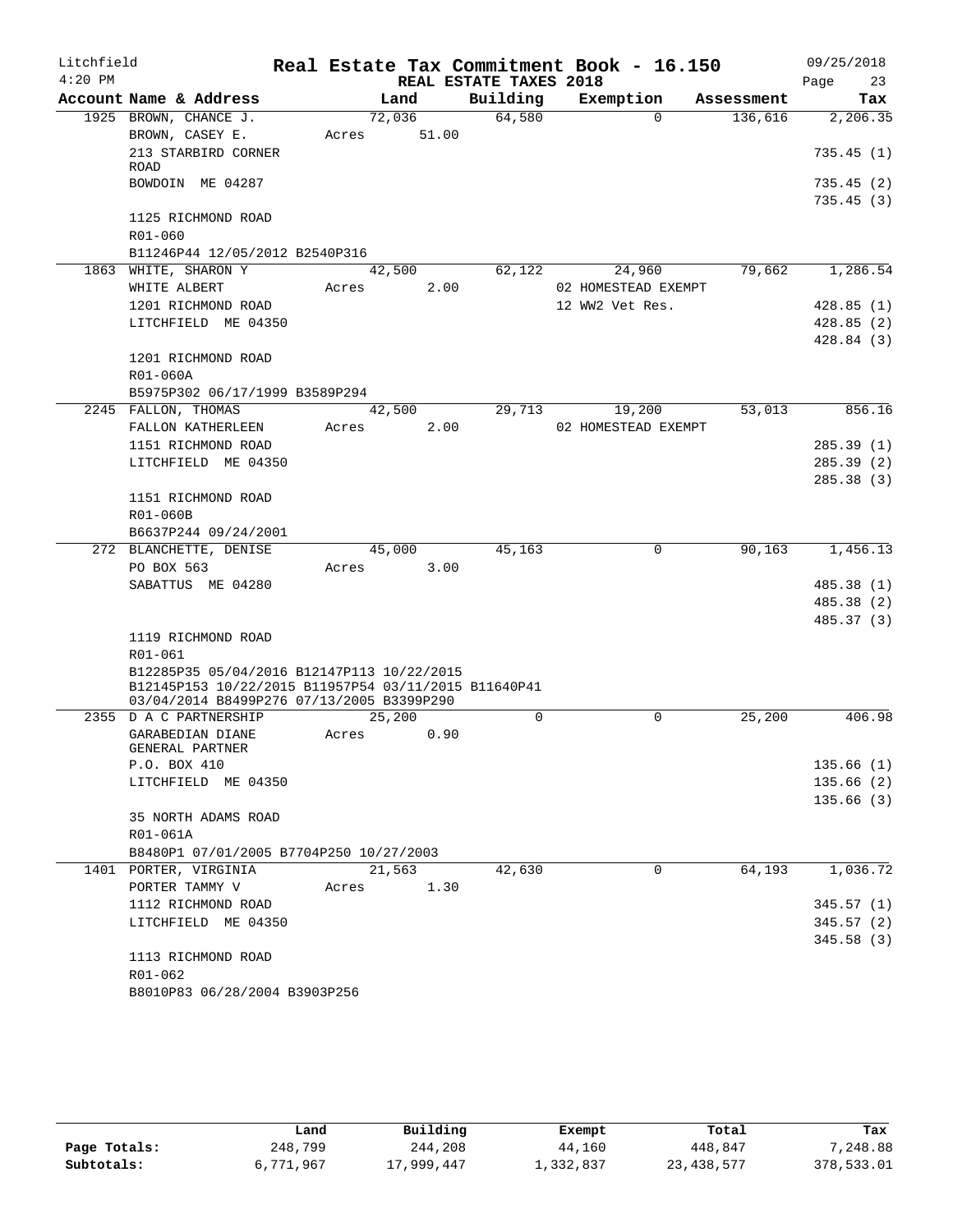| Litchfield   |                                               |            |          |                                    | Real Estate Tax Commitment Book - 16.150 |            | 09/25/2018      |
|--------------|-----------------------------------------------|------------|----------|------------------------------------|------------------------------------------|------------|-----------------|
| $4:20$ PM    |                                               |            |          | REAL ESTATE TAXES 2018<br>Building | Exemption                                | Assessment | 24<br>Page      |
|              | Account Name & Address<br>1403 PORTER JASON D | Land       |          | 43,525 121,284                     | 19,200                                   | 145,609    | Tax<br>2,351.59 |
|              | C/O: BECKY SMITH                              | Acres      |          |                                    | 2.41 02 HOMESTEAD EXEMPT                 |            |                 |
|              | 12 NORTH ADAMS ROAD                           |            |          |                                    |                                          |            | 783.86 (1)      |
|              | LITCHFIELD ME 04350                           |            |          |                                    |                                          |            | 783.86 (2)      |
|              |                                               |            |          |                                    |                                          |            | 783.87 (3)      |
|              | 12 NORTH ADAMS ROAD                           |            |          |                                    |                                          |            |                 |
|              | R01-062A                                      |            |          |                                    |                                          |            |                 |
|              | B9566P81 11/15/2007 B3590P136 08/04/1989      |            |          |                                    |                                          |            |                 |
|              | 1902 GETCHELL, TIMOTHY                        | 41,225     |          | 0                                  | 0                                        | 41,225     | 665.78          |
|              | 4 CAT LANE                                    | Acres 6.85 |          |                                    |                                          |            |                 |
|              | LITCHFIELD ME 04350                           |            |          |                                    |                                          |            | 221.93(1)       |
|              |                                               |            |          |                                    |                                          |            | 221.93(2)       |
|              |                                               |            |          |                                    |                                          |            | 221.92(3)       |
|              | ADAMS ROAD                                    |            |          |                                    |                                          |            |                 |
|              | R01-063                                       |            |          |                                    |                                          |            |                 |
|              | B10015P225 03/19/2009 B4466P147 08/16/1993    |            |          |                                    |                                          |            |                 |
|              | 2526 HAMMOND CLIFTON                          |            | 39,900   | 19,058                             | 0                                        | 58,958     | 952.17          |
|              | 91 LANE ROAD                                  | Acres 3.92 |          |                                    |                                          |            |                 |
|              | POLAND ME 04279                               |            |          |                                    |                                          |            | 317.39(1)       |
|              |                                               |            |          |                                    |                                          |            | 317.39(2)       |
|              |                                               |            |          |                                    |                                          |            | 317.39(3)       |
|              | 155 SOUTH ADAMS ROAD                          |            |          |                                    |                                          |            |                 |
|              | R01-063A                                      |            |          |                                    |                                          |            |                 |
|              | B9656P153 03/04/2008 B8568P127 08/26/2005     |            |          |                                    |                                          |            |                 |
|              | 1903 WING, GREGORY R                          | 39,100     |          | 0                                  | $\mathbf 0$                              | 39,100     | 631.46          |
|              | 141 TILLSON RD                                | Acres      | 6.00     |                                    |                                          |            |                 |
|              | MONMOUTH ME 04259                             |            |          |                                    |                                          |            | 210.49(1)       |
|              |                                               |            |          |                                    |                                          |            | 210.49(2)       |
|              |                                               |            |          |                                    |                                          |            | 210.48(3)       |
|              | ADAMS ROAD                                    |            |          |                                    |                                          |            |                 |
|              | R01-065                                       |            |          |                                    |                                          |            |                 |
|              | B4791P168                                     |            |          |                                    |                                          |            |                 |
|              | 233 SAWYER, STANLEY & RALPH 33,600            |            |          | 0                                  | 0                                        | 33,600     | 542.64          |
|              | 54 ABENAKI WAY                                | Acres      | 3.80     |                                    |                                          |            |                 |
|              | TURNER ME 04282                               |            |          |                                    |                                          |            | 180.88(1)       |
|              |                                               |            |          |                                    |                                          |            | 180.88(2)       |
|              |                                               |            |          |                                    |                                          |            | 180.88(3)       |
|              | ADAMS ROAD                                    |            |          |                                    |                                          |            |                 |
|              | R01-066                                       |            |          |                                    |                                          |            |                 |
|              | B12119P346 09/08/2015 B5541P81 12/19/1997     |            |          |                                    |                                          |            |                 |
|              | 1283 D A C PARTNERSHIP                        | 94,500     |          | 91,648                             | $\mathbf 0$                              | 186,148    | 3,006.29        |
|              | P O BOX 410                                   | Acres      | 101.00   |                                    |                                          |            |                 |
|              | LITCHFIELD ME 04350                           |            |          |                                    |                                          |            | 1,002.10(1)     |
|              |                                               |            |          |                                    |                                          |            | 1,002.10(2)     |
|              |                                               |            |          |                                    |                                          |            | 1,002.09(3)     |
|              | 35 NORTH ADAMS ROAD<br>R01-068                |            |          |                                    |                                          |            |                 |
|              | B8480P1 07/01/2005 B7014P23 09/08/2002        |            |          |                                    |                                          |            |                 |
|              | 1564 SAWYER, STANLEY                          | 86,000     |          | 0                                  | 0                                        | 86,000     | 1,388.90        |
|              | SAWYER, RALPH J.                              | Acres      | 116.00   |                                    |                                          |            |                 |
|              | 54 ABENAKI WAY                                |            |          |                                    |                                          |            | 462.97(1)       |
|              | TURNER ME 04282                               |            |          |                                    |                                          |            | 462.97(2)       |
|              |                                               |            |          |                                    |                                          |            | 462.96(3)       |
|              | RICHMOND ROAD                                 |            |          |                                    |                                          |            |                 |
|              | R01-070                                       |            |          |                                    |                                          |            |                 |
|              | B12119P346 09/08/2015 B4202P158 02/14/1992    |            |          |                                    |                                          |            |                 |
|              |                                               |            |          |                                    |                                          |            |                 |
|              |                                               |            |          |                                    |                                          |            |                 |
|              | Land                                          |            | Building |                                    | Exempt                                   | Total      | Tax             |
| Page Totals: | 377,850                                       |            | 231,990  |                                    | 19,200                                   | 590,640    | 9,538.83        |

**Subtotals:** 7,149,817 18,231,437 1,352,037 24,029,217 388,071.84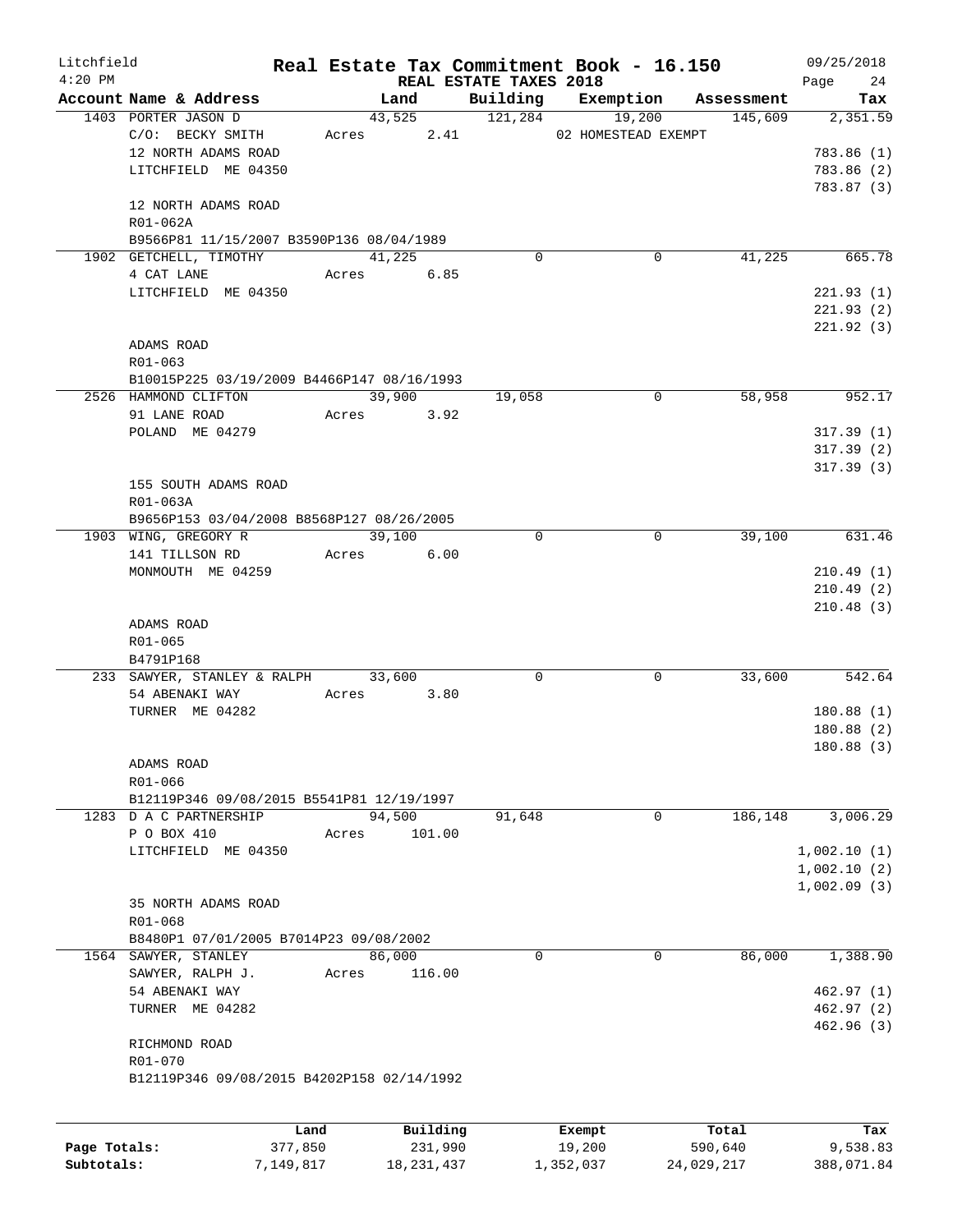| Litchfield |                                                     |       |        |                        | Real Estate Tax Commitment Book - 16.150 |            | 09/25/2018 |
|------------|-----------------------------------------------------|-------|--------|------------------------|------------------------------------------|------------|------------|
| $4:20$ PM  |                                                     |       |        | REAL ESTATE TAXES 2018 |                                          |            | 25<br>Page |
|            | Account Name & Address                              |       | Land   | Building               | Exemption                                | Assessment | Tax        |
|            | 1301 NEWTON, LORRAINE                               |       | 40,000 | 61,293                 | 19,200                                   | 82,093     | 1,325.80   |
|            | 987 RICHMOND ROAD                                   | Acres | 1.00   |                        | 02 HOMESTEAD EXEMPT                      |            |            |
|            | LITCHFIELD ME 04350                                 |       |        |                        |                                          |            | 441.93 (1) |
|            |                                                     |       |        |                        |                                          |            | 441.93 (2) |
|            |                                                     |       |        |                        |                                          |            | 441.94 (3) |
|            | 987 RICHMOND ROAD                                   |       |        |                        |                                          |            |            |
|            | R01-070A                                            |       |        |                        |                                          |            |            |
|            | B2138P340                                           |       |        |                        |                                          |            |            |
|            | 880 BROOKS, ADAM W                                  |       | 40,000 | 7,950                  | 19,200                                   | 28,750     | 464.31     |
|            | BROOKS, JAMIE                                       | Acres | 1.00   |                        | 02 HOMESTEAD EXEMPT                      |            |            |
|            | 1015 RICHMOND ROAD                                  |       |        |                        |                                          |            | 154.77(1)  |
|            | LITCHFIELD ME 04350                                 |       |        |                        |                                          |            | 154.77 (2) |
|            | 1015 RICHMOND ROAD                                  |       |        |                        |                                          |            | 154.77(3)  |
|            | R01-070B                                            |       |        |                        |                                          |            |            |
|            | B11646P237 01/28/2014 B11646P235 12/20/2013         |       |        |                        |                                          |            |            |
|            | B3621P184 10/07/2004                                |       |        |                        |                                          |            |            |
|            | 2512 WEEKS, OWEN                                    |       | 77,300 | 9,729                  | 0                                        | 87,029     | 1,405.52   |
|            | 117 SMALL ROAD                                      | Acres | 100.00 |                        |                                          |            |            |
|            | Litchfield ME 04350                                 |       |        |                        |                                          |            | 468.51(1)  |
|            |                                                     |       |        |                        |                                          |            | 468.51(2)  |
|            |                                                     |       |        |                        |                                          |            | 468.50(3)  |
|            | SMALL ROAD                                          |       |        |                        |                                          |            |            |
|            | R01-071                                             |       |        |                        |                                          |            |            |
|            | B7951P339 04/28/2004                                |       |        |                        |                                          |            |            |
|            | 709 GOWELL SR, LAWRENCE                             |       | 64,000 | 66,097                 | $\mathbf 0$                              | 130,097    | 2,101.07   |
|            | GOWELL, LISA                                        | Acres | 43.00  |                        |                                          |            |            |
|            | <b>48 KENNEDY LANE</b>                              |       |        |                        |                                          |            | 700.36(1)  |
|            | LITCHFIELD ME 04350                                 |       |        |                        |                                          |            | 700.36(2)  |
|            |                                                     |       |        |                        |                                          |            | 700.35(3)  |
|            | 670 HUNTINGTON HILL<br>ROAD                         |       |        |                        |                                          |            |            |
|            | R02-001                                             |       |        |                        |                                          |            |            |
|            | B10929P91 12/20/2011 B10929P89 12/20/2011 B6354P113 |       |        |                        |                                          |            |            |
|            | 11/21/2000                                          |       |        |                        |                                          |            |            |
|            | 697 GOWELL, LAWRENCE G                              |       | 33,000 | 13,082                 | $\Omega$                                 | 46,082     | 744.22     |
|            | 48 KENNEDY LANE                                     | Acres | 3.00   |                        |                                          |            |            |
|            | LITCHFIELD ME 04350                                 |       |        |                        |                                          |            | 248.07 (1) |
|            |                                                     |       |        |                        |                                          |            | 248.07 (2) |
|            |                                                     |       |        |                        |                                          |            | 248.08 (3) |
|            | 668 HUNTINGTON HILL                                 |       |        |                        |                                          |            |            |
|            | ROAD                                                |       |        |                        |                                          |            |            |
|            | R02-001A                                            |       |        |                        |                                          |            |            |
|            | B4071P287                                           |       |        |                        |                                          |            | 285.34     |
|            | 748 LIZOTTE KENNETH<br>LIZOTTE PRISCILLA            |       | 0      | 17,668                 | 0                                        | 17,668     |            |
|            | 88 LEBEL LANE                                       |       |        |                        |                                          |            | 95.11(1)   |
|            | LITCHFIELD ME 04350                                 |       |        |                        |                                          |            | 95.11(2)   |
|            |                                                     |       |        |                        |                                          |            | 95.12(3)   |
|            | 678 HUNTINGTON HILL                                 |       |        |                        |                                          |            |            |
|            | ROAD                                                |       |        |                        |                                          |            |            |
|            | R02-001-ON-1                                        |       |        |                        |                                          |            |            |

|              | Land      | Building   | Exempt    | Total      | Tax        |
|--------------|-----------|------------|-----------|------------|------------|
| Page Totals: | 254,300   | 175,819    | 38,400    | 391,719    | 6,326.26   |
| Subtotals:   | 7,404,117 | 18,407,256 | ⊥,390,437 | 24,420,936 | 394,398.10 |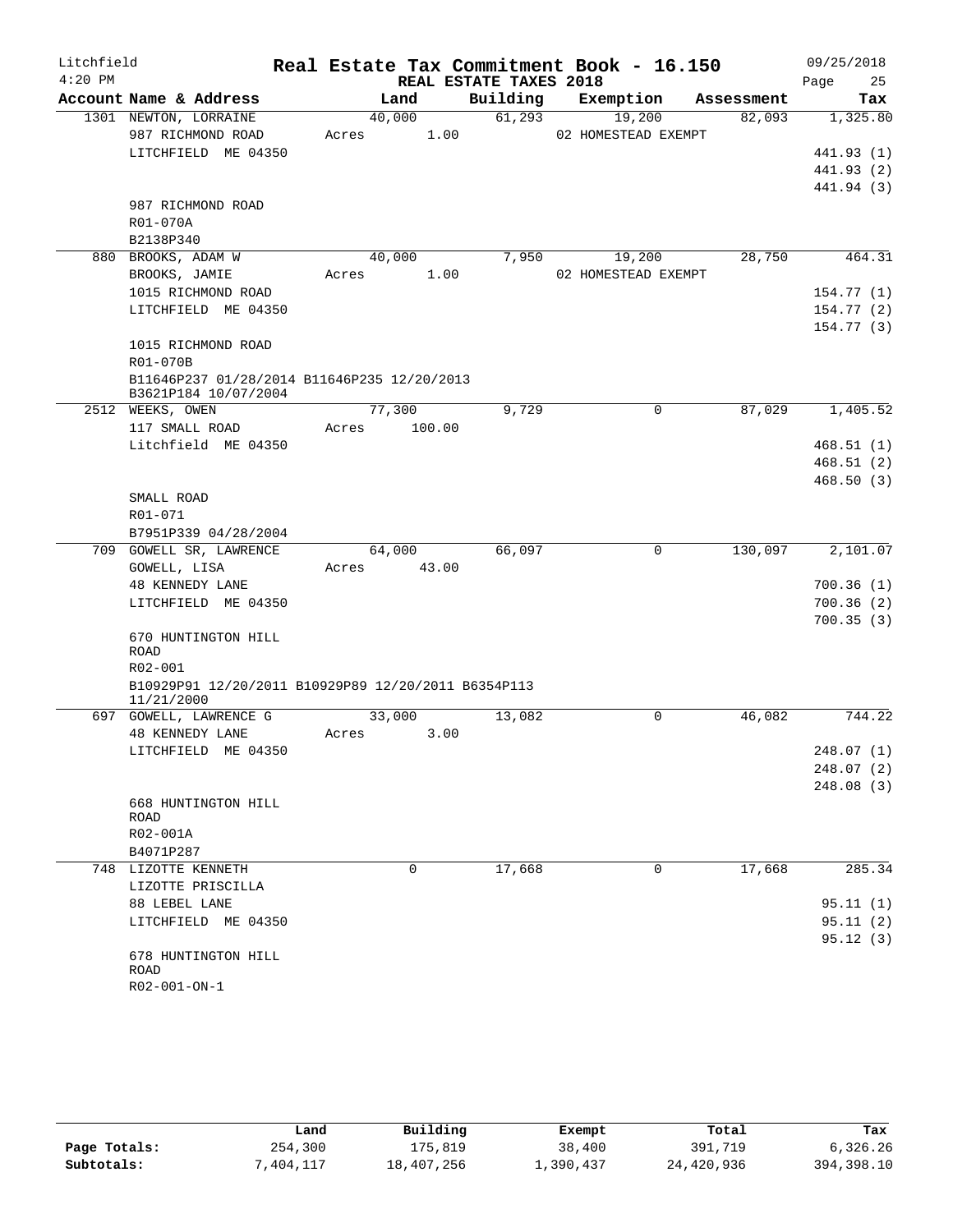| Litchfield<br>$4:20$ PM |                                                                               |       |             | REAL ESTATE TAXES 2018 | Real Estate Tax Commitment Book - 16.150 |            | 09/25/2018<br>26<br>Page         |
|-------------------------|-------------------------------------------------------------------------------|-------|-------------|------------------------|------------------------------------------|------------|----------------------------------|
|                         | Account Name & Address                                                        |       | Land        | Building               | Exemption                                | Assessment | Tax                              |
|                         | 2261 BURGESS, HOPE<br>664 HUNTINGTON HILL<br>ROAD                             |       | $\mathbf 0$ | 5,104                  | $\Omega$                                 | 5,104      | 82.43                            |
|                         | LITCHFIELD ME 04350                                                           |       |             |                        |                                          |            | 27.48(1)<br>27.48(2)<br>27.47(3) |
|                         | 664 HUNTINGTON HILL<br><b>ROAD</b>                                            |       |             |                        |                                          |            |                                  |
|                         | R02-001-ON-2                                                                  |       |             |                        |                                          |            |                                  |
|                         | B11932P61 02/23/2015                                                          |       |             |                        |                                          |            |                                  |
|                         | 1206 HAYDEN, WILLIAM C.                                                       |       | 59,155      | 0                      | 0                                        | 59,155     | 955.35                           |
|                         | HAYDEN, MARCIA J.                                                             | Acres | 33.31       |                        |                                          |            |                                  |
|                         | PO BOX 278                                                                    |       |             |                        |                                          |            | 318.45(1)                        |
|                         | SABATTUS ME 04280                                                             |       |             |                        |                                          |            | 318.45(2)                        |
|                         | 703 HUNTINGTON HILL<br>ROAD                                                   |       |             |                        |                                          |            | 318.45(3)                        |
|                         | R02-002                                                                       |       |             |                        |                                          |            |                                  |
|                         | B12689P339 08/09/2017 B12381P144 08/11/2016<br>B11300P226 02/04/2013 B1678P95 |       |             |                        |                                          |            |                                  |
|                         | 2918 SKELTON, CARRIE J.                                                       |       | 44,225      | 116,129                | $\mathbf 0$                              | 160, 354   | 2,589.72                         |
|                         | SKELTON, ANDREW J.                                                            | Acres | 2.69        |                        |                                          |            |                                  |
|                         | 9 ETERNITY DRIVE                                                              |       |             |                        |                                          |            | 863.24(1)                        |
|                         | LITCHFIELD ME 04350                                                           |       |             |                        |                                          |            | 863.24 (2)                       |
|                         | HUNTINGTON HILL ROAD                                                          |       |             |                        |                                          |            | 863.24(3)                        |
|                         | R02-002A                                                                      |       |             |                        |                                          |            |                                  |
|                         | B12689P339 08/09/2017                                                         |       |             |                        |                                          |            |                                  |
|                         | 801 HAYDEN, WILLIAM C &<br>MARCIA                                             |       | 77,135      | 164,624                | 19,200                                   | 222,559    | 3,594.33                         |
|                         | HAYDEN, CARRIE                                                                | Acres | 33.27       |                        | 02 HOMESTEAD EXEMPT                      |            |                                  |
|                         | P O BOX 278                                                                   |       |             |                        |                                          |            | 1,198.11(1)                      |
|                         | SABATTUS ME 04280                                                             |       |             |                        |                                          |            | 1,198.11(2)<br>1, 198.11(3)      |
|                         | 722 HUNTINGTON HILL<br>ROAD                                                   |       |             |                        |                                          |            |                                  |
|                         | R02-003                                                                       |       |             |                        |                                          |            |                                  |
|                         | B10799P286 08/05/2011 B4705P186 06/13/1994                                    |       |             |                        |                                          |            |                                  |
|                         | 2805 HAYDEN, WILLIAM C. &                                                     |       | 30,400      |                        | 0                                        | 30,400     | 490.96                           |
|                         | MARCIA J.                                                                     |       |             |                        |                                          |            |                                  |
|                         | PO BOX 278                                                                    | Acres | 1.96        |                        |                                          |            |                                  |
|                         | SABATTUS ME 04280                                                             |       |             |                        |                                          |            | 163.65(1)                        |
|                         |                                                                               |       |             |                        |                                          |            | 163.65(2)                        |
|                         |                                                                               |       |             |                        |                                          |            | 163.66(3)                        |
|                         | FIX-IT LANE                                                                   |       |             |                        |                                          |            |                                  |
|                         | R02-003A<br>B11211P333 10/31/2012 B10799P286 08/05/2011                       |       |             |                        |                                          |            |                                  |
|                         | 2806 HAYDEN, KINUYO                                                           |       | 0           | 69,802                 | 0                                        | 69,802     | 1,127.30                         |
|                         | 9 FIX IT LANE                                                                 |       |             |                        |                                          |            |                                  |
|                         | LITCHFIELD ME 04350                                                           |       |             |                        |                                          |            | 375.77(1)                        |
|                         |                                                                               |       |             |                        |                                          |            | 375.77(2)                        |
|                         |                                                                               |       |             |                        |                                          |            | 375.76(3)                        |
|                         | 9 FIX-IT LANE                                                                 |       |             |                        |                                          |            |                                  |
|                         | R02-003A-ON                                                                   |       |             |                        |                                          |            |                                  |
|                         |                                                                               |       |             |                        |                                          |            |                                  |

|              | Land      | Building   | Exempt    | Total      | Tax        |
|--------------|-----------|------------|-----------|------------|------------|
| Page Totals: | 210,915   | 355,659    | 19,200    | 547,374    | 8,840.09   |
| Subtotals:   | 7,615,032 | 18,762,915 | 1,409,637 | 24,968,310 | 403,238.19 |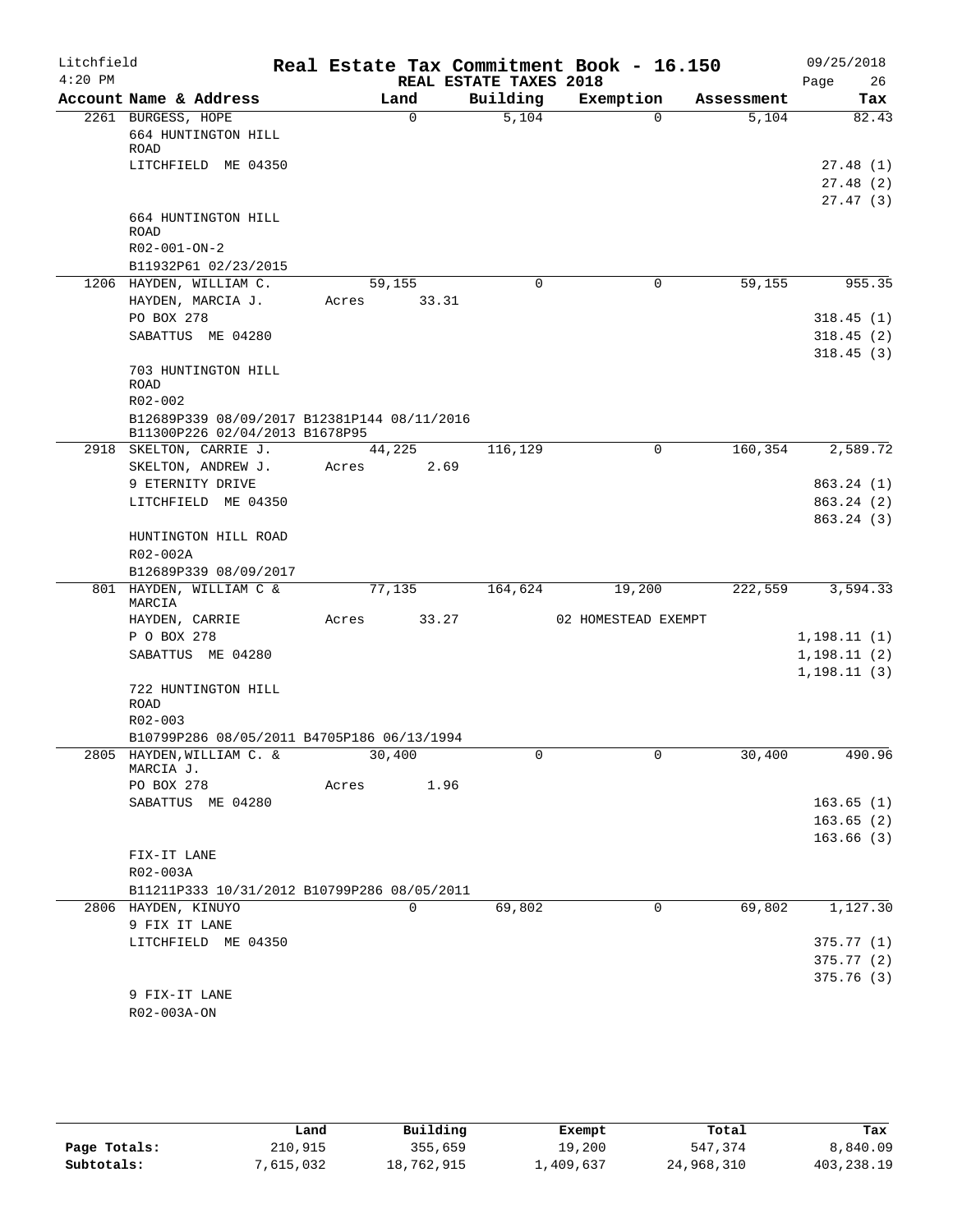| Litchfield |                                                                                            |        |             |                        | Real Estate Tax Commitment Book - 16.150 |            | 09/25/2018 |
|------------|--------------------------------------------------------------------------------------------|--------|-------------|------------------------|------------------------------------------|------------|------------|
| $4:20$ PM  |                                                                                            |        |             | REAL ESTATE TAXES 2018 |                                          |            | Page<br>27 |
|            | Account Name & Address                                                                     |        | Land        | Building               | Exemption                                | Assessment | Tax        |
|            | 2820 HAYDEN, WILLIAM C &<br>MARCIA                                                         | 30,575 |             | $\mathbf 0$            | $\Omega$                                 | 30,575     | 493.79     |
|            | P O BOX 278                                                                                | Acres  | 2.03        |                        |                                          |            |            |
|            | SABATTUS ME 04280                                                                          |        |             |                        |                                          |            | 164.60(1)  |
|            |                                                                                            |        |             |                        |                                          |            | 164.60(2)  |
|            |                                                                                            |        |             |                        |                                          |            | 164.59(3)  |
|            | HUNTINGTON HILL ROAD                                                                       |        |             |                        |                                          |            |            |
|            | R02-003B                                                                                   |        |             |                        |                                          |            |            |
|            | B11223P144 11/14/2012 B11219P250 11/08/2012<br>B11211P339 10/31/2012 B11211P335 10/31/2012 |        |             |                        |                                          |            |            |
|            | 2792 HAYDEN, CARRIE                                                                        |        | $\mathbf 0$ | 14,441                 | 0                                        | 14,441     | 233.22     |
|            | 9 FIX IT LANE                                                                              |        |             |                        |                                          |            |            |
|            | LITCHFIELD ME 04350                                                                        |        |             |                        |                                          |            | 77.74(1)   |
|            |                                                                                            |        |             |                        |                                          |            | 77.74(2)   |
|            |                                                                                            |        |             |                        |                                          |            | 77.74(3)   |
|            | 722 HUNTINGTON HILL                                                                        |        |             |                        |                                          |            |            |
|            | <b>ROAD</b>                                                                                |        |             |                        |                                          |            |            |
|            | R02-003-ON<br>2527 HAYDEN, DEBBIE                                                          |        | 0           |                        |                                          | $\Omega$   | 0.00       |
|            |                                                                                            |        |             | 16,460                 | 16,460<br>02 HOMESTEAD EXEMPT            |            |            |
|            | LITCHFIELD ME 04350                                                                        |        |             |                        |                                          |            |            |
|            |                                                                                            |        |             |                        |                                          |            |            |
|            |                                                                                            |        |             |                        |                                          |            |            |
|            | 19 FIX-IT LANE                                                                             |        |             |                        |                                          |            |            |
|            | R02-003-ON-1                                                                               |        |             |                        |                                          |            |            |
|            | 119 BERNIER, NORMAND L.                                                                    |        | 65,000      | 19,695                 | 0                                        | 84,695     | 1,367.82   |
|            | BERNIER, JEANNINE B.                                                                       | Acres  | 45.00       |                        |                                          |            |            |
|            | 761 HUNTINGTON HILL                                                                        |        |             |                        |                                          |            | 455.94(1)  |
|            | ROAD<br>LITCHFIELD ME 04350                                                                |        |             |                        |                                          |            | 455.94 (2) |
|            |                                                                                            |        |             |                        |                                          |            | 455.94 (3) |
|            | 758 HUNTINGTON HILL                                                                        |        |             |                        |                                          |            |            |
|            | ROAD                                                                                       |        |             |                        |                                          |            |            |
|            | R02-004                                                                                    |        |             |                        |                                          |            |            |
|            | B12319P222 06/14/2016 B1533P217                                                            |        |             |                        |                                          |            |            |
|            | 1039 LEET, GLADYS I                                                                        |        | 40,000      | 36,142                 | 19,200                                   | 56,942     | 919.61     |
|            | 566 RICHMOND ROAD                                                                          | Acres  | 1.00        |                        | 02 HOMESTEAD EXEMPT                      |            |            |
|            | LITCHFIELD ME 04350                                                                        |        |             |                        |                                          |            | 306.54(1)  |
|            |                                                                                            |        |             |                        |                                          |            | 306.54(2)  |
|            |                                                                                            |        |             |                        |                                          |            | 306.53(3)  |
|            | 566 RICHMOND ROAD<br>R02-005                                                               |        |             |                        |                                          |            |            |
|            | B2766P205                                                                                  |        |             |                        |                                          |            |            |
|            | 1466 WOOD, DWAYNE S.                                                                       |        | 23,200      | 102,366                | 0                                        | 125,566    | 2,027.89   |
|            | WOOD, DENISE J.                                                                            | Acres  | 0.40        |                        |                                          |            |            |
|            | 647 RICHMOND ROAD                                                                          |        |             |                        |                                          |            | 675.96(1)  |
|            | LITCHFIELD ME 04350                                                                        |        |             |                        |                                          |            | 675.96(2)  |
|            |                                                                                            |        |             |                        |                                          |            | 675.97(3)  |
|            | 570 RICHMOND ROAD                                                                          |        |             |                        |                                          |            |            |
|            | R02-006                                                                                    |        |             |                        |                                          |            |            |
|            | B11415P248 06/11/2013 B8549P141 08/12/2005 B5809P148                                       |        |             |                        |                                          |            |            |
|            | 12/08/1998                                                                                 |        |             |                        |                                          |            |            |

|              | Land      | Building   | Exempt     | Total      | Tax        |
|--------------|-----------|------------|------------|------------|------------|
| Page Totals: | 158,775   | 189,104    | 35,660     | 312,219    | 5,042.33   |
| Subtotals:   | 7,773,807 | 18,952,019 | 445,297 ــ | 25,280,529 | 408,280.52 |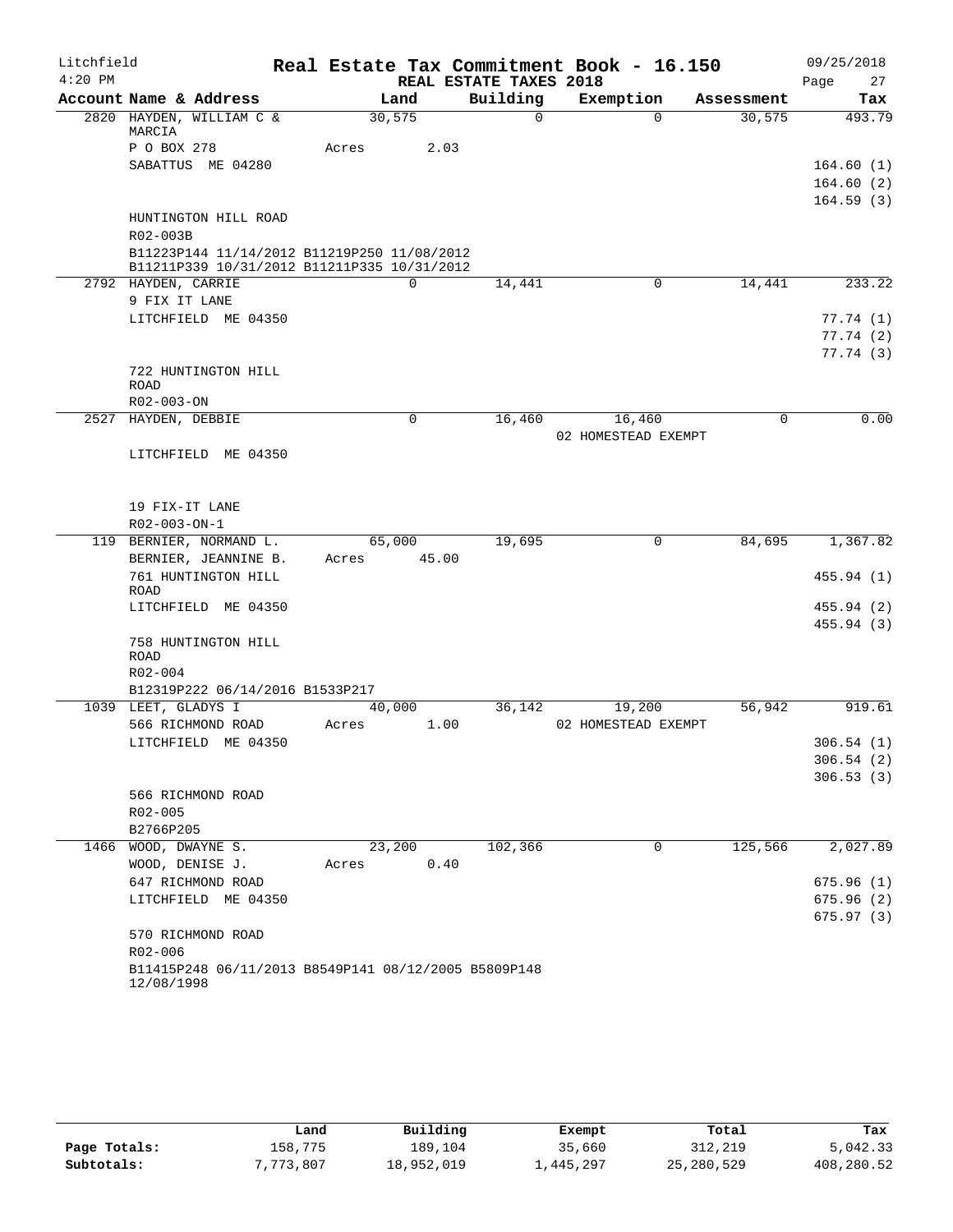| Litchfield                 |                                                                     |       |                         |                                    | Real Estate Tax Commitment Book - 16.150 |                       | 09/25/2018             |
|----------------------------|---------------------------------------------------------------------|-------|-------------------------|------------------------------------|------------------------------------------|-----------------------|------------------------|
| $4:20$ PM                  | Account Name & Address                                              |       | Land                    | REAL ESTATE TAXES 2018<br>Building | Exemption                                | Assessment            | 28<br>Page<br>Tax      |
|                            | 1479 RICKER, BERTHA                                                 |       | 40,500                  | 203,717                            | 19,200                                   | 225,017               | 3,634.02               |
|                            | (TRUSTEE)<br>BERTHA A. RICKER<br><b>GRANTOR TRUST</b>               | Acres | 1.20                    |                                    | 02 HOMESTEAD EXEMPT                      |                       |                        |
|                            | 585 RICHMOND ROAD                                                   |       |                         |                                    |                                          |                       | 1, 211.34(1)           |
|                            | LITCHFIELD ME 04350                                                 |       |                         |                                    |                                          |                       | 1, 211.34(2)           |
|                            | 585 RICHMOND ROAD<br>R02-007                                        |       |                         |                                    |                                          |                       | 1, 211.34(3)           |
|                            | B12779P12 11/08/2017 B3522P93                                       |       |                         |                                    |                                          |                       |                        |
|                            | 227 PARTRIDGE ESTELLA                                               |       | 69,000                  | 25,602                             | 19,200                                   | 75,402                | 1,217.74               |
|                            | 596 RICHMOND ROAD                                                   | Acres | 13.00                   |                                    | 02 HOMESTEAD EXEMPT                      |                       |                        |
|                            | LITCHFIELD ME 04350                                                 |       |                         |                                    |                                          |                       | 405.91(1)<br>405.91(2) |
|                            | 596 RICHMOND ROAD                                                   |       |                         |                                    |                                          |                       | 405.92(3)              |
|                            | $R02 - 008$                                                         |       |                         |                                    |                                          |                       |                        |
|                            | B8406P267 05/12/2005 B1787P309<br>2260 PARTRIDGE, GERALD A.,        |       | $\Omega$                | 6,745                              | 6,745                                    | $\Omega$              | 0.00                   |
|                            | JR.                                                                 |       |                         |                                    |                                          |                       |                        |
|                            | 586 RICHMOND ROAD                                                   |       |                         |                                    | 02 HOMESTEAD EXEMPT                      |                       |                        |
|                            | LITCHFIELD ME 04350                                                 |       |                         |                                    |                                          |                       |                        |
|                            | 586 RICHMOND ROAD<br>R02-008-ON                                     |       |                         |                                    |                                          |                       |                        |
|                            | 415 WATSON, KYLE H.                                                 |       | 41,000                  | 55,145                             | 0                                        | 96,145                | 1,552.74               |
|                            | WATSON, WALTER P. JR.                                               |       | Acres 1.40              |                                    |                                          |                       |                        |
|                            | 340 PLEASANT POND ROAD                                              |       |                         |                                    |                                          |                       | 517.58(1)              |
|                            | TURNER ME 04282                                                     |       |                         |                                    |                                          |                       | 517.58(2)<br>517.58(3) |
|                            | 610 RICHMOND ROAD<br>R02-009                                        |       |                         |                                    |                                          |                       |                        |
|                            | B11803P123 09/15/2014 B11803P117 05/12/2014<br>B5543P160 02/04/1998 |       |                         |                                    |                                          |                       |                        |
|                            | 696 BURGESS, KEITH E<br>602 RICHMOND ROAD                           | Acres | 41,250<br>1.50          | 56,245                             | 19,200<br>02 HOMESTEAD EXEMPT            | 78,295                | 1,264.46               |
|                            | LITCHFIELD ME 04350                                                 |       |                         |                                    |                                          |                       | 421.49 (1)             |
|                            |                                                                     |       |                         |                                    |                                          |                       | 421.49 (2)             |
|                            |                                                                     |       |                         |                                    |                                          |                       | 421.48 (3)             |
|                            | 602 RICHMOND ROAD                                                   |       |                         |                                    |                                          |                       |                        |
|                            | R02-009A<br>B4892P10 05/01/1995                                     |       |                         |                                    |                                          |                       |                        |
|                            | 414 MCVAY, REBECCA                                                  |       | 40,500                  | 0                                  | 0                                        | 40,500                | 654.07                 |
|                            | 499 RICHMOND ROAD                                                   | Acres | 1.20                    |                                    |                                          |                       |                        |
|                            | LITCHFIELD ME 04350                                                 |       |                         |                                    |                                          |                       | 218.02(1)              |
|                            |                                                                     |       |                         |                                    |                                          |                       | 218.02(2)              |
|                            |                                                                     |       |                         |                                    |                                          |                       | 218.03(3)              |
|                            | 618 RICHMOND ROAD<br>R02-009B                                       |       |                         |                                    |                                          |                       |                        |
|                            | B5127P180 05/03/1996                                                |       |                         |                                    |                                          |                       |                        |
|                            | 2912 PEPIN, TRTISTAN                                                |       | 0                       | 12,354                             | 0                                        | 12,354                | 199.52                 |
|                            | 618 RICHMOND ROAD                                                   |       |                         |                                    |                                          |                       |                        |
|                            | Litchfield ME 04350                                                 |       |                         |                                    |                                          |                       | 66.51(1)               |
|                            |                                                                     |       |                         |                                    |                                          |                       | 66.51(2)               |
|                            | 618 RICHMOND ROAD                                                   |       |                         |                                    |                                          |                       | 66.50(3)               |
|                            | R02-009B-ON                                                         |       |                         |                                    |                                          |                       |                        |
|                            |                                                                     |       |                         |                                    |                                          |                       |                        |
|                            |                                                                     | Land  | Building                |                                    | Exempt                                   | Total                 | Tax                    |
| Page Totals:<br>Subtotals: | 232,250<br>8,006,057                                                |       | 359,808<br>19, 311, 827 |                                    | 64,345<br>1,509,642                      | 527,713<br>25,808,242 | 8,522.55<br>416,803.07 |
|                            |                                                                     |       |                         |                                    |                                          |                       |                        |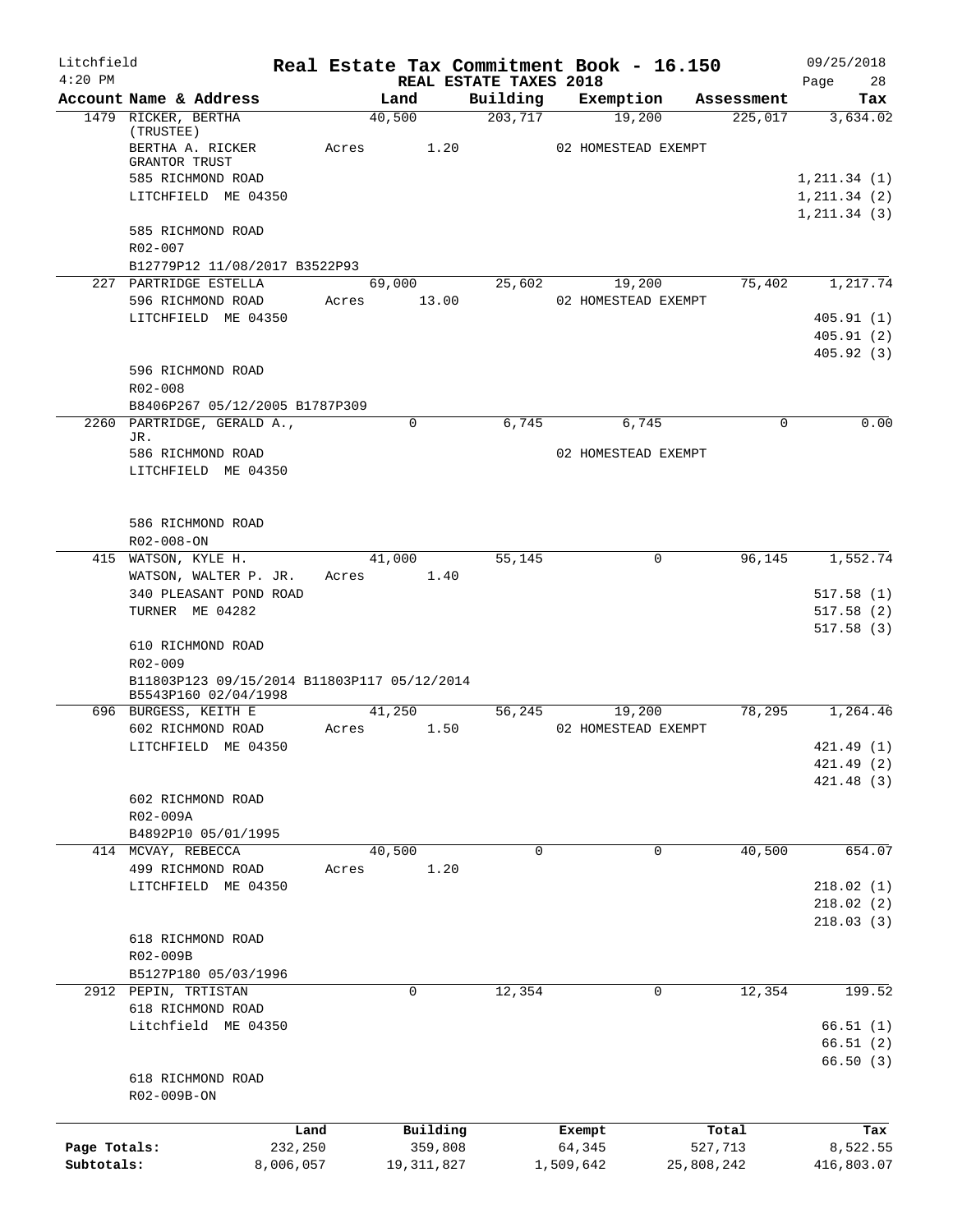| Litchfield<br>$4:20$ PM |                                                     |       |        |      | REAL ESTATE TAXES 2018 | Real Estate Tax Commitment Book - 16.150 |            | 09/25/2018<br>29<br>Page |
|-------------------------|-----------------------------------------------------|-------|--------|------|------------------------|------------------------------------------|------------|--------------------------|
|                         | Account Name & Address                              |       | Land   |      | Building               | Exemption                                | Assessment | Tax                      |
|                         | 2069 PESTER, HENRY                                  |       | 40,625 |      | 15,134                 | 19,200                                   | 36,559     | 590.43                   |
|                         | 626 RICHMOND ROAD                                   | Acres |        | 1.25 |                        | 02 HOMESTEAD EXEMPT                      |            |                          |
|                         | LITCHFIELD ME 04350                                 |       |        |      |                        |                                          |            | 196.81 (1)               |
|                         |                                                     |       |        |      |                        |                                          |            | 196.81(2)                |
|                         |                                                     |       |        |      |                        |                                          |            | 196.81 (3)               |
|                         | 626 RICHMOND ROAD                                   |       |        |      |                        |                                          |            |                          |
|                         | R02-010                                             |       |        |      |                        |                                          |            |                          |
|                         | 1376 HINDS SEAN J.                                  |       | 47,250 |      | 74, 159                | 19,200                                   | 102,209    | 1,650.68                 |
|                         | HINDS SUSAN                                         | Acres |        | 3.90 |                        | 02 HOMESTEAD EXEMPT                      |            |                          |
|                         | 640 RICHMOND ROAD                                   |       |        |      |                        |                                          |            | 550.23(1)                |
|                         | LITCHFIELD ME 04350                                 |       |        |      |                        |                                          |            | 550.23(2)                |
|                         |                                                     |       |        |      |                        |                                          |            | 550.22(3)                |
|                         | 640 RICHMOND ROAD                                   |       |        |      |                        |                                          |            |                          |
|                         | R02-011<br>B8354P349 03/29/2005 B5370P92            |       |        |      |                        |                                          |            |                          |
|                         | 648 GAGNE, DANIEL R                                 |       |        |      |                        | 0                                        | 43,423     | 701.28                   |
|                         |                                                     | Acres | 13,500 | 0.60 | 29,923                 |                                          |            |                          |
|                         | 181 RICHMOND ROAD<br>LITCHFIELD ME 04350            |       |        |      |                        |                                          |            |                          |
|                         |                                                     |       |        |      |                        |                                          |            | 233.76(1)                |
|                         |                                                     |       |        |      |                        |                                          |            | 233.76(2)<br>233.76 (3)  |
|                         | 630 RICHMOND ROAD                                   |       |        |      |                        |                                          |            |                          |
|                         | R02-013A                                            |       |        |      |                        |                                          |            |                          |
|                         | B3975P98                                            |       |        |      |                        |                                          |            |                          |
|                         | 610 MONROE, CHRISTOPHER J.                          |       | 2,800  |      | 0                      | $\mathsf{O}$                             | 2,800      | 45.22                    |
|                         | 2793 RICHMOND ROAD                                  | Acres |        | 0.10 |                        |                                          |            |                          |
|                         | LITCHFIELD ME 04350                                 |       |        |      |                        |                                          |            | 15.07(1)                 |
|                         |                                                     |       |        |      |                        |                                          |            | 15.07(2)                 |
|                         |                                                     |       |        |      |                        |                                          |            | 15.08(3)                 |
|                         | RICHMOND ROAD                                       |       |        |      |                        |                                          |            |                          |
|                         | R02-014                                             |       |        |      |                        |                                          |            |                          |
|                         | B12412P85 10/21/2015 B11521P14 09/20/2013 B7299P110 |       |        |      |                        |                                          |            |                          |
|                         | 03/07/2003 B7054P270                                |       |        |      |                        |                                          |            |                          |
|                         | 1241 MONROE, JOHN                                   |       | 34,400 |      | 76,170                 | 19,200                                   | 91,370     | 1,475.63                 |
|                         | 2793 HALLOWELL ROAD                                 | Acres |        | 0.80 |                        | 02 HOMESTEAD EXEMPT                      |            |                          |
|                         | LITCHFIELD ME 04350                                 |       |        |      |                        |                                          |            | 491.88 (1)               |
|                         |                                                     |       |        |      |                        |                                          |            | 491.88 (2)               |
|                         |                                                     |       |        |      |                        |                                          |            | 491.87 (3)               |
|                         | 2793 HALLOWELL ROAD                                 |       |        |      |                        |                                          |            |                          |
|                         | R02-015                                             |       |        |      |                        |                                          |            |                          |
|                         | B2509P121 02/02/2005                                |       |        |      |                        |                                          |            |                          |
|                         | 513 MASON MARY JO                                   |       | 23,200 |      | 10,613                 | 19,200                                   | 14,613     | 236.00                   |
|                         | PARSONS CHARLES                                     | Acres |        | 0.40 |                        | 02 HOMESTEAD EXEMPT                      |            |                          |
|                         | 2787 HALLOWELL ROAD<br>LITCHFIELD ME 04350          |       |        |      |                        |                                          |            | 78.67(1)<br>78.67(2)     |
|                         |                                                     |       |        |      |                        |                                          |            | 78.66(3)                 |
|                         | 2787 HALLOWELL ROAD                                 |       |        |      |                        |                                          |            |                          |
|                         | R02-016                                             |       |        |      |                        |                                          |            |                          |
|                         | B8318P189 02/23/2005 B6753P127                      |       |        |      |                        |                                          |            |                          |
|                         | 287 CATON, DOUGLAS                                  |       | 26,000 |      | 48,401                 | 19,200                                   | 55,201     | 891.50                   |
|                         | 2783 HALLOWELL ROAD                                 | Acres |        | 0.50 |                        | 02 HOMESTEAD EXEMPT                      |            |                          |
|                         | LITCHFIELD ME 04350                                 |       |        |      |                        |                                          |            | 297.17(1)                |
|                         |                                                     |       |        |      |                        |                                          |            | 297.17 (2)               |
|                         |                                                     |       |        |      |                        |                                          |            | 297.16 (3)               |
|                         | 2783 HALLOWELL ROAD                                 |       |        |      |                        |                                          |            |                          |
|                         | R02-017                                             |       |        |      |                        |                                          |            |                          |
|                         | B5126P274 04/18/1996 B5120P146 02/05/1996           |       |        |      |                        |                                          |            |                          |
|                         |                                                     |       |        |      |                        |                                          |            |                          |
|                         |                                                     |       |        |      |                        |                                          |            |                          |
|                         |                                                     |       |        |      |                        |                                          |            |                          |

|              | Land      | Building   | Exempt    | Total      | Tax        |
|--------------|-----------|------------|-----------|------------|------------|
| Page Totals: | 187,775   | 254,400    | 96,000    | 346,175    | 5,590.74   |
| Subtotals:   | 8,193,832 | 19,566,227 | 1,605,642 | 26,154,417 | 422,393.81 |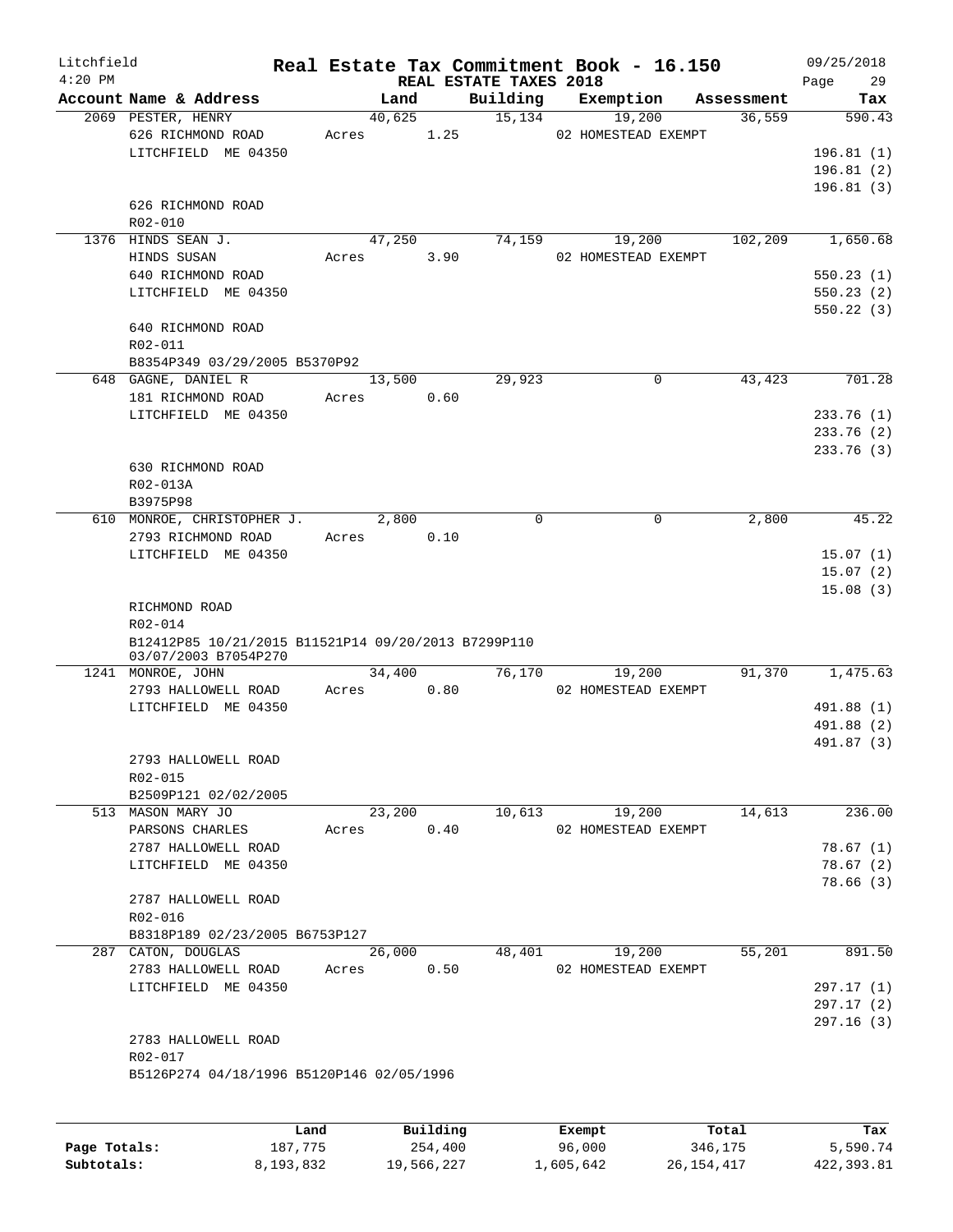| Litchfield |                                                                                                    |       |        |                        | Real Estate Tax Commitment Book - 16.150 |            | 09/25/2018 |
|------------|----------------------------------------------------------------------------------------------------|-------|--------|------------------------|------------------------------------------|------------|------------|
| $4:20$ PM  |                                                                                                    |       |        | REAL ESTATE TAXES 2018 |                                          |            | 30<br>Page |
|            | Account Name & Address                                                                             |       | Land   | Building               | Exemption                                | Assessment | Tax        |
|            | 998 LANE FRANKLIN                                                                                  |       | 46,175 | 14,978                 | $\Omega$                                 | 61,153     | 987.62     |
|            | 698 RICHMOND ROAD                                                                                  | Acres | 11.90  |                        |                                          |            |            |
|            | LITCHFIELD ME 04350                                                                                |       |        |                        |                                          |            | 329.21(1)  |
|            |                                                                                                    |       |        |                        |                                          |            | 329.21(2)  |
|            |                                                                                                    |       |        |                        |                                          |            | 329.20(3)  |
|            | 2777 HALLOWELL ROAD                                                                                |       |        |                        |                                          |            |            |
|            | R02-018                                                                                            |       |        |                        |                                          |            |            |
|            | B3950P180                                                                                          |       |        |                        |                                          |            |            |
|            | 2579 WELLS, JOEL WILLIAM                                                                           |       | 40,250 | 93,173                 | 19,200                                   | 114,223    | 1,844.70   |
|            | 2777 HALLOWELL ROAD                                                                                | Acres | 1.10   |                        | 02 HOMESTEAD EXEMPT                      |            |            |
|            | LITCHFIELD ME 04350                                                                                |       |        |                        |                                          |            | 614.90(1)  |
|            |                                                                                                    |       |        |                        |                                          |            | 614.90(2)  |
|            |                                                                                                    |       |        |                        |                                          |            | 614.90(3)  |
|            | 2777 HALLOWELL ROAD                                                                                |       |        |                        |                                          |            |            |
|            | R02-018A                                                                                           |       |        |                        |                                          |            |            |
|            | B12395P113 08/12/2016 B12310P88 05/23/2016<br>B12284P184 02/11/2016 B12066P5 08/10/2015 B8854P227  |       |        |                        |                                          |            |            |
|            | 03/31/2006                                                                                         |       |        |                        |                                          |            |            |
|            | 320 LEET, BONNIE & RAYMOND                                                                         |       | 42,000 | 20,593                 | 19,200                                   | 43,393     | 700.80     |
|            | 2771 HALLOWELL ROAD                                                                                | Acres | 1.80   |                        | 02 HOMESTEAD EXEMPT                      |            |            |
|            | LITCHFIELD ME 04350                                                                                |       |        |                        |                                          |            | 233.60(1)  |
|            |                                                                                                    |       |        |                        |                                          |            | 233.60(2)  |
|            |                                                                                                    |       |        |                        |                                          |            | 233.60(3)  |
|            | 2771 HALLOWELL ROAD                                                                                |       |        |                        |                                          |            |            |
|            | R02-019                                                                                            |       |        |                        |                                          |            |            |
|            | B7266P79                                                                                           |       |        |                        |                                          |            |            |
|            | 137 PARE, GERARD                                                                                   |       | 17,600 | 110,657                | 0                                        | 128,257    | 2,071.35   |
|            | PARE CINDY                                                                                         | Acres | 0.20   |                        |                                          |            |            |
|            | 2769 HALLOWELL ROAD                                                                                |       |        |                        |                                          |            | 690.45(1)  |
|            | LITCHFIELD ME 04350                                                                                |       |        |                        |                                          |            | 690.45(2)  |
|            |                                                                                                    |       |        |                        |                                          |            | 690.45(3)  |
|            | 2769 HALLOWELL ROAD                                                                                |       |        |                        |                                          |            |            |
|            | $R02 - 020$                                                                                        |       |        |                        |                                          |            |            |
|            | B9403P1 06/14/2007 B5431P22 08/19/1997                                                             |       |        |                        |                                          |            |            |
|            | 2746 JANOSCO, GEORGE J. SR &<br>VICKI JANOSCO                                                      |       | 82,004 | 0                      | $\mathbf 0$                              | 82,004     | 1,324.36   |
|            | P O BOX 7                                                                                          | Acres | 97.68  |                        |                                          |            |            |
|            | LISBON FALLS ME 04252                                                                              |       |        |                        |                                          |            | 441.45 (1) |
|            |                                                                                                    |       |        |                        |                                          |            | 441.45 (2) |
|            |                                                                                                    |       |        |                        |                                          |            | 441.46 (3) |
|            | HALLOWELL ROAD                                                                                     |       |        |                        |                                          |            |            |
|            | R02-022                                                                                            |       |        |                        |                                          |            |            |
|            | B7004P120                                                                                          |       |        |                        |                                          |            |            |
|            | 126 JANOSCO, GEORGE J.                                                                             |       | 43,775 | 115,756                | $\Omega$                                 | 159,531    | 2,576.43   |
|            | JANOSCO, VICKI L                                                                                   | Acres | 2.51   |                        |                                          |            |            |
|            | P.O. BOX 7                                                                                         |       |        |                        |                                          |            | 858.81(1)  |
|            | LISBON FALLS ME 04252                                                                              |       |        |                        |                                          |            | 858.81 (2) |
|            |                                                                                                    |       |        |                        |                                          |            | 858.81 (3) |
|            | 2759 HALLOWELL ROAD                                                                                |       |        |                        |                                          |            |            |
|            | R02-022A                                                                                           |       |        |                        |                                          |            |            |
|            | B11814P48 07/29/2014 B11682P224 05/07/2014<br>B11337P209 03/12/2013 B10265P92 11/05/2009 B7004P120 |       |        |                        |                                          |            |            |

|              | Land      | Building   | Exempt    | Total      | Tax        |
|--------------|-----------|------------|-----------|------------|------------|
| Page Totals: | 271,804   | 355,157    | 38,400    | 588,561    | 9,505.26   |
| Subtotals:   | 8,465,636 | 19,921,384 | ⊥,644,042 | 26,742,978 | 431,899.07 |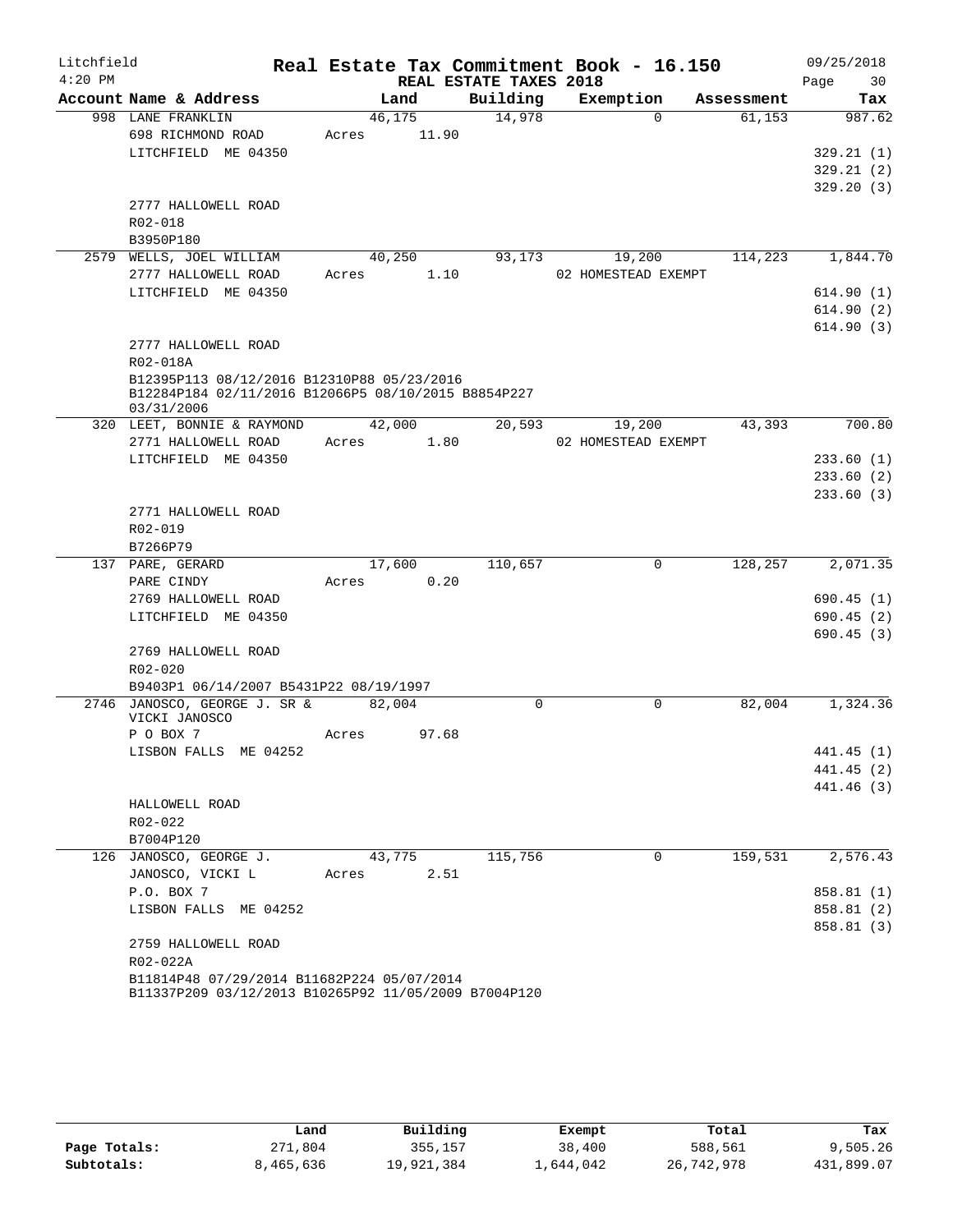| Litchfield |                                                                                                            |                      |      |                        | Real Estate Tax Commitment Book - 16.150 |         | 09/25/2018       |
|------------|------------------------------------------------------------------------------------------------------------|----------------------|------|------------------------|------------------------------------------|---------|------------------|
| $4:20$ PM  |                                                                                                            |                      |      | REAL ESTATE TAXES 2018 |                                          |         | 31<br>Page       |
|            | Account Name & Address                                                                                     | Land                 |      |                        | Building Exemption Assessment            |         | Tax              |
|            | 1841 WHITAKER ARTHUR R III                                                                                 | 22,080               |      | 103,783                | 19,200                                   | 106,663 | 1,722.61         |
|            | WHITAKER DEBRA C                                                                                           | Acres 0.36           |      |                        | 02 HOMESTEAD EXEMPT                      |         |                  |
|            | 3 SCRAPPY LANE                                                                                             |                      |      |                        |                                          |         | 574.20(1)        |
|            | LITCHFIELD ME 04350                                                                                        |                      |      |                        |                                          |         | 574.20(2)        |
|            |                                                                                                            |                      |      |                        |                                          |         | 574.21(3)        |
|            | 3 SCRAPPY LANE                                                                                             |                      |      |                        |                                          |         |                  |
|            | $R02 - 023$                                                                                                |                      |      |                        |                                          |         |                  |
|            | B8686P194 11/10/2005 B3651P208                                                                             |                      |      |                        |                                          |         |                  |
|            | 2528 WELLS BRIAN                                                                                           | 43,125               |      | 96,828                 | 19,200                                   | 120,753 | 1,950.16         |
|            | 25 SCRAPPY LANE                                                                                            | Acres 2.25           |      |                        | 02 HOMESTEAD EXEMPT                      |         |                  |
|            | LITCHFIELD ME 04350                                                                                        |                      |      |                        |                                          |         | 650.05(1)        |
|            |                                                                                                            |                      |      |                        |                                          |         | 650.05(2)        |
|            |                                                                                                            |                      |      |                        |                                          |         | 650.06(3)        |
|            | 25 SCRAPPY LANE                                                                                            |                      |      |                        |                                          |         |                  |
|            | R02-023A                                                                                                   |                      |      |                        |                                          |         |                  |
|            | B5452P87 08/24/1997                                                                                        |                      |      |                        | 19,200                                   | 48,696  | 786.44           |
|            | 865 HUNTINGTON, PAUL L, JR.<br>2733 HALLOWELL ROAD                                                         | 40,750<br>Acres 1.30 |      | 27,146                 | 02 HOMESTEAD EXEMPT                      |         |                  |
|            | LITCHFIELD ME 04350                                                                                        |                      |      |                        |                                          |         | 262.15(1)        |
|            |                                                                                                            |                      |      |                        |                                          |         | 262.15(2)        |
|            |                                                                                                            |                      |      |                        |                                          |         | 262.14(3)        |
|            | 2747 HALLOWELL ROAD                                                                                        |                      |      |                        |                                          |         |                  |
|            | R02-024                                                                                                    |                      |      |                        |                                          |         |                  |
|            | B6286P89 03/22/2000 B898P283 11/02/1950 B362P422                                                           |                      |      |                        |                                          |         |                  |
|            | 08/19/1886                                                                                                 |                      |      |                        |                                          |         |                  |
|            | 1120 BRIGGS, JOHN & MARY                                                                                   | 42,750               |      | 161,543                | 24,960                                   |         | 179,333 2,896.23 |
|            | 2721 HALLOWELL ROAD                                                                                        | Acres                | 2.10 |                        | 03 VETERANS EXEMPT                       |         |                  |
|            | LITCHFIELD ME 04350                                                                                        |                      |      |                        | 02 HOMESTEAD EXEMPT                      |         | 965.41(1)        |
|            |                                                                                                            |                      |      |                        |                                          |         | 965.41(2)        |
|            |                                                                                                            |                      |      |                        |                                          |         | 965.41(3)        |
|            | 2721 HALLOWELL ROAD                                                                                        |                      |      |                        |                                          |         |                  |
|            | R02-024A                                                                                                   |                      |      |                        |                                          |         |                  |
|            | B11614P139 01/15/2014 B6683P75                                                                             |                      |      |                        |                                          |         |                  |
|            | 867 HUNTINGTON JR, PAUL L                                                                                  | 54,500               |      | 15,256                 | 0                                        | 69,756  | 1,126.56         |
|            | 2733 HALLOWELL ROAD                                                                                        | Acres 8.00           |      |                        |                                          |         |                  |
|            | LITCHFIELD ME 04350                                                                                        |                      |      |                        |                                          |         | 375.52(1)        |
|            |                                                                                                            |                      |      |                        |                                          |         | 375.52(2)        |
|            |                                                                                                            |                      |      |                        |                                          |         | 375.52(3)        |
|            | 2733 HALLOWELL ROAD                                                                                        |                      |      |                        |                                          |         |                  |
|            | R02-024B                                                                                                   |                      |      |                        |                                          |         |                  |
|            | B3094P240 01/21/1987 B898P283 11/02/1950                                                                   |                      |      |                        | 0                                        |         | 1,451.29         |
|            | 1019 SEVERANCE, COURTNEY                                                                                   | 52,500               | 6.00 | 37,363                 |                                          | 89,863  |                  |
|            | 2715 HALLOWELL ROAD<br>LITCHFIELD ME 04350                                                                 | Acres                |      |                        |                                          |         | 483.76 (1)       |
|            |                                                                                                            |                      |      |                        |                                          |         | 483.76 (2)       |
|            |                                                                                                            |                      |      |                        |                                          |         | 483.77 (3)       |
|            | 2715 HALLOWELL ROAD                                                                                        |                      |      |                        |                                          |         |                  |
|            | R02-026                                                                                                    |                      |      |                        |                                          |         |                  |
|            | B12396P135 08/30/2016 B11836P257 10/29/2014                                                                |                      |      |                        |                                          |         |                  |
|            | B10447P162 07/13/2010 B10443P65 06/14/2010 B10371P3<br>03/26/2010 B8129P40 09/15/2004 B5759P188 09/15/2004 |                      |      |                        |                                          |         |                  |

|              | Land      | Building   | Exempt    | Total      | Tax        |
|--------------|-----------|------------|-----------|------------|------------|
| Page Totals: | 255,705   | 441,919    | 82,560    | 615,064    | 9,933.29   |
| Subtotals:   | 8,721,341 | 20,363,303 | 1,726,602 | 27,358,042 | 441,832.36 |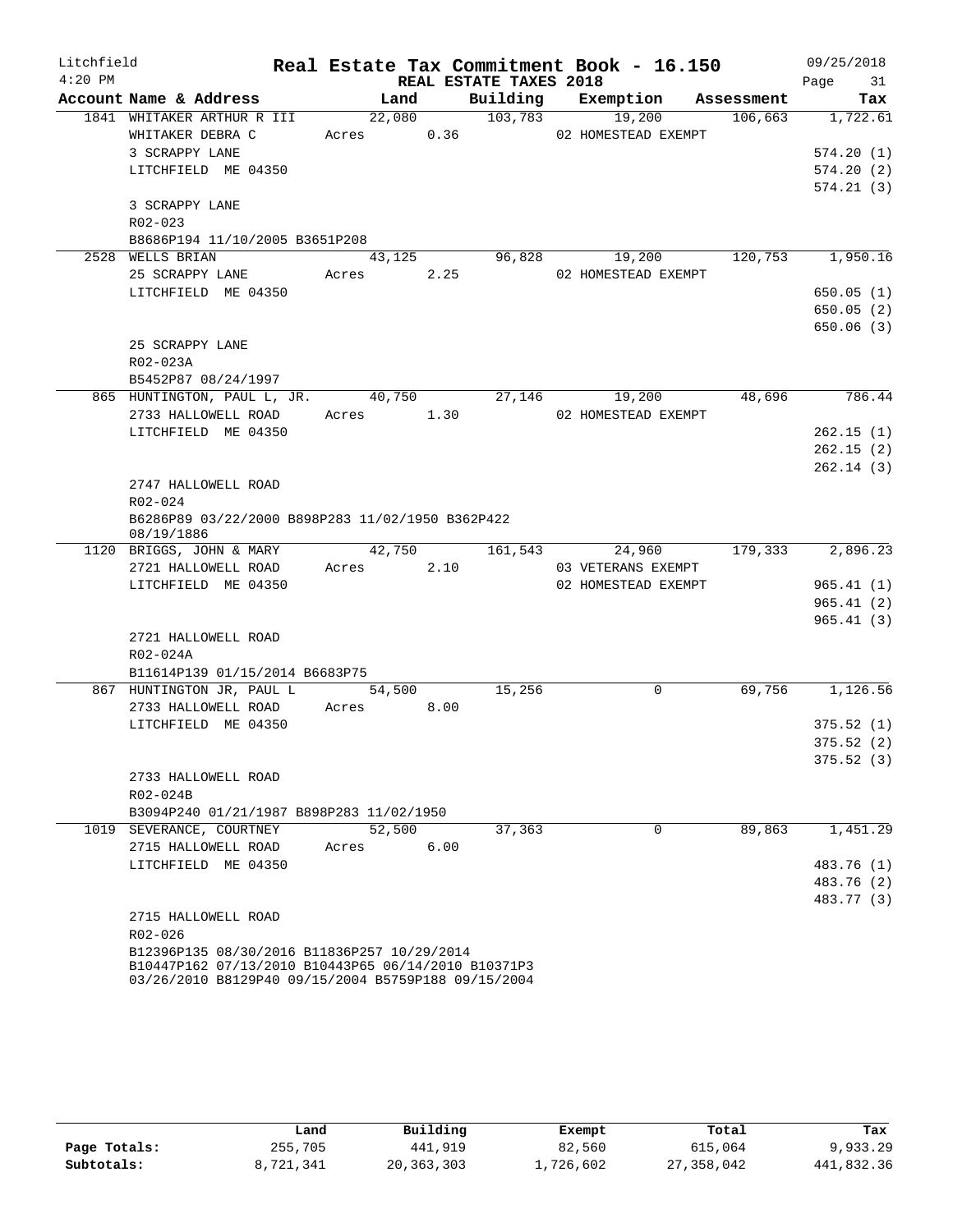| Litchfield |                                                                                          |       |             |                        | Real Estate Tax Commitment Book - 16.150 |             | 09/25/2018 |
|------------|------------------------------------------------------------------------------------------|-------|-------------|------------------------|------------------------------------------|-------------|------------|
| $4:20$ PM  |                                                                                          |       |             | REAL ESTATE TAXES 2018 |                                          |             | 32<br>Page |
|            | Account Name & Address                                                                   |       | Land        | Building               | Exemption                                | Assessment  | Tax        |
|            | 2400 MULHERIN, DENISE                                                                    |       | 22,500      | $\Omega$               | $\Omega$                                 | 22,500      | 363.37     |
|            | 183 HUNTINGTON HILL<br>ROAD                                                              | Acres | 15.00       |                        |                                          |             |            |
|            | LITCHFIELD ME 04350                                                                      |       |             |                        |                                          |             | 121.12(1)  |
|            |                                                                                          |       |             |                        |                                          |             | 121.12(2)  |
|            |                                                                                          |       |             |                        |                                          |             | 121.13(3)  |
|            | OFF HALLOWELL ROAD                                                                       |       |             |                        |                                          |             |            |
|            | R02-026A                                                                                 |       |             |                        |                                          |             |            |
|            | B7604P296 08/27/2003                                                                     |       |             |                        |                                          |             |            |
|            | 1067 LILLY, GILBERT                                                                      |       | 70,000      | 69,789                 | 0                                        | 139,789     | 2,257.59   |
|            | 162 PARKS ROAD                                                                           | Acres | 4.20        |                        |                                          |             |            |
|            | RICHMOND ME 04357                                                                        |       |             |                        |                                          |             | 752.53(1)  |
|            |                                                                                          |       |             |                        |                                          |             | 752.53(2)  |
|            |                                                                                          |       |             |                        |                                          |             | 752.53(3)  |
|            | 2709 HALLOWELL ROAD                                                                      |       |             |                        |                                          |             |            |
|            | R02-027                                                                                  |       |             |                        |                                          |             |            |
|            | B3276P331                                                                                |       |             |                        |                                          |             |            |
|            | 2636 FURBISH RANDALL M                                                                   |       | $\mathbf 0$ | 15,748                 | 15,748                                   | $\mathbf 0$ | 0.00       |
|            | 2703 HALLOWELL ROAD                                                                      |       |             |                        | 02 HOMESTEAD EXEMPT                      |             |            |
|            | LITCHFIELD ME 04350                                                                      |       |             |                        | 03 VETERANS EXEMPT                       |             |            |
|            |                                                                                          |       |             |                        |                                          |             |            |
|            |                                                                                          |       |             |                        |                                          |             |            |
|            | 2703 HALLOWELL ROAD                                                                      |       |             |                        |                                          |             |            |
|            | R02-027-ON                                                                               |       |             |                        |                                          |             |            |
|            | 423 SHORETTE, MILLARD                                                                    |       | 42,750      | 82,573                 | 0                                        | 125, 323    | 2,023.97   |
|            | SHORETTE, DENISE                                                                         | Acres | 2.10        |                        |                                          |             |            |
|            | 2691 HALLOWELL ROAD                                                                      |       |             |                        |                                          |             | 674.66(1)  |
|            | LITCHFIELD ME 04350                                                                      |       |             |                        |                                          |             | 674.66(2)  |
|            |                                                                                          |       |             |                        |                                          |             | 674.65(3)  |
|            | 2691 HALLOWELL ROAD                                                                      |       |             |                        |                                          |             |            |
|            | R02-028                                                                                  |       |             |                        |                                          |             |            |
|            | B12874P96 03/30/2018 B12672P207 07/24/2017 B12657P92                                     |       |             |                        |                                          |             |            |
|            | 06/29/2017 B12516P217 11/30/2016 B12314P69<br>06/06/2016 B11515P23 08/17/2013 B10716P300 |       |             |                        |                                          |             |            |
|            | 04/27/2011 B1076P325                                                                     |       |             |                        |                                          |             |            |
|            | 1015 LARRABEE, GREGORY &                                                                 |       | 4,538       | 4,756                  | 0                                        | 9,294       | 150.10     |
|            | LAURA                                                                                    |       |             |                        |                                          |             |            |
|            | 2676 HALLOWELL ROAD                                                                      | Acres | 14.00       |                        |                                          |             |            |
|            | LITCHFIELD ME 04350                                                                      |       |             |                        |                                          |             | 50.03(1)   |
|            |                                                                                          |       |             |                        |                                          |             | 50.03(2)   |
|            |                                                                                          |       |             |                        |                                          |             | 50.04(3)   |
|            | HALLOWELL ROAD                                                                           |       |             |                        |                                          |             |            |
|            | R02-029                                                                                  |       |             |                        |                                          |             |            |
|            | B4949P328 08/11/1995                                                                     |       |             |                        |                                          |             |            |
|            | 1630 SMITH, LELAND, ET AL                                                                |       | 73,500      | 72,551                 | 0                                        | 146,051     | 2,358.72   |
|            | 660 ALEXANDER REED RD                                                                    | Acres | 38.00       |                        |                                          |             |            |
|            | 280 LANGDON ROAD                                                                         |       |             |                        |                                          |             | 786.24 (1) |
|            | RICHMOND ME 04357                                                                        |       |             |                        |                                          |             | 786.24 (2) |
|            |                                                                                          |       |             |                        |                                          |             | 786.24 (3) |
|            | 2651 HALLOWELL ROAD                                                                      |       |             |                        |                                          |             |            |
|            | R02-030                                                                                  |       |             |                        |                                          |             |            |
|            | B2357P39                                                                                 |       |             |                        |                                          |             |            |

|              | Land      | Building   | Exempt    | Total      | Tax        |
|--------------|-----------|------------|-----------|------------|------------|
| Page Totals: | 213,288   | 245,417    | 15,748    | 442,957    | 7,153.75   |
| Subtotals:   | 8,934,629 | 20,608,720 | 1,742,350 | 27,800,999 | 448,986.11 |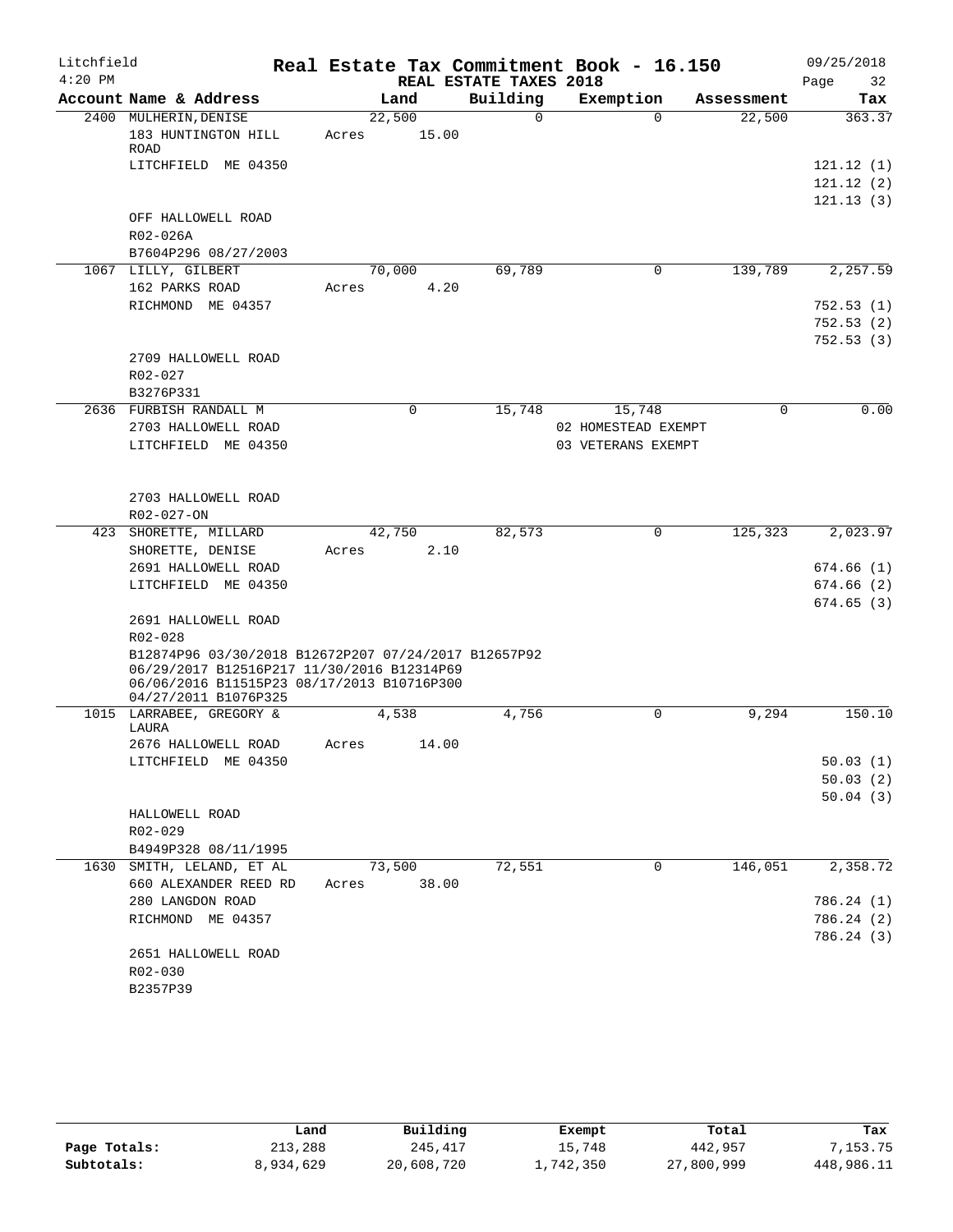| Litchfield |                                                                    |       |        |                        | Real Estate Tax Commitment Book - 16.150 |            | 09/25/2018   |
|------------|--------------------------------------------------------------------|-------|--------|------------------------|------------------------------------------|------------|--------------|
| $4:20$ PM  |                                                                    |       |        | REAL ESTATE TAXES 2018 |                                          |            | Page<br>33   |
|            | Account Name & Address                                             |       | Land   | Building               | Exemption                                | Assessment | Tax          |
|            | 1578 SEVERY, RICHARD                                               |       | 17,000 | 82,506                 | 19,200                                   | 80,306     | 1,296.94     |
|            | SEVERY, CHRISTINE                                                  | Acres | 3.50   |                        | 02 HOMESTEAD EXEMPT                      |            |              |
|            | 2629 HALLOWELL ROAD                                                |       |        |                        |                                          |            | 432.31(1)    |
|            | LITCHFIELD ME 04350                                                |       |        |                        |                                          |            | 432.31 (2)   |
|            | 2629 HALLOWELL ROAD                                                |       |        |                        |                                          |            | 432.32 (3)   |
|            | R02-030A                                                           |       |        |                        |                                          |            |              |
|            | B2496P204 08/19/1982                                               |       |        |                        |                                          |            |              |
|            | 1161 MARTIN, CLIFTON L                                             |       | 48,750 | 91,830                 | 19,200                                   | 121,380    | 1,960.29     |
|            | 2631 HALLOWELL ROAD                                                | Acres | 4.50   |                        | 02 HOMESTEAD EXEMPT                      |            |              |
|            | LITCHFIELD ME 04350                                                |       |        |                        |                                          |            | 653.43(1)    |
|            |                                                                    |       |        |                        |                                          |            | 653.43 (2)   |
|            |                                                                    |       |        |                        |                                          |            | 653.43(3)    |
|            | 2631 HALLOWELL ROAD                                                |       |        |                        |                                          |            |              |
|            | R02-030B                                                           |       |        |                        |                                          |            |              |
|            | B12362P34 07/26/2016 B12351P212 07/15/2016 B5672P229<br>07/16/1992 |       |        |                        |                                          |            |              |
|            | 1014 LARRABEE, GREGORY &<br>LAURA                                  |       | 99,424 | 145,751                | 19,200                                   | 225,975    | 3,649.50     |
|            | 2676 HALLOWELL ROAD                                                | Acres | 152.00 |                        | 02 HOMESTEAD EXEMPT                      |            |              |
|            | LITCHFIELD ME 04350                                                |       |        |                        |                                          |            | 1,216.50(1)  |
|            |                                                                    |       |        |                        |                                          |            | 1,216.50(2)  |
|            |                                                                    |       |        |                        |                                          |            | 1, 216.50(3) |
|            | 2676 HALLOWELL ROAD                                                |       |        |                        |                                          |            |              |
|            | R02-031                                                            |       |        |                        |                                          |            |              |
|            | B4949P328 08/11/1995                                               |       |        |                        |                                          |            |              |
|            | 2598 VINCENT DAWN M                                                |       | 44,275 | 93,842                 | 19,200                                   | 118,917    | 1,920.51     |
|            | MURPHY MICHAEL L<br>2630 HALLOWELL ROAD                            | Acres | 2.71   |                        | 02 HOMESTEAD EXEMPT                      |            | 640.17(1)    |
|            | LITCHFIELD ME 04350                                                |       |        |                        |                                          |            | 640.17 (2)   |
|            |                                                                    |       |        |                        |                                          |            | 640.17 (3)   |
|            | 2630 HALLOWELL ROAD                                                |       |        |                        |                                          |            |              |
|            | R02-031A                                                           |       |        |                        |                                          |            |              |
|            | B8864P64 04/10/2006                                                |       |        |                        |                                          |            |              |
|            | 1494 RIDLEY, NORMAN(LIFE<br>ESTATE)                                |       | 80,000 | 67,269                 | 19,200                                   | 128,069    | 2,068.31     |
|            | RIDLEY, BARBARA (LIFE<br>ESTATE)                                   | Acres | 51.00  |                        | 02 HOMESTEAD EXEMPT                      |            |              |
|            | 2708 HALLOWELL ROAD                                                |       |        |                        |                                          |            | 689.44 (1)   |
|            | LITCHFIELD ME 04350                                                |       |        |                        |                                          |            | 689.44 (2)   |
|            |                                                                    |       |        |                        |                                          |            | 689.43 (3)   |
|            | 2692 HALLOWELL ROAD                                                |       |        |                        |                                          |            |              |
|            | R02-032                                                            |       |        |                        |                                          |            |              |
|            | B9145P67 11/13/2006 B6843P293 05/12/2004                           |       |        |                        |                                          |            |              |
|            | 2198 POOTERS, GEORGE L JR                                          |       | 42,425 | 38,267                 | 19,200                                   | 61,492     | 993.10       |
|            | RIDLEY-POOTERS, BRENDA                                             | Acres | 1.97   |                        | 02 HOMESTEAD EXEMPT                      |            |              |
|            | 2708 HALLOWELL ROAD                                                |       |        |                        |                                          |            | 331.03(1)    |
|            | LITCHFIELD ME 04350                                                |       |        |                        |                                          |            | 331.03(2)    |
|            |                                                                    |       |        |                        |                                          |            | 331.04(3)    |
|            | 2708 HALLOWELL ROAD<br>R02-032A                                    |       |        |                        |                                          |            |              |
|            | B6461P201 04/26/2001                                               |       |        |                        |                                          |            |              |
|            |                                                                    |       |        |                        |                                          |            |              |

|              | Land      | Building     | Exempt    | Total      | Tax        |
|--------------|-----------|--------------|-----------|------------|------------|
| Page Totals: | 331,874   | 519,465      | 115,200   | 736,139    | 11,888.65  |
| Subtotals:   | 9,266,503 | 21, 128, 185 | 1,857,550 | 28,537,138 | 460,874.76 |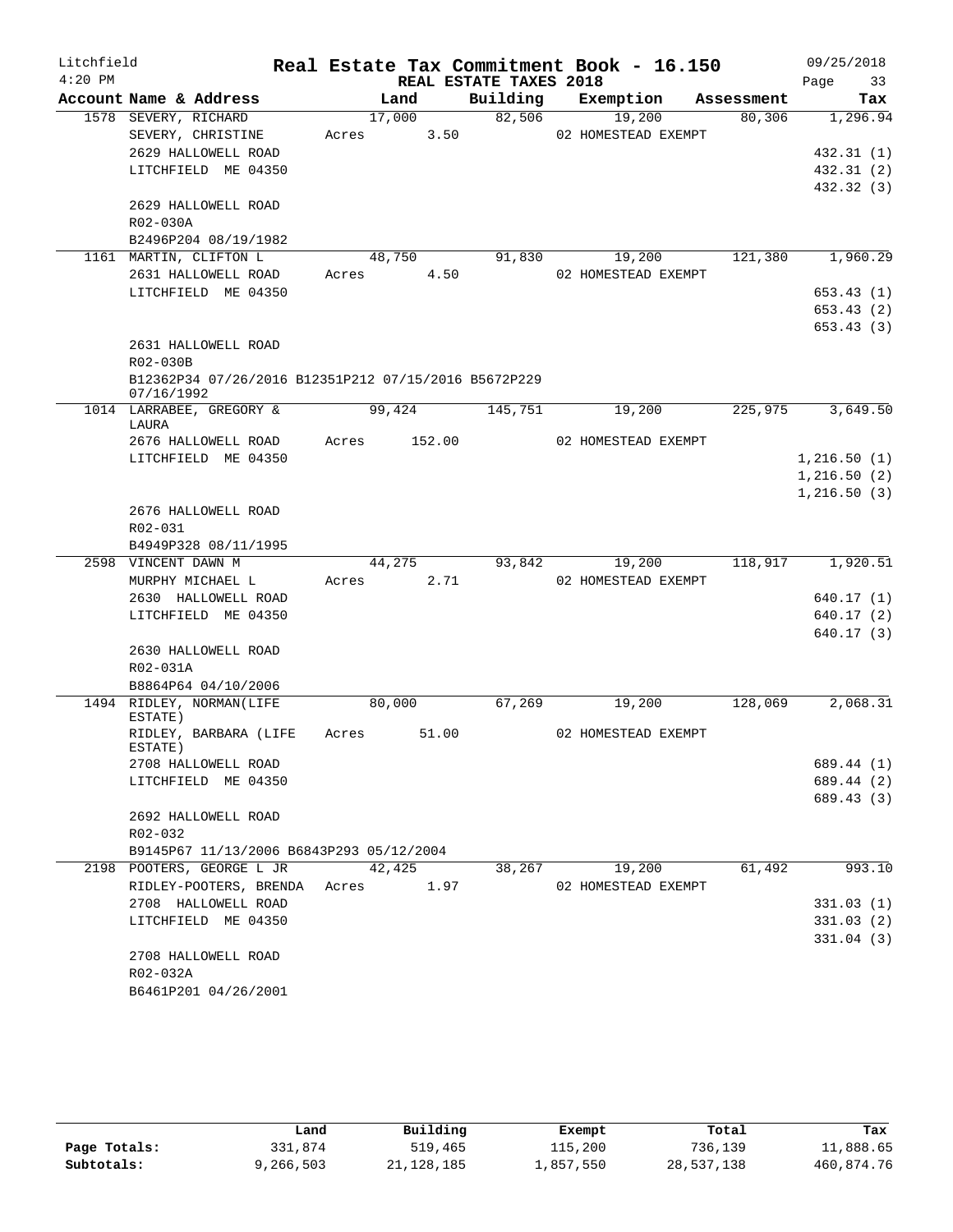| Litchfield |             |                                                                                         |       |             |                        | Real Estate Tax Commitment Book - 16.150 |            | 09/25/2018       |
|------------|-------------|-----------------------------------------------------------------------------------------|-------|-------------|------------------------|------------------------------------------|------------|------------------|
| $4:20$ PM  |             |                                                                                         |       |             | REAL ESTATE TAXES 2018 |                                          |            | 34<br>Page       |
|            |             | Account Name & Address                                                                  |       | Land        |                        | Building Exemption                       | Assessment | Tax              |
|            |             | 501 FITZGERALD, PETER A                                                                 |       | 74,350      | 83,071                 | 19,200                                   | 138,221    | 2,232.27         |
|            |             | 2720 HALLOWELL ROAD                                                                     |       | Acres 39.70 |                        | 02 HOMESTEAD EXEMPT                      |            |                  |
|            |             | LITCHFIELD ME 04350                                                                     |       |             |                        |                                          |            | 744.09(1)        |
|            |             |                                                                                         |       |             |                        |                                          |            | 744.09(2)        |
|            |             |                                                                                         |       |             |                        |                                          |            | 744.09(3)        |
|            |             | 2720 HALLOWELL ROAD                                                                     |       |             |                        |                                          |            |                  |
|            | R02-033     |                                                                                         |       |             |                        |                                          |            |                  |
|            |             | B12161P246 10/26/2015 B7344P338 09/21/2004                                              |       |             |                        |                                          |            |                  |
|            |             | 989 LAMOREAU, EARL B., JR. 44,295                                                       |       |             | 87,183                 | 19,200                                   | 112,278    | 1,813.29         |
|            |             | 2738 HALLOWELL ROAD                                                                     |       | Acres 3.60  |                        | 02 HOMESTEAD EXEMPT                      |            |                  |
|            |             | LITCHFIELD ME 04350                                                                     |       |             |                        |                                          |            | 604.43(1)        |
|            |             |                                                                                         |       |             |                        |                                          |            | 604.43(2)        |
|            |             |                                                                                         |       |             |                        |                                          |            | 604.43(3)        |
|            |             | 2738 HALLOWELL ROAD                                                                     |       |             |                        |                                          |            |                  |
|            | $R02 - 034$ |                                                                                         |       |             |                        |                                          |            |                  |
|            |             | B6544P254 B5438P256                                                                     |       |             |                        |                                          |            |                  |
|            |             | 964 REDMUN, WILLIAM E.                                                                  |       | 40,500      | 62,511                 | $\Omega$                                 | 103,011    | 1,663.63         |
|            |             | 2748 HALLOWELL ROAD                                                                     |       | Acres 1.20  |                        |                                          |            |                  |
|            |             | LITCHFIELD ME 04210                                                                     |       |             |                        |                                          |            | 554.54(1)        |
|            |             |                                                                                         |       |             |                        |                                          |            | 554.54(2)        |
|            |             |                                                                                         |       |             |                        |                                          |            | 554.55(3)        |
|            |             | 2748 HALLOWELL ROAD                                                                     |       |             |                        |                                          |            |                  |
|            | R02-035     |                                                                                         |       |             |                        |                                          |            |                  |
|            |             | B11437P246 07/03/2013 B11063P283 06/05/2012<br>B10893P92 11/21/2011 B6687P81 10/31/2001 |       |             |                        |                                          |            |                  |
|            |             | 963 LABBE, SCOTT                                                                        |       | 81,170      | 88,956                 | 19,200                                   | 150,926    | 2,437.45         |
|            |             | 34 LABBE LANE                                                                           | Acres | 54.90       |                        | 02 HOMESTEAD EXEMPT                      |            |                  |
|            |             | LITCHFIELD ME 04350                                                                     |       |             |                        |                                          |            | 812.48 (1)       |
|            |             |                                                                                         |       |             |                        |                                          |            | 812.48 (2)       |
|            |             |                                                                                         |       |             |                        |                                          |            | 812.49(3)        |
|            |             | 34 LABBE LANE                                                                           |       |             |                        |                                          |            |                  |
|            | R02-035A    |                                                                                         |       |             |                        |                                          |            |                  |
|            |             | B11157P123 06/11/2012 B3862P94                                                          |       |             |                        |                                          |            |                  |
|            |             | 965 LABBE, SCOTT G.                                                                     |       | 59,938      | 214,642                | 0                                        |            | 274,580 4,434.47 |
|            |             | NICKERSON, HEATHER D.                                                                   | Acres | 14.25       |                        |                                          |            |                  |
|            |             | 34 LABBE LANE                                                                           |       |             |                        |                                          |            | 1,478.16(1)      |
|            |             | LITCHFIELD ME 04350                                                                     |       |             |                        |                                          |            | 1,478.16(2)      |
|            |             |                                                                                         |       |             |                        |                                          |            | 1,478.15(3)      |
|            |             | 23 LABBE LANE                                                                           |       |             |                        |                                          |            |                  |
|            | R02-035B    |                                                                                         |       |             |                        |                                          |            |                  |
|            |             | B12770P109 11/03/2017 B9233P313 01/10/2014 B4662P191                                    |       |             |                        |                                          |            |                  |
|            |             | 2192 CATON, DOUGLAS CARL                                                                |       | 17,320      | 36,676                 | 0                                        | 53,996     | 872.04           |
|            |             | 2783 HALLOWELL ROAD                                                                     | Acres | 0.19        |                        |                                          |            |                  |
|            |             | LITCHFIELD ME 04350                                                                     |       |             |                        |                                          |            | 290.68(1)        |
|            |             |                                                                                         |       |             |                        |                                          |            | 290.68(2)        |
|            |             |                                                                                         |       |             |                        |                                          |            | 290.68(3)        |
|            |             | 2 LABBE LANE                                                                            |       |             |                        |                                          |            |                  |
|            | R02-036     |                                                                                         |       |             |                        |                                          |            |                  |
|            |             | B11734P164 B11862P315 11/26/2014 B11381P125                                             |       |             |                        |                                          |            |                  |
|            |             | 04/17/2013 B11365P98 02/25/2014 B11282P246<br>10/31/2012 B8632P21 09/27/2005            |       |             |                        |                                          |            |                  |

|              | Land      | Building   | Exempt    | Total      | Tax         |
|--------------|-----------|------------|-----------|------------|-------------|
| Page Totals: | 317,573   | 573,039    | 57,600    | 833,012    | 13, 453. 15 |
| Subtotals:   | 9,584,076 | 21,701,224 | 1,915,150 | 29,370,150 | 474,327.91  |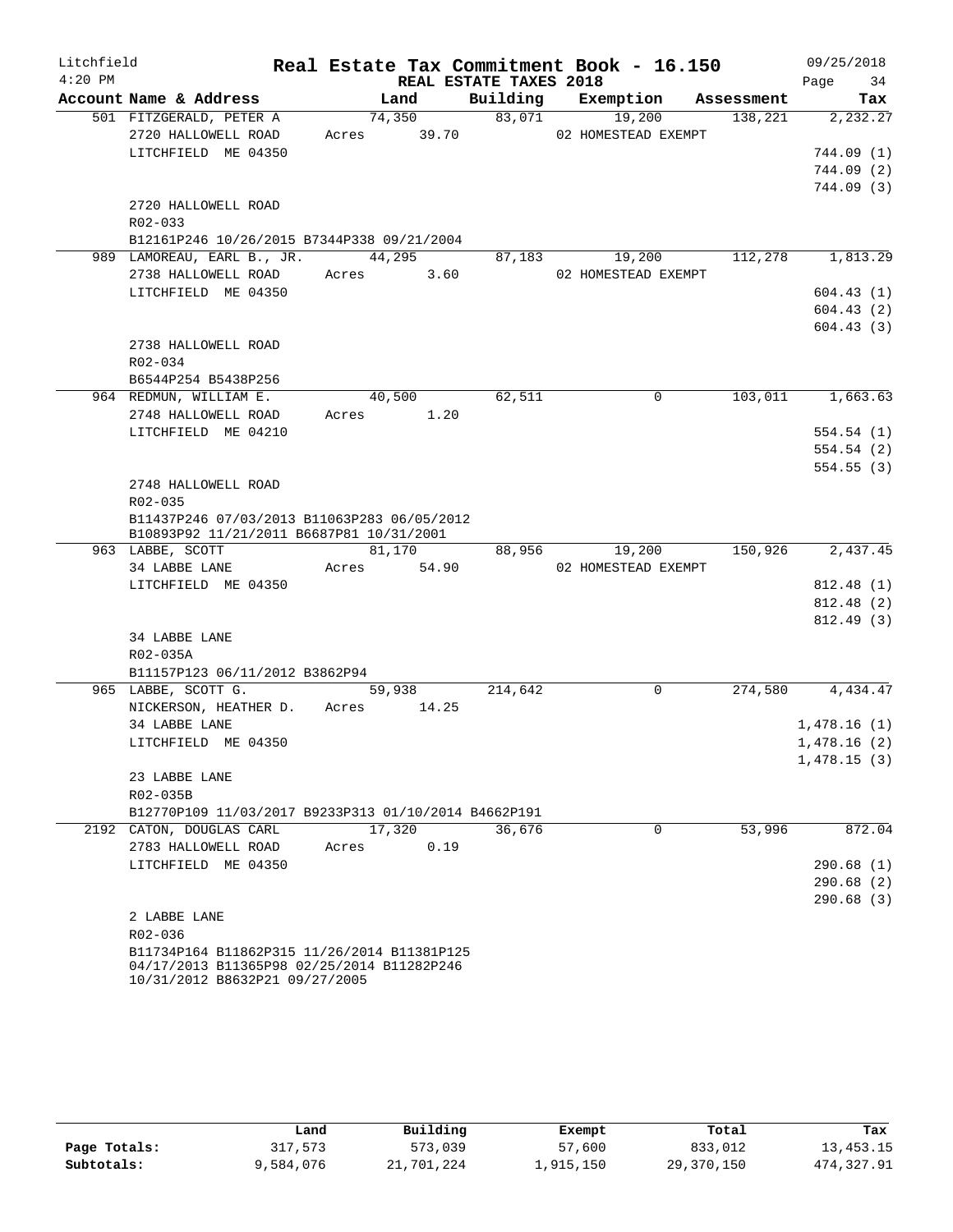| Litchfield |                                                      |        |        |                        | Real Estate Tax Commitment Book - 16.150 |                      | 09/25/2018  |     |
|------------|------------------------------------------------------|--------|--------|------------------------|------------------------------------------|----------------------|-------------|-----|
| $4:20$ PM  |                                                      |        |        | REAL ESTATE TAXES 2018 |                                          |                      | Page        | 35  |
|            | Account Name & Address                               |        | Land   | Building               | Exemption                                | Assessment           |             | Tax |
|            | 1512 CHECHE, MATTHEW K *<br>MICHELLE L. BEAULIEU     | 43,000 |        | 217,764                | 19,200                                   | 241,564              | 3,901.26    |     |
|            | 2758 HALLOWELL ROAD                                  | Acres  | 2.20   |                        | 02 HOMESTEAD EXEMPT                      |                      |             |     |
|            | LITCHFIELD ME 04350                                  |        |        |                        |                                          |                      | 1,300.42(1) |     |
|            |                                                      |        |        |                        |                                          |                      | 1,300.42(2) |     |
|            |                                                      |        |        |                        |                                          |                      | 1,300.42(3) |     |
|            | 2758 HALLOWELL ROAD                                  |        |        |                        |                                          |                      |             |     |
|            | R02-037                                              |        |        |                        |                                          |                      |             |     |
|            | B10086P155 05/22/2009 B10026P69 03/30/2009 B9223P277 |        |        |                        |                                          |                      |             |     |
|            | 01/15/2007 B8065P340 07/30/2004                      |        |        |                        |                                          |                      |             |     |
|            | 1348 CHASE, AARON & AMY                              |        | 41,500 | 64,804                 | 19,200                                   | 87,104               | 1,406.73    |     |
|            | 292 AVENUE ROAD                                      | Acres  | 1.60   |                        | 02 HOMESTEAD EXEMPT                      |                      |             |     |
|            | WALES ME 04280-3245                                  |        |        |                        |                                          |                      | 468.91(1)   |     |
|            |                                                      |        |        |                        |                                          |                      | 468.91(2)   |     |
|            |                                                      |        |        |                        |                                          |                      | 468.91(3)   |     |
|            | 2772 HALLOWELL ROAD                                  |        |        |                        |                                          |                      |             |     |
|            | R02-038                                              |        |        |                        |                                          |                      |             |     |
|            | B5358P247 05/15/1997                                 |        |        |                        |                                          |                      |             |     |
|            | 633 CORBETT, DAVID                                   | 20,400 |        | 74,215                 | $\mathbf 0$                              | 94,615               | 1,528.03    |     |
|            | 2776 HALLOWELL ROAD                                  | Acres  | 0.30   |                        |                                          |                      |             |     |
|            | LITCHFIELD ME 04350                                  |        |        |                        |                                          |                      | 509.34(1)   |     |
|            |                                                      |        |        |                        |                                          |                      | 509.34(2)   |     |
|            |                                                      |        |        |                        |                                          |                      | 509.35(3)   |     |
|            | 2776 HALLOWELL ROAD                                  |        |        |                        |                                          |                      |             |     |
|            | R02-039                                              |        |        |                        |                                          |                      |             |     |
|            | B7122P116 12/07/2004                                 |        |        |                        |                                          |                      |             |     |
|            | 231 BUCKMORE, DEBORAH                                | 26,000 |        | 88,458                 | 19,200                                   | 95,258               | 1,538.42    |     |
|            | 2782 HALLOWELL ROAD                                  | Acres  | 0.50   |                        | 02 HOMESTEAD EXEMPT                      |                      |             |     |
|            | LITCHFIELD ME 04350                                  |        |        |                        |                                          |                      | 512.81(1)   |     |
|            |                                                      |        |        |                        |                                          |                      | 512.81(2)   |     |
|            |                                                      |        |        |                        |                                          |                      | 512.80(3)   |     |
|            | 2782 HALLOWELL ROAD                                  |        |        |                        |                                          |                      |             |     |
|            | R02-040                                              |        |        |                        |                                          |                      |             |     |
|            | B2067P136                                            |        |        |                        |                                          |                      |             |     |
|            | 650 SMART, LEROY E.                                  | 37,200 |        | 116,107                | $\mathbf 0$                              | $1\overline{53,307}$ | 2,475.91    |     |
|            | 1532 HALLOWELL ROAD                                  | Acres  | 0.90   |                        |                                          |                      |             |     |
|            | LITCHFIELD ME 04350                                  |        |        |                        |                                          |                      | 825.30(1)   |     |
|            |                                                      |        |        |                        |                                          |                      | 825.30 (2)  |     |
|            |                                                      |        |        |                        |                                          |                      | 825.31(3)   |     |
|            | 2792 HALLOWELL ROAD                                  |        |        |                        |                                          |                      |             |     |
|            | R02-041                                              |        |        |                        |                                          |                      |             |     |
|            | B12245P220 03/11/2016 B12228P267 01/05/2016          |        |        |                        |                                          |                      |             |     |
|            | B12204P324 12/08/2015 B11734P138 04/15/2014          |        |        |                        |                                          |                      |             |     |
|            | B11562P315 11/07/1201 B9041P106 08/24/2006 B9041P104 |        |        |                        |                                          |                      |             |     |
|            | 08/24/2006 B6704P266 11/14/2001                      |        |        |                        |                                          |                      |             |     |
|            | 611 MONROE, CHRISTOPHER J.                           |        | 8,400  | 3,329                  | $\Omega$                                 | 11,729               | 189.42      |     |
|            | 2793 RICHMOND ROAD                                   | Acres  | 0.30   |                        |                                          |                      |             |     |
|            | LITCHFIELD ME 04350                                  |        |        |                        |                                          |                      | 63.14(1)    |     |
|            |                                                      |        |        |                        |                                          |                      | 63.14(2)    |     |
|            |                                                      |        |        |                        |                                          |                      | 63.14(3)    |     |
|            | 2796 HALLOWELL ROAD                                  |        |        |                        |                                          |                      |             |     |
|            | $R02 - 042$                                          |        |        |                        |                                          |                      |             |     |
|            | B12412P85 10/21/2015 B11521P14 09/20/2013 B7299P110  |        |        |                        |                                          |                      |             |     |
|            | 03/07/2003 B7054P270                                 |        |        |                        |                                          |                      |             |     |

|              | Land      | Building     | Exempt    | Total      | Tax         |
|--------------|-----------|--------------|-----------|------------|-------------|
| Page Totals: | 176,500   | 564,677      | 57,600    | 683,577    | 11,039.77   |
| Subtotals:   | 9,760,576 | 22, 265, 901 | 1,972,750 | 30,053,727 | 485, 367.68 |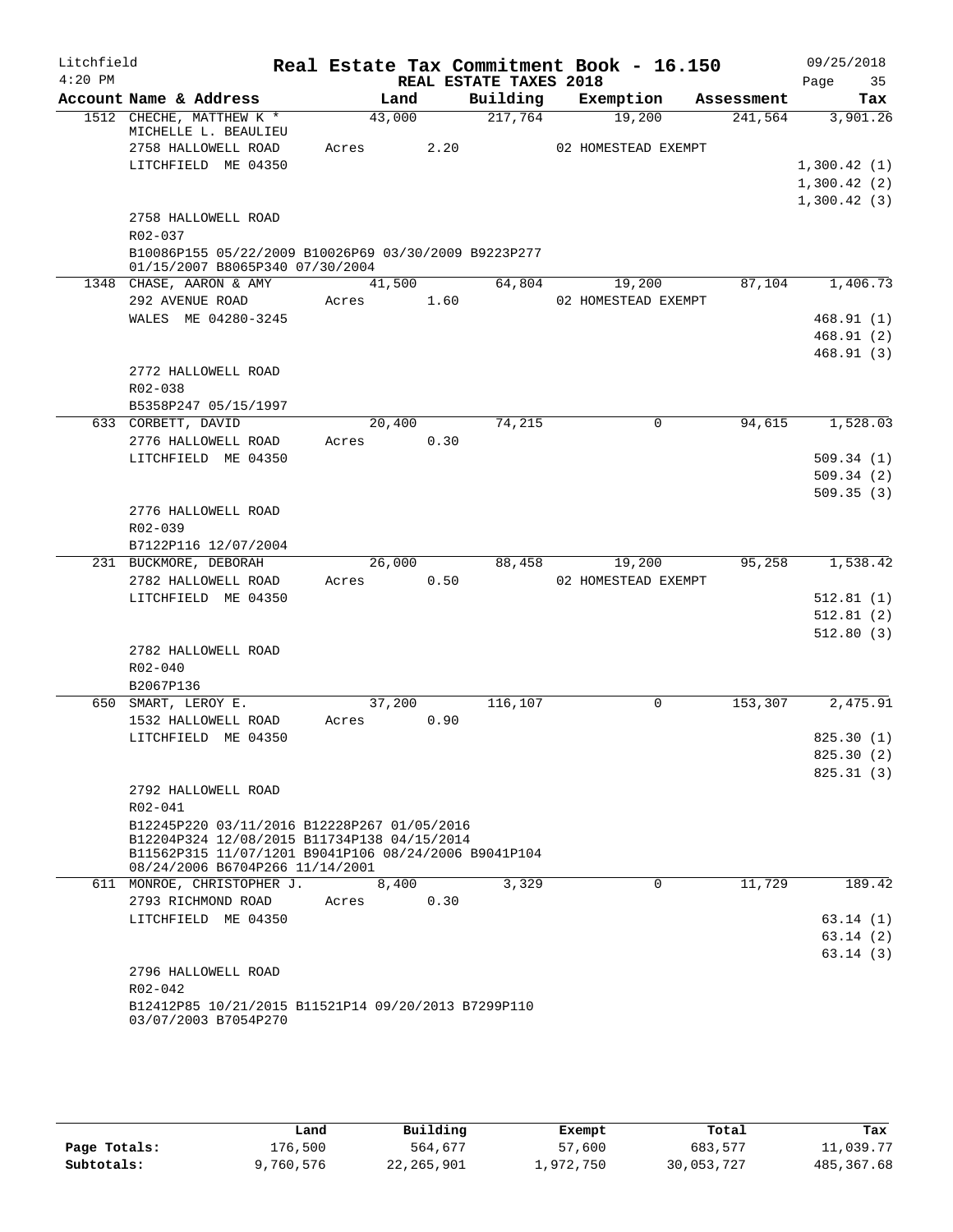| Litchfield   |                                                                   |            |               |                                    | Real Estate Tax Commitment Book - 16.150 |            | 09/25/2018        |
|--------------|-------------------------------------------------------------------|------------|---------------|------------------------------------|------------------------------------------|------------|-------------------|
| $4:20$ PM    | Account Name & Address                                            |            | Land          | REAL ESTATE TAXES 2018<br>Building | Exemption                                | Assessment | Page<br>36<br>Tax |
|              | 1046 LEMAY, BRAD                                                  |            | 52,500        | 43,586                             | 19,200                                   | 76,886     | 1,241.71          |
|              | 674 RICHMOND ROAD                                                 |            | 6.00<br>Acres |                                    | 02 HOMESTEAD EXEMPT                      |            |                   |
|              | LITCHFIELD ME 04350                                               |            |               |                                    |                                          |            | 413.90(1)         |
|              |                                                                   |            |               |                                    |                                          |            | 413.90 (2)        |
|              |                                                                   |            |               |                                    |                                          |            | 413.91(3)         |
|              | 674 RICHMOND ROAD                                                 |            |               |                                    |                                          |            |                   |
|              | R02-044                                                           |            |               |                                    |                                          |            |                   |
|              | B10429P328 05/28/2010 B6568P42                                    |            |               |                                    |                                          |            |                   |
|              | 1058 SMITH, BRANDON S.                                            |            | 5,750         | $\Omega$                           | $\Omega$                                 | 5,750      | 92.86             |
|              | MOORE, KAYLA L.                                                   | Acres      | 2.30          |                                    |                                          |            |                   |
|              | 692 RICHMOND ROAD                                                 |            |               |                                    |                                          |            | 30.95(1)          |
|              | LITCHFIELD ME 04350                                               |            |               |                                    |                                          |            | 30.95(2)          |
|              |                                                                   |            |               |                                    |                                          |            | 30.96(3)          |
|              | 674 RICHMOND ROAD                                                 |            |               |                                    |                                          |            |                   |
|              | $R02 - 045$                                                       |            |               |                                    |                                          |            |                   |
|              | B11556P18 10/29/2013 B7017P236 07/28/2000                         |            |               |                                    |                                          |            |                   |
|              | 1057 CHISHOLM, NATHAN ROBERT                                      |            | 47,000        | 98,620                             | 0                                        | 145,620    | 2,351.76          |
|              | CHISHOLM, SARA ANN                                                |            | Acres<br>3.80 |                                    |                                          |            |                   |
|              | 686 RICHMOND ROAD                                                 |            |               |                                    |                                          |            | 783.92 (1)        |
|              | LITCHFIELD ME<br>04350-3946                                       |            |               |                                    |                                          |            | 783.92 (2)        |
|              |                                                                   |            |               |                                    |                                          |            | 783.92 (3)        |
|              | 686 RICHMOND ROAD                                                 |            |               |                                    |                                          |            |                   |
|              | R02-045A                                                          |            |               |                                    |                                          |            |                   |
|              | B11492P19 08/23/2013 B8570P216 08/25/2005 B7776P85                |            |               |                                    |                                          |            |                   |
|              | 12/15/2003                                                        |            |               |                                    |                                          |            |                   |
|              | 2132 SMITH, BRANDON S.                                            |            | 30,760        | 61,421                             | $\mathbf 0$                              | 92,181     | 1,488.72          |
|              | MOORE, KAYLA L.                                                   | Acres      | 0.67          |                                    |                                          |            |                   |
|              | 692 RICHMOND ROAD                                                 |            |               |                                    |                                          |            | 496.24 (1)        |
|              | LITCHFIELD ME 04350                                               |            |               |                                    |                                          |            | 496.24 (2)        |
|              |                                                                   |            |               |                                    |                                          |            | 496.24 (3)        |
|              | 692 RICHMOND ROAD                                                 |            |               |                                    |                                          |            |                   |
|              | R02-045B                                                          |            |               |                                    |                                          |            |                   |
|              | B11556P18 10/29/2013 B6031P224 08/01/1999<br>999 LANE, FRANKLIN W |            | 66,000        | 142,208                            | 24,960                                   | 183,248    | 2,959.46          |
|              | 698 RICHMOND ROAD                                                 | Acres      | 23.00         |                                    | 02 HOMESTEAD EXEMPT                      |            |                   |
|              | LITCHFIELD ME 04350                                               |            |               |                                    | 03 VETERANS EXEMPT                       |            | 986.49 (1)        |
|              |                                                                   |            |               |                                    |                                          |            | 986.49 (2)        |
|              |                                                                   |            |               |                                    |                                          |            | 986.48 (3)        |
|              | 698 RICHMOND ROAD                                                 |            |               |                                    |                                          |            |                   |
|              | $R02 - 046$                                                       |            |               |                                    |                                          |            |                   |
|              | B2439P131                                                         |            |               |                                    |                                          |            |                   |
|              | 2324 MARQUIS, ROBERT                                              |            | 0             | 5,439                              | 0                                        | 5,439      | 87.84             |
|              | 19 MACWHINNIE LANE                                                |            |               |                                    |                                          |            |                   |
|              | LITCHFIELD ME 04350                                               |            |               |                                    |                                          |            | 29.28(1)          |
|              |                                                                   |            |               |                                    |                                          |            | 29.28(2)          |
|              |                                                                   |            |               |                                    |                                          |            | 29.28(3)          |
|              | 19 MACWHINNIE LANE                                                |            |               |                                    |                                          |            |                   |
|              | R02-047-ON-1                                                      |            |               |                                    |                                          |            |                   |
|              | 856 HOWARD, LOUISE                                                |            | 46,750        | 11,494                             | 24,960                                   | 33,284     | 537.54            |
|              | 722 RICHMOND ROAD                                                 | Acres      | 3.70          |                                    | 02 HOMESTEAD EXEMPT                      |            |                   |
|              | LITCHFIELD ME 04350                                               |            |               |                                    | 22 WW2 Widow Res                         |            | 179.18(1)         |
|              |                                                                   |            |               |                                    |                                          |            | 179.18(2)         |
|              |                                                                   |            |               |                                    |                                          |            | 179.18(3)         |
|              | 722 RICHMOND ROAD                                                 |            |               |                                    |                                          |            |                   |
|              | R02-049                                                           |            |               |                                    |                                          |            |                   |
|              | B5914P143 04/07/1999 B4100P320 04/09/1992                         |            |               |                                    |                                          |            |                   |
|              |                                                                   |            |               |                                    |                                          |            |                   |
|              |                                                                   | Land       | Building      |                                    | Exempt                                   | Total      | Tax               |
| Page Totals: |                                                                   | 248,760    | 362,768       |                                    | 69,120                                   | 542,408    | 8,759.89          |
| Subtotals:   |                                                                   | 10,009,336 | 22,628,669    |                                    | 2,041,870                                | 30,596,135 | 494, 127.57       |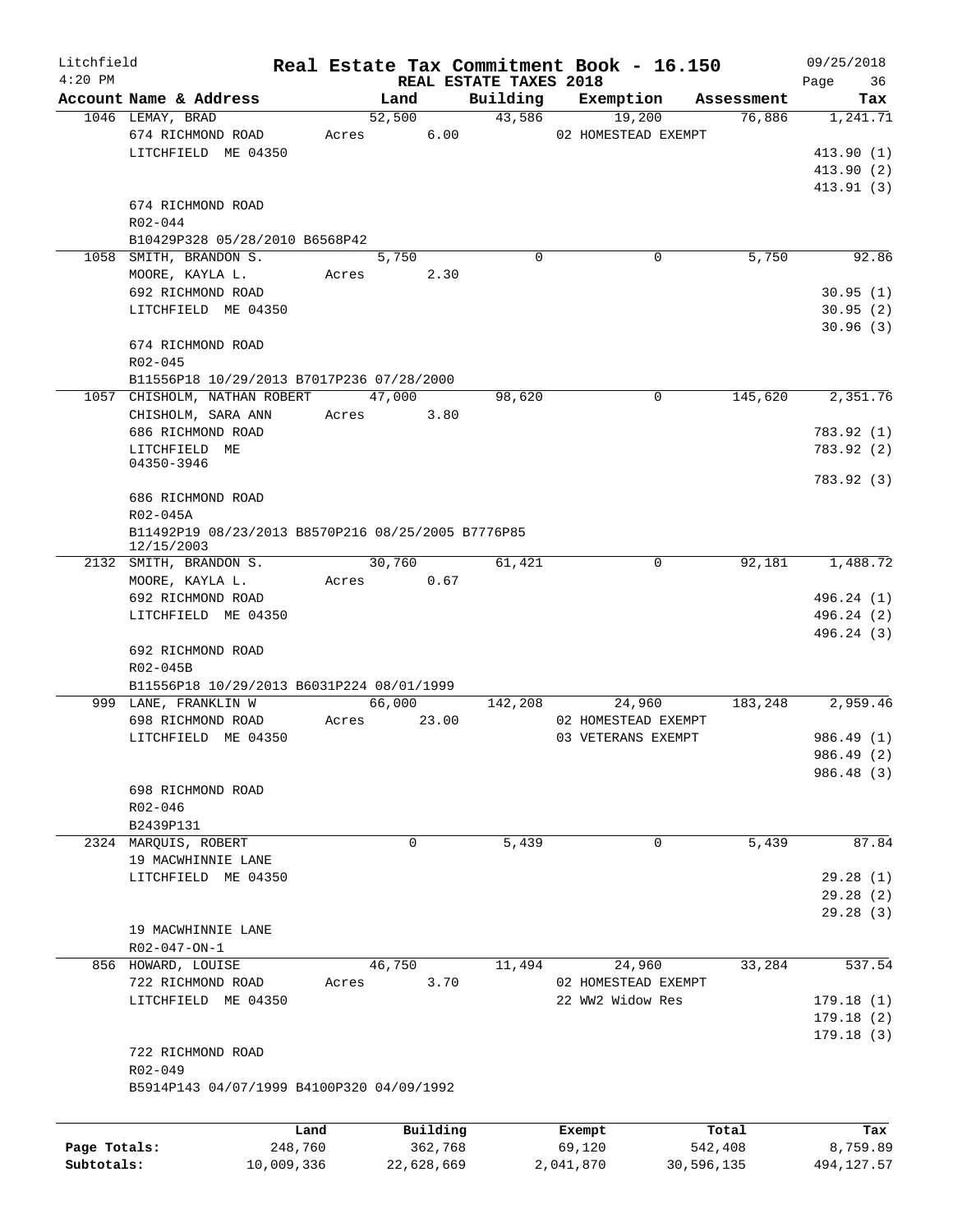| Litchfield<br>$4:20$ PM |                                                                    |            |             |          |                                    | Real Estate Tax Commitment Book - 16.150 |              |            | 09/25/2018               |
|-------------------------|--------------------------------------------------------------------|------------|-------------|----------|------------------------------------|------------------------------------------|--------------|------------|--------------------------|
|                         | Account Name & Address                                             |            | Land        |          | REAL ESTATE TAXES 2018<br>Building | Exemption                                |              | Assessment | Page<br>37<br>Tax        |
|                         | 388 RAY, HANSON S.                                                 |            | 46,000      |          | 66,807                             |                                          | $\Omega$     | 112,807    | 1,821.83                 |
|                         | RAY, PENNY A.                                                      | Acres      |             | 3.40     |                                    |                                          |              |            |                          |
|                         | 730 RICHMOND ROAD                                                  |            |             |          |                                    |                                          |              |            | 607.28(1)                |
|                         | LITCHFIELD ME 04350                                                |            |             |          |                                    |                                          |              |            | 607.28(2)                |
|                         |                                                                    |            |             |          |                                    |                                          |              |            | 607.27(3)                |
|                         | 730 RICHMOND ROAD                                                  |            |             |          |                                    |                                          |              |            |                          |
|                         | R02-049A                                                           |            |             |          |                                    |                                          |              |            |                          |
|                         | B12427P319 09/30/2016 B3719P6                                      |            |             |          | 70,015                             |                                          |              | 111,515    |                          |
|                         | 599 OWENS, STEVEN M<br>740 RICHMOND ROAD                           | Acres      | 41,500      | 1.60     |                                    |                                          | 0            |            | 1,800.97                 |
|                         | LITCHFIELD ME 04350                                                |            |             |          |                                    |                                          |              |            | 600.32(1)                |
|                         |                                                                    |            |             |          |                                    |                                          |              |            | 600.32(2)                |
|                         |                                                                    |            |             |          |                                    |                                          |              |            | 600.33(3)                |
|                         | 740 RICHMOND ROAD                                                  |            |             |          |                                    |                                          |              |            |                          |
|                         | $R02 - 050$                                                        |            |             |          |                                    |                                          |              |            |                          |
|                         | B10424P320 05/24/2010 B10196P185 08/27/2009                        |            |             |          |                                    |                                          |              |            |                          |
|                         | B10191P51 08/24/2009 B10175P156 08/07/2009 B6942P241<br>02/22/2000 |            |             |          |                                    |                                          |              |            |                          |
|                         | 857 HOWARD, LOUISE                                                 |            | 40,500      |          | $\Omega$                           |                                          | 0            | 40,500     | 654.07                   |
|                         | 722 RICHMOND ROAD                                                  | Acres      |             | 6.00     |                                    |                                          |              |            |                          |
|                         | LITCHFIELD ME 04350                                                |            |             |          |                                    |                                          |              |            | 218.02(1)                |
|                         |                                                                    |            |             |          |                                    |                                          |              |            | 218.02(2)                |
|                         |                                                                    |            |             |          |                                    |                                          |              |            | 218.03(3)                |
|                         | RICHMOND ROAD                                                      |            |             |          |                                    |                                          |              |            |                          |
|                         | R02-051                                                            |            |             |          |                                    |                                          |              |            |                          |
|                         | B5914P143 04/07/1999 B4100P320 04/09/1992                          |            |             |          |                                    |                                          |              |            |                          |
|                         | 2178 MACWHINNIE, ROGER W.                                          |            | 83,100      |          | 0                                  |                                          | 0            | 83,100     | 1,342.06                 |
|                         | 814 RICHMOND ROAD                                                  | Acres      |             | 6.60     |                                    |                                          |              |            |                          |
|                         | LITCHFIELD ME 04350                                                |            |             |          |                                    |                                          |              |            | 447.35 (1)<br>447.35 (2) |
|                         |                                                                    |            |             |          |                                    |                                          |              |            | 447.36 (3)               |
|                         | RICHMOND ROAD                                                      |            |             |          |                                    |                                          |              |            |                          |
|                         | R02-052                                                            |            |             |          |                                    |                                          |              |            |                          |
|                         | B1523P101                                                          |            |             |          |                                    |                                          |              |            |                          |
|                         | 1950 CRESSEY, FREDERICK                                            |            | 0           |          | 10,773                             |                                          | 0            | 10,773     | 173.98                   |
|                         | 7 MACWHINNIE LANE                                                  |            |             |          |                                    |                                          |              |            |                          |
|                         | LITCHFIELD ME 04350                                                |            |             |          |                                    |                                          |              |            | 57.99(1)                 |
|                         |                                                                    |            |             |          |                                    |                                          |              |            | 57.99 (2)                |
|                         |                                                                    |            |             |          |                                    |                                          |              |            | 58.00(3)                 |
|                         | 7 MACWHINNIE LANE<br>R02-052-ON                                    |            |             |          |                                    |                                          |              |            |                          |
| 2195                    | TREADWELL-EATON,                                                   |            | $\mathbf 0$ |          | 21,676                             |                                          | $\mathbf 0$  | 21,676     | 350.07                   |
|                         | CHRISTINE                                                          |            |             |          |                                    |                                          |              |            |                          |
|                         | 15 MACWHINNIE LANE                                                 |            |             |          |                                    |                                          |              |            |                          |
|                         | LITCHFIELD ME 04350                                                |            |             |          |                                    |                                          |              |            | 116.69(1)                |
|                         |                                                                    |            |             |          |                                    |                                          |              |            | 116.69(2)                |
|                         |                                                                    |            |             |          |                                    |                                          |              |            | 116.69(3)                |
|                         | 15 MACWHINNIE LANE                                                 |            |             |          |                                    |                                          |              |            |                          |
|                         | R02-052-ON-1<br>1126 MACWHINNIE, ROGER W                           |            | 89,000      |          | 230,782                            |                                          | 19,200       | 300,582    | 4,854.40                 |
|                         | 814 RICHMOND ROAD                                                  | Acres      |             | 21.00    |                                    | 02 HOMESTEAD EXEMPT                      |              |            |                          |
|                         | LITCHFIELD ME 04350                                                |            |             |          |                                    |                                          |              |            | 1,618.13(1)              |
|                         |                                                                    |            |             |          |                                    |                                          |              |            | 1,618.13(2)              |
|                         |                                                                    |            |             |          |                                    |                                          |              |            | 1,618.14(3)              |
|                         | 814 RICHMOND ROAD                                                  |            |             |          |                                    |                                          |              |            |                          |
|                         | R02-053                                                            |            |             |          |                                    |                                          |              |            |                          |
|                         | B1523P101                                                          |            |             |          |                                    |                                          |              |            |                          |
|                         |                                                                    |            |             |          |                                    |                                          |              |            |                          |
|                         |                                                                    | Land       |             | Building |                                    | Exempt                                   |              | Total      | Tax                      |
| Page Totals:            |                                                                    | 300,100    |             | 400,053  |                                    | 19,200                                   |              | 680,953    | 10,997.38                |
| Subtotals:              |                                                                    | 10,309,436 | 23,028,722  |          |                                    | 2,061,070                                | 31, 277, 088 |            | 505,124.95               |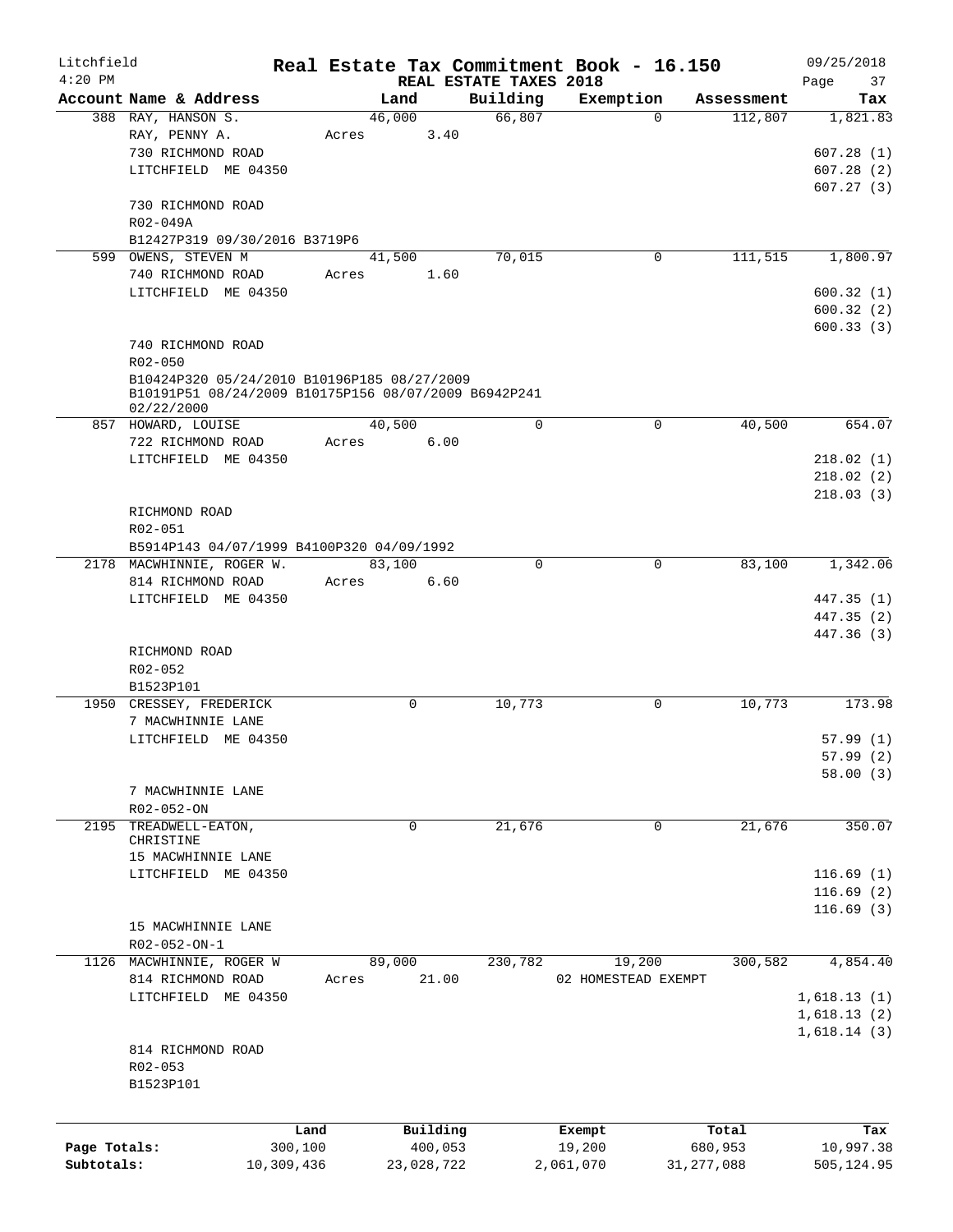| Litchfield<br>$4:20$ PM |                                           | Real Estate Tax Commitment Book - 16.150 | REAL ESTATE TAXES 2018 |                     |            | 09/25/2018<br>Page<br>38   |
|-------------------------|-------------------------------------------|------------------------------------------|------------------------|---------------------|------------|----------------------------|
|                         | Account Name & Address                    | Land                                     | Building               | Exemption           | Assessment | Tax                        |
|                         | 2867 HERSOM, DEBORAH                      | $\mathbf 0$                              | 8,035                  | $\Omega$            | 8,035      | 129.77                     |
|                         | 830 RICHMOND ROAD                         |                                          |                        |                     |            |                            |
|                         | Litchfield ME 04350                       |                                          |                        |                     |            | 43.26(1)                   |
|                         |                                           |                                          |                        |                     |            | 43.26(2)                   |
|                         |                                           |                                          |                        |                     |            | 43.25(3)                   |
|                         | 830 RICHMOND ROAD                         |                                          |                        |                     |            |                            |
|                         | R02-053-ON                                |                                          |                        |                     |            |                            |
| 1228                    | MICHAUD, BEVERLY A.                       | 109,500                                  | 183,900                | 19,200              | 274,200    | 4,428.33                   |
|                         | JACKSON, LISA M.;                         | 59.00<br>Acres                           |                        | 02 HOMESTEAD EXEMPT |            |                            |
|                         | MICHAUD, LOUISE M.                        |                                          |                        |                     |            |                            |
|                         | C/O LOUISE MICHAUD                        |                                          |                        |                     |            | 1,476.11(1)                |
|                         | 30-45 HOBART ST #5                        |                                          |                        |                     |            | 1,476.11(2)                |
|                         | WOODSIDE NY 11377                         |                                          |                        |                     |            | 1,476.11(3)                |
|                         | 854 RICHMOND ROAD                         |                                          |                        |                     |            |                            |
|                         | $R02 - 055$                               |                                          |                        |                     |            |                            |
|                         | B2185P17 02/15/1979                       |                                          |                        |                     |            |                            |
|                         | 147 BLAIR, LINDA M                        | 59,638                                   | 35,060                 | 0                   | 94,698     | 1,529.37                   |
|                         | P O BOX 93                                | Acres<br>13.85                           |                        |                     |            |                            |
|                         | LITCHFIELD ME 04350                       |                                          |                        |                     |            | 509.79(1)                  |
|                         |                                           |                                          |                        |                     |            | 509.79(2)                  |
|                         |                                           |                                          |                        |                     |            | 509.79(3)                  |
|                         | 914 RICHMOND ROAD                         |                                          |                        |                     |            |                            |
|                         | R02-055A                                  |                                          |                        |                     |            |                            |
|                         | B7487P201                                 |                                          |                        |                     |            |                            |
|                         | 521 LYONS, LORI A                         | 28,250                                   | 12,516                 | 19,200              | 21,566     | 348.29                     |
|                         | 904 RICHMOND ROAD                         | Acres<br>1.10                            |                        | 02 HOMESTEAD EXEMPT |            |                            |
|                         | LITCHFIELD ME 04350                       |                                          |                        |                     |            | 116.10(1)                  |
|                         |                                           |                                          |                        |                     |            | 116.10(2)                  |
|                         |                                           |                                          |                        |                     |            | 116.09(3)                  |
|                         | 904 RICHMOND ROAD                         |                                          |                        |                     |            |                            |
|                         | R02-055B                                  |                                          |                        |                     |            |                            |
|                         | B7701P226 10/20/2003                      |                                          |                        |                     |            |                            |
|                         | 2714 DESMARAIS, JASON                     | 45,375                                   | 223,004                | 0                   | 268,379    | 4,334.32                   |
|                         | 934 RICHMOND ROAD                         | 3.15<br>Acres                            |                        |                     |            |                            |
|                         | LITCHFIELD ME 04350                       |                                          |                        |                     |            | 1,444.77(1)                |
|                         |                                           |                                          |                        |                     |            | 1,444.77(2)<br>1,444.78(3) |
|                         | 934 RICHMOND ROAD                         |                                          |                        |                     |            |                            |
|                         | R02-055C                                  |                                          |                        |                     |            |                            |
|                         | B9744P166 05/30/2008                      |                                          |                        |                     |            |                            |
|                         | 2854 DESMARAIS, TROY R.                   | 45,000                                   | 82,007                 | 0                   | 127,007    | 2,051.16                   |
|                         | DESMARAIS, JENNY L.                       | 3.00<br>Acres                            |                        |                     |            |                            |
|                         | 25 LAURETTES LANE                         |                                          |                        |                     |            | 683.72 (1)                 |
|                         | LITCHFIELD ME 04350                       |                                          |                        |                     |            | 683.72 (2)                 |
|                         |                                           |                                          |                        |                     |            | 683.72 (3)                 |
|                         | 25 LAURETTE LANE                          |                                          |                        |                     |            |                            |
|                         | R02-055D                                  |                                          |                        |                     |            |                            |
|                         | B12332P10 06/24/2016 B11722P96 06/24/2014 |                                          |                        |                     |            |                            |
|                         | 2825 GODDARD, TERA                        | $\Omega$                                 | 5,301                  | 5,301               | 0          | 0.00                       |
|                         | 876 RICHMOND ROAD                         |                                          |                        | 02 HOMESTEAD EXEMPT |            |                            |
|                         | Litchfield ME 04350                       |                                          |                        |                     |            |                            |
|                         |                                           |                                          |                        |                     |            |                            |
|                         |                                           |                                          |                        |                     |            |                            |
|                         |                                           |                                          |                        |                     |            |                            |

R02-055-ON

|              | Land       | Building   | Exempt    | Total      | Tax        |
|--------------|------------|------------|-----------|------------|------------|
| Page Totals: | 287,763    | 549,823    | 43,701    | 793,885    | 12,821.24  |
| Subtotals:   | 10,597,199 | 23,578,545 | 2,104,771 | 32,070,973 | 517,946.19 |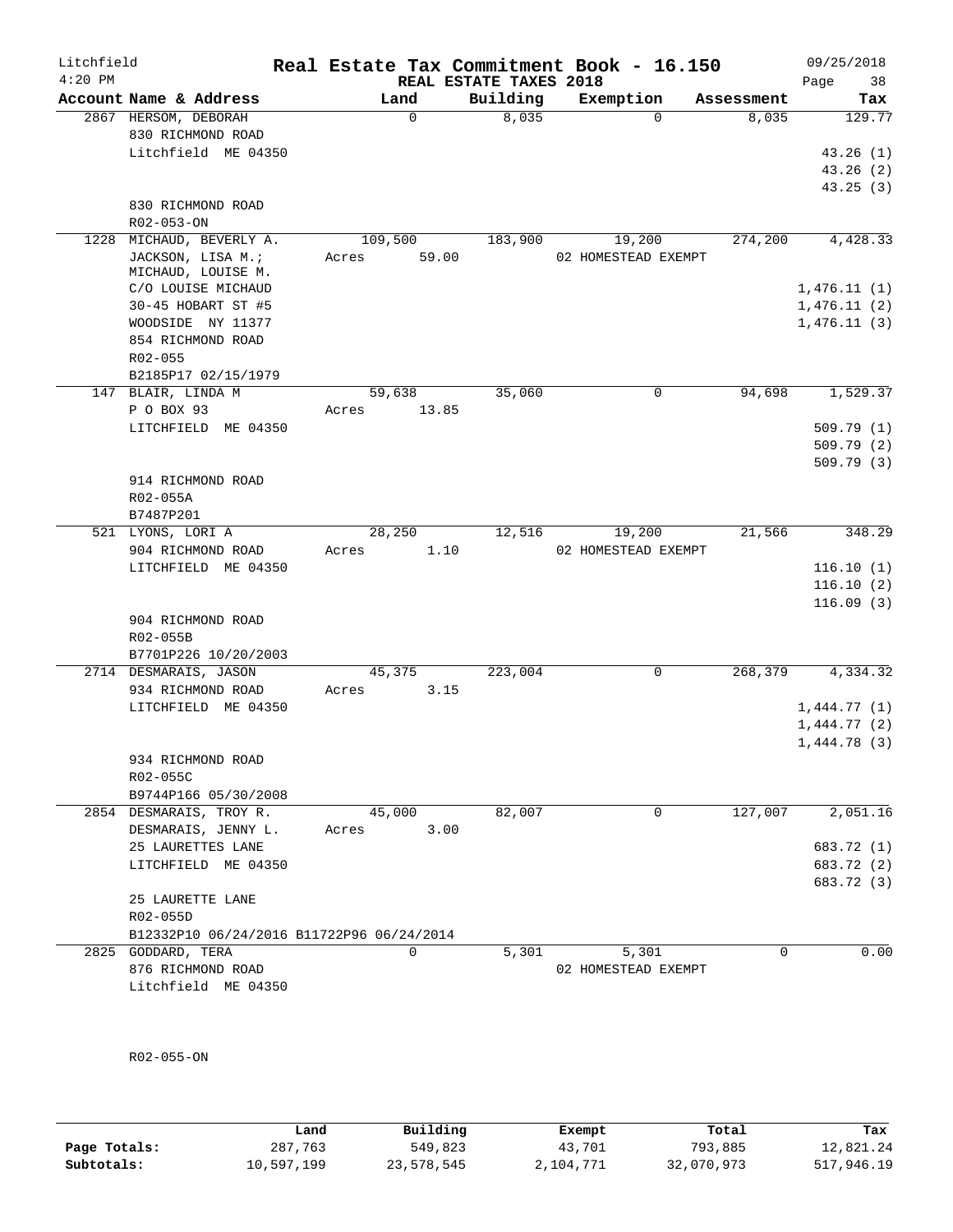| Litchfield   |                                           |        |            |                                    | Real Estate Tax Commitment Book - 16.150 |             |            | 09/25/2018    |
|--------------|-------------------------------------------|--------|------------|------------------------------------|------------------------------------------|-------------|------------|---------------|
| $4:20$ PM    | Account Name & Address                    | Land   |            | REAL ESTATE TAXES 2018<br>Building |                                          |             | Assessment | Page<br>39    |
|              | 177 DONEGAN DENNIS                        | 54,950 |            | $\mathbf 0$                        | Exemption                                | $\Omega$    | 54,950     | Tax<br>887.44 |
|              |                                           |        |            |                                    |                                          |             |            |               |
|              | P O BOX 3856                              | Acres  | 24.90      |                                    |                                          |             |            |               |
|              | CARTERSVILLE GA 30120                     |        |            |                                    |                                          |             |            | 295.81(1)     |
|              |                                           |        |            |                                    |                                          |             |            | 295.81(2)     |
|              |                                           |        |            |                                    |                                          |             |            | 295.82 (3)    |
|              | OFF MAINE TURNPIKE                        |        |            |                                    |                                          |             |            |               |
|              | R02-057                                   |        |            |                                    |                                          |             |            |               |
|              | B8747P289 12/28/2005 B1696P166            |        |            |                                    |                                          |             |            |               |
|              | 1304 TUMBIOLO, DEBORAH                    | 41,500 |            | $\Omega$                           |                                          | 0           | 41,500     | 670.22        |
|              | 28751 CREEKWOOD DRIVE                     | Acres  | 7.00       |                                    |                                          |             |            |               |
|              | WESLEY CHAPEL FL                          |        |            |                                    |                                          |             |            | 223.41(1)     |
|              | 33545-4326                                |        |            |                                    |                                          |             |            |               |
|              |                                           |        |            |                                    |                                          |             |            | 223.41(2)     |
|              |                                           |        |            |                                    |                                          |             |            | 223.40(3)     |
|              | RICHMOND ROAD                             |        |            |                                    |                                          |             |            |               |
|              | R02-059                                   |        |            |                                    |                                          |             |            |               |
|              | B5020P141                                 |        |            |                                    |                                          |             |            |               |
|              | 1607 SLATTERY, ESTHER M                   | 68,276 |            | $\mathbf 0$                        |                                          | 0           | 68,276     | 1,102.66      |
|              | 967 RICHMOND ROAD                         | Acres  | 57.00      |                                    |                                          |             |            |               |
|              | LITCHFIELD ME 04350                       |        |            |                                    |                                          |             |            | 367.55(1)     |
|              |                                           |        |            |                                    |                                          |             |            | 367.55(2)     |
|              |                                           |        |            |                                    |                                          |             |            | 367.56(3)     |
|              | 976 RICHMOND ROAD                         |        |            |                                    |                                          |             |            |               |
|              | R02-062                                   |        |            |                                    |                                          |             |            |               |
|              | B2441P258 12/15/1981                      |        |            |                                    |                                          |             |            |               |
|              | 1608 SLATTERY, ESTHER M                   | 82,100 |            | 100,080                            | 19,200                                   |             | 162,980    | 2,632.13      |
|              | 967 RICHMOND ROAD                         | Acres  | 58.00      |                                    | 02 HOMESTEAD EXEMPT                      |             |            |               |
|              | LITCHFIELD ME 04350                       |        |            |                                    |                                          |             |            | 877.38 (1)    |
|              |                                           |        |            |                                    |                                          |             |            | 877.38 (2)    |
|              |                                           |        |            |                                    |                                          |             |            | 877.37 (3)    |
|              | 967 RICHMOND ROAD                         |        |            |                                    |                                          |             |            |               |
|              | R02-063                                   |        |            |                                    |                                          |             |            |               |
|              | B1243P74 10/18/1961                       |        |            |                                    |                                          |             |            |               |
|              | 2045 SAWYER, STANLEY & RALPH              | 29,750 |            | $\mathbf 0$                        |                                          | $\mathbf 0$ | 29,750     | 480.46        |
|              | 54 ABENAKI WAY                            | Acres  | 1.70       |                                    |                                          |             |            |               |
|              | TURNER ME 04282                           |        |            |                                    |                                          |             |            | 160.15(1)     |
|              |                                           |        |            |                                    |                                          |             |            | 160.15(2)     |
|              |                                           |        |            |                                    |                                          |             |            |               |
|              |                                           |        |            |                                    |                                          |             |            | 160.16(3)     |
|              | RICHMOND ROAD                             |        |            |                                    |                                          |             |            |               |
|              | R02-064                                   |        |            |                                    |                                          |             |            |               |
|              | B12119P346 09/08/2015 B5578P50 03/01/1998 |        |            |                                    |                                          |             |            |               |
|              | 370 BLANCHETTE DENISE J                   | 44,752 |            | 156,548                            | 19,200                                   |             | 182,100    | 2,940.91      |
|              | P. O. BOX 563                             | Acres  | 17.00      |                                    | 02 HOMESTEAD EXEMPT                      |             |            |               |
|              | SABATTUS ME 04280                         |        |            |                                    |                                          |             |            | 980.30 (1)    |
|              |                                           |        |            |                                    |                                          |             |            | 980.30 (2)    |
|              |                                           |        |            |                                    |                                          |             |            | 980.31 (3)    |
|              | 891 RICHMOND ROAD                         |        |            |                                    |                                          |             |            |               |
|              | R02-066                                   |        |            |                                    |                                          |             |            |               |
|              | B8887P188 04/28/2006 B6419P114            |        |            |                                    |                                          |             |            |               |
|              | 141 BISSON, JAMES                         | 41,250 |            | 115,411                            |                                          | 0           | 156,661    | 2,530.08      |
|              | 264 CROWLEY ROAD                          | Acres  | 1.50       |                                    |                                          |             |            |               |
|              | SABATTUS ME 04280-0193                    |        |            |                                    |                                          |             |            | 843.36 (1)    |
|              |                                           |        |            |                                    |                                          |             |            | 843.36 (2)    |
|              |                                           |        |            |                                    |                                          |             |            | 843.36 (3)    |
|              | 879 RICHMOND ROAD                         |        |            |                                    |                                          |             |            |               |
|              | R02-066A                                  |        |            |                                    |                                          |             |            |               |
|              | B3510P80                                  |        |            |                                    |                                          |             |            |               |
|              |                                           |        |            |                                    |                                          |             |            |               |
|              |                                           | Land   | Building   |                                    | Exempt                                   |             | Total      | Tax           |
| Page Totals: | 362,578                                   |        | 372,039    |                                    | 38,400                                   |             | 696,217    | 11,243.90     |
| Subtotals:   | 10,959,777                                |        | 23,950,584 |                                    | 2,143,171                                | 32,767,190  |            | 529,190.09    |
|              |                                           |        |            |                                    |                                          |             |            |               |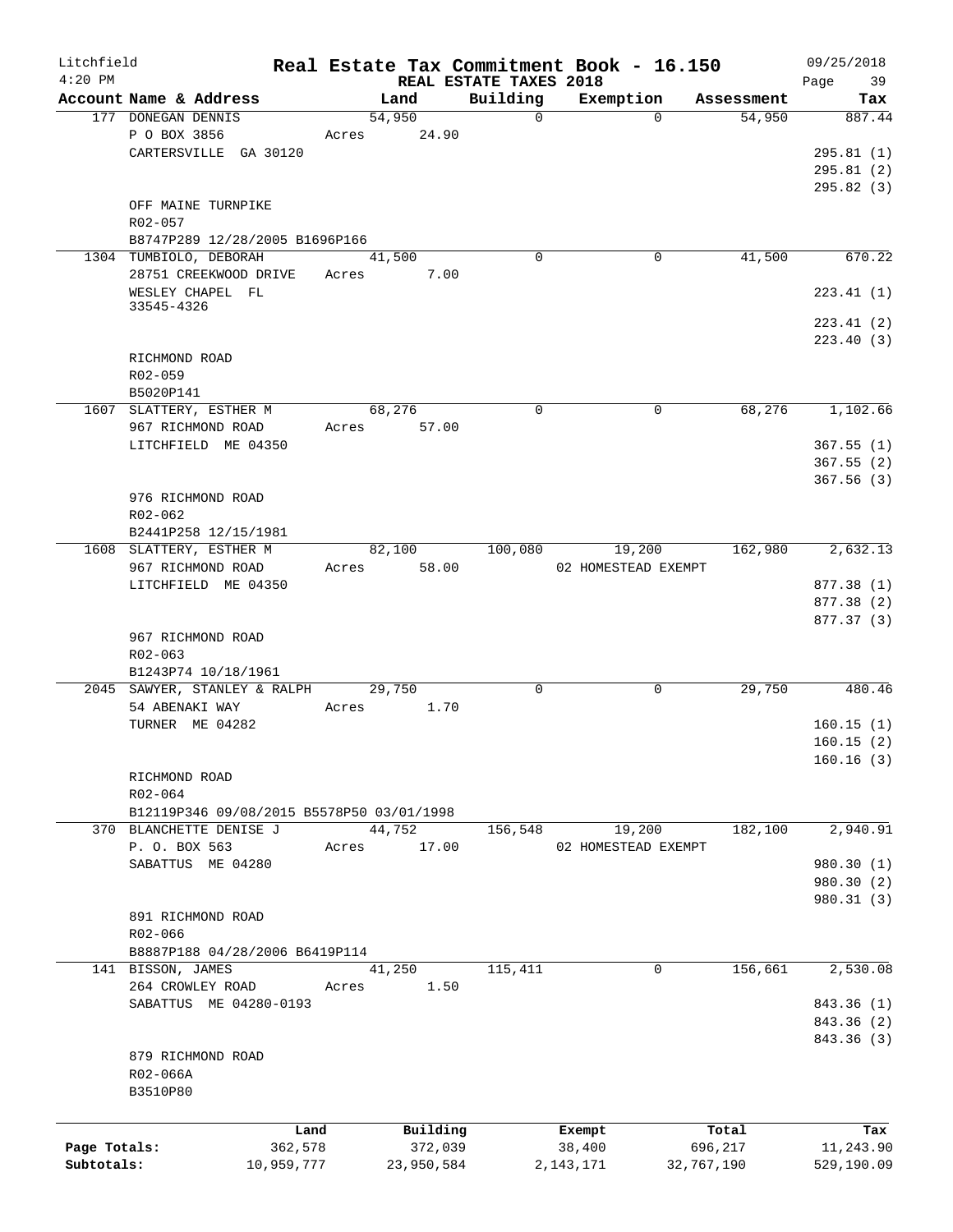| Litchfield<br>$4:20$ PM |                                                                 | Real Estate Tax Commitment Book - 16.150 |                                    |                     |            | 09/25/2018               |
|-------------------------|-----------------------------------------------------------------|------------------------------------------|------------------------------------|---------------------|------------|--------------------------|
|                         | Account Name & Address                                          | Land                                     | REAL ESTATE TAXES 2018<br>Building | Exemption           | Assessment | Page<br>40<br>Tax        |
|                         | 1229 AFFORDABLE WELL<br>DRILLING, INC.                          | 13,500                                   | $\Omega$                           | $\Omega$            | 13,500     | 218.02                   |
|                         | 28 BOWDOINHAM ROAD                                              | Acres<br>6.00                            |                                    |                     |            |                          |
|                         | SABATTUS ME 04280                                               |                                          |                                    |                     |            | 72.67(1)<br>72.67(2)     |
|                         |                                                                 |                                          |                                    |                     |            | 72.68 (3)                |
|                         | RICHMOND ROAD                                                   |                                          |                                    |                     |            |                          |
|                         | R02-067                                                         |                                          |                                    |                     |            |                          |
|                         | B10258P278 10/22/2009 B2185P291 02/07/1979                      |                                          |                                    |                     |            |                          |
|                         | 1562 SAWYER, STANLEY<br>SAWYER, RALPH J.                        | 168,422<br>Acres<br>535.11               | $\Omega$                           | 0                   | 168,422    | 2,720.02                 |
|                         | 54 ABENAKI WAY                                                  |                                          |                                    |                     |            | 906.67(1)                |
|                         | TURNER ME 04282                                                 |                                          |                                    |                     |            | 906.67(2)                |
|                         |                                                                 |                                          |                                    |                     |            | 906.68(3)                |
|                         | RICHMOND ROAD                                                   |                                          |                                    |                     |            |                          |
|                         | R02-068<br>B12360P10 07/12/2016 B12119P346 09/08/2015 B4202P159 |                                          |                                    |                     |            |                          |
|                         | 721 HENDERSON, SEAMUS EDGAR                                     | 48,625                                   | 122,989                            | 0                   | 171,614    | 2,771.57                 |
|                         | 280 PARLIAMENT CIRCLE                                           | 5.01<br>Acres                            |                                    |                     |            |                          |
|                         | TOPSHAM ME 04086                                                |                                          |                                    |                     |            | 923.86(1)                |
|                         |                                                                 |                                          |                                    |                     |            | 923.86(2)                |
|                         | 44 GREENLEAF WOODS LANE                                         |                                          |                                    |                     |            | 923.85(3)                |
|                         | R02-069                                                         |                                          |                                    |                     |            |                          |
|                         | B11582P140 12/04/2013 B3960P36                                  |                                          |                                    |                     |            |                          |
|                         | 170 GREENLEAF, MORRIS D.                                        | 82,620                                   | $\Omega$                           | $\Omega$            | 82,620     | 1,334.31                 |
|                         | 44 GREENLEAF WOODS LANE Acres                                   | 64.40                                    |                                    |                     |            |                          |
|                         | LITCHFIELD ME 04350                                             |                                          |                                    |                     |            | 444.77 (1)<br>444.77 (2) |
|                         |                                                                 |                                          |                                    |                     |            | 444.77 (3)               |
|                         | 44 GREENLEAF WOODS LANE                                         |                                          |                                    |                     |            |                          |
|                         | R02-075                                                         |                                          |                                    |                     |            |                          |
|                         | B5623P123 05/12/1998<br>2131 PARLIN, SARAH                      | 53,750                                   | 11,456                             | 19,200              | 46,006     | 743.00                   |
|                         | 16 LOCH SLOY LANE                                               | 7.25<br>Acres                            |                                    | 02 HOMESTEAD EXEMPT |            |                          |
|                         | LITCHFIELD ME 04350                                             |                                          |                                    |                     |            | 247.67(1)                |
|                         |                                                                 |                                          |                                    |                     |            | 247.67(2)                |
|                         |                                                                 |                                          |                                    |                     |            | 247.66 (3)               |
|                         | 16 LOCH SLOY LANE<br>R02-075A                                   |                                          |                                    |                     |            |                          |
|                         | B5977P5 06/09/1999                                              |                                          |                                    |                     |            |                          |
|                         | 2822 SAWYER, STANLEY                                            | 2,600                                    | $\mathbf 0$                        | $\mathbf 0$         | 2,600      | 41.99                    |
|                         | 54 ABENAKI WAY                                                  | 13.00<br>Acres                           |                                    |                     |            |                          |
|                         | TURNER ME 04282                                                 |                                          |                                    |                     |            | 14.00(1)                 |
|                         |                                                                 |                                          |                                    |                     |            | 14.00(2)                 |
|                         |                                                                 |                                          |                                    |                     |            | 13.99(3)                 |
|                         | R02-075B                                                        |                                          |                                    |                     |            |                          |
|                         | B455P84                                                         |                                          |                                    |                     |            |                          |
|                         | 1190 MACWHINNIE, ROGER                                          | 57,500                                   | 36,570                             | $\mathbf{0}$        | 94,070     | 1,519.23                 |
|                         | 814 RICHMOND ROAD                                               | 30.00<br>Acres                           |                                    |                     |            |                          |
|                         | LITCHFIELD ME 04350                                             |                                          |                                    |                     |            | 506.41(1)<br>506.41(2)   |
|                         |                                                                 |                                          |                                    |                     |            | 506.41(3)                |
|                         | RICHMOND ROAD                                                   |                                          |                                    |                     |            |                          |
|                         | R02-076                                                         |                                          |                                    |                     |            |                          |
|                         | B6683P268                                                       |                                          |                                    |                     |            |                          |
|                         | Land                                                            | Building                                 |                                    | Exempt              | Total      | Tax                      |
| Page Totals:            | 427,017                                                         | 171,015                                  |                                    | 19,200              | 578,832    | 9,348.14                 |
| Subtotals:              | 11,386,794                                                      | 24, 121, 599                             |                                    | 2,162,371           | 33,346,022 | 538,538.23               |
|                         |                                                                 |                                          |                                    |                     |            |                          |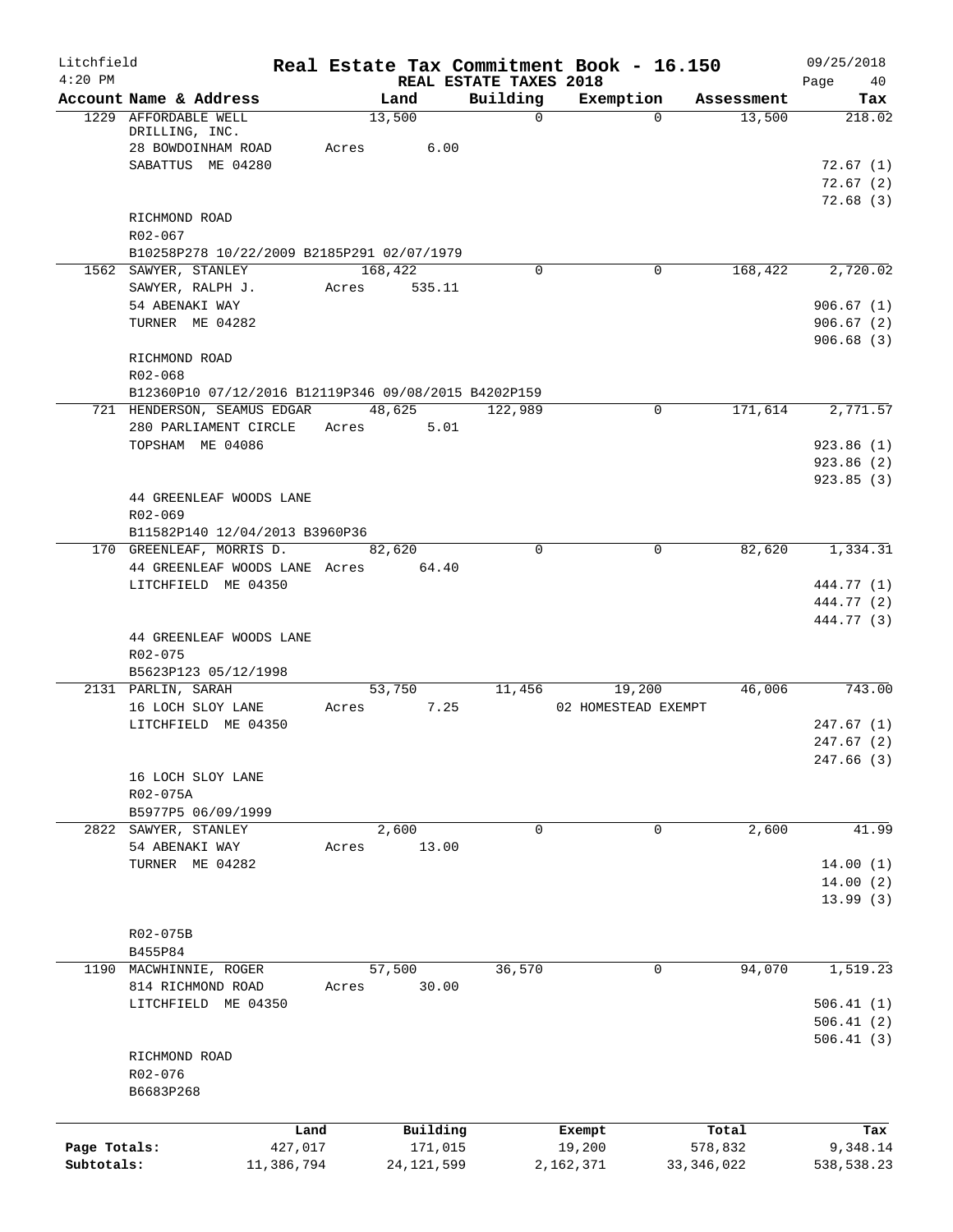| Litchfield   |                                                  |            |            |                |         |                        | Real Estate Tax Commitment Book - 16.150 |          |                      | 09/25/2018          |
|--------------|--------------------------------------------------|------------|------------|----------------|---------|------------------------|------------------------------------------|----------|----------------------|---------------------|
| $4:20$ PM    |                                                  |            |            |                |         | REAL ESTATE TAXES 2018 |                                          |          |                      | Page<br>41          |
|              | Account Name & Address<br>2878 PACKARD, EDWIN R. |            |            | Land<br>29,100 |         | Building<br>$\Omega$   | Exemption                                | $\Omega$ | Assessment<br>29,100 | Tax<br>469.96       |
|              | 3 PRINCESS DRIVE                                 |            | Acres      |                | 2.00    |                        |                                          |          |                      |                     |
|              | SABATTUS ME 04280                                |            |            |                |         |                        |                                          |          |                      | 156.65(1)           |
|              |                                                  |            |            |                |         |                        |                                          |          |                      | 156.65(2)           |
|              |                                                  |            |            |                |         |                        |                                          |          |                      | 156.66(3)           |
|              | NORTH GREENLEAF WOODS                            |            |            |                |         |                        |                                          |          |                      |                     |
|              | LANE                                             |            |            |                |         |                        |                                          |          |                      |                     |
|              | R02-076A                                         |            |            |                |         |                        |                                          |          |                      |                     |
|              | B12088P336 08/25/2015                            |            |            |                |         |                        |                                          |          |                      |                     |
|              | 512 PETERSON, NELSON E JR                        |            |            | 34,400         |         | 171,653                |                                          | 0        | 206,053              | 3,327.76            |
|              | 473 ACADEMY ROAD                                 |            | Acres 0.80 |                |         |                        |                                          |          |                      |                     |
|              | LITCHFIELD ME 04350                              |            |            |                |         |                        |                                          |          |                      | 1, 109.25(1)        |
|              |                                                  |            |            |                |         |                        |                                          |          |                      | 1, 109.25(2)        |
|              |                                                  |            |            |                |         |                        |                                          |          |                      | 1, 109.26(3)        |
|              | 473 ACADEMY ROAD                                 |            |            |                |         |                        |                                          |          |                      |                     |
|              | $R02 - 077$                                      |            |            |                |         |                        |                                          |          |                      |                     |
|              | B5875P152 02/19/1999                             |            |            |                |         |                        |                                          |          |                      |                     |
|              |                                                  |            |            | 40,650         |         | 97,436                 |                                          | 0        | 138,086              | 2,230.09            |
|              | 2449 BRYANT, DANIEL                              |            |            |                |         |                        |                                          |          |                      |                     |
|              | SCHRADER, RONALD                                 |            | Acres      |                | 1.26    |                        |                                          |          |                      |                     |
|              | 42 OLD MIDDLESEX ROAD                            |            |            |                |         |                        |                                          |          |                      | 743.36(1)           |
|              | TOPSHAM ME 04086                                 |            |            |                |         |                        |                                          |          |                      | 743.36(2)           |
|              |                                                  |            |            |                |         |                        |                                          |          |                      | 743.37 (3)          |
|              | 469 ACADEMY ROAD                                 |            |            |                |         |                        |                                          |          |                      |                     |
|              | $R02 - 078$                                      |            |            |                |         |                        |                                          |          |                      |                     |
|              | B10064P206 05/05/2009 B8039P122 07/14/2004       |            |            |                |         |                        |                                          |          |                      |                     |
|              | 849 HOLLAND, SCOTT                               |            |            | 53,500         |         |                        | 135,811 19,200                           |          |                      | 170, 111 2, 747. 29 |
|              | HOLLAND TERESA                                   |            | Acres      |                | 7.00    |                        | 02 HOMESTEAD EXEMPT                      |          |                      |                     |
|              | 453 ACADEMY ROAD                                 |            |            |                |         |                        |                                          |          |                      | 915.76(1)           |
|              | LITCHFIELD ME 04350                              |            |            |                |         |                        |                                          |          |                      | 915.76(2)           |
|              |                                                  |            |            |                |         |                        |                                          |          |                      | 915.77(3)           |
|              | 453 ACADEMY ROAD                                 |            |            |                |         |                        |                                          |          |                      |                     |
|              | R02-078A                                         |            |            |                |         |                        |                                          |          |                      |                     |
|              | B3888P77                                         |            |            |                |         |                        |                                          |          |                      |                     |
|              | 2513 MACWHINNIE, ROGER &                         |            |            | 35,790         |         | 0                      |                                          | 0        | 35,790               | 578.01              |
|              | BETTY                                            |            |            |                |         |                        |                                          |          |                      |                     |
|              | 814 RICHMOND ROAD                                |            | Acres      |                | 25.00   |                        |                                          |          |                      |                     |
|              | Litchfield ME 04350                              |            |            |                |         |                        |                                          |          |                      | 192.67(1)           |
|              |                                                  |            |            |                |         |                        |                                          |          |                      | 192.67(2)           |
|              |                                                  |            |            |                |         |                        |                                          |          |                      | 192.67(3)           |
|              | HALLOWELL ROAD                                   |            |            |                |         |                        |                                          |          |                      |                     |
|              | R02-078B                                         |            |            |                |         |                        |                                          |          |                      |                     |
| 1499         | JEWELL, JACOUELINE                               |            |            | 57,500         |         | 31,249                 |                                          | 0        | 88,749               | 1,433.30            |
|              | JEWELL, HAROLD                                   |            | Acres      |                | 11.00   |                        |                                          |          |                      |                     |
|              | 445 ACADEMY ROAD                                 |            |            |                |         |                        |                                          |          |                      | 477.77 (1)          |
|              | LITCHFIELD ME 04350                              |            |            |                |         |                        |                                          |          |                      | 477.77 (2)          |
|              |                                                  |            |            |                |         |                        |                                          |          |                      | 477.76 (3)          |
|              | 445 ACADEMY ROAD                                 |            |            |                |         |                        |                                          |          |                      |                     |
|              | R02-080                                          |            |            |                |         |                        |                                          |          |                      |                     |
|              | B10231P205 10/02/2009 B3385P320 10/26/2004       |            |            |                |         |                        |                                          |          |                      |                     |
|              | 892 JEWELL, HAROLD L                             |            |            | 35,400         |         | 16,506                 | 19,200                                   |          | 32,706               | 528.20              |
|              | 441 ACADEMY ROAD                                 |            | Acres      |                | 0.90    |                        | 02 HOMESTEAD EXEMPT                      |          |                      |                     |
|              | LITCHFIELD ME 04350                              |            |            |                |         |                        |                                          |          |                      | 176.07(1)           |
|              |                                                  |            |            |                |         |                        |                                          |          |                      | 176.07(2)           |
|              |                                                  |            |            |                |         |                        |                                          |          |                      | 176.06(3)           |
|              | 441 ACADEMY ROAD                                 |            |            |                |         |                        |                                          |          |                      |                     |
|              | $R02 - 080 - 1$                                  |            |            |                |         |                        |                                          |          |                      |                     |
|              | B3392P347                                        |            |            |                |         |                        |                                          |          |                      |                     |
|              |                                                  |            |            |                |         |                        |                                          |          |                      |                     |
|              |                                                  |            |            |                |         |                        |                                          |          |                      |                     |
|              |                                                  | Land       |            | Building       |         |                        | Exempt                                   |          | Total                | Tax                 |
| Page Totals: |                                                  | 286,340    |            |                | 452,655 |                        | 38,400                                   |          | 700,595              | 11,314.61           |
| Subtotals:   |                                                  | 11,673,134 |            | 24,574,254     |         |                        | 2,200,771                                |          | 34,046,617           | 549,852.84          |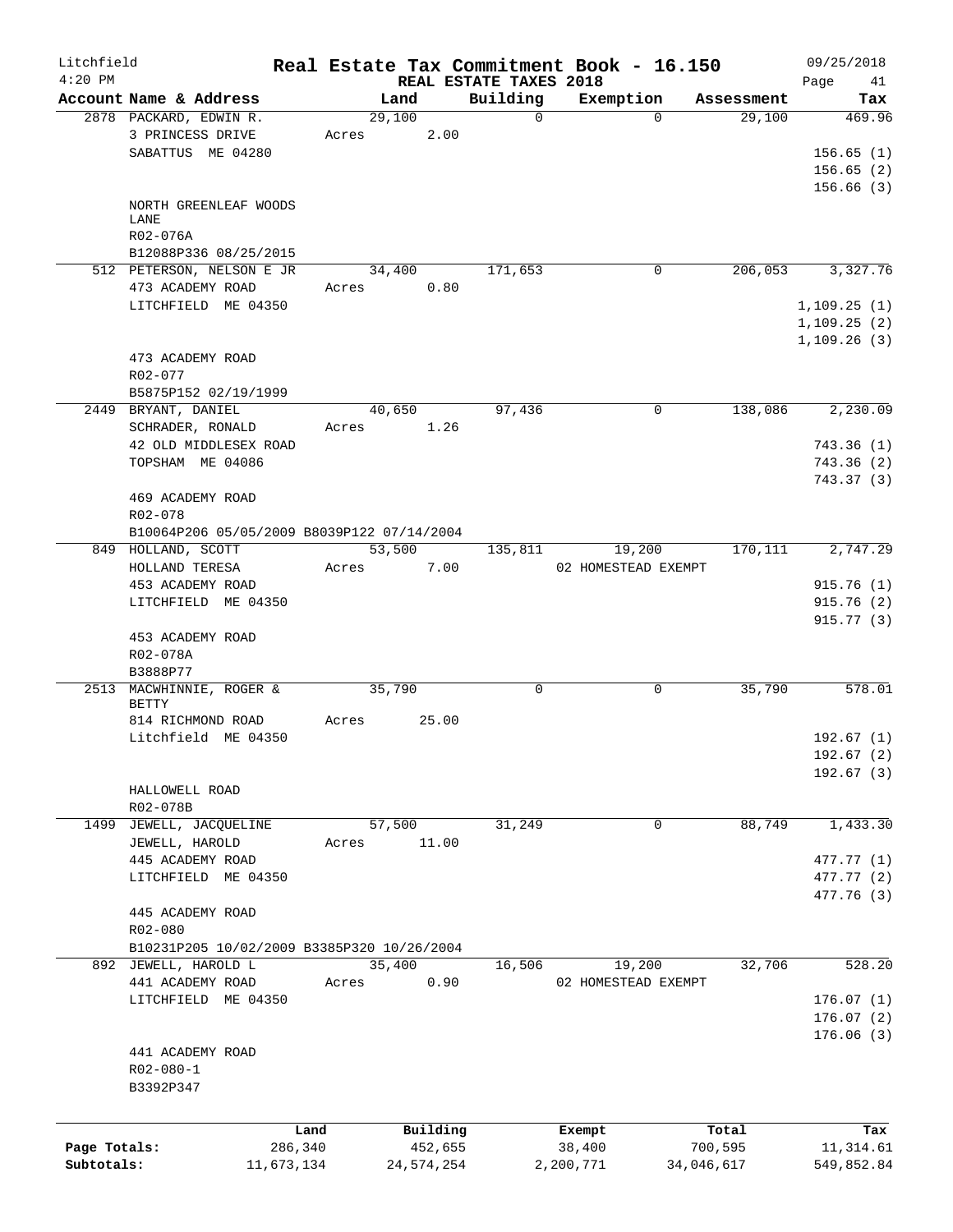| Litchfield<br>$4:20$ PM |                                                      |             |        | REAL ESTATE TAXES 2018 | Real Estate Tax Commitment Book - 16.150 |            | 09/25/2018<br>Page<br>42 |
|-------------------------|------------------------------------------------------|-------------|--------|------------------------|------------------------------------------|------------|--------------------------|
|                         | Account Name & Address                               |             | Land   | Building               | Exemption                                | Assessment | Tax                      |
|                         | 683 HARRIS, BRANDON A.                               |             | 51,190 | 151, 571               | 19,200                                   | 183,561    | 2,964.51                 |
|                         | HARRIS, FRANCES M.                                   | Acres       | 6.09   |                        | 02 HOMESTEAD EXEMPT                      |            |                          |
|                         | 17 NORTH GREENLEAF                                   |             |        |                        |                                          |            | 988.17 (1)               |
|                         | WOODS LANE                                           |             |        |                        |                                          |            |                          |
|                         | LITCHFIELD ME 04350                                  |             |        |                        |                                          |            | 988.17 (2)               |
|                         | 17 NORTH GREENLEAF                                   |             |        |                        |                                          |            | 988.17 (3)               |
|                         | WOODS LANE                                           |             |        |                        |                                          |            |                          |
|                         | R02-081                                              |             |        |                        |                                          |            |                          |
|                         | B12806P236 12/15/2017 B12416P260 09/20/2016          |             |        |                        |                                          |            |                          |
|                         | B11381P278 05/09/2013 B10174P21 08/05/2009 B7397P195 |             |        |                        |                                          |            |                          |
|                         | 05/05/2003                                           |             | 52,933 | 17,388                 | 0                                        | 70,321     | 1,135.68                 |
|                         | 2782 GAUTHIER, JOHN W<br>PO BOX 1172                 | Acres       | 12.91  |                        |                                          |            |                          |
|                         | LEWISTON ME 04240                                    |             |        |                        |                                          |            | 378.56(1)                |
|                         |                                                      |             |        |                        |                                          |            | 378.56 (2)               |
|                         |                                                      |             |        |                        |                                          |            | 378.56(3)                |
|                         | NORTH GREENLEAF WOODS                                |             |        |                        |                                          |            |                          |
|                         | LANE                                                 |             |        |                        |                                          |            |                          |
|                         | R02-081A                                             |             |        |                        |                                          |            |                          |
|                         | B10174P21 08/16/2009 B7397P195 05/05/2003            |             |        |                        |                                          |            |                          |
|                         | 2786 ST.PIERRE, TAMI                                 |             | 35,500 | $\Omega$               | $\mathbf 0$                              | 35,500     | 573.32                   |
|                         | 16 LOCH SLOY LANE                                    | Acres       | 4.00   |                        |                                          |            |                          |
|                         | LITCHFIELD ME 04350                                  |             |        |                        |                                          |            | 191.11 (1)               |
|                         |                                                      |             |        |                        |                                          |            | 191.11 (2)               |
|                         |                                                      |             |        |                        |                                          |            | 191.10(3)                |
|                         | NORTH GREELEAF WOODS                                 |             |        |                        |                                          |            |                          |
|                         | LANE<br>R02-081B                                     |             |        |                        |                                          |            |                          |
|                         | B11218P211 10/02/2012 B10638P51 01/06/2011           |             |        |                        |                                          |            |                          |
|                         | 1343 PARLIN MERTON                                   |             | 42,321 | 77,062                 | 19,200                                   | 100,183    | 1,617.96                 |
|                         | 429 ACADEMY ROAD                                     | Acres       | 8.14   |                        | 02 HOMESTEAD EXEMPT                      |            |                          |
|                         | LITCHFIELD ME 04350                                  |             |        |                        |                                          |            | 539.32(1)                |
|                         |                                                      |             |        |                        |                                          |            | 539.32(2)                |
|                         |                                                      |             |        |                        |                                          |            | 539.32(3)                |
|                         | 429 ACADEMY ROAD                                     |             |        |                        |                                          |            |                          |
|                         | R02-082                                              |             |        |                        |                                          |            |                          |
|                         | B4965P126 09/18/1995                                 |             |        |                        |                                          |            |                          |
|                         | 2576 PARLIN LAWRENCE JR                              |             |        |                        | 36,132 70,406 24,960                     | 81,578     | 1,317.48                 |
|                         | PARLIN DORIS R                                       | Acres 26.00 |        |                        | 02 HOMESTEAD EXEMPT                      |            |                          |
|                         | 121 LOCH SLOY LANE                                   |             |        |                        | 12 WW2 Vet Res.                          |            | 439.16(1)                |
|                         | LITCHFIELD ME 04350                                  |             |        |                        |                                          |            | 439.16 (2)               |
|                         |                                                      |             |        |                        |                                          |            | 439.16 (3)               |
|                         | 121 LOCH SLOY LANE                                   |             |        |                        |                                          |            |                          |
|                         | R02-083                                              |             |        |                        |                                          |            |                          |
|                         | B10824P156 09/01/2011 B9680P229 03/31/2008 B4965P126 |             |        |                        |                                          |            |                          |
|                         | 2347 PARLIN, MERTON L.E. III 29,425                  |             |        | 11,850                 | $\Omega$                                 | 41,275     | 666.59                   |
|                         | 429 ACADEMY ROAD Acres 1.57                          |             |        |                        |                                          |            |                          |
|                         | LITCHFIELD ME 04350                                  |             |        |                        |                                          |            | 222.20(1)                |
|                         |                                                      |             |        |                        |                                          |            | 222.20(2)<br>222.19(3)   |
|                         | 29 LOCH SLOY LANE                                    |             |        |                        |                                          |            |                          |
|                         | R02-083A                                             |             |        |                        |                                          |            |                          |
|                         | B10824P156 09/01/2011 B7575P15 08/17/2003            |             |        |                        |                                          |            |                          |
|                         |                                                      |             |        |                        |                                          |            |                          |

|              | Land       | Building   | Exempt    | Total      | Tax        |
|--------------|------------|------------|-----------|------------|------------|
| Page Totals: | 247,501    | 328,277    | 63,360    | 512,418    | 8,275.54   |
| Subtotals:   | 11,920,635 | 24,902,531 | 2,264,131 | 34,559,035 | 558,128.38 |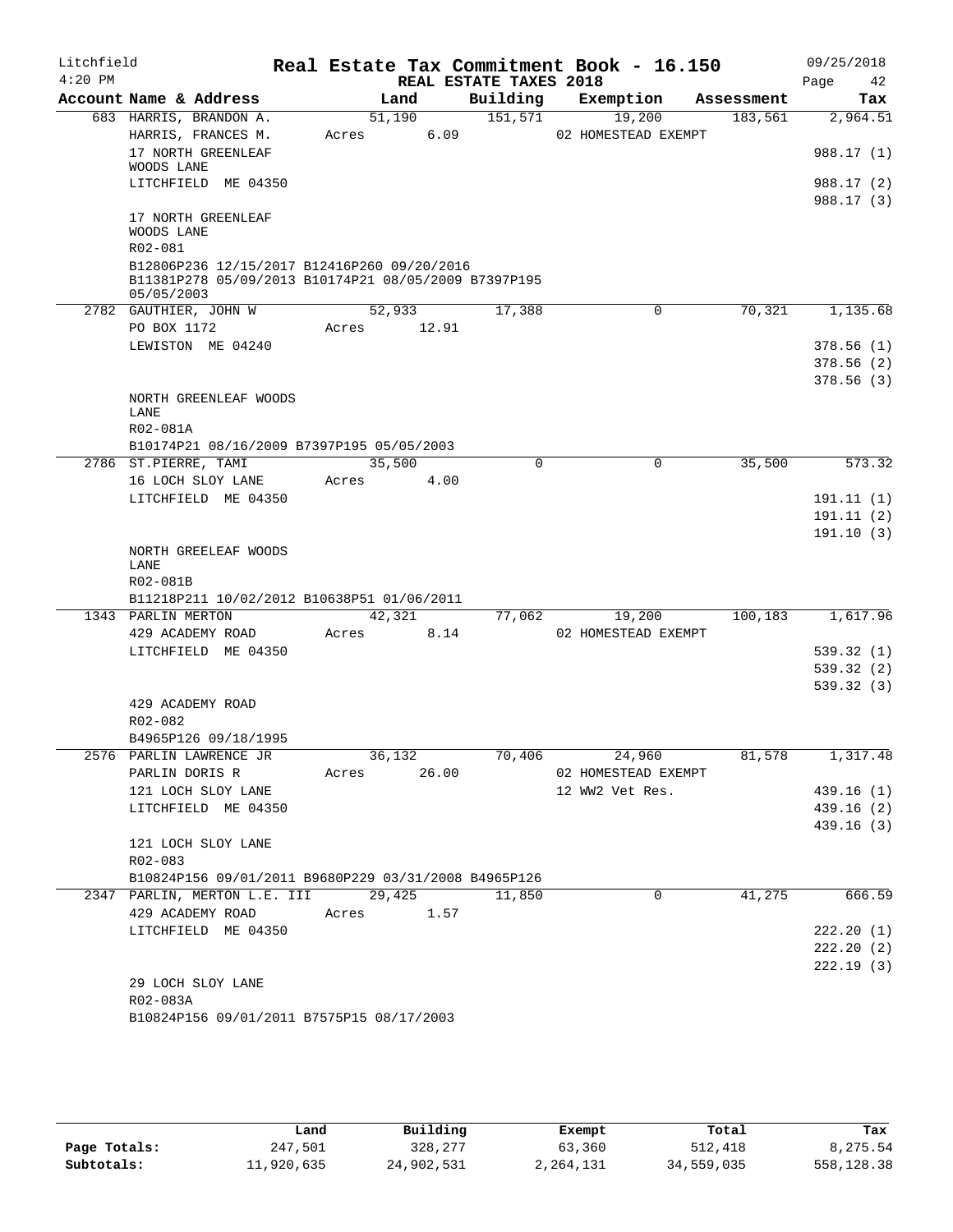| Litchfield<br>$4:20$ PM |                                                     |       |                | REAL ESTATE TAXES 2018 | Real Estate Tax Commitment Book - 16.150 |            | 09/25/2018<br>Page<br>43 |
|-------------------------|-----------------------------------------------------|-------|----------------|------------------------|------------------------------------------|------------|--------------------------|
|                         | Account Name & Address                              |       | Land           | Building               | Exemption                                | Assessment | Tax                      |
|                         | 2356 PARLIN, PHILLIP J.<br>3942 FOXLEY DRIVE        | Acres | 41,425<br>1.57 | $\Omega$               | $\Omega$                                 | 41,425     | 669.01                   |
|                         | ESCONDIDO CA 92027                                  |       |                |                        |                                          |            | 223.00(1)                |
|                         |                                                     |       |                |                        |                                          |            | 223.00(2)                |
|                         |                                                     |       |                |                        |                                          |            | 223.01(3)                |
|                         | 29 LOCH SLOY LANE                                   |       |                |                        |                                          |            |                          |
|                         | R02-083B                                            |       |                |                        |                                          |            |                          |
|                         | B7575P17 08/17/2003<br>2833 GAUTHIER, JOHN          |       | 0              | 7,033                  | 0                                        | 7,033      | 113.58                   |
|                         | 33 MOUNTAIN ROAD                                    |       |                |                        |                                          |            |                          |
|                         | SABATTUS ME 04280-4129                              |       |                |                        |                                          |            | 37.86(1)                 |
|                         |                                                     |       |                |                        |                                          |            | 37.86(2)                 |
|                         |                                                     |       |                |                        |                                          |            | 37.86 (3)                |
|                         | 29 LOCH SLOY LANE                                   |       |                |                        |                                          |            |                          |
|                         | R02-083B-ON                                         |       |                |                        |                                          |            |                          |
|                         | 793 HATCH, JOHNATHAN L                              |       | 29,275         | $\Omega$               | 0                                        | 29,275     | 472.79                   |
|                         | 396 ACADEMY ROAD                                    | Acres | 70.00          |                        |                                          |            |                          |
|                         | LITCHFIELD ME 04350                                 |       |                |                        |                                          |            | 157.60(1)                |
|                         |                                                     |       |                |                        |                                          |            | 157.60(2)<br>157.59(3)   |
|                         | 403 ACADEMY ROAD                                    |       |                |                        |                                          |            |                          |
|                         | R02-085                                             |       |                |                        |                                          |            |                          |
|                         | B4698P194                                           |       |                |                        |                                          |            |                          |
|                         | 2871 PINKHAM, THERESA                               |       | 30,275         | 14,239                 | 0                                        | 44,514     | 718.90                   |
|                         | 643 DURHAM ROAD                                     | Acres | 8.00           |                        |                                          |            |                          |
|                         | BRUNSWICK ME 04011                                  |       |                |                        |                                          |            | 239.63(1)                |
|                         |                                                     |       |                |                        |                                          |            | 239.63(2)                |
|                         |                                                     |       |                |                        |                                          |            | 239.64 (3)               |
|                         | ACADEMY ROAD<br>R02-085A                            |       |                |                        |                                          |            |                          |
|                         | B11995P116 05/28/2015                               |       |                |                        |                                          |            |                          |
|                         | 2818 HATCH, JONATHAN L                              |       | 12,225         | 0                      | $\mathbf 0$                              | 12,225     | 197.43                   |
|                         | HATCH, SUSAN L                                      | Acres | 4.89           |                        |                                          |            |                          |
|                         | 396 ACADEMY ROAD                                    |       |                |                        |                                          |            | 65.81(1)                 |
|                         | LITCHFIELD ME 04350                                 |       |                |                        |                                          |            | 65.81(2)                 |
|                         |                                                     |       |                |                        |                                          |            | 65.81 (3)                |
|                         | ACADEMY ROAD                                        |       |                |                        |                                          |            |                          |
|                         | R02-087A                                            |       |                |                        |                                          |            |                          |
|                         | B10996P106 03/29/2012<br>431 METHORST ANDY          |       | 47,500         | 43,400                 | 19,200                                   | 71,700     | 1,157.96                 |
|                         | METHORST JOHAN/JOHANNA                              | Acres | 4.00           |                        | 02 HOMESTEAD EXEMPT                      |            |                          |
|                         | METHORST-TRIEP                                      |       |                |                        |                                          |            |                          |
|                         | 299 ACADEMY ROAD                                    |       |                |                        |                                          |            | 385.99 (1)               |
|                         | LITCHFIELD ME 04350                                 |       |                |                        |                                          |            | 385.99 (2)               |
|                         |                                                     |       |                |                        |                                          |            | 385.98 (3)               |
|                         | 299 ACADEMY ROAD<br>R02-092                         |       |                |                        |                                          |            |                          |
|                         | B10268P69 11/18/2009 B9944P187 01/08/2009 B7499P147 |       |                |                        |                                          |            |                          |
|                         | 06/23/2003                                          |       |                |                        |                                          |            |                          |
|                         | 560 SHERMAN, BETSEY E.                              |       | 64,799         | 0                      | $\mathbf 0$                              | 64,799     | 1,046.50                 |
|                         | SHERMAN, MICHAE; J.                                 | Acres | 50.27          |                        |                                          |            |                          |
|                         | 145 PINE TREE ROAD                                  |       |                |                        |                                          |            | 348.83 (1)               |
|                         | LITCHFIELD ME 04350                                 |       |                |                        |                                          |            | 348.83 (2)               |
|                         |                                                     |       |                |                        |                                          |            | 348.84 (3)               |
|                         | R02-098                                             |       |                |                        |                                          |            |                          |
|                         | B12429P44 02/08/2014 B1123P258                      |       |                |                        |                                          |            |                          |
|                         |                                                     |       |                |                        |                                          |            |                          |
|                         | Land,                                               |       | Building       |                        | <b>Exempt</b>                            | Total      | Tax                      |

|              | Land       | Building   | Exempt    | Total      | Tax        |
|--------------|------------|------------|-----------|------------|------------|
| Page Totals: | 225,499    | 64,672     | 19,200    | 270,971    | 4,376.17   |
| Subtotals:   | 12,146,134 | 24,967,203 | 2,283,331 | 34,830,006 | 562,504.55 |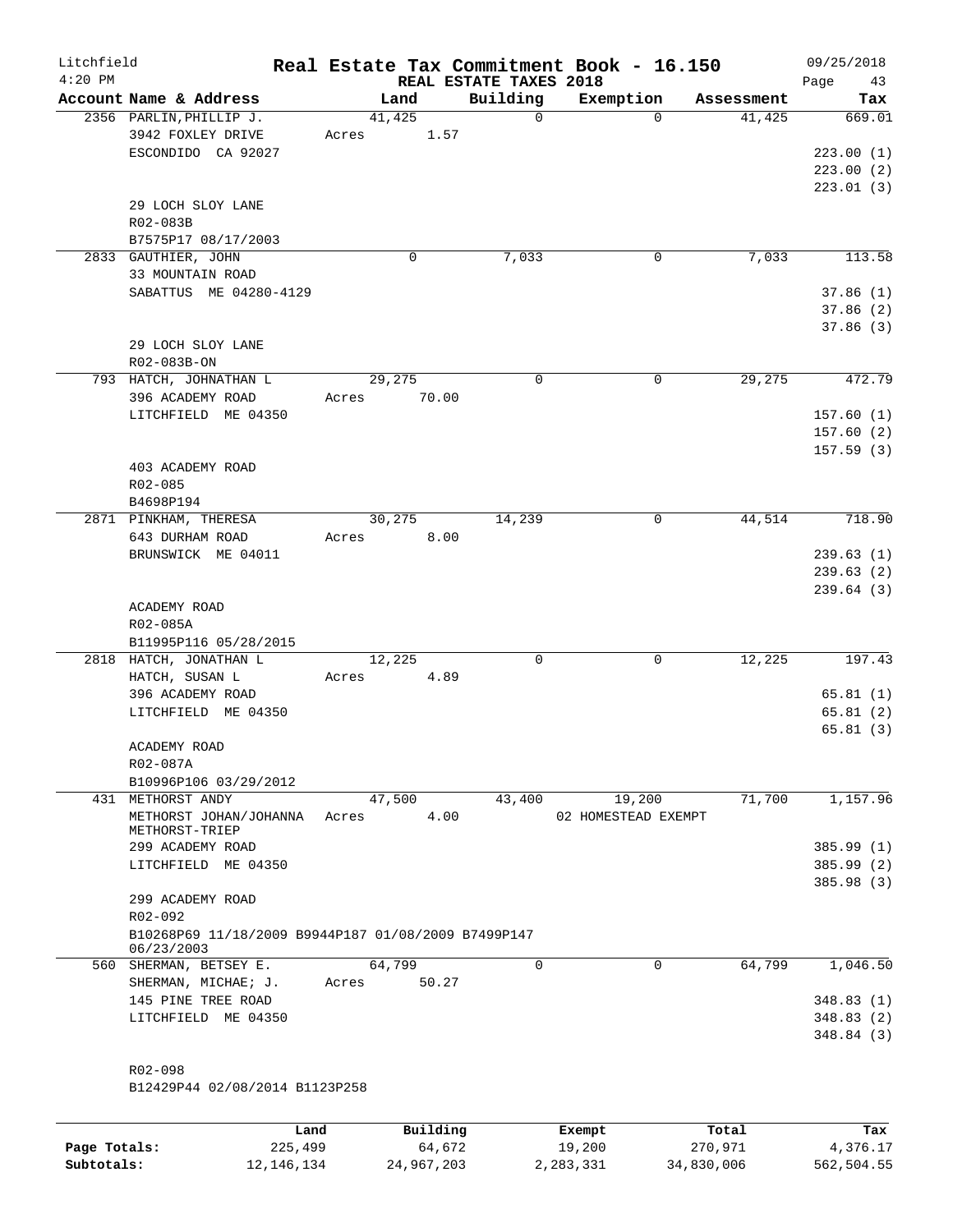| Litchfield<br>$4:20$ PM |                                                      |      |                                       |          | Real Estate Tax Commitment Book - 16.150 |            | 09/25/2018     |
|-------------------------|------------------------------------------------------|------|---------------------------------------|----------|------------------------------------------|------------|----------------|
|                         | Account Name & Address                               |      | <b>REAL ESTATE TAXES 2018</b><br>Land | Building | Exemption                                | Assessment | Page 44<br>Tax |
|                         | 1204 MCPHERSON, JUDITH A                             |      | 40,750                                |          | 94,514<br>19,200                         | 116,064    | 1,874.43       |
|                         | 277 ACADEMY ROAD                                     |      |                                       |          | Acres 1.30 02 HOMESTEAD EXEMPT           |            |                |
|                         | LITCHFIELD ME 04350                                  |      |                                       |          |                                          |            | 624.81(1)      |
|                         |                                                      |      |                                       |          |                                          |            | 624.81(2)      |
|                         |                                                      |      |                                       |          |                                          |            | 624.81(3)      |
|                         | 277 ACADEMY ROAD                                     |      |                                       |          |                                          |            |                |
|                         | R02-098A                                             |      |                                       |          |                                          |            |                |
|                         | B11623P349 12/20/2013 B11376P204 04/30/2013 B3829P35 |      |                                       |          |                                          |            |                |
|                         | 559 BLANCHETTE, GUY R.                               |      | 43,500                                | 115,063  | 0                                        | 158,563    | 2,560.79       |
|                         | BLANCHETTE, DEBORAH E. Acres 2.40                    |      |                                       |          |                                          |            |                |
|                         | 287 ACADEMY ROAD                                     |      |                                       |          |                                          |            | 853.60 (1)     |
|                         | LITCHFIELD ME 04350                                  |      |                                       |          |                                          |            | 853.60 (2)     |
|                         |                                                      |      |                                       |          |                                          |            | 853.59 (3)     |
|                         | 287 ACADEMY ROAD                                     |      |                                       |          |                                          |            |                |
|                         | R02-098B                                             |      |                                       |          |                                          |            |                |
|                         | B7540P301 07/25/2003                                 |      |                                       |          |                                          |            |                |
|                         | 561 BRACKETT, JEFFREY &                              |      | 61,500                                | 41,455   | 19,200                                   | 83,755     | 1,352.64       |
|                         | DIANE                                                |      |                                       |          |                                          |            |                |
|                         | 284 ACADEMY ROAD                                     |      | Acres 14.00                           |          | 02 HOMESTEAD EXEMPT                      |            |                |
|                         | LITCHFIELD ME 04350                                  |      |                                       |          |                                          |            | 450.88 (1)     |
|                         |                                                      |      |                                       |          |                                          |            | 450.88 (2)     |
|                         |                                                      |      |                                       |          |                                          |            | 450.88 (3)     |
|                         | 284 ACADEMY ROAD                                     |      |                                       |          |                                          |            |                |
|                         | R02-101                                              |      |                                       |          |                                          |            |                |
|                         | B5941P262 05/12/1999                                 |      |                                       |          |                                          |            |                |
|                         | 1042 LEET, RUSSELL C                                 |      | 45,000                                | 67,358   | 19,200                                   | 93,158     | 1,504.50       |
|                         | LEET GEORGIA                                         |      | Acres 3.00                            |          | 02 HOMESTEAD EXEMPT                      |            |                |
|                         | 294 ACADEMY ROAD                                     |      |                                       |          |                                          |            | 501.50(1)      |
|                         | LITCHFIELD ME 04350                                  |      |                                       |          |                                          |            | 501.50(2)      |
|                         |                                                      |      |                                       |          |                                          |            | 501.50(3)      |
|                         | 294 ACADEMY ROAD                                     |      |                                       |          |                                          |            |                |
|                         | R02-102                                              |      |                                       |          |                                          |            |                |
|                         | B2519P195 07/07/1982                                 |      |                                       |          |                                          |            |                |
|                         | 711 GOWELL ALMA E. TRUSTEE                           |      | 247,375                               | 77,128   | $\mathbf 0$                              | 324,503    | 5,240.72       |
|                         | 156 WENTZELL ROAD                                    |      | Acres 16.00                           |          |                                          |            |                |
|                         | LITCHFIELD ME 04350                                  |      |                                       |          |                                          |            | 1,746.91(1)    |
|                         |                                                      |      |                                       |          |                                          |            | 1,746.91(2)    |
|                         |                                                      |      |                                       |          |                                          |            | 1,746.90(3)    |
|                         | 11 CLINTON LANE                                      |      |                                       |          |                                          |            |                |
|                         | R02-103-1                                            |      |                                       |          |                                          |            |                |
|                         | B6354P122                                            |      |                                       |          |                                          |            |                |
|                         | 2076 CROWLEY, THOMAS                                 |      | 0                                     | 10,311   | 10,311                                   | 0          | 0.00           |
|                         | PO BOX 27                                            |      |                                       |          | 02 HOMESTEAD EXEMPT                      |            |                |
|                         | LITCHFIELD ME 04350                                  |      |                                       |          |                                          |            |                |
|                         |                                                      |      |                                       |          |                                          |            |                |
|                         |                                                      |      |                                       |          |                                          |            |                |
|                         | 10 CLINTON LANE                                      |      |                                       |          |                                          |            |                |
|                         | R02-103-ON-10                                        |      |                                       |          |                                          |            |                |
|                         | 1435 GOWELL, LAWRENCE G                              |      | $\Omega$                              | 19,038   | 0                                        | 19,038     | 307.46         |
|                         | <b>48 KENNEDY LANE</b>                               |      |                                       |          |                                          |            |                |
|                         | LITCHFIELD ME 04350                                  |      |                                       |          |                                          |            | 102.49(1)      |
|                         |                                                      |      |                                       |          |                                          |            | 102.49(2)      |
|                         |                                                      |      |                                       |          |                                          |            | 102.48(3)      |
|                         | 15 CLINTON LANE                                      |      |                                       |          |                                          |            |                |
|                         | R02-103-ON-2                                         |      |                                       |          |                                          |            |                |
|                         |                                                      |      |                                       |          |                                          |            |                |
|                         |                                                      |      |                                       |          |                                          |            |                |
|                         |                                                      |      |                                       |          |                                          |            |                |
|                         |                                                      | Land | Building                              |          | Exempt                                   | Total      | Tax            |

|              | nana       | <b>DUITOTII</b> | LACINUL   | TOLAT      | ias.       |
|--------------|------------|-----------------|-----------|------------|------------|
| Page Totals: | 438,125    | 424,867         | 67,911    | 795,081    | 12,840.54  |
| Subtotals:   | 12,584,259 | 25,392,070      | 2,351,242 | 35,625,087 | 575,345.09 |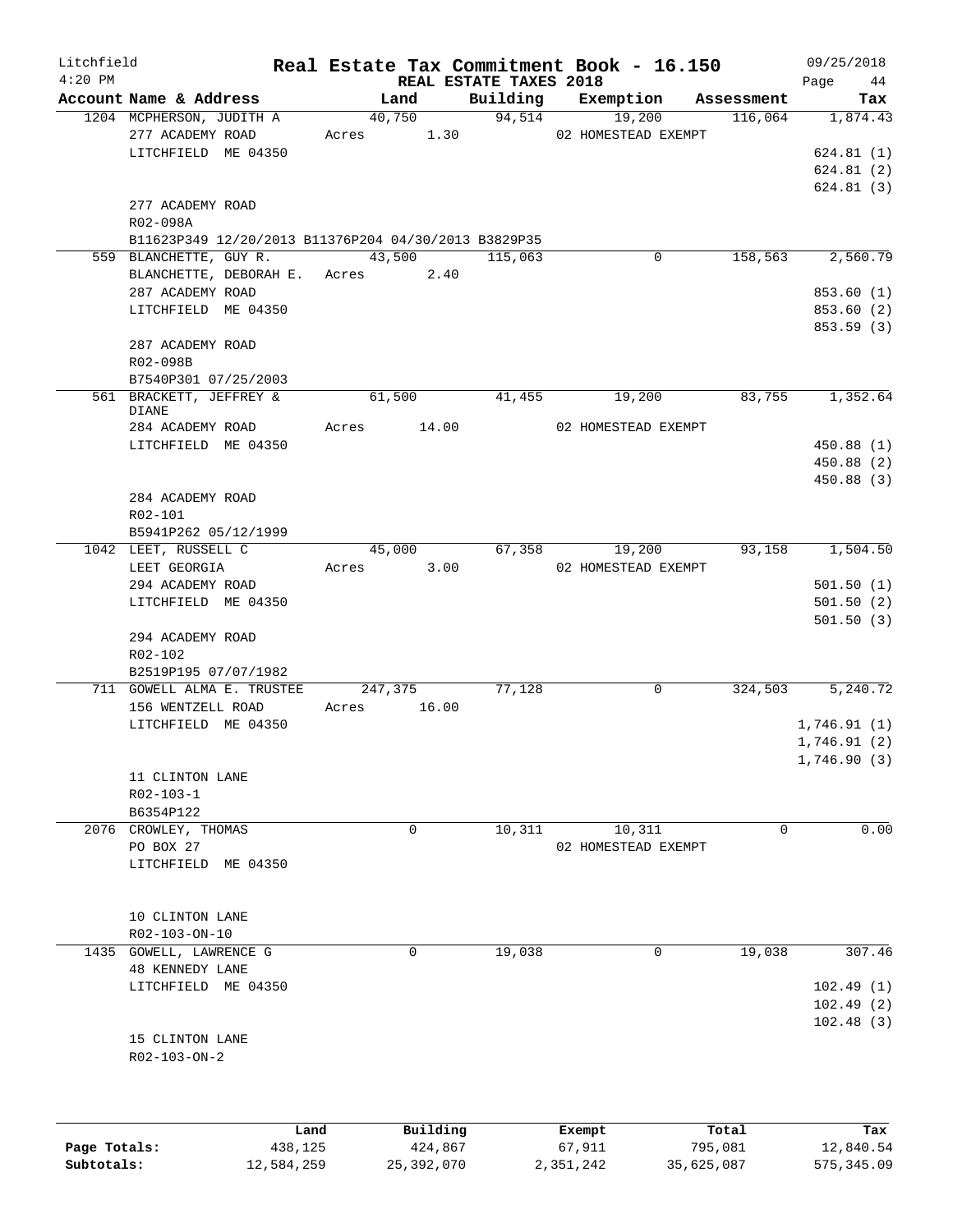| Litchfield |                            | Real Estate Tax Commitment Book - 16.150 |                        |                     |            | 09/25/2018 |
|------------|----------------------------|------------------------------------------|------------------------|---------------------|------------|------------|
| $4:20$ PM  |                            |                                          | REAL ESTATE TAXES 2018 |                     |            | 45<br>Page |
|            | Account Name & Address     | Land                                     | Building               | Exemption           | Assessment | Tax        |
|            | 1647 TIBBETTS, ERIC NELSON | $\mathbf 0$                              | 17,565                 | 17,565              | 0          | 0.00       |
|            | 19 CLINTON LANE            |                                          |                        | 02 HOMESTEAD EXEMPT |            |            |
|            | LITCHFIELD ME 04350        |                                          |                        |                     |            |            |
|            | 19 CLINTON LANE            |                                          |                        |                     |            |            |
|            | R02-103-ON-3               |                                          |                        |                     |            |            |
|            | 821 HENSON, EVANS          | 0                                        | 13,362                 | 13,362              | $\Omega$   | 0.00       |
|            | P O BOX 242                |                                          |                        | 02 HOMESTEAD EXEMPT |            |            |
|            | LITCHFIELD ME 04350        |                                          |                        |                     |            |            |
|            | 31 CLINTON LANE            |                                          |                        |                     |            |            |
|            | R02-103-ON-4               |                                          |                        |                     |            |            |
|            | 391 HAWKINS JOHN B         | $\mathbf 0$                              | 11,261                 | 11,261              | $\Omega$   | 0.00       |
|            | HAWKINS AMANDA L.          |                                          |                        | 02 HOMESTEAD EXEMPT |            |            |
|            | PO BOX 494                 |                                          |                        |                     |            |            |
|            | LITCHFIELD ME 04350        |                                          |                        |                     |            |            |
|            | 35 CLINTON LANE            |                                          |                        |                     |            |            |
|            | R02-103-ON-5               |                                          |                        |                     |            |            |
|            | 242 SMITH, SUSAN R.        | $\mathbf 0$                              | 14,926                 | 14,926              | 0          | 0.00       |
|            | 34 CLINTON LANE            |                                          |                        | 02 HOMESTEAD EXEMPT |            |            |
|            | LITCHFIELD ME 04350        |                                          |                        |                     |            |            |
|            | 34 CLINTON LANE            |                                          |                        |                     |            |            |
|            | R02-103-ON-6               |                                          |                        |                     |            |            |
|            | 308 DAVIN, ERIC            | $\mathbf 0$                              | 4,412                  | $\mathbf 0$         | 4,412      | 71.25      |
|            | 30 CLINTON LANE            |                                          |                        |                     |            |            |
|            | LITCHFIELD ME 04350        |                                          |                        |                     |            | 23.75(1)   |
|            |                            |                                          |                        |                     |            | 23.75(2)   |
|            |                            |                                          |                        |                     |            | 23.75(3)   |
|            | <b>30 CLINTON LANE</b>     |                                          |                        |                     |            |            |
|            | R02-103-ON-7               |                                          |                        |                     |            |            |
|            | 2322 LEET, DEBRA           | 0                                        | 4,466                  | 4,466               | 0          | 0.00       |
|            | 18 CLINTON LANE            |                                          |                        | 02 HOMESTEAD EXEMPT |            |            |
|            | LITCHFIELD ME 04350        |                                          |                        |                     |            |            |
|            | 18 CLINTON LANE            |                                          |                        |                     |            |            |
|            | R02-103-ON-8               |                                          |                        |                     |            |            |
|            | 1974 GOWELL, LAWRENCE G.   | 0                                        | 10,602                 | 0                   | 10,602     | 171.22     |
|            | <b>48 KENNEDY LANE</b>     |                                          |                        |                     |            |            |
|            | LITCHFIELD ME 04350        |                                          |                        |                     |            | 57.07(1)   |
|            |                            |                                          |                        |                     |            | 57.07(2)   |
|            |                            |                                          |                        |                     |            | 57.08(3)   |
|            | 14 CLINTON LANE            |                                          |                        |                     |            |            |
|            | R02-103-ON-9               |                                          |                        |                     |            |            |
|            | B10137P191 07/06/2009      |                                          |                        |                     |            |            |

|              | Land       | Building   | Exempt    | Total      | Tax        |
|--------------|------------|------------|-----------|------------|------------|
| Page Totals: |            | 76,594     | 61,580    | 15,014     | 242.47     |
| Subtotals:   | 12,584,259 | 25,468,664 | 2,412,822 | 35,640,101 | 575,587.56 |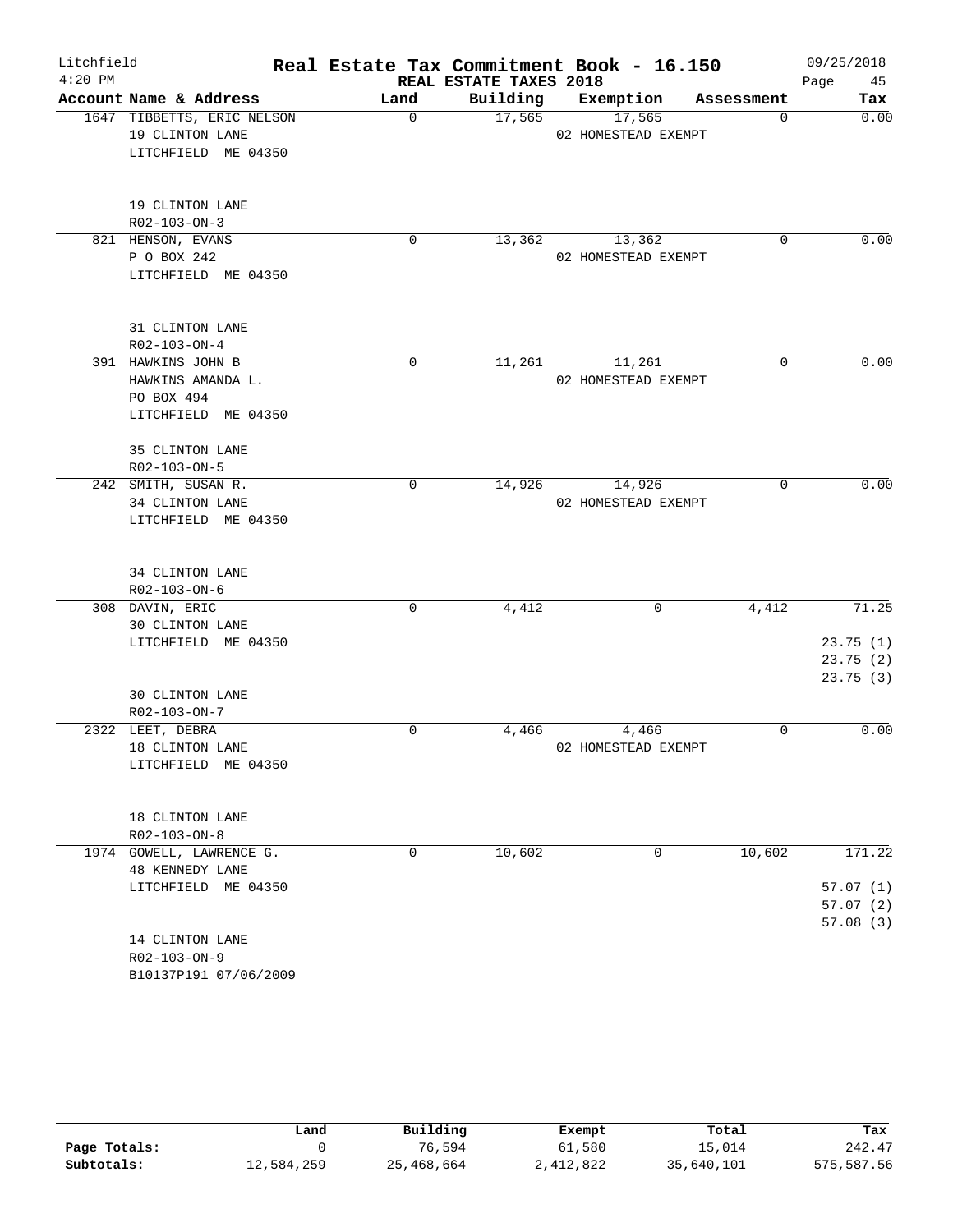| Litchfield<br>$4:20$ PM |                                                      |                | REAL ESTATE TAXES 2018 | Real Estate Tax Commitment Book - 16.150 |            | 09/25/2018<br>46<br>Page |
|-------------------------|------------------------------------------------------|----------------|------------------------|------------------------------------------|------------|--------------------------|
|                         | Account Name & Address                               | Land           |                        | Building Exemption                       | Assessment | Tax                      |
|                         | 792 TILTON, STEPHEN                                  | 42,500         | 102,407                | 19,200                                   | 125,707    | 2,030.17                 |
|                         | 404 ACADEMY ROAD                                     | Acres 2.00     |                        | 02 HOMESTEAD EXEMPT                      |            |                          |
|                         | LITCHFIELD ME 04350                                  |                |                        |                                          |            | 676.72(1)                |
|                         |                                                      |                |                        |                                          |            | 676.72(2)                |
|                         |                                                      |                |                        |                                          |            | 676.73(3)                |
|                         | 404 ACADEMY ROAD                                     |                |                        |                                          |            |                          |
|                         | R02-106                                              |                |                        |                                          |            |                          |
|                         | B11690P21 05/16/2014 B10335P238 02/03/2010           |                |                        |                                          |            |                          |
|                         | B10330P202 01/27/2010 B8499P295 07/13/2005 B4698P194 |                |                        |                                          |            |                          |
|                         | 307 CHASE PAULINE M                                  | 42,750         | 131,549                | 19,200                                   | 155,099    | 2,504.85                 |
|                         | 398 ACADEMY ROAD                                     | Acres<br>2.10  |                        | 02 HOMESTEAD EXEMPT                      |            |                          |
|                         | LITCHFIELD ME 04350                                  |                |                        |                                          |            | 834.95 (1)               |
|                         |                                                      |                |                        |                                          |            | 834.95 (2)               |
|                         |                                                      |                |                        |                                          |            | 834.95 (3)               |
|                         | 398 ACADEMY ROAD                                     |                |                        |                                          |            |                          |
|                         | R02-106A                                             |                |                        |                                          |            |                          |
|                         | B9182P280 12/12/2006 B4647P316                       |                |                        |                                          |            |                          |
|                         | 304 CHASE, AARON L                                   | 28,000         | $\mathbf 0$            | $\mathbf 0$                              | 28,000     | $\overline{452.20}$      |
|                         | 292 AVENUE ROAD                                      | 1.00<br>Acres  |                        |                                          |            |                          |
|                         | WALES ME 04280-3245                                  |                |                        |                                          |            | 150.73(1)                |
|                         |                                                      |                |                        |                                          |            | 150.73(2)                |
|                         |                                                      |                |                        |                                          |            | 150.74(3)                |
|                         | BREEZEMORE LANE                                      |                |                        |                                          |            |                          |
|                         | R02-106B                                             |                |                        |                                          |            |                          |
|                         | B4647P320                                            |                |                        |                                          |            |                          |
|                         | 2529 HATCH, JONATHAN                                 | 57,880         |                        | 62,773<br>19,200                         | 101,453    | 1,638.47                 |
|                         | 396 ACADEMY ROAD                                     | Acres 12.40    |                        | 02 HOMESTEAD EXEMPT                      |            |                          |
|                         | LITCHFIELD ME 04350                                  |                |                        |                                          |            | 546.16(1)                |
|                         |                                                      |                |                        |                                          |            | 546.16(2)                |
|                         |                                                      |                |                        |                                          |            |                          |
|                         |                                                      |                |                        |                                          |            | 546.15(3)                |
|                         | 36 BREEZEMORE LANE                                   |                |                        |                                          |            |                          |
|                         | R02-106C                                             |                |                        |                                          |            |                          |
|                         | 2760 HATCH, MILDRED                                  | $\mathbf 0$    |                        | 66,542<br>24,960                         | 41,582     | 671.55                   |
|                         | 26 BREEZEMORE LANE                                   |                |                        | 02 HOMESTEAD EXEMPT                      |            |                          |
|                         | LITCHFIELD ME 04350                                  |                |                        | 03 VETERANS EXEMPT                       |            | 223.85(1)                |
|                         |                                                      |                |                        |                                          |            | 223.85(2)                |
|                         |                                                      |                |                        |                                          |            | 223.85(3)                |
|                         | 26 BREEZEMORE LANE                                   |                |                        |                                          |            |                          |
|                         | R02-106C-ON                                          |                |                        |                                          |            |                          |
|                         | 2617 HATCH JONATHAN                                  | 59,431         | 3,292                  | 0                                        | 62,723     | 1,012.98                 |
|                         | 396 ACADEMY ROAD                                     | 23.68<br>Acres |                        |                                          |            |                          |
|                         | LITCHFIELD ME 04350                                  |                |                        |                                          |            | 337.66(1)                |
|                         |                                                      |                |                        |                                          |            | 337.66(2)                |
|                         |                                                      |                |                        |                                          |            | 337.66(3)                |
|                         | 410 ACADEMY ROAD                                     |                |                        |                                          |            |                          |
|                         | R02-106D                                             |                |                        |                                          |            |                          |
|                         | 2830 HATCH, THOMAS                                   | 0              | 6,796                  | 6,796                                    | $\Omega$   | 0.00                     |
|                         | 410 ACADEMY ROAD                                     |                |                        | 02 HOMESTEAD EXEMPT                      |            |                          |
|                         | Litchfield ME 04350                                  |                |                        |                                          |            |                          |
|                         |                                                      |                |                        |                                          |            |                          |
|                         |                                                      |                |                        |                                          |            |                          |
|                         | 410 ACADEMY ROAD                                     |                |                        |                                          |            |                          |
|                         | R02-106D-ON                                          |                |                        |                                          |            |                          |
|                         |                                                      |                |                        |                                          |            |                          |
|                         |                                                      |                |                        |                                          |            |                          |
|                         |                                                      |                |                        |                                          |            |                          |
|                         |                                                      |                |                        |                                          |            |                          |

|              | Land       | Building   | Exempt    | Total      | Tax        |
|--------------|------------|------------|-----------|------------|------------|
| Page Totals: | 230,561    | 373,359    | 89,356    | 514,564    | 8,310.22   |
| Subtotals:   | 12,814,820 | 25,842,023 | 2,502,178 | 36,154,665 | 583,897.78 |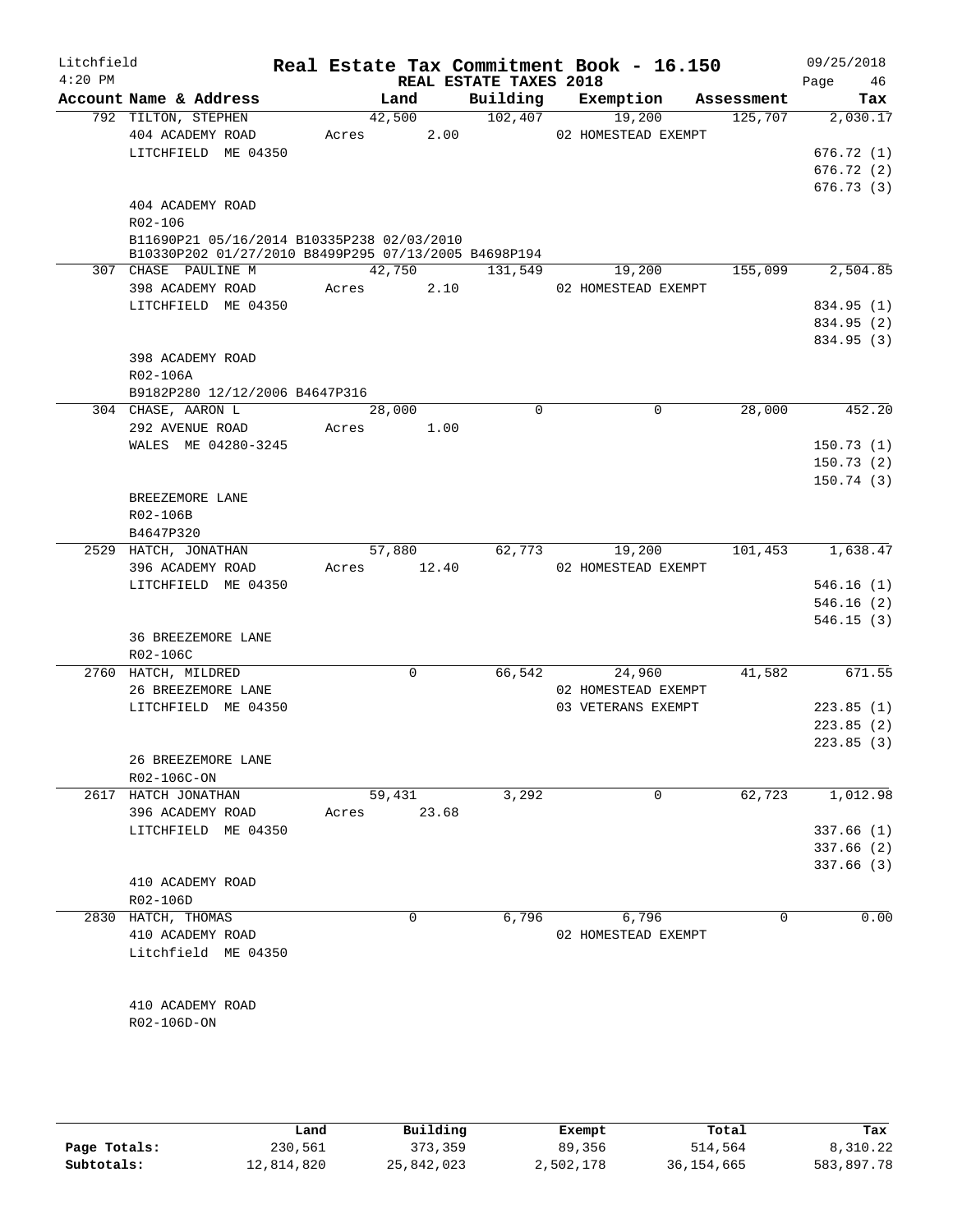| Litchfield |                            |       |          |                                    | Real Estate Tax Commitment Book - 16.150 |                     | 09/25/2018    |
|------------|----------------------------|-------|----------|------------------------------------|------------------------------------------|---------------------|---------------|
| $4:20$ PM  | Account Name & Address     |       | Land     | REAL ESTATE TAXES 2018<br>Building |                                          |                     | Page<br>47    |
|            | 2855 HATCH, JONATHAN       |       | 9,380    | $\mathbf 0$                        | Exemption<br>$\Omega$                    | Assessment<br>9,380 | Tax<br>151.49 |
|            | HATCH, SUSAN               | Acres | 16.40    |                                    |                                          |                     |               |
|            | 396 ACADEMY ROAD           |       |          |                                    |                                          |                     | 50.50(1)      |
|            | Litchfield ME 04350        |       |          |                                    |                                          |                     | 50.50(2)      |
|            |                            |       |          |                                    |                                          |                     | 50.49(3)      |
|            | ACADEMY ROAD               |       |          |                                    |                                          |                     |               |
|            | R02-106E                   |       |          |                                    |                                          |                     |               |
|            | B10335P238 01/19/2010      |       |          |                                    |                                          |                     |               |
|            | 1069 LINCOLN III, EDWARD J |       | 40,000   | 83,648                             | 19,200                                   | 104,448             | 1,686.84      |
|            | 418 ACADEMY ROAD           | Acres | 1.00     |                                    | 02 HOMESTEAD EXEMPT                      |                     |               |
|            | LITCHFIELD ME 04350        |       |          |                                    |                                          |                     | 562.28(1)     |
|            |                            |       |          |                                    |                                          |                     | 562.28(2)     |
|            |                            |       |          |                                    |                                          |                     | 562.28(3)     |
|            | 418 ACADEMY ROAD           |       |          |                                    |                                          |                     |               |
|            | R02-107                    |       |          |                                    |                                          |                     |               |
|            | B3288P335                  |       |          |                                    |                                          |                     |               |
|            | 1750 TRAVERS, FLINT        |       | 43,250   | 38,319                             | 19,200                                   | 62,369              | 1,007.26      |
|            | 426 ACADEMY ROAD           | Acres | 2.30     |                                    | 02 HOMESTEAD EXEMPT                      |                     |               |
|            | LITCHFIELD ME 04350        |       |          |                                    |                                          |                     | 335.75(1)     |
|            |                            |       |          |                                    |                                          |                     | 335.75 (2)    |
|            |                            |       |          |                                    |                                          |                     | 335.76 (3)    |
|            | 426 ACADEMY ROAD           |       |          |                                    |                                          |                     |               |
|            | R02-108                    |       |          |                                    |                                          |                     |               |
|            | B2700P103                  |       |          |                                    |                                          |                     |               |
|            | 167 BOSSE NORMAND C        |       | 34,400   | 83,851                             | 24,960                                   | 93,291              | 1,506.65      |
|            | 440 ACADEMY ROAD           | Acres | 0.80     |                                    | 02 HOMESTEAD EXEMPT                      |                     |               |
|            | LITCHFIELD ME 04350        |       |          |                                    | 03 VETERANS EXEMPT                       |                     | 502.22(1)     |
|            |                            |       |          |                                    |                                          |                     | 502.22(2)     |
|            |                            |       |          |                                    |                                          |                     | 502.21(3)     |
|            | 440 ACADEMY ROAD           |       |          |                                    |                                          |                     |               |
|            | R02-109                    |       |          |                                    |                                          |                     |               |
|            | B4746P101 08/15/1994       |       |          |                                    |                                          |                     |               |
|            | 219 PARTRIDGE, GARY A.     |       | 59,750   | 78,710                             | 19,200                                   | 119,260             | 1,926.05      |
|            | PARTRIDGE RONNETTE         | Acres | 14.00    |                                    | 02 HOMESTEAD EXEMPT                      |                     |               |
|            | 442 ACADEMY ROAD           |       |          |                                    |                                          |                     | 642.02(1)     |
|            | LITCHFIELD ME 04350        |       |          |                                    |                                          |                     | 642.02(2)     |
|            |                            |       |          |                                    |                                          |                     | 642.01(3)     |
|            | 442 ACADEMY ROAD           |       |          |                                    |                                          |                     |               |
|            | R02-110                    |       |          |                                    |                                          |                     |               |
|            | B7880P280 03/24/2004       |       |          |                                    |                                          |                     |               |
|            | 988 LAMOREAU, BEVERLY M    |       | 29,120   | $\mathbf 0$                        | 0                                        | 29,120              | 470.29        |
|            | 148 BOG HILL ROAD          | Acres | 0.80     |                                    |                                          |                     |               |
|            | WEST GARDINER ME 04345     |       |          |                                    |                                          |                     | 156.76(1)     |
|            |                            |       |          |                                    |                                          |                     | 156.76(2)     |
|            |                            |       |          |                                    |                                          |                     | 156.77(3)     |
|            | HALLOWELL ROAD             |       |          |                                    |                                          |                     |               |
|            | R02-111                    |       |          |                                    |                                          |                     |               |
|            | B5438P256                  |       |          |                                    |                                          |                     |               |
|            | 2501 NEWTON, JOHN          |       | $\Omega$ | 22,859                             | 19,200                                   | 3,659               | 59.09         |
|            |                            |       |          |                                    |                                          |                     |               |
|            | 450 ACADEMY ROAD           |       |          |                                    | 02 HOMESTEAD EXEMPT                      |                     |               |
|            | Litchfield ME 04350        |       |          |                                    |                                          |                     | 19.70(1)      |
|            |                            |       |          |                                    |                                          |                     | 19.70(2)      |
|            |                            |       |          |                                    |                                          |                     | 19.69(3)      |
|            | 450 ACADEMY ROAD           |       |          |                                    |                                          |                     |               |
|            | R02-111-ON                 |       |          |                                    |                                          |                     |               |
|            |                            |       |          |                                    |                                          |                     |               |
|            |                            |       |          |                                    |                                          |                     |               |
|            |                            | Land  | Building |                                    | Exempt                                   | Total               | Tax           |

|              | Land       | Building   | Exempt    | Total      | Tax        |
|--------------|------------|------------|-----------|------------|------------|
| Page Totals: | 215,900    | 307,387    | 101,760   | 421,527    | 6,807.67   |
| Subtotals:   | 13,030,720 | 26,149,410 | 2,603,938 | 36,576,192 | 590,705.45 |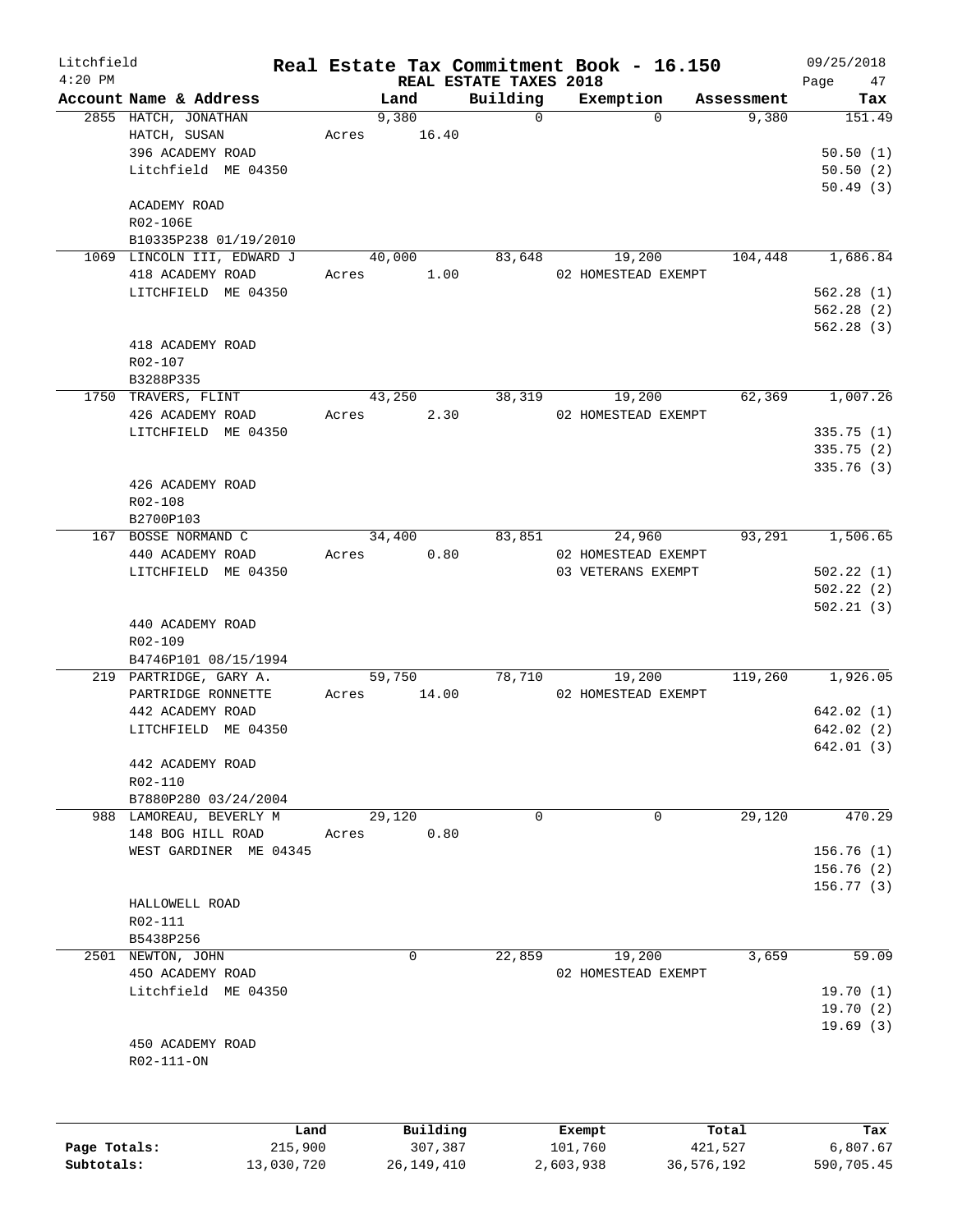| Litchfield<br>$4:20$ PM |                                                                                                                                          |                | REAL ESTATE TAXES 2018 | Real Estate Tax Commitment Book - 16.150 |            | 09/25/2018<br>Page<br>48 |
|-------------------------|------------------------------------------------------------------------------------------------------------------------------------------|----------------|------------------------|------------------------------------------|------------|--------------------------|
|                         | Account Name & Address                                                                                                                   | Land           | Building               | Exemption                                | Assessment | Tax                      |
|                         | 257 CAMPBELL, DEBORAH M                                                                                                                  | 40,750         | 82,699                 | 19,200                                   | 104,249    | 1,683.62                 |
|                         | 639 RICHMOND ROAD                                                                                                                        | 1.30<br>Acres  |                        | 02 HOMESTEAD EXEMPT                      |            |                          |
|                         | LITCHFIELD ME 04350                                                                                                                      |                |                        |                                          |            | 561.21(1)                |
|                         |                                                                                                                                          |                |                        |                                          |            | 561.21(2)                |
|                         |                                                                                                                                          |                |                        |                                          |            | 561.20(3)                |
|                         | 639 RICHMOND ROAD                                                                                                                        |                |                        |                                          |            |                          |
|                         | R02-114                                                                                                                                  |                |                        |                                          |            |                          |
|                         | B10252P74 10/23/2009 B10252P71 10/23/2009 B5440P333<br>1480 RICKER, BERTHA                                                               | 74,450         | 30,282                 | 0                                        | 104,732    | 1,691.42                 |
|                         | (TRUSTEE)                                                                                                                                |                |                        |                                          |            |                          |
|                         | BERTHA A. RICKER                                                                                                                         | 17.60<br>Acres |                        |                                          |            |                          |
|                         | GRANTOR TRUST                                                                                                                            |                |                        |                                          |            |                          |
|                         | 585 RICHMOND ROAD                                                                                                                        |                |                        |                                          |            | 563.81(1)                |
|                         | LITCHFIELD ME 04350                                                                                                                      |                |                        |                                          |            | 563.81(2)                |
|                         |                                                                                                                                          |                |                        |                                          |            | 563.80(3)                |
|                         | 579 RICHMOND ROAD                                                                                                                        |                |                        |                                          |            |                          |
|                         | R02-115<br>B12779P12 11/08/2017 B3522P93                                                                                                 |                |                        |                                          |            |                          |
|                         | 2252 DAIGLE, JOEY D.                                                                                                                     | 40,425         | 83,356                 | $\mathbf 0$                              | 123,781    | 1,999.06                 |
|                         | 40 ACADIAN LANE                                                                                                                          | Acres<br>1.17  |                        |                                          |            |                          |
|                         | BUXTON ME 04093                                                                                                                          |                |                        |                                          |            | 666.35(1)                |
|                         |                                                                                                                                          |                |                        |                                          |            | 666.35(2)                |
|                         |                                                                                                                                          |                |                        |                                          |            | 666.36(3)                |
|                         | 551 RICHMOND ROAD                                                                                                                        |                |                        |                                          |            |                          |
|                         | R02-116A                                                                                                                                 |                |                        |                                          |            |                          |
|                         | B11874P253 12/12/2014 B11682P272 04/28/2014<br>B11665P137 10/03/2013 B11641P182 11/15/2013<br>B10099P215 06/03/2009 B6496P177 06/01/2001 |                |                        |                                          |            |                          |
|                         | 1478 RICKER, RICK ETHAN                                                                                                                  | 40,225         | 71,387                 | $\Omega$                                 | 111,612    | 1,802.53                 |
|                         | RICKER DEANNE E                                                                                                                          | 1.09<br>Acres  |                        |                                          |            |                          |
|                         | <b>46 EASY STREET</b>                                                                                                                    |                |                        |                                          |            | 600.84(1)                |
|                         | LITCHFIELD ME 04350                                                                                                                      |                |                        |                                          |            | 600.84(2)                |
|                         |                                                                                                                                          |                |                        |                                          |            | 600.85(3)                |
|                         | 549 RICHMOND ROAD                                                                                                                        |                |                        |                                          |            |                          |
|                         | R02-116B                                                                                                                                 |                |                        |                                          |            |                          |
|                         | B7266P124 02/06/2003                                                                                                                     |                |                        |                                          |            |                          |
|                         | 2244 KIELTYKA, SAMANTHA E.                                                                                                               | 41,325         | 126,620                | 0                                        | 167,945    | 2,712.31                 |
|                         | KIELTYKA, BRANDON<br>360 BATH ROAD                                                                                                       | 1.53<br>Acres  |                        |                                          |            | 904.10(1)                |
|                         | WISCASSET ME 04578                                                                                                                       |                |                        |                                          |            | 904.10(2)                |
|                         |                                                                                                                                          |                |                        |                                          |            | 904.11(3)                |
|                         | 533 RICHMOND ROAD                                                                                                                        |                |                        |                                          |            |                          |
|                         | R02-116C                                                                                                                                 |                |                        |                                          |            |                          |
|                         | B12692P118 08/15/2017 B12407P284 09/01/2016<br>B10629P240 12/28/2010 B9885P267 10/17/2008 B6496P183<br>06/01/2001                        |                |                        |                                          |            |                          |
|                         | 2243 RICKER, DEANNE E                                                                                                                    | 40,250         | 21,453                 | $\mathbf 0$                              | 61,703     | 996.50                   |
|                         | <b>46 EASY STREET</b>                                                                                                                    | 1.10<br>Acres  |                        |                                          |            |                          |
|                         | LITCHFIELD ME 04350                                                                                                                      |                |                        |                                          |            | 332.17(1)                |
|                         |                                                                                                                                          |                |                        |                                          |            | 332.17(2)                |
|                         |                                                                                                                                          |                |                        |                                          |            | 332.16(3)                |
|                         | RICHMOND ROAD                                                                                                                            |                |                        |                                          |            |                          |
|                         | R02-116D<br>B7266P122 02/06/2003                                                                                                         |                |                        |                                          |            |                          |
|                         |                                                                                                                                          |                |                        |                                          |            |                          |

|              | Land       | Building   | Exempt    | Total        | Tax        |
|--------------|------------|------------|-----------|--------------|------------|
| Page Totals: | 277,425    | 415,797    | 19,200    | 674,022      | 10,885.44  |
| Subtotals:   | 13,308,145 | 26,565,207 | 2,623,138 | 37, 250, 214 | 601,590.89 |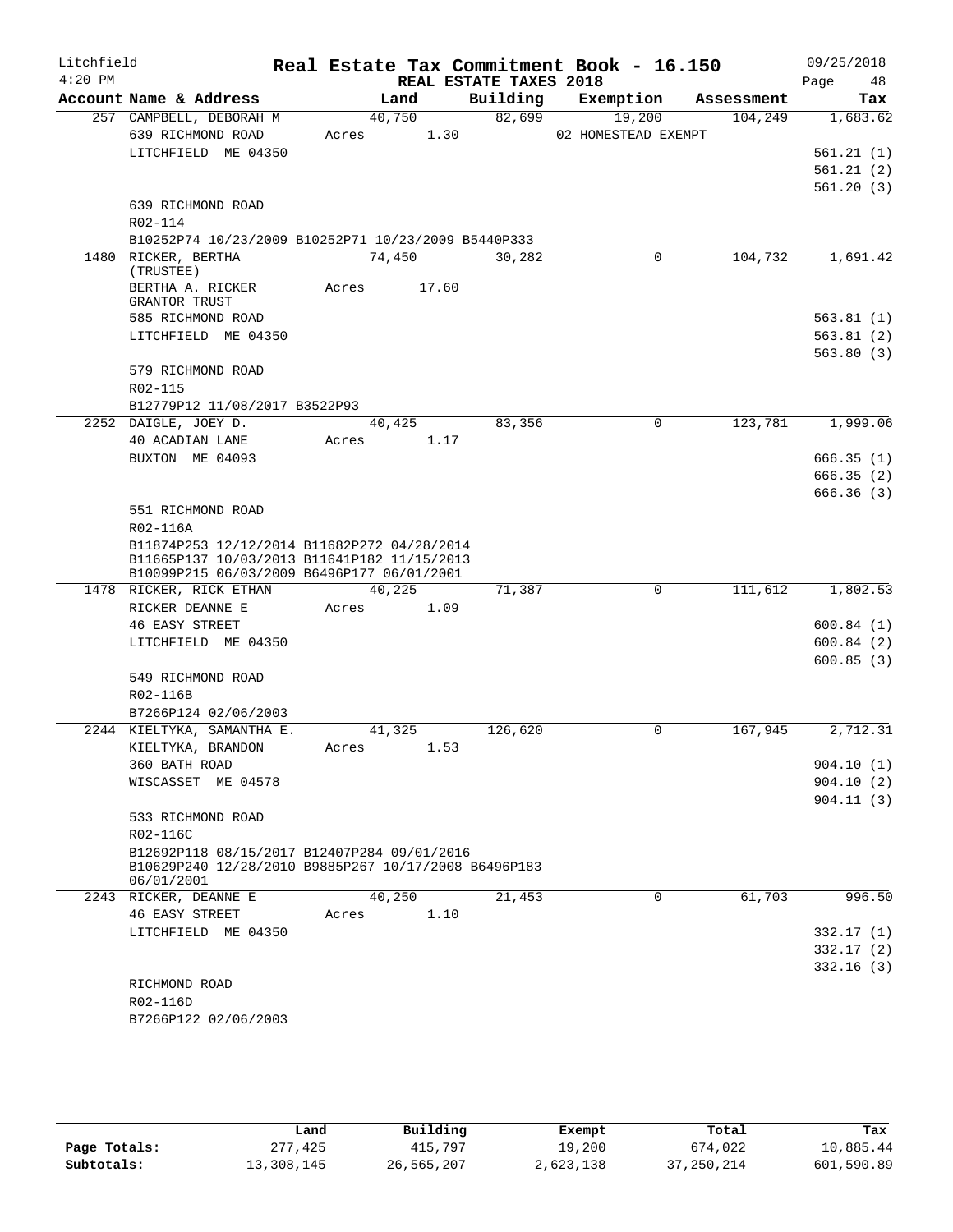| Litchfield   |                                                        |         |                                |          | Real Estate Tax Commitment Book - 16.150 |            | 09/25/2018        |
|--------------|--------------------------------------------------------|---------|--------------------------------|----------|------------------------------------------|------------|-------------------|
| $4:20$ PM    | Account Name & Address                                 |         | REAL ESTATE TAXES 2018<br>Land | Building | Exemption                                | Assessment | Page<br>49<br>Tax |
|              | 1016 LARRABEE, DAVID                                   |         | 62,000                         | 78,258   | 19,200                                   | 121,058    | 1,955.09          |
|              | 76 CENTER ROAD                                         |         | Acres 17.00                    |          | 02 HOMESTEAD EXEMPT                      |            |                   |
|              | LITCHFIELD ME 04350                                    |         |                                |          |                                          |            | 651.70 (1)        |
|              |                                                        |         |                                |          |                                          |            | 651.70 (2)        |
|              |                                                        |         |                                |          |                                          |            | 651.69(3)         |
|              | 76 CENTER ROAD                                         |         |                                |          |                                          |            |                   |
|              | R02-118                                                |         |                                |          |                                          |            |                   |
|              | B4355P53                                               |         |                                |          |                                          |            |                   |
|              | 1539 ROWE, ERNEST P                                    |         | 53,700                         |          | 66,559<br>24,960                         | 95,299     | 1,539.08          |
|              | 88 CENTER ROAD                                         | Acres   | 7.20                           |          | 02 HOMESTEAD EXEMPT                      |            |                   |
|              | LITCHFIELD ME 04350                                    |         |                                |          | 03 VETERANS EXEMPT                       |            | 513.03(1)         |
|              |                                                        |         |                                |          |                                          |            | 513.03(2)         |
|              |                                                        |         |                                |          |                                          |            | 513.02(3)         |
|              | 88 CENTER ROAD                                         |         |                                |          |                                          |            |                   |
|              | R02-119                                                |         |                                |          |                                          |            |                   |
|              | B1432P540                                              |         |                                |          |                                          |            |                   |
|              | 1500 RIDLEY RONALD K SR                                |         | 65,912                         | 55,916   | 19,200                                   | 102,628    | 1,657.44          |
|              | 110 CENTER ROAD                                        |         | Acres 28.62                    |          | 02 HOMESTEAD EXEMPT                      |            |                   |
|              | LITCHFIELD ME 04350                                    |         |                                |          |                                          |            | 552.48(1)         |
|              |                                                        |         |                                |          |                                          |            | 552.48(2)         |
|              |                                                        |         |                                |          |                                          |            | 552.48(3)         |
|              | 110 CENTER ROAD                                        |         |                                |          |                                          |            |                   |
|              | R02-120                                                |         |                                |          |                                          |            |                   |
|              | B9474P280 08/24/2007 B8618P88 09/25/2005 B1296P401     |         |                                |          |                                          |            |                   |
|              | 1498 RIDLEY, RONALD JR                                 |         | 45,850                         | 87,520   | 19,200                                   | 114,170    | 1,843.85          |
|              | RIDLEY, LISA                                           |         | 3.34<br>Acres                  |          | 02 HOMESTEAD EXEMPT                      |            |                   |
|              | 134 CENTER ROAD                                        |         |                                |          |                                          |            | 614.62(1)         |
|              | LITCHFIELD ME 04350                                    |         |                                |          |                                          |            | 614.62(2)         |
|              |                                                        |         |                                |          |                                          |            | 614.61(3)         |
|              | 134 CENTER ROAD                                        |         |                                |          |                                          |            |                   |
|              | R02-120A<br>B11632P234 02/10/2014 B7921P173 04/04/2004 |         |                                |          |                                          |            |                   |
|              | 2885 RIDLEY RONALD K SR                                |         | 0                              | 26,886   | 0                                        | 26,886     | 434.21            |
|              | 110 CENTER ROAD                                        |         |                                |          |                                          |            |                   |
|              | LITCHFIELD ME 04350                                    |         |                                |          |                                          |            | 144.74 (1)        |
|              |                                                        |         |                                |          |                                          |            | 144.74 (2)        |
|              |                                                        |         |                                |          |                                          |            | 144.73 (3)        |
|              | 110 CENTER ROAD                                        |         |                                |          |                                          |            |                   |
|              | R02-120-ON                                             |         |                                |          |                                          |            |                   |
|              | 36 AFFORDABLE WELL                                     |         | 71,500                         | 19,373   | 0                                        | 90,873     | 1,467.60          |
|              | DRILLING, INC.                                         |         |                                |          |                                          |            |                   |
|              | BOWDOINHAM ROAD                                        | Acres   | 34.00                          |          |                                          |            |                   |
|              | SABATTUS ME 04280                                      |         |                                |          |                                          |            | 489.20 (1)        |
|              |                                                        |         |                                |          |                                          |            | 489.20 (2)        |
|              |                                                        |         |                                |          |                                          |            | 489.20 (3)        |
|              | 172 CENTER ROAD                                        |         |                                |          |                                          |            |                   |
|              | R02-121                                                |         |                                |          |                                          |            |                   |
|              | B11667P47 04/01/2014 B10064P207 05/05/2009 B2956P301   |         |                                |          |                                          |            |                   |
| 1655         | 05/28/1986<br>ST AMAND JR, ROGER &                     |         | 43,750                         | 99,875   | 19,200                                   | 124,425    | 2,009.46          |
|              | <b>DONNA</b>                                           |         |                                |          |                                          |            |                   |
|              | 170 CENTER STREET                                      | Acres   | 2.50                           |          | 02 HOMESTEAD EXEMPT                      |            |                   |
|              | LITCHFIELD ME 04350                                    |         |                                |          |                                          |            | 669.82 (1)        |
|              |                                                        |         |                                |          |                                          |            | 669.82 (2)        |
|              |                                                        |         |                                |          |                                          |            | 669.82 (3)        |
|              | 18 ARQUETTE LANE                                       |         |                                |          |                                          |            |                   |
|              | R02-121A                                               |         |                                |          |                                          |            |                   |
|              | B5022P242                                              |         |                                |          |                                          |            |                   |
|              |                                                        |         |                                |          |                                          |            |                   |
|              |                                                        | Land    | Building                       |          | Exempt                                   | Total      | Tax               |
| Page Totals: |                                                        | 342,712 | 434,387                        |          | 101,760                                  | 675,339    | 10,906.73         |
| Subtotals:   | 13,650,857                                             |         | 26,999,594                     |          | 2,724,898                                | 37,925,553 | 612,497.62        |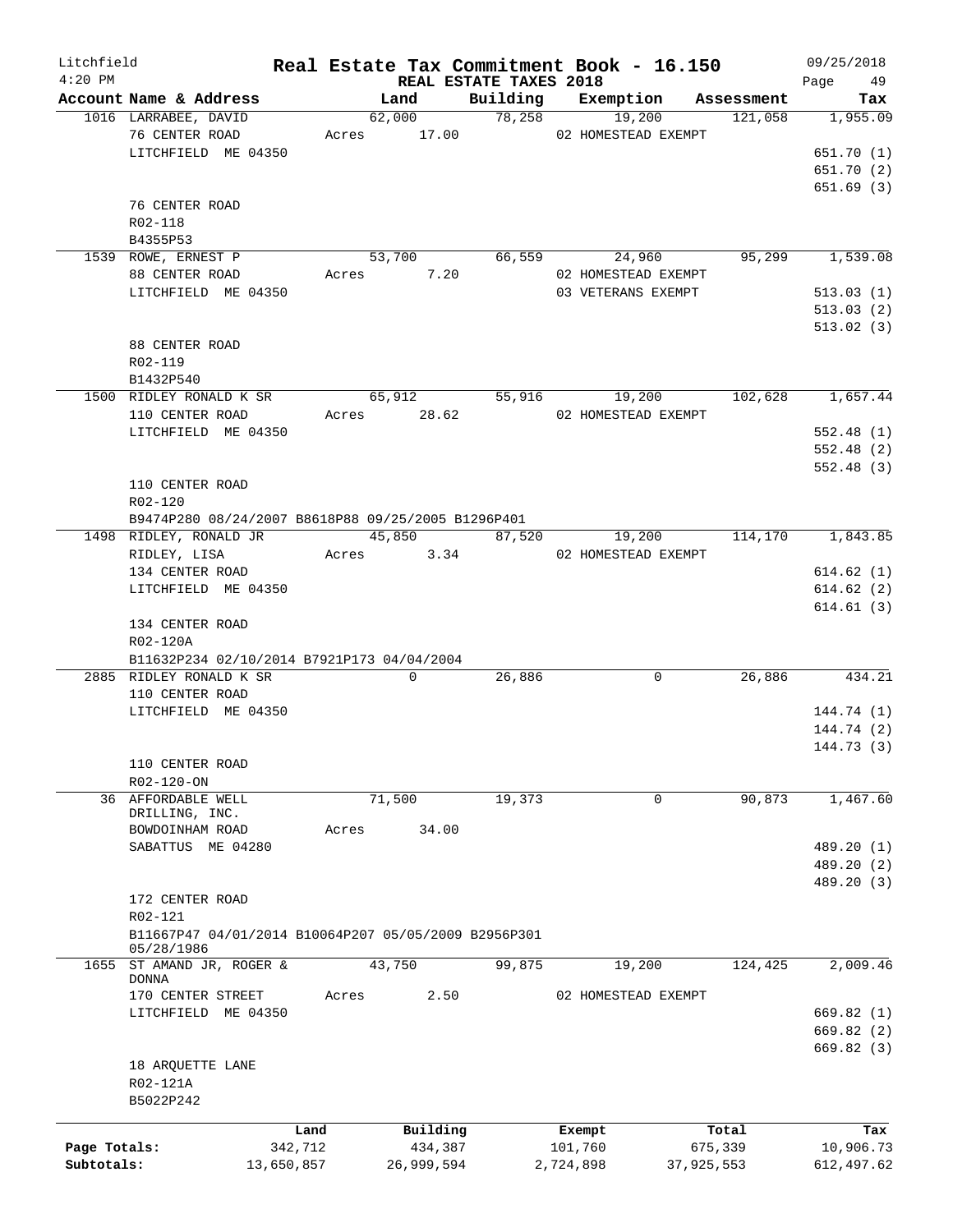| Litchfield |                                                                              |             |        |      |                        | Real Estate Tax Commitment Book - 16.150 |             |            | 09/25/2018   |            |
|------------|------------------------------------------------------------------------------|-------------|--------|------|------------------------|------------------------------------------|-------------|------------|--------------|------------|
| $4:20$ PM  |                                                                              |             |        |      | REAL ESTATE TAXES 2018 |                                          |             |            | Page         | 50         |
|            | Account Name & Address                                                       |             | Land   |      | Building               | Exemption                                |             | Assessment |              | Tax        |
|            | 1975 WELCH, JAMES                                                            |             | 42,500 |      | 143,372                |                                          | $\Omega$    | 185,872    |              | 3,001.83   |
|            | 180 CENTER ROAD                                                              | Acres       |        | 2.00 |                        |                                          |             |            |              |            |
|            | LITCHFIELD ME 04350                                                          |             |        |      |                        |                                          |             |            | 1,000.61(1)  |            |
|            |                                                                              |             |        |      |                        |                                          |             |            | 1,000.61(2)  |            |
|            |                                                                              |             |        |      |                        |                                          |             |            | 1,000.61(3)  |            |
|            | 180 CENTER ROAD<br>R02-121B                                                  |             |        |      |                        |                                          |             |            |              |            |
|            | B12292P145 03/22/2016 B11820P291 09/22/2014                                  |             |        |      |                        |                                          |             |            |              |            |
|            | B11656P220 04/01/2014 B11352P249 02/18/2013                                  |             |        |      |                        |                                          |             |            |              |            |
|            | B5037P296 10/13/1995                                                         |             |        |      |                        |                                          |             |            |              |            |
|            | 2348 BAILEY, JAMES L.                                                        |             | 40,000 |      | 53,608                 | 19,200                                   |             | 74,408     |              | 1,201.69   |
|            | 17 ARQUETTE LANE                                                             | Acres       |        | 1.00 |                        | 02 HOMESTEAD EXEMPT                      |             |            |              |            |
|            | LITCHFIELD ME 04350                                                          |             |        |      |                        |                                          |             |            |              | 400.56(1)  |
|            |                                                                              |             |        |      |                        |                                          |             |            |              | 400.56(2)  |
|            |                                                                              |             |        |      |                        |                                          |             |            |              | 400.57(3)  |
|            | 17 ARQUETTE LANE                                                             |             |        |      |                        |                                          |             |            |              |            |
|            | R02-121C                                                                     |             |        |      |                        |                                          |             |            |              |            |
|            | B11288P90 B11181P204 08/15/2012 B11181P201<br>08/15/2012 B7750P35 11/25/2003 |             |        |      |                        |                                          |             |            |              |            |
|            | 1858 WHEELER, KENNETH E                                                      |             | 55,800 |      | $\Omega$               |                                          | $\mathbf 0$ | 55,800     |              | 901.17     |
|            | 195 CENTER ROAD                                                              | Acres       | 39.00  |      |                        |                                          |             |            |              |            |
|            | LITCHFIELD ME 04350                                                          |             |        |      |                        |                                          |             |            |              | 300.39 (1) |
|            |                                                                              |             |        |      |                        |                                          |             |            |              | 300.39(2)  |
|            |                                                                              |             |        |      |                        |                                          |             |            |              | 300.39(3)  |
|            | CENTER ROAD                                                                  |             |        |      |                        |                                          |             |            |              |            |
|            | R02-123                                                                      |             |        |      |                        |                                          |             |            |              |            |
|            | B1373P93                                                                     |             |        |      |                        |                                          |             |            |              |            |
|            | 1859 WHEELER, KENNETH E                                                      |             | 72,000 |      | 133,137                | 19,200                                   |             | 185,937    |              | 3,002.88   |
|            | 195 CENTER ROAD                                                              | Acres 46.20 |        |      |                        | 02 HOMESTEAD EXEMPT                      |             |            |              |            |
|            | LITCHFIELD ME 04350                                                          |             |        |      |                        |                                          |             |            | 1,000.96(1)  |            |
|            |                                                                              |             |        |      |                        |                                          |             |            | 1,000.96(2)  |            |
|            |                                                                              |             |        |      |                        |                                          |             |            | 1,000.96(3)  |            |
|            | 195 CENTER ROAD<br>R03-001                                                   |             |        |      |                        |                                          |             |            |              |            |
|            | B1373P93                                                                     |             |        |      |                        |                                          |             |            |              |            |
|            | 2743 WHEELER, TRAVIS K &                                                     |             | 44,600 |      | 257,682                | 19,200                                   |             | 283,082    |              | 4,571.77   |
|            | SHELLY E                                                                     |             |        |      |                        |                                          |             |            |              |            |
|            | 213 CENTER ROAD                                                              | Acres       |        | 2.84 |                        | 02 HOMESTEAD EXEMPT                      |             |            |              |            |
|            | LITCHFIELD ME 04350                                                          |             |        |      |                        |                                          |             |            | 1,523.92(1)  |            |
|            |                                                                              |             |        |      |                        |                                          |             |            | 1,523.92(2)  |            |
|            |                                                                              |             |        |      |                        |                                          |             |            | 1, 523.93(3) |            |
|            | 213 CENTER ROAD                                                              |             |        |      |                        |                                          |             |            |              |            |
|            | R03-001A                                                                     |             |        |      |                        |                                          |             |            |              |            |
|            | B10273P125 11/16/2009                                                        |             |        |      |                        |                                          |             |            |              |            |
|            | 1496 RIDLEY JR, RICHARD H                                                    |             | 40,000 |      | 44,519                 | 19,200                                   |             | 65,319     |              | 1,054.90   |
|            | 169 CENTER ROAD                                                              | Acres       |        | 1.00 |                        | 02 HOMESTEAD EXEMPT                      |             |            |              |            |
|            | LITCHFIELD ME 04350                                                          |             |        |      |                        |                                          |             |            |              | 351.63(1)  |
|            |                                                                              |             |        |      |                        |                                          |             |            |              | 351.63(2)  |
|            | 169 CENTER ROAD                                                              |             |        |      |                        |                                          |             |            |              | 351.64(3)  |
|            | R03-003                                                                      |             |        |      |                        |                                          |             |            |              |            |
|            | B1296P403                                                                    |             |        |      |                        |                                          |             |            |              |            |
|            |                                                                              |             |        |      |                        |                                          |             |            |              |            |

|              | Land       | Building   | Exempt    | Total      | Tax          |
|--------------|------------|------------|-----------|------------|--------------|
| Page Totals: | 294,900    | 632,318    | 76,800    | 850,418    | 13,734.24    |
| Subtotals:   | 13,945,757 | 27,631,912 | 2,801,698 | 38,775,971 | 626, 231, 86 |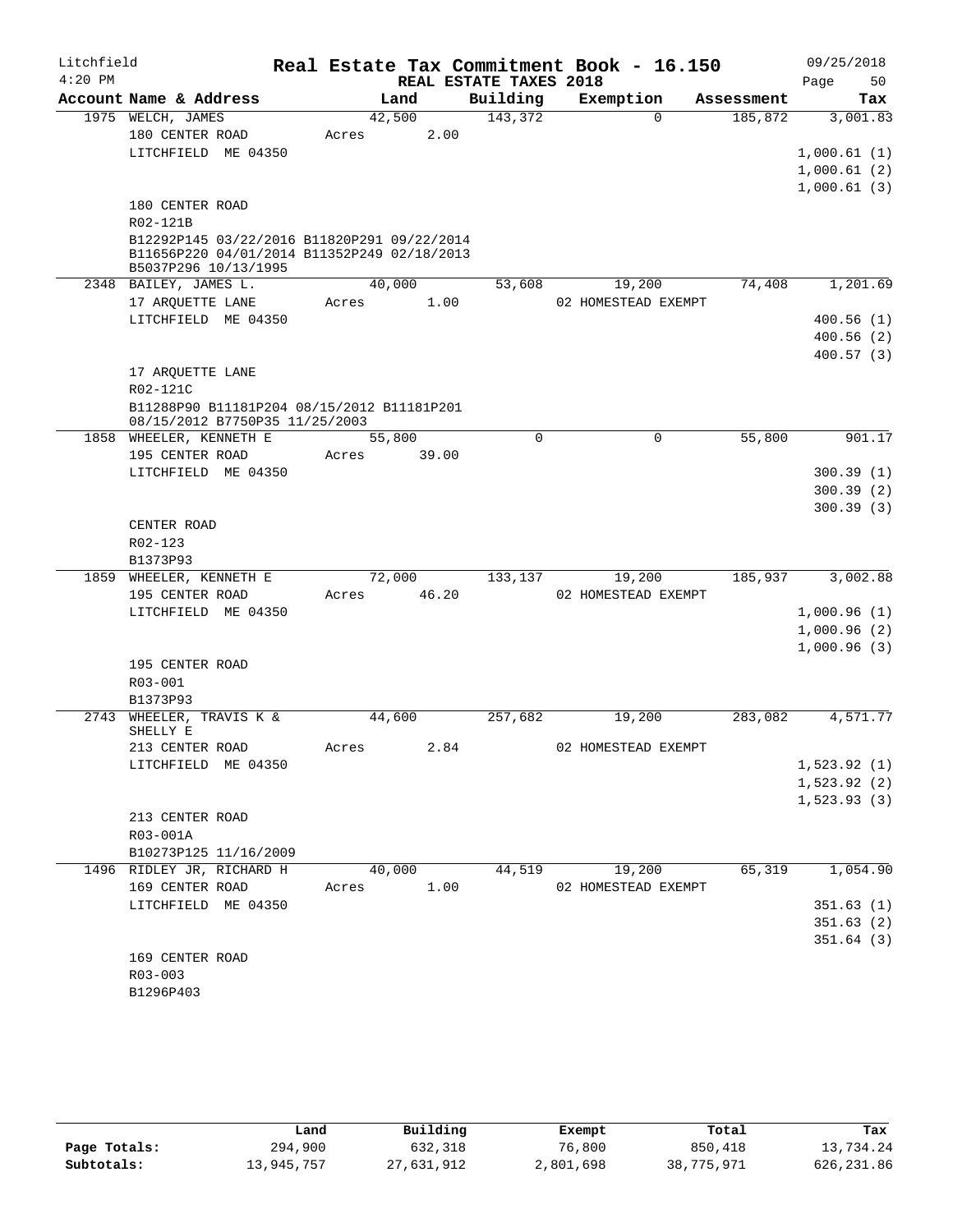| Litchfield<br>$4:20$ PM |                                           | Real Estate Tax Commitment Book - 16.150 | REAL ESTATE TAXES 2018 |             |            | 09/25/2018        |
|-------------------------|-------------------------------------------|------------------------------------------|------------------------|-------------|------------|-------------------|
|                         | Account Name & Address                    | Land                                     | Building               | Exemption   | Assessment | Page<br>51<br>Tax |
|                         | 1942 RIDLEY RONALD SR                     | 9,850                                    | $\overline{0}$         | $\Omega$    | 9,850      | 159.08            |
|                         | 110 CENTER ROAD                           | Acres 3.94                               |                        |             |            |                   |
|                         | LITCHFIELD ME 04350                       |                                          |                        |             |            | 53.03(1)          |
|                         |                                           |                                          |                        |             |            | 53.03(2)          |
|                         |                                           |                                          |                        |             |            | 53.02(3)          |
|                         | SCOTTY LANE                               |                                          |                        |             |            |                   |
|                         | R03-003A                                  |                                          |                        |             |            |                   |
|                         | 2257 RIDLEY, RONALD, SR.                  | 37,950                                   | 10,000                 | 0           | 47,950     | 774.39            |
|                         | 110 CENTER ROAD                           | 4.00<br>Acres                            |                        |             |            |                   |
|                         | LITCHFIELD ME 04350                       |                                          |                        |             |            | 258.13(1)         |
|                         |                                           |                                          |                        |             |            | 258.13(2)         |
|                         |                                           |                                          |                        |             |            | 258.13(3)         |
|                         | 16 SCOTTY LANE                            |                                          |                        |             |            |                   |
|                         | R03-003A-1                                |                                          |                        |             |            |                   |
|                         | B7076P330 09/27/2002                      |                                          |                        |             |            |                   |
|                         | 2868 RIDLEY, RONALD SR.                   | 0                                        | 6,217                  | 0           | 6,217      | 100.40            |
|                         | 110 CENTER ROAD                           |                                          |                        |             |            |                   |
|                         | Litchfield ME 04350                       |                                          |                        |             |            | 33.47(1)          |
|                         |                                           |                                          |                        |             |            | 33.47(2)          |
|                         |                                           |                                          |                        |             |            | 33.46(3)          |
|                         | 6 SCOTTY LANE                             |                                          |                        |             |            |                   |
|                         | R03-003A-1-ON                             |                                          |                        |             |            |                   |
|                         | 2258 RIDLEY, RONALD SR.                   | 42,500                                   | 8,817                  | 0           | 51,317     | 828.77            |
|                         | 110 CENTER ROAD                           | 2.00<br>Acres                            |                        |             |            |                   |
|                         | LITCHFIELD ME 04350                       |                                          |                        |             |            | 276.26(1)         |
|                         |                                           |                                          |                        |             |            | 276.26(2)         |
|                         |                                           |                                          |                        |             |            | 276.25(3)         |
|                         | 13 SCOTTY LANE<br>R03-003A-2              |                                          |                        |             |            |                   |
|                         | B6501P315                                 |                                          |                        |             |            |                   |
|                         | 2644 RIDLEY RONALD SR                     | 0                                        | 11,609                 | $\mathbf 0$ | 11,609     | 187.49            |
|                         | 110 CENTER ROAD                           |                                          |                        |             |            |                   |
|                         | LITCHFIELD ME 04350                       |                                          |                        |             |            | 62.50(1)          |
|                         |                                           |                                          |                        |             |            | 62.50(2)          |
|                         |                                           |                                          |                        |             |            | 62.49(3)          |
|                         | 3 SCOTTY LANE                             |                                          |                        |             |            |                   |
|                         | R03-003A-2-ON-2                           |                                          |                        |             |            |                   |
|                         | 1497 RIDLEY RICHARD H JR                  | 78,500                                   | $\Omega$               | 0           | 78,500     | 1,267.77          |
|                         | RIDLEY MARIE A                            | 48.00<br>Acres                           |                        |             |            |                   |
|                         | 169 CENTER ROAD                           |                                          |                        |             |            | 422.59(1)         |
|                         | LITCHFIELD ME 04350                       |                                          |                        |             |            | 422.59(2)         |
|                         |                                           |                                          |                        |             |            | 422.59(3)         |
|                         | 41 PATRIOTS LANE                          |                                          |                        |             |            |                   |
|                         | R03-005                                   |                                          |                        |             |            |                   |
|                         | B9566P79 11/15/2007 B7085P18 09/26/2002   |                                          |                        |             |            |                   |
|                         | 1495 RIDLEY, RONALD K                     | 50,000                                   | 11,546                 | 0           | 61,546     | 993.97            |
|                         | 110 CENTER ROAD                           | 5.00<br>Acres                            |                        |             |            |                   |
|                         | LITCHFIELD ME 04350                       |                                          |                        |             |            | 331.32(1)         |
|                         |                                           |                                          |                        |             |            | 331.32(2)         |
|                         |                                           |                                          |                        |             |            | 331.33(3)         |
|                         | 129 CENTER ROAD                           |                                          |                        |             |            |                   |
|                         | R03-005A                                  |                                          |                        |             |            |                   |
|                         | B10402P116 04/28/2010 B6123P15 12/16/1999 |                                          |                        |             |            |                   |

|              | Land       | Building   | Exempt    | Total      | Tax        |
|--------------|------------|------------|-----------|------------|------------|
| Page Totals: | 218,800    | 48,189     |           | 266,989    | 4, 311, 87 |
| Subtotals:   | 14,164,557 | 27,680,101 | 2,801,698 | 39,042,960 | 630,543.73 |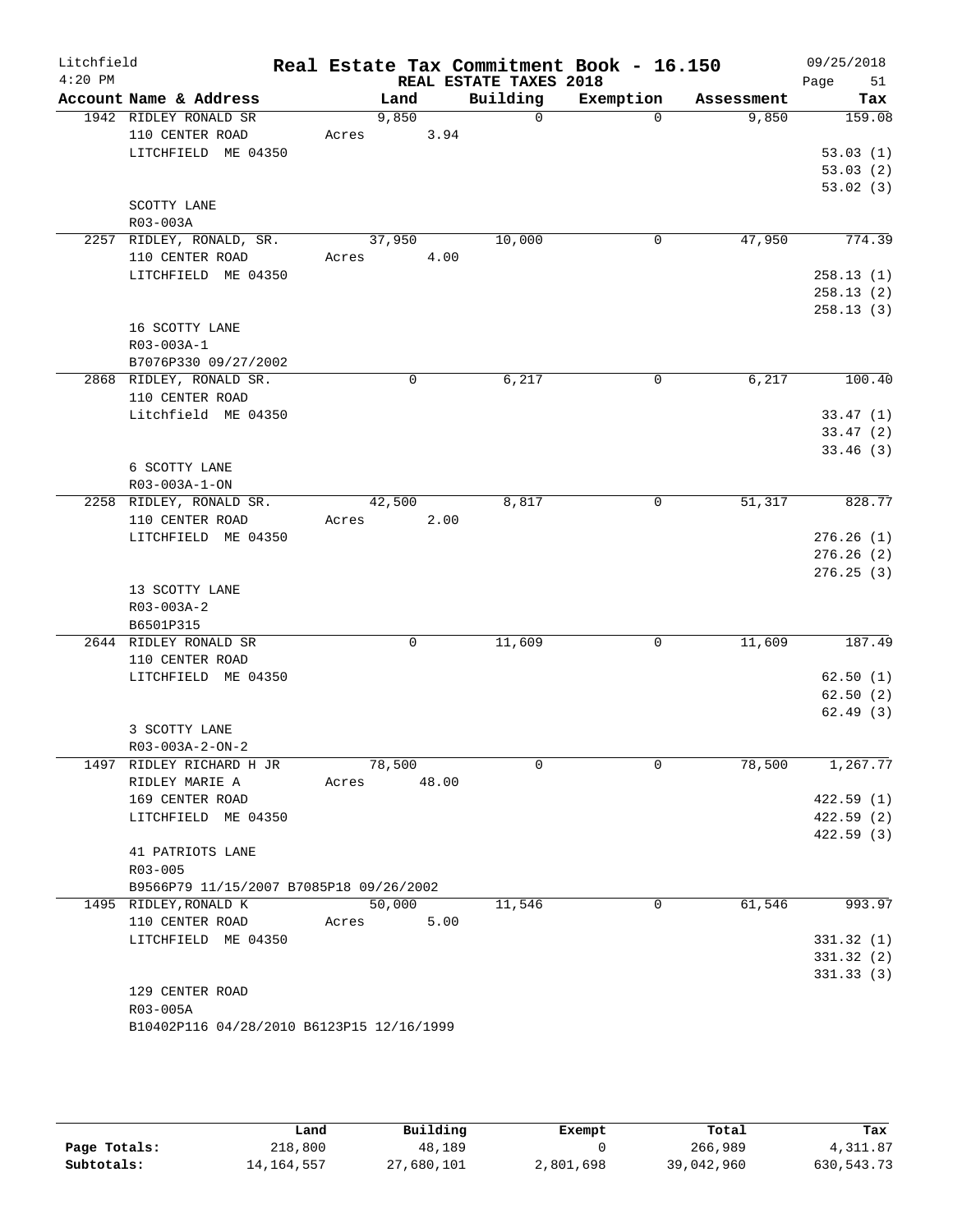| Litchfield   |                                                  |            | Real Estate Tax Commitment Book - 16.150                                                            |                                    |                     |                                   | 09/25/2018         |
|--------------|--------------------------------------------------|------------|-----------------------------------------------------------------------------------------------------|------------------------------------|---------------------|-----------------------------------|--------------------|
| $4:20$ PM    | Account Name & Address                           |            | Land                                                                                                | REAL ESTATE TAXES 2018<br>Building | Exemption           |                                   | Page<br>52         |
|              | 1487 BARBEAU, PENNI L.                           |            | 75,700                                                                                              | 104, 130                           |                     | Assessment<br>179,830<br>$\Omega$ | Tax<br>2,904.25    |
|              | 560 GARDINER ROAD                                |            | 42.40<br>Acres                                                                                      |                                    |                     |                                   |                    |
|              | DRESDEN ME 04342                                 |            |                                                                                                     |                                    |                     |                                   | 968.08(1)          |
|              |                                                  |            |                                                                                                     |                                    |                     |                                   | 968.08(2)          |
|              |                                                  |            |                                                                                                     |                                    |                     |                                   | 968.09(3)          |
|              |                                                  |            |                                                                                                     |                                    |                     |                                   |                    |
|              | 42 PATRIOTS LANE                                 |            |                                                                                                     |                                    |                     |                                   |                    |
|              | R03-005B                                         |            |                                                                                                     |                                    |                     |                                   |                    |
|              |                                                  |            | B12430P118 09/30/2016 B11737P214 07/07/2014<br>B11724P48 06/30/2014 B10185P145 08/17/2009 B6347P208 |                                    |                     |                                   |                    |
|              | 04/18/2003                                       |            |                                                                                                     |                                    |                     |                                   |                    |
|              | 2693 KRAVETZ STEVEN                              |            | 41,350                                                                                              | 68,552                             | 19,200              |                                   | 90,702<br>1,464.84 |
|              | KRAVETZ SUSAN                                    |            | Acres                                                                                               | 2.10                               | 02 HOMESTEAD EXEMPT |                                   |                    |
|              | 41 PATRIOTS LANE                                 |            |                                                                                                     |                                    |                     |                                   | 488.28 (1)         |
|              | LITCHFIELD ME 04350                              |            |                                                                                                     |                                    |                     |                                   | 488.28 (2)         |
|              |                                                  |            |                                                                                                     |                                    |                     |                                   | 488.28 (3)         |
|              | 41 PATRIOTS LANE                                 |            |                                                                                                     |                                    |                     |                                   |                    |
|              | R03-005C                                         |            |                                                                                                     |                                    |                     |                                   |                    |
|              |                                                  |            |                                                                                                     |                                    |                     |                                   |                    |
|              | B9482P313 08/30/2007                             |            |                                                                                                     |                                    |                     |                                   |                    |
|              | 708 GOWELL CLARENCE SR                           |            | 271,800                                                                                             | 50,512                             |                     | 322,312<br>0                      | 5,205.34           |
|              | 156 WENTZELL ROAD                                |            | Acres<br>41.40                                                                                      |                                    |                     |                                   |                    |
|              | LITCHFIELD ME 04350                              |            |                                                                                                     |                                    |                     |                                   | 1,735.11(1)        |
|              |                                                  |            |                                                                                                     |                                    |                     |                                   | 1,735.11(2)        |
|              |                                                  |            |                                                                                                     |                                    |                     |                                   | 1,735.12(3)        |
|              | 21 BUSH LANE                                     |            |                                                                                                     |                                    |                     |                                   |                    |
|              | $R03 - 006$                                      |            |                                                                                                     |                                    |                     |                                   |                    |
|              | B6354P122                                        |            |                                                                                                     |                                    |                     |                                   |                    |
|              | 1093 BRYCE, ROSANNE                              |            | 0                                                                                                   | 15,763                             | 15,763              |                                   | 0.00<br>0          |
|              | 3 BUSH LANE                                      |            |                                                                                                     |                                    | 02 HOMESTEAD EXEMPT |                                   |                    |
|              | LITCHFIELD ME 04350                              |            |                                                                                                     |                                    |                     |                                   |                    |
|              | R03-006-ON-1<br>B6354P113<br>514 VANNAH, RUSSELL |            | 0                                                                                                   | 9,396                              |                     | 0                                 | 9,396<br>151.75    |
|              | 558 HUNTINGTON HILL                              |            |                                                                                                     |                                    |                     |                                   |                    |
|              | ROAD                                             |            |                                                                                                     |                                    |                     |                                   |                    |
|              | LITCHFIELD ME 04350                              |            |                                                                                                     |                                    |                     |                                   | 50.58(1)           |
|              |                                                  |            |                                                                                                     |                                    |                     |                                   | 50.58(2)           |
|              |                                                  |            |                                                                                                     |                                    |                     |                                   | 50.59(3)           |
|              | 24 BUSH LANE                                     |            |                                                                                                     |                                    |                     |                                   |                    |
|              | R03-006-ON-10                                    |            |                                                                                                     |                                    |                     |                                   |                    |
|              | 183 MARTIN, JASON A.                             |            | 0                                                                                                   | 6,217                              |                     | 0                                 | 6,217<br>100.40    |
|              | INGALLS, TAMMY L.                                |            |                                                                                                     |                                    |                     |                                   |                    |
|              | 11 REAGAN LANE                                   |            |                                                                                                     |                                    |                     |                                   | 33.47(1)           |
|              | LITCHFIELD ME 04350                              |            |                                                                                                     |                                    |                     |                                   | 33.47(2)           |
|              |                                                  |            |                                                                                                     |                                    |                     |                                   | 33.46(3)           |
|              | 11 REAGAN LANE - MH                              |            |                                                                                                     |                                    |                     |                                   |                    |
|              | PARK                                             |            |                                                                                                     |                                    |                     |                                   |                    |
|              | R03-006-ON-11                                    |            |                                                                                                     |                                    |                     |                                   |                    |
| 1991         | EMERSON, KENNETH                                 |            | 0                                                                                                   | 6,218                              | 6,218               |                                   | 0.00<br>0          |
|              | 10 REAGAN LANE                                   |            |                                                                                                     |                                    | 02 HOMESTEAD EXEMPT |                                   |                    |
|              | LITCHFIELD ME 04350                              |            |                                                                                                     |                                    |                     |                                   |                    |
|              | 10 REAGAN LANE                                   |            |                                                                                                     |                                    |                     |                                   |                    |
|              | R03-006-ON-12                                    |            |                                                                                                     |                                    |                     |                                   |                    |
|              |                                                  |            |                                                                                                     |                                    |                     |                                   |                    |
|              |                                                  |            |                                                                                                     |                                    |                     |                                   |                    |
|              |                                                  | Land       | Building                                                                                            |                                    | Exempt              | Total                             | Tax                |
| Page Totals: |                                                  | 388,850    | 260,788                                                                                             |                                    | 41,181              | 608,457                           | 9,826.58           |
| Subtotals:   |                                                  | 14,553,407 | 27,940,889                                                                                          |                                    | 2,842,879           | 39,651,417                        | 640, 370. 31       |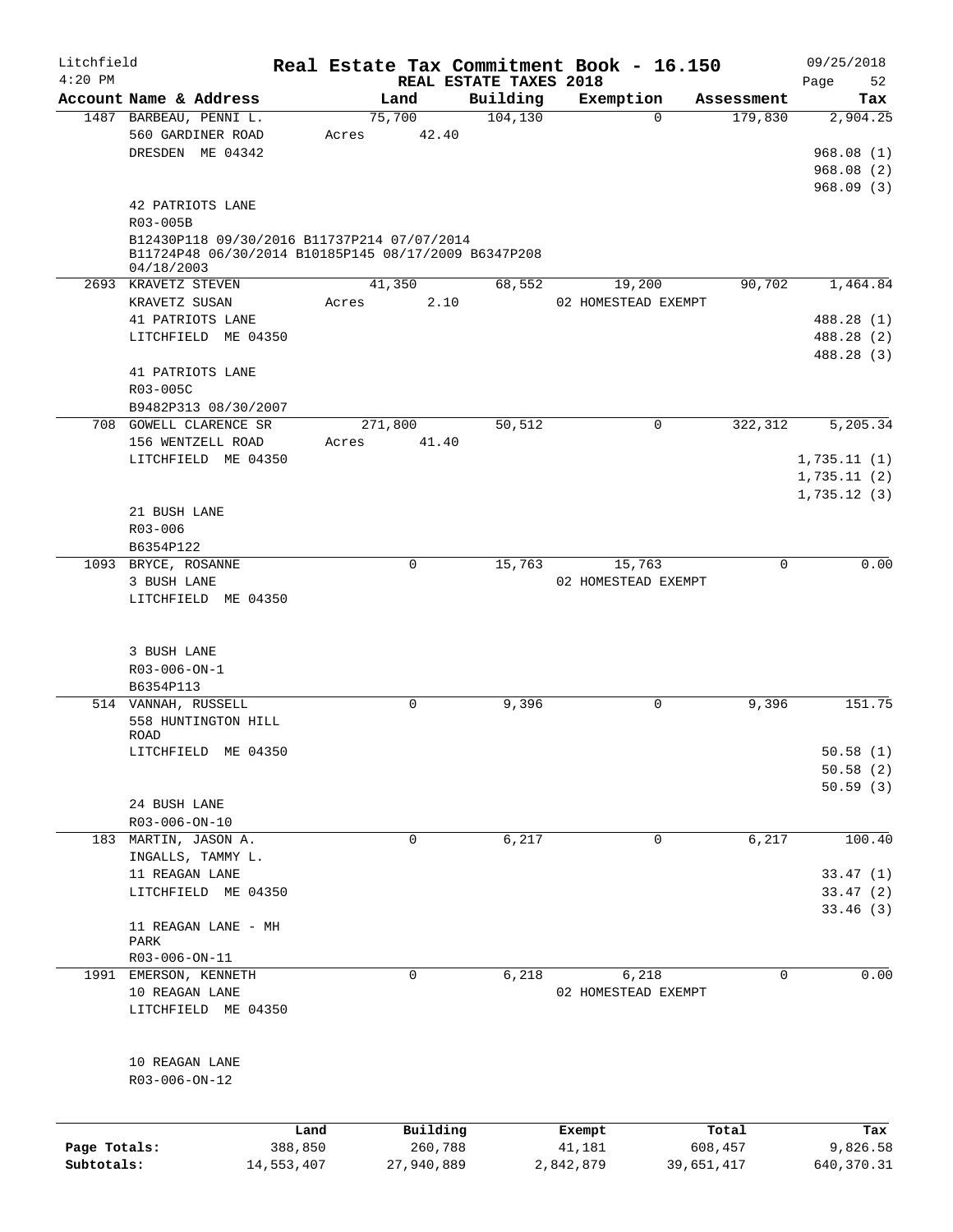| Litchfield<br>$4:20$ PM |                           |               | REAL ESTATE TAXES 2018 | Real Estate Tax Commitment Book - 16.150 |            | 09/25/2018<br>Page<br>53 |
|-------------------------|---------------------------|---------------|------------------------|------------------------------------------|------------|--------------------------|
|                         | Account Name & Address    | Land          | Building               | Exemption                                | Assessment | Tax                      |
|                         | 1998 TAYLOR, WAYNE        | $\mathbf 0$   | 10,853                 | 10,853                                   | 0          | 0.00                     |
|                         | 33 BUSH LANE              |               |                        | 02 HOMESTEAD EXEMPT                      |            |                          |
|                         | LITCHFIELD ME 04350       |               |                        |                                          |            |                          |
|                         |                           |               |                        |                                          |            |                          |
|                         | 33 BUSH LANE              |               |                        |                                          |            |                          |
|                         | R03-006-ON-18             |               |                        |                                          |            |                          |
|                         | B10719P77 05/02/2011      |               |                        |                                          |            |                          |
|                         | 1979 FENNELL, LINDA       | 0             | 10,094                 | 10,094                                   | 0          | 0.00                     |
|                         | 7 BUSH LANE               |               |                        | 02 HOMESTEAD EXEMPT                      |            |                          |
|                         | LITCHFIELD ME 04350       |               |                        |                                          |            |                          |
|                         |                           |               |                        |                                          |            |                          |
|                         | 7 BUSH LANE               |               |                        |                                          |            |                          |
|                         | $R03 - 006 - ON - 2$      |               |                        |                                          |            |                          |
|                         | B10295P181 12/18/2009     |               |                        |                                          |            |                          |
|                         | 1978 GOWELL MICHAEL       | 0             | 12,345                 | 0                                        | 12,345     | 199.37                   |
|                         | P.O. BOX 5                |               |                        |                                          |            |                          |
|                         | LITCHFIELD ME 04350       |               |                        |                                          |            | 66.46(1)                 |
|                         |                           |               |                        |                                          |            | 66.46(2)                 |
|                         |                           |               |                        |                                          |            | 66.45(3)                 |
|                         | 30 BUSH LANE              |               |                        |                                          |            |                          |
|                         | R03-006-ON-22             |               |                        |                                          |            |                          |
|                         | 1415 GOWELL, CLARENCE SR. | 0             | 23,468                 | 0                                        | 23,468     | 379.01                   |
|                         | 156 WENTZELL ROAD         |               |                        |                                          |            |                          |
|                         | LITCHFIELD ME 04350       |               |                        |                                          |            | 126.34(1)                |
|                         |                           |               |                        |                                          |            |                          |
|                         |                           |               |                        |                                          |            | 126.34(2)                |
|                         | 17 BUSH LANE              |               |                        |                                          |            | 126.33(3)                |
|                         | $R03 - 006 - ON - 4$      |               |                        |                                          |            |                          |
|                         | 1473 RICHARDS DONALD      | 0             | 12,732                 | 12,732                                   | 0          | 0.00                     |
|                         |                           |               |                        | 02 HOMESTEAD EXEMPT                      |            |                          |
|                         | PO BOX 393                |               |                        |                                          |            |                          |
|                         | 39 BUSH LANE              |               |                        |                                          |            |                          |
|                         | LITCHFIELD ME 04350       |               |                        |                                          |            |                          |
|                         | 39 BUSH LANE              |               |                        |                                          |            |                          |
|                         | $R03 - 006 - ON - 6$      |               |                        |                                          |            |                          |
|                         | 2186 GOWELL, LAWRENCE G.  | 0             | 6,447                  | 0                                        | 6,447      | 104.12                   |
|                         | <b>48 KENNEDY LANE</b>    |               |                        |                                          |            |                          |
|                         | LITCHFIELD ME 04350       |               |                        |                                          |            | 34.71(1)                 |
|                         |                           |               |                        |                                          |            | 34.71 (2)                |
|                         |                           |               |                        |                                          |            | 34.70(3)                 |
|                         | 40 BUSH LANE              |               |                        |                                          |            |                          |
|                         | R03-006-ON-7              |               |                        |                                          |            |                          |
|                         | B6719P217                 |               |                        |                                          |            |                          |
|                         | 562 ESTABROOK, KEITH H    | 59,000        | 108,655                | 19,200                                   | 148,455    | 2,397.55                 |
|                         | 67 CENTER ROAD            | 8.60<br>Acres |                        | 02 HOMESTEAD EXEMPT                      |            |                          |
|                         | LITCHFIELD ME 04350       |               |                        |                                          |            | 799.18 (1)               |
|                         |                           |               |                        |                                          |            | 799.18 (2)               |
|                         |                           |               |                        |                                          |            | 799.19 (3)               |
|                         | 67 CENTER ROAD            |               |                        |                                          |            |                          |
|                         | R03-007                   |               |                        |                                          |            |                          |
|                         | B2394P292 06/17/1981      |               |                        |                                          |            |                          |
|                         |                           |               |                        |                                          |            |                          |

|              | Land       | Building     | Exempt    | Total      | Tax        |
|--------------|------------|--------------|-----------|------------|------------|
| Page Totals: | 59,000     | 184,594      | 52,879    | 190,715    | 3,080.05   |
| Subtotals:   | 14,612,407 | 28, 125, 483 | 2,895,758 | 39,842,132 | 643,450.36 |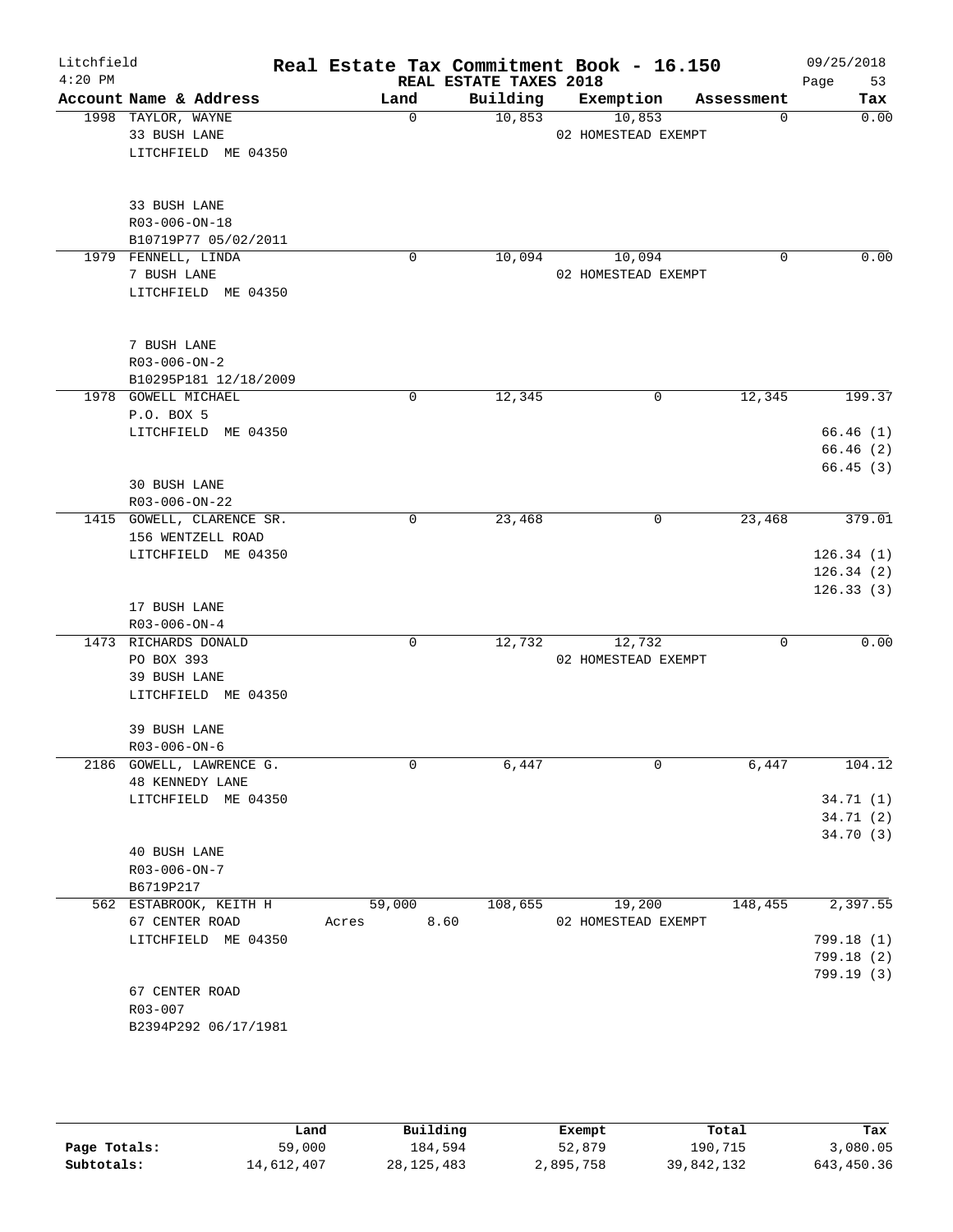| Litchfield<br>$4:20$ PM |                                                      |       |                     |                                    | Real Estate Tax Commitment Book - 16.150 |                  | 09/25/2018        |
|-------------------------|------------------------------------------------------|-------|---------------------|------------------------------------|------------------------------------------|------------------|-------------------|
|                         | Account Name & Address                               |       | Land                | REAL ESTATE TAXES 2018<br>Building | Exemption                                | Assessment       | 54<br>Page<br>Tax |
|                         | 1689 GOWELL, LAWRENCE<br>GOWELL, LISA                | Acres | 89,250<br>74.00     | 79,034                             | $\Omega$                                 | 168,284          | 2,717.79          |
|                         | 490 RICHMOND ROAD                                    |       |                     |                                    |                                          |                  | 905.93(1)         |
|                         | LITCHFIELD ME 04350                                  |       |                     |                                    |                                          |                  | 905.93(2)         |
|                         |                                                      |       |                     |                                    |                                          |                  | 905.93(3)         |
|                         | 47 CENTER ROAD<br>$R03 - 008$                        |       |                     |                                    |                                          |                  |                   |
|                         | B12417P155 09/21/2016                                |       |                     |                                    |                                          |                  |                   |
|                         | 154 BLIER, AURELE                                    |       | 40,700              | 32,948                             | 24,960                                   | 48,688           | 786.31            |
|                         | 21 CENTER ROAD                                       | Acres | 1.28                |                                    | 03 VETERANS EXEMPT                       |                  |                   |
|                         | LITCHFIELD ME 04350                                  |       |                     |                                    | 02 HOMESTEAD EXEMPT                      |                  | 262.10(1)         |
|                         |                                                      |       |                     |                                    |                                          |                  | 262.10(2)         |
|                         |                                                      |       |                     |                                    |                                          |                  | 262.11(3)         |
|                         | 21 CENTER ROAD                                       |       |                     |                                    |                                          |                  |                   |
|                         | $R03 - 009$                                          |       |                     |                                    |                                          |                  |                   |
|                         | B1942P286 09/16/1976                                 |       |                     |                                    |                                          |                  |                   |
|                         | 279 CARR, TRYLLIS                                    |       | 43,725              | 107,896                            | 19,200                                   | 132,421          | 2,138.60          |
|                         | 507 RICHMOND ROAD                                    | Acres | 2.49                |                                    | 02 HOMESTEAD EXEMPT                      |                  |                   |
|                         | LITCHFIELD ME 04350                                  |       |                     |                                    |                                          |                  | 712.87(1)         |
|                         |                                                      |       |                     |                                    |                                          |                  | 712.87(2)         |
|                         |                                                      |       |                     |                                    |                                          |                  | 712.86(3)         |
|                         | 507 RICHMOND ROAD                                    |       |                     |                                    |                                          |                  |                   |
|                         | R03-009A                                             |       |                     |                                    |                                          |                  |                   |
|                         | B1878P345<br>703 GOWELL'S STORE INC                  |       | 61,150              | 312,795                            | $\mathbf 0$                              | 373,945          | 6,039.21          |
|                         | 473 RICHMOND ROAD                                    | Acres | 2.26                |                                    |                                          |                  |                   |
|                         | LITCHFIELD ME 04350                                  |       |                     |                                    |                                          |                  | 2,013.07(1)       |
|                         |                                                      |       |                     |                                    |                                          |                  | 2,013.07(2)       |
|                         |                                                      |       |                     |                                    |                                          |                  | 2,013.07(3)       |
|                         | 491 RICHMOND ROAD                                    |       |                     |                                    |                                          |                  |                   |
|                         | R03-009B-1                                           |       |                     |                                    |                                          |                  |                   |
|                         | B12028P202 07/01/2015 B9322P229 04/20/2007 B6197P332 |       |                     |                                    |                                          |                  |                   |
|                         | 03/21/2000 B2526P305 11/30/1982                      |       |                     |                                    |                                          |                  |                   |
|                         | 2273 SABATTUS FEDERAL CREDIT                         |       | 0                   | 42,588                             | 0                                        | 42,588           | 687.80            |
|                         | UNION                                                |       |                     |                                    |                                          |                  |                   |
|                         | P O BOX 250                                          |       |                     |                                    |                                          |                  |                   |
|                         | SABATTUS ME 04280                                    |       |                     |                                    |                                          |                  | 229.27(1)         |
|                         |                                                      |       |                     |                                    |                                          |                  | 229.27(2)         |
|                         | 491 RICHMOND ROAD                                    |       |                     |                                    |                                          |                  | 229.26(3)         |
|                         | R03-009B-1-ON                                        |       |                     |                                    |                                          |                  |                   |
| 2610                    | GOWELL CLARENCE R JR                                 |       | 42,125              | 55,202                             | 0                                        | 97,327           | 1,571.83          |
|                         | $C/O:$ $C & G$ FEED STORE                            | Acres | 1.85                |                                    |                                          |                  |                   |
|                         | 469 RICHMOND ROAD                                    |       |                     |                                    |                                          |                  | 523.94(1)         |
|                         | LITCHFIELD ME 04350                                  |       |                     |                                    |                                          |                  | 523.94 (2)        |
|                         |                                                      |       |                     |                                    |                                          |                  | 523.95 (3)        |
|                         | 483 RICHMOND ROAD                                    |       |                     |                                    |                                          |                  |                   |
|                         | R03-009B-2                                           |       |                     |                                    |                                          |                  |                   |
| 2609                    | GOWELL, CLARENCE R III                               |       | 42,250              | 56,089                             | 0                                        | 98,339           | 1,588.17          |
|                         | GOWELL, BOBBI JO                                     | Acres | 1.90                |                                    |                                          |                  |                   |
|                         | 469 RICHMOND ROAD                                    |       |                     |                                    |                                          |                  | 529.39(1)         |
|                         | LITCHFIELD ME 04350                                  |       |                     |                                    |                                          |                  | 529.39(2)         |
|                         |                                                      |       |                     |                                    |                                          |                  | 529.39(3)         |
|                         | 473 RICHMOND ROAD                                    |       |                     |                                    |                                          |                  |                   |
|                         | R03-009B-3                                           |       |                     |                                    |                                          |                  |                   |
|                         | B11362P305 04/16/2013                                |       |                     |                                    |                                          |                  |                   |
|                         |                                                      |       |                     |                                    |                                          |                  |                   |
|                         |                                                      |       |                     |                                    |                                          |                  |                   |
| Page Totals:            | 319,200                                              | Land  | Building<br>686,552 |                                    | Exempt<br>44,160                         | Total<br>961,592 | Tax<br>15,529.71  |
|                         |                                                      |       |                     |                                    |                                          |                  |                   |

**Subtotals:** 14,931,607 28,812,035 2,939,918 40,803,724 658,980.07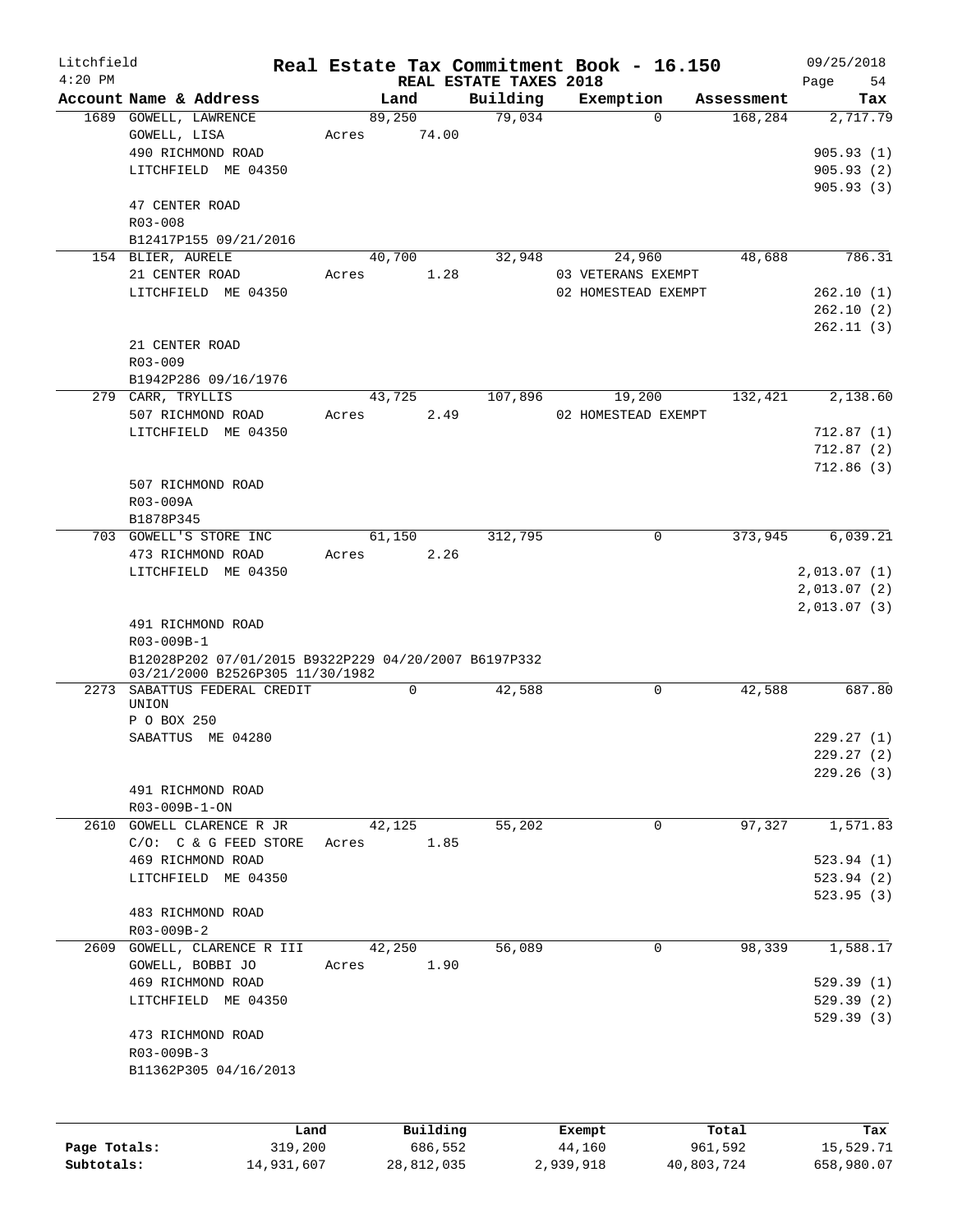| Litchfield<br>$4:20$ PM |                                                                                                    |               | REAL ESTATE TAXES 2018 | Real Estate Tax Commitment Book - 16.150 | Page       | 09/25/2018<br>55 |
|-------------------------|----------------------------------------------------------------------------------------------------|---------------|------------------------|------------------------------------------|------------|------------------|
|                         | Account Name & Address                                                                             | Land          | Building               | Exemption                                | Assessment | Tax              |
|                         | 702 GOWELL CLARENCE R III                                                                          | 54,250        | 181,915                | $\Omega$                                 | 236, 165   | 3,814.06         |
|                         | 469 RICHMOND ROAD                                                                                  | 1.90<br>Acres |                        |                                          |            |                  |
|                         | LITCHFIELD ME 04350                                                                                |               |                        |                                          |            | 1,271.35(1)      |
|                         |                                                                                                    |               |                        |                                          |            | 1, 271.35(2)     |
|                         |                                                                                                    |               |                        |                                          |            | 1,271.36(3)      |
|                         | 469 RICHMOND ROAD                                                                                  |               |                        |                                          |            |                  |
|                         | R03-009B-4                                                                                         |               |                        |                                          |            |                  |
|                         | B8484P71 07/06/2005 B6197P328 03/21/2000                                                           |               |                        |                                          |            |                  |
|                         | 2697 GOWELL'S REAL ESTATE,                                                                         | 44,750        | 1,391,579              | 0                                        | 1,436,329  | 23, 196. 71      |
|                         | LLC.<br>511 RICHMOND ROAD                                                                          | 2.90<br>Acres |                        |                                          |            |                  |
|                         | LITCHFIELD ME 04350                                                                                |               |                        |                                          |            | 7,732.24(1)      |
|                         |                                                                                                    |               |                        |                                          |            | 7,732.24(2)      |
|                         |                                                                                                    |               |                        |                                          |            | 7,732.23(3)      |
|                         | 511 RICHMOND ROAD                                                                                  |               |                        |                                          |            |                  |
|                         | R03-009C                                                                                           |               |                        |                                          |            |                  |
|                         | B12028P199 06/30/2015 B9526P341 10/10/2007                                                         |               |                        |                                          |            |                  |
|                         | 2600 MCDONALD KENNETH B                                                                            | 41,275        | 6,144                  | 19,200                                   | 28,219     | 455.74           |
|                         | 499 RICHMOND ROAD                                                                                  | Acres<br>1.51 |                        | 02 HOMESTEAD EXEMPT                      |            |                  |
|                         | LITCHFIELD ME 04350                                                                                |               |                        |                                          |            | 151.91(1)        |
|                         |                                                                                                    |               |                        |                                          |            | 151.91(2)        |
|                         |                                                                                                    |               |                        |                                          |            | 151.92(3)        |
|                         | 499 RICHMOND ROAD                                                                                  |               |                        |                                          |            |                  |
|                         | R03-009D                                                                                           |               |                        |                                          |            |                  |
|                         | B8886P25 04/28/2006                                                                                |               |                        |                                          |            |                  |
|                         | 354 COMMUNITY SERVICE,<br>TELEPHONE CO                                                             | $\Omega$      | 24,931                 | $\mathbf 0$                              | 24,931     | 402.64           |
|                         | DBA: FAIRPOINT<br>COMMUNICATIONS                                                                   |               |                        |                                          |            |                  |
|                         | ATTN: ACCTS. PAYABLE                                                                               |               |                        |                                          |            | 134.21(1)        |
|                         | 908 WEST FRONTVIEW                                                                                 |               |                        |                                          |            | 134.21(2)        |
|                         | DIDGE CITY KS 67801                                                                                |               |                        |                                          |            | 134.22(3)        |
|                         | 511 RICHMOND ROAD                                                                                  |               |                        |                                          |            |                  |
|                         | R03-009-ON                                                                                         |               |                        |                                          |            |                  |
|                         | 398 GOWELL, LAWRENCE G. &<br>LISA R.                                                               | 40,250        | 57,559                 | 0                                        | 97,809     | 1,579.62         |
|                         | 57 KENNEDY LANE                                                                                    | 1.10<br>Acres |                        |                                          |            |                  |
|                         | LITCHFIELD ME 04350                                                                                |               |                        |                                          |            | 526.54(1)        |
|                         |                                                                                                    |               |                        |                                          |            | 526.54(2)        |
|                         |                                                                                                    |               |                        |                                          |            | 526.54(3)        |
|                         | 451 RICHMOND ROAD<br>R03-010                                                                       |               |                        |                                          |            |                  |
|                         | B12309P124 05/27/2016 B12270P90 01/21/2016                                                         |               |                        |                                          |            |                  |
|                         | B12010P190 04/06/2015 B11923P315 11/24/2014<br>B11636P74 01/22/2014 B11091P40 06/27/2012 B9182P119 |               |                        |                                          |            |                  |
|                         | 12/06/2006 B8270P297 12/29/2004 B6266P226 12/28/2004<br>2587 RURAL PROPERTY                        | 40,250        | 24,574                 | $\Omega$                                 | 64,824     | 1,046.91         |
|                         | MANAGEMENT LLC                                                                                     |               |                        |                                          |            |                  |
|                         | 455 RICHMOND ROAD                                                                                  | 1.10<br>Acres |                        |                                          |            |                  |
|                         | LITCHFIELD ME 04350                                                                                |               |                        |                                          |            | 348.97 (1)       |
|                         |                                                                                                    |               |                        |                                          |            | 348.97(2)        |
|                         |                                                                                                    |               |                        |                                          |            | 348.97(3)        |
|                         | 455 RICHMOND ROAD                                                                                  |               |                        |                                          |            |                  |
|                         | R03-010A                                                                                           |               |                        |                                          |            |                  |
|                         | B9155P335 11/01/2006 B8270P299 12/28/2004                                                          |               |                        |                                          |            |                  |

|              | Land         | Building   | Exempt    | Total      | Tax          |
|--------------|--------------|------------|-----------|------------|--------------|
| Page Totals: | 220,775      | 1,686,702  | 19,200    | 1,888,277  | 30,495.68    |
| Subtotals:   | 15, 152, 382 | 30,498,737 | 2,959,118 | 42,692,001 | 689, 475. 75 |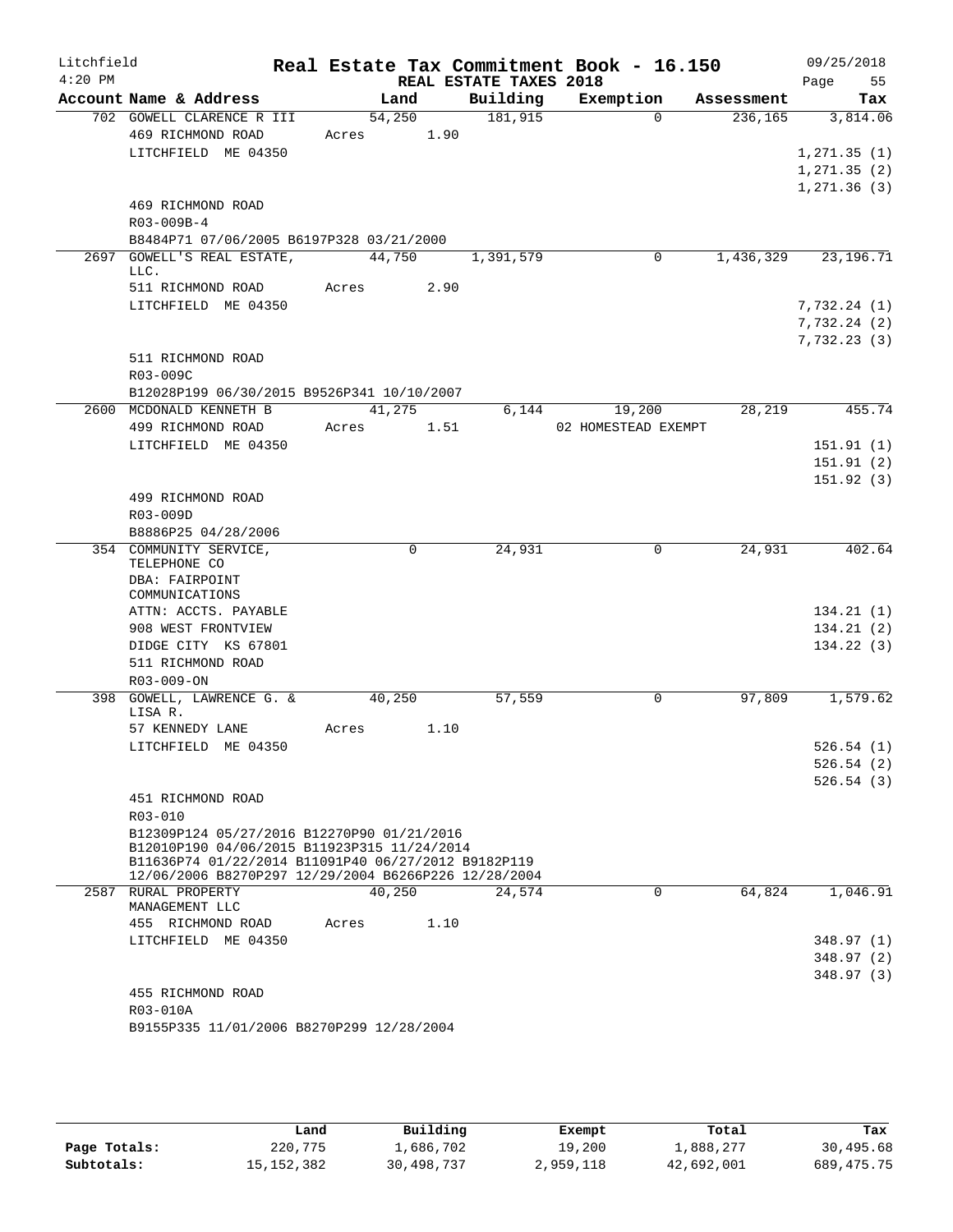| Litchfield   |                                |       |               |                                    | Real Estate Tax Commitment Book - 16.150 |                       | 09/25/2018     |
|--------------|--------------------------------|-------|---------------|------------------------------------|------------------------------------------|-----------------------|----------------|
| $4:20$ PM    | Account Name & Address         |       | Land          | REAL ESTATE TAXES 2018<br>Building | Exemption                                |                       | Page 56<br>Tax |
|              | 335 COLBY, RONALD              |       | 41,000        | 144, 147                           | 19,200                                   | Assessment<br>165,947 | 2,680.04       |
|              | 435 RICHMOND ROAD              |       | Acres 1.40    |                                    | 02 HOMESTEAD EXEMPT                      |                       |                |
|              | LITCHFIELD ME 04350            |       |               |                                    |                                          |                       | 893.35 (1)     |
|              |                                |       |               |                                    |                                          |                       | 893.35 (2)     |
|              |                                |       |               |                                    |                                          |                       | 893.34 (3)     |
|              | 435 RICHMOND ROAD              |       |               |                                    |                                          |                       |                |
|              | R03-011                        |       |               |                                    |                                          |                       |                |
|              | B3205P320                      |       |               |                                    |                                          |                       |                |
|              | 1294 NEWBURY, CHARLES          |       | 40,250        | 76,462                             | 24,960                                   | 91,752                | 1,481.79       |
|              | 423 RICHMOND ROAD              |       | Acres<br>1.10 |                                    | 02 HOMESTEAD EXEMPT                      |                       |                |
|              | LITCHFIELD ME 04350            |       |               |                                    | 03 VETERANS EXEMPT                       |                       | 493.93 (1)     |
|              |                                |       |               |                                    |                                          |                       | 493.93 (2)     |
|              |                                |       |               |                                    |                                          |                       | 493.93 (3)     |
|              | 423 RICHMOND ROAD              |       |               |                                    |                                          |                       |                |
|              | R03-012                        |       |               |                                    |                                          |                       |                |
|              | B4656P296                      |       |               |                                    |                                          |                       |                |
|              | 1068 LILLY JR, HAROLD W        |       | 40,000        | 11,012                             | 0                                        | 51,012                | 823.84         |
|              | 480 VIGUE ROAD                 |       | Acres 1.00    |                                    |                                          |                       |                |
|              | WHITEFIELD ME 04353            |       |               |                                    |                                          |                       |                |
|              |                                |       |               |                                    |                                          |                       | 274.61(1)      |
|              |                                |       |               |                                    |                                          |                       | 274.61(2)      |
|              |                                |       |               |                                    |                                          |                       | 274.62(3)      |
|              | 417 RICHMOND ROAD              |       |               |                                    |                                          |                       |                |
|              | R03-013                        |       |               |                                    |                                          |                       |                |
|              | B9778P235 07/01/2008 B1762P166 |       |               |                                    |                                          |                       |                |
|              | 1601 SKIDGELL, DARLENE         |       | 45,750        | 66,689                             | $\mathbf 0$                              | 112,439               | 1,815.89       |
|              | 381 RICHMOND ROAD              |       | Acres<br>3.30 |                                    |                                          |                       |                |
|              | LITCHFIELD ME 04350            |       |               |                                    |                                          |                       | 605.30(1)      |
|              |                                |       |               |                                    |                                          |                       | 605.30(2)      |
|              |                                |       |               |                                    |                                          |                       | 605.29(3)      |
|              | 381 RICHMOND ROAD              |       |               |                                    |                                          |                       |                |
|              | R03-014                        |       |               |                                    |                                          |                       |                |
|              | B8286P330 01/11/2005           |       |               |                                    |                                          |                       |                |
|              | 534 EAGLES, JACQUELINE         |       | 72,700        | 130,412                            | 19,200                                   | 183,912               | 2,970.18       |
|              | P O BOX 362                    | Acres | 80.00         |                                    | 02 HOMESTEAD EXEMPT                      |                       |                |
|              | LITCHFIELD ME 04350            |       |               |                                    |                                          |                       | 990.06 (1)     |
|              |                                |       |               |                                    |                                          |                       | 990.06(2)      |
|              |                                |       |               |                                    |                                          |                       | 990.06 (3)     |
|              | 373 RICHMOND ROAD              |       |               |                                    |                                          |                       |                |
|              | R03-015                        |       |               |                                    |                                          |                       |                |
|              | B1787P270                      |       |               |                                    |                                          |                       |                |
|              | 248 BUSWELL, RICHARD M         |       | 56,500        | 43,717                             | 19,200                                   | 81,017                | 1,308.42       |
|              | 361 RICHMOND ROAD              | Acres | 10.00         |                                    | 02 HOMESTEAD EXEMPT                      |                       |                |
|              | LITCHFIELD ME 04350            |       |               |                                    |                                          |                       | 436.14 (1)     |
|              |                                |       |               |                                    |                                          |                       | 436.14(2)      |
|              |                                |       |               |                                    |                                          |                       | 436.14 (3)     |
|              | 361 RICHMOND ROAD              |       |               |                                    |                                          |                       |                |
|              | R03-016                        |       |               |                                    |                                          |                       |                |
|              | B2760P239                      |       |               |                                    |                                          |                       |                |
|              | 104 BEGANNY II, JOHN W         |       | 45,000        | 142,080                            | 19,200                                   | 167,880               | 2,711.26       |
|              | 345 RICHMOND ROAD              | Acres | 3.00          |                                    | 02 HOMESTEAD EXEMPT                      |                       |                |
|              | LITCHFIELD ME 04350            |       |               |                                    |                                          |                       | 903.75(1)      |
|              |                                |       |               |                                    |                                          |                       | 903.75(2)      |
|              |                                |       |               |                                    |                                          |                       | 903.76(3)      |
|              | 345 RICHMOND ROAD              |       |               |                                    |                                          |                       |                |
|              | R03-016A                       |       |               |                                    |                                          |                       |                |
|              | B3272P193                      |       |               |                                    |                                          |                       |                |
|              |                                |       |               |                                    |                                          |                       |                |
|              |                                |       |               |                                    |                                          |                       |                |
|              |                                | Land  | Building      |                                    | Exempt                                   | Total                 | Tax            |
| Page Totals: | 341,200                        |       | 614,519       |                                    | 101,760                                  | 853,959               | 13,791.42      |
| Subtotals:   | 15,493,582                     |       | 31, 113, 256  |                                    | 3,060,878<br>43,545,960                  |                       | 703, 267.17    |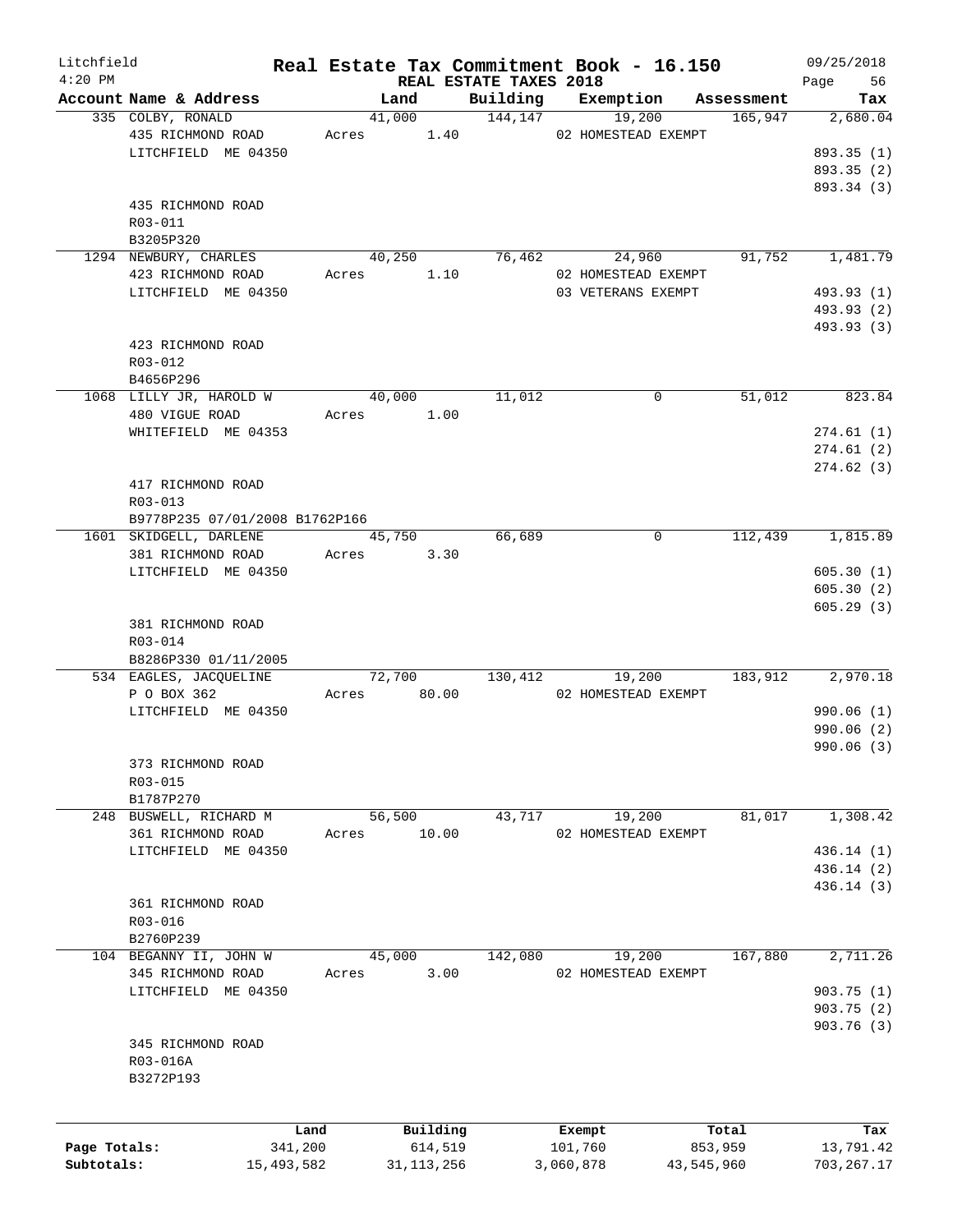| Litchfield |                                              |       |                |                        | Real Estate Tax Commitment Book - 16.150 |            | 09/25/2018             |
|------------|----------------------------------------------|-------|----------------|------------------------|------------------------------------------|------------|------------------------|
| $4:20$ PM  |                                              |       |                | REAL ESTATE TAXES 2018 |                                          |            | 57<br>Page             |
|            | Account Name & Address                       |       | Land           | Building               | Exemption                                | Assessment | Tax                    |
|            | 1594 SIROIS, GERARD                          |       | 60,500         | 138,712                | 19,200                                   | 180,012    | 2,907.19               |
|            | 333 RICHMOND ROAD                            | Acres | 15.00          |                        | 02 HOMESTEAD EXEMPT                      |            |                        |
|            | LITCHFIELD ME 04350                          |       |                |                        |                                          |            | 969.06(1)              |
|            |                                              |       |                |                        |                                          |            | 969.06(2)              |
|            |                                              |       |                |                        |                                          |            | 969.07(3)              |
|            | 333 RICHMOND ROAD                            |       |                |                        |                                          |            |                        |
|            | R03-017                                      |       |                |                        |                                          |            |                        |
|            | B1966P39                                     |       |                |                        |                                          |            |                        |
|            | 977 LAFLAMME, RONALD                         |       | 28,250         | $\Omega$               | 0                                        | 28,250     | 456.24                 |
|            | 938 SABATTUS ST                              | Acres | 1.10           |                        |                                          |            |                        |
|            | LEWISTON ME 04240                            |       |                |                        |                                          |            | 152.08(1)              |
|            |                                              |       |                |                        |                                          |            | 152.08(2)              |
|            |                                              |       |                |                        |                                          |            | 152.08(3)              |
|            | RICHMOND ROAD                                |       |                |                        |                                          |            |                        |
|            | R03-018                                      |       |                |                        |                                          |            |                        |
|            | B2209P333<br>470 CROWLEY, MICHAEL S          |       |                |                        |                                          |            |                        |
|            | 315 RICHMOND ROAD                            |       | 41,750<br>1.70 | 70,071                 | 0                                        | 111,821    | 1,805.91               |
|            | LITCHFIELD ME 04350                          | Acres |                |                        |                                          |            |                        |
|            |                                              |       |                |                        |                                          |            | 601.97(1)              |
|            |                                              |       |                |                        |                                          |            | 601.97(2)<br>601.97(3) |
|            | 315 RICHMOND ROAD                            |       |                |                        |                                          |            |                        |
|            | R03-019                                      |       |                |                        |                                          |            |                        |
|            | B10649P299 01/21/2011 B10250P188 10/22/2009  |       |                |                        |                                          |            |                        |
|            | B1588P547 07/06/1972                         |       |                |                        |                                          |            |                        |
|            | 517 DUCHARME, ALBERT                         |       | 45,250         | 40,757                 | 19,200                                   | 66,807     | 1,078.93               |
|            | DUCHARME, NANCY A                            | Acres | 3.10           |                        | 02 HOMESTEAD EXEMPT                      |            |                        |
|            | 307 RICHMOND ROAD                            |       |                |                        |                                          |            | 359.64(1)              |
|            | LITCHFIELD ME 04350                          |       |                |                        |                                          |            | 359.64(2)              |
|            |                                              |       |                |                        |                                          |            | 359.65(3)              |
|            | 307 RICHMOND ROAD                            |       |                |                        |                                          |            |                        |
|            | R03-020                                      |       |                |                        |                                          |            |                        |
|            | B10556P337 10/12/2010 B10540P264 09/27/2010  |       |                |                        |                                          |            |                        |
|            | B1531P316                                    |       |                |                        |                                          |            |                        |
|            | 518 ST. PIERRE, CLAUDE R.                    |       | 36,080         | 58,275                 | 19,200                                   | 75, 155    | 1,213.75               |
|            | ST. PIERRE, LILLIAN A                        | Acres | 0.86           |                        | 02 HOMESTEAD EXEMPT                      |            |                        |
|            | 1375 WEST ROAD                               |       |                |                        |                                          |            | 404.58(1)              |
|            | LITCHFIELD ME 04350                          |       |                |                        |                                          |            | 404.58(2)              |
|            |                                              |       |                |                        |                                          |            | 404.59(3)              |
|            | 1375 WEST ROAD                               |       |                |                        |                                          |            |                        |
|            | $R03 - 021$                                  |       |                |                        |                                          |            |                        |
|            | B7848P30 02/27/2004                          |       |                |                        |                                          |            |                        |
|            | 469 LEVESQUE, MARG J.                        |       | 44,250         | 132,200                | $\Omega$                                 | 176,450    | 2,849.67               |
|            | 1367 WEST ROAD                               | Acres | 2.70           |                        |                                          |            |                        |
|            | LITCHFIELD ME 04350                          |       |                |                        |                                          |            | 949.89 (1)             |
|            |                                              |       |                |                        |                                          |            | 949.89 (2)             |
|            |                                              |       |                |                        |                                          |            | 949.89 (3)             |
|            | 1365 WEST ROAD<br>$R03 - 022$                |       |                |                        |                                          |            |                        |
|            | B12840P3389 02/09/2018 B11898P284 01/13/2015 |       |                |                        |                                          |            |                        |
|            | B6421P307                                    |       |                |                        |                                          |            |                        |

|              | Land       | Building   | Exempt    | Total      | Tax        |
|--------------|------------|------------|-----------|------------|------------|
| Page Totals: | 256,080    | 440,015    | 57,600    | 638,495    | 10,311.69  |
| Subtotals:   | 15,749,662 | 31,553,271 | 3,118,478 | 44,184,455 | 713,578.86 |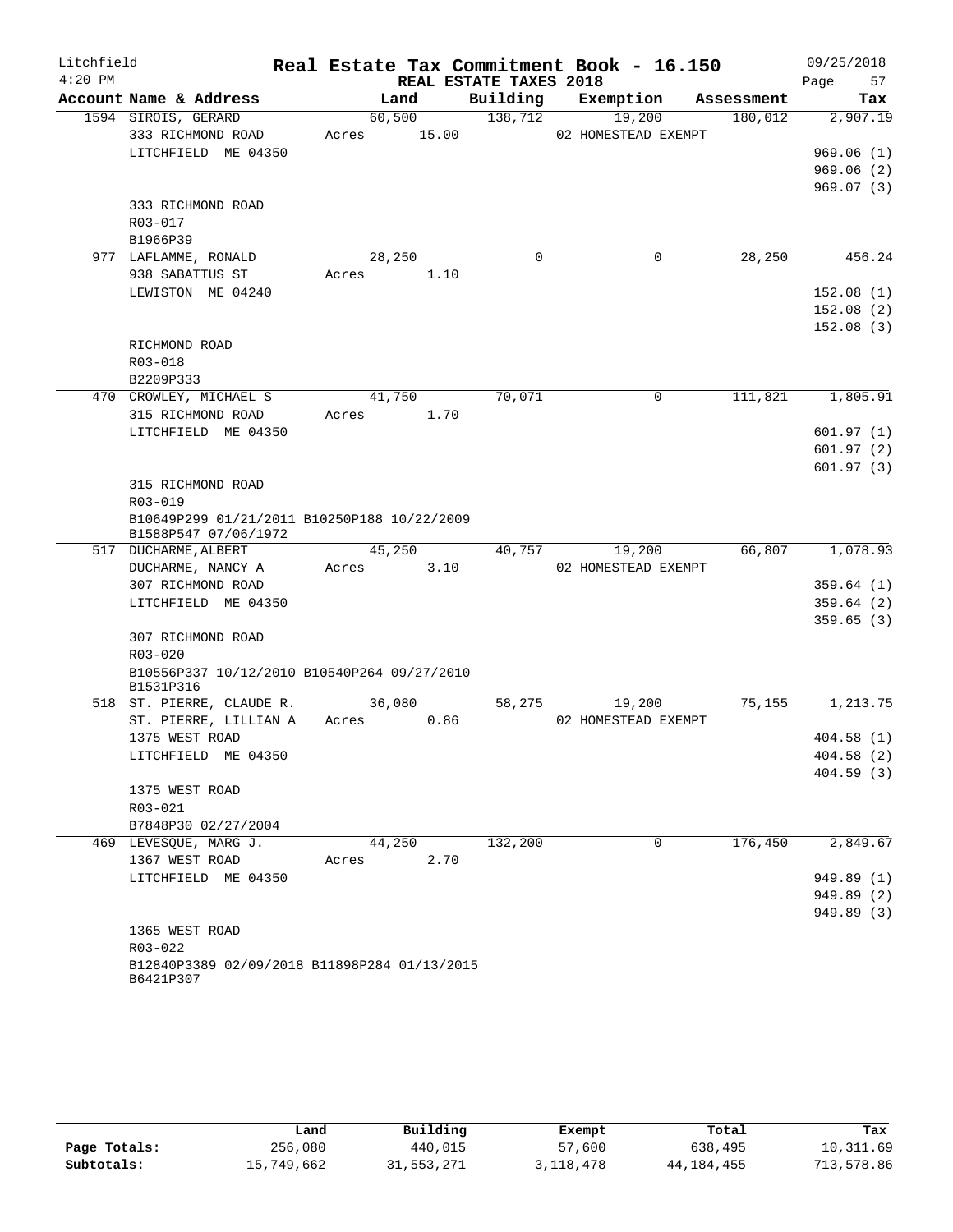| Litchfield |                                                                                                   |                    |       |                        | Real Estate Tax Commitment Book - 16.150 |            | 09/25/2018             |
|------------|---------------------------------------------------------------------------------------------------|--------------------|-------|------------------------|------------------------------------------|------------|------------------------|
| $4:20$ PM  |                                                                                                   |                    |       | REAL ESTATE TAXES 2018 |                                          |            | Page<br>58             |
|            | Account Name & Address                                                                            |                    | Land  | Building               | Exemption                                | Assessment | Tax                    |
|            | 507 RURAL PROPERTY<br>MANAGEMENT, LLC                                                             | 28,800             |       | 18,384                 | $\Omega$                                 | 47,184     | 762.02                 |
|            | 203 RIDGE ROAD                                                                                    | Acres              | 0.60  |                        |                                          |            |                        |
|            | LISBON FALLS ME 04252                                                                             |                    |       |                        |                                          |            | 254.01 (1)             |
|            |                                                                                                   |                    |       |                        |                                          |            | 254.01(2)              |
|            |                                                                                                   |                    |       |                        |                                          |            | 254.00(3)              |
|            | 1357 WEST ROAD                                                                                    |                    |       |                        |                                          |            |                        |
|            | R03-023                                                                                           |                    |       |                        |                                          |            |                        |
|            | B10583P98 11/08/2010 B5475P63                                                                     |                    |       |                        |                                          |            |                        |
|            | 1724 THIBODEAU, FLORENCE M., 41,250<br>HEIRS &                                                    |                    |       | 27,177                 | 19,200                                   | 49,227     | 795.02                 |
|            | JOY, M. & W.                                                                                      | Acres 1.50         |       |                        | 02 HOMESTEAD EXEMPT                      |            |                        |
|            | 1347 WEST ROAD                                                                                    |                    |       |                        |                                          |            | 265.01(1)              |
|            | LITCHFIELD ME 04350                                                                               |                    |       |                        |                                          |            | 265.01(2)              |
|            | 1347 WEST ROAD                                                                                    |                    |       |                        |                                          |            | 265.00(3)              |
|            | $R03 - 025$                                                                                       |                    |       |                        |                                          |            |                        |
|            | B5775P115 11/02/1998                                                                              |                    |       |                        |                                          |            |                        |
|            | 1595 SIROIS, KELLEY                                                                               | 43,000             |       | 79,291                 | 19,200                                   | 103,091    | 1,664.92               |
|            | 1349 WEST ROAD                                                                                    | Acres              | 2.20  |                        | 02 HOMESTEAD EXEMPT                      |            |                        |
|            | LITCHFIELD ME 04350                                                                               |                    |       |                        |                                          |            | 554.97(1)              |
|            |                                                                                                   |                    |       |                        |                                          |            | 554.97 (2)             |
|            |                                                                                                   |                    |       |                        |                                          |            | 554.98(3)              |
|            | 1349 WEST ROAD                                                                                    |                    |       |                        |                                          |            |                        |
|            | R03-025A                                                                                          |                    |       |                        |                                          |            |                        |
|            | B4350P336                                                                                         |                    |       |                        |                                          |            |                        |
|            | 1231 HATCH, DENNIS & DIANE                                                                        | 41,250             |       | 34,165                 | 0                                        | 75,415     | 1,217.95               |
|            | 1339 WEST ROAD                                                                                    | Acres 1.50         |       |                        |                                          |            |                        |
|            | LITCHFIELD ME 04350                                                                               |                    |       |                        |                                          |            | 405.98(1)              |
|            |                                                                                                   |                    |       |                        |                                          |            | 405.98(2)<br>405.99(3) |
|            | 1339 WEST ROAD                                                                                    |                    |       |                        |                                          |            |                        |
|            | R03-026                                                                                           |                    |       |                        |                                          |            |                        |
|            | B6267P90 08/03/2000 B4930P171                                                                     |                    |       |                        |                                          |            |                        |
|            | 1721 PELLETIER, THOMAS J &                                                                        | $\frac{1}{35,240}$ |       | 23,467                 | $\mathbf 0$                              | 58,707     | 948.12                 |
|            | VICKI 1 WINCHENBAUGH                                                                              |                    |       |                        |                                          |            |                        |
|            | 1378 HALLOWELL ROAD                                                                               | Acres              | 0.83  |                        |                                          |            |                        |
|            | LITCHFIELD ME 04350                                                                               |                    |       |                        |                                          |            | 316.04(1)              |
|            |                                                                                                   |                    |       |                        |                                          |            | 316.04(2)              |
|            |                                                                                                   |                    |       |                        |                                          |            | 316.04(3)              |
|            | 1333 WEST ROAD                                                                                    |                    |       |                        |                                          |            |                        |
|            | R03-027                                                                                           |                    |       |                        |                                          |            |                        |
|            | B10200P274 09/02/2009 B10200P271 09/02/2009<br>B8386P164 04/16/2005 B8386P162 04/16/2005 B7270P96 |                    |       |                        |                                          |            |                        |
|            | 1656 ST CLAIRE, ARNOLD                                                                            | 58,125             |       | 73,098                 | 19,200                                   | 112,023    | 1,809.17               |
|            | 1313 WEST ROAD                                                                                    | Acres              | 16.50 |                        | 02 HOMESTEAD EXEMPT                      |            |                        |
|            | LITCHFIELD ME 04350                                                                               |                    |       |                        |                                          |            | 603.06(1)              |
|            |                                                                                                   |                    |       |                        |                                          |            | 603.06(2)              |
|            |                                                                                                   |                    |       |                        |                                          |            | 603.05(3)              |
|            | 1313 WEST ROAD                                                                                    |                    |       |                        |                                          |            |                        |
|            | R03-028                                                                                           |                    |       |                        |                                          |            |                        |
|            | B3580P217                                                                                         |                    |       |                        |                                          |            |                        |

|              | Land       | Building   | Exempt    | Total      | Tax        |
|--------------|------------|------------|-----------|------------|------------|
| Page Totals: | 247,665    | 255,582    | 57,600    | 445,647    | 7,197.20   |
| Subtotals:   | 15,997,327 | 31,808,853 | 3,176,078 | 44,630,102 | 720,776.06 |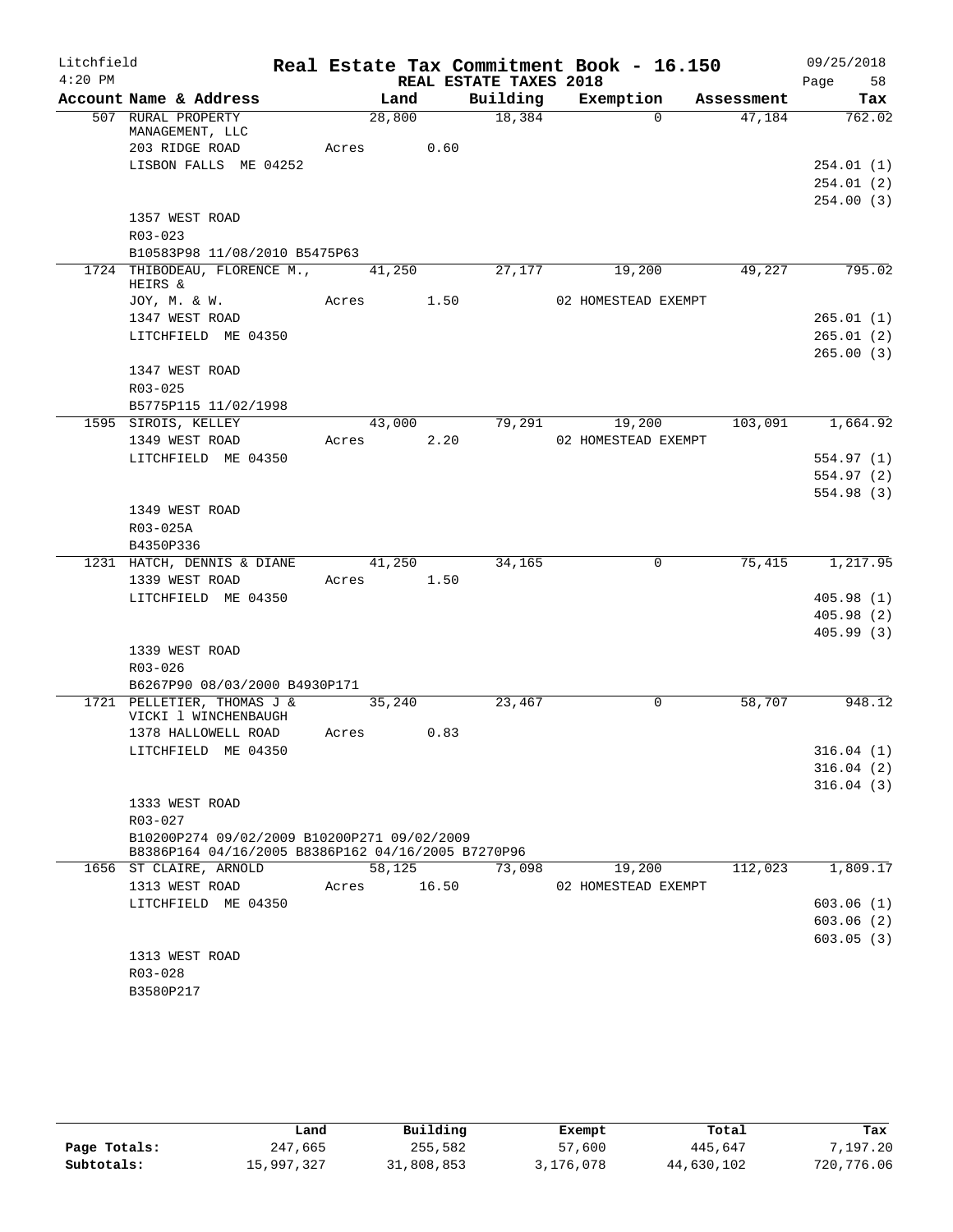| Litchfield |                                                                                |        |       |                        | Real Estate Tax Commitment Book - 16.150 |            | 09/25/2018             |
|------------|--------------------------------------------------------------------------------|--------|-------|------------------------|------------------------------------------|------------|------------------------|
| $4:20$ PM  |                                                                                |        |       | REAL ESTATE TAXES 2018 |                                          |            | 59<br>Page             |
|            | Account Name & Address                                                         | Land   |       | Building               | Exemption                                | Assessment | Tax                    |
|            | 861 AVERILL, AUSTIN W.                                                         | 43,750 |       | 67,027                 | $\Omega$                                 | 110,777    | 1,789.05               |
|            | 139 MIDDLE ROAD                                                                | Acres  | 2.50  |                        |                                          |            |                        |
|            | SABATTUS ME 04280                                                              |        |       |                        |                                          |            | 596.35(1)              |
|            |                                                                                |        |       |                        |                                          |            | 596.35(2)              |
|            |                                                                                |        |       |                        |                                          |            | 596.35(3)              |
|            | 1329 WEST ROAD                                                                 |        |       |                        |                                          |            |                        |
|            | R03-028A<br>B12649P176 06/26/2017 B8364P214 03/17/2005 B7840P163               |        |       |                        |                                          |            |                        |
|            | 02/25/2004                                                                     |        |       |                        |                                          |            |                        |
|            | 92 BRAY, MATTHEW R                                                             | 43,750 |       | 104,853                | 0                                        | 148,603    | 2,399.94               |
|            | 1305 WEST ROAD                                                                 | Acres  | 2.50  |                        |                                          |            |                        |
|            | LITCHFIELD ME 04350                                                            |        |       |                        |                                          |            | 799.98(1)              |
|            |                                                                                |        |       |                        |                                          |            | 799.98(2)              |
|            |                                                                                |        |       |                        |                                          |            | 799.98(3)              |
|            | 1305 WEST ROAD                                                                 |        |       |                        |                                          |            |                        |
|            | R03-028B                                                                       |        |       |                        |                                          |            |                        |
|            | B10099P268 06/03/2009 B9917P24 11/26/2008 B9732P102                            |        |       |                        |                                          |            |                        |
|            | 05/16/2008 B5530P2 12/03/1997                                                  |        |       |                        |                                          |            |                        |
|            | 1959 LEVITT, BRYAN M.                                                          | 41,250 |       | 138,282                | 19,200                                   | 160,332    | 2,589.36               |
|            | 1317 WEST ROAD                                                                 | Acres  | 1.50  |                        | 02 HOMESTEAD EXEMPT                      |            |                        |
|            | LITCHFIELD ME 04350                                                            |        |       |                        |                                          |            | 863.12 (1)             |
|            |                                                                                |        |       |                        |                                          |            | 863.12(2)              |
|            |                                                                                |        |       |                        |                                          |            | 863.12(3)              |
|            | 1317 WEST ROAD                                                                 |        |       |                        |                                          |            |                        |
|            | R03-028C                                                                       |        |       |                        |                                          |            |                        |
|            | B11083P306 06/28/2012 B10786P59 07/22/2011 B6843P327<br>1641 SNYDER, CHARLES R | 49,670 |       | $\Omega$               | $\Omega$                                 | 49,670     | 802.17                 |
|            | 1295 WEST ROAD                                                                 | Acres  | 22.90 |                        |                                          |            |                        |
|            | LITCHFIELD ME 04350                                                            |        |       |                        |                                          |            | 267.39(1)              |
|            |                                                                                |        |       |                        |                                          |            | 267.39(2)              |
|            |                                                                                |        |       |                        |                                          |            | 267.39(3)              |
|            | WEST ROAD                                                                      |        |       |                        |                                          |            |                        |
|            | R03-029                                                                        |        |       |                        |                                          |            |                        |
|            | B6256P49 07/25/2000                                                            |        |       |                        |                                          |            |                        |
|            | 1639 SNYDER, CHARLES R                                                         | 40,000 |       | 70,668                 | 19,200                                   | 91,468     | 1,477.21               |
|            | 1295 WEST ROAD                                                                 | Acres  | 1.00  |                        | 02 HOMESTEAD EXEMPT                      |            |                        |
|            | LITCHFIELD ME 04350                                                            |        |       |                        |                                          |            | 492.40 (1)             |
|            |                                                                                |        |       |                        |                                          |            | 492.40 (2)             |
|            |                                                                                |        |       |                        |                                          |            | 492.41 (3)             |
|            | 1295 WEST ROAD                                                                 |        |       |                        |                                          |            |                        |
|            | R03-029A                                                                       |        |       |                        |                                          |            |                        |
|            | B9536P72 10/19/2007 B4185P39                                                   |        |       |                        |                                          |            |                        |
|            | 2173 GTP ACQUISITION                                                           | 28,000 |       | 140, 312               | $\Omega$                                 | 168, 312   | 2,718.24               |
|            | PARTNERS II LLC                                                                |        |       |                        |                                          |            |                        |
|            | C/O PROPERTY TAX DEPT                                                          | Acres  | 1.00  |                        |                                          |            |                        |
|            | P.O. BOX 723597                                                                |        |       |                        |                                          |            | 906.08(1)              |
|            | ATLANTA GA 31139                                                               |        |       |                        |                                          |            | 906.08(2)<br>906.08(3) |
|            | SNYDER LANE                                                                    |        |       |                        |                                          |            |                        |
|            | R03-029B                                                                       |        |       |                        |                                          |            |                        |
|            | B8726P246 10/28/2005 B6372P16 12/21/2000                                       |        |       |                        |                                          |            |                        |
|            |                                                                                |        |       |                        |                                          |            |                        |

|              | Land         | Building     | Exempt    | Total      | Tax        |
|--------------|--------------|--------------|-----------|------------|------------|
| Page Totals: | 246,420      | 521,142      | 38,400    | 729,162    | 11,775.97  |
| Subtotals:   | 16, 243, 747 | 32, 329, 995 | 3,214,478 | 45,359,264 | 732,552.03 |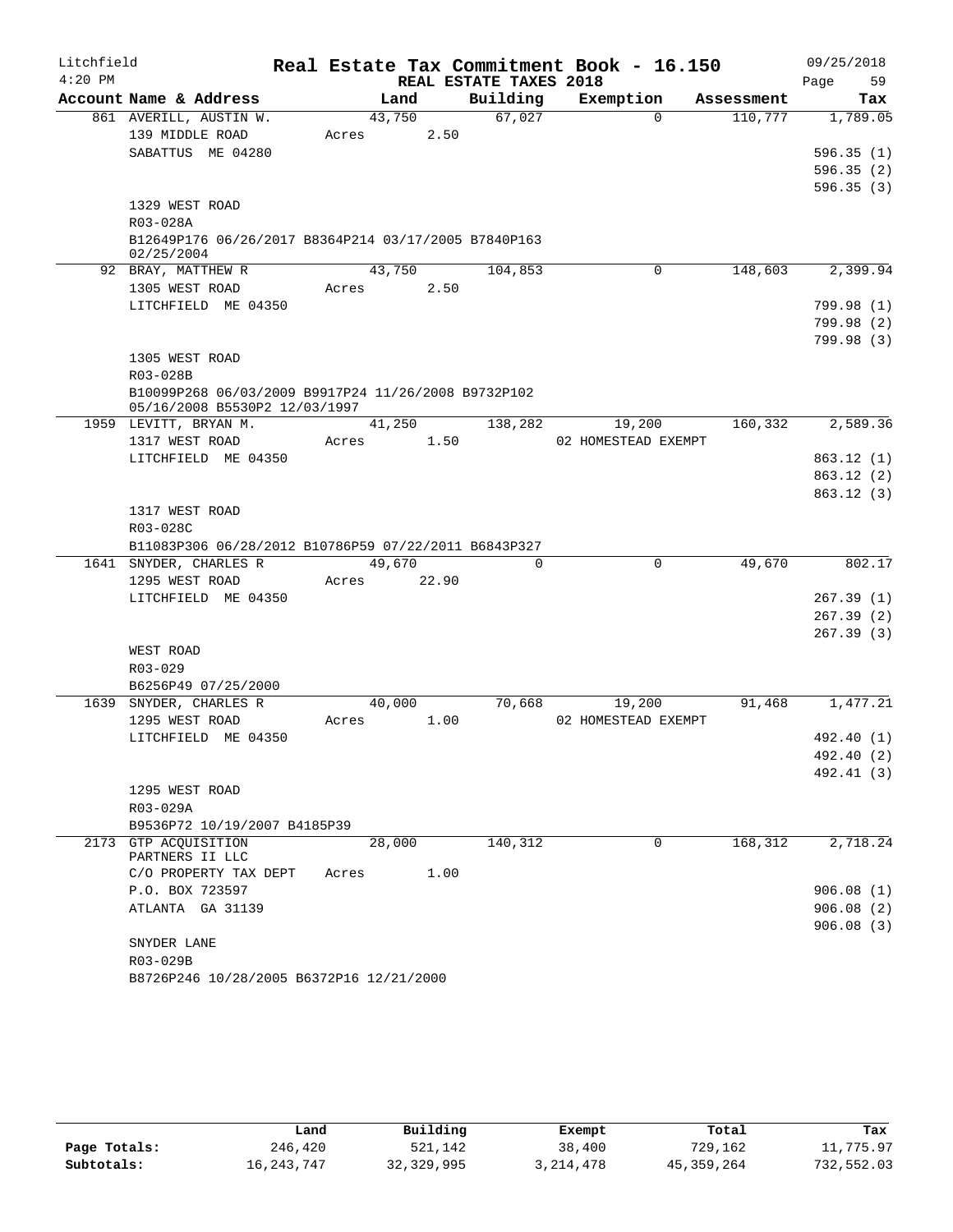| Litchfield<br>$4:20$ PM |                                                                                                    |       |        | REAL ESTATE TAXES 2018 | Real Estate Tax Commitment Book - 16.150 |                      | 09/25/2018<br>60<br>Page |
|-------------------------|----------------------------------------------------------------------------------------------------|-------|--------|------------------------|------------------------------------------|----------------------|--------------------------|
|                         | Account Name & Address                                                                             |       | Land   | Building               | Exemption                                | Assessment           | Tax                      |
|                         | 2438 ROLFE BARBARA                                                                                 |       | 42,850 | 77,346                 | 19,200                                   | 100,996              | 1,631.09                 |
|                         | 1271 WEST ROAD                                                                                     | Acres | 2.14   |                        | 02 HOMESTEAD EXEMPT                      |                      |                          |
|                         | LITCHFIELD ME 04350                                                                                |       |        |                        |                                          |                      | 543.70 (1)               |
|                         |                                                                                                    |       |        |                        |                                          |                      | 543.70 (2)               |
|                         |                                                                                                    |       |        |                        |                                          |                      | 543.69(3)                |
|                         | 1271 WEST ROAD                                                                                     |       |        |                        |                                          |                      |                          |
|                         | R03-029C<br>B7946P202 05/05/2004                                                                   |       |        |                        |                                          |                      |                          |
|                         | 2698 BLANCHETTE, AMY L.                                                                            |       | 42,675 | 64,631                 | 0                                        | 107,306              | 1,732.99                 |
|                         | 14 SNYDER LANE                                                                                     | Acres | 2.07   |                        |                                          |                      |                          |
|                         | LITCHFIELD ME 04350                                                                                |       |        |                        |                                          |                      | 577.66(1)                |
|                         |                                                                                                    |       |        |                        |                                          |                      | 577.66(2)                |
|                         |                                                                                                    |       |        |                        |                                          |                      | 577.67(3)                |
|                         | 14 SNYDER LANE                                                                                     |       |        |                        |                                          |                      |                          |
|                         | R03-029D                                                                                           |       |        |                        |                                          |                      |                          |
|                         | BP B12585P83 10/21/2016 B12479P187 11/04/2016                                                      |       |        |                        |                                          |                      |                          |
|                         | B12210P19 01/14/2016 B12139P7 10/13/2015 B11693P257<br>02/20/2014 B11333P285 03/20/2013 B9543P216  |       |        |                        |                                          |                      |                          |
|                         | 10/26/2007                                                                                         |       |        |                        |                                          |                      |                          |
|                         | 1422 DALESSANDRIS, GARY P                                                                          |       | 41,250 | 109,539                | 0                                        | $1\overline{50,789}$ | 2,435.24                 |
|                         | JR.&TRACY A                                                                                        |       |        |                        |                                          |                      |                          |
|                         | 1253 WEST ROAD                                                                                     | Acres | 1.50   |                        |                                          |                      |                          |
|                         | LITCHFIELD ME 04350                                                                                |       |        |                        |                                          |                      | 811.75(1)                |
|                         |                                                                                                    |       |        |                        |                                          |                      | 811.75(2)<br>811.74 (3)  |
|                         | 1258 WEST ROAD                                                                                     |       |        |                        |                                          |                      |                          |
|                         | R03-030                                                                                            |       |        |                        |                                          |                      |                          |
|                         | B6675P20 09/19/1994                                                                                |       |        |                        |                                          |                      |                          |
|                         | 1207 GAGNON, GARY                                                                                  |       | 42,250 | 13,109                 | 19,200                                   | 36,159               | 583.97                   |
|                         | GAGNON SANDRA                                                                                      | Acres | 1.90   |                        | 02 HOMESTEAD EXEMPT                      |                      |                          |
|                         | 1245 WEST ROAD                                                                                     |       |        |                        |                                          |                      | 194.66(1)                |
|                         | LITCHFIELD ME 04350                                                                                |       |        |                        |                                          |                      | 194.66(2)                |
|                         |                                                                                                    |       |        |                        |                                          |                      | 194.65(3)                |
|                         | 1245 WEST ROAD                                                                                     |       |        |                        |                                          |                      |                          |
|                         | R03-031<br>B6414P212 02/23/2001                                                                    |       |        |                        |                                          |                      |                          |
|                         | 747 CHAPMAN, RONALD E.                                                                             |       | 45,000 | 28,978                 | 0                                        | 73,978               | 1,194.74                 |
|                         | 42 HOWARDS END                                                                                     | Acres | 3.00   |                        |                                          |                      |                          |
|                         | LITCHFIELD ME 04350                                                                                |       |        |                        |                                          |                      | 398.25(1)                |
|                         |                                                                                                    |       |        |                        |                                          |                      | 398.25(2)                |
|                         |                                                                                                    |       |        |                        |                                          |                      | 398.24(3)                |
|                         | 42 HOWARDS END                                                                                     |       |        |                        |                                          |                      |                          |
|                         | R03-032                                                                                            |       |        |                        |                                          |                      |                          |
|                         | B11829P345 10/16/2014 B11617P103 01/17/2014                                                        |       |        |                        |                                          |                      |                          |
|                         | B11617P100 01/17/2014 B11541P204 08/23/2013<br>B10390P181 04/20/2010 B9400P50 06/25/2007 B8617P115 |       |        |                        |                                          |                      |                          |
|                         | 09/29/2005 B6118P323 12/15/1999                                                                    |       |        |                        |                                          |                      |                          |
|                         | 2638 SEVERANCE EARL D. III                                                                         |       | 35,000 | 23,580                 | 19,200                                   | 39,380               | 635.99                   |
|                         | SEVERANCE ELLEN M                                                                                  | Acres | 3.80   |                        | 02 HOMESTEAD EXEMPT                      |                      |                          |
|                         | 41 HOWARDS END                                                                                     |       |        |                        |                                          |                      | 212.00(1)                |
|                         | LITCHFIELD ME 04350                                                                                |       |        |                        |                                          |                      | 212.00(2)                |
|                         | 41 HOWARDS END                                                                                     |       |        |                        |                                          |                      | 211.99(3)                |
|                         | R03-032A                                                                                           |       |        |                        |                                          |                      |                          |
|                         | B9276P177 02/01/2007                                                                               |       |        |                        |                                          |                      |                          |
|                         |                                                                                                    |       |        |                        |                                          |                      |                          |

|              | Land       | Building   | Exempt    | Total      | Tax        |
|--------------|------------|------------|-----------|------------|------------|
| Page Totals: | 249,025    | 317,183    | 57,600    | 508,608    | 8,214.02   |
| Subtotals:   | 16,492,772 | 32,647,178 | 3,272,078 | 45,867,872 | 740,766.05 |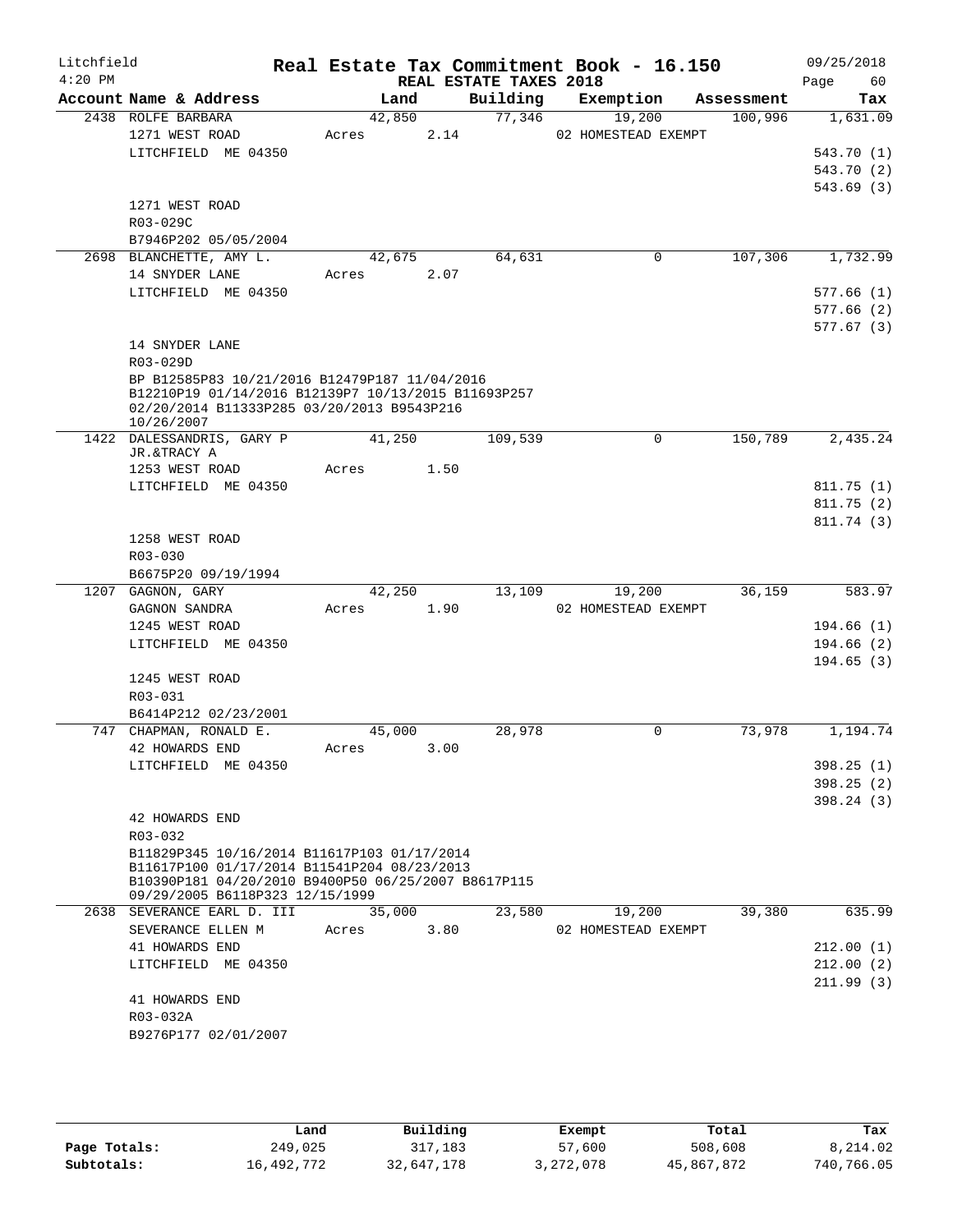| Litchfield |                                                                                        |       |        |       |                        | Real Estate Tax Commitment Book - 16.150 |            | 09/25/2018   |
|------------|----------------------------------------------------------------------------------------|-------|--------|-------|------------------------|------------------------------------------|------------|--------------|
| $4:20$ PM  |                                                                                        |       |        |       | REAL ESTATE TAXES 2018 |                                          |            | Page<br>61   |
|            | Account Name & Address                                                                 |       | Land   |       | Building               | Exemption                                | Assessment | Tax          |
|            | 2376 BROWN JULI M                                                                      |       | 42,000 |       | 22, 362                | $\Omega$                                 | 64,362     | 1,039.45     |
|            | 1207 WEST ROAD                                                                         | Acres |        | 1.80  |                        |                                          |            |              |
|            | BOWDOIN ME 04287                                                                       |       |        |       |                        |                                          |            | 346.48(1)    |
|            |                                                                                        |       |        |       |                        |                                          |            | 346.48(2)    |
|            |                                                                                        |       |        |       |                        |                                          |            | 346.49(3)    |
|            | 1207 WEST ROAD                                                                         |       |        |       |                        |                                          |            |              |
|            | R03-033                                                                                |       |        |       |                        |                                          |            |              |
|            | B9810P175 08/01/2008 B7677P264 09/30/2003                                              |       |        |       |                        |                                          |            |              |
|            | 2349 WALLACE, BRYAN M.                                                                 |       | 30,500 |       | $\Omega$               | 0                                        | 30,500     | 492.57       |
|            | WALLACE, JAMES                                                                         | Acres |        | 2.00  |                        |                                          |            |              |
|            | 3 HARMONY LANE                                                                         |       |        |       |                        |                                          |            | 164.19(1)    |
|            | APT.#22                                                                                |       |        |       |                        |                                          |            | 164.19(2)    |
|            | LEWISTON ME 04210                                                                      |       |        |       |                        |                                          |            | 164.19(3)    |
|            | WEST ROAD                                                                              |       |        |       |                        |                                          |            |              |
|            | R03-034                                                                                |       |        |       |                        |                                          |            |              |
|            | B11019P265 03/28/2012 B7677P267 09/29/2003                                             |       |        |       |                        |                                          |            |              |
|            | 392 LILLY, NATHAN C.                                                                   |       | 83,000 |       | 150,972                | $\mathbf 0$                              | 233,972    | 3,778.65     |
|            | 1246 WEST ROAD                                                                         | Acres |        | 52.00 |                        |                                          |            |              |
|            | LITCHFIELD ME 04350                                                                    |       |        |       |                        |                                          |            | 1, 259.55(1) |
|            |                                                                                        |       |        |       |                        |                                          |            | 1,259.55(2)  |
|            |                                                                                        |       |        |       |                        |                                          |            | 1, 259.55(3) |
|            | 1246 WEST ROAD                                                                         |       |        |       |                        |                                          |            |              |
|            | R03-035                                                                                |       |        |       |                        |                                          |            |              |
|            | B11923P107 02/27/2015 B9533P71 10/16/2007 B7835P114<br>02/20/2004 B4600P166 12/28/1993 |       |        |       |                        |                                          |            |              |
|            | 1642 SNYDER WILLIAM                                                                    |       | 45,000 |       | $\Omega$               | 0                                        | 45,000     | 726.75       |
|            | 1266 WEST ROAD                                                                         | Acres |        | 10.50 |                        |                                          |            |              |
|            | LITCHFIELD ME 04350                                                                    |       |        |       |                        |                                          |            | 242.25(1)    |
|            |                                                                                        |       |        |       |                        |                                          |            | 242.25(2)    |
|            |                                                                                        |       |        |       |                        |                                          |            | 242.25(3)    |
|            | WEST ROAD                                                                              |       |        |       |                        |                                          |            |              |
|            | R03-036                                                                                |       |        |       |                        |                                          |            |              |
|            | B6256P51 07/25/2000 B5994P340 06/08/1999                                               |       |        |       |                        |                                          |            |              |
|            | 1643 SNYDER-WING, SARAH A                                                              |       | 53,450 |       | 163,582                | 19,200                                   | 197,832    | 3,194.99     |
|            | WING, JOSEPH S                                                                         | Acres |        | 6.95  |                        | 02 HOMESTEAD EXEMPT                      |            |              |
|            | 1254 WEST ROAD                                                                         |       |        |       |                        |                                          |            | 1,065.00(1)  |
|            | LITCHFIELD ME 04350                                                                    |       |        |       |                        |                                          |            | 1,065.00(2)  |
|            |                                                                                        |       |        |       |                        |                                          |            | 1,064.99(3)  |
|            | 1254 WEST ROAD                                                                         |       |        |       |                        |                                          |            |              |
|            | R03-036A                                                                               |       |        |       |                        |                                          |            |              |
|            | B11198P153 10/17/2012 B11198P152 10/19/2012                                            |       |        |       |                        |                                          |            |              |
|            | B7040P207 08/30/2002 B2845P35                                                          |       |        |       |                        |                                          |            |              |
|            | 2051 CARR, CHARLOTTE A                                                                 |       | 40,000 |       | 113,794                | 0                                        | 153,794    | 2,483.77     |
|            | 59 CITRUS RIDGE DRIVE<br>DAVENORT FL 33837                                             | Acres |        | 1.00  |                        |                                          |            |              |
|            |                                                                                        |       |        |       |                        |                                          |            | 827.92 (1)   |
|            |                                                                                        |       |        |       |                        |                                          |            | 827.92(2)    |
|            |                                                                                        |       |        |       |                        |                                          |            | 827.93 (3)   |
|            | 1278 WEST ROAD<br>R03-036B                                                             |       |        |       |                        |                                          |            |              |
|            | B10110P293 06/15/2009 B9875P259 10/07/2008 B8493P338                                   |       |        |       |                        |                                          |            |              |
|            | 06/25/2005 B6114P202                                                                   |       |        |       |                        |                                          |            |              |

|              | Land       | Building   | Exempt      | Total      | Tax        |
|--------------|------------|------------|-------------|------------|------------|
| Page Totals: | 293,950    | 450,710    | 19,200      | 725,460    | 11,716.18  |
| Subtotals:   | 16,786,722 | 33,097,888 | 3, 291, 278 | 46,593,332 | 752,482.23 |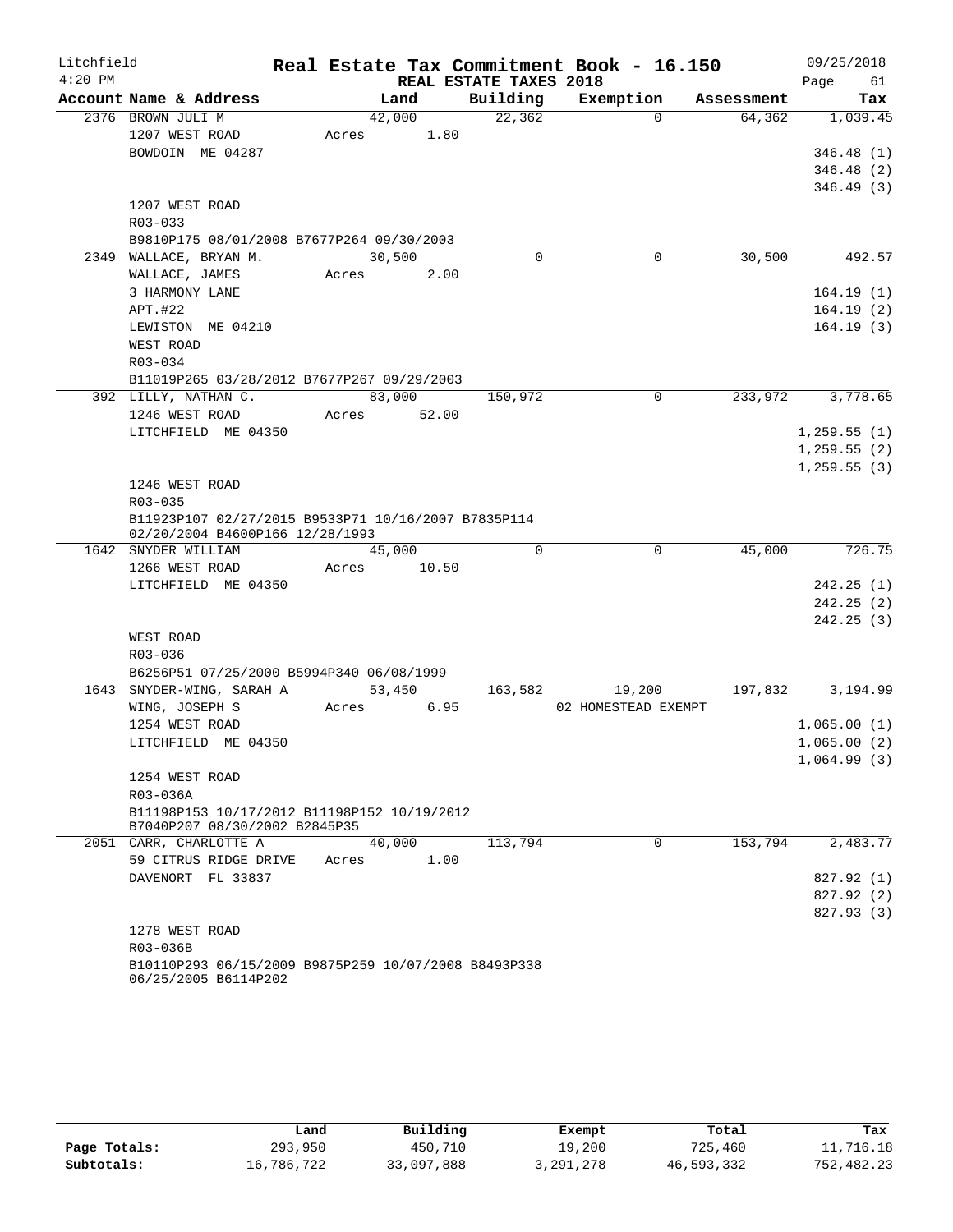| Litchfield   |                                                      |            |            |        |            |                                    | Real Estate Tax Commitment Book - 16.150 |            |            | 09/25/2018        |
|--------------|------------------------------------------------------|------------|------------|--------|------------|------------------------------------|------------------------------------------|------------|------------|-------------------|
| $4:20$ PM    | Account Name & Address                               |            |            | Land   |            | REAL ESTATE TAXES 2018<br>Building | Exemption                                |            | Assessment | 62<br>Page<br>Tax |
|              | 2292 SNYDER, WILLIAM                                 |            |            | 35,250 |            | 86,204                             | 19,200                                   |            | 102, 254   | 1,651.40          |
|              | 1266 WEST ROAD                                       |            | Acres 1.50 |        |            |                                    | 02 HOMESTEAD EXEMPT                      |            |            |                   |
|              | LITCHFIELD ME 04350                                  |            |            |        |            |                                    |                                          |            |            | 550.47(1)         |
|              |                                                      |            |            |        |            |                                    |                                          |            |            | 550.47(2)         |
|              |                                                      |            |            |        |            |                                    |                                          |            |            | 550.46(3)         |
|              | 1266 WEST ROAD                                       |            |            |        |            |                                    |                                          |            |            |                   |
|              | R03-036C                                             |            |            |        |            |                                    |                                          |            |            |                   |
|              | B6256P51 07/25/2000                                  |            |            |        |            |                                    |                                          |            |            |                   |
|              | 2769 RANDALL, BENJAMIN M                             |            |            | 42,950 |            | $\Omega$                           | $\Omega$                                 |            | 42,950     | 693.64            |
|              | RANDALL, STACY L                                     |            | Acres 8.45 |        |            |                                    |                                          |            |            |                   |
|              | P O BOX 744                                          |            |            |        |            |                                    |                                          |            |            | 231.21(1)         |
|              | SABATTUS ME 04280                                    |            |            |        |            |                                    |                                          |            |            | 231.21(2)         |
|              |                                                      |            |            |        |            |                                    |                                          |            |            | 231.22(3)         |
|              | WEST ROAD                                            |            |            |        |            |                                    |                                          |            |            |                   |
|              | R03-036D                                             |            |            |        |            |                                    |                                          |            |            |                   |
|              | B10571P115 10/26/2010                                |            |            |        |            |                                    |                                          |            |            |                   |
|              | 2640 BRAMLETT MATTHEW                                |            |            | 53,470 |            | 90,070                             | 0                                        |            | 143,540    | 2,318.17          |
|              | SNYDER SAMANTHA                                      |            | Acres 6.97 |        |            |                                    |                                          |            |            |                   |
|              | 1268 WEST ROAD                                       |            |            |        |            |                                    |                                          |            |            | 772.72(1)         |
|              | LITCHFIELD ME 04350                                  |            |            |        |            |                                    |                                          |            |            | 772.72(2)         |
|              |                                                      |            |            |        |            |                                    |                                          |            |            | 772.73(3)         |
|              | 1268 WEST ROAD                                       |            |            |        |            |                                    |                                          |            |            |                   |
|              | R03-036F                                             |            |            |        |            |                                    |                                          |            |            |                   |
|              | B10830P75 09/12/2011                                 |            |            |        |            |                                    |                                          |            |            |                   |
|              | 2350 GRECENKO, JAMES G                               |            |            | 52,025 |            | 45,468                             | 19,200                                   |            | 78,293     | 1,264.43          |
|              | 1286 WEST ROAD                                       |            | Acres      |        | 5.81       |                                    | 02 HOMESTEAD EXEMPT                      |            |            |                   |
|              | LITCHFIELD ME 04350                                  |            |            |        |            |                                    |                                          |            |            | 421.48(1)         |
|              |                                                      |            |            |        |            |                                    |                                          |            |            | 421.48(2)         |
|              |                                                      |            |            |        |            |                                    |                                          |            |            | 421.47 (3)        |
|              | 1286 WEST ROAD                                       |            |            |        |            |                                    |                                          |            |            |                   |
|              | R03-037A                                             |            |            |        |            |                                    |                                          |            |            |                   |
|              | B7867P53 03/12/2004                                  |            |            |        |            | 63,736                             |                                          |            | 88,886     | 1,435.51          |
|              | 305 CHASE, DANIEL E<br>1302 WEST ROAD                |            | Acres      | 44,350 | 2.74       |                                    | 19,200<br>02 HOMESTEAD EXEMPT            |            |            |                   |
|              | LITCHFIELD ME 04350                                  |            |            |        |            |                                    |                                          |            |            | 478.50(1)         |
|              |                                                      |            |            |        |            |                                    |                                          |            |            | 478.50 (2)        |
|              |                                                      |            |            |        |            |                                    |                                          |            |            | 478.51(3)         |
|              | 1302 WEST ROAD                                       |            |            |        |            |                                    |                                          |            |            |                   |
|              | R03-038                                              |            |            |        |            |                                    |                                          |            |            |                   |
|              | B1752P320                                            |            |            |        |            |                                    |                                          |            |            |                   |
| 1587         | SHERMAN, RALPH W                                     |            |            | 45,000 |            | 84,034                             | 19,200                                   |            | 109,834    | 1,773.82          |
|              | 1314 WEST ROAD                                       |            | Acres      |        | 3.00       |                                    | 02 HOMESTEAD EXEMPT                      |            |            |                   |
|              | LITCHFIELD ME 04350                                  |            |            |        |            |                                    |                                          |            |            | 591.27(1)         |
|              |                                                      |            |            |        |            |                                    |                                          |            |            | 591.27(2)         |
|              |                                                      |            |            |        |            |                                    |                                          |            |            | 591.28(3)         |
|              | 1314 WEST ROAD                                       |            |            |        |            |                                    |                                          |            |            |                   |
|              | R03-039                                              |            |            |        |            |                                    |                                          |            |            |                   |
|              | B1061P120                                            |            |            |        |            |                                    |                                          |            |            |                   |
| 1584         | SHERMAN, JAMES R                                     |            |            | 54,000 |            | 133,593                            | 24,960                                   |            | 162,633    | 2,626.52          |
|              | (TRUSTEE)                                            |            |            |        |            |                                    |                                          |            |            |                   |
|              | SHERMAN, HELEN E                                     |            | Acres      |        | 7.50       |                                    | 02 HOMESTEAD EXEMPT                      |            |            |                   |
|              | (TRUSTEE)<br>SHERMAN LIVING TRUST                    |            |            |        |            |                                    | 12 WW2 Vet Res.                          |            |            | 875.51(1)         |
|              | 1330 WEST ROAD                                       |            |            |        |            |                                    |                                          |            |            | 875.51(2)         |
|              | LITCHFIELD ME 04350                                  |            |            |        |            |                                    |                                          |            |            | 875.50 (3)        |
|              | 1330 WEST ROAD                                       |            |            |        |            |                                    |                                          |            |            |                   |
|              | R03-039A                                             |            |            |        |            |                                    |                                          |            |            |                   |
|              | B12725P226 06/22/2017 B8497P154 01/14/2005 B2914P138 |            |            |        |            |                                    |                                          |            |            |                   |
|              |                                                      |            |            |        |            |                                    |                                          |            |            |                   |
|              |                                                      | Land       |            |        | Building   |                                    | Exempt                                   |            | Total      | Tax               |
| Page Totals: |                                                      | 327,045    |            |        | 503,105    |                                    | 101,760                                  | 728,390    |            | 11,763.49         |
| Subtotals:   |                                                      | 17,113,767 |            |        | 33,600,993 |                                    | 3,393,038                                | 47,321,722 |            | 764,245.72        |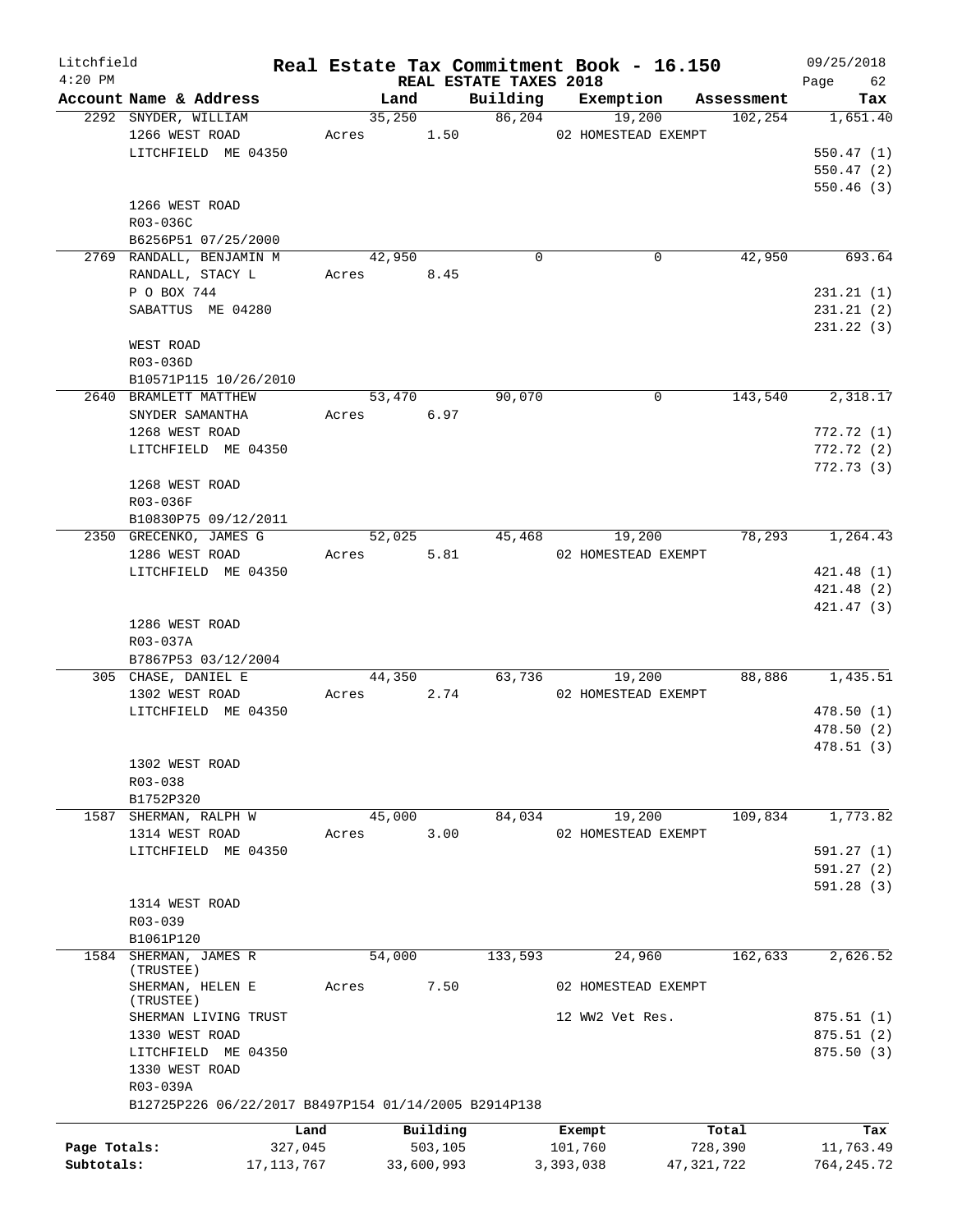| Litchfield |                                                                   | Real Estate Tax Commitment Book - 16.150 |                        |                     |            | 09/25/2018                 |
|------------|-------------------------------------------------------------------|------------------------------------------|------------------------|---------------------|------------|----------------------------|
| $4:20$ PM  |                                                                   |                                          | REAL ESTATE TAXES 2018 |                     |            | Page<br>63                 |
|            | Account Name & Address                                            | Land                                     | Building               | Exemption           | Assessment | Tax                        |
|            | 1585 SHERMAN, JAMES R.<br>(TRUSTEE)                               | 68,200                                   | $\Omega$               | $\Omega$            | 68,200     | 1,101.43                   |
|            | SHERMAN, HELEN E.<br>(TRUSTEE)                                    | 61.00<br>Acres                           |                        |                     |            |                            |
|            | SHERMAN LIVING TRUST                                              |                                          |                        |                     |            | 367.14(1)                  |
|            | 1330 WEST ROAD                                                    |                                          |                        |                     |            | 367.14(2)                  |
|            | LITCHFIELD ME 04350                                               |                                          |                        |                     |            | 367.15(3)                  |
|            | WEST ROAD                                                         |                                          |                        |                     |            |                            |
|            | R03-039B                                                          |                                          |                        |                     |            |                            |
|            | B12725P226 07/22/2017 B7444P18 06/05/2003                         |                                          |                        |                     |            |                            |
|            | 1693 SUKEFORTH, LEE                                               | 53,400                                   | 129,374                | 19,200              | 163,574    | 2,641.72                   |
|            | SUKEFORTH ROBIN                                                   | 6.90<br>Acres                            |                        | 02 HOMESTEAD EXEMPT |            |                            |
|            | 1372 WEST ROAD                                                    |                                          |                        |                     |            | 880.57 (1)                 |
|            | LITCHFIELD ME 04350                                               |                                          |                        |                     |            | 880.57 (2)                 |
|            |                                                                   |                                          |                        |                     |            | 880.58 (3)                 |
|            | 1372 WEST ROAD                                                    |                                          |                        |                     |            |                            |
|            | $R03 - 040$                                                       |                                          |                        |                     |            |                            |
|            | B2831P98 07/16/1985                                               |                                          |                        |                     |            |                            |
|            | 1360 PELLETIER, DONALD T                                          | 50,250                                   | 189,976                | 19,200              | 221,026    | 3,569.57                   |
|            | 32 HAYDEN HILL ROAD                                               | 5.10<br>Acres                            |                        | 02 HOMESTEAD EXEMPT |            |                            |
|            | LITCHFIELD ME 04350                                               |                                          |                        |                     |            | 1,189.86(1)<br>1,189.86(2) |
|            |                                                                   |                                          |                        |                     |            | 1,189.85(3)                |
|            | 32 HAYDEN HILL ROAD                                               |                                          |                        |                     |            |                            |
|            | $R03 - 040 - 1$                                                   |                                          |                        |                     |            |                            |
|            | B4261P6                                                           |                                          |                        |                     |            |                            |
|            | 2114 PULLEY, JASON C.                                             | 44,100                                   | 113,609                | $\mathbf 0$         | 157,709    | 2,547.00                   |
|            | P.O. BOX 745                                                      | 2.64<br>Acres                            |                        |                     |            |                            |
|            | SANDSTON VA 23150                                                 |                                          |                        |                     |            | 849.00 (1)                 |
|            |                                                                   |                                          |                        |                     |            | 849.00 (2)                 |
|            |                                                                   |                                          |                        |                     |            | 849.00 (3)                 |
|            | 16 HAYDEN HILL ROAD                                               |                                          |                        |                     |            |                            |
|            | $R03 - 040 - 2 - A$                                               |                                          |                        |                     |            |                            |
|            | B11735P112 05/12/2014 B8371P122 03/31/2005 B7771P74<br>12/11/2003 |                                          |                        |                     |            |                            |
|            | 96 KRAINIS, ISAAC                                                 | 57,500                                   | 86,717                 | 19,200              | 125,017    | 2,019.02                   |
|            | KRAINIS, KERRIN                                                   | 11.00<br>Acres                           |                        | 02 HOMESTEAD EXEMPT |            |                            |
|            | 205 RICHMOND ROAD                                                 |                                          |                        |                     |            | 673.01 (1)                 |
|            | LITCHFIELD ME 04350                                               |                                          |                        |                     |            | 673.01 (2)                 |
|            |                                                                   |                                          |                        |                     |            | 673.00(3)                  |
|            | 205 RICHMOND ROAD                                                 |                                          |                        |                     |            |                            |
|            | $R03 - 040 - 3$                                                   |                                          |                        |                     |            |                            |
|            | B11749P98 07/22/2014 B3305P80                                     |                                          |                        |                     |            |                            |
|            | 495 ROGERS CAMMIE L                                               | 50,500                                   | 167,740                | 19,200              | 199,040    | 3,214.50                   |
|            | 249 RICHMOND ROAD                                                 | 5.20<br>Acres                            |                        | 02 HOMESTEAD EXEMPT |            |                            |
|            | LITCHFIELD ME 04350                                               |                                          |                        |                     |            | 1,071.50(1)                |
|            |                                                                   |                                          |                        |                     |            | 1,071.50(2)                |
|            |                                                                   |                                          |                        |                     |            | 1,071.50(3)                |
|            | 249 RICHMOND ROAD<br>$R03 - 040 - 4$                              |                                          |                        |                     |            |                            |
|            | B12610P73 05/22/2017 B6410P130 02/20/2001                         |                                          |                        |                     |            |                            |
|            |                                                                   |                                          |                        |                     |            |                            |

|              | Land       | Building     | Exempt    | Total      | Tax        |
|--------------|------------|--------------|-----------|------------|------------|
| Page Totals: | 323,950    | 687,416      | 76,800    | 934,566    | 15,093.24  |
| Subtotals:   | 17,437,717 | 34, 288, 409 | 3,469,838 | 48,256,288 | 779,338.96 |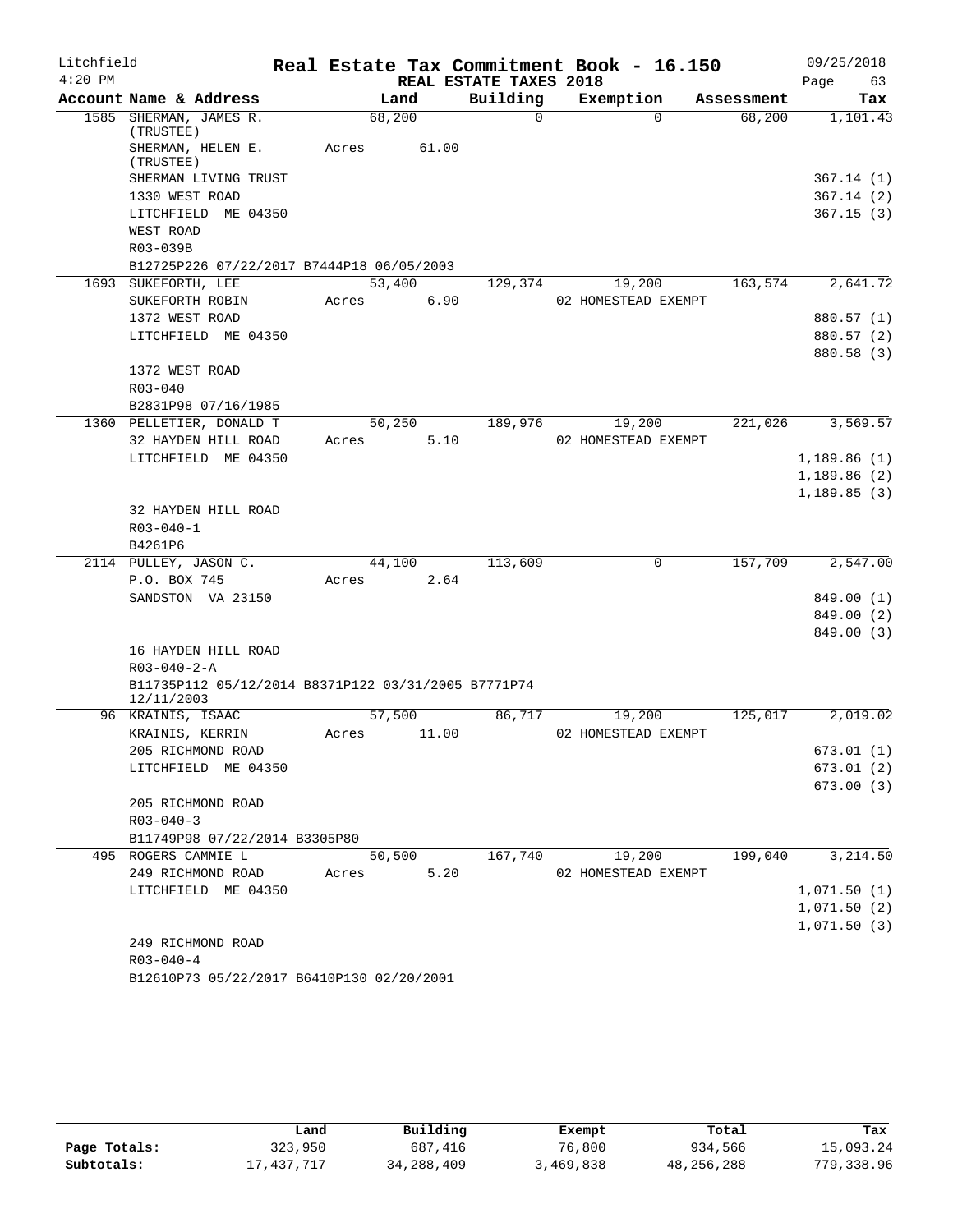| Litchfield |                                                      |                 |      |                        | Real Estate Tax Commitment Book - 16.150 |            | 09/25/2018               |
|------------|------------------------------------------------------|-----------------|------|------------------------|------------------------------------------|------------|--------------------------|
| $4:20$ PM  |                                                      |                 |      | REAL ESTATE TAXES 2018 |                                          |            | Page<br>64               |
|            | Account Name & Address                               | Land            |      | Building               | Exemption                                | Assessment | Tax                      |
|            | 532 O'DONNELL, TIMOTHY D.                            | 39,600          |      | 65,064                 | $\Omega$                                 | 104,664    | 1,690.32                 |
|            | 5 RICKER LANE                                        | Acres           | 1.40 |                        |                                          |            |                          |
|            | LITCHFIELD ME 04350                                  |                 |      |                        |                                          |            | 563.44(1)<br>563.44(2)   |
|            |                                                      |                 |      |                        |                                          |            | 563.44(3)                |
|            | 5 RICKER LANE                                        |                 |      |                        |                                          |            |                          |
|            | $R03 - 040 - 5$                                      |                 |      |                        |                                          |            |                          |
|            | B12256P299 03/28/2016 B10191P66 08/24/2009 B7306P154 |                 |      |                        |                                          |            |                          |
|            | 03/07/2003                                           |                 |      |                        |                                          |            |                          |
|            | 1956 HANLEY, KATHERINE C.                            | 45,100          |      | 140,417                | $\mathbf 0$                              | 185,517    | 2,996.10                 |
|            | 11 RICKER LANE                                       | Acres           | 3.60 |                        |                                          |            |                          |
|            | LITCHFIELD ME 04350                                  |                 |      |                        |                                          |            | 998.70 (1)               |
|            |                                                      |                 |      |                        |                                          |            | 998.70 (2)<br>998.70 (3) |
|            | 11 RICKER LANE                                       |                 |      |                        |                                          |            |                          |
|            | $R03 - 040 - 5 - A$                                  |                 |      |                        |                                          |            |                          |
|            | B11829P51 10/17/2014 B6951P126                       |                 |      |                        |                                          |            |                          |
|            | 1957 LECLAIR, RICHARD G.                             | 40,100          |      | 81,636                 | 19,200                                   | 102,536    | 1,655.96                 |
|            | 6 RICKER LANE                                        | Acres           | 1.60 |                        | 02 HOMESTEAD EXEMPT                      |            |                          |
|            | LITCHFIELD ME 04350                                  |                 |      |                        |                                          |            | 551.99 (1)               |
|            |                                                      |                 |      |                        |                                          |            | 551.99(2)                |
|            |                                                      |                 |      |                        |                                          |            | 551.98(3)                |
|            | 6 RICKER LANE                                        |                 |      |                        |                                          |            |                          |
|            | $R03 - 040 - 6$                                      |                 |      |                        |                                          |            |                          |
|            | B7504P24                                             |                 |      |                        |                                          |            |                          |
|            | 1958 PAGE, RYAN D.                                   | 44,850          |      | 39,632                 | $\mathbf 0$                              | 84,482     | 1,364.38                 |
|            | PAGE, REBECCA L.<br>P.O. BOX 66                      | Acres           | 3.50 |                        |                                          |            | 454.79 (1)               |
|            | BOWDOIN ME 04287                                     |                 |      |                        |                                          |            | 454.79 (2)               |
|            |                                                      |                 |      |                        |                                          |            | 454.80 (3)               |
|            | 14 RICKER LANE                                       |                 |      |                        |                                          |            |                          |
|            | $R03 - 040 - 6 - A$                                  |                 |      |                        |                                          |            |                          |
|            | B11595P263 12/18/2013 B11479P112 08/08/2013          |                 |      |                        |                                          |            |                          |
|            | B11354P92 09/13/2012 B11108P64 07/24/2012 B5757P192  |                 |      |                        |                                          |            |                          |
|            | 04/30/2004<br>1264 MULLEN, MICHAEL A &               | 49,100          |      | 87,946                 | 19,200                                   | 117,846    | 1,903.21                 |
|            | JANICE                                               |                 |      |                        |                                          |            |                          |
|            | PO BOX 804                                           | Acres           | 5.20 |                        | 02 HOMESTEAD EXEMPT                      |            |                          |
|            | SABATTUS ME 04280-0804                               |                 |      |                        |                                          |            | 634.40 (1)               |
|            |                                                      |                 |      |                        |                                          |            | 634.40 (2)               |
|            |                                                      |                 |      |                        |                                          |            | 634.41(3)                |
|            | 22 HAYDEN HILL ROAD                                  |                 |      |                        |                                          |            |                          |
|            | $R03 - 040 - 7$                                      |                 |      |                        |                                          |            |                          |
|            | B5331P236                                            |                 |      |                        |                                          |            |                          |
|            | 2302 WHITE, AARON M.                                 | 39,450<br>Acres | 1.34 | 104,895                | 0                                        | 144,345    | 2,331.17                 |
|            | CRAVEN, GREGORY D.                                   |                 |      |                        |                                          |            | 777.06(1)                |
|            | 303 HOLMES ROAD<br>WINTHROP ME 04364                 |                 |      |                        |                                          |            | 777.06(2)                |
|            |                                                      |                 |      |                        |                                          |            | 777.05(3)                |
|            | 47 HAYDEN HILL ROAD                                  |                 |      |                        |                                          |            |                          |
|            | R03-040A                                             |                 |      |                        |                                          |            |                          |
|            | B12402P22 09/02/2016 B7188P246 12/06/2002            |                 |      |                        |                                          |            |                          |

|              | Land       | Building   | Exempt    | Total      | Tax        |  |
|--------------|------------|------------|-----------|------------|------------|--|
| Page Totals: | 258,200    | 519,590    | 38,400    | 739,390    | 11,941.14  |  |
| Subtotals:   | 17,695,917 | 34,807,999 | 3,508,238 | 48,995,678 | 791,280.10 |  |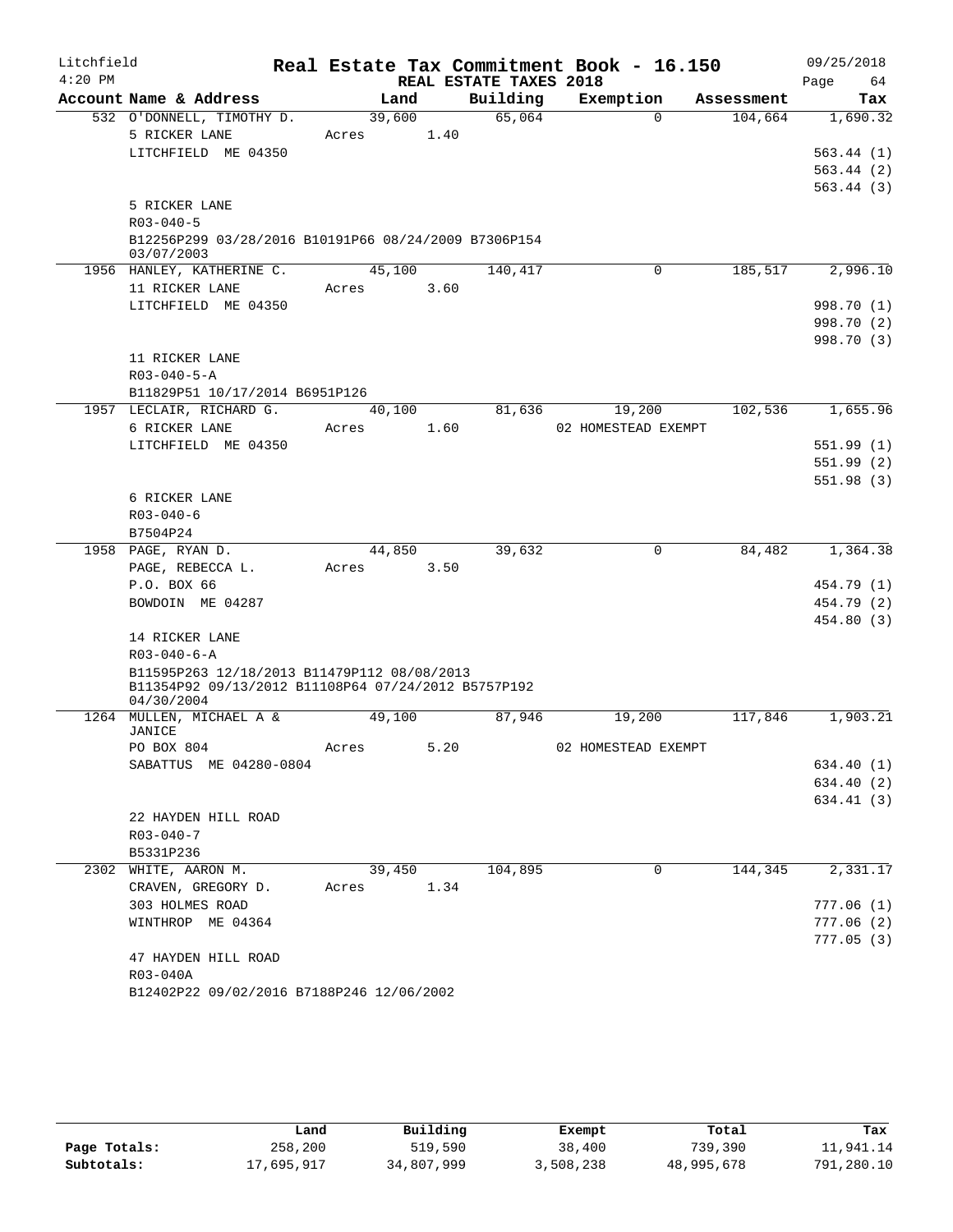| Litchfield   |                                                                                                   |            |        |            |                                    | Real Estate Tax Commitment Book - 16.150 |            | 09/25/2018        |  |
|--------------|---------------------------------------------------------------------------------------------------|------------|--------|------------|------------------------------------|------------------------------------------|------------|-------------------|--|
| $4:20$ PM    | Account Name & Address                                                                            |            | Land   |            | REAL ESTATE TAXES 2018<br>Building | Exemption                                | Assessment | 65<br>Page<br>Tax |  |
|              | 1967 LEBLANC JESSE J.                                                                             |            | 47,350 |            | 6,381                              | 19,200                                   | 34,531     | 557.68            |  |
|              | 6 SPRUCE STREET                                                                                   |            | Acres  | 4.50       |                                    | 02 HOMESTEAD EXEMPT                      |            |                   |  |
|              | AUGUSTA ME 04330                                                                                  |            |        |            |                                    |                                          |            | 185.89(1)         |  |
|              |                                                                                                   |            |        |            |                                    |                                          |            | 185.89(2)         |  |
|              |                                                                                                   |            |        |            |                                    |                                          |            | 185.90(3)         |  |
|              | 24 DEER RUN LANE                                                                                  |            |        |            |                                    |                                          |            |                   |  |
|              | R03-040A-1                                                                                        |            |        |            |                                    |                                          |            |                   |  |
|              | B9829P62 08/20/2008 B7870P256 03/18/2004                                                          |            |        |            |                                    |                                          |            |                   |  |
|              |                                                                                                   |            |        |            | $\mathbf 0$                        | 0                                        | 32,850     | 530.53            |  |
|              | 1994 PAGE, RYAN D                                                                                 |            | 32,850 |            |                                    |                                          |            |                   |  |
|              | PO BOX 66                                                                                         | Acres      |        | 3.50       |                                    |                                          |            |                   |  |
|              | BOWDOIN ME 04287                                                                                  |            |        |            |                                    |                                          |            | 176.84(1)         |  |
|              |                                                                                                   |            |        |            |                                    |                                          |            | 176.84(2)         |  |
|              |                                                                                                   |            |        |            |                                    |                                          |            | 176.85(3)         |  |
|              | DEER RUN LANE                                                                                     |            |        |            |                                    |                                          |            |                   |  |
|              | R03-040A-2                                                                                        |            |        |            |                                    |                                          |            |                   |  |
|              | B9138P230 05/17/2006 B7870P252 05/06/2004                                                         |            |        |            |                                    |                                          |            |                   |  |
|              | 1142 MANN, EBEN J.                                                                                |            | 37,600 |            | $\Omega$                           | 0                                        | 37,600     | 607.24            |  |
|              | 61 HAYDEN HILL ROAD                                                                               |            | Acres  | 5.40       |                                    |                                          |            |                   |  |
|              | LITCHFIELD ME 04350                                                                               |            |        |            |                                    |                                          |            | 202.41(1)         |  |
|              |                                                                                                   |            |        |            |                                    |                                          |            | 202.41(2)         |  |
|              |                                                                                                   |            |        |            |                                    |                                          |            | 202.42(3)         |  |
|              | HAYDEN HILL ROAD                                                                                  |            |        |            |                                    |                                          |            |                   |  |
|              | R03-040A-3                                                                                        |            |        |            |                                    |                                          |            |                   |  |
|              | B11491P14 07/16/2013 B4788P176                                                                    |            |        |            |                                    |                                          |            |                   |  |
|              | 1140 MANN, EBEN J                                                                                 |            | 48,750 |            | 126,826                            | 0                                        | 175,576    | 2,835.55          |  |
|              | MANN, NICOLE M                                                                                    |            | Acres  | 5.06       |                                    |                                          |            |                   |  |
|              | 61 HAYDEN HILL ROAD                                                                               |            |        |            |                                    |                                          |            | 945.18 (1)        |  |
|              | LITCHFIELD ME 04350                                                                               |            |        |            |                                    |                                          |            | 945.18 (2)        |  |
|              |                                                                                                   |            |        |            |                                    |                                          |            | 945.19(3)         |  |
|              | 61 HAYDEN HILL ROAD                                                                               |            |        |            |                                    |                                          |            |                   |  |
|              | R03-040A-4                                                                                        |            |        |            |                                    |                                          |            |                   |  |
|              | 686 FERGUSON, AMANDA M.                                                                           |            | 40,600 |            | 84,160                             | 19,200                                   | 105,560    | 1,704.79          |  |
|              | BOWDEN, JEFFREY T.                                                                                |            | Acres  | 1.80       |                                    | 02 HOMESTEAD EXEMPT                      |            |                   |  |
|              | 17 MAPLE STREET                                                                                   |            |        |            |                                    |                                          |            | 568.26(1)         |  |
|              | MECHANIC FALLS ME                                                                                 |            |        |            |                                    |                                          |            | 568.26(2)         |  |
|              | 04256                                                                                             |            |        |            |                                    |                                          |            |                   |  |
|              |                                                                                                   |            |        |            |                                    |                                          |            | 568.27(3)         |  |
|              | 19 DEER RUN LANE                                                                                  |            |        |            |                                    |                                          |            |                   |  |
|              | R03-040A-5                                                                                        |            |        |            |                                    |                                          |            |                   |  |
|              |                                                                                                   |            |        |            |                                    |                                          |            |                   |  |
|              | B12043P273 07/16/2015 B11024P58 04/25/2012<br>B10397P160 04/23/2010 B9044P61 08/25/2006 B4857P304 |            |        |            |                                    |                                          |            |                   |  |
|              | 02/23/1995                                                                                        |            |        |            |                                    |                                          |            |                   |  |
|              | 2140 MAXIM, JEFFREY W.                                                                            |            | 43,700 |            | 42,481                             | 0                                        | 86,181     | 1,391.82          |  |
|              | MAXIM, YVONNE M.                                                                                  | Acres      |        | 2.48       |                                    |                                          |            |                   |  |
|              | 1348 WEST ROAD                                                                                    |            |        |            |                                    |                                          |            | 463.94 (1)        |  |
|              | LITCHFIELD ME 04350                                                                               |            |        |            |                                    |                                          |            | 463.94 (2)        |  |
|              |                                                                                                   |            |        |            |                                    |                                          |            | 463.94 (3)        |  |
|              | 1348 WEST ROAD                                                                                    |            |        |            |                                    |                                          |            |                   |  |
|              | R03-040B                                                                                          |            |        |            |                                    |                                          |            |                   |  |
|              | B12590P190 04/28/2017 B6625P90                                                                    |            |        |            |                                    |                                          |            |                   |  |
|              | 2171 PAGE, RYAN D.                                                                                |            | 53,475 |            | 12,154                             | 0                                        | 65,629     | 1,059.91          |  |
|              | PO BOX 66                                                                                         | Acres      |        | 2.15       |                                    |                                          |            |                   |  |
|              | BOWDOIN ME 04287                                                                                  |            |        |            |                                    |                                          |            | 353.30(1)         |  |
|              |                                                                                                   |            |        |            |                                    |                                          |            | 353.30(2)         |  |
|              |                                                                                                   |            |        |            |                                    |                                          |            | 353.31(3)         |  |
|              | 10 DEER RUN LANE                                                                                  |            |        |            |                                    |                                          |            |                   |  |
|              | R03-040C                                                                                          |            |        |            |                                    |                                          |            |                   |  |
|              | B6579P28 08/02/2001                                                                               |            |        |            |                                    |                                          |            |                   |  |
|              |                                                                                                   |            |        |            |                                    |                                          |            |                   |  |
|              |                                                                                                   | Land       |        | Building   |                                    | Exempt                                   | Total      | Tax               |  |
| Page Totals: |                                                                                                   | 304,325    |        | 272,002    |                                    | 38,400                                   | 537,927    | 8,687.52          |  |
| Subtotals:   |                                                                                                   | 18,000,242 |        | 35,080,001 |                                    | 3,546,638                                | 49,533,605 | 799,967.62        |  |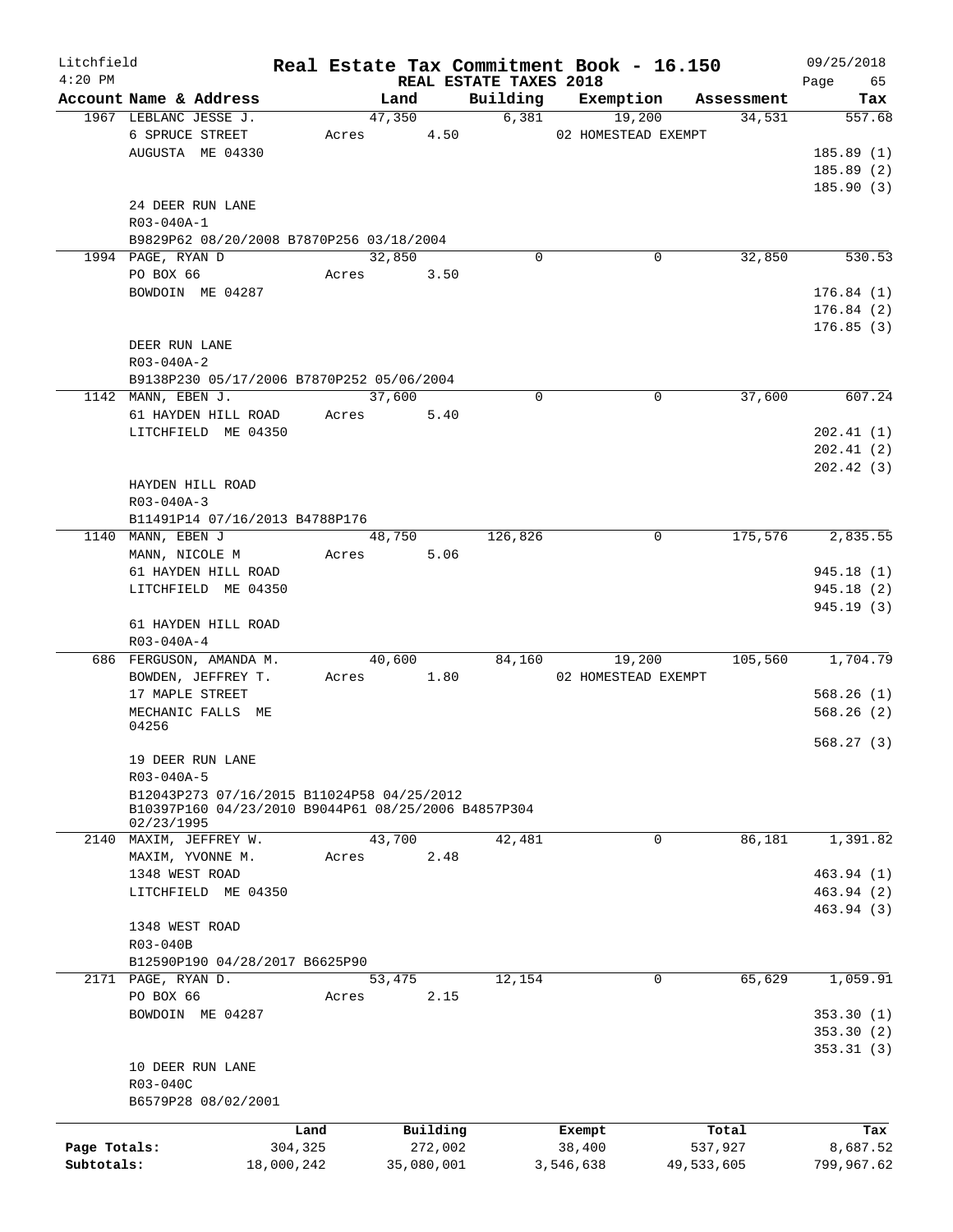| Litchfield |                                          |                |                        | Real Estate Tax Commitment Book - 16.150 |            | 09/25/2018             |
|------------|------------------------------------------|----------------|------------------------|------------------------------------------|------------|------------------------|
| $4:20$ PM  |                                          |                | REAL ESTATE TAXES 2018 |                                          |            | 66<br>Page             |
|            | Account Name & Address                   | Land           | Building               | Exemption                                | Assessment | Tax                    |
|            | 647 GAGNE, DANIEL R<br>181 RICHMOND ROAD | 43,750<br>2.50 | 190,358                | 19,200<br>02 HOMESTEAD EXEMPT            | 214,908    | 3,470.76               |
|            | LITCHFIELD ME 04350                      | Acres          |                        |                                          |            | 1, 156.92(1)           |
|            |                                          |                |                        |                                          |            | 1, 156.92(2)           |
|            |                                          |                |                        |                                          |            | 1, 156.92(3)           |
|            | 181 RICHMOND ROAD                        |                |                        |                                          |            |                        |
|            | R03-042                                  |                |                        |                                          |            |                        |
|            | B2038P160                                |                |                        |                                          |            |                        |
|            | 710 GOWELL SR, CLARENCE R                | 113,500        | 0                      | 0                                        | 113,500    | 1,833.02               |
|            | GRANTOR TRUST                            |                |                        |                                          |            |                        |
|            | GOWELL SR CLARENCE R                     | 7.00<br>Acres  |                        |                                          |            |                        |
|            | TRUSTEE                                  |                |                        |                                          |            |                        |
|            | 156 WENTZELL ROAD<br>LITCHFIELD ME 04350 |                |                        |                                          |            | 611.01(1)<br>611.01(2) |
|            |                                          |                |                        |                                          |            | 611.00(3)              |
|            | RICHMOND ROAD                            |                |                        |                                          |            |                        |
|            | $R03 - 043$                              |                |                        |                                          |            |                        |
|            | B6354P113 11/21/2000                     |                |                        |                                          |            |                        |
|            | 2079 PUSHARD, TERESA                     | 0              | 10,979                 | $\mathbf 0$                              | 10,979     | 177.31                 |
|            | 302 RIVER ROAD                           |                |                        |                                          |            |                        |
|            | TOPSHAM ME 04086-1510                    |                |                        |                                          |            | 59.10(1)               |
|            |                                          |                |                        |                                          |            | 59.10(2)               |
|            |                                          |                |                        |                                          |            | 59.11(3)               |
|            | 171 RICHMOND ROAD                        |                |                        |                                          |            |                        |
|            | R03-043-ON-1                             |                |                        |                                          |            |                        |
|            | 406 GOWELL, KENNETH                      | $\mathbf 0$    | 10,802                 | 0                                        | 10,802     | 174.45                 |
|            | 53 BOWKER ROAD                           |                |                        |                                          |            |                        |
|            | PHIPPSBURG ME 04563                      |                |                        |                                          |            | 58.15(1)               |
|            |                                          |                |                        |                                          |            | 58.15(2)               |
|            |                                          |                |                        |                                          |            | 58.15(3)               |
|            | 4 FORD LANE                              |                |                        |                                          |            |                        |
|            | $R03 - 043 - ON - 2$                     |                |                        |                                          |            |                        |
|            | 1919 THURLOW LINDA                       | $\mathbf 0$    | 10,357                 | 10,357                                   | 0          | 0.00                   |
|            | 12 FORD LANE                             |                |                        | 02 HOMESTEAD EXEMPT                      |            |                        |
|            | LITCHFIELD ME 04350                      |                |                        |                                          |            |                        |
|            |                                          |                |                        |                                          |            |                        |
|            | 12 FORD LANE                             |                |                        |                                          |            |                        |
|            | $R03 - 043 - ON - 3$                     |                |                        |                                          |            |                        |
|            | 1405 SMITH, BECKY                        | 0              | 19,894                 | 19,200                                   | 694        | 11.21                  |
|            | SMITH, BECKY                             |                |                        | 02 HOMESTEAD EXEMPT                      |            |                        |
|            | P O BOX 64                               |                |                        |                                          |            | 3.74(1)                |
|            | LITCHFIELD ME 04350                      |                |                        |                                          |            | 3.74(2)                |
|            |                                          |                |                        |                                          |            | 3.73(3)                |
|            | 141 RICHMOND ROAD                        |                |                        |                                          |            |                        |
|            | R03-043-ON-38                            |                |                        |                                          |            |                        |
|            | 1980 MARSTERS, KEVIN                     | $\mathbf 0$    | 13,268                 | 13,268                                   | 0          | 0.00                   |
|            | 151 RICHMOND ROAD                        |                |                        | 02 HOMESTEAD EXEMPT                      |            |                        |
|            | LITCHFIELD ME 04350                      |                |                        |                                          |            |                        |
|            |                                          |                |                        |                                          |            |                        |
|            |                                          |                |                        |                                          |            |                        |
|            | 151 RICHMOND ROAD                        |                |                        |                                          |            |                        |
|            | R03-043-ON-39                            |                |                        |                                          |            |                        |
|            |                                          |                |                        |                                          |            |                        |
|            |                                          |                |                        |                                          |            |                        |
|            |                                          |                |                        |                                          |            |                        |

|              | Land         | Building     | Exempt    | Total      | Tax        |
|--------------|--------------|--------------|-----------|------------|------------|
| Page Totals: | 157,250      | 255,658      | 62,025    | 350,883    | 5,666.75   |
| Subtotals:   | 18, 157, 492 | 35, 335, 659 | 3,608,663 | 49,884,488 | 805,634.37 |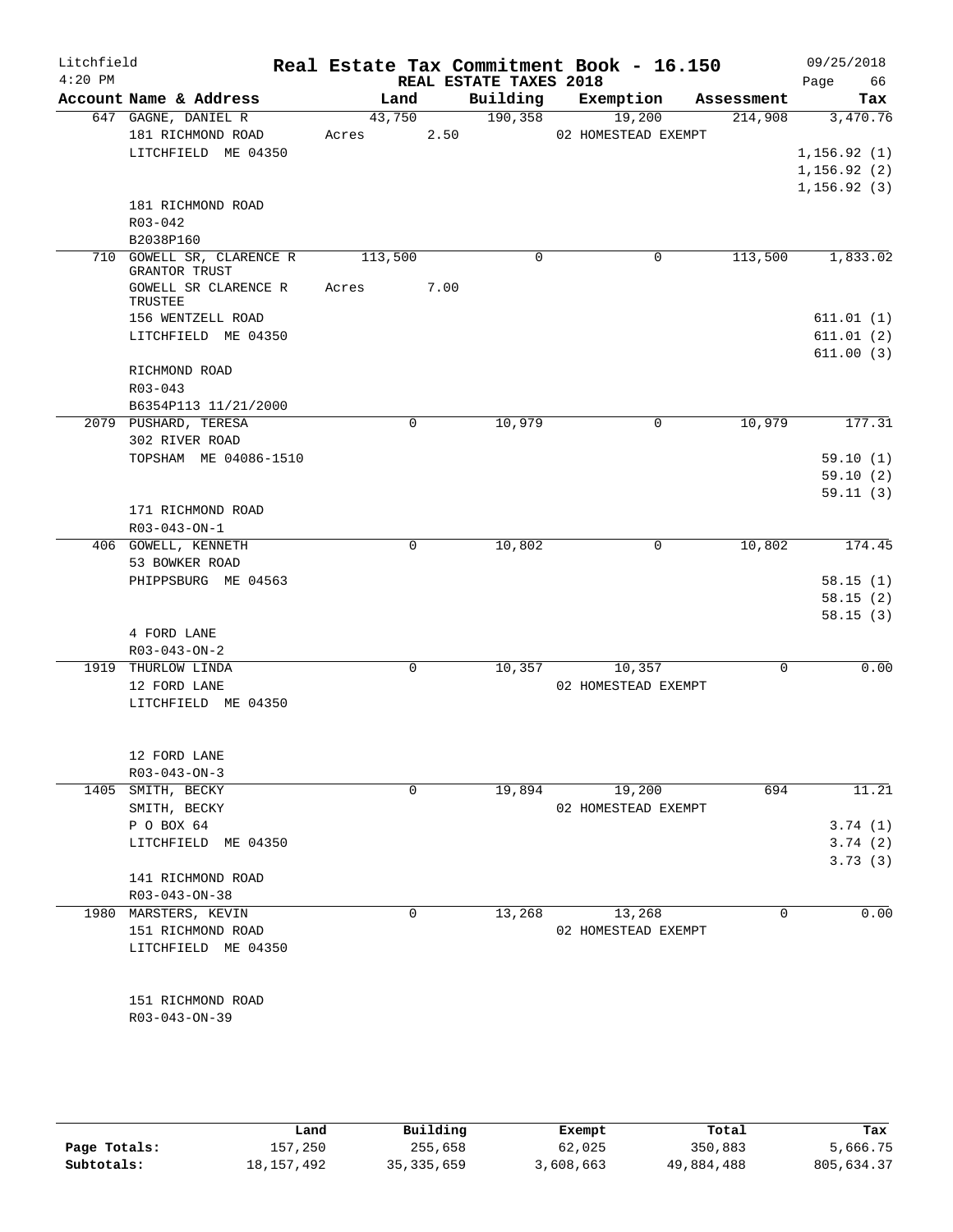| Litchfield<br>$4:20$ PM |                                                                                  |       |                                |             | Real Estate Tax Commitment Book - 16.150 |                  | 09/25/2018             |  |  |
|-------------------------|----------------------------------------------------------------------------------|-------|--------------------------------|-------------|------------------------------------------|------------------|------------------------|--|--|
|                         | Account Name & Address                                                           |       | REAL ESTATE TAXES 2018<br>Land | Building    | Exemption                                | Assessment       | Page<br>67<br>Tax      |  |  |
|                         | 2392 HILLOCK, ROBERT,                                                            |       | $\mathbf 0$                    | 12,956      | 12,956                                   | 0                | 0.00                   |  |  |
|                         | HILLOCK, STACY                                                                   |       |                                |             |                                          |                  |                        |  |  |
|                         | 13 FORD LANE                                                                     |       |                                |             | 02 HOMESTEAD EXEMPT                      |                  |                        |  |  |
|                         | LITCHFIELD ME 04350                                                              |       |                                |             |                                          |                  |                        |  |  |
|                         | 13 FORD LANE                                                                     |       |                                |             |                                          |                  |                        |  |  |
|                         | $R03 - 043 - ON - 4$                                                             |       |                                |             |                                          |                  |                        |  |  |
|                         | B11684P326 04/14/2014                                                            |       |                                |             |                                          |                  |                        |  |  |
|                         | 1437 GOWELL, LAWRENCE G                                                          |       | 0                              | 18,556      | 0                                        | 18,556           | 299.68                 |  |  |
|                         | <b>48 KENNEDY LANE</b>                                                           |       |                                |             |                                          |                  |                        |  |  |
|                         | LITCHFIELD ME 04350                                                              |       |                                |             |                                          |                  | 99.89(1)               |  |  |
|                         |                                                                                  |       |                                |             |                                          |                  | 99.89(2)               |  |  |
|                         |                                                                                  |       |                                |             |                                          |                  | 99.90(3)               |  |  |
|                         | 5 FORD LANE                                                                      |       |                                |             |                                          |                  |                        |  |  |
|                         | $R03 - 043 - ON - 40$                                                            |       |                                |             |                                          |                  |                        |  |  |
|                         | 1217 PAGE, RYAN D.                                                               |       | 45,000                         | 86,489      | $\mathbf 0$                              | 131,489          | 2,123.55               |  |  |
|                         | PAGE, REBECCA L.                                                                 | Acres | 3.00                           |             |                                          |                  |                        |  |  |
|                         | P O BOX 66<br>BOWDOIN ME 04352                                                   |       |                                |             |                                          |                  | 707.85(1)              |  |  |
|                         |                                                                                  |       |                                |             |                                          |                  | 707.85(2)<br>707.85(3) |  |  |
|                         | 121 RICHMOND ROAD                                                                |       |                                |             |                                          |                  |                        |  |  |
|                         | R03-044                                                                          |       |                                |             |                                          |                  |                        |  |  |
|                         | B11262P4 12/21/2012 B11262P3 12/19/2012 B3399P342                                |       |                                |             |                                          |                  |                        |  |  |
|                         | 750 MORRILL, TERRY L                                                             |       | 58,250                         | 129,609     | 19,200                                   | 168,659          | 2,723.84               |  |  |
|                         | MORRILL, TERI L                                                                  | Acres | 12.00                          |             | 02 HOMESTEAD EXEMPT                      |                  |                        |  |  |
|                         | 127 RICHMOND ROAD                                                                |       |                                |             |                                          |                  | 907.95(1)              |  |  |
|                         | LITCHFIELD ME 04350                                                              |       |                                |             |                                          |                  | 907.95(2)              |  |  |
|                         |                                                                                  |       |                                |             |                                          |                  | 907.94(3)              |  |  |
|                         | 127 RICHMOND ROAD                                                                |       |                                |             |                                          |                  |                        |  |  |
|                         | R03-044A                                                                         |       |                                |             |                                          |                  |                        |  |  |
|                         | B10374P158 03/29/2010 B8575P286 08/31/2005 B6300P171<br>889 SWEET, GARY & DENISE |       | 59,500                         | $\mathbf 0$ | $\mathbf 0$                              | 59,500           | 960.92                 |  |  |
|                         | P O BOX 237                                                                      | Acres | 34.00                          |             |                                          |                  |                        |  |  |
|                         | SABATTUS ME 04280                                                                |       |                                |             |                                          |                  | 320.31(1)              |  |  |
|                         |                                                                                  |       |                                |             |                                          |                  | 320.31(2)              |  |  |
|                         |                                                                                  |       |                                |             |                                          |                  | 320.30(3)              |  |  |
|                         | ROUTE 197                                                                        |       |                                |             |                                          |                  |                        |  |  |
|                         | R03-045                                                                          |       |                                |             |                                          |                  |                        |  |  |
|                         | B5572P280 03/01/1998                                                             |       |                                |             |                                          |                  |                        |  |  |
|                         | 2085 PINNELL, CINDY M                                                            |       | 42,500                         | 70,969      | 19,200                                   | 94,269           | 1,522.44               |  |  |
|                         | PO BOX 894                                                                       | Acres | 2.00                           |             | 02 HOMESTEAD EXEMPT                      |                  |                        |  |  |
|                         | SABATTUS ME 04280                                                                |       |                                |             |                                          |                  | 507.48(1)              |  |  |
|                         |                                                                                  |       |                                |             |                                          |                  | 507.48(2)              |  |  |
|                         | 113 RICHMOND ROAD                                                                |       |                                |             |                                          |                  | 507.48(3)              |  |  |
|                         | $R03-045A$                                                                       |       |                                |             |                                          |                  |                        |  |  |
|                         | B5792P78 11/18/1998                                                              |       |                                |             |                                          |                  |                        |  |  |
|                         | 101 LECLAIR, ANTHONY & LYNN                                                      |       | 66,500                         | 102,077     | 19,200                                   | 149,377          | 2,412.44               |  |  |
|                         | 229 MAXWELL ROAD                                                                 | Acres | 24.00                          |             | 02 HOMESTEAD EXEMPT                      |                  |                        |  |  |
|                         | LITCHFIELD ME 04350                                                              |       |                                |             |                                          |                  | 804.15(1)              |  |  |
|                         |                                                                                  |       |                                |             |                                          |                  | 804.15(2)              |  |  |
|                         |                                                                                  |       |                                |             |                                          |                  | 804.14 (3)             |  |  |
|                         | 229 MAXWELL ROAD                                                                 |       |                                |             |                                          |                  |                        |  |  |
|                         | R03-046                                                                          |       |                                |             |                                          |                  |                        |  |  |
|                         | B3844P300                                                                        |       |                                |             |                                          |                  |                        |  |  |
|                         |                                                                                  |       |                                |             |                                          |                  |                        |  |  |
| Page Totals:            | Land<br>271,750                                                                  |       | Building<br>420,656            |             | Exempt<br>70,556                         | Total<br>621,850 | Tax<br>10,042.87       |  |  |
| Subtotals:              | 18,429,242                                                                       |       | 35,756,315                     |             | 3,679,219                                | 50,506,338       | 815,677.24             |  |  |
|                         |                                                                                  |       |                                |             |                                          |                  |                        |  |  |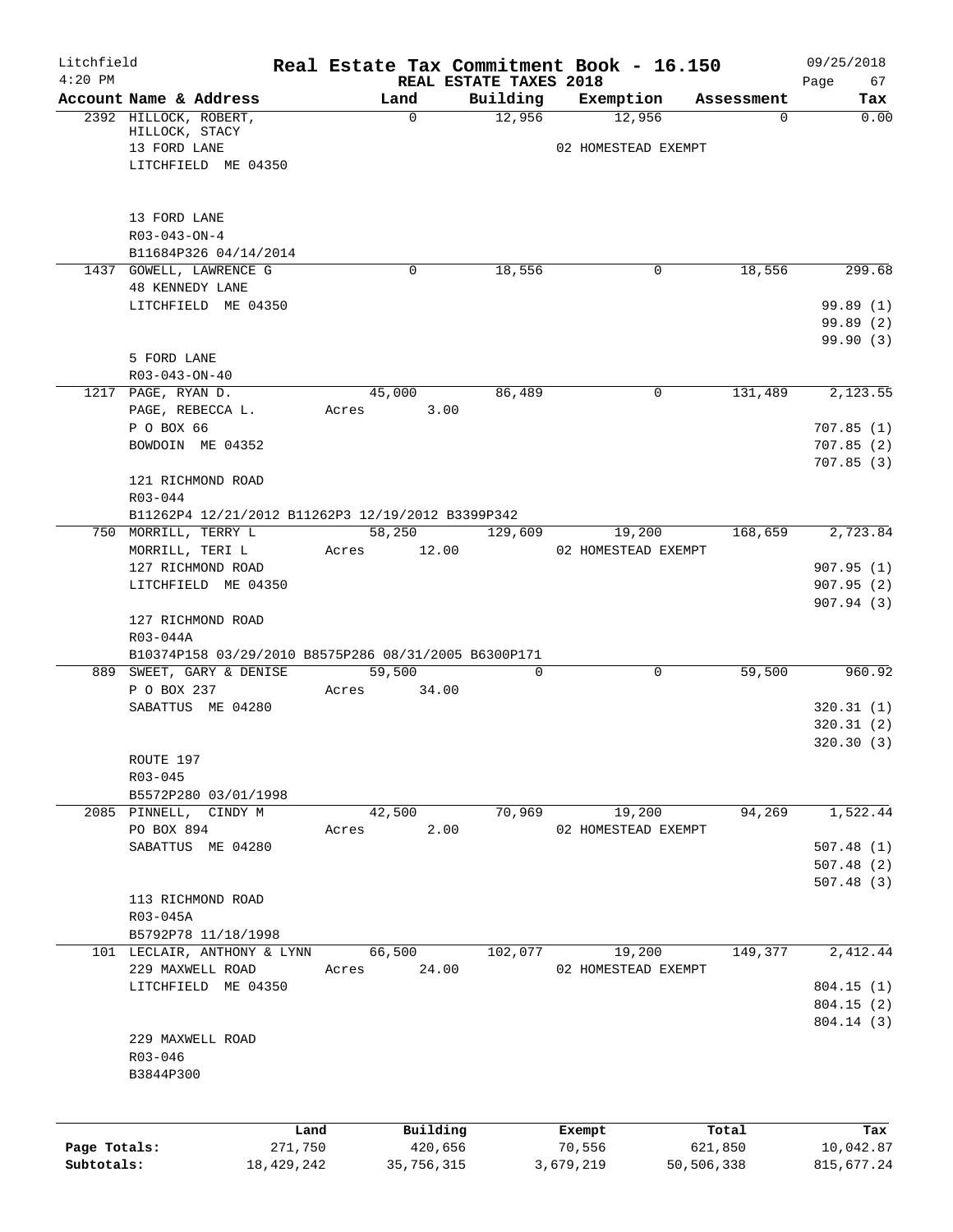| Litchfield   |                                                  |                       |                            | Real Estate Tax Commitment Book - 16.150 |                      | 09/25/2018 |
|--------------|--------------------------------------------------|-----------------------|----------------------------|------------------------------------------|----------------------|------------|
| $4:20$ PM    |                                                  |                       | REAL ESTATE TAXES 2018     |                                          |                      | Page<br>68 |
|              | Account Name & Address                           | Land                  | Building<br>$\overline{0}$ | Exemption<br>$\Omega$                    | Assessment<br>49,000 | Tax        |
|              | 1427 LECLAIR, ANTHONY & LYNN<br>229 MAXWELL ROAD | 49,000<br>Acres 80.00 |                            |                                          |                      | 791.35     |
|              |                                                  |                       |                            |                                          |                      |            |
|              | LITCHFIELD ME 04350                              |                       |                            |                                          |                      | 263.78(1)  |
|              |                                                  |                       |                            |                                          |                      | 263.78 (2) |
|              |                                                  |                       |                            |                                          |                      | 263.79(3)  |
|              | MAXWELL ROAD                                     |                       |                            |                                          |                      |            |
|              | R03-046A                                         |                       |                            |                                          |                      |            |
|              | B7018P99 07/12/2002                              |                       |                            |                                          |                      |            |
|              | 458 DESCHENE, RENE                               | 14,700                | $\mathbf 0$                | 0                                        | 14,700               | 237.40     |
|              | DECHENE, DONALD                                  | Acres 19.60           |                            |                                          |                      |            |
|              | PAUL DESCHENE                                    |                       |                            |                                          |                      | 79.13(1)   |
|              | 36 HIGH STREET                                   |                       |                            |                                          |                      | 79.13(2)   |
|              | SABATTUS ME 04280                                |                       |                            |                                          |                      | 79.14(3)   |
|              | OFF WEST ROAD                                    |                       |                            |                                          |                      |            |
|              | R03-046C                                         |                       |                            |                                          |                      |            |
|              | B12795P291 10/31/2017 B12790P289 10/31/2017      |                       |                            |                                          |                      |            |
|              | B1497P748                                        |                       |                            |                                          |                      |            |
|              | 212 BRISSETTE, DAVID                             | 54,000                | 38,917                     | 19,200                                   | 73,717               | 1,190.53   |
|              | 27 BRISSETTE LANE                                | Acres 4.20            |                            | 02 HOMESTEAD EXEMPT                      |                      |            |
|              | LITCHFIELD ME 04350                              |                       |                            |                                          |                      | 396.84(1)  |
|              |                                                  |                       |                            |                                          |                      | 396.84 (2) |
|              |                                                  |                       |                            |                                          |                      | 396.85(3)  |
|              | 27 BRISSETTE LANE                                |                       |                            |                                          |                      |            |
|              | R03-047                                          |                       |                            |                                          |                      |            |
|              | B8677P254 09/02/2005 B2755P79                    |                       |                            |                                          |                      |            |
|              | 1269 RICHARD, DORIS                              | 48,000                | 121,029                    | 24,960                                   | 144,069              | 2,326.71   |
|              | RICHARD LAURENT R                                | Acres 4.20            |                            | 22 WW2 Widow Res                         |                      |            |
|              | 204 MAXWELL ROAD                                 |                       |                            | 02 HOMESTEAD EXEMPT                      |                      | 775.57(1)  |
|              | LITCHFIELD ME 04350                              |                       |                            |                                          |                      | 775.57(2)  |
|              |                                                  |                       |                            |                                          |                      | 775.57(3)  |
|              | 216 MAXWELL ROAD                                 |                       |                            |                                          |                      |            |
|              | R03-048                                          |                       |                            |                                          |                      |            |
|              | B6291P156 09/01/2000                             |                       |                            |                                          |                      |            |
|              | 464 DESROCHERS, RAYMOND J                        | 40,750                | 62,870                     | 19,200                                   | 84,420               | 1,363.38   |
|              | P O BOX 95                                       | Acres 1.30            |                            |                                          |                      |            |
|              |                                                  |                       |                            | 02 HOMESTEAD EXEMPT                      |                      |            |
|              | SABATTUS ME 04280                                |                       |                            |                                          |                      | 454.46 (1) |
|              |                                                  |                       |                            |                                          |                      | 454.46 (2) |
|              |                                                  |                       |                            |                                          |                      | 454.46 (3) |
|              | 222 MAXWELL ROAD                                 |                       |                            |                                          |                      |            |
|              | R03-049                                          |                       |                            |                                          |                      |            |
|              | B3400P188                                        |                       |                            |                                          |                      |            |
|              | 1203 MCNELLY, DAVID                              | 38,350                | 90,867                     | 19,200                                   | 110,017              | 1,776.77   |
|              | MCNELLY MONIQUE                                  | 1.30<br>Acres         |                            | 02 HOMESTEAD EXEMPT                      |                      |            |
|              | P O BOX 376                                      |                       |                            |                                          |                      | 592.26(1)  |
|              | SABATTUS ME 04280                                |                       |                            |                                          |                      | 592.26(2)  |
|              |                                                  |                       |                            |                                          |                      | 592.25(3)  |
|              | 230 MAXWELL ROAD                                 |                       |                            |                                          |                      |            |
|              | $R03 - 050$                                      |                       |                            |                                          |                      |            |
|              | B2668P256 04/10/1984                             |                       |                            |                                          |                      |            |
|              | 367 COOK JR, DALE                                | 40,500                | 64,071                     | 19,200                                   | 85,371               | 1,378.74   |
|              | 236 MAXWELL ROAD                                 | 1.20<br>Acres         |                            | 02 HOMESTEAD EXEMPT                      |                      |            |
|              | LITCHFIELD ME 04350                              |                       |                            |                                          |                      | 459.58 (1) |
|              |                                                  |                       |                            |                                          |                      | 459.58 (2) |
|              |                                                  |                       |                            |                                          |                      | 459.58 (3) |
|              | 236 MAXWELL ROAD                                 |                       |                            |                                          |                      |            |
|              | R03-051                                          |                       |                            |                                          |                      |            |
|              | B2893P170                                        |                       |                            |                                          |                      |            |
|              |                                                  |                       |                            |                                          |                      |            |
|              |                                                  |                       |                            |                                          |                      |            |
|              | Land                                             | Building              |                            | Exempt                                   | Total                | Tax        |
| Page Totals: | 285,300                                          | 377,754               |                            | 101,760                                  | 561,294              | 9,064.88   |
| Subtotals:   | 18,714,542                                       | 36, 134, 069          |                            | 3,780,979                                | 51,067,632           | 824,742.12 |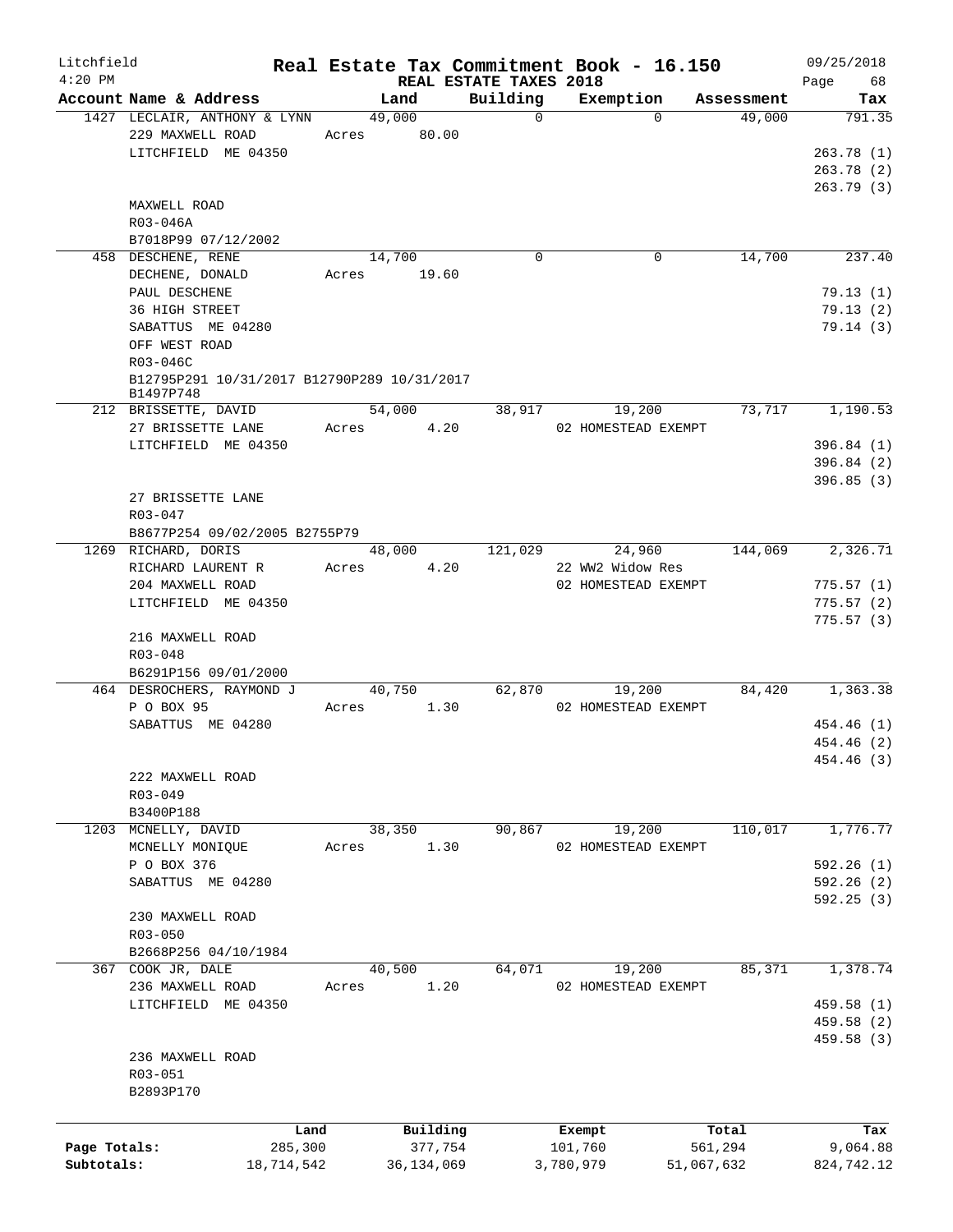| Litchfield<br>$4:20$ PM |                                                      |         |               | REAL ESTATE TAXES 2018 |                     | Real Estate Tax Commitment Book - 16.150 | 09/25/2018<br>Page<br>69 |  |  |
|-------------------------|------------------------------------------------------|---------|---------------|------------------------|---------------------|------------------------------------------|--------------------------|--|--|
|                         | Account Name & Address                               |         | Land          |                        | Building Exemption  | Assessment                               | Tax                      |  |  |
|                         | 81 BARTLETT, DONALD                                  |         | 40,450        | 66,319                 | 19,200              | 87,569                                   | 1,414.24                 |  |  |
|                         | 242 MAXWELL ROAD                                     |         | 1.18<br>Acres |                        | 02 HOMESTEAD EXEMPT |                                          |                          |  |  |
|                         | LITCHFIELD ME 04350                                  |         |               |                        |                     |                                          | 471.41(1)                |  |  |
|                         |                                                      |         |               |                        |                     |                                          | 471.41 (2)               |  |  |
|                         |                                                      |         |               |                        |                     |                                          | 471.42 (3)               |  |  |
|                         | 242 MAXWELL ROAD                                     |         |               |                        |                     |                                          |                          |  |  |
|                         | R03-052                                              |         |               |                        |                     |                                          |                          |  |  |
|                         | B1969P165                                            |         |               |                        |                     |                                          |                          |  |  |
|                         | 180 BOULEY, ROGER P                                  |         | 40,750        | 140,812                | 24,960              | 156,602                                  | 2,529.12                 |  |  |
|                         | 250 MAXWELL ROAD                                     |         | 1.30<br>Acres |                        | 02 HOMESTEAD EXEMPT |                                          |                          |  |  |
|                         | LITCHFIELD ME 04350                                  |         |               |                        | 03 VETERANS EXEMPT  |                                          | 843.04 (1)               |  |  |
|                         |                                                      |         |               |                        |                     |                                          | 843.04 (2)               |  |  |
|                         |                                                      |         |               |                        |                     |                                          | 843.04 (3)               |  |  |
|                         | 250 MAXWELL ROAD                                     |         |               |                        |                     |                                          |                          |  |  |
|                         | $R03 - 053$                                          |         |               |                        |                     |                                          |                          |  |  |
|                         | B5114P116 B1909P124                                  |         |               |                        |                     |                                          |                          |  |  |
|                         | 214 BERUBE, MARC G                                   |         | 37,850        | 79,641                 | 19,200              | 98,291                                   | 1,587.40                 |  |  |
|                         | 254 MAXWELL ROAD                                     |         | 1.10<br>Acres |                        | 02 HOMESTEAD EXEMPT |                                          |                          |  |  |
|                         | LITCHFIELD ME 04350                                  |         |               |                        |                     |                                          | 529.13(1)                |  |  |
|                         |                                                      |         |               |                        |                     |                                          | 529.13(2)                |  |  |
|                         |                                                      |         |               |                        |                     |                                          | 529.14(3)                |  |  |
|                         | 254 MAXWELL ROAD                                     |         |               |                        |                     |                                          |                          |  |  |
|                         | R03-054                                              |         |               |                        |                     |                                          |                          |  |  |
|                         | B10592P348 01/26/2011 B7823P74 01/30/2004            |         |               |                        |                     |                                          |                          |  |  |
|                         | 179 BOUDREAU, PAUL                                   |         | 40,250        |                        | 19,200<br>111,059   | 132,109                                  | 2,133.56                 |  |  |
|                         | 264 MAXWELL ROAD                                     |         | 1.10<br>Acres |                        | 02 HOMESTEAD EXEMPT |                                          |                          |  |  |
|                         | LITCHFIELD ME 04350                                  |         |               |                        |                     |                                          | 711.19(1)                |  |  |
|                         |                                                      |         |               |                        |                     |                                          | 711.19(2)                |  |  |
|                         |                                                      |         |               |                        |                     |                                          | 711.18(3)                |  |  |
|                         | 264 MAXWELL ROAD                                     |         |               |                        |                     |                                          |                          |  |  |
|                         | R03-055                                              |         |               |                        |                     |                                          |                          |  |  |
|                         | B1905P276                                            |         |               |                        |                     |                                          |                          |  |  |
|                         | 149 BLAIS PAUL L                                     |         | 40,750        |                        | 125,471<br>19,200   | 147,021                                  | 2,374.39                 |  |  |
|                         | BLAIS SUZANNE D                                      |         | 1.30<br>Acres |                        | 02 HOMESTEAD EXEMPT |                                          |                          |  |  |
|                         | 270 MAXWELL ROAD                                     |         |               |                        |                     |                                          | 791.46 (1)               |  |  |
|                         | LITCHFIELD ME 04350                                  |         |               |                        |                     |                                          | 791.46(2)                |  |  |
|                         |                                                      |         |               |                        |                     |                                          | 791.47(3)                |  |  |
|                         | 270 MAXWELL ROAD                                     |         |               |                        |                     |                                          |                          |  |  |
|                         | R03-056                                              |         |               |                        |                     |                                          |                          |  |  |
|                         | B9741P348 05/29/2008 B9352P225 05/15/2007 B5390P337  |         |               |                        |                     |                                          |                          |  |  |
|                         | 06/27/1997                                           |         |               |                        |                     |                                          |                          |  |  |
|                         | 1810 GIRARDIN, GLORIA J                              |         | 37,200        | 60,698                 | 19,200              | 78,698                                   | 1,270.97                 |  |  |
|                         | &GREENLAW, MIKE                                      |         |               |                        |                     |                                          |                          |  |  |
|                         | 65 RICHMOND ROAD                                     | Acres   | 0.90          |                        | 02 HOMESTEAD EXEMPT |                                          |                          |  |  |
|                         | LITCHFIELD ME 04350                                  |         |               |                        |                     |                                          | 423.66(1)                |  |  |
|                         |                                                      |         |               |                        |                     |                                          | 423.66(2)                |  |  |
|                         |                                                      |         |               |                        |                     |                                          | 423.65(3)                |  |  |
|                         | 65 RICHMOND ROAD                                     |         |               |                        |                     |                                          |                          |  |  |
|                         | $R03 - 057$                                          |         |               |                        |                     |                                          |                          |  |  |
|                         | B11611P133 01/06/2014 B4985P302                      |         |               |                        |                     |                                          |                          |  |  |
|                         | 1408 BOUCHER, GREGORY L                              |         | 40,000        | 100,873                |                     | 140,873<br>$\mathbf 0$                   | 2,275.10                 |  |  |
|                         | BOUCHER, RAMONA R                                    | Acres   | 1.00          |                        |                     |                                          |                          |  |  |
|                         | 55 RICHMOND ROAD                                     |         |               |                        |                     |                                          | 758.37 (1)               |  |  |
|                         | LITCHFIELD ME 04350                                  |         |               |                        |                     |                                          | 758.37 (2)               |  |  |
|                         |                                                      |         |               |                        |                     |                                          | 758.36(3)                |  |  |
|                         | 55 RICHMOND ROAD                                     |         |               |                        |                     |                                          |                          |  |  |
|                         | R03-059                                              |         |               |                        |                     |                                          |                          |  |  |
|                         | B10987P104 03/19/2012 B9726P146 05/12/2008 B5390P335 |         |               |                        |                     |                                          |                          |  |  |
|                         |                                                      | Land    | Building      |                        | Exempt              | Total                                    | Tax                      |  |  |
| Page Totals:            |                                                      | 277,250 | 684,873       |                        | 120,960             | 841,163                                  | 13,584.78                |  |  |
| Subtotals:              | 18,991,792                                           |         | 36,818,942    |                        | 3,901,939           | 51,908,795                               | 838,326.90               |  |  |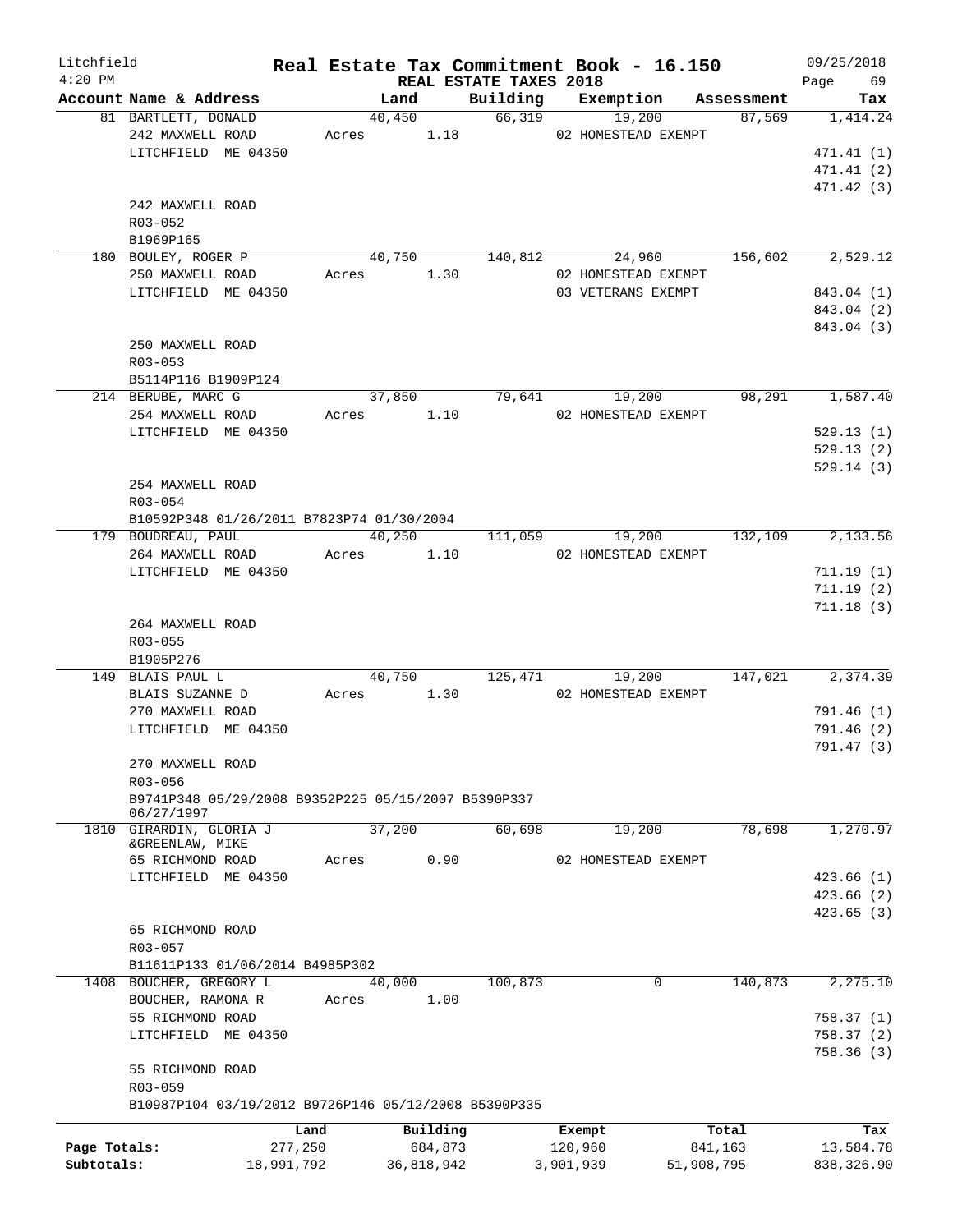| Litchfield |                                                     |                 |      |                        | Real Estate Tax Commitment Book - 16.150 |            | 09/25/2018 |
|------------|-----------------------------------------------------|-----------------|------|------------------------|------------------------------------------|------------|------------|
| $4:20$ PM  |                                                     |                 |      | REAL ESTATE TAXES 2018 |                                          |            | 70<br>Page |
|            | Account Name & Address                              | Land            |      | Building               | Exemption                                | Assessment | Tax        |
|            | 171 BOUCHARD, CARL<br>%SEC.VETS.AFFAIRS             | 40,000          |      | 52,238                 | 19,200                                   | 73,038     | 1,179.56   |
|            | BOUCHARD MARGARET                                   | Acres           | 1.00 |                        | 02 HOMESTEAD EXEMPT                      |            |            |
|            | COUNTRYWIDE HOME LOANS,<br>INC.                     |                 |      |                        |                                          |            | 393.19(1)  |
|            | P.O. BOX 10211                                      |                 |      |                        |                                          |            | 393.19(2)  |
|            | SIMI VALLEY, CA<br>91410-0211                       |                 |      |                        |                                          |            | 393.18(3)  |
|            | 51 RICHMOND ROAD                                    |                 |      |                        |                                          |            |            |
|            | R03-060                                             |                 |      |                        |                                          |            |            |
|            | B11086P96 06/25/2012 B4601P135                      |                 |      | 25,502                 |                                          | 61,902     | 999.72     |
|            | 1328 OUELLETTE, DAVID N<br>OUELLETTE, DAVID J.      | 55,600<br>Acres | 9.10 |                        | 19,200<br>02 HOMESTEAD EXEMPT            |            |            |
|            | P O BOX 1663                                        |                 |      |                        |                                          |            | 333.24(1)  |
|            | AUBURN ME 04211                                     |                 |      |                        |                                          |            | 333.24(2)  |
|            |                                                     |                 |      |                        |                                          |            | 333.24(3)  |
|            | 49 RICHMOND ROAD                                    |                 |      |                        |                                          |            |            |
|            | R03-061                                             |                 |      |                        |                                          |            |            |
|            | B11669P66 04/17/2014 B3844P132                      |                 |      |                        |                                          |            |            |
|            | 913 JUNEAU, ROBERT & JANET                          | 40,000          |      | 37,737                 | 24,960                                   | 52,777     | 852.35     |
|            | PO BOX 105                                          | Acres           | 1.00 |                        | 02 HOMESTEAD EXEMPT                      |            |            |
|            | SABATTUS ME 04280                                   |                 |      |                        | 22 WW2 Widow Res                         |            | 284.12 (1) |
|            |                                                     |                 |      |                        |                                          |            | 284.12(2)  |
|            |                                                     |                 |      |                        |                                          |            | 284.11 (3) |
|            | 22 FERN LANE                                        |                 |      |                        |                                          |            |            |
|            | R03-062                                             |                 |      |                        |                                          |            |            |
|            | 1218 MAXIM, JR., RONALD &<br>WENDY A.               | 53,100          |      | 144,016                | 19,200                                   | 177,916    | 2,873.34   |
|            | 30 FERN LANE                                        | 8.00<br>Acres   |      |                        | 02 HOMESTEAD EXEMPT                      |            |            |
|            | LITCHFIELD ME 04350                                 |                 |      |                        |                                          |            | 957.78 (1) |
|            |                                                     |                 |      |                        |                                          |            | 957.78 (2) |
|            |                                                     |                 |      |                        |                                          |            | 957.78 (3) |
|            | <b>30 FERN LANE</b>                                 |                 |      |                        |                                          |            |            |
|            | $R03 - 063$                                         |                 |      |                        |                                          |            |            |
|            | B11879P90 12/08/2014 B11711P251 06/12/2014 B6564P39 |                 |      |                        |                                          |            |            |
|            | 351 COMEAU JR, NORMAND                              | 47,500          | 4.00 | 52,763                 | 0                                        | 100,263    | 1,619.25   |
|            | 15 RICHMOND ROAD<br>LITCHFIELD ME 04350             | Acres           |      |                        |                                          |            | 539.75 (1) |
|            |                                                     |                 |      |                        |                                          |            | 539.75 (2) |
|            |                                                     |                 |      |                        |                                          |            | 539.75 (3) |
|            | 15 RICHMOND ROAD                                    |                 |      |                        |                                          |            |            |
|            | R03-063A                                            |                 |      |                        |                                          |            |            |
|            | B11652P300 03/24/2014 B3681P308                     |                 |      |                        |                                          |            |            |
|            | 2256 MERRILL, NANCY                                 | 43,400          |      | 73,957                 | 19,200                                   | 98,157     | 1,585.24   |
|            | 31 FERN LANE                                        | Acres           | 2.92 |                        | 02 HOMESTEAD EXEMPT                      |            |            |
|            | LITCHFIELD ME 04350                                 |                 |      |                        |                                          |            | 528.41(1)  |
|            |                                                     |                 |      |                        |                                          |            | 528.41(2)  |
|            |                                                     |                 |      |                        |                                          |            | 528.42(3)  |
|            | 31 FERN LANE                                        |                 |      |                        |                                          |            |            |
|            | R03-063B                                            |                 |      |                        |                                          |            |            |
|            | B6519P285 06/05/2001                                |                 |      |                        |                                          |            |            |

|              | Land       | Building   | Exempt    | Total        | Tax        |
|--------------|------------|------------|-----------|--------------|------------|
| Page Totals: | 279,600    | 386,213    | 101,760   | 564,053      | 9,109.46   |
| Subtotals:   | 19,271,392 | 37,205,155 | 4,003,699 | 52, 472, 848 | 847,436.36 |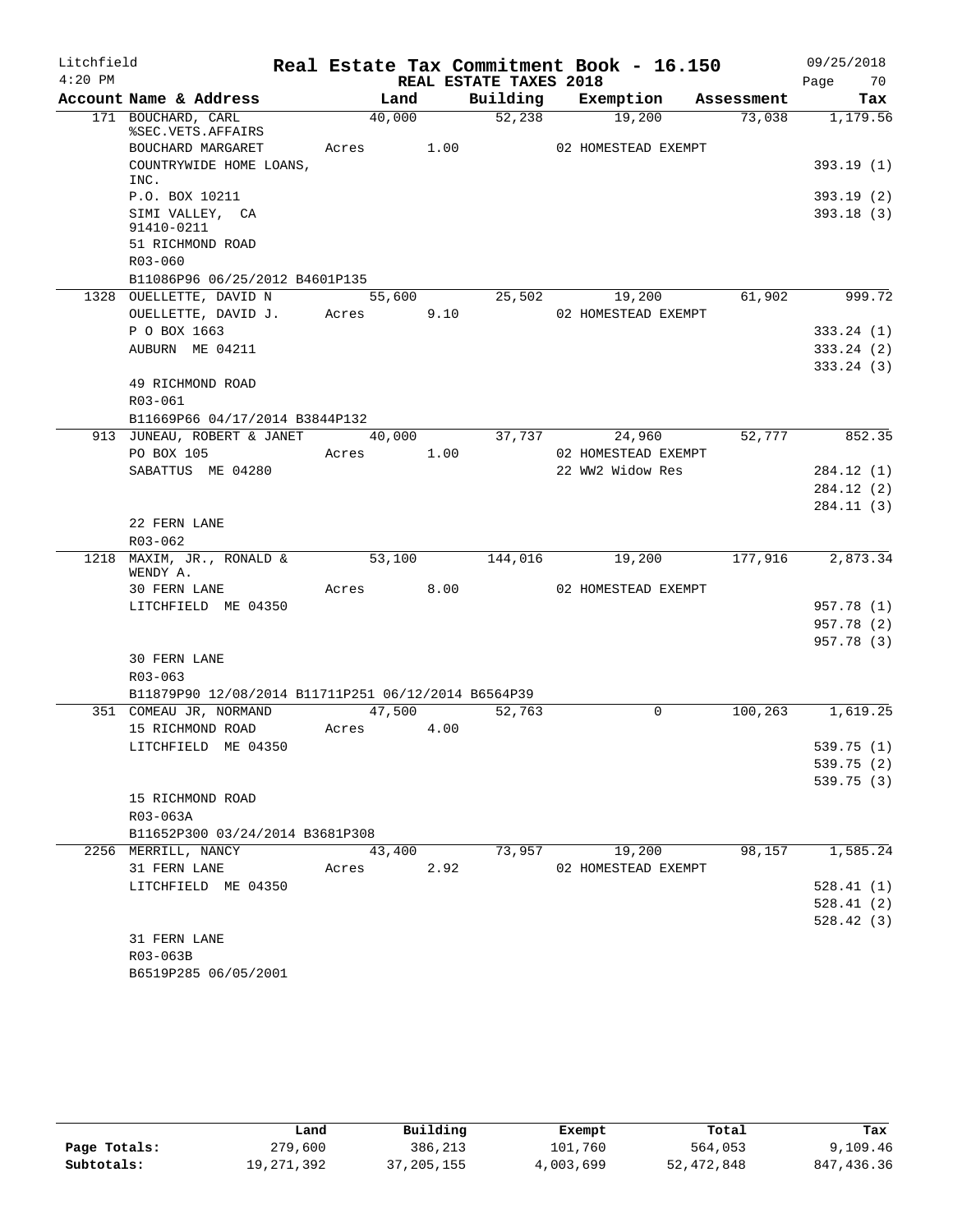| Litchfield                 |                                                                            |                       |                 |                       |                                    | Real Estate Tax Commitment Book - 16.150 |              |            | 09/25/2018                 |
|----------------------------|----------------------------------------------------------------------------|-----------------------|-----------------|-----------------------|------------------------------------|------------------------------------------|--------------|------------|----------------------------|
| $4:20$ PM                  | Account Name & Address                                                     |                       | Land            |                       | REAL ESTATE TAXES 2018<br>Building | Exemption                                |              | Assessment | Page<br>71<br>Tax          |
|                            | 554 BEGGS, JOHN W                                                          |                       | 41,100          |                       | 121,343                            |                                          | 19,200       | 143,243    | 2,313.37                   |
|                            | 1096 LITCHFIELD ROAD<br>BOWDOIN ME 04287                                   |                       | Acres           | 2.00                  |                                    | 02 HOMESTEAD EXEMPT                      |              |            | 771.12(1)<br>771.12(2)     |
|                            | 6 FERN LANE<br>R03-064                                                     |                       |                 |                       |                                    |                                          |              |            | 771.13(3)                  |
|                            | B10925P179 12/28/2011 B5692P297 B4917P2 06/23/1995<br>B4565P220 08/18/1993 |                       |                 |                       |                                    |                                          |              |            |                            |
|                            | 1109 MACDOUGALL, CHARLES B<br>C/O PAULINE RODERICK                         |                       | 35,700<br>Acres | 2.70                  | 74,182                             |                                          | 0            | 109,882    | 1,774.59                   |
|                            | 514 HINCKLEY ROAD                                                          |                       |                 |                       |                                    |                                          |              |            | 591.53(1)                  |
|                            | CLINTON ME 04927                                                           |                       |                 |                       |                                    |                                          |              |            | 591.53(2)<br>591.53(3)     |
|                            | 10 RICHMOND ROAD                                                           |                       |                 |                       |                                    |                                          |              |            |                            |
|                            | R03-066                                                                    |                       |                 |                       |                                    |                                          |              |            |                            |
|                            | B7667P177 08/21/2003<br>247 BUSSIERE, SCOTT K                              |                       | 47,500          |                       | 74,403                             |                                          | 19,200       | 102,703    | 1,658.65                   |
|                            | BUSSIERE SUZANNE M                                                         |                       | Acres           | 4.00                  |                                    | 02 HOMESTEAD EXEMPT                      |              |            |                            |
|                            | 22 RICHMOND ROAD                                                           |                       |                 |                       |                                    |                                          |              |            | 552.88(1)                  |
|                            | LITCHFIELD ME 04350                                                        |                       |                 |                       |                                    |                                          |              |            | 552.88(2)<br>552.89(3)     |
|                            | 22 RICHMOND ROAD                                                           |                       |                 |                       |                                    |                                          |              |            |                            |
|                            | R03-067                                                                    |                       |                 |                       |                                    |                                          |              |            |                            |
|                            | B3742P125 06/01/1990                                                       |                       |                 |                       |                                    |                                          |              |            |                            |
|                            | 1759 TURCOTTE, BERTRAND                                                    |                       | 81,842          |                       | 213,690                            |                                          | 19,200       | 276,332    | 4,462.76                   |
|                            | TURCOTTE, PATRICIA                                                         |                       | Acres           | 38.00                 |                                    | 02 HOMESTEAD EXEMPT                      |              |            |                            |
|                            | P O BOX 474<br>SABATTUS ME 04280                                           |                       |                 |                       |                                    |                                          |              |            | 1,487.59(1)<br>1,487.59(2) |
|                            | 68 RICHMOND ROAD                                                           |                       |                 |                       |                                    |                                          |              |            | 1,487.58(3)                |
|                            | R03-068                                                                    |                       |                 |                       |                                    |                                          |              |            |                            |
|                            | B3628P237 10/05/1989 B1033P69 05/13/1971 B992P665<br>08/19/1968            |                       |                 |                       |                                    |                                          |              |            |                            |
|                            | 47 ASTON, MARK A                                                           |                       | 40,250          |                       | 54,688                             |                                          | 19,200       | 75,738     | 1,223.17                   |
|                            | HUTCHINS, MARILYN A.                                                       |                       | Acres           | 1.10                  |                                    | 02 HOMESTEAD EXEMPT                      |              |            |                            |
|                            | 44 RICHMOND ROAD                                                           |                       |                 |                       |                                    |                                          |              |            | 407.72 (1)                 |
|                            | LITCHFIELD ME 04350                                                        |                       |                 |                       |                                    |                                          |              |            | 407.72 (2)<br>407.73 (3)   |
|                            | 44 RICHMOND ROAD                                                           |                       |                 |                       |                                    |                                          |              |            |                            |
|                            | R03-068A                                                                   |                       |                 |                       |                                    |                                          |              |            |                            |
|                            | B11369P119 04/24/2013 B3551P342 05/24/1989                                 |                       |                 |                       |                                    |                                          |              |            |                            |
|                            | 1554 BRETON, ZACHERY R.                                                    |                       | 42,350          |                       | 74,048                             |                                          | 0            | 116,398    | 1,879.83                   |
|                            | 64 GOULD ROAD<br>LISBON FALLS ME 04252                                     |                       | Acres           | 2.50                  |                                    |                                          |              |            | 626.61(1)                  |
|                            |                                                                            |                       |                 |                       |                                    |                                          |              |            | 626.61(2)                  |
|                            |                                                                            |                       |                 |                       |                                    |                                          |              |            | 626.61(3)                  |
|                            | 38 TURCOTTE LANE                                                           |                       |                 |                       |                                    |                                          |              |            |                            |
|                            | R03-069                                                                    |                       |                 |                       |                                    |                                          |              |            |                            |
|                            | B12733P345 09/29/2017 B6549P117                                            |                       |                 |                       |                                    |                                          |              |            |                            |
|                            | 210 BRAUNFELS, RICHARD                                                     |                       | 41,100          |                       | 128,950                            |                                          | 24,960       | 145,090    | 2,343.20                   |
|                            | 9 TURCOTTE LANE                                                            |                       | Acres           | 2.00                  |                                    | 02 HOMESTEAD EXEMPT                      |              |            |                            |
|                            | LITCHFIELD ME 04350                                                        |                       |                 |                       |                                    | 14 WW2 Vet NonRes                        |              |            | 781.07 (1)                 |
|                            |                                                                            |                       |                 |                       |                                    |                                          |              |            | 781.07 (2)<br>781.06(3)    |
|                            | 9 TURCOTTE LANE                                                            |                       |                 |                       |                                    |                                          |              |            |                            |
|                            | R03-070                                                                    |                       |                 |                       |                                    |                                          |              |            |                            |
|                            | B1570P483                                                                  |                       |                 |                       |                                    |                                          |              |            |                            |
|                            |                                                                            | Land                  |                 | Building              |                                    | Exempt                                   |              | Total      | Tax                        |
| Page Totals:<br>Subtotals: |                                                                            | 329,842<br>19,601,234 |                 | 741,304<br>37,946,459 |                                    | 101,760<br>4,105,459                     | 53, 442, 234 | 969,386    | 15,655.57<br>863,091.93    |
|                            |                                                                            |                       |                 |                       |                                    |                                          |              |            |                            |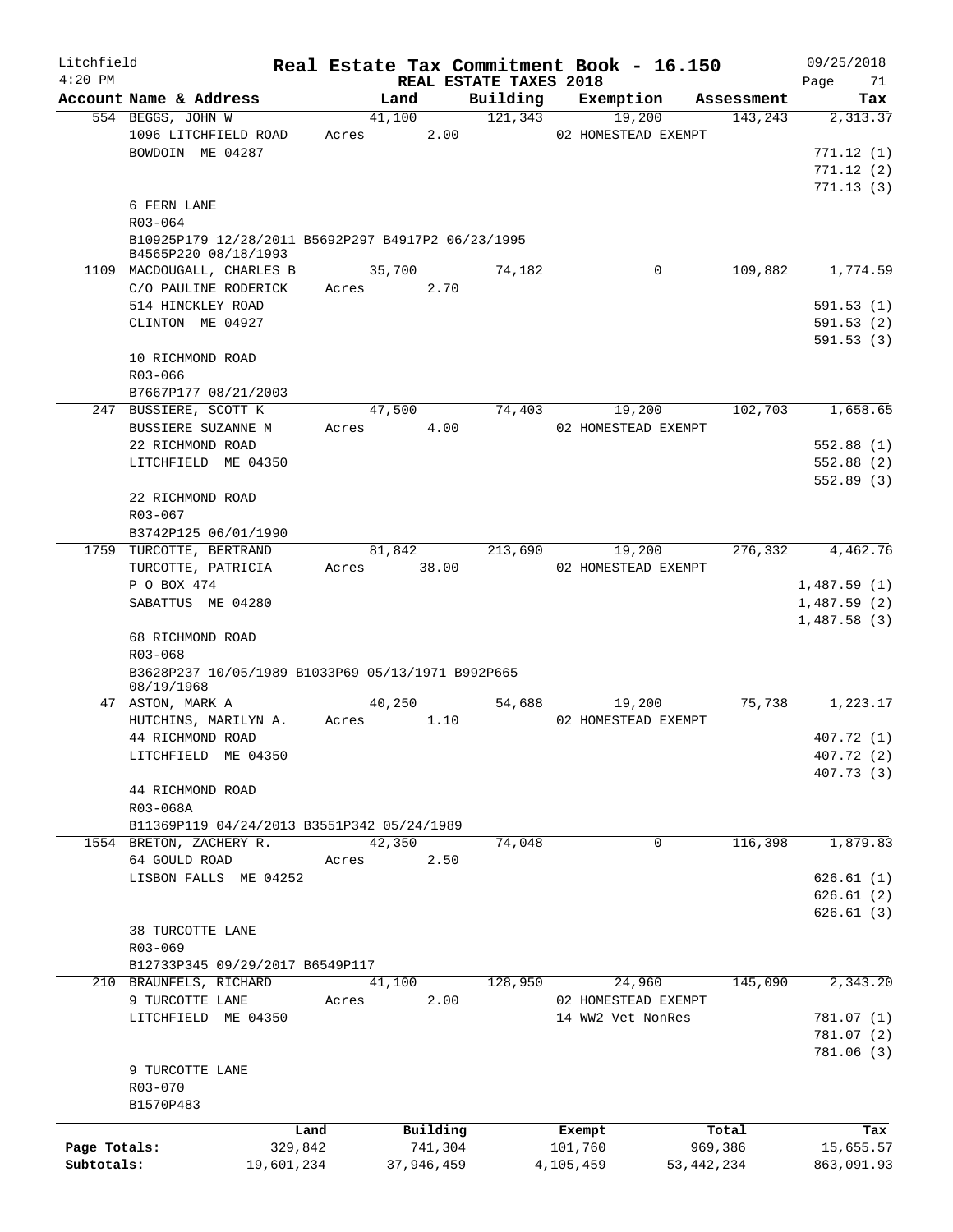| Litchfield   |                                                     |       |                        |          | Real Estate Tax Commitment Book - 16.150 |            | 09/25/2018   |
|--------------|-----------------------------------------------------|-------|------------------------|----------|------------------------------------------|------------|--------------|
| $4:20$ PM    |                                                     |       | REAL ESTATE TAXES 2018 |          |                                          |            | 72<br>Page   |
|              | Account Name & Address                              |       | Land                   | Building | Exemption                                | Assessment | Tax          |
|              | 1399 POPPISH, DAVID                                 |       | 41,250                 | 176,080  | 24,960                                   | 192,370    | 3,106.78     |
|              | 25 TURCOTTE LANE                                    | Acres | 1.50                   |          | 02 HOMESTEAD EXEMPT                      |            |              |
|              | LITCHFIELD ME 04350                                 |       |                        |          | 03 VETERANS EXEMPT                       |            | 1,035.59(1)  |
|              |                                                     |       |                        |          |                                          |            | 1,035.59(2)  |
|              |                                                     |       |                        |          |                                          |            | 1,035.60(3)  |
|              | 25 TURCOTTE LANE                                    |       |                        |          |                                          |            |              |
|              | R03-071                                             |       |                        |          |                                          |            |              |
|              | B7450P279 B1731P84                                  |       |                        |          |                                          |            |              |
| 1699         | TURCOTTE-BROWN, JARED                               |       | 74,490                 | 220,989  | 0                                        | 295,479    | 4,771.99     |
|              | G.                                                  |       |                        |          |                                          |            |              |
|              | TURCOTTE, ALLYSHA                                   | Acres | 40.70                  |          |                                          |            |              |
|              | ELIZABETH<br>43 ELM STREET WEST                     |       |                        |          |                                          |            |              |
|              |                                                     |       |                        |          |                                          |            | 1,590.66(1)  |
|              | HAMPDEN ME 04444                                    |       |                        |          |                                          |            | 1,590.66(2)  |
|              |                                                     |       |                        |          |                                          |            | 1,590.67(3)  |
|              | 84 RICHMOND ROAD                                    |       |                        |          |                                          |            |              |
|              | R03-072                                             |       |                        |          |                                          |            |              |
|              | B12535P344 02/10/2017 B5310P18 02/13/1997 B2853P235 |       |                        |          |                                          |            |              |
|              | 1548 DAMBERG, GRETCHEN                              |       | 42,500                 | 69,880   | 19,200                                   | 93,180     | 1,504.86     |
|              | 94 RICHMOND RD                                      | Acres | 2.00                   |          | 02 HOMESTEAD EXEMPT                      |            |              |
|              | LITCHFIELD ME 04350                                 |       |                        |          |                                          |            | 501.62(1)    |
|              |                                                     |       |                        |          |                                          |            | 501.62(2)    |
|              |                                                     |       |                        |          |                                          |            | 501.62(3)    |
|              | 94 RICHMOND ROAD                                    |       |                        |          |                                          |            |              |
|              | R03-072A                                            |       |                        |          |                                          |            |              |
|              | B10176P327 08/18/2009 B10169P342 08/03/2009         |       |                        |          |                                          |            |              |
|              | B8981P313 06/19/2006 B8045P204 07/21/2004           |       |                        |          |                                          |            |              |
|              | 2351 BRAUNFELS, JENNIFER                            |       | 38,600                 | 134,786  | 19,200                                   | 154,186    | 2,490.10     |
|              | 35 TURCOTTE LANE                                    | Acres | 1.00                   |          | 02 HOMESTEAD EXEMPT                      |            |              |
|              | LITCHFIELD ME 04350                                 |       |                        |          |                                          |            | 830.03(1)    |
|              |                                                     |       |                        |          |                                          |            | 830.03 (2)   |
|              |                                                     |       |                        |          |                                          |            | 830.04 (3)   |
|              | 35 TURCOTTE LANE                                    |       |                        |          |                                          |            |              |
|              | R03-072B                                            |       |                        |          |                                          |            |              |
|              | B8397P333 04/28/2005 B7450P277                      |       |                        |          |                                          |            |              |
|              | 1675 GOWELL CLARENCE R INC                          |       | 230,280                | 28,437   | $\Omega$                                 | 258,717    | 4,178.28     |
|              | 108 GUSTIN ROAD                                     | Acres | 58.60                  |          |                                          |            |              |
|              | LITCHFIELD ME 04350                                 |       |                        |          |                                          |            | 1,392.76 (1) |
|              |                                                     |       |                        |          |                                          |            | 1,392.76(2)  |
|              |                                                     |       |                        |          |                                          |            | 1,392.76(3)  |
|              | 75 WENTZELL ROAD                                    |       |                        |          |                                          |            |              |
|              | $R03 - 073$                                         |       |                        |          |                                          |            |              |
|              | B5053P189 04/17/1995                                |       |                        |          |                                          |            |              |
|              | 2669 GOWELL CLARENCE R SR                           |       | 31,500                 | $\Omega$ | 0                                        | 31,500     | 508.72       |
|              | 156 WENTZELL ROAD                                   | Acres | 2.40                   |          |                                          |            |              |
|              | LITCHFIELD ME 04350                                 |       |                        |          |                                          |            | 169.57(1)    |
|              |                                                     |       |                        |          |                                          |            | 169.57(2)    |
|              |                                                     |       |                        |          |                                          |            | 169.58(3)    |
|              | KENNEDY LANE                                        |       |                        |          |                                          |            |              |
|              | R03-073-11                                          |       |                        |          |                                          |            |              |
|              | 2670 GOWELL, CRYSTAL                                |       | 40,350                 | 135,895  | 24,960                                   | 151,285    | 2,443.25     |
|              | 47 KENNEDY LANE                                     | Acres | 1.70                   |          | 02 HOMESTEAD EXEMPT                      |            |              |
|              | LITCHFIELD ME 04350                                 |       |                        |          | 22 WW2 Widow Res                         |            | 814.42 (1)   |
|              |                                                     |       |                        |          |                                          |            | 814.42 (2)   |
|              |                                                     |       |                        |          |                                          |            | 814.41 (3)   |
|              | 47 KENNEDY LANE                                     |       |                        |          |                                          |            |              |
|              | R03-073-12                                          |       |                        |          |                                          |            |              |
|              | B10419P261 05/17/2010                               |       |                        |          |                                          |            |              |
|              |                                                     |       |                        |          |                                          |            |              |
|              |                                                     | Land  | Building               |          | Exempt                                   | Total      | Tax          |
| Page Totals: | 498,970                                             |       | 766,067                |          | 88,320                                   | 1,176,717  | 19,003.98    |
| Subtotals:   | 20,100,204                                          |       | 38,712,526             |          | 4,193,779                                | 54,618,951 | 882,095.91   |
|              |                                                     |       |                        |          |                                          |            |              |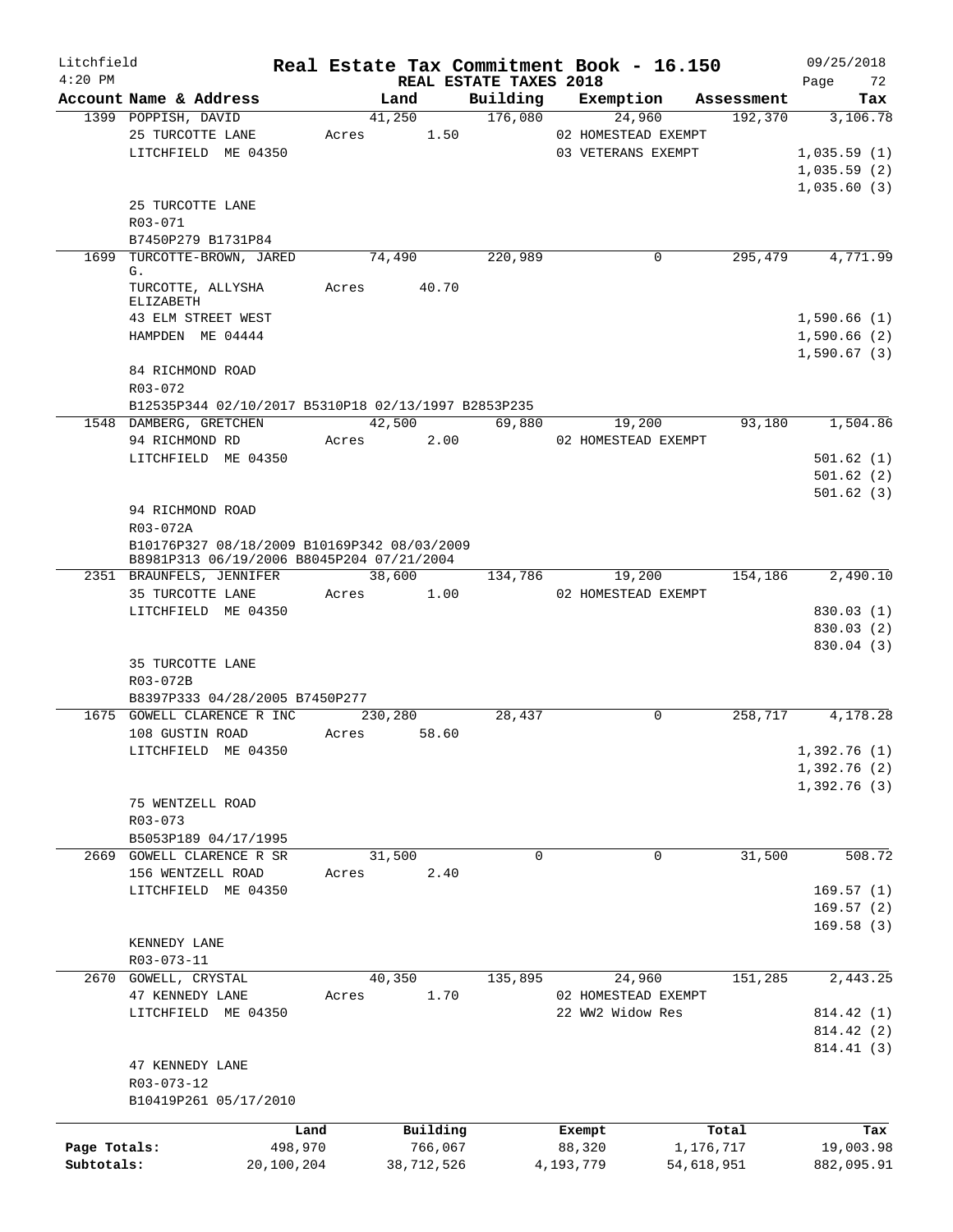| Litchfield |                                                                     | Real Estate Tax Commitment Book - 16.150 |      |                        |           |            | 09/25/2018             |
|------------|---------------------------------------------------------------------|------------------------------------------|------|------------------------|-----------|------------|------------------------|
| $4:20$ PM  |                                                                     |                                          |      | REAL ESTATE TAXES 2018 |           |            | Page<br>73             |
|            | Account Name & Address                                              | Land                                     |      | Building               | Exemption | Assessment | Tax                    |
|            | 2671 GOWELL CLARENCE SR<br>156 WENTZELL ROAD<br>LITCHFIELD ME 04350 | 29,300<br>1.52<br>Acres                  |      | $\Omega$               | $\Omega$  | 29,300     | 473.19<br>157.73(1)    |
|            |                                                                     |                                          |      |                        |           |            | 157.73(2)<br>157.73(3) |
|            | KENNEDY LANE<br>R03-073-13                                          |                                          |      |                        |           |            |                        |
|            | 2672 GOWELL CLARENCE SR<br>156 WENTZELL ROAD                        | 28,750<br>Acres                          | 1.30 | $\mathbf 0$            | 0         | 28,750     | 464.31                 |
|            | LITCHFIELD ME 04350                                                 |                                          |      |                        |           |            | 154.77(1)              |
|            |                                                                     |                                          |      |                        |           |            | 154.77(2)              |
|            | KENNEDY LANE<br>R03-073-14                                          |                                          |      |                        |           |            | 154.77(3)              |
|            | 2673 GOWELL CLARENCE SR                                             | 40,050                                   |      | 61,505                 | 0         |            | $101,555$ 1,640.11     |
|            | C/O CATHY EASTMAN                                                   | Acres                                    | 1.02 |                        |           |            |                        |
|            | 156 WENTZELL ROAD                                                   |                                          |      |                        |           |            | 546.70 (1)             |
|            | LITCHFIELD ME 04350                                                 |                                          |      |                        |           |            | 546.70 (2)             |
|            |                                                                     |                                          |      |                        |           |            | 546.71(3)              |
|            | 1 EISENHOWER LANE<br>R03-073-15                                     |                                          |      |                        |           |            |                        |
|            | 2674 GOWELL CLARENCE SR                                             | 41,125                                   |      | 39,302                 | 0         | 80,427     | 1,298.90               |
|            | C/O CINDY PUSHARD                                                   | Acres                                    | 1.45 |                        |           |            |                        |
|            | 156 WENTZELL ROAD                                                   |                                          |      |                        |           |            | 432.97 (1)             |
|            | LITCHFIELD ME 04350                                                 |                                          |      |                        |           |            | 432.97 (2)             |
|            |                                                                     |                                          |      |                        |           |            | 432.96 (3)             |
|            | 2 EISENHOWER LANE<br>R03-073-16                                     |                                          |      |                        |           |            |                        |
|            | 2675 GOWELL, LAWRENCE G                                             | 39,225                                   |      | 111,818                | 0         | 151,043    | 2,439.34               |
|            | GOWELL, LISA                                                        | Acres                                    | 1.25 |                        |           |            |                        |
|            | <b>48 KENNEDY LANE</b>                                              |                                          |      |                        |           |            | 813.11(1)              |
|            | LITCHFIELD ME 04350                                                 |                                          |      |                        |           |            | 813.11(2)              |
|            |                                                                     |                                          |      |                        |           |            | 813.12(3)              |
|            | <b>48 KENNEDY LANE</b>                                              |                                          |      |                        |           |            |                        |
|            | R03-073-17                                                          |                                          |      |                        |           |            |                        |
|            | B10604P134 12/01/2010                                               |                                          |      |                        |           |            |                        |
|            | 2676 GOWELL CLARENCE SR                                             | 28,050                                   |      | 0                      | 0         | 28,050     | 453.01                 |
|            | 156 WENTZELL ROAD                                                   | Acres                                    | 1.02 |                        |           |            |                        |
|            | LITCHFIELD ME 04350                                                 |                                          |      |                        |           |            | 151.00(1)              |
|            |                                                                     |                                          |      |                        |           |            | 151.00(2)              |
|            |                                                                     |                                          |      |                        |           |            | 151.01(3)              |
|            | KENNEDY LANE<br>R03-073-18                                          |                                          |      |                        |           |            |                        |
|            | 2677 GOWELL CLARENCE SR                                             | 28,050                                   |      | $\mathbf 0$            | 0         | 28,050     | 453.01                 |
|            | 156 WENTZELL ROAD                                                   | Acres                                    | 1.02 |                        |           |            |                        |
|            | LITCHFIELD ME 04350                                                 |                                          |      |                        |           |            | 151.00(1)              |
|            |                                                                     |                                          |      |                        |           |            | 151.00(2)              |
|            |                                                                     |                                          |      |                        |           |            | 151.01(3)              |
|            | KENNEDY LANE                                                        |                                          |      |                        |           |            |                        |
|            | R03-073-19                                                          |                                          |      |                        |           |            |                        |

|              | Land         | Building   | Exempt    | Total      | Tax         |  |
|--------------|--------------|------------|-----------|------------|-------------|--|
| Page Totals: | 234,550      | 212,625    |           | 447,175    | 7,221.87    |  |
| Subtotals:   | 20, 334, 754 | 38,925,151 | 4,193,779 | 55,066,126 | 889, 317.78 |  |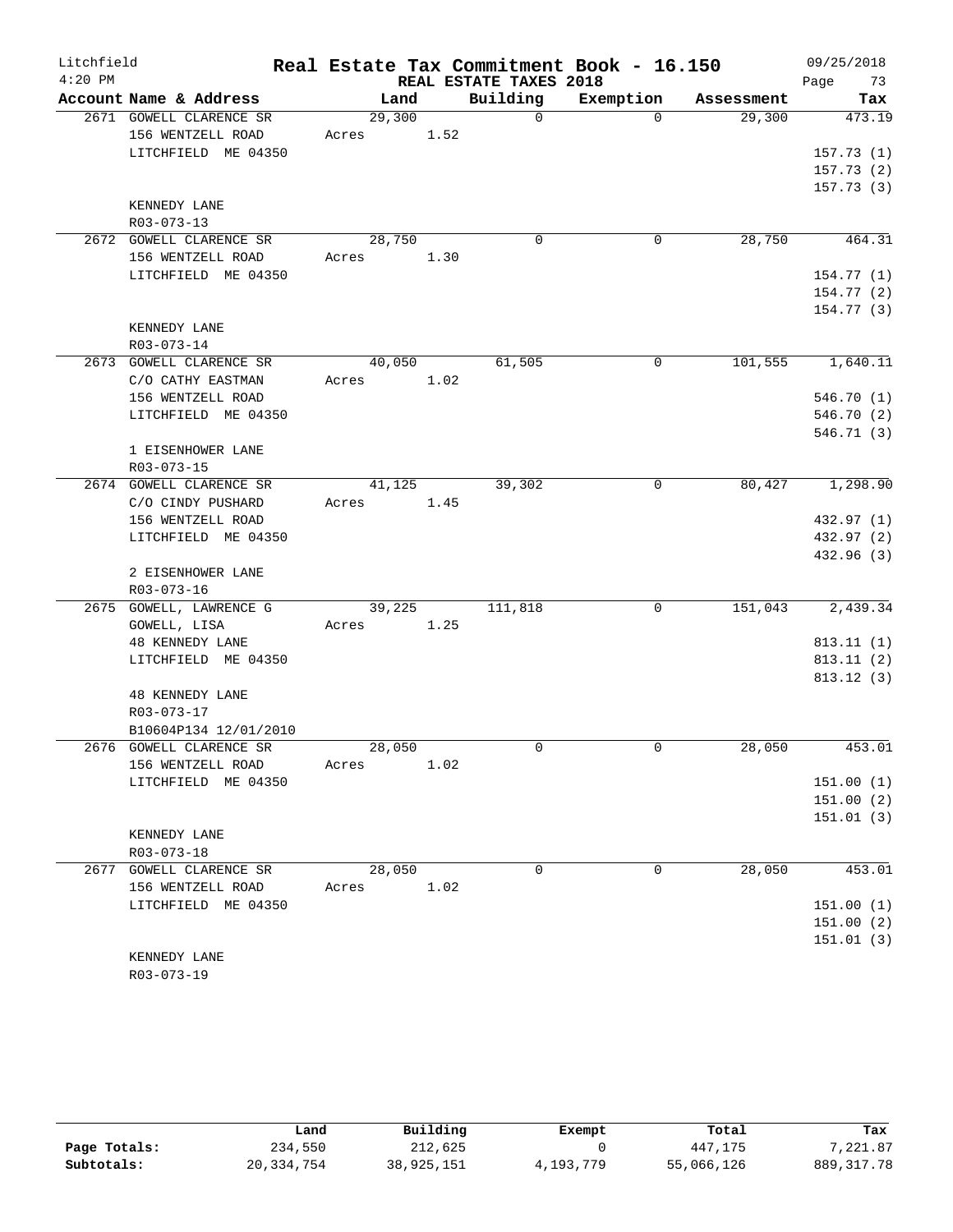| Litchfield   |                                                      |            |        |            |                                    | Real Estate Tax Commitment Book - 16.150 |            |            | 09/25/2018        |
|--------------|------------------------------------------------------|------------|--------|------------|------------------------------------|------------------------------------------|------------|------------|-------------------|
| $4:20$ PM    | Account Name & Address                               |            | Land   |            | REAL ESTATE TAXES 2018<br>Building | Exemption                                |            | Assessment | Page<br>74<br>Tax |
|              | 2342 SPENCER BRITTANY R                              |            | 40,375 |            | 199,298                            | $\Omega$                                 |            | 239,673    | 3,870.72          |
|              | 155 WENTZELL ROAD                                    | Acres      |        | 1.15       |                                    |                                          |            |            |                   |
|              |                                                      |            |        |            |                                    |                                          |            |            |                   |
|              | LITCHFIELD ME 04350                                  |            |        |            |                                    |                                          |            |            | 1,290.24(1)       |
|              |                                                      |            |        |            |                                    |                                          |            |            | 1, 290.24(2)      |
|              |                                                      |            |        |            |                                    |                                          |            |            | 1, 290.24(3)      |
|              | 155 WENTZELL ROAD                                    |            |        |            |                                    |                                          |            |            |                   |
|              | R03-073A                                             |            |        |            |                                    |                                          |            |            |                   |
|              | B9333P296 04/27/2007 B7778P338 12/18/2003            |            |        |            |                                    |                                          |            |            |                   |
|              | 2407 BENNETT, KRISTOPHER E.                          |            | 41,800 |            | 153,088                            | 19,200                                   |            | 175,688    | 2,837.36          |
|              | 151 WENTZELL ROAD                                    |            | Acres  | 1.72       |                                    | 02 HOMESTEAD EXEMPT                      |            |            |                   |
|              | LITCHFIELD ME 04350                                  |            |        |            |                                    |                                          |            |            | 945.79 (1)        |
|              |                                                      |            |        |            |                                    |                                          |            |            | 945.79 (2)        |
|              |                                                      |            |        |            |                                    |                                          |            |            | 945.78 (3)        |
|              | 151 WENTZELL ROAD                                    |            |        |            |                                    |                                          |            |            |                   |
|              | R03-073B                                             |            |        |            |                                    |                                          |            |            |                   |
|              | B11676P86 04/08/2014 B11628P47 12/31/2013 B11624P118 |            |        |            |                                    |                                          |            |            |                   |
|              | 12/31/2013 B11468P189 07/09/2013 B11181P187          |            |        |            |                                    |                                          |            |            |                   |
|              | 09/13/2012 B6354P43 06/30/2004                       |            |        |            |                                    |                                          |            |            |                   |
|              | 2588 FORD AARON M                                    |            | 42,000 |            | 145,684                            | 19,200                                   |            | 168,484    | 2,721.02          |
|              | 135 WENTZEL ROAD                                     | Acres      |        | 1.80       |                                    | 02 HOMESTEAD EXEMPT                      |            |            |                   |
|              | LTCHFIELD ME 04350                                   |            |        |            |                                    |                                          |            |            | 907.01(1)         |
|              |                                                      |            |        |            |                                    |                                          |            |            | 907.01(2)         |
|              |                                                      |            |        |            |                                    |                                          |            |            | 907.00(3)         |
|              | 135 WENTZELL ROAD                                    |            |        |            |                                    |                                          |            |            |                   |
|              | R03-073D                                             |            |        |            |                                    |                                          |            |            |                   |
|              | B9596P85 12/18/2007 B9071P343 09/11/2006             |            |        |            |                                    |                                          |            |            |                   |
|              | 2499 HODGDON, WAYNE D                                |            | 43,750 |            | 196,782                            | 19,200                                   |            | 221,332    | 3,574.51          |
|              |                                                      |            |        |            |                                    |                                          |            |            |                   |
|              | HODGDON ELLEN J                                      | Acres      |        | 2.50       |                                    | 02 HOMESTEAD EXEMPT                      |            |            |                   |
|              | 99 WENTZELL ROAD                                     |            |        |            |                                    |                                          |            |            | 1,191.50(1)       |
|              | Litchfield ME 04350                                  |            |        |            |                                    |                                          |            |            | 1,191.50(2)       |
|              |                                                      |            |        |            |                                    |                                          |            |            | 1, 191.51(3)      |
|              | 99 WENTZELL ROAD                                     |            |        |            |                                    |                                          |            |            |                   |
|              | R03-073E                                             |            |        |            |                                    |                                          |            |            |                   |
|              | B8663P75 10/26/2005                                  |            |        |            |                                    |                                          |            |            |                   |
|              | 2920 DENNISON, RONALD E.                             |            | 46,500 |            | 95,616                             | 0                                        |            | 142,116    | 2,295.17          |
|              | DENNISON, CHELSEA J.                                 | Acres      |        | 3.60       |                                    |                                          |            |            |                   |
|              | 11 MONROE LANE                                       |            |        |            |                                    |                                          |            |            | 765.06(1)         |
|              | TOPSHAM ME 04086                                     |            |        |            |                                    |                                          |            |            | 765.06(2)         |
|              |                                                      |            |        |            |                                    |                                          |            |            | 765.05(3)         |
|              | 141 WENTZELL ROAD                                    |            |        |            |                                    |                                          |            |            |                   |
|              | R03-073F                                             |            |        |            |                                    |                                          |            |            |                   |
|              | B12723P57 09/13/2017                                 |            |        |            |                                    |                                          |            |            |                   |
| 2262         | HATCH, JONATHAN R                                    |            | 0      |            | 10,382                             | 10,382                                   |            | $\Omega$   | 0.00              |
|              | 11 KENNEDY LANE                                      |            |        |            |                                    | 02 HOMESTEAD EXEMPT                      |            |            |                   |
|              | LITCHFIELD ME 04350                                  |            |        |            |                                    |                                          |            |            |                   |
|              |                                                      |            |        |            |                                    |                                          |            |            |                   |
|              |                                                      |            |        |            |                                    |                                          |            |            |                   |
|              |                                                      |            |        |            |                                    |                                          |            |            |                   |
|              | 11 KENNEDY LANE                                      |            |        |            |                                    |                                          |            |            |                   |
|              | R03-073-ON-1                                         |            |        |            |                                    |                                          |            |            |                   |
|              | 2004 MCLANE, ROGER A                                 |            | 0      |            | 10,493                             | 10,493                                   |            | 0          | 0.00              |
|              | 19 ELM LANE                                          |            |        |            |                                    | 02 HOMESTEAD EXEMPT                      |            |            |                   |
|              | LITCHFIELD ME 04350                                  |            |        |            |                                    | 14 WW2 Vet NonRes                        |            |            |                   |
|              |                                                      |            |        |            |                                    |                                          |            |            |                   |
|              |                                                      |            |        |            |                                    |                                          |            |            |                   |
|              | 19 ELM LANE                                          |            |        |            |                                    |                                          |            |            |                   |
|              | R03-073-ON-10                                        |            |        |            |                                    |                                          |            |            |                   |
|              |                                                      |            |        |            |                                    |                                          |            |            |                   |
|              |                                                      |            |        |            |                                    |                                          |            |            |                   |
|              |                                                      |            |        |            |                                    |                                          |            |            |                   |
|              |                                                      | Land       |        | Building   |                                    | Exempt                                   |            | Total      | Tax               |
| Page Totals: |                                                      | 214,425    |        | 811,343    |                                    | 78,475                                   |            | 947,293    | 15,298.78         |
| Subtotals:   |                                                      | 20,549,179 |        | 39,736,494 |                                    | 4, 272, 254                              | 56,013,419 |            | 904,616.56        |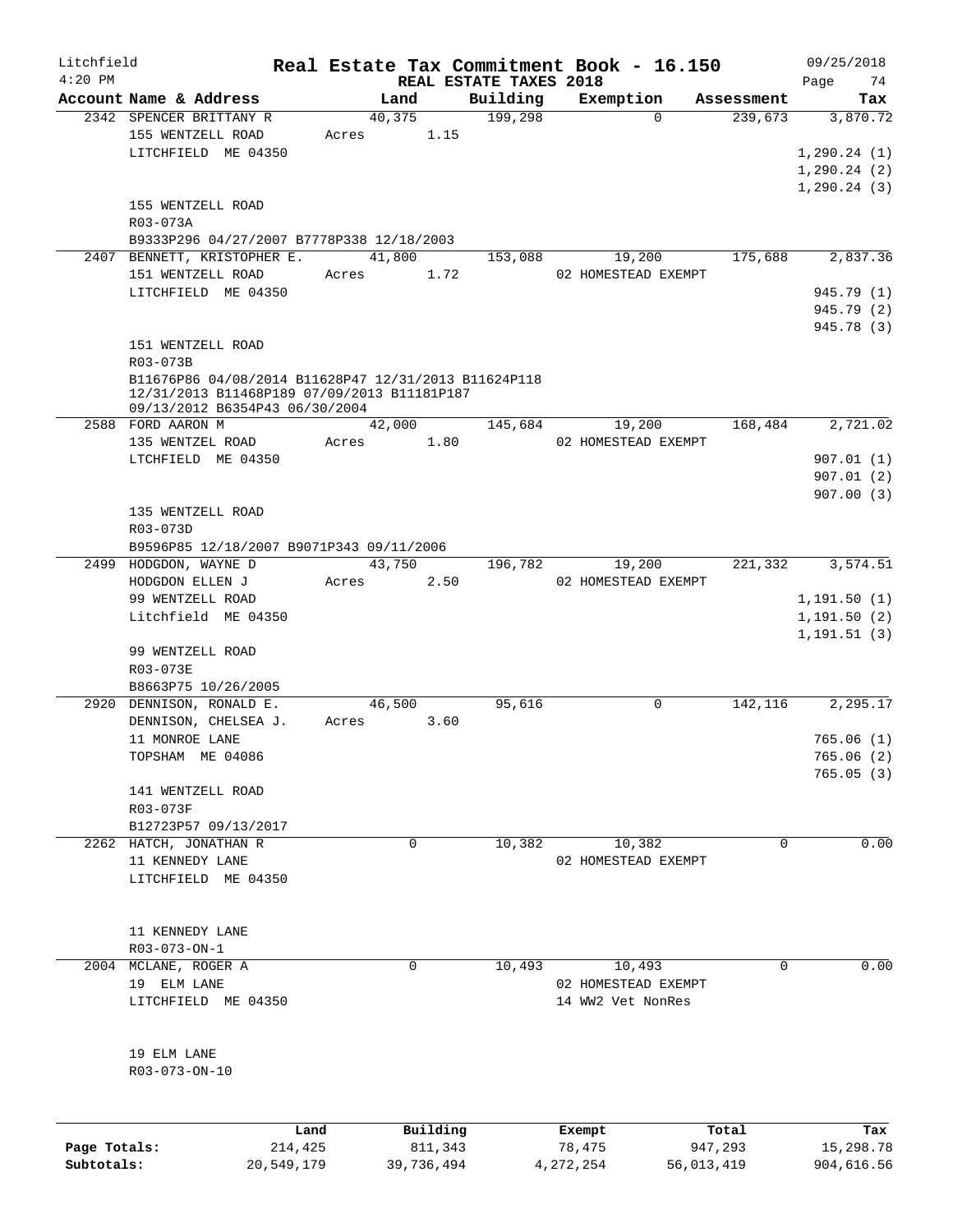| Litchfield |                                           |             |                        | Real Estate Tax Commitment Book - 16.150 |             | 09/25/2018 |
|------------|-------------------------------------------|-------------|------------------------|------------------------------------------|-------------|------------|
| $4:20$ PM  |                                           |             | REAL ESTATE TAXES 2018 |                                          |             | 75<br>Page |
|            | Account Name & Address                    | Land        | Building               | Exemption                                | Assessment  | Tax        |
|            | 2008 GOWELL, CLARENCE SR.                 | $\mathbf 0$ | 8,793                  | 8,793                                    | 0           | 0.00       |
|            | 156 WENTZELL ROAD                         |             |                        | 02 HOMESTEAD EXEMPT                      |             |            |
|            | LITCHFIELD ME 04350                       |             |                        |                                          |             |            |
|            | 57 KENNEDY LANE                           |             |                        |                                          |             |            |
|            | R03-073-ON-2                              |             |                        |                                          |             |            |
|            | B10197P78 08/28/2009 B10197P78 08/28/2009 |             |                        |                                          |             |            |
|            | 2774 PAGE, MELANIE                        | 0           | 5,827                  | 0                                        | 5,827       | 94.11      |
|            | 547 WEST ROAD                             |             |                        |                                          |             |            |
|            | BOWDOIN ME 04287                          |             |                        |                                          |             | 31.37(1)   |
|            |                                           |             |                        |                                          |             | 31.37(2)   |
|            |                                           |             |                        |                                          |             | 31.37(3)   |
|            | 4 ELM LANE                                |             |                        |                                          |             |            |
|            | R03-073-ON-3                              |             |                        |                                          |             |            |
|            | 2006 ARTHUR, PAT & SANDY                  | 0           | 10,443                 | 0                                        | 10,443      | 168.65     |
|            | 817 ALLEN POND ROAD                       |             |                        |                                          |             |            |
|            | GREENE ME 04236                           |             |                        |                                          |             | 56.22(1)   |
|            |                                           |             |                        |                                          |             | 56.22(2)   |
|            |                                           |             |                        |                                          |             | 56.21(3)   |
|            | 10 ELM LANE                               |             |                        |                                          |             |            |
|            | $R03 - 073 - ON - 4$                      |             |                        |                                          |             |            |
|            | 2007 RICHARDS, BRANDI                     | $\mathbf 0$ | 8,195                  | 8,195                                    | $\mathbf 0$ | 0.00       |
|            | PO BOX 7769                               |             |                        | 02 HOMESTEAD EXEMPT                      |             |            |
|            | LEWISTON ME 04240                         |             |                        |                                          |             |            |
|            |                                           |             |                        |                                          |             |            |
|            | 16 ELM LANE                               |             |                        |                                          |             |            |
|            | R03-073-ON-5                              |             |                        |                                          |             |            |
|            | 2582 PINE VIEW HOMES, INC.                | $\mathbf 0$ | 7,474                  | 0                                        | 7,474       | 120.71     |
|            | MARSELLA, GREGG, SMART,<br>LISA           |             |                        |                                          |             |            |
|            | P O BOX 319                               |             |                        |                                          |             | 40.24(1)   |
|            | WATERVILLE ME                             |             |                        |                                          |             | 40.24(2)   |
|            | 04903-0319                                |             |                        |                                          |             |            |
|            |                                           |             |                        |                                          |             | 40.23(3)   |
|            | 11 ELM LANE                               |             |                        |                                          |             |            |
|            | R03-073-ON-54<br>2002 MCLANE, NANCY       | 0           |                        | 11,195                                   |             | 0.00       |
|            |                                           |             | 11,195                 |                                          | 0           |            |
|            | 7 ELM LANE                                |             |                        | 02 HOMESTEAD EXEMPT                      |             |            |
|            | LITCHFIELD ME 04350                       |             |                        |                                          |             |            |
|            | 7 ELM LANE                                |             |                        |                                          |             |            |
|            | $R03 - 073 - ON - 6$                      |             |                        |                                          |             |            |
|            | 2788 BERRY, DALE                          | 0           | 10,348                 | 0                                        | 10,348      | 167.12     |
|            | BERRY, ROBERT                             |             |                        |                                          |             |            |
|            | 9 ELM LANE                                |             |                        |                                          |             | 55.71(1)   |
|            | Litchfield ME 04350                       |             |                        |                                          |             | 55.71(2)   |
|            |                                           |             |                        |                                          |             | 55.70(3)   |
|            | 9 ELM LANE                                |             |                        |                                          |             |            |
|            | R03-073-ON-8                              |             |                        |                                          |             |            |
|            |                                           |             |                        |                                          |             |            |

|              | Land       | Building   | Exempt    | Total      | Tax          |
|--------------|------------|------------|-----------|------------|--------------|
| Page Totals: |            | 62,275     | 28,183    | 34,092     | 550.59       |
| Subtotals:   | 20,549,179 | 39,798,769 | 4,300,437 | 56,047,511 | 905, 167. 15 |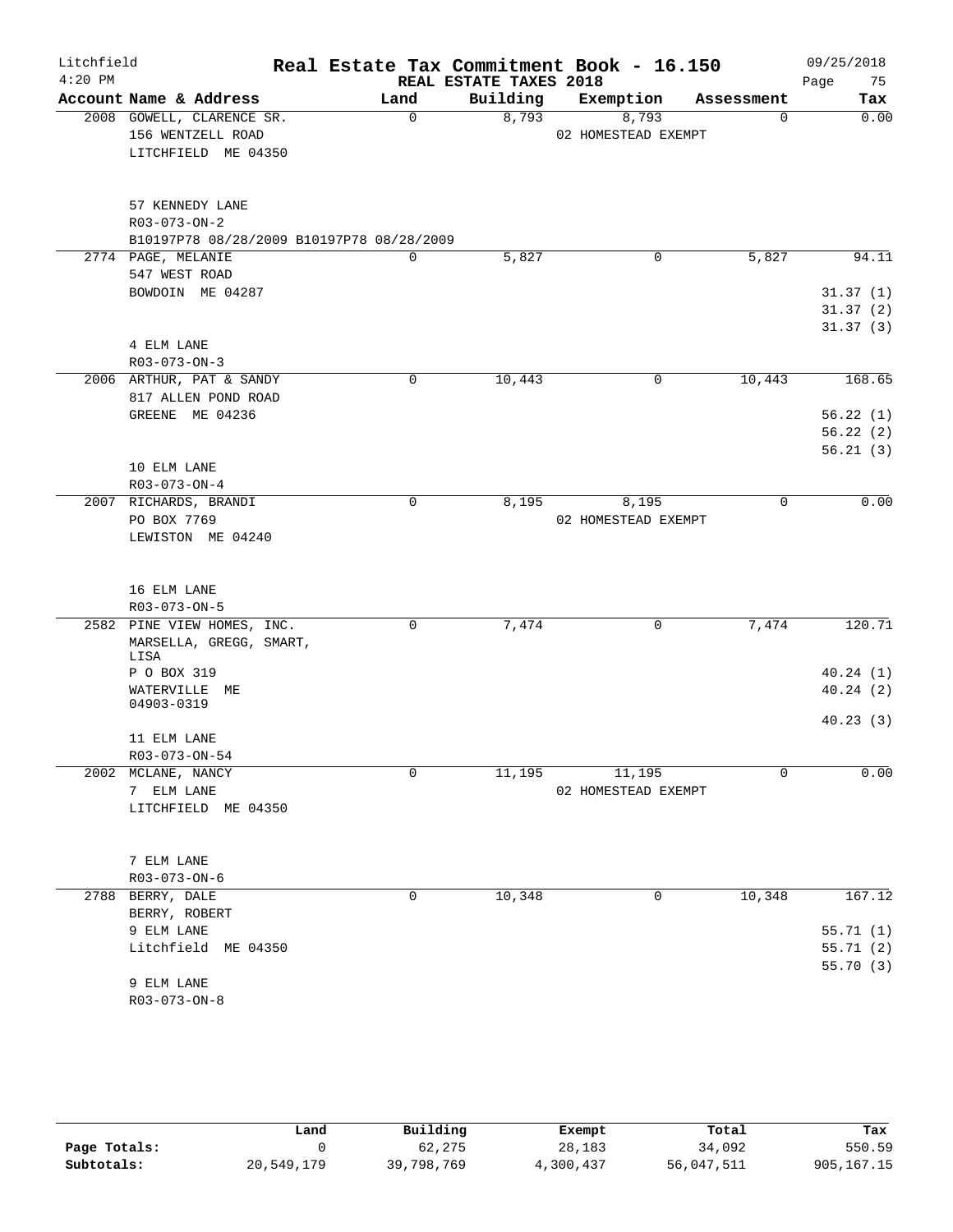| Litchfield   |                                                                                                     |                 |                |                                    | Real Estate Tax Commitment Book - 16.150 |            | 09/25/2018        |
|--------------|-----------------------------------------------------------------------------------------------------|-----------------|----------------|------------------------------------|------------------------------------------|------------|-------------------|
| $4:20$ PM    | Account Name & Address                                                                              |                 | Land           | REAL ESTATE TAXES 2018<br>Building | Exemption                                | Assessment | 76<br>Page<br>Tax |
|              | 1999 GAUTHIER, DANIEL S. SR                                                                         |                 | $\mathbf 0$    | 8,316                              | $\Omega$                                 | 8,316      | 134.30            |
|              | 12 ELM LANE                                                                                         |                 |                |                                    |                                          |            |                   |
|              | LITCHFIELD ME 04350                                                                                 |                 |                |                                    |                                          |            | 44.77 (1)         |
|              |                                                                                                     |                 |                |                                    |                                          |            | 44.77 (2)         |
|              |                                                                                                     |                 |                |                                    |                                          |            | 44.76 (3)         |
|              | 12 ELM LANE                                                                                         |                 |                |                                    |                                          |            |                   |
|              | R03-073-ON-9                                                                                        |                 |                |                                    |                                          |            |                   |
|              | 1908 WING JOSEPH E                                                                                  |                 | 54,100         | $\mathbf 0$                        | 0                                        | 54,100     | 873.71            |
|              | 26 WENTZELL ROAD                                                                                    |                 | 10.00<br>Acres |                                    |                                          |            |                   |
|              | LITCHFIELD ME 04350                                                                                 |                 |                |                                    |                                          |            | 291.24 (1)        |
|              |                                                                                                     |                 |                |                                    |                                          |            | 291.24 (2)        |
|              |                                                                                                     |                 |                |                                    |                                          |            | 291.23 (3)        |
|              | WENTZELL ROAD                                                                                       |                 |                |                                    |                                          |            |                   |
|              | R03-074                                                                                             |                 |                |                                    |                                          |            |                   |
|              | B9920P71 12/02/2008 B5141P227                                                                       |                 |                |                                    |                                          |            |                   |
|              | 1901 WING, MICHELLE                                                                                 |                 | 43,500         | 93,974                             | 19,200                                   | 118,274    | 1,910.13          |
|              | WING, DAVID                                                                                         |                 | Acres          | 2.40                               | 02 HOMESTEAD EXEMPT                      |            |                   |
|              | 29 WENTZELL ROAD                                                                                    |                 |                |                                    |                                          |            | 636.71(1)         |
|              | LITCHFIELD ME 04350                                                                                 |                 |                |                                    |                                          |            | 636.71 (2)        |
|              |                                                                                                     |                 |                |                                    |                                          |            | 636.71(3)         |
|              | 29 WENTZELL ROAD                                                                                    |                 |                |                                    |                                          |            |                   |
|              | R03-074A                                                                                            |                 |                |                                    |                                          |            |                   |
|              | B9838P258 08/28/2008 B5366P301 07/20/2004                                                           |                 |                |                                    |                                          |            |                   |
|              | 2082 WING, JOSEPH E.                                                                                |                 | 34,500         | $\Omega$                           | $\mathbf 0$                              | 34,500     | 557.17            |
|              | 26 WENTZELL ROAD                                                                                    |                 | Acres          | 3.60                               |                                          |            |                   |
|              | LITCHFIELD ME 04350                                                                                 |                 |                |                                    |                                          |            | 185.72(1)         |
|              |                                                                                                     |                 |                |                                    |                                          |            | 185.72(2)         |
|              |                                                                                                     |                 |                |                                    |                                          |            | 185.73(3)         |
|              | WENTZELL ROAD                                                                                       |                 |                |                                    |                                          |            |                   |
|              | R03-074B                                                                                            |                 |                |                                    |                                          |            |                   |
|              | B12051P146 12/22/2014 B11896P240 12/22/2014                                                         |                 |                |                                    |                                          |            |                   |
|              | B10358P20 03/09/2010 B5727P76 09/10/1998                                                            |                 |                |                                    |                                          |            |                   |
|              | 797 HATHORNE, TREVOR A.                                                                             |                 | 66,100         | 5,923                              | 0                                        | 72,023     | 1,163.17          |
|              | 17 WENTZELL ROAD                                                                                    |                 | Acres          | 7.60                               |                                          |            |                   |
|              | LITCHFIELD ME 04350                                                                                 |                 |                |                                    |                                          |            | 387.72 (1)        |
|              |                                                                                                     |                 |                |                                    |                                          |            | 387.72 (2)        |
|              |                                                                                                     |                 |                |                                    |                                          |            | 387.73 (3)        |
|              | 4 HATHORNE LANE                                                                                     |                 |                |                                    |                                          |            |                   |
|              | R03-075                                                                                             |                 |                |                                    |                                          |            |                   |
|              | B12144P263 10/23/2015 B10422P72 05/19/2010 B10422P72<br>05/19/2010 B10288P154 12/02/2009 B10082P253 |                 |                |                                    |                                          |            |                   |
|              | 05/28/2009 B1617P292 02/28/1973                                                                     |                 |                |                                    |                                          |            |                   |
|              | 796 HATHORNE, TREVOR                                                                                |                 | $\mathbf 0$    | 13,988                             | $\mathbf 0$                              | 13,988     | 225.91            |
|              | 17 WENTZELL ROAD                                                                                    |                 |                |                                    |                                          |            |                   |
|              | LITCHFIELD ME 04350                                                                                 |                 |                |                                    |                                          |            | 75.30(1)          |
|              |                                                                                                     |                 |                |                                    |                                          |            | 75.30(2)          |
|              |                                                                                                     |                 |                |                                    |                                          |            | 75.31(3)          |
|              | 17 WENTZELL ROAD                                                                                    |                 |                |                                    |                                          |            |                   |
|              | R03-075-ON-1                                                                                        |                 |                |                                    |                                          |            |                   |
| 705          | GOWELL SR, CLARENCE R                                                                               |                 | 41,500         | 0                                  | 0                                        | 41,500     | 670.22            |
|              | TRUSTEE                                                                                             |                 |                |                                    |                                          |            |                   |
|              | 156 WENTZELL ROAD                                                                                   |                 | Acres          | 7.00                               |                                          |            |                   |
|              | LITCHFIELD ME 04350                                                                                 |                 |                |                                    |                                          |            | 223.41(1)         |
|              |                                                                                                     |                 |                |                                    |                                          |            | 223.41(2)         |
|              |                                                                                                     |                 |                |                                    |                                          |            | 223.40(3)         |
|              | 98 GUSTIN ROAD                                                                                      |                 |                |                                    |                                          |            |                   |
|              | R03-076                                                                                             |                 |                |                                    |                                          |            |                   |
|              | B6354P122                                                                                           |                 |                |                                    |                                          |            |                   |
|              |                                                                                                     |                 |                |                                    |                                          |            |                   |
|              |                                                                                                     | Land<br>239,700 | Building       |                                    | Exempt                                   | Total      | Tax               |
| Page Totals: |                                                                                                     |                 | 122,201        |                                    | 19,200                                   | 342,701    | 5,534.61          |
| Subtotals:   |                                                                                                     | 20,788,879      | 39,920,970     |                                    | 4,319,637                                | 56,390,212 | 910,701.76        |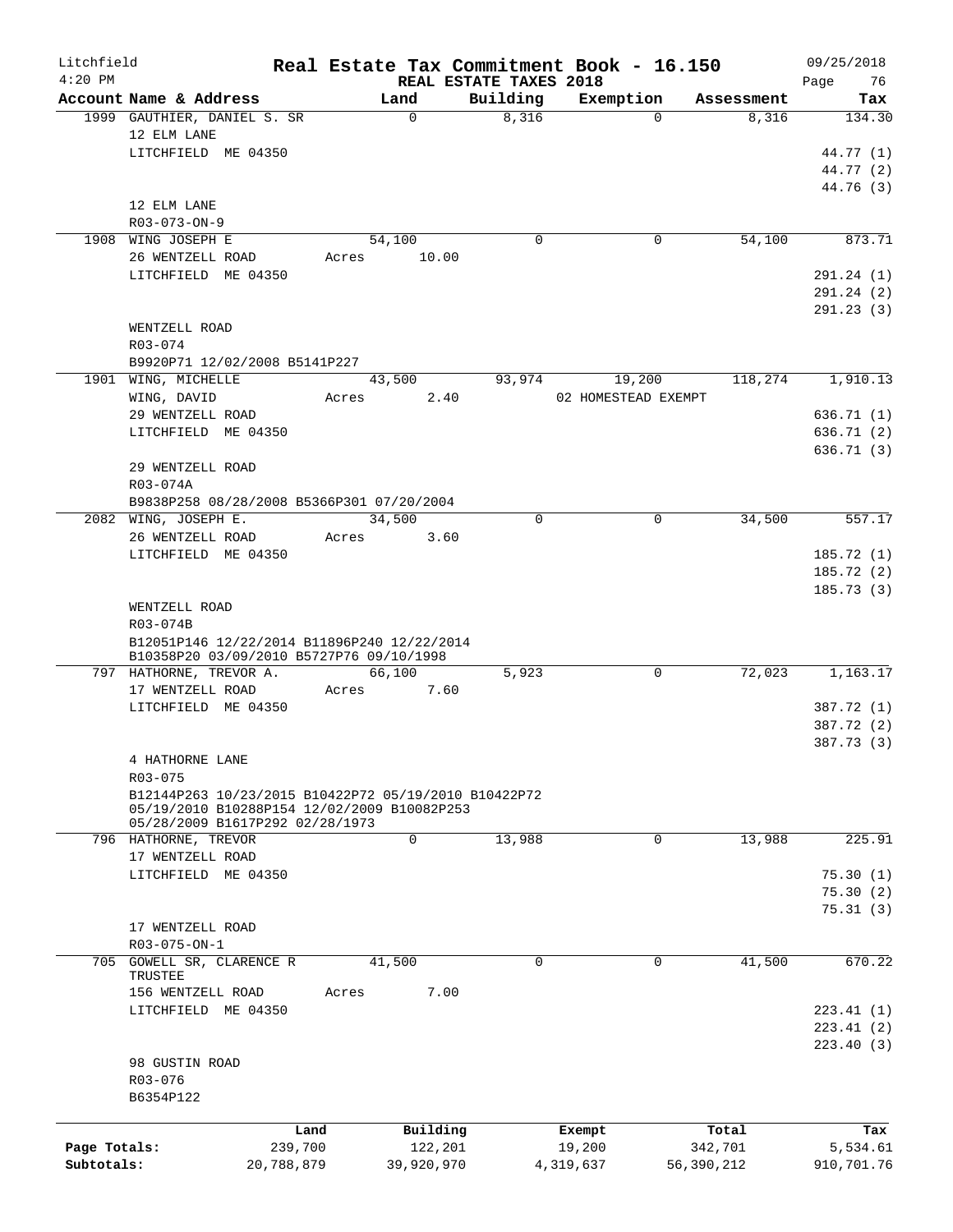| Litchfield |                                                     |       |               |                        | Real Estate Tax Commitment Book - 16.150 |            | 09/25/2018             |
|------------|-----------------------------------------------------|-------|---------------|------------------------|------------------------------------------|------------|------------------------|
| $4:20$ PM  |                                                     |       |               | REAL ESTATE TAXES 2018 |                                          |            | 77<br>Page             |
|            | Account Name & Address                              |       | Land          | Building               | Exemption                                | Assessment | Tax                    |
|            | 155 BLOCHER, DAVID M, HELEN<br><b>B. WARREN</b>     |       | 57,275        | 143,796                | 24,960                                   | 176, 111   | 2,844.19               |
|            | 638 OAKHILL ROAD                                    |       | 5.51<br>Acres |                        | 03 VETERANS EXEMPT                       |            |                        |
|            | LITCHFIELD ME 04350                                 |       |               |                        | 02 HOMESTEAD EXEMPT                      |            | 948.06(1)              |
|            |                                                     |       |               |                        |                                          |            | 948.06(2)              |
|            |                                                     |       |               |                        |                                          |            | 948.07 (3)             |
|            | 638 OAK HILL ROAD                                   |       |               |                        |                                          |            |                        |
|            | R03-078                                             |       |               |                        |                                          |            |                        |
|            | B10259P77 10/30/2009 B2903P201 01/10/1986 B1897P247 |       |               |                        |                                          |            |                        |
|            | 2720 BOUFFARD RONALD                                |       | 4,300         | $\Omega$               | $\Omega$                                 | 4,300      | 69.44                  |
|            | BOUFFARD, LISA MARIE                                | Acres | 4.30          |                        |                                          |            |                        |
|            | 289 OAK HILL ROAD                                   |       |               |                        |                                          |            | 23.15(1)               |
|            | WALES ME 04280                                      |       |               |                        |                                          |            | 23.15(2)               |
|            | OAK HILL ROAD                                       |       |               |                        |                                          |            | 23.14(3)               |
|            | R03-078A                                            |       |               |                        |                                          |            |                        |
|            | B11600P234 12/27/2013 B9865P238 09/29/2008          |       |               |                        |                                          |            |                        |
|            | 2741 BLOCHER, DAVID                                 |       | 91,537        | $\mathbf 0$            | $\mathbf 0$                              | 91,537     | 1,478.32               |
|            | 638 OAK HILL ROAD                                   | Acres | 113.69        |                        |                                          |            |                        |
|            | Litchfield ME 04350                                 |       |               |                        |                                          |            | 492.77 (1)             |
|            |                                                     |       |               |                        |                                          |            | 492.77 (2)             |
|            |                                                     |       |               |                        |                                          |            | 492.78 (3)             |
|            | OAK HILL ROAD                                       |       |               |                        |                                          |            |                        |
|            | R03-078B                                            |       |               |                        |                                          |            |                        |
|            | B2903P201 01/10/1986                                |       |               |                        |                                          |            |                        |
|            | 641 EDUCATIONAL MEDIA<br>BROADCASTING               |       | $\Omega$      | 21,799                 | 0                                        | 21,799     | 352.05                 |
|            | EDUCATIONAL MEDIA                                   |       |               |                        |                                          |            |                        |
|            | FOUNDATION                                          |       |               |                        |                                          |            |                        |
|            | 5700 WEST OAKS                                      |       |               |                        |                                          |            | 117.35(1)              |
|            | <b>BOULEVARD</b>                                    |       |               |                        |                                          |            |                        |
|            | ROCKLIN CA 95765                                    |       |               |                        |                                          |            | 117.35(2)<br>117.35(3) |
|            | 620 OAK HILL ROAD                                   |       |               |                        |                                          |            |                        |
|            | $R03 - 078 - ON$                                    |       |               |                        |                                          |            |                        |
|            | B2757P148                                           |       |               |                        |                                          |            |                        |
|            | 712 GOWELL ALMA, TRUSTEE                            |       | 80,590        | $\mathbf 0$            | $\mathbf 0$                              | 80,590     | 1,301.53               |
|            | ALMA E GOWELL                                       | Acres | 6.09          |                        |                                          |            |                        |
|            | TRUST-FLORIDA                                       |       |               |                        |                                          |            |                        |
|            | 156 WENTZELL ROAD                                   |       |               |                        |                                          |            | 433.84 (1)             |
|            | LITCHFIELD ME 04350                                 |       |               |                        |                                          |            | 433.84 (2)             |
|            | SOUTH OAK HILL ROAD                                 |       |               |                        |                                          |            | 433.85 (3)             |
|            | R03-080                                             |       |               |                        |                                          |            |                        |
|            | B6354P122 11/30/2000                                |       |               |                        |                                          |            |                        |
| 1761       | WESTLING, RACHEL                                    |       | 0             | 11,834                 | 0                                        | 11,834     | 191.12                 |
|            | WESTLING, JAMIE                                     |       |               |                        |                                          |            |                        |
|            | 101 GUSTIN ROAD                                     |       |               |                        |                                          |            | 63.71 (1)              |
|            | LITCHFIELD ME 04350                                 |       |               |                        |                                          |            | 63.71(2)               |
|            |                                                     |       |               |                        |                                          |            | 63.70(3)               |
|            | 101 GUSTIN ROAD                                     |       |               |                        |                                          |            |                        |
|            | R03-080-ON-1                                        |       |               |                        |                                          |            |                        |

|              | Land       | Building   | Exempt    | Total      | Tax        |
|--------------|------------|------------|-----------|------------|------------|
| Page Totals: | 233,702    | 177,429    | 24,960    | 386,171    | 6,236.65   |
| Subtotals:   | 21,022,581 | 40,098,399 | 4,344,597 | 56,776,383 | 916,938.41 |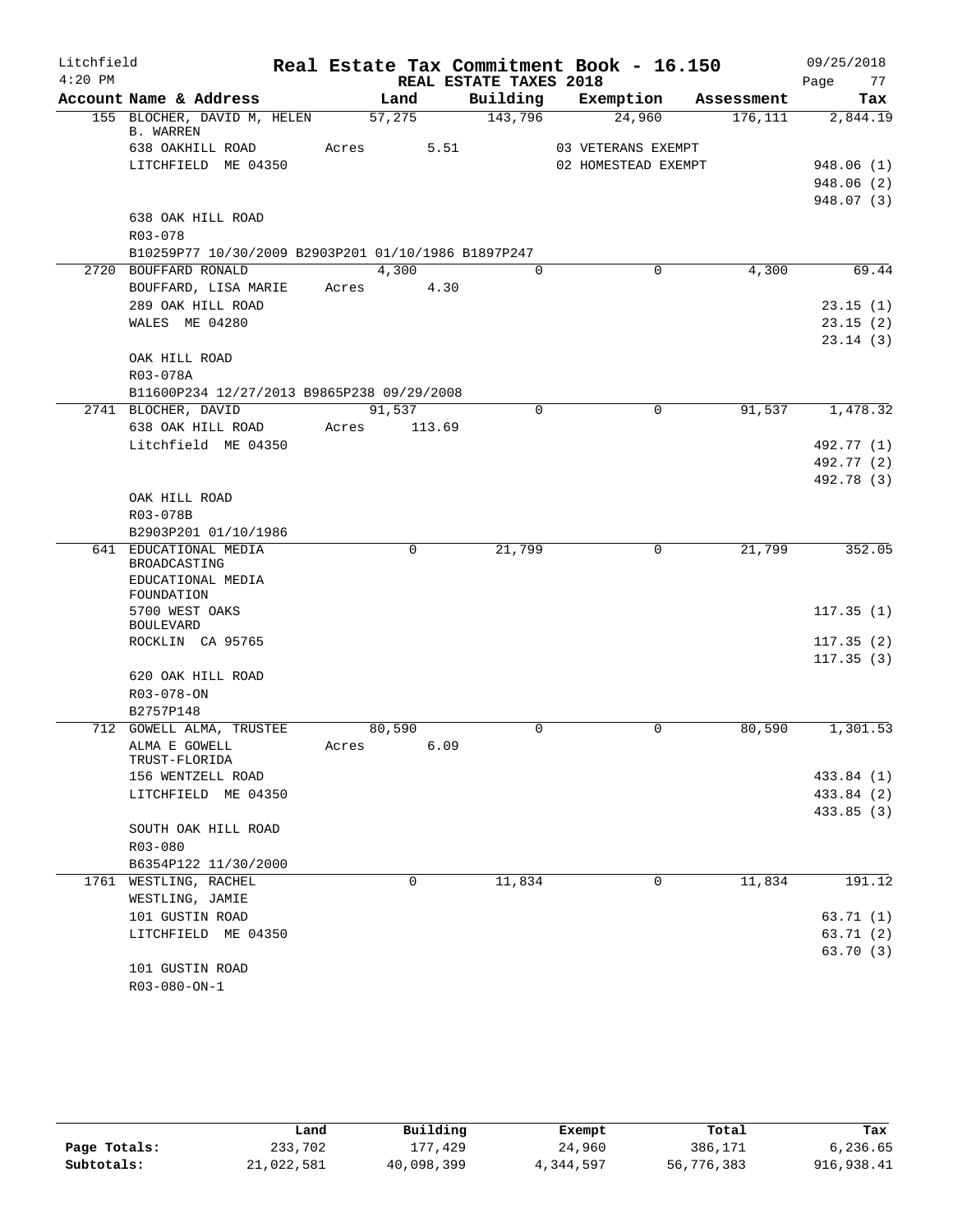| Litchfield<br>$4:20$ PM |                                                                                         |                 |             | REAL ESTATE TAXES 2018 | Real Estate Tax Commitment Book - 16.150 |             | 09/25/2018<br>78<br>Page |
|-------------------------|-----------------------------------------------------------------------------------------|-----------------|-------------|------------------------|------------------------------------------|-------------|--------------------------|
|                         | Account Name & Address                                                                  | Land            |             | Building               | Exemption                                | Assessment  | Tax                      |
|                         | 1440 CORMIER, BRENDA<br>103 GUSTIN ROAD<br>LITCHFIELD ME 04350                          |                 | $\mathbf 0$ | 13,468                 | 13,468<br>02 HOMESTEAD EXEMPT            | $\mathbf 0$ | 0.00                     |
|                         | 103 GUSTIN ROAD<br>$R03 - 080 - ON - 2$<br>B10859P66 10/14/2011                         |                 |             |                        |                                          |             |                          |
|                         | 78 GOWELL ALMA E. TRUSTEE                                                               |                 | 0           | 16,777                 | 0                                        | 16,777      | 270.95                   |
|                         | 156 WENTZELL ROAD                                                                       |                 |             |                        |                                          |             |                          |
|                         | LITCHFIELD ME 04350                                                                     |                 |             |                        |                                          |             | 90.32(1)<br>90.32(2)     |
|                         |                                                                                         |                 |             |                        |                                          |             | 90.31(3)                 |
|                         | 105 GUSTIN ROAD                                                                         |                 |             |                        |                                          |             |                          |
|                         | $R03 - 080 - ON - 3$                                                                    |                 |             |                        |                                          |             |                          |
|                         | B6354P122<br>1767 GOODWIN, LAURIE                                                       |                 | 0           | 31,259                 | 0                                        | 31,259      | 504.83                   |
|                         | 109 GUSTIN ROAD                                                                         |                 |             |                        |                                          |             |                          |
|                         | LITCHFIELD ME 04350                                                                     |                 |             |                        |                                          |             | 168.28(1)                |
|                         |                                                                                         |                 |             |                        |                                          |             | 168.28(2)                |
|                         |                                                                                         |                 |             |                        |                                          |             | 168.27(3)                |
|                         | 109 GUSTIN ROAD<br>$R03 - 080 - ON - 4$                                                 |                 |             |                        |                                          |             |                          |
|                         | B11531P153                                                                              |                 |             |                        |                                          |             |                          |
|                         | 1907 WING, JOSEPH                                                                       | 48,750          |             | 45,890                 | 0                                        | 94,640      | 1,528.44                 |
|                         | 26 WENTZELL ROAD                                                                        | Acres           | 4.50        |                        |                                          |             |                          |
|                         | LITCHFIELD ME 04350                                                                     |                 |             |                        |                                          |             | 509.48(1)<br>509.48(2)   |
|                         |                                                                                         |                 |             |                        |                                          |             | 509.48(3)                |
|                         | 36 WENTZELL ROAD                                                                        |                 |             |                        |                                          |             |                          |
|                         | R03-085                                                                                 |                 |             |                        |                                          |             |                          |
|                         | B9920P71 B2952P200<br>1904 WING, JOSEPH                                                 |                 |             |                        |                                          | 135,347     | 2,185.85                 |
|                         | 26 WENTZELL ROAD                                                                        | 40,100<br>Acres | 2.00        | 114,447                | 19,200<br>02 HOMESTEAD EXEMPT            |             |                          |
|                         | LITCHFIELD ME 04350                                                                     |                 |             |                        |                                          |             | 728.62(1)                |
|                         |                                                                                         |                 |             |                        |                                          |             | 728.62(2)                |
|                         |                                                                                         |                 |             |                        |                                          |             | 728.61(3)                |
|                         | 26 WENTZELL ROAD<br>R03-085A                                                            |                 |             |                        |                                          |             |                          |
|                         | 1802 VYE, KATHRYN E                                                                     | 43,750          |             | 31,951                 | 0                                        | 75,701      | 1,222.57                 |
|                         | VYE, CARLETON                                                                           | Acres           | 2.50        |                        |                                          |             |                          |
|                         | 46 WENTZELL ROAD                                                                        |                 |             |                        |                                          |             | 407.52(1)                |
|                         | LITCHFIELD ME 04350                                                                     |                 |             |                        |                                          |             | 407.52(2)                |
|                         | 46 WENTZELL ROAD                                                                        |                 |             |                        |                                          |             | 407.53(3)                |
|                         | R03-085B                                                                                |                 |             |                        |                                          |             |                          |
|                         | B10569P19 10/22/2010                                                                    |                 |             |                        |                                          |             |                          |
|                         | 1845 LANDRY, NATHAN                                                                     | 51,575          |             | 91,228                 | 0                                        | 142,803     | 2,306.27                 |
|                         | 65 CUMBERLAND AVENUE<br>LEWISTON ME 04240                                               | Acres           | 6.00        |                        |                                          |             | 768.76(1)                |
|                         |                                                                                         |                 |             |                        |                                          |             | 768.76(2)                |
|                         |                                                                                         |                 |             |                        |                                          |             | 768.75 (3)               |
|                         | 50 WENTZELL ROAD                                                                        |                 |             |                        |                                          |             |                          |
|                         | R03-086                                                                                 |                 |             |                        |                                          |             |                          |
|                         | B10655P39 01/28/2011 B10276P138 11/19/2009<br>B10137P192 07/06/2009 B3038P77 05/04/2004 |                 |             |                        |                                          |             |                          |
|                         |                                                                                         |                 |             |                        |                                          |             |                          |
|                         | Land                                                                                    |                 | Building    |                        | Exempt                                   | Total       | Tax                      |

|              | uanu       | <b>DULLUIN</b> | <b>BACILDL</b> | TOLAT      | 1 an       |
|--------------|------------|----------------|----------------|------------|------------|
| Page Totals: | 184,175    | 345,020        | 32,668         | 496,527    | 8,018.91   |
| Subtotals:   | 21,206,756 | 40,443,419     | 4,377,265      | 57,272,910 | 924,957.32 |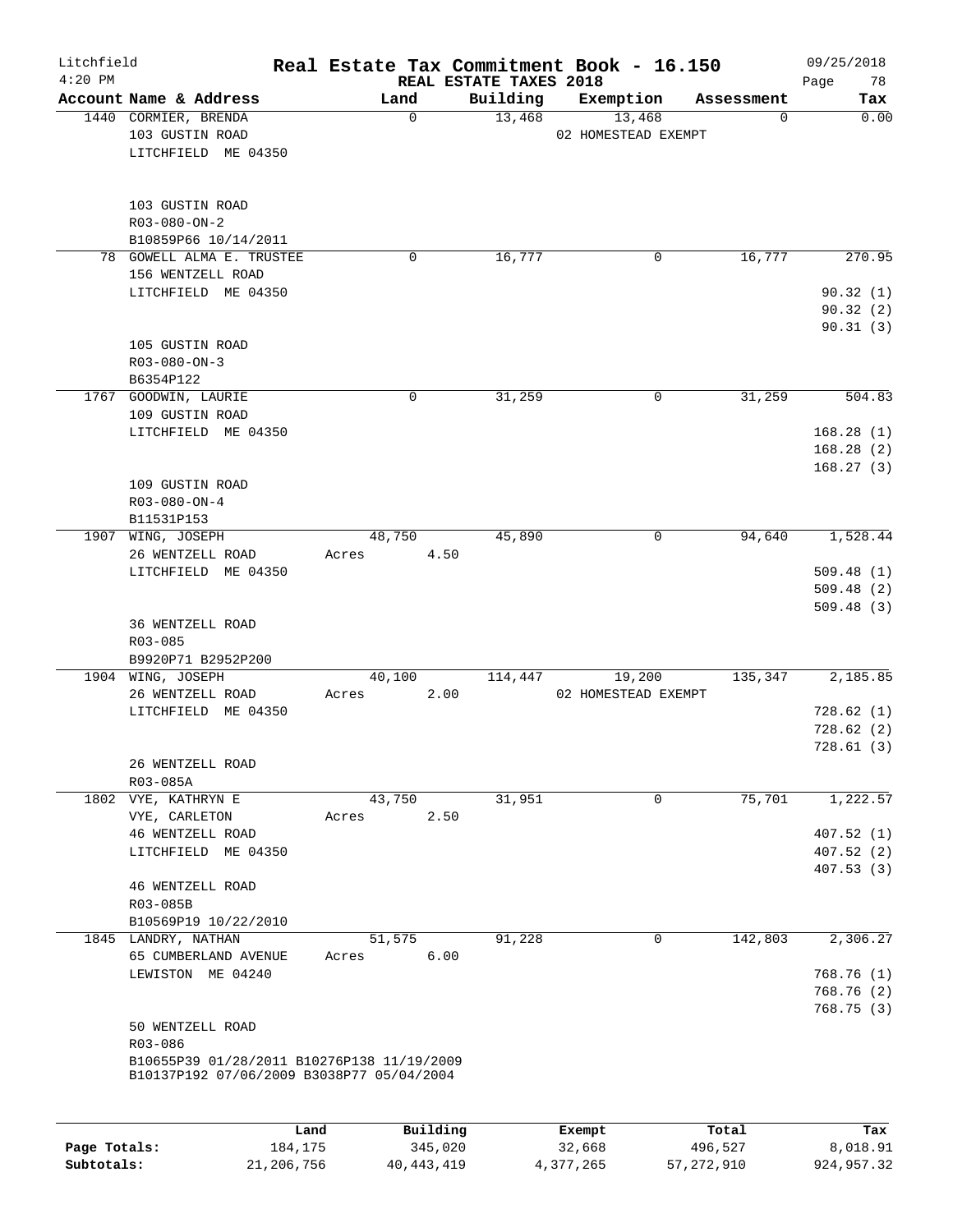| Litchfield   |                                                                                                     |       |             |                                    | Real Estate Tax Commitment Book - 16.150 |            | 09/25/2018        |
|--------------|-----------------------------------------------------------------------------------------------------|-------|-------------|------------------------------------|------------------------------------------|------------|-------------------|
| $4:20$ PM    | Account Name & Address                                                                              |       | Land        | REAL ESTATE TAXES 2018<br>Building | Exemption                                | Assessment | 79<br>Page<br>Tax |
|              | 1847 WENTZELL, LINWOOD L JR                                                                         |       | 29,200      | 60,619                             | 19,200                                   | 70,619     | 1,140.50          |
|              | MOODY, BARBARA                                                                                      | Acres | 0.70        |                                    | 02 HOMESTEAD EXEMPT                      |            |                   |
|              | 94 WENTZELL ROAD                                                                                    |       |             |                                    |                                          |            | 380.17(1)         |
|              | LITCHFIELD ME 04350                                                                                 |       |             |                                    |                                          |            | 380.17(2)         |
|              |                                                                                                     |       |             |                                    |                                          |            | 380.16(3)         |
|              | 94 WENTZELL ROAD                                                                                    |       |             |                                    |                                          |            |                   |
|              | R03-088                                                                                             |       |             |                                    |                                          |            |                   |
|              | B9718P61 05/05/2008 B6286P117 08/28/2000 B3640P320                                                  |       |             |                                    |                                          |            |                   |
|              | 1045 LEMAY, MARC                                                                                    |       | 77,550      | 78,741                             | $\mathbf 0$                              | 156,291    | 2,524.10          |
|              | 720 HIGHLAND DRIVE                                                                                  | Acres | 26.98       |                                    |                                          |            |                   |
|              | ORANGE CITY FL 32763                                                                                |       |             |                                    |                                          |            | 841.37 (1)        |
|              |                                                                                                     |       |             |                                    |                                          |            | 841.37 (2)        |
|              |                                                                                                     |       |             |                                    |                                          |            | 841.36 (3)        |
|              | 55 LEMAY LANE                                                                                       |       |             |                                    |                                          |            |                   |
|              | R03-088A                                                                                            |       |             |                                    |                                          |            |                   |
|              | B11405P112 06/04/2013 B10631P284 12/29/2010<br>B10631P281 12/29/2010 B9034P259 06/08/2006 B3276P233 |       |             |                                    |                                          |            |                   |
|              | 12/02/1987                                                                                          |       |             |                                    |                                          |            |                   |
|              | 221 DUBE, GLENN                                                                                     |       | $\mathbf 0$ | 16,852                             | 0                                        | 16,852     | 272.16            |
|              | P.O. BOX 819                                                                                        |       |             |                                    |                                          |            |                   |
|              | SABATTUS ME 04280                                                                                   |       |             |                                    |                                          |            | 90.72(1)          |
|              |                                                                                                     |       |             |                                    |                                          |            | 90.72(2)          |
|              |                                                                                                     |       |             |                                    |                                          |            | 90.72(3)          |
|              | 18 LEMAY LANE                                                                                       |       |             |                                    |                                          |            |                   |
|              | R03-088A-ON-1                                                                                       |       |             |                                    |                                          |            |                   |
|              | 1242 MOODY JR, HOWARD D                                                                             |       | 32,000      | 27,557                             | 19,200                                   | 40,357     | 651.77            |
|              | 78 WENTZELL ROAD                                                                                    | Acres | 0.80        |                                    | 02 HOMESTEAD EXEMPT                      |            |                   |
|              | LITCHFIELD ME 04350                                                                                 |       |             |                                    |                                          |            | 217.26(1)         |
|              |                                                                                                     |       |             |                                    |                                          |            | 217.26(2)         |
|              |                                                                                                     |       |             |                                    |                                          |            | 217.25(3)         |
|              | 78 WENTZELL ROAD<br>R03-088B                                                                        |       |             |                                    |                                          |            |                   |
|              | B1993P274                                                                                           |       |             |                                    |                                          |            |                   |
|              | 1846 POWERS BONNIE L                                                                                |       | 37,850      | 46,202                             | 0                                        | 84,052     | 1,357.44          |
|              | 74 GAGE STREET                                                                                      | Acres | 1.10        |                                    |                                          |            |                   |
|              | AUGUSTA ME 04330                                                                                    |       |             |                                    |                                          |            | 452.48 (1)        |
|              |                                                                                                     |       |             |                                    |                                          |            | 452.48 (2)        |
|              |                                                                                                     |       |             |                                    |                                          |            | 452.48 (3)        |
|              | 98 WENTZELL ROAD                                                                                    |       |             |                                    |                                          |            |                   |
|              | R03-088C                                                                                            |       |             |                                    |                                          |            |                   |
|              | B9446P108 07/31/2007 B9362P218 05/17/2007 B5924P13                                                  |       |             |                                    |                                          |            |                   |
| 2630         | GLEN DUBE EXCAVATION                                                                                |       | 42,500      | 5,712                              | 0                                        | 48,212     | 778.62            |
|              | <b>INC</b><br>P O BOX 819                                                                           | Acres | 2.00        |                                    |                                          |            |                   |
|              | SABATTUS ME 04280                                                                                   |       |             |                                    |                                          |            | 259.54(1)         |
|              |                                                                                                     |       |             |                                    |                                          |            | 259.54 (2)        |
|              |                                                                                                     |       |             |                                    |                                          |            | 259.54(3)         |
|              | 25 LEMAY LANE                                                                                       |       |             |                                    |                                          |            |                   |
|              | R03-088D                                                                                            |       |             |                                    |                                          |            |                   |
|              | B9054P350 09/06/2006                                                                                |       |             |                                    |                                          |            |                   |
|              | 2631 DUBE GLEN E.                                                                                   |       | 107,580     | 14,084                             | 0                                        | 121,664    | 1,964.87          |
|              | P O BOX 819                                                                                         | Acres | 7.08        |                                    |                                          |            |                   |
|              | SABATTUS ME 04280                                                                                   |       |             |                                    |                                          |            | 654.96 (1)        |
|              |                                                                                                     |       |             |                                    |                                          |            | 654.96 (2)        |
|              |                                                                                                     |       |             |                                    |                                          |            | 654.95 (3)        |
|              | BROOKSIDE LANE                                                                                      |       |             |                                    |                                          |            |                   |
|              | R03-088E-1                                                                                          |       |             |                                    |                                          |            |                   |
|              | B10385P25 04/09/2010 B9054P350 09/06/2006                                                           |       |             |                                    |                                          |            |                   |
|              | Land                                                                                                |       | Building    |                                    | Exempt                                   | Total      | Tax               |
| Page Totals: | 326,680                                                                                             |       | 249,767     |                                    | 38,400                                   | 538,047    | 8,689.46          |
| Subtotals:   | 21,533,436                                                                                          |       | 40,693,186  |                                    | 4, 415, 665                              | 57,810,957 | 933,646.78        |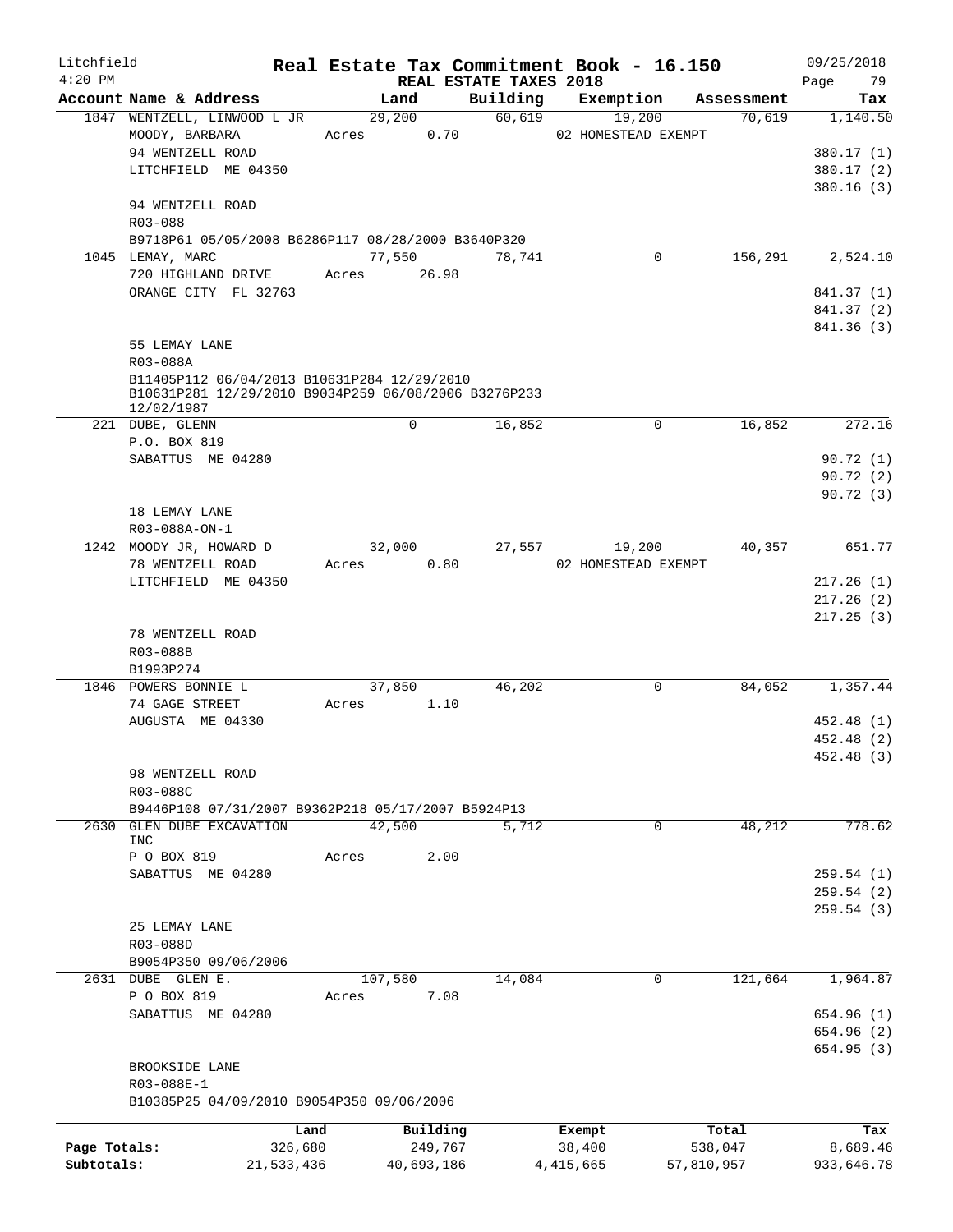| Litchfield<br>$4:20$ PM |                            |         |            | REAL ESTATE TAXES 2018 | Real Estate Tax Commitment Book - 16.150 |            | 09/25/2018<br>80<br>Page |
|-------------------------|----------------------------|---------|------------|------------------------|------------------------------------------|------------|--------------------------|
|                         | Account Name & Address     |         | Land       | Building               | Exemption                                | Assessment | Tax                      |
|                         | 1984 CHILDS, JAMES         |         | 0          | 10,094                 | 10,094                                   | 0          | 0.00                     |
|                         | 12 BROOKSIDE LANE          |         |            |                        | 02 HOMESTEAD EXEMPT                      |            |                          |
|                         | LITCHFIELD ME 04350        |         |            |                        |                                          |            |                          |
|                         |                            |         |            |                        |                                          |            |                          |
|                         |                            |         |            |                        |                                          |            |                          |
|                         | 12 BROOKSIDE LANE          |         |            |                        |                                          |            |                          |
|                         | $R03 - 088E - 3$           |         |            |                        |                                          |            |                          |
|                         | 1038 LEET, GERALD          |         | 39,100     | 76,732                 | 19,200                                   | 96,632     | 1,560.61                 |
|                         | 114 WENTZELL ROAD          | Acres   | 1.60       |                        | 02 HOMESTEAD EXEMPT                      |            |                          |
|                         | LITCHFIELD ME 04350        |         |            |                        |                                          |            | 520.20(1)                |
|                         |                            |         |            |                        |                                          |            |                          |
|                         |                            |         |            |                        |                                          |            | 520.20(2)                |
|                         |                            |         |            |                        |                                          |            | 520.21(3)                |
|                         | 114 WENTZELL ROAD          |         |            |                        |                                          |            |                          |
|                         | R03-089                    |         |            |                        |                                          |            |                          |
|                         | B3996P54                   |         |            |                        |                                          |            |                          |
|                         | 216 MARTIN SYLVIO WAYNE    |         | 34,400     | 38,954                 | 0                                        | 73,354     | 1,184.67                 |
|                         | 3916 N POTSDAM AVE         | Acres   | 0.80       |                        |                                          |            |                          |
|                         | SIOUX FALLS SD             |         |            |                        |                                          |            | 394.89 (1)               |
|                         | 57104-7048                 |         |            |                        |                                          |            |                          |
|                         |                            |         |            |                        |                                          |            | 394.89 (2)               |
|                         |                            |         |            |                        |                                          |            | 394.89 (3)               |
|                         | 104 WENTZELL ROAD          |         |            |                        |                                          |            |                          |
|                         | R03-089A                   |         |            |                        |                                          |            |                          |
|                         | B8800P1 02/15/2006         |         |            |                        |                                          |            |                          |
|                         | 1760 LEET, GERALD R.       |         | 29,000     | $\Omega$               | $\mathbf 0$                              | 29,000     | 468.35                   |
|                         | 114 WENTZELL ROAD          | Acres   | 1.40       |                        |                                          |            |                          |
|                         | LITCHFIELD ME 04350        |         |            |                        |                                          |            | 156.12(1)                |
|                         |                            |         |            |                        |                                          |            | 156.12(2)                |
|                         |                            |         |            |                        |                                          |            | 156.11(3)                |
|                         | WENTZELL ROAD              |         |            |                        |                                          |            |                          |
|                         | R03-089B                   |         |            |                        |                                          |            |                          |
|                         | B6000P118                  |         |            |                        |                                          |            |                          |
|                         | 704 GOWELL SR, CLARENCE R  | 116,250 |            | 19,066                 | 0                                        | 135,316    | 2,185.35                 |
|                         | GRANTOR TRUST              |         |            |                        |                                          |            |                          |
|                         | GOWELL SR CLARENCE R       | Acres   | 12.00      |                        |                                          |            |                          |
|                         | TRUSTEE                    |         |            |                        |                                          |            |                          |
|                         | 156 WENTZELL ROAD          |         |            |                        |                                          |            | 728.45(1)                |
|                         | LITCHFIELD ME 04350        |         |            |                        |                                          |            | 728.45 (2)               |
|                         |                            |         |            |                        |                                          |            | 728.45(3)                |
|                         |                            |         |            |                        |                                          |            |                          |
|                         | R03-090                    |         |            |                        |                                          |            |                          |
|                         | B6354P113 11/21/2000       |         |            |                        |                                          |            |                          |
|                         | 2025 GOWELL, SR CLARENCE R |         | 43,675     | 72,182                 | 0                                        | 115,857    | 1,871.09                 |
|                         | GRANTOR TRUST              |         |            |                        |                                          |            |                          |
|                         | GOWELL SR CLARNCE R        | Acres   | 2.47       |                        |                                          |            |                          |
|                         | TRUSTEE                    |         |            |                        |                                          |            |                          |
|                         | 156 WENTZELL ROAD          |         |            |                        |                                          |            | 623.70(1)                |
|                         | LITCHFIELD ME 04350        |         |            |                        |                                          |            | 623.70(2)                |
|                         |                            |         |            |                        |                                          |            | 623.69(3)                |
|                         | 150 RICHMOND ROAD          |         |            |                        |                                          |            |                          |
|                         | R03-090A                   |         |            |                        |                                          |            |                          |
|                         | B6345P133 11/21/2000       |         |            |                        |                                          |            |                          |
|                         | 1715 DAIGLE, RON           |         | 0          | 35,849                 | 0                                        | 35,849     | 578.96                   |
|                         | 144 WENTZELL ROAD          |         |            |                        |                                          |            |                          |
|                         | LITCHFIELD ME 04350        |         |            |                        |                                          |            | 192.99(1)                |
|                         |                            |         |            |                        |                                          |            | 192.99 (2)               |
|                         |                            |         |            |                        |                                          |            | 192.98 (3)               |
|                         | 144 WENTZELL ROAD          |         |            |                        |                                          |            |                          |
|                         | R03-090-ON-1               |         |            |                        |                                          |            |                          |
|                         |                            | Land    | Building   |                        | Exempt                                   | Total      | Tax                      |
| Page Totals:            | 262,425                    |         | 252,877    |                        | 29,294                                   | 486,008    | 7,849.03                 |
| Subtotals:              | 21,795,861                 |         | 40,946,063 |                        | 4,444,959                                | 58,296,965 | 941, 495.81              |
|                         |                            |         |            |                        |                                          |            |                          |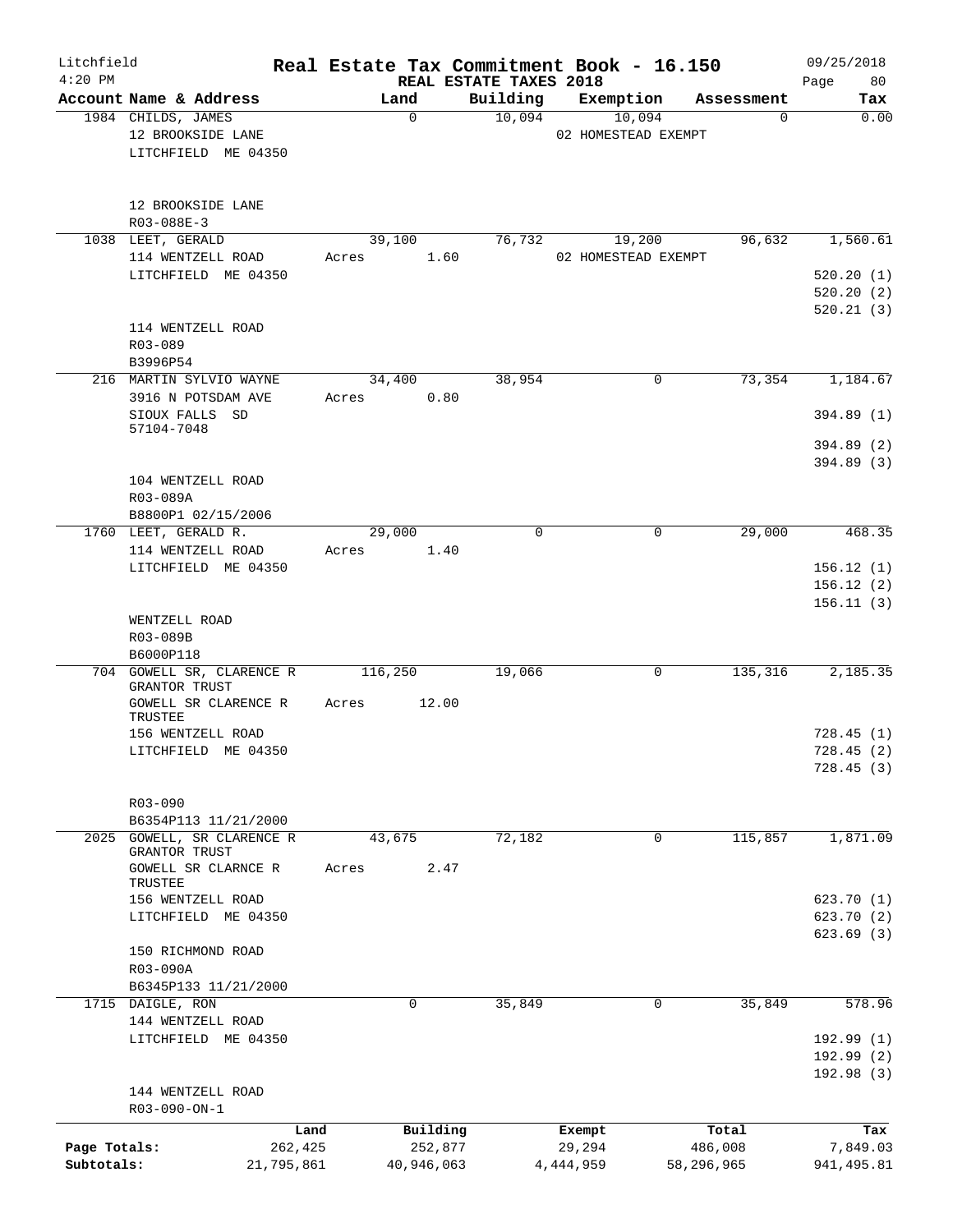| Litchfield   |                                                                                                    |         |              |                                    | Real Estate Tax Commitment Book - 16.150 |            | 09/25/2018        |
|--------------|----------------------------------------------------------------------------------------------------|---------|--------------|------------------------------------|------------------------------------------|------------|-------------------|
| $4:20$ PM    | Account Name & Address                                                                             |         | Land         | REAL ESTATE TAXES 2018<br>Building | Exemption                                | Assessment | Page<br>81<br>Tax |
|              | 1884 GOWELL, KENNETH                                                                               |         | 0            | 11,578                             | $\Omega$                                 | 11,578     | 186.98            |
|              | 53 BOWKER ROAD                                                                                     |         |              |                                    |                                          |            |                   |
|              | PHIPPSBURG ME 04563                                                                                |         |              |                                    |                                          |            | 62.33(1)          |
|              |                                                                                                    |         |              |                                    |                                          |            | 62.33(2)          |
|              |                                                                                                    |         |              |                                    |                                          |            | 62.32(3)          |
|              | 136 WENTZELL ROAD                                                                                  |         |              |                                    |                                          |            |                   |
|              | R03-090-ON-33                                                                                      |         |              |                                    |                                          |            |                   |
|              | 322 GOWELL-RENKEN, KIM E                                                                           |         | 0            | 62,785                             | 19,200                                   | 43,585     | 703.90            |
|              | 490 HUNTINGTON HILL                                                                                |         |              |                                    | 02 HOMESTEAD EXEMPT                      |            |                   |
|              | ROAD                                                                                               |         |              |                                    |                                          |            |                   |
|              | LITCHFIELD ME 04350                                                                                |         |              |                                    |                                          |            | 234.63(1)         |
|              |                                                                                                    |         |              |                                    |                                          |            | 234.63(2)         |
|              |                                                                                                    |         |              |                                    |                                          |            | 234.64 (3)        |
|              | 150 WENTZELL ROAD                                                                                  |         |              |                                    |                                          |            |                   |
|              | R03-090-ON-36                                                                                      |         |              |                                    |                                          |            |                   |
|              | B10758P326 06/20/2011                                                                              |         |              |                                    |                                          |            |                   |
|              | 91 GOWELL, CLARENCE SR.                                                                            |         | 0            | 67,261                             | 0                                        | 67,261     | 1,086.27          |
|              | 156 WENTZELL ROAD                                                                                  |         |              |                                    |                                          |            |                   |
|              | LITCHFIELD ME 04350                                                                                |         |              |                                    |                                          |            | 362.09(1)         |
|              |                                                                                                    |         |              |                                    |                                          |            | 362.09(2)         |
|              |                                                                                                    |         |              |                                    |                                          |            | 362.09(3)         |
|              | 156 WENTZELL ROAD<br>R03-090-ON-37                                                                 |         |              |                                    |                                          |            |                   |
|              | 1831 WELLS, BRIAN                                                                                  |         | 34,400       | 41,897                             | 0                                        | 76,297     | 1,232.20          |
|              | 25 SCRAPPY LANE                                                                                    | Acres   | 0.80         |                                    |                                          |            |                   |
|              | LITCHFIELD ME 04350                                                                                |         |              |                                    |                                          |            | 410.73 (1)        |
|              |                                                                                                    |         |              |                                    |                                          |            | 410.73 (2)        |
|              |                                                                                                    |         |              |                                    |                                          |            | 410.74 (3)        |
|              | 180 RICHMOND ROAD                                                                                  |         |              |                                    |                                          |            |                   |
|              | R03-091                                                                                            |         |              |                                    |                                          |            |                   |
|              | B11256P304 12/17/2012 B2288P119                                                                    |         |              |                                    |                                          |            |                   |
|              | 1881 DOUGHTY, BRITTANY D                                                                           |         | 41,250       | 75,059                             | 0                                        | 116,309    | 1,878.39          |
|              | BURNHAM, ADAM D                                                                                    | Acres   | 1.50         |                                    |                                          |            |                   |
|              | 188 RICHMOND ROAD                                                                                  |         |              |                                    |                                          |            | 626.13(1)         |
|              | LITCHFIELD ME 04350                                                                                |         |              |                                    |                                          |            | 626.13(2)         |
|              |                                                                                                    |         |              |                                    |                                          |            | 626.13(3)         |
|              | 188 RICHMOND ROAD                                                                                  |         |              |                                    |                                          |            |                   |
|              | R03-092                                                                                            |         |              |                                    |                                          |            |                   |
|              | B10448P154 06/18/2010 B7776P250 12/17/2003                                                         |         |              |                                    |                                          |            |                   |
|              | 324 BANK OF AMERICA, N.A.                                                                          |         | 41,725       | 149,948                            | 0                                        | 191,673    | 3,095.52          |
|              | 7105 CORPORATE DRIVE                                                                               | Acres   | 1.69         |                                    |                                          |            |                   |
|              | PLANO TX 75024                                                                                     |         |              |                                    |                                          |            | 1,031.84(1)       |
|              |                                                                                                    |         |              |                                    |                                          |            | 1,031.84(2)       |
|              |                                                                                                    |         |              |                                    |                                          |            | 1,031.84(3)       |
|              | 218 RICHMOND ROAD                                                                                  |         |              |                                    |                                          |            |                   |
|              | R03-095                                                                                            |         |              |                                    |                                          |            |                   |
|              | B11617P148 10/10/2013 B11413P87 04/30/2013<br>B11394P162 05/03/2013 B11336P124 04/09/2012 B9419P73 |         |              |                                    |                                          |            |                   |
|              | 07/11/2007 B8995P65 07/06/2006 B8758P285 11/09/2005                                                |         |              |                                    |                                          |            |                   |
|              | B6286P158                                                                                          |         |              |                                    |                                          |            |                   |
|              | 2406 WALKER FLORENCE H                                                                             |         | 40,025       | 67,078                             | 24,960                                   | 82,143     | 1,326.61          |
|              | 222 RICHMOND ROAD                                                                                  | Acres   | 1.01         |                                    | 02 HOMESTEAD EXEMPT                      |            |                   |
|              | LITCHFIELD ME 04350                                                                                |         |              |                                    | 03 VETERANS EXEMPT                       |            | 442.20 (1)        |
|              |                                                                                                    |         |              |                                    |                                          |            | 442.20 (2)        |
|              |                                                                                                    |         |              |                                    |                                          |            | 442.21 (3)        |
|              | 222 RICHMOND ROAD                                                                                  |         |              |                                    |                                          |            |                   |
|              | R03-095A                                                                                           |         |              |                                    |                                          |            |                   |
|              | B9162P172 11/04/2006                                                                               |         |              |                                    |                                          |            |                   |
|              |                                                                                                    | Land    | Building     |                                    | Exempt                                   | Total      | Tax               |
| Page Totals: |                                                                                                    | 157,400 | 475,606      |                                    | 44,160                                   | 588,846    | 9,509.87          |
| Subtotals:   | 21,953,261                                                                                         |         | 41, 421, 669 |                                    | 4,489,119                                | 58,885,811 | 951,005.68        |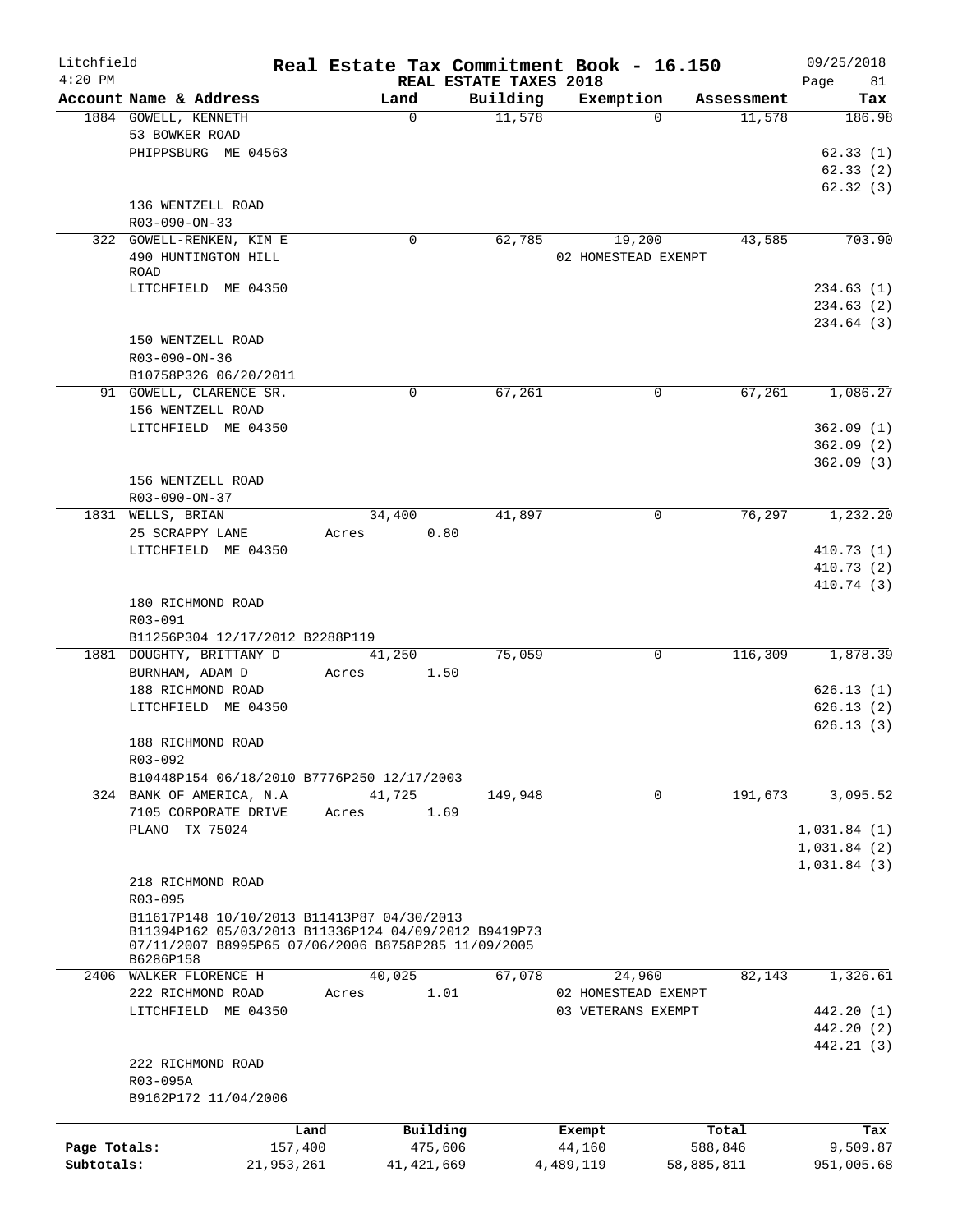| Litchfield   |                                                      |              |       |            |                                    | Real Estate Tax Commitment Book - 16.150 |             |            |             | 09/25/2018 |
|--------------|------------------------------------------------------|--------------|-------|------------|------------------------------------|------------------------------------------|-------------|------------|-------------|------------|
| $4:20$ PM    | Account Name & Address                               |              |       | Land       | REAL ESTATE TAXES 2018<br>Building | Exemption                                |             | Assessment | Page        | 82<br>Tax  |
|              | 2692 CLARKE KENNETH J                                |              |       | 43,275     | 302,230                            |                                          | $\Omega$    | 345,505    |             | 5,579.91   |
|              | CLARKE KATHLENE E                                    |              |       | 2.31       |                                    |                                          |             |            |             |            |
|              |                                                      |              | Acres |            |                                    |                                          |             |            |             |            |
|              | 208 RICHMOND ROAD                                    |              |       |            |                                    |                                          |             |            | 1,859.97(1) |            |
|              | LITCHFIELD ME 04350                                  |              |       |            |                                    |                                          |             |            | 1,859.97(2) |            |
|              |                                                      |              |       |            |                                    |                                          |             |            | 1,859.97(3) |            |
|              | 208 RICHMOND ROAD                                    |              |       |            |                                    |                                          |             |            |             |            |
|              | R03-095B                                             |              |       |            |                                    |                                          |             |            |             |            |
|              | B9419P73 07/11/2007                                  |              |       |            |                                    |                                          |             |            |             |            |
|              | 402 PANZINO, ROBERT                                  |              |       | 40,300     | 58,465                             | 19,200                                   |             | 79,565     |             | 1,284.97   |
|              | 10 FERRIN ROAD                                       |              | Acres | 1.12       |                                    | 02 HOMESTEAD EXEMPT                      |             |            |             |            |
|              | LITCHFIELD ME 04350                                  |              |       |            |                                    |                                          |             |            |             | 428.32(1)  |
|              |                                                      |              |       |            |                                    |                                          |             |            |             | 428.32(2)  |
|              |                                                      |              |       |            |                                    |                                          |             |            |             | 428.33(3)  |
|              | 10 FERRIN ROAD                                       |              |       |            |                                    |                                          |             |            |             |            |
|              | R03-096                                              |              |       |            |                                    |                                          |             |            |             |            |
|              | B12135P168 10/28/2015 B11465P293 07/22/2013          |              |       |            |                                    |                                          |             |            |             |            |
|              | B10344P97 02/18/2010 B9533P37 10/16/2007 B8386P173   |              |       |            |                                    |                                          |             |            |             |            |
|              | 04/16/2005 B7269P192 02/07/2003                      |              |       |            |                                    |                                          |             |            |             |            |
|              | 2077 LEVESOUE, MARG JEANNE                           |              |       | 37,600     | 2,693                              |                                          | $\mathbf 0$ | 40,293     |             | 650.73     |
|              | P.O. BOX 123                                         |              | Acres | 1.00       |                                    |                                          |             |            |             |            |
|              | SABATTUS ME 04280                                    |              |       |            |                                    |                                          |             |            |             | 216.91(1)  |
|              |                                                      |              |       |            |                                    |                                          |             |            |             | 216.91(2)  |
|              |                                                      |              |       |            |                                    |                                          |             |            |             | 216.91(3)  |
|              |                                                      |              |       |            |                                    |                                          |             |            |             |            |
|              | 5 SANTA LANE                                         |              |       |            |                                    |                                          |             |            |             |            |
|              | R03-096A                                             |              |       |            |                                    |                                          |             |            |             |            |
|              | B11532P240 09/30/2013                                |              |       |            |                                    |                                          |             |            |             |            |
|              | 2058 LAGACE, ANNETTE                                 |              |       | 40,000     | 66,021                             |                                          | $\mathbf 0$ | 106,021    |             | 1,712.24   |
|              | LAGACE, RICK                                         |              | Acres | 1.00       |                                    |                                          |             |            |             |            |
|              | 8 SANTA LANE                                         |              |       |            |                                    |                                          |             |            |             | 570.75(1)  |
|              | LITCHFIELD ME 04350-.                                |              |       |            |                                    |                                          |             |            |             | 570.75(2)  |
|              |                                                      |              |       |            |                                    |                                          |             |            |             | 570.74(3)  |
|              | 8 SANTA LANE                                         |              |       |            |                                    |                                          |             |            |             |            |
|              | R03-096B                                             |              |       |            |                                    |                                          |             |            |             |            |
|              | B12533P129 01/20/2017 B7745P244 11/21/2003           |              |       |            |                                    |                                          |             |            |             |            |
|              | 2254 DAVIS DAWSON                                    |              |       | 42,500     | 108,592                            |                                          | 0           | 151,092    |             | 2,440.14   |
|              | 14 SANTA LANE                                        |              | Acres | 2.00       |                                    |                                          |             |            |             |            |
|              | LITCHFIELD ME 04350                                  |              |       |            |                                    |                                          |             |            |             | 813.38 (1) |
|              |                                                      |              |       |            |                                    |                                          |             |            |             | 813.38 (2) |
|              |                                                      |              |       |            |                                    |                                          |             |            |             | 813.38 (3) |
|              | 14 SANTA LANE                                        |              |       |            |                                    |                                          |             |            |             |            |
|              |                                                      |              |       |            |                                    |                                          |             |            |             |            |
|              | R03-096D                                             |              |       |            |                                    |                                          |             |            |             |            |
|              | B10712P348 04/21/2011 B8904P179 05/12/2006 B6500P106 |              |       |            |                                    |                                          |             |            |             |            |
|              | 2764 GAUTHIER SR., DANIEL S.                         |              |       | 50,250     | 90,279                             |                                          | $\mathbf 0$ | 140,529    |             | 2,269.54   |
|              | 12 FERRIN ROAD                                       |              | Acres | 5.10       |                                    |                                          |             |            |             |            |
|              | LITCHFIELD ME 04350                                  |              |       |            |                                    |                                          |             |            |             | 756.51(1)  |
|              |                                                      |              |       |            |                                    |                                          |             |            |             | 756.51 (2) |
|              |                                                      |              |       |            |                                    |                                          |             |            |             | 756.52(3)  |
|              | 12 FERRIN ROAD                                       |              |       |            |                                    |                                          |             |            |             |            |
|              | R03-096E                                             |              |       |            |                                    |                                          |             |            |             |            |
|              | B11440P22 07/02/2013 B9533P37                        |              |       |            |                                    |                                          |             |            |             |            |
|              | 273 CARMICHAEL, PAUL L                               |              |       | 67,750     | 119,403                            | 19,200                                   |             | 167,953    |             | 2,712.44   |
|              | 34 FERRIN ROAD                                       |              | Acres | 26.50      |                                    | 02 HOMESTEAD EXEMPT                      |             |            |             |            |
|              | LITCHFIELD ME 04350                                  |              |       |            |                                    |                                          |             |            |             | 904.15(1)  |
|              |                                                      |              |       |            |                                    |                                          |             |            |             | 904.15(2)  |
|              |                                                      |              |       |            |                                    |                                          |             |            |             |            |
|              |                                                      |              |       |            |                                    |                                          |             |            |             | 904.14(3)  |
|              | 34 FERRIN ROAD                                       |              |       |            |                                    |                                          |             |            |             |            |
|              | R03-097                                              |              |       |            |                                    |                                          |             |            |             |            |
|              | B4871P75 03/28/1995                                  |              |       |            |                                    |                                          |             |            |             |            |
|              |                                                      | Land         |       | Building   |                                    | Exempt                                   |             | Total      |             | Tax        |
| Page Totals: |                                                      | 321,675      |       | 747,683    |                                    | 38,400                                   | 1,030,958   |            |             | 16,649.97  |
| Subtotals:   |                                                      | 22, 274, 936 |       | 42,169,352 |                                    | 4,527,519                                | 59,916,769  |            |             | 967,655.65 |
|              |                                                      |              |       |            |                                    |                                          |             |            |             |            |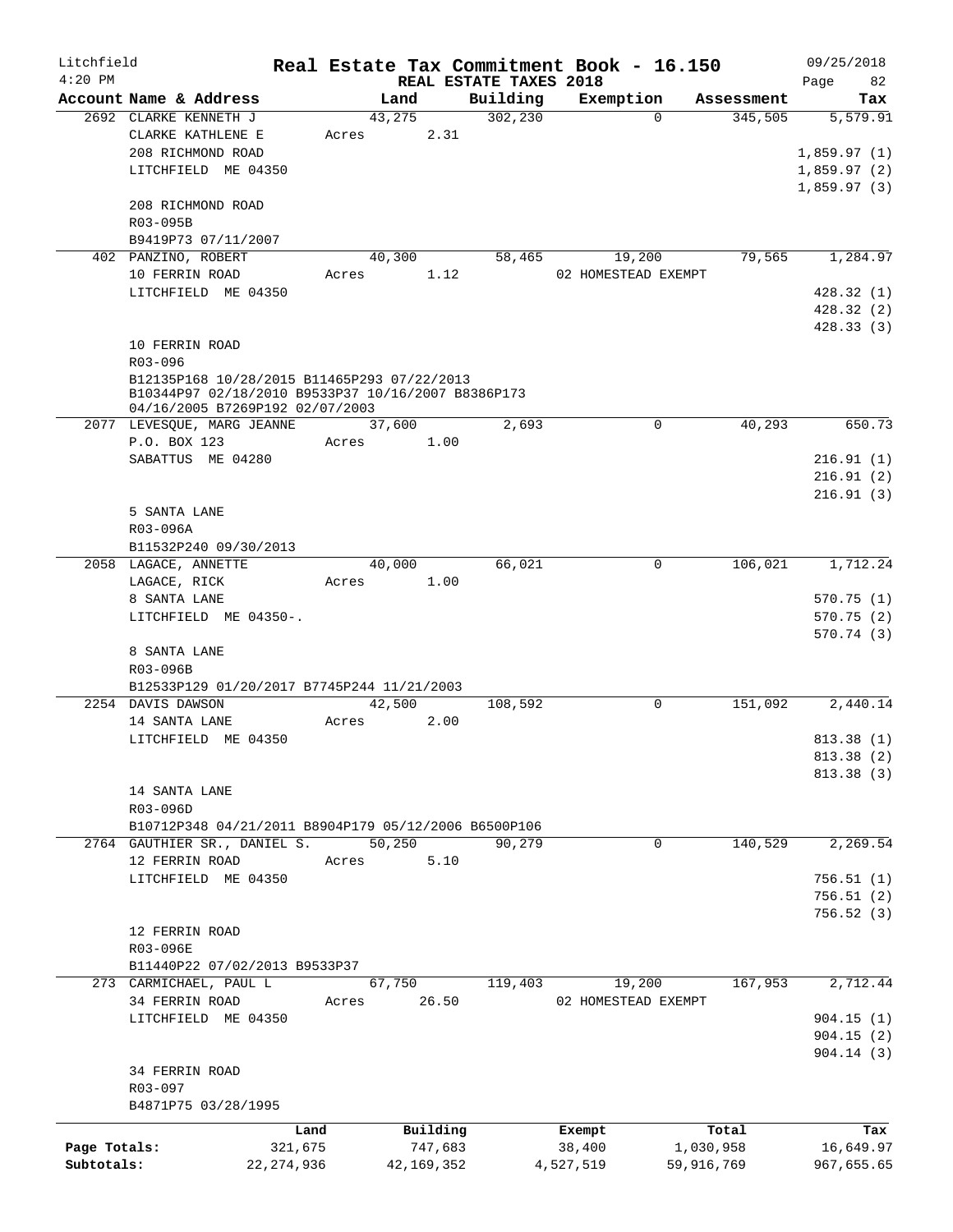| Litchfield<br>$4:20$ PM |                                                     |            |            |             |              |                        | Real Estate Tax Commitment Book - 16.150 |             |         | 09/25/2018              |
|-------------------------|-----------------------------------------------------|------------|------------|-------------|--------------|------------------------|------------------------------------------|-------------|---------|-------------------------|
|                         | Account Name & Address                              |            |            | Land        |              | REAL ESTATE TAXES 2018 | Building Exemption Assessment            |             |         | Page 83<br>Tax          |
|                         | 187 MCNELLY, ELIZABETH A.                           |            |            | 42,500      |              | 86,900                 |                                          | $\Omega$    | 129,400 | 2,089.81                |
|                         | 44 WINDJAMMER WAY                                   |            | Acres 2.00 |             |              |                        |                                          |             |         |                         |
|                         | BATH ME 04530                                       |            |            |             |              |                        |                                          |             |         | 696.60(1)               |
|                         |                                                     |            |            |             |              |                        |                                          |             |         | 696.60(2)               |
|                         |                                                     |            |            |             |              |                        |                                          |             |         | 696.61(3)               |
|                         | 50 FERRIN ROAD                                      |            |            |             |              |                        |                                          |             |         |                         |
|                         | $R03 - 097 - 1$                                     |            |            |             |              |                        |                                          |             |         |                         |
|                         | B12647P116 06/30/2017 B6431P248 04/01/1996          |            |            |             |              |                        |                                          |             |         |                         |
|                         | 528 DURGIN, ROBERT                                  |            |            | 32,000      |              | 18,549                 | 19,200                                   |             | 31,349  | 506.29                  |
|                         | 52 FERRIN ROAD                                      |            | Acres 0.80 |             |              |                        | 02 HOMESTEAD EXEMPT                      |             |         |                         |
|                         | LITCHFIELD ME 04350                                 |            |            |             |              |                        |                                          |             |         | 168.76(1)               |
|                         |                                                     |            |            |             |              |                        |                                          |             |         | 168.76(2)               |
|                         |                                                     |            |            |             |              |                        |                                          |             |         | 168.77(3)               |
|                         | 52 FERRIN ROAD                                      |            |            |             |              |                        |                                          |             |         |                         |
|                         | $R03 - 097 - 1 - A$                                 |            |            |             |              |                        |                                          |             |         |                         |
|                         | B12371P53 07/05/2016 B4082P296                      |            |            |             |              |                        |                                          |             |         |                         |
|                         | 201 LABOSSIERE, DAVID E. & 45,000                   |            |            |             |              | 24,251                 | 19,200                                   |             | 50,051  | 808.32                  |
|                         | SANDRA                                              |            |            |             |              |                        |                                          |             |         |                         |
|                         | 33 FERRIN ROAD                                      |            | Acres 3.00 |             |              |                        | 02 HOMESTEAD EXEMPT                      |             |         |                         |
|                         | LITCHFIELD ME 04350                                 |            |            |             |              |                        |                                          |             |         | 269.44(1)               |
|                         |                                                     |            |            |             |              |                        |                                          |             |         | 269.44(2)               |
|                         |                                                     |            |            |             |              |                        |                                          |             |         | 269.44(3)               |
|                         | 33 FERRIN ROAD                                      |            |            |             |              |                        |                                          |             |         |                         |
|                         | R03-097A                                            |            |            |             |              |                        |                                          |             |         |                         |
|                         | B5940P54 05/07/1999                                 |            |            |             |              |                        |                                          |             |         |                         |
|                         | 968 CHAPMAN, DAVID J.                               |            |            | 44,000      |              | 106,244                |                                          | $\mathbf 0$ |         | 150, 244 2, 426. 44     |
|                         | 42 FERRIN ROAD                                      |            | Acres 2.60 |             |              |                        |                                          |             |         |                         |
|                         | LITCHFIELD ME 04350                                 |            |            |             |              |                        |                                          |             |         | 808.81(1)<br>808.81 (2) |
|                         |                                                     |            |            |             |              |                        |                                          |             |         |                         |
|                         | 42 FERRIN ROAD                                      |            |            |             |              |                        |                                          |             |         | 808.82 (3)              |
|                         | R03-097B                                            |            |            |             |              |                        |                                          |             |         |                         |
|                         | B2150P338                                           |            |            |             |              |                        |                                          |             |         |                         |
|                         | 2080 DUBE, GLEN                                     |            |            | 200,760     |              | $\mathbf 0$            |                                          | 0           | 200,760 | 3, 242. 27              |
|                         | P O BOX 819                                         |            | Acres      | 32.52       |              |                        |                                          |             |         |                         |
|                         | SABATTUS ME 04280                                   |            |            |             |              |                        |                                          |             |         | 1,080.76(1)             |
|                         |                                                     |            |            |             |              |                        |                                          |             |         | 1,080.76(2)             |
|                         |                                                     |            |            |             |              |                        |                                          |             |         | 1,080.75(3)             |
|                         | WENTZELL ROAD                                       |            |            |             |              |                        |                                          |             |         |                         |
|                         | R03-097C                                            |            |            |             |              |                        |                                          |             |         |                         |
|                         | B10385P25 04/09/2010 B9045P137 08/30/2006 B9034P259 |            |            |             |              |                        |                                          |             |         |                         |
|                         | 06/08/2006 B5344P83                                 |            |            |             |              |                        |                                          |             |         |                         |
| 2763                    | DUBE, GLEN                                          |            |            | 12,000      |              | 15,368                 |                                          | 0           | 27,368  | 441.99                  |
|                         | P O BOX 819                                         |            |            |             |              |                        |                                          |             |         |                         |
|                         | SABATTUS ME 04280                                   |            |            |             |              |                        |                                          |             |         | 147.33(1)               |
|                         |                                                     |            |            |             |              |                        |                                          |             |         | 147.33(2)               |
|                         |                                                     |            |            |             |              |                        |                                          |             |         | 147.33(3)               |
|                         | <b>36 BROOKSIDE LANE</b>                            |            |            |             |              |                        |                                          |             |         |                         |
|                         | R03-097C-10                                         |            |            |             |              |                        |                                          |             |         |                         |
| 1983                    | DULAC SONYA                                         |            |            | $\mathbf 0$ |              | 10,133                 | 10,133                                   |             | 0       | 0.00                    |
|                         | 13 BROOKSIDE LANE                                   |            |            |             |              |                        | 02 HOMESTEAD EXEMPT                      |             |         |                         |
|                         | LITCHFIELD ME 04350                                 |            |            |             |              |                        |                                          |             |         |                         |
|                         |                                                     |            |            |             |              |                        |                                          |             |         |                         |
|                         | 13 BROOKSIDE LANE                                   |            |            |             |              |                        |                                          |             |         |                         |
|                         | R03-097C-4-ON                                       |            |            |             |              |                        |                                          |             |         |                         |
|                         | B9034P259 06/08/2006 B8596P92 09/14/2005            |            |            |             |              |                        |                                          |             |         |                         |
|                         |                                                     |            |            |             |              |                        |                                          |             |         |                         |
|                         |                                                     | Land       |            |             | Building     |                        | Exempt                                   |             | Total   | Tax                     |
| Page Totals:            |                                                     | 376,260    |            |             | 261,445      |                        | 48,533                                   |             | 589,172 | 9,515.12                |
| Subtotals:              |                                                     | 22,651,196 |            |             | 42, 430, 797 |                        | 4,576,052                                | 60,505,941  |         | 977,170.77              |
|                         |                                                     |            |            |             |              |                        |                                          |             |         |                         |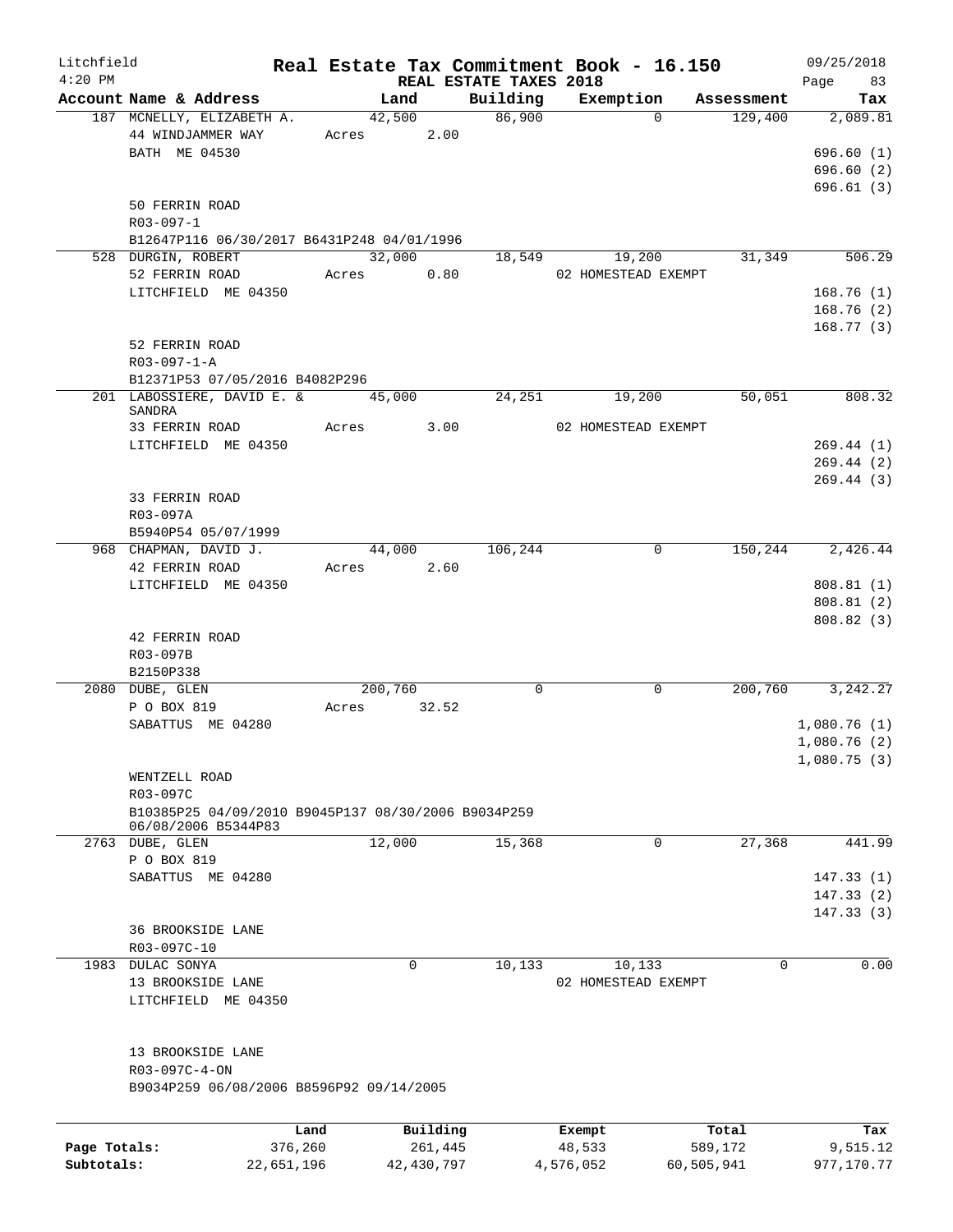| Litchfield<br>$4:20$ PM |                                                                |                 | REAL ESTATE TAXES 2018 | Real Estate Tax Commitment Book - 16.150 |            | 09/25/2018<br>84<br>Page               |
|-------------------------|----------------------------------------------------------------|-----------------|------------------------|------------------------------------------|------------|----------------------------------------|
|                         | Account Name & Address                                         | Land            | Building               | Exemption                                | Assessment | Tax                                    |
|                         | 2705 BENOIT, BRIAN<br>16 BROOKSIDE LANE<br>LITCHFIELD ME 04350 | $\mathbf 0$     | 6,482                  | 6,482<br>02 HOMESTEAD EXEMPT             | 0          | 0.00                                   |
|                         | 16 BROOKSIDE LANE<br>R03-097C-6-ON                             |                 |                        |                                          |            |                                        |
|                         | 2735 DUBE, GLEN<br>P O BOX 819                                 | $\mathbf 0$     | 13,194                 | 0                                        | 13,194     | 213.08                                 |
|                         | SABATTUS ME 04280                                              |                 |                        |                                          |            | 71.03(1)<br>71.03(2)<br>71.02(3)       |
|                         | LEMAY LANE                                                     |                 |                        |                                          |            |                                        |
|                         | R03-097C-7-ON<br>2762 DUBE, GLEN                               | $\mathbf 0$     | 15,054                 | 0                                        | 15,054     | 243.12                                 |
|                         | P O BOX 819<br>SABATTUS ME 04280                               |                 |                        |                                          |            | 81.04(1)<br>81.04(2)<br>81.04(3)       |
|                         | BROOKSIDE LANE<br>R03-097C-8-ON                                |                 |                        |                                          |            |                                        |
|                         | 2736 DUBE, GLEN<br>P O BOX 819                                 | $\mathbf 0$     | 11,259                 | 0                                        | 11,259     | 181.83                                 |
|                         | SABATTUS ME 04280                                              |                 |                        |                                          |            | 60.61(1)<br>60.61(2)<br>60.61(3)       |
|                         | 33 BROOKSIDE LANE<br>R03-097C-9-ON                             |                 |                        |                                          |            |                                        |
|                         | 93 RIDLEY, LOUISE<br>P.O. BOX 372                              | 41,350<br>Acres | 51,310<br>1.54         | 0                                        | 92,660     | 1,496.46                               |
|                         | MANCHESTER ME 04351                                            |                 |                        |                                          |            | 498.82 (1)<br>498.82 (2)<br>498.82 (3) |
|                         | 68 FERRIN ROAD<br>R03-098                                      |                 |                        |                                          |            |                                        |
|                         | 2177 GUNN, ELIZABETH MCGUIRE<br>68 FERRIN ROAD                 | 40,900<br>Acres | 12,261<br>1.36         | 0                                        | 53,161     | 858.55                                 |
|                         | LITCHFIELD ME 04350                                            |                 |                        |                                          |            | 286.18(1)<br>286.18(2)<br>286.19(3)    |
|                         | 72 FERRIN ROAD<br>R03-098A<br>B6313P260 09/29/2000             |                 |                        |                                          |            |                                        |
|                         | 110 DOUCETTE, LYNNE D.<br>74 FERRIN ROAD                       | 45,500<br>Acres | 99,443<br>3.20         | 0                                        | 144,943    | 2,340.83                               |
|                         | LITCHFIELD ME 04350                                            |                 |                        |                                          |            | 780.28 (1)<br>780.28 (2)<br>780.27 (3) |
|                         | 74 FERRIN ROAD<br>R03-099<br>B7907P267 03/15/2004              |                 |                        |                                          |            |                                        |

|              | Land       | Building   | Exempt    | Total      | Tax        |
|--------------|------------|------------|-----------|------------|------------|
| Page Totals: | 127,750    | 209,003    | 6,482     | 330,271    | 5,333.87   |
| Subtotals:   | 22,778,946 | 42,639,800 | 4,582,534 | 60,836,212 | 982,504.64 |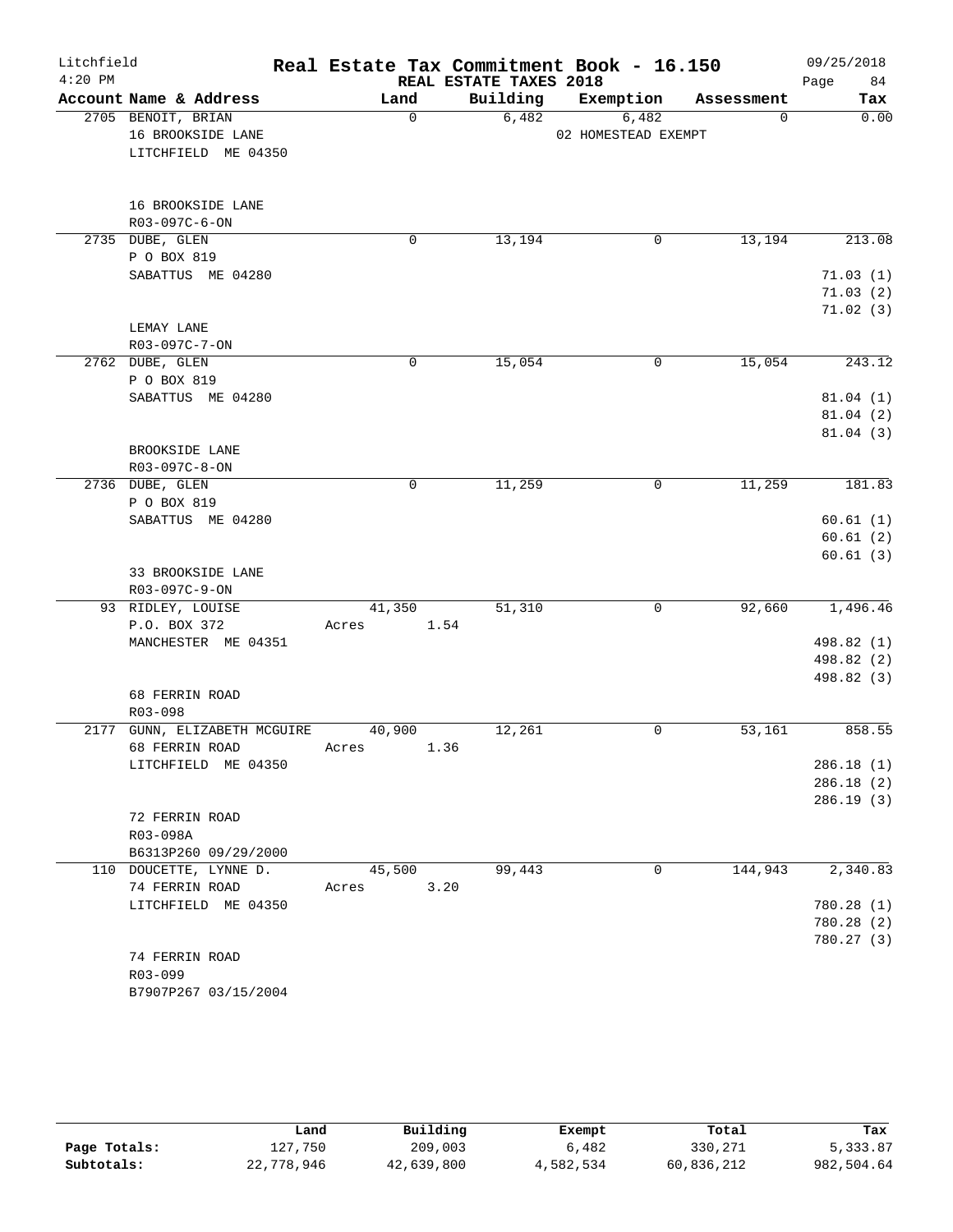| Litchfield |                                              |        |       |                        | Real Estate Tax Commitment Book - 16.150 |            | 09/25/2018 |
|------------|----------------------------------------------|--------|-------|------------------------|------------------------------------------|------------|------------|
| $4:20$ PM  |                                              |        |       | REAL ESTATE TAXES 2018 |                                          |            | 85<br>Page |
|            | Account Name & Address                       |        | Land  | Building               | Exemption                                | Assessment | Tax        |
|            | 1410 POULIN, SUZANNE A                       | 49,250 |       | 19,923                 | 19,200                                   | 49,973     | 807.06     |
|            | P O BOX 60                                   | Acres  | 4.70  |                        | 02 HOMESTEAD EXEMPT                      |            |            |
|            | LITCHFIELD ME 04350                          |        |       |                        |                                          |            | 269.02(1)  |
|            |                                              |        |       |                        |                                          |            | 269.02(2)  |
|            | 96 FERRIN ROAD                               |        |       |                        |                                          |            | 269.02(3)  |
|            | $R03 - 100$                                  |        |       |                        |                                          |            |            |
|            | B4799P80                                     |        |       |                        |                                          |            |            |
|            | 519 OLIVER, JESSICA A                        | 46,250 |       | 36,173                 | 0                                        | 82,423     | 1,331.13   |
|            | PIERCE, WILLIAM                              | Acres  | 3.50  |                        |                                          |            |            |
|            | 78 FERRIN ROAD                               |        |       |                        |                                          |            | 443.71 (1) |
|            | LITCHFIELD ME 04350                          |        |       |                        |                                          |            | 443.71 (2) |
|            |                                              |        |       |                        |                                          |            | 443.71 (3) |
|            | 78 FERRIN ROAD                               |        |       |                        |                                          |            |            |
|            | R03-100A                                     |        |       |                        |                                          |            |            |
|            | B6959P264                                    |        |       |                        |                                          |            |            |
|            | 862 HULL, STUART                             | 48,250 |       | 21,842                 | 19,200                                   | 50,892     | 821.91     |
|            | 86 FERRIN ROAD                               | Acres  | 5.20  |                        | 02 HOMESTEAD EXEMPT                      |            |            |
|            | LITCHFIELD ME 04350                          |        |       |                        |                                          |            | 273.97(1)  |
|            |                                              |        |       |                        |                                          |            | 273.97(2)  |
|            |                                              |        |       |                        |                                          |            | 273.97(3)  |
|            | 86 FERRIN ROAD                               |        |       |                        |                                          |            |            |
|            | R03-100B                                     |        |       |                        |                                          |            |            |
|            | B2716P65                                     |        |       |                        |                                          |            |            |
|            | 343 LITTLEFIELD-HICKEY,<br>MELANIE           | 70,100 |       | $\mathbf 0$            | $\mathbf 0$                              | 70,100     | 1,132.11   |
|            | 91 HICKORY LANE                              | Acres  | 58.00 |                        |                                          |            |            |
|            | WEST GARDINER ME 04345                       |        |       |                        |                                          |            | 377.37(1)  |
|            |                                              |        |       |                        |                                          |            | 377.37(2)  |
|            | FINLEY LANE                                  |        |       |                        |                                          |            | 377.37(3)  |
|            | R03-101                                      |        |       |                        |                                          |            |            |
|            | B12001P274 06/26/2014 B10647P28 01/19/2011   |        |       |                        |                                          |            |            |
|            | B10440P257 06/11/2010 B10113P287 06/16/2009  |        |       |                        |                                          |            |            |
|            | B5338P313 02/14/1997                         |        |       |                        |                                          |            |            |
|            | 1869 WHITE, DIAN                             | 44,860 |       | $\Omega$               | $\Omega$                                 | 44,860     | 724.49     |
|            | 138 GUSTIN ROAD                              | Acres  | 10.70 |                        |                                          |            |            |
|            | LITCHFIELD ME 04350                          |        |       |                        |                                          |            | 241.50 (1) |
|            |                                              |        |       |                        |                                          |            | 241.50(2)  |
|            |                                              |        |       |                        |                                          |            | 241.49 (3) |
|            | FINLEY LANE                                  |        |       |                        |                                          |            |            |
|            | R03-102                                      |        |       |                        |                                          |            |            |
|            | B1575P864 03/14/1972<br>1417 PROVOST, THELMA | 47,000 |       | $\Omega$               | $\mathbf 0$                              | 47,000     | 759.05     |
|            | 24 CHURCH STREET, APT 1 Acres                |        | 13.00 |                        |                                          |            |            |
|            | W BOYLSTON MA 01585                          |        |       |                        |                                          |            | 253.02 (1) |
|            |                                              |        |       |                        |                                          |            | 253.02(2)  |
|            |                                              |        |       |                        |                                          |            | 253.01(3)  |
|            | RIDLEY LANE                                  |        |       |                        |                                          |            |            |
|            | R03-103                                      |        |       |                        |                                          |            |            |
|            | B2695P24                                     |        |       |                        |                                          |            |            |

|              | Land       | Building   | Exempt    | Total      | Tax        |
|--------------|------------|------------|-----------|------------|------------|
| Page Totals: | 305,710    | 77,938     | 38,400    | 345,248    | 5,575.75   |
| Subtotals:   | 23,084,656 | 42,717,738 | 4,620,934 | 61,181,460 | 988,080.39 |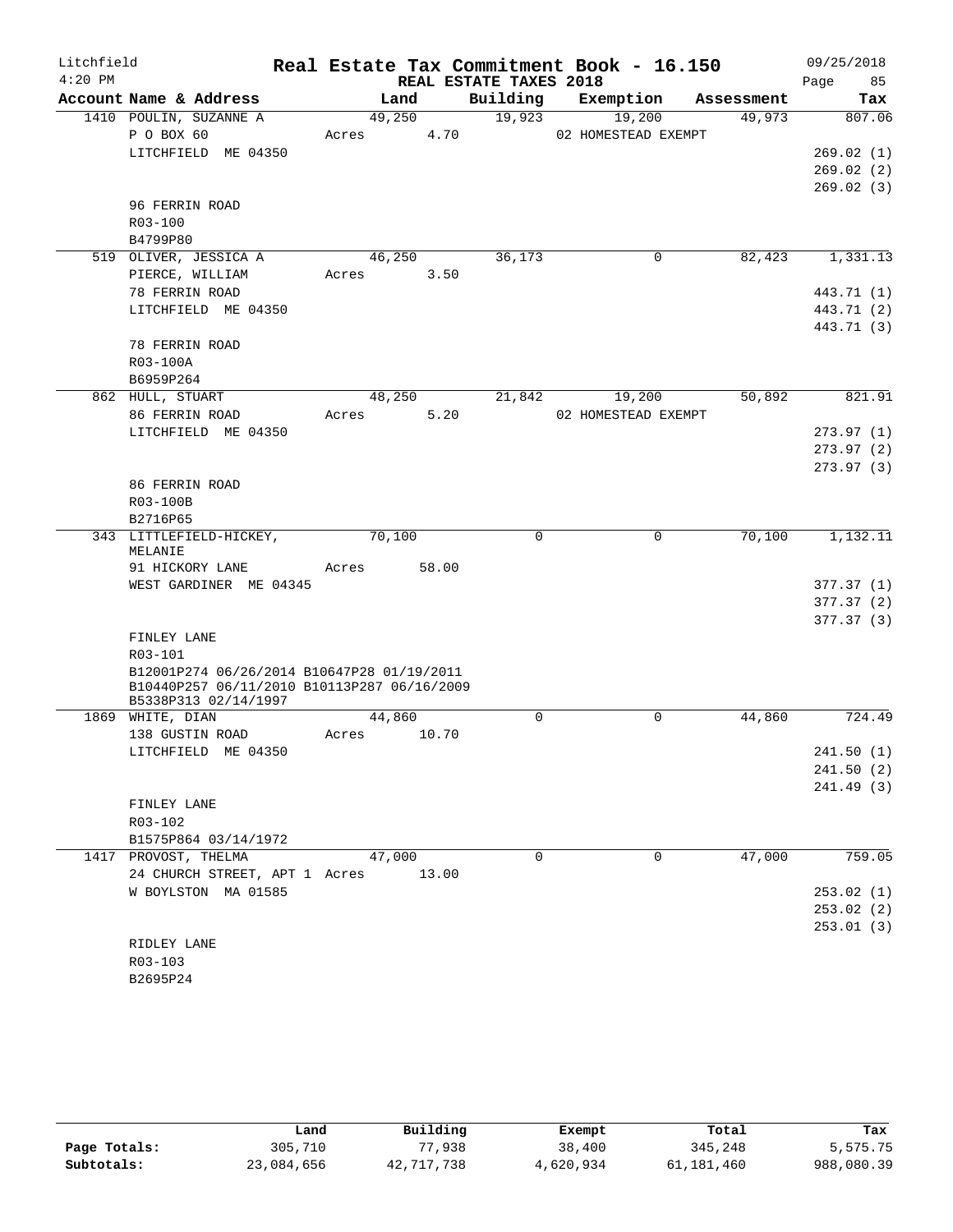| Litchfield |                                                                                           |        |       |                        | Real Estate Tax Commitment Book - 16.150 |            | 09/25/2018  |
|------------|-------------------------------------------------------------------------------------------|--------|-------|------------------------|------------------------------------------|------------|-------------|
| $4:20$ PM  |                                                                                           |        |       | REAL ESTATE TAXES 2018 |                                          |            | 86<br>Page  |
|            | Account Name & Address                                                                    |        | Land  | Building               | Exemption                                | Assessment | Tax         |
|            | 175 SEVERY, ANDREW                                                                        | 42,150 |       | 63,514                 | 19,200                                   | 86,464     | 1,396.39    |
|            | 21 RIDLEY LANE                                                                            | Acres  | 1.86  |                        | 02 HOMESTEAD EXEMPT                      |            |             |
|            | LITCHFIELD ME 04350                                                                       |        |       |                        |                                          |            | 465.46(1)   |
|            |                                                                                           |        |       |                        |                                          |            | 465.46(2)   |
|            |                                                                                           |        |       |                        |                                          |            | 465.47(3)   |
|            | 21 RIDLEY LANE                                                                            |        |       |                        |                                          |            |             |
|            | R03-103A                                                                                  |        |       |                        |                                          |            |             |
|            | B10276P62 11/19/2009 B6159P216 03/02/2000 B4135P71                                        | 66,750 |       |                        |                                          |            | 1,644.93    |
|            | 172 KOOL, KEITH                                                                           |        |       | 54,303                 | 19,200                                   | 101,853    |             |
|            | 16 SOUTH STREET                                                                           | Acres  | 2.90  |                        | 02 HOMESTEAD EXEMPT                      |            |             |
|            | GARDINER ME 04345                                                                         |        |       |                        |                                          |            | 548.31(1)   |
|            |                                                                                           |        |       |                        |                                          |            | 548.31(2)   |
|            |                                                                                           |        |       |                        |                                          |            | 548.31(3)   |
|            | 28 SCHOOL LANE<br>R03-103B                                                                |        |       |                        |                                          |            |             |
|            | B10094P330 06/01/2009 B4991P293 06/24/1993                                                |        |       |                        |                                          |            |             |
|            | 945 SOUCY, ANTHONY M.                                                                     | 40,500 |       | 85,930                 | $\Omega$                                 | 126,430    | 2,041.84    |
|            | 38 RIDLEY LANE                                                                            | Acres  | 1.76  |                        |                                          |            |             |
|            | LITCHFIELD ME 04350                                                                       |        |       |                        |                                          |            | 680.61 (1)  |
|            |                                                                                           |        |       |                        |                                          |            | 680.61(2)   |
|            |                                                                                           |        |       |                        |                                          |            | 680.62(3)   |
|            | 38 RIDLEY LANE                                                                            |        |       |                        |                                          |            |             |
|            | R03-104                                                                                   |        |       |                        |                                          |            |             |
|            | B11413P101 06/07/2013 B9369P103 05/30/2007 B7340P216                                      |        |       |                        |                                          |            |             |
|            | 04/05/2001                                                                                |        |       |                        |                                          |            |             |
|            | 1928 DUMAIS, RAYMOND L.                                                                   | 43,150 |       | 154,897                | $\mathbf 0$                              | 198,047    | 3,198.46    |
|            | KING, JENNIFER L.                                                                         | Acres  | 2.82  |                        |                                          |            |             |
|            | 68 RIDLEY LANE                                                                            |        |       |                        |                                          |            | 1,066.15(1) |
|            | LITCHFIELD ME                                                                             |        |       |                        |                                          |            | 1,066.15(2) |
|            | 04350-3516                                                                                |        |       |                        |                                          |            | 1,066.16(3) |
|            | 68 RIDLEY LANE                                                                            |        |       |                        |                                          |            |             |
|            | R03-104A                                                                                  |        |       |                        |                                          |            |             |
|            | B11383P259 04/24/2013 B10857P63 10/12/2011 B7517P294                                      |        |       |                        |                                          |            |             |
|            | 07/19/1996                                                                                |        |       |                        |                                          |            |             |
|            | 2172 CUNNINGHAM, MICHAEL W.                                                               | 45,725 |       | 77,569                 | 19,200                                   | 104,094    | 1,681.12    |
|            | P. O. BOX 285                                                                             | Acres  | 3.85  |                        | 02 HOMESTEAD EXEMPT                      |            |             |
|            | LITCHFIELD ME 04350                                                                       |        |       |                        |                                          |            | 560.37(1)   |
|            |                                                                                           |        |       |                        |                                          |            | 560.37(2)   |
|            |                                                                                           |        |       |                        |                                          |            | 560.38(3)   |
|            | <b>48 RIDLEY LANE</b>                                                                     |        |       |                        |                                          |            |             |
|            | R03-104B                                                                                  |        |       |                        |                                          |            |             |
|            | B6389P115                                                                                 |        |       |                        |                                          |            |             |
|            | 2487 HOBBS, DONALD F SR                                                                   | 51,050 |       | 5,500                  | $\mathbf 0$                              | 56,550     | 913.28      |
|            | 87 RIDLEY LANE                                                                            | Acres  | 18.60 |                        |                                          |            |             |
|            | LITCHFIELD ME 04350                                                                       |        |       |                        |                                          |            | 304.43(1)   |
|            |                                                                                           |        |       |                        |                                          |            | 304.43(2)   |
|            |                                                                                           |        |       |                        |                                          |            | 304.42(3)   |
|            | RIDLEY ROAD                                                                               |        |       |                        |                                          |            |             |
|            | R03-105                                                                                   |        |       |                        |                                          |            |             |
|            | B10470P162 07/13/2010 B10125P262 06/25/2009<br>B10107P335 05/11/2009 B7615P159 09/05/2003 |        |       |                        |                                          |            |             |

|              | Land       | Building   | Exempt    | Total      | Tax        |
|--------------|------------|------------|-----------|------------|------------|
| Page Totals: | 289,325    | 441,713    | 57,600    | 673,438    | 10,876.02  |
| Subtotals:   | 23,373,981 | 43,159,451 | 4,678,534 | 61,854,898 | 998,956.41 |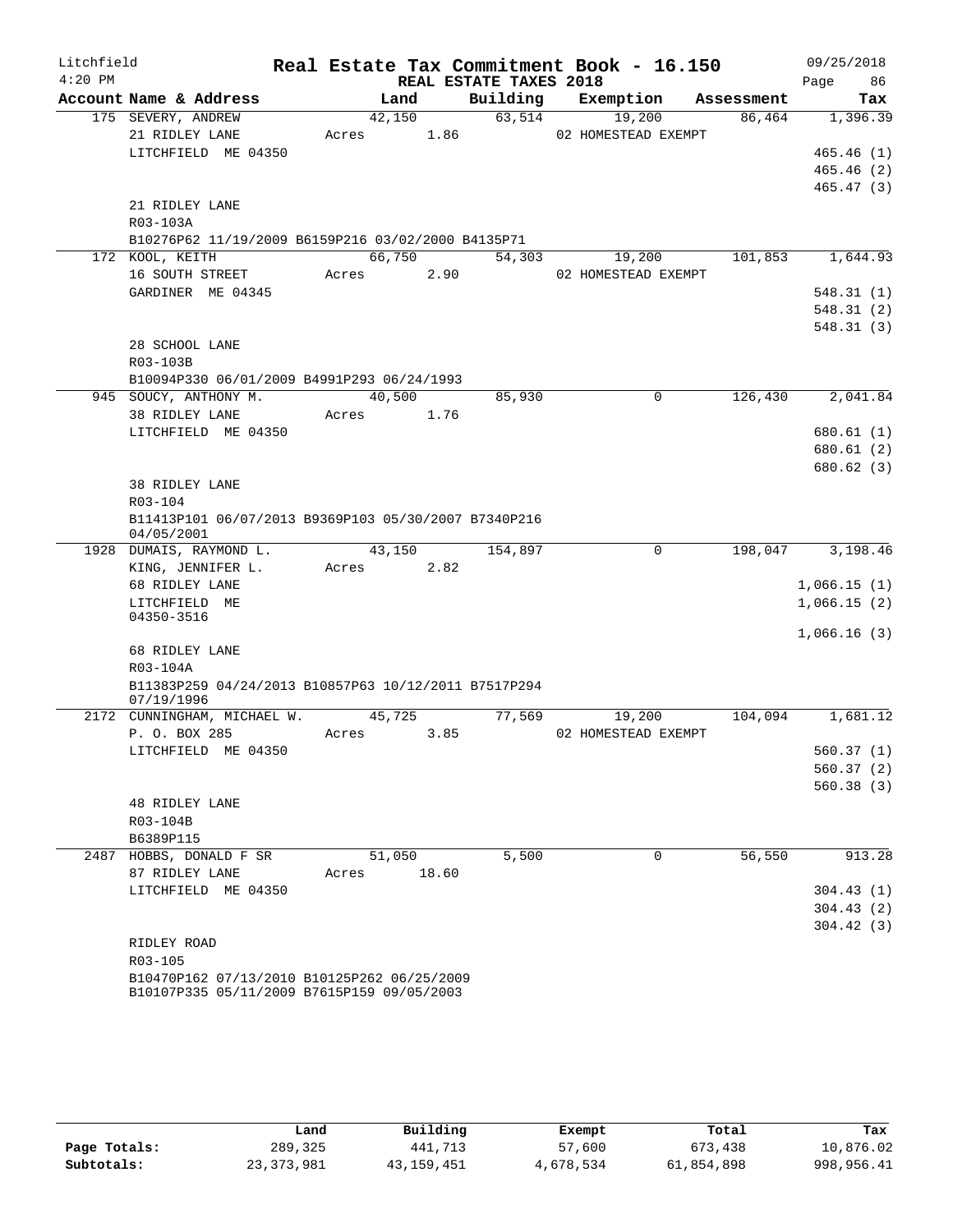| Litchfield |                                                                  |             |      |                        | Real Estate Tax Commitment Book - 16.150 |            | 09/25/2018 |
|------------|------------------------------------------------------------------|-------------|------|------------------------|------------------------------------------|------------|------------|
| $4:20$ PM  |                                                                  |             |      | REAL ESTATE TAXES 2018 |                                          |            | 87<br>Page |
|            | Account Name & Address                                           | Land        |      | Building               | Exemption                                | Assessment | Tax        |
|            | 486 RICHARDS-MACE, KIMBERLY                                      | 40,600      |      | 68,641                 | 19,200                                   | 90,041     | 1,454.16   |
|            | 53 RIDLEY LANE                                                   | Acres       | 1.80 |                        | 02 HOMESTEAD EXEMPT                      |            |            |
|            | LITCHFIELD ME 04350                                              |             |      |                        |                                          |            | 484.72 (1) |
|            |                                                                  |             |      |                        |                                          |            | 484.72 (2) |
|            |                                                                  |             |      |                        |                                          |            | 484.72 (3) |
|            | 53 RIDLEY LANE                                                   |             |      |                        |                                          |            |            |
|            | R03-105A                                                         |             |      |                        |                                          |            |            |
|            | B9440P299 07/27/2007 B9423P127 07/13/2007 B5418P29<br>07/01/1997 |             |      |                        |                                          |            |            |
|            | 894 SMITH KEITH                                                  | 38,600      |      | 115,872                | $\mathbf 0$                              | 154,472    | 2,494.72   |
|            | 46 SCHOOL LANE                                                   | Acres       | 1.00 |                        |                                          |            |            |
|            | LITCHFIELD ME                                                    |             |      |                        |                                          |            | 831.57 (1) |
|            | 04350-3523                                                       |             |      |                        |                                          |            |            |
|            |                                                                  |             |      |                        |                                          |            | 831.57 (2) |
|            |                                                                  |             |      |                        |                                          |            | 831.58 (3) |
|            | 46 SCHOOL LANE                                                   |             |      |                        |                                          |            |            |
|            | R03-105B                                                         |             |      |                        |                                          |            |            |
|            | B9471P238 08/21/2007 B7211P195 12/27/2002                        |             |      |                        |                                          |            |            |
|            | 2403 THOMPSON, JEREMY                                            | 27,600      |      | $\Omega$               | $\Omega$                                 | 27,600     | 445.74     |
|            | THOMPSON, CATHERINE<br>26 COUNTRY ACRES LANE                     | Acres       | 1.40 |                        |                                          |            | 148.58(1)  |
|            | DURHAM ME 04222                                                  |             |      |                        |                                          |            | 148.58(2)  |
|            |                                                                  |             |      |                        |                                          |            | 148.58(3)  |
|            | SCHOOL LANE                                                      |             |      |                        |                                          |            |            |
|            | R03-105C                                                         |             |      |                        |                                          |            |            |
|            | B12821P241 10/16/2017 B10094P330 06/01/2009                      |             |      |                        |                                          |            |            |
|            | B4991P293 10/06/1995                                             |             |      |                        |                                          |            |            |
|            | 2059 MORGAN, RYAN                                                | 38,600      |      | 43,155                 | 0                                        | 81,755     | 1,320.34   |
|            | 17 FLAHERTY LANE                                                 | Acres       | 1.00 |                        |                                          |            |            |
|            | LITCHFIELD ME 04350                                              |             |      |                        |                                          |            | 440.11 (1) |
|            |                                                                  |             |      |                        |                                          |            | 440.11 (2) |
|            |                                                                  |             |      |                        |                                          |            | 440.12 (3) |
|            | 17 FLAHERTY LANE                                                 |             |      |                        |                                          |            |            |
|            | R03-105D<br>B11693P14 05/21/2014 B5442P262 07/22/1997            |             |      |                        |                                          |            |            |
|            | 2137 KINCAID, PRISCILLA J.                                       | 43,600      |      | 66,921                 | $\Omega$                                 | 110,521    | 1,784.91   |
|            | 395 SAVAGE ROAD                                                  | Acres       | 3.00 |                        |                                          |            |            |
|            | MILFORD NH 03055                                                 |             |      |                        |                                          |            | 594.97 (1) |
|            |                                                                  |             |      |                        |                                          |            | 594.97 (2) |
|            |                                                                  |             |      |                        |                                          |            | 594.97 (3) |
|            | 22 FLAHERTY LANE                                                 |             |      |                        |                                          |            |            |
|            | R03-105E                                                         |             |      |                        |                                          |            |            |
|            | B12702P126 08/23/2017 B8428P21 05/25/2005                        |             |      |                        |                                          |            |            |
|            | 2293 FLAHERTY, WILLARD                                           | 36,436      |      | $\Omega$               | $\Omega$                                 | 36,436     | 588.44     |
|            | 74 HIGH STREET                                                   | Acres 16.20 |      |                        |                                          |            |            |
|            | SABATTUS ME 04280                                                |             |      |                        |                                          |            | 196.15(1)  |
|            |                                                                  |             |      |                        |                                          |            | 196.15(2)  |
|            |                                                                  |             |      |                        |                                          |            | 196.14(3)  |
|            | FLAHERTY LANE                                                    |             |      |                        |                                          |            |            |
|            | R03-105F                                                         |             |      |                        |                                          |            |            |

B10801P250 08/09/2011 B7344P334 03/26/2003

|              | Land       | Building   | Exempt    | Total        | Tax          |
|--------------|------------|------------|-----------|--------------|--------------|
| Page Totals: | 225,436    | 294,589    | 19,200    | 500,825      | 8,088.31     |
| Subtotals:   | 23,599,417 | 43,454,040 | 4,697,734 | 62, 355, 723 | 1,007,044.72 |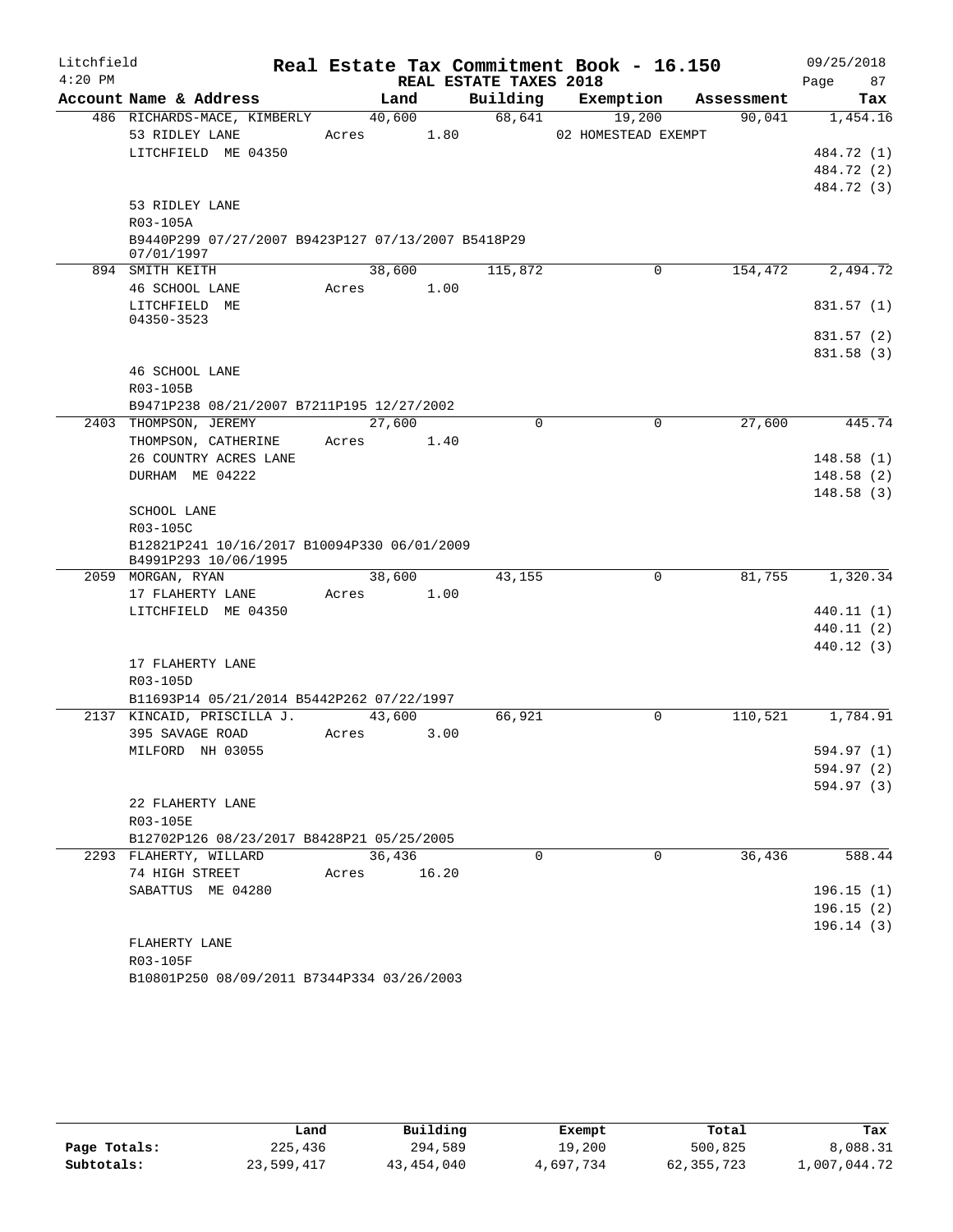| Litchfield |                                                                                       |        |        |                        | Real Estate Tax Commitment Book - 16.150 |            | 09/25/2018  |
|------------|---------------------------------------------------------------------------------------|--------|--------|------------------------|------------------------------------------|------------|-------------|
| $4:20$ PM  |                                                                                       |        |        | REAL ESTATE TAXES 2018 |                                          |            | 88<br>Page  |
|            | Account Name & Address                                                                | Land   |        | Building               | Exemption                                | Assessment | Tax         |
|            | 2436 DOOEN ANDREW A                                                                   | 39,100 |        | 62,406                 | 19,200                                   | 82,306     | 1,329.24    |
|            | 47 RIDLEY ROAD                                                                        | Acres  | 1.20   |                        | 02 HOMESTEAD EXEMPT                      |            |             |
|            | LITCHFIELD ME 04350                                                                   |        |        |                        |                                          |            | 443.08 (1)  |
|            |                                                                                       |        |        |                        |                                          |            | 443.08 (2)  |
|            |                                                                                       |        |        |                        |                                          |            | 443.08 (3)  |
|            | 47 RIDLEY LANE<br>R03-105G                                                            |        |        |                        |                                          |            |             |
|            | B8200P190 09/03/2004                                                                  |        |        |                        |                                          |            |             |
|            | 2343 REDMOND PENNY S                                                                  | 51,275 |        | 118,750                | 19,200                                   | 150,825    | 2,435.82    |
|            | 72 RIDLEY LANE                                                                        | Acres  | 6.07   |                        | 02 HOMESTEAD EXEMPT                      |            |             |
|            | LITCHFIELD ME 04350                                                                   |        |        |                        |                                          |            | 811.94 (1)  |
|            |                                                                                       |        |        |                        |                                          |            | 811.94 (2)  |
|            |                                                                                       |        |        |                        |                                          |            | 811.94 (3)  |
|            | 72 RIDLEY LANE                                                                        |        |        |                        |                                          |            |             |
|            | R03-105H                                                                              |        |        |                        |                                          |            |             |
|            | B9904P198 11/07/2008 B9205P102 12/28/2006 B7974P58<br>06/01/2004 B7615P161 09/05/2003 |        |        |                        |                                          |            |             |
|            | 2426 HOAR CHARLES D                                                                   |        | 63,375 | 183,224                | 19,200                                   | 227,399    | 3,672.49    |
|            | HOAR DEBORAH A                                                                        | Acres  | 6.91   |                        | 02 HOMESTEAD EXEMPT                      |            |             |
|            | 84 RIDLEY LANE                                                                        |        |        |                        |                                          |            | 1,224.16(1) |
|            | LITCHFIELD ME 04350                                                                   |        |        |                        |                                          |            | 1,224.16(2) |
|            |                                                                                       |        |        |                        |                                          |            | 1,224.17(3) |
|            | 84 RIDLEY LANE                                                                        |        |        |                        |                                          |            |             |
|            | R03-105H-1                                                                            |        |        |                        |                                          |            |             |
|            | B8261P15 12/30/2004                                                                   |        |        |                        |                                          |            |             |
|            | 2437 SHUTE, CHRISTINE                                                                 | 41,400 |        | 10,755                 | $\mathbf 0$                              | 52,155     | 842.30      |
|            | 21 RIDLEY LANE                                                                        | Acres  | 2.12   |                        |                                          |            |             |
|            | LITCHFIELD ME 04350                                                                   |        |        |                        |                                          |            | 280.77 (1)  |
|            |                                                                                       |        |        |                        |                                          |            | 280.77(2)   |
|            |                                                                                       |        |        |                        |                                          |            | 280.76(3)   |
|            | 6 FLAHERTY LANE                                                                       |        |        |                        |                                          |            |             |
|            | R03-105K                                                                              |        |        |                        |                                          |            |             |
|            | B12736P176 09/29/2017 B11799P227 09/15/2014                                           |        |        |                        |                                          |            |             |
|            | B11750P277 07/23/2014 B7976P263 06/04/2004<br>2534 HALL GLENN O                       | 40,210 |        | 108,170                | 19,200                                   | 129,180    | 2,086.26    |
|            | 10 FLAHERTY LANE                                                                      | Acres  | 7.11   |                        | 02 HOMESTEAD EXEMPT                      |            |             |
|            | LITCHFIELD ME 04350                                                                   |        |        |                        |                                          |            | 695.42 (1)  |
|            |                                                                                       |        |        |                        |                                          |            | 695.42 (2)  |
|            |                                                                                       |        |        |                        |                                          |            | 695.42(3)   |
|            | 10 FLAHERTY LANE                                                                      |        |        |                        |                                          |            |             |
|            | R03-105L                                                                              |        |        |                        |                                          |            |             |
|            | B8729P170 12/12/2005                                                                  |        |        |                        |                                          |            |             |
|            | 2752 COLSTON, LYDIA & JAMES                                                           | 46,250 |        | 144,340                | 0                                        | 190,590    | 3,078.03    |
|            | COLSTON                                                                               |        |        |                        |                                          |            |             |
|            | 87 RIDLEY LANE                                                                        | Acres  | 3.50   |                        |                                          |            |             |
|            | LITCHFIELD ME 04350                                                                   |        |        |                        |                                          |            | 1,026.01(1) |
|            |                                                                                       |        |        |                        |                                          |            | 1,026.01(2) |
|            |                                                                                       |        |        |                        |                                          |            | 1,026.01(3) |
|            | 87 RIDLEY LANE                                                                        |        |        |                        |                                          |            |             |
|            | R03-105M<br>B10107P335 06/11/2009                                                     |        |        |                        |                                          |            |             |
|            |                                                                                       |        |        |                        |                                          |            |             |

|              | Land       | Building   | Exempt    | Total      | Tax          |
|--------------|------------|------------|-----------|------------|--------------|
| Page Totals: | 281,610    | 627,645    | 76,800    | 832,455    | 13,444.14    |
| Subtotals:   | 23,881,027 | 44,081,685 | 4,774,534 | 63,188,178 | 1,020,488.86 |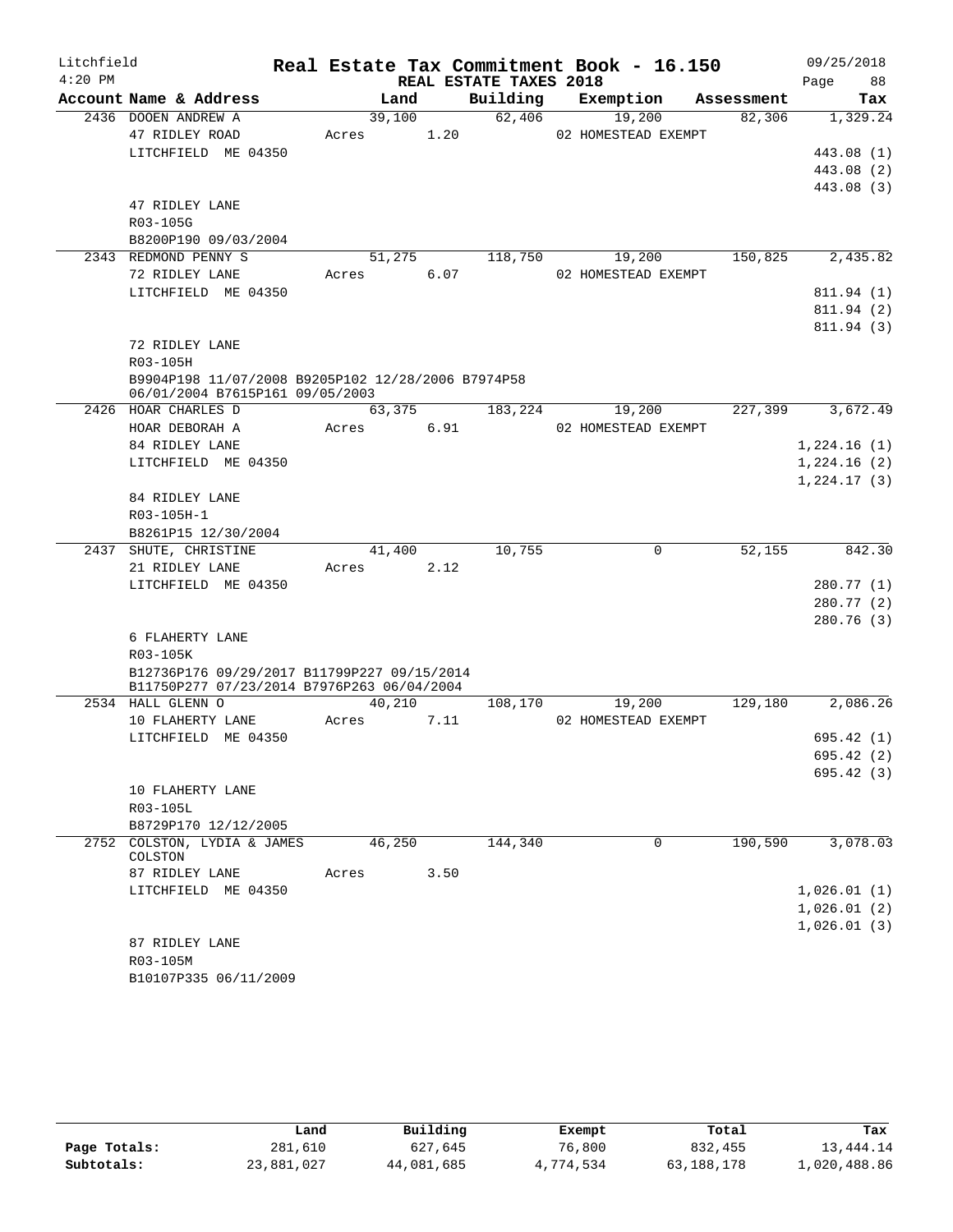| Litchfield |                                                                                                   |       |        |                        | Real Estate Tax Commitment Book - 16.150 |             | 09/25/2018             |
|------------|---------------------------------------------------------------------------------------------------|-------|--------|------------------------|------------------------------------------|-------------|------------------------|
| $4:20$ PM  |                                                                                                   |       |        | REAL ESTATE TAXES 2018 |                                          |             | Page<br>89             |
|            | Account Name & Address                                                                            |       | Land   | Building               | Exemption                                | Assessment  | Tax                    |
|            | 2753 FLAHERTY, PETER J &<br>KERRY A. FLAHERTY                                                     |       | 53,933 | 71,786                 | 19,200                                   |             | 106,519<br>1,720.28    |
|            | 56 SCHOOL LANE                                                                                    | Acres |        | 7.70                   | 02 HOMESTEAD EXEMPT                      |             |                        |
|            | LITCHFIELD ME 04350                                                                               |       |        |                        |                                          |             | 573.43(1)              |
|            |                                                                                                   |       |        |                        |                                          |             | 573.43(2)              |
|            |                                                                                                   |       |        |                        |                                          |             | 573.42(3)              |
|            | 36 SCHOOL LANE                                                                                    |       |        |                        |                                          |             |                        |
|            | R03-105N                                                                                          |       |        |                        |                                          |             |                        |
|            | B10342P22 02/16/2010                                                                              |       |        |                        |                                          |             |                        |
|            | 1455 REDMOND, ROBIN                                                                               |       | 53,900 | 60,230                 | 19,200                                   |             | 94,930<br>1,533.12     |
|            | 105 RIDLEY LANE                                                                                   | Acres |        | 8.80                   | 02 HOMESTEAD EXEMPT                      |             |                        |
|            | LITCHFIELD ME 04350                                                                               |       |        |                        |                                          |             | 511.04(1)              |
|            |                                                                                                   |       |        |                        |                                          |             | 511.04(2)              |
|            |                                                                                                   |       |        |                        |                                          |             | 511.04(3)              |
|            | 105 RIDLEY LANE                                                                                   |       |        |                        |                                          |             |                        |
|            | R03-106                                                                                           |       |        |                        |                                          |             |                        |
|            | B8849P285 03/30/2006 B3613P116                                                                    |       |        |                        |                                          |             |                        |
|            | 1453 REDMOND, SARAH R.                                                                            |       | 41,400 | 14,955                 |                                          | $\mathbf 0$ | 56,355<br>910.13       |
|            | 105 RIDLEY LANE                                                                                   | Acres | 8.30   |                        |                                          |             |                        |
|            | LITCHFIELD ME 04350                                                                               |       |        |                        |                                          |             | 303.38(1)              |
|            |                                                                                                   |       |        |                        |                                          |             | 303.38(2)<br>303.37(3) |
|            | 98 RIDLEY LANE                                                                                    |       |        |                        |                                          |             |                        |
|            | R03-106A                                                                                          |       |        |                        |                                          |             |                        |
|            | B12697P115 07/05/2017 B9834P15 08/25/2008 B3613P116                                               |       |        |                        |                                          |             |                        |
|            | 09/07/1989                                                                                        |       |        |                        |                                          |             |                        |
|            | 1456 REDMOND SARAH R                                                                              |       | 46,500 | 23,453                 |                                          | 0           | 69,953<br>1,129.74     |
|            | REDMOND, RYAN S                                                                                   | Acres | 4.16   |                        |                                          |             |                        |
|            | 105 RIDLEY LANE                                                                                   |       |        |                        |                                          |             | 376.58(1)              |
|            | LITCHFIELD ME 04350                                                                               |       |        |                        |                                          |             | 376.58(2)              |
|            |                                                                                                   |       |        |                        |                                          |             | 376.58(3)              |
|            | 105 RIDLEY LANE                                                                                   |       |        |                        |                                          |             |                        |
|            | R03-107                                                                                           |       |        |                        |                                          |             |                        |
|            | B10643P219 01/14/2011 B10643P215 01/14/2011<br>B9778P234 07/01/2008 B9721P25 05/07/2008 B8849P279 |       |        |                        |                                          |             |                        |
|            | 03/30/2006 B3613P116                                                                              |       |        |                        |                                          |             |                        |
|            | 1454 REDMOND, SARAH R.                                                                            |       | 42,200 | $\mathbf 0$            |                                          | $\Omega$    | 42,200<br>681.53       |
|            | 105 RIDLEY LANE                                                                                   | Acres | 9.10   |                        |                                          |             |                        |
|            | LITCHFIELD ME 04350                                                                               |       |        |                        |                                          |             | 227.18(1)              |
|            |                                                                                                   |       |        |                        |                                          |             | 227.18(2)              |
|            |                                                                                                   |       |        |                        |                                          |             | 227.17(3)              |
|            | RIDLEY LANE                                                                                       |       |        |                        |                                          |             |                        |
|            | R03-107A                                                                                          |       |        |                        |                                          |             |                        |
|            | B12697P115 07/05/2017 B3613P118<br>2574 REDMOND SARAH                                             |       | 44,310 | $\Omega$               |                                          | $\Omega$    | 44,310<br>715.61       |
|            | 105 RIDLEY LANE                                                                                   | Acres | 11.21  |                        |                                          |             |                        |
|            | LITCHFIELD ME 04350                                                                               |       |        |                        |                                          |             | 238.54(1)              |
|            |                                                                                                   |       |        |                        |                                          |             | 238.54(2)              |
|            |                                                                                                   |       |        |                        |                                          |             | 238.53(3)              |
|            | 72 RIDLEY LANE                                                                                    |       |        |                        |                                          |             |                        |
|            | R03-107B                                                                                          |       |        |                        |                                          |             |                        |
|            | B10643P217 01/14/2011 B10643P215 01/14/2011                                                       |       |        |                        |                                          |             |                        |
|            | B8849P282 03/30/2006                                                                              |       |        |                        |                                          |             |                        |

|              | Land         | Building     | Exempt    | Total      | Tax          |
|--------------|--------------|--------------|-----------|------------|--------------|
| Page Totals: | 282,243      | 170.424      | 38,400    | 414,267    | 6,690.41     |
| Subtotals:   | 24, 163, 270 | 44, 252, 109 | 4,812,934 | 63,602,445 | 1,027,179.27 |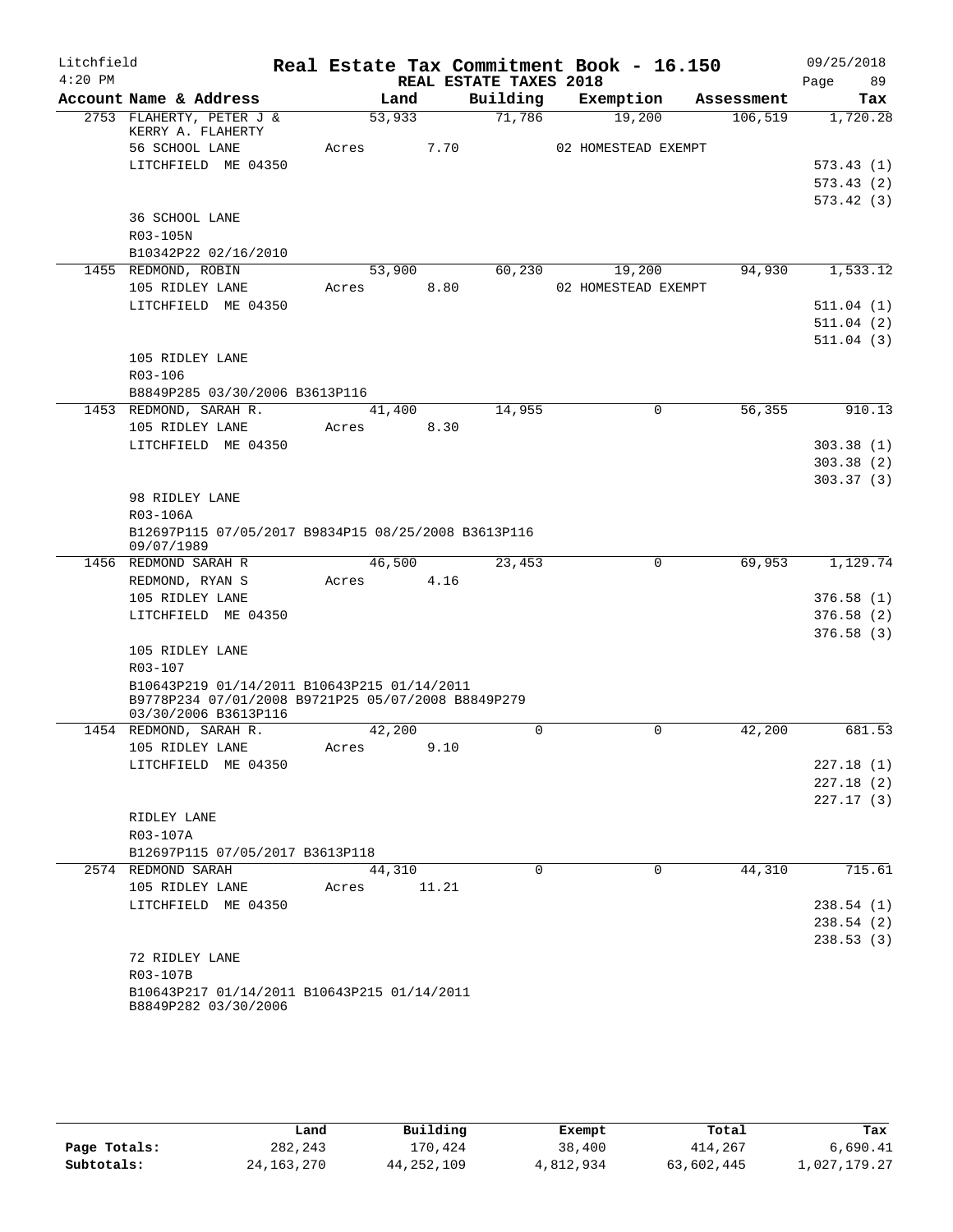| Litchfield<br>$4:20$ PM |                                                      |              |            | REAL ESTATE TAXES 2018 | Real Estate Tax Commitment Book - 16.150 |            | 09/25/2018<br>Page<br>90 |
|-------------------------|------------------------------------------------------|--------------|------------|------------------------|------------------------------------------|------------|--------------------------|
|                         | Account Name & Address                               |              | Land       | Building               | Exemption                                | Assessment | Tax                      |
|                         | 43 ASHLEY ARTHUR W JR                                |              | 41,162     | $\Omega$               | $\Omega$                                 | 41,162     | 664.77                   |
|                         | PO BOX 97                                            | Acres        | 44.00      |                        |                                          |            |                          |
|                         | ISLESBORO ME 04848                                   |              |            |                        |                                          |            | 221.59(1)                |
|                         |                                                      |              |            |                        |                                          |            | 221.59(2)                |
|                         |                                                      |              |            |                        |                                          |            | 221.59(3)                |
|                         | SCHOOL HOUSE LANE                                    |              |            |                        |                                          |            |                          |
|                         | R03-108                                              |              |            |                        |                                          |            |                          |
|                         | B3335P36                                             |              |            |                        |                                          |            |                          |
|                         | 418 DANFORTH, KATELYN E.                             |              | 55,625     | 15,223                 | 0                                        | 70,848     | 1,144.20                 |
|                         | 95 FERRIN ROAD                                       | Acres        | 3.25       |                        |                                          |            |                          |
|                         | LITCHFIELD ME 04350                                  |              |            |                        |                                          |            | 381.40 (1)               |
|                         |                                                      |              |            |                        |                                          |            |                          |
|                         |                                                      |              |            |                        |                                          |            | 381.40 (2)               |
|                         |                                                      |              |            |                        |                                          |            | 381.40(3)                |
|                         | 95 FERRIN ROAD                                       |              |            |                        |                                          |            |                          |
|                         | R03-108A                                             |              |            |                        |                                          |            |                          |
|                         | B12331P244 06/08/2016 B8383P321 04/25/2005 B2739P303 |              |            |                        |                                          |            |                          |
|                         | 1985 SHAW, ELAINE ( HEIRS                            |              | 0          | 1,645                  | 0                                        | 1,645      | 26.57                    |
|                         | OF)                                                  |              |            |                        |                                          |            |                          |
|                         | % GLEN DANFORTH                                      |              |            |                        |                                          |            |                          |
|                         | 95 FERRIN ROAD                                       |              |            |                        |                                          |            | 8.86(1)                  |
|                         | LITCHFIELD ME 04350                                  |              |            |                        |                                          |            | 8.86(2)                  |
|                         |                                                      |              |            |                        |                                          |            | 8.85(3)                  |
|                         | 89 FERRIN ROAD                                       |              |            |                        |                                          |            |                          |
|                         | R03-108A-ON                                          |              |            |                        |                                          |            |                          |
|                         | 7 AKERS, STEPHEN                                     |              | 41,875     | 48,640                 | 19,200                                   | 71,315     | 1,151.74                 |
|                         | 79 FERRIN ROAD                                       | Acres        | 1.75       |                        | 02 HOMESTEAD EXEMPT                      |            |                          |
|                         | LITCHFIELD ME 04350                                  |              |            |                        |                                          |            | 383.91 (1)               |
|                         |                                                      |              |            |                        |                                          |            | 383.91 (2)               |
|                         |                                                      |              |            |                        |                                          |            | 383.92 (3)               |
|                         | 79 FERRIN ROAD                                       |              |            |                        |                                          |            |                          |
|                         | R03-108B                                             |              |            |                        |                                          |            |                          |
|                         | B3951P41                                             |              |            |                        |                                          |            |                          |
|                         | 2532 BOURGOIN JAMES A                                |              | 44,375     | 63,749                 | 19,200                                   | 88,924     | 1,436.12                 |
|                         | 13 SCHOOL LANE                                       | Acres        | 2.75       |                        | 02 HOMESTEAD EXEMPT                      |            |                          |
|                         | LITCHFIELD ME 04350                                  |              |            |                        |                                          |            | 478.71 (1)               |
|                         |                                                      |              |            |                        |                                          |            | 478.71 (2)               |
|                         |                                                      |              |            |                        |                                          |            | 478.70 (3)               |
|                         |                                                      |              |            |                        |                                          |            |                          |
|                         | 13 SCHOOL LANE                                       |              |            |                        |                                          |            |                          |
|                         | R03-108C                                             |              |            |                        |                                          |            |                          |
|                         | B8809P103 02/16/2006 B8567P171 08/29/2005            |              |            |                        |                                          |            |                          |
|                         | 1866 WHITE, LAUREANNE                                |              | 5,250      | 0                      | 0                                        | 5,250      | 84.79                    |
|                         | 3 GOFFEE ST                                          | Acres        | 2.10       |                        |                                          |            |                          |
|                         | LEWISTON ME 04240                                    |              |            |                        |                                          |            | 28.26(1)                 |
|                         |                                                      |              |            |                        |                                          |            | 28.26(2)                 |
|                         |                                                      |              |            |                        |                                          |            | 28.27(3)                 |
|                         | FERRIN ROAD                                          |              |            |                        |                                          |            |                          |
|                         | R03-110                                              |              |            |                        |                                          |            |                          |
|                         | B1709P314                                            |              |            |                        |                                          |            |                          |
|                         | 1801 VOORHEES, KENNETH S                             |              | 44,265     | 365                    | 0                                        | 44,630     | 720.77                   |
|                         | 73 FERRIN ROAD                                       | Acres        | 11.22      |                        |                                          |            |                          |
|                         | LITCHFIELD ME 04350                                  |              |            |                        |                                          |            | 240.26(1)                |
|                         |                                                      |              |            |                        |                                          |            | 240.26(2)                |
|                         |                                                      |              |            |                        |                                          |            | 240.25(3)                |
|                         | FERRIN ROAD                                          |              |            |                        |                                          |            |                          |
|                         | R03-111                                              |              |            |                        |                                          |            |                          |
|                         | B4420P184                                            |              |            |                        |                                          |            |                          |
|                         |                                                      |              |            |                        |                                          |            |                          |
|                         |                                                      |              |            |                        |                                          |            |                          |
|                         |                                                      |              |            |                        |                                          |            |                          |
|                         |                                                      | Land         | Building   |                        | Exempt                                   | Total      | Tax                      |
| Page Totals:            |                                                      | 232,552      | 129,622    |                        | 38,400                                   | 323,774    | 5,228.96                 |
| Subtotals:              |                                                      | 24, 395, 822 | 44,381,731 |                        | 4,851,334                                | 63,926,219 | 1,032,408.23             |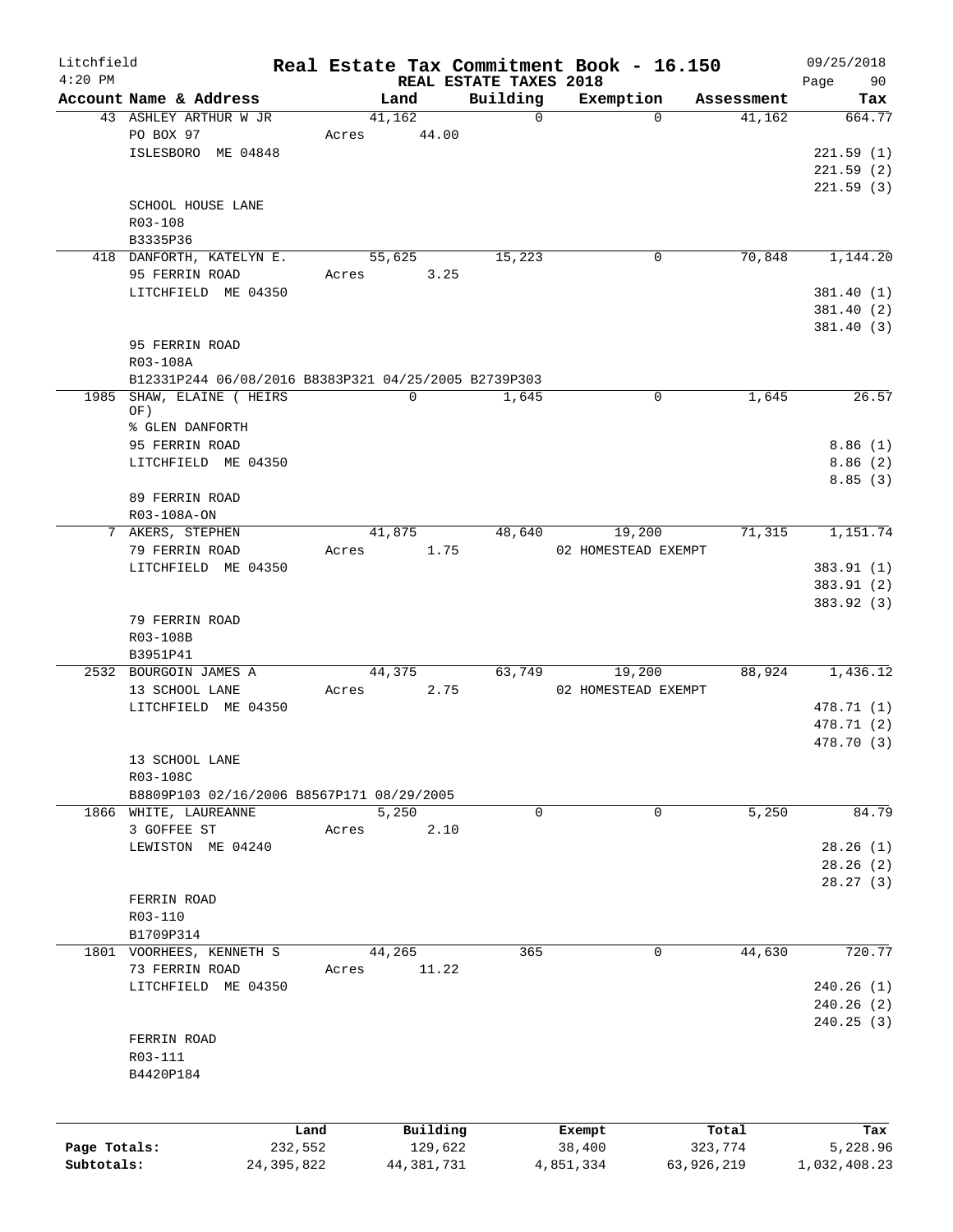| Litchfield |                                                   |            |       |                        | Real Estate Tax Commitment Book - 16.150 |            | 09/25/2018             |
|------------|---------------------------------------------------|------------|-------|------------------------|------------------------------------------|------------|------------------------|
| $4:20$ PM  |                                                   |            |       | REAL ESTATE TAXES 2018 |                                          |            | 91<br>Page             |
|            | Account Name & Address                            | Land       |       | Building               | Exemption                                | Assessment | Tax                    |
|            | 498 SCHNECKENBURGER, MARY                         | 40,425     |       | 56, 555                | $\Omega$                                 | 96,980     | 1,566.23               |
|            | VOORHEES, KENNETH S                               | Acres 1.73 |       |                        |                                          |            |                        |
|            | 73 FERRIN ROD                                     |            |       |                        |                                          |            | 522.08(1)              |
|            | LITCHFIELD ME 04350                               |            |       |                        |                                          |            | 522.08(2)              |
|            |                                                   |            |       |                        |                                          |            | 522.07(3)              |
|            | FERRIN ROAD                                       |            |       |                        |                                          |            |                        |
|            | R03-113                                           |            |       |                        |                                          |            |                        |
|            | B10844P56 09/28/2011 B8834P187 03/13/2006 B2380P8 |            |       |                        |                                          |            |                        |
|            | 1800 VOORHEES, KENNETH                            | 44,250     |       | 85,468                 | 19,200                                   | 110,518    | 1,784.87               |
|            | SCHNECKENBURGER MARY                              | Acres      | 2.70  |                        | 02 HOMESTEAD EXEMPT                      |            |                        |
|            | 73 FERRIN ROAD                                    |            |       |                        |                                          |            | 594.96 (1)             |
|            | LITCHFIELD ME 04350                               |            |       |                        |                                          |            | 594.96 (2)             |
|            |                                                   |            |       |                        |                                          |            | 594.95(3)              |
|            | 73 FERRIN ROAD                                    |            |       |                        |                                          |            |                        |
|            | R03-114                                           |            |       |                        |                                          |            |                        |
|            | B3131P252 04/08/1987                              |            |       |                        |                                          |            |                        |
|            | 2524 VOORHEES KENNETH                             | 32,000     |       | $\Omega$               | $\mathbf 0$                              | 32,000     | 516.80                 |
|            | SCHNECKENBURGER MARY                              | Acres      | 2.60  |                        |                                          |            |                        |
|            | 73 FERRIN ROAD                                    |            |       |                        |                                          |            | 172.27(1)              |
|            | LITCHFIELD ME 04350                               |            |       |                        |                                          |            | 172.27(2)<br>172.26(3) |
|            | FERRIN ROAD                                       |            |       |                        |                                          |            |                        |
|            | R03-115                                           |            |       |                        |                                          |            |                        |
|            | B3131P252 04/08/1987                              |            |       |                        |                                          |            |                        |
|            | 2525 VOORHEES KENNETH                             | 34,250     |       | 0                      | $\mathbf 0$                              | 34,250     | 553.14                 |
|            | SCHNECKENBURGER MARY                              | Acres      | 3.50  |                        |                                          |            |                        |
|            | 73 FERRIN ROAD                                    |            |       |                        |                                          |            | 184.38(1)              |
|            | LITCHFIELD ME 04350                               |            |       |                        |                                          |            | 184.38(2)              |
|            |                                                   |            |       |                        |                                          |            | 184.38(3)              |
|            | FERRIN ROAD                                       |            |       |                        |                                          |            |                        |
|            | R03-116                                           |            |       |                        |                                          |            |                        |
|            | B3131P252 04/08/1987                              |            |       |                        |                                          |            |                        |
|            | 700 GOWELL, CLARENCE JR                           | 41,000     |       | 0                      | 0                                        | 41,000     | 662.15                 |
|            | 110 PLAINS ROAD                                   | Acres      | 1.40  |                        |                                          |            |                        |
|            | LITCHFIELD ME 04350                               |            |       |                        |                                          |            | 220.72(1)              |
|            |                                                   |            |       |                        |                                          |            | 220.72(2)              |
|            |                                                   |            |       |                        |                                          |            | 220.71(3)              |
|            | 41 FERRIN ROAD                                    |            |       |                        |                                          |            |                        |
|            | R03-117                                           |            |       |                        |                                          |            |                        |
|            | B10792P42 07/28/2011 B10677P292 03/01/2011        |            |       |                        |                                          |            |                        |
|            | B10635P132 01/03/2011 B10429P324 05/28/2010       |            |       |                        |                                          |            |                        |
|            | B5626P321 05/13/1998<br>1798 WRIGHT, RITA         | 51,500     |       | 0                      | 0                                        | 51,500     | 831.72                 |
|            | 38 BLUE ROAD                                      | Acres      | 19.00 |                        |                                          |            |                        |
|            | MONMOUTH ME 04259                                 |            |       |                        |                                          |            | 277.24(1)              |
|            |                                                   |            |       |                        |                                          |            | 277.24(2)              |
|            |                                                   |            |       |                        |                                          |            | 277.24(3)              |
|            | 53 FERRIN ROAD                                    |            |       |                        |                                          |            |                        |
|            | R03-118                                           |            |       |                        |                                          |            |                        |
|            |                                                   |            |       |                        |                                          |            |                        |

|              | Land       | Building   | Exempt    | Total      | Tax          |
|--------------|------------|------------|-----------|------------|--------------|
| Page Totals: | 243,425    | 142,023    | 19,200    | 366,248    | 5,914.91     |
| Subtotals:   | 24,639,247 | 44,523,754 | 4,870,534 | 64,292,467 | 1,038,323.14 |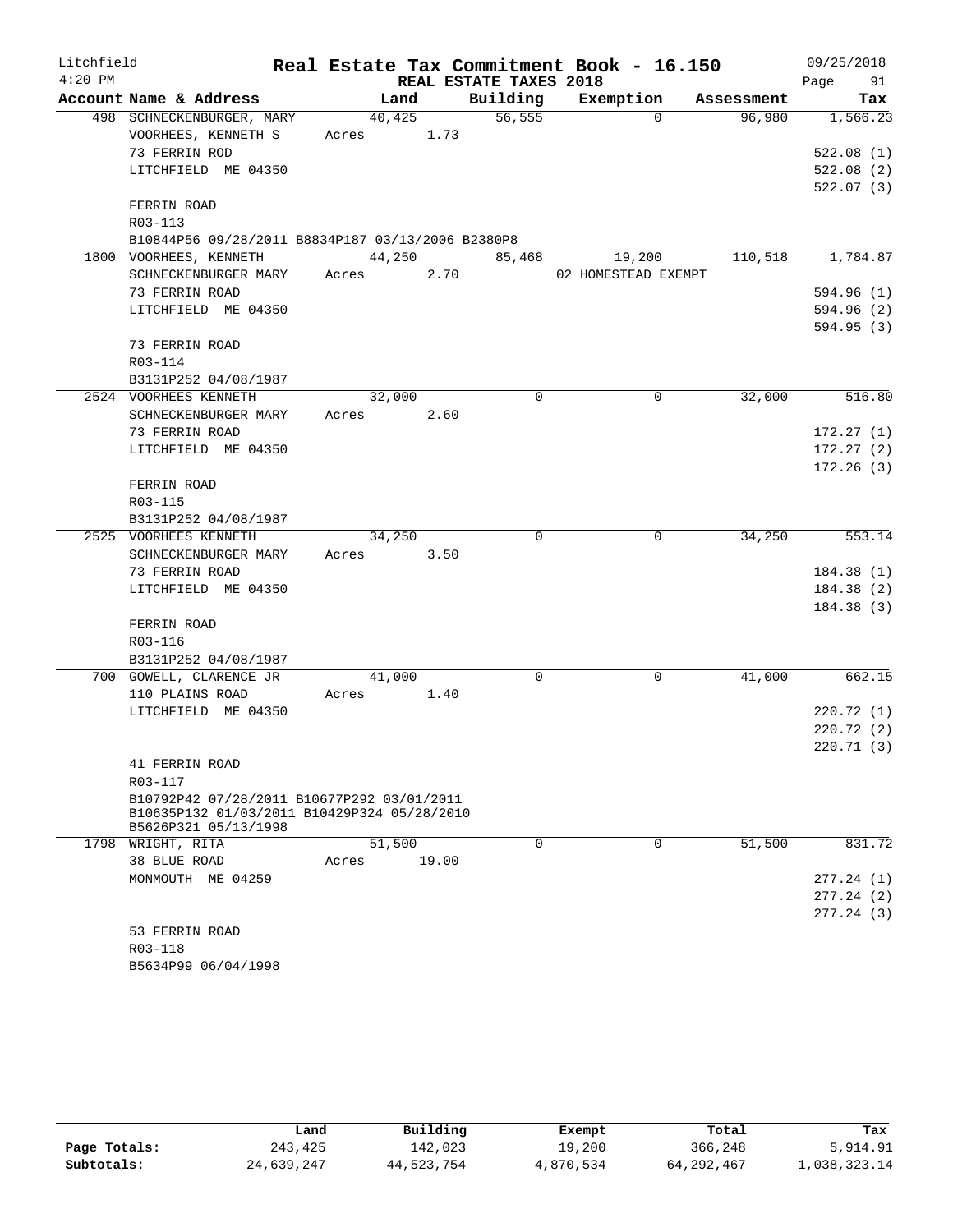| Litchfield<br>$4:20$ PM |                                                 |                 | Real Estate Tax Commitment Book - 16.150   |                                    |                              |                  | 09/25/2018               |
|-------------------------|-------------------------------------------------|-----------------|--------------------------------------------|------------------------------------|------------------------------|------------------|--------------------------|
|                         | Account Name & Address                          |                 | Land                                       | REAL ESTATE TAXES 2018<br>Building | Exemption                    | Assessment       | 92<br>Page<br>Tax        |
|                         | 403 HOLEWAY THEODORE &<br>REBECCA               |                 | 40,500                                     | $\mathbf 0$                        | $\Omega$                     | 40,500           | 654.07                   |
|                         | 360 RICHMOND ROAD<br>LITCHFIELD ME 04350        |                 | Acres<br>6.00                              |                                    |                              |                  | 218.02(1)                |
|                         |                                                 |                 |                                            |                                    |                              |                  | 218.02(2)                |
|                         |                                                 |                 |                                            |                                    |                              |                  | 218.03(3)                |
|                         | 360 RICHMOND ROAD                               |                 |                                            |                                    |                              |                  |                          |
|                         | R03-119                                         |                 |                                            |                                    |                              |                  |                          |
|                         | B7064P132 08/07/2002<br>848 HOLEWAY, THEODORE   |                 | 42,250                                     | 55,162                             | 19,200                       | 78,212           | 1,263.12                 |
|                         | 360 RICHMOND ROAD                               |                 | 1.90<br>Acres                              |                                    | 02 HOMESTEAD EXEMPT          |                  |                          |
|                         | LITCHFIELD ME 04350                             |                 |                                            |                                    |                              |                  | 421.04(1)                |
|                         |                                                 |                 |                                            |                                    |                              |                  | 421.04(2)                |
|                         | 360 RICHMOND ROAD                               |                 |                                            |                                    |                              |                  | 421.04(3)                |
|                         | R03-119A                                        |                 |                                            |                                    |                              |                  |                          |
|                         | B2266P278                                       |                 |                                            |                                    |                              |                  |                          |
|                         | 2118 NORRIS, LUTHER                             |                 | 46,200                                     | 104,080                            | 19,200                       | 131,080          | 2,116.94                 |
|                         | 9 FERRIN ROAD                                   |                 | 5.00<br>Acres                              |                                    | 02 HOMESTEAD EXEMPT          |                  |                          |
|                         | LITCHFIELD ME 04350                             |                 |                                            |                                    |                              |                  | 705.65(1)<br>705.65(2)   |
|                         |                                                 |                 |                                            |                                    |                              |                  | 705.64(3)                |
|                         | 9 FERRIN ROAD                                   |                 |                                            |                                    |                              |                  |                          |
|                         | R03-119B                                        |                 |                                            |                                    |                              |                  |                          |
|                         | B6112P26 12/06/1999                             |                 |                                            |                                    |                              |                  |                          |
|                         | 2891 HOLEWAY, JEFFREY T.<br>HOLEWAY, KRISTIN E. |                 | 42,500<br>2.00<br>Acres                    | 75,877                             | 0                            | 118,377          | 1,911.79                 |
|                         | 360 RICHMOND ROAD                               |                 |                                            |                                    |                              |                  | 637.26(1)                |
|                         | Litchfield ME 04350                             |                 |                                            |                                    |                              |                  | 637.26(2)                |
|                         |                                                 |                 |                                            |                                    |                              |                  | 637.27(3)                |
|                         | 346 RICHMOND ROAD<br>R03-119C                   |                 |                                            |                                    |                              |                  |                          |
|                         |                                                 |                 | B12471P128 11/17/2016 B12247P72 03/18/2016 |                                    |                              |                  |                          |
|                         | 262 CAMPBELL, RALPH W                           |                 | 57,500                                     | 121,328                            | 19,200                       | 159,628          | 2,577.99                 |
|                         | 639 RICHMOND ROAD                               |                 | 11.00<br>Acres                             |                                    | 02 HOMESTEAD EXEMPT          |                  |                          |
|                         | LITCHFIELD ME 04350                             |                 |                                            |                                    |                              |                  | 859.33 (1)<br>859.33 (2) |
|                         |                                                 |                 |                                            |                                    |                              |                  | 859.33 (3)               |
|                         | 380 RICHMOND ROAD                               |                 |                                            |                                    |                              |                  |                          |
|                         | R03-120                                         |                 |                                            |                                    |                              |                  |                          |
|                         | B2683P170                                       |                 |                                            |                                    |                              |                  |                          |
|                         | 26 AMES, ELMER R<br>c/o Alicia Johnson          |                 | 68,850<br>28.70<br>Acres                   | 110,782                            | 24,960<br>03 VETERANS EXEMPT | 154,672          | 2,497.95                 |
|                         | 461 POND ROAD                                   |                 |                                            |                                    | 02 HOMESTEAD EXEMPT          |                  | 832.65(1)                |
|                         | WALES ME 04280                                  |                 |                                            |                                    |                              |                  | 832.65 (2)               |
|                         |                                                 |                 |                                            |                                    |                              |                  | 832.65 (3)               |
|                         | 482 RICHMOND ROAD<br>R03-121                    |                 |                                            |                                    |                              |                  |                          |
|                         | B998P159                                        |                 |                                            |                                    |                              |                  |                          |
|                         | 25 AMES, DOUGLAS & MAE                          |                 | 41,500                                     | 86,163                             | 19,200                       | 108,463          | 1,751.68                 |
|                         | 404 RICHMOND ROAD                               |                 | 1.60<br>Acres                              |                                    | 02 HOMESTEAD EXEMPT          |                  |                          |
|                         | LITCHFIELD ME 04350                             |                 |                                            |                                    |                              |                  | 583.89(1)                |
|                         |                                                 |                 |                                            |                                    |                              |                  | 583.89 (2)<br>583.90 (3) |
|                         | 404 RICHMOND ROAD                               |                 |                                            |                                    |                              |                  |                          |
|                         | R03-121-1                                       |                 |                                            |                                    |                              |                  |                          |
|                         | B5030P240                                       |                 |                                            |                                    |                              |                  |                          |
|                         |                                                 |                 |                                            |                                    |                              |                  |                          |
| Page Totals:            |                                                 | Land<br>339,300 | Building<br>553,392                        |                                    | Exempt<br>101,760            | Total<br>790,932 | Tax<br>12,773.54         |
| Subtotals:              |                                                 | 24,978,547      | 45,077,146                                 |                                    | 4,972,294                    | 65,083,399       | 1,051,096.68             |
|                         |                                                 |                 |                                            |                                    |                              |                  |                          |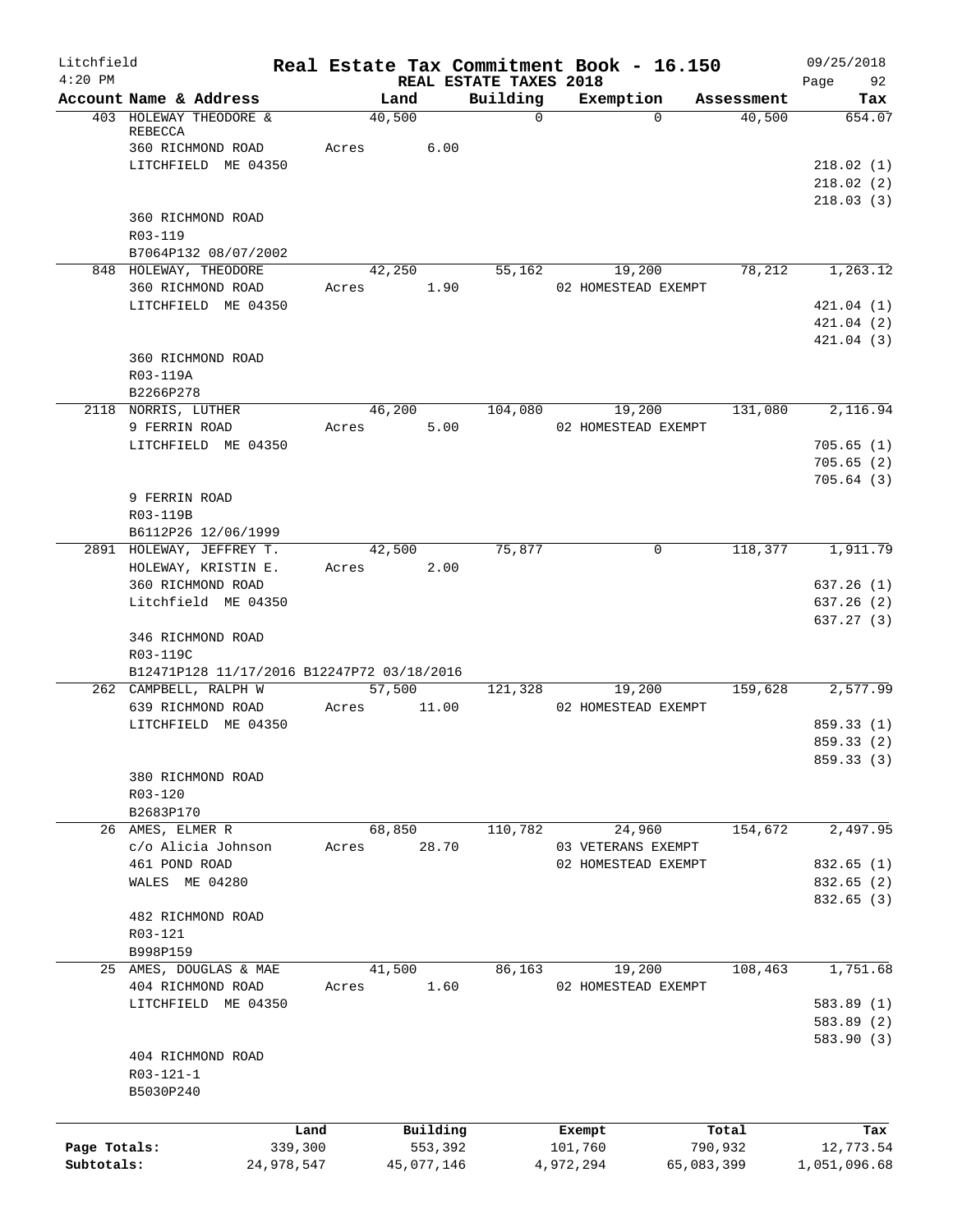| Litchfield |                                   |             |      |                        | Real Estate Tax Commitment Book - 16.150 |            | 09/25/2018  |
|------------|-----------------------------------|-------------|------|------------------------|------------------------------------------|------------|-------------|
| $4:20$ PM  |                                   |             |      | REAL ESTATE TAXES 2018 |                                          |            | Page 93     |
|            | Account Name & Address            | Land        |      |                        | Building Exemption                       | Assessment | Tax         |
|            | 311 CHILDS, WILLIAM               | 47,100      |      | 93,923                 | 19,200                                   | 121,823    | 1,967.44    |
|            | 394 RICHMOND ROAD                 | Acres 4.80  |      |                        | 02 HOMESTEAD EXEMPT                      |            |             |
|            | LITCHFIELD ME 04350               |             |      |                        |                                          |            | 655.81(1)   |
|            |                                   |             |      |                        |                                          |            | 655.81(2)   |
|            |                                   |             |      |                        |                                          |            | 655.82 (3)  |
|            | 394 RICHMOND ROAD                 |             |      |                        |                                          |            |             |
|            | $R03 - 121 - 3$                   |             |      |                        |                                          |            |             |
|            | B4563P264<br>459 DESCHENE, JOHN A | 40,750      |      | 102,317                | 24,960                                   | 118, 107   | 1,907.43    |
|            | DESCHENE, DARLENE S.              |             | 1.30 |                        |                                          |            |             |
|            | 412 RICHMOND ROAD                 | Acres       |      |                        | 02 HOMESTEAD EXEMPT<br>12 WW2 Vet Res.   |            | 635.81(1)   |
|            | LITCHFIELD ME 04350               |             |      |                        |                                          |            | 635.81(2)   |
|            |                                   |             |      |                        |                                          |            | 635.81(3)   |
|            | 412 RICHMOND ROAD                 |             |      |                        |                                          |            |             |
|            | R03-121A                          |             |      |                        |                                          |            |             |
|            | B11277P226 01/11/2013 B2683P168   |             |      |                        |                                          |            |             |
|            | 1565 GOWELL, SR. CLARENCE R.      | 40,750      |      | 287,878                | 0                                        | 328,628    | 5,307.34    |
|            | 156 WENTZELL ROAD                 | Acres 1.30  |      |                        |                                          |            |             |
|            | LITCHFIELD ME 04350               |             |      |                        |                                          |            | 1,769.11(1) |
|            |                                   |             |      |                        |                                          |            | 1,769.11(2) |
|            |                                   |             |      |                        |                                          |            | 1,769.12(3) |
|            | 490 RICHMOND ROAD                 |             |      |                        |                                          |            |             |
|            | R03-121B                          |             |      |                        |                                          |            |             |
|            | B7374P191 04/25/2003              |             |      |                        |                                          |            |             |
|            | 2823 DESCHENE, DARLENE A.         | 30,550      |      | $\mathbf 0$            | $\mathbf 0$                              | 30,550     | 493.38      |
|            | DESCHENE, AMBER                   | Acres 2.02  |      |                        |                                          |            |             |
|            | 412 RICHMOND ROAD                 |             |      |                        |                                          |            | 164.46(1)   |
|            | Litchfield ME 04350               |             |      |                        |                                          |            | 164.46(2)   |
|            |                                   |             |      |                        |                                          |            | 164.46(3)   |
|            |                                   |             |      |                        |                                          |            |             |
|            | R03-121C                          |             |      |                        |                                          |            |             |
|            | B11277P224 01/11/2013             |             |      |                        |                                          |            |             |
|            | 555 ELWELL SR, RANLEIGH           | 44,750      |      | 75,481                 | $\mathbf 0$                              | 120, 231   | 1,941.73    |
|            | 1087 LITCHFIELD ROAD              | Acres       | 2.90 |                        |                                          |            |             |
|            | BOWDOIN ME 04287                  |             |      |                        |                                          |            | 647.24(1)   |
|            |                                   |             |      |                        |                                          |            | 647.24(2)   |
|            |                                   |             |      |                        |                                          |            | 647.25(3)   |
|            | 502 RICHMOND ROAD                 |             |      |                        |                                          |            |             |
|            | R03-122                           |             |      |                        |                                          |            |             |
|            | B2839P319                         |             |      |                        |                                          |            |             |
|            | 120 BERNIER, NORMAND L.           | 83,250      |      | 109,069                | 24,960                                   | 167,359    | 2,702.85    |
|            | BERNIER, JEANNINE B.              | Acres 65.00 |      |                        | 03 VETERANS EXEMPT                       |            |             |
|            | 761 HUNTINGTON HILL<br>ROAD       |             |      |                        | 02 HOMESTEAD EXEMPT                      |            | 900.95(1)   |
|            | LITCHFIELD ME 04350               |             |      |                        |                                          |            | 900.95(2)   |
|            |                                   |             |      |                        |                                          |            | 900.95 (3)  |
|            | 761 HUNTINGTON HILL               |             |      |                        |                                          |            |             |
|            | ROAD                              |             |      |                        |                                          |            |             |
|            | R03-123                           |             |      |                        |                                          |            |             |
|            | B12319P222 06/14/2016 B1393P187   |             |      |                        |                                          |            |             |

|              | Land         | Building   | Exempt    | Total      | Tax          |
|--------------|--------------|------------|-----------|------------|--------------|
| Page Totals: | 287,150      | 668,668    | 69,120    | 886,698    | 14,320.17    |
| Subtotals:   | 25, 265, 697 | 45,745,814 | 5,041,414 | 65,970,097 | 1,065,416.85 |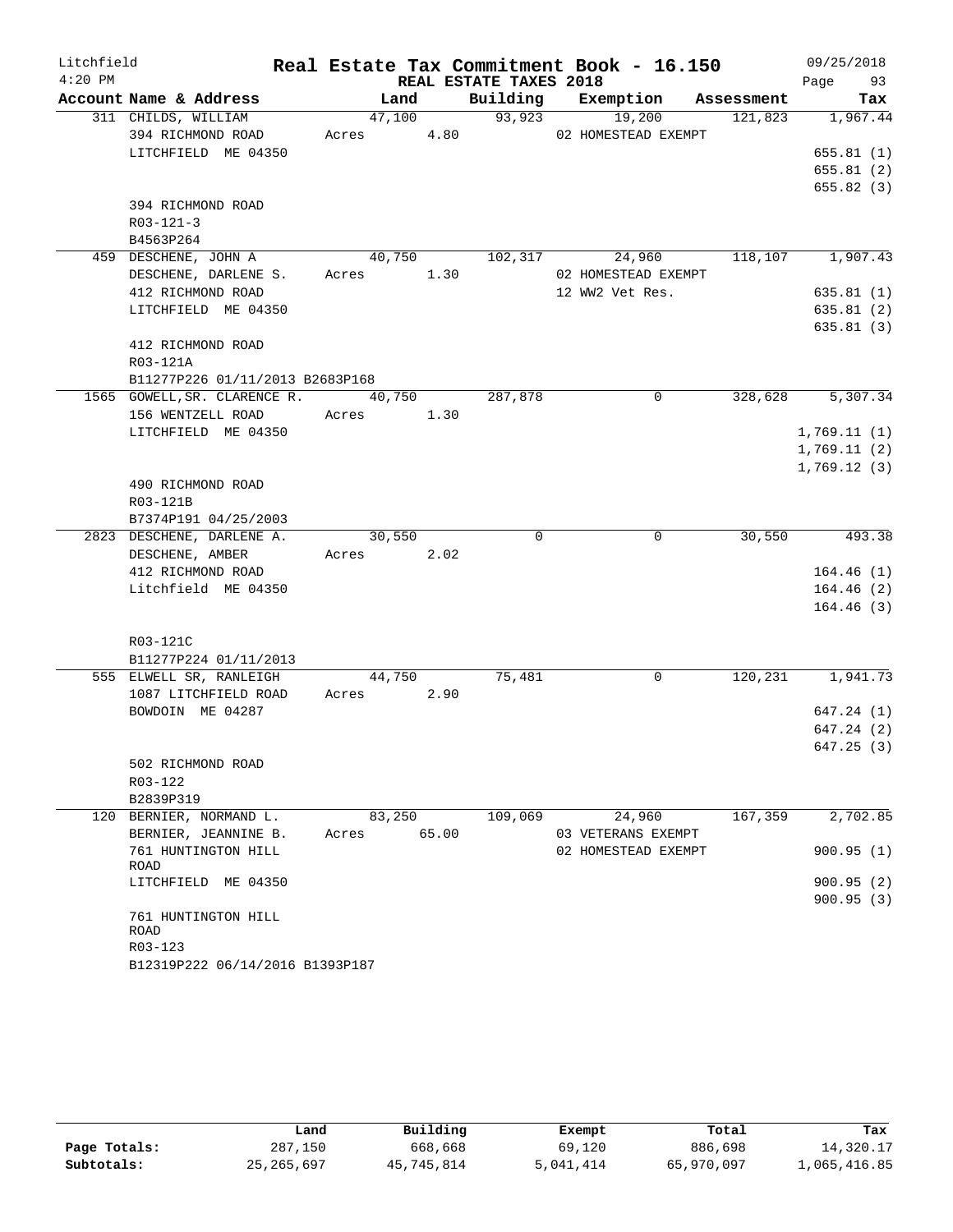| Litchfield<br>$4:20$ PM |                                                                               |       |          | REAL ESTATE TAXES 2018 | Real Estate Tax Commitment Book - 16.150 |            | 09/25/2018<br>Page<br>94     |
|-------------------------|-------------------------------------------------------------------------------|-------|----------|------------------------|------------------------------------------|------------|------------------------------|
|                         | Account Name & Address                                                        |       | Land     | Building               | Exemption                                | Assessment | Tax                          |
|                         | 121 BERNIER, NORMAND L.                                                       |       | 23,200   | 44,443                 | $\Omega$                                 | 67,643     | 1,092.43                     |
|                         | BERNIER, JEANNINE B.                                                          | Acres | 0.40     |                        |                                          |            |                              |
|                         | 761 HUNTINGTON HILL<br>ROAD                                                   |       |          |                        |                                          |            | 364.14(1)                    |
|                         | LITCHFIELD ME 04350                                                           |       |          |                        |                                          |            | 364.14 (2)<br>364.15(3)      |
|                         | 745 HUNTINGTON HILL<br>ROAD                                                   |       |          |                        |                                          |            |                              |
|                         | R03-124                                                                       |       |          |                        |                                          |            |                              |
|                         | B12319P222 06/14/2016 B2865P215                                               |       |          |                        |                                          |            |                              |
|                         | 899 JONES, SANDRA                                                             |       | 40,025   | 34,656                 | 19,200                                   | 55,481     | 896.02                       |
|                         | 729 HUNTINGTON HILL<br>ROAD                                                   | Acres | 1.01     |                        | 02 HOMESTEAD EXEMPT                      |            |                              |
|                         | LITCHFIELD ME 04350                                                           |       |          |                        |                                          |            | 298.67(1)                    |
|                         |                                                                               |       |          |                        |                                          |            | 298.67(2)                    |
|                         | 729 HUNTINGTON HILL                                                           |       |          |                        |                                          |            | 298.68(3)                    |
|                         | <b>ROAD</b><br>R03-125                                                        |       |          |                        |                                          |            |                              |
|                         | B2576P266 09/26/2003                                                          |       |          |                        |                                          |            |                              |
|                         | 83 BARTLETT, CHERYL                                                           |       | 40,000   | 0                      | 0                                        | 40,000     | 646.00                       |
|                         | P.O. BOX 107                                                                  | Acres | 1.00     |                        |                                          |            |                              |
|                         | WINDSOR ME 04363                                                              |       |          |                        |                                          |            | 215.33(1)                    |
|                         |                                                                               |       |          |                        |                                          |            | 215.33(2)                    |
|                         | HUNTINGTON HILL ROAD<br>R03-125A                                              |       |          |                        |                                          |            | 215.34(3)                    |
|                         | B2930P149                                                                     |       |          |                        |                                          |            |                              |
|                         | 2345 JONES, JEFFREY                                                           |       | 76,500   | 124,964                | 19,200                                   | 182,264    | 2,943.56                     |
|                         | 721 HUNTINGTON HILL<br><b>ROAD</b>                                            | Acres | 44.00    |                        | 02 HOMESTEAD EXEMPT                      |            |                              |
|                         | LITCHFIELD ME 04350                                                           |       |          |                        |                                          |            | 981.19 (1)                   |
|                         |                                                                               |       |          |                        |                                          |            | 981.19 (2)                   |
|                         |                                                                               |       |          |                        |                                          |            | 981.18(3)                    |
|                         | 721 HUNTINGTON HILL<br>ROAD                                                   |       |          |                        |                                          |            |                              |
|                         | R03-125B                                                                      |       |          |                        |                                          |            |                              |
|                         | B9856P230 09/17/2008 B9349P142 04/25/2007 B7662P50<br>09/25/2003              |       |          |                        |                                          |            |                              |
|                         | 1205 SMILEY, CARROLL                                                          |       | 55,700   | 0                      | 0                                        | 55,700     | 899.55                       |
|                         | P.O. BOX 52                                                                   | Acres | 39.00    |                        |                                          |            |                              |
|                         | LISBON ME 04250                                                               |       |          |                        |                                          |            | 299.85(1)                    |
|                         |                                                                               |       |          |                        |                                          |            | 299.85(2)                    |
|                         |                                                                               |       |          |                        |                                          |            | 299.85(3)                    |
|                         | 703 HUNTINGTON HILL<br>ROAD                                                   |       |          |                        |                                          |            |                              |
|                         | R03-126                                                                       |       |          |                        |                                          |            |                              |
|                         | B12727P130 09/21/2017 B11912P218 02/12/2015<br>B11300P226 02/04/2013 B1678P95 |       |          |                        |                                          |            |                              |
|                         | 706 GOWELL, LAWRENCE G SR                                                     |       | 96,760   | 117,594                | 0                                        | 214,354    | 3,461.82                     |
|                         | GOWELL, LISA                                                                  | Acres | 47.82    |                        |                                          |            |                              |
|                         | 48 KENNEDY LANE                                                               |       |          |                        |                                          |            | 1, 153.94(1)                 |
|                         | LITCHFIELD ME 04350                                                           |       |          |                        |                                          |            | 1, 153.94(2)<br>1, 153.94(3) |
|                         | 675 HUNTINGTON HILL<br>ROAD                                                   |       |          |                        |                                          |            |                              |
|                         | R03-127                                                                       |       |          |                        |                                          |            |                              |
|                         | B10929P91 01/03/2012 B10929P89 01/03/2012 B6354P122<br>11/21/2000             |       |          |                        |                                          |            |                              |
|                         |                                                                               |       |          |                        |                                          |            |                              |
|                         |                                                                               | Land  | Building |                        | Exempt                                   | Total      | Tax                          |

| Page Totals: | 332,185    | 321,657    | 38,400    | 615,442    | 9,939.38     |
|--------------|------------|------------|-----------|------------|--------------|
| Subtotals:   | 25,597,882 | 46,067,471 | 5,079,814 | 66,585,539 | 1,075,356.23 |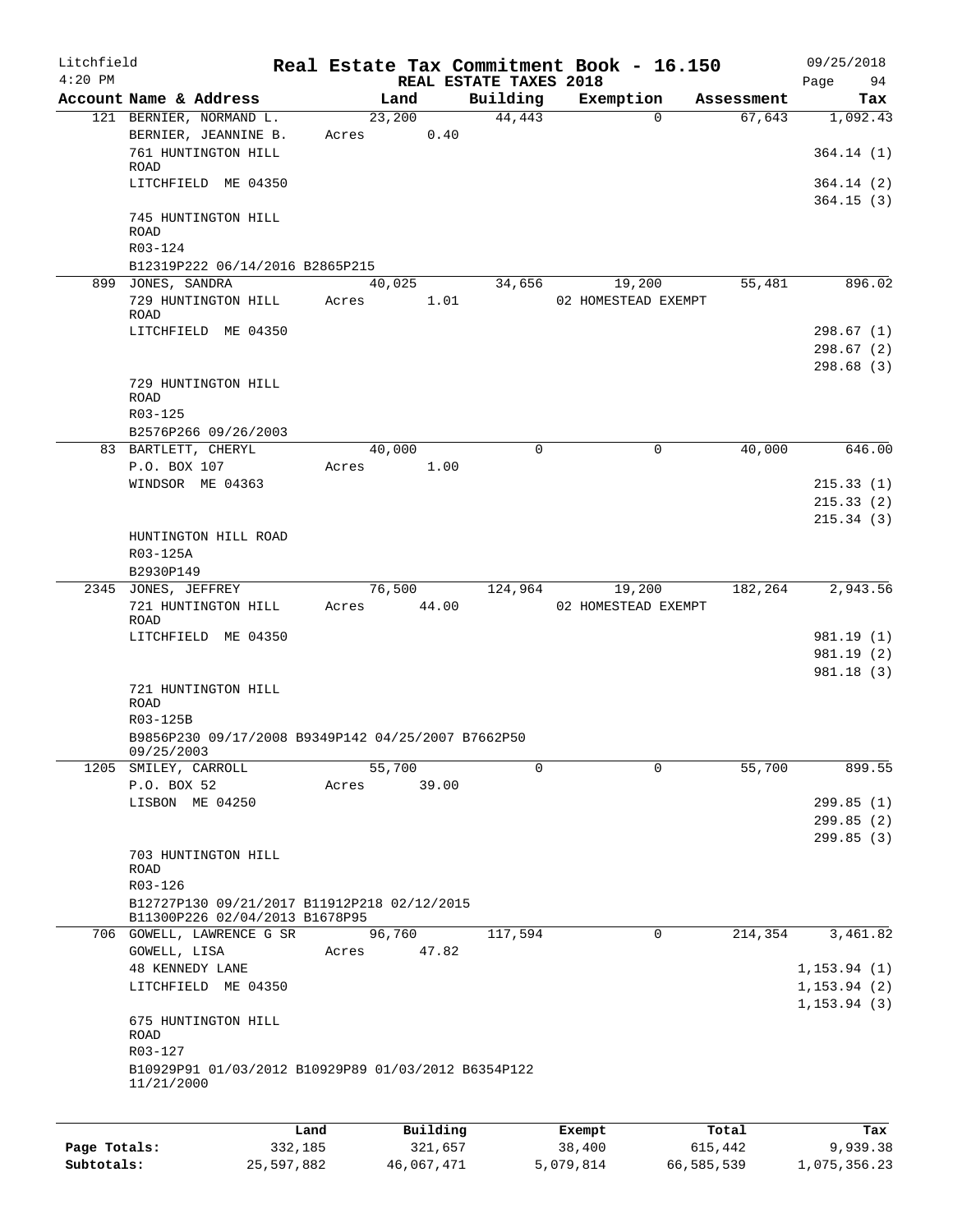| Litchfield<br>$4:20$ PM |                                                                                                             |       |                 | REAL ESTATE TAXES 2018 | Real Estate Tax Commitment Book - 16.150 |            | 09/25/2018<br>Page<br>95            |
|-------------------------|-------------------------------------------------------------------------------------------------------------|-------|-----------------|------------------------|------------------------------------------|------------|-------------------------------------|
|                         | Account Name & Address                                                                                      |       | Land            | Building               | Exemption                                | Assessment | Tax                                 |
|                         | 1429 PUSHARD, ANTHONY<br>663 HUNTINGTON HILL                                                                | Acres | 41,700<br>1.68  | 83,212                 | 19,200<br>02 HOMESTEAD EXEMPT            | 105,712    | 1,707.25                            |
|                         | ROAD<br>LITCHFIELD ME 04350                                                                                 |       |                 |                        |                                          |            | 569.08(1)<br>569.08(2)<br>569.09(3) |
|                         | 663 HUNTINGTON HILL<br><b>ROAD</b><br>R03-127-1                                                             |       |                 |                        |                                          |            |                                     |
|                         | B9972P291 02/09/2009 B2381P331                                                                              |       |                 |                        |                                          |            |                                     |
|                         | 699 GOWELL, TINA                                                                                            |       | 0               | 14,446                 | 14,446                                   | 0          | 0.00                                |
|                         | 671 HUNTINGTON HILL<br>ROAD<br>LITCHFIELD ME 04350                                                          |       |                 |                        | 02 HOMESTEAD EXEMPT                      |            |                                     |
|                         |                                                                                                             |       |                 |                        |                                          |            |                                     |
|                         | 671 HUNTINGTON HILL<br><b>ROAD</b>                                                                          |       |                 |                        |                                          |            |                                     |
|                         | R03-127-ON                                                                                                  |       |                 |                        |                                          |            |                                     |
|                         | 745 MOSHER, CHRISTOPHER L<br>633 HUNTINGTON HILL<br>ROAD                                                    | Acres | 67,000<br>25.00 | 67,032                 | 0                                        | 134,032    | 2,164.62                            |
|                         | LITCHFIELD ME 04350                                                                                         |       |                 |                        |                                          |            | 721.54(1)                           |
|                         |                                                                                                             |       |                 |                        |                                          |            | 721.54(2)                           |
|                         | 633 HUNTINGTON HILL<br><b>ROAD</b>                                                                          |       |                 |                        |                                          |            | 721.54(3)                           |
|                         | R03-128                                                                                                     |       |                 |                        |                                          |            |                                     |
|                         | B12714P341 09/07/2017 B11856P6 11/09/2014 B11555P142<br>10/30/2013 B8846P121 03/22/2006 B7736P86 11/04/2003 |       |                 |                        |                                          |            |                                     |
|                         | 1394 POLLEY, DOUGLAS                                                                                        |       | 53,500          | 24,712                 | 19,200                                   | 59,012     | 953.04                              |
|                         | 647 HUNTINGTON HILL<br>ROAD                                                                                 | Acres | 7.00            |                        | 02 HOMESTEAD EXEMPT                      |            |                                     |
|                         | LITCHFIELD ME 04350                                                                                         |       |                 |                        |                                          |            | 317.68(1)                           |
|                         |                                                                                                             |       |                 |                        |                                          |            | 317.68(2)                           |
|                         | 647 HUNTINGTON HILL<br>ROAD                                                                                 |       |                 |                        |                                          |            | 317.68(3)                           |
|                         | R03-128A                                                                                                    |       |                 |                        |                                          |            |                                     |
|                         | B3408P26                                                                                                    |       | 575             | 0                      | $\mathbf 0$                              | 575        | 9.29                                |
|                         | 2902 GAGNE, JAKE R.<br>251 OAK HILL ROAD                                                                    | Acres | 1.15            |                        |                                          |            |                                     |
|                         | WALES ME 04280                                                                                              |       |                 |                        |                                          |            | 3.10(1)                             |
|                         |                                                                                                             |       |                 |                        |                                          |            | 3.10(2)                             |
|                         |                                                                                                             |       |                 |                        |                                          |            | 3.09(3)                             |
|                         | OFF OAK HILL ROAD<br>R03-129                                                                                |       |                 |                        |                                          |            |                                     |
|                         | B9007P192 10/01/2014                                                                                        |       |                 |                        |                                          |            |                                     |
|                         | 1384 MUSCHAMP CHERI L                                                                                       |       | 69,500          | 75,786                 | 19,200                                   | 126,086    | 2,036.29                            |
|                         | 611 HUNTINGTON HILL<br>ROAD                                                                                 | Acres | 30.00           |                        | 02 HOMESTEAD EXEMPT                      |            |                                     |
|                         | LITCHFIELD ME 04350                                                                                         |       |                 |                        |                                          |            | 678.76(1)                           |
|                         |                                                                                                             |       |                 |                        |                                          |            | 678.76 (2)                          |
|                         |                                                                                                             |       |                 |                        |                                          |            | 678.77 (3)                          |
|                         | 611 HUNTINGTON HILL<br><b>ROAD</b><br>R04-001                                                               |       |                 |                        |                                          |            |                                     |
|                         | B12149P324 10/27/2015 B9648P315 02/26/2008 B3242P145<br>09/20/1987                                          |       |                 |                        |                                          |            |                                     |
|                         |                                                                                                             |       |                 |                        |                                          |            |                                     |
|                         |                                                                                                             | Land  | Building        |                        | Exempt                                   | Total      | Tax                                 |

|              | ⊥and       | Building   | Exempt    | тосат      | тах          |
|--------------|------------|------------|-----------|------------|--------------|
| Page Totals: | 232, 275   | 265,188    | 72,046    | 425,417    | 6,870.49     |
| Subtotals:   | 25,830,157 | 46,332,659 | 5,151,860 | 67,010,956 | 1,082,226.72 |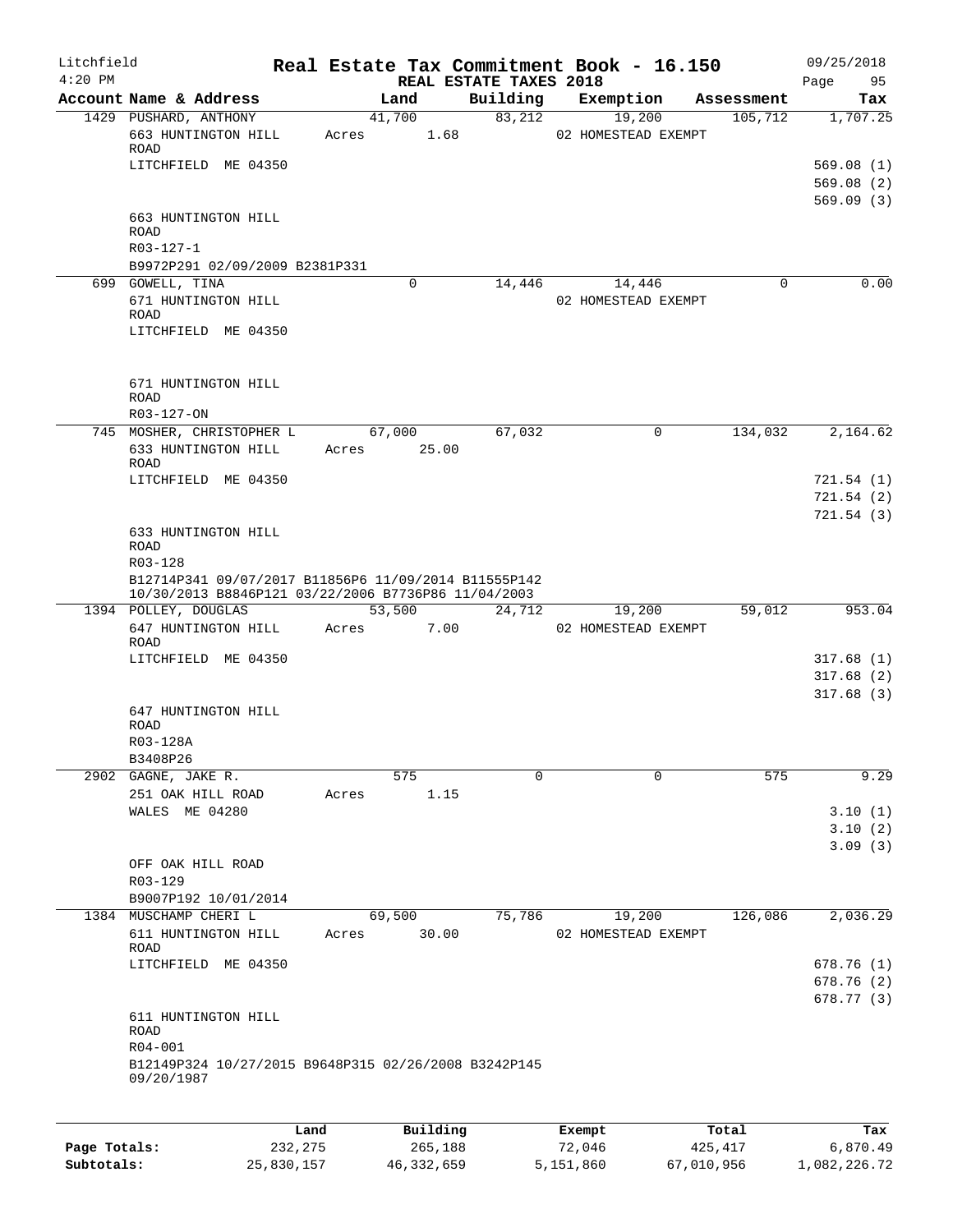| Litchfield   |                                           |            |       |            |                                    | Real Estate Tax Commitment Book - 16.150 |            |            | 09/25/2018        |
|--------------|-------------------------------------------|------------|-------|------------|------------------------------------|------------------------------------------|------------|------------|-------------------|
| $4:20$ PM    | Account Name & Address                    |            |       | Land       | REAL ESTATE TAXES 2018<br>Building | Exemption                                |            | Assessment | Page<br>96<br>Tax |
|              | 2701 PICARD RITA M                        |            |       | 52,832     |                                    | 0                                        | $\Omega$   | 52,832     | 853.24            |
|              | PO BOX 101                                |            | Acres | 30.00      |                                    |                                          |            |            |                   |
|              | STOCKHOLM ME 04783                        |            |       |            |                                    |                                          |            |            | 284.41(1)         |
|              |                                           |            |       |            |                                    |                                          |            |            | 284.41(2)         |
|              |                                           |            |       |            |                                    |                                          |            |            | 284.42 (3)        |
|              | RIDLEY ROAD                               |            |       |            |                                    |                                          |            |            |                   |
|              | R04-001A                                  |            |       |            |                                    |                                          |            |            |                   |
|              | B9648P316 02/26/2008                      |            |       |            |                                    |                                          |            |            |                   |
|              | 1780 GAUTHIER JOEY R                      |            |       | 44,375     | 129,427                            |                                          | 0          | 173,802    | 2,806.90          |
|              | GRARD DANIELLE M                          |            | Acres | 2.75       |                                    |                                          |            |            |                   |
|              | 575 HUNTINGTON HILL                       |            |       |            |                                    |                                          |            |            | 935.63(1)         |
|              | <b>ROAD</b>                               |            |       |            |                                    |                                          |            |            |                   |
|              | LITCHFIELD ME 04350                       |            |       |            |                                    |                                          |            |            | 935.63(2)         |
|              | 575 HUNTINGTON HILL                       |            |       |            |                                    |                                          |            |            | 935.64(3)         |
|              | <b>ROAD</b>                               |            |       |            |                                    |                                          |            |            |                   |
|              | $R04 - 002$                               |            |       |            |                                    |                                          |            |            |                   |
|              | B8591P110 09/02/2005 B1470P495            |            |       |            |                                    |                                          |            |            |                   |
|              | 2546 GAUTHIER, JOEY R.                    |            |       | 23,125     |                                    | $\Omega$                                 | 0          | 23,125     | 373.47            |
|              | GAUTHIER, DANIELLE M.                     |            | Acres | 23.25      |                                    |                                          |            |            |                   |
|              | GERARD                                    |            |       |            |                                    |                                          |            |            |                   |
|              | 575 HUNTINGTON HILL                       |            |       |            |                                    |                                          |            |            | 124.49(1)         |
|              | ROAD<br>LITCHFIELD ME 04350               |            |       |            |                                    |                                          |            |            | 124.49(2)         |
|              |                                           |            |       |            |                                    |                                          |            |            | 124.49(3)         |
|              | HUNTINGTON HILL ROAD                      |            |       |            |                                    |                                          |            |            |                   |
|              | R04-002A                                  |            |       |            |                                    |                                          |            |            |                   |
|              | B11836P36 10/27/2014 B8591P110 09/02/2005 |            |       |            |                                    |                                          |            |            |                   |
|              | 570 FAIR JR., THOMAS W (                  |            |       | 42,500     | 127,814                            |                                          | $\Omega$   | 170,314    | 2,750.57          |
|              | TRUSTEE)                                  |            |       |            |                                    |                                          |            |            |                   |
|              | KENNETH E. FAIR TRUST                     |            | Acres | 2.00       |                                    |                                          |            |            |                   |
|              | 559 HUNTINGTON HILL                       |            |       |            |                                    |                                          |            |            | 916.86(1)         |
|              | ROAD                                      |            |       |            |                                    |                                          |            |            |                   |
|              | LITCHFIELD ME 04350                       |            |       |            |                                    |                                          |            |            | 916.86(2)         |
|              |                                           |            |       |            |                                    |                                          |            |            | 916.85(3)         |
|              | 525 HUNTINGTON HILL<br><b>ROAD</b>        |            |       |            |                                    |                                          |            |            |                   |
|              | $R04 - 003$                               |            |       |            |                                    |                                          |            |            |                   |
|              | B12286P299 05/05/2016 B1704P134           |            |       |            |                                    |                                          |            |            |                   |
|              | 572 FAIR JR, THOMAS W                     |            |       | 44,400     | 109,755                            | 19,200                                   |            | 134,955    | 2,179.52          |
|              | 559 HUNTINGTON HILL                       |            | Acres | 2.76       |                                    | 02 HOMESTEAD EXEMPT                      |            |            |                   |
|              | ROAD                                      |            |       |            |                                    |                                          |            |            |                   |
|              | LITCHFIELD ME 04350                       |            |       |            |                                    |                                          |            |            | 726.51(1)         |
|              |                                           |            |       |            |                                    |                                          |            |            | 726.51(2)         |
|              |                                           |            |       |            |                                    |                                          |            |            | 726.50(3)         |
|              | 559 HUNTINGTON HILL                       |            |       |            |                                    |                                          |            |            |                   |
|              | ROAD                                      |            |       |            |                                    |                                          |            |            |                   |
|              | R04-003A                                  |            |       |            |                                    |                                          |            |            |                   |
|              | B4773P191                                 |            |       |            |                                    |                                          |            |            |                   |
|              | 1736 TIBBETTS, CLYDE                      |            |       | 44,400     | 127,208                            | 19,200                                   |            | 152,408    | 2,461.39          |
|              | TIBBETTS ELIZABETH                        |            | Acres | 2.76       |                                    | 02 HOMESTEAD EXEMPT                      |            |            | 820.46(1)         |
|              | 551 HUNTINGTON HILL<br>ROAD               |            |       |            |                                    |                                          |            |            |                   |
|              | LITCHFIELD ME 04350                       |            |       |            |                                    |                                          |            |            | 820.46 (2)        |
|              |                                           |            |       |            |                                    |                                          |            |            | 820.47 (3)        |
|              | 551 HUNTINGTON HILL                       |            |       |            |                                    |                                          |            |            |                   |
|              | ROAD                                      |            |       |            |                                    |                                          |            |            |                   |
|              | R04-003B                                  |            |       |            |                                    |                                          |            |            |                   |
|              | B6864P274                                 |            |       |            |                                    |                                          |            |            |                   |
|              |                                           |            |       |            |                                    |                                          |            |            |                   |
|              |                                           | Land       |       | Building   |                                    | Exempt                                   |            | Total      | Tax               |
| Page Totals: |                                           | 251,632    |       | 494,204    |                                    | 38,400                                   |            | 707,436    | 11,425.09         |
| Subtotals:   |                                           | 26,081,789 |       | 46,826,863 |                                    | 5,190,260                                | 67,718,392 |            | 1,093,651.81      |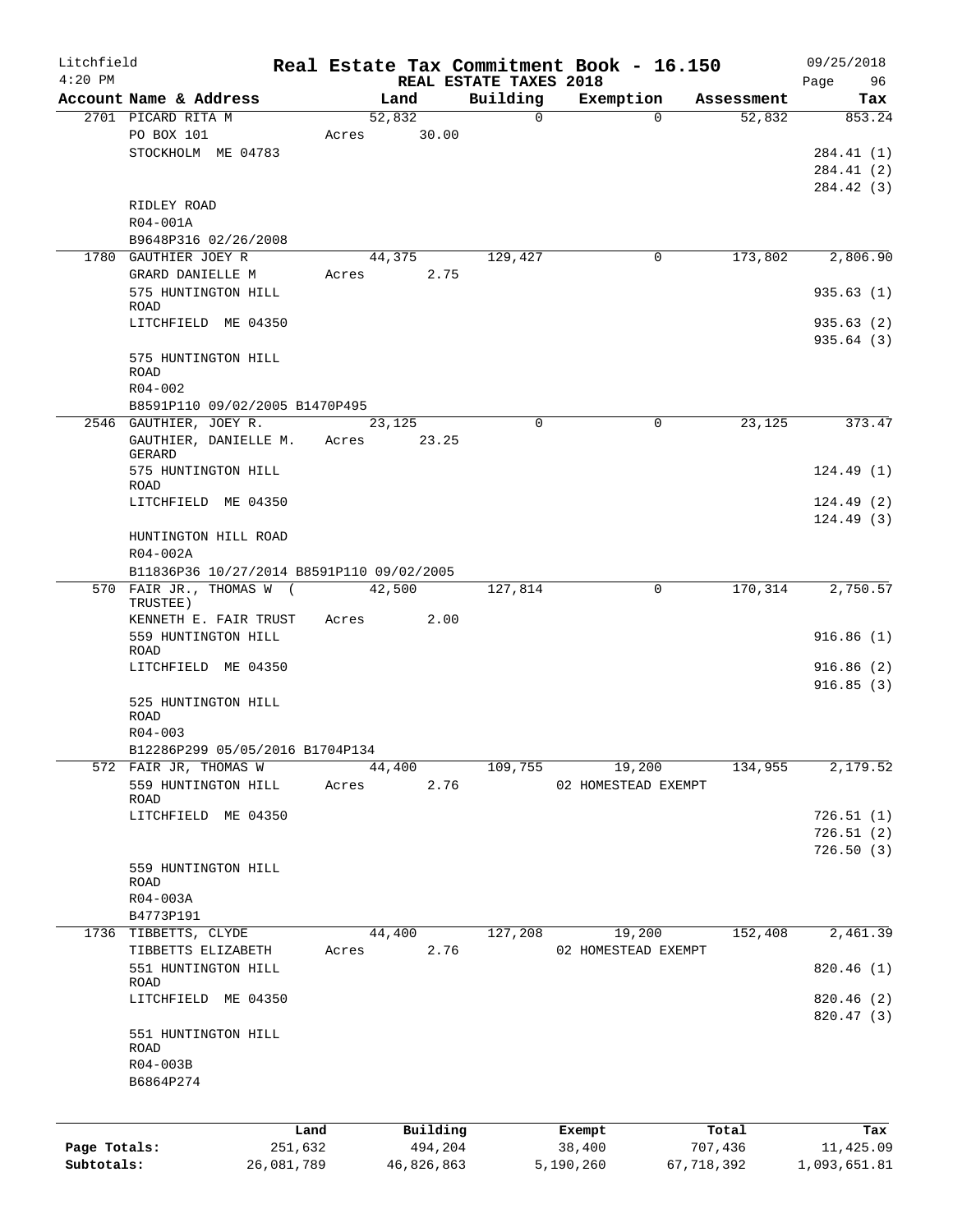| Litchfield |                                                     |         |       |                                    | Real Estate Tax Commitment Book - 16.150 |                      | 09/25/2018                  |               |
|------------|-----------------------------------------------------|---------|-------|------------------------------------|------------------------------------------|----------------------|-----------------------------|---------------|
| $4:20$ PM  | Account Name & Address                              |         |       | REAL ESTATE TAXES 2018<br>Building |                                          |                      | Page                        | 97            |
|            | 2893 TIBBETTS, ELIZABETH J.                         | 20,000  | Land  | $\Omega$                           | Exemption<br>$\Omega$                    | Assessment<br>20,000 |                             | Tax<br>323.00 |
|            | HUNTINGTON HILL ROAD                                | Acres   | 30.00 |                                    |                                          |                      |                             |               |
|            | Litchfield ME 04350                                 |         |       |                                    |                                          |                      |                             | 107.67(1)     |
|            |                                                     |         |       |                                    |                                          |                      |                             | 107.67(2)     |
|            |                                                     |         |       |                                    |                                          |                      |                             | 107.66(3)     |
|            | HUNTINGTON HILL ROAD                                |         |       |                                    |                                          |                      |                             |               |
|            | $R04 - 003 - C$                                     |         |       |                                    |                                          |                      |                             |               |
|            | B12286P297 05/05/2016                               |         |       |                                    |                                          |                      |                             |               |
|            | 2894 FAIR JR, THOMAS JR.                            | 63,735  |       | $\mathbf 0$                        | 0                                        | 63,735               |                             | 1,029.32      |
|            | 559 HUNTINGTON HILL                                 | Acres   | 42.47 |                                    |                                          |                      |                             |               |
|            | <b>ROAD</b>                                         |         |       |                                    |                                          |                      |                             |               |
|            | Litchfield ME 04350                                 |         |       |                                    |                                          |                      |                             | 343.11(1)     |
|            |                                                     |         |       |                                    |                                          |                      |                             | 343.11(2)     |
|            |                                                     |         |       |                                    |                                          |                      |                             | 343.10(3)     |
|            | HUNTINGTON HILL ROAD<br>$R04 - 003 - D$             |         |       |                                    |                                          |                      |                             |               |
|            | B12286P301 05/05/2016                               |         |       |                                    |                                          |                      |                             |               |
|            | 1514 PEAK PARTNERS, LLC                             | 560,339 |       | $\mathbf 0$                        | $\mathsf{O}$                             | 560,339              |                             | 9,049.47      |
|            | 42 EASY STREET                                      | Acres   | 92.13 |                                    |                                          |                      |                             |               |
|            | LITCHFIELD ME 04350                                 |         |       |                                    |                                          |                      | 3,016.49(1)                 |               |
|            |                                                     |         |       |                                    |                                          |                      | 3,016.49(2)                 |               |
|            |                                                     |         |       |                                    |                                          |                      | 3,016.49(3)                 |               |
|            | 495 HUNTINGTON HILL                                 |         |       |                                    |                                          |                      |                             |               |
|            | <b>ROAD</b>                                         |         |       |                                    |                                          |                      |                             |               |
|            | $R04 - 004$                                         |         |       |                                    |                                          |                      |                             |               |
|            | B12800P134 12/08/2017 B6343P180 11/11/2000          |         |       |                                    |                                          |                      |                             |               |
|            | 1443 PEAK PARTNERS, LLC                             | 40,250  |       | 353,262                            | $\mathbf 0$                              | 393,512              |                             | 6,355.22      |
|            | 42 EASY STREET                                      | Acres   | 1.10  |                                    |                                          |                      |                             |               |
|            | LITCHFIELD ME 04350                                 |         |       |                                    |                                          |                      | 2, 118.41(1)<br>2,118.41(2) |               |
|            |                                                     |         |       |                                    |                                          |                      | 2,118.40(3)                 |               |
|            | 481 HUNTINGTON HILL                                 |         |       |                                    |                                          |                      |                             |               |
|            | <b>ROAD</b>                                         |         |       |                                    |                                          |                      |                             |               |
|            | R04-004A                                            |         |       |                                    |                                          |                      |                             |               |
|            | B12800P134 12/08/2017 B6343P174 11/15/2000          |         |       |                                    |                                          |                      |                             |               |
|            | 1395 ANAIR SANDRA B                                 | 53,270  |       | 89,071                             | 19,200                                   | 123,141              |                             | 1,988.73      |
|            | ANAIR CHARLES L                                     | Acres   | 7.00  |                                    | 02 HOMESTEAD EXEMPT                      |                      |                             |               |
|            | 471 HUNTINGTON HILL<br>ROAD                         |         |       |                                    |                                          |                      |                             | 662.91(1)     |
|            | LITCHFIELD ME 04350                                 |         |       |                                    |                                          |                      |                             | 662.91 (2)    |
|            |                                                     |         |       |                                    |                                          |                      |                             | 662.91(3)     |
|            | 471 HUNTINGTON HILL                                 |         |       |                                    |                                          |                      |                             |               |
|            | ROAD                                                |         |       |                                    |                                          |                      |                             |               |
|            | R04-005                                             |         |       |                                    |                                          |                      |                             |               |
|            | B9448P151 08/01/2007 B9013P275 08/07/2006 B1275P338 |         |       |                                    |                                          |                      |                             |               |
|            | 1521 ROLSTON, ROBERT G                              |         |       | 42,000 114,964                     | 19,200                                   | 137,764              |                             | 2,224.89      |
|            | ROLSTON SHEILA E Acres 1.80                         |         |       |                                    | 02 HOMESTEAD EXEMPT                      |                      |                             |               |
|            | 463 HUNTINGTON HILL<br>ROAD                         |         |       |                                    |                                          |                      |                             | 741.63(1)     |
|            | LITCHFIELD ME 04350                                 |         |       |                                    |                                          |                      |                             | 741.63(2)     |
|            |                                                     |         |       |                                    |                                          |                      |                             | 741.63(3)     |
|            | 463 HUNTINGTON HILL                                 |         |       |                                    |                                          |                      |                             |               |
|            | ROAD                                                |         |       |                                    |                                          |                      |                             |               |
|            | R04-006                                             |         |       |                                    |                                          |                      |                             |               |
|            | B4069P275 04/03/1992                                |         |       |                                    |                                          |                      |                             |               |
|            |                                                     |         |       |                                    |                                          |                      |                             |               |

|              | Land       | Building   | Exempt    | Total      | Tax          |
|--------------|------------|------------|-----------|------------|--------------|
| Page Totals: | 779,594    | 557,297    | 38,400    | 1,298,491  | 20,970.63    |
| Subtotals:   | 26,861,383 | 47,384,160 | 5,228,660 | 69,016,883 | 1,114,622.44 |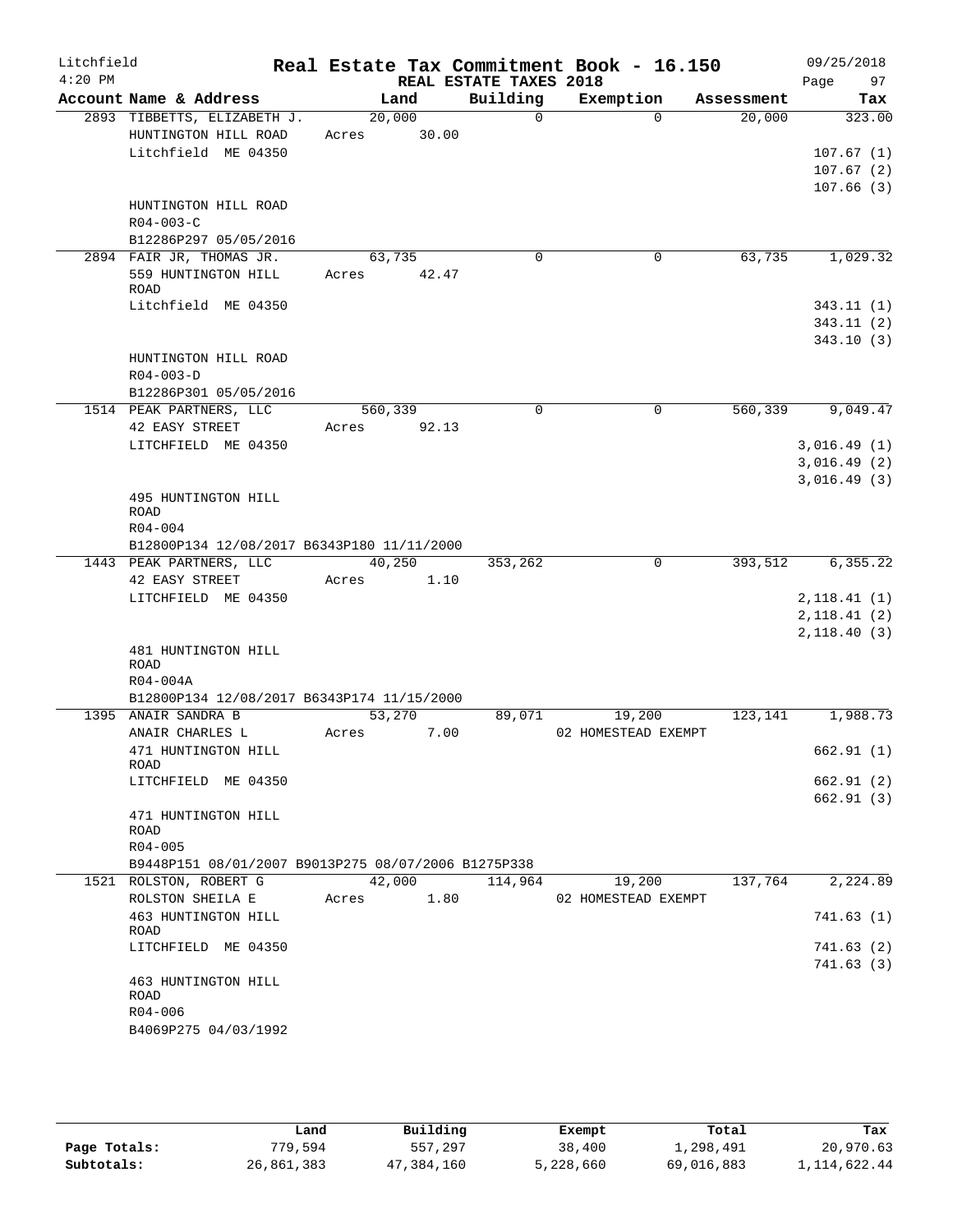| Litchfield                             |                                                                                                                                                                                                                                                                                                                                                                                                 |                                        |                                                                          |                                                                                                                                       |                                                 | 09/25/2018<br>98<br>Page                                                                                                         |
|----------------------------------------|-------------------------------------------------------------------------------------------------------------------------------------------------------------------------------------------------------------------------------------------------------------------------------------------------------------------------------------------------------------------------------------------------|----------------------------------------|--------------------------------------------------------------------------|---------------------------------------------------------------------------------------------------------------------------------------|-------------------------------------------------|----------------------------------------------------------------------------------------------------------------------------------|
| Account Name & Address                 |                                                                                                                                                                                                                                                                                                                                                                                                 |                                        | Building                                                                 | Exemption                                                                                                                             | Assessment                                      | Tax                                                                                                                              |
| 1600 SKELTON, LOUISA G.                |                                                                                                                                                                                                                                                                                                                                                                                                 |                                        | $\Omega$                                                                 | $\Omega$                                                                                                                              | 63,988                                          | 1,033.41                                                                                                                         |
|                                        | Acres                                                                                                                                                                                                                                                                                                                                                                                           | 44.40                                  |                                                                          |                                                                                                                                       |                                                 |                                                                                                                                  |
|                                        |                                                                                                                                                                                                                                                                                                                                                                                                 |                                        |                                                                          |                                                                                                                                       |                                                 | 344.47 (1)                                                                                                                       |
|                                        |                                                                                                                                                                                                                                                                                                                                                                                                 |                                        |                                                                          |                                                                                                                                       |                                                 | 344.47(2)                                                                                                                        |
|                                        |                                                                                                                                                                                                                                                                                                                                                                                                 |                                        |                                                                          |                                                                                                                                       |                                                 | 344.47(3)                                                                                                                        |
|                                        |                                                                                                                                                                                                                                                                                                                                                                                                 |                                        |                                                                          |                                                                                                                                       |                                                 |                                                                                                                                  |
|                                        |                                                                                                                                                                                                                                                                                                                                                                                                 |                                        |                                                                          |                                                                                                                                       |                                                 |                                                                                                                                  |
| B2309P309                              |                                                                                                                                                                                                                                                                                                                                                                                                 |                                        |                                                                          |                                                                                                                                       |                                                 |                                                                                                                                  |
| 2840 SARGENT, HELEN F.                 |                                                                                                                                                                                                                                                                                                                                                                                                 |                                        | $\Omega$                                                                 | 0                                                                                                                                     | 32,000                                          | 516.80                                                                                                                           |
| SARGENT, NELSON L.                     | Acres                                                                                                                                                                                                                                                                                                                                                                                           | 2.60                                   |                                                                          |                                                                                                                                       |                                                 |                                                                                                                                  |
| 1421 RICHMOND ROAD                     |                                                                                                                                                                                                                                                                                                                                                                                                 |                                        |                                                                          |                                                                                                                                       |                                                 | 172.27(1)                                                                                                                        |
| LITCHFIELD ME 04350                    |                                                                                                                                                                                                                                                                                                                                                                                                 |                                        |                                                                          |                                                                                                                                       |                                                 | 172.27(2)                                                                                                                        |
|                                        |                                                                                                                                                                                                                                                                                                                                                                                                 |                                        |                                                                          |                                                                                                                                       |                                                 | 172.26(3)                                                                                                                        |
|                                        |                                                                                                                                                                                                                                                                                                                                                                                                 |                                        |                                                                          |                                                                                                                                       |                                                 |                                                                                                                                  |
|                                        |                                                                                                                                                                                                                                                                                                                                                                                                 |                                        |                                                                          |                                                                                                                                       |                                                 |                                                                                                                                  |
|                                        |                                                                                                                                                                                                                                                                                                                                                                                                 |                                        |                                                                          |                                                                                                                                       |                                                 | 1,685.17                                                                                                                         |
|                                        |                                                                                                                                                                                                                                                                                                                                                                                                 |                                        |                                                                          |                                                                                                                                       |                                                 |                                                                                                                                  |
| 433 HUNTINGTON HILL                    | Acres                                                                                                                                                                                                                                                                                                                                                                                           | 1.90                                   |                                                                          |                                                                                                                                       |                                                 |                                                                                                                                  |
| <b>ROAD</b>                            |                                                                                                                                                                                                                                                                                                                                                                                                 |                                        |                                                                          |                                                                                                                                       |                                                 |                                                                                                                                  |
| LITCHFIELD ME 04350                    |                                                                                                                                                                                                                                                                                                                                                                                                 |                                        |                                                                          |                                                                                                                                       |                                                 | 561.72(1)                                                                                                                        |
|                                        |                                                                                                                                                                                                                                                                                                                                                                                                 |                                        |                                                                          |                                                                                                                                       |                                                 | 561.72(2)                                                                                                                        |
|                                        |                                                                                                                                                                                                                                                                                                                                                                                                 |                                        |                                                                          |                                                                                                                                       |                                                 | 561.73(3)                                                                                                                        |
|                                        |                                                                                                                                                                                                                                                                                                                                                                                                 |                                        |                                                                          |                                                                                                                                       |                                                 |                                                                                                                                  |
|                                        |                                                                                                                                                                                                                                                                                                                                                                                                 |                                        |                                                                          |                                                                                                                                       |                                                 |                                                                                                                                  |
| 11/27/1970 B1493P546                   |                                                                                                                                                                                                                                                                                                                                                                                                 |                                        |                                                                          |                                                                                                                                       |                                                 |                                                                                                                                  |
| 1945 MANN, KENNETH & SANDRA            |                                                                                                                                                                                                                                                                                                                                                                                                 |                                        | 0                                                                        | $\Omega$                                                                                                                              |                                                 | 893.09                                                                                                                           |
| 2 MANN RD                              | Acres                                                                                                                                                                                                                                                                                                                                                                                           | 35.80                                  |                                                                          |                                                                                                                                       |                                                 |                                                                                                                                  |
|                                        |                                                                                                                                                                                                                                                                                                                                                                                                 |                                        |                                                                          |                                                                                                                                       |                                                 | 297.70 (1)                                                                                                                       |
|                                        |                                                                                                                                                                                                                                                                                                                                                                                                 |                                        |                                                                          |                                                                                                                                       |                                                 | 297.70 (2)                                                                                                                       |
|                                        |                                                                                                                                                                                                                                                                                                                                                                                                 |                                        |                                                                          |                                                                                                                                       |                                                 | 297.69(3)                                                                                                                        |
|                                        |                                                                                                                                                                                                                                                                                                                                                                                                 |                                        |                                                                          |                                                                                                                                       |                                                 |                                                                                                                                  |
|                                        |                                                                                                                                                                                                                                                                                                                                                                                                 |                                        |                                                                          |                                                                                                                                       |                                                 |                                                                                                                                  |
|                                        |                                                                                                                                                                                                                                                                                                                                                                                                 |                                        |                                                                          |                                                                                                                                       |                                                 | 541.03                                                                                                                           |
|                                        |                                                                                                                                                                                                                                                                                                                                                                                                 |                                        |                                                                          |                                                                                                                                       |                                                 |                                                                                                                                  |
| FREEPORT ME 04032                      |                                                                                                                                                                                                                                                                                                                                                                                                 |                                        |                                                                          |                                                                                                                                       |                                                 | 180.34(1)                                                                                                                        |
|                                        |                                                                                                                                                                                                                                                                                                                                                                                                 |                                        |                                                                          |                                                                                                                                       |                                                 | 180.34(2)                                                                                                                        |
|                                        |                                                                                                                                                                                                                                                                                                                                                                                                 |                                        |                                                                          |                                                                                                                                       |                                                 | 180.35(3)                                                                                                                        |
| HUNTINGTON HILL ROAD                   |                                                                                                                                                                                                                                                                                                                                                                                                 |                                        |                                                                          |                                                                                                                                       |                                                 |                                                                                                                                  |
| R04-009A                               |                                                                                                                                                                                                                                                                                                                                                                                                 |                                        |                                                                          |                                                                                                                                       |                                                 |                                                                                                                                  |
| B6904P208 05/10/2002                   |                                                                                                                                                                                                                                                                                                                                                                                                 |                                        |                                                                          |                                                                                                                                       |                                                 |                                                                                                                                  |
| 38 JOHNSON HIRAM NEAL, JR<br>(TRUSTEE) |                                                                                                                                                                                                                                                                                                                                                                                                 |                                        |                                                                          |                                                                                                                                       |                                                 | 3,310.78                                                                                                                         |
| (TRUSTEE)                              |                                                                                                                                                                                                                                                                                                                                                                                                 |                                        |                                                                          |                                                                                                                                       |                                                 |                                                                                                                                  |
| JOHNSON FAMILY LIVING                  |                                                                                                                                                                                                                                                                                                                                                                                                 |                                        |                                                                          |                                                                                                                                       |                                                 | 1,103.59(1)                                                                                                                      |
|                                        |                                                                                                                                                                                                                                                                                                                                                                                                 |                                        |                                                                          |                                                                                                                                       |                                                 | 1, 103.59(2)                                                                                                                     |
| LITCHFIELD ME 04350                    |                                                                                                                                                                                                                                                                                                                                                                                                 |                                        |                                                                          |                                                                                                                                       |                                                 | 1, 103.60(3)                                                                                                                     |
|                                        |                                                                                                                                                                                                                                                                                                                                                                                                 |                                        |                                                                          |                                                                                                                                       |                                                 |                                                                                                                                  |
| 240 RIDLEY LANE                        |                                                                                                                                                                                                                                                                                                                                                                                                 |                                        |                                                                          |                                                                                                                                       |                                                 |                                                                                                                                  |
| R04-010                                |                                                                                                                                                                                                                                                                                                                                                                                                 |                                        |                                                                          |                                                                                                                                       |                                                 |                                                                                                                                  |
|                                        | 49 GRANT ROAD<br>LITCHFIELD ME 04350<br>HUNTINGTON HILL ROAD<br>$R04 - 007$<br>HUNTINGTON HILL ROAD<br>R04-007A<br>B11540P235 10/16/2013<br>1598 HAIGH, KATHY C fka:<br>KATHY C SKELTON<br>433 HUNTINGTON HILL<br><b>ROAD</b><br>$R04 - 008$<br>FREEPORT ME 04032<br>RIDLEY RD/JIMMY STREAM<br>$R04 - 009$<br>B5023P136<br>2303 MANN, GREGORY<br>69 WOLFE NECK ROAD<br>TRUST<br>240 RIDLEY LANE | Acres<br>JOHNSON, PATRICIA MARIE Acres | Land<br>63,988<br>32,000<br>42,250<br>55,300<br>33,500<br>3.20<br>68,501 | B11729P237 05/13/2014 B11729P235 05/13/2014<br>81,295<br>B10663P47 01/07/2011 B10663P47 02/07/2011 B1536P177<br>0<br>155,701<br>46.00 | REAL ESTATE TAXES 2018<br>19,200<br>0<br>19,200 | Real Estate Tax Commitment Book - 16.150<br>104,345<br>02 HOMESTEAD EXEMPT<br>55,300<br>33,500<br>205,002<br>02 HOMESTEAD EXEMPT |

|              | Land       | Building   | Exempt    | Total      | Tax          |
|--------------|------------|------------|-----------|------------|--------------|
| Page Totals: | 295,539    | 236,996    | 38,400    | 494,135    | 7,980.28     |
| Subtotals:   | 27,156,922 | 47,621,156 | 5,267,060 | 69,511,018 | 1,122,602.72 |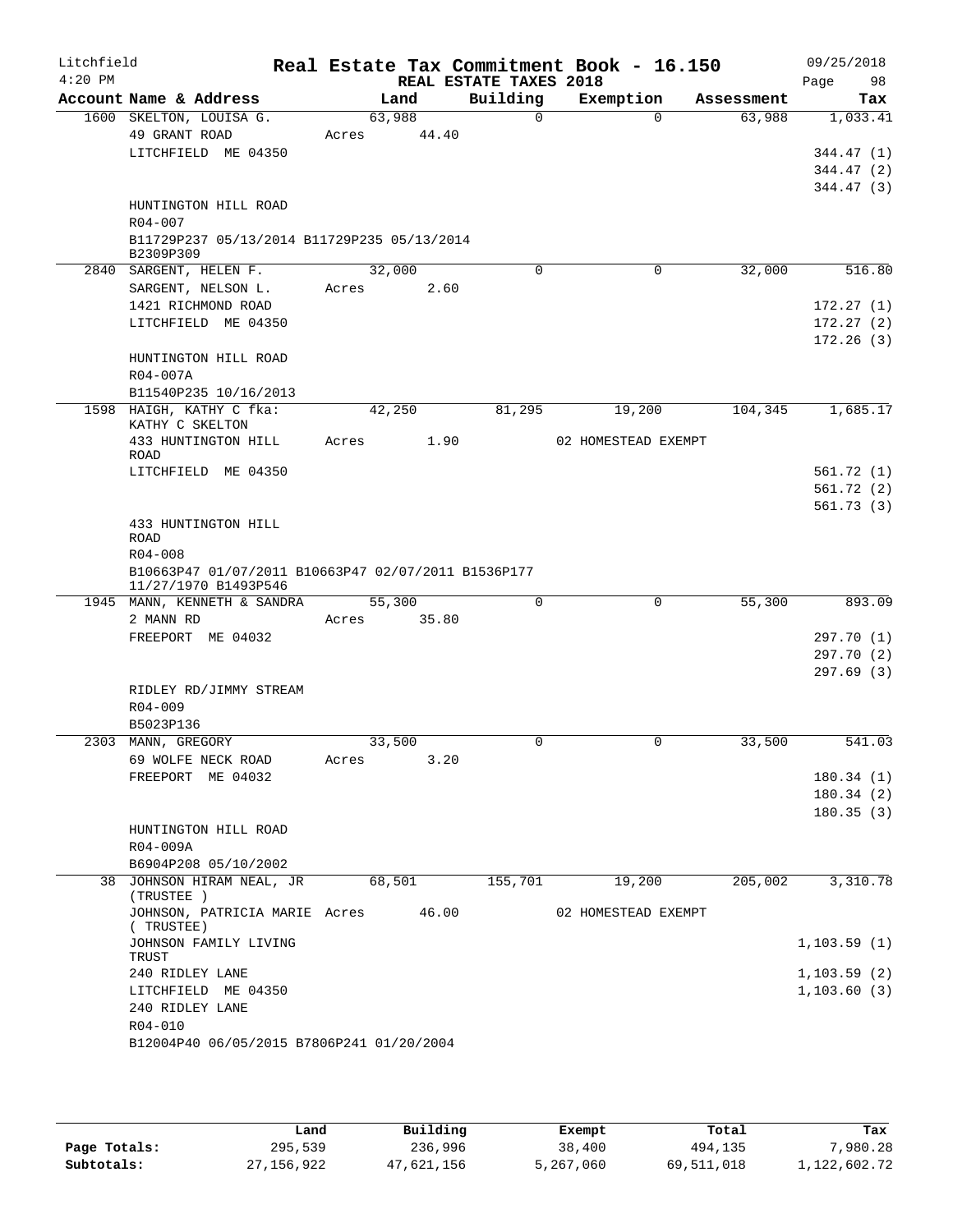| Litchfield |                                                     |             |        |                        | Real Estate Tax Commitment Book - 16.150 |            | 09/25/2018 |
|------------|-----------------------------------------------------|-------------|--------|------------------------|------------------------------------------|------------|------------|
| $4:20$ PM  |                                                     |             |        | REAL ESTATE TAXES 2018 |                                          |            | 99<br>Page |
|            | Account Name & Address                              |             | Land   | Building               | Exemption                                | Assessment | Tax        |
|            | 40 ARSENAULT, TONY L                                |             | 98,850 | 57,851                 | 19,200                                   | 137,501    | 2,220.64   |
|            | 210 RIDLEY LANE                                     | Acres       | 18.00  |                        | 02 HOMESTEAD EXEMPT                      |            |            |
|            | LITCHFIELD ME 04350                                 |             |        |                        |                                          |            | 740.21(1)  |
|            |                                                     |             |        |                        |                                          |            | 740.21(2)  |
|            |                                                     |             |        |                        |                                          |            | 740.22(3)  |
|            | 210 RIDLEY LANE                                     |             |        |                        |                                          |            |            |
|            | R04-011                                             |             |        |                        |                                          |            |            |
|            | B4563P132                                           |             |        |                        |                                          |            |            |
|            | 1141 BUTTERS, ROBERT A.                             |             | 69,860 | 64,495                 | 19,200                                   | 115,155    | 1,859.75   |
|            | 3339 S., 3130 E.                                    | Acres       | 7.16   |                        | 02 HOMESTEAD EXEMPT                      |            |            |
|            | SALT LAKE CITY UT<br>84109                          |             |        |                        |                                          |            | 619.92(1)  |
|            |                                                     |             |        |                        |                                          |            | 619.92(2)  |
|            |                                                     |             |        |                        |                                          |            | 619.91(3)  |
|            | 51 FOREST LANE                                      |             |        |                        |                                          |            |            |
|            | R04-012                                             |             |        |                        |                                          |            |            |
|            | B11224P116 11/15/2012 B9714P19 04/30/2008 B4688P182 |             |        |                        |                                          |            |            |
|            | 05/23/1994                                          |             |        |                        |                                          |            |            |
|            | 2061 CHASSE, JESSICA                                |             | 39,350 | 84,305                 | 19,200                                   | 104,455    | 1,686.95   |
|            | DUBE CHRISTOPHER                                    | Acres       | 1.30   |                        | 02 HOMESTEAD EXEMPT                      |            |            |
|            | P O BOX 215                                         |             |        |                        |                                          |            | 562.32(1)  |
|            | SABATTUS ME 04280                                   |             |        |                        |                                          |            | 562.32(2)  |
|            |                                                     |             |        |                        |                                          |            | 562.31(3)  |
|            | 5 FOREST LANE                                       |             |        |                        |                                          |            |            |
|            | R04-012A                                            |             |        |                        |                                          |            |            |
|            | B6699P163 05/06/1997                                |             |        |                        |                                          |            |            |
|            | 2821 MANN, JOHN T.                                  |             | 53,420 | $\mathbf 0$            | 0                                        | 53,420     | 862.73     |
|            | MANN, VALERIE S.                                    | Acres 21.84 |        |                        |                                          |            |            |
|            | 38 MAGEE ROAD                                       |             |        |                        |                                          |            | 287.58(1)  |
|            | BOWDOIN ME 04287                                    |             |        |                        |                                          |            | 287.58(2)  |
|            |                                                     |             |        |                        |                                          |            | 287.57(3)  |
|            |                                                     |             |        |                        |                                          |            |            |
|            | R04-012B                                            |             |        |                        |                                          |            |            |
|            | B4688P182                                           |             |        |                        |                                          |            |            |
|            | 39 BEGANNY, SABRINA T                               |             | 69,100 | 93,577                 | 0                                        | 162,677    | 2,627.23   |
|            | BEGANNY, WILLIAM J                                  | Acres 32.00 |        |                        |                                          |            |            |
|            | 21 PELICAN DR                                       |             |        |                        |                                          |            | 875.74(1)  |
|            | LITCHFIELD ME 04350                                 |             |        |                        |                                          |            | 875.74 (2) |
|            |                                                     |             |        |                        |                                          |            | 875.75(3)  |
|            | 161 RIDLEY LANE                                     |             |        |                        |                                          |            |            |
|            | $R04 - 013$                                         |             |        |                        |                                          |            |            |
|            | B9438P1 07/25/2007 B7765P103 12/10/2003             |             |        |                        |                                          |            |            |
|            | 449 DEMERS, LAURETTA A.                             | 143,485     |        | $\Omega$               | $\Omega$                                 | 143,485    | 2,317.28   |
|            | 15 PINELAND ST                                      | Acres       | 23.10  |                        |                                          |            |            |
|            | LEWISTON ME 04240                                   |             |        |                        |                                          |            | 772.43(1)  |
|            |                                                     |             |        |                        |                                          |            | 772.43(2)  |
|            |                                                     |             |        |                        |                                          |            | 772.42(3)  |
|            | JIMMY POND                                          |             |        |                        |                                          |            |            |
|            | $R04 - 014$                                         |             |        |                        |                                          |            |            |
|            |                                                     |             |        |                        |                                          |            |            |

B11147P217 08/27/2012 B4499P286 09/23/1993

|              | Land       | Building   | Exempt    | Total      | Tax             |
|--------------|------------|------------|-----------|------------|-----------------|
| Page Totals: | 474,065    | 300,228    | 57,600    | 716,693    | 11,574.58       |
| Subtotals:   | 27,630,987 | 47,921,384 | 5,324,660 | 70,227,711 | 1, 134, 177, 30 |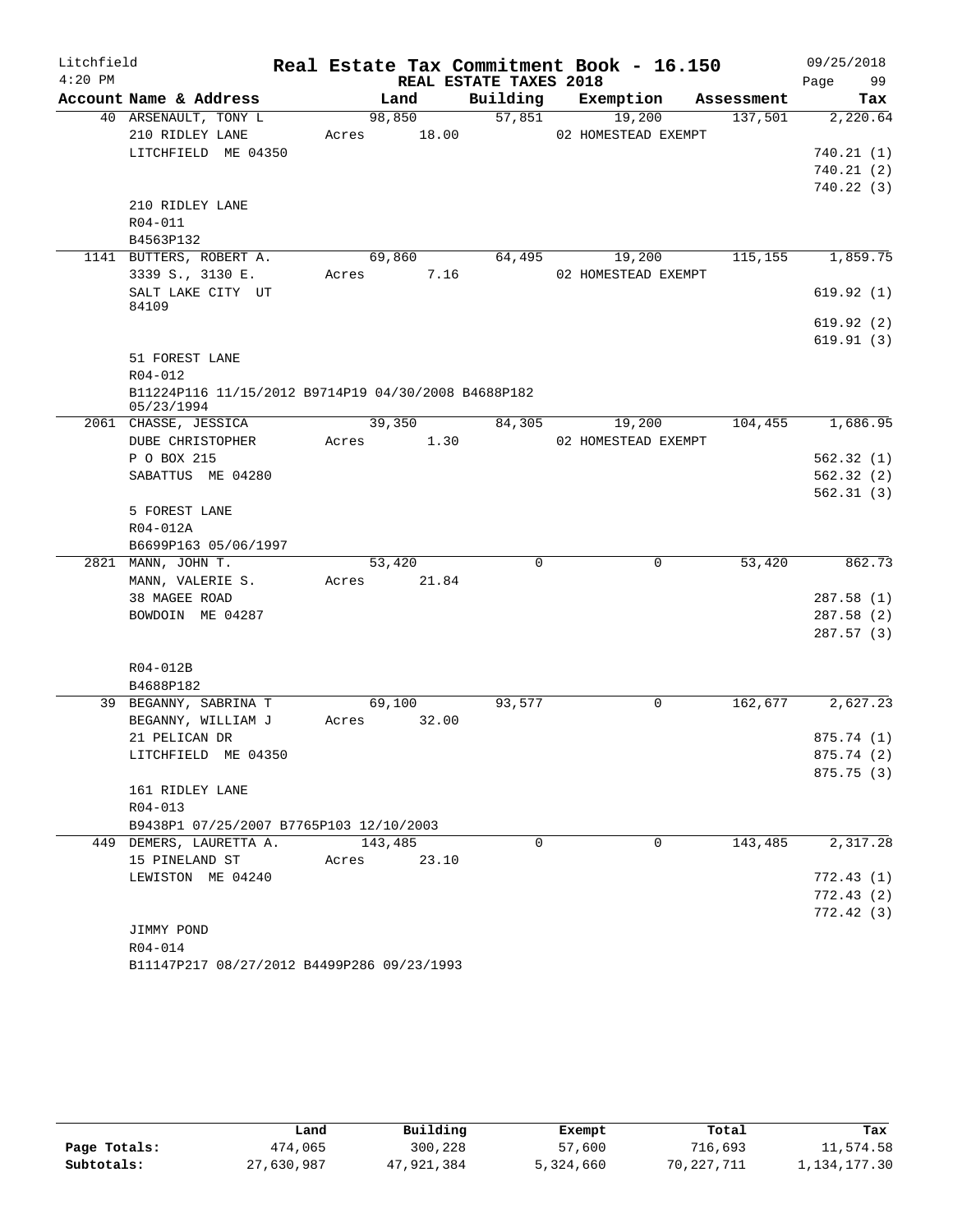| Litchfield<br>$4:20$ PM |                                                                                          |            | Real Estate Tax Commitment Book - 16.150 |            | REAL ESTATE TAXES 2018 |           |                               |            |            | 09/25/2018               |
|-------------------------|------------------------------------------------------------------------------------------|------------|------------------------------------------|------------|------------------------|-----------|-------------------------------|------------|------------|--------------------------|
|                         | Account Name & Address                                                                   |            | Land                                     |            | Building               |           | Exemption                     |            | Assessment | 100<br>Page<br>Tax       |
|                         | 614 BISHOP, JR, ALLAN                                                                    |            | 51,600                                   |            | 29,757                 |           | $\Omega$                      |            | 81,357     | 1,313.92                 |
|                         | BISHOP, HELMI                                                                            |            | Acres                                    | 6.50       |                        |           |                               |            |            |                          |
|                         | 124 RIDLEY LANE                                                                          |            |                                          |            |                        |           |                               |            |            | 437.97 (1)               |
|                         | LITCHFIELD ME 04350                                                                      |            |                                          |            |                        |           |                               |            |            | 437.97 (2)<br>437.98 (3) |
|                         | 124 RIDLEY LANE<br>R04-014B                                                              |            |                                          |            |                        |           |                               |            |            |                          |
|                         | B12052P29 07/24/2015 B11143P142 08/21/2012<br>B11088P104 06/29/2012 B3995P218 10/21/1991 |            |                                          |            |                        |           |                               |            |            |                          |
|                         | 760 HANLON, DAVID P<br>565 OAK HILL ROAD                                                 |            | 86, 210<br>Acres                         | 51.70      | 116,952                |           | 19,200<br>02 HOMESTEAD EXEMPT |            | 183,962    | 2,970.99                 |
|                         | LITCHFIELD ME 04350                                                                      |            |                                          |            |                        |           |                               |            |            | 990.33(1)                |
|                         |                                                                                          |            |                                          |            |                        |           |                               |            |            | 990.33(2)                |
|                         | 565 OAK HILL ROAD                                                                        |            |                                          |            |                        |           |                               |            |            | 990.33(3)                |
|                         | R04-015                                                                                  |            |                                          |            |                        |           |                               |            |            |                          |
|                         | B2621P275                                                                                |            |                                          |            |                        |           |                               |            |            |                          |
|                         | 1051 LETOURNEAU, HENRY                                                                   |            | 35,800                                   |            | 79,710                 |           | 19,200                        |            | 96,310     | 1,555.41                 |
|                         | 553 OAKHILL ROAD                                                                         |            | Acres                                    | 1.00       |                        |           | 02 HOMESTEAD EXEMPT           |            |            |                          |
|                         | LITCHFIELD ME 04350                                                                      |            |                                          |            |                        |           |                               |            |            | 518.47(1)                |
|                         |                                                                                          |            |                                          |            |                        |           |                               |            |            | 518.47(2)                |
|                         |                                                                                          |            |                                          |            |                        |           |                               |            |            | 518.47(3)                |
|                         | 553 OAK HILL ROAD                                                                        |            |                                          |            |                        |           |                               |            |            |                          |
|                         | R04-015A                                                                                 |            |                                          |            |                        |           |                               |            |            |                          |
|                         | B3376P253                                                                                |            |                                          |            |                        |           |                               |            |            |                          |
|                         | 1412 DAIGLE, JAMES R                                                                     |            | 34,400                                   |            | 84,084                 |           | 19,200                        |            | 99,284     | 1,603.44                 |
|                         | DAIGLE LISA                                                                              |            | Acres                                    | 0.80       |                        |           | 02 HOMESTEAD EXEMPT           |            |            |                          |
|                         | 523 OAKHILL ROAD                                                                         |            |                                          |            |                        |           |                               |            |            | 534.48(1)                |
|                         | LITCHFIELD ME 04350                                                                      |            |                                          |            |                        |           |                               |            |            | 534.48 (2)<br>534.48(3)  |
|                         | 523 OAK HILL ROAD                                                                        |            |                                          |            |                        |           |                               |            |            |                          |
|                         | R04-016                                                                                  |            |                                          |            |                        |           |                               |            |            |                          |
|                         | B8931P233 06/01/2006 B5534P29                                                            |            |                                          |            |                        |           |                               |            |            |                          |
|                         | 1561 SAWYER, RALPH J                                                                     |            | 73,400                                   |            | $\mathbf 0$            |           | 0                             |            | 73,400     | 1,185.41                 |
|                         | P O BOX 3486                                                                             |            | Acres                                    | 69.00      |                        |           |                               |            |            |                          |
|                         | AUBURN ME 04212                                                                          |            |                                          |            |                        |           |                               |            |            | 395.14(1)                |
|                         |                                                                                          |            |                                          |            |                        |           |                               |            |            | 395.14(2)                |
|                         |                                                                                          |            |                                          |            |                        |           |                               |            |            | 395.13(3)                |
|                         | OAK HILL ROAD                                                                            |            |                                          |            |                        |           |                               |            |            |                          |
|                         | R04-017<br>B1454P903                                                                     |            |                                          |            |                        |           |                               |            |            |                          |
|                         | 419 SAWYER RALPH J JR                                                                    |            | 45,500                                   |            | 0                      |           | 0                             |            | 45,500     | 734.83                   |
|                         | P. O. BOX 3486                                                                           |            | Acres                                    | 11.00      |                        |           |                               |            |            |                          |
|                         | AUBURN ME 04212                                                                          |            |                                          |            |                        |           |                               |            |            | 244.94 (1)               |
|                         |                                                                                          |            |                                          |            |                        |           |                               |            |            | 244.94 (2)               |
|                         |                                                                                          |            |                                          |            |                        |           |                               |            |            | 244.95(3)                |
|                         | OAK HILL ROAD                                                                            |            |                                          |            |                        |           |                               |            |            |                          |
|                         | R04-019                                                                                  |            |                                          |            |                        |           |                               |            |            |                          |
|                         | B1454P900 10/20/1967 B781P443                                                            |            |                                          |            |                        |           |                               |            |            |                          |
|                         | 2242 THOMPSON ANNE                                                                       |            | 65,520                                   |            | 175,669                |           | $\Omega$                      |            | 241,189    | 3,895.20                 |
|                         | 15 JUNGLE LANE                                                                           |            | Acres                                    | 22.04      |                        |           |                               |            |            |                          |
|                         | LITCHFIELD ME 04350                                                                      |            |                                          |            |                        |           |                               |            |            | 1,298.40(1)              |
|                         |                                                                                          |            |                                          |            |                        |           |                               |            |            | 1, 298.40(2)             |
|                         |                                                                                          |            |                                          |            |                        |           |                               |            |            | 1,298.40(3)              |
|                         | 437 OAK HILL ROAD                                                                        |            |                                          |            |                        |           |                               |            |            |                          |
|                         | R04-020A<br>B9913P196 11/21/2008 B6487P167 05/23/2001 B6120P142                          |            |                                          |            |                        |           |                               |            |            |                          |
|                         | 12/15/1999                                                                               |            |                                          |            |                        |           |                               |            |            |                          |
|                         |                                                                                          | Land       |                                          | Building   |                        | Exempt    |                               | Total      |            | Tax                      |
| Page Totals:            |                                                                                          | 392,430    |                                          | 486,172    |                        | 57,600    |                               | 821,002    |            | 13,259.20                |
| Subtotals:              |                                                                                          | 28,023,417 |                                          | 48,407,556 |                        | 5,382,260 |                               | 71,048,713 |            | 1, 147, 436.50           |
|                         |                                                                                          |            |                                          |            |                        |           |                               |            |            |                          |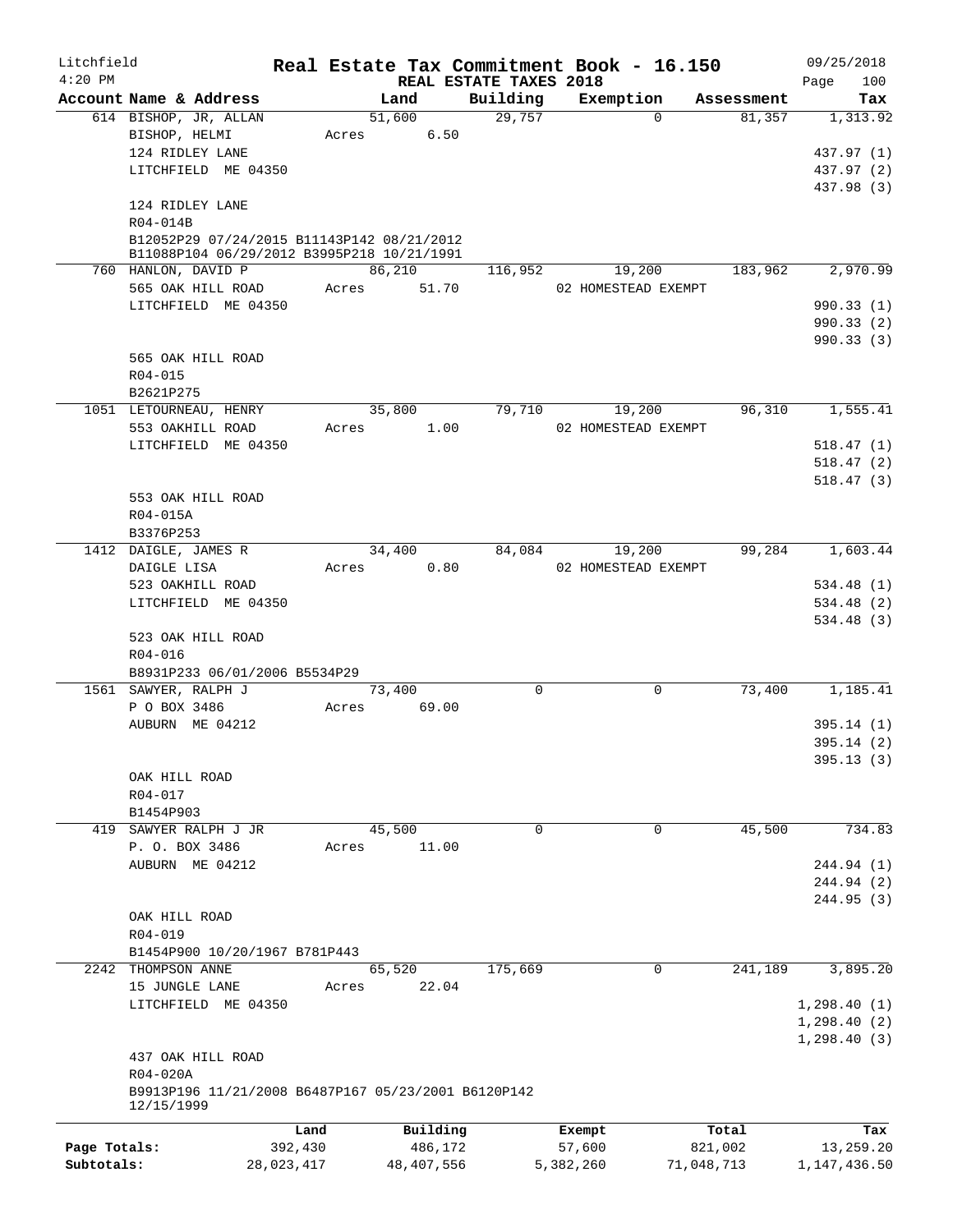| Litchfield<br>$4:20$ PM |                                                                                                   |       |            |          | REAL ESTATE TAXES 2018 | Real Estate Tax Commitment Book - 16.150 |            |            |              | 09/25/2018 |
|-------------------------|---------------------------------------------------------------------------------------------------|-------|------------|----------|------------------------|------------------------------------------|------------|------------|--------------|------------|
|                         | Account Name & Address                                                                            |       | Land       |          | Building               | Exemption                                |            | Assessment | Page         | 101<br>Tax |
|                         | 1530 ROSSIGNOL, DUDLEY R                                                                          |       | 57,500     |          | 94,124                 | 19,200                                   |            | 132,424    |              | 2,138.65   |
|                         | 409 OAKHILL ROAD                                                                                  | Acres |            | 11.00    |                        | 02 HOMESTEAD EXEMPT                      |            |            |              |            |
|                         | LITCHFIELD ME 04350                                                                               |       |            |          |                        |                                          |            |            |              | 712.88(1)  |
|                         |                                                                                                   |       |            |          |                        |                                          |            |            |              | 712.88(2)  |
|                         |                                                                                                   |       |            |          |                        |                                          |            |            |              | 712.89(3)  |
|                         | 409 OAK HILL ROAD                                                                                 |       |            |          |                        |                                          |            |            |              |            |
|                         | $R04 - 021$                                                                                       |       |            |          |                        |                                          |            |            |              |            |
|                         | B2150P42                                                                                          |       |            |          |                        |                                          |            |            |              |            |
|                         | 1529 ROSSIGNOL, DONALD R                                                                          |       | 43,500     |          | 108,908                | 19,200                                   |            | 133,208    |              | 2,151.31   |
|                         | ROSSIGNOL CATHERINE I                                                                             | Acres |            | 2.40     |                        | 02 HOMESTEAD EXEMPT                      |            |            |              |            |
|                         |                                                                                                   |       |            |          |                        |                                          |            |            |              |            |
|                         | 399 OAKHILL ROAD                                                                                  |       |            |          |                        |                                          |            |            |              | 717.10(1)  |
|                         | LITCHFIELD ME 04350                                                                               |       |            |          |                        |                                          |            |            |              | 717.10(2)  |
|                         |                                                                                                   |       |            |          |                        |                                          |            |            |              | 717.11(3)  |
|                         | 399 OAK HILL ROAD                                                                                 |       |            |          |                        |                                          |            |            |              |            |
|                         | $R04 - 022$                                                                                       |       |            |          |                        |                                          |            |            |              |            |
|                         | B3968P231 08/29/1991                                                                              |       |            |          |                        |                                          |            |            |              |            |
|                         | 176 BOUCHER, DAVID                                                                                |       | 42,000     |          | $\Omega$               | $\Omega$                                 |            | 42,000     |              | 678.30     |
|                         | 7 CHURCH STREET                                                                                   | Acres |            | 7.50     |                        |                                          |            |            |              |            |
|                         | LEWISTON ME 04240                                                                                 |       |            |          |                        |                                          |            |            |              | 226.10(1)  |
|                         |                                                                                                   |       |            |          |                        |                                          |            |            |              | 226.10(2)  |
|                         |                                                                                                   |       |            |          |                        |                                          |            |            |              | 226.10(3)  |
|                         | OAK HILL ROAD                                                                                     |       |            |          |                        |                                          |            |            |              |            |
|                         | $R04 - 023$                                                                                       |       |            |          |                        |                                          |            |            |              |            |
|                         | B3518P267                                                                                         |       |            |          |                        |                                          |            |            |              |            |
|                         | 2233 ABBOTT, JESSICA L.                                                                           |       | 51,250     |          | 86,418                 | 19,200                                   |            | 118,468    |              | 1,913.26   |
|                         | 387 OAK HILL ROAD                                                                                 | Acres |            | 5.50     |                        | 02 HOMESTEAD EXEMPT                      |            |            |              |            |
|                         | LITCHFIELD ME 04350                                                                               |       |            |          |                        |                                          |            |            |              | 637.75 (1) |
|                         |                                                                                                   |       |            |          |                        |                                          |            |            |              | 637.75 (2) |
|                         |                                                                                                   |       |            |          |                        |                                          |            |            |              | 637.76 (3) |
|                         | 387 OAK HILL ROAD                                                                                 |       |            |          |                        |                                          |            |            |              |            |
|                         |                                                                                                   |       |            |          |                        |                                          |            |            |              |            |
|                         | R04-023A                                                                                          |       |            |          |                        |                                          |            |            |              |            |
|                         | B12737P33 09/25/2017 B12379P73 06/24/2016 B12379P70<br>06/16/2016 B12182P192 10/13/2015 B11623P26 |       |            |          |                        |                                          |            |            |              |            |
|                         | 02/05/2014 B6930P105 05/22/2002 B6670P43 10/19/2001                                               |       |            |          |                        |                                          |            |            |              |            |
|                         | 1080 LITALIEN, RICHARD                                                                            |       | 62,200     |          | $\Omega$               | $\mathbf 0$                              |            | 62,200     |              | 1,004.53   |
|                         | 40 GLORIA AVE.                                                                                    | Acres |            | 40.68    |                        |                                          |            |            |              |            |
|                         | LEWISTON ME 04240-3316                                                                            |       |            |          |                        |                                          |            |            |              | 334.84 (1) |
|                         |                                                                                                   |       |            |          |                        |                                          |            |            |              | 334.84 (2) |
|                         |                                                                                                   |       |            |          |                        |                                          |            |            |              | 334.85(3)  |
|                         | OAK HILL ROAD                                                                                     |       |            |          |                        |                                          |            |            |              |            |
|                         | R04-026                                                                                           |       |            |          |                        |                                          |            |            |              |            |
|                         | B1410P357                                                                                         |       |            |          |                        |                                          |            |            |              |            |
|                         |                                                                                                   |       |            |          | 77,109                 | 0                                        |            | 120,409    |              | 1,944.61   |
| 1079                    | ROMERO, CATHERINE                                                                                 |       | 43,300     |          |                        |                                          |            |            |              |            |
|                         | LITALIEN, CATHERINE-FKA Acres                                                                     |       |            | 2.32     |                        |                                          |            |            |              |            |
|                         | 2 STOBIE STREET                                                                                   |       |            |          |                        |                                          |            |            |              | 648.20(1)  |
|                         | WINSLOW ME 04901                                                                                  |       |            |          |                        |                                          |            |            |              | 648.20 (2) |
|                         |                                                                                                   |       |            |          |                        |                                          |            |            |              | 648.21 (3) |
|                         | 299 OAK HILL ROAD                                                                                 |       |            |          |                        |                                          |            |            |              |            |
|                         | R04-026A                                                                                          |       |            |          |                        |                                          |            |            |              |            |
|                         | B8825P266 03/08/2006 B3805P102                                                                    |       |            |          |                        |                                          |            |            |              |            |
|                         | 48 AUCOIN, KATHY A                                                                                |       | 95,920     |          | 134,248                | 19,200                                   |            | 210,968    |              | 3,407.13   |
|                         | AUCOIN, STEVEN                                                                                    | Acres |            | 130.60   |                        | 02 HOMESTEAD EXEMPT                      |            |            |              |            |
|                         | 233 OAKHILL ROAD                                                                                  |       |            |          |                        |                                          |            |            | 1, 135.71(1) |            |
|                         | LITCHFIELD ME 04350                                                                               |       |            |          |                        |                                          |            |            | 1, 135.71(2) |            |
|                         |                                                                                                   |       |            |          |                        |                                          |            |            | 1, 135.71(3) |            |
|                         | 233 OAK HILL ROAD                                                                                 |       |            |          |                        |                                          |            |            |              |            |
|                         | $R04 - 029$                                                                                       |       |            |          |                        |                                          |            |            |              |            |
|                         | B2102P334                                                                                         |       |            |          |                        |                                          |            |            |              |            |
|                         |                                                                                                   |       |            |          |                        |                                          |            |            |              |            |
|                         |                                                                                                   | Land  |            | Building |                        | Exempt                                   | Total      |            |              | Tax        |
| Page Totals:            | 395,670                                                                                           |       |            | 500,807  |                        | 76,800                                   | 819,677    |            |              | 13,237.79  |
| Subtotals:              | 28,419,087                                                                                        |       | 48,908,363 |          |                        | 5,459,060                                | 71,868,390 |            | 1,160,674.29 |            |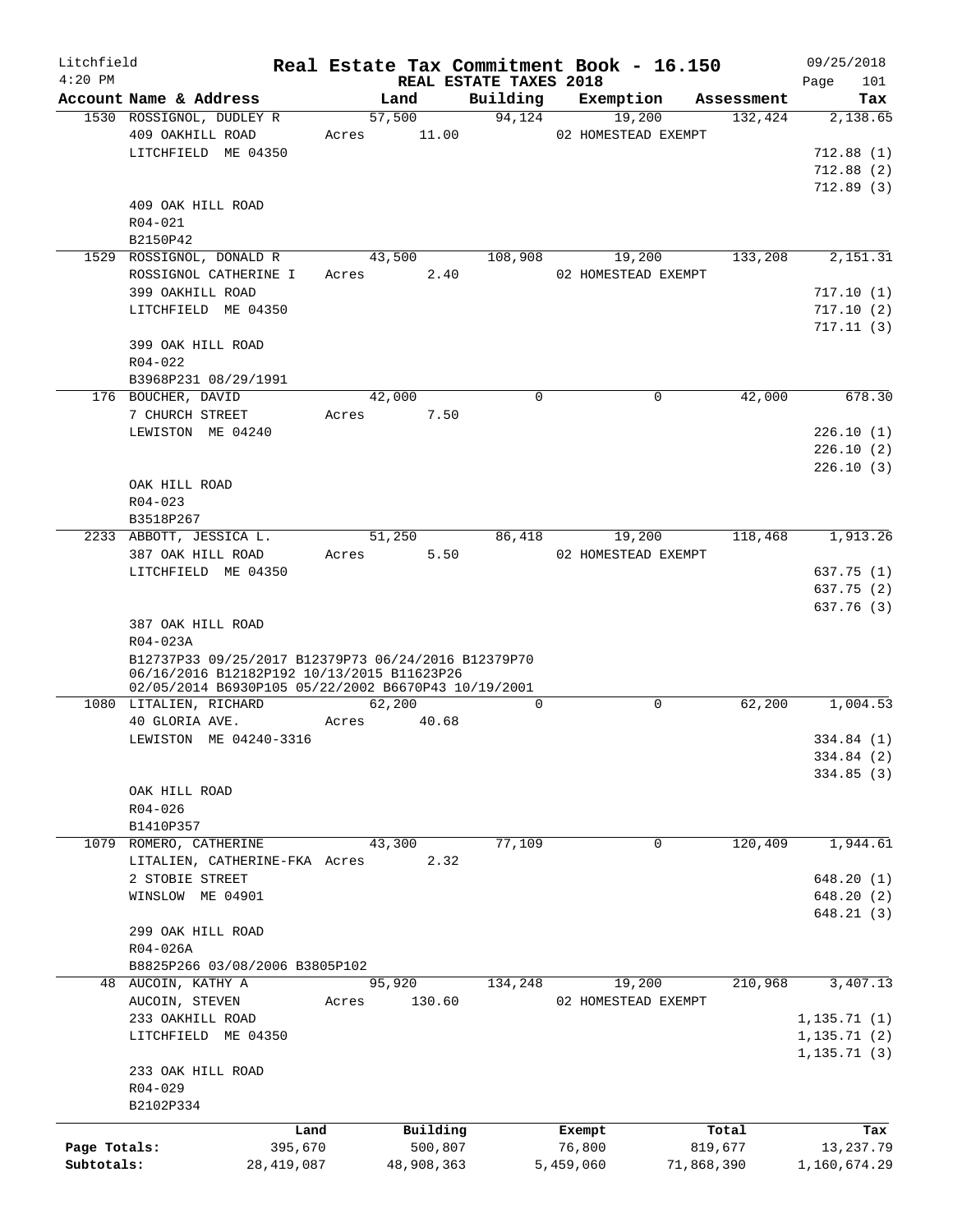| Litchfield<br>$4:20$ PM |                               |       |            |                                    | Real Estate Tax Commitment Book - 16.150 |            | 09/25/2018         |
|-------------------------|-------------------------------|-------|------------|------------------------------------|------------------------------------------|------------|--------------------|
|                         | Account Name & Address        |       | Land       | REAL ESTATE TAXES 2018<br>Building | Exemption                                | Assessment | 102<br>Page<br>Tax |
|                         | 1216 IVY, PETER & ANGELA      |       | 52,500     | 139,373                            | $\Omega$                                 | 191,873    | 3,098.75           |
|                         | 239 OAKHILL ROAD              | Acres | 6.00       |                                    |                                          |            |                    |
|                         | LITCHFIELD ME 04350           |       |            |                                    |                                          |            | 1,032.92(1)        |
|                         |                               |       |            |                                    |                                          |            | 1,032.92(2)        |
|                         |                               |       |            |                                    |                                          |            | 1,032.91(3)        |
|                         | 239 OAK HILL ROAD             |       |            |                                    |                                          |            |                    |
|                         | $R04 - 030$                   |       |            |                                    |                                          |            |                    |
|                         | B5418P45                      |       |            |                                    |                                          |            |                    |
|                         | 2927 DOYLE, BRUCE             |       | 3,376      | $\mathbf 0$                        | $\mathbf 0$                              | 3,376      | 54.52              |
|                         | 31 DOYLE STREET               | Acres | 25.00      |                                    |                                          |            |                    |
|                         | LITCHFIELD ME 04350           |       |            |                                    |                                          |            | 18.17(1)           |
|                         |                               |       |            |                                    |                                          |            | 18.17(2)           |
|                         |                               |       |            |                                    |                                          |            | 18.18(3)           |
|                         |                               |       |            |                                    |                                          |            |                    |
|                         | R04-033                       |       |            |                                    |                                          |            |                    |
|                         | B3190P252                     |       |            |                                    |                                          |            |                    |
|                         | 948 KENT, BRIAN W             |       | 14,167     | $\Omega$                           | 0                                        | 14,167     | 228.80             |
|                         | 280 OAKHILL ROAD              | Acres | 25.00      |                                    |                                          |            |                    |
|                         | LITCHFIELD ME 04350           |       |            |                                    |                                          |            | 76.27(1)           |
|                         |                               |       |            |                                    |                                          |            | 76.27(2)           |
|                         |                               |       |            |                                    |                                          |            | 76.26(3)           |
|                         | 270 OFF OAK HILL ROAD         |       |            |                                    |                                          |            |                    |
|                         |                               |       |            |                                    |                                          |            |                    |
|                         | $R04 - 033$                   |       |            |                                    |                                          |            |                    |
|                         | B3190P252                     |       |            |                                    |                                          |            |                    |
|                         | 2928 BUTLER, TIM              |       | 3,376      | $\mathbf 0$                        | 0                                        | 3,376      | 54.52              |
|                         | 226 OAKHILL ROAD              | Acres | 25.00      |                                    |                                          |            |                    |
|                         | Litchfield ME 04350           |       |            |                                    |                                          |            | 18.17(1)           |
|                         |                               |       |            |                                    |                                          |            | 18.17(2)           |
|                         |                               |       |            |                                    |                                          |            | 18.18(3)           |
|                         |                               |       |            |                                    |                                          |            |                    |
|                         | R04-033                       |       |            |                                    |                                          |            |                    |
|                         | B3190P252                     |       |            |                                    |                                          |            |                    |
|                         | 511 BUTLER, TIMOTHY           |       | 62,833     | 65,984                             | 19,200                                   | 109,617    | 1,770.31           |
|                         | 226 OAKHILL ROAD              | Acres | 18.11      |                                    | 02 HOMESTEAD EXEMPT                      |            |                    |
|                         | LITCHFIELD ME 04350           |       |            |                                    |                                          |            | 590.10(1)          |
|                         |                               |       |            |                                    |                                          |            | 590.10(2)          |
|                         |                               |       |            |                                    |                                          |            | 590.11(3)          |
|                         | 226 OAK HILL ROAD             |       |            |                                    |                                          |            |                    |
|                         | $R04 - 034$                   |       |            |                                    |                                          |            |                    |
|                         | B8353P96 03/24/2005 B5052P118 |       |            |                                    |                                          |            |                    |
|                         | 949 KENT, BRIAN W             |       | 61,270     | 104,567                            | 19,200                                   | 146,637    | 2,368.19           |
|                         | 280 OAK HILL ROAD             | Acres | 68.19      |                                    | 02 HOMESTEAD EXEMPT                      |            |                    |
|                         | LITCHFIELD ME 04350           |       |            |                                    |                                          |            | 789.40 (1)         |
|                         |                               |       |            |                                    |                                          |            | 789.40 (2)         |
|                         |                               |       |            |                                    |                                          |            | 789.39 (3)         |
|                         | 280 OAK HILL ROAD             |       |            |                                    |                                          |            |                    |
|                         | R04-036                       |       |            |                                    |                                          |            |                    |
|                         | B1723P108                     |       |            |                                    |                                          |            |                    |
| 2828                    | GRIMM, AARON                  |       | 20,942     | 55,281                             | 19,200                                   | 57,023     | 920.92             |
|                         | WILE, BRIIS DANIELLE          | Acres | 13.20      |                                    | 02 HOMESTEAD EXEMPT                      |            |                    |
|                         | 308 OAK HILL ROAD             |       |            |                                    |                                          |            | 306.97(1)          |
|                         | Litchfield ME 04350           |       |            |                                    |                                          |            | 306.97(2)          |
|                         |                               |       |            |                                    |                                          |            | 306.98(3)          |
|                         | 308 OAK HILL ROAD             |       |            |                                    |                                          |            |                    |
|                         | R04-036A                      |       |            |                                    |                                          |            |                    |
|                         | B11394P206 12/21/2012         |       |            |                                    |                                          |            |                    |
|                         |                               |       |            |                                    |                                          |            |                    |
|                         |                               |       |            |                                    |                                          |            |                    |
|                         | Land                          |       | Building   |                                    | Exempt                                   | Total      | Tax                |
| Page Totals:            | 218,464                       |       | 365,205    |                                    | 57,600                                   | 526,069    | 8,496.01           |
| Subtotals:              | 28,637,551                    |       | 49,273,568 |                                    | 5,516,660                                | 72,394,459 | 1,169,170.30       |
|                         |                               |       |            |                                    |                                          |            |                    |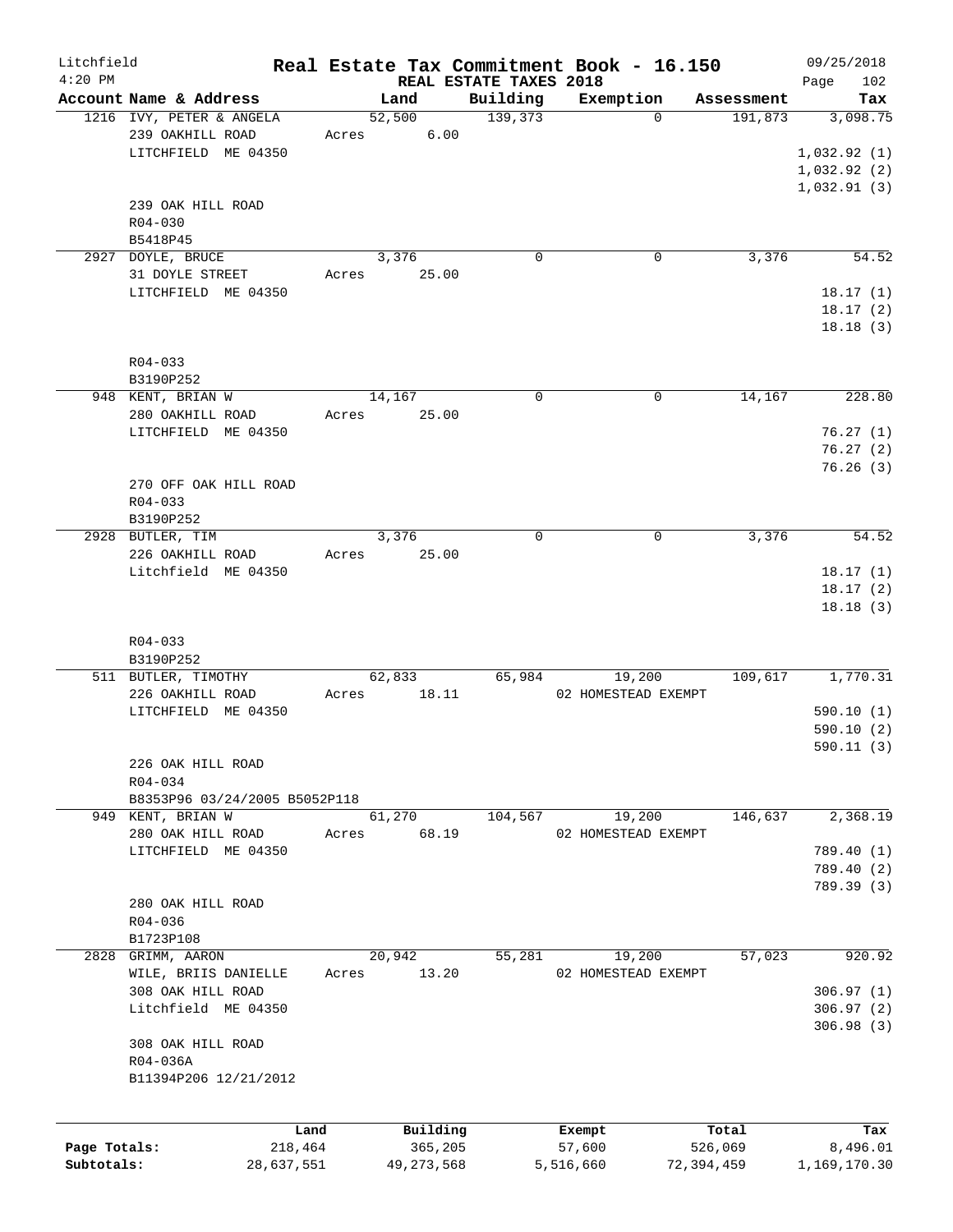| Litchfield   |                                                                   |       |            |                                    | Real Estate Tax Commitment Book - 16.150 |                          | 09/25/2018             |
|--------------|-------------------------------------------------------------------|-------|------------|------------------------------------|------------------------------------------|--------------------------|------------------------|
| $4:20$ PM    | Account Name & Address                                            |       | Land       | REAL ESTATE TAXES 2018<br>Building | Exemption                                | Assessment               | 103<br>Page<br>Tax     |
|              | 967 DESROSIER, JOHN                                               |       | 84,803     | 246, 139                           | 19,200                                   | 311,742                  | 5,034.63               |
|              | DESROSIER LINDA                                                   | Acres | 84.94      |                                    | 02 HOMESTEAD EXEMPT                      |                          |                        |
|              | 340 OAKHILL ROAD                                                  |       |            |                                    |                                          |                          | 1,678.21(1)            |
|              | LITCHFIELD ME                                                     |       |            |                                    |                                          |                          | 1,678.21(2)            |
|              | 04350-9537                                                        |       |            |                                    |                                          |                          |                        |
|              | 340 OAK HILL ROAD                                                 |       |            |                                    |                                          |                          | 1,678.21(3)            |
|              | R04-037                                                           |       |            |                                    |                                          |                          |                        |
|              | B5016P191                                                         |       |            |                                    |                                          |                          |                        |
|              | 962 STORTO, PAMELA                                                |       | 75,138     | 68,454                             | 19,200                                   | 124,392                  | 2,008.93               |
|              | 414 OAKHILL ROAD                                                  | Acres | 43.00      |                                    | 02 HOMESTEAD EXEMPT                      |                          |                        |
|              | LITCHFIELD ME 04350                                               |       |            |                                    |                                          |                          | 669.64(1)              |
|              |                                                                   |       |            |                                    |                                          |                          | 669.64(2)              |
|              |                                                                   |       |            |                                    |                                          |                          | 669.65(3)              |
|              | 414 OAK HILL ROAD                                                 |       |            |                                    |                                          |                          |                        |
|              | R04-037A<br>B7607P177 08/29/2003                                  |       |            |                                    |                                          |                          |                        |
|              | 1778 VACHON, DONALD L                                             |       | 41,500     |                                    | 85,701<br>24,960                         | 102,241                  | 1,651.19               |
|              | 398 OAKHILL ROAD                                                  | Acres | 1.60       |                                    | 02 HOMESTEAD EXEMPT                      |                          |                        |
|              | LITCHFIELD ME 04350                                               |       |            |                                    | 03 VETERANS EXEMPT                       |                          | 550.40(1)              |
|              |                                                                   |       |            |                                    |                                          |                          | 550.40(2)              |
|              |                                                                   |       |            |                                    |                                          |                          | 550.39(3)              |
|              | 398 OAK HILL ROAD                                                 |       |            |                                    |                                          |                          |                        |
|              | R04-037B                                                          |       |            |                                    |                                          |                          |                        |
|              | B3424P278                                                         |       |            |                                    |                                          |                          |                        |
|              | 82 BURGOS, CHRISTOPHER N                                          |       | 51,000     | 18,541                             |                                          | 69,541<br>$\overline{0}$ | 1,123.09               |
|              | C/O JACKIE DESCHAINE                                              | Acres | 5.40       |                                    |                                          |                          |                        |
|              | 8 FAIRVIEW DRIVE<br>LISBON ME 04250                               |       |            |                                    |                                          |                          | 374.36(1)<br>374.36(2) |
|              |                                                                   |       |            |                                    |                                          |                          | 374.37(3)              |
|              | 392 OAK HILL ROAD                                                 |       |            |                                    |                                          |                          |                        |
|              | R04-037C                                                          |       |            |                                    |                                          |                          |                        |
|              | B4761P309 09/03/2004                                              |       |            |                                    |                                          |                          |                        |
|              | 2547 GUAY, LIONEL C III                                           |       | 45,450     | 80,076                             | 19,200                                   | 106,326                  | 1,717.16               |
|              | 328 OAK HILL ROAD                                                 | Acres | 3.18       |                                    | 02 HOMESTEAD EXEMPT                      |                          |                        |
|              | LITCHFIELD ME 04350                                               |       |            |                                    |                                          |                          | 572.39(1)              |
|              |                                                                   |       |            |                                    |                                          |                          | 572.39 (2)             |
|              |                                                                   |       |            |                                    |                                          |                          | 572.38(3)              |
|              | 328 OAK HILL ROAD                                                 |       |            |                                    |                                          |                          |                        |
|              | R04-037D<br>B10285P84 11/30/2009 B8630P280 09/29/2005             |       |            |                                    |                                          |                          |                        |
|              | 85 BOURQUE, NICHOLAS N                                            |       | 28,800     | 61,005                             | 19,200                                   | 70,605                   | 1,140.27               |
|              | 418 OAK HILL ROAD                                                 | Acres | 0.60       |                                    | 02 HOMESTEAD EXEMPT                      |                          |                        |
|              | LITCHFIELD ME 04350                                               |       |            |                                    |                                          |                          | 380.09 (1)             |
|              |                                                                   |       |            |                                    |                                          |                          | 380.09 (2)             |
|              |                                                                   |       |            |                                    |                                          |                          | 380.09(3)              |
|              | 418 OAK HILL ROAD                                                 |       |            |                                    |                                          |                          |                        |
|              | R04-038                                                           |       |            |                                    |                                          |                          |                        |
|              | B10303P19 12/16/2009 B10189P220 08/21/2009 B7418P89<br>05/21/2003 |       |            |                                    |                                          |                          |                        |
|              | 833 HILL, RICHARD                                                 |       | 79,000     | 127,758                            | 19,200                                   | 187,558                  | 3,029.06               |
|              | CAMPBELLTON ELLEN S                                               | Acres | 49.00      |                                    | 02 HOMESTEAD EXEMPT                      |                          |                        |
|              | 4 TOWER LANE                                                      |       |            |                                    |                                          |                          | 1,009.69(1)            |
|              | LITCHFIELD ME 04350                                               |       |            |                                    |                                          |                          | 1,009.69(2)            |
|              |                                                                   |       |            |                                    |                                          |                          | 1,009.68(3)            |
|              | 4 TOWER LANE                                                      |       |            |                                    |                                          |                          |                        |
|              | R04-039                                                           |       |            |                                    |                                          |                          |                        |
|              | B2880P176 11/08/1985                                              |       |            |                                    |                                          |                          |                        |
|              |                                                                   | Land  | Building   |                                    | Exempt                                   | Total                    | Tax                    |
| Page Totals: | 405,691                                                           |       | 687,674    |                                    | 120,960                                  | 972,405                  | 15,704.33              |
| Subtotals:   | 29,043,242                                                        |       | 49,961,242 |                                    | 5,637,620                                | 73,366,864               | 1,184,874.63           |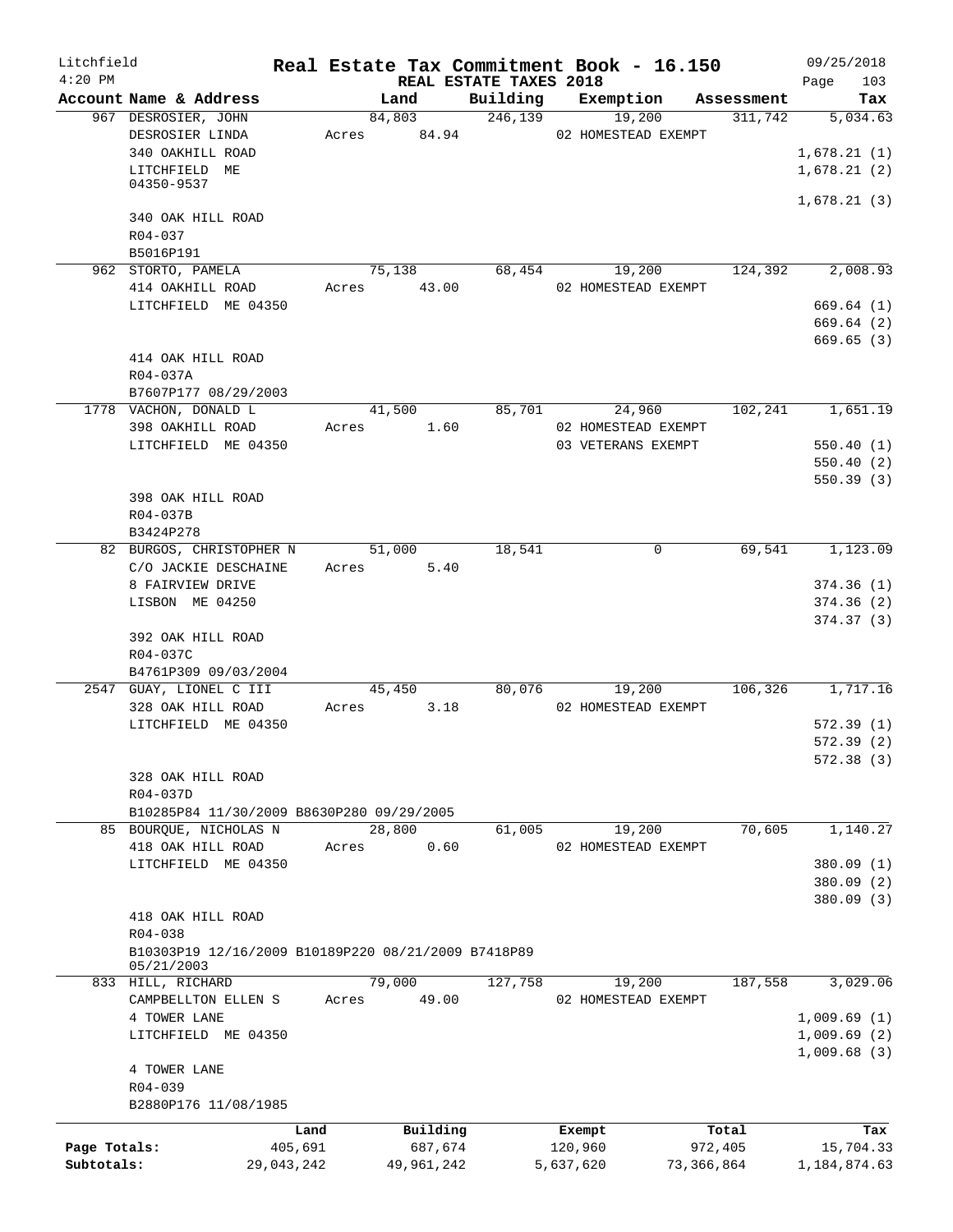| Litchfield |                                                                                                             |       |        |                        | Real Estate Tax Commitment Book - 16.150 |            | 09/25/2018             |
|------------|-------------------------------------------------------------------------------------------------------------|-------|--------|------------------------|------------------------------------------|------------|------------------------|
| $4:20$ PM  |                                                                                                             |       |        | REAL ESTATE TAXES 2018 |                                          |            | 104<br>Page            |
|            | Account Name & Address                                                                                      |       | Land   | Building               | Exemption                                | Assessment | Tax                    |
|            | 1173 ROOD RICHARD C                                                                                         |       | 31,600 | 111,430                | $\Omega$                                 | 143,030    | 2,309.93               |
|            | 440 OAKHILL ROAD                                                                                            | Acres | 0.70   |                        |                                          |            |                        |
|            | LITCHFIELD ME 04350                                                                                         |       |        |                        |                                          |            | 769.98(1)              |
|            |                                                                                                             |       |        |                        |                                          |            | 769.98(2)              |
|            |                                                                                                             |       |        |                        |                                          |            | 769.97(3)              |
|            | 440 OAK HILL ROAD                                                                                           |       |        |                        |                                          |            |                        |
|            | R04-039A                                                                                                    |       |        |                        |                                          |            |                        |
|            | B8440P301 06/03/2005 B5387P210                                                                              |       |        |                        |                                          |            |                        |
|            | 2180 U S CELLULAR<br>CORPORATION                                                                            |       | 0      | 4,158                  | 0                                        | 4,158      | 67.15                  |
|            | PROPERTY TAXES                                                                                              |       |        |                        |                                          |            |                        |
|            | P. O. BOX 31369                                                                                             |       |        |                        |                                          |            | 22.38(1)               |
|            | CHICAGO IL 60631                                                                                            |       |        |                        |                                          |            | 22.38(2)               |
|            |                                                                                                             |       |        |                        |                                          |            | 22.39(3)               |
|            | OAK HILL ROAD                                                                                               |       |        |                        |                                          |            |                        |
|            | $R04 - 040 - ON - 1$                                                                                        |       |        |                        |                                          |            |                        |
|            | 714 GOWELL SR, CLARENCE R<br>GRANTOR TRUST                                                                  |       | 43,500 | $\mathbf 0$            | $\mathbf 0$                              | 43,500     | 702.52                 |
|            | GOWELL SR CLARENCE R                                                                                        | Acres | 9.00   |                        |                                          |            |                        |
|            | TRUSTEE                                                                                                     |       |        |                        |                                          |            |                        |
|            | 156 WENTZELL ROAD<br>LITCHFIELD ME 04350                                                                    |       |        |                        |                                          |            | 234.17(1)<br>234.17(2) |
|            |                                                                                                             |       |        |                        |                                          |            | 234.18(3)              |
|            | <b>GUSTIN ROAD</b>                                                                                          |       |        |                        |                                          |            |                        |
|            | $R04 - 042$                                                                                                 |       |        |                        |                                          |            |                        |
|            | B6354P113 11/21/2000                                                                                        |       |        |                        |                                          |            |                        |
|            | 738 GUSTIN, GEORGE                                                                                          |       | 50,800 | 0                      | $\mathbf 0$                              | 50,800     | 820.42                 |
|            | 38 RIDGE RD                                                                                                 | Acres | 42.00  |                        |                                          |            |                        |
|            | WALES ME 04280                                                                                              |       |        |                        |                                          |            | 273.47(1)              |
|            |                                                                                                             |       |        |                        |                                          |            | 273.47(2)              |
|            |                                                                                                             |       |        |                        |                                          |            | 273.48(3)              |
|            | <b>GUSTIN ROAD</b>                                                                                          |       |        |                        |                                          |            |                        |
|            | $R04 - 043$                                                                                                 |       |        |                        |                                          |            |                        |
|            | B4265P331                                                                                                   |       |        |                        |                                          |            |                        |
|            | 1261 MULHERIN, TODD J                                                                                       |       | 50,000 | 236,109                | 19,200                                   | 266,909    | 4,310.58               |
|            | 524 OAKHILL ROAD                                                                                            | Acres | 5.00   |                        | 02 HOMESTEAD EXEMPT                      |            |                        |
|            | LITCHFIELD ME 04350                                                                                         |       |        |                        |                                          |            | 1,436.86(1)            |
|            |                                                                                                             |       |        |                        |                                          |            | 1,436.86 (2)           |
|            |                                                                                                             |       |        |                        |                                          |            | 1,436.86(3)            |
|            | 524 OAK HILL ROAD                                                                                           |       |        |                        |                                          |            |                        |
|            | R04-043A                                                                                                    |       |        |                        |                                          |            |                        |
|            | B4265P330                                                                                                   |       |        |                        |                                          |            |                        |
|            | 742 BOLTON-PISTOLE,<br>CHRISTINE Y.                                                                         |       | 52,800 | 131,740                | 19,200                                   | 165,340    | 2,670.24               |
|            | 56 GUSTIN ROAD                                                                                              | Acres | 6.30   |                        | 02 HOMESTEAD EXEMPT                      |            |                        |
|            | LITCHFIELD ME 04350                                                                                         |       |        |                        |                                          |            | 890.08 (1)             |
|            |                                                                                                             |       |        |                        |                                          |            | 890.08 (2)             |
|            |                                                                                                             |       |        |                        |                                          |            | 890.08 (3)             |
|            | 56 GUSTIN ROAD                                                                                              |       |        |                        |                                          |            |                        |
|            | R04-043B                                                                                                    |       |        |                        |                                          |            |                        |
|            | B12143P138 10/22/2015 B12073P81 08/13/2015 B11892P31<br>12/31/2014 B8615P232 09/23/2005 B6169P46 10/08/2004 |       |        |                        |                                          |            |                        |

|              | Land         | Building   | Exempt    | Total      | Tax          |
|--------------|--------------|------------|-----------|------------|--------------|
| Page Totals: | 228,700      | 483, 437   | 38,400    | 673,737    | 10,880.84    |
| Subtotals:   | 29, 271, 942 | 50,444,679 | 5,676,020 | 74,040,601 | 1,195,755.47 |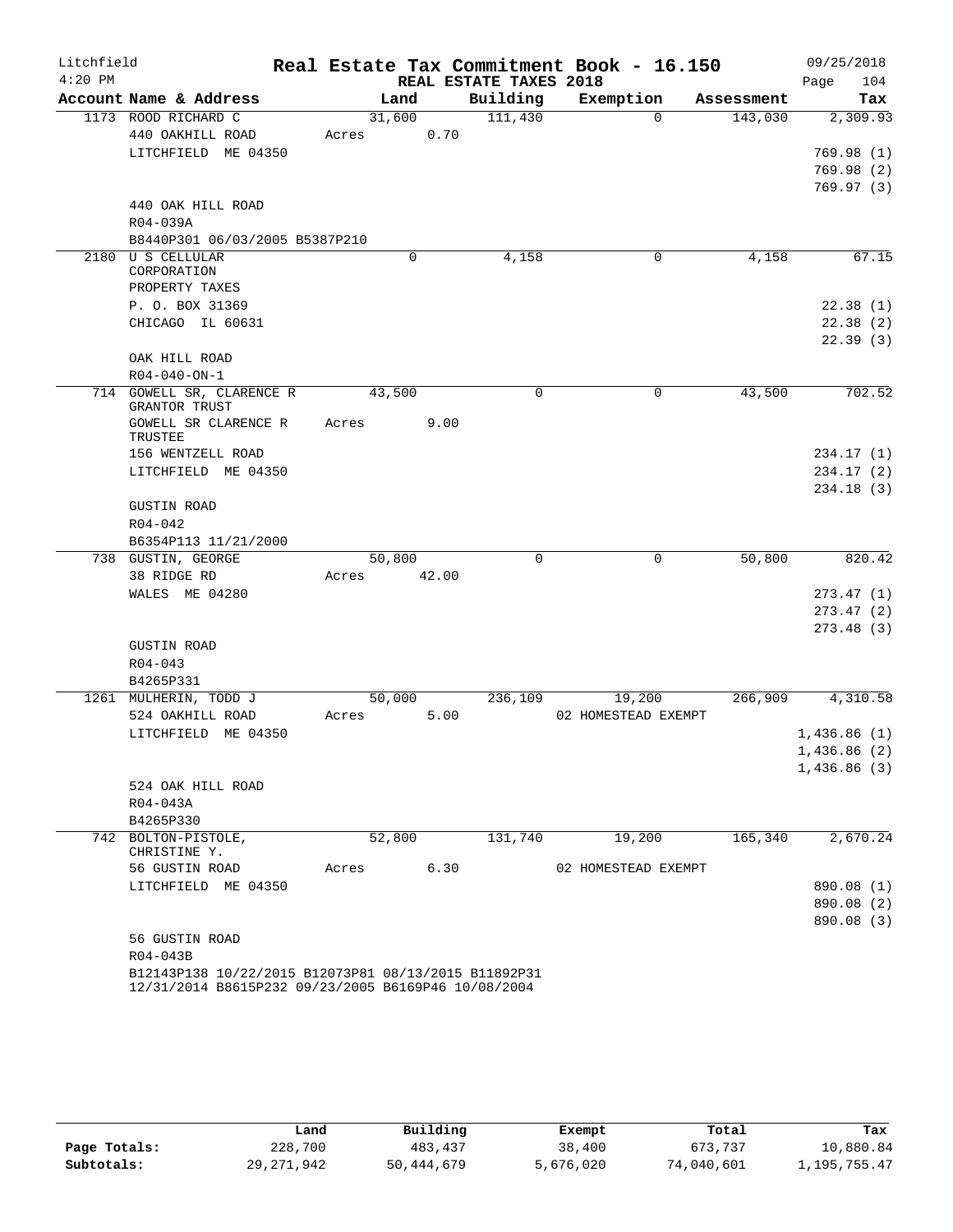| Litchfield<br>$4:20$ PM |                                                                                           |       |                | REAL ESTATE TAXES 2018 | Real Estate Tax Commitment Book - 16.150 |            | 09/25/2018<br>105<br>Page            |
|-------------------------|-------------------------------------------------------------------------------------------|-------|----------------|------------------------|------------------------------------------|------------|--------------------------------------|
|                         | Account Name & Address                                                                    |       | Land           | Building               | Exemption                                | Assessment | Tax                                  |
|                         | 2031 MONTMINY, GERALD D. &<br>TRUNDY KIMBERLY A<br>P O BOX 1182<br>SABATTUS ME 04280-1182 | Acres | 43,000<br>2.20 | 47,708                 | $\Omega$                                 | 90,708     | 1,464.93<br>488.31 (1)<br>488.31 (2) |
|                         | 32 NUTTING LANE<br>R04-043C<br>B6254P89 02/24/2000                                        |       |                |                        |                                          |            | 488.31 (3)                           |
|                         | 715 GOWELL ALMA E. TRUSTEE                                                                |       | 48,825         | $\mathbf 0$            | $\mathbf 0$                              | 48,825     | 788.52                               |
|                         | 156 WENTZELL ROAD                                                                         | Acres | 1.33           |                        |                                          |            |                                      |
|                         | LITCHFIELD ME 04350                                                                       |       |                |                        |                                          |            | 262.84(1)                            |
|                         |                                                                                           |       |                |                        |                                          |            | 262.84(2)<br>262.84(3)               |
|                         | <b>GUSTIN ROAD</b>                                                                        |       |                |                        |                                          |            |                                      |
|                         | $R04 - 044$                                                                               |       |                |                        |                                          |            |                                      |
|                         | B6354P122                                                                                 |       |                |                        |                                          |            |                                      |
| 1379                    | WESTLING GARY, WESTLING<br>CASEY                                                          |       | 41,850         | 11,930                 | 0                                        | 53,780     | 868.55                               |
|                         | 1113 S. VIEJO DR.                                                                         | Acres | 2.70           |                        |                                          |            |                                      |
|                         | COTTON AZ 86326                                                                           |       |                |                        |                                          |            | 289.52(1)                            |
|                         |                                                                                           |       |                |                        |                                          |            | 289.52(2)<br>289.51(3)               |
|                         | 12 NUTTING LANE                                                                           |       |                |                        |                                          |            |                                      |
|                         | R04-044A                                                                                  |       |                |                        |                                          |            |                                      |
|                         | B9461P291 08/09/2007 B8997P314 07/26/2006 B6036P31<br>08/25/1999                          |       |                |                        |                                          |            |                                      |
|                         | 2281 SENOSK PAUL JR                                                                       |       | 0              | 23,016                 | 19,200                                   | 3,816      | 61.63                                |
|                         | 86 GUSTIN ROAD                                                                            |       |                |                        | 02 HOMESTEAD EXEMPT                      |            |                                      |
|                         | LITCHFIELD ME 04268                                                                       |       |                |                        |                                          |            | 20.54(1)<br>20.54(2)                 |
|                         |                                                                                           |       |                |                        |                                          |            | 20.55(3)                             |
|                         | 86 GUSTIN ROAD                                                                            |       |                |                        |                                          |            |                                      |
|                         | $R04 - 044 - ON - 24$                                                                     |       |                |                        |                                          |            |                                      |
|                         | 1411 PUSHARD, CINDY                                                                       |       | $\mathbf 0$    | 35,572                 | 19,200                                   | 16,372     | 264.41                               |
|                         | 156 WENTZELL ROAD                                                                         |       |                |                        | 02 HOMESTEAD EXEMPT                      |            |                                      |
|                         | LITCHFIELD ME 04350                                                                       |       |                |                        |                                          |            | 88.14 (1)<br>88.14(2)                |
|                         |                                                                                           |       |                |                        |                                          |            | 88.13 (3)                            |
|                         | 76 GUSTIN ROAD                                                                            |       |                |                        |                                          |            |                                      |
|                         | $R04 - 044 - ON - 25$                                                                     |       |                |                        |                                          |            |                                      |
|                         | 1315 OAKES, SHERRY                                                                        |       | 0              | 5,992                  | 5,992                                    | $\Omega$   | 0.00                                 |
|                         | PO BOX 186                                                                                |       |                |                        | 02 HOMESTEAD EXEMPT                      |            |                                      |
|                         | LITCHFIELD ME 04350                                                                       |       |                |                        |                                          |            |                                      |
|                         | 10 NUTTING LANE                                                                           |       |                |                        |                                          |            |                                      |
|                         | R04-044-ON-26                                                                             |       |                |                        |                                          |            |                                      |
|                         | 1250 JUNEAU LLC                                                                           |       | 61,548         | $\Omega$               | 0                                        | 61,548     | 994.00                               |
|                         | PO BOX 118<br>LITCHFIELD ME 04350                                                         | Acres | 58.66          |                        |                                          |            | 331.33(1)                            |
|                         |                                                                                           |       |                |                        |                                          |            | 331.33(2)                            |
|                         |                                                                                           |       |                |                        |                                          |            | 331.34(3)                            |
|                         | NUTTING LANE                                                                              |       |                |                        |                                          |            |                                      |
|                         | R04-045                                                                                   |       |                |                        |                                          |            |                                      |
|                         | B11209P37 09/27/2012 B10734P70 05/19/2011 B9328P22<br>04/20/2007 B7931P303 02/20/2004     |       |                |                        |                                          |            |                                      |
|                         |                                                                                           |       |                |                        |                                          |            |                                      |
|                         |                                                                                           | Land  | Building       |                        | Exempt                                   | Total      | Tax                                  |

|              | Land.      | Building   | Exempt    | тосат      | тах          |
|--------------|------------|------------|-----------|------------|--------------|
| Page Totals: | 195,223    | 124,218    | 44,392    | 275,049    | 4,442.04     |
| Subtotals:   | 29,467,165 | 50,568,897 | 5,720,412 | 74,315,650 | 1,200,197.51 |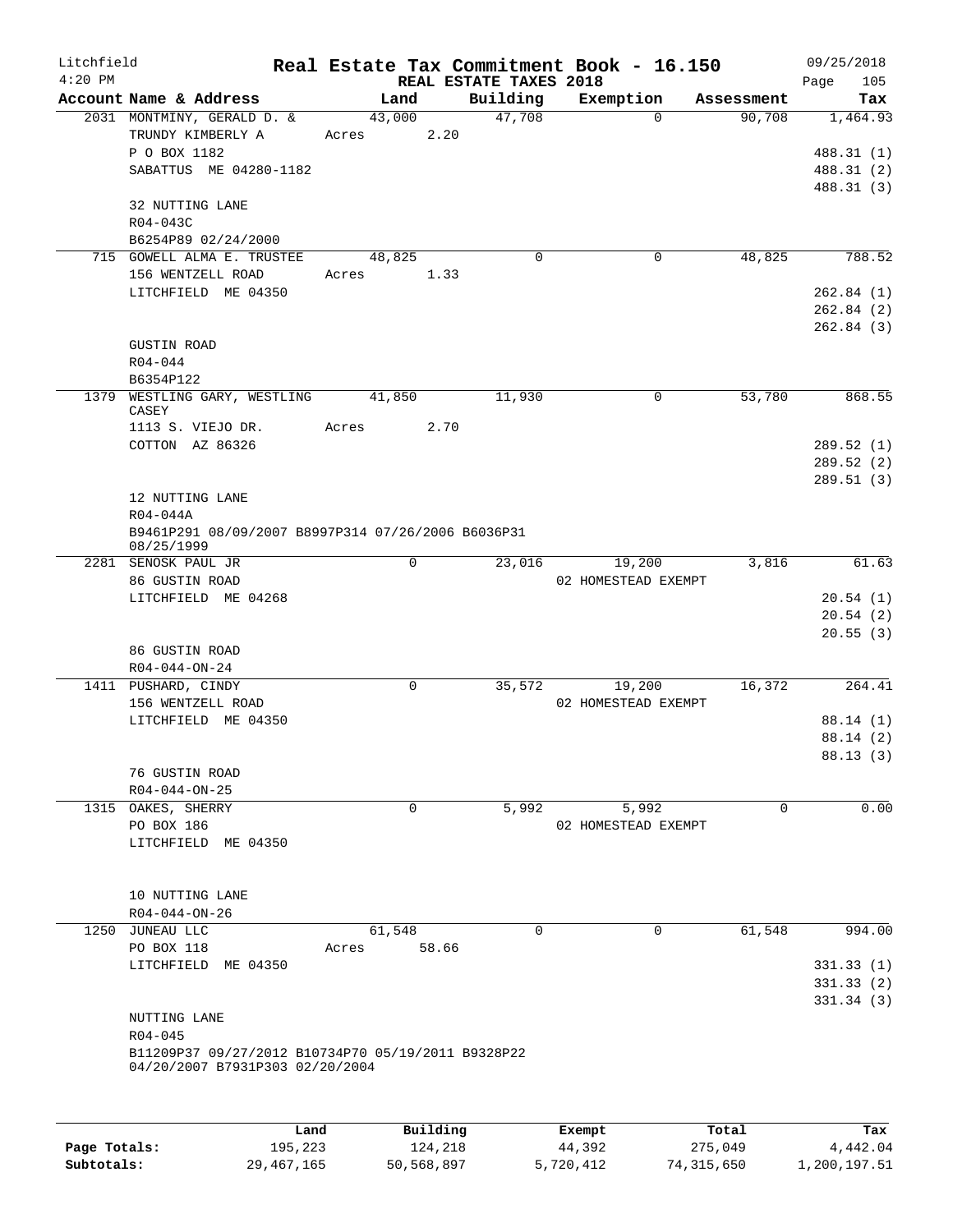| Litchfield<br>$4:20$ PM |                                                                                  | Real Estate Tax Commitment Book - 16.150 | REAL ESTATE TAXES 2018 |                     |            | 09/25/2018<br>106<br>Page |
|-------------------------|----------------------------------------------------------------------------------|------------------------------------------|------------------------|---------------------|------------|---------------------------|
|                         | Account Name & Address                                                           | Land                                     | Building               | Exemption           | Assessment | Tax                       |
|                         | 2687 MILLS MORIN ANNE<br>P.O. BOX 118                                            | 106,950<br>1.34<br>Acres                 | 196,832                | $\Omega$            | 303,782    | 4,906.08                  |
|                         | LITCHFIELD ME 04350                                                              |                                          |                        |                     |            | 1,635.36(1)               |
|                         |                                                                                  |                                          |                        |                     |            | 1,635.36(2)               |
|                         | 154 NUTTING LANE                                                                 |                                          |                        |                     |            | 1,635.36(3)               |
|                         | $R04 - 045A$<br>B11740P36 07/11/2014 B9328P26 04/20/2007 B7984P347<br>06/11/2004 |                                          |                        |                     |            |                           |
|                         | 713 GOWELL ALMA E. TRUSTEE                                                       | 168,970                                  | 52,334                 | 0                   | 221,304    | 3,574.06                  |
|                         | 156 WENTZELL ROAD                                                                | 36.94<br>Acres                           |                        |                     |            |                           |
|                         | LITCHFIELD ME 04350                                                              |                                          |                        |                     |            | 1, 191.35(1)              |
|                         |                                                                                  |                                          |                        |                     |            | 1, 191.35(2)              |
|                         | 98 GUSTIN ROAD                                                                   |                                          |                        |                     |            | 1, 191.36(3)              |
|                         | $R04 - 046$                                                                      |                                          |                        |                     |            |                           |
|                         | B6354P112 11/30/2000                                                             |                                          |                        |                     |            |                           |
|                         | 2633 GOWELL CLARENCE R III                                                       | 42,650                                   | 22,501                 | 0                   | 65,151     | 1,052.19                  |
|                         | 473 RICHMOND ROAD                                                                | Acres<br>2.06                            |                        |                     |            |                           |
|                         | LITCHFIELD ME 04350                                                              |                                          |                        |                     |            | 350.73(1)<br>350.73(2)    |
|                         |                                                                                  |                                          |                        |                     |            | 350.73(3)                 |
|                         | 57 NUTTING LANE                                                                  |                                          |                        |                     |            |                           |
|                         | R04-046A                                                                         |                                          |                        |                     |            |                           |
|                         | B9248P134 08/31/2006                                                             |                                          |                        |                     |            |                           |
|                         | 2067 GOWELL, ALMA E. TRUSTEE                                                     | 6,000                                    | 53,008                 | 0                   | 59,008     | 952.98                    |
|                         | 156 WENTZELL ROAD                                                                |                                          |                        |                     |            |                           |
|                         | LITCHFIELD ME 04350                                                              |                                          |                        |                     |            | 317.66(1)                 |
|                         |                                                                                  |                                          |                        |                     |            | 317.66(2)                 |
|                         |                                                                                  |                                          |                        |                     |            | 317.66(3)                 |
|                         | 108 GUSTIN ROAD<br>$R04 - 046 - ON - 1$                                          |                                          |                        |                     |            |                           |
|                         | B6345P122                                                                        |                                          |                        |                     |            |                           |
|                         | 2068 GOOLDRUP, DOROTHY                                                           | 0                                        | 33,296                 | 0                   | 33,296     | 537.73                    |
|                         | FOURNIER, JASON                                                                  |                                          |                        |                     |            |                           |
|                         | 13 NUTTING LANE                                                                  |                                          |                        |                     |            | 179.24(1)                 |
|                         | LITCHFIELD ME 04350                                                              |                                          |                        |                     |            | 179.24(2)                 |
|                         |                                                                                  |                                          |                        |                     |            | 179.25(3)                 |
|                         | 13 NUTTING LANE                                                                  |                                          |                        |                     |            |                           |
|                         | $R04 - 046 - ON - 27$<br>1940 HUFF, JR. ROBERT                                   | 0                                        | 45,319                 | 19,200              | 26,119     | 421.82                    |
|                         | VANNAH RHONDA                                                                    |                                          |                        | 02 HOMESTEAD EXEMPT |            |                           |
|                         | 558 HUNTINGTON HILL RD                                                           |                                          |                        |                     |            | 140.61(1)                 |
|                         | LITCHFIELD ME 04350                                                              |                                          |                        |                     |            | 140.61(2)                 |
|                         |                                                                                  |                                          |                        |                     |            | 140.60(3)                 |
|                         | 14 GOWELL LANE                                                                   |                                          |                        |                     |            |                           |
|                         | $R04 - 046 - ON - 28$                                                            |                                          |                        |                     |            |                           |
|                         | 1936 SMITH, DONALD AND<br>HOLLIS                                                 | 0                                        | 10,861                 | 0                   | 10,861     | 175.41                    |
|                         | 19 ANDERSON ROAD                                                                 |                                          |                        |                     |            |                           |
|                         | MONMOUTH ME 04259                                                                |                                          |                        |                     |            | 58.47(1)                  |
|                         |                                                                                  |                                          |                        |                     |            | 58.47 (2)                 |
|                         |                                                                                  |                                          |                        |                     |            | 58.47(3)                  |
|                         | 4 GOWELL LANE                                                                    |                                          |                        |                     |            |                           |
|                         | $R04 - 046 - ON - 28 - A$                                                        |                                          |                        |                     |            |                           |
|                         |                                                                                  |                                          |                        |                     |            |                           |
|                         |                                                                                  |                                          |                        |                     |            |                           |
|                         |                                                                                  |                                          |                        |                     |            |                           |

|              | Land       | Building   | Exempt    | Total      | Tax          |
|--------------|------------|------------|-----------|------------|--------------|
| Page Totals: | 324,570    | 414,151    | 19,200    | 719,521    | 11,620.27    |
| Subtotals:   | 29,791,735 | 50,983,048 | 5,739,612 | 75,035,171 | 1,211,817.78 |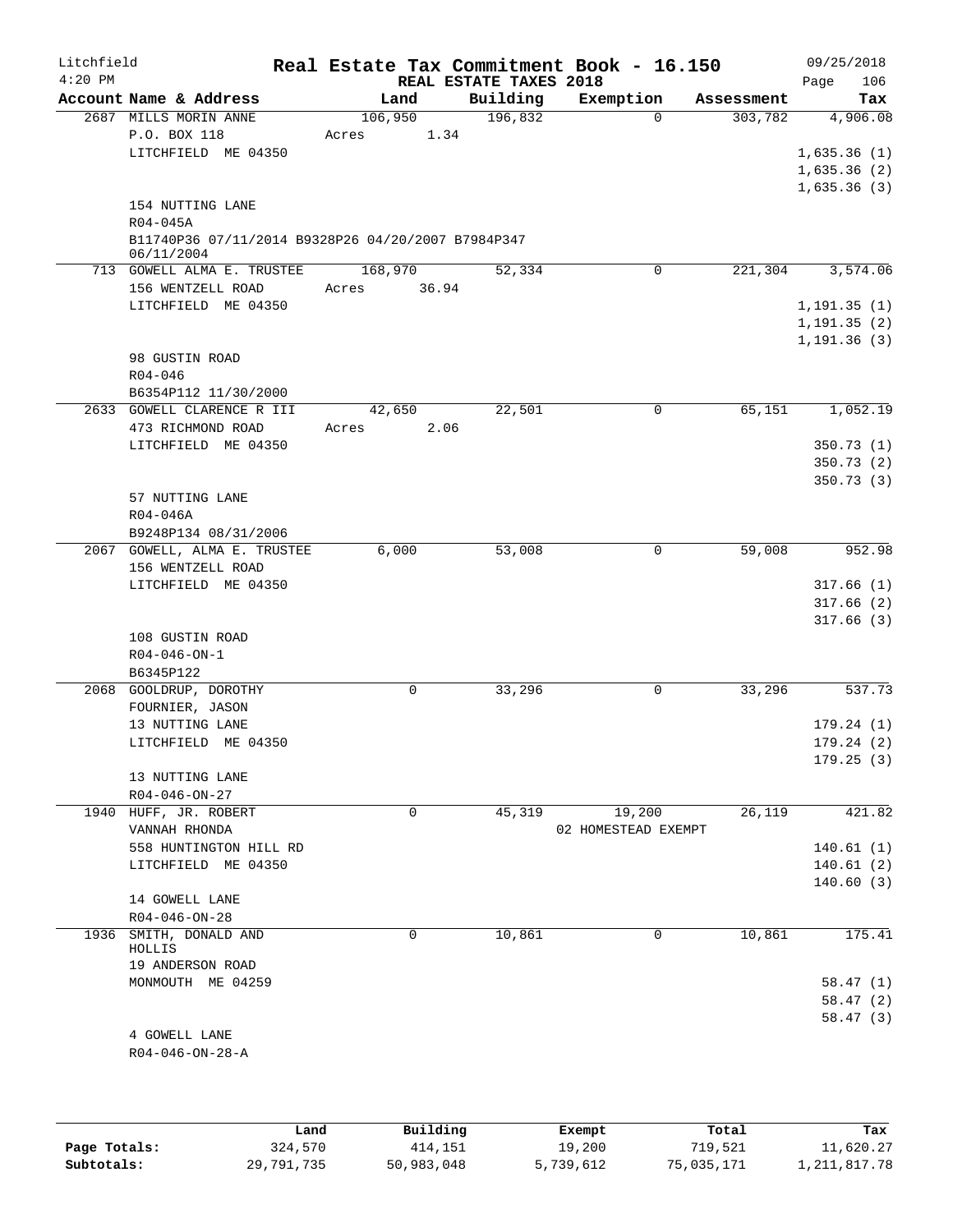| Litchfield   |                                                      |            |                |                                    | Real Estate Tax Commitment Book - 16.150 |                        | 09/25/2018           |
|--------------|------------------------------------------------------|------------|----------------|------------------------------------|------------------------------------------|------------------------|----------------------|
| $4:20$ PM    | Account Name & Address                               |            | Land           | REAL ESTATE TAXES 2018<br>Building |                                          |                        | 107<br>Page<br>Tax   |
|              | 1941 CARON, LINDA                                    |            | $\mathbf 0$    | 8,535                              | Exemption<br>8,535                       | Assessment<br>$\Omega$ | 0.00                 |
|              | 9 GOWELL LANE                                        |            |                |                                    | 02 HOMESTEAD EXEMPT                      |                        |                      |
|              | LITCHFIELD ME 04350                                  |            |                |                                    |                                          |                        |                      |
|              |                                                      |            |                |                                    |                                          |                        |                      |
|              |                                                      |            |                |                                    |                                          |                        |                      |
|              | 9 GOWELL LANE                                        |            |                |                                    |                                          |                        |                      |
|              | $R04 - 046 - ON - 29$                                |            |                |                                    |                                          |                        |                      |
|              | B10197P79 08/28/2009                                 |            |                |                                    |                                          |                        |                      |
|              | 2834 GOWELL-RENKEN, KIM                              |            | $\Omega$       | 10,094                             | 0                                        | 10,094                 | 163.02               |
|              | 490 HUNTINGTON HILL                                  |            |                |                                    |                                          |                        |                      |
|              | <b>ROAD</b>                                          |            |                |                                    |                                          |                        |                      |
|              | Litchfield ME 04350                                  |            |                |                                    |                                          |                        | 54.34(1)<br>54.34(2) |
|              |                                                      |            |                |                                    |                                          |                        | 54.34(3)             |
|              | 15 GOWELL LANE                                       |            |                |                                    |                                          |                        |                      |
|              | $R04 - 046 - ON - 30$                                |            |                |                                    |                                          |                        |                      |
|              | 716 GOWELL, HEATHER                                  |            | 0              | 62,311                             | 19,200                                   | 43,111                 | 696.24               |
|              | 13 NUTTING LANE                                      |            |                |                                    | 02 HOMESTEAD EXEMPT                      |                        |                      |
|              | LITCHFIELD ME                                        |            |                |                                    |                                          |                        | 232.08(1)            |
|              | 04350-3535                                           |            |                |                                    |                                          |                        |                      |
|              |                                                      |            |                |                                    |                                          |                        | 232.08 (2)           |
|              |                                                      |            |                |                                    |                                          |                        | 232.08(3)            |
|              | 32 GOWELL LANE                                       |            |                |                                    |                                          |                        |                      |
|              | R04-046-ON-32                                        |            |                |                                    |                                          |                        |                      |
|              | 1867 WHITE, DIAN                                     |            | 49,150         | 52,140                             | 19,200                                   | 82,090                 | 1,325.75             |
|              | 138 GUSTIN ROAD                                      |            | 28.00<br>Acres |                                    | 02 HOMESTEAD EXEMPT                      |                        |                      |
|              | LITCHFIELD ME 04350                                  |            |                |                                    |                                          |                        | 441.92 (1)           |
|              |                                                      |            |                |                                    |                                          |                        | 441.92 (2)           |
|              |                                                      |            |                |                                    |                                          |                        | 441.91 (3)           |
|              | 138 GUSTIN ROAD                                      |            |                |                                    |                                          |                        |                      |
|              | $R04 - 047$                                          |            |                |                                    |                                          |                        |                      |
|              | B1575P864 03/14/1972                                 |            |                |                                    |                                          |                        |                      |
|              | 891 BEAULIEU, ADAM                                   |            | 35,940         | 40,421                             | 24,960                                   | 51,401                 | 830.13               |
|              | 70 JIMMY POND LANE<br>LITCHFIELD ME 04350            |            | Acres          | 0.90                               | 02 HOMESTEAD EXEMPT                      |                        | 276.71(1)            |
|              |                                                      |            |                |                                    | 14 WW2 Vet NonRes                        |                        | 276.71(2)            |
|              |                                                      |            |                |                                    |                                          |                        | 276.71(3)            |
|              | 70 JIMMY POND LANE                                   |            |                |                                    |                                          |                        |                      |
|              | R04-049                                              |            |                |                                    |                                          |                        |                      |
|              | B12161P219 11/10/2015 B6086P298 10/27/1999 B3759P96  |            |                |                                    |                                          |                        |                      |
|              | B3188P106 07/07/1987                                 |            |                |                                    |                                          |                        |                      |
|              | 588 FINLEY, MARTIN S JR.                             |            | 68,360         | 73,634                             | $\Omega$                                 | 141,994                | 2, 293.20            |
|              | 21 FINLEY LANE                                       |            | 52.20<br>Acres |                                    |                                          |                        |                      |
|              | LITCHFIELD ME 04350                                  |            |                |                                    |                                          |                        | 764.40 (1)           |
|              |                                                      |            |                |                                    |                                          |                        | 764.40 (2)           |
|              |                                                      |            |                |                                    |                                          |                        | 764.40 (3)           |
|              | 21 FINLEY LANE                                       |            |                |                                    |                                          |                        |                      |
|              | $R04 - 050$                                          |            |                |                                    |                                          |                        |                      |
|              | B9279P222 03/14/2007 B2634P74 11/23/1983             |            |                |                                    |                                          |                        |                      |
|              | 2409 FINLEY DAVID A                                  |            | 40,475         | 89,286                             | 19,200                                   | 110,561                | 1,785.56             |
|              | 65 FINLEY LANE                                       |            | Acres          | 1.19                               | 02 HOMESTEAD EXEMPT                      |                        |                      |
|              | LITCHFIELD ME 04350                                  |            |                |                                    |                                          |                        | 595.19(1)            |
|              |                                                      |            |                |                                    |                                          |                        | 595.19(2)            |
|              | 65 FINLEY LANE                                       |            |                |                                    |                                          |                        | 595.18(3)            |
|              | R04-050A                                             |            |                |                                    |                                          |                        |                      |
|              | B10713P275 04/22/2011 B10708P77 04/14/2011 B7916P135 |            |                |                                    |                                          |                        |                      |
|              | 04/21/2004                                           |            |                |                                    |                                          |                        |                      |
|              |                                                      | Land       | Building       |                                    |                                          | Total                  | Tax                  |
| Page Totals: |                                                      | 193,925    | 336,421        |                                    | Exempt<br>91,095                         | 439,251                | 7,093.90             |
| Subtotals:   |                                                      | 29,985,660 | 51, 319, 469   |                                    | 5,830,707                                | 75,474,422             | 1,218,911.68         |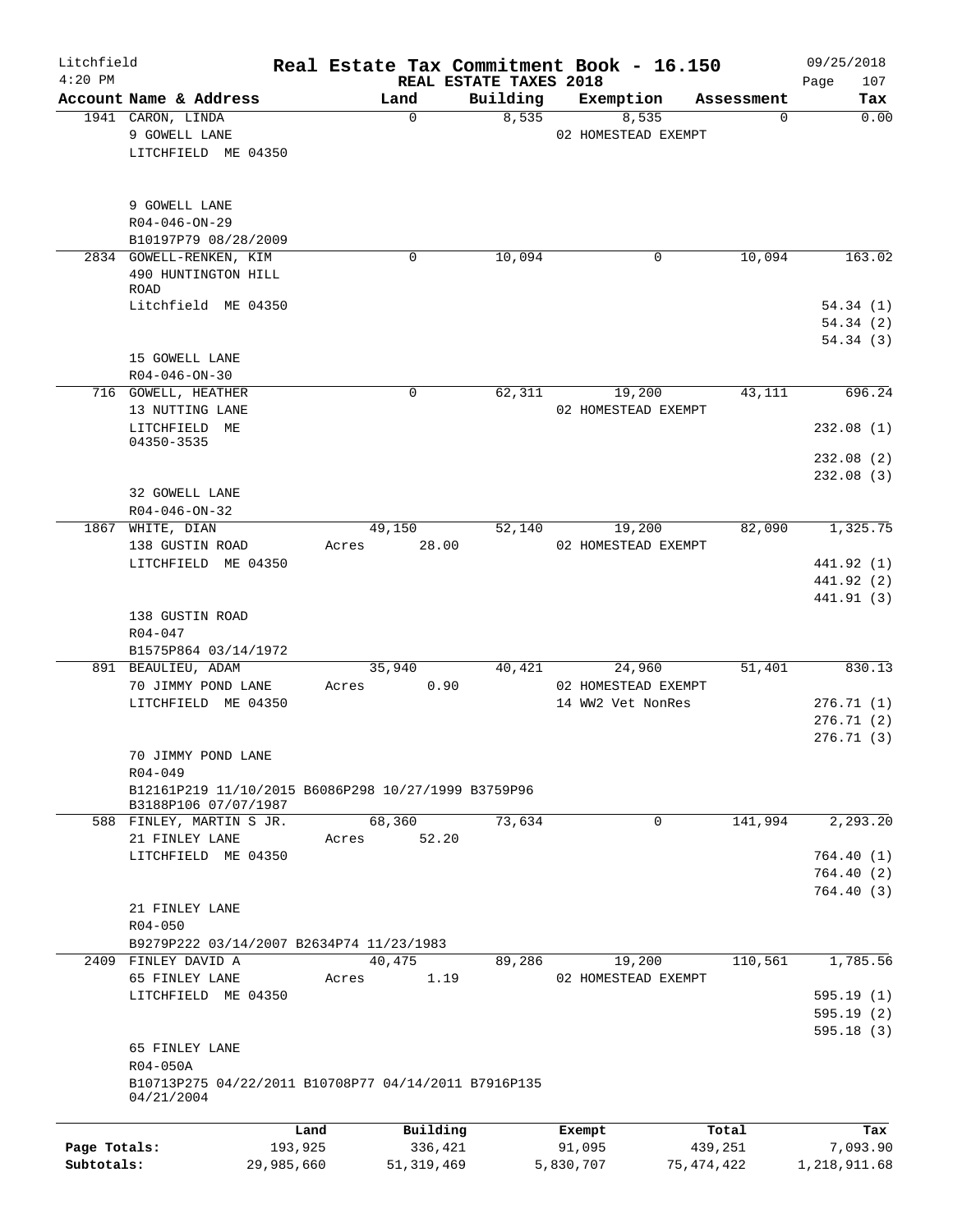| Litchfield |                                                                   |                 |                        | Real Estate Tax Commitment Book - 16.150 |            | 09/25/2018  |
|------------|-------------------------------------------------------------------|-----------------|------------------------|------------------------------------------|------------|-------------|
| $4:20$ PM  |                                                                   |                 | REAL ESTATE TAXES 2018 |                                          |            | 108<br>Page |
|            | Account Name & Address                                            | Land            | Building               | Exemption                                | Assessment | Tax         |
|            | 2704 FINLEY KYLE                                                  | 41,100          | 17,853                 | $\Omega$                                 | 58,953     | 952.09      |
|            | 33 FINLEY LANE                                                    | 2.00<br>Acres   |                        |                                          |            |             |
|            | LITCHFIELD ME 04350                                               |                 |                        |                                          |            | 317.36(1)   |
|            |                                                                   |                 |                        |                                          |            | 317.36(2)   |
|            |                                                                   |                 |                        |                                          |            | 317.37(3)   |
|            | FINLEY LANE                                                       |                 |                        |                                          |            |             |
|            | R04-050B                                                          |                 |                        |                                          |            |             |
|            | B9570P241 11/21/2007<br>2269 FINLEY, PAUL M                       | 53,270          | 35,011                 | $\mathbf 0$                              | 88,281     | 1,425.74    |
|            | 33 FINLEY LANE                                                    | 8.17<br>Acres   |                        |                                          |            |             |
|            | LITCHFIELD ME 04350                                               |                 |                        |                                          |            | 475.25(1)   |
|            |                                                                   |                 |                        |                                          |            | 475.25(2)   |
|            |                                                                   |                 |                        |                                          |            | 475.24(3)   |
|            | 33 FINLEY LANE                                                    |                 |                        |                                          |            |             |
|            | R04-050C                                                          |                 |                        |                                          |            |             |
|            | B10169P332 08/03/2009                                             |                 |                        |                                          |            |             |
|            | 2848 FINLEY, LYNAE                                                | 41,100          | 17,040                 | $\mathbf 0$                              | 58,140     | 938.96      |
|            | 58 MICHAEL LANE                                                   | 2.00<br>Acres   |                        |                                          |            |             |
|            | Litchfield ME 04350                                               |                 |                        |                                          |            | 312.99(1)   |
|            |                                                                   |                 |                        |                                          |            | 312.99(2)   |
|            |                                                                   |                 |                        |                                          |            | 312.98(3)   |
|            | 27 FINLEY LANE                                                    |                 |                        |                                          |            |             |
|            | R04-050D                                                          |                 |                        |                                          |            |             |
|            | B11645P59 11/20/2013                                              |                 |                        |                                          |            |             |
|            | 1378 PETERSON, ALDEN P                                            | 718,893         | 0                      | 0                                        | 718,893    | 11,610.12   |
|            | 184 QUAKER RIDGE ROAD                                             | Acres<br>118.00 |                        |                                          |            |             |
|            | GREENE ME 04236                                                   |                 |                        |                                          |            | 3,870.04(1) |
|            |                                                                   |                 |                        |                                          |            | 3,870.04(2) |
|            |                                                                   |                 |                        |                                          |            | 3,870.04(3) |
|            | 405 HUNTINGTON HILL                                               |                 |                        |                                          |            |             |
|            | <b>ROAD</b><br>R05-001                                            |                 |                        |                                          |            |             |
|            | B1431P448                                                         |                 |                        |                                          |            |             |
|            | 563 ESTABROOK, MARGARET                                           | 69,500          | 7,299                  | 19,200                                   | 57,599     | 930.22      |
|            | 20 BUKER ROAD                                                     | 1.60<br>Acres   |                        | 02 HOMESTEAD EXEMPT                      |            |             |
|            | LITCHFIELD ME 04350                                               |                 |                        |                                          |            | 310.07(1)   |
|            |                                                                   |                 |                        |                                          |            | 310.07(2)   |
|            |                                                                   |                 |                        |                                          |            | 310.08(3)   |
|            | 20 BUKER ROAD                                                     |                 |                        |                                          |            |             |
|            | R05-002                                                           |                 |                        |                                          |            |             |
|            | B1958P197                                                         |                 |                        |                                          |            |             |
|            | 2163 ESTABROOK, BARRY                                             | 41,250          | 74,896                 | $\mathbf 0$                              | 116,146    | 1,875.76    |
|            | 14 BUKER ROAD                                                     | 1.50<br>Acres   |                        |                                          |            |             |
|            | LITCHFIELD ME 04350                                               |                 |                        |                                          |            | 625.25(1)   |
|            |                                                                   |                 |                        |                                          |            | 625.25(2)   |
|            |                                                                   |                 |                        |                                          |            | 625.26(3)   |
|            | 14 BUKER ROAD                                                     |                 |                        |                                          |            |             |
|            | R05-002A                                                          |                 |                        |                                          |            |             |
|            | B10876P271 11/03/2011 B8319P62 02/17/2005 B6294P228<br>09/07/2000 |                 |                        |                                          |            |             |

|              | Land       | Building   | Exempt    | Total      | Tax          |
|--------------|------------|------------|-----------|------------|--------------|
| Page Totals: | 965,113    | 152,099    | 19,200    | 1,098,012  | 17,732.89    |
| Subtotals:   | 30,950,773 | 51,471,568 | 5,849,907 | 76,572,434 | 1,236,644.57 |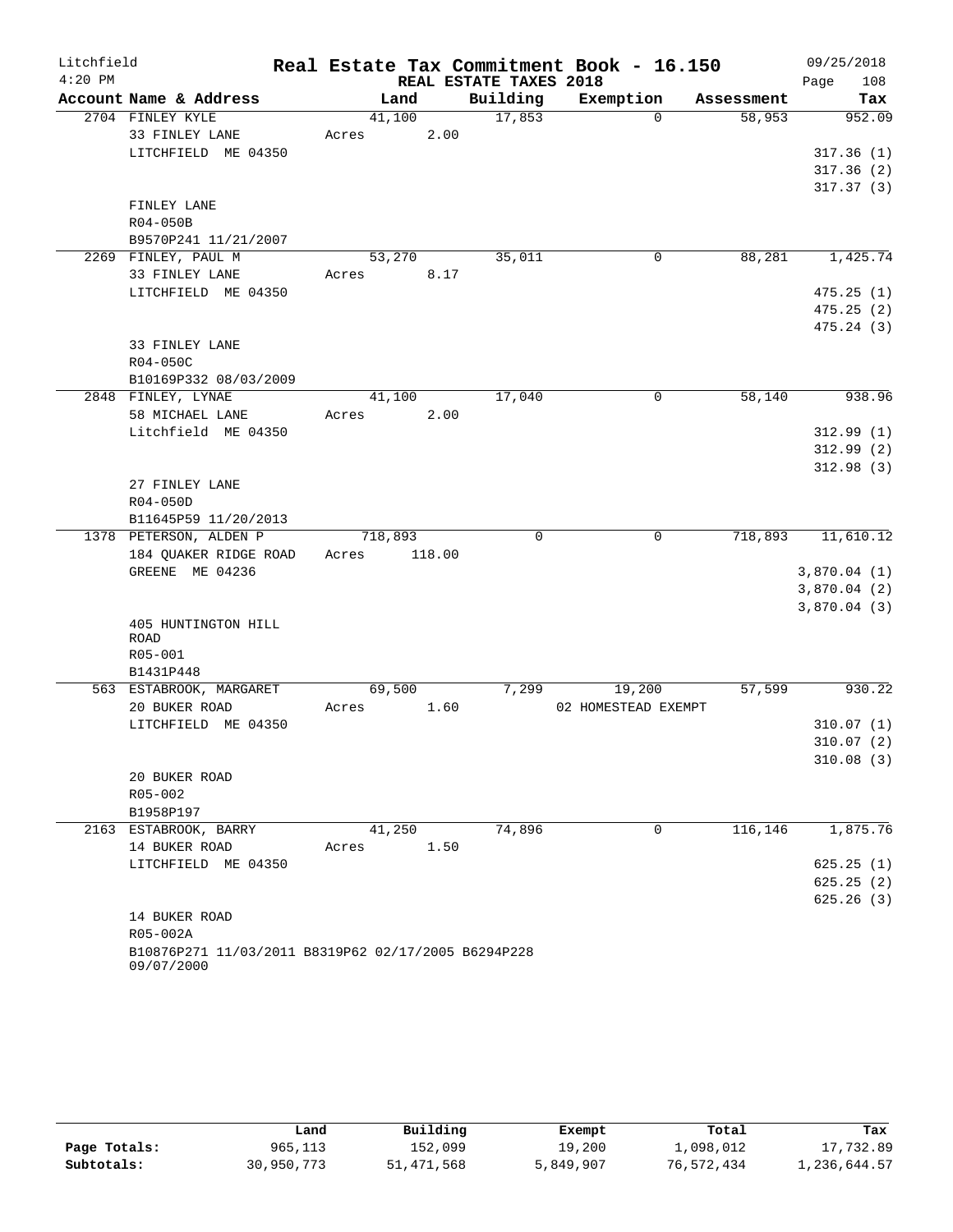| Litchfield<br>$4:20$ PM |                                                                                |         |             | REAL ESTATE TAXES 2018 | Real Estate Tax Commitment Book - 16.150 |            | 09/25/2018<br>109<br>Page |
|-------------------------|--------------------------------------------------------------------------------|---------|-------------|------------------------|------------------------------------------|------------|---------------------------|
|                         | Account Name & Address                                                         | Land    |             | Building               | Exemption                                | Assessment | Tax                       |
|                         | 2732 ESTABROOK, BARRY B.<br>371 HUNTINGTON HILL<br>ROAD<br>LITCHFIELD ME 04350 |         | $\mathbf 0$ | 10,602                 | 10,602<br>02 HOMESTEAD EXEMPT            | $\Omega$   | 0.00                      |
|                         | 371 HUNTINGTON HILL<br><b>ROAD</b><br>R05-002-ON<br>B12450P273 09/26/2016      |         |             |                        |                                          |            |                           |
|                         | 598 ESTABROOK, GEORGE                                                          | 41,750  |             | 0                      | 0                                        | 41,750     | 674.26                    |
|                         | 20 BUKER ROAD                                                                  | Acres   | 1.70        |                        |                                          |            |                           |
|                         | LITCHFIELD ME 04350                                                            |         |             |                        |                                          |            | 224.75(1)                 |
|                         |                                                                                |         |             |                        |                                          |            | 224.75(2)                 |
|                         |                                                                                |         |             |                        |                                          |            | 224.76(3)                 |
|                         | 24 BUKER ROAD                                                                  |         |             |                        |                                          |            |                           |
|                         | $R05 - 003$                                                                    |         |             |                        |                                          |            |                           |
|                         | B5809P282                                                                      |         |             |                        |                                          |            |                           |
|                         | 1505 ROBERTS, BENJAMIN G                                                       | 39,560  |             | 46,805                 | 19,200                                   | 67,165     | 1,084.71                  |
|                         | 36 BUKER ROAD                                                                  | Acres   | 0.77        |                        | 02 HOMESTEAD EXEMPT                      |            |                           |
|                         | LITCHFIELD ME 04350                                                            |         |             |                        |                                          |            | 361.57(1)                 |
|                         |                                                                                |         |             |                        |                                          |            | 361.57(2)                 |
|                         |                                                                                |         |             |                        |                                          |            | 361.57(3)                 |
|                         | <b>36 BUKER ROAD</b>                                                           |         |             |                        |                                          |            |                           |
|                         | R05-004                                                                        |         |             |                        |                                          |            |                           |
|                         | B1945P353                                                                      |         |             |                        |                                          |            |                           |
|                         | 1507 ROBERTS, RICK                                                             | 26,000  |             | 39,400                 | 19,200                                   | 46,200     | 746.13                    |
|                         | 42 BUKER ROAD                                                                  | Acres   | 0.50        |                        | 02 HOMESTEAD EXEMPT                      |            |                           |
|                         | LITCHFIELD ME 04350                                                            |         |             |                        |                                          |            | 248.71 (1)                |
|                         |                                                                                |         |             |                        |                                          |            | 248.71 (2)<br>248.71 (3)  |
|                         | 42 BUKER ROAD                                                                  |         |             |                        |                                          |            |                           |
|                         | R05-004A                                                                       |         |             |                        |                                          |            |                           |
|                         | B6112P58                                                                       |         |             |                        |                                          |            |                           |
|                         | 1236 COSTANZO, VINCENT J                                                       | 52,500  |             | 34,862                 | 19,200                                   | 68,162     | 1,100.82                  |
|                         | COSTANZO, LYNDA G                                                              | Acres   | 6.00        |                        | 02 HOMESTEAD EXEMPT                      |            |                           |
|                         | 46 BUKER ROAD                                                                  |         |             |                        |                                          |            | 366.94(1)                 |
|                         | LITCHFIELD ME 04350                                                            |         |             |                        |                                          |            | 366.94 (2)                |
|                         |                                                                                |         |             |                        |                                          |            | 366.94(3)                 |
|                         | 46 BUKER ROAD                                                                  |         |             |                        |                                          |            |                           |
|                         | $R05 - 005$                                                                    |         |             |                        |                                          |            |                           |
|                         | B10574P71 10/28/2010 B1695P103 12/04/1973 B1675P323<br>08/13/1975              |         |             |                        |                                          |            |                           |
|                         | 95 BEAULIEU, MARGARET H                                                        | 284,150 |             | 97,845                 | 24,960                                   | 357,035    | 5,766.12                  |
|                         | BEAULIEU, PERLEY R.                                                            | Acres   | 5.85        |                        | 03 VETERANS EXEMPT                       |            |                           |
|                         | 6 Macintosh Lane                                                               |         |             |                        | 02 HOMESTEAD EXEMPT                      |            | 1,922.04(1)               |
|                         | Lewiston ME 04240                                                              |         |             |                        |                                          |            | 1,922.04(2)               |
|                         |                                                                                |         |             |                        |                                          |            | 1,922.04(3)               |
|                         | 60 BUKER ROAD                                                                  |         |             |                        |                                          |            |                           |
|                         | R05-006                                                                        |         |             |                        |                                          |            |                           |
|                         | B2493P214 08/05/1982                                                           |         |             |                        |                                          |            |                           |

|              | Land       | Building   | Exempt    | Total      | Tax          |
|--------------|------------|------------|-----------|------------|--------------|
| Page Totals: | 443,960    | 229,514    | 93,162    | 580,312    | 9,372.04     |
| Subtotals:   | 31,394,733 | 51,701,082 | 5,943,069 | 77,152,746 | 1,246,016.61 |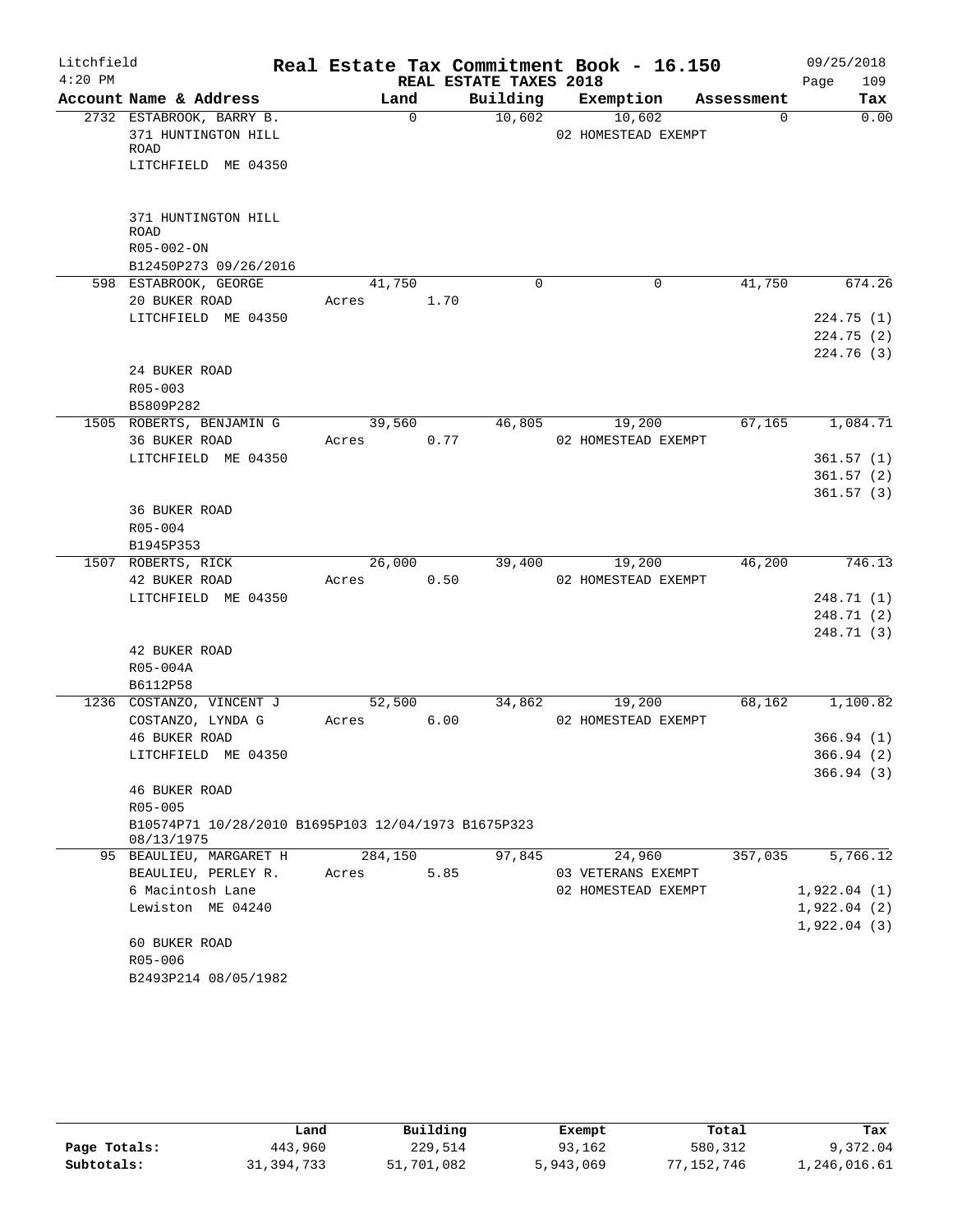| Litchfield |                 |                                                    |            |         |      |                        | Real Estate Tax Commitment Book - 16.150 |            | 09/25/2018  |
|------------|-----------------|----------------------------------------------------|------------|---------|------|------------------------|------------------------------------------|------------|-------------|
| $4:20$ PM  |                 |                                                    |            |         |      | REAL ESTATE TAXES 2018 |                                          |            | Page<br>110 |
|            |                 | Account Name & Address                             |            | Land    |      |                        | Building Exemption                       | Assessment | Tax         |
|            |                 | 2135 BONN, WILLIAM & ROBIN                         |            | 44,375  |      | 122,397                | 30,720                                   | 136,052    | 2,197.24    |
|            |                 | 70 BUKER ROAD                                      | Acres      |         | 2.75 |                        | 02 HOMESTEAD EXEMPT<br>14 WW2 Vet NonRes |            |             |
|            |                 | LITCHFIELD ME 04350                                |            |         |      |                        |                                          |            | 732.41(1)   |
|            |                 |                                                    |            |         |      |                        | 14 WW2 Vet NonRes                        |            | 732.41(2)   |
|            |                 | 70 BUKER ROAD                                      |            |         |      |                        |                                          |            | 732.42(3)   |
|            | R05-006A        |                                                    |            |         |      |                        |                                          |            |             |
|            |                 | B5997P184 07/06/1999                               |            |         |      |                        |                                          |            |             |
|            |                 | 2378 DIXON JOHN P (TRUSTEE)                        |            | 237,600 |      | 283, 102               | 0                                        | 520,702    | 8,409.34    |
|            |                 | DIXON JOANNE L                                     | Acres      |         | 2.50 |                        |                                          |            |             |
|            | (TRUSTEE)       |                                                    |            |         |      |                        |                                          |            |             |
|            |                 | 612 BROWNSTONE DR                                  |            |         |      |                        |                                          |            | 2,803.11(1) |
|            |                 | SEVERNA PARK MD                                    |            |         |      |                        |                                          |            | 2,803.11(2) |
|            | 21146-2328      |                                                    |            |         |      |                        |                                          |            |             |
|            |                 |                                                    |            |         |      |                        |                                          |            | 2,803.12(3) |
|            |                 | 112 BUKER ROAD                                     |            |         |      |                        |                                          |            |             |
|            | R05-007         |                                                    |            |         |      |                        |                                          |            |             |
|            |                 | B12476P268 09/29/2016 B8626P85 09/28/2005 B7492P70 |            |         |      |                        |                                          |            |             |
|            | 07/01/2003      |                                                    |            |         |      | $\Omega$               |                                          |            |             |
|            |                 | 2886 NEAL, JR. RUSSELL E.                          |            | 30,500  |      |                        | $\Omega$                                 | 30,500     | 492.57      |
|            |                 | NEAL, FAYE A.                                      | Acres      |         | 2.00 |                        |                                          |            |             |
|            | PO BOX 973      | 50 BALSAM LANE                                     |            |         |      |                        |                                          |            | 164.19(1)   |
|            |                 | SABATTUS ME 04280                                  |            |         |      |                        |                                          |            | 164.19(2)   |
|            | BUKER ROAD      |                                                    |            |         |      |                        |                                          |            | 164.19(3)   |
|            | R05-007B        |                                                    |            |         |      |                        |                                          |            |             |
|            |                 | B12215P52 12/16/2015                               |            |         |      |                        |                                          |            |             |
|            |                 | 505 DOYLE, BRUCE G                                 |            | 54,500  |      | 231,476                | 19,200                                   | 266,776    | 4,308.43    |
|            |                 | 31 DOYLE STREET                                    | Acres 8.00 |         |      |                        | 02 HOMESTEAD EXEMPT                      |            |             |
|            |                 | LITCHFIELD ME 04350                                |            |         |      |                        |                                          |            | 1,436.14(1) |
|            |                 |                                                    |            |         |      |                        |                                          |            | 1,436.14(2) |
|            |                 |                                                    |            |         |      |                        |                                          |            | 1,436.15(3) |
|            |                 | 31 DOYLE STREET                                    |            |         |      |                        |                                          |            |             |
|            | R05-008         |                                                    |            |         |      |                        |                                          |            |             |
|            | B2816P60        |                                                    |            |         |      |                        |                                          |            |             |
|            |                 | 2234 NEAGLE, TIMOTHY D.                            |            | 42,625  |      | 114,452                | 0                                        | 157,077    | 2,536.79    |
|            |                 | 16 OAK HILL ROAD                                   | Acres      |         | 2.05 |                        |                                          |            |             |
|            |                 | LITCHFIELD ME 04350                                |            |         |      |                        |                                          |            | 845.60 (1)  |
|            |                 |                                                    |            |         |      |                        |                                          |            | 845.60 (2)  |
|            |                 |                                                    |            |         |      |                        |                                          |            | 845.59 (3)  |
|            |                 | 16 OAK HILL ROAD                                   |            |         |      |                        |                                          |            |             |
|            | R05-009-1       |                                                    |            |         |      |                        |                                          |            |             |
|            |                 | B12317P28 06/06/2016 B8916P18 05/22/2006 B8656P239 |            |         |      |                        |                                          |            |             |
|            |                 | 10/19/2005 B6926P252 05/24/2002                    |            |         |      |                        |                                          |            |             |
|            |                 | 2235 BERUBE, SHAYNE E.                             |            | 42,575  |      | 127,310                | 0                                        | 169,885    | 2,743.64    |
|            |                 | 22 OAKHILL ROAD                                    | Acres      |         | 2.03 |                        |                                          |            |             |
|            |                 | LITCHFIELD ME 04350                                |            |         |      |                        |                                          |            | 914.55(1)   |
|            |                 |                                                    |            |         |      |                        |                                          |            | 914.55(2)   |
|            |                 |                                                    |            |         |      |                        |                                          |            | 914.54(3)   |
|            |                 | 22 OAK HILL ROAD                                   |            |         |      |                        |                                          |            |             |
|            | $R05 - 009 - 2$ |                                                    |            |         |      |                        |                                          |            |             |
|            |                 | B10879P210 11/07/2011 B6936P305 06/05/2002         |            |         |      |                        |                                          |            |             |

|              | Land       | Building     | Exempt    | Total        | Tax          |
|--------------|------------|--------------|-----------|--------------|--------------|
| Page Totals: | 452,175    | 878,737      | 49,920    | 1,280,992    | 20,688.01    |
| Subtotals:   | 31,846,908 | 52, 579, 819 | 5,992,989 | 78, 433, 738 | 1,266,704.62 |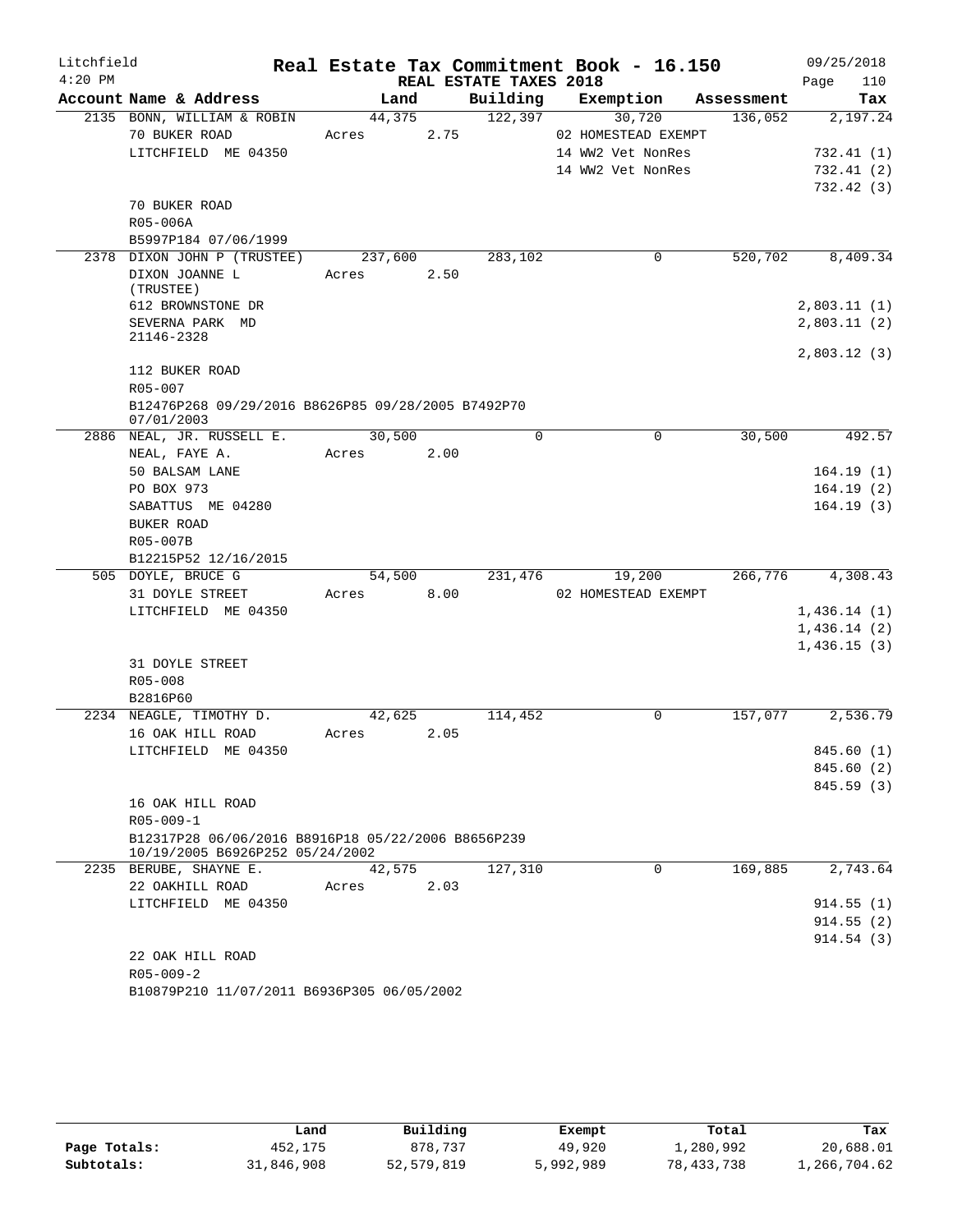| Litchfield<br>$4:20$ PM |                                             |       |                                |          | Real Estate Tax Commitment Book - 16.150 |            | 09/25/2018              |
|-------------------------|---------------------------------------------|-------|--------------------------------|----------|------------------------------------------|------------|-------------------------|
|                         | Account Name & Address                      |       | REAL ESTATE TAXES 2018<br>Land | Building | Exemption                                | Assessment | Page<br>111<br>Tax      |
|                         | 2236 ALBERT, ANDRE P.                       |       | 45,600                         | 99,694   | 19,200                                   | 126,094    | 2,036.42                |
|                         | 256 BUKER ROAD                              |       | 3.24<br>Acres                  |          | 02 HOMESTEAD EXEMPT                      |            |                         |
|                         | LITCHFIELD ME 04350                         |       |                                |          |                                          |            | 678.81(1)               |
|                         |                                             |       |                                |          |                                          |            | 678.81(2)               |
|                         |                                             |       |                                |          |                                          |            | 678.80(3)               |
|                         | 256 BUKER ROAD                              |       |                                |          |                                          |            |                         |
|                         | $R05 - 009 - 3$                             |       |                                |          |                                          |            |                         |
|                         | B7767P342 12/02/2003                        |       |                                |          |                                          |            |                         |
|                         | 2237 GRENIER, JEREMY                        |       | 45,925                         | 83,439   | 24,960                                   | 104,404    | 1,686.12                |
|                         | GRENIER SANDRA L                            | Acres | 3.37                           |          | 02 HOMESTEAD EXEMPT                      |            |                         |
|                         | 244 BUKER ROAD                              |       |                                |          | 12 WW2 Vet Res.                          |            | 562.04(1)               |
|                         | LITCHFIELD ME 04350                         |       |                                |          |                                          |            | 562.04(2)               |
|                         |                                             |       |                                |          |                                          |            | 562.04(3)               |
|                         | 244 BUKER ROAD                              |       |                                |          |                                          |            |                         |
|                         | $R05 - 009 - 4$                             |       |                                |          |                                          |            |                         |
|                         | B7019P287                                   |       |                                |          |                                          |            |                         |
|                         | 1588 NEWENDYKE, MELVIN                      |       | 77,000                         | 0        | $\mathbf 0$                              | 77,000     | 1,243.55                |
|                         | 84 SMALL ROAD                               | Acres | 81.00                          |          |                                          |            |                         |
|                         | LITCHFIELD ME 04350                         |       |                                |          |                                          |            | 414.52(1)               |
|                         |                                             |       |                                |          |                                          |            | 414.52(2)               |
|                         | OAK HILL ROAD                               |       |                                |          |                                          |            | 414.51(3)               |
|                         | R05-010                                     |       |                                |          |                                          |            |                         |
|                         | B8112P71 09/03/2004 B1738P316 09/08/2004    |       |                                |          |                                          |            |                         |
|                         | 2593 NEWENDYKE CORY                         |       | 30,525                         | $\Omega$ | 0                                        | 30,525     | 492.98                  |
|                         | NEWENDYKE ESTHER                            | Acres | 2.01                           |          |                                          |            |                         |
|                         | 213 SMALL ROAD                              |       |                                |          |                                          |            | 164.33(1)               |
|                         | LITCHFIELD ME 04350                         |       |                                |          |                                          |            | 164.33(2)               |
|                         |                                             |       |                                |          |                                          |            | 164.32(3)               |
|                         | OAK HILL ROAD                               |       |                                |          |                                          |            |                         |
|                         | R05-010A                                    |       |                                |          |                                          |            |                         |
|                         | B8442P271 06/07/2005                        |       |                                |          |                                          |            |                         |
|                         | 1917 BANTON, CARLTON J.                     |       | 40,420                         | 78,742   | 0                                        | 119,162    | 1,924.47                |
|                         | BANTON, BOBBIE JEAN                         |       | Acres<br>1.42                  |          |                                          |            |                         |
|                         | 102 OAKHILL ROAD                            |       |                                |          |                                          |            | 641.49(1)               |
|                         | LITCHFIELD ME 04350                         |       |                                |          |                                          |            | 641.49 (2)              |
|                         |                                             |       |                                |          |                                          |            | 641.49 (3)              |
|                         | 102 OAK HILL ROAD                           |       |                                |          |                                          |            |                         |
|                         | R05-011                                     |       |                                |          |                                          |            |                         |
|                         | B6116P277 06/28/2004                        |       |                                |          |                                          |            |                         |
|                         | 2075 PETERSEN, JENNIFER                     |       | 40,000                         | 80,186   | 0                                        | 120,186    | 1,941.00                |
|                         | 96 OAKHILL ROAD                             | Acres | 1.00                           |          |                                          |            |                         |
|                         | LITCHFIELD ME 04350                         |       |                                |          |                                          |            | 647.00(1)<br>647.00 (2) |
|                         |                                             |       |                                |          |                                          |            | 647.00 (3)              |
|                         | 96 OAK HILL ROAD                            |       |                                |          |                                          |            |                         |
|                         | R05-011A                                    |       |                                |          |                                          |            |                         |
|                         | B10114P118 06/16/2009 B10044P179 04/15/2009 |       |                                |          |                                          |            |                         |
|                         | B8277P315 01/15/2005 B5641P228 06/05/1998   |       |                                |          |                                          |            |                         |
| 2083                    | SHACKLEY, LINWOOD &                         |       | 40,000                         | 94,162   | 5,760                                    | 128,402    | 2,073.69                |
|                         | WANDA                                       |       |                                |          |                                          |            |                         |
|                         | 110 OAKHILL ROAD                            | Acres | 1.00                           |          | 03 VETERANS EXEMPT                       |            |                         |
|                         | LITCHFIELD ME 04350                         |       |                                |          |                                          |            | 691.23 (1)              |
|                         |                                             |       |                                |          |                                          |            | 691.23(2)               |
|                         | 110 OAK HILL ROAD                           |       |                                |          |                                          |            | 691.23(3)               |
|                         | R05-012                                     |       |                                |          |                                          |            |                         |
|                         | B5613P164 05/08/1998                        |       |                                |          |                                          |            |                         |
|                         |                                             |       |                                |          |                                          |            |                         |
|                         |                                             | Land  | Building                       |          | Exempt                                   | Total      | Tax                     |
| Page Totals:            | 319,470                                     |       | 436,223                        |          | 49,920                                   | 705,773    | 11,398.23               |
| Subtotals:              | 32, 166, 378                                |       | 53,016,042                     |          | 6,042,909                                | 79,139,511 | 1,278,102.85            |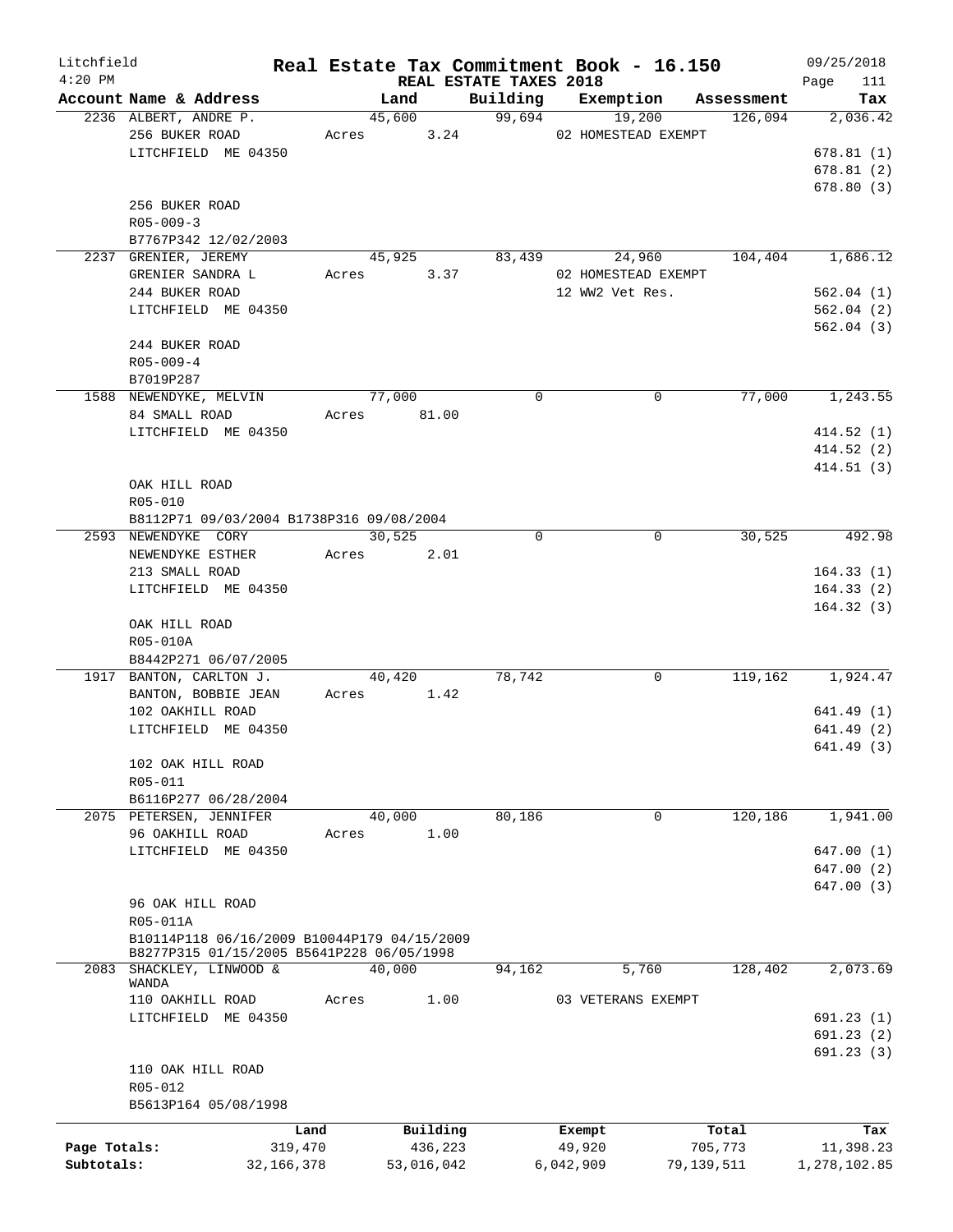| Litchfield<br>$4:20$ PM |                                           |       |                                |             | Real Estate Tax Commitment Book - 16.150 |            | 09/25/2018         |
|-------------------------|-------------------------------------------|-------|--------------------------------|-------------|------------------------------------------|------------|--------------------|
|                         | Account Name & Address                    |       | REAL ESTATE TAXES 2018<br>Land | Building    | Exemption                                | Assessment | Page<br>112<br>Tax |
|                         | 2084 SANDS, TIMOTHY S                     |       | 42,500                         | 70, 313     | 19,200                                   | 93,613     | 1,511.85           |
|                         | PO BOX 667                                | Acres | 2.00                           |             | 02 HOMESTEAD EXEMPT                      |            |                    |
|                         | SABATTUS ME 04280                         |       |                                |             |                                          |            | 503.95(1)          |
|                         |                                           |       |                                |             |                                          |            | 503.95(2)          |
|                         |                                           |       |                                |             |                                          |            | 503.95(3)          |
|                         | 106 OAK HILL ROAD                         |       |                                |             |                                          |            |                    |
|                         | R05-013                                   |       |                                |             |                                          |            |                    |
|                         | 574 WHEELER, ANGELA T                     |       | 28,000                         | 0           | 0                                        | 28,000     | 452.20             |
|                         | WHEELER, REUBEN J                         | Acres | 1.00                           |             |                                          |            |                    |
|                         | 693 WEST ROAD                             |       |                                |             |                                          |            | 150.73(1)          |
|                         | BOWDOIN ME 04287                          |       |                                |             |                                          |            | 150.73(2)          |
|                         |                                           |       |                                |             |                                          |            | 150.74(3)          |
|                         | OAK HILL ROAD                             |       |                                |             |                                          |            |                    |
|                         | $R05 - 015$                               |       |                                |             |                                          |            |                    |
|                         | B7974P185 06/04/2004                      |       |                                |             |                                          |            |                    |
|                         | 1061 WHEELER, REUBEN J                    |       | 38,000                         | 0           | $\mathbf 0$                              | 38,000     | 613.70             |
|                         | WHEELER, GIDEON T                         | Acres | 5.00                           |             |                                          |            |                    |
|                         | 693 WEST ROAD                             |       |                                |             |                                          |            | 204.57(1)          |
|                         | BOWDOIN ME 04287                          |       |                                |             |                                          |            | 204.57(2)          |
|                         |                                           |       |                                |             |                                          |            | 204.56(3)          |
|                         | OAK HILL ROAD                             |       |                                |             |                                          |            |                    |
|                         | R05-016                                   |       |                                |             |                                          |            |                    |
|                         | B8052P174 07/24/2004                      |       |                                |             |                                          |            |                    |
|                         | 575 WHEELER, ANGELA                       |       | 28,000                         | $\mathbf 0$ | 0                                        | 28,000     | 452.20             |
|                         | C/O WHEELER, REUBEN J.                    | Acres | 1.00                           |             |                                          |            |                    |
|                         | 693 WEST ROAD                             |       |                                |             |                                          |            | 150.73(1)          |
|                         | BOWDOIN ME 04287                          |       |                                |             |                                          |            | 150.73(2)          |
|                         |                                           |       |                                |             |                                          |            | 150.74(3)          |
|                         | OAK HILL ROAD                             |       |                                |             |                                          |            |                    |
|                         | R05-018                                   |       |                                |             |                                          |            |                    |
|                         | B7974P185 06/04/2004                      |       |                                |             |                                          |            |                    |
|                         | 576 WHEELER, ANGELA                       |       | 28,000                         | 0           | 0                                        | 28,000     | 452.20             |
|                         | WHEELER, REUBEN J                         | Acres | 1.00                           |             |                                          |            |                    |
|                         | 693 WEST ROAD                             |       |                                |             |                                          |            | 150.73(1)          |
|                         | BOWDOIN ME 04287                          |       |                                |             |                                          |            | 150.73(2)          |
|                         | OAK HILL ROAD                             |       |                                |             |                                          |            | 150.74(3)          |
|                         | R05-019                                   |       |                                |             |                                          |            |                    |
|                         | B7974P185 06/04/2004                      |       |                                |             |                                          |            |                    |
|                         | 350 COMEAU RUTH                           |       | 42,500                         | 236,630     | 19,200                                   | 259,930    | 4, 197.87          |
|                         | COMEAU NORMAND                            | Acres | 2.00                           |             | 02 HOMESTEAD EXEMPT                      |            |                    |
|                         | 118 OAKHILL ROAD                          |       |                                |             |                                          |            | 1,399.29(1)        |
|                         | LITCHFIELD ME 04350                       |       |                                |             |                                          |            | 1,399.29(2)        |
|                         |                                           |       |                                |             |                                          |            | 1,399.29(3)        |
|                         | 118 OAK HILL ROAD                         |       |                                |             |                                          |            |                    |
|                         | $R05 - 020$                               |       |                                |             |                                          |            |                    |
|                         | B9535P230 10/19/2007 B3509P230 01/30/1989 |       |                                |             |                                          |            |                    |
| 1650                    | SPICER, RICHARD D                         |       | 50,000                         | 0           | 0                                        | 50,000     | 807.50             |
|                         | 217 BUKER ROAD                            | Acres | 17.00                          |             |                                          |            |                    |
|                         | LITCHFIELD ME 04350                       |       |                                |             |                                          |            | 269.17(1)          |
|                         |                                           |       |                                |             |                                          |            | 269.17(2)          |
|                         |                                           |       |                                |             |                                          |            | 269.16(3)          |
|                         | OAK HILL ROAD                             |       |                                |             |                                          |            |                    |
|                         | R05-021                                   |       |                                |             |                                          |            |                    |
|                         | B2687P239                                 |       |                                |             |                                          |            |                    |
|                         |                                           |       |                                |             |                                          |            |                    |
|                         |                                           |       |                                |             |                                          |            |                    |
|                         | Land                                      |       | Building                       |             | Exempt                                   | Total      | Tax                |

|              | Land         | Building     | Exempt    | Total      | тах          |
|--------------|--------------|--------------|-----------|------------|--------------|
| Page Totals: | 257,000      | 306,943      | 38,400    | 525,543    | 8,487.52     |
| Subtotals:   | 32, 423, 378 | 53, 322, 985 | 6,081,309 | 79,665,054 | 1,286,590.37 |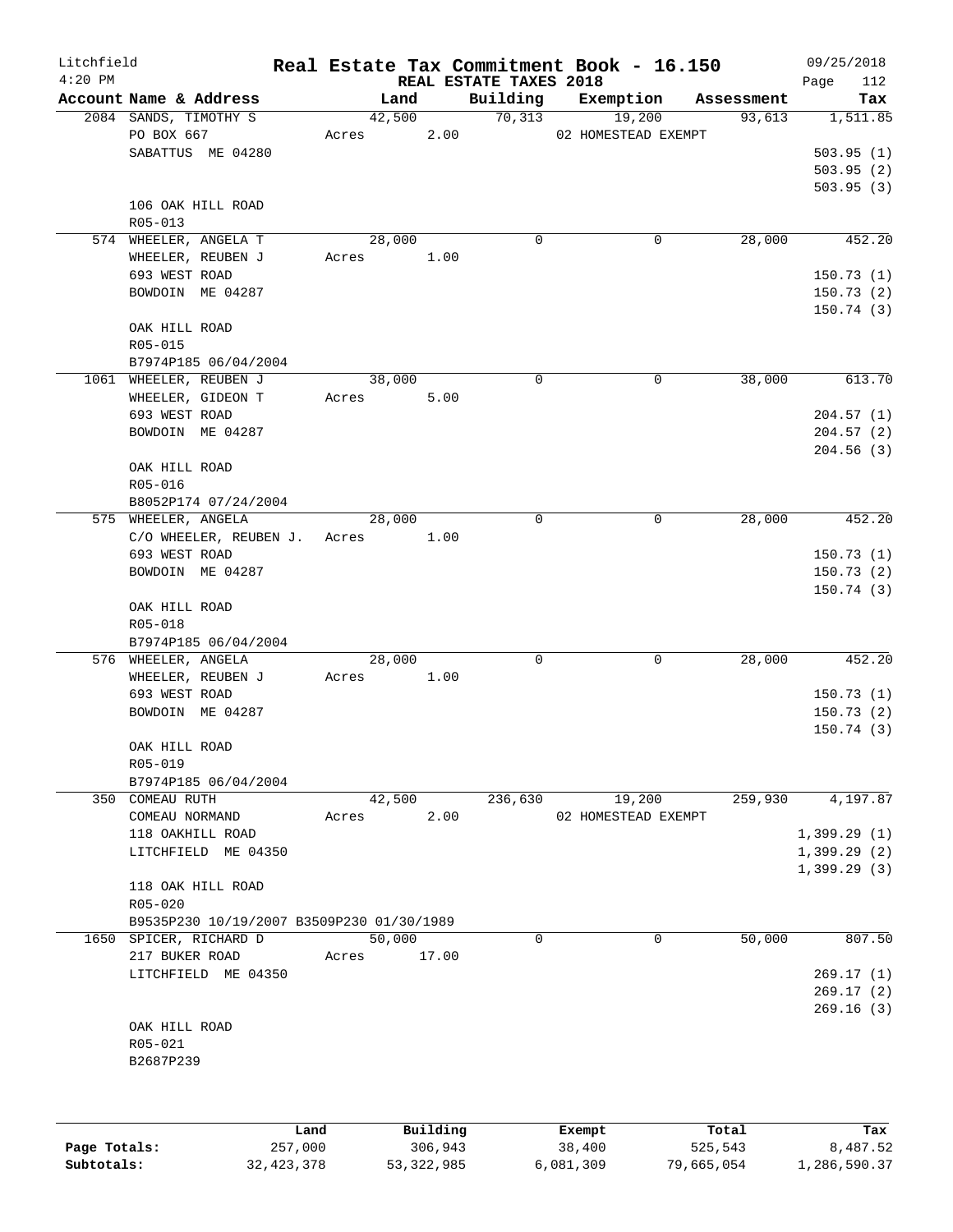| Litchfield<br>$4:20$ PM |                                                                      |            |       |                                |             | Real Estate Tax Commitment Book - 16.150 |            | 09/25/2018         |
|-------------------------|----------------------------------------------------------------------|------------|-------|--------------------------------|-------------|------------------------------------------|------------|--------------------|
|                         | Account Name & Address                                               |            |       | REAL ESTATE TAXES 2018<br>Land | Building    | Exemption                                | Assessment | 113<br>Page<br>Tax |
|                         | 1690 STUFFLEBEAM, MARK                                               |            |       | 50,000                         | 65,688      | 19,200                                   | 96,488     | 1,558.28           |
|                         | 162 OAKHILL ROAD                                                     |            | Acres | 5.00                           |             | 02 HOMESTEAD EXEMPT                      |            |                    |
|                         | LITCHFIELD ME 04350                                                  |            |       |                                |             |                                          |            | 519.43(1)          |
|                         |                                                                      |            |       |                                |             |                                          |            | 519.43(2)          |
|                         |                                                                      |            |       |                                |             |                                          |            |                    |
|                         |                                                                      |            |       |                                |             |                                          |            | 519.42(3)          |
|                         | 162 OAK HILL ROAD                                                    |            |       |                                |             |                                          |            |                    |
|                         | R05-022                                                              |            |       |                                |             |                                          |            |                    |
|                         | B2658P61                                                             |            |       |                                |             |                                          |            |                    |
|                         | 1013 LAROCK, NORMAN S                                                |            |       | 56,840                         | 79,576      | 19,200                                   | 117,216    | 1,893.04           |
|                         | 184 OAKHILL ROAD                                                     |            | Acres | 10.34                          |             | 02 HOMESTEAD EXEMPT                      |            |                    |
|                         | LITCHFIELD ME 04350                                                  |            |       |                                |             |                                          |            | 631.01 (1)         |
|                         |                                                                      |            |       |                                |             |                                          |            | 631.01(2)          |
|                         |                                                                      |            |       |                                |             |                                          |            | 631.02(3)          |
|                         | 184 OAK HILL ROAD                                                    |            |       |                                |             |                                          |            |                    |
|                         | $R05 - 023$                                                          |            |       |                                |             |                                          |            |                    |
|                         | B10699P127 03/31/2011 B2418P241 09/11/1981                           |            |       |                                |             |                                          |            |                    |
|                         | 2780 ONEILL, JOSHUA                                                  |            |       | 48,050                         | $\mathbf 0$ | $\mathbf 0$                              | 48,050     | 776.01             |
|                         | WILE, ARI                                                            |            | Acres | 14.40                          |             |                                          |            |                    |
|                         | 14 BEECH STREET                                                      |            |       |                                |             |                                          |            | 258.67(1)          |
|                         |                                                                      |            |       |                                |             |                                          |            |                    |
|                         | GARDINER ME 04345                                                    |            |       |                                |             |                                          |            | 258.67(2)          |
|                         |                                                                      |            |       |                                |             |                                          |            | 258.67(3)          |
|                         | OAK HILL ROAD                                                        |            |       |                                |             |                                          |            |                    |
|                         | R05-023A                                                             |            |       |                                |             |                                          |            |                    |
|                         | B12862P239 03/16/2018 B12862P238 03/12/2018<br>B10699P130 03/31/2011 |            |       |                                |             |                                          |            |                    |
|                         | 226 TOWLE, RICHARD                                                   |            |       | 62,188                         | 74,923      | 0                                        | 137,111    | 2,214.34           |
|                         | 311 WEST MAIN STREET                                                 |            | Acres | 17.25                          |             |                                          |            |                    |
|                         | DENMARK ME 04022                                                     |            |       |                                |             |                                          |            | 738.11(1)          |
|                         |                                                                      |            |       |                                |             |                                          |            |                    |
|                         |                                                                      |            |       |                                |             |                                          |            | 738.11(2)          |
|                         |                                                                      |            |       |                                |             |                                          |            | 738.12(3)          |
|                         | 159 OAK HILL ROAD                                                    |            |       |                                |             |                                          |            |                    |
|                         | R05-025                                                              |            |       |                                |             |                                          |            |                    |
|                         | B6376P135 02/11/2000                                                 |            |       |                                |             |                                          |            |                    |
|                         | 1651 WHEELER, REUBEN                                                 |            |       | 66,200                         | 51,408      | 0                                        | 117,608    | 1,899.37           |
|                         | 693 WEST ROAD                                                        |            | Acres | 25.00                          |             |                                          |            |                    |
|                         | BOWDOIN ME 04287                                                     |            |       |                                |             |                                          |            | 633.12 (1)         |
|                         |                                                                      |            |       |                                |             |                                          |            | 633.12(2)          |
|                         |                                                                      |            |       |                                |             |                                          |            | 633.13(3)          |
|                         | 145 OAK HILL ROAD                                                    |            |       |                                |             |                                          |            |                    |
|                         | R05-026                                                              |            |       |                                |             |                                          |            |                    |
|                         | B10595P309 11/19/2010 B2124P126 07/05/1978                           |            |       |                                |             |                                          |            |                    |
|                         | 86 BARRY, DENNIS R.                                                  |            |       | 54,980                         | 277,452     | 0                                        | 332,432    | 5,368.78           |
|                         |                                                                      |            |       |                                |             |                                          |            |                    |
|                         | 216 WATER ST.                                                        |            | Acres | 8.48                           |             |                                          |            |                    |
|                         | RANDOLPH ME 04346                                                    |            |       |                                |             |                                          |            | 1,789.59(1)        |
|                         |                                                                      |            |       |                                |             |                                          |            | 1,789.59(2)        |
|                         |                                                                      |            |       |                                |             |                                          |            | 1,789.60(3)        |
|                         | 15 CEDAR GROVE LANE                                                  |            |       |                                |             |                                          |            |                    |
|                         | R05-027                                                              |            |       |                                |             |                                          |            |                    |
|                         | B12575P223 04/05/2017 B8886P202 04/29/2006 B6884P182                 |            |       |                                |             |                                          |            |                    |
|                         | 04/19/2002                                                           |            |       |                                |             |                                          |            |                    |
|                         | 2267 THIBEAULT, DANIEL                                               |            |       | 49,125                         | 256,530     | 19,200                                   | 286,455    | 4,626.25           |
|                         | THIBEAULT TAMMY                                                      |            | Acres | 4.65                           |             | 02 HOMESTEAD EXEMPT                      |            |                    |
|                         | 30 CEDAR LANE                                                        |            |       |                                |             |                                          |            | 1,542.08(1)        |
|                         | LITCHFIELD ME 04350                                                  |            |       |                                |             |                                          |            | 1,542.08(2)        |
|                         |                                                                      |            |       |                                |             |                                          |            | 1,542.09(3)        |
|                         | 30 CEDAR GROVE LANE                                                  |            |       |                                |             |                                          |            |                    |
|                         | R05-027A                                                             |            |       |                                |             |                                          |            |                    |
|                         | B6482P27 05/17/2001                                                  |            |       |                                |             |                                          |            |                    |
|                         |                                                                      |            |       |                                |             |                                          |            |                    |
|                         |                                                                      | Land       |       | Building                       |             | Exempt                                   | Total      | Tax                |
| Page Totals:            |                                                                      | 387,383    |       | 805,577                        |             | 57,600                                   | 1,135,360  | 18,336.07          |
| Subtotals:              |                                                                      | 32,810,761 |       | 54, 128, 562                   |             | 6,138,909                                | 80,800,414 | 1,304,926.44       |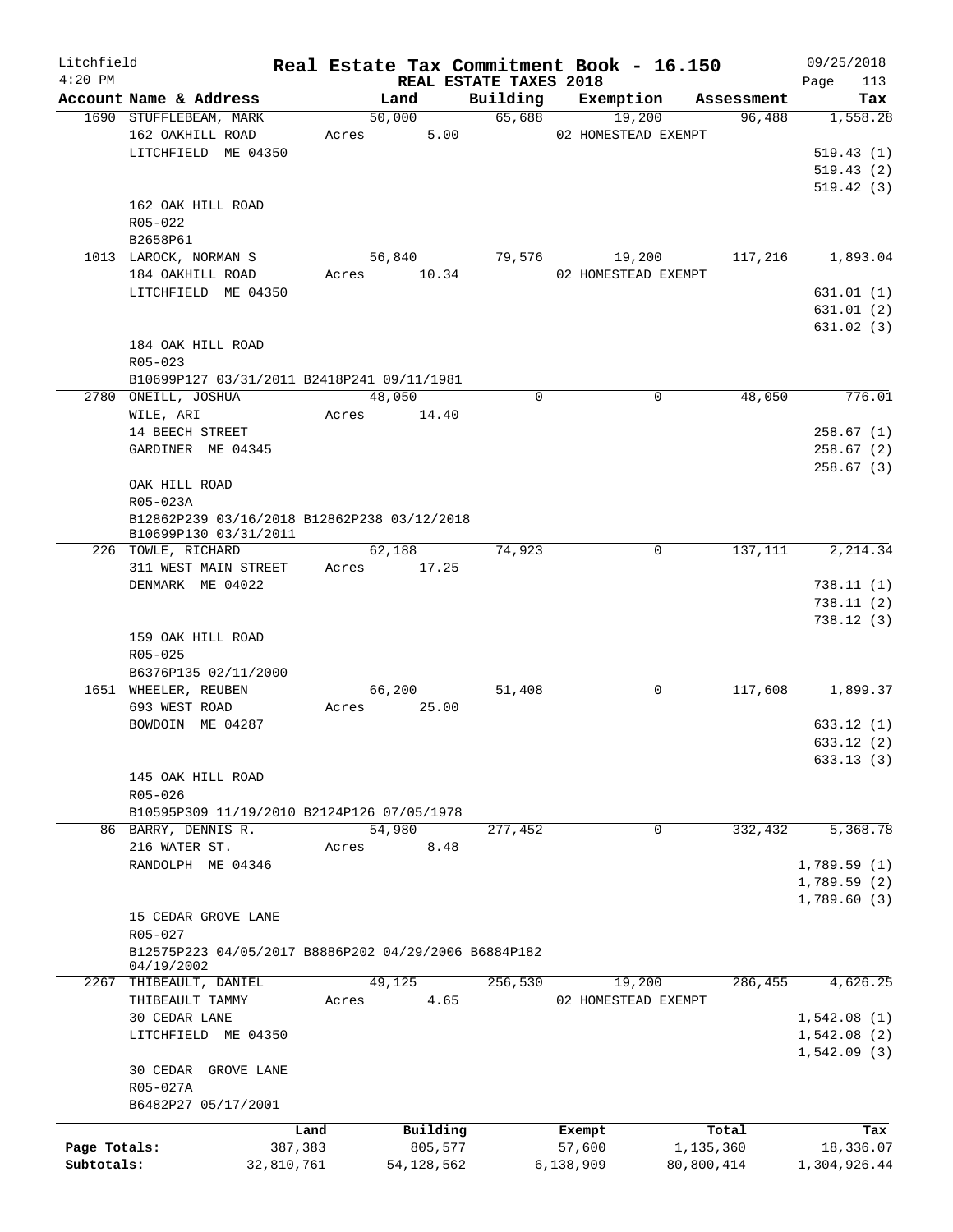| Building<br>Account Name & Address<br>Land<br>Exemption<br>Assessment<br>43,375<br>101,256<br>2757 THIBEAULT, PHILLIP A<br>19,200<br>125,431<br>THIBEAULT, LAURIE L<br>2.35<br>02 HOMESTEAD EXEMPT<br>Acres<br>7 CEDAR GROVE LANE<br>LITCHFIELD ME 04350<br>7 CEDAR GROVE LANE<br>R05-027B<br>B12575P221 04/05/2017 B10368P296 03/20/2010<br>45,140<br>2914 THIBEAULT, DANIEL DAVID<br>45,140<br>$\Omega$<br>0<br>THIBEAULT, TAMMY LYNN<br>Acres<br>10.64<br>30 CEDAR GROVE LANE<br>LITCHFIELD ME 04350<br>CEDAR GROVE LANE<br>R05-027C<br>B12805P10 12/18/2017 B12575P223 04/05/2017 B8886P202<br>04/29/2006 B6884P182 04/19/2002<br>56,650<br>$\Omega$<br>56,650<br>907 BERUBE, ROBERT B<br>0<br>Acres 28.30<br>BERUBE, DEBRA A<br>33 BUFFIE LANDING<br>GREENE ME 04236<br>OAK HILL ROAD<br>R05-028<br>B10718P308 05/17/2010 B10418P308 05/13/2010<br>B10403P64 04/29/2010 B3356P332 05/28/1985<br>147,661<br>53,530<br>94,131<br>0<br>1609 THEBERGE, RYAN N<br>THEBERGE, AMANDA T<br>7.03<br>Acres<br>85 OAK HILL ROAD<br>LITCHFIELD ME 04350<br>85 OAK HILL ROAD<br>R05-029<br>B9667P119 03/17/2008 B7526P110 10/21/2004<br>89,501<br>908 BERUBE, TODD R.<br>48,675<br>40,826<br>0<br>36 BUFFIE LANDE<br>Acres<br>4.47<br>GREENE ME 04236<br>73 OAK HILL ROAD<br>R05-030 | Litchfield<br>$4:20$ PM |  | REAL ESTATE TAXES 2018 | Real Estate Tax Commitment Book - 16.150 | 09/25/2018<br>114<br>Page |
|------------------------------------------------------------------------------------------------------------------------------------------------------------------------------------------------------------------------------------------------------------------------------------------------------------------------------------------------------------------------------------------------------------------------------------------------------------------------------------------------------------------------------------------------------------------------------------------------------------------------------------------------------------------------------------------------------------------------------------------------------------------------------------------------------------------------------------------------------------------------------------------------------------------------------------------------------------------------------------------------------------------------------------------------------------------------------------------------------------------------------------------------------------------------------------------------------------------------------------------------------------------------------|-------------------------|--|------------------------|------------------------------------------|---------------------------|
|                                                                                                                                                                                                                                                                                                                                                                                                                                                                                                                                                                                                                                                                                                                                                                                                                                                                                                                                                                                                                                                                                                                                                                                                                                                                              |                         |  |                        |                                          | Tax                       |
|                                                                                                                                                                                                                                                                                                                                                                                                                                                                                                                                                                                                                                                                                                                                                                                                                                                                                                                                                                                                                                                                                                                                                                                                                                                                              |                         |  |                        |                                          | 2,025.71                  |
|                                                                                                                                                                                                                                                                                                                                                                                                                                                                                                                                                                                                                                                                                                                                                                                                                                                                                                                                                                                                                                                                                                                                                                                                                                                                              |                         |  |                        |                                          |                           |
|                                                                                                                                                                                                                                                                                                                                                                                                                                                                                                                                                                                                                                                                                                                                                                                                                                                                                                                                                                                                                                                                                                                                                                                                                                                                              |                         |  |                        |                                          | 675.24(1)                 |
|                                                                                                                                                                                                                                                                                                                                                                                                                                                                                                                                                                                                                                                                                                                                                                                                                                                                                                                                                                                                                                                                                                                                                                                                                                                                              |                         |  |                        |                                          | 675.24(2)                 |
|                                                                                                                                                                                                                                                                                                                                                                                                                                                                                                                                                                                                                                                                                                                                                                                                                                                                                                                                                                                                                                                                                                                                                                                                                                                                              |                         |  |                        |                                          | 675.23(3)                 |
|                                                                                                                                                                                                                                                                                                                                                                                                                                                                                                                                                                                                                                                                                                                                                                                                                                                                                                                                                                                                                                                                                                                                                                                                                                                                              |                         |  |                        |                                          |                           |
|                                                                                                                                                                                                                                                                                                                                                                                                                                                                                                                                                                                                                                                                                                                                                                                                                                                                                                                                                                                                                                                                                                                                                                                                                                                                              |                         |  |                        |                                          |                           |
|                                                                                                                                                                                                                                                                                                                                                                                                                                                                                                                                                                                                                                                                                                                                                                                                                                                                                                                                                                                                                                                                                                                                                                                                                                                                              |                         |  |                        |                                          | 729.01                    |
|                                                                                                                                                                                                                                                                                                                                                                                                                                                                                                                                                                                                                                                                                                                                                                                                                                                                                                                                                                                                                                                                                                                                                                                                                                                                              |                         |  |                        |                                          |                           |
|                                                                                                                                                                                                                                                                                                                                                                                                                                                                                                                                                                                                                                                                                                                                                                                                                                                                                                                                                                                                                                                                                                                                                                                                                                                                              |                         |  |                        |                                          |                           |
|                                                                                                                                                                                                                                                                                                                                                                                                                                                                                                                                                                                                                                                                                                                                                                                                                                                                                                                                                                                                                                                                                                                                                                                                                                                                              |                         |  |                        |                                          | 243.00 (1)                |
|                                                                                                                                                                                                                                                                                                                                                                                                                                                                                                                                                                                                                                                                                                                                                                                                                                                                                                                                                                                                                                                                                                                                                                                                                                                                              |                         |  |                        |                                          | 243.00(2)                 |
|                                                                                                                                                                                                                                                                                                                                                                                                                                                                                                                                                                                                                                                                                                                                                                                                                                                                                                                                                                                                                                                                                                                                                                                                                                                                              |                         |  |                        |                                          | 243.01(3)                 |
|                                                                                                                                                                                                                                                                                                                                                                                                                                                                                                                                                                                                                                                                                                                                                                                                                                                                                                                                                                                                                                                                                                                                                                                                                                                                              |                         |  |                        |                                          |                           |
|                                                                                                                                                                                                                                                                                                                                                                                                                                                                                                                                                                                                                                                                                                                                                                                                                                                                                                                                                                                                                                                                                                                                                                                                                                                                              |                         |  |                        |                                          |                           |
|                                                                                                                                                                                                                                                                                                                                                                                                                                                                                                                                                                                                                                                                                                                                                                                                                                                                                                                                                                                                                                                                                                                                                                                                                                                                              |                         |  |                        |                                          |                           |
|                                                                                                                                                                                                                                                                                                                                                                                                                                                                                                                                                                                                                                                                                                                                                                                                                                                                                                                                                                                                                                                                                                                                                                                                                                                                              |                         |  |                        |                                          | 914.90                    |
|                                                                                                                                                                                                                                                                                                                                                                                                                                                                                                                                                                                                                                                                                                                                                                                                                                                                                                                                                                                                                                                                                                                                                                                                                                                                              |                         |  |                        |                                          |                           |
|                                                                                                                                                                                                                                                                                                                                                                                                                                                                                                                                                                                                                                                                                                                                                                                                                                                                                                                                                                                                                                                                                                                                                                                                                                                                              |                         |  |                        |                                          | 304.97(1)                 |
|                                                                                                                                                                                                                                                                                                                                                                                                                                                                                                                                                                                                                                                                                                                                                                                                                                                                                                                                                                                                                                                                                                                                                                                                                                                                              |                         |  |                        |                                          | 304.97 (2)                |
|                                                                                                                                                                                                                                                                                                                                                                                                                                                                                                                                                                                                                                                                                                                                                                                                                                                                                                                                                                                                                                                                                                                                                                                                                                                                              |                         |  |                        |                                          | 304.96(3)                 |
|                                                                                                                                                                                                                                                                                                                                                                                                                                                                                                                                                                                                                                                                                                                                                                                                                                                                                                                                                                                                                                                                                                                                                                                                                                                                              |                         |  |                        |                                          |                           |
|                                                                                                                                                                                                                                                                                                                                                                                                                                                                                                                                                                                                                                                                                                                                                                                                                                                                                                                                                                                                                                                                                                                                                                                                                                                                              |                         |  |                        |                                          |                           |
|                                                                                                                                                                                                                                                                                                                                                                                                                                                                                                                                                                                                                                                                                                                                                                                                                                                                                                                                                                                                                                                                                                                                                                                                                                                                              |                         |  |                        |                                          |                           |
|                                                                                                                                                                                                                                                                                                                                                                                                                                                                                                                                                                                                                                                                                                                                                                                                                                                                                                                                                                                                                                                                                                                                                                                                                                                                              |                         |  |                        |                                          |                           |
|                                                                                                                                                                                                                                                                                                                                                                                                                                                                                                                                                                                                                                                                                                                                                                                                                                                                                                                                                                                                                                                                                                                                                                                                                                                                              |                         |  |                        |                                          | 2,384.73                  |
|                                                                                                                                                                                                                                                                                                                                                                                                                                                                                                                                                                                                                                                                                                                                                                                                                                                                                                                                                                                                                                                                                                                                                                                                                                                                              |                         |  |                        |                                          | 794.91 (1)                |
|                                                                                                                                                                                                                                                                                                                                                                                                                                                                                                                                                                                                                                                                                                                                                                                                                                                                                                                                                                                                                                                                                                                                                                                                                                                                              |                         |  |                        |                                          | 794.91 (2)                |
|                                                                                                                                                                                                                                                                                                                                                                                                                                                                                                                                                                                                                                                                                                                                                                                                                                                                                                                                                                                                                                                                                                                                                                                                                                                                              |                         |  |                        |                                          | 794.91 (3)                |
|                                                                                                                                                                                                                                                                                                                                                                                                                                                                                                                                                                                                                                                                                                                                                                                                                                                                                                                                                                                                                                                                                                                                                                                                                                                                              |                         |  |                        |                                          |                           |
|                                                                                                                                                                                                                                                                                                                                                                                                                                                                                                                                                                                                                                                                                                                                                                                                                                                                                                                                                                                                                                                                                                                                                                                                                                                                              |                         |  |                        |                                          |                           |
|                                                                                                                                                                                                                                                                                                                                                                                                                                                                                                                                                                                                                                                                                                                                                                                                                                                                                                                                                                                                                                                                                                                                                                                                                                                                              |                         |  |                        |                                          |                           |
|                                                                                                                                                                                                                                                                                                                                                                                                                                                                                                                                                                                                                                                                                                                                                                                                                                                                                                                                                                                                                                                                                                                                                                                                                                                                              |                         |  |                        |                                          | 1,445.44                  |
|                                                                                                                                                                                                                                                                                                                                                                                                                                                                                                                                                                                                                                                                                                                                                                                                                                                                                                                                                                                                                                                                                                                                                                                                                                                                              |                         |  |                        |                                          |                           |
|                                                                                                                                                                                                                                                                                                                                                                                                                                                                                                                                                                                                                                                                                                                                                                                                                                                                                                                                                                                                                                                                                                                                                                                                                                                                              |                         |  |                        |                                          | 481.81 (1)                |
|                                                                                                                                                                                                                                                                                                                                                                                                                                                                                                                                                                                                                                                                                                                                                                                                                                                                                                                                                                                                                                                                                                                                                                                                                                                                              |                         |  |                        |                                          | 481.81 (2)                |
|                                                                                                                                                                                                                                                                                                                                                                                                                                                                                                                                                                                                                                                                                                                                                                                                                                                                                                                                                                                                                                                                                                                                                                                                                                                                              |                         |  |                        |                                          | 481.82 (3)                |
|                                                                                                                                                                                                                                                                                                                                                                                                                                                                                                                                                                                                                                                                                                                                                                                                                                                                                                                                                                                                                                                                                                                                                                                                                                                                              |                         |  |                        |                                          |                           |
|                                                                                                                                                                                                                                                                                                                                                                                                                                                                                                                                                                                                                                                                                                                                                                                                                                                                                                                                                                                                                                                                                                                                                                                                                                                                              |                         |  |                        |                                          |                           |
| B11571P267 11/20/2013 B10418P308 05/13/2010<br>B10403P61 04/29/2010 B3356P332 05/26/1988 B2872P298                                                                                                                                                                                                                                                                                                                                                                                                                                                                                                                                                                                                                                                                                                                                                                                                                                                                                                                                                                                                                                                                                                                                                                           |                         |  |                        |                                          |                           |
| 05/28/1985                                                                                                                                                                                                                                                                                                                                                                                                                                                                                                                                                                                                                                                                                                                                                                                                                                                                                                                                                                                                                                                                                                                                                                                                                                                                   |                         |  |                        |                                          |                           |
| 54,954<br>164,031<br>245 BUSSEY, DAVID T<br>128,277<br>19,200                                                                                                                                                                                                                                                                                                                                                                                                                                                                                                                                                                                                                                                                                                                                                                                                                                                                                                                                                                                                                                                                                                                                                                                                                |                         |  |                        |                                          | 2,649.10                  |
| <b>BUSSEY GRACE</b><br>36.00<br>02 HOMESTEAD EXEMPT<br>Acres                                                                                                                                                                                                                                                                                                                                                                                                                                                                                                                                                                                                                                                                                                                                                                                                                                                                                                                                                                                                                                                                                                                                                                                                                 |                         |  |                        |                                          |                           |
| 31 OAK HILL ROAD                                                                                                                                                                                                                                                                                                                                                                                                                                                                                                                                                                                                                                                                                                                                                                                                                                                                                                                                                                                                                                                                                                                                                                                                                                                             |                         |  |                        |                                          | 883.03 (1)                |
| LITCHFIELD ME 04350                                                                                                                                                                                                                                                                                                                                                                                                                                                                                                                                                                                                                                                                                                                                                                                                                                                                                                                                                                                                                                                                                                                                                                                                                                                          |                         |  |                        |                                          | 883.03 (2)                |
|                                                                                                                                                                                                                                                                                                                                                                                                                                                                                                                                                                                                                                                                                                                                                                                                                                                                                                                                                                                                                                                                                                                                                                                                                                                                              |                         |  |                        |                                          | 883.04 (3)                |
| 31 OAK HILL ROAD<br>R05-031                                                                                                                                                                                                                                                                                                                                                                                                                                                                                                                                                                                                                                                                                                                                                                                                                                                                                                                                                                                                                                                                                                                                                                                                                                                  |                         |  |                        |                                          |                           |
| B1802P44                                                                                                                                                                                                                                                                                                                                                                                                                                                                                                                                                                                                                                                                                                                                                                                                                                                                                                                                                                                                                                                                                                                                                                                                                                                                     |                         |  |                        |                                          |                           |
|                                                                                                                                                                                                                                                                                                                                                                                                                                                                                                                                                                                                                                                                                                                                                                                                                                                                                                                                                                                                                                                                                                                                                                                                                                                                              |                         |  |                        |                                          |                           |

|              | Land         | Building   | Exempt    | Total      | Tax          |
|--------------|--------------|------------|-----------|------------|--------------|
| Page Totals: | 302,324      | 364,490    | 38,400    | 628,414    | 10,148.89    |
| Subtotals:   | 33, 113, 085 | 54,493,052 | 6,177,309 | 81,428,828 | 1,315,075.33 |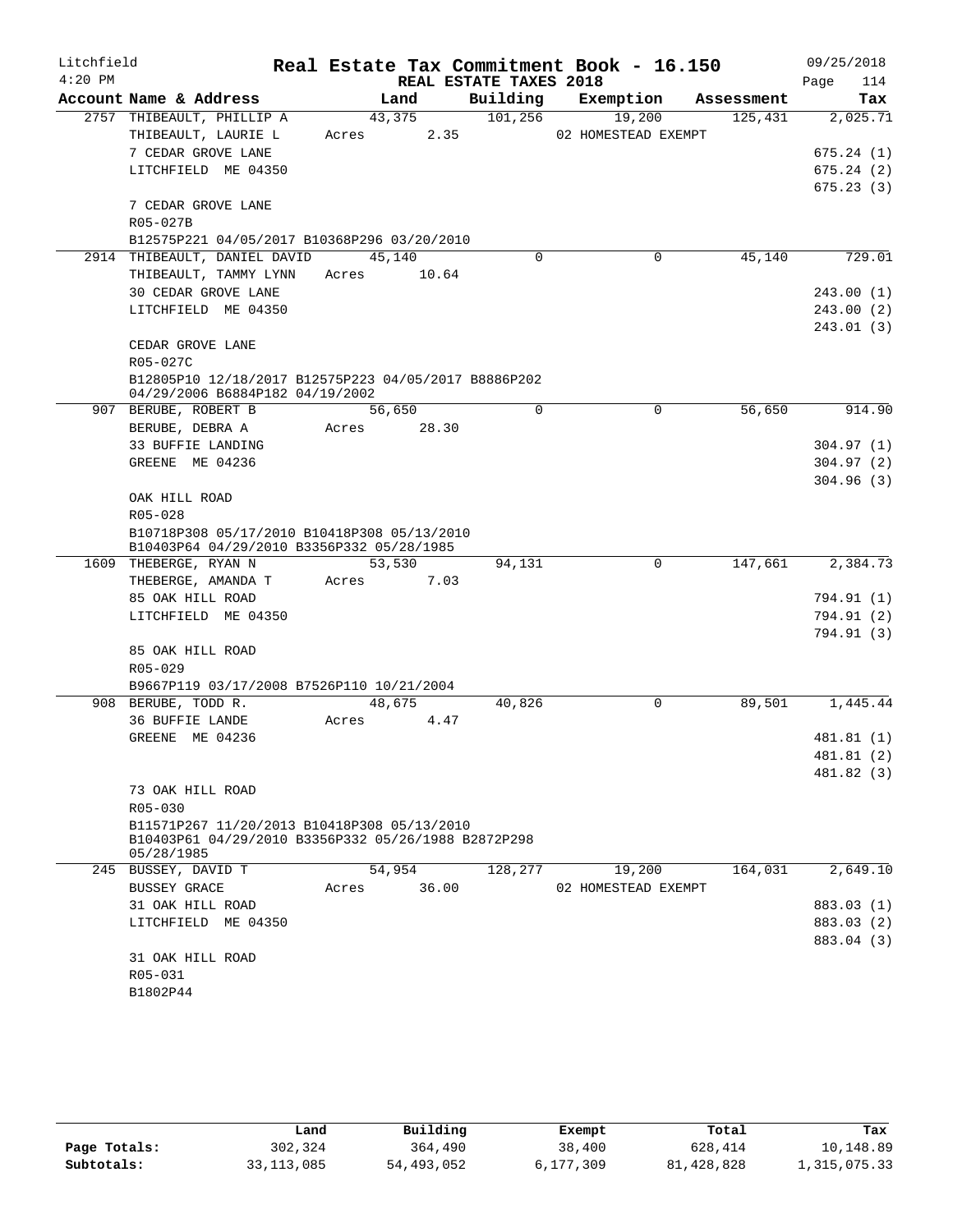| Litchfield   |                                            |         |                                |             | Real Estate Tax Commitment Book - 16.150 |            | 09/25/2018             |
|--------------|--------------------------------------------|---------|--------------------------------|-------------|------------------------------------------|------------|------------------------|
| $4:20$ PM    | Account Name & Address                     |         | REAL ESTATE TAXES 2018<br>Land | Building    | Exemption                                | Assessment | 115<br>Page<br>Tax     |
|              | 1694 SUMMERS, MARK E                       |         | 56,730                         | 89,363      | 19,200                                   | 126,893    | 2,049.32               |
|              | 17 OAKHILL ROAD                            |         | Acres 10.23                    |             | 02 HOMESTEAD EXEMPT                      |            |                        |
|              | LITCHFIELD ME 04350                        |         |                                |             |                                          |            | 683.11(1)              |
|              |                                            |         |                                |             |                                          |            | 683.11(2)              |
|              |                                            |         |                                |             |                                          |            | 683.10 (3)             |
|              | 17 OAK HILL ROAD                           |         |                                |             |                                          |            |                        |
|              | R05-034                                    |         |                                |             |                                          |            |                        |
|              | B3813P326                                  |         |                                |             |                                          |            |                        |
|              | 49 AUCOIN, STEVEN P                        |         | 97,550                         | 29,245      | $\mathbf 0$                              | 126,795    | 2,047.74               |
|              | 233 OAK HILL ROAD                          |         | Acres 2.42                     |             |                                          |            |                        |
|              | LITCHFIELD ME 04350                        |         |                                |             |                                          |            | 682.58 (1)             |
|              |                                            |         |                                |             |                                          |            | 682.58 (2)             |
|              |                                            |         |                                |             |                                          |            | 682.58 (3)             |
|              | 11 OAK HILL ROAD                           |         |                                |             |                                          |            |                        |
|              | R05-036                                    |         |                                |             |                                          |            |                        |
|              | B2765P298 01/12/1985                       |         |                                |             |                                          |            |                        |
|              | 816 HELMS, LINDA JANE                      |         | 47,500                         | 13,738      | 19,200                                   | 42,038     | 678.91                 |
|              | PELLETIER                                  |         |                                |             |                                          |            |                        |
|              | 312 BUKER ROAD                             |         | Acres 4.00                     |             | 02 HOMESTEAD EXEMPT                      |            |                        |
|              | LITCHFIELD ME 04350                        |         |                                |             |                                          |            | 226.30(1)              |
|              |                                            |         |                                |             |                                          |            | 226.30(2)<br>226.31(3) |
|              | 312 BUKER ROAD                             |         |                                |             |                                          |            |                        |
|              | R05-036A                                   |         |                                |             |                                          |            |                        |
|              | B4333P308 01/31/2005                       |         |                                |             |                                          |            |                        |
|              | 342 FRANCISCO, LORI R.                     |         | 52,500                         | 130,621     | 19,200                                   | 163,921    | 2,647.32               |
|              | 296 BUKER ROAD                             |         | Acres 6.00                     |             | 02 HOMESTEAD EXEMPT                      |            |                        |
|              | LITCHFIELD ME 04350                        |         |                                |             |                                          |            | 882.44 (1)             |
|              |                                            |         |                                |             |                                          |            | 882.44 (2)             |
|              |                                            |         |                                |             |                                          |            | 882.44 (3)             |
|              | 296 BUKER ROAD                             |         |                                |             |                                          |            |                        |
|              | R05-036B                                   |         |                                |             |                                          |            |                        |
|              | B6083P67 10/21/1999                        |         |                                |             |                                          |            |                        |
|              | 769 HARRADON, MARILYN R.                   |         | 54,500                         | $\mathbf 0$ | 0                                        | 54,500     | 880.17                 |
|              | P O BOX 327                                |         | Acres 24.00                    |             |                                          |            |                        |
|              | SABATTUS ME 04280                          |         |                                |             |                                          |            | 293.39 (1)             |
|              |                                            |         |                                |             |                                          |            | 293.39 (2)             |
|              |                                            |         |                                |             |                                          |            | 293.39 (3)             |
|              | BUKER HILL ROAD                            |         |                                |             |                                          |            |                        |
|              | R05-037                                    |         |                                |             |                                          |            |                        |
|              | B1110P264 07/10/2012 B898P219              |         |                                |             |                                          |            |                        |
|              | 1291 NELSON, JEREMY J.                     |         | 1,000                          | $\mathbf 0$ | 0                                        | 1,000      | 16.15                  |
|              | P.O. BOX 470                               | Acres   | 0.40                           |             |                                          |            |                        |
|              | LITCHFIELD ME 04350                        |         |                                |             |                                          |            | 5.38(1)                |
|              |                                            |         |                                |             |                                          |            | 5.38(2)                |
|              |                                            |         |                                |             |                                          |            | 5.39(3)                |
|              | BUKER ROAD                                 |         |                                |             |                                          |            |                        |
|              | R05-038<br>B11153P291 08/27/2012 B4688P121 |         |                                |             |                                          |            |                        |
|              | 672 VOGEL, JONATHAN P.                     |         | 2,800                          | $\Omega$    | 0                                        | 2,800      | 45.22                  |
|              | VOGEL, REBECCA L.                          | Acres   | 0.10                           |             |                                          |            |                        |
|              | 207 WINSOR ROAD                            |         |                                |             |                                          |            | 15.07(1)               |
|              | CHINA ME 04358                             |         |                                |             |                                          |            | 15.07(2)               |
|              |                                            |         |                                |             |                                          |            | 15.08(3)               |
|              | PERKINS ROAD                               |         |                                |             |                                          |            |                        |
|              | R05-039                                    |         |                                |             |                                          |            |                        |
|              | B12600P101 05/10/2017 B5572P102            |         |                                |             |                                          |            |                        |
|              |                                            |         |                                |             |                                          |            |                        |
|              |                                            | Land    | Building                       |             | Exempt                                   | Total      | Tax                    |
| Page Totals: |                                            | 312,580 | 262,967                        |             | 57,600                                   | 517,947    | 8,364.83               |
| Subtotals:   | 33, 425, 665                               |         | 54,756,019                     |             | 6,234,909                                | 81,946,775 | 1,323,440.16           |
|              |                                            |         |                                |             |                                          |            |                        |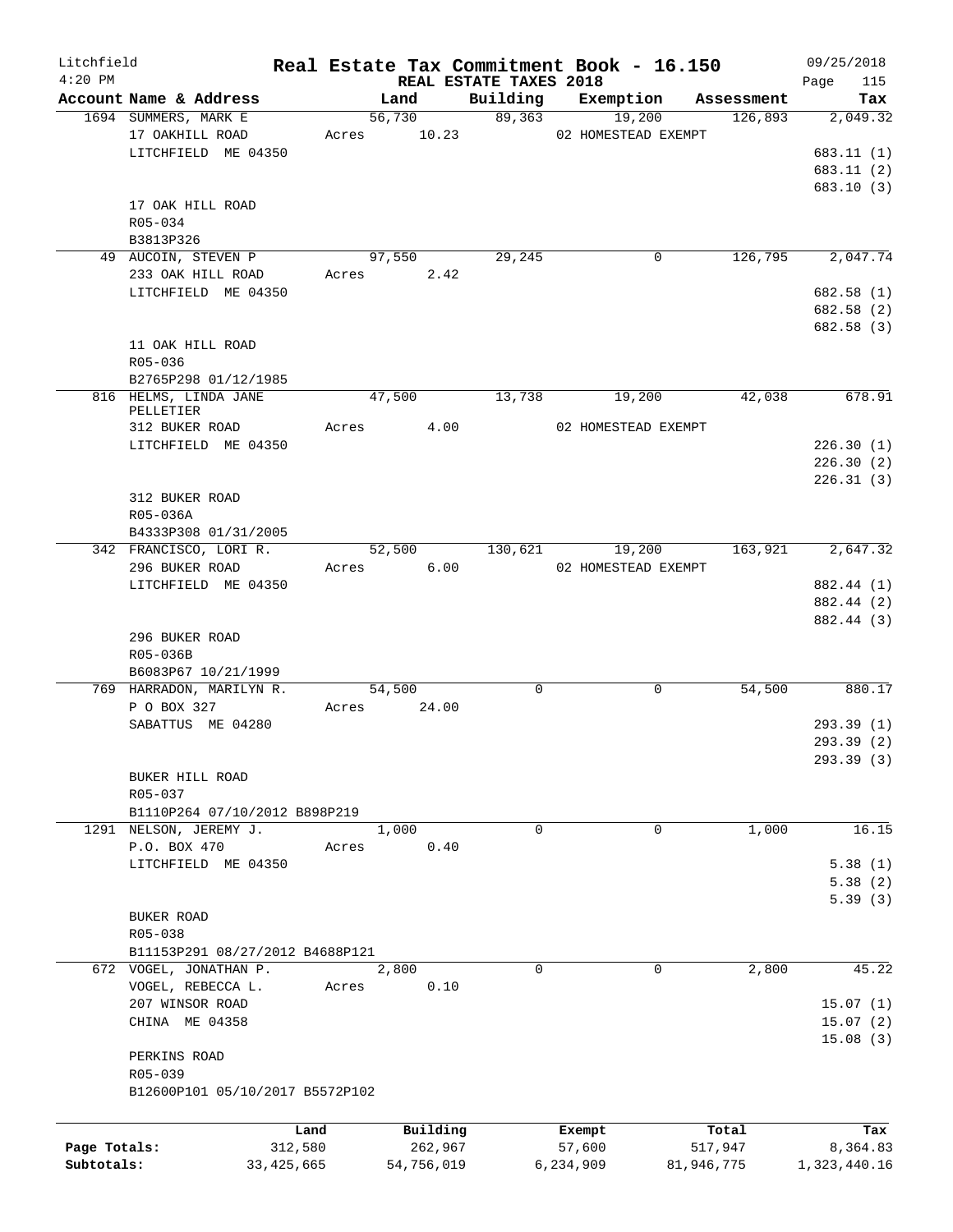| Litchfield   |                                              |            |       |                        |                        | Real Estate Tax Commitment Book - 16.150 |                       | 09/25/2018      |
|--------------|----------------------------------------------|------------|-------|------------------------|------------------------|------------------------------------------|-----------------------|-----------------|
| $4:20$ PM    |                                              |            |       |                        | REAL ESTATE TAXES 2018 |                                          |                       | 116<br>Page     |
|              | Account Name & Address<br>881 WALKO, DAVID B |            |       | Land<br>34,400 113,813 |                        | Building Exemption<br>19,200             | Assessment<br>129,013 | Tax<br>2,083.56 |
|              | 315 BUKER ROAD                               |            |       |                        |                        | Acres 0.80 02 HOMESTEAD EXEMPT           |                       |                 |
|              |                                              |            |       |                        |                        |                                          |                       |                 |
|              | LITCHFIELD ME 04350                          |            |       |                        |                        |                                          |                       | 694.52 (1)      |
|              |                                              |            |       |                        |                        |                                          |                       | 694.52 (2)      |
|              |                                              |            |       |                        |                        |                                          |                       | 694.52(3)       |
|              | 315 BUKER ROAD                               |            |       |                        |                        |                                          |                       |                 |
|              | R05-041                                      |            |       |                        |                        |                                          |                       |                 |
|              | B12242P271 10/08/2008 B6838P99               |            |       |                        |                        |                                          |                       |                 |
|              | 525 KUPFER, DENISE M.                        |            |       | 23,200                 |                        | 53,520<br>19,200                         | 57,520                | 928.95          |
|              | P O BOX 122                                  |            |       | Acres 0.40             |                        | 02 HOMESTEAD EXEMPT                      |                       |                 |
|              | LITCHFIELD ME 04350                          |            |       |                        |                        |                                          |                       | 309.65(1)       |
|              |                                              |            |       |                        |                        |                                          |                       | 309.65(2)       |
|              |                                              |            |       |                        |                        |                                          |                       | 309.65(3)       |
|              | 311 BUKER ROAD                               |            |       |                        |                        |                                          |                       |                 |
|              | $R05 - 044$                                  |            |       |                        |                        |                                          |                       |                 |
|              | B5896P11 10/15/2004                          |            |       |                        |                        |                                          |                       |                 |
|              | 271 OLIVEIRA, JAMES                          |            |       | 26,000                 | 51,388                 | 0                                        | 77,388                | 1,249.82        |
|              | 305 BUKER ROAD                               |            |       | Acres 0.50             |                        |                                          |                       |                 |
|              | LITCHFIELD ME 04350                          |            |       |                        |                        |                                          |                       | 416.61(1)       |
|              |                                              |            |       |                        |                        |                                          |                       | 416.61(2)       |
|              |                                              |            |       |                        |                        |                                          |                       | 416.60(3)       |
|              | 305 BUKER ROAD                               |            |       |                        |                        |                                          |                       |                 |
|              | $R05 - 045$                                  |            |       |                        |                        |                                          |                       |                 |
|              |                                              |            |       |                        |                        |                                          |                       |                 |
|              | B10129P53 06/29/2009 B7771P93 12/12/2003     |            |       | 40,250                 |                        |                                          |                       |                 |
|              | 436 SKELTON, ISREAL                          |            |       |                        | 102,769                | 19,200                                   | 123,819               | 1,999.68        |
|              | SKELTON KATHRYN                              |            | Acres | 1.10                   |                        | 02 HOMESTEAD EXEMPT                      |                       |                 |
|              | 295 BUKER ROAD                               |            |       |                        |                        |                                          |                       | 666.56(1)       |
|              | LITCHFIELD ME 04350                          |            |       |                        |                        |                                          |                       | 666.56(2)       |
|              |                                              |            |       |                        |                        |                                          |                       | 666.56(3)       |
|              | 295 BUKER ROAD                               |            |       |                        |                        |                                          |                       |                 |
|              | $R05 - 046$                                  |            |       |                        |                        |                                          |                       |                 |
|              | B6207P142 05/18/2000                         |            |       |                        |                        |                                          |                       |                 |
|              | 1793 VANNAH JR, DONALD K                     |            |       | 40,750                 |                        | 64,393<br>19,200                         | 85,943                | 1,387.98        |
|              | 291 BUKER ROAD                               |            |       | Acres 1.30             |                        | 02 HOMESTEAD EXEMPT                      |                       |                 |
|              | LITCHFIELD ME 04350                          |            |       |                        |                        |                                          |                       | 462.66(1)       |
|              |                                              |            |       |                        |                        |                                          |                       | 462.66(2)       |
|              |                                              |            |       |                        |                        |                                          |                       | 462.66(3)       |
|              | 291 BUKER ROAD                               |            |       |                        |                        |                                          |                       |                 |
|              | R05-047                                      |            |       |                        |                        |                                          |                       |                 |
|              | B6449P246                                    |            |       |                        |                        |                                          |                       |                 |
|              | 1691 LEVASSEUR JAMES A                       |            |       | 41,500                 | 80,220                 | 19,200                                   | 102,520               | 1,655.70        |
|              | 283 BUKER ROAD                               |            | Acres | 1.60                   |                        | 02 HOMESTEAD EXEMPT                      |                       |                 |
|              | LITCHFIELD ME 04350                          |            |       |                        |                        |                                          |                       | 551.90(1)       |
|              |                                              |            |       |                        |                        |                                          |                       | 551.90(2)       |
|              |                                              |            |       |                        |                        |                                          |                       | 551.90(3)       |
|              | 283 BUKER ROAD                               |            |       |                        |                        |                                          |                       |                 |
|              | R05-048                                      |            |       |                        |                        |                                          |                       |                 |
|              |                                              |            |       |                        |                        |                                          |                       |                 |
|              | B9530P103 10/15/2007 B5004P311 10/25/1995    |            |       |                        |                        |                                          |                       |                 |
|              | 1472 HEBERT, MARIYA ANN                      |            |       | 40,250                 | 83,892                 | 19,200                                   | 104,942               | 1,694.81        |
|              | 275 BUKER ROAD                               |            | Acres | 1.10                   |                        | 02 HOMESTEAD EXEMPT                      |                       |                 |
|              | LITCHFIELD ME 04350                          |            |       |                        |                        |                                          |                       | 564.94(1)       |
|              |                                              |            |       |                        |                        |                                          |                       | 564.94(2)       |
|              |                                              |            |       |                        |                        |                                          |                       | 564.93(3)       |
|              | 275 BUKER ROAD                               |            |       |                        |                        |                                          |                       |                 |
|              | R05-049                                      |            |       |                        |                        |                                          |                       |                 |
|              | B6890P202 04/26/2002                         |            |       |                        |                        |                                          |                       |                 |
|              |                                              |            |       |                        |                        |                                          |                       |                 |
|              |                                              |            |       |                        |                        |                                          |                       |                 |
|              |                                              | Land       |       | Building               |                        | Exempt                                   | Total                 | Tax             |
| Page Totals: |                                              | 246,350    |       | 549,995                |                        | 115,200                                  | 681,145               | 11,000.50       |
| Subtotals:   |                                              | 33,672,015 |       | 55,306,014             |                        | 6,350,109                                | 82,627,920            | 1,334,440.66    |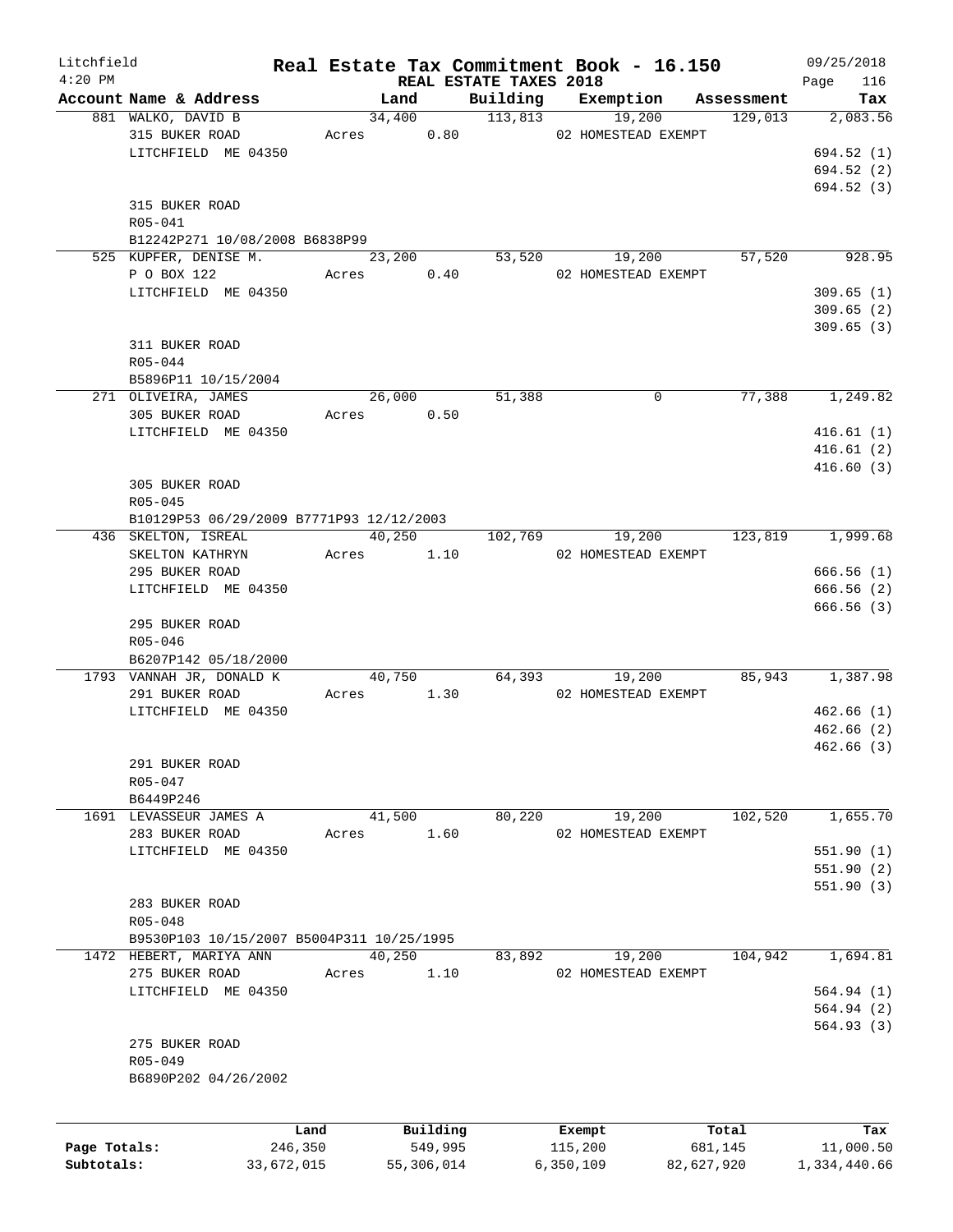| Litchfield<br>$4:20$ PM |                          |        |          | REAL ESTATE TAXES 2018 | Real Estate Tax Commitment Book - 16.150 |            | 09/25/2018<br>Page<br>117 |
|-------------------------|--------------------------|--------|----------|------------------------|------------------------------------------|------------|---------------------------|
|                         | Account Name & Address   | Land   |          | Building               | Exemption                                | Assessment | Tax                       |
|                         | 150 BLAIS JR, ROBERT R   | 40,750 |          |                        | 41,444<br>19,200                         | 62,994     | 1,017.35                  |
|                         | 12 PERKINS ROAD          | Acres  | 1.30     |                        | 02 HOMESTEAD EXEMPT                      |            |                           |
|                         | LITCHFIELD ME 04350      |        |          |                        |                                          |            | 339.12(1)                 |
|                         |                          |        |          |                        |                                          |            | 339.12(2)                 |
|                         |                          |        |          |                        |                                          |            | 339.11(3)                 |
|                         | 12 PERKINS ROAD          |        |          |                        |                                          |            |                           |
|                         | R05-049A                 |        |          |                        |                                          |            |                           |
|                         | B4547P236                |        |          |                        |                                          |            |                           |
|                         | 1202 MCLELLAN, MAUREEN A | 34,400 |          | 72,394                 | 19,200                                   | 87,594     | 1,414.64                  |
|                         | 19 PERKINS ROAD          | Acres  | 0.80     |                        | 02 HOMESTEAD EXEMPT                      |            |                           |
|                         | LITCHFIELD ME 04350      |        |          |                        |                                          |            | 471.55(1)                 |
|                         |                          |        |          |                        |                                          |            | 471.55(2)                 |
|                         |                          |        |          |                        |                                          |            | 471.54(3)                 |
|                         | 19 PERKINS ROAD          |        |          |                        |                                          |            |                           |
|                         | $R05 - 050$              |        |          |                        |                                          |            |                           |
|                         | B1720P94 04/24/1973      |        |          |                        |                                          |            |                           |
|                         | 1470 RICHARD, DONALD L   | 49,400 |          | 255,711                | $\mathsf{O}$                             | 305,111    | 4,927.54                  |
|                         | RICHARD, NANETTE M       | Acres  | 4.76     |                        |                                          |            |                           |
|                         | 11 PERKINS ROAD          |        |          |                        |                                          |            | 1,642.51(1)               |
|                         |                          |        |          |                        |                                          |            |                           |
|                         | LITCHFIELD ME 04350      |        |          |                        |                                          |            | 1,642.51(2)               |
|                         |                          |        |          |                        |                                          |            | 1,642.52(3)               |
|                         | 11 PERKINS ROAD          |        |          |                        |                                          |            |                           |
|                         | R05-051                  |        |          |                        |                                          |            |                           |
|                         | B2233P55 08/17/1979      |        |          |                        |                                          |            |                           |
|                         | 730 GROVER, STEVEN       | 30,000 |          | 0                      | 0                                        | 30,000     | 484.50                    |
|                         | 6 PERKINS ROAD           | Acres  | 1.80     |                        |                                          |            |                           |
|                         | MONMOUTH ME 04259        |        |          |                        |                                          |            | 161.50(1)                 |
|                         |                          |        |          |                        |                                          |            | 161.50(2)                 |
|                         |                          |        |          |                        |                                          |            | 161.50(3)                 |
|                         | FERRIN ROAD              |        |          |                        |                                          |            |                           |
|                         | R05-051A                 |        |          |                        |                                          |            |                           |
|                         | B2505P61                 |        |          |                        |                                          |            |                           |
|                         | 2094 RICHARD, DONALD     |        | 0        | 147,681                | 0                                        | 147,681    | 2,385.05                  |
|                         | 11 PERKINS ROAD          |        |          |                        |                                          |            |                           |
|                         | LITCHFIELD ME 04350      |        |          |                        |                                          |            | 795.02(1)                 |
|                         |                          |        |          |                        |                                          |            | 795.02(2)                 |
|                         |                          |        |          |                        |                                          |            | 795.01(3)                 |
|                         | 15 PERKINS ROAD          |        |          |                        |                                          |            |                           |
|                         | R05-051-ON               |        |          |                        |                                          |            |                           |
|                         | 428 DAVIN, TIMOTHY E     | 41,125 |          | 32,821                 | 19,200                                   | 54,746     | 884.15                    |
|                         | 267 BUKER ROAD           | Acres  | 1.45     |                        | 02 HOMESTEAD EXEMPT                      |            |                           |
|                         | LITCHFIELD ME 04350      |        |          |                        |                                          |            | 294.72 (1)                |
|                         |                          |        |          |                        |                                          |            | 294.72 (2)                |
|                         |                          |        |          |                        |                                          |            | 294.71 (3)                |
|                         | 267 BUKER ROAD           |        |          |                        |                                          |            |                           |
|                         | $R05 - 052 - 1$          |        |          |                        |                                          |            |                           |
|                         | B4695P198                |        |          |                        |                                          |            |                           |
|                         | 1364 GAGNON SIMONNE      | 45,000 |          | 194,040                | 19,200                                   | 219,840    | 3,550.42                  |
|                         | 257 BUKER ROAD           | Acres  | 3.00     |                        | 02 HOMESTEAD EXEMPT                      |            |                           |
|                         | LITCHFIELD ME 04350      |        |          |                        |                                          |            | 1,183.47(1)               |
|                         |                          |        |          |                        |                                          |            |                           |
|                         |                          |        |          |                        |                                          |            | 1,183.47(2)               |
|                         |                          |        |          |                        |                                          |            | 1,183.48(3)               |
|                         | 257 BUKER ROAD           |        |          |                        |                                          |            |                           |
|                         | $R05 - 052 - 2$          |        |          |                        |                                          |            |                           |
|                         | B2674P246                |        |          |                        |                                          |            |                           |
|                         |                          |        |          |                        |                                          |            |                           |
|                         |                          |        |          |                        |                                          |            |                           |
|                         |                          | Land   | Building |                        | Exempt                                   | Total      | Tax                       |
|                         |                          |        |          |                        |                                          |            |                           |

|              | Land       | Building   | Exempt    | Total      | Tax          |
|--------------|------------|------------|-----------|------------|--------------|
| Page Totals: | 240,675    | 744.091    | 76,800    | 907,966    | 14,663.65    |
| Subtotals:   | 33,912,690 | 56,050,105 | 6,426,909 | 83,535,886 | 1,349,104.31 |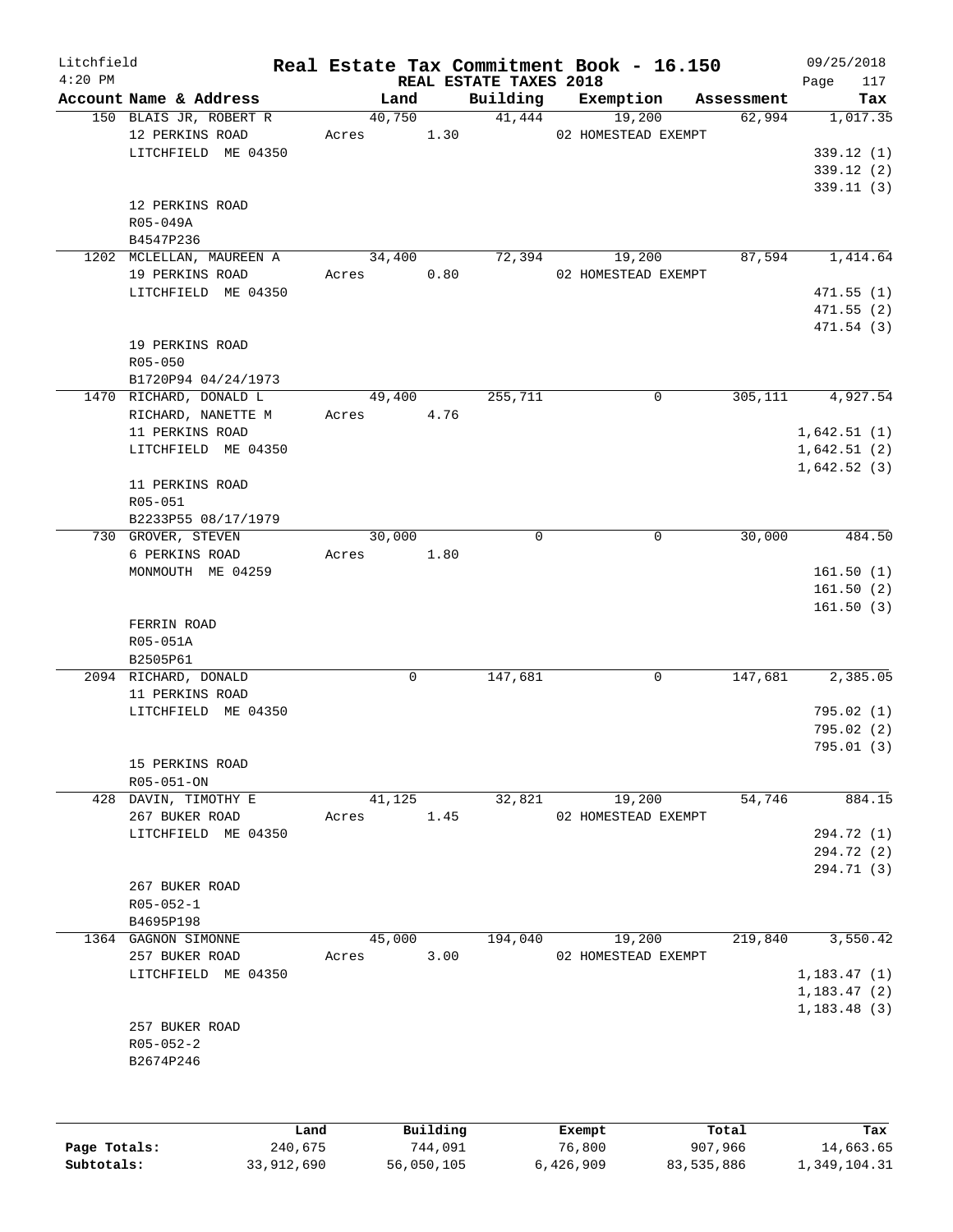| Litchfield<br>$4:20$ PM |                                                                                                                                                                                                                         |            |      | REAL ESTATE TAXES 2018 | Real Estate Tax Commitment Book - 16.150 |            | 09/25/2018<br>Page<br>118 |
|-------------------------|-------------------------------------------------------------------------------------------------------------------------------------------------------------------------------------------------------------------------|------------|------|------------------------|------------------------------------------|------------|---------------------------|
|                         | Account Name & Address                                                                                                                                                                                                  | Land       |      | Building               | Exemption                                | Assessment | Tax                       |
|                         | 1905 WING, PAUL S                                                                                                                                                                                                       | 48,875     |      | 88,533                 | 24,960                                   | 112,448    | 1,816.04                  |
|                         | 241 BUKER ROAD                                                                                                                                                                                                          | Acres      | 4.55 |                        | 02 HOMESTEAD EXEMPT                      |            |                           |
|                         | LITCHFIELD ME 04350                                                                                                                                                                                                     |            |      |                        | 03 VETERANS EXEMPT                       |            | 605.35(1)                 |
|                         |                                                                                                                                                                                                                         |            |      |                        |                                          |            | 605.35(2)                 |
|                         |                                                                                                                                                                                                                         |            |      |                        |                                          |            | 605.34(3)                 |
|                         | 241 BUKER ROAD                                                                                                                                                                                                          |            |      |                        |                                          |            |                           |
|                         | $R05 - 052 - 3$                                                                                                                                                                                                         |            |      |                        |                                          |            |                           |
|                         | B2225P14                                                                                                                                                                                                                |            |      |                        |                                          |            |                           |
|                         | 1911 RICHARD, BLAINE A.                                                                                                                                                                                                 | 47,000     |      | 49,865                 | 19,200                                   | 77,665     | 1,254.29                  |
|                         | 235 BUKER ROAD                                                                                                                                                                                                          | Acres      | 3.80 |                        | 02 HOMESTEAD EXEMPT                      |            |                           |
|                         | LITCHFIELD ME 04350                                                                                                                                                                                                     |            |      |                        |                                          |            | 418.10(1)                 |
|                         |                                                                                                                                                                                                                         |            |      |                        |                                          |            | 418.10(2)                 |
|                         |                                                                                                                                                                                                                         |            |      |                        |                                          |            | 418.09(3)                 |
|                         | 235 BUKER ROAD                                                                                                                                                                                                          |            |      |                        |                                          |            |                           |
|                         | $R05 - 052 - 4$                                                                                                                                                                                                         |            |      |                        |                                          |            |                           |
|                         | B6403P323 02/02/2001                                                                                                                                                                                                    |            |      |                        |                                          |            |                           |
|                         | 99 GRANT, NATHAN                                                                                                                                                                                                        | 42,000     |      | 139,869                | $\Omega$                                 | 181,869    | 2,937.18                  |
|                         | LAZARO, ALYSSA                                                                                                                                                                                                          | Acres 1.80 |      |                        |                                          |            |                           |
|                         | 34 SPEARS CORNER ROAD                                                                                                                                                                                                   |            |      |                        |                                          |            | 979.06(1)                 |
|                         | WEST GARDINER ME                                                                                                                                                                                                        |            |      |                        |                                          |            | 979.06(2)                 |
|                         | 04345-3508                                                                                                                                                                                                              |            |      |                        |                                          |            |                           |
|                         |                                                                                                                                                                                                                         |            |      |                        |                                          |            | 979.06(3)                 |
|                         | 229 BUKER ROAD                                                                                                                                                                                                          |            |      |                        |                                          |            |                           |
|                         | R05-052A                                                                                                                                                                                                                |            |      |                        |                                          |            |                           |
|                         | B12160P335 11/13/2015 B12035P333 07/01/2015<br>B12022P133 06/15/2015 B11850P150 09/25/2013<br>B11520P259 09/23/2013 B11515P89 04/02/2013<br>B11387P151 05/01/2013 B9226P172 01/19/2007 B7880P96<br>03/30/2004 B5531P200 |            |      |                        |                                          |            |                           |
|                         | 1566 JOHNSON MARTHA J                                                                                                                                                                                                   | 53,250     |      | 96,181                 | 19,200                                   | 130,231    | 2,103.23                  |
|                         | JOHNSON RICHARD                                                                                                                                                                                                         | Acres      | 6.30 |                        | 02 HOMESTEAD EXEMPT                      |            |                           |
|                         | 185 BUKER ROAD                                                                                                                                                                                                          |            |      |                        |                                          |            | 701.08(1)                 |
|                         | LITCHFIELD ME 04350                                                                                                                                                                                                     |            |      |                        |                                          |            | 701.08(2)                 |
|                         |                                                                                                                                                                                                                         |            |      |                        |                                          |            | 701.07(3)                 |
|                         | 185 BUKER ROAD                                                                                                                                                                                                          |            |      |                        |                                          |            |                           |
|                         | $R05 - 053$                                                                                                                                                                                                             |            |      |                        |                                          |            |                           |
|                         | B9400P66 06/21/2007 B8187P42 10/29/2004                                                                                                                                                                                 |            |      |                        |                                          |            |                           |
|                         | 1649 SPICER, RICHARD D                                                                                                                                                                                                  | 47,500     |      | 76,948                 | $\mathbf 0$                              | 124,448    | 2,009.84                  |
|                         | 217 BUKER ROAD                                                                                                                                                                                                          | Acres      | 4.00 |                        |                                          |            |                           |
|                         | LITCHFIELD ME 04350                                                                                                                                                                                                     |            |      |                        |                                          |            | 669.95 (1)                |
|                         |                                                                                                                                                                                                                         |            |      |                        |                                          |            | 669.95 (2)                |
|                         |                                                                                                                                                                                                                         |            |      |                        |                                          |            | 669.94 (3)                |
|                         | 217 BUKER ROAD                                                                                                                                                                                                          |            |      |                        |                                          |            |                           |
|                         | R05-053A                                                                                                                                                                                                                |            |      |                        |                                          |            |                           |
|                         | B2689P247                                                                                                                                                                                                               |            |      |                        |                                          |            |                           |
|                         | 329 CLOUTIER, REGINALD                                                                                                                                                                                                  | 30,000     |      | 0                      | 0                                        | 30,000     | 484.50                    |
|                         | 631 LOWER STREET                                                                                                                                                                                                        | Acres      | 1.80 |                        |                                          |            |                           |
|                         | TURNER ME 04282                                                                                                                                                                                                         |            |      |                        |                                          |            | 161.50(1)                 |
|                         |                                                                                                                                                                                                                         |            |      |                        |                                          |            | 161.50(2)                 |
|                         |                                                                                                                                                                                                                         |            |      |                        |                                          |            | 161.50(3)                 |
|                         | LEBEL LANE                                                                                                                                                                                                              |            |      |                        |                                          |            |                           |
|                         | R05-053B                                                                                                                                                                                                                |            |      |                        |                                          |            |                           |
|                         | B2185P28                                                                                                                                                                                                                |            |      |                        |                                          |            |                           |

|              | Land         | Building   | Exempt    | Total      | Tax          |
|--------------|--------------|------------|-----------|------------|--------------|
| Page Totals: | 268,625      | 451,396    | 63,360    | 656,661    | 10,605.08    |
| Subtotals:   | 34, 181, 315 | 56,501,501 | 6,490,269 | 84,192,547 | 1,359,709.39 |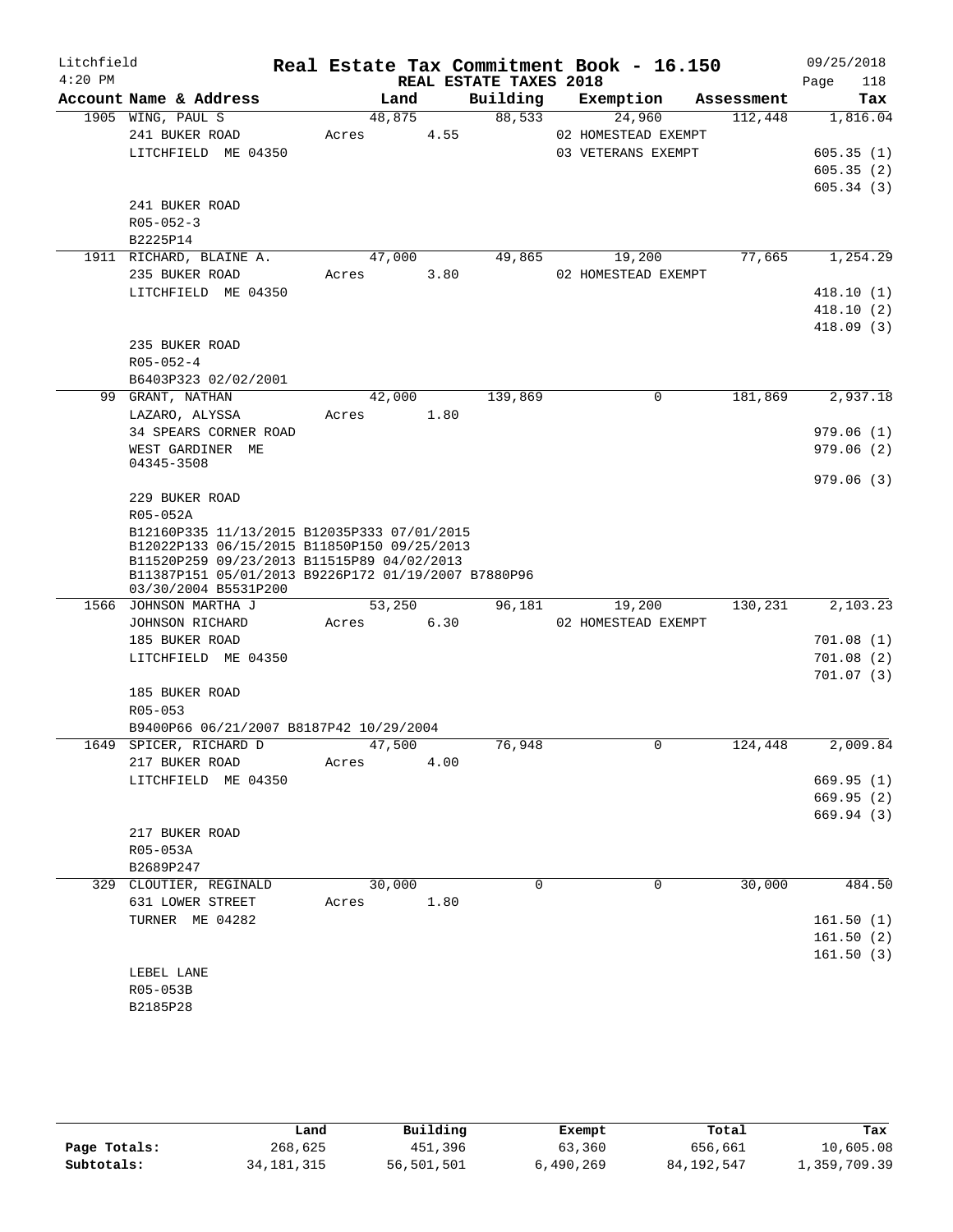| Litchfield<br>$4:20$ PM |                                                      | Real Estate Tax Commitment Book - 16.150 | REAL ESTATE TAXES 2018 |                     |            | 09/25/2018<br>119<br>Page |
|-------------------------|------------------------------------------------------|------------------------------------------|------------------------|---------------------|------------|---------------------------|
|                         | Account Name & Address                               | Land                                     | Building               | Exemption           | Assessment | Tax                       |
|                         | 1245 TUFTS, JR, RICHARD D.                           | 43,750                                   | 196,984                | 5,760               | 234,974    | 3,794.83                  |
|                         | TUFTS, STACY T.                                      | 2.50<br>Acres                            |                        | 12 WW2 Vet Res.     |            |                           |
|                         | 103 BUKER RD                                         |                                          |                        |                     |            | 1, 264.94 (1)             |
|                         | LITCHFIELD ME 04350                                  |                                          |                        |                     |            | 1, 264.94 (2)             |
|                         |                                                      |                                          |                        |                     |            | 1,264.95(3)               |
|                         | 103 BUKER ROAD                                       |                                          |                        |                     |            |                           |
|                         | R05-054                                              |                                          |                        |                     |            |                           |
|                         | B12064P299 08/05/2015 B9780P21 07/02/2008 B7042P270  |                                          |                        |                     |            |                           |
|                         | 08/29/2002 B5859P211 02/04/1999                      |                                          |                        |                     |            |                           |
|                         | 1898 WILKINS, KATHLEEN                               | 81,500                                   | 129,046                | 19,200              | 191,346    | 3,090.24                  |
|                         | P O BOX 300                                          | 56.00<br>Acres                           |                        | 02 HOMESTEAD EXEMPT |            |                           |
|                         | LITCHFIELD ME 04350                                  |                                          |                        |                     |            | 1,030.08(1)               |
|                         |                                                      |                                          |                        |                     |            | 1,030.08(2)               |
|                         |                                                      |                                          |                        |                     |            | 1,030.08(3)               |
|                         | 55 BUKER ROAD                                        |                                          |                        |                     |            |                           |
|                         | R05-055                                              |                                          |                        |                     |            |                           |
|                         | B6302P299 09/21/2000                                 |                                          |                        |                     |            |                           |
|                         | 466 SAMBOL, JOSEPH                                   | 51,000                                   | 127,221                | $\mathbf 0$         | 178,221    | 2,878.27                  |
|                         | WEST, DAMIAN J.                                      | 5.40<br>Acres                            |                        |                     |            |                           |
|                         | 297 LISBON ROAD                                      |                                          |                        |                     |            | 959.42 (1)                |
|                         | SABATTUS ME 04280                                    |                                          |                        |                     |            | 959.42(2)                 |
|                         |                                                      |                                          |                        |                     |            | 959.43(3)                 |
|                         | 3 BUKER ROAD                                         |                                          |                        |                     |            |                           |
|                         | R05-056                                              |                                          |                        |                     |            |                           |
|                         | B11828P305 10/17/2014 B10179P34 08/11/2009 B4627P101 |                                          |                        |                     |            |                           |
|                         | 2024 WOODIN, VERONICA                                | 43,000<br>2.20                           | 99,557                 | 19,200              | 123,357    | 1,992.22                  |
|                         | 341 HUNTINGTON HILL<br>ROAD                          | Acres                                    |                        | 02 HOMESTEAD EXEMPT |            |                           |
|                         | LITCHFIELD ME 04350                                  |                                          |                        |                     |            | 664.07 (1)                |
|                         |                                                      |                                          |                        |                     |            | 664.07 (2)                |
|                         |                                                      |                                          |                        |                     |            | 664.08(3)                 |
|                         | 341 HUNTINGTON HILL                                  |                                          |                        |                     |            |                           |
|                         | <b>ROAD</b>                                          |                                          |                        |                     |            |                           |
|                         | R05-056A                                             |                                          |                        |                     |            |                           |
|                         | B12736P201 10/02/2017 B11170P306 09/19/2012          |                                          |                        |                     |            |                           |
|                         | B10339P320 02/10/2010 B5432P271 08/12/1997           |                                          |                        |                     |            |                           |
|                         | 664 RICHARD SCOTT F<br>EATON GAYLE L                 | 55,500<br>9.00                           | 115,617                | 19,200              | 151,917    | 2,453.46                  |
|                         |                                                      | Acres                                    |                        | 02 HOMESTEAD EXEMPT |            |                           |
|                         | 325 HUNTINGTON HILL<br>ROAD                          |                                          |                        |                     |            | 817.82 (1)                |
|                         | LITCHFIELD ME 04350                                  |                                          |                        |                     |            | 817.82 (2)                |
|                         |                                                      |                                          |                        |                     |            | 817.82(3)                 |
|                         | 325 HUNTINGTON HILL                                  |                                          |                        |                     |            |                           |
|                         | ROAD                                                 |                                          |                        |                     |            |                           |
|                         | R05-057                                              |                                          |                        |                     |            |                           |
|                         | B8512P212 07/20/2005 B3571P383                       |                                          |                        |                     |            |                           |
|                         | 1020 PERRY, JEFFREY M.                               | 70,500                                   | 200,789                | 19,200              | 252,089    | 4,071.24                  |
|                         | BOOKER DEBRA E                                       | Acres 15.00                              |                        | 02 HOMESTEAD EXEMPT |            |                           |
|                         | 273 HUNTINGTON HILL                                  |                                          |                        |                     |            | 1,357.08(1)               |
|                         | ROAD                                                 |                                          |                        |                     |            |                           |
|                         | LITCHFIELD ME 04350                                  |                                          |                        |                     |            | 1,357.08(2)               |
|                         |                                                      |                                          |                        |                     |            | 1,357.08(3)               |
|                         | 273 HUNTINGTON HILL<br>ROAD                          |                                          |                        |                     |            |                           |
|                         | R05-058                                              |                                          |                        |                     |            |                           |
|                         | B8583P186 08/30/2005 B5471P90 10/09/1997             |                                          |                        |                     |            |                           |
|                         |                                                      |                                          |                        |                     |            |                           |
|                         |                                                      |                                          |                        |                     |            |                           |

|              | Land       | Building   | Exempt    | Total        | Tax          |
|--------------|------------|------------|-----------|--------------|--------------|
| Page Totals: | 345,250    | 869,214    | 82,560    | 1,131,904    | 18,280.26    |
| Subtotals:   | 34,526,565 | 57,370,715 | 6,572,829 | 85, 324, 451 | 1,377,989.65 |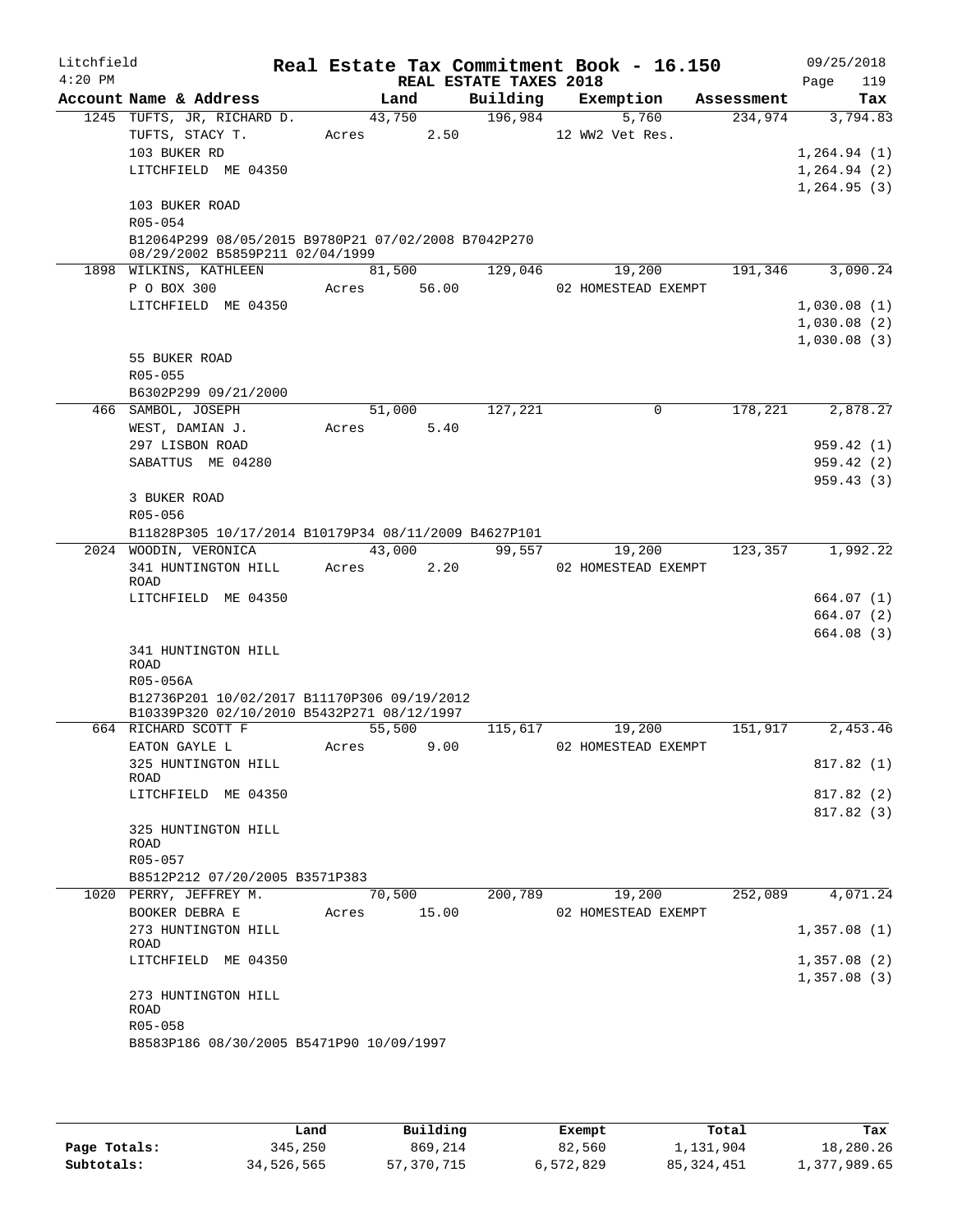| Litchfield<br>$4:20$ PM |                                                     |                                                                                                     |       |               | REAL ESTATE TAXES 2018 | Real Estate Tax Commitment Book - 16.150 |            | 09/25/2018<br>120<br>Page |
|-------------------------|-----------------------------------------------------|-----------------------------------------------------------------------------------------------------|-------|---------------|------------------------|------------------------------------------|------------|---------------------------|
|                         | Account Name & Address                              |                                                                                                     |       | Land          | Building               | Exemption                                | Assessment | Tax                       |
|                         | 1139 MCDONOUGH, DAVID P.                            |                                                                                                     |       | 51,000        | 106,968                | 19,200                                   | 138,768    | 2,241.10                  |
|                         | MCDONOUGH, AMY B.                                   |                                                                                                     |       | 6.00<br>Acres |                        | 02 HOMESTEAD EXEMPT                      |            |                           |
|                         | 52 MANCHESTER LANE                                  |                                                                                                     |       |               |                        |                                          |            | 747.03 (1)                |
|                         | LITCHFIELD ME                                       |                                                                                                     |       |               |                        |                                          |            | 747.03(2)                 |
|                         | 04350-3352                                          |                                                                                                     |       |               |                        |                                          |            |                           |
|                         |                                                     |                                                                                                     |       |               |                        |                                          |            | 747.04 (3)                |
|                         | 52 MANCHESTER LANE                                  |                                                                                                     |       |               |                        |                                          |            |                           |
|                         | R05-059                                             |                                                                                                     |       |               |                        |                                          |            |                           |
|                         |                                                     | B11406P76 05/30/2013 B6339P36 01/08/2000                                                            |       |               |                        |                                          |            |                           |
|                         | 1447 READ, DOUGLAS                                  |                                                                                                     |       | 48,500        | 102,733                | 19,200                                   | 132,033    | 2,132.33                  |
|                         |                                                     | 265 HUNTINGTON HILL                                                                                 | Acres | 4.40          |                        | 02 HOMESTEAD EXEMPT                      |            |                           |
|                         | ROAD                                                |                                                                                                     |       |               |                        |                                          |            |                           |
|                         | LITCHFIELD ME 04350                                 |                                                                                                     |       |               |                        |                                          |            | 710.78 (1)                |
|                         |                                                     |                                                                                                     |       |               |                        |                                          |            | 710.78(2)                 |
|                         |                                                     |                                                                                                     |       |               |                        |                                          |            | 710.77(3)                 |
|                         | 265 HUNTINGTON HILL                                 |                                                                                                     |       |               |                        |                                          |            |                           |
|                         | <b>ROAD</b>                                         |                                                                                                     |       |               |                        |                                          |            |                           |
|                         | R05-059A                                            |                                                                                                     |       |               |                        |                                          |            |                           |
|                         | B2963P51 06/11/1986                                 |                                                                                                     |       |               |                        |                                          |            |                           |
|                         |                                                     | 2831 CHARLES A. MANCHESTER,                                                                         |       | 38,504        | $\Omega$               | $\Omega$                                 | 38,504     | 621.84                    |
|                         | III LIVING TRUST                                    |                                                                                                     |       |               |                        |                                          |            |                           |
|                         |                                                     | ELIZABETH J. MANCHESTER Acres 39.00                                                                 |       |               |                        |                                          |            |                           |
|                         | LIVING TRUST                                        |                                                                                                     |       |               |                        |                                          |            |                           |
|                         |                                                     | CHARLES A. & ELIZABETH                                                                              |       |               |                        |                                          |            | 207.28(1)                 |
|                         | J. MANCHESTER                                       |                                                                                                     |       |               |                        |                                          |            |                           |
|                         | (TRUSTEES)                                          |                                                                                                     |       |               |                        |                                          |            |                           |
|                         | P O BOX 99                                          |                                                                                                     |       |               |                        |                                          |            | 207.28(2)                 |
|                         | LITCHFIELD ME 04350                                 |                                                                                                     |       |               |                        |                                          |            | 207.28(3)                 |
|                         | MANCHESTER LANE                                     |                                                                                                     |       |               |                        |                                          |            |                           |
|                         | R05-059B                                            |                                                                                                     |       |               |                        |                                          |            |                           |
|                         | B12469P54 10/25/2016                                |                                                                                                     |       |               |                        |                                          |            |                           |
|                         | 1185 MCFARLAND ERIC A                               |                                                                                                     |       | 88,312        | $\Omega$               | $\mathbf 0$                              | 88,312     | 1,426.24                  |
|                         | 9 NETTERS WAY                                       |                                                                                                     | Acres | 2.60          |                        |                                          |            |                           |
|                         | HARPSWELL ME 04079                                  |                                                                                                     |       |               |                        |                                          |            | 475.41(1)                 |
|                         |                                                     |                                                                                                     |       |               |                        |                                          |            | 475.41(2)                 |
|                         |                                                     |                                                                                                     |       |               |                        |                                          |            | 475.42(3)                 |
|                         | MANCHESTER LANE                                     |                                                                                                     |       |               |                        |                                          |            |                           |
|                         | R05-060                                             |                                                                                                     |       |               |                        |                                          |            |                           |
|                         | B10697P231 03/30/2011 B9913P310 11/21/2008 B5299P43 |                                                                                                     |       |               |                        |                                          |            |                           |
|                         | 09/17/1998                                          |                                                                                                     |       |               |                        |                                          |            |                           |
|                         |                                                     | 1186 STOTZ-MCFARLAND, DARREN                                                                        |       | 53,500        | 82,934                 | $\Omega$                                 | 136,434    | 2,203.41                  |
|                         | MCFARLAND, ERIC A                                   |                                                                                                     | Acres | 7.00          |                        |                                          |            |                           |
|                         | 9 NETTERS WAY                                       |                                                                                                     |       |               |                        |                                          |            | 734.47 (1)                |
|                         | HARPSWELL ME 04079                                  |                                                                                                     |       |               |                        |                                          |            | 734.47 (2)                |
|                         |                                                     |                                                                                                     |       |               |                        |                                          |            | 734.47 (3)                |
|                         | MANCHESTER LANE                                     |                                                                                                     |       |               |                        |                                          |            |                           |
|                         | R05-061                                             |                                                                                                     |       |               |                        |                                          |            |                           |
|                         |                                                     | B10697P231 03/30/2011 B10697P229 03/30/2011                                                         |       |               |                        |                                          |            |                           |
|                         |                                                     | B10518P287 09/02/2010 B10490P221 08/04/2010                                                         |       |               |                        |                                          |            |                           |
|                         |                                                     | B9913P308 11/21/2008 B5299P43 01/22/1997                                                            |       |               |                        |                                          |            |                           |
|                         | 2119 DUNN, CHRISTOPHER                              |                                                                                                     |       | 41,775        | 143,642                | $\mathbf 0$                              | 185,417    | 2,994.48                  |
|                         | THOMAS                                              |                                                                                                     |       |               |                        |                                          |            |                           |
|                         | DUNN, CHANTEL MARIE                                 |                                                                                                     | Acres | 1.71          |                        |                                          |            |                           |
|                         | 56 BROADVIEW AVENUE,                                |                                                                                                     |       |               |                        |                                          |            | 998.16(1)                 |
|                         | UNIT 10                                             |                                                                                                     |       |               |                        |                                          |            |                           |
|                         |                                                     | AUBURN ME 04210-8710                                                                                |       |               |                        |                                          |            | 998.16 (2)                |
|                         |                                                     |                                                                                                     |       |               |                        |                                          |            | 998.16(3)                 |
|                         | 5 MANCHESTER LANE                                   |                                                                                                     |       |               |                        |                                          |            |                           |
|                         | R05-061A                                            |                                                                                                     |       |               |                        |                                          |            |                           |
|                         |                                                     | B12461P168 11/04/2016 B11804P251 09/19/2014<br>B10783P195 07/19/2011 B8643P186 10/07/2005 B5737P141 |       |               |                        |                                          |            |                           |
|                         |                                                     |                                                                                                     |       |               |                        |                                          |            |                           |
|                         |                                                     |                                                                                                     | Land  | Building      |                        | Exempt                                   | Total      | Tax                       |
| Page Totals:            |                                                     | 321,591                                                                                             |       | 436,277       |                        | 38,400                                   | 719,468    | 11,619.40                 |
| Subtotals:              |                                                     | 34,848,156                                                                                          |       | 57,806,992    |                        | 6,611,229                                | 86,043,919 | 1,389,609.05              |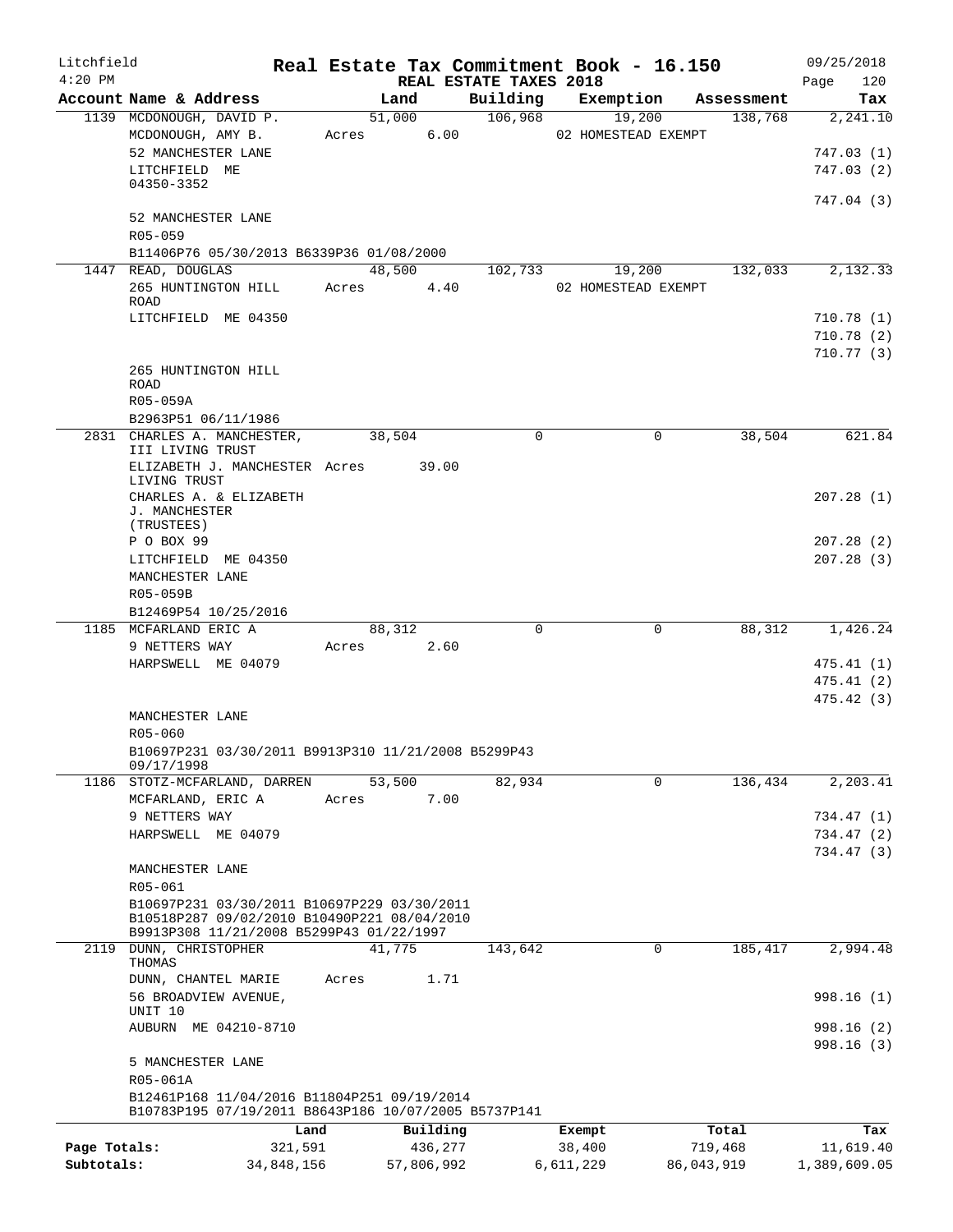| $4:20$ PM<br>REAL ESTATE TAXES 2018<br>Page<br>121<br>Building<br>Account Name & Address<br>Exemption<br>Land<br>Tax<br>Assessment<br>55,300<br>$\Omega$<br>2837 MCFARLAND ERIC A<br>$\Omega$<br>55,300<br>893.09<br>28.00<br>MCFARLAND WAYNE W<br>Acres<br>9 NETTERS WAY<br>HARPSWELL ME 04079<br>R05-061B<br>B5299P43<br>37,200<br>7,617<br>44,817<br>1238 BOUTIN, DANIEL<br>0<br>1023 LITCHFIELD ROAD<br>0.90<br>Acres<br>SABATTUS ME 04280<br>205 HUNTINGTON HILL<br><b>ROAD</b><br>R05-062<br>B5895P347 03/17/1999<br>868.26<br>1436 MCDONNELL, JAMES L.<br>40,000<br>38,722<br>24,960<br>53,762<br>207 HUNTINGTON HILL<br>1.00<br>02 HOMESTEAD EXEMPT<br>Acres<br>ROAD<br>LITCHFIELD ME 04350<br>03 VETERANS EXEMPT<br>207 HUNTINGTON HILL<br><b>ROAD</b><br>R05-062A<br>B6908P346<br>$\mathbf 0$<br>0<br>36,181<br>2846 LOVERING, MARK<br>36,181<br>LOVERING, JESSICA<br>205 HUNTINGTON HILL<br>ROAD<br>LITCHFIELD ME 04350<br>R05-062-ON<br>1749 TRAVERS, RUTH<br>40,000<br>42,554<br>19,200<br>63,354<br>TRAVERS, FLINT B.<br>1.00<br>02 HOMESTEAD EXEMPT<br>Acres<br>199 HUNTINGTON HILL<br>ROAD<br>LITCHFIELD ME 04350<br>199 HUNTINGTON HILL<br>ROAD<br>R05-063<br>B12019P23 06/22/2015 B5916P248 B1538P282 12/05/1970<br>1223 WING, LYLE K.<br>68,500<br>94,646<br>143,946<br>2,324.73<br>19,200<br>191 HUNTINGTON HILL<br>28.00<br>02 HOMESTEAD EXEMPT<br>Acres<br>ROAD<br>LITCHFIELD ME 04350<br>191 HUNTINGTON HILL<br>ROAD<br>R05-064 | Litchfield |                      |  | Real Estate Tax Commitment Book - 16.150 |  | 09/25/2018 |
|--------------------------------------------------------------------------------------------------------------------------------------------------------------------------------------------------------------------------------------------------------------------------------------------------------------------------------------------------------------------------------------------------------------------------------------------------------------------------------------------------------------------------------------------------------------------------------------------------------------------------------------------------------------------------------------------------------------------------------------------------------------------------------------------------------------------------------------------------------------------------------------------------------------------------------------------------------------------------------------------------------------------------------------------------------------------------------------------------------------------------------------------------------------------------------------------------------------------------------------------------------------------------------------------------------------------------------------------------------------------------------------------------------------------------------------------------------|------------|----------------------|--|------------------------------------------|--|------------|
| 297.70 (1)                                                                                                                                                                                                                                                                                                                                                                                                                                                                                                                                                                                                                                                                                                                                                                                                                                                                                                                                                                                                                                                                                                                                                                                                                                                                                                                                                                                                                                             |            |                      |  |                                          |  |            |
|                                                                                                                                                                                                                                                                                                                                                                                                                                                                                                                                                                                                                                                                                                                                                                                                                                                                                                                                                                                                                                                                                                                                                                                                                                                                                                                                                                                                                                                        |            |                      |  |                                          |  |            |
|                                                                                                                                                                                                                                                                                                                                                                                                                                                                                                                                                                                                                                                                                                                                                                                                                                                                                                                                                                                                                                                                                                                                                                                                                                                                                                                                                                                                                                                        |            |                      |  |                                          |  |            |
| 297.70 (2)<br>723.79<br>241.26(1)<br>241.26(2)<br>241.27(3)<br>289.42 (2)<br>289.42 (3)<br>584.32<br>194.77 (1)<br>194.77 (2)<br>194.78 (3)<br>1,023.17<br>341.06(2)<br>341.05(3)<br>774.91(1)<br>774.91 (2)<br>774.91(3)                                                                                                                                                                                                                                                                                                                                                                                                                                                                                                                                                                                                                                                                                                                                                                                                                                                                                                                                                                                                                                                                                                                                                                                                                              |            |                      |  |                                          |  |            |
| 297.69 (3)                                                                                                                                                                                                                                                                                                                                                                                                                                                                                                                                                                                                                                                                                                                                                                                                                                                                                                                                                                                                                                                                                                                                                                                                                                                                                                                                                                                                                                             |            |                      |  |                                          |  |            |
|                                                                                                                                                                                                                                                                                                                                                                                                                                                                                                                                                                                                                                                                                                                                                                                                                                                                                                                                                                                                                                                                                                                                                                                                                                                                                                                                                                                                                                                        |            |                      |  |                                          |  |            |
|                                                                                                                                                                                                                                                                                                                                                                                                                                                                                                                                                                                                                                                                                                                                                                                                                                                                                                                                                                                                                                                                                                                                                                                                                                                                                                                                                                                                                                                        |            |                      |  |                                          |  |            |
|                                                                                                                                                                                                                                                                                                                                                                                                                                                                                                                                                                                                                                                                                                                                                                                                                                                                                                                                                                                                                                                                                                                                                                                                                                                                                                                                                                                                                                                        |            |                      |  |                                          |  |            |
| 289.42 (1)<br>341.06 (1)                                                                                                                                                                                                                                                                                                                                                                                                                                                                                                                                                                                                                                                                                                                                                                                                                                                                                                                                                                                                                                                                                                                                                                                                                                                                                                                                                                                                                               |            |                      |  |                                          |  |            |
|                                                                                                                                                                                                                                                                                                                                                                                                                                                                                                                                                                                                                                                                                                                                                                                                                                                                                                                                                                                                                                                                                                                                                                                                                                                                                                                                                                                                                                                        |            |                      |  |                                          |  |            |
|                                                                                                                                                                                                                                                                                                                                                                                                                                                                                                                                                                                                                                                                                                                                                                                                                                                                                                                                                                                                                                                                                                                                                                                                                                                                                                                                                                                                                                                        |            |                      |  |                                          |  |            |
|                                                                                                                                                                                                                                                                                                                                                                                                                                                                                                                                                                                                                                                                                                                                                                                                                                                                                                                                                                                                                                                                                                                                                                                                                                                                                                                                                                                                                                                        |            |                      |  |                                          |  |            |
|                                                                                                                                                                                                                                                                                                                                                                                                                                                                                                                                                                                                                                                                                                                                                                                                                                                                                                                                                                                                                                                                                                                                                                                                                                                                                                                                                                                                                                                        |            |                      |  |                                          |  |            |
|                                                                                                                                                                                                                                                                                                                                                                                                                                                                                                                                                                                                                                                                                                                                                                                                                                                                                                                                                                                                                                                                                                                                                                                                                                                                                                                                                                                                                                                        |            |                      |  |                                          |  |            |
|                                                                                                                                                                                                                                                                                                                                                                                                                                                                                                                                                                                                                                                                                                                                                                                                                                                                                                                                                                                                                                                                                                                                                                                                                                                                                                                                                                                                                                                        |            |                      |  |                                          |  |            |
|                                                                                                                                                                                                                                                                                                                                                                                                                                                                                                                                                                                                                                                                                                                                                                                                                                                                                                                                                                                                                                                                                                                                                                                                                                                                                                                                                                                                                                                        |            |                      |  |                                          |  |            |
|                                                                                                                                                                                                                                                                                                                                                                                                                                                                                                                                                                                                                                                                                                                                                                                                                                                                                                                                                                                                                                                                                                                                                                                                                                                                                                                                                                                                                                                        |            |                      |  |                                          |  |            |
|                                                                                                                                                                                                                                                                                                                                                                                                                                                                                                                                                                                                                                                                                                                                                                                                                                                                                                                                                                                                                                                                                                                                                                                                                                                                                                                                                                                                                                                        |            |                      |  |                                          |  |            |
|                                                                                                                                                                                                                                                                                                                                                                                                                                                                                                                                                                                                                                                                                                                                                                                                                                                                                                                                                                                                                                                                                                                                                                                                                                                                                                                                                                                                                                                        |            |                      |  |                                          |  |            |
|                                                                                                                                                                                                                                                                                                                                                                                                                                                                                                                                                                                                                                                                                                                                                                                                                                                                                                                                                                                                                                                                                                                                                                                                                                                                                                                                                                                                                                                        |            |                      |  |                                          |  |            |
|                                                                                                                                                                                                                                                                                                                                                                                                                                                                                                                                                                                                                                                                                                                                                                                                                                                                                                                                                                                                                                                                                                                                                                                                                                                                                                                                                                                                                                                        |            |                      |  |                                          |  |            |
|                                                                                                                                                                                                                                                                                                                                                                                                                                                                                                                                                                                                                                                                                                                                                                                                                                                                                                                                                                                                                                                                                                                                                                                                                                                                                                                                                                                                                                                        |            |                      |  |                                          |  |            |
|                                                                                                                                                                                                                                                                                                                                                                                                                                                                                                                                                                                                                                                                                                                                                                                                                                                                                                                                                                                                                                                                                                                                                                                                                                                                                                                                                                                                                                                        |            |                      |  |                                          |  |            |
|                                                                                                                                                                                                                                                                                                                                                                                                                                                                                                                                                                                                                                                                                                                                                                                                                                                                                                                                                                                                                                                                                                                                                                                                                                                                                                                                                                                                                                                        |            |                      |  |                                          |  |            |
|                                                                                                                                                                                                                                                                                                                                                                                                                                                                                                                                                                                                                                                                                                                                                                                                                                                                                                                                                                                                                                                                                                                                                                                                                                                                                                                                                                                                                                                        |            |                      |  |                                          |  |            |
|                                                                                                                                                                                                                                                                                                                                                                                                                                                                                                                                                                                                                                                                                                                                                                                                                                                                                                                                                                                                                                                                                                                                                                                                                                                                                                                                                                                                                                                        |            |                      |  |                                          |  |            |
|                                                                                                                                                                                                                                                                                                                                                                                                                                                                                                                                                                                                                                                                                                                                                                                                                                                                                                                                                                                                                                                                                                                                                                                                                                                                                                                                                                                                                                                        |            |                      |  |                                          |  |            |
|                                                                                                                                                                                                                                                                                                                                                                                                                                                                                                                                                                                                                                                                                                                                                                                                                                                                                                                                                                                                                                                                                                                                                                                                                                                                                                                                                                                                                                                        |            |                      |  |                                          |  |            |
|                                                                                                                                                                                                                                                                                                                                                                                                                                                                                                                                                                                                                                                                                                                                                                                                                                                                                                                                                                                                                                                                                                                                                                                                                                                                                                                                                                                                                                                        |            |                      |  |                                          |  |            |
|                                                                                                                                                                                                                                                                                                                                                                                                                                                                                                                                                                                                                                                                                                                                                                                                                                                                                                                                                                                                                                                                                                                                                                                                                                                                                                                                                                                                                                                        |            |                      |  |                                          |  |            |
|                                                                                                                                                                                                                                                                                                                                                                                                                                                                                                                                                                                                                                                                                                                                                                                                                                                                                                                                                                                                                                                                                                                                                                                                                                                                                                                                                                                                                                                        |            |                      |  |                                          |  |            |
|                                                                                                                                                                                                                                                                                                                                                                                                                                                                                                                                                                                                                                                                                                                                                                                                                                                                                                                                                                                                                                                                                                                                                                                                                                                                                                                                                                                                                                                        |            |                      |  |                                          |  |            |
|                                                                                                                                                                                                                                                                                                                                                                                                                                                                                                                                                                                                                                                                                                                                                                                                                                                                                                                                                                                                                                                                                                                                                                                                                                                                                                                                                                                                                                                        |            |                      |  |                                          |  |            |
|                                                                                                                                                                                                                                                                                                                                                                                                                                                                                                                                                                                                                                                                                                                                                                                                                                                                                                                                                                                                                                                                                                                                                                                                                                                                                                                                                                                                                                                        |            |                      |  |                                          |  |            |
|                                                                                                                                                                                                                                                                                                                                                                                                                                                                                                                                                                                                                                                                                                                                                                                                                                                                                                                                                                                                                                                                                                                                                                                                                                                                                                                                                                                                                                                        |            |                      |  |                                          |  |            |
|                                                                                                                                                                                                                                                                                                                                                                                                                                                                                                                                                                                                                                                                                                                                                                                                                                                                                                                                                                                                                                                                                                                                                                                                                                                                                                                                                                                                                                                        |            |                      |  |                                          |  |            |
|                                                                                                                                                                                                                                                                                                                                                                                                                                                                                                                                                                                                                                                                                                                                                                                                                                                                                                                                                                                                                                                                                                                                                                                                                                                                                                                                                                                                                                                        |            |                      |  |                                          |  |            |
|                                                                                                                                                                                                                                                                                                                                                                                                                                                                                                                                                                                                                                                                                                                                                                                                                                                                                                                                                                                                                                                                                                                                                                                                                                                                                                                                                                                                                                                        |            |                      |  |                                          |  |            |
|                                                                                                                                                                                                                                                                                                                                                                                                                                                                                                                                                                                                                                                                                                                                                                                                                                                                                                                                                                                                                                                                                                                                                                                                                                                                                                                                                                                                                                                        |            |                      |  |                                          |  |            |
|                                                                                                                                                                                                                                                                                                                                                                                                                                                                                                                                                                                                                                                                                                                                                                                                                                                                                                                                                                                                                                                                                                                                                                                                                                                                                                                                                                                                                                                        |            |                      |  |                                          |  |            |
|                                                                                                                                                                                                                                                                                                                                                                                                                                                                                                                                                                                                                                                                                                                                                                                                                                                                                                                                                                                                                                                                                                                                                                                                                                                                                                                                                                                                                                                        |            |                      |  |                                          |  |            |
|                                                                                                                                                                                                                                                                                                                                                                                                                                                                                                                                                                                                                                                                                                                                                                                                                                                                                                                                                                                                                                                                                                                                                                                                                                                                                                                                                                                                                                                        |            |                      |  |                                          |  |            |
|                                                                                                                                                                                                                                                                                                                                                                                                                                                                                                                                                                                                                                                                                                                                                                                                                                                                                                                                                                                                                                                                                                                                                                                                                                                                                                                                                                                                                                                        |            |                      |  |                                          |  |            |
|                                                                                                                                                                                                                                                                                                                                                                                                                                                                                                                                                                                                                                                                                                                                                                                                                                                                                                                                                                                                                                                                                                                                                                                                                                                                                                                                                                                                                                                        |            |                      |  |                                          |  |            |
|                                                                                                                                                                                                                                                                                                                                                                                                                                                                                                                                                                                                                                                                                                                                                                                                                                                                                                                                                                                                                                                                                                                                                                                                                                                                                                                                                                                                                                                        |            |                      |  |                                          |  |            |
|                                                                                                                                                                                                                                                                                                                                                                                                                                                                                                                                                                                                                                                                                                                                                                                                                                                                                                                                                                                                                                                                                                                                                                                                                                                                                                                                                                                                                                                        |            |                      |  |                                          |  |            |
|                                                                                                                                                                                                                                                                                                                                                                                                                                                                                                                                                                                                                                                                                                                                                                                                                                                                                                                                                                                                                                                                                                                                                                                                                                                                                                                                                                                                                                                        |            |                      |  |                                          |  |            |
|                                                                                                                                                                                                                                                                                                                                                                                                                                                                                                                                                                                                                                                                                                                                                                                                                                                                                                                                                                                                                                                                                                                                                                                                                                                                                                                                                                                                                                                        |            |                      |  |                                          |  |            |
|                                                                                                                                                                                                                                                                                                                                                                                                                                                                                                                                                                                                                                                                                                                                                                                                                                                                                                                                                                                                                                                                                                                                                                                                                                                                                                                                                                                                                                                        |            |                      |  |                                          |  |            |
|                                                                                                                                                                                                                                                                                                                                                                                                                                                                                                                                                                                                                                                                                                                                                                                                                                                                                                                                                                                                                                                                                                                                                                                                                                                                                                                                                                                                                                                        |            |                      |  |                                          |  |            |
|                                                                                                                                                                                                                                                                                                                                                                                                                                                                                                                                                                                                                                                                                                                                                                                                                                                                                                                                                                                                                                                                                                                                                                                                                                                                                                                                                                                                                                                        |            |                      |  |                                          |  |            |
|                                                                                                                                                                                                                                                                                                                                                                                                                                                                                                                                                                                                                                                                                                                                                                                                                                                                                                                                                                                                                                                                                                                                                                                                                                                                                                                                                                                                                                                        |            | B5916P248 04/09/1999 |  |                                          |  |            |

|              | Land       | Building   | Exempt    | Total        | Tax          |
|--------------|------------|------------|-----------|--------------|--------------|
| Page Totals: | 241,000    | 219,720    | 63,360    | 397,360      | 6,417.36     |
| Subtotals:   | 35,089,156 | 58,026,712 | 6,674,589 | 86, 441, 279 | 1,396,026.41 |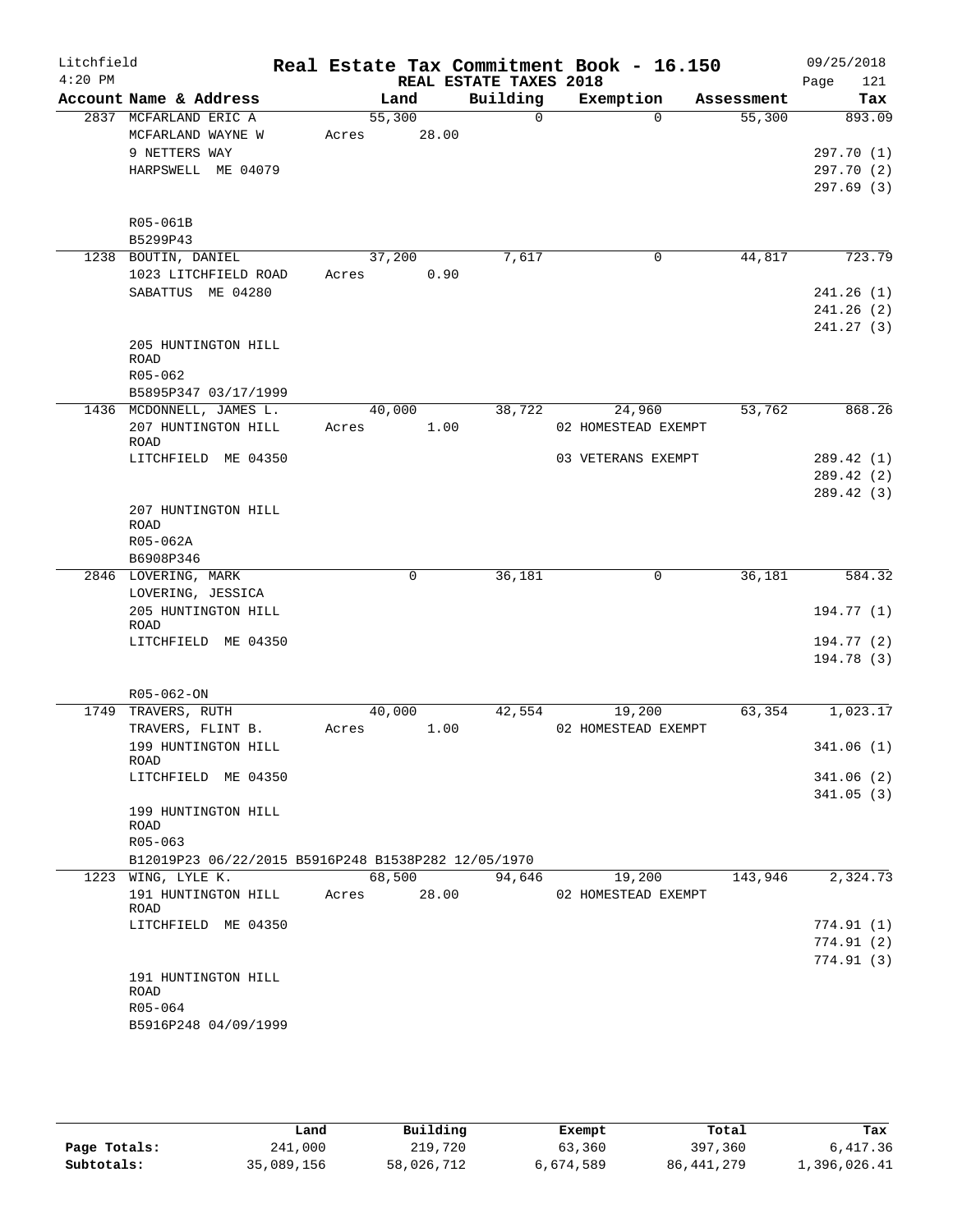| Litchfield<br>$4:20$ PM |                                                                               |                          | REAL ESTATE TAXES 2018 | Real Estate Tax Commitment Book - 16.150 |            | 09/25/2018<br>122<br>Page            |
|-------------------------|-------------------------------------------------------------------------------|--------------------------|------------------------|------------------------------------------|------------|--------------------------------------|
|                         | Account Name & Address                                                        | Land                     | Building               | Exemption                                | Assessment | Tax                                  |
|                         | 1259 MULHERIN, CYNTHIA<br>183 HUNTINGTON HILL<br>ROAD<br>LITCHFIELD ME 04350  | 38,880<br>0.96<br>Acres  | 106,992                | 19,200<br>02 HOMESTEAD EXEMPT            | 126,672    | 2,045.75<br>681.92 (1)<br>681.92 (2) |
|                         | 183 HUNTINGTON HILL<br><b>ROAD</b><br>$R05 - 064 - 1$<br>B2693P321 06/15/1984 |                          |                        |                                          |            | 681.91 (3)                           |
|                         | 1939 MULHERIN, FORREST<br>C/O GARY MULHERIN JR.                               | 40,000<br>1.00<br>Acres  | $\Omega$               | $\mathbf 0$                              | 40,000     | 646.00                               |
|                         | 183 HUNTINGTON HILL<br>ROAD                                                   |                          |                        |                                          |            | 215.33(1)                            |
|                         | LITCHFIELD ME 04350<br>HUNTINGTON HILL ROAD<br>$R05 - 064 - 1 - A$            |                          |                        |                                          |            | 215.33(2)<br>215.34(3)               |
|                         | B834P247 05/16/1947                                                           |                          |                        |                                          |            |                                      |
|                         | 1262 MULHERIN, GARY JR.<br>183 HUNTINGTON HILL<br>ROAD<br>LITCHFIELD ME 04350 | 0                        | 6,635                  | 6,635<br>02 HOMESTEAD EXEMPT             | $\Omega$   | 0.00                                 |
|                         | 183 HUNTINGTON HILL<br><b>ROAD</b><br>$R05 - 064 - 1 - A - ON$                |                          |                        |                                          |            |                                      |
|                         | 1893 WILLIAMS, LAUREL A. (<br>LIFE ESTATE)                                    | 111,149                  | 109,736                | 0                                        | 220,885    | 3,567.29                             |
|                         | MARION S. WILLIAMS<br>TRUST                                                   | Acres<br>152.00          |                        |                                          |            |                                      |
|                         | 202 HUNTINGTON HILL<br>ROAD                                                   |                          |                        |                                          |            | 1,189.10(1)                          |
|                         | LITCHFIELD ME 04350                                                           |                          |                        |                                          |            | 1,189.10(2)<br>1,189.09(3)           |
|                         | 202 HUNTINGTON HILL<br><b>ROAD</b><br>R05-065                                 |                          |                        |                                          |            |                                      |
|                         | B12225P172 01/11/2016 B11543P105 10/17/2013<br>B3536P201                      |                          |                        |                                          |            |                                      |
|                         | 2856 GOULET, RAYMOND E. II                                                    | 64,163                   | 74,322                 | 0                                        | 138,485    | 2,236.53                             |
|                         | P.O. BOX 129<br>SABATTUS ME 04280                                             | 29.00<br>Acres           |                        |                                          |            | 745.51(1)                            |
|                         |                                                                               |                          |                        |                                          |            | 745.51(2)                            |
|                         |                                                                               |                          |                        |                                          |            | 745.51 (3)                           |
|                         | R05-065A                                                                      |                          |                        |                                          |            |                                      |
|                         | B11769P78 08/12/2014                                                          |                          |                        |                                          |            |                                      |
|                         | 1731 THOMPSON, ROBERT J<br>139 LIBBY ROAD                                     | 63,725<br>19.30<br>Acres | 110,705                | 19,200<br>02 HOMESTEAD EXEMPT            | 155,230    | 2,506.96                             |
|                         | LITCHFIELD ME 04350                                                           |                          |                        |                                          |            | 835.65 (1)                           |
|                         |                                                                               |                          |                        |                                          |            | 835.65 (2)<br>835.66 (3)             |
|                         | 139 LIBBY ROAD<br>R05-066<br>B2025P167                                        |                          |                        |                                          |            |                                      |
|                         |                                                                               |                          |                        |                                          |            |                                      |

|              | Land       | Building   | Exempt    | Total      | Tax          |
|--------------|------------|------------|-----------|------------|--------------|
| Page Totals: | 317,917    | 408,390    | 45,035    | 681,272    | 11,002.53    |
| Subtotals:   | 35,407,073 | 58,435,102 | 6,719,624 | 87,122,551 | 1,407,028.94 |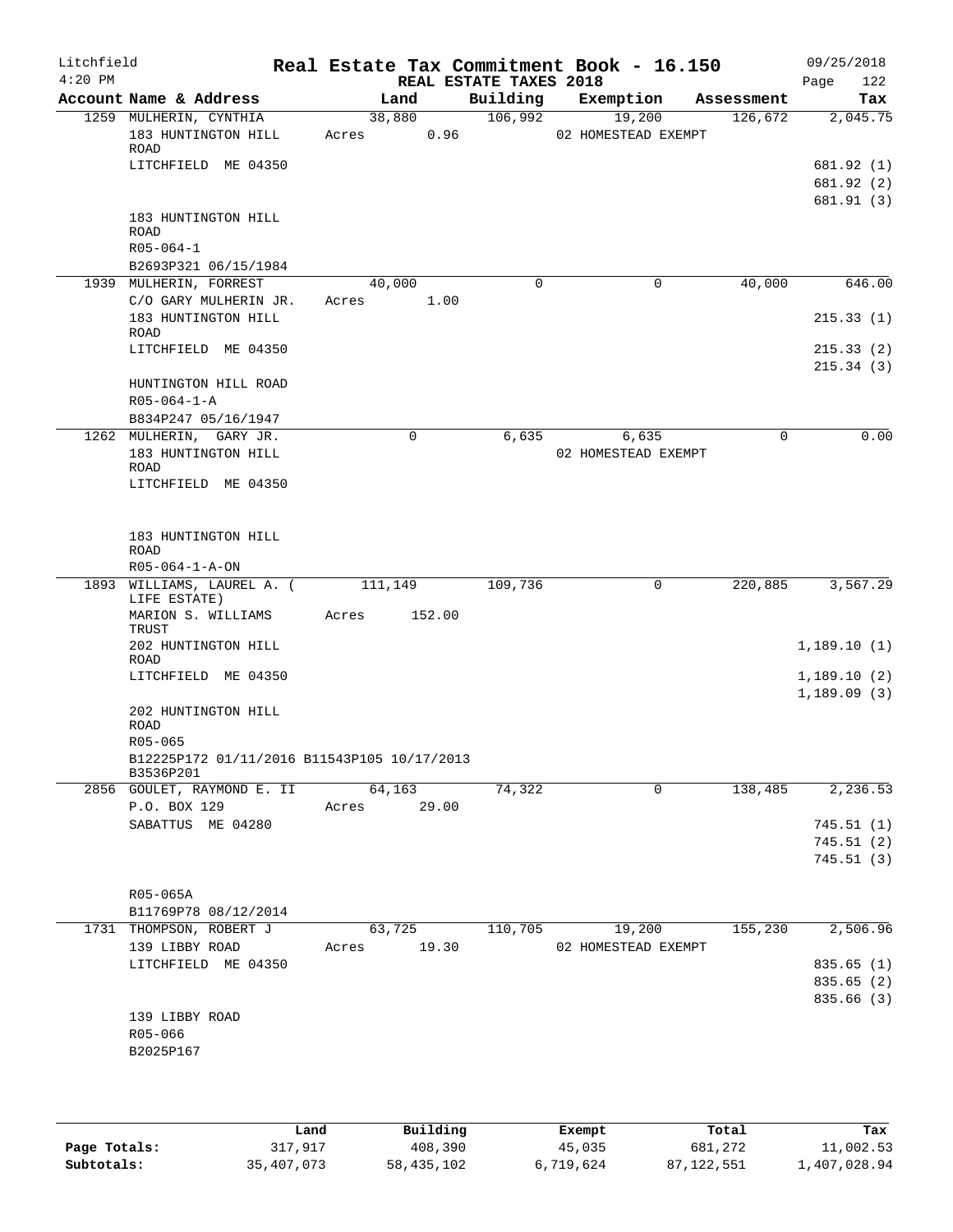| Litchfield |                                                                     |       |        |                        | Real Estate Tax Commitment Book - 16.150 |            | 09/25/2018  |
|------------|---------------------------------------------------------------------|-------|--------|------------------------|------------------------------------------|------------|-------------|
| $4:20$ PM  |                                                                     |       |        | REAL ESTATE TAXES 2018 |                                          |            | 123<br>Page |
|            | Account Name & Address                                              |       | Land   | Building               | Exemption                                | Assessment | Tax         |
|            | 1420 PULK, JOHN C                                                   |       | 54,500 | 135,056                | 19,200                                   | 170,356    | 2,751.25    |
|            | 15 STONE LANE                                                       | Acres | 8.00   |                        | 02 HOMESTEAD EXEMPT                      |            |             |
|            | LITCHFIELD ME 04350                                                 |       |        |                        |                                          |            | 917.08(1)   |
|            |                                                                     |       |        |                        |                                          |            | 917.08(2)   |
|            |                                                                     |       |        |                        |                                          |            | 917.09(3)   |
|            | 15 STONE LANE                                                       |       |        |                        |                                          |            |             |
|            | R05-066A                                                            |       |        |                        |                                          |            |             |
|            | B10705P155 04/11/2011 B3157P301 05/22/1987<br>1687 STONE, BERNARD D |       | 40,750 | 100,639                | 19,200                                   | 122,189    | 1,973.35    |
|            | 22 STONE LANE                                                       | Acres | 1.30   |                        | 02 HOMESTEAD EXEMPT                      |            |             |
|            | LITCHFIELD ME 04350                                                 |       |        |                        |                                          |            | 657.78 (1)  |
|            |                                                                     |       |        |                        |                                          |            | 657.78 (2)  |
|            |                                                                     |       |        |                        |                                          |            | 657.79 (3)  |
|            | 22 STONE LANE                                                       |       |        |                        |                                          |            |             |
|            | R05-066B                                                            |       |        |                        |                                          |            |             |
|            | B10531P273 09/17/2010 B6719P217 12/04/2001 B3583P194                |       |        |                        |                                          |            |             |
|            | 07/24/1989                                                          |       |        |                        |                                          |            |             |
|            | 2459 DUMAIS, VINCENT &<br>VERONICA                                  |       | 45,000 | 146,079                | 19,200                                   | 171,879    | 2,775.85    |
|            | 45 STONE LANE                                                       | Acres | 3.00   |                        | 02 HOMESTEAD EXEMPT                      |            |             |
|            | Litchfield ME 04350                                                 |       |        |                        |                                          |            | 925.28(1)   |
|            |                                                                     |       |        |                        |                                          |            | 925.28(2)   |
|            |                                                                     |       |        |                        |                                          |            | 925.29(3)   |
|            | <b>45 STONE LANE</b>                                                |       |        |                        |                                          |            |             |
|            | R05-066C                                                            |       |        |                        |                                          |            |             |
|            | B8360P117 03/31/2005                                                |       |        |                        |                                          |            |             |
|            | 87 BEAL, RICHARD L                                                  |       | 18,485 | $\Omega$               | $\mathbf 0$                              | 18,485     | 298.53      |
|            | 812 PLAINS ROAD                                                     | Acres | 81.00  |                        |                                          |            |             |
|            | LITCHFIELD ME 04350                                                 |       |        |                        |                                          |            | 99.51(1)    |
|            |                                                                     |       |        |                        |                                          |            | 99.51(2)    |
|            |                                                                     |       |        |                        |                                          |            | 99.51(3)    |
|            | LIBBY ROAD                                                          |       |        |                        |                                          |            |             |
|            | R05-067<br>B2570P83                                                 |       |        |                        |                                          |            |             |
|            | 1486 RIDLEY, GLEN & JEAN                                            |       | 73,900 | 41,853                 | 19,200                                   | 96,553     | 1,559.33    |
|            | HIGGINS                                                             |       |        |                        |                                          |            |             |
|            | HIGGINS, JEAN                                                       | Acres | 80.00  |                        | 02 HOMESTEAD EXEMPT                      |            |             |
|            | P. O. BOX 231                                                       |       |        |                        |                                          |            | 519.78 (1)  |
|            | LITCHFIELD ME 04350                                                 |       |        |                        |                                          |            | 519.78 (2)  |
|            |                                                                     |       |        |                        |                                          |            | 519.77(3)   |
|            | 2607 HALLOWELL ROAD                                                 |       |        |                        |                                          |            |             |
|            | R06-001                                                             |       |        |                        |                                          |            |             |
|            | B6231P145                                                           |       |        |                        |                                          |            |             |
|            | 1493 RIDLEY, GORDON M                                               |       | 42,500 | 40,239                 | 19,200                                   | 63,539     | 1,026.15    |
|            | PO BOX 74                                                           | Acres | 2.00   |                        | 02 HOMESTEAD EXEMPT                      |            |             |
|            | LITCHFIELD ME 04350                                                 |       |        |                        |                                          |            | 342.05(1)   |
|            |                                                                     |       |        |                        |                                          |            | 342.05(2)   |
|            | 2573 HALLOWELL & 2583                                               |       |        |                        |                                          |            | 342.05(3)   |
|            | HALLOWELL                                                           |       |        |                        |                                          |            |             |
|            | R06-002                                                             |       |        |                        |                                          |            |             |
|            | B1534P890                                                           |       |        |                        |                                          |            |             |
|            |                                                                     |       |        |                        |                                          |            |             |

|              | Land       | Building   | Exempt    | Total      | Tax          |
|--------------|------------|------------|-----------|------------|--------------|
| Page Totals: | 275,135    | 463,866    | 96,000    | 643,001    | 10,384.46    |
| Subtotals:   | 35,682,208 | 58,898,968 | 6,815,624 | 87,765,552 | 1,417,413.40 |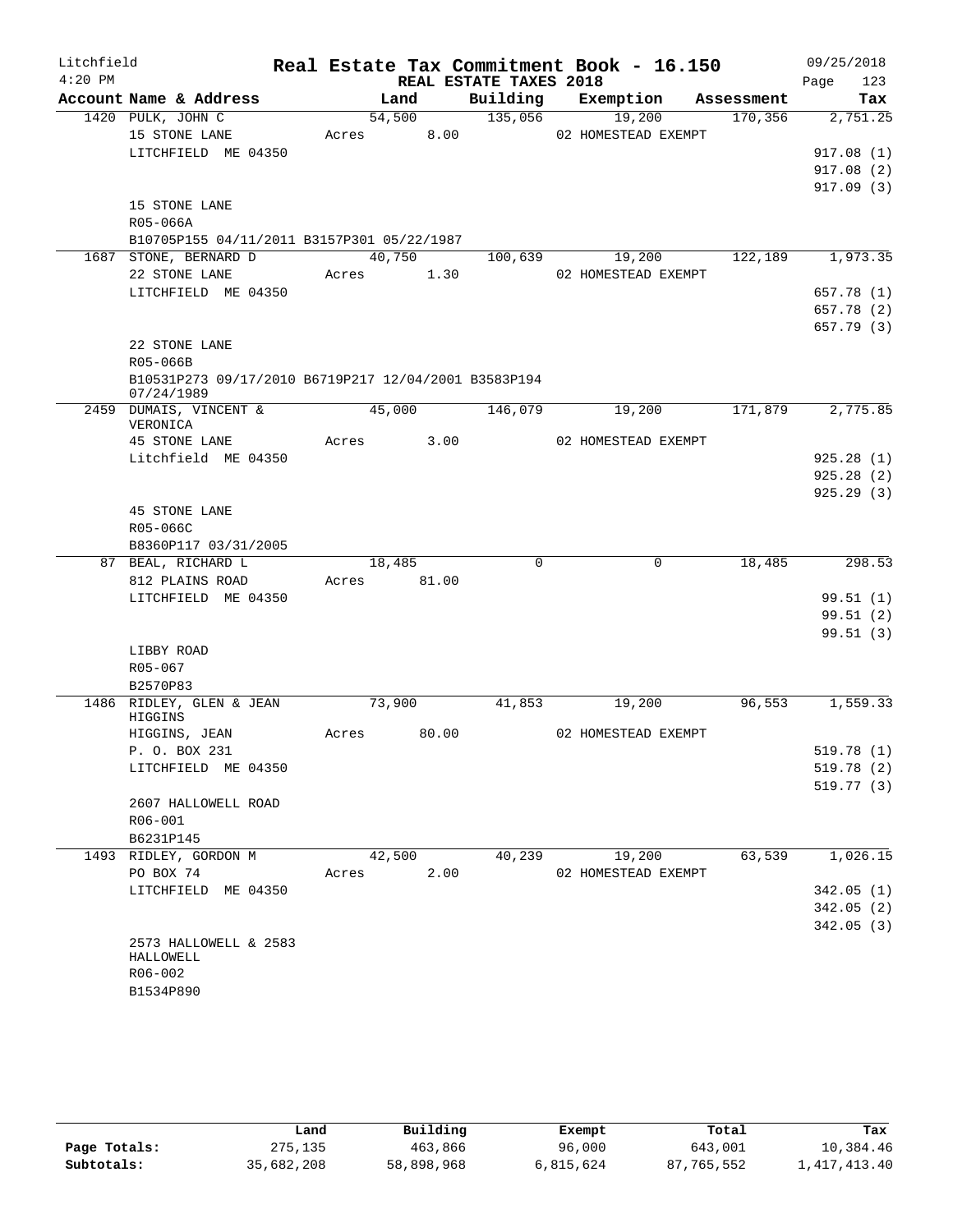| Litchfield |                                                      |       |             |                        | Real Estate Tax Commitment Book - 16.150 |            | 09/25/2018  |
|------------|------------------------------------------------------|-------|-------------|------------------------|------------------------------------------|------------|-------------|
| $4:20$ PM  |                                                      |       |             | REAL ESTATE TAXES 2018 |                                          |            | 124<br>Page |
|            | Account Name & Address                               |       | Land        | Building               | Exemption                                | Assessment | Tax         |
|            | 1815 GAGE, ERIC                                      |       | 61,295      | 80,754                 | 19,200                                   | 122,849    | 1,984.01    |
|            | GAGE, BETHANY                                        | Acres | 40.00       |                        | 02 HOMESTEAD EXEMPT                      |            |             |
|            | 2549 HALLOWELL ROAD                                  |       |             |                        |                                          |            | 661.34(1)   |
|            | LITCHFIELD ME 04350                                  |       |             |                        |                                          |            | 661.34(2)   |
|            |                                                      |       |             |                        |                                          |            | 661.33(3)   |
|            | 2549 HALLOWELL ROAD                                  |       |             |                        |                                          |            |             |
|            | $R06 - 003$                                          |       |             |                        |                                          |            |             |
|            | B12052P104 07/24/2015 B11272P50 12/26/2012 B3653P94  |       |             |                        |                                          |            |             |
|            | 1200 MCKEON, SHAWN                                   |       | 70,500      | $\overline{51,233}$    | 19,200                                   | 102,533    | 1,655.91    |
|            | 2535 HALLOWELL ROAD                                  |       | Acres 32.00 |                        | 02 HOMESTEAD EXEMPT                      |            |             |
|            | LITCHFIELD ME 04350                                  |       |             |                        |                                          |            | 551.97(1)   |
|            |                                                      |       |             |                        |                                          |            | 551.97 (2)  |
|            |                                                      |       |             |                        |                                          |            | 551.97(3)   |
|            | 2535 HALLOWELL ROAD                                  |       |             |                        |                                          |            |             |
|            | $R06 - 004$                                          |       |             |                        |                                          |            |             |
|            | B4632P137                                            |       |             |                        |                                          |            |             |
|            | 465 BABICKI, ANNMARIE                                |       | 40,000      | 79,123                 | 19,200                                   | 99,923     | 1,613.76    |
|            | 2517 HALLOWELL ROAD                                  | Acres | 1.00        |                        | 02 HOMESTEAD EXEMPT                      |            |             |
|            | LITCHFIELD ME 04350                                  |       |             |                        |                                          |            | 537.92(1)   |
|            |                                                      |       |             |                        |                                          |            | 537.92 (2)  |
|            |                                                      |       |             |                        |                                          |            | 537.92 (3)  |
|            | 2517 HALLOWELL ROAD                                  |       |             |                        |                                          |            |             |
|            | R06-005                                              |       |             |                        |                                          |            |             |
|            | B4751P160 B99P382 09/13/1999                         |       |             |                        |                                          |            |             |
|            | 644 MCGINNESS, THOMAS L.                             |       | 37,533      | $\Omega$               | $\mathbf 0$                              | 37,533     | 606.16      |
|            | 16 BALLARD SREET                                     | Acres | 18.00       |                        |                                          |            |             |
|            | S PORTLAND ME<br>04106-2705                          |       |             |                        |                                          |            | 202.05(1)   |
|            |                                                      |       |             |                        |                                          |            | 202.05(2)   |
|            |                                                      |       |             |                        |                                          |            | 202.06(3)   |
|            | HALLOWELL ROAD                                       |       |             |                        |                                          |            |             |
|            | R06-006                                              |       |             |                        |                                          |            |             |
|            | B11501P33 08/26/2013 B9223P89 12/12/2006 B1515P437   |       |             |                        |                                          |            |             |
|            | 01/28/1966                                           |       |             |                        |                                          |            |             |
|            | 645 MCGINNESS, THOMAS L.                             |       | 65,100      | 82,718                 | 0                                        | 147,818    | 2,387.26    |
|            | 16 BALLARD ST                                        | Acres | 5.60        |                        |                                          |            |             |
|            | S. PORTLAND ME 04106                                 |       |             |                        |                                          |            | 795.75 (1)  |
|            |                                                      |       |             |                        |                                          |            | 795.75 (2)  |
|            |                                                      |       |             |                        |                                          |            | 795.76 (3)  |
|            | 75 LOON POND LANE                                    |       |             |                        |                                          |            |             |
|            | $R06 - 007$                                          |       |             |                        |                                          |            |             |
|            | B12134P213 10/08/2015 B11501P33 08/26/2013 B1472P219 |       |             |                        |                                          |            |             |
|            | 1098 LOUBIER, JOSEPH W                               |       | 44,750      | 92,372                 | 19,200                                   | 117,922    | 1,904.44    |
|            | 2507 HALLOWELL ROAD                                  | Acres | 2.90        |                        | 02 HOMESTEAD EXEMPT                      |            |             |
|            | LITCHFIELD ME 04350                                  |       |             |                        |                                          |            | 634.81 (1)  |
|            |                                                      |       |             |                        |                                          |            | 634.81 (2)  |
|            |                                                      |       |             |                        |                                          |            | 634.82 (3)  |
|            | 2507 HALLOWELL ROAD                                  |       |             |                        |                                          |            |             |
|            | R06-008                                              |       |             |                        |                                          |            |             |
|            | B4859P303                                            |       |             |                        |                                          |            |             |

|              | Land       | Building   | Exempt    | Total        | Tax          |
|--------------|------------|------------|-----------|--------------|--------------|
| Page Totals: | 319,178    | 386,200    | 76,800    | 628,578      | 10,151.54    |
| Subtotals:   | 36,001,386 | 59,285,168 | 6,892,424 | 88, 394, 130 | 1,427,564.94 |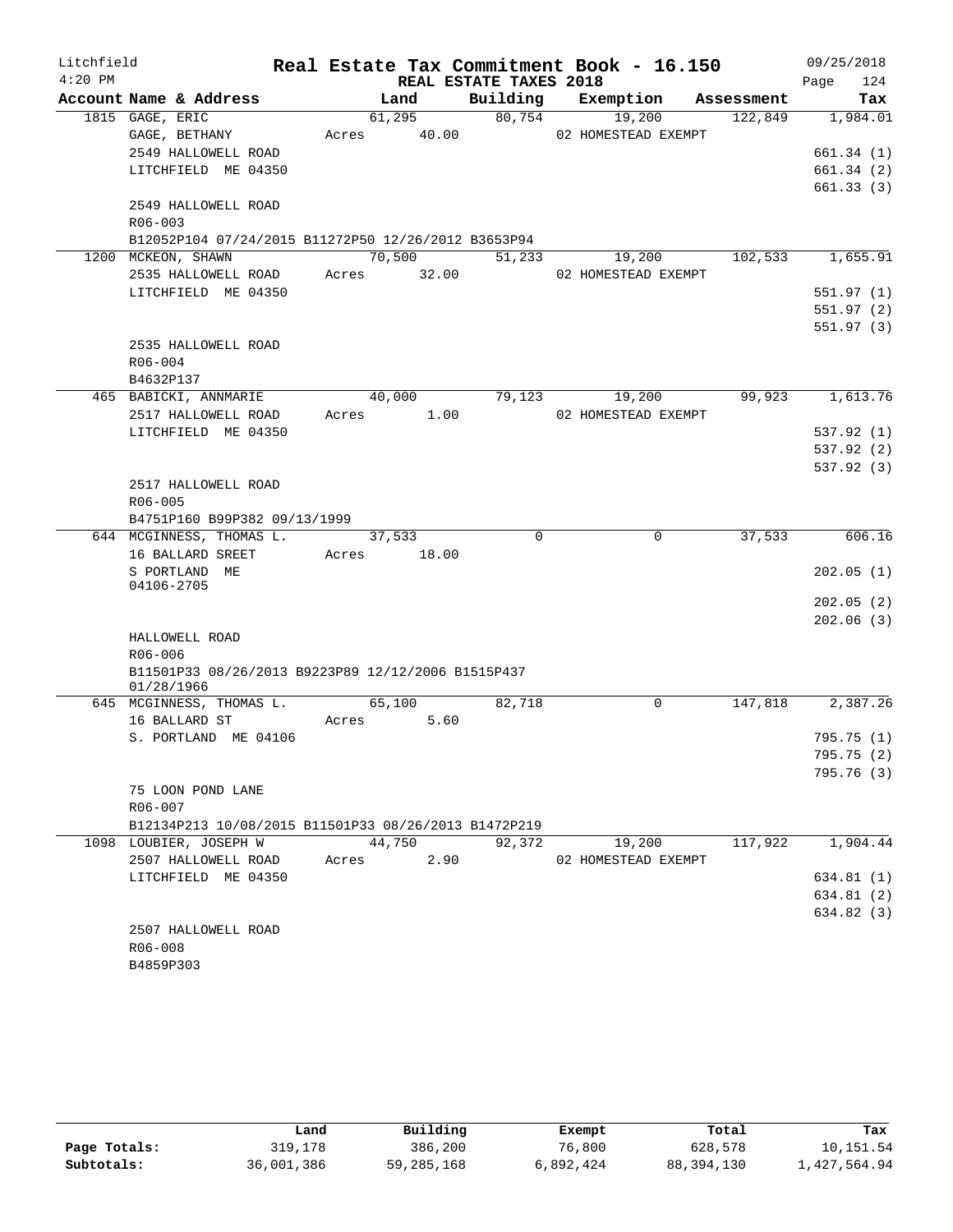| Litchfield   |                                                                                                                 |              |       |            |                        |           | Real Estate Tax Commitment Book - 16.150 |              | 09/25/2018             |     |
|--------------|-----------------------------------------------------------------------------------------------------------------|--------------|-------|------------|------------------------|-----------|------------------------------------------|--------------|------------------------|-----|
| $4:20$ PM    |                                                                                                                 |              |       |            | REAL ESTATE TAXES 2018 |           |                                          |              | Page                   | 125 |
|              | Account Name & Address                                                                                          |              |       | Land       | Building               |           | Exemption                                | Assessment   |                        | Tax |
|              | 956 BLISS, JENNIFER H.                                                                                          |              |       | 52,740     | 108,803                |           | $\Omega$                                 | 161,543      | 2,608.92               |     |
|              | BLISS, VANESSA J.                                                                                               |              | Acres | 6.24       |                        |           |                                          |              |                        |     |
|              | 2499 HALLOWELL ROAD                                                                                             |              |       |            |                        |           |                                          |              | 869.64(1)              |     |
|              | LITCHFIELD ME 04350                                                                                             |              |       |            |                        |           |                                          |              | 869.64(2)<br>869.64(3) |     |
|              | 2499 HALLOWELL ROAD                                                                                             |              |       |            |                        |           |                                          |              |                        |     |
|              | R06-009                                                                                                         |              |       |            |                        |           |                                          |              |                        |     |
|              | B12156P159 10/29/2015 B12156P157 10/29/2015<br>B11594P255 12/18/2013 B6527P307 06/19/2001                       |              |       |            |                        |           |                                          |              |                        |     |
|              | 2128 HEMPSTEAD, PAUL                                                                                            |              |       | 80,740     | 185,838                |           | 19,200                                   | 247,378      | 3,995.15               |     |
|              | HEMPSTEAD, MARLENE                                                                                              |              | Acres | 26.00      |                        |           | 02 HOMESTEAD EXEMPT                      |              |                        |     |
|              | P.O. BOX 1120                                                                                                   |              |       |            |                        |           |                                          |              | 1,331.72(1)            |     |
|              | SABATTUS ME 04280                                                                                               |              |       |            |                        |           |                                          |              | 1,331.72(2)            |     |
|              |                                                                                                                 |              |       |            |                        |           |                                          |              | 1,331.71(3)            |     |
|              | 51 LOON POND LANE                                                                                               |              |       |            |                        |           |                                          |              |                        |     |
|              | R06-009A                                                                                                        |              |       |            |                        |           |                                          |              |                        |     |
|              | B11631P152 02/17/2014 B11631P129 02/20/2014<br>B11631P126 02/11/2014 B9223P91 12/12/2006 B6131P65<br>01/06/2000 |              |       |            |                        |           |                                          |              |                        |     |
|              | 1633 SMITH, THEODORE                                                                                            |              |       | 61,892     | 127,841                |           | 24,960                                   | 164,773      | 2,661.08               |     |
|              | 12 LIBBY ROAD                                                                                                   |              | Acres | 18.00      |                        |           | 03 VETERANS EXEMPT                       |              |                        |     |
|              | LITCHFIELD ME 04350                                                                                             |              |       |            |                        |           | 02 HOMESTEAD EXEMPT                      |              | 887.03 (1)             |     |
|              |                                                                                                                 |              |       |            |                        |           |                                          |              | 887.03 (2)             |     |
|              |                                                                                                                 |              |       |            |                        |           |                                          |              | 887.02 (3)             |     |
|              | 12 LIBBY ROAD                                                                                                   |              |       |            |                        |           |                                          |              |                        |     |
|              | R06-010                                                                                                         |              |       |            |                        |           |                                          |              |                        |     |
|              | B1486P396                                                                                                       |              |       |            |                        |           |                                          |              |                        |     |
|              | 1710 TARR, ERWIN                                                                                                |              |       | 45,100     | 95,533                 |           | 24,960                                   | 115,673      | 1,868.12               |     |
|              | TARR SUSAN                                                                                                      |              | Acres | 3.04       |                        |           | 02 HOMESTEAD EXEMPT                      |              |                        |     |
|              | 2443 HALLOWELL ROAD                                                                                             |              |       |            |                        |           | 03 VETERANS EXEMPT                       |              | 622.71(1)              |     |
|              | LITCHFIELD ME 04350                                                                                             |              |       |            |                        |           |                                          |              | 622.71 (2)             |     |
|              |                                                                                                                 |              |       |            |                        |           |                                          |              | 622.70(3)              |     |
|              | 2443 HALLOWELL ROAD                                                                                             |              |       |            |                        |           |                                          |              |                        |     |
|              | R06-010A                                                                                                        |              |       |            |                        |           |                                          |              |                        |     |
|              | 2294 VANNAH, DARRYL & ANGELA                                                                                    |              |       | 42,500     | 88,974                 |           | 0                                        | 131,474      | 2,123.31               |     |
|              | 2433 HALLOWELL ROAD                                                                                             |              | Acres | 2.00       |                        |           |                                          |              |                        |     |
|              | LITCHFIELD ME 04350                                                                                             |              |       |            |                        |           |                                          |              | 707.77(1)              |     |
|              |                                                                                                                 |              |       |            |                        |           |                                          |              | 707.77(2)              |     |
|              |                                                                                                                 |              |       |            |                        |           |                                          |              | 707.77(3)              |     |
|              | 2433 HALLOWELL ROAD                                                                                             |              |       |            |                        |           |                                          |              |                        |     |
|              | R06-010B<br>B11963P91 04/17/2015 B7035P276 08/22/2002                                                           |              |       |            |                        |           |                                          |              |                        |     |
|              | 2597 TARR LEANNE M                                                                                              |              |       | 40,000     | 14,278                 |           | $\overline{0}$                           | 54,278       | 876.59                 |     |
|              | 2455 HALLOWELL ROAD                                                                                             |              | Acres | 1.00       |                        |           |                                          |              |                        |     |
|              | LITCHFIELD ME 04350                                                                                             |              |       |            |                        |           |                                          |              | 292.20(1)              |     |
|              |                                                                                                                 |              |       |            |                        |           |                                          |              | 292.20(2)              |     |
|              |                                                                                                                 |              |       |            |                        |           |                                          |              | 292.19(3)              |     |
|              | 2455 HALLOWELL ROAD                                                                                             |              |       |            |                        |           |                                          |              |                        |     |
|              | R06-010C                                                                                                        |              |       |            |                        |           |                                          |              |                        |     |
|              | B8986P284 07/18/2006 B8986P280 07/18/2006                                                                       |              |       |            |                        |           |                                          |              |                        |     |
|              | 1010 CRAIG CHLOERIVA N                                                                                          |              |       | 49,200     | 96,732                 |           | 0                                        | 145,932      | 2,356.80               |     |
|              | CRAIG JEFFREY S                                                                                                 |              | Acres | 4.68       |                        |           |                                          |              |                        |     |
|              | 54 LIBBY ROAD                                                                                                   |              |       |            |                        |           |                                          |              | 785.60(1)              |     |
|              | LITCHFIELD ME 04350                                                                                             |              |       |            |                        |           |                                          |              | 785.60(2)              |     |
|              |                                                                                                                 |              |       |            |                        |           |                                          |              | 785.60(3)              |     |
|              | 54 LIBBY ROAD                                                                                                   |              |       |            |                        |           |                                          |              |                        |     |
|              | R06-011                                                                                                         |              |       |            |                        |           |                                          |              |                        |     |
|              | B9010P295 07/31/2006 B6608P327 08/31/2001                                                                       |              |       |            |                        |           |                                          |              |                        |     |
|              |                                                                                                                 | Land         |       | Building   |                        |           | Exempt                                   | Total        |                        | Tax |
| Page Totals: |                                                                                                                 | 372,172      |       | 717,999    |                        |           | 69,120                                   | 1,021,051    | 16,489.97              |     |
| Subtotals:   |                                                                                                                 | 36, 373, 558 |       | 60,003,167 |                        | 6,961,544 |                                          | 89, 415, 181 | 1,444,054.91           |     |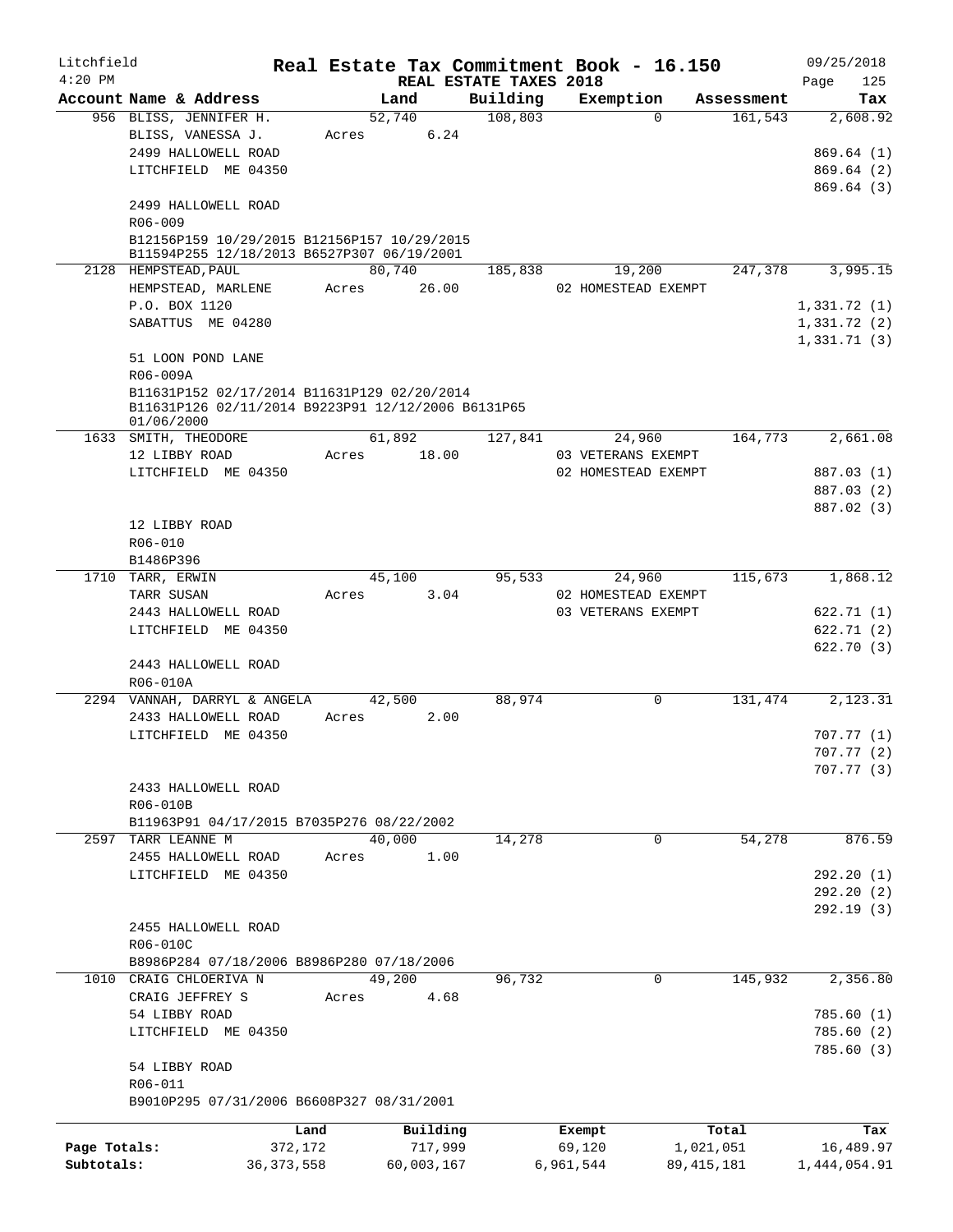| Litchfield   |                                                      |            |                        |                      | Real Estate Tax Commitment Book - 16.150 |                      | 09/25/2018    |
|--------------|------------------------------------------------------|------------|------------------------|----------------------|------------------------------------------|----------------------|---------------|
| $4:20$ PM    |                                                      |            | REAL ESTATE TAXES 2018 |                      |                                          |                      | 126<br>Page   |
|              | Account Name & Address<br>2440 LANE CHRISTOPHER      |            | Land<br>41,820         | Building<br>$\Omega$ | Exemption<br>$\Omega$                    | Assessment<br>41,820 | Tax<br>675.39 |
|              | 35 LIBBY ROAD                                        | Acres      | 7.32                   |                      |                                          |                      |               |
|              | LITCHFIELD ME 04350                                  |            |                        |                      |                                          |                      | 225.13(1)     |
|              |                                                      |            |                        |                      |                                          |                      |               |
|              |                                                      |            |                        |                      |                                          |                      | 225.13(2)     |
|              |                                                      |            |                        |                      |                                          |                      | 225.13(3)     |
|              | LIBBY ROAD                                           |            |                        |                      |                                          |                      |               |
|              | R06-011A                                             |            |                        |                      |                                          |                      |               |
|              | B8090P239 08/17/2004                                 |            |                        |                      |                                          |                      |               |
|              | 979 SOCCIO, ROBERT                                   |            | 80,163                 | 150,644              | 0                                        | 230,807              | 3,727.53      |
|              | SOCCIO, LORRAINE A                                   | Acres      | 23.95                  |                      |                                          |                      |               |
|              | 86 LIBBY ROAD                                        |            |                        |                      |                                          |                      | 1, 242.51(1)  |
|              | LITCHFIELD ME 04350                                  |            |                        |                      |                                          |                      | 1,242.51(2)   |
|              |                                                      |            |                        |                      |                                          |                      | 1, 242.51(3)  |
|              | 86 LIBBY ROAD                                        |            |                        |                      |                                          |                      |               |
|              | $R06 - 013$                                          |            |                        |                      |                                          |                      |               |
|              | B10966P166 02/21/2012 B10966P161 02/21/2012          |            |                        |                      |                                          |                      |               |
|              | B7837P251 02/18/2004                                 |            | 82,000                 |                      |                                          |                      | 3,291.00      |
|              | 35 ARONSON JR, JOHN                                  |            | 29.00                  | 146,737              | 24,960<br>14 WW2 Vet NonRes              | 203,777              |               |
|              | ARONSON JOANNE H                                     | Acres      |                        |                      |                                          |                      |               |
|              | 112 LIBBY ROAD                                       |            |                        |                      | 02 HOMESTEAD EXEMPT                      |                      | 1,097.00(1)   |
|              | LITCHFIELD ME 04350                                  |            |                        |                      |                                          |                      | 1,097.00(2)   |
|              |                                                      |            |                        |                      |                                          |                      | 1,097.00(3)   |
|              | 112 LIBBY ROAD                                       |            |                        |                      |                                          |                      |               |
|              | R06-014                                              |            |                        |                      |                                          |                      |               |
|              | B4091P190                                            |            |                        |                      |                                          |                      |               |
|              | 34 ARONSON, MICHELE                                  |            | 45,550                 | 137,640              | 19,200                                   | 163,990              | 2,648.44      |
|              | 124 LIBBY ROAD                                       | Acres      | 3.22                   |                      | 02 HOMESTEAD EXEMPT                      |                      |               |
|              | LITCHFIELD ME 04350                                  |            |                        |                      |                                          |                      | 882.81 (1)    |
|              |                                                      |            |                        |                      |                                          |                      | 882.81 (2)    |
|              |                                                      |            |                        |                      |                                          |                      | 882.82 (3)    |
|              | 124 LIBBY ROAD                                       |            |                        |                      |                                          |                      |               |
|              | R06-014C                                             |            |                        |                      |                                          |                      |               |
|              | B11247P9 11/09/2012 B4447P214 07/27/1993             |            |                        |                      |                                          |                      |               |
|              | 646 ARONSON, CRAIG W                                 |            | 74,433                 | 98,874               | 0                                        | 173,307              | 2,798.91      |
|              | 148 LIBBY ROAD                                       | Acres      | 59.00                  |                      |                                          |                      |               |
|              | LITCHFIELD ME 04350                                  |            |                        |                      |                                          |                      | 932.97 (1)    |
|              |                                                      |            |                        |                      |                                          |                      | 932.97 (2)    |
|              |                                                      |            |                        |                      |                                          |                      | 932.97 (3)    |
|              | 148 LIBBY ROAD                                       |            |                        |                      |                                          |                      |               |
|              | R06-015                                              |            |                        |                      |                                          |                      |               |
|              | B10956P186 02/07/2012 B8100P256 09/01/2004 B1515P444 |            |                        |                      |                                          |                      |               |
|              | 1044 DINWIDDIE, BRYAN S.                             |            | 42,250                 | 90,546               | 19,200                                   | 113,596              | 1,834.58      |
|              | DINWIDDIE STACEY L                                   | Acres      | 1.90                   |                      | 02 HOMESTEAD EXEMPT                      |                      |               |
|              | 172 LIBBY ROAD                                       |            |                        |                      |                                          |                      | 611.53(1)     |
|              | LITCHFIELD ME 04350                                  |            |                        |                      |                                          |                      | 611.53(2)     |
|              |                                                      |            |                        |                      |                                          |                      | 611.52(3)     |
|              | 172 LIBBY ROAD                                       |            |                        |                      |                                          |                      |               |
|              | R06-016A                                             |            |                        |                      |                                          |                      |               |
|              | B7058P76 08/30/2002                                  |            |                        |                      |                                          |                      |               |
|              | 181 BOURGET, ROBERT                                  |            | 52,000                 | 40,892               | 19,200                                   | 73,692               | 1,190.13      |
|              | BOURGET, CYNTHIA A                                   | Acres      | 5.80                   |                      | 02 HOMESTEAD EXEMPT                      |                      |               |
|              | 186 LIBBY ROAD                                       |            |                        |                      |                                          |                      | 396.71 (1)    |
|              | LITCHFIELD ME 04350                                  |            |                        |                      |                                          |                      | 396.71 (2)    |
|              |                                                      |            |                        |                      |                                          |                      | 396.71 (3)    |
|              | 186 LIBBY ROAD                                       |            |                        |                      |                                          |                      |               |
|              | R06-016B                                             |            |                        |                      |                                          |                      |               |
|              | B3962P229 08/05/1991 B3923P259                       |            |                        |                      |                                          |                      |               |
|              |                                                      |            |                        |                      |                                          |                      |               |
|              |                                                      | Land       | Building               |                      | Exempt                                   | Total                | Tax           |
| Page Totals: |                                                      | 418,216    | 665,333                |                      | 82,560                                   | 1,000,989            | 16,165.98     |
| Subtotals:   |                                                      | 36,791,774 | 60,668,500             |                      | 7,044,104                                | 90, 416, 170         | 1,460,220.89  |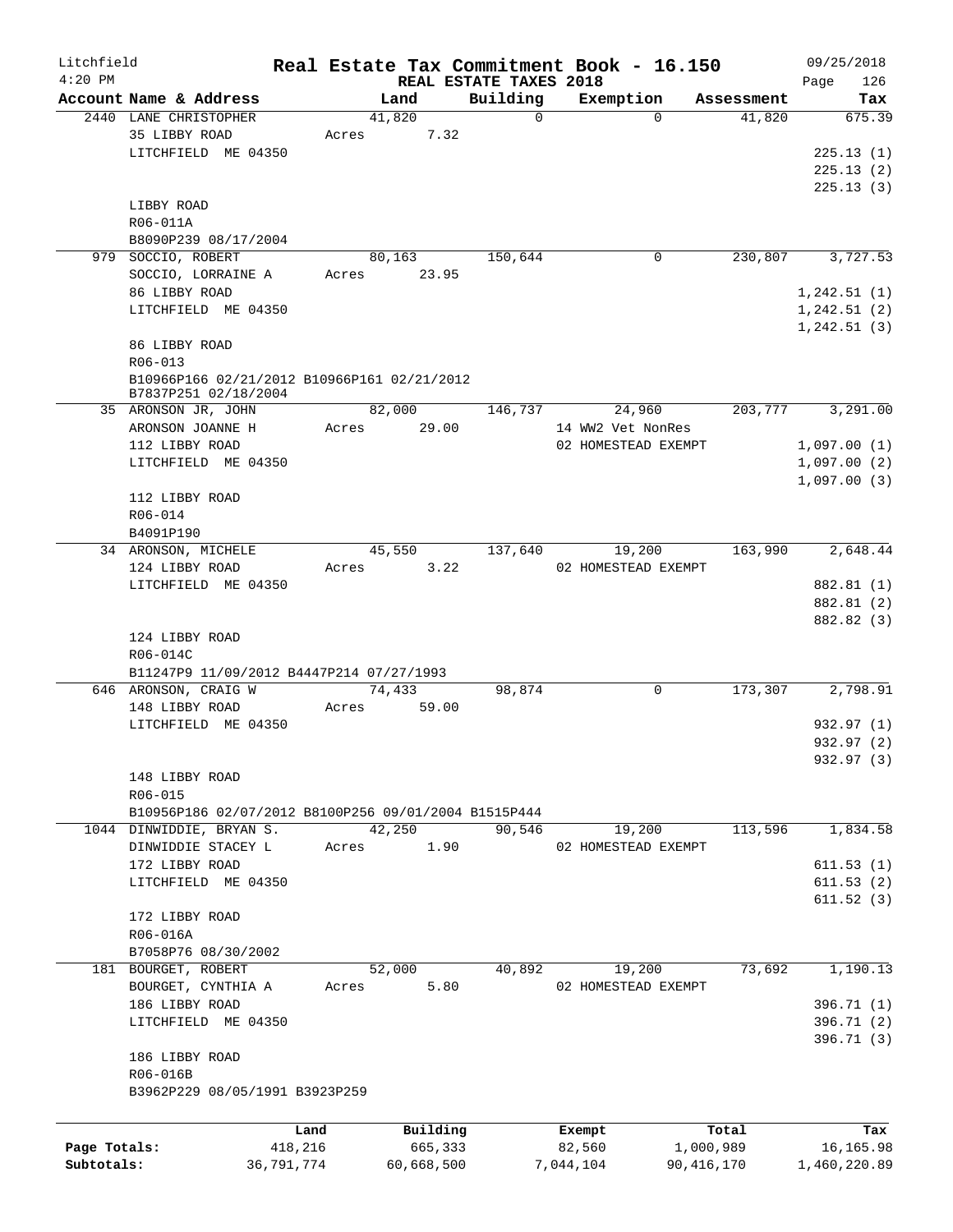| Litchfield<br>$4:20$ PM |                     |                                                                                                     |             |        |      | REAL ESTATE TAXES 2018 | Real Estate Tax Commitment Book - 16.150 |            | 09/25/2018<br>127<br>Page |
|-------------------------|---------------------|-----------------------------------------------------------------------------------------------------|-------------|--------|------|------------------------|------------------------------------------|------------|---------------------------|
|                         |                     | Account Name & Address                                                                              |             | Land   |      | Building               | Exemption                                | Assessment | Tax                       |
|                         |                     | 1894 LIZOTTE, KENNETH R.                                                                            |             | 54,880 |      | 116,046                | 19,200                                   | 151,726    | 2,450.37                  |
|                         |                     | LIZOTTE, PRISCILLA M.                                                                               | Acres       |        | 8.38 |                        | 02 HOMESTEAD EXEMPT                      |            |                           |
|                         | 88 LEBEL LANE       |                                                                                                     |             |        |      |                        |                                          |            | 816.79(1)                 |
|                         |                     | LITCHFIELD ME 04350                                                                                 |             |        |      |                        |                                          |            | 816.79(2)                 |
|                         |                     |                                                                                                     |             |        |      |                        |                                          |            | 816.79(3)                 |
|                         |                     | 238 LIBBY HILL ROAD                                                                                 |             |        |      |                        |                                          |            |                           |
|                         | R06-017             |                                                                                                     |             |        |      |                        |                                          |            |                           |
|                         |                     | B11048P172 05/25/2012 B11048P170 05/22/2012<br>B11048P169 05/22/2012 B9978P118 02/12/2009 B9896P118 |             |        |      |                        |                                          |            |                           |
|                         |                     | 10/30/2008 B3536P201 04/28/1989                                                                     |             |        |      |                        |                                          |            |                           |
|                         |                     | 535 SWETT, RICHARD E.                                                                               |             | 69,842 |      | 117,411                | 24,960                                   | 162,293    | 2,621.03                  |
|                         |                     | KEENAN-SWETT, SUSAN A.                                                                              | Acres 52.00 |        |      |                        | 02 HOMESTEAD EXEMPT                      |            |                           |
|                         | PO BOX 346          |                                                                                                     |             |        |      |                        | 12 WW2 Vet Res.                          |            | 873.68(1)                 |
|                         |                     | 438 HUNTINGTON HILL                                                                                 |             |        |      |                        |                                          |            | 873.68 (2)                |
|                         | ROAD                |                                                                                                     |             |        |      |                        |                                          |            |                           |
|                         |                     | LITCHFIELD ME 04350                                                                                 |             |        |      |                        |                                          |            | 873.67 (3)                |
|                         |                     | 438 HUNTINGTON HILL                                                                                 |             |        |      |                        |                                          |            |                           |
|                         | ROAD<br>$R06 - 020$ |                                                                                                     |             |        |      |                        |                                          |            |                           |
|                         |                     | B11418P302 06/13/2013 B1494P843                                                                     |             |        |      |                        |                                          |            |                           |
|                         |                     | 1490 TURCOTTE, REBECCA                                                                              |             | 49,900 |      | 99,496                 | $\mathbf 0$                              | 149,396    | 2,412.75                  |
|                         |                     | 5 CEMETERY ROAD                                                                                     | Acres       |        | 5.00 |                        |                                          |            |                           |
|                         |                     | MONMOUTH ME 04259                                                                                   |             |        |      |                        |                                          |            | 804.25(1)                 |
|                         |                     |                                                                                                     |             |        |      |                        |                                          |            | 804.25(2)                 |
|                         |                     |                                                                                                     |             |        |      |                        |                                          |            | 804.25(3)                 |
|                         |                     | 448 HUNTINGTON HILL                                                                                 |             |        |      |                        |                                          |            |                           |
|                         | <b>ROAD</b>         |                                                                                                     |             |        |      |                        |                                          |            |                           |
|                         | R06-021             |                                                                                                     |             |        |      |                        |                                          |            |                           |
|                         |                     | B12406P154 09/07/2016 B6909P53 07/27/2000                                                           |             |        |      |                        |                                          |            |                           |
|                         |                     | 1788 PERKINS-MACDONALD,                                                                             |             | 42,750 |      | 67,546                 | $\mathbf 0$                              | 110,296    | 1,781.28                  |
|                         | JOSEPH              | 245 STATE PARK ROAD                                                                                 | Acres       |        | 2.10 |                        |                                          |            |                           |
|                         |                     | NAPLES ME 04055                                                                                     |             |        |      |                        |                                          |            | 593.76 (1)                |
|                         |                     |                                                                                                     |             |        |      |                        |                                          |            | 593.76 (2)                |
|                         |                     |                                                                                                     |             |        |      |                        |                                          |            | 593.76(3)                 |
|                         |                     | 456 HUNTINGTON HILL                                                                                 |             |        |      |                        |                                          |            |                           |
|                         | ROAD                |                                                                                                     |             |        |      |                        |                                          |            |                           |
|                         | R06-022             |                                                                                                     |             |        |      |                        |                                          |            |                           |
|                         |                     | B12700P213 08/04/2017 B11714P241 06/05/2014                                                         |             |        |      |                        |                                          |            |                           |
|                         |                     | B10995P175 03/29/2012 B8689P80 11/10/2005 B4477P59                                                  |             |        |      |                        |                                          |            |                           |
|                         |                     | 1734 HELIE SUZANNE R                                                                                |             | 39,850 |      | 40,770                 | $\Omega$                                 | 80,620     | 1,302.01                  |
|                         |                     | 9 THORNTON LANE<br>LITCHFIELD ME 04350                                                              | Acres       |        | 1.50 |                        |                                          |            | 434.00 (1)                |
|                         |                     |                                                                                                     |             |        |      |                        |                                          |            | 434.00 (2)                |
|                         |                     |                                                                                                     |             |        |      |                        |                                          |            | 434.01 (3)                |
|                         |                     | 9 THORNTON LANE                                                                                     |             |        |      |                        |                                          |            |                           |
|                         | $R06 - 023$         |                                                                                                     |             |        |      |                        |                                          |            |                           |
|                         |                     | B9167P32 11/27/2006 B8936P157 06/08/2006 B4304P110                                                  |             |        |      |                        |                                          |            |                           |
|                         |                     | 863 HUNNEWELL, REBECCA L.                                                                           |             | 66,450 |      | 163,342                | 0                                        | 229,792    | 3,711.14                  |
|                         |                     | HUNNEWELL, JUDITH E.                                                                                | Acres 26.70 |        |      |                        |                                          |            |                           |
|                         |                     | 159 ARNOLD ROAD                                                                                     |             |        |      |                        |                                          |            | 1,237.05(1)               |
|                         |                     | NORWOOD MA 02062                                                                                    |             |        |      |                        |                                          |            | 1,237.05(2)               |
|                         |                     |                                                                                                     |             |        |      |                        |                                          |            | 1,237.04(3)               |
|                         | 49 VIDA LANE        |                                                                                                     |             |        |      |                        |                                          |            |                           |
|                         | R06-023A            |                                                                                                     |             |        |      |                        |                                          |            |                           |
|                         |                     | B12792P322 10/23/2017 B1893P126                                                                     |             |        |      |                        |                                          |            |                           |
|                         |                     |                                                                                                     |             |        |      |                        |                                          |            |                           |

|              | Land       | Building  | Exempt    | Total      | Tax          |
|--------------|------------|-----------|-----------|------------|--------------|
| Page Totals: | 323,672    | 604,611   | 44,160    | 884,123    | 14,278.58    |
| Subtotals:   | 37,115,446 | 1,273,111 | 7,088,264 | 91,300,293 | l,474,499.47 |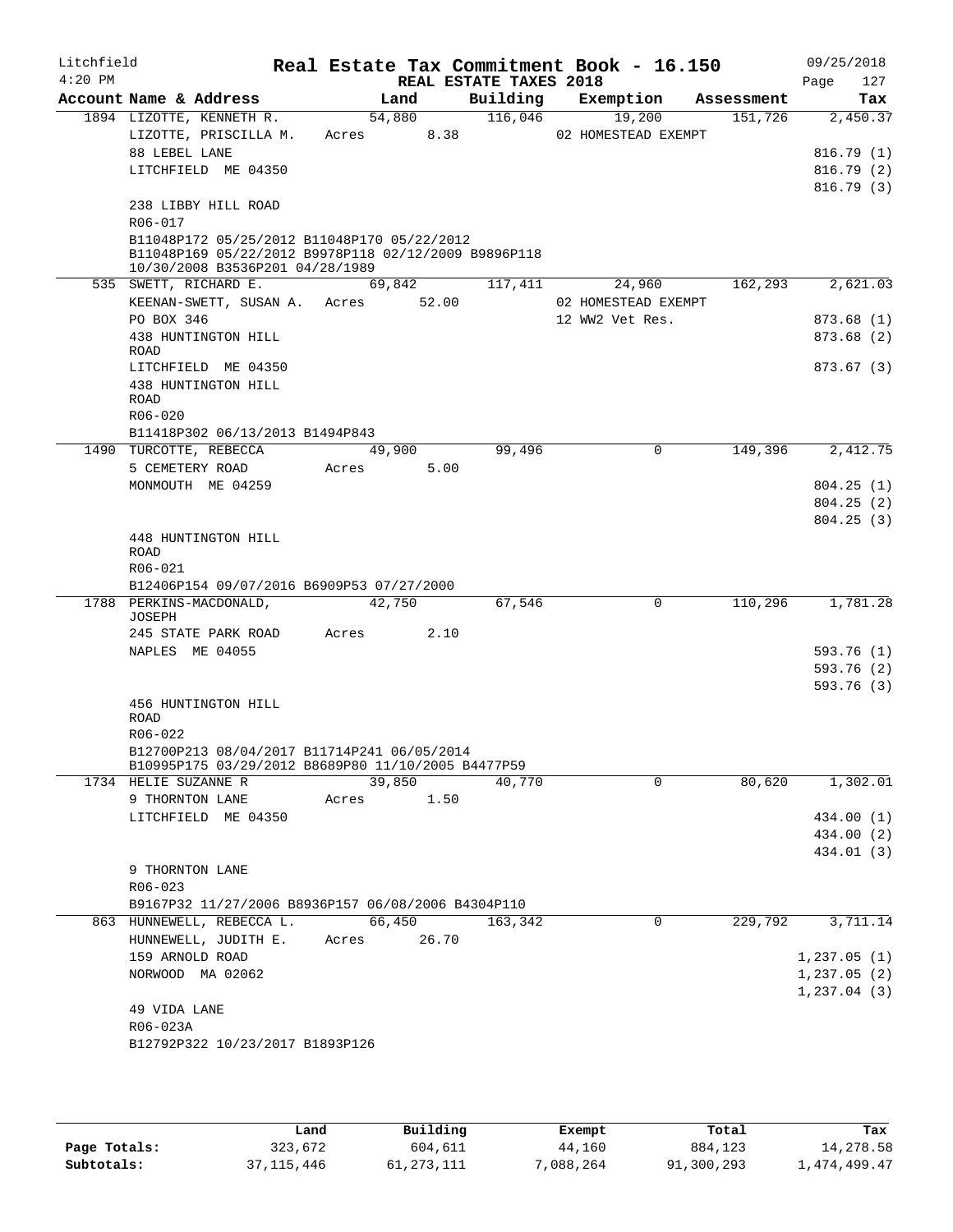| Litchfield |                                                                   |            |      |                        | Real Estate Tax Commitment Book - 16.150 |            | 09/25/2018              |
|------------|-------------------------------------------------------------------|------------|------|------------------------|------------------------------------------|------------|-------------------------|
| $4:20$ PM  |                                                                   |            |      | REAL ESTATE TAXES 2018 |                                          |            | 128<br>Page             |
|            | Account Name & Address                                            | Land       |      | Building               | Exemption                                | Assessment | Tax                     |
|            | 2164 LUCAS, COLIN J.                                              | 39,350     |      | 110,342                | 19,200                                   | 130,492    | 2,107.45                |
|            | LUCAS, ELLEN H.                                                   | Acres      | 1.30 |                        | 02 HOMESTEAD EXEMPT                      |            |                         |
|            | 12 LEIGHTON ROAD                                                  |            |      |                        |                                          |            | 702.48(1)               |
|            | AUGUSTA ME 04330                                                  |            |      |                        |                                          |            | 702.48(2)               |
|            |                                                                   |            |      |                        |                                          |            | 702.49(3)               |
|            | 10 VIDA LANE                                                      |            |      |                        |                                          |            |                         |
|            | R06-023A-1                                                        |            |      |                        |                                          |            |                         |
|            | B11530P10 10/01/2013 B8881P266 B6197P29 05/05/2000                |            |      |                        |                                          |            |                         |
|            | 1790 VANNAH, LINDA M                                              | 39,600     |      | 82,808                 | 19,200                                   | 103,208    | 1,666.81                |
|            | P O BOX 195                                                       | Acres 1.40 |      |                        | 02 HOMESTEAD EXEMPT                      |            |                         |
|            | LITCHFIELD ME 04350                                               |            |      |                        |                                          |            | 555.60(1)               |
|            |                                                                   |            |      |                        |                                          |            | 555.60(2)               |
|            |                                                                   |            |      |                        |                                          |            | 555.61(3)               |
|            | 27 THORNTON LANE                                                  |            |      |                        |                                          |            |                         |
|            | R06-023B                                                          |            |      |                        |                                          |            |                         |
|            | B4112P219<br>2092 VANNAH TIMOTHY                                  | 38,600     |      | 57,329                 | 19,200                                   | 76,729     | 1,239.17                |
|            | P O BOX 195                                                       | Acres      | 1.00 |                        | 02 HOMESTEAD EXEMPT                      |            |                         |
|            | LITCHFIELD ME 04350                                               |            |      |                        |                                          |            | 413.06(1)               |
|            |                                                                   |            |      |                        |                                          |            | 413.06(2)               |
|            |                                                                   |            |      |                        |                                          |            | 413.05(3)               |
|            | 47 THORNTON LANE                                                  |            |      |                        |                                          |            |                         |
|            | R06-023B-1                                                        |            |      |                        |                                          |            |                         |
|            | B9164P284 11/22/2006 B9152P205 11/17/2006 B5704P109<br>08/17/1998 |            |      |                        |                                          |            |                         |
|            | 1735 PURINTON, GARY & LIBBY                                       | 42,100     |      | 77,991                 | 19,200                                   | 100,891    | 1,629.39                |
|            | 34 THORNTON LANE                                                  | Acres      | 2.40 |                        | 02 HOMESTEAD EXEMPT                      |            |                         |
|            | LITCHFIELD ME 04350                                               |            |      |                        |                                          |            | 543.13(1)               |
|            |                                                                   |            |      |                        |                                          |            | 543.13(2)               |
|            |                                                                   |            |      |                        |                                          |            | 543.13(3)               |
|            | 34 THORNTON LANE                                                  |            |      |                        |                                          |            |                         |
|            | R06-023C                                                          |            |      |                        |                                          |            |                         |
|            | B5014P232                                                         |            |      |                        |                                          |            |                         |
|            | 2071 VANDENBOSSCHE, THOMAS J                                      | 48,600     |      | 142,635                | 19,200                                   | 172,035    | 2,778.37                |
|            | PO BOX 233                                                        | Acres      | 5.00 |                        | 02 HOMESTEAD EXEMPT                      |            |                         |
|            | LITCHFIELD ME 04350                                               |            |      |                        |                                          |            | 926.12(1)               |
|            |                                                                   |            |      |                        |                                          |            | 926.12(2)               |
|            |                                                                   |            |      |                        |                                          |            | 926.13(3)               |
|            | 100 THORNTON LANE                                                 |            |      |                        |                                          |            |                         |
|            | R06-023D                                                          |            |      |                        |                                          |            |                         |
|            | B5364P114 05/20/1997                                              |            |      |                        |                                          |            |                         |
|            | 2443 THORNTON JOHN                                                | 44,000     |      | 0                      | 0                                        | 44,000     | 710.60                  |
|            | P O BOX 334                                                       | Acres      | 3.16 |                        |                                          |            |                         |
|            | LITCHFIELD ME 04350                                               |            |      |                        |                                          |            | 236.87(1)               |
|            |                                                                   |            |      |                        |                                          |            | 236.87(2)<br>236.86 (3) |
|            | THORNTON LANE                                                     |            |      |                        |                                          |            |                         |
|            | R06-023D-1                                                        |            |      |                        |                                          |            |                         |
|            | B4304P110 12/17/1992                                              |            |      |                        |                                          |            |                         |

|              | Land       | Building   | Exempt   | Total      | Tax          |
|--------------|------------|------------|----------|------------|--------------|
| Page Totals: | 252,250    | 471,105    | 96,000   | 627,355    | 10,131.79    |
| Subtotals:   | 37,367,696 | 61,744,216 | ,184,264 | 91,927,648 | 1,484,631.26 |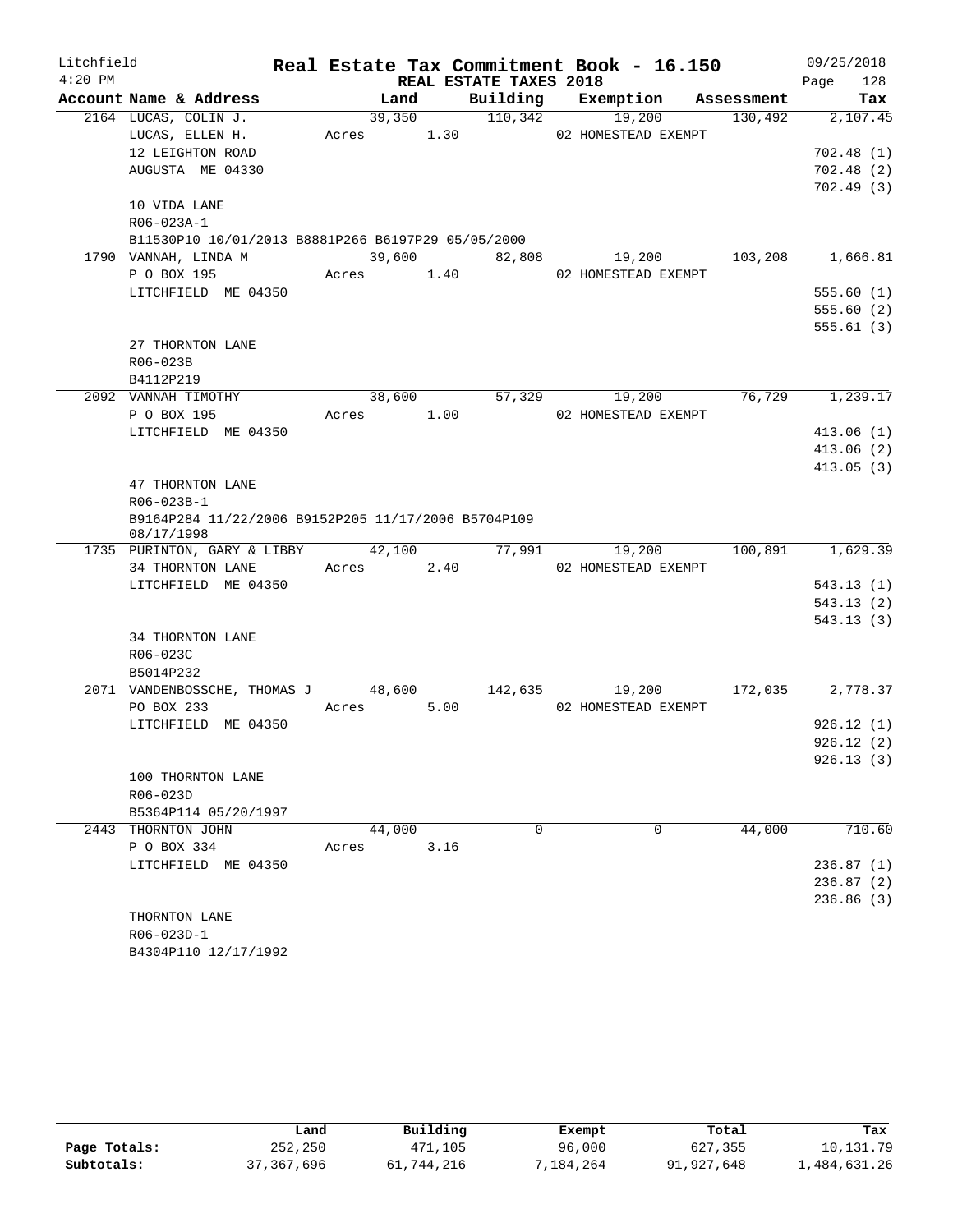| Litchfield<br>$4:20$ PM |                                                    |       |            |      | REAL ESTATE TAXES 2018 | Real Estate Tax Commitment Book - 16.150 |            | 09/25/2018<br>129<br>Page |
|-------------------------|----------------------------------------------------|-------|------------|------|------------------------|------------------------------------------|------------|---------------------------|
|                         | Account Name & Address                             |       | Land       |      | Building               | Exemption                                | Assessment | Tax                       |
|                         | 2162 BOWERS, MATHEW L.                             |       | 40,700     |      | 71,128                 | $\Omega$                                 | 111,828    | 1,806.02                  |
|                         | BOWERS, KAYLA R.                                   | Acres |            | 1.84 |                        |                                          |            |                           |
|                         | 2 CARLE STREET APT #<br>20                         |       |            |      |                        |                                          |            | 602.01(1)                 |
|                         | WATERVILLE ME 04901                                |       |            |      |                        |                                          |            | 602.01(2)                 |
|                         |                                                    |       |            |      |                        |                                          |            | 602.00(3)                 |
|                         | 90 THORNTON LANE                                   |       |            |      |                        |                                          |            |                           |
|                         | R06-023D-2                                         |       |            |      |                        |                                          |            |                           |
|                         | B12566P275 03/22/2017 B8499P6 07/13/2005 B7648P152 |       |            |      |                        |                                          |            |                           |
|                         | 09/23/2003                                         |       |            |      |                        |                                          |            |                           |
|                         | 2062 THORNTON, JOHN R                              |       | 39,350     |      | 99,642                 | 19,200                                   | 119,792    | 1,934.64                  |
|                         | THORNTON TARA E.                                   |       | Acres      | 1.30 |                        | 02 HOMESTEAD EXEMPT                      |            |                           |
|                         | PO BOX 334                                         |       |            |      |                        |                                          |            | 644.88 (1)                |
|                         | LITCHFIELD ME 04350                                |       |            |      |                        |                                          |            | 644.88 (2)                |
|                         |                                                    |       |            |      |                        |                                          |            | 644.88 (3)                |
|                         | 18 THORNTON LANE                                   |       |            |      |                        |                                          |            |                           |
|                         | R06-023E                                           |       |            |      |                        |                                          |            |                           |
|                         | B5354P185 04/26/1997                               |       |            |      |                        |                                          |            |                           |
|                         | 1445 RCF INVESTMENT TRUST                          |       | 44,500     |      | 233,732                | 0                                        | 278,232    | 4,493.45                  |
|                         | 480 HUNTINGTON HILL<br><b>ROAD</b>                 | Acres |            | 2.80 |                        |                                          |            |                           |
|                         | LITCHFIELD ME 04350                                |       |            |      |                        |                                          |            | 1,497.82(1)               |
|                         |                                                    |       |            |      |                        |                                          |            | 1,497.82(2)               |
|                         |                                                    |       |            |      |                        |                                          |            | 1,497.81(3)               |
|                         | 480 HUNTINGTON HILL                                |       |            |      |                        |                                          |            |                           |
|                         | ROAD                                               |       |            |      |                        |                                          |            |                           |
|                         | R06-024                                            |       |            |      |                        |                                          |            |                           |
|                         | B6343P176 11/15/2000                               |       |            |      |                        |                                          |            |                           |
|                         | 1513 ROF & RDF REALTY TR,                          |       | 26,000     |      | 50,001                 | 0                                        | 76,001     | 1,227.42                  |
|                         | C/O RICHARD/RONALD                                 | Acres |            | 0.50 |                        |                                          |            |                           |
|                         | FOSTER TRUSTEES                                    |       |            |      |                        |                                          |            |                           |
|                         | 495 HUNTINGTON HILL RD                             |       |            |      |                        |                                          |            | 409.14(1)                 |
|                         | LITCHFIELD ME 04350                                |       |            |      |                        |                                          |            | 409.14(2)                 |
|                         |                                                    |       |            |      |                        |                                          |            | 409.14(3)                 |
|                         | 486 HUNTINGTON HILL<br>ROAD                        |       |            |      |                        |                                          |            |                           |
|                         | $R06 - 025$                                        |       |            |      |                        |                                          |            |                           |
|                         | B6343P180                                          |       |            |      |                        |                                          |            |                           |
|                         | 1442 RBF INVESTMENT TRUST,                         |       | 45,250     |      | 280,739                |                                          | 325,989    | 5,264.72                  |
|                         | FOSTER, RICHARD TRUSTEE Acres 3.10                 |       |            |      |                        |                                          |            |                           |
|                         | 490 HUNTINGTON HILL                                |       |            |      |                        |                                          |            | 1,754.91(1)               |
|                         | ROAD                                               |       |            |      |                        |                                          |            |                           |
|                         | LITCHFIELD ME 04350                                |       |            |      |                        |                                          |            | 1,754.91(2)               |
|                         |                                                    |       |            |      |                        |                                          |            | 1,754.90(3)               |
|                         | 490 HUNTINGTON HILL                                |       |            |      |                        |                                          |            |                           |
|                         | ROAD<br>R06-026                                    |       |            |      |                        |                                          |            |                           |
|                         | B4379P274                                          |       |            |      |                        |                                          |            |                           |
|                         | 2418 MENARD DEBORAH G                              |       | 41,775     |      | 128,785                | $\mathbf{0}$                             | 170,560    | 2,754.54                  |
|                         | MENARD ROBERT N.                                   |       | Acres 1.71 |      |                        |                                          |            |                           |
|                         | 500 HUNTINGTON HILL                                |       |            |      |                        |                                          |            | 918.18 (1)                |
|                         | ROAD                                               |       |            |      |                        |                                          |            |                           |
|                         | LITCHFIELD ME 04350                                |       |            |      |                        |                                          |            | 918.18(2)                 |
|                         |                                                    |       |            |      |                        |                                          |            | 918.18(3)                 |
|                         | 500 HUNTINGTON HILL                                |       |            |      |                        |                                          |            |                           |
|                         | ROAD                                               |       |            |      |                        |                                          |            |                           |
|                         | R06-027                                            |       |            |      |                        |                                          |            |                           |
|                         | B8164P267 10/15/2004 B7977P96 06/04/2004           |       |            |      |                        |                                          |            |                           |
|                         |                                                    |       |            |      |                        |                                          |            |                           |
|                         |                                                    |       |            |      |                        |                                          |            |                           |

|              | Land       | Building   | Exempt    | Total      | Tax          |
|--------------|------------|------------|-----------|------------|--------------|
| Page Totals: | 237,575    | 864,027    | 19,200    | 1,082,402  | 17,480.79    |
| Subtotals:   | 37,605,271 | 62,608,243 | 7,203,464 | 93,010,050 | 1,502,112.05 |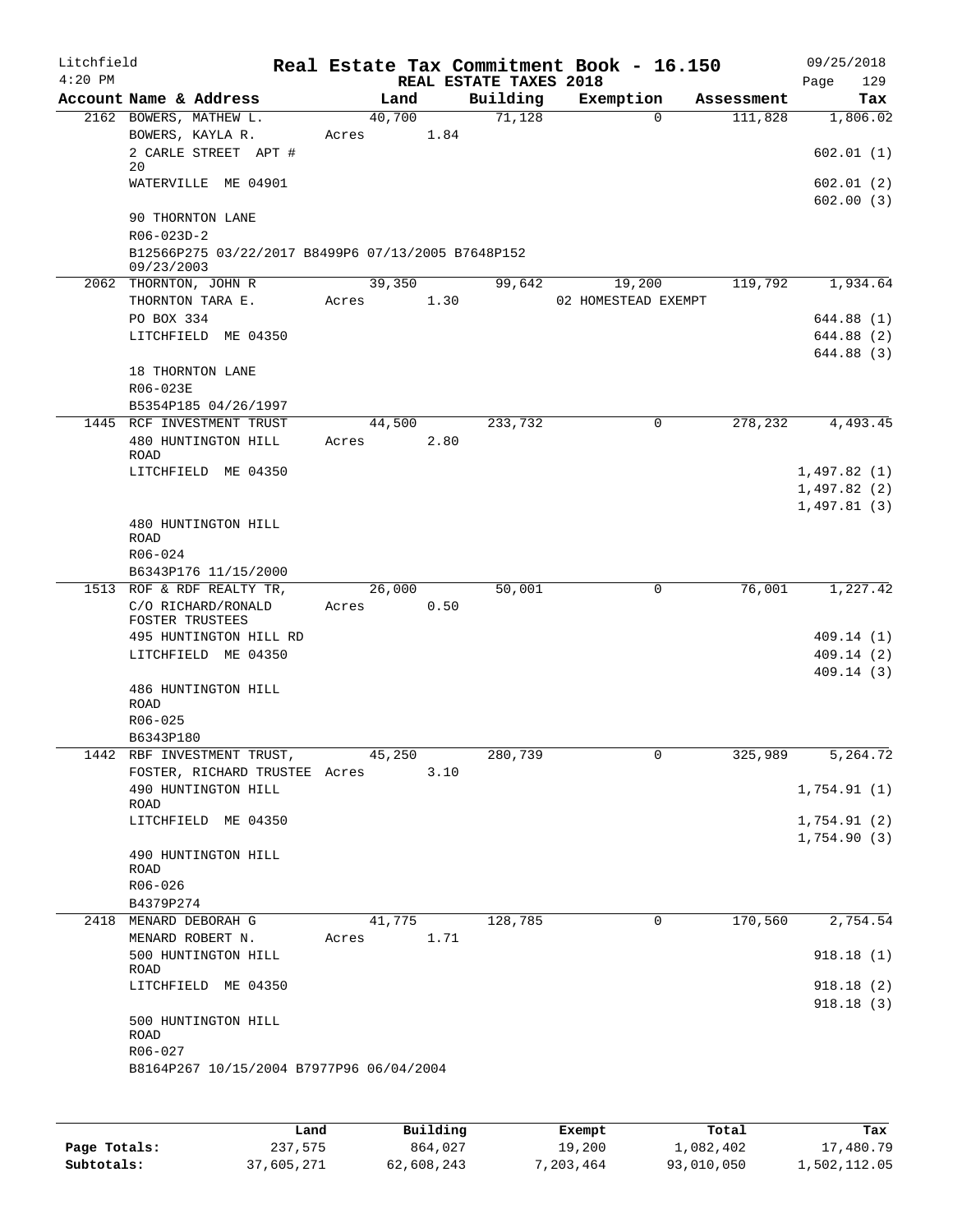| Litchfield<br>$4:20$ PM |                                                                                                    |                          | REAL ESTATE TAXES 2018 | Real Estate Tax Commitment Book - 16.150 |            | 09/25/2018<br>Page<br>130                       |
|-------------------------|----------------------------------------------------------------------------------------------------|--------------------------|------------------------|------------------------------------------|------------|-------------------------------------------------|
|                         | Account Name & Address                                                                             | Land                     | Building               | Exemption                                | Assessment | Tax                                             |
|                         | 986 LAMONTAGNE, DONALD P<br>LAMONTAGNE BARBARA A<br>1 WEST HOPI LANE<br>MORGANS POINT TX 76513     | 91,725<br>37.29<br>Acres | 153,364                | 19,200<br>02 HOMESTEAD EXEMPT            | 225,889    | 3,648.11<br>1,216.04(1)<br>1,216.04(2)          |
|                         | 15 LOIS LANE<br>R06-027A<br>B7977P96 06/04/2004 B7977P94 06/04/2004 B2572P327<br>06/07/1983        |                          |                        |                                          |            | 1,216.03(3)                                     |
|                         | 2708 GOWELL, LAWRENCE G.                                                                           | 0                        | 7,384                  | 0                                        | 7,384      | 119.25                                          |
|                         | 48 KENNEDY LANE<br>LITCHFIELD ME 04350<br>45 LOIS LANE                                             |                          |                        |                                          |            | 39.75(1)<br>39.75(2)<br>39.75(3)                |
|                         | R06-027A-ON                                                                                        |                          |                        |                                          |            |                                                 |
|                         | 571 FAIR JR, THOMAS<br>525 HUNTINGTON HILL<br>ROAD<br>LITCHFIELD ME 04350                          | 61,785<br>40.00<br>Acres | 0                      | 0                                        | 61,785     | 997.83<br>332.61(1)<br>332.61(2)                |
|                         | HUNTINGTON HILL ROAD<br>R06-028<br>B12286P301 05/05/2016                                           |                          |                        |                                          |            | 332.61(3)                                       |
|                         | 2717 STEELE, KEVIN<br>650 GARDINER RD<br>WISCASSET ME 04578<br>544 HUNTINGTON HILL<br>ROAD         | 59,595<br>34.19<br>Acres | 6,209                  | 0                                        | 65,804     | 1,062.73<br>354.24(1)<br>354.24(2)<br>354.25(3) |
|                         | R06-029<br>B12608P245 05/16/2017 B9712P114 04/29/2008 B9712P114<br>04/29/2008 B9694P226 04/10/2008 |                          |                        |                                          |            |                                                 |
|                         | 1900 YORK STEVEN H                                                                                 | 47,025                   | 143,442                | 0                                        | 190,467    | 3,076.04                                        |
|                         | YORK LORI E<br>540 HUNTINGTON HILL                                                                 | 3.81<br>Acres            |                        |                                          |            | 1,025.35(1)                                     |
|                         | ROAD<br>LITCHFIELD ME 04350                                                                        |                          |                        |                                          |            | 1,025.35(2)<br>1,025.34(3)                      |
|                         | 540 HUNTINGTON HILL<br>ROAD<br>R06-029A<br>B9712P114 04/29/2008 B9317P321 01/18/2005 B2314P319     |                          |                        |                                          |            |                                                 |
|                         | 08/08/1980<br>1789 VANNAH, DONALD K                                                                | 43,000                   | 30,527                 | 19,200                                   | 54,327     | 877.38                                          |
|                         | 558 HUNTINGTON HILL<br>ROAD<br>LITCHFIELD ME 04350                                                 | 2.20<br>Acres            |                        | 02 HOMESTEAD EXEMPT                      |            | 292.46 (1)                                      |
|                         | 558 HUNTINGTON HILL<br>ROAD<br>R06-030<br>B1077P494                                                |                          |                        |                                          |            | 292.46(2)<br>292.46(3)                          |

|              | Land       | Building   | Exempt   | Total      | Tax          |
|--------------|------------|------------|----------|------------|--------------|
| Page Totals: | 303,130    | 340,926    | 38,400   | 605,656    | 9,781.34     |
| Subtotals:   | 37,908,401 | 62,949,169 | .241.864 | 93,615,706 | 1,511,893.39 |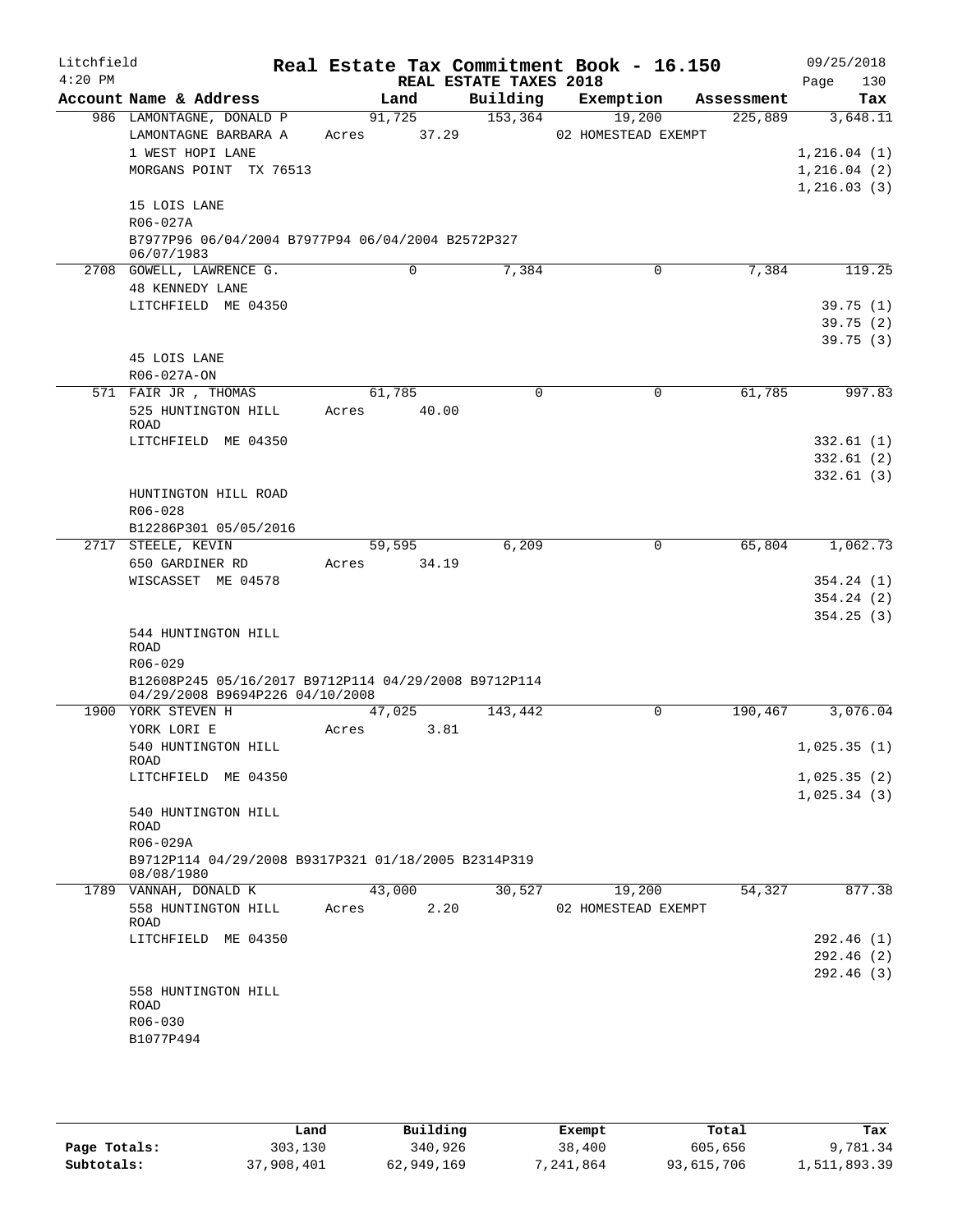| Litchfield |                                                                    |        |       |                        | Real Estate Tax Commitment Book - 16.150 |            | 09/25/2018              |
|------------|--------------------------------------------------------------------|--------|-------|------------------------|------------------------------------------|------------|-------------------------|
| $4:20$ PM  |                                                                    |        |       | REAL ESTATE TAXES 2018 |                                          |            | Page<br>131             |
|            | Account Name & Address                                             |        | Land  | Building               | Exemption                                | Assessment | Tax                     |
|            | 1463 REMILLARD, RAYMOND R                                          | 61,000 |       | $\Omega$               | $\Omega$                                 | 61,000     | 985.15                  |
|            | 46 TALL PINES, APT #2                                              | Acres  | 37.00 |                        |                                          |            |                         |
|            | LEWISTON ME 04240                                                  |        |       |                        |                                          |            | 328.38(1)<br>328.38(2)  |
|            |                                                                    |        |       |                        |                                          |            | 328.39(3)               |
|            | HUNTINGTON HILL ROAD                                               |        |       |                        |                                          |            |                         |
|            | R06-031                                                            |        |       |                        |                                          |            |                         |
|            | B2819P137                                                          |        |       |                        |                                          |            |                         |
|            | 1462 REMILLARD, PAUL N                                             | 42,250 |       | 23,939                 | 19,200                                   | 46,989     | 758.87                  |
|            | 594 HUNTINGTON HILL                                                | Acres  | 1.90  |                        | 02 HOMESTEAD EXEMPT                      |            |                         |
|            | ROAD                                                               |        |       |                        |                                          |            |                         |
|            | LITCHFIELD ME 04350                                                |        |       |                        |                                          |            | 252.96(1)               |
|            |                                                                    |        |       |                        |                                          |            | 252.96(2)               |
|            | 594 HUNTINGTON HILL                                                |        |       |                        |                                          |            | 252.95(3)               |
|            | ROAD                                                               |        |       |                        |                                          |            |                         |
|            | R06-031A                                                           |        |       |                        |                                          |            |                         |
|            | B2551P214                                                          |        |       |                        |                                          |            |                         |
|            | 1017 LARRABEE, MARK & MARIE                                        | 68,022 |       | 78,443                 | 19,200                                   | 127,265    | 2,055.33                |
|            | 622 HUNTINGTON HILL                                                | Acres  | 33.24 |                        | 02 HOMESTEAD EXEMPT                      |            |                         |
|            | <b>ROAD</b>                                                        |        |       |                        |                                          |            | 685.11(1)               |
|            | LITCHFIELD ME 04350                                                |        |       |                        |                                          |            | 685.11(2)               |
|            |                                                                    |        |       |                        |                                          |            | 685.11(3)               |
|            | 622 HUNTINGTON HILL                                                |        |       |                        |                                          |            |                         |
|            | <b>ROAD</b>                                                        |        |       |                        |                                          |            |                         |
|            | R06-032                                                            |        |       |                        |                                          |            |                         |
|            | B4949P170                                                          |        |       |                        |                                          |            |                         |
|            | 2296 LARRABEE, MELINDA                                             | 40,950 |       | 101,935                | 19,200                                   | 123,685    | 1,997.51                |
|            | 12 LARRABEE LANE                                                   | Acres  | 1.38  |                        | 02 HOMESTEAD EXEMPT                      |            |                         |
|            | LITCHFIELD ME 04350                                                |        |       |                        |                                          |            | 665.84(1)<br>665.84(2)  |
|            |                                                                    |        |       |                        |                                          |            | 665.83(3)               |
|            | 12 LARRABEE LANE                                                   |        |       |                        |                                          |            |                         |
|            | R06-032A                                                           |        |       |                        |                                          |            |                         |
|            | B12611P122 05/04/2017 B6933P276 06/03/2002                         |        |       |                        |                                          |            |                         |
|            | 2295 ROBINSON MELINDA                                              | 28,950 |       | 14,006                 | 0                                        | 42,956     | 693.74                  |
|            | LARRABEE                                                           |        |       |                        |                                          |            |                         |
|            | ROBINSON MICHAEL K                                                 | Acres  | 1.38  |                        |                                          |            |                         |
|            | 12 LARRABEE LANE                                                   |        |       |                        |                                          |            | 231.25(1)               |
|            | LITCHFIELD ME 04350                                                |        |       |                        |                                          |            | 231.25(2)<br>231.24 (3) |
|            | 12 LARRABEE LANE                                                   |        |       |                        |                                          |            |                         |
|            | R06-032B                                                           |        |       |                        |                                          |            |                         |
|            | B9354P217 05/18/2007 B6933P276 06/03/2002                          |        |       |                        |                                          |            |                         |
|            | 2425 LARRABEE MICHAEL G                                            | 42,500 |       | 101,336                | 19,200                                   | 124,636    | 2,012.87                |
|            | LARRABEE, JACLYN H                                                 | Acres  | 2.00  |                        | 02 HOMESTEAD EXEMPT                      |            |                         |
|            | 32 LARRABEE LANE                                                   |        |       |                        |                                          |            | 670.96(1)               |
|            | LITCHFIELD ME 04350                                                |        |       |                        |                                          |            | 670.96(2)               |
|            |                                                                    |        |       |                        |                                          |            | 670.95(3)               |
|            | 32 LARRABEE LANE                                                   |        |       |                        |                                          |            |                         |
|            | R06-032C                                                           |        |       |                        |                                          |            |                         |
|            | B12611P119 05/04/2017 B10266P295 11/09/2009 B8045P14<br>07/20/2004 |        |       |                        |                                          |            |                         |
|            |                                                                    |        |       |                        |                                          |            |                         |

|              | Land       | Building     | Exempt    | Total        | Tax          |
|--------------|------------|--------------|-----------|--------------|--------------|
| Page Totals: | 283,672    | 319,659      | 76,800    | 526,531      | 8,503.47     |
| Subtotals:   | 38,192,073 | 63, 268, 828 | 7,318,664 | 94, 142, 237 | 1,520,396.86 |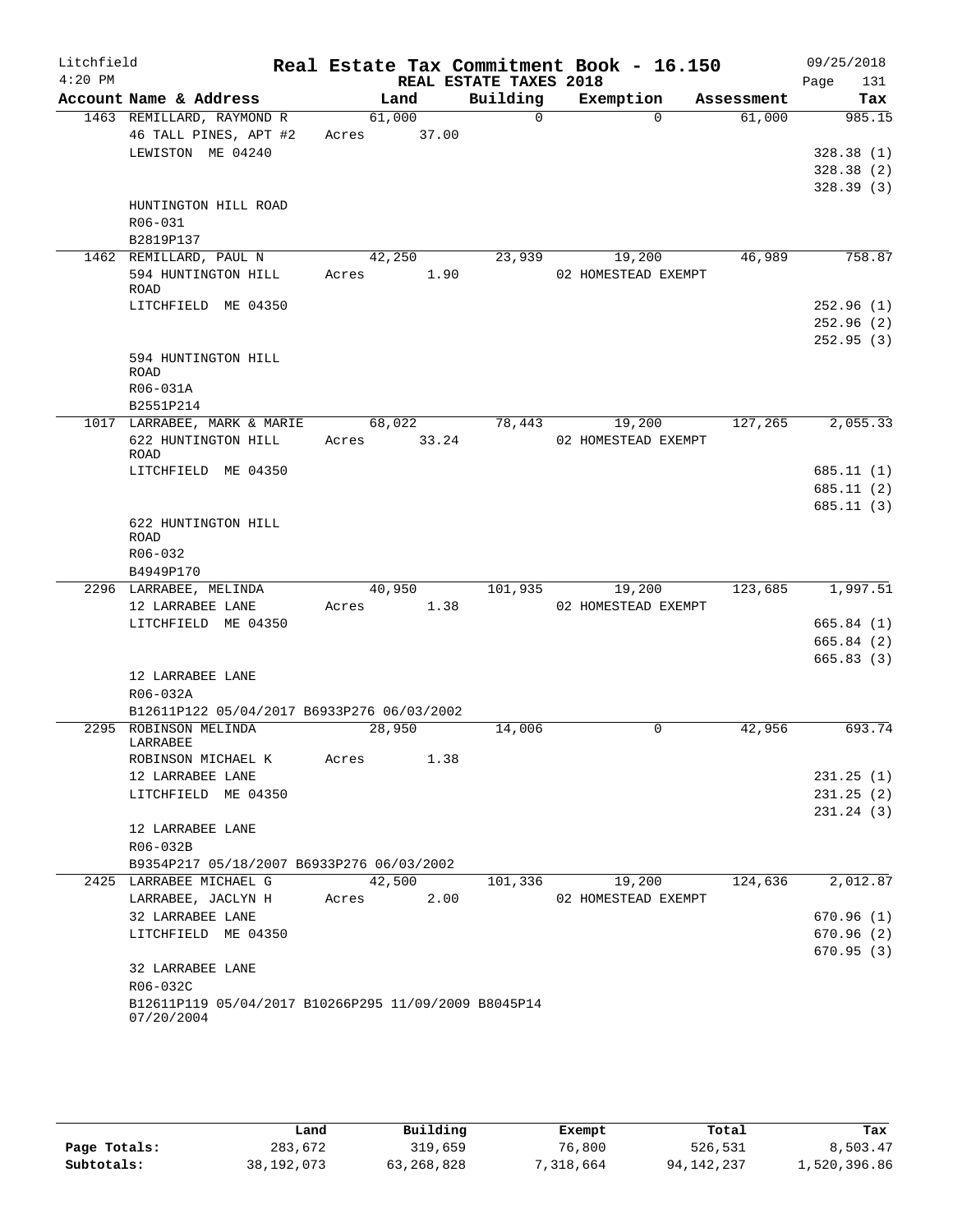| Litchfield |                                                                                                                   |       |        |                        | Real Estate Tax Commitment Book - 16.150 |            | 09/25/2018            |
|------------|-------------------------------------------------------------------------------------------------------------------|-------|--------|------------------------|------------------------------------------|------------|-----------------------|
| $4:20$ PM  |                                                                                                                   |       |        | REAL ESTATE TAXES 2018 |                                          |            | 132<br>Page           |
|            | Account Name & Address                                                                                            |       | Land   | Building               | Exemption                                | Assessment | Tax                   |
|            | 980 DEUTSCHE BANK NATIONAL<br>TRUST CO.                                                                           |       | 42,500 | 74,600                 | $\Omega$                                 | 117,100    | 1,891.16              |
|            | C/O OCWEN LOAN<br>SERVICING, LLC.                                                                                 | Acres | 2.00   |                        |                                          |            |                       |
|            | 1661 WORTHINGTON ROAD,<br>SUITE 100                                                                               |       |        |                        |                                          |            | 630.39(1)             |
|            | WEST PALM BEACH FL<br>33409                                                                                       |       |        |                        |                                          |            | 630.39(2)             |
|            | 85 LIBBY ROAD<br>$R06 - 033$                                                                                      |       |        |                        |                                          |            | 630.38(3)             |
|            | B12502P149 12/14/2016 B12207P193 01/13/2016<br>B11228P306 11/20/2012 B10927P99 12/29/2011 B5922P227<br>03/03/1999 |       |        |                        |                                          |            |                       |
|            | 1764 ENGELBERT, JAMES F.                                                                                          |       | 69,268 | 121,603                | 0                                        | 190,871    | 3,082.57              |
|            | 7 AUTUMN STREET                                                                                                   | Acres | 56.00  |                        |                                          |            |                       |
|            | LISBON FALLS ME 04252                                                                                             |       |        |                        |                                          |            | 1,027.52(1)           |
|            |                                                                                                                   |       |        |                        |                                          |            | 1,027.52(2)           |
|            |                                                                                                                   |       |        |                        |                                          |            | 1,027.53(3)           |
|            | 111 LIBBY ROAD<br>R06-033A                                                                                        |       |        |                        |                                          |            |                       |
|            | B12769P174 11/03/2017 B11160P13 09/07/2012 B9586P77                                                               |       |        |                        |                                          |            |                       |
|            | 12/06/2007 B3395P147 07/14/1988                                                                                   |       |        |                        |                                          |            |                       |
|            | 2921 FORTIER, DAWN                                                                                                |       | 36,692 | $\Omega$               | $\Omega$                                 | 36,692     | 592.58                |
|            | FORTIER, KEATH                                                                                                    | Acres | 19.70  |                        |                                          |            |                       |
|            | 410 TALERICO ROAD                                                                                                 |       |        |                        |                                          |            | 197.53(1)             |
|            | GHENT NY 12075                                                                                                    |       |        |                        |                                          |            | 197.53(2)             |
|            | LIBBY ROAD                                                                                                        |       |        |                        |                                          |            | 197.52(3)             |
|            | R06-033A-1                                                                                                        |       |        |                        |                                          |            |                       |
|            | B12736P204 09/29/2017                                                                                             |       |        |                        |                                          |            |                       |
|            | 2807 WHEELING, GARY                                                                                               |       | 45,150 | 51,673                 | 24,960                                   | 71,863     | 1,160.59              |
|            | 67 LIBBY ROAD                                                                                                     | Acres | 3.06   |                        | 02 HOMESTEAD EXEMPT                      |            |                       |
|            | LITCHFIELD ME 04350                                                                                               |       |        |                        | 03 VETERANS EXEMPT                       |            | 386.86 (1)            |
|            |                                                                                                                   |       |        |                        |                                          |            | 386.86(2)             |
|            | 67 LIBBY ROAD                                                                                                     |       |        |                        |                                          |            | 386.87 (3)            |
|            | R06-033B                                                                                                          |       |        |                        |                                          |            |                       |
|            | B12689P171 08/08/2017 B11819P320 12/28/2011                                                                       |       |        |                        |                                          |            |                       |
|            | 2852 TURCOTTE, DAVID B. SR                                                                                        |       | 64,843 | 24,830                 | 0                                        | 89,673     | 1,448.22              |
|            | 1286 SAILING WAY                                                                                                  | Acres | 12.79  |                        |                                          |            |                       |
|            | SUMMERTON SC 29148                                                                                                |       |        |                        |                                          |            | 482.74 (1)            |
|            |                                                                                                                   |       |        |                        |                                          |            | 482.74 (2)            |
|            |                                                                                                                   |       |        |                        |                                          |            | 482.74 (3)            |
|            | LIBBY ROAD                                                                                                        |       |        |                        |                                          |            |                       |
|            | R06-033C                                                                                                          |       |        |                        |                                          |            |                       |
|            | B11665P135 04/13/2014                                                                                             |       |        |                        |                                          |            |                       |
|            | 1003 MORRILL, SYLVIA L.                                                                                           |       | 0      | 7,374                  | 0                                        | 7,374      | 119.09                |
|            | 99 LIBBY ROAD                                                                                                     |       |        |                        |                                          |            |                       |
|            | LITCHFIELD ME 04350                                                                                               |       |        |                        |                                          |            | 39.70(1)              |
|            |                                                                                                                   |       |        |                        |                                          |            | 39.70 (2)<br>39.69(3) |
|            | 81 LIBBY ROAD                                                                                                     |       |        |                        |                                          |            |                       |
|            | R06-033C-ON                                                                                                       |       |        |                        |                                          |            |                       |
|            |                                                                                                                   |       |        |                        |                                          |            |                       |

|              | Land       | Building   | Exempt     | Total      | Tax          |
|--------------|------------|------------|------------|------------|--------------|
| Page Totals: | 258,453    | 280,080    | 24,960     | 513,573    | 8,294.21     |
| Subtotals:   | 38,450,526 | 63,548,908 | , 343, 624 | 94,655,810 | 1,528,691.07 |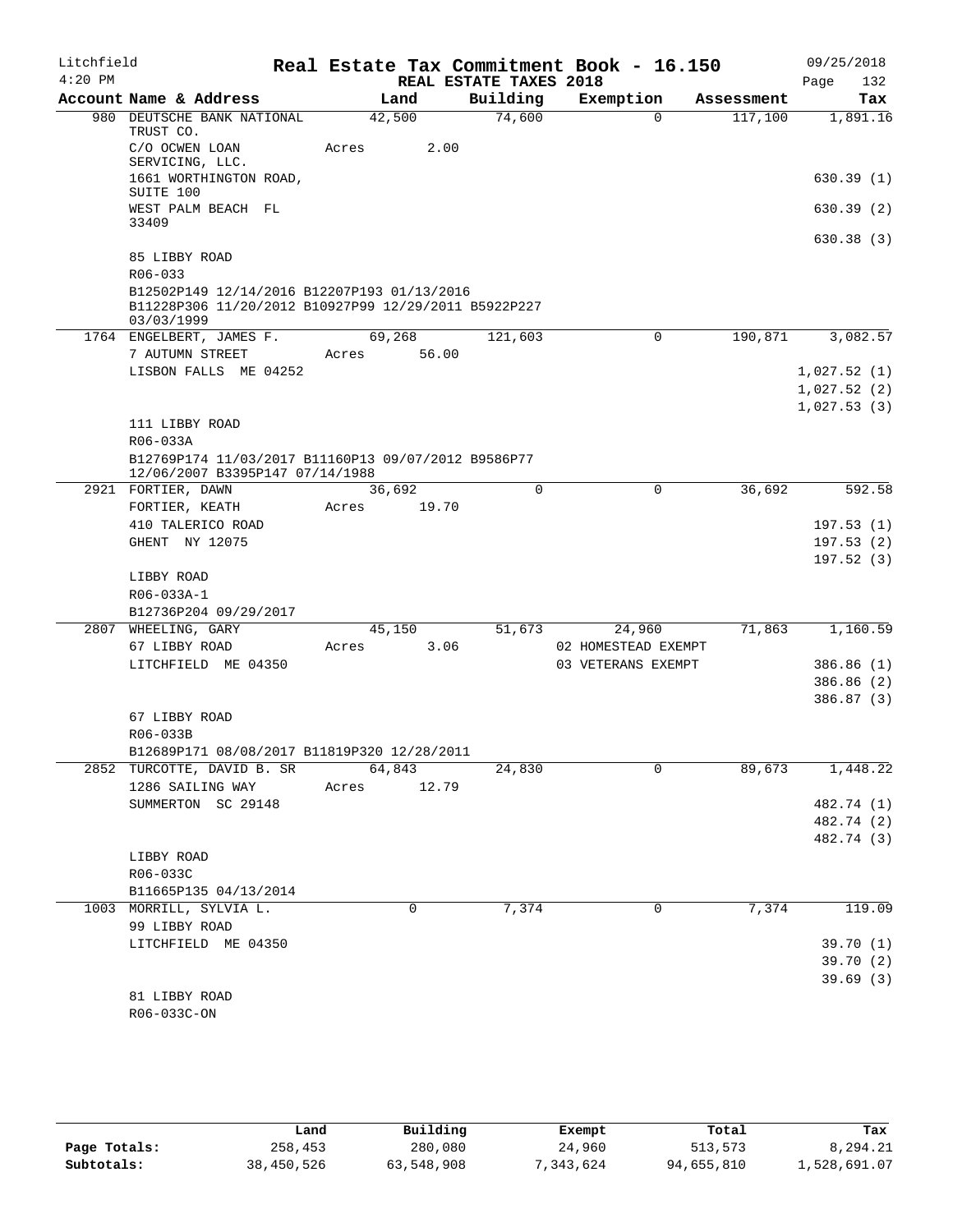| Litchfield   |                                                     |            |       |            |                        | Real Estate Tax Commitment Book - 16.150 |            | 09/25/2018   |            |
|--------------|-----------------------------------------------------|------------|-------|------------|------------------------|------------------------------------------|------------|--------------|------------|
| $4:20$ PM    | Account Name & Address                              |            |       | Land       | REAL ESTATE TAXES 2018 | Building Exemption                       | Assessment | Page         | 133<br>Tax |
|              | 2580 TURCOTTE, DAVID                                |            |       | $\Omega$   | 69,468                 | $\Omega$                                 | 69,468     |              | 1,121.91   |
|              | 99 LIBBY ROAD                                       |            |       |            |                        |                                          |            |              |            |
|              | LITCHFIELD ME 04350                                 |            |       |            |                        |                                          |            | 373.97 (1)   |            |
|              |                                                     |            |       |            |                        |                                          |            | 373.97(2)    |            |
|              |                                                     |            |       |            |                        |                                          |            | 373.97 (3)   |            |
|              | 99 LIBBY ROAD                                       |            |       |            |                        |                                          |            |              |            |
|              | R06-033C-ON-2                                       |            |       |            |                        |                                          |            |              |            |
|              | 1008 LANE, W CARLTON                                |            |       | 28,300     | 83,986                 | 19,200                                   | 93,086     |              | 1,503.34   |
|              | 51 LIBBY ROAD                                       |            |       | Acres 1.12 |                        | 02 HOMESTEAD EXEMPT                      |            |              |            |
|              | LITCHFIELD ME 04350                                 |            |       |            |                        |                                          |            | 501.11(1)    |            |
|              |                                                     |            |       |            |                        |                                          |            | 501.11(2)    |            |
|              |                                                     |            |       |            |                        |                                          |            | 501.12(3)    |            |
|              | 51 LIBBY ROAD                                       |            |       |            |                        |                                          |            |              |            |
|              | R06-034                                             |            |       |            |                        |                                          |            |              |            |
|              | B10713P47 04/22/2011 B10667P16 02/11/2011 B10667P16 |            |       |            |                        |                                          |            |              |            |
|              | 02/11/2011 B1811P100 12/28/2011 B1730P149           |            |       |            |                        |                                          |            |              |            |
|              | 1009 LANE CHRISTOPHER SCOTT                         |            |       | 57,500     | 77,353                 | 19,200                                   | 115,653    |              | 1,867.80   |
|              | 45 LIBBY ROAD                                       |            | Acres | 11.00      |                        | 02 HOMESTEAD EXEMPT                      |            |              |            |
|              | LITCHFIELD ME 04350                                 |            |       |            |                        |                                          |            | 622.60(1)    |            |
|              |                                                     |            |       |            |                        |                                          |            | 622.60(2)    |            |
|              |                                                     |            |       |            |                        |                                          |            | 622.60(3)    |            |
|              | 45 LIBBY ROAD                                       |            |       |            |                        |                                          |            |              |            |
|              | $R06 - 035$                                         |            |       |            |                        |                                          |            |              |            |
|              | B9919P185 12/01/2008 B727P334                       |            |       |            |                        |                                          |            |              |            |
|              | 1001 LANE, JOYCE C                                  |            |       | 41,000     | 61,693                 | 19,200                                   | 83,493     |              | 1,348.41   |
|              | LANE, JAMES E                                       |            | Acres | 1.40       |                        | 02 HOMESTEAD EXEMPT                      |            |              |            |
|              | 2403 HALLOWELL ROAD                                 |            |       |            |                        |                                          |            | 449.47 (1)   |            |
|              | LITCHFIELD ME 04350                                 |            |       |            |                        |                                          |            | 449.47 (2)   |            |
|              |                                                     |            |       |            |                        |                                          |            | 449.47 (3)   |            |
|              | 2403 HALLOWELL ROAD                                 |            |       |            |                        |                                          |            |              |            |
|              | $R06 - 035 - 1$                                     |            |       |            |                        |                                          |            |              |            |
|              | B11608P336 06/11/2013 B8817P182 02/28/2006 B5261P32 |            |       |            |                        |                                          |            |              |            |
|              | 1374 PECKHAM, KEVIN B &                             |            |       | 61,000     | 0                      | $\mathbf 0$                              | 61,000     |              | 985.15     |
|              | HEIDI M                                             |            |       |            |                        |                                          |            |              |            |
|              | 243 INDIANA RD                                      |            | Acres | 37.00      |                        |                                          |            |              |            |
|              | W GARDINER ME 04345                                 |            |       |            |                        |                                          |            | 328.38(1)    |            |
|              |                                                     |            |       |            |                        |                                          |            | 328.38(2)    |            |
|              |                                                     |            |       |            |                        |                                          |            | 328.39 (3)   |            |
|              | LIBBY ROAD                                          |            |       |            |                        |                                          |            |              |            |
|              | R06-035A                                            |            |       |            |                        |                                          |            |              |            |
|              | B5676P87 07/17/1998                                 |            |       |            |                        |                                          |            |              |            |
|              | 371 MEAGHER, CHARLENE L                             |            |       | 40,600     | 58,916                 | 19,200                                   | 80,316     |              | 1,297.10   |
|              | C/O MEAGHER, CHARLENE                               |            | Acres | 1.24       |                        | 02 HOMESTEAD EXEMPT                      |            |              |            |
|              | (MORGAN)                                            |            |       |            |                        |                                          |            |              |            |
|              | P.O. BOX 503                                        |            |       |            |                        |                                          |            | 432.37 (1)   |            |
|              | LITCHFIELD ME 04350                                 |            |       |            |                        |                                          |            | 432.37 (2)   |            |
|              |                                                     |            |       |            |                        |                                          |            | 432.36 (3)   |            |
|              | 69 LIBBY ROAD                                       |            |       |            |                        |                                          |            |              |            |
|              | R06-035B                                            |            |       |            |                        |                                          |            |              |            |
|              | B11743P276 07/16/2014 B5117P311 08/19/2004          |            |       |            |                        |                                          |            |              |            |
|              | 2089 LANE, CHRISTOPHER S                            |            |       | 40,000     | 8,554                  | 0                                        | 48,554     |              | 784.15     |
|              | 35 LIBBY ROAD                                       |            | Acres | 1.00       |                        |                                          |            |              |            |
|              | LITCHFIELD ME 04350                                 |            |       |            |                        |                                          |            | 261.38(1)    |            |
|              |                                                     |            |       |            |                        |                                          |            | 261.38(2)    |            |
|              |                                                     |            |       |            |                        |                                          |            | 261.39(3)    |            |
|              | 35 LIBBY ROAD                                       |            |       |            |                        |                                          |            |              |            |
|              | R06-035C                                            |            |       |            |                        |                                          |            |              |            |
|              | B5700P72 06/23/1998                                 |            |       |            |                        |                                          |            |              |            |
|              |                                                     |            |       |            |                        |                                          |            |              |            |
|              |                                                     | Land       |       | Building   |                        | Exempt                                   | Total      |              | Tax        |
| Page Totals: |                                                     | 268,400    |       | 359,970    |                        | 76,800                                   | 551,570    |              | 8,907.86   |
| Subtotals:   |                                                     | 38,718,926 |       | 63,908,878 |                        | 7,420,424                                | 95,207,380 | 1,537,598.93 |            |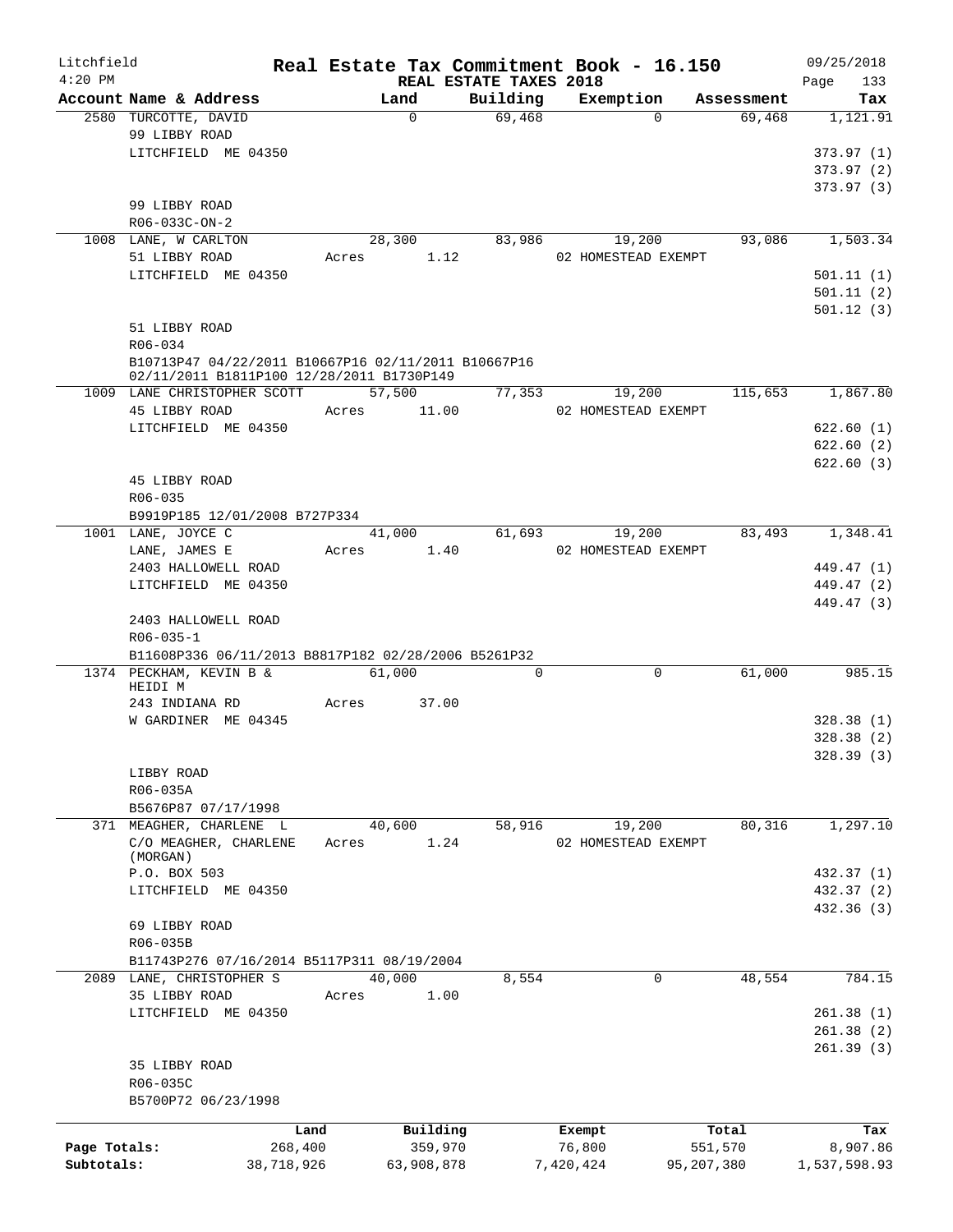| Litchfield   |                                                                    |              |        |            |                                    | Real Estate Tax Commitment Book - 16.150 |                       | 09/25/2018             |
|--------------|--------------------------------------------------------------------|--------------|--------|------------|------------------------------------|------------------------------------------|-----------------------|------------------------|
| $4:20$ PM    | Account Name & Address                                             |              |        | Land       | REAL ESTATE TAXES 2018<br>Building | Exemption                                | Assessment            | 134<br>Page<br>Tax     |
|              | 2207 COMMUNITY SERVICE                                             |              |        | $\Omega$   | 3,451                              |                                          | 3,451<br>$\Omega$     | 55.73                  |
|              | TELEPHONE                                                          |              |        |            |                                    |                                          |                       |                        |
|              | DBA: FAIRPOINT                                                     |              |        |            |                                    |                                          |                       |                        |
|              | COMMUNICATIONS                                                     |              |        |            |                                    |                                          |                       |                        |
|              | ATTN: ACCTS PAYABLE                                                |              |        |            |                                    |                                          |                       | 18.58(1)               |
|              | 908 WEST FRONTVIEW                                                 |              |        |            |                                    |                                          |                       | 18.58(2)               |
|              | DODGE CITY KS 67801                                                |              |        |            |                                    |                                          |                       | 18.57(3)               |
|              | HALLOWELL ROAD                                                     |              |        |            |                                    |                                          |                       |                        |
|              | R06-036-ON                                                         |              |        |            |                                    |                                          |                       |                        |
|              | 2340 UNDERGUST, LEWIS                                              |              |        | 50,550     | 83,323                             | 19,200                                   | 114,673               | 1,851.97               |
|              | UNDERGUST ELSIE                                                    |              | Acres  | 8.22       |                                    | 02 HOMESTEAD EXEMPT                      |                       |                        |
|              | 2351 HALLOWELL ROAD                                                |              |        |            |                                    |                                          |                       | 617.32(1)              |
|              | LITCHFIELD ME 04350                                                |              |        |            |                                    |                                          |                       | 617.32(2)<br>617.33(3) |
|              | 2351 HALLOWELL ROAD                                                |              |        |            |                                    |                                          |                       |                        |
|              | R06-038                                                            |              |        |            |                                    |                                          |                       |                        |
|              | B7889P45 03/31/2004                                                |              |        |            |                                    |                                          |                       |                        |
|              | 2433 PARKER, GLENN A                                               |              | 35,650 |            | $\mathbf 0$                        |                                          | 35,650<br>$\mathbf 0$ | 575.75                 |
|              | 2333 HALLOWELL ROAD                                                |              | Acres  | 4.06       |                                    |                                          |                       |                        |
|              | LITCHFIELD ME 04350                                                |              |        |            |                                    |                                          |                       | 191.92 (1)             |
|              |                                                                    |              |        |            |                                    |                                          |                       | 191.92 (2)             |
|              |                                                                    |              |        |            |                                    |                                          |                       | 191.91(3)              |
|              | 2333 HALLOWELL ROAD                                                |              |        |            |                                    |                                          |                       |                        |
|              | R06-038A                                                           |              |        |            |                                    |                                          |                       |                        |
|              | 2339 IVY RUSSELL C                                                 |              |        | 31,141     | 0                                  |                                          | $\Omega$<br>31,141    | 502.93                 |
|              | 2323 HALLOWELL ROAD                                                |              | Acres  | 1.53       |                                    |                                          |                       |                        |
|              | LITCHFIELD ME 04350                                                |              |        |            |                                    |                                          |                       | 167.64(1)              |
|              |                                                                    |              |        |            |                                    |                                          |                       | 167.64(2)              |
|              |                                                                    |              |        |            |                                    |                                          |                       | 167.65(3)              |
|              | HALLOWELL ROAD                                                     |              |        |            |                                    |                                          |                       |                        |
|              | R06-038B                                                           |              |        |            |                                    |                                          |                       |                        |
|              | B8582P135 08/25/2005 B7457P100 04/30/2003                          |              |        |            |                                    |                                          |                       |                        |
|              | 2337 MCKENZIE, PAIGE                                               |              |        | 54,090     | 225,008                            | 19,200                                   | 259,898               | 4,197.35               |
|              | 2361 HALLOWELL ROAD                                                |              | Acres  | 7.59       |                                    | 02 HOMESTEAD EXEMPT                      |                       |                        |
|              | LITCHFIELD ME 04350                                                |              |        |            |                                    |                                          |                       | 1,399.12(1)            |
|              |                                                                    |              |        |            |                                    |                                          |                       | 1,399.12(2)            |
|              |                                                                    |              |        |            |                                    |                                          |                       | 1,399.11(3)            |
|              | 2361 HALLOWELL ROAD                                                |              |        |            |                                    |                                          |                       |                        |
|              | R06-038C                                                           |              |        |            |                                    |                                          |                       |                        |
|              | B12728P54 09/22/2017 B11134P305 08/01/2012 B8080P160               |              |        |            |                                    |                                          |                       |                        |
|              | 08/09/2004                                                         |              |        |            |                                    |                                          |                       |                        |
|              | 2434 PARKER GLENN A                                                |              |        | 43,625     | 233,058                            | 19,200                                   | 257,483               | 4,158.35               |
|              | HALLOWELL ROAD                                                     |              | Acres  | 2.45       |                                    | 02 HOMESTEAD EXEMPT                      |                       |                        |
|              | LITCHFIELD ME 04350                                                |              |        |            |                                    |                                          |                       | 1,386.12(1)            |
|              |                                                                    |              |        |            |                                    |                                          |                       | 1,386.12(2)            |
|              |                                                                    |              |        |            |                                    |                                          |                       | 1,386.11(3)            |
|              | 2333 HALLOWELL ROAD                                                |              |        |            |                                    |                                          |                       |                        |
|              | R06-038D                                                           |              |        |            |                                    |                                          |                       |                        |
| 1670         | IVY RUSSELL C                                                      |              |        | 40,250     | 64,340                             | 19,200                                   | 85,390                | 1,379.05               |
|              | 55 SOUTH ADAMS ROAD                                                |              | Acres  | 1.10       |                                    | 02 HOMESTEAD EXEMPT                      |                       |                        |
|              | LITCHFIELD ME 04350                                                |              |        |            |                                    |                                          |                       | 459.68 (1)             |
|              |                                                                    |              |        |            |                                    |                                          |                       | 459.68 (2)             |
|              |                                                                    |              |        |            |                                    |                                          |                       | 459.69 (3)             |
|              | 2323 HALLOWELL ROAD                                                |              |        |            |                                    |                                          |                       |                        |
|              | R06-039A                                                           |              |        |            |                                    |                                          |                       |                        |
|              | B12626P160 06/09/2017 B8582P135 08/25/2005 B3517P293<br>08/15/1988 |              |        |            |                                    |                                          |                       |                        |
|              |                                                                    |              |        |            |                                    |                                          |                       |                        |
|              |                                                                    | Land         |        | Building   |                                    | Exempt                                   | Total                 | Tax                    |
| Page Totals: |                                                                    | 255,306      |        | 609,180    |                                    | 76,800                                   | 787,686               | 12,721.13              |
| Subtotals:   |                                                                    | 38, 974, 232 |        | 64,518,058 |                                    | 7,497,224                                | 95,995,066            | 1,550,320.06           |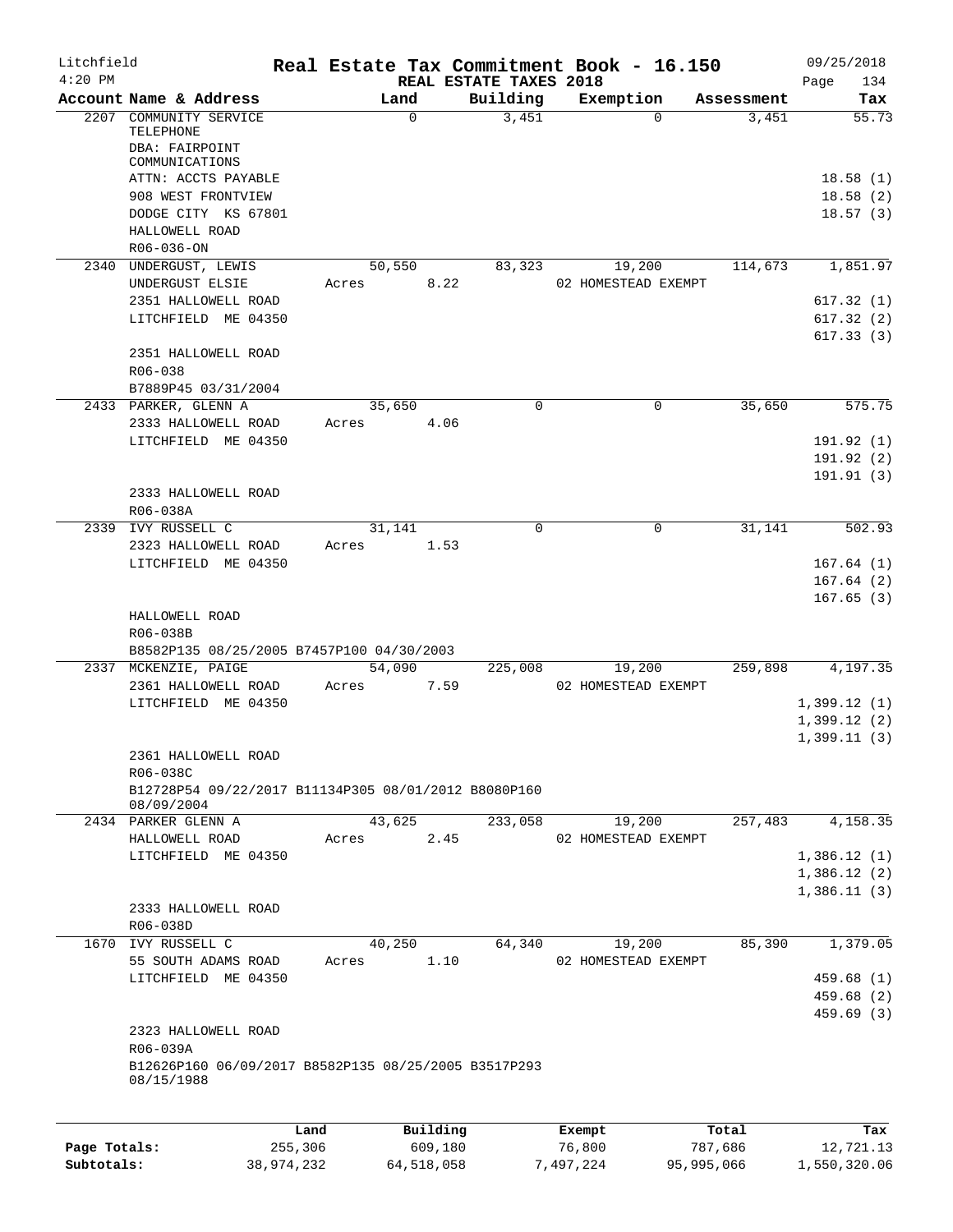| Litchfield   |                                                                                              |              |                |                                    | Real Estate Tax Commitment Book - 16.150  |            | 09/25/2018             |
|--------------|----------------------------------------------------------------------------------------------|--------------|----------------|------------------------------------|-------------------------------------------|------------|------------------------|
| $4:20$ PM    | Account Name & Address                                                                       |              | Land           | REAL ESTATE TAXES 2018<br>Building | Exemption                                 | Assessment | 135<br>Page<br>Tax     |
|              | 586 LEWIS, ROBERT B. &                                                                       |              | 40,000         | 133,884                            | 19,200                                    | 154,684    | 2,498.15               |
|              | BETTY I LEWIS<br>2317 HALLOWELL ROAD                                                         | Acres        | 1.00           |                                    | 02 HOMESTEAD EXEMPT                       |            |                        |
|              | LITCHFIELD ME 04350                                                                          |              |                |                                    |                                           |            | 832.72 (1)             |
|              |                                                                                              |              |                |                                    |                                           |            | 832.72 (2)             |
|              |                                                                                              |              |                |                                    |                                           |            | 832.71 (3)             |
|              | 2317 HALLOWELL ROAD                                                                          |              |                |                                    |                                           |            |                        |
|              | R06-039B                                                                                     |              |                |                                    |                                           |            |                        |
|              | B10344P183 02/18/2010 B6111P248 12/01/1999                                                   |              |                |                                    |                                           |            |                        |
|              | 922 BREWER, JESSICA L.                                                                       |              | 40,250         | 31,742                             | 19,200                                    | 52,792     | 852.59                 |
|              | 2303 HALLOWELL ROAD                                                                          | Acres        | 1.10           |                                    | 02 HOMESTEAD EXEMPT                       |            |                        |
|              | LITCHFIELD ME 04350                                                                          |              |                |                                    |                                           |            | 284.20 (1)             |
|              |                                                                                              |              |                |                                    |                                           |            | 284.20 (2)             |
|              | 2303 HALLOWELL ROAD                                                                          |              |                |                                    |                                           |            | 284.19 (3)             |
|              | R06-039C                                                                                     |              |                |                                    |                                           |            |                        |
|              | B12289P92 05/10/2016 B12285P83 04/25/2016 B6305P304                                          |              |                |                                    |                                           |            |                        |
|              | 09/30/2000                                                                                   |              |                |                                    |                                           |            |                        |
|              | 1271 HOUDE, ANDRE A                                                                          |              | 40,300         | 108,705                            | 19,200                                    | 129,805    | 2,096.35               |
|              | HOUDE, CATHY L                                                                               | Acres        | 1.12           |                                    | 02 HOMESTEAD EXEMPT                       |            |                        |
|              | 2290 HALLOWELL ROAD                                                                          |              |                |                                    |                                           |            | 698.78 (1)             |
|              | LITCHFIELD ME 04350                                                                          |              |                |                                    |                                           |            | 698.78 (2)             |
|              |                                                                                              |              |                |                                    |                                           |            | 698.79 (3)             |
|              | 2290 HALLOWELL ROAD                                                                          |              |                |                                    |                                           |            |                        |
|              | $R06 - 040$                                                                                  |              |                |                                    |                                           |            |                        |
|              | B7273P204 02/12/2003                                                                         |              |                |                                    |                                           |            |                        |
|              | 230 BUBIER SR, WALLACE E                                                                     |              | 50,000<br>5.00 | 56,111                             | 24,960                                    | 81,151     | 1,310.59               |
|              | BUBIER SUSAN D<br>2243 HALLOWELL ROAD                                                        | Acres        |                |                                    | 03 VETERANS EXEMPT<br>02 HOMESTEAD EXEMPT |            | 436.86 (1)             |
|              | LITCHFIELD ME 04350                                                                          |              |                |                                    |                                           |            | 436.86(2)              |
|              |                                                                                              |              |                |                                    |                                           |            | 436.87 (3)             |
|              | 2243 HALLOWELL ROAD                                                                          |              |                |                                    |                                           |            |                        |
|              | $R06 - 043$                                                                                  |              |                |                                    |                                           |            |                        |
|              | B9759P317 06/11/2008 B1820P190 05/29/1975                                                    |              |                |                                    |                                           |            |                        |
|              | 1181 MCDONALD, MICHAEL                                                                       |              | 66,500         | 79,788                             | 0                                         | 146,288    | 2,362.55               |
|              | 2225 HALLOWELL ROAD                                                                          | Acres        | 8.00           |                                    |                                           |            |                        |
|              | LITCHFIELD ME 04350                                                                          |              |                |                                    |                                           |            | 787.52 (1)             |
|              |                                                                                              |              |                |                                    |                                           |            | 787.52 (2)             |
|              |                                                                                              |              |                |                                    |                                           |            | 787.51(3)              |
|              | 2225 HALLOWELL ROAD                                                                          |              |                |                                    |                                           |            |                        |
|              | R06-044                                                                                      |              |                |                                    |                                           |            |                        |
|              | B9838P257 08/28/2008 B1648P13 10/18/2004                                                     |              |                |                                    |                                           |            |                        |
|              | 2733 MCDONALD, NATHAN                                                                        |              | $\Omega$       | 62,264                             | 0                                         | 62,264     | 1,005.56               |
|              | 2231 HALLOWELL ROAD                                                                          |              |                |                                    |                                           |            |                        |
|              | LITCHFIELD ME 04350                                                                          |              |                |                                    |                                           |            | 335.19(1)<br>335.19(2) |
|              |                                                                                              |              |                |                                    |                                           |            | 335.18(3)              |
|              | 2231 HALLOWELL ROAD                                                                          |              |                |                                    |                                           |            |                        |
|              | $R06 - 044 - ON$                                                                             |              |                |                                    |                                           |            |                        |
| 1270         | KELLEY, WILLIAM F.                                                                           |              | 56,100         | 151,939                            | 19,200                                    | 188,839    | 3,049.75               |
|              | DUBE, JENNIFER                                                                               | Acres        | 3.44           |                                    | 02 HOMESTEAD EXEMPT                       |            |                        |
|              | 2290 HALLOWELL ROAD                                                                          |              |                |                                    |                                           |            | 1,016.58(1)            |
|              | LITCHFIELD ME 04350                                                                          |              |                |                                    |                                           |            | 1,016.58(2)            |
|              |                                                                                              |              |                |                                    |                                           |            | 1,016.59(3)            |
|              | 2290 HALLOWELL ROAD                                                                          |              |                |                                    |                                           |            |                        |
|              | R06-045                                                                                      |              |                |                                    |                                           |            |                        |
|              | B12726P36 09/15/2017 B9305P330 04/02/2007 B9088P8<br>09/27/2006 B8436P62 06/03/2005 B3502P99 |              |                |                                    |                                           |            |                        |
|              |                                                                                              | Land         | Building       |                                    | Exempt                                    | Total      | Tax                    |
| Page Totals: |                                                                                              | 293,150      | 624,433        |                                    | 101,760                                   | 815,823    | 13, 175. 54            |
| Subtotals:   |                                                                                              | 39, 267, 382 | 65, 142, 491   |                                    | 7,598,984                                 | 96,810,889 | 1,563,495.60           |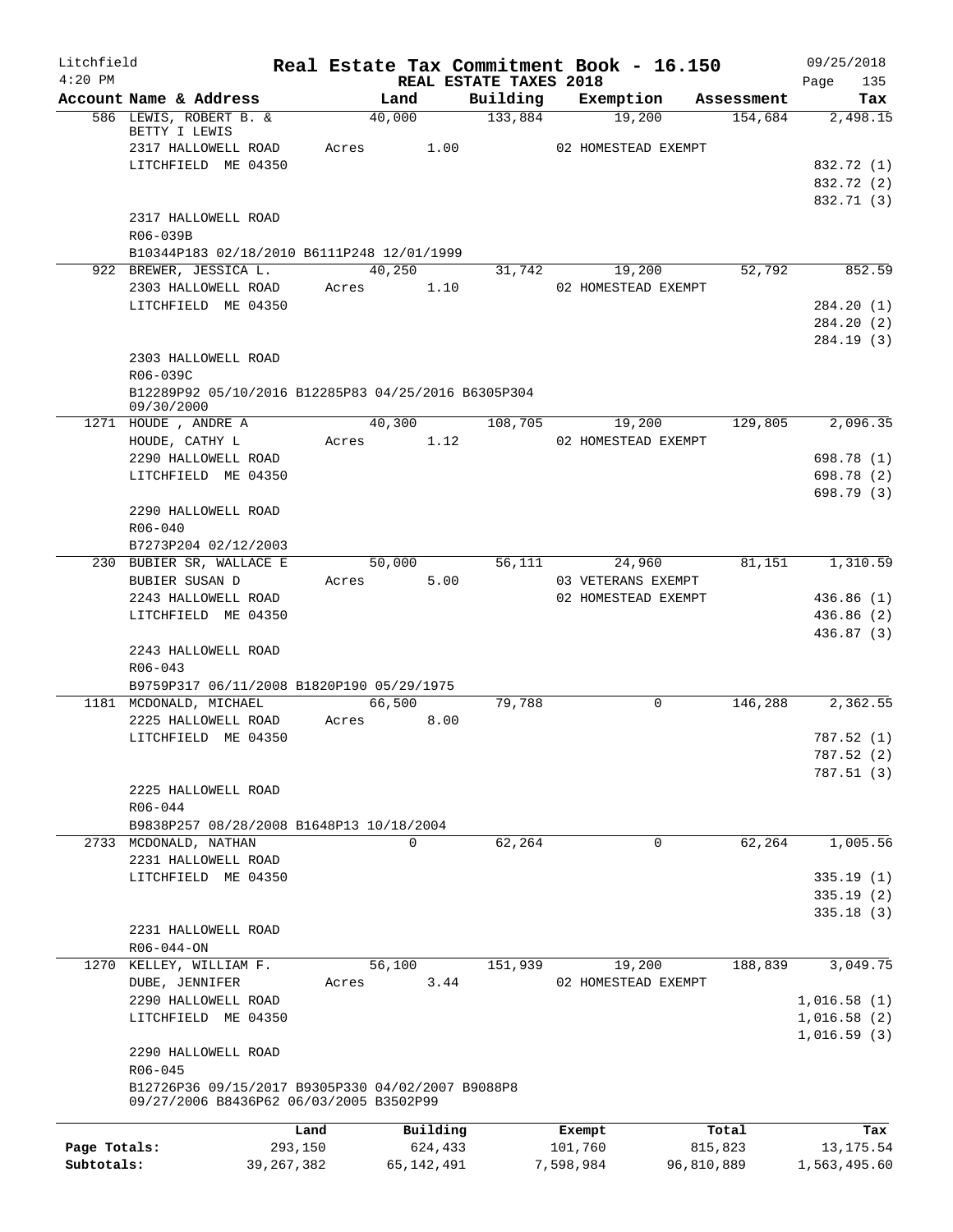| Litchfield<br>$4:20$ PM |                                           |       | REAL ESTATE TAXES 2018 |          | Real Estate Tax Commitment Book - 16.150 |            | 09/25/2018<br>Page<br>136 |
|-------------------------|-------------------------------------------|-------|------------------------|----------|------------------------------------------|------------|---------------------------|
|                         | Account Name & Address                    |       | Land                   | Building | Exemption                                | Assessment | Tax                       |
|                         | 1692 DWELLEY, SUSAN                       |       | 43,000                 |          | 79,417<br>19,200                         | 103, 217   | 1,666.95                  |
|                         | 2302 HALLOWELL ROAD                       | Acres | 2.20                   |          | 02 HOMESTEAD EXEMPT                      |            |                           |
|                         | LITCHFIELD ME 04350                       |       |                        |          |                                          |            | 555.65(1)                 |
|                         |                                           |       |                        |          |                                          |            | 555.65(2)                 |
|                         |                                           |       |                        |          |                                          |            | 555.65(3)                 |
|                         | 2302 HALLOWELL ROAD                       |       |                        |          |                                          |            |                           |
|                         | R06-046                                   |       |                        |          |                                          |            |                           |
|                         | B7194P81                                  |       |                        |          |                                          |            |                           |
|                         | 163 BONIN, KENDALL                        |       | 40,500                 |          | 60,419<br>19,200                         | 81,719     | 1,319.76                  |
|                         | 18 PLAINS ROAD                            |       | Acres 1.20             |          | 02 HOMESTEAD EXEMPT                      |            |                           |
|                         | LITCHFIELD ME 04350                       |       |                        |          |                                          |            | 439.92 (1)                |
|                         |                                           |       |                        |          |                                          |            | 439.92 (2)                |
|                         |                                           |       |                        |          |                                          |            | 439.92 (3)                |
|                         | 18 PLAINS ROAD                            |       |                        |          |                                          |            |                           |
|                         | R06-049                                   |       |                        |          |                                          |            |                           |
|                         | B1554P629                                 |       |                        |          |                                          |            |                           |
|                         | 326 CLARY, THOMAS                         |       | 40,250                 | 116,485  | 19,200                                   | 137,535    | 2,221.19                  |
|                         | 22 PLAINS ROAD                            |       | Acres 1.10             |          | 02 HOMESTEAD EXEMPT                      |            |                           |
|                         | LITCHFIELD ME 04350                       |       |                        |          |                                          |            | 740.40(1)                 |
|                         |                                           |       |                        |          |                                          |            | 740.40(2)                 |
|                         |                                           |       |                        |          |                                          |            | 740.39(3)                 |
|                         | 22 PLAINS ROAD                            |       |                        |          |                                          |            |                           |
|                         | $R06 - 050$                               |       |                        |          |                                          |            |                           |
|                         |                                           |       |                        |          |                                          |            |                           |
|                         | B1544P440                                 |       |                        |          |                                          |            |                           |
|                         | 974 GOWELL, CLARENCE R JR.                |       | 33,500                 | 70,591   | $\mathsf{O}$                             | 104,091    | 1,681.07                  |
|                         | 110 PLAINS ROAD                           | Acres | 3.20                   |          |                                          |            |                           |
|                         | LITCHFIELD ME 04350                       |       |                        |          |                                          |            | 560.36(1)                 |
|                         |                                           |       |                        |          |                                          |            | 560.36(2)                 |
|                         |                                           |       |                        |          |                                          |            | 560.35(3)                 |
|                         | 110 PLAINS ROAD                           |       |                        |          |                                          |            |                           |
|                         | $R06 - 055$                               |       |                        |          |                                          |            |                           |
|                         | B11354P130 04/12/2013 B3834P44            |       |                        |          |                                          |            |                           |
|                         | 1966 GOWELL, CLARENCE R. JR.              |       | 65,090                 | 7,476    | $\mathbf 0$                              | 72,566     | 1,171.94                  |
|                         | 110 PLAINS ROAD                           |       | Acres 6.59             |          |                                          |            |                           |
|                         | LITCHFIELD ME 04350                       |       |                        |          |                                          |            | 390.65(1)                 |
|                         |                                           |       |                        |          |                                          |            | 390.65(2)                 |
|                         |                                           |       |                        |          |                                          |            | 390.64(3)                 |
|                         | 104 PLAINS ROAD                           |       |                        |          |                                          |            |                           |
|                         | R06-055A                                  |       |                        |          |                                          |            |                           |
|                         | B11833P87 09/22/2011 B7266P128 02/06/2003 |       |                        |          |                                          |            |                           |
|                         | 2362 RUSSELL, KEVIN &                     |       | 0                      | 63,081   | $\mathbf 0$                              | 63,081     | 1,018.76                  |
|                         | CHRISTINE<br>76 PLAINS ROAD               |       |                        |          |                                          |            |                           |
|                         |                                           |       |                        |          |                                          |            |                           |
|                         | LITCHFIELD ME 04350                       |       |                        |          |                                          |            | 339.59(1)                 |
|                         |                                           |       |                        |          |                                          |            | 339.59(2)                 |
|                         |                                           |       |                        |          |                                          |            | 339.58 (3)                |
|                         | 76 PLAINS ROAD                            |       |                        |          |                                          |            |                           |
|                         | R06-055A-ON-1                             |       |                        |          |                                          |            |                           |
|                         | 2014 GOWELL, JR. CLARENCE                 |       | $\mathbf 0$            | 55,989   | $\mathbf 0$                              | 55,989     | 904.22                    |
|                         | 110 PLAINS ROAD                           |       |                        |          |                                          |            |                           |
|                         | LITCHFIELD ME 04350                       |       |                        |          |                                          |            | 301.41(1)                 |
|                         |                                           |       |                        |          |                                          |            | 301.41(2)                 |
|                         |                                           |       |                        |          |                                          |            | 301.40(3)                 |
|                         | 104 PLAINS ROAD                           |       |                        |          |                                          |            |                           |
|                         | R06-055A-ON-2                             |       |                        |          |                                          |            |                           |
|                         |                                           |       |                        |          |                                          |            |                           |
|                         |                                           |       |                        |          |                                          |            |                           |
|                         |                                           |       |                        |          |                                          |            |                           |
|                         |                                           | Land  | Building               |          | Exempt                                   | Total      | Tax                       |

**Page Totals:** 222,340 453,458 57,600 618,198 9,983.89 **Subtotals:** 39,489,722 65,595,949 7,656,584 97,429,087 1,573,479.49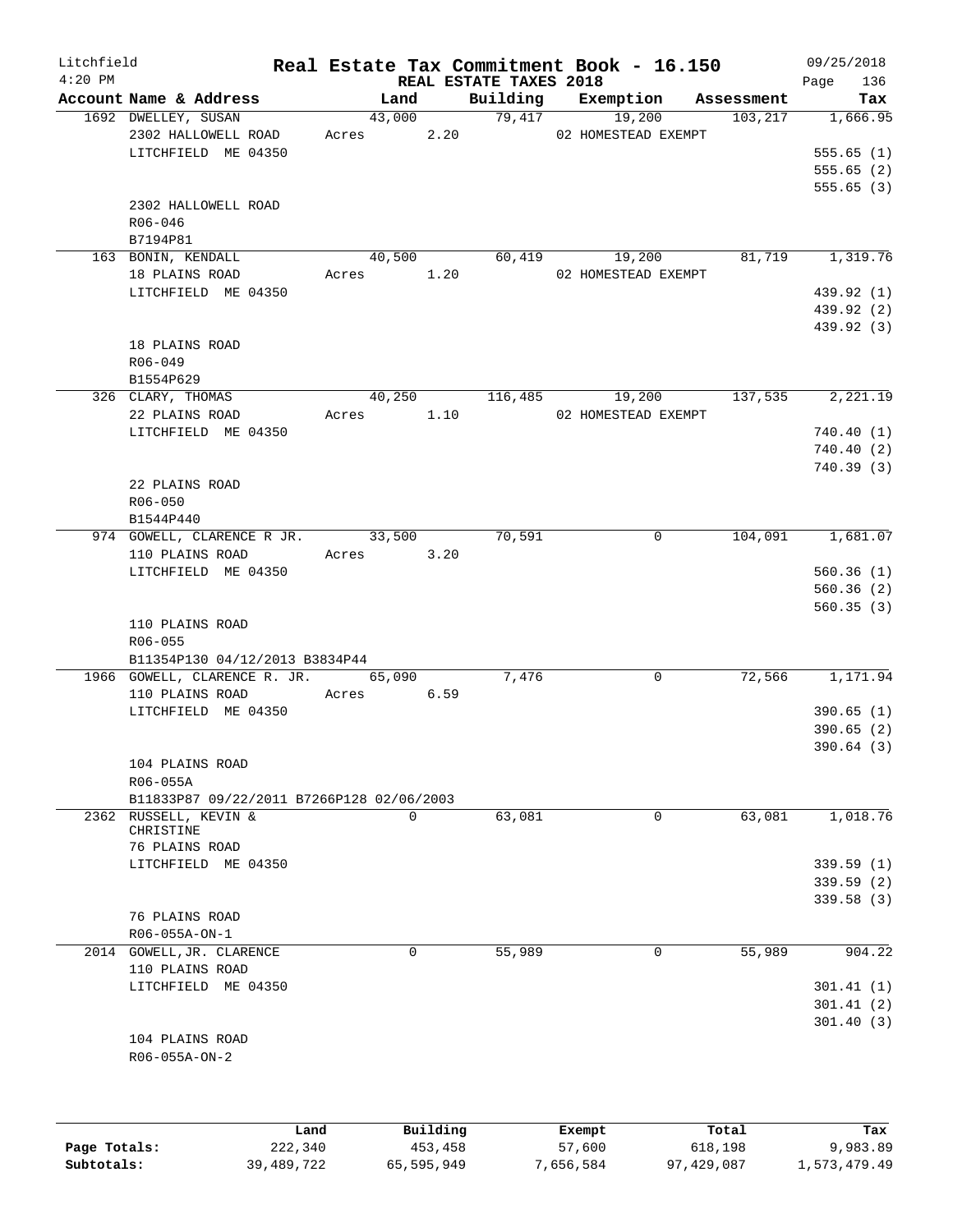| $4:20$ PM<br>REAL ESTATE TAXES 2018<br>Page<br>137<br>Building<br>Account Name & Address<br>Land<br>Exemption<br>Tax<br>Assessment<br>$\Omega$<br>1558 MORRIS, TEAGUE B<br>1,850<br>$\Omega$<br>1,850<br>29.88<br>SMALL, DELMAR D<br>3.70<br>Acres<br>P.O. BOX 815<br>9.96(1)<br>BRUNSWICK ME 04011<br>9.96(2)<br>9.96(3)<br>PINE TREE ROAD<br>R06-056<br>B10631P90 12/28/2010 B9080P43 09/18/2006 B8507P166<br>07/19/2005 B1674P9<br>0<br>13,438<br>217.02<br>1611 MORRIS, TEAGUE B<br>13,438<br>$\Omega$<br>SMALL, DELMAR D<br>22.50<br>Acres<br>P.O. BOX 815<br>72.34(1)<br>BRUNSWICK ME 04011<br>72.34 (2)<br>72.34(3)<br>PINE TREE ROAD<br>R06-058<br>B10631P92 12/28/2010 B6402P254 02/08/2001<br>$\mathbf 0$<br>11,844<br>191.28<br>1612 MORRIS, TEAGUE B<br>11,844<br>0<br>142 PLAINS ROAD<br>13.50<br>Acres<br>LITCHFIELD ME 04350<br>63.76(1)<br>63.76(2)<br>63.76(3)<br>PLAINS ROAD<br>R06-058A<br>B10505P350 08/28/2010 B8637P217 08/24/2005 B4863P224<br>02/02/1995<br>1,746<br>41,878<br>676.33<br>1614 SMALL, INA<br>40,132<br>0<br>476 PINE TREE ROAD<br>32.00<br>Acres<br>LITCHFIELD ME 04350<br>225.44(1)<br>225.44(2)<br>225.45(3)<br>481 PINE TREE ROAD<br>R06-059<br>B9723P288 B8637P217 10/12/2005 B4863P224 02/02/1995<br>93,306<br>973 POUSSARD, REGINALD L,<br>41,500<br>71,006<br>19,200<br>1,506.89<br>JR.<br>1.60<br>109 PLAINS ROAD<br>Acres<br>02 HOMESTEAD EXEMPT<br>LITCHFIELD ME 04350<br>502.30(1)<br>502.30(2)<br>502.29(3)<br>109 PLAINS ROAD<br>R06-060<br>B6367P49 12/13/2000<br>$\Omega$<br>$\Omega$<br>2165 MORRIS, TEAGUE B<br>28,400<br>28,400<br>458.66<br>SMALL, DELMAR D<br>1.16<br>Acres<br>P.O. BOX 815<br>152.89(1)<br>BRUNSWICK ME 04011<br>152.89(2)<br>152.88(3)<br>PLAINS ROAD<br>R06-060A<br>B10506P38 08/20/2010 B6402P256 02/08/2001 B6364P329<br>12/14/2000 | Litchfield |  |  | Real Estate Tax Commitment Book - 16.150 | 09/25/2018 |
|---------------------------------------------------------------------------------------------------------------------------------------------------------------------------------------------------------------------------------------------------------------------------------------------------------------------------------------------------------------------------------------------------------------------------------------------------------------------------------------------------------------------------------------------------------------------------------------------------------------------------------------------------------------------------------------------------------------------------------------------------------------------------------------------------------------------------------------------------------------------------------------------------------------------------------------------------------------------------------------------------------------------------------------------------------------------------------------------------------------------------------------------------------------------------------------------------------------------------------------------------------------------------------------------------------------------------------------------------------------------------------------------------------------------------------------------------------------------------------------------------------------------------------------------------------------------------------------------------------------------------------------------------------------------------------------------------------------------------------------------------------------------------------------------------------------------|------------|--|--|------------------------------------------|------------|
|                                                                                                                                                                                                                                                                                                                                                                                                                                                                                                                                                                                                                                                                                                                                                                                                                                                                                                                                                                                                                                                                                                                                                                                                                                                                                                                                                                                                                                                                                                                                                                                                                                                                                                                                                                                                                     |            |  |  |                                          |            |
|                                                                                                                                                                                                                                                                                                                                                                                                                                                                                                                                                                                                                                                                                                                                                                                                                                                                                                                                                                                                                                                                                                                                                                                                                                                                                                                                                                                                                                                                                                                                                                                                                                                                                                                                                                                                                     |            |  |  |                                          |            |
|                                                                                                                                                                                                                                                                                                                                                                                                                                                                                                                                                                                                                                                                                                                                                                                                                                                                                                                                                                                                                                                                                                                                                                                                                                                                                                                                                                                                                                                                                                                                                                                                                                                                                                                                                                                                                     |            |  |  |                                          |            |
|                                                                                                                                                                                                                                                                                                                                                                                                                                                                                                                                                                                                                                                                                                                                                                                                                                                                                                                                                                                                                                                                                                                                                                                                                                                                                                                                                                                                                                                                                                                                                                                                                                                                                                                                                                                                                     |            |  |  |                                          |            |
|                                                                                                                                                                                                                                                                                                                                                                                                                                                                                                                                                                                                                                                                                                                                                                                                                                                                                                                                                                                                                                                                                                                                                                                                                                                                                                                                                                                                                                                                                                                                                                                                                                                                                                                                                                                                                     |            |  |  |                                          |            |
|                                                                                                                                                                                                                                                                                                                                                                                                                                                                                                                                                                                                                                                                                                                                                                                                                                                                                                                                                                                                                                                                                                                                                                                                                                                                                                                                                                                                                                                                                                                                                                                                                                                                                                                                                                                                                     |            |  |  |                                          |            |
|                                                                                                                                                                                                                                                                                                                                                                                                                                                                                                                                                                                                                                                                                                                                                                                                                                                                                                                                                                                                                                                                                                                                                                                                                                                                                                                                                                                                                                                                                                                                                                                                                                                                                                                                                                                                                     |            |  |  |                                          |            |
|                                                                                                                                                                                                                                                                                                                                                                                                                                                                                                                                                                                                                                                                                                                                                                                                                                                                                                                                                                                                                                                                                                                                                                                                                                                                                                                                                                                                                                                                                                                                                                                                                                                                                                                                                                                                                     |            |  |  |                                          |            |
|                                                                                                                                                                                                                                                                                                                                                                                                                                                                                                                                                                                                                                                                                                                                                                                                                                                                                                                                                                                                                                                                                                                                                                                                                                                                                                                                                                                                                                                                                                                                                                                                                                                                                                                                                                                                                     |            |  |  |                                          |            |
|                                                                                                                                                                                                                                                                                                                                                                                                                                                                                                                                                                                                                                                                                                                                                                                                                                                                                                                                                                                                                                                                                                                                                                                                                                                                                                                                                                                                                                                                                                                                                                                                                                                                                                                                                                                                                     |            |  |  |                                          |            |
|                                                                                                                                                                                                                                                                                                                                                                                                                                                                                                                                                                                                                                                                                                                                                                                                                                                                                                                                                                                                                                                                                                                                                                                                                                                                                                                                                                                                                                                                                                                                                                                                                                                                                                                                                                                                                     |            |  |  |                                          |            |
|                                                                                                                                                                                                                                                                                                                                                                                                                                                                                                                                                                                                                                                                                                                                                                                                                                                                                                                                                                                                                                                                                                                                                                                                                                                                                                                                                                                                                                                                                                                                                                                                                                                                                                                                                                                                                     |            |  |  |                                          |            |
|                                                                                                                                                                                                                                                                                                                                                                                                                                                                                                                                                                                                                                                                                                                                                                                                                                                                                                                                                                                                                                                                                                                                                                                                                                                                                                                                                                                                                                                                                                                                                                                                                                                                                                                                                                                                                     |            |  |  |                                          |            |
|                                                                                                                                                                                                                                                                                                                                                                                                                                                                                                                                                                                                                                                                                                                                                                                                                                                                                                                                                                                                                                                                                                                                                                                                                                                                                                                                                                                                                                                                                                                                                                                                                                                                                                                                                                                                                     |            |  |  |                                          |            |
|                                                                                                                                                                                                                                                                                                                                                                                                                                                                                                                                                                                                                                                                                                                                                                                                                                                                                                                                                                                                                                                                                                                                                                                                                                                                                                                                                                                                                                                                                                                                                                                                                                                                                                                                                                                                                     |            |  |  |                                          |            |
|                                                                                                                                                                                                                                                                                                                                                                                                                                                                                                                                                                                                                                                                                                                                                                                                                                                                                                                                                                                                                                                                                                                                                                                                                                                                                                                                                                                                                                                                                                                                                                                                                                                                                                                                                                                                                     |            |  |  |                                          |            |
|                                                                                                                                                                                                                                                                                                                                                                                                                                                                                                                                                                                                                                                                                                                                                                                                                                                                                                                                                                                                                                                                                                                                                                                                                                                                                                                                                                                                                                                                                                                                                                                                                                                                                                                                                                                                                     |            |  |  |                                          |            |
|                                                                                                                                                                                                                                                                                                                                                                                                                                                                                                                                                                                                                                                                                                                                                                                                                                                                                                                                                                                                                                                                                                                                                                                                                                                                                                                                                                                                                                                                                                                                                                                                                                                                                                                                                                                                                     |            |  |  |                                          |            |
|                                                                                                                                                                                                                                                                                                                                                                                                                                                                                                                                                                                                                                                                                                                                                                                                                                                                                                                                                                                                                                                                                                                                                                                                                                                                                                                                                                                                                                                                                                                                                                                                                                                                                                                                                                                                                     |            |  |  |                                          |            |
|                                                                                                                                                                                                                                                                                                                                                                                                                                                                                                                                                                                                                                                                                                                                                                                                                                                                                                                                                                                                                                                                                                                                                                                                                                                                                                                                                                                                                                                                                                                                                                                                                                                                                                                                                                                                                     |            |  |  |                                          |            |
|                                                                                                                                                                                                                                                                                                                                                                                                                                                                                                                                                                                                                                                                                                                                                                                                                                                                                                                                                                                                                                                                                                                                                                                                                                                                                                                                                                                                                                                                                                                                                                                                                                                                                                                                                                                                                     |            |  |  |                                          |            |
|                                                                                                                                                                                                                                                                                                                                                                                                                                                                                                                                                                                                                                                                                                                                                                                                                                                                                                                                                                                                                                                                                                                                                                                                                                                                                                                                                                                                                                                                                                                                                                                                                                                                                                                                                                                                                     |            |  |  |                                          |            |
|                                                                                                                                                                                                                                                                                                                                                                                                                                                                                                                                                                                                                                                                                                                                                                                                                                                                                                                                                                                                                                                                                                                                                                                                                                                                                                                                                                                                                                                                                                                                                                                                                                                                                                                                                                                                                     |            |  |  |                                          |            |
|                                                                                                                                                                                                                                                                                                                                                                                                                                                                                                                                                                                                                                                                                                                                                                                                                                                                                                                                                                                                                                                                                                                                                                                                                                                                                                                                                                                                                                                                                                                                                                                                                                                                                                                                                                                                                     |            |  |  |                                          |            |
|                                                                                                                                                                                                                                                                                                                                                                                                                                                                                                                                                                                                                                                                                                                                                                                                                                                                                                                                                                                                                                                                                                                                                                                                                                                                                                                                                                                                                                                                                                                                                                                                                                                                                                                                                                                                                     |            |  |  |                                          |            |
|                                                                                                                                                                                                                                                                                                                                                                                                                                                                                                                                                                                                                                                                                                                                                                                                                                                                                                                                                                                                                                                                                                                                                                                                                                                                                                                                                                                                                                                                                                                                                                                                                                                                                                                                                                                                                     |            |  |  |                                          |            |
|                                                                                                                                                                                                                                                                                                                                                                                                                                                                                                                                                                                                                                                                                                                                                                                                                                                                                                                                                                                                                                                                                                                                                                                                                                                                                                                                                                                                                                                                                                                                                                                                                                                                                                                                                                                                                     |            |  |  |                                          |            |
|                                                                                                                                                                                                                                                                                                                                                                                                                                                                                                                                                                                                                                                                                                                                                                                                                                                                                                                                                                                                                                                                                                                                                                                                                                                                                                                                                                                                                                                                                                                                                                                                                                                                                                                                                                                                                     |            |  |  |                                          |            |
|                                                                                                                                                                                                                                                                                                                                                                                                                                                                                                                                                                                                                                                                                                                                                                                                                                                                                                                                                                                                                                                                                                                                                                                                                                                                                                                                                                                                                                                                                                                                                                                                                                                                                                                                                                                                                     |            |  |  |                                          |            |
|                                                                                                                                                                                                                                                                                                                                                                                                                                                                                                                                                                                                                                                                                                                                                                                                                                                                                                                                                                                                                                                                                                                                                                                                                                                                                                                                                                                                                                                                                                                                                                                                                                                                                                                                                                                                                     |            |  |  |                                          |            |
|                                                                                                                                                                                                                                                                                                                                                                                                                                                                                                                                                                                                                                                                                                                                                                                                                                                                                                                                                                                                                                                                                                                                                                                                                                                                                                                                                                                                                                                                                                                                                                                                                                                                                                                                                                                                                     |            |  |  |                                          |            |
|                                                                                                                                                                                                                                                                                                                                                                                                                                                                                                                                                                                                                                                                                                                                                                                                                                                                                                                                                                                                                                                                                                                                                                                                                                                                                                                                                                                                                                                                                                                                                                                                                                                                                                                                                                                                                     |            |  |  |                                          |            |
|                                                                                                                                                                                                                                                                                                                                                                                                                                                                                                                                                                                                                                                                                                                                                                                                                                                                                                                                                                                                                                                                                                                                                                                                                                                                                                                                                                                                                                                                                                                                                                                                                                                                                                                                                                                                                     |            |  |  |                                          |            |
|                                                                                                                                                                                                                                                                                                                                                                                                                                                                                                                                                                                                                                                                                                                                                                                                                                                                                                                                                                                                                                                                                                                                                                                                                                                                                                                                                                                                                                                                                                                                                                                                                                                                                                                                                                                                                     |            |  |  |                                          |            |
|                                                                                                                                                                                                                                                                                                                                                                                                                                                                                                                                                                                                                                                                                                                                                                                                                                                                                                                                                                                                                                                                                                                                                                                                                                                                                                                                                                                                                                                                                                                                                                                                                                                                                                                                                                                                                     |            |  |  |                                          |            |
|                                                                                                                                                                                                                                                                                                                                                                                                                                                                                                                                                                                                                                                                                                                                                                                                                                                                                                                                                                                                                                                                                                                                                                                                                                                                                                                                                                                                                                                                                                                                                                                                                                                                                                                                                                                                                     |            |  |  |                                          |            |
|                                                                                                                                                                                                                                                                                                                                                                                                                                                                                                                                                                                                                                                                                                                                                                                                                                                                                                                                                                                                                                                                                                                                                                                                                                                                                                                                                                                                                                                                                                                                                                                                                                                                                                                                                                                                                     |            |  |  |                                          |            |
|                                                                                                                                                                                                                                                                                                                                                                                                                                                                                                                                                                                                                                                                                                                                                                                                                                                                                                                                                                                                                                                                                                                                                                                                                                                                                                                                                                                                                                                                                                                                                                                                                                                                                                                                                                                                                     |            |  |  |                                          |            |
|                                                                                                                                                                                                                                                                                                                                                                                                                                                                                                                                                                                                                                                                                                                                                                                                                                                                                                                                                                                                                                                                                                                                                                                                                                                                                                                                                                                                                                                                                                                                                                                                                                                                                                                                                                                                                     |            |  |  |                                          |            |
|                                                                                                                                                                                                                                                                                                                                                                                                                                                                                                                                                                                                                                                                                                                                                                                                                                                                                                                                                                                                                                                                                                                                                                                                                                                                                                                                                                                                                                                                                                                                                                                                                                                                                                                                                                                                                     |            |  |  |                                          |            |
|                                                                                                                                                                                                                                                                                                                                                                                                                                                                                                                                                                                                                                                                                                                                                                                                                                                                                                                                                                                                                                                                                                                                                                                                                                                                                                                                                                                                                                                                                                                                                                                                                                                                                                                                                                                                                     |            |  |  |                                          |            |
|                                                                                                                                                                                                                                                                                                                                                                                                                                                                                                                                                                                                                                                                                                                                                                                                                                                                                                                                                                                                                                                                                                                                                                                                                                                                                                                                                                                                                                                                                                                                                                                                                                                                                                                                                                                                                     |            |  |  |                                          |            |
|                                                                                                                                                                                                                                                                                                                                                                                                                                                                                                                                                                                                                                                                                                                                                                                                                                                                                                                                                                                                                                                                                                                                                                                                                                                                                                                                                                                                                                                                                                                                                                                                                                                                                                                                                                                                                     |            |  |  |                                          |            |
|                                                                                                                                                                                                                                                                                                                                                                                                                                                                                                                                                                                                                                                                                                                                                                                                                                                                                                                                                                                                                                                                                                                                                                                                                                                                                                                                                                                                                                                                                                                                                                                                                                                                                                                                                                                                                     |            |  |  |                                          |            |
|                                                                                                                                                                                                                                                                                                                                                                                                                                                                                                                                                                                                                                                                                                                                                                                                                                                                                                                                                                                                                                                                                                                                                                                                                                                                                                                                                                                                                                                                                                                                                                                                                                                                                                                                                                                                                     |            |  |  |                                          |            |
|                                                                                                                                                                                                                                                                                                                                                                                                                                                                                                                                                                                                                                                                                                                                                                                                                                                                                                                                                                                                                                                                                                                                                                                                                                                                                                                                                                                                                                                                                                                                                                                                                                                                                                                                                                                                                     |            |  |  |                                          |            |
|                                                                                                                                                                                                                                                                                                                                                                                                                                                                                                                                                                                                                                                                                                                                                                                                                                                                                                                                                                                                                                                                                                                                                                                                                                                                                                                                                                                                                                                                                                                                                                                                                                                                                                                                                                                                                     |            |  |  |                                          |            |
|                                                                                                                                                                                                                                                                                                                                                                                                                                                                                                                                                                                                                                                                                                                                                                                                                                                                                                                                                                                                                                                                                                                                                                                                                                                                                                                                                                                                                                                                                                                                                                                                                                                                                                                                                                                                                     |            |  |  |                                          |            |
|                                                                                                                                                                                                                                                                                                                                                                                                                                                                                                                                                                                                                                                                                                                                                                                                                                                                                                                                                                                                                                                                                                                                                                                                                                                                                                                                                                                                                                                                                                                                                                                                                                                                                                                                                                                                                     |            |  |  |                                          |            |
|                                                                                                                                                                                                                                                                                                                                                                                                                                                                                                                                                                                                                                                                                                                                                                                                                                                                                                                                                                                                                                                                                                                                                                                                                                                                                                                                                                                                                                                                                                                                                                                                                                                                                                                                                                                                                     |            |  |  |                                          |            |

|              | Land       | Building   | Exempt   | Total      | Tax          |
|--------------|------------|------------|----------|------------|--------------|
| Page Totals: | 137,164    | 72,752     | 19,200   | 190.716    | 3,080.06     |
| Subtotals:   | 39,626,886 | 65,668,701 | .675.784 | 97,619,803 | 1,576,559.55 |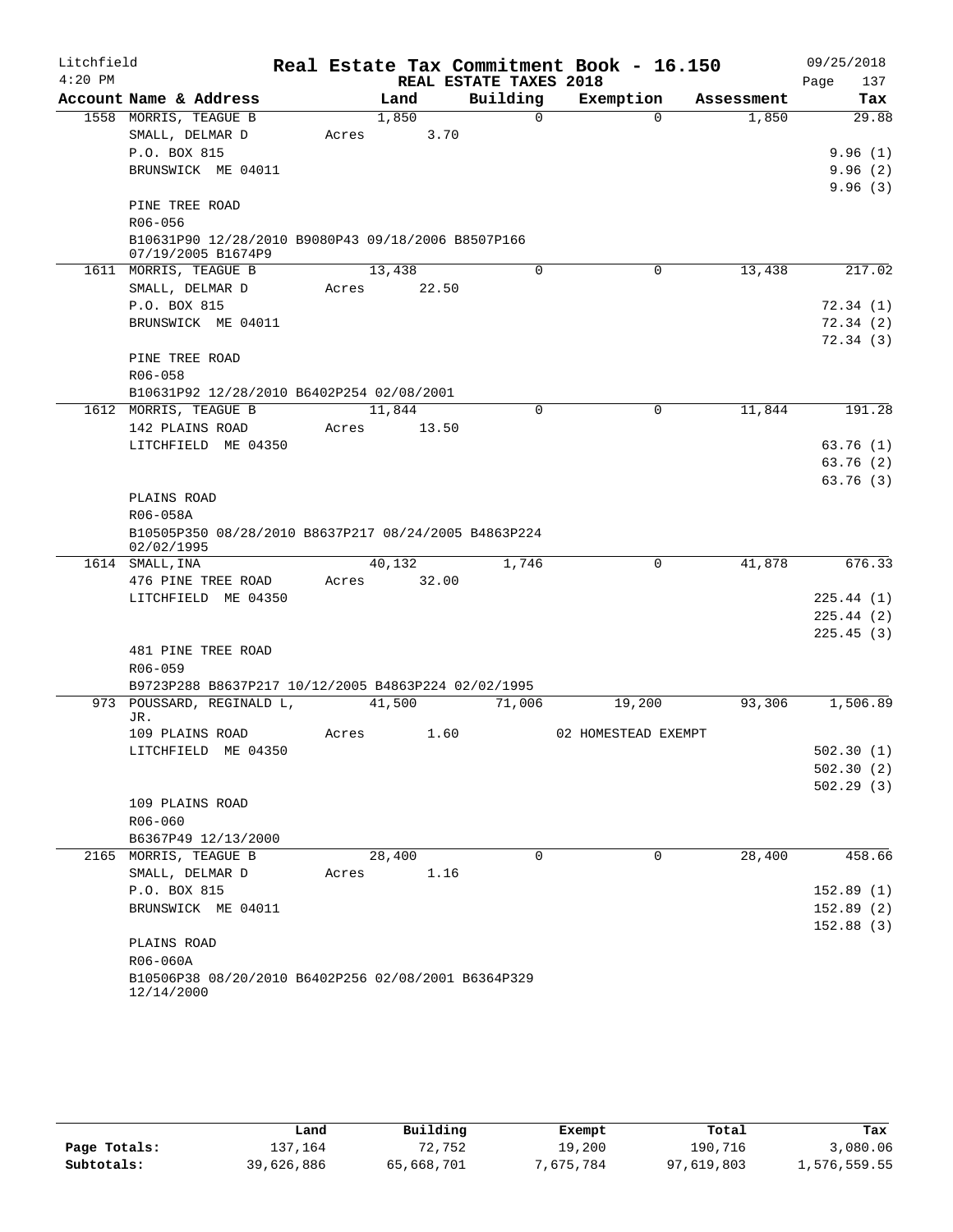| Litchfield<br>$4:20$ PM |                                                                                    |                      |      | REAL ESTATE TAXES 2018 | Real Estate Tax Commitment Book - 16.150     |         | 09/25/2018<br>138<br>Page                          |
|-------------------------|------------------------------------------------------------------------------------|----------------------|------|------------------------|----------------------------------------------|---------|----------------------------------------------------|
|                         | Account Name & Address                                                             | Land                 |      |                        | Building Exemption Assessment                |         | Tax                                                |
|                         | 77 BARRETT, PETER A<br>BARRETT VIRGINIA R<br>97 PLAINS ROAD<br>LITCHFIELD ME 04350 | 75,340<br>Acres 6.84 |      | 91,516                 | 19,200<br>02 HOMESTEAD EXEMPT                | 147,656 | 2,384.64<br>794.88 (1)<br>794.88 (2)<br>794.88 (3) |
|                         | 97 PLAINS ROAD<br>R06-061<br>B9351P198 05/10/2007 B3413P121                        |                      |      |                        |                                              |         |                                                    |
|                         | 327 CHASE, SCOTT J.<br>22 LYNN LANE<br>LITCHFIELD ME 04350                         | Acres                | 5.30 |                        | 49,350 127,601 19,200<br>02 HOMESTEAD EXEMPT | 157,751 | 2,547.68<br>849.23 (1)                             |
|                         | 22 LYNN LANE                                                                       |                      |      |                        |                                              |         | 849.23 (2)<br>849.22 (3)                           |
|                         | R06-061A-1<br>B11744P49 07/16/2014 B10890P216 11/17/2011 B4314P36<br>01/08/1993    |                      |      |                        |                                              |         |                                                    |
|                         | 921 SURETTE, KEVIN & JODI<br>48 LYNN LANE                                          | 49,850<br>Acres 5.50 |      | 209,042                | 19,200<br>02 HOMESTEAD EXEMPT                | 239,692 | 3,871.03                                           |
|                         | LITCHFIELD ME 04350                                                                |                      |      |                        |                                              |         | 1, 290.34(1)<br>1, 290.34(2)<br>1, 290.35(3)       |
|                         | 48 LYNN LANE<br>R06-061A-2<br>B6205P264 04/28/2000                                 |                      |      |                        |                                              |         |                                                    |
|                         | 381 AMES, RICKY ALLEN<br>61 LYNN LANE                                              | Acres 7.00           |      |                        | 52,100 165,947 19,200<br>02 HOMESTEAD EXEMPT |         | 198,847 3,211.38                                   |
|                         | LITCHFIELD ME 04350<br>61 LYNN LANE                                                |                      |      |                        |                                              |         | 1,070.46(1)<br>1,070.46(2)<br>1,070.46(3)          |
|                         | R06-061A-3<br>1232 MICHAUD, NORMAN G                                               | 50,350               |      | 242,118                | 19,200                                       | 273,268 | 4, 413.28                                          |
|                         | 102 LYNN LANE<br>LICHFIELD ME 04350                                                | Acres 5.70           |      |                        | 02 HOMESTEAD EXEMPT                          |         | 1,471.09(1)<br>1,471.09(2)<br>1,471.10(3)          |
|                         | 102 LYNN LANE<br>R06-061A-4                                                        |                      |      |                        |                                              |         |                                                    |
|                         | 380 MICHAUD, NORMAN & DIANE<br>102 LYNN LANE                                       | 42,100<br>Acres      | 7.20 | 0                      | 0                                            | 42,100  | 679.91                                             |
|                         | LITCHFIELD ME 04350                                                                |                      |      |                        |                                              |         | 226.64(1)<br>226.64(2)                             |
|                         | LYNN LANE<br>R06-061A-5<br>B6362P152 12/07/2000                                    |                      |      |                        |                                              |         | 226.63(3)                                          |
|                         | 820 PEDDIE, WILLIAM A.<br>70 LYNN LANE<br>LITCHFIELD ME 04350                      | 49,600<br>Acres      | 5.40 | 134,913                | 19,200<br>02 HOMESTEAD EXEMPT                | 165,313 | 2,669.80<br>889.93 (1)<br>889.93 (2)               |
|                         | 70 LYNN LANE<br>R06-061A-6<br>B6549P100                                            |                      |      |                        |                                              |         | 889.94 (3)                                         |
|                         |                                                                                    |                      |      |                        |                                              |         |                                                    |

|              | Land       | Building   | Exempt    | Total      | Tax          |
|--------------|------------|------------|-----------|------------|--------------|
| Page Totals: | 368,690    | 971,137    | 115,200   | 1,224,627  | 19,777.72    |
| Subtotals:   | 39,995,576 | 66,639,838 | 7,790,984 | 98,844,430 | 1,596,337.27 |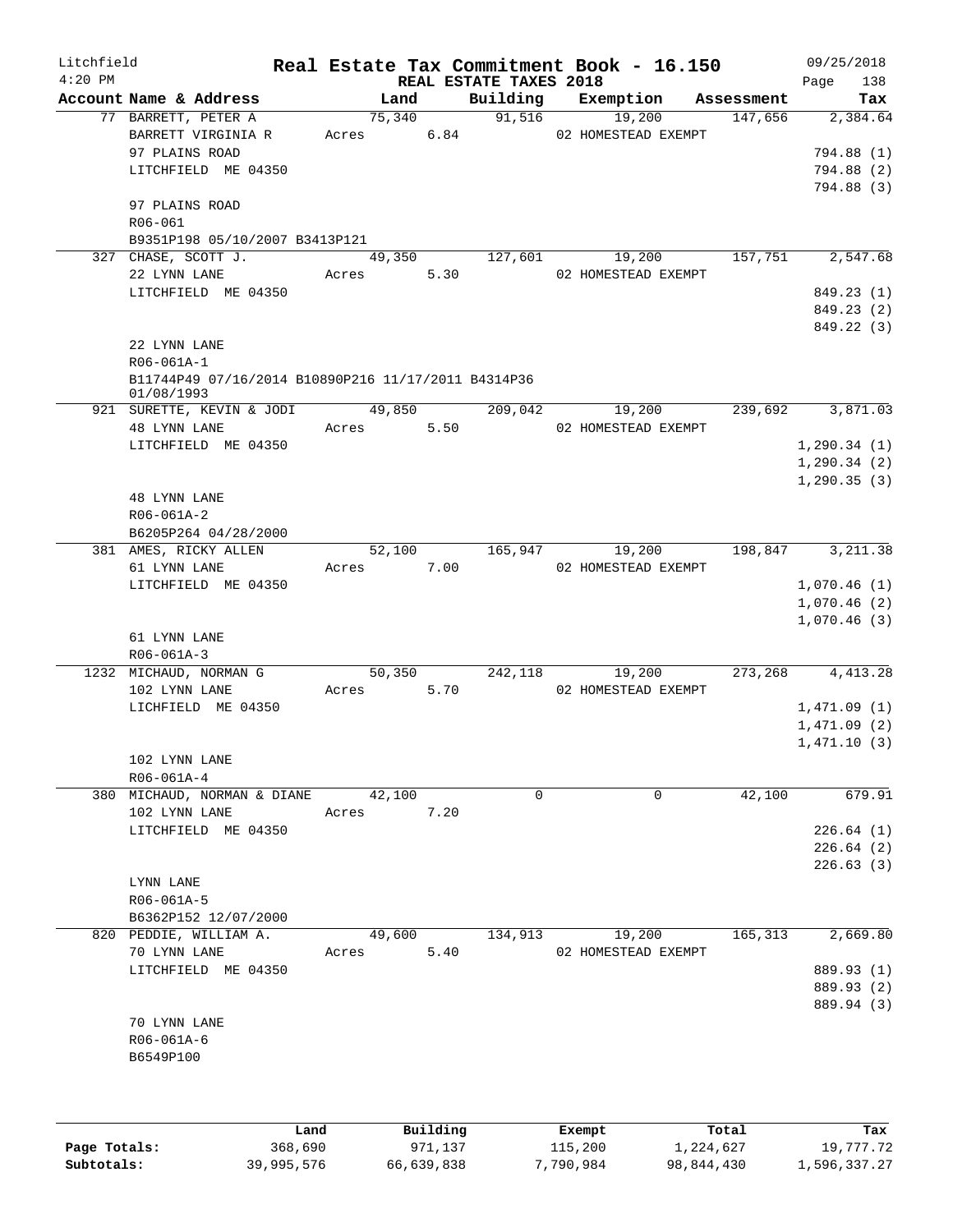| Litchfield<br>$4:20$ PM |                                                      |            |       | REAL ESTATE TAXES 2018 |             | Real Estate Tax Commitment Book - 16.150 |              | 09/25/2018         |
|-------------------------|------------------------------------------------------|------------|-------|------------------------|-------------|------------------------------------------|--------------|--------------------|
|                         | Account Name & Address                               |            |       | Land                   | Building    | Exemption                                | Assessment   | 139<br>Page<br>Tax |
|                         | 2814 AMES, RICKY ALLEN                               |            |       | 9,000                  | 0           | $\Omega$                                 | 9,000        | 145.35             |
|                         | 935 GOLDPAN ROAD                                     |            | Acres | 3.60                   |             |                                          |              |                    |
|                         | FAIRBANKS AK 99712                                   |            |       |                        |             |                                          |              | 48.45 (1)          |
|                         |                                                      |            |       |                        |             |                                          |              | 48.45(2)           |
|                         |                                                      |            |       |                        |             |                                          |              | 48.45 (3)          |
|                         | OFF LYNN LANE                                        |            |       |                        |             |                                          |              |                    |
|                         | R06-061A-7                                           |            |       |                        |             |                                          |              |                    |
|                         | B10741P184 05/27/2011                                |            |       |                        |             |                                          |              |                    |
|                         | 2815 MICHAUD, NORMAND G                              |            |       | 9,750                  | $\mathbf 0$ | $\mathbf 0$                              | 9,750        | 157.46             |
|                         | 102 LYNN LANE                                        |            |       |                        |             |                                          |              |                    |
|                         |                                                      |            | Acres | 3.90                   |             |                                          |              |                    |
|                         | LITCHFIELD ME 04350                                  |            |       |                        |             |                                          |              | 52.49 (1)          |
|                         |                                                      |            |       |                        |             |                                          |              | 52.49(2)           |
|                         |                                                      |            |       |                        |             |                                          |              | 52.48(3)           |
|                         | OFF LYNN LANE                                        |            |       |                        |             |                                          |              |                    |
|                         | R06-061A-8                                           |            |       |                        |             |                                          |              |                    |
|                         | B10741P186 05/27/2011                                |            |       |                        |             |                                          |              |                    |
|                         | 2278 BARRETT, JENNIFER                               |            |       | 0                      | 11,968      | 11,968                                   | 0            | 0.00               |
|                         | 93 PLAINS ROAD                                       |            |       |                        |             | 02 HOMESTEAD EXEMPT                      |              |                    |
|                         | LITCHFIELD ME 04350                                  |            |       |                        |             |                                          |              |                    |
|                         |                                                      |            |       |                        |             |                                          |              |                    |
|                         |                                                      |            |       |                        |             |                                          |              |                    |
|                         | 93 PLAINS ROAD                                       |            |       |                        |             |                                          |              |                    |
|                         | R06-061-ON                                           |            |       |                        |             |                                          |              |                    |
| 140                     | BISHOP, LEONARD L                                    |            |       | 19,000                 | $\mathbf 0$ | 0                                        | 19,000       | 306.85             |
|                         | C/O JOHN GALLANT                                     |            | Acres | 14.00                  |             |                                          |              |                    |
|                         | 1965 MANTA BAY STREET                                |            |       |                        |             |                                          |              | 102.28(1)          |
|                         | MERRITT ISLAND FL                                    |            |       |                        |             |                                          |              | 102.28(2)          |
|                         | 32952                                                |            |       |                        |             |                                          |              |                    |
|                         |                                                      |            |       |                        |             |                                          |              | 102.29(3)          |
|                         | OFF LYNN ROAD                                        |            |       |                        |             |                                          |              |                    |
|                         | R06-062                                              |            |       |                        |             |                                          |              |                    |
|                         | B1123P371                                            |            |       |                        |             |                                          |              |                    |
|                         | 1838 WEEKS, SCOTT O                                  |            |       | 22,150                 | 0           | 0                                        | 22,150       | 357.72             |
|                         | 188 SMALL ROAD                                       |            | Acres | 23.00                  |             |                                          |              |                    |
|                         | LITCHFIELD ME 04350                                  |            |       |                        |             |                                          |              | 119.24(1)          |
|                         |                                                      |            |       |                        |             |                                          |              | 119.24(2)          |
|                         |                                                      |            |       |                        |             |                                          |              | 119.24(3)          |
|                         | OFF LYNN ROAD                                        |            |       |                        |             |                                          |              |                    |
|                         | R06-063                                              |            |       |                        |             |                                          |              |                    |
|                         | B4842P95 01/17/1995                                  |            |       |                        |             |                                          |              |                    |
|                         | 972 LADD, ALAN, SR                                   |            |       | 46,100                 | 77,740      | 19,200                                   | 104,640      | 1,689.94           |
|                         | LADD MARTHA                                          |            | Acres | 3.44                   |             | 02 HOMESTEAD EXEMPT                      |              |                    |
|                         | 75 PLAINS ROAD                                       |            |       |                        |             |                                          |              | 563.31(1)          |
|                         | LITCHFIELD ME 04350                                  |            |       |                        |             |                                          |              | 563.31(2)          |
|                         |                                                      |            |       |                        |             |                                          |              | 563.32(3)          |
|                         | 75 PLAINS ROAD                                       |            |       |                        |             |                                          |              |                    |
|                         | R06-064                                              |            |       |                        |             |                                          |              |                    |
|                         | B1711P144 03/14/1974                                 |            |       |                        |             |                                          |              |                    |
|                         | 2444 LADD ALAN C JR                                  |            |       | 71,110                 | 92,201      | 19,200                                   | 144,111      | 2,327.39           |
|                         | LADD CRYSTAL L                                       |            | Acres | 35.72                  |             | 02 HOMESTEAD EXEMPT                      |              |                    |
|                         | 77 PLAINS ROAD                                       |            |       |                        |             |                                          |              | 775.80(1)          |
|                         | LITCHFIELD ME 04350                                  |            |       |                        |             |                                          |              | 775.80(2)          |
|                         |                                                      |            |       |                        |             |                                          |              | 775.79 (3)         |
|                         | 77 PLAINS ROAD                                       |            |       |                        |             |                                          |              |                    |
|                         | $R06 - 064 - 1$                                      |            |       |                        |             |                                          |              |                    |
|                         | B9351P28 04/25/2007 B9351P8 04/25/2007 B9125P202     |            |       |                        |             |                                          |              |                    |
|                         | 10/27/2006 B9125P200 10/27/2006 B8046P239 07/26/2004 |            |       |                        |             |                                          |              |                    |
|                         |                                                      |            |       |                        |             |                                          |              |                    |
|                         |                                                      | Land       |       | Building               |             | Exempt                                   | Total        | Tax                |
| Page Totals:            |                                                      | 177,110    |       | 181,909                |             | 50,368                                   | 308,651      | 4,984.71           |
| Subtotals:              |                                                      | 40,172,686 |       | 66,821,747             |             | 7,841,352                                | 99, 153, 081 | 1,601,321.98       |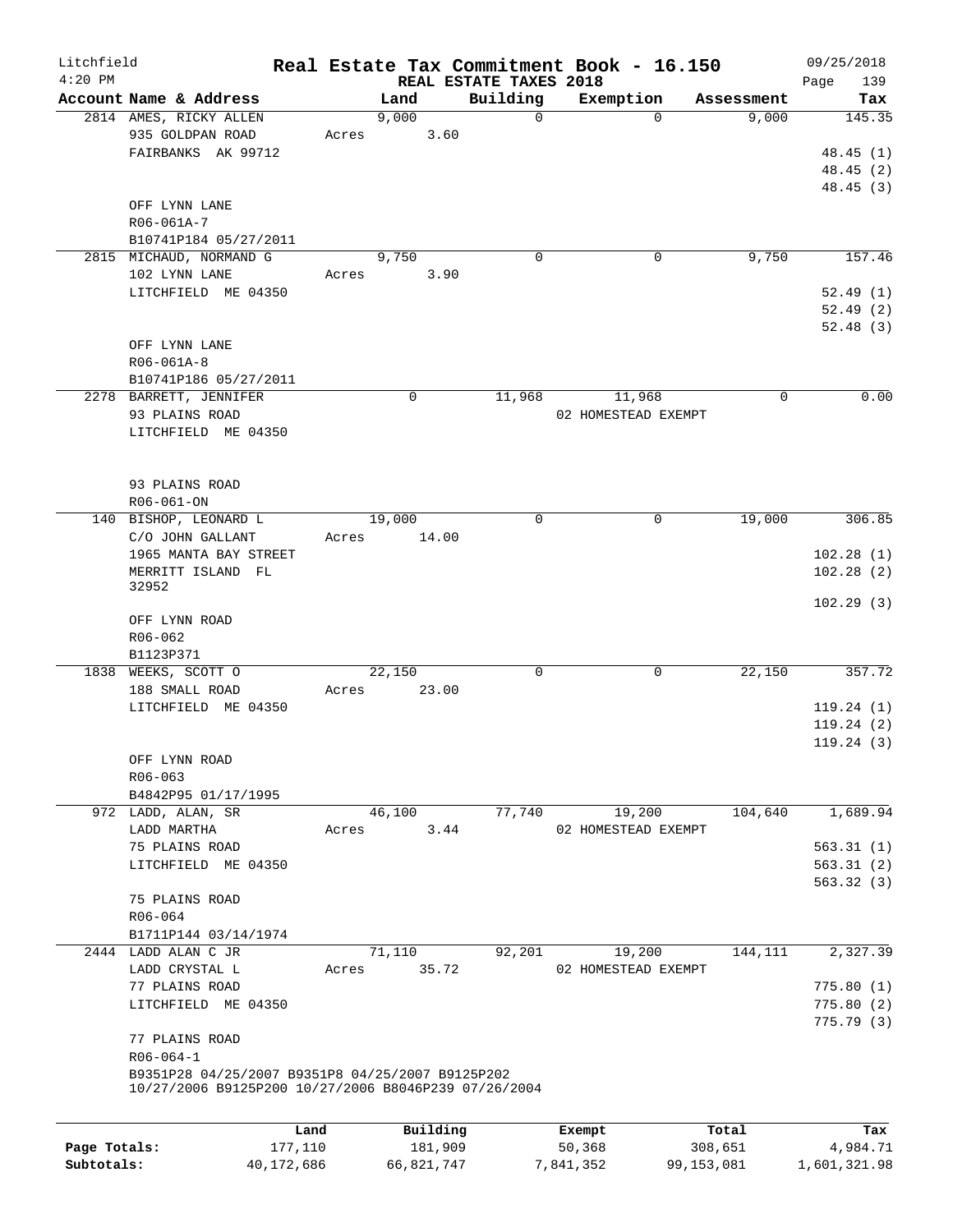| Litchfield |                                                                             |       |         |                        | Real Estate Tax Commitment Book - 16.150 |            | 09/25/2018  |
|------------|-----------------------------------------------------------------------------|-------|---------|------------------------|------------------------------------------|------------|-------------|
| $4:20$ PM  |                                                                             |       |         | REAL ESTATE TAXES 2018 |                                          |            | 140<br>Page |
|            | Account Name & Address                                                      |       | Land    | Building               | Exemption                                | Assessment | Tax         |
|            | 411 DALY, H JEAN K. TRUST                                                   |       | 42,300  | $\Omega$               | $\Omega$                                 | 42,300     | 683.14      |
|            | DALY JOHN T TRUSTEE                                                         | Acres | 7.80    |                        |                                          |            |             |
|            | 19 STOVERS OCEAN AVE                                                        |       |         |                        |                                          |            | 227.71(1)   |
|            | HARPSWELL ME 04079                                                          |       |         |                        |                                          |            | 227.71(2)   |
|            |                                                                             |       |         |                        |                                          |            | 227.72(3)   |
|            | PLAINS ROAD                                                                 |       |         |                        |                                          |            |             |
|            | R06-066                                                                     |       |         |                        |                                          |            |             |
|            | B9800P183 07/23/2008 B3911P255                                              |       |         |                        |                                          |            |             |
|            | 258 CAMPBELL, JAMES                                                         |       | 46,050  | 105,697                | 19,200                                   | 132,547    | 2,140.63    |
|            | CAMPBELL, SAMANTHA M.                                                       | Acres | 7.40    |                        | 02 HOMESTEAD EXEMPT                      |            |             |
|            | 2454 HALLOWELL ROAD                                                         |       |         |                        |                                          |            | 713.54(1)   |
|            | LITCHFIELD ME 04350                                                         |       |         |                        |                                          |            | 713.54(2)   |
|            |                                                                             |       |         |                        |                                          |            | 713.55(3)   |
|            | 2454 HALLOWELL ROAD                                                         |       |         |                        |                                          |            |             |
|            | $R06 - 067$                                                                 |       |         |                        |                                          |            |             |
|            | B11779P14 08/20/2014 B6961P260                                              |       |         |                        |                                          |            |             |
|            | 957 BARD, BRANDON L.                                                        |       | 58,480  | 94,999                 | 19,200                                   | 134,279    | 2,168.61    |
|            | 2478 HALLOWELL ROAD                                                         | Acres | 11.98   |                        | 02 HOMESTEAD EXEMPT                      |            |             |
|            | LITCHFIELD ME 04350                                                         |       |         |                        |                                          |            | 722.87(1)   |
|            |                                                                             |       |         |                        |                                          |            | 722.87(2)   |
|            |                                                                             |       |         |                        |                                          |            | 722.87(3)   |
|            | 2478 HALLOWELL ROAD                                                         |       |         |                        |                                          |            |             |
|            | R06-068                                                                     |       |         |                        |                                          |            |             |
|            | B11436P56 06/28/2013 B11368P164 04/29/2013 B9223P45<br>01/17/2007 B1518P860 |       |         |                        |                                          |            |             |
|            | 263 CAMPBELL, THOMAS E                                                      |       | 107,600 | 180,993                | 0                                        | 288,593    | 4,660.78    |
|            | 2524 HALLOWELL ROAD                                                         | Acres | 164.00  |                        |                                          |            |             |
|            | LITCHFIELD ME 04350                                                         |       |         |                        |                                          |            | 1,553.59(1) |
|            |                                                                             |       |         |                        |                                          |            | 1,553.59(2) |
|            |                                                                             |       |         |                        |                                          |            | 1,553.60(3) |
|            | 2524 HALLOWELL ROAD                                                         |       |         |                        |                                          |            |             |
|            | $R06 - 069$                                                                 |       |         |                        |                                          |            |             |
|            | B12569P213 03/30/2017 B10780P288 07/15/2011                                 |       |         |                        |                                          |            |             |
|            | B3520P177                                                                   |       |         |                        |                                          |            |             |
|            | 264 CAMPBELL, HOWARD &                                                      |       | 41,250  | 13,468                 | 0                                        | 54,718     | 883.70      |
|            | GLADYS                                                                      |       |         |                        |                                          |            |             |
|            | 2554 HALLOWELL ROAD                                                         | Acres | 1.50    |                        |                                          |            |             |
|            | LITCHFIELD ME 04350                                                         |       |         |                        |                                          |            | 294.57 (1)  |
|            |                                                                             |       |         |                        |                                          |            | 294.57 (2)  |
|            |                                                                             |       |         |                        |                                          |            | 294.56(3)   |
|            | 2542 HALLOWELL ROAD                                                         |       |         |                        |                                          |            |             |
|            | R06-070                                                                     |       |         |                        |                                          |            |             |
|            | B6102P1 11/16/1999                                                          |       |         |                        |                                          |            |             |
|            | 259 CAMPBELL, HOWARD E                                                      |       | 43,250  | 37,352                 | 19,200                                   | 61,402     | 991.64      |
|            | CAMPBELL, GLADYS N.                                                         | Acres | 2.30    |                        | 02 HOMESTEAD EXEMPT                      |            |             |
|            | 2554 HALLOWELL ROAD                                                         |       |         |                        |                                          |            | 330.55(1)   |
|            | LITCHFIELD ME 04350                                                         |       |         |                        |                                          |            | 330.55(2)   |
|            |                                                                             |       |         |                        |                                          |            | 330.54(3)   |
|            | 2554 HALLOWELL ROAD                                                         |       |         |                        |                                          |            |             |
|            | R06-071                                                                     |       |         |                        |                                          |            |             |
|            | B11673P41 04/25/2014 B977P246                                               |       |         |                        |                                          |            |             |

|              | Land       | Building     | Exempt    | Total      | Tax          |
|--------------|------------|--------------|-----------|------------|--------------|
| Page Totals: | 338,930    | 432,509      | 57,600    | 713,839    | 11,528.50    |
| Subtotals:   | 40,511,616 | 67, 254, 256 | 7,898,952 | 99,866,920 | 1,612,850.48 |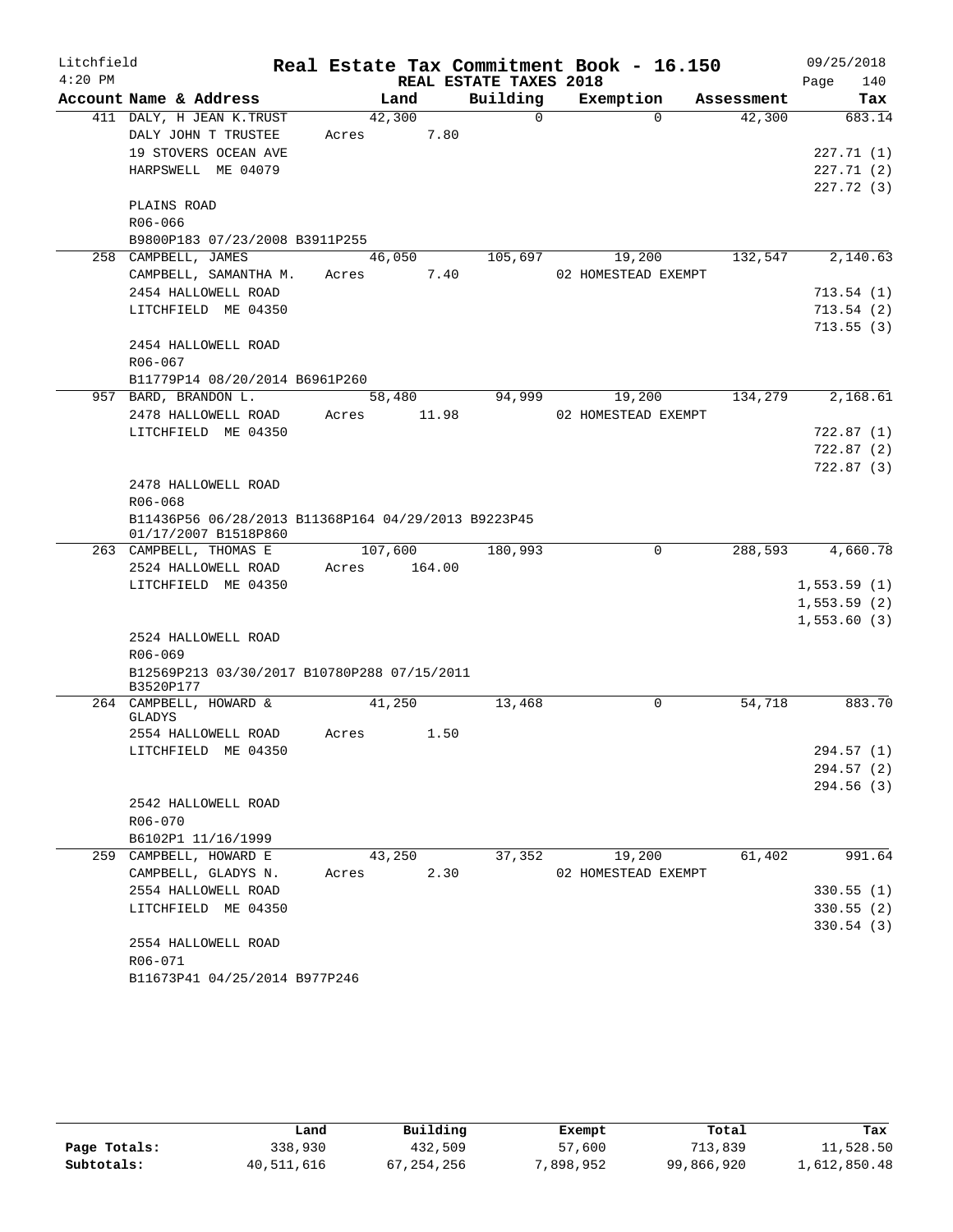| Litchfield |                                                                                                            |        |       |                        | Real Estate Tax Commitment Book - 16.150 |            | 09/25/2018               |
|------------|------------------------------------------------------------------------------------------------------------|--------|-------|------------------------|------------------------------------------|------------|--------------------------|
| $4:20$ PM  |                                                                                                            |        |       | REAL ESTATE TAXES 2018 |                                          |            | Page<br>141              |
|            | Account Name & Address                                                                                     |        | Land  | Building               | Exemption                                | Assessment | Tax                      |
|            | 826 FELLOWS GARY                                                                                           | 41,000 |       | 66,518                 | $\Omega$                                 | 107,518    | 1,736.42                 |
|            | 2564 HALLOWELL ROAD                                                                                        | Acres  | 1.40  |                        |                                          |            |                          |
|            | LITCHFIELD ME 04350                                                                                        |        |       |                        |                                          |            | 578.81(1)                |
|            |                                                                                                            |        |       |                        |                                          |            | 578.81(2)                |
|            |                                                                                                            |        |       |                        |                                          |            | 578.80(3)                |
|            | 2564 HALLOWELL ROAD<br>R06-072                                                                             |        |       |                        |                                          |            |                          |
|            | B9558P139 11/07/2007 B9293P284 02/22/2007 B8481P85                                                         |        |       |                        |                                          |            |                          |
|            | 06/22/2005 B7721P109 11/03/2003                                                                            |        |       |                        |                                          |            |                          |
|            | 1172 DESROSIER, PAUL                                                                                       | 30,200 |       | 13,172                 | 0                                        | 43,372     | 700.46                   |
|            | 2570 HALLOWELL ROAD                                                                                        | Acres  | 0.65  |                        |                                          |            |                          |
|            | LITCHFIELD ME 04350                                                                                        |        |       |                        |                                          |            | 233.49 (1)               |
|            |                                                                                                            |        |       |                        |                                          |            | 233.49 (2)               |
|            |                                                                                                            |        |       |                        |                                          |            | 233.48(3)                |
|            | 2570 HALLOWELL ROAD                                                                                        |        |       |                        |                                          |            |                          |
|            | R06-073                                                                                                    |        |       |                        |                                          |            |                          |
|            | B10087P198 05/26/2009 B9999P12 03/04/2009 B9034P58<br>08/18/2006 B2451P154 02/08/1982 B1922P351 07/02/1976 |        |       |                        |                                          |            |                          |
| 859        | CURIT, STEVEN L.                                                                                           | 40,500 |       | 36,425                 | 19,200                                   | 57,725     | 932.26                   |
|            | 2582 HALLOWELL ROAD                                                                                        | Acres  | 1.20  |                        | 02 HOMESTEAD EXEMPT                      |            |                          |
|            | LITCHFIELD ME 04350                                                                                        |        |       |                        |                                          |            | 310.75(1)                |
|            |                                                                                                            |        |       |                        |                                          |            | 310.75(2)                |
|            |                                                                                                            |        |       |                        |                                          |            | 310.76(3)                |
|            | 2582 HALLOWELL ROAD                                                                                        |        |       |                        |                                          |            |                          |
|            | R06-074                                                                                                    |        |       |                        |                                          |            |                          |
|            | B4935P14                                                                                                   |        |       |                        |                                          |            |                          |
|            | 192 BOWEN, PHILIP C                                                                                        | 19,600 |       | 0                      | 0                                        | 19,600     | 316.54                   |
|            | 186 DARLINGDALE AVE                                                                                        | Acres  | 0.70  |                        |                                          |            |                          |
|            | PAWTICKET RI 02861                                                                                         |        |       |                        |                                          |            | 105.51(1)                |
|            |                                                                                                            |        |       |                        |                                          |            | 105.51(2)                |
|            |                                                                                                            |        |       |                        |                                          |            | 105.52(3)                |
|            | HALLOWELL ROAD                                                                                             |        |       |                        |                                          |            |                          |
|            | R06-075<br>B1330P407                                                                                       |        |       |                        |                                          |            |                          |
|            | 1488 RIDLEY, DONALD                                                                                        | 59,750 |       | 133,543                | 0                                        | 193,293    | 3,121.68                 |
|            | 2606 HALLOWELL ROAD                                                                                        | Acres  | 14.00 |                        |                                          |            |                          |
|            | LITCHFIELD ME 04350                                                                                        |        |       |                        |                                          |            | 1,040.56(1)              |
|            |                                                                                                            |        |       |                        |                                          |            | 1,040.56(2)              |
|            |                                                                                                            |        |       |                        |                                          |            | 1,040.56(3)              |
|            | 2606 HALLOWELL ROAD                                                                                        |        |       |                        |                                          |            |                          |
|            | R06-076                                                                                                    |        |       |                        |                                          |            |                          |
|            | B11555P218 10/07/2013 B11197P236 09/20/2012                                                                |        |       |                        |                                          |            |                          |
|            | B7157P283                                                                                                  |        |       |                        |                                          |            |                          |
|            | 13 ALDERMAN, GEORGE C.                                                                                     | 64,843 |       | 82,092                 | 19,200                                   | 127,735    | 2,062.92                 |
|            | 403 PINE TREE ROAD<br>LITCHFIELD ME 04350                                                                  | Acres  | 20.79 |                        | 02 HOMESTEAD EXEMPT                      |            |                          |
|            |                                                                                                            |        |       |                        |                                          |            | 687.64 (1)               |
|            |                                                                                                            |        |       |                        |                                          |            | 687.64 (2)<br>687.64 (3) |
|            | 403 PINE TREE ROAD                                                                                         |        |       |                        |                                          |            |                          |
|            | R07-001-01                                                                                                 |        |       |                        |                                          |            |                          |
|            | B12224P246 02/11/2016 B12224P240 02/11/2016                                                                |        |       |                        |                                          |            |                          |
|            | B1664P295                                                                                                  |        |       |                        |                                          |            |                          |
|            |                                                                                                            |        |       |                        |                                          |            |                          |

|              | Land       | Building   | Exempt    | Total       | Tax          |
|--------------|------------|------------|-----------|-------------|--------------|
| Page Totals: | 255,893    | 331,750    | 38,400    | 549,243     | 8,870.28     |
| Subtotals:   | 40,767,509 | 67,586,006 | 7,937,352 | 100,416,163 | 1,621,720.76 |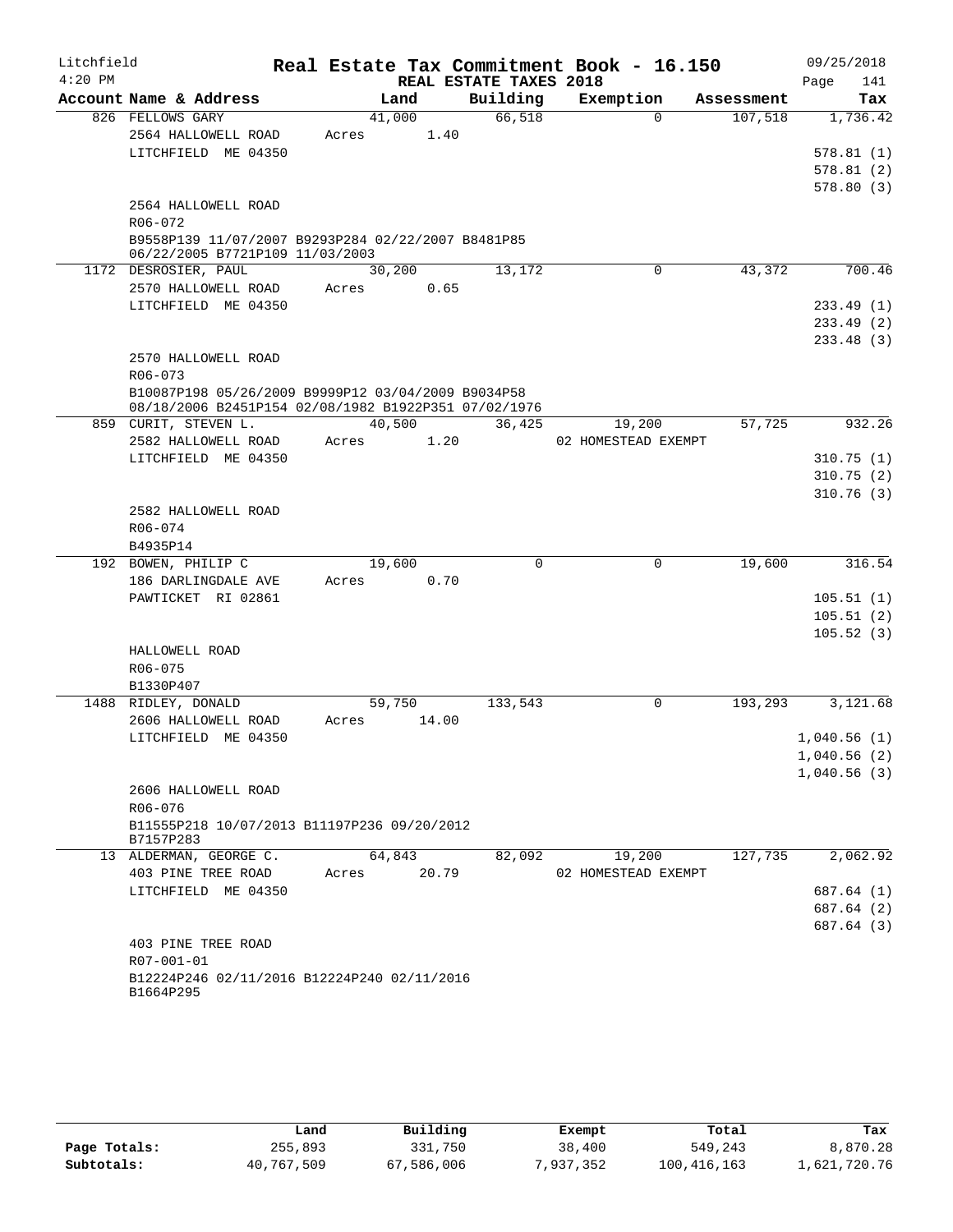| Litchfield |                                                                               |         |        |                        | Real Estate Tax Commitment Book - 16.150 |            | 09/25/2018  |            |
|------------|-------------------------------------------------------------------------------|---------|--------|------------------------|------------------------------------------|------------|-------------|------------|
| $4:20$ PM  |                                                                               |         |        | REAL ESTATE TAXES 2018 |                                          |            | Page        | 142        |
|            | Account Name & Address                                                        |         | Land   | Building               | Exemption                                | Assessment |             | Tax        |
|            | 2887 ALDERMAN -NOWELL,                                                        |         | 52,130 | $\Omega$               | $\Omega$                                 | 52,130     |             | 841.90     |
|            | PAMELA T.<br>PO BOX 199                                                       | Acres   | 19.84  |                        |                                          |            |             |            |
|            | TEMPLE NH 03084                                                               |         |        |                        |                                          |            |             | 280.63(1)  |
|            |                                                                               |         |        |                        |                                          |            |             | 280.63(2)  |
|            |                                                                               |         |        |                        |                                          |            |             | 280.64(3)  |
|            | PINE TREE ROAD                                                                |         |        |                        |                                          |            |             |            |
|            | R07-001-02                                                                    |         |        |                        |                                          |            |             |            |
|            | B12224P242 02/11/2016 B12224P240 02/11/2016                                   |         |        |                        |                                          |            |             |            |
|            | 2888 ALDERMAN, DAVID M.                                                       |         | 53,840 | 0                      | 0                                        | 53,840     |             | 869.52     |
|            | 783 AUGUSTA ROAD                                                              | Acres   | 22.68  |                        |                                          |            |             |            |
|            | JEFFERSON ME 04348                                                            |         |        |                        |                                          |            |             | 289.84 (1) |
|            |                                                                               |         |        |                        |                                          |            |             | 289.84 (2) |
|            |                                                                               |         |        |                        |                                          |            |             | 289.84 (3) |
|            | OFF PINE TREE ROAD                                                            |         |        |                        |                                          |            |             |            |
|            | R07-001-03                                                                    |         |        |                        |                                          |            |             |            |
|            | B12224P240 02/11/2016                                                         |         |        |                        |                                          |            |             |            |
|            | 2889 MCIVER, VICTORIA C.<br>ALDERMAN                                          |         | 52,955 | 0                      | 0                                        | 52,955     |             | 855.22     |
|            | 344 ELM STREET UNIT 62 Acres                                                  |         | 20.94  |                        |                                          |            |             |            |
|            | MILFORD NH 03055                                                              |         |        |                        |                                          |            |             | 285.07(1)  |
|            |                                                                               |         |        |                        |                                          |            | 285.07(2)   |            |
|            |                                                                               |         |        |                        |                                          |            |             | 285.08(3)  |
|            | OFF PINE TREE ROAD                                                            |         |        |                        |                                          |            |             |            |
|            | R07-001-04                                                                    |         |        |                        |                                          |            |             |            |
|            | B12224P244 02/11/2016                                                         |         |        |                        |                                          |            |             |            |
|            | 2722 SMALL INA                                                                | 107,662 |        | 105,477                | 24,960                                   | 188,179    |             | 3,039.09   |
|            | 476 PINE TREE ROAD                                                            | Acres   | 203.00 |                        | 02 HOMESTEAD EXEMPT                      |            |             |            |
|            | LITCHFIELD ME 04350                                                           |         |        |                        | 22 WW2 Widow Res                         |            | 1,013.03(1) |            |
|            |                                                                               |         |        |                        |                                          |            | 1,013.03(2) |            |
|            |                                                                               |         |        |                        |                                          |            | 1,013.03(3) |            |
|            | 476 PINE TREE ROAD                                                            |         |        |                        |                                          |            |             |            |
|            | R07-004                                                                       |         |        |                        |                                          |            |             |            |
|            | B9723P287<br>1610 LEONARD, ROBERTA M                                          |         | 42,525 | 117,960                | 0                                        | 160,485    |             | 2,591.83   |
|            | 442 PINE TREE ROAD                                                            | Acres   | 2.01   |                        |                                          |            |             |            |
|            | LITCHFIELD ME 04350                                                           |         |        |                        |                                          |            | 863.94 (1)  |            |
|            |                                                                               |         |        |                        |                                          |            |             | 863.94 (2) |
|            |                                                                               |         |        |                        |                                          |            |             | 863.95(3)  |
|            | 442 PINE TREE ROAD                                                            |         |        |                        |                                          |            |             |            |
|            | R07-004A                                                                      |         |        |                        |                                          |            |             |            |
|            | B12231P318 02/23/2016 B11277P141 09/19/2012<br>B8485P245 07/01/2005 B6402P256 |         |        |                        |                                          |            |             |            |
|            | 2584 SMALL, INA                                                               |         | 688    | $\Omega$               | $\Omega$                                 | 688        |             | 11.11      |
|            | 476 PINE TREE ROAD                                                            | Acres   | 5.50   |                        |                                          |            |             |            |
|            | LITCHFIELD ME 04350                                                           |         |        |                        |                                          |            |             | 3.70(1)    |
|            |                                                                               |         |        |                        |                                          |            |             | 3.70(2)    |
|            |                                                                               |         |        |                        |                                          |            |             | 3.71(3)    |
|            | PLAINS ROAD                                                                   |         |        |                        |                                          |            |             |            |
|            | R07-004B                                                                      |         |        |                        |                                          |            |             |            |
|            | B10631P88 12/28/2010 B10506P38 08/28/2010 B6402P256<br>02/08/2001             |         |        |                        |                                          |            |             |            |

|              | Land       | Building   | Exempt    | Total       | Tax          |
|--------------|------------|------------|-----------|-------------|--------------|
| Page Totals: | 309,800    | 223,437    | 24,960    | 508,277     | 8,208.67     |
| Subtotals:   | 41,077,309 | 67,809,443 | 7,962,312 | 100,924,440 | 1,629,929.43 |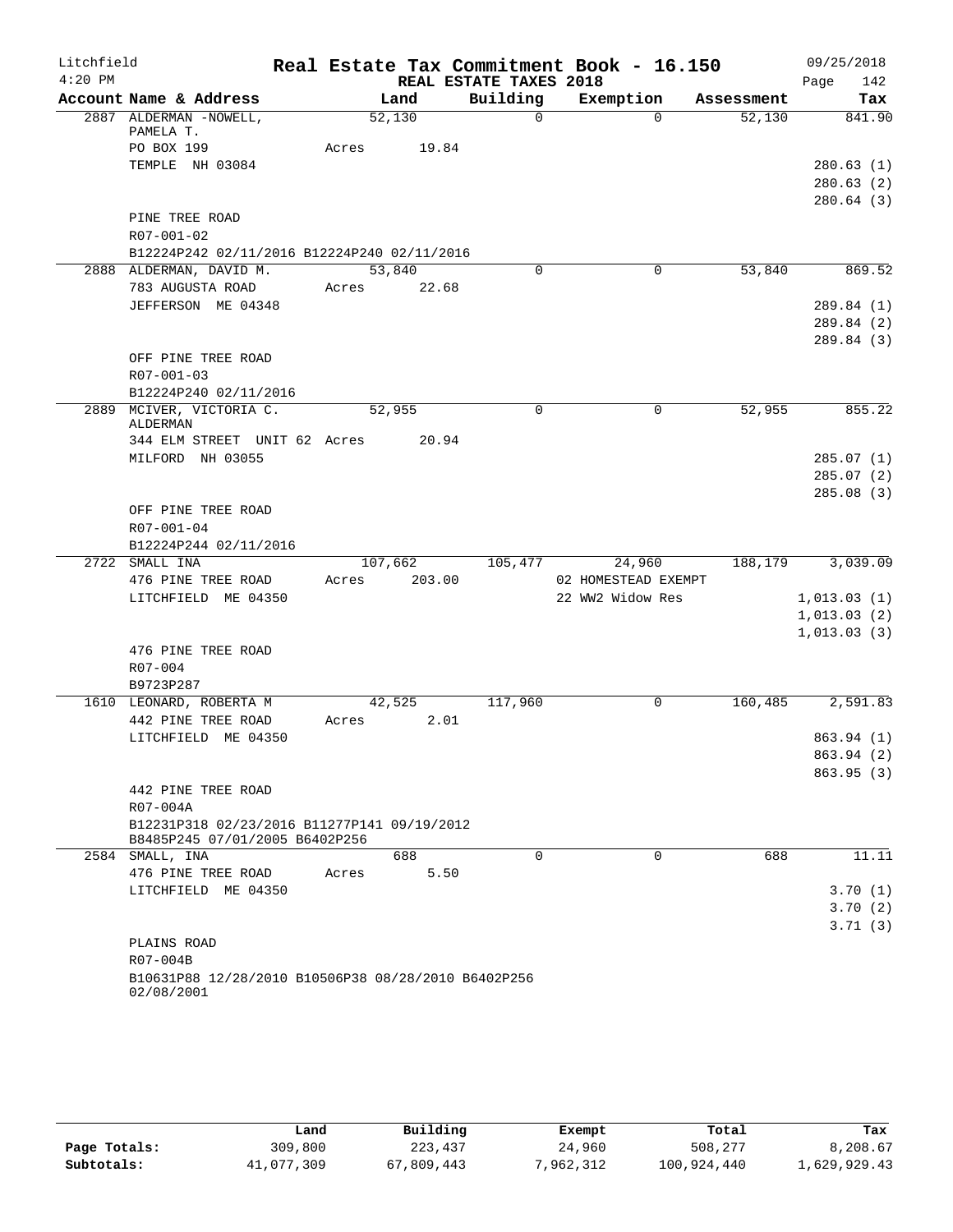| Litchfield<br>$4:20$ PM |                                                      |            |        |            | REAL ESTATE TAXES 2018 | Real Estate Tax Commitment Book - 16.150 |             |            | 09/25/2018<br>143<br>Page |
|-------------------------|------------------------------------------------------|------------|--------|------------|------------------------|------------------------------------------|-------------|------------|---------------------------|
|                         | Account Name & Address                               |            | Land   |            | Building               | Exemption                                |             | Assessment | Tax                       |
|                         | 244 HASTINGS, NICOLE A.                              |            | 48,475 |            | 242,109                |                                          | $\Omega$    | 290,584    | 4,692.93                  |
|                         | KEMP, SARAH B.                                       |            | Acres  | 4.39       |                        |                                          |             |            |                           |
|                         | 117 HARRIS ROAD                                      |            |        |            |                        |                                          |             |            | 1,564.31(1)               |
|                         | MINOT ME 04258                                       |            |        |            |                        |                                          |             |            | 1,564.31(2)               |
|                         |                                                      |            |        |            |                        |                                          |             |            | 1,564.31(3)               |
|                         | 142 PLAINS ROAD                                      |            |        |            |                        |                                          |             |            |                           |
|                         | R07-006                                              |            |        |            |                        |                                          |             |            |                           |
|                         | B12664P125 07/20/2017 B5662P154 06/25/1998           |            |        |            |                        |                                          |             |            |                           |
|                         | 2127 NORDBERG, MARK &                                |            | 52,500 |            | 140,272                |                                          | $\mathbf 0$ | 192,772    | 3, 113. 27                |
|                         | STARZYNSKI, GARY                                     |            |        |            |                        |                                          |             |            |                           |
|                         | 542 PINE TREE ROAD                                   |            | Acres  | 6.00       |                        |                                          |             |            |                           |
|                         | LITCHFIELD ME 04350                                  |            |        |            |                        |                                          |             |            | 1,037.76(1)               |
|                         |                                                      |            |        |            |                        |                                          |             |            | 1,037.76(2)               |
|                         |                                                      |            |        |            |                        |                                          |             |            | 1,037.75(3)               |
|                         | 542 PINE TREE ROAD                                   |            |        |            |                        |                                          |             |            |                           |
|                         | R07-006A                                             |            |        |            |                        |                                          |             |            |                           |
|                         | B5909P226 04/05/1999                                 |            |        |            |                        |                                          |             |            |                           |
|                         | 2917 SMALL, DELMAR                                   |            | 35,065 |            | 0                      |                                          | 0           | 35,065     | 566.30                    |
|                         | P.O. Box 815                                         |            | Acres  | 17.61      |                        |                                          |             |            |                           |
|                         | Brunswick ME 04011                                   |            |        |            |                        |                                          |             |            | 188.77 (1)                |
|                         |                                                      |            |        |            |                        |                                          |             |            | 188.77(2)                 |
|                         |                                                      |            |        |            |                        |                                          |             |            | 188.76(3)                 |
|                         | PLAINS ROAD                                          |            |        |            |                        |                                          |             |            |                           |
|                         | R07-006B                                             |            |        |            |                        |                                          |             |            |                           |
|                         | B5662P154 06/25/1998                                 |            |        |            |                        |                                          |             |            |                           |
|                         | 1329 THIBOUTOT, ALFRED                               |            | 45,000 |            | 131,777                |                                          | 0           | 176,777    | 2,854.95                  |
|                         | 150 PLAINS ROAD                                      |            | Acres  | 3.00       |                        |                                          |             |            |                           |
|                         | LITCHFIELD ME 04350                                  |            |        |            |                        |                                          |             |            | 951.65(1)                 |
|                         |                                                      |            |        |            |                        |                                          |             |            | 951.65(2)                 |
|                         |                                                      |            |        |            |                        |                                          |             |            | 951.65(3)                 |
|                         | 150 PLAINS ROAD                                      |            |        |            |                        |                                          |             |            |                           |
|                         | R07-007                                              |            |        |            |                        |                                          |             |            |                           |
|                         | B12745P286 10/06/2017 B4169P218 10/28/2004           |            |        |            |                        |                                          |             |            |                           |
|                         | 1345 BIRKHIMER, NANCY                                |            | 39,900 |            | 111,731                | 19,200                                   |             | 132,431    | 2,138.76                  |
|                         | 160 PLAINS ROAD                                      |            | Acres  | 2.20       |                        | 02 HOMESTEAD EXEMPT                      |             |            |                           |
|                         | LITCHFIELD ME 04350                                  |            |        |            |                        |                                          |             |            | 712.92 (1)                |
|                         |                                                      |            |        |            |                        |                                          |             |            | 712.92(2)                 |
|                         |                                                      |            |        |            |                        |                                          |             |            | 712.92 (3)                |
|                         | 160 PLAINS ROAD                                      |            |        |            |                        |                                          |             |            |                           |
|                         | R07-008                                              |            |        |            |                        |                                          |             |            |                           |
|                         | B6825P183<br>873 DARLING, DANNY                      |            | 40,125 |            | 79,863                 |                                          | 0           | 119,988    | 1,937.81                  |
|                         | DARLING, LINDA                                       |            | Acres  | 1.05       |                        |                                          |             |            |                           |
|                         | 170 PLAINS ROAD                                      |            |        |            |                        |                                          |             |            | 645.94(1)                 |
|                         | LITCHFIELD ME 04350                                  |            |        |            |                        |                                          |             |            | 645.94 (2)                |
|                         |                                                      |            |        |            |                        |                                          |             |            | 645.93 (3)                |
|                         | 170 PLAINS ROAD                                      |            |        |            |                        |                                          |             |            |                           |
|                         | R07-009                                              |            |        |            |                        |                                          |             |            |                           |
|                         | B10719P245 05/02/2011 B9510P154 09/26/2007 B9510P153 |            |        |            |                        |                                          |             |            |                           |
|                         | 09/26/2007 B1679P169 09/26/1973                      |            |        |            |                        |                                          |             |            |                           |
|                         | 991 COLLINSON, JENNIFER                              |            | 61,250 |            | 195,509                | 19,200                                   |             | 237,559    | 3,836.58                  |
|                         | FKA JENNIFER HARTUNG                                 |            | Acres  | 16.00      |                        | 02 HOMESTEAD EXEMPT                      |             |            |                           |
|                         | 178 PLAINS ROAD                                      |            |        |            |                        |                                          |             |            | 1,278.86(1)               |
|                         | LITCHFIELD ME 04350                                  |            |        |            |                        |                                          |             |            | 1,278.86(2)               |
|                         |                                                      |            |        |            |                        |                                          |             |            | 1,278.86(3)               |
|                         | 178 PLAINS ROAD                                      |            |        |            |                        |                                          |             |            |                           |
|                         | R07-010                                              |            |        |            |                        |                                          |             |            |                           |
|                         | B11065P322 06/06/2012 B8528P241 08/03/2005 B1336P385 |            |        |            |                        |                                          |             |            |                           |
|                         |                                                      |            |        |            |                        |                                          |             |            |                           |
|                         |                                                      | Land       |        | Building   |                        | Exempt                                   |             | Total      | Tax                       |
| Page Totals:            |                                                      | 322,315    |        | 901,261    |                        | 38,400                                   |             | 1,185,176  | 19,140.60                 |
| Subtotals:              |                                                      | 41,399,624 |        | 68,710,704 |                        | 8,000,712                                | 102,109,616 |            | 1,649,070.03              |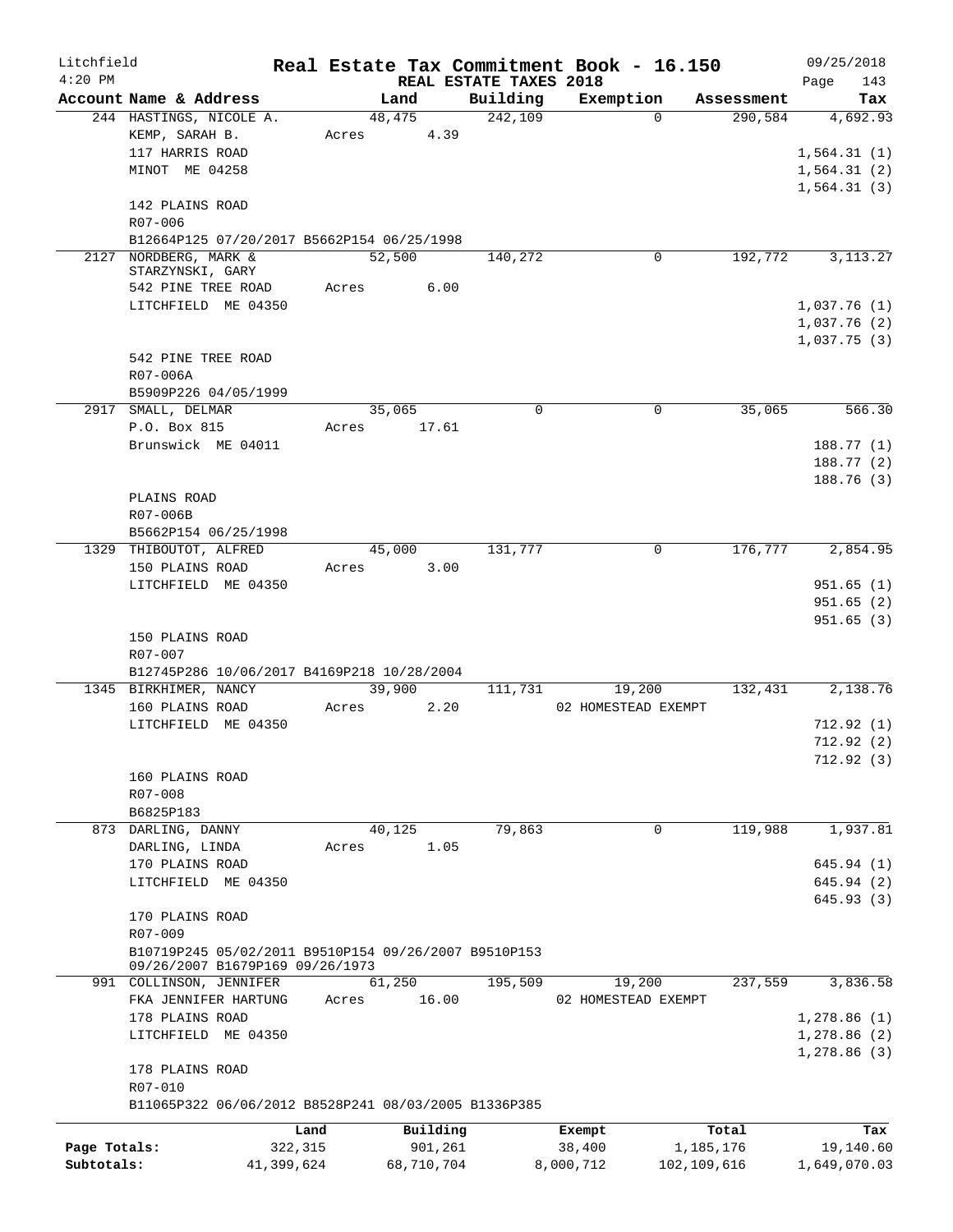| Litchfield   |                                                     |                                                                                         |       |                |          |                        | Real Estate Tax Commitment Book - 16.150 |          |                       | 09/25/2018   |     |
|--------------|-----------------------------------------------------|-----------------------------------------------------------------------------------------|-------|----------------|----------|------------------------|------------------------------------------|----------|-----------------------|--------------|-----|
| $4:20$ PM    |                                                     |                                                                                         |       |                |          | REAL ESTATE TAXES 2018 |                                          |          |                       | Page         | 144 |
|              | Account Name & Address<br>872 BRODERICK, JOHN & MEG |                                                                                         |       | Land<br>43,000 |          | Building<br>93,510     | Exemption                                | 19,200   | Assessment<br>117,310 | 1,894.56     | Tax |
|              | 182 PLAINS ROAD                                     |                                                                                         | Acres |                | 2.20     |                        | 02 HOMESTEAD EXEMPT                      |          |                       |              |     |
|              | LITCHFIELD ME 04350                                 |                                                                                         |       |                |          |                        |                                          |          |                       | 631.52(1)    |     |
|              |                                                     |                                                                                         |       |                |          |                        |                                          |          |                       | 631.52(2)    |     |
|              |                                                     |                                                                                         |       |                |          |                        |                                          |          |                       | 631.52(3)    |     |
|              | 182 PLAINS ROAD                                     |                                                                                         |       |                |          |                        |                                          |          |                       |              |     |
|              | R07-011                                             |                                                                                         |       |                |          |                        |                                          |          |                       |              |     |
|              | B6382P335 12/29/2000                                |                                                                                         |       |                |          |                        |                                          |          |                       |              |     |
|              | 776 HARVEY, MATHEW D.                               |                                                                                         |       | 69,200         |          | 125,362                |                                          | 0        | 194,562               | 3, 142. 18   |     |
|              | HARVEY, MISTI                                       |                                                                                         |       | Acres 29.40    |          |                        |                                          |          |                       |              |     |
|              | 24 HARVEY LANE                                      |                                                                                         |       |                |          |                        |                                          |          |                       | 1,047.39(1)  |     |
|              | LITCHFIELD ME 04350                                 |                                                                                         |       |                |          |                        |                                          |          |                       | 1,047.39(2)  |     |
|              |                                                     |                                                                                         |       |                |          |                        |                                          |          |                       | 1,047.40(3)  |     |
|              | 24 HARVEY LANE                                      |                                                                                         |       |                |          |                        |                                          |          |                       |              |     |
|              | R07-011A                                            |                                                                                         |       |                |          |                        |                                          |          |                       |              |     |
|              |                                                     | B12717P87 09/07/2017 B12315P70 06/06/2016 B11847P166<br>11/05/2014 B2351P352 05/18/2003 |       |                |          |                        |                                          |          |                       |              |     |
|              | 775 HARVEY, DAVID                                   |                                                                                         |       | 41,250         |          | 114,396                |                                          | 19,200   | 136,446               | 2,203.60     |     |
|              | 37 HARVEY LANE                                      |                                                                                         | Acres |                | 1.50     |                        | 02 HOMESTEAD EXEMPT                      |          |                       |              |     |
|              | LITCHFIELD ME 04350                                 |                                                                                         |       |                |          |                        |                                          |          |                       | 734.53(1)    |     |
|              |                                                     |                                                                                         |       |                |          |                        |                                          |          |                       | 734.53(2)    |     |
|              |                                                     |                                                                                         |       |                |          |                        |                                          |          |                       | 734.54(3)    |     |
|              | 37 HARVEY LANE                                      |                                                                                         |       |                |          |                        |                                          |          |                       |              |     |
|              | R07-011B                                            |                                                                                         |       |                |          |                        |                                          |          |                       |              |     |
|              | B3497P291 01/30/1989                                |                                                                                         |       |                |          |                        |                                          |          |                       |              |     |
|              | 1180 WOOD, THOMAS                                   |                                                                                         |       | 31,275         |          | $\Omega$               |                                          | $\Omega$ | 31,275                | 505.09       |     |
|              | WOOD, ELLEN R                                       |                                                                                         | Acres |                | 2.31     |                        |                                          |          |                       |              |     |
|              | 187 PLAINS ROAD                                     |                                                                                         |       |                |          |                        |                                          |          |                       | 168.36(1)    |     |
|              | LITCHFIELD ME 04350                                 |                                                                                         |       |                |          |                        |                                          |          |                       | 168.36(2)    |     |
|              |                                                     |                                                                                         |       |                |          |                        |                                          |          |                       | 168.37(3)    |     |
|              | 192 PLAINS ROAD                                     |                                                                                         |       |                |          |                        |                                          |          |                       |              |     |
|              | R07-012                                             |                                                                                         |       |                |          |                        |                                          |          |                       |              |     |
|              | 04/24/2003                                          | B12315P70 06/06/2016 B7413P305 02/26/2005 B7368P31                                      |       |                |          |                        |                                          |          |                       |              |     |
|              | 1233 MICKALIDE, MARK S                              |                                                                                         |       | 53,150         |          | 65,300                 |                                          | 19,200   | 99,250                | 1,602.89     |     |
|              | MICKALIDE, TINKER T                                 |                                                                                         | Acres |                | 6.65     |                        | 02 HOMESTEAD EXEMPT                      |          |                       |              |     |
|              | 232 PLAINS ROAD                                     |                                                                                         |       |                |          |                        |                                          |          |                       | 534.30(1)    |     |
|              | LITCHFIELD ME 04350                                 |                                                                                         |       |                |          |                        |                                          |          |                       | 534.30 (2)   |     |
|              |                                                     |                                                                                         |       |                |          |                        |                                          |          |                       | 534.29 (3)   |     |
|              | 232 PLAINS ROAD                                     |                                                                                         |       |                |          |                        |                                          |          |                       |              |     |
|              | R07-013                                             |                                                                                         |       |                |          |                        |                                          |          |                       |              |     |
|              |                                                     | B12073P70 06/19/2015 B3396P85 08/01/1988                                                |       |                |          |                        |                                          |          |                       |              |     |
|              | 827 BOUCHER, KENNETH E.                             |                                                                                         |       | 40,500         |          | 93,722                 |                                          | 0        | 134,222               | 2,167.69     |     |
|              | 487 PLAINS ROAD                                     |                                                                                         | Acres |                | 1.20     |                        |                                          |          |                       |              |     |
|              | LITCHFIELD ME 04350                                 |                                                                                         |       |                |          |                        |                                          |          |                       | 722.56(1)    |     |
|              |                                                     |                                                                                         |       |                |          |                        |                                          |          |                       | 722.56(2)    |     |
|              |                                                     |                                                                                         |       |                |          |                        |                                          |          |                       | 722.57(3)    |     |
|              | 218 PLAINS ROAD                                     |                                                                                         |       |                |          |                        |                                          |          |                       |              |     |
|              | R07-013A                                            |                                                                                         |       |                |          |                        |                                          |          |                       |              |     |
|              |                                                     | B11651P317 03/20/2014 B2010P162 06/20/1977                                              |       |                |          |                        |                                          |          |                       |              |     |
|              | 2897 MICKALIDE, MARK S                              |                                                                                         |       | 29,500         |          | 0                      |                                          | 0        | 29,500                | 476.42       |     |
|              | MICKALIDE, TINKER T                                 |                                                                                         | Acres |                | 1.60     |                        |                                          |          |                       |              |     |
|              | 232 PLAINS ROAD                                     |                                                                                         |       |                |          |                        |                                          |          |                       | 158.81(1)    |     |
|              | LITCHFIELD ME 04350                                 |                                                                                         |       |                |          |                        |                                          |          |                       | 158.81(2)    |     |
|              |                                                     |                                                                                         |       |                |          |                        |                                          |          |                       | 158.80(3)    |     |
|              | PLAINS ROAD                                         |                                                                                         |       |                |          |                        |                                          |          |                       |              |     |
|              | R07-013B                                            |                                                                                         |       |                |          |                        |                                          |          |                       |              |     |
|              |                                                     | B12399P296 08/31/2016                                                                   |       |                |          |                        |                                          |          |                       |              |     |
|              |                                                     | Land                                                                                    |       |                | Building |                        | Exempt                                   |          | Total                 |              | Tax |
| Page Totals: |                                                     | 307,875                                                                                 |       |                | 492,290  |                        | 57,600                                   |          | 742,565               | 11,992.43    |     |
| Subtotals:   |                                                     | 41,707,499                                                                              |       | 69,202,994     |          |                        | 8,058,312                                |          | 102,852,181           | 1,661,062.46 |     |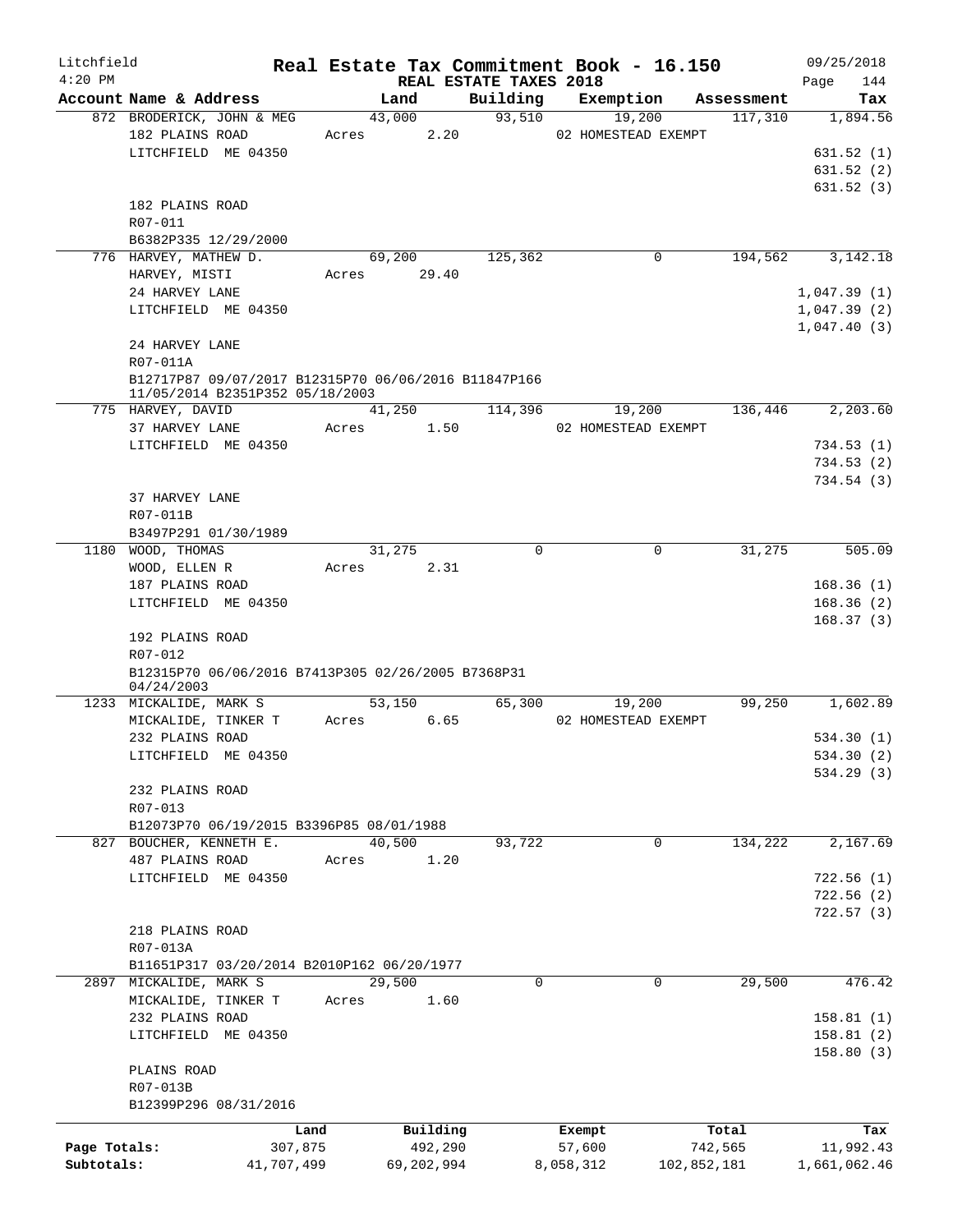| Litchfield |                                                                                           |             |          |                        | Real Estate Tax Commitment Book - 16.150 |         | 09/25/2018  |
|------------|-------------------------------------------------------------------------------------------|-------------|----------|------------------------|------------------------------------------|---------|-------------|
| $4:20$ PM  |                                                                                           |             |          | REAL ESTATE TAXES 2018 |                                          |         | 145<br>Page |
|            | Account Name & Address                                                                    |             | Land     |                        | Building Exemption Assessment            |         | Tax         |
|            | 1475 HOPF-LOVETTE, THOMAS                                                                 |             | 42,250   | 102,027                | 19,200                                   | 125,077 | 2,019.99    |
|            | HOPF-LOVETTE, CHRISTINE Acres 1.90                                                        |             |          |                        | 02 HOMESTEAD EXEMPT                      |         |             |
|            | 240 PLAINS ROAD                                                                           |             |          |                        |                                          |         | 673.33(1)   |
|            | LITCHFIELD ME 04350                                                                       |             |          |                        |                                          |         | 673.33(2)   |
|            | 240 PLAINS ROAD                                                                           |             |          |                        |                                          |         | 673.33(3)   |
|            | R07-014                                                                                   |             |          |                        |                                          |         |             |
|            | B12507P118 12/27/2016 B3714P58                                                            |             |          |                        |                                          |         |             |
|            | 1549 RUSSELL, MARK & VICKI L 43,750 203,128                                               |             |          |                        | 19,200                                   | 227,678 | 3,677.00    |
|            | 284 PLAINS ROAD                                                                           | Acres 2.50  |          |                        | 02 HOMESTEAD EXEMPT                      |         |             |
|            | LITCHFIELD ME 04350                                                                       |             |          |                        |                                          |         | 1,225.67(1) |
|            |                                                                                           |             |          |                        |                                          |         | 1,225.67(2) |
|            |                                                                                           |             |          |                        |                                          |         | 1,225.66(3) |
|            | 284 PLAINS ROAD                                                                           |             |          |                        |                                          |         |             |
|            | R07-015                                                                                   |             |          |                        |                                          |         |             |
|            | B12241P36 03/04/2016 B10200P92 09/02/2009 B2338P332                                       |             |          |                        |                                          |         |             |
|            | 11/05/1980                                                                                |             |          |                        |                                          |         |             |
|            | 1605 SLATTERY, CARL E &                                                                   |             | 69,500   | 110,937                | 24,960                                   | 155,477 | 2,510.95    |
|            | FLORENCE (LIFE ESTATE)<br>SLATTERY, BRUCE E &                                             | Acres 30.00 |          |                        | 03 VETERANS EXEMPT                       |         |             |
|            | BETHANY F -RM                                                                             |             |          |                        |                                          |         |             |
|            | 246 PLAINS ROAD                                                                           |             |          |                        | 02 HOMESTEAD EXEMPT                      |         | 836.98 (1)  |
|            | LITCHFIELD ME 04350                                                                       |             |          |                        |                                          |         | 836.98 (2)  |
|            |                                                                                           |             |          |                        |                                          |         | 836.99 (3)  |
|            | 246 PLAINS ROAD                                                                           |             |          |                        |                                          |         |             |
|            | R07-015A                                                                                  |             |          |                        |                                          |         |             |
|            | B10199P267 09/01/2009 B1540P737 01/29/1971                                                |             |          |                        |                                          |         |             |
|            | 2853 RUSSELL, TRISTAN F.                                                                  |             | 38,900   | $\Omega$               | $\Omega$                                 | 38,900  | 628.23      |
|            | AUDIE, ALYSSA J.                                                                          | Acres 5.90  |          |                        |                                          |         |             |
|            | 57 DINGLEY ROAD                                                                           |             |          |                        |                                          |         | 209.41(1)   |
|            | LITCHFIELD ME 04350                                                                       |             |          |                        |                                          |         | 209.41(2)   |
|            |                                                                                           |             |          |                        |                                          |         | 209.41(3)   |
|            | 57 DINGLEY ROAD                                                                           |             |          |                        |                                          |         |             |
|            | R07-015C                                                                                  |             |          |                        |                                          |         |             |
|            | B12453P196 10/24/2016 B12249P339 07/20/2015<br>B12046P72 07/20/2015 B11671P241 04/22/2014 |             |          |                        |                                          |         |             |
|            | 2877 POTTERS BROOK                                                                        |             | 75,830   | $\Omega$               | 0                                        | 75,830  | 1,224.65    |
|            | ENTERPRISE, LLC.                                                                          |             |          |                        |                                          |         |             |
|            | 284 PLAINS ROAD                                                                           | Acres       | 204.00   |                        |                                          |         |             |
|            | LITCHFIELD ME 04350                                                                       |             |          |                        |                                          |         | 408.22(1)   |
|            |                                                                                           |             |          |                        |                                          |         | 408.22(2)   |
|            |                                                                                           |             |          |                        |                                          |         | 408.21(3)   |
|            | PLAINS ROAD                                                                               |             |          |                        |                                          |         |             |
|            | R07-015D                                                                                  |             |          |                        |                                          |         |             |
|            | B12169P264 11/25/2015                                                                     |             |          |                        |                                          |         |             |
|            | 2179 GTP ACOUISITION<br>PARTNERS II, LLC                                                  |             | $\Omega$ | 130,000                | $\mathbf 0$                              | 130,000 | 2,099.50    |
|            | C/O PROPERTY TAX DEPT                                                                     |             |          |                        |                                          |         |             |
|            | P.O. BOX 723597                                                                           |             |          |                        |                                          |         | 699.83(1)   |
|            | ATLANTA GA 31139                                                                          |             |          |                        |                                          |         | 699.83(2)   |
|            |                                                                                           |             |          |                        |                                          |         | 699.84(3)   |
|            | PLAINS ROAD                                                                               |             |          |                        |                                          |         |             |
|            | R07-015-ON                                                                                |             |          |                        |                                          |         |             |

|              | Land       | Building   | Exempt    | Total       | Tax          |
|--------------|------------|------------|-----------|-------------|--------------|
| Page Totals: | 270,230    | 546,092    | 63,360    | 752,962     | 12,160.32    |
| Subtotals:   | 41,977,729 | 69,749,086 | 8,121,672 | 103,605,143 | 1,673,222.78 |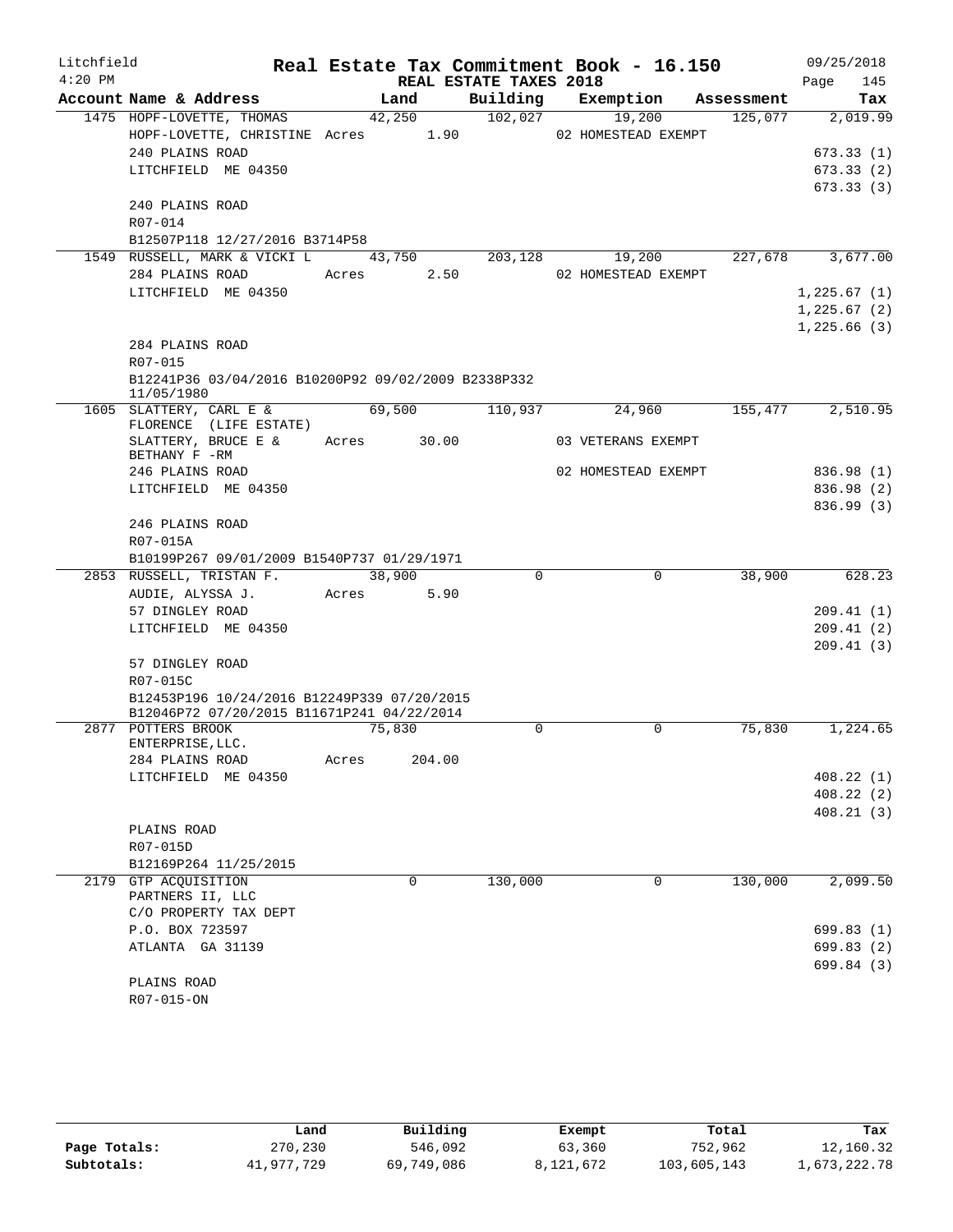| Building Exemption<br>Account Name & Address<br>Land<br>Assessment<br>1602 SLATTERY, BRUCE E<br>83,736<br>54,700<br>19,200<br>119,236<br>384 PLAINS ROAD<br>8.20<br>02 HOMESTEAD EXEMPT<br>Acres<br>LITCHFIELD ME 04350<br>384 PLAINS ROAD<br>R07-016<br>B2231P212<br>55,430<br>71,635<br>19,200<br>107,865<br>1886 WILLIAMS DIANE E<br>394 PLAINS ROAD<br>Acres 10.43<br>02 HOMESTEAD EXEMPT<br>LITCHFIELD ME 04350<br>394 PLAINS ROAD<br>R07-017<br>B12531P214 01/13/2017 B8448P15 06/06/2005 B3516P170<br>03/10/1989<br>35,500<br>$\mathbf 0$<br>$\mathbf 0$<br>35,500<br>2411 GORDON ROBERT D<br>GORDON DEBRA E<br>Acres<br>4.00<br>14 SHEPARD LANE<br>LITCHFIELD ME 04350<br>PLAINS ROAD<br>R07-017A<br>B8168P337 10/18/2004<br>57,104<br>109,418<br>19,200<br>147,322<br>1765 TURNBULL, ANN M<br>TURNBULL, JAMES A.<br>Acres 53.00<br>02 HOMESTEAD EXEMPT<br>697 STEVENSTOWN ROAD<br>LITCHFIELD ME 04350<br>697 STEVENSTOWN ROAD<br>R07-018<br>B11895P128 01/15/2015 B2904P193<br>60,170<br>109,182<br>19,200<br>150,152<br>1491 RIDLEY, GLEN A<br>P O BOX 231<br>27.36<br>02 HOMESTEAD EXEMPT<br>Acres<br>LITCHFIELD ME 04350<br>35 SHEPARD LANE<br>R07-018A<br>B3652P320 05/06/2003<br>42,500<br>256,050<br>19,200<br>279,350<br>2090<br>GORDON, ROBERT & DEBRA<br>Е<br>2.00<br>02 HOMESTEAD EXEMPT<br>14 SHEPARD LANE<br>Acres<br>LITCHFIELD ME 04350<br>14 SHEPARD LANE<br>R07-018A-1<br>B5829P190 12/29/1998<br>19,200<br>2228 HARTFORD, ELIZABETH<br>55,000<br>202,845<br>238,645<br>23 SHEPARD LANE<br>8.50<br>02 HOMESTEAD EXEMPT<br>Acres<br>LITCHFIELD ME 04350<br>23 SHEPARD LANE<br>R07-018A-2<br>B11941P142 03/27/2015 B6498P47 06/01/2001<br>Land<br>Building<br>Total<br>Exempt<br>Page Totals:<br>360,404<br>832,866<br>115,200<br>1,078,070<br>Subtotals:<br>42, 338, 133<br>70,581,952<br>8,236,872<br>104,683,213 | Litchfield<br>$4:20$ PM |  | REAL ESTATE TAXES 2018 | Real Estate Tax Commitment Book - 16.150 | 09/25/2018<br>146<br>Page |
|--------------------------------------------------------------------------------------------------------------------------------------------------------------------------------------------------------------------------------------------------------------------------------------------------------------------------------------------------------------------------------------------------------------------------------------------------------------------------------------------------------------------------------------------------------------------------------------------------------------------------------------------------------------------------------------------------------------------------------------------------------------------------------------------------------------------------------------------------------------------------------------------------------------------------------------------------------------------------------------------------------------------------------------------------------------------------------------------------------------------------------------------------------------------------------------------------------------------------------------------------------------------------------------------------------------------------------------------------------------------------------------------------------------------------------------------------------------------------------------------------------------------------------------------------------------------------------------------------------------------------------------------------------------------------------------------------------------------------------------------------------------------------------------------------------------------------------------------|-------------------------|--|------------------------|------------------------------------------|---------------------------|
| 1,925.66<br>641.89(1)<br>641.89(2)<br>641.88(3)<br>1,742.02<br>580.67(1)<br>580.67 (2)<br>580.68(3)<br>573.32<br>191.11(1)<br>191.11(2)<br>191.10(3)<br>2,379.25<br>793.08(1)<br>793.08(2)<br>793.09(3)<br>2,424.95<br>808.32(1)<br>808.32 (2)<br>808.31 (3)<br>4,511.50<br>1,503.83(1)<br>1,503.83(2)<br>1,503.84(3)<br>3,854.12<br>1,284.71(1)<br>1,284.71(2)<br>1,284.70(3)<br>Tax<br>17,410.82                                                                                                                                                                                                                                                                                                                                                                                                                                                                                                                                                                                                                                                                                                                                                                                                                                                                                                                                                                                                                                                                                                                                                                                                                                                                                                                                                                                                                                         |                         |  |                        |                                          | Tax                       |
|                                                                                                                                                                                                                                                                                                                                                                                                                                                                                                                                                                                                                                                                                                                                                                                                                                                                                                                                                                                                                                                                                                                                                                                                                                                                                                                                                                                                                                                                                                                                                                                                                                                                                                                                                                                                                                            |                         |  |                        |                                          |                           |
|                                                                                                                                                                                                                                                                                                                                                                                                                                                                                                                                                                                                                                                                                                                                                                                                                                                                                                                                                                                                                                                                                                                                                                                                                                                                                                                                                                                                                                                                                                                                                                                                                                                                                                                                                                                                                                            |                         |  |                        |                                          |                           |
|                                                                                                                                                                                                                                                                                                                                                                                                                                                                                                                                                                                                                                                                                                                                                                                                                                                                                                                                                                                                                                                                                                                                                                                                                                                                                                                                                                                                                                                                                                                                                                                                                                                                                                                                                                                                                                            |                         |  |                        |                                          |                           |
|                                                                                                                                                                                                                                                                                                                                                                                                                                                                                                                                                                                                                                                                                                                                                                                                                                                                                                                                                                                                                                                                                                                                                                                                                                                                                                                                                                                                                                                                                                                                                                                                                                                                                                                                                                                                                                            |                         |  |                        |                                          |                           |
|                                                                                                                                                                                                                                                                                                                                                                                                                                                                                                                                                                                                                                                                                                                                                                                                                                                                                                                                                                                                                                                                                                                                                                                                                                                                                                                                                                                                                                                                                                                                                                                                                                                                                                                                                                                                                                            |                         |  |                        |                                          |                           |
|                                                                                                                                                                                                                                                                                                                                                                                                                                                                                                                                                                                                                                                                                                                                                                                                                                                                                                                                                                                                                                                                                                                                                                                                                                                                                                                                                                                                                                                                                                                                                                                                                                                                                                                                                                                                                                            |                         |  |                        |                                          |                           |
|                                                                                                                                                                                                                                                                                                                                                                                                                                                                                                                                                                                                                                                                                                                                                                                                                                                                                                                                                                                                                                                                                                                                                                                                                                                                                                                                                                                                                                                                                                                                                                                                                                                                                                                                                                                                                                            |                         |  |                        |                                          |                           |
|                                                                                                                                                                                                                                                                                                                                                                                                                                                                                                                                                                                                                                                                                                                                                                                                                                                                                                                                                                                                                                                                                                                                                                                                                                                                                                                                                                                                                                                                                                                                                                                                                                                                                                                                                                                                                                            |                         |  |                        |                                          |                           |
|                                                                                                                                                                                                                                                                                                                                                                                                                                                                                                                                                                                                                                                                                                                                                                                                                                                                                                                                                                                                                                                                                                                                                                                                                                                                                                                                                                                                                                                                                                                                                                                                                                                                                                                                                                                                                                            |                         |  |                        |                                          |                           |
|                                                                                                                                                                                                                                                                                                                                                                                                                                                                                                                                                                                                                                                                                                                                                                                                                                                                                                                                                                                                                                                                                                                                                                                                                                                                                                                                                                                                                                                                                                                                                                                                                                                                                                                                                                                                                                            |                         |  |                        |                                          |                           |
|                                                                                                                                                                                                                                                                                                                                                                                                                                                                                                                                                                                                                                                                                                                                                                                                                                                                                                                                                                                                                                                                                                                                                                                                                                                                                                                                                                                                                                                                                                                                                                                                                                                                                                                                                                                                                                            |                         |  |                        |                                          |                           |
|                                                                                                                                                                                                                                                                                                                                                                                                                                                                                                                                                                                                                                                                                                                                                                                                                                                                                                                                                                                                                                                                                                                                                                                                                                                                                                                                                                                                                                                                                                                                                                                                                                                                                                                                                                                                                                            |                         |  |                        |                                          |                           |
|                                                                                                                                                                                                                                                                                                                                                                                                                                                                                                                                                                                                                                                                                                                                                                                                                                                                                                                                                                                                                                                                                                                                                                                                                                                                                                                                                                                                                                                                                                                                                                                                                                                                                                                                                                                                                                            |                         |  |                        |                                          |                           |
|                                                                                                                                                                                                                                                                                                                                                                                                                                                                                                                                                                                                                                                                                                                                                                                                                                                                                                                                                                                                                                                                                                                                                                                                                                                                                                                                                                                                                                                                                                                                                                                                                                                                                                                                                                                                                                            |                         |  |                        |                                          |                           |
|                                                                                                                                                                                                                                                                                                                                                                                                                                                                                                                                                                                                                                                                                                                                                                                                                                                                                                                                                                                                                                                                                                                                                                                                                                                                                                                                                                                                                                                                                                                                                                                                                                                                                                                                                                                                                                            |                         |  |                        |                                          |                           |
|                                                                                                                                                                                                                                                                                                                                                                                                                                                                                                                                                                                                                                                                                                                                                                                                                                                                                                                                                                                                                                                                                                                                                                                                                                                                                                                                                                                                                                                                                                                                                                                                                                                                                                                                                                                                                                            |                         |  |                        |                                          |                           |
|                                                                                                                                                                                                                                                                                                                                                                                                                                                                                                                                                                                                                                                                                                                                                                                                                                                                                                                                                                                                                                                                                                                                                                                                                                                                                                                                                                                                                                                                                                                                                                                                                                                                                                                                                                                                                                            |                         |  |                        |                                          |                           |
|                                                                                                                                                                                                                                                                                                                                                                                                                                                                                                                                                                                                                                                                                                                                                                                                                                                                                                                                                                                                                                                                                                                                                                                                                                                                                                                                                                                                                                                                                                                                                                                                                                                                                                                                                                                                                                            |                         |  |                        |                                          |                           |
|                                                                                                                                                                                                                                                                                                                                                                                                                                                                                                                                                                                                                                                                                                                                                                                                                                                                                                                                                                                                                                                                                                                                                                                                                                                                                                                                                                                                                                                                                                                                                                                                                                                                                                                                                                                                                                            |                         |  |                        |                                          |                           |
|                                                                                                                                                                                                                                                                                                                                                                                                                                                                                                                                                                                                                                                                                                                                                                                                                                                                                                                                                                                                                                                                                                                                                                                                                                                                                                                                                                                                                                                                                                                                                                                                                                                                                                                                                                                                                                            |                         |  |                        |                                          |                           |
|                                                                                                                                                                                                                                                                                                                                                                                                                                                                                                                                                                                                                                                                                                                                                                                                                                                                                                                                                                                                                                                                                                                                                                                                                                                                                                                                                                                                                                                                                                                                                                                                                                                                                                                                                                                                                                            |                         |  |                        |                                          |                           |
|                                                                                                                                                                                                                                                                                                                                                                                                                                                                                                                                                                                                                                                                                                                                                                                                                                                                                                                                                                                                                                                                                                                                                                                                                                                                                                                                                                                                                                                                                                                                                                                                                                                                                                                                                                                                                                            |                         |  |                        |                                          |                           |
|                                                                                                                                                                                                                                                                                                                                                                                                                                                                                                                                                                                                                                                                                                                                                                                                                                                                                                                                                                                                                                                                                                                                                                                                                                                                                                                                                                                                                                                                                                                                                                                                                                                                                                                                                                                                                                            |                         |  |                        |                                          |                           |
|                                                                                                                                                                                                                                                                                                                                                                                                                                                                                                                                                                                                                                                                                                                                                                                                                                                                                                                                                                                                                                                                                                                                                                                                                                                                                                                                                                                                                                                                                                                                                                                                                                                                                                                                                                                                                                            |                         |  |                        |                                          |                           |
|                                                                                                                                                                                                                                                                                                                                                                                                                                                                                                                                                                                                                                                                                                                                                                                                                                                                                                                                                                                                                                                                                                                                                                                                                                                                                                                                                                                                                                                                                                                                                                                                                                                                                                                                                                                                                                            |                         |  |                        |                                          |                           |
|                                                                                                                                                                                                                                                                                                                                                                                                                                                                                                                                                                                                                                                                                                                                                                                                                                                                                                                                                                                                                                                                                                                                                                                                                                                                                                                                                                                                                                                                                                                                                                                                                                                                                                                                                                                                                                            |                         |  |                        |                                          |                           |
|                                                                                                                                                                                                                                                                                                                                                                                                                                                                                                                                                                                                                                                                                                                                                                                                                                                                                                                                                                                                                                                                                                                                                                                                                                                                                                                                                                                                                                                                                                                                                                                                                                                                                                                                                                                                                                            |                         |  |                        |                                          |                           |
|                                                                                                                                                                                                                                                                                                                                                                                                                                                                                                                                                                                                                                                                                                                                                                                                                                                                                                                                                                                                                                                                                                                                                                                                                                                                                                                                                                                                                                                                                                                                                                                                                                                                                                                                                                                                                                            |                         |  |                        |                                          |                           |
|                                                                                                                                                                                                                                                                                                                                                                                                                                                                                                                                                                                                                                                                                                                                                                                                                                                                                                                                                                                                                                                                                                                                                                                                                                                                                                                                                                                                                                                                                                                                                                                                                                                                                                                                                                                                                                            |                         |  |                        |                                          |                           |
|                                                                                                                                                                                                                                                                                                                                                                                                                                                                                                                                                                                                                                                                                                                                                                                                                                                                                                                                                                                                                                                                                                                                                                                                                                                                                                                                                                                                                                                                                                                                                                                                                                                                                                                                                                                                                                            |                         |  |                        |                                          |                           |
|                                                                                                                                                                                                                                                                                                                                                                                                                                                                                                                                                                                                                                                                                                                                                                                                                                                                                                                                                                                                                                                                                                                                                                                                                                                                                                                                                                                                                                                                                                                                                                                                                                                                                                                                                                                                                                            |                         |  |                        |                                          |                           |
|                                                                                                                                                                                                                                                                                                                                                                                                                                                                                                                                                                                                                                                                                                                                                                                                                                                                                                                                                                                                                                                                                                                                                                                                                                                                                                                                                                                                                                                                                                                                                                                                                                                                                                                                                                                                                                            |                         |  |                        |                                          |                           |
|                                                                                                                                                                                                                                                                                                                                                                                                                                                                                                                                                                                                                                                                                                                                                                                                                                                                                                                                                                                                                                                                                                                                                                                                                                                                                                                                                                                                                                                                                                                                                                                                                                                                                                                                                                                                                                            |                         |  |                        |                                          |                           |
|                                                                                                                                                                                                                                                                                                                                                                                                                                                                                                                                                                                                                                                                                                                                                                                                                                                                                                                                                                                                                                                                                                                                                                                                                                                                                                                                                                                                                                                                                                                                                                                                                                                                                                                                                                                                                                            |                         |  |                        |                                          |                           |
|                                                                                                                                                                                                                                                                                                                                                                                                                                                                                                                                                                                                                                                                                                                                                                                                                                                                                                                                                                                                                                                                                                                                                                                                                                                                                                                                                                                                                                                                                                                                                                                                                                                                                                                                                                                                                                            |                         |  |                        |                                          |                           |
|                                                                                                                                                                                                                                                                                                                                                                                                                                                                                                                                                                                                                                                                                                                                                                                                                                                                                                                                                                                                                                                                                                                                                                                                                                                                                                                                                                                                                                                                                                                                                                                                                                                                                                                                                                                                                                            |                         |  |                        |                                          |                           |
|                                                                                                                                                                                                                                                                                                                                                                                                                                                                                                                                                                                                                                                                                                                                                                                                                                                                                                                                                                                                                                                                                                                                                                                                                                                                                                                                                                                                                                                                                                                                                                                                                                                                                                                                                                                                                                            |                         |  |                        |                                          |                           |
|                                                                                                                                                                                                                                                                                                                                                                                                                                                                                                                                                                                                                                                                                                                                                                                                                                                                                                                                                                                                                                                                                                                                                                                                                                                                                                                                                                                                                                                                                                                                                                                                                                                                                                                                                                                                                                            |                         |  |                        |                                          |                           |
|                                                                                                                                                                                                                                                                                                                                                                                                                                                                                                                                                                                                                                                                                                                                                                                                                                                                                                                                                                                                                                                                                                                                                                                                                                                                                                                                                                                                                                                                                                                                                                                                                                                                                                                                                                                                                                            |                         |  |                        |                                          |                           |
|                                                                                                                                                                                                                                                                                                                                                                                                                                                                                                                                                                                                                                                                                                                                                                                                                                                                                                                                                                                                                                                                                                                                                                                                                                                                                                                                                                                                                                                                                                                                                                                                                                                                                                                                                                                                                                            |                         |  |                        |                                          |                           |
|                                                                                                                                                                                                                                                                                                                                                                                                                                                                                                                                                                                                                                                                                                                                                                                                                                                                                                                                                                                                                                                                                                                                                                                                                                                                                                                                                                                                                                                                                                                                                                                                                                                                                                                                                                                                                                            |                         |  |                        |                                          |                           |
|                                                                                                                                                                                                                                                                                                                                                                                                                                                                                                                                                                                                                                                                                                                                                                                                                                                                                                                                                                                                                                                                                                                                                                                                                                                                                                                                                                                                                                                                                                                                                                                                                                                                                                                                                                                                                                            |                         |  |                        |                                          |                           |
|                                                                                                                                                                                                                                                                                                                                                                                                                                                                                                                                                                                                                                                                                                                                                                                                                                                                                                                                                                                                                                                                                                                                                                                                                                                                                                                                                                                                                                                                                                                                                                                                                                                                                                                                                                                                                                            |                         |  |                        |                                          |                           |
|                                                                                                                                                                                                                                                                                                                                                                                                                                                                                                                                                                                                                                                                                                                                                                                                                                                                                                                                                                                                                                                                                                                                                                                                                                                                                                                                                                                                                                                                                                                                                                                                                                                                                                                                                                                                                                            |                         |  |                        |                                          |                           |
|                                                                                                                                                                                                                                                                                                                                                                                                                                                                                                                                                                                                                                                                                                                                                                                                                                                                                                                                                                                                                                                                                                                                                                                                                                                                                                                                                                                                                                                                                                                                                                                                                                                                                                                                                                                                                                            |                         |  |                        |                                          |                           |
|                                                                                                                                                                                                                                                                                                                                                                                                                                                                                                                                                                                                                                                                                                                                                                                                                                                                                                                                                                                                                                                                                                                                                                                                                                                                                                                                                                                                                                                                                                                                                                                                                                                                                                                                                                                                                                            |                         |  |                        |                                          |                           |
|                                                                                                                                                                                                                                                                                                                                                                                                                                                                                                                                                                                                                                                                                                                                                                                                                                                                                                                                                                                                                                                                                                                                                                                                                                                                                                                                                                                                                                                                                                                                                                                                                                                                                                                                                                                                                                            |                         |  |                        |                                          |                           |
|                                                                                                                                                                                                                                                                                                                                                                                                                                                                                                                                                                                                                                                                                                                                                                                                                                                                                                                                                                                                                                                                                                                                                                                                                                                                                                                                                                                                                                                                                                                                                                                                                                                                                                                                                                                                                                            |                         |  |                        |                                          |                           |
|                                                                                                                                                                                                                                                                                                                                                                                                                                                                                                                                                                                                                                                                                                                                                                                                                                                                                                                                                                                                                                                                                                                                                                                                                                                                                                                                                                                                                                                                                                                                                                                                                                                                                                                                                                                                                                            |                         |  |                        |                                          |                           |
|                                                                                                                                                                                                                                                                                                                                                                                                                                                                                                                                                                                                                                                                                                                                                                                                                                                                                                                                                                                                                                                                                                                                                                                                                                                                                                                                                                                                                                                                                                                                                                                                                                                                                                                                                                                                                                            |                         |  |                        |                                          |                           |
|                                                                                                                                                                                                                                                                                                                                                                                                                                                                                                                                                                                                                                                                                                                                                                                                                                                                                                                                                                                                                                                                                                                                                                                                                                                                                                                                                                                                                                                                                                                                                                                                                                                                                                                                                                                                                                            |                         |  |                        |                                          |                           |
|                                                                                                                                                                                                                                                                                                                                                                                                                                                                                                                                                                                                                                                                                                                                                                                                                                                                                                                                                                                                                                                                                                                                                                                                                                                                                                                                                                                                                                                                                                                                                                                                                                                                                                                                                                                                                                            |                         |  |                        |                                          |                           |
|                                                                                                                                                                                                                                                                                                                                                                                                                                                                                                                                                                                                                                                                                                                                                                                                                                                                                                                                                                                                                                                                                                                                                                                                                                                                                                                                                                                                                                                                                                                                                                                                                                                                                                                                                                                                                                            |                         |  |                        |                                          |                           |
|                                                                                                                                                                                                                                                                                                                                                                                                                                                                                                                                                                                                                                                                                                                                                                                                                                                                                                                                                                                                                                                                                                                                                                                                                                                                                                                                                                                                                                                                                                                                                                                                                                                                                                                                                                                                                                            |                         |  |                        |                                          |                           |
|                                                                                                                                                                                                                                                                                                                                                                                                                                                                                                                                                                                                                                                                                                                                                                                                                                                                                                                                                                                                                                                                                                                                                                                                                                                                                                                                                                                                                                                                                                                                                                                                                                                                                                                                                                                                                                            |                         |  |                        |                                          |                           |
|                                                                                                                                                                                                                                                                                                                                                                                                                                                                                                                                                                                                                                                                                                                                                                                                                                                                                                                                                                                                                                                                                                                                                                                                                                                                                                                                                                                                                                                                                                                                                                                                                                                                                                                                                                                                                                            |                         |  |                        |                                          |                           |
|                                                                                                                                                                                                                                                                                                                                                                                                                                                                                                                                                                                                                                                                                                                                                                                                                                                                                                                                                                                                                                                                                                                                                                                                                                                                                                                                                                                                                                                                                                                                                                                                                                                                                                                                                                                                                                            |                         |  |                        |                                          |                           |
| 1,690,633.60                                                                                                                                                                                                                                                                                                                                                                                                                                                                                                                                                                                                                                                                                                                                                                                                                                                                                                                                                                                                                                                                                                                                                                                                                                                                                                                                                                                                                                                                                                                                                                                                                                                                                                                                                                                                                               |                         |  |                        |                                          |                           |
|                                                                                                                                                                                                                                                                                                                                                                                                                                                                                                                                                                                                                                                                                                                                                                                                                                                                                                                                                                                                                                                                                                                                                                                                                                                                                                                                                                                                                                                                                                                                                                                                                                                                                                                                                                                                                                            |                         |  |                        |                                          |                           |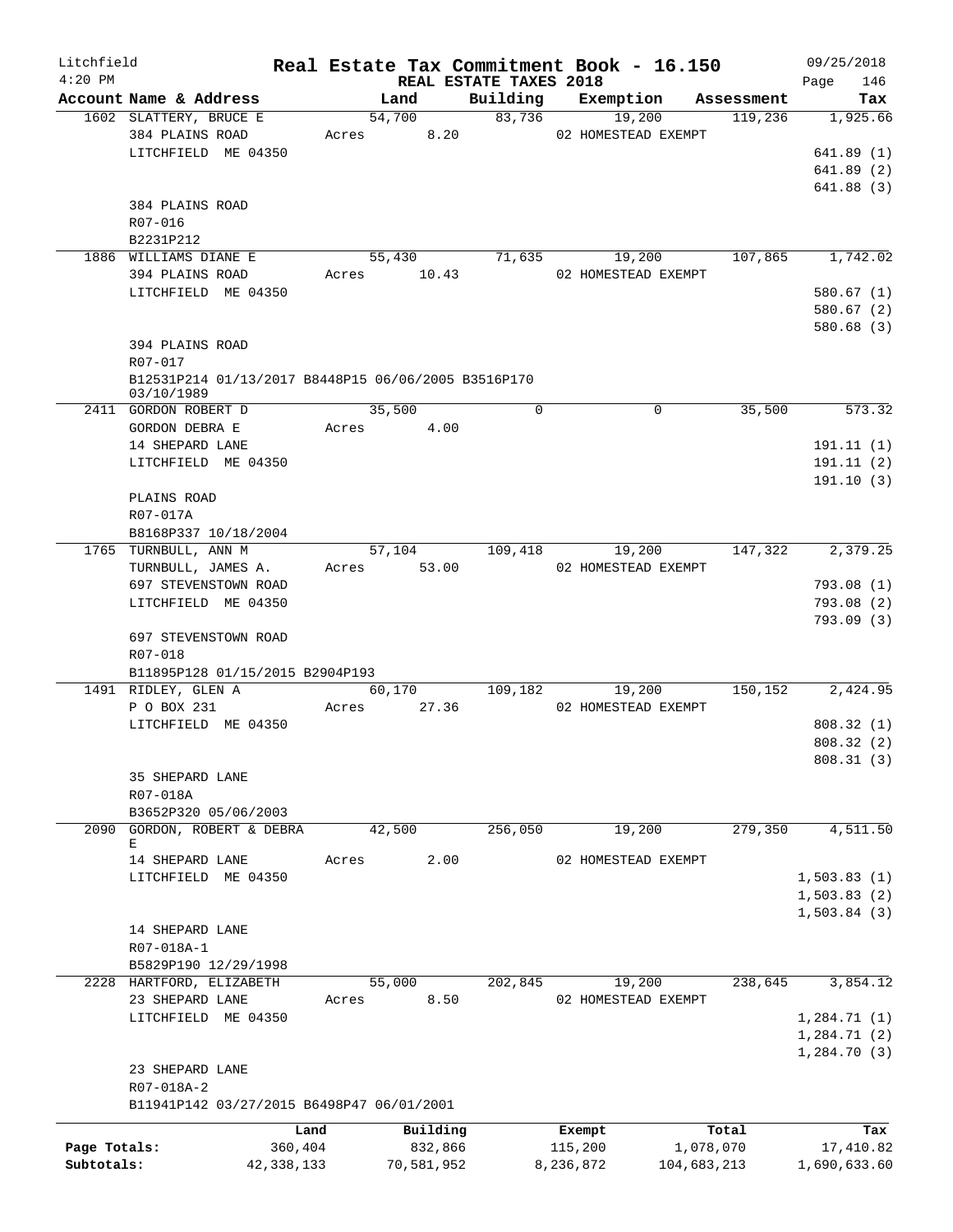| Litchfield   |                                                       |            |        |            |                                    | Real Estate Tax Commitment Book - 16.150 |               |                      | 09/25/2018             |
|--------------|-------------------------------------------------------|------------|--------|------------|------------------------------------|------------------------------------------|---------------|----------------------|------------------------|
| $4:20$ PM    | Account Name & Address                                |            | Land   |            | REAL ESTATE TAXES 2018<br>Building |                                          |               | Exemption Assessment | 147<br>Page<br>Tax     |
|              | 84 BATES, ALICE                                       |            | 55,500 |            | 89,444                             | 19,200                                   |               | 125,744              | 2,030.77               |
|              | 23 ELLIE LANE                                         |            | Acres  | 9.00       |                                    | 02 HOMESTEAD EXEMPT                      |               |                      |                        |
|              | LITCHFIELD ME 04350                                   |            |        |            |                                    |                                          |               |                      | 676.92(1)              |
|              |                                                       |            |        |            |                                    |                                          |               |                      | 676.92(2)              |
|              |                                                       |            |        |            |                                    |                                          |               |                      | 676.93(3)              |
|              | 23 ELLIE LANE                                         |            |        |            |                                    |                                          |               |                      |                        |
|              | R07-019                                               |            |        |            |                                    |                                          |               |                      |                        |
|              | B11000P175 03/29/2012 B3499P304                       |            |        |            |                                    |                                          |               |                      |                        |
|              | 1458 REEDY, GERALD                                    |            | 40,750 |            | 118,638                            | 19,200                                   |               | 140,188              | 2,264.04               |
|              | 659 STEVENSTOWN ROAD                                  |            | Acres  | 1.30       |                                    | 02 HOMESTEAD EXEMPT                      |               |                      |                        |
|              | LITCHFIELD ME 04350                                   |            |        |            |                                    |                                          |               |                      | 754.68(1)              |
|              |                                                       |            |        |            |                                    |                                          |               |                      | 754.68(2)              |
|              |                                                       |            |        |            |                                    |                                          |               |                      | 754.68(3)              |
|              | 659 STEVENSTOWN ROAD                                  |            |        |            |                                    |                                          |               |                      |                        |
|              | R07-019A                                              |            |        |            |                                    |                                          |               |                      |                        |
|              | B3577P300                                             |            |        |            |                                    |                                          |               |                      |                        |
|              | 2841 BATES, MEREDITH L.                               |            | 42,500 |            | 5,857                              | 19,200                                   |               | 29,157               | 470.89                 |
|              | 14 ELLIE LANE                                         |            | Acres  | 2.00       |                                    | 02 HOMESTEAD EXEMPT                      |               |                      |                        |
|              | LITCHFIELD ME 04350                                   |            |        |            |                                    |                                          |               |                      | 156.96(1)              |
|              |                                                       |            |        |            |                                    |                                          |               |                      | 156.96(2)              |
|              |                                                       |            |        |            |                                    |                                          |               |                      | 156.97(3)              |
|              | 14 ELLIE LANE                                         |            |        |            |                                    |                                          |               |                      |                        |
|              | R07-019B                                              |            |        |            |                                    |                                          |               |                      |                        |
|              | B12588P173 04/25/2017 B12580P17 04/18/2017            |            |        |            |                                    |                                          |               |                      |                        |
|              | B12511P103 01/05/2016 B11589P149 12/13/2013           |            |        |            |                                    |                                          |               |                      |                        |
|              | 16 GETCHELL, TIMOTHY                                  |            | 34,400 |            | 20,176                             |                                          | 0             | 54,576               | 881.40                 |
|              | 4 CAT LANE<br>LITCHFIELD ME 04350                     |            | Acres  | 0.80       |                                    |                                          |               |                      |                        |
|              |                                                       |            |        |            |                                    |                                          |               |                      | 293.80(1)<br>293.80(2) |
|              |                                                       |            |        |            |                                    |                                          |               |                      | 293.80 (3)             |
|              | 649 STEVENSTOWN ROAD                                  |            |        |            |                                    |                                          |               |                      |                        |
|              | R07-020                                               |            |        |            |                                    |                                          |               |                      |                        |
|              | B12743P36 09/28/2017 B11499P119 07/01/2013 B4844P250  |            |        |            |                                    |                                          |               |                      |                        |
|              | 1254 MORRIS, KEVAN & KELDON                           |            | 40,000 |            | 15,524                             |                                          | 0             | 55,524               | 896.71                 |
|              | CROXFORD, KARLENE                                     | Acres      |        | 1.00       |                                    |                                          |               |                      |                        |
|              | 633 STEVENSTOWN ROAD                                  |            |        |            |                                    |                                          |               |                      | 298.90 (1)             |
|              | LITCHFIELD ME 04350                                   |            |        |            |                                    |                                          |               |                      | 298.90 (2)             |
|              |                                                       |            |        |            |                                    |                                          |               |                      | 298.91 (3)             |
|              | 633 STEVENSTOWN ROAD                                  |            |        |            |                                    |                                          |               |                      |                        |
|              | R07-021A                                              |            |        |            |                                    |                                          |               |                      |                        |
|              | B5174P204 06/01/1996                                  |            |        |            |                                    |                                          |               |                      |                        |
|              | 1252 GOWELL JR., CLARENCE R.                          |            | 40,000 |            | 25,576                             |                                          | 0             | 65,576               | 1,059.05               |
|              | JR.                                                   |            |        |            |                                    |                                          |               |                      |                        |
|              | 110 PLAINS ROAD                                       | Acres      |        | 5.00       |                                    |                                          |               |                      |                        |
|              | LITCHFIELD ME 04350                                   |            |        |            |                                    |                                          |               |                      | 353.02(1)              |
|              |                                                       |            |        |            |                                    |                                          |               |                      | 353.02(2)              |
|              |                                                       |            |        |            |                                    |                                          |               |                      | 353.01(3)              |
|              | 641 STEVENSTOWN ROAD<br>R07-021B                      |            |        |            |                                    |                                          |               |                      |                        |
|              |                                                       |            |        |            |                                    |                                          |               |                      |                        |
|              | B12870P265 11/29/2017 B3256P25<br>781 WASHBURN DANIEL |            |        |            | 0                                  |                                          | 0             | 20,403               | 329.51                 |
|              | 623 STEVENSTOWN ROAD                                  | Acres      | 20,403 | 13.87      |                                    |                                          |               |                      |                        |
|              | LITCHFIELD ME 04350                                   |            |        |            |                                    |                                          |               |                      | 109.84(1)              |
|              |                                                       |            |        |            |                                    |                                          |               |                      | 109.84(2)              |
|              |                                                       |            |        |            |                                    |                                          |               |                      | 109.83(3)              |
|              | STEVENSTOWN ROAD                                      |            |        |            |                                    |                                          |               |                      |                        |
|              | R07-022                                               |            |        |            |                                    |                                          |               |                      |                        |
|              | B9878P39 10/09/2008                                   |            |        |            |                                    |                                          |               |                      |                        |
|              |                                                       |            |        |            |                                    |                                          |               |                      |                        |
|              |                                                       | Land       |        | Building   |                                    | Exempt                                   |               | Total                | Tax                    |
| Page Totals: |                                                       | 273,553    |        | 275,215    |                                    | 57,600                                   |               | 491,168              | 7,932.37               |
| Subtotals:   |                                                       | 42,611,686 |        | 70,857,167 |                                    | 8,294,472                                | 105, 174, 381 |                      | 1,698,565.97           |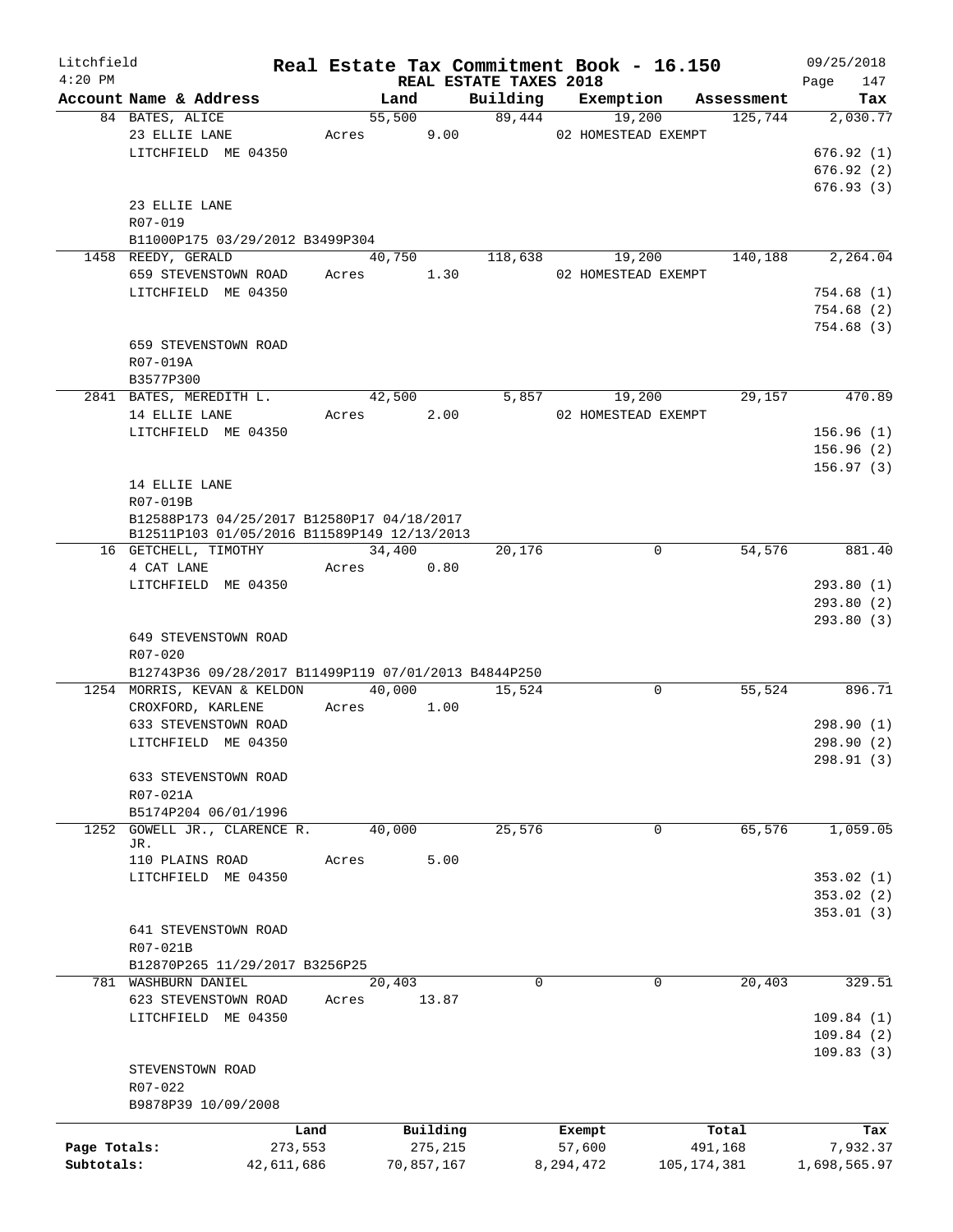| Litchfield |                                           |             |        |       |                        | Real Estate Tax Commitment Book - 16.150 |                               | 09/25/2018   |
|------------|-------------------------------------------|-------------|--------|-------|------------------------|------------------------------------------|-------------------------------|--------------|
| $4:20$ PM  |                                           |             |        |       | REAL ESTATE TAXES 2018 |                                          |                               | 148<br>Page  |
|            | Account Name & Address                    |             | Land   |       |                        |                                          | Building Exemption Assessment | Tax          |
|            | 777 HARVEY, MALCOLM C                     |             | 40,500 |       |                        | 33,710<br>24,960                         | 49,250                        | 795.39       |
|            | HARVEY GRACE, DECEASED Acres 1.20         |             |        |       |                        | 12 WW2 Vet Res.                          |                               |              |
|            | 599 STEVENSTOWN ROAD                      |             |        |       |                        | 02 HOMESTEAD EXEMPT                      |                               | 265.13(1)    |
|            | LITCHFIELD ME 04350                       |             |        |       |                        |                                          |                               | 265.13(2)    |
|            |                                           |             |        |       |                        |                                          |                               | 265.13(3)    |
|            | 599 STEVENSTOWN ROAD                      |             |        |       |                        |                                          |                               |              |
|            | R07-022A                                  |             |        |       |                        |                                          |                               |              |
|            | B7202P124 11/22/2002 B2416P211 09/02/1981 |             |        |       |                        |                                          |                               |              |
|            | 1819 WASHBURN, DANIEL H                   |             | 44,075 |       | 192,823                | 19,200                                   | 217,698                       | 3,515.82     |
|            | 623 STEVENSTOWN ROAD                      | Acres 2.63  |        |       |                        | 02 HOMESTEAD EXEMPT                      |                               |              |
|            | LITCHFIELD ME 04350                       |             |        |       |                        |                                          |                               | 1, 171.94(1) |
|            |                                           |             |        |       |                        |                                          |                               | 1, 171.94(2) |
|            |                                           |             |        |       |                        |                                          |                               | 1, 171.94(3) |
|            | 623 STEVENSTOWN ROAD                      |             |        |       |                        |                                          |                               |              |
|            | R07-022B                                  |             |        |       |                        |                                          |                               |              |
|            | B4869P219                                 |             |        |       |                        |                                          |                               |              |
|            | 2599 DINAN, EILEEN G                      |             | 43,025 |       | 84,385                 | $\Omega$                                 | 127,410                       | 2,057.67     |
|            | DINAN, ROBERT H                           | Acres 2.21  |        |       |                        |                                          |                               |              |
|            | P O BOX 130                               |             |        |       |                        |                                          |                               | 685.89 (1)   |
|            | LITCHFIELD ME 04350                       |             |        |       |                        |                                          |                               | 685.89 (2)   |
|            |                                           |             |        |       |                        |                                          |                               | 685.89 (3)   |
|            | 593 STEVENSTOWN ROAD                      |             |        |       |                        |                                          |                               |              |
|            | R07-022C                                  |             |        |       |                        |                                          |                               |              |
|            | B10716P91 04/26/2011 B8866P40 04/13/2006  |             |        |       |                        |                                          |                               |              |
|            | 779 BARSTIS, ROBERT J. &<br>KAREN B       | 82,560      |        |       | 124,939                | 24,960                                   | 182,539                       | 2,948.00     |
|            | 499 STEVENSTOWN ROAD                      | Acres 99.00 |        |       |                        | 02 HOMESTEAD EXEMPT                      |                               |              |
|            | LITCHFIELD ME 04350                       |             |        |       |                        | 03 VETERANS EXEMPT                       |                               | 982.67(1)    |
|            |                                           |             |        |       |                        |                                          |                               | 982.67(2)    |
|            |                                           |             |        |       |                        |                                          |                               | 982.66 (3)   |
|            | 499 STEVENSTOWN ROAD                      |             |        |       |                        |                                          |                               |              |
|            | R07-023                                   |             |        |       |                        |                                          |                               |              |
|            | B5506P69 11/24/1997                       |             |        |       |                        |                                          |                               |              |
|            | 1286 NELSEN, MARK                         |             | 19,250 |       | 0                      | $\mathbf 0$                              | 19,250                        | 310.89       |
|            | 56 DINGLEY ROAD                           | Acres       |        | 75.00 |                        |                                          |                               |              |
|            | LITCHFIELD ME 04350                       |             |        |       |                        |                                          |                               | 103.63(1)    |
|            |                                           |             |        |       |                        |                                          |                               | 103.63(2)    |
|            |                                           |             |        |       |                        |                                          |                               | 103.63(3)    |
|            | 56 DINGLEY ROAD                           |             |        |       |                        |                                          |                               |              |
|            | $R07 - 023 - 1$                           |             |        |       |                        |                                          |                               |              |
|            | B3701P152 03/08/1990                      |             |        |       |                        |                                          |                               |              |
|            | 1547 GOUDREAU, DOUGLAS H                  |             | 29,700 |       | 0                      | 0                                        | 29,700                        | 479.65       |
|            | (HEIRS)                                   |             |        |       |                        |                                          |                               |              |
|            | GOUDREAU, JOAN B                          | Acres       |        | 83.00 |                        |                                          |                               |              |
|            | 11 MIKES ROAD                             |             |        |       |                        |                                          |                               | 159.88(1)    |
|            | MONMOUTH ME 04259                         |             |        |       |                        |                                          |                               | 159.88(2)    |
|            |                                           |             |        |       |                        |                                          |                               | 159.89(3)    |
|            | STEVENSTOWN ROAD                          |             |        |       |                        |                                          |                               |              |
|            | $R07 - 023 - 2$                           |             |        |       |                        |                                          |                               |              |
|            | B10555P164 10/07/2010 B4978P227           |             |        |       |                        |                                          |                               |              |

|              | Land       | Building  | Exempt    | Total       | Tax          |
|--------------|------------|-----------|-----------|-------------|--------------|
| Page Totals: | 259,110    | 435,857   | 69,120    | 625,847     | 10,107.42    |
| Subtotals:   | 42,870,796 | 1,293,024 | 8,363,592 | 105,800,228 | 1,708,673.39 |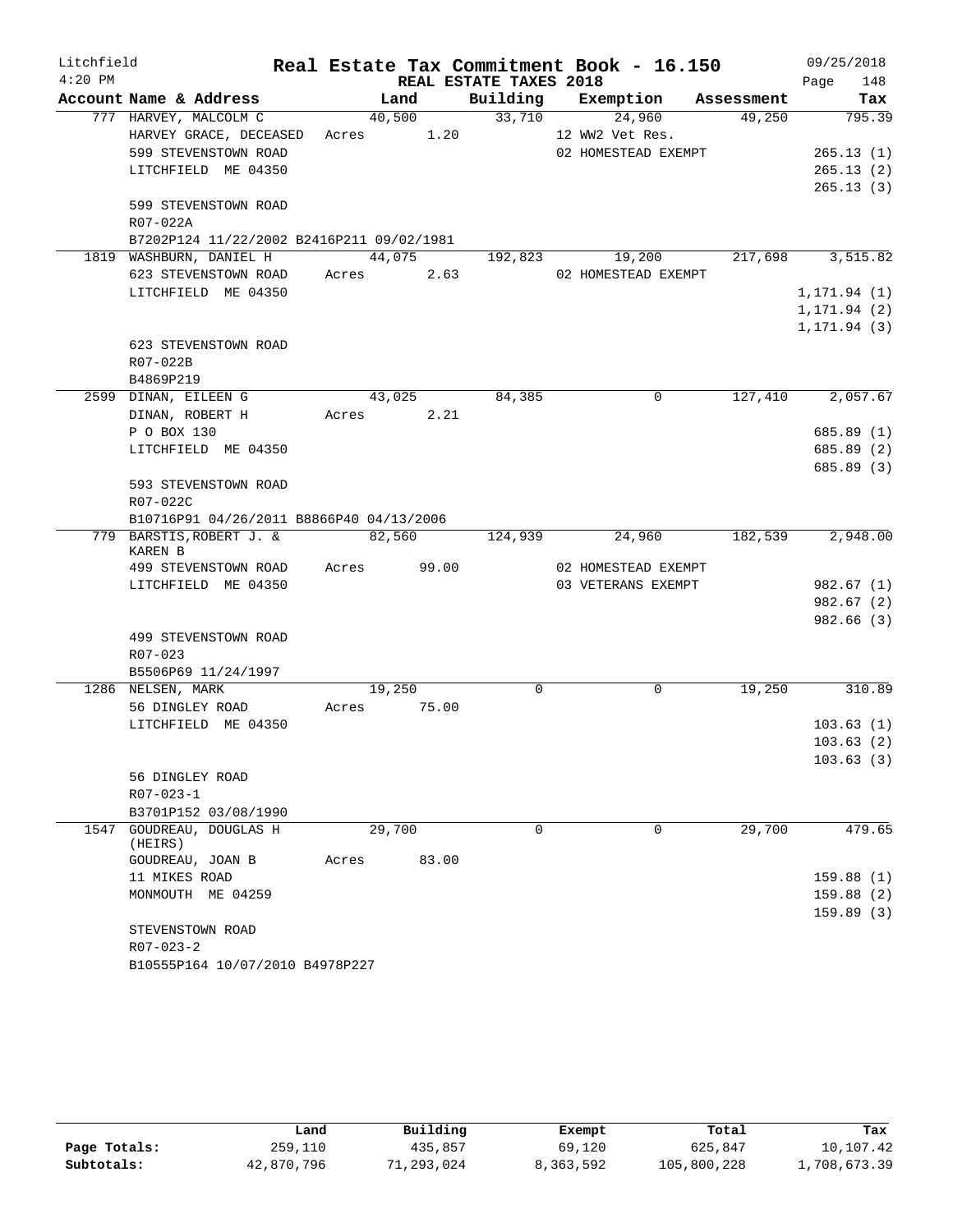| Litchfield                 |                                                                    |             |                         |                                    | Real Estate Tax Commitment Book - 16.150 |                          | 09/25/2018                |
|----------------------------|--------------------------------------------------------------------|-------------|-------------------------|------------------------------------|------------------------------------------|--------------------------|---------------------------|
| $4:20$ PM                  | Account Name & Address                                             |             | Land                    | REAL ESTATE TAXES 2018<br>Building | Exemption                                | Assessment               | 149<br>Page<br>Tax        |
|                            | 782 HARVEY, MERRILL O                                              | 55,150      |                         | 103,755                            | $\Omega$                                 | 158,905                  | 2,566.32                  |
|                            | (HEIRS OF)                                                         |             |                         |                                    |                                          |                          |                           |
|                            | 489 STEVENSTOWN ROAD                                               | Acres       | 8.65                    |                                    |                                          |                          |                           |
|                            | LITCHFIELD ME 04350                                                |             |                         |                                    |                                          |                          | 855.44(1)                 |
|                            |                                                                    |             |                         |                                    |                                          |                          | 855.44 (2)                |
|                            | 489 STEVENSTOWN ROAD                                               |             |                         |                                    |                                          |                          | 855.44 (3)                |
|                            | $R07 - 023 - 3$                                                    |             |                         |                                    |                                          |                          |                           |
|                            | B1376P164                                                          |             |                         |                                    |                                          |                          |                           |
|                            | 1555 BARSTIS ROBERT J                                              |             | 66,425                  | 296,434                            | $\mathbf 0$                              | 362,859                  | 5,860.17                  |
|                            | BARSTIS KAREN B                                                    | Acres 23.85 |                         |                                    |                                          |                          |                           |
|                            | 499 STEVENSTOWN ROAD                                               |             |                         |                                    |                                          |                          | 1,953.39(1)               |
|                            | LITCHFIELD ME 04350                                                |             |                         |                                    |                                          |                          | 1,953.39(2)               |
|                            |                                                                    |             |                         |                                    |                                          |                          | 1,953.39(3)               |
|                            | 147 UPPER POND ROAD                                                |             |                         |                                    |                                          |                          |                           |
|                            | R07-024                                                            |             |                         |                                    |                                          |                          |                           |
|                            | B9887P87 10/28/2008 B8683P343 11/08/2005 B4927P31                  | 64,250      |                         | 419,087                            |                                          | 464,137                  | 7,495.81                  |
|                            | 1213 HOLMAN, HELEN B.<br>P O BOX 70                                | Acres 20.00 |                         |                                    | 19,200<br>02 HOMESTEAD EXEMPT            |                          |                           |
|                            | LITCHFIELD ME 04350                                                |             |                         |                                    |                                          |                          | 2,498.60(1)               |
|                            |                                                                    |             |                         |                                    |                                          |                          | 2,498.60(2)               |
|                            |                                                                    |             |                         |                                    |                                          |                          | 2,498.61(3)               |
|                            | 123 UPPER POND ROAD                                                |             |                         |                                    |                                          |                          |                           |
|                            | R07-024A                                                           |             |                         |                                    |                                          |                          |                           |
|                            | B6237P292 06/29/2000                                               |             |                         |                                    |                                          |                          |                           |
|                            | 2548 HOLMAN HELEN B                                                | 32,885      |                         | 9,340                              | 0                                        | 42,225                   | 681.93                    |
|                            | P O BOX 70                                                         | Acres 75.00 |                         |                                    |                                          |                          |                           |
|                            | LITCHFIELD ME 04350                                                |             |                         |                                    |                                          |                          | 227.31(1)<br>227.31(2)    |
|                            |                                                                    |             |                         |                                    |                                          |                          | 227.31(3)                 |
|                            | UPPER POND ROAD                                                    |             |                         |                                    |                                          |                          |                           |
|                            | R07-024B                                                           |             |                         |                                    |                                          |                          |                           |
|                            | B8613P132 09/02/2005                                               |             |                         |                                    |                                          |                          |                           |
|                            | 1669 STEVENS, ALTON E.                                             | 54,200      |                         | 93,746                             | 0                                        | 147,946                  | 2,389.33                  |
|                            | STEVENS, ROBIN A.                                                  | Acres       | 7.70                    |                                    |                                          |                          |                           |
|                            | 107 UPPER POND ROAD                                                |             |                         |                                    |                                          |                          | 796.44 (1)                |
|                            | LITCHFIELD ME 04350                                                |             |                         |                                    |                                          |                          | 796.44 (2)                |
|                            | 107 UPPER POND ROAD                                                |             |                         |                                    |                                          |                          | 796.45 (3)                |
|                            | R07-025                                                            |             |                         |                                    |                                          |                          |                           |
|                            | B12169P61 11/23/2015 B12110P59 09/23/2015 B7319P79                 |             |                         |                                    |                                          |                          |                           |
|                            | 2266 STEVENS, ALTON E.                                             | 65,010      |                         | $\Omega$                           | 0                                        | 65,010                   | 1,049.91                  |
|                            | STEVENS, ROBIN A.                                                  | Acres       | 45.02                   |                                    |                                          |                          |                           |
|                            | 107 UPPER POND ROAD                                                |             |                         |                                    |                                          |                          | 349.97 (1)                |
|                            | LITCHFIELD ME 04350                                                |             |                         |                                    |                                          |                          | 349.97(2)                 |
|                            |                                                                    |             |                         |                                    |                                          |                          | 349.97 (3)                |
|                            | UPPER POND ROAD<br>R07-026                                         |             |                         |                                    |                                          |                          |                           |
|                            | B6506P129 08/08/2001                                               |             |                         |                                    |                                          |                          |                           |
|                            | 2794 STEVENS, JEFFREY A                                            | 64,590      |                         | $\Omega$                           | $\Omega$                                 | 64,590                   | 1,043.13                  |
|                            | BUCKMORE, CHERYL A                                                 | Acres       | 44.18                   |                                    |                                          |                          |                           |
|                            | 544 STEVENSTOWN ROAD                                               |             |                         |                                    |                                          |                          | 347.71 (1)                |
|                            | LITCHFIELD ME 04350                                                |             |                         |                                    |                                          |                          | 347.71 (2)                |
|                            |                                                                    |             |                         |                                    |                                          |                          | 347.71 (3)                |
|                            | OFF TUSCANY LANE                                                   |             |                         |                                    |                                          |                          |                           |
|                            | R07-026B                                                           |             |                         |                                    |                                          |                          |                           |
|                            | B12168P8 11/23/2015 B11252P288 12/12/2012 B10699P285<br>04/01/2011 |             |                         |                                    |                                          |                          |                           |
|                            |                                                                    |             |                         |                                    |                                          |                          |                           |
|                            |                                                                    | Land        | Building                |                                    | Exempt                                   | Total                    | Tax                       |
| Page Totals:<br>Subtotals: | 43,273,306                                                         | 402,510     | 922,362<br>72, 215, 386 |                                    | 19,200<br>8,382,792                      | 1,305,672<br>107,105,900 | 21,086.60<br>1,729,759.99 |
|                            |                                                                    |             |                         |                                    |                                          |                          |                           |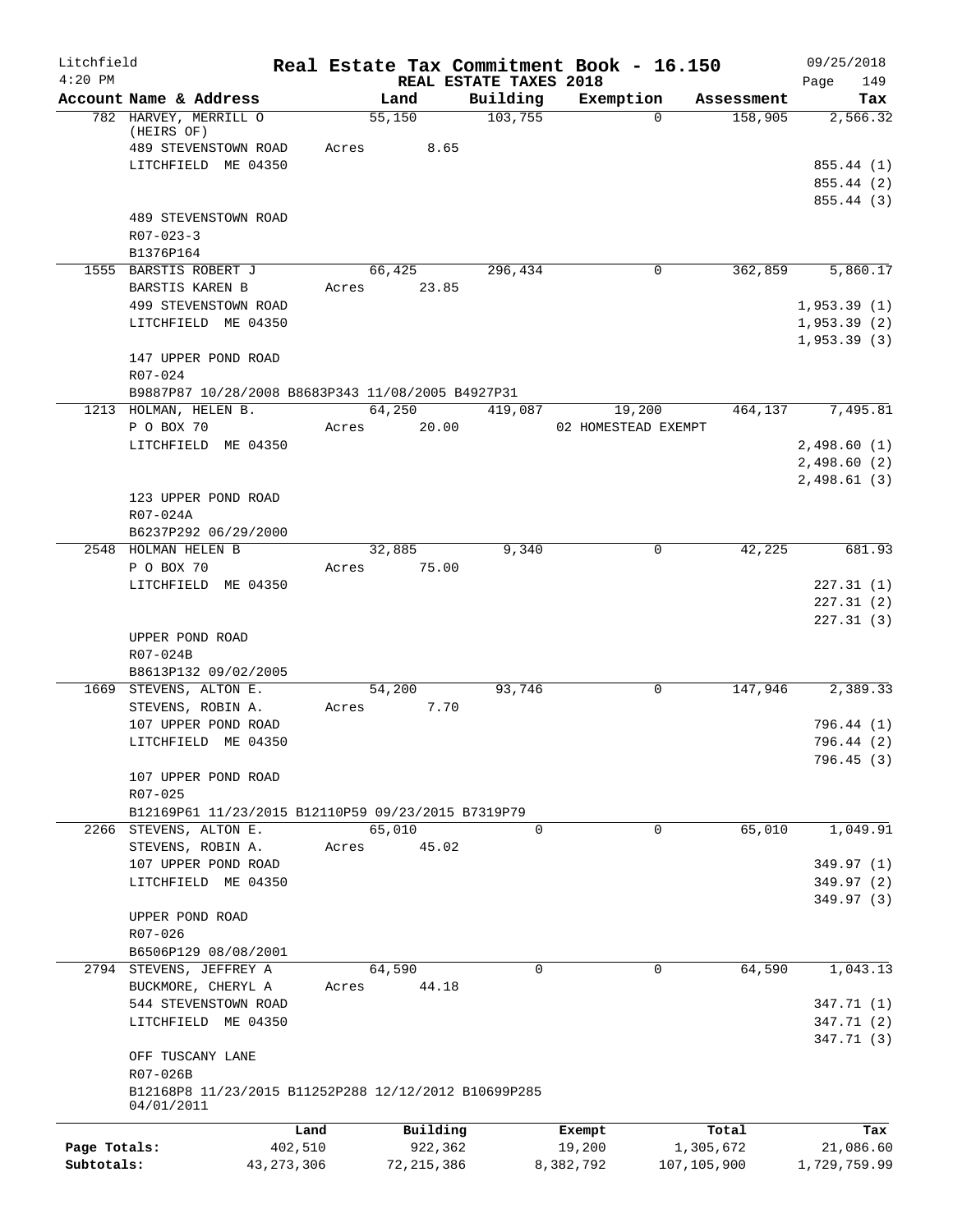| Litchfield |                                                                                                             |                |                        | Real Estate Tax Commitment Book - 16.150 |         | 09/25/2018               |
|------------|-------------------------------------------------------------------------------------------------------------|----------------|------------------------|------------------------------------------|---------|--------------------------|
| $4:20$ PM  |                                                                                                             |                | REAL ESTATE TAXES 2018 |                                          |         | 150<br>Page              |
|            | Account Name & Address                                                                                      | Land           |                        | Building Exemption Assessment            |         | Tax                      |
|            | 1677 STEVENS JR, EDWARD H                                                                                   | 52,500         | 71,379                 | 19,200                                   | 104,679 | 1,690.57                 |
|            | 89 UPPER POND ROAD                                                                                          | Acres 6.00     |                        | 02 HOMESTEAD EXEMPT                      |         |                          |
|            | LITCHFIELD ME 04350                                                                                         |                |                        |                                          |         | 563.52(1)                |
|            |                                                                                                             |                |                        |                                          |         | 563.52(2)                |
|            |                                                                                                             |                |                        |                                          |         | 563.53(3)                |
|            | 89 UPPER POND ROAD<br>R07-027                                                                               |                |                        |                                          |         |                          |
|            | B6506P126 08/13/2002 B1596P498                                                                              |                |                        |                                          |         |                          |
|            | 1676 STEVENS JR, EDWARD H                                                                                   | 31,500         | $\Omega$               | 0                                        | 31,500  | 508.72                   |
|            | 89 UPPER POND ROAD                                                                                          | Acres 33.00    |                        |                                          |         |                          |
|            | LITCHFIELD ME 04350                                                                                         |                |                        |                                          |         | 169.57(1)                |
|            |                                                                                                             |                |                        |                                          |         | 169.57(2)                |
|            |                                                                                                             |                |                        |                                          |         | 169.58(3)                |
|            | OFF UPPER POND ROAD                                                                                         |                |                        |                                          |         |                          |
|            | R07-028                                                                                                     |                |                        |                                          |         |                          |
|            | B1537P622                                                                                                   |                |                        |                                          |         |                          |
|            | 1509 RODMAN, GERALD                                                                                         | 53,200         | 124,900                | 19,200                                   | 158,900 | 2,566.23                 |
|            | 65 UPPER POND ROAD                                                                                          | Acres 6.70     |                        | 02 HOMESTEAD EXEMPT                      |         |                          |
|            | LITCHFIELD ME 04350                                                                                         |                |                        |                                          |         | 855.41 (1)               |
|            |                                                                                                             |                |                        |                                          |         | 855.41(2)                |
|            |                                                                                                             |                |                        |                                          |         | 855.41 (3)               |
|            | 65 UPPER POND ROAD                                                                                          |                |                        |                                          |         |                          |
|            | R07-029                                                                                                     |                |                        |                                          |         |                          |
|            | B2335P316                                                                                                   |                |                        |                                          |         |                          |
|            | 1638 SNOW SR, JOHN F                                                                                        | 70, 355        | 217,849                | 24,960                                   |         | 263, 244 4, 251.39       |
|            | 43 UPPER POND ROAD                                                                                          | Acres 33.94    |                        | 02 HOMESTEAD EXEMPT                      |         |                          |
|            | LITCHFIELD ME 04350                                                                                         |                |                        | 03 VETERANS EXEMPT                       |         | 1,417.13(1)              |
|            |                                                                                                             |                |                        |                                          |         | 1,417.13(2)              |
|            |                                                                                                             |                |                        |                                          |         | 1,417.13(3)              |
|            | 43 UPPER POND ROAD                                                                                          |                |                        |                                          |         |                          |
|            | $R07 - 030$                                                                                                 |                |                        |                                          |         |                          |
|            | B12704P186 08/09/2017 B12584P185 04/21/2017 B2278P46                                                        |                |                        |                                          |         |                          |
|            | 523 CASKIN SR, PATRICK J                                                                                    | 43,750 140,771 |                        | 19,200<br>02 HOMESTEAD EXEMPT            | 165,321 | 2,669.93                 |
|            | CASKIN JANET                                                                                                | Acres 2.50     |                        |                                          |         |                          |
|            | 25 UPPER POND ROAD<br>LITCHFIELD ME 04350                                                                   |                |                        |                                          |         | 889.98 (1)<br>889.98 (2) |
|            |                                                                                                             |                |                        |                                          |         | 889.97 (3)               |
|            | 25 UPPER POND ROAD                                                                                          |                |                        |                                          |         |                          |
|            | R07-030A                                                                                                    |                |                        |                                          |         |                          |
|            | B5873P301 02/11/1999                                                                                        |                |                        |                                          |         |                          |
|            | 2064 CHAREST, LACEY L.                                                                                      | 45,000         | 183,978                | $\mathbf 0$                              | 228,978 | 3,697.99                 |
|            | 12A FALMOUTH STREET                                                                                         | 3.00<br>Acres  |                        |                                          |         |                          |
|            | BELMONT MA 02478                                                                                            |                |                        |                                          |         | 1,232.66(1)              |
|            |                                                                                                             |                |                        |                                          |         | 1,232.66(2)              |
|            |                                                                                                             |                |                        |                                          |         | 1,232.67(3)              |
|            | 55 UPPER POND ROAD                                                                                          |                |                        |                                          |         |                          |
|            | R07-030B                                                                                                    |                |                        |                                          |         |                          |
|            | B12178P306 11/20/2015 B11998P281 04/02/2015                                                                 |                |                        |                                          |         |                          |
|            | B11928P155 02/04/2015 B11299P47 02/05/2013 B9832P46<br>08/21/2008 B9812P113 08/04/2008 B5465P298 10/03/1997 |                |                        |                                          |         |                          |

|              | Land       | Building   | Exempt    | Total       | Tax          |
|--------------|------------|------------|-----------|-------------|--------------|
| Page Totals: | 296,305    | 738,877    | 82,560    | 952,622     | 15,384.83    |
| Subtotals:   | 43,569,611 | 72,954,263 | 8,465,352 | 108,058,522 | 1,745,144.82 |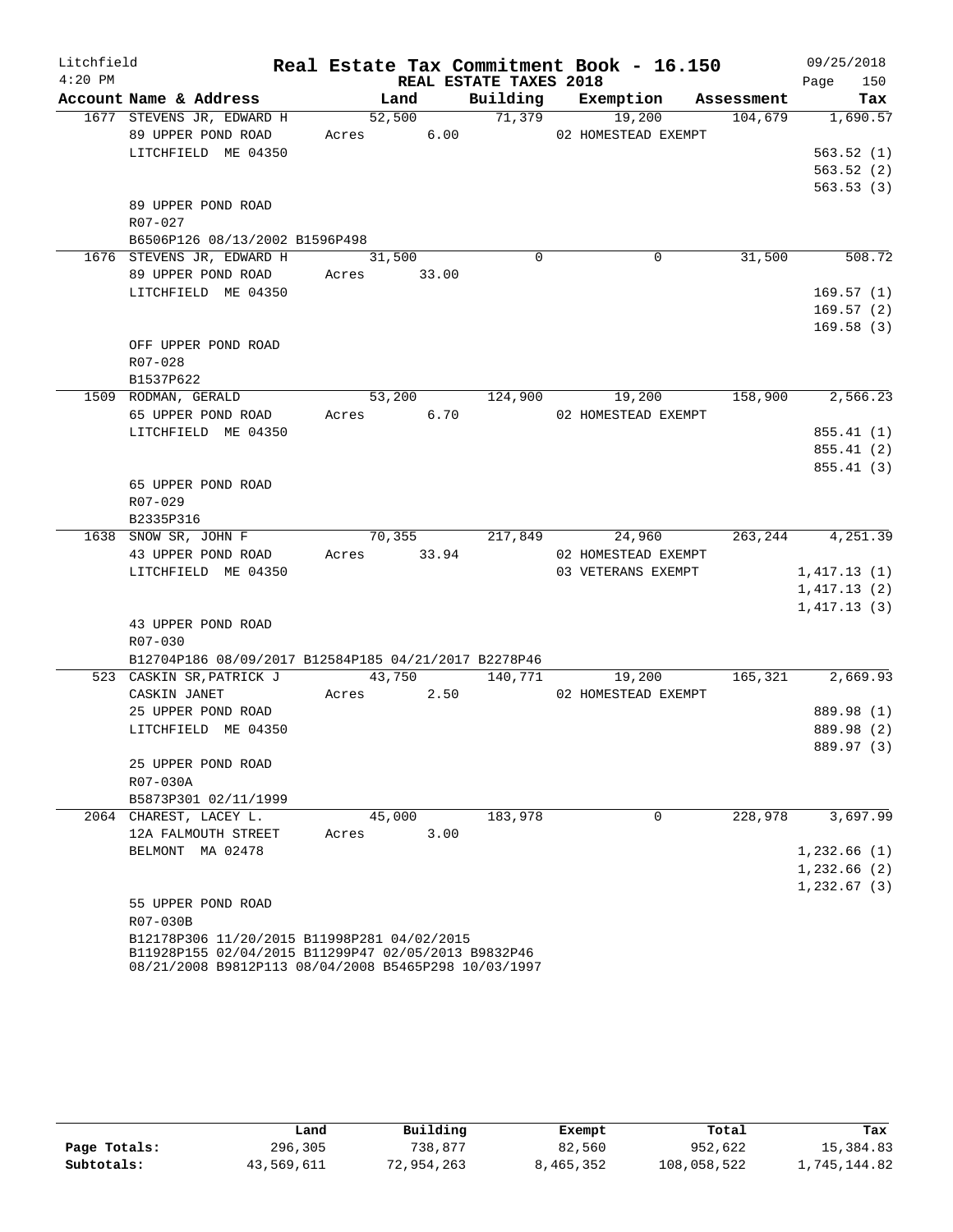| Litchfield   |                                                                    |            |       |            |         |                                    | Real Estate Tax Commitment Book - 16.150 |             | 09/25/2018         |
|--------------|--------------------------------------------------------------------|------------|-------|------------|---------|------------------------------------|------------------------------------------|-------------|--------------------|
| $4:20$ PM    | Account Name & Address                                             |            |       | Land       |         | REAL ESTATE TAXES 2018<br>Building | Exemption                                | Assessment  | Page<br>151<br>Tax |
|              | 2063 ST.PIERRE, ROBERT                                             |            |       | 44,250     |         | 211,705                            | 24,960                                   | 230,995     | 3,730.57           |
|              | ST.PIERRE, LINDA                                                   |            | Acres |            | 2.70    |                                    | 02 HOMESTEAD EXEMPT                      |             |                    |
|              | 479 PLAINS ROAD                                                    |            |       |            |         |                                    | 12 WW2 Vet Res.                          |             | 1,243.52(1)        |
|              | LITCHFIELD ME 04350                                                |            |       |            |         |                                    |                                          |             | 1, 243.52(2)       |
|              |                                                                    |            |       |            |         |                                    |                                          |             | 1, 243.53(3)       |
|              | 479 PLAINS ROAD                                                    |            |       |            |         |                                    |                                          |             |                    |
|              | R07-030C                                                           |            |       |            |         |                                    |                                          |             |                    |
|              | B10894P215 11/22/2011 B8936P263 06/09/2006 B5465P300<br>10/15/2004 |            |       |            |         |                                    |                                          |             |                    |
|              | 2695 ALBERT, MICHAEL N                                             |            |       | 42,650     |         | 145,618                            | 0                                        | 188,268     | 3,040.53           |
|              | ALBERT, HEATHER E                                                  |            | Acres |            | 2.06    |                                    |                                          |             |                    |
|              | 27 TUSCANY LANE                                                    |            |       |            |         |                                    |                                          |             | 1,013.51(1)        |
|              | LITCHFIELD ME 04350                                                |            |       |            |         |                                    |                                          |             | 1,013.51(2)        |
|              | 27 TUSCANY LANE                                                    |            |       |            |         |                                    |                                          |             | 1,013.51(3)        |
|              | R07-030D                                                           |            |       |            |         |                                    |                                          |             |                    |
|              | B9495P92 09/11/2007                                                |            |       |            |         |                                    |                                          |             |                    |
|              | 45 VACHON, COREY M.                                                |            |       | 42,775     |         | 166,526                            | $\mathbf 0$                              | 209,301     | 3,380.21           |
|              | CHARTIER, PATRICIA C.                                              |            | Acres |            | 2.11    |                                    |                                          |             |                    |
|              | 3 UPPER POND ROAD                                                  |            |       |            |         |                                    |                                          |             | 1, 126.74(1)       |
|              | LITCHFIELD ME 04350                                                |            |       |            |         |                                    |                                          |             | 1, 126.74(2)       |
|              |                                                                    |            |       |            |         |                                    |                                          |             | 1, 126.73(3)       |
|              | 3 UPPER POND ROAD                                                  |            |       |            |         |                                    |                                          |             |                    |
|              | R07-031                                                            |            |       |            |         |                                    |                                          |             |                    |
|              | B11160P45 09/05/2012 B9801P308 07/24/2008 B5389P296<br>02/04/2005  |            |       |            |         |                                    |                                          |             |                    |
|              | 2428 CASKIN, PATRICK J SR                                          |            |       | 35,500     |         | 0                                  | 0                                        | 35,500      | 573.32             |
|              | CASKIN, JANET L                                                    |            | Acres |            | 4.00    |                                    |                                          |             |                    |
|              | 25 UPPER POND ROAD                                                 |            |       |            |         |                                    |                                          |             | 191.11(1)          |
|              | LITCHFIELD ME 04350                                                |            |       |            |         |                                    |                                          |             | 191.11(2)          |
|              |                                                                    |            |       |            |         |                                    |                                          |             | 191.10(3)          |
|              | PLAINS ROAD                                                        |            |       |            |         |                                    |                                          |             |                    |
|              | R07-031A-2                                                         |            |       |            |         |                                    |                                          |             |                    |
|              | B9653P325 03/03/2008 B8151P62 10/05/2004                           |            |       |            |         |                                    |                                          |             |                    |
|              | 2594 KEBCO PROPERTIES LLC                                          |            |       | 36,050     |         | $\mathbf 0$                        | 0                                        | 36.050      | 582.21             |
|              | 51 POND ROAD                                                       |            | Acres |            | 4.22    |                                    |                                          |             |                    |
|              | BOWDOINHAM ME 04008                                                |            |       |            |         |                                    |                                          |             | 194.07(1)          |
|              |                                                                    |            |       |            |         |                                    |                                          |             | 194.07 (2)         |
|              |                                                                    |            |       |            |         |                                    |                                          |             | 194.07 (3)         |
|              | PLAINS ROAD<br>R07-031A-3                                          |            |       |            |         |                                    |                                          |             |                    |
|              | B9563P103 11/13/2007 B8151P62                                      |            |       |            |         |                                    |                                          |             |                    |
|              | 2595 BOUCHER KENNETH E                                             |            |       | 48,475     |         | 192,433                            | 0                                        | 240,908     | 3,890.66           |
|              | 487 PLAINS ROAD                                                    |            | Acres |            | 4.39    |                                    |                                          |             |                    |
|              | LITCHFIELD ME 04350                                                |            |       |            |         |                                    |                                          |             | 1, 296.89(1)       |
|              |                                                                    |            |       |            |         |                                    |                                          |             | 1, 296.89(2)       |
|              |                                                                    |            |       |            |         |                                    |                                          |             | 1,296.88(3)        |
|              | 487 PLAINS ROAD                                                    |            |       |            |         |                                    |                                          |             |                    |
|              | R07-031A-4                                                         |            |       |            |         |                                    |                                          |             |                    |
|              | B9563P105 11/13/2007                                               |            |       |            |         |                                    |                                          |             |                    |
|              | 2596 NEWENDYKE MELVIN                                              |            |       | 3,623      |         | $\mathbf 0$                        | $\mathbf 0$                              | 3,623       | 58.51              |
|              | NEWENDYKE CORY                                                     |            | Acres |            | 4.29    |                                    |                                          |             |                    |
|              | 84 SMALL ROAD                                                      |            |       |            |         |                                    |                                          |             | 19.50(1)           |
|              | LITCHFIELD ME 04350                                                |            |       |            |         |                                    |                                          |             | 19.50(2)           |
|              | PLAINS ROAD                                                        |            |       |            |         |                                    |                                          |             | 19.51(3)           |
|              | R07-031A-5                                                         |            |       |            |         |                                    |                                          |             |                    |
|              |                                                                    |            |       |            |         |                                    |                                          |             |                    |
|              |                                                                    | Land       |       | Building   |         |                                    | Exempt                                   | Total       | Tax                |
| Page Totals: |                                                                    | 253,323    |       |            | 716,282 |                                    | 24,960                                   | 944,645     | 15,256.01          |
| Subtotals:   |                                                                    | 43,822,934 |       | 73,670,545 |         |                                    | 8,490,312                                | 109,003,167 | 1,760,400.83       |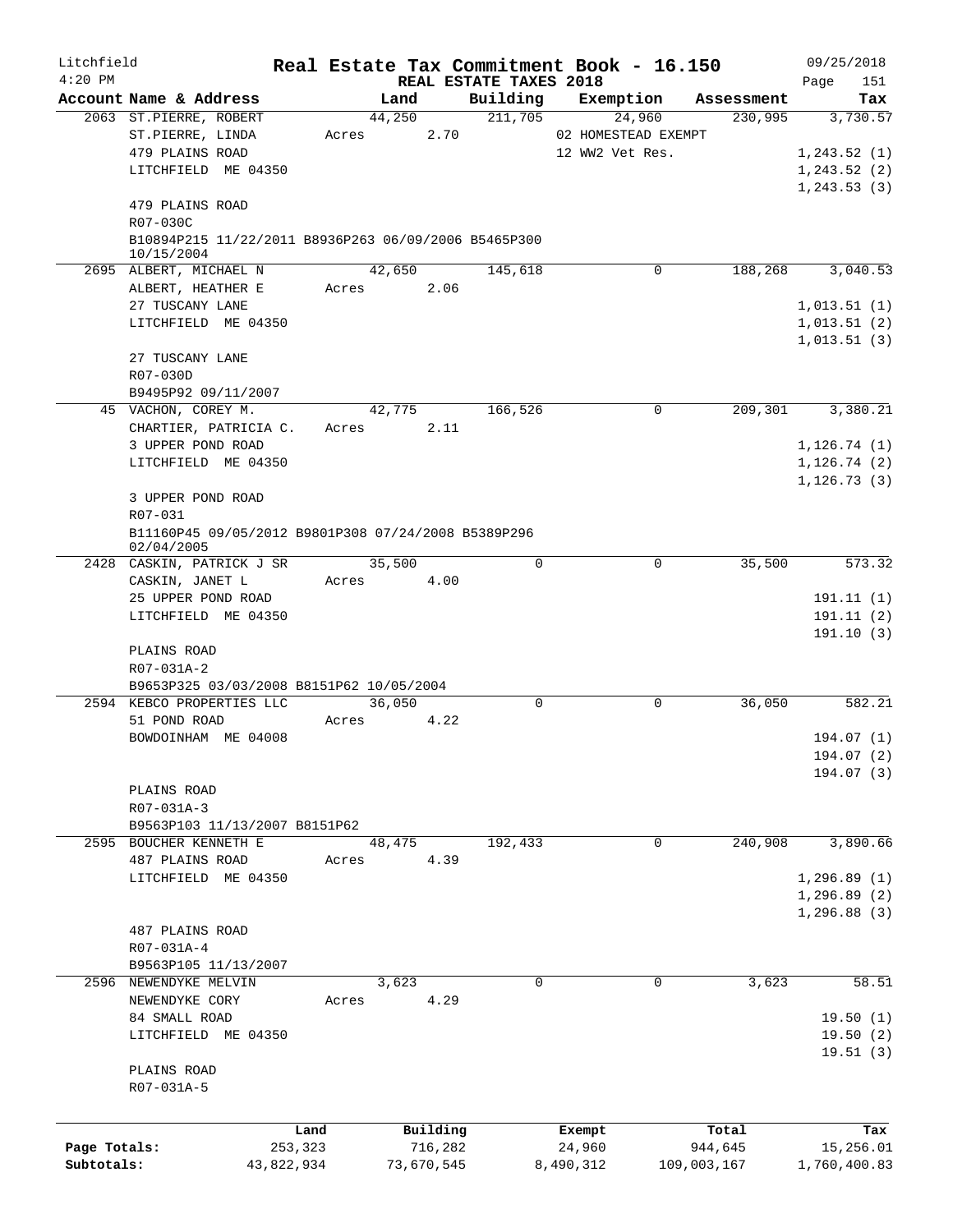| Litchfield |                                                                     |       |        |                        | Real Estate Tax Commitment Book - 16.150 |            | 09/25/2018  |
|------------|---------------------------------------------------------------------|-------|--------|------------------------|------------------------------------------|------------|-------------|
| $4:20$ PM  |                                                                     |       |        | REAL ESTATE TAXES 2018 |                                          |            | 152<br>Page |
|            | Account Name & Address                                              |       | Land   | Building               | Exemption                                | Assessment | Tax         |
|            | 191 BOWEN, DONALD E                                                 |       | 57,270 | 98,043                 | 24,960                                   | 130,353    | 2,105.20    |
|            | 437 PLAINS ROAD                                                     | Acres | 10.77  |                        | 02 HOMESTEAD EXEMPT                      |            |             |
|            | LITCHFIELD ME 04350                                                 |       |        |                        | 03 VETERANS EXEMPT                       |            | 701.73(1)   |
|            |                                                                     |       |        |                        |                                          |            | 701.73(2)   |
|            |                                                                     |       |        |                        |                                          |            | 701.74(3)   |
|            | 437 PLAINS ROAD                                                     |       |        |                        |                                          |            |             |
|            | R07-032                                                             |       |        |                        |                                          |            |             |
|            | B1666P335                                                           |       |        |                        |                                          |            |             |
|            | 164 PATENAUDE, EMILE A.                                             |       | 43,825 | 107,355                | $\mathbf 0$                              | 151,180    | 2,441.56    |
|            | PATENAUDE, CAROL J.                                                 | Acres | 4.00   |                        |                                          |            |             |
|            | 395 PLAINS ROAD                                                     |       |        |                        |                                          |            | 813.85(1)   |
|            | LITCHFIELD ME 04350                                                 |       |        |                        |                                          |            | 813.85(2)   |
|            |                                                                     |       |        |                        |                                          |            | 813.86 (3)  |
|            | 395 PLAINS ROAD                                                     |       |        |                        |                                          |            |             |
|            | R07-033                                                             |       |        |                        |                                          |            |             |
|            | B11077P241 06/15/2012 B11067P311 06/05/2012                         |       |        |                        |                                          |            |             |
|            | B11067P308 06/02/2012 B10008P168 03/12/2009<br>B1603P680 11/20/1972 |       |        |                        |                                          |            |             |
|            | 2341 GARDNER, DAVID & SUSAN                                         |       | 42,130 | 68,334                 | 24,960                                   | 85,504     | 1,380.89    |
|            | 25 BIRDHOUSE LANE                                                   | Acres | 19.98  |                        | 12 WW2 Vet Res.                          |            |             |
|            | LITCHFIELD ME 04350                                                 |       |        |                        | 02 HOMESTEAD EXEMPT                      |            | 460.30(1)   |
|            |                                                                     |       |        |                        |                                          |            | 460.30(2)   |
|            |                                                                     |       |        |                        |                                          |            | 460.29(3)   |
|            | 25 BIRDHOUSE LANE                                                   |       |        |                        |                                          |            |             |
|            | R07-033A                                                            |       |        |                        |                                          |            |             |
|            | B11387P93 05/16/2013 B11067P311 06/05/2012                          |       |        |                        |                                          |            |             |
|            | B11067P308 06/02/2012 B7551P205 08/04/2003                          |       |        |                        |                                          |            |             |
|            | 2751 LEVESQUE, JOSHUAR.                                             |       | 42,550 | 24,920                 | 0                                        | 67,470     | 1,089.64    |
|            | <b>48 BIRDHOUSE LANE</b>                                            | Acres | 2.02   |                        |                                          |            |             |
|            | LITCHFIELD ME 04350                                                 |       |        |                        |                                          |            | 363.21(1)   |
|            |                                                                     |       |        |                        |                                          |            | 363.21(2)   |
|            |                                                                     |       |        |                        |                                          |            | 363.22(3)   |
|            | 48 BIRDHOUSE LANE                                                   |       |        |                        |                                          |            |             |
|            | R07-033B                                                            |       |        |                        |                                          |            |             |
|            | B12112P157 09/18/2015 B10203P252 09/04/2009                         |       |        |                        |                                          |            |             |
|            | 1604 AMES, DOUGLAS & MAE                                            |       | 62,600 | 11,576                 | $\Omega$                                 | 74,176     | 1,197.94    |
|            | 404 RICHMOND ROAD                                                   | Acres | 45.00  |                        |                                          |            |             |
|            | LITCHFIELD ME 04350                                                 |       |        |                        |                                          |            | 399.31 (1)  |
|            |                                                                     |       |        |                        |                                          |            | 399.31 (2)  |
|            |                                                                     |       |        |                        |                                          |            | 399.32 (3)  |
|            | 373 PLAINS ROAD                                                     |       |        |                        |                                          |            |             |
|            | R07-034                                                             |       |        |                        |                                          |            |             |
|            | B4933P33                                                            |       |        |                        |                                          |            |             |
|            | 1179 MCCARTY, WALTER E. &<br><b>BARBARA TRUST</b>                   |       | 49,750 | 118,527                | $\Omega$                                 | 168,277    | 2,717.67    |
|            | CONDON, TANYA LEE,<br>TRUSTEE                                       | Acres | 4.90   |                        |                                          |            |             |
|            | 74 BEECH STREET                                                     |       |        |                        |                                          |            | 905.89(1)   |
|            | CHELSEA ME 04330                                                    |       |        |                        |                                          |            | 905.89(2)   |
|            |                                                                     |       |        |                        |                                          |            | 905.89(3)   |
|            | 307 PLAINS ROAD                                                     |       |        |                        |                                          |            |             |
|            | R07-035                                                             |       |        |                        |                                          |            |             |
|            | B10114P215 06/17/2009 B1544P14 04/12/1971                           |       |        |                        |                                          |            |             |

|              | Land         | Building   | Exempt    | Total       | Tax          |
|--------------|--------------|------------|-----------|-------------|--------------|
| Page Totals: | 298,125      | 428,755    | 49,920    | 676,960     | 10,932.90    |
| Subtotals:   | 44, 121, 059 | 74,099,300 | 8,540,232 | 109,680,127 | 1,771,333.73 |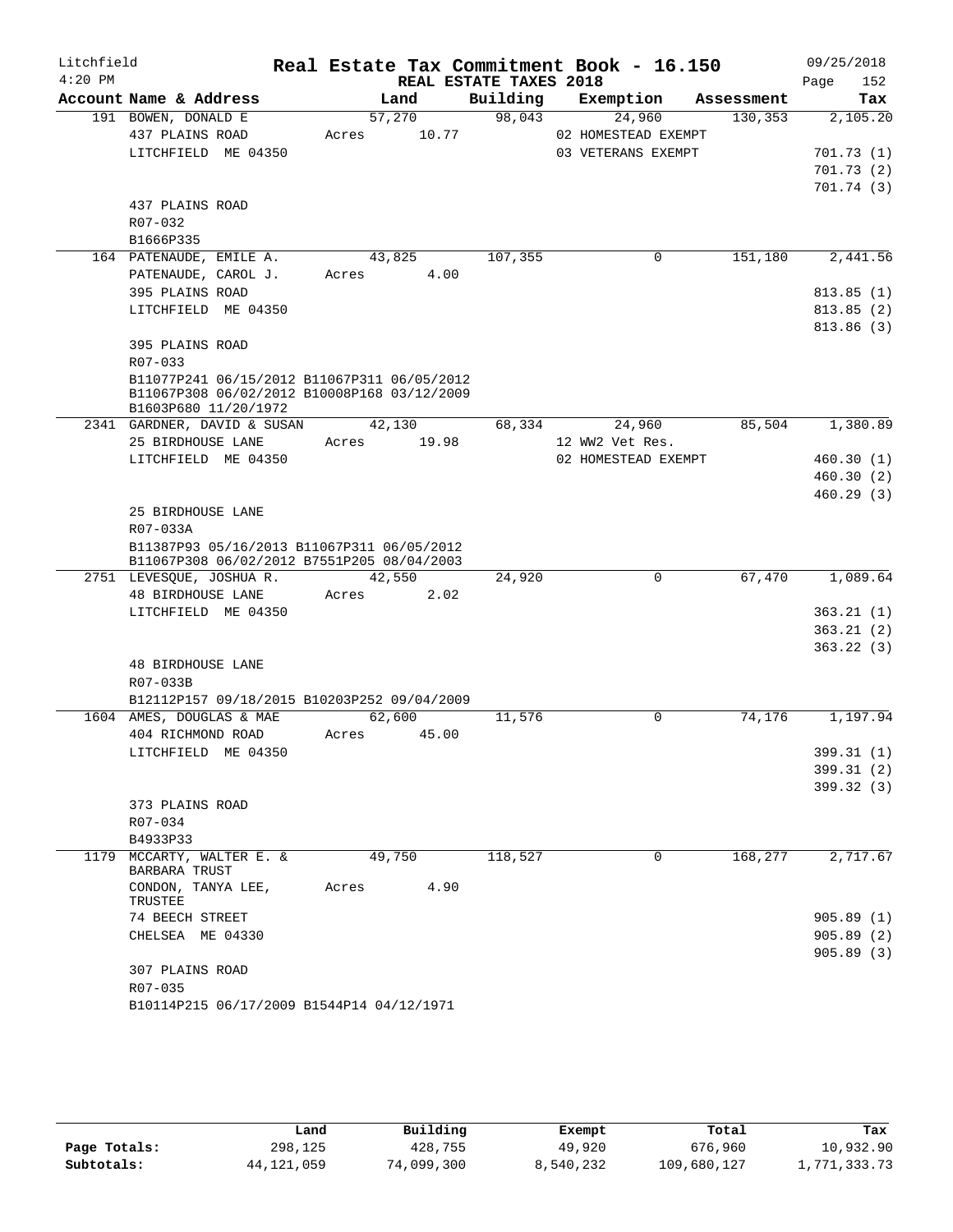| Litchfield |                                                                                      |       |             |                        | Real Estate Tax Commitment Book - 16.150 |                  | 09/25/2018                 |
|------------|--------------------------------------------------------------------------------------|-------|-------------|------------------------|------------------------------------------|------------------|----------------------------|
| $4:20$ PM  |                                                                                      |       |             | REAL ESTATE TAXES 2018 |                                          |                  | 153<br>Page                |
|            | Account Name & Address                                                               |       | Land        | Building               | Exemption                                | Assessment       | <b>Tax</b>                 |
|            | 1550 RUSSELL, MARK                                                                   |       | 59,750      | 15,586                 | $\Omega$                                 | 75,336           | 1,216.68                   |
|            | RUSSELL, VICKI L.                                                                    |       | Acres 14.00 |                        |                                          |                  |                            |
|            | 284 PLAINS ROAD                                                                      |       |             |                        |                                          |                  | 405.56(1)                  |
|            | LITCHFIELD ME 04350                                                                  |       |             |                        |                                          |                  | 405.56(2)                  |
|            |                                                                                      |       |             |                        |                                          |                  | 405.56(3)                  |
|            | 279 PLAINS ROAD<br>R07-036                                                           |       |             |                        |                                          |                  |                            |
|            | B12045P202 07/20/2015 B2317P269                                                      |       |             |                        |                                          |                  |                            |
|            | 832 HILL, DONALD E                                                                   |       | 41,750      |                        | 47,292                                   | 69,842<br>19,200 | 1,127.95                   |
|            | 36 SMALL ROAD                                                                        | Acres | 1.70        |                        | 02 HOMESTEAD EXEMPT                      |                  |                            |
|            | LITCHFIELD ME 04350                                                                  |       |             |                        |                                          |                  | 375.98(1)                  |
|            |                                                                                      |       |             |                        |                                          |                  | 375.98(2)                  |
|            |                                                                                      |       |             |                        |                                          |                  | 375.99(3)                  |
|            | 36 SMALL ROAD                                                                        |       |             |                        |                                          |                  |                            |
|            | R07-037                                                                              |       |             |                        |                                          |                  |                            |
|            | B2624P181                                                                            |       |             |                        |                                          |                  |                            |
|            | 1833 NEWENDYKE, BARBARA W & 109,000                                                  |       |             | 409,784                | 19,200                                   | 499,584          | 8,068.28                   |
|            | MELVIN                                                                               |       |             |                        |                                          |                  |                            |
|            | 84 SMALL ROAD<br>LITCHFIELD ME 04350                                                 | Acres | 171.00      |                        | 02 HOMESTEAD EXEMPT                      |                  |                            |
|            |                                                                                      |       |             |                        |                                          |                  | 2,689.43(1)<br>2,689.43(2) |
|            |                                                                                      |       |             |                        |                                          |                  | 2,689.42(3)                |
|            | 84 SMALL ROAD                                                                        |       |             |                        |                                          |                  |                            |
|            | R07-038                                                                              |       |             |                        |                                          |                  |                            |
|            | B956P254 04/28/2004                                                                  |       |             |                        |                                          |                  |                            |
|            | 1834 WEEKS OWEN L                                                                    |       |             | 74,500 132,437         | 19,200                                   |                  | 187,737 3,031.95           |
|            | WEEKS PHYLLIS H                                                                      |       | Acres 40.00 |                        | 02 HOMESTEAD EXEMPT                      |                  |                            |
|            | 117 SMALL ROAD                                                                       |       |             |                        |                                          |                  | 1,010.65(1)                |
|            | LITCHFIELD ME 04350                                                                  |       |             |                        |                                          |                  | 1,010.65(2)                |
|            |                                                                                      |       |             |                        |                                          |                  | 1,010.65(3)                |
|            | 117 SMALL ROAD                                                                       |       |             |                        |                                          |                  |                            |
|            | R07-039                                                                              |       |             |                        |                                          |                  |                            |
|            | B9146P55 11/09/2006 B9146P53 11/09/2006 B7951P339<br>04/28/2004 B5397P175 07/08/1997 |       |             |                        |                                          |                  |                            |
|            | 1297 ROBBINS III WILLIAM C                                                           |       | 93,614      | 66,152                 | $\mathbf 0$                              | 159,766          | 2,580.22                   |
|            | LEVASSEUR AMIE L                                                                     | Acres | 41.00       |                        |                                          |                  |                            |
|            | 47 SMALL ROAD                                                                        |       |             |                        |                                          |                  | 860.07(1)                  |
|            | LITCHFIELD ME 04350                                                                  |       |             |                        |                                          |                  | 860.07 (2)                 |
|            |                                                                                      |       |             |                        |                                          |                  | 860.08(3)                  |
|            | 47 SMALL ROAD                                                                        |       |             |                        |                                          |                  |                            |
|            | R07-040                                                                              |       |             |                        |                                          |                  |                            |
|            | B9133P41 11/02/2006 B8145P161 10/01/2004 B8116P249                                   |       |             |                        |                                          |                  |                            |
|            | 09/18/2004 B6897P343<br>451 PARKER GARY A                                            |       | 70,650      | 117,688                | 19,200                                   | 169,138          | 2,731.58                   |
|            | PARKER MARILYN A                                                                     | Acres | 32.30       |                        | 02 HOMESTEAD EXEMPT                      |                  |                            |
|            | 33 SMALL ROAD                                                                        |       |             |                        |                                          |                  | 910.53(1)                  |
|            | LITCHFIELD ME 04350                                                                  |       |             |                        |                                          |                  | 910.53(2)                  |
|            |                                                                                      |       |             |                        |                                          |                  | 910.52(3)                  |
|            | 33 SMALL ROAD                                                                        |       |             |                        |                                          |                  |                            |
|            | R07-041                                                                              |       |             |                        |                                          |                  |                            |
|            | B8711P78 11/30/2005 B4841P54                                                         |       |             |                        |                                          |                  |                            |

|              | Land       | Building   | Exempt    | Total       | Tax          |
|--------------|------------|------------|-----------|-------------|--------------|
| Page Totals: | 449,264    | 788,939    | 76,800    | 1,161,403   | 18,756.66    |
| Subtotals:   | 44,570,323 | 74,888,239 | 8,617,032 | 110,841,530 | 1,790,090.39 |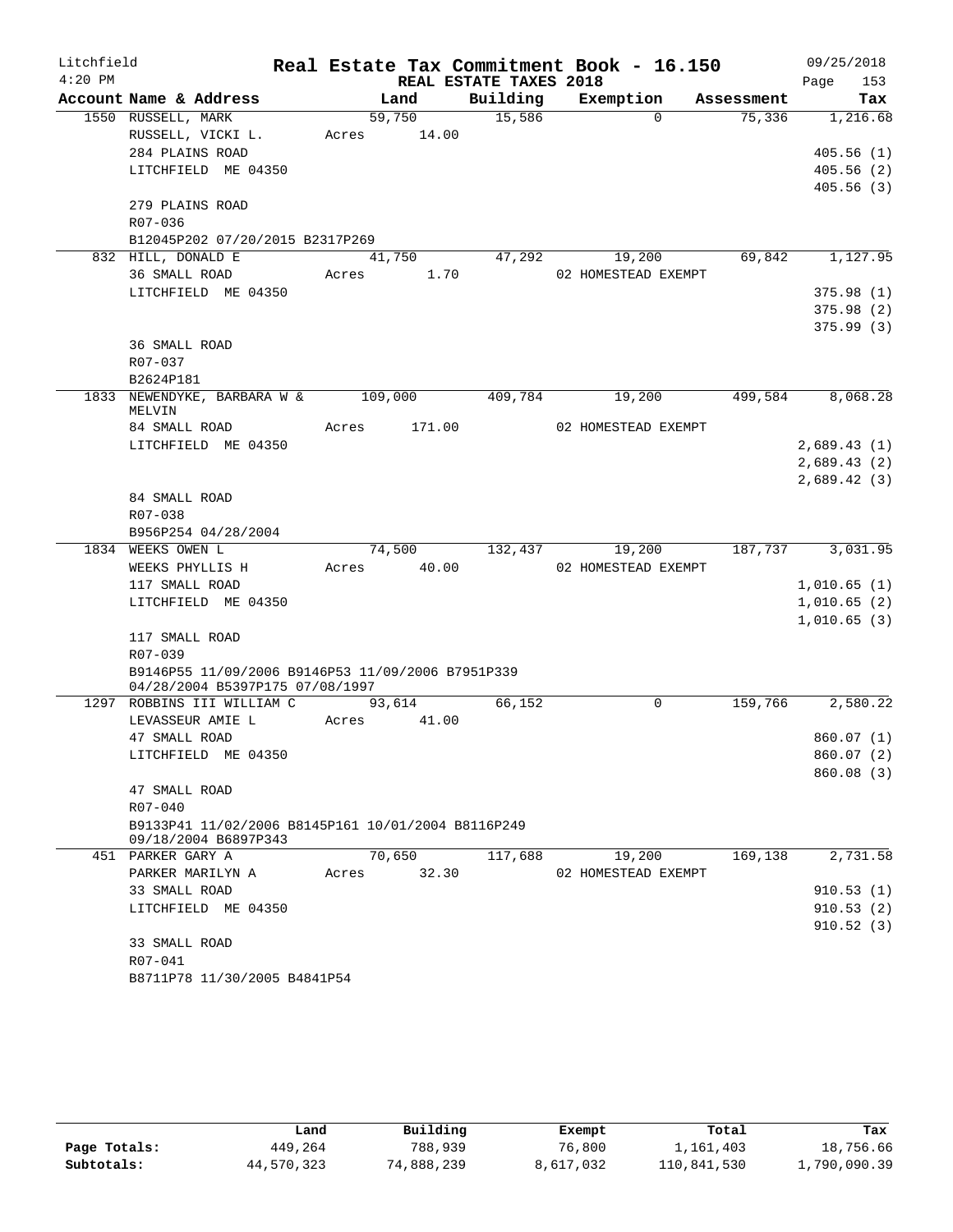| Litchfield   |                                                      |            |       |             |              |                                    | Real Estate Tax Commitment Book - 16.150 |             |             |      | 09/25/2018   |
|--------------|------------------------------------------------------|------------|-------|-------------|--------------|------------------------------------|------------------------------------------|-------------|-------------|------|--------------|
| $4:20$ PM    | Account Name & Address                               |            |       | Land        |              | REAL ESTATE TAXES 2018<br>Building | Exemption                                |             | Assessment  | Page | 154<br>Tax   |
|              | 139 HILL, CHADD                                      |            |       | 49,850      |              | 11,232                             |                                          | $\Omega$    | 61,082      |      | 986.47       |
|              | 68 GETCHELL LANE                                     |            | Acres |             | 4.94         |                                    |                                          |             |             |      |              |
|              | LITCHFIELD ME 04350                                  |            |       |             |              |                                    |                                          |             |             |      | 328.82(1)    |
|              |                                                      |            |       |             |              |                                    |                                          |             |             |      | 328.82(2)    |
|              |                                                      |            |       |             |              |                                    |                                          |             |             |      | 328.83(3)    |
|              | 3 SMALL ROAD                                         |            |       |             |              |                                    |                                          |             |             |      |              |
|              | R07-042                                              |            |       |             |              |                                    |                                          |             |             |      |              |
|              | B12362P334 07/22/2016 B9188P165 12/15/2006 B9188P163 |            |       |             |              |                                    |                                          |             |             |      |              |
|              | 12/15/2006 B1123P371 01/18/1982                      |            |       |             |              |                                    |                                          |             |             |      |              |
|              | 2923 HILL, JENNIFER A.                               |            |       | 35,650      |              | $\Omega$                           |                                          | 0           | 35,650      |      | 575.75       |
|              | 68 GETCH-HILL ROAD                                   |            | Acres |             | 4.06         |                                    |                                          |             |             |      |              |
|              | Litchfield ME 04350                                  |            |       |             |              |                                    |                                          |             |             |      | 191.92(1)    |
|              |                                                      |            |       |             |              |                                    |                                          |             |             |      | 191.92(2)    |
|              |                                                      |            |       |             |              |                                    |                                          |             |             |      | 191.91(3)    |
|              | SMALL ROAD                                           |            |       |             |              |                                    |                                          |             |             |      |              |
|              | R07-042-A                                            |            |       |             |              |                                    |                                          |             |             |      |              |
|              | B12775P194 11/13/2017                                |            |       |             |              | 0                                  |                                          | 0           | 48,000      |      | 775.20       |
|              | 2298 LAMOREAU BRYAN                                  |            |       | 48,000      |              |                                    |                                          |             |             |      |              |
|              | LAMOREAU TRUDY                                       |            | Acres |             | 4.20         |                                    |                                          |             |             |      |              |
|              | 205 PLAINS ROAD                                      |            |       |             |              |                                    |                                          |             |             |      | 258.40(1)    |
|              | LITCHFIELD ME 04350                                  |            |       |             |              |                                    |                                          |             |             |      | 258.40(2)    |
|              | 215 PLAINS ROAD                                      |            |       |             |              |                                    |                                          |             |             |      | 258.40(3)    |
|              |                                                      |            |       |             |              |                                    |                                          |             |             |      |              |
|              | R07-044                                              |            |       |             |              |                                    |                                          |             |             |      |              |
|              | B8766P292 01/13/2006 B7075P185                       |            |       |             |              |                                    |                                          | $\mathbf 0$ | 86,946      |      |              |
|              | 1188 MCFEE, LISA<br>223 PLAINS ROAD                  |            | Acres | 40,000      | 1.00         | 46,946                             |                                          |             |             |      | 1,404.18     |
|              | LITCHFIELD ME 04350                                  |            |       |             |              |                                    |                                          |             |             |      | 468.06(1)    |
|              |                                                      |            |       |             |              |                                    |                                          |             |             |      | 468.06(2)    |
|              |                                                      |            |       |             |              |                                    |                                          |             |             |      | 468.06(3)    |
|              | 223 PLAINS ROAD                                      |            |       |             |              |                                    |                                          |             |             |      |              |
|              | R07-044A                                             |            |       |             |              |                                    |                                          |             |             |      |              |
|              | B7075P183 10/21/2004                                 |            |       |             |              |                                    |                                          |             |             |      |              |
|              | 2847 ROGERS, JOHN                                    |            |       | $\mathbf 0$ |              | 8,626                              | 8,626                                    |             | $\mathbf 0$ |      | 0.00         |
|              | 215 PLAINS ROAD                                      |            |       |             |              |                                    | 02 HOMESTEAD EXEMPT                      |             |             |      |              |
|              | LITCHFIELD ME 04350                                  |            |       |             |              |                                    |                                          |             |             |      |              |
|              |                                                      |            |       |             |              |                                    |                                          |             |             |      |              |
|              |                                                      |            |       |             |              |                                    |                                          |             |             |      |              |
|              | 215 PLAINS ROAD                                      |            |       |             |              |                                    |                                          |             |             |      |              |
|              | R07-044-ON                                           |            |       |             |              |                                    |                                          |             |             |      |              |
| 987          | LAMOREAU, BRYAN T &                                  |            |       | 42,000      |              | 110,261                            | 19,200                                   |             | 133,061     |      | 2,148.94     |
|              | TRUDY                                                |            |       |             |              |                                    |                                          |             |             |      |              |
|              | 205 PLAINS ROAD                                      |            | Acres |             | 2.00         |                                    | 02 HOMESTEAD EXEMPT                      |             |             |      |              |
|              | LITCHFIELD ME 04350                                  |            |       |             |              |                                    |                                          |             |             |      | 716.31(1)    |
|              |                                                      |            |       |             |              |                                    |                                          |             |             |      | 716.31(2)    |
|              |                                                      |            |       |             |              |                                    |                                          |             |             |      | 716.32(3)    |
|              | 205 PLAINS ROAD                                      |            |       |             |              |                                    |                                          |             |             |      |              |
|              | R07-045                                              |            |       |             |              |                                    |                                          |             |             |      |              |
|              | B3446P91 10/20/1988                                  |            |       |             |              |                                    |                                          |             |             |      |              |
|              | 1916 WOOD, THOMAS C                                  |            |       | 40,250      |              | 108,675                            | 24,960                                   |             | 123,965     |      | 2,002.03     |
|              | 187 PLAINS ROAD                                      |            | Acres |             | 1.10         |                                    | 02 HOMESTEAD EXEMPT                      |             |             |      |              |
|              | LITCHFIELD ME 04350                                  |            |       |             |              |                                    | 03 VETERANS EXEMPT                       |             |             |      | 667.34(1)    |
|              |                                                      |            |       |             |              |                                    |                                          |             |             |      | 667.34(2)    |
|              |                                                      |            |       |             |              |                                    |                                          |             |             |      | 667.35(3)    |
|              | 187 PLAINS ROAD                                      |            |       |             |              |                                    |                                          |             |             |      |              |
|              | R07-046                                              |            |       |             |              |                                    |                                          |             |             |      |              |
|              | B3333P183                                            |            |       |             |              |                                    |                                          |             |             |      |              |
|              |                                                      |            |       |             |              |                                    |                                          |             |             |      |              |
|              |                                                      | Land       |       |             | Building     |                                    | Exempt                                   |             | Total       |      | Tax          |
| Page Totals: |                                                      | 255,750    |       |             | 285,740      |                                    | 52,786                                   |             | 488,704     |      | 7,892.57     |
| Subtotals:   |                                                      | 44,826,073 |       |             | 75, 173, 979 |                                    | 8,669,818                                | 111,330,234 |             |      | 1,797,982.96 |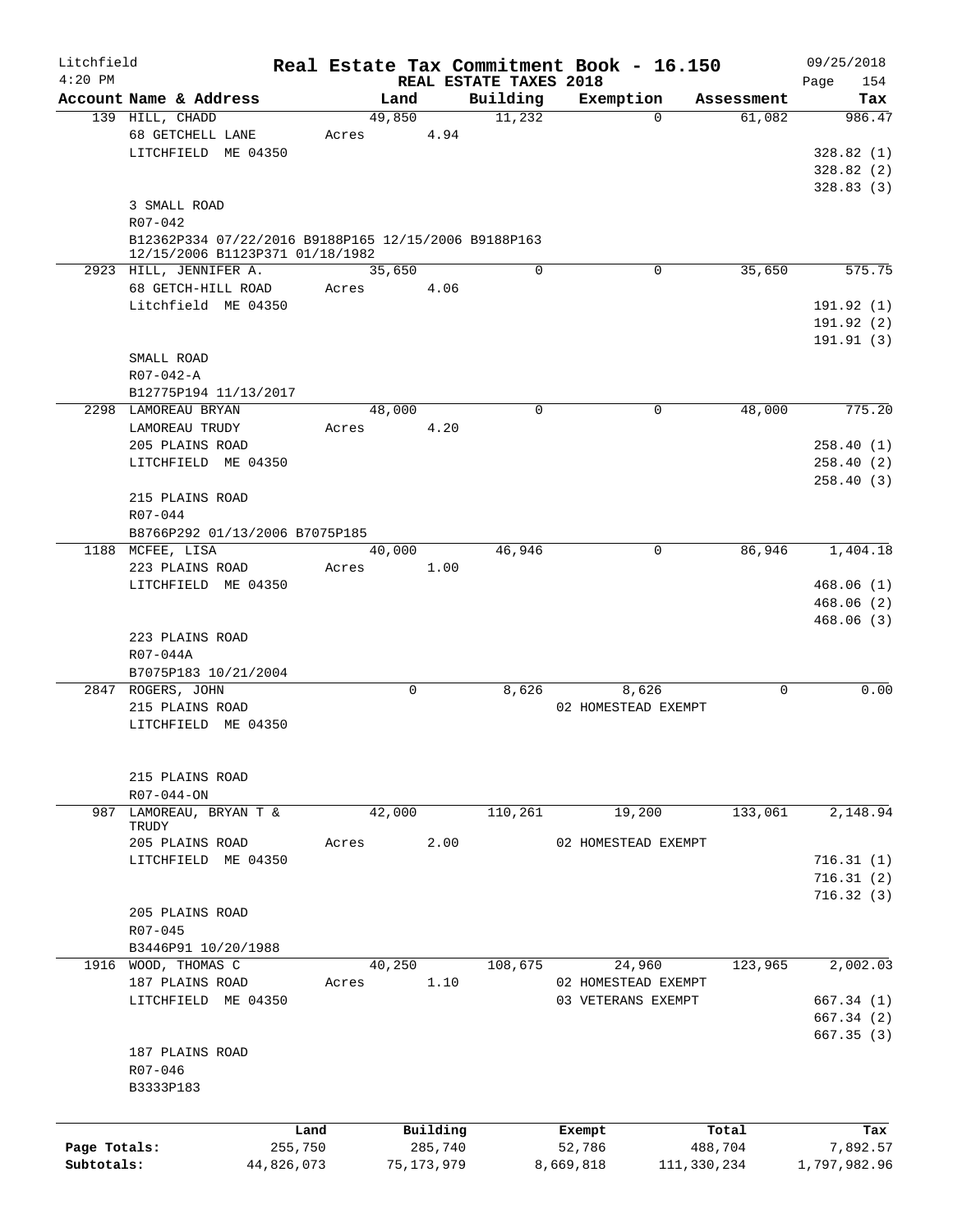| Litchfield   |                                                     |       |                               |                    | Real Estate Tax Commitment Book - 16.150   |                       | 09/25/2018      |
|--------------|-----------------------------------------------------|-------|-------------------------------|--------------------|--------------------------------------------|-----------------------|-----------------|
| $4:20$ PM    |                                                     |       | <b>REAL ESTATE TAXES 2018</b> |                    |                                            |                       | 155<br>Page     |
|              | Account Name & Address<br>1730 THOMPSON, ANNE       |       | Land                          | Building<br>94,981 | Exemption                                  | Assessment<br>167,675 | Tax<br>2,707.95 |
|              | 15 JUNGLE LANE                                      |       | 91,894                        |                    | 19,200<br>Acres 100.00 02 HOMESTEAD EXEMPT |                       |                 |
|              | LITCHFIELD ME 04350                                 |       |                               |                    |                                            |                       | 902.65(1)       |
|              |                                                     |       |                               |                    |                                            |                       | 902.65(2)       |
|              |                                                     |       |                               |                    |                                            |                       | 902.65(3)       |
|              | 15 JUNGLE LANE                                      |       |                               |                    |                                            |                       |                 |
|              | $R07 - 047$                                         |       |                               |                    |                                            |                       |                 |
|              | B11814P324 10/01/2014 B7008P329 08/06/2002          |       |                               |                    |                                            |                       |                 |
|              | 931 KEENE, ERNEST R                                 |       | 45,500                        | 96,919             | 24,960                                     | 117,459               | 1,896.96        |
|              | P O BOX 292                                         |       | Acres 3.20                    |                    | 03 VETERANS EXEMPT                         |                       |                 |
|              | LITCHFIELD ME 04350                                 |       |                               |                    | 02 HOMESTEAD EXEMPT                        |                       | 632.32 (1)      |
|              |                                                     |       |                               |                    |                                            |                       | 632.32(2)       |
|              |                                                     |       |                               |                    |                                            |                       | 632.32(3)       |
|              | 169 PLAINS ROAD                                     |       |                               |                    |                                            |                       |                 |
|              | $R07 - 050$                                         |       |                               |                    |                                            |                       |                 |
|              | B1600P849                                           |       |                               |                    |                                            |                       |                 |
|              | 990 HUTCHINGS LINDA                                 |       | 55,250                        | 113,679            | 19,200                                     | 149,729               | 2,418.12        |
|              | 135 PLAINS ROAD                                     |       | Acres 16.00                   |                    | 02 HOMESTEAD EXEMPT                        |                       |                 |
|              | LITCHFIELD ME 04350                                 |       |                               |                    |                                            |                       | 806.04(1)       |
|              |                                                     |       |                               |                    |                                            |                       | 806.04(2)       |
|              |                                                     |       |                               |                    |                                            |                       | 806.04(3)       |
|              | 135 PLAINS ROAD                                     |       |                               |                    |                                            |                       |                 |
|              | R07-051                                             |       |                               |                    |                                            |                       |                 |
|              | B11065P322 06/06/2012 B8528P241 08/03/2005 B1500P94 |       |                               |                    |                                            |                       |                 |
|              | 788 TERRY WAYNE H                                   |       | 49,340                        | $\Omega$           | $\mathbf 0$                                | 49,340                | 796.84          |
|              | VINCENT MICHAEL R                                   |       | Acres 16.12                   |                    |                                            |                       |                 |
|              | 1726 SOUTH WEST 2ND AVE                             |       |                               |                    |                                            |                       | 265.61(1)       |
|              | CAPE CORAL FL 33991                                 |       |                               |                    |                                            |                       | 265.61(2)       |
|              |                                                     |       |                               |                    |                                            |                       | 265.62(3)       |
|              | STEVENSTOWN ROAD                                    |       |                               |                    |                                            |                       |                 |
|              | R08-001                                             |       |                               |                    |                                            |                       |                 |
|              | B8818P325 03/03/2006 B4426P257                      |       |                               |                    |                                            |                       |                 |
|              | 786 FICKETT THEA L                                  |       | 64,268                        | 124,000            | 19,200                                     | 169,068               | 2,730.45        |
|              | 520 STEVENSTOWN ROAD                                |       | Acres 55.90                   |                    | 02 HOMESTEAD EXEMPT                        |                       |                 |
|              | LITCHFIELD ME 04350                                 |       |                               |                    |                                            |                       | 910.15(1)       |
|              |                                                     |       |                               |                    |                                            |                       | 910.15(2)       |
|              |                                                     |       |                               |                    |                                            |                       | 910.15(3)       |
|              | 520 STEVENSTOWN ROAD                                |       |                               |                    |                                            |                       |                 |
|              | R08-003                                             |       |                               |                    |                                            |                       |                 |
|              | B8549P57 08/15/2005 B5785P260 11/12/1998            |       |                               |                    |                                            |                       |                 |
|              | 787 BUCKMORE CHERYL                                 |       | 44,500                        | 63,341             | 19,200                                     | 88,641                | 1,431.55        |
|              | 544 STEVENSTOWN ROAD                                | Acres | 2.80                          |                    | 02 HOMESTEAD EXEMPT                        |                       |                 |
|              | LITCHFIELD ME 04350                                 |       |                               |                    |                                            |                       | 477.18(1)       |
|              |                                                     |       |                               |                    |                                            |                       | 477.18 (2)      |
|              |                                                     |       |                               |                    |                                            |                       | 477.19 (3)      |
|              | 544 STEVENSTOWN ROAD                                |       |                               |                    |                                            |                       |                 |
|              | R08-004                                             |       |                               |                    |                                            |                       |                 |
|              | B11338P166 12/11/2012 B5663P191 07/02/1998          |       |                               |                    |                                            |                       |                 |
|              | 1066 PICKETT, SCOTT A.                              |       | 51,000                        | 13,573             | 0                                          | 64,573                | 1,042.85        |
|              | 5 LILLY LANE                                        | Acres | 3.00                          |                    |                                            |                       |                 |
|              | LITCHFIELD ME 04350                                 |       |                               |                    |                                            |                       | 347.62(1)       |
|              |                                                     |       |                               |                    |                                            |                       | 347.62(2)       |
|              |                                                     |       |                               |                    |                                            |                       | 347.61(3)       |
|              | 5 LILLY LANE                                        |       |                               |                    |                                            |                       |                 |
|              | R08-006                                             |       |                               |                    |                                            |                       |                 |
|              | B12244P1 03/11/2016 B2284P105                       |       |                               |                    |                                            |                       |                 |
|              |                                                     |       |                               |                    |                                            |                       |                 |
|              |                                                     |       |                               |                    |                                            |                       |                 |
|              | Land                                                |       | Building                      |                    | Exempt                                     | Total                 | Tax             |
| Page Totals: | 401,752                                             |       | 506,493                       |                    | 101,760                                    | 806,485               | 13,024.72       |

**Subtotals:** 45,227,825 75,680,472 8,771,578 112,136,719 1,811,007.68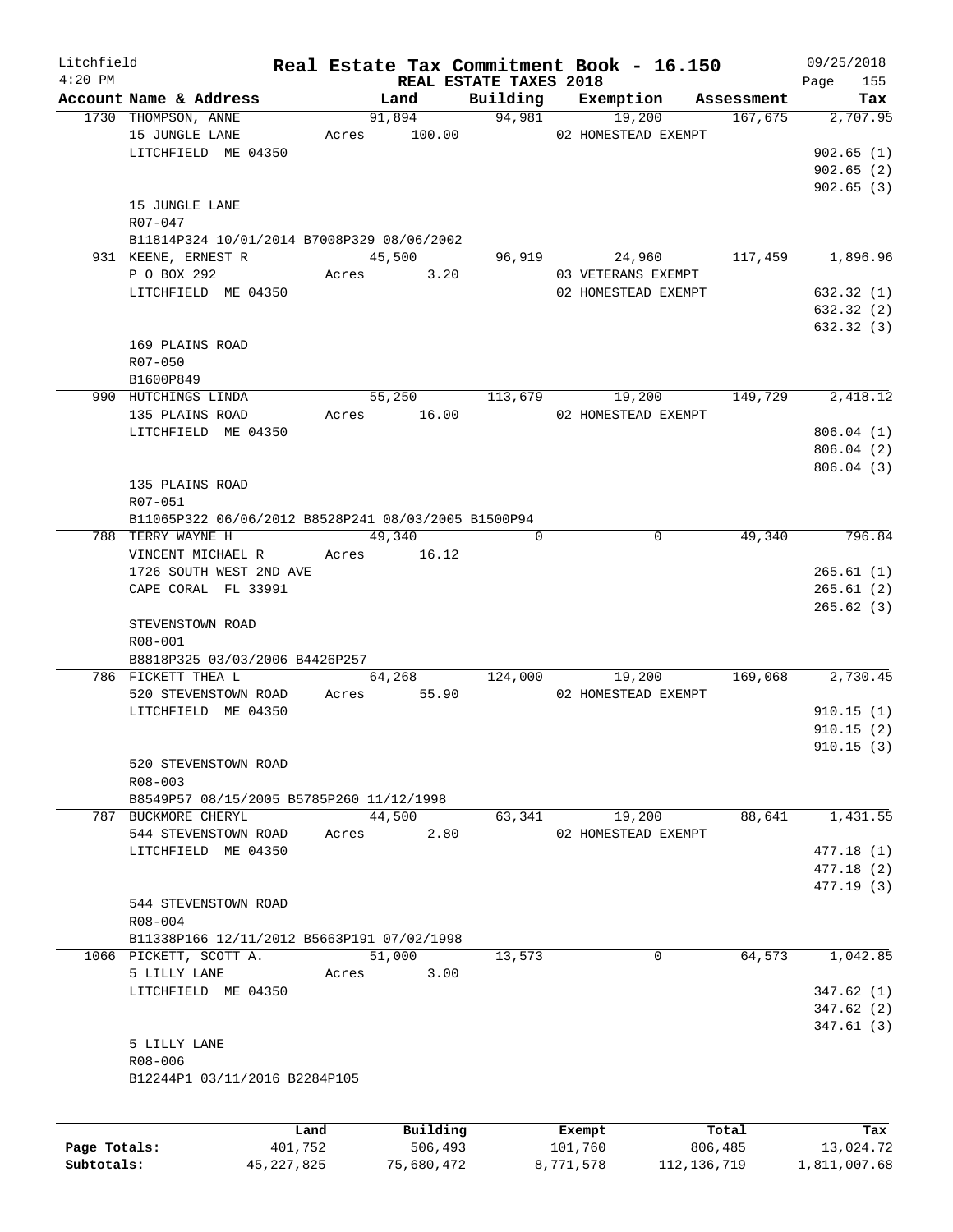| Litchfield<br>$4:20$ PM |                                                 |            |       | Real Estate Tax Commitment Book - 16.150<br>REAL ESTATE TAXES 2018 |          |           |                               |             | 09/25/2018<br>156<br>Page |
|-------------------------|-------------------------------------------------|------------|-------|--------------------------------------------------------------------|----------|-----------|-------------------------------|-------------|---------------------------|
|                         | Account Name & Address                          |            |       | Land                                                               | Building |           | Exemption                     | Assessment  | Tax                       |
|                         | 314 CHARRETTE, RONALD R &                       |            |       | 46,500                                                             | 106, 213 |           | 19,200                        | 133,513     | 2,156.23                  |
|                         | DIANA L<br>614 STEVENSTOWN ROAD                 |            | Acres | 3.60                                                               |          |           | 02 HOMESTEAD EXEMPT           |             |                           |
|                         | LITCHFIELD ME 04350                             |            |       |                                                                    |          |           |                               |             | 718.74(1)                 |
|                         |                                                 |            |       |                                                                    |          |           |                               |             | 718.74 (2)                |
|                         |                                                 |            |       |                                                                    |          |           |                               |             | 718.75(3)                 |
|                         | 614 STEVENSTOWN ROAD                            |            |       |                                                                    |          |           |                               |             |                           |
|                         | R08-007                                         |            |       |                                                                    |          |           |                               |             |                           |
|                         | B5808P96 11/20/1998                             |            |       |                                                                    |          |           |                               |             | 1,501.06                  |
|                         | 409 DAVIS, PATRICIA<br>13 POTTERS BROOK LANE    |            | Acres | 43,600<br>2.44                                                     | 68,545   |           | 19,200<br>02 HOMESTEAD EXEMPT | 92,945      |                           |
|                         | LITCHFIELD ME 04350                             |            |       |                                                                    |          |           |                               |             | 500.35(1)                 |
|                         |                                                 |            |       |                                                                    |          |           |                               |             | 500.35(2)                 |
|                         |                                                 |            |       |                                                                    |          |           |                               |             | 500.36(3)                 |
|                         | 13 POTTERS BROOK LANE                           |            |       |                                                                    |          |           |                               |             |                           |
|                         | R08-008                                         |            |       |                                                                    |          |           |                               |             |                           |
|                         | B6772P336 01/04/2002<br>1023 THURMAN, JOHN E. & |            |       |                                                                    |          |           |                               |             |                           |
|                         | PAMELA A.                                       |            |       | 64,780                                                             | 153,360  |           | 19,200                        | 198,940     | 3,212.88                  |
|                         | 34 POTTERS BROOK LANE                           |            | Acres | 23.36                                                              |          |           | 02 HOMESTEAD EXEMPT           |             |                           |
|                         | LITCHFIELD ME 04350                             |            |       |                                                                    |          |           |                               |             | 1,070.96(1)               |
|                         |                                                 |            |       |                                                                    |          |           |                               |             | 1,070.96(2)               |
|                         |                                                 |            |       |                                                                    |          |           |                               |             | 1,070.96(3)               |
|                         | 34 POTTERS BROOK LANE<br>R08-008A               |            |       |                                                                    |          |           |                               |             |                           |
|                         | B6021P88 08/09/1999                             |            |       |                                                                    |          |           |                               |             |                           |
|                         | 2230 GOZDECKI, MARK                             |            |       | 43,400                                                             | 81,020   |           | 0                             | 124,420     | 2,009.38                  |
|                         | 5201 S MACDILLAVE                               |            | Acres | 2.36                                                               |          |           |                               |             |                           |
|                         | APT #206                                        |            |       |                                                                    |          |           |                               |             | 669.79(1)                 |
|                         | TAMPA FL 33611-4023                             |            |       |                                                                    |          |           |                               |             | 669.79(2)                 |
|                         |                                                 |            |       |                                                                    |          |           |                               |             | 669.80(3)                 |
|                         | 31 POTTERS BROOK LANE<br>R08-008B               |            |       |                                                                    |          |           |                               |             |                           |
|                         | B9586P348 12/07/2007 B6490P335 05/25/2001       |            |       |                                                                    |          |           |                               |             |                           |
|                         | 1104 CLAVETTE, LUKAS                            |            |       | 46,000                                                             | $\Omega$ |           | 0                             | 46,000      | 742.90                    |
|                         | CLOUTIER, CRYSTAL                               |            | Acres | 13.00                                                              |          |           |                               |             |                           |
|                         | 556 SABATTUS STREET                             |            |       |                                                                    |          |           |                               |             | 247.63(1)                 |
|                         | SABATTUS ME 04280                               |            |       |                                                                    |          |           |                               |             | 247.63 (2)                |
|                         |                                                 |            |       |                                                                    |          |           |                               |             | 247.64 (3)                |
|                         | 658 STEVENSTOWN ROAD<br>R08-009                 |            |       |                                                                    |          |           |                               |             |                           |
|                         | B12731P268 09/25/2017 B4177P274                 |            |       |                                                                    |          |           |                               |             |                           |
|                         | 2065 CAMERON, PETER R                           |            |       | 46,532                                                             | 12,224   |           | 19,200                        | 39,556      | 638.83                    |
|                         | CAMERON BETTY L                                 |            | Acres | 18.00                                                              |          |           | 02 HOMESTEAD EXEMPT           |             |                           |
|                         | 648 STEVENSTOWN ROAD                            |            |       |                                                                    |          |           |                               |             | 212.94(1)                 |
|                         | LITCHFIELD ME 04350                             |            |       |                                                                    |          |           |                               |             | 212.94(2)                 |
|                         | 648 STEVENSTOWN ROAD                            |            |       |                                                                    |          |           |                               |             | 212.95(3)                 |
|                         | R08-009A                                        |            |       |                                                                    |          |           |                               |             |                           |
|                         | B5502P337 11/21/1997                            |            |       |                                                                    |          |           |                               |             |                           |
|                         | 1766 TURNBULL, ANN M                            |            |       | 35,784                                                             | 0        |           | 0                             | 35,784      | 577.91                    |
|                         | TURNBULL. JAMES A.                              |            | Acres | 19.40                                                              |          |           |                               |             |                           |
|                         | 697 STEVENSTOWN ROAD                            |            |       |                                                                    |          |           |                               |             | 192.64(1)                 |
|                         | LITCHFIELD ME 04350                             |            |       |                                                                    |          |           |                               |             | 192.64(2)                 |
|                         | STEVENSTOWN ROAD                                |            |       |                                                                    |          |           |                               |             | 192.63(3)                 |
|                         | R08-010                                         |            |       |                                                                    |          |           |                               |             |                           |
|                         | B11895P128 01/15/2015 B2904P193                 |            |       |                                                                    |          |           |                               |             |                           |
|                         |                                                 | Land       |       | Building                                                           |          | Exempt    |                               | Total       | Tax                       |
| Page Totals:            |                                                 | 326,596    |       | 421,362                                                            |          | 76,800    |                               | 671,158     | 10,839.19                 |
| Subtotals:              |                                                 | 45,554,421 |       | 76,101,834                                                         |          | 8,848,378 |                               | 112,807,877 | 1,821,846.87              |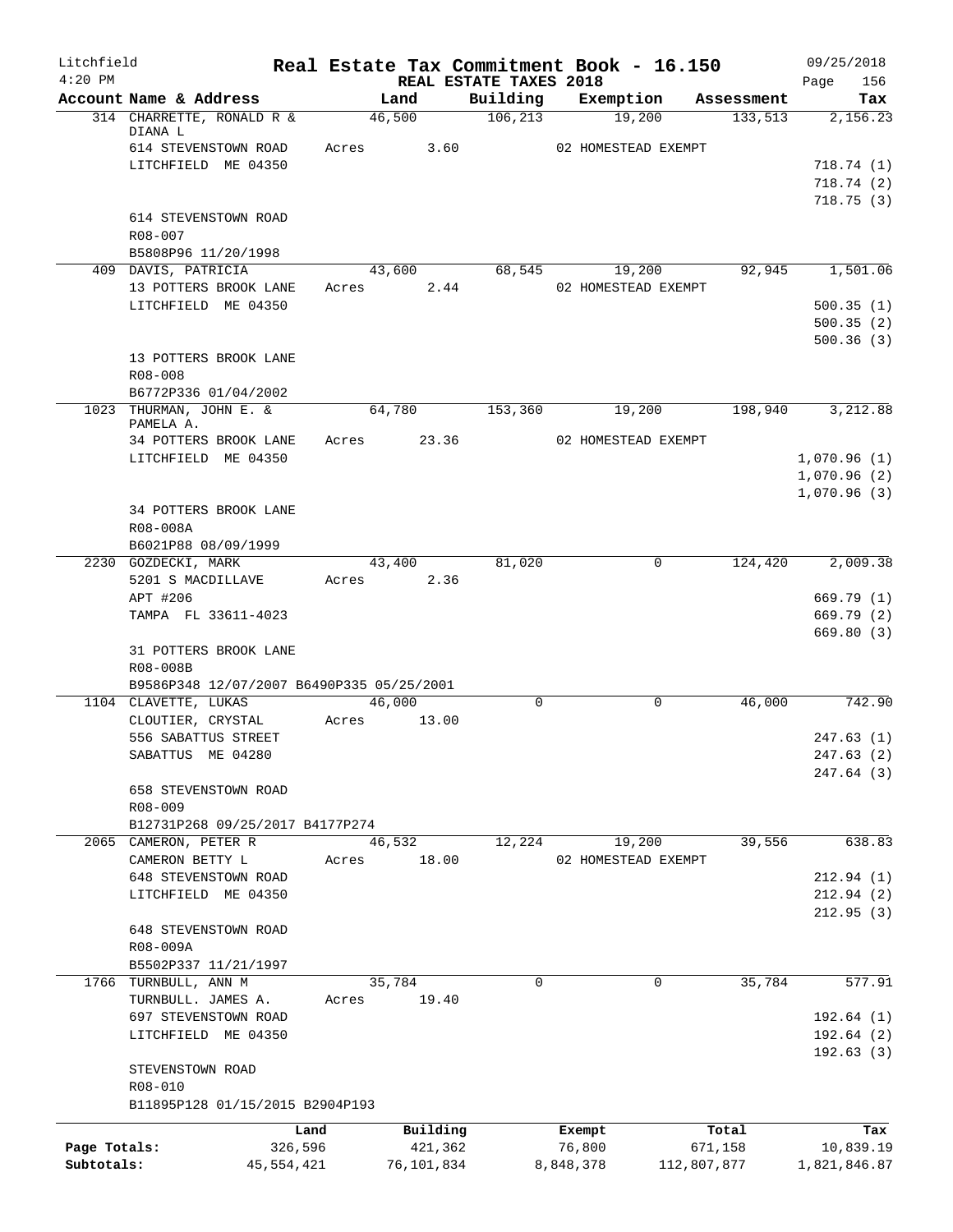| Litchfield<br>$4:20$ PM |                                                     |                |                                    | Real Estate Tax Commitment Book - 16.150 |            | 09/25/2018             |
|-------------------------|-----------------------------------------------------|----------------|------------------------------------|------------------------------------------|------------|------------------------|
|                         | Account Name & Address                              | Land           | REAL ESTATE TAXES 2018<br>Building | Exemption                                | Assessment | 157<br>Page<br>Tax     |
|                         | 2107 ALBIS, JOHN F., JR                             | 48,750         | 105,686                            | $\Omega$                                 | 154,436    | 2,494.14               |
|                         | MUNN, ANNETTE M                                     | 4.50<br>Acres  |                                    |                                          |            |                        |
|                         | 586 PLAINS ROAD                                     |                |                                    |                                          |            | 831.38 (1)             |
|                         | LITCHFIELD ME 04350                                 |                |                                    |                                          |            | 831.38 (2)             |
|                         |                                                     |                |                                    |                                          |            | 831.38 (3)             |
|                         | 586 PLAINS ROAD                                     |                |                                    |                                          |            |                        |
|                         | R08-010A                                            |                |                                    |                                          |            |                        |
|                         | 161 BOLDUC, WILFRED L                               | 46,075         | 119,500                            | 24,960                                   | 140,615    | 2,270.93               |
|                         | 658 PLAINS ROAD                                     | 3.43<br>Acres  |                                    | 02 HOMESTEAD EXEMPT                      |            |                        |
|                         | LITCHFIELD ME 04350                                 |                |                                    | 03 VETERANS EXEMPT                       |            | 756.98(1)              |
|                         |                                                     |                |                                    |                                          |            | 756.98 (2)             |
|                         |                                                     |                |                                    |                                          |            | 756.97 (3)             |
|                         | 658 PLAINS ROAD                                     |                |                                    |                                          |            |                        |
|                         | R08-011                                             |                |                                    |                                          |            |                        |
|                         | B3119P72                                            |                |                                    |                                          |            |                        |
|                         | 1022 LARY, DAVID J                                  | 56,803         | 147,292                            | 19,200                                   | 184,895    | 2,986.05               |
|                         | LARY, DIANNE E                                      | 13.27<br>Acres |                                    | 02 HOMESTEAD EXEMPT                      |            |                        |
|                         | 624 PLAINS ROAD                                     |                |                                    |                                          |            | 995.35(1)              |
|                         | LITCHFIELD ME 04350                                 |                |                                    |                                          |            | 995.35(2)              |
|                         |                                                     |                |                                    |                                          |            | 995.35(3)              |
|                         | 624 PLAINS ROAD                                     |                |                                    |                                          |            |                        |
|                         | R08-011A                                            |                |                                    |                                          |            |                        |
|                         | B4270P76 11/13/1992<br>160 JOHNSON JR., ROBERT S.   | 50,750         | 113,164                            | 19,200                                   | 144,714    | 2,337.13               |
|                         | JOHNSON, VICTORIA                                   | 5.30<br>Acres  |                                    | 02 HOMESTEAD EXEMPT                      |            |                        |
|                         | MARGARET                                            |                |                                    |                                          |            |                        |
|                         | P.O. BOX 298                                        |                |                                    |                                          |            | 779.04(1)              |
|                         | DRESDEN ME 04342                                    |                |                                    |                                          |            | 779.04(2)              |
|                         |                                                     |                |                                    |                                          |            | 779.05(3)              |
|                         | 644 PLAINS ROAD                                     |                |                                    |                                          |            |                        |
|                         | R08-011B                                            |                |                                    |                                          |            |                        |
|                         | B12556P315 03/17/2017 B6820P93 09/11/2000           |                |                                    |                                          |            |                        |
|                         | 485 DIPRIMA, ELIZABETH R                            | 47,038         | 0                                  | 0                                        | 47,038     | 759.66                 |
|                         | 3631 N RIVER RD                                     | 22.00<br>Acres |                                    |                                          |            |                        |
|                         | GAINESVILLE GA 30506                                |                |                                    |                                          |            | 253.22(1)              |
|                         |                                                     |                |                                    |                                          |            | 253.22(2)              |
|                         |                                                     |                |                                    |                                          |            | 253.22 (3)             |
|                         | PLAINS ROAD                                         |                |                                    |                                          |            |                        |
|                         | R08-012                                             |                |                                    |                                          |            |                        |
|                         | B4328P262                                           |                |                                    |                                          |            |                        |
|                         | 1843 CHILDS BRENT M                                 | 42,500         | 86,530                             | 19,200                                   | 109,830    | 1,773.75               |
|                         | CHILDS, JESSICA<br>696 PLAINS ROAD                  | 2.00<br>Acres  |                                    | 02 HOMESTEAD EXEMPT                      |            |                        |
|                         | LITCHFIELD ME 04350                                 |                |                                    |                                          |            | 591.25(1)<br>591.25(2) |
|                         |                                                     |                |                                    |                                          |            | 591.25(3)              |
|                         | 696 PLAINS ROAD                                     |                |                                    |                                          |            |                        |
|                         | R08-013                                             |                |                                    |                                          |            |                        |
|                         | B10511P128 08/26/2010 B1533P258 06/15/2004          |                |                                    |                                          |            |                        |
|                         | 667 LIBBY, HOPE                                     | 71,500         | 11,266                             | $\mathbf 0$                              | 82,766     | 1,336.67               |
|                         | 702 PLAINS ROAD                                     | 34.00<br>Acres |                                    |                                          |            |                        |
|                         | LITCHFIELD ME 04350                                 |                |                                    |                                          |            | 445.56 (1)             |
|                         |                                                     |                |                                    |                                          |            | 445.56 (2)             |
|                         |                                                     |                |                                    |                                          |            | 445.55(3)              |
|                         | 702 PLAINS ROAD                                     |                |                                    |                                          |            |                        |
|                         | R08-014                                             |                |                                    |                                          |            |                        |
|                         | B11748P46 07/21/2014 B11334P333 03/21/2013 B9538P29 |                |                                    |                                          |            |                        |
|                         | 10/22/2007 B6619P224 09/04/2001                     |                |                                    |                                          |            |                        |
|                         |                                                     |                |                                    |                                          |            |                        |
|                         | Land                                                | Building       |                                    | Exempt                                   | Total      | Tax                    |
| Page Totals:            | 363,416                                             | 583,438        |                                    | 82,560                                   | 864,294    | 13,958.33              |

**Subtotals:** 45,917,837 76,685,272 8,930,938 113,672,171 1,835,805.20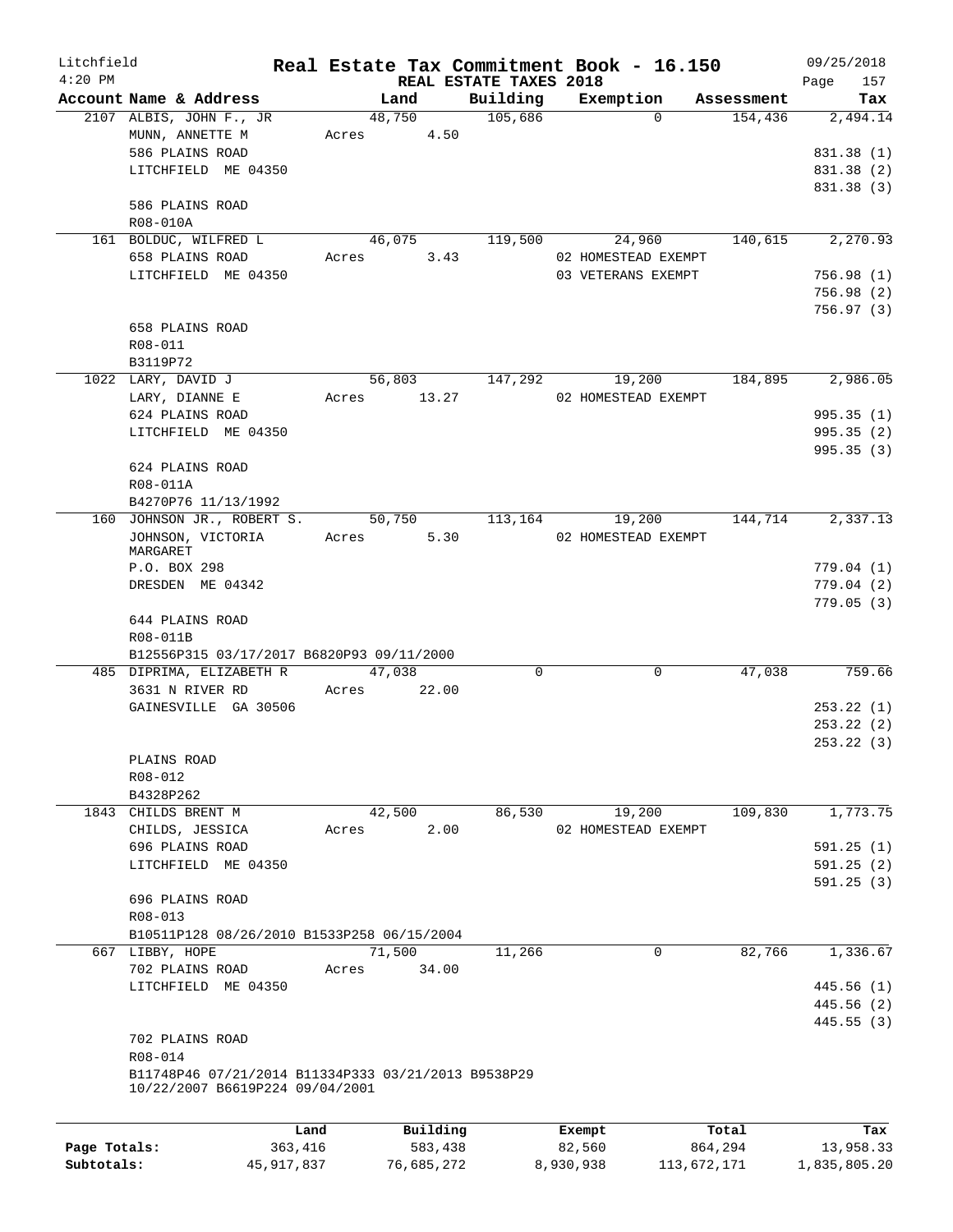| Litchfield |                                                          |       |         |                        | Real Estate Tax Commitment Book - 16.150 |            | 09/25/2018               |
|------------|----------------------------------------------------------|-------|---------|------------------------|------------------------------------------|------------|--------------------------|
| $4:20$ PM  |                                                          |       |         | REAL ESTATE TAXES 2018 |                                          |            | Page<br>158              |
|            | Account Name & Address                                   |       | Land    | Building               | Exemption                                | Assessment | Tax                      |
|            | 1842 GATCOMB, LANCE E.                                   |       | 70,150  | 51,257                 | $\Omega$                                 | 121,407    | 1,960.72                 |
|            | GATCOMB, II LANCE E                                      | Acres | 31.30   |                        |                                          |            |                          |
|            | 479 STEVENSTOWN ROAD                                     |       |         |                        |                                          |            | 653.57 (1)               |
|            | LITCHFIELD ME 04350                                      |       |         |                        |                                          |            | 653.57 (2)               |
|            |                                                          |       |         |                        |                                          |            | 653.58 (3)               |
|            | 688 PLAINS ROAD                                          |       |         |                        |                                          |            |                          |
|            | R08-014A                                                 |       |         |                        |                                          |            |                          |
|            | B12524P306 01/23/2017 B6374P46 12/06/2000                |       |         |                        |                                          |            |                          |
|            | 1664 WOODMAN, MEAGAN J.                                  |       | 31,600  | 68,921                 | 19,200                                   | 81,321     | 1,313.33                 |
|            | 768 PLAINS ROAD                                          | Acres | 0.70    |                        | 02 HOMESTEAD EXEMPT                      |            |                          |
|            | LITCHFIELD ME 04350                                      |       |         |                        |                                          |            | 437.78 (1)<br>437.78 (2) |
|            |                                                          |       |         |                        |                                          |            | 437.77 (3)               |
|            | 768 PLAINS ROAD                                          |       |         |                        |                                          |            |                          |
|            | R08-015                                                  |       |         |                        |                                          |            |                          |
|            | B12556P313 03/17/2017 B12020P167 06/19/2015              |       |         |                        |                                          |            |                          |
|            | B10367P243 03/31/2010 B9236P233 01/26/2007 B9207P334     |       |         |                        |                                          |            |                          |
|            | 12/21/2006 B5188P239 08/02/1996                          |       |         |                        |                                          |            |                          |
|            | 88 BEAL, ADAM J.                                         |       | 45,198  | 108,021                | 0                                        | 153,219    | 2,474.49                 |
|            | 812 PLAINS ROAD                                          | Acres | 4.78    |                        |                                          |            |                          |
|            | LITCHFIELD ME 04350                                      |       |         |                        |                                          |            | 824.83 (1)               |
|            |                                                          |       |         |                        |                                          |            | 824.83 (2)               |
|            |                                                          |       |         |                        |                                          |            | 824.83 (3)               |
|            | 812 PLAINS ROAD                                          |       |         |                        |                                          |            |                          |
|            | R08-016                                                  |       |         |                        |                                          |            |                          |
|            | B12790P202 11/30/2017 B2192P157<br>2924 BEAL, RICHARD L. |       |         | $\Omega$               | $\mathbf 0$                              | 64,880     | 1,047.81                 |
|            | 812 PLAINS ROAD                                          |       | 64,880  |                        |                                          |            |                          |
|            | Litchfield ME 04350                                      | Acres | 153.00  |                        |                                          |            | 349.27 (1)               |
|            |                                                          |       |         |                        |                                          |            | 349.27 (2)               |
|            |                                                          |       |         |                        |                                          |            | 349.27 (3)               |
|            | PLAINS ROAD                                              |       |         |                        |                                          |            |                          |
|            | $R08 - 016 - A$                                          |       |         |                        |                                          |            |                          |
|            | B2192P157                                                |       |         |                        |                                          |            |                          |
|            | 1350 WHITE, W. ALLAN                                     |       | 42, 775 | 112,376                | 0                                        | 155,151    | 2,505.69                 |
|            | 657 PLAINS ROAD                                          | Acres | 2.11    |                        |                                          |            |                          |
|            | LITCHFIELD ME 04350                                      |       |         |                        |                                          |            | 835.23(1)                |
|            |                                                          |       |         |                        |                                          |            | 835.23 (2)               |
|            |                                                          |       |         |                        |                                          |            | 835.23(3)                |
|            | 657 PLAINS ROAD                                          |       |         |                        |                                          |            |                          |
|            | R08-019                                                  |       |         |                        |                                          |            |                          |
|            | B9417P21 07/09/2007 B8161P102 10/07/2004 B8161P101       |       |         |                        |                                          |            |                          |
|            | 10/07/2004 B1719P90                                      |       |         |                        |                                          |            |                          |
|            | 2718 HUSTON, GARY S.                                     |       | 40,900  | 232,775                | $\mathbf 0$                              | 273,675    | 4,419.85                 |
|            | HUSTON, JOANNE M.                                        | Acres | 1.36    |                        |                                          |            |                          |
|            | 18 PLEASANT POND LANE                                    |       |         |                        |                                          |            | 1,473.28(1)              |
|            | LITCHFIELD ME 04350                                      |       |         |                        |                                          |            | 1,473.28(2)              |
|            | 18 PLEASANT POND LANE                                    |       |         |                        |                                          |            | 1,473.29(3)              |
|            | R08-020                                                  |       |         |                        |                                          |            |                          |
|            | B11028P305 05/04/2012 B9786P104 07/09/2008               |       |         |                        |                                          |            |                          |
|            |                                                          |       |         |                        |                                          |            |                          |

|              | Land         | Building   | Exempt    | Total       | Tax          |
|--------------|--------------|------------|-----------|-------------|--------------|
| Page Totals: | 295,503      | 573,350    | 19,200    | 849,653     | 13,721.89    |
| Subtotals:   | 46, 213, 340 | 77,258,622 | 8,950,138 | 114,521,824 | 1,849,527.09 |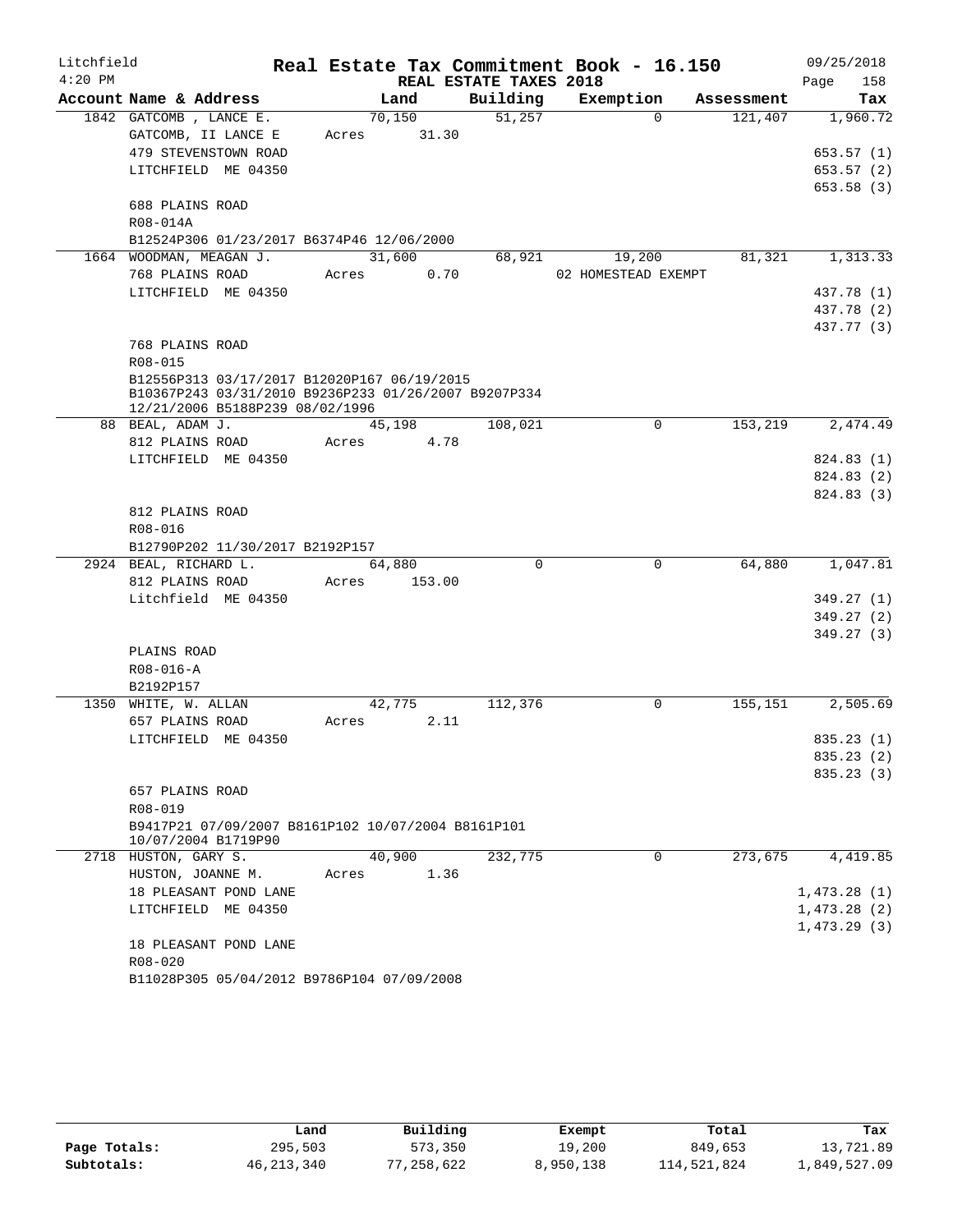| Litchfield<br>$4:20$ PM |                                                                                                  | Real Estate Tax Commitment Book - 16.150 | REAL ESTATE TAXES 2018 |                     |            | 09/25/2018<br>159<br>Page  |
|-------------------------|--------------------------------------------------------------------------------------------------|------------------------------------------|------------------------|---------------------|------------|----------------------------|
|                         | Account Name & Address                                                                           | Land                                     | Building               | Exemption           | Assessment | Tax                        |
|                         | 1538 ROWE, CHARLES R., SR.                                                                       | 57,575                                   | 137,704                | $\Omega$            | 195,279    | 3, 153. 76                 |
|                         | (TRUSTEE)<br>CHARLES R. ROWE, SR.<br>TRUST                                                       | Acres<br>11.10                           |                        |                     |            |                            |
|                         | 6630 SEVERNDALE STREET                                                                           |                                          |                        |                     |            | 1,051.25(1)                |
|                         | COCOA FL 32927                                                                                   |                                          |                        |                     |            | 1,051.25(2)<br>1,051.26(3) |
|                         | 161 THOROFARE ROAD                                                                               |                                          |                        |                     |            |                            |
|                         | R08-020A                                                                                         |                                          |                        |                     |            |                            |
|                         | B12362P314 07/25/2016 B2375P168                                                                  |                                          |                        |                     |            |                            |
|                         | 1963 WILSON, DAVID A.                                                                            | 58,000                                   | 103,163                | 0                   | 161,163    | 2,602.78                   |
|                         | WILSON, CONSTANCE D.                                                                             | Acres 1.45                               |                        |                     |            |                            |
|                         | 153 THOROFARE ROAD                                                                               |                                          |                        |                     |            | 867.59(1)                  |
|                         | LITCHFIELD ME 04350                                                                              |                                          |                        |                     |            | 867.59(2)                  |
|                         | 127 THOROFARE ROAD<br>R08-020A-1                                                                 |                                          |                        |                     |            | 867.60(3)                  |
|                         | B11874P303 12/17/2014 B11821P96 10/08/2014 B9554P254<br>11/05/2007 B9554P252 11/05/2007 B5410P23 |                                          |                        |                     |            |                            |
|                         | 1962 WILSON, DAVID &<br>CONSTANCE                                                                | 42,500                                   | 138,874                | 19,200              | 162,174    | 2,619.11                   |
|                         | 153 THOROFARE ROAD                                                                               | Acres<br>2.00                            |                        | 02 HOMESTEAD EXEMPT |            |                            |
|                         | LITCHFIELD ME 04350                                                                              |                                          |                        |                     |            | 873.04 (1)                 |
|                         |                                                                                                  |                                          |                        |                     |            | 873.04 (2)                 |
|                         |                                                                                                  |                                          |                        |                     |            | 873.03(3)                  |
|                         | 153 THOROFARE ROAD                                                                               |                                          |                        |                     |            |                            |
|                         | R08-020A-2                                                                                       |                                          |                        |                     |            |                            |
|                         | B11327P99 03/12/2013 B5102P71                                                                    |                                          |                        |                     |            |                            |
|                         | 410 LOUNDER, RACHEL A.                                                                           | 157,500                                  | 100,194                | $\mathbf 0$         | 257,694    | 4,161.76                   |
|                         | LOUNDER, CHARLES E.,<br>III                                                                      | Acres<br>1.99                            |                        |                     |            |                            |
|                         | 7 STARLIGHT WAY                                                                                  |                                          |                        |                     |            | 1,387.25(1)                |
|                         | BRUNSWICK ME 04011                                                                               |                                          |                        |                     |            | 1,387.25(2)                |
|                         | 10 PLEASANT POND LANE                                                                            |                                          |                        |                     |            | 1,387.26(3)                |
|                         | R08-020B                                                                                         |                                          |                        |                     |            |                            |
|                         | B12416P287 09/19/2016 B11858P174 11/17/2014                                                      |                                          |                        |                     |            |                            |
|                         | B3926P183                                                                                        |                                          |                        |                     |            |                            |
|                         | 46 ROGERS, GEORGE, JR.                                                                           | 10,756                                   |                        |                     | 10,756     | 173.71                     |
|                         | 24 UPPER POND ROAD                                                                               | Acres 47.00                              |                        |                     |            |                            |
|                         | LITCHFIELD ME 04350                                                                              |                                          |                        |                     |            | 57.90(1)                   |
|                         |                                                                                                  |                                          |                        |                     |            | 57.90(2)                   |
|                         |                                                                                                  |                                          |                        |                     |            | 57.91(3)                   |
|                         | 24 UPPER POND ROAD<br>$R08 - 022$                                                                |                                          |                        |                     |            |                            |
|                         | B5395P168                                                                                        |                                          |                        |                     |            |                            |
|                         | 1519 ROGERS JR, GEORGE M                                                                         | 52,574                                   | 172,238                | 19,200              | 205,612    | 3,320.63                   |
|                         | 24 UPPER POND ROAD                                                                               | Acres 46.00                              |                        | 02 HOMESTEAD EXEMPT |            |                            |
|                         | LITCHFIELD ME 04350                                                                              |                                          |                        |                     |            | 1,106.88(1)                |
|                         |                                                                                                  |                                          |                        |                     |            | 1,106.88(2)                |
|                         |                                                                                                  |                                          |                        |                     |            | 1, 106.87(3)               |
|                         | 24 UPPER POND ROAD                                                                               |                                          |                        |                     |            |                            |
|                         | R08-023                                                                                          |                                          |                        |                     |            |                            |
|                         | B2360P61                                                                                         |                                          |                        |                     |            |                            |
|                         |                                                                                                  |                                          |                        |                     |            |                            |

|              | Land       | Building   | Exempt    | Total       | Tax          |
|--------------|------------|------------|-----------|-------------|--------------|
| Page Totals: | 378,905    | 652,173    | 38,400    | 992,678     | 16,031.75    |
| Subtotals:   | 46,592,245 | 77,910,795 | 8,988,538 | 115,514,502 | 1,865,558.84 |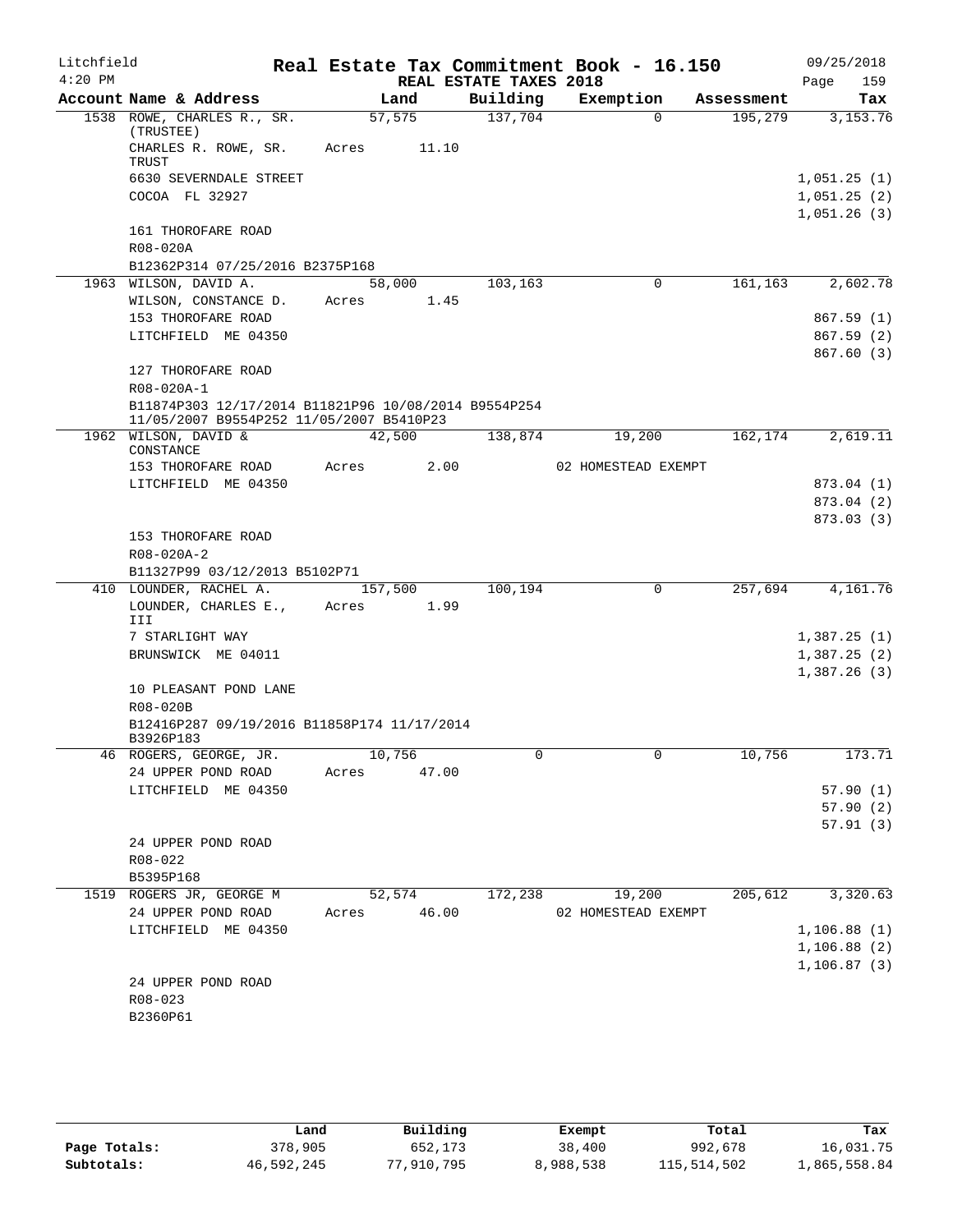| Litchfield |                                            |       |         |                        | Real Estate Tax Commitment Book - 16.150 |            | 09/25/2018             |
|------------|--------------------------------------------|-------|---------|------------------------|------------------------------------------|------------|------------------------|
| $4:20$ PM  |                                            |       |         | REAL ESTATE TAXES 2018 |                                          |            | 160<br>Page            |
|            | Account Name & Address                     |       | Land    | Building               | Exemption                                | Assessment | Tax                    |
|            | 2404 ROGERS, GEORGE M JR                   |       | 4,470   | $\Omega$               | $\Omega$                                 | 4,470      | 72.19                  |
|            | ROGERS, JUDITH A                           | Acres | 16.00   |                        |                                          |            |                        |
|            | 24 UPPER POND ROAD                         |       |         |                        |                                          |            | 24.06(1)               |
|            | LITCHFIELD ME 04350                        |       |         |                        |                                          |            | 24.06(2)               |
|            | 150 UPPER POND ROAD                        |       |         |                        |                                          |            | 24.07(3)               |
|            | R08-024                                    |       |         |                        |                                          |            |                        |
|            | B7957P286 05/24/2004                       |       |         |                        |                                          |            |                        |
|            | 1829 NORDEN, TAIT A                        |       | 54,500  | 98,632                 | 0                                        | 153,132    | 2,473.08               |
|            | 100 GOSHEN ROAD                            | Acres | 16.00   |                        |                                          |            |                        |
|            | WEST CHESTER PA 19380                      |       |         |                        |                                          |            | 824.36(1)              |
|            |                                            |       |         |                        |                                          |            | 824.36 (2)             |
|            |                                            |       |         |                        |                                          |            | 824.36 (3)             |
|            | 90 UPPER POND ROAD                         |       |         |                        |                                          |            |                        |
|            | R08-024A                                   |       |         |                        |                                          |            |                        |
|            | B7813P100 01/23/2003                       |       |         |                        |                                          |            |                        |
|            | 232 BUDD, ELIZABETH W                      |       | 51,914  | 91,665                 | 19,200                                   | 124,379    | 2,008.72               |
|            | 100 UPPER POND ROAD                        | Acres | 25.00   |                        | 02 HOMESTEAD EXEMPT                      |            |                        |
|            | LITCHFIELD ME 04350                        |       |         |                        |                                          |            | 669.57(1)<br>669.57(2) |
|            |                                            |       |         |                        |                                          |            | 669.58(3)              |
|            | 100 UPPER POND ROAD                        |       |         |                        |                                          |            |                        |
|            | $R08 - 025$                                |       |         |                        |                                          |            |                        |
|            | B4605P77                                   |       |         |                        |                                          |            |                        |
|            | 725 GRIATZKY, MARIA                        |       | 252,239 | $\mathbf 0$            | 0                                        | 252,239    | 4,073.66               |
|            | S. (WIDOW)                                 |       |         |                        |                                          |            |                        |
|            | 11 KEENAN STREET                           | Acres | 51.00   |                        |                                          |            |                        |
|            | PARLIN NJ 08859                            |       |         |                        |                                          |            | 1,357.89(1)            |
|            |                                            |       |         |                        |                                          |            | 1,357.89(2)            |
|            | UPPER POND ROAD                            |       |         |                        |                                          |            | 1,357.88(3)            |
|            | R08-026                                    |       |         |                        |                                          |            |                        |
|            | B12646P254 09/24/2015 B7671P311 07/22/2003 |       |         |                        |                                          |            |                        |
|            | 2916 GRIATZKY, ALEXANDER                   |       | 30,500  | 0                      | 0                                        | 30,500     | 492.57                 |
|            | 13 FORD LANE                               | Acres | 2.00    |                        |                                          |            |                        |
|            | LITCHFIELD ME 04350                        |       |         |                        |                                          |            | 164.19(1)              |
|            |                                            |       |         |                        |                                          |            | 164.19(2)              |
|            |                                            |       |         |                        |                                          |            | 164.19(3)              |
|            | UPPER POND ROAD                            |       |         |                        |                                          |            |                        |
|            | R08-026A                                   |       |         |                        |                                          |            |                        |
|            | B12646P254 09/24/2015                      |       |         |                        |                                          |            |                        |
|            | 938 KENNEBEC VAL BEAGLE,<br><b>CLUB</b>    |       | 26,000  | 59,326                 | 0                                        | 85,326     | 1,378.01               |
|            | C/O JAMES DUDLEY                           | Acres | 0.50    |                        |                                          |            |                        |
|            | 2330 BELGRADE ROAD                         |       |         |                        |                                          |            | 459.34 (1)             |
|            | SIDNEY ME 04330                            |       |         |                        |                                          |            | 459.34 (2)             |
|            |                                            |       |         |                        |                                          |            | 459.33(3)              |
|            | 24 LUNTS HILL ROAD                         |       |         |                        |                                          |            |                        |
|            | R09-001                                    |       |         |                        |                                          |            |                        |
|            | B1386P175                                  |       |         |                        |                                          |            |                        |

|              | Land       | Building   | Exempt    | Total       | Tax          |
|--------------|------------|------------|-----------|-------------|--------------|
| Page Totals: | 419,623    | 249,623    | 19,200    | 650,046     | 10,498.23    |
| Subtotals:   | 47,011,868 | 78,160,418 | 9,007,738 | 116,164,548 | 1,876,057.07 |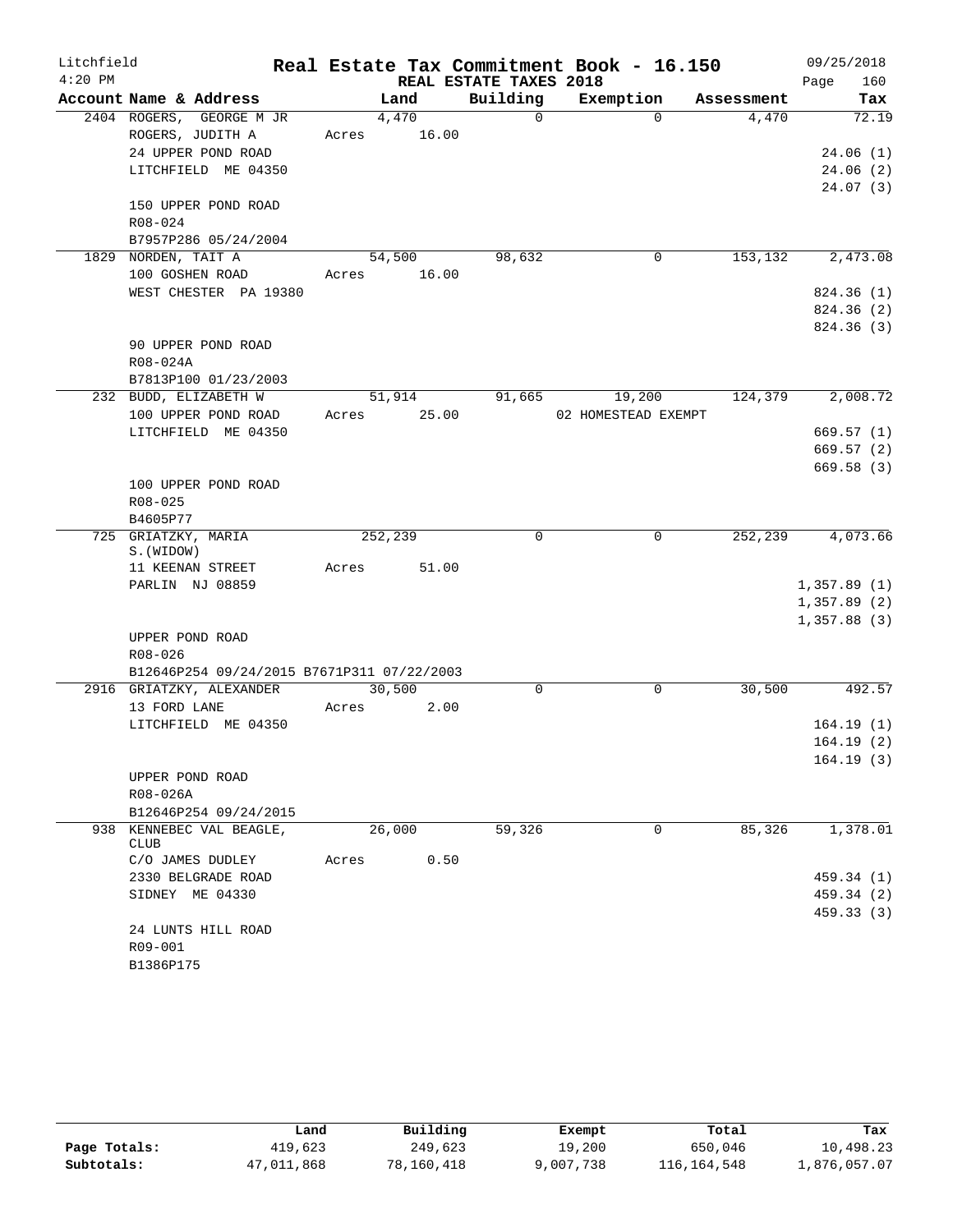| Litchfield |                                                                                        |        |      |                        | Real Estate Tax Commitment Book - 16.150 |            | 09/25/2018  |
|------------|----------------------------------------------------------------------------------------|--------|------|------------------------|------------------------------------------|------------|-------------|
| $4:20$ PM  |                                                                                        |        |      | REAL ESTATE TAXES 2018 |                                          |            | Page<br>161 |
|            | Account Name & Address                                                                 | Land   |      | Building               | Exemption                                | Assessment | Tax         |
|            | 1135 MAINE TRAIL RIDERS<br>ASSOCIATION                                                 | 43,600 |      | 35,439                 | $\Omega$                                 | 79,039     | 1,276.48    |
|            | C/O: CATHY SMALL                                                                       | Acres  | 4.84 |                        |                                          |            |             |
|            | 108 SPEARS CORNER ROAD                                                                 |        |      |                        |                                          |            | 425.49(1)   |
|            | WEST GARDINER ME 04345                                                                 |        |      |                        |                                          |            | 425.49(2)   |
|            |                                                                                        |        |      |                        |                                          |            | 425.50(3)   |
|            | 6 TUTT LANE                                                                            |        |      |                        |                                          |            |             |
|            | R09-002A                                                                               |        |      |                        |                                          |            |             |
|            | B4863P210 03/10/1995                                                                   |        |      |                        |                                          |            |             |
|            | 1839 WEBB, JUDY A                                                                      | 37,990 |      | 4,497                  | 0                                        | 42,487     | 686.17      |
|            | 17 HEAVENSWAY LANE                                                                     | Acres  | 0.15 |                        |                                          |            |             |
|            | WHITEFIELD ME 04353                                                                    |        |      |                        |                                          |            | 228.72(1)   |
|            |                                                                                        |        |      |                        |                                          |            | 228.72(2)   |
|            |                                                                                        |        |      |                        |                                          |            | 228.73(3)   |
|            | 59 PENNEY LANE                                                                         |        |      |                        |                                          |            |             |
|            | R09-003                                                                                |        |      |                        |                                          |            |             |
|            | B5726P350                                                                              |        |      |                        |                                          |            |             |
|            | 123 WEBB, JONATHAN & JUDY                                                              | 20,356 |      | 4,011                  | $\mathbf 0$                              | 24,367     | 393.53      |
|            | 17 HEAVENSWAY LANE                                                                     | Acres  | 0.15 |                        |                                          |            |             |
|            | WHITEFIELD ME 04353                                                                    |        |      |                        |                                          |            | 131.18(1)   |
|            |                                                                                        |        |      |                        |                                          |            | 131.18(2)   |
|            |                                                                                        |        |      |                        |                                          |            | 131.17(3)   |
|            | 57 PENNEY LANE                                                                         |        |      |                        |                                          |            |             |
|            | $R09 - 004$                                                                            |        |      |                        |                                          |            |             |
|            | B5404P298<br>1367 THACHER, SARAH                                                       | 29,990 |      | 27,623                 | 0                                        | 57,613     | 930.45      |
|            | 61 KELSEY RIDGE ROAD                                                                   | Acres  | 0.15 |                        |                                          |            |             |
|            | FREEPORT ME 04032-6450                                                                 |        |      |                        |                                          |            | 310.15(1)   |
|            |                                                                                        |        |      |                        |                                          |            | 310.15(2)   |
|            |                                                                                        |        |      |                        |                                          |            | 310.15(3)   |
|            | 55 PENNEY LANE                                                                         |        |      |                        |                                          |            |             |
|            | R09-005                                                                                |        |      |                        |                                          |            |             |
|            | B10410P171 05/06/2010 B9268P121 03/01/2007 B9180P45<br>12/06/2006 B4705P195 06/03/1994 |        |      |                        |                                          |            |             |
|            | 1743 CABRAL, JOSEPH                                                                    | 24,788 |      | 2,023                  | $\mathbf 0$                              | 26,811     | 433.00      |
|            | 17 GAMAGE AVENUE                                                                       | Acres  | 0.18 |                        |                                          |            |             |
|            | AUBURN ME 04210                                                                        |        |      |                        |                                          |            | 144.33(1)   |
|            |                                                                                        |        |      |                        |                                          |            | 144.33 (2)  |
|            |                                                                                        |        |      |                        |                                          |            | 144.34(3)   |
|            | PENNEY LANE                                                                            |        |      |                        |                                          |            |             |
|            | R09-006                                                                                |        |      |                        |                                          |            |             |
|            | B10363P326 03/17/2010 B9345P124 05/05/2007 B1488P476<br>06/25/1968                     |        |      |                        |                                          |            |             |
|            | 1366 AMATO HEIDI                                                                       | 32,118 |      | 18,165                 | 0                                        | 50,283     | 812.07      |
|            | 365 LINCOLN STREET                                                                     | Acres  | 0.23 |                        |                                          |            |             |
|            | STOUGHTON MA 02072                                                                     |        |      |                        |                                          |            | 270.69(1)   |
|            |                                                                                        |        |      |                        |                                          |            | 270.69(2)   |
|            |                                                                                        |        |      |                        |                                          |            | 270.69(3)   |
|            | 51 PENNEY LANE                                                                         |        |      |                        |                                          |            |             |
|            | R09-007                                                                                |        |      |                        |                                          |            |             |
|            | B11689P258 01/27/2014 B9358P226 02/20/2007                                             |        |      |                        |                                          |            |             |

|              | Land       | Building   | Exempt    | Total         | Tax          |
|--------------|------------|------------|-----------|---------------|--------------|
| Page Totals: | 188,842    | 91,758     |           | 280,600       | 4,531.70     |
| Subtotals:   | 47,200,710 | 78,252,176 | 9,007,738 | 116, 445, 148 | 1,880,588.77 |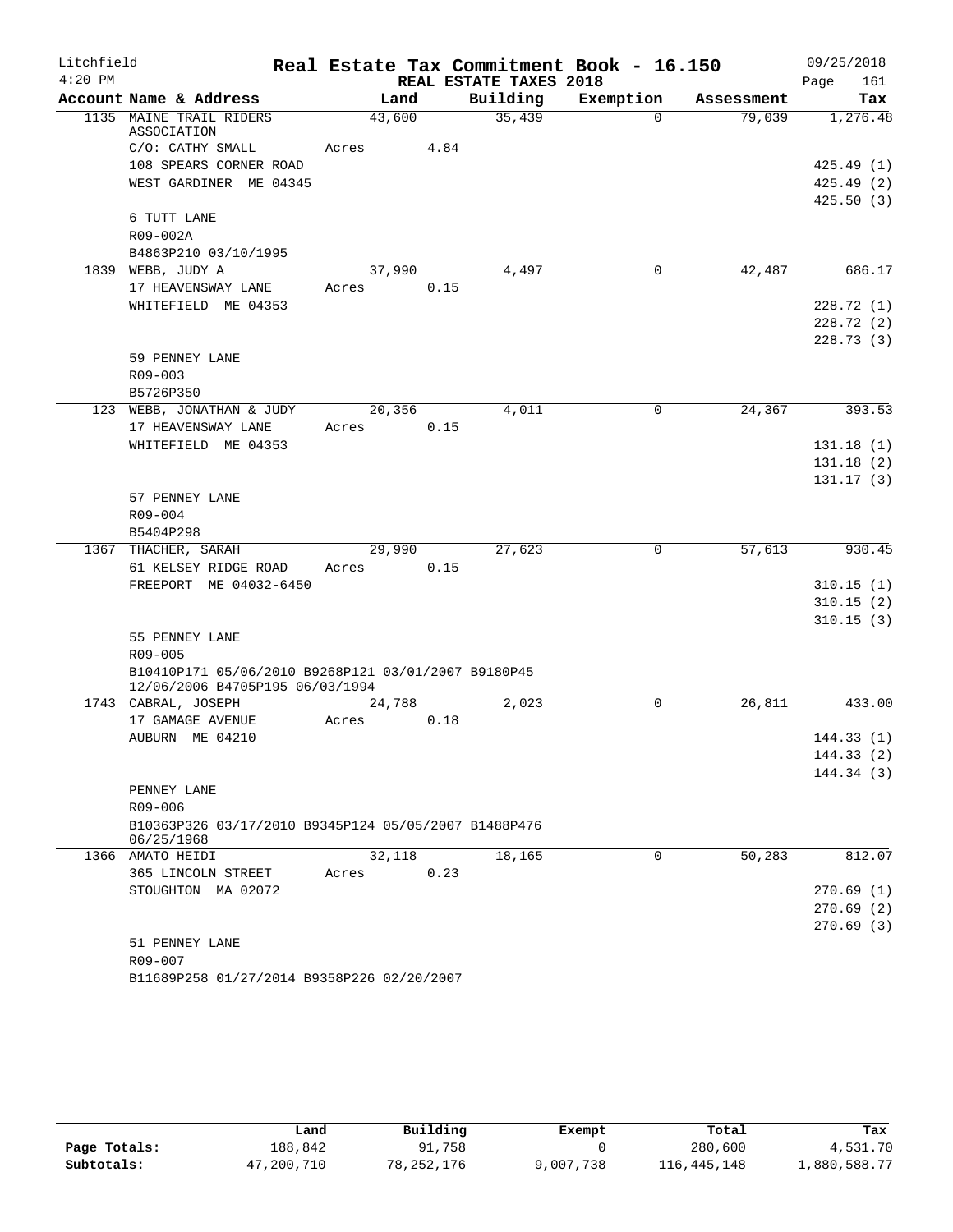| Litchfield<br>$4:20$ PM |                                                                                           | Real Estate Tax Commitment Book - 16.150 | REAL ESTATE TAXES 2018 |             |            | 09/25/2018<br>Page<br>162 |
|-------------------------|-------------------------------------------------------------------------------------------|------------------------------------------|------------------------|-------------|------------|---------------------------|
|                         | Account Name & Address                                                                    | Land                                     | Building               | Exemption   | Assessment | Tax                       |
|                         | 1448 READ, REGINALD J                                                                     | 81,790                                   | 7,294                  | $\Omega$    | 89,084     | 1,438.71                  |
|                         | 178 MAIN ROAD                                                                             | Acres                                    | 0.65                   |             |            |                           |
|                         | PHIPPSBURG ME 04562                                                                       |                                          |                        |             |            | 479.57(1)                 |
|                         |                                                                                           |                                          |                        |             |            | 479.57 (2)                |
|                         |                                                                                           |                                          |                        |             |            | 479.57 (3)                |
|                         | 49 PENNEY LANE                                                                            |                                          |                        |             |            |                           |
|                         | R09-008                                                                                   |                                          |                        |             |            |                           |
|                         | B3727P58 03/15/1993                                                                       |                                          |                        |             |            |                           |
|                         | 75 FINAMORE, CYNTHIA B.                                                                   | 30,256                                   | 26,312                 | 0           | 56,568     | 913.57                    |
|                         | 344 BEETLE ROAD                                                                           | Acres                                    | 0.16                   |             |            |                           |
|                         | RICHMOND ME 04357                                                                         |                                          |                        |             |            | 304.52(1)                 |
|                         |                                                                                           |                                          |                        |             |            | 304.52(2)                 |
|                         |                                                                                           |                                          |                        |             |            | 304.53(3)                 |
|                         | 45 PENNEY LANE                                                                            |                                          |                        |             |            |                           |
|                         | R09-010                                                                                   |                                          |                        |             |            |                           |
|                         | B4643P315                                                                                 |                                          |                        |             |            |                           |
|                         | 1709 FOURNIER, GERALD & ANN                                                               | 40,252                                   | 73,724                 | $\Omega$    | 113,976    | 1,840.71                  |
|                         | 284 LITCHFIELD ROAD                                                                       | Acres                                    | 0.22                   |             |            |                           |
|                         | WALES ME 04280                                                                            |                                          |                        |             |            |                           |
|                         |                                                                                           |                                          |                        |             |            | 613.57(1)                 |
|                         |                                                                                           |                                          |                        |             |            | 613.57(2)                 |
|                         |                                                                                           |                                          |                        |             |            | 613.57(3)                 |
|                         | 43 PENNEY LANE                                                                            |                                          |                        |             |            |                           |
|                         | R09-011                                                                                   |                                          |                        |             |            |                           |
|                         | B12450P264 10/25/2016 B12450P262 10/25/2016 B5992P14<br>07/29/1994                        |                                          |                        |             |            |                           |
|                         | 1821 PEA, ROBERT J., JR.                                                                  | 38,916                                   | 148,669                | 0           | 187,585    | 3,029.50                  |
|                         | PEA, CYNTHIA J.                                                                           | Acres                                    | 0.26                   |             |            |                           |
|                         | 311 VICKERY ROAD                                                                          |                                          |                        |             |            | 1,009.83(1)               |
|                         | AUBURN ME 04210                                                                           |                                          |                        |             |            |                           |
|                         |                                                                                           |                                          |                        |             |            | 1,009.83(2)               |
|                         |                                                                                           |                                          |                        |             |            | 1,009.84(3)               |
|                         | <b>40 PENNEY LANE</b>                                                                     |                                          |                        |             |            |                           |
|                         | R09-012                                                                                   |                                          |                        |             |            |                           |
|                         | B12736P277 10/02/2017 B12450P264 10/25/2016<br>B12450P262 10/25/2016 B11271P35 12/11/2012 |                                          |                        |             |            |                           |
|                         | B10411P173 05/07/2010 B7000P281 07/26/2002                                                |                                          |                        |             |            |                           |
|                         | 18 DUNN FAMILY REALTY                                                                     | 33,980                                   | 41,544                 | $\mathbf 0$ | 75,524     | 1,219.71                  |
|                         | TRUST                                                                                     |                                          |                        |             |            |                           |
|                         | DUNN JOHN L JR/SHIRLEY                                                                    | Acres                                    | 0.30                   |             |            |                           |
|                         | A, TRUSTEES                                                                               |                                          |                        |             |            |                           |
|                         | 120 PINE TREE ROAD                                                                        |                                          |                        |             |            | 406.57(1)                 |
|                         | LITCHFIELD ME 04350                                                                       |                                          |                        |             |            | 406.57(2)                 |
|                         |                                                                                           |                                          |                        |             |            | 406.57(3)                 |
|                         | 39 PENNEY LANE                                                                            |                                          |                        |             |            |                           |
|                         | R09-013                                                                                   |                                          |                        |             |            |                           |
|                         | B8586P257 09/09/2005 B5324P150                                                            |                                          |                        |             |            |                           |
|                         | 438 CAMPBELL, JUSTIN R.                                                                   | 64,600                                   | 91,473                 | $\Omega$    | 156,073    | 2,520.58                  |
|                         | CAMPBELL, ASHLEY A.                                                                       | Acres                                    | 1.00                   |             |            |                           |
|                         | 6 FLAHERTY LANE                                                                           |                                          |                        |             |            | 840.19 (1)                |
|                         | LITCHFIELD ME 04350                                                                       |                                          |                        |             |            | 840.19 (2)                |
|                         |                                                                                           |                                          |                        |             |            | 840.20 (3)                |
|                         | 30 DAVIS LANE                                                                             |                                          |                        |             |            |                           |
|                         | R09-014                                                                                   |                                          |                        |             |            |                           |
|                         | B12707P12 08/30/2017 B11217P157 11/02/2012 B9966P146                                      |                                          |                        |             |            |                           |
|                         | 02/02/2009 B9348P145 05/14/2007 B5448P71 09/08/1997                                       |                                          |                        |             |            |                           |
|                         | B3789P227                                                                                 |                                          |                        |             |            |                           |

|              | Land       | Building   | Exempt    | Total         | Tax          |
|--------------|------------|------------|-----------|---------------|--------------|
| Page Totals: | 289,794    | 389,016    |           | 678,810       | 10,962.78    |
| Subtotals:   | 47,490,504 | 78,641,192 | 9,007,738 | 117, 123, 958 | 1,891,551.55 |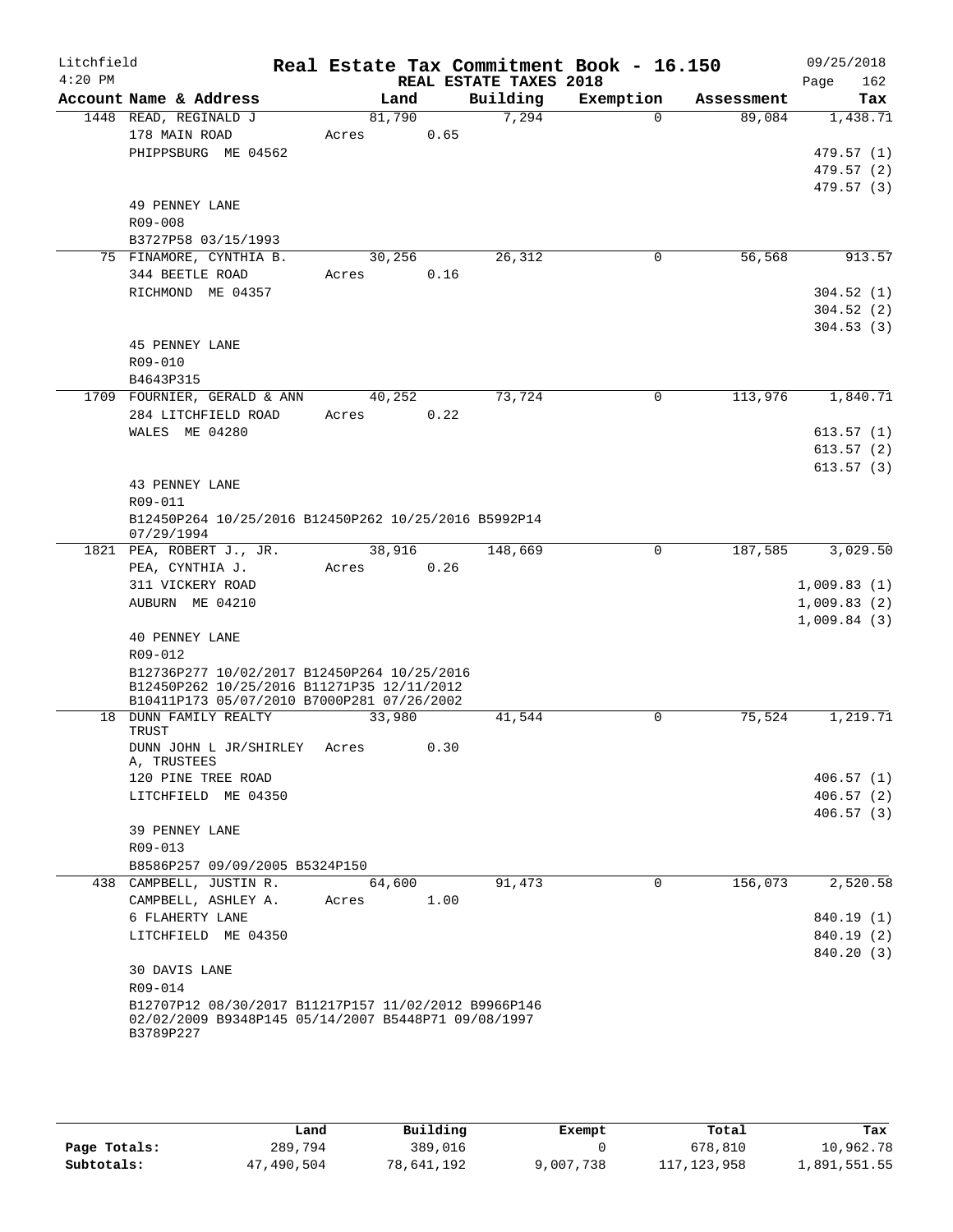| Litchfield   |                                                   |       |                                       |          | Real Estate Tax Commitment Book - 16.150 |            | 09/25/2018                 |
|--------------|---------------------------------------------------|-------|---------------------------------------|----------|------------------------------------------|------------|----------------------------|
| $4:20$ PM    | Account Name & Address                            |       | <b>REAL ESTATE TAXES 2018</b><br>Land |          | Building Exemption                       | Assessment | 163<br>Page<br>Tax         |
|              | 194 FIELD, STANFORD P                             |       | 42,550 127,402                        |          | 19,200                                   | 150, 752   | 2,434.64                   |
|              | FURROW, ELLEN E                                   |       |                                       |          | Acres 2.02 02 HOMESTEAD EXEMPT           |            |                            |
|              | 58 LUNTS HILL ROAD                                |       |                                       |          |                                          |            | 811.55(1)                  |
|              | LITCHFIELD ME 04350                               |       |                                       |          |                                          |            | 811.55 (2)                 |
|              |                                                   |       |                                       |          |                                          |            | 811.54(3)                  |
|              | 58 LUNTS HILL ROAD                                |       |                                       |          |                                          |            |                            |
|              | R09-015                                           |       |                                       |          |                                          |            |                            |
|              | B10578P140 11/01/2010 B3262P194 10/29/1987        |       |                                       |          |                                          |            |                            |
|              | 197 CAMPBELL, JUSTIN R.                           |       | 89,625                                | $\Omega$ | $\mathbf 0$                              | 89,625     | 1,447.44                   |
|              | CAMPBELL, ASHLEY A.<br>6 FLAHERTY DRIVE           |       | Acres 3.91                            |          |                                          |            | 482.48 (1)                 |
|              | LITCHFIELD ME 04355                               |       |                                       |          |                                          |            | 482.48 (2)                 |
|              |                                                   |       |                                       |          |                                          |            | 482.48 (3)                 |
|              | LUNTS HILL ROAD                                   |       |                                       |          |                                          |            |                            |
|              | R09-016                                           |       |                                       |          |                                          |            |                            |
|              | B12391P271 08/22/2016 B6920P297 05/03/2002        |       |                                       |          |                                          |            |                            |
|              | 695 WADDELL, THOMAS E. 112,325                    |       |                                       |          | 76,037<br>24,960                         | 163,402    | 2,638.94                   |
|              | DUNN, MARILYN                                     | Acres | 2.35                                  |          | 02 HOMESTEAD EXEMPT                      |            |                            |
|              | 39 GORDON LANE                                    |       |                                       |          | 03 VETERANS EXEMPT                       |            | 879.65(1)                  |
|              | LITCHFIELD ME 04350                               |       |                                       |          |                                          |            | 879.65(2)                  |
|              |                                                   |       |                                       |          |                                          |            | 879.64(3)                  |
|              | 39 GORDON LANE                                    |       |                                       |          |                                          |            |                            |
|              | R09-017                                           |       |                                       |          |                                          |            |                            |
|              | B9668P37 03/17/2008 B4731P244 07/25/1994          |       |                                       |          |                                          |            |                            |
|              | 694 BALDWIN SAMANTHA J                            |       | 47,975                                |          | 75,751<br>19,200                         | 104,526    | 1,688.09                   |
|              | 23 GORDON LANE                                    |       | Acres 4.19                            |          | 02 HOMESTEAD EXEMPT                      |            |                            |
|              | LITCHFIELD ME 04350                               |       |                                       |          |                                          |            | 562.70(1)                  |
|              |                                                   |       |                                       |          |                                          |            | 562.70(2)<br>562.69(3)     |
|              | 23 GORDON LANE                                    |       |                                       |          |                                          |            |                            |
|              | R09-017A                                          |       |                                       |          |                                          |            |                            |
|              | B11727P134 06/26/2014 B8132P51 09/20/2004         |       |                                       |          |                                          |            |                            |
|              | 2479 KUPFER, CHARLES                              |       | 41,450                                | 25,160   | 0                                        | 66,610     | 1,075.75                   |
|              | 45 LABEL AVENUE                                   | Acres | 1.58                                  |          |                                          |            |                            |
|              | PORTLAND ME 04103-1245                            |       |                                       |          |                                          |            | 358.58(1)                  |
|              |                                                   |       |                                       |          |                                          |            | 358.58(2)                  |
|              |                                                   |       |                                       |          |                                          |            | 358.59(3)                  |
|              | 7 GORDON LANE                                     |       |                                       |          |                                          |            |                            |
|              | R09-017B                                          |       |                                       |          |                                          |            |                            |
| 2091         | SZEPSY TAMAS                                      |       | 171,720                               | 188,728  | 24,960                                   | 335,488    | 5,418.13                   |
|              | SZEPSY, GEDSKE                                    | Acres | 11.22                                 |          | 03 VETERANS EXEMPT                       |            |                            |
|              | 34 BUFFEE LANDING LANE                            |       |                                       |          | 02 HOMESTEAD EXEMPT                      |            | 1,806.04(1)                |
|              | LITCHFIELD ME 04350                               |       |                                       |          |                                          |            | 1,806.04(2)<br>1,806.05(3) |
|              | 34 BUFFEE LANDING                                 |       |                                       |          |                                          |            |                            |
|              | R09-019A                                          |       |                                       |          |                                          |            |                            |
|              | B10654P37 01/27/2011 B8598P79 08/18/2005 B5770P38 |       |                                       |          |                                          |            |                            |
|              | 2105 KINCH, WILLIAM & R.                          |       | $\Omega$                              | 6,765    | 6,765                                    | $\Omega$   | 0.00                       |
|              | MAHEUX                                            |       |                                       |          |                                          |            |                            |
|              | 12 BUFFEE LANDING ROAD                            |       |                                       |          | 02 HOMESTEAD EXEMPT                      |            |                            |
|              | LITCHFIELD ME 04350                               |       |                                       |          |                                          |            |                            |
|              |                                                   |       |                                       |          |                                          |            |                            |
|              | 12 BUFFEE LANDING ROAD                            |       |                                       |          |                                          |            |                            |
|              | R09-019-ON-1                                      |       |                                       |          |                                          |            |                            |
|              |                                                   |       |                                       |          |                                          |            |                            |
|              |                                                   |       |                                       |          |                                          |            |                            |
|              |                                                   |       |                                       |          |                                          |            |                            |
|              | Land                                              |       | Building                              |          | Exempt                                   | Total      | Tax                        |
| Page Totals: | 505,645                                           |       | 499,843                               |          | 95,085                                   | 910,403    | 14,702.99                  |

**Subtotals:** 47,996,149 79,141,035 9,102,823 118,034,361 1,906,254.54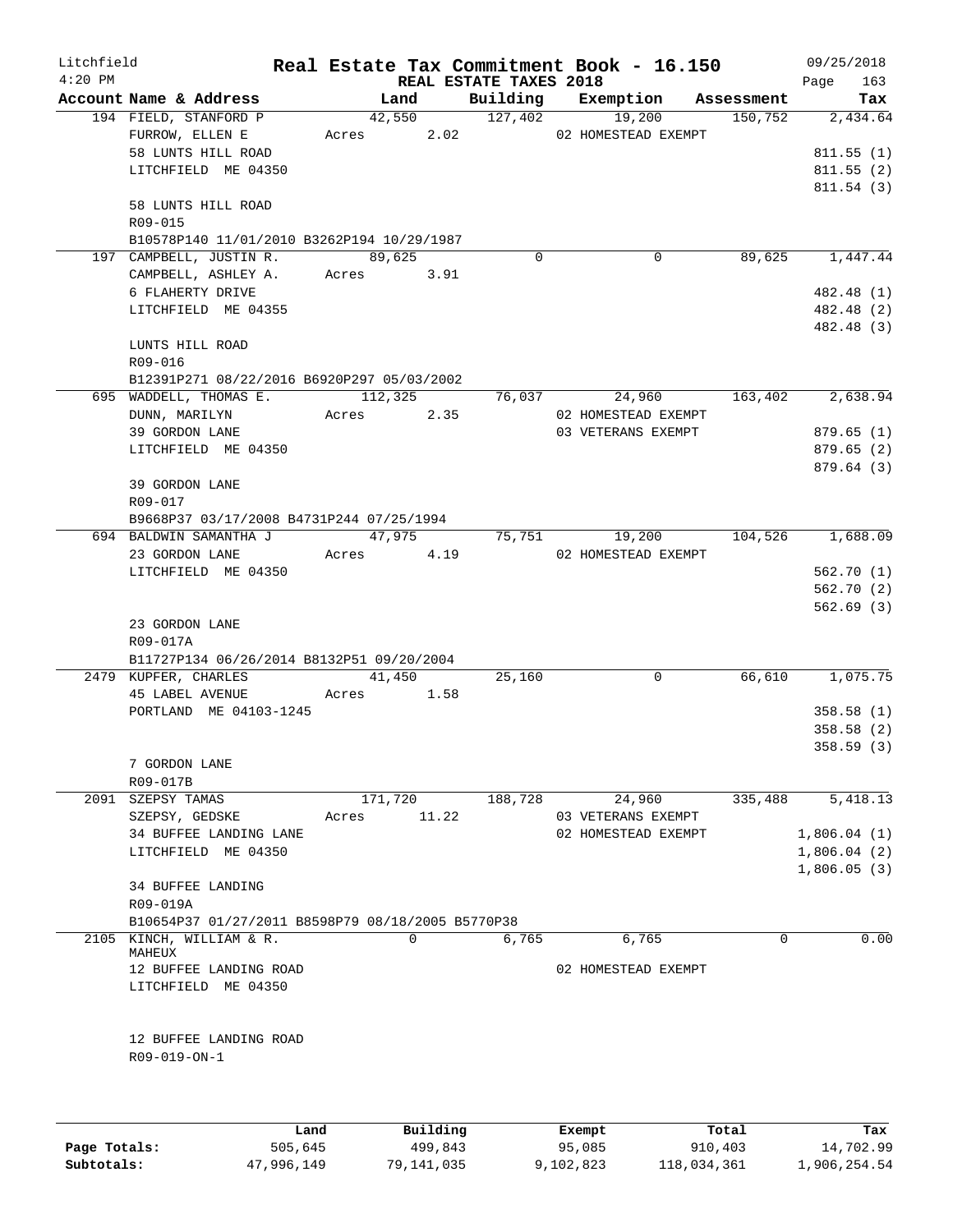| Litchfield |             |                                                                                           |                |                        | Real Estate Tax Commitment Book - 16.150 |            | 09/25/2018              |
|------------|-------------|-------------------------------------------------------------------------------------------|----------------|------------------------|------------------------------------------|------------|-------------------------|
| $4:20$ PM  |             |                                                                                           |                | REAL ESTATE TAXES 2018 |                                          |            | Page<br>164             |
|            |             | Account Name & Address                                                                    | Land           | Building               | Exemption                                | Assessment | Tax                     |
|            |             | 2106 DUNN, RONALD & IRENE                                                                 | $\mathbf 0$    | 10,767                 | 10,767                                   | $\Omega$   | 0.00                    |
|            |             | 10 BUFFEE LANDING LANE                                                                    |                |                        | 02 HOMESTEAD EXEMPT                      |            |                         |
|            |             | LITCHFIELD ME 04350                                                                       |                |                        |                                          |            |                         |
|            |             | 10 BUFFEE LANDING LANE                                                                    |                |                        |                                          |            |                         |
|            |             | R09-019-ON-2                                                                              |                |                        |                                          |            |                         |
|            |             | 1026 CAYER, JOANNE ET AL                                                                  | 85,000         | 26,799                 | 0                                        | 111,799    | 1,805.55                |
|            | Ε.          | CAYER, JEANETTE & PAUL                                                                    | 1.00<br>Acres  |                        |                                          |            |                         |
|            |             | 30 CURTIS STREET                                                                          |                |                        |                                          |            | 601.85(1)               |
|            |             | BROCTON MA 02301                                                                          |                |                        |                                          |            | 601.85(2)               |
|            |             |                                                                                           |                |                        |                                          |            | 601.85(3)               |
|            | R09-021     | 35 BUFFEE LANDING LANE                                                                    |                |                        |                                          |            |                         |
|            |             | B11601P172 12/06/2013 B10311P198 12/29/2009                                               |                |                        |                                          |            |                         |
|            |             | B10310P238 12/28/2009 B10216P213 09/21/2009<br>B10163P165 07/27/2009 B4707P131 05/03/1994 |                |                        |                                          |            |                         |
|            |             | 94 BEAULIEU, MICHAEL                                                                      | 28,800         | 104,062                | 19,200                                   | 113,662    | 1,835.64                |
|            |             | 88 LUNTS HILL ROAD                                                                        | Acres<br>0.60  |                        | 02 HOMESTEAD EXEMPT                      |            |                         |
|            |             | LITCHFIELD ME 04350                                                                       |                |                        |                                          |            | 611.88(1)               |
|            |             |                                                                                           |                |                        |                                          |            | 611.88(2)               |
|            |             |                                                                                           |                |                        |                                          |            | 611.88(3)               |
|            |             | 88 LUNTS HILL ROAD                                                                        |                |                        |                                          |            |                         |
|            | $R09 - 022$ |                                                                                           |                |                        |                                          |            |                         |
|            |             | B12658P220 06/20/2017 B12605P317 05/16/2017<br>B4047P312 01/31/1994                       |                |                        |                                          |            |                         |
|            |             | 193 PFEFFER, MARY BETH                                                                    | 216,665        | 139,107                | 19,200                                   | 336,572    | 5,435.64                |
|            |             | 112 LUNTS HILL ROAD                                                                       | 24.33<br>Acres |                        | 02 HOMESTEAD EXEMPT                      |            |                         |
|            |             | LITCHFIELD ME 04350                                                                       |                |                        |                                          |            | 1,811.88(1)             |
|            |             |                                                                                           |                |                        |                                          |            | 1,811.88(2)             |
|            |             |                                                                                           |                |                        |                                          |            | 1,811.88(3)             |
|            |             | 112 LUNTS HILL ROAD                                                                       |                |                        |                                          |            |                         |
|            | R09-023     |                                                                                           |                |                        |                                          |            |                         |
|            |             | B9313P235 04/17/2007 B8993P34 07/21/2006 B5795P291                                        |                |                        |                                          |            |                         |
|            |             | 42 MACDONALD, BARBARA A.                                                                  | 45,000         | 126,006                | 19,200                                   | 151,806    | 2,451.67                |
|            |             | 150 LUNTS HILL ROAD                                                                       | 3.00<br>Acres  |                        | 02 HOMESTEAD EXEMPT                      |            |                         |
|            |             | LITCHFIELD ME 04350                                                                       |                |                        |                                          |            | 817.22 (1)<br>817.22(2) |
|            |             |                                                                                           |                |                        |                                          |            | 817.23(3)               |
|            |             | 150 LUNTS HILL ROAD                                                                       |                |                        |                                          |            |                         |
|            | R09-023A    |                                                                                           |                |                        |                                          |            |                         |
|            |             | B10105P340 08/09/2009 B5020P269                                                           |                |                        |                                          |            |                         |
| 8          |             | TOBEY PAUL R                                                                              | 44,778         | 1,057                  | 0                                        | 45,835     | 740.24                  |
|            |             | TOBEY SUSAN S                                                                             | 0.33<br>Acres  |                        |                                          |            |                         |
|            |             | 41 PEASLEE ROAD                                                                           |                |                        |                                          |            | 246.75(1)               |
|            |             | PITTSTON ME 04345                                                                         |                |                        |                                          |            | 246.75(2)               |
|            |             |                                                                                           |                |                        |                                          |            | 246.74 (3)              |
|            |             | 10 TROUT LANE                                                                             |                |                        |                                          |            |                         |
|            | R09-024     |                                                                                           |                |                        |                                          |            |                         |
|            |             | B9923P324 12/05/2008 B4710P240 04/23/2004                                                 |                |                        |                                          |            |                         |

|              | Land       | Building   | Exempt    | Total       | Tax          |
|--------------|------------|------------|-----------|-------------|--------------|
| Page Totals: | 420,243    | 407,798    | 68,367    | 759,674     | 12,268.74    |
| Subtotals:   | 48,416,392 | 79,548,833 | 9,171,190 | 118,794,035 | 1,918,523.28 |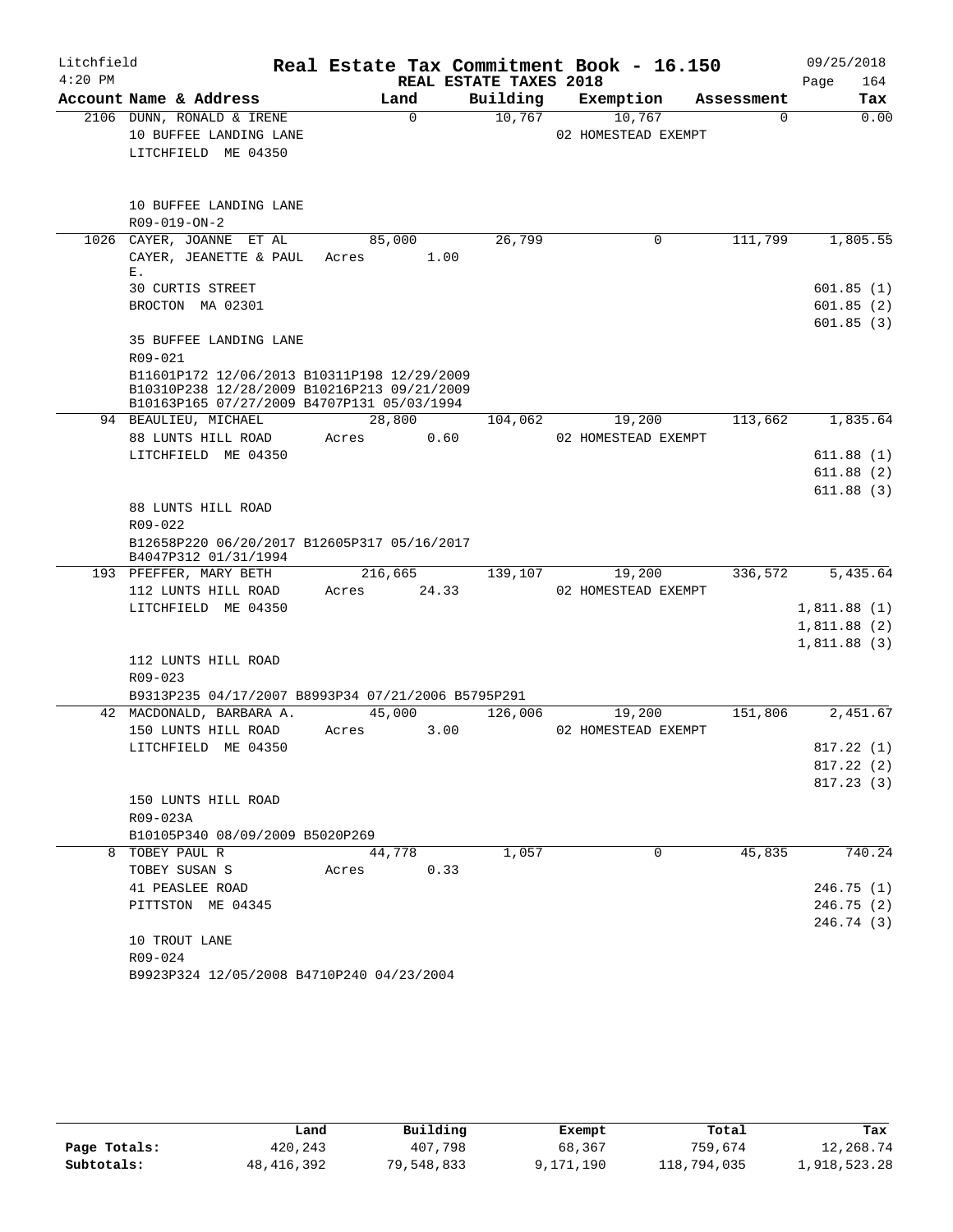| Litchfield<br>$4:20$ PM |                                                                                         |         |       | REAL ESTATE TAXES 2018 | Real Estate Tax Commitment Book - 16.150 |            | 09/25/2018<br>165<br>Page |
|-------------------------|-----------------------------------------------------------------------------------------|---------|-------|------------------------|------------------------------------------|------------|---------------------------|
|                         | Account Name & Address                                                                  |         | Land  | Building               | Exemption                                | Assessment | Tax                       |
|                         | 896 D'ALLESSANDRIS, HENRY                                                               | 90,000  |       | 43,225                 | $\Omega$                                 | 133,225    | 2,151.58                  |
|                         | JOSEPH                                                                                  |         |       |                        |                                          |            |                           |
|                         | PERRY, EDWARD MARTIN                                                                    | Acres   | 1.00  |                        |                                          |            |                           |
|                         | 25 CUMBERLAND STREET                                                                    |         |       |                        |                                          |            | 717.19 (1)                |
|                         | BRUNSWICK ME 04011                                                                      |         |       |                        |                                          |            | 717.19(2)                 |
|                         |                                                                                         |         |       |                        |                                          |            | 717.20(3)                 |
|                         | 11 TROUT LANE                                                                           |         |       |                        |                                          |            |                           |
|                         | R09-025                                                                                 |         |       |                        |                                          |            |                           |
|                         | B11833P83 10/24/2014 B2248P293                                                          |         |       |                        |                                          |            |                           |
|                         | 198 BOWLEY, CRAIG A                                                                     | 139,185 |       | 9,054                  | 0                                        | 148,239    | 2,394.06                  |
|                         | DICLEMENTE, MICHAEL D                                                                   | Acres   | 15.00 |                        |                                          |            |                           |
|                         | 325 W 45TH ST. #905                                                                     |         |       |                        |                                          |            | 798.02 (1)                |
|                         | NEW YORK NY 10036                                                                       |         |       |                        |                                          |            | 798.02(2)                 |
|                         |                                                                                         |         |       |                        |                                          |            | 798.02 (3)                |
|                         | 210 LUNTS HILL ROAD                                                                     |         |       |                        |                                          |            |                           |
|                         | R09-026                                                                                 |         |       |                        |                                          |            |                           |
|                         | B10648P58 01/20/2011 B9166P310 12/01/2006 B4858P165<br>02/27/1995                       |         |       |                        |                                          |            |                           |
|                         | 1149 MARINER, WARREN L                                                                  | 39,000  |       | 86,835                 | 19,200                                   | 106,635    | 1,722.16                  |
|                         | C/O GARDINER SAVINGS                                                                    | Acres   | 1.80  |                        | 02 HOMESTEAD EXEMPT                      |            |                           |
|                         | INST                                                                                    |         |       |                        |                                          |            |                           |
|                         | P.O. BOX 575                                                                            |         |       |                        |                                          |            | 574.05(1)                 |
|                         | GARDINER ME 04345                                                                       |         |       |                        |                                          |            | 574.05(2)                 |
|                         |                                                                                         |         |       |                        |                                          |            | 574.06(3)                 |
|                         | 224 LUNTS HILL ROAD                                                                     |         |       |                        |                                          |            |                           |
|                         | R09-027                                                                                 |         |       |                        |                                          |            |                           |
|                         | B2228P214                                                                               |         |       |                        |                                          |            |                           |
|                         | 1147 MARINER, WARREN L                                                                  | 108,238 |       | 0                      | 0                                        | 108,238    | 1,748.04                  |
|                         | P O BOX 575                                                                             | Acres   | 9.00  |                        |                                          |            |                           |
|                         | GARDINER ME 04345                                                                       |         |       |                        |                                          |            | 582.68 (1)                |
|                         |                                                                                         |         |       |                        |                                          |            | 582.68 (2)                |
|                         |                                                                                         |         |       |                        |                                          |            | 582.68 (3)                |
|                         | LUNT'S HILL ROAD                                                                        |         |       |                        |                                          |            |                           |
|                         | $R09 - 028$                                                                             |         |       |                        |                                          |            |                           |
|                         | B1674P324                                                                               |         |       |                        |                                          |            |                           |
|                         | 823 QUINTAL, GARY A. &<br>MARIA L.                                                      | 129,565 |       | 3,605                  | 0                                        | 133,170    | 2,150.70                  |
|                         | 57 SPEARS CORNER ROAD                                                                   | Acres   | 10.80 |                        |                                          |            |                           |
|                         | WEST GARDINER ME 04345                                                                  |         |       |                        |                                          |            | 716.90(1)                 |
|                         |                                                                                         |         |       |                        |                                          |            | 716.90(2)                 |
|                         |                                                                                         |         |       |                        |                                          |            | 716.90(3)                 |
|                         | 258 LUNTS HILL ROAD                                                                     |         |       |                        |                                          |            |                           |
|                         | $R09 - 029$                                                                             |         |       |                        |                                          |            |                           |
|                         | B11108P142 06/20/2012 B9562P129 11/13/2007 B9289P161<br>02/22/2007 B2200P256 04/30/2004 |         |       |                        |                                          |            |                           |
|                         | 898 DAVIS, CAROL, M.                                                                    | 120,950 |       | 64,417                 | 0                                        | 185,367    | 2,993.68                  |
|                         | JOHNSTON, HELEN (LIFE<br>ESTATE)                                                        | Acres   | 15.60 |                        |                                          |            |                           |
|                         | 31 BASS LANE                                                                            |         |       |                        |                                          |            | 997.89 (1)                |
|                         | LITCHFIELD ME 04350                                                                     |         |       |                        |                                          |            | 997.89 (2)                |
|                         |                                                                                         |         |       |                        |                                          |            | 997.90 (3)                |
|                         | 31 BASS LANE                                                                            |         |       |                        |                                          |            |                           |
|                         | R09-030                                                                                 |         |       |                        |                                          |            |                           |
|                         | B12329P317 06/22/2016 B1162P364                                                         |         |       |                        |                                          |            |                           |

|              | Land       | Building   | Exempt    | Total       | Tax          |
|--------------|------------|------------|-----------|-------------|--------------|
| Page Totals: | 626,938    | 207,136    | 19,200    | 814,874     | 13,160.22    |
| Subtotals:   | 49,043,330 | 79,755,969 | 9,190,390 | 119,608,909 | 1,931,683.50 |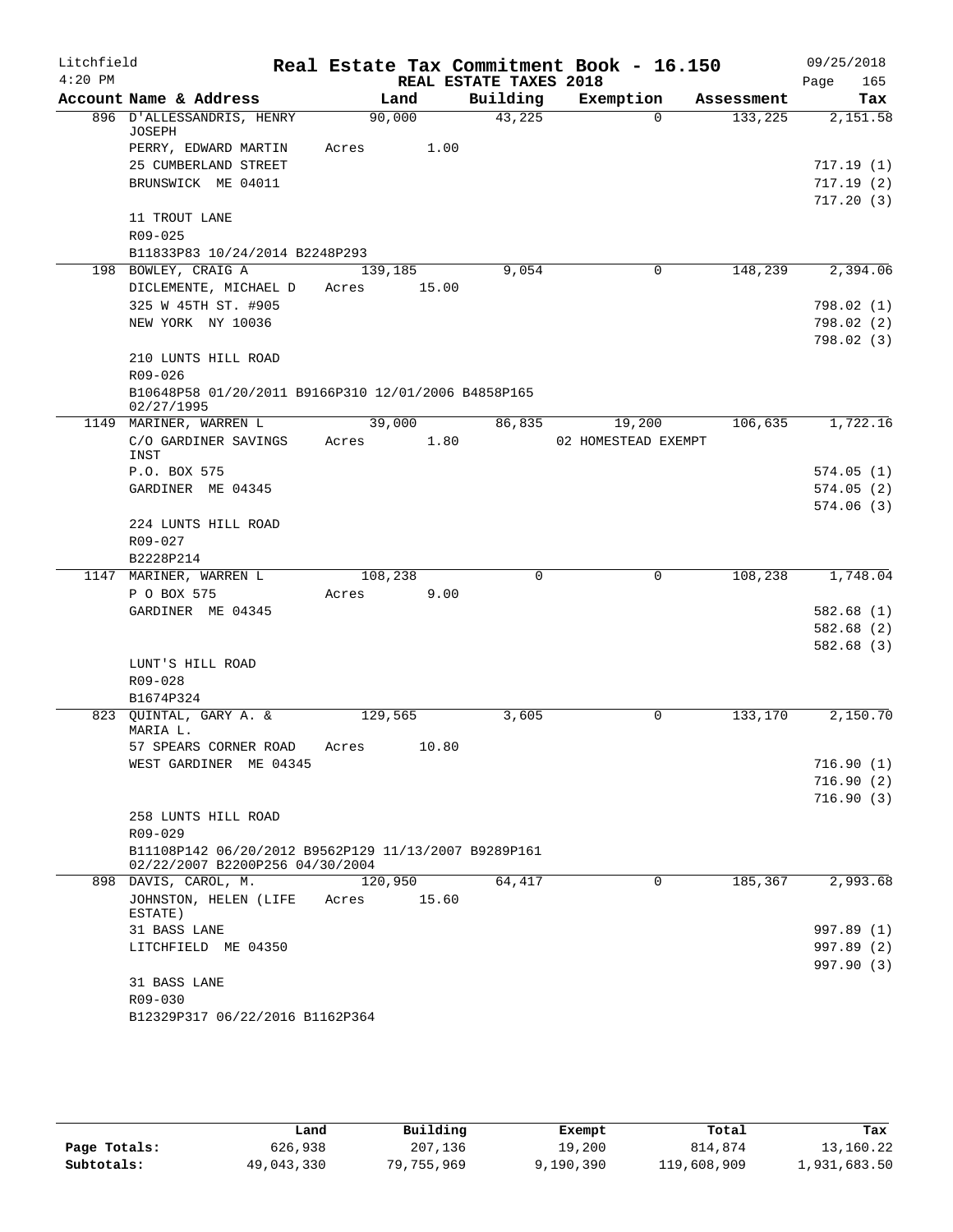| Litchfield   |                                                                              |         |             |                                    | Real Estate Tax Commitment Book - 16.150 |             |            | 09/25/2018         |
|--------------|------------------------------------------------------------------------------|---------|-------------|------------------------------------|------------------------------------------|-------------|------------|--------------------|
| $4:20$ PM    | Account Name & Address                                                       |         | Land        | REAL ESTATE TAXES 2018<br>Building | Exemption                                |             | Assessment | 166<br>Page<br>Tax |
|              | 1032 LECLAIR, EUGENE                                                         |         | 97,000      | 48,686                             |                                          | $\Omega$    | 145,686    | 2,352.83           |
|              | 12 WARNER ST                                                                 | Acres   | 1.00        |                                    |                                          |             |            |                    |
|              | GLOUCESTER MA 01930                                                          |         |             |                                    |                                          |             |            | 784.28 (1)         |
|              |                                                                              |         |             |                                    |                                          |             |            | 784.28 (2)         |
|              |                                                                              |         |             |                                    |                                          |             |            | 784.27 (3)         |
|              | 72 HALEY LANE                                                                |         |             |                                    |                                          |             |            |                    |
|              | R09-032                                                                      |         |             |                                    |                                          |             |            |                    |
|              | B4792P263 10/21/1994                                                         |         |             |                                    |                                          |             |            |                    |
|              | 1623 LERCH JEFFREY                                                           |         | 227,282     | 135,746                            |                                          | 0           | 363,028    | 5,862.90           |
|              | LERCH SHANNON                                                                | Acres   | 22.16       |                                    |                                          |             |            |                    |
|              | 31 SHADY LANE                                                                |         |             |                                    |                                          |             |            | 1,954.30(1)        |
|              | LITCHFIELD ME 04350                                                          |         |             |                                    |                                          |             |            | 1,954.30(2)        |
|              |                                                                              |         |             |                                    |                                          |             |            | 1,954.30(3)        |
|              | 31 SHADY LANE                                                                |         |             |                                    |                                          |             |            |                    |
|              | $R09 - 033$                                                                  |         |             |                                    |                                          |             |            |                    |
|              | B9845P183 09/04/2008 B9845P161 09/04/2008 B3480P341<br>12/22/1988            |         |             |                                    |                                          |             |            |                    |
|              | 2719 SMITH DAVID                                                             |         | 125,050     | 119,159                            | 19,200                                   |             | 225,009    | 3,633.90           |
|              | SMITH CAROL                                                                  | Acres   | 7.80        |                                    | 02 HOMESTEAD EXEMPT                      |             |            |                    |
|              | 23 HALEY LANE                                                                |         |             |                                    |                                          |             |            | 1, 211.30(1)       |
|              | LITCHFIELD ME 04350                                                          |         |             |                                    |                                          |             |            | 1, 211.30(2)       |
|              |                                                                              |         |             |                                    |                                          |             |            | 1, 211.30(3)       |
|              | 23 HALEY LANE                                                                |         |             |                                    |                                          |             |            |                    |
|              | R09-033A                                                                     |         |             |                                    |                                          |             |            |                    |
|              | B9845P161 09/04/2008                                                         |         |             |                                    |                                          |             |            |                    |
|              | 1624 SMITH, FAY                                                              |         | $\mathbf 0$ | 10,941                             | 10,941                                   |             | 0          | 0.00               |
|              | 29 SHADY LANE                                                                |         |             |                                    | 22 WW2 Widow Res                         |             |            |                    |
|              | LITCHFIELD ME 04350                                                          |         |             |                                    | 02 HOMESTEAD EXEMPT                      |             |            |                    |
|              | 29 SHADY LANE<br>R09-033-ON<br>1733 KALLOCH, JEREMY S &<br>LISA WEBB-KALLOCH |         | 52,640      | 22,869                             |                                          | 0           | 75,509     | 1,219.47           |
|              | 110 HUNTS MEADOW ROAD                                                        | Acres   | 0.40        |                                    |                                          |             |            |                    |
|              | WHITEFIELD ME 04353                                                          |         |             |                                    |                                          |             |            | 406.49(1)          |
|              |                                                                              |         |             |                                    |                                          |             |            | 406.49(2)          |
|              |                                                                              |         |             |                                    |                                          |             |            | 406.49 (3)         |
|              | 20 KEZIAH LANE                                                               |         |             |                                    |                                          |             |            |                    |
|              | R09-034                                                                      |         |             |                                    |                                          |             |            |                    |
|              | B10145P77 07/10/2009 B9265P206 03/01/2007 B8419P129                          |         |             |                                    |                                          |             |            |                    |
|              | 05/20/2005 B1453P826 10/03/1967                                              |         |             |                                    |                                          |             |            |                    |
|              | 1105 LUCZKOWSKI, KATHY                                                       |         | 114,100     | 150,438                            | 19,200                                   |             | 245,338    | 3,962.21           |
|              | 24 KEZIAH LANE                                                               | Acres   | 1.20        |                                    | 02 HOMESTEAD EXEMPT                      |             |            |                    |
|              | LITCHFIELD ME 04350                                                          |         |             |                                    |                                          |             |            | 1,320.74(1)        |
|              |                                                                              |         |             |                                    |                                          |             |            | 1,320.74(2)        |
|              |                                                                              |         |             |                                    |                                          |             |            | 1,320.73(3)        |
|              | 24 KEZIAH LANE                                                               |         |             |                                    |                                          |             |            |                    |
|              | R09-035                                                                      |         |             |                                    |                                          |             |            |                    |
|              | B2635P116                                                                    |         |             |                                    |                                          |             |            |                    |
|              | 1195 CHILDS, RONALD                                                          |         | 61,950      | 163,832                            |                                          | 0           | 225,782    | 3,646.38           |
|              | CHILDS, PATRICIA                                                             | Acres   | 5.78        |                                    |                                          |             |            |                    |
|              | 1176 PLAINS ROAD                                                             |         |             |                                    |                                          |             |            | 1,215.46(1)        |
|              | LITCHFIELD ME 04350                                                          |         |             |                                    |                                          |             |            | 1,215.46(2)        |
|              |                                                                              |         |             |                                    |                                          |             |            | 1,215.46(3)        |
|              | 1176 PLAINS ROAD                                                             |         |             |                                    |                                          |             |            |                    |
|              | R09-036                                                                      |         |             |                                    |                                          |             |            |                    |
|              | B10371P79 03/26/2010 B7714P327 12/11/2003                                    |         |             |                                    |                                          |             |            |                    |
|              |                                                                              | Land    | Building    |                                    | Exempt                                   |             | Total      | Tax                |
| Page Totals: |                                                                              | 678,022 | 651,671     |                                    | 49,341                                   |             | 1,280,352  | 20,677.69          |
| Subtotals:   | 49,721,352                                                                   |         | 80,407,640  |                                    | 9,239,731                                | 120,889,261 |            | 1,952,361.19       |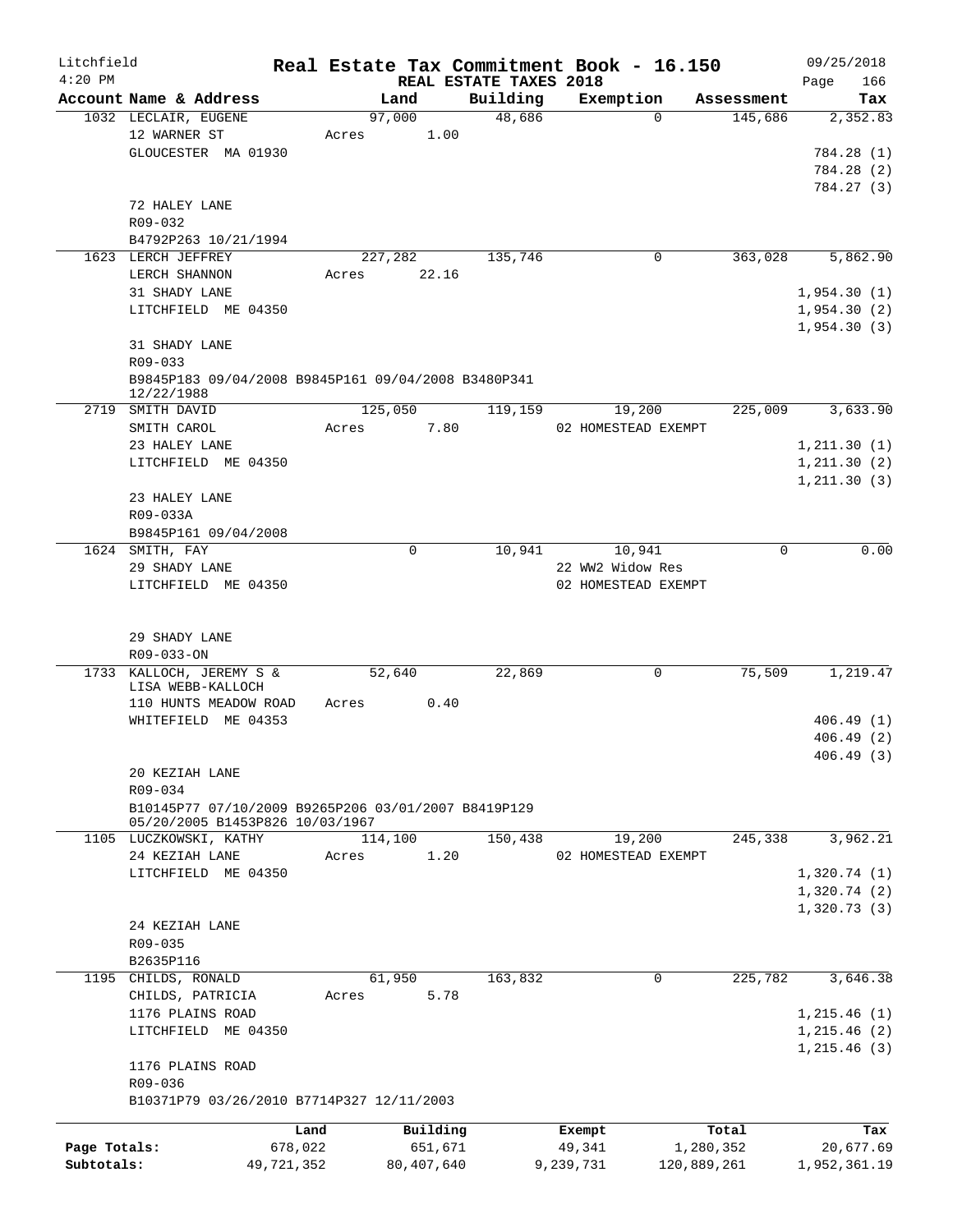| Litchfield |                     |                                                                                                    |         |         |                        | Real Estate Tax Commitment Book - 16.150 |            | 09/25/2018   |
|------------|---------------------|----------------------------------------------------------------------------------------------------|---------|---------|------------------------|------------------------------------------|------------|--------------|
| $4:20$ PM  |                     |                                                                                                    |         |         | REAL ESTATE TAXES 2018 |                                          |            | 167<br>Page  |
|            |                     | Account Name & Address                                                                             | Land    |         |                        | Building Exemption                       | Assessment | Tax          |
|            |                     | 1581 CONNORS III, JOSEPH M.                                                                        | 84,500  |         | 150,821                | 19,200                                   | 216,121    | 3,490.35     |
|            |                     | CONNORS, OLETA J.                                                                                  | Acres   | 6.00    |                        | 02 HOMESTEAD EXEMPT                      |            |              |
|            |                     | 388 LUNTS HILL ROAD                                                                                |         |         |                        |                                          |            | 1, 163.45(1) |
|            |                     | LITCHFIELD ME 04350                                                                                |         |         |                        |                                          |            | 1, 163.45(2) |
|            |                     |                                                                                                    |         |         |                        |                                          |            | 1, 163.45(3) |
|            |                     | 388 LUNTS HILL ROAD                                                                                |         |         |                        |                                          |            |              |
|            | R09-036A            |                                                                                                    |         |         |                        |                                          |            |              |
|            |                     | B11541P104 10/16/2013 B11541P96 10/16/2013 B11325P95<br>03/08/2013 B2572P177                       |         |         |                        |                                          |            |              |
|            |                     | 1194 THORNTON, WILLIAM J.                                                                          | 119,350 |         | 147,508                | 19,200                                   | 247,658    | 3,999.68     |
|            |                     | P.O. BOX 1252                                                                                      | Acres   | 3.30    |                        | 02 HOMESTEAD EXEMPT                      |            |              |
|            |                     | GARDINER ME 04345                                                                                  |         |         |                        |                                          |            | 1,333.23(1)  |
|            |                     |                                                                                                    |         |         |                        |                                          |            | 1,333.23(2)  |
|            |                     |                                                                                                    |         |         |                        |                                          |            | 1,333.22(3)  |
|            | 19 KEZIAH LANE      |                                                                                                    |         |         |                        |                                          |            |              |
|            | R09-036B            |                                                                                                    |         |         |                        |                                          |            |              |
|            |                     | B10151P168 07/16/2009 B7714P327 10/31/2003                                                         |         |         |                        |                                          |            |              |
|            | 2286 DYER, WALFORD  |                                                                                                    |         | 116,350 | 102,172                | 24,960                                   | 193,562    | 3,126.03     |
|            |                     | 1184 PLAINS ROAD                                                                                   | Acres   | 2.10    |                        | 03 VETERANS EXEMPT                       |            |              |
|            |                     | LITCHFIELD ME 04350                                                                                |         |         |                        | 02 HOMESTEAD EXEMPT                      |            | 1,042.01(1)  |
|            |                     |                                                                                                    |         |         |                        |                                          |            | 1,042.01(2)  |
|            |                     |                                                                                                    |         |         |                        |                                          |            | 1,042.01(3)  |
|            |                     | 1184 PLAINS ROAD                                                                                   |         |         |                        |                                          |            |              |
|            | R09-036C            |                                                                                                    |         |         |                        |                                          |            |              |
|            |                     | B7316P1 03/08/2003                                                                                 |         |         |                        |                                          |            |              |
|            | 2332 PARADIS, JOHN  |                                                                                                    |         | 42,500  | 91,527                 | 19,200                                   | 114,827    | 1,854.46     |
|            | PARADIS DEBRA       |                                                                                                    | Acres   | 2.00    |                        | 02 HOMESTEAD EXEMPT                      |            |              |
|            |                     | 392 LUNTS HILLS ROAD                                                                               |         |         |                        |                                          |            | 618.15(1)    |
|            |                     | LITCHFIELD ME 04350                                                                                |         |         |                        |                                          |            | 618.15(2)    |
|            |                     |                                                                                                    |         |         |                        |                                          |            | 618.16(3)    |
|            | R09-036D            | 392 LUNTS HILL ROAD                                                                                |         |         |                        |                                          |            |              |
|            |                     | B7527P229 07/14/2003                                                                               |         |         |                        |                                          |            |              |
|            |                     | 223 CARTONIO, ALEXANDER J. 104,175                                                                 |         |         | 35,154                 | 0                                        | 139,329    | 2,250.16     |
|            |                     | CARTONIO, PAMELA                                                                                   | Acres   | 2.67    |                        |                                          |            |              |
|            |                     | 26 WHISPERING PINES                                                                                |         |         |                        |                                          |            | 750.05(1)    |
|            | LANE                |                                                                                                    |         |         |                        |                                          |            |              |
|            |                     | LITCHFIELD ME 04350                                                                                |         |         |                        |                                          |            | 750.05(2)    |
|            |                     |                                                                                                    |         |         |                        |                                          |            | 750.06(3)    |
|            |                     | 1185 PLAINS ROAD                                                                                   |         |         |                        |                                          |            |              |
|            | R09-037             |                                                                                                    |         |         |                        |                                          |            |              |
|            |                     | B12730P6 09/25/2017 B12641P204 06/13/2017 B12555P266<br>01/25/2017 B12269P145 04/13/2016 B1951P236 |         |         |                        |                                          |            |              |
|            | 10/21/1976          |                                                                                                    |         |         |                        |                                          |            |              |
|            | 940 SHAW, CONNOR P. |                                                                                                    | 42,500  |         | 104,792                | 0                                        | 147,292    | 2,378.77     |
|            |                     | DOUGHERTY, GRAINNE R.                                                                              | Acres   | 2.00    |                        |                                          |            |              |
|            |                     | 436 WASHINGTON ST.                                                                                 |         |         |                        |                                          |            | 792.92 (1)   |
|            | BATH ME 04530       |                                                                                                    |         |         |                        |                                          |            | 792.92(2)    |
|            |                     |                                                                                                    |         |         |                        |                                          |            | 792.93(3)    |
|            |                     | 1161 PLAINS ROAD                                                                                   |         |         |                        |                                          |            |              |
|            | R09-038             |                                                                                                    |         |         |                        |                                          |            |              |
|            |                     | B12643P191 06/28/2017 B10940P107 01/17/2012                                                        |         |         |                        |                                          |            |              |
|            | 12/12/1967          | B10062P335 05/04/2009 B9789P292 07/11/2008 B1458P146                                               |         |         |                        |                                          |            |              |
|            |                     |                                                                                                    |         |         |                        |                                          |            |              |

|              | Land       | Building   | Exempt    | Total       | Tax          |
|--------------|------------|------------|-----------|-------------|--------------|
| Page Totals: | 509,375    | 631,974    | 82,560    | 1,058,789   | 17,099.45    |
| Subtotals:   | 50,230,727 | 81,039,614 | 9,322,291 | 121,948,050 | 1,969,460.64 |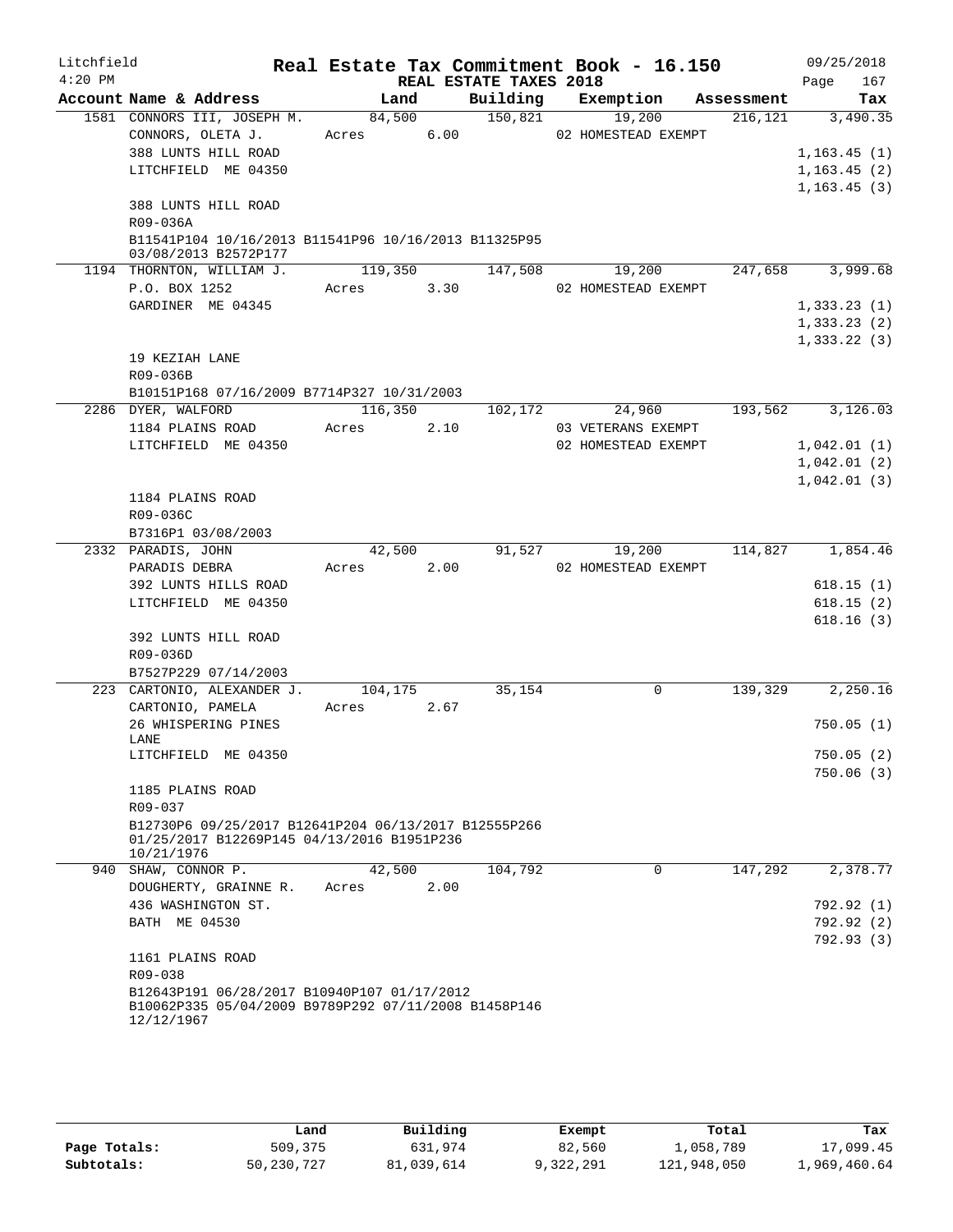| Litchfield |                                                                                                    |             |        |                        | Real Estate Tax Commitment Book - 16.150 |                       | 09/25/2018                 |
|------------|----------------------------------------------------------------------------------------------------|-------------|--------|------------------------|------------------------------------------|-----------------------|----------------------------|
| $4:20$ PM  |                                                                                                    |             |        | REAL ESTATE TAXES 2018 |                                          |                       | Page<br>168                |
|            | Account Name & Address<br>2747 COMEAU, NORMAND E.                                                  | 139,440     | Land   | Building<br>$\Omega$   | Exemption<br>$\Omega$                    | Assessment<br>139,440 | Tax<br>2,251.96            |
|            | 118 OAK HILL ROAD                                                                                  | Acres       | 7.44   |                        |                                          |                       |                            |
|            | LITCHFIELD ME 04350                                                                                |             |        |                        |                                          |                       | 750.65(1)                  |
|            |                                                                                                    |             |        |                        |                                          |                       | 750.65(2)                  |
|            |                                                                                                    |             |        |                        |                                          |                       | 750.66(3)                  |
|            | PLAINS ROAD                                                                                        |             |        |                        |                                          |                       |                            |
|            | R09-038A                                                                                           |             |        |                        |                                          |                       |                            |
|            | B11691P225 05/20/2014 B9789P292 07/10/2008                                                         |             |        |                        |                                          |                       |                            |
|            | 1727 THOMPSON, ERIC                                                                                | 42,500      |        | 55,637                 | 0                                        | 98,137                | 1,584.91                   |
|            | 836 PLAINS ROAD                                                                                    | Acres       | 2.00   |                        |                                          |                       |                            |
|            | LITCHFIELD ME 04250                                                                                |             |        |                        |                                          |                       | 528.30(1)                  |
|            |                                                                                                    |             |        |                        |                                          |                       | 528.30(2)<br>528.31(3)     |
|            | 836 PLAINS ROAD                                                                                    |             |        |                        |                                          |                       |                            |
|            | R09-039                                                                                            |             |        |                        |                                          |                       |                            |
|            | B10456P25 06/28/2010 B1566P24 10/24/1971                                                           |             |        |                        |                                          |                       |                            |
|            | 1728 ST. HILAIRE, SCOT G.                                                                          | 42,500      |        | 179,959                | 19,200                                   | 203,259               | 3,282.63                   |
|            | ROY-ST. HILAIRE, JULIE                                                                             | Acres       | 2.00   |                        | 02 HOMESTEAD EXEMPT                      |                       |                            |
|            | Α.                                                                                                 |             |        |                        |                                          |                       |                            |
|            | 850 PLAINS ROAD                                                                                    |             |        |                        |                                          |                       | 1,094.21(1)                |
|            | LITCHFIELD ME 04350                                                                                |             |        |                        |                                          |                       | 1,094.21(2)<br>1,094.21(3) |
|            | 850 PLAINS ROAD                                                                                    |             |        |                        |                                          |                       |                            |
|            | R09-039A                                                                                           |             |        |                        |                                          |                       |                            |
|            | B11712P316 06/13/2014 B11651P313 03/26/2014                                                        |             |        |                        |                                          |                       |                            |
|            | B9956P246 01/23/2009 B9956P228 01/23/2009 B6323P228                                                |             |        |                        |                                          |                       |                            |
|            | 03/18/2001                                                                                         | 56,500      |        | $\mathbf 0$            | 0                                        | 56,500                | 912.47                     |
|            | 2767 ST. HILAIRE, SCOT G.<br>ROY-ST. HILAIRE, JULIE Acres                                          |             | 28.00  |                        |                                          |                       |                            |
|            | Α.                                                                                                 |             |        |                        |                                          |                       |                            |
|            | 850 PLAINS ROAD                                                                                    |             |        |                        |                                          |                       | 304.16(1)                  |
|            | LITCHFIELD ME 04350                                                                                |             |        |                        |                                          |                       | 304.16(2)                  |
|            |                                                                                                    |             |        |                        |                                          |                       | 304.15(3)                  |
|            | PLAINS ROAD                                                                                        |             |        |                        |                                          |                       |                            |
|            | R09-039B                                                                                           |             |        |                        |                                          |                       |                            |
|            | B11712P316 06/13/2014 B11651P313 10/28/2013<br>B10467P101 07/08/2010 B10456P25 06/28/2010 B1566P24 |             |        |                        |                                          |                       |                            |
|            | 10/21/1971                                                                                         |             |        |                        |                                          |                       |                            |
|            | 1783 VANDENBOSSCHE, DAVID 69,725                                                                   |             |        | 110,901                | 19,200                                   | 161,426               | 2,607.03                   |
|            | VANDENBOSSCHE, SANDRA Acres 31.85                                                                  |             |        |                        | 02 HOMESTEAD EXEMPT                      |                       |                            |
|            | T.<br>862 PLAINS ROAD                                                                              |             |        |                        |                                          |                       | 869.01(1)                  |
|            | LITCHFIELD ME 04350                                                                                |             |        |                        |                                          |                       | 869.01(2)                  |
|            |                                                                                                    |             |        |                        |                                          |                       | 869.01 (3)                 |
|            | 862 PLAINS ROAD                                                                                    |             |        |                        |                                          |                       |                            |
|            | R09-040                                                                                            |             |        |                        |                                          |                       |                            |
|            | 2439 GETCHELL JAIME J                                                                              |             | 51,325 | $\Omega$               | $\mathbf 0$                              | 51,325                | 828.90                     |
|            | 7 EAST AVENUE                                                                                      | Acres 20.15 |        |                        |                                          |                       |                            |
|            | LISBON FALLS ME 04252                                                                              |             |        |                        |                                          |                       | 276.30(1)                  |
|            |                                                                                                    |             |        |                        |                                          |                       | 276.30(2)                  |
|            |                                                                                                    |             |        |                        |                                          |                       | 276.30(3)                  |
|            | 874 PLAINS ROAD                                                                                    |             |        |                        |                                          |                       |                            |
|            | R09-040A                                                                                           |             |        |                        |                                          |                       |                            |
|            | B7941P257 05/12/2004                                                                               |             |        |                        |                                          |                       |                            |

|              | Land       | Building   | Exempt    | Total       | Tax          |
|--------------|------------|------------|-----------|-------------|--------------|
| Page Totals: | 401,990    | 346,497    | 38,400    | 710,087     | 11,467.90    |
| Subtotals:   | 50,632,717 | 81,386,111 | 9,360,691 | 122,658,137 | 1,980,928.54 |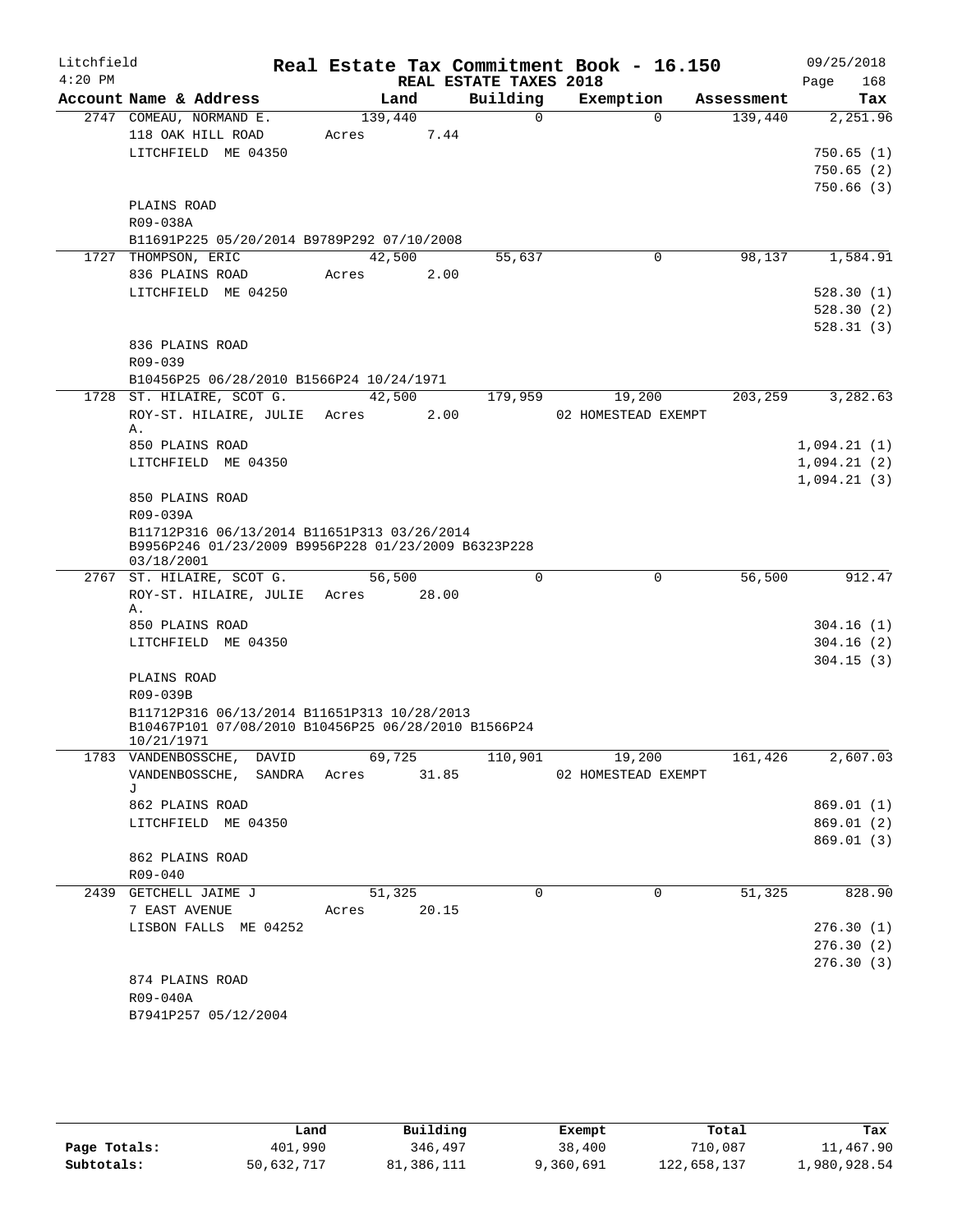| Litchfield |                                                     |       |        |                        | Real Estate Tax Commitment Book - 16.150 |            | 09/25/2018  |
|------------|-----------------------------------------------------|-------|--------|------------------------|------------------------------------------|------------|-------------|
| $4:20$ PM  |                                                     |       |        | REAL ESTATE TAXES 2018 |                                          |            | Page<br>169 |
|            | Account Name & Address                              |       | Land   | Building               | Exemption                                | Assessment | Tax         |
|            | 499 DOUGLASS, GERTRUDE<br>L(HEIRS OF)               |       | 47,500 | 66,721                 | $\Omega$                                 | 114,221    | 1,844.67    |
|            | 896 PLAINS ROAD                                     | Acres | 4.00   |                        |                                          |            |             |
|            | LITCHFIELD ME 04350                                 |       |        |                        |                                          |            | 614.89(1)   |
|            |                                                     |       |        |                        |                                          |            | 614.89(2)   |
|            |                                                     |       |        |                        |                                          |            | 614.89(3)   |
|            | 896 PLAINS ROAD                                     |       |        |                        |                                          |            |             |
|            | $R09 - 041$                                         |       |        |                        |                                          |            |             |
|            | B1938P310                                           |       |        |                        |                                          |            |             |
|            | 468 DOUGLASS,<br>GERTRUDE (HEIRS OF)                |       | 0      | 12,423                 | 0                                        | 12,423     | 200.63      |
|            | 896 PLAINS ROAD                                     |       |        |                        |                                          |            |             |
|            | LITCHFIELD ME 04350                                 |       |        |                        |                                          |            | 66.88(1)    |
|            |                                                     |       |        |                        |                                          |            | 66.88(2)    |
|            |                                                     |       |        |                        |                                          |            | 66.87(3)    |
|            | 888 PLAINS ROAD                                     |       |        |                        |                                          |            |             |
|            | R09-041-ON                                          |       |        |                        |                                          |            |             |
|            | B9765P348 06/18/2008                                |       |        |                        |                                          |            |             |
|            | 72 WEBBER, KATHERINE &                              |       | 59,750 | 131,838                | 19,200                                   | 172,388    | 2,784.07    |
|            | KENDALL                                             |       |        |                        |                                          |            |             |
|            | 922 PLAINS ROAD                                     | Acres | 14.00  |                        | 02 HOMESTEAD EXEMPT                      |            |             |
|            | LITCHFIELD ME 04350                                 |       |        |                        |                                          |            | 928.02(1)   |
|            |                                                     |       |        |                        |                                          |            | 928.02(2)   |
|            |                                                     |       |        |                        |                                          |            | 928.03(3)   |
|            | 922 PLAINS ROAD                                     |       |        |                        |                                          |            |             |
|            | R09-042                                             |       |        |                        |                                          |            |             |
|            | B5509P339 06/30/2000                                |       |        |                        |                                          |            |             |
|            | 1785 GRAVES, PAUL F                                 |       | 54,900 | 95,696                 | 19,200                                   | 131,396    | 2,122.05    |
|            | 940 PLAINS ROAD                                     | Acres | 8.40   |                        | 02 HOMESTEAD EXEMPT                      |            |             |
|            | LITCHFIELD ME<br>04350-4225                         |       |        |                        |                                          |            | 707.35(1)   |
|            |                                                     |       |        |                        |                                          |            | 707.35(2)   |
|            |                                                     |       |        |                        |                                          |            | 707.35(3)   |
|            | 940 PLAINS ROAD                                     |       |        |                        |                                          |            |             |
|            | $R09 - 043$                                         |       |        |                        |                                          |            |             |
|            | B9752P120 06/06/2008 B4931P281 02/21/1995 B2745P346 |       |        |                        |                                          |            |             |
|            | 11/02/1984 B1798P290 04/10/2000                     |       |        |                        |                                          |            |             |
|            | 1424 PURDY, HAROLD LIVING<br>TRUST                  |       | 43,500 | 27,691                 | 0                                        | 71,191     | 1,149.73    |
|            | PURDY, HAROLD N & ANN T Acres                       |       | 9.00   |                        |                                          |            |             |
|            | TRUSTEES                                            |       |        |                        |                                          |            |             |
|            | 56 MUNN DRIVE                                       |       |        |                        |                                          |            | 383.24 (1)  |
|            | HERMON ME 04401                                     |       |        |                        |                                          |            | 383.24 (2)  |
|            |                                                     |       |        |                        |                                          |            | 383.25(3)   |
|            | 950 PLAINS ROAD                                     |       |        |                        |                                          |            |             |
|            | R09-044                                             |       |        |                        |                                          |            |             |
|            | B2745P346                                           |       |        |                        |                                          |            |             |
|            | 1184 MCDONOUGH, HALSEY                              |       | 48,000 | 66,644                 | 0                                        | 114,644    | 1,851.50    |
|            | 61 WINTER STREET                                    | Acres | 4.20   |                        |                                          |            |             |
|            | GARDINER ME 04345                                   |       |        |                        |                                          |            | 617.17(1)   |
|            |                                                     |       |        |                        |                                          |            | 617.17(2)   |
|            |                                                     |       |        |                        |                                          |            | 617.16(3)   |
|            | 998 PLAINS ROAD<br>R09-046                          |       |        |                        |                                          |            |             |
|            | B2903P105                                           |       |        |                        |                                          |            |             |
|            |                                                     |       |        |                        |                                          |            |             |
|            |                                                     |       |        |                        |                                          |            |             |

|              | Land       | Building   | Exempt    | Total         | Tax          |
|--------------|------------|------------|-----------|---------------|--------------|
| Page Totals: | 253,650    | 401,013    | 38,400    | 616,263       | 9,952.65     |
| Subtotals:   | 50,886,367 | 81,787,124 | 9,399,091 | 123, 274, 400 | 1,990,881.19 |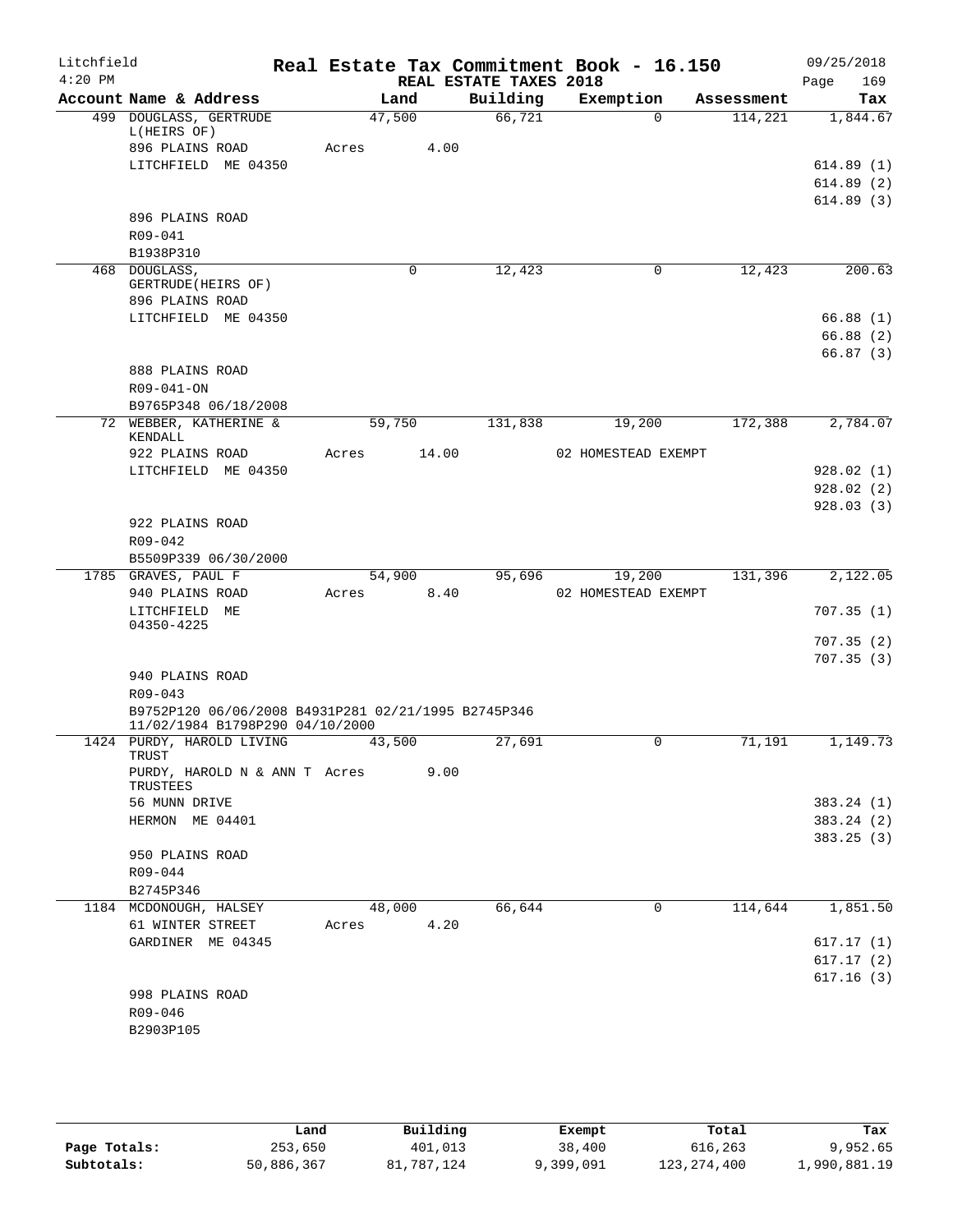| Litchfield |                                                      |            |       |                        | Real Estate Tax Commitment Book - 16.150 |            | 09/25/2018  |
|------------|------------------------------------------------------|------------|-------|------------------------|------------------------------------------|------------|-------------|
| $4:20$ PM  |                                                      |            |       | REAL ESTATE TAXES 2018 |                                          |            | 170<br>Page |
|            | Account Name & Address                               | Land       |       | Building               | Exemption                                | Assessment | Tax         |
|            | 847 STRATTON, WILLIAM I, SR                          | 40,000     |       | 37,105                 | 19,200                                   | 57,905     | 935.17      |
|            | SKIDGEL, VIOLA A                                     | Acres 1.00 |       |                        | 02 HOMESTEAD EXEMPT                      |            |             |
|            | 1018 PLAINS ROAD                                     |            |       |                        |                                          |            | 311.72(1)   |
|            | LITCHFIELD ME 04350                                  |            |       |                        |                                          |            | 311.72(2)   |
|            |                                                      |            |       |                        |                                          |            | 311.73(3)   |
|            | 1018 PLAINS ROAD                                     |            |       |                        |                                          |            |             |
|            | R09-047                                              |            |       |                        |                                          |            |             |
|            | B8135P22 09/23/2004<br>1043 LEIBOWITZ, PHILIP P      | 45,250     |       | 173,503                | 19,200                                   | 199,553    |             |
|            | LEIBOWITZ RAYNA                                      | Acres      | 3.10  |                        | 02 HOMESTEAD EXEMPT                      |            | 3,222.78    |
|            | 1032 PLAINS ROAD                                     |            |       |                        |                                          |            | 1,074.26(1) |
|            | LITCHFIELD ME 04350                                  |            |       |                        |                                          |            | 1,074.26(2) |
|            |                                                      |            |       |                        |                                          |            | 1,074.26(3) |
|            | 1032 PLAINS ROAD                                     |            |       |                        |                                          |            |             |
|            | R09-048                                              |            |       |                        |                                          |            |             |
|            | B1412P728 03/28/1966                                 |            |       |                        |                                          |            |             |
|            | 2009 KENNEY, GERALD & VICKIE                         | 43,600     |       | $\Omega$               | $\Omega$                                 | 43,600     | 704.14      |
|            | 1062 PLAINS ROAD                                     | Acres      | 9.10  |                        |                                          |            |             |
|            | LITCHFIELD ME 04350                                  |            |       |                        |                                          |            | 234.71 (1)  |
|            |                                                      |            |       |                        |                                          |            | 234.71 (2)  |
|            |                                                      |            |       |                        |                                          |            | 234.72 (3)  |
|            | PLAINS ROAD                                          |            |       |                        |                                          |            |             |
|            | R09-049                                              |            |       |                        |                                          |            |             |
|            | 944 KENNEY, GERALD A,                                | 57,500     |       | 67,242                 | 19,200                                   | 105,542    | 1,704.50    |
|            | KENNEY, VICKIE J                                     |            |       |                        |                                          |            |             |
|            | 1062 PLAINS ROAD                                     | Acres      | 11.00 |                        | 02 HOMESTEAD EXEMPT                      |            |             |
|            | LITCHFIELD ME 04350                                  |            |       |                        |                                          |            | 568.17(1)   |
|            |                                                      |            |       |                        |                                          |            | 568.17(2)   |
|            |                                                      |            |       |                        |                                          |            | 568.16(3)   |
|            | 1062 PLAINS ROAD<br>$R09 - 050$                      |            |       |                        |                                          |            |             |
|            | B12037P247 07/08/2015 B11956P221 04/09/2015          |            |       |                        |                                          |            |             |
|            | B10533P331 09/20/2010 B10412P21 05/10/2010 B2796P241 |            |       |                        |                                          |            |             |
|            | 1210 MELVIN, ELAINE                                  | 40,000     |       | 53,160                 | 19,200                                   | 73,960     | 1,194.45    |
|            | 1078 PLAINS ROAD                                     | Acres      | 1.00  |                        | 02 HOMESTEAD EXEMPT                      |            |             |
|            | LITCHFIELD ME 04350                                  |            |       |                        |                                          |            | 398.15(1)   |
|            |                                                      |            |       |                        |                                          |            | 398.15(2)   |
|            |                                                      |            |       |                        |                                          |            | 398.15 (3)  |
|            | 1078 PLAINS ROAD                                     |            |       |                        |                                          |            |             |
|            | R09-051                                              |            |       |                        |                                          |            |             |
|            | B7061P310                                            |            |       |                        |                                          |            |             |
| 1209       | KENNEY, GERALD A &                                   | 55,100     |       | 10,983                 | 0                                        | 66,083     | 1,067.24    |
|            | VICKIE<br>1062 PLAINS ROAD                           | Acres      | 8.60  |                        |                                          |            |             |
|            | LITCHFIELD ME 04350                                  |            |       |                        |                                          |            | 355.75(1)   |
|            |                                                      |            |       |                        |                                          |            | 355.75(2)   |
|            |                                                      |            |       |                        |                                          |            | 355.74 (3)  |
|            | 1084 PLAINS ROAD                                     |            |       |                        |                                          |            |             |
|            | R09-052                                              |            |       |                        |                                          |            |             |
|            | B6875P26                                             |            |       |                        |                                          |            |             |

|              | Land       | Building     | Exempt    | Total       | Tax          |
|--------------|------------|--------------|-----------|-------------|--------------|
| Page Totals: | 281,450    | 341,993      | 76,800    | 546,643     | 8,828.28     |
| Subtotals:   | 51,167,817 | 82, 129, 117 | 9,475,891 | 123,821,043 | 1,999,709.47 |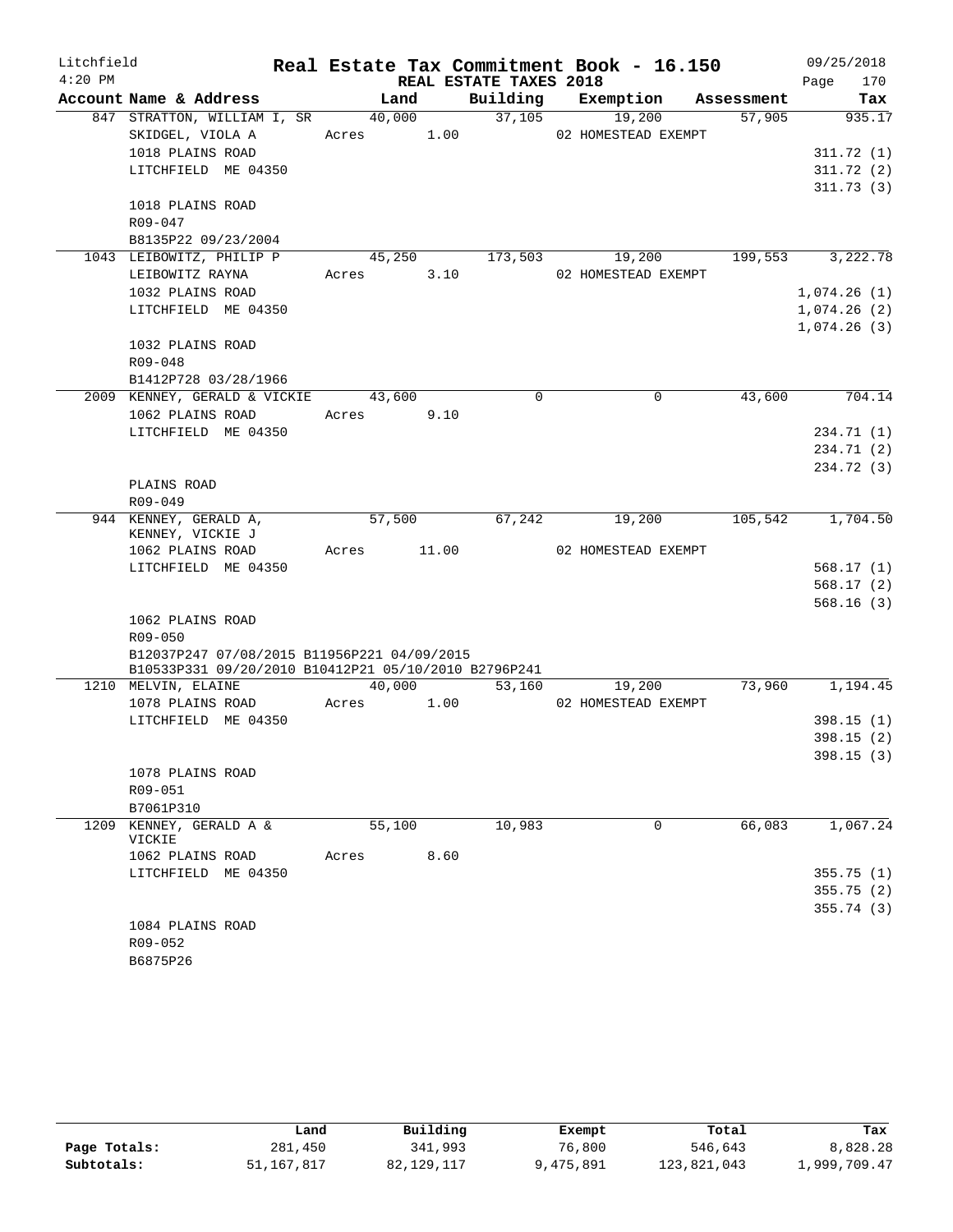| Litchfield   |                                                                     |                 |                     |                                    |           | Real Estate Tax Commitment Book - 16.150 |                  | 09/25/2018             |
|--------------|---------------------------------------------------------------------|-----------------|---------------------|------------------------------------|-----------|------------------------------------------|------------------|------------------------|
| $4:20$ PM    | Account Name & Address                                              |                 | Land                | REAL ESTATE TAXES 2018<br>Building |           | Exemption                                | Assessment       | 171<br>Page<br>Tax     |
|              | 901 JONES, JAMES HARRY                                              |                 | 28,800              | 201,602                            |           | 24,960                                   | 205,442          | 3,317.89               |
|              | JONES, JOLINE THERESA                                               | Acres           | 0.60                |                                    |           | 03 VETERANS EXEMPT                       |                  |                        |
|              | P O BOX 460                                                         |                 |                     |                                    |           | 02 HOMESTEAD EXEMPT                      |                  | 1,105.96(1)            |
|              | LITCHFIELD ME 04350                                                 |                 |                     |                                    |           |                                          |                  | 1,105.96(2)            |
|              |                                                                     |                 |                     |                                    |           |                                          |                  | 1, 105.97(3)           |
|              | 1090 PLAINS ROAD                                                    |                 |                     |                                    |           |                                          |                  |                        |
|              | R09-053<br>B12726P310 09/15/2017 B10958P173 02/18/2012              |                 |                     |                                    |           |                                          |                  |                        |
|              | B2780P129 03/14/1985                                                |                 |                     |                                    |           |                                          |                  |                        |
|              | 62 BABCOCK, DAWN                                                    |                 | 42,250              | 40,491                             |           | 24,960                                   | 57,781           | 933.16                 |
|              | BABCOCK, GERALD, HEIRS Acres                                        |                 | 1.90                |                                    |           | 02 HOMESTEAD EXEMPT                      |                  |                        |
|              | OF:                                                                 |                 |                     |                                    |           |                                          |                  |                        |
|              | P O BOX 487<br>GARDINER ME 04345                                    |                 |                     |                                    |           | 12 WW2 Vet Res.                          |                  | 311.05(1)<br>311.05(2) |
|              |                                                                     |                 |                     |                                    |           |                                          |                  | 311.06(3)              |
|              | 1142 PLAINS ROAD                                                    |                 |                     |                                    |           |                                          |                  |                        |
|              | R09-055                                                             |                 |                     |                                    |           |                                          |                  |                        |
|              | B1350P149                                                           |                 |                     |                                    |           |                                          |                  |                        |
|              | 679 HODGKINS FARM LLC                                               |                 | 51,058              | $\Omega$                           |           | $\mathbf 0$                              | 51,058           | 824.59                 |
|              | 4 HIGHLAND AVENUE                                                   |                 | Acres 18.41         |                                    |           |                                          |                  |                        |
|              | BRUNSWICK ME 04011                                                  |                 |                     |                                    |           |                                          |                  | 274.86(1)              |
|              |                                                                     |                 |                     |                                    |           |                                          |                  | 274.86(2)              |
|              |                                                                     |                 |                     |                                    |           |                                          |                  | 274.87(3)              |
|              | PLAINS ROAD<br>R09-056                                              |                 |                     |                                    |           |                                          |                  |                        |
|              | B9284P310 02/20/2007 B8354P109 03/31/2005 B3652P248                 |                 |                     |                                    |           |                                          |                  |                        |
|              | 2549 HODGKINS FARM LLC                                              |                 | 24,640              | $\Omega$                           |           | 0                                        | 24,640           | 397.94                 |
|              | 4 HIGHLAND AVENUE                                                   |                 | Acres 0.88          |                                    |           |                                          |                  |                        |
|              | BRUNSWICK ME 04011                                                  |                 |                     |                                    |           |                                          |                  | 132.65(1)              |
|              |                                                                     |                 |                     |                                    |           |                                          |                  | 132.65(2)              |
|              |                                                                     |                 |                     |                                    |           |                                          |                  | 132.64(3)              |
|              | <b>BALSAM LANE</b>                                                  |                 |                     |                                    |           |                                          |                  |                        |
|              | $R09 - 056 - 1$                                                     |                 |                     |                                    |           |                                          |                  |                        |
|              | B9284P310 02/20/2007 B8304P109 03/23/2005<br>2559 HODGKINS FARM LLC |                 | 28, 325             | 0                                  |           | 0                                        | 28,325           | 457.45                 |
|              | 4 HIGHLAND AVENUE                                                   | Acres           | 1.13                |                                    |           |                                          |                  |                        |
|              | BRUNSWICK ME 04011                                                  |                 |                     |                                    |           |                                          |                  | 152.48(1)              |
|              |                                                                     |                 |                     |                                    |           |                                          |                  | 152.48(2)              |
|              |                                                                     |                 |                     |                                    |           |                                          |                  | 152.49(3)              |
|              | BLACK CHERRY LANE                                                   |                 |                     |                                    |           |                                          |                  |                        |
|              | R09-056-10                                                          |                 |                     |                                    |           |                                          |                  |                        |
|              | B9284P310 02/20/2007 B8354P109 08/23/2005                           |                 |                     |                                    |           |                                          |                  |                        |
|              | 2560 HODGKINS FARM LLC                                              |                 | 30,525              | $\Omega$                           |           | 0                                        | 30,525           | 492.98                 |
|              | 4 HIGHLAND AVENUE<br>BRUNSWICK ME 04011                             | Acres           | 2.01                |                                    |           |                                          |                  | 164.33(1)              |
|              |                                                                     |                 |                     |                                    |           |                                          |                  | 164.33(2)              |
|              |                                                                     |                 |                     |                                    |           |                                          |                  | 164.32(3)              |
|              | BLACK CHERRY LANE                                                   |                 |                     |                                    |           |                                          |                  |                        |
|              | R09-056-11                                                          |                 |                     |                                    |           |                                          |                  |                        |
|              | B9284P310 02/20/2007 B8354P109 03/23/2005                           |                 |                     |                                    |           |                                          |                  |                        |
|              | 2561 HODGKINS FARM LLC                                              |                 | 34,150              | 0                                  |           | 0                                        | 34,150           | 551.52                 |
|              | 4 HIGHLAND AVENUE                                                   | Acres           | 3.46                |                                    |           |                                          |                  |                        |
|              | BRUNSWICK ME 04011                                                  |                 |                     |                                    |           |                                          |                  | 183.84(1)              |
|              |                                                                     |                 |                     |                                    |           |                                          |                  | 183.84(2)              |
|              | BLACK CHERRY LANE                                                   |                 |                     |                                    |           |                                          |                  | 183.84(3)              |
|              | R09-056-12                                                          |                 |                     |                                    |           |                                          |                  |                        |
|              | B9284P310 02/20/2007 B8354P109 03/23/2005                           |                 |                     |                                    |           |                                          |                  |                        |
|              |                                                                     |                 |                     |                                    |           |                                          |                  |                        |
| Page Totals: |                                                                     | Land<br>239,748 | Building<br>242,093 |                                    |           | Exempt<br>49,920                         | Total<br>431,921 | Tax<br>6,975.53        |
| Subtotals:   | 51,407,565                                                          |                 | 82, 371, 210        |                                    | 9,525,811 | 124, 252, 964                            |                  | 2,006,685.00           |
|              |                                                                     |                 |                     |                                    |           |                                          |                  |                        |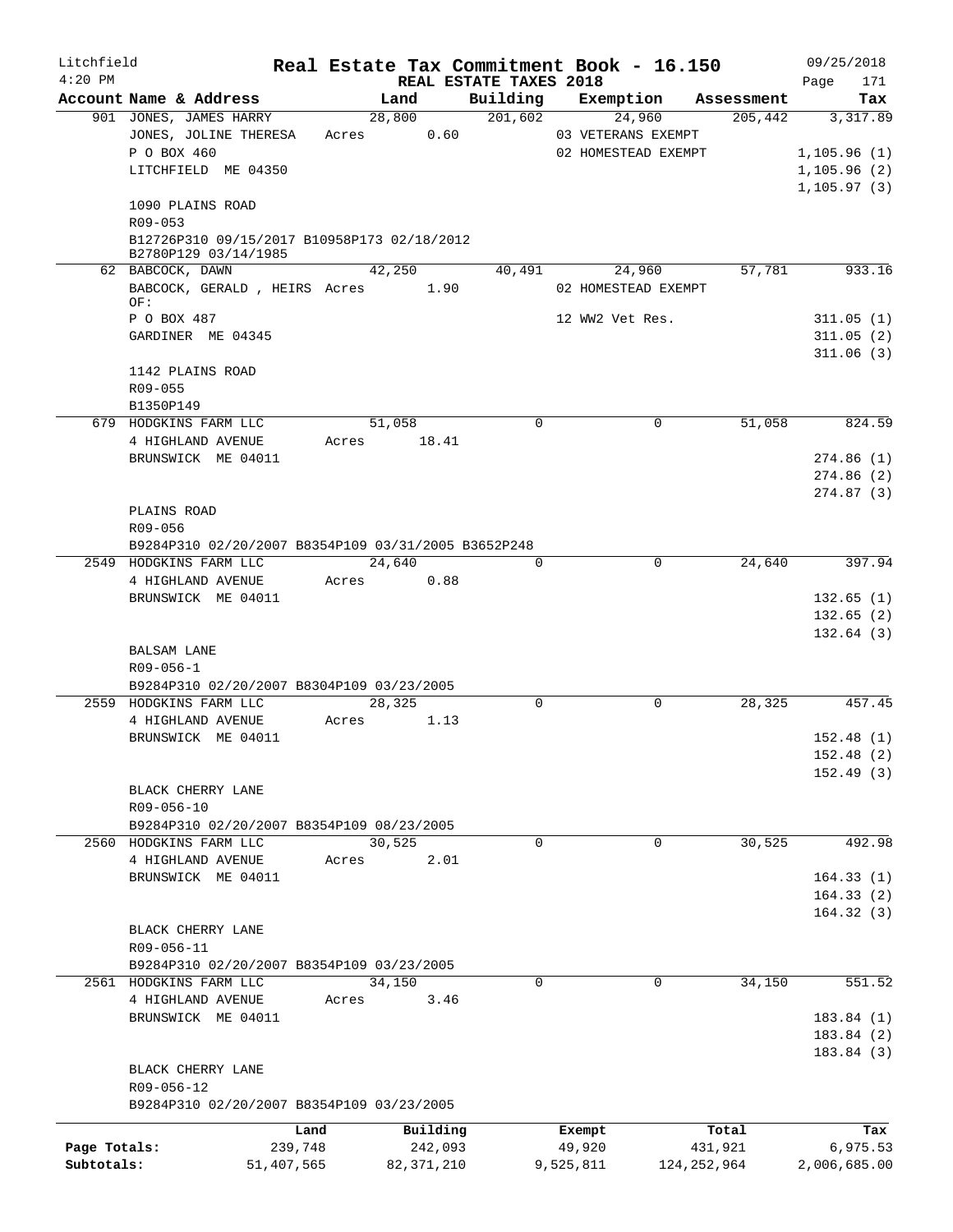| Litchfield   |                                                     |            |              |                                    | Real Estate Tax Commitment Book - 16.150 |                      | 09/25/2018         |
|--------------|-----------------------------------------------------|------------|--------------|------------------------------------|------------------------------------------|----------------------|--------------------|
| $4:20$ PM    | Account Name & Address                              |            | Land         | REAL ESTATE TAXES 2018<br>Building | Exemption                                |                      | Page<br>172<br>Tax |
|              | 2562 HODGKINS FARM LLC                              |            | 29,875       | $\mathbf 0$                        | $\Omega$                                 | Assessment<br>29,875 | 482.48             |
|              | 4 HIGHLAND ROAD                                     | Acres      | 1.75         |                                    |                                          |                      |                    |
|              |                                                     |            |              |                                    |                                          |                      |                    |
|              | BRUNSWICK ME 04011                                  |            |              |                                    |                                          |                      | 160.83(1)          |
|              |                                                     |            |              |                                    |                                          |                      | 160.83(2)          |
|              |                                                     |            |              |                                    |                                          |                      | 160.82(3)          |
|              | BLACK CHERRY LANE                                   |            |              |                                    |                                          |                      |                    |
|              | R09-056-13                                          |            |              |                                    |                                          |                      |                    |
|              | B9611P54 01/07/2008 B8639P114 10/03/2005            |            |              |                                    |                                          |                      |                    |
|              | 2536 CLOUTIER, BENJAMIN L                           |            | 42,525       | 80,891                             | 19,200                                   | 104,216              | 1,683.09           |
|              | CLOUTIER, LINDA J                                   | Acres      | 2.01         |                                    | 02 HOMESTEAD EXEMPT                      |                      |                    |
|              | 413 LUNTS HILL ROAD                                 |            |              |                                    |                                          |                      | 561.03(1)          |
|              | LITCHFIELD ME 04350                                 |            |              |                                    |                                          |                      | 561.03(2)          |
|              |                                                     |            |              |                                    |                                          |                      | 561.03(3)          |
|              | 413 LUNTS HILL ROAD                                 |            |              |                                    |                                          |                      |                    |
|              | R09-056-14                                          |            |              |                                    |                                          |                      |                    |
|              | B10587P34 11/18/2010 B9002P236 07/21/2006 B8454P307 |            |              |                                    |                                          |                      |                    |
|              | 05/10/2005                                          |            |              |                                    |                                          |                      |                    |
|              | 2550 HODGKINS FARN LLC                              |            | 21,280       | $\mathbf 0$                        | 0                                        | 21,280               | 343.67             |
|              | 4 HIGHLAND AVENUE                                   | Acres      | 0.76         |                                    |                                          |                      |                    |
|              | BRUNSWICK ME 04011                                  |            |              |                                    |                                          |                      | 114.56(1)          |
|              |                                                     |            |              |                                    |                                          |                      | 114.56(2)          |
|              |                                                     |            |              |                                    |                                          |                      | 114.55(3)          |
|              | <b>BALSAM LANE</b>                                  |            |              |                                    |                                          |                      |                    |
|              | $R09 - 056 - 2$                                     |            |              |                                    |                                          |                      |                    |
|              | B9284P310 02/20/2007 B8354P109 03/23/2005           |            |              |                                    |                                          |                      |                    |
|              |                                                     |            |              |                                    |                                          |                      |                    |
|              | 2551 HODGKINS FARM LLC                              |            | 25,760       | $\Omega$                           | 0                                        | 25,760               | 416.02             |
|              | 4 HIGHLAND AVENUE                                   | Acres      | 0.92         |                                    |                                          |                      |                    |
|              | BRUNSWICK ME 04011                                  |            |              |                                    |                                          |                      | 138.67(1)          |
|              |                                                     |            |              |                                    |                                          |                      | 138.67(2)          |
|              |                                                     |            |              |                                    |                                          |                      | 138.68(3)          |
|              | <b>BALSAM LANE</b>                                  |            |              |                                    |                                          |                      |                    |
|              | $R09 - 056 - 3$                                     |            |              |                                    |                                          |                      |                    |
|              | B9284P310 02/20/2007 B8354P109 03/23/2005           |            |              |                                    |                                          |                      |                    |
|              | 2926 HODGKINS FARM LLC                              |            | 29,050       | 0                                  | 0                                        | 29,050               | 469.16             |
|              | 4 HIGHLAND ROAD                                     | Acres      | 1.42         |                                    |                                          |                      |                    |
|              | BRUNSWICK ME 04011                                  |            |              |                                    |                                          |                      | 156.39(1)          |
|              |                                                     |            |              |                                    |                                          |                      | 156.39(2)          |
|              |                                                     |            |              |                                    |                                          |                      | 156.38(3)          |
|              | BALSAM LANE                                         |            |              |                                    |                                          |                      |                    |
|              | $R09 - 056 - 4$                                     |            |              |                                    |                                          |                      |                    |
|              |                                                     |            |              |                                    |                                          |                      |                    |
|              | B9284P310 02/20/2007                                |            |              |                                    |                                          |                      |                    |
|              | 2553 HODGKINS FARM LLC                              |            | 26,880       | 0                                  | 0                                        | 26,880               | 434.11             |
|              | 4 HIGHLAND AVENUE                                   | Acres      | 0.96         |                                    |                                          |                      |                    |
|              | BRUNSWICK ME 04011                                  |            |              |                                    |                                          |                      | 144.70 (1)         |
|              |                                                     |            |              |                                    |                                          |                      | 144.70 (2)         |
|              |                                                     |            |              |                                    |                                          |                      | 144.71 (3)         |
|              | <b>BALSAM LANE</b>                                  |            |              |                                    |                                          |                      |                    |
|              | R09-056-5                                           |            |              |                                    |                                          |                      |                    |
|              | B9284P310 02/20/2007 B8354P109 03/23/2005           |            |              |                                    |                                          |                      |                    |
|              | 2554 HODGKINS FARM LLC                              |            | 27,160       | $\mathbf 0$                        | $\Omega$                                 | 27,160               | 438.63             |
|              | 4 HIGHLAND AVENUE                                   | Acres      | 0.97         |                                    |                                          |                      |                    |
|              | BRUNSWICK ME 04011                                  |            |              |                                    |                                          |                      | 146.21(1)          |
|              |                                                     |            |              |                                    |                                          |                      | 146.21(2)          |
|              |                                                     |            |              |                                    |                                          |                      | 146.21(3)          |
|              |                                                     |            |              |                                    |                                          |                      |                    |
|              | BALSAM LANE                                         |            |              |                                    |                                          |                      |                    |
|              | $R09 - 056 - 6$                                     |            |              |                                    |                                          |                      |                    |
|              | B9284P310 02/20/2007 B8354P109 03/23/2005           |            |              |                                    |                                          |                      |                    |
|              |                                                     |            |              |                                    |                                          |                      |                    |
|              |                                                     | Land       | Building     |                                    | Exempt                                   | Total                | Tax                |
| Page Totals: |                                                     | 202,530    | 80,891       |                                    | 19,200                                   | 264,221              | 4,267.16           |
| Subtotals:   |                                                     | 51,610,095 | 82, 452, 101 |                                    | 9,545,011                                | 124, 517, 185        | 2,010,952.16       |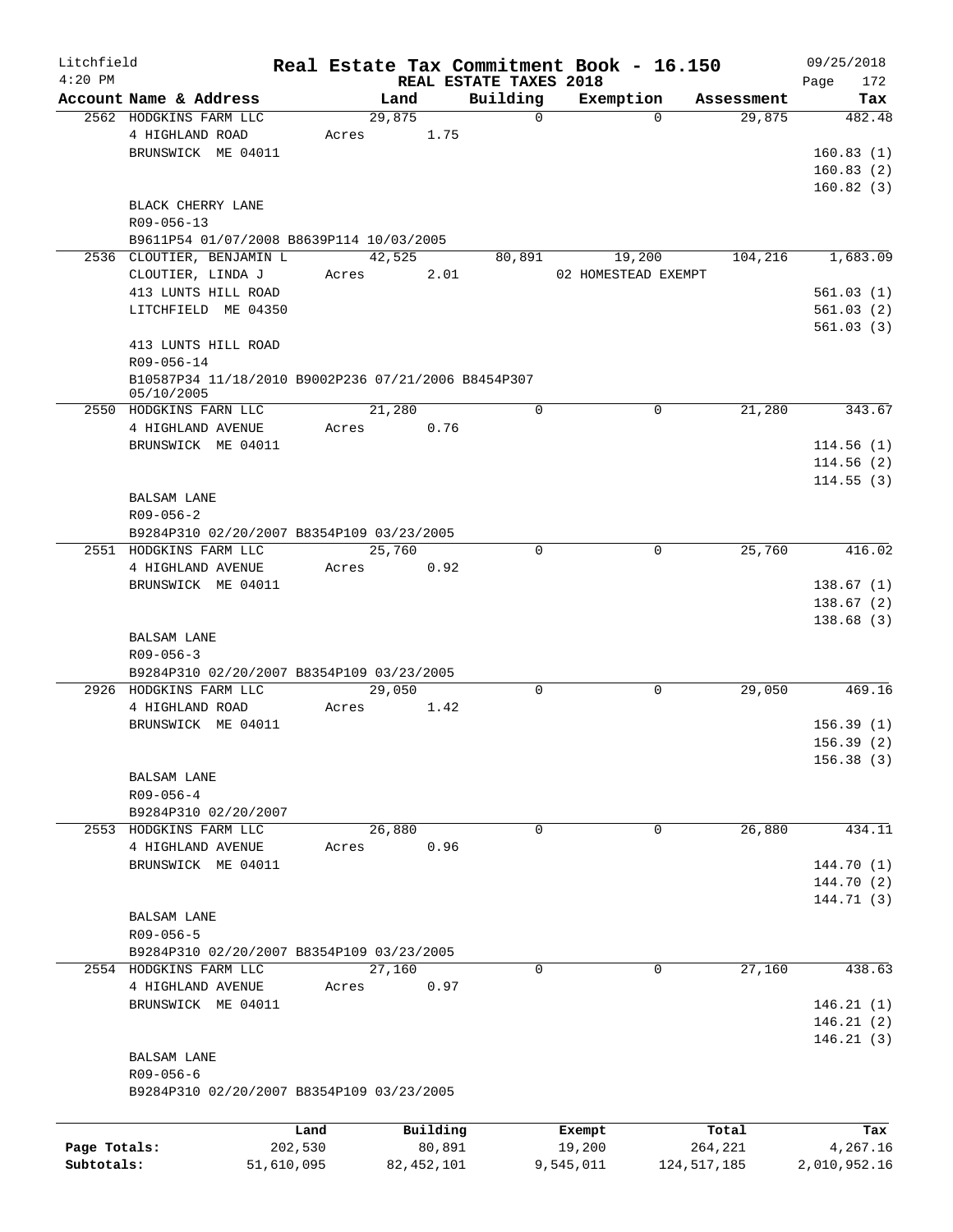| Litchfield   |                                             |       |              |                                    | Real Estate Tax Commitment Book - 16.150 |             | 09/25/2018         |
|--------------|---------------------------------------------|-------|--------------|------------------------------------|------------------------------------------|-------------|--------------------|
| $4:20$ PM    | Account Name & Address                      |       | Land         | REAL ESTATE TAXES 2018<br>Building | Exemption                                | Assessment  | 173<br>Page<br>Tax |
|              | 2555 HODGKINS FARM LLC                      |       | 29,050       | $\Omega$                           | $\Omega$                                 | 29,050      | 469.16             |
|              | 4 HIGHLAND AVENUE                           | Acres | 1.42         |                                    |                                          |             |                    |
|              | BRUNSWICK ME 04011                          |       |              |                                    |                                          |             | 156.39(1)          |
|              |                                             |       |              |                                    |                                          |             | 156.39(2)          |
|              |                                             |       |              |                                    |                                          |             | 156.38(3)          |
|              |                                             |       |              |                                    |                                          |             |                    |
|              | <b>BALSAM LANE</b>                          |       |              |                                    |                                          |             |                    |
|              | $R09 - 056 - 7$                             |       |              |                                    |                                          |             |                    |
|              | B9284P310 02/20/2007 B8354P109 03/23/2005   |       |              |                                    |                                          |             |                    |
|              | 2556 HODGKINS FARM LLC                      |       | 28,525       | $\Omega$                           | 0                                        | 28,525      | 460.68             |
|              | 4 HIGHLAND AVENUE                           | Acres | 1.21         |                                    |                                          |             |                    |
|              | BRUNSWICK ME 04011                          |       |              |                                    |                                          |             | 153.56(1)          |
|              |                                             |       |              |                                    |                                          |             | 153.56(2)          |
|              |                                             |       |              |                                    |                                          |             | 153.56(3)          |
|              | BLACK CHERRY LANE                           |       |              |                                    |                                          |             |                    |
|              | $R09 - 056 - 8$                             |       |              |                                    |                                          |             |                    |
|              | B9284P310 02/20/2007 B8354P109 03/23/2005   |       |              |                                    |                                          |             |                    |
|              | 2557 HODGKINS FARM LLC                      |       | 28,200       | $\Omega$                           | $\mathbf 0$                              | 28,200      | 455.43             |
|              | 4 HIGHLAND AVENUE                           | Acres | 1.08         |                                    |                                          |             |                    |
|              | BRUNSWICK ME 04011                          |       |              |                                    |                                          |             | 151.81(1)          |
|              |                                             |       |              |                                    |                                          |             | 151.81(2)          |
|              |                                             |       |              |                                    |                                          |             | 151.81(3)          |
|              | BLACK CHERRY LANE                           |       |              |                                    |                                          |             |                    |
|              | $R09 - 056 - 9$                             |       |              |                                    |                                          |             |                    |
|              | B9284P310 02/20/2007 B8354P109 03/23/2005   |       |              |                                    |                                          |             |                    |
|              | 1849 WESTON, PHILIP A                       |       | 300          | $\mathbf 0$                        | $\mathbf 0$                              | 300         | 4.84               |
|              |                                             |       |              |                                    |                                          |             |                    |
|              | WESTON ANN                                  | Acres | 6.00         |                                    |                                          |             |                    |
|              | 419 STEVENSTOWN ROAD                        |       |              |                                    |                                          |             | 1.61(1)            |
|              | LITCHFIELD ME 04345                         |       |              |                                    |                                          |             | 1.61(2)            |
|              |                                             |       |              |                                    |                                          |             | 1.62(3)            |
|              | OFF STEVENSTOWN ROAD                        |       |              |                                    |                                          |             |                    |
|              | R09-057                                     |       |              |                                    |                                          |             |                    |
|              | B3726P331 05/02/1990                        |       |              |                                    |                                          |             |                    |
| 2882         | GATCOMB, LILY K.                            |       | 17,064       | 0                                  | 0                                        | 17,064      | 275.58             |
|              | FKA-MEEHAN, LILLY<br>KRISTIN                |       |              |                                    |                                          |             |                    |
|              | GATCOMB, II LANCE E.                        | Acres | 54.00        |                                    |                                          |             |                    |
|              | 688 PLAINS ROAD                             |       |              |                                    |                                          |             | 91.86(1)           |
|              | Litchfield ME 04350                         |       |              |                                    |                                          |             | 91.86 (2)          |
|              |                                             |       |              |                                    |                                          |             | 91.86(3)           |
|              |                                             |       |              |                                    |                                          |             |                    |
|              |                                             |       |              |                                    |                                          |             |                    |
|              | R09-059                                     |       |              |                                    |                                          |             |                    |
|              | B12524P308 01/23/2017 B12222P239 02/08/2016 |       |              |                                    |                                          |             |                    |
|              | 1659 ST JEAN, MICHAEL                       |       | 61,000       | $\Omega$                           | 0                                        | 61,000      | 985.15             |
|              | 959 WEST ALNA RD                            | Acres | 37.00        |                                    |                                          |             |                    |
|              | ALNA ME 04535-3412                          |       |              |                                    |                                          |             | 328.38(1)          |
|              |                                             |       |              |                                    |                                          |             | 328.38 (2)         |
|              |                                             |       |              |                                    |                                          |             | 328.39(3)          |
|              | OFF STEVENSTOWN ROAD                        |       |              |                                    |                                          |             |                    |
|              | $R09 - 060$                                 |       |              |                                    |                                          |             |                    |
|              | B8264P158 01/05/2005 B3167P250              |       |              |                                    |                                          |             |                    |
|              | 2095 ST JEAN, MICHAEL                       |       | 20,500       | $\mathbf 0$                        | 0                                        | 20,500      | 331.07             |
|              | 959 WEST ALNA RD                            | Acres | 14.00        |                                    |                                          |             |                    |
|              | ALNA ME 04535-3412                          |       |              |                                    |                                          |             | 110.36(1)          |
|              |                                             |       |              |                                    |                                          |             | 110.36(2)          |
|              |                                             |       |              |                                    |                                          |             | 110.35(3)          |
|              | OFF STEVENSTOWN ROAD                        |       |              |                                    |                                          |             |                    |
|              | R09-061                                     |       |              |                                    |                                          |             |                    |
|              | B8264P158 01/05/2005 B2349P240              |       |              |                                    |                                          |             |                    |
|              |                                             |       |              |                                    |                                          |             |                    |
|              |                                             | Land  | Building     |                                    | Exempt                                   | Total       | Tax                |
| Page Totals: | 184,639                                     |       |              | 0                                  | 0                                        | 184,639     | 2,981.91           |
| Subtotals:   | 51,794,734                                  |       | 82, 452, 101 |                                    | 9,545,011                                | 124,701,824 | 2,013,934.07       |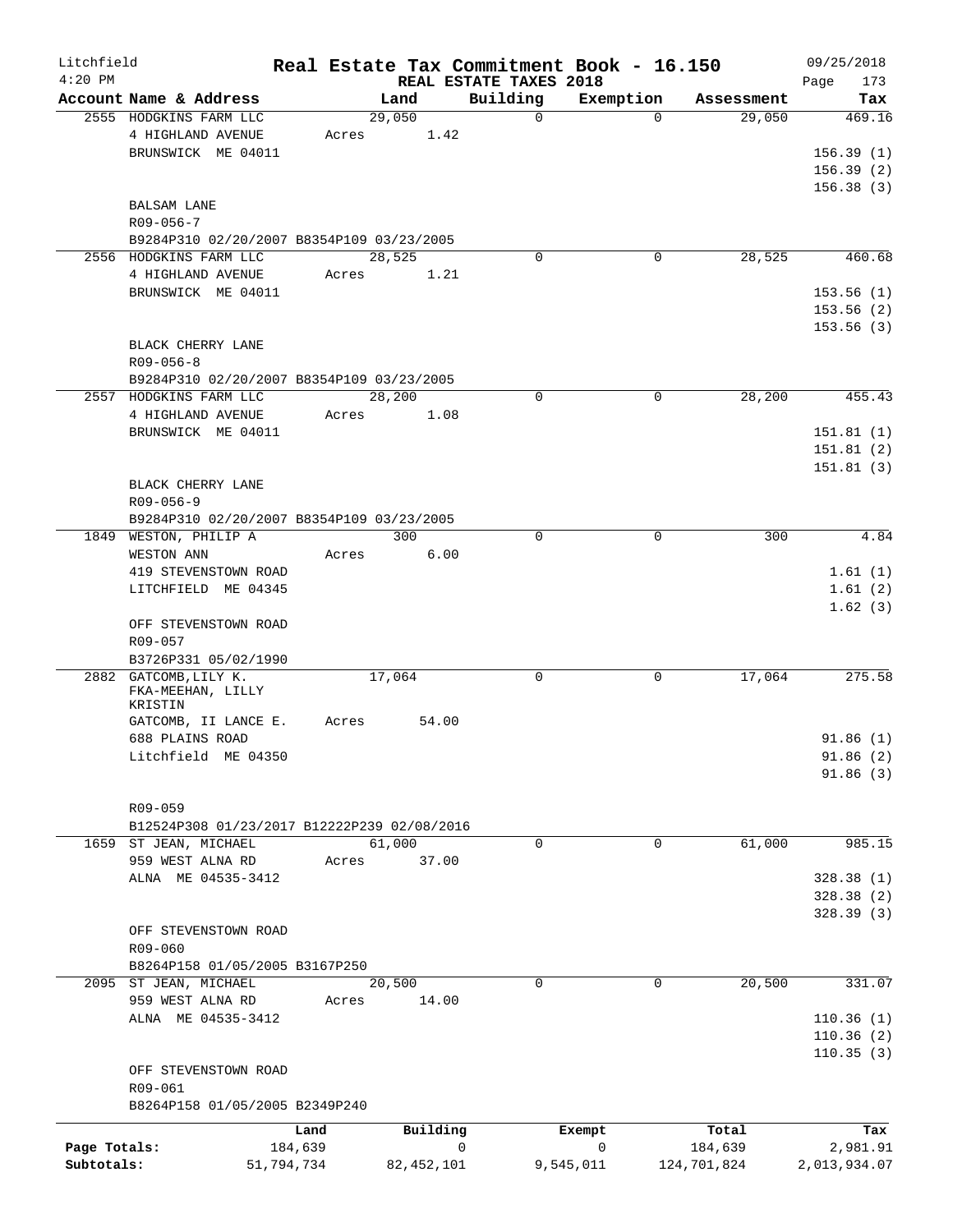| Litchfield |                                                        |       |                 |                                    | Real Estate Tax Commitment Book - 16.150 |            | 09/25/2018                          |
|------------|--------------------------------------------------------|-------|-----------------|------------------------------------|------------------------------------------|------------|-------------------------------------|
| $4:20$ PM  | Account Name & Address                                 |       | Land            | REAL ESTATE TAXES 2018<br>Building | Exemption                                | Assessment | Page<br>174<br>Tax                  |
|            | 1943 DODGE SHARON ST.JEAN<br>MICHAEL<br>PO BOX 354     | Acres | 47,200<br>45.00 | $\mathbf 0$                        | $\Omega$                                 | 47,200     | 762.28                              |
|            | EAST WINTHROP ME 04343                                 |       |                 |                                    |                                          |            | 254.09(1)<br>254.09(2)<br>254.10(3) |
|            | OFF STEVENSTOWN ROAD<br>R09-063                        |       |                 |                                    |                                          |            |                                     |
|            | B8637P180 10/11/2005<br>1063 LILLY, GILBERT M          |       | 21,900          | $\Omega$                           | 0                                        | 21,900     | 353.68                              |
|            | 162 PARKS ROAD                                         |       | Acres 57.60     |                                    |                                          |            |                                     |
|            | RICHMOND ME 04357                                      |       |                 |                                    |                                          |            | 117.89(1)<br>117.89(2)<br>117.90(3) |
|            | OFF LUNTS HILL ROAD<br>R09-064                         |       |                 |                                    |                                          |            |                                     |
|            | B4869P78 03/03/1995<br>678 FOSTER, JOSEPH H.           |       | 82,280          | 144,778                            | 19,200                                   | 207,858    | 3,356.91                            |
|            | FOSTER, JENNIFER R.                                    |       | Acres 71.60     |                                    | 02 HOMESTEAD EXEMPT                      |            |                                     |
|            | 329 LUNTS HILL ROAD                                    |       |                 |                                    |                                          |            | 1, 118.97(1)                        |
|            | LITCHFIELD ME 04350                                    |       |                 |                                    |                                          |            | 1, 118.97(2)                        |
|            | 329 LUNT'S HILL ROAD<br>R09-067                        |       |                 |                                    |                                          |            | 1, 118.97(3)                        |
|            | B11960P195 04/17/2015 B3652P248 10/23/1989             |       |                 |                                    |                                          |            |                                     |
|            | 663 FOLEY, MARY JO                                     |       | 39,250          | 51,794                             | 19,200                                   | 71,844     | 1,160.28                            |
|            | 269 LUNTS HILL ROAD<br>LITCHFIELD ME 04350             | Acres | 3.10            |                                    | 02 HOMESTEAD EXEMPT                      |            | 386.76(1)                           |
|            |                                                        |       |                 |                                    |                                          |            | 386.76(2)                           |
|            |                                                        |       |                 |                                    |                                          |            | 386.76 (3)                          |
|            | 269 LUNTS HILL ROAD                                    |       |                 |                                    |                                          |            |                                     |
|            | R09-068                                                |       |                 |                                    |                                          |            |                                     |
|            | B9073P159 09/15/2006 B6996P3<br>1148 MARINER, WARREN L |       | 53,650          | $\mathbf 0$                        | $\mathbf 0$                              | 53,650     | 866.45                              |
|            | P O BOX 575                                            | Acres | 28.00           |                                    |                                          |            |                                     |
|            | GARDINER ME 04345                                      |       |                 |                                    |                                          |            | 288.82(1)                           |
|            |                                                        |       |                 |                                    |                                          |            | 288.82(2)                           |
|            |                                                        |       |                 |                                    |                                          |            | 288.81 (3)                          |
|            | LUNTS HILL ROAD<br>$R09 - 069$                         |       |                 |                                    |                                          |            |                                     |
|            | B1674P324                                              |       |                 |                                    |                                          |            |                                     |
|            | 2153 BROWN, DARRYL G                                   |       | 43,250          | 44,646                             | 0                                        | 87,896     | 1,419.52                            |
|            | 971 BRUNSWICK AVE                                      | Acres | 2.30            |                                    |                                          |            |                                     |
|            | GARDINER ME 04345                                      |       |                 |                                    |                                          |            | 473.17(1)                           |
|            |                                                        |       |                 |                                    |                                          |            | 473.17 (2)                          |
|            | 231 LUNTS HILL ROAD<br>R09-069A                        |       |                 |                                    |                                          |            | 473.18 (3)                          |
|            | B10172P295 08/05/2009 B6208P34 05/09/2000              |       |                 |                                    |                                          |            |                                     |
|            | 2869 ABBOTT, RICHELLE                                  |       | 44,500          | $\Omega$                           | 0                                        | 44,500     | 718.67                              |
|            | 92 OLD BRUNSWICK ROAD<br>GARDINER ME 04345             | Acres | 10.00           |                                    |                                          |            | 239.56(1)                           |
|            |                                                        |       |                 |                                    |                                          |            | 239.56(2)                           |
|            |                                                        |       |                 |                                    |                                          |            | 239.55 (3)                          |
|            |                                                        |       |                 |                                    |                                          |            |                                     |
|            | R09-069-B<br>B11947P191 04/03/2015                     |       |                 |                                    |                                          |            |                                     |
|            |                                                        |       |                 |                                    |                                          |            |                                     |
|            | Land                                                   |       | Building        |                                    | Exempt                                   | Total      | Tax                                 |

|              | Lanu       | <b>Building</b> | LXCMDL    | TOLAT         | 1ax.         |
|--------------|------------|-----------------|-----------|---------------|--------------|
| Page Totals: | 332,030    | 241,218         | 38,400    | 534,848       | 8,637.79     |
| Subtotals:   | 52,126,764 | 82,693,319      | 9,583,411 | 125, 236, 672 | 2,022,571.86 |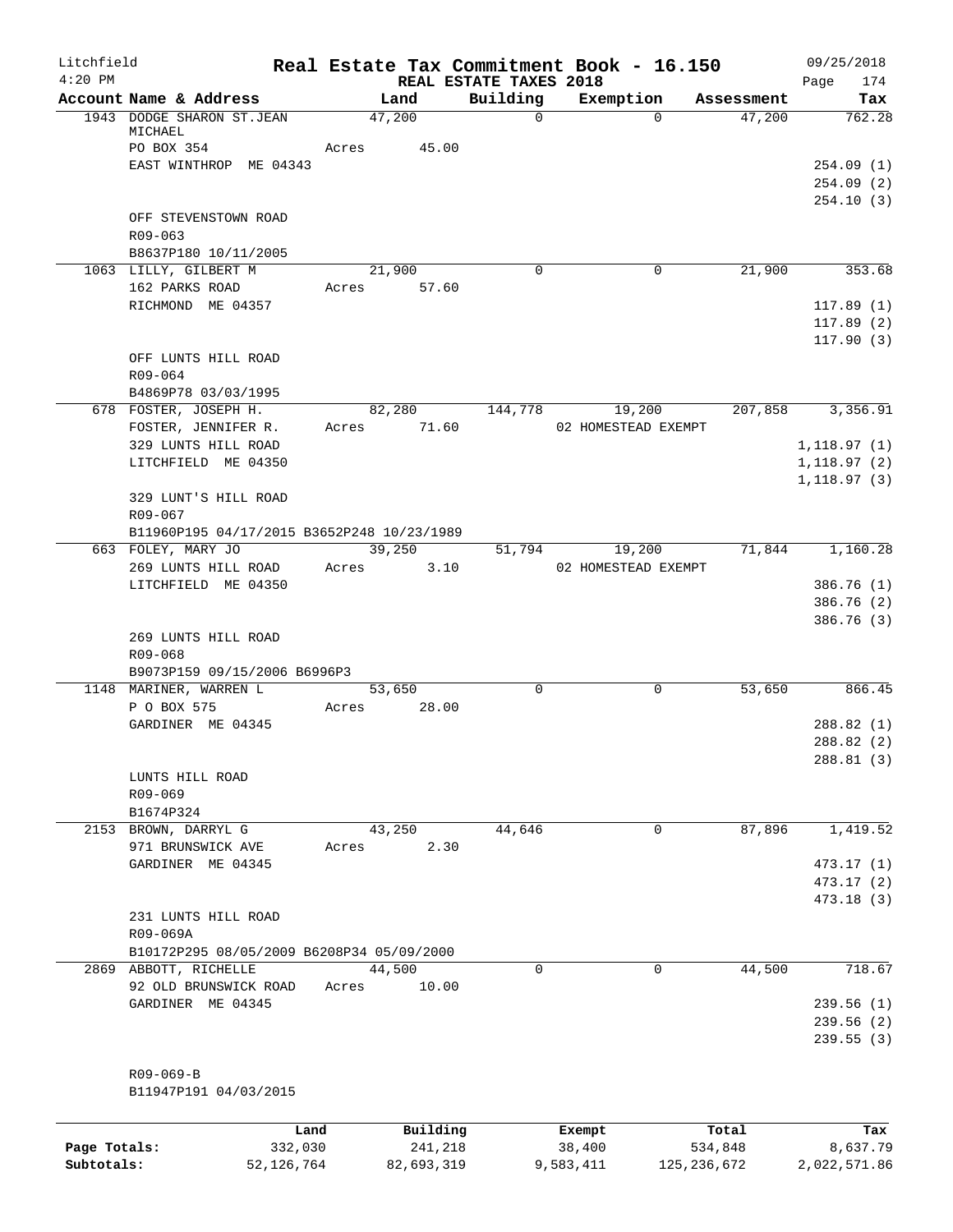| Litchfield |                                                                                           |        |       |                        | Real Estate Tax Commitment Book - 16.150 |            | 09/25/2018              |
|------------|-------------------------------------------------------------------------------------------|--------|-------|------------------------|------------------------------------------|------------|-------------------------|
| $4:20$ PM  |                                                                                           |        |       | REAL ESTATE TAXES 2018 |                                          |            | 175<br>Page             |
|            | Account Name & Address                                                                    | Land   |       | Building               | Exemption                                | Assessment | Tax                     |
|            | 199 BOWLEY, CRAIG A                                                                       | 64,655 |       | $\Omega$               | $\Omega$                                 | 64,655     | 1,044.18                |
|            | DICLEMENTE, MICHAEL D                                                                     | Acres  | 61.58 |                        |                                          |            |                         |
|            | 325 WEST 45TH ST. APT<br>905                                                              |        |       |                        |                                          |            | 348.06(1)               |
|            | NEW YORK NY 10036                                                                         |        |       |                        |                                          |            | 348.06 (2)<br>348.06(3) |
|            | 210 LUNT'S HILL ROAD                                                                      |        |       |                        |                                          |            |                         |
|            | $R09 - 070$                                                                               |        |       |                        |                                          |            |                         |
|            | B11007P305 04/10/2012 B10648P58 01/20/2011 B9166P310<br>12/01/2006 B4858P165              |        |       |                        |                                          |            |                         |
|            | 2816 TRUMAN, SHERWOOD N.                                                                  | 58,033 |       | 321,572                | $\mathbf 0$                              | 379,605    | 6,130.62                |
|            | TRUMAN, AMY L.                                                                            | Acres  | 11.71 |                        |                                          |            |                         |
|            | 3289 GREEN GATE CIRCLE                                                                    |        |       |                        |                                          |            | 2,043.54(1)             |
|            | RAVENNA OH 44266-9091                                                                     |        |       |                        |                                          |            | 2,043.54(2)             |
|            |                                                                                           |        |       |                        |                                          |            | 2,043.54(3)             |
|            | 209 LUNTS HILL ROAD                                                                       |        |       |                        |                                          |            |                         |
|            | R09-070A                                                                                  |        |       |                        |                                          |            |                         |
|            | B12726P272 09/18/2017 B11703P13 05/29/2014<br>B11007P274 04/09/2012 B10982P322 03/13/2012 |        |       |                        |                                          |            |                         |
|            | 1182 MCDONALD, MICHAEL                                                                    | 40,000 |       | 48,634                 | $\mathbf 0$                              | 88,634     | 1,431.44                |
|            | 153 LUNTS HILL ROAD                                                                       | Acres  | 1.00  |                        |                                          |            |                         |
|            | LITCHFIELD ME 04350                                                                       |        |       |                        |                                          |            | 477.15(1)               |
|            |                                                                                           |        |       |                        |                                          |            | 477.15(2)               |
|            |                                                                                           |        |       |                        |                                          |            | 477.14 (3)              |
|            | 153 LUNTS HILL ROAD                                                                       |        |       |                        |                                          |            |                         |
|            | R09-071                                                                                   |        |       |                        |                                          |            |                         |
|            | B4988P72 02/27/1995                                                                       |        |       |                        |                                          |            |                         |
|            | 361 BYRAS, THERESA M.                                                                     | 34,000 |       | 0                      | $\mathbf 0$                              | 34,000     | 549.10                  |
|            | 7 HASKELL CIRCLE                                                                          | Acres  | 3.40  |                        |                                          |            |                         |
|            | TOPSHAM ME 04086                                                                          |        |       |                        |                                          |            | 183.03(1)               |
|            |                                                                                           |        |       |                        |                                          |            | 183.03(2)               |
|            |                                                                                           |        |       |                        |                                          |            | 183.04(3)               |
|            | LUNTS HILL ROAD                                                                           |        |       |                        |                                          |            |                         |
|            | R09-072                                                                                   |        |       |                        |                                          |            |                         |
|            | B12453P152 10/12/2016 B12453P149 10/12/2016<br>B5389P122                                  |        |       |                        |                                          |            |                         |
|            | 1768 SMITH, CASEY J.                                                                      | 40,500 |       | 79,738                 | 19,200                                   | 101,038    | 1,631.76                |
|            | 149 LUNTS HILL ROAD                                                                       | Acres  | 1.20  |                        | 02 HOMESTEAD EXEMPT                      |            |                         |
|            | LITCHFIELD ME 04350                                                                       |        |       |                        |                                          |            | 543.92(1)               |
|            |                                                                                           |        |       |                        |                                          |            | 543.92 (2)              |
|            |                                                                                           |        |       |                        |                                          |            | 543.92 (3)              |
|            | 149 LUNTS HILL ROAD                                                                       |        |       |                        |                                          |            |                         |
|            | R09-072A                                                                                  |        |       |                        |                                          |            |                         |
|            | B11694P340 05/22/2014 B3794P20                                                            |        |       |                        |                                          |            |                         |
|            | 2126 GORDON, LEON W.                                                                      | 44,500 |       | 8,403                  | 19,200                                   | 33,703     | 544.30                  |
|            | 141 LUNTS HILL ROAD                                                                       | Acres  | 2.80  |                        | 02 HOMESTEAD EXEMPT                      |            |                         |
|            | LITCHFIELD ME 04350                                                                       |        |       |                        |                                          |            | 181.43(1)               |
|            |                                                                                           |        |       |                        |                                          |            | 181.43(2)               |
|            |                                                                                           |        |       |                        |                                          |            | 181.44 (3)              |
|            | 141 LUNTS HILL ROAD                                                                       |        |       |                        |                                          |            |                         |
|            | R09-072B                                                                                  |        |       |                        |                                          |            |                         |
|            | B6116P237 12/10/1999                                                                      |        |       |                        |                                          |            |                         |

|              | Land       | Building   | Exempt    | Total       | Tax          |
|--------------|------------|------------|-----------|-------------|--------------|
| Page Totals: | 281,688    | 458,347    | 38,400    | 701,635     | 11,331.40    |
| Subtotals:   | 52,408,452 | 83,151,666 | 9,621,811 | 125,938,307 | 2,033,903.26 |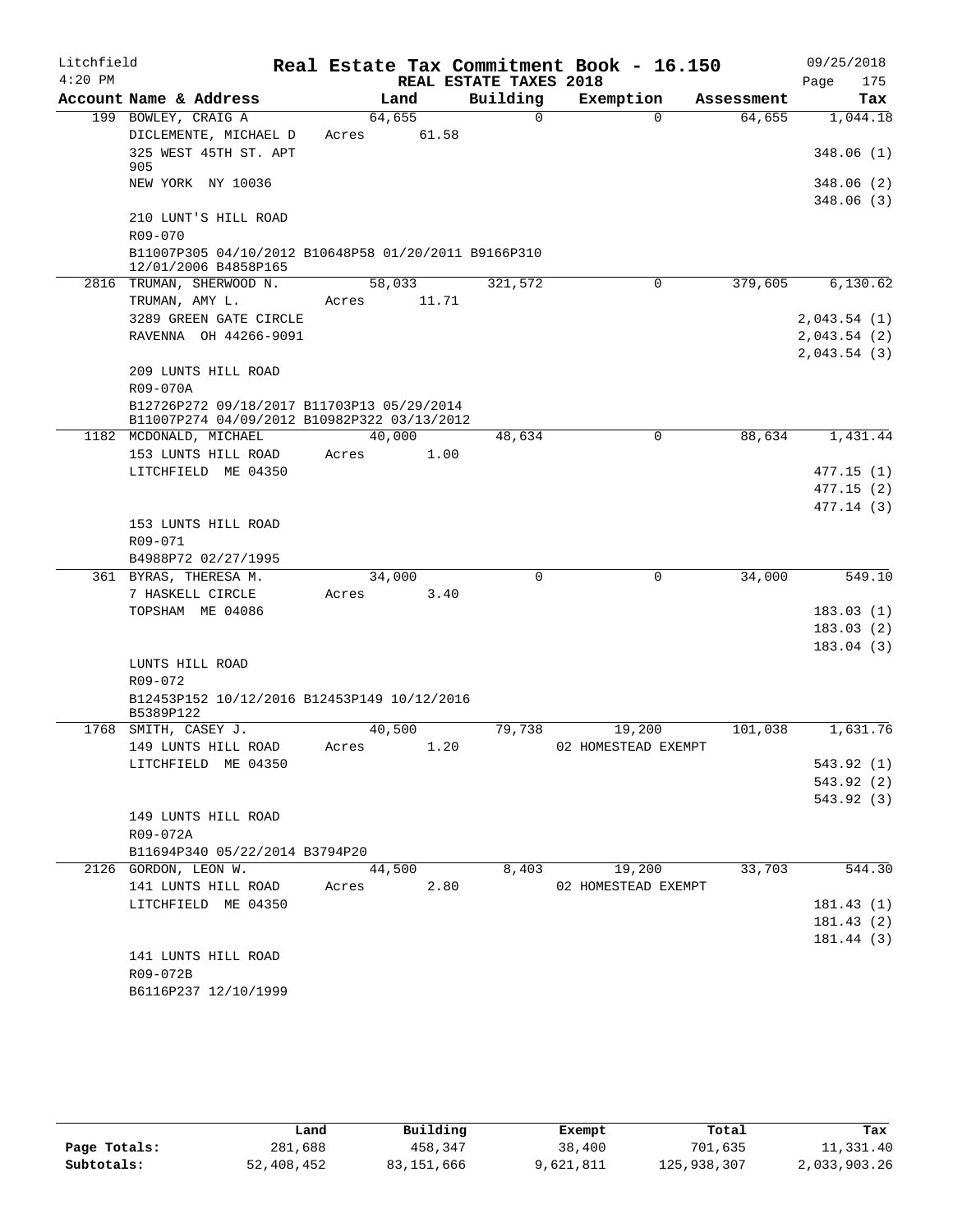| Litchfield |                                                                    |       |        |        |                        | Real Estate Tax Commitment Book - 16.150 |            | 09/25/2018    |
|------------|--------------------------------------------------------------------|-------|--------|--------|------------------------|------------------------------------------|------------|---------------|
| $4:20$ PM  |                                                                    |       |        |        | REAL ESTATE TAXES 2018 |                                          |            | 176<br>Page   |
|            | Account Name & Address                                             |       |        | Land   | Building               | Exemption                                | Assessment | Tax           |
|            | 2899 BYRAS, MELISSA LIN                                            |       | 33,000 |        | $\Omega$               | $\Omega$                                 | 33,000     | 532.95        |
|            | 396 POND ROAD                                                      | Acres |        | 3.00   |                        |                                          |            |               |
|            | LEWISTON ME 04240                                                  |       |        |        |                        |                                          |            | 177.65(1)     |
|            |                                                                    |       |        |        |                        |                                          |            | 177.65(2)     |
|            | LUNTS HILL ROAD                                                    |       |        |        |                        |                                          |            | 177.65(3)     |
|            | R09-072D                                                           |       |        |        |                        |                                          |            |               |
|            | B12453P152 10/12/2016                                              |       |        |        |                        |                                          |            |               |
|            | 365 SEWALL, MICAH B. &                                             |       |        | 28,800 | 65,589                 | 0                                        | 94,389     | 1,524.38      |
|            | MELISSA A.                                                         |       |        |        |                        |                                          |            |               |
|            | BURTON, HANFORD J.                                                 | Acres |        | 0.60   |                        |                                          |            |               |
|            | 723 RIDGE ROAD                                                     |       |        |        |                        |                                          |            | 508.13(1)     |
|            | BOWDOINHAM ME 04008                                                |       |        |        |                        |                                          |            | 508.13(2)     |
|            |                                                                    |       |        |        |                        |                                          |            | 508.12(3)     |
|            | 85 LUNTS HILL ROAD                                                 |       |        |        |                        |                                          |            |               |
|            | R09-073                                                            |       |        |        |                        |                                          |            |               |
|            | B11142P320 08/20/2012 B1541P1111                                   |       |        |        |                        |                                          |            |               |
|            | 939 KENNEBEC VAL BEAGLE,<br><b>CLUB</b>                            |       |        | 59,450 | 1,124                  | 0                                        | 60,574     | 978.27        |
|            | C/O JAMES DUDLEY                                                   | Acres |        | 161.00 |                        |                                          |            |               |
|            | 2330 BELGRADE ROAD                                                 |       |        |        |                        |                                          |            | 326.09(1)     |
|            | SIDNEY ME 04330-1                                                  |       |        |        |                        |                                          |            | 326.09(2)     |
|            |                                                                    |       |        |        |                        |                                          |            | 326.09(3)     |
|            | 21 LUNTS HILL ROAD                                                 |       |        |        |                        |                                          |            |               |
|            | R09-074                                                            |       |        |        |                        |                                          |            |               |
|            | B1336P301                                                          |       |        |        |                        |                                          |            |               |
|            | 1024 ANDERSON, JULIE E.                                            |       | 11,200 |        | 0                      | 0                                        | 11,200     | 180.88        |
|            | 257 STEVENSTOWN ROAD                                               | Acres |        | 0.80   |                        |                                          |            |               |
|            | LITCHFIELD ME 04350                                                |       |        |        |                        |                                          |            | 60.29(1)      |
|            |                                                                    |       |        |        |                        |                                          |            | 60.29(2)      |
|            | STEVENSTOWN ROAD                                                   |       |        |        |                        |                                          |            | 60.30(3)      |
|            | R09-075                                                            |       |        |        |                        |                                          |            |               |
|            | B7466P80 06/07/2003                                                |       |        |        |                        |                                          |            |               |
|            | 63 JOHNSON, WILLIAM R.                                             |       |        | 43,500 | 179,993                | 0                                        | 223,493    | 3,609.41      |
|            | 216 WATER STREET                                                   | Acres |        | 2.40   |                        |                                          |            |               |
|            | RANDOLPH ME 04346                                                  |       |        |        |                        |                                          |            | 1, 203.14(1)  |
|            |                                                                    |       |        |        |                        |                                          |            | 1, 203.14 (2) |
|            |                                                                    |       |        |        |                        |                                          |            | 1, 203.13(3)  |
|            | 296 STEVENSTOWN ROAD                                               |       |        |        |                        |                                          |            |               |
|            | R09-076                                                            |       |        |        |                        |                                          |            |               |
|            | B11817P342 10/06/2014 B8617P112 09/28/2005 B5244P284<br>10/23/1996 |       |        |        |                        |                                          |            |               |
|            | 1701 SWIFT, DAVID DOUGLAS                                          |       |        | 87,800 | 34,076                 | 19,200                                   | 102,676    | 1,658.22      |
|            | 1355 LEWISTON ROAD                                                 | Acres |        | 77.00  |                        | 02 HOMESTEAD EXEMPT                      |            |               |
|            | LITCHFIELD ME 04350                                                |       |        |        |                        |                                          |            | 552.74 (1)    |
|            |                                                                    |       |        |        |                        |                                          |            | 552.74 (2)    |
|            |                                                                    |       |        |        |                        |                                          |            | 552.74(3)     |
|            | 316 STEVENSTOWN ROAD                                               |       |        |        |                        |                                          |            |               |
|            |                                                                    |       |        |        |                        |                                          |            |               |
|            | R09-077<br>B12272P94 04/19/2016 B12014P294 06/17/2015 B3377P285    |       |        |        |                        |                                          |            |               |

|              | Land       | Building     | Exempt    | Total       | Tax          |
|--------------|------------|--------------|-----------|-------------|--------------|
| Page Totals: | 263,750    | 280,782      | 19,200    | 525,332     | 8,484.11     |
| Subtotals:   | 52,672,202 | 83, 432, 448 | 9,641,011 | 126,463,639 | 2,042,387.37 |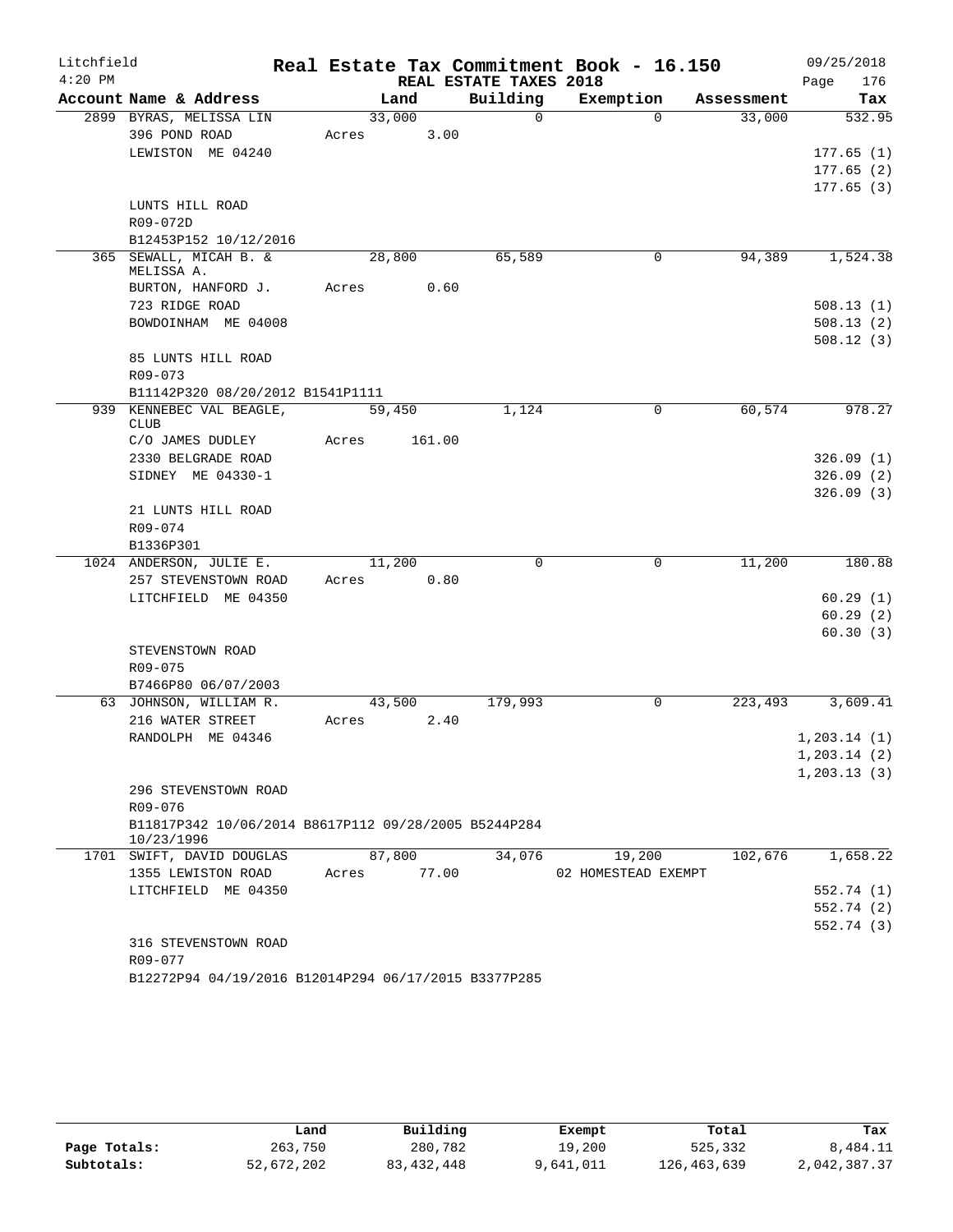| Litchfield |                                                                |             |       |                        | Real Estate Tax Commitment Book - 16.150 |            | 09/25/2018                 |
|------------|----------------------------------------------------------------|-------------|-------|------------------------|------------------------------------------|------------|----------------------------|
| $4:20$ PM  |                                                                |             |       | REAL ESTATE TAXES 2018 |                                          |            | 177<br>Page                |
|            | Account Name & Address                                         | Land        |       |                        | Building Exemption                       | Assessment | Tax                        |
|            | 1682 PETRICH, PAUL J., JR.                                     | 46,250      |       | 96,128                 | 19,200                                   | 123,178    | 1,989.32                   |
|            | PETRICH, ROBYN C.                                              | Acres 3.50  |       |                        | 02 HOMESTEAD EXEMPT                      |            |                            |
|            | 328 STEVENSTOWN ROAD                                           |             |       |                        |                                          |            | 663.11(1)                  |
|            | LITCHFIELD ME 04350                                            |             |       |                        |                                          |            | 663.11(2)                  |
|            |                                                                |             |       |                        |                                          |            | 663.10(3)                  |
|            | 328 STEVENSTOWN ROAD                                           |             |       |                        |                                          |            |                            |
|            | R09-077A                                                       |             |       |                        |                                          |            |                            |
|            | B11302P140 02/04/2013 B6468P21                                 |             |       |                        |                                          |            |                            |
|            | 433 COLLINS, KELSEY                                            | 48,000      |       | 97,949                 | 0                                        | 145,949    | 2,357.08                   |
|            | 340 STEVENSTOWN ROAD                                           | Acres 4.20  |       |                        |                                          |            |                            |
|            | LITCHFIELD ME 04350                                            |             |       |                        |                                          |            | 785.69(1)                  |
|            |                                                                |             |       |                        |                                          |            | 785.69 (2)                 |
|            |                                                                |             |       |                        |                                          |            | 785.70(3)                  |
|            | 340 STEVENSTOWN ROAD                                           |             |       |                        |                                          |            |                            |
|            | R09-078<br>B12839P73 01/29/2018 B10973P156 02/29/2012 B5622P79 |             |       |                        |                                          |            |                            |
|            | 05/21/1998                                                     |             |       |                        |                                          |            |                            |
|            | 729 FLETCHER, CHRISTINE                                        | 62,024      |       | 190,392                | $\mathbf 0$                              | 252,416    | 4,076.52                   |
|            | ANNA                                                           |             |       |                        |                                          |            |                            |
|            | NAGLE, RICHARD WATERMAN Acres 45.50                            |             |       |                        |                                          |            |                            |
|            | III                                                            |             |       |                        |                                          |            |                            |
|            | 358 STEVENSTOWN ROAD<br>LITCHFIELD ME 04350                    |             |       |                        |                                          |            | 1,358.84(1)<br>1,358.84(2) |
|            |                                                                |             |       |                        |                                          |            | 1,358.84(3)                |
|            | 358 STEVENSTOWN ROAD                                           |             |       |                        |                                          |            |                            |
|            | R09-079                                                        |             |       |                        |                                          |            |                            |
|            | B10827P205 09/07/2011 B6862P16 07/10/1995                      |             |       |                        |                                          |            |                            |
|            | 1208 MEEHAN, JOSEPH A                                          | 67,500      |       | 53,460                 | 19,200                                   | 101,760    | 1,643.42                   |
|            | 376 STEVENSTOWN ROAD                                           | Acres 26.00 |       |                        | 02 HOMESTEAD EXEMPT                      |            |                            |
|            | LITCHFIELD ME 04350                                            |             |       |                        |                                          |            | 547.81(1)                  |
|            |                                                                |             |       |                        |                                          |            | 547.81 (2)                 |
|            |                                                                |             |       |                        |                                          |            | 547.80 (3)                 |
|            | 376 STEVENSTOWN ROAD                                           |             |       |                        |                                          |            |                            |
|            | R09-080                                                        |             |       |                        |                                          |            |                            |
|            | B3225P55                                                       |             |       |                        |                                          |            |                            |
|            | 1052 LETSCH, BRUCE A                                           | 73,500      |       | 89,479                 | 19,200                                   | 143,779    | 2,322.03                   |
|            | 396 STEVENSTOWN ROAD                                           | Acres 38.00 |       |                        | 02 HOMESTEAD EXEMPT                      |            |                            |
|            | LITCHFIELD ME 04350                                            |             |       |                        |                                          |            | 774.01 (1)                 |
|            |                                                                |             |       |                        |                                          |            | 774.01 (2)                 |
|            |                                                                |             |       |                        |                                          |            | 774.01(3)                  |
|            | 396 STEVENSTOWN ROAD                                           |             |       |                        |                                          |            |                            |
|            | R09-081                                                        |             |       |                        |                                          |            |                            |
|            | B1909P103                                                      |             |       |                        |                                          |            |                            |
|            | 1853 WESTON, PHILIP A                                          | 15,295      |       | $\Omega$               | $\Omega$                                 | 15,295     | 247.01                     |
|            | 419 STEVENSTOWN ROAD                                           | Acres       | 45.00 |                        |                                          |            |                            |
|            | LITCHFIELD ME 04350                                            |             |       |                        |                                          |            | 82.34(1)                   |
|            |                                                                |             |       |                        |                                          |            | 82.34(2)                   |
|            |                                                                |             |       |                        |                                          |            | 82.33 (3)                  |
|            | STEVENSTOWN ROAD                                               |             |       |                        |                                          |            |                            |
|            | R09-082                                                        |             |       |                        |                                          |            |                            |
|            | B904P457                                                       |             |       |                        |                                          |            |                            |

|              | Land       | Building   | Exempt    | Total       | Tax          |
|--------------|------------|------------|-----------|-------------|--------------|
| Page Totals: | 312,569    | 527,408    | 57,600    | 782,377     | 12,635.38    |
| Subtotals:   | 52,984,771 | 83,959,856 | 9,698,611 | 127,246,016 | 2,055,022.75 |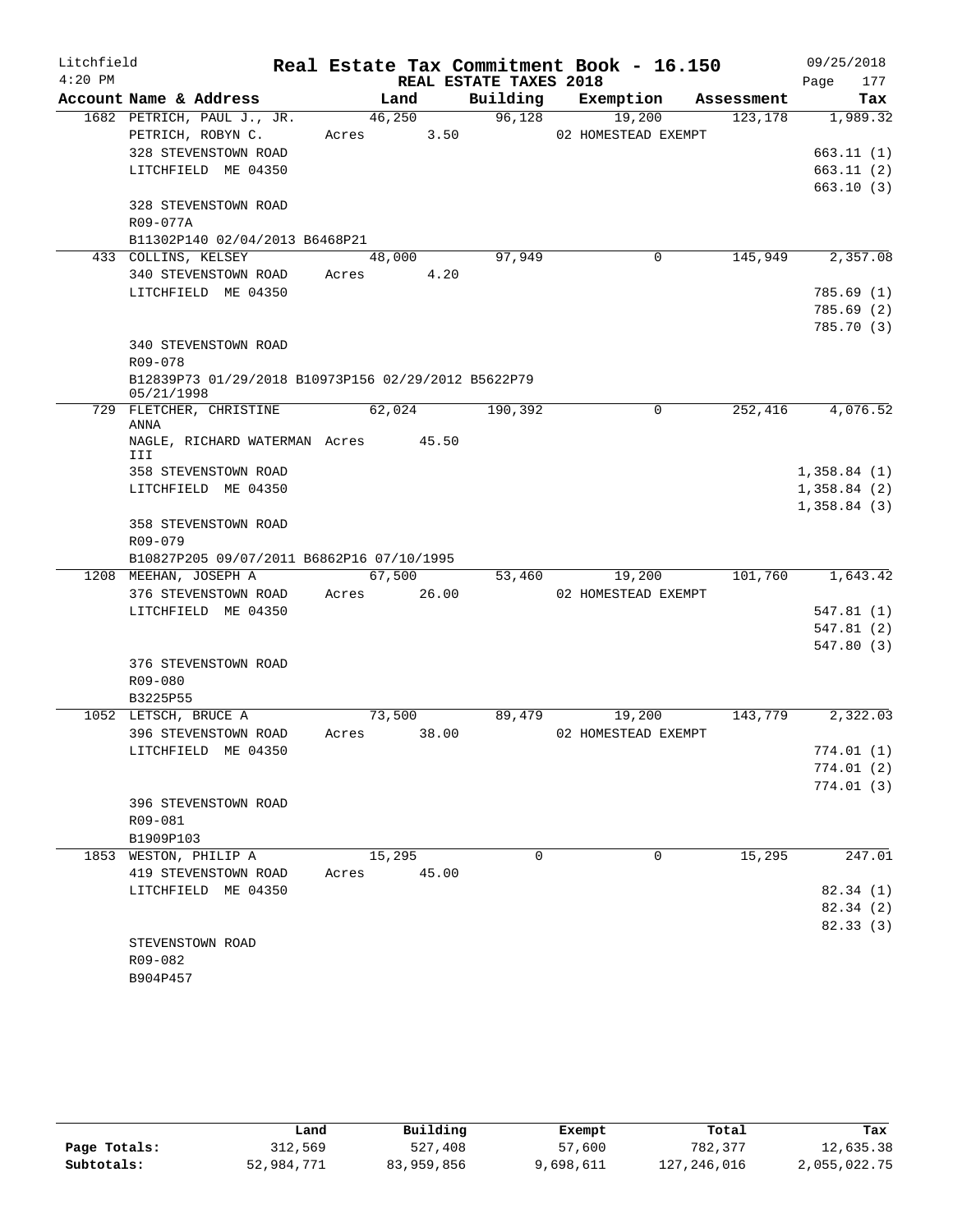| Litchfield   |                                           |              |            |                        | Real Estate Tax Commitment Book - 16.150 |             | 09/25/2018   |
|--------------|-------------------------------------------|--------------|------------|------------------------|------------------------------------------|-------------|--------------|
| $4:20$ PM    |                                           |              |            | REAL ESTATE TAXES 2018 |                                          |             | 178<br>Page  |
|              | Account Name & Address                    |              | Land       | Building               | Exemption                                | Assessment  | Tax          |
|              | 1807 CARPENTER, SAMUEL                    |              | 64,250     | 107,200                | $\Omega$                                 | 171,450     | 2,768.92     |
|              | 442 STEVENSTOWN ROAD                      | Acres        | 20.00      |                        |                                          |             |              |
|              | LITCHFIELD ME 04350                       |              |            |                        |                                          |             | 922.97(1)    |
|              |                                           |              |            |                        |                                          |             | 922.97(2)    |
|              |                                           |              |            |                        |                                          |             | 922.98 (3)   |
|              | 442 STEVENSTOWN ROAD                      |              |            |                        |                                          |             |              |
|              | R09-083                                   |              |            |                        |                                          |             |              |
|              | B11829P39 10/20/2014 B4320P169 01/22/1993 |              |            |                        |                                          |             |              |
|              | 1850 WESTON, PHILIP A                     |              | 7,351      | $\mathbf 0$            | 0                                        | 7,351       | 118.72       |
|              | WESTON ANNE E                             | Acres        | 22.00      |                        |                                          |             |              |
|              | 419 STEVENSTOWN ROAD                      |              |            |                        |                                          |             | 39.57(1)     |
|              | LITCHFIELD ME 04350                       |              |            |                        |                                          |             | 39.57(2)     |
|              |                                           |              |            |                        |                                          |             | 39.58(3)     |
|              | STEVENSTOWN ROAD                          |              |            |                        |                                          |             |              |
|              | R09-084                                   |              |            |                        |                                          |             |              |
|              | B3726P331 05/02/1990                      |              |            |                        |                                          |             |              |
|              | 2909 CARTONIO, ANTHONY                    |              | 134,400    | $\Omega$               | 0                                        | 134,400     | 2,170.56     |
|              | CARTONIO, PAMELA                          | Acres        | 21.60      |                        |                                          |             |              |
|              | 26 PLAINS ROAD                            |              |            |                        |                                          |             | 723.52(1)    |
|              | LITCHFIELD ME 04350                       |              |            |                        |                                          |             | 723.52(2)    |
|              |                                           |              |            |                        |                                          |             | 723.52(3)    |
|              | POND ROAD                                 |              |            |                        |                                          |             |              |
|              |                                           |              |            |                        |                                          |             |              |
|              | R09-085                                   |              |            |                        |                                          |             |              |
|              | B12557P99 02/24/2017                      |              |            |                        |                                          |             |              |
|              | 1848 WESTON, PHILIP A                     |              | 69,552     | 71,582                 | 19,200                                   | 121,934     | 1,969.23     |
|              | WESTON ANNE                               | Acres        | 67.00      |                        | 02 HOMESTEAD EXEMPT                      |             |              |
|              | 419 STEVENSTOWN ROAD                      |              |            |                        |                                          |             | 656.41(1)    |
|              | LITCHFIELD ME 04350                       |              |            |                        |                                          |             | 656.41(2)    |
|              |                                           |              |            |                        |                                          |             | 656.41(3)    |
|              | 479 STEVENSTOWN ROAD                      |              |            |                        |                                          |             |              |
|              | R10-001                                   |              |            |                        |                                          |             |              |
|              | B3726P331 05/02/1990                      |              |            |                        |                                          |             |              |
|              | 783 HARVEY, MARGARET                      |              | 14,138     | 0                      | 0                                        | 14,138      | 228.33       |
|              | 429 STEVENSTOWN ROAD                      | Acres        | 34.00      |                        |                                          |             |              |
|              | LITCHFIELD ME 04350                       |              |            |                        |                                          |             | 76.11(1)     |
|              |                                           |              |            |                        |                                          |             | 76.11(2)     |
|              |                                           |              |            |                        |                                          |             | 76.11(3)     |
|              | STEVESTOWN ROAD                           |              |            |                        |                                          |             |              |
|              | R10-002                                   |              |            |                        |                                          |             |              |
|              | B10342P227 02/16/2010 B3724P50            |              |            |                        |                                          |             |              |
|              | 778 HARVEY, MARGARET H                    |              | 40,000     | 94,468                 | 19,200                                   | 115,268     | 1,861.58     |
|              | 429 STEVENSTOWN ROAD                      | Acres        | 1.00       |                        | 02 HOMESTEAD EXEMPT                      |             |              |
|              | LITCHFIELD ME 04350                       |              |            |                        |                                          |             | 620.53(1)    |
|              |                                           |              |            |                        |                                          |             | 620.53(2)    |
|              |                                           |              |            |                        |                                          |             |              |
|              |                                           |              |            |                        |                                          |             | 620.52(3)    |
|              | 429 STEVENSTOWN ROAD                      |              |            |                        |                                          |             |              |
|              | R10-002A                                  |              |            |                        |                                          |             |              |
|              | B4321P197                                 |              |            |                        |                                          |             |              |
| 1852         | WESTON, PHILIP A                          |              | 51,725     | 63,588                 | $\mathbf 0$                              | 115,313     | 1,862.30     |
|              | 419 STEVENSTOWN ROAD                      | Acres        | 17.00      |                        |                                          |             |              |
|              | LITCHFIELD ME 04350                       |              |            |                        |                                          |             | 620.77(1)    |
|              |                                           |              |            |                        |                                          |             | 620.77(2)    |
|              |                                           |              |            |                        |                                          |             | 620.76(3)    |
|              | 419 STEVENSTOWN ROAD                      |              |            |                        |                                          |             |              |
|              | R10-003                                   |              |            |                        |                                          |             |              |
|              | B904P457                                  |              |            |                        |                                          |             |              |
|              |                                           |              |            |                        |                                          |             |              |
|              |                                           | Land         | Building   |                        | Exempt                                   | Total       | Tax          |
| Page Totals: |                                           | 381,416      | 336,838    |                        | 38,400                                   | 679,854     | 10,979.64    |
| Subtotals:   |                                           | 53, 366, 187 | 84,296,694 |                        | 9,737,011                                | 127,925,870 | 2,066,002.39 |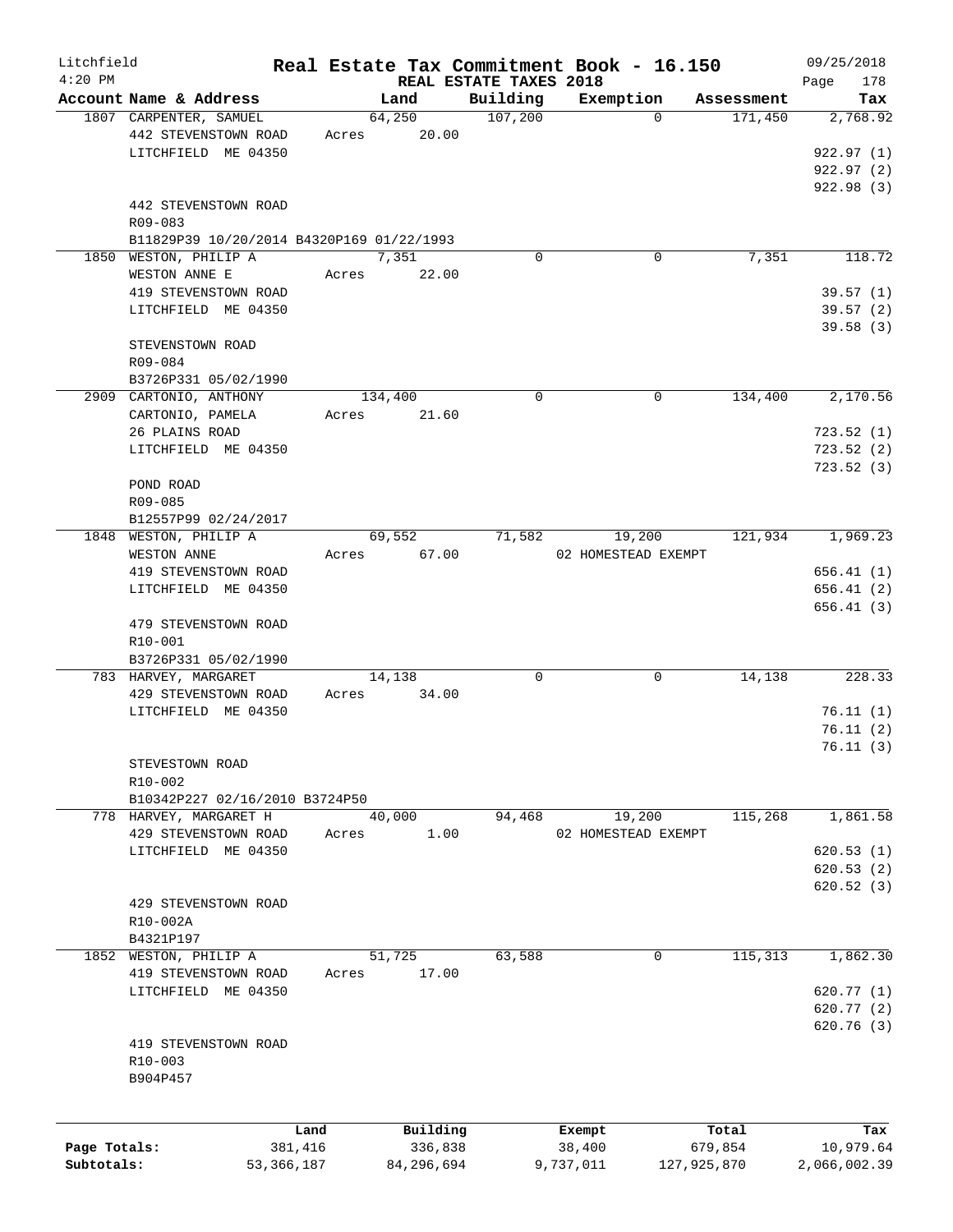| Litchfield |                                                                    |       |        |                        | Real Estate Tax Commitment Book - 16.150 |            | 09/25/2018              |
|------------|--------------------------------------------------------------------|-------|--------|------------------------|------------------------------------------|------------|-------------------------|
| $4:20$ PM  |                                                                    |       |        | REAL ESTATE TAXES 2018 |                                          |            | Page<br>179             |
|            | Account Name & Address                                             |       | Land   | Building               | Exemption                                | Assessment | Tax                     |
|            | 1255 CASWELL, JEFFREY E                                            |       | 34,400 | 88,708                 | $\Omega$                                 | 123,108    | 1,988.19                |
|            | CASWELL, MARY KATHLEEN                                             | Acres | 0.80   |                        |                                          |            |                         |
|            | 409 STEVENSTOWN ROAD                                               |       |        |                        |                                          |            | 662.73(1)               |
|            | LITCHFIELD ME 04350                                                |       |        |                        |                                          |            | 662.73(2)               |
|            | 409 STEVENSTOWN ROAD                                               |       |        |                        |                                          |            | 662.73(3)               |
|            | R10-004                                                            |       |        |                        |                                          |            |                         |
|            | B11917P45 02/23/2015 B10186P197 08/18/2009 B6936P310               |       |        |                        |                                          |            |                         |
|            | 06/04/2002                                                         |       |        |                        |                                          |            |                         |
|            | 1165 MASCHER, GARY W                                               |       | 60,475 | 116,390                | 19,200                                   | 157,665    | 2,546.29                |
|            | MASCHER PEGGY C                                                    | Acres | 15.90  |                        | 02 HOMESTEAD EXEMPT                      |            |                         |
|            | P O BOX 445                                                        |       |        |                        |                                          |            | 848.76 (1)              |
|            | LITCHFIELD ME 04350                                                |       |        |                        |                                          |            | 848.76 (2)              |
|            |                                                                    |       |        |                        |                                          |            | 848.77 (3)              |
|            | 403 STEVENSTOWN ROAD                                               |       |        |                        |                                          |            |                         |
|            | R10-005A<br>B3657P1 11/27/1989                                     |       |        |                        |                                          |            |                         |
|            | 1851 WESTON, PHILIP A                                              |       | 52,416 | 0                      | $\mathbf 0$                              | 52,416     | 846.52                  |
|            | 419 STEVENSTOWN ROAD                                               | Acres | 58.00  |                        |                                          |            |                         |
|            | LITCHFIELD ME 04350                                                |       |        |                        |                                          |            | 282.17(1)               |
|            |                                                                    |       |        |                        |                                          |            | 282.17(2)               |
|            |                                                                    |       |        |                        |                                          |            | 282.18(3)               |
|            | STEVENSTOWN ROAD                                                   |       |        |                        |                                          |            |                         |
|            | R10-006                                                            |       |        |                        |                                          |            |                         |
|            | B3726P330                                                          |       |        |                        |                                          |            |                         |
|            | 1844 COOK, DANIEL L                                                |       | 80,000 | 80,124                 | 0                                        | 160,124    | 2,586.00                |
|            | COOK, DEBORA D                                                     | Acres | 59.00  |                        |                                          |            |                         |
|            | COLLINS-COOK<br>361 STEVENSTOWN ROAD                               |       |        |                        |                                          |            | 862.00(1)               |
|            | LITCHFIELD ME 04350                                                |       |        |                        |                                          |            | 862.00(2)               |
|            |                                                                    |       |        |                        |                                          |            | 862.00(3)               |
|            | 361 STEVENSTOWN ROAD                                               |       |        |                        |                                          |            |                         |
|            | R10-007                                                            |       |        |                        |                                          |            |                         |
|            | B10737P147 05/24/2011 B10478P315 07/21/2010                        |       |        |                        |                                          |            |                         |
|            | B2697P114                                                          |       |        |                        |                                          |            |                         |
|            | 12 BEAULIEU, GERALD                                                |       | 45,500 | 86,578                 | $\Omega$                                 | 132,078    | 2,133.06                |
|            | 329 STEVENSTOWN ROAD                                               | Acres | 3.20   |                        |                                          |            |                         |
|            | LITCHFIELD ME 04350                                                |       |        |                        |                                          |            | 711.02(1)               |
|            |                                                                    |       |        |                        |                                          |            | 711.02 (2)<br>711.02(3) |
|            | 329 STEVENSTOWN ROAD                                               |       |        |                        |                                          |            |                         |
|            | $R10 - 008$                                                        |       |        |                        |                                          |            |                         |
|            | B11135P54 07/09/2012 B10447P123 06/17/2010                         |       |        |                        |                                          |            |                         |
|            | B10447P121 06/17/2010 B6861P145 03/27/2002                         |       |        |                        |                                          |            |                         |
|            | 1468 HOLT, KENNETH                                                 |       | 77,500 | 140,514                | 19,200                                   | 198,814    | 3,210.85                |
|            | 309 STEVENSTOWN ROAD                                               | Acres | 46.00  |                        | 02 HOMESTEAD EXEMPT                      |            |                         |
|            | LITCHFELD ME 04350                                                 |       |        |                        |                                          |            | 1,070.28(1)             |
|            |                                                                    |       |        |                        |                                          |            | 1,070.28(2)             |
|            |                                                                    |       |        |                        |                                          |            | 1,070.29(3)             |
|            | 309 STEVENSTOWN ROAD                                               |       |        |                        |                                          |            |                         |
|            | R10-009                                                            |       |        |                        |                                          |            |                         |
|            | B10379P171 04/02/2010 B10223P71 09/25/2009 B6027P122<br>08/13/1999 |       |        |                        |                                          |            |                         |
|            |                                                                    |       |        |                        |                                          |            |                         |

|              | Land       | Building   | Exempt    | Total       | Tax          |
|--------------|------------|------------|-----------|-------------|--------------|
| Page Totals: | 350,291    | 512,314    | 38,400    | 824,205     | 13,310.91    |
| Subtotals:   | 53,716,478 | 84,809,008 | 9,775,411 | 128,750,075 | 2,079,313.30 |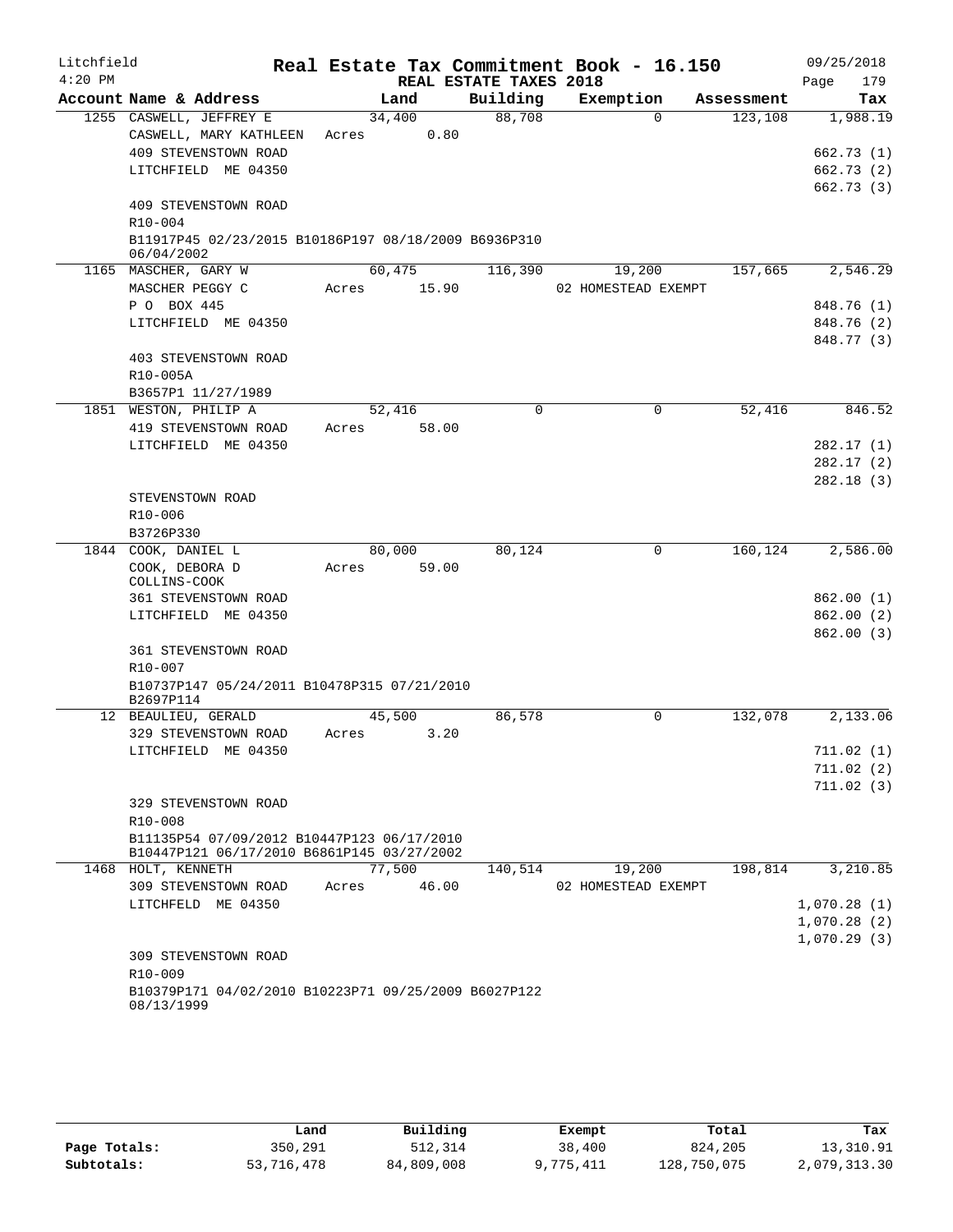| Litchfield |                                                         |            |        |                        | Real Estate Tax Commitment Book - 16.150 |         | 09/25/2018       |
|------------|---------------------------------------------------------|------------|--------|------------------------|------------------------------------------|---------|------------------|
| $4:20$ PM  |                                                         |            |        | REAL ESTATE TAXES 2018 |                                          |         | 180<br>Page      |
|            | Account Name & Address                                  |            | Land   |                        | Building Exemption Assessment            |         | Tax              |
|            | 1342 PARKER PHYLLIS                                     |            | 40,000 | 156, 266               | 24,960                                   | 171,306 | 2,766.59         |
|            | 297 STEVENSTOWN ROAD                                    | Acres 1.00 |        |                        | 22 WW2 Widow Res                         |         |                  |
|            | LITCHFIELD ME 04350                                     |            |        |                        | 02 HOMESTEAD EXEMPT                      |         | 922.20(1)        |
|            |                                                         |            |        |                        |                                          |         | 922.20(2)        |
|            |                                                         |            |        |                        |                                          |         | 922.19(3)        |
|            | 297 STEVENSTOWN ROAD                                    |            |        |                        |                                          |         |                  |
|            | R10-011                                                 |            |        |                        |                                          |         |                  |
|            | B3602P127                                               |            |        |                        |                                          |         |                  |
|            | 919 COULOMBE, CECILA                                    |            |        |                        | 46,350 147,927 19,200                    | 175,077 | 2,827.49         |
|            | 18 ISABELLA LANE                                        | Acres 3.54 |        |                        | 02 HOMESTEAD EXEMPT                      |         |                  |
|            | LITCHFIELD ME 04350                                     |            |        |                        |                                          |         | 942.50(1)        |
|            |                                                         |            |        |                        |                                          |         | 942.50(2)        |
|            |                                                         |            |        |                        |                                          |         | 942.49 (3)       |
|            | 18 ISABELLA LANE                                        |            |        |                        |                                          |         |                  |
|            | R10-011A                                                |            |        |                        |                                          |         |                  |
|            | B10212P237 09/15/2009 B10212P230 09/15/2009             |            |        |                        |                                          |         |                  |
|            | B9740P258 05/28/2008 B6637P10 09/25/2001                |            |        |                        |                                          |         |                  |
|            | 2726 COULOMBE, MARK A                                   |            | 55,900 |                        | 46,615<br>19,200                         | 83,315  | 1,345.54         |
|            | 31 ISABELLA LANE                                        | Acres      | 9.40   |                        | 02 HOMESTEAD EXEMPT                      |         |                  |
|            | LITCHFIELD ME 04350                                     |            |        |                        |                                          |         | 448.51(1)        |
|            |                                                         |            |        |                        |                                          |         | 448.51 (2)       |
|            |                                                         |            |        |                        |                                          |         | 448.52 (3)       |
|            | 31 ISABELLA LANE                                        |            |        |                        |                                          |         |                  |
|            | R10-011B                                                |            |        |                        |                                          |         |                  |
|            | B10212P235 09/15/2009 B9740P260 05/28/2008              |            | 74,470 | $\overline{187,752}$   | 19,200                                   |         | 243,022 3,924.81 |
|            | 2589 ANDERSON JULIE<br>257 STEVENSTOWN ROAD Acres 39.94 |            |        |                        | 02 HOMESTEAD EXEMPT                      |         |                  |
|            | LITCHFIELD ME 04350                                     |            |        |                        |                                          |         | 1,308.27(1)      |
|            |                                                         |            |        |                        |                                          |         | 1,308.27(2)      |
|            |                                                         |            |        |                        |                                          |         | 1,308.27(3)      |
|            | 257 STEVENSTOWN ROAD                                    |            |        |                        |                                          |         |                  |
|            | $R10 - 012$                                             |            |        |                        |                                          |         |                  |
|            | B7466P80 07/17/2003                                     |            |        |                        |                                          |         |                  |
|            | 2563 DAVIS, KEITH B.                                    |            | 42,650 |                        | 96,759<br>19,200                         | 120,209 | 1,941.38         |
|            | TURBERVILLE, EDNA MARIE Acres 2.06                      |            |        |                        | 02 HOMESTEAD EXEMPT                      |         |                  |
|            | 277 STEVENSTOWN ROAD                                    |            |        |                        |                                          |         | 647.13(1)        |
|            | LITCHFIELD ME 04350                                     |            |        |                        |                                          |         | 647.13(2)        |
|            |                                                         |            |        |                        |                                          |         | 647.12 (3)       |
|            | 277 STEVENSTOWN ROAD                                    |            |        |                        |                                          |         |                  |
|            | R10-012A                                                |            |        |                        |                                          |         |                  |
|            | B12114P193 09/17/2015 B9886P13 10/20/2008 B9630P136     |            |        |                        |                                          |         |                  |
|            | 02/01/2008 B8581P46 08/31/2005                          |            |        |                        |                                          |         |                  |
|            | 2394 ANDERSON, JULIE                                    | 28,250     |        | $\Omega$               | $\Omega$                                 | 28,250  | 456.24           |
|            | 257 STEVENSTOWN ROAD                                    | Acres      | 1.10   |                        |                                          |         |                  |
|            | LITCHFIELD ME 04350                                     |            |        |                        |                                          |         | 152.08(1)        |
|            |                                                         |            |        |                        |                                          |         | 152.08(2)        |
|            |                                                         |            |        |                        |                                          |         | 152.08(3)        |
|            | STEVENSTOWN ROAD                                        |            |        |                        |                                          |         |                  |
|            | R <sub>10</sub> -013                                    |            |        |                        |                                          |         |                  |
|            | B7466P80 06/17/2003                                     |            |        |                        |                                          |         |                  |

|              | Land       | Building     | Exempt    | Total       | Tax          |
|--------------|------------|--------------|-----------|-------------|--------------|
| Page Totals: | 287,620    | 635,319      | 101,760   | 821,179     | 13,262.05    |
| Subtotals:   | 54,004,098 | 85, 444, 327 | 9,877,171 | 129,571,254 | 2,092,575.35 |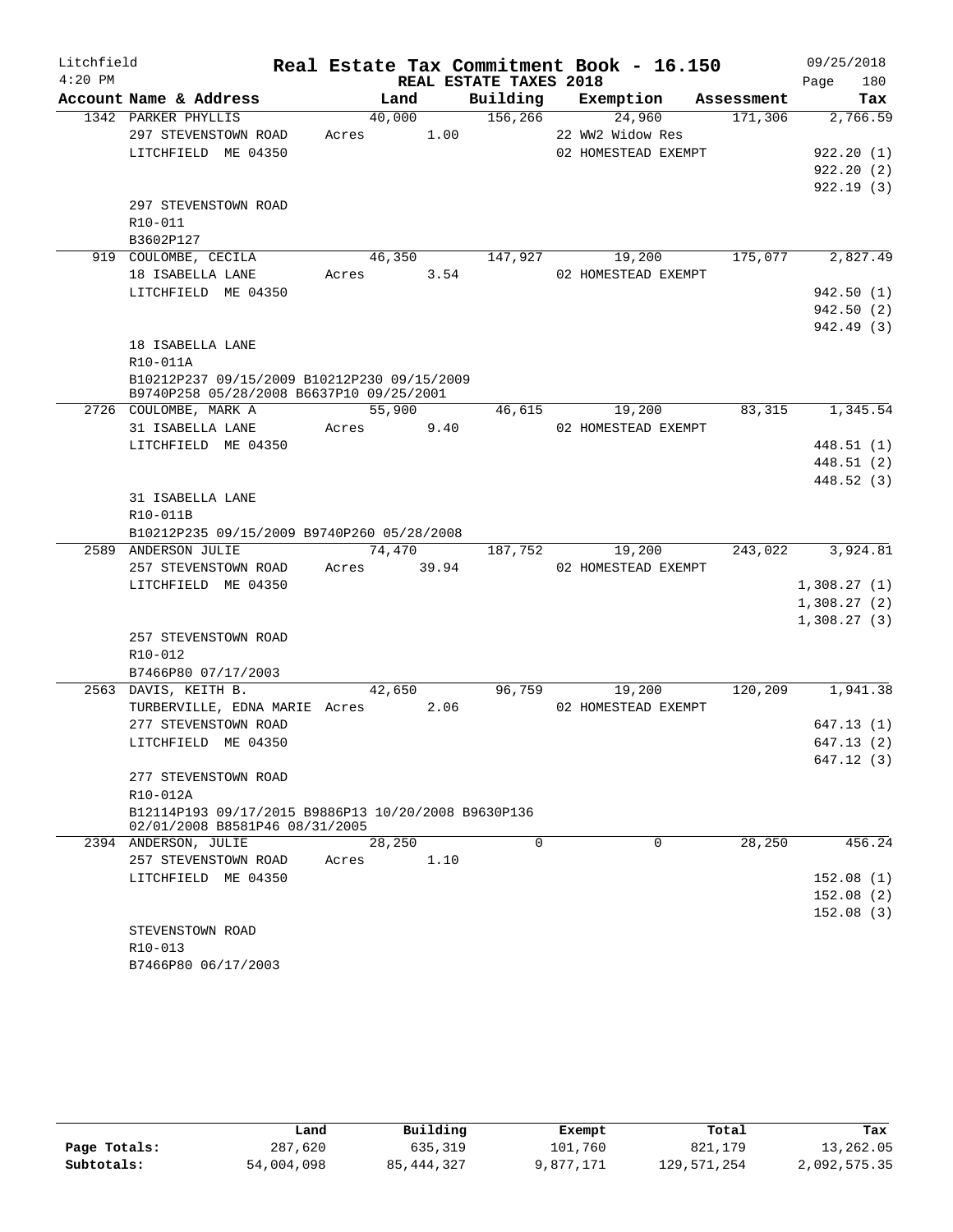| REAL ESTATE TAXES 2018<br>Page<br>Building<br>Account Name & Address<br>Land<br>Exemption<br>Assessment<br>48,900<br>48,900<br>1295 ANDERSON, JULIE<br>$\mathbf 0$<br>$\Omega$<br>257 STEVENS TOWN ROAD<br>17.40<br>Acres<br>LITCHFIELD ME 04350<br>LUNT'S HILL ROAD<br><b>EXTENSION</b><br>R10-014<br>B12546P314 03/03/2017 B12319P211 06/08/2016 B4842P99<br>01/20/1995<br>41,000<br>$\mathbf 0$<br>1467 REYNOLDS, JAMES W<br>0<br>41,000<br>REYNOLDS, A<br>6.50<br>Acres<br>86 MCCRILLIS ROAD<br>NOTTINGHAM NH 03290<br>249 STEVENSTOWN ROAD<br>R10-015<br>B10935P239 01/10/2012 B4841P36<br>125,725<br>200,325<br>3, 235.25<br>206 BRANN, KENNETH<br>93,800<br>19,200<br>151 STEVENSTOWN ROAD<br>97.00<br>02 HOMESTEAD EXEMPT<br>Acres<br>LITCHFIELD ME 04350<br>1,078.42(1)<br>1,078.42(2)<br>1,078.41(3)<br>151 STEVENSTOWN ROAD<br>R10-016<br>B7524P4 07/22/2003<br>207 BRANN, KENNETH<br>$\Omega$<br>33,600<br>33,600<br>0<br>151 STEVENSTOWN ROAD<br>15.00<br>Acres<br>LITCHFIELD ME 04350<br>STEVENSTOWN ROAD<br>R10-017<br>B7524P4 07/22/2003<br>64,168<br>105,593<br>208 BRANN, KENNETH<br>41,425<br>0<br>168 STEVENSTOWN ROAD<br>Acres<br>1.57<br>LITCHFIELD ME 04350<br>168 STEVENSTOWN ROAD<br>R10-017A<br>B2757P1<br>1,765.18<br>64,549<br>109,299<br>932 COMBS, DAVID M. & TAMMY<br>44,750<br>0<br>218 STEVENSTOWN ROAD<br>2.90<br>Acres<br>LITCHFIELD ME 04350<br>588.39 (1)<br>588.39 (2)<br>218 STEVENSTOWN ROAD<br>R10-018<br>B5945P188 05/14/1998<br>172,517<br>47,500<br>125,017<br>1021 UMMAH, KATHY<br>0<br>4.00<br>204 STEVENSTOWN ROAD<br>Acres<br>LITCHFIELD ME 04350<br>928.72 (1)<br>928.72 (2)<br>928.71 (3)<br>204 STEVENSTOWN ROAD<br>R10-018A<br>B12243P100 02/25/2016 B7850P72 03/08/2004<br>Building<br>Total<br>Land<br>Exempt<br>Page Totals:<br>350,975<br>379,459<br>19,200<br>711,234<br>11,486.43 | Litchfield |              |              | Real Estate Tax Commitment Book - 16.150 |               | 09/25/2018   |
|---------------------------------------------------------------------------------------------------------------------------------------------------------------------------------------------------------------------------------------------------------------------------------------------------------------------------------------------------------------------------------------------------------------------------------------------------------------------------------------------------------------------------------------------------------------------------------------------------------------------------------------------------------------------------------------------------------------------------------------------------------------------------------------------------------------------------------------------------------------------------------------------------------------------------------------------------------------------------------------------------------------------------------------------------------------------------------------------------------------------------------------------------------------------------------------------------------------------------------------------------------------------------------------------------------------------------------------------------------------------------------------------------------------------------------------------------------------------------------------------------------------------------------------------------------------------------------------------------------------------------------------------------------------------------------------------------------------------------------------------------------------------------------------------------------------------------------------------|------------|--------------|--------------|------------------------------------------|---------------|--------------|
|                                                                                                                                                                                                                                                                                                                                                                                                                                                                                                                                                                                                                                                                                                                                                                                                                                                                                                                                                                                                                                                                                                                                                                                                                                                                                                                                                                                                                                                                                                                                                                                                                                                                                                                                                                                                                                             | $4:20$ PM  |              |              |                                          |               | 181<br>Tax   |
|                                                                                                                                                                                                                                                                                                                                                                                                                                                                                                                                                                                                                                                                                                                                                                                                                                                                                                                                                                                                                                                                                                                                                                                                                                                                                                                                                                                                                                                                                                                                                                                                                                                                                                                                                                                                                                             |            |              |              |                                          |               | 789.73       |
|                                                                                                                                                                                                                                                                                                                                                                                                                                                                                                                                                                                                                                                                                                                                                                                                                                                                                                                                                                                                                                                                                                                                                                                                                                                                                                                                                                                                                                                                                                                                                                                                                                                                                                                                                                                                                                             |            |              |              |                                          |               |              |
|                                                                                                                                                                                                                                                                                                                                                                                                                                                                                                                                                                                                                                                                                                                                                                                                                                                                                                                                                                                                                                                                                                                                                                                                                                                                                                                                                                                                                                                                                                                                                                                                                                                                                                                                                                                                                                             |            |              |              |                                          |               | 263.24(1)    |
|                                                                                                                                                                                                                                                                                                                                                                                                                                                                                                                                                                                                                                                                                                                                                                                                                                                                                                                                                                                                                                                                                                                                                                                                                                                                                                                                                                                                                                                                                                                                                                                                                                                                                                                                                                                                                                             |            |              |              |                                          |               | 263.24(2)    |
|                                                                                                                                                                                                                                                                                                                                                                                                                                                                                                                                                                                                                                                                                                                                                                                                                                                                                                                                                                                                                                                                                                                                                                                                                                                                                                                                                                                                                                                                                                                                                                                                                                                                                                                                                                                                                                             |            |              |              |                                          |               | 263.25(3)    |
|                                                                                                                                                                                                                                                                                                                                                                                                                                                                                                                                                                                                                                                                                                                                                                                                                                                                                                                                                                                                                                                                                                                                                                                                                                                                                                                                                                                                                                                                                                                                                                                                                                                                                                                                                                                                                                             |            |              |              |                                          |               |              |
|                                                                                                                                                                                                                                                                                                                                                                                                                                                                                                                                                                                                                                                                                                                                                                                                                                                                                                                                                                                                                                                                                                                                                                                                                                                                                                                                                                                                                                                                                                                                                                                                                                                                                                                                                                                                                                             |            |              |              |                                          |               |              |
|                                                                                                                                                                                                                                                                                                                                                                                                                                                                                                                                                                                                                                                                                                                                                                                                                                                                                                                                                                                                                                                                                                                                                                                                                                                                                                                                                                                                                                                                                                                                                                                                                                                                                                                                                                                                                                             |            |              |              |                                          |               |              |
|                                                                                                                                                                                                                                                                                                                                                                                                                                                                                                                                                                                                                                                                                                                                                                                                                                                                                                                                                                                                                                                                                                                                                                                                                                                                                                                                                                                                                                                                                                                                                                                                                                                                                                                                                                                                                                             |            |              |              |                                          |               |              |
|                                                                                                                                                                                                                                                                                                                                                                                                                                                                                                                                                                                                                                                                                                                                                                                                                                                                                                                                                                                                                                                                                                                                                                                                                                                                                                                                                                                                                                                                                                                                                                                                                                                                                                                                                                                                                                             |            |              |              |                                          |               | 662.15       |
|                                                                                                                                                                                                                                                                                                                                                                                                                                                                                                                                                                                                                                                                                                                                                                                                                                                                                                                                                                                                                                                                                                                                                                                                                                                                                                                                                                                                                                                                                                                                                                                                                                                                                                                                                                                                                                             |            |              |              |                                          |               |              |
|                                                                                                                                                                                                                                                                                                                                                                                                                                                                                                                                                                                                                                                                                                                                                                                                                                                                                                                                                                                                                                                                                                                                                                                                                                                                                                                                                                                                                                                                                                                                                                                                                                                                                                                                                                                                                                             |            |              |              |                                          |               | 220.72(1)    |
|                                                                                                                                                                                                                                                                                                                                                                                                                                                                                                                                                                                                                                                                                                                                                                                                                                                                                                                                                                                                                                                                                                                                                                                                                                                                                                                                                                                                                                                                                                                                                                                                                                                                                                                                                                                                                                             |            |              |              |                                          |               | 220.72(2)    |
|                                                                                                                                                                                                                                                                                                                                                                                                                                                                                                                                                                                                                                                                                                                                                                                                                                                                                                                                                                                                                                                                                                                                                                                                                                                                                                                                                                                                                                                                                                                                                                                                                                                                                                                                                                                                                                             |            |              |              |                                          |               | 220.71(3)    |
|                                                                                                                                                                                                                                                                                                                                                                                                                                                                                                                                                                                                                                                                                                                                                                                                                                                                                                                                                                                                                                                                                                                                                                                                                                                                                                                                                                                                                                                                                                                                                                                                                                                                                                                                                                                                                                             |            |              |              |                                          |               |              |
|                                                                                                                                                                                                                                                                                                                                                                                                                                                                                                                                                                                                                                                                                                                                                                                                                                                                                                                                                                                                                                                                                                                                                                                                                                                                                                                                                                                                                                                                                                                                                                                                                                                                                                                                                                                                                                             |            |              |              |                                          |               |              |
|                                                                                                                                                                                                                                                                                                                                                                                                                                                                                                                                                                                                                                                                                                                                                                                                                                                                                                                                                                                                                                                                                                                                                                                                                                                                                                                                                                                                                                                                                                                                                                                                                                                                                                                                                                                                                                             |            |              |              |                                          |               |              |
|                                                                                                                                                                                                                                                                                                                                                                                                                                                                                                                                                                                                                                                                                                                                                                                                                                                                                                                                                                                                                                                                                                                                                                                                                                                                                                                                                                                                                                                                                                                                                                                                                                                                                                                                                                                                                                             |            |              |              |                                          |               |              |
|                                                                                                                                                                                                                                                                                                                                                                                                                                                                                                                                                                                                                                                                                                                                                                                                                                                                                                                                                                                                                                                                                                                                                                                                                                                                                                                                                                                                                                                                                                                                                                                                                                                                                                                                                                                                                                             |            |              |              |                                          |               |              |
|                                                                                                                                                                                                                                                                                                                                                                                                                                                                                                                                                                                                                                                                                                                                                                                                                                                                                                                                                                                                                                                                                                                                                                                                                                                                                                                                                                                                                                                                                                                                                                                                                                                                                                                                                                                                                                             |            |              |              |                                          |               |              |
|                                                                                                                                                                                                                                                                                                                                                                                                                                                                                                                                                                                                                                                                                                                                                                                                                                                                                                                                                                                                                                                                                                                                                                                                                                                                                                                                                                                                                                                                                                                                                                                                                                                                                                                                                                                                                                             |            |              |              |                                          |               |              |
|                                                                                                                                                                                                                                                                                                                                                                                                                                                                                                                                                                                                                                                                                                                                                                                                                                                                                                                                                                                                                                                                                                                                                                                                                                                                                                                                                                                                                                                                                                                                                                                                                                                                                                                                                                                                                                             |            |              |              |                                          |               |              |
|                                                                                                                                                                                                                                                                                                                                                                                                                                                                                                                                                                                                                                                                                                                                                                                                                                                                                                                                                                                                                                                                                                                                                                                                                                                                                                                                                                                                                                                                                                                                                                                                                                                                                                                                                                                                                                             |            |              |              |                                          |               |              |
|                                                                                                                                                                                                                                                                                                                                                                                                                                                                                                                                                                                                                                                                                                                                                                                                                                                                                                                                                                                                                                                                                                                                                                                                                                                                                                                                                                                                                                                                                                                                                                                                                                                                                                                                                                                                                                             |            |              |              |                                          |               |              |
|                                                                                                                                                                                                                                                                                                                                                                                                                                                                                                                                                                                                                                                                                                                                                                                                                                                                                                                                                                                                                                                                                                                                                                                                                                                                                                                                                                                                                                                                                                                                                                                                                                                                                                                                                                                                                                             |            |              |              |                                          |               | 542.64       |
|                                                                                                                                                                                                                                                                                                                                                                                                                                                                                                                                                                                                                                                                                                                                                                                                                                                                                                                                                                                                                                                                                                                                                                                                                                                                                                                                                                                                                                                                                                                                                                                                                                                                                                                                                                                                                                             |            |              |              |                                          |               |              |
|                                                                                                                                                                                                                                                                                                                                                                                                                                                                                                                                                                                                                                                                                                                                                                                                                                                                                                                                                                                                                                                                                                                                                                                                                                                                                                                                                                                                                                                                                                                                                                                                                                                                                                                                                                                                                                             |            |              |              |                                          |               | 180.88(1)    |
|                                                                                                                                                                                                                                                                                                                                                                                                                                                                                                                                                                                                                                                                                                                                                                                                                                                                                                                                                                                                                                                                                                                                                                                                                                                                                                                                                                                                                                                                                                                                                                                                                                                                                                                                                                                                                                             |            |              |              |                                          |               | 180.88(2)    |
|                                                                                                                                                                                                                                                                                                                                                                                                                                                                                                                                                                                                                                                                                                                                                                                                                                                                                                                                                                                                                                                                                                                                                                                                                                                                                                                                                                                                                                                                                                                                                                                                                                                                                                                                                                                                                                             |            |              |              |                                          |               | 180.88(3)    |
|                                                                                                                                                                                                                                                                                                                                                                                                                                                                                                                                                                                                                                                                                                                                                                                                                                                                                                                                                                                                                                                                                                                                                                                                                                                                                                                                                                                                                                                                                                                                                                                                                                                                                                                                                                                                                                             |            |              |              |                                          |               |              |
|                                                                                                                                                                                                                                                                                                                                                                                                                                                                                                                                                                                                                                                                                                                                                                                                                                                                                                                                                                                                                                                                                                                                                                                                                                                                                                                                                                                                                                                                                                                                                                                                                                                                                                                                                                                                                                             |            |              |              |                                          |               |              |
|                                                                                                                                                                                                                                                                                                                                                                                                                                                                                                                                                                                                                                                                                                                                                                                                                                                                                                                                                                                                                                                                                                                                                                                                                                                                                                                                                                                                                                                                                                                                                                                                                                                                                                                                                                                                                                             |            |              |              |                                          |               | 1,705.33     |
|                                                                                                                                                                                                                                                                                                                                                                                                                                                                                                                                                                                                                                                                                                                                                                                                                                                                                                                                                                                                                                                                                                                                                                                                                                                                                                                                                                                                                                                                                                                                                                                                                                                                                                                                                                                                                                             |            |              |              |                                          |               |              |
|                                                                                                                                                                                                                                                                                                                                                                                                                                                                                                                                                                                                                                                                                                                                                                                                                                                                                                                                                                                                                                                                                                                                                                                                                                                                                                                                                                                                                                                                                                                                                                                                                                                                                                                                                                                                                                             |            |              |              |                                          |               | 568.44(1)    |
|                                                                                                                                                                                                                                                                                                                                                                                                                                                                                                                                                                                                                                                                                                                                                                                                                                                                                                                                                                                                                                                                                                                                                                                                                                                                                                                                                                                                                                                                                                                                                                                                                                                                                                                                                                                                                                             |            |              |              |                                          |               | 568.44(2)    |
|                                                                                                                                                                                                                                                                                                                                                                                                                                                                                                                                                                                                                                                                                                                                                                                                                                                                                                                                                                                                                                                                                                                                                                                                                                                                                                                                                                                                                                                                                                                                                                                                                                                                                                                                                                                                                                             |            |              |              |                                          |               | 568.45(3)    |
|                                                                                                                                                                                                                                                                                                                                                                                                                                                                                                                                                                                                                                                                                                                                                                                                                                                                                                                                                                                                                                                                                                                                                                                                                                                                                                                                                                                                                                                                                                                                                                                                                                                                                                                                                                                                                                             |            |              |              |                                          |               |              |
|                                                                                                                                                                                                                                                                                                                                                                                                                                                                                                                                                                                                                                                                                                                                                                                                                                                                                                                                                                                                                                                                                                                                                                                                                                                                                                                                                                                                                                                                                                                                                                                                                                                                                                                                                                                                                                             |            |              |              |                                          |               |              |
|                                                                                                                                                                                                                                                                                                                                                                                                                                                                                                                                                                                                                                                                                                                                                                                                                                                                                                                                                                                                                                                                                                                                                                                                                                                                                                                                                                                                                                                                                                                                                                                                                                                                                                                                                                                                                                             |            |              |              |                                          |               |              |
|                                                                                                                                                                                                                                                                                                                                                                                                                                                                                                                                                                                                                                                                                                                                                                                                                                                                                                                                                                                                                                                                                                                                                                                                                                                                                                                                                                                                                                                                                                                                                                                                                                                                                                                                                                                                                                             |            |              |              |                                          |               |              |
|                                                                                                                                                                                                                                                                                                                                                                                                                                                                                                                                                                                                                                                                                                                                                                                                                                                                                                                                                                                                                                                                                                                                                                                                                                                                                                                                                                                                                                                                                                                                                                                                                                                                                                                                                                                                                                             |            |              |              |                                          |               |              |
|                                                                                                                                                                                                                                                                                                                                                                                                                                                                                                                                                                                                                                                                                                                                                                                                                                                                                                                                                                                                                                                                                                                                                                                                                                                                                                                                                                                                                                                                                                                                                                                                                                                                                                                                                                                                                                             |            |              |              |                                          |               |              |
|                                                                                                                                                                                                                                                                                                                                                                                                                                                                                                                                                                                                                                                                                                                                                                                                                                                                                                                                                                                                                                                                                                                                                                                                                                                                                                                                                                                                                                                                                                                                                                                                                                                                                                                                                                                                                                             |            |              |              |                                          |               | 588.40 (3)   |
|                                                                                                                                                                                                                                                                                                                                                                                                                                                                                                                                                                                                                                                                                                                                                                                                                                                                                                                                                                                                                                                                                                                                                                                                                                                                                                                                                                                                                                                                                                                                                                                                                                                                                                                                                                                                                                             |            |              |              |                                          |               |              |
|                                                                                                                                                                                                                                                                                                                                                                                                                                                                                                                                                                                                                                                                                                                                                                                                                                                                                                                                                                                                                                                                                                                                                                                                                                                                                                                                                                                                                                                                                                                                                                                                                                                                                                                                                                                                                                             |            |              |              |                                          |               |              |
|                                                                                                                                                                                                                                                                                                                                                                                                                                                                                                                                                                                                                                                                                                                                                                                                                                                                                                                                                                                                                                                                                                                                                                                                                                                                                                                                                                                                                                                                                                                                                                                                                                                                                                                                                                                                                                             |            |              |              |                                          |               |              |
|                                                                                                                                                                                                                                                                                                                                                                                                                                                                                                                                                                                                                                                                                                                                                                                                                                                                                                                                                                                                                                                                                                                                                                                                                                                                                                                                                                                                                                                                                                                                                                                                                                                                                                                                                                                                                                             |            |              |              |                                          |               | 2,786.15     |
|                                                                                                                                                                                                                                                                                                                                                                                                                                                                                                                                                                                                                                                                                                                                                                                                                                                                                                                                                                                                                                                                                                                                                                                                                                                                                                                                                                                                                                                                                                                                                                                                                                                                                                                                                                                                                                             |            |              |              |                                          |               |              |
|                                                                                                                                                                                                                                                                                                                                                                                                                                                                                                                                                                                                                                                                                                                                                                                                                                                                                                                                                                                                                                                                                                                                                                                                                                                                                                                                                                                                                                                                                                                                                                                                                                                                                                                                                                                                                                             |            |              |              |                                          |               |              |
|                                                                                                                                                                                                                                                                                                                                                                                                                                                                                                                                                                                                                                                                                                                                                                                                                                                                                                                                                                                                                                                                                                                                                                                                                                                                                                                                                                                                                                                                                                                                                                                                                                                                                                                                                                                                                                             |            |              |              |                                          |               |              |
|                                                                                                                                                                                                                                                                                                                                                                                                                                                                                                                                                                                                                                                                                                                                                                                                                                                                                                                                                                                                                                                                                                                                                                                                                                                                                                                                                                                                                                                                                                                                                                                                                                                                                                                                                                                                                                             |            |              |              |                                          |               |              |
|                                                                                                                                                                                                                                                                                                                                                                                                                                                                                                                                                                                                                                                                                                                                                                                                                                                                                                                                                                                                                                                                                                                                                                                                                                                                                                                                                                                                                                                                                                                                                                                                                                                                                                                                                                                                                                             |            |              |              |                                          |               |              |
|                                                                                                                                                                                                                                                                                                                                                                                                                                                                                                                                                                                                                                                                                                                                                                                                                                                                                                                                                                                                                                                                                                                                                                                                                                                                                                                                                                                                                                                                                                                                                                                                                                                                                                                                                                                                                                             |            |              |              |                                          |               |              |
|                                                                                                                                                                                                                                                                                                                                                                                                                                                                                                                                                                                                                                                                                                                                                                                                                                                                                                                                                                                                                                                                                                                                                                                                                                                                                                                                                                                                                                                                                                                                                                                                                                                                                                                                                                                                                                             |            |              |              |                                          |               |              |
|                                                                                                                                                                                                                                                                                                                                                                                                                                                                                                                                                                                                                                                                                                                                                                                                                                                                                                                                                                                                                                                                                                                                                                                                                                                                                                                                                                                                                                                                                                                                                                                                                                                                                                                                                                                                                                             |            |              |              |                                          |               | Tax          |
|                                                                                                                                                                                                                                                                                                                                                                                                                                                                                                                                                                                                                                                                                                                                                                                                                                                                                                                                                                                                                                                                                                                                                                                                                                                                                                                                                                                                                                                                                                                                                                                                                                                                                                                                                                                                                                             | Subtotals: | 54, 355, 073 | 85, 823, 786 | 9,896,371                                | 130, 282, 488 | 2,104,061.78 |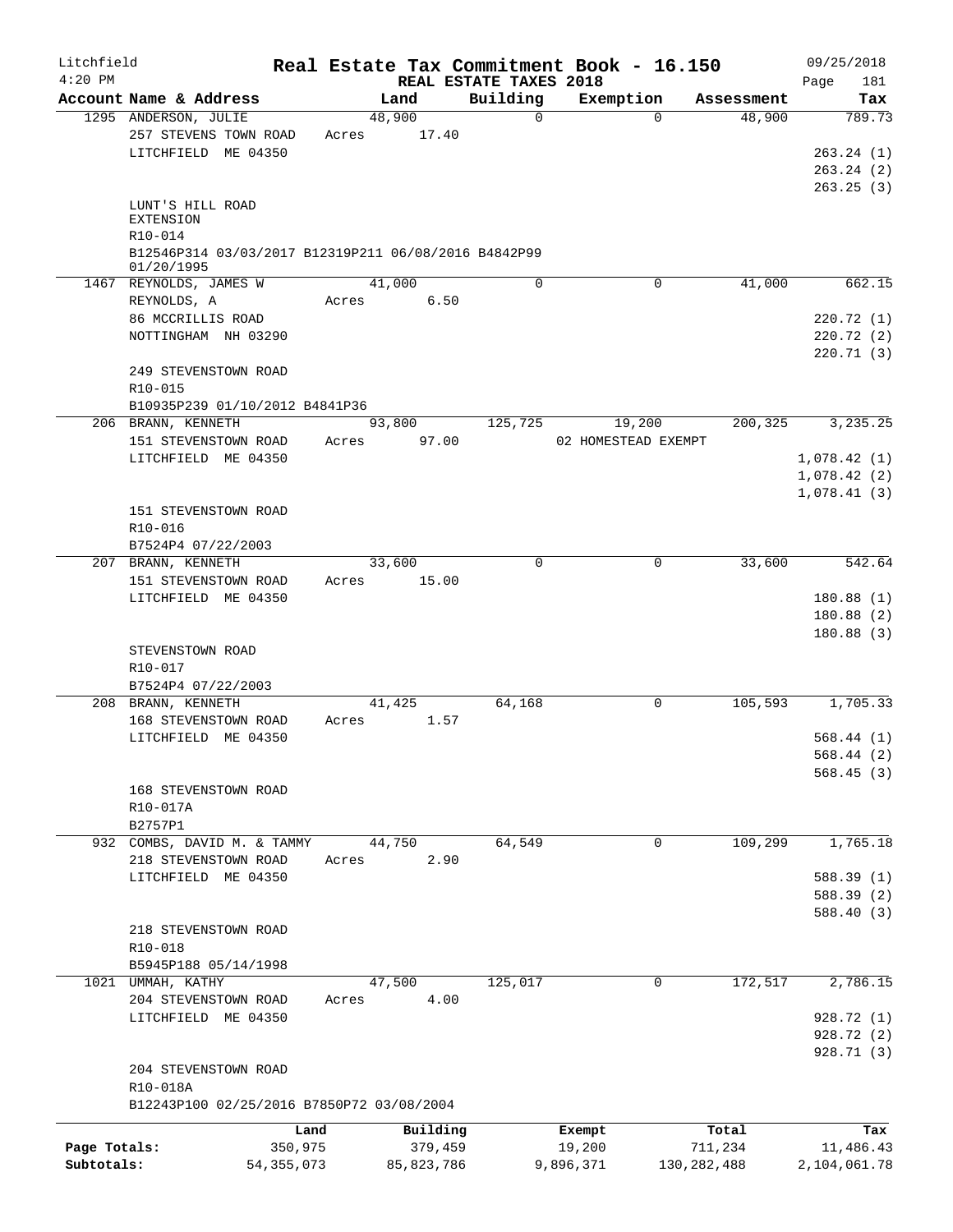| Litchfield |                                                                           |         |        |                        | Real Estate Tax Commitment Book - 16.150 |            | 09/25/2018  |
|------------|---------------------------------------------------------------------------|---------|--------|------------------------|------------------------------------------|------------|-------------|
| $4:20$ PM  |                                                                           |         |        | REAL ESTATE TAXES 2018 |                                          |            | Page<br>182 |
|            | Account Name & Address                                                    |         | Land   | Building               | Exemption                                | Assessment | Tax         |
|            | 17 ALEXANDER, JOHN A &<br>JULIE                                           | 41,500  |        | 29,090                 | 19,200                                   | 51,390     | 829.95      |
|            | 232 STEVENSTOWN ROAD                                                      | Acres   | 1.60   |                        | 02 HOMESTEAD EXEMPT                      |            |             |
|            | LITCHFIELD ME 04350                                                       |         |        |                        |                                          |            | 276.65(1)   |
|            |                                                                           |         |        |                        |                                          |            | 276.65(2)   |
|            |                                                                           |         |        |                        |                                          |            | 276.65(3)   |
|            | 232 STEVENSTOWN ROAD                                                      |         |        |                        |                                          |            |             |
|            | R10-018B                                                                  |         |        |                        |                                          |            |             |
|            | B6912P54                                                                  |         |        |                        |                                          |            |             |
|            | 1243 DUNSON, HOLLY RENEE                                                  |         | 42,625 | 109,566                | 19,200                                   | 132,991    | 2,147.80    |
|            | 248 STEVENSTOWN ROAD                                                      | Acres   | 2.05   |                        | 02 HOMESTEAD EXEMPT                      |            |             |
|            | LITCHFIELD ME 04350                                                       |         |        |                        |                                          |            | 715.93(1)   |
|            |                                                                           |         |        |                        |                                          |            | 715.93(2)   |
|            | 248 STEVENSTOWN ROAD                                                      |         |        |                        |                                          |            | 715.94(3)   |
|            | $R10 - 019$                                                               |         |        |                        |                                          |            |             |
|            | B12217P260 01/29/2016 B9421P172 07/12/2007 B9340P341                      |         |        |                        |                                          |            |             |
| 785        | 05/02/2007 B8442P269 06/07/2005 B7565P214 08/12/2003<br>MILLS DAWN HARVEY | 103,200 |        | 22,727                 | 0                                        | 125,927    | 2,033.72    |
|            | MILLS DAWN HARVEY,                                                        | Acres   | 2.28   |                        |                                          |            |             |
|            | TESSARI, KIM E., ET AL                                                    |         |        |                        |                                          |            |             |
|            | 2186 HALLOWELL ROAD                                                       |         |        |                        |                                          |            | 677.91(1)   |
|            | LITCHFIELD ME 04350                                                       |         |        |                        |                                          |            | 677.91(2)   |
|            |                                                                           |         |        |                        |                                          |            | 677.90(3)   |
|            | 73 TUTT LANE                                                              |         |        |                        |                                          |            |             |
|            | R10-020                                                                   |         |        |                        |                                          |            |             |
|            | B10741P215 05/31/2011 B3724P50 B2247P308                                  |         |        |                        |                                          |            |             |
|            | 2081 ROBBINS STEPHANIE NYE                                                | 46,000  |        | 90,107                 | 19,200                                   | 116,907    | 1,888.05    |
|            | 16 LUNTS HILL ROAD                                                        | Acres   | 3.40   |                        | 02 HOMESTEAD EXEMPT                      |            |             |
|            | LITCHFIELD ME 04350                                                       |         |        |                        |                                          |            | 629.35(1)   |
|            |                                                                           |         |        |                        |                                          |            | 629.35(2)   |
|            |                                                                           |         |        |                        |                                          |            | 629.35(3)   |
|            | 16 LUNTS HILL ROAD                                                        |         |        |                        |                                          |            |             |
|            | R10-020A                                                                  |         |        |                        |                                          |            |             |
|            | B9040P51 08/23/2006                                                       |         |        |                        |                                          |            |             |
|            | 2231 WASHBURN, HOWARD & AMY                                               | 27,600  |        | $\Omega$               | $\Omega$                                 | 27,600     | 445.74      |
|            | 16 GLEN STREET                                                            | Acres   | 1.40   |                        |                                          |            |             |
|            | AUGUSTA ME 04330                                                          |         |        |                        |                                          |            | 148.58(1)   |
|            |                                                                           |         |        |                        |                                          |            | 148.58(2)   |
|            |                                                                           |         |        |                        |                                          |            | 148.58(3)   |
|            | STEVENSTOWN RD                                                            |         |        |                        |                                          |            |             |
|            | R10-020B                                                                  |         |        |                        |                                          |            |             |
|            | B6581P87 08/06/2001<br>1504 HARVEY MERRILL (HEIRS                         |         |        | $\Omega$               | $\Omega$                                 |            |             |
|            | OF)                                                                       | 45,980  |        |                        |                                          | 45,980     | 742.58      |
|            | 489 STEVENSTOWN ROAD                                                      | Acres   | 11.64  |                        |                                          |            |             |
|            | LITCHFIELD ME 04350                                                       |         |        |                        |                                          |            | 247.53(1)   |
|            |                                                                           |         |        |                        |                                          |            | 247.53(2)   |
|            |                                                                           |         |        |                        |                                          |            | 247.52 (3)  |
|            | LUNTS HILL ROAD                                                           |         |        |                        |                                          |            |             |
|            | R10-020C                                                                  |         |        |                        |                                          |            |             |
|            | B9040P51 08/23/2006 B4391P93 05/11/1993                                   |         |        |                        |                                          |            |             |

|              | úand       | Building   | Exempt    | Total       | Tax            |
|--------------|------------|------------|-----------|-------------|----------------|
| Page Totals: | 306,905    | 251,490    | 57,600    | 500,795     | 8,087.84       |
| Subtotals:   | 54,661,978 | 86,075,276 | 9,953,971 | 130,783,283 | 2, 112, 149.62 |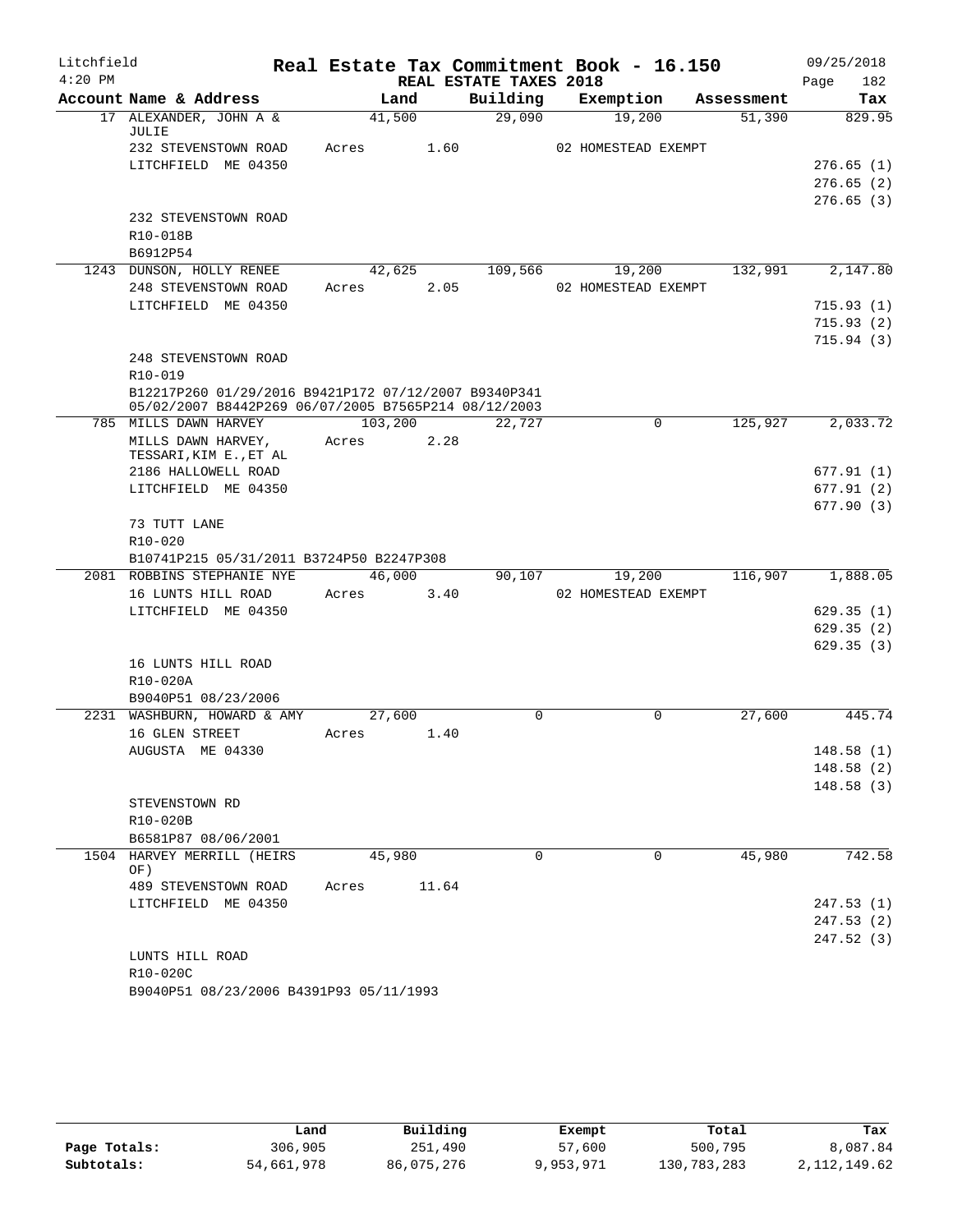| Litchfield |                                                    |         |        |                        | Real Estate Tax Commitment Book - 16.150 |            | 09/25/2018             |
|------------|----------------------------------------------------|---------|--------|------------------------|------------------------------------------|------------|------------------------|
| $4:20$ PM  |                                                    |         |        | REAL ESTATE TAXES 2018 |                                          |            | 183<br>Page            |
|            | Account Name & Address                             | Land    |        | Building               | Exemption                                | Assessment | Tax                    |
|            | 2749 MARKS, MALLORY NYE &<br>STEPHEN ANDREW        | 37,760  |        | 73,383                 | $\Omega$                                 | 111,143    | 1,794.96               |
|            | 10 LUNTS HILL ROAD                                 | Acres   | 0.92   |                        |                                          |            |                        |
|            | LITCHFIELD ME 04350                                |         |        |                        |                                          |            | 598.32 (1)             |
|            |                                                    |         |        |                        |                                          |            | 598.32(2)              |
|            |                                                    |         |        |                        |                                          |            | 598.32(3)              |
|            | 10 LUNTS HILL ROAD                                 |         |        |                        |                                          |            |                        |
|            | R10-020D                                           |         |        |                        |                                          |            |                        |
|            | B10235P269 10/07/2009                              |         |        |                        |                                          |            |                        |
|            | 2798 MILLS, DAWN                                   | 41,250  |        | 90,283                 | 19,200                                   | 112,333    | 1,814.18               |
|            | 50 TUTT LANE<br>LITCHFIELD ME 04350                | Acres   | 2.06   |                        | 02 HOMESTEAD EXEMPT                      |            |                        |
|            |                                                    |         |        |                        |                                          |            | 604.73(1)<br>604.73(2) |
|            |                                                    |         |        |                        |                                          |            | 604.72(3)              |
|            | 50 TUTT LANE                                       |         |        |                        |                                          |            |                        |
|            | R10-020E                                           |         |        |                        |                                          |            |                        |
|            | B10741P215 05/31/2011                              |         |        |                        |                                          |            |                        |
|            | 1820 WASHBURN, HOWARD O                            | 77,020  |        | 14,640                 | 0                                        | 91,660     | 1,480.31               |
|            | WASHBURN AMY B                                     | Acres   | 0.70   |                        |                                          |            |                        |
|            | 16 GLEN STREET                                     |         |        |                        |                                          |            | 493.44 (1)             |
|            | AUGUSTA ME 04330                                   |         |        |                        |                                          |            | 493.44 (2)             |
|            |                                                    |         |        |                        |                                          |            | 493.43 (3)             |
|            | 77 TUTT LANE                                       |         |        |                        |                                          |            |                        |
|            | R10-021                                            |         |        |                        |                                          |            |                        |
|            | B4321P201 01/25/1993                               |         |        |                        |                                          |            |                        |
|            | 1115 SHANNON, JR. PATRICK M.                       | 153,276 |        | $\Omega$               | 0                                        | 153,276    | 2,475.41               |
|            | SHANNON, ANTOINETTE                                | Acres   | 224.00 |                        |                                          |            |                        |
|            | J.F.<br>127 STEVENSTOWN ROAD                       |         |        |                        |                                          |            | 825.14(1)              |
|            | LITCHFIELD ME 04350                                |         |        |                        |                                          |            | 825.14(2)              |
|            |                                                    |         |        |                        |                                          |            | 825.13(3)              |
|            | 86 PINE TREE ROAD                                  |         |        |                        |                                          |            |                        |
|            | R10-022                                            |         |        |                        |                                          |            |                        |
|            | B12203P64 01/08/2016 B11019P1 04/20/2012 B4646P168 |         |        |                        |                                          |            |                        |
|            | 03/15/1994                                         |         |        |                        |                                          |            |                        |
|            | 2910 SMART, SHYANNE                                |         | 0      | 14,439                 | 14,439                                   | $\Omega$   | 0.00                   |
|            | 26 PINE TREE ROAD                                  |         |        |                        | 02 HOMESTEAD EXEMPT                      |            |                        |
|            | Litchfield ME 04350                                |         |        |                        |                                          |            |                        |
|            |                                                    |         |        |                        |                                          |            |                        |
|            |                                                    |         |        |                        |                                          |            |                        |
|            | 26 PINE TREE ROAD                                  |         |        |                        |                                          |            |                        |
|            | $R10-022-"ON"$                                     |         |        |                        |                                          |            | 3,079.55               |
|            | 2789 MACINNES, MARIE<br>86 PINE TREE ROAD          | 42,574  | 33.00  | 167,310                | 19,200<br>02 HOMESTEAD EXEMPT            | 190,684    |                        |
|            | LITCHFIELD ME 04350                                | Acres   |        |                        |                                          |            | 1,026.52(1)            |
|            |                                                    |         |        |                        |                                          |            | 1,026.52(2)            |
|            |                                                    |         |        |                        |                                          |            | 1,026.51(3)            |
|            | 86 PINE TREE ROAD                                  |         |        |                        |                                          |            |                        |
|            | R10-022A                                           |         |        |                        |                                          |            |                        |
|            | B11021P119 04/20/2012 B11019P1 04/26/2012          |         |        |                        |                                          |            |                        |

|              | Land       | Building   | Exempt     | Total       | Tax          |
|--------------|------------|------------|------------|-------------|--------------|
| Page Totals: | 351,880    | 360,055    | 52,839     | 659,096     | 10,644.41    |
| Subtotals:   | 55,013,858 | 86,435,331 | 10,006,810 | 131,442,379 | 2,122,794.03 |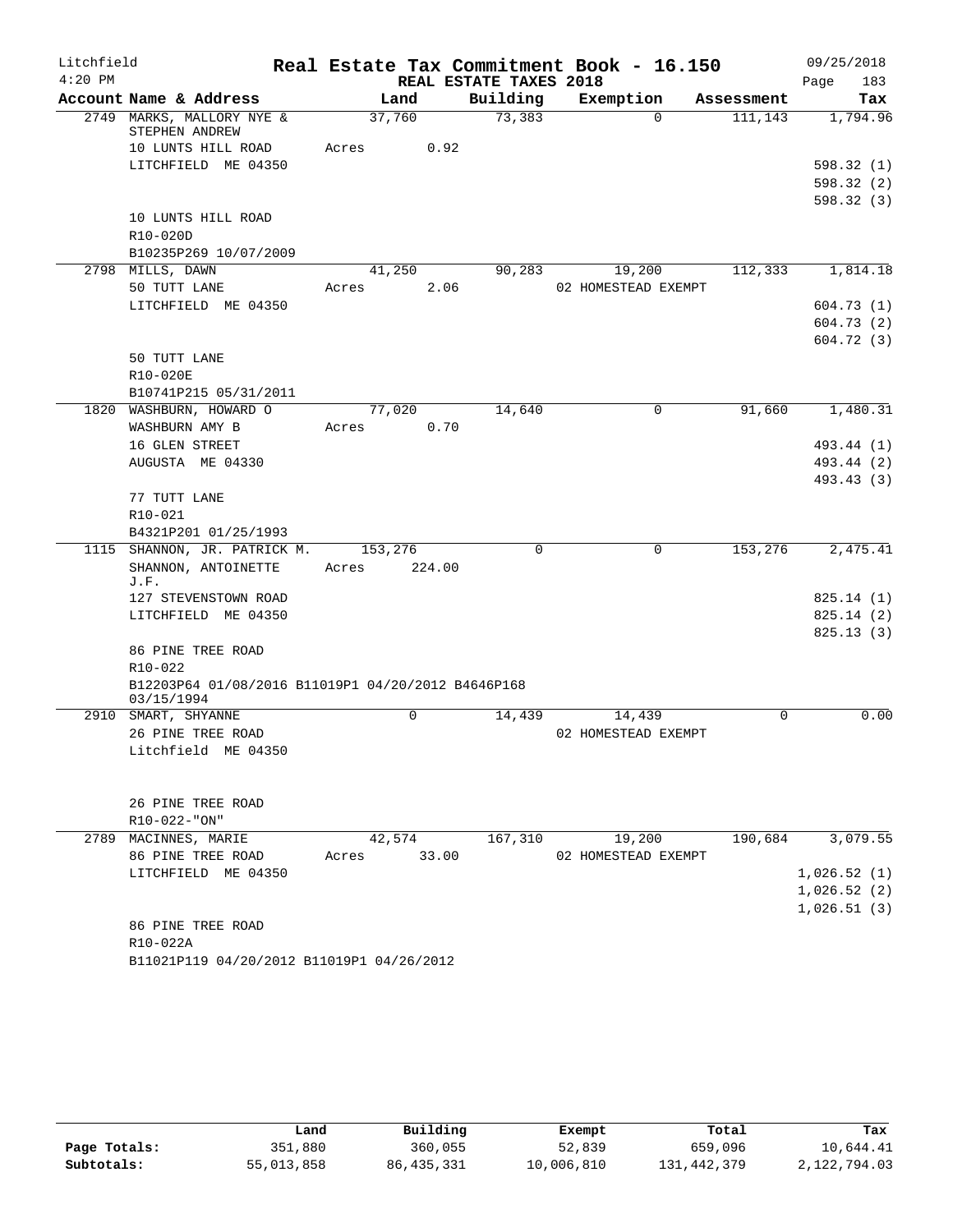| Litchfield |                                                                        |        |        |      |                        | Real Estate Tax Commitment Book - 16.150 |             |            |      | 09/25/2018   |
|------------|------------------------------------------------------------------------|--------|--------|------|------------------------|------------------------------------------|-------------|------------|------|--------------|
| $4:20$ PM  |                                                                        |        |        |      | REAL ESTATE TAXES 2018 |                                          |             |            | Page | 184          |
|            | Account Name & Address                                                 |        | Land   |      | Building               | Exemption                                |             | Assessment |      | Tax          |
| 1296       | SHANNON, PATRICK M.,<br>JR. (TRUSTEE)                                  | 10,164 |        |      | $\Omega$               |                                          | $\Omega$    | 10,164     |      | 164.15       |
|            | SHANNON, MINNIE MOSELLE Acres<br>(TRUSTEE)                             |        | 27.00  |      |                        |                                          |             |            |      |              |
|            | SHANNON REVOCABLE TRUST                                                |        |        |      |                        |                                          |             |            |      | 54.72 (1)    |
|            | 55 STEVENSTOWN ROAD                                                    |        |        |      |                        |                                          |             |            |      | 54.72(2)     |
|            | LITCHFIELD ME 04350                                                    |        |        |      |                        |                                          |             |            |      | 54.71(3)     |
|            | OFF PINE TREE ROAD                                                     |        |        |      |                        |                                          |             |            |      |              |
|            | $R10 - 024$                                                            |        |        |      |                        |                                          |             |            |      |              |
|            | B12423P45 09/27/2016 B4842P97 01/17/1995                               |        |        |      |                        |                                          |             |            |      |              |
|            | 1752 BELANGER, GEORGE                                                  | 47,100 |        |      | $\Omega$               |                                          | $\mathbf 0$ | 47,100     |      | 760.66       |
|            | 54 FISHER AVENUE                                                       | Acres  | 15.00  |      |                        |                                          |             |            |      |              |
|            | LEWISTON ME 04240                                                      |        |        |      |                        |                                          |             |            |      | 253.55(1)    |
|            |                                                                        |        |        |      |                        |                                          |             |            |      | 253.55(2)    |
|            |                                                                        |        |        |      |                        |                                          |             |            |      | 253.56(3)    |
|            | OLD LUNT'S HILL ROAD                                                   |        |        |      |                        |                                          |             |            |      |              |
|            | R10-027                                                                |        |        |      |                        |                                          |             |            |      |              |
|            | B8433P18 05/26/2005 B3084P41 12/08/1986 B1598P41<br>B750P11 07/16/1936 |        |        |      |                        |                                          |             |            |      |              |
|            | 1118 MACMASTER, DAVID V                                                |        | 41,250 |      | 219,841                | 24,960                                   |             | 236,131    |      | 3,813.52     |
|            | 136 PINE TREE ROAD                                                     | Acres  |        | 1.50 |                        | 02 HOMESTEAD EXEMPT                      |             |            |      |              |
|            | LITCHFIELD ME 04350                                                    |        |        |      |                        | 03 VETERANS EXEMPT                       |             |            |      | 1,271.17(1)  |
|            |                                                                        |        |        |      |                        |                                          |             |            |      | 1, 271.17(2) |
|            |                                                                        |        |        |      |                        |                                          |             |            |      | 1,271.18(3)  |
|            | 136 PINE TREE ROAD                                                     |        |        |      |                        |                                          |             |            |      |              |
|            | R10-029A                                                               |        |        |      |                        |                                          |             |            |      |              |
|            | B2393P269 06/15/1981                                                   |        |        |      |                        |                                          |             |            |      |              |
|            | 1117 MACMASTER TERESA B                                                |        | 42,250 |      | 37,291                 |                                          | 0           | 79,541     |      | 1,284.59     |
|            | 136 PINE TREE ROAD                                                     | Acres  | 1.90   |      |                        |                                          |             |            |      |              |
|            | LITCHFIELD ME 04350                                                    |        |        |      |                        |                                          |             |            |      | 428.20(1)    |
|            |                                                                        |        |        |      |                        |                                          |             |            |      | 428.20(2)    |
|            | 128 PINE TREE ROAD                                                     |        |        |      |                        |                                          |             |            |      | 428.19(3)    |
|            | R10-029B                                                               |        |        |      |                        |                                          |             |            |      |              |
|            | B9555P30 11/05/2007 B4147P276 B2517P125 05/12/1996                     |        |        |      |                        |                                          |             |            |      |              |
|            | B2192P150 03/26/1979                                                   |        |        |      |                        |                                          |             |            |      |              |
| 2088       | DUNN, JOHN L JR &<br>SHIRLEY A                                         | 41,325 |        |      | 121,586                | 19,200                                   |             | 143,711    |      | 2,320.93     |
|            | 120 PINE TREE ROAD                                                     | Acres  |        | 1.53 |                        | 02 HOMESTEAD EXEMPT                      |             |            |      |              |
|            | LITCHFIELD ME 04350                                                    |        |        |      |                        |                                          |             |            |      | 773.64(1)    |
|            |                                                                        |        |        |      |                        |                                          |             |            |      | 773.64(2)    |
|            |                                                                        |        |        |      |                        |                                          |             |            |      | 773.65(3)    |
|            | 120 PINE TREE ROAD                                                     |        |        |      |                        |                                          |             |            |      |              |
|            | R10-029B-1                                                             |        |        |      |                        |                                          |             |            |      |              |
|            | B8586P257 08/17/2005 B6621P170 09/11/2001                              |        |        |      |                        |                                          |             |            |      |              |
|            | 2537 CASTONGUAY ERICA M                                                |        | 42,875 |      | 108,793                |                                          | $\mathbf 0$ | 151,668    |      | 2,449.44     |
|            | CASTONGUAL SCOTT N                                                     | Acres  | 2.15   |      |                        |                                          |             |            |      |              |
|            | 116 PINE TREE ROAD                                                     |        |        |      |                        |                                          |             |            |      | 816.48(1)    |
|            | LITCHFIELD ME 04350                                                    |        |        |      |                        |                                          |             |            |      | 816.48(2)    |
|            |                                                                        |        |        |      |                        |                                          |             |            |      | 816.48(3)    |
|            | 116 PINE TREE ROAD                                                     |        |        |      |                        |                                          |             |            |      |              |
|            | R10-029C<br>B11756P145 07/29/2014 B8120P331 09/10/2004                 |        |        |      |                        |                                          |             |            |      |              |
|            |                                                                        |        |        |      |                        |                                          |             |            |      |              |

|              | Land         | Building   | Exempt     | Total       | Tax          |
|--------------|--------------|------------|------------|-------------|--------------|
| Page Totals: | 224,964      | 487,511    | 44,160     | 668,315     | 10,793.29    |
| Subtotals:   | 55, 238, 822 | 86,922,842 | 10,050,970 | 132,110,694 | 2,133,587.32 |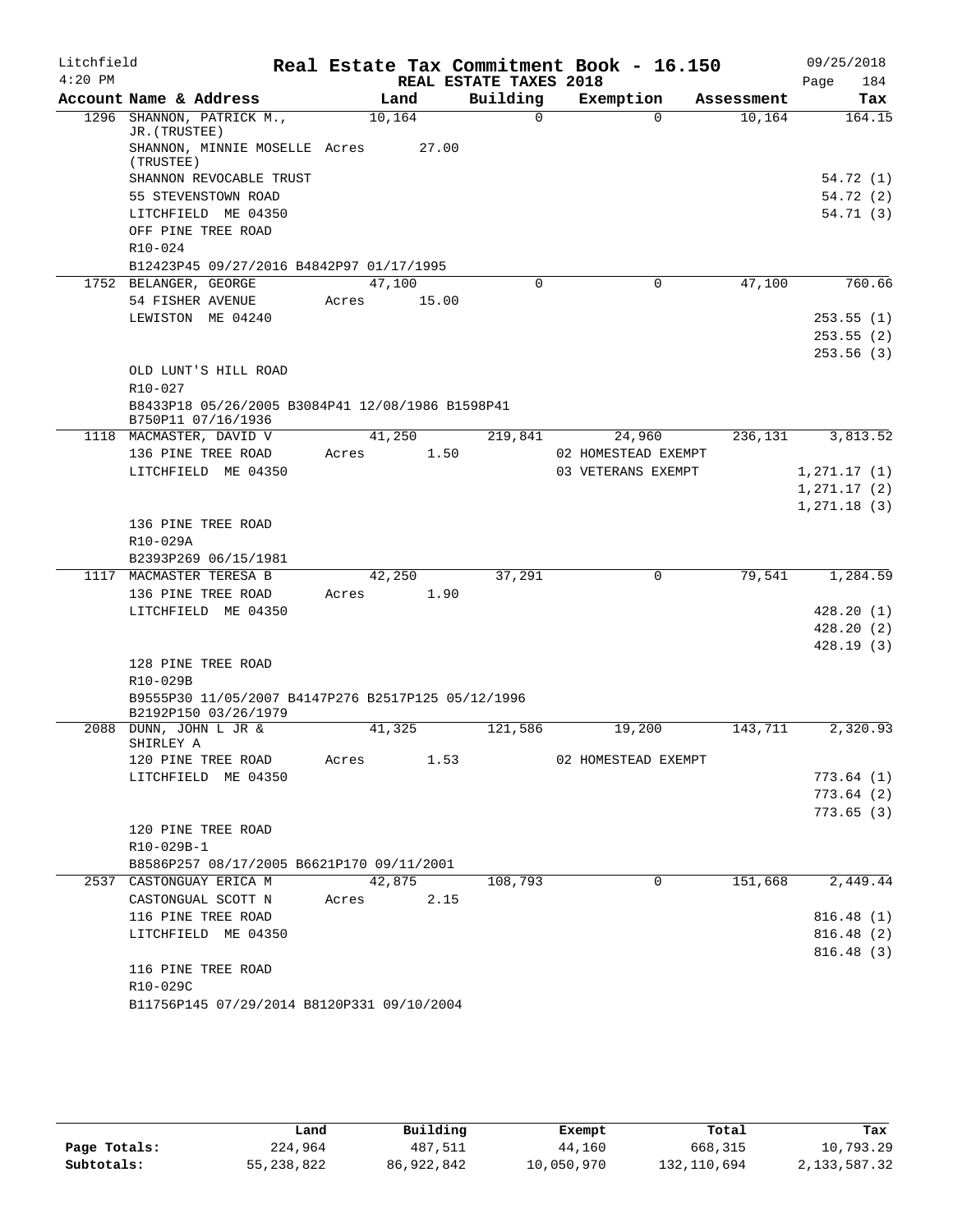| Litchfield   |                                                                 |                 |       |                     |                        | Real Estate Tax Commitment Book - 16.150 |                  | 09/25/2018              |
|--------------|-----------------------------------------------------------------|-----------------|-------|---------------------|------------------------|------------------------------------------|------------------|-------------------------|
| $4:20$ PM    |                                                                 |                 |       |                     | REAL ESTATE TAXES 2018 |                                          |                  | 185<br>Page             |
|              | Account Name & Address                                          |                 |       | Land                | Building               | Exemption                                | Assessment       | Tax                     |
|              | 1540 ROWE, HOWARD<br><b>45 WARREN LANE</b>                      |                 |       | 55,220              | $\mathbf 0$            | $\Omega$                                 | 55,220           | 891.80                  |
|              |                                                                 |                 | Acres | 69.00               |                        |                                          |                  |                         |
|              | LITCHFIELD ME 04350                                             |                 |       |                     |                        |                                          |                  | 297.27(1)               |
|              |                                                                 |                 |       |                     |                        |                                          |                  | 297.27 (2)<br>297.26(3) |
|              | PINE TREE ROAD                                                  |                 |       |                     |                        |                                          |                  |                         |
|              | R10-031                                                         |                 |       |                     |                        |                                          |                  |                         |
|              | B6732P231 12/13/2001                                            |                 |       |                     |                        |                                          |                  |                         |
|              | 1112 NEWENDYKE, CORY L.                                         |                 |       | 37,480              | 86,113                 | 0                                        | 123,593          | 1,996.03                |
|              | 213 SMALL POINT RD                                              |                 | Acres | 0.91                |                        |                                          |                  |                         |
|              | LITCHFIELD ME 04350                                             |                 |       |                     |                        |                                          |                  | 665.34(1)               |
|              |                                                                 |                 |       |                     |                        |                                          |                  | 665.34(2)               |
|              |                                                                 |                 |       |                     |                        |                                          |                  | 665.35(3)               |
|              | 210 PINE TREE ROAD                                              |                 |       |                     |                        |                                          |                  |                         |
|              | R10-031A                                                        |                 |       |                     |                        |                                          |                  |                         |
|              | B12611P193 05/25/2017 B11019P1 04/20/2012 B2548P4<br>07/13/1983 |                 |       |                     |                        |                                          |                  |                         |
|              | 2232 BECKET ACADEMY                                             |                 |       | 45,000              | 220,272                | 0                                        | 265,272          | 4,284.14                |
|              | PO BOX 325                                                      |                 | Acres | 3.00                |                        |                                          |                  |                         |
|              | OXFORD NH 03777                                                 |                 |       |                     |                        |                                          |                  | 1,428.05(1)             |
|              |                                                                 |                 |       |                     |                        |                                          |                  | 1,428.05(2)             |
|              |                                                                 |                 |       |                     |                        |                                          |                  | 1,428.04(3)             |
|              | 224 PINE TREE ROAD                                              |                 |       |                     |                        |                                          |                  |                         |
|              | R10-031B                                                        |                 |       |                     |                        |                                          |                  |                         |
|              | B6835P246 03/04/2002                                            |                 |       |                     |                        |                                          |                  |                         |
|              | 1537 BAILEY HEIDI E M                                           |                 |       | 46,750              | 470                    | 0                                        | 47,220           | 762.60                  |
|              | 234 PINE TREE RD                                                |                 | Acres | 3.70                |                        |                                          |                  |                         |
|              | LITCHFIELD ME 04350                                             |                 |       |                     |                        |                                          |                  | 254.20(1)               |
|              |                                                                 |                 |       |                     |                        |                                          |                  | 254.20(2)               |
|              |                                                                 |                 |       |                     |                        |                                          |                  | 254.20(3)               |
|              | 234 PINE TREE ROAD                                              |                 |       |                     |                        |                                          |                  |                         |
|              | R10-032                                                         |                 |       |                     |                        |                                          |                  |                         |
|              | B9878P344 10/02/2008 B7075P287 09/19/2002                       |                 |       |                     |                        |                                          |                  |                         |
|              | 1572 SEAMAN, ERIC                                               |                 |       | 35,740              | 2,181                  | 0                                        | 37,921           | 612.42                  |
|              | 1844 HALLOWELL ROAD                                             |                 | Acres | 124.00              |                        |                                          |                  |                         |
|              | LITCHFIELD ME 04350                                             |                 |       |                     |                        |                                          |                  | 204.14(1)               |
|              |                                                                 |                 |       |                     |                        |                                          |                  | 204.14(2)               |
|              |                                                                 |                 |       |                     |                        |                                          |                  | 204.14 (3)              |
|              | 242 PINE TREE ROAD                                              |                 |       |                     |                        |                                          |                  |                         |
|              | R10-034                                                         |                 |       |                     |                        |                                          |                  |                         |
|              | B3076P208                                                       |                 |       |                     |                        |                                          |                  |                         |
|              | 1657 CLARKE, ELISA M.                                           |                 |       | 60,000              | 90,572                 | 19,200                                   | 131,372          | 2,121.66                |
|              | 260 PINE TREE ROAD                                              |                 | Acres | 5.00                |                        | 02 HOMESTEAD EXEMPT                      |                  |                         |
|              | LITCHFIELD ME 04350                                             |                 |       |                     |                        |                                          |                  | 707.22(1)               |
|              |                                                                 |                 |       |                     |                        |                                          |                  | 707.22(2)               |
|              |                                                                 |                 |       |                     |                        |                                          |                  | 707.22(3)               |
|              | 260 PINE TREE ROAD                                              |                 |       |                     |                        |                                          |                  |                         |
|              | R10-034A                                                        |                 |       |                     |                        |                                          |                  |                         |
|              | B6402P109                                                       |                 |       |                     |                        |                                          |                  |                         |
| 1629         | BENSON, GARY E. & C.<br>ANN                                     |                 |       | 66,500              | $\Omega$               | 0                                        | 66,500           | 1,073.97                |
|              | 223 POND ROAD                                                   |                 | Acres | 2.80                |                        |                                          |                  |                         |
|              | WEST GARDINER ME 04345                                          |                 |       |                     |                        |                                          |                  | 357.99(1)               |
|              |                                                                 |                 |       |                     |                        |                                          |                  | 357.99(2)               |
|              |                                                                 |                 |       |                     |                        |                                          |                  | 357.99(3)               |
|              | BENSON LANE                                                     |                 |       |                     |                        |                                          |                  |                         |
|              | R10-034B                                                        |                 |       |                     |                        |                                          |                  |                         |
|              | B6058P349 09/16/1999                                            |                 |       |                     |                        |                                          |                  |                         |
|              |                                                                 |                 |       |                     |                        |                                          |                  |                         |
| Page Totals: |                                                                 | Land<br>346,690 |       | Building<br>399,608 |                        | Exempt<br>19,200                         | Total<br>727,098 | Tax<br>11,742.62        |
| Subtotals:   |                                                                 | 55, 585, 512    |       | 87, 322, 450        |                        | 10,070,170                               | 132,837,792      | 2, 145, 329.94          |
|              |                                                                 |                 |       |                     |                        |                                          |                  |                         |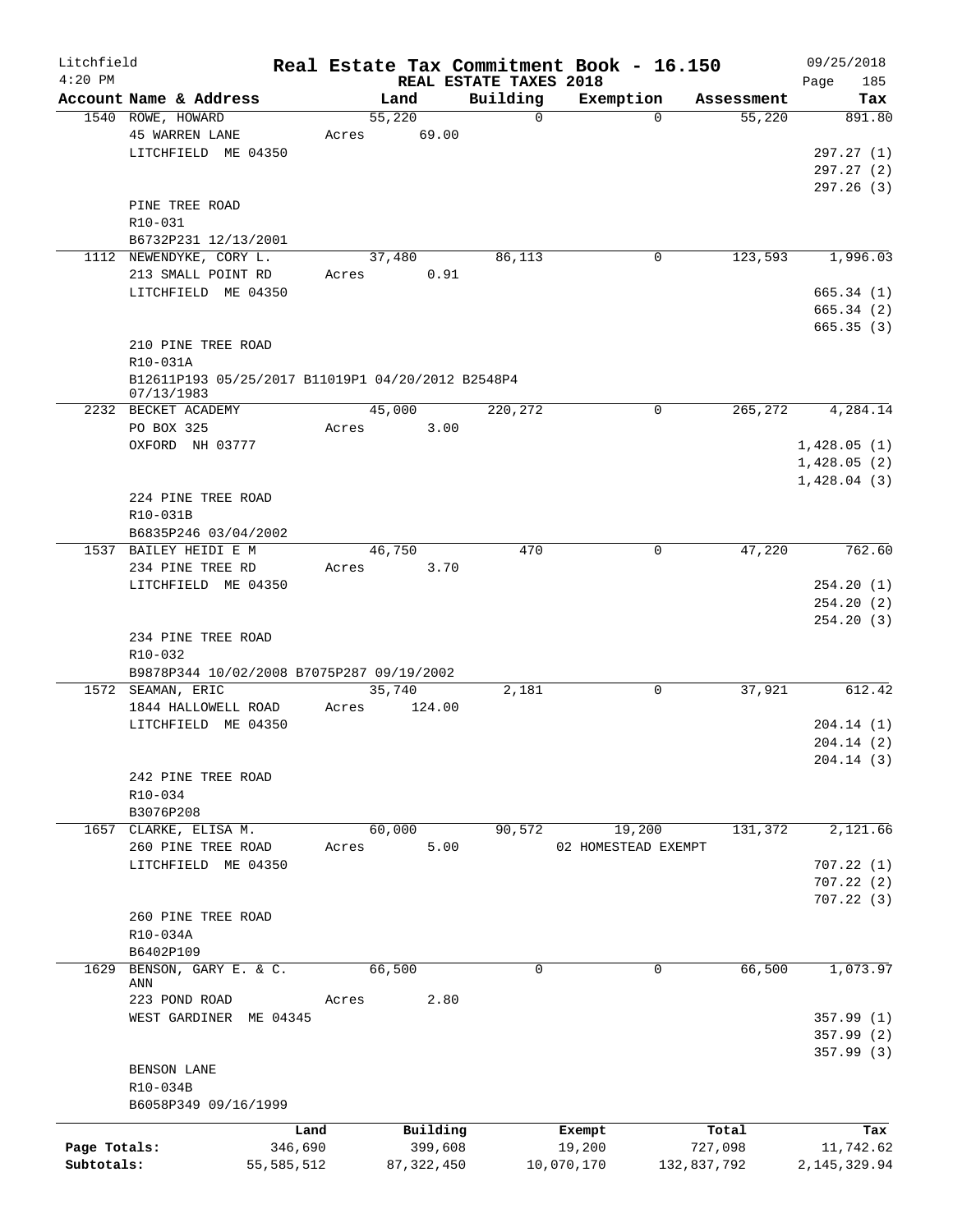| Litchfield<br>$4:20$ PM |                                            |                | REAL ESTATE TAXES 2018 | Real Estate Tax Commitment Book - 16.150 |            | 09/25/2018<br>186<br>Page |
|-------------------------|--------------------------------------------|----------------|------------------------|------------------------------------------|------------|---------------------------|
|                         | Account Name & Address                     | Land           | Building               | Exemption                                | Assessment | Tax                       |
|                         | 2709 BUREAU LORI                           | $\Omega$       | 45,173                 | $\Omega$                                 | 45,173     | 729.54                    |
|                         | P O BOX 1224                               |                |                        |                                          |            |                           |
|                         | SABATTUS ME 04280                          |                |                        |                                          |            | 243.18(1)                 |
|                         |                                            |                |                        |                                          |            | 243.18(2)                 |
|                         |                                            |                |                        |                                          |            | 243.18(3)                 |
|                         | 15 BENSON LANE                             |                |                        |                                          |            |                           |
|                         | $R10-034B-ON-2$                            |                |                        |                                          |            |                           |
|                         | 2111 SEAMAN, ERIC                          | 0              | 4,843                  | 0                                        | 4,843      | 78.21                     |
|                         | 1844 HALLOWELL ROAD                        |                |                        |                                          |            |                           |
|                         | LITCHFIELD ME 04350                        |                |                        |                                          |            | 26.07(1)                  |
|                         |                                            |                |                        |                                          |            | 26.07(2)                  |
|                         |                                            |                |                        |                                          |            | 26.07(3)                  |
|                         | 242 PINE TREE ROAD                         |                |                        |                                          |            |                           |
|                         | $R10-034-0N$                               |                |                        |                                          |            |                           |
|                         | 384 VANARSDALE, RUTH J.                    | 82,400         | 103,825                | 19,200                                   | 167,025    | 2,697.45                  |
|                         | 294 PINE TREE ROAD                         | 59.00<br>Acres |                        | 02 HOMESTEAD EXEMPT                      |            |                           |
|                         | LITCHFIELD ME 04350                        |                |                        |                                          |            | 899.15 (1)                |
|                         |                                            |                |                        |                                          |            | 899.15 (2)                |
|                         | 294 PINE TREE ROAD                         |                |                        |                                          |            | 899.15(3)                 |
|                         | R10-035                                    |                |                        |                                          |            |                           |
|                         | B2633P159 12/08/2003                       |                |                        |                                          |            |                           |
|                         | 1892 WILLIAMS, JILLIAN MARIE               | 54,850         | 58,037                 | 0                                        | 112,887    | 1,823.13                  |
|                         | WILLIAMS, GREGORY G.                       | Acres 8.60     |                        |                                          |            |                           |
|                         | 785 SAVAGE ST                              |                |                        |                                          |            | 607.71(1)                 |
|                         | SOUTHINGTON CT 06489                       |                |                        |                                          |            | 607.71(2)                 |
|                         |                                            |                |                        |                                          |            | 607.71(3)                 |
|                         | 348 PINE TREE ROAD                         |                |                        |                                          |            |                           |
|                         | R10-037                                    |                |                        |                                          |            |                           |
|                         | B11382P219 03/29/2013 B2248P279 09/28/1979 |                |                        |                                          |            |                           |
|                         | 1247 MORGAN, DAVID                         | 48,500         | 77,128                 | 19,200                                   | 106,428    | 1,718.81                  |
|                         | 40 DINGLEY ROAD                            | Acres<br>4.40  |                        | 02 HOMESTEAD EXEMPT                      |            |                           |
|                         | LITCHFIELD ME 04350                        |                |                        |                                          |            | 572.94(1)                 |
|                         |                                            |                |                        |                                          |            | 572.94 (2)                |
|                         |                                            |                |                        |                                          |            | 572.93(3)                 |
|                         | 40 DINGLEY ROAD                            |                |                        |                                          |            |                           |
|                         | R10-037A                                   |                |                        |                                          |            |                           |
|                         | B3199P220 07/23/1997                       |                |                        |                                          |            |                           |
|                         | 2382 WILLIAMS, MICHAEL                     | 46,750         | 7,570                  | 19,200                                   | 35,120     | 567.19                    |
|                         | 328 PINE TREE ROAD                         | 3.70<br>Acres  |                        | 02 HOMESTEAD EXEMPT                      |            |                           |
|                         | LITCHFIELD ME 04350                        |                |                        |                                          |            | 189.06(1)                 |
|                         |                                            |                |                        |                                          |            | 189.06(2)                 |
|                         | 328 PINE TREE ROAD                         |                |                        |                                          |            | 189.07 (3)                |
|                         | R10-037-ON                                 |                |                        |                                          |            |                           |
|                         | 1285 NELSEN, MARK I                        | 65,235         | 90,836                 | 19,200                                   | 136,871    | 2,210.47                  |
|                         | 56 DINGLEY ROAD                            | 67.00<br>Acres |                        | 02 HOMESTEAD EXEMPT                      |            |                           |
|                         | LITCHFIELD ME 04350                        |                |                        |                                          |            | 736.82(1)                 |
|                         |                                            |                |                        |                                          |            | 736.82 (2)                |
|                         |                                            |                |                        |                                          |            | 736.83 (3)                |
|                         | 56 DINGLEY ROAD                            |                |                        |                                          |            |                           |
|                         | R10-038                                    |                |                        |                                          |            |                           |
|                         | B1577P217                                  |                |                        |                                          |            |                           |
|                         |                                            |                |                        |                                          |            |                           |

|              | Land       | Building   | Exempt     | Total       | Tax            |
|--------------|------------|------------|------------|-------------|----------------|
| Page Totals: | 297,735    | 387,412    | 76,800     | 608,347     | 9,824.80       |
| Subtotals:   | 55,883,247 | 87,709,862 | 10,146,970 | 133,446,139 | 2, 155, 154.74 |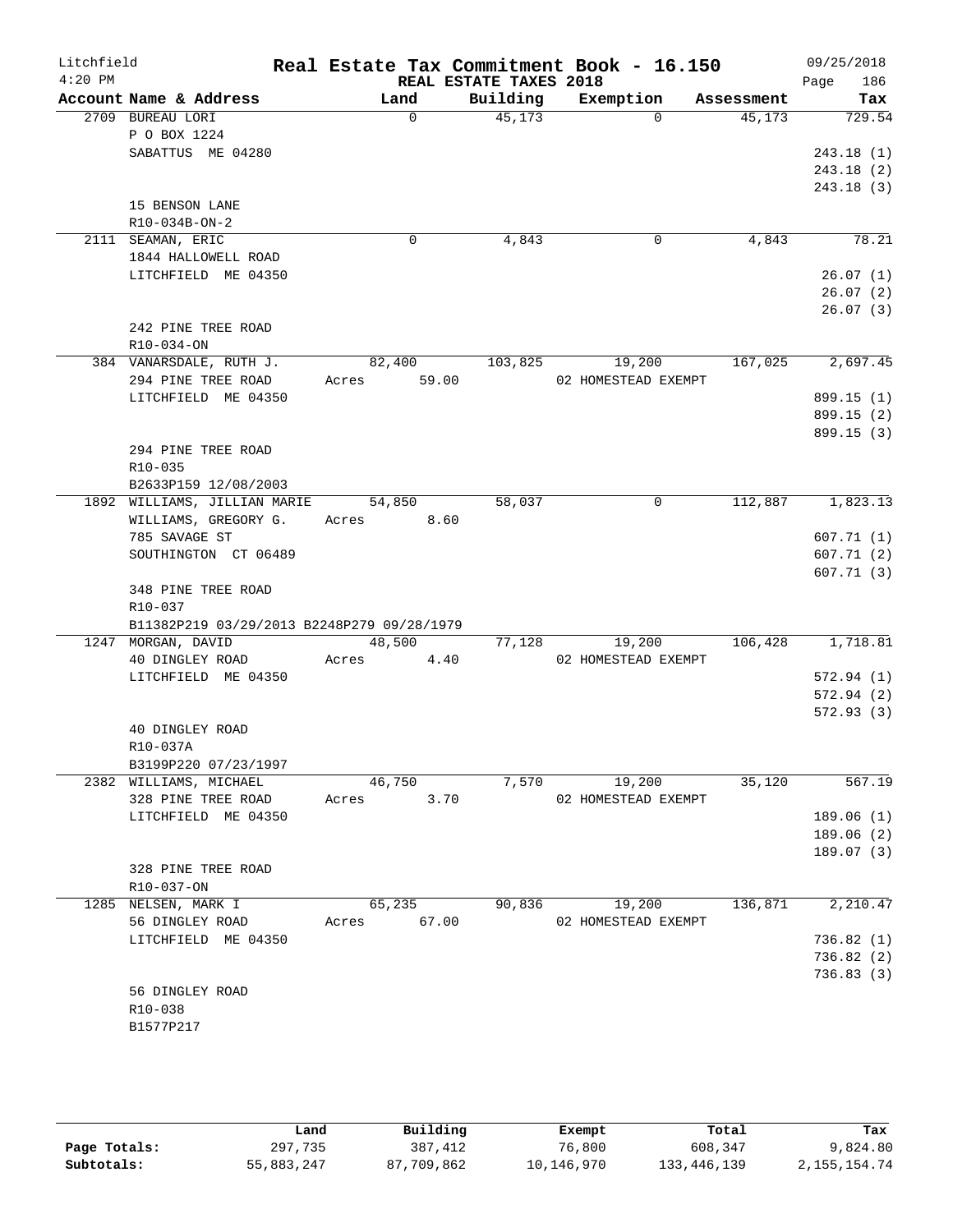| Litchfield |                                                   |            |        |                        | Real Estate Tax Commitment Book - 16.150 |            | 09/25/2018             |
|------------|---------------------------------------------------|------------|--------|------------------------|------------------------------------------|------------|------------------------|
| $4:20$ PM  |                                                   |            |        | REAL ESTATE TAXES 2018 |                                          |            | 187<br>Page            |
|            | Account Name & Address                            |            | Land   |                        | Building Exemption                       | Assessment | Tax                    |
|            | 359 HERON, ASHLEY K                               |            | 57,500 | 186,479                | 19,200                                   | 224,779    | 3,630.18               |
|            | HERON, JEFFREY C                                  | Acres 8.00 |        |                        | 02 HOMESTEAD EXEMPT                      |            |                        |
|            | 289 PINE TREE ROAD                                |            |        |                        |                                          |            | 1,210.06(1)            |
|            | LITCHFIELD ME 04350                               |            |        |                        |                                          |            | 1,210.06(2)            |
|            |                                                   |            |        |                        |                                          |            | 1,210.06(3)            |
|            | 289 PINE TREE ROAD                                |            |        |                        |                                          |            |                        |
|            | R11-001-1                                         |            |        |                        |                                          |            |                        |
|            | B10826P96 09/06/2011 B3590P265 08/04/1989         |            |        |                        |                                          |            |                        |
| 959        | BIONDELLO, MARGARET, ET                           |            | 55,000 | 127,151                | 24,960                                   | 157,191    | 2,538.63               |
|            | AL                                                | Acres 8.50 |        |                        | 02 HOMESTEAD EXEMPT                      |            |                        |
|            | BIONDELLO NUNZIO                                  |            |        |                        |                                          |            |                        |
|            | 295 PINE TREE ROAD<br>LITCHFIELD ME 04350         |            |        |                        | 14 WW2 Vet NonRes                        |            | 846.21(1)<br>846.21(2) |
|            |                                                   |            |        |                        |                                          |            | 846.21(3)              |
|            | 295 PINE TREE ROAD                                |            |        |                        |                                          |            |                        |
|            | R11-001-2                                         |            |        |                        |                                          |            |                        |
|            | B7799P197 12/30/2003                              |            |        |                        |                                          |            |                        |
|            | 178 BOUCHER, PAUL H AND                           | 43,200     |        | $\mathbf 0$            | $\mathbf 0$                              | 43,200     | 697.68                 |
|            | JANE                                              |            |        |                        |                                          |            |                        |
|            | 11 EVERETT STREET                                 | Acres 8.70 |        |                        |                                          |            |                        |
|            | OAKLAND, ME 04963                                 |            |        |                        |                                          |            | 232.56(1)              |
|            |                                                   |            |        |                        |                                          |            | 232.56(2)              |
|            |                                                   |            |        |                        |                                          |            | 232.56(3)              |
|            | PINE TREE ROAD                                    |            |        |                        |                                          |            |                        |
|            | $R11 - 001 - 3$                                   |            |        |                        |                                          |            |                        |
|            | B3646P60                                          |            |        |                        |                                          |            |                        |
|            | 476 ROY, NATHAN P.                                |            | 55,400 | 105,250                | 19,200                                   | 141,450    | 2,284.42               |
|            | 319 PINE TREE ROAD                                | Acres 8.90 |        |                        | 02 HOMESTEAD EXEMPT                      |            |                        |
|            | LITCHFIELD ME 04350                               |            |        |                        |                                          |            | 761.47(1)              |
|            |                                                   |            |        |                        |                                          |            | 761.47(2)              |
|            |                                                   |            |        |                        |                                          |            | 761.48(3)              |
|            | 319 PINE TREE ROAD                                |            |        |                        |                                          |            |                        |
|            | $R11 - 001 - 4$                                   |            |        |                        |                                          |            |                        |
|            | B11035P206 05/09/2012 B5954P107 05/21/1999        |            |        |                        |                                          |            |                        |
|            | 277 CARPENTER, ELAINE                             |            | 71,000 | 38,994                 | 24,960                                   |            | 85,034 1,373.30        |
|            | 233 PINE TREE ROAD                                | Acres      | 33.00  |                        | 02 HOMESTEAD EXEMPT                      |            |                        |
|            | LITCHFIELD ME 04350                               |            |        |                        | 12 WW2 Vet Res.                          |            | 457.77 (1)             |
|            |                                                   |            |        |                        |                                          |            | 457.77 (2)             |
|            |                                                   |            |        |                        |                                          |            | 457.76 (3)             |
|            | 233 PINE TREE ROAD<br>$R11 - 002$                 |            |        |                        |                                          |            |                        |
|            |                                                   |            |        |                        |                                          |            |                        |
|            | B1507P258<br>1111 NEWENDYKE, CORY L.              |            |        | $\Omega$               | $\Omega$                                 |            | 825.26                 |
|            |                                                   |            | 51,100 |                        |                                          | 51,100     |                        |
|            | 213 SMALL POINT RD<br>LITCHFIELD ME 04350         | Acres      | 7.00   |                        |                                          |            | 275.09(1)              |
|            |                                                   |            |        |                        |                                          |            | 275.09(2)              |
|            |                                                   |            |        |                        |                                          |            | 275.08(3)              |
|            | 211 PINE TREE ROAD                                |            |        |                        |                                          |            |                        |
|            | $R11 - 003$                                       |            |        |                        |                                          |            |                        |
|            | B12611P193 05/25/2017 B11019P1 04/20/2012 B2548P4 |            |        |                        |                                          |            |                        |
|            | 03/16/1983                                        |            |        |                        |                                          |            |                        |

|              | Land         | Building   | Exempt     | Total         | Tax          |
|--------------|--------------|------------|------------|---------------|--------------|
| Page Totals: | 333,200      | 457.874    | 88,320     | 702,754       | 11,349.47    |
| Subtotals:   | 56, 216, 447 | 88,167,736 | 10,235,290 | 134, 148, 893 | 2,166,504.21 |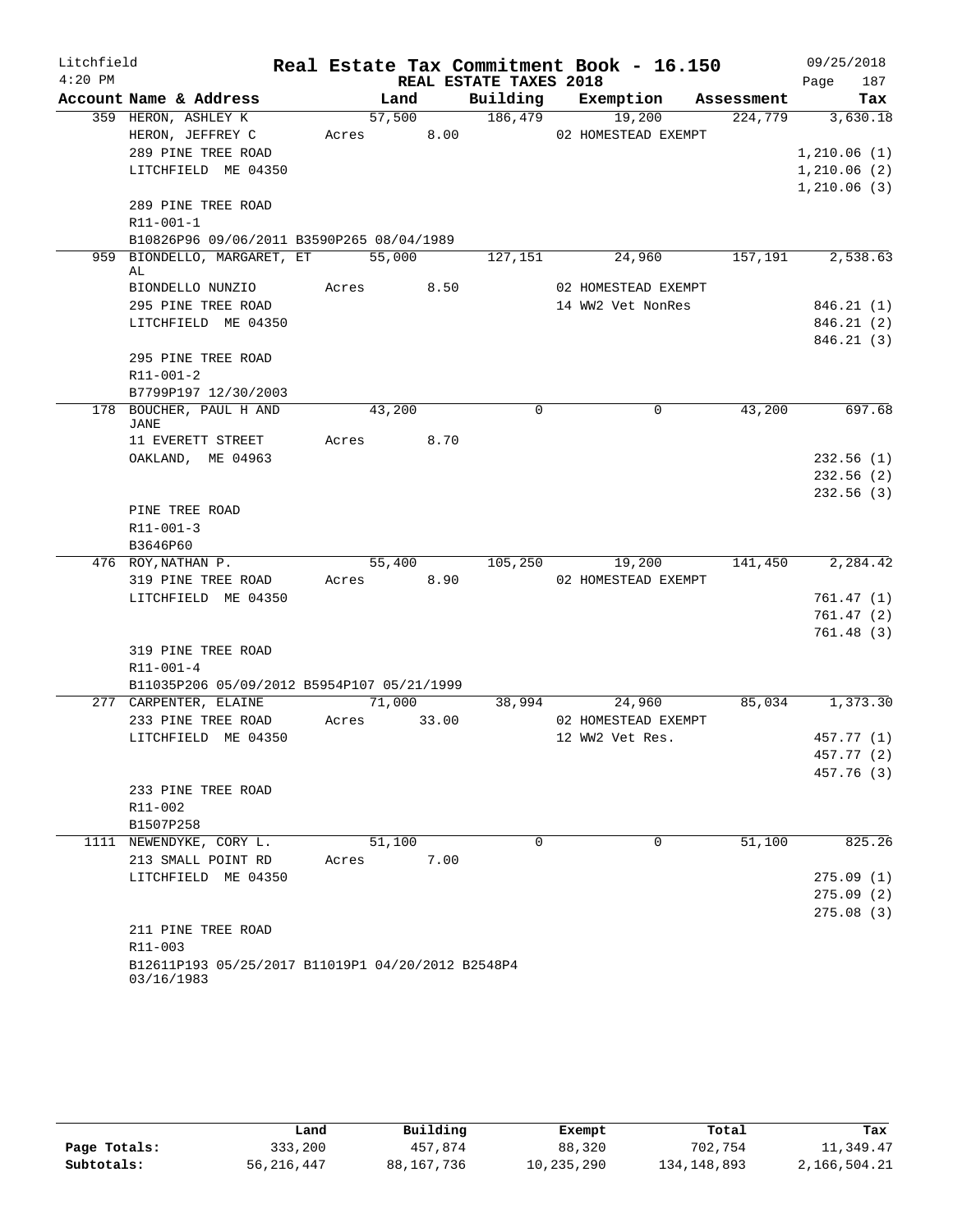| Litchfield   |                                                     |              |        |            |                        | Real Estate Tax Commitment Book - 16.150 |               | 09/25/2018   |
|--------------|-----------------------------------------------------|--------------|--------|------------|------------------------|------------------------------------------|---------------|--------------|
| $4:20$ PM    |                                                     |              |        |            | REAL ESTATE TAXES 2018 |                                          |               | 188<br>Page  |
|              | Account Name & Address                              |              | Land   |            | Building               | Exemption                                | Assessment    | Tax          |
|              | 2104 DEMERS, GUY                                    |              | 46,750 |            | 156,665                | $\Omega$                                 | 203,415       | 3,285.15     |
|              | DEMERS PATTY                                        | Acres        |        | 3.70       |                        |                                          |               |              |
|              | 36 HILLTOP LANE                                     |              |        |            |                        |                                          |               | 1,095.05(1)  |
|              | 199 PINE TREE ROAD                                  |              |        |            |                        |                                          |               | 1,095.05(2)  |
|              | LITCHFIELD ME 04350                                 |              |        |            |                        |                                          |               | 1,095.05(3)  |
|              | 36 HILLTOP LANE                                     |              |        |            |                        |                                          |               |              |
|              | R11-003B-1                                          |              |        |            |                        |                                          |               |              |
|              | B5606P175 04/30/1998                                |              |        |            |                        |                                          |               |              |
|              | 2056 THOMAS JOAN M                                  |              | 34,750 |            | 0                      | 0                                        | 34,750        | 561.21       |
|              | P.O. BOX 514                                        | Acres        |        | 3.70       |                        |                                          |               |              |
|              | LITCHFIELD ME 04350                                 |              |        |            |                        |                                          |               | 187.07(1)    |
|              |                                                     |              |        |            |                        |                                          |               | 187.07 (2)   |
|              |                                                     |              |        |            |                        |                                          |               | 187.07(3)    |
|              | HILLTOP LANE                                        |              |        |            |                        |                                          |               |              |
|              | R11-003B-2                                          |              |        |            |                        |                                          |               |              |
|              | B12556P170 03/11/2017 B7484P309 07/01/2003          |              |        |            |                        |                                          |               |              |
|              | 2539 LABBE VICKIE                                   |              | 53,500 |            | 123,095                | 19,200                                   | 157,395       | 2,541.93     |
|              | 20 HILL TOP LANE                                    | Acres        |        | 7.00       |                        | 02 HOMESTEAD EXEMPT                      |               |              |
|              | LITCHFIELD ME 04350                                 |              |        |            |                        |                                          |               | 847.31 (1)   |
|              |                                                     |              |        |            |                        |                                          |               | 847.31 (2)   |
|              |                                                     |              |        |            |                        |                                          |               | 847.31 (3)   |
|              | 20 HILL TOP LANE                                    |              |        |            |                        |                                          |               |              |
|              | R11-003C                                            |              |        |            |                        |                                          |               |              |
|              | B8615P33 09/27/2005                                 |              |        |            |                        |                                          |               |              |
|              | 278 CARPENTER, JOHN H                               |              | 41,800 |            | 144,228                | 19,200                                   | 166,828       | 2,694.27     |
|              | 197 PINE TREE ROAD                                  | Acres        |        | 7.30       |                        | 02 HOMESTEAD EXEMPT                      |               |              |
|              | LITCHFIELD ME 04350                                 |              |        |            |                        |                                          |               | 898.09 (1)   |
|              |                                                     |              |        |            |                        |                                          |               | 898.09 (2)   |
|              |                                                     |              |        |            |                        |                                          |               | 898.09 (3)   |
|              | 197 PINE TREE ROAD                                  |              |        |            |                        |                                          |               |              |
|              | R11-004                                             |              |        |            |                        |                                          |               |              |
|              | B4354P59 03/29/1993                                 |              |        |            |                        |                                          |               |              |
|              | 1004 LANE, PAUL A                                   |              | 50,000 |            | 129,152                | 24,960                                   | 154,192       | 2,490.20     |
|              | 16 NUTHATCH LANE                                    | Acres        |        | 5.00       |                        | 03 VETERANS EXEMPT                       |               |              |
|              | LITCHFIELD ME 04350                                 |              |        |            |                        | 02 HOMESTEAD EXEMPT                      |               | 830.07 (1)   |
|              |                                                     |              |        |            |                        |                                          |               | 830.07 (2)   |
|              |                                                     |              |        |            |                        |                                          |               | 830.06(3)    |
|              | 171 PINE TREE ROAD                                  |              |        |            |                        |                                          |               |              |
|              | R11-004A                                            |              |        |            |                        |                                          |               |              |
|              | B3927P238 06/01/1991                                |              |        |            |                        |                                          |               |              |
|              | 662 SHERMAN, MICHAEL J.                             |              | 47,525 |            | 119,286                | 0                                        | 166, 811      | 2,694.00     |
|              | SHERMAN, BETSEY ELLEN                               | Acres        |        | 4.01       |                        |                                          |               |              |
|              | 12 PINE TREE ROAD                                   |              |        |            |                        |                                          |               | 898.00 (1)   |
|              | LITCHFIELD ME                                       |              |        |            |                        |                                          |               | 898.00 (2)   |
|              | 04350-9743                                          |              |        |            |                        |                                          |               |              |
|              |                                                     |              |        |            |                        |                                          |               | 898.00 (3)   |
|              | 145 PINE TREE ROAD                                  |              |        |            |                        |                                          |               |              |
|              | R11-005                                             |              |        |            |                        |                                          |               |              |
|              | B11998P48 05/28/2015 B10356P42 03/08/2010 B6589P262 |              |        |            |                        |                                          |               |              |
|              | 933 THOMAS, JOAN                                    |              | 57,688 |            | 121,772                | 24,960                                   | 154,500       | 2,495.17     |
|              | P O BOX 514                                         | Acres        |        | 11.25      |                        | 02 HOMESTEAD EXEMPT                      |               |              |
|              | LITCHFIELD ME 04350                                 |              |        |            |                        | 22 WW2 Widow Res                         |               | 831.72 (1)   |
|              |                                                     |              |        |            |                        |                                          |               | 831.72 (2)   |
|              |                                                     |              |        |            |                        |                                          |               | 831.73 (3)   |
|              | 159 PINE TREE ROAD                                  |              |        |            |                        |                                          |               |              |
|              | R11-005A                                            |              |        |            |                        |                                          |               |              |
|              | B5404P204 07/16/1997                                |              |        |            |                        |                                          |               |              |
|              |                                                     |              |        |            |                        |                                          |               |              |
|              |                                                     | Land         |        | Building   |                        |                                          | Total         | Tax          |
| Page Totals: |                                                     | 332,013      |        | 794,198    |                        | Exempt<br>88,320                         | 1,037,891     | 16,761.93    |
| Subtotals:   |                                                     | 56, 548, 460 |        | 88,961,934 |                        | 10,323,610                               | 135, 186, 784 | 2,183,266.14 |
|              |                                                     |              |        |            |                        |                                          |               |              |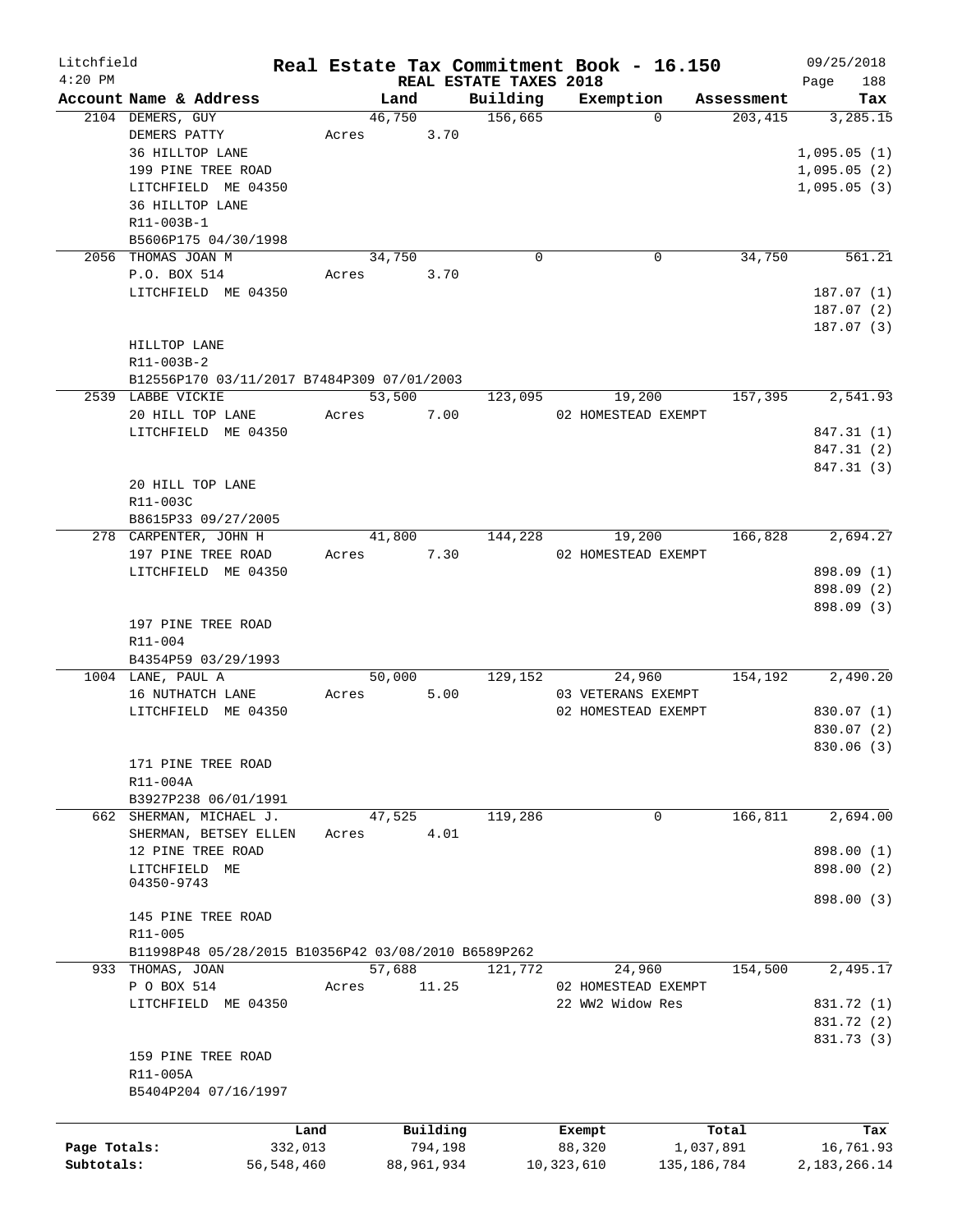| Litchfield   |                                            |         |                               |         | Real Estate Tax Commitment Book - 16.150 |                         | 09/25/2018     |
|--------------|--------------------------------------------|---------|-------------------------------|---------|------------------------------------------|-------------------------|----------------|
| $4:20$ PM    |                                            |         | <b>REAL ESTATE TAXES 2018</b> |         |                                          |                         | 189<br>Page    |
|              | Account Name & Address                     |         | Land                          |         | Building Exemption                       | Assessment              | Tax            |
|              | 1573 SEAMAN, MICHAEL                       |         |                               |         | 71,478 164,541 19,200 216,819            |                         | 3,501.63       |
|              | SEAMAN, JUDY                               |         |                               |         | Acres 57.34 02 HOMESTEAD EXEMPT          |                         |                |
|              | 127 PINE TREE ROAD                         |         |                               |         |                                          |                         | 1, 167.21(1)   |
|              | LITCHFIELD ME 04350                        |         |                               |         |                                          |                         | 1, 167.21(2)   |
|              |                                            |         |                               |         |                                          |                         | 1, 167.21(3)   |
|              | 127 PINE TREE ROAD                         |         |                               |         |                                          |                         |                |
|              | R11-005B                                   |         |                               |         |                                          |                         |                |
|              | B11936P24 03/17/2015 B3234P178             |         |                               |         |                                          |                         |                |
|              | 680 GILMAN, KENNETH                        |         | 56,750 109,592                |         |                                          | 19,200 147,142 2,376.34 |                |
|              | P O BOX 131                                |         | Acres 19.75                   |         | 02 HOMESTEAD EXEMPT                      |                         |                |
|              | LITCHFIELD ME 04350                        |         |                               |         |                                          |                         | 792.11(1)      |
|              |                                            |         |                               |         |                                          |                         | 792.11(2)      |
|              |                                            |         |                               |         |                                          |                         | 792.12(3)      |
|              | 97 PINE TREE ROAD                          |         |                               |         |                                          |                         |                |
|              | R11-005C                                   |         |                               |         |                                          |                         |                |
|              | B2436P75                                   |         |                               |         |                                          |                         |                |
|              | 1933 PERRY SHANE R.                        |         | 45,000                        | 128,772 |                                          | 19,200 154,572          | 2,496.34       |
|              | PERRY DEIRDRA A                            |         | Acres 3.00                    |         | 02 HOMESTEAD EXEMPT                      |                         |                |
|              | 107 PINE TREE ROAD                         |         |                               |         |                                          |                         | 832.11 (1)     |
|              | LITCHFIELD ME 04350                        |         |                               |         |                                          |                         | 832.11 (2)     |
|              |                                            |         |                               |         |                                          |                         | 832.12 (3)     |
|              | 107 PINE TREE ROAD                         |         |                               |         |                                          |                         |                |
|              | R11-005D                                   |         |                               |         |                                          |                         |                |
|              | B8292P224 12/13/2005 B8036P219 07/16/2004  |         |                               |         |                                          |                         |                |
|              | 2103 GARDNER, RYAN P                       |         | 44,225                        | 117,220 | 19,200                                   | 142,245                 | 2,297.26       |
|              | GARDNER KERRY A                            |         | Acres 2.69                    |         | 02 HOMESTEAD EXEMPT                      |                         |                |
|              | 137 PINE TREE ROAD                         |         |                               |         |                                          |                         | 765.75(1)      |
|              | LITCHFIELD ME 04350                        |         |                               |         |                                          |                         | 765.75(2)      |
|              |                                            |         |                               |         |                                          |                         | 765.76(3)      |
|              | 137 PINE TREE ROAD                         |         |                               |         |                                          |                         |                |
|              | R11-005E                                   |         |                               |         |                                          |                         |                |
|              | B9990P54 02/25/2009 B5615P212 05/01/1998   |         |                               |         |                                          |                         |                |
|              | 1113 MACINNIS, MARIE                       |         | 41,500                        | 61,180  | 0                                        | 102,680                 | 1,658.28       |
|              | 86 PINE TREE ROAD                          |         | Acres 7.00                    |         |                                          |                         |                |
|              | LITCHFIELD ME 04350                        |         |                               |         |                                          |                         | 552.76(1)      |
|              |                                            |         |                               |         |                                          |                         | 552.76(2)      |
|              |                                            |         |                               |         |                                          |                         | 552.76(3)      |
|              | 87 PINE TREE ROAD                          |         |                               |         |                                          |                         |                |
|              | R11-006                                    |         |                               |         |                                          |                         |                |
|              | B11021P119 04/20/2012 B2548P4 03/17/1983   |         |                               |         |                                          |                         |                |
|              | 2087 TURMEL, LEEANN                        |         | 47,500                        | 115,899 | 0                                        | 163,399                 | 2,638.89       |
|              | 75 PINE TREE ROAD                          | Acres   | 4.00                          |         |                                          |                         |                |
|              | LITCHFIELD ME                              |         |                               |         |                                          |                         | 879.63(1)      |
|              | 04350-3800                                 |         |                               |         |                                          |                         |                |
|              |                                            |         |                               |         |                                          |                         | 879.63(2)      |
|              |                                            |         |                               |         |                                          |                         | 879.63(3)      |
|              | 75 PINE TREE ROAD                          |         |                               |         |                                          |                         |                |
|              | R11-006A                                   |         |                               |         |                                          |                         |                |
|              | B12024P147 06/26/2015 B5641P287 06/09/1998 |         |                               |         |                                          |                         |                |
|              | 2334 RICH, JEFFREY                         |         | 69,000                        | 149,246 | 0                                        | 218,246                 | 3,524.67       |
|              | 65 PINE TREE ROAD                          | Acres   | 29.00                         |         |                                          |                         |                |
|              | LITCHFIELD ME 04350                        |         |                               |         |                                          |                         | 1, 174.89(1)   |
|              |                                            |         |                               |         |                                          |                         | 1, 174.89(2)   |
|              |                                            |         |                               |         |                                          |                         | 1, 174.89(3)   |
|              | 65 PINE TREE ROAD                          |         |                               |         |                                          |                         |                |
|              | R11-006B                                   |         |                               |         |                                          |                         |                |
|              | B7635P324 09/15/2003                       |         |                               |         |                                          |                         |                |
|              |                                            |         |                               |         |                                          |                         |                |
|              |                                            | Land    | Building                      |         | Exempt                                   | Total                   | Tax            |
| Page Totals: |                                            | 375,453 | 846,450                       |         | 76,800                                   | 1,145,103               | 18,493.41      |
| Subtotals:   | 56,923,913                                 |         | 89,808,384                    |         | 10,400,410                               | 136, 331, 887           | 2, 201, 759.55 |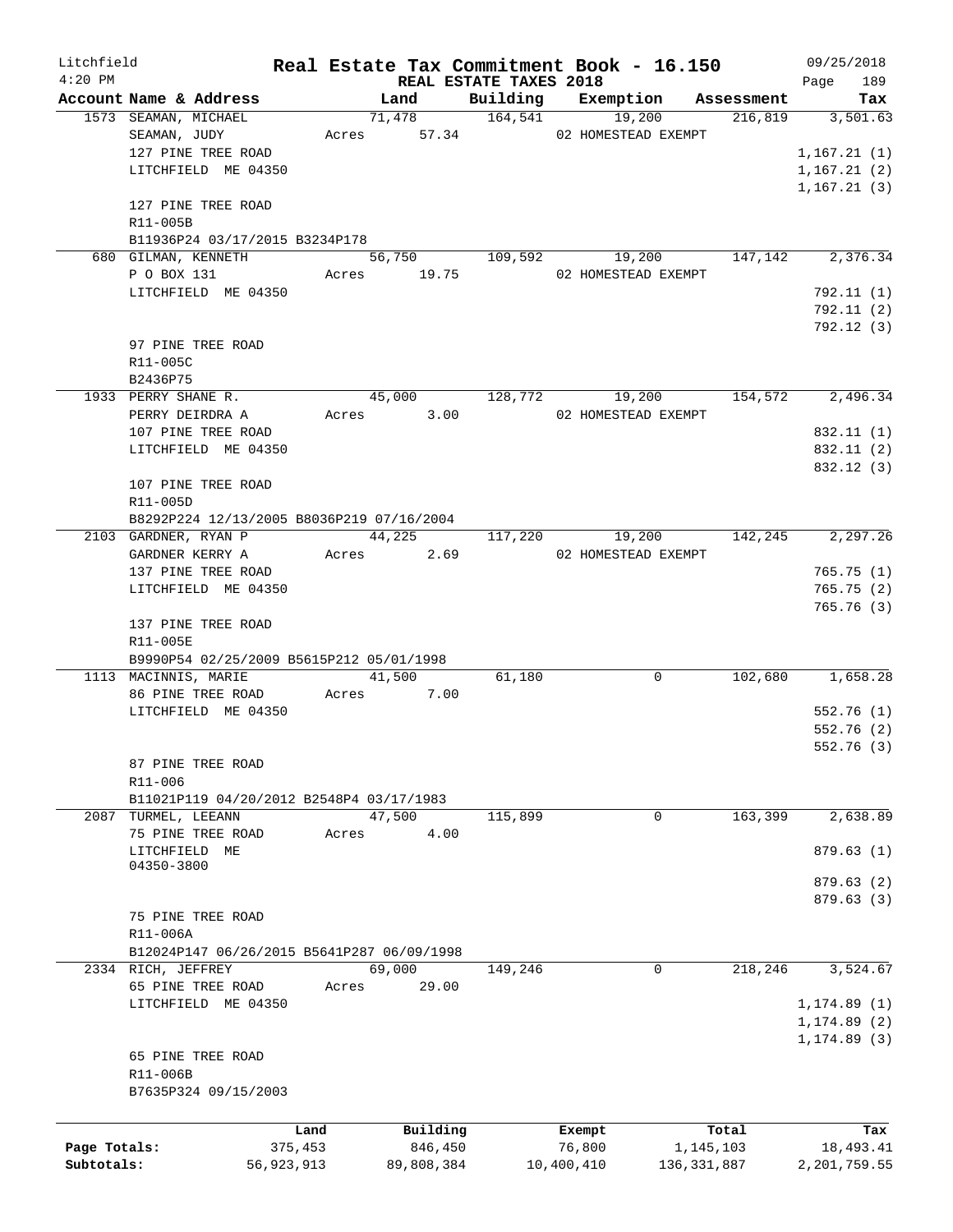| Litchfield   |                                             |              |            |            |                        | Real Estate Tax Commitment Book - 16.150 |             |         | 09/25/2018         |
|--------------|---------------------------------------------|--------------|------------|------------|------------------------|------------------------------------------|-------------|---------|--------------------|
| $4:20$ PM    | Account Name & Address                      |              |            | Land       | REAL ESTATE TAXES 2018 | Building Exemption Assessment            |             |         | 190<br>Page<br>Tax |
|              | 250 WHALEN, OMAR L. JR                      |              |            | 45,179     | 129,096                | 19,200                                   |             | 155,075 | 2,504.46           |
|              | WHALEN, KAY D.                              |              | Acres 3.77 |            |                        | 02 HOMESTEAD EXEMPT                      |             |         |                    |
|              | 125 DENNIS HILL ROAD                        |              |            |            |                        |                                          |             |         | 834.82 (1)         |
|              | LITCHFIELD ME 04350                         |              |            |            |                        |                                          |             |         | 834.82 (2)         |
|              |                                             |              |            |            |                        |                                          |             |         | 834.82 (3)         |
|              | 125 DENNIS HILL ROAD                        |              |            |            |                        |                                          |             |         |                    |
|              | R11-007                                     |              |            |            |                        |                                          |             |         |                    |
|              | B12059P150 07/31/2015 B4238P146             |              |            |            |                        |                                          |             |         |                    |
|              | 1688 WAGNER, BRIDGETT                       |              |            | 49,000     | 89,680                 |                                          | 0           | 138,680 | 2,239.68           |
|              | 47 PINE TREE ROAD                           |              | Acres 4.60 |            |                        |                                          |             |         |                    |
|              | LITCHFIELD ME 04350                         |              |            |            |                        |                                          |             |         | 746.56(1)          |
|              |                                             |              |            |            |                        |                                          |             |         | 746.56(2)          |
|              |                                             |              |            |            |                        |                                          |             |         | 746.56(3)          |
|              | 47 PINE TREE ROAD                           |              |            |            |                        |                                          |             |         |                    |
|              | R11-007A                                    |              |            |            |                        |                                          |             |         |                    |
|              | B12839P175 02/06/2018 B12689P137 08/11/2017 |              |            |            |                        |                                          |             |         |                    |
|              | B10241P316 10/14/2009 B5255P270 10/31/1996  |              |            |            |                        |                                          |             |         |                    |
|              | 2223 LEWIS, DEBORAH A                       |              |            | 43,175     | 116,520                |                                          | $\mathbf 0$ | 159,695 | 2,579.07           |
|              | LEWIS ROBERT B JR                           |              | Acres 2.27 |            |                        |                                          |             |         |                    |
|              | P O BOX 412                                 |              |            |            |                        |                                          |             |         | 859.69(1)          |
|              | LITCHFIELD ME 04350                         |              |            |            |                        |                                          |             |         | 859.69 (2)         |
|              |                                             |              |            |            |                        |                                          |             |         | 859.69(3)          |
|              | 37 PINE TREE ROAD                           |              |            |            |                        |                                          |             |         |                    |
|              | R11-007B                                    |              |            |            |                        |                                          |             |         |                    |
|              | B8847P48 03/29/2006 B6530P295               |              |            |            |                        |                                          |             |         |                    |
|              | 2120 BYRAS, ANDREW                          |              |            | 42,500     |                        | 11,804<br>19,200                         |             | 35,104  | 566.93             |
|              | 25 PINE TREE ROAD                           |              | Acres 2.00 |            |                        | 02 HOMESTEAD EXEMPT                      |             |         |                    |
|              | LITCHFIELD ME 04350                         |              |            |            |                        |                                          |             |         | 188.98 (1)         |
|              |                                             |              |            |            |                        |                                          |             |         | 188.98 (2)         |
|              |                                             |              |            |            |                        |                                          |             |         | 188.97(3)          |
|              | 25 PINE TREE ROAD                           |              |            |            |                        |                                          |             |         |                    |
|              | R11-007C<br>B8847P49 03/28/2006             |              |            |            |                        |                                          |             |         |                    |
|              | 2078 BYRAS, G. DAVID JR.                    |              |            | 50,000     |                        | 22,315                                   | 19,200      | 53,115  | 857.81             |
|              | 20 BYRAS LANE                               |              | Acres      | 5.00       |                        | 02 HOMESTEAD EXEMPT                      |             |         |                    |
|              | LITCHFIELD ME 04350                         |              |            |            |                        |                                          |             |         | 285.94 (1)         |
|              |                                             |              |            |            |                        |                                          |             |         | 285.94(2)          |
|              |                                             |              |            |            |                        |                                          |             |         | 285.93 (3)         |
|              | 20 BYRAS LANE                               |              |            |            |                        |                                          |             |         |                    |
|              | R11-007D                                    |              |            |            |                        |                                          |             |         |                    |
|              | B12084P119 08/19/2015 B8847P49 03/28/2006   |              |            |            |                        |                                          |             |         |                    |
|              | 2874 GREEN, JACOB N.                        |              | 38,000     |            | $\mathbf 0$            |                                          | 0           | 38,000  | 613.70             |
|              | GREEN, SARAH M.                             |              | Acres      | 7.00       |                        |                                          |             |         |                    |
|              | 217 DENNIS HILL ROAD                        |              |            |            |                        |                                          |             |         | 204.57(1)          |
|              | LITCHFIELD ME 04350                         |              |            |            |                        |                                          |             |         | 204.57(2)          |
|              |                                             |              |            |            |                        |                                          |             |         | 204.56(3)          |
|              | DENNIS HILL ROAD                            |              |            |            |                        |                                          |             |         |                    |
|              | R11-007E                                    |              |            |            |                        |                                          |             |         |                    |
|              | B12059P16 07/31/2015                        |              |            |            |                        |                                          |             |         |                    |
|              | 2875 BYRAS SR, GEORGE DAVID                 |              | 46,830     |            | $\Omega$               |                                          | 0           | 46,830  | 756.30             |
|              | 1385 MALLARD DRIVE                          |              | Acres      | 16.06      |                        |                                          |             |         |                    |
|              | ENGLEWOOD FL 34224                          |              |            |            |                        |                                          |             |         | 252.10(1)          |
|              |                                             |              |            |            |                        |                                          |             |         | 252.10(2)          |
|              |                                             |              |            |            |                        |                                          |             |         | 252.10(3)          |
|              | DENNIS HILL ROAD                            |              |            |            |                        |                                          |             |         |                    |
|              | R11-007F                                    |              |            |            |                        |                                          |             |         |                    |
|              | B4238P146 09/04/1992                        |              |            |            |                        |                                          |             |         |                    |
|              |                                             |              |            |            |                        |                                          |             |         |                    |
|              |                                             | Land         |            | Building   |                        | Exempt                                   |             | Total   | Tax                |
| Page Totals: |                                             | 314,684      |            | 369,415    |                        | 57,600                                   |             | 626,499 | 10,117.95          |
| Subtotals:   |                                             | 57, 238, 597 |            | 90,177,799 |                        | 10,458,010                               | 136,958,386 |         | 2,211,877.50       |
|              |                                             |              |            |            |                        |                                          |             |         |                    |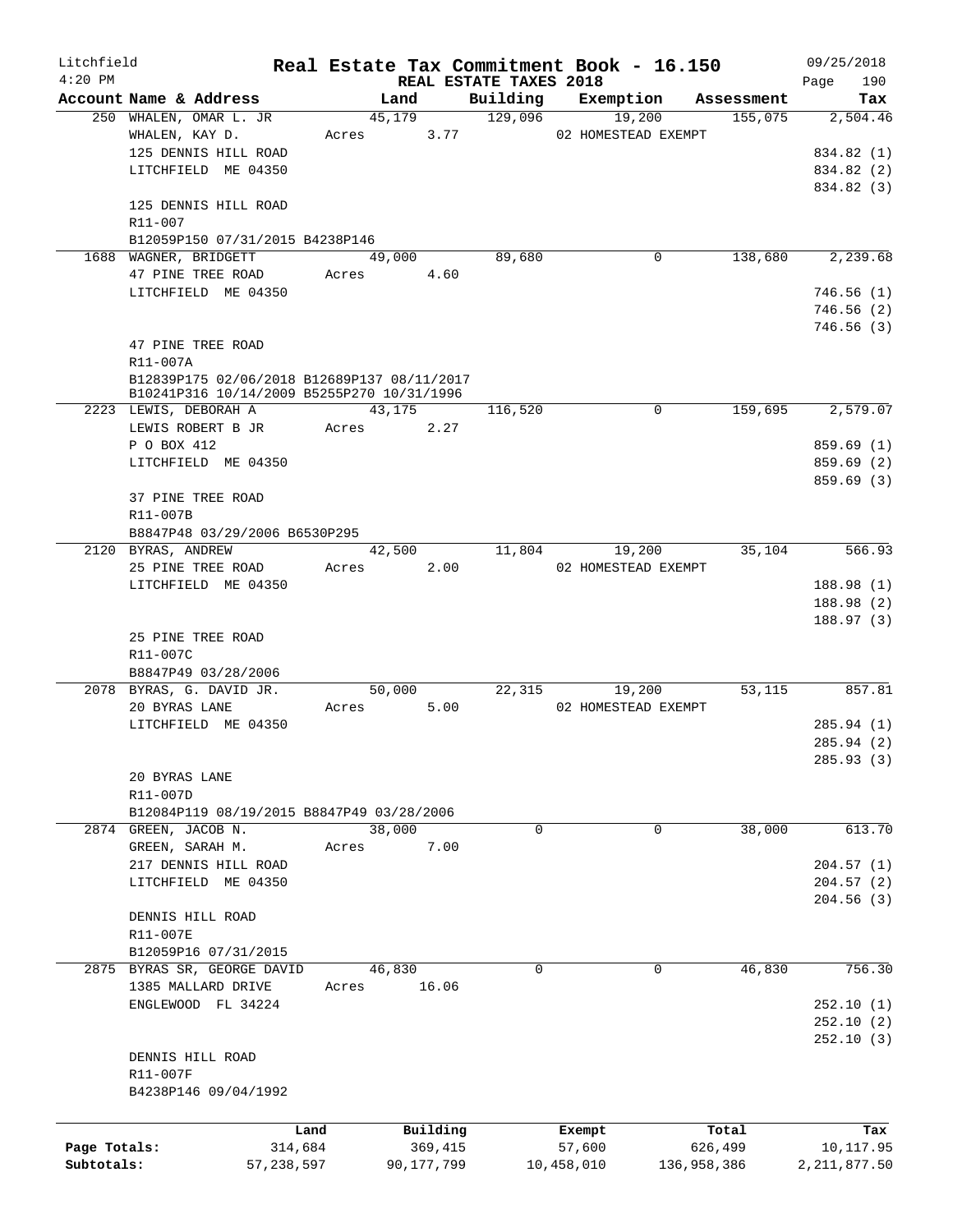| Litchfield |                                                                   |       |        |                        | Real Estate Tax Commitment Book - 16.150 |            | 09/25/2018               |
|------------|-------------------------------------------------------------------|-------|--------|------------------------|------------------------------------------|------------|--------------------------|
| $4:20$ PM  |                                                                   |       |        | REAL ESTATE TAXES 2018 |                                          |            | Page<br>191              |
|            | Account Name & Address                                            |       | Land   | Building               | Exemption                                | Assessment | Tax                      |
|            | 2876 BYRAS, GEORGE D. JR.                                         |       | 31,113 | 20,673                 | $\Omega$                                 | 51,786     | 836.34                   |
|            | BYRAS, ANDREW M.                                                  | Acres | 2.90   |                        |                                          |            |                          |
|            | 20 BYRAS LANE                                                     |       |        |                        |                                          |            | 278.78 (1)               |
|            | LITCHFIELD ME 04350                                               |       |        |                        |                                          |            | 278.78 (2)               |
|            |                                                                   |       |        |                        |                                          |            | 278.78 (3)               |
|            | PINE TREE ROAD                                                    |       |        |                        |                                          |            |                          |
|            | R11-007G                                                          |       |        |                        |                                          |            |                          |
|            | B12084P121 08/19/2015                                             |       |        |                        |                                          |            |                          |
|            | 2224 FOURNIER, DAVID &<br>JOLINE                                  |       | 45,700 | 145,826                | 0                                        | 191,526    | 3,093.14                 |
|            | 4 LAASE AVE                                                       | Acres | 3.28   |                        |                                          |            |                          |
|            | LEWISTON ME 04240                                                 |       |        |                        |                                          |            | 1,031.05(1)              |
|            |                                                                   |       |        |                        |                                          |            | 1,031.05(2)              |
|            |                                                                   |       |        |                        |                                          |            | 1,031.04(3)              |
|            | 77 DENNIS HILL ROAD                                               |       |        |                        |                                          |            |                          |
|            | R11-008-1                                                         |       |        |                        |                                          |            |                          |
|            | B6604P146 08/21/2001                                              |       |        |                        |                                          |            |                          |
|            | 2226 GAUVIN, DARRAH J.                                            |       | 46,275 | 200,782                | 19,200                                   | 227,857    | 3,679.89                 |
|            | 75 DENNIS HILL ROAD                                               | Acres | 3.51   |                        | 02 HOMESTEAD EXEMPT                      |            |                          |
|            | LITCHFIELD ME 04350                                               |       |        |                        |                                          |            | 1,226.63(1)              |
|            |                                                                   |       |        |                        |                                          |            | 1,226.63(2)              |
|            |                                                                   |       |        |                        |                                          |            | 1, 226.63(3)             |
|            | 75 DENNIS HILL ROAD                                               |       |        |                        |                                          |            |                          |
|            | R11-008-2                                                         |       |        |                        |                                          |            |                          |
|            | B12124P123 10/05/2015 B9420P37 07/11/2007 B6677P205<br>10/29/2001 |       |        |                        |                                          |            |                          |
|            | 2227 RUSSELL, DAVID N JR.                                         |       | 46,075 | 158,721                | 0                                        | 204,796    | 3,307.46                 |
|            | 61 DENNIS HILL ROAD                                               | Acres | 3.43   |                        |                                          |            |                          |
|            | LITCHFIELD ME 04350                                               |       |        |                        |                                          |            | 1,102.49(1)              |
|            |                                                                   |       |        |                        |                                          |            | 1, 102.49(2)             |
|            |                                                                   |       |        |                        |                                          |            | 1, 102.48(3)             |
|            | 61 DENNIS HILL ROAD                                               |       |        |                        |                                          |            |                          |
|            | R11-008-3                                                         |       |        |                        |                                          |            |                          |
|            | B10977P326 03/07/2012 B9492P317 09/10/2007 B6847P127              |       |        |                        |                                          |            |                          |
|            | 03/12/2002                                                        |       |        |                        |                                          |            | 2,393.48                 |
|            | 2225 DONOVAN, TIMOTHY J                                           |       | 45,600 | 121,803                | 19,200                                   | 148,203    |                          |
|            | DONOVAN, MAUREEN                                                  | Acres | 3.24   |                        | 02 HOMESTEAD EXEMPT                      |            |                          |
|            | 79 LEBEL LANE                                                     |       |        |                        |                                          |            | 797.83 (1)               |
|            | LITCHFIELD ME 04350                                               |       |        |                        |                                          |            | 797.83 (2)<br>797.82 (3) |
|            | 41 DENNIS HILL ROAD                                               |       |        |                        |                                          |            |                          |
|            | R11-008-4                                                         |       |        |                        |                                          |            |                          |
|            | B10727P109 05/11/2011 B7237P261 01/16/2003                        |       |        |                        |                                          |            |                          |
|            | 2218 WATERHOUSE, RICHARD M. 43,925                                |       |        |                        | 76,130 19,200                            | 100,855    | 1,628.81                 |
|            | WATERHOUSE SANDRA J                                               | Acres | 2.57   |                        | 02 HOMESTEAD EXEMPT                      |            |                          |
|            | 25 DENNIS HILL ROAD                                               |       |        |                        |                                          |            | 542.94 (1)               |
|            | LITCHFIELD ME 04350                                               |       |        |                        |                                          |            | 542.94 (2)               |
|            |                                                                   |       |        |                        |                                          |            | 542.93 (3)               |
|            | 25 DENNIS HILL ROAD                                               |       |        |                        |                                          |            |                          |
|            | R11-008-5                                                         |       |        |                        |                                          |            |                          |
|            | B6990P264 07/18/2002                                              |       |        |                        |                                          |            |                          |

|              | Land       | Building   | Exempt     | Total       | Tax          |
|--------------|------------|------------|------------|-------------|--------------|
| Page Totals: | 258,688    | 723,935    | 57,600     | 925,023     | 14,939.12    |
| Subtotals:   | 57,497,285 | 90,901,734 | 10,515,610 | 137,883,409 | 2,226,816.62 |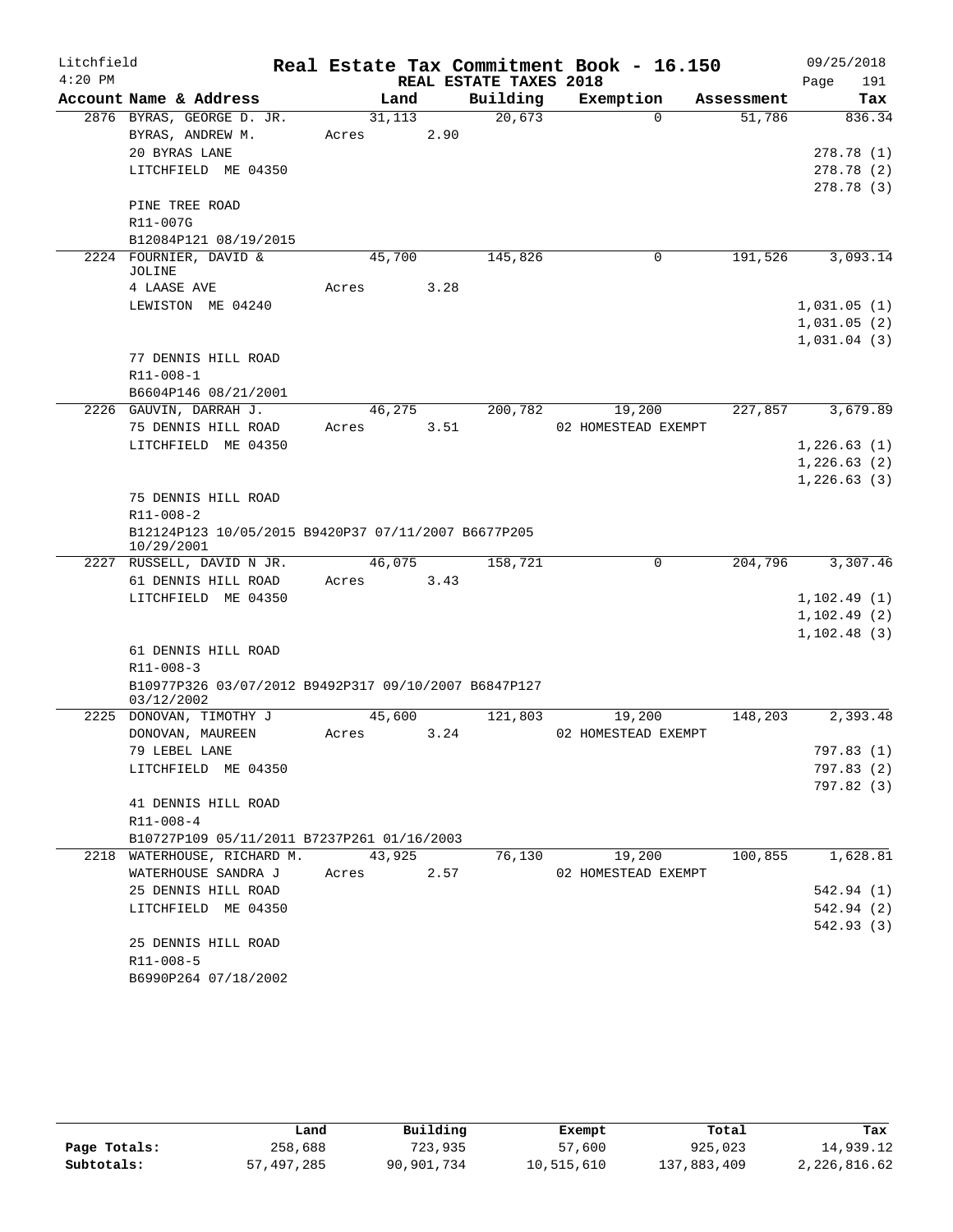| Litchfield |                                                                              |       |        |                        | Real Estate Tax Commitment Book - 16.150 |            | 09/25/2018  |
|------------|------------------------------------------------------------------------------|-------|--------|------------------------|------------------------------------------|------------|-------------|
| $4:20$ PM  |                                                                              |       |        | REAL ESTATE TAXES 2018 |                                          |            | 192<br>Page |
|            | Account Name & Address                                                       |       | Land   | Building               | Exemption                                | Assessment | Tax         |
|            | 2219 SMITH, MYRON L (<br>TRUSTEES)                                           |       | 43,375 | 120,769                | 24,960                                   | 139,184    | 2,247.82    |
|            | SMITH, WINONA N<br>(TRUSTEES)                                                | Acres | 2.35   |                        | 03 VETERANS EXEMPT                       |            |             |
|            | THE SMITH FAMILY<br>REVOCABLE TRUST                                          |       |        |                        | 02 HOMESTEAD EXEMPT                      |            | 749.27 (1)  |
|            | 17 DENNIS HILL ROAD                                                          |       |        |                        |                                          |            | 749.27 (2)  |
|            | LITCHFIELD ME 04350                                                          |       |        |                        |                                          |            | 749.28 (3)  |
|            | 17 DENNIS HILL ROAD                                                          |       |        |                        |                                          |            |             |
|            | $R11 - 008 - 6$                                                              |       |        |                        |                                          |            |             |
|            | B11449P346 06/19/2013 B6558P326 08/13/2004                                   |       |        |                        |                                          |            |             |
|            | 2220 LABBE, RAYMOND & LEANN                                                  |       | 43,875 | 64,173                 | 19,200                                   | 88,848     | 1,434.90    |
|            | 11 DENNIS HILL ROAD                                                          | Acres | 2.55   |                        | 02 HOMESTEAD EXEMPT                      |            |             |
|            | LITCHFIELD, ME 04350                                                         |       |        |                        |                                          |            | 478.30(1)   |
|            |                                                                              |       |        |                        |                                          |            | 478.30(2)   |
|            |                                                                              |       |        |                        |                                          |            | 478.30 (3)  |
|            | 11 DENNIS HILL ROAD                                                          |       |        |                        |                                          |            |             |
|            | $R11 - 008 - 7$                                                              |       |        |                        |                                          |            |             |
|            | B6659P207 09/19/2001                                                         |       |        |                        |                                          |            |             |
|            | 2689 BEAN, JEREMY L.                                                         |       | 40,050 | 63,818                 | $\Omega$                                 | 103,868    | 1,677.47    |
|            | 1912 HALLOWELL ROAD                                                          | Acres | 1.02   |                        |                                          |            |             |
|            | LITCHFIELD ME 04350                                                          |       |        |                        |                                          |            | 559.16(1)   |
|            |                                                                              |       |        |                        |                                          |            | 559.16(2)   |
|            |                                                                              |       |        |                        |                                          |            | 559.15(3)   |
|            | 1912 HALLOWELL ROAD                                                          |       |        |                        |                                          |            |             |
|            | R11-009-1<br>B12001P223 05/27/2015 B11230P126 11/15/2012 B11144P7            |       |        |                        |                                          |            |             |
|            | 08/20/2012 B9456P70 08/08/2007 B9394P202 06/20/2007                          |       |        |                        |                                          |            |             |
|            | 1359 KNOWLTON, MELISSA D.                                                    |       | 20,400 | 83,581                 | 0                                        | 103,981    | 1,679.29    |
|            | 1956 HALLOWELL ROAD                                                          | Acres | 0.30   |                        |                                          |            |             |
|            | LITCHFIELD ME 04350                                                          |       |        |                        |                                          |            | 559.76 (1)  |
|            |                                                                              |       |        |                        |                                          |            | 559.76 (2)  |
|            |                                                                              |       |        |                        |                                          |            | 559.77 (3)  |
|            | 1956 HALLOWELL ROAD                                                          |       |        |                        |                                          |            |             |
|            | R11-010                                                                      |       |        |                        |                                          |            |             |
|            | B6577P77 08/06/2001                                                          |       |        |                        |                                          |            |             |
|            | 1279 WHITBECK, NANCY LLOYD                                                   |       | 61,063 | 111,545                | 0                                        | 172,608    | 2,787.62    |
|            | 1974 HALLOWELL ROAD                                                          | Acres | 15.75  |                        |                                          |            |             |
|            | LITCHFIELD ME 04350                                                          |       |        |                        |                                          |            | 929.21(1)   |
|            |                                                                              |       |        |                        |                                          |            | 929.21(2)   |
|            |                                                                              |       |        |                        |                                          |            | 929.20(3)   |
|            | 1974 HALLOWELL ROAD                                                          |       |        |                        |                                          |            |             |
|            | R11-011                                                                      |       |        |                        |                                          |            |             |
|            | B11757P230 07/31/2014 B11551P23 10/09/2013 B11538P87<br>08/26/2013 B4188P155 |       |        |                        |                                          |            |             |
| 1570       | SEAMAN, ERIC C.                                                              |       | 20,336 | $\Omega$               | $\Omega$                                 | 20,336     | 328.43      |
|            | 1844 HALLOWELL ROAD                                                          | Acres | 57.61  |                        |                                          |            |             |
|            | LITCHFIELD ME 04350                                                          |       |        |                        |                                          |            | 109.48(1)   |
|            |                                                                              |       |        |                        |                                          |            | 109.48(2)   |
|            |                                                                              |       |        |                        |                                          |            | 109.47(3)   |
|            | HALLOWELL ROAD                                                               |       |        |                        |                                          |            |             |
|            | R11-011A                                                                     |       |        |                        |                                          |            |             |
|            | B11935P31 03/17/2015 B6322P44 10/11/2000                                     |       |        |                        |                                          |            |             |

|              | Land       | Building   | Exempt     | Total       | Tax          |
|--------------|------------|------------|------------|-------------|--------------|
| Page Totals: | 229,099    | 443,886    | 44,160     | 628,825     | 10,155.53    |
| Subtotals:   | 57,726,384 | 91,345,620 | 10,559,770 | 138,512,234 | 2,236,972.15 |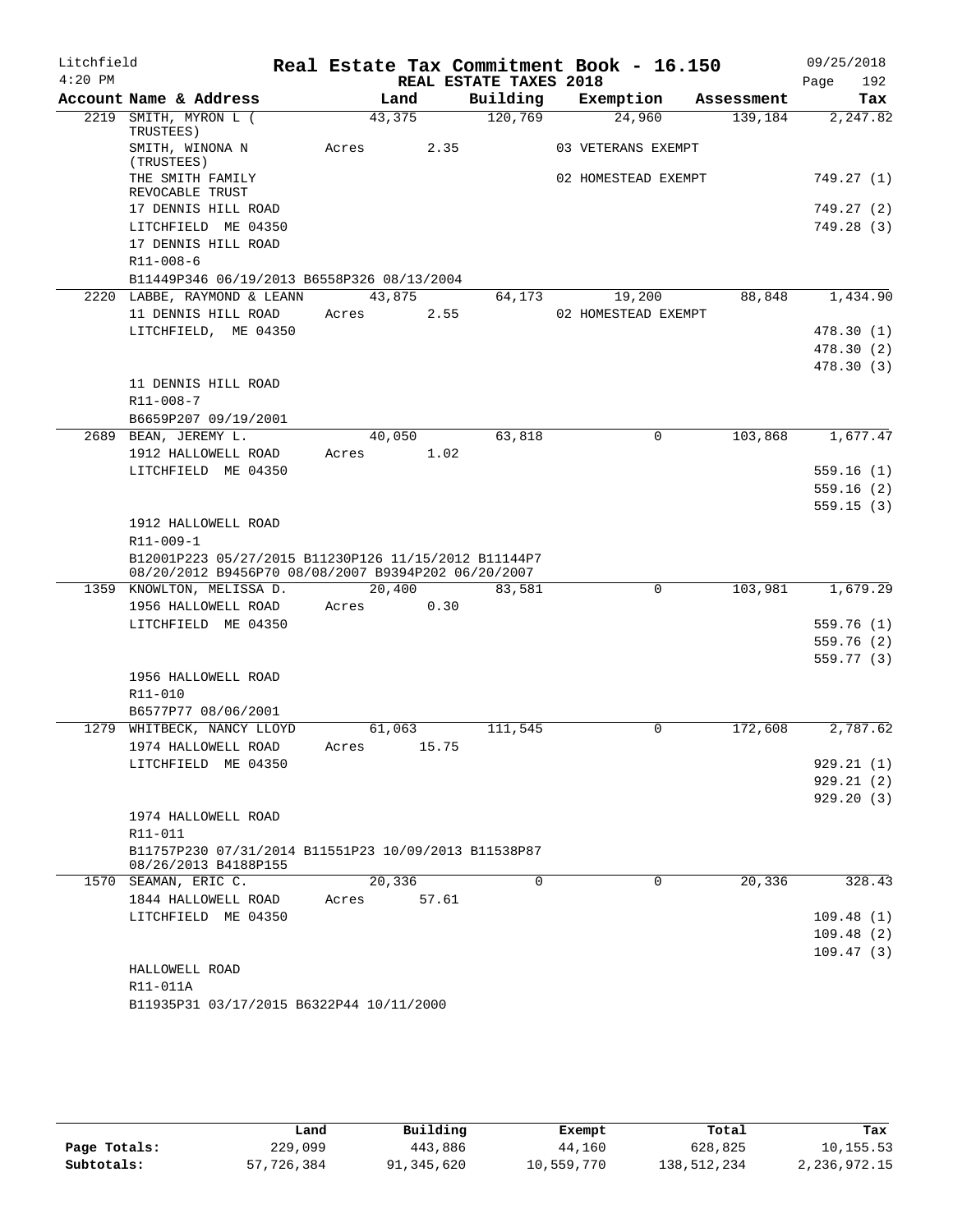| Litchfield   |                                           |            |               |                                    | Real Estate Tax Commitment Book - 16.150 |               | 09/25/2018         |
|--------------|-------------------------------------------|------------|---------------|------------------------------------|------------------------------------------|---------------|--------------------|
| $4:20$ PM    | Account Name & Address                    |            | Land          | REAL ESTATE TAXES 2018<br>Building | Exemption                                | Assessment    | 193<br>Page<br>Tax |
|              | 144 BLACK, WILTON A.                      |            | 40,513        | $\Omega$                           | $\Omega$                                 | 40,513        | 654.28             |
|              | BLACK, CYNTHIA B.                         | Acres      | 6.09          |                                    |                                          |               |                    |
|              | 2040 HALLOWELL ROAD                       |            |               |                                    |                                          |               | 218.09(1)          |
|              | LITCHFIELD ME 04350                       |            |               |                                    |                                          |               | 218.09(2)          |
|              |                                           |            |               |                                    |                                          |               | 218.10(3)          |
|              | 2040 HALLOWELL ROAD                       |            |               |                                    |                                          |               |                    |
|              | R11-012                                   |            |               |                                    |                                          |               |                    |
|              | B12720P32 08/03/2017 B6498P165            |            |               |                                    |                                          |               |                    |
|              | 2222 BLACK, WILTON A.                     |            | 14,380        | $\Omega$                           | $\mathbf 0$                              | 14,380        | 232.24             |
|              | BLACK, CYNTHIA B.                         | Acres      | 6.88          |                                    |                                          |               |                    |
|              | 2040 HALLOWELL ROAD                       |            |               |                                    |                                          |               | 77.41 (1)          |
|              | LITCHFIELD ME 04350                       |            |               |                                    |                                          |               | 77.41(2)           |
|              |                                           |            |               |                                    |                                          |               | 77.42(3)           |
|              | HALLOWELL ROAD<br>R11-012B                |            |               |                                    |                                          |               |                    |
|              | B12720P32 08/03/2017 B6495P188 05/25/2001 |            |               |                                    |                                          |               |                    |
|              | 2214 SLOSBERG, RUTH P                     |            | 45,000        | 114,210                            | 19,200                                   | 140,010       | 2,261.16           |
|              | SLOSBERG, ROBERT L                        | Acres      | 3.00          |                                    | 02 HOMESTEAD EXEMPT                      |               |                    |
|              | 2004 HALLOWELL ROAD                       |            |               |                                    |                                          |               | 753.72(1)          |
|              | LITCHFIELD ME 04350                       |            |               |                                    |                                          |               | 753.72(2)          |
|              |                                           |            |               |                                    |                                          |               | 753.72 (3)         |
|              | 2004 HALLOWELL ROAD                       |            |               |                                    |                                          |               |                    |
|              | R11-012D                                  |            |               |                                    |                                          |               |                    |
|              | B7877P105 03/24/2004                      |            |               |                                    |                                          |               |                    |
|              | 2215 BLACK, WILTON A.                     |            | 33,000        | 5,109                              | 0                                        | 38,109        | 615.46             |
|              | BLACK, CYNTHIA B.                         |            | 3.00<br>Acres |                                    |                                          |               |                    |
|              | 2040 HALLOWELL ROAD                       |            |               |                                    |                                          |               | 205.15(1)          |
|              | LITCHFIELD ME 04350                       |            |               |                                    |                                          |               | 205.15(2)          |
|              |                                           |            |               |                                    |                                          |               | 205.16(3)          |
|              | 2040 HALLOWELL ROAD                       |            |               |                                    |                                          |               |                    |
|              | R11-012E                                  |            |               |                                    |                                          |               |                    |
|              | B12720P32 08/03/2017 B6498P165 05/25/2001 |            |               |                                    |                                          |               |                    |
|              | 146 BLACK, WILTON A                       |            | 77,924        | 119,006                            | 19,200                                   | 177,730       | 2,870.34           |
|              | BLACK, CYTHIA B.                          | Acres      | 92.00         |                                    | 02 HOMESTEAD EXEMPT                      |               |                    |
|              | 2040 HALLOWELL ROAD                       |            |               |                                    |                                          |               | 956.78 (1)         |
|              | LITCHFIELD ME 04350                       |            |               |                                    |                                          |               | 956.78(2)          |
|              |                                           |            |               |                                    |                                          |               | 956.78 (3)         |
|              | 2040 HALLOWELL ROAD<br>R11-013            |            |               |                                    |                                          |               |                    |
|              | B12720P32 08/03/2017 B2377P22             |            |               |                                    |                                          |               |                    |
| 900          | BRUDER, RAYMOND JR                        |            | 41,500        | 63,063                             | 19,200                                   | 85,363        | 1,378.61           |
|              | ESTATE OF:                                |            |               |                                    |                                          |               |                    |
|              | BRUDER JEAN M                             | Acres      | 1.60          |                                    | 02 HOMESTEAD EXEMPT                      |               |                    |
|              | 2078 HALLOWELL ROAD                       |            |               |                                    |                                          |               | 459.54 (1)         |
|              | LITCHFIELD ME 04350                       |            |               |                                    |                                          |               | 459.54 (2)         |
|              |                                           |            |               |                                    |                                          |               | 459.53(3)          |
|              | 2078 HALLOWELL ROAD                       |            |               |                                    |                                          |               |                    |
|              | R11-014                                   |            |               |                                    |                                          |               |                    |
|              | B6564P145                                 |            |               |                                    |                                          |               |                    |
|              | 834 HILL RICKY                            |            | 47,525        | 86,873                             | 19,200                                   | 115,198       | 1,860.45           |
|              | 28 GETCH HILL LANE                        | Acres      | 4.57          |                                    | 02 HOMESTEAD EXEMPT                      |               |                    |
|              | LITCHFIELD ME 04350                       |            |               |                                    |                                          |               | 620.15(1)          |
|              |                                           |            |               |                                    |                                          |               | 620.15(2)          |
|              |                                           |            |               |                                    |                                          |               | 620.15(3)          |
|              | 28 GETCH-HILL LANE                        |            |               |                                    |                                          |               |                    |
|              | R11-015<br>B2130P117 07/27/1978           |            |               |                                    |                                          |               |                    |
|              |                                           |            |               |                                    |                                          |               |                    |
|              |                                           | Land       | Building      |                                    | Exempt                                   | Total         | Tax                |
| Page Totals: |                                           | 299,842    | 388,261       |                                    | 76,800                                   | 611,303       | 9,872.54           |
| Subtotals:   |                                           | 58,026,226 | 91,733,881    |                                    | 10,636,570                               | 139, 123, 537 | 2, 246, 844.69     |
|              |                                           |            |               |                                    |                                          |               |                    |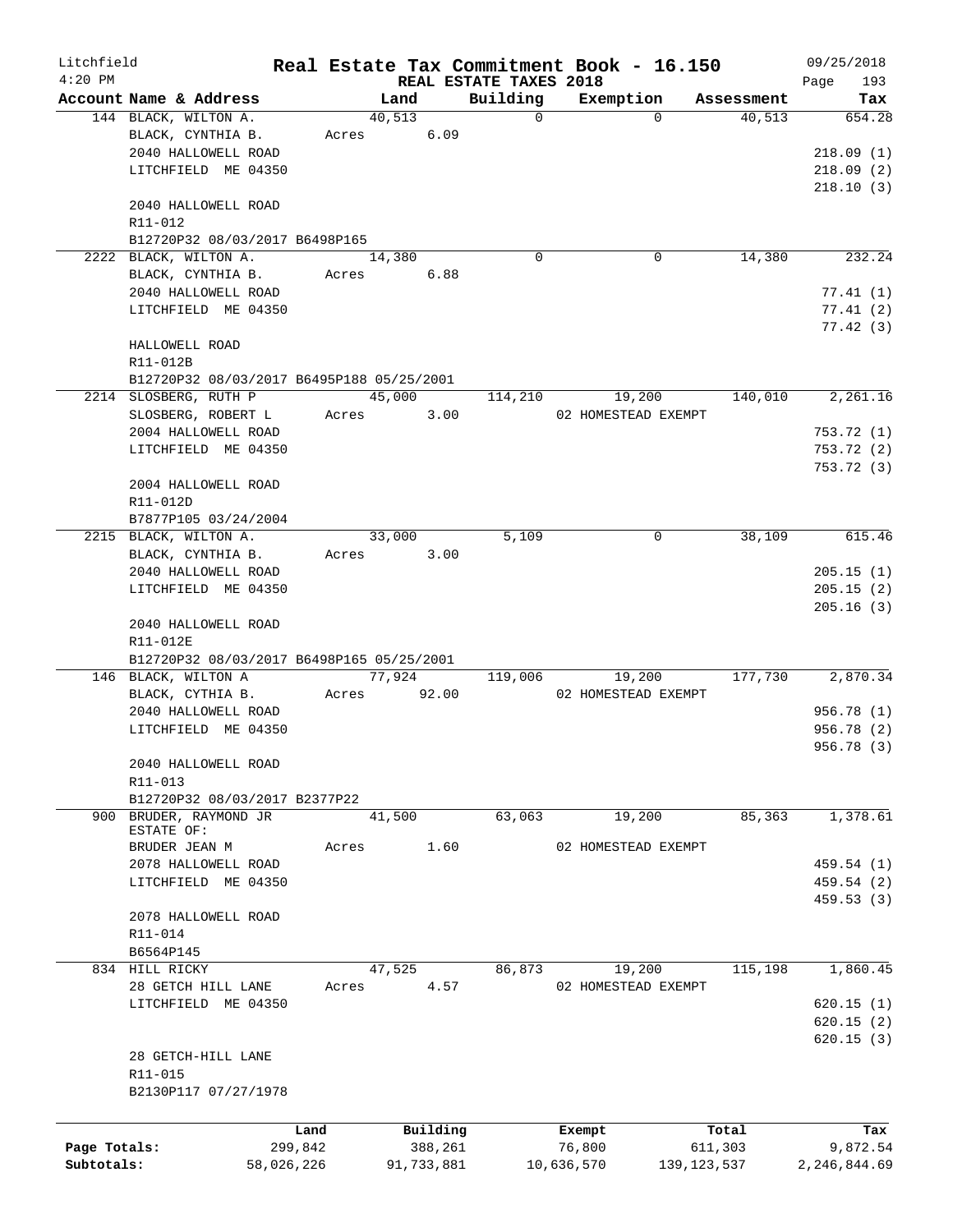| Litchfield   |                                                                    |              |       |            |                        | Real Estate Tax Commitment Book - 16.150 |                      | 09/25/2018      |
|--------------|--------------------------------------------------------------------|--------------|-------|------------|------------------------|------------------------------------------|----------------------|-----------------|
| $4:20$ PM    | Account Name & Address                                             |              |       | Land       | REAL ESTATE TAXES 2018 |                                          |                      | 194<br>Page     |
|              | 1392 GETCHELL, TIMOTHY R.                                          |              |       | 42,850     | Building<br>30,758     | Exemption<br>$\Omega$                    | Assessment<br>73,608 | Tax<br>1,188.77 |
|              | 4 CAT LANE                                                         |              | Acres | 2.70       |                        |                                          |                      |                 |
|              | LITCHFIELD ME 04350                                                |              |       |            |                        |                                          |                      | 396.26(1)       |
|              |                                                                    |              |       |            |                        |                                          |                      | 396.26(2)       |
|              |                                                                    |              |       |            |                        |                                          |                      | 396.25(3)       |
|              | 20 GETCH-HILL LANE                                                 |              |       |            |                        |                                          |                      |                 |
|              | R11-015A                                                           |              |       |            |                        |                                          |                      |                 |
|              | B12818P327 12/31/2017 B8159P323 10/14/2004 B3891P346<br>03/21/1991 |              |       |            |                        |                                          |                      |                 |
|              | 831 HILL, CHADD E                                                  |              |       | 43,796     | 145,667                | 19,200                                   | 170,263              | 2,749.75        |
|              | 68 GETCH-HILL LANE                                                 |              | Acres | 16.00      |                        | 02 HOMESTEAD EXEMPT                      |                      |                 |
|              | LITCHFIELD ME 04350                                                |              |       |            |                        |                                          |                      | 916.58(1)       |
|              |                                                                    |              |       |            |                        |                                          |                      | 916.58(2)       |
|              |                                                                    |              |       |            |                        |                                          |                      | 916.59(3)       |
|              | 68 GETCH-HILL LANE                                                 |              |       |            |                        |                                          |                      |                 |
|              | R11-015B                                                           |              |       |            |                        |                                          |                      |                 |
|              | B10235P158 10/07/2009 B4209P266                                    |              |       |            |                        |                                          |                      |                 |
|              | 1987 GETCHELL DUANE                                                |              |       | 48,600     | 43,927                 | 19,200                                   | 73,327               | 1,184.23        |
|              | P O BOX 182                                                        |              | Acres | 5.00       |                        | 02 HOMESTEAD EXEMPT                      |                      |                 |
|              | LITCHFIELD ME 04350                                                |              |       |            |                        |                                          |                      | 394.74 (1)      |
|              |                                                                    |              |       |            |                        |                                          |                      | 394.74 (2)      |
|              |                                                                    |              |       |            |                        |                                          |                      | 394.75(3)       |
|              | 7 CAT LANE                                                         |              |       |            |                        |                                          |                      |                 |
|              | R11-015C                                                           |              |       |            |                        |                                          |                      |                 |
|              | B5091P65 03/22/1996                                                |              |       |            |                        |                                          |                      |                 |
|              | 2333 GETCHELL, TIMOTHY R.                                          |              |       | 55,400     | 102,890                | 19,200                                   | 139,090              | 2,246.30        |
|              | 4 CAT LANE                                                         |              | Acres | 10.30      |                        | 02 HOMESTEAD EXEMPT                      |                      |                 |
|              | LITCHFIELD ME 04350                                                |              |       |            |                        |                                          |                      | 748.77 (1)      |
|              |                                                                    |              |       |            |                        |                                          |                      | 748.77 (2)      |
|              |                                                                    |              |       |            |                        |                                          |                      | 748.76 (3)      |
|              | 4 CAT LANE                                                         |              |       |            |                        |                                          |                      |                 |
|              | R11-015D<br>B7746P253 11/21/2003                                   |              |       |            |                        |                                          |                      |                 |
|              | 2430 FOREN CARON S                                                 |              |       | 41,425     | 85,464                 | 19,200                                   | 107,689              | 1,739.18        |
|              | 42 GETCH-HILL LANE                                                 |              | Acres | 2.13       |                        | 02 HOMESTEAD EXEMPT                      |                      |                 |
|              | LITCHFIELD ME 04350                                                |              |       |            |                        |                                          |                      | 579.73(1)       |
|              |                                                                    |              |       |            |                        |                                          |                      | 579.73(2)       |
|              |                                                                    |              |       |            |                        |                                          |                      | 579.72 (3)      |
|              | 42 GETCH-HILL LANE                                                 |              |       |            |                        |                                          |                      |                 |
|              | R11-015E                                                           |              |       |            |                        |                                          |                      |                 |
|              | B8212P166 11/18/2004                                               |              |       |            |                        |                                          |                      |                 |
|              | 2723 DANFORTH ALTON L                                              |              |       | 42,500     | 33,528                 | 19,200                                   | 56,828               | 917.77          |
|              | PO BOX 134                                                         |              | Acres | 2.00       |                        | 02 HOMESTEAD EXEMPT                      |                      |                 |
|              | LITCHFIELD ME 04350                                                |              |       |            |                        |                                          |                      | 305.92(1)       |
|              |                                                                    |              |       |            |                        |                                          |                      | 305.92(2)       |
|              |                                                                    |              |       |            |                        |                                          |                      | 305.93(3)       |
|              | 6 CAT LANE                                                         |              |       |            |                        |                                          |                      |                 |
|              | R11-015F                                                           |              |       |            |                        |                                          |                      |                 |
|              | B9972P333 02/09/2009                                               |              |       |            |                        |                                          |                      |                 |
|              | 1589 PRICE MICHAEL                                                 |              |       | 45,744     | 132,452                | 19,200                                   | 158,996              | 2,567.79        |
|              | 2102 HALLOWELL ROAD                                                |              | Acres | 16.00      |                        | 02 HOMESTEAD EXEMPT                      |                      |                 |
|              | LITCHFIELD ME 04350                                                |              |       |            |                        |                                          |                      | 855.93 (1)      |
|              |                                                                    |              |       |            |                        |                                          |                      | 855.93 (2)      |
|              |                                                                    |              |       |            |                        |                                          |                      | 855.93 (3)      |
|              | 2102 HALLOWELL ROAD                                                |              |       |            |                        |                                          |                      |                 |
|              | R11-016                                                            |              |       |            |                        |                                          |                      |                 |
|              | B9039P213 08/25/2006 B1649P288                                     |              |       |            |                        |                                          |                      |                 |
|              |                                                                    | Land         |       | Building   |                        | Exempt                                   | Total                | Tax             |
| Page Totals: |                                                                    | 320,315      |       | 574,686    |                        | 115,200                                  | 779,801              | 12,593.79       |
| Subtotals:   |                                                                    | 58, 346, 541 |       | 92,308,567 |                        | 10,751,770                               | 139,903,338          | 2, 259, 438.48  |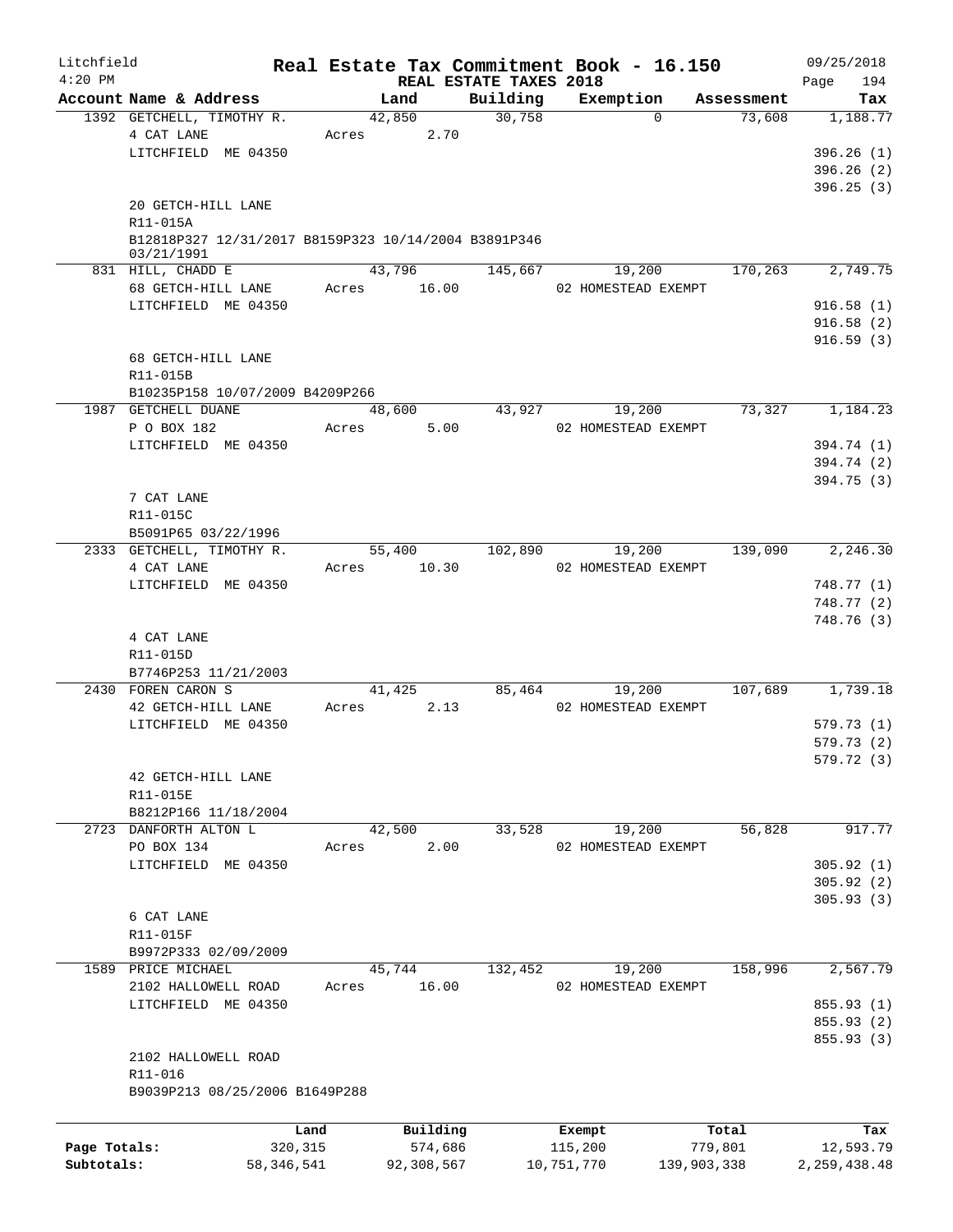| Litchfield |                                                                   |        |        |                        | Real Estate Tax Commitment Book - 16.150 |            | 09/25/2018  |
|------------|-------------------------------------------------------------------|--------|--------|------------------------|------------------------------------------|------------|-------------|
| $4:20$ PM  |                                                                   |        |        | REAL ESTATE TAXES 2018 |                                          |            | 195<br>Page |
|            | Account Name & Address                                            |        | Land   | Building               | Exemption                                | Assessment | Tax         |
|            | 1372 FINLEY, DAVID A.                                             | 40,250 |        | 19,029                 | 19,200                                   | 40,079     | 647.28      |
|            | 2108 HALLOWELL ROAD                                               | Acres  | 1.10   |                        | 02 HOMESTEAD EXEMPT                      |            |             |
|            | LITCHFIELD ME 04350                                               |        |        |                        |                                          |            | 215.76(1)   |
|            |                                                                   |        |        |                        |                                          |            | 215.76(2)   |
|            |                                                                   |        |        |                        |                                          |            | 215.76(3)   |
|            | 2108 HALLOWELL ROAD                                               |        |        |                        |                                          |            |             |
|            | R11-017                                                           |        |        |                        |                                          |            |             |
|            | B10022P202 03/26/2009 B9738P206 05/27/2008 B7290P28<br>02/24/2003 |        |        |                        |                                          |            |             |
|            | 145 MCKAY, HEIDI L                                                |        | 42,650 | 99,680                 | 0                                        | 142,330    | 2,298.63    |
|            | 2120 HALLOWELL ROAD                                               | Acres  | 2.06   |                        |                                          |            |             |
|            | LITCHFIELD ME 04350                                               |        |        |                        |                                          |            | 766.21(1)   |
|            |                                                                   |        |        |                        |                                          |            | 766.21(2)   |
|            |                                                                   |        |        |                        |                                          |            | 766.21(3)   |
|            | 2120 HALLOWELL ROAD                                               |        |        |                        |                                          |            |             |
|            | R11-018                                                           |        |        |                        |                                          |            |             |
|            | B10319P207 01/11/2010 B10174P107 08/05/2009                       |        |        |                        |                                          |            |             |
|            | B9972P274 02/09/2009 B9116P282 10/06/2006 B3214P303               |        |        |                        |                                          |            |             |
|            | 08/18/1987                                                        |        |        |                        |                                          |            |             |
|            | 297 CHADBOURNE, MARK<br>2130 HALLOWELL ROAD                       | 40,500 | 1.20   | 105,709                | 19,200<br>02 HOMESTEAD EXEMPT            | 127,009    | 2,051.20    |
|            | LITCHFIELD ME 04350                                               | Acres  |        |                        |                                          |            | 683.73 (1)  |
|            |                                                                   |        |        |                        |                                          |            | 683.73 (2)  |
|            |                                                                   |        |        |                        |                                          |            | 683.74 (3)  |
|            | 2130 HALLOWELL ROAD                                               |        |        |                        |                                          |            |             |
|            | R11-019                                                           |        |        |                        |                                          |            |             |
|            | B2860P26                                                          |        |        |                        |                                          |            |             |
|            | 943 KENNEY, GERALD A                                              | 70,400 |        | $\mathbf 0$            | 0                                        | 70,400     | 1,136.96    |
|            | 1062 PLAINS ROAD                                                  | Acres  | 59.00  |                        |                                          |            |             |
|            | LITCHFIELD ME 04350                                               |        |        |                        |                                          |            | 378.99(1)   |
|            |                                                                   |        |        |                        |                                          |            | 378.99(2)   |
|            |                                                                   |        |        |                        |                                          |            | 378.98(3)   |
|            | HALLOWELL ROAD                                                    |        |        |                        |                                          |            |             |
|            | R11-020                                                           |        |        |                        |                                          |            |             |
|            | B2448P11                                                          |        |        |                        |                                          |            |             |
|            | 1617 STOREY, CLAYTON &                                            | 81,200 |        | 119,413                | 19,200                                   | 181,413    | 2,929.82    |
|            | <b>BARBARA</b>                                                    |        |        |                        | 02 HOMESTEAD EXEMPT                      |            |             |
|            | 335 PINE TREE ROAD                                                | Acres  | 55.00  |                        |                                          |            | 976.61(1)   |
|            | LITCHFIELD ME 04350                                               |        |        |                        |                                          |            | 976.61(2)   |
|            |                                                                   |        |        |                        |                                          |            | 976.60(3)   |
|            | 335 PINE TREE ROAD                                                |        |        |                        |                                          |            |             |
|            | R11-021                                                           |        |        |                        |                                          |            |             |
|            | B5007P232                                                         |        |        |                        |                                          |            |             |
|            | 1235 MIQUELON, GERALD R.                                          | 43,000 |        | 79,511                 | 0                                        | 122,511    | 1,978.55    |
|            | P.O. BOX 301                                                      | Acres  | 2.20   |                        |                                          |            |             |
|            | SABATTUS ME 04259                                                 |        |        |                        |                                          |            | 659.52(1)   |
|            |                                                                   |        |        |                        |                                          |            | 659.52(2)   |
|            |                                                                   |        |        |                        |                                          |            | 659.51(3)   |
|            | 2186 HALLOWELL ROAD                                               |        |        |                        |                                          |            |             |
|            | R11-021A                                                          |        |        |                        |                                          |            |             |
|            | B12194P343 12/24/2015 B12145P238 10/26/2015 B4741P40              |        |        |                        |                                          |            |             |

|              | Land       | Building   | Exempt     | Total       | Tax          |
|--------------|------------|------------|------------|-------------|--------------|
| Page Totals: | 318,000    | 423,342    | 57,600     | 683,742     | 11,042.44    |
| Subtotals:   | 58,664,541 | 92,731,909 | 10,809,370 | 140,587,080 | 2,270,480.92 |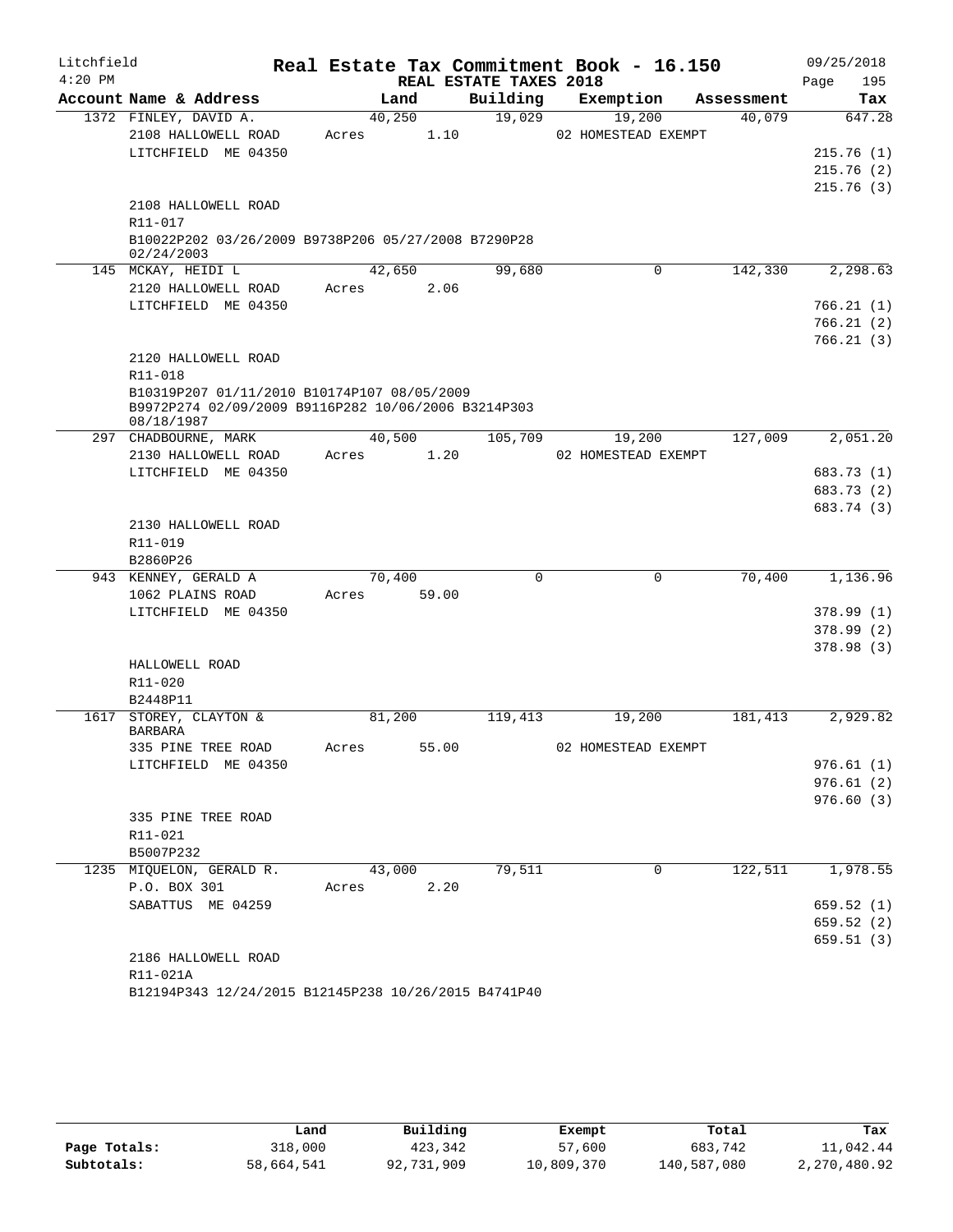| Litchfield<br>$4:20$ PM |                                                                                     |       |             | REAL ESTATE TAXES 2018 | Real Estate Tax Commitment Book - 16.150 |            | 09/25/2018<br>196<br>Page |
|-------------------------|-------------------------------------------------------------------------------------|-------|-------------|------------------------|------------------------------------------|------------|---------------------------|
|                         | Account Name & Address                                                              |       | Land        | Building               | Exemption                                | Assessment | Tax                       |
|                         | 806 HEALD, MARY                                                                     |       | 65,400      | 177,788                | 19,200                                   | 223,988    | 3,617.41                  |
|                         | 2176 HALLOWELL ROAD                                                                 | Acres | 21.80       |                        | 02 HOMESTEAD EXEMPT                      |            |                           |
|                         | LITCHFIELD ME 04350                                                                 |       |             |                        |                                          |            | 1, 205.80(1)              |
|                         |                                                                                     |       |             |                        |                                          |            | 1, 205.80(2)              |
|                         |                                                                                     |       |             |                        |                                          |            | 1,205.81(3)               |
|                         | 2176 HALLOWELL ROAD                                                                 |       |             |                        |                                          |            |                           |
|                         | R11-021B                                                                            |       |             |                        |                                          |            |                           |
|                         | B2914P218                                                                           |       | 61,250      |                        |                                          |            |                           |
|                         | 1306 NICOLAZZO, PAMELA<br>2166 HALLOWELL ROAD                                       |       | 16.00       | 135,651                | 24,960<br>03 VETERANS EXEMPT             | 171,941    | 2,776.85                  |
|                         | LITCHFIELD ME 04350                                                                 | Acres |             |                        | 02 HOMESTEAD EXEMPT                      |            | 925.62(1)                 |
|                         |                                                                                     |       |             |                        |                                          |            | 925.62(2)                 |
|                         |                                                                                     |       |             |                        |                                          |            | 925.61(3)                 |
|                         | 2166 HALLOWELL ROAD                                                                 |       |             |                        |                                          |            |                           |
|                         | R11-021C                                                                            |       |             |                        |                                          |            |                           |
|                         | B3089P183 12/10/1986                                                                |       |             |                        |                                          |            |                           |
|                         | 1615 SLAUENWHITE, DANIEL J                                                          |       | 74,010      | 110,272                | $\mathbf 0$                              | 184,282    | 2,976.15                  |
|                         | SLAUENWHITE, DEBORAH D                                                              |       | Acres 39.02 |                        |                                          |            |                           |
|                         | 2214 HALLOWELL ROAD                                                                 |       |             |                        |                                          |            | 992.05(1)                 |
|                         | LITCHFIELD ME 04350                                                                 |       |             |                        |                                          |            | 992.05(2)                 |
|                         |                                                                                     |       |             |                        |                                          |            | 992.05 (3)                |
|                         | 2214 HALLOWELL ROAD                                                                 |       |             |                        |                                          |            |                           |
|                         | R11-022<br>B10646P249 01/18/2011 B7865P236 03/16/2004                               |       |             |                        |                                          |            |                           |
|                         | 2781 GRAY, ELIZABETH S                                                              |       | 58,280      | $\mathbf 0$            | $\mathbf 0$                              | 58,280     | 941.22                    |
|                         | P O BOX 1166                                                                        | Acres | 31.56       |                        |                                          |            |                           |
|                         | GREENVILLE ME 04441                                                                 |       |             |                        |                                          |            | 313.74(1)                 |
|                         |                                                                                     |       |             |                        |                                          |            | 313.74(2)                 |
|                         |                                                                                     |       |             |                        |                                          |            | 313.74(3)                 |
|                         | HALLOWELL ROAD                                                                      |       |             |                        |                                          |            |                           |
|                         | R11-022A                                                                            |       |             |                        |                                          |            |                           |
|                         | B10656P135 01/31/2011 B7865P236 06/16/2004                                          |       |             |                        |                                          |            |                           |
|                         | 2827 SLAUENWHITE, JAMES                                                             |       | $\Omega$    | 63,002                 | 0                                        | 63,002     | 1,017.48                  |
|                         | SLAUENWHITE, CHERYL                                                                 |       |             |                        |                                          |            |                           |
|                         | 2196 HALLOWELL ROAD<br>LITCHFIELD ME 04350                                          |       |             |                        |                                          |            | 339.16(1)<br>339.16(2)    |
|                         |                                                                                     |       |             |                        |                                          |            | 339.16(3)                 |
|                         | HALLOWELL ROAD                                                                      |       |             |                        |                                          |            |                           |
|                         | R11-022-ON                                                                          |       |             |                        |                                          |            |                           |
|                         | 1036 HARDING, ANTHONY S.                                                            |       | 40,275      | 180,207                | $\Omega$                                 | 220,482    | 3,560.78                  |
|                         | 430 COURT STREET                                                                    | Acres | 1.11        |                        |                                          |            |                           |
|                         | AUBURN ME 04210                                                                     |       |             |                        |                                          |            | 1,186.93(1)               |
|                         |                                                                                     |       |             |                        |                                          |            | 1, 186.93(2)              |
|                         |                                                                                     |       |             |                        |                                          |            | 1, 186.92(3)              |
|                         | 1 MARISSA LANE                                                                      |       |             |                        |                                          |            |                           |
|                         | $R11 - 023 - 1$                                                                     |       |             |                        |                                          |            |                           |
|                         | B11378P304 05/03/2013 B9322P94 04/20/2007 B8342P95<br>03/18/2005 B7412P1 05/19/2003 |       |             |                        |                                          |            |                           |
|                         | 2445 LETOURNEAU, DANIEL J                                                           |       | 26,650      | $\Omega$               | $\Omega$                                 | 26,650     | 430.40                    |
|                         | 3 BLACKBIRD LANE                                                                    | Acres | 1.02        |                        |                                          |            |                           |
|                         | LEWISTON ME 04240                                                                   |       |             |                        |                                          |            | 143.47(1)                 |
|                         |                                                                                     |       |             |                        |                                          |            | 143.47(2)                 |
|                         |                                                                                     |       |             |                        |                                          |            | 143.46(3)                 |
|                         | MARISSA LANE                                                                        |       |             |                        |                                          |            |                           |
|                         | $R11 - 023 - 2$                                                                     |       |             |                        |                                          |            |                           |
|                         | B10148P222 07/15/2009 B8342P95 03/18/2005                                           |       |             |                        |                                          |            |                           |
|                         |                                                                                     |       |             |                        |                                          |            |                           |
|                         |                                                                                     |       |             |                        |                                          |            |                           |

|              | Land       | Building   | Exempt     | Total       | Tax          |
|--------------|------------|------------|------------|-------------|--------------|
| Page Totals: | 325,865    | 666,920    | 44,160     | 948,625     | 15,320.29    |
| Subtotals:   | 58,990,406 | 93,398,829 | 10,853,530 | 141,535,705 | 2,285,801.21 |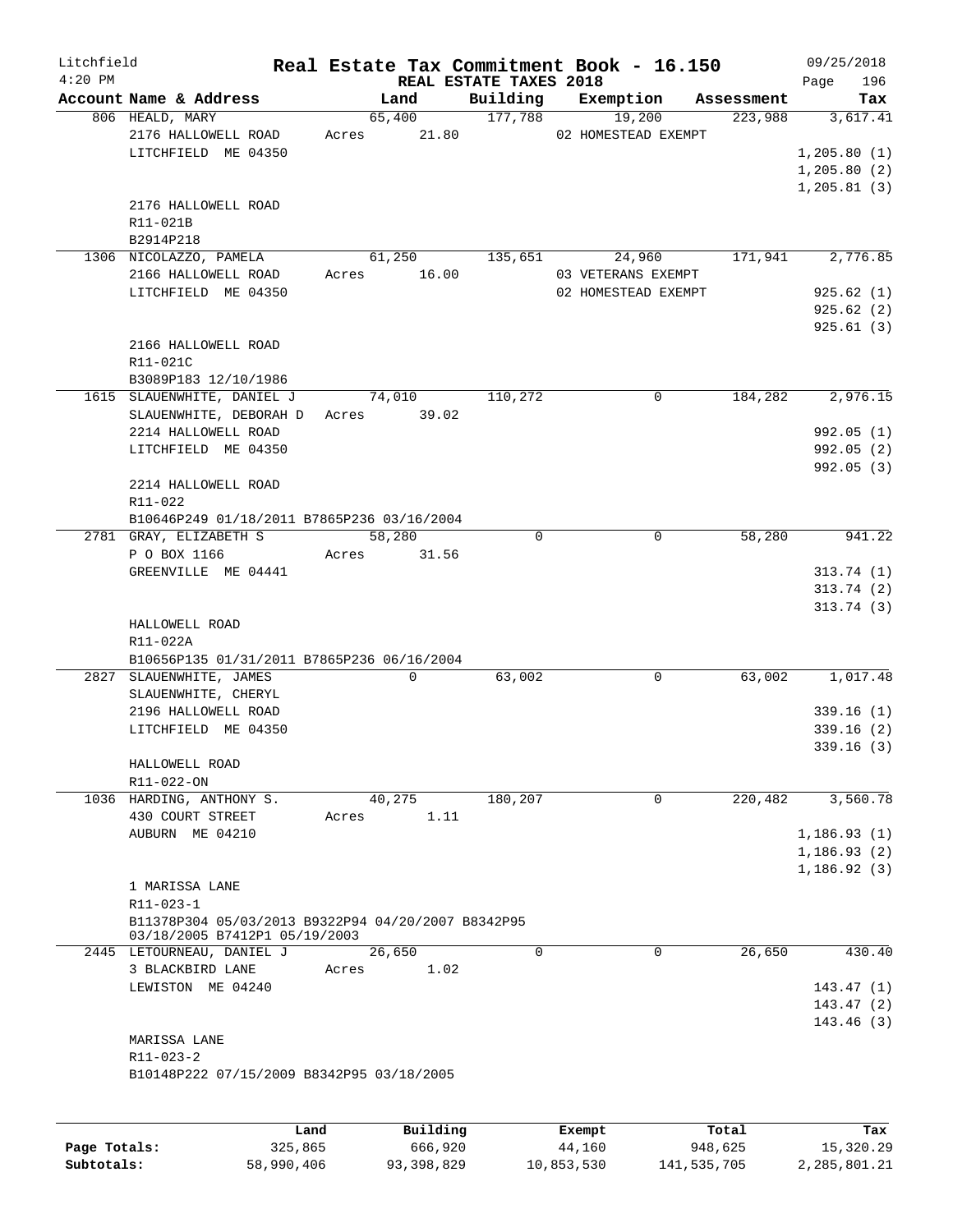| Litchfield |                                                                  |       |        |                        | Real Estate Tax Commitment Book - 16.150 |            | 09/25/2018  |           |
|------------|------------------------------------------------------------------|-------|--------|------------------------|------------------------------------------|------------|-------------|-----------|
| $4:20$ PM  |                                                                  |       |        | REAL ESTATE TAXES 2018 |                                          |            | Page        | 197       |
|            | Account Name & Address                                           |       | Land   | Building               | Exemption                                | Assessment |             | Tax       |
|            | 2446 CROWLEY SEAN LEWIS                                          |       | 38,875 | 100,600                | 19,200                                   | 120, 275   |             | 1,942.44  |
|            | BREWER CANDICE MAE                                               | Acres | 1.11   |                        | 02 HOMESTEAD EXEMPT                      |            |             |           |
|            | P.O. BOX 22                                                      |       |        |                        |                                          |            | 647.48 (1)  |           |
|            | LITCHFIELD ME 04350                                              |       |        |                        |                                          |            | 647.48 (2)  |           |
|            |                                                                  |       |        |                        |                                          |            | 647.48 (3)  |           |
|            | 15 MARISSA LANE                                                  |       |        |                        |                                          |            |             |           |
|            | $R11 - 023 - 3$                                                  |       |        |                        |                                          |            |             |           |
|            | B9929P306 12/15/2008 B9811P205 08/04/2008 B8342P95<br>03/18/2005 |       |        |                        |                                          |            |             |           |
|            | 2447 LETOURNEAU, GREG                                            |       | 40,625 | 90,756                 | 19,200                                   | 112,181    |             | 1,811.72  |
|            | 12 MARISSA LANE                                                  | Acres | 1.81   |                        | 02 HOMESTEAD EXEMPT                      |            |             |           |
|            | LITCHFIELD ME 04350                                              |       |        |                        |                                          |            | 603.91(1)   |           |
|            |                                                                  |       |        |                        |                                          |            | 603.91(2)   |           |
|            |                                                                  |       |        |                        |                                          |            | 603.90(3)   |           |
|            | 12 MARISSA LANE                                                  |       |        |                        |                                          |            |             |           |
|            | R11-023-4                                                        |       |        |                        |                                          |            |             |           |
|            | B9809P81 07/31/2008 B8342P95 03/18/2005                          |       |        |                        |                                          |            |             |           |
|            | 2448 OBIE ROGER A                                                |       | 56,700 | 249,934                | 19,200                                   | 287,434    |             | 4,642.06  |
|            | OBIE ELIZABETH L                                                 | Acres | 11.60  |                        | 02 HOMESTEAD EXEMPT                      |            |             |           |
|            | 99 STONE STREET                                                  |       |        |                        |                                          |            | 1,547.35(1) |           |
|            | AUGUSTA ME 04330                                                 |       |        |                        |                                          |            | 1,547.35(2) |           |
|            |                                                                  |       |        |                        |                                          |            | 1,547.36(3) |           |
|            | 33 MARISSA LANE                                                  |       |        |                        |                                          |            |             |           |
|            | R11-023-5                                                        |       |        |                        |                                          |            |             |           |
|            | B8712P325 12/01/2005 B8342P95 03/18/2005                         |       |        |                        |                                          |            |             |           |
|            | 1531 ROUNTREE, DANIEL L                                          |       | 40,000 | 83,294                 | 19,200                                   | 104,094    |             | 1,681.12  |
|            | ROUNTREE KRISTI L                                                | Acres | 1.00   |                        | 02 HOMESTEAD EXEMPT                      |            |             |           |
|            | 2211 HALLOWELL ROAD                                              |       |        |                        |                                          |            | 560.37(1)   |           |
|            | LITCHFIELD ME 04350                                              |       |        |                        |                                          |            | 560.37(2)   |           |
|            |                                                                  |       |        |                        |                                          |            |             | 560.38(3) |
|            | 2211 HALLOWELL ROAD                                              |       |        |                        |                                          |            |             |           |
|            | R11-023A                                                         |       |        |                        |                                          |            |             |           |
|            | B4509P175                                                        |       |        |                        |                                          |            |             |           |
|            | 1522 BORNSTEIN MARK F                                            |       | 74,715 | 121,860                | 19,200                                   | 177,375    |             | 2,864.61  |
|            | 2183 HALLOWELL ROAD                                              | Acres | 41.00  |                        | 02 HOMESTEAD EXEMPT                      |            |             |           |
|            | LITCHFIELD ME 04350                                              |       |        |                        |                                          |            | 954.87 (1)  |           |
|            |                                                                  |       |        |                        |                                          |            | 954.87 (2)  |           |
|            |                                                                  |       |        |                        |                                          |            | 954.87 (3)  |           |
|            | 2183 HALLOWELL ROAD                                              |       |        |                        |                                          |            |             |           |
|            | R11-024                                                          |       |        |                        |                                          |            |             |           |
|            | B9815P86 08/05/2008 B7108P308 10/21/2002 B7108P306               |       |        |                        |                                          |            |             |           |
|            | 10/21/2002<br>947 KENNEY, ROBERT R &                             |       | 61,485 | 167,292                | 19,200                                   | 209,577    |             | 3,384.67  |
|            | RHONDA J.                                                        |       |        |                        |                                          |            |             |           |
|            | 2153 HALLOWELL ROAD                                              | Acres | 16.47  |                        | 02 HOMESTEAD EXEMPT                      |            |             |           |
|            | LITCHFIELD ME 04350                                              |       |        |                        |                                          |            | 1,128.22(1) |           |
|            |                                                                  |       |        |                        |                                          |            | 1,128.22(2) |           |
|            |                                                                  |       |        |                        |                                          |            | 1,128.23(3) |           |
|            | 2153 HALLOWELL ROAD                                              |       |        |                        |                                          |            |             |           |
|            | R11-025                                                          |       |        |                        |                                          |            |             |           |
|            | B7334P160 03/28/2003                                             |       |        |                        |                                          |            |             |           |

|              | Land       | Building   | Exempt     | Total       | Tax          |
|--------------|------------|------------|------------|-------------|--------------|
| Page Totals: | 312,400    | 813,736    | 115,200    | 1,010,936   | 16,326.62    |
| Subtotals:   | 59,302,806 | 94,212,565 | 10,968,730 | 142,546,641 | 2,302,127.83 |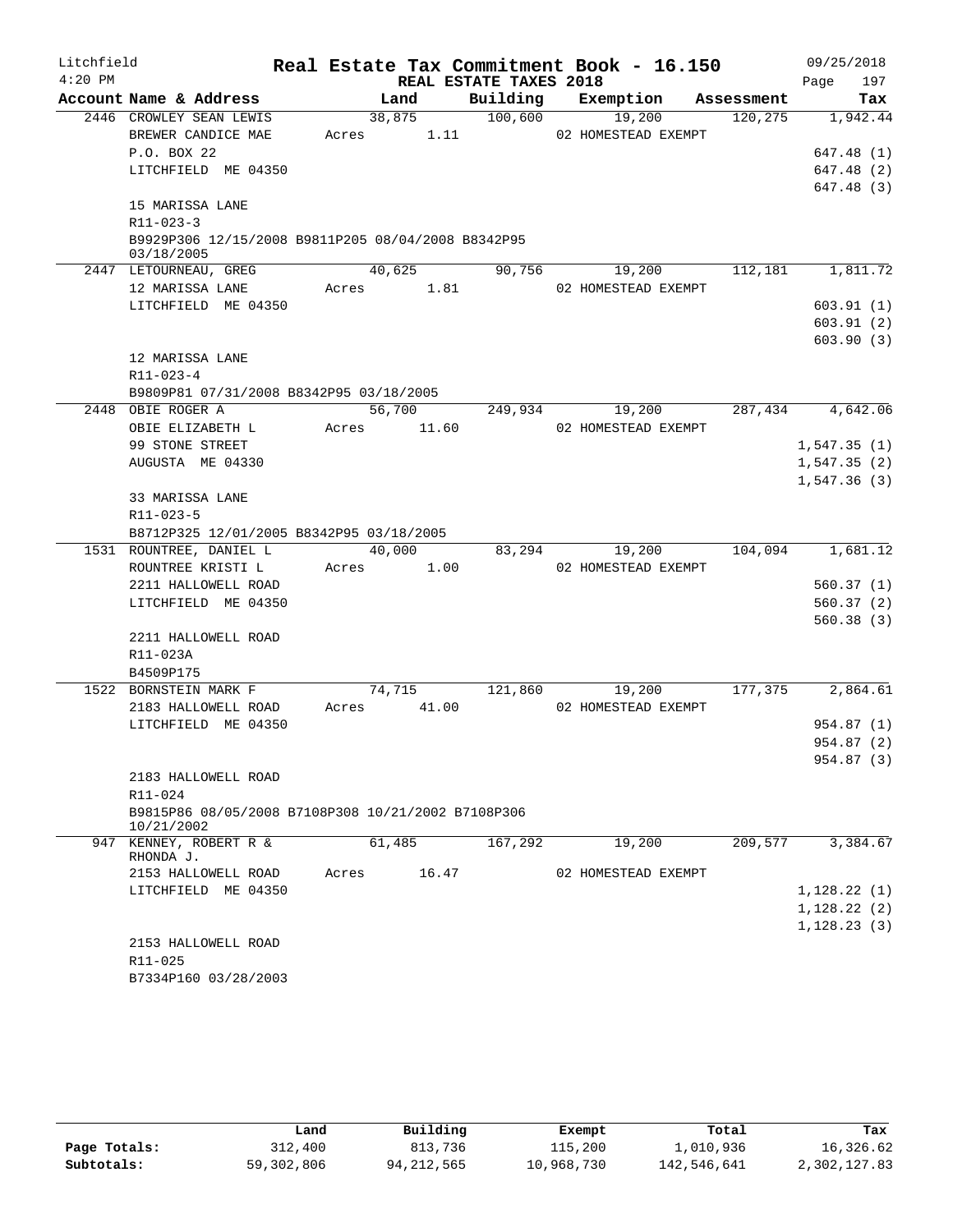| Litchfield |                                                                                          |             |        |                        | Real Estate Tax Commitment Book - 16.150 |            | 09/25/2018       |
|------------|------------------------------------------------------------------------------------------|-------------|--------|------------------------|------------------------------------------|------------|------------------|
| $4:20$ PM  |                                                                                          |             |        | REAL ESTATE TAXES 2018 |                                          |            | 198<br>Page      |
|            | Account Name & Address                                                                   | Land        |        | Building               | Exemption                                | Assessment | Tax              |
|            | 946 KENNEY, RONALD &<br>LORRAINE                                                         | 42,500      |        | 66,397                 | 24,960                                   | 83,937     | 1,355.58         |
|            | 2131 HALLOWELL ROAD                                                                      | Acres       | 2.00   |                        | 03 VETERANS EXEMPT                       |            |                  |
|            | LITCHFIELD ME 04350                                                                      |             |        |                        | 02 HOMESTEAD EXEMPT                      |            | 451.86(1)        |
|            |                                                                                          |             |        |                        |                                          |            | 451.86 (2)       |
|            |                                                                                          |             |        |                        |                                          |            | 451.86(3)        |
|            | 2131 HALLOWELL ROAD                                                                      |             |        |                        |                                          |            |                  |
|            | R11-025A                                                                                 |             |        |                        |                                          |            |                  |
|            | B2453P233                                                                                |             |        |                        |                                          |            |                  |
|            | 2335 THOMAS, NANCY                                                                       |             | 41,325 | 84,705                 | 24,960                                   |            | 101,070 1,632.28 |
|            | THOMAS, GUY W.                                                                           | Acres       | 1.53   |                        | 02 HOMESTEAD EXEMPT                      |            |                  |
|            | 2143 HALLOWELL ROAD                                                                      |             |        |                        | 12 WW2 Vet Res.                          |            | 544.09(1)        |
|            | LITCHFIELD ME 04350                                                                      |             |        |                        |                                          |            | 544.09 (2)       |
|            |                                                                                          |             |        |                        |                                          |            | 544.10(3)        |
|            | 2143 HALLOWELL ROAD                                                                      |             |        |                        |                                          |            |                  |
|            | R11-025B                                                                                 |             |        |                        |                                          |            |                  |
|            | B11075P313 06/15/2012 B7620P68 09/05/2003                                                |             |        |                        |                                          |            |                  |
|            | 1062 GROOM, JAMES P.                                                                     |             | 67,500 | 175,747                | $\mathsf{O}$                             | 243,247    | 3,928.44         |
|            | BARNARD, JOANNE E.                                                                       | Acres 22.00 |        |                        |                                          |            |                  |
|            | 17052 N 58TH WAY                                                                         |             |        |                        |                                          |            | 1,309.48(1)      |
|            | SCOTTSDALE AZ 85254                                                                      |             |        |                        |                                          |            | 1,309.48(2)      |
|            |                                                                                          |             |        |                        |                                          |            | 1,309.48(3)      |
|            | 2103 HALLOWELL ROAD                                                                      |             |        |                        |                                          |            |                  |
|            | R11-026                                                                                  |             |        |                        |                                          |            |                  |
|            | B12656P173 06/26/2017 B1577P806                                                          |             |        |                        |                                          |            |                  |
|            | 76 BARRETT, CANDACE                                                                      | 45,825      |        | 12,344                 | $\mathbf 0$                              | 58,169     | 939.43           |
|            | 18 HEWEY ST                                                                              | Acres       | 3.50   |                        |                                          |            |                  |
|            | LISBON FALLS ME 04252                                                                    |             |        |                        |                                          |            | 313.14(1)        |
|            |                                                                                          |             |        |                        |                                          |            | 313.14(2)        |
|            |                                                                                          |             |        |                        |                                          |            | 313.15(3)        |
|            | 2061 HALLOWELL ROAD                                                                      |             |        |                        |                                          |            |                  |
|            | R11-027                                                                                  |             |        |                        |                                          |            |                  |
|            | B4160P200 06/18/1992                                                                     |             |        |                        |                                          |            |                  |
|            | 885 UPHAM, JOHN A.                                                                       | 40,788      |        | 124,899                | 24,960                                   | 140,727    | 2, 272.74        |
|            | 2071 HALLOWELL ROAD                                                                      | Acres       | 1.40   |                        | 02 HOMESTEAD EXEMPT                      |            |                  |
|            | LITCHFIELD ME 04350                                                                      |             |        |                        | 14 WW2 Vet NonRes                        |            | 757.58(1)        |
|            |                                                                                          |             |        |                        |                                          |            | 757.58(2)        |
|            |                                                                                          |             |        |                        |                                          |            | 757.58 (3)       |
|            | 2071 HALLOWELL ROAD                                                                      |             |        |                        |                                          |            |                  |
|            | R11-027B                                                                                 |             |        |                        |                                          |            |                  |
|            | B11705P139 06/04/2014 B11031P138 02/27/2012<br>B11009P43 04/11/2012 B6097P308 11/12/1999 |             |        |                        |                                          |            |                  |
|            | 2217 GEARY, JOHN                                                                         | 59,428      |        | 127,779                | 0                                        | 187,207    | 3,023.39         |
|            | 82 Mile Creek Rd                                                                         | Acres       | 14.00  |                        |                                          |            |                  |
|            | Old Lyme CT 06371                                                                        |             |        |                        |                                          |            | 1,007.80(1)      |
|            |                                                                                          |             |        |                        |                                          |            | 1,007.80(2)      |
|            |                                                                                          |             |        |                        |                                          |            | 1,007.79(3)      |
|            | 2079 HALLOWELL ROAD                                                                      |             |        |                        |                                          |            |                  |
|            | R11-027C                                                                                 |             |        |                        |                                          |            |                  |
|            | B10543P37 09/28/2010 B10290P108 12/03/2009 B6530P60<br>06/25/2001                        |             |        |                        |                                          |            |                  |

|              | Land       | Building   | Exempt     | Total       | Tax          |
|--------------|------------|------------|------------|-------------|--------------|
| Page Totals: | 297,366    | 591,871    | 74,880     | 814,357     | 13,151.86    |
| Subtotals:   | 59,600,172 | 94,804,436 | 11,043,610 | 143,360,998 | 2,315,279.69 |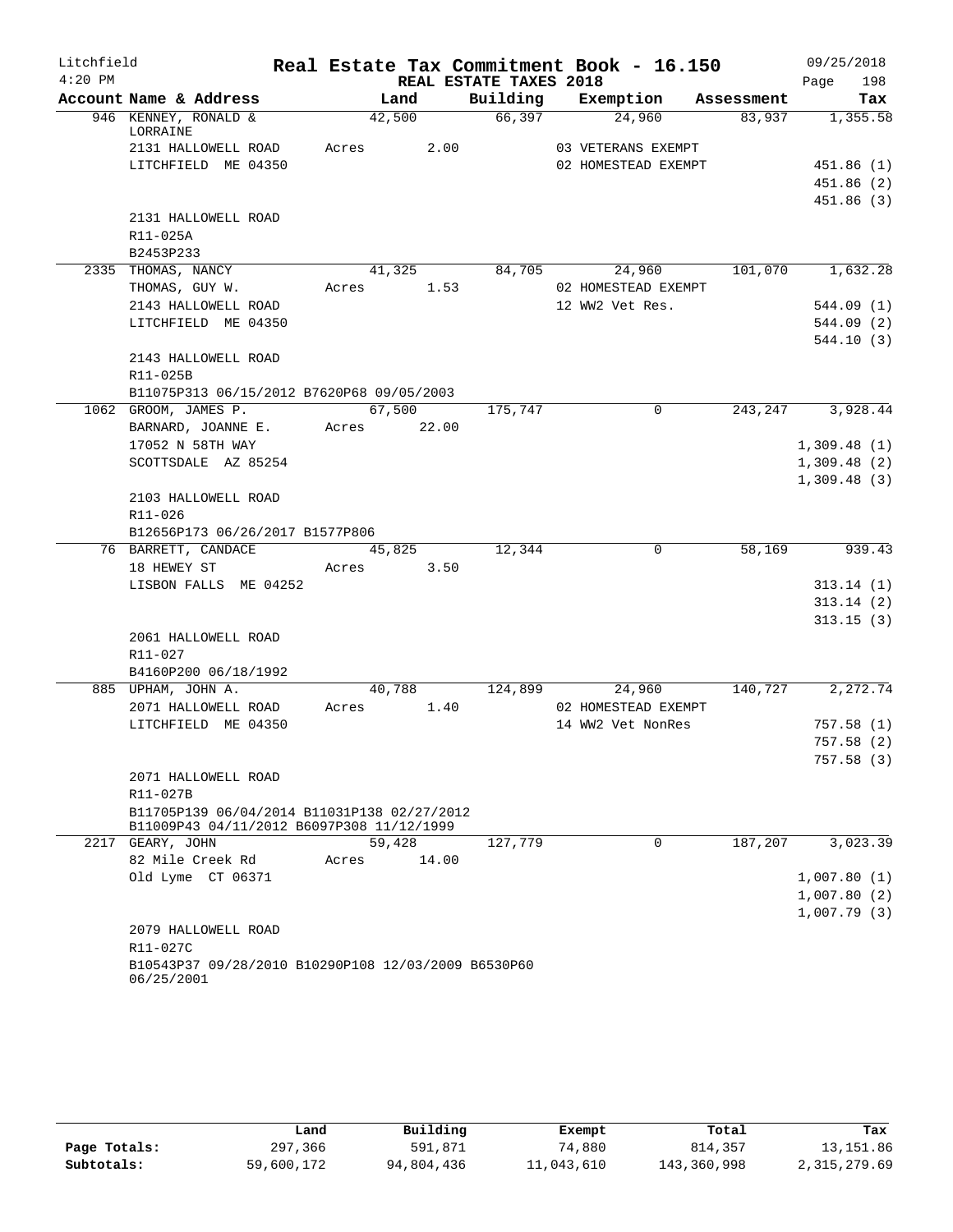| Litchfield |                                                                                        |        |        |                        | Real Estate Tax Commitment Book - 16.150 |            | 09/25/2018             |
|------------|----------------------------------------------------------------------------------------|--------|--------|------------------------|------------------------------------------|------------|------------------------|
| $4:20$ PM  |                                                                                        |        |        | REAL ESTATE TAXES 2018 |                                          |            | Page<br>199            |
|            | Account Name & Address                                                                 |        | Land   | Building               | Exemption                                | Assessment | Tax                    |
|            | 877 HUTCHINSON, LEIGH                                                                  |        | 86,300 | 245,979                | $\Omega$                                 | 332,279    | 5,366.31               |
|            | 388 RANDOLPH AVENUE                                                                    | Acres  | 72.00  |                        |                                          |            |                        |
|            | MILTON ME 02186                                                                        |        |        |                        |                                          |            | 1,788.77(1)            |
|            |                                                                                        |        |        |                        |                                          |            | 1,788.77(2)            |
|            |                                                                                        |        |        |                        |                                          |            | 1,788.77(3)            |
|            | 2049 HALLOWELL ROAD<br>R11-028                                                         |        |        |                        |                                          |            |                        |
|            | B12489P46 11/30/2016 B12489P43 11/30/2016 B12489P40                                    |        |        |                        |                                          |            |                        |
|            | 11/30/2016 B6683P137                                                                   |        |        |                        |                                          |            |                        |
|            | 2212 CHRISTMAN, PAUL M. &                                                              |        | 68,677 | 72,233                 | 19,200                                   | 121,710    | 1,965.62               |
|            | JANA H.                                                                                |        |        |                        |                                          |            |                        |
|            | 2005 HALLOWELL ROAD                                                                    | Acres  | 37.03  |                        | 02 HOMESTEAD EXEMPT                      |            |                        |
|            | LITHCFIELD ME 04350                                                                    |        |        |                        |                                          |            | 655.21(1)              |
|            |                                                                                        |        |        |                        |                                          |            | 655.21(2)<br>655.20(3) |
|            | 2005 HALLOWELL ROAD                                                                    |        |        |                        |                                          |            |                        |
|            | R11-029A                                                                               |        |        |                        |                                          |            |                        |
|            | B6605P151 08/21/2001                                                                   |        |        |                        |                                          |            |                        |
|            | 2202 POWELL, JOHN D.                                                                   | 42,625 |        | 74,892                 | $\mathbf 0$                              | 117,517    | 1,897.90               |
|            | POWELL, LORRAINE L.                                                                    | Acres  | 2.05   |                        |                                          |            |                        |
|            | 1975 HALLOWELL ROAD                                                                    |        |        |                        |                                          |            | 632.63 (1)             |
|            | LITCHFIELD ME 04350                                                                    |        |        |                        |                                          |            | 632.63(2)              |
|            |                                                                                        |        |        |                        |                                          |            | 632.64(3)              |
|            | 1975 HALLOWELL ROAD                                                                    |        |        |                        |                                          |            |                        |
|            | R11-029B                                                                               |        |        |                        |                                          |            |                        |
|            | B12081P336 08/19/2015 B11551P23 10/09/2013 B11538P87<br>08/26/2013 B6844P98 02/01/2002 |        |        |                        |                                          |            |                        |
|            | 1280 LACHARITE, SARA A.                                                                |        | 33,433 | $\mathbf 0$            | $\mathsf{O}$                             | 33,433     | 539.94                 |
|            | LACHARITE, JAIME S.                                                                    | Acres  | 4.30   |                        |                                          |            |                        |
|            | 1957 HALLOWELL ROAD                                                                    |        |        |                        |                                          |            | 179.98(1)              |
|            | LITCHFIELD ME 04350                                                                    |        |        |                        |                                          |            | 179.98(2)              |
|            |                                                                                        |        |        |                        |                                          |            | 179.98(3)              |
|            | HALLOWELL ROAD<br>R11-030                                                              |        |        |                        |                                          |            |                        |
|            | B11906P255 02/02/2015 B11551P23 10/09/2013 B11538P87                                   |        |        |                        |                                          |            |                        |
|            | 08/26/2013 B2943P338                                                                   |        |        |                        |                                          |            |                        |
| 1293       | LACHARITE, JAIME S &                                                                   |        | 40,250 | 129,725                | 19,200                                   | 150,775    | 2,435.02               |
|            | SARA                                                                                   |        |        |                        |                                          |            |                        |
|            | 1957 HALLOWELL ROAD<br>LITCHFIELD ME 04350                                             | Acres  | 1.10   |                        | 02 HOMESTEAD EXEMPT                      |            | 811.67(1)              |
|            |                                                                                        |        |        |                        |                                          |            | 811.67 (2)             |
|            |                                                                                        |        |        |                        |                                          |            | 811.68 (3)             |
|            | 1957 HALLOWELL ROAD                                                                    |        |        |                        |                                          |            |                        |
|            | R11-030A                                                                               |        |        |                        |                                          |            |                        |
|            | B5889P159 08/05/1999                                                                   |        |        |                        |                                          |            |                        |
|            | 685 GLIDDEN, VERNAL E (                                                                |        | 45,250 | 91,901                 | 19,200                                   | 117,951    | 1,904.91               |
|            | HEIRS OF)                                                                              |        |        |                        |                                          |            |                        |
|            | GLIDDEN, DORA                                                                          | Acres  | 3.10   |                        | 02 HOMESTEAD EXEMPT                      |            |                        |
|            | 1945 HALLOWELL ROAD                                                                    |        |        |                        |                                          |            | 634.97 (1)             |
|            | LITCHFIELD ME 04350                                                                    |        |        |                        |                                          |            | 634.97 (2)             |
|            |                                                                                        |        |        |                        |                                          |            | 634.97 (3)             |
|            | 1945 HALLOWELL ROAD                                                                    |        |        |                        |                                          |            |                        |
|            | R11-031                                                                                |        |        |                        |                                          |            |                        |
|            | B1589P33                                                                               |        |        |                        |                                          |            |                        |
|            |                                                                                        |        |        |                        |                                          |            |                        |

|              | Land       | Building     | Exempt     | Total         | Tax          |
|--------------|------------|--------------|------------|---------------|--------------|
| Page Totals: | 316,535    | 614,730      | 57,600     | 873,665       | 14,109.70    |
| Subtotals:   | 59,916,707 | 95, 419, 166 | 11,101,210 | 144, 234, 663 | 2,329,389.39 |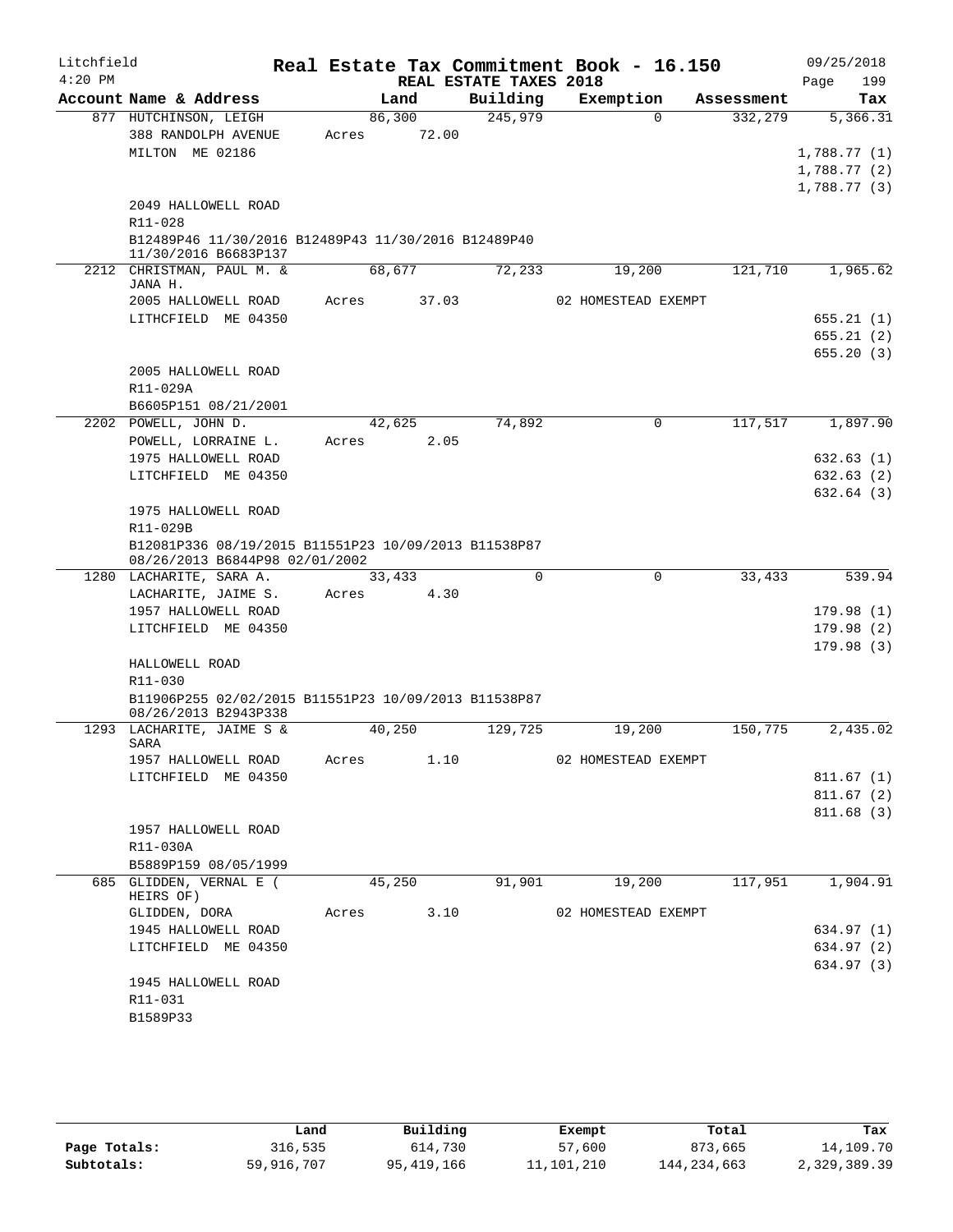| Litchfield   |                                 |       |               |                        | Real Estate Tax Commitment Book - 16.150 |             | 09/25/2018   |
|--------------|---------------------------------|-------|---------------|------------------------|------------------------------------------|-------------|--------------|
| $4:20$ PM    |                                 |       |               | REAL ESTATE TAXES 2018 |                                          |             | 200<br>Page  |
|              | Account Name & Address          |       | Land          | Building               | Exemption                                | Assessment  | Tax          |
|              | 111 CHAPUT ROD H                |       | 2,966<br>2.35 | $\Omega$               | $\Omega$                                 | 2,966       | 47.90        |
|              | CHAPUT CLAUDINE A<br>PO BOX 65  | Acres |               |                        |                                          |             | 15.97(1)     |
|              | LITCHFIELD ME 04350             |       |               |                        |                                          |             | 15.97(2)     |
|              |                                 |       |               |                        |                                          |             | 15.96(3)     |
|              | LEWISTON ROAD                   |       |               |                        |                                          |             |              |
|              | R11-032                         |       |               |                        |                                          |             |              |
|              | 840 EATON, REX E.               |       | 50,000        | 93,746                 | 0                                        | 143,746     | 2,321.50     |
|              | EATON, ANN G.                   | Acres | 5.00          |                        |                                          |             |              |
|              | 1203 RICHMOND ROAD              |       |               |                        |                                          |             | 773.83(1)    |
|              | LITCHFIELD ME 04350             |       |               |                        |                                          |             | 773.83(2)    |
|              |                                 |       |               |                        |                                          |             | 773.84(3)    |
|              | 1590 LEWISTON ROAD              |       |               |                        |                                          |             |              |
|              | R11-033                         |       |               |                        |                                          |             |              |
|              | B11651P140 03/15/2014 B1953P234 |       |               |                        |                                          |             |              |
|              | 841 HILTON, GREGORY M           |       | 60,874        | 140,145                | 19,200                                   | 181,819     | 2,936.38     |
|              | 1602 LEWISTON ROAD              | Acres | 32.00         |                        | 02 HOMESTEAD EXEMPT                      |             |              |
|              | LITCHFIELD ME 04350             |       |               |                        |                                          |             | 978.79 (1)   |
|              |                                 |       |               |                        |                                          |             | 978.79 (2)   |
|              |                                 |       |               |                        |                                          |             | 978.80(3)    |
|              | 1602 LEWISTON ROAD              |       |               |                        |                                          |             |              |
|              | R11-033A                        |       |               |                        |                                          |             |              |
|              | B3698P84                        |       |               |                        |                                          |             |              |
|              | 1357 PELLEGRINI, PAUL J         |       | 52,500        | 86,071                 | 24,960                                   | 113,611     | 1,834.82     |
|              | PELLEGRINI REBECCA              | Acres | 6.00          |                        | 02 HOMESTEAD EXEMPT                      |             |              |
|              | 1614 LEWISTON ROAD              |       |               |                        | 03 VETERANS EXEMPT                       |             | 611.61(1)    |
|              | LITCHFIELD ME 04350             |       |               |                        |                                          |             | 611.61(2)    |
|              |                                 |       |               |                        |                                          |             | 611.60(3)    |
|              | 1614 LEWISTON ROAD              |       |               |                        |                                          |             |              |
|              | R11-034                         |       |               |                        |                                          |             |              |
|              | B3716P178                       |       |               |                        |                                          |             |              |
|              | 630 FOSTER REALTY ASSOC,        |       | 42,570        | 0                      | 0                                        | 42,570      | 687.51       |
|              | C/O RICHARD FOSTER              | Acres | 8.07          |                        |                                          |             |              |
|              | 495 HUNTINGTON HILL             |       |               |                        |                                          |             | 229.17(1)    |
|              | ROAD                            |       |               |                        |                                          |             |              |
|              | LITCHFIELD ME 04350             |       |               |                        |                                          |             | 229.17(2)    |
|              |                                 |       |               |                        |                                          |             | 229.17(3)    |
|              | HUNTINGTON HILL ROAD            |       |               |                        |                                          |             |              |
|              | R11-035                         |       |               |                        |                                          |             |              |
|              | B4379P277                       |       |               |                        |                                          |             |              |
|              | 1428 PURINGTON JR, ROBERT       |       | 41,000        | 51,974                 | 19,200                                   | 73,774      | 1,191.45     |
|              | 1638 LEWISTON ROAD              | Acres | 1.40          |                        | 02 HOMESTEAD EXEMPT                      |             |              |
|              | LITCHFIELD ME 04350             |       |               |                        |                                          |             | 397.15(1)    |
|              |                                 |       |               |                        |                                          |             | 397.15(2)    |
|              |                                 |       |               |                        |                                          |             | 397.15(3)    |
|              | 1638 LEWISTON ROAD              |       |               |                        |                                          |             |              |
|              | R11-035-1                       |       |               |                        |                                          |             |              |
|              | B1844P287                       |       |               |                        |                                          |             |              |
|              | 622 MADORE, JOHN                |       | 39,100        | 156,350                | 0                                        | 195,450     | 3,156.52     |
|              | MADORE, DIANE S                 | Acres | 1.20          |                        |                                          |             |              |
|              | 43 NOTTINGHAM LANE              |       |               |                        |                                          |             | 1,052.17(1)  |
|              | LITCHFIELD ME 04350             |       |               |                        |                                          |             | 1,052.17(2)  |
|              |                                 |       |               |                        |                                          |             | 1,052.18(3)  |
|              | 43 NOTTINGHAM LANE              |       |               |                        |                                          |             |              |
|              | R11-035-10                      |       |               |                        |                                          |             |              |
|              | B7443P106 06/05/2003            |       |               |                        |                                          |             |              |
|              |                                 |       |               |                        |                                          |             |              |
|              |                                 |       |               |                        |                                          |             |              |
|              |                                 | Land  | Building      |                        | Exempt                                   | Total       | Tax          |
| Page Totals: | 289,010                         |       | 528,286       |                        | 63,360                                   | 753,936     | 12,176.08    |
| Subtotals:   | 60, 205, 717                    |       | 95, 947, 452  |                        | 11, 164, 570                             | 144,988,599 | 2,341,565.47 |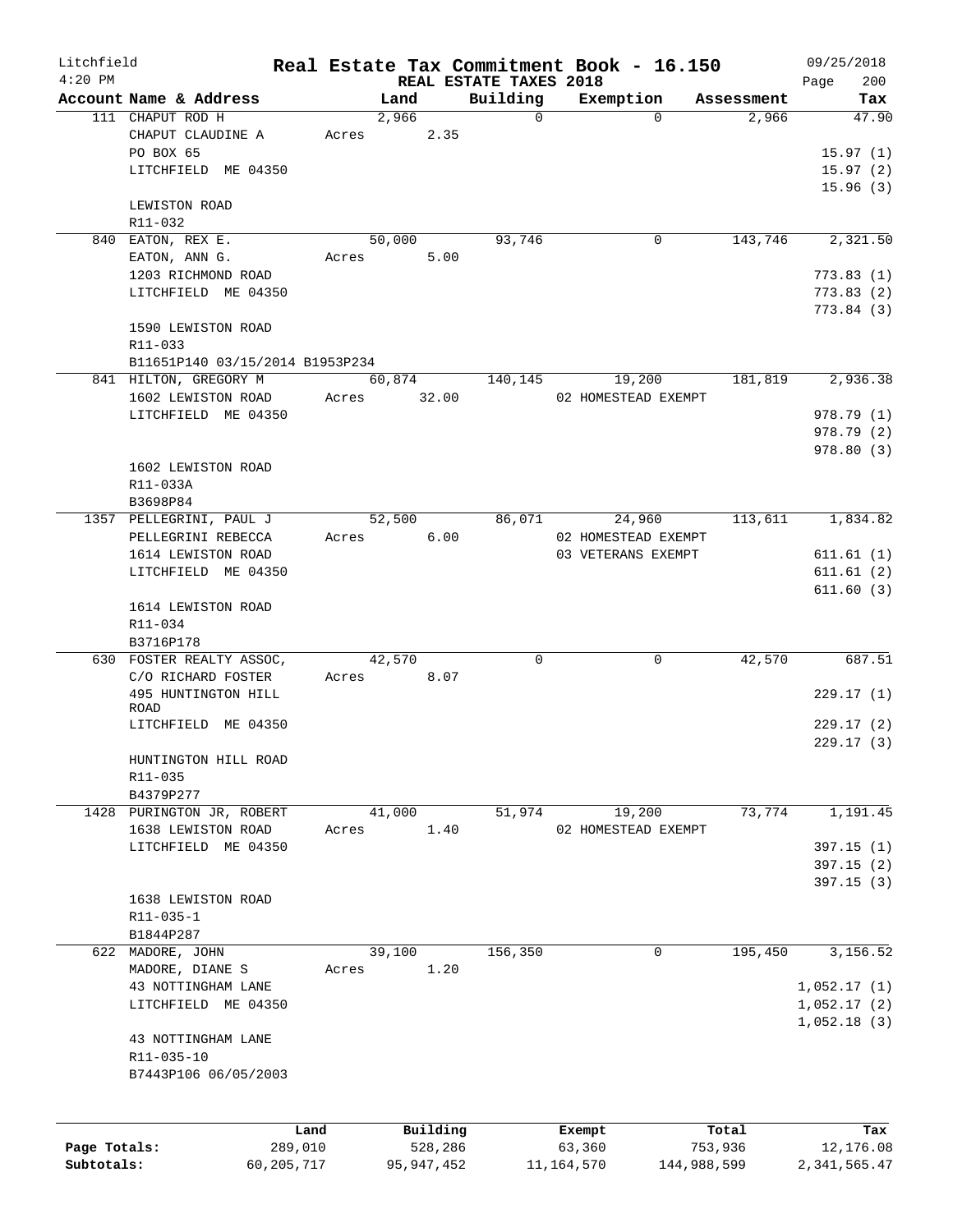| Litchfield |                                                                                          |                 |      |                        | Real Estate Tax Commitment Book - 16.150 |            | 09/25/2018             |
|------------|------------------------------------------------------------------------------------------|-----------------|------|------------------------|------------------------------------------|------------|------------------------|
| $4:20$ PM  |                                                                                          |                 |      | REAL ESTATE TAXES 2018 |                                          |            | 201<br>Page            |
|            | Account Name & Address                                                                   | Land            |      | Building               | Exemption                                | Assessment | Tax                    |
|            | 618 CUSTER DEVIN<br>CUSTER A STEPHEN aka<br>ANTHONY S                                    | 39,100<br>Acres | 1.20 | 162,380                | $\Omega$                                 | 201,480    | 3,253.90               |
|            | 37 NOTTINGHAM LANE                                                                       |                 |      |                        |                                          |            | 1,084.63(1)            |
|            | LITCHFIELD ME 04350                                                                      |                 |      |                        |                                          |            | 1,084.63(2)            |
|            |                                                                                          |                 |      |                        |                                          |            | 1,084.64(3)            |
|            | 37 NOTTINGHAM LANE                                                                       |                 |      |                        |                                          |            |                        |
|            | R11-035-11                                                                               |                 |      |                        |                                          |            |                        |
|            | B9163P125 11/22/2006 B8380P22 04/12/2005 B7902P173                                       |                 |      |                        |                                          |            |                        |
|            | 04/13/2004<br>626 CONNORS, JANE T                                                        | 39,100          |      | 131,746                | 19,200                                   | 151,646    | 2,449.08               |
|            | 27 NOTTINGHAM LANE                                                                       | Acres           | 1.20 |                        | 02 HOMESTEAD EXEMPT                      |            |                        |
|            | LITCHFIELD ME 04350                                                                      |                 |      |                        |                                          |            | 816.36(1)              |
|            |                                                                                          |                 |      |                        |                                          |            | 816.36(2)              |
|            |                                                                                          |                 |      |                        |                                          |            | 816.36(3)              |
|            | 27 NOTTINGHAM LANE                                                                       |                 |      |                        |                                          |            |                        |
|            | R11-035-12                                                                               |                 |      |                        |                                          |            |                        |
|            | B10972P85 02/28/2012 B10553P58 10/06/2010 B7981P245<br>06/02/2004 B7799P231 12/08/2003   |                 |      |                        |                                          |            |                        |
|            | 623 K Q Z C HOLDINGS, LLC                                                                | 40,500          |      | 128,569                | $\Omega$                                 | 169,069    | 2,730.46               |
|            | 165 ROUTE 126                                                                            | Acres           | 1.20 |                        |                                          |            |                        |
|            | MONMOUTH ME 04259                                                                        |                 |      |                        |                                          |            | 910.15(1)              |
|            |                                                                                          |                 |      |                        |                                          |            | 910.15(2)<br>910.16(3) |
|            | 1670 LEWISTON ROAD                                                                       |                 |      |                        |                                          |            |                        |
|            | R11-035-1-A                                                                              |                 |      |                        |                                          |            |                        |
|            | B12363P314 07/19/2016 B12363P312 07/19/2016<br>B9618P310 01/17/2008 B4379P277 04/27/1993 |                 |      |                        |                                          |            |                        |
|            | 1356 PELKEY, BRUCE                                                                       | 40,000          |      | 75,196                 | 19,200                                   | 95,996     | 1,550.34               |
|            | 1646 LEWISTON ROAD                                                                       | Acres           | 1.00 |                        | 02 HOMESTEAD EXEMPT                      |            |                        |
|            | LITCHFIELD ME 04350                                                                      |                 |      |                        |                                          |            | 516.78(1)              |
|            |                                                                                          |                 |      |                        |                                          |            | 516.78(2)              |
|            |                                                                                          |                 |      |                        |                                          |            | 516.78(3)              |
|            | 1646 LEWISTON ROAD<br>R11-035-2                                                          |                 |      |                        |                                          |            |                        |
|            | B1844P182                                                                                |                 |      |                        |                                          |            |                        |
|            | 628 LEVESQUE BENOIT G                                                                    | 39,100          |      | 127,787                | 24,960                                   | 141,927    | 2,292.12               |
|            | LEVESQUE MARTHA C                                                                        | Acres           | 1.20 |                        | 02 HOMESTEAD EXEMPT                      |            |                        |
|            | 2 NOTTINGHAM LANE                                                                        |                 |      |                        | 03 VETERANS EXEMPT                       |            | 764.04(1)              |
|            | LITCHFIELD ME 04350                                                                      |                 |      |                        |                                          |            | 764.04 (2)             |
|            |                                                                                          |                 |      |                        |                                          |            | 764.04 (3)             |
|            | 2 NOTTINGHAM LANE                                                                        |                 |      |                        |                                          |            |                        |
|            | $R11 - 035 - 2 - A$                                                                      |                 |      |                        |                                          |            |                        |
|            | B8894P22 05/05/2006 B7844P86 02/20/2004                                                  |                 |      |                        |                                          | 87,641     | 1,415.40               |
|            | 102 CLOUTIER LINDA<br>1654 LEWISTON ROAD                                                 | 40,000<br>Acres | 1.00 | 66,841                 | 19,200<br>02 HOMESTEAD EXEMPT            |            |                        |
|            | LITCHFIELD ME 04350                                                                      |                 |      |                        |                                          |            | 471.80(1)              |
|            |                                                                                          |                 |      |                        |                                          |            | 471.80 (2)             |
|            |                                                                                          |                 |      |                        |                                          |            | 471.80(3)              |
|            | 1654 LEWISTON ROAD                                                                       |                 |      |                        |                                          |            |                        |
|            | $R11 - 035 - 3$                                                                          |                 |      |                        |                                          |            |                        |
|            | B8524P156 08/01/2005 B7472P278 06/20/2003                                                |                 |      |                        |                                          |            |                        |

|              | Land       | Building   | Exempt     | Total       | Tax          |  |
|--------------|------------|------------|------------|-------------|--------------|--|
| Page Totals: | 237,800    | 692,519    | 82,560     | 847,759     | 13,691.30    |  |
| Subtotals:   | 60,443,517 | 96,639,971 | 11,247,130 | 145,836,358 | 2,355,256.77 |  |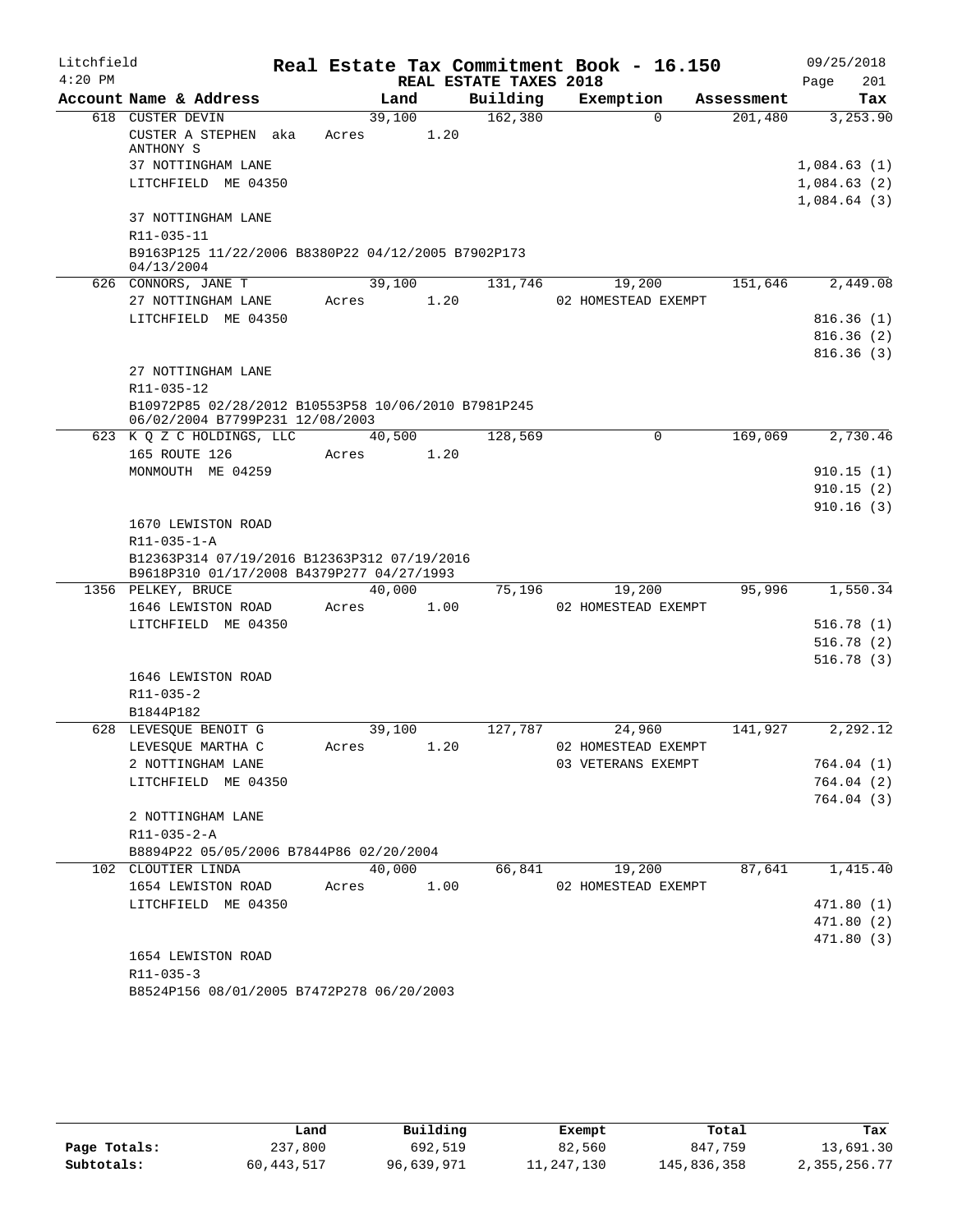| Litchfield |                                                                                         |            |        |                        | Real Estate Tax Commitment Book - 16.150 |            | 09/25/2018  |
|------------|-----------------------------------------------------------------------------------------|------------|--------|------------------------|------------------------------------------|------------|-------------|
| $4:20$ PM  |                                                                                         |            |        | REAL ESTATE TAXES 2018 |                                          |            | 202<br>Page |
|            | Account Name & Address                                                                  |            | Land   | Building               | Exemption                                | Assessment | Tax         |
|            | 629 BOUCHARD, TROY J                                                                    |            | 39,100 | 113,539                | 19,200                                   | 133,439    | 2,155.04    |
|            | 42 NOTTINGHAM LANE                                                                      | Acres      | 1.20   |                        | 02 HOMESTEAD EXEMPT                      |            |             |
|            | LITCHFIELD ME 04350                                                                     |            |        |                        |                                          |            | 718.35(1)   |
|            |                                                                                         |            |        |                        |                                          |            | 718.35(2)   |
|            |                                                                                         |            |        |                        |                                          |            | 718.34(3)   |
|            | 42 NOTTINGHAM LANE                                                                      |            |        |                        |                                          |            |             |
|            | $R11 - 035 - 3 - A$                                                                     |            |        |                        |                                          |            |             |
|            | B10937P224 01/11/2012 B7754P55 12/01/2003                                               |            |        |                        |                                          |            |             |
|            | 1386 TIBBETTS KATIE J                                                                   | 40,000     |        | 80,858                 | $\mathbf 0$                              | 120,858    | 1,951.86    |
|            | 408 CENTER ROAD                                                                         | Acres      | 1.00   |                        |                                          |            |             |
|            | WALES ME 04280                                                                          |            |        |                        |                                          |            | 650.62(1)   |
|            |                                                                                         |            |        |                        |                                          |            | 650.62(2)   |
|            |                                                                                         |            |        |                        |                                          |            | 650.62(3)   |
|            | 1664 LEWISTON ROAD                                                                      |            |        |                        |                                          |            |             |
|            | R11-035-4                                                                               |            |        |                        |                                          |            |             |
|            | B9618P307 01/17/2008 B9164P45 11/27/2006 B3844P180<br>08/12/2003                        |            |        |                        |                                          |            |             |
|            | 625 KRONSTRAND, DAVID C                                                                 |            | 39,100 | 136,335                | 19,200                                   | 156,235    | 2,523.20    |
|            | KRONSTRAND, JASMINE D                                                                   | Acres 1.20 |        |                        | 02 HOMESTEAD EXEMPT                      |            |             |
|            | 40 NOTTINGHAM LANE                                                                      |            |        |                        |                                          |            | 841.07 (1)  |
|            | LITCHFIELD ME 04350                                                                     |            |        |                        |                                          |            | 841.07 (2)  |
|            |                                                                                         |            |        |                        |                                          |            | 841.06 (3)  |
|            | 40 NOTTINGHAM LANE                                                                      |            |        |                        |                                          |            |             |
|            | $R11 - 035 - 4 - A$                                                                     |            |        |                        |                                          |            |             |
|            | B7885P347 05/19/2004                                                                    |            |        |                        |                                          |            |             |
|            | 627 TIPTON, SEAN R.                                                                     |            | 39,100 | 113,980                | 0                                        | 153,080    | 2,472.24    |
|            | TIPTON, TANYA L.                                                                        | Acres      | 1.20   |                        |                                          |            |             |
|            | 1591 BEAR POND ROAD                                                                     |            |        |                        |                                          |            | 824.08 (1)  |
|            | HARTFORD ME 04220                                                                       |            |        |                        |                                          |            | 824.08 (2)  |
|            |                                                                                         |            |        |                        |                                          |            | 824.08 (3)  |
|            | 52 NOTTINGHAM LANE                                                                      |            |        |                        |                                          |            |             |
|            | R11-035-5                                                                               |            |        |                        |                                          |            |             |
|            | B12652P107 07/07/2017 B9856P137 09/17/2008 B8794P331<br>02/08/2006 B7744P112 11/21/2003 |            |        |                        |                                          |            |             |
|            | 624 ROCQUE, MICHAEL A.                                                                  | 38,850     |        | 130,431                | 0                                        | 169,281    | 2,733.89    |
|            | LASSALLE-ROCQUE, ANDREA Acres                                                           |            | 1.10   |                        |                                          |            |             |
|            | L.                                                                                      |            |        |                        |                                          |            |             |
|            | 18 CRAWFORD ROAD                                                                        |            |        |                        |                                          |            | 911.30(1)   |
|            | PITTSFIELD ME 04967                                                                     |            |        |                        |                                          |            | 911.30(2)   |
|            |                                                                                         |            |        |                        |                                          |            | 911.29(3)   |
|            | 70 NOTTINGHAM LANE                                                                      |            |        |                        |                                          |            |             |
|            | R11-035-6                                                                               |            |        |                        |                                          |            |             |
|            | B12123P90 10/02/2015 B7568P131 04/27/2004                                               |            |        |                        |                                          |            |             |
|            | 616 SUTHERLAND, WARREN D.                                                               |            | 39,850 | 152,841                | 19,200                                   | 173,491    | 2,801.88    |
|            | 69 NOTTINGHAM LANE                                                                      | Acres      | 1.50   |                        | 02 HOMESTEAD EXEMPT                      |            |             |
|            | LITCHFIELD ME 04350                                                                     |            |        |                        |                                          |            | 933.96 (1)  |
|            |                                                                                         |            |        |                        |                                          |            | 933.96 (2)  |
|            |                                                                                         |            |        |                        |                                          |            | 933.96 (3)  |
|            | 69 NOTTINGHAM LANE                                                                      |            |        |                        |                                          |            |             |
|            | R11-035-7<br>B12464P233 10/26/2016 B11099P315 07/12/2012                                |            |        |                        |                                          |            |             |
|            | B7350P216 04/11/2003                                                                    |            |        |                        |                                          |            |             |

|              | Land       | Building   | Exempt     | Total       | Tax          |
|--------------|------------|------------|------------|-------------|--------------|
| Page Totals: | 236,000    | 727,984    | 57,600     | 906,384     | 14,638.11    |
| Subtotals:   | 60,679,517 | 97,367,955 | 11,304,730 | 146,742,742 | 2,369,894.88 |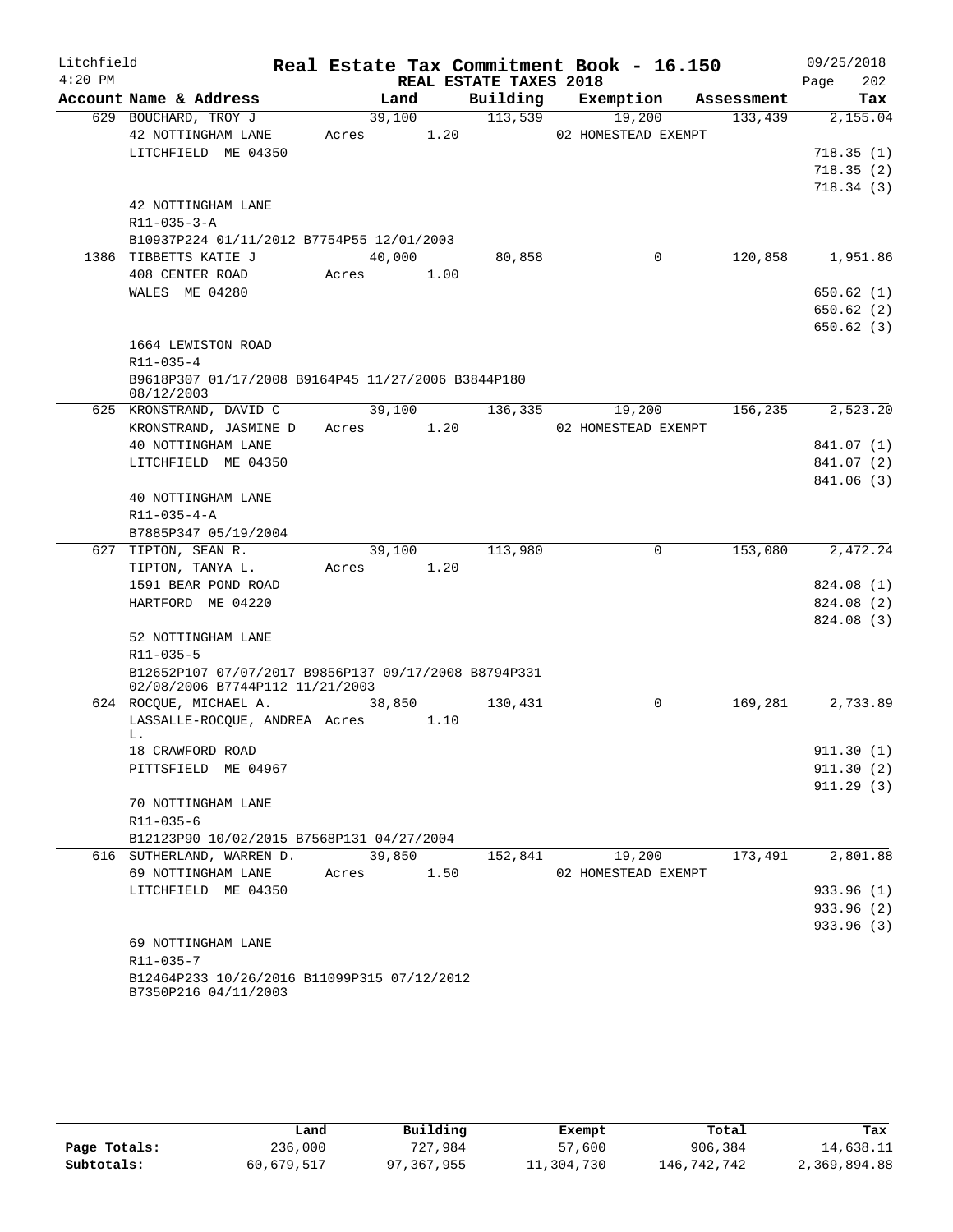| Litchfield   |                                                                     |                 |              |                        |                                       | Real Estate Tax Commitment Book - 16.150 | 09/25/2018                 |
|--------------|---------------------------------------------------------------------|-----------------|--------------|------------------------|---------------------------------------|------------------------------------------|----------------------------|
| $4:20$ PM    |                                                                     |                 |              | REAL ESTATE TAXES 2018 |                                       |                                          | 203<br>Page                |
|              | Account Name & Address<br>617 LITTLEFIELD, FREEMAN E                | Land<br>39,850  |              | Building<br>151,989    | Exemption<br>19,200                   | Assessment<br>172,639                    | Tax<br>2,788.12            |
|              | & JUDY A.LlITTLEFIELD<br>63 NOTTINGHAM LANE                         | Acres 1.50      |              |                        | 02 HOMESTEAD EXEMPT                   |                                          |                            |
|              | LITCHFIELD ME 04350                                                 |                 |              |                        |                                       |                                          | 929.37(1)                  |
|              |                                                                     |                 |              |                        |                                       |                                          | 929.37(2)<br>929.38(3)     |
|              | 63 NOTTINGHAM LANE<br>$R11 - 035 - 8$                               |                 |              |                        |                                       |                                          |                            |
|              | B10277P344 11/20/2009 B7799P227 05/10/2004                          |                 |              |                        |                                       |                                          |                            |
|              | 619 MARANDA, LUCIEN<br>MARANDA, REBECCA A                           | 39,100<br>Acres | 1.20         |                        | 179,220 19,200<br>02 HOMESTEAD EXEMPT | 199,120                                  | $\overline{3}$ , 215.79    |
|              | 228 OAK HILL ROAD                                                   |                 |              |                        |                                       |                                          | 1,071.93(1)                |
|              | WALES ME 04280                                                      |                 |              |                        |                                       |                                          | 1,071.93(2)<br>1,071.93(3) |
|              | 49 NOTTINGHAM LANE<br>R11-035-9                                     |                 |              |                        |                                       |                                          |                            |
|              | B10572P218 10/26/2010 B10567P172 10/28/2010<br>B7457P348 06/11/2003 |                 |              |                        |                                       |                                          |                            |
|              | 319 ROSE MICHAEL R                                                  | 53,840          |              | 86,447                 | 24,960                                | 115,327                                  | 1,862.53                   |
|              | ROSE KATHY E                                                        | Acres           | 7.34         |                        | 02 HOMESTEAD EXEMPT                   |                                          |                            |
|              | 22 HUNTINGTON HILL ROAD                                             |                 |              |                        | 12 WW2 Vet Res.                       |                                          | 620.84(1)                  |
|              | LITCHFIELD ME 04350                                                 |                 |              |                        |                                       |                                          | 620.84(2)<br>620.85(3)     |
|              | 22 HUNTINGTON HILL ROAD<br>R11-036                                  |                 |              |                        |                                       |                                          |                            |
|              | B9443P93 07/30/2007 B5770P210 10/27/1998                            |                 |              |                        |                                       |                                          |                            |
|              | 724 GREGORY, JOHN                                                   | 45,000          |              | 134,010                | 19,200                                | 159,810                                  | 2,580.93                   |
|              | 14 HUNTINGTON HILL ROAD Acres<br>LITCHFIELD ME 04350                |                 | 3.00         |                        | 02 HOMESTEAD EXEMPT                   |                                          |                            |
|              |                                                                     |                 |              |                        |                                       |                                          | 860.31(1)<br>860.31(2)     |
|              | 14 HUNTINGTON HILL ROAD<br>R11-036A                                 |                 |              |                        |                                       |                                          | 860.31(3)                  |
|              | B3512P168 03/01/1989<br>1722 THIBAULT, CONRAD                       | 46,500          |              | 83,041                 | 19,200                                | 110,341                                  | 1,782.01                   |
|              | P O BOX 252                                                         | Acres           | 3.60         |                        | 02 HOMESTEAD EXEMPT                   |                                          |                            |
|              | LITCHFIELD ME 04350                                                 |                 |              |                        |                                       |                                          | 594.00 (1)                 |
|              |                                                                     |                 |              |                        |                                       |                                          | 594.00 (2)                 |
|              | 6 HUNTINGTON HILL ROAD<br>R11-036B                                  |                 |              |                        |                                       |                                          | 594.01 (3)                 |
|              | B3509P16<br>768 HARPER II, ROBERT                                   | 41,000          |              | 139,066                | 19,200                                | 160,866                                  | 2,597.99                   |
|              | 90 HUNTINGTON HILL ROAD Acres                                       |                 | 1.40         |                        | 02 HOMESTEAD EXEMPT                   |                                          |                            |
|              | LITCHFIELD ME 04350                                                 |                 |              |                        |                                       |                                          | 866.00(1)                  |
|              |                                                                     |                 |              |                        |                                       |                                          | 866.00 (2)                 |
|              | 90 HUNTINGTON HILL ROAD<br>R11-037                                  |                 |              |                        |                                       |                                          | 865.99 (3)                 |
|              | B3717P1                                                             |                 |              |                        |                                       |                                          |                            |
|              | 774 HARVEY, ALOMA                                                   | 40,250          |              | 41,026                 | 19,200                                | 62,076                                   | 1,002.53                   |
|              | 98 HUNTINGTON HILL ROAD Acres                                       |                 | 1.10         |                        | 02 HOMESTEAD EXEMPT                   |                                          |                            |
|              | LITCHFIELD ME 04350                                                 |                 |              |                        |                                       |                                          | 334.18(1)<br>334.18(2)     |
|              |                                                                     |                 |              |                        |                                       |                                          | 334.17(3)                  |
|              | 98 HUNTINGTON HILL ROAD                                             |                 |              |                        |                                       |                                          |                            |
|              | R11-037A<br>B2631P199                                               |                 |              |                        |                                       |                                          |                            |
|              | Land                                                                |                 | Building     |                        | Exempt                                | Total                                    | Tax                        |
| Page Totals: | 305,540                                                             |                 | 814,799      |                        | 140,160                               | 980,179                                  | 15,829.90                  |
| Subtotals:   | 60,985,057                                                          |                 | 98, 182, 754 |                        | 11, 444, 890                          | 147,722,921                              | 2,385,724.78               |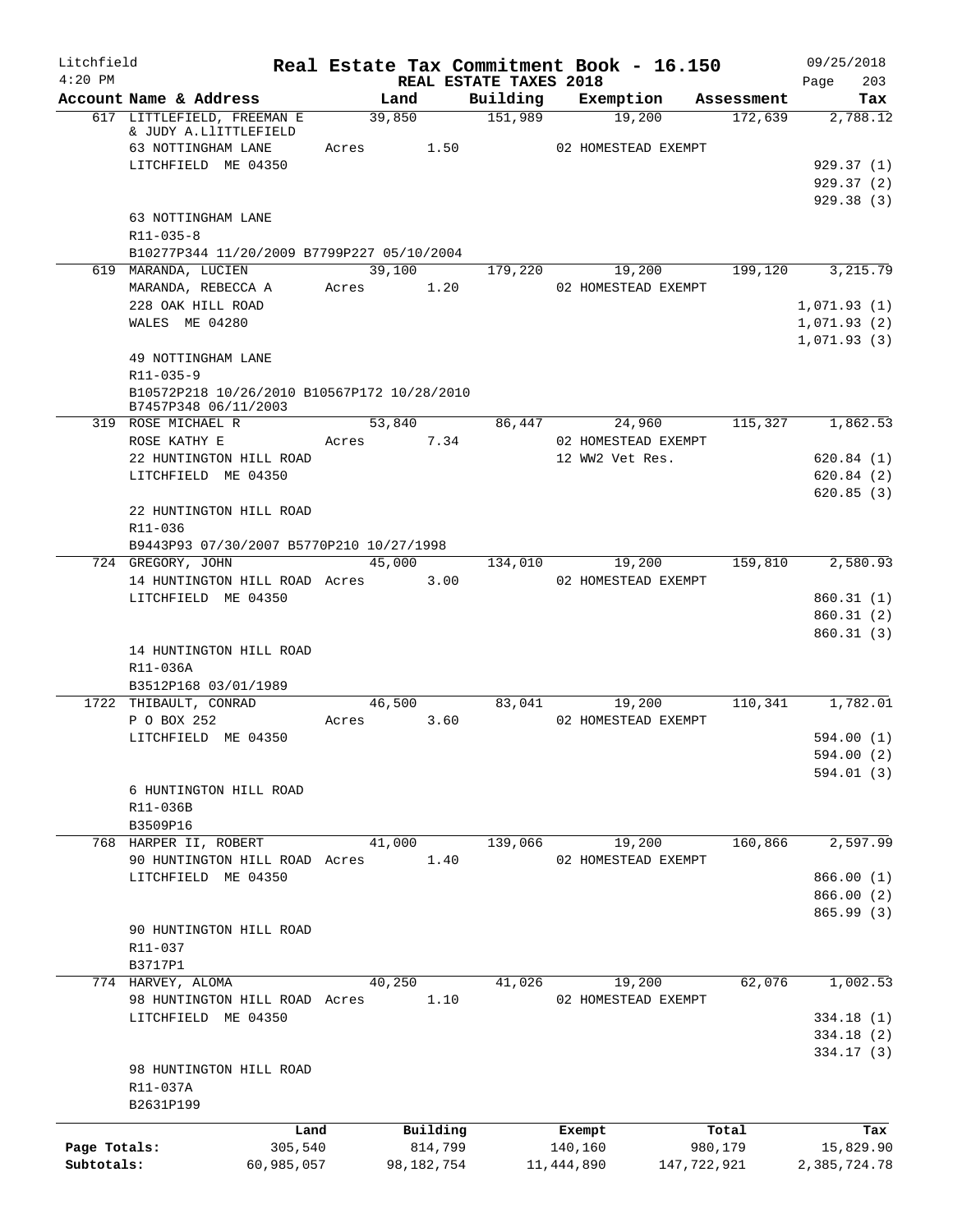| Litchfield |                                                     |       |        |                        | Real Estate Tax Commitment Book - 16.150 |            | 09/25/2018  |
|------------|-----------------------------------------------------|-------|--------|------------------------|------------------------------------------|------------|-------------|
| $4:20$ PM  |                                                     |       |        | REAL ESTATE TAXES 2018 |                                          |            | 204<br>Page |
|            | Account Name & Address                              |       | Land   | Building               | Exemption                                | Assessment | Tax         |
|            | 2862 LAPLANTE, MAURICE                              |       | 31,778 | $\Omega$               | $\Omega$                                 | 31,778     | 513.21      |
|            | BEAULIEU, DAVID M.                                  | Acres | 3.05   |                        |                                          |            |             |
|            | PO BOX 221                                          |       |        |                        |                                          |            | 171.07(1)   |
|            | SABATTUS ME 04280                                   |       |        |                        |                                          |            | 171.07(2)   |
|            |                                                     |       |        |                        |                                          |            | 171.07(3)   |
|            | HUNTINGTON HILL ROAD                                |       |        |                        |                                          |            |             |
|            | R11-038-01                                          |       |        |                        |                                          |            |             |
|            | B12452P195 10/28/2016                               |       |        |                        |                                          |            |             |
|            | 2863 RUSSELL, CAROL A.                              |       | 44,206 | 91,215                 | 0                                        | 135,421    | 2,187.05    |
|            | LAFONTAINE, ANNE T.                                 | Acres | 3.78   |                        |                                          |            |             |
|            | 548 GROVE STREET                                    |       |        |                        |                                          |            | 729.02 (1)  |
|            | RIDGEWOOD NJ 07450                                  |       |        |                        |                                          |            | 729.02(2)   |
|            | 58 HUNTINGTON HILL ROAD                             |       |        |                        |                                          |            | 729.01 (3)  |
|            | R11-038-02                                          |       |        |                        |                                          |            |             |
|            | B12592P145 04/21/2017 B12038P98 07/08/2015          |       |        |                        |                                          |            |             |
|            | 2860 HILL, CHRISTOPHER S.                           |       | 43,000 | 167,789                | 19,200                                   | 191,589    | 3,094.16    |
|            | HILL, TRICIA A.                                     | Acres | 2.20   |                        | 02 HOMESTEAD EXEMPT                      |            |             |
|            | 114 HUNTINGTON HILL                                 |       |        |                        |                                          |            | 1,031.39(1) |
|            | ROAD                                                |       |        |                        |                                          |            |             |
|            | LITCHFIELD ME 04350                                 |       |        |                        |                                          |            | 1,031.39(2) |
|            |                                                     |       |        |                        |                                          |            | 1,031.38(3) |
|            | 114 HUNTINGTON HILL                                 |       |        |                        |                                          |            |             |
|            | <b>ROAD</b><br>R11-038-03                           |       |        |                        |                                          |            |             |
|            | B11888P59 01/02/2015 B11706P268 06/03/2014          |       |        |                        |                                          |            |             |
|            | 2864 BOULETTE, THOMAS                               |       | 30,850 | $\Omega$               | 0                                        | 30,850     | 498.23      |
|            | BOULETTE, LAURA                                     | Acres | 2.14   |                        |                                          |            |             |
|            | PO BOX 225                                          |       |        |                        |                                          |            | 166.08(1)   |
|            | LITCHFIELD ME 04350                                 |       |        |                        |                                          |            | 166.08(2)   |
|            |                                                     |       |        |                        |                                          |            | 166.07(3)   |
|            | HUNTINGTON HILL ROAD                                |       |        |                        |                                          |            |             |
|            | R11-038-04                                          |       |        |                        |                                          |            |             |
|            | B12663P206 07/16/2017                               |       |        |                        |                                          |            |             |
|            | 1432 RUSH DEVELOPMENT LLC                           |       | 72,917 | $\mathbf 0$            | 0                                        | 72,917     | 1,177.61    |
|            | 257 BUKER ROAD                                      | Acres | 79.48  |                        |                                          |            |             |
|            | LITCHFIELD ME 04350                                 |       |        |                        |                                          |            | 392.54(1)   |
|            |                                                     |       |        |                        |                                          |            | 392.54 (2)  |
|            |                                                     |       |        |                        |                                          |            | 392.53(3)   |
|            | HUNTINGTON HILL ROAD                                |       |        |                        |                                          |            |             |
|            | R11-038-06                                          |       |        |                        |                                          |            |             |
|            | B9758P129 06/11/2008 B1655P127 07/10/1973 B1563P222 |       |        |                        |                                          |            |             |
|            | 09/29/1971<br>2721 MACKENZIE MICHELE A              |       | 45,250 | 81,390                 | 19,200                                   | 107,440    | 1,735.16    |
|            | 68 HUNTINGTON HILL ROAD Acres                       |       | 3.10   |                        | 02 HOMESTEAD EXEMPT                      |            |             |
|            | LITCHFIELD ME 04350                                 |       |        |                        |                                          |            | 578.39(1)   |
|            |                                                     |       |        |                        |                                          |            | 578.39 (2)  |
|            |                                                     |       |        |                        |                                          |            | 578.38(3)   |
|            | 68 HUNTINGTON HILL ROAD                             |       |        |                        |                                          |            |             |
|            | R11-038A                                            |       |        |                        |                                          |            |             |
|            | B9981P294 02/17/2009 B9868P90 09/30/2008            |       |        |                        |                                          |            |             |

|              | Land       | Building   | Exempt     | Total       | Tax          |
|--------------|------------|------------|------------|-------------|--------------|
| Page Totals: | 268,001    | 340,394    | 38,400     | 569,995     | 9,205.42     |
| Subtotals:   | 61,253,058 | 98,523,148 | 11,483,290 | 148,292,916 | 2,394,930.20 |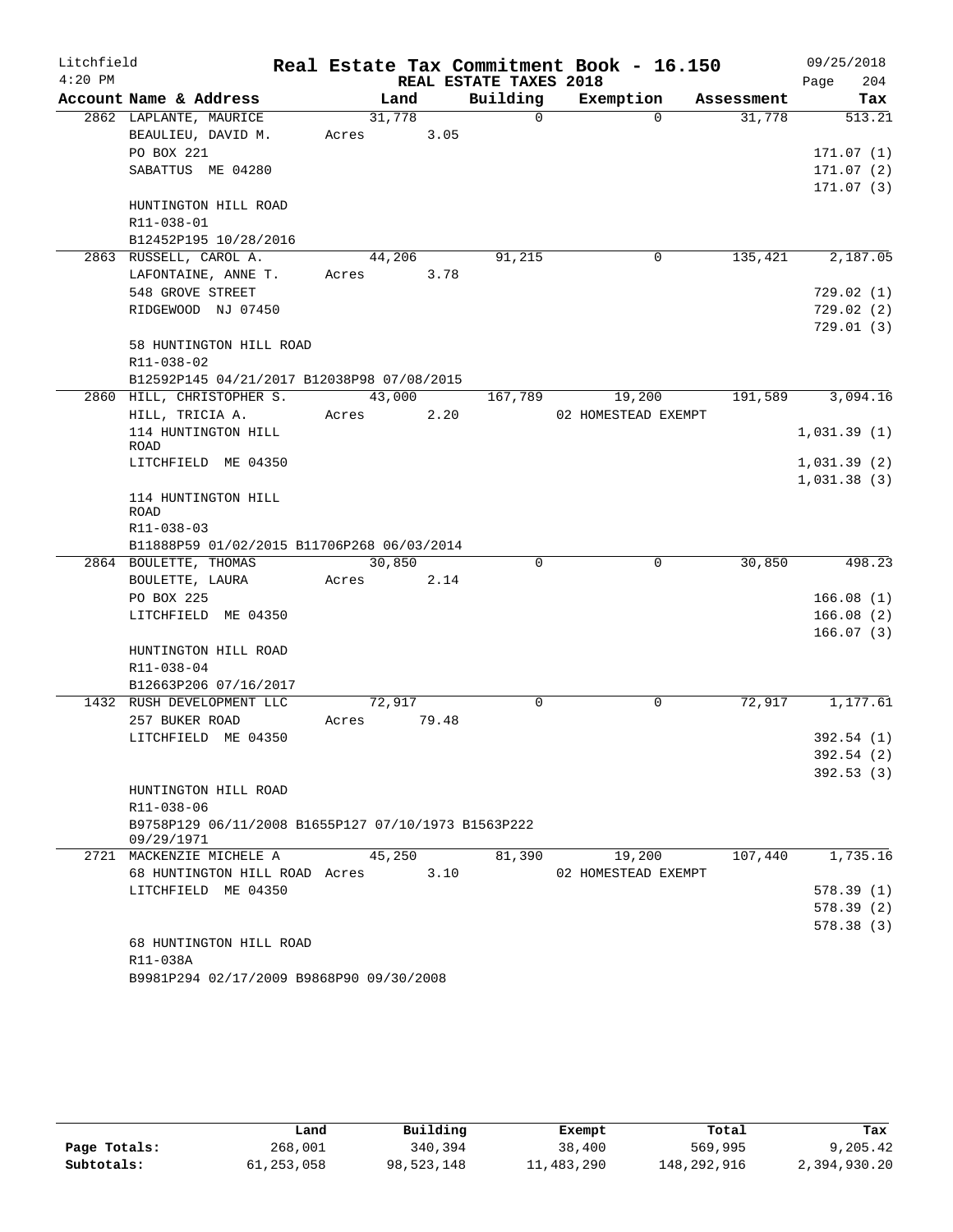| Litchfield |                                                   |                |       |                        | Real Estate Tax Commitment Book - 16.150 |         | 09/25/2018                 |
|------------|---------------------------------------------------|----------------|-------|------------------------|------------------------------------------|---------|----------------------------|
| $4:20$ PM  |                                                   |                |       | REAL ESTATE TAXES 2018 |                                          |         | 205<br>Page                |
|            | Account Name & Address<br>1803 WADE, NATHANIAL J. | Land<br>56,587 |       | Building<br>53,399     | Exemption Assessment<br>24,960           | 85,026  | Tax<br>1,373.17            |
|            | WADE, AMANDA J.                                   | Acres 31.00    |       |                        | 02 HOMESTEAD EXEMPT                      |         |                            |
|            | 126 HUNTINGTON HILL                               |                |       |                        | 03 VETERANS EXEMPT                       |         | 457.72 (1)                 |
|            | ROAD                                              |                |       |                        |                                          |         |                            |
|            | LITCHFIELD ME 04350                               |                |       |                        |                                          |         | 457.72 (2)                 |
|            |                                                   |                |       |                        |                                          |         | 457.73 (3)                 |
|            | 126 HUNTINGTON HILL                               |                |       |                        |                                          |         |                            |
|            | ROAD<br>R11-039                                   |                |       |                        |                                          |         |                            |
|            | B12324P286 06/10/2016 B1741P67                    |                |       |                        |                                          |         |                            |
|            | 1035 LEEMAN, RICHARD S                            | 63,500         |       | 176,130                | 19,200                                   | 220,430 | 3,559.94                   |
|            | P O BOX 141                                       | Acres 19.00    |       |                        | 02 HOMESTEAD EXEMPT                      |         |                            |
|            | LITCHFIELD ME 04350                               |                |       |                        |                                          |         | 1,186.65(1)                |
|            |                                                   |                |       |                        |                                          |         | 1,186.65(2)                |
|            |                                                   |                |       |                        |                                          |         | 1,186.64(3)                |
|            | 144 HUNTINGTON HILL                               |                |       |                        |                                          |         |                            |
|            | ROAD                                              |                |       |                        |                                          |         |                            |
|            | R11-040                                           |                |       |                        |                                          |         |                            |
|            | B2136P62                                          |                |       |                        |                                          |         |                            |
|            | 1313 NUZZO, KEITH                                 |                |       | 55,500 151,859 19,200  |                                          |         | 188,159 3,038.77           |
|            | 168 HUNTINGTON HILL<br>ROAD                       | Acres          | 9.00  |                        | 02 HOMESTEAD EXEMPT                      |         |                            |
|            | LITCHFIELD ME 04350                               |                |       |                        |                                          |         | 1,012.92(1)                |
|            |                                                   |                |       |                        |                                          |         | 1,012.92(2)                |
|            |                                                   |                |       |                        |                                          |         | 1,012.93(3)                |
|            | 168 HUNTINGTON HILL                               |                |       |                        |                                          |         |                            |
|            | ROAD                                              |                |       |                        |                                          |         |                            |
|            | R11-040A                                          |                |       |                        |                                          |         |                            |
|            | B2411P285                                         |                |       |                        |                                          |         |                            |
|            | 1433 BOUCK, KEVIN E.                              | 64,250         |       | 122,952                | 0                                        | 187,202 | 3,023.31                   |
|            | BOUCK, KRYSTLE J.<br>9 FRIEND STREET              | Acres 20.00    |       |                        |                                          |         |                            |
|            | SALEM MA 01970                                    |                |       |                        |                                          |         | 1,007.77(1)<br>1,007.77(2) |
|            |                                                   |                |       |                        |                                          |         | 1,007.77(3)                |
|            | 121 HUNTINGTON HILL                               |                |       |                        |                                          |         |                            |
|            | ROAD                                              |                |       |                        |                                          |         |                            |
|            | R11-041                                           |                |       |                        |                                          |         |                            |
|            | B1357P334                                         |                |       |                        |                                          |         |                            |
|            | 2903 BOWER, ROBERT L. JR.                         | 265,500        |       | 0                      | $\mathbf{0}$                             | 265,500 | 4,287.83                   |
|            | SIRR, GEOFFREY C. JR.                             | Acres          | 96.00 |                        |                                          |         |                            |
|            | 557 HALLOWELL<br>LITCHFIELD ROAD                  |                |       |                        |                                          |         | 1,429.28(1)                |
|            | WEST GARDINER ME 04345                            |                |       |                        |                                          |         | 1,429.28(2)                |
|            |                                                   |                |       |                        |                                          |         | 1,429.27(3)                |
|            |                                                   |                |       |                        |                                          |         |                            |
|            | R11-041A                                          |                |       |                        |                                          |         |                            |
|            | B12831P247 01/29/2018 B1357P334                   |                |       |                        |                                          |         |                            |
|            | 1577 COFFIN, JENNIFER                             | 48,373         |       | $\mathbf 0$            | $\mathbf 0$                              | 48,373  | 781.22                     |
|            | 59 EASY ST                                        | Acres          | 14.83 |                        |                                          |         |                            |
|            | FARMINGDALE ME                                    |                |       |                        |                                          |         | 260.41(1)                  |
|            | 04344-2904                                        |                |       |                        |                                          |         |                            |
|            |                                                   |                |       |                        |                                          |         | 260.41(2)                  |
|            |                                                   |                |       |                        |                                          |         | 260.40(3)                  |
|            | WOODLAND LANE<br>R11-042                          |                |       |                        |                                          |         |                            |
|            | B4435P35 06/07/1993                               |                |       |                        |                                          |         |                            |
|            |                                                   |                |       |                        |                                          |         |                            |
|            |                                                   |                |       |                        |                                          |         |                            |

|              | Land       | Building   | Exempt     | Total       | Tax          |
|--------------|------------|------------|------------|-------------|--------------|
| Page Totals: | 553,710    | 504,340    | 63,360     | 994,690     | 16,064.24    |
| Subtotals:   | 61,806,768 | 99,027,488 | 11,546,650 | 149,287,606 | 2,410,994.44 |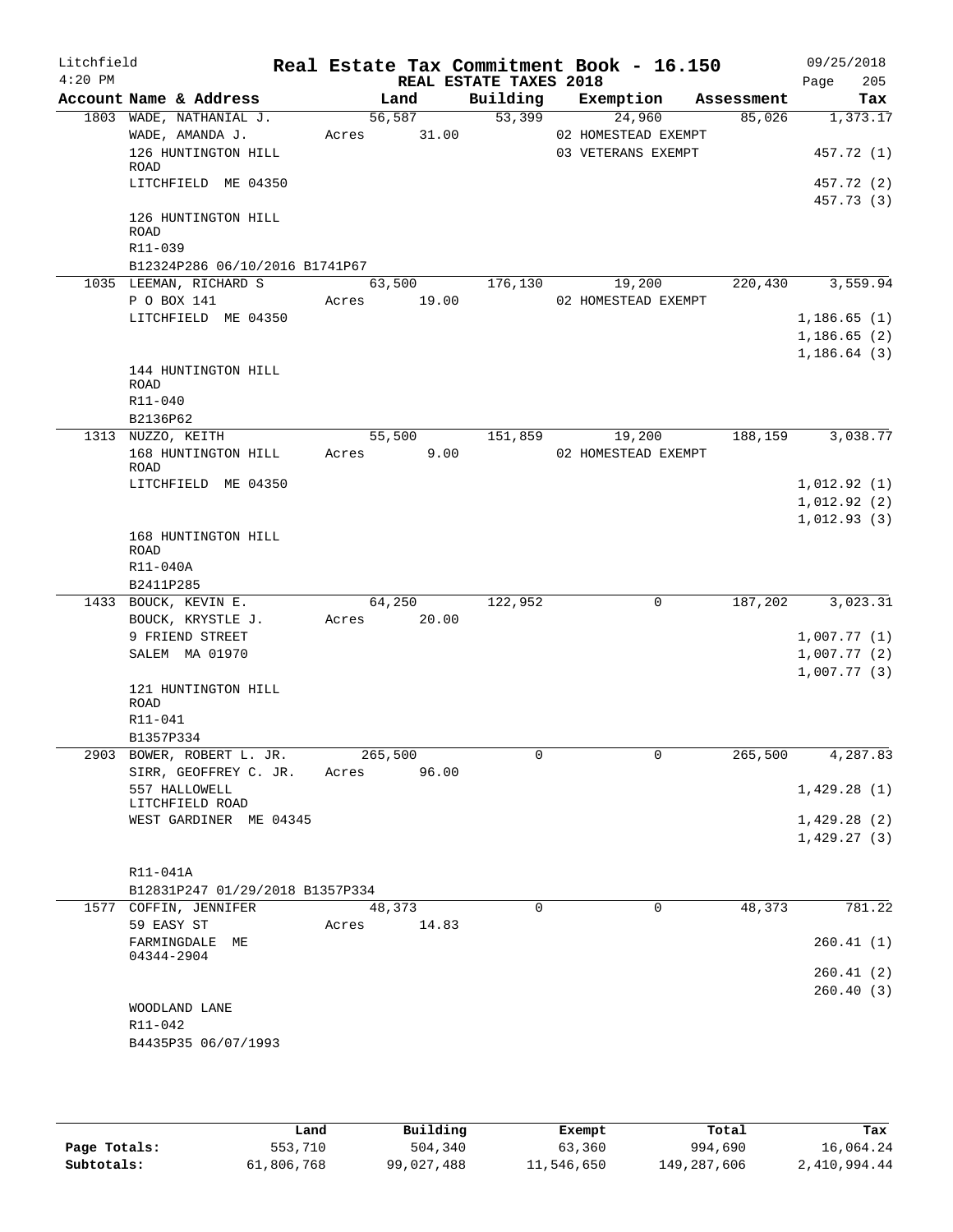| $4:20$ PM    |                                           |               |                                    | Real Estate Tax Commitment Book - 16.150 |                       | 09/25/2018                 |
|--------------|-------------------------------------------|---------------|------------------------------------|------------------------------------------|-----------------------|----------------------------|
|              | Account Name & Address                    | Land          | REAL ESTATE TAXES 2018<br>Building | Exemption                                |                       | 206<br>Page<br>Tax         |
|              | 593 MORIN, NANCY D.                       | 47,100        | 142,004                            | $\Omega$                                 | Assessment<br>189,104 | 3,054.03                   |
|              | 25 WOODLAND LAND                          | 4.40<br>Acres |                                    |                                          |                       |                            |
|              | LITCHFIELD ME 04350                       |               |                                    |                                          |                       | 1,018.01(1)                |
|              |                                           |               |                                    |                                          |                       | 1,018.01(2)                |
|              |                                           |               |                                    |                                          |                       | 1,018.01(3)                |
|              | 25 WOODLAND LANE                          |               |                                    |                                          |                       |                            |
|              | R11-042A                                  |               |                                    |                                          |                       |                            |
|              | B12038P302 06/26/2015                     |               |                                    |                                          |                       |                            |
|              | 895 TUTTLE, HENRY G. &                    | 44,450        | 129,982                            | 19,200                                   | 155,232               | 2,507.00                   |
|              | <b>ROXANNE</b>                            |               |                                    |                                          |                       |                            |
|              | 81 HUNTINGTON HILL ROAD Acres             | 2.78          |                                    | 02 HOMESTEAD EXEMPT                      |                       |                            |
|              | LITCHFIELD ME 04350                       |               |                                    |                                          |                       | 835.67(1)                  |
|              |                                           |               |                                    |                                          |                       | 835.67(2)                  |
|              |                                           |               |                                    |                                          |                       | 835.66 (3)                 |
|              | 81 HUNTINGTON HILL ROAD                   |               |                                    |                                          |                       |                            |
|              | R11-042A-1                                |               |                                    |                                          |                       |                            |
|              | B6915P165                                 |               |                                    |                                          |                       |                            |
|              | 655 COWAN, DAVID J                        | 43,500        | 149,211                            | 19,200                                   | 173,511               | 2,802.20                   |
|              | COWAN, JANICE P                           | 2.40<br>Acres |                                    | 02 HOMESTEAD EXEMPT                      |                       |                            |
|              | PO BOX 294                                |               |                                    |                                          |                       | 934.07 (1)                 |
|              | LITCHFIELD ME 04350                       |               |                                    |                                          |                       | 934.07 (2)                 |
|              |                                           |               |                                    |                                          |                       | 934.06 (3)                 |
|              | 10 WOODLAND LANE                          |               |                                    |                                          |                       |                            |
|              | R11-042B                                  |               |                                    |                                          |                       |                            |
|              | B4761P159 09/01/2004                      |               |                                    |                                          |                       |                            |
|              | 188 AVIGNON, EDDY                         | 245,475       | 194,831                            | $\mathbf 0$                              | 440,306               | 7,110.94                   |
|              | 322 BLUE HILL AVENUE                      | 4.35<br>Acres |                                    |                                          |                       |                            |
|              | MILTON MA 02186                           |               |                                    |                                          |                       |                            |
|              |                                           |               |                                    |                                          |                       | 2,370.31(1)<br>2,370.31(2) |
|              |                                           |               |                                    |                                          |                       |                            |
|              |                                           |               |                                    |                                          |                       | 2,370.32 (3)               |
|              | 96 WOODLAND LANE                          |               |                                    |                                          |                       |                            |
|              | R11-042C                                  |               |                                    |                                          |                       |                            |
|              | B6692P181 11/13/2001                      |               |                                    |                                          |                       |                            |
|              | 2268 LAHEY, MICHAEL                       | 217,600       | 441,042                            | 0                                        | 658,642               | 10,637.07                  |
|              | LAHEY, THERESA                            | 3.10<br>Acres |                                    |                                          |                       |                            |
|              | P.O. BOX 86                               |               |                                    |                                          |                       | 3,545.69(1)                |
|              | LITCHFIELD ME 04350                       |               |                                    |                                          |                       | 3,545.69(2)                |
|              |                                           |               |                                    |                                          |                       | 3,545.69 (3)               |
|              | 92 WOODLAND LANE                          |               |                                    |                                          |                       |                            |
|              | R11-042C-1                                |               |                                    |                                          |                       |                            |
|              | B7376P65 04/28/2003                       |               |                                    |                                          |                       |                            |
|              | 5 BARNETT JEFFREY R                       | 42,900        | 141,232                            | 19,200                                   | 164,932               | 2,663.65                   |
|              | BARNETT CARRIE A                          | 2.16<br>Acres |                                    | 02 HOMESTEAD EXEMPT                      |                       |                            |
|              | 57 HUNTINGTON HILL ROAD                   |               |                                    |                                          |                       | 887.88 (1)                 |
|              | LITCHFIELD ME 04350                       |               |                                    |                                          |                       | 887.88 (2)                 |
|              |                                           |               |                                    |                                          |                       | 887.89 (3)                 |
|              | 57 HUNTINGTON HILL ROAD                   |               |                                    |                                          |                       |                            |
|              | R11-042D                                  |               |                                    |                                          |                       |                            |
|              | B9917P251 11/26/2008 B5217P170 06/02/1996 |               |                                    |                                          |                       |                            |
|              | 189 VANNAH, KATHLEEN M &                  | 53,310        | 92,054                             | 0                                        | 145,364               | 2,347.63                   |
|              | RUSSELL E                                 |               |                                    |                                          |                       |                            |
|              | 49 WOODLAND LANE                          | 8.21<br>Acres |                                    |                                          |                       |                            |
|              | LITCHFIELD ME 04350                       |               |                                    |                                          |                       | 782.54 (1)                 |
|              |                                           |               |                                    |                                          |                       | 782.54 (2)                 |
|              |                                           |               |                                    |                                          |                       | 782.55(3)                  |
|              | 49 WOODLAND LANE                          |               |                                    |                                          |                       |                            |
|              | R11-042E                                  |               |                                    |                                          |                       |                            |
|              | B6611P208 08/30/2001                      |               |                                    |                                          |                       |                            |
|              | Land                                      | Building      |                                    | Exempt                                   | Total                 | Tax                        |
| Page Totals: |                                           |               |                                    |                                          |                       | 31,122.52                  |
| Subtotals:   | 694,335                                   | 1,290,356     |                                    | 57,600<br>1,927,091                      |                       |                            |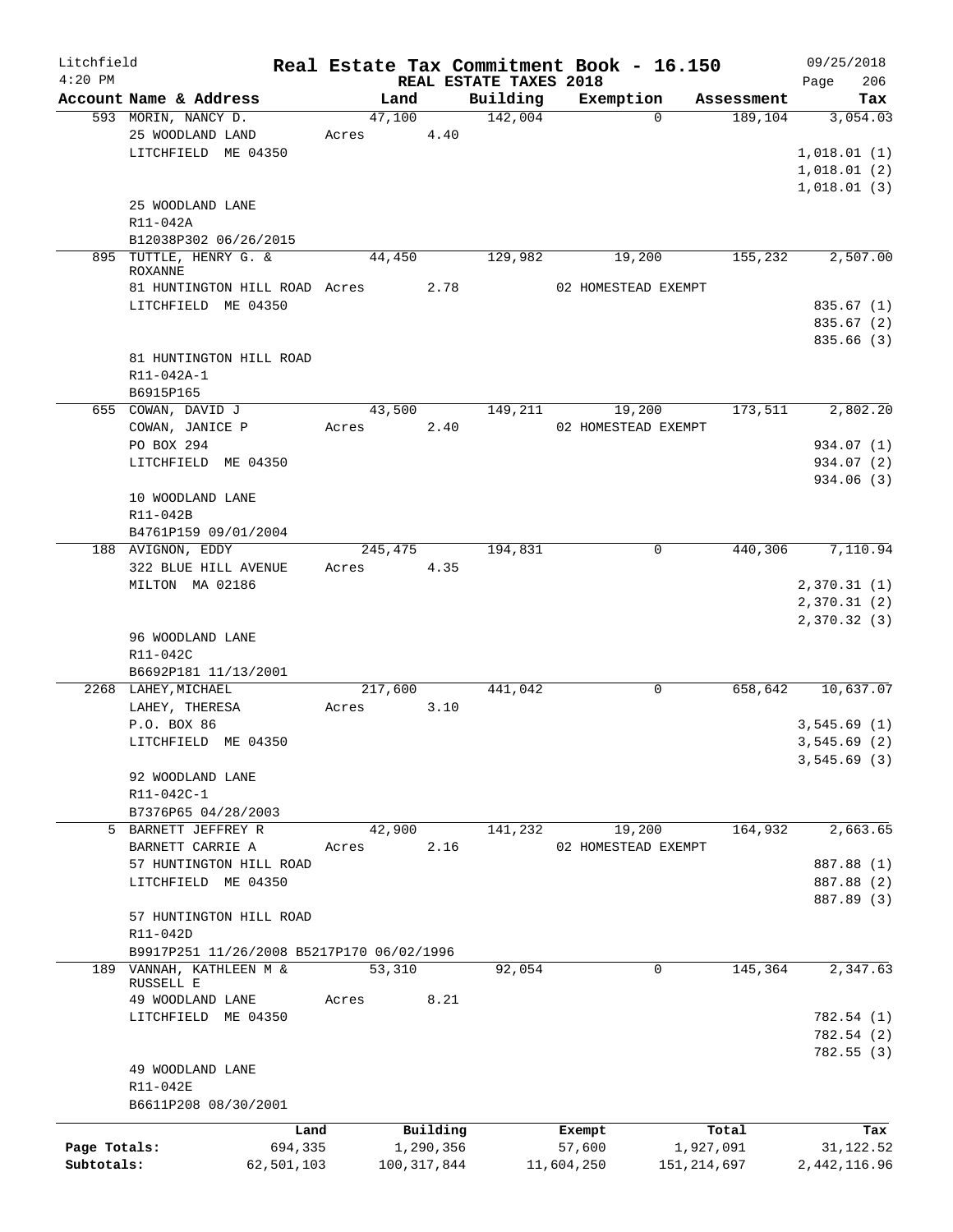| Litchfield |                                                                   |       |        |       |                        | Real Estate Tax Commitment Book - 16.150 |            | 09/25/2018   |
|------------|-------------------------------------------------------------------|-------|--------|-------|------------------------|------------------------------------------|------------|--------------|
| $4:20$ PM  |                                                                   |       |        |       | REAL ESTATE TAXES 2018 |                                          |            | 207<br>Page  |
|            | Account Name & Address                                            |       | Land   |       | Building               | Exemption                                | Assessment | Tax          |
|            | 190 BOUTIN, DANIEL W                                              |       | 42,020 |       | $\Omega$               | $\Omega$                                 | 42,020     | 678.62       |
|            | BOUTIN CATHERINE A                                                | Acres |        | 8.92  |                        |                                          |            |              |
|            | 1023 LITCHFIELD ROAD                                              |       |        |       |                        |                                          |            | 226.21(1)    |
|            | SABATTUS ME 04280                                                 |       |        |       |                        |                                          |            | 226.21(2)    |
|            |                                                                   |       |        |       |                        |                                          |            | 226.20(3)    |
|            | WOODLAND LANE                                                     |       |        |       |                        |                                          |            |              |
|            | R11-042F                                                          |       |        |       |                        |                                          |            |              |
|            | B4438P308 07/15/1993                                              |       |        |       |                        |                                          |            |              |
|            | 2765 VANNAH, KATHLEEN M                                           |       | 38,600 |       | 0                      | 0                                        | 38,600     | 623.39       |
|            | VANNAH, RUSSELL E                                                 | Acres |        | 5.80  |                        |                                          |            |              |
|            | 49 WOODLAND LANE                                                  |       |        |       |                        |                                          |            | 207.80(1)    |
|            | Litchfield ME 04350                                               |       |        |       |                        |                                          |            | 207.80(2)    |
|            |                                                                   |       |        |       |                        |                                          |            | 207.79 (3)   |
|            | WOODLAND LANE                                                     |       |        |       |                        |                                          |            |              |
|            | R11-042G                                                          |       |        |       |                        |                                          |            |              |
|            | B10424P259 05/24/2010                                             |       |        |       |                        |                                          |            |              |
|            | 2766 KAMKE, GERALD R.                                             |       | 41,750 |       | 114,857                | 24,960                                   | 131,647    | 2,126.10     |
|            | KAMKE, RAE                                                        | Acres |        | 2.26  |                        | 02 HOMESTEAD EXEMPT                      |            |              |
|            | PO BOX 278                                                        |       |        |       |                        | 14 WW2 Vet NonRes                        |            | 708.70(1)    |
|            | LITCHFIELD ME 04350                                               |       |        |       |                        |                                          |            | 708.70 (2)   |
|            |                                                                   |       |        |       |                        |                                          |            | 708.70(3)    |
|            | 72 WOODLAND LANE                                                  |       |        |       |                        |                                          |            |              |
|            | R11-042H                                                          |       |        |       |                        |                                          |            |              |
|            | B10454P201 06/25/2010                                             |       |        |       |                        |                                          |            |              |
|            | 112 HOLLOWAY, BETH C                                              |       | 66,945 |       | 168,276                | $\mathbf 0$                              | 235,221    | 3,798.82     |
|            | 1599 LEWISTON ROAD                                                | Acres |        | 24.89 |                        |                                          |            |              |
|            | LITCHFIELD ME 04350                                               |       |        |       |                        |                                          |            | 1, 266.27(1) |
|            |                                                                   |       |        |       |                        |                                          |            | 1, 266.27(2) |
|            |                                                                   |       |        |       |                        |                                          |            | 1, 266.28(3) |
|            | 1599 LEWISTON ROAD                                                |       |        |       |                        |                                          |            |              |
|            | R11-043                                                           |       |        |       |                        |                                          |            |              |
|            | B10111P146 05/15/2009 B9928P276 12/11/2008 B4200P34<br>06/25/2004 |       |        |       |                        |                                          |            |              |
| 1346       | SAND POND FAMILY                                                  |       | 30,125 |       | 0                      | $\mathbf 0$                              | 30,125     | 486.52       |
|            | TRUSTPARTRIDGE FAMILY                                             |       |        |       |                        |                                          |            |              |
|            | TRUST                                                             |       |        |       |                        |                                          |            |              |
|            | JAMES PARTRIDGE TRUSTEE Acres                                     |       |        | 1.85  |                        |                                          |            |              |
|            | 809 SHERWOOD RD                                                   |       |        |       |                        |                                          |            | 162.17(1)    |
|            | FOREST HILLS PA 15221                                             |       |        |       |                        |                                          |            | 162.17(2)    |
|            |                                                                   |       |        |       |                        |                                          |            | 162.18(3)    |
|            | LEWISTON ROAD                                                     |       |        |       |                        |                                          |            |              |
|            | R11-044-1                                                         |       |        |       |                        |                                          |            |              |
|            | B9766P3 06/18/2008 B5972P197 06/08/1999                           |       |        |       |                        |                                          |            |              |
|            | 2452 SAND POND PARTRIDGE                                          |       | 30,125 |       | $\Omega$               | $\Omega$                                 | 30,125     | 486.52       |
|            | FAMILY TRUST                                                      |       |        |       |                        |                                          |            |              |
|            | JAMES PARTRIDGE TRUSTEE Acres                                     |       |        | 1.85  |                        |                                          |            |              |
|            | 809 SHERWOOD ROAD                                                 |       |        |       |                        |                                          |            | 162.17(1)    |
|            | FOREST HILLS PA 15221                                             |       |        |       |                        |                                          |            | 162.17(2)    |
|            |                                                                   |       |        |       |                        |                                          |            | 162.18(3)    |
|            | LEWISTON ROAD                                                     |       |        |       |                        |                                          |            |              |
|            | R11-044-2                                                         |       |        |       |                        |                                          |            |              |
|            | B9765P349 06/18/2008 B5922P197 06/08/1999                         |       |        |       |                        |                                          |            |              |

|              | Land       | Building    | Exempt     | Total       | Tax          |
|--------------|------------|-------------|------------|-------------|--------------|
| Page Totals: | 249,565    | 283,133     | 24,960     | 507,738     | 8,199.97     |
| Subtotals:   | 62,750,668 | 100,600,977 | 11,629,210 | 151,722,435 | 2,450,316.93 |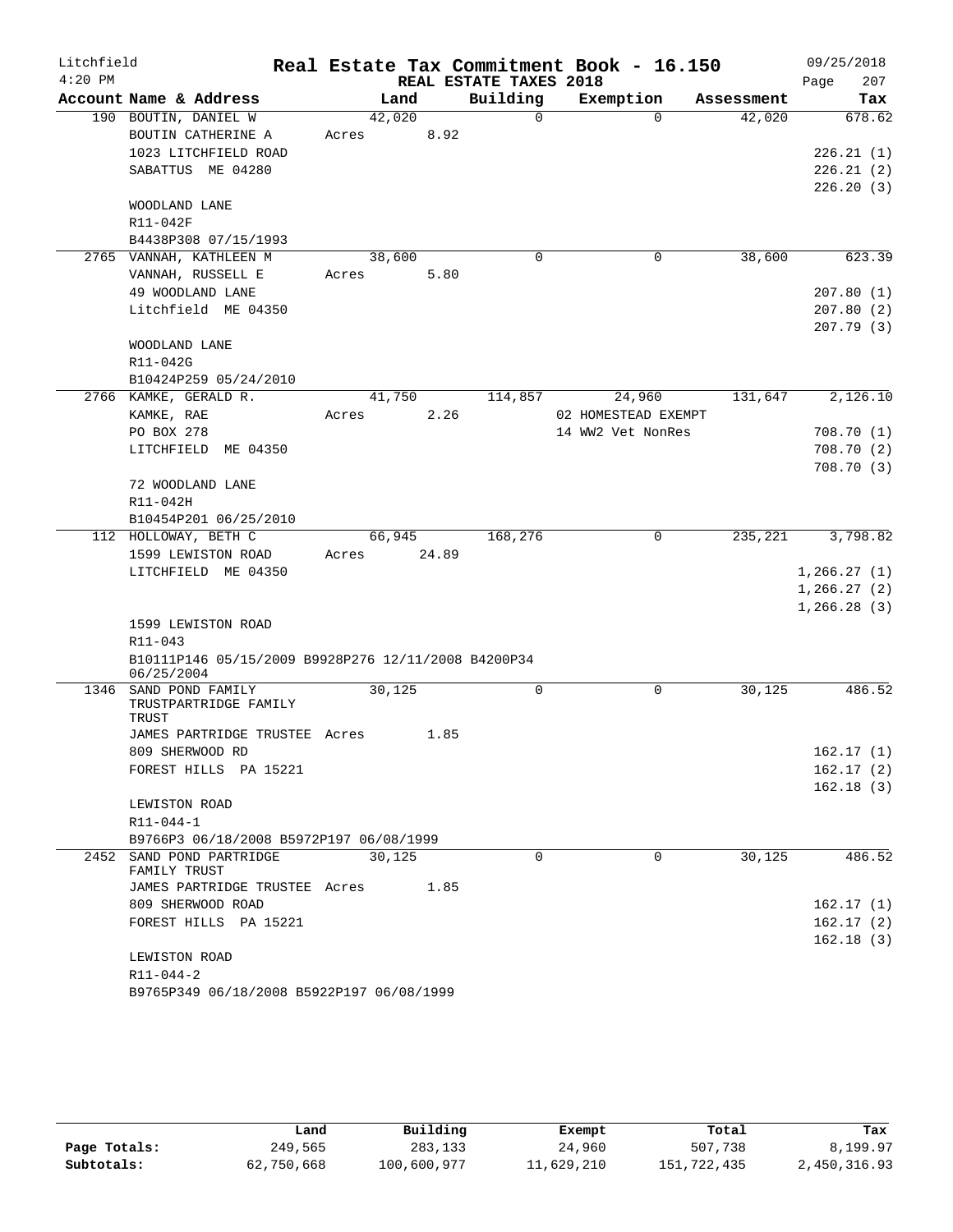| Litchfield |                                            |                |                        | Real Estate Tax Commitment Book - 16.150 |            | 09/25/2018             |
|------------|--------------------------------------------|----------------|------------------------|------------------------------------------|------------|------------------------|
| $4:20$ PM  |                                            |                | REAL ESTATE TAXES 2018 |                                          |            | 208<br>Page            |
|            | Account Name & Address                     | Land           | Building               | Exemption                                | Assessment | Tax                    |
|            | 2453 SAND POND PARTRIDGE<br>FAMILY TRUST   | 30,150         | $\Omega$               | $\Omega$                                 | 30,150     | 486.92                 |
|            | JAMES PARTRIDGETRUSTEE                     | Acres 1.86     |                        |                                          |            |                        |
|            | 809 SHERWOOD ROAD                          |                |                        |                                          |            | 162.31(1)              |
|            | FOREST HILLS PA 15221                      |                |                        |                                          |            | 162.31(2)              |
|            |                                            |                |                        |                                          |            | 162.30(3)              |
|            | LEWISTON ROAD                              |                |                        |                                          |            |                        |
|            | $R11 - 044 - 3$                            |                |                        |                                          |            |                        |
|            | B9765P350 06/18/2008 B5972P197 06/08/1999  |                |                        |                                          |            |                        |
|            | 2454 SAND POND PARTRIDGE<br>FAMILY TRUST   | 30,175         | $\Omega$               | 0                                        | 30,175     | 487.33                 |
|            | JAMES PARTRIDGE TRUSTEE Acres 1.87         |                |                        |                                          |            |                        |
|            | 809 SHERWOOD ROAD                          |                |                        |                                          |            | 162.44(1)              |
|            | FOREST HILLS PA 15221                      |                |                        |                                          |            | 162.44(2)              |
|            |                                            |                |                        |                                          |            | 162.45(3)              |
|            | LEWISTON ROAD                              |                |                        |                                          |            |                        |
|            | $R11 - 044 - 4$                            |                |                        |                                          |            |                        |
|            | B9766P1 06/18/2008 B5972P197 06/08/1999    |                |                        |                                          |            |                        |
|            | 2455 SAND POND PARTRIDGE<br>FAMILY TRUST   | 30,175         | $\Omega$               | 0                                        | 30,175     | 487.33                 |
|            | JAMES PARTRIDGE<br>TRUSTEE                 | 1.87<br>Acres  |                        |                                          |            |                        |
|            | 809 SHERWOOD ROAD                          |                |                        |                                          |            | 162.44(1)              |
|            | FOREST HILLS PA 15221                      |                |                        |                                          |            | 162.44(2)              |
|            |                                            |                |                        |                                          |            | 162.45(3)              |
|            | LEWISTON ROAD                              |                |                        |                                          |            |                        |
|            | R11-044-5                                  |                |                        |                                          |            |                        |
|            | B9766P2 06/18/2008 B5972P197 06/08/1997    |                |                        |                                          |            |                        |
|            | 309 CHESLEY, ROLAND G                      | 71,542         | 107,136                | 19,200                                   | 159,478    | 2,575.57               |
|            | 1817 HALLOWELL ROAD<br>LITCHFIELD ME 04350 | 53.00<br>Acres |                        | 02 HOMESTEAD EXEMPT                      |            |                        |
|            |                                            |                |                        |                                          |            | 858.52(1)<br>858.52(2) |
|            |                                            |                |                        |                                          |            | 858.53(3)              |
|            | 1817 HALLOWELL ROAD                        |                |                        |                                          |            |                        |
|            | R12-001                                    |                |                        |                                          |            |                        |
|            | B1985P231                                  |                |                        |                                          |            |                        |
|            | 1739 DILLINGHAM, MARY-JANE                 | 53,020         | 210,443                | 19,200                                   | 244,263    | 3,944.85               |
|            | PO BOX 338                                 | 6.52<br>Acres  |                        | 02 HOMESTEAD EXEMPT                      |            |                        |
|            | LITCHFIELD ME 04350                        |                |                        |                                          |            | 1,314.95(1)            |
|            |                                            |                |                        |                                          |            | 1,314.95(2)            |
|            |                                            |                |                        |                                          |            | 1,314.95(3)            |
|            | 1843 HALLOWELL ROAD                        |                |                        |                                          |            |                        |
|            | R12-001A<br>B7478P57 01/29/2004            |                |                        |                                          |            |                        |
|            | 2363 DILLINGHAM, SARAH E                   | 40,400         | 90,624                 | 19,200                                   | 111,824    | 1,805.96               |
|            | P.O. BOX 299                               | 1.16<br>Acres  |                        | 02 HOMESTEAD EXEMPT                      |            |                        |
|            | LITCHFIELD ME 04350                        |                |                        |                                          |            | 601.99(1)              |
|            |                                            |                |                        |                                          |            | 601.99(2)              |
|            |                                            |                |                        |                                          |            | 601.98(3)              |
|            | 1845 HALLOWELL ROAD                        |                |                        |                                          |            |                        |
|            | R12-001B                                   |                |                        |                                          |            |                        |
|            | B7864P190 03/17/2004                       |                |                        |                                          |            |                        |

|              | Land       | Building    | Exempt     | Total       | Tax          |
|--------------|------------|-------------|------------|-------------|--------------|
| Page Totals: | 255,462    | 408,203     | 57,600     | 606,065     | 9,787.96     |
| Subtotals:   | 63,006,130 | 101,009,180 | 11,686,810 | 152,328,500 | 2,460,104.89 |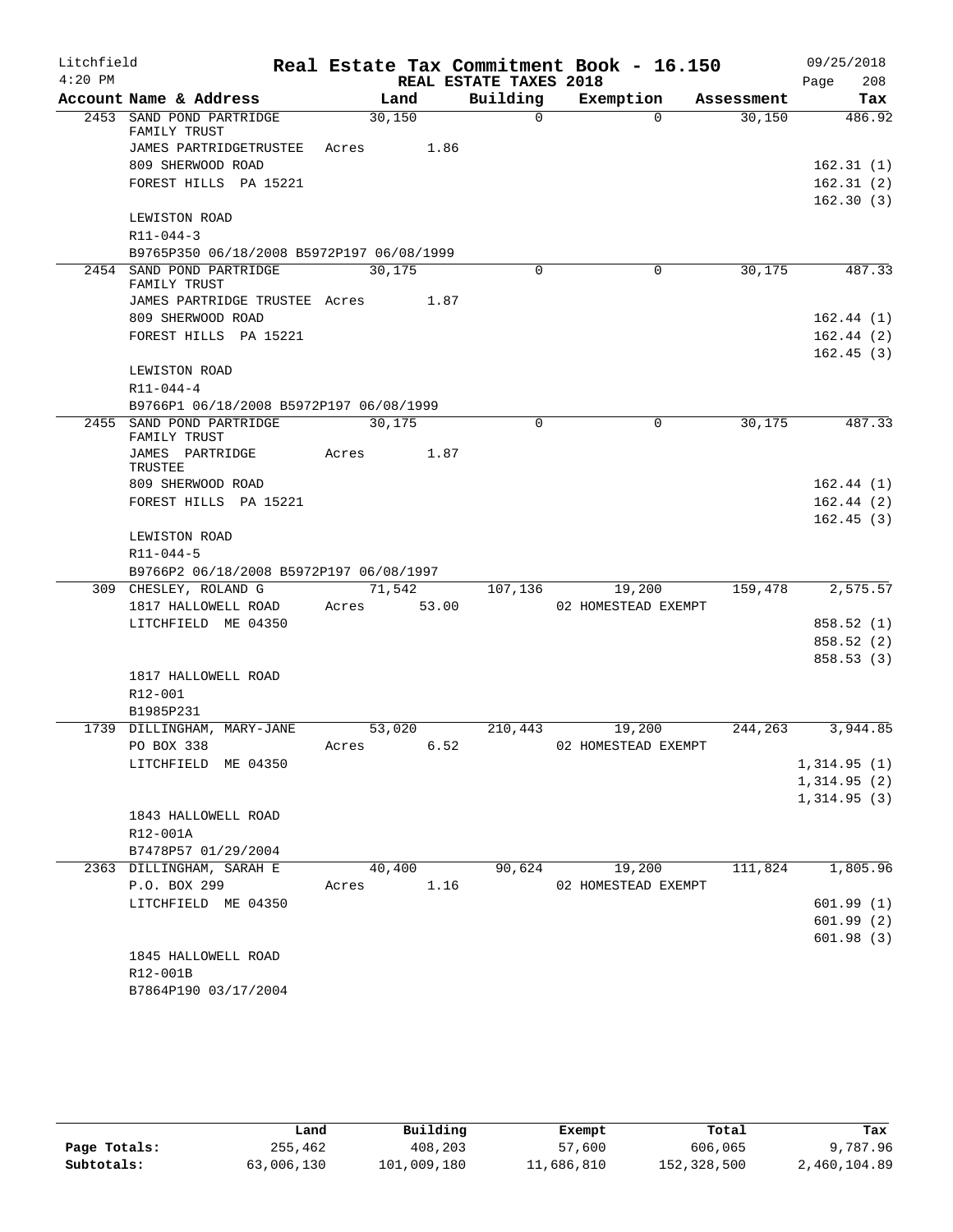| Litchfield |                                                                                           |         |        |                        | Real Estate Tax Commitment Book - 16.150 |            |              | 09/25/2018             |
|------------|-------------------------------------------------------------------------------------------|---------|--------|------------------------|------------------------------------------|------------|--------------|------------------------|
| $4:20$ PM  |                                                                                           |         |        | REAL ESTATE TAXES 2018 |                                          |            | Page         | 209                    |
|            | Account Name & Address                                                                    |         | Land   | Building               | Exemption                                | Assessment |              | Tax                    |
|            | 2686 STRINGHAM, JILL L                                                                    |         | 42,525 | 190,557                | $\Omega$                                 | 233,082    |              | 3,764.27               |
|            | 18 DILLINGHAM DRIVE<br>LITCHFIELD ME 04350                                                | Acres   | 2.01   |                        |                                          |            | 1,254.76(1)  |                        |
|            |                                                                                           |         |        |                        |                                          |            | 1,254.76(2)  |                        |
|            |                                                                                           |         |        |                        |                                          |            | 1, 254.75(3) |                        |
|            | 18 DILLINGHAM DRIVE                                                                       |         |        |                        |                                          |            |              |                        |
|            | R12-001C                                                                                  |         |        |                        |                                          |            |              |                        |
|            | B12298P275 05/20/2016 B10819P206 09/26/2011<br>B10283P239 11/30/2009 B9261P297 02/13/2007 |         |        |                        |                                          |            |              |                        |
|            | 1528 CUNAN, KRISTIN E                                                                     |         | 43,000 | 224,872                | 0                                        | 267,872    |              | 4,326.13               |
|            | CHOUINARD, MICHAEL M                                                                      | Acres   | 2.20   |                        |                                          |            |              |                        |
|            | 1795 HALLOWELL ROAD                                                                       |         |        |                        |                                          |            | 1,442.04(1)  |                        |
|            | LITCHFIELD ME                                                                             |         |        |                        |                                          |            | 1,442.04(2)  |                        |
|            | 04350-0336                                                                                |         |        |                        |                                          |            | 1,442.05(3)  |                        |
|            | 1795 HALLOWELL ROAD                                                                       |         |        |                        |                                          |            |              |                        |
|            | $R12 - 003$                                                                               |         |        |                        |                                          |            |              |                        |
|            | B10021P77 03/24/2009 B8652P234 10/13/2005 B2874P310                                       |         |        |                        |                                          |            |              |                        |
|            | 2564 ROSSER, JOHN REVOCABLE<br>TRUST                                                      | 388,382 |        | 152,597                | $\mathbf 0$                              | 540,979    |              | 8,736.81               |
|            | ROSSER , JOHN & LESLIE<br>TRUSTEES                                                        | Acres   | 56.09  |                        |                                          |            |              |                        |
|            | 29 ROSSER DRIVE                                                                           |         |        |                        |                                          |            | 2,912.27(1)  |                        |
|            | LITCHFIELD ME 04350                                                                       |         |        |                        |                                          |            | 2,912.27(2)  |                        |
|            |                                                                                           |         |        |                        |                                          |            | 2,912.27(3)  |                        |
|            | ROSSER DRIVE                                                                              |         |        |                        |                                          |            |              |                        |
|            | R12-003A                                                                                  |         |        |                        |                                          |            |              |                        |
|            | B10430P147 05/28/2010 B10427P247 05/26/2010<br>B10235P178 10/02/2009 B8652P234 10/13/2005 |         |        |                        |                                          |            |              |                        |
|            | 2839 CLARK, LEIGH ANN                                                                     |         | 52,960 | 131,289                | $\Omega$                                 | 184,249    |              | 2,975.62               |
|            | CLARK, CHRISTOPHER D.                                                                     | Acres   | 6.46   |                        |                                          |            |              |                        |
|            | P.O. BOX 279                                                                              |         |        |                        |                                          |            |              | 991.87 (1)             |
|            | Litchfield ME 04350                                                                       |         |        |                        |                                          |            |              | 991.87 (2)             |
|            |                                                                                           |         |        |                        |                                          |            |              | 991.88(3)              |
|            | 29 ROSSER DRIVE                                                                           |         |        |                        |                                          |            |              |                        |
|            | R12-003B                                                                                  |         |        |                        |                                          |            |              |                        |
|            | B11523P151 09/25/2013                                                                     |         |        |                        |                                          |            |              |                        |
|            | 113 GALLAGHER, PAUL &                                                                     | 40,000  |        | 100,307                | $\mathbf 0$                              | 140,307    |              | 2,265.96               |
|            | HEDGPATH CAROL                                                                            | Acres   | 1.00   |                        |                                          |            |              |                        |
|            | 6 CHAPMAN DRIVE<br>LITCHFIELD ME 04350                                                    |         |        |                        |                                          |            |              | 755.32(1)<br>755.32(2) |
|            |                                                                                           |         |        |                        |                                          |            |              | 755.32(3)              |
|            | 6 CHAPMAN DRIVE                                                                           |         |        |                        |                                          |            |              |                        |
|            | R12-004                                                                                   |         |        |                        |                                          |            |              |                        |
|            | B6271P334 07/28/2000                                                                      |         |        |                        |                                          |            |              |                        |
|            | 2305 TWADELLE, TODD                                                                       | 40,000  |        | 76,575                 | 0                                        | 116,575    |              | 1,882.69               |
|            | 33 CHAPMAN DRIVE                                                                          | Acres   | 1.00   |                        |                                          |            |              |                        |
|            | LITCHFIELD ME 04350                                                                       |         |        |                        |                                          |            |              | 627.56(1)              |
|            |                                                                                           |         |        |                        |                                          |            |              | 627.56(2)              |
|            |                                                                                           |         |        |                        |                                          |            |              | 627.57(3)              |
|            | 33 CHAPMAN DRIVE                                                                          |         |        |                        |                                          |            |              |                        |
|            | R12-005-10                                                                                |         |        |                        |                                          |            |              |                        |
|            | B10074P99 05/14/2009 B8953P281 06/22/2006 B7500P64<br>07/01/2003                          |         |        |                        |                                          |            |              |                        |
|            |                                                                                           |         |        |                        |                                          |            |              |                        |

|              | Land       | Building    | Exempt     | Total       | Tax          |
|--------------|------------|-------------|------------|-------------|--------------|
| Page Totals: | 606,867    | 876,197     |            | 1,483,064   | 23,951.48    |
| Subtotals:   | 63,612,997 | 101,885,377 | 11,686,810 | 153,811,564 | 2,484,056.37 |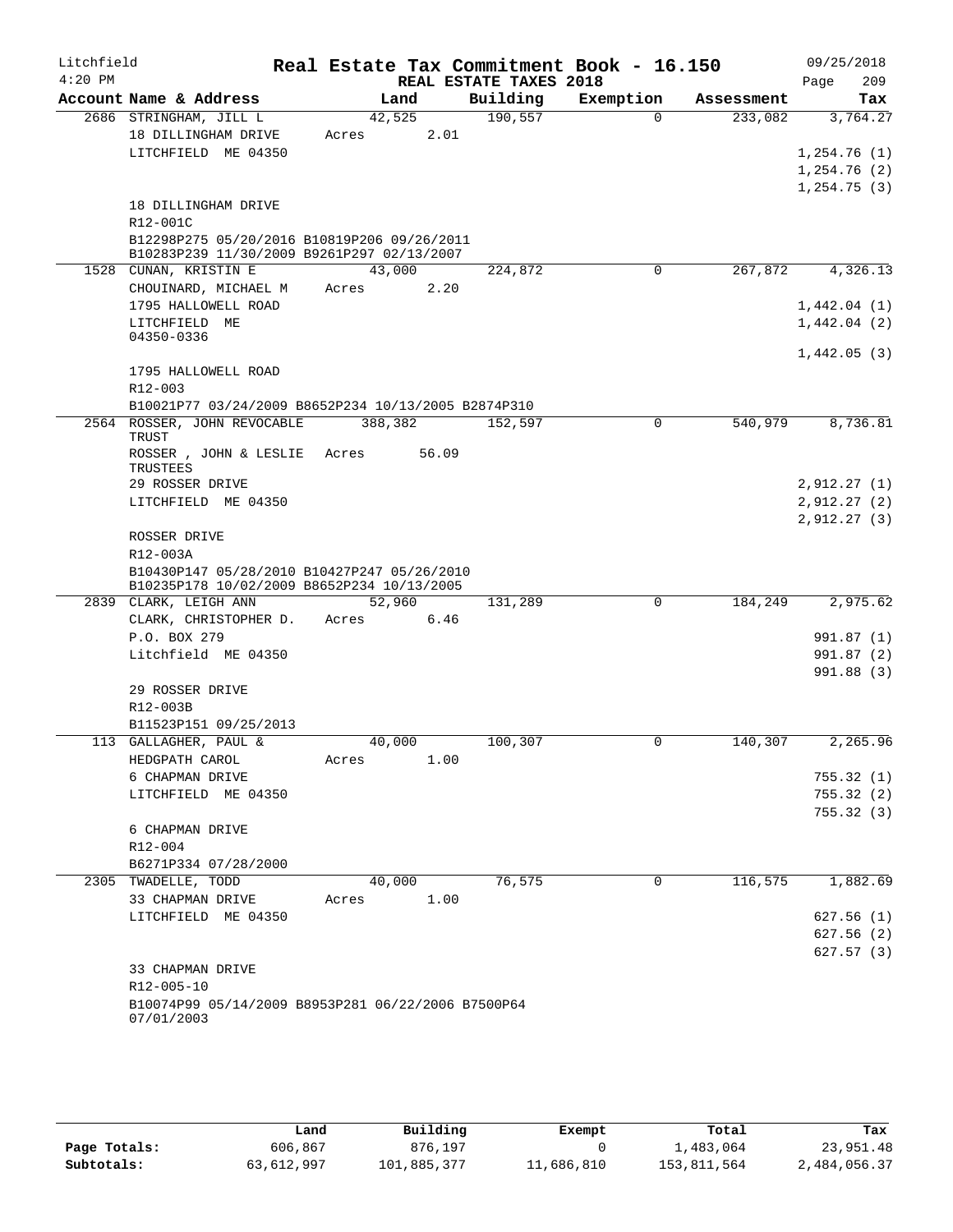| Litchfield |                                             |            |        |                        | Real Estate Tax Commitment Book - 16.150 |            | 09/25/2018  |
|------------|---------------------------------------------|------------|--------|------------------------|------------------------------------------|------------|-------------|
| $4:20$ PM  |                                             |            |        | REAL ESTATE TAXES 2018 |                                          |            | 210<br>Page |
|            | Account Name & Address                      | Land       |        | Building               | Exemption                                | Assessment | Tax         |
|            | 2310 MARQUIS, KEVIN                         | 38,600     |        | 79,626                 | $\Omega$                                 | 118,226    | 1,909.35    |
|            | MARQUIS, LYNETT                             | Acres      | 1.00   |                        |                                          |            |             |
|            | 1745 HALLOWELL ROAD                         |            |        |                        |                                          |            | 636.45(1)   |
|            | LITCHFIELD ME 04350                         |            |        |                        |                                          |            | 636.45(2)   |
|            |                                             |            |        |                        |                                          |            | 636.45(3)   |
|            | 1745 HALLOWELL ROAD<br>$R12 - 005 - 2$      |            |        |                        |                                          |            |             |
|            | B10843P154 09/28/2011 B7384P214 04/09/2003  |            |        |                        |                                          |            |             |
|            | 2311 BIRON, SCOTT R                         | 38,600     |        | 123,969                | 19,200                                   | 143,369    | 2,315.41    |
|            | BIRON, APRIL L                              | Acres 1.00 |        |                        | 02 HOMESTEAD EXEMPT                      |            |             |
|            | 12 CHAPMAN DRIVE                            |            |        |                        |                                          |            | 771.80(1)   |
|            | LITCHFIELD ME 04350                         |            |        |                        |                                          |            | 771.80(2)   |
|            |                                             |            |        |                        |                                          |            | 771.81(3)   |
|            | 12 CHAPMAN DRIVE                            |            |        |                        |                                          |            |             |
|            | $R12 - 005 - 3$                             |            |        |                        |                                          |            |             |
|            | B8169P101 10/21/2004 B7470P1 10/19/2004     |            |        |                        |                                          |            |             |
|            | 2312 WURTZ CHRISTOPHER R                    |            | 38,600 | 111,112                | 19,200                                   | 130,512    | 2,107.77    |
|            | PERRON ALANA                                | Acres      | 1.00   |                        | 02 HOMESTEAD EXEMPT                      |            |             |
|            | 15 CHAPMAN DRIVE                            |            |        |                        |                                          |            | 702.59(1)   |
|            | LITCHFIELD ME 04350                         |            |        |                        |                                          |            | 702.59(2)   |
|            |                                             |            |        |                        |                                          |            | 702.59(3)   |
|            | 15 CHAPMAN DRIVE                            |            |        |                        |                                          |            |             |
|            | $R12 - 005 - 4$                             |            |        |                        |                                          |            |             |
|            | B9291P85 03/22/2007 B7815P153 01/30/2004    |            |        |                        |                                          |            |             |
|            | 2124 THEBERGE, STEVEN                       | 42,600     |        | 130,497                | 19,200                                   | 153,897    | 2,485.44    |
|            | THEBERGE, BRENDA                            | Acres 2.60 |        |                        | 02 HOMESTEAD EXEMPT                      |            |             |
|            | 26 CHAPMAN DRIVE                            |            |        |                        |                                          |            | 828.48 (1)  |
|            | LITCHFIELD ME 04350                         |            |        |                        |                                          |            | 828.48 (2)  |
|            |                                             |            |        |                        |                                          |            | 828.48 (3)  |
|            | 26 CHAPMAN DRIVE                            |            |        |                        |                                          |            |             |
|            | R12-005-5                                   |            |        |                        |                                          |            |             |
|            | B12706P87 08/21/2017 B6103P314 06/21/2004   |            |        |                        |                                          |            |             |
|            | 2313 GREENLEAF, MIRANDA                     | 38,600     |        | 128,381                | $\mathbf 0$                              | 166,981    | 2,696.74    |
|            | GREENLEAF, MICHAEL                          | Acres      | 1.00   |                        |                                          |            | 898.91 (1)  |
|            | 21 CHAPMAN DRIVE<br>LITCHFIELD ME 04350     |            |        |                        |                                          |            | 898.91 (2)  |
|            |                                             |            |        |                        |                                          |            | 898.92 (3)  |
|            | 21 CHAPMAN DRIVE                            |            |        |                        |                                          |            |             |
|            | $R12 - 005 - 6$                             |            |        |                        |                                          |            |             |
|            | B12356P112 07/18/2016 B10595P188 11/19/2010 |            |        |                        |                                          |            |             |
|            | B7656P211 09/26/2003                        |            |        |                        |                                          |            |             |
|            | 2314 SENNETT, BRYAN D.                      | 38,600     |        | 123,087                | 19,200                                   | 142,487    | 2,301.17    |
|            | SENNETT, LINDA Q.                           | Acres      | 1.00   |                        | 02 HOMESTEAD EXEMPT                      |            |             |
|            | 73 CROWLEY ROAD                             |            |        |                        |                                          |            | 767.06(1)   |
|            | SABATTUS ME 04280                           |            |        |                        |                                          |            | 767.06(2)   |
|            |                                             |            |        |                        |                                          |            | 767.05(3)   |
|            | 25 CHAPMAN DRIVE                            |            |        |                        |                                          |            |             |
|            | $R12 - 005 - 8$                             |            |        |                        |                                          |            |             |
|            | B11702P301 05/30/2014 B7462P119 06/13/2003  |            |        |                        |                                          |            |             |

|              | Land       | Building    | Exempt     | Total       | Tax          |
|--------------|------------|-------------|------------|-------------|--------------|
| Page Totals: | 235,600    | 696,672     | 76,800     | 855,472     | 13,815.88    |
| Subtotals:   | 63,848,597 | 102,582,049 | 11,763,610 | 154,667,036 | 2,497,872.25 |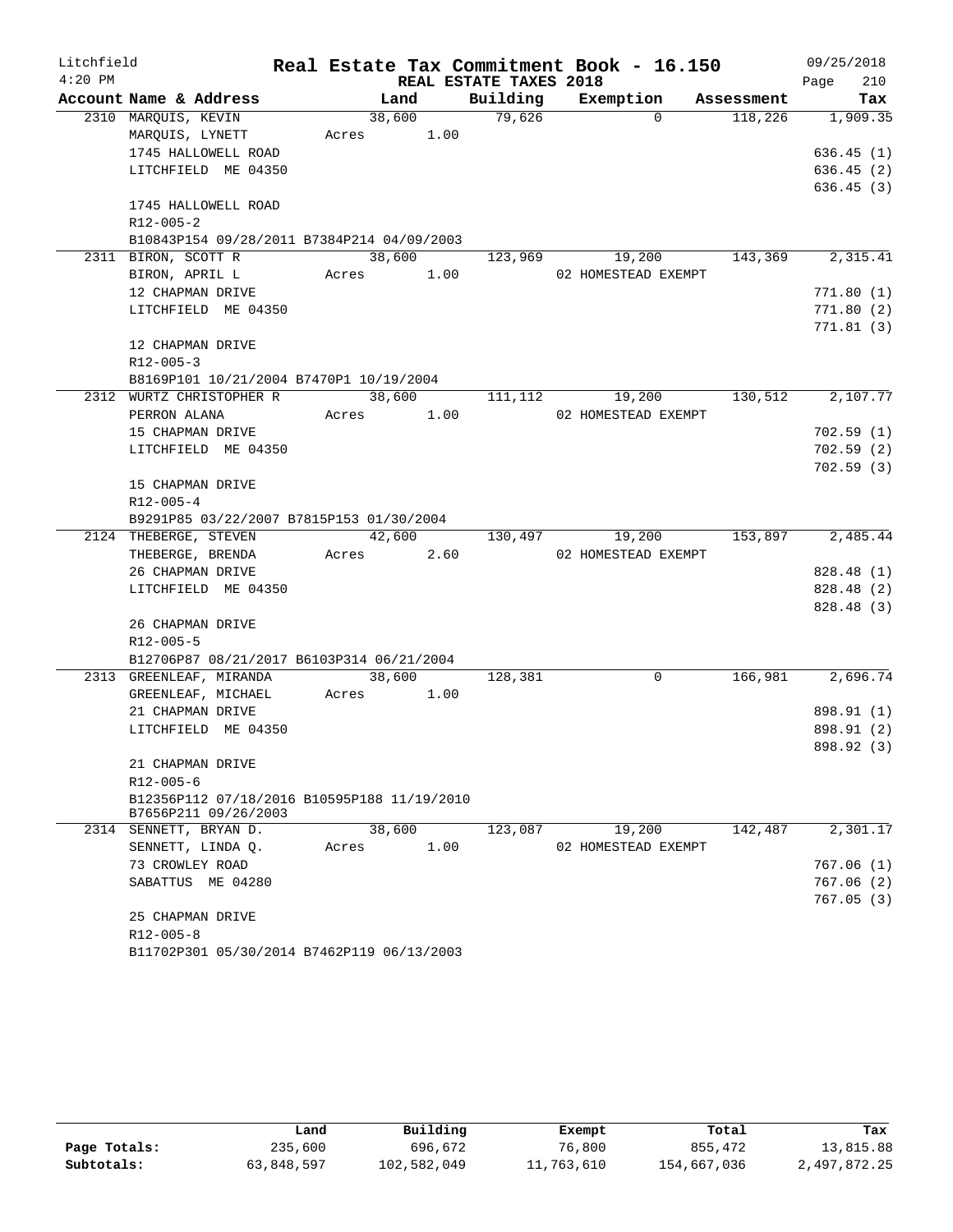| Litchfield<br>$4:20$ PM |                                                                                            |       |        | REAL ESTATE TAXES 2018 | Real Estate Tax Commitment Book - 16.150 |            | 09/25/2018<br>211<br>Page |
|-------------------------|--------------------------------------------------------------------------------------------|-------|--------|------------------------|------------------------------------------|------------|---------------------------|
|                         | Account Name & Address                                                                     |       | Land   | Building               | Exemption                                | Assessment | Tax                       |
|                         | 2304 GIANDREA, ANTONIO                                                                     |       | 38,600 | 140,776                | $\Omega$                                 | 179,376    | 2,896.92                  |
|                         | P.O.BOX 164                                                                                | Acres | 1.00   |                        |                                          |            |                           |
|                         | LITCHFIELD ME 04350                                                                        |       |        |                        |                                          |            | 965.64(1)                 |
|                         |                                                                                            |       |        |                        |                                          |            | 965.64(2)                 |
|                         |                                                                                            |       |        |                        |                                          |            | 965.64(3)                 |
|                         | 34 CHAPMAN DRIVE                                                                           |       |        |                        |                                          |            |                           |
|                         | $R12 - 005 - 9$                                                                            |       |        |                        |                                          |            |                           |
|                         | B12767P262 10/31/2017 B12459P317 11/02/2016<br>B12012P122 05/28/2015 B11718P201 06/18/2014 |       |        |                        |                                          |            |                           |
|                         | B11481P61 08/14/2013 B9395P279 06/21/2007 B8280P319                                        |       |        |                        |                                          |            |                           |
|                         | 01/20/2005 B7316P67 03/14/2003                                                             |       |        |                        |                                          |            |                           |
|                         | 67 BAILEY, JON H                                                                           |       | 57,500 | 89,440                 | $\mathsf{O}$                             | 146,940    | 2,373.08                  |
|                         | P O BOX 184                                                                                | Acres | 11.00  |                        |                                          |            |                           |
|                         | PROSPECT HARBOR ME<br>04669                                                                |       |        |                        |                                          |            | 791.03(1)                 |
|                         |                                                                                            |       |        |                        |                                          |            | 791.03 (2)                |
|                         |                                                                                            |       |        |                        |                                          |            | 791.02(3)                 |
|                         | 1731 HALLOWELL ROAD                                                                        |       |        |                        |                                          |            |                           |
|                         | R12-005A                                                                                   |       |        |                        |                                          |            |                           |
|                         | B2118P350                                                                                  |       |        |                        |                                          |            |                           |
|                         | 339 WARDWELL, CHARLES D                                                                    |       | 43,930 | 14,231                 | 19,200                                   | 38,961     | 629.22                    |
|                         | 1582 HALLOWELL ROAD                                                                        | Acres | 4.93   |                        | 02 HOMESTEAD EXEMPT                      |            |                           |
|                         | LITCHFIELD ME 04350                                                                        |       |        |                        |                                          |            | 209.74 (1)                |
|                         |                                                                                            |       |        |                        |                                          |            | 209.74(2)                 |
|                         | 1582 HALLOWELL ROAD                                                                        |       |        |                        |                                          |            | 209.74(3)                 |
|                         | R12-006                                                                                    |       |        |                        |                                          |            |                           |
|                         | B7832P237 02/13/2004                                                                       |       |        |                        |                                          |            |                           |
|                         | 2336 WARDWELL, CHARLES D.                                                                  |       | 38,075 | $\mathbf 0$            | $\mathbf 0$                              | 38,075     | 614.91                    |
|                         | 1582 HALLOWELL ROAD                                                                        | Acres | 5.03   |                        |                                          |            |                           |
|                         | LITCHFIELD ME 04350                                                                        |       |        |                        |                                          |            | 204.97(1)                 |
|                         |                                                                                            |       |        |                        |                                          |            | 204.97(2)                 |
|                         |                                                                                            |       |        |                        |                                          |            | 204.97(3)                 |
|                         | 1570 HALLOWELL ROAD                                                                        |       |        |                        |                                          |            |                           |
|                         | R12-006A                                                                                   |       |        |                        |                                          |            |                           |
|                         | B7832P109                                                                                  |       |        |                        |                                          |            |                           |
|                         | 280 LAMORE, PAUL                                                                           |       | 40,870 | $\mathbf 0$            | 0                                        | 40,870     | 660.05                    |
|                         | LAMORE, ANN<br>109 SANBORD ROAD                                                            | Acres | 6.37   |                        |                                          |            |                           |
|                         | MONMOUTH ME 04259                                                                          |       |        |                        |                                          |            | 220.02(1)<br>220.02(2)    |
|                         |                                                                                            |       |        |                        |                                          |            | 220.01(3)                 |
|                         | HALLOWELL ROAD                                                                             |       |        |                        |                                          |            |                           |
|                         | R12-007                                                                                    |       |        |                        |                                          |            |                           |
|                         | B7884P256 03/17/2004                                                                       |       |        |                        |                                          |            |                           |
|                         | 202 O'REILLY, DUSTIN T.                                                                    |       | 74,000 | 172,608                | 0                                        | 246,608    | 3,982.72                  |
|                         | O'REILLY, KELLYE                                                                           | Acres | 43.50  |                        |                                          |            |                           |
|                         | 1656 HALLOWELL ROAD                                                                        |       |        |                        |                                          |            | 1,327.57(1)               |
|                         | LITCHFIELD ME 04350                                                                        |       |        |                        |                                          |            | 1,327.57(2)               |
|                         |                                                                                            |       |        |                        |                                          |            | 1,327.58(3)               |
|                         | 1656 HALLOWELL ROAD                                                                        |       |        |                        |                                          |            |                           |
|                         | R12-008                                                                                    |       |        |                        |                                          |            |                           |
|                         | B12486P169 11/10/2016 B11902P247 01/20/2015<br>B9104P305 10/03/2006 B2554P33               |       |        |                        |                                          |            |                           |
|                         |                                                                                            |       |        |                        |                                          |            |                           |

|              | Land       | Building    | Exempt     | Total       | Tax          |
|--------------|------------|-------------|------------|-------------|--------------|
| Page Totals: | 292,975    | 417,055     | 19,200     | 690,830     | 11,156.90    |
| Subtotals:   | 64,141,572 | 102,999,104 | 11,782,810 | 155,357,866 | 2,509,029.15 |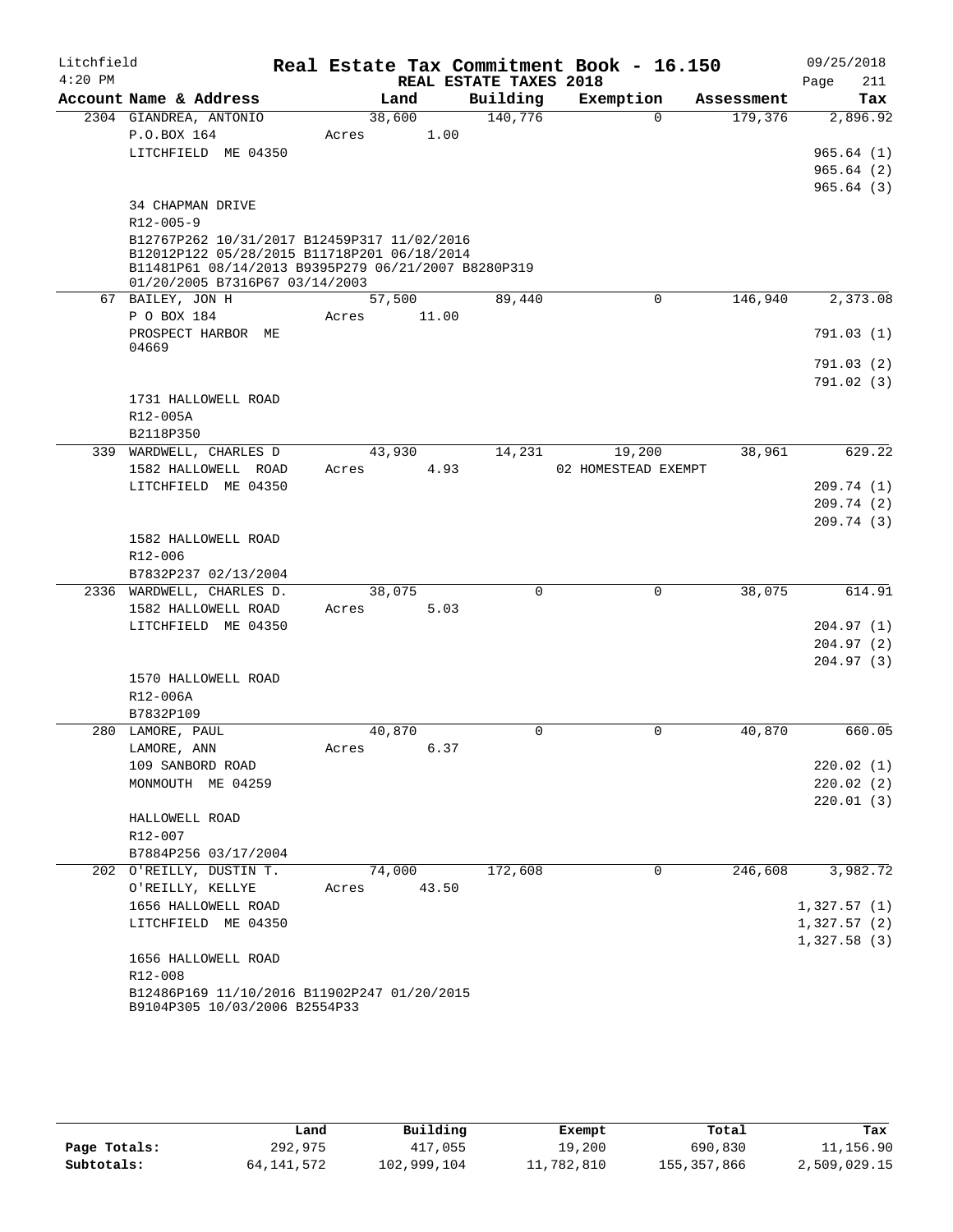| Litchfield |                                                    |       |        |                        | Real Estate Tax Commitment Book - 16.150 |            | 09/25/2018   |
|------------|----------------------------------------------------|-------|--------|------------------------|------------------------------------------|------------|--------------|
| $4:20$ PM  |                                                    |       |        | REAL ESTATE TAXES 2018 |                                          |            | 212<br>Page  |
|            | Account Name & Address                             |       | Land   | Building               | Exemption                                | Assessment | Tax          |
|            | 341 FRENCH FRED W III                              |       | 57,000 | 173,774                | $\Omega$                                 | 230,774    | 3,727.00     |
|            | ELDRIDGE KORYANNE E                                | Acres | 3.00   |                        |                                          |            |              |
|            | 8 MORNING DOVE LANE                                |       |        |                        |                                          |            | 1,242.33(1)  |
|            | LITCHFIELD ME 04350                                |       |        |                        |                                          |            | 1, 242.33(2) |
|            |                                                    |       |        |                        |                                          |            | 1, 242.34(3) |
|            | 8 MORNING DOVE DRIVE                               |       |        |                        |                                          |            |              |
|            | R12-008A                                           |       |        |                        |                                          |            |              |
|            | B9726P1 05/12/2008 B7441P301 06/04/2003            |       |        |                        |                                          |            |              |
|            | 387 CREHORE BENJAMIN F IV                          |       | 52,250 | $\Omega$               | 0                                        | 52,250     | 843.84       |
|            | 9830 BOAT YARD ROAD                                | Acres | 20.00  |                        |                                          |            |              |
|            | WESTPORT ISLAND ME<br>04578                        |       |        |                        |                                          |            | 281.28(1)    |
|            |                                                    |       |        |                        |                                          |            | 281.28(2)    |
|            |                                                    |       |        |                        |                                          |            | 281.28(3)    |
|            | HALLOWELL ROAD                                     |       |        |                        |                                          |            |              |
|            | R12-008B                                           |       |        |                        |                                          |            |              |
|            | B9465P98 08/16/2007 B5284P131 07/18/1996           |       |        |                        |                                          |            |              |
|            | 975 CRAY LUCILLE M.                                |       | 42,000 | 145,985                | 19,200                                   | 168,785    | 2,725.88     |
|            | 1690 HALLOWELL ROAD.                               | Acres | 1.80   |                        | 02 HOMESTEAD EXEMPT                      |            |              |
|            | LITCHFIELD ME 04350                                |       |        |                        |                                          |            | 908.63(1)    |
|            |                                                    |       |        |                        |                                          |            | 908.63(2)    |
|            |                                                    |       |        |                        |                                          |            | 908.62(3)    |
|            | 1690 HALLOWELL ROAD                                |       |        |                        |                                          |            |              |
|            | R12-008C                                           |       |        |                        |                                          |            |              |
|            | B9529P70 10/11/2007 B6914P339 05/17/2002           |       |        |                        |                                          |            |              |
|            | 976 MCINTYRE, HENRY                                |       | 17,125 | $\Omega$               | $\Omega$                                 | 17,125     | 276.57       |
|            | MCINTYRE, LUCILLE                                  | Acres | 3.50   |                        |                                          |            |              |
|            | 1690 HALLOWELL ROAD                                |       |        |                        |                                          |            | 92.19(1)     |
|            | LITCHFIELD ME 04350                                |       |        |                        |                                          |            | 92.19(2)     |
|            |                                                    |       |        |                        |                                          |            | 92.19(3)     |
|            | HALLOWELL ROAD                                     |       |        |                        |                                          |            |              |
|            | R12-008D                                           |       |        |                        |                                          |            |              |
|            | B9529P70 10/12/2007 B6914P339 05/17/2002 B5599P287 |       |        |                        |                                          |            |              |
|            | 04/15/2004                                         |       | 44,200 |                        | 0                                        | 146,449    | 2,365.15     |
|            | 657 DEWITT, CYNTHIA C<br>1595 HALLOWELL ROAD       | Acres | 2.68   | 102,249                |                                          |            |              |
|            | LITCHFIELD ME 04350                                |       |        |                        |                                          |            | 788.38(1)    |
|            |                                                    |       |        |                        |                                          |            | 788.38 (2)   |
|            |                                                    |       |        |                        |                                          |            | 788.39 (3)   |
|            | 1730 HALLOWELL ROAD                                |       |        |                        |                                          |            |              |
|            | R12-009                                            |       |        |                        |                                          |            |              |
|            | B10334P272 02/02/2010 B2218P342                    |       |        |                        |                                          |            |              |
|            | 2754 LYON, MARILYN G.                              |       | 33,175 | $\Omega$               | $\Omega$                                 | 33,175     | 535.78       |
|            | LYON, ARVAH                                        | Acres | 3.07   |                        |                                          |            |              |
|            | 17 PERCH DRIVE                                     |       |        |                        |                                          |            | 178.59(1)    |
|            | Litchfield ME 04350                                |       |        |                        |                                          |            | 178.59(2)    |
|            |                                                    |       |        |                        |                                          |            | 178.60(3)    |
|            | HALLOWELL ROAD                                     |       |        |                        |                                          |            |              |
|            | R12-009A                                           |       |        |                        |                                          |            |              |
|            | B12509P320 12/21/2016 B12104P311 09/16/2015        |       |        |                        |                                          |            |              |
|            | B2218P342 B884P197 06/07/1949                      |       |        |                        |                                          |            |              |

|              | Land       | Building    | Exempt     | Total       | Tax          |
|--------------|------------|-------------|------------|-------------|--------------|
| Page Totals: | 245,750    | 422,008     | 19,200     | 648,558     | 10,474.22    |
| Subtotals:   | 64,387,322 | 103,421,112 | 11,802,010 | 156,006,424 | 2,519,503.37 |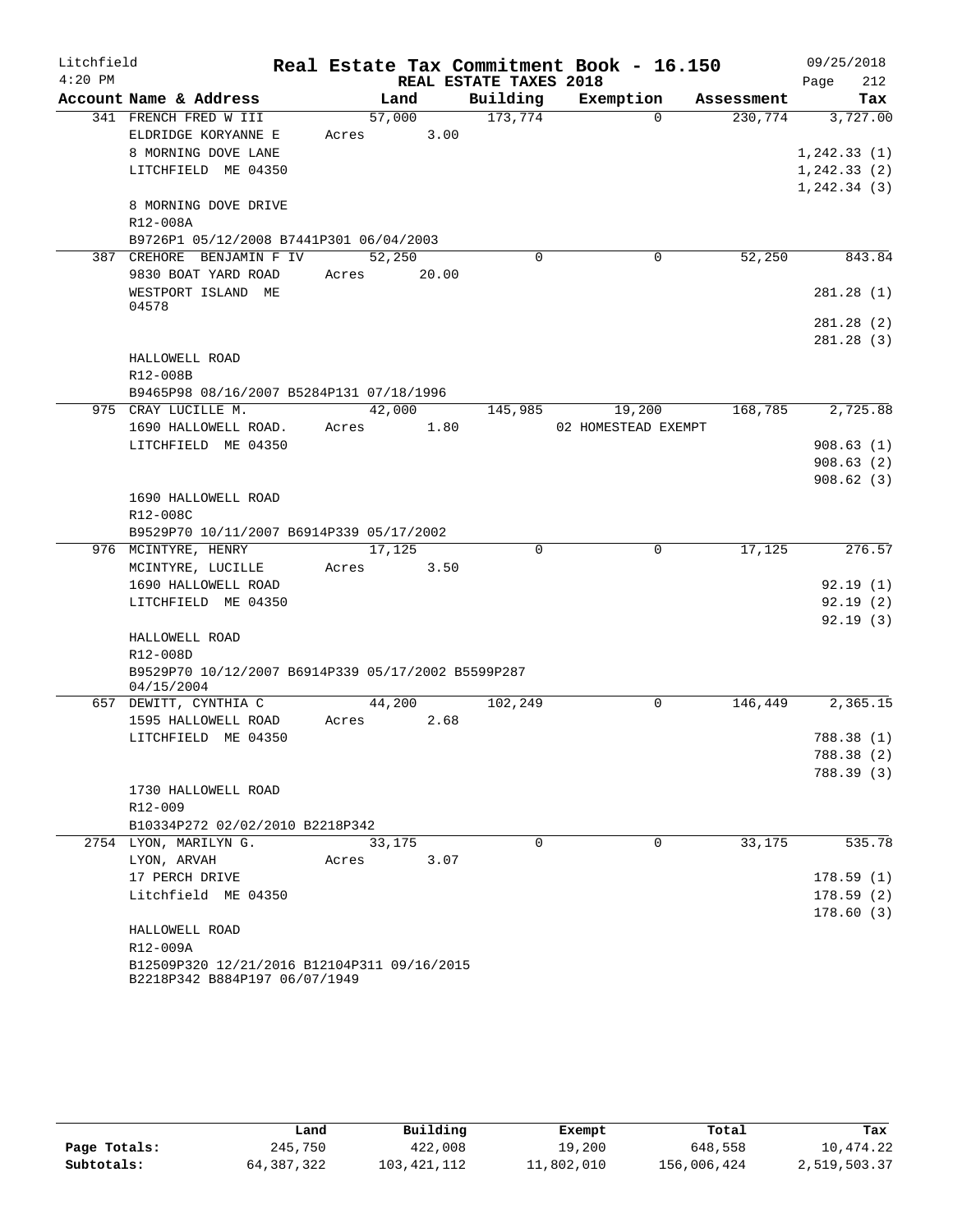| Litchfield |                                                   |                 |        |                        | Real Estate Tax Commitment Book - 16.150 |            | 09/25/2018              |
|------------|---------------------------------------------------|-----------------|--------|------------------------|------------------------------------------|------------|-------------------------|
| $4:20$ PM  |                                                   |                 |        | REAL ESTATE TAXES 2018 |                                          |            | 213<br>Page             |
|            | Account Name & Address                            |                 | Land   | Building               | Exemption                                | Assessment | Tax                     |
|            | 2919 MARIN, GERALD R.                             | 30,850          |        | $\mathbf 0$            | $\Omega$                                 | 30,850     | 498.23                  |
|            | 74 TOWNHOUSE ROAD                                 | Acres           | 2.14   |                        |                                          |            |                         |
|            | Litchfield ME 04350                               |                 |        |                        |                                          |            | 166.08(1)               |
|            |                                                   |                 |        |                        |                                          |            | 166.08(2)               |
|            |                                                   |                 |        |                        |                                          |            | 166.07(3)               |
|            | R12-009B                                          |                 |        |                        |                                          |            |                         |
|            | B12710P316 09/05/2017                             |                 |        |                        |                                          |            |                         |
|            | 1278 KELLEY, JAMES B.                             |                 | 62,400 | 251,480                | 24,960                                   | 288,920    | 4,666.06                |
|            | KELLEY, MICHELLE L.                               | Acres           | 19.40  |                        | 02 HOMESTEAD EXEMPT                      |            |                         |
|            | FKA-NAGLE, MICHELLE L.                            |                 |        |                        |                                          |            |                         |
|            | 56 NADEAU DRIVE                                   |                 |        |                        | 14 WW2 Vet NonRes                        |            | 1, 555.35(1)            |
|            | LITCHFIELD ME 04350                               |                 |        |                        |                                          |            | 1, 555.35(2)            |
|            |                                                   |                 |        |                        |                                          |            | 1, 555.36(3)            |
|            | 56 NADEAU DRIVE                                   |                 |        |                        |                                          |            |                         |
|            | R12-010                                           |                 |        |                        |                                          |            |                         |
|            | B12425P264 09/29/2016 B7486P305 06/27/2003        |                 |        |                        |                                          |            |                         |
|            | 100 HAMEL, KELLY M.                               |                 | 40,450 | 149,462                | 19,200                                   | 170,712    | 2,757.00                |
|            | 1736 HALLOWELL ROAD                               | Acres           | 1.74   |                        | 02 HOMESTEAD EXEMPT                      |            |                         |
|            | LITCHFIELD ME 04350                               |                 |        |                        |                                          |            | 919.00(1)               |
|            |                                                   |                 |        |                        |                                          |            | 919.00(2)               |
|            |                                                   |                 |        |                        |                                          |            | 919.00(3)               |
|            | 1736 HALLOWELL ROAD                               |                 |        |                        |                                          |            |                         |
|            | R12-010-1                                         |                 |        |                        |                                          |            |                         |
|            | B8288P85 01/28/2005 B3812P20 10/05/1990           |                 |        |                        |                                          |            |                         |
|            | 1258 MUIR, CAROLYN H<br>P. O. BOX 276             | 40,950<br>Acres | 1.94   | 174,528                | 19,200<br>02 HOMESTEAD EXEMPT            | 196,278    | 3,169.89                |
|            | LITCHFIELD ME 04350                               |                 |        |                        |                                          |            | 1,056.63(1)             |
|            |                                                   |                 |        |                        |                                          |            | 1,056.63(2)             |
|            |                                                   |                 |        |                        |                                          |            | 1,056.63(3)             |
|            | 22 NADEAU DRIVE                                   |                 |        |                        |                                          |            |                         |
|            | R12-010-2                                         |                 |        |                        |                                          |            |                         |
|            | B4276P128 11/17/1992                              |                 |        |                        |                                          |            |                         |
|            | 1277 RODRIGUE, RUSSELL M,                         |                 | 43,050 | 191,631                | 19,200                                   | 215,481    | 3,480.02                |
|            | <b>ELIZABETH</b>                                  |                 |        |                        |                                          |            |                         |
|            | 30 NADEAU DRIVE                                   | Acres           | 2.78   |                        | 02 HOMESTEAD EXEMPT                      |            |                         |
|            | LITCHFIELD ME 04350                               |                 |        |                        |                                          |            | 1,160.01(1)             |
|            |                                                   |                 |        |                        |                                          |            | 1,160.01(2)             |
|            |                                                   |                 |        |                        |                                          |            | 1,160.00(3)             |
|            | 30 NADEAU DRIVE                                   |                 |        |                        |                                          |            |                         |
|            | R12-010-3                                         |                 |        |                        |                                          |            |                         |
|            | B10875P62 11/02/2011 B7722P336 03/12/2003         |                 |        |                        |                                          |            |                         |
|            | 1276 ANDREWS DEBRA                                | 42,200          |        | 153,759                | 19,200                                   | 176,759    | 2,854.66                |
|            | ANNESE ROBERT                                     | Acres           | 2.44   |                        | 02 HOMESTEAD EXEMPT                      |            |                         |
|            | 1750 HALLOWELL ROAD                               |                 |        |                        |                                          |            | 951.55(1)               |
|            | LITCHFIELD ME 04350                               |                 |        |                        |                                          |            | 951.55(2)<br>951.56 (3) |
|            | 1750 HALLOWELL ROAD                               |                 |        |                        |                                          |            |                         |
|            | $R12 - 010 - 4$                                   |                 |        |                        |                                          |            |                         |
|            | B9098P164 10/03/2006 B9040P295 08/23/2006 B5924P5 |                 |        |                        |                                          |            |                         |
|            | 04/19/1999                                        |                 |        |                        |                                          |            |                         |

|              | Land       | Building    | Exempt     | Total       | Tax          |
|--------------|------------|-------------|------------|-------------|--------------|
| Page Totals: | 259,900    | 920,860     | 101,760    | 1,079,000   | 17,425.86    |
| Subtotals:   | 64,647,222 | 104,341,972 | 11,903,770 | 157,085,424 | 2,536,929.23 |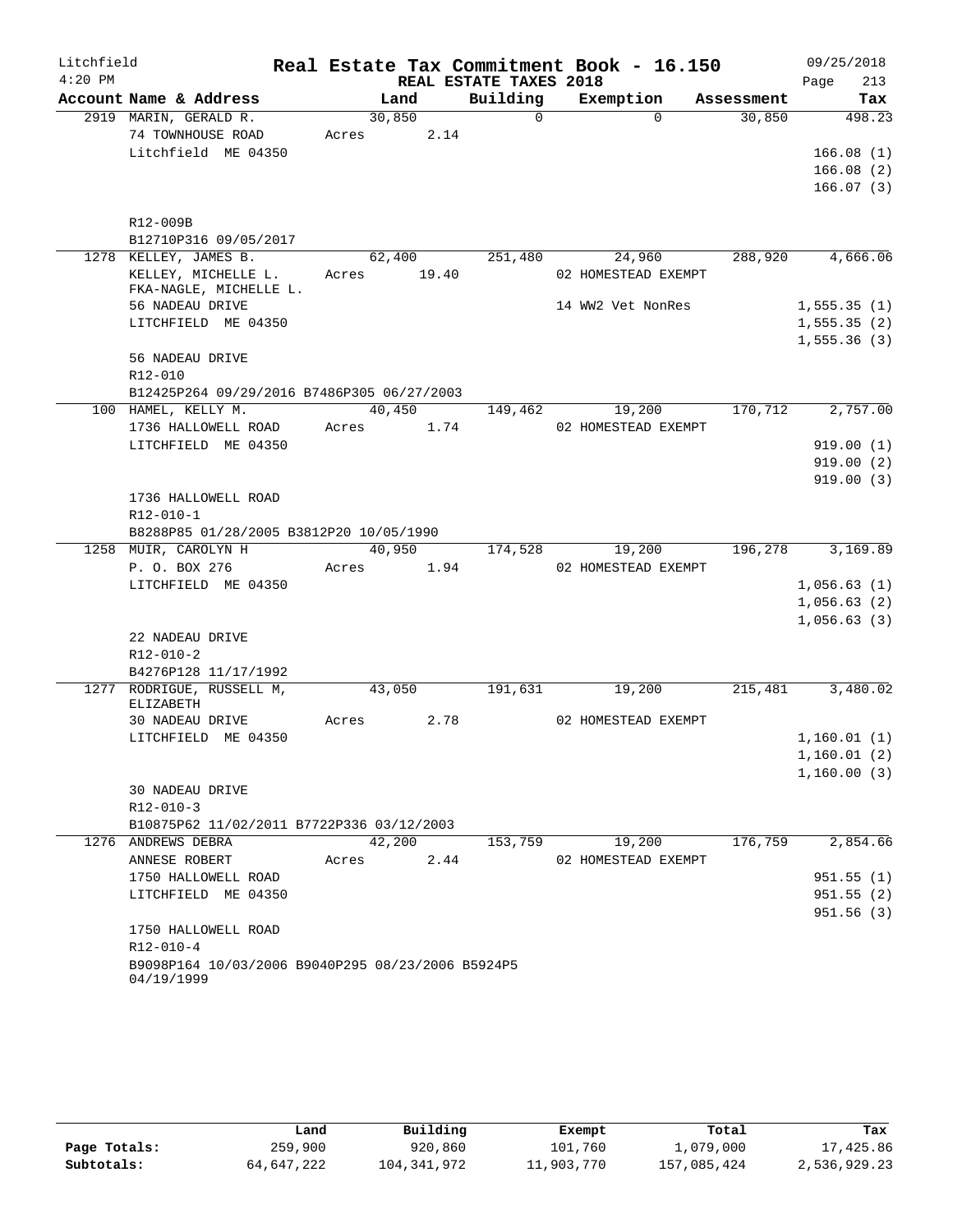| Litchfield |                                                      |       |        |                        | Real Estate Tax Commitment Book - 16.150 |            | 09/25/2018  |
|------------|------------------------------------------------------|-------|--------|------------------------|------------------------------------------|------------|-------------|
| $4:20$ PM  |                                                      |       |        | REAL ESTATE TAXES 2018 |                                          |            | 214<br>Page |
|            | Account Name & Address                               |       | Land   | Building               | Exemption                                | Assessment | Tax         |
|            | 1275 GRAY, LARRY C. &                                |       | 42,250 | 225,102                | 5,760                                    | 261,592    | 4,224.71    |
|            | SHIRLEY A<br>15 NADEAU DRIVE                         | Acres | 2.46   |                        | 03 VETERANS EXEMPT                       |            |             |
|            | LITCHFIELD ME 04350                                  |       |        |                        |                                          |            | 1,408.24(1) |
|            |                                                      |       |        |                        |                                          |            | 1,408.24(2) |
|            |                                                      |       |        |                        |                                          |            | 1,408.23(3) |
|            | 15 NADEAU DRIVE                                      |       |        |                        |                                          |            |             |
|            | R12-010-5                                            |       |        |                        |                                          |            |             |
|            | B10250P145 10/22/2009 B6375P69 12/29/2000            |       |        |                        |                                          |            |             |
|            | 1744 QUINN DOROTHY S                                 |       | 43,400 | 224,038                | $\overline{0}$                           | 267,438    | 4,319.12    |
|            | 35 NADEAU DRIVE                                      | Acres | 2.92   |                        |                                          |            |             |
|            | LITCHFIELD ME 04350                                  |       |        |                        |                                          |            | 1,439.71(1) |
|            |                                                      |       |        |                        |                                          |            | 1,439.71(2) |
|            |                                                      |       |        |                        |                                          |            | 1,439.70(3) |
|            | 35 NADEAU DRIVE                                      |       |        |                        |                                          |            |             |
|            | R12-010-6                                            |       |        |                        |                                          |            |             |
|            | B9716P245 05/02/2008 B5638P187 06/02/1998            |       |        |                        |                                          |            |             |
|            | 2168 CHABOT, DONALD                                  |       | 43,275 | 126,536                | 19,200                                   | 150,611    | 2,432.37    |
|            | CHABOT KIMBERLY                                      | Acres | 2.87   |                        | 02 HOMESTEAD EXEMPT                      |            |             |
|            | 45 NADEAU DREIVE                                     |       |        |                        |                                          |            | 810.79(1)   |
|            | LITCHFIELD ME 04350                                  |       |        |                        |                                          |            | 810.79 (2)  |
|            |                                                      |       |        |                        |                                          |            | 810.79(3)   |
|            | 45 NADEAU DRIVE                                      |       |        |                        |                                          |            |             |
|            | R12-010A                                             |       |        |                        |                                          |            |             |
|            | B6302P13 09/11/2000                                  |       |        |                        |                                          |            |             |
|            | 952 CARNEY MAGDA BOGAR,                              |       | 42,750 | 68,546                 | $\Omega$                                 | 111,296    | 1,797.43    |
|            | TRUSTEE<br>CARNEY MAGDA BOGAR                        | Acres | 2.10   |                        |                                          |            |             |
|            | REV.LIVING TRUST                                     |       |        |                        |                                          |            |             |
|            | 125 BEVERLY AVE                                      |       |        |                        |                                          |            | 599.14(1)   |
|            | NORFOLK VA 23505                                     |       |        |                        |                                          |            | 599.14(2)   |
|            |                                                      |       |        |                        |                                          |            | 599.15(3)   |
|            | 1778 HALLOWELL ROAD                                  |       |        |                        |                                          |            |             |
|            | R12-011                                              |       |        |                        |                                          |            |             |
|            | B9800P164 07/23/2008 B9672P176 03/28/2008 B8917P50   |       |        |                        |                                          |            |             |
|            | 05/09/2006 B5998P226 10/31/2003                      |       |        |                        |                                          |            |             |
|            | 1527 YOUNG'S REALTY LLC                              |       | 64,625 | 0                      | 0                                        | 64,625     | 1,043.69    |
|            | % DAVID YOUNG SR                                     | Acres | 45.85  |                        |                                          |            |             |
|            | 99 VAUGHN ROAD                                       |       |        |                        |                                          |            | 347.90(1)   |
|            | HALLOWELL ME 04347                                   |       |        |                        |                                          |            | 347.90(2)   |
|            |                                                      |       |        |                        |                                          |            | 347.89 (3)  |
|            | HALLOWELL ROAD<br>R12-012                            |       |        |                        |                                          |            |             |
|            | B9675P283 03/25/2008 B8652P234 10/13/2005 B1935P65   |       |        |                        |                                          |            |             |
|            | 811 HEBERT, GAIL E                                   |       | 44,250 | 194,754                | 24,960                                   | 214,044    | 3,456.81    |
|            | HEBERT, MAURICE E.                                   | Acres | 2.70   |                        | 02 HOMESTEAD EXEMPT                      |            |             |
|            | 1762 HALLOWELL ROAD                                  |       |        |                        | 24 WW2 Widow NonRes                      |            | 1,152.27(1) |
|            | LITCHFIELD ME 04350                                  |       |        |                        |                                          |            | 1,152.27(2) |
|            |                                                      |       |        |                        |                                          |            | 1,152.27(3) |
|            | 1762 HALLOWELL ROAD                                  |       |        |                        |                                          |            |             |
|            | R12-012A                                             |       |        |                        |                                          |            |             |
|            | B11151P149 08/01/2012 B8929P235 05/08/2006 B4374P148 |       |        |                        |                                          |            |             |

|              | Land       | Building    | Exempt     | Total       | Tax          |
|--------------|------------|-------------|------------|-------------|--------------|
| Page Totals: | 280,550    | 838,976     | 49,920     | 1,069,606   | 17,274.13    |
| Subtotals:   | 64,927,772 | 105,180,948 | 11,953,690 | 158,155,030 | 2,554,203.36 |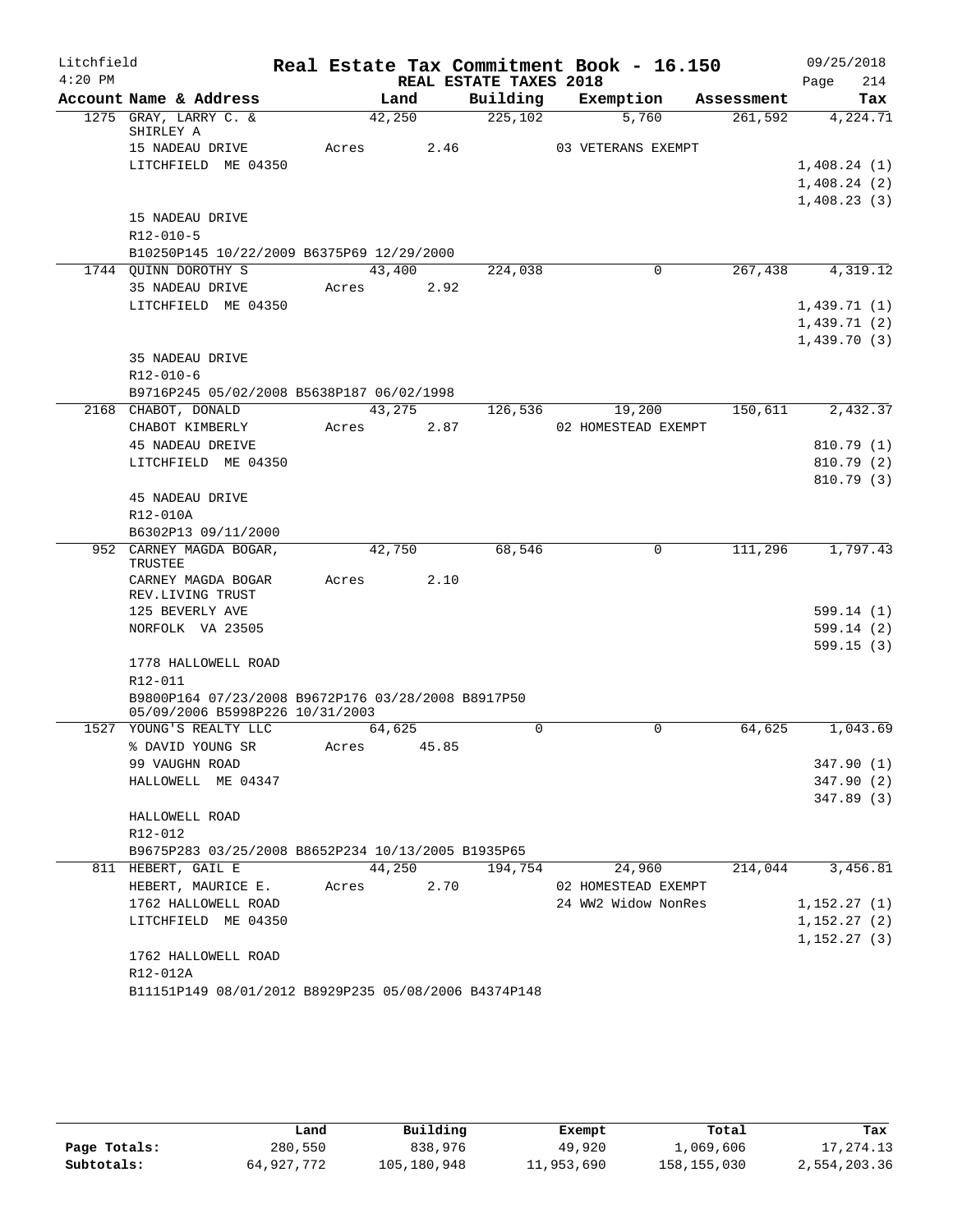| Litchfield<br>$4:20$ PM |                                                                    |             |        | REAL ESTATE TAXES 2018 | Real Estate Tax Commitment Book - 16.150 |                     | 09/25/2018<br>215<br>Page |
|-------------------------|--------------------------------------------------------------------|-------------|--------|------------------------|------------------------------------------|---------------------|---------------------------|
|                         | Account Name & Address                                             |             | Land   | Building               | Exemption                                | Assessment          | Tax                       |
|                         | 2572 PERREAULT PAUL M                                              |             | 56,500 | 142,527                | 19,200                                   | 179,827             | 2,904.21                  |
|                         | P.O. BOX 25                                                        | Acres 10.00 |        |                        | 02 HOMESTEAD EXEMPT                      |                     |                           |
|                         | LITCHFIELD ME 04350                                                |             |        |                        |                                          |                     | 968.07(1)                 |
|                         |                                                                    |             |        |                        |                                          |                     | 968.07(2)                 |
|                         |                                                                    |             |        |                        |                                          |                     | 968.07(3)                 |
|                         | 1359 LEWISTON ROAD                                                 |             |        |                        |                                          |                     |                           |
|                         | R12-012B                                                           |             |        |                        |                                          |                     |                           |
|                         | B12793P136 10/03/2017 B12793P134 10/30/2017 B8648P81<br>10/13/2005 |             |        |                        |                                          |                     |                           |
|                         | 395 CUMMINGS, DAVID                                                |             | 67,620 | 78,609                 |                                          | 146,229<br>$\Omega$ | 2,361.60                  |
|                         | CUMMINGS ROBIN                                                     | Acres 33.00 |        |                        |                                          |                     |                           |
|                         | 1838 HALLOWELL ROAD                                                |             |        |                        |                                          |                     | 787.20(1)                 |
|                         | LITCHFIELD ME 04350                                                |             |        |                        |                                          |                     | 787.20(2)                 |
|                         |                                                                    |             |        |                        |                                          |                     | 787.20(3)                 |
|                         | 1838 HALLOWELL ROAD                                                |             |        |                        |                                          |                     |                           |
|                         | R12-013                                                            |             |        |                        |                                          |                     |                           |
|                         | B2734P285                                                          |             |        |                        |                                          |                     |                           |
|                         | 726 GILBERT, KRISTOFFERSON                                         |             | 50,000 | 114,742                |                                          | 164,742<br>0        | 2,660.58                  |
|                         | GILBERT, STARLA L.                                                 | Acres       | 5.00   |                        |                                          |                     |                           |
|                         | 81 Wood School House Rd                                            |             |        |                        |                                          |                     | 886.86 (1)                |
|                         | BOWDOIN ME 04287                                                   |             |        |                        |                                          |                     | 886.86 (2)                |
|                         |                                                                    |             |        |                        |                                          |                     | 886.86 (3)                |
|                         | 1455 LEWISTON ROAD                                                 |             |        |                        |                                          |                     |                           |
|                         | R12-013A                                                           |             |        |                        |                                          |                     |                           |
|                         | B11720P221 06/23/2014 B5294P266 01/15/1997                         |             |        |                        |                                          |                     |                           |
|                         | 218 BROWN, CALVIN E                                                |             | 53,800 | 307,485                | 19,200                                   | 342,085             | 5,524.67                  |
|                         | BROWN, GALE E                                                      | Acres       | 9.25   |                        | 02 HOMESTEAD EXEMPT                      |                     |                           |
|                         | P O BOX 1                                                          |             |        |                        |                                          |                     | 1,841.56(1)               |
|                         | LITCHFIELD ME 04350                                                |             |        |                        |                                          |                     | 1,841.56(2)               |
|                         |                                                                    |             |        |                        |                                          |                     | 1,841.55(3)               |
|                         | 1423 LEWISTON ROAD                                                 |             |        |                        |                                          |                     |                           |
|                         | R12-013B                                                           |             |        |                        |                                          |                     |                           |
|                         | B3438P334 10/05/1988<br>1965 CUMMINGS, JR., DAVID E                |             | 40,000 | 193,067                |                                          | 233,067<br>0        | 3,764.03                  |
|                         | CUMMINGS, SHARON M.                                                | Acres 1.00  |        |                        |                                          |                     |                           |
|                         | 15 CUMMINGS LANE                                                   |             |        |                        |                                          |                     | 1,254.68(1)               |
|                         | LITCHFIELD ME 04350                                                |             |        |                        |                                          |                     | 1,254.68(2)               |
|                         |                                                                    |             |        |                        |                                          |                     | 1, 254.67(3)              |
|                         | 15 CUMMINGS DRIVE                                                  |             |        |                        |                                          |                     |                           |
|                         | R12-013C                                                           |             |        |                        |                                          |                     |                           |
|                         | B12394P70 08/24/2016 B11498P244 08/29/2013 B5087P79                |             |        |                        |                                          |                     |                           |
|                         | 05/15/1996                                                         |             |        |                        |                                          |                     |                           |
|                         | 407 DAGGETT, JOHN L                                                | 42,500      |        | 136,287                | 19,200                                   | 159,587             | 2,577.33                  |
|                         | 1467 LEWISTON ROAD                                                 | Acres       | 2.00   |                        | 02 HOMESTEAD EXEMPT                      |                     |                           |
|                         | LITCHFIELD ME 04350                                                |             |        |                        |                                          |                     | 859.11 (1)                |
|                         |                                                                    |             |        |                        |                                          |                     | 859.11 (2)                |
|                         |                                                                    |             |        |                        |                                          |                     | 859.11(3)                 |
|                         | 1467 LEWISTON ROAD                                                 |             |        |                        |                                          |                     |                           |
|                         | R12-014                                                            |             |        |                        |                                          |                     |                           |
|                         | B2631P246                                                          |             |        |                        |                                          |                     |                           |

|              | Land       | Building    | Exempt     | Total       | Tax          |
|--------------|------------|-------------|------------|-------------|--------------|
| Page Totals: | 310,420    | 972.717     | 57,600     | 1,225,537   | 19,792.42    |
| Subtotals:   | 65,238,192 | 106,153,665 | 12,011,290 | 159,380,567 | 2,573,995.78 |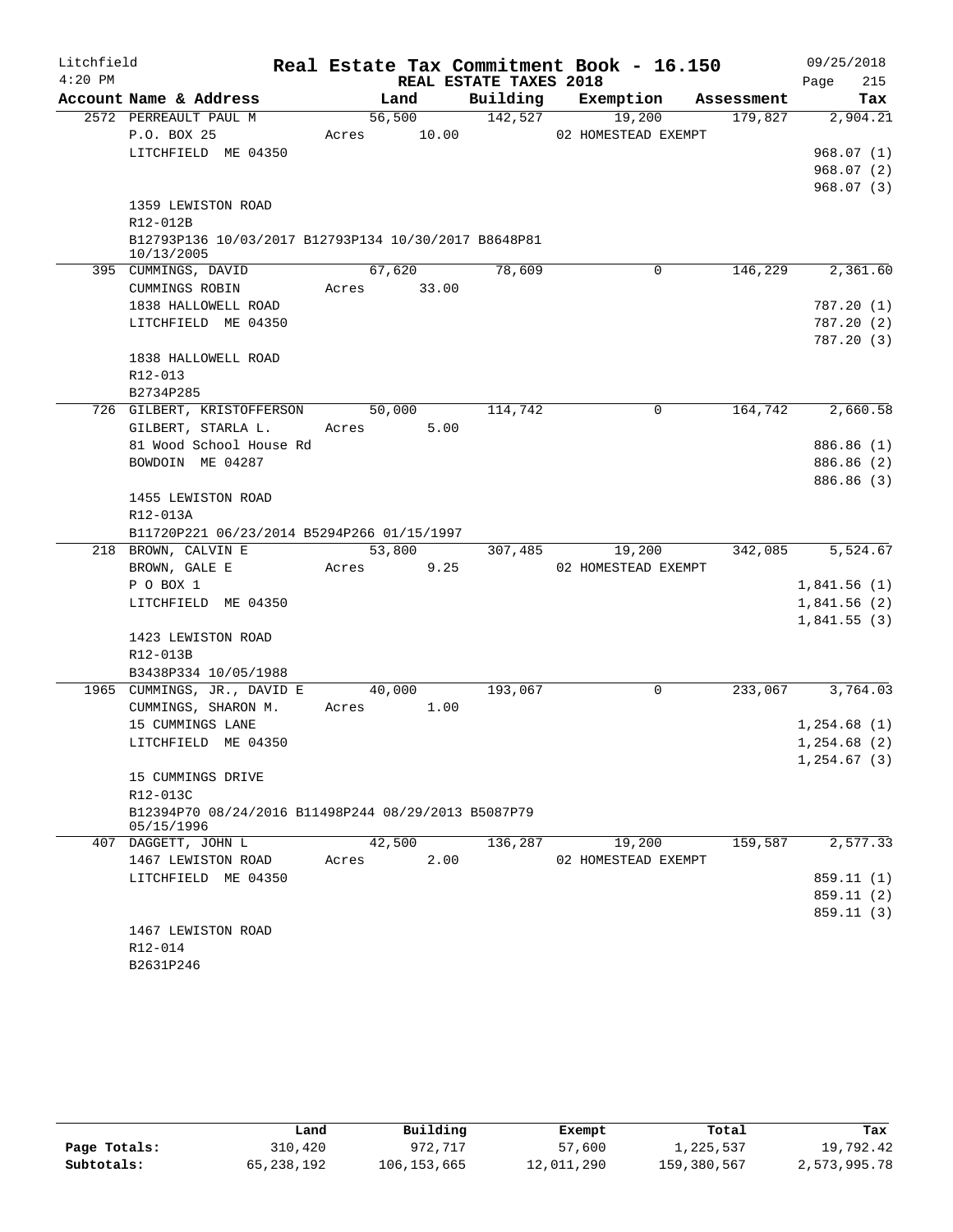| Litchfield | Real Estate Tax Commitment Book - 16.150                                                   |        |                |                        |                               |            |              |
|------------|--------------------------------------------------------------------------------------------|--------|----------------|------------------------|-------------------------------|------------|--------------|
| $4:20$ PM  |                                                                                            |        |                | REAL ESTATE TAXES 2018 |                               |            | 216<br>Page  |
|            | Account Name & Address                                                                     |        | Land           | Building               | Exemption                     | Assessment | Tax          |
|            | 1012 TOMBERLIN CONSTRUCTION,<br>INC                                                        | 51,250 |                | 21,594                 | $\Omega$                      | 72,844     | 1,176.43     |
|            | 51 SUSAN LANE                                                                              | Acres  | 5.50           |                        |                               |            |              |
|            | WEST GARDINER ME 04345                                                                     |        |                |                        |                               |            | 392.14(1)    |
|            |                                                                                            |        |                |                        |                               |            | 392.14(2)    |
|            |                                                                                            |        |                |                        |                               |            | 392.15(3)    |
|            | 1363 LEWISTON ROAD                                                                         |        |                |                        |                               |            |              |
|            | $R12 - 015$                                                                                |        |                |                        |                               |            |              |
|            | B12859P292 09/20/2017 B12483P300 09/27/2016                                                |        |                |                        |                               |            |              |
|            | B11987P123 05/22/2015 B11792P331 09/08/2014<br>B10584P344 11/08/2010 B10503P267 08/19/2010 |        |                |                        |                               |            |              |
|            | B4744P105 08/09/1994                                                                       |        |                |                        |                               |            |              |
|            | 2189 CRAFT DANIEL                                                                          | 57,875 |                | 88,794                 | 19,200                        | 127,469    | 2,058.62     |
|            | CRAFT VERONICA                                                                             | Acres  | 11.50          |                        | 02 HOMESTEAD EXEMPT           |            |              |
|            | P O BOX 39                                                                                 |        |                |                        |                               |            | 686.21 (1)   |
|            | LITCHFIELD ME 04350                                                                        |        |                |                        |                               |            | 686.21(2)    |
|            |                                                                                            |        |                |                        |                               |            | 686.20(3)    |
|            | 8 WABENAKI LANE                                                                            |        |                |                        |                               |            |              |
|            | R12-017                                                                                    |        |                |                        |                               |            |              |
|            | B6500P3 05/21/2001                                                                         |        |                |                        |                               |            |              |
|            | 2157 HANLEY, TIMOTHY                                                                       | 51,250 |                | 160,243                | $\mathbf 0$                   | 211,493    | 3,415.61     |
|            | HANLEY LYNNE                                                                               | Acres  | 5.50           |                        |                               |            |              |
|            | 1396 LEWISTON ROAD                                                                         |        |                |                        |                               |            | 1, 138.54(1) |
|            | LITCHFIELD ME 04350                                                                        |        |                |                        |                               |            | 1, 138.54(2) |
|            |                                                                                            |        |                |                        |                               |            | 1,138.53(3)  |
|            | 1396 LEWISTON ROAD                                                                         |        |                |                        |                               |            |              |
|            | R12-017A                                                                                   |        |                |                        |                               |            |              |
|            | B6318P280 10/06/2000                                                                       |        |                |                        |                               |            |              |
|            | 2442 CRAFT STEPHEN<br>CRAFT STELLA                                                         | Acres  | 40,075<br>1.03 | 132,119                | 23,040<br>02 HOMESTEAD EXEMPT | 149,154    | 2,408.84     |
|            | PO BOX 436                                                                                 |        |                |                        | 30 Blind Exemption            |            | 802.95(1)    |
|            | LITCHFIELD ME 04350                                                                        |        |                |                        |                               |            | 802.95(2)    |
|            |                                                                                            |        |                |                        |                               |            | 802.94 (3)   |
|            | 23 WABENAKI LANE                                                                           |        |                |                        |                               |            |              |
|            | R12-017B                                                                                   |        |                |                        |                               |            |              |
|            | B7953P240 05/06/2004                                                                       |        |                |                        |                               |            |              |
|            | 396 CUMMINGS, DAVID                                                                        |        | 5,880          | $\Omega$               | 0                             | 5,880      | 94.96        |
|            | 1838 HALLOWELL ROAD                                                                        | Acres  | 15.00          |                        |                               |            |              |
|            | LITCHFIELD ME 04350                                                                        |        |                |                        |                               |            | 31.65(1)     |
|            |                                                                                            |        |                |                        |                               |            | 31.65(2)     |
|            |                                                                                            |        |                |                        |                               |            | 31.66(3)     |
|            | 1838 HALLOWELL ROAD                                                                        |        |                |                        |                               |            |              |
|            | R12-018                                                                                    |        |                |                        |                               |            |              |
|            | B2734P285                                                                                  |        |                |                        |                               |            |              |
|            | 1961 LANE, ROSE                                                                            |        | 42,600         | 74,496                 | 0                             | 117,096    | 1,891.10     |
|            | 1458 LEWISTON ROAD                                                                         | Acres  | 2.04           |                        |                               |            |              |
|            | LITCHFIELD ME 04350                                                                        |        |                |                        |                               |            | 630.37(1)    |
|            |                                                                                            |        |                |                        |                               |            | 630.37(2)    |
|            | 1458 LEWISTON ROAD                                                                         |        |                |                        |                               |            | 630.36(3)    |
|            | R12-019A                                                                                   |        |                |                        |                               |            |              |
|            | B9905P144 11/10/2008 B4990P141 10/06/1995                                                  |        |                |                        |                               |            |              |
|            |                                                                                            |        |                |                        |                               |            |              |

|              | Land       | Building    | Exempt     | Total       | Tax          |
|--------------|------------|-------------|------------|-------------|--------------|
| Page Totals: | 248,930    | 477.246     | 42,240     | 683,936     | 11,045.56    |
| Subtotals:   | 65,487,122 | 106,630,911 | 12,053,530 | 160,064,503 | 2,585,041.34 |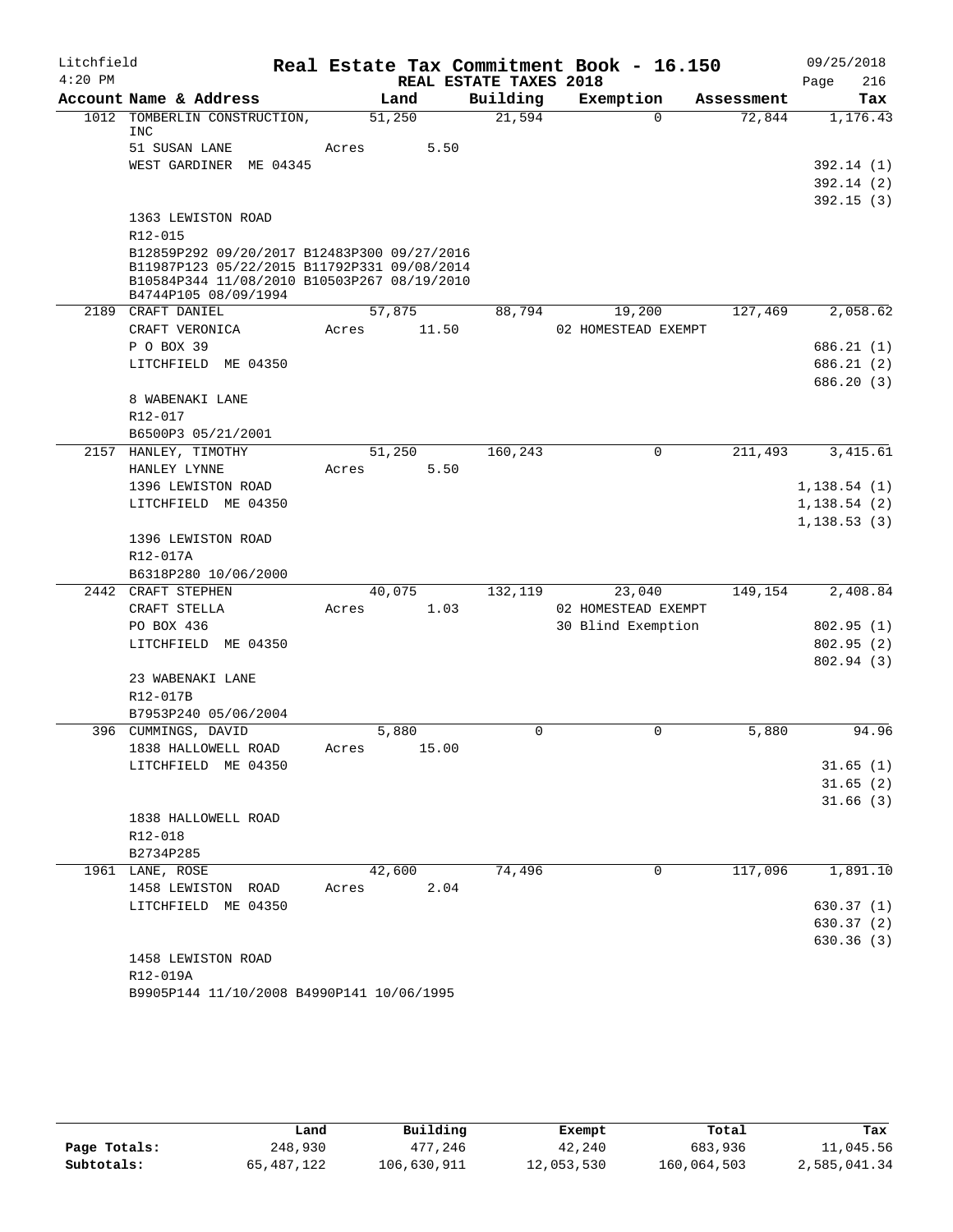| Litchfield   |                                            |            |        |             |                        | Real Estate Tax Commitment Book - 16.150 |                       | 09/25/2018   |
|--------------|--------------------------------------------|------------|--------|-------------|------------------------|------------------------------------------|-----------------------|--------------|
| $4:20$ PM    |                                            |            |        |             | REAL ESTATE TAXES 2018 |                                          |                       | 217<br>Page  |
|              | Account Name & Address<br>1988 LANE JARED  |            | Land   |             | Building               | Exemption<br>$\Omega$                    | Assessment<br>176,828 | Tax          |
|              | LANE JENNIFER                              |            | 42,000 |             | 134,828                |                                          |                       | 2,855.77     |
|              |                                            | Acres      |        | 1.80        |                        |                                          |                       | 951.92(1)    |
|              | 17 HIDEAWAY LANE                           |            |        |             |                        |                                          |                       |              |
|              | LITCHFIELD ME 04350                        |            |        |             |                        |                                          |                       | 951.92 (2)   |
|              |                                            |            |        |             |                        |                                          |                       | 951.93(3)    |
|              | 17 HIDEAWAY LANE                           |            |        |             |                        |                                          |                       |              |
|              | R12-019B                                   |            |        |             |                        |                                          |                       |              |
|              | B5076P149 02/26/1996                       |            |        |             |                        |                                          |                       |              |
|              | 2315 CHASE, BETSY LYNN                     |            | 40,575 |             | 77,429                 | 19,200                                   | 98,804                | 1,595.68     |
|              | 1 HIDEAWAY LANE                            | Acres      |        | 1.23        |                        | 02 HOMESTEAD EXEMPT                      |                       |              |
|              | LITCHFIELD ME 04350                        |            |        |             |                        |                                          |                       | 531.89(1)    |
|              |                                            |            |        |             |                        |                                          |                       | 531.89(2)    |
|              |                                            |            |        |             |                        |                                          |                       | 531.90(3)    |
|              | 1 HIDEAWAY LANE                            |            |        |             |                        |                                          |                       |              |
|              | R12-019C                                   |            |        |             |                        |                                          |                       |              |
|              | B10343P228 02/17/2010 B7071P218 09/24/2002 |            |        |             |                        |                                          |                       |              |
|              | 1754 SEAMAN, ERIC                          |            | 46,775 |             | $\mathbf 0$            | $\mathbf 0$                              | 46,775                | 755.42       |
|              | 1844 HALLOWELL ROAD                        | Acres      |        | 12.70       |                        |                                          |                       |              |
|              | LITCHFIELD ME 04350                        |            |        |             |                        |                                          |                       | 251.81(1)    |
|              |                                            |            |        |             |                        |                                          |                       | 251.81(2)    |
|              |                                            |            |        |             |                        |                                          |                       | 251.80(3)    |
|              | LEWISTON ROAD                              |            |        |             |                        |                                          |                       |              |
|              | R12-020                                    |            |        |             |                        |                                          |                       |              |
|              | B5784P236                                  |            |        |             |                        |                                          |                       |              |
|              | 2287 HERSOM ROBERT E                       |            | 41,500 |             | 109,185                | 19,200                                   | 131,485               | 2,123.48     |
|              | 82 DENNIS HILL ROAD                        | Acres      |        | 1.60        |                        | 02 HOMESTEAD EXEMPT                      |                       |              |
|              | LITCHFIELD ME 04350                        |            |        |             |                        |                                          |                       | 707.83(1)    |
|              |                                            |            |        |             |                        |                                          |                       | 707.83(2)    |
|              |                                            |            |        |             |                        |                                          |                       |              |
|              |                                            |            |        |             |                        |                                          |                       | 707.82(3)    |
|              | 82 DENNIS HILL ROAD                        |            |        |             |                        |                                          |                       |              |
|              | R12-020A                                   |            |        |             |                        |                                          |                       |              |
|              | B8682P173 11/07/2005 B7134P282 09/27/2004  |            |        |             |                        |                                          |                       |              |
|              | 2284 SEAMAN, SHANTEL                       |            | 28,850 |             | 0                      | 0                                        | 28,850                | 465.93       |
|              | 1844 HALLOWELL ROAD                        | Acres      |        | 1.34        |                        |                                          |                       |              |
|              | LITCHFIELD ME 04350                        |            |        |             |                        |                                          |                       | 155.31(1)    |
|              |                                            |            |        |             |                        |                                          |                       | 155.31(2)    |
|              |                                            |            |        |             |                        |                                          |                       | 155.31(3)    |
|              | DENNIS HILL ROAD                           |            |        |             |                        |                                          |                       |              |
|              | R12-020B                                   |            |        |             |                        |                                          |                       |              |
|              | B7134P283 11/01/2002                       |            |        |             |                        |                                          |                       |              |
|              | 2838 NAULT, JIM L.                         |            | 45,750 |             | 94,258                 | 19,200                                   | 120,808               | 1,951.05     |
|              | WOODRUM, MARIE                             | Acres      |        | 3.30        |                        | 02 HOMESTEAD EXEMPT                      |                       |              |
|              | 64 DENNIS HILL ROAD                        |            |        |             |                        |                                          |                       | 650.35(1)    |
|              | LITCHFIELD ME 04350                        |            |        |             |                        |                                          |                       | 650.35(2)    |
|              |                                            |            |        |             |                        |                                          |                       | 650.35(3)    |
|              | 64 DENNIS HILL ROAD                        |            |        |             |                        |                                          |                       |              |
|              | R12-020C                                   |            |        |             |                        |                                          |                       |              |
|              | B11537P304 10/09/2013                      |            |        |             |                        |                                          |                       |              |
|              | 2710 DUBE GLEN E                           |            | 54,365 |             | 0                      | 0                                        | 54,365                | 877.99       |
|              | PO BOX 819                                 | Acres      |        | 23.73       |                        |                                          |                       |              |
|              | SABATTUS ME 04280                          |            |        |             |                        |                                          |                       | 292.66(1)    |
|              |                                            |            |        |             |                        |                                          |                       | 292.66(2)    |
|              |                                            |            |        |             |                        |                                          |                       | 292.67(3)    |
|              | OFF WHIPPORWILL ROAD                       |            |        |             |                        |                                          |                       |              |
|              | R12-022                                    |            |        |             |                        |                                          |                       |              |
|              | B8169P283 10/19/2004                       |            |        |             |                        |                                          |                       |              |
|              |                                            |            |        |             |                        |                                          |                       |              |
|              |                                            |            |        |             |                        |                                          |                       |              |
|              |                                            | Land       |        | Building    |                        | Exempt                                   | Total                 | Tax          |
| Page Totals: |                                            | 299,815    |        | 415,700     |                        | 57,600                                   | 657,915               | 10,625.32    |
| Subtotals:   |                                            | 65,786,937 |        | 107,046,611 |                        | 12, 111, 130                             | 160,722,418           | 2,595,666.66 |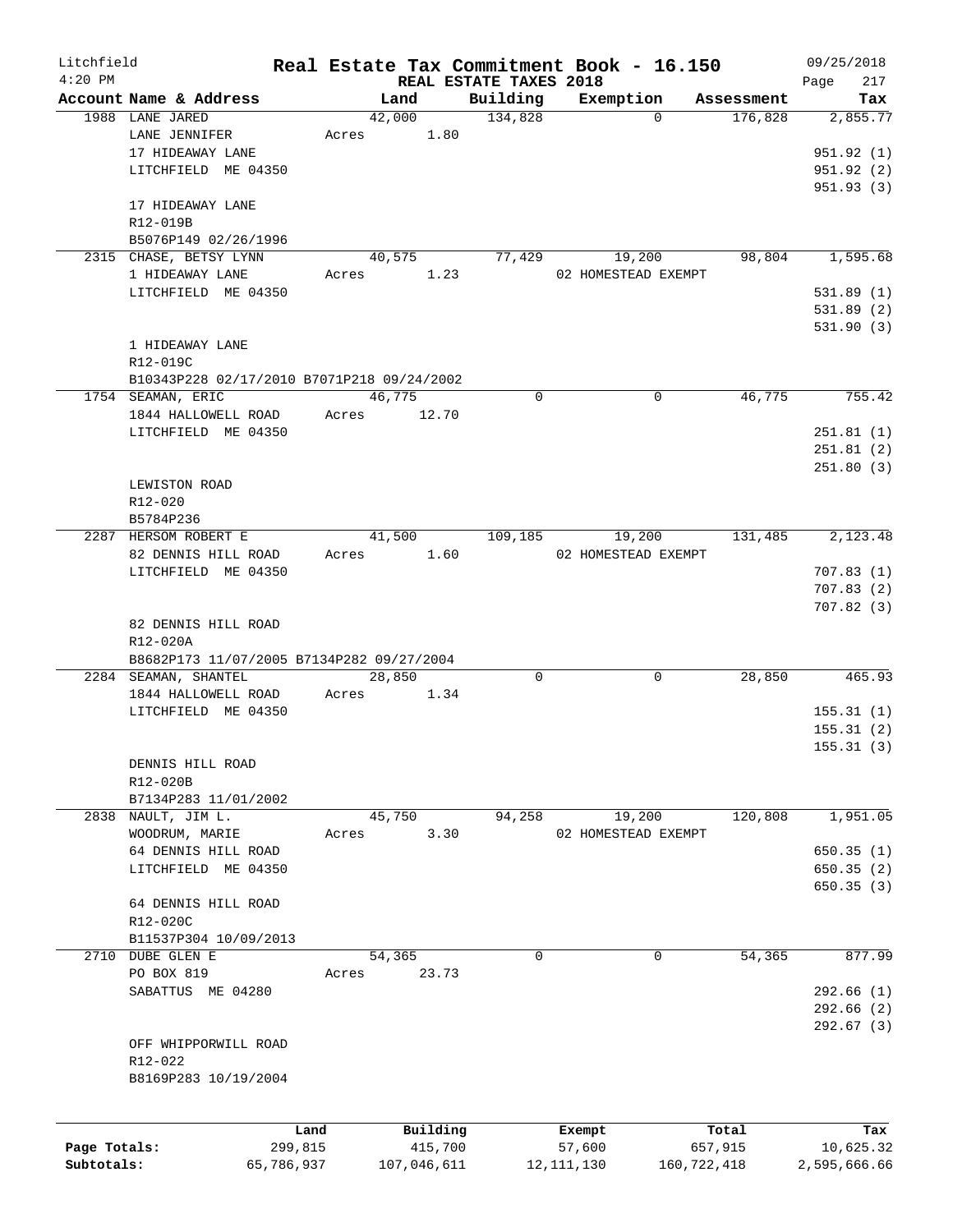| Litchfield |                                                                    |        |      |                        | Real Estate Tax Commitment Book - 16.150 |            | 09/25/2018  |
|------------|--------------------------------------------------------------------|--------|------|------------------------|------------------------------------------|------------|-------------|
| $4:20$ PM  |                                                                    |        |      | REAL ESTATE TAXES 2018 |                                          |            | 218<br>Page |
|            | Account Name & Address                                             | Land   |      | Building               | Exemption                                | Assessment | Tax         |
|            | 2417 WILSON, DAVID E.                                              | 42,525 |      | 139,135                | 24,960                                   | 156,700    | 2,530.70    |
|            | WILSON, LUCILLE P.                                                 | Acres  | 2.01 |                        | 02 HOMESTEAD EXEMPT                      |            |             |
|            | 18 OVERLOOK DRIVE                                                  |        |      |                        | 12 WW2 Vet Res.                          |            | 843.57 (1)  |
|            | LITCHFIELD ME 04350                                                |        |      |                        |                                          |            | 843.57 (2)  |
|            |                                                                    |        |      |                        |                                          |            | 843.56(3)   |
|            | 18 OVERLOOK DRIVE                                                  |        |      |                        |                                          |            |             |
|            | R12-022-1                                                          |        |      |                        |                                          |            |             |
|            | B12041P119 07/15/2015 B9525P248 10/09/2007 B8289P183<br>01/21/2005 |        |      |                        |                                          |            |             |
|            | 2627 LAND TREE CORP                                                | 28,000 |      | $\Omega$               | 0                                        | 28,000     | 452.20      |
|            | P O BOX 3346                                                       | Acres  | 1.00 |                        |                                          |            |             |
|            | AUBURN ME 04212                                                    |        |      |                        |                                          |            | 150.73(1)   |
|            |                                                                    |        |      |                        |                                          |            | 150.73(2)   |
|            |                                                                    |        |      |                        |                                          |            | 150.74(3)   |
|            | OVERLOOK DRIVE                                                     |        |      |                        |                                          |            |             |
|            | R12-022-10                                                         |        |      |                        |                                          |            |             |
|            | B10321P276 01/13/2010 B8169P283 10/21/2004                         |        |      |                        |                                          |            |             |
|            | 2628 MARTIN, GARY L.                                               | 28,150 |      | 0                      | $\mathbf 0$                              | 28,150     | 454.62      |
|            | LAURENT, CLYDA                                                     | Acres  | 1.06 |                        |                                          |            |             |
|            | 4035 16TH STREET NE                                                |        |      |                        |                                          |            | 151.54(1)   |
|            | HICKORY NC 28601                                                   |        |      |                        |                                          |            | 151.54(2)   |
|            |                                                                    |        |      |                        |                                          |            | 151.54(3)   |
|            | OVERLOOK DRIVE                                                     |        |      |                        |                                          |            |             |
|            | R12-022-11                                                         |        |      |                        |                                          |            |             |
|            | B12117P137 09/25/2015 B10200P349 09/02/2009                        |        |      |                        |                                          |            |             |
|            | B9503P143 09/18/2007 B8169P283 10/21/2004<br>2629 STANLEY KYLE W   | 40,050 |      |                        |                                          |            | 2,005.93    |
|            | STANLEY MICHAELA L                                                 | Acres  | 1.02 | 103,356                | 19,200<br>02 HOMESTEAD EXEMPT            | 124,206    |             |
|            | 17 OVERLOOK DRIVE                                                  |        |      |                        |                                          |            | 668.64(1)   |
|            | LITCHFIELD ME 04350                                                |        |      |                        |                                          |            | 668.64(2)   |
|            |                                                                    |        |      |                        |                                          |            | 668.65 (3)  |
|            | 17 OVERLOOK DRIVE                                                  |        |      |                        |                                          |            |             |
|            | R12-022-12                                                         |        |      |                        |                                          |            |             |
|            | B9899P246 11/03/2008 B9503P145 09/18/2007 B8169P283                |        |      |                        |                                          |            |             |
|            | 10/21/2004                                                         |        |      |                        |                                          |            |             |
|            | 764 HARKINS MICHAEL III                                            | 47,525 |      | 63,676                 | 19,200                                   | 92,001     | 1,485.82    |
|            | 281 WHIPPOORWILL ROAD                                              | Acres  | 4.01 |                        | 02 HOMESTEAD EXEMPT                      |            |             |
|            | LITCHFIELD ME 04350                                                |        |      |                        |                                          |            | 495.27 (1)  |
|            |                                                                    |        |      |                        |                                          |            | 495.27 (2)  |
|            |                                                                    |        |      |                        |                                          |            | 495.28 (3)  |
|            | 281 WHIPPOORWILL ROAD                                              |        |      |                        |                                          |            |             |
|            | R12-022-2                                                          |        |      |                        |                                          |            |             |
|            | B9052P46 08/31/2006                                                |        |      |                        |                                          |            |             |
|            | 2620 LAND TREE CORP.                                               | 30,025 |      | $\Omega$               | $\Omega$                                 | 30,025     | 484.90      |
|            | P O BOX 3346                                                       | Acres  | 1.81 |                        |                                          |            |             |
|            | AUBURN ME 04212-3346                                               |        |      |                        |                                          |            | 161.63(1)   |
|            |                                                                    |        |      |                        |                                          |            | 161.63(2)   |
|            |                                                                    |        |      |                        |                                          |            | 161.64(3)   |
|            | OVERLOOK DRIVE                                                     |        |      |                        |                                          |            |             |
|            | R12-022-3                                                          |        |      |                        |                                          |            |             |
|            | B10321P276 01/13/2010 B8169P283 10/21/2004                         |        |      |                        |                                          |            |             |

|              | Land       | Building    | Exempt       | Total         | Tax          |
|--------------|------------|-------------|--------------|---------------|--------------|
| Page Totals: | 216,275    | 306,167     | 63,360       | 459,082       | .414.17      |
| Subtotals:   | 66,003,212 | 107,352,778 | 12, 174, 490 | 161, 181, 500 | 2,603,080.83 |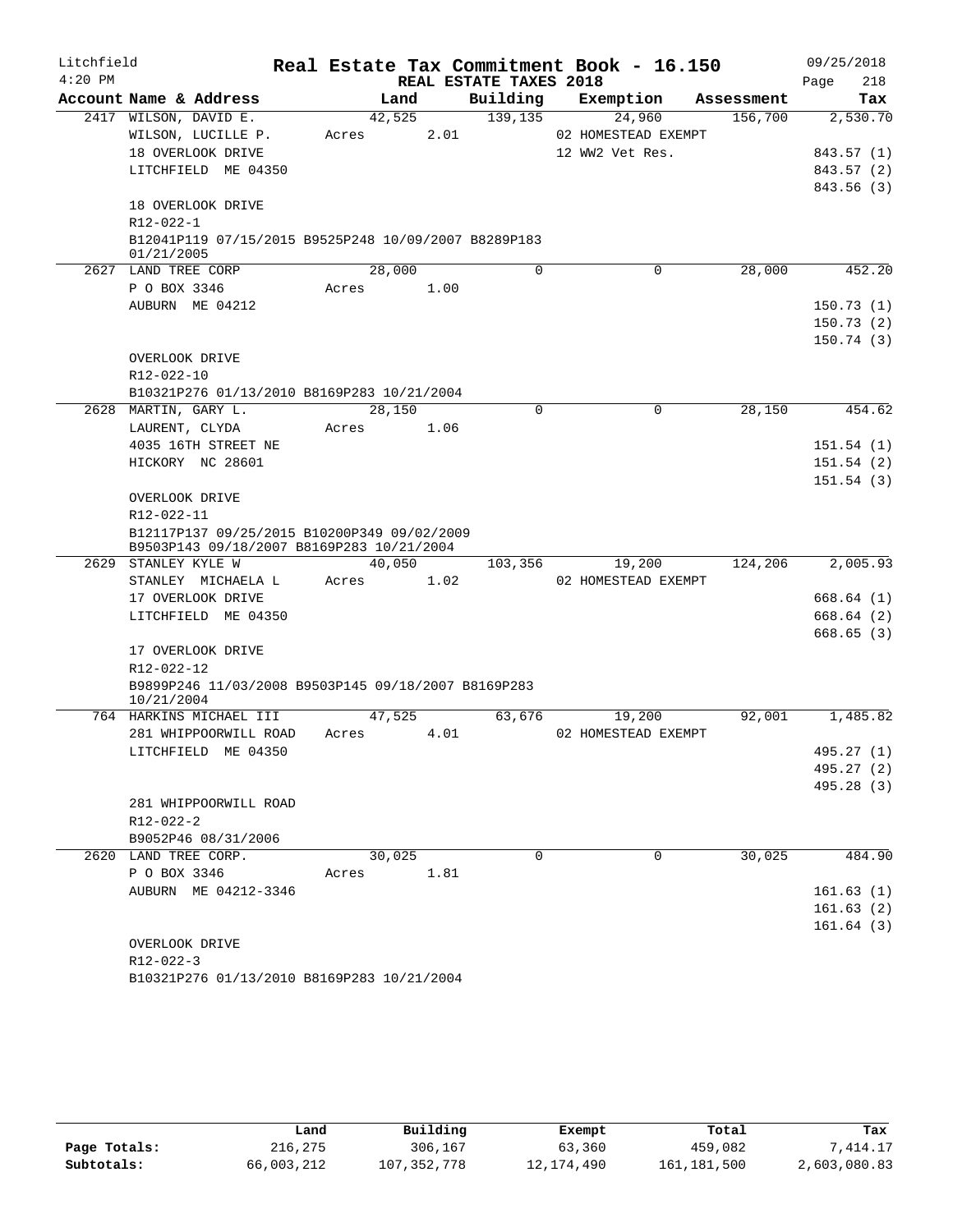| Litchfield |                                                     |        |      |                        | Real Estate Tax Commitment Book - 16.150 |            | 09/25/2018               |
|------------|-----------------------------------------------------|--------|------|------------------------|------------------------------------------|------------|--------------------------|
| $4:20$ PM  |                                                     |        |      | REAL ESTATE TAXES 2018 |                                          |            | 219<br>Page              |
|            | Account Name & Address                              | Land   |      | Building               | Exemption                                | Assessment | Tax                      |
|            | 2621 LAVERDIERE JEFFREY S                           | 42,425 |      | 122,491                | $\Omega$                                 | 164,916    | 2,663.39                 |
|            | LAVERDIERE ELIZABETH A                              | Acres  | 1.97 |                        |                                          |            |                          |
|            | P O BOX 4<br>LITCHFIELD ME 04350                    |        |      |                        |                                          |            | 887.80 (1)               |
|            |                                                     |        |      |                        |                                          |            | 887.80 (2)<br>887.79 (3) |
|            | 54 OVERLOOK DRIVE                                   |        |      |                        |                                          |            |                          |
|            | $R12 - 022 - 4$                                     |        |      |                        |                                          |            |                          |
|            | B9547P340 10/30/2007 B9547P338 10/30/2007 B8169P283 |        |      |                        |                                          |            |                          |
|            | 10/21/2004                                          |        |      |                        |                                          |            |                          |
|            | 2622 ROSSIGNOL ERIC J                               | 40,525 |      | 124,026                | 0                                        | 164,551    | 2,657.50                 |
|            | 55 OVERLOOK DRIVE                                   | Acres  | 1.21 |                        |                                          |            |                          |
|            | LITCHFIELD ME 04350                                 |        |      |                        |                                          |            | 885.83 (1)               |
|            |                                                     |        |      |                        |                                          |            | 885.83 (2)               |
|            | 55 OVERLOOK DRIVE                                   |        |      |                        |                                          |            | 885.84 (3)               |
|            | $R12 - 022 - 5$                                     |        |      |                        |                                          |            |                          |
|            | B9927P38 12/10/2008 B9498P31 09/13/2007 B8169P283   |        |      |                        |                                          |            |                          |
|            | 10/21/2004                                          |        |      |                        |                                          |            |                          |
| 2623       | TURCOTTE, RICHARD J.                                | 40,600 |      | 108,669                | 0                                        | 149,269    | 2,410.69                 |
|            | SR.                                                 |        |      |                        |                                          |            |                          |
|            | TURCOTTE, EILEEN Y.                                 | Acres  | 1.24 |                        |                                          |            |                          |
|            | P.O. BOX 247                                        |        |      |                        |                                          |            | 803.56(1)                |
|            | LITCHFIELD ME 04350                                 |        |      |                        |                                          |            | 803.56(2)<br>803.57(3)   |
|            | 51 OVERLOOK DRIVE                                   |        |      |                        |                                          |            |                          |
|            | $R12 - 022 - 6$                                     |        |      |                        |                                          |            |                          |
|            | B12480P60 11/30/2016 B10210P91 09/14/2009 B9679P243 |        |      |                        |                                          |            |                          |
|            | 03/28/2008 B8169P283 10/21/2004                     |        |      |                        |                                          |            |                          |
|            | 2624 DUBE, GLEN E.                                  | 28,850 |      | $\Omega$               | 0                                        | 28,850     | 465.93                   |
|            | P O BOX 819                                         | Acres  | 1.34 |                        |                                          |            |                          |
|            | SABATTUS ME 04280                                   |        |      |                        |                                          |            | 155.31(1)                |
|            |                                                     |        |      |                        |                                          |            | 155.31(2)                |
|            | 31 OVERLOOK DRIVE                                   |        |      |                        |                                          |            | 155.31(3)                |
|            | $R12 - 022 - 7$                                     |        |      |                        |                                          |            |                          |
|            | B12854P270 03/23/2018 B10321P276 01/13/2010         |        |      |                        |                                          |            |                          |
|            | B8169P283 10/21/2004                                |        |      |                        |                                          |            |                          |
|            | 2625 DUBE GLEN E                                    | 28,025 |      | $\mathbf 0$            | $\mathbf 0$                              | 28,025     | 452.60                   |
|            | P O BOX 819                                         | Acres  | 1.01 |                        |                                          |            |                          |
|            | SABATTUS ME 04280                                   |        |      |                        |                                          |            | 150.87(1)                |
|            |                                                     |        |      |                        |                                          |            | 150.87(2)                |
|            | OVERLOOK DRIVE                                      |        |      |                        |                                          |            | 150.86(3)                |
|            | R12-022-8                                           |        |      |                        |                                          |            |                          |
|            | B8169P283 10/21/2004                                |        |      |                        |                                          |            |                          |
|            | 2626 LAND TREE CORP                                 | 28,050 |      | $\mathbf 0$            | $\mathbf 0$                              | 28,050     | 453.01                   |
|            | P O BOX 3346                                        | Acres  | 1.02 |                        |                                          |            |                          |
|            | AUBURN ME 04212                                     |        |      |                        |                                          |            | 151.00(1)                |
|            |                                                     |        |      |                        |                                          |            | 151.00 (2)               |
|            |                                                     |        |      |                        |                                          |            | 151.01(3)                |
|            | OVERLOOK DRIVE                                      |        |      |                        |                                          |            |                          |
|            | R12-022-9                                           |        |      |                        |                                          |            |                          |
|            | B10321P276 01/13/2010 B8169P283 10/21/2004          |        |      |                        |                                          |            |                          |

|              | Land         | Building    | Exempt       | Total       | Tax          |
|--------------|--------------|-------------|--------------|-------------|--------------|
| Page Totals: | 208,475      | 355,186     |              | 563,661     | 9,103.12     |
| Subtotals:   | 66, 211, 687 | 107,707,964 | 12, 174, 490 | 161,745,161 | 2,612,183.95 |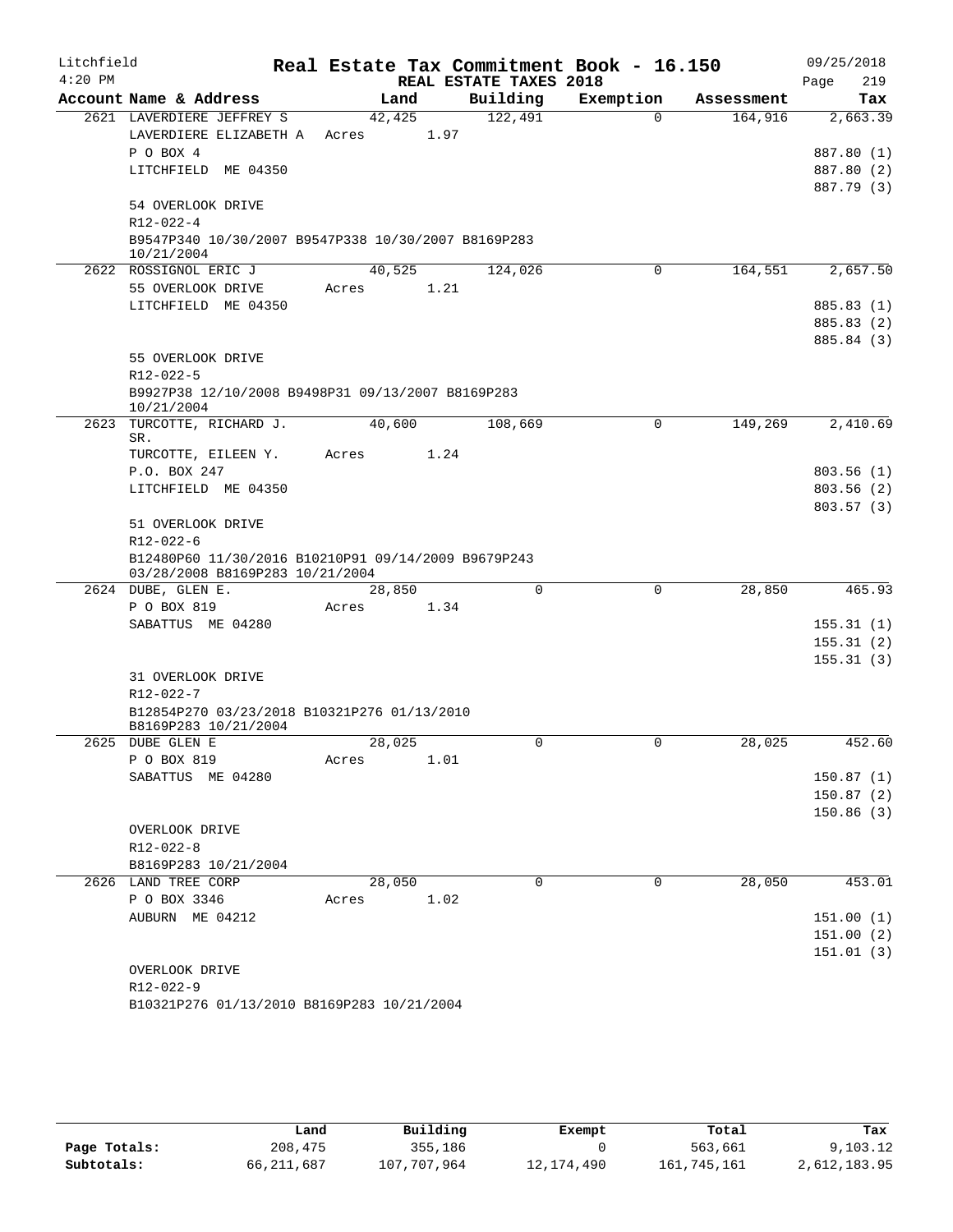| Litchfield |                                                                    |            |                  |                        | Real Estate Tax Commitment Book - 16.150 |            | 09/25/2018                 |
|------------|--------------------------------------------------------------------|------------|------------------|------------------------|------------------------------------------|------------|----------------------------|
| $4:20$ PM  |                                                                    |            |                  | REAL ESTATE TAXES 2018 |                                          |            | Page<br>220                |
|            | Account Name & Address                                             |            | Land             | Building               | Exemption                                | Assessment | Tax                        |
|            | 890 JENNINGS, HELEN MARY                                           | 40,000     |                  | 74,596                 | 24,960                                   | 89,636     | 1,447.62                   |
|            | JENNINGS RANDALL                                                   | Acres      | 1.00             |                        | 02 HOMESTEAD EXEMPT                      |            |                            |
|            | 211 WHIPPOORWILL ROAD                                              |            |                  |                        | 12 WW2 Vet Res.                          |            | 482.54 (1)                 |
|            | LITCHFIELD ME 04350                                                |            |                  |                        |                                          |            | 482.54 (2)                 |
|            |                                                                    |            |                  |                        |                                          |            | 482.54 (3)                 |
|            | 211 WHIPPOORWILL ROAD                                              |            |                  |                        |                                          |            |                            |
|            | R12-022A                                                           |            |                  |                        |                                          |            |                            |
|            | B8765P28 01/06/2006 B4723P269                                      |            |                  |                        |                                          |            |                            |
|            | 763 DELESKEY BRUCE                                                 |            | 42,220           | 29,323                 | 0                                        | 71,543     | 1,155.42                   |
|            | DELESKEY AUDREY                                                    | Acres      | 7.72             |                        |                                          |            |                            |
|            | 151 SO. PLEASANT STREET                                            |            |                  |                        |                                          |            | 385.14 (1)                 |
|            | BRADFORD MA 01835                                                  |            |                  |                        |                                          |            | 385.14 (2)                 |
|            |                                                                    |            |                  |                        |                                          |            | 385.14(3)                  |
|            | 44 LITTLE DRIVE                                                    |            |                  |                        |                                          |            |                            |
|            | $R12 - 023$                                                        |            |                  |                        |                                          |            |                            |
|            | B8668P342 10/31/2005 B1174P80                                      |            |                  |                        |                                          |            |                            |
|            | 174 BOUCHARD, RAYMOND P<br>BOUCHARD, SUSANNE M.                    | Acres      | 106,167<br>22.64 | 237,461                | 24,960<br>03 VETERANS EXEMPT             | 318,668    | 5,146.49                   |
|            | P O BOX 332                                                        |            |                  |                        | 02 HOMESTEAD EXEMPT                      |            |                            |
|            | LITCHFIELD ME 04350                                                |            |                  |                        |                                          |            | 1,715.50(1)<br>1,715.50(2) |
|            |                                                                    |            |                  |                        |                                          |            | 1,715.49(3)                |
|            | 45 PURGATORY DRIVE                                                 |            |                  |                        |                                          |            |                            |
|            | R12-024                                                            |            |                  |                        |                                          |            |                            |
|            | B2586P123                                                          |            |                  |                        |                                          |            |                            |
|            | 1423 CARTONIO, ALEXANDER                                           |            | 40,200           | 68,262                 | 19,200                                   | 89,262     | 1,441.58                   |
|            | JOSEPH                                                             |            |                  |                        |                                          |            |                            |
|            | 230 HARDSCRABBLE ROAD                                              | Acres 1.08 |                  |                        | 02 HOMESTEAD EXEMPT                      |            |                            |
|            | LITCHFIELD ME 04350                                                |            |                  |                        |                                          |            | 480.53 (1)                 |
|            |                                                                    |            |                  |                        |                                          |            | 480.53 (2)                 |
|            |                                                                    |            |                  |                        |                                          |            | 480.52(3)                  |
|            | 230 HARDSCRABBLE ROAD                                              |            |                  |                        |                                          |            |                            |
|            | $R12 - 025 - 1$                                                    |            |                  |                        |                                          |            |                            |
|            | B11797P129 09/12/2014 B11778P224 08/15/2014                        |            |                  |                        |                                          |            |                            |
|            | B11466P315 07/29/2013 B9206P116 12/27/2006 B7822P133<br>06/15/2004 |            |                  |                        |                                          |            |                            |
|            | 1913 COX, KIMBERLY E.                                              | 40,175     |                  | 20,438                 | 0                                        | 60,613     | 978.90                     |
|            | 16 AUSTIN LANE                                                     | Acres      | 1.07             |                        |                                          |            |                            |
|            | SOUTH CHINA ME 04358                                               |            |                  |                        |                                          |            | 326.30(1)                  |
|            |                                                                    |            |                  |                        |                                          |            | 326.30(2)                  |
|            |                                                                    |            |                  |                        |                                          |            | 326.30(3)                  |
|            | 226 HARDSCRABBLE ROAD                                              |            |                  |                        |                                          |            |                            |
|            | $R12 - 025 - 2$                                                    |            |                  |                        |                                          |            |                            |
|            | B11958P95 04/16/2015 B4838P171 09/17/2004                          |            |                  |                        |                                          |            |                            |
|            | 1769 DAN, CINDY                                                    | 40,725     |                  | 27,461                 | $\mathbf 0$                              | 68,186     | 1,101.20                   |
|            | PO BOX 207                                                         | Acres      | 1.29             |                        |                                          |            |                            |
|            | MINOT ME 04258                                                     |            |                  |                        |                                          |            | 367.07(1)                  |
|            |                                                                    |            |                  |                        |                                          |            | 367.07(2)                  |
|            |                                                                    |            |                  |                        |                                          |            | 367.06(3)                  |
|            | 4 BUTTERFLY DRIVE                                                  |            |                  |                        |                                          |            |                            |
|            | $R12 - 025 - 3$                                                    |            |                  |                        |                                          |            |                            |
|            | B8865P138 04/13/2006 B6982P212                                     |            |                  |                        |                                          |            |                            |

|              | Land       | Building    | Exempt     | Total         | Tax          |
|--------------|------------|-------------|------------|---------------|--------------|
|              |            |             |            |               |              |
| Page Totals: | 309,487    | 457,541     | 69,120     | 697,908       | 11,271.21    |
| Subtotals:   | 66,521,174 | 108,165,505 | 12,243,610 | 162, 443, 069 | 2,623,455.16 |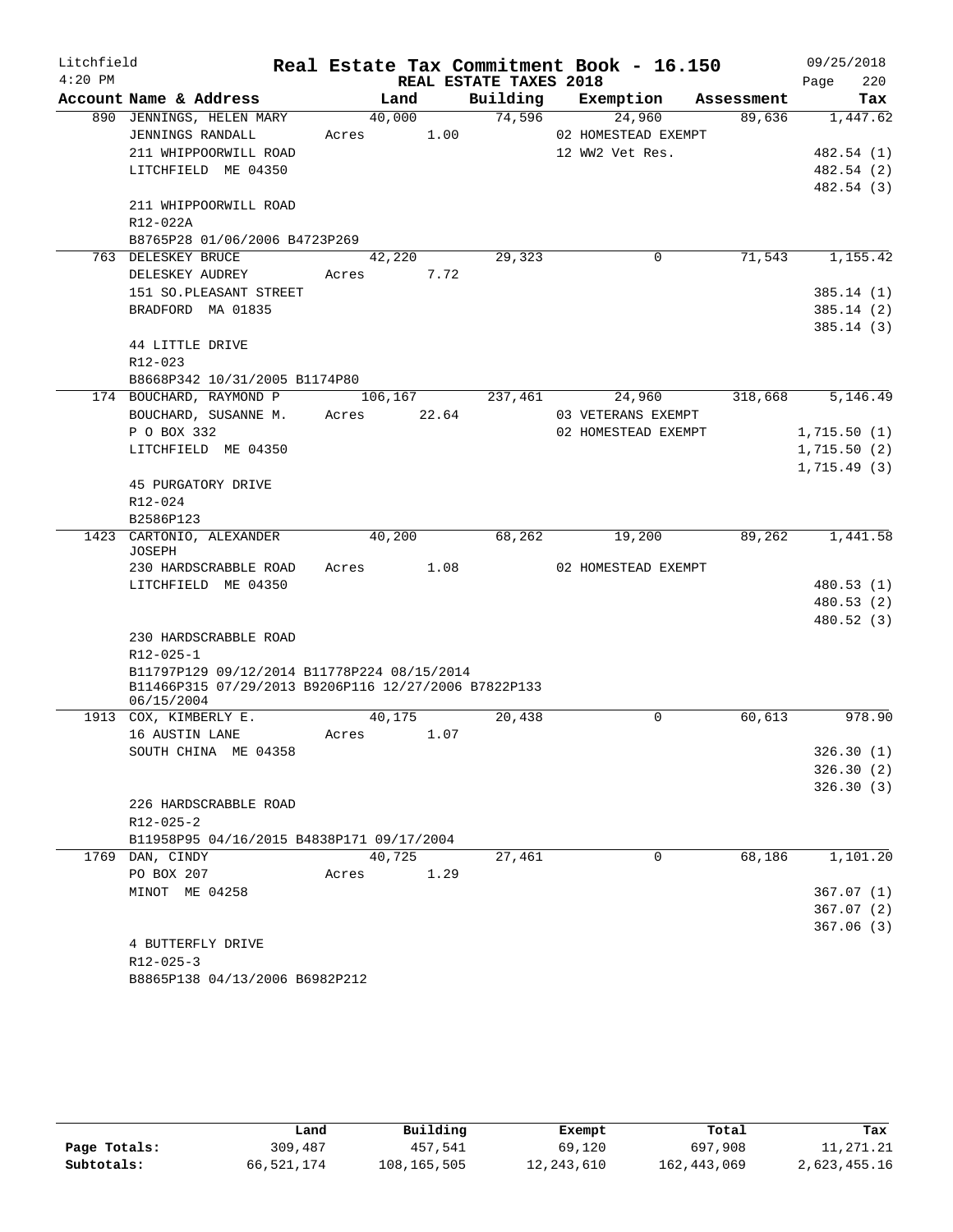| Litchfield<br>$4:20$ PM |                                                                                                     |       |        | REAL ESTATE TAXES 2018 | Real Estate Tax Commitment Book - 16.150 |            | 09/25/2018<br>Page<br>221 |
|-------------------------|-----------------------------------------------------------------------------------------------------|-------|--------|------------------------|------------------------------------------|------------|---------------------------|
|                         | Account Name & Address                                                                              |       | Land   | Building               | Exemption                                | Assessment | Tax                       |
|                         | 1914 PONTBRIAND, KEVIN                                                                              |       | 40,625 | 107,061                | $\Omega$                                 | 147,686    | 2,385.13                  |
|                         | 118 NINTH STREET                                                                                    | Acres | 1.25   |                        |                                          |            |                           |
|                         | AUBURN ME 04210                                                                                     |       |        |                        |                                          |            | 795.04(1)                 |
|                         |                                                                                                     |       |        |                        |                                          |            | 795.04(2)                 |
|                         |                                                                                                     |       |        |                        |                                          |            | 795.05(3)                 |
|                         | 41 BUTTERFLY DRIVE                                                                                  |       |        |                        |                                          |            |                           |
|                         | $R12 - 025 - 4$                                                                                     |       |        |                        |                                          |            |                           |
|                         | B12834P113 01/26/2018 B12804P268 11/30/2017<br>B12602P190 03/03/2017 B12321P63 06/13/2016 B8664P321 |       |        |                        |                                          |            |                           |
|                         | 10/19/2005 B8443P22 06/03/2005 B4838P173                                                            |       |        |                        |                                          |            |                           |
| 439                     | WHITMORE ERIC E                                                                                     |       | 250    | 0                      | $\mathbf 0$                              | 250        | 4.04                      |
|                         | WHITMORE CHERYL A                                                                                   | Acres | 0.10   |                        |                                          |            |                           |
|                         | 926 COBBOSSEE ROAD                                                                                  |       |        |                        |                                          |            | 1.35(1)                   |
|                         | MONMOUTH ME 04259                                                                                   |       |        |                        |                                          |            | 1.35(2)                   |
|                         |                                                                                                     |       |        |                        |                                          |            | 1.34(3)                   |
|                         | HARDSCRABLE ROAD                                                                                    |       |        |                        |                                          |            |                           |
|                         | R12-025-5<br>B9368P249 06/11/2007 B4342P270 01/28/1993                                              |       |        |                        |                                          |            |                           |
| 1637                    | SYLVESTER R F LLC .                                                                                 |       | 7,178  | 0                      | $\mathbf 0$                              | 7,178      | 115.92                    |
|                         | 865 COBBOSSEE                                                                                       | Acres | 23.00  |                        |                                          |            |                           |
|                         | MONMOUTH ME 04259                                                                                   |       |        |                        |                                          |            | 38.64(1)                  |
|                         |                                                                                                     |       |        |                        |                                          |            | 38.64(2)                  |
|                         |                                                                                                     |       |        |                        |                                          |            | 38.64(3)                  |
|                         | OFF HARDSCRABBLE ROAD                                                                               |       |        |                        |                                          |            |                           |
|                         | R12-026                                                                                             |       |        |                        |                                          |            |                           |
|                         | B10854P157 10/07/2011 B9520P202 10/03/2007 B5886P181<br>12/31/1998 B5098P206                        |       |        |                        |                                          |            |                           |
|                         | 1910 CENTRAL MAINE POWER                                                                            |       | 42,575 | 0                      | $\mathbf 0$                              | 42,575     | 687.59                    |
|                         | c/o Avangrid Management Acres<br>Company-Local Tax                                                  |       | 2.03   |                        |                                          |            |                           |
|                         | One City Center, 5th<br>Floor                                                                       |       |        |                        |                                          |            | 229.20(1)                 |
|                         | Portland ME 04101                                                                                   |       |        |                        |                                          |            | 229.20(2)                 |
|                         |                                                                                                     |       |        |                        |                                          |            | 229.19(3)                 |
|                         | 68 LITTLE DRIVE                                                                                     |       |        |                        |                                          |            |                           |
|                         | R12-027                                                                                             |       |        |                        |                                          |            |                           |
|                         | B9920P323 12/22/2008 B8665P240 10/28/2005 B7884P128<br>03/25/2004                                   |       |        |                        |                                          |            |                           |
|                         | 454 PERREAULT, PAUL                                                                                 |       | 35,475 | $\mathbf{0}$           |                                          | 35,475     | 572.92                    |
|                         | P.O. BOX 25                                                                                         | Acres | 44.00  |                        |                                          |            |                           |
|                         | LITCHFIELD ME 04350                                                                                 |       |        |                        |                                          |            | 190.97(1)                 |
|                         |                                                                                                     |       |        |                        |                                          |            | 190.97(2)                 |
|                         | LEWISTON ROAD                                                                                       |       |        |                        |                                          |            | 190.98(3)                 |
|                         | $R13 - 001$                                                                                         |       |        |                        |                                          |            |                           |
|                         | B11352P82 04/05/2013 B11352P77 04/05/2013                                                           |       |        |                        |                                          |            |                           |
|                         | 2829 WATERMAN, WILLIAM                                                                              |       | 35,475 | $\Omega$               | 0                                        | 35,475     | 572.92                    |
|                         | P.O. BOX 299                                                                                        | Acres | 44.00  |                        |                                          |            |                           |
|                         | Litchfield ME 04350                                                                                 |       |        |                        |                                          |            | 190.97(1)                 |
|                         |                                                                                                     |       |        |                        |                                          |            | 190.97 (2)                |
|                         |                                                                                                     |       |        |                        |                                          |            | 190.98(3)                 |
|                         |                                                                                                     |       |        |                        |                                          |            |                           |
|                         | R13-001A                                                                                            |       |        |                        |                                          |            |                           |
|                         | B11352P84 04/05/2013                                                                                |       |        |                        |                                          |            |                           |

|              | Land       | Building    | Exempt       | Total       | Tax          |
|--------------|------------|-------------|--------------|-------------|--------------|
| Page Totals: | 161,578    | 107,061     |              | 268,639     | 4,338.52     |
| Subtotals:   | 66,682,752 | 108,272,566 | 12, 243, 610 | 162,711,708 | 2,627,793.68 |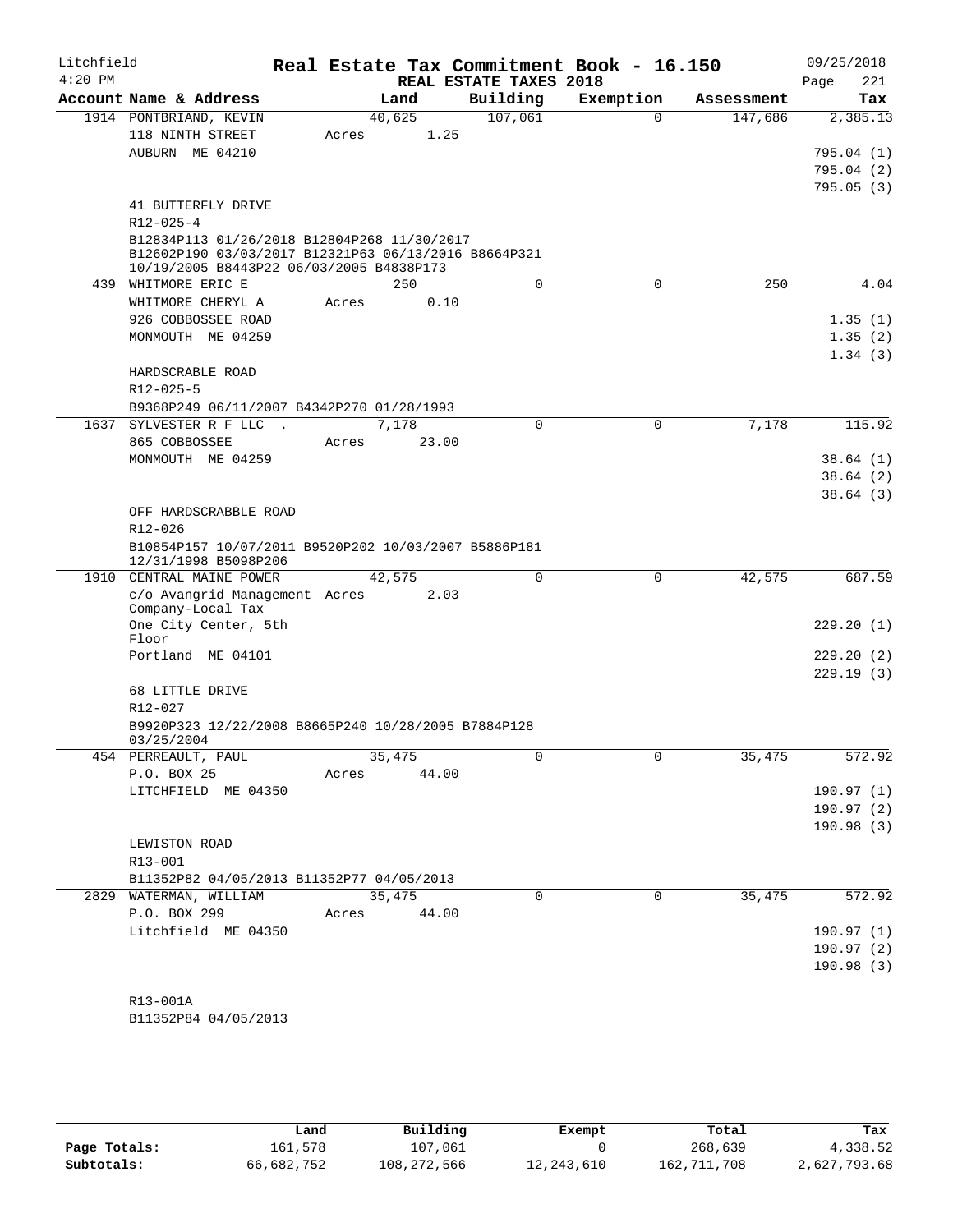| Litchfield   |                                             |            |         |              |                        |             | Real Estate Tax Commitment Book - 16.150 |                       | 09/25/2018   |     |
|--------------|---------------------------------------------|------------|---------|--------------|------------------------|-------------|------------------------------------------|-----------------------|--------------|-----|
| $4:20$ PM    | Account Name & Address                      |            |         | Land         | REAL ESTATE TAXES 2018 |             |                                          |                       | Page         | 222 |
|              | 1753 SWIFT, DAVID                           |            |         | 71,150       | 70,805                 |             | Building Exemption<br>19,200             | Assessment<br>122,755 | 1,982.49     | Tax |
|              | REAY-SWIFT KIM S                            | Acres      |         | 33.30        |                        |             | 02 HOMESTEAD EXEMPT                      |                       |              |     |
|              | 1355 LEWISTON ROAD                          |            |         |              |                        |             |                                          |                       | 660.83(1)    |     |
|              | LITCHFIELD ME 04350                         |            |         |              |                        |             |                                          |                       | 660.83(2)    |     |
|              |                                             |            |         |              |                        |             |                                          |                       | 660.83(3)    |     |
|              | 1355 LEWISTON ROAD                          |            |         |              |                        |             |                                          |                       |              |     |
|              | R13-002                                     |            |         |              |                        |             |                                          |                       |              |     |
|              | B7128P125 11/04/2002                        |            |         |              |                        |             |                                          |                       |              |     |
|              | 677 GILBERT, GARY M                         |            | 53,000  |              |                        | $\mathbf 0$ | 0                                        | 53,000                | 855.95       |     |
|              | 46 WINTER ST                                |            |         | Acres 21.00  |                        |             |                                          |                       |              |     |
|              | BATH ME 04530                               |            |         |              |                        |             |                                          |                       | 285.32(1)    |     |
|              |                                             |            |         |              |                        |             |                                          |                       | 285.32(2)    |     |
|              |                                             |            |         |              |                        |             |                                          |                       | 285.31(3)    |     |
|              | LEWISTON ROAD                               |            |         |              |                        |             |                                          |                       |              |     |
|              | R13-003                                     |            |         |              |                        |             |                                          |                       |              |     |
|              | B1654P197                                   |            |         |              |                        |             |                                          |                       |              |     |
|              | 682 DUGGINS JOHN R                          |            | 88,400  |              | 44,168                 |             | 19,200                                   | 113,368               | 1,830.89     |     |
|              | DUGGINS CORIE L                             |            |         | Acres 123.70 |                        |             | 02 HOMESTEAD EXEMPT                      |                       |              |     |
|              | 1235 LEWISTON ROAD                          |            |         |              |                        |             |                                          |                       | 610.30(1)    |     |
|              | LITCHFIELD ME 04350                         |            |         |              |                        |             |                                          |                       | 610.30(2)    |     |
|              |                                             |            |         |              |                        |             |                                          |                       | 610.29(3)    |     |
|              | 1235 LEWISTON ROAD                          |            |         |              |                        |             |                                          |                       |              |     |
|              | R13-004                                     |            |         |              |                        |             |                                          |                       |              |     |
|              | B8827P32 03/06/2006 B6125P274               |            |         |              |                        |             |                                          |                       |              |     |
|              | 582 POWERS, THOMAS E                        |            | 17,386  |              |                        | $\mathbf 0$ | $\mathbf 0$                              | 17,386                | 280.78       |     |
|              | 1050 FOREST AVENUE                          |            |         | Acres 53.00  |                        |             |                                          |                       |              |     |
|              | PORTLAND ME 04103                           |            |         |              |                        |             |                                          |                       | 93.59(1)     |     |
|              |                                             |            |         |              |                        |             |                                          |                       | 93.59(2)     |     |
|              |                                             |            |         |              |                        |             |                                          |                       | 93.60(3)     |     |
|              | LEWISTON ROAD                               |            |         |              |                        |             |                                          |                       |              |     |
|              | R13-005                                     |            |         |              |                        |             |                                          |                       |              |     |
|              | B7490P173 07/01/2003 B5916P26               |            |         |              |                        |             |                                          |                       |              |     |
|              | 1070 FREEMAN, JOSEPH W &                    |            | 110,000 |              | 105,644                |             | 19,200                                   | 196,444               | 3,172.57     |     |
|              | JUDITH FREEMAN                              |            |         |              |                        |             |                                          |                       |              |     |
|              | 163 HYLES DRIVE                             | Acres      |         | 40.57        |                        |             | 02 HOMESTEAD EXEMPT                      |                       |              |     |
|              | LITCHFIELD ME 04350                         |            |         |              |                        |             |                                          |                       | 1,057.52(1)  |     |
|              |                                             |            |         |              |                        |             |                                          |                       | 1,057.52(2)  |     |
|              |                                             |            |         |              |                        |             |                                          |                       | 1,057.53(3)  |     |
|              | 163 HYLES DRIVE                             |            |         |              |                        |             |                                          |                       |              |     |
|              | R13-006                                     |            |         |              |                        |             |                                          |                       |              |     |
|              | B10260P279 11/02/2009 B10260P279 10/29/2009 |            |         |              |                        |             |                                          |                       |              |     |
|              | B5547P257 02/04/1998                        |            |         |              |                        |             |                                          |                       |              |     |
|              | 2748 FREEMAN, JOSEPH W                      |            | 116,725 |              | 278,364                |             | 0                                        | 395,089               | 6,380.69     |     |
|              | 163 HYLES DRIVE                             | Acres      |         | 2.43         |                        |             |                                          |                       |              |     |
|              | LITCHFIELD ME 04350                         |            |         |              |                        |             |                                          |                       | 2,126.90(1)  |     |
|              |                                             |            |         |              |                        |             |                                          |                       | 2,126.90(2)  |     |
|              |                                             |            |         |              |                        |             |                                          |                       | 2, 126.89(3) |     |
|              | 163 HYLES DRIVE                             |            |         |              |                        |             |                                          |                       |              |     |
|              | R13-006A                                    |            |         |              |                        |             |                                          |                       |              |     |
|              | B10260P279 11/02/2009                       |            |         |              |                        |             |                                          |                       |              |     |
|              | 1546 GARLAND JEROME                         |            | 109,585 |              |                        | $\mathbf 0$ | $\mathbf 0$                              | 109,585               | 1,769.80     |     |
|              | GARLAND JOHN                                | Acres      |         | 8.30         |                        |             |                                          |                       |              |     |
|              | 47 ORCHARD CIRCLE                           |            |         |              |                        |             |                                          |                       | 589.93 (1)   |     |
|              | HALIFAX MA 02338                            |            |         |              |                        |             |                                          |                       | 589.93 (2)   |     |
|              |                                             |            |         |              |                        |             |                                          |                       | 589.94(3)    |     |
|              | OFF HALLOWELL ROAD                          |            |         |              |                        |             |                                          |                       |              |     |
|              | R13-007                                     |            |         |              |                        |             |                                          |                       |              |     |
|              | B9121P245 10/24/2006 B1436P125 01/23/1967   |            |         |              |                        |             |                                          |                       |              |     |
|              |                                             | Land       |         | Building     |                        |             | Exempt                                   | Total                 |              | Tax |
| Page Totals: |                                             | 566,246    |         | 498,981      |                        | 57,600      |                                          | 1,007,627             | 16,273.17    |     |
| Subtotals:   |                                             | 67,248,998 |         | 108,771,547  |                        | 12,301,210  |                                          | 163,719,335           | 2,644,066.85 |     |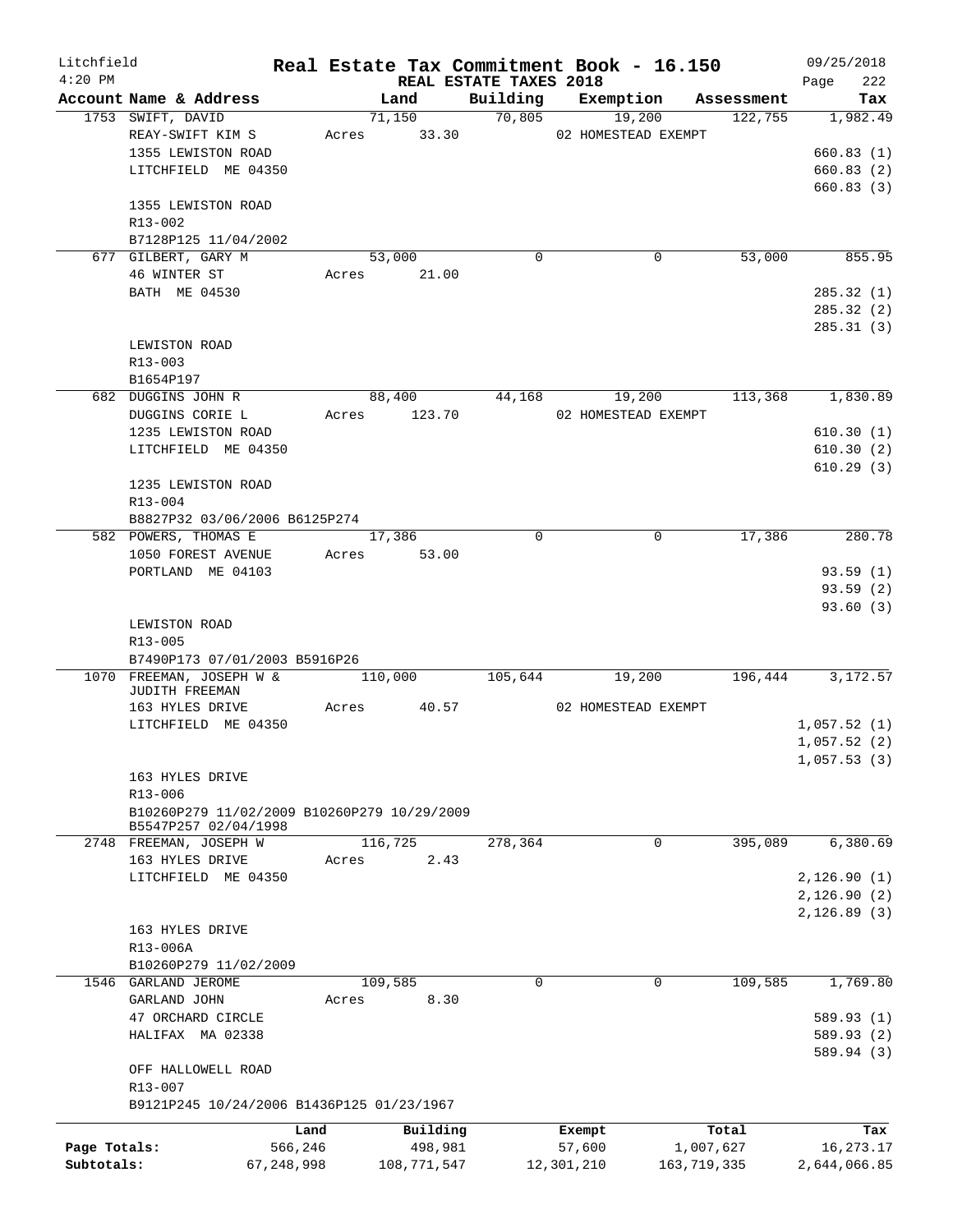| Litchfield<br>$4:20$ PM |                                                            |         |                | REAL ESTATE TAXES 2018 | Real Estate Tax Commitment Book - 16.150 |               | 09/25/2018<br>223<br>Page |
|-------------------------|------------------------------------------------------------|---------|----------------|------------------------|------------------------------------------|---------------|---------------------------|
|                         | Account Name & Address                                     |         | Land           | Building               | Exemption                                | Assessment    | Tax                       |
|                         | 10 LANGLOIS, CHRISTIAN                                     | 159,780 |                | $\Omega$               | $\Omega$                                 | 159,780       | 2,580.45                  |
|                         | FERN                                                       |         |                |                        |                                          |               |                           |
|                         | LANGLOIS, HANNAH RAE                                       | Acres   | 43.00          |                        |                                          |               |                           |
|                         | 2 NANCY LANE<br>SABATTUS ME 04280                          |         |                |                        |                                          |               | 860.15(1)<br>860.15(2)    |
|                         |                                                            |         |                |                        |                                          |               | 860.15(3)                 |
|                         | ROUTE 126                                                  |         |                |                        |                                          |               |                           |
|                         | $R13 - 008$                                                |         |                |                        |                                          |               |                           |
|                         | B12486P210 12/05/2016 B1445P46                             |         |                |                        |                                          |               |                           |
|                         | 2052 NADEAU, LAWRENCE &<br><b>RENEE</b>                    |         | 57,218         | 57,221                 | 0                                        | 114,439       | 1,848.19                  |
|                         | 39 MY WAY DRIVE                                            | Acres   | 39.38          |                        |                                          |               |                           |
|                         | LITCHFIELD ME 04350                                        |         |                |                        |                                          |               | 616.06(1)                 |
|                         |                                                            |         |                |                        |                                          |               | 616.06(2)                 |
|                         |                                                            |         |                |                        |                                          |               | 616.07(3)                 |
|                         | LEWISTON ROAD                                              |         |                |                        |                                          |               |                           |
|                         | R13-008A                                                   |         |                |                        |                                          |               |                           |
|                         | B5511P67 07/16/2003                                        |         |                |                        |                                          |               |                           |
|                         | 2366 NADEAU, LAWRENCE &<br>RENEE                           |         | 41,250         | 180,709                | 19,200                                   | 202,759       | 3,274.56                  |
|                         | 39 MY WAY DRIVE                                            | Acres   | 2.06           |                        | 02 HOMESTEAD EXEMPT                      |               |                           |
|                         | LITCHFIELD ME 04350                                        |         |                |                        |                                          |               | 1,091.52(1)               |
|                         |                                                            |         |                |                        |                                          |               | 1,091.52(2)               |
|                         |                                                            |         |                |                        |                                          |               | 1,091.52(3)               |
|                         | 39 MY WAY DRIVE                                            |         |                |                        |                                          |               |                           |
|                         | R13-008A-1                                                 |         |                |                        |                                          |               |                           |
|                         | 2367 RAYMOND SR., CHRIS W.                                 |         | 44,725         | 76,912                 | 19,200                                   | 102,437       | 1,654.36                  |
|                         | 25 MY WAY DRIVE<br>LITCHFIELD ME 04350                     | Acres   | 3.45           |                        | 02 HOMESTEAD EXEMPT                      |               | 551.45(1)                 |
|                         |                                                            |         |                |                        |                                          |               | 551.45(2)                 |
|                         |                                                            |         |                |                        |                                          |               | 551.46(3)                 |
|                         | 25 MY WAY DRIVE                                            |         |                |                        |                                          |               |                           |
|                         | R13-008A-2                                                 |         |                |                        |                                          |               |                           |
|                         | B12502P212 12/23/2016 B9557P178 11/07/2007 B9182P279       |         |                |                        |                                          |               |                           |
|                         | 12/11/2006 B8683P222 11/04/2005<br>2372 NADEAU, LAWRENCE & |         | 42,500         | $\mathbf 0$            | $\Omega$                                 | 42,500        | 686.37                    |
|                         | <b>RENEE</b>                                               |         |                |                        |                                          |               |                           |
|                         | 39 MY WAY DRIVE                                            | Acres   | 2.00           |                        |                                          |               |                           |
|                         | LITCHFIELD ME 04350                                        |         |                |                        |                                          |               | 228.79(1)                 |
|                         |                                                            |         |                |                        |                                          |               | 228.79(2)                 |
|                         |                                                            |         |                |                        |                                          |               | 228.79 (3)                |
|                         | 1177 LEWISTON ROAD<br>R13-008A-3                           |         |                |                        |                                          |               |                           |
|                         | 2850 ROSS, BRENDA                                          |         | $\mathbf 0$    | 11,007                 | 0                                        | 11,007        | 177.76                    |
|                         | ROSS, KEITH                                                |         |                |                        |                                          |               |                           |
|                         | 1177 LEWISTON ROAD                                         |         |                |                        |                                          |               | 59.25(1)                  |
|                         | LITCHFIELD ME 04350                                        |         |                |                        |                                          |               | 59.25(2)                  |
|                         |                                                            |         |                |                        |                                          |               | 59.26(3)                  |
|                         | 1177 LEWISTON ROAD                                         |         |                |                        |                                          |               |                           |
|                         | R13-008A-3 ON                                              |         |                |                        |                                          |               |                           |
| 2373                    | SHAW KENNETH E                                             |         | 42,550<br>2.02 | 33,251                 | 0                                        | 75,801        | 1,224.19                  |
|                         | SHAW CHRISTOPHER E<br>1159 LEWISTON ROAD                   | Acres   |                |                        |                                          |               | 408.06(1)                 |
|                         | LITCHFIELD ME 04350                                        |         |                |                        |                                          |               | 408.06(2)                 |
|                         |                                                            |         |                |                        |                                          |               | 408.07(3)                 |
|                         | 1159 LEWISTON ROAD                                         |         |                |                        |                                          |               |                           |
|                         | R13-008A-4                                                 |         |                |                        |                                          |               |                           |
|                         | B11648P26 03/24/2014 B9357P245 05/18/2007 B7518P244        |         |                |                        |                                          |               |                           |
|                         | 07/16/2003                                                 |         |                |                        |                                          |               |                           |
|                         |                                                            | Land    | Building       |                        | Exempt                                   | Total         | Tax                       |
| Page Totals:            | 388,023                                                    |         | 359,100        |                        | 38,400                                   | 708,723       | 11,445.88                 |
| Subtotals:              | 67,637,021                                                 |         | 109,130,647    |                        | 12,339,610                               | 164, 428, 058 | 2,655,512.73              |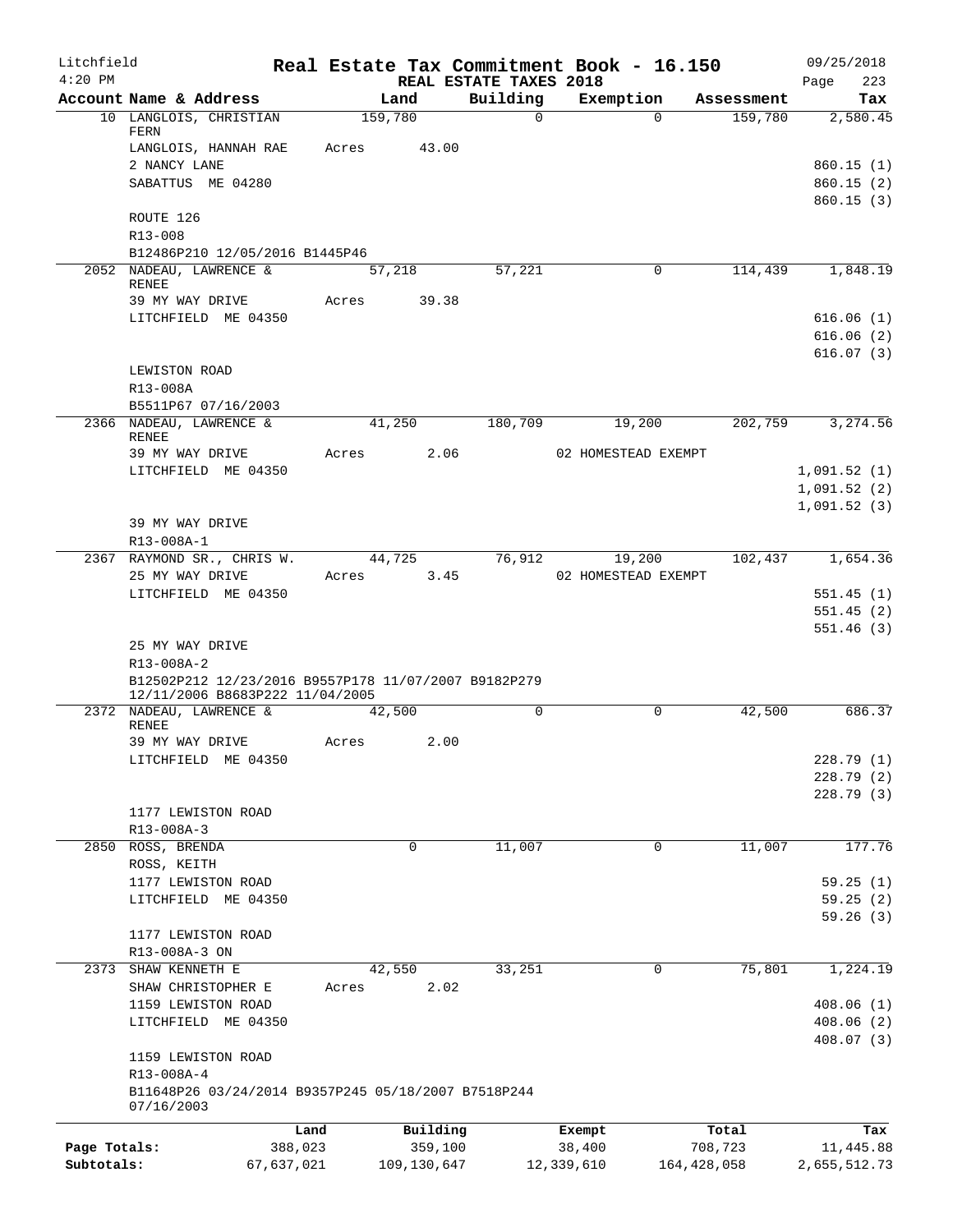| Litchfield |                                                                     |       |            |      |                        | Real Estate Tax Commitment Book - 16.150 |            | 09/25/2018  |
|------------|---------------------------------------------------------------------|-------|------------|------|------------------------|------------------------------------------|------------|-------------|
| $4:20$ PM  |                                                                     |       |            |      | REAL ESTATE TAXES 2018 |                                          |            | 224<br>Page |
|            | Account Name & Address                                              |       | Land       |      | Building               | Exemption                                | Assessment | Tax         |
|            | 2357 ORR DANA E                                                     |       | 40,850     |      | 175, 165               | $\Omega$                                 | 216,015    | 3,488.64    |
|            | ORR EKA F                                                           | Acres |            | 1.34 |                        |                                          |            |             |
|            | 1161 LEWISTON ROAD                                                  |       |            |      |                        |                                          |            | 1,162.88(1) |
|            | LITCHFIELD ME 04350                                                 |       |            |      |                        |                                          |            | 1,162.88(2) |
|            |                                                                     |       |            |      |                        |                                          |            | 1,162.88(3) |
|            | 1161 LEWISTON ROAD                                                  |       |            |      |                        |                                          |            |             |
|            | R13-008A-5                                                          |       |            |      |                        |                                          |            |             |
|            | B8932P39 06/07/2006 B7518P244 07/16/2003<br>2358 NADEAU, LAWRENCE & |       | 45,575     |      | 246,704                | 0                                        | 292,279    | 4,720.31    |
|            | <b>RENEE</b>                                                        |       |            |      |                        |                                          |            |             |
|            | 39 MY WAY DRIVE                                                     |       | Acres 3.23 |      |                        |                                          |            |             |
|            | LITCHFIELD ME 04476                                                 |       |            |      |                        |                                          |            | 1,573.44(1) |
|            |                                                                     |       |            |      |                        |                                          |            | 1,573.44(2) |
|            |                                                                     |       |            |      |                        |                                          |            | 1,573.43(3) |
|            | 1145 LEWISTON ROAD                                                  |       |            |      |                        |                                          |            |             |
|            | R13-008A-6                                                          |       |            |      |                        |                                          |            |             |
|            | 2435 DURKEE SELENA J                                                |       | 49,075     |      | 139,212                | 19,200                                   | 169,087    | 2,730.76    |
|            | NADEAU LAWRENCE R II                                                | Acres |            | 5.19 |                        | 02 HOMESTEAD EXEMPT                      |            |             |
|            | 110 MY WAY DRIVE                                                    |       |            |      |                        |                                          |            | 910.25(1)   |
|            | LITCHFIELD ME 04350                                                 |       |            |      |                        |                                          |            | 910.25(2)   |
|            |                                                                     |       |            |      |                        |                                          |            | 910.26(3)   |
|            | 110 MY WAY DRIVE                                                    |       |            |      |                        |                                          |            |             |
|            | R13-008B                                                            |       |            |      |                        |                                          |            |             |
|            | B9325P28 04/19/2007 B8175P236 10/26/2004                            |       |            |      |                        |                                          |            |             |
|            | 2481 BOULEY, KAROLEE                                                |       | 43,300     |      | 19,783                 | $\overline{0}$                           | 63,083     | 1,018.79    |
|            | 39 MY WAY DRIVE                                                     | Acres |            | 2.32 |                        |                                          |            |             |
|            | LITCHFIELD ME 04350                                                 |       |            |      |                        |                                          |            | 339.60(1)   |
|            |                                                                     |       |            |      |                        |                                          |            | 339.60(2)   |
|            |                                                                     |       |            |      |                        |                                          |            | 339.59(3)   |
|            | 64 MY WAY DRIVE                                                     |       |            |      |                        |                                          |            |             |
|            | R13-008C                                                            |       |            |      |                        |                                          |            |             |
|            | B8683P222 11/04/2005                                                |       |            |      |                        |                                          |            |             |
|            | 902 T & C PROPERTIES LLC                                            | Acres | 96,932     |      | 51,357                 | 0                                        | 148,289    | 2,394.87    |
|            | 9 EMILY STREET<br>TOPSHAM ME 04086                                  |       |            | 0.52 |                        |                                          |            | 798.29(1)   |
|            |                                                                     |       |            |      |                        |                                          |            | 798.29(2)   |
|            |                                                                     |       |            |      |                        |                                          |            | 798.29(3)   |
|            | 54 STREAM DRIVE                                                     |       |            |      |                        |                                          |            |             |
|            | R13-009                                                             |       |            |      |                        |                                          |            |             |
|            | B9556P295 11/06/2007 B8648P1 10/14/2005 B8647P347                   |       |            |      |                        |                                          |            |             |
|            | 10/14/2005 B4487P107                                                |       |            |      |                        |                                          |            |             |
|            | 482 ARMSTRONG, ALLEN E &<br>ELISSA M.C.                             |       | 10,020     |      | $\Omega$               | $\Omega$                                 | 10,020     | 161.82      |
|            | 105 SPRUCE STREET                                                   | Acres |            | 0.90 |                        |                                          |            |             |
|            | PORTLAND ME 04102                                                   |       |            |      |                        |                                          |            | 53.94(1)    |
|            |                                                                     |       |            |      |                        |                                          |            | 53.94(2)    |
|            |                                                                     |       |            |      |                        |                                          |            | 53.94(3)    |
|            | STREAM DRIVE                                                        |       |            |      |                        |                                          |            |             |
|            | R13-010                                                             |       |            |      |                        |                                          |            |             |

B10208P31 09/10/2009 B7484P314 05/19/1999

|              | Land       | Building    | Exempt     | Total       | Tax          |
|--------------|------------|-------------|------------|-------------|--------------|
| Page Totals: | 285,752    | 632,221     | 19,200     | 898,773     | 14,515.19    |
| Subtotals:   | 67,922,773 | 109,762,868 | 12,358,810 | 165,326,831 | 2,670,027.92 |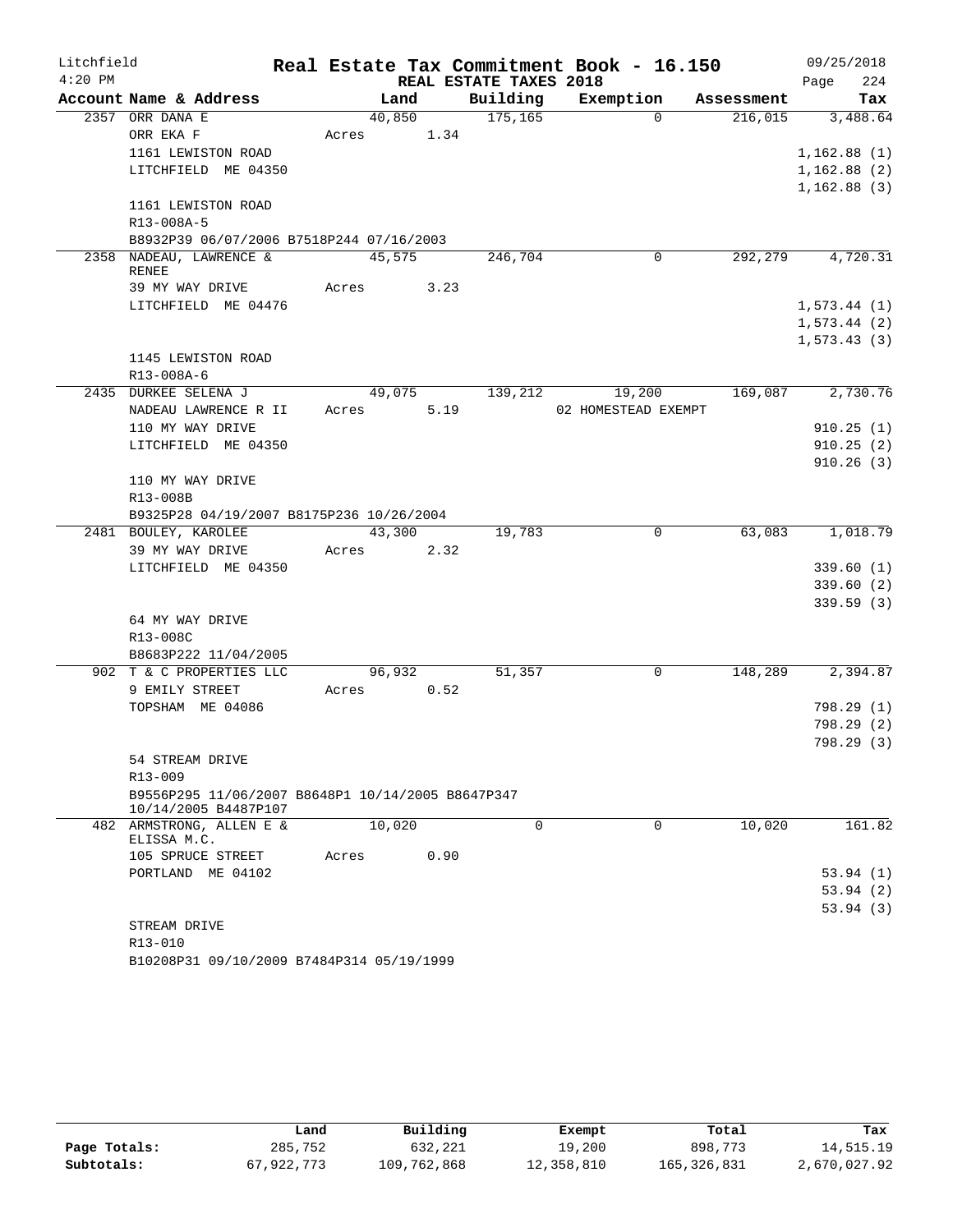| Litchfield   |                                                      | Real Estate Tax Commitment Book - 16.150 |                                    |                     |             | 09/25/2018                 |
|--------------|------------------------------------------------------|------------------------------------------|------------------------------------|---------------------|-------------|----------------------------|
| $4:20$ PM    | Account Name & Address                               | Land                                     | REAL ESTATE TAXES 2018<br>Building | Exemption           | Assessment  | 225<br>Page<br>Tax         |
|              | 851 ARMSTRONG, ALLEN E &                             | 57,875                                   | 33,207                             | $\Omega$            | 91,082      | 1,470.97                   |
|              | ELISSA M.C.                                          | 1.90                                     |                                    |                     |             |                            |
|              | 105 SPRUCE STREET<br>PORTLAND ME 04102               | Acres                                    |                                    |                     |             | 490.32 (1)                 |
|              |                                                      |                                          |                                    |                     |             | 490.32 (2)                 |
|              |                                                      |                                          |                                    |                     |             | 490.33 (3)                 |
|              | 73 STREAM DRIVE                                      |                                          |                                    |                     |             |                            |
|              | R13-011<br>B10208P31 09/10/2009 B7484P314 06/30/2003 |                                          |                                    |                     |             |                            |
|              | 1484 SCHWARZ STEVEN J                                | 38,545                                   | 3,629                              | 0                   | 42,174      | 681.11                     |
|              | P O BOX 84                                           | Acres<br>1.50                            |                                    |                     |             |                            |
|              | BOWDOINHAM ME 04008                                  |                                          |                                    |                     |             | 227.04(1)                  |
|              |                                                      |                                          |                                    |                     |             | 227.04(2)                  |
|              | 69 STREAM DRIVE                                      |                                          |                                    |                     |             | 227.03(3)                  |
|              | R13-012                                              |                                          |                                    |                     |             |                            |
|              | B10437P287 06/08/2010 B3462P19 11/05/1988            |                                          |                                    |                     |             |                            |
|              | 2288 SCHWARZ STEVEN J                                | 43,520                                   | 25,145                             | $\mathbf 0$         | 68,665      | 1,108.94                   |
|              | P O BOX 84                                           | 0.58<br>Acres                            |                                    |                     |             |                            |
|              | BOWDOINHAM ME 04008                                  |                                          |                                    |                     |             | 369.65(1)                  |
|              |                                                      |                                          |                                    |                     |             | 369.65(2)<br>369.64(3)     |
|              | 69 STREAM DRIVE                                      |                                          |                                    |                     |             |                            |
|              | R13-012A                                             |                                          |                                    |                     |             |                            |
|              | B9501P61 09/17/2007 B9343P177 07/07/2007 B9321P277   |                                          |                                    |                     |             |                            |
|              | 04/17/2007 B6895P81 04/29/2002<br>11 WHALON PAUL E   | 176,500                                  | 58,160                             | 0                   | 234,660     | 3,789.76                   |
|              | WHALON BETHANY S                                     | 10.00<br>Acres                           |                                    |                     |             |                            |
|              | 1090 LEWISTON ROAD                                   |                                          |                                    |                     |             | 1, 263.25(1)               |
|              | LITCHFIELD ME 04350                                  |                                          |                                    |                     |             | 1, 263.25(2)               |
|              | 1062 LEWISTON ROAD                                   |                                          |                                    |                     |             | 1,263.26(3)                |
|              | R13-013                                              |                                          |                                    |                     |             |                            |
|              | B8408P194 05/09/2005 B5138P158                       |                                          |                                    |                     |             |                            |
|              | 1857 WHALON, PAUL E                                  | 138,875                                  | 128,984                            | 19,200              | 248,659     | 4,015.84                   |
|              | 1090 LEWISTON ROAD                                   | Acres                                    | 5.70                               | 02 HOMESTEAD EXEMPT |             |                            |
|              | LITCHFIELD ME 04350                                  |                                          |                                    |                     |             | 1,338.61(1)<br>1,338.61(2) |
|              |                                                      |                                          |                                    |                     |             | 1,338.62(3)                |
|              | 1090 LEWISTON ROAD                                   |                                          |                                    |                     |             |                            |
|              | R13-013A                                             |                                          |                                    |                     |             |                            |
|              | B4114P339                                            |                                          |                                    |                     |             |                            |
|              | 2034 LANGLOIS, HEIDI A<br>2 NANCY LANE               | 43,100<br>20.50<br>Acres                 | 0                                  | 0                   | 43,100      | 696.07                     |
|              | SABATTUS ME 04280                                    |                                          |                                    |                     |             | 232.02(1)                  |
|              |                                                      |                                          |                                    |                     |             | 232.02(2)                  |
|              |                                                      |                                          |                                    |                     |             | 232.03(3)                  |
|              | LEWISTON ROAD                                        |                                          |                                    |                     |             |                            |
|              | R13-013B<br>B5134P170 05/20/1996                     |                                          |                                    |                     |             |                            |
|              | 2032 RANKIN WAYDE                                    | 61,518                                   | 223,402                            | 0                   | 284,920     | 4,601.46                   |
|              | DAVID-RANKIN DONNA                                   | 17.00<br>Acres                           |                                    |                     |             |                            |
|              | PO BOX 335                                           |                                          |                                    |                     |             | 1,533.82(1)                |
|              | LITCHFIELD ME 04350                                  |                                          |                                    |                     |             | 1,533.82(2)                |
|              | 1174 LEWISTON ROAD                                   |                                          |                                    |                     |             | 1,533.82(3)                |
|              | R13-013C                                             |                                          |                                    |                     |             |                            |
|              | B8510P1 07/22/2005 B7455P146 06/05/2003              |                                          |                                    |                     |             |                            |
|              | Land                                                 | Building                                 |                                    | Exempt              | Total       | Tax                        |
| Page Totals: | 559,933                                              | 472,527                                  |                                    | 19,200              | 1,013,260   | 16,364.15                  |
| Subtotals:   | 68,482,706                                           | 110, 235, 395                            |                                    | 12,378,010          | 166,340,091 | 2,686,392.07               |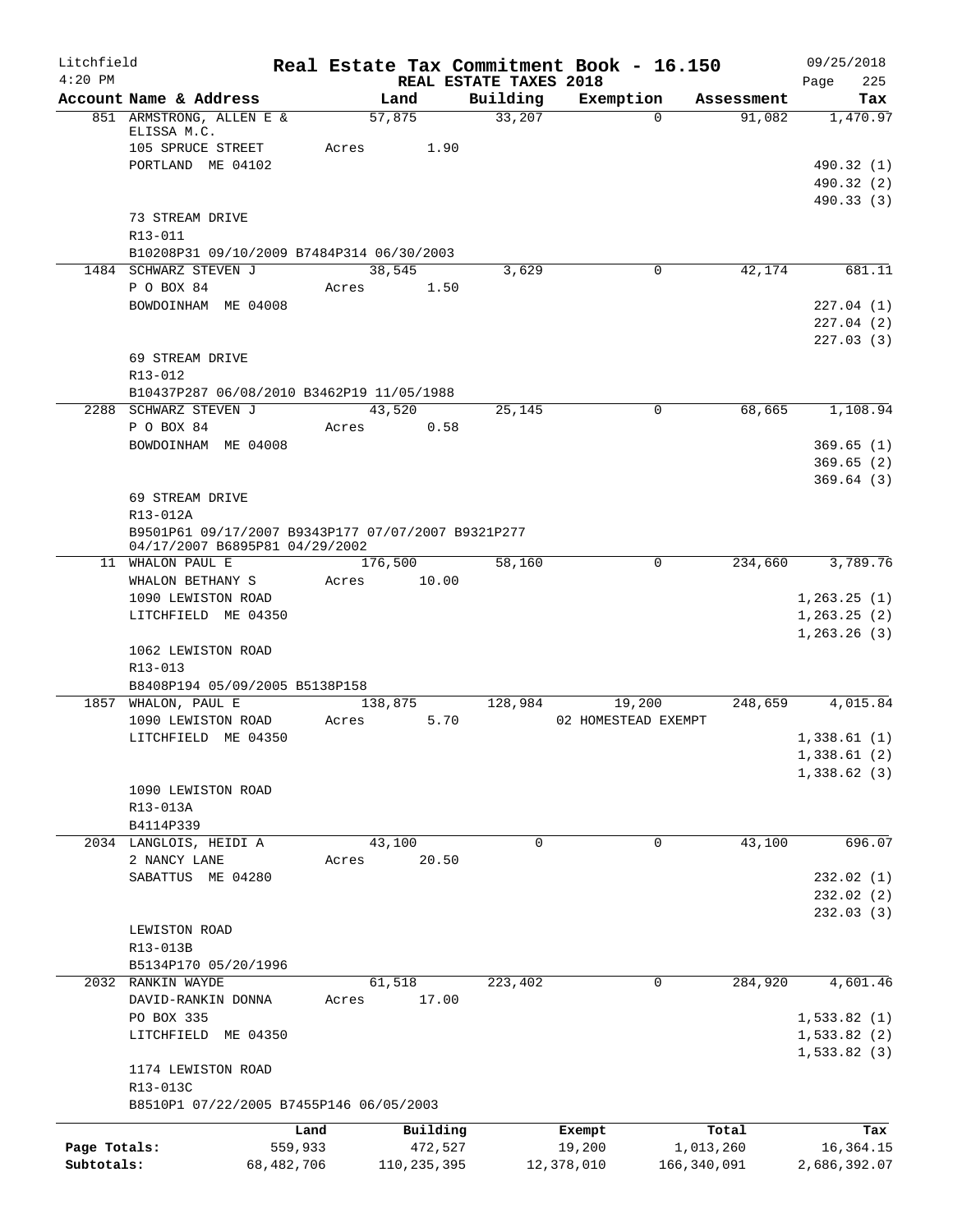| Litchfield<br>$4:20$ PM |                                                                                          |       | REAL ESTATE TAXES 2018 |             | Real Estate Tax Commitment Book - 16.150 |             | 09/25/2018<br>226<br>Page |
|-------------------------|------------------------------------------------------------------------------------------|-------|------------------------|-------------|------------------------------------------|-------------|---------------------------|
|                         | Account Name & Address                                                                   |       | Land                   | Building    | Exemption                                | Assessment  | Tax                       |
|                         | 2033 ALBERT, MAURICE KEVIN                                                               |       | 42,775                 | 65,124      | 19,200                                   | 88,699      | 1,432.49                  |
|                         | ALBERT HOPE ELIZABETH                                                                    | Acres | 2.11                   |             | 02 HOMESTEAD EXEMPT                      |             |                           |
|                         | PO BOX 66                                                                                |       |                        |             |                                          |             | 477.50 (1)                |
|                         | LITCHFIELD ME 04350                                                                      |       |                        |             |                                          |             | 477.50 (2)                |
|                         |                                                                                          |       |                        |             |                                          |             | 477.49 (3)                |
|                         | 1112 LEWISTON ROAD                                                                       |       |                        |             |                                          |             |                           |
|                         | R13-013D                                                                                 |       |                        |             |                                          |             |                           |
|                         | B5392P256 05/20/1996                                                                     |       |                        |             |                                          |             |                           |
|                         | 2566 ALBERT, TED S                                                                       |       | 49,001                 | 24,000      | 0                                        | 73,001      | 1,178.97                  |
|                         | ALBERT, LOREEN                                                                           | Acres | 10.00                  |             |                                          |             |                           |
|                         | P O BOX 132                                                                              |       |                        |             |                                          |             | 392.99(1)                 |
|                         | LITCHFIELD ME 04350                                                                      |       |                        |             |                                          |             | 392.99(2)                 |
|                         |                                                                                          |       |                        |             |                                          |             | 392.99(3)                 |
|                         | 1160 LEWISTON ROAD                                                                       |       |                        |             |                                          |             |                           |
|                         | R13-013E                                                                                 |       |                        |             |                                          |             |                           |
|                         | B8510P1 07/22/2005                                                                       |       |                        |             |                                          |             |                           |
|                         | 2700 FOSTER, ROBERT C                                                                    |       | 41,345                 | $\mathbf 0$ | 0                                        | 41,345      | 667.72                    |
|                         | FOSTER, JUDITH C<br>132 HUNTER ROAD                                                      | Acres | 8.89                   |             |                                          |             |                           |
|                         | FREEPORT ME 04032                                                                        |       |                        |             |                                          |             | 222.57(1)<br>222.57(2)    |
|                         |                                                                                          |       |                        |             |                                          |             | 222.58 (3)                |
|                         | ROUTE 126                                                                                |       |                        |             |                                          |             |                           |
|                         | R13-013F                                                                                 |       |                        |             |                                          |             |                           |
|                         | B9578P257 11/29/2007                                                                     |       |                        |             |                                          |             |                           |
| 613                     | ZALANSKAS, ALLEYNE R ET                                                                  |       | 59,000                 | 65,052      | 0                                        | 124,052     | 2,003.44                  |
|                         | AL                                                                                       |       |                        |             |                                          |             |                           |
|                         | ZALANSKAS, KEVIN R                                                                       | Acres | 13.00                  |             |                                          |             |                           |
|                         | 94 DENNIS HILL ROAD                                                                      |       |                        |             |                                          |             | 667.81(1)                 |
|                         | LITCHFIELD ME 04350                                                                      |       |                        |             |                                          |             | 667.81(2)                 |
|                         |                                                                                          |       |                        |             |                                          |             | 667.82(3)                 |
|                         | 94 DENNIS HILL ROAD                                                                      |       |                        |             |                                          |             |                           |
|                         | R13-014                                                                                  |       |                        |             |                                          |             |                           |
|                         | B11653P180 03/20/2014 B11621P309 02/04/2014<br>B8044P179 07/19/2004 B6521P172 06/15/2001 |       |                        |             |                                          |             |                           |
|                         | 456 THOMSON, GEORGE & JEAN                                                               |       | 10,332                 | $\Omega$    | 0                                        | 10,332      | 166.86                    |
|                         | 136 DENNIS HILL ROAD                                                                     | Acres | 31.00                  |             |                                          |             |                           |
|                         | LITCHFIELD ME 04350                                                                      |       |                        |             |                                          |             | 55.62(1)                  |
|                         |                                                                                          |       |                        |             |                                          |             | 55.62(2)                  |
|                         |                                                                                          |       |                        |             |                                          |             | 55.62(3)                  |
|                         | LEWISTON ROAD                                                                            |       |                        |             |                                          |             |                           |
|                         | R13-014A                                                                                 |       |                        |             |                                          |             |                           |
|                         | B11352P77 04/05/2013 B846P512                                                            |       |                        |             |                                          |             |                           |
|                         | 2055 THOMSON, GEORGE & JEAN                                                              |       | 5,488                  | 0           | 0                                        | 5,488       | 88.63                     |
|                         | 136 DENNIS HILL ROAD                                                                     | Acres | 14.00                  |             |                                          |             |                           |
|                         | LITCHFIELD ME 04350                                                                      |       |                        |             |                                          |             | 29.54(1)                  |
|                         |                                                                                          |       |                        |             |                                          |             | 29.54(2)                  |
|                         | DENNIS HILL ROAD                                                                         |       |                        |             |                                          |             | 29.55(3)                  |
|                         | R13-014B                                                                                 |       |                        |             |                                          |             |                           |
|                         | B6521P169 06/15/2001                                                                     |       |                        |             |                                          |             |                           |
|                         | 860 THOMSON JR, GEORGE R JR                                                              |       | 56,391                 | 269,956     | 24,960                                   | 301,387     | 4,867.40                  |
|                         | THOMSON JEAN ROBBIE                                                                      | Acres | 25.00                  |             | 02 HOMESTEAD EXEMPT                      |             |                           |
|                         | 136 DENNIS HILL ROAD                                                                     |       |                        |             | 03 VETERANS EXEMPT                       |             | 1,622.47(1)               |
|                         | LITCHFIELD ME 04350                                                                      |       |                        |             |                                          |             | 1,622.47(2)               |
|                         |                                                                                          |       |                        |             |                                          |             | 1,622.46(3)               |
|                         | 136 DENNIS HILL ROAD                                                                     |       |                        |             |                                          |             |                           |
|                         | R13-015                                                                                  |       |                        |             |                                          |             |                           |
|                         | B5303P14 02/03/1997                                                                      |       |                        |             |                                          |             |                           |
|                         |                                                                                          | Land  | Building               |             | Exempt                                   | Total       | Tax                       |
| Page Totals:            | 264,332                                                                                  |       | 424,132                |             | 44,160                                   | 644,304     | 10,405.51                 |
| Subtotals:              | 68,747,038                                                                               |       | 110,659,527            |             | 12, 422, 170                             | 166,984,395 | 2,696,797.58              |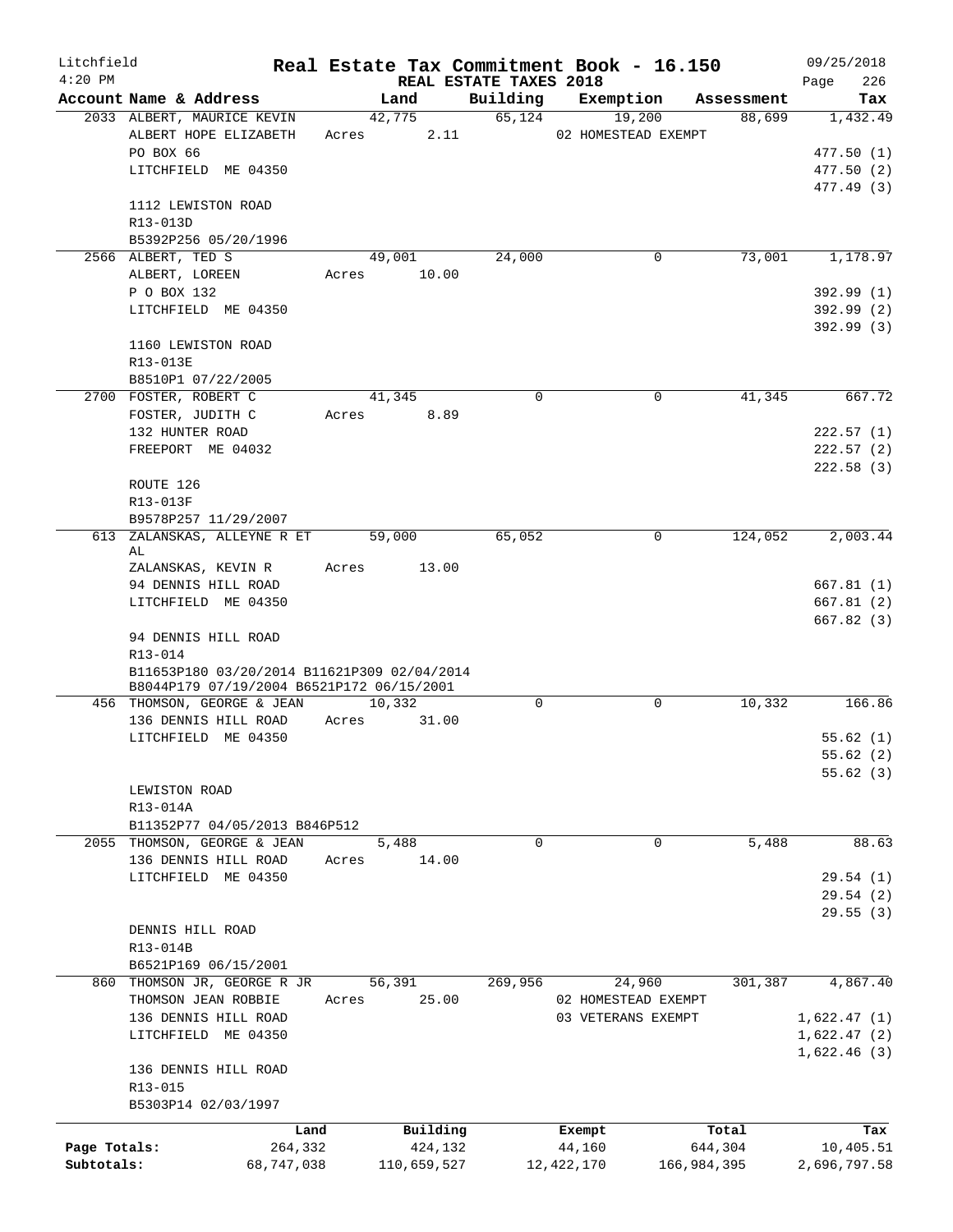| Litchfield   |                                             |       |                |                        | Real Estate Tax Commitment Book - 16.150 |                      | 09/25/2018    |
|--------------|---------------------------------------------|-------|----------------|------------------------|------------------------------------------|----------------------|---------------|
| $4:20$ PM    |                                             |       |                | REAL ESTATE TAXES 2018 |                                          |                      | 227<br>Page   |
|              | Account Name & Address<br>1755 SEAMAN, ERIC |       | Land<br>13,868 | Building<br>$\Omega$   | Exemption<br>$\Omega$                    | Assessment<br>13,868 | Tax<br>223.97 |
|              | 1844 HALLOWELL ROAD                         | Acres | 39.00          |                        |                                          |                      |               |
|              | LITCHFIELD ME 04350                         |       |                |                        |                                          |                      | 74.66(1)      |
|              |                                             |       |                |                        |                                          |                      |               |
|              |                                             |       |                |                        |                                          |                      | 74.66(2)      |
|              |                                             |       |                |                        |                                          |                      | 74.65(3)      |
|              | DENNIS HILL ROAD                            |       |                |                        |                                          |                      |               |
|              | R13-016                                     |       |                |                        |                                          |                      |               |
|              | B11873P113 11/12/2014 B7932P61 04/12/2004   |       |                |                        |                                          |                      |               |
|              | 1047 RUDOFF FRANCINE G                      |       | 54,500         | 115,293                | 19,200                                   | 150,593              | 2,432.08      |
|              | P O BOX 71                                  |       | 8.00<br>Acres  |                        | 02 HOMESTEAD EXEMPT                      |                      |               |
|              | LITCHFIELD ME 04350                         |       |                |                        |                                          |                      | 810.69(1)     |
|              |                                             |       |                |                        |                                          |                      | 810.69(2)     |
|              |                                             |       |                |                        |                                          |                      | 810.70(3)     |
|              | 192 DENNIS HILL ROAD                        |       |                |                        |                                          |                      |               |
|              | R13-017                                     |       |                |                        |                                          |                      |               |
|              | B9559P251 11/09/2007 B3194P244              |       |                |                        |                                          |                      |               |
|              | 452 DENNIS, JAMES M.                        |       | 9,800          | $\Omega$               | 0                                        | 9,800                | 158.27        |
|              | 90 AIRPORT ROAD                             | Acres | 25.00          |                        |                                          |                      |               |
|              | KEENE VALLEY NY 12943                       |       |                |                        |                                          |                      | 52.76(1)      |
|              |                                             |       |                |                        |                                          |                      | 52.76(2)      |
|              |                                             |       |                |                        |                                          |                      | 52.75(3)      |
|              | DENNIS HILL ROAD                            |       |                |                        |                                          |                      |               |
|              | R13-018                                     |       |                |                        |                                          |                      |               |
|              |                                             |       |                |                        |                                          |                      |               |
|              | B11790P223 08/27/2014 B1253P475             |       |                |                        |                                          |                      |               |
|              | 2835 STANLEY, DANIEL JR.                    |       | 86,068         | 10,813                 | 0                                        | 96,881               | 1,564.63      |
|              | 1334 LEWISTON ROAD                          |       | Acres 90.00    |                        |                                          |                      |               |
|              | LITCHFIELD ME 04350                         |       |                |                        |                                          |                      | 521.54(1)     |
|              |                                             |       |                |                        |                                          |                      | 521.54(2)     |
|              |                                             |       |                |                        |                                          |                      | 521.55(3)     |
|              | 1334 LEWISTON ROAD                          |       |                |                        |                                          |                      |               |
|              | R13-018A                                    |       |                |                        |                                          |                      |               |
|              | B11899P188 01/05/2015 B11555P306 10/31/2013 |       |                |                        |                                          |                      |               |
|              | B11450P253 07/16/2013                       |       |                |                        |                                          |                      |               |
|              | 583 POWERS, THOMAS E.                       |       | 10,074         | $\mathbf 0$            | 0                                        | 10,074               | 162.70        |
|              | 1050 FOREST AVE                             | Acres | 26.00          |                        |                                          |                      |               |
|              | PORTLAND ME 04103                           |       |                |                        |                                          |                      | 54.23(1)      |
|              |                                             |       |                |                        |                                          |                      | 54.23(2)      |
|              |                                             |       |                |                        |                                          |                      | 54.24(3)      |
|              | LEWISTON ROAD                               |       |                |                        |                                          |                      |               |
|              | R13-019                                     |       |                |                        |                                          |                      |               |
|              | B7490P173 07/01/2003                        |       |                |                        |                                          |                      |               |
|              | 1770 TWISS, WILLIAM D                       |       | 74,392         | 87,473                 | 19,200                                   | 142,665              | 2,304.04      |
|              | 264 DENNIS HILL ROAD                        | Acres | 50.00          |                        | 02 HOMESTEAD EXEMPT                      |                      |               |
|              | LITCHFIELD ME 04350                         |       |                |                        |                                          |                      | 768.01(1)     |
|              |                                             |       |                |                        |                                          |                      | 768.01(2)     |
|              |                                             |       |                |                        |                                          |                      | 768.02(3)     |
|              | 264 DENNIS HILL ROAD                        |       |                |                        |                                          |                      |               |
|              |                                             |       |                |                        |                                          |                      |               |
|              | R13-019A                                    |       |                |                        |                                          |                      |               |
|              | B4421P344                                   |       |                |                        |                                          |                      |               |
|              | 936 KENDRICK, BRIAN C                       |       | 70,210         | 87,572                 | 24,960                                   | 132,822              | 2,145.08      |
|              | 296 DENNIS HILL ROAD                        | Acres | 37.00          |                        | 02 HOMESTEAD EXEMPT                      |                      |               |
|              | LITCHFIELD ME 04350                         |       |                |                        | 03 VETERANS EXEMPT                       |                      | 715.03(1)     |
|              |                                             |       |                |                        |                                          |                      | 715.03(2)     |
|              |                                             |       |                |                        |                                          |                      | 715.02(3)     |
|              | 296 DENNIS HILL ROAD                        |       |                |                        |                                          |                      |               |
|              | R13-020                                     |       |                |                        |                                          |                      |               |
|              | B2427P86                                    |       |                |                        |                                          |                      |               |
|              |                                             |       |                |                        |                                          |                      |               |
|              |                                             | Land  | Building       |                        | Exempt                                   | Total                | Tax           |
| Page Totals: | 318,912                                     |       | 301,151        |                        | 63,360                                   | 556,703              | 8,990.77      |
| Subtotals:   | 69,065,950                                  |       | 110,960,678    |                        | 12,485,530                               | 167,541,098          | 2,705,788.35  |
|              |                                             |       |                |                        |                                          |                      |               |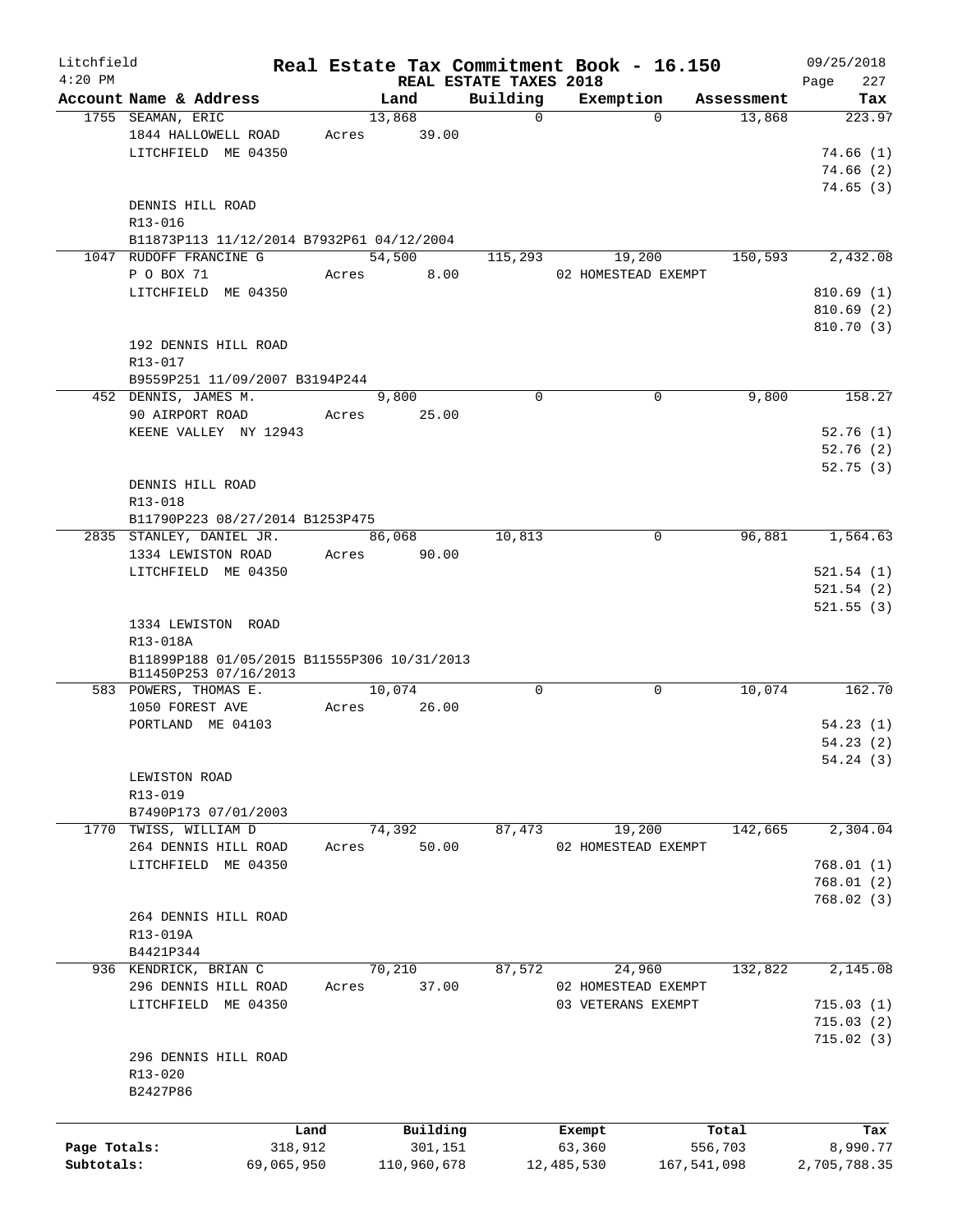| Litchfield   |                                             |              |       |                               |             | Real Estate Tax Commitment Book - 16.150 |                  | 09/25/2018   |
|--------------|---------------------------------------------|--------------|-------|-------------------------------|-------------|------------------------------------------|------------------|--------------|
| $4:20$ PM    |                                             |              |       | <b>REAL ESTATE TAXES 2018</b> |             |                                          |                  | 228<br>Page  |
|              | Account Name & Address                      |              |       | Land                          | Building    | Exemption                                | Assessment       | Tax          |
|              | 1253 BOUCHARD, JENNIFER L                   |              |       | 50,000                        |             | 60,355<br>19,200                         | 91,155           | 1,472.15     |
|              | 308 DENNIS HILL ROAD                        |              | Acres |                               |             | 5.00 02 HOMESTEAD EXEMPT                 |                  |              |
|              | LITCHFIELD ME 04350                         |              |       |                               |             |                                          |                  | 490.72 (1)   |
|              |                                             |              |       |                               |             |                                          |                  | 490.72 (2)   |
|              |                                             |              |       |                               |             |                                          |                  | 490.71 (3)   |
|              | 308 DENNIS HILL ROAD                        |              |       |                               |             |                                          |                  |              |
|              | R13-021                                     |              |       |                               |             |                                          |                  |              |
|              | B10235P115 10/07/2009 B4402P288 05/27/1993  |              |       |                               |             |                                          |                  |              |
|              | 1781 YOUNG, CARY V                          |              |       | 38,320                        |             | 18,909                                   | 19,200<br>38,029 | 614.17       |
|              | MCKEEN, LYNNE S                             |              |       | Acres 0.94                    |             | 02 HOMESTEAD EXEMPT                      |                  |              |
|              | 316 DENNIS HILL ROAD                        |              |       |                               |             |                                          |                  | 204.72(1)    |
|              | LITCHFIELD ME 04350                         |              |       |                               |             |                                          |                  | 204.72(2)    |
|              |                                             |              |       |                               |             |                                          |                  | 204.73(3)    |
|              | 316 DENNIS HILL ROAD                        |              |       |                               |             |                                          |                  |              |
|              | R13-022                                     |              |       |                               |             |                                          |                  |              |
|              | B8079P276 08/18/2004 B1522P68 06/11/1970    |              |       |                               |             |                                          |                  |              |
|              | 265 CANTY, JONATHAN B.                      |              |       | 40,440                        | $\mathbf 0$ | 0                                        | 40,440           | 653.11       |
|              | 189 INDIANA ROAD                            |              |       | Acres 9.52                    |             |                                          |                  |              |
|              | WEST GARDINER ME 04345                      |              |       |                               |             |                                          |                  | 217.70(1)    |
|              |                                             |              |       |                               |             |                                          |                  | 217.70(2)    |
|              |                                             |              |       |                               |             |                                          |                  |              |
|              |                                             |              |       |                               |             |                                          |                  | 217.71(3)    |
|              | DENNIS HILL TERRACE                         |              |       |                               |             |                                          |                  |              |
|              | R13-023                                     |              |       |                               |             |                                          |                  |              |
|              | B5655P195 06/10/1998                        |              |       |                               |             |                                          |                  |              |
|              | 634 FRASER SHERI CRANSTON                   |              |       | 51,160                        | 137,002     | 19,200                                   | 168,962          | 2,728.74     |
|              | FRASER PAUL W                               |              |       | Acres 6.06                    |             | 02 HOMESTEAD EXEMPT                      |                  |              |
|              | 352 DENNIS HILL ROAD                        |              |       |                               |             |                                          |                  | 909.58(1)    |
|              | LITCHFIELD ME 04350                         |              |       |                               |             |                                          |                  | 909.58 (2)   |
|              |                                             |              |       |                               |             |                                          |                  | 909.58(3)    |
|              | 352 DENNIS HILL ROAD                        |              |       |                               |             |                                          |                  |              |
|              | $R13 - 023 - 2$                             |              |       |                               |             |                                          |                  |              |
|              | B4301P266 12/22/1992                        |              |       |                               |             |                                          |                  |              |
|              | 660 GAMMON, FREDERICK T                     |              |       | 48,600                        |             | 13,686<br>19,200                         | 43,086           | 695.84       |
|              | 6 CANTY LANE                                |              | Acres | 5.00                          |             | 02 HOMESTEAD EXEMPT                      |                  |              |
|              | LITCHFIELD ME 04350                         |              |       |                               |             |                                          |                  | 231.95(1)    |
|              |                                             |              |       |                               |             |                                          |                  | 231.95(2)    |
|              |                                             |              |       |                               |             |                                          |                  | 231.94(3)    |
|              | 6 CANTY LANE                                |              |       |                               |             |                                          |                  |              |
|              | $R13 - 023 - 3$                             |              |       |                               |             |                                          |                  |              |
|              | B10705P303 04/11/2011 B10689P249 03/17/2011 |              |       |                               |             |                                          |                  |              |
|              | B6404P147 02/16/2001                        |              |       |                               |             |                                          |                  |              |
|              | 283 CASEY, JEFFREY A                        |              |       | 49,100                        | 118,521     | 19,200                                   | 148,421          | 2,397.00     |
|              | 17 CANTY LANE                               |              | Acres | 5.20                          |             | 02 HOMESTEAD EXEMPT                      |                  |              |
|              | LITCHFIELD ME 04350                         |              |       |                               |             |                                          |                  | 799.00 (1)   |
|              |                                             |              |       |                               |             |                                          |                  | 799.00(2)    |
|              |                                             |              |       |                               |             |                                          |                  | 799.00 (3)   |
|              | 17 CANTY LANE                               |              |       |                               |             |                                          |                  |              |
|              |                                             |              |       |                               |             |                                          |                  |              |
|              | $R13 - 023 - 4$                             |              |       |                               |             |                                          |                  |              |
|              | B3922P30                                    |              |       |                               |             |                                          |                  |              |
|              | 1773 BESSON, PAUL                           |              |       | 50,325                        | 94,484      | 19,200                                   | 125,609          | 2,028.59     |
|              | PO BOX 81                                   |              | Acres | 5.13                          |             | 02 HOMESTEAD EXEMPT                      |                  |              |
|              | LITCHFIELD ME 04350                         |              |       |                               |             |                                          |                  | 676.20(1)    |
|              |                                             |              |       |                               |             |                                          |                  | 676.20(2)    |
|              |                                             |              |       |                               |             |                                          |                  | 676.19(3)    |
|              | 39 CANTY LANE                               |              |       |                               |             |                                          |                  |              |
|              | R13-023-5                                   |              |       |                               |             |                                          |                  |              |
|              | B6483P174                                   |              |       |                               |             |                                          |                  |              |
|              |                                             |              |       |                               |             |                                          |                  |              |
|              |                                             | Land         |       | Building                      |             | Exempt                                   | Total            | Tax          |
| Page Totals: |                                             | 327,945      |       | 442,957                       |             | 115,200                                  | 655,702          | 10,589.60    |
| Subtotals:   |                                             | 69, 393, 895 |       | 111,403,635                   |             | 12,600,730                               | 168,196,800      | 2,716,377.95 |
|              |                                             |              |       |                               |             |                                          |                  |              |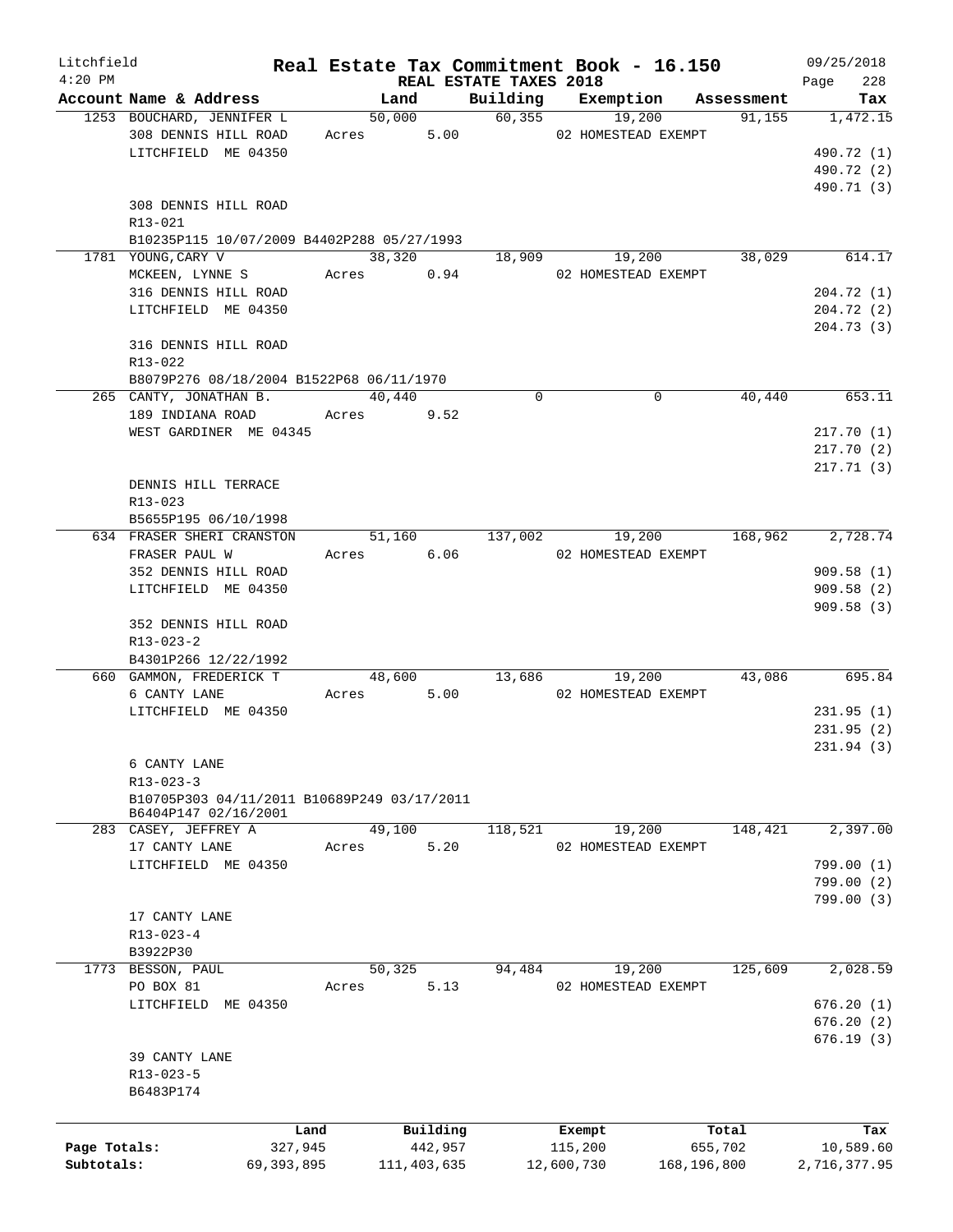| Litchfield   |                                                     |            |       |               |                                    | Real Estate Tax Commitment Book - 16.150 |             | 09/25/2018         |
|--------------|-----------------------------------------------------|------------|-------|---------------|------------------------------------|------------------------------------------|-------------|--------------------|
| $4:20$ PM    | Account Name & Address                              |            |       | Land          | REAL ESTATE TAXES 2018<br>Building | Exemption                                | Assessment  | 229<br>Page<br>Tax |
|              | 1107 MACDONALD, ALFRED                              |            |       | 49,925        |                                    | 83,086<br>19,200                         | 113,811     | 1,838.05           |
|              | 55 CANTY LANE                                       |            |       | 5.53<br>Acres |                                    | 02 HOMESTEAD EXEMPT                      |             |                    |
|              | LITCHFIELD ME 04350                                 |            |       |               |                                    |                                          |             | 612.68(1)          |
|              |                                                     |            |       |               |                                    |                                          |             | 612.68(2)          |
|              |                                                     |            |       |               |                                    |                                          |             | 612.69(3)          |
|              |                                                     |            |       |               |                                    |                                          |             |                    |
|              | 55 CANTY LANE                                       |            |       |               |                                    |                                          |             |                    |
|              | R13-023-6                                           |            |       |               |                                    |                                          |             |                    |
|              | B3974P312                                           |            |       |               |                                    |                                          |             |                    |
|              | 1772 MARTIN, RICHARD A                              |            |       | 50,450        | 170,727                            | 19,200                                   | 201,977     | 3,261.93           |
|              | ROSE, KELLY A                                       |            |       | 5.74<br>Acres |                                    | 02 HOMESTEAD EXEMPT                      |             |                    |
|              | 60 CANTY LANE                                       |            |       |               |                                    |                                          |             | 1,087.31(1)        |
|              | LITCHFIELD ME 04350                                 |            |       |               |                                    |                                          |             | 1,087.31(2)        |
|              |                                                     |            |       |               |                                    |                                          |             | 1,087.31(3)        |
|              | 60 CANTY LANE                                       |            |       |               |                                    |                                          |             |                    |
|              | R13-023-7                                           |            |       |               |                                    |                                          |             |                    |
|              | B10926P17 12/20/2011 B6523P136 B5655P195 06/10/1998 |            |       |               |                                    |                                          |             |                    |
|              | 1483 RIDEOUT, REGINALD W                            |            |       | 50,075        | 89,928                             | 0                                        | 140,003     | 2,261.05           |
|              | 58 CANTY LANE                                       |            |       | 5.03<br>Acres |                                    |                                          |             |                    |
|              | LITCHFIELD ME 04350                                 |            |       |               |                                    |                                          |             | 753.68(1)          |
|              |                                                     |            |       |               |                                    |                                          |             | 753.68(2)          |
|              |                                                     |            |       |               |                                    |                                          |             | 753.69(3)          |
|              | 58 CANTY LANE                                       |            |       |               |                                    |                                          |             |                    |
|              | $R13 - 023 - 8$                                     |            |       |               |                                    |                                          |             |                    |
|              | B4787P130                                           |            |       |               |                                    |                                          |             |                    |
|              |                                                     |            |       |               | 104,851                            | 19,200                                   | 136,076     | 2,197.63           |
|              | 222 WILLIAMS PATRICIA L.                            |            |       | 50,425        |                                    |                                          |             |                    |
|              | 336 DENNIS HILL ROAD                                |            |       | 5.17<br>Acres |                                    | 02 HOMESTEAD EXEMPT                      |             |                    |
|              | LITCHFIELD ME 04350                                 |            |       |               |                                    |                                          |             | 732.54(1)          |
|              |                                                     |            |       |               |                                    |                                          |             | 732.54(2)          |
|              |                                                     |            |       |               |                                    |                                          |             | 732.55(3)          |
|              | 336 DENNIS HILL ROAD                                |            |       |               |                                    |                                          |             |                    |
|              | R13-023A                                            |            |       |               |                                    |                                          |             |                    |
|              | B11111P70 06/15/2012 B6365P320 12/08/2000           |            |       |               |                                    |                                          |             |                    |
|              | 479 DIMONE, DONALD                                  |            |       | 223,123       | 209,546                            | 0                                        | 432,669     | 6,987.60           |
|              | 1065 LABELLE TERRACE NW Acres                       |            |       | 23.85         |                                    |                                          |             |                    |
|              | PORT CHARLOTTE FL                                   |            |       |               |                                    |                                          |             | 2,329.20(1)        |
|              | 33948                                               |            |       |               |                                    |                                          |             |                    |
|              |                                                     |            |       |               |                                    |                                          |             | 2,329.20(2)        |
|              |                                                     |            |       |               |                                    |                                          |             | 2,329.20 (3)       |
|              | 410 DENNIS HILL ROAD                                |            |       |               |                                    |                                          |             |                    |
|              | R13-024                                             |            |       |               |                                    |                                          |             |                    |
|              | B1772P10                                            |            |       |               |                                    |                                          |             |                    |
|              | 1309 KANDRIS, KENNETH C.                            |            |       | 136,750       | 105,418                            | 0                                        | 242,168     | 3,911.01           |
|              | KANDRIS, TANYA J.                                   |            | Acres | 3.70          |                                    |                                          |             |                    |
|              | 6441 WOODBINE ROAD                                  |            |       |               |                                    |                                          |             | 1,303.67(1)        |
|              | WOODBINE MD 21797                                   |            |       |               |                                    |                                          |             | 1,303.67(2)        |
|              |                                                     |            |       |               |                                    |                                          |             | 1,303.67(3)        |
|              | 416 DENNIS HILL ROAD                                |            |       |               |                                    |                                          |             |                    |
|              | R13-025                                             |            |       |               |                                    |                                          |             |                    |
|              | B12776P58 11/14/2017 B5711P91 08/21/1998            |            |       |               |                                    |                                          |             |                    |
|              |                                                     |            |       |               |                                    |                                          |             |                    |
|              | 478 HOLLAND, AMBER L.                               |            |       | 5,040         | $\Omega$                           | $\Omega$                                 | 5,040       | 81.40              |
|              | 649 STEVENSTOWN ROAD                                |            | Acres | 0.36          |                                    |                                          |             |                    |
|              | LITCHFIELD ME 04350                                 |            |       |               |                                    |                                          |             | 27.13(1)           |
|              |                                                     |            |       |               |                                    |                                          |             | 27.13(2)           |
|              |                                                     |            |       |               |                                    |                                          |             | 27.14(3)           |
|              | ISLAND                                              |            |       |               |                                    |                                          |             |                    |
|              | R13-026                                             |            |       |               |                                    |                                          |             |                    |
|              | B11914P188 12/08/2014 B1772P10                      |            |       |               |                                    |                                          |             |                    |
|              |                                                     |            |       |               |                                    |                                          |             |                    |
|              |                                                     | Land       |       | Building      |                                    | Exempt                                   | Total       | Tax                |
| Page Totals: |                                                     | 565,788    |       | 763,556       |                                    | 57,600                                   | 1,271,744   | 20,538.67          |
| Subtotals:   |                                                     | 69,959,683 |       | 112, 167, 191 |                                    | 12,658,330                               | 169,468,544 | 2,736,916.62       |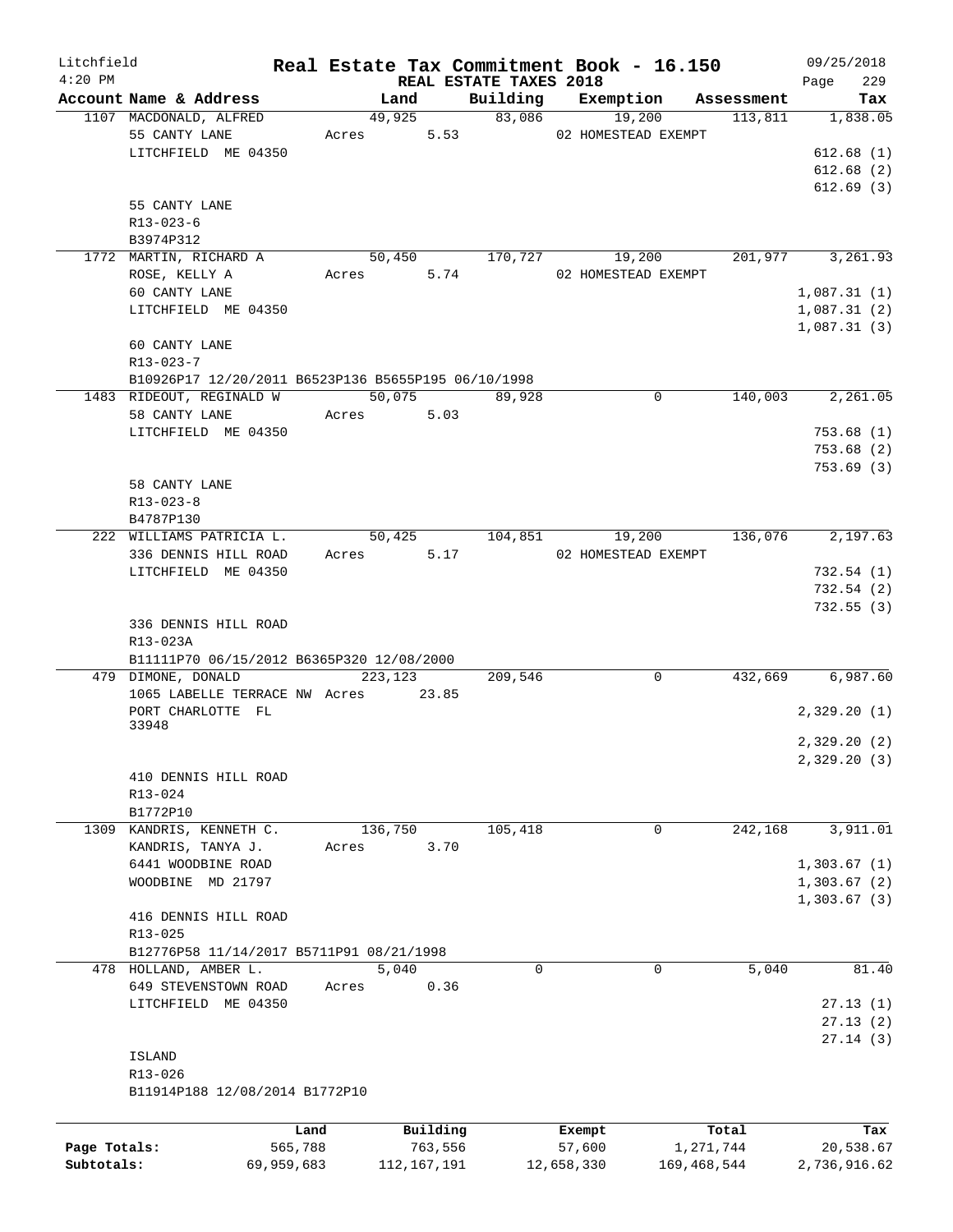| Litchfield |                                                      |               |      |                        | Real Estate Tax Commitment Book - 16.150 |            | 09/25/2018   |
|------------|------------------------------------------------------|---------------|------|------------------------|------------------------------------------|------------|--------------|
| $4:20$ PM  |                                                      |               |      | REAL ESTATE TAXES 2018 |                                          |            | 230<br>Page  |
|            | Account Name & Address                               | Land          |      | Building               | Exemption                                | Assessment | Tax          |
|            | 669 FORSYTHE, RANDALL A.                             | 16,500        |      | $\Omega$               | $\Omega$                                 | 16,500     | 266.47       |
|            | 419 DENNIS HILL ROAD                                 | Acres         | 3.00 |                        |                                          |            |              |
|            | LITCHFIELD ME 04350                                  |               |      |                        |                                          |            | 88.82 (1)    |
|            |                                                      |               |      |                        |                                          |            | 88.82(2)     |
|            |                                                      |               |      |                        |                                          |            | 88.83 (3)    |
|            | ISLAND<br>R13-027                                    |               |      |                        |                                          |            |              |
|            | B11981P23 05/15/2015 B7348P218 03/29/1999            |               |      |                        |                                          |            |              |
|            | 69 FORSYTHE, RANDALL A.                              | 150,750       |      | 130,941                | 0                                        | 281,691    | 4,549.31     |
|            | 419 DENNIS HILL ROAD                                 | Acres         | 3.30 |                        |                                          |            |              |
|            | LITCHFIELD ME 04350                                  |               |      |                        |                                          |            | 1, 516.44(1) |
|            |                                                      |               |      |                        |                                          |            | 1,516.44(2)  |
|            |                                                      |               |      |                        |                                          |            | 1, 516.43(3) |
|            | 419 DENNIS HILL ROAD                                 |               |      |                        |                                          |            |              |
|            | R13-028                                              |               |      |                        |                                          |            |              |
|            | B11791P310 09/05/2014 B11054P228 05/22/2012          |               |      |                        |                                          |            |              |
|            | B8007P344 06/25/2004                                 |               |      |                        |                                          |            |              |
|            | 1935 ZIDOWECKI, RICHARD                              | 167,500       |      | 119,240                | 19,200                                   | 267,540    | 4,320.77     |
|            | 32 STEVENSTOWN ROAD                                  | 4.00<br>Acres |      |                        | 02 HOMESTEAD EXEMPT                      |            |              |
|            | LITCHFIELD ME 04350                                  |               |      |                        |                                          |            | 1,440.26(1)  |
|            |                                                      |               |      |                        |                                          |            | 1,440.26(2)  |
|            |                                                      |               |      |                        |                                          |            | 1,440.25(3)  |
|            | 32 STEVENSTOWN ROAD                                  |               |      |                        |                                          |            |              |
|            | R13-029                                              |               |      |                        |                                          |            |              |
|            | B2062P7                                              |               |      |                        |                                          |            |              |
|            | 303 CAMPBELL, JENNIFER P.                            | 42,375        |      | $\Omega$               | $\mathbf 0$                              | 42,375     | 684.36       |
|            | 47 STEVENSTOWN ROAD                                  | Acres         | 1.30 |                        |                                          |            |              |
|            | LITCHFIELD ME<br>04350-4300                          |               |      |                        |                                          |            | 228.12(1)    |
|            |                                                      |               |      |                        |                                          |            | 228.12(2)    |
|            |                                                      |               |      |                        |                                          |            | 228.12(3)    |
|            | STEVENSTOWN ROAD                                     |               |      |                        |                                          |            |              |
|            | R13-030                                              |               |      |                        |                                          |            |              |
|            | B11411P29 06/07/2013 B6027P97 08/13/1999             |               |      |                        |                                          |            |              |
|            | 752 SHANNON, PATRICK M.                              | 3,265         |      | 0                      | 0                                        | 3,265      | 52.73        |
|            | SHANNON, MOSELLE M.                                  | Acres         | 2.00 |                        |                                          |            |              |
|            | 55 STEVENSTOWN ROAD                                  |               |      |                        |                                          |            | 17.58(1)     |
|            | LITCHFIELD ME 04350                                  |               |      |                        |                                          |            | 17.58(2)     |
|            |                                                      |               |      |                        |                                          |            | 17.57(3)     |
|            | STEVENSTOWN ROAD                                     |               |      |                        |                                          |            |              |
|            | R13-031                                              |               |      |                        |                                          |            |              |
|            | B11799P297 09/10/2014 B2458P10                       |               |      |                        |                                          |            |              |
|            | 337 BENDELE, HANA J.                                 | 42,525        |      | 134,086                | $\Omega$                                 | 176,611    | 2,852.27     |
|            | 277 MARSH ROAD                                       | Acres         | 2.01 |                        |                                          |            |              |
|            | SABATTUS ME 04280                                    |               |      |                        |                                          |            | 950.76 (1)   |
|            |                                                      |               |      |                        |                                          |            | 950.76 (2)   |
|            |                                                      |               |      |                        |                                          |            | 950.75 (3)   |
|            | 118 STEVENSTOWN ROAD<br>R13-032                      |               |      |                        |                                          |            |              |
|            | B12754P328 10/20/2017 B9802P210 07/24/2008 B8047P172 |               |      |                        |                                          |            |              |
|            |                                                      |               |      |                        |                                          |            |              |

|              | Land       | Building    | Exempt     | Total       | Tax          |
|--------------|------------|-------------|------------|-------------|--------------|
| Page Totals: | 422,915    | 384,267     | 19,200     | 787,982     | 12,725.91    |
| Subtotals:   | 70,382,598 | 112,551,458 | 12,677,530 | 170,256,526 | 2,749,642.53 |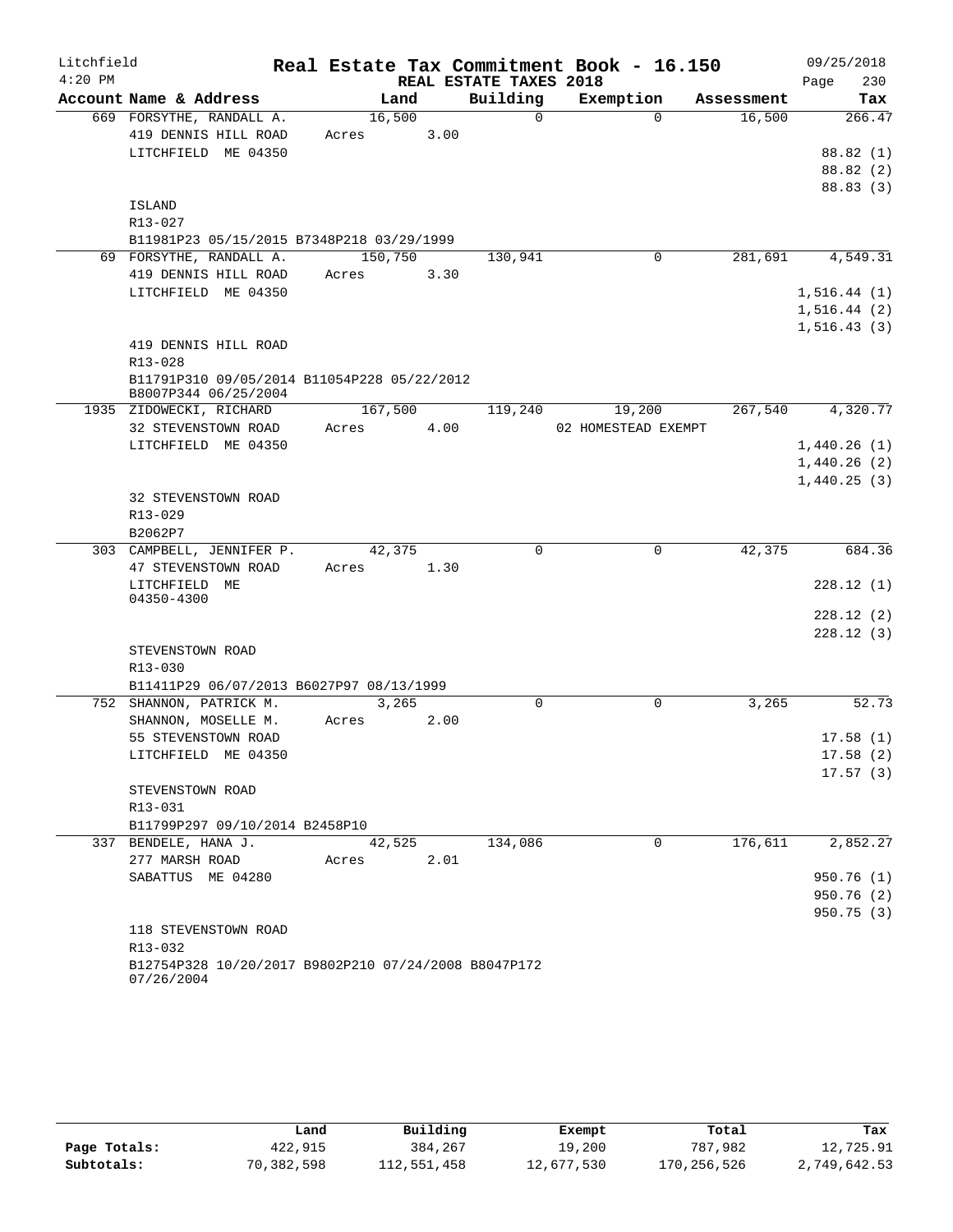| Litchfield |                                             |                 |      |                        | Real Estate Tax Commitment Book - 16.150 |            | 09/25/2018             |
|------------|---------------------------------------------|-----------------|------|------------------------|------------------------------------------|------------|------------------------|
| $4:20$ PM  |                                             |                 |      | REAL ESTATE TAXES 2018 |                                          |            | 231<br>Page            |
|            | Account Name & Address                      | Land            |      | Building               | Exemption                                | Assessment | Tax                    |
|            | 2568 SPENCER JEFFREY<br>SPENCER MARY K      | 44,150<br>Acres | 2.66 | 116,073                | 19,200<br>02 HOMESTEAD EXEMPT            | 141,023    | 2,277.52               |
|            | 82 STEVENSTOWN ROAD                         |                 |      |                        |                                          |            | 759.17(1)              |
|            | LITCHFIELD ME 04350                         |                 |      |                        |                                          |            | 759.17(2)              |
|            |                                             |                 |      |                        |                                          |            | 759.18(3)              |
|            | 82 STEVENSTOWN ROAD                         |                 |      |                        |                                          |            |                        |
|            | R13-032A                                    |                 |      |                        |                                          |            |                        |
|            | B9802P206 07/24/2008 B8668P101 10/21/2005   |                 |      |                        |                                          |            |                        |
|            | 2642 GERMANI JAMES                          | 42,250          |      | 132,382                | 0                                        | 174,632    | 2,820.31               |
|            | GERMANI JACEY B                             | Acres           | 2.66 |                        |                                          |            |                        |
|            | 54 WATERFIELD ROAD                          |                 |      |                        |                                          |            | 940.10(1)              |
|            | OSTERVILLE MA 02655                         |                 |      |                        |                                          |            | 940.10(2)              |
|            |                                             |                 |      |                        |                                          |            | 940.11(3)              |
|            | 22 TURTLE COVE LANE                         |                 |      |                        |                                          |            |                        |
|            | R13-032B                                    |                 |      |                        |                                          |            |                        |
|            | B9689P93 04/04/2008                         |                 |      |                        |                                          |            |                        |
|            | 2768 BLAKE, BENJAMIN H                      | 42,670          |      | 204,147                | 19,200                                   | 227,617    | 3,676.01               |
|            | 30 TURTLE COVE LANE                         | Acres           | 4.83 |                        | 02 HOMESTEAD EXEMPT                      |            |                        |
|            | LITCHFIELD ME 04350                         |                 |      |                        |                                          |            | 1,225.34(1)            |
|            |                                             |                 |      |                        |                                          |            | 1, 225.34(2)           |
|            |                                             |                 |      |                        |                                          |            | 1, 225.33(3)           |
|            | <b>30 TURTLE COVE LANE</b>                  |                 |      |                        |                                          |            |                        |
|            | R13-032C                                    |                 |      |                        |                                          |            |                        |
|            | B10710P296 04/19/2011 B10464P118 07/06/2010 | 41,410          |      |                        | 0                                        | 106,926    | 1,726.85               |
|            | 2796 BLAKE, BENJAMIN H<br>BLAKE, JILL H     | Acres           | 6.91 | 65,516                 |                                          |            |                        |
|            | 30 TURTLE COVE LANE                         |                 |      |                        |                                          |            | 575.62(1)              |
|            | Litchfield ME 04350                         |                 |      |                        |                                          |            | 575.62(2)              |
|            |                                             |                 |      |                        |                                          |            | 575.61(3)              |
|            | TURTLE COVE LANE                            |                 |      |                        |                                          |            |                        |
|            | R13-032D                                    |                 |      |                        |                                          |            |                        |
|            | B10710P296 04/19/2011                       |                 |      |                        |                                          |            |                        |
|            | 1322 BELYAEV, EDUARD                        | 170,500         |      | 303,454                | 19,200                                   | 454,754    | 7,344.28               |
|            | NOUJNYKH, TATIANA                           | Acres           | 9.00 |                        | 02 HOMESTEAD EXEMPT                      |            |                        |
|            | 126 STEVENSTOWN ROAD                        |                 |      |                        |                                          |            | 2,448.09(1)            |
|            | LITCHFIELD ME 04350                         |                 |      |                        |                                          |            | 2,448.09(2)            |
|            |                                             |                 |      |                        |                                          |            | 2,448.10(3)            |
|            | 126 STEVENSTOWN ROAD                        |                 |      |                        |                                          |            |                        |
|            | R13-033                                     |                 |      |                        |                                          |            |                        |
|            | B11545P190 10/17/2013 B7551P183 08/04/2003  |                 |      |                        |                                          |            |                        |
|            | 2738 PARENT, GERALD                         | 95,250          |      | 0                      | 0                                        | 95,250     | 1,538.29               |
|            | PARENT, LINDA                               | Acres           | 3.30 |                        |                                          |            |                        |
|            | 3025 HOMEWOOD AVENUE                        |                 |      |                        |                                          |            | 512.76(1)              |
|            | NORTHPORT FL 34286                          |                 |      |                        |                                          |            | 512.76(2)<br>512.77(3) |
|            | 142 STEVENSTOWN ROAD                        |                 |      |                        |                                          |            |                        |
|            | R13-033A                                    |                 |      |                        |                                          |            |                        |
|            | B12504P175 12/21/2016 B10056P154 04/28/2009 |                 |      |                        |                                          |            |                        |
|            | 2795 STUBBS, COREY A.                       | 42,500          |      | 63,481                 | 0                                        | 105,981    | 1,711.59               |
|            | 136 STEVENSTOWN ROAD                        | Acres           | 2.00 |                        |                                          |            |                        |
|            | LITCHFIELD ME 04350                         |                 |      |                        |                                          |            | 570.53(1)              |
|            |                                             |                 |      |                        |                                          |            | 570.53(2)              |
|            |                                             |                 |      |                        |                                          |            | 570.53(3)              |
|            | 136 STEVENSTOWN ROAD                        |                 |      |                        |                                          |            |                        |
|            | R13-033B                                    |                 |      |                        |                                          |            |                        |
|            | B12309P110 05/31/2016 B10759P195 06/21/2011 |                 |      |                        |                                          |            |                        |
|            |                                             |                 |      |                        |                                          |            |                        |
|            |                                             |                 |      |                        |                                          |            |                        |

|              | Land       | Building    | Exempt     | Total       | Tax          |
|--------------|------------|-------------|------------|-------------|--------------|
| Page Totals: | 478,730    | 885,053     | 57,600     | 1,306,183   | 21,094.85    |
| Subtotals:   | 70,861,328 | 113,436,511 | 12,735,130 | 171,562,709 | 2,770,737.38 |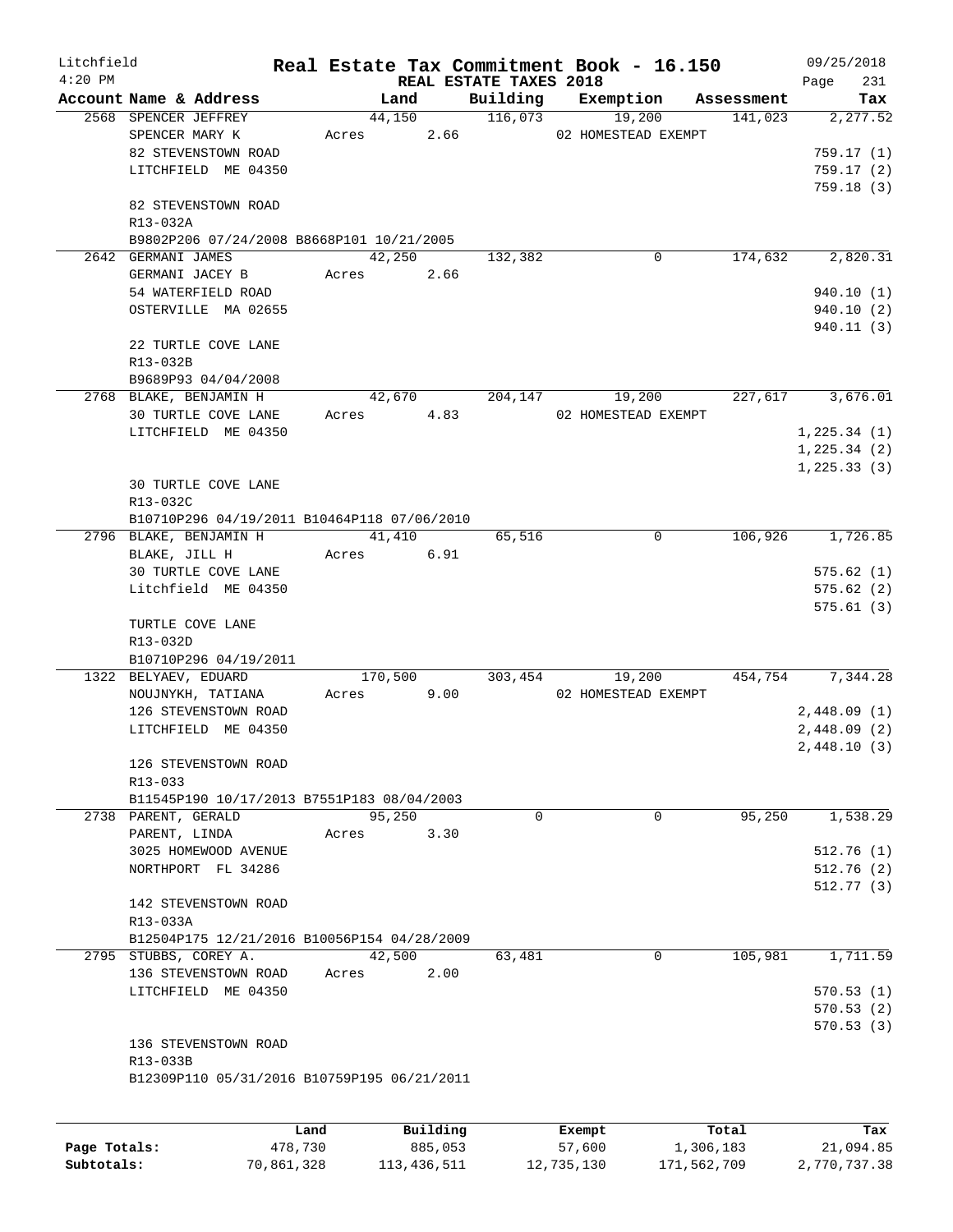| Litchfield<br>$4:20$ PM    |                                                                                                     |                       |                        | Real Estate Tax Commitment Book - 16.150<br>REAL ESTATE TAXES 2018 |                                |                          |            | 09/25/2018<br>Page<br>232                |
|----------------------------|-----------------------------------------------------------------------------------------------------|-----------------------|------------------------|--------------------------------------------------------------------|--------------------------------|--------------------------|------------|------------------------------------------|
|                            | Account Name & Address                                                                              |                       | Land                   | Building                                                           | Exemption                      |                          | Assessment | Tax                                      |
|                            | 1450 SHANNON JR., PATRICK M.<br>SHANNON, ANTOINETTE<br>J.F.<br>108 DURHAM ROAD<br>FREEPORT ME 04032 | 66,808<br>Acres 66.00 |                        | 356,953                                                            |                                | $\Omega$                 | 423,761    | 6,843.74<br>2,281.25(1)<br>2, 281.25 (2) |
|                            | 127 STEVENSTOWN ROAD<br>R13-034                                                                     |                       |                        |                                                                    |                                |                          |            | 2,281.24(3)                              |
|                            | B11406P334 05/22/2013 B4803P333 06/30/2004                                                          |                       |                        |                                                                    |                                |                          |            |                                          |
|                            | 338 MURPHY, KENNETH L.                                                                              | 75,700                |                        | 88,630                                                             |                                | 0                        | 164,330    | 2,653.93                                 |
|                            | 107 STEVENSTOWN ROAD<br>LITCHFIELD ME 04350                                                         | Acres                 | 60.00                  |                                                                    |                                |                          |            | 884.64 (1)<br>884.64 (2)<br>884.65 (3)   |
|                            | 107 STEVENSTOWN ROAD<br>R13-035                                                                     |                       |                        |                                                                    |                                |                          |            |                                          |
|                            | B11272P68 01/03/2013 B6831P31<br>753 SHANNON, PATRICK M.                                            | 65,438                |                        | 102,938                                                            |                                | 0                        | 168,376    | 2,719.27                                 |
|                            | SHANNON, MOSELLE M.<br>975 HOLLYHOCK LANE<br>TEMPLETON CA 93465                                     | Acres                 | 43.03                  |                                                                    |                                |                          |            | 906.42(1)<br>906.42(2)                   |
|                            | 55 STEVENSTOWN ROAD<br>R13-036                                                                      |                       |                        |                                                                    |                                |                          |            | 906.43(3)                                |
|                            | B11799P297 09/10/2014 B2458P10                                                                      |                       |                        | 93,399                                                             |                                |                          | 128,699    | 2,078.49                                 |
|                            | 302 CAMPBELL, JENNIFER P.<br>47 STEVENSTOWN ROAD                                                    | 54,500<br>Acres       | 8.00                   |                                                                    | 19,200<br>02 HOMESTEAD EXEMPT  |                          |            |                                          |
|                            | LITCHFIELD ME 04350<br>47 STEVENSTOWN ROAD                                                          |                       |                        |                                                                    |                                |                          |            | 692.83(1)<br>692.83(2)<br>692.83(3)      |
|                            | R13-037<br>B11411P29 06/07/2013 B9270P11 02/14/2007 B6027P97                                        |                       |                        |                                                                    |                                |                          |            |                                          |
|                            | 08/13/1999<br>1518 VICKERY, DONALD R.                                                               | 52,700                |                        | 109,227                                                            | 19,200                         |                          | 142,727    | 2,305.04                                 |
|                            | TURNER PATRICIA L<br>PO BOX 45                                                                      | Acres                 | 6.20                   |                                                                    | 02 HOMESTEAD EXEMPT            |                          |            | 768.35(1)                                |
|                            | 37 STEVENSTOWN ROAD                                                                                 |                       |                        |                                                                    |                                |                          |            | 768.35 (2)                               |
|                            | LITCHFIELD ME 04350<br>37 STEVENSTOWN ROAD<br>R13-038<br>B7375P318 04/28/2003                       |                       |                        |                                                                    |                                |                          |            | 768.34(3)                                |
|                            | 68 BAKER, EVELYN G.                                                                                 | 35,750                |                        | $\mathbf 0$                                                        |                                | 0                        | 35,750     | 577.36                                   |
|                            | 3 STICKNEY TERRACE #130 Acres                                                                       |                       | 4.10                   |                                                                    |                                |                          |            |                                          |
|                            | HALLOWELL ME 04347                                                                                  |                       |                        |                                                                    |                                |                          |            | 192.45(1)<br>192.45(2)<br>192.46 (3)     |
|                            | DENNIS HILL ROAD<br>R13-039                                                                         |                       |                        |                                                                    |                                |                          |            |                                          |
|                            | B11054P228 05/22/2012 B1663P196 06/22/2004<br>670 GATES, RICHARD O                                  | 57,000                |                        | 198,345                                                            | 19,200                         |                          | 236,145    | 3,813.74                                 |
|                            | 401 DENNIS HILL ROAD                                                                                | Acres                 | 10.50                  |                                                                    | 02 HOMESTEAD EXEMPT            |                          |            |                                          |
|                            | LITCHFIELD ME 04350                                                                                 |                       |                        |                                                                    |                                |                          |            | 1, 271.25 (1)<br>1, 271.25 (2)           |
|                            | 401 DENNIS HILL ROAD<br>R13-039A<br>B7348P218 03/22/1999                                            |                       |                        |                                                                    |                                |                          |            | 1, 271.24(3)                             |
|                            |                                                                                                     |                       | Building               |                                                                    |                                |                          |            |                                          |
| Page Totals:<br>Subtotals: | Land<br>407,896<br>71,269,224                                                                       |                       | 949,492<br>114,386,003 |                                                                    | Exempt<br>57,600<br>12,792,730 | 1,299,788<br>172,862,497 | Total      | Tax<br>20,991.57<br>2,791,728.95         |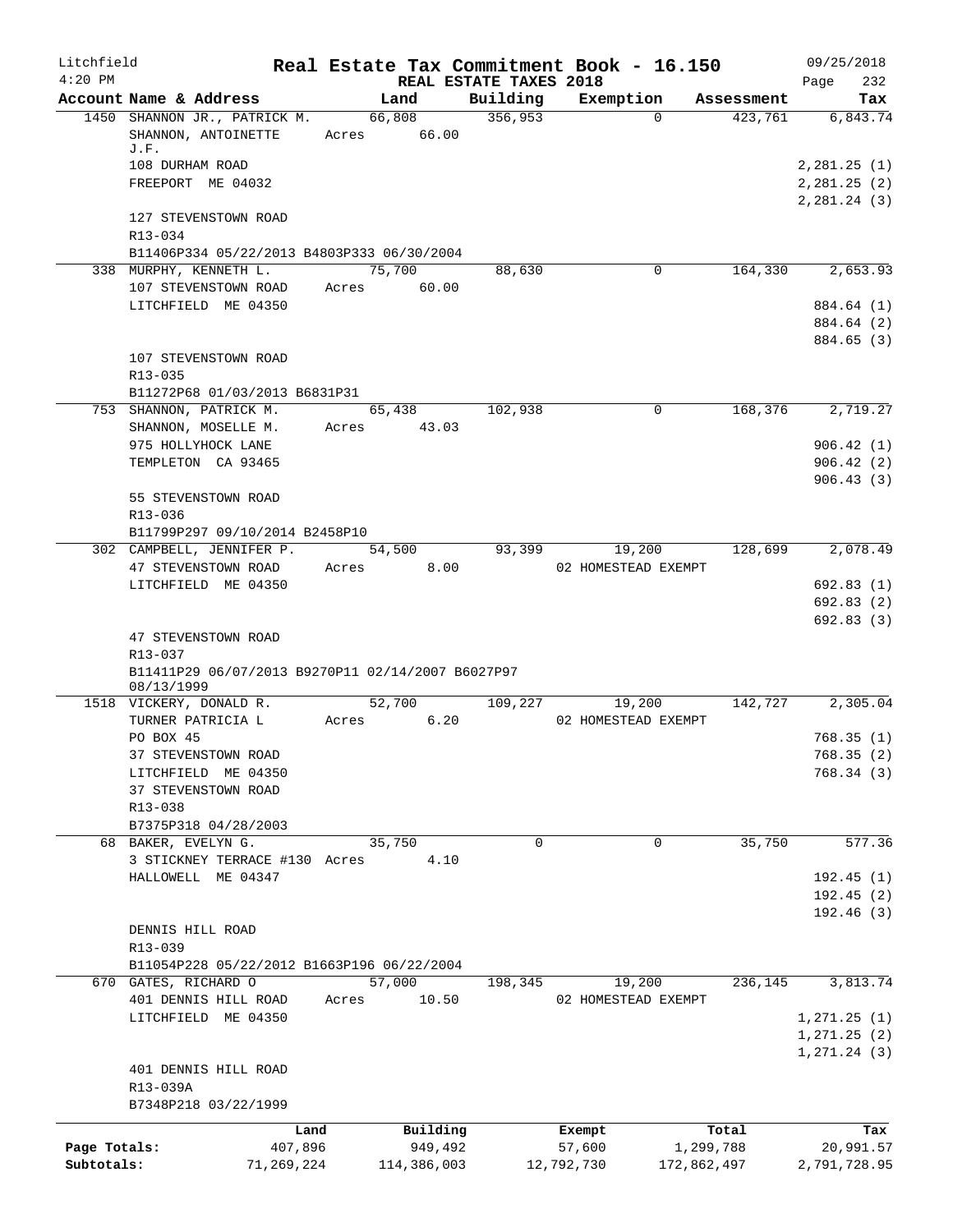| Litchfield |                                                      |                         |                        | Real Estate Tax Commitment Book - 16.150 |            | 09/25/2018              |
|------------|------------------------------------------------------|-------------------------|------------------------|------------------------------------------|------------|-------------------------|
| $4:20$ PM  |                                                      |                         | REAL ESTATE TAXES 2018 |                                          |            | 233<br>Page             |
|            | Account Name & Address<br>808 MOUSSEAU ATLEE L       | Land                    | Building               | Exemption                                | Assessment | Tax                     |
|            | MOUSSEAU KRISTEN J                                   | 53,780<br>7.28<br>Acres | 132,868                | 19,200                                   | 167,448    | 2,704.29                |
|            | 353 DENNIS HILL ROAD                                 |                         |                        | 02 HOMESTEAD EXEMPT                      |            |                         |
|            |                                                      |                         |                        |                                          |            | 901.43(1)               |
|            | LITCHFIELD ME 04350                                  |                         |                        |                                          |            | 901.43(2)               |
|            |                                                      |                         |                        |                                          |            | 901.43(3)               |
|            | 353 DENNIS HILL ROAD<br>R13-040                      |                         |                        |                                          |            |                         |
|            | B8704P197 11/18/2005 B3339P326                       |                         |                        |                                          |            |                         |
|            | 1382 ROBINSON, THOMAS W.                             | 40,550                  | 86,883                 | 0                                        | 127,433    | 2,058.04                |
|            | 335 DENNIS HILL ROAD                                 | Acres 1.22              |                        |                                          |            |                         |
|            | LITCHFIELD ME 04350                                  |                         |                        |                                          |            | 686.01(1)               |
|            |                                                      |                         |                        |                                          |            |                         |
|            |                                                      |                         |                        |                                          |            | 686.01 (2)<br>686.02(3) |
|            | 335 DENNIS HILL ROAD                                 |                         |                        |                                          |            |                         |
|            | R13-040B                                             |                         |                        |                                          |            |                         |
|            | B12090P295 08/31/2015 B10396P337 04/22/2010          |                         |                        |                                          |            |                         |
|            | B9624P175 01/25/2008 B3639P93 04/11/1988 B3585P52    |                         |                        |                                          |            |                         |
|            | 07/26/1989                                           |                         |                        |                                          |            |                         |
|            | 2329 HARDY THOMAS D                                  | 42,500                  | 151,586                | 19,200                                   | 174,886    | 2,824.41                |
|            | HARDY ELIZASBETH                                     | 2.00<br>Acres           |                        | 02 HOMESTEAD EXEMPT                      |            |                         |
|            | 339 DENNIS HILL ROAD                                 |                         |                        |                                          |            | 941.47 (1)              |
|            | LITCHFIELD ME 04350                                  |                         |                        |                                          |            | 941.47 (2)              |
|            |                                                      |                         |                        |                                          |            | 941.47 (3)              |
|            | 339 DENNIS HILL ROAD                                 |                         |                        |                                          |            |                         |
|            | R13-040C                                             |                         |                        |                                          |            |                         |
|            | B8699P110 11/21/2005 B7652P267 09/22/2003            |                         |                        |                                          |            |                         |
|            | 19 GAUTHIER, AMANDA                                  | 42,900                  | 248,256                | 19,200                                   | 271,956    | 4,392.09                |
|            | LIGUORI, JOSEPH                                      | 2.16<br>Acres           |                        | 02 HOMESTEAD EXEMPT                      |            |                         |
|            | 321 DENNIS HILL ROAD                                 |                         |                        |                                          |            | 1,464.03(1)             |
|            | LITCHFIELD ME 04350                                  |                         |                        |                                          |            | 1,464.03(2)             |
|            |                                                      |                         |                        |                                          |            | 1,464.03(3)             |
|            | 321 DENNIS HILL ROAD                                 |                         |                        |                                          |            |                         |
|            | R13-041A                                             |                         |                        |                                          |            |                         |
|            | B7630P104 07/21/2004                                 |                         |                        |                                          |            |                         |
| 429        | SMART, LEROY                                         | 48,750                  | 103,800                | 0                                        | 152,550    | 2,463.68                |
|            | SMART, LINDA A.                                      | Acres<br>4.50           |                        |                                          |            |                         |
|            | 1532 HALLOWELL ROAD                                  |                         |                        |                                          |            | 821.23(1)               |
|            | LITCHFIELD ME 04350                                  |                         |                        |                                          |            | 821.23 (2)              |
|            | 295 DENNIS HILL ROAD                                 |                         |                        |                                          |            | 821.22(3)               |
|            | R13-041C                                             |                         |                        |                                          |            |                         |
|            | B11927P165 01/29/2015 B11802P147 09/16/2014          |                         |                        |                                          |            |                         |
|            | B11661P173 09/10/2012 B7065P131                      |                         |                        |                                          |            |                         |
|            | 2123 HIGGINS JEAN I &                                | 56,470                  | 114,785                | 19,200                                   | 152,055    | 2,455.69                |
|            | MATTHEW D BYRAS                                      |                         |                        |                                          |            |                         |
|            | 309 DENNIS HILL ROAD                                 | 9.97<br>Acres           |                        | 02 HOMESTEAD EXEMPT                      |            |                         |
|            | LITCHFIELD ME 04350                                  |                         |                        |                                          |            | 818.56(1)               |
|            |                                                      |                         |                        |                                          |            | 818.56(2)               |
|            |                                                      |                         |                        |                                          |            | 818.57(3)               |
|            | 309 DENNIS HILL ROAD                                 |                         |                        |                                          |            |                         |
|            | R13-041D                                             |                         |                        |                                          |            |                         |
|            | B10250P190 10/22/2009 B9555P104 11/05/2007 B5940P278 |                         |                        |                                          |            |                         |
|            | 01/26/2001                                           |                         |                        |                                          |            |                         |

|              | Land       | Building    | Exempt     | Total       | Tax          |
|--------------|------------|-------------|------------|-------------|--------------|
| Page Totals: | 284,950    | 838,178     | 76,800     | 1,046,328   | 16,898.20    |
| Subtotals:   | 71,554,174 | 115,224,181 | 12,869,530 | 173,908,825 | 2,808,627.15 |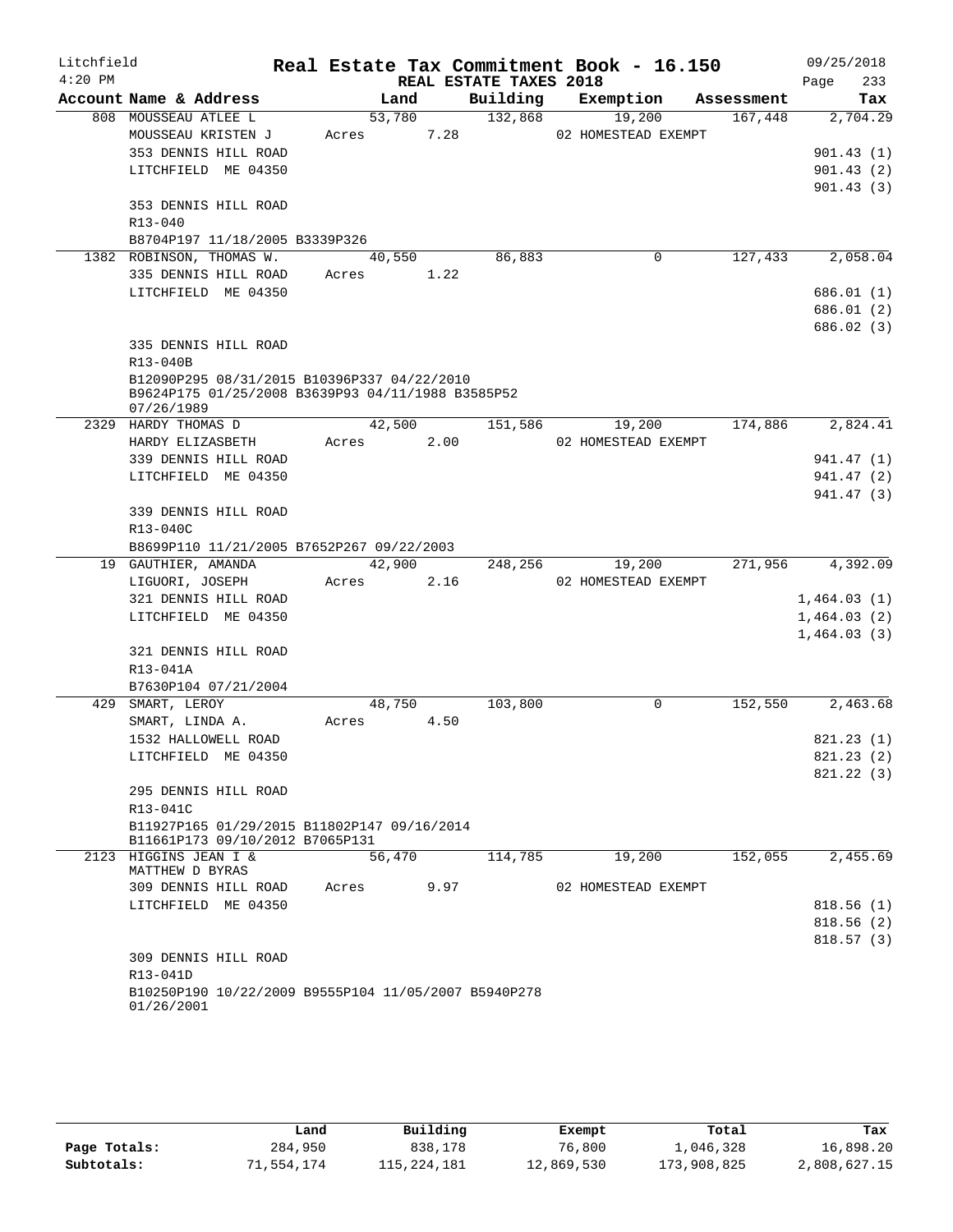| Litchfield   |                        |                                                     | Real Estate Tax Commitment Book - 16.150 |                                    |                     |                    | 09/25/2018                 |
|--------------|------------------------|-----------------------------------------------------|------------------------------------------|------------------------------------|---------------------|--------------------|----------------------------|
| $4:20$ PM    | Account Name & Address |                                                     | Land                                     | REAL ESTATE TAXES 2018<br>Building | Exemption           | Assessment         | 234<br>Page<br>Tax         |
|              |                        | 2702 PANDA BEARS DAYCARE,                           | 42,825                                   | 36, 233                            | $\Omega$            | 79,058             | 1,276.79                   |
|              | LLC                    |                                                     |                                          |                                    |                     |                    |                            |
|              |                        | 321 DENNIS HILL ROAD                                | Acres 2.13                               |                                    |                     |                    |                            |
|              |                        | LITCHFIELD ME 04350                                 |                                          |                                    |                     |                    | 425.60(1)<br>425.60(2)     |
|              |                        |                                                     |                                          |                                    |                     |                    | 425.59(3)                  |
|              |                        | 319 DENNIS HILL ROAD                                |                                          |                                    |                     |                    |                            |
|              | R13-041E               |                                                     |                                          |                                    |                     |                    |                            |
|              |                        | B11554P115 10/29/2013 B9555P102 11/05/2007          |                                          |                                    |                     |                    |                            |
|              | 807 HEALD, STEPHEN E   |                                                     | 81,500                                   | 213,028                            | 19,200              | 275,328            | 4,446.55                   |
|              | HEALD, NANCY J         |                                                     | Acres 66.00                              |                                    | 02 HOMESTEAD EXEMPT |                    |                            |
|              | P O BOX 2              |                                                     |                                          |                                    |                     |                    | 1,482.18(1)                |
|              |                        | LITCHFIELD ME 04350                                 |                                          |                                    |                     |                    | 1,482.18(2)<br>1,482.19(3) |
|              |                        | 263 DENNIS HILL ROAD                                |                                          |                                    |                     |                    |                            |
|              | R13-042                |                                                     |                                          |                                    |                     |                    |                            |
|              | B4351P152              |                                                     |                                          |                                    |                     |                    |                            |
|              | 249 GREENE JACOB N     |                                                     | 42,750                                   | 120,944                            | 0                   | 163,694            | 2,643.66                   |
|              | MELANSON SARAH M       |                                                     | 2.10<br>Acres                            |                                    |                     |                    |                            |
|              |                        | 217 DENNIS HILL ROAD                                |                                          |                                    |                     |                    | 881.22 (1)                 |
|              |                        | LITCHFIELD ME 04350                                 |                                          |                                    |                     |                    | 881.22 (2)                 |
|              |                        | 217 DENNIS HILL ROAD                                |                                          |                                    |                     |                    | 881.22 (3)                 |
|              | R13-042A               |                                                     |                                          |                                    |                     |                    |                            |
|              |                        | B9556P82 11/06/2007 B8856P169 03/30/2006 B6237P68   |                                          |                                    |                     |                    |                            |
|              |                        | 362 GAYTON, RANDOLPH E.                             | 45,500                                   | 134,797                            | 24,960              | 155,337            | 2,508.69                   |
|              |                        | 139 PLEASANT STREET                                 | 3.20<br>Acres                            |                                    | 02 HOMESTEAD EXEMPT |                    |                            |
|              | AUBURN ME 04210        |                                                     |                                          |                                    | 03 VETERANS EXEMPT  |                    | 836.23(1)                  |
|              |                        |                                                     |                                          |                                    |                     |                    | 836.23 (2)                 |
|              |                        |                                                     |                                          |                                    |                     |                    | 836.23 (3)                 |
|              | R13-042B               | 227 DENNIS HILL ROAD                                |                                          |                                    |                     |                    |                            |
|              |                        | B11296P296 02/01/2013 B5389P122                     |                                          |                                    |                     |                    |                            |
|              | 2054 DAVIDSON JUDY M   |                                                     | 40,825                                   | 116,958                            | 19,200              | 138,583            | 2,238.12                   |
|              |                        | 239 DENNIS HILL ROAD                                | 1.33<br>Acres                            |                                    | 02 HOMESTEAD EXEMPT |                    |                            |
|              |                        | LITCHFIELD ME 04350                                 |                                          |                                    |                     |                    | 746.04(1)                  |
|              |                        |                                                     |                                          |                                    |                     |                    | 746.04(2)                  |
|              |                        |                                                     |                                          |                                    |                     |                    | 746.04 (3)                 |
|              |                        | 239 DENNIS HILL ROAD                                |                                          |                                    |                     |                    |                            |
|              | R13-042C               |                                                     |                                          |                                    |                     |                    |                            |
|              | 453 STALEY, MARTIN W.  | B11690P242 05/12/2014 B5347P170 04/16/1997          | 53,290                                   | 115,693                            | $\mathbf 0$         | 168,983            | 2,729.08                   |
|              | 3 HUNTER LANE          |                                                     | 6.79<br>Acres                            |                                    |                     |                    |                            |
|              |                        | LITCHFIELD ME 04350                                 |                                          |                                    |                     |                    | 909.69(1)                  |
|              |                        |                                                     |                                          |                                    |                     |                    | 909.69(2)                  |
|              |                        |                                                     |                                          |                                    |                     |                    | 909.70(3)                  |
|              | 3 HUNTER LANE          |                                                     |                                          |                                    |                     |                    |                            |
|              | R13-044                | B11598P29 12/23/2013 B9736P327 05/23/2008 B5306P287 |                                          |                                    |                     |                    |                            |
|              | 02/10/1997             |                                                     |                                          |                                    |                     |                    |                            |
|              |                        | 2073 THOMSON GEORGE R JR                            | 47,750                                   | 73,195                             | 0                   | 120,945            | 1,953.26                   |
|              | THOMSON JEAN R.        |                                                     | 4.10<br>Acres                            |                                    |                     |                    |                            |
|              |                        | 136 DENNIS HILL ROAD                                |                                          |                                    |                     |                    | 651.09(1)                  |
|              |                        | LITCHFIELD ME 04350                                 |                                          |                                    |                     |                    | 651.09(2)                  |
|              | 12 PINE TREE ROAD      |                                                     |                                          |                                    |                     |                    | 651.08(3)                  |
|              | R13-044A               |                                                     |                                          |                                    |                     |                    |                            |
|              |                        | B6635P209 09/12/2001                                |                                          |                                    |                     |                    |                            |
|              |                        | Land                                                | Building                                 |                                    |                     |                    | Tax                        |
| Page Totals: |                        | 354,440                                             | 810,848                                  |                                    | Exempt<br>63,360    | Total<br>1,101,928 | 17,796.15                  |
| Subtotals:   |                        | 71,908,614                                          | 116,035,029                              |                                    | 12,932,890          | 175,010,753        | 2,826,423.30               |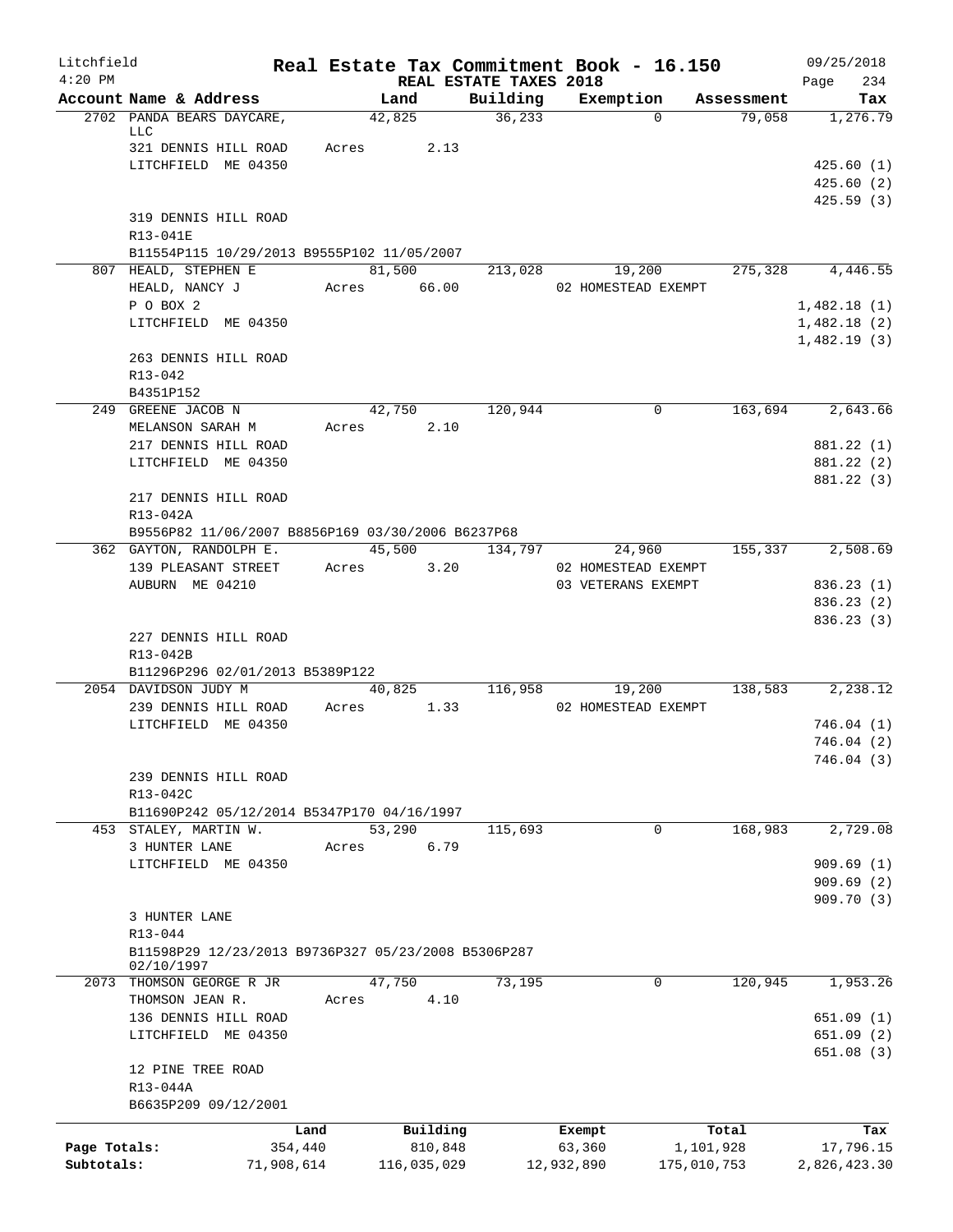| Litchfield |                                            |       |        |                        | Real Estate Tax Commitment Book - 16.150 |            | 09/25/2018  |
|------------|--------------------------------------------|-------|--------|------------------------|------------------------------------------|------------|-------------|
| $4:20$ PM  |                                            |       |        | REAL ESTATE TAXES 2018 |                                          |            | 235<br>Page |
|            | Account Name & Address                     |       | Land   | Building               | Exemption                                | Assessment | Tax         |
|            | 2842 LONGLEY, WALTER A.                    |       | 53,855 | $\Omega$               | $\Omega$                                 | 53,855     | 869.76      |
|            | LONGLEY, CHRISTINE H.                      | Acres | 22.71  |                        |                                          |            |             |
|            | 3 ABBY LANE                                |       |        |                        |                                          |            | 289.92(1)   |
|            | Litchfield ME 04350                        |       |        |                        |                                          |            | 289.92(2)   |
|            |                                            |       |        |                        |                                          |            | 289.92 (3)  |
|            | R13-044B                                   |       |        |                        |                                          |            |             |
|            | B9736P327 12/23/2013                       |       |        |                        |                                          |            |             |
|            | 2922 FURGUSON, DENAE A.                    |       | 30,700 | $\Omega$               | 0                                        | 30,700     | 495.80      |
|            | SPENSER, JEFFREY S.&<br>MARY K.            | Acres | 2.08   |                        |                                          |            |             |
|            | 39 LAKESIDE ESTATE<br>DRIVE                |       |        |                        |                                          |            | 165.27(1)   |
|            | MONMOUTH ME 04259                          |       |        |                        |                                          |            | 165.27(2)   |
|            |                                            |       |        |                        |                                          |            | 165.26(3)   |
|            | STEVENSTOWN ROAD                           |       |        |                        |                                          |            |             |
|            | R13-32E                                    |       |        |                        |                                          |            |             |
|            | B12755P221 10/19/2017                      |       |        |                        |                                          |            |             |
|            | 2431 CODY CHRISTOPHER J                    |       | 41,725 | 104,303                | 19,200                                   | 126,828    | 2,048.27    |
|            | 8 NORRIS POINT ROAD                        | Acres | 2.25   |                        | 02 HOMESTEAD EXEMPT                      |            |             |
|            | LITCHFIELD ME 04350                        |       |        |                        |                                          |            | 682.76 (1)  |
|            |                                            |       |        |                        |                                          |            | 682.76 (2)  |
|            |                                            |       |        |                        |                                          |            | 682.75 (3)  |
|            | 19 NORRIS POINT ROAD                       |       |        |                        |                                          |            |             |
|            | $R14 - 001 - 02$                           |       |        |                        |                                          |            |             |
|            | B11914P131 02/18/2015 B8317P216 02/28/2005 |       |        |                        |                                          |            |             |
|            | 2571 CODY CHRISTOPHER J                    |       | 32,775 | $\Omega$               | 0                                        | 32,775     | 529.32      |
|            | 19 NORRIS POIINT ROAD                      | Acres | 2.91   |                        |                                          |            |             |
|            | LITCHFIELD ME 04350                        |       |        |                        |                                          |            | 176.44(1)   |
|            |                                            |       |        |                        |                                          |            | 176.44(2)   |
|            |                                            |       |        |                        |                                          |            | 176.44(3)   |
|            | 19 NORRIS POINT ROAD                       |       |        |                        |                                          |            |             |
|            | R14-001-03                                 |       |        |                        |                                          |            |             |
|            | B11914P131 02/17/2015 B8653P295 10/21/2005 |       |        |                        |                                          |            |             |
|            | 2728 CODY, RICKEY J                        |       | 52,630 | 112,644                | 19,200                                   | 146,074    | 2,359.10    |
|            | CODY, LISA B                               | Acres | 6.13   |                        | 02 HOMESTEAD EXEMPT                      |            |             |
|            | 27 NORRIS POINT ROAD                       |       |        |                        |                                          |            | 786.37(1)   |
|            | LITCHFIELD ME 04350                        |       |        |                        |                                          |            | 786.37 (2)  |
|            |                                            |       |        |                        |                                          |            | 786.36(3)   |
|            | 27 NORRIS POINT ROAD                       |       |        |                        |                                          |            |             |
|            | R14-001-04                                 |       |        |                        |                                          |            |             |
|            | B11914P128 02/17/2015 B10173P60 08/05/2009 |       |        |                        |                                          |            |             |
|            | B10021P339 03/25/2009                      |       |        |                        |                                          |            |             |
|            | 819 HENDERSON, MARTHA                      |       | 40,650 | 25,954                 | 19,200                                   | 47,404     | 765.57      |
|            | P O BOX 82                                 | Acres | 1.26   |                        | 02 HOMESTEAD EXEMPT                      |            |             |
|            | LITCHFIELD ME 04350                        |       |        |                        |                                          |            | 255.19(1)   |
|            |                                            |       |        |                        |                                          |            | 255.19(2)   |
|            |                                            |       |        |                        |                                          |            | 255.19(3)   |
|            | 51 NORRIS POINT ROAD                       |       |        |                        |                                          |            |             |
|            | R14-001-06                                 |       |        |                        |                                          |            |             |
|            | B10452P184 06/23/2010 B8511P264 07/25/2005 |       |        |                        |                                          |            |             |
|            |                                            |       |        |                        |                                          |            |             |

|              | Land       | Building    | Exempt     | Total       | Tax          |
|--------------|------------|-------------|------------|-------------|--------------|
| Page Totals: | 252,335    | 242,901     | 57,600     | 437,636     | 7,067.82     |
| Subtotals:   | 72,160,949 | 116,277,930 | 12,990,490 | 175,448,389 | 2,833,491.12 |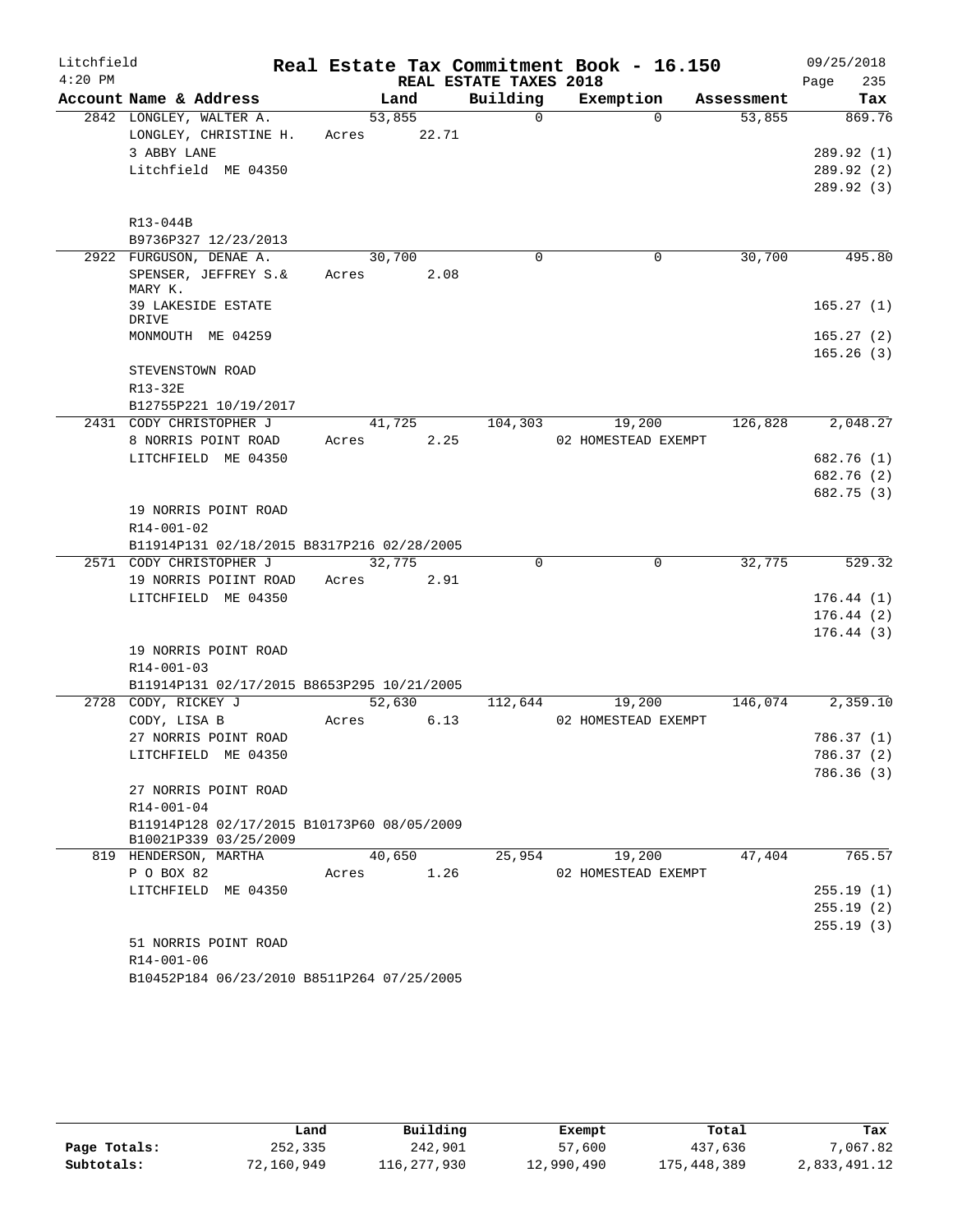| Litchfield<br>$4:20$ PM |                                                      |            |       |               |          | REAL ESTATE TAXES 2018 |            | Real Estate Tax Commitment Book - 16.150 |             | 09/25/2018<br>Page<br>236 |
|-------------------------|------------------------------------------------------|------------|-------|---------------|----------|------------------------|------------|------------------------------------------|-------------|---------------------------|
|                         | Account Name & Address                               |            |       | Land          |          | Building               |            | Exemption                                | Assessment  | Tax                       |
|                         | 2703 SCHOEN, WILLIAM KEITH                           |            |       | 38,700        |          | 75,943                 |            | $\Omega$                                 | 114,643     | 1,851.48                  |
|                         | 16 TREMAINE STREET                                   |            | Acres |               | 1.04     |                        |            |                                          |             |                           |
|                         | PORTLAND ME 04103                                    |            |       |               |          |                        |            |                                          |             | 617.16(1)                 |
|                         |                                                      |            |       |               |          |                        |            |                                          |             | 617.16(2)                 |
|                         |                                                      |            |       |               |          |                        |            |                                          |             |                           |
|                         |                                                      |            |       |               |          |                        |            |                                          |             | 617.16(3)                 |
|                         | 71 NORRIS POINT ROAD                                 |            |       |               |          |                        |            |                                          |             |                           |
|                         | R14-001-07                                           |            |       |               |          |                        |            |                                          |             |                           |
|                         | B11808P209 09/19/2014 B10763P78 06/24/2011 B9517P160 |            |       |               |          |                        |            |                                          |             |                           |
|                         | 10/01/2007 B8511P262 07/05/2005                      |            |       |               |          |                        |            |                                          |             |                           |
|                         | 2385 LYONAIS, PRISCILLA                              |            |       | 40,000        |          | 90,179                 |            | 0                                        | 130,179     | 2,102.39                  |
|                         | LYONAIS, ARTHUR W.                                   |            | Acres |               | 1.00     |                        |            |                                          |             |                           |
|                         | 225 HARD SCRABBLE ROAD                               |            |       |               |          |                        |            |                                          |             | 700.80(1)                 |
|                         | LITCHFIELD ME 04350                                  |            |       |               |          |                        |            |                                          |             | 700.80(2)                 |
|                         |                                                      |            |       |               |          |                        |            |                                          |             | 700.79(3)                 |
|                         | 225 HARDSCRABBLE ROAD                                |            |       |               |          |                        |            |                                          |             |                           |
|                         | $R14 - 001 - 1$                                      |            |       |               |          |                        |            |                                          |             |                           |
|                         | B12754P182 10/20/2017 B12406P148 09/09/2016          |            |       |               |          |                        |            |                                          |             |                           |
|                         | B12324P289 05/23/2016 B12289P305 03/07/2016          |            |       |               |          |                        |            |                                          |             |                           |
|                         | B11392P190 05/07/2013 B11298P275 12/14/2012          |            |       |               |          |                        |            |                                          |             |                           |
|                         | B8624P282 09/30/2005 B7882P38 03/29/2004             |            |       |               |          |                        |            |                                          |             |                           |
|                         | 1996 ESMAN. ARTHUR JR.                               |            |       | 40,150        |          | 48,151                 |            | 19,200                                   | 69,101      | 1,115.98                  |
|                         | TABONE LINDA                                         |            | Acres |               | 1.06     |                        |            | 02 HOMESTEAD EXEMPT                      |             |                           |
|                         | 70 NORRIS POINT ROAD                                 |            |       |               |          |                        |            |                                          |             | 371.99(1)                 |
|                         | LITCHFIELD ME 04350                                  |            |       |               |          |                        |            |                                          |             | 371.99(2)                 |
|                         |                                                      |            |       |               |          |                        |            |                                          |             |                           |
|                         |                                                      |            |       |               |          |                        |            |                                          |             | 372.00(3)                 |
|                         | 70 NORRIS POINT ROAD                                 |            |       |               |          |                        |            |                                          |             |                           |
|                         | R14-001-10                                           |            |       |               |          |                        |            |                                          |             |                           |
|                         | B9134P209 10/20/2006                                 |            |       |               |          |                        |            |                                          |             |                           |
| 2109                    | BV HOLDINGS LLC                                      |            |       | 340,600       |          | 520,930                |            | $\mathbf 0$                              | 861,530     | 13,913.71                 |
|                         | 50 PORTLAND PIER                                     |            | Acres |               | 45.00    |                        |            |                                          |             |                           |
|                         | <b>STE.400</b>                                       |            |       |               |          |                        |            |                                          |             |                           |
|                         | % CAPITAL SERVICING INC                              |            |       |               |          |                        |            |                                          |             | 4,637.90(1)               |
|                         | PORTLAND ME 04101                                    |            |       |               |          |                        |            |                                          |             | 4,637.90(2)               |
|                         |                                                      |            |       |               |          |                        |            |                                          |             | 4,637.91(3)               |
|                         | 201 NORRIS POINT ROAD                                |            |       |               |          |                        |            |                                          |             |                           |
|                         | R14-001-11                                           |            |       |               |          |                        |            |                                          |             |                           |
|                         | B9371P100 04/23/2007 B9270P191 03/05/2007 B5671P1    |            |       |               |          |                        |            |                                          |             |                           |
|                         | 07/10/1998                                           |            |       |               |          |                        |            |                                          |             |                           |
| 2328                    | EVANS, RONALD                                        |            |       | 45,000        |          | 95,039                 |            | 24,960                                   | 115,079     | 1,858.53                  |
|                         | EVANS ESTHER                                         |            | Acres |               | 3.00     |                        |            | 03 VETERANS EXEMPT                       |             |                           |
|                         | 8 NORRIS POINT ROAD                                  |            |       |               |          |                        |            | 02 HOMESTEAD EXEMPT                      |             | 619.51(1)                 |
|                         | LITCHFIELD ME 04350                                  |            |       |               |          |                        |            |                                          |             | 619.51(2)                 |
|                         |                                                      |            |       |               |          |                        |            |                                          |             |                           |
|                         |                                                      |            |       |               |          |                        |            |                                          |             | 619.51(3)                 |
|                         | 8 NORRIS POINT ROAD                                  |            |       |               |          |                        |            |                                          |             |                           |
|                         | $R14 - 001 - 12$                                     |            |       |               |          |                        |            |                                          |             |                           |
|                         | 186 EVANS, RONALD                                    |            |       | 40,100        |          | 18,913                 |            | 0                                        | 59,013      | 953.06                    |
|                         | 225 HARDSCRABBLE ROAD                                |            | Acres |               | 1.04     |                        |            |                                          |             |                           |
|                         | LITCHFIELD ME 04350                                  |            |       |               |          |                        |            |                                          |             | 317.69(1)                 |
|                         |                                                      |            |       |               |          |                        |            |                                          |             | 317.69(2)                 |
|                         |                                                      |            |       |               |          |                        |            |                                          |             | 317.68(3)                 |
|                         | 77 NORRIS POINT ROAD                                 |            |       |               |          |                        |            |                                          |             |                           |
|                         | $R14 - 001 - 8$                                      |            |       |               |          |                        |            |                                          |             |                           |
|                         | 567 EVANS, RONALD & ESTHER                           |            |       | 42,400        |          | 17,915                 |            | 0                                        | 60, 315     | 974.09                    |
|                         | 225 HARDSCRABBLE ROAD                                |            | Acres |               | 1.96     |                        |            |                                          |             |                           |
|                         |                                                      |            |       |               |          |                        |            |                                          |             |                           |
|                         | LITCHFIELD ME 04350                                  |            |       |               |          |                        |            |                                          |             | 324.70 (1)                |
|                         |                                                      |            |       |               |          |                        |            |                                          |             | 324.70 (2)                |
|                         |                                                      |            |       |               |          |                        |            |                                          |             | 324.69(3)                 |
|                         | 85 NORRIS POINT ROAD                                 |            |       |               |          |                        |            |                                          |             |                           |
|                         | $R14 - 001 - 9$                                      |            |       |               |          |                        |            |                                          |             |                           |
|                         |                                                      | Land       |       |               | Building |                        | Exempt     |                                          | Total       | Tax                       |
| Page Totals:            |                                                      | 586,950    |       |               | 867,070  |                        | 44,160     |                                          | 1,409,860   | 22,769.24                 |
| Subtotals:              |                                                      | 72,747,899 |       | 117, 145, 000 |          |                        | 13,034,650 |                                          | 176,858,249 | 2,856,260.36              |
|                         |                                                      |            |       |               |          |                        |            |                                          |             |                           |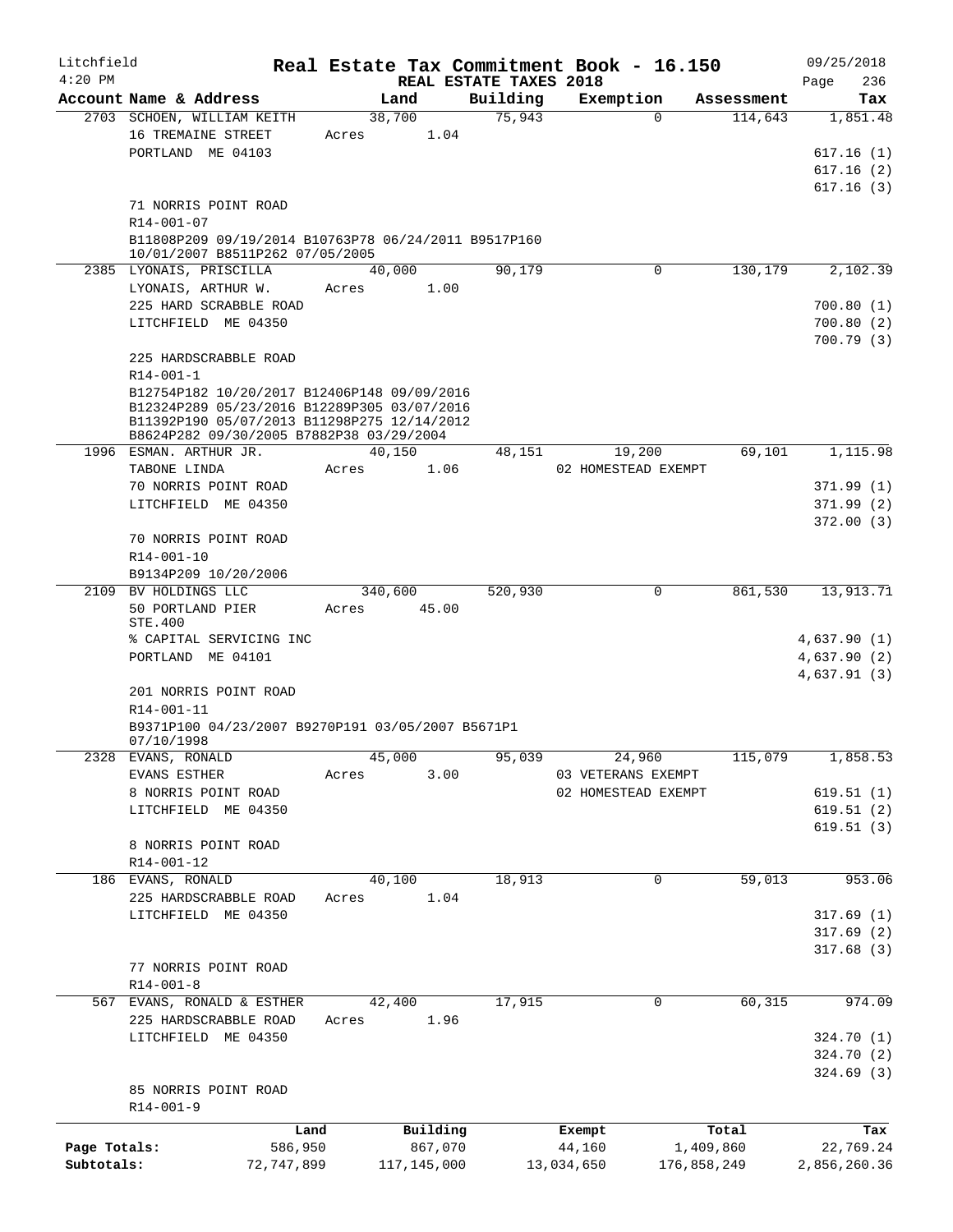| Litchfield<br>$4:20$ PM |                                                                           |       |        | REAL ESTATE TAXES 2018 | Real Estate Tax Commitment Book - 16.150 |            | 09/25/2018         |
|-------------------------|---------------------------------------------------------------------------|-------|--------|------------------------|------------------------------------------|------------|--------------------|
|                         | Account Name & Address                                                    |       | Land   | Building               | Exemption                                | Assessment | 237<br>Page<br>Tax |
|                         | 2866 CODY, JOSHUA P.                                                      |       | 56,400 | 142,856                | $\Omega$                                 | 199,256    | 3,217.98           |
|                         | CODY, ERIKA Y.                                                            | Acres | 9.90   |                        |                                          |            |                    |
|                         | 91 NORRIS POINT ROAD                                                      |       |        |                        |                                          |            | 1,072.66(1)        |
|                         | LITCHFIELD ME 04350                                                       |       |        |                        |                                          |            | 1,072.66(2)        |
|                         |                                                                           |       |        |                        |                                          |            | 1,072.66(3)        |
|                         | 91 NORRIS POINT ROAD<br>R14-001-A                                         |       |        |                        |                                          |            |                    |
|                         | B11914P125 01/17/2015                                                     |       |        |                        |                                          |            |                    |
|                         | 553 HENDERSON, WALTER P                                                   |       | 61,355 | 27,128                 | 19,200                                   | 69,283     | 1,118.92           |
|                         | HENDERSON, DEBORAH J                                                      | Acres | 16.14  |                        | 02 HOMESTEAD EXEMPT                      |            |                    |
|                         | P.O. BOX 142                                                              |       |        |                        |                                          |            | 372.97 (1)         |
|                         | LITCHFIELD ME 04350                                                       |       |        |                        |                                          |            | 372.97 (2)         |
|                         |                                                                           |       |        |                        |                                          |            | 372.98 (3)         |
|                         | 209 HARDSCRABBLE ROAD<br>$R14 - 002$                                      |       |        |                        |                                          |            |                    |
|                         | 2458 CENTRAL MAINE POWER                                                  |       | 61,145 | $\Omega$               | $\Omega$                                 | 61,145     | 987.49             |
|                         | c/o Avangrid Management Acres                                             |       | 15.86  |                        |                                          |            |                    |
|                         | Company-Local Tax                                                         |       |        |                        |                                          |            |                    |
|                         | One City Center, 5th<br>Floor                                             |       |        |                        |                                          |            | 329.16(1)          |
|                         | Portland ME 04101                                                         |       |        |                        |                                          |            | 329.16 (2)         |
|                         |                                                                           |       |        |                        |                                          |            | 329.17(3)          |
|                         | 179 HARDSCRABBLE ROAD                                                     |       |        |                        |                                          |            |                    |
|                         | R14-002B                                                                  |       |        |                        |                                          |            |                    |
|                         | B10396P299 04/22/2010 B2637P97 11/29/1983 B2063P48<br>08/10/1977          |       |        |                        |                                          |            |                    |
|                         | 1700 CENTRAL MAINE POWER                                                  |       | 4,500  | 0                      | 0                                        | 4,500      | 72.67              |
|                         | c/o Avangrid Management Acres<br>Company-Local Tax                        |       | 1.80   |                        |                                          |            |                    |
|                         | One City Center, 5th                                                      |       |        |                        |                                          |            | 24.22 (1)          |
|                         | Floor                                                                     |       |        |                        |                                          |            |                    |
|                         | Portland ME 04101                                                         |       |        |                        |                                          |            | 24.22(2)           |
|                         | HARDSCRABBLE ROAD                                                         |       |        |                        |                                          |            | 24.23(3)           |
|                         | R14-003                                                                   |       |        |                        |                                          |            |                    |
|                         | B10512P262 08/27/2010 B2455P304                                           |       |        |                        |                                          |            |                    |
|                         | 1714 VARANELLI, NANCY                                                     |       | 68,306 | 0                      | 0                                        | 68,306     | 1,103.14           |
|                         | TATTERSALL, ROBERT, CAROL Acres                                           |       | 56.00  |                        |                                          |            |                    |
|                         | TATTERSALL-DAVIS<br>(TRUSTEE)                                             |       |        |                        |                                          |            |                    |
|                         | 857 1ST AVENUE                                                            |       |        |                        |                                          |            | 367.71 (1)         |
|                         | FRANKLIN SQUARE NY                                                        |       |        |                        |                                          |            | 367.71(2)          |
|                         | 11010                                                                     |       |        |                        |                                          |            |                    |
|                         | PEACEPIPE DRIVE                                                           |       |        |                        |                                          |            | 367.72(3)          |
|                         | R14-004                                                                   |       |        |                        |                                          |            |                    |
|                         | B11972P28 05/06/2015 B9780P38 07/02/2008 B2049P43<br>10/20/1981 B2047P296 |       |        |                        |                                          |            |                    |
|                         | 443 CENTRAL MAINE POWER                                                   |       | 56,708 | $\Omega$               | $\mathbf 0$                              | 56,708     | 915.83             |
|                         | c/o Avangrid Management Acres<br>Company-Local Tax                        |       | 6.50   |                        |                                          |            |                    |
|                         | One City Center, 5th<br>Floor                                             |       |        |                        |                                          |            | 305.28(1)          |
|                         | Portland ME 04101                                                         |       |        |                        |                                          |            | 305.28(2)          |
|                         |                                                                           |       |        |                        |                                          |            | 305.27(3)          |
|                         | 6 PEACEPIPE DRIVE                                                         |       |        |                        |                                          |            |                    |
|                         | R14-004A                                                                  |       |        |                        |                                          |            |                    |
|                         | B10512P262 08/27/2010 B6527P52                                            |       |        |                        |                                          |            |                    |
|                         |                                                                           |       |        |                        |                                          |            |                    |
|                         |                                                                           |       |        |                        |                                          |            |                    |

|              | Land       | Building    | Exempt     | Total         | Tax          |
|--------------|------------|-------------|------------|---------------|--------------|
| Page Totals: | 308,414    | 169,984     | 19,200     | 459,198       | 7,416.03     |
| Subtotals:   | 73,056,313 | 117,314,984 | 13,053,850 | 177, 317, 447 | 2,863,676.39 |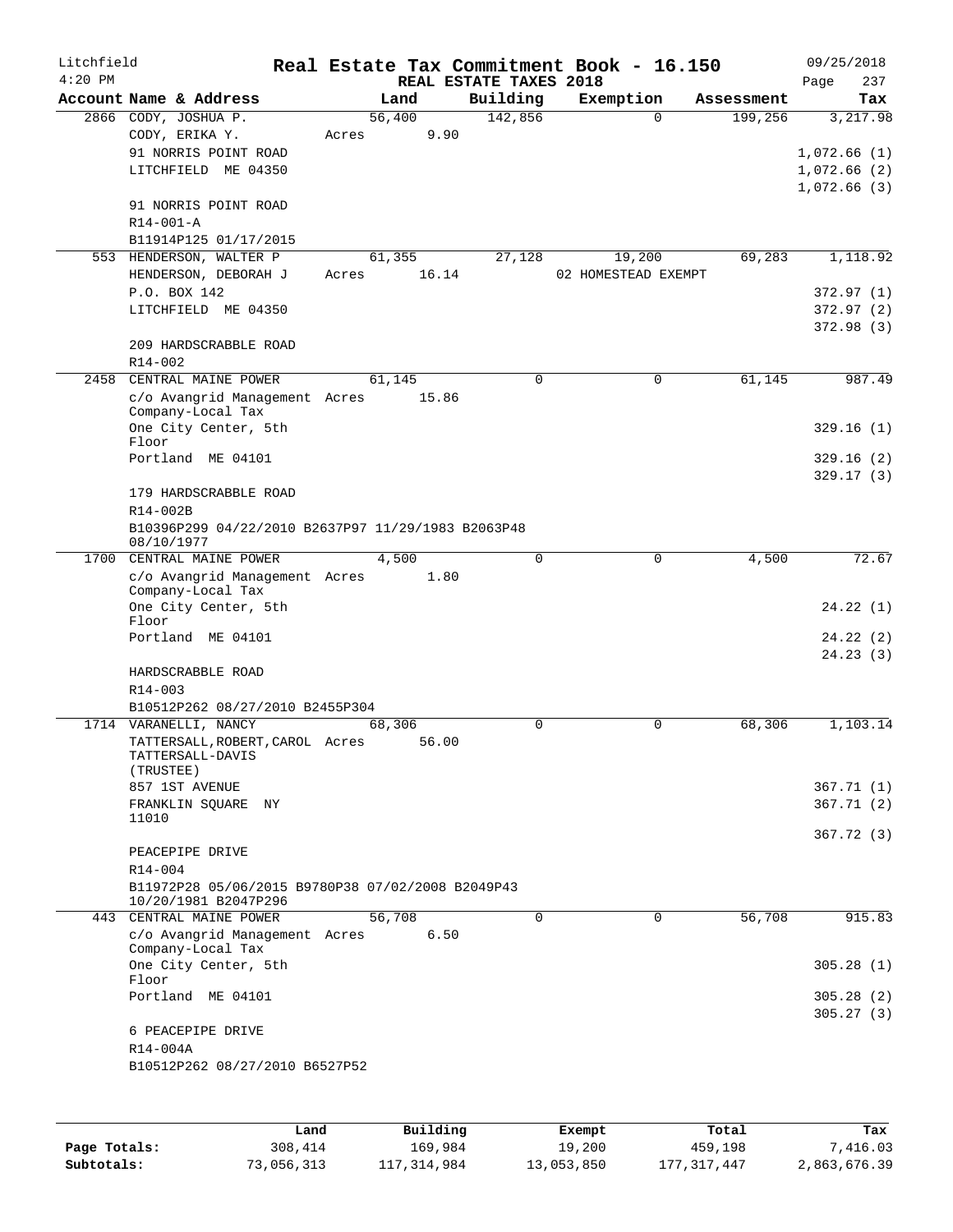| Litchfield |                                                                        |         |       |                        | Real Estate Tax Commitment Book - 16.150 |            | 09/25/2018   |
|------------|------------------------------------------------------------------------|---------|-------|------------------------|------------------------------------------|------------|--------------|
| $4:20$ PM  |                                                                        |         |       | REAL ESTATE TAXES 2018 |                                          |            | 238<br>Page  |
|            | Account Name & Address                                                 | Land    |       | Building               | Exemption                                | Assessment | Tax          |
|            | 1745 TOMPKINS, DENNIS W                                                | 49,960  |       | 97,951                 | 24,960                                   | 122,951    | 1,985.66     |
|            | 147 HARDSCRABBLE ROAD                                                  | Acres   | 0.82  |                        | 02 HOMESTEAD EXEMPT                      |            |              |
|            | LITCHFIELD ME 04350                                                    |         |       |                        | 03 VETERANS EXEMPT                       |            | 661.89(1)    |
|            |                                                                        |         |       |                        |                                          |            | 661.89(2)    |
|            |                                                                        |         |       |                        |                                          |            | 661.88(3)    |
|            | 147 HARDSCRABBLE ROAD                                                  |         |       |                        |                                          |            |              |
|            | R14-004B                                                               |         |       |                        |                                          |            |              |
|            | B3989P173<br>1646 SOUTHMAYD, DAVID W                                   |         |       | $\Omega$               | 0                                        | 415,454    | 6,709.58     |
|            |                                                                        | 415,454 | 20.00 |                        |                                          |            |              |
|            | SOUTHMAYD SHEREE ANN<br>2940 WEST WHITMAN COURT                        | Acres   |       |                        |                                          |            | 2, 236.53(1) |
|            | ANTHEM AZ 85086                                                        |         |       |                        |                                          |            | 2, 236.53(2) |
|            |                                                                        |         |       |                        |                                          |            | 2, 236.52(3) |
|            | REMLEY DRIVE                                                           |         |       |                        |                                          |            |              |
|            | $R14 - 006$                                                            |         |       |                        |                                          |            |              |
|            | B8201P306 11/05/2004 B7813P45 01/26/2004                               |         |       |                        |                                          |            |              |
|            | 1645 REMLEY, MAUREEN A                                                 | 209,234 |       | 64,448                 | $\Omega$                                 | 273,682    | 4,419.96     |
|            | BIGLEY, JONATHAN P                                                     | Acres   | 6.00  |                        |                                          |            |              |
|            | 24 AQUEDUCT ROAD                                                       |         |       |                        |                                          |            | 1,473.32(1)  |
|            | DUBCANNON PA 07020                                                     |         |       |                        |                                          |            | 1,473.32(2)  |
|            |                                                                        |         |       |                        |                                          |            | 1,473.32(3)  |
|            | 130 REMLEY DRIVE                                                       |         |       |                        |                                          |            |              |
|            | R14-006A                                                               |         |       |                        |                                          |            |              |
|            | B12168P178 11/20/2015 B10933P204 01/06/2012 B7813P45<br>01/26/2004     |         |       |                        |                                          |            |              |
|            | 1464 WEAVER, JOHN JR. &                                                | 428,225 |       | 374,341                | 0                                        | 802,566    | 12,961.44    |
|            | NEDRA<br>9 LOG LANDING ROAD                                            | Acres   | 5.65  |                        |                                          |            |              |
|            | SAVANNAH GA 31411                                                      |         |       |                        |                                          |            | 4,320.48(1)  |
|            |                                                                        |         |       |                        |                                          |            | 4,320.48(2)  |
|            |                                                                        |         |       |                        |                                          |            | 4,320.48 (3) |
|            | 146 BEAVER DRIVE                                                       |         |       |                        |                                          |            |              |
|            | R14-006B                                                               |         |       |                        |                                          |            |              |
|            | B10302P331 12/17/2009 B7813P48 01/28/2004 B5427P95                     |         |       |                        |                                          |            |              |
|            | 2510 MICHAUD, RICHARD R.                                               | 199,150 |       | 361,603                | $\mathbf 0$                              | 560,753    | 9,056.16     |
|            | MICHAUD, WENDY S.                                                      | Acres   | 2.22  |                        |                                          |            |              |
|            | 9 ST. JOSEPH AVE                                                       |         |       |                        |                                          |            | 3,018.72(1)  |
|            | LEWISTON ME 04240                                                      |         |       |                        |                                          |            | 3,018.72 (2) |
|            |                                                                        |         |       |                        |                                          |            | 3,018.72(3)  |
|            | 99 BEAVER DRIVE                                                        |         |       |                        |                                          |            |              |
|            | R14-006D                                                               |         |       |                        |                                          |            |              |
|            | B12797P186 12/08/2017 B10933P200 01/06/2012                            |         |       |                        |                                          |            |              |
|            | B10933P196 01/06/2012 B8201P312 11/05/2004<br>2779 CENTRAL MAINE POWER | 16,250  |       | $\Omega$               | $\Omega$                                 | 16,250     | 262.44       |
|            | c/o Avangrid Management Acres                                          |         | 8.75  |                        |                                          |            |              |
|            | Company-Local Tax                                                      |         |       |                        |                                          |            |              |
|            | One City Center, 5th                                                   |         |       |                        |                                          |            | 87.48(1)     |
|            | Floor                                                                  |         |       |                        |                                          |            |              |
|            | Portland ME 04101                                                      |         |       |                        |                                          |            | 87.48(2)     |
|            |                                                                        |         |       |                        |                                          |            | 87.48 (3)    |
|            | REMLEY DRIVE                                                           |         |       |                        |                                          |            |              |
|            | R14-006E<br>B10531P117 09/16/2010                                      |         |       |                        |                                          |            |              |
|            |                                                                        |         |       |                        |                                          |            |              |

|              | Land       | Building    | Exempt     | Total       | Tax          |
|--------------|------------|-------------|------------|-------------|--------------|
| Page Totals: | 1,318,273  | 898,343     | 24,960     | 2,191,656   | 35,395.24    |
| Subtotals:   | 74,374,586 | 118,213,327 | 13,078,810 | 179,509,103 | 2,899,071.63 |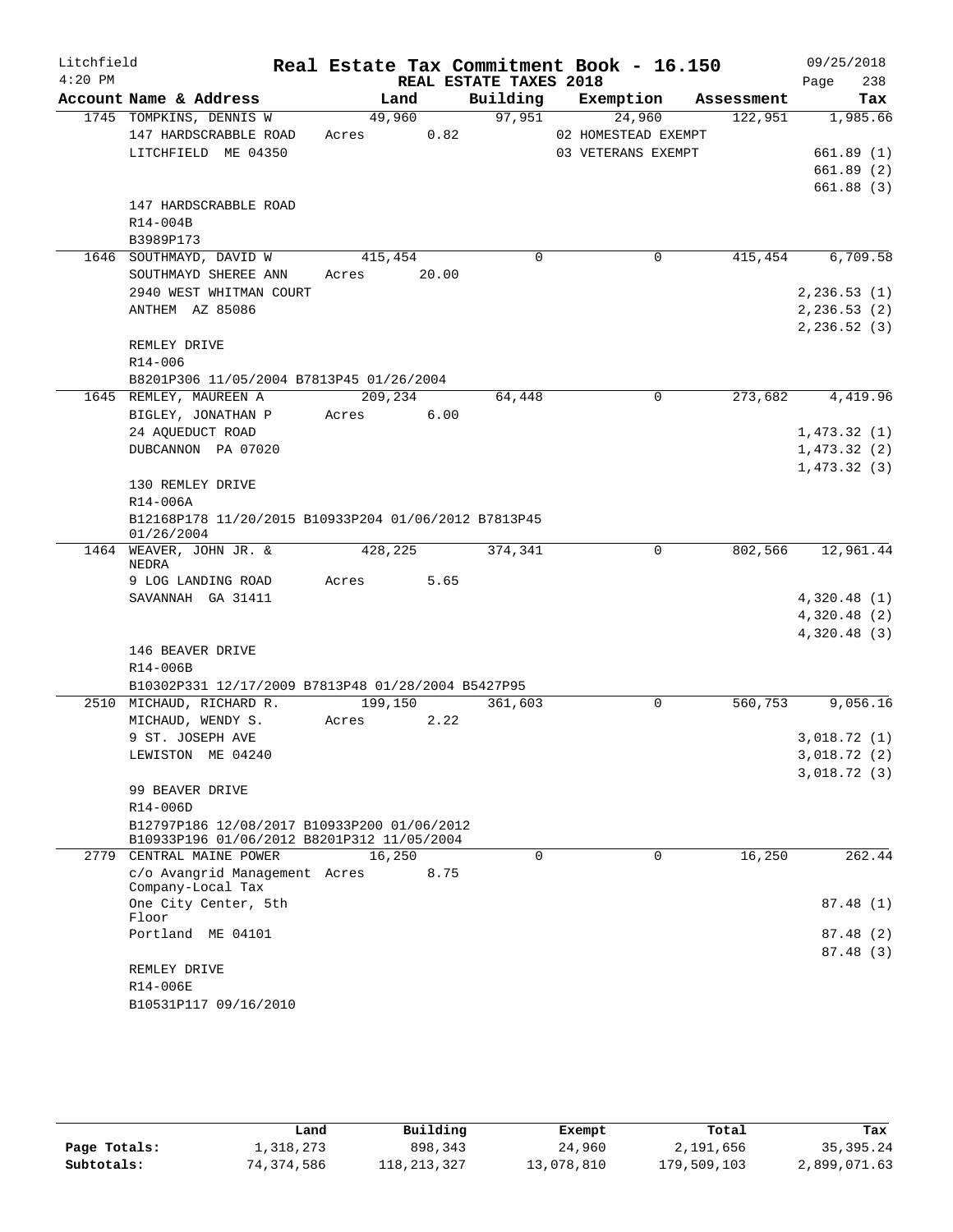| Litchfield |                                                                    |         |               |                        | Real Estate Tax Commitment Book - 16.150 |            | 09/25/2018           |
|------------|--------------------------------------------------------------------|---------|---------------|------------------------|------------------------------------------|------------|----------------------|
| $4:20$ PM  |                                                                    |         |               | REAL ESTATE TAXES 2018 |                                          |            | 239<br>Page          |
|            | Account Name & Address                                             |         | Land          | Building               | Exemption                                | Assessment | Tax                  |
|            | 2797 WEAVER, NEDRA C                                               | 341,210 |               | 14,858                 | $\Omega$                                 | 356,068    | 5,750.50             |
|            | 9 LOG LANDING ROAD                                                 | Acres   | 13.36         |                        |                                          |            |                      |
|            | SAVANNAH GA 31411                                                  |         |               |                        |                                          |            | 1,916.83(1)          |
|            |                                                                    |         |               |                        |                                          |            | 1,916.83(2)          |
|            |                                                                    |         |               |                        |                                          |            | 1,916.84(3)          |
|            | BEAVER LANE                                                        |         |               |                        |                                          |            |                      |
|            | R14-006F                                                           |         |               |                        |                                          |            |                      |
|            | B11307P307 02/04/2013 B10858P167 10/13/2011                        |         |               |                        |                                          |            |                      |
|            | 2402 BIGLEY, JONATHAN P.                                           | 11,586  |               | $\Omega$               | 0                                        | 11,586     | 187.11               |
|            | REMLEY, MAUREEN                                                    | Acres   | 39.00         |                        |                                          |            |                      |
|            | 24 AQUEDUCT ROAD                                                   |         |               |                        |                                          |            | 62.37(1)             |
|            | DUNCANNON PA 17020                                                 |         |               |                        |                                          |            | 62.37(2)             |
|            |                                                                    |         |               |                        |                                          |            | 62.37(3)             |
|            | REMLEY DRIVE                                                       |         |               |                        |                                          |            |                      |
|            | R14-007                                                            |         |               |                        |                                          |            |                      |
|            | B12787P258 11/17/2017 B12787P258 11/13/2017 B7831P45<br>01/26/2004 |         |               |                        |                                          |            |                      |
|            | 2778 CENTRAL MAINE POWER                                           | 15,500  |               | 0                      | $\mathbf 0$                              | 15,500     | 250.32               |
|            | c/o Avangrid Management Acres                                      |         | 8.00          |                        |                                          |            |                      |
|            | Company-Local Tax                                                  |         |               |                        |                                          |            |                      |
|            | One City Center, 5th                                               |         |               |                        |                                          |            | 83.44 (1)            |
|            | Floor                                                              |         |               |                        |                                          |            |                      |
|            | Portland ME 04101                                                  |         |               |                        |                                          |            | 83.44 (2)            |
|            |                                                                    |         |               |                        |                                          |            | 83.44 (3)            |
|            | REMLEY DRIVE                                                       |         |               |                        |                                          |            |                      |
|            | R14-007A                                                           |         |               |                        |                                          |            |                      |
|            | B10531P117 09/16/2010                                              |         |               |                        |                                          |            |                      |
|            | 1092 LOCKE JO ANNE                                                 | 57,575  |               | 53,491                 | 19,200                                   | 91,866     | 1,483.64             |
|            | 6 BEAVER DRIVE                                                     | Acres   | 11.10         |                        | 02 HOMESTEAD EXEMPT                      |            |                      |
|            | LITCHFIELD ME 04350                                                |         |               |                        |                                          |            | 494.55 (1)           |
|            |                                                                    |         |               |                        |                                          |            | 494.55 (2)           |
|            |                                                                    |         |               |                        |                                          |            | 494.54 (3)           |
|            | 6 BEAVER DRIVE                                                     |         |               |                        |                                          |            |                      |
|            | R14-008                                                            |         |               |                        |                                          |            |                      |
|            | B4025P125<br>1465 KENNEBEC LAND TRUST                              |         |               | $\Omega$               |                                          |            |                      |
|            | P O BOX 261                                                        | Acres   | 2,714<br>9.71 |                        | 0                                        | 2,714      | 43.83                |
|            | WINTHROP ME 04364                                                  |         |               |                        |                                          |            |                      |
|            |                                                                    |         |               |                        |                                          |            | 14.61(1)<br>14.61(2) |
|            |                                                                    |         |               |                        |                                          |            | 14.61(3)             |
|            | BEAVER LANE                                                        |         |               |                        |                                          |            |                      |
|            | R14-008A                                                           |         |               |                        |                                          |            |                      |
|            | B9427P142 07/18/2007 B2877P221 10/31/1985                          |         |               |                        |                                          |            |                      |
|            | 2783 CENTRAL MAINE POWER                                           | 8,175   |               | $\Omega$               | $\Omega$                                 | 8,175      | 132.03               |
|            | c/o Avangrid Management Acres                                      |         | 3.27          |                        |                                          |            |                      |
|            | Company-Local Tax                                                  |         |               |                        |                                          |            |                      |
|            | One City Center, 5th                                               |         |               |                        |                                          |            | 44.01 (1)            |
|            | Floor                                                              |         |               |                        |                                          |            |                      |
|            | Portland ME 04101                                                  |         |               |                        |                                          |            | 44.01 (2)            |
|            |                                                                    |         |               |                        |                                          |            | 44.01 (3)            |
|            | BEAVER LANE                                                        |         |               |                        |                                          |            |                      |
|            | R14-008B                                                           |         |               |                        |                                          |            |                      |
|            | B10656P230 01/31/2011                                              |         |               |                        |                                          |            |                      |

|              | Land       | Building    | Exempt     | Total       | Tax          |
|--------------|------------|-------------|------------|-------------|--------------|
| Page Totals: | 436,760    | 68,349      | 19,200     | 485,909     | 7.847.43     |
| Subtotals:   | 74,811,346 | 118,281,676 | 13,098,010 | 179,995,012 | 2,906,919.06 |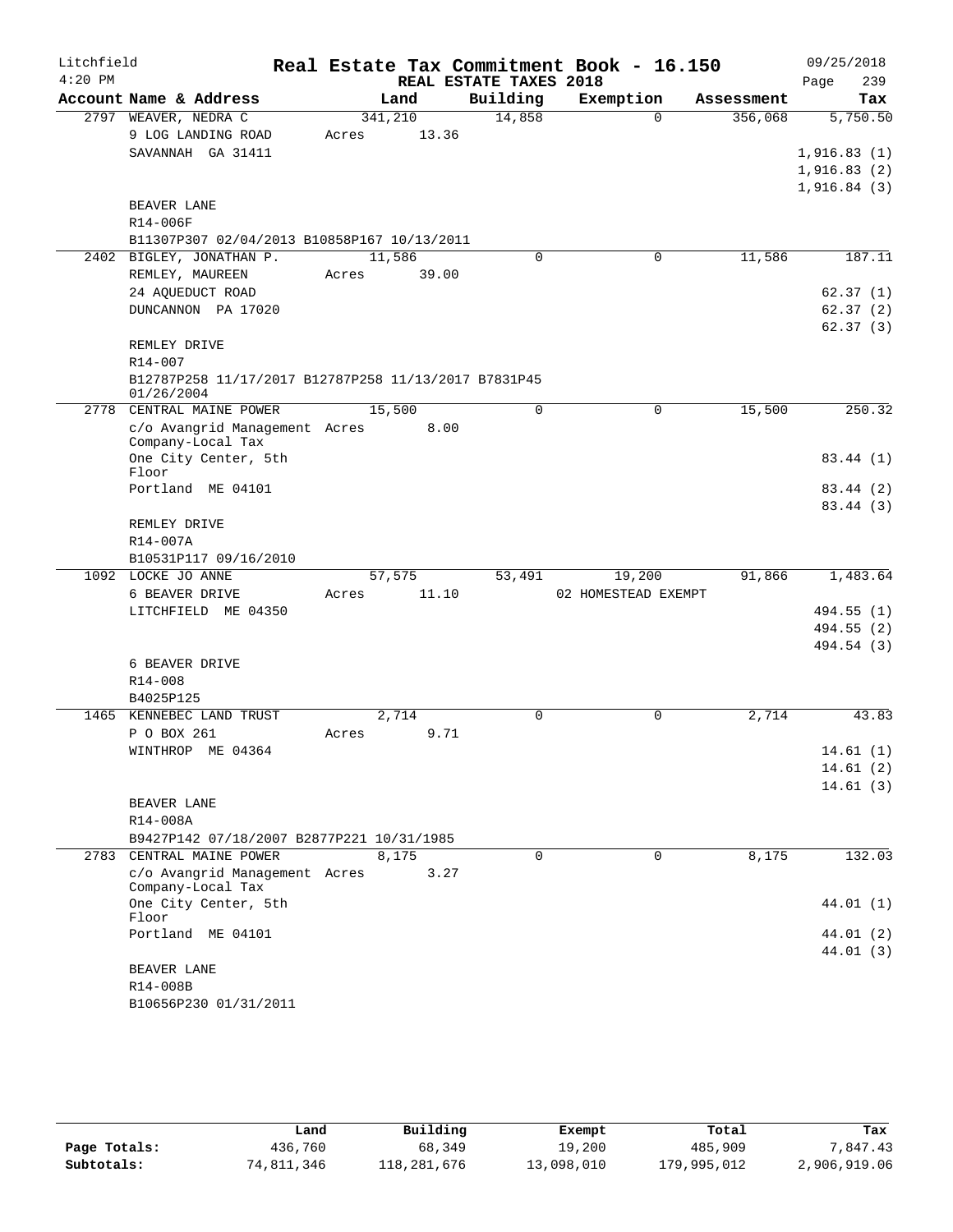| Litchfield<br>$4:20$ PM |                                                      |         |          |                                    | Real Estate Tax Commitment Book - 16.150 |            | 09/25/2018         |
|-------------------------|------------------------------------------------------|---------|----------|------------------------------------|------------------------------------------|------------|--------------------|
|                         | Account Name & Address                               |         | Land     | REAL ESTATE TAXES 2018<br>Building | Exemption                                | Assessment | 240<br>Page<br>Tax |
|                         | 2167 NICHOLAS, JOHN R                                |         | 18,828   | 0                                  | $\Omega$                                 | 18,828     | 304.07             |
|                         | NICHOLAS NANCY M                                     | Acres   | 51.00    |                                    |                                          |            |                    |
|                         | 208 GAYTON LANE                                      |         |          |                                    |                                          |            | 101.36(1)          |
|                         | WINTHROP ME 04364                                    |         |          |                                    |                                          |            | 101.36(2)          |
|                         |                                                      |         |          |                                    |                                          |            | 101.35(3)          |
|                         | 5 BEAVER DRIVE                                       |         |          |                                    |                                          |            |                    |
|                         | $R14 - 009$                                          |         |          |                                    |                                          |            |                    |
|                         | B1603P343 11/27/1972                                 |         |          |                                    |                                          |            |                    |
|                         | 600 FLAHERTY DIANA E                                 |         | 43,500   | 86,794                             | 19,200                                   | 111,094    | 1,794.17           |
|                         | FLAHERTY MOSES E JR                                  | Acres   | 2.40     |                                    | 02 HOMESTEAD EXEMPT                      |            |                    |
|                         | 83 HARDSCRABBLE ROAD                                 |         |          |                                    |                                          |            | 598.06(1)          |
|                         | LITCHFIELD ME 04350                                  |         |          |                                    |                                          |            | 598.06(2)          |
|                         |                                                      |         |          |                                    |                                          |            | 598.05 (3)         |
|                         | 83 HARDSCRABBLE ROAD                                 |         |          |                                    |                                          |            |                    |
|                         | $R14 - 009A$                                         |         |          |                                    |                                          |            |                    |
|                         | B3818P262 10/22/1990 B3750P77 06/14/1990             |         |          |                                    |                                          |            |                    |
|                         | 1303 MOORE, TIMOTHY J                                |         | 42,500   | 84,736                             | 0                                        | 127,236    | 2,054.86           |
|                         | MOORE TRACY L                                        | Acres   | 2.00     |                                    |                                          |            |                    |
|                         | 5 BEAVER DRIVE                                       |         |          |                                    |                                          |            | 684.95 (1)         |
|                         | LITCHFIELD ME 04364                                  |         |          |                                    |                                          |            | 684.95 (2)         |
|                         |                                                      |         |          |                                    |                                          |            | 684.96 (3)         |
|                         | 5 BEAVER DRIVE                                       |         |          |                                    |                                          |            |                    |
|                         | R14-009B                                             |         |          |                                    |                                          |            |                    |
|                         | B6273P211 08/15/2000 B1603P343                       |         |          |                                    |                                          |            |                    |
| 2802                    | SPENCER, ROBIN, JOHN                                 |         | 0        | 9,604                              | 0                                        | 9,604      | 155.10             |
|                         | WEAVER, NEDRA WEAVER,                                |         |          |                                    |                                          |            |                    |
|                         | JONATHAN BIGLEY                                      |         |          |                                    |                                          |            |                    |
|                         | 99 BEAVER LANE                                       |         |          |                                    |                                          |            | 51.70(1)           |
|                         | LITCHFIELD ME 04350                                  |         |          |                                    |                                          |            | 51.70(2)           |
|                         |                                                      |         |          |                                    |                                          |            | 51.70(3)           |
|                         | BEAVER LANE                                          |         |          |                                    |                                          |            |                    |
|                         | R14-009C-ON                                          |         |          |                                    |                                          |            |                    |
|                         | 2301 DELESKEY, BRIAN P                               |         | 29,475   | 0                                  | $\mathbf 0$                              | 29,475     | 476.02             |
|                         | DELESKEY, CHRISTINE J                                | Acres   | 2.15     |                                    |                                          |            |                    |
|                         | 3 QUAIL ROAD                                         |         |          |                                    |                                          |            | 158.67(1)          |
|                         | PEABODY MA 01960                                     |         |          |                                    |                                          |            | 158.67(2)          |
|                         |                                                      |         |          |                                    |                                          |            | 158.68 (3)         |
|                         | 1 WOODPECKER DRIVE                                   |         |          |                                    |                                          |            |                    |
|                         | $R14 - 010 - 1$                                      |         |          |                                    |                                          |            |                    |
|                         | B10482P58 07/26/2010 B5432P238 08/18/1997            |         |          |                                    |                                          |            |                    |
|                         | 2309 NADEAU, ROBERT                                  |         | 40,100   | 135,320                            | 0                                        | 175,420    | 2,833.03           |
|                         | 214 UPPER POND ROAD                                  | Acres   | 1.60     |                                    |                                          |            |                    |
|                         | LITCHFIELD ME 04350                                  |         |          |                                    |                                          |            | 944.34 (1)         |
|                         |                                                      |         |          |                                    |                                          |            | 944.34 (2)         |
|                         |                                                      |         |          |                                    |                                          |            | 944.35 (3)         |
|                         | 33 WOODPECKER DRIVE                                  |         |          |                                    |                                          |            |                    |
|                         | $R14 - 010 - 2$                                      |         |          |                                    |                                          |            |                    |
|                         | B5432P238 08/18/1997                                 |         |          |                                    |                                          |            |                    |
|                         | 2299 KAUFFMAN, DAVID                                 |         | 40,700   | 123,722                            | 0                                        | 164,422    | 2,655.42           |
|                         | KAUFFMAN, KERRIE                                     | Acres   | 1.84     |                                    |                                          |            |                    |
|                         | 9 DAVIS FARM ROAD                                    |         |          |                                    |                                          |            | 885.14 (1)         |
|                         | RAYMOND ME 04071                                     |         |          |                                    |                                          |            | 885.14 (2)         |
|                         |                                                      |         |          |                                    |                                          |            | 885.14 (3)         |
|                         | 27 WOODPECKER DRIVE                                  |         |          |                                    |                                          |            |                    |
|                         | $R14 - 010 - 3$                                      |         |          |                                    |                                          |            |                    |
|                         | B12332P56 06/24/2016 B11777P152 08/15/2014 B5432P238 |         |          |                                    |                                          |            |                    |
|                         | 08/18/1997                                           |         |          |                                    |                                          |            |                    |
|                         |                                                      |         |          |                                    |                                          |            |                    |
|                         |                                                      | Land    | Building |                                    | Exempt                                   | Total      | Tax                |
| Page Totals:            |                                                      | 215,103 | 440,176  |                                    | 19,200                                   | 636,079    | 10,272.67          |
|                         |                                                      |         |          |                                    |                                          |            |                    |

**Subtotals:** 75,026,449 118,721,852 13,117,210 180,631,091 2,917,191.73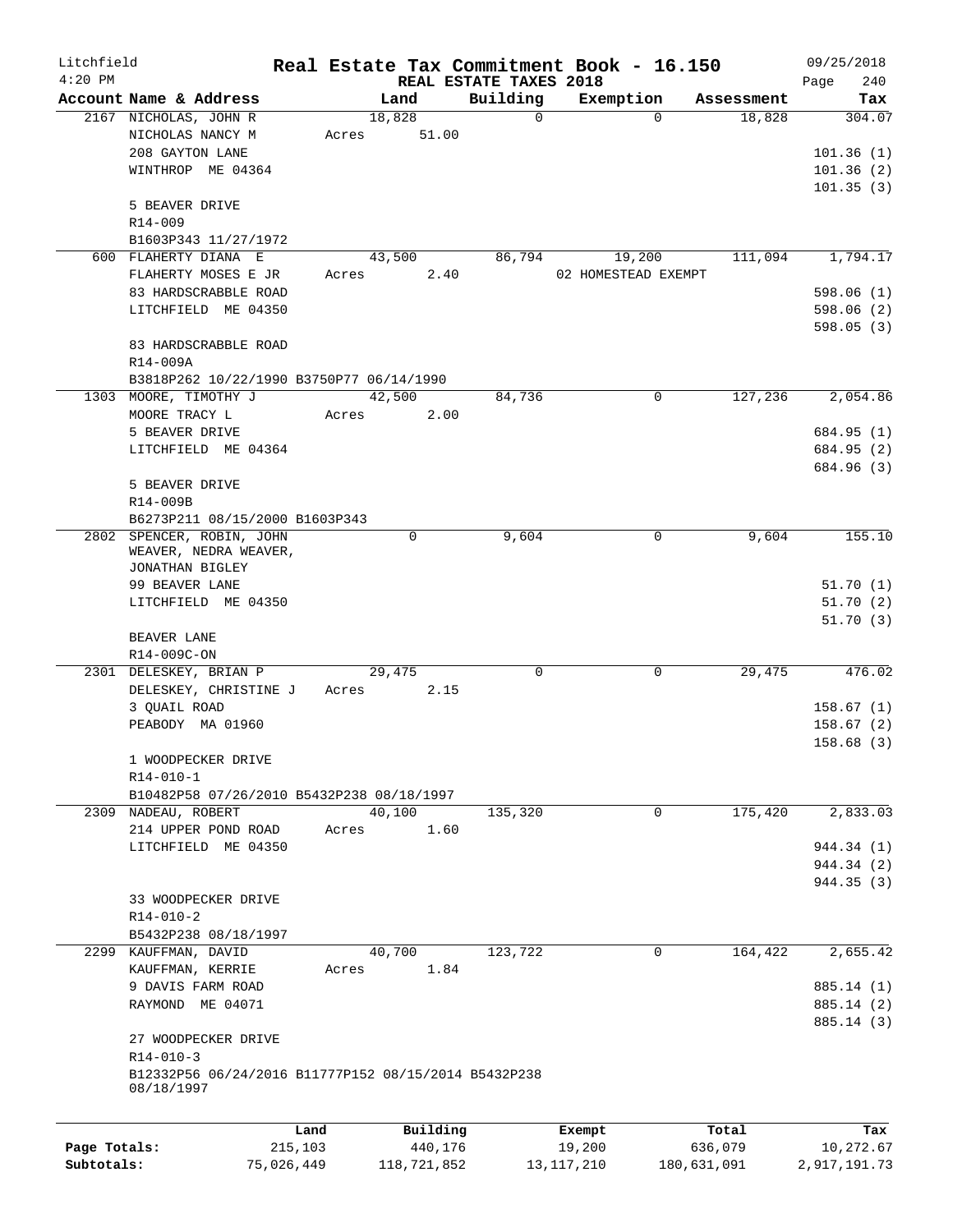| Litchfield<br>$4:20$ PM |                                                                     |       |               | Real Estate Tax Commitment Book - 16.150<br>REAL ESTATE TAXES 2018 |                     |             |            | 09/25/2018<br>241<br>Page |
|-------------------------|---------------------------------------------------------------------|-------|---------------|--------------------------------------------------------------------|---------------------|-------------|------------|---------------------------|
|                         | Account Name & Address                                              |       | Land          | Building                                                           | Exemption           |             | Assessment | Tax                       |
|                         | 2300 DONLEY, JOHN L.                                                |       | 40,475        | 131,218                                                            |                     | 19,200      | 152,493    | 2,462.76                  |
|                         | DONLEY, CHRISTINE M.                                                | Acres | 1.75          |                                                                    | 02 HOMESTEAD EXEMPT |             |            |                           |
|                         | 23 WOODPECKER DRIVE                                                 |       |               |                                                                    |                     |             |            | 820.92(1)                 |
|                         | LITCHFIELD ME 04350                                                 |       |               |                                                                    |                     |             |            | 820.92 (2)                |
|                         |                                                                     |       |               |                                                                    |                     |             |            | 820.92(3)                 |
|                         | 23 WOODPECKER DRIVE                                                 |       |               |                                                                    |                     |             |            |                           |
|                         | $R14 - 010 - 4$                                                     |       |               |                                                                    |                     |             |            |                           |
|                         | B11693P278 05/22/2014 B10826P159 09/06/2011<br>B5432P238 08/18/1997 |       |               |                                                                    |                     |             |            |                           |
|                         | 1375 PERRY, ROXY L                                                  |       | 102,500       | 102,880                                                            |                     | 19,200      | 186,180    | 3,006.81                  |
|                         | PERRY ELEANOR                                                       |       | Acres 56.00   |                                                                    | 02 HOMESTEAD EXEMPT |             |            |                           |
|                         | 31 SAWMILL ROAD                                                     |       |               |                                                                    |                     |             |            | 1,002.27(1)               |
|                         | LITCHFIELD ME 04350                                                 |       |               |                                                                    |                     |             |            | 1,002.27(2)               |
|                         |                                                                     |       |               |                                                                    |                     |             |            | 1,002.27(3)               |
|                         | 31 SAWMILL DRIVE                                                    |       |               |                                                                    |                     |             |            |                           |
|                         | R14-011                                                             |       |               |                                                                    |                     |             |            |                           |
|                         | B2803P240                                                           |       |               |                                                                    |                     |             |            |                           |
|                         | 1373 PERRY, MARK W                                                  |       | 44,500        | 170,012                                                            |                     | 19,200      | 195,312    | 3, 154. 29                |
|                         | PERRY SUSAN                                                         | Acres | 2.80          |                                                                    | 02 HOMESTEAD EXEMPT |             |            |                           |
|                         | 92 NECK ROAD                                                        |       |               |                                                                    |                     |             |            | 1,051.43(1)               |
|                         |                                                                     |       |               |                                                                    |                     |             |            |                           |
|                         | LITCHFIELD ME 04350                                                 |       |               |                                                                    |                     |             |            | 1,051.43(2)               |
|                         |                                                                     |       |               |                                                                    |                     |             |            | 1,051.43(3)               |
|                         | 92 NECK ROAD                                                        |       |               |                                                                    |                     |             |            |                           |
|                         | R14-011A                                                            |       |               |                                                                    |                     |             |            |                           |
|                         | B2803P240 05/22/1985                                                |       |               |                                                                    |                     |             |            |                           |
|                         | 420 DANFORTH, JAY                                                   |       | 42,500        | 111,269                                                            |                     | 19,200      | 134,569    | 2,173.29                  |
|                         | 60 NECK ROAD                                                        | Acres | 2.00          |                                                                    | 02 HOMESTEAD EXEMPT |             |            |                           |
|                         | LITCHFIELD ME 04350                                                 |       |               |                                                                    |                     |             |            | 724.43(1)                 |
|                         |                                                                     |       |               |                                                                    |                     |             |            | 724.43 (2)                |
|                         |                                                                     |       |               |                                                                    |                     |             |            | 724.43 (3)                |
|                         | 60 NECK ROAD                                                        |       |               |                                                                    |                     |             |            |                           |
|                         | R14-011B                                                            |       |               |                                                                    |                     |             |            |                           |
|                         | B3602P204 08/23/1989                                                |       |               |                                                                    |                     |             |            |                           |
|                         | 2072 BEGGS, JOHN                                                    |       | 41,100        | 35,666                                                             |                     | 0           | 76,766     | 1,239.77                  |
|                         | 1096 LITCHFIELD ROAD                                                | Acres | 2.00          |                                                                    |                     |             |            |                           |
|                         | BOWDOIN ME 04287-1003                                               |       |               |                                                                    |                     |             |            | 413.26(1)                 |
|                         |                                                                     |       |               |                                                                    |                     |             |            | 413.26(2)                 |
|                         |                                                                     |       |               |                                                                    |                     |             |            | 413.25 (3)                |
|                         | 41 SAWMILL DRIVE                                                    |       |               |                                                                    |                     |             |            |                           |
|                         | R14-011C                                                            |       |               |                                                                    |                     |             |            |                           |
|                         | B9772P325 06/25/2008 B9494P340 09/11/2007 B9376P329                 |       |               |                                                                    |                     |             |            |                           |
|                         | 04/30/2007 B8881P25 04/26/2006 B5392P28 12/17/2004                  |       |               |                                                                    |                     |             |            |                           |
|                         | 2122 CHRISTIAN, GARY A.                                             |       | 45,000        | 85,060                                                             |                     | 0           | 130,060    | 2,100.47                  |
|                         | 76 NECK ROAD                                                        | Acres | 3.00          |                                                                    |                     |             |            |                           |
|                         | LITCHFIELD ME 04350                                                 |       |               |                                                                    |                     |             |            | 700.16(1)                 |
|                         |                                                                     |       |               |                                                                    |                     |             |            | 700.16(2)                 |
|                         |                                                                     |       |               |                                                                    |                     |             |            | 700.15(3)                 |
|                         | 76 NECK ROAD                                                        |       |               |                                                                    |                     |             |            |                           |
|                         | R14-011D                                                            |       |               |                                                                    |                     |             |            |                           |
|                         | B11936P304 03/20/2015 B7179P73 12/04/2002                           |       |               |                                                                    |                     |             |            |                           |
|                         | 2204 MORRISON, ANITA                                                |       | 38,600        | 60,321                                                             |                     | 19,200      | 79,721     | 1,287.49                  |
|                         | 11 PERRY DRIVE                                                      | Acres | 1.00          |                                                                    | 02 HOMESTEAD EXEMPT |             |            |                           |
|                         | LITCHFIELD ME 04350                                                 |       |               |                                                                    |                     |             |            | 429.16(1)                 |
|                         |                                                                     |       |               |                                                                    |                     |             |            | 429.16(2)                 |
|                         |                                                                     |       |               |                                                                    |                     |             |            | 429.17 (3)                |
|                         | 11 PERRY DRIVE                                                      |       |               |                                                                    |                     |             |            |                           |
|                         | R14-011E                                                            |       |               |                                                                    |                     |             |            |                           |
|                         | B11086P108 06/25/2012 B8666P52 10/31/2005 B6673P194                 |       |               |                                                                    |                     |             |            |                           |
|                         |                                                                     | Land  | Building      |                                                                    | Exempt              |             | Total      | Tax                       |
| Page Totals:            | 354,675                                                             |       | 696,426       |                                                                    | 96,000              |             | 955,101    | 15, 424.88                |
| Subtotals:              | 75,381,124                                                          |       | 119, 418, 278 |                                                                    | 13, 213, 210        | 181,586,192 |            | 2,932,616.61              |
|                         |                                                                     |       |               |                                                                    |                     |             |            |                           |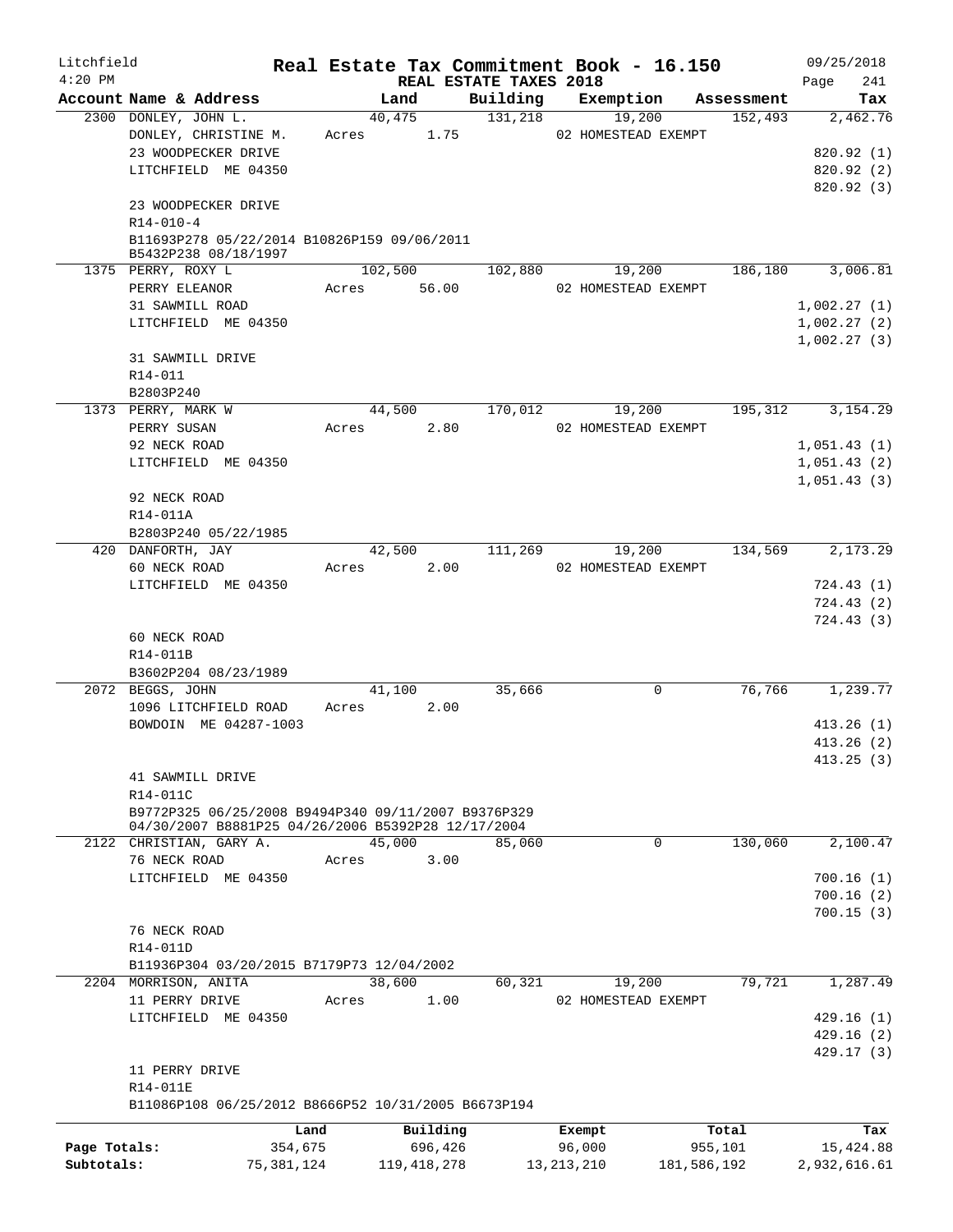| Litchfield |                                              |       |                |                        | Real Estate Tax Commitment Book - 16.150 |            | 09/25/2018           |
|------------|----------------------------------------------|-------|----------------|------------------------|------------------------------------------|------------|----------------------|
| $4:20$ PM  |                                              |       |                | REAL ESTATE TAXES 2018 |                                          |            | 242<br>Page          |
|            | Account Name & Address                       |       | Land           | Building               | Exemption                                | Assessment | Tax                  |
|            | 2205 PRINCE, GENE A.<br>PRINCE, ELIZABETH F. | Acres | 38,600<br>1.00 | 72,710                 | 19,200<br>02 HOMESTEAD EXEMPT            | 92,110     | 1,487.58             |
|            | 17 SAWMILL DRIVE                             |       |                |                        |                                          |            | 495.86 (1)           |
|            | LITCHFIELD ME 04350                          |       |                |                        |                                          |            | 495.86 (2)           |
|            |                                              |       |                |                        |                                          |            | 495.86 (3)           |
|            | 17 SAWMILL DRIVE                             |       |                |                        |                                          |            |                      |
|            | R14-011F                                     |       |                |                        |                                          |            |                      |
|            | B12339P94 06/30/2016 B6474P21 05/10/2001     |       |                |                        |                                          |            |                      |
|            | 2291 PERRY, GARY R JR                        |       | 38,600         | 119,180                | 0                                        | 157,780    | 2,548.15             |
|            | 15 PERRY DR                                  | Acres | 1.00           |                        |                                          |            |                      |
|            | LITCHFIELD ME 04350                          |       |                |                        |                                          |            | 849.38 (1)           |
|            |                                              |       |                |                        |                                          |            | 849.38 (2)           |
|            | 15 PERRY DRIVE                               |       |                |                        |                                          |            | 849.39 (3)           |
|            | R14-011G                                     |       |                |                        |                                          |            |                      |
|            | B10917P281 12/19/2011 B7096P19 10/07/2002    |       |                |                        |                                          |            |                      |
|            | 2713 BEGGS, JOHN W                           |       | 29,100         | 1,236                  | $\mathbf 0$                              | 30,336     | 489.93               |
|            | 1096 LITCHFIELD RD                           | Acres | 2.00           |                        |                                          |            |                      |
|            | BOWDOIN ME 04287-1003                        |       |                |                        |                                          |            | 163.31(1)            |
|            |                                              |       |                |                        |                                          |            | 163.31(2)            |
|            |                                              |       |                |                        |                                          |            | 163.31(3)            |
|            | SAWMILL DRIVE                                |       |                |                        |                                          |            |                      |
|            | R14-011H                                     |       |                |                        |                                          |            |                      |
|            | B9772P348 06/25/2008                         |       |                |                        |                                          |            |                      |
|            | 2460 GRAND VIEW GARDENS                      |       | 0              | 14,486                 | 0                                        | 14,486     | 233.95               |
|            | 82 NECK ROAD                                 |       |                |                        |                                          |            |                      |
|            | LITCHFIELD ME 04350                          |       |                |                        |                                          |            | 77.98(1)             |
|            |                                              |       |                |                        |                                          |            | 77.98(2)<br>77.99(3) |
|            | 82 NECK ROAD                                 |       |                |                        |                                          |            |                      |
|            | R14-011-ON                                   |       |                |                        |                                          |            |                      |
|            | 321 CLARK, ANDREW                            |       | 50,000         | 153,521                | 19,200                                   | 184,321    | 2,976.78             |
|            | 128 NECK ROAD                                | Acres | 5.00           |                        | 02 HOMESTEAD EXEMPT                      |            |                      |
|            | LITCHFIELD ME 04350                          |       |                |                        |                                          |            | 992.26(1)            |
|            |                                              |       |                |                        |                                          |            | 992.26(2)            |
|            |                                              |       |                |                        |                                          |            | 992.26(3)            |
|            | 128 NECK ROAD                                |       |                |                        |                                          |            |                      |
|            | R14-012                                      |       |                |                        |                                          |            |                      |
|            | B12464P62 11/10/2016 B2730P119               |       |                |                        |                                          | 139,011    | 2, 245.03            |
|            | 815 GENDRON, STEVEN N<br>ZUPANCIC, TORI C.   | Acres | 46,000<br>3.40 | 93,011                 | $\mathbf 0$                              |            |                      |
|            | 102 NECK ROAD                                |       |                |                        |                                          |            | 748.34(1)            |
|            | LITCHFIELD ME 04350                          |       |                |                        |                                          |            | 748.34 (2)           |
|            |                                              |       |                |                        |                                          |            | 748.35(3)            |
|            | 102 NECK ROAD                                |       |                |                        |                                          |            |                      |
|            | R14-012A                                     |       |                |                        |                                          |            |                      |
|            | B11614P262 01/23/2014 B7442P36 05/30/2003    |       |                |                        |                                          |            |                      |
|            | 422 BP PROPERTIES, LLC.                      |       | 37,200         | 7,809                  | 0                                        | 45,009     | 726.90               |
|            | 301 POND ROAD                                | Acres | 0.90           |                        |                                          |            |                      |
|            | SIDNEY ME 04330                              |       |                |                        |                                          |            | 242.30(1)            |
|            |                                              |       |                |                        |                                          |            | 242.30 (2)           |
|            |                                              |       |                |                        |                                          |            | 242.30(3)            |
|            | 112 NECK ROAD                                |       |                |                        |                                          |            |                      |
|            | R14-012B                                     |       |                |                        |                                          |            |                      |
|            | B11758P8 08/01/2014 B7776P157 12/18/2003     |       |                |                        |                                          |            |                      |
|            |                                              |       |                |                        |                                          |            |                      |
|            |                                              |       |                |                        |                                          |            |                      |
|            |                                              |       |                |                        |                                          |            |                      |

|              | Land       | Building    | Exempt     | Total         | Tax          |
|--------------|------------|-------------|------------|---------------|--------------|
| Page Totals: | 239,500    | 461,953     | 38,400     | 663,053       | 10,708.32    |
| Subtotals:   | 75,620,624 | 119,880,231 | 13,251,610 | 182, 249, 245 | 2,943,324.93 |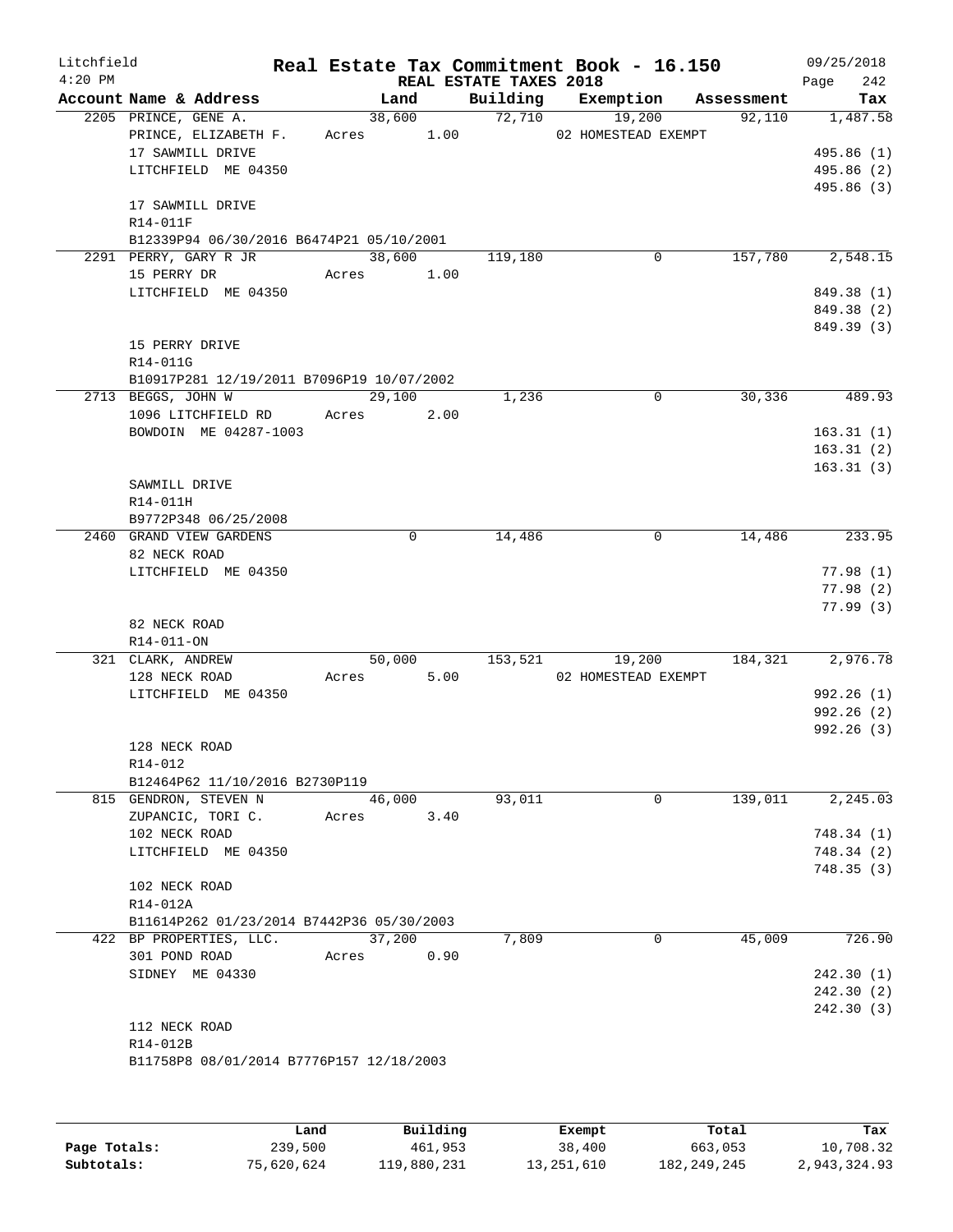| Litchfield |                                                     |         |       |                        | Real Estate Tax Commitment Book - 16.150 |            | 09/25/2018  |
|------------|-----------------------------------------------------|---------|-------|------------------------|------------------------------------------|------------|-------------|
| $4:20$ PM  |                                                     |         |       | REAL ESTATE TAXES 2018 |                                          |            | 243<br>Page |
|            | Account Name & Address                              | Land    |       | Building               | Exemption                                | Assessment | Tax         |
|            | 417 DANFORTH, GEORGE L                              | 42,750  |       | 63,788                 | 19,200                                   | 87,338     | 1,410.51    |
|            | DANFORTH JANICE B                                   | Acres   | 2.10  |                        | 02 HOMESTEAD EXEMPT                      |            |             |
|            | 106 NECK ROAD                                       |         |       |                        |                                          |            | 470.17(1)   |
|            | LITCHFIELD ME 04350                                 |         |       |                        |                                          |            | 470.17(2)   |
|            |                                                     |         |       |                        |                                          |            | 470.17 (3)  |
|            | 106 NECK ROAD                                       |         |       |                        |                                          |            |             |
|            | R14-012C                                            |         |       |                        |                                          |            |             |
|            | B12726P245 09/21/2017 B9161P182 11/09/2006          |         |       |                        |                                          |            |             |
|            | 2570 DANFORTH GEORGE L                              | 30,750  |       | $\Omega$               | 0                                        | 30,750     | 496.61      |
|            | P O BOX 92                                          | Acres   | 2.10  |                        |                                          |            |             |
|            | LITCHFIELD ME 04350                                 |         |       |                        |                                          |            | 165.54(1)   |
|            |                                                     |         |       |                        |                                          |            | 165.54(2)   |
|            |                                                     |         |       |                        |                                          |            | 165.53(3)   |
|            | 106 NECK ROAD                                       |         |       |                        |                                          |            |             |
|            | R14-012D                                            |         |       |                        |                                          |            |             |
|            | B7978P42 06/07/2004                                 |         |       |                        |                                          |            |             |
|            | 2901 SEEBER, DAVID G.                               | 42,500  |       | 65,160                 | 0                                        | 107,660    | 1,738.71    |
|            | SEEBER, ANNE E.                                     | Acres   | 2.00  |                        |                                          |            |             |
|            | 124 NECK ROAD                                       |         |       |                        |                                          |            | 579.57(1)   |
|            | LITCHFIELD ME 04350                                 |         |       |                        |                                          |            | 579.57(2)   |
|            |                                                     |         |       |                        |                                          |            | 579.57(3)   |
|            | 124 NECK ROAD                                       |         |       |                        |                                          |            |             |
|            | R14-012E                                            |         |       |                        |                                          |            |             |
|            | B12464P62 11/10/2016 B2730P119                      |         |       |                        |                                          |            |             |
|            | 1368 BIGLEY, JONATHAN                               | 224,074 |       | 76,026                 | 0                                        | 300,100    | 4,846.61    |
|            | REMLEY, MAUREEN                                     | Acres   | 43.00 |                        |                                          |            |             |
|            | 24 AQUEDUCT ROAD                                    |         |       |                        |                                          |            | 1,615.54(1) |
|            | DUNCANNON PA 17020                                  |         |       |                        |                                          |            | 1,615.54(2) |
|            |                                                     |         |       |                        |                                          |            | 1,615.53(3) |
|            | 131 REMLEY DRIVE                                    |         |       |                        |                                          |            |             |
|            | R14-013                                             |         |       |                        |                                          |            |             |
|            | B12168P178 11/20/2015 B5286P153 12/31/1996          |         |       |                        |                                          |            |             |
|            | 602 HAYDEN, CARRIE JEAN                             | 39,025  |       | 57,331                 | 0                                        | 96,356     | 1,556.15    |
|            | 722 HUNTINGTON HILL<br>ROAD                         | Acres   | 1.17  |                        |                                          |            |             |
|            | LITCHFIELD ME 04350                                 |         |       |                        |                                          |            | 518.72 (1)  |
|            |                                                     |         |       |                        |                                          |            | 518.72(2)   |
|            |                                                     |         |       |                        |                                          |            | 518.71 (3)  |
|            | 9 ETERNITY DRIVE                                    |         |       |                        |                                          |            |             |
|            | R14-014                                             |         |       |                        |                                          |            |             |
|            | B11907P309 02/02/2015 B9108P45 10/13/2006 B1094P415 |         |       |                        |                                          |            |             |
|            | 10/01/1958                                          |         |       |                        |                                          |            |             |
|            | 1990 GOWELL KURT                                    | 43,125  |       | 81,552                 | 19,200                                   | 105,477    | 1,703.45    |
|            | 152 NECK ROAD                                       | Acres   | 2.25  |                        | 02 HOMESTEAD EXEMPT                      |            |             |
|            | LITCHFIELD ME 04350                                 |         |       |                        |                                          |            | 567.82(1)   |
|            |                                                     |         |       |                        |                                          |            | 567.82(2)   |
|            |                                                     |         |       |                        |                                          |            | 567.81(3)   |
|            | 152 NECK ROAD                                       |         |       |                        |                                          |            |             |
|            | R14-014A                                            |         |       |                        |                                          |            |             |
|            | B8335P73 03/11/2005 B6376P183 08/11/2004            |         |       |                        |                                          |            |             |

|              | Land       | Building    | Exempt     | Total       | Tax          |
|--------------|------------|-------------|------------|-------------|--------------|
| Page Totals: | 422,224    | 343,857     | 38,400     | 727,681     | 11,752.04    |
| Subtotals:   | 76,042,848 | 120,224,088 | 13,290,010 | 182,976,926 | 2,955,076.97 |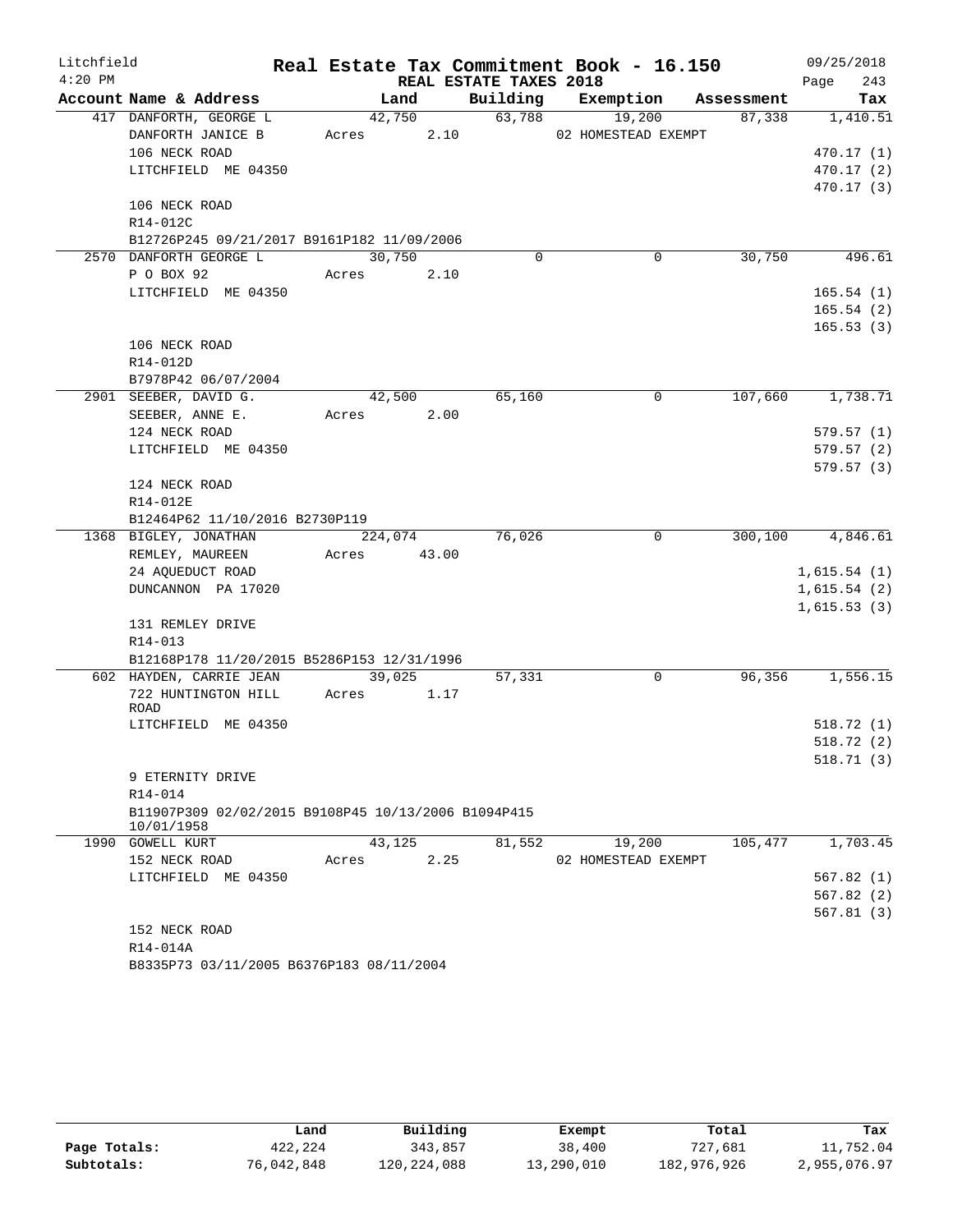| Litchfield   |                                                     | Real Estate Tax Commitment Book - 16.150 |                                    |           |            | 09/25/2018                 |
|--------------|-----------------------------------------------------|------------------------------------------|------------------------------------|-----------|------------|----------------------------|
| $4:20$ PM    | Account Name & Address                              | Land                                     | REAL ESTATE TAXES 2018<br>Building | Exemption | Assessment | Page<br>244<br>Tax         |
|              | 2432 MCCOLLETT, BRANDT A.                           | 40,000                                   | 146,461                            | $\Omega$  | 186,461    | 3,011.35                   |
|              | MCCOLLETT, ANDRIA                                   | 1.00<br>Acres                            |                                    |           |            |                            |
|              | 19 ETERNITY DRIVE                                   |                                          |                                    |           |            | 1,003.78(1)                |
|              | LITCHFIELD ME 04350                                 |                                          |                                    |           |            | 1,003.78(2)                |
|              |                                                     |                                          |                                    |           |            | 1,003.79(3)                |
|              | 19 ETERNITY DRIVE                                   |                                          |                                    |           |            |                            |
|              | R14-014B                                            |                                          |                                    |           |            |                            |
|              | B12779P19 11/08/2017 B12513P116 01/05/2017          |                                          |                                    |           |            |                            |
|              | B12314P159 05/27/2016 B9483P324 08/30/2007 B7978P97 |                                          |                                    |           |            |                            |
|              | 06/08/2004<br>2507 AVERILL, DOUGLASS                | 19,000                                   | 15,774                             | 0         | 34,774     | 561.60                     |
|              | AVERILL, JONATHAN                                   | Acres<br>0.25                            |                                    |           |            |                            |
|              | 189 NECK ROAD                                       |                                          |                                    |           |            | 187.20(1)                  |
|              | LITCHFIELD ME 04350                                 |                                          |                                    |           |            | 187.20(2)                  |
|              |                                                     |                                          |                                    |           |            | 187.20(3)                  |
|              | 164 NECK ROAD                                       |                                          |                                    |           |            |                            |
|              | R14-015                                             |                                          |                                    |           |            |                            |
|              | B12207P96 01/14/2016 B12186P163 07/28/2015          |                                          |                                    |           |            |                            |
|              | B12156P250 11/05/2015 B11887P76 B11635P127          |                                          |                                    |           |            |                            |
|              | 02/04/2014 B9896P117 10/30/2008 B9345P69 05/10/2007 |                                          |                                    |           |            |                            |
|              | B8574P219 08/31/2005                                |                                          |                                    |           |            |                            |
|              | 9 ALBERT, DONALD G                                  | 411, 113                                 | 35,664                             | 0         | 446,777    | 7,215.45                   |
|              | ALBERT, MARY R                                      | 32.00<br>Acres                           |                                    |           |            |                            |
|              | P O BOX 720                                         |                                          |                                    |           |            | 2,405.15(1)                |
|              | NORWICH VT 05055                                    |                                          |                                    |           |            | 2,405.15(2)                |
|              |                                                     |                                          |                                    |           |            | 2,405.15(3)                |
|              | 115 GREENACRES DRIVE                                |                                          |                                    |           |            |                            |
|              | R14-016                                             |                                          |                                    |           |            |                            |
|              | B2786P278 04/08/1985                                |                                          |                                    |           |            |                            |
| 2809         | CENTRAL MAINE POWER                                 | 7,500                                    | $\Omega$                           | 0         | 7,500      | 121.12                     |
|              | c/o Avangrid Management Acres<br>Company-Local Tax  | 3.00                                     |                                    |           |            |                            |
|              | One City Center, 5th                                |                                          |                                    |           |            | 40.37(1)                   |
|              | Floor                                               |                                          |                                    |           |            |                            |
|              | Portland ME 04101                                   |                                          |                                    |           |            | 40.37(2)                   |
|              |                                                     |                                          |                                    |           |            | 40.38(3)                   |
|              | HALLOWELL ROAD                                      |                                          |                                    |           |            |                            |
|              | R14-016A                                            |                                          |                                    |           |            |                            |
|              | B10590P290 11/15/2010                               |                                          |                                    |           |            |                            |
| 1312         | WATKINS, ANDREA L.                                  | 240,470                                  | 24,062                             | 0         | 264,532    | 4,272.19                   |
|              | BATES, NORINE & DORE,                               | 38.74<br>Acres                           |                                    |           |            |                            |
|              | ELLEN                                               |                                          |                                    |           |            |                            |
|              | 145 LEGION PARK ROAD<br>WINDSOR ME 04363            |                                          |                                    |           |            | 1,424.06(1)<br>1,424.06(2) |
|              |                                                     |                                          |                                    |           |            |                            |
|              | 101 GOODWIN DRIVE                                   |                                          |                                    |           |            | 1,424.07(3)                |
|              | R14-017                                             |                                          |                                    |           |            |                            |
|              | B12611P211 05/23/2017 B12308P162 05/27/2016         |                                          |                                    |           |            |                            |
|              | B10770P197 07/05/2011 B1201P227 05/16/1960          |                                          |                                    |           |            |                            |
| 2772         | CENTRAL MAINE POWER                                 | 600                                      | $\Omega$                           | 0         | 600        | 9.69                       |
|              | c/o Avangrid Management Acres                       | 0.24                                     |                                    |           |            |                            |
|              | Company-Local Tax                                   |                                          |                                    |           |            |                            |
|              | One City Center, 5th                                |                                          |                                    |           |            | 3.23(1)                    |
|              | Floor                                               |                                          |                                    |           |            |                            |
|              | Portland ME 04101                                   |                                          |                                    |           |            | 3.23(2)                    |
|              |                                                     |                                          |                                    |           |            | 3.23(3)                    |
|              | NECK ROAD<br>R14-017B                               |                                          |                                    |           |            |                            |
|              | B12161P192 10/04/2015 B10536P96 09/22/2010          |                                          |                                    |           |            |                            |
|              |                                                     |                                          |                                    |           |            |                            |
|              |                                                     |                                          |                                    |           |            |                            |
|              | Land                                                | Building                                 |                                    | Exempt    | Total      | Tax                        |
| Page Totals: | 718,683                                             | 221,961                                  |                                    | 0         | 940,644    | 15,191.40                  |

**Subtotals:** 76,761,531 120,446,049 13,290,010 183,917,570 2,970,268.37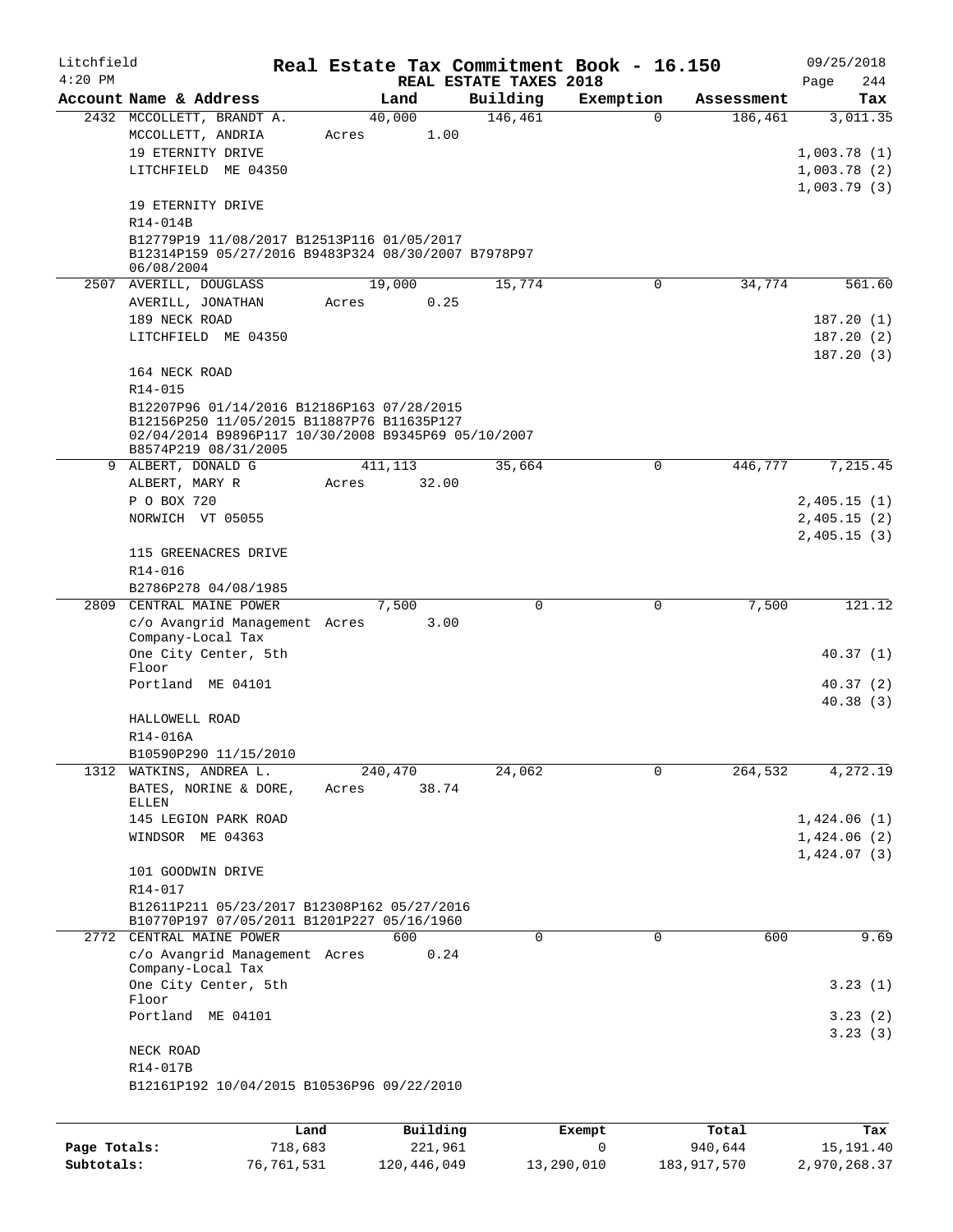| Litchfield   |                                                      |         |             |                        | Real Estate Tax Commitment Book - 16.150 |             | 09/25/2018   |
|--------------|------------------------------------------------------|---------|-------------|------------------------|------------------------------------------|-------------|--------------|
| $4:20$ PM    |                                                      |         |             | REAL ESTATE TAXES 2018 |                                          |             | 245<br>Page  |
|              | Account Name & Address                               | Land    |             | Building               | Exemption                                | Assessment  | Tax          |
|              | 2785 AVERILL, TERRY & LINDA                          | 30,775  |             | $\mathbf 0$            | $\Omega$                                 | 30,775      | 497.02       |
|              | 163 NECK ROAD                                        | Acres   | 2.11        |                        |                                          |             |              |
|              | LITCHFIELD ME 04350                                  |         |             |                        |                                          |             | 165.67(1)    |
|              |                                                      |         |             |                        |                                          |             | 165.67(2)    |
|              |                                                      |         |             |                        |                                          |             | 165.68(3)    |
|              | NECK ROAD                                            |         |             |                        |                                          |             |              |
|              | R14-017C                                             |         |             |                        |                                          |             |              |
|              | B11434P339 06/14/2013 B1201P227 05/16/1960           |         |             |                        |                                          |             |              |
|              | 904 DANFORTH, ARNOLD                                 | 162,184 |             | 84,770                 | 19,200                                   | 227,754     | 3,678.23     |
|              | PO BOX 3384                                          | Acres   | 0.74        |                        | 02 HOMESTEAD EXEMPT                      |             |              |
|              | PORTLAND ME 04104                                    |         |             |                        |                                          |             | 1,226.08(1)  |
|              |                                                      |         |             |                        |                                          |             | 1,226.08(2)  |
|              |                                                      |         |             |                        |                                          |             | 1,226.07(3)  |
|              | 15 CLARA DRIVE                                       |         |             |                        |                                          |             |              |
|              | R14-018                                              |         |             |                        |                                          |             |              |
|              | B6289P322 09/01/2000                                 |         |             |                        |                                          |             |              |
|              | 260 CAMPBELL, HOWARD E                               | 160,588 |             | 21,869                 | $\mathbf 0$                              | 182,457     | 2,946.68     |
|              | 2554 HALLOWELL ROAD                                  | Acres   | 0.68        |                        |                                          |             |              |
|              | LITCHFIELD ME 04350                                  |         |             |                        |                                          |             | 982.23 (1)   |
|              |                                                      |         |             |                        |                                          |             | 982.23(2)    |
|              |                                                      |         |             |                        |                                          |             | 982.22 (3)   |
|              | 120 GOODWIN DRIVE                                    |         |             |                        |                                          |             |              |
|              | R14-019                                              |         |             |                        |                                          |             |              |
|              |                                                      |         |             |                        |                                          |             |              |
|              | B4310P153                                            |         |             |                        |                                          |             |              |
|              | 416 DANFORTH CAMP TRUST                              | 169,600 |             | 20,662                 | 0                                        | 190,262     | 3,072.73     |
|              | C/O STEVE DANFORTH                                   | Acres   | 1.20        |                        |                                          |             |              |
|              | 347 COBBOSSEE ROAD                                   |         |             |                        |                                          |             | 1,024.24(1)  |
|              | MONMOUTH ME 04259                                    |         |             |                        |                                          |             | 1,024.24(2)  |
|              |                                                      |         |             |                        |                                          |             | 1,024.25(3)  |
|              | 125 GOODWIN DRIVE                                    |         |             |                        |                                          |             |              |
|              | $R14 - 020$                                          |         |             |                        |                                          |             |              |
|              | B12111P295 09/18/2015                                |         |             |                        |                                          |             |              |
|              | 2280 LEWIS, KARL J.                                  | 204,472 |             | 22,300                 | 0                                        | 226,772     | 3,662.37     |
|              | LEWIS, LAURENE E.                                    | Acres   | 0.92        |                        |                                          |             |              |
|              | 21 GLENWOOD AVENUE                                   |         |             |                        |                                          |             | 1,220.79(1)  |
|              | SALISBURY MA 01952                                   |         |             |                        |                                          |             | 1,220.79(2)  |
|              |                                                      |         |             |                        |                                          |             | 1,220.79(3)  |
|              | GOODWIN DRIVE                                        |         |             |                        |                                          |             |              |
|              | R14-021                                              |         |             |                        |                                          |             |              |
|              | B12528P158 11/28/2016 B6501P335 06/04/2001 B1217P439 |         |             |                        |                                          |             |              |
|              | 2199 LEWIS, MICHAEL J                                | 244,850 |             | 1,084                  | 0                                        | 245,934     | 3,971.83     |
|              | 4 LILAC COURT                                        | Acres   | 1.30        |                        |                                          |             |              |
|              | LITCHFIELD NH 03052                                  |         |             |                        |                                          |             | 1,323.94(1)  |
|              |                                                      |         |             |                        |                                          |             | 1,323.94(2)  |
|              |                                                      |         |             |                        |                                          |             | 1,323.95(3)  |
|              | GOODWIN DRIVE                                        |         |             |                        |                                          |             |              |
|              | $R14 - 021 - 3$                                      |         |             |                        |                                          |             |              |
|              | B6501P337 06/04/2001                                 |         |             |                        |                                          |             |              |
|              | 2200 LEWIS, SUSAN N.                                 | 27,850  |             | 4,043                  | 0                                        | 31,893      | 515.07       |
|              |                                                      |         |             |                        |                                          |             |              |
|              | 9 LEXINGTON DRIVE                                    | Acres   | 1.50        |                        |                                          |             |              |
|              | HAMPSTEAD NH 03841                                   |         |             |                        |                                          |             | 171.69(1)    |
|              |                                                      |         |             |                        |                                          |             | 171.69(2)    |
|              |                                                      |         |             |                        |                                          |             | 171.69(3)    |
|              | GOODWIN DRIVE                                        |         |             |                        |                                          |             |              |
|              | $R14 - 021 - 4$                                      |         |             |                        |                                          |             |              |
|              | B6501P339 06/04/2001                                 |         |             |                        |                                          |             |              |
|              |                                                      |         |             |                        |                                          |             |              |
|              |                                                      |         |             |                        |                                          |             |              |
|              |                                                      | Land    | Building    |                        | Exempt                                   | Total       | Tax          |
| Page Totals: | 1,000,319                                            |         | 154,728     |                        | 19,200                                   | 1,135,847   | 18, 343.93   |
| Subtotals:   | 77,761,850                                           |         | 120,600,777 |                        | 13,309,210                               | 185,053,417 | 2,988,612.30 |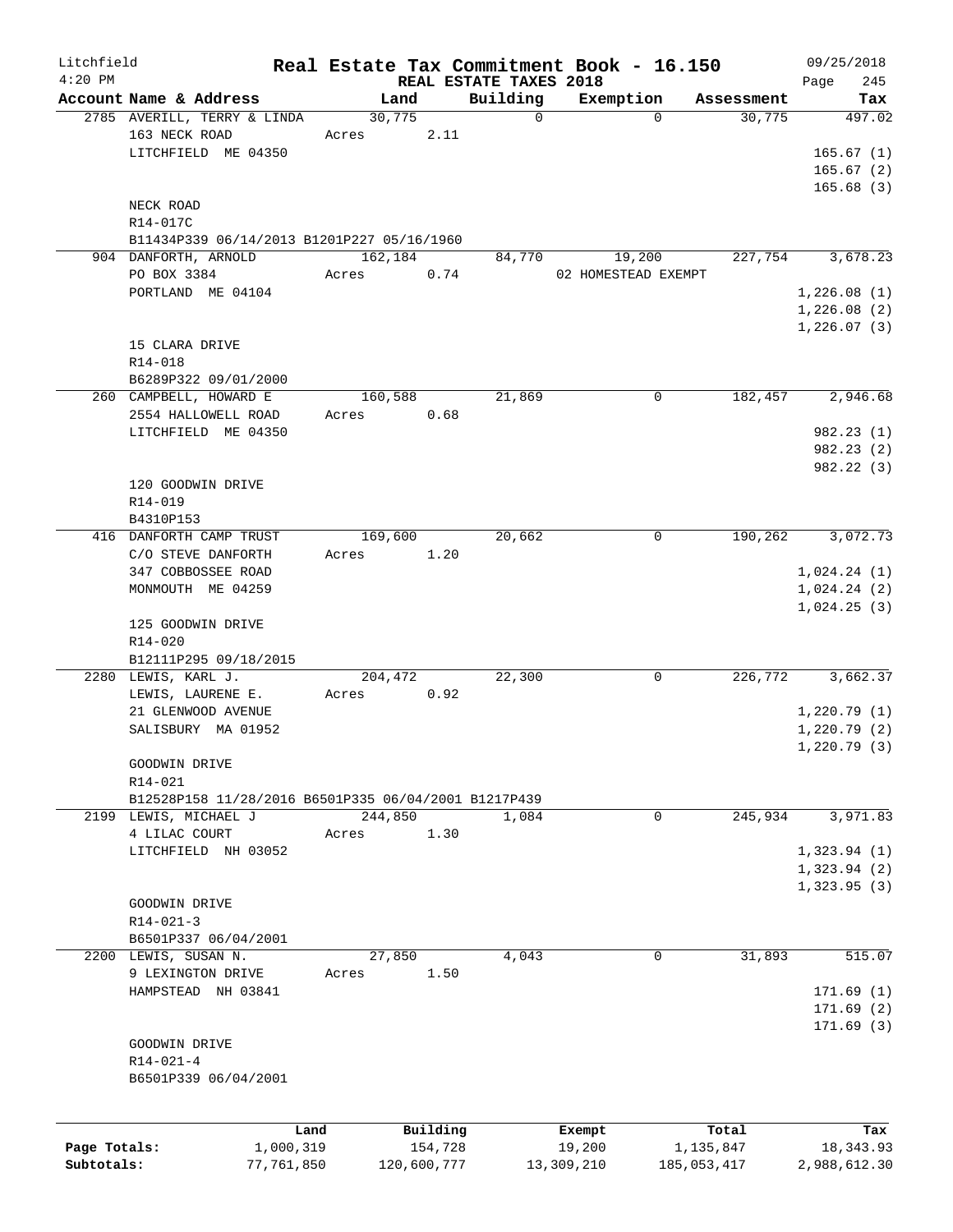| Litchfield |                                               |         |       |                        | Real Estate Tax Commitment Book - 16.150 |            | 09/25/2018  |
|------------|-----------------------------------------------|---------|-------|------------------------|------------------------------------------|------------|-------------|
| $4:20$ PM  |                                               |         |       | REAL ESTATE TAXES 2018 |                                          |            | 246<br>Page |
|            | Account Name & Address                        |         | Land  | Building               | Exemption                                | Assessment | Tax         |
|            | 2201 LEWIS, JAMES E.                          | 28,500  |       | 20,094                 | $\Omega$                                 | 48,594     | 784.79      |
|            | 4 LILAC CT                                    | Acres   | 1.20  |                        |                                          |            |             |
|            | LITCHFIELD NH                                 |         |       |                        |                                          |            | 261.60(1)   |
|            | 03057-8405                                    |         |       |                        |                                          |            | 261.60(2)   |
|            |                                               |         |       |                        |                                          |            | 261.59(3)   |
|            | GOODWIN DRIVE                                 |         |       |                        |                                          |            |             |
|            | $R14 - 021 - 5$                               |         |       |                        |                                          |            |             |
|            | B6501P341 06/04/2000                          |         |       |                        |                                          |            |             |
|            | 106 BELL, LAURENCE A                          | 48,360  |       | 2,745                  | 0                                        | 51,105     | 825.35      |
|            | BELL LOUANNA A                                | Acres   | 0.48  |                        |                                          |            |             |
|            | 7 HYDE HILL BRANCH                            |         |       |                        |                                          |            | 275.12(1)   |
|            | WILLIAMSBURG MA 01096                         |         |       |                        |                                          |            | 275.12(2)   |
|            |                                               |         |       |                        |                                          |            | 275.11(3)   |
|            | 135 GOODWIN DRIVE                             |         |       |                        |                                          |            |             |
|            | R14-022                                       |         |       |                        |                                          |            |             |
|            | B4281P243 11/21/1992                          |         |       |                        |                                          |            |             |
|            | 1244 MOORE SR, WILLIAM C &<br>SUSAN           | 205,536 |       | 33,697                 | $\mathbf 0$                              | 239,233    | 3,863.61    |
|            | M SNOW & NANCY M DEL                          | Acres   | 0.96  |                        |                                          |            |             |
|            | PLATO TRUSTEE                                 |         |       |                        |                                          |            |             |
|            | 13 WEYFAIR PATH                               |         |       |                        |                                          |            | 1,287.87(1) |
|            | WEYMOUTH MA 02188                             |         |       |                        |                                          |            | 1,287.87(2) |
|            |                                               |         |       |                        |                                          |            | 1,287.87(3) |
|            | 134 GOODWIN DRIVE                             |         |       |                        |                                          |            |             |
|            | R14-023                                       |         |       |                        |                                          |            |             |
|            | B5692P294 07/23/1998                          |         |       |                        |                                          |            |             |
|            | 1434 RADOVICH JR, WILLIAM A                   | 42,500  |       | 62,694                 | 19,200                                   | 85,994     | 1,388.80    |
|            | RADOVICH, DONNA                               | Acres   | 2.00  |                        | 02 HOMESTEAD EXEMPT                      |            |             |
|            | 228 NECK ROAD                                 |         |       |                        |                                          |            | 462.93(1)   |
|            | LITCHFIELD ME 04350                           |         |       |                        |                                          |            | 462.93(2)   |
|            |                                               |         |       |                        |                                          |            | 462.94 (3)  |
|            | 228 NECK ROAD                                 |         |       |                        |                                          |            |             |
|            | R14-024                                       |         |       |                        |                                          |            |             |
|            | B4823P247 12/15/1994<br>691 GOODKIND THOMAS B | 322,500 |       | $\Omega$               | $\Omega$                                 | 322,500    | 5,208.37    |
|            | ROWELL ELIZABETH H                            | Acres   | 50.00 |                        |                                          |            |             |
|            | 15 HIAWATHA HEIGHTS                           |         |       |                        |                                          |            | 1,736.12(1) |
|            | WOODSTOCK VALLEY CT                           |         |       |                        |                                          |            | 1,736.12(2) |
|            | 06282                                         |         |       |                        |                                          |            |             |
|            |                                               |         |       |                        |                                          |            | 1,736.13(3) |
|            | HALLOWELL ROAD                                |         |       |                        |                                          |            |             |
|            | R14-025                                       |         |       |                        |                                          |            |             |
|            | B4091P192 03/14/1992                          |         |       |                        |                                          |            |             |
|            | 1861 TIFFANY NORA                             | 36,800  |       | 0                      | 0                                        | 36,800     | 594.32      |
|            | C/O PETER NELSON                              | Acres   | 0.70  |                        |                                          |            |             |
|            | 315 Bristol Road                              |         |       |                        |                                          |            | 198.11(1)   |
|            | Damariscotta ME 04543                         |         |       |                        |                                          |            | 198.11(2)   |
|            |                                               |         |       |                        |                                          |            | 198.10(3)   |
|            | ISLAND                                        |         |       |                        |                                          |            |             |
|            | R14-026                                       |         |       |                        |                                          |            |             |
|            | B2048P74                                      |         |       |                        |                                          |            |             |

|              | Land       | Building    | Exempt     | Total       | Tax          |
|--------------|------------|-------------|------------|-------------|--------------|
| Page Totals: | 684,196    | 119,230     | 19,200     | 784,226     | 12,665.24    |
| Subtotals:   | 78,446,046 | 120,720,007 | 13,328,410 | 185,837,643 | 3,001,277.54 |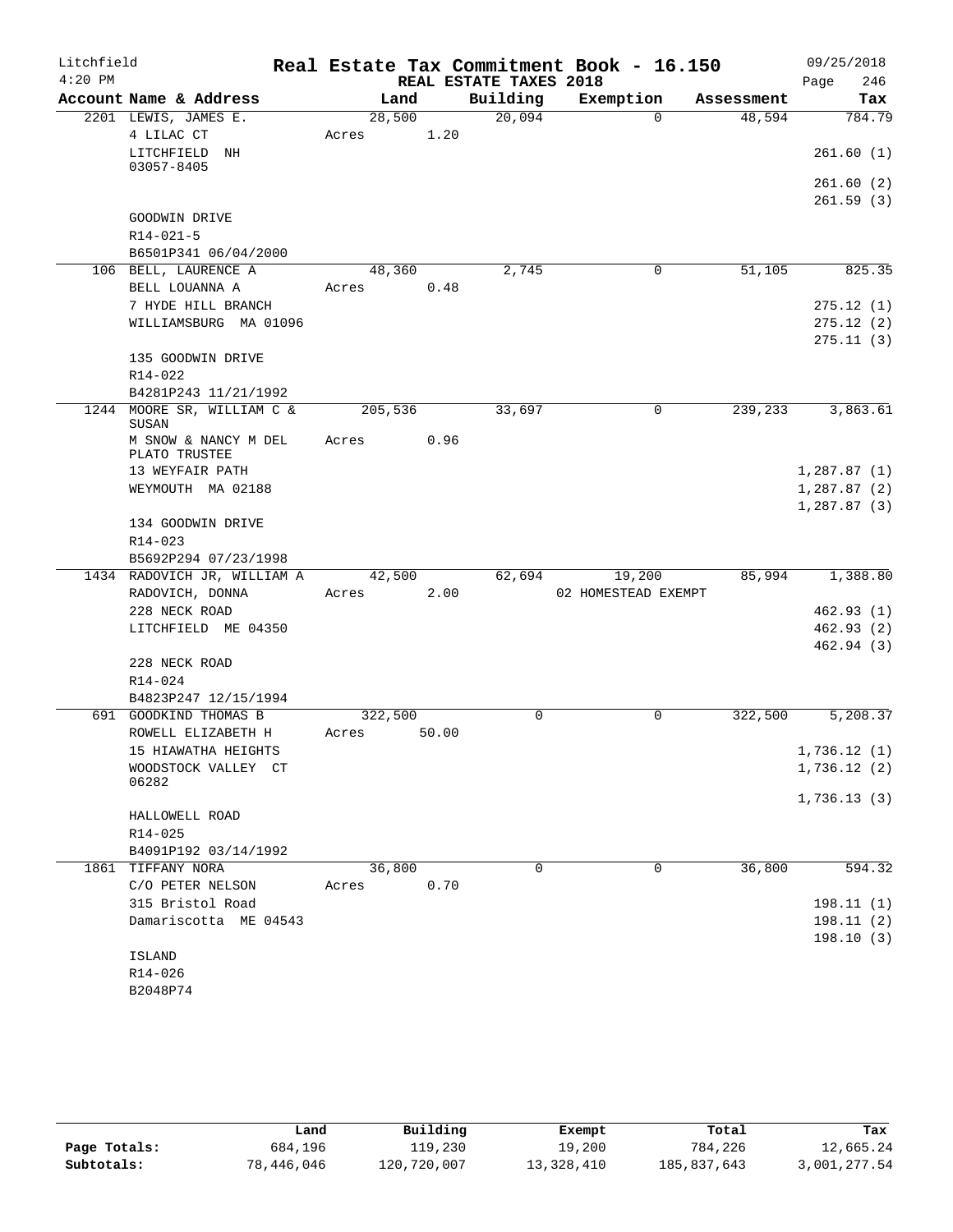| Litchfield |                                                                     |         |        |                        | Real Estate Tax Commitment Book - 16.150 |            | 09/25/2018   |
|------------|---------------------------------------------------------------------|---------|--------|------------------------|------------------------------------------|------------|--------------|
| $4:20$ PM  |                                                                     |         |        | REAL ESTATE TAXES 2018 |                                          |            | 247<br>Page  |
|            | Account Name & Address                                              |         | Land   | Building               | Exemption                                | Assessment | Tax          |
|            | 209 GENDREAU, TOM S.                                                | 31,600  |        | 90,006                 | 19,200                                   | 102,406    | 1,653.86     |
|            | 249 NECK ROAD                                                       | Acres   | 0.70   |                        | 02 HOMESTEAD EXEMPT                      |            |              |
|            | LITCHFIELD ME 04350                                                 |         |        |                        |                                          |            | 551.29(1)    |
|            |                                                                     |         |        |                        |                                          |            | 551.29(2)    |
|            | 249 NECK ROAD                                                       |         |        |                        |                                          |            | 551.28(3)    |
|            | R14-027                                                             |         |        |                        |                                          |            |              |
|            | B11650P130 03/21/2014 B6543P272 08/27/1999                          |         |        |                        |                                          |            |              |
|            | 1160 MARSTON, RONALD                                                |         | 275    | $\Omega$               | $\Omega$                                 | 275        | 4.44         |
|            | 524 NECK RD                                                         | Acres   | 0.11   |                        |                                          |            |              |
|            | WEST GARDINER ME 04345                                              |         |        |                        |                                          |            | 1.48(1)      |
|            |                                                                     |         |        |                        |                                          |            | 1.48(2)      |
|            |                                                                     |         |        |                        |                                          |            | 1.48(3)      |
|            | NECK ROAD                                                           |         |        |                        |                                          |            |              |
|            | R14-027A                                                            |         |        |                        |                                          |            |              |
|            | B2993P29 07/25/1986                                                 |         |        |                        |                                          |            |              |
|            | 837 HILLIARD, RICHARD M SR                                          |         | 40,000 | 52,727                 | 19,200                                   | 73,527     | 1,187.46     |
|            | 237 NECK ROAD                                                       | Acres   | 1.00   |                        | 02 HOMESTEAD EXEMPT                      |            |              |
|            | LITCHFIELD ME 04350                                                 |         |        |                        |                                          |            | 395.82(1)    |
|            |                                                                     |         |        |                        |                                          |            | 395.82(2)    |
|            |                                                                     |         |        |                        |                                          |            | 395.82(3)    |
|            | 237 NECK ROAD                                                       |         |        |                        |                                          |            |              |
|            | $R14 - 028$                                                         |         |        |                        |                                          |            |              |
|            | B1885P256                                                           |         |        |                        |                                          |            |              |
|            | 836 HILLIARD, FRANCIS JR.,<br>HILLIARD, RONALD                      | 19,280  |        | 17,882                 | 19,200                                   | 17,962     | 290.09       |
|            | HILLIARD,                                                           | Acres   | 0.26   |                        | 02 HOMESTEAD EXEMPT                      |            |              |
|            | RICHARD/JAMES, LINDA<br>CHADBURN                                    |         |        |                        |                                          |            |              |
|            | 221 NECK ROAD                                                       |         |        |                        |                                          |            | 96.70(1)     |
|            | LITCHFIELD ME 04350                                                 |         |        |                        |                                          |            | 96.70(2)     |
|            |                                                                     |         |        |                        |                                          |            | 96.69(3)     |
|            | 221 NECK ROAD                                                       |         |        |                        |                                          |            |              |
|            | R14-029                                                             |         |        |                        |                                          |            |              |
|            | B10516P264 08/31/2010 B1520P793 10/30/1967                          |         |        |                        |                                          |            |              |
|            | 717 PLATT, JOSHUA & WILLIAM<br>PLATT                                | 124,213 |        | 100,711                | $\Omega$                                 | 224,924    | 3,632.52     |
|            | 3 BLAKE AVENUE                                                      | Acres   | 99.65  |                        |                                          |            |              |
|            | HALLOWELL ME 04347                                                  |         |        |                        |                                          |            | 1, 210.84(1) |
|            |                                                                     |         |        |                        |                                          |            | 1, 210.84(2) |
|            |                                                                     |         |        |                        |                                          |            | 1, 210.84(3) |
|            | 219 NECK ROAD                                                       |         |        |                        |                                          |            |              |
|            | R14-030                                                             |         |        |                        |                                          |            |              |
|            | B11220P229 09/06/2012 B11134P266 08/02/2012<br>B2073P230 01/18/1977 |         |        |                        |                                          |            |              |
|            | 375 CENTRAL MAINE POWER                                             | 45,500  |        | $\Omega$               | 0                                        | 45,500     | 734.83       |
|            | c/o Avangrid Management Acres<br>Company-Local Tax                  |         | 3.20   |                        |                                          |            |              |
|            | One City Center, 5th<br>Floor                                       |         |        |                        |                                          |            | 244.94 (1)   |
|            | Portland ME 04101                                                   |         |        |                        |                                          |            | 244.94 (2)   |
|            |                                                                     |         |        |                        |                                          |            | 244.95 (3)   |
|            | 199 NECK ROAD                                                       |         |        |                        |                                          |            |              |
|            | R14-031                                                             |         |        |                        |                                          |            |              |
|            | B10526P116 09/10/2010 B4682P43                                      |         |        |                        |                                          |            |              |
|            |                                                                     |         |        |                        |                                          |            |              |

|              | Land       | Building    | Exempt     | Total         | Tax          |
|--------------|------------|-------------|------------|---------------|--------------|
| Page Totals: | 260,868    | 261,326     | 57,600     | 464,594       | 7,503.20     |
| Subtotals:   | 78,706,914 | 120,981,333 | 13,386,010 | 186, 302, 237 | 3,008,780.74 |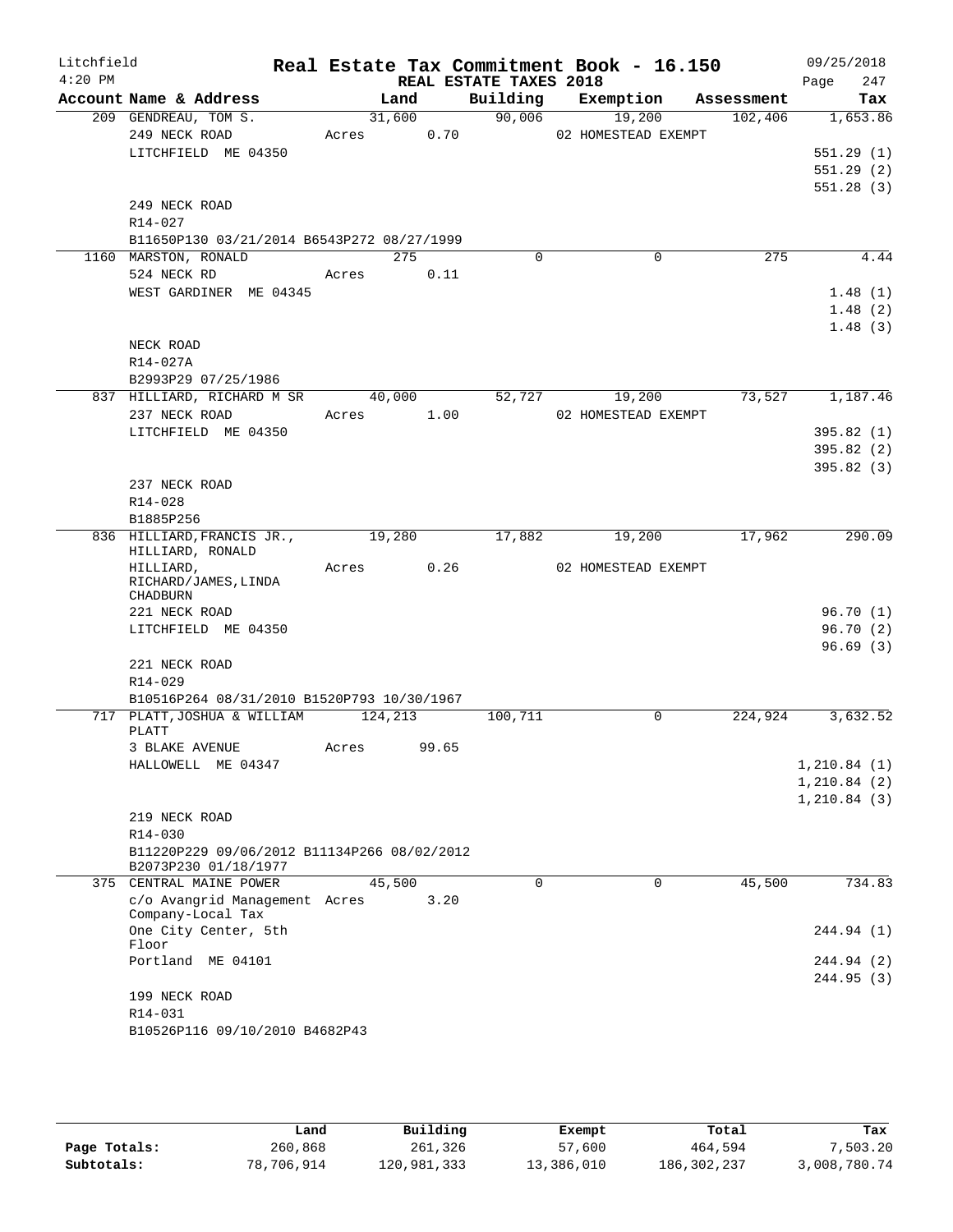| Litchfield |                                                     |       |        | Real Estate Tax Commitment Book - 16.150 |                     |            | 09/25/2018  |
|------------|-----------------------------------------------------|-------|--------|------------------------------------------|---------------------|------------|-------------|
| $4:20$ PM  |                                                     |       |        | REAL ESTATE TAXES 2018                   |                     |            | 248<br>Page |
|            | Account Name & Address                              |       | Land   | Building                                 | Exemption           | Assessment | Tax         |
|            | 640 HONG BEAULAH J<br>(CADDELL)                     |       | 40,000 | 42,797                                   | $\Omega$            | 82,797     | 1,337.17    |
|            | 167 LINCOLN AVE                                     | Acres | 1.00   |                                          |                     |            |             |
|            | BARRINGTON RI 02806                                 |       |        |                                          |                     |            | 445.72 (1)  |
|            |                                                     |       |        |                                          |                     |            | 445.72 (2)  |
|            |                                                     |       |        |                                          |                     |            | 445.73 (3)  |
|            | 69 NECK ROAD                                        |       |        |                                          |                     |            |             |
|            | $R14 - 032$                                         |       |        |                                          |                     |            |             |
|            | B9497P176 09/12/2007 B4980P298 09/18/1995           |       |        |                                          |                     |            |             |
|            | 57 AVERILL, TERRY B                                 |       | 62,852 | 114,194                                  | 24,960              | 152,086    | 2,456.19    |
|            | 183 NECK ROAD                                       | Acres | 20.00  |                                          | 02 HOMESTEAD EXEMPT |            |             |
|            | LITCHFIELD ME 04350                                 |       |        |                                          | 03 VETERANS EXEMPT  |            | 818.73 (1)  |
|            |                                                     |       |        |                                          |                     |            | 818.73 (2)  |
|            |                                                     |       |        |                                          |                     |            | 818.73(3)   |
|            | 183 NECK ROAD                                       |       |        |                                          |                     |            |             |
|            | $R14 - 033$                                         |       |        |                                          |                     |            |             |
|            | B1477P525                                           |       |        |                                          |                     |            |             |
|            | 55 AVERILL, DOUGLAS B                               |       | 40,000 | 116,980                                  | 19,200              | 137,780    | 2,225.15    |
|            | 189 NECK ROAD                                       | Acres | 1.00   |                                          | 02 HOMESTEAD EXEMPT |            |             |
|            | LITCHFIELD ME 04350                                 |       |        |                                          |                     |            | 741.72 (1)  |
|            |                                                     |       |        |                                          |                     |            | 741.72 (2)  |
|            |                                                     |       |        |                                          |                     |            | 741.71 (3)  |
|            | 189 NECK ROAD                                       |       |        |                                          |                     |            |             |
|            | R14-033A                                            |       |        |                                          |                     |            |             |
|            | B3595P271                                           |       |        |                                          |                     |            |             |
|            | 1102 AVERILL, TERRY B                               |       | 82,200 | 71,069                                   | 0                   | 153,269    | 2,475.29    |
|            | AVERILL, LINDA M                                    | Acres | 11.08  |                                          |                     |            |             |
|            | 183 NECK ROAD                                       |       |        |                                          |                     |            | 825.10(1)   |
|            | LITCHFIELD ME 04350                                 |       |        |                                          |                     |            | 825.10(2)   |
|            | 163 NECK ROAD                                       |       |        |                                          |                     |            | 825.09(3)   |
|            | R14-034                                             |       |        |                                          |                     |            |             |
|            | B10752P310 05/13/2011 B6054P32 09/09/1999 B1196P292 |       |        |                                          |                     |            |             |
|            | 09/20/1952                                          |       |        |                                          |                     |            |             |
|            | 674 LOVERING TRAVIS G                               |       | 42,300 | 80,319                                   | 19,200              | 103,419    | 1,670.22    |
|            | 155 NECK ROAD                                       | Acres | 1.92   |                                          | 02 HOMESTEAD EXEMPT |            |             |
|            | LITCHFIELD ME 04350                                 |       |        |                                          |                     |            | 556.74(1)   |
|            |                                                     |       |        |                                          |                     |            | 556.74 (2)  |
|            |                                                     |       |        |                                          |                     |            | 556.74 (3)  |
|            | 155 NECK ROAD                                       |       |        |                                          |                     |            |             |
|            | R14-034A                                            |       |        |                                          |                     |            |             |
|            | B11643P277 03/07/2014 B7946P46 05/13/2004           |       |        |                                          |                     |            |             |
|            | 735 HAFNER, ASHLEY N &                              |       | 48,750 | 52,676                                   | 0                   | 101,426    | 1,638.03    |
|            | MILES R. HAFNER                                     |       |        |                                          |                     |            |             |
|            | 137 NECK ROAD<br>LITCHFIELD ME 04350                | Acres | 4.50   |                                          |                     |            | 546.01(1)   |
|            |                                                     |       |        |                                          |                     |            | 546.01(2)   |
|            |                                                     |       |        |                                          |                     |            | 546.01(3)   |
|            | 137 NECK ROAD                                       |       |        |                                          |                     |            |             |
|            | R14-036                                             |       |        |                                          |                     |            |             |
|            | B6068P317 10/04/1999 B2570P338 05/26/1983           |       |        |                                          |                     |            |             |
|            |                                                     |       |        |                                          |                     |            |             |

|              | Land       | Building    | Exempt     | Total       | Tax          |
|--------------|------------|-------------|------------|-------------|--------------|
| Page Totals: | 316,102    | 478,035     | 63,360     | 730,777     | 11,802.05    |
| Subtotals:   | 79,023,016 | 121,459,368 | 13,449,370 | 187,033,014 | 3,020,582.79 |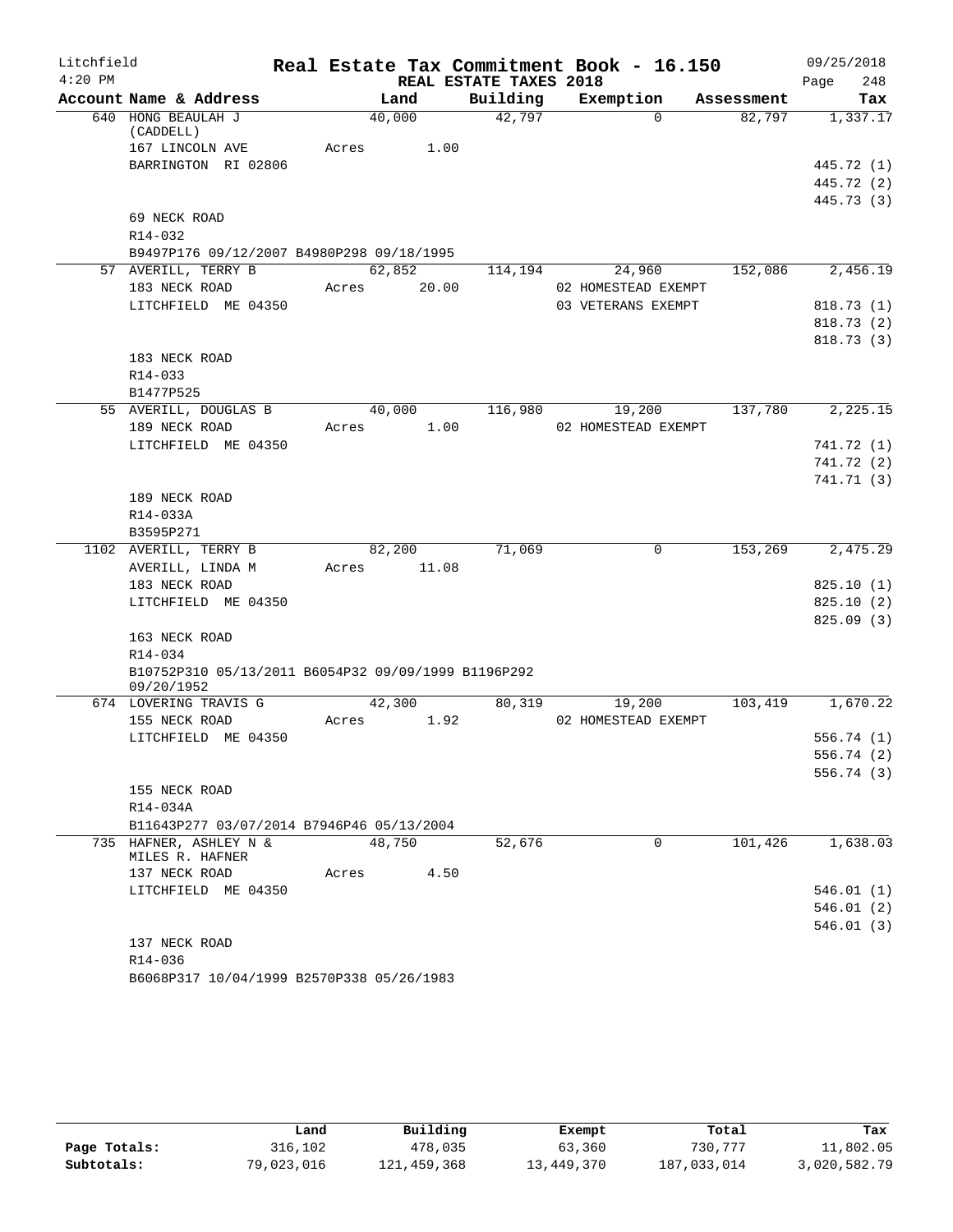| Litchfield |                                                                                                                                                   |       |        |                        | Real Estate Tax Commitment Book - 16.150 |            | 09/25/2018             |
|------------|---------------------------------------------------------------------------------------------------------------------------------------------------|-------|--------|------------------------|------------------------------------------|------------|------------------------|
| $4:20$ PM  |                                                                                                                                                   |       |        | REAL ESTATE TAXES 2018 |                                          |            | Page<br>249            |
|            | Account Name & Address                                                                                                                            |       | Land   | Building               | Exemption                                | Assessment | Tax                    |
|            | 136 WHITMAN, ANDREW C. &<br>JESSICA C.                                                                                                            |       | 59,300 | 147,030                | $\Omega$                                 | 206,330    | 3,332.23               |
|            | 105 NECK ROAD                                                                                                                                     | Acres | 13.40  |                        |                                          |            |                        |
|            | LITCHFIELD ME 04350                                                                                                                               |       |        |                        |                                          |            | 1, 110.74(1)           |
|            |                                                                                                                                                   |       |        |                        |                                          |            | 1, 110.74(2)           |
|            | 105 NECK ROAD                                                                                                                                     |       |        |                        |                                          |            | 1,110.75(3)            |
|            | R14-037                                                                                                                                           |       |        |                        |                                          |            |                        |
|            | B6203P312                                                                                                                                         |       |        |                        |                                          |            |                        |
|            | 1632 SANDERS, ROBERT                                                                                                                              |       | 41,250 | 57,436                 | 19,200                                   | 79,486     | 1,283.70               |
|            | 125 NECK ROAD                                                                                                                                     | Acres | 1.50   |                        | 02 HOMESTEAD EXEMPT                      |            |                        |
|            | LITCHFIELD ME 04350                                                                                                                               |       |        |                        |                                          |            | 427.90 (1)             |
|            |                                                                                                                                                   |       |        |                        |                                          |            | 427.90 (2)             |
|            |                                                                                                                                                   |       |        |                        |                                          |            | 427.90(3)              |
|            | 125 NECK ROAD                                                                                                                                     |       |        |                        |                                          |            |                        |
|            | R14-037A                                                                                                                                          |       |        |                        |                                          |            |                        |
|            | B7081P138 09/07/1999                                                                                                                              |       |        |                        |                                          |            |                        |
|            | 2086 FROST, DARREN M.                                                                                                                             |       | 32,000 | 0                      | $\mathbf 0$                              | 32,000     | 516.80                 |
|            | 138 OLD WINTHROP RD,                                                                                                                              | Acres | 2.60   |                        |                                          |            |                        |
|            | APT. #9                                                                                                                                           |       |        |                        |                                          |            |                        |
|            | AUGUSTA ME 04330                                                                                                                                  |       |        |                        |                                          |            | 172.27(1)              |
|            |                                                                                                                                                   |       |        |                        |                                          |            | 172.27(2)<br>172.26(3) |
|            | 69 NECK ROAD                                                                                                                                      |       |        |                        |                                          |            |                        |
|            | R14-037B                                                                                                                                          |       |        |                        |                                          |            |                        |
|            | B10849P188 10/04/2011 B5857P15 02/02/1999                                                                                                         |       |        |                        |                                          |            |                        |
|            | 1260 BUTLER, ISAAC P.                                                                                                                             |       | 40,000 | 62,596                 | $\mathbf 0$                              | 102,596    | 1,656.93               |
|            | ROBERTSON, ASHLEY A.                                                                                                                              | Acres | 1.00   |                        |                                          |            |                        |
|            | 317 EAST AVENUE #2                                                                                                                                |       |        |                        |                                          |            | 552.31(1)              |
|            | LEWISTON ME 04240                                                                                                                                 |       |        |                        |                                          |            | 552.31(2)              |
|            |                                                                                                                                                   |       |        |                        |                                          |            | 552.31(3)              |
|            | 53 NECK ROAD                                                                                                                                      |       |        |                        |                                          |            |                        |
|            | R14-038                                                                                                                                           |       |        |                        |                                          |            |                        |
|            | B12637P289 06/20/2017 B12268P231 04/15/2016<br>B11317P310 02/28/2013 B11122P135 08/03/2012<br>B11084P77 06/22/2012 B10890P221 11/17/2011 B8958P37 |       |        |                        |                                          |            |                        |
|            | 06/22/2006 B7913P22 04/21/2004                                                                                                                    |       |        |                        |                                          |            |                        |
|            | 1268 MYSHRALL JR, NORMAN S                                                                                                                        |       | 40,500 | 49,967                 | 19,200                                   | 71,267     | 1,150.96               |
|            | 45 NECK ROAD                                                                                                                                      | Acres | 1.20   |                        | 02 HOMESTEAD EXEMPT                      |            |                        |
|            | LITCHFIELD ME 04350                                                                                                                               |       |        |                        |                                          |            | 383.65(1)              |
|            |                                                                                                                                                   |       |        |                        |                                          |            | 383.65(2)              |
|            | 45 NECK ROAD                                                                                                                                      |       |        |                        |                                          |            | 383.66(3)              |
|            | R14-039                                                                                                                                           |       |        |                        |                                          |            |                        |
|            | B3154P203                                                                                                                                         |       |        |                        |                                          |            |                        |
|            | 165 BOOTHBY, GARY R                                                                                                                               |       | 41,750 | 107,606                | 24,960                                   | 124,396    | 2,009.00               |
|            | 1425 HALLOWELL ROAD                                                                                                                               | Acres | 1.70   |                        | 02 HOMESTEAD EXEMPT                      |            |                        |
|            | LITCHFIELD ME 04350                                                                                                                               |       |        |                        | 03 VETERANS EXEMPT                       |            | 669.67 (1)             |
|            |                                                                                                                                                   |       |        |                        |                                          |            | 669.67(2)              |
|            |                                                                                                                                                   |       |        |                        |                                          |            | 669.66(3)              |
|            | 1425 HALLOWELL ROAD                                                                                                                               |       |        |                        |                                          |            |                        |
|            | R14-040                                                                                                                                           |       |        |                        |                                          |            |                        |
|            | B3323P216                                                                                                                                         |       |        |                        |                                          |            |                        |
|            |                                                                                                                                                   |       |        |                        |                                          |            |                        |

|              | Land       | Building    | Exempt     | Total       | Tax          |
|--------------|------------|-------------|------------|-------------|--------------|
| Page Totals: | 254,800    | 424,635     | 63,360     | 616,075     | 9,949.62     |
| Subtotals:   | 79,277,816 | 121,884,003 | 13,512,730 | 187,649,089 | 3,030,532.41 |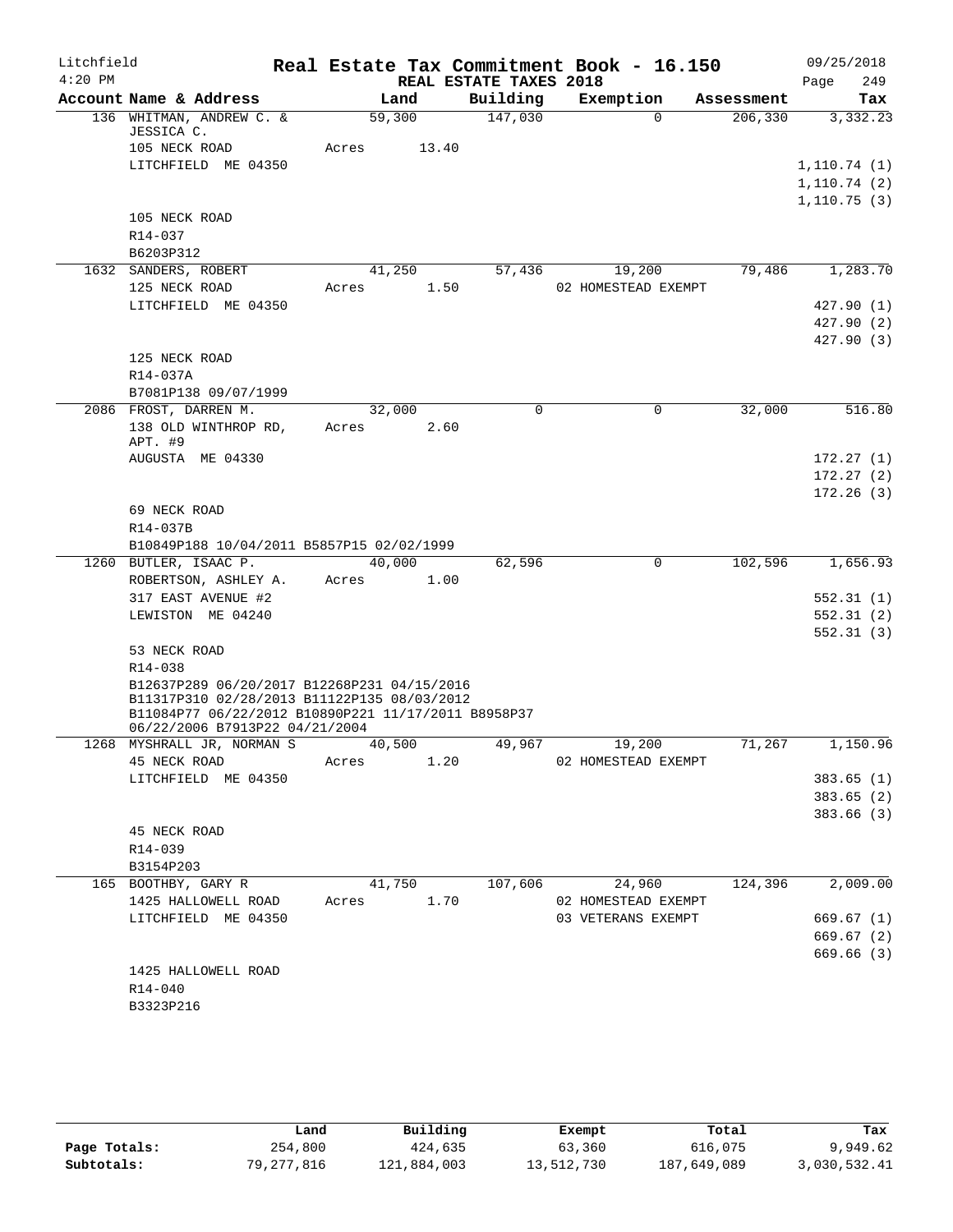| Litchfield   |                                           |            |       |               |                        | Real Estate Tax Commitment Book - 16.150 |               | 09/25/2018   |
|--------------|-------------------------------------------|------------|-------|---------------|------------------------|------------------------------------------|---------------|--------------|
| $4:20$ PM    |                                           |            |       |               | REAL ESTATE TAXES 2018 |                                          |               | 250<br>Page  |
|              | Account Name & Address                    |            |       | Land          | Building               | Exemption                                | Assessment    | Tax          |
|              | 604 DAYEN, STEPHEN                        |            |       | 48,595        | $\Omega$               | $\Omega$                                 | 48,595        | 784.81       |
|              | 26 ANDREWS ROAD                           |            | Acres | 33.00         |                        |                                          |               |              |
|              | BRYANT POND ME 04219                      |            |       |               |                        |                                          |               | 261.60(1)    |
|              |                                           |            |       |               |                        |                                          |               | 261.60(2)    |
|              |                                           |            |       |               |                        |                                          |               | 261.61(3)    |
|              | HALLOWELL ROAD                            |            |       |               |                        |                                          |               |              |
|              | R14-041                                   |            |       |               |                        |                                          |               |              |
|              | B5770P285 10/27/1998                      |            |       |               |                        |                                          |               |              |
|              | 1964 BURNETT, CARIN, E.                   |            |       | 57,500        | 248,221                | 19,200                                   | 286,521       | 4,627.31     |
|              | BURNETT, MICHAEL S.                       |            | Acres | 11.00         |                        | 02 HOMESTEAD EXEMPT                      |               |              |
|              | 1405 HALLOWELL RD                         |            |       |               |                        |                                          |               | 1,542.44(1)  |
|              | LITCHFIELD ME 04350                       |            |       |               |                        |                                          |               | 1,542.44(2)  |
|              |                                           |            |       |               |                        |                                          |               | 1, 542.43(3) |
|              | 1405 HALLOWELL ROAD                       |            |       |               |                        |                                          |               |              |
|              | $R14 - 041A$                              |            |       |               |                        |                                          |               |              |
|              | B12084P199 08/21/2015 B5433P217           |            |       |               |                        |                                          |               |              |
|              | 2522 DAYEN LINDA                          |            |       | 37,466        | $\Omega$               | 0                                        | 37,466        | 605.08       |
|              | 26 ANDREWS ROAD                           |            | Acres | 15.06         |                        |                                          |               |              |
|              |                                           |            |       |               |                        |                                          |               | 201.69(1)    |
|              | BRYANT POND ME 04219                      |            |       |               |                        |                                          |               |              |
|              |                                           |            |       |               |                        |                                          |               | 201.69(2)    |
|              |                                           |            |       |               |                        |                                          |               | 201.70(3)    |
|              | HALLOWELL ROAD                            |            |       |               |                        |                                          |               |              |
|              | R14-042                                   |            |       |               |                        |                                          |               |              |
|              | B5770P283 10/27/1998                      |            |       |               |                        |                                          |               |              |
|              | 687 SPENCER, RONALD E. JR.                |            |       | 93,500        | 123,000                | 0                                        | 216,500       | 3,496.47     |
|              | 1563 HALLOWELL ROAD                       |            | Acres | 2.40          |                        |                                          |               |              |
|              | LITCHFIELD ME 04350                       |            |       |               |                        |                                          |               | 1, 165.49(1) |
|              |                                           |            |       |               |                        |                                          |               | 1, 165.49(2) |
|              |                                           |            |       |               |                        |                                          |               | 1, 165.49(3) |
|              | 1363 HALLOWELL ROAD                       |            |       |               |                        |                                          |               |              |
|              | R14-042A                                  |            |       |               |                        |                                          |               |              |
|              | B11191P23 10/01/2012 B7699P325 10/16/2003 |            |       |               |                        |                                          |               |              |
|              | 810 HEBERT, GAIL E                        |            |       | 104,400       | 16,076                 | 0                                        | 120,476       | 1,945.69     |
|              | 1762 HALLOWELL ROAD                       |            | Acres | 1.20          |                        |                                          |               |              |
|              | LITCHFIELD ME 04350                       |            |       |               |                        |                                          |               | 648.56(1)    |
|              |                                           |            |       |               |                        |                                          |               | 648.56 (2)   |
|              |                                           |            |       |               |                        |                                          |               | 648.57(3)    |
|              | 1355 HALLOWELL ROAD                       |            |       |               |                        |                                          |               |              |
|              | R14-043                                   |            |       |               |                        |                                          |               |              |
|              |                                           |            |       |               |                        |                                          |               |              |
|              | B11151P150 08/01/2012 B3993P128           |            |       |               |                        |                                          |               |              |
|              | 853 HOPKINS, LELAND H                     |            |       | 85,800        | 41,545                 | 24,960                                   | 102,385       | 1,653.52     |
|              | 1347 HALLOWELL ROAD                       |            | Acres | 0.85          |                        | 03 VETERANS EXEMPT                       |               |              |
|              | LITCHFIELD ME 04350                       |            |       |               |                        | 02 HOMESTEAD EXEMPT                      |               | 551.17(1)    |
|              |                                           |            |       |               |                        |                                          |               | 551.17(2)    |
|              |                                           |            |       |               |                        |                                          |               | 551.18(3)    |
|              | 1347 HALLOWELL ROAD                       |            |       |               |                        |                                          |               |              |
|              | R14-044                                   |            |       |               |                        |                                          |               |              |
|              | B3655P208                                 |            |       |               |                        |                                          |               |              |
| 295          | CENTRAL MAINE POWER                       |            |       | 12,500        | 0                      | $\mathbf 0$                              | 12,500        | 201.87       |
|              | c/o Avangrid Management Acres             |            |       | 5.00          |                        |                                          |               |              |
|              | Company-Local Tax                         |            |       |               |                        |                                          |               |              |
|              | One City Center, 5th                      |            |       |               |                        |                                          |               | 67.29(1)     |
|              | Floor                                     |            |       |               |                        |                                          |               |              |
|              | Portland ME 04101                         |            |       |               |                        |                                          |               | 67.29(2)     |
|              |                                           |            |       |               |                        |                                          |               | 67.29(3)     |
|              | HALLOWELL ROAD                            |            |       |               |                        |                                          |               |              |
|              | R14-045                                   |            |       |               |                        |                                          |               |              |
|              |                                           |            |       |               |                        |                                          |               |              |
|              |                                           |            |       |               |                        |                                          |               |              |
|              |                                           | Land       |       | Building      |                        | Exempt                                   | Total         | Tax          |
| Page Totals: |                                           | 439,761    |       | 428,842       |                        | 44,160                                   | 824,443       | 13,314.75    |
| Subtotals:   |                                           | 79,717,577 |       | 122, 312, 845 |                        | 13,556,890                               | 188, 473, 532 | 3,043,847.16 |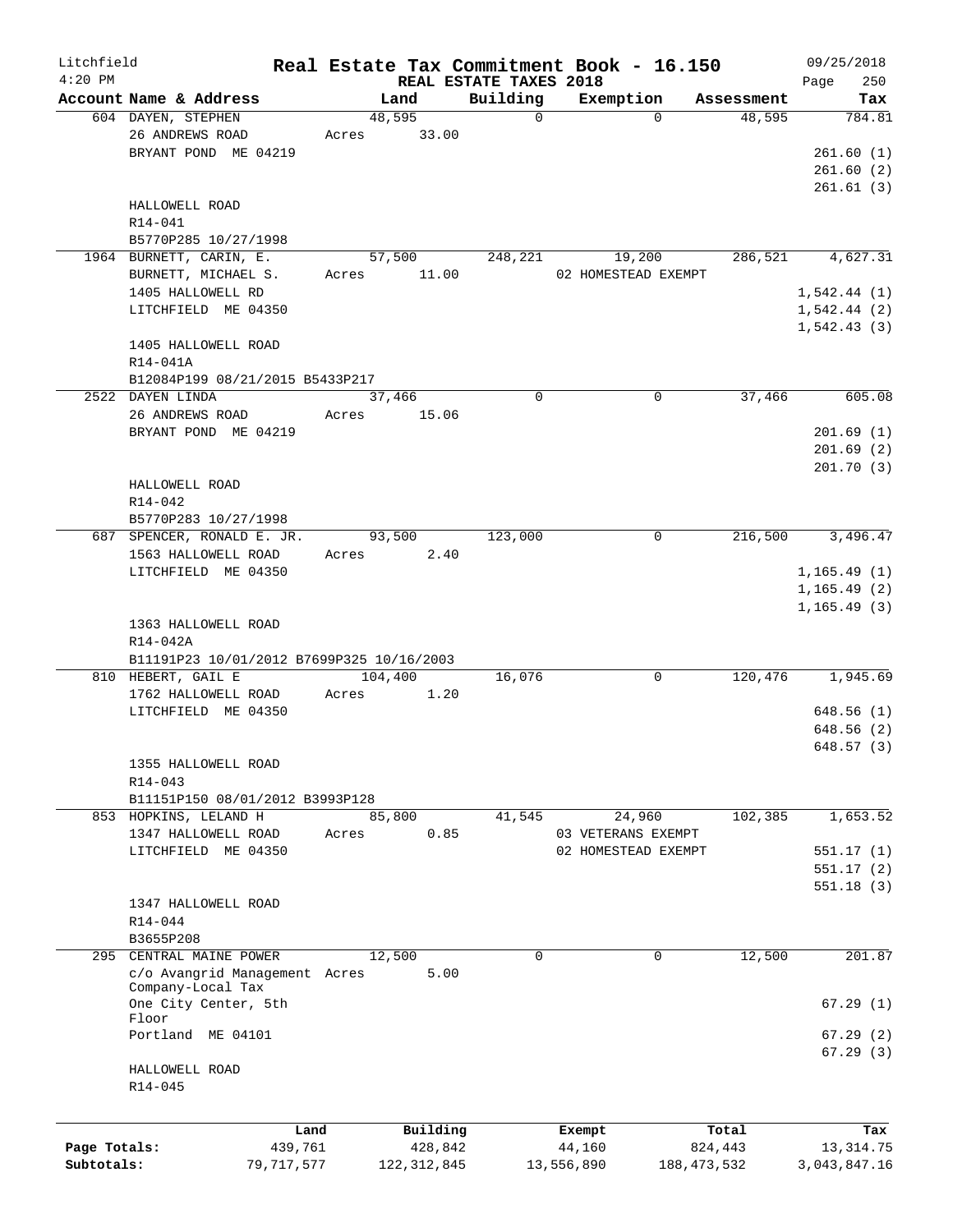| Litchfield   |                                                                                       |            |                                |          | Real Estate Tax Commitment Book - 16.150 |               | 09/25/2018      |
|--------------|---------------------------------------------------------------------------------------|------------|--------------------------------|----------|------------------------------------------|---------------|-----------------|
| $4:20$ PM    | Account Name & Address                                                                |            | REAL ESTATE TAXES 2018<br>Land | Building |                                          | Assessment    | Page<br>251     |
|              | 852 HOPKINS, LELAND H                                                                 |            | 20,720                         | 30,077   | Exemption<br>$\Omega$                    | 50,797        | Tax<br>820.37   |
|              | 1347 HALLOWELL ROAD                                                                   |            | Acres 0.74                     |          |                                          |               |                 |
|              | LITCHFIELD ME 04350                                                                   |            |                                |          |                                          |               | 273.46(1)       |
|              |                                                                                       |            |                                |          |                                          |               |                 |
|              |                                                                                       |            |                                |          |                                          |               | 273.46(2)       |
|              |                                                                                       |            |                                |          |                                          |               | 273.45(3)       |
|              | 1350 HALLOWELL ROAD                                                                   |            |                                |          |                                          |               |                 |
|              | R14-046                                                                               |            |                                |          |                                          |               |                 |
|              | B3655P208                                                                             |            |                                |          |                                          |               |                 |
|              | 675 FLETCHER, KIMBERLY A.                                                             |            | 90,225                         | 62,753   | 19,200                                   | 133,778       | 2,160.51        |
|              | FLETCHER, THOMAS P.                                                                   |            | Acres 1.09                     |          | 02 HOMESTEAD EXEMPT                      |               |                 |
|              | 680 A RIVER ROAD                                                                      |            |                                |          |                                          |               | 720.17(1)       |
|              | TOPSHAM ME 04086                                                                      |            |                                |          |                                          |               | 720.17(2)       |
|              |                                                                                       |            |                                |          |                                          |               | 720.17(3)       |
|              | 1362 HALLOWELL ROAD                                                                   |            |                                |          |                                          |               |                 |
|              | $R14 - 048$                                                                           |            |                                |          |                                          |               |                 |
|              | B12023P148 06/26/2015 B8919P48 05/26/2006 B8564P41<br>08/25/2005 B7339P171 04/04/2003 |            |                                |          |                                          |               |                 |
|              | 609 PELLETIER, THOMAS &                                                               |            | 42,150                         | 89,859   | 19,200                                   | 112,809       | 1,821.87        |
|              | VICKI L                                                                               |            |                                |          |                                          |               |                 |
|              | 1378 HALLOWELL ROAD                                                                   |            | Acres 1.06                     |          | 02 HOMESTEAD EXEMPT                      |               |                 |
|              | LITCHFIELD ME 04350                                                                   |            |                                |          |                                          |               | 607.29(1)       |
|              |                                                                                       |            |                                |          |                                          |               | 607.29(2)       |
|              |                                                                                       |            |                                |          |                                          |               | 607.29(3)       |
|              | 1378 HALLOWELL ROAD                                                                   |            |                                |          |                                          |               |                 |
|              | R14-051                                                                               |            |                                |          |                                          |               |                 |
|              | B10096P177 06/02/2009 B6110P2 11/24/1999 B1678P181                                    |            |                                |          |                                          |               |                 |
|              | 607 FONTES, ANTHONY O. JR.                                                            |            | 44,469 132,550                 |          | 19,200                                   | 157,819       | 2,548.78        |
|              | FONTES, LINA A.                                                                       |            | Acres 10.00                    |          | 02 HOMESTEAD EXEMPT                      |               |                 |
|              | 1372 HALLOWELL ROAD                                                                   |            |                                |          |                                          |               | 849.59 (1)      |
|              | LITCHFIELD ME 04350                                                                   |            |                                |          |                                          |               | 849.59 (2)      |
|              |                                                                                       |            |                                |          |                                          |               | 849.60 (3)      |
|              | 1372 HALLOWELL ROAD                                                                   |            |                                |          |                                          |               |                 |
|              | $R14 - 052$                                                                           |            |                                |          |                                          |               |                 |
|              | B12402P44 08/30/2016 B1678P181                                                        |            |                                |          |                                          |               |                 |
|              | 855 EMMONS, BRENDA                                                                    |            | 53,250                         | 33,426   | 19,200                                   |               | 67,476 1,089.74 |
|              | EMMONS, BRENDA                                                                        | Acres      | 1.50                           |          | 02 HOMESTEAD EXEMPT                      |               |                 |
|              | 1388 HALLOWELL ROAD                                                                   |            |                                |          |                                          |               | 363.25(1)       |
|              | LITCHFIELD ME 04350                                                                   |            |                                |          |                                          |               | 363.25 (2)      |
|              |                                                                                       |            |                                |          |                                          |               | 363.24(3)       |
|              | 1388 HALLOWELL ROAD                                                                   |            |                                |          |                                          |               |                 |
|              | R14-053                                                                               |            |                                |          |                                          |               |                 |
|              | B7530P103 07/01/2003                                                                  |            |                                |          |                                          |               |                 |
|              | 2 PUSHARD PETER                                                                       |            | 45,000                         | 38,930   | 24,960                                   | 58,970        | 952.37          |
|              | 1412 HALLOWELL ROAD                                                                   | Acres      | 3.00                           |          | 03 VETERANS EXEMPT                       |               |                 |
|              | LITCHFIELD ME 04350                                                                   |            |                                |          | 02 HOMESTEAD EXEMPT                      |               | 317.46(1)       |
|              |                                                                                       |            |                                |          |                                          |               | 317.46(2)       |
|              |                                                                                       |            |                                |          |                                          |               | 317.45(3)       |
|              | 1412 HALLOWELL ROAD                                                                   |            |                                |          |                                          |               |                 |
|              |                                                                                       |            |                                |          |                                          |               |                 |
|              | R14-054                                                                               |            |                                |          |                                          |               |                 |
|              | B8518P168 07/22/2005 B8393P121 04/30/2005 B3870P55                                    |            |                                |          |                                          |               |                 |
|              | 1308 HICKEY, GARY II                                                                  |            | 37,200                         | 72,571   | 0                                        | 109,771       | 1,772.80        |
|              | 6 OLD MILL ROAD                                                                       | Acres      | 0.90                           |          |                                          |               |                 |
|              | LITCHFIELD ME 04350                                                                   |            |                                |          |                                          |               | 590.93(1)       |
|              |                                                                                       |            |                                |          |                                          |               | 590.93 (2)      |
|              |                                                                                       |            |                                |          |                                          |               | 590.94 (3)      |
|              | 6 OLD MILL ROAD                                                                       |            |                                |          |                                          |               |                 |
|              | R14-056                                                                               |            |                                |          |                                          |               |                 |
|              | B12743P38 09/22/2017 B7713P256 10/31/2003                                             |            |                                |          |                                          |               |                 |
|              |                                                                                       | Land       | Building                       |          | Exempt                                   | Total         | Tax             |
| Page Totals: |                                                                                       | 333,014    | 460,166                        |          | 101,760                                  | 691,420       | 11,166.44       |
| Subtotals:   |                                                                                       | 80,050,591 | 122,773,011                    |          | 13,658,650                               | 189, 164, 952 | 3,055,013.60    |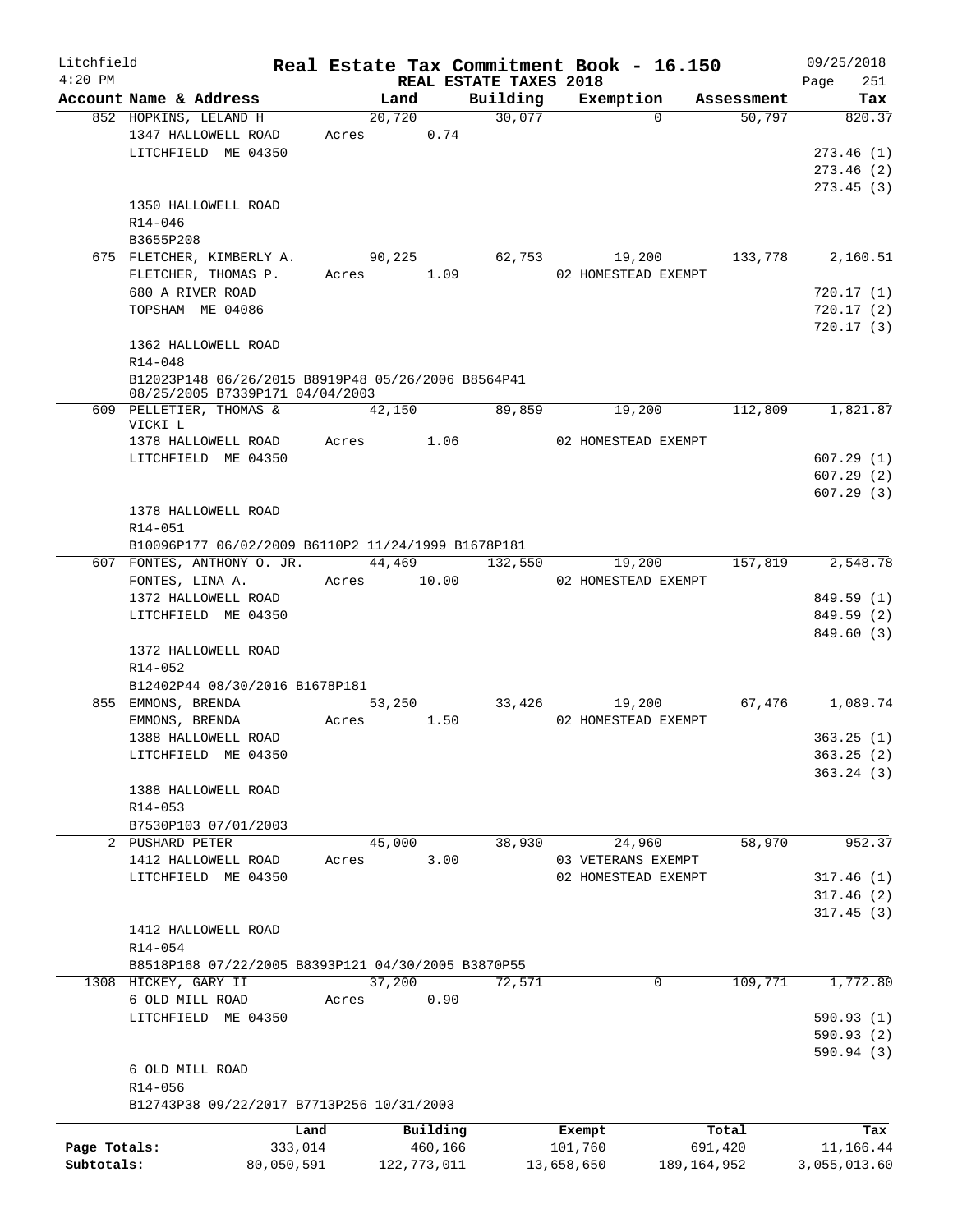| Litchfield |                                                          |             |        |                        | Real Estate Tax Commitment Book - 16.150 |                       | 09/25/2018              |
|------------|----------------------------------------------------------|-------------|--------|------------------------|------------------------------------------|-----------------------|-------------------------|
| $4:20$ PM  |                                                          |             |        | REAL ESTATE TAXES 2018 |                                          |                       | 252<br>Page             |
|            | Account Name & Address                                   |             | Land   |                        | Building Exemption                       | Assessment            | Tax                     |
|            | 1099 SLAUENWHITE, JEFFREY                                |             | 57,500 | 115,013                | 19,200                                   | 153,313               | 2,476.00                |
|            | 24 OLD MILL ROAD                                         | Acres 14.60 |        |                        | 02 HOMESTEAD EXEMPT                      |                       |                         |
|            | LITCHFIELD ME 04350                                      |             |        |                        |                                          |                       | 825.33(1)<br>825.33 (2) |
|            |                                                          |             |        |                        |                                          |                       | 825.34 (3)              |
|            | 24 OLD MILL ROAD                                         |             |        |                        |                                          |                       |                         |
|            | R14-057                                                  |             |        |                        |                                          |                       |                         |
|            | B11768P182 08/08/2014 B11441P348 06/28/2013<br>B1133P225 |             |        |                        |                                          |                       |                         |
|            | 1103 HINKLEY, FELICIA E.                                 |             | 46,100 | 48,866                 |                                          | 94,966<br>0           | 1,533.70                |
|            | 202 WILLIAMS ROAD                                        | Acres       | 4.00   |                        |                                          |                       |                         |
|            | SABATTUS ME 04280--                                      |             |        |                        |                                          |                       | 511.23(1)               |
|            |                                                          |             |        |                        |                                          |                       | 511.23(2)               |
|            |                                                          |             |        |                        |                                          |                       | 511.24(3)               |
|            | 39 OLD MILL ROAD                                         |             |        |                        |                                          |                       |                         |
|            | R14-057A                                                 |             |        |                        |                                          |                       |                         |
|            | B11126P70 08/03/2012 B6810P187                           | 40,670      |        | 0                      |                                          | $\mathbf 0$<br>40,670 | 656.82                  |
|            | 1100 SLAUENWHITE, JEFFREY<br>24 OLD MILL ROAD            | Acres       | 29.00  |                        |                                          |                       |                         |
|            | LITCHFIELD ME 04350                                      |             |        |                        |                                          |                       | 218.94(1)               |
|            |                                                          |             |        |                        |                                          |                       | 218.94(2)               |
|            |                                                          |             |        |                        |                                          |                       | 218.94(3)               |
|            | OFF HALLOWELL ROAD                                       |             |        |                        |                                          |                       |                         |
|            | R14-058                                                  |             |        |                        |                                          |                       |                         |
|            | B11768P182 08/08/2014 B11441P348 06/28/2013<br>B1133P225 |             |        |                        |                                          |                       |                         |
|            | 1369 HICKEY, RONALD                                      | 23,742      |        | $\Omega$               |                                          | 23,742<br>$\Omega$    | 383.43                  |
|            | 91 HICKORY LANE                                          | Acres 46.70 |        |                        |                                          |                       |                         |
|            | WEST GARDINER ME 04345                                   |             |        |                        |                                          |                       | 127.81(1)               |
|            |                                                          |             |        |                        |                                          |                       | 127.81(2)               |
|            | 1438 HALLOWELL ROAD                                      |             |        |                        |                                          |                       | 127.81(3)               |
|            | R14-059                                                  |             |        |                        |                                          |                       |                         |
|            | B10971P149 02/28/2012 B10161P26 07/24/2009 B8050P145     |             |        |                        |                                          |                       |                         |
|            | 07/26/2004 B6152P5                                       |             |        |                        |                                          |                       |                         |
|            | 2422 BENNINGTON, SCOTT C                                 | 30,000      |        | $\Omega$               |                                          | $\Omega$<br>30,000    | 484.50                  |
|            | BENNINGTON, PENNY A                                      | Acres       | 1.80   |                        |                                          |                       |                         |
|            | 1443 HALLOWELL ROAD                                      |             |        |                        |                                          |                       | 161.50(1)               |
|            | LITCHFIELD ME 04350                                      |             |        |                        |                                          |                       | 161.50(2)               |
|            |                                                          |             |        |                        |                                          |                       | 161.50(3)               |
|            | HALLOWELL ROAD                                           |             |        |                        |                                          |                       |                         |
|            | $R14 - 059 - 1$<br>B8036P149 07/16/2004                  |             |        |                        |                                          |                       |                         |
|            | 2420 BENNINGTON, SCOTT C                                 | 31,750      |        | $\Omega$               |                                          | 31,750<br>0           | 512.76                  |
|            | BENNINGTON, PENNY A                                      | Acres       | 2.50   |                        |                                          |                       |                         |
|            | 1443 HALLOWELL ROAD                                      |             |        |                        |                                          |                       | 170.92(1)               |
|            | LITCHFIELD ME 04350                                      |             |        |                        |                                          |                       | 170.92(2)               |
|            |                                                          |             |        |                        |                                          |                       | 170.92(3)               |
|            | HALLOWELL ROAD                                           |             |        |                        |                                          |                       |                         |
|            | $R14 - 059 - 2$                                          |             |        |                        |                                          |                       |                         |
|            | B8036P149 07/16/2004                                     |             |        |                        |                                          |                       |                         |

|              | Land       | Building    | Exempt     | Total       | Tax          |
|--------------|------------|-------------|------------|-------------|--------------|
| Page Totals: | 229,762    | 163,879     | 19,200     | 374,441     | 6,047.21     |
| Subtotals:   | 80,280,353 | 122,936,890 | 13,677,850 | 189,539,393 | 3,061,060.81 |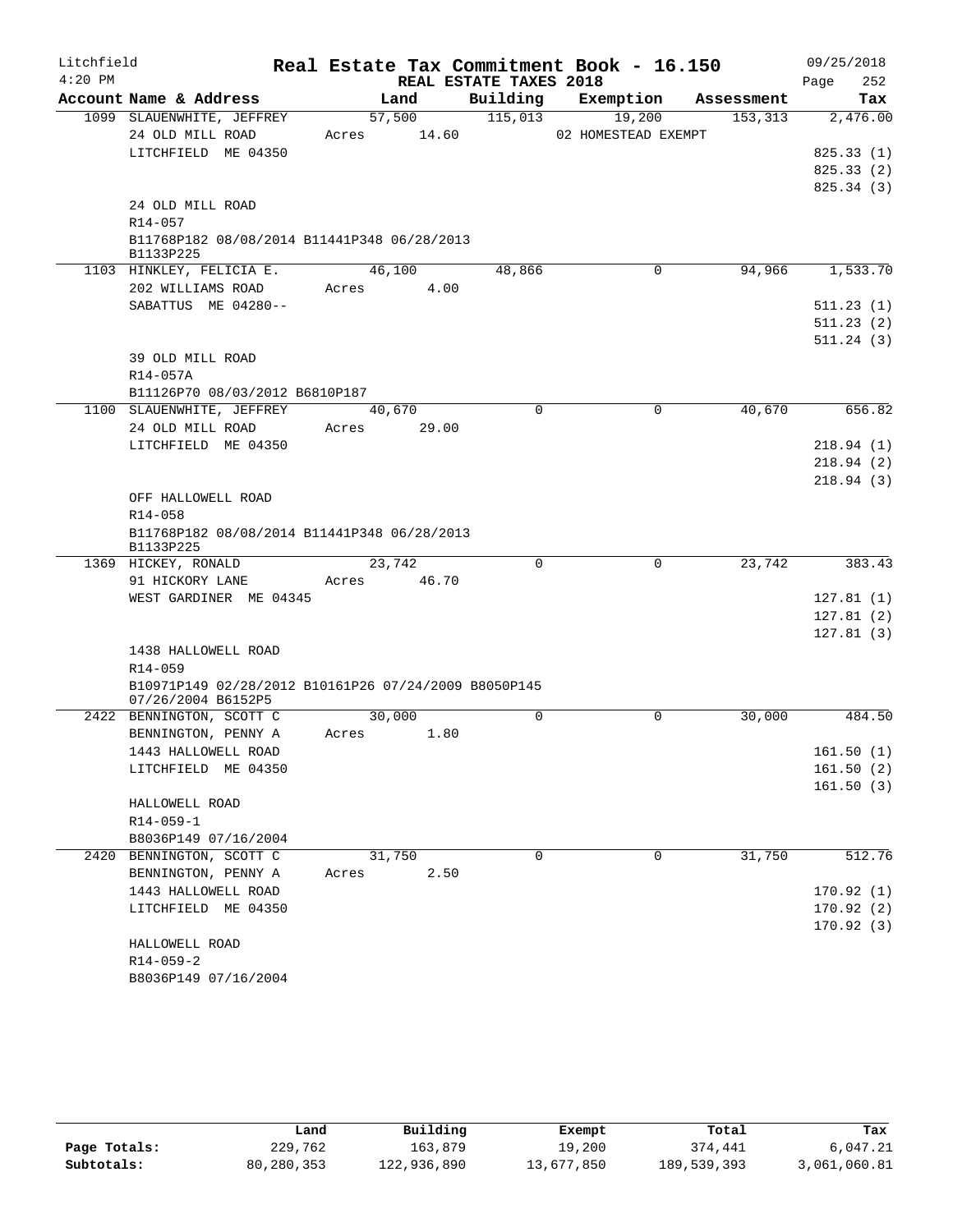| Litchfield   |                                                          |            |       |             |                        | Real Estate Tax Commitment Book - 16.150 |             |         | 09/25/2018                 |
|--------------|----------------------------------------------------------|------------|-------|-------------|------------------------|------------------------------------------|-------------|---------|----------------------------|
| $4:20$ PM    |                                                          |            |       |             | REAL ESTATE TAXES 2018 |                                          |             |         | 253<br>Page                |
|              | Account Name & Address                                   |            |       | Land        |                        | Building Exemption Assessment            |             |         | Tax                        |
|              | 2419 TRIPP DONNA M                                       |            |       | 69,975      | 169,812                | 19,200                                   |             | 220,587 | 3,562.48                   |
|              | TRIPP CARLTON W                                          |            |       | Acres 1.50  |                        | 02 HOMESTEAD EXEMPT                      |             |         |                            |
|              | 1432 HALLOWELL ROAD                                      |            |       |             |                        |                                          |             |         | 1,187.49(1)                |
|              | LITCHFIELD ME 04350                                      |            |       |             |                        |                                          |             |         | 1,187.49(2)<br>1,187.50(3) |
|              | 1432 HALLOWELL ROAD                                      |            |       |             |                        |                                          |             |         |                            |
|              | $R14 - 059 - 3$                                          |            |       |             |                        |                                          |             |         |                            |
|              | B9795P249 07/18/2008 B8096P19 08/26/2004                 |            |       |             |                        |                                          |             |         |                            |
|              | 2053 HICKEY, CYNTHIA                                     |            |       | 44,600      | 204,862                | 19,200                                   |             | 230,262 | 3,718.73                   |
|              | PASSMORE DENNIS                                          |            |       | Acres 3.40  |                        | 02 HOMESTEAD EXEMPT                      |             |         |                            |
|              | 19 OLD MILL ROAD                                         |            |       |             |                        |                                          |             |         | 1,239.58(1)                |
|              | LITCHFIELD ME 04350                                      |            |       |             |                        |                                          |             |         | 1,239.58(2)                |
|              |                                                          |            |       |             |                        |                                          |             |         | 1,239.57(3)                |
|              | 19 OLD MILL ROAD                                         |            |       |             |                        |                                          |             |         |                            |
|              | R14-059B                                                 |            |       |             |                        |                                          |             |         |                            |
|              | B8371P5 04/13/2005 B5348P328 04/17/1997                  |            |       |             |                        |                                          |             |         |                            |
|              | 293 CENTRAL MAINE POWER                                  |            |       | 4,250       | $\Omega$               |                                          | 0           | 4,250   | 68.64                      |
|              | C/O IUMC LOCAL TAX                                       |            |       | Acres 1.70  |                        |                                          |             |         |                            |
|              | 70 FARM VIEW DRIVE                                       |            |       |             |                        |                                          |             |         | 22.88(1)                   |
|              | NEW GLOUCESTER ME                                        |            |       |             |                        |                                          |             |         | 22.88(2)                   |
|              | 04260                                                    |            |       |             |                        |                                          |             |         |                            |
|              | HALLOWELL ROAD                                           |            |       |             |                        |                                          |             |         | 22.88(3)                   |
|              | R14-060                                                  |            |       |             |                        |                                          |             |         |                            |
|              | B4704P287 05/27/1994                                     |            |       |             |                        |                                          |             |         |                            |
|              | 1929 PILLING, JEFFREY R.                                 |            |       | 71,568      | 81,716                 |                                          | $\mathbf 0$ |         | 153,284 2,475.54           |
|              | 21 LEWISTON ROAD                                         |            |       | Acres 37.00 |                        |                                          |             |         |                            |
|              | WEST GARDINER ME 04345                                   |            |       |             |                        |                                          |             |         | 825.18(1)                  |
|              |                                                          |            |       |             |                        |                                          |             |         | 825.18(2)                  |
|              |                                                          |            |       |             |                        |                                          |             |         | 825.18 (3)                 |
|              | 1564 HALLOWELL ROAD                                      |            |       |             |                        |                                          |             |         |                            |
|              | R14-061                                                  |            |       |             |                        |                                          |             |         |                            |
|              | B12862P279 03/20/2018 B1455P44                           |            |       |             |                        |                                          |             |         |                            |
|              | 1813 WARDWELL, RICHARD K SR 42,750                       |            |       |             |                        | 121,688 19,200                           |             |         | 145,238 2,345.59           |
|              | WARDWELL BARBARA E                                       |            |       | Acres 2.10  |                        | 02 HOMESTEAD EXEMPT                      |             |         |                            |
|              | 1582 HALLOWELL ROAD                                      |            |       |             |                        |                                          |             |         | 781.86 (1)                 |
|              | LITCHFIELD ME 04350                                      |            |       |             |                        |                                          |             |         | 781.86 (2)                 |
|              |                                                          |            |       |             |                        |                                          |             |         | 781.87 (3)                 |
|              | 1570 HALLOWELL ROAD                                      |            |       |             |                        |                                          |             |         |                            |
|              | R14-062                                                  |            |       |             |                        |                                          |             |         |                            |
|              | B8906P228 05/17/2006 B6195P106<br>1814 LOVELY, JUSTIN R. |            |       | 42,875      | 146,438                |                                          | 0           | 189,313 | 3,057.40                   |
|              | 38 LIBBY LANE                                            |            | Acres | 2.15        |                        |                                          |             |         |                            |
|              | WEST GARDINER ME 04345                                   |            |       |             |                        |                                          |             |         | 1,019.13(1)                |
|              |                                                          |            |       |             |                        |                                          |             |         | 1,019.13(2)                |
|              |                                                          |            |       |             |                        |                                          |             |         | 1,019.14(3)                |
|              | 1566 HALLOWELL ROAD                                      |            |       |             |                        |                                          |             |         |                            |
|              | R14-062A                                                 |            |       |             |                        |                                          |             |         |                            |
|              | B12652P311 03/02/2018 B9278P44 03/09/2007 B4328P153      |            |       |             |                        |                                          |             |         |                            |
|              | 2364 HONG BEAULAH J                                      |            |       | 40,500      | $\Omega$               |                                          | $\Omega$    | 40,500  | 654.07                     |
|              | (CADDELL)                                                |            |       |             |                        |                                          |             |         |                            |
|              | 167 LINCOLN AVE                                          |            | Acres | 6.00        |                        |                                          |             |         |                            |
|              | BARRINGTON RI 02806                                      |            |       |             |                        |                                          |             |         | 218.02(1)                  |
|              |                                                          |            |       |             |                        |                                          |             |         | 218.02(2)                  |
|              |                                                          |            |       |             |                        |                                          |             |         | 218.03(3)                  |
|              | 69 NECK ROAD<br>R14-063                                  |            |       |             |                        |                                          |             |         |                            |
|              | B9497P176 09/12/2007 B7689P148 10/15/2003                |            |       |             |                        |                                          |             |         |                            |
|              |                                                          |            |       |             |                        |                                          |             |         |                            |
|              |                                                          | Land       |       | Building    |                        | Exempt                                   |             | Total   | Tax                        |
| Page Totals: |                                                          | 316,518    |       | 724,516     |                        | 57,600                                   |             | 983,434 | 15,882.45                  |
| Subtotals:   |                                                          | 80,596,871 |       | 123,661,406 |                        | 13,735,450                               | 190,522,827 |         | 3,076,943.26               |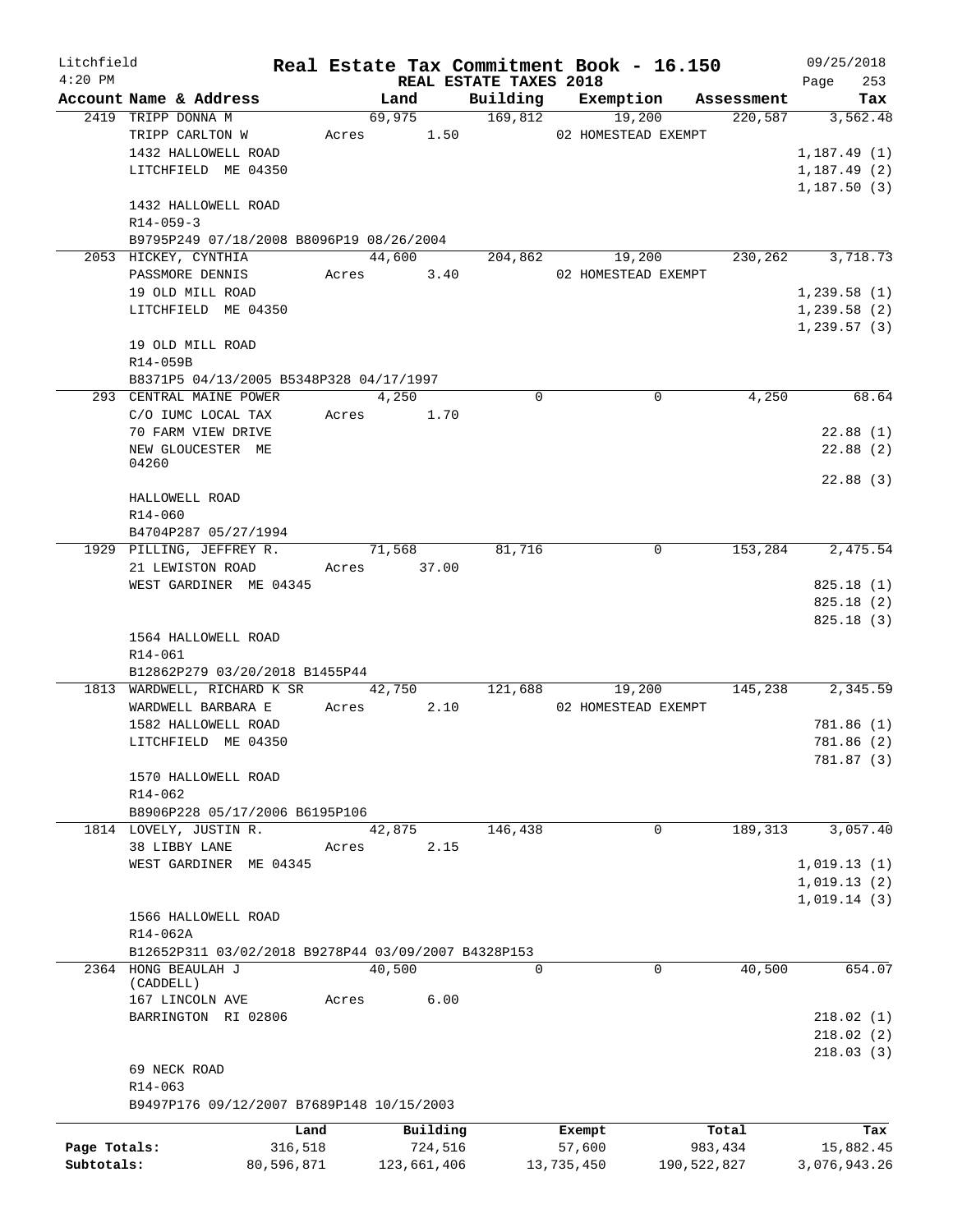| Litchfield |                                                                                                             |         |       |                        | Real Estate Tax Commitment Book - 16.150 |            | 09/25/2018                 |
|------------|-------------------------------------------------------------------------------------------------------------|---------|-------|------------------------|------------------------------------------|------------|----------------------------|
| $4:20$ PM  |                                                                                                             |         |       | REAL ESTATE TAXES 2018 |                                          |            | 254<br>Page                |
|            | Account Name & Address                                                                                      |         | Land  | Building               | Exemption                                | Assessment | Tax                        |
|            | 2810 CENTRAL MAINE POWER                                                                                    |         | 6,720 | $\Omega$               | $\Omega$                                 | 6,720      | 108.53                     |
|            | c/o Avangrid Management Acres                                                                               |         | 0.24  |                        |                                          |            |                            |
|            | Company-Local Tax<br>One City Center, 5th                                                                   |         |       |                        |                                          |            | 36.18(1)                   |
|            | Floor                                                                                                       |         |       |                        |                                          |            |                            |
|            | Portland ME 04101                                                                                           |         |       |                        |                                          |            | 36.18(2)                   |
|            |                                                                                                             |         |       |                        |                                          |            | 36.17(3)                   |
|            | HALLOWELL ROAD                                                                                              |         |       |                        |                                          |            |                            |
|            | R19-029A                                                                                                    |         |       |                        |                                          |            |                            |
| 951        | KIDDER SHIRLEY L                                                                                            | 134,617 |       | 41,294                 | $\mathbf 0$                              | 175,911    | 2,840.96                   |
|            | KIDDER MARGARET K                                                                                           | Acres   | 0.62  |                        |                                          |            |                            |
|            | 23 PLEASANT POND LANE                                                                                       |         |       |                        |                                          |            | 946.99 (1)                 |
|            | LITCHFIELD ME 04350                                                                                         |         |       |                        |                                          |            | 946.99 (2)                 |
|            |                                                                                                             |         |       |                        |                                          |            | 946.98 (3)                 |
|            | 23 PLEASANT POND LANE                                                                                       |         |       |                        |                                          |            |                            |
|            | $U01 - 002$                                                                                                 |         |       |                        |                                          |            |                            |
|            | B4180P263 09/27/2004                                                                                        |         |       |                        |                                          |            |                            |
| 1162       | DANIEL RICHARD D                                                                                            | 99,325  |       | 96,179                 | $\mathbf 0$                              | 195,504    | 3,157.39                   |
|            | DANIEL HEIDI J<br>1010 BRUNSWICK AVENUE                                                                     | Acres   | 3.93  |                        |                                          |            |                            |
|            | GARDINER ME 04345                                                                                           |         |       |                        |                                          |            | 1,052.46(1)                |
|            |                                                                                                             |         |       |                        |                                          |            | 1,052.46(2)<br>1,052.47(3) |
|            | 35 PLEASANT POND LANE                                                                                       |         |       |                        |                                          |            |                            |
|            | $U01 - 003$                                                                                                 |         |       |                        |                                          |            |                            |
|            | B9617P200 01/16/2008 B8229P56 12/03/2004 B1963P113                                                          |         |       |                        |                                          |            |                            |
| 1163       | AMERO-DANIEL, MONIQUE                                                                                       | 41,525  |       | 112,531                | $\mathbf 0$                              | 154,056    | 2,488.00                   |
|            | J.                                                                                                          |         |       |                        |                                          |            |                            |
|            | AMERO-DANIEL, MEGAN J.                                                                                      | Acres   | 2.17  |                        |                                          |            |                            |
|            | 32 PLEASANT POND LANE                                                                                       |         |       |                        |                                          |            | 829.33(1)                  |
|            | LITCHFIELD ME 04350                                                                                         |         |       |                        |                                          |            | 829.33 (2)                 |
|            |                                                                                                             |         |       |                        |                                          |            | 829.34 (3)                 |
|            | 32 PLEASANT POND LANE                                                                                       |         |       |                        |                                          |            |                            |
|            | U01-003A                                                                                                    |         |       |                        |                                          |            |                            |
|            | B11888P151 01/02/2015 B11888P148 01/02/2015 B9786P76<br>07/09/2008 B9055P281 09/01/2006 B8229P56 12/06/2004 |         |       |                        |                                          |            |                            |
|            | B7097P187 10/08/2002 B2535P77                                                                               |         |       |                        |                                          |            |                            |
|            | 914 GOODMAN KAREN                                                                                           | 101,125 |       | 36,479                 | 0                                        | 137,604    | 2,222.30                   |
|            | GOODMAN MICHAEL                                                                                             | Acres   | 1.77  |                        |                                          |            |                            |
|            | C/O KAREN GOODMAN                                                                                           |         |       |                        |                                          |            | 740.77 (1)                 |
|            | 28 W 38TH ST APT 11-W                                                                                       |         |       |                        |                                          |            | 740.77 (2)                 |
|            | NEW YORK NY 10018                                                                                           |         |       |                        |                                          |            | 740.76 (3)                 |
|            | 41 PLEASANT POND LANE                                                                                       |         |       |                        |                                          |            |                            |
|            | $U01 - 004$                                                                                                 |         |       |                        |                                          |            |                            |
|            | B8432P306 04/01/2005 B5722P170                                                                              |         |       |                        |                                          |            |                            |
|            | 1920 BURR, AMY L.                                                                                           | 124,410 |       | 64,010                 | 0                                        | 188,420    | 3,042.98                   |
|            | BURR, TIMOTHY D.                                                                                            | Acres   | 0.60  |                        |                                          |            |                            |
|            | 1028 ROBYN DRIVE                                                                                            |         |       |                        |                                          |            | 1,014.33(1)                |
|            | DANVILLE CA 94526                                                                                           |         |       |                        |                                          |            | 1,014.33(2)                |
|            | 49 PLEASANT POND LANE                                                                                       |         |       |                        |                                          |            | 1,014.32(3)                |
|            | $U01 - 005$                                                                                                 |         |       |                        |                                          |            |                            |
|            | B12644P200 06/28/2017 B12644P197 06/15/2017                                                                 |         |       |                        |                                          |            |                            |
|            | B2237P135                                                                                                   |         |       |                        |                                          |            |                            |
|            |                                                                                                             |         |       |                        |                                          |            |                            |

|              | Land       | Building    | Exempt     | Total       | Tax          |
|--------------|------------|-------------|------------|-------------|--------------|
| Page Totals: | 507,722    | 350,493     |            | 858,215     | 13,860.16    |
| Subtotals:   | 81,104,593 | 124,011,899 | 13,735,450 | 191,381,042 | 3,090,803.42 |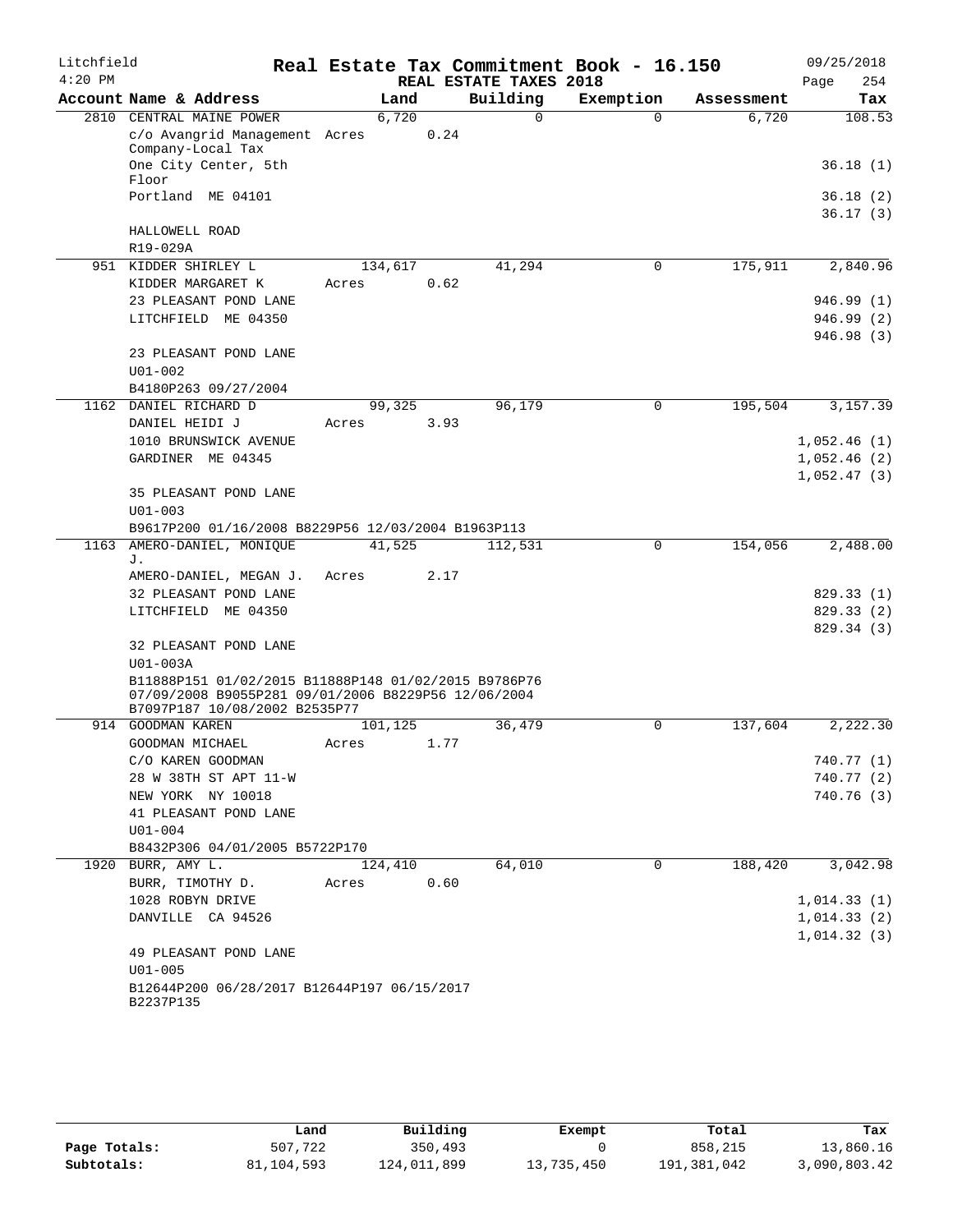| Litchfield   |                                                                    |            |            |             |                        | Real Estate Tax Commitment Book - 16.150 |             | 09/25/2018               |
|--------------|--------------------------------------------------------------------|------------|------------|-------------|------------------------|------------------------------------------|-------------|--------------------------|
| $4:20$ PM    |                                                                    |            |            |             | REAL ESTATE TAXES 2018 |                                          |             | 255<br>Page              |
|              | Account Name & Address                                             |            | Land       |             | Building               | Exemption                                | Assessment  | Tax                      |
|              | 114 SCHILDROTH, MICHAEL L.<br>SCHILDROTH, BETH A.                  |            | 45,675     |             | 137,932                | $\Omega$                                 |             | 2,965.25<br>183,607      |
|              | 89 KING STREET                                                     |            | Acres      | 2.23        |                        |                                          |             |                          |
|              | WESTBROOK ME 04092                                                 |            |            |             |                        |                                          |             | 988.42 (1)               |
|              |                                                                    |            |            |             |                        |                                          |             | 988.42 (2)<br>988.41 (3) |
|              | 60 PLEASANT POND LANE                                              |            |            |             |                        |                                          |             |                          |
|              | $U01 - 006$                                                        |            |            |             |                        |                                          |             |                          |
|              | B12632P273 06/15/2017 B1767P146                                    |            |            |             |                        |                                          |             |                          |
|              | 1469 MACRAE, KAREN E                                               |            | 152,450    |             | 173,827                | 0                                        |             | 326, 277<br>5,269.37     |
|              | BEAULIEU, JASON R                                                  |            | Acres      | 1.12        |                        |                                          |             |                          |
|              | 61 PEASANT POND LANE                                               |            |            |             |                        |                                          |             | 1,756.46(1)              |
|              | LITCHFIELD ME 04350                                                |            |            |             |                        |                                          |             | 1,756.46(2)              |
|              |                                                                    |            |            |             |                        |                                          |             | 1,756.45(3)              |
|              | 61 PLEASANT POND LANE                                              |            |            |             |                        |                                          |             |                          |
|              | $U01 - 007$                                                        |            |            |             |                        |                                          |             |                          |
|              | B10785P319 07/22/2011 B10780P341 07/18/2011 B6965P76<br>06/20/2002 |            |            |             |                        |                                          |             |                          |
|              | 1477 PATTEN, JOHN JR                                               |            | 42,775     |             | 83,673                 | 19,200                                   | 107,248     | 1,732.06                 |
|              | 629 PLAINS ROAD                                                    |            | Acres 2.11 |             |                        | 02 HOMESTEAD EXEMPT                      |             |                          |
|              | LITCHFIELD ME 04350                                                |            |            |             |                        |                                          |             | 577.35(1)                |
|              |                                                                    |            |            |             |                        |                                          |             | 577.35(2)                |
|              |                                                                    |            |            |             |                        |                                          |             | 577.36(3)                |
|              | 629 PLAINS ROAD                                                    |            |            |             |                        |                                          |             |                          |
|              | $U01 - 008$                                                        |            |            |             |                        |                                          |             |                          |
|              | B9417P23 07/09/2007 B9417P21 07/09/2007 B8161P100                  |            |            |             |                        |                                          |             |                          |
|              | 10/07/2004 B6735P349 12/13/2001                                    |            |            |             |                        |                                          |             |                          |
|              | 994 BELAIRE, LAURA A                                               |            |            | 43,025      | 119,902                | 19,200                                   | 143,727     | 2,321.19                 |
|              | BELAIRE, ROBERT A                                                  |            | Acres 2.21 |             |                        | 02 HOMESTEAD EXEMPT                      |             |                          |
|              | 669 PLAINS ROAD                                                    |            |            |             |                        |                                          |             | 773.73(1)                |
|              | LITCHFIELD ME 04350                                                |            |            |             |                        |                                          |             | 773.73(2)                |
|              |                                                                    |            |            |             |                        |                                          |             | 773.73(3)                |
|              | 669 PLAINS ROAD<br>$U01 - 010$                                     |            |            |             |                        |                                          |             |                          |
|              | B8920P275 05/30/2006 B1501P119                                     |            |            |             |                        |                                          |             |                          |
|              | 992 LANCASTER, WILLIAM                                             |            | 121,325    |             | 162,332                | 24,960                                   |             | 258,697<br>4,177.96      |
|              | LANCASTER FLORENCE                                                 |            | Acres      | 5.33        |                        | 02 HOMESTEAD EXEMPT                      |             |                          |
|              | 683 PLAINS ROAD                                                    |            |            |             |                        | 03 VETERANS EXEMPT                       |             | 1,392.65(1)              |
|              | LITCHFIELD ME 04350                                                |            |            |             |                        |                                          |             | 1,392.65(2)              |
|              |                                                                    |            |            |             |                        |                                          |             | 1,392.66(3)              |
|              | 683 PLAINS ROAD                                                    |            |            |             |                        |                                          |             |                          |
|              | $U01 - 011$                                                        |            |            |             |                        |                                          |             |                          |
|              | B2011P284                                                          |            |            |             |                        |                                          |             |                          |
| 1457         | REED STANLEY                                                       |            | 82,925     |             | 0                      | 0                                        | 82,925      | 1,339.24                 |
|              | 12 KNIGHT STREET                                                   |            | Acres      | 1.97        |                        |                                          |             |                          |
|              | FALMOUTH 04 04105                                                  |            |            |             |                        |                                          |             | 446.41 (1)               |
|              |                                                                    |            |            |             |                        |                                          |             | 446.41 (2)               |
|              |                                                                    |            |            |             |                        |                                          |             | 446.42 (3)               |
|              | PLAINS ROAD                                                        |            |            |             |                        |                                          |             |                          |
|              | $U01 - 012$                                                        |            |            |             |                        |                                          |             |                          |
|              | B9750P215 06/05/2008 B4570P304                                     |            |            |             |                        |                                          |             |                          |
|              | 915 KAMILA, DAVID A                                                |            | 182,150    |             | 85,012                 | 19,200                                   | 247,962     | 4,004.59                 |
|              | 33 SUNSHINE FARM ROAD                                              |            | Acres      | 8.45        |                        | 02 HOMESTEAD EXEMPT                      |             |                          |
|              | LITCHFIELD ME 04350                                                |            |            |             |                        |                                          |             | 1,334.86(1)              |
|              |                                                                    |            |            |             |                        |                                          |             | 1,334.86 (2)             |
|              |                                                                    |            |            |             |                        |                                          |             | 1,334.87(3)              |
|              | 33 SUNSHINE FARM ROAD                                              |            |            |             |                        |                                          |             |                          |
|              | $U01 - 013$                                                        |            |            |             |                        |                                          |             |                          |
|              | B1823P32                                                           |            |            |             |                        |                                          |             |                          |
|              |                                                                    | Land       |            | Building    |                        | Exempt                                   | Total       | Tax                      |
| Page Totals: |                                                                    | 670,325    |            | 762,678     |                        | 82,560                                   | 1,350,443   | 21,809.66                |
| Subtotals:   |                                                                    | 81,774,918 |            | 124,774,577 |                        | 13,818,010                               | 192,731,485 | 3, 112, 613.08           |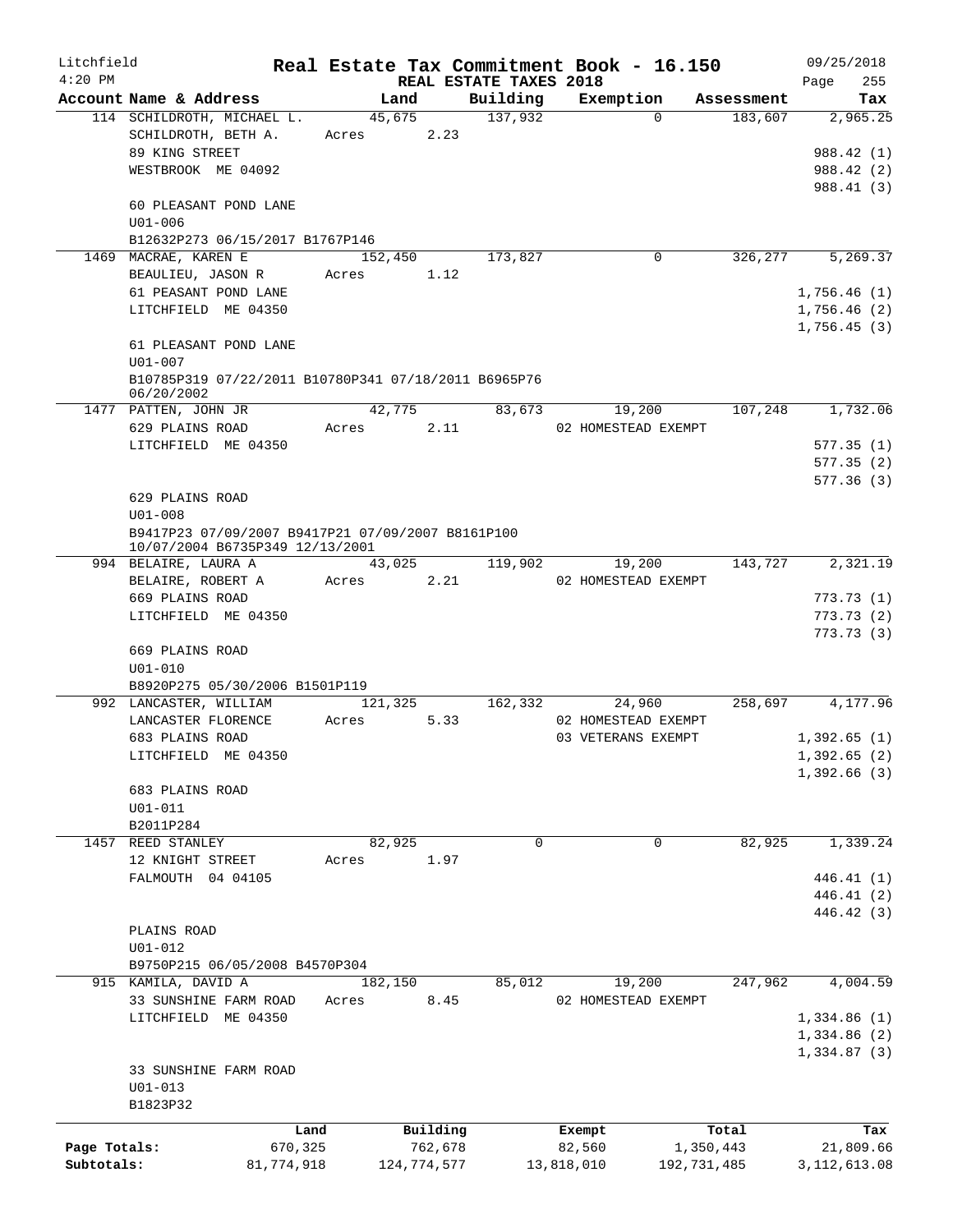| Litchfield |                                                        |         |                |                        | Real Estate Tax Commitment Book - 16.150 |            | 09/25/2018   |
|------------|--------------------------------------------------------|---------|----------------|------------------------|------------------------------------------|------------|--------------|
| $4:20$ PM  |                                                        |         |                | REAL ESTATE TAXES 2018 |                                          |            | 256<br>Page  |
|            | Account Name & Address                                 |         | Land           | Building               | Exemption                                | Assessment | Tax          |
|            | 1199 BEHNKE, WADE                                      |         | 187,735        | 54,104                 | $\Omega$                                 | 241,839    | 3,905.70     |
|            | BEHNKE, AMANDA                                         | Acres   | 4.55           |                        |                                          |            |              |
|            | 49 NORWAY DRIVE                                        |         |                |                        |                                          |            | 1,301.90(1)  |
|            | WOOLWICH ME 04579                                      |         |                |                        |                                          |            | 1,301.90(2)  |
|            |                                                        |         |                |                        |                                          |            | 1,301.90(3)  |
|            | 14 SUNSHINE FARM ROAD                                  |         |                |                        |                                          |            |              |
|            | U01-013A<br>B12565P221 03/27/2017 B3718P340            |         |                |                        |                                          |            |              |
|            | 1828 WEBB, PATRICIA                                    | 163,650 |                | 37,810                 | $\mathbf 0$                              | 201,460    | 3,253.58     |
|            | DIPRIMA ELIZABETH M                                    | Acres   | 9.00           |                        |                                          |            |              |
|            | C/O MARGARET ANDERSON                                  |         |                |                        |                                          |            | 1,084.53(1)  |
|            | 401 FOX DEN LANE                                       |         |                |                        |                                          |            | 1,084.53(2)  |
|            | MILLERSVILLE MD                                        |         |                |                        |                                          |            | 1,084.52(3)  |
|            | $21108 - /$                                            |         |                |                        |                                          |            |              |
|            | 41 PAMROK LANE                                         |         |                |                        |                                          |            |              |
|            | $U02 - 001$                                            |         |                |                        |                                          |            |              |
|            | B6918P264 B2854P215 09/09/1985                         |         |                |                        |                                          |            |              |
|            | 912 O K BERRY FAMILY TRUST                             |         | 223,250        | 52,879                 | 0                                        | 276,129    | 4,459.48     |
|            | ARLINE B JULIA, TRUSTEE Acres 5.50                     |         |                |                        |                                          |            |              |
|            | 39 JOY ROAD                                            |         |                |                        |                                          |            | 1,486.49(1)  |
|            | FAIRFIELD ME                                           |         |                |                        |                                          |            | 1,486.49(2)  |
|            | 04937-3421                                             |         |                |                        |                                          |            |              |
|            |                                                        |         |                |                        |                                          |            | 1,486.50(3)  |
|            | 30 PAMROCK LANE                                        |         |                |                        |                                          |            |              |
|            | $U02 - 002$                                            |         |                |                        |                                          |            |              |
|            | B8832P343 03/14/2006 B1866P81<br>529 DUVAL, MARGARET K |         |                | 156,353                |                                          | 178,403    | 2,881.21     |
|            | 741 PLAINS ROAD                                        | Acres   | 41,250<br>1.50 |                        | 19,200<br>02 HOMESTEAD EXEMPT            |            |              |
|            | LITCHFIELD ME 04350                                    |         |                |                        |                                          |            | 960.40(1)    |
|            |                                                        |         |                |                        |                                          |            | 960.40(2)    |
|            |                                                        |         |                |                        |                                          |            | 960.41(3)    |
|            | 741 PLAINS ROAD                                        |         |                |                        |                                          |            |              |
|            | $U02-002A$                                             |         |                |                        |                                          |            |              |
|            | B4855P316 03/22/2004                                   |         |                |                        |                                          |            |              |
|            | 1575 RILEY NANCY B                                     |         | 91,800         | 126,598                | $\mathbf 0$                              | 218,398    | 3,527.13     |
|            | DAIGLE ROBERT B                                        | Acres   | 3.03           |                        |                                          |            |              |
|            | 763 PLAINS ROAD                                        |         |                |                        |                                          |            | 1, 175.71(1) |
|            | LITCHFIELD ME 04350                                    |         |                |                        |                                          |            | 1, 175.71(2) |
|            |                                                        |         |                |                        |                                          |            | 1, 175.71(3) |
|            | 763 PLAINS ROAD                                        |         |                |                        |                                          |            |              |
|            | $U02 - 003$                                            |         |                |                        |                                          |            |              |
|            | B9706P255 04/23/2008 B8337P147 03/15/2005 B1086P154    |         |                |                        |                                          |            |              |
|            | 07/08/2004                                             |         |                |                        |                                          |            |              |
|            | 794 MCCLOSKEY, STEVEN R.                               |         | 73,005         | 111,033                | $\mathbf 0$                              | 184,038    | 2,972.21     |
|            | MCCLOSKEY, BRENDA M.                                   | Acres   | 0.96           |                        |                                          |            |              |
|            | 10299 TRIPLE CROWN                                     |         |                |                        |                                          |            | 990.74 (1)   |
|            | AVENUE                                                 |         |                |                        |                                          |            |              |
|            | JACKSONVILLE FL 32257                                  |         |                |                        |                                          |            | 990.74 (2)   |
|            | 769 PLAINS ROAD                                        |         |                |                        |                                          |            | 990.73 (3)   |
|            | $U02 - 004$                                            |         |                |                        |                                          |            |              |
|            | B12144P6 10/23/2015 B10475P138 07/19/2010 B1268P236    |         |                |                        |                                          |            |              |
|            | 06/25/1962                                             |         |                |                        |                                          |            |              |
|            |                                                        |         |                |                        |                                          |            |              |

|              | Land       | Building      | Exempt     | Total       | Tax            |
|--------------|------------|---------------|------------|-------------|----------------|
| Page Totals: | 780,690    | 538,777       | 19,200     | 1,300,267   | 20,999.31      |
| Subtotals:   | 82,555,608 | 125, 313, 354 | 13,837,210 | 194,031,752 | 3, 133, 612.39 |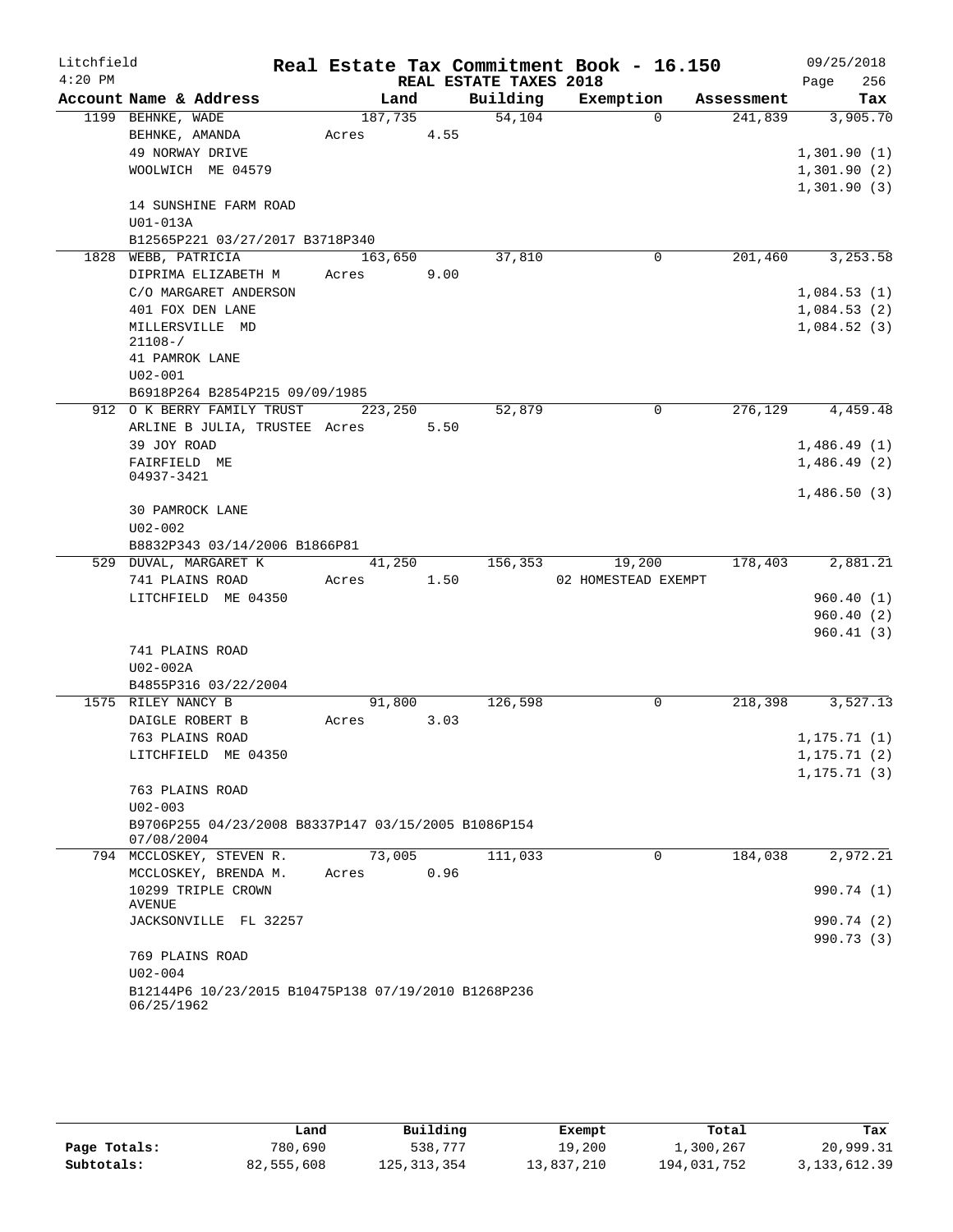| Litchfield |                                             |            |      |                        | Real Estate Tax Commitment Book - 16.150 |             |            | 09/25/2018                 |
|------------|---------------------------------------------|------------|------|------------------------|------------------------------------------|-------------|------------|----------------------------|
| $4:20$ PM  |                                             |            |      | REAL ESTATE TAXES 2018 |                                          |             |            | 257<br>Page                |
|            | Account Name & Address                      | Land       |      | Building               | Exemption                                |             | Assessment | Tax                        |
|            | 888 JEAN LUCIE U, HEIRS OF:                 | 60, 250    |      | 68,996                 |                                          | $\Omega$    | 129,246    | 2,087.32                   |
|            | 3 JEANS WAY<br>LITCHFIELD ME 04350          | Acres 1.50 |      |                        |                                          |             |            |                            |
|            |                                             |            |      |                        |                                          |             |            | 695.77(1)<br>695.77 (2)    |
|            |                                             |            |      |                        |                                          |             |            | 695.78 (3)                 |
|            | 3 JEAN'S WAY                                |            |      |                        |                                          |             |            |                            |
|            | $U02 - 006$                                 |            |      |                        |                                          |             |            |                            |
|            | B3675P8 01/04/1990                          |            |      |                        |                                          |             |            |                            |
|            | 1582 SHEA, MICHAEL D. &                     | 71,220     |      | 69,305                 | 19,200                                   |             | 121,325    | 1,959.40                   |
|            | MCCOLLETT, MARIE LISA                       |            |      |                        |                                          |             |            |                            |
|            | 775 PLAINS ROAD                             | Acres 0.69 |      |                        | 02 HOMESTEAD EXEMPT                      |             |            |                            |
|            | LITCHFIELD ME 04350                         |            |      |                        |                                          |             |            | 653.13(1)                  |
|            |                                             |            |      |                        |                                          |             |            | 653.13(2)                  |
|            | 775 PLAINS ROAD                             |            |      |                        |                                          |             |            | 653.14(3)                  |
|            | $U02 - 007$                                 |            |      |                        |                                          |             |            |                            |
|            | B6321P274                                   |            |      |                        |                                          |             |            |                            |
|            | 1110 MACFARLANE, BARBARA,                   | 77,065     |      | 86,163                 | 24,960                                   |             | 138,268    | 2,233.03                   |
|            | TRUSTEE                                     |            |      |                        |                                          |             |            |                            |
|            | 777 PLAINS ROAD                             | Acres      | 0.73 |                        | 02 HOMESTEAD EXEMPT                      |             |            |                            |
|            | LITCHFIELD ME 04350                         |            |      |                        | 22 WW2 Widow Res                         |             |            | 744.34 (1)                 |
|            |                                             |            |      |                        |                                          |             |            | 744.34 (2)<br>744.35(3)    |
|            | 777 PLAINS ROAD                             |            |      |                        |                                          |             |            |                            |
|            | $U02 - 008$                                 |            |      |                        |                                          |             |            |                            |
|            | B7453P183 06/05/2003                        |            |      |                        |                                          |             |            |                            |
|            | 1288 SALOIS, PAUL S.                        | 74,160     |      | 21,290                 |                                          | $\mathbf 0$ | 95,450     | 1,541.52                   |
|            | SALOIS, CHRISTINA T.                        | Acres      | 0.72 |                        |                                          |             |            |                            |
|            | 366 NORTH HUNTS MEADOW<br>ROAD              |            |      |                        |                                          |             |            | 513.84(1)                  |
|            | WHITEFIELD ME 04353                         |            |      |                        |                                          |             |            | 513.84(2)                  |
|            |                                             |            |      |                        |                                          |             |            | 513.84(3)                  |
|            | 781 PLAINS ROAD                             |            |      |                        |                                          |             |            |                            |
|            | $U02 - 009$                                 |            |      |                        |                                          |             |            |                            |
|            | B11765P287 08/11/2014 B11745P215 07/15/2014 |            |      |                        |                                          |             |            |                            |
|            | B10423P122 05/21/2010 B1423P88              |            |      |                        |                                          |             |            |                            |
|            | 15 DESCHENES, PAUL &<br>CYNTHIA             | 143,700    |      | 40,453                 |                                          | 0           | 184,153    | 2,974.07                   |
|            | 335 WEBBER AVENUE                           | Acres      | 2.94 |                        |                                          |             |            |                            |
|            | LEWISTON ME 04240                           |            |      |                        |                                          |             |            | 991.36(1)                  |
|            |                                             |            |      |                        |                                          |             |            | 991.36(2)                  |
|            |                                             |            |      |                        |                                          |             |            | 991.35(3)                  |
|            | 785 PLAINS ROAD                             |            |      |                        |                                          |             |            |                            |
|            | $U02 - 010$                                 |            |      |                        |                                          |             |            |                            |
|            | B5378P292                                   |            |      |                        |                                          |             |            |                            |
|            | 643 FURTH, DONALD & MARY<br>TRUSTEES        | 232,880    |      | 43,687                 |                                          | 0           | 276,567    | 4,466.56                   |
|            | 1350 N WESTERN AVE.APT                      | Acres      | 5.00 |                        |                                          |             |            |                            |
|            | 106<br>LAKE FOREST IL                       |            |      |                        |                                          |             |            | 1,488.85(1)                |
|            | 60045-1238                                  |            |      |                        |                                          |             |            |                            |
|            |                                             |            |      |                        |                                          |             |            | 1,488.85(2)<br>1,488.86(3) |
|            | 795 PLAINS ROAD                             |            |      |                        |                                          |             |            |                            |
|            | $U02 - 011$                                 |            |      |                        |                                          |             |            |                            |
|            | B5203P334 05/16/1996                        |            |      |                        |                                          |             |            |                            |
|            |                                             |            |      |                        |                                          |             |            |                            |

|              | Land         | Building    | Exempt     | Total       | Tax             |
|--------------|--------------|-------------|------------|-------------|-----------------|
| Page Totals: | 659,275      | 329,894     | 44,160     | 945,009     | 15,261.90       |
| Subtotals:   | 83, 214, 883 | 125,643,248 | 13,881,370 | 194,976,761 | 3, 148, 874, 29 |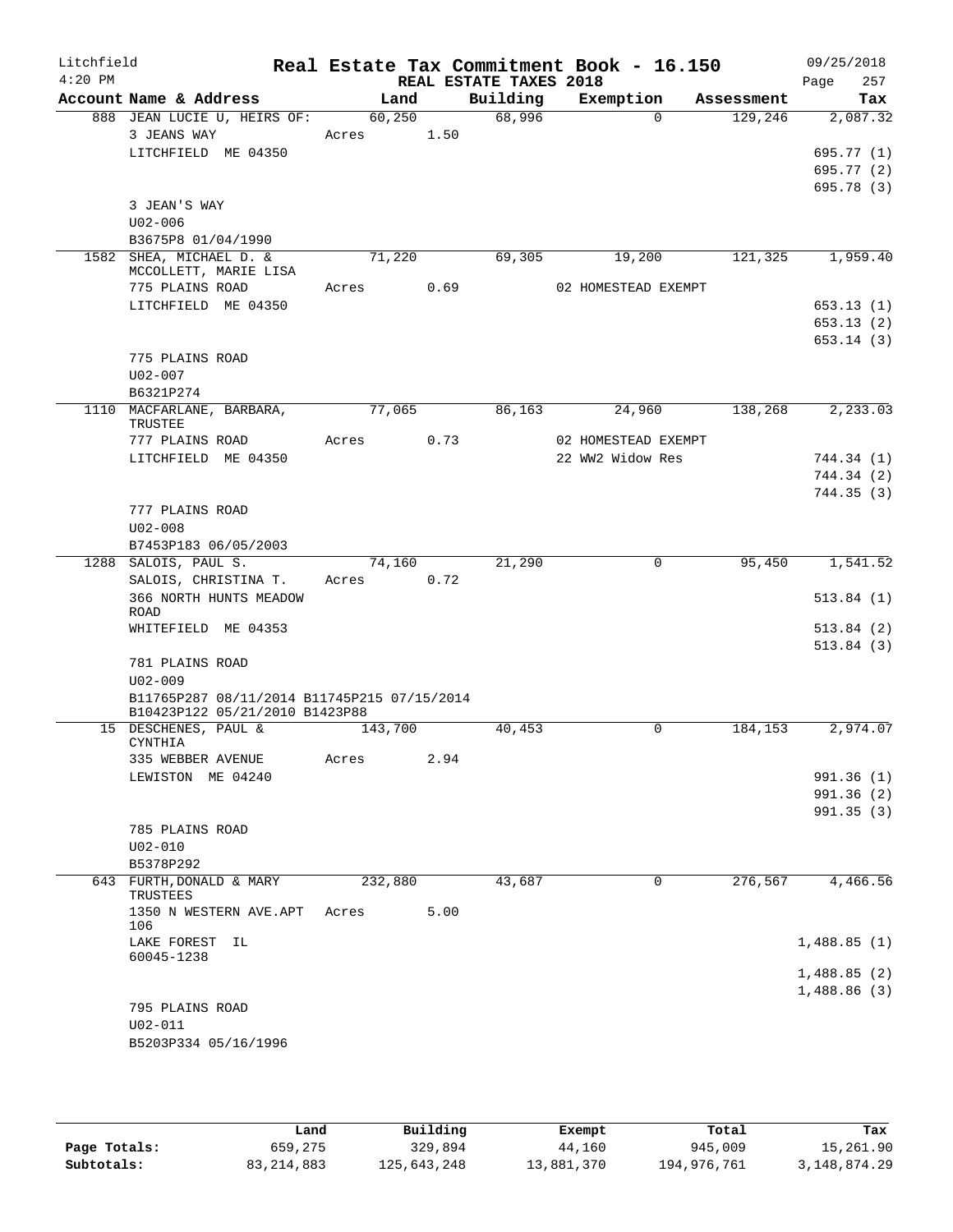| Litchfield   |                                                       |            |       |               |                        | Real Estate Tax Commitment Book - 16.150 |             |            | 09/25/2018     |
|--------------|-------------------------------------------------------|------------|-------|---------------|------------------------|------------------------------------------|-------------|------------|----------------|
| $4:20$ PM    |                                                       |            |       |               | REAL ESTATE TAXES 2018 |                                          |             |            | 258<br>Page    |
|              | Account Name & Address                                |            |       | Land          | Building               | Exemption                                |             | Assessment | Tax            |
|              | 89 BEAL, ADAM J.                                      |            |       | 42,980        | 67,508                 |                                          | $\Omega$    | 110,488    | 1,784.38       |
|              | 812 PLAINS ROAD<br>LITCHFIELD ME 04350                |            | Acres | 8.48          |                        |                                          |             |            | 594.79 (1)     |
|              |                                                       |            |       |               |                        |                                          |             |            | 594.79 (2)     |
|              |                                                       |            |       |               |                        |                                          |             |            | 594.80 (3)     |
|              | 817 PLAINS ROAD                                       |            |       |               |                        |                                          |             |            |                |
|              | $U03 - 001$                                           |            |       |               |                        |                                          |             |            |                |
|              | B12798P51 12/08/2017 B12790P202 11/30/2017 B2192P157  |            |       |               |                        |                                          |             |            |                |
|              | 2925 BEAL, RICHARD L.                                 |            |       | 45,020        | 30,289                 |                                          | 0           | 75,309     | 1,216.24       |
|              | 812 PLAINS ROAD                                       |            |       | Acres 10.52   |                        |                                          |             |            |                |
|              | Litchfield ME 04350                                   |            |       |               |                        |                                          |             |            | 405.41(1)      |
|              |                                                       |            |       |               |                        |                                          |             |            | 405.41(2)      |
|              |                                                       |            |       |               |                        |                                          |             |            | 405.42 (3)     |
|              | PLAINS ROAD                                           |            |       |               |                        |                                          |             |            |                |
|              | $U03 - 001 - A$                                       |            |       |               |                        |                                          |             |            |                |
|              | B2192P157                                             |            |       |               |                        |                                          |             |            |                |
|              | 66 BAILEY, DANIEL R                                   |            |       | 59,950        | 169,741                | 19,200                                   |             | 210,491    | 3,399.43       |
|              | 14 BAILEY LANE                                        |            | Acres | 0.40          |                        | 02 HOMESTEAD EXEMPT                      |             |            |                |
|              | LITCHFIELD ME 04350                                   |            |       |               |                        |                                          |             |            | 1, 133.14(1)   |
|              |                                                       |            |       |               |                        |                                          |             |            | 1, 133.14(2)   |
|              |                                                       |            |       |               |                        |                                          |             |            | 1, 133.15(3)   |
|              | 14 BAILEY LANE                                        |            |       |               |                        |                                          |             |            |                |
|              | $U03 - 002$                                           |            |       |               |                        |                                          |             |            |                |
|              | B7230P333 01/15/2003 B5832P253 12/31/1998             |            |       |               |                        |                                          |             |            |                |
|              | 1027 LEAVITT, LAURIE<br>LEAVITT, WILLIAM & MARY Acres |            |       | 89,732        | 27,095                 |                                          | 0           | 116,827    | 1,886.76       |
|              | E. BAILEY                                             |            |       | 0.52          |                        |                                          |             |            |                |
|              | 42 DANIEL DRIVE                                       |            |       |               |                        |                                          |             |            | 628.92(1)      |
|              | GARDINER ME 04345                                     |            |       |               |                        |                                          |             |            | 628.92(2)      |
|              |                                                       |            |       |               |                        |                                          |             |            | 628.92(3)      |
|              | 10 BAILEY LANE                                        |            |       |               |                        |                                          |             |            |                |
|              | $U03 - 003$                                           |            |       |               |                        |                                          |             |            |                |
|              | B12561P93 03/17/2017 B5915P251                        |            |       |               |                        |                                          |             |            |                |
|              | 1256 MORSE, TRUDY I                                   |            |       | 144,500       | 85,065                 | 19,200                                   |             | 210, 365   | 3,397.39       |
|              | 6385 WILLOW                                           |            | Acres | 1.70          |                        | 02 HOMESTEAD EXEMPT                      |             |            |                |
|              | W BLOOMFIELD MI 48324                                 |            |       |               |                        |                                          |             |            | 1,132.46(1)    |
|              |                                                       |            |       |               |                        |                                          |             |            | 1, 132.46(2)   |
|              |                                                       |            |       |               |                        |                                          |             |            | 1, 132.47(3)   |
|              | 1 OSPREY LANE                                         |            |       |               |                        |                                          |             |            |                |
|              | $U03 - 004$                                           |            |       |               |                        |                                          |             |            |                |
|              | B5993P296 07/09/1999 B5743P323 B3351P209 05/24/1988   |            |       |               |                        |                                          |             |            |                |
|              | 390 RAND, PATRICK J.                                  |            |       | 117,025       | 96,706                 | 19,200                                   |             | 194,531    | 3,141.68       |
|              | 7 OSPREY LANE                                         |            | Acres | 1.21          |                        | 02 HOMESTEAD EXEMPT                      |             |            |                |
|              | LITCHFIELD ME 04350                                   |            |       |               |                        |                                          |             |            | 1,047.23(1)    |
|              |                                                       |            |       |               |                        |                                          |             |            | 1,047.23(2)    |
|              | 7 OSPREY LANE                                         |            |       |               |                        |                                          |             |            | 1,047.22(3)    |
|              | $U03 - 005$                                           |            |       |               |                        |                                          |             |            |                |
|              | B12738P219 09/22/2017 B8049P64 07/23/2004             |            |       |               |                        |                                          |             |            |                |
|              | 1805 FORTIN, DANIEL & RENEE                           |            |       | 59,005        | 39,249                 |                                          | 0           | 98,254     | 1,586.80       |
|              |                                                       |            |       |               |                        |                                          |             |            |                |
|              | 694 WEBSTER STREET                                    |            | Acres | 0.46          |                        |                                          |             |            |                |
|              | LEWISTON ME 04240                                     |            |       |               |                        |                                          |             |            | 528.93(1)      |
|              |                                                       |            |       |               |                        |                                          |             |            | 528.93(2)      |
|              |                                                       |            |       |               |                        |                                          |             |            | 528.94(3)      |
|              | 13 OSPREY LANE                                        |            |       |               |                        |                                          |             |            |                |
|              | $U03 - 006$                                           |            |       |               |                        |                                          |             |            |                |
|              | B6621P151 09/10/2001                                  |            |       |               |                        |                                          |             |            |                |
|              |                                                       | Land       |       | Building      |                        | Exempt                                   |             | Total      | Tax            |
| Page Totals: |                                                       | 558,212    |       | 515,653       |                        | 57,600                                   | 1,016,265   |            | 16, 412.68     |
| Subtotals:   |                                                       | 83,773,095 |       | 126, 158, 901 |                        | 13,938,970                               | 195,993,026 |            | 3, 165, 286.97 |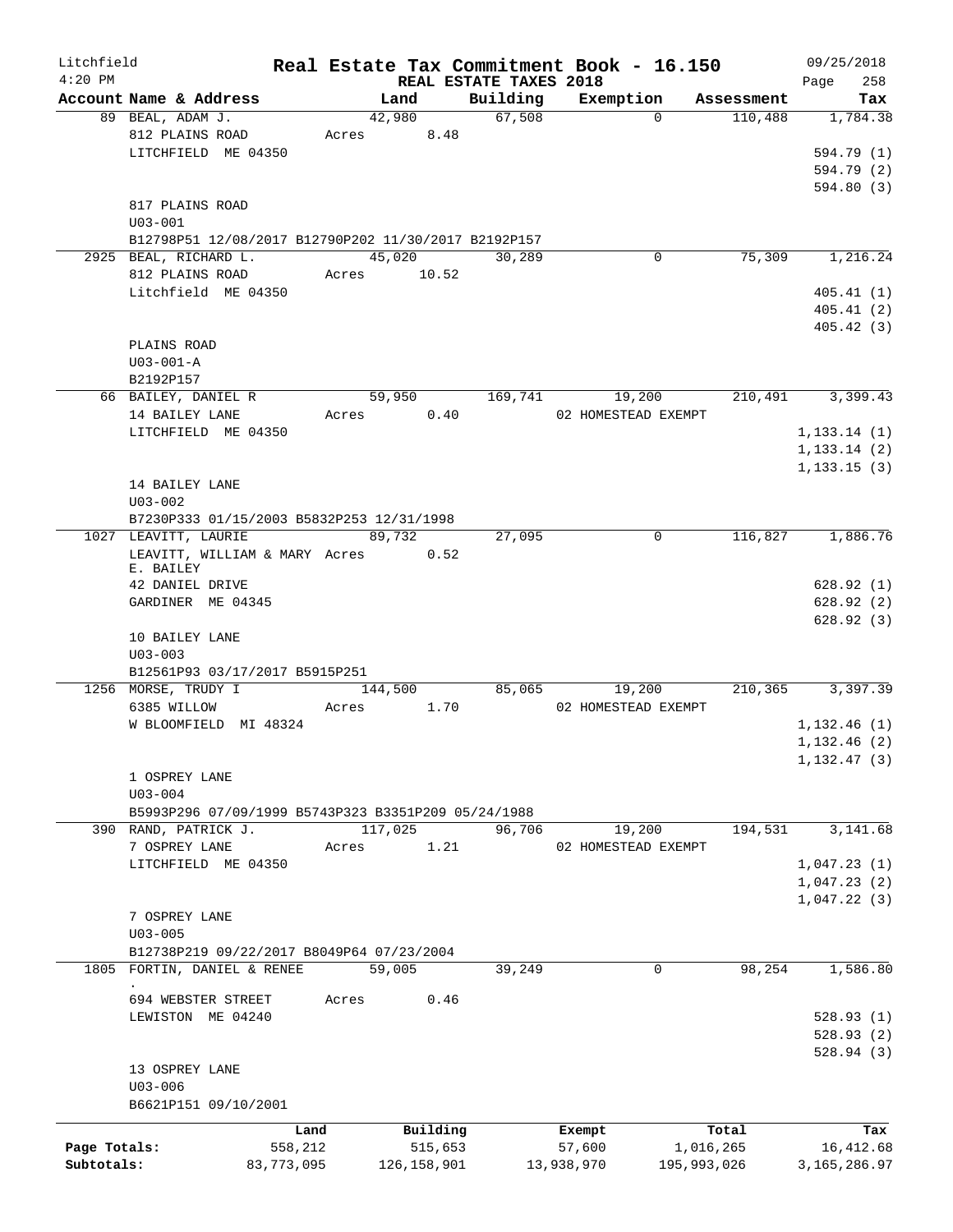| Litchfield   |                                                      |              |             |          |                        | Real Estate Tax Commitment Book - 16.150 |             |            | 09/25/2018      |
|--------------|------------------------------------------------------|--------------|-------------|----------|------------------------|------------------------------------------|-------------|------------|-----------------|
| $4:20$ PM    |                                                      |              |             |          | REAL ESTATE TAXES 2018 |                                          |             |            | Page<br>259     |
|              | Account Name & Address                               |              | Land        |          | Building<br>20,598     | Exemption                                | $\Omega$    | Assessment | Tax             |
|              | 30 ANDERSON, CLYDE W.                                |              | 64,520      |          |                        |                                          |             | 85,118     | 1,374.66        |
|              | 19 HOLLAND LANE                                      |              | Acres 0.59  |          |                        |                                          |             |            | 458.22(1)       |
|              | DURHAM ME 04222                                      |              |             |          |                        |                                          |             |            |                 |
|              |                                                      |              |             |          |                        |                                          |             |            | 458.22(2)       |
|              |                                                      |              |             |          |                        |                                          |             |            | 458.22(3)       |
|              | 15 OSPREY LANE                                       |              |             |          |                        |                                          |             |            |                 |
|              | $U03 - 007$                                          |              |             |          |                        |                                          |             |            |                 |
|              | B12879P89 03/28/2018 B1476P375                       |              |             |          |                        |                                          |             |            |                 |
|              | 488 RICHARDS, CYNTHIA M.                             |              | 68,880      |          | 61,631                 |                                          | 0           | 130, 511   | 2,107.75        |
|              | 110 COUNTRY LANE                                     |              | Acres 0.66  |          |                        |                                          |             |            |                 |
|              | DURHAM ME 04222                                      |              |             |          |                        |                                          |             |            | 702.58(1)       |
|              |                                                      |              |             |          |                        |                                          |             |            | 702.58(2)       |
|              |                                                      |              |             |          |                        |                                          |             |            | 702.59(3)       |
|              | 19 OSPREY LANE                                       |              |             |          |                        |                                          |             |            |                 |
|              | $U03 - 008$                                          |              |             |          |                        |                                          |             |            |                 |
|              | B12360P144 07/22/2016 B3748P324                      |              |             |          |                        |                                          |             |            |                 |
|              | 953 ROSE, JEFFREY &                                  |              | 71,640      |          | 54,729                 |                                          | $\mathbf 0$ | 126,369    | 2,040.86        |
|              | NOONS-ROSE, LINDA                                    |              |             |          |                        |                                          |             |            |                 |
|              | PO BOX 2                                             |              | Acres       | 0.63     |                        |                                          |             |            |                 |
|              | TRURO MA 02666                                       |              |             |          |                        |                                          |             |            | 680.29(1)       |
|              |                                                      |              |             |          |                        |                                          |             |            | 680.29 (2)      |
|              |                                                      |              |             |          |                        |                                          |             |            | 680.28(3)       |
|              | 32 OSPREY LANE                                       |              |             |          |                        |                                          |             |            |                 |
|              | $U03 - 009$                                          |              |             |          |                        |                                          |             |            |                 |
|              | B6356P193                                            |              |             |          |                        |                                          |             |            |                 |
|              | 1251 MORIN JR, MAURICE A                             |              | 57,960      |          | 36,924                 |                                          | 0           | 94,884     | 1,532.38        |
|              | 86 BRAGDON ROAD                                      |              | Acres 0.27  |          |                        |                                          |             |            |                 |
|              | FREEPORT ME 04032-6821                               |              |             |          |                        |                                          |             |            | 510.79(1)       |
|              |                                                      |              |             |          |                        |                                          |             |            | 510.79(2)       |
|              |                                                      |              |             |          |                        |                                          |             |            | 510.80(3)       |
|              | 30 OSPREY LANE                                       |              |             |          |                        |                                          |             |            |                 |
|              | $U03 - 010$                                          |              |             |          |                        |                                          |             |            |                 |
|              | B4226P210                                            |              |             |          |                        |                                          |             |            |                 |
|              | 573 FANT, REBECCA (TRUSTEE)                          |              | 58,800      |          | 40,350                 |                                          | 0           | 99,150     | 1,601.27        |
|              | FANT ROBERT (TRUSTEE)                                |              | Acres 0.30  |          |                        |                                          |             |            |                 |
|              | FANT FAMILY TRUST                                    |              |             |          |                        |                                          |             |            | 533.76(1)       |
|              |                                                      |              |             |          |                        |                                          |             |            | 533.76(2)       |
|              | 207 PLANTATION DRIVE                                 |              |             |          |                        |                                          |             |            |                 |
|              | PENDELTON SC 29670                                   |              |             |          |                        |                                          |             |            | 533.75 (3)      |
|              | 28 OSPREY LANE                                       |              |             |          |                        |                                          |             |            |                 |
|              | $U03 - 011$                                          |              |             |          |                        |                                          |             |            |                 |
|              | B11301P90 01/31/2013 B6033P344 08/23/1999            |              |             |          |                        |                                          |             |            |                 |
|              | 1541 ROWE, HOWARD P                                  |              | 69,580      |          | 45,518                 | 19,200                                   |             | 95,898     | 1,548.75        |
|              | <b>45 WARREN LANE</b>                                | Acres        |             | 0.31     |                        | 02 HOMESTEAD EXEMPT                      |             |            |                 |
|              | LITCHFIELD ME 04350                                  |              |             |          |                        |                                          |             |            | 516.25(1)       |
|              |                                                      |              |             |          |                        |                                          |             |            | 516.25(2)       |
|              |                                                      |              |             |          |                        |                                          |             |            | 516.25(3)       |
|              | <b>45 WARREN LANE</b>                                |              |             |          |                        |                                          |             |            |                 |
|              | $U03 - 012$                                          |              |             |          |                        |                                          |             |            |                 |
|              | B7892P170 03/31/2004                                 |              |             |          |                        |                                          |             |            |                 |
|              | 1438 STUPINSKI, JENIFER R                            |              | 72,900      |          | 42,120                 |                                          | 0           | 115,020    | 1,857.57        |
|              | 18 GOLDENEYE DRIVE                                   | Acres        |             | 0.30     |                        |                                          |             |            |                 |
|              | TOPSHAM ME 04086                                     |              |             |          |                        |                                          |             |            | 619.19(1)       |
|              |                                                      |              |             |          |                        |                                          |             |            | 619.19(2)       |
|              |                                                      |              |             |          |                        |                                          |             |            | 619.19(3)       |
|              | 47 WARREN LANE                                       |              |             |          |                        |                                          |             |            |                 |
|              | $U03 - 013$                                          |              |             |          |                        |                                          |             |            |                 |
|              | B11314P264 02/19/2013 B10759P84 06/21/2011 B7185P193 |              |             |          |                        |                                          |             |            |                 |
|              |                                                      |              |             |          |                        |                                          |             |            |                 |
|              |                                                      |              |             |          |                        |                                          |             |            |                 |
|              |                                                      | Land         |             | Building |                        | Exempt                                   |             | Total      | Tax             |
| Page Totals: |                                                      | 464,280      |             | 301,870  |                        | 19,200                                   |             | 746,950    | 12,063.24       |
| Subtotals:   |                                                      | 84, 237, 375 | 126,460,771 |          |                        | 13,958,170                               | 196,739,976 |            | 3, 177, 350. 21 |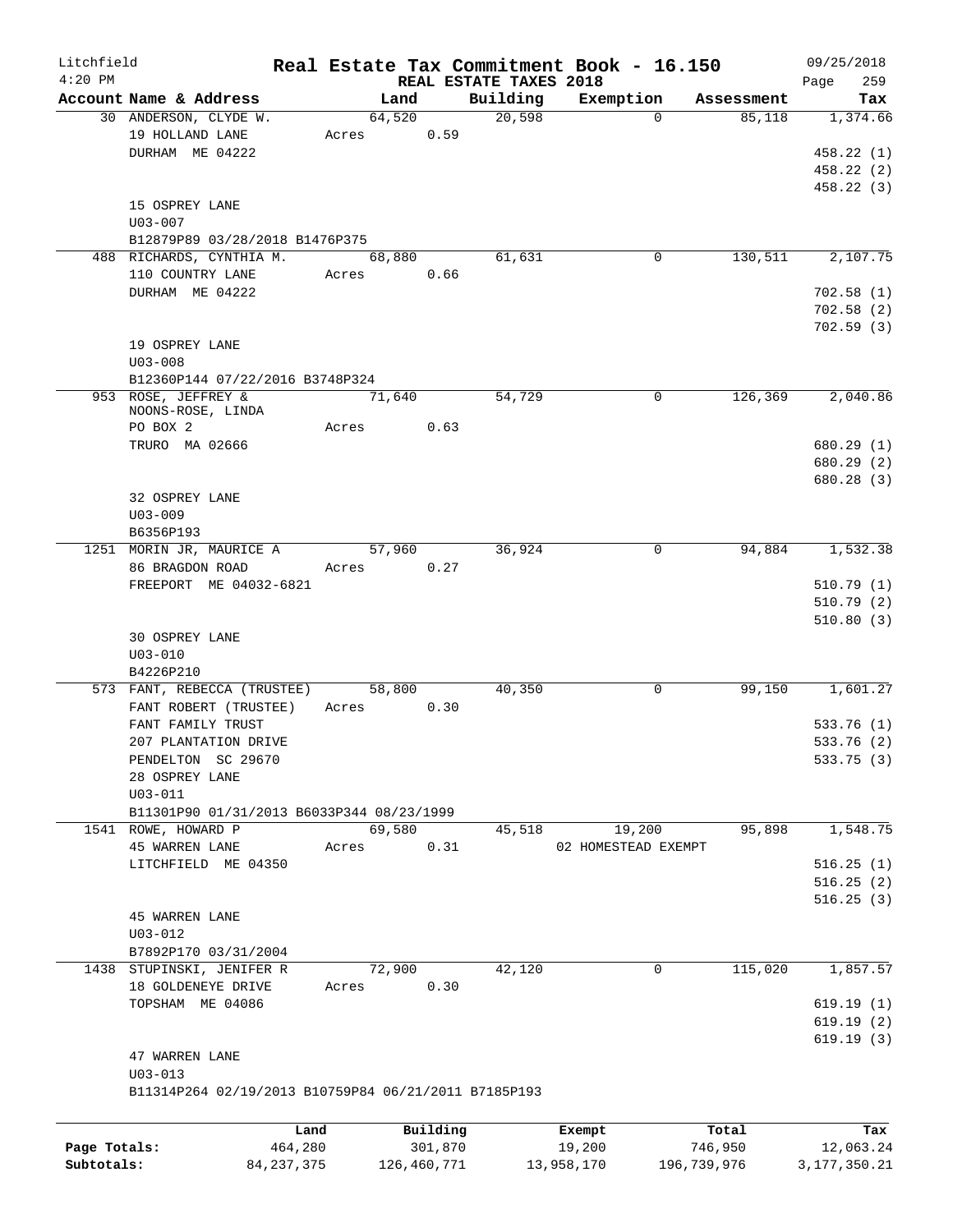| Litchfield |                                                   |          |      |                        | Real Estate Tax Commitment Book - 16.150 |            | 09/25/2018  |
|------------|---------------------------------------------------|----------|------|------------------------|------------------------------------------|------------|-------------|
| $4:20$ PM  |                                                   |          |      | REAL ESTATE TAXES 2018 |                                          |            | 260<br>Page |
|            | Account Name & Address                            | Land     |      | Building               | Exemption                                | Assessment | Tax         |
|            | 1725 FOURNIER THOMAS                              | 66,780   |      | 38,329                 | $\Omega$                                 | 105, 109   | 1,697.51    |
|            | FOURNIER NORMAND                                  | Acres    | 0.51 |                        |                                          |            |             |
|            | P O BOX 571                                       |          |      |                        |                                          |            | 565.84(1)   |
|            | SABATTUS ME 04280                                 |          |      |                        |                                          |            | 565.84(2)   |
|            |                                                   |          |      |                        |                                          |            | 565.83(3)   |
|            | 61 WARREN LANE                                    |          |      |                        |                                          |            |             |
|            | $U03 - 014$                                       |          |      |                        |                                          |            |             |
|            | B8529P179 07/27/2005 B2971P179                    |          |      |                        |                                          |            |             |
|            | 2265 STEVENS, EDWARD,<br>ALBERT & MARY DUNLAP     | 86,920   |      | $\Omega$               | $\mathbf 0$                              | 86,920     | 1,403.76    |
|            | 89 UPPER POND ROAD                                | Acres    | 0.64 |                        |                                          |            |             |
|            | LITCHFIELD ME 04350                               |          |      |                        |                                          |            | 467.92(1)   |
|            |                                                   |          |      |                        |                                          |            | 467.92(2)   |
|            |                                                   |          |      |                        |                                          |            | 467.92(3)   |
|            | WARREN LANE                                       |          |      |                        |                                          |            |             |
|            | $U03 - 015$                                       |          |      |                        |                                          |            |             |
|            | B6506P140 06/08/2001                              |          |      |                        |                                          |            |             |
|            | 1681 STEVENS, EDWARD JR.,<br>ALBERT & MARY DUNLAP | 17,450   |      | $\mathbf 0$            | $\mathbf 0$                              | 17,450     | 281.82      |
|            | 89 UPPER POND ROAD                                | Acres    | 2.18 |                        |                                          |            |             |
|            | LITCHFIELD ME 04350                               |          |      |                        |                                          |            | 93.94(1)    |
|            |                                                   |          |      |                        |                                          |            | 93.94(2)    |
|            |                                                   |          |      |                        |                                          |            | 93.94 (3)   |
|            | 64 WARREN LANE                                    |          |      |                        |                                          |            |             |
|            | $U03 - 016$                                       |          |      |                        |                                          |            |             |
|            | B6506P140                                         |          |      |                        |                                          |            |             |
|            | 524 DUNLAP, MARY                                  | 46,250   |      | 66,582                 | 19,200                                   | 93,632     | 1,512.16    |
|            | 849 PLAINS ROAD                                   | Acres    | 3.50 |                        | 02 HOMESTEAD EXEMPT                      |            |             |
|            | LITCHFIELD ME 04350                               |          |      |                        |                                          |            | 504.05(1)   |
|            |                                                   |          |      |                        |                                          |            | 504.05(2)   |
|            |                                                   |          |      |                        |                                          |            | 504.06(3)   |
|            | 849 PLAINS ROAD                                   |          |      |                        |                                          |            |             |
|            | $U03-016A$                                        |          |      |                        |                                          |            |             |
|            | B3336P212                                         |          |      |                        |                                          |            |             |
|            | 1746 TOWER, ETHEL HEIRS OF:                       | 55,750   |      | 6,535                  | 0                                        | 62,285     | 1,005.90    |
|            | C/O LYNN TOWER                                    | Acres    | 3.30 |                        |                                          |            |             |
|            | 38 WARREN LANE                                    |          |      |                        |                                          |            | 335.30(1)   |
|            | LITCHFIELD ME 04350                               |          |      |                        |                                          |            | 335.30 (2)  |
|            |                                                   |          |      |                        |                                          |            | 335.30(3)   |
|            | <b>40 WARREN LANE</b>                             |          |      |                        |                                          |            |             |
|            | $U03-016C$                                        |          |      |                        |                                          |            |             |
|            | B4368P335                                         |          |      |                        |                                          |            |             |
|            | 817 TOWER, LYNN                                   | $\Omega$ |      | 3,392                  | 3,392                                    | $\Omega$   | 0.00        |
|            | 38 WARREN LANE                                    |          |      |                        | 02 HOMESTEAD EXEMPT                      |            |             |
|            | LITCHFIELD ME 04350                               |          |      |                        |                                          |            |             |
|            |                                                   |          |      |                        |                                          |            |             |
|            |                                                   |          |      |                        |                                          |            |             |
|            | 38 WARREN LANE                                    |          |      |                        |                                          |            |             |
|            | U03-016C-ON                                       |          |      |                        |                                          |            |             |

|              | Land       | Building    | Exempt     | Total       | Tax          |
|--------------|------------|-------------|------------|-------------|--------------|
| Page Totals: | 273,150    | 114,838     | 22,592     | 365,396     | 5,901.15     |
| Subtotals:   | 84,510,525 | 126,575,609 | 13,980,762 | 197,105,372 | 3,183,251.36 |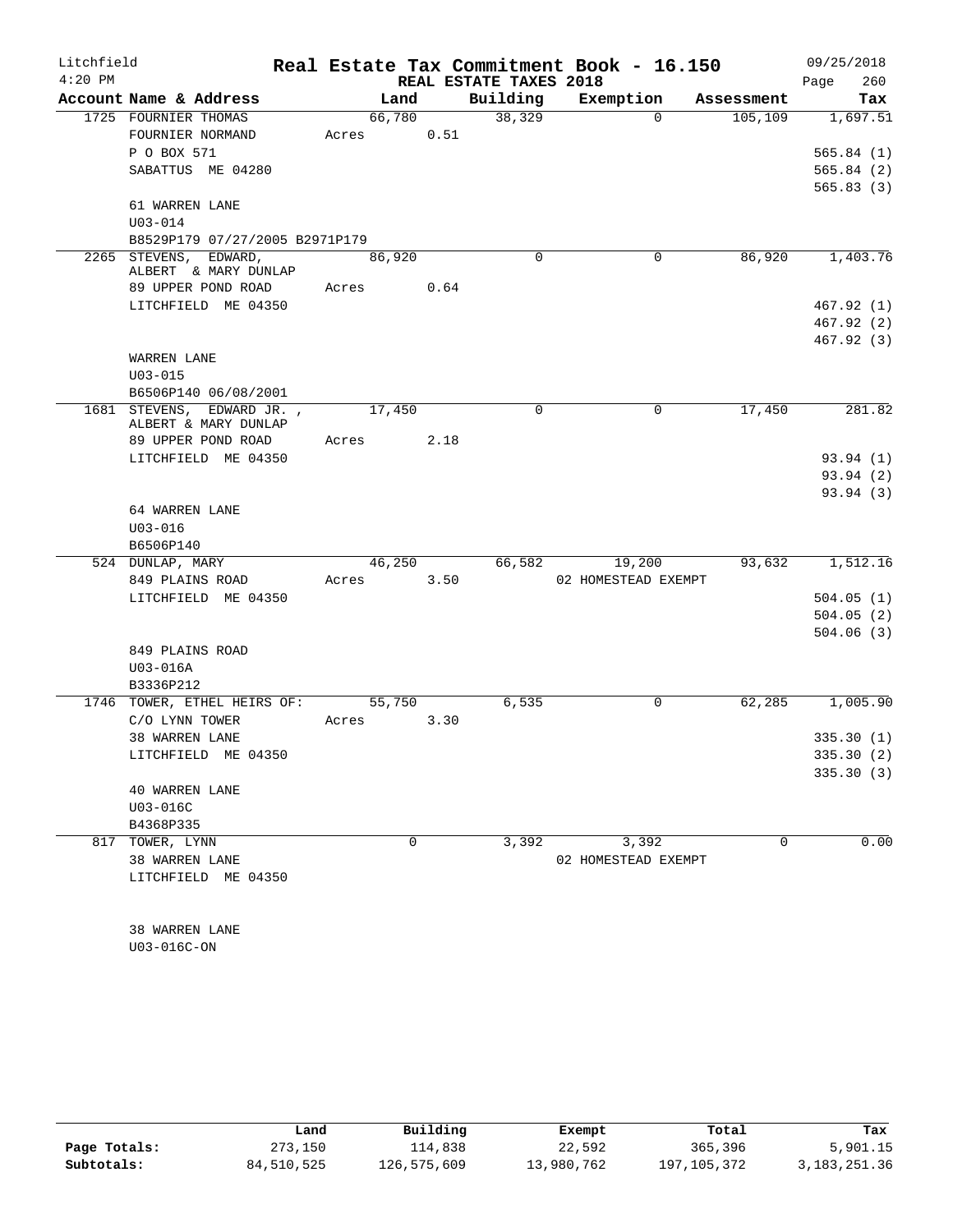| Litchfield<br>$4:20$ PM |                                                                                                     |         |        |      | REAL ESTATE TAXES 2018 | Real Estate Tax Commitment Book - 16.150 |             |            | 09/25/2018<br>261<br>Page |
|-------------------------|-----------------------------------------------------------------------------------------------------|---------|--------|------|------------------------|------------------------------------------|-------------|------------|---------------------------|
|                         | Account Name & Address                                                                              |         | Land   |      | Building               | Exemption                                |             | Assessment | Tax                       |
|                         | 1671 GENDRON, DEREK                                                                                 | 42,625  |        |      | 198,516                |                                          | $\Omega$    | 241,141    | 3,894.43                  |
|                         | MEADER, JAMIE RAE                                                                                   | Acres   |        | 2.05 |                        |                                          |             |            |                           |
|                         | 24 AMHERST STREET                                                                                   |         |        |      |                        |                                          |             |            | 1,298.14(1)               |
|                         | AUBURN ME 04210                                                                                     |         |        |      |                        |                                          |             |            | 1, 298.14(2)              |
|                         |                                                                                                     |         |        |      |                        |                                          |             |            | 1,298.15(3)               |
|                         | 37 WARREN LANE                                                                                      |         |        |      |                        |                                          |             |            |                           |
|                         | $U03 - 016D$                                                                                        |         |        |      |                        |                                          |             |            |                           |
|                         | B11873P195 12/12/2014 B10423P277 05/21/2010<br>B10341P128 01/11/2010 B9927P182 12/10/2008 B9898P214 |         |        |      |                        |                                          |             |            |                           |
|                         | 09/16/2008 B9025P231 08/14/2006 B4128P256                                                           |         |        |      |                        |                                          |             |            |                           |
|                         | 2194 DUNLAP, MARY                                                                                   | 33,425  |        |      | $\mathbf 0$            |                                          | $\mathbf 0$ | 33,425     | 539.81                    |
|                         | 849 PLAINS ROAD                                                                                     | Acres   |        | 3.17 |                        |                                          |             |            |                           |
|                         | LITCHFIELD, ME 04350                                                                                |         |        |      |                        |                                          |             |            | 179.94 (1)                |
|                         |                                                                                                     |         |        |      |                        |                                          |             |            | 179.94(2)                 |
|                         |                                                                                                     |         |        |      |                        |                                          |             |            | 179.93(3)                 |
|                         | PLAINS ROAD                                                                                         |         |        |      |                        |                                          |             |            |                           |
|                         | U03-016E                                                                                            |         |        |      |                        |                                          |             |            |                           |
|                         | B6506P138 08/08/2001                                                                                |         |        |      |                        |                                          |             |            |                           |
| 1167                    | STINSON, DOREEN C.                                                                                  | 82,780  |        |      | 35,212                 |                                          | 0           | 117,992    | 1,905.57                  |
|                         | PATNEAUDE, MATHEW T.                                                                                | Acres   |        | 0.31 |                        |                                          |             |            |                           |
|                         | 1687 ROXBURY ROAD                                                                                   |         |        |      |                        |                                          |             |            | 635.19(1)                 |
|                         | ROXBURY ME 04275                                                                                    |         |        |      |                        |                                          |             |            | 635.19(2)                 |
|                         |                                                                                                     |         |        |      |                        |                                          |             |            | 635.19(3)                 |
|                         | 855 PLAINS ROAD<br>$U04 - 001$                                                                      |         |        |      |                        |                                          |             |            |                           |
|                         | B12859P143 03/14/2018 B12854P115 03/01/2018                                                         |         |        |      |                        |                                          |             |            |                           |
|                         | B12578P237 04/03/2017 B1004P397                                                                     |         |        |      |                        |                                          |             |            |                           |
|                         | 2491 LAVALLEE, RONALD<br>J. (TRUSTEE)                                                               | 117,500 |        |      | 115,152                |                                          | $\mathbf 0$ | 232,652    | 3,757.33                  |
|                         | LAVALLEE, MARGARET B. ( Acres                                                                       |         |        | 5.00 |                        |                                          |             |            |                           |
|                         | TRUSTEE)                                                                                            |         |        |      |                        |                                          |             |            |                           |
|                         | THE LAVALLEE FAMILY<br>LIVING TRUST                                                                 |         |        |      |                        |                                          |             |            | 1, 252.44(1)              |
|                         | 55 CRYSTAL LANE                                                                                     |         |        |      |                        |                                          |             |            | $1, 252.44$ (2)           |
|                         | LITCHFIELD ME 04350                                                                                 |         |        |      |                        |                                          |             |            | $1, 252.45$ (3)           |
|                         | 55 CRYSTAL LANE                                                                                     |         |        |      |                        |                                          |             |            |                           |
|                         | $U04 - 002$                                                                                         |         |        |      |                        |                                          |             |            |                           |
|                         | B12102P266 09/04/2015 B3543P269 05/11/1989                                                          |         |        |      |                        |                                          |             |            |                           |
|                         | 2679 LONGLEY WALTER                                                                                 | 109,200 |        |      | 262,388                |                                          | 19,200      | 352,388    | 5,691.07                  |
|                         | LONGLEY CHRISTINE                                                                                   | Acres   |        | 3.48 |                        | 02 HOMESTEAD EXEMPT                      |             |            |                           |
|                         | 3 ABBY LANE                                                                                         |         |        |      |                        |                                          |             |            | 1,897.02(1)               |
|                         | LITCHFIELD ME 04350                                                                                 |         |        |      |                        |                                          |             |            | 1,897.02(2)               |
|                         |                                                                                                     |         |        |      |                        |                                          |             |            | 1,897.03(3)               |
|                         | 3 ABBY LANE                                                                                         |         |        |      |                        |                                          |             |            |                           |
|                         | $U04-002A$                                                                                          |         |        |      |                        |                                          |             |            |                           |
|                         | B8340P1 03/08/2004                                                                                  |         |        |      |                        |                                          |             |            |                           |
|                         | 2149 DORMAN, PETER J                                                                                |         | 50,675 |      | 121,502                | 19,200                                   |             | 152,977    | 2,470.58                  |
|                         | DORMAN, MICHELLE L<br>11 DORMAN LANE                                                                | Acres   |        | 3.43 |                        | 02 HOMESTEAD EXEMPT                      |             |            | 823.53 (1)                |
|                         | LITCHFIELD ME 04350                                                                                 |         |        |      |                        |                                          |             |            | 823.53(2)                 |
|                         |                                                                                                     |         |        |      |                        |                                          |             |            | 823.52(3)                 |
|                         | 11 DORMAN LANE                                                                                      |         |        |      |                        |                                          |             |            |                           |
|                         | $U04 - 002A - 1$                                                                                    |         |        |      |                        |                                          |             |            |                           |
|                         | B9239P303 01/26/2007 B7371P248 04/21/2003 B6407P276                                                 |         |        |      |                        |                                          |             |            |                           |
|                         | 02/16/2001                                                                                          |         |        |      |                        |                                          |             |            |                           |
|                         |                                                                                                     |         |        |      |                        |                                          |             |            |                           |
|                         |                                                                                                     |         |        |      |                        |                                          |             |            |                           |

|              | Land       | Building    | Exempt     | Total       | Tax             |
|--------------|------------|-------------|------------|-------------|-----------------|
| Page Totals: | 436,205    | 732,770     | 38,400     | 1,130,575   | 18,258.79       |
| Subtotals:   | 84,946,730 | 127,308,379 | 14,019,162 | 198,235,947 | 3, 201, 510. 15 |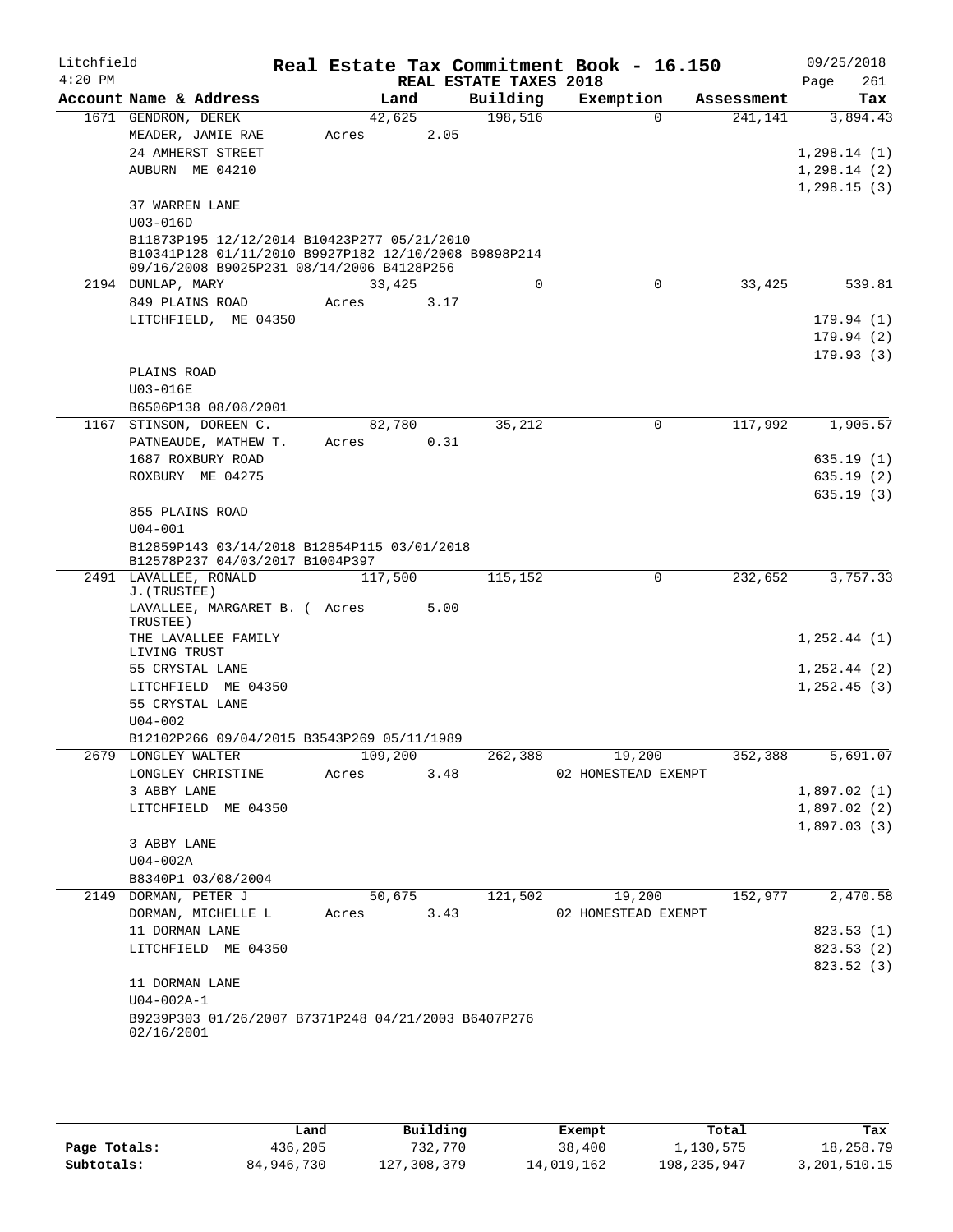| Litchfield   |                                                    |              |             |          |                                    | Real Estate Tax Commitment Book - 16.150 |            | 09/25/2018         |
|--------------|----------------------------------------------------|--------------|-------------|----------|------------------------------------|------------------------------------------|------------|--------------------|
| $4:20$ PM    | Account Name & Address                             |              | Land        |          | REAL ESTATE TAXES 2018<br>Building |                                          | Assessment | 262<br>Page<br>Tax |
|              | 2290 CUTLIFFE, RICHARD                             |              | 40,000      |          | 91,703                             | Exemption<br>19,200                      | 112,503    | 1,816.92           |
|              | CUTLIFFE, MARIANNE                                 |              | Acres       | 1.00     |                                    | 02 HOMESTEAD EXEMPT                      |            |                    |
|              | 5 DORMAN LANE                                      |              |             |          |                                    |                                          |            | 605.64(1)          |
|              |                                                    |              |             |          |                                    |                                          |            | 605.64(2)          |
|              | LITCHFIELD ME 04350                                |              |             |          |                                    |                                          |            |                    |
|              |                                                    |              |             |          |                                    |                                          |            | 605.64(3)          |
|              | 5 DORMAN LANE                                      |              |             |          |                                    |                                          |            |                    |
|              | $U04 - 002A - 2$                                   |              |             |          |                                    |                                          |            |                    |
|              | B7230P19 01/15/2003                                |              |             |          |                                    |                                          |            |                    |
|              | 870 BEAL NANCY                                     |              | 121,475     |          | 132,429                            | 24,960                                   | 228,944    | 3,697.45           |
|              | BEAL CARL W                                        | Acres        |             | 2.99     |                                    | 03 VETERANS EXEMPT                       |            |                    |
|              | 15 ABBY LANE                                       |              |             |          |                                    | 02 HOMESTEAD EXEMPT                      |            | 1,232.48(1)        |
|              | LITCHFIELD ME 04350                                |              |             |          |                                    |                                          |            | 1,232.48(2)        |
|              |                                                    |              |             |          |                                    |                                          |            | 1, 232.49(3)       |
|              | 15 ABBY LANE                                       |              |             |          |                                    |                                          |            |                    |
|              | $U04 - 002A - 3$                                   |              |             |          |                                    |                                          |            |                    |
|              | B9130P79 10/24/2006 B5521P171 02/12/1997           |              |             |          |                                    |                                          |            |                    |
|              | 2489 LONGLEY, JASON                                |              | 42,500      |          | 129,175                            | 19,200                                   | 152,475    | 2,462.47           |
|              | JONES, HANNAH                                      |              | Acres       | 2.00     |                                    | 02 HOMESTEAD EXEMPT                      |            |                    |
|              | 861 PLAINS ROAD                                    |              |             |          |                                    |                                          |            | 820.82 (1)         |
|              | Litchfield ME 04350                                |              |             |          |                                    |                                          |            | 820.82 (2)         |
|              |                                                    |              |             |          |                                    |                                          |            | 820.83 (3)         |
|              | 861 PLAINS ROAD                                    |              |             |          |                                    |                                          |            |                    |
|              | U04-002B                                           |              |             |          |                                    |                                          |            |                    |
|              | B8340P1 03/08/2005                                 |              |             |          |                                    |                                          |            |                    |
|              | 2634 CAMERON, DEREK J.                             |              | 42,525      |          | 114,321                            | 0                                        | 156,846    | 2,533.06           |
|              | CAMERON, SHANNON M.                                |              | Acres       | 2.01     |                                    |                                          |            |                    |
|              | 28 CAMERON LANE                                    |              |             |          |                                    |                                          |            | 844.35 (1)         |
|              | BRUNSWICK ME 04011                                 |              |             |          |                                    |                                          |            | 844.35 (2)         |
|              |                                                    |              |             |          |                                    |                                          |            | 844.36 (3)         |
|              | 871 PLAINS ROAD                                    |              |             |          |                                    |                                          |            |                    |
|              | $U04-002C$                                         |              |             |          |                                    |                                          |            |                    |
|              | B12736P100 09/29/2017 B9309P11 03/29/2007 B9231P65 |              |             |          |                                    |                                          |            |                    |
|              | 01/24/2007                                         |              |             |          |                                    |                                          |            |                    |
|              | 2880 JANOSCO, GEORGE SR.                           |              | 47,615      |          | $\mathbf 0$                        | $\mathbf 0$                              | 47,615     | 768.98             |
|              | JANOSCO, VICKI L.                                  | Acres        |             | 13.82    |                                    |                                          |            |                    |
|              | P.O. BOX 7                                         |              |             |          |                                    |                                          |            | 256.33(1)          |
|              | LISBAN FALLS ME 04252                              |              |             |          |                                    |                                          |            | 256.33(2)          |
|              |                                                    |              |             |          |                                    |                                          |            | 256.32 (3)         |
|              | PLAINS ROAD                                        |              |             |          |                                    |                                          |            |                    |
|              | $U04-002D$                                         |              |             |          |                                    |                                          |            |                    |
|              | B3543P269 05/11/1989                               |              |             |          |                                    |                                          |            |                    |
|              | 105 CRYSTAL POINT, LLC                             |              | 104,120     |          | 34,537                             | 0                                        | 138,657    | 2,239.31           |
|              | 92 EUCLID AVE                                      | Acres        |             | 0.74     |                                    |                                          |            |                    |
|              | PORTLAND ME 04103                                  |              |             |          |                                    |                                          |            | 746.44(1)          |
|              |                                                    |              |             |          |                                    |                                          |            |                    |
|              |                                                    |              |             |          |                                    |                                          |            | 746.44 (2)         |
|              |                                                    |              |             |          |                                    |                                          |            | 746.43 (3)         |
|              | 61 CRYSTAL LANE                                    |              |             |          |                                    |                                          |            |                    |
|              | $U04 - 003$                                        |              |             |          |                                    |                                          |            |                    |
|              | B12067P320 08/07/2015 B4132P320                    |              |             |          |                                    |                                          |            |                    |
|              | 1452 POULIN, MARC M.                               |              | 138,560     |          | 26,273                             | $\Omega$                                 | 164,833    | 2,662.05           |
|              | DONELSON, SALLY M.                                 | Acres        |             | 0.77     |                                    |                                          |            |                    |
|              | 92 EUCLID AVE                                      |              |             |          |                                    |                                          |            | 887.35 (1)         |
|              | PORTLAND ME 04103                                  |              |             |          |                                    |                                          |            | 887.35 (2)         |
|              |                                                    |              |             |          |                                    |                                          |            | 887.35 (3)         |
|              | 60 CRYSTAL LANE                                    |              |             |          |                                    |                                          |            |                    |
|              | U04-003A                                           |              |             |          |                                    |                                          |            |                    |
|              | B12067P341 08/07/2015 B12067P339 08/07/2015        |              |             |          |                                    |                                          |            |                    |
|              | B2464P114                                          |              |             |          |                                    |                                          |            |                    |
|              |                                                    | Land         |             | Building |                                    | Exempt                                   | Total      | Tax                |
| Page Totals: |                                                    | 536,795      |             | 528,438  |                                    | 63,360                                   | 1,001,873  | 16,180.24          |
| Subtotals:   |                                                    | 85, 483, 525 | 127,836,817 |          |                                    | 14,082,522<br>199, 237, 820              |            | 3, 217, 690.39     |
|              |                                                    |              |             |          |                                    |                                          |            |                    |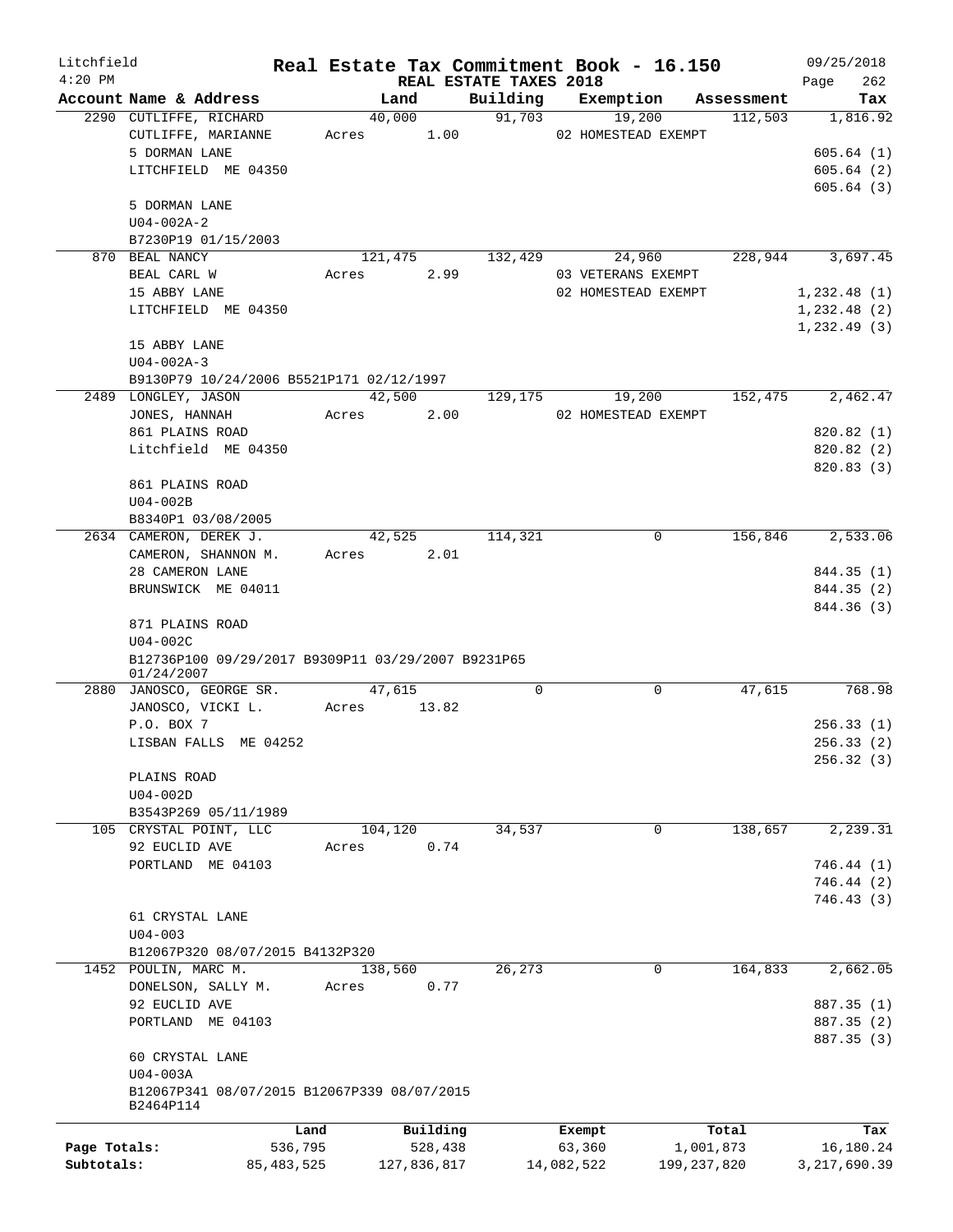| Litchfield   |                                             |       |               |          | Real Estate Tax Commitment Book - 16.150 |               | 09/25/2018                  |
|--------------|---------------------------------------------|-------|---------------|----------|------------------------------------------|---------------|-----------------------------|
| $4:20$ PM    | Account Name & Address                      |       | Land          | Building | REAL ESTATE TAXES 2018<br>Exemption      | Assessment    | 263<br>Page<br>Tax          |
|              | 864 HUNTINGTON SCOTT W                      |       | 111,625       | $\Omega$ | $\Omega$                                 | 111,625       | 1,802.74                    |
|              | HUNTINGTON STACEY                           | Acres | 1.65          |          |                                          |               |                             |
|              | 27 TERRI LANE                               |       |               |          |                                          |               | 600.91(1)                   |
|              | WEST GARDINER ME 04345                      |       |               |          |                                          |               | 600.91(2)                   |
|              |                                             |       |               |          |                                          |               | 600.92(3)                   |
|              | 23 BIRCH LANE                               |       |               |          |                                          |               |                             |
|              | $U04 - 004$                                 |       |               |          |                                          |               |                             |
|              | B9905P109 11/18/2008 B4285P119 11/18/1992   |       |               |          |                                          |               |                             |
|              | 1873 WHITE, JACK D.                         |       | 80,500        | 1,118    | 0                                        | 81,618        | 1,318.13                    |
|              | 19 JB TOME WAY                              |       | 1.00<br>Acres |          |                                          |               |                             |
|              | BOWDOINHAM ME 04008                         |       |               |          |                                          |               | 439.38 (1)                  |
|              |                                             |       |               |          |                                          |               | 439.38 (2)                  |
|              |                                             |       |               |          |                                          |               | 439.37 (3)                  |
|              | 22 BIRCH LANE                               |       |               |          |                                          |               |                             |
|              | $U04 - 005$                                 |       |               |          |                                          |               |                             |
|              | B12446P164 10/21/2016 B1490P632             |       |               |          |                                          |               |                             |
|              | 866 HUNTINGTON, GEORGE E.,                  |       | 95,850        | 21,934   | 0                                        | 117,784       | 1,902.21                    |
|              | JR.<br>165 LEIGHTON ROAD                    | Acres | 2.34          |          |                                          |               |                             |
|              | DURHAM ME 04222                             |       |               |          |                                          |               | 634.07(1)                   |
|              |                                             |       |               |          |                                          |               | 634.07 (2)                  |
|              |                                             |       |               |          |                                          |               | 634.07 (3)                  |
|              | 20 BIRCH LANE                               |       |               |          |                                          |               |                             |
|              | $U04 - 006$                                 |       |               |          |                                          |               |                             |
|              | B12809P329 12/19/2017 B12030P238 06/15/2015 |       |               |          |                                          |               |                             |
|              | B4869P211 03/27/1995                        |       |               |          |                                          |               |                             |
|              | 1711 CLANNON, LAMARR & DAVID 49,250         |       |               | 73,450   | 19,200                                   | 103,500       | 1,671.53                    |
|              | 929 PLAINS ROAD                             |       | Acres<br>4.70 |          | 02 HOMESTEAD EXEMPT                      |               |                             |
|              | LITCHFIELD ME 04350                         |       |               |          |                                          |               | 557.18(1)                   |
|              |                                             |       |               |          |                                          |               | 557.18(2)                   |
|              |                                             |       |               |          |                                          |               | 557.17(3)                   |
|              | 929 PLAINS ROAD<br>$U04 - 007$              |       |               |          |                                          |               |                             |
|              | B10035P314 04/08/2009 B4101P137 07/26/2004  |       |               |          |                                          |               |                             |
|              | 1712 HOBBS, JO LYNN                         |       | 165,275       | 29,891   | 0                                        | 195,166       | 3, 151.93                   |
|              | HOBBS, GREGORY S.                           | Acres | 4.70          |          |                                          |               |                             |
|              | 3337 KNIK AVE                               |       |               |          |                                          |               | 1,050.64(1)                 |
|              | ANCHORAGE AK 99517                          |       |               |          |                                          |               | 1,050.64(2)                 |
|              |                                             |       |               |          |                                          |               | 1,050.65(3)                 |
|              | 39 DAFFODIL LANE                            |       |               |          |                                          |               |                             |
|              | $U04-007A$                                  |       |               |          |                                          |               |                             |
|              | B11979P15 04/22/2015 B4101P135              |       |               |          |                                          |               |                             |
|              | 90 BEAN, FRANK R                            |       | 106,540       | 59,570   | 19,200                                   | 146,910       | 2,372.60                    |
|              | 43 DAFFODIL LANE                            | Acres | 0.43          |          | 02 HOMESTEAD EXEMPT                      |               |                             |
|              | LITCHFIELD ME 04350                         |       |               |          |                                          |               | 790.87 (1)                  |
|              |                                             |       |               |          |                                          |               | 790.87 (2)                  |
|              |                                             |       |               |          |                                          |               | 790.86 (3)                  |
|              | 43 DAFFODIL LANE                            |       |               |          |                                          |               |                             |
|              | $U04 - 008$                                 |       |               |          |                                          |               |                             |
|              | B3690P40 11/30/1989                         |       |               |          |                                          |               |                             |
|              | 1425 WEBB, JOHN & PATRICIA                  |       | 215,375       | 122,001  | 24,960                                   | 312,416       | $\overline{5,045.52}$       |
|              | 943 PLAINS ROAD                             | Acres | 14.00         |          | 03 VETERANS EXEMPT                       |               |                             |
|              | LITCHFIELD ME 04350                         |       |               |          | 02 HOMESTEAD EXEMPT                      |               | 1,681.84(1)                 |
|              |                                             |       |               |          |                                          |               | 1,681.84(2)<br>1,681.84 (3) |
|              | 943 PLAINS ROAD                             |       |               |          |                                          |               |                             |
|              | $U05 - 001$                                 |       |               |          |                                          |               |                             |
|              | B5721P72 08/31/1998 B2691P165               |       |               |          |                                          |               |                             |
|              |                                             |       |               |          |                                          |               |                             |
|              |                                             | Land  | Building      |          | Exempt                                   | Total         | Tax                         |
| Page Totals: | 824,415                                     |       | 307,964       |          | 63,360                                   | 1,069,019     | 17,264.66                   |
| Subtotals:   | 86,307,940                                  |       | 128, 144, 781 |          | 14, 145, 882                             | 200, 306, 839 | 3, 234, 955.05              |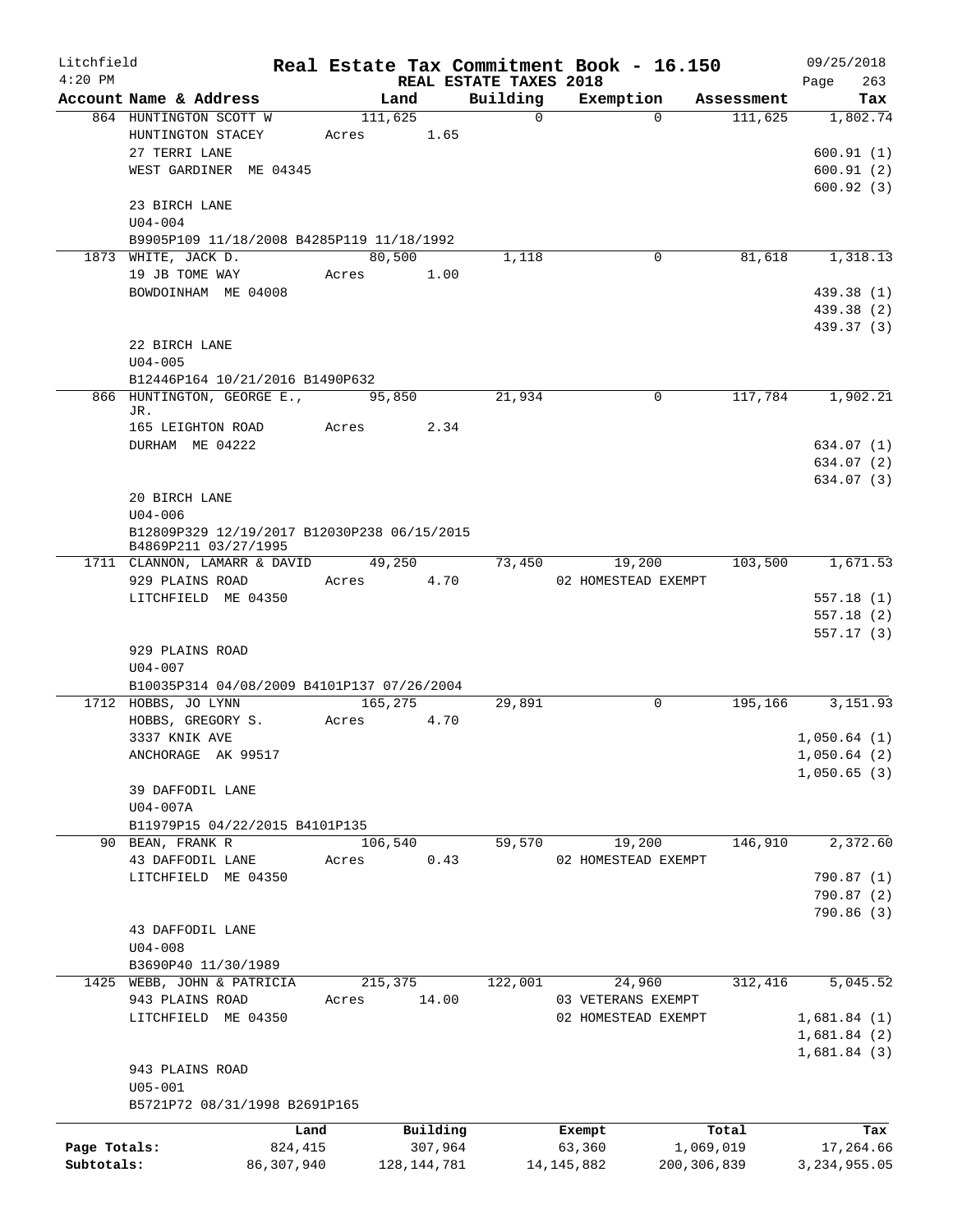| Litchfield |                                                                                                                           |         |      |                        | Real Estate Tax Commitment Book - 16.150 |            | 09/25/2018               |
|------------|---------------------------------------------------------------------------------------------------------------------------|---------|------|------------------------|------------------------------------------|------------|--------------------------|
| $4:20$ PM  |                                                                                                                           |         |      | REAL ESTATE TAXES 2018 |                                          |            | 264<br>Page              |
|            | Account Name & Address                                                                                                    | Land    |      | Building               | Exemption                                | Assessment | Tax                      |
|            | 1122 CARTONIO, ANTHONY J.                                                                                                 | 48,850  |      | 30,487                 | $\Omega$                                 | 79,337     | 1,281.29                 |
|            | CARTONIO, PAMELA J.                                                                                                       | Acres   | 5.50 |                        |                                          |            |                          |
|            | 26 WHISPERING PINES<br>LANE                                                                                               |         |      |                        |                                          |            | 427.10(1)                |
|            | LITCHFIELD ME 04350                                                                                                       |         |      |                        |                                          |            | 427.10 (2)               |
|            |                                                                                                                           |         |      |                        |                                          |            | 427.09 (3)               |
|            | 33 WHISPERING PINES                                                                                                       |         |      |                        |                                          |            |                          |
|            | LANE                                                                                                                      |         |      |                        |                                          |            |                          |
|            | $U05 - 002$                                                                                                               |         |      |                        |                                          |            |                          |
|            | B12364P199 07/27/2016 B12364P197 07/25/2016<br>B4011P249 11/06/1991 B1951P49 B1321P160 09/20/1963<br>B1287P400 01/29/1962 |         |      |                        |                                          |            |                          |
|            | 723 CARTONIO, ANTHONY J.                                                                                                  | 206,725 |      | 160,356                | 19,200                                   | 347,881    | 5,618.28                 |
|            | CARTONIO, PAMELA J.                                                                                                       | Acres   | 4.28 |                        | 02 HOMESTEAD EXEMPT                      |            |                          |
|            | 26 WHISPERING PINES<br>LANE                                                                                               |         |      |                        |                                          |            | 1,872.76(1)              |
|            | LITCHFIELD ME 04350                                                                                                       |         |      |                        |                                          |            | 1,872.76 (2)             |
|            |                                                                                                                           |         |      |                        |                                          |            | 1,872.76(3)              |
|            | 26 WHISPERING PINES                                                                                                       |         |      |                        |                                          |            |                          |
|            | LANE                                                                                                                      |         |      |                        |                                          |            |                          |
|            | $U05 - 003$                                                                                                               |         |      |                        |                                          |            |                          |
|            | B11838P230 10/30/2014 B5551P112 02/18/1998                                                                                |         |      |                        |                                          |            |                          |
|            | 722 GREENLEAF, RANDALL P                                                                                                  | 41,800  |      | 67,335                 | 19,200                                   | 89,935     | 1,452.45                 |
|            | 985 PLAINS ROAD                                                                                                           | Acres   | 1.72 |                        | 02 HOMESTEAD EXEMPT                      |            |                          |
|            | LITCHFIELD ME 04350                                                                                                       |         |      |                        |                                          |            | 484.15 (1)               |
|            |                                                                                                                           |         |      |                        |                                          |            | 484.15 (2)<br>484.15 (3) |
|            | 985 PLAINS ROAD                                                                                                           |         |      |                        |                                          |            |                          |
|            | U05-003A                                                                                                                  |         |      |                        |                                          |            |                          |
|            | B3905P109                                                                                                                 |         |      |                        |                                          |            |                          |
|            | 1388 PLOWMAN DREW E                                                                                                       | 232,700 |      | 28,654                 | $\mathbf 0$                              | 261,354    | 4,220.87                 |
|            | PLOWMAN MARINA                                                                                                            | Acres   | 3.50 |                        |                                          |            |                          |
|            | 194 WASHINGTON ST                                                                                                         |         |      |                        |                                          |            | 1,406.96(1)              |
|            | WARWICK RI 02888                                                                                                          |         |      |                        |                                          |            | 1,406.96(2)              |
|            |                                                                                                                           |         |      |                        |                                          |            | 1,406.95(3)              |
|            | 76 MILITARY LANE                                                                                                          |         |      |                        |                                          |            |                          |
|            | $U05 - 004$                                                                                                               |         |      |                        |                                          |            |                          |
|            | B10443P127 06/14/2010 B6406P62 11/20/2000                                                                                 |         |      |                        |                                          |            |                          |
|            | 2761 BULLINER, CAROLYN R                                                                                                  | 236,850 |      | U                      | U                                        | 236,850    | 3,825.13                 |
|            | 6 CURTIS STREET<br>BRUNSWICK ME 04011                                                                                     | Acres   | 4.02 |                        |                                          |            | 1, 275.04(1)             |
|            |                                                                                                                           |         |      |                        |                                          |            | 1, 275.04(2)             |
|            |                                                                                                                           |         |      |                        |                                          |            | 1, 275.05(3)             |
|            | MILITARY LANE                                                                                                             |         |      |                        |                                          |            |                          |
|            | U05-004A                                                                                                                  |         |      |                        |                                          |            |                          |
|            | B10355P37 03/05/2010                                                                                                      |         |      |                        |                                          |            |                          |
|            | 1183 MCDONOUGH, HALSEY                                                                                                    | 30,056  |      | $\Omega$               | 0                                        | 30,056     | 485.40                   |
|            | 61 WINTER STREET                                                                                                          | Acres   | 4.29 |                        |                                          |            |                          |
|            | GARDINER ME 04345                                                                                                         |         |      |                        |                                          |            | 161.80(1)                |
|            |                                                                                                                           |         |      |                        |                                          |            | 161.80(2)                |
|            |                                                                                                                           |         |      |                        |                                          |            | 161.80(3)                |
|            | POND ROAD                                                                                                                 |         |      |                        |                                          |            |                          |
|            | $U06 - 001$                                                                                                               |         |      |                        |                                          |            |                          |
|            | B2928P114                                                                                                                 |         |      |                        |                                          |            |                          |
|            |                                                                                                                           |         |      |                        |                                          |            |                          |

|              | Land       | Building    | Exempt       | Total         | Tax            |
|--------------|------------|-------------|--------------|---------------|----------------|
| Page Totals: | 796,981    | 286,832     | 38,400       | 1,045,413     | 16,883.42      |
| Subtotals:   | 87,104,921 | 128,431,613 | 14, 184, 282 | 201, 352, 252 | 3, 251, 838.47 |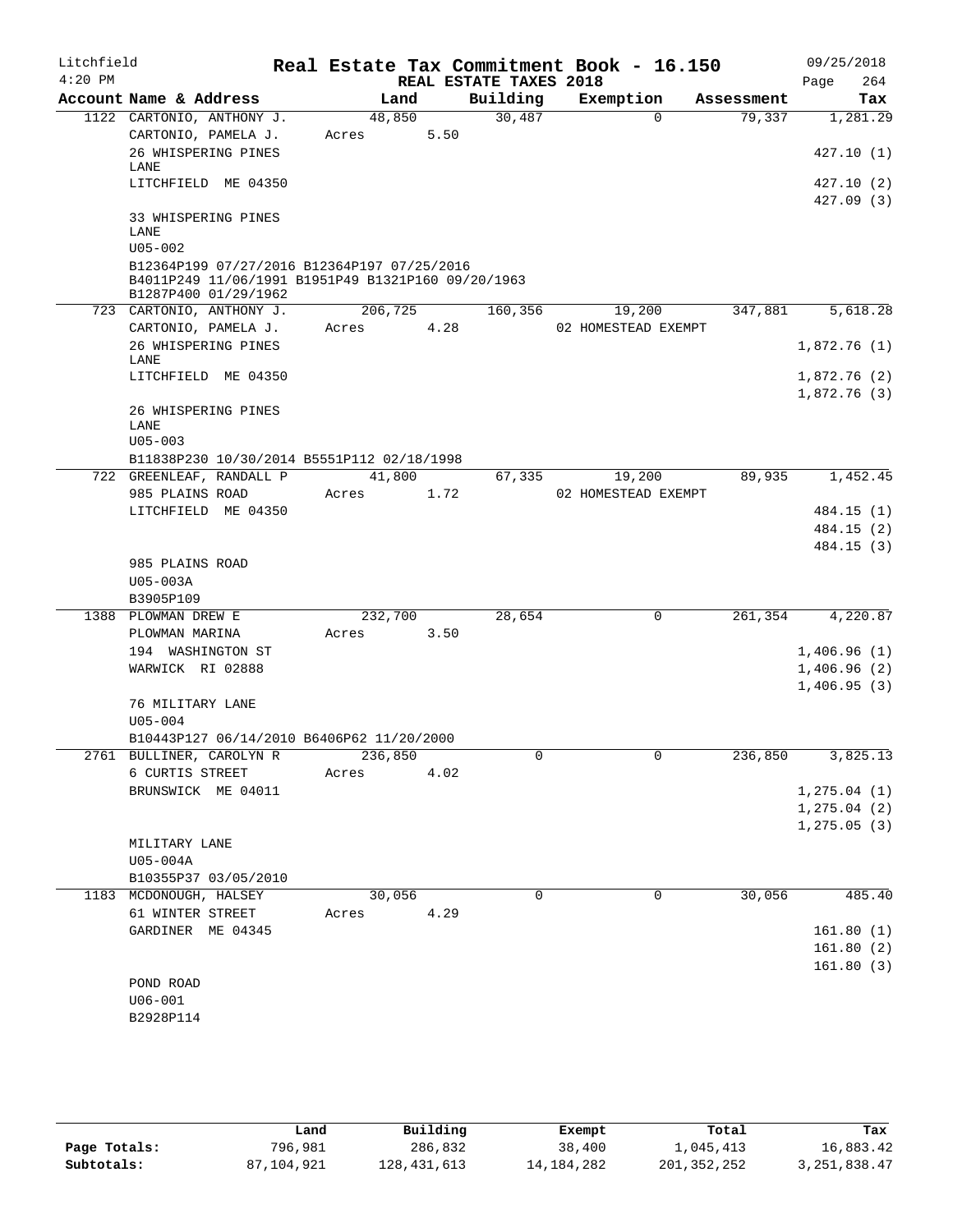| Litchfield |                                                                                                   |                  |        |                        | Real Estate Tax Commitment Book - 16.150 |            | 09/25/2018  |
|------------|---------------------------------------------------------------------------------------------------|------------------|--------|------------------------|------------------------------------------|------------|-------------|
| $4:20$ PM  |                                                                                                   |                  |        | REAL ESTATE TAXES 2018 |                                          |            | 265<br>Page |
|            | Account Name & Address                                                                            |                  | Land   | Building               | Exemption                                | Assessment | Tax         |
|            | 33 HINTON, JERRY A. &<br>CAROL A.                                                                 | 119,925          |        | 83,475                 | $\Omega$                                 | 203,400    | 3,284.91    |
|            | 116 PLYMOUTH STREET                                                                               | Acres            | 1.47   |                        |                                          |            |             |
|            | PORTLAND ME 04103                                                                                 |                  |        |                        |                                          |            | 1,094.97(1) |
|            |                                                                                                   |                  |        |                        |                                          |            | 1,094.97(2) |
|            |                                                                                                   |                  |        |                        |                                          |            | 1,094.97(3) |
|            | 58 MILITARY LANE                                                                                  |                  |        |                        |                                          |            |             |
|            | $U06 - 002$                                                                                       |                  |        |                        |                                          |            |             |
|            | B6757P266 07/01/1997                                                                              |                  |        |                        | 0                                        |            |             |
|            | 236 BULLINER, CAROLYN R<br>6 CURTIS STREET                                                        | 143,000<br>Acres | 19.00  | 99,942                 |                                          | 242,942    | 3,923.51    |
|            | BRUNSWICK ME 04011                                                                                |                  |        |                        |                                          |            | 1,307.84(1) |
|            |                                                                                                   |                  |        |                        |                                          |            | 1,307.84(2) |
|            |                                                                                                   |                  |        |                        |                                          |            | 1,307.83(3) |
|            | 52 MILITARY LANE                                                                                  |                  |        |                        |                                          |            |             |
|            | $U06 - 003$                                                                                       |                  |        |                        |                                          |            |             |
|            | B1998P195                                                                                         |                  |        |                        |                                          |            |             |
|            | 1751 NUSMAN-MURRAY, LISA                                                                          |                  | 40,490 | 74,804                 | 0                                        | 115,294    | 1,862.00    |
|            | ISAJAR, ELAINE                                                                                    | Acres            | 0.23   |                        |                                          |            |             |
|            | ANN S. FORTUNE                                                                                    |                  |        |                        |                                          |            | 620.67(1)   |
|            | <b>30 SANBORN STREET</b>                                                                          |                  |        |                        |                                          |            | 620.67(2)   |
|            | PORTLAND ME 04103                                                                                 |                  |        |                        |                                          |            | 620.66(3)   |
|            | 50 MILITARY LANE                                                                                  |                  |        |                        |                                          |            |             |
|            | $U06 - 004$                                                                                       |                  |        |                        |                                          |            |             |
|            | B12865P315 02/09/2018 B11942P238 03/11/2015<br>B11172P324 07/02/2012 B8688P73 11/07/2005 B6876P37 |                  |        |                        |                                          |            |             |
|            | 1683 STINSON, JOHN E &                                                                            |                  | 99,725 | 175,493                | 19,200                                   | 256,018    | 4,134.69    |
|            | ELAINE                                                                                            |                  |        |                        |                                          |            |             |
|            | 48 MILITARY LANE                                                                                  | Acres            | 1.61   |                        | 02 HOMESTEAD EXEMPT                      |            |             |
|            | LITCHFIELD ME 04350                                                                               |                  |        |                        |                                          |            | 1,378.23(1) |
|            |                                                                                                   |                  |        |                        |                                          |            | 1,378.23(2) |
|            |                                                                                                   |                  |        |                        |                                          |            | 1,378.23(3) |
|            | <b>48 MILITARY LANE</b>                                                                           |                  |        |                        |                                          |            |             |
|            | $U06 - 005$                                                                                       |                  |        |                        |                                          |            |             |
|            | B4255P61                                                                                          |                  |        |                        |                                          |            |             |
|            | 497 DOTY, AULTMAN<br>428 WOODSIDE RD                                                              | 108,000          | 1.20   | 44,766                 | $\mathbf 0$                              | 152,766    | 2,467.17    |
|            | BRUNSWICK ME                                                                                      | Acres            |        |                        |                                          |            | 822.39 (1)  |
|            | 04011-7434                                                                                        |                  |        |                        |                                          |            |             |
|            |                                                                                                   |                  |        |                        |                                          |            | 822.39 (2)  |
|            |                                                                                                   |                  |        |                        |                                          |            | 822.39 (3)  |
|            | 40 MILITARY LANE                                                                                  |                  |        |                        |                                          |            |             |
|            | $U06 - 006$                                                                                       |                  |        |                        |                                          |            |             |
|            | B4333P336                                                                                         |                  |        |                        |                                          |            |             |
|            | 254 WHITMORE, MICHAEL &<br>KATHLEEN                                                               | 120,820          |        | 105,078                | 24,960                                   | 200,938    | 3,245.15    |
|            | 38 MILITARY LANE                                                                                  | Acres            | 0.94   |                        | 02 HOMESTEAD EXEMPT                      |            |             |
|            | LITCHFIELD ME 04350                                                                               |                  |        |                        | 03 VETERANS EXEMPT                       |            | 1,081.72(1) |
|            |                                                                                                   |                  |        |                        |                                          |            | 1,081.72(2) |
|            |                                                                                                   |                  |        |                        |                                          |            | 1,081.71(3) |
|            | 38 MILITARY LANE                                                                                  |                  |        |                        |                                          |            |             |
|            | $U06 - 007$                                                                                       |                  |        |                        |                                          |            |             |
|            | B6624P207                                                                                         |                  |        |                        |                                          |            |             |

|              | Land       | Building    | Exempt       | Total       | Tax          |
|--------------|------------|-------------|--------------|-------------|--------------|
| Page Totals: | 631,960    | 583,558     | 44,160       | 1,171,358   | 18,917.43    |
| Subtotals:   | 87,736,881 | 129,015,171 | 14, 228, 442 | 202,523,610 | 3,270,755.90 |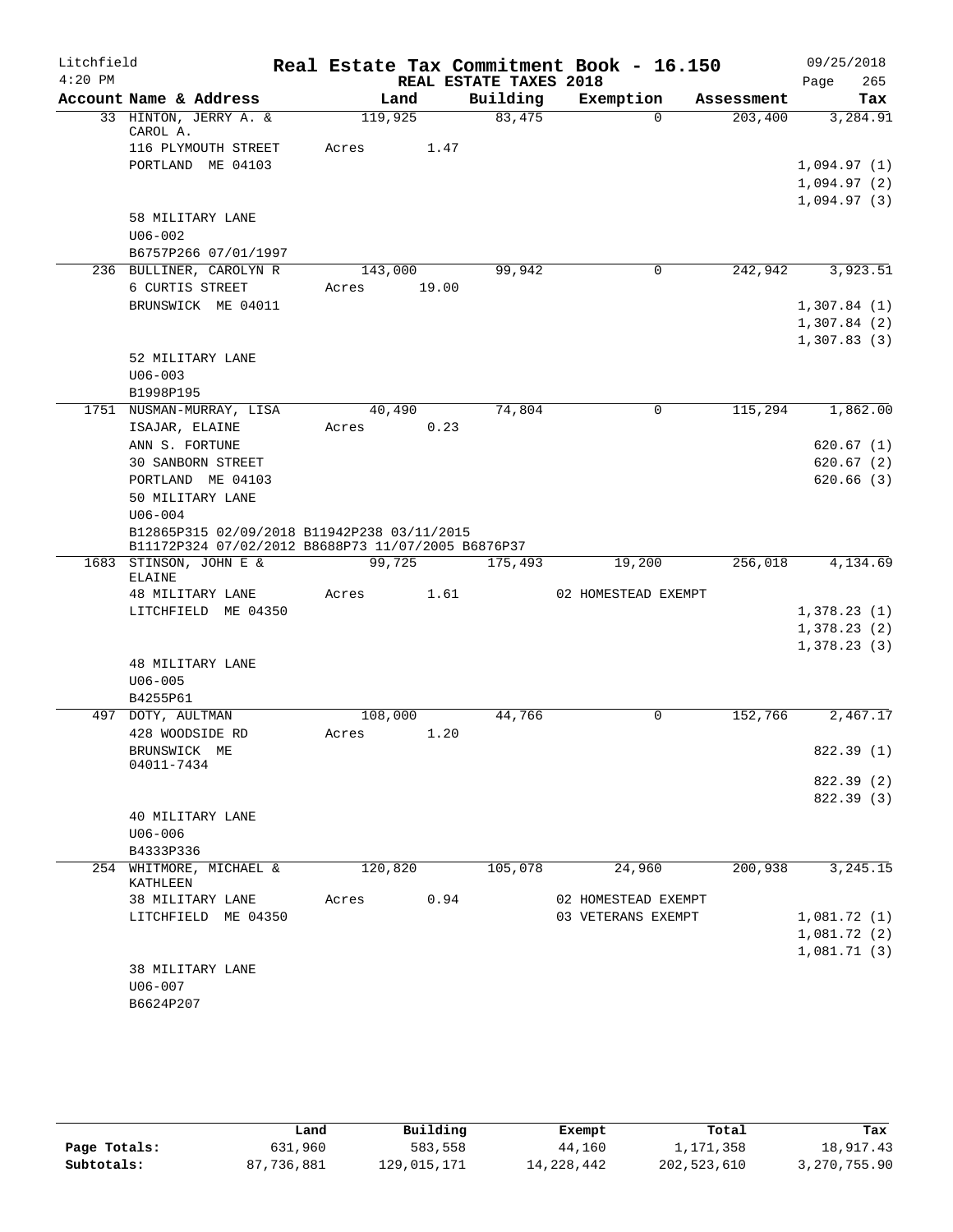| Litchfield |                                                                     |         |      |                        | Real Estate Tax Commitment Book - 16.150 |            | 09/25/2018   |
|------------|---------------------------------------------------------------------|---------|------|------------------------|------------------------------------------|------------|--------------|
| $4:20$ PM  |                                                                     |         |      | REAL ESTATE TAXES 2018 |                                          |            | 266<br>Page  |
|            | Account Name & Address                                              | Land    |      | Building               | Exemption                                | Assessment | Tax          |
|            | 237 BULLINER, JUDITH C.<br>(TRUSTEE)                                | 105,020 |      | 68,162                 | $\Omega$                                 | 173,182    | 2,796.89     |
|            | JUDITH BULLINER TRUST                                               | Acres   | 0.59 |                        |                                          |            |              |
|            | 46 SORRENTO COURT                                                   |         |      |                        |                                          |            | 932.30(1)    |
|            | SATELLITE BEACH FL<br>32937                                         |         |      |                        |                                          |            | 932.30(2)    |
|            |                                                                     |         |      |                        |                                          |            | 932.29 (3)   |
|            | 36 MILITARY LANE<br>$U06 - 008$                                     |         |      |                        |                                          |            |              |
|            | B11146P209 08/21/2012 B7835P278 02/16/2004                          |         |      |                        |                                          |            |              |
|            | 1923 KEOUGH, JAMES E                                                | 144,125 |      | 174,382                | 19,200                                   | 299,307    | 4,833.81     |
|            | KEOUGH, MARY G                                                      | Acres   | 9.10 |                        | 02 HOMESTEAD EXEMPT                      |            |              |
|            | 30 MILTARY LANE                                                     |         |      |                        |                                          |            | 1,611.27(1)  |
|            | LITCHFIELD ME 04350                                                 |         |      |                        |                                          |            | 1,611.27(2)  |
|            |                                                                     |         |      |                        |                                          |            | 1,611.27(3)  |
|            | 30 MILITARY LANE                                                    |         |      |                        |                                          |            |              |
|            | $U06 - 009$                                                         |         |      |                        |                                          |            |              |
| 1310       | B5106P129 07/30/2004<br>NORRIS, JEANNE E,                           | 189,025 |      | 221,162                | 19,200                                   | 390,987    | 6,314.44     |
|            | ESTATE OF                                                           |         |      |                        |                                          |            |              |
|            | C/O JOHN J NORRIS PR                                                | Acres   | 7.60 |                        | 02 HOMESTEAD EXEMPT                      |            |              |
|            | 2177 GREEN HILL ROAD                                                |         |      |                        |                                          |            | 2, 104.81(1) |
|            | CHATHAM NH 03813                                                    |         |      |                        |                                          |            | 2, 104.81(2) |
|            |                                                                     |         |      |                        |                                          |            | 2, 104.82(3) |
|            | 8 COMPUTER LANE<br>$U06 - 010$                                      |         |      |                        |                                          |            |              |
|            | B5214P1                                                             |         |      |                        |                                          |            |              |
|            | 70 BAKER BERTHA                                                     | 162,400 |      | 13,385                 | 24,960                                   | 150,825    | 2,435.82     |
|            | 1095 PLAINS ROAD                                                    | Acres   | 6.40 |                        | 03 VETERANS EXEMPT                       |            |              |
|            | LITCHFIELD ME 04350                                                 |         |      |                        | 02 HOMESTEAD EXEMPT                      |            | 811.94 (1)   |
|            |                                                                     |         |      |                        |                                          |            | 811.94 (2)   |
|            |                                                                     |         |      |                        |                                          |            | 811.94 (3)   |
|            | 1095 PLAINS ROAD                                                    |         |      |                        |                                          |            |              |
|            | $U07 - 001$                                                         |         |      |                        |                                          |            |              |
|            | B1427P73 09/02/1966                                                 |         |      |                        |                                          |            |              |
|            | 2241 CROCKER, WILLIAM W.                                            | 126,800 |      | 242,363                | 24,960                                   | 344,203    | 5,558.88     |
|            | CROCKER DOLLIE L.                                                   | Acres   | 2.00 |                        | 03 VETERANS EXEMPT                       |            |              |
|            | 1079 PLAINS ROAD                                                    |         |      |                        | 02 HOMESTEAD EXEMPT                      |            | 1,852.96 (1) |
|            | LITCHFIELD ME 04350                                                 |         |      |                        |                                          |            | 1,852.96(2)  |
|            | 1079 PLAINS ROAD                                                    |         |      |                        |                                          |            | 1,852.96(3)  |
|            | U07-001A                                                            |         |      |                        |                                          |            |              |
|            | B6511P250 06/13/2001                                                |         |      |                        |                                          |            |              |
|            | 846 CLARK, LYNN M.                                                  | 65,450  |      | 80,140                 | $\Omega$                                 | 145,590    | 2,351.28     |
|            | CLARK, VAUGHN G.                                                    | Acres   | 2.90 |                        |                                          |            |              |
|            | 28 WASHINGTON LANE                                                  |         |      |                        |                                          |            | 783.76 (1)   |
|            | LITCHFIELD ME 04350                                                 |         |      |                        |                                          |            | 783.76 (2)   |
|            |                                                                     |         |      |                        |                                          |            | 783.76 (3)   |
|            | 28 WASHINGTON LANE<br>U07-002                                       |         |      |                        |                                          |            |              |
|            | B12367P64 08/01/2016 B12191P346 12/17/2015                          |         |      |                        |                                          |            |              |
|            | B11220P289 11/08/2012 B11220P285 11/08/2012<br>B5206P156 08/28/1996 |         |      |                        |                                          |            |              |
|            |                                                                     |         |      |                        |                                          |            |              |

|              | Land       | Building    | Exempt     | Total       | Tax          |
|--------------|------------|-------------|------------|-------------|--------------|
| Page Totals: | 792,820    | 799,594     | 88,320     | 1,504,094   | 24, 291. 12  |
| Subtotals:   | 88,529,701 | 129,814,765 | 14,316,762 | 204,027,704 | 3,295,047.02 |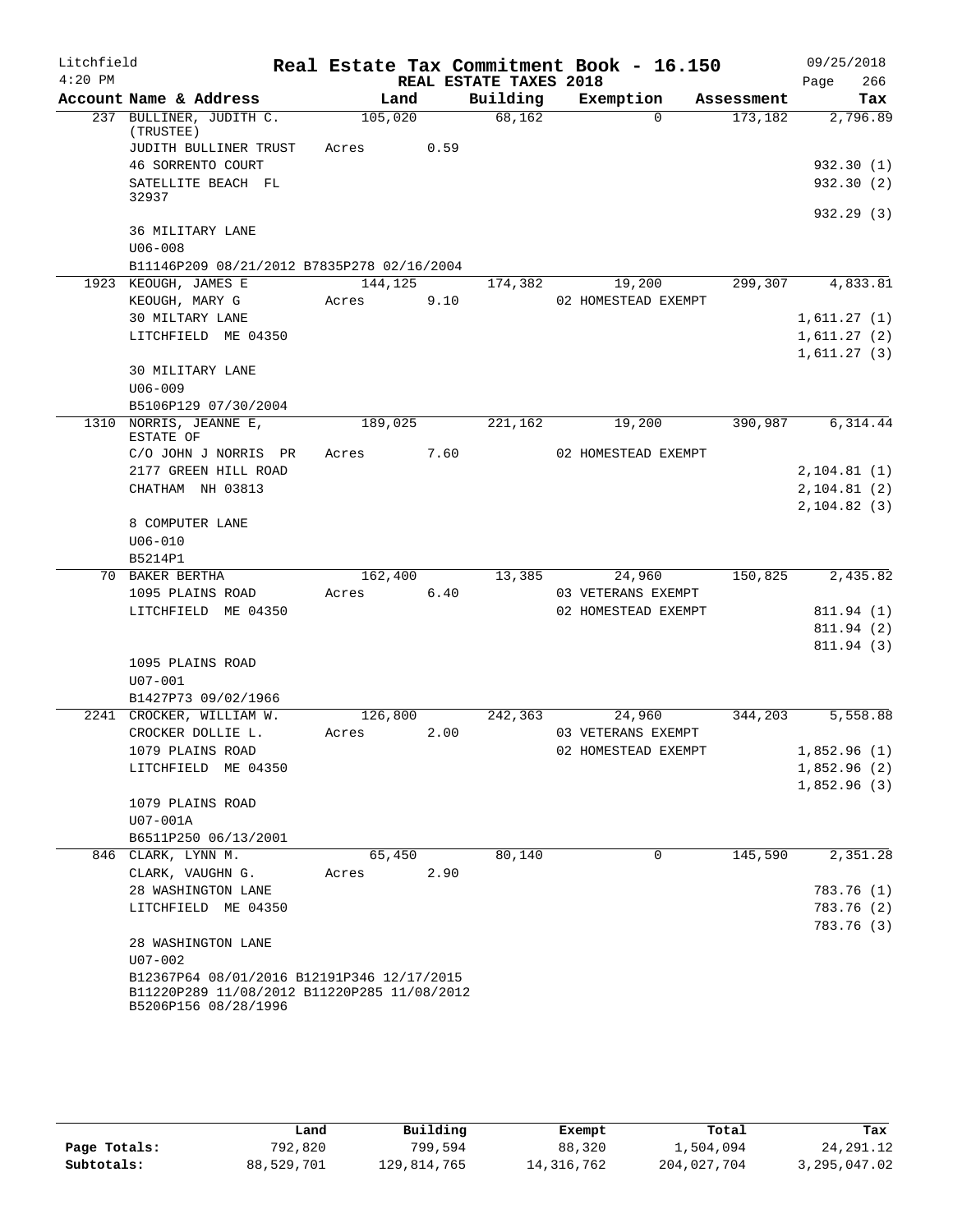| Litchfield |                                                      |         |        |                        | Real Estate Tax Commitment Book - 16.150 |            | 09/25/2018  |
|------------|------------------------------------------------------|---------|--------|------------------------|------------------------------------------|------------|-------------|
| $4:20$ PM  |                                                      |         |        | REAL ESTATE TAXES 2018 |                                          |            | 267<br>Page |
|            | Account Name & Address                               |         | Land   | Building               | Exemption                                | Assessment | Tax         |
|            | 824 MASON, KAREN E.                                  | 119,440 |        | 189,387                | $\Omega$                                 | 308,827    | 4,987.56    |
|            | 457 EAST MAIN STREET                                 | Acres   | 0.73   |                        |                                          |            |             |
|            | YARMOUTH ME 04049                                    |         |        |                        |                                          |            | 1,662.52(1) |
|            |                                                      |         |        |                        |                                          |            | 1,662.52(2) |
|            | 51 WASHINGTON LANE                                   |         |        |                        |                                          |            | 1,662.52(3) |
|            | $U07 - 003$                                          |         |        |                        |                                          |            |             |
|            | B12136P308 10/16/2015 B11106P118 07/20/2012          |         |        |                        |                                          |            |             |
|            | B10423P107 05/21/2010 B10423P105 05/21/2010          |         |        |                        |                                          |            |             |
|            | B7925P227 07/24/1998                                 |         |        |                        |                                          |            |             |
|            | 1622 BLYTHE, MARK H                                  | 112,980 |        | 88,882                 | 19,200                                   | 182,662    | 2,949.99    |
|            | BLYTHE, JANET C<br>55 WASHINGTON LANE                | Acres   | 0.66   |                        | 02 HOMESTEAD EXEMPT                      |            | 983.33 (1)  |
|            | LITCHFIELD ME 04350                                  |         |        |                        |                                          |            | 983.33 (2)  |
|            |                                                      |         |        |                        |                                          |            | 983.33 (3)  |
|            | 55 WASHINGTON LANE                                   |         |        |                        |                                          |            |             |
|            | $U07 - 004$                                          |         |        |                        |                                          |            |             |
|            | B10405P88 05/03/2010 B10405P68 05/03/2010 B1452P62   |         |        |                        |                                          |            |             |
| 1897       | WILLIS, ROBERT H                                     | 111,580 |        | $\overline{87}$ , 537  | $\mathbf 0$                              | 199,117    | 3,215.74    |
|            | 61 WASHINGTON LANE                                   | Acres   | 0.61   |                        |                                          |            |             |
|            | LITCHFIELD ME 04350                                  |         |        |                        |                                          |            | 1,071.91(1) |
|            |                                                      |         |        |                        |                                          |            | 1,071.91(2) |
|            |                                                      |         |        |                        |                                          |            | 1,071.92(3) |
|            | 61 WASHINGTON LANE<br>$U07 - 005$                    |         |        |                        |                                          |            |             |
|            | B3953P101                                            |         |        |                        |                                          |            |             |
|            | 844 HODGKINS, LEONA M                                | 113,400 |        | 86,103                 | 19,200                                   | 180,303    | 2,911.89    |
|            | WASHINGTON LANE TRUST                                |         |        |                        |                                          |            |             |
|            | OLIVER, SHERAN                                       | Acres   | 17.40  |                        | 02 HOMESTEAD EXEMPT                      |            |             |
|            | LEONA M. HODGKINS TRUST                              |         |        |                        |                                          |            | 970.63(1)   |
|            | 68 WASHINGTON LANE                                   |         |        |                        |                                          |            | 970.63(2)   |
|            | LITCHFIELD ME 04350<br>68 WASHINGTON LANE            |         |        |                        |                                          |            | 970.63(3)   |
|            | $U07 - 006$                                          |         |        |                        |                                          |            |             |
|            | B12557P99 02/24/2017 B10628P23 12/28/2010 B10141P121 |         |        |                        |                                          |            |             |
|            | 08/08/2009 B2957P269 06/03/1986 B856P498 02/13/1950  |         |        |                        |                                          |            |             |
|            | 773 WEISS, JO                                        | 92,775  |        | 66,773                 | 19,200                                   | 140,348    | 2,266.62    |
|            | 34 WASHINGTON LANE                                   | Acres   | 1.11   |                        | 02 HOMESTEAD EXEMPT                      |            |             |
|            | LITCHFIELD ME 04350                                  |         |        |                        |                                          |            | 755.54(1)   |
|            |                                                      |         |        |                        |                                          |            | 755.54(2)   |
|            | 34 WASHINGTON LANE                                   |         |        |                        |                                          |            | 755.54(3)   |
|            | U07-006A                                             |         |        |                        |                                          |            |             |
|            | B10772P263 07/25/2011 B2957P271 05/30/1986           |         |        |                        |                                          |            |             |
|            | 1471 RICHARD, DONALD N                               |         | 82,184 | 30,146                 | 0                                        | 112,330    | 1,814.13    |
|            | 752 GARFIELD RD                                      | Acres   | 0.49   |                        |                                          |            |             |
|            | AUBURN ME 04210                                      |         |        |                        |                                          |            | 604.71(1)   |
|            |                                                      |         |        |                        |                                          |            | 604.71(2)   |
|            |                                                      |         |        |                        |                                          |            | 604.71(3)   |
|            | 104 JIMMY POND LANE                                  |         |        |                        |                                          |            |             |
|            | $U08 - 001$<br>B2882P41                              |         |        |                        |                                          |            |             |
|            |                                                      |         |        |                        |                                          |            |             |

|              | Land       | Building      | Exempt       | Total       | Tax            |
|--------------|------------|---------------|--------------|-------------|----------------|
| Page Totals: | 632,359    | 548,828       | 57,600       | 1,123,587   | 18, 145. 93    |
| Subtotals:   | 89,162,060 | 130, 363, 593 | 14, 374, 362 | 205,151,291 | 3, 313, 192.95 |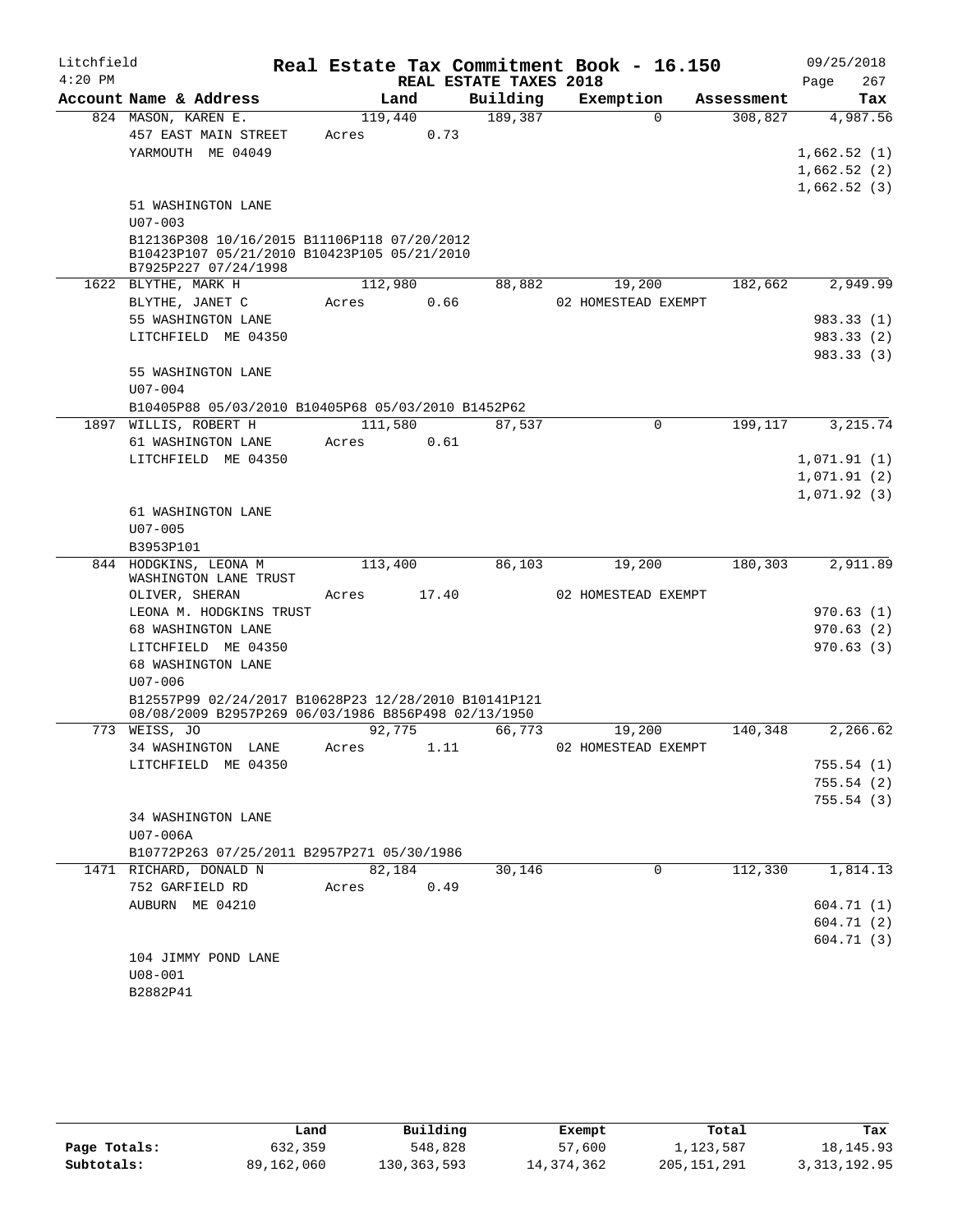| Litchfield   |                                                                   |            |                |             |                        | Real Estate Tax Commitment Book - 16.150 |                                  | 09/25/2018               |
|--------------|-------------------------------------------------------------------|------------|----------------|-------------|------------------------|------------------------------------------|----------------------------------|--------------------------|
| $4:20$ PM    |                                                                   |            |                |             | REAL ESTATE TAXES 2018 |                                          |                                  | 268<br>Page              |
|              | Account Name & Address<br>1794 BLAIS, JOHN                        |            | Land<br>57,650 |             | Building<br>18,946     | Exemption                                | Assessment<br>76,596<br>$\Omega$ | Tax<br>1,237.03          |
|              | BLAIS, LAUREN                                                     | Acres      |                | 0.25        |                        |                                          |                                  |                          |
|              | 115 BACK COVE DRIVE                                               |            |                |             |                        |                                          |                                  | 412.34(1)                |
|              | TURNER ME 04282                                                   |            |                |             |                        |                                          |                                  | 412.34 (2)               |
|              |                                                                   |            |                |             |                        |                                          |                                  | 412.35(3)                |
|              | 108 JIMMY POND LANE                                               |            |                |             |                        |                                          |                                  |                          |
|              | $U08 - 002$                                                       |            |                |             |                        |                                          |                                  |                          |
|              | B12641P230 06/23/2017 B4294P248                                   |            |                |             |                        |                                          |                                  |                          |
|              | 526 OMATICK, TERESA A.                                            |            | 25,426         |             | 43,367                 |                                          | 68,793<br>0                      | 1,111.01                 |
|              | 54 ADAMS WAY                                                      | Acres      |                | 0.11        |                        |                                          |                                  |                          |
|              | FREEPORT ME 04032                                                 |            |                |             |                        |                                          |                                  | 370.34(1)                |
|              |                                                                   |            |                |             |                        |                                          |                                  | 370.34(2)                |
|              |                                                                   |            |                |             |                        |                                          |                                  | 370.33(3)                |
|              | 110 JIMMY POND LANE                                               |            |                |             |                        |                                          |                                  |                          |
|              | $U08 - 003$                                                       |            |                |             |                        |                                          |                                  |                          |
|              | B11609P221 01/13/2014 B9513P327 09/28/2007 B2863P49<br>09/30/1985 |            |                |             |                        |                                          |                                  |                          |
|              | 28 AMOS, GREGORY D.                                               |            | 50,804         |             | 43,532                 |                                          | 0<br>94,336                      | 1,523.53                 |
|              | AMOS, STACEY D.                                                   | Acres      |                | 0.19        |                        |                                          |                                  |                          |
|              | 59 PATTEN ROAD                                                    |            |                |             |                        |                                          |                                  | 507.84(1)                |
|              | GREENE ME 04236                                                   |            |                |             |                        |                                          |                                  | 507.84(2)                |
|              |                                                                   |            |                |             |                        |                                          |                                  | 507.85(3)                |
|              | 114 JIMMY POND LANE                                               |            |                |             |                        |                                          |                                  |                          |
|              | $U08 - 004$                                                       |            |                |             |                        |                                          |                                  |                          |
|              | B11739P23 07/14/2014 B3009P161                                    |            |                |             |                        |                                          |                                  |                          |
|              | 156 GUERIN, ANDRE                                                 |            | 63,384         |             | 38,390                 |                                          | $\mathbf 0$<br>101,774           | 1,643.65                 |
|              | 9 GRANDE AVENUE                                                   | Acres      |                | 0.24        |                        |                                          |                                  |                          |
|              | LEWISTON ME 04240                                                 |            |                |             |                        |                                          |                                  | 547.88 (1)               |
|              |                                                                   |            |                |             |                        |                                          |                                  | 547.88 (2)               |
|              | 118 JIMMY POND LANE                                               |            |                |             |                        |                                          |                                  | 547.89 (3)               |
|              | $U08 - 005$                                                       |            |                |             |                        |                                          |                                  |                          |
|              | B12409P287 08/29/2016 B3565P130                                   |            |                |             |                        |                                          |                                  |                          |
|              | 1535 ROUSSEAU, JOSEPH                                             |            | 37,426         |             | 20,513                 |                                          | 0<br>57,939                      | 935.71                   |
|              | ROUSSEAU, LILLIAN                                                 | Acres      |                | 0.11        |                        |                                          |                                  |                          |
|              | <b>46 RICHARDS STREET</b>                                         |            |                |             |                        |                                          |                                  | 311.90(1)                |
|              | GREENE ME 04236                                                   |            |                |             |                        |                                          |                                  | 311.90(2)                |
|              |                                                                   |            |                |             |                        |                                          |                                  | 311.91(3)                |
|              | 122 JIMMY POND LANE                                               |            |                |             |                        |                                          |                                  |                          |
|              | $U08 - 006$                                                       |            |                |             |                        |                                          |                                  |                          |
|              | B3228P328 09/10/1987 B1397P357 09/01/1965                         |            |                |             |                        |                                          |                                  |                          |
|              | 1215 MERRILL, ANGELINE &                                          |            | 63,720         |             | 91,046                 | 24,960                                   | 129,806                          | 2,096.37                 |
|              | RUSSELL                                                           |            |                |             |                        |                                          |                                  |                          |
|              | BONNEAU, RANDY                                                    | Acres      |                | 0.24        |                        | 03 VETERANS EXEMPT                       |                                  |                          |
|              | P O BOX 2129                                                      |            |                |             |                        | 02 HOMESTEAD EXEMPT                      |                                  | 698.79 (1)               |
|              | LEWISTON ME 04240                                                 |            |                |             |                        |                                          |                                  | 698.79 (2)<br>698.79 (3) |
|              | 124 JIMMY POND LANE                                               |            |                |             |                        |                                          |                                  |                          |
|              | $U08 - 007$                                                       |            |                |             |                        |                                          |                                  |                          |
|              | B6722P223                                                         |            |                |             |                        |                                          |                                  |                          |
|              | 450 DEMERS, LAURETTA A.                                           |            | 143,725        |             | 30,647                 | 0                                        | 174,372                          | 2,816.11                 |
|              | 15 PINELAND ST                                                    | Acres      |                | 4.80        |                        |                                          |                                  |                          |
|              | LEWISTON ME 04240                                                 |            |                |             |                        |                                          |                                  | 938.70 (1)               |
|              |                                                                   |            |                |             |                        |                                          |                                  | 938.70 (2)               |
|              |                                                                   |            |                |             |                        |                                          |                                  | 938.71 (3)               |
|              | 128 JIMMY POND LANE                                               |            |                |             |                        |                                          |                                  |                          |
|              | $U08 - 008$                                                       |            |                |             |                        |                                          |                                  |                          |
|              | B11147P217 08/27/2012 B3835P94                                    |            |                |             |                        |                                          |                                  |                          |
|              |                                                                   | Land       |                | Building    |                        | Exempt                                   | Total                            | Tax                      |
| Page Totals: |                                                                   | 442,135    |                | 286,441     |                        | 24,960                                   | 703,616                          | 11,363.41                |
| Subtotals:   |                                                                   | 89,604,195 |                | 130,650,034 |                        | 14,399,322                               | 205,854,907                      | 3, 324, 556.36           |
|              |                                                                   |            |                |             |                        |                                          |                                  |                          |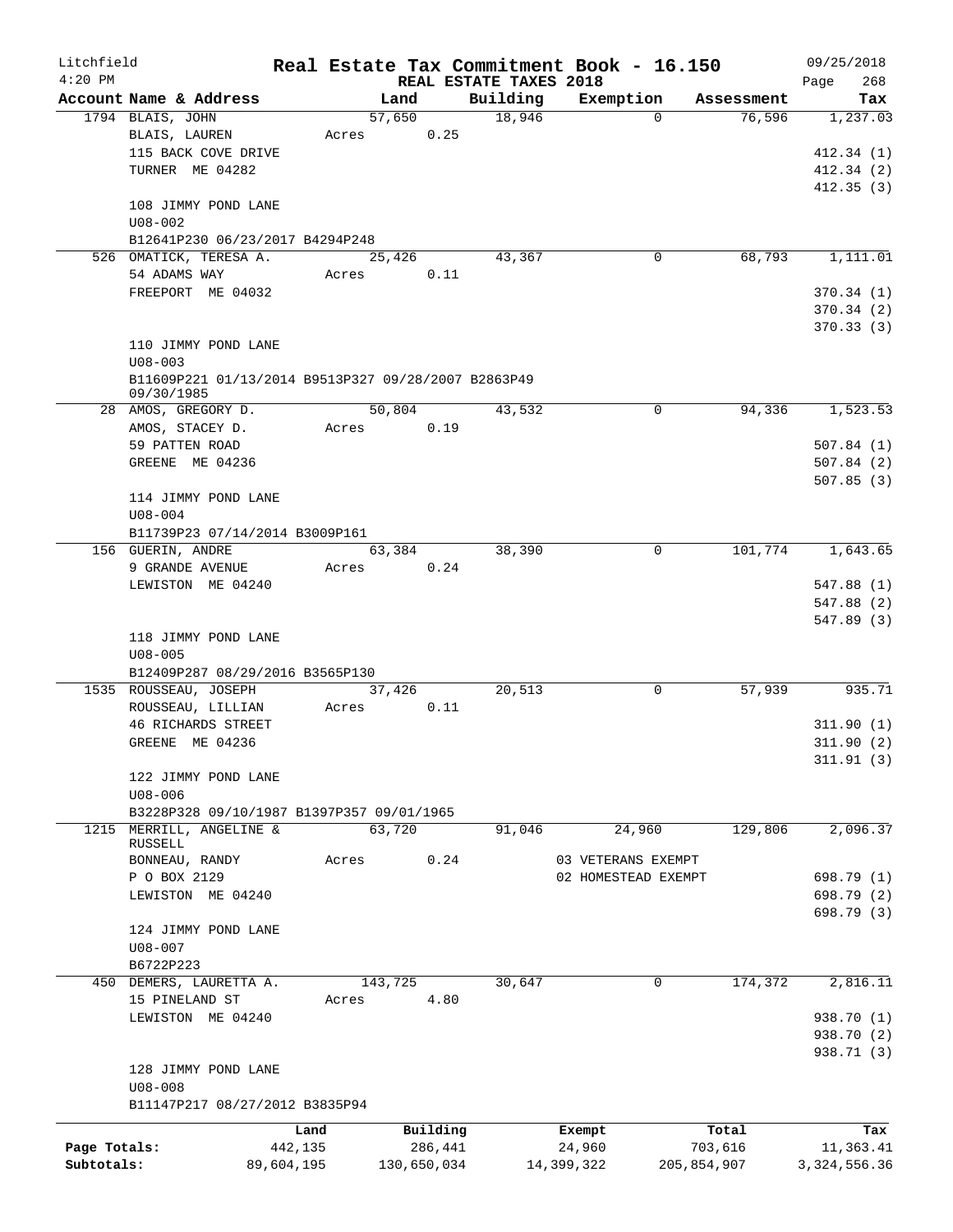| Litchfield   |                               |         |             |                        | Real Estate Tax Commitment Book - 16.150 |             | 09/25/2018     |
|--------------|-------------------------------|---------|-------------|------------------------|------------------------------------------|-------------|----------------|
| $4:20$ PM    |                               |         |             | REAL ESTATE TAXES 2018 |                                          |             | 269<br>Page    |
|              | Account Name & Address        | Land    |             | Building               | Exemption                                | Assessment  | Tax            |
|              | 875 HUTCHINSON, CHARLES A     | 45,220  |             | 42,241                 | $\Omega$                                 | 87,461      | 1,412.50       |
|              | 13 TAMBRIDGE CT.              | Acres   | 0.20        |                        |                                          |             |                |
|              | COLUMBIA SC 29229-9408        |         |             |                        |                                          |             | 470.83(1)      |
|              |                               |         |             |                        |                                          |             | 470.83 (2)     |
|              |                               |         |             |                        |                                          |             | 470.84(3)      |
|              | 146 JIMMY POND LANE           |         |             |                        |                                          |             |                |
|              | $U08 - 009$                   |         |             |                        |                                          |             |                |
|              | B2209P138                     |         |             |                        |                                          |             |                |
|              | 29 GARRITY, TIM               | 57,268  |             | 114,687                | 0                                        | 171,955     | 2,777.07       |
|              | GARRITY LAURIE                | Acres   | 0.23        |                        |                                          |             |                |
|              | PO BOX 388                    |         |             |                        |                                          |             | 925.69(1)      |
|              | GREENE ME 04236-0388          |         |             |                        |                                          |             | 925.69(2)      |
|              |                               |         |             |                        |                                          |             | 925.69(3)      |
|              | 150 JIMMY POND LANE           |         |             |                        |                                          |             |                |
|              | $U08 - 010$                   |         |             |                        |                                          |             |                |
|              | B5461P329 09/01/1997          |         |             |                        |                                          |             |                |
|              | 2791 GARRITY, TIMOTHY         | 30,775  |             | 0                      | 0                                        | 30,775      | 497.02         |
|              | PO BOX 388                    | Acres   | 2.67        |                        |                                          |             |                |
|              | GREENE ME 04236-0388          |         |             |                        |                                          |             | 165.67(1)      |
|              |                               |         |             |                        |                                          |             | 165.67(2)      |
|              |                               |         |             |                        |                                          |             | 165.68(3)      |
|              | JIMMY POND LANE               |         |             |                        |                                          |             |                |
|              | U08-010A                      |         |             |                        |                                          |             |                |
|              | B10566P188 10/20/2010         |         |             |                        |                                          |             |                |
|              | 1868 WHITE, DIAN              | 7,422   |             | $\mathbf 0$            | 0                                        | 7,422       | 119.87         |
|              | 138 GUSTIN ROAD               | Acres   | 0.08        |                        |                                          |             |                |
|              | LITCHFIELD ME 04350           |         |             |                        |                                          |             | 39.96(1)       |
|              |                               |         |             |                        |                                          |             | 39.96(2)       |
|              |                               |         |             |                        |                                          |             | 39.95(3)       |
|              |                               |         |             |                        |                                          |             |                |
|              | JIMMY POND LANE               |         |             |                        |                                          |             |                |
|              | $U08 - 011$                   |         |             |                        |                                          |             |                |
|              | B1575P864 03/14/1972          |         |             |                        |                                          |             |                |
|              | 404 CYR, LEO E                | 117,655 |             | 127,798                | 0                                        | 245,453     | 3,964.07       |
|              | 125 ROSEDALE ST               | Acres   | 0.80        |                        |                                          |             |                |
|              | LEWISTON ME 04240             |         |             |                        |                                          |             | 1,321.36(1)    |
|              |                               |         |             |                        |                                          |             | 1,321.36(2)    |
|              |                               |         |             |                        |                                          |             | 1,321.35(3)    |
|              | 152 JIMMY POND LANE           |         |             |                        |                                          |             |                |
|              | $U08 - 012$                   |         |             |                        |                                          |             |                |
|              | B3664P86                      |         |             |                        |                                          |             |                |
|              | 32 ANGELIDES, PAUL N          | 67,025  |             | 43,999                 | 0                                        | 111,024     | 1,793.04       |
|              | ANGELIDES SHARON A            | Acres   | 0.25        |                        |                                          |             |                |
|              | 58 DOW AVENUE                 |         |             |                        |                                          |             | 597.68(1)      |
|              | LEWISTON ME 04240             |         |             |                        |                                          |             | 597.68(2)      |
|              |                               |         |             |                        |                                          |             | 597.68 (3)     |
|              | 164 JIMMY POND LANE           |         |             |                        |                                          |             |                |
|              | $U08 - 014$                   |         |             |                        |                                          |             |                |
|              | B3809P318 10/03/1990          |         |             |                        |                                          |             |                |
|              | 1040 REDHAGE JAMES L.         | 98,100  |             | 100,749                | 0                                        | 198,849     | 3, 211.41      |
|              | REDHAGE SANDRA J              | Acres   | 1.13        |                        |                                          |             |                |
|              | 210 E, JOHNSTON STREET        |         |             |                        |                                          |             | 1,070.47(1)    |
|              | TARBORO NC 27886              |         |             |                        |                                          |             | 1,070.47(2)    |
|              |                               |         |             |                        |                                          |             | 1,070.47(3)    |
|              | 172 JIMMY POND LANE           |         |             |                        |                                          |             |                |
|              | $U08 - 016$                   |         |             |                        |                                          |             |                |
|              | B8920P24 05/26/2006 B2763P241 |         |             |                        |                                          |             |                |
|              |                               |         |             |                        |                                          |             |                |
|              | Land                          |         | Building    |                        | Exempt                                   | Total       | Tax            |
| Page Totals: | 423,465                       |         | 429,474     |                        | 0                                        | 852,939     | 13,774.98      |
| Subtotals:   | 90,027,660                    |         | 131,079,508 |                        | 14,399,322                               | 206,707,846 | 3, 338, 331.34 |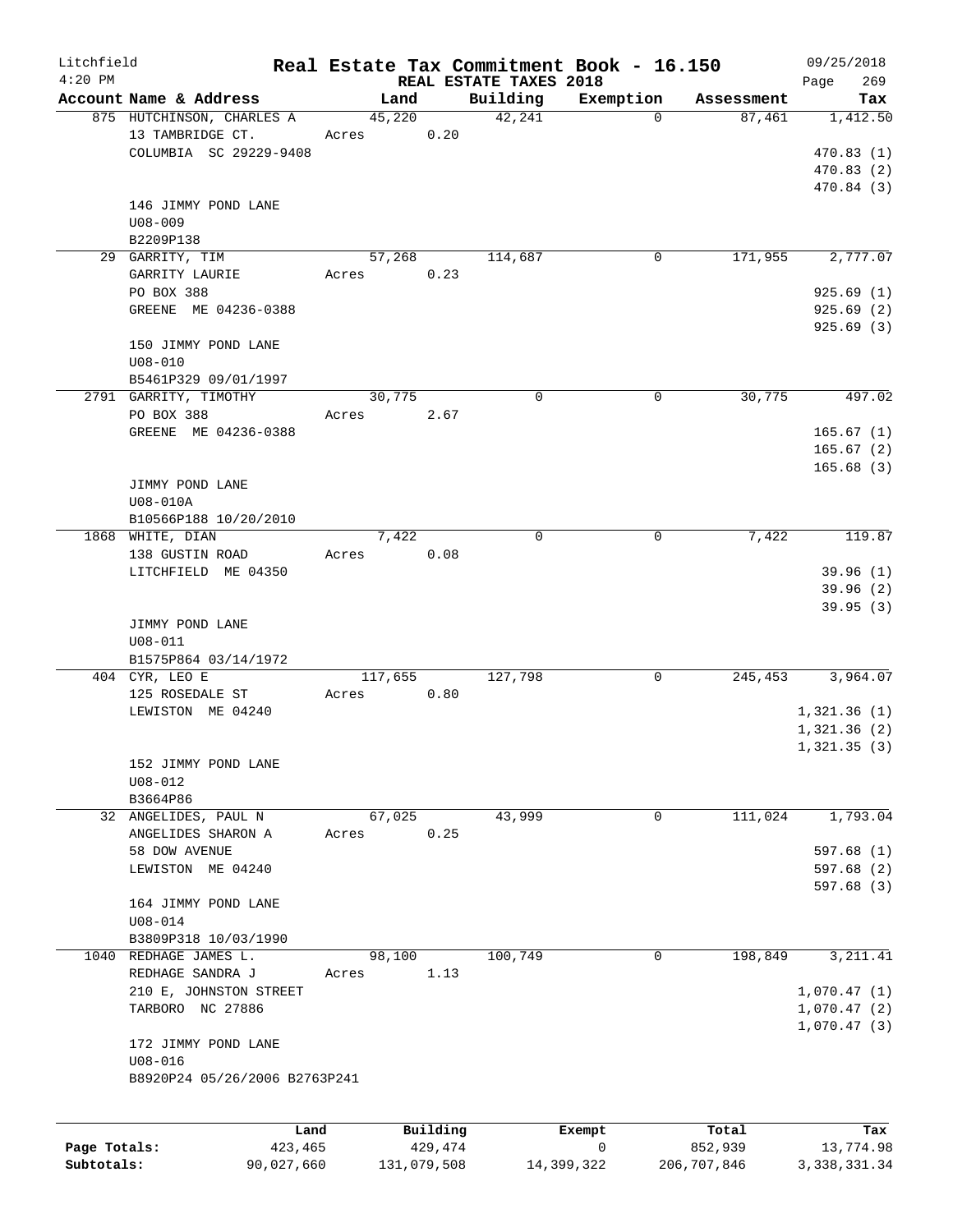| Litchfield |                                                                    |         |      |                        | Real Estate Tax Commitment Book - 16.150 |            | 09/25/2018              |
|------------|--------------------------------------------------------------------|---------|------|------------------------|------------------------------------------|------------|-------------------------|
| $4:20$ PM  |                                                                    |         |      | REAL ESTATE TAXES 2018 |                                          |            | 270<br>Page             |
|            | Account Name & Address                                             | Land    |      | Building               | Exemption                                | Assessment | Tax                     |
|            | 718 COSTELLO SANDRA, DIANE<br>MILLIKEN                             | 64,496  |      | 9,338                  | $\Omega$                                 | 73,834     | 1,192.42                |
|            | COSTELLO, SCOTT,<br>CYNTHIA FOXE                                   | Acres   | 0.31 |                        |                                          |            |                         |
|            | 8 EAST AVENUE                                                      |         |      |                        |                                          |            | 397.47 (1)              |
|            | LISBON FALLS ME 04252                                              |         |      |                        |                                          |            | 397.47(2)<br>397.48 (3) |
|            | 60 FOREST LANE                                                     |         |      |                        |                                          |            |                         |
|            | $U08 - 017$                                                        |         |      |                        |                                          |            |                         |
|            | B8971P41 05/26/2006 B2300P249                                      |         |      |                        |                                          |            |                         |
|            | 557 ENGLAND, NICHOLE                                               | 38,272  |      | 4,315                  | $\mathbf 0$                              | 42,587     | 687.78                  |
|            | ENGLAND, NATHAN                                                    | Acres   | 0.17 |                        |                                          |            |                         |
|            | P.O. BOX 254                                                       |         |      |                        |                                          |            | 229.26(1)               |
|            | 19 FISH ROAD                                                       |         |      |                        |                                          |            | 229.26(2)               |
|            | BOWDOINHAM ME 04008                                                |         |      |                        |                                          |            | 229.26(3)               |
|            | 62 FOREST LANE                                                     |         |      |                        |                                          |            |                         |
|            | $U08 - 018$                                                        |         |      |                        |                                          |            |                         |
|            | B11693P263 08/17/2012 B11571P285 08/10/2012<br>B6247P108           |         |      |                        |                                          |            |                         |
|            | 1053 MOSES, MARITA L. (1/3)                                        | 38,272  |      | 15,326                 | 0                                        | 53,598     | 865.61                  |
|            | LEVESOUE, COLLEEN                                                  | Acres   | 0.17 |                        |                                          |            |                         |
|            | F.(1/3)                                                            |         |      |                        |                                          |            |                         |
|            | MEGAN A.                                                           |         |      |                        |                                          |            | 288.54 (1)              |
|            | $PRACTT-LOUTSI(1/6)$                                               |         |      |                        |                                          |            |                         |
|            | WYATT A. MCLAREY(1/6)                                              |         |      |                        |                                          |            |                         |
|            | 904 30TH COURT                                                     |         |      |                        |                                          |            | 288.54 (2)              |
|            | WEST PALM BEACH FL<br>33407                                        |         |      |                        |                                          |            | 288.53(3)               |
|            | 63 FOREST LANE                                                     |         |      |                        |                                          |            |                         |
|            | $U08 - 019$                                                        |         |      |                        |                                          |            |                         |
|            | B12016P54 06/22/2015 B11849P314 11/10/2014 B4594P200<br>12/27/1993 |         |      |                        |                                          |            |                         |
|            | 1274 NADEAU, RICHARD L                                             | 25,426  |      | 5,622                  | $\Omega$                                 | 31,048     | 501.43                  |
|            | NADEAU, LUCILLE                                                    | Acres   | 0.11 |                        |                                          |            |                         |
|            | 195 MAIN STREET                                                    |         |      |                        |                                          |            | 167.14(1)               |
|            | SABATTUS ME 04280                                                  |         |      |                        |                                          |            | 167.14(2)               |
|            |                                                                    |         |      |                        |                                          |            | 167.15(3)               |
|            | 57 FOREST LANE                                                     |         |      |                        |                                          |            |                         |
|            | $U08 - 020$                                                        |         |      |                        |                                          |            |                         |
|            | B12596P124 03/28/2017 B1525P862                                    |         |      |                        |                                          |            |                         |
|            | 349 COMEAU, NORMAND                                                | 95,740  |      | 23,514                 | $\Omega$                                 | 119,254    | 1,925.95                |
|            | 118 OAK HILL ROAD                                                  | Acres   | 0.58 |                        |                                          |            |                         |
|            | LITCHFIELD ME 04350                                                |         |      |                        |                                          |            | 641.98 (1)              |
|            |                                                                    |         |      |                        |                                          |            | 641.98(2)               |
|            |                                                                    |         |      |                        |                                          |            | 641.99 (3)              |
|            | 55 FOREST LANE                                                     |         |      |                        |                                          |            |                         |
|            | $U08 - 021$                                                        |         |      |                        |                                          |            |                         |
|            | B11862P62 10/31/2014 B3618P102                                     |         |      |                        |                                          |            |                         |
|            | 1143 MANN, VALARIE                                                 | 145,200 |      | 63,620                 | 0                                        | 208,820    | 3,372.44                |
|            | MANN, JOHN T.                                                      | Acres   | 1.41 |                        |                                          |            |                         |
|            | 42 MAGEE ROAD                                                      |         |      |                        |                                          |            | 1, 124.15(1)            |
|            | BOWDOIN ME 04287                                                   |         |      |                        |                                          |            | 1,124.15(2)             |
|            |                                                                    |         |      |                        |                                          |            | 1, 124.14(3)            |
|            | 53 FOREST LANE                                                     |         |      |                        |                                          |            |                         |
|            | $U08 - 023$                                                        |         |      |                        |                                          |            |                         |
|            | B12774P153 10/27/2017 B5592P8 04/15/1998                           |         |      |                        |                                          |            |                         |
|            |                                                                    |         |      |                        |                                          |            |                         |

|              | Land       | Building      | Exempt     | Total         | Tax          |
|--------------|------------|---------------|------------|---------------|--------------|
| Page Totals: | 407,406    | 121,735       |            | 529,141       | 8,545.63     |
| Subtotals:   | 90,435,066 | 131, 201, 243 | 14,399,322 | 207, 236, 987 | 3,346,876.97 |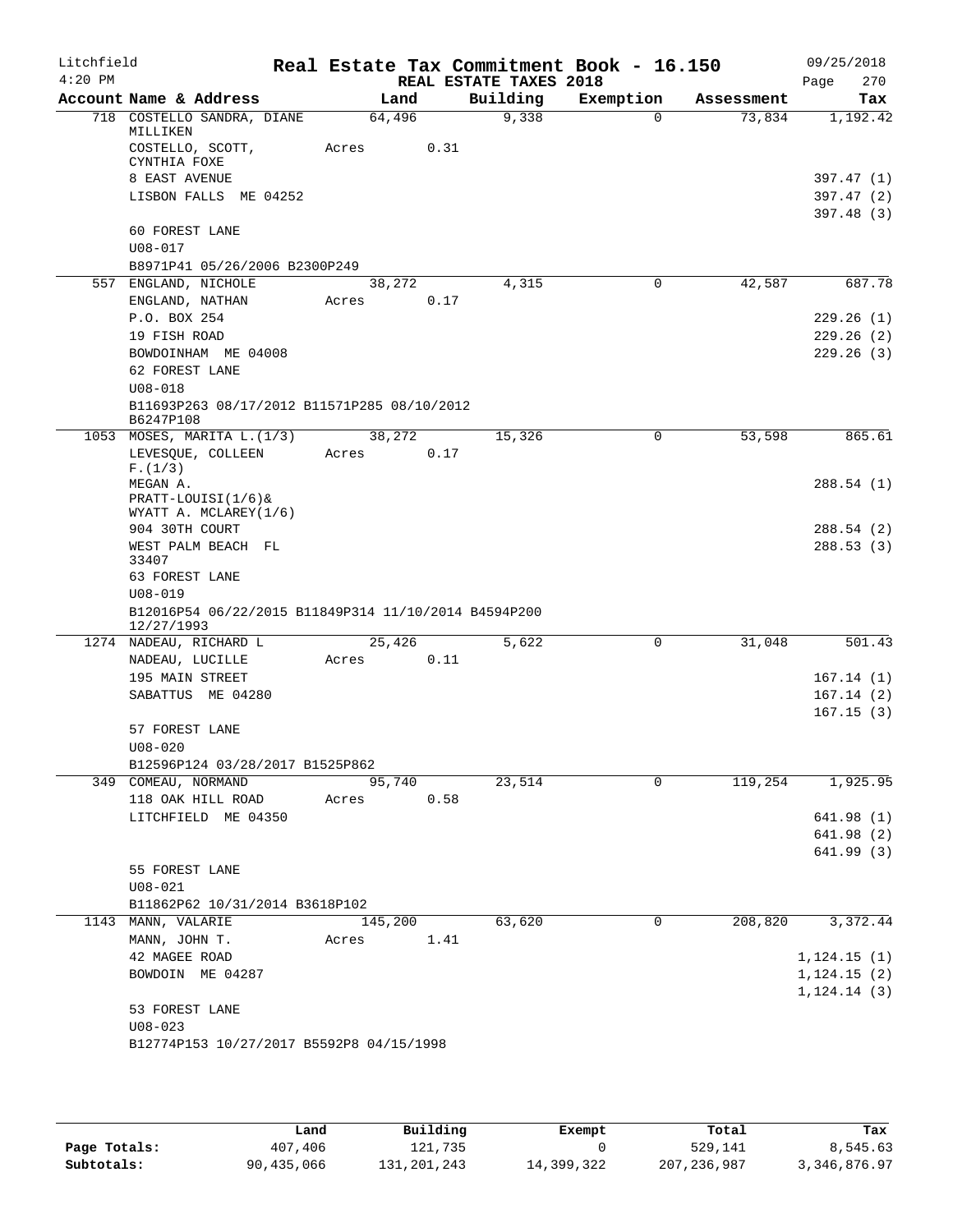| Litchfield   |                                              |            |                |                        |                         | Real Estate Tax Commitment Book - 16.150 |               |                      |      | 09/25/2018      |
|--------------|----------------------------------------------|------------|----------------|------------------------|-------------------------|------------------------------------------|---------------|----------------------|------|-----------------|
| $4:20$ PM    |                                              |            |                | REAL ESTATE TAXES 2018 |                         |                                          |               |                      | Page | 271             |
|              | Account Name & Address<br>2158 MANN, JOHN T. |            | Land<br>28,000 |                        | Building<br>$\mathbf 0$ | Exemption                                | $\Omega$      | Assessment<br>28,000 |      | Tax<br>452.20   |
|              |                                              |            |                |                        |                         |                                          |               |                      |      |                 |
|              | 42 MAGEE ROAD                                |            | Acres          | 1.00                   |                         |                                          |               |                      |      |                 |
|              | BOWDOIN ME 04287                             |            |                |                        |                         |                                          |               |                      |      | 150.73(1)       |
|              |                                              |            |                |                        |                         |                                          |               |                      |      | 150.73(2)       |
|              |                                              |            |                |                        |                         |                                          |               |                      |      | 150.74(3)       |
|              | OFF FOREST LANE                              |            |                |                        |                         |                                          |               |                      |      |                 |
|              | $U08 - 024$                                  |            |                |                        |                         |                                          |               |                      |      |                 |
|              | B6349P212                                    |            |                |                        |                         |                                          |               |                      |      |                 |
|              | 2159 MANN, VALERIE                           |            | 36,750         |                        | $\mathbf 0$             |                                          | $\mathbf 0$   | 36,750               |      | 593.51          |
|              | 42 MAGEE ROAD                                |            | Acres          | 2.10                   |                         |                                          |               |                      |      |                 |
|              | BOWDOIN ME 04287                             |            |                |                        |                         |                                          |               |                      |      | 197.84 (1)      |
|              |                                              |            |                |                        |                         |                                          |               |                      |      | 197.84 (2)      |
|              |                                              |            |                |                        |                         |                                          |               |                      |      | 197.83(3)       |
|              | FOREST LANE                                  |            |                |                        |                         |                                          |               |                      |      |                 |
|              | $U08 - 025$                                  |            |                |                        |                         |                                          |               |                      |      |                 |
|              | B9714P22 04/30/2008 B6349P212 09/29/2000     |            |                |                        |                         |                                          |               |                      |      |                 |
|              | 552 ANDERSON, RANDALL                        |            | 112,940        |                        | 115,222                 |                                          | $\mathbf 0$   | 228,162              |      | 3,684.82        |
|              | 42 EASY STREET                               |            | Acres          | 0.48                   |                         |                                          |               |                      |      |                 |
|              | LITCHFIELD ME 04350                          |            |                |                        |                         |                                          |               |                      |      |                 |
|              |                                              |            |                |                        |                         |                                          |               |                      |      | 1,228.27(1)     |
|              |                                              |            |                |                        |                         |                                          |               |                      |      | 1,228.27(2)     |
|              |                                              |            |                |                        |                         |                                          |               |                      |      | 1,228.28(3)     |
|              | 42 EASY STREET                               |            |                |                        |                         |                                          |               |                      |      |                 |
|              | $U09 - 001$                                  |            |                |                        |                         |                                          |               |                      |      |                 |
|              | B7628P226 06/16/2003                         |            |                |                        |                         |                                          |               |                      |      |                 |
|              | 1397 RICKER, DEANNE E                        |            | 115,180        |                        | 101,694                 |                                          | 0             | 216,874              |      | 3,502.52        |
|              | <b>46 EASY STREET</b>                        |            | Acres          | 0.56                   |                         |                                          |               |                      |      |                 |
|              | LITCHFIELD ME 04350                          |            |                |                        |                         |                                          |               |                      |      | 1, 167.51(1)    |
|              |                                              |            |                |                        |                         |                                          |               |                      |      | 1,167.51(2)     |
|              |                                              |            |                |                        |                         |                                          |               |                      |      | 1, 167.50(3)    |
|              | <b>46 EASY STREET</b>                        |            |                |                        |                         |                                          |               |                      |      |                 |
|              | $U09 - 002$                                  |            |                |                        |                         |                                          |               |                      |      |                 |
|              | B7266P126 02/06/2003                         |            |                |                        |                         |                                          |               |                      |      |                 |
|              | 408 BOYER, BRIAN RTRUSTEE                    |            | 113,780        |                        | 159,237                 |                                          | 0             | 273,017              |      | 4,409.22        |
|              | HORN JANIS R TRUSTEE                         |            | Acres          | 0.51                   |                         |                                          |               |                      |      |                 |
|              | 6 COUNTRYSIDE ROAD                           |            |                |                        |                         |                                          |               |                      |      | 1,469.74(1)     |
|              | PEPPERILL MA 01463                           |            |                |                        |                         |                                          |               |                      |      | 1,469.74(2)     |
|              |                                              |            |                |                        |                         |                                          |               |                      |      | 1,469.74(3)     |
|              | 50 EASY STREET                               |            |                |                        |                         |                                          |               |                      |      |                 |
|              | $U09 - 003$                                  |            |                |                        |                         |                                          |               |                      |      |                 |
|              | B9592P121 12/13/2007 B7784P20 12/22/2003     |            |                |                        |                         |                                          |               |                      |      |                 |
|              |                                              |            |                |                        |                         |                                          | 0             | 205,749              |      |                 |
|              | 636 FRECHETTE SR, ANDRE                      |            | 114,340        |                        | 91,409                  |                                          |               |                      |      | 3,322.85        |
|              | FRECHETTE, BARBARA                           |            | Acres          | 0.53                   |                         |                                          |               |                      |      |                 |
|              | 3508 SE HYDE CIRCLE                          |            |                |                        |                         |                                          |               |                      |      | 1, 107.62(1)    |
|              | PORT ST LUCIE FL 34984                       |            |                |                        |                         |                                          |               |                      |      | 1, 107.62(2)    |
|              |                                              |            |                |                        |                         |                                          |               |                      |      | 1, 107.61(3)    |
|              | 56 EASY STREET                               |            |                |                        |                         |                                          |               |                      |      |                 |
|              | $U09 - 004$                                  |            |                |                        |                         |                                          |               |                      |      |                 |
|              | B7669P256 06/02/2003                         |            |                |                        |                         |                                          |               |                      |      |                 |
| 275          | WATSON, WILLIAM S &                          |            | 114,060        |                        | 92,737                  | 24,960                                   |               | 181,837              |      | 2,936.67        |
|              | LESA M                                       |            |                |                        |                         |                                          |               |                      |      |                 |
|              | 58 EASY STREET                               |            | Acres          | 0.52                   |                         | 02 HOMESTEAD EXEMPT                      |               |                      |      |                 |
|              | LITCHFIELD ME 04350                          |            |                |                        |                         | 03 VETERANS EXEMPT                       |               |                      |      | 978.89 (1)      |
|              |                                              |            |                |                        |                         |                                          |               |                      |      | 978.89 (2)      |
|              |                                              |            |                |                        |                         |                                          |               |                      |      | 978.89 (3)      |
|              | 58 EASY STREET                               |            |                |                        |                         |                                          |               |                      |      |                 |
|              | $U09 - 005$                                  |            |                |                        |                         |                                          |               |                      |      |                 |
|              | B5767P234 10/01/1998                         |            |                |                        |                         |                                          |               |                      |      |                 |
|              |                                              |            |                |                        |                         |                                          |               |                      |      |                 |
|              |                                              | Land       |                | Building               |                         | Exempt                                   |               | Total                |      | Tax             |
| Page Totals: |                                              | 635,050    |                | 560,299                |                         | 24,960                                   | 1,170,389     |                      |      | 18,901.79       |
| Subtotals:   |                                              | 91,070,116 |                | 131,761,542            |                         | 14, 424, 282                             | 208, 407, 376 |                      |      | 3, 365, 778. 76 |
|              |                                              |            |                |                        |                         |                                          |               |                      |      |                 |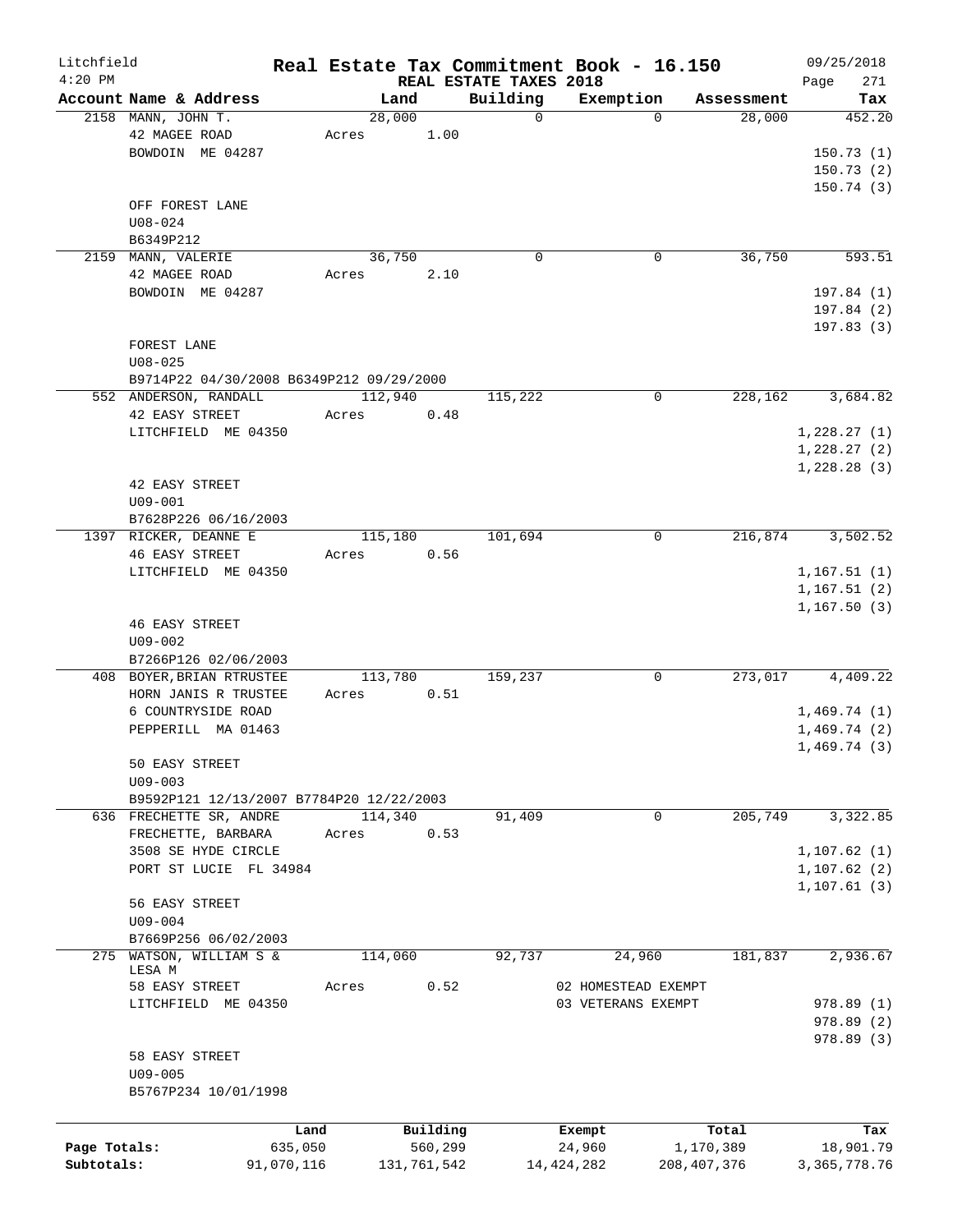| Litchfield |                                                                |         |      |                        | Real Estate Tax Commitment Book - 16.150 |            | 09/25/2018  |
|------------|----------------------------------------------------------------|---------|------|------------------------|------------------------------------------|------------|-------------|
| $4:20$ PM  |                                                                |         |      | REAL ESTATE TAXES 2018 |                                          |            | 272<br>Page |
|            | Account Name & Address                                         | Land    |      | Building               | Exemption                                | Assessment | Tax         |
|            | 1684 MADORE, JOHN V.                                           | 102,060 |      | 37,857                 | $\Omega$                                 | 139,917    | 2,259.66    |
|            | MADORE, THERESA L.                                             | Acres   | 0.52 |                        |                                          |            |             |
|            | 3923 MIDVALE DRIVE                                             |         |      |                        |                                          |            | 753.22(1)   |
|            | SAN ANTONIO TX 78229                                           |         |      |                        |                                          |            | 753.22(2)   |
|            |                                                                |         |      |                        |                                          |            | 753.22(3)   |
|            | 64 EASY STREET                                                 |         |      |                        |                                          |            |             |
|            | $U09 - 006$                                                    |         |      |                        |                                          |            |             |
|            | B12091P219 08/18/2015 B7596P227 08/22/2003                     |         |      |                        |                                          |            |             |
|            | 345 GUNNELLS BELINDA                                           | 113,780 |      | 4,324                  | $\mathbf 0$                              | 118,104    | 1,907.38    |
|            | 33 PERKINS ROAD                                                | Acres   | 0.51 |                        |                                          |            |             |
|            | MONMOUTH ME 04259                                              |         |      |                        |                                          |            | 635.79(1)   |
|            |                                                                |         |      |                        |                                          |            | 635.79 (2)  |
|            |                                                                |         |      |                        |                                          |            | 635.80(3)   |
|            | 68 EASY STREET                                                 |         |      |                        |                                          |            |             |
|            | $U09 - 007$                                                    |         |      |                        |                                          |            |             |
|            | B8071P68 08/06/2004 B8071P66 08/05/2004 B2463P93<br>04/12/1982 |         |      |                        |                                          |            |             |
|            | 284 DAY, DIANE L.                                              | 177,200 |      | 185,244                | 0                                        | 362,444    | 5,853.47    |
|            | JASPER, SUSAN L.                                               | Acres   | 0.90 |                        |                                          |            |             |
|            | 76 EASY STREET                                                 |         |      |                        |                                          |            | 1,951.16(1) |
|            | LITCHFIELD ME 04350                                            |         |      |                        |                                          |            | 1,951.16(2) |
|            |                                                                |         |      |                        |                                          |            | 1,951.15(3) |
|            | 76 EASY STREET                                                 |         |      |                        |                                          |            |             |
|            | $U09 - 008$                                                    |         |      |                        |                                          |            |             |
|            | B11297P151 02/04/2013 B5775P96                                 |         |      |                        |                                          |            |             |
|            | 1211 MORGAN, WINSTON L.                                        | 100,725 |      | 137,896                | 0                                        | 238,621    | 3,853.73    |
|            | MORGAN, SHIRLEY A.                                             | Acres   | 0.49 |                        |                                          |            |             |
|            | 318 BOWDOINHAM ROAD                                            |         |      |                        |                                          |            | 1,284.58(1) |
|            | SABATTUS ME 04280                                              |         |      |                        |                                          |            | 1,284.58(2) |
|            |                                                                |         |      |                        |                                          |            | 1,284.57(3) |
|            | 80 EASY STREET                                                 |         |      |                        |                                          |            |             |
|            | $U09 - 009$                                                    |         |      |                        |                                          |            |             |
|            | B12879P94 03/27/2018 B7677P269 01/06/2003                      |         |      |                        |                                          |            |             |
|            | 813 WARNER, HAROLD N., JR.                                     | 100,690 |      | 61,198                 | 24,960                                   | 136,928    | 2,211.39    |
|            | 96 EASY STREET                                                 | Acres   | 0.48 |                        | 02 HOMESTEAD EXEMPT                      |            |             |
|            | LITCHFIELD ME 04350                                            |         |      |                        | 14 WW2 Vet NonRes                        |            | 737.13(1)   |
|            |                                                                |         |      |                        |                                          |            | 737.13(2)   |
|            |                                                                |         |      |                        |                                          |            | 737.13 (3)  |
|            | 96 EASY STREET                                                 |         |      |                        |                                          |            |             |
|            | $U09 - 010$                                                    |         |      |                        |                                          |            |             |
|            | B12351P26 06/29/2016 B2712P165                                 |         |      |                        |                                          |            |             |
|            | 795 WHITTEN, MARY M.                                           | 91,520  |      | 110,403                | $\mathbf 0$                              | 201,923    | 3,261.06    |
|            | 102 EASY STREET                                                | Acres   | 0.59 |                        |                                          |            |             |
|            | LITCHFIELD ME 04350                                            |         |      |                        |                                          |            | 1,087.02(1) |
|            |                                                                |         |      |                        |                                          |            | 1,087.02(2) |
|            |                                                                |         |      |                        |                                          |            | 1,087.02(3) |
|            | 102 EASY STREET                                                |         |      |                        |                                          |            |             |
|            | $U09 - 011$                                                    |         |      |                        |                                          |            |             |
|            | B12444P217 10/19/2016 B11857P170 11/21/2014<br>B6673P146       |         |      |                        |                                          |            |             |

|              | Land       | Building    | Exempt     | Total       | Tax          |
|--------------|------------|-------------|------------|-------------|--------------|
| Page Totals: | 685,975    | 536,922     | 24,960     | 1,197,937   | 19,346.69    |
| Subtotals:   | 91,756,091 | 132,298,464 | 14,449,242 | 209,605,313 | 3,385,125.45 |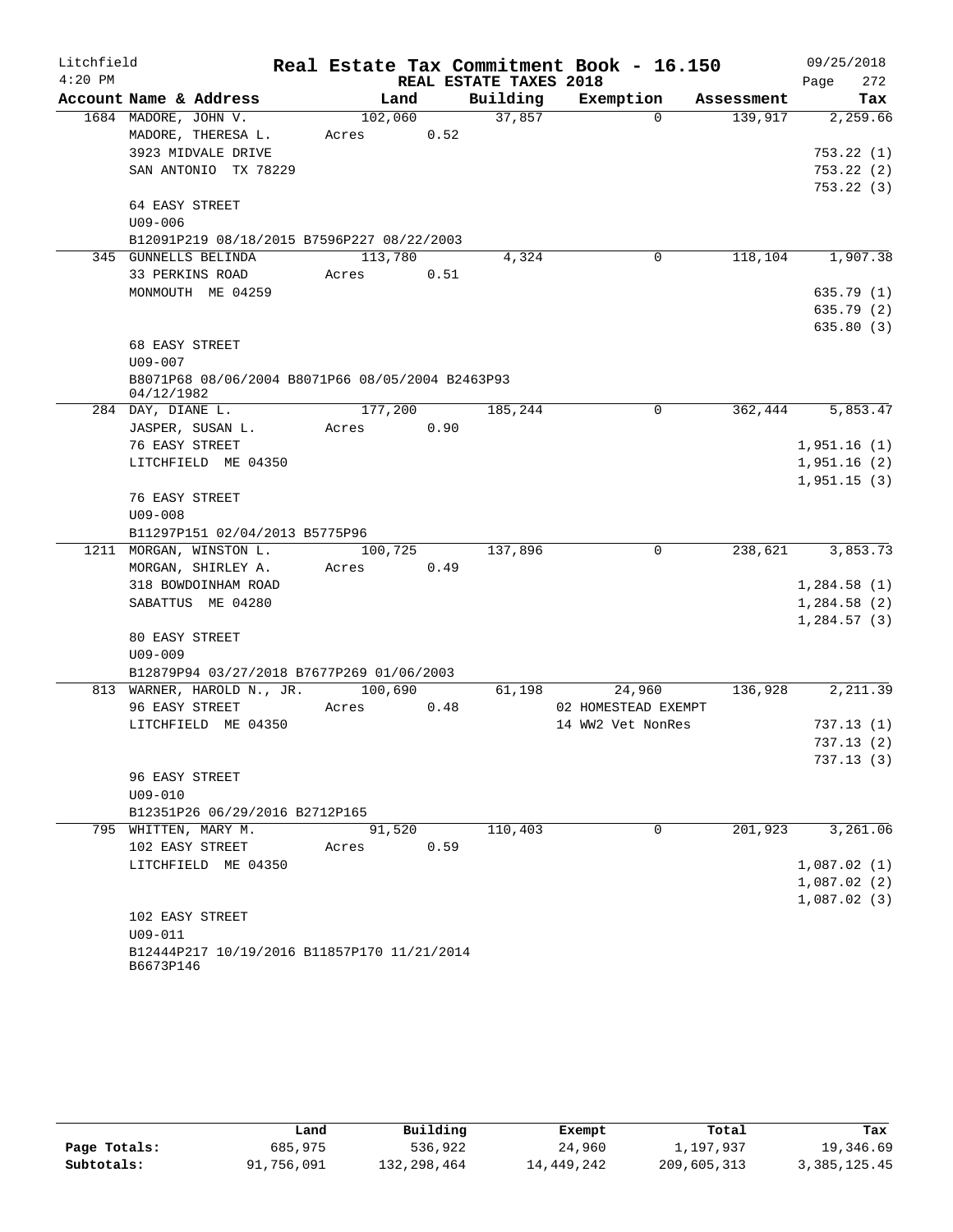| Litchfield |                                                                    |         |      |                        | Real Estate Tax Commitment Book - 16.150 |            | 09/25/2018                   |
|------------|--------------------------------------------------------------------|---------|------|------------------------|------------------------------------------|------------|------------------------------|
| $4:20$ PM  |                                                                    |         |      | REAL ESTATE TAXES 2018 |                                          |            | Page<br>273                  |
|            | Account Name & Address                                             | Land    |      | Building               | Exemption                                | Assessment | Tax                          |
|            | 184 FORD, MICHELE                                                  | 107,690 |      | 80,528                 | 19,200                                   | 169,018    | 2,729.64                     |
|            | 114 EASY STREET                                                    | Acres   | 0.73 |                        | 02 HOMESTEAD EXEMPT                      |            |                              |
|            | LITCHFIELD ME 04350                                                |         |      |                        |                                          |            | 909.88(1)                    |
|            |                                                                    |         |      |                        |                                          |            | 909.88(2)<br>909.88(3)       |
|            | 114 EASY STREET                                                    |         |      |                        |                                          |            |                              |
|            | $U09 - 012$                                                        |         |      |                        |                                          |            |                              |
|            | B10749P154 06/09/2011 B6352P138 11/27/2000 B1581P569               |         |      |                        |                                          |            |                              |
|            | 07/02/1968                                                         |         |      |                        |                                          |            |                              |
|            | 882 CAMPBELL, JOHN C.                                              | 107,165 |      | 27,369                 | 0                                        | 134,534    | 2,172.72                     |
|            | 120 EASY ST                                                        | Acres   | 0.43 |                        |                                          |            |                              |
|            | LITCHFIELD ME 04350                                                |         |      |                        |                                          |            | 724.24(1)                    |
|            |                                                                    |         |      |                        |                                          |            | 724.24(2)<br>724.24(3)       |
|            | 120 EASY STREET                                                    |         |      |                        |                                          |            |                              |
|            | $U09 - 013$                                                        |         |      |                        |                                          |            |                              |
|            | B12394P67 08/22/2016 B10245P56 10/16/2009 B8520P103                |         |      |                        |                                          |            |                              |
|            | 07/29/2005 B3775P61                                                |         |      |                        |                                          |            |                              |
|            | 1703 MORGAN, JASON M.                                              | 290,325 |      | 79,206                 | 5,760                                    | 363,771    | 5,874.90                     |
|            | 123 EASY STREET                                                    | Acres   | 1.48 |                        | 12 WW2 Vet Res.                          |            |                              |
|            | LITCHFIELD ME 04350                                                |         |      |                        |                                          |            | 1,958.30(1)                  |
|            |                                                                    |         |      |                        |                                          |            | 1,958.30(2)                  |
|            | 123 EASY STREET                                                    |         |      |                        |                                          |            | 1,958.30(3)                  |
|            | $U09 - 014$                                                        |         |      |                        |                                          |            |                              |
|            | B12845P51 02/02/2018 B12837P297 02/02/2018 B1478P851<br>09/23/1968 |         |      |                        |                                          |            |                              |
|            | 656 GAMACHE JR, JOSEPH R                                           | 112,100 |      | 100,645                | $\mathsf{O}$                             | 212,745    | 3,435.83                     |
|            | C/O JOSEPH GAMACHE SR                                              | Acres   | 0.45 |                        |                                          |            |                              |
|            | 119 EASY STREET                                                    |         |      |                        |                                          |            | 1,145.28(1)                  |
|            | LITCHFIELD ME 04350                                                |         |      |                        |                                          |            | 1, 145.28(2)                 |
|            |                                                                    |         |      |                        |                                          |            | 1, 145.27(3)                 |
|            | 119 EASY STREET                                                    |         |      |                        |                                          |            |                              |
|            | $U09 - 016$<br>B4477P227                                           |         |      |                        |                                          |            |                              |
|            | 1018 AHEARN, TIMOTHY & LINDA                                       | 131,455 |      | 87,627                 | 19,200                                   | 199,882    | 3,228.09                     |
|            | 115 EASY STREET                                                    | Acres   | 0.86 |                        | 02 HOMESTEAD EXEMPT                      |            |                              |
|            | LITCHFIELD ME 04350                                                |         |      |                        |                                          |            | 1,076.03(1)                  |
|            |                                                                    |         |      |                        |                                          |            | 1,076.03(2)                  |
|            |                                                                    |         |      |                        |                                          |            | 1,076.03(3)                  |
|            | 115 EASY STREET                                                    |         |      |                        |                                          |            |                              |
|            | $U09 - 017$                                                        |         |      |                        |                                          |            |                              |
|            | B5122P268 05/07/1996                                               |         |      |                        |                                          |            |                              |
|            | 516 O'CONNOR, FRANCIS                                              | 130,000 |      | 87,893                 | $\mathbf 0$                              | 217,893    | 3,518.97                     |
|            | 2 DOYLE ST                                                         | Acres   | 1.37 |                        |                                          |            |                              |
|            | LITCHFIELD ME 04350                                                |         |      |                        |                                          |            | 1, 172.99(1)<br>1, 172.99(2) |
|            |                                                                    |         |      |                        |                                          |            | 1, 172.99(3)                 |
|            | 2 DOYLE STREET                                                     |         |      |                        |                                          |            |                              |
|            | $U09 - 018$                                                        |         |      |                        |                                          |            |                              |
|            | B12036P244 07/09/2015 B11262P326 12/03/2012                        |         |      |                        |                                          |            |                              |
|            | B9395P300 06/19/2007 B6088P289 11/27/1999                          |         |      |                        |                                          |            |                              |

|              | Land       | Building    | Exempt     | Total       | Tax          |
|--------------|------------|-------------|------------|-------------|--------------|
| Page Totals: | 878,735    | 463,268     | 44,160     | 1,297,843   | 20,960.15    |
| Subtotals:   | 92,634,826 | 132,761,732 | 14,493,402 | 210,903,156 | 3,406,085.60 |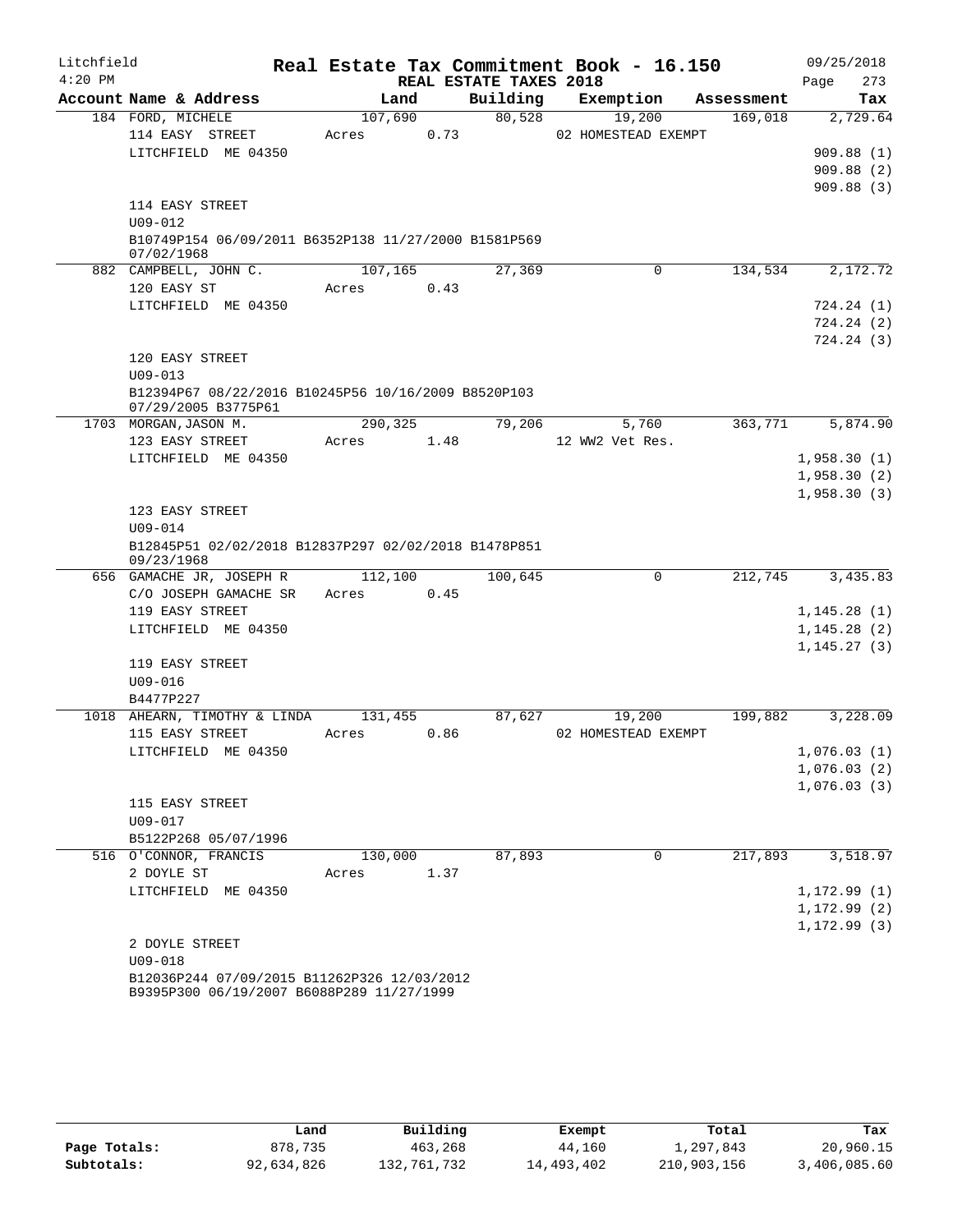| Litchfield<br>$4:20$ PM |                                                                                                    |         |      | REAL ESTATE TAXES 2018 | Real Estate Tax Commitment Book - 16.150 |            | 09/25/2018<br>274<br>Page |
|-------------------------|----------------------------------------------------------------------------------------------------|---------|------|------------------------|------------------------------------------|------------|---------------------------|
|                         | Account Name & Address                                                                             | Land    |      | Building               | Exemption                                | Assessment | Tax                       |
|                         | 651 GAGNON, PATRICK B &<br>SUSAN L.                                                                | 164,740 |      | 81,083                 | 19,200                                   | 226,623    | 3,659.96                  |
|                         | 10 DOYLE STREET                                                                                    | Acres   | 0.83 |                        | 02 HOMESTEAD EXEMPT                      |            |                           |
|                         | LITCHFIELD ME 04350                                                                                |         |      |                        |                                          |            | 1,219.99(1)               |
|                         |                                                                                                    |         |      |                        |                                          |            | 1, 219.99(2)              |
|                         |                                                                                                    |         |      |                        |                                          |            | 1, 219.98(3)              |
|                         | 10 DOYLE STREET                                                                                    |         |      |                        |                                          |            |                           |
|                         | $U09 - 020$                                                                                        |         |      |                        |                                          |            |                           |
|                         | B6798P103                                                                                          |         |      |                        |                                          |            |                           |
|                         | 531 DWYER, NORRIS                                                                                  | 31,970  |      | $\Omega$               | 0                                        | 31,970     | 516.32                    |
|                         | 490 WEST ROAD                                                                                      | Acres   | 0.45 |                        |                                          |            |                           |
|                         | BOWDOIN ME 04287                                                                                   |         |      |                        |                                          |            | 172.11(1)                 |
|                         |                                                                                                    |         |      |                        |                                          |            | 172.11(2)                 |
|                         |                                                                                                    |         |      |                        |                                          |            | 172.10(3)                 |
|                         | <b>DOYLE STREET</b>                                                                                |         |      |                        |                                          |            |                           |
|                         | $U09 - 021$                                                                                        |         |      |                        |                                          |            |                           |
|                         | B5160P774 09/10/1971                                                                               |         |      |                        |                                          |            |                           |
|                         | 1333 STRONG, HILLARY S.                                                                            | 111,540 |      | 36,599                 | 19,200                                   | 128,939    | 2,082.36                  |
|                         | STRONG, DAVID A.                                                                                   | Acres   | 0.43 |                        | 02 HOMESTEAD EXEMPT                      |            |                           |
|                         | 20 DOYLE ST                                                                                        |         |      |                        |                                          |            | 694.12 (1)                |
|                         | LITCHFIELD ME 04350                                                                                |         |      |                        |                                          |            | 694.12(2)                 |
|                         |                                                                                                    |         |      |                        |                                          |            | 694.12 (3)                |
|                         | 20 DOYLE STREET                                                                                    |         |      |                        |                                          |            |                           |
|                         | $U09 - 022$                                                                                        |         |      |                        |                                          |            |                           |
|                         | B12401P264 08/31/2016 B11190P335 10/05/2012<br>B2937P349                                           |         |      |                        |                                          |            |                           |
|                         | 1330 OUELLETTE, MARIA                                                                              | 126,100 |      |                        | 40,001<br>24,960                         | 141,141    | 2,279.43                  |
|                         | 22 DOYLE STREET                                                                                    | Acres   | 0.95 |                        | 03 VETERANS EXEMPT                       |            |                           |
|                         | LITCHFIELD ME 04350                                                                                |         |      |                        | 02 HOMESTEAD EXEMPT                      |            | 759.81(1)                 |
|                         |                                                                                                    |         |      |                        |                                          |            | 759.81(2)                 |
|                         |                                                                                                    |         |      |                        |                                          |            | 759.81(3)                 |
|                         | 22 DOYLE STREET                                                                                    |         |      |                        |                                          |            |                           |
|                         | $U09 - 023$                                                                                        |         |      |                        |                                          |            |                           |
|                         | B4817P209                                                                                          |         |      |                        |                                          |            |                           |
|                         | 316 U.S. BANK TRUST                                                                                | 34,400  |      | 108,329                | 0                                        | 142,729    | 2,305.07                  |
|                         | NATIONAL ASSOCIATION<br>9990 RICHMOND AVENUE                                                       | Acres   | 0.80 |                        |                                          |            |                           |
|                         | SUITE 400                                                                                          |         |      |                        |                                          |            |                           |
|                         | HOUSTON TX 77042                                                                                   |         |      |                        |                                          |            | 768.36 (1)                |
|                         |                                                                                                    |         |      |                        |                                          |            | 768.36(2)<br>768.35(3)    |
|                         | 13 DOYLE STREET                                                                                    |         |      |                        |                                          |            |                           |
|                         | $U09 - 024$                                                                                        |         |      |                        |                                          |            |                           |
|                         | B12880P187 03/01/2018 B12880P179 06/16/2017                                                        |         |      |                        |                                          |            |                           |
|                         | B12880P178 06/15/2017 B12068P327 06/06/2015                                                        |         |      |                        |                                          |            |                           |
|                         | B11154P85 09/05/2012 B9931P283 12/17/2008 B5715P300                                                |         |      |                        |                                          |            |                           |
|                         | 08/11/1998                                                                                         |         |      |                        |                                          |            |                           |
|                         | 504 PIERCE, HALEY E.                                                                               | 38,600  |      | 82,205                 | 19,200                                   | 101,605    | 1,640.92                  |
|                         | BENEDICT, FRANK P.                                                                                 | Acres   | 1.00 |                        | 02 HOMESTEAD EXEMPT                      |            |                           |
|                         | 7 DOYLE STREET                                                                                     |         |      |                        |                                          |            | 546.97(1)                 |
|                         | LITCHFIELD ME 04350                                                                                |         |      |                        |                                          |            | 546.97(2)                 |
|                         |                                                                                                    |         |      |                        |                                          |            | 546.98(3)                 |
|                         | 7 DOYLE STREET                                                                                     |         |      |                        |                                          |            |                           |
|                         | $U09 - 025$                                                                                        |         |      |                        |                                          |            |                           |
|                         | B12091P125 08/26/2015 B11176P208 09/20/2012<br>B10871P26 10/31/2011 B10264P29 11/04/2009 B7948P196 |         |      |                        |                                          |            |                           |
|                         | 05/07/2004 B4938P308 07/31/1995                                                                    |         |      |                        |                                          |            |                           |
|                         |                                                                                                    |         |      |                        |                                          |            |                           |
|                         |                                                                                                    |         |      |                        |                                          |            |                           |

|              | Land       | Building    | Exempt     | Total       | Tax          |
|--------------|------------|-------------|------------|-------------|--------------|
| Page Totals: | 507,350    | 348,217     | 82,560     | 773,007     | 12,484.06    |
| Subtotals:   | 93,142,176 | 133,109,949 | 14,575,962 | 211,676,163 | 3,418,569.66 |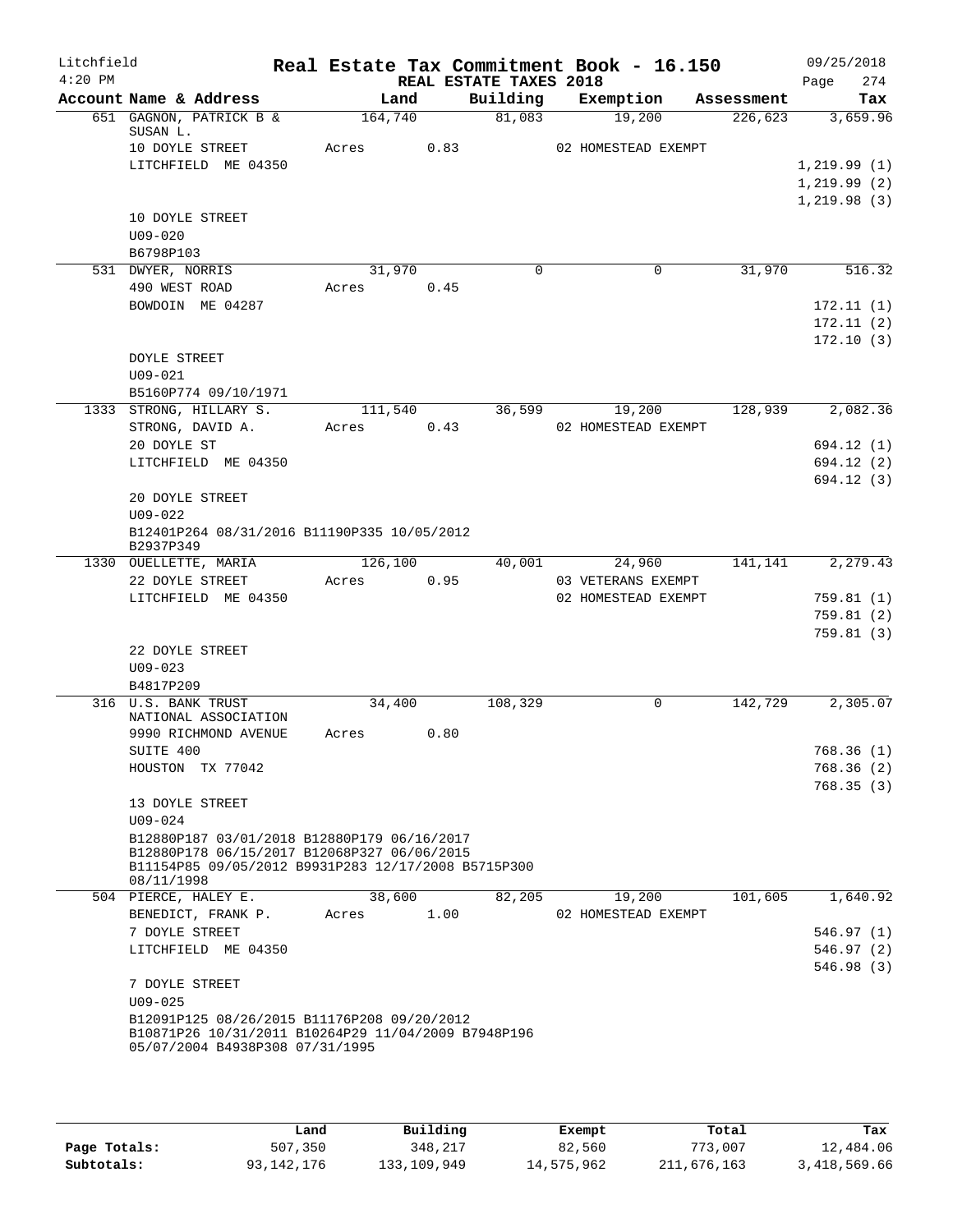| Litchfield |                                                           |        |      |                        | Real Estate Tax Commitment Book - 16.150 |            | 09/25/2018             |
|------------|-----------------------------------------------------------|--------|------|------------------------|------------------------------------------|------------|------------------------|
| $4:20$ PM  |                                                           |        |      | REAL ESTATE TAXES 2018 |                                          |            | 275<br>Page            |
|            | Account Name & Address                                    | Land   |      | Building               | Exemption                                | Assessment | Tax                    |
|            | 503 DOYLE, BRUCE                                          | 35,250 |      | $\Omega$               | $\Omega$                                 | 35,250     | 569.29                 |
|            | 31 DOYLE STREET                                           | Acres  | 1.50 |                        |                                          |            |                        |
|            | LITCHFIELD ME 04350                                       |        |      |                        |                                          |            | 189.76(1)              |
|            |                                                           |        |      |                        |                                          |            | 189.76(2)<br>189.77(3) |
|            | <b>DOYLE STREET</b>                                       |        |      |                        |                                          |            |                        |
|            | $U09 - 026$                                               |        |      |                        |                                          |            |                        |
|            | B11264P119 11/09/2012 B2816P84                            |        |      |                        |                                          |            |                        |
|            | 911 PELLETIER, JODY J.                                    | 41,940 |      | 45,066                 | 0                                        | 87,006     | 1,405.15               |
|            | 850 MAIN STREET                                           | Acres  | 0.90 |                        |                                          |            |                        |
|            | APT#6                                                     |        |      |                        |                                          |            | 468.38(1)              |
|            | LEWISTON ME 04240                                         |        |      |                        |                                          |            | 468.38(2)              |
|            |                                                           |        |      |                        |                                          |            | 468.39(3)              |
|            | 91 EASY STREET                                            |        |      |                        |                                          |            |                        |
|            | $U09 - 027$                                               |        |      |                        |                                          |            |                        |
|            | B11465P303 07/30/2013 B11465P301 07/30/2013               |        |      |                        |                                          |            |                        |
|            | B10394P296 04/21/2010 B8701P28 11/17/2005 B5836P86        |        |      |                        |                                          |            |                        |
|            | 315 STEVENSON, GARDNER C &                                | 43,200 |      | 117,273                | 0                                        | 160,473    | 2,591.64               |
|            | DUBE-STEVENSON DENISE                                     | Acres  | 0.90 |                        |                                          |            |                        |
|            | 309 RIDGE ROAD                                            |        |      |                        |                                          |            | 863.88 (1)             |
|            | MONMOUTH ME 04259                                         |        |      |                        |                                          |            | 863.88 (2)             |
|            |                                                           |        |      |                        |                                          |            | 863.88 (3)             |
|            | 83 EASY STREET                                            |        |      |                        |                                          |            |                        |
|            | $U09 - 028$                                               |        |      |                        |                                          |            |                        |
|            | B5969P239                                                 |        |      | $\Omega$               | $\mathbf 0$                              | 17,200     |                        |
|            | 620 STEVENSON, GARDNER C.<br>DUBE-STEVENSON, DENISE Acres | 17,200 | 0.40 |                        |                                          |            | 277.78                 |
|            | М.                                                        |        |      |                        |                                          |            |                        |
|            | 83 EASY STREET                                            |        |      |                        |                                          |            | 92.59(1)               |
|            | LITCHFIELD ME 04350                                       |        |      |                        |                                          |            | 92.59(2)               |
|            |                                                           |        |      |                        |                                          |            | 92.60(3)               |
|            | EASY STREET                                               |        |      |                        |                                          |            |                        |
|            | U09-028A                                                  |        |      |                        |                                          |            |                        |
|            | B12343P208 07/01/2016 B8358P179 03/31/2005 B8358P176      |        |      |                        |                                          |            |                        |
|            | 03/21/2005 B6020P347 08/06/1999                           |        |      |                        |                                          |            |                        |
|            | 285 STEVENSON, GARDNER C.                                 | 17,200 |      | $\Omega$               | $\Omega$                                 | 17,200     | 277.78                 |
|            | DUBE-STEVENSON, DENISE Acres<br>М.                        |        | 0.40 |                        |                                          |            |                        |
|            | 83 EASY STREET                                            |        |      |                        |                                          |            | 92.59(1)               |
|            | LITCHFIELD ME 04350                                       |        |      |                        |                                          |            | 92.59(2)               |
|            |                                                           |        |      |                        |                                          |            | 92.60(3)               |
|            | EASY STREET                                               |        |      |                        |                                          |            |                        |
|            | $U09 - 029$                                               |        |      |                        |                                          |            |                        |
|            | B12343P209 07/01/2016 B8358P179 03/31/2005 B5879P56       |        |      |                        |                                          |            |                        |
|            | 621 CALLAHAN, BRIAN G &                                   | 29,200 |      | 123,773                | 19,200                                   | 133,773    | 2,160.43               |
|            | SUZANNE,                                                  |        |      |                        |                                          |            |                        |
|            | LIVING TRUST                                              | Acres  | 0.40 |                        | 02 HOMESTEAD EXEMPT                      |            |                        |
|            | 71 EASY STREET                                            |        |      |                        |                                          |            | 720.14 (1)             |
|            | LITCHFIELD ME 04350                                       |        |      |                        |                                          |            | 720.14 (2)             |
|            |                                                           |        |      |                        |                                          |            | 720.15(3)              |
|            | 71 EASY STREET                                            |        |      |                        |                                          |            |                        |
|            | $U09 - 030$<br>B6407P47 04/22/2001                        |        |      |                        |                                          |            |                        |
|            |                                                           |        |      |                        |                                          |            |                        |

|              | Land       | Building    | Exempt     | Total       | Tax             |
|--------------|------------|-------------|------------|-------------|-----------------|
| Page Totals: | 183,990    | 286,112     | 19,200     | 450,902     | 7,282.07        |
| Subtotals:   | 93,326,166 | 133,396,061 | 14,595,162 | 212,127,065 | 3, 425, 851. 73 |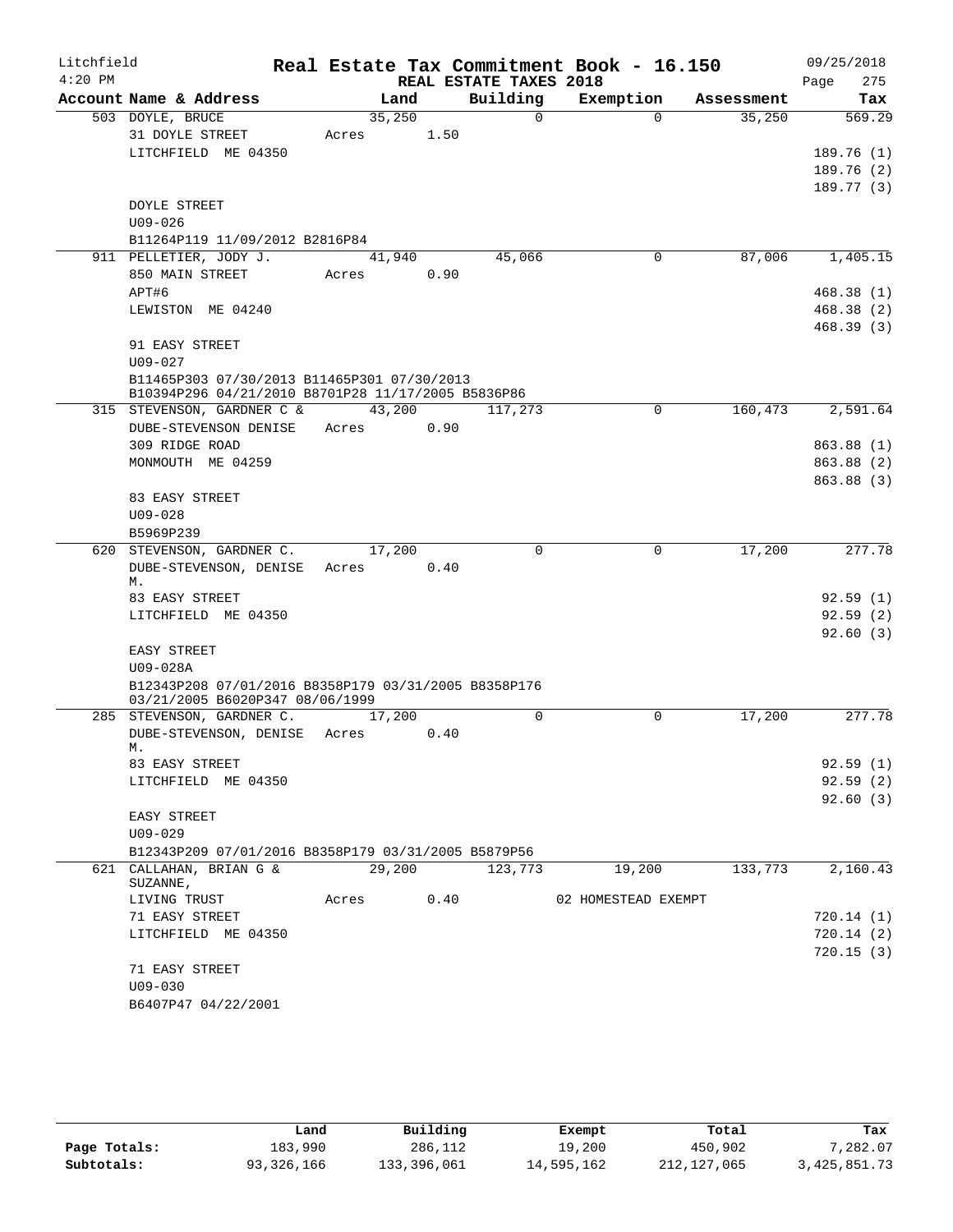| Litchfield<br>$4:20$ PM |                                                                                   |              |                      |               | REAL ESTATE TAXES 2018 | Real Estate Tax Commitment Book - 16.150 |               | 09/25/2018<br>276<br>Page  |
|-------------------------|-----------------------------------------------------------------------------------|--------------|----------------------|---------------|------------------------|------------------------------------------|---------------|----------------------------|
|                         | Account Name & Address                                                            |              |                      | Land          | Building               | Exemption                                | Assessment    | Tax                        |
|                         | 1686 EQUITY TRUST COMPANY<br>CUSTODIAN, FBO AARON<br>CHASE IRA<br>292 AVENUE ROAD |              | 40,400<br>Acres 0.80 |               | 34,247                 | $\Omega$                                 | 74,647        | 1, 205.55<br>401.85(1)     |
|                         | WALES ME 04280<br>65 EASY STREET                                                  |              |                      |               |                        |                                          |               | 401.85(2)<br>401.85(3)     |
|                         | $U09 - 031$                                                                       |              |                      |               |                        |                                          |               |                            |
|                         | B12360P12 07/22/2016 B1948P295 03/25/1976 B1786P205                               |              |                      |               |                        |                                          |               |                            |
|                         | 1685 STODDARD JAMES JR<br>59 EASY STREET                                          |              | 40,400<br>Acres      | 0.80          | 96,277                 | 19,200<br>02 HOMESTEAD EXEMPT            |               | 117,477 1,897.25           |
|                         | LITCHFIELD ME 04350                                                               |              |                      |               |                        |                                          |               | 632.42(1)                  |
|                         |                                                                                   |              |                      |               |                        |                                          |               | 632.42(2)<br>632.41(3)     |
|                         | 59 EASY STREET                                                                    |              |                      |               |                        |                                          |               |                            |
|                         | $U09 - 032$                                                                       |              |                      |               |                        |                                          |               |                            |
|                         | B1791P91<br>1586 NEWENDYKE MELVIN                                                 |              | 19,300               |               | $\mathbf 0$            | $\mathbf 0$                              | 19,300        | 311.69                     |
|                         | 84 SMALL ROAD                                                                     |              | Acres                | 0.50          |                        |                                          |               |                            |
|                         | LITCHFIELD ME 04350                                                               |              |                      |               |                        |                                          |               | 103.90(1)                  |
|                         |                                                                                   |              |                      |               |                        |                                          |               | 103.90(2)<br>103.89(3)     |
|                         | EASY STREET                                                                       |              |                      |               |                        |                                          |               |                            |
|                         | $U09 - 033$                                                                       |              |                      |               |                        |                                          |               |                            |
|                         | B8112P71 09/08/2004 B1738P316<br>828 COLE, JESSIE                                 |              |                      | 43,200        | 147,421                | 19,200                                   |               | $171,421$ 2,768.45         |
|                         | 47 EASY STREET                                                                    |              | Acres                | 0.90          |                        | 02 HOMESTEAD EXEMPT                      |               |                            |
|                         | LITCHFIELD ME 04350                                                               |              |                      |               |                        |                                          |               | 922.82(1)<br>922.82(2)     |
|                         | 47 EASY STREET<br>$U09 - 034$                                                     |              |                      |               |                        |                                          |               | 922.81(3)                  |
|                         | B4900P172 05/15/1995                                                              |              |                      |               |                        |                                          |               |                            |
|                         | 1272 FENTON, FREDERICK W. &<br>MAUREEN T.                                         |              | 182,320              |               | 115,927                | $\mathbf 0$                              | 298,247       | 4,816.69                   |
|                         | 1041 LEWISTON ROAD<br>TOPSHAM ME 04086                                            |              | Acres                | 0.44          |                        |                                          |               | 1,605.56(1)                |
|                         |                                                                                   |              |                      |               |                        |                                          |               | 1,605.56(2)<br>1,605.57(3) |
|                         | 144 BUKER ROAD                                                                    |              |                      |               |                        |                                          |               |                            |
|                         | $U10 - 001$                                                                       |              |                      |               |                        |                                          |               |                            |
|                         | B11097P39 07/12/2012 B4383P185 10/12/2004                                         |              |                      |               |                        |                                          |               |                            |
| 1385                    | PICARD, RITA M.<br>PO BOX 101                                                     |              | 156,130<br>Acres     | 0.71          | 39,765                 | 0                                        | 195,895       | 3,163.70                   |
|                         | STOCKHOLM ME 04783                                                                |              |                      |               |                        |                                          |               | 1,054.57(1)                |
|                         |                                                                                   |              |                      |               |                        |                                          |               | 1,054.57(2)                |
|                         |                                                                                   |              |                      |               |                        |                                          |               | 1,054.56(3)                |
|                         | 156 BUKER ROAD                                                                    |              |                      |               |                        |                                          |               |                            |
|                         | $U10-003$                                                                         |              |                      |               |                        |                                          |               |                            |
|                         | B4075P107 10/21/1991<br>1176 CLAY, DIANE M.                                       |              | 111,820              |               | 113,085                | 19,200                                   | 205,705       | 3,322.14                   |
|                         | 6 EASY STREET                                                                     |              | Acres                | 0.44          |                        | 02 HOMESTEAD EXEMPT                      |               |                            |
|                         | LITCHFIELD ME 04350                                                               |              |                      |               |                        |                                          |               | 1, 107.38(1)               |
|                         |                                                                                   |              |                      |               |                        |                                          |               | 1, 107.38(2)               |
|                         | 6 EASY STREET<br>$U10-004$                                                        |              |                      |               |                        |                                          |               | 1, 107.38(3)               |
|                         | B5941P344                                                                         |              |                      |               |                        |                                          |               |                            |
|                         |                                                                                   | Land         |                      | Building      |                        | Exempt                                   | Total         | Tax                        |
| Page Totals:            |                                                                                   | 593,570      |                      | 546,722       |                        | 57,600                                   | 1,082,692     | 17,485.47                  |
| Subtotals:              |                                                                                   | 93, 919, 736 |                      | 133, 942, 783 |                        | 14,652,762                               | 213, 209, 757 | 3, 443, 337.20             |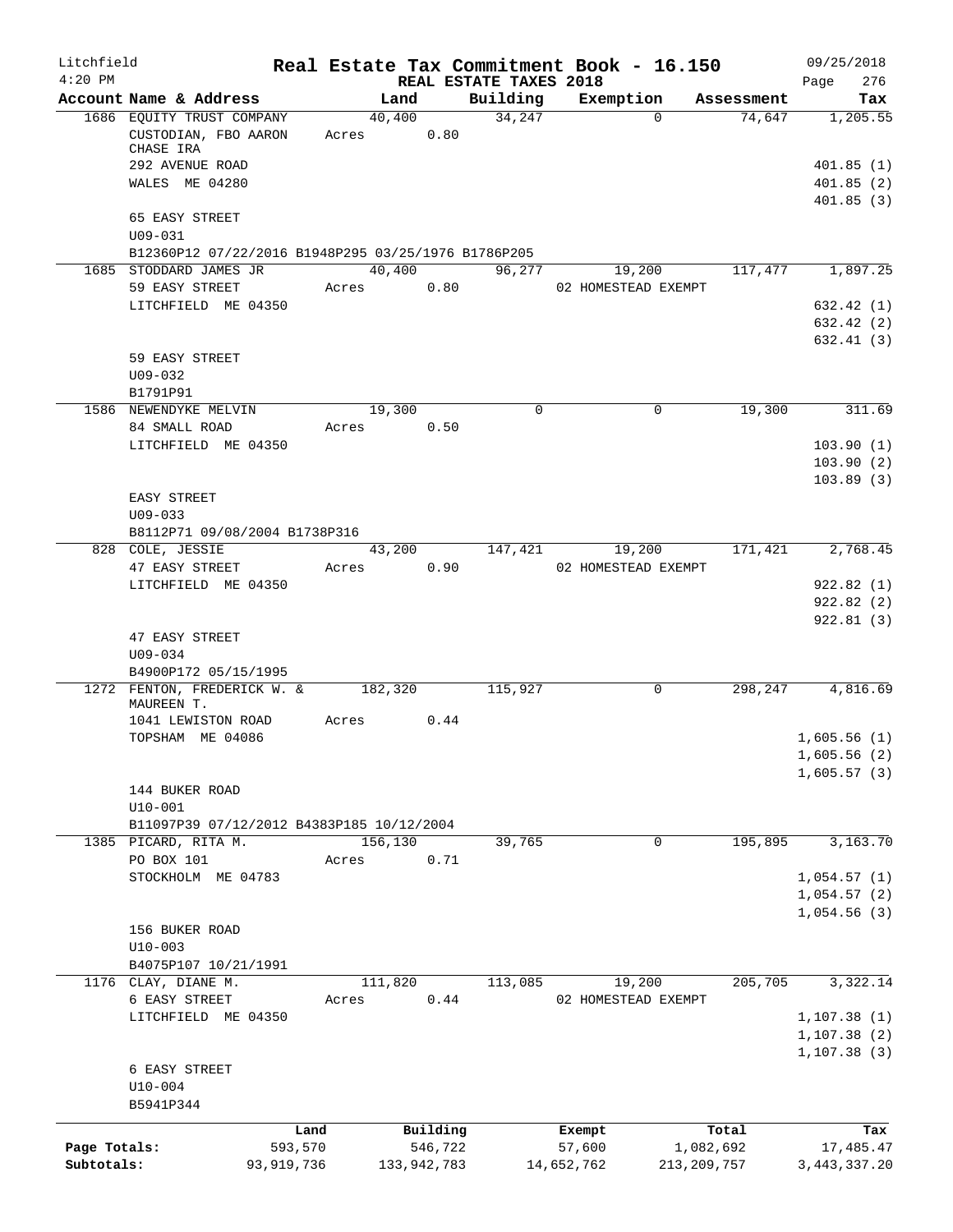| Litchfield |                                                            |            |      |                        | Real Estate Tax Commitment Book - 16.150 |            | 09/25/2018                   |
|------------|------------------------------------------------------------|------------|------|------------------------|------------------------------------------|------------|------------------------------|
| $4:20$ PM  |                                                            |            |      | REAL ESTATE TAXES 2018 |                                          |            | 277<br>Page                  |
|            | Account Name & Address                                     | Land       |      | Building               | Exemption                                | Assessment | Tax                          |
|            | 550 ELLIOTT JR, ROBERT                                     | 110,980    |      | 149,933                | 19,200                                   | 241,713    | 3,903.66                     |
|            | 12 EASY STREET                                             | Acres      | 0.41 |                        | 02 HOMESTEAD EXEMPT                      |            |                              |
|            | LITCHFIELD ME 04350                                        |            |      |                        |                                          |            | 1,301.22(1)<br>1,301.22(2)   |
|            |                                                            |            |      |                        |                                          |            | 1,301.22(3)                  |
|            | 12 EASY STREET                                             |            |      |                        |                                          |            |                              |
|            | $U10 - 005$                                                |            |      |                        |                                          |            |                              |
|            | B11543P346 10/09/2013 B7132P245                            |            |      |                        |                                          |            |                              |
|            | 448 DEMATTEIS, H DONALD                                    | 109,580    |      | 202,020                | $\mathbf 0$                              | 311,600    | 5,032.34                     |
|            | 20 EASY STREET                                             | Acres      | 0.36 |                        |                                          |            |                              |
|            | LITCHFIELD ME 04350                                        |            |      |                        |                                          |            | 1,677.45(1)                  |
|            |                                                            |            |      |                        |                                          |            | 1,677.45(2)                  |
|            |                                                            |            |      |                        |                                          |            | 1,677.44(3)                  |
|            | 20 EASY STREET                                             |            |      |                        |                                          |            |                              |
|            | $U10 - 006$                                                |            |      |                        |                                          |            |                              |
|            | B3300P15 01/28/1988                                        |            |      |                        |                                          |            |                              |
|            | 954 ST. HILAIRE, HELENE J<br>(LIFE TENANT)                 | 110,700    |      | 102,546                | 19,200                                   | 194,046    | 3,133.84                     |
|            | FRENETTE, LU ANN ; ST.                                     | Acres 0.40 |      |                        | 02 HOMESTEAD EXEMPT                      |            |                              |
|            | HILAIRE, EARL & DENNIS                                     |            |      |                        |                                          |            |                              |
|            | 11 BIG DEN'S WAY                                           |            |      |                        |                                          |            | 1,044.61(1)                  |
|            | LEWISTON ME 04240                                          |            |      |                        |                                          |            | 1,044.61(2)                  |
|            |                                                            |            |      |                        |                                          |            | 1,044.62(3)                  |
|            | 24 EASY STREET                                             |            |      |                        |                                          |            |                              |
|            | $U10 - 007$<br>B12683P330 07/25/2017 B10550P343 10/05/2010 |            |      |                        |                                          |            |                              |
|            | B7577P131 08/08/2003                                       |            |      |                        |                                          |            |                              |
|            | 435 DAVIS, JOHN L                                          | 100,380    |      | 445                    | $\mathbf 0$                              | 100,825    | 1,628.32                     |
|            | P O BOX 94                                                 | Acres      | 0.46 |                        |                                          |            |                              |
|            | TOPSHAM ME 04086                                           |            |      |                        |                                          |            | 542.77 (1)                   |
|            |                                                            |            |      |                        |                                          |            | 542.77 (2)                   |
|            |                                                            |            |      |                        |                                          |            | 542.78 (3)                   |
|            | 26 EASY STREET                                             |            |      |                        |                                          |            |                              |
|            | $U10 - 008$<br>B1701P151                                   |            |      |                        |                                          |            |                              |
|            | 937 CUTLIFFE, RICHARD &                                    | 110,700    |      | 61,471                 | 24,960                                   | 147,211    | 2,377.46                     |
|            | CHERYL                                                     |            |      |                        |                                          |            |                              |
|            | 30 EASY STREET                                             | Acres      | 0.40 |                        | 02 HOMESTEAD EXEMPT                      |            |                              |
|            | LITCHFIELD ME 04350                                        |            |      |                        | 03 VETERANS EXEMPT                       |            | 792.49 (1)                   |
|            |                                                            |            |      |                        |                                          |            | 792.49 (2)                   |
|            |                                                            |            |      |                        |                                          |            | 792.48 (3)                   |
|            | 30 EASY STREET                                             |            |      |                        |                                          |            |                              |
|            | $U10 - 009$                                                |            |      |                        |                                          |            |                              |
|            | B5234P198 10/04/1996                                       |            |      |                        |                                          |            |                              |
|            | 1817 WARREN, DOREEN                                        | 110,420    |      | 115,221                | 19,200                                   | 206,441    | 3,334.02                     |
|            | 34 EASY STREET                                             | Acres      | 0.39 |                        | 02 HOMESTEAD EXEMPT                      |            |                              |
|            | LITCHFIELD ME 04350                                        |            |      |                        |                                          |            | 1, 111.34(1)<br>1, 111.34(2) |
|            |                                                            |            |      |                        |                                          |            | 1, 111.34(3)                 |
|            | 34 EASY STREET                                             |            |      |                        |                                          |            |                              |
|            | $U10 - 010$                                                |            |      |                        |                                          |            |                              |
|            | B3470P88                                                   |            |      |                        |                                          |            |                              |

|              | Land       | Building    | Exempt     | Total       | Tax          |
|--------------|------------|-------------|------------|-------------|--------------|
| Page Totals: | 652,760    | 631,636     | 82,560     | 1,201,836   | 19,409.64    |
| Subtotals:   | 94,572,496 | 134,574,419 | 14,735,322 | 214,411,593 | 3,462,746.84 |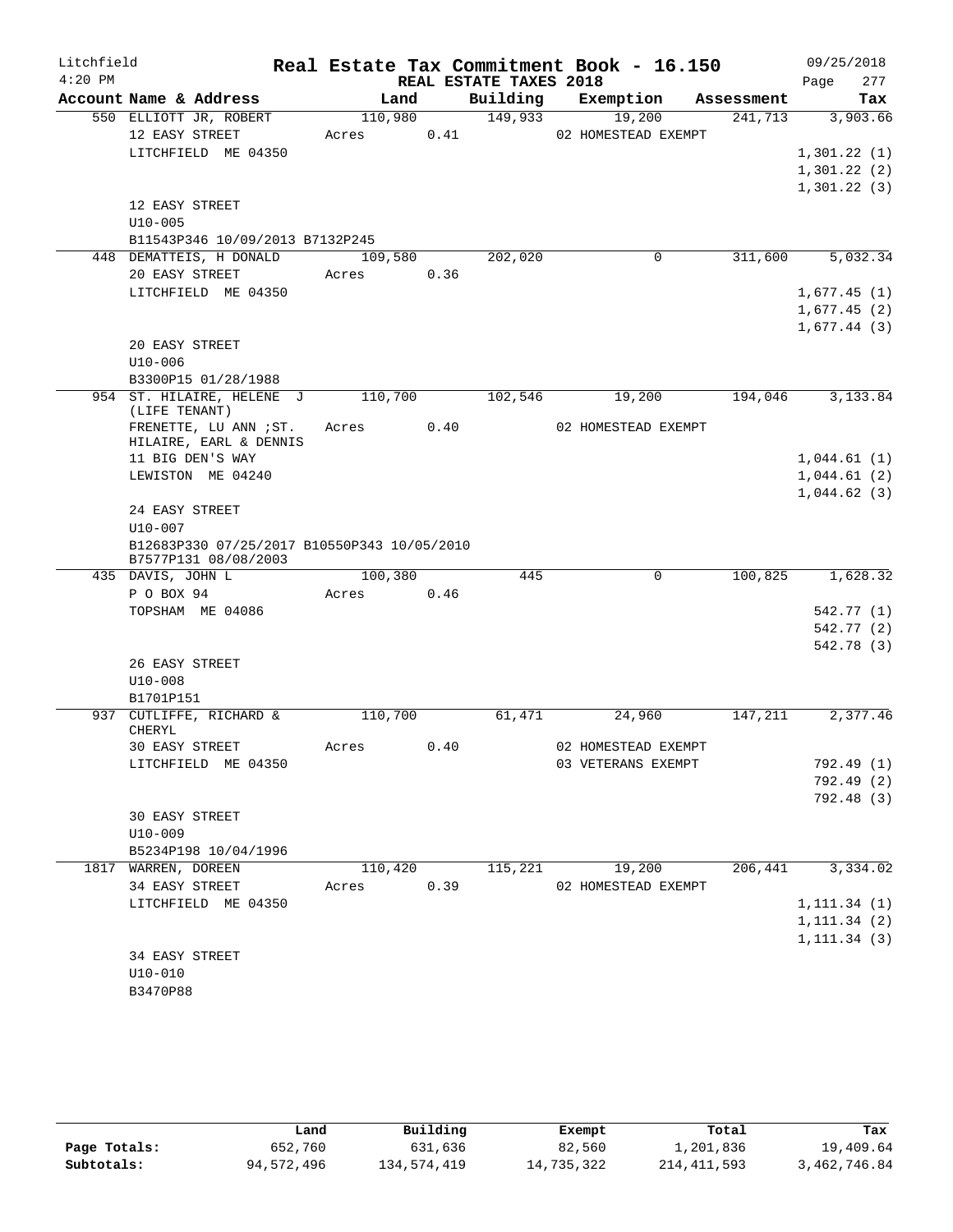| Litchfield   |                                           |            |       |                        |             | Real Estate Tax Commitment Book - 16.150 |             | 09/25/2018     |
|--------------|-------------------------------------------|------------|-------|------------------------|-------------|------------------------------------------|-------------|----------------|
| $4:20$ PM    |                                           |            |       | REAL ESTATE TAXES 2018 |             |                                          |             | 278<br>Page    |
|              | Account Name & Address                    |            |       | Land                   | Building    | Exemption                                | Assessment  | Tax            |
|              | 631 DONAHUE, MILDRED N.                   |            |       | 110,420                | 57,843      | $\Omega$                                 | 168,263     | 2,717.45       |
|              | 38 EASY STREET                            |            | Acres | 0.39                   |             |                                          |             |                |
|              | LITCHFIELD ME 04350                       |            |       |                        |             |                                          |             | 905.82(1)      |
|              |                                           |            |       |                        |             |                                          |             | 905.82(2)      |
|              |                                           |            |       |                        |             |                                          |             | 905.81(3)      |
|              | 38 EASY STREET                            |            |       |                        |             |                                          |             |                |
|              | $U10 - 011$                               |            |       |                        |             |                                          |             |                |
|              | B9312P157 04/11/2007 B7660P25 09/26/2003  |            |       |                        |             |                                          |             |                |
|              | 1536 FLEMING, JAMES F                     |            |       | 27,200                 | 117,288     | 0                                        | 144,488     | 2,333.48       |
|              | FLEMING, REBECCA H                        |            | Acres | 0.40                   |             |                                          |             |                |
|              | 496 DEPOT STREET                          |            |       |                        |             |                                          |             | 777.83(1)      |
|              | SOUTH EASTON MA 02375                     |            |       |                        |             |                                          |             | 777.83(2)      |
|              |                                           |            |       |                        |             |                                          |             | 777.82(3)      |
|              | 41 EASY STREET                            |            |       |                        |             |                                          |             |                |
|              | $U10 - 012$                               |            |       |                        |             |                                          |             |                |
|              | B10420P54 05/18/2010 B6784P306 01/23/2002 |            |       |                        |             |                                          |             |                |
|              | 1818 WARREN, RICHARD E                    |            |       | 18,000                 | 21,347      | 5,760                                    | 33,587      | 542.43         |
|              | 34 EASY STRET                             |            | Acres | 0.50                   |             |                                          |             |                |
|              | LITCHFIELD ME 04350                       |            |       |                        |             | 14 WW2 Vet NonRes                        |             | 180.81(1)      |
|              |                                           |            |       |                        |             |                                          |             |                |
|              |                                           |            |       |                        |             |                                          |             | 180.81(2)      |
|              |                                           |            |       |                        |             |                                          |             | 180.81(3)      |
|              | 33 EASY STREET                            |            |       |                        |             |                                          |             |                |
|              | $U10 - 013$                               |            |       |                        |             |                                          |             |                |
|              | B4537P300                                 |            |       |                        |             |                                          |             |                |
|              | 434 DAVIS, JOHN L                         |            |       | 29,200                 | $\mathbf 0$ | $\mathbf 0$                              | 29,200      | 471.58         |
|              | P O BOX 94                                |            | Acres | 0.90                   |             |                                          |             |                |
|              | TOPSHAM ME 04086                          |            |       |                        |             |                                          |             | 157.19(1)      |
|              |                                           |            |       |                        |             |                                          |             | 157.19(2)      |
|              |                                           |            |       |                        |             |                                          |             | 157.20(3)      |
|              | EASY STREET                               |            |       |                        |             |                                          |             |                |
|              | $U10-014$                                 |            |       |                        |             |                                          |             |                |
|              | B1521P701                                 |            |       |                        |             |                                          |             |                |
|              | 44 ASSELIN, LISA                          |            |       | 41,200                 | 31,111      | 0                                        | 72,311      | 1,167.82       |
|              | ASSELIN, MICHELLE                         |            | Acres | 0.90                   |             |                                          |             |                |
|              | 23 EASY STREET                            |            |       |                        |             |                                          |             | 389.27(1)      |
|              | LITCHFIELD ME 04350                       |            |       |                        |             |                                          |             | 389.27 (2)     |
|              |                                           |            |       |                        |             |                                          |             | 389.28 (3)     |
|              | 23 EASY STREET                            |            |       |                        |             |                                          |             |                |
|              | $U10 - 015$                               |            |       |                        |             |                                          |             |                |
|              | B12353P238 06/24/2016 B1840P335           |            |       |                        |             |                                          |             |                |
| 317          | CHRISTOPOULOS, WILLIAM                    |            |       | 27,200                 | 128,731     | 19,200                                   | 136,731     | 2,208.21       |
|              | & DOROTHY                                 |            |       |                        |             |                                          |             |                |
|              | CHRISTOPOULOS, LINDA                      |            | Acres | 0.40                   |             | 02 HOMESTEAD EXEMPT                      |             |                |
|              | 17 EASY STREET                            |            |       |                        |             |                                          |             | 736.07(1)      |
|              | LITCHFIELD ME 04350                       |            |       |                        |             |                                          |             | 736.07(2)      |
|              |                                           |            |       |                        |             |                                          |             | 736.07(3)      |
|              | 17 EASY STREET                            |            |       |                        |             |                                          |             |                |
|              |                                           |            |       |                        |             |                                          |             |                |
|              | $U10 - 016$                               |            |       |                        |             |                                          |             |                |
|              | B6423P45 03/02/2001 B3738P154             |            |       |                        |             |                                          |             |                |
|              | 1872 SMALL, SUSAN L                       |            |       | 27,200                 | 58,674      | 19,200                                   | 66,674      | 1,076.79       |
|              | 13 EASY STREET                            |            | Acres | 0.40                   |             | 02 HOMESTEAD EXEMPT                      |             |                |
|              | LITCHFIELD ME 04350                       |            |       |                        |             |                                          |             | 358.93(1)      |
|              |                                           |            |       |                        |             |                                          |             | 358.93(2)      |
|              |                                           |            |       |                        |             |                                          |             | 358.93(3)      |
|              | 13 EASY STREET                            |            |       |                        |             |                                          |             |                |
|              | U10-016A                                  |            |       |                        |             |                                          |             |                |
|              | B5235P289 10/04/1996                      |            |       |                        |             |                                          |             |                |
|              |                                           |            |       |                        |             |                                          |             |                |
|              |                                           | Land       |       | Building               |             | Exempt                                   | Total       | Tax            |
| Page Totals: |                                           | 280,420    |       | 414,994                |             | 44,160                                   | 651,254     | 10,517.76      |
| Subtotals:   |                                           | 94,852,916 |       | 134,989,413            |             | 14,779,482                               | 215,062,847 | 3, 473, 264.60 |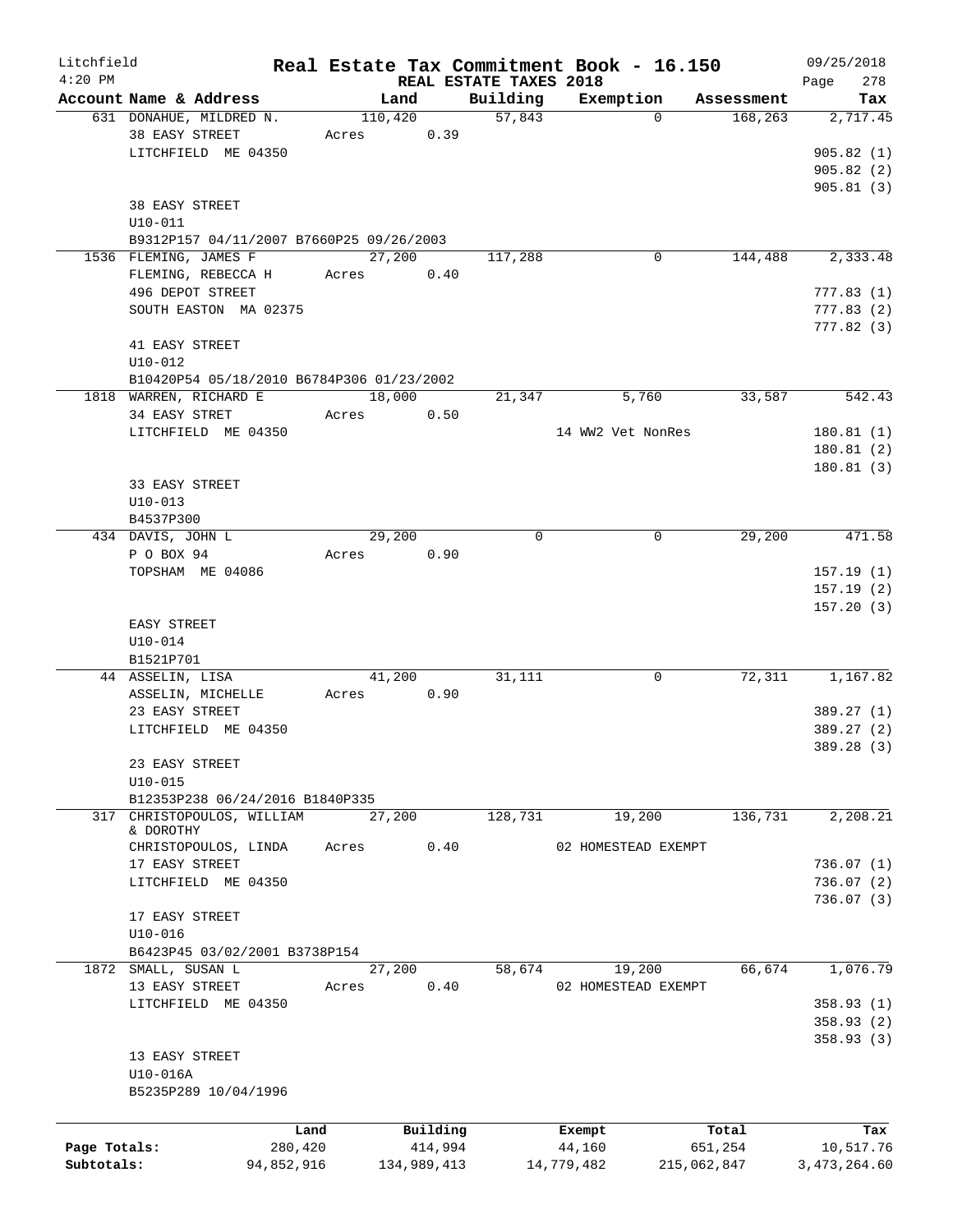| Litchfield   |                                                                     |         |                      |          |                        | Real Estate Tax Commitment Book - 16.150 |                      | 09/25/2018   |
|--------------|---------------------------------------------------------------------|---------|----------------------|----------|------------------------|------------------------------------------|----------------------|--------------|
| $4:20$ PM    |                                                                     |         |                      |          | REAL ESTATE TAXES 2018 |                                          |                      | 279<br>Page  |
|              | Account Name & Address                                              |         | Land                 |          |                        | Building Exemption<br>$\Omega$           | Assessment<br>94,769 | Tax          |
|              | 1431 ZEUTENHORST, PAMELA L                                          |         | 28,880<br>Acres 0.46 |          | 65,889                 |                                          |                      | 1,530.52     |
|              | 7 EASY STREET                                                       |         |                      |          |                        |                                          |                      |              |
|              | LITCHFIELD ME 04350                                                 |         |                      |          |                        |                                          |                      | 510.17(1)    |
|              |                                                                     |         |                      |          |                        |                                          |                      | 510.17(2)    |
|              |                                                                     |         |                      |          |                        |                                          |                      | 510.18(3)    |
|              | 7 EASY STREET                                                       |         |                      |          |                        |                                          |                      |              |
|              | U10-017                                                             |         |                      |          |                        |                                          |                      |              |
|              | B10164P209 07/28/2009 B7568P87 08/13/2003                           |         |                      |          |                        |                                          |                      |              |
|              | 298 ROSSI, JAMES M DAWN E                                           |         | 32,800               |          | 103,828                | 19,200                                   | 117,428              | 1,896.46     |
|              | 5 EASY STREET                                                       |         | Acres 0.60           |          |                        | 02 HOMESTEAD EXEMPT                      |                      |              |
|              | LITCHFIELD ME 04350                                                 |         |                      |          |                        |                                          |                      | 632.15(1)    |
|              |                                                                     |         |                      |          |                        |                                          |                      | 632.15(2)    |
|              |                                                                     |         |                      |          |                        |                                          |                      | 632.16(3)    |
|              | 5 EASY STREET                                                       |         |                      |          |                        |                                          |                      |              |
|              | $U10 - 018$                                                         |         |                      |          |                        |                                          |                      |              |
|              | B5890P5 02/26/1999                                                  |         |                      |          |                        |                                          |                      |              |
|              | 1673 BOURGET, ROGER                                                 |         | 45,450               |          | 115,431                | $\mathbf 0$                              | 160,881              | 2,598.23     |
|              | 12 GRANT ROAD                                                       |         | Acres 2.14           |          |                        |                                          |                      |              |
|              | LITCHFIELD ME 04350                                                 |         |                      |          |                        |                                          |                      | 866.08(1)    |
|              |                                                                     |         |                      |          |                        |                                          |                      | 866.08 (2)   |
|              |                                                                     |         |                      |          |                        |                                          |                      |              |
|              |                                                                     |         |                      |          |                        |                                          |                      | 866.07(3)    |
|              | 12 GRANT ROAD                                                       |         |                      |          |                        |                                          |                      |              |
|              | $U10 - 019$                                                         |         |                      |          |                        |                                          |                      |              |
|              | B6549P207                                                           |         |                      |          |                        |                                          |                      |              |
|              | 1922 THERIAULT, DONALD A.                                           |         | 46,600               |          | 21,850                 | 0                                        | 68,450               | 1,105.47     |
|              | THERIAULT KAREN                                                     |         | Acres 2.60           |          |                        |                                          |                      |              |
|              | 52 GRANT ROAD                                                       |         |                      |          |                        |                                          |                      | 368.49(1)    |
|              | LITCHFIELD ME 04350                                                 |         |                      |          |                        |                                          |                      | 368.49(2)    |
|              |                                                                     |         |                      |          |                        |                                          |                      | 368.49(3)    |
|              | 52 GRANT ROAD                                                       |         |                      |          |                        |                                          |                      |              |
|              | $U10 - 021$                                                         |         |                      |          |                        |                                          |                      |              |
|              | B12629P111 06/12/2017 B7230P35 12/27/2002                           |         |                      |          |                        |                                          |                      |              |
|              | 4 SWEENEY, JOHN                                                     |         | 59,740               |          | 55,799                 | 0                                        | 115,539              | 1,865.95     |
|              | SWEENEY, LISA                                                       |         | Acres                | 0.15     |                        |                                          |                      |              |
|              | 10 DUNCAN ST UNIT 402                                               |         |                      |          |                        |                                          |                      | 621.98(1)    |
|              | HAVERHILL MA 01830                                                  |         |                      |          |                        |                                          |                      | 621.98(2)    |
|              |                                                                     |         |                      |          |                        |                                          |                      | 621.99(3)    |
|              | 53 GRANT ROAD                                                       |         |                      |          |                        |                                          |                      |              |
|              | $U10 - 022$                                                         |         |                      |          |                        |                                          |                      |              |
|              | B12062P78 08/04/2015 B7175P164 09/08/1999                           |         |                      |          |                        |                                          |                      |              |
|              | 1921 OUELLETTE, BRUCE T.                                            |         | 60,272               |          | 54,712                 | $\mathbf 0$                              | 114,984              | 1,856.99     |
|              | 907 COLLEGE STREET                                                  | Acres   |                      | 0.17     |                        |                                          |                      |              |
|              | LEWISTON ME 04240                                                   |         |                      |          |                        |                                          |                      | 619.00(1)    |
|              |                                                                     |         |                      |          |                        |                                          |                      |              |
|              |                                                                     |         |                      |          |                        |                                          |                      | 619.00(2)    |
|              |                                                                     |         |                      |          |                        |                                          |                      | 618.99(3)    |
|              | 51 GRANT ROAD                                                       |         |                      |          |                        |                                          |                      |              |
|              | $U10-023$                                                           |         |                      |          |                        |                                          |                      |              |
|              | B12629P111 06/12/2017 B12542P341 02/22/2017                         |         |                      |          |                        |                                          |                      |              |
|              | B12445P186 10/14/2016 B11680P240 07/30/2013<br>B6746P312 05/12/1998 |         |                      |          |                        |                                          |                      |              |
|              | 1599 SKELTON, LLOYD R                                               |         | 71,976               |          | 37,585                 | 24,960                                   | 84,601               | 1,366.31     |
|              | 13 WARREN CIRCLE                                                    | Acres   |                      | 0.61     |                        | 02 HOMESTEAD EXEMPT                      |                      |              |
|              | LISBON FALLS ME 04252                                               |         |                      |          |                        | 12 WW2 Vet Res.                          |                      | 455.44 (1)   |
|              |                                                                     |         |                      |          |                        |                                          |                      |              |
|              |                                                                     |         |                      |          |                        |                                          |                      | 455.44 (2)   |
|              |                                                                     |         |                      |          |                        |                                          |                      | 455.43(3)    |
|              | 49 GRANT ROAD                                                       |         |                      |          |                        |                                          |                      |              |
|              | $U10-024$                                                           |         |                      |          |                        |                                          |                      |              |
|              | B1278P450                                                           |         |                      |          |                        |                                          |                      |              |
|              |                                                                     | Land    |                      | Building |                        | Exempt                                   | Total                | Tax          |
| Page Totals: |                                                                     | 345,718 |                      | 455,094  |                        | 44,160                                   | 756,652              | 12,219.93    |
| Subtotals:   | 95,198,634                                                          |         | 135,444,507          |          |                        | 14,823,642                               | 215,819,499          | 3,485,484.53 |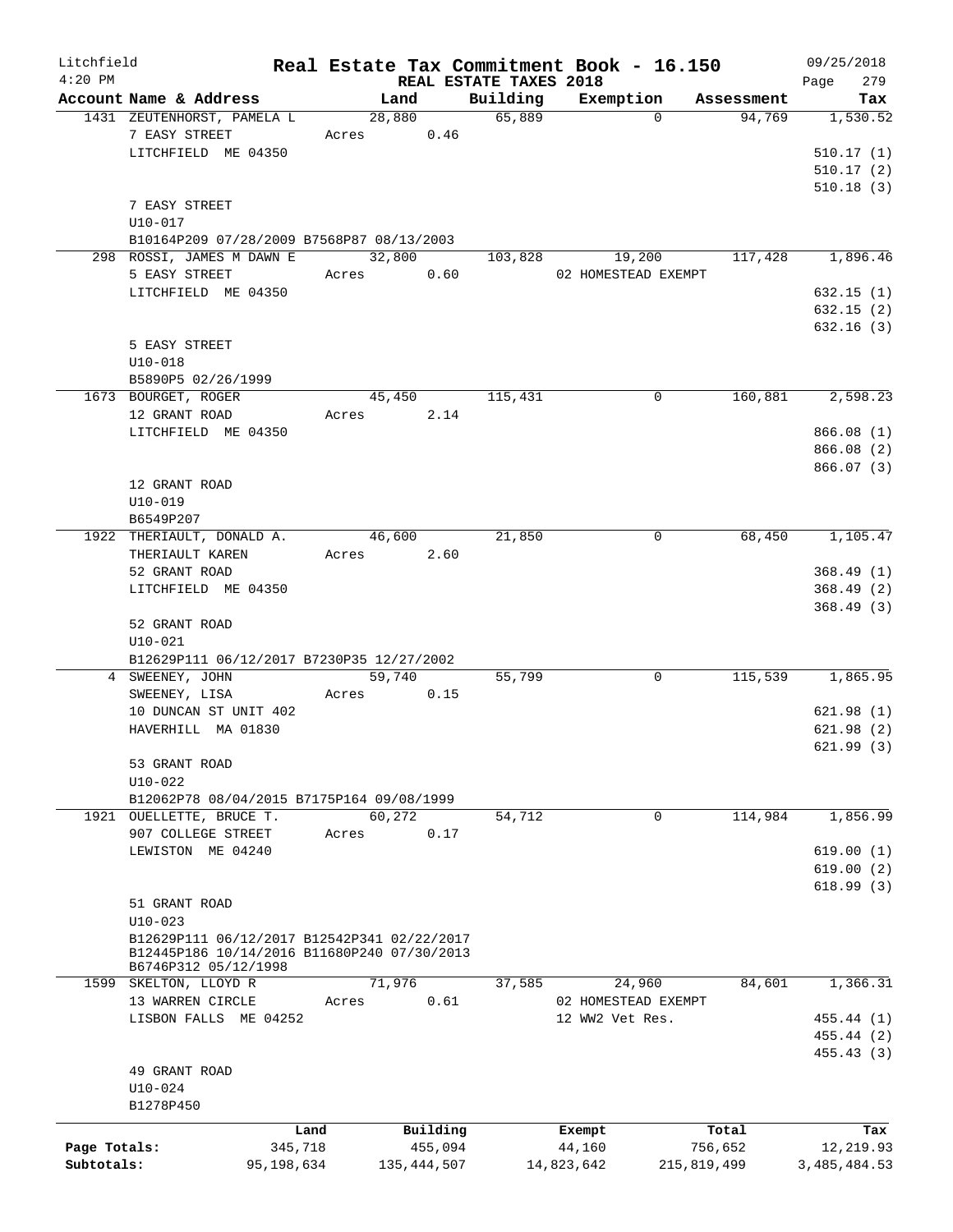| Litchfield   |                                                      |              |             |                                    | Real Estate Tax Commitment Book - 16.150 |             | 09/25/2018      |
|--------------|------------------------------------------------------|--------------|-------------|------------------------------------|------------------------------------------|-------------|-----------------|
| $4:20$ PM    | Account Name & Address                               |              | Land        | REAL ESTATE TAXES 2018<br>Building |                                          | Assessment  | 280<br>Page     |
|              | 1580 JOHNSON, RICHARD E                              |              | 159,686     | $\mathbf 0$                        | Exemption<br>$\Omega$                    | 159,686     | Tax<br>2,578.93 |
|              | 185 BUKER ROAD                                       | Acres        | 0.71        |                                    |                                          |             |                 |
|              | LITCHFIELD ME 04350                                  |              |             |                                    |                                          |             | 859.64 (1)      |
|              |                                                      |              |             |                                    |                                          |             | 859.64 (2)      |
|              |                                                      |              |             |                                    |                                          |             | 859.65 (3)      |
|              | 24 GRANT ROAD                                        |              |             |                                    |                                          |             |                 |
|              | $U10 - 026$                                          |              |             |                                    |                                          |             |                 |
|              | B10431P291 06/01/2010 B7998P27 06/18/2004 B5244P24   |              |             |                                    |                                          |             |                 |
|              | 490 CARR, RODNEY & PAULINA                           |              | 164,236     | 37,747                             | 0                                        | 201,983     | 3, 262.03       |
|              | 207 SWAMP ROAD                                       | Acres        | 0.46        |                                    |                                          |             |                 |
|              | DURHAM ME 04222                                      |              |             |                                    |                                          |             | 1,087.34(1)     |
|              |                                                      |              |             |                                    |                                          |             | 1,087.34(2)     |
|              |                                                      |              |             |                                    |                                          |             | 1,087.35(3)     |
|              | 23 GRANT ROAD                                        |              |             |                                    |                                          |             |                 |
|              | $U10 - 027$                                          |              |             |                                    |                                          |             |                 |
|              |                                                      |              |             |                                    |                                          |             |                 |
|              | B6898P43                                             |              |             |                                    |                                          | 270,509     |                 |
|              | 235 FULTON, KATHERINE R                              |              | 202,000     | 87,709                             | 19,200                                   |             | 4,368.72        |
|              | FULTON RICKY C                                       | Acres        | 1.36        |                                    | 02 HOMESTEAD EXEMPT                      |             |                 |
|              | 17 GRANT STREET                                      |              |             |                                    |                                          |             | 1,456.24(1)     |
|              | LITCHFIELD ME 04350                                  |              |             |                                    |                                          |             | 1,456.24(2)     |
|              |                                                      |              |             |                                    |                                          |             | 1,456.24(3)     |
|              | 17 GRANT ROAD                                        |              |             |                                    |                                          |             |                 |
|              | $U10-028$                                            |              |             |                                    |                                          |             |                 |
|              | B6452P330 04/26/2001                                 |              |             |                                    |                                          |             |                 |
|              | 1508 GLIEM, ROBERT E. JR.                            |              | 52,320      | 23,129                             | 0                                        | 75,449      | 1,218.50        |
|              | GLIEM, KATHERINE                                     | Acres        | 0.20        |                                    |                                          |             |                 |
|              | 1300 EAST 9TH STREET                                 |              |             |                                    |                                          |             | 406.17(1)       |
|              | EDDYSTONE PA 19022                                   |              |             |                                    |                                          |             | 406.17(2)       |
|              |                                                      |              |             |                                    |                                          |             | 406.16(3)       |
|              | 13 GRANT ROAD                                        |              |             |                                    |                                          |             |                 |
|              | $U10 - 030$                                          |              |             |                                    |                                          |             |                 |
|              | B11022P199 04/27/2012 B10326P179 01/21/2010 B6049P39 |              |             |                                    |                                          |             |                 |
|              | 09/30/1999                                           |              | 40,320      | 0                                  | 0                                        |             | 651.17          |
|              | 1674 BOURGET, ROGER                                  |              |             |                                    |                                          | 40,320      |                 |
|              | 12 GRANT ROAD                                        | Acres        | 0.20        |                                    |                                          |             |                 |
|              | LITCHFIELD ME 04350                                  |              |             |                                    |                                          |             | 217.06(1)       |
|              |                                                      |              |             |                                    |                                          |             | 217.06(2)       |
|              |                                                      |              |             |                                    |                                          |             | 217.05(3)       |
|              | 11 GRANT ROAD                                        |              |             |                                    |                                          |             |                 |
|              | $U10 - 031$                                          |              |             |                                    |                                          |             |                 |
|              | B6549P207                                            |              |             |                                    |                                          |             |                 |
|              | 927 KEANE, EDWARD C                                  |              | 18,690      | $\mathbf 0$                        | 0                                        | 18,690      | 301.84          |
|              | 519 UPPER GRASSY HILL<br><b>ROAD</b>                 | Acres        | 0.55        |                                    |                                          |             |                 |
|              | WOODBURY CT 06798                                    |              |             |                                    |                                          |             | 100.61(1)       |
|              |                                                      |              |             |                                    |                                          |             |                 |
|              |                                                      |              |             |                                    |                                          |             | 100.61(2)       |
|              |                                                      |              |             |                                    |                                          |             | 100.62(3)       |
|              | ISLAND IN SAND POND                                  |              |             |                                    |                                          |             |                 |
|              | $U10-032$                                            |              |             |                                    |                                          |             |                 |
|              | B1506P244                                            |              |             |                                    |                                          |             |                 |
|              | 1246 MOREAU, LEONARD F                               |              | 127,300     | 96,322                             | 24,960                                   | 198,662     | 3,208.39        |
|              | 157 BUKER ROAD                                       | Acres        | 1.04        |                                    | 02 HOMESTEAD EXEMPT                      |             |                 |
|              | LITCHFIELD ME 04350                                  |              |             |                                    | 03 VETERANS EXEMPT                       |             | 1,069.46(1)     |
|              |                                                      |              |             |                                    |                                          |             | 1,069.46(2)     |
|              |                                                      |              |             |                                    |                                          |             | 1,069.47(3)     |
|              | 157 BUKER ROAD                                       |              |             |                                    |                                          |             |                 |
|              | $U10-033$                                            |              |             |                                    |                                          |             |                 |
|              | B2126P136                                            |              |             |                                    |                                          |             |                 |
|              |                                                      | Land         | Building    |                                    | Exempt                                   | Total       | Tax             |
| Page Totals: |                                                      | 764,552      | 244,907     |                                    | 44,160                                   | 965,299     | 15,589.58       |
| Subtotals:   |                                                      | 95, 963, 186 | 135,689,414 |                                    | 14,867,802                               | 216,784,798 | 3,501,074.11    |
|              |                                                      |              |             |                                    |                                          |             |                 |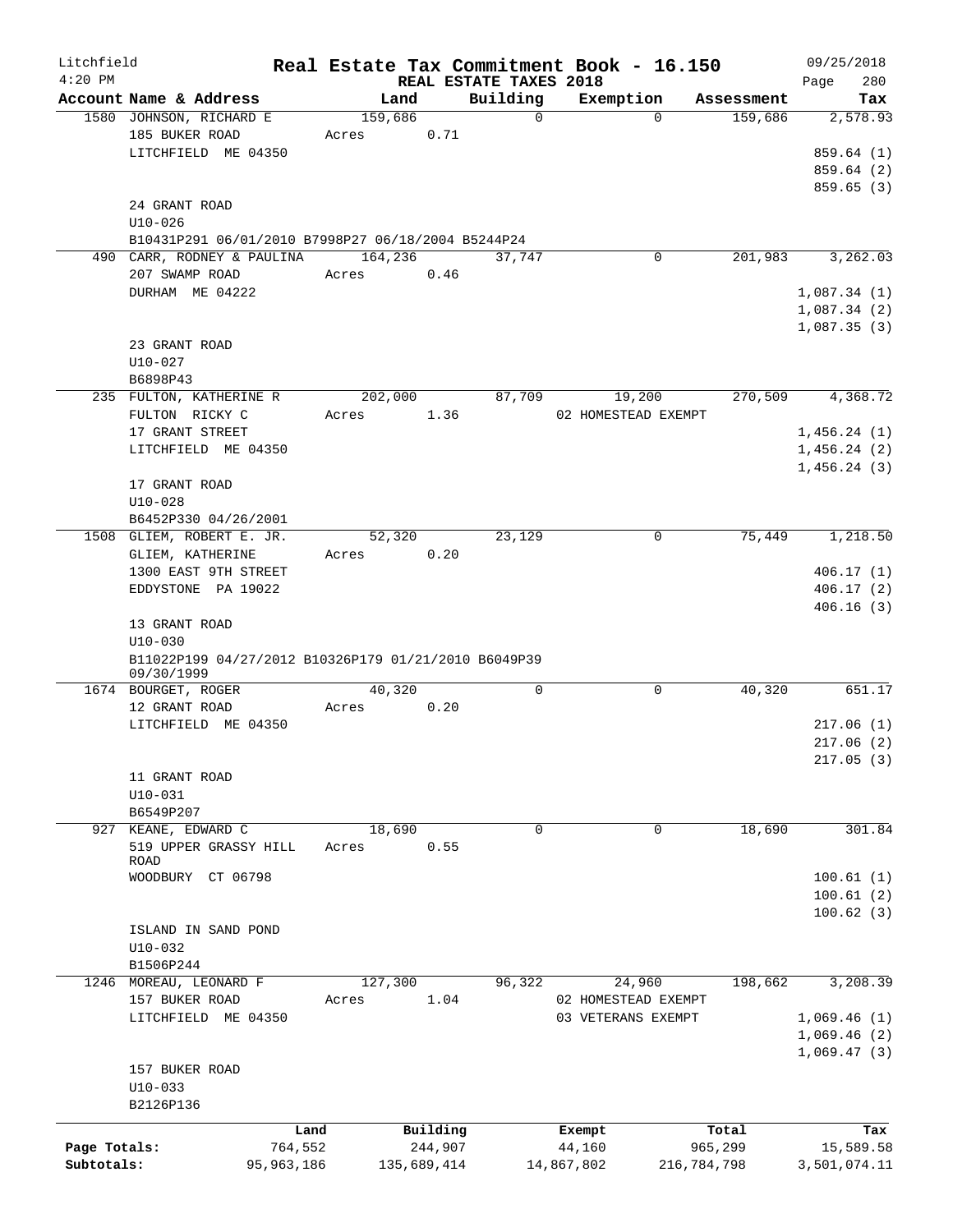| Litchfield   |                                                   |                      |               |                        | Real Estate Tax Commitment Book - 16.150 |                       | 09/25/2018                 |
|--------------|---------------------------------------------------|----------------------|---------------|------------------------|------------------------------------------|-----------------------|----------------------------|
| $4:20$ PM    |                                                   |                      |               | REAL ESTATE TAXES 2018 |                                          |                       | 281<br>Page                |
|              | Account Name & Address<br>1556 MURRAY, MICHAEL P. | Land                 | 261,750       | Building<br>145,331    | Exemption<br>19,200                      | Assessment<br>387,881 | Tax<br>6, 264.28           |
|              | <b>DUCEY ROSANNE</b>                              | Acres                |               | 5.80                   | 02 HOMESTEAD EXEMPT                      |                       |                            |
|              | 111 BUKER ROAD                                    |                      |               |                        |                                          |                       | 2,088.09(1)                |
|              | LITCHFIELD ME 04350                               |                      |               |                        |                                          |                       | 2,088.09(2)                |
|              |                                                   |                      |               |                        |                                          |                       | 2,088.10(3)                |
|              | 111 BUKER ROAD                                    |                      |               |                        |                                          |                       |                            |
|              | $U10 - 035$                                       |                      |               |                        |                                          |                       |                            |
|              | B6574P94 07/26/2001                               |                      |               |                        |                                          |                       |                            |
|              | 463 DESPRES, JEROME                               | 44,600               |               | 76,292                 | 24,960                                   | 95,932                | 1,549.30                   |
|              | DESPRES, LOUISE                                   | Acres                | 1.80          |                        | 02 HOMESTEAD EXEMPT                      |                       |                            |
|              | 24 LEBEL LANE                                     |                      |               |                        | 12 WW2 Vet Res.                          |                       | 516.43(1)                  |
|              | LITCHFIELD ME 04350                               |                      |               |                        |                                          |                       | 516.43(2)                  |
|              |                                                   |                      |               |                        |                                          |                       | 516.44(3)                  |
|              | 24 LEBEL LANE                                     |                      |               |                        |                                          |                       |                            |
|              | $U10 - 036$                                       |                      |               |                        |                                          |                       |                            |
|              | B1597P418 09/25/1972                              |                      |               |                        |                                          |                       |                            |
|              | 1660 ROSSI, JAMES M & DAWN E                      | 94,682               |               | $\mathbf 0$            |                                          | 0<br>94,682           | 1,529.11                   |
|              | 5 EASY STREET                                     | Acres                | 0.27          |                        |                                          |                       |                            |
|              | LITCHFIELD ME 04350                               |                      |               |                        |                                          |                       | 509.70(1)                  |
|              |                                                   |                      |               |                        |                                          |                       | 509.70(2)                  |
|              |                                                   |                      |               |                        |                                          |                       | 509.71(3)                  |
|              | KERI LANE                                         |                      |               |                        |                                          |                       |                            |
|              | $U10-037$                                         |                      |               |                        |                                          |                       |                            |
|              | B5022P37                                          |                      |               |                        |                                          |                       |                            |
|              | 115 BERGERON, JOSEPH S. &                         | $\overline{109,608}$ |               | 105,217                | 19,200                                   | 195,625               | 3,159.34                   |
|              | DIANE B.                                          |                      |               |                        |                                          |                       |                            |
|              | 29 KERI LANE                                      | Acres                | 0.38          |                        | 02 HOMESTEAD EXEMPT                      |                       |                            |
|              | LITCHFIELD ME 04350                               |                      |               |                        |                                          |                       | 1,053.11(1)                |
|              |                                                   |                      |               |                        |                                          |                       | 1,053.11(2)<br>1,053.12(3) |
|              | 29 KERI LANE                                      |                      |               |                        |                                          |                       |                            |
|              | $U10-038$                                         |                      |               |                        |                                          |                       |                            |
|              | B7209P20                                          |                      |               |                        |                                          |                       |                            |
|              | 1028 LEBEL, PAUL R                                | $1\overline{10,672}$ |               |                        | 92,787<br>19,200                         | 184,259               | 2,975.78                   |
|              | LEBEL, ROCHELLE N.                                | Acres                | 0.42          |                        | 02 HOMESTEAD EXEMPT                      |                       |                            |
|              | 33 KERI LANE                                      |                      |               |                        |                                          |                       | 991.93 (1)                 |
|              | LITCHFIELD ME 04350                               |                      |               |                        |                                          |                       | 991.93 (2)                 |
|              |                                                   |                      |               |                        |                                          |                       | 991.92 (3)                 |
|              | 33 KERI LANE                                      |                      |               |                        |                                          |                       |                            |
|              | $U10-039$                                         |                      |               |                        |                                          |                       |                            |
|              | B1472P770 07/16/1968                              |                      |               |                        |                                          |                       |                            |
|              | 1131 COX, BRANDON J.                              | 41,700               |               | 73,362                 |                                          | 115,062<br>0          | 1,858.25                   |
|              | 5 OLD COUNTY ROAD                                 | Acres                | 1.60          |                        |                                          |                       |                            |
|              | SABATTUS ME 04280                                 |                      |               |                        |                                          |                       | 619.42(1)                  |
|              |                                                   |                      |               |                        |                                          |                       | 619.42(2)                  |
|              |                                                   |                      |               |                        |                                          |                       | 619.41(3)                  |
|              | 64 GRANT ROAD                                     |                      |               |                        |                                          |                       |                            |
|              | $U11 - 001$                                       |                      |               |                        |                                          |                       |                            |
|              | B11307P1 01/31/2013 B8845P1 03/24/2006 B4714P13   |                      |               |                        |                                          |                       |                            |
|              | 1317 ODENCRANTZ, GEORGE D                         | 32,675               |               | 0                      |                                          | 0<br>32,675           | 527.70                     |
|              | 386 DANVILLE CORNER RD                            | Acres                | 1.03          |                        |                                          |                       |                            |
|              | AUBURN ME 04210                                   |                      |               |                        |                                          |                       | 175.90(1)                  |
|              |                                                   |                      |               |                        |                                          |                       | 175.90(2)                  |
|              |                                                   |                      |               |                        |                                          |                       | 175.90(3)                  |
|              | GRANT ROAD                                        |                      |               |                        |                                          |                       |                            |
|              | U11-002                                           |                      |               |                        |                                          |                       |                            |
|              | B3102P265                                         |                      |               |                        |                                          |                       |                            |
|              |                                                   |                      |               |                        |                                          |                       |                            |
|              |                                                   | Land                 | Building      |                        | Exempt                                   | Total                 | Tax                        |
| Page Totals: | 695,687                                           |                      | 492,989       |                        | 82,560                                   | 1,106,116             | 17,863.76                  |
| Subtotals:   | 96,658,873                                        |                      | 136, 182, 403 |                        | 14,950,362                               | 217,890,914           | 3,518,937.87               |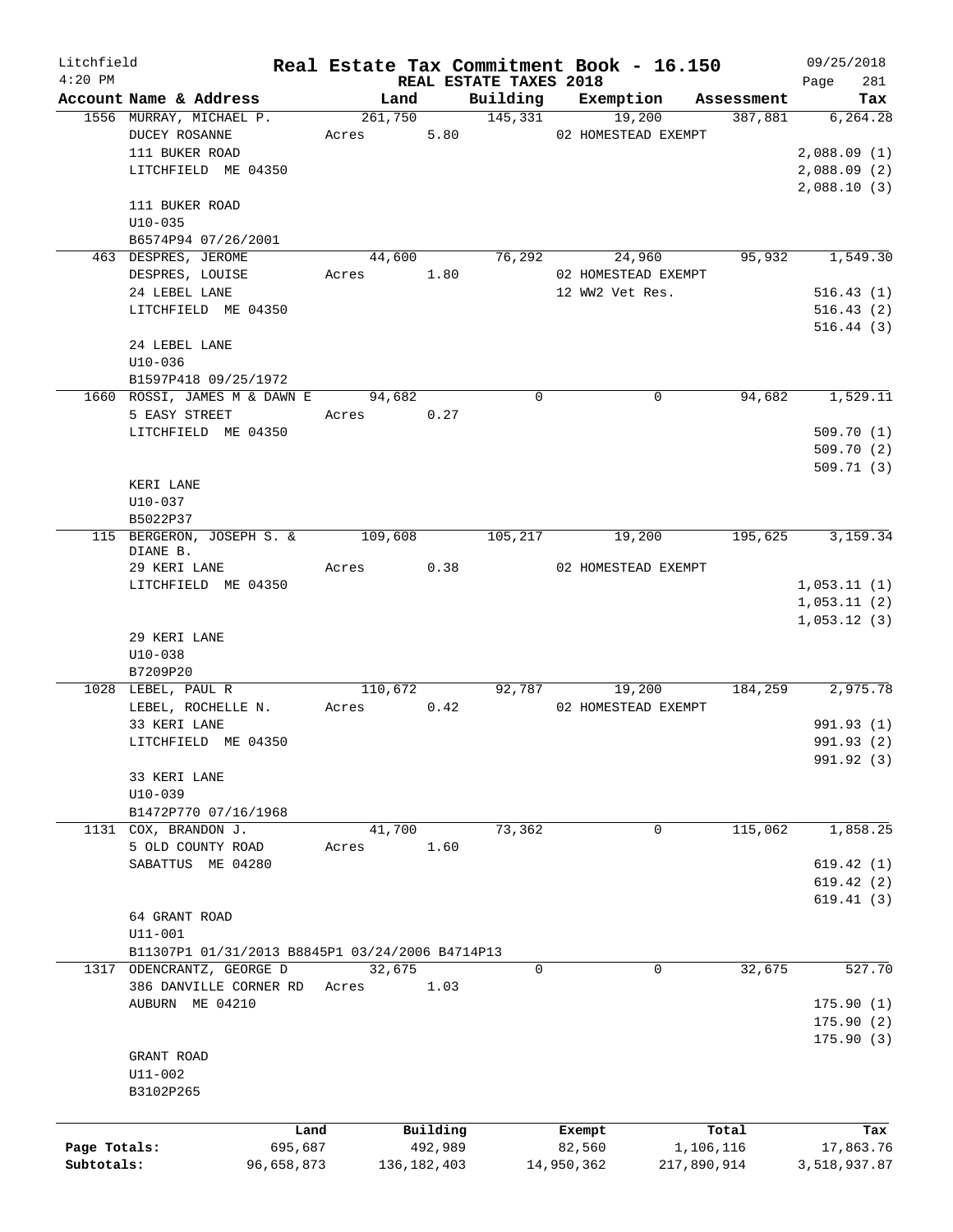| Litchfield   |                                                                        |              |       |                |                        | Real Estate Tax Commitment Book - 16.150 |             |            | 09/25/2018   |                 |
|--------------|------------------------------------------------------------------------|--------------|-------|----------------|------------------------|------------------------------------------|-------------|------------|--------------|-----------------|
| $4:20$ PM    | Account Name & Address                                                 |              |       |                | REAL ESTATE TAXES 2018 |                                          |             | Assessment | Page         | 282             |
|              | 496 CULLEN, RICHARD A                                                  |              |       | Land<br>42,600 | Building<br>175,208    | Exemption<br>$\Omega$                    |             | 217,808    |              | Tax<br>3,517.60 |
|              | CULLEN, LAREN R                                                        |              | Acres | 1.00           |                        |                                          |             |            |              |                 |
|              | 80 GRANT ROAD                                                          |              |       |                |                        |                                          |             |            | 1, 172.53(1) |                 |
|              | LITCHFIELD ME 04350                                                    |              |       |                |                        |                                          |             |            | 1, 172.53(2) |                 |
|              |                                                                        |              |       |                |                        |                                          |             |            | 1, 172.54(3) |                 |
|              | 80 GRANT ROAD                                                          |              |       |                |                        |                                          |             |            |              |                 |
|              | $U11 - 003$                                                            |              |       |                |                        |                                          |             |            |              |                 |
|              | B10456P162 06/28/2010 B10444P203 06/15/2010                            |              |       |                |                        |                                          |             |            |              |                 |
|              | B6323P328 10/13/2000 B1638P166 05/18/1973<br>1563 RBF INVESTMENT TRUST |              |       | 30,600         | 50,538                 | 0                                        |             | 81,138     |              | 1,310.38        |
|              | 490 HUNTINGTON HILL                                                    |              | Acres | 1.00           |                        |                                          |             |            |              |                 |
|              | <b>ROAD</b>                                                            |              |       |                |                        |                                          |             |            |              |                 |
|              | LITCHFIELD ME 04350                                                    |              |       |                |                        |                                          |             |            |              | 436.79 (1)      |
|              |                                                                        |              |       |                |                        |                                          |             |            |              | 436.79 (2)      |
|              |                                                                        |              |       |                |                        |                                          |             |            |              | 436.80 (3)      |
|              | GRANT ROAD                                                             |              |       |                |                        |                                          |             |            |              |                 |
|              | $U11 - 004$                                                            |              |       |                |                        |                                          |             |            |              |                 |
|              | B12315P284 06/07/2016 B4202P159<br>2775 NELSON, MARGUERITE M           |              |       |                | $\Omega$               | $\mathbf 0$                              |             | 31,500     |              | 508.72          |
|              | BERUBE, DIANE                                                          |              | Acres | 31,500<br>2.40 |                        |                                          |             |            |              |                 |
|              | 111 GRANT ROAD                                                         |              |       |                |                        |                                          |             |            |              | 169.57(1)       |
|              | Litchfield ME 04350                                                    |              |       |                |                        |                                          |             |            |              | 169.57(2)       |
|              |                                                                        |              |       |                |                        |                                          |             |            |              | 169.58(3)       |
|              | GRANT ROAD                                                             |              |       |                |                        |                                          |             |            |              |                 |
|              | $U11 - 005$                                                            |              |       |                |                        |                                          |             |            |              |                 |
|              | B10827P59 09/07/2011 B2266P147 12/18/1979                              |              |       |                |                        |                                          |             |            |              |                 |
|              | 1292 BERUBE, CURT                                                      |              |       | 45,100         | 120,084                | 19,200                                   |             | 145,984    |              | 2,357.64        |
|              | 341 PEACPIPE DRIVE                                                     |              | Acres | 2.00           |                        | 02 HOMESTEAD EXEMPT                      |             |            |              |                 |
|              | LITCHFIELD ME 04350                                                    |              |       |                |                        |                                          |             |            |              | 785.88 (1)      |
|              |                                                                        |              |       |                |                        |                                          |             |            |              | 785.88 (2)      |
|              |                                                                        |              |       |                |                        |                                          |             |            |              | 785.88(3)       |
|              | 100 GRANT ROAD                                                         |              |       |                |                        |                                          |             |            |              |                 |
|              | U11-005A                                                               |              |       |                |                        |                                          |             |            |              |                 |
|              | B10358P321 03/11/2010 B4602P199<br>1289 NELSON, MARGUERITE M           |              |       | 10,650         | 25,146                 | $\mathbf 0$                              |             | 35,796     |              | 578.11          |
|              | BERUBE, DIANE                                                          |              | Acres | 0.25           |                        |                                          |             |            |              |                 |
|              | 111 GRANT ROAD                                                         |              |       |                |                        |                                          |             |            |              | 192.70 (1)      |
|              | LITCHFIELD ME 04350                                                    |              |       |                |                        |                                          |             |            |              | 192.70 (2)      |
|              |                                                                        |              |       |                |                        |                                          |             |            |              | 192.71(3)       |
|              | GRANT ROAD                                                             |              |       |                |                        |                                          |             |            |              |                 |
|              | $U11 - 006$                                                            |              |       |                |                        |                                          |             |            |              |                 |
|              | B2266P147 12/18/1979                                                   |              |       |                |                        |                                          |             |            |              |                 |
|              | 1290 NELSON, MARGUERITE M                                              |              |       | 66,320         | 52,791                 | 19,200                                   |             | 99,911     |              | 1,613.56        |
|              | BERUBE, DIANE                                                          |              | Acres | 0.20           |                        | 02 HOMESTEAD EXEMPT                      |             |            |              |                 |
|              | 111 GRANT ROAD                                                         |              |       |                |                        |                                          |             |            |              | 537.85(1)       |
|              | LITCHFIELD ME 04350                                                    |              |       |                |                        |                                          |             |            |              | 537.85(2)       |
|              |                                                                        |              |       |                |                        |                                          |             |            |              | 537.86 (3)      |
|              | 111 GRANT ROAD<br>$U11 - 007$                                          |              |       |                |                        |                                          |             |            |              |                 |
|              | B10827P59 09/07/2011 B2266P147 12/18/1979                              |              |       |                |                        |                                          |             |            |              |                 |
|              | 1924 NUTTER, ROGER I                                                   |              |       | 75,525         | 29,407                 | 0                                        |             | 104,932    |              | 1,694.65        |
|              | NUTTER, TERESA J                                                       |              | Acres | 0.25           |                        |                                          |             |            |              |                 |
|              | 1028 ROUTE 202                                                         |              |       |                |                        |                                          |             |            |              | 564.88(1)       |
|              | GREENE ME 04236                                                        |              |       |                |                        |                                          |             |            |              | 564.88(2)       |
|              |                                                                        |              |       |                |                        |                                          |             |            |              | 564.89(3)       |
|              | 107 GRANT ROAD                                                         |              |       |                |                        |                                          |             |            |              |                 |
|              | $U11 - 008$                                                            |              |       |                |                        |                                          |             |            |              |                 |
|              | B10768P105 06/30/2011 B5497P320 11/15/1997                             |              |       |                |                        |                                          |             |            |              |                 |
|              |                                                                        | Land         |       | Building       |                        | Exempt                                   |             | Total      |              | Tax             |
| Page Totals: |                                                                        | 302,295      |       | 453,174        |                        | 38,400                                   |             | 717,069    |              | 11,580.66       |
| Subtotals:   |                                                                        | 96, 961, 168 |       | 136,635,577    |                        | 14,988,762                               | 218,607,983 |            | 3,530,518.53 |                 |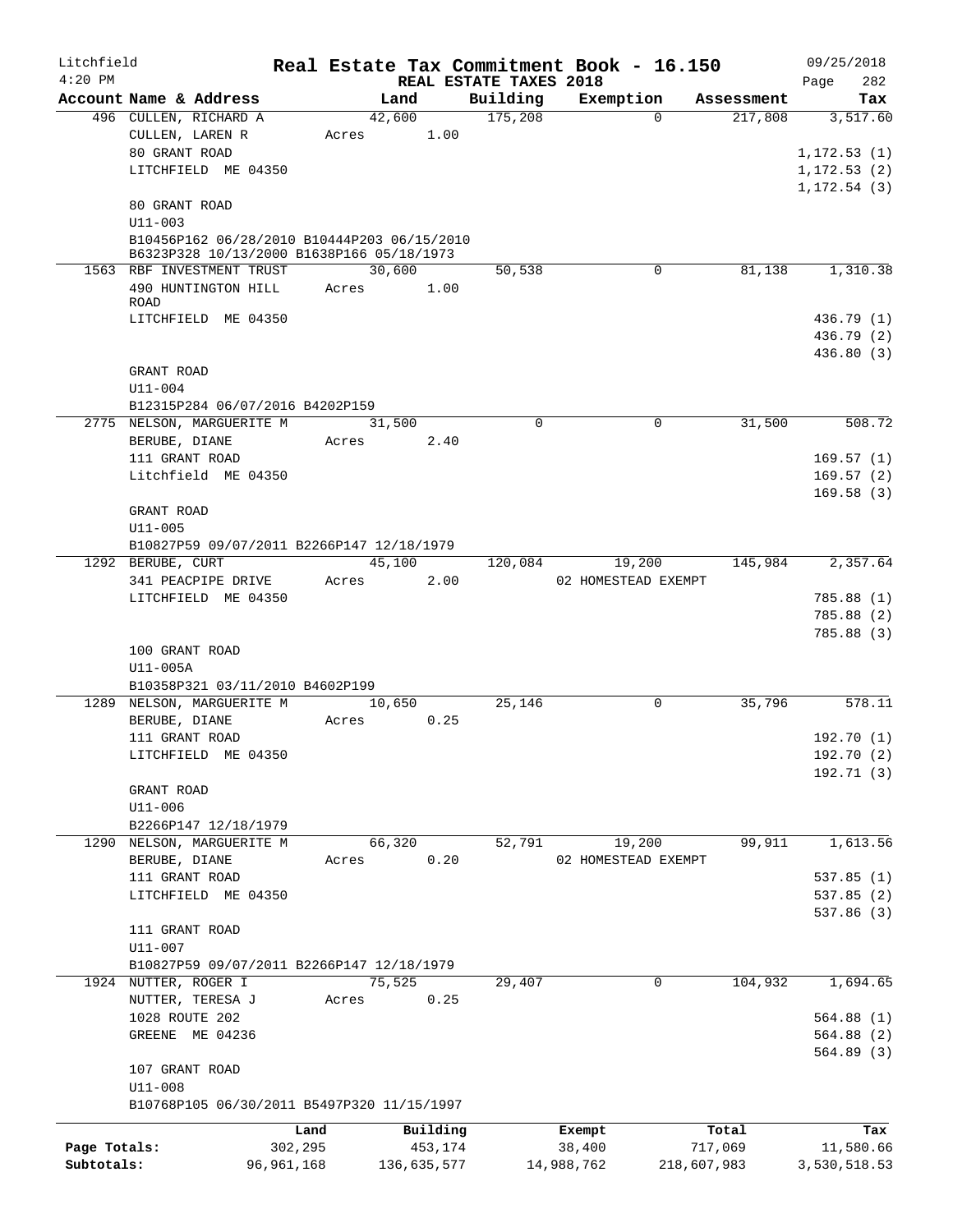| REAL ESTATE TAXES 2018<br>283<br>Page<br>Account Name & Address<br>Building<br>Land<br>Exemption<br>Assessment<br>Tax<br>176, 126<br>483 TRAFTON LORIMER J<br>127,460<br>19,200<br>284,386<br>4,592.83<br>0.60<br>TRAFTON SHERRY H<br>02 HOMESTEAD EXEMPT<br>Acres<br>103 GRANT ROAD<br>1,530.94(1)<br>LITCHFIELD ME 04350<br>1,530.94(2)<br>1,530.95(3)<br>103 GRANT ROAD<br>U11-009<br>B9901P348 11/05/2008 B7738P330 11/07/2003<br>126,350<br>$\mathbf 0$<br>250,807<br>4,050.53<br>124,457<br>246 CULLEN M. LYNN<br>CULLEN DAVID M<br>1.10<br>Acres<br>4 HERSEY ROAD<br>1,350.18(1)<br>BURLINGTON MA 01803<br>1,350.18(2)<br>1,350.17(3)<br>99 GRANT ROAD<br>$U11 - 010$<br>B9509P299 09/25/2007 B5654P130 06/25/1998<br>182 BOURGET, LAWRENCE NEAL<br>110,406<br>$\Omega$<br>238,514<br>3,852.00<br>128,108<br>(TRUSTEE)<br>8311 BRIER CREEK<br>Acres<br>0.41<br>PARKWAY<br>1,284.00(1)<br><b>SUITE 105-377</b><br>RALEIGH NC 27617<br>1,284.00(2)<br>1,284.00(3)<br>95 GRANT ROAD<br>U11-012<br>B12275P198 03/22/2016 B12270P44 03/22/2016 B8795P296<br>01/26/2006 B1448P95 03/30/1967<br>109,874<br>88,200<br>$\mathbf 0$<br>198,074<br>3,198.90<br>1444 RBF INVESTMENT TRUST,<br>490 HUNTINGTON HILL<br>0.39<br>Acres<br>ROAD<br>LITCHFIELD ME 04350<br>1,066.30(1)<br>1,066.30(2)<br>1,066.30(3)<br>91 GRANT ROAD<br>$U11 - 013$<br>B4379P274<br>3,970.48<br>1132 MAGNO LLC.<br>108,804<br>137,046<br>0<br>245,850<br>87 GRANT ROAD<br>0.44<br>Acres<br>1,323.49(1)<br>LITCHFIELD ME 04350<br>1,323.49(2)<br>1,323.50(3)<br>87 GRANT ROAD<br>U11-014<br>B12550P139 02/27/2017 B1849P218<br>22,150<br>0<br>134,250<br>2,168.14<br>1121 THORNE, WILLIAM & HELEN<br>112,100<br>15 HALESITE DIRVE<br>0.45<br>Acres<br>SOUND BEACH NY 11789<br>722.71 (1)<br>722.71(2)<br>722.72 (3)<br>85 GRANT ROAD<br>$U11 - 015$ | Litchfield |           |  | Real Estate Tax Commitment Book - 16.150 | 09/25/2018 |
|--------------------------------------------------------------------------------------------------------------------------------------------------------------------------------------------------------------------------------------------------------------------------------------------------------------------------------------------------------------------------------------------------------------------------------------------------------------------------------------------------------------------------------------------------------------------------------------------------------------------------------------------------------------------------------------------------------------------------------------------------------------------------------------------------------------------------------------------------------------------------------------------------------------------------------------------------------------------------------------------------------------------------------------------------------------------------------------------------------------------------------------------------------------------------------------------------------------------------------------------------------------------------------------------------------------------------------------------------------------------------------------------------------------------------------------------------------------------------------------------------------------------------------------------------------------------------------------------------------------------------------------------------------------------------------------------------------------------------------------------------------------------------------------------------------------------------|------------|-----------|--|------------------------------------------|------------|
|                                                                                                                                                                                                                                                                                                                                                                                                                                                                                                                                                                                                                                                                                                                                                                                                                                                                                                                                                                                                                                                                                                                                                                                                                                                                                                                                                                                                                                                                                                                                                                                                                                                                                                                                                                                                                          | $4:20$ PM  |           |  |                                          |            |
|                                                                                                                                                                                                                                                                                                                                                                                                                                                                                                                                                                                                                                                                                                                                                                                                                                                                                                                                                                                                                                                                                                                                                                                                                                                                                                                                                                                                                                                                                                                                                                                                                                                                                                                                                                                                                          |            |           |  |                                          |            |
|                                                                                                                                                                                                                                                                                                                                                                                                                                                                                                                                                                                                                                                                                                                                                                                                                                                                                                                                                                                                                                                                                                                                                                                                                                                                                                                                                                                                                                                                                                                                                                                                                                                                                                                                                                                                                          |            |           |  |                                          |            |
|                                                                                                                                                                                                                                                                                                                                                                                                                                                                                                                                                                                                                                                                                                                                                                                                                                                                                                                                                                                                                                                                                                                                                                                                                                                                                                                                                                                                                                                                                                                                                                                                                                                                                                                                                                                                                          |            |           |  |                                          |            |
|                                                                                                                                                                                                                                                                                                                                                                                                                                                                                                                                                                                                                                                                                                                                                                                                                                                                                                                                                                                                                                                                                                                                                                                                                                                                                                                                                                                                                                                                                                                                                                                                                                                                                                                                                                                                                          |            |           |  |                                          |            |
|                                                                                                                                                                                                                                                                                                                                                                                                                                                                                                                                                                                                                                                                                                                                                                                                                                                                                                                                                                                                                                                                                                                                                                                                                                                                                                                                                                                                                                                                                                                                                                                                                                                                                                                                                                                                                          |            |           |  |                                          |            |
|                                                                                                                                                                                                                                                                                                                                                                                                                                                                                                                                                                                                                                                                                                                                                                                                                                                                                                                                                                                                                                                                                                                                                                                                                                                                                                                                                                                                                                                                                                                                                                                                                                                                                                                                                                                                                          |            |           |  |                                          |            |
|                                                                                                                                                                                                                                                                                                                                                                                                                                                                                                                                                                                                                                                                                                                                                                                                                                                                                                                                                                                                                                                                                                                                                                                                                                                                                                                                                                                                                                                                                                                                                                                                                                                                                                                                                                                                                          |            |           |  |                                          |            |
|                                                                                                                                                                                                                                                                                                                                                                                                                                                                                                                                                                                                                                                                                                                                                                                                                                                                                                                                                                                                                                                                                                                                                                                                                                                                                                                                                                                                                                                                                                                                                                                                                                                                                                                                                                                                                          |            |           |  |                                          |            |
|                                                                                                                                                                                                                                                                                                                                                                                                                                                                                                                                                                                                                                                                                                                                                                                                                                                                                                                                                                                                                                                                                                                                                                                                                                                                                                                                                                                                                                                                                                                                                                                                                                                                                                                                                                                                                          |            |           |  |                                          |            |
|                                                                                                                                                                                                                                                                                                                                                                                                                                                                                                                                                                                                                                                                                                                                                                                                                                                                                                                                                                                                                                                                                                                                                                                                                                                                                                                                                                                                                                                                                                                                                                                                                                                                                                                                                                                                                          |            |           |  |                                          |            |
|                                                                                                                                                                                                                                                                                                                                                                                                                                                                                                                                                                                                                                                                                                                                                                                                                                                                                                                                                                                                                                                                                                                                                                                                                                                                                                                                                                                                                                                                                                                                                                                                                                                                                                                                                                                                                          |            |           |  |                                          |            |
|                                                                                                                                                                                                                                                                                                                                                                                                                                                                                                                                                                                                                                                                                                                                                                                                                                                                                                                                                                                                                                                                                                                                                                                                                                                                                                                                                                                                                                                                                                                                                                                                                                                                                                                                                                                                                          |            |           |  |                                          |            |
|                                                                                                                                                                                                                                                                                                                                                                                                                                                                                                                                                                                                                                                                                                                                                                                                                                                                                                                                                                                                                                                                                                                                                                                                                                                                                                                                                                                                                                                                                                                                                                                                                                                                                                                                                                                                                          |            |           |  |                                          |            |
|                                                                                                                                                                                                                                                                                                                                                                                                                                                                                                                                                                                                                                                                                                                                                                                                                                                                                                                                                                                                                                                                                                                                                                                                                                                                                                                                                                                                                                                                                                                                                                                                                                                                                                                                                                                                                          |            |           |  |                                          |            |
|                                                                                                                                                                                                                                                                                                                                                                                                                                                                                                                                                                                                                                                                                                                                                                                                                                                                                                                                                                                                                                                                                                                                                                                                                                                                                                                                                                                                                                                                                                                                                                                                                                                                                                                                                                                                                          |            |           |  |                                          |            |
|                                                                                                                                                                                                                                                                                                                                                                                                                                                                                                                                                                                                                                                                                                                                                                                                                                                                                                                                                                                                                                                                                                                                                                                                                                                                                                                                                                                                                                                                                                                                                                                                                                                                                                                                                                                                                          |            |           |  |                                          |            |
|                                                                                                                                                                                                                                                                                                                                                                                                                                                                                                                                                                                                                                                                                                                                                                                                                                                                                                                                                                                                                                                                                                                                                                                                                                                                                                                                                                                                                                                                                                                                                                                                                                                                                                                                                                                                                          |            |           |  |                                          |            |
|                                                                                                                                                                                                                                                                                                                                                                                                                                                                                                                                                                                                                                                                                                                                                                                                                                                                                                                                                                                                                                                                                                                                                                                                                                                                                                                                                                                                                                                                                                                                                                                                                                                                                                                                                                                                                          |            |           |  |                                          |            |
|                                                                                                                                                                                                                                                                                                                                                                                                                                                                                                                                                                                                                                                                                                                                                                                                                                                                                                                                                                                                                                                                                                                                                                                                                                                                                                                                                                                                                                                                                                                                                                                                                                                                                                                                                                                                                          |            |           |  |                                          |            |
|                                                                                                                                                                                                                                                                                                                                                                                                                                                                                                                                                                                                                                                                                                                                                                                                                                                                                                                                                                                                                                                                                                                                                                                                                                                                                                                                                                                                                                                                                                                                                                                                                                                                                                                                                                                                                          |            |           |  |                                          |            |
|                                                                                                                                                                                                                                                                                                                                                                                                                                                                                                                                                                                                                                                                                                                                                                                                                                                                                                                                                                                                                                                                                                                                                                                                                                                                                                                                                                                                                                                                                                                                                                                                                                                                                                                                                                                                                          |            |           |  |                                          |            |
|                                                                                                                                                                                                                                                                                                                                                                                                                                                                                                                                                                                                                                                                                                                                                                                                                                                                                                                                                                                                                                                                                                                                                                                                                                                                                                                                                                                                                                                                                                                                                                                                                                                                                                                                                                                                                          |            |           |  |                                          |            |
|                                                                                                                                                                                                                                                                                                                                                                                                                                                                                                                                                                                                                                                                                                                                                                                                                                                                                                                                                                                                                                                                                                                                                                                                                                                                                                                                                                                                                                                                                                                                                                                                                                                                                                                                                                                                                          |            |           |  |                                          |            |
|                                                                                                                                                                                                                                                                                                                                                                                                                                                                                                                                                                                                                                                                                                                                                                                                                                                                                                                                                                                                                                                                                                                                                                                                                                                                                                                                                                                                                                                                                                                                                                                                                                                                                                                                                                                                                          |            |           |  |                                          |            |
|                                                                                                                                                                                                                                                                                                                                                                                                                                                                                                                                                                                                                                                                                                                                                                                                                                                                                                                                                                                                                                                                                                                                                                                                                                                                                                                                                                                                                                                                                                                                                                                                                                                                                                                                                                                                                          |            |           |  |                                          |            |
|                                                                                                                                                                                                                                                                                                                                                                                                                                                                                                                                                                                                                                                                                                                                                                                                                                                                                                                                                                                                                                                                                                                                                                                                                                                                                                                                                                                                                                                                                                                                                                                                                                                                                                                                                                                                                          |            |           |  |                                          |            |
|                                                                                                                                                                                                                                                                                                                                                                                                                                                                                                                                                                                                                                                                                                                                                                                                                                                                                                                                                                                                                                                                                                                                                                                                                                                                                                                                                                                                                                                                                                                                                                                                                                                                                                                                                                                                                          |            |           |  |                                          |            |
|                                                                                                                                                                                                                                                                                                                                                                                                                                                                                                                                                                                                                                                                                                                                                                                                                                                                                                                                                                                                                                                                                                                                                                                                                                                                                                                                                                                                                                                                                                                                                                                                                                                                                                                                                                                                                          |            |           |  |                                          |            |
|                                                                                                                                                                                                                                                                                                                                                                                                                                                                                                                                                                                                                                                                                                                                                                                                                                                                                                                                                                                                                                                                                                                                                                                                                                                                                                                                                                                                                                                                                                                                                                                                                                                                                                                                                                                                                          |            |           |  |                                          |            |
|                                                                                                                                                                                                                                                                                                                                                                                                                                                                                                                                                                                                                                                                                                                                                                                                                                                                                                                                                                                                                                                                                                                                                                                                                                                                                                                                                                                                                                                                                                                                                                                                                                                                                                                                                                                                                          |            |           |  |                                          |            |
|                                                                                                                                                                                                                                                                                                                                                                                                                                                                                                                                                                                                                                                                                                                                                                                                                                                                                                                                                                                                                                                                                                                                                                                                                                                                                                                                                                                                                                                                                                                                                                                                                                                                                                                                                                                                                          |            |           |  |                                          |            |
|                                                                                                                                                                                                                                                                                                                                                                                                                                                                                                                                                                                                                                                                                                                                                                                                                                                                                                                                                                                                                                                                                                                                                                                                                                                                                                                                                                                                                                                                                                                                                                                                                                                                                                                                                                                                                          |            |           |  |                                          |            |
|                                                                                                                                                                                                                                                                                                                                                                                                                                                                                                                                                                                                                                                                                                                                                                                                                                                                                                                                                                                                                                                                                                                                                                                                                                                                                                                                                                                                                                                                                                                                                                                                                                                                                                                                                                                                                          |            |           |  |                                          |            |
|                                                                                                                                                                                                                                                                                                                                                                                                                                                                                                                                                                                                                                                                                                                                                                                                                                                                                                                                                                                                                                                                                                                                                                                                                                                                                                                                                                                                                                                                                                                                                                                                                                                                                                                                                                                                                          |            |           |  |                                          |            |
|                                                                                                                                                                                                                                                                                                                                                                                                                                                                                                                                                                                                                                                                                                                                                                                                                                                                                                                                                                                                                                                                                                                                                                                                                                                                                                                                                                                                                                                                                                                                                                                                                                                                                                                                                                                                                          |            |           |  |                                          |            |
|                                                                                                                                                                                                                                                                                                                                                                                                                                                                                                                                                                                                                                                                                                                                                                                                                                                                                                                                                                                                                                                                                                                                                                                                                                                                                                                                                                                                                                                                                                                                                                                                                                                                                                                                                                                                                          |            |           |  |                                          |            |
|                                                                                                                                                                                                                                                                                                                                                                                                                                                                                                                                                                                                                                                                                                                                                                                                                                                                                                                                                                                                                                                                                                                                                                                                                                                                                                                                                                                                                                                                                                                                                                                                                                                                                                                                                                                                                          |            |           |  |                                          |            |
|                                                                                                                                                                                                                                                                                                                                                                                                                                                                                                                                                                                                                                                                                                                                                                                                                                                                                                                                                                                                                                                                                                                                                                                                                                                                                                                                                                                                                                                                                                                                                                                                                                                                                                                                                                                                                          |            |           |  |                                          |            |
|                                                                                                                                                                                                                                                                                                                                                                                                                                                                                                                                                                                                                                                                                                                                                                                                                                                                                                                                                                                                                                                                                                                                                                                                                                                                                                                                                                                                                                                                                                                                                                                                                                                                                                                                                                                                                          |            |           |  |                                          |            |
|                                                                                                                                                                                                                                                                                                                                                                                                                                                                                                                                                                                                                                                                                                                                                                                                                                                                                                                                                                                                                                                                                                                                                                                                                                                                                                                                                                                                                                                                                                                                                                                                                                                                                                                                                                                                                          |            |           |  |                                          |            |
|                                                                                                                                                                                                                                                                                                                                                                                                                                                                                                                                                                                                                                                                                                                                                                                                                                                                                                                                                                                                                                                                                                                                                                                                                                                                                                                                                                                                                                                                                                                                                                                                                                                                                                                                                                                                                          |            |           |  |                                          |            |
|                                                                                                                                                                                                                                                                                                                                                                                                                                                                                                                                                                                                                                                                                                                                                                                                                                                                                                                                                                                                                                                                                                                                                                                                                                                                                                                                                                                                                                                                                                                                                                                                                                                                                                                                                                                                                          |            |           |  |                                          |            |
|                                                                                                                                                                                                                                                                                                                                                                                                                                                                                                                                                                                                                                                                                                                                                                                                                                                                                                                                                                                                                                                                                                                                                                                                                                                                                                                                                                                                                                                                                                                                                                                                                                                                                                                                                                                                                          |            |           |  |                                          |            |
|                                                                                                                                                                                                                                                                                                                                                                                                                                                                                                                                                                                                                                                                                                                                                                                                                                                                                                                                                                                                                                                                                                                                                                                                                                                                                                                                                                                                                                                                                                                                                                                                                                                                                                                                                                                                                          |            |           |  |                                          |            |
|                                                                                                                                                                                                                                                                                                                                                                                                                                                                                                                                                                                                                                                                                                                                                                                                                                                                                                                                                                                                                                                                                                                                                                                                                                                                                                                                                                                                                                                                                                                                                                                                                                                                                                                                                                                                                          |            |           |  |                                          |            |
|                                                                                                                                                                                                                                                                                                                                                                                                                                                                                                                                                                                                                                                                                                                                                                                                                                                                                                                                                                                                                                                                                                                                                                                                                                                                                                                                                                                                                                                                                                                                                                                                                                                                                                                                                                                                                          |            |           |  |                                          |            |
|                                                                                                                                                                                                                                                                                                                                                                                                                                                                                                                                                                                                                                                                                                                                                                                                                                                                                                                                                                                                                                                                                                                                                                                                                                                                                                                                                                                                                                                                                                                                                                                                                                                                                                                                                                                                                          |            |           |  |                                          |            |
|                                                                                                                                                                                                                                                                                                                                                                                                                                                                                                                                                                                                                                                                                                                                                                                                                                                                                                                                                                                                                                                                                                                                                                                                                                                                                                                                                                                                                                                                                                                                                                                                                                                                                                                                                                                                                          |            |           |  |                                          |            |
|                                                                                                                                                                                                                                                                                                                                                                                                                                                                                                                                                                                                                                                                                                                                                                                                                                                                                                                                                                                                                                                                                                                                                                                                                                                                                                                                                                                                                                                                                                                                                                                                                                                                                                                                                                                                                          |            | B6586P279 |  |                                          |            |

|              | Land       | Building    | Exempt     | Total       | Tax          |
|--------------|------------|-------------|------------|-------------|--------------|
| Page Totals: | 694,994    | 676,087     | 19,200     | 1,351,881   | 21,832.88    |
| Subtotals:   | 97,656,162 | 137,311,664 | 15,007,962 | 219,959,864 | 3,552,351.41 |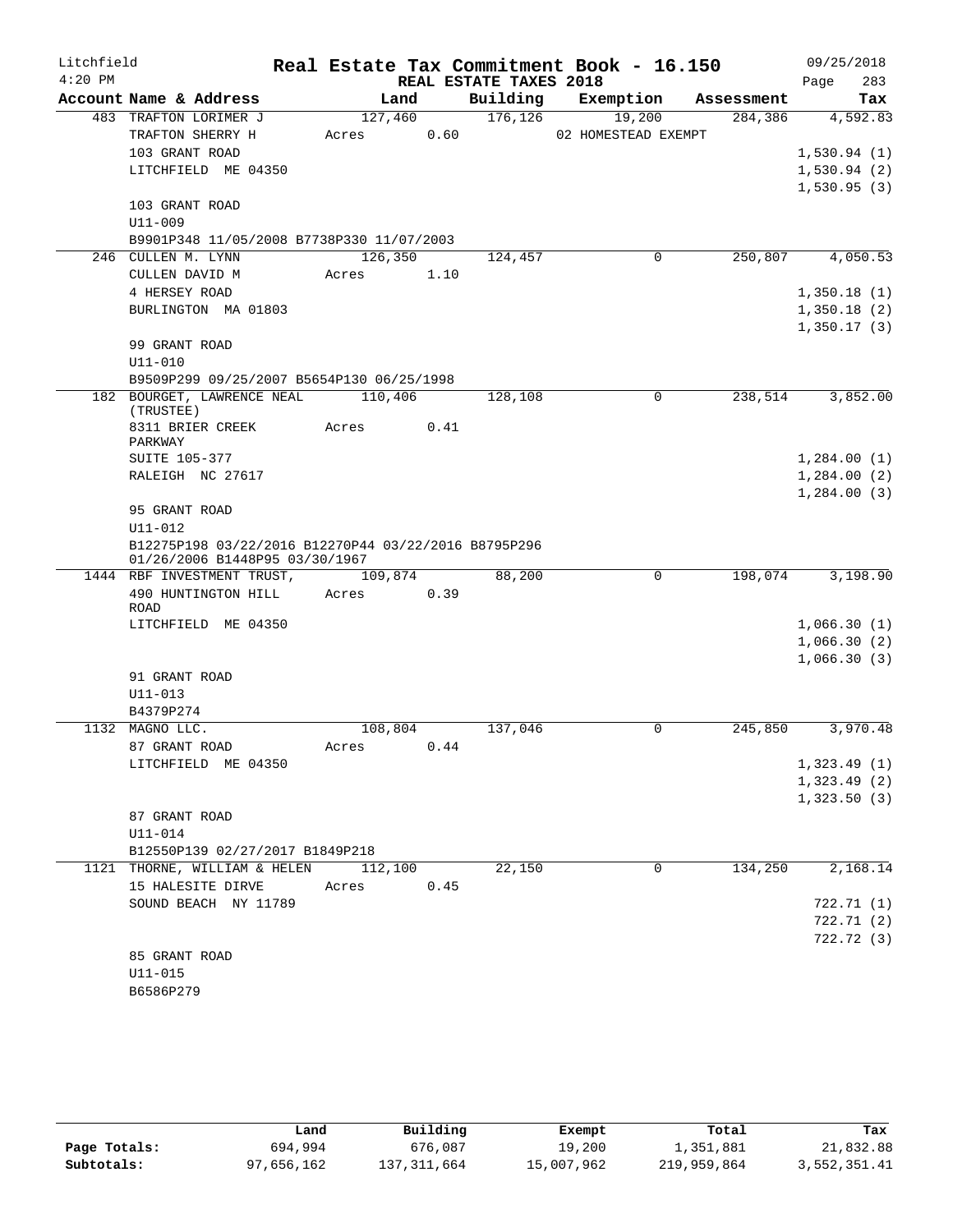| Litchfield<br>$4:20$ PM |                                                                                   |                 |                     | REAL ESTATE TAXES 2018 | Real Estate Tax Commitment Book - 16.150 |                    | 09/25/2018<br>284<br>Page                 |
|-------------------------|-----------------------------------------------------------------------------------|-----------------|---------------------|------------------------|------------------------------------------|--------------------|-------------------------------------------|
|                         | Account Name & Address                                                            |                 | Land                | Building               | Exemption                                | Assessment         | Tax                                       |
|                         | 502 SPARKS, GLENN D &<br>DEBORAH A.<br>7 ASH SWAMP ROAD                           | Acres           | 61,868<br>0.23      | 52,643                 | $\Omega$                                 | 114,511            | 1,849.35                                  |
|                         | SACO ME 04072                                                                     |                 |                     |                        |                                          |                    | 616.45(1)<br>616.45(2)<br>616.45(3)       |
|                         | 79 GRANT ROAD<br>$U11 - 016$                                                      |                 |                     |                        |                                          |                    |                                           |
|                         | B6628P81 09/15/1992                                                               |                 |                     |                        |                                          |                    |                                           |
|                         | 510 DREW, DAVID W.                                                                |                 | 110,938             | 101,133                | 19,200                                   | 192,871            | 3,114.87                                  |
|                         | 77 GRANT ROAD<br>LITCHFIELD ME 04350                                              | Acres           | 0.43                |                        | 02 HOMESTEAD EXEMPT                      |                    | 1,038.29(1)<br>1,038.29(2)                |
|                         | 77 GRANT ROAD<br>U11-017                                                          |                 |                     |                        |                                          |                    | 1,038.29(3)                               |
|                         | B10524P316 09/09/2010 B1736P208                                                   |                 |                     |                        |                                          |                    |                                           |
|                         | 1318 ODENCRANTZ, GEORGE D                                                         |                 | 61,602              | 111,965                | 0                                        | 173,567            | 2,803.11                                  |
|                         | HILDRETH WINFIELD L<br>386 DANVILLE CORNER RD<br>AUBURN ME 04210                  | Acres           | 0.22                |                        |                                          |                    | 934.37 (1)<br>934.37 (2)                  |
|                         | 75 GRANT ROAD<br>U11-018                                                          |                 |                     |                        |                                          |                    | 934.37 (3)                                |
|                         | B3102P267 02/04/1987                                                              |                 |                     |                        |                                          |                    |                                           |
|                         | 348 RIENDEAU, ROBERT H.<br>RIENDEAU, LINDA M                                      | Acres           | 107,165<br>0.43     | 86,575                 | $\Omega$                                 | 193,740            | 3,128.90                                  |
|                         | 12 NAUMKEAG COURT<br>LITCHFIELD NH 03052                                          |                 |                     |                        |                                          |                    | 1,042.97(1)<br>1,042.97(2)<br>1,042.96(3) |
|                         | 71 GRANT ROAD<br>U11-019                                                          |                 |                     |                        |                                          |                    |                                           |
|                         | B7681P24 10/10/2003<br>1178 CHAREST ROBERT E.                                     |                 | 60,538              | 37,324                 | 0                                        | 97,862             | 1,580.47                                  |
|                         | CHAREST CONSTANCE J.                                                              | Acres           | 0.18                |                        |                                          |                    |                                           |
|                         | 104 WEBBER AVENUE<br>LEWISTON ME 04240                                            |                 |                     |                        |                                          |                    | 526.82(1)<br>526.82(2)<br>526.83(3)       |
|                         | 69 GRANT ROAD<br>U11-020                                                          |                 |                     |                        |                                          |                    |                                           |
|                         | B6889P217<br>1371 CARBONNEAU, MARC F                                              |                 | 137,986             | 55,218                 | 0                                        | 193,204            | 3,120.24                                  |
|                         | CARBONNEAU, CAROL M                                                               | Acres           | 0.46                |                        |                                          |                    |                                           |
|                         | 346 WEBBER AVE<br>LEWISTON ME 04240                                               |                 |                     |                        |                                          |                    | 1,040.08(1)<br>1,040.08(2)                |
|                         | 67 GRANT ROAD                                                                     |                 |                     |                        |                                          |                    | 1,040.08(3)                               |
|                         | $U11 - 021$<br>B12844P135 01/29/2018 B10705P304 04/11/2011 B6322P20<br>10/12/2000 |                 |                     |                        |                                          |                    |                                           |
|                         | 635 FRATESCHI, NELMO A                                                            |                 | 107,480             | 37,049                 | 0                                        | 144,529            | 2,334.14                                  |
|                         | P.O. BOX 442<br>LITCHFIELD ME 04350                                               | Acres           | 0.30                |                        |                                          |                    | 778.05(1)<br>778.05(2)                    |
|                         | 61 GRANT ROAD<br>$U11 - 022$                                                      |                 |                     |                        |                                          |                    | 778.04(3)                                 |
|                         | B1555P556                                                                         |                 |                     |                        |                                          |                    |                                           |
| Page Totals:            |                                                                                   | Land<br>647,577 | Building<br>481,907 |                        | Exempt<br>19,200                         | Total<br>1,110,284 | Tax<br>17,931.08                          |
| Subtotals:              |                                                                                   | 98, 303, 739    | 137, 793, 571       |                        | 15,027,162                               | 221,070,148        | 3,570,282.49                              |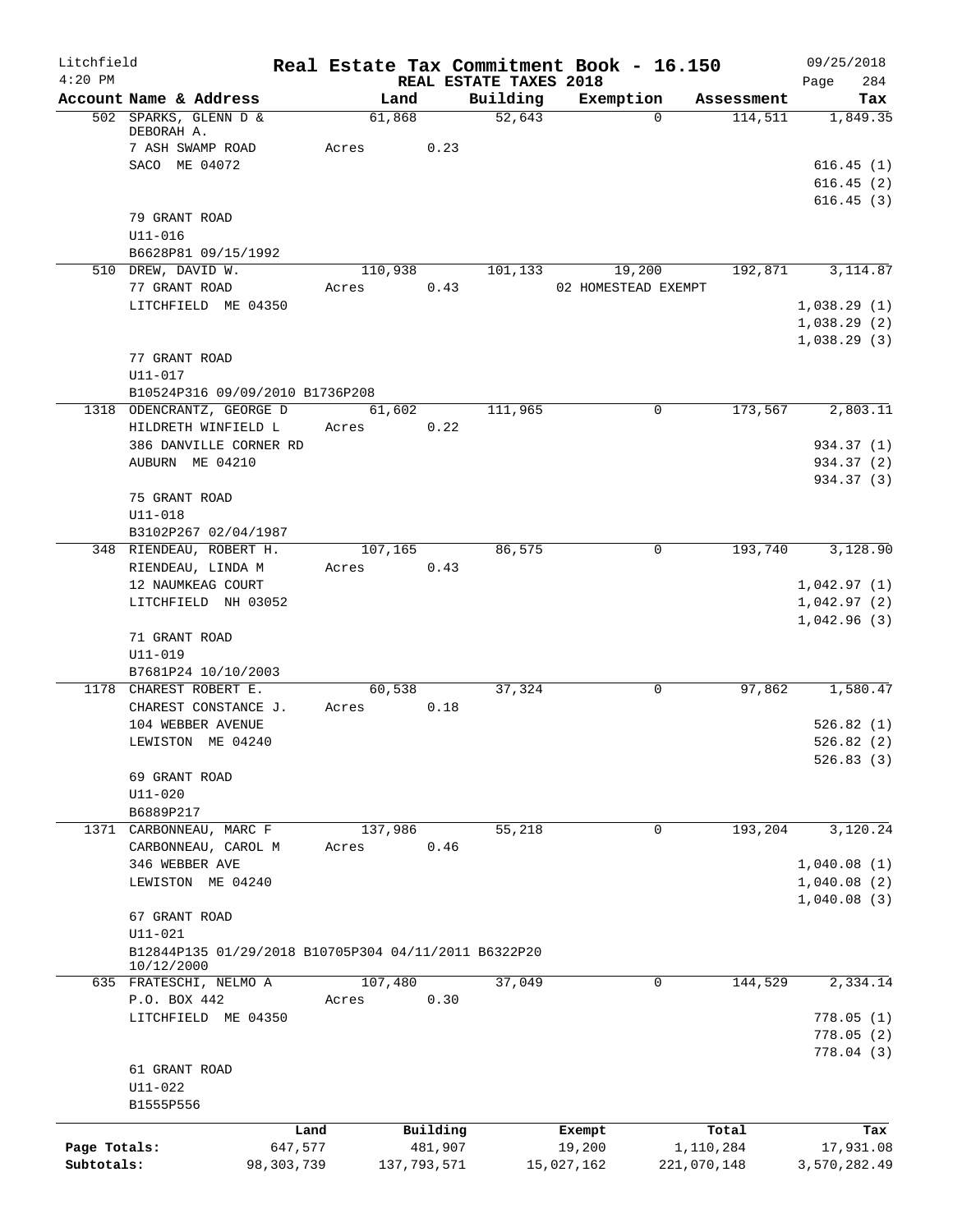| Litchfield   |                                                                   |                       |         |         |                     |                                    |                      | Real Estate Tax Commitment Book - 16.150 |                            | 09/25/2018                |            |
|--------------|-------------------------------------------------------------------|-----------------------|---------|---------|---------------------|------------------------------------|----------------------|------------------------------------------|----------------------------|---------------------------|------------|
| $4:20$ PM    | Account Name & Address                                            |                       |         | Land    |                     | REAL ESTATE TAXES 2018<br>Building |                      | Exemption                                | Assessment                 | Page                      | 285<br>Tax |
|              | 530 BELL, GARY S.                                                 |                       |         | 108,012 |                     | 137, 126                           |                      | 19,200                                   | 225,938                    | 3,648.90                  |            |
|              | 57 GRANT ROAD                                                     |                       | Acres   |         | 0.32                |                                    |                      | 02 HOMESTEAD EXEMPT                      |                            |                           |            |
|              | LITCHFIELD ME 04350                                               |                       |         |         |                     |                                    |                      |                                          |                            | 1,216.30(1)               |            |
|              |                                                                   |                       |         |         |                     |                                    |                      |                                          |                            | 1,216.30(2)               |            |
|              |                                                                   |                       |         |         |                     |                                    |                      |                                          |                            | 1,216.30(3)               |            |
|              | 57 GRANT ROAD                                                     |                       |         |         |                     |                                    |                      |                                          |                            |                           |            |
|              | $U11 - 023$                                                       |                       |         |         |                     |                                    |                      |                                          |                            |                           |            |
|              | B5579P211 03/15/1998                                              |                       |         |         |                     |                                    |                      |                                          |                            |                           |            |
|              | 2637 CURTIN VENISE (TRUSTEE)                                      |                       |         | 57,798  |                     | $\mathbf 0$                        |                      | 0                                        | 57,798                     | 933.44                    |            |
|              | VENISE B. CURTIN TRUST<br><b>36 JUDSON STREET</b>                 |                       | Acres   |         | 1.96                |                                    |                      |                                          |                            | 311.15(1)                 |            |
|              | HAVERILL MA 01830                                                 |                       |         |         |                     |                                    |                      |                                          |                            | 311.15(2)                 |            |
|              |                                                                   |                       |         |         |                     |                                    |                      |                                          |                            | 311.14(3)                 |            |
|              | LEBEL LANE                                                        |                       |         |         |                     |                                    |                      |                                          |                            |                           |            |
|              | $U11 - 024$                                                       |                       |         |         |                     |                                    |                      |                                          |                            |                           |            |
|              | B12205P109 12/31/2015 B12205P107 12/31/2015 B4524P9<br>10/19/1993 |                       |         |         |                     |                                    |                      |                                          |                            |                           |            |
|              | 399 CURTIN VENISE (TRUSTEE)                                       |                       |         | 180,030 |                     | 113,349                            |                      | 0                                        | 293,379                    | 4,738.07                  |            |
|              | VENISE B. CURTIN TRUST Acres 0.80                                 |                       |         |         |                     |                                    |                      |                                          |                            |                           |            |
|              | 36 JUDSON STREET                                                  |                       |         |         |                     |                                    |                      |                                          |                            | 1,579.36(1)               |            |
|              | HAVERILL MA 01830                                                 |                       |         |         |                     |                                    |                      |                                          |                            | 1,579.36(2)               |            |
|              |                                                                   |                       |         |         |                     |                                    |                      |                                          |                            | 1, 579.35(3)              |            |
|              | 19 KERI LANE                                                      |                       |         |         |                     |                                    |                      |                                          |                            |                           |            |
|              | $U11 - 025$<br>B12205P109 12/31/2015 B3598P334 08/01/1989         |                       |         |         |                     |                                    |                      |                                          |                            |                           |            |
|              | 1362 PELLETIER, RICHARD D                                         |                       | 135,100 |         |                     | 106,282                            |                      | 19,200                                   | 222,182                    | 3,588.24                  |            |
|              | 10 KERI LANE                                                      |                       | Acres   |         | 1.45                |                                    |                      | 02 HOMESTEAD EXEMPT                      |                            |                           |            |
|              | LITCHFIELD ME 04350                                               |                       |         |         |                     |                                    |                      |                                          |                            | 1,196.08(1)               |            |
|              |                                                                   |                       |         |         |                     |                                    |                      |                                          |                            | 1,196.08(2)               |            |
|              |                                                                   |                       |         |         |                     |                                    |                      |                                          |                            | 1,196.08(3)               |            |
|              | 10 KERI LANE                                                      |                       |         |         |                     |                                    |                      |                                          |                            |                           |            |
|              | U11-026                                                           |                       |         |         |                     |                                    |                      |                                          |                            |                           |            |
|              | B7367P3 04/24/2003 B3385P144                                      |                       |         |         |                     |                                    |                      |                                          |                            |                           |            |
|              | 1265 BELANGER, JOSEPH &<br>JUDITH                                 |                       |         | 117,588 |                     | 149,817                            |                      | 19,200                                   | 248,205                    | 4,008.51                  |            |
|              | 7 KERI LANE                                                       |                       | Acres   |         | 0.68                |                                    |                      | 02 HOMESTEAD EXEMPT                      |                            |                           |            |
|              | LITCHFIELD ME 04350                                               |                       |         |         |                     |                                    |                      |                                          |                            | 1,336.17(1)               |            |
|              |                                                                   |                       |         |         |                     |                                    |                      |                                          |                            | 1,336.17(2)               |            |
|              |                                                                   |                       |         |         |                     |                                    |                      |                                          |                            | 1,336.17(3)               |            |
|              | 7 KERI LANE                                                       |                       |         |         |                     |                                    |                      |                                          |                            |                           |            |
|              | $U11 - 028$                                                       |                       |         |         |                     |                                    |                      |                                          |                            |                           |            |
|              | B5958P80 05/28/1999                                               |                       |         |         |                     |                                    |                      |                                          |                            |                           |            |
|              | 1331 PERKINS JOYE G<br>PERKINS PETER J                            |                       |         | 99,675  | 0.50                | 81,992                             |                      | 0                                        | 181,667                    | 2,933.92                  |            |
|              | 3 KERI LANE                                                       |                       | Acres   |         |                     |                                    |                      |                                          |                            | 977.97 (1)                |            |
|              | LITCHFIELD ME 04350                                               |                       |         |         |                     |                                    |                      |                                          |                            | 977.97 (2)                |            |
|              |                                                                   |                       |         |         |                     |                                    |                      |                                          |                            | 977.98 (3)                |            |
|              | 3 KERI LANE                                                       |                       |         |         |                     |                                    |                      |                                          |                            |                           |            |
|              | U11-029                                                           |                       |         |         |                     |                                    |                      |                                          |                            |                           |            |
|              | B8388P231 04/15/2005 B3565P292 04/22/2003                         |                       |         |         |                     |                                    |                      |                                          |                            |                           |            |
|              | 128 GIRARDIN, WILLIAM L                                           |                       |         | 76,589  |                     | 52,795                             |                      | 0                                        | 129,384                    | 2,089.55                  |            |
|              | 18 LUCIEN LANE                                                    |                       | Acres   |         | 0.29                |                                    |                      |                                          |                            |                           |            |
|              | LITCHFIELD ME 04350                                               |                       |         |         |                     |                                    |                      |                                          |                            | 696.52(1)                 |            |
|              |                                                                   |                       |         |         |                     |                                    |                      |                                          |                            | 696.52(2)                 |            |
|              | 18 LUCIEN LANE                                                    |                       |         |         |                     |                                    |                      |                                          |                            | 696.51(3)                 |            |
|              | $U11 - 030$                                                       |                       |         |         |                     |                                    |                      |                                          |                            |                           |            |
|              | B5265P240 11/01/1996                                              |                       |         |         |                     |                                    |                      |                                          |                            |                           |            |
|              |                                                                   |                       |         |         |                     |                                    |                      |                                          |                            |                           |            |
| Page Totals: |                                                                   | Land                  |         |         | Building<br>641,361 |                                    | Exempt               |                                          | Total                      |                           | Tax        |
| Subtotals:   |                                                                   | 774,792<br>99,078,531 |         |         | 138, 434, 932       |                                    | 57,600<br>15,084,762 |                                          | 1,358,553<br>222, 428, 701 | 21,940.63<br>3,592,223.12 |            |
|              |                                                                   |                       |         |         |                     |                                    |                      |                                          |                            |                           |            |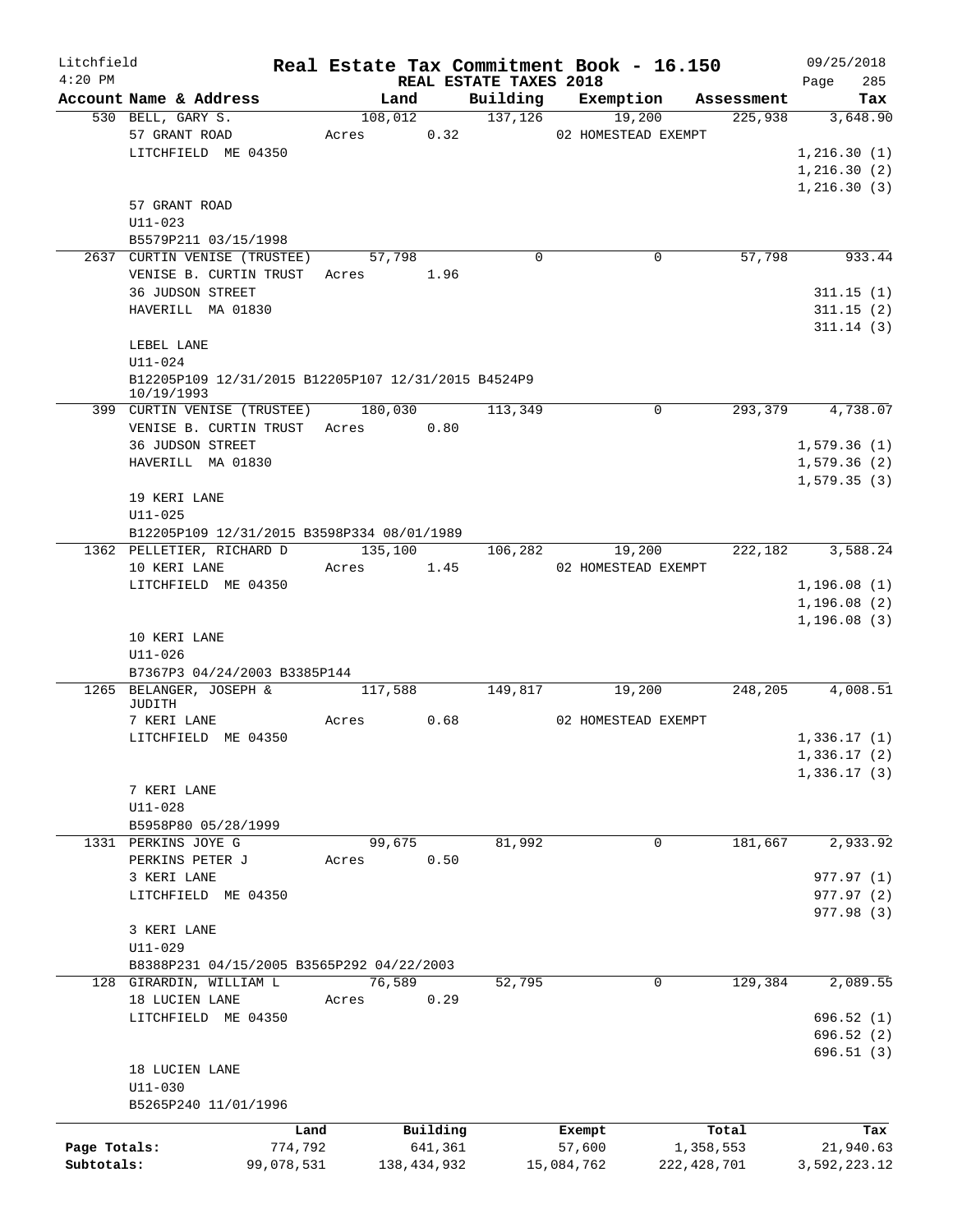| Litchfield |                                                                                       |         |      |                        | Real Estate Tax Commitment Book - 16.150 |            | 09/25/2018  |
|------------|---------------------------------------------------------------------------------------|---------|------|------------------------|------------------------------------------|------------|-------------|
| $4:20$ PM  |                                                                                       |         |      | REAL ESTATE TAXES 2018 |                                          |            | 286<br>Page |
|            | Account Name & Address                                                                | Land    |      | Building               | Exemption                                | Assessment | Tax         |
|            | 251 CAILLER, ROBERT G                                                                 | 126,954 |      | 145,723                | 19,200                                   | 253,477    | 4,093.65    |
|            | CAILLER BRIDGETT L                                                                    | Acres   | 0.44 |                        | 02 HOMESTEAD EXEMPT                      |            |             |
|            | 20 LUCIEN LANE                                                                        |         |      |                        |                                          |            | 1,364.55(1) |
|            | LITCHFIELD ME 04350                                                                   |         |      |                        |                                          |            | 1,364.55(2) |
|            |                                                                                       |         |      |                        |                                          |            | 1,364.55(3) |
|            | 20 LUCIEN LANE                                                                        |         |      |                        |                                          |            |             |
|            | U11-031                                                                               |         |      |                        |                                          |            |             |
|            | B9674P212 03/24/2008 B4319P148 01/18/1993<br>1029 CAILLER, ROBERT                     | 92,975  |      | 33,342                 | 0                                        | 126,317    | 2,040.02    |
|            | 20 LUCIEN LANE                                                                        | Acres   | 1.30 |                        |                                          |            |             |
|            | LITCHFIELD ME 04350                                                                   |         |      |                        |                                          |            | 680.01 (1)  |
|            |                                                                                       |         |      |                        |                                          |            | 680.01 (2)  |
|            |                                                                                       |         |      |                        |                                          |            | 680.00 (3)  |
|            | 19 LUCIEN LANE                                                                        |         |      |                        |                                          |            |             |
|            | U11-032                                                                               |         |      |                        |                                          |            |             |
|            | B9674P214 03/06/2008 B5600P324 03/04/1998                                             |         |      |                        |                                          |            |             |
|            | 2706 CAILLER, TROY R.                                                                 | 42,825  |      | 139,607                | $\Omega$                                 | 182,432    | 2,946.28    |
|            | MAZYCK, SHANNON                                                                       | Acres   | 1.09 |                        |                                          |            |             |
|            | 20 LUCIAN LANE                                                                        |         |      |                        |                                          |            | 982.09 (1)  |
|            | LITCHFIELD ME 04350                                                                   |         |      |                        |                                          |            | 982.09 (2)  |
|            |                                                                                       |         |      |                        |                                          |            | 982.10(3)   |
|            | 54 LEBEL LANE                                                                         |         |      |                        |                                          |            |             |
|            | $U11 - 033$                                                                           |         |      |                        |                                          |            |             |
|            | B12471P97 11/17/2016 B12370P6 07/26/2016 B11390P21<br>05/18/2013 B9674P208 03/24/2008 |         |      |                        |                                          |            |             |
|            | 1396 POMERLEAU, DENNIS R                                                              | 132,600 |      | 160,780                | 19,200                                   | 274,180    | 4,428.01    |
|            | 30 LUCIEN LANE                                                                        | Acres   | 3.60 |                        | 02 HOMESTEAD EXEMPT                      |            |             |
|            | LITCHFIELD ME 04350                                                                   |         |      |                        |                                          |            | 1,476.00(1) |
|            |                                                                                       |         |      |                        |                                          |            | 1,476.00(2) |
|            |                                                                                       |         |      |                        |                                          |            | 1,476.01(3) |
|            | <b>30 LUCIEN LANE</b>                                                                 |         |      |                        |                                          |            |             |
|            | U11-034                                                                               |         |      |                        |                                          |            |             |
|            | B4694P244 05/19/1994                                                                  |         |      |                        |                                          |            |             |
|            | 822 MITCHELL TIMOTHY A                                                                | 137,524 |      | 27,681                 | 0                                        | 165,205    | 2,668.06    |
|            | MITCHELL DENISE D                                                                     | Acres   | 0.64 |                        |                                          |            |             |
|            | 27 BRENTWOOD ROAD                                                                     |         |      |                        |                                          |            | 889.35 (1)  |
|            | CAPE ELIZABETH ME                                                                     |         |      |                        |                                          |            | 889.35 (2)  |
|            | 04107                                                                                 |         |      |                        |                                          |            | 889.36 (3)  |
|            | 34 LUCIEN LANE                                                                        |         |      |                        |                                          |            |             |
|            | $U11 - 035$                                                                           |         |      |                        |                                          |            |             |
|            | B8983P314 07/14/2006 B6645P120                                                        |         |      |                        |                                          |            |             |
|            | 1543 ROY, BRUCE L.                                                                    | 249,900 |      | 93,059                 | $\Omega$                                 | 342,959    | 5,538.79    |
|            | 5 LARRABEE ROAD                                                                       | Acres   | 3.42 |                        |                                          |            |             |
|            | LEWISTON ME 04240                                                                     |         |      |                        |                                          |            | 1,846.26(1) |
|            |                                                                                       |         |      |                        |                                          |            | 1,846.26(2) |
|            |                                                                                       |         |      |                        |                                          |            | 1,846.27(3) |
|            | 35 LUCIEN LANE                                                                        |         |      |                        |                                          |            |             |
|            | $U11 - 036$                                                                           |         |      |                        |                                          |            |             |

```
B11445P174 07/12/2013 B2003P133 05/11/1977 B1475P794
```

|              | Land       | Building    | Exempt       | Total       | Tax          |
|--------------|------------|-------------|--------------|-------------|--------------|
| Page Totals: | 782,778    | 600,192     | 38,400       | 1,344,570   | 21,714.81    |
| Subtotals:   | 99,861,309 | 139,035,124 | 15, 123, 162 | 223,773,271 | 3,613,937.93 |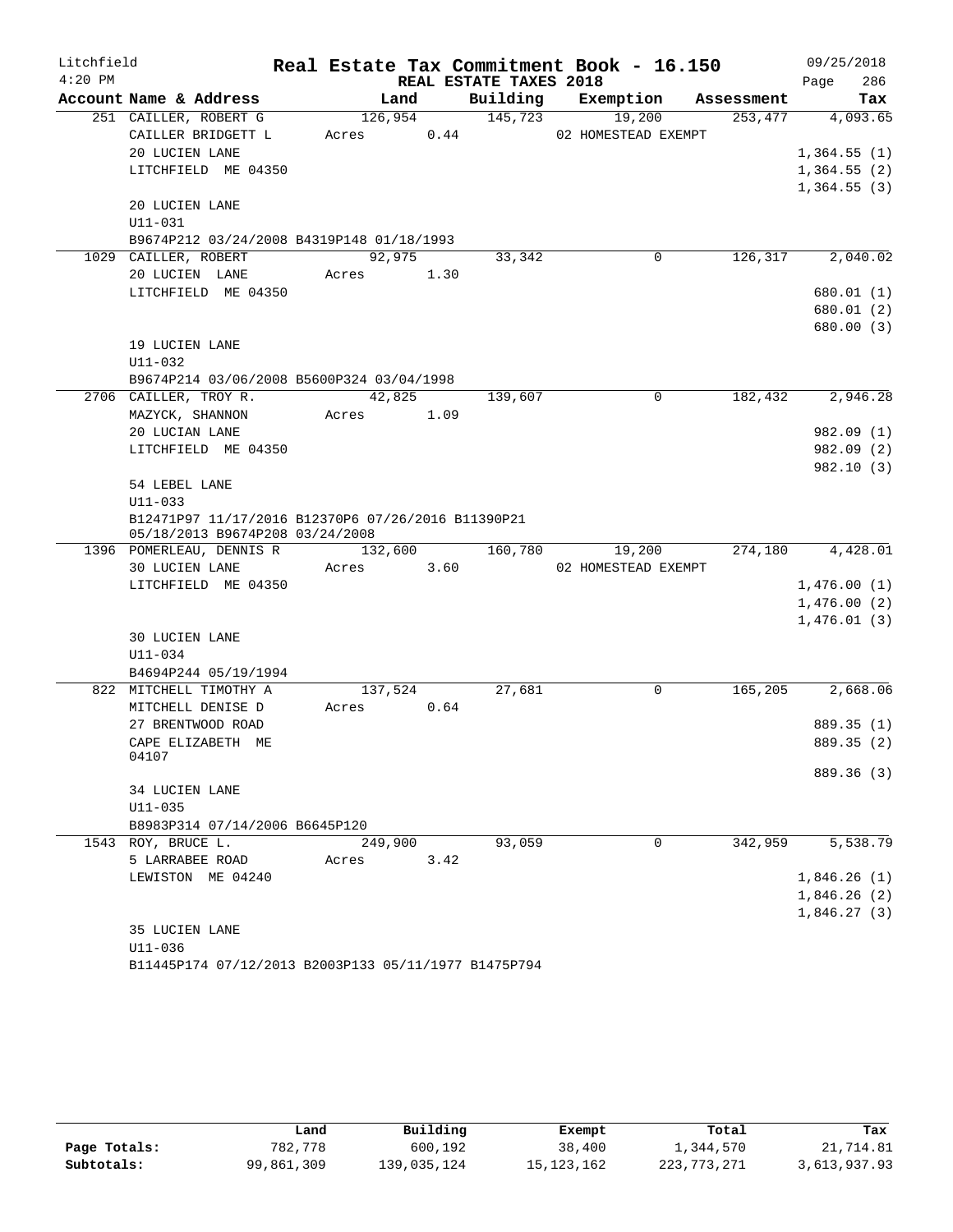| Litchfield   |                                                                    |             |                 |               |                        | Real Estate Tax Commitment Book - 16.150 |                                   | 09/25/2018               |
|--------------|--------------------------------------------------------------------|-------------|-----------------|---------------|------------------------|------------------------------------------|-----------------------------------|--------------------------|
| $4:20$ PM    |                                                                    |             |                 |               | REAL ESTATE TAXES 2018 |                                          |                                   | 287<br>Page              |
|              | Account Name & Address<br>1091 MCKEEN, WILLIAM                     |             | Land<br>221,350 |               | Building<br>163,311    | Exemption                                | Assessment<br>384,661<br>$\Omega$ | Tax<br>6, 212.28         |
|              | MCKEEN, ANGELA                                                     |             | Acres           | 1.90          |                        |                                          |                                   |                          |
|              | 10 RICHMOND AVENUE                                                 |             |                 |               |                        |                                          |                                   | 2,070.76(1)              |
|              | LEWISTON ME 04240                                                  |             |                 |               |                        |                                          |                                   | 2,070.76(2)              |
|              |                                                                    |             |                 |               |                        |                                          |                                   | 2,070.76(3)              |
|              | 88 LEBEL LANE                                                      |             |                 |               |                        |                                          |                                   |                          |
|              | U11-037                                                            |             |                 |               |                        |                                          |                                   |                          |
|              | B12651P120 07/06/2017 B9890P196 10/24/2008 B3966P289<br>08/22/1991 |             |                 |               |                        |                                          |                                   |                          |
|              | 1406 SIMPSON, STEVEN                                               |             | 55,692          |               | $\Omega$               |                                          | $\mathbf 0$<br>55,692             | 899.43                   |
|              | SIMPSON, KATHLEEN                                                  |             | Acres           | 0.12          |                        |                                          |                                   |                          |
|              | 444 POND ROAD                                                      |             |                 |               |                        |                                          |                                   | 299.81(1)                |
|              | LEWISTON ME 04240                                                  |             |                 |               |                        |                                          |                                   | 299.81(2)                |
|              | 98 LEBEL LANE                                                      |             |                 |               |                        |                                          |                                   | 299.81 (3)               |
|              | $U11 - 038$                                                        |             |                 |               |                        |                                          |                                   |                          |
|              | B12643P206 06/12/2017 B6122P235 09/30/1999                         |             |                 |               |                        |                                          |                                   |                          |
|              | 1407 SIMPSON, STEVEN                                               |             | 50,134          |               | 14,332                 |                                          | $\mathbf 0$<br>64,466             | 1,041.13                 |
|              | SIMPSON, KATHLEEN                                                  |             | Acres           | 0.24          |                        |                                          |                                   |                          |
|              | 444 POND ROAD                                                      |             |                 |               |                        |                                          |                                   | 347.04 (1)               |
|              | LEWISTON ME 04240                                                  |             |                 |               |                        |                                          |                                   | 347.04(2)<br>347.05(3)   |
|              | 98 LEBEL LANE                                                      |             |                 |               |                        |                                          |                                   |                          |
|              | U11-039                                                            |             |                 |               |                        |                                          |                                   |                          |
|              | B12643P207 06/12/2017 B6122P235 09/30/1999                         |             |                 |               |                        |                                          |                                   |                          |
|              | 169 NODDIN, EMERSON L.                                             |             | 21,466          |               | $\Omega$               |                                          | 0<br>21,466                       | 346.68                   |
|              | 14 VENTURA ST                                                      |             | Acres           | 0.33          |                        |                                          |                                   |                          |
|              | LEWISTON ME 04240                                                  |             |                 |               |                        |                                          |                                   | 115.56(1)                |
|              |                                                                    |             |                 |               |                        |                                          |                                   | 115.56(2)<br>115.56(3)   |
|              | LEBEL LANE                                                         |             |                 |               |                        |                                          |                                   |                          |
|              | $U11 - 040$                                                        |             |                 |               |                        |                                          |                                   |                          |
|              | B11242P334 11/29/2012 B5978P45 06/22/1999                          |             |                 |               |                        |                                          |                                   |                          |
|              | 116 BERNIER, MARION H                                              |             | 113,724         |               | 15,086                 |                                          | 128,810<br>0                      | 2,080.28                 |
|              | C/O KATHY CORDTS                                                   |             | Acres           | 0.14          |                        |                                          |                                   |                          |
|              | 77 RIVER ROAD                                                      |             |                 |               |                        |                                          |                                   | 693.43(1)                |
|              | LISBON ME 04250                                                    |             |                 |               |                        |                                          |                                   | 693.43 (2)<br>693.42 (3) |
|              | 126 LEBEL LANE                                                     |             |                 |               |                        |                                          |                                   |                          |
|              | $U11 - 041$                                                        |             |                 |               |                        |                                          |                                   |                          |
|              | B3420P1                                                            |             |                 |               |                        |                                          |                                   |                          |
|              | 1108 OUELLETE BRUCE T                                              |             | 198,174         |               | 37,596                 |                                          | 235,770<br>0                      | 3,807.69                 |
|              | OUELLETTE KAREN M                                                  |             | Acres           | 0.89          |                        |                                          |                                   |                          |
|              | 907 COLLEGE ROAD                                                   |             |                 |               |                        |                                          |                                   | 1, 269.23(1)             |
|              | LEWISTON ME 04240                                                  |             |                 |               |                        |                                          |                                   | 1, 269.23(2)             |
|              | 107 LEBEL LANE                                                     |             |                 |               |                        |                                          |                                   | 1, 269.23(3)             |
|              | $U11 - 042$                                                        |             |                 |               |                        |                                          |                                   |                          |
|              | B9888P32 10/22/2008 B8504P202 07/15/2005 B4952P357                 |             |                 |               |                        |                                          |                                   |                          |
|              | 1502 RINES, NANCY                                                  |             | 182,354         |               | 21,682                 |                                          | 0<br>204,036                      | 3,295.18                 |
|              | BOX 68                                                             |             | Acres           | 0.69          |                        |                                          |                                   |                          |
|              | SOUTH GARDINER ME<br>04359                                         |             |                 |               |                        |                                          |                                   | 1,098.39(1)              |
|              |                                                                    |             |                 |               |                        |                                          |                                   | 1,098.39(2)              |
|              |                                                                    |             |                 |               |                        |                                          |                                   | 1,098.40(3)              |
|              | 93 LEBEL LANE<br>$U11 - 043$                                       |             |                 |               |                        |                                          |                                   |                          |
|              | B4231P136 09/23/1992                                               |             |                 |               |                        |                                          |                                   |                          |
|              |                                                                    | Land        |                 | Building      |                        | Exempt                                   | Total                             | Tax                      |
| Page Totals: |                                                                    | 842,894     |                 | 252,007       |                        | $\mathbf 0$                              | 1,094,901                         | 17,682.67                |
| Subtotals:   |                                                                    | 100,704,203 |                 | 139, 287, 131 |                        | 15, 123, 162                             | 224,868,172                       | 3,631,620.60             |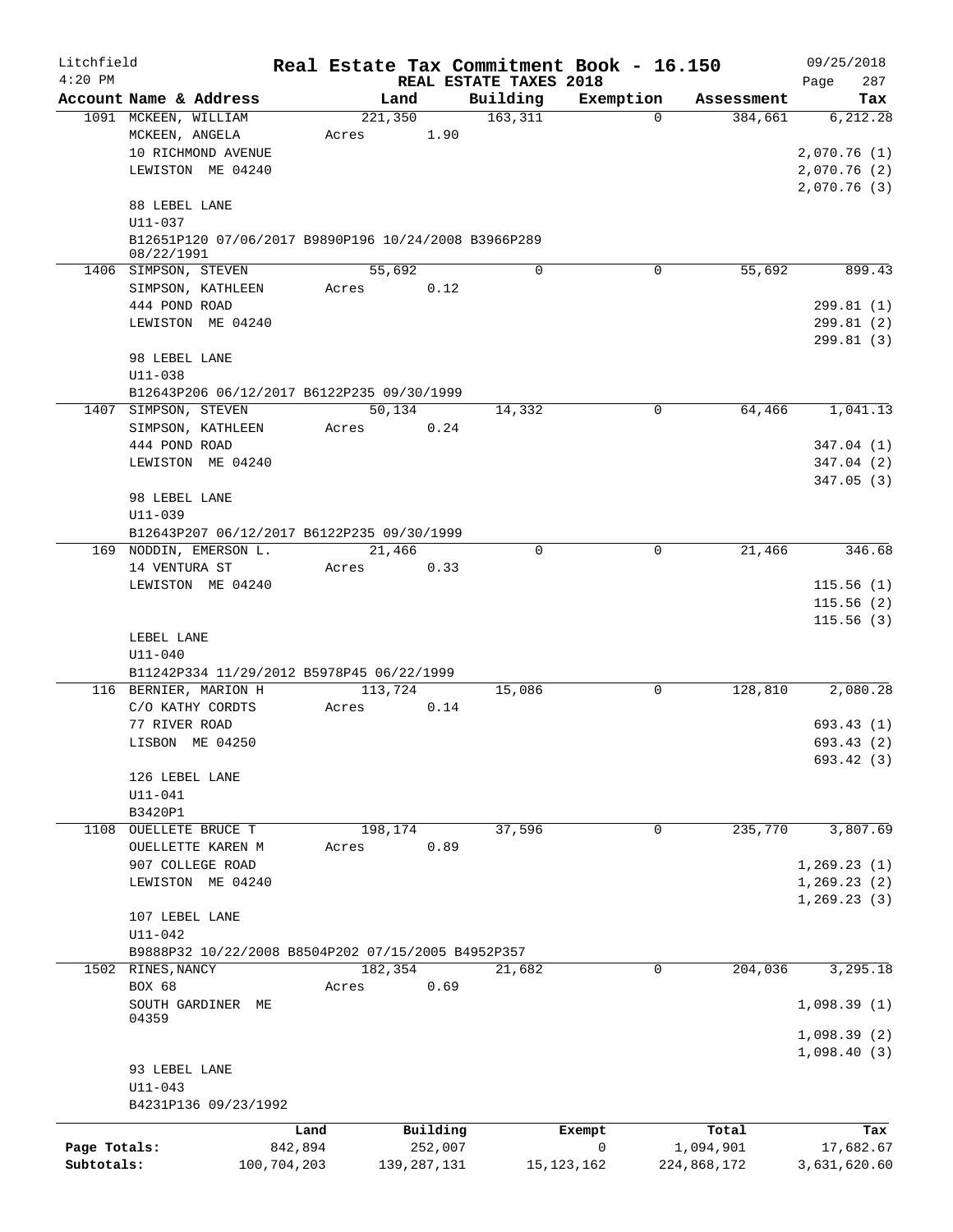| Litchfield |                                                      |         |      |                        | Real Estate Tax Commitment Book - 16.150 |            | 09/25/2018  |
|------------|------------------------------------------------------|---------|------|------------------------|------------------------------------------|------------|-------------|
| $4:20$ PM  |                                                      |         |      | REAL ESTATE TAXES 2018 |                                          |            | 288<br>Page |
|            | Account Name & Address                               |         | Land | Building               | Exemption                                | Assessment | Tax         |
|            | 480 DINEEN, DAVID F                                  | 128,366 |      | 34,949                 | $\Omega$                                 | 163, 315   | 2,637.54    |
|            | DINEEN, NANCY C                                      | Acres   | 0.51 |                        |                                          |            |             |
|            | 369 HIGHLAND AVE                                     |         |      |                        |                                          |            | 879.18(1)   |
|            | GARDINER ME 04345                                    |         |      |                        |                                          |            | 879.18 (2)  |
|            |                                                      |         |      |                        |                                          |            | 879.18(3)   |
|            | 87 LEBEL LANE                                        |         |      |                        |                                          |            |             |
|            | $U11 - 044$                                          |         |      |                        |                                          |            |             |
|            | B1668P323 08/28/1973                                 |         |      |                        |                                          |            |             |
| 492        | DONOVAN, TIMOTHY J                                   | 123,594 |      | 45,838                 | 19,200                                   | 150,232    | 2,426.25    |
|            | DONOVAN, MAUREEN                                     | Acres   | 0.59 |                        | 02 HOMESTEAD EXEMPT                      |            |             |
|            | 79 LEBEL LANE                                        |         |      |                        |                                          |            | 808.75 (1)  |
|            | LITCHFIELD ME 04350                                  |         |      |                        |                                          |            | 808.75 (2)  |
|            |                                                      |         |      |                        |                                          |            | 808.75 (3)  |
|            | 79 LEBEL LANE                                        |         |      |                        |                                          |            |             |
|            | $U11 - 045$                                          |         |      |                        |                                          |            |             |
|            | B1927P299 07/27/1976                                 |         |      |                        |                                          |            |             |
|            | 424 SCOTT, SYLVIA                                    | 125,314 |      | 22,959                 | 0                                        | 148,273    | 2,394.61    |
|            | 1874 HALLOWELL ROAD                                  | Acres   | 0.79 |                        |                                          |            |             |
|            | LITCHFIELD ME 04350                                  |         |      |                        |                                          |            | 798.20(1)   |
|            |                                                      |         |      |                        |                                          |            | 798.20(2)   |
|            | 77 LEBEL LANE                                        |         |      |                        |                                          |            | 798.21(3)   |
|            | $U11 - 046$                                          |         |      |                        |                                          |            |             |
|            | B1495P814                                            |         |      |                        |                                          |            |             |
| 1661       | ST PIERRE, ROGER L &                                 | 113,864 |      | 40,276                 | 0                                        | 154,140    | 2,489.36    |
|            | JOYCE E ST.PIERRE                                    |         |      |                        |                                          |            |             |
|            | BENEFICIAL TRUST                                     | Acres   | 0.54 |                        |                                          |            |             |
|            | 177 WINTER STREET                                    |         |      |                        |                                          |            | 829.79 (1)  |
|            | AUBURN ME 04210                                      |         |      |                        |                                          |            | 829.79 (2)  |
|            |                                                      |         |      |                        |                                          |            | 829.78 (3)  |
|            | 71 LEBEL LANE                                        |         |      |                        |                                          |            |             |
|            | $U11 - 047$                                          |         |      |                        |                                          |            |             |
|            | B10284P55 11/30/2009 B1496P500 06/16/1969            |         |      |                        |                                          |            |             |
|            | 1390 POIRIER, MONIOUE M                              | 105,912 |      | 43,039                 | $\mathbf 0$                              | 148,951    | 2,405.56    |
|            | 70 SUMMER STREET                                     | Acres   | 0.57 |                        |                                          |            |             |
|            | AUBURN ME 04210                                      |         |      |                        |                                          |            | 801.85(1)   |
|            |                                                      |         |      |                        |                                          |            | 801.85(2)   |
|            |                                                      |         |      |                        |                                          |            | 801.86 (3)  |
|            | 69 LEBEL LANE                                        |         |      |                        |                                          |            |             |
|            | $U11 - 048$                                          |         |      |                        |                                          |            |             |
|            | B4630P146 02/11/1994                                 |         |      |                        |                                          |            |             |
|            | 1187 WAGNER, TODD R.                                 | 198,900 |      | 148,379                | 0                                        | 347,279    | 5,608.56    |
|            | BONN-WAGNER, BRIDGETTE<br>М.                         | Acres   | 1.02 |                        |                                          |            |             |
|            | 469C FLAMINGO STREET                                 |         |      |                        |                                          |            | 1,869.52(1) |
|            | PHILADELPHIA PA 19128                                |         |      |                        |                                          |            | 1,869.52(2) |
|            |                                                      |         |      |                        |                                          |            | 1,869.52(3) |
|            | 138 MANCHESTER LANE                                  |         |      |                        |                                          |            |             |
|            | $U11 - 049$                                          |         |      |                        |                                          |            |             |
|            | B12856P58 02/06/2018 B11370P26 04/25/2013 B10518P289 |         |      |                        |                                          |            |             |
|            | 09/02/2010 B9913P310 11/21/2008 B5341P302 01/22/1997 |         |      |                        |                                          |            |             |

|              | Land        | Building    | Exempt       | Total       | Tax          |
|--------------|-------------|-------------|--------------|-------------|--------------|
| Page Totals: | 795,950     | 335,440     | 19,200       | 1,112,190   | 17,961.88    |
| Subtotals:   | 101,500,153 | 139,622,571 | 15, 142, 362 | 225,980,362 | 3,649,582.48 |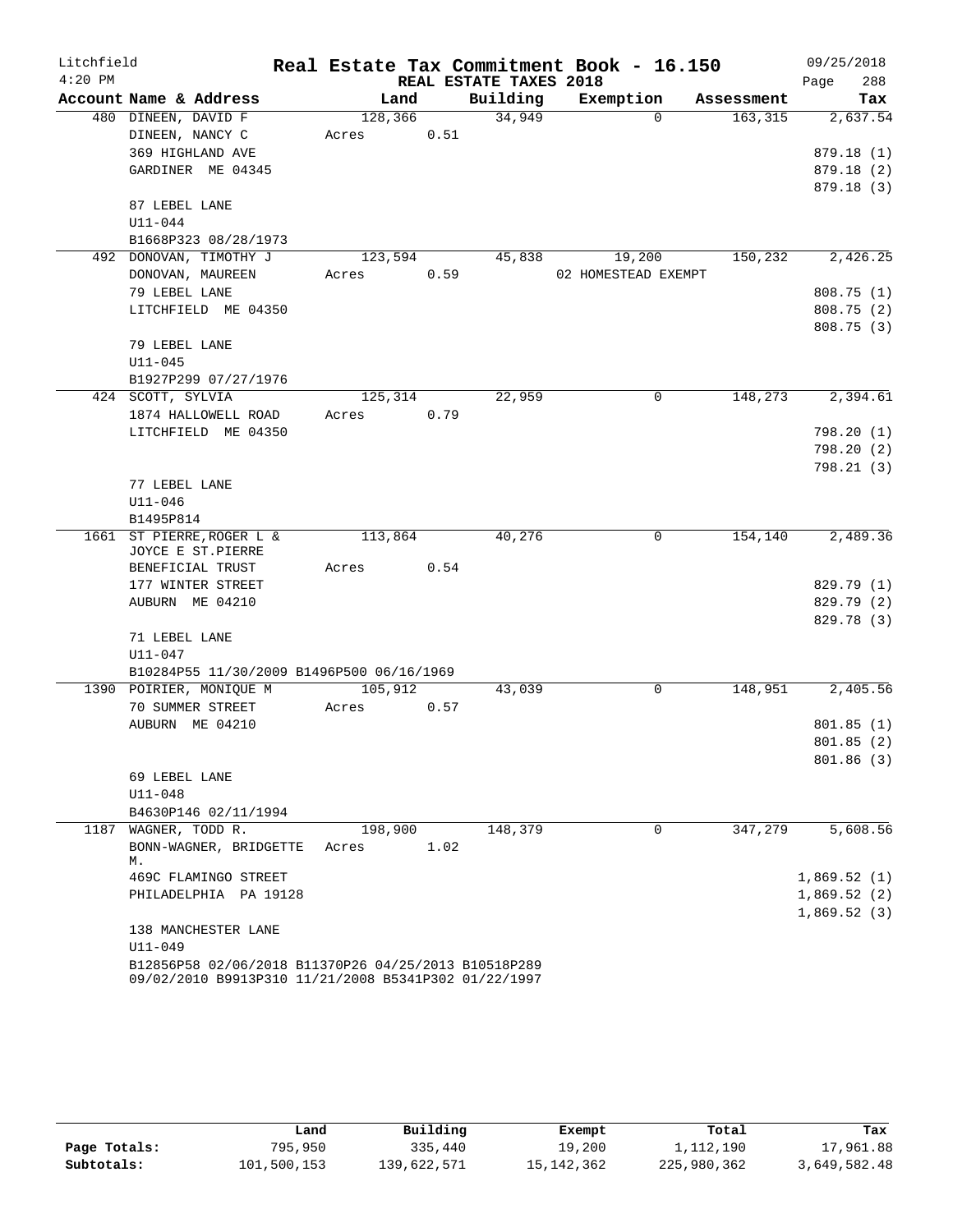| Litchfield |                                                                        |         |      |                        | Real Estate Tax Commitment Book - 16.150 |            | 09/25/2018               |
|------------|------------------------------------------------------------------------|---------|------|------------------------|------------------------------------------|------------|--------------------------|
| $4:20$ PM  |                                                                        |         |      | REAL ESTATE TAXES 2018 |                                          |            | Page<br>289              |
|            | Account Name & Address                                                 | Land    |      | Building               | Exemption                                | Assessment | Tax                      |
|            | 1138 CHARLES A. MANCHESTER,                                            | 133,912 |      | 110,934                | 19,200                                   | 225,646    | 3,644.18                 |
|            | III LIVING TRUST<br>ELIZABETH J. MANCHESTER Acres                      |         | 0.82 |                        | 02 HOMESTEAD EXEMPT                      |            |                          |
|            | LIVING TRUST<br>CHARLES A. & ELIZABETH                                 |         |      |                        |                                          |            | 1, 214.73(1)             |
|            | J. MANCHESTER<br>(TRUSTEES)                                            |         |      |                        |                                          |            |                          |
|            | P O BOX 99                                                             |         |      |                        |                                          |            | 1, 214.73(2)             |
|            | LITCHFIELD ME 04350                                                    |         |      |                        |                                          |            | 1, 214.72(3)             |
|            | 140 MANCHESTER LANE                                                    |         |      |                        |                                          |            |                          |
|            | $U11 - 050$<br>B12469P54 10/25/2016 B6339P36 01/08/2000 B3510P204      |         |      |                        |                                          |            |                          |
|            | 02/19/1989                                                             |         |      |                        |                                          |            |                          |
|            | 54 AUSTIN, NANCY                                                       | 118,386 |      | 146,889                | $\Omega$                                 | 265,275    | 4,284.19                 |
|            | 9435 117TH STREET                                                      | Acres   | 0.71 |                        |                                          |            |                          |
|            | SEMINOLE FL 33772-2715                                                 |         |      |                        |                                          |            | 1,428.06(1)              |
|            |                                                                        |         |      |                        |                                          |            | 1,428.06(2)              |
|            | 144 MANCHESTER LANE                                                    |         |      |                        |                                          |            | 1,428.07(3)              |
|            | $U11 - 051$                                                            |         |      |                        |                                          |            |                          |
|            | B3573P66                                                               |         |      |                        |                                          |            |                          |
|            | 166 BENEDIX, KEVIN R                                                   | 181,401 |      | 35,423                 | 0                                        | 216,824    | 3,501.71                 |
|            | 2 HEARTHSTONE PLACE                                                    | Acres   | 0.86 |                        |                                          |            |                          |
|            | ANDOVER MA 01810                                                       |         |      |                        |                                          |            | 1, 167.24(1)             |
|            |                                                                        |         |      |                        |                                          |            | 1,167.24(2)              |
|            |                                                                        |         |      |                        |                                          |            | 1, 167.23(3)             |
|            | 164 QUACKENBUSH LANE                                                   |         |      |                        |                                          |            |                          |
|            | U11-052                                                                |         |      |                        |                                          |            |                          |
|            | B9587P112 12/07/2007 B1475P338 07/19/1968<br>1281 KOEHLER JR., PETER A | 105,618 |      | 76,952                 | $\Omega$                                 | 182,570    | 2,948.51                 |
|            | 42 LUDWIG RD                                                           | Acres   | 0.23 |                        |                                          |            |                          |
|            | ELLINGTON CT 06029                                                     |         |      |                        |                                          |            | 982.84 (1)               |
|            |                                                                        |         |      |                        |                                          |            | 982.84 (2)               |
|            |                                                                        |         |      |                        |                                          |            | 982.83 (3)               |
|            | 115 WOODLAND LANE                                                      |         |      |                        |                                          |            |                          |
|            | $U12 - 001$                                                            |         |      |                        |                                          |            |                          |
|            | B5839P122 12/05/1998                                                   |         |      |                        |                                          |            |                          |
|            | 930 KEAVENEY, KEVIN B                                                  | 106,682 |      | 24,893                 | 0                                        | 131,575    | 2,124.94                 |
|            | KEAVENEY, MARY D<br>14 ANNABEL LANE                                    | Acres   | 0.27 |                        |                                          |            | 708.31(1)                |
|            | FRANKLIN MA 02038                                                      |         |      |                        |                                          |            | 708.31(2)                |
|            |                                                                        |         |      |                        |                                          |            | 708.32 (3)               |
|            | 113 WOODLAND LANE                                                      |         |      |                        |                                          |            |                          |
|            | U12-002                                                                |         |      |                        |                                          |            |                          |
|            | B2134P36 08/07/1978                                                    |         |      |                        |                                          |            |                          |
|            | 142 WRIGHT, STEVEN C.                                                  | 27,970  |      | 24,869                 | 0                                        | 52,839     | 853.35                   |
|            | WRIGHT, BARBARA M.                                                     | Acres   | 0.45 |                        |                                          |            |                          |
|            | 26 LONESOME TREE TRAIL                                                 |         |      |                        |                                          |            | 284.45 (1)               |
|            | FAIRFIELD VA 24435                                                     |         |      |                        |                                          |            | 284.45 (2)<br>284.45 (3) |
|            | 7 SUNSET LANE                                                          |         |      |                        |                                          |            |                          |
|            | $U12 - 003$                                                            |         |      |                        |                                          |            |                          |
|            | B11485P175 08/19/2013 B6390P176 01/19/2003                             |         |      |                        |                                          |            |                          |

|              | Land        | Building    | Exempt     | Total       | Tax          |
|--------------|-------------|-------------|------------|-------------|--------------|
| Page Totals: | 673,969     | 419,960     | 19,200     | 1,074,729   | 17,356.88    |
| Subtotals:   | 102,174,122 | 140,042,531 | 15,161,562 | 227,055,091 | 3,666,939.36 |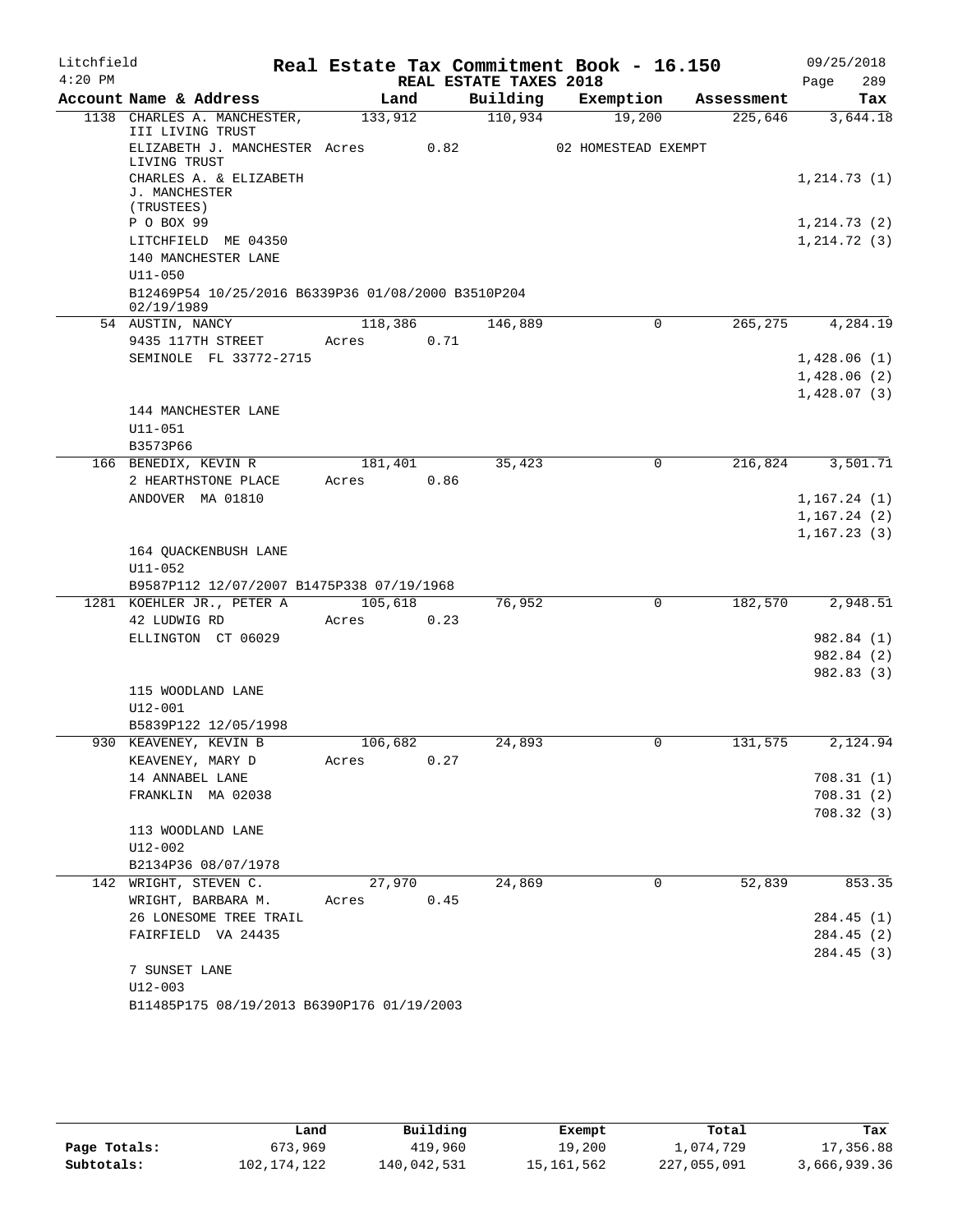| Litchfield |                                             |         |      |                        | Real Estate Tax Commitment Book - 16.150 |            | 09/25/2018               |
|------------|---------------------------------------------|---------|------|------------------------|------------------------------------------|------------|--------------------------|
| $4:20$ PM  |                                             |         |      | REAL ESTATE TAXES 2018 |                                          |            | 290<br>Page              |
|            | Account Name & Address                      | Land    |      | Building               | Exemption                                | Assessment | Tax                      |
|            | 1930 YOUNG, LARRY W                         | 101,480 |      | 49,848                 | $\Omega$                                 | 151,328    | 2,443.95                 |
|            | 1585 AUGUSTA ROAD                           | Acres   | 0.30 |                        |                                          |            |                          |
|            | BOWDOIN ME 04287                            |         |      |                        |                                          |            | 814.65(1)                |
|            |                                             |         |      |                        |                                          |            | 814.65 (2)               |
|            |                                             |         |      |                        |                                          |            | 814.65(3)                |
|            | 6 SUNSET LANE<br>$U12 - 004$                |         |      |                        |                                          |            |                          |
|            | B4830P45                                    |         |      |                        |                                          |            |                          |
|            | 1934 BEAUDOIN, ROGER &                      | 63,288  |      | 39,774                 | 0                                        | 103,062    | 1,664.45                 |
|            | JANICE                                      |         |      |                        |                                          |            |                          |
|            | 78 OLD WEBSTER ROAD                         | Acres   | 0.18 |                        |                                          |            |                          |
|            | LEWISTON ME 04240                           |         |      |                        |                                          |            | 554.82(1)                |
|            |                                             |         |      |                        |                                          |            | 554.82(2)                |
|            |                                             |         |      |                        |                                          |            | 554.81(3)                |
|            | 8 SUNSET LANE                               |         |      |                        |                                          |            |                          |
|            | $U12 - 005$                                 |         |      |                        |                                          |            |                          |
|            | B5201P190 08/19/1996                        |         |      |                        |                                          |            |                          |
|            | 1049 LEPORE, NICHOLAS ET.AL.                | 56, 672 |      | 54,733                 | 0                                        | 111,405    | 1,799.19                 |
|            | C/OROBERT J CORREALE                        | Acres   | 0.17 |                        |                                          |            |                          |
|            | 74 LAKE ST                                  |         |      |                        |                                          |            | 599.73 (1)               |
|            | PEABODY MA 01960                            |         |      |                        |                                          |            | 599.73 (2)<br>599.73 (3) |
|            | 10 SUNSET LANE                              |         |      |                        |                                          |            |                          |
|            | $U12 - 006$                                 |         |      |                        |                                          |            |                          |
|            | B6422P315                                   |         |      |                        |                                          |            |                          |
|            | 1050 LEPORE, NICHOLAS ET.AL.                | 9,320   |      | 0                      | 0                                        | 9,320      | 150.52                   |
|            | C/O ROSE LEPORT                             | Acres   | 0.20 |                        |                                          |            |                          |
|            | 74 LAKE STREET                              |         |      |                        |                                          |            | 50.17(1)                 |
|            | PEABODY MA 01960                            |         |      |                        |                                          |            | 50.17(2)                 |
|            |                                             |         |      |                        |                                          |            | 50.18(3)                 |
|            | SUNSET LANE                                 |         |      |                        |                                          |            |                          |
|            | U12-007                                     |         |      |                        |                                          |            |                          |
|            | B6422P315                                   |         |      |                        |                                          |            |                          |
|            | 934 PERRON, DAVID M.                        | 104,412 |      | 22,183                 | 0                                        | 126,595    | 2,044.51                 |
|            | PERRON, FAITH A.                            | Acres   | 0.32 |                        |                                          |            |                          |
|            | 337 LISBON STREET                           |         |      |                        |                                          |            | 681.50(1)                |
|            | LISBON ME 04250                             |         |      |                        |                                          |            | 681.50 (2)               |
|            | 12 SUNSET LANE                              |         |      |                        |                                          |            | 681.51(3)                |
|            | U12-008                                     |         |      |                        |                                          |            |                          |
|            | B12111P266 09/22/2015 B12111P263 09/22/2015 |         |      |                        |                                          |            |                          |
|            | B3657P233                                   |         |      |                        |                                          |            |                          |
|            | 461 DESJARDINS, ARMAND &                    | 106,416 |      | 27,699                 | $\Omega$                                 | 134,115    | 2,165.96                 |
|            | JOLINE                                      |         |      |                        |                                          |            |                          |
|            | 12 BLACKSTRAP ROAD                          | Acres   | 0.26 |                        |                                          |            |                          |
|            | CUMBERLAND ME 04021                         |         |      |                        |                                          |            | 721.99(1)                |
|            |                                             |         |      |                        |                                          |            | 721.99(2)                |
|            | 16 SUNSET LANE                              |         |      |                        |                                          |            | 721.98(3)                |
|            | $U12 - 009$                                 |         |      |                        |                                          |            |                          |
|            | B6620P106                                   |         |      |                        |                                          |            |                          |
|            |                                             |         |      |                        |                                          |            |                          |

|              | Land        | Building    | Exempt     | Total       | Tax          |
|--------------|-------------|-------------|------------|-------------|--------------|
| Page Totals: | 441,588     | 194,237     |            | 635,825     | 10,268.58    |
| Subtotals:   | 102,615,710 | 140,236,768 | 15,161,562 | 227,690,916 | 3,677,207.94 |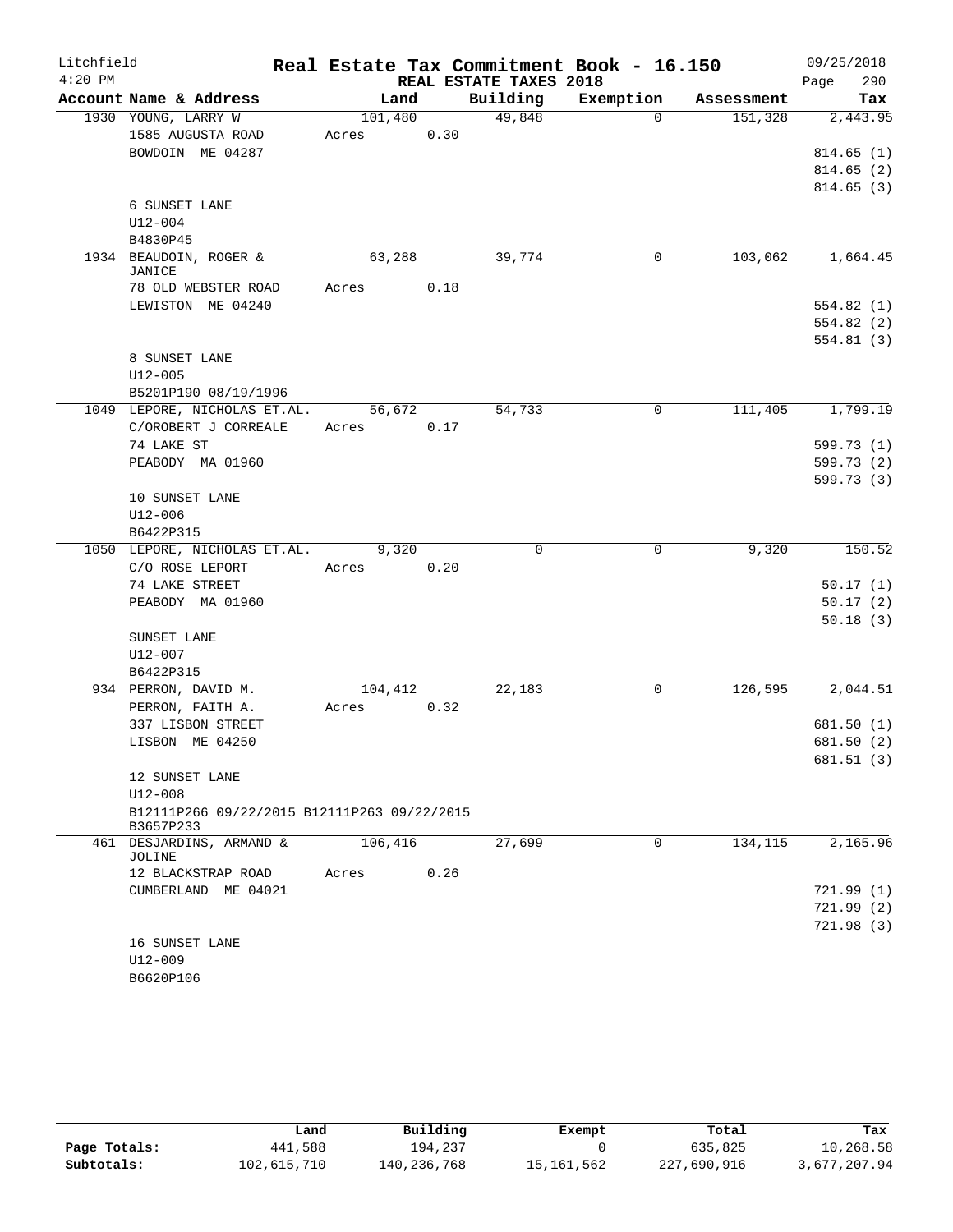| Litchfield<br>$4:20$ PM |                                                                               |                  |      | REAL ESTATE TAXES 2018 | Real Estate Tax Commitment Book - 16.150 |            | 09/25/2018<br>Page<br>291 |
|-------------------------|-------------------------------------------------------------------------------|------------------|------|------------------------|------------------------------------------|------------|---------------------------|
|                         | Account Name & Address                                                        | Land             |      | Building               | Exemption                                | Assessment | Tax                       |
|                         | 577 FARR, CLIFFORD                                                            | 102,284          |      | 62,403                 | $\Omega$                                 | 164,687    | 2,659.70                  |
|                         | 14 OAK STREET                                                                 | Acres            | 0.24 |                        |                                          |            |                           |
|                         | TOPSHAM ME 04086                                                              |                  |      |                        |                                          |            | 886.57 (1)                |
|                         |                                                                               |                  |      |                        |                                          |            | 886.57 (2)                |
|                         |                                                                               |                  |      |                        |                                          |            | 886.56 (3)                |
|                         | 22 SUNSET LANE                                                                |                  |      |                        |                                          |            |                           |
|                         | $U12 - 010$                                                                   |                  |      |                        |                                          |            |                           |
|                         | B2283P277<br>1446 RCF INVESTMENT TRUST,                                       | 121,935          |      | 66,003                 | 0                                        | 187,938    | 3,035.20                  |
|                         | 480 HUNTINGTON HILL                                                           | Acres            | 0.35 |                        |                                          |            |                           |
|                         | <b>ROAD</b>                                                                   |                  |      |                        |                                          |            |                           |
|                         | LITCHFIELD ME 04350                                                           |                  |      |                        |                                          |            | 1,011.73(1)               |
|                         |                                                                               |                  |      |                        |                                          |            | 1,011.73(2)               |
|                         |                                                                               |                  |      |                        |                                          |            | 1,011.74(3)               |
|                         | 26 SUNSET LANE                                                                |                  |      |                        |                                          |            |                           |
|                         | U12-011                                                                       |                  |      |                        |                                          |            |                           |
|                         | B4379P280                                                                     |                  |      |                        |                                          |            |                           |
|                         | 1316 THE SHARON HOLE TRUST                                                    | 26,688           |      | 27,769                 | $\mathbf 0$                              | 54,457     | 879.48                    |
|                         | HOLE, SHARON & GEOFFREY Acres                                                 |                  | 0.26 |                        |                                          |            |                           |
|                         | H. (TRUSTEES)<br>PO BOX 511296                                                |                  |      |                        |                                          |            | 293.16(1)                 |
|                         | KEY COLONY BEACH FL                                                           |                  |      |                        |                                          |            | 293.16(2)                 |
|                         | 33051                                                                         |                  |      |                        |                                          |            |                           |
|                         |                                                                               |                  |      |                        |                                          |            | 293.16(3)                 |
|                         | 29 SUNSET LANE                                                                |                  |      |                        |                                          |            |                           |
|                         | U12-012                                                                       |                  |      |                        |                                          |            |                           |
|                         | B12649P260 07/07/2017 B11842P254 11/04/2014<br>B8866P240 04/12/2006 B5925P299 |                  |      |                        |                                          |            |                           |
|                         | 879 RCF INVESTMENT TRUST                                                      | 12,400           |      | 0                      | 0                                        | 12,400     | 200.26                    |
|                         | 480 HUNTINGTON HILL                                                           | Acres            | 0.30 |                        |                                          |            |                           |
|                         | <b>ROAD</b><br>LITCHFIELD ME 04350                                            |                  |      |                        |                                          |            | 66.75(1)                  |
|                         |                                                                               |                  |      |                        |                                          |            | 66.75(2)                  |
|                         |                                                                               |                  |      |                        |                                          |            | 66.76(3)                  |
|                         | 23 SUNSET LANE                                                                |                  |      |                        |                                          |            |                           |
|                         | U12-012A                                                                      |                  |      |                        |                                          |            |                           |
|                         | B4762P337 09/10/1994                                                          |                  |      |                        |                                          |            |                           |
|                         | 383 RCF INVESTMENT TRUST                                                      | 12,400           |      | 0                      | 0                                        | 12,400     | 200.26                    |
|                         | 480 HUNTINGTON HILL                                                           | Acres            | 0.30 |                        |                                          |            |                           |
|                         | ROAD                                                                          |                  |      |                        |                                          |            |                           |
|                         | LITCHFIELD ME 04350                                                           |                  |      |                        |                                          |            | 66.75(1)                  |
|                         |                                                                               |                  |      |                        |                                          |            | 66.75(2)                  |
|                         |                                                                               |                  |      |                        |                                          |            | 66.76(3)                  |
|                         | SUNSET LANE                                                                   |                  |      |                        |                                          |            |                           |
|                         | U12-012B<br>B7703P2 10/24/2003                                                |                  |      |                        |                                          |            |                           |
|                         | 2289 ANDERSON, JOAN A.                                                        |                  |      | 3,776                  | $\mathbf 0$                              | 122,401    | 1,976.78                  |
|                         | DAMON, MACEE & JASON                                                          | 118,625<br>Acres | 1.41 |                        |                                          |            |                           |
|                         | TURCOTTE                                                                      |                  |      |                        |                                          |            |                           |
|                         | 160 PINKHAM BROOK ROAD                                                        |                  |      |                        |                                          |            | 658.93(1)                 |
|                         | DURHAM ME 04222                                                               |                  |      |                        |                                          |            | 658.93(2)                 |
|                         |                                                                               |                  |      |                        |                                          |            | 658.92(3)                 |
|                         | 81 SAND POND LANE                                                             |                  |      |                        |                                          |            |                           |
|                         | U12-013                                                                       |                  |      |                        |                                          |            |                           |
|                         | B12800P291 11/08/2017 B12210P74 12/10/2015                                    |                  |      |                        |                                          |            |                           |
|                         | B10941P229 01/17/2012 B10676P209 02/25/2011 B7131P97<br>11/04/2001            |                  |      |                        |                                          |            |                           |
|                         |                                                                               |                  |      |                        |                                          |            |                           |
|                         |                                                                               |                  |      |                        |                                          |            |                           |

|              | úand        | Building    | Exempt     | Total         | Tax          |
|--------------|-------------|-------------|------------|---------------|--------------|
| Page Totals: | 394,332     | 159.951     |            | 554,283       | 8,951.68     |
| Subtotals:   | 103,010,042 | 140,396,719 | 15,161,562 | 228, 245, 199 | 3,686,159.62 |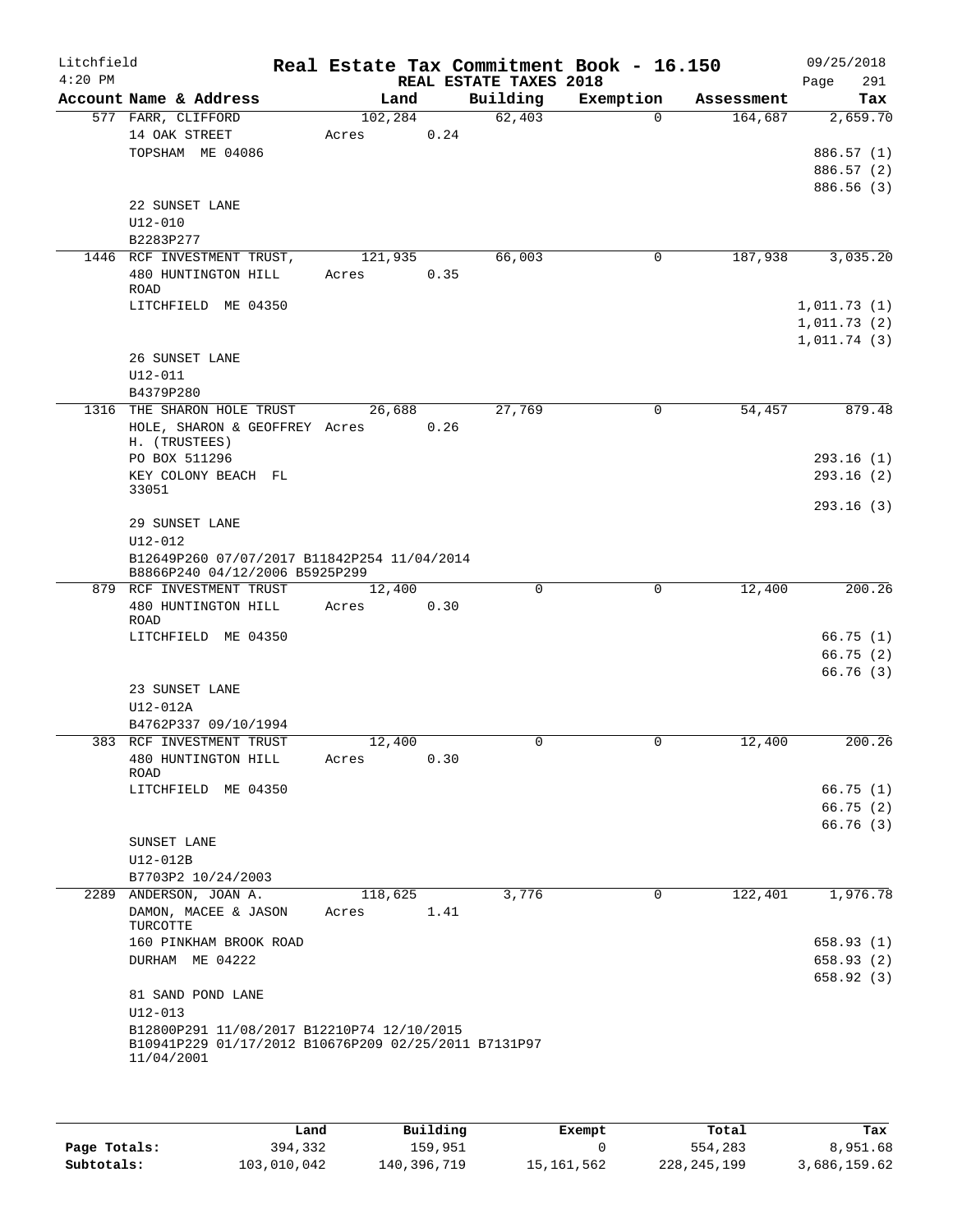| Litchfield   |                                                      |       |             |                                 | Real Estate Tax Commitment Book - 16.150 |                       | 09/25/2018         |
|--------------|------------------------------------------------------|-------|-------------|---------------------------------|------------------------------------------|-----------------------|--------------------|
| $4:20$ PM    | Account Name & Address                               |       | Land        | REAL ESTATE TAXES 2018          |                                          |                       | 292<br>Page<br>Tax |
|              | 1631 SMITH, RICHARD J                                |       | 122,733     | Building<br>$\frac{148,821}{2}$ | Exemption<br>19,200                      | Assessment<br>252,354 | 4,075.52           |
|              |                                                      |       |             |                                 |                                          |                       |                    |
|              | SMITH, JONI L.                                       |       |             | Acres 0.38                      | 02 HOMESTEAD EXEMPT                      |                       |                    |
|              | P O BOX 363                                          |       |             |                                 |                                          |                       | 1,358.51(1)        |
|              | LITCHFIELD ME 04350                                  |       |             |                                 |                                          |                       | 1,358.51(2)        |
|              |                                                      |       |             |                                 |                                          |                       | 1,358.50(3)        |
|              | 85 SAND POND LANE                                    |       |             |                                 |                                          |                       |                    |
|              | U12-013A                                             |       |             |                                 |                                          |                       |                    |
|              | B12800P293 10/17/2017 B12077P242 08/18/2015 B1991P14 |       |             |                                 |                                          |                       |                    |
|              | 1758 NUZZO, KARL & MAUREEN                           |       | 118,050     | 50,397                          | 0                                        | 168,447               | 2,720.42           |
|              | P O BOX 87                                           | Acres | 0.50        |                                 |                                          |                       |                    |
|              | LITCHFIELD ME 04350                                  |       |             |                                 |                                          |                       | 906.81(1)          |
|              |                                                      |       |             |                                 |                                          |                       | 906.81(2)          |
|              |                                                      |       |             |                                 |                                          |                       | 906.80(3)          |
|              | 77 SAND POND LANE                                    |       |             |                                 |                                          |                       |                    |
|              | $U12 - 014$                                          |       |             |                                 |                                          |                       |                    |
|              | B6567P6 07/27/2001                                   |       |             |                                 |                                          |                       |                    |
|              | 2803 TUPPER, JACKSON A II                            |       | 71,750      | $\mathbf 0$                     | $\mathbf 0$                              | 71,750                | 1,158.76           |
|              | 49 PINKHAM BROOK ROAD                                | Acres | 1.00        |                                 |                                          |                       |                    |
|              | DURHAM ME 04222                                      |       |             |                                 |                                          |                       | 386.25(1)          |
|              |                                                      |       |             |                                 |                                          |                       | 386.25(2)          |
|              |                                                      |       |             |                                 |                                          |                       | 386.26 (3)         |
|              | SAND POND LANE                                       |       |             |                                 |                                          |                       |                    |
|              | $U12 - 015$                                          |       |             |                                 |                                          |                       |                    |
|              | B12210P72 01/11/2016 B10941P119 01/17/2012           |       |             |                                 |                                          |                       |                    |
|              | 1644 SOBOLESKI, PATRICIA A                           |       | 150,753     | 129,184                         | 19,200                                   | 260,737               | 4,210.90           |
|              | P O BOX 12                                           | Acres | 1.32        |                                 | 02 HOMESTEAD EXEMPT                      |                       |                    |
|              | LITCHFIELD ME 04350                                  |       |             |                                 |                                          |                       | 1,403.63(1)        |
|              |                                                      |       |             |                                 |                                          |                       | 1,403.63(2)        |
|              |                                                      |       |             |                                 |                                          |                       | 1,403.64(3)        |
|              | 71 SAND POND LANE                                    |       |             |                                 |                                          |                       |                    |
|              | $U12 - 016$                                          |       |             |                                 |                                          |                       |                    |
|              | B2374P322 04/22/1981                                 |       |             |                                 |                                          |                       |                    |
|              | 405 DERRICO, MICHAEL                                 |       | 108,544     | 42,516                          | 0                                        | 151,060               | 2,439.62           |
|              | 34 OAKWOOD AVENUE                                    |       | Acres 0.34  |                                 |                                          |                       |                    |
|              | SAUGUS MA 01906                                      |       |             |                                 |                                          |                       | 813.21(1)          |
|              |                                                      |       |             |                                 |                                          |                       | 813.21(2)          |
|              |                                                      |       |             |                                 |                                          |                       | 813.20 (3)         |
|              | 65 SAND POND LANE                                    |       |             |                                 |                                          |                       |                    |
|              | U12-017                                              |       |             |                                 |                                          |                       |                    |
|              | B3862P337                                            |       |             |                                 |                                          |                       |                    |
|              | 601 FLEMING, BETSY R TRUST                           |       | 200,175     | 58,824                          | 0                                        | 258,999               | 4,182.83           |
|              | HENDERSON JANET/FLEMING Acres                        |       | 1.98        |                                 |                                          |                       |                    |
|              | MICHAELTRUSTEES                                      |       |             |                                 |                                          |                       |                    |
|              | P O BOX 151                                          |       |             |                                 |                                          |                       | 1,394.28(1)        |
|              | LITCHFIELD ME 04350                                  |       |             |                                 |                                          |                       | 1,394.28(2)        |
|              |                                                      |       |             |                                 |                                          |                       | 1,394.27(3)        |
|              | 51 SAND POND LANE                                    |       |             |                                 |                                          |                       |                    |
|              | U12-018                                              |       |             |                                 |                                          |                       |                    |
|              | B5292P92 01/10/1997                                  |       |             |                                 |                                          |                       |                    |
| 1347         | SAND POND PARTRIDGE                                  |       | 189,272     | 37,707                          | 0                                        | 226,979               | 3,665.71           |
|              | FAMILY TRUST<br>JAMES PARTRIDGE                      | Acres | 56.00       |                                 |                                          |                       |                    |
|              | 809 SHERWOOD ROAD                                    |       |             |                                 |                                          |                       |                    |
|              | FOREST HILLS PA 15221                                |       |             |                                 |                                          |                       | 1,221.90(1)        |
|              |                                                      |       |             |                                 |                                          |                       | 1,221.90(2)        |
|              |                                                      |       |             |                                 |                                          |                       | 1,221.91(3)        |
|              | 47 SAND POND LANE<br>U12-019                         |       |             |                                 |                                          |                       |                    |
|              | B5972P197 06/08/1999                                 |       |             |                                 |                                          |                       |                    |
|              |                                                      |       |             |                                 |                                          |                       |                    |
|              |                                                      | Land  | Building    |                                 | Exempt                                   | Total                 | Tax                |
| Page Totals: | 961,277                                              |       | 467,449     |                                 | 38,400                                   | 1,390,326             | 22, 453.76         |
| Subtotals:   | 103,971,319                                          |       | 140,864,168 |                                 | 15,199,962                               | 229,635,525           | 3,708,613.38       |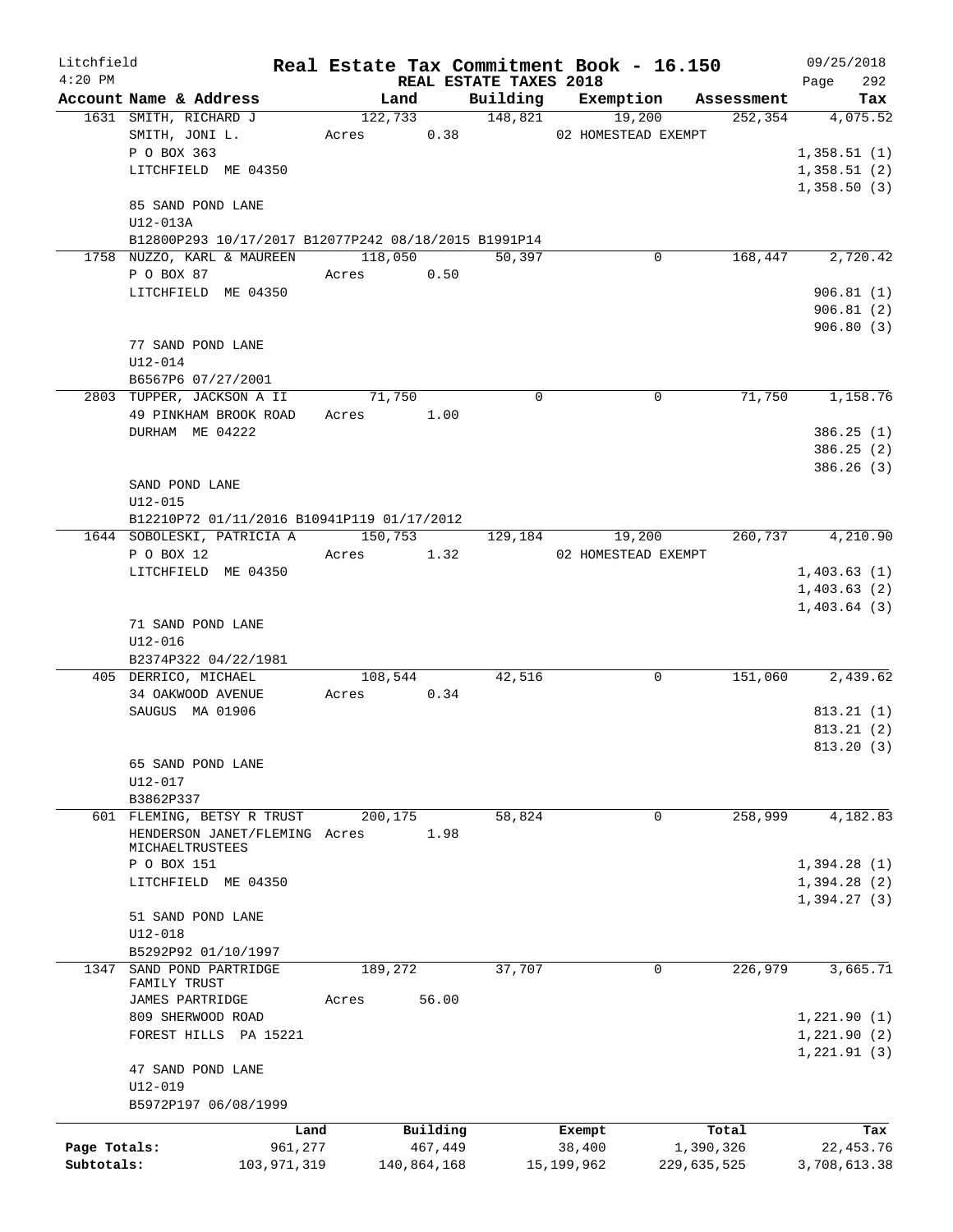| Litchfield |                                                                                                   |       |         |                        | Real Estate Tax Commitment Book - 16.150 |            | 09/25/2018   |
|------------|---------------------------------------------------------------------------------------------------|-------|---------|------------------------|------------------------------------------|------------|--------------|
| $4:20$ PM  |                                                                                                   |       |         | REAL ESTATE TAXES 2018 |                                          |            | 293<br>Page  |
|            | Account Name & Address                                                                            |       | Land    | Building               | Exemption                                | Assessment | Tax          |
|            | 253 CALL ERNEST V                                                                                 |       | 192,200 | 32,832                 | $\Omega$                                 | 225,032    | 3,634.27     |
|            | 15 WABON ST.                                                                                      | Acres | 10.70   |                        |                                          |            |              |
|            | AUGUSTA ME 04330                                                                                  |       |         |                        |                                          |            | 1, 211.42(1) |
|            |                                                                                                   |       |         |                        |                                          |            | 1, 211.42(2) |
|            | 45 SAND POND LANE                                                                                 |       |         |                        |                                          |            | 1, 211.43(3) |
|            | $U12 - 020$                                                                                       |       |         |                        |                                          |            |              |
|            | B8728P89 12/12/2005 B981P156                                                                      |       |         |                        |                                          |            |              |
|            | 224 THE JOSEPH AND BEVERLY                                                                        |       | 109,342 | 42,242                 | 0                                        | 151,584    | 2,448.08     |
|            | E. GRACIA IRREV TRUST                                                                             |       |         |                        |                                          |            |              |
|            | 178 ACHUSHNET ROAD                                                                                | Acres | 0.37    |                        |                                          |            |              |
|            | MATTAPOISETT MA 02739                                                                             |       |         |                        |                                          |            | 816.03(1)    |
|            |                                                                                                   |       |         |                        |                                          |            | 816.03(2)    |
|            |                                                                                                   |       |         |                        |                                          |            | 816.02(3)    |
|            | 31 SAND POND LANE                                                                                 |       |         |                        |                                          |            |              |
|            | $U12 - 022$                                                                                       |       |         |                        |                                          |            |              |
|            | B12537P186 01/03/2017 B10314P75 01/04/2010<br>B10205P177 09/08/2009 B8970P77 07/03/2006 B7802P179 |       |         |                        |                                          |            |              |
|            | 01/12/2003                                                                                        |       |         |                        |                                          |            |              |
|            | 234 OUELLETTE, ROGER                                                                              |       | 54,272  | 152,877                | $\Omega$                                 | 207,149    | 3,345.46     |
|            | 1747 LEWISTON ROAD                                                                                | Acres | 0.17    |                        |                                          |            |              |
|            | LITCHFIELD ME 04350                                                                               |       |         |                        |                                          |            | 1, 115.15(1) |
|            |                                                                                                   |       |         |                        |                                          |            | 1, 115.15(2) |
|            |                                                                                                   |       |         |                        |                                          |            | 1,115.16(3)  |
|            | 29 SAND POND LANE                                                                                 |       |         |                        |                                          |            |              |
|            | $U12 - 023$                                                                                       |       |         |                        |                                          |            |              |
|            | B6218P161 05/30/2000                                                                              |       |         |                        |                                          |            |              |
|            | 961 KUX, JAMES A                                                                                  |       | 70,861  | 58,228                 | $\mathbf 0$                              | 129,089    | 2,084.79     |
|            | 610 17th Ave South                                                                                | Acres | 0.21    |                        |                                          |            |              |
|            | NAPLES FL 34102                                                                                   |       |         |                        |                                          |            | 694.93 (1)   |
|            |                                                                                                   |       |         |                        |                                          |            | 694.93 (2)   |
|            |                                                                                                   |       |         |                        |                                          |            | 694.93 (3)   |
|            | 27 SAND POND LANE                                                                                 |       |         |                        |                                          |            |              |
|            | $U12 - 024$<br>B10349P249 02/26/2010 B3893P19                                                     |       |         |                        |                                          |            |              |
|            | 1877 BOUCHARD, GARY J                                                                             |       | 93,970  | 70,181                 | $\Omega$                                 | 164,151    | 2,651.04     |
|            | MCHALE G.M.                                                                                       | Acres | 0.45    |                        |                                          |            |              |
|            | 2305 TURNING LEAFE DR                                                                             |       |         |                        |                                          |            | 883.68 (1)   |
|            | OCEN SPRINGS MS 39564                                                                             |       |         |                        |                                          |            | 883.68 (2)   |
|            |                                                                                                   |       |         |                        |                                          |            | 883.68 (3)   |
|            | 13 MEMORY LANE                                                                                    |       |         |                        |                                          |            |              |
|            | $U12 - 025$                                                                                       |       |         |                        |                                          |            |              |
|            | B5657P165 06/29/1998                                                                              |       |         |                        |                                          |            |              |
|            | 1718 WILCOXON, FREDERICK                                                                          |       | 87,005  | 89,174                 | 24,960                                   | 151,219    | 2,442.19     |
|            | WILCOXON CHERYL                                                                                   | Acres | 0.55    |                        | 02 HOMESTEAD EXEMPT                      |            |              |
|            | PO BOX 35                                                                                         |       |         |                        | 14 WW2 Vet NonRes                        |            | 814.06(1)    |
|            | LITCHFIELD ME 04350                                                                               |       |         |                        |                                          |            | 814.06(2)    |
|            |                                                                                                   |       |         |                        |                                          |            | 814.07 (3)   |
|            | 9 MEMORY LANE                                                                                     |       |         |                        |                                          |            |              |
|            | $U12 - 026$                                                                                       |       |         |                        |                                          |            |              |
|            | B6774P122                                                                                         |       |         |                        |                                          |            |              |
|            |                                                                                                   |       |         |                        |                                          |            |              |

|              | Land        | Building    | Exempt     | Total       | Tax          |
|--------------|-------------|-------------|------------|-------------|--------------|
| Page Totals: | 607,650     | 445,534     | 24,960     | 1,028,224   | 16,605.83    |
| Subtotals:   | 104,578,969 | 141,309,702 | 15,224,922 | 230,663,749 | 3,725,219.21 |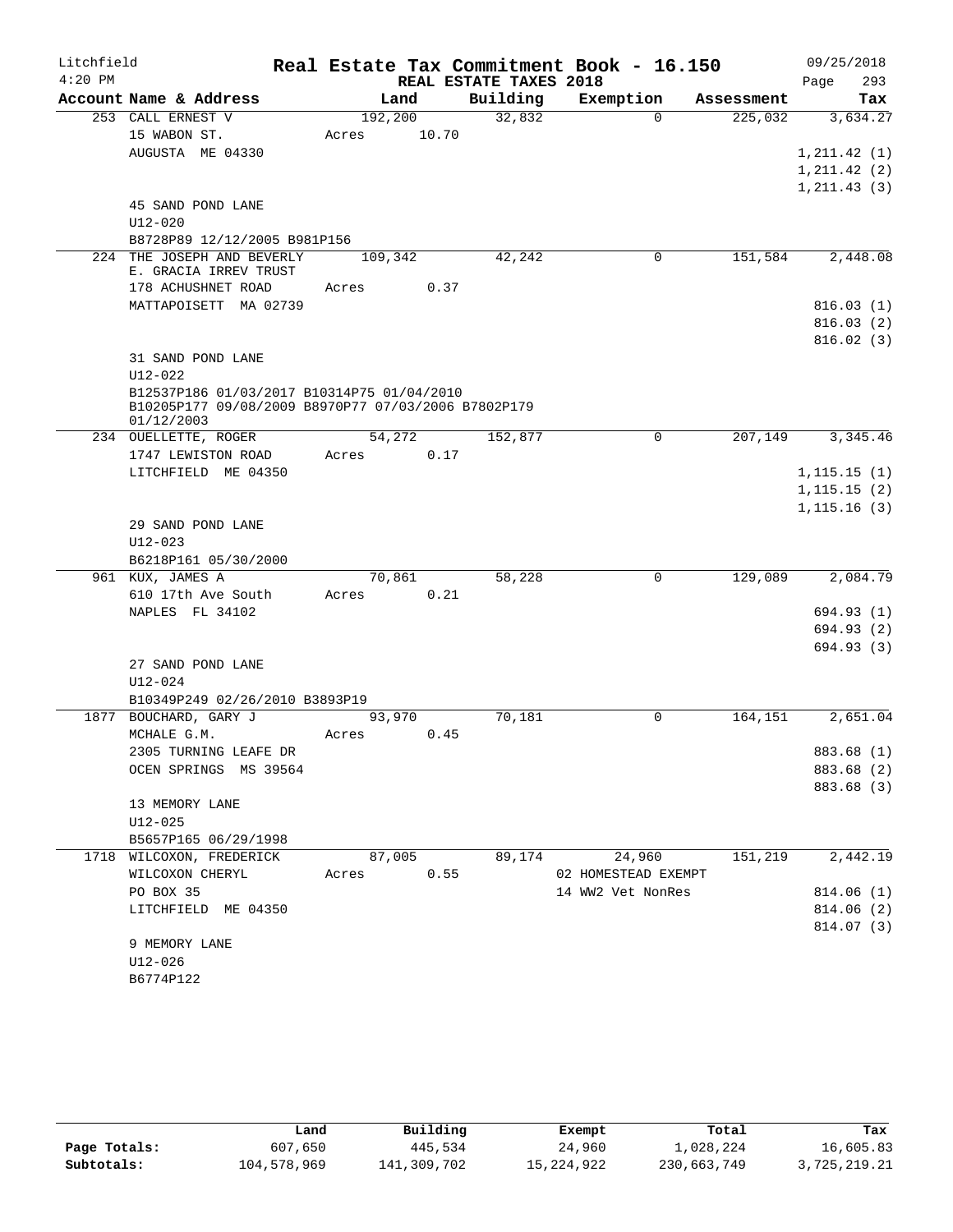| Litchfield   |                                                      |               |       |             |          | Real Estate Tax Commitment Book - 16.150 |              |             |               | 09/25/2018         |
|--------------|------------------------------------------------------|---------------|-------|-------------|----------|------------------------------------------|--------------|-------------|---------------|--------------------|
| $4:20$ PM    | Account Name & Address                               |               |       | Land        |          | REAL ESTATE TAXES 2018<br>Building       | Exemption    |             | Assessment    | 294<br>Page<br>Tax |
|              | 494 DOROGI, LOUIS                                    |               |       | 79,025      |          | 22,212                                   |              | $\Omega$    | 101,237       | 1,634.98           |
|              | DOROGI MARY                                          |               | Acres |             | 0.25     |                                          |              |             |               |                    |
|              | 9 GOLDENEYE DRIVE                                    |               |       |             |          |                                          |              |             |               | 544.99 (1)         |
|              | TOPSHAM ME 04086                                     |               |       |             |          |                                          |              |             |               | 544.99 (2)         |
|              |                                                      |               |       |             |          |                                          |              |             |               | 545.00(3)          |
|              | 7 MEMORY LANE                                        |               |       |             |          |                                          |              |             |               |                    |
|              | $U12 - 027$                                          |               |       |             |          |                                          |              |             |               |                    |
|              | B7732P193 11/05/2003                                 |               |       |             |          |                                          |              |             |               |                    |
|              | 274 PERREAULT, CORY LYNN                             |               |       | 111,722     |          | 58,003                                   |              | 0           | 169,725       | 2,741.06           |
|              | PERREAULT, DAVID                                     |               | Acres |             | 0.42     |                                          |              |             |               |                    |
|              | P.F.JR.                                              |               |       |             |          |                                          |              |             |               |                    |
|              | 24 SOLOMON DRIVE                                     |               |       |             |          |                                          |              |             |               | 913.69(1)          |
|              | GORHAM ME 04038                                      |               |       |             |          |                                          |              |             |               | 913.69(2)          |
|              |                                                      |               |       |             |          |                                          |              |             |               | 913.68(3)          |
|              | 5 MEMORY LANE                                        |               |       |             |          |                                          |              |             |               |                    |
|              | $U12 - 029$                                          |               |       |             |          |                                          |              |             |               |                    |
|              | B12761P174 10/27/2017 B11280P57 12/19/2012 B8999P197 |               |       |             |          |                                          |              |             |               |                    |
|              | 06/26/2006 B8592P134 09/01/2005 B6296P213            |               |       |             |          |                                          |              |             |               |                    |
|              | 981 LAHEY, DORIS                                     |               |       | 54,573      |          | 275                                      |              | 0           | 54,848        | 885.80             |
|              | 28 SUMMIT STREET                                     |               | Acres |             | 7.79     |                                          |              |             |               |                    |
|              | AUBURN ME 04210                                      |               |       |             |          |                                          |              |             |               | 295.27(1)          |
|              |                                                      |               |       |             |          |                                          |              |             |               | 295.27(2)          |
|              |                                                      |               |       |             |          |                                          |              |             |               | 295.26(3)          |
|              | LEWISTON ROAD                                        |               |       |             |          |                                          |              |             |               |                    |
|              | $U13 - 001$                                          |               |       |             |          |                                          |              |             |               |                    |
|              | B3059P180                                            |               |       |             |          |                                          |              |             |               |                    |
|              | 2904 LAHEY, DORIS                                    |               |       | 88,920      |          | 0                                        |              | 0           | 88,920        | 1,436.06           |
|              | 28 SUMMIT STREET                                     |               | Acres |             | 0.76     |                                          |              |             |               |                    |
|              | AUBURN ME 04210                                      |               |       |             |          |                                          |              |             |               | 478.69(1)          |
|              |                                                      |               |       |             |          |                                          |              |             |               | 478.69(2)          |
|              |                                                      |               |       |             |          |                                          |              |             |               | 478.68(3)          |
|              | LEWISTON ROAD                                        |               |       |             |          |                                          |              |             |               |                    |
|              | $U13 - 001 - 1$                                      |               |       |             |          |                                          |              |             |               |                    |
|              | B3059P180                                            |               |       |             |          |                                          |              |             |               |                    |
|              | 2905 LAHEY, DORIS                                    |               |       | 63,180      |          | 0                                        |              | $\mathbf 0$ | 63,180        | 1,020.36           |
|              | 28 SUMMIT STREET                                     |               | Acres |             | 0.54     |                                          |              |             |               |                    |
|              | AUBURN ME 04210                                      |               |       |             |          |                                          |              |             |               | 340.12(1)          |
|              |                                                      |               |       |             |          |                                          |              |             |               | 340.12 (2)         |
|              |                                                      |               |       |             |          |                                          |              |             |               | 340.12(3)          |
|              | LEWISTON ROAD                                        |               |       |             |          |                                          |              |             |               |                    |
|              | $U13 - 001 - 2$                                      |               |       |             |          |                                          |              |             |               |                    |
|              | B3059P180                                            |               |       |             |          |                                          |              |             |               |                    |
|              | 2906 LAHEY, DORIS                                    |               |       | 77,220      |          | 0                                        |              | $\mathbf 0$ | 77,220        | 1,247.10           |
|              | 28 SUMMIT STREET                                     |               | Acres |             | 0.66     |                                          |              |             |               |                    |
|              | AUBURN ME 04210                                      |               |       |             |          |                                          |              |             |               | 415.70 (1)         |
|              |                                                      |               |       |             |          |                                          |              |             |               | 415.70 (2)         |
|              |                                                      |               |       |             |          |                                          |              |             |               | 415.70(3)          |
|              | LEWISTON ROAD                                        |               |       |             |          |                                          |              |             |               |                    |
|              | $U13 - 001 - 3$                                      |               |       |             |          |                                          |              |             |               |                    |
|              | B3059P180                                            |               |       |             |          |                                          |              |             |               |                    |
|              | 2907 LAHEY, DORIS                                    |               |       | 78,390      |          | 0                                        |              | 0           | 78,390        | 1,266.00           |
|              | 28 SUMMIT STREET                                     |               | Acres |             | 0.67     |                                          |              |             |               |                    |
|              | AUBURN ME 04210                                      |               |       |             |          |                                          |              |             |               | 422.00(1)          |
|              |                                                      |               |       |             |          |                                          |              |             |               | 422.00(2)          |
|              |                                                      |               |       |             |          |                                          |              |             |               | 422.00(3)          |
|              | LEWISTON ROAD                                        |               |       |             |          |                                          |              |             |               |                    |
|              | $U13 - 001 - 4$                                      |               |       |             |          |                                          |              |             |               |                    |
|              | B3059P180                                            |               |       |             |          |                                          |              |             |               |                    |
|              |                                                      | Land          |       |             | Building |                                          | Exempt       |             | Total         | Tax                |
| Page Totals: |                                                      | 553,030       |       |             | 80,490   |                                          | $\mathsf{O}$ |             | 633,520       | 10,231.36          |
| Subtotals:   |                                                      | 105, 131, 999 |       | 141,390,192 |          |                                          | 15, 224, 922 |             | 231, 297, 269 | 3,735,450.57       |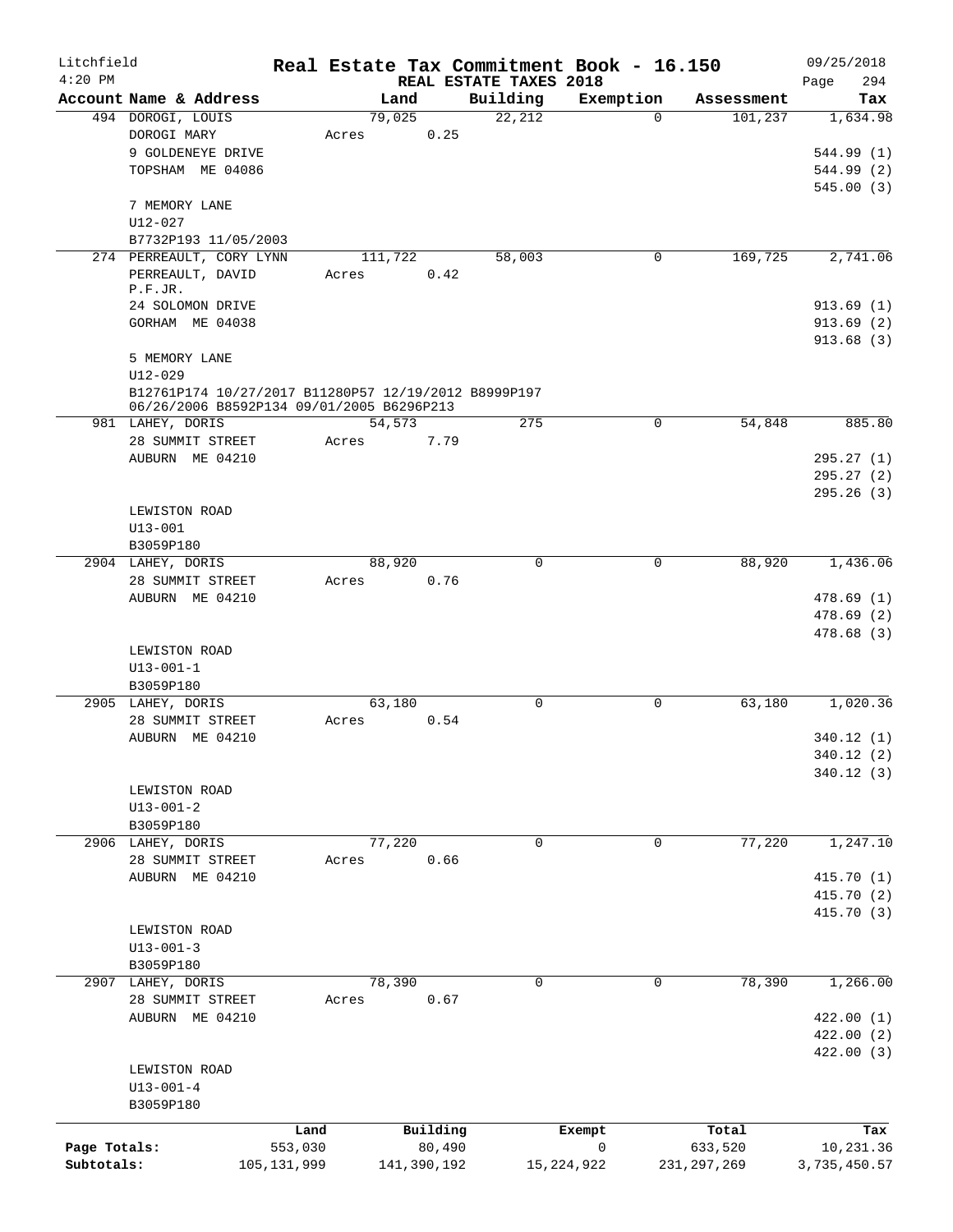| Litchfield<br>$4:20$ PM    |                                                                               | Real Estate Tax Commitment Book - 16.150 |                        |                                    |                              |                          | 09/25/2018                                 |
|----------------------------|-------------------------------------------------------------------------------|------------------------------------------|------------------------|------------------------------------|------------------------------|--------------------------|--------------------------------------------|
|                            | Account Name & Address                                                        | Land                                     |                        | REAL ESTATE TAXES 2018<br>Building | Exemption                    | Assessment               | 295<br>Page<br>Tax                         |
|                            | 2908 LAHEY, DORIS                                                             | 88,920                                   |                        | $\mathbf 0$                        | $\Omega$                     | 88,920                   | 1,436.06                                   |
|                            | 28 SUMMIT STREET<br>AUBURN ME 04210                                           | Acres                                    | 0.76                   |                                    |                              |                          | 478.69 (1)<br>478.69(2)                    |
|                            | LEWISTON ROAD<br>$U13 - 001 - 5$<br>B3059P180                                 |                                          |                        |                                    |                              |                          | 478.68 (3)                                 |
| 2683                       | MARSELLA, GENE C &<br>TAMARA R. MASELLA                                       | 169,625                                  |                        | 101,294                            | 0                            | 270,919                  | 4,375.34                                   |
|                            | 20 OLD LODGE ROAD                                                             | Acres                                    | 3.21                   |                                    |                              |                          |                                            |
|                            | LITCHFIELD ME 04350                                                           |                                          |                        |                                    |                              |                          | 1,458.45(1)<br>1,458.45(2)<br>1,458.44(3)  |
|                            | 20 OLD LODGE ROAD<br>$U13 - 002$                                              |                                          |                        |                                    |                              |                          |                                            |
|                            | B10273P58 11/16/2009<br>546 EDGECOMB, ALAN F                                  | 181,250                                  |                        | 226,582                            | 0                            | 407,832                  | 6,586.49                                   |
|                            | EDGECOMB JUDITH M                                                             | Acres                                    | 5.10                   |                                    |                              |                          |                                            |
|                            | P O BOX 216<br>LITCHFIELD ME 04350                                            |                                          |                        |                                    |                              |                          | 2,195.50(1)<br>2,195.50(2)<br>2, 195.49(3) |
|                            | 1735 LEWISTON ROAD<br>U13-002A                                                |                                          |                        |                                    |                              |                          |                                            |
|                            | B1553P413 07/03/1971                                                          |                                          |                        |                                    |                              |                          |                                            |
|                            | 2573 EDGECOMB MATTHEW R<br>P O BOX 334                                        | 42,950<br>Acres                          | 2.18                   | 86,631                             | 0                            | 129,581                  | 2,092.73                                   |
|                            | LITCHFIELD ME 04350                                                           |                                          |                        |                                    |                              |                          | 697.58(1)<br>697.58 (2)<br>697.57(3)       |
|                            | LEWISTON ROAD<br>U13-002B<br>B8842P132 03/24/2006                             |                                          |                        |                                    |                              |                          |                                            |
|                            | 2618 OUELLETTE ROGER J                                                        | 45,000                                   |                        | 47,732                             | 0                            | 92,732                   | 1,497.62                                   |
|                            | 1747 LEWISTON ROAD                                                            | Acres                                    | 3.00                   |                                    |                              |                          |                                            |
|                            | LITCHFIELD ME 04350                                                           |                                          |                        |                                    |                              |                          | 499.21 (1)<br>499.21 (2)<br>499.20 (3)     |
|                            | 1747 LEWISTON ROAD<br>U13-002C<br>B9103P301 09/07/2006                        |                                          |                        |                                    |                              |                          |                                            |
|                            | 549 EHRMANN, GEORGE N                                                         | 65,326                                   |                        | 44,118                             | 0                            | 109,444                  | 1,767.52                                   |
|                            | 13 JENNIFER LANE                                                              | Acres                                    | 0.36                   |                                    |                              |                          |                                            |
|                            | RYE BROOK NY 10573                                                            |                                          |                        |                                    |                              |                          | 589.17(1)<br>589.17(2)                     |
|                            |                                                                               |                                          |                        |                                    |                              |                          | 589.18 (3)                                 |
|                            | 11 PICKEREL DRIVE                                                             |                                          |                        |                                    |                              |                          |                                            |
|                            | $U13 - 003$<br>B1434P72                                                       |                                          |                        |                                    |                              |                          |                                            |
|                            | 1391 DUMONT, JAMES E.                                                         | 60,538                                   |                        | 31,463                             | $\mathbf 0$                  | 92,001                   | 1,485.82                                   |
|                            | DUMONT, LYNN L.<br>46 SPRING DRIVE                                            | Acres                                    | 0.18                   |                                    |                              |                          | 495.27 (1)                                 |
|                            | BOWDOIN ME 04287                                                              |                                          |                        |                                    |                              |                          | 495.27 (2)<br>495.28 (3)                   |
|                            | 9 PICKEREL DRIVE<br>$U13 - 004$<br>B12415P2212 09/19/2016 B7896P33 03/29/2004 |                                          |                        |                                    |                              |                          |                                            |
|                            |                                                                               |                                          |                        |                                    |                              |                          |                                            |
|                            |                                                                               | Land                                     | Building               |                                    | Exempt                       | Total                    | Tax                                        |
| Page Totals:<br>Subtotals: | 653,609<br>105,785,608                                                        |                                          | 537,820<br>141,928,012 |                                    | $\mathsf{O}$<br>15, 224, 922 | 1,191,429<br>232,488,698 | 19,241.58<br>3,754,692.15                  |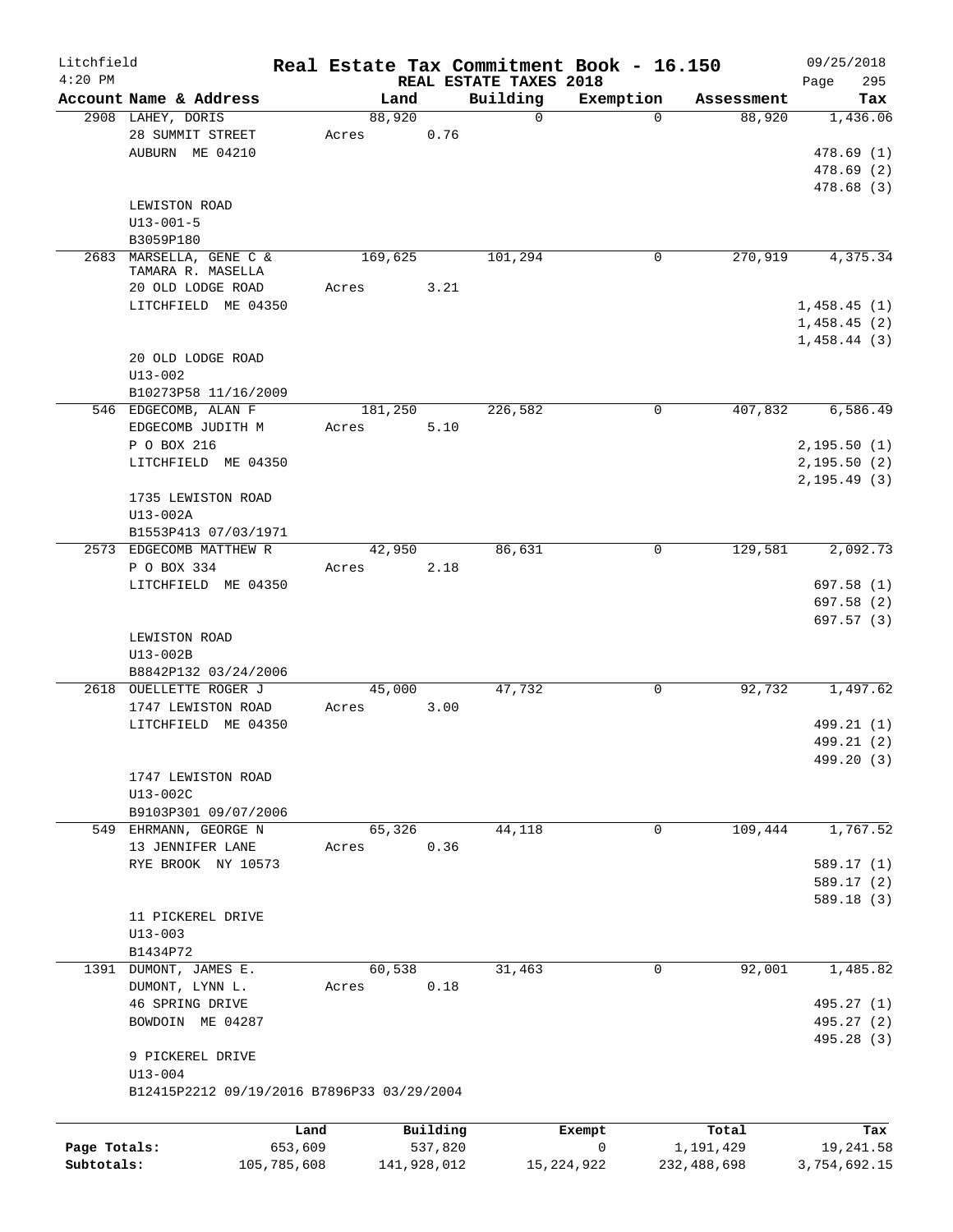| Litchfield |                                                      |         |      |                        | Real Estate Tax Commitment Book - 16.150 |            | 09/25/2018  |
|------------|------------------------------------------------------|---------|------|------------------------|------------------------------------------|------------|-------------|
| $4:20$ PM  |                                                      |         |      | REAL ESTATE TAXES 2018 |                                          |            | 296<br>Page |
|            | Account Name & Address                               | Land    |      | Building               | Exemption                                | Assessment | Tax         |
|            | 1212 GIROUARD, JOHN A.                               | 60,804  |      | 53,294                 | $\Omega$                                 | 114,098    | 1,842.68    |
|            | (TRUSTEE)<br>GIROUARD, CARLOTTA A.                   | Acres   | 0.19 |                        |                                          |            |             |
|            | (TRUSTEE)<br>118 NORTH DIVISION ROAD                 |         |      |                        |                                          |            | 614.23(1)   |
|            | SILVER LAKE NH 03875                                 |         |      |                        |                                          |            | 614.23(2)   |
|            |                                                      |         |      |                        |                                          |            | 614.22(3)   |
|            | 7 PICKEREL DRIVE                                     |         |      |                        |                                          |            |             |
|            | $U13 - 005$                                          |         |      |                        |                                          |            |             |
|            | B11631P84 01/31/2014 B9419P348 07/11/2007 B6936P281  |         |      |                        |                                          |            |             |
|            | 1510 RHEAUME, PAUL & DIANE                           | 60,272  |      | 46,357                 | $\mathbf 0$                              | 106,629    | 1,722.06    |
|            | 38 TAYLOR STREET                                     | Acres   | 0.17 |                        |                                          |            |             |
|            | WINTHROP ME 04364                                    |         |      |                        |                                          |            | 574.02(1)   |
|            |                                                      |         |      |                        |                                          |            | 574.02(2)   |
|            |                                                      |         |      |                        |                                          |            | 574.02(3)   |
|            | 5 PICKEREL DRIVE<br>$U13 - 006$                      |         |      |                        |                                          |            |             |
|            | B6502P337                                            |         |      |                        |                                          |            |             |
|            | 382 COUTURIER, MONIQUE                               | 178,900 |      | 193,883                | $\mathbf 0$                              | 372,783    | 6,020.45    |
|            | PO BOX 407                                           | Acres   | 1.12 |                        |                                          |            |             |
|            | LITCHFIELD ME 04243                                  |         |      |                        |                                          |            | 2,006.82(1) |
|            |                                                      |         |      |                        |                                          |            | 2,006.82(2) |
|            |                                                      |         |      |                        |                                          |            | 2,006.81(3) |
|            | 3 PICKEREL DRIVE                                     |         |      |                        |                                          |            |             |
|            | $U13 - 007$                                          |         |      |                        |                                          |            |             |
|            | B11372P224 04/25/2013 B5095P5 03/15/1996             |         |      |                        |                                          |            |             |
|            | 676 GIGUERE, RICHARD J &<br>KATHLEEN BURNS           | 114,928 |      | 133,681                | 19,200                                   | 229,409    | 3,704.96    |
|            | PO BOX 376                                           | Acres   | 0.58 |                        | 02 HOMESTEAD EXEMPT                      |            |             |
|            | LITCHFIELD ME 04350                                  |         |      |                        |                                          |            | 1,234.99(1) |
|            |                                                      |         |      |                        |                                          |            | 1,234.99(2) |
|            |                                                      |         |      |                        |                                          |            | 1,234.98(3) |
|            | 38 OLD LODGE ROAD<br>$U13 - 008$                     |         |      |                        |                                          |            |             |
|            | B5704P61 08/14/1998                                  |         |      |                        |                                          |            |             |
|            | 1719 LAMARRE, PHYLISS A.                             | 55,070  |      | 16,424                 | $\Omega$                                 | 71,494     | 1,154.63    |
|            | LAMARRE, DENNIS R.                                   | Acres   | 0.20 |                        |                                          |            |             |
|            | 54 PLEASANT STREET                                   |         |      |                        |                                          |            | 384.88 (1)  |
|            | BRUNSWICK ME 04011                                   |         |      |                        |                                          |            | 384.88 (2)  |
|            |                                                      |         |      |                        |                                          |            | 384.87 (3)  |
|            | 40 OLD LODGE ROAD                                    |         |      |                        |                                          |            |             |
|            | $U13 - 009$                                          |         |      |                        |                                          |            |             |
|            | B12211P215 01/12/2016 B12211P213 01/12/2016 B155P668 |         |      |                        |                                          |            |             |
|            | 558 ERSKINE, MARY                                    | 61,602  |      | 80,003                 | $\mathbf 0$                              | 141,605    | 2,286.92    |
|            | 35 PINE HAVEN TERR                                   | Acres   | 0.22 |                        |                                          |            |             |
|            | SOUTH PORTLAND ME<br>04106                           |         |      |                        |                                          |            | 762.31(1)   |
|            |                                                      |         |      |                        |                                          |            | 762.31 (2)  |
|            |                                                      |         |      |                        |                                          |            | 762.30(3)   |
|            | 42 OLD LODGE ROAD                                    |         |      |                        |                                          |            |             |
|            | $U13 - 010$                                          |         |      |                        |                                          |            |             |
|            | B4490P325                                            |         |      |                        |                                          |            |             |

|              | Land        | Building    | Exempt       | Total       | Tax          |
|--------------|-------------|-------------|--------------|-------------|--------------|
| Page Totals: | 531,576     | 523,642     | 19,200       | 1,036,018   | 16,731.70    |
| Subtotals:   | 106,317,184 | 142,451,654 | 15, 244, 122 | 233,524,716 | 3,771,423.85 |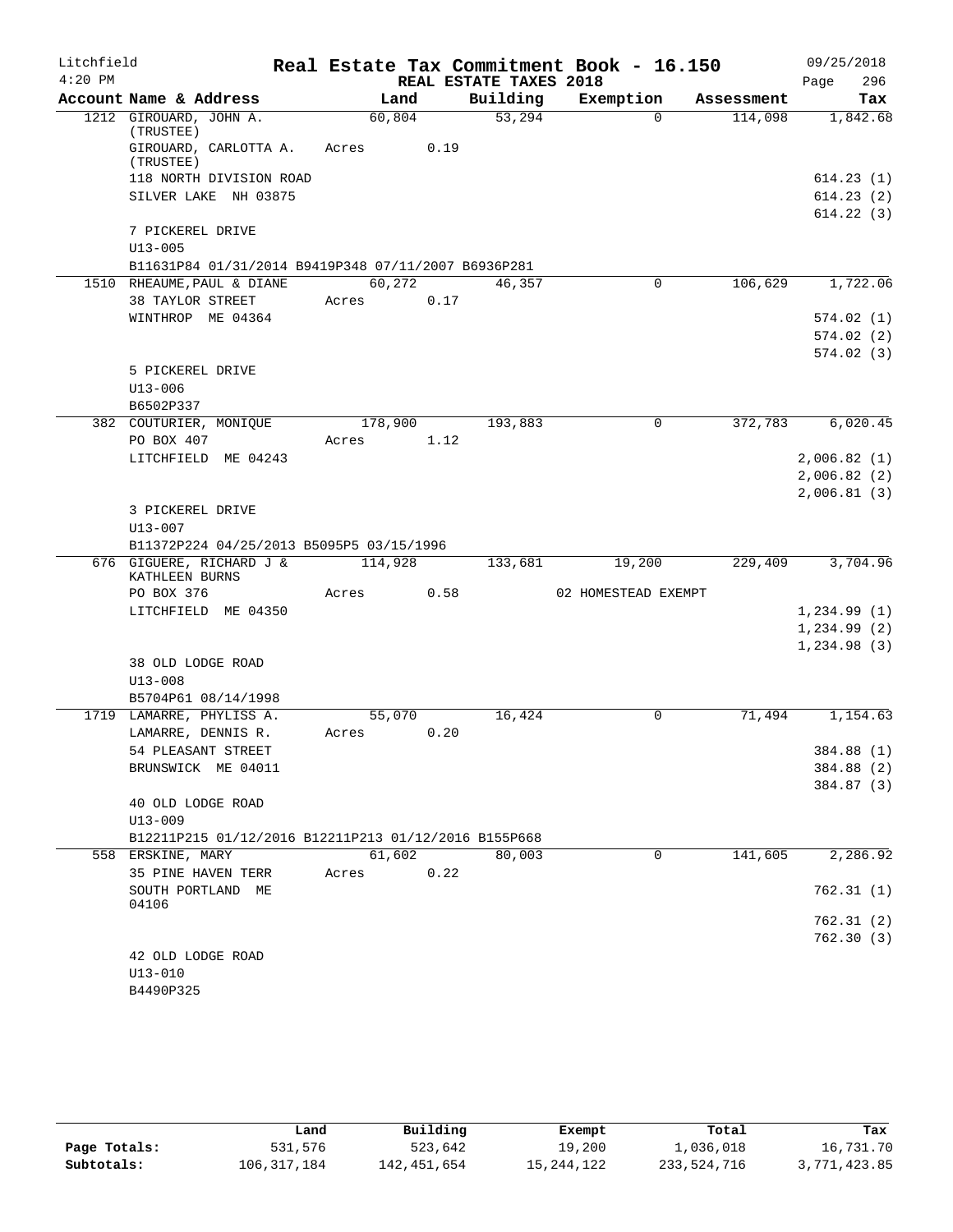| Litchfield   |                                        |       |         |             |                        | Real Estate Tax Commitment Book - 16.150 |               |            | 09/25/2018      |
|--------------|----------------------------------------|-------|---------|-------------|------------------------|------------------------------------------|---------------|------------|-----------------|
| $4:20$ PM    |                                        |       |         |             | REAL ESTATE TAXES 2018 |                                          |               |            | 297<br>Page     |
|              | Account Name & Address                 |       | Land    |             | Building<br>79,436     | Exemption                                |               | Assessment | Tax             |
|              | 1334 OUELLETTE, MICHAEL                |       | 61,070  |             |                        |                                          | $\Omega$      | 140,506    | 2,269.17        |
|              | 10 ROBIN DRIVE                         | Acres |         | 0.20        |                        |                                          |               |            |                 |
|              | BRUNSWICK ME 04011                     |       |         |             |                        |                                          |               |            | 756.39(1)       |
|              |                                        |       |         |             |                        |                                          |               |            | 756.39(2)       |
|              |                                        |       |         |             |                        |                                          |               |            | 756.39(3)       |
|              | 44 OLD LODGE ROAD                      |       |         |             |                        |                                          |               |            |                 |
|              | $U13 - 011$                            |       |         |             |                        |                                          |               |            |                 |
|              | B10576P22 10/29/2010 B6667P13          |       |         |             |                        |                                          |               |            |                 |
|              | 1326 OUELLETTE, GILES J.               |       | 66, 390 |             | 43,666                 |                                          | $\mathbf 0$   | 110,056    | 1,777.40        |
|              | AMES, ANN M. ET AL                     | Acres |         | 0.40        |                        |                                          |               |            |                 |
|              | 29 BAY PARK DRIVE                      |       |         |             |                        |                                          |               |            | 592.47(1)       |
|              | TOPSHAM ME 04086                       |       |         |             |                        |                                          |               |            | 592.47(2)       |
|              |                                        |       |         |             |                        |                                          |               |            | 592.46(3)       |
|              | 46 OLD LODGE ROAD                      |       |         |             |                        |                                          |               |            |                 |
| $U13 - 012$  |                                        |       |         |             |                        |                                          |               |            |                 |
|              | B11735P169 07/08/2014 B4719P274        |       |         |             |                        |                                          |               |            |                 |
| 2647         | KUZZINS CONSTRUCTION,                  |       | 30,000  |             | 90,566                 |                                          | $\mathbf 0$   | 120,566    | 1,947.14        |
|              | INC.                                   |       |         |             |                        |                                          |               |            |                 |
|              | 1747 LEWISTON ROAD                     | Acres |         | 1.00        |                        |                                          |               |            |                 |
|              | LITCHFIELD ME 04350                    |       |         |             |                        |                                          |               |            | 649.05(1)       |
|              |                                        |       |         |             |                        |                                          |               |            | 649.05(2)       |
|              |                                        |       |         |             |                        |                                          |               |            | 649.04(3)       |
|              | 1791 LEWISTON ROAD                     |       |         |             |                        |                                          |               |            |                 |
|              | $U13 - 013 - 1$                        |       |         |             |                        |                                          |               |            |                 |
|              | B11588P59 12/13/2013                   |       |         |             |                        |                                          |               |            |                 |
|              | 2656 LAKESIDE REALTY TRUST             |       | 70,000  |             | 5,067                  |                                          | $\mathbf 0$   | 75,067     | 1,212.33        |
|              | 26 LINTONIA DRIVE                      | Acres |         | 1.00        |                        |                                          |               |            |                 |
|              | LITCHFIELD ME 04350                    |       |         |             |                        |                                          |               |            | 404.11(1)       |
|              |                                        |       |         |             |                        |                                          |               |            | 404.11(2)       |
|              |                                        |       |         |             |                        |                                          |               |            | 404.11(3)       |
|              | 19 LINTONIA DRIVE                      |       |         |             |                        |                                          |               |            |                 |
|              | $U13 - 013 - 10$                       |       |         |             |                        |                                          |               |            |                 |
|              | B11586P215 12/03/2013                  |       |         |             |                        |                                          |               |            |                 |
|              | 2657 MARSELLA GARY                     |       | 70,000  |             | 11,841                 |                                          | 0             | 81,841     | 1,321.73        |
|              | ENTERPRISES INC                        |       |         |             |                        |                                          |               |            |                 |
|              | 26 LINTONIA DRIVE                      | Acres |         | 1.00        |                        |                                          |               |            |                 |
|              | LITCHFIELD ME 04.50                    |       |         |             |                        |                                          |               |            | 440.58(1)       |
|              |                                        |       |         |             |                        |                                          |               |            | $440.58\;\;(2)$ |
|              |                                        |       |         |             |                        |                                          |               |            | 440.57 (3)      |
|              | 21 LINTONIA DRIVE                      |       |         |             |                        |                                          |               |            |                 |
|              | $U13 - 013 - 11$                       |       |         |             |                        |                                          |               |            |                 |
| 2658         | BABINE, DANIEL F JR                    |       | 70,000  |             | 53,238                 |                                          | 0             | 123,238    | 1,990.29        |
|              | 6 STATE STREET                         | Acres |         | 1.00        |                        |                                          |               |            |                 |
|              | WILMINGTON MA 01887                    |       |         |             |                        |                                          |               |            | 663.43(1)       |
|              |                                        |       |         |             |                        |                                          |               |            | 663.43(2)       |
|              |                                        |       |         |             |                        |                                          |               |            | 663.43(3)       |
|              |                                        |       |         |             |                        |                                          |               |            |                 |
|              | 28 LINTONIA DRIVE                      |       |         |             |                        |                                          |               |            |                 |
|              | U13-013-12                             |       |         |             |                        |                                          |               |            |                 |
|              | B10359P228 03/12/2010                  |       |         |             |                        |                                          |               |            |                 |
| 2659         | MARSELLA, GARY L &<br>WANDA T MARSELLA |       | 70,000  |             | 68,612                 | 19,200                                   |               | 119,412    | 1,928.50        |
|              | 26 LINTONIA DRIVE                      | Acres |         | 1.00        |                        | 02 HOMESTEAD EXEMPT                      |               |            |                 |
|              | LITCHFIELD ME 04350                    |       |         |             |                        |                                          |               |            | 642.83(1)       |
|              |                                        |       |         |             |                        |                                          |               |            |                 |
|              |                                        |       |         |             |                        |                                          |               |            | 642.83(2)       |
|              |                                        |       |         |             |                        |                                          |               |            | 642.84 (3)      |
|              | 26 LINTONIA DRIVE                      |       |         |             |                        |                                          |               |            |                 |
|              | $U13 - 013 - 13$                       |       |         |             |                        |                                          |               |            |                 |
|              | B10325P277 01/20/2010                  |       |         |             |                        |                                          |               |            |                 |
|              | Land                                   |       |         | Building    |                        | Exempt                                   |               | Total      | Tax             |
| Page Totals: | 437,460                                |       |         | 352,426     |                        | 19,200                                   |               | 770,686    | 12,446.56       |
| Subtotals:   | 106,754,644                            |       |         | 142,804,080 |                        | 15, 263, 322                             | 234, 295, 402 |            | 3,783,870.41    |
|              |                                        |       |         |             |                        |                                          |               |            |                 |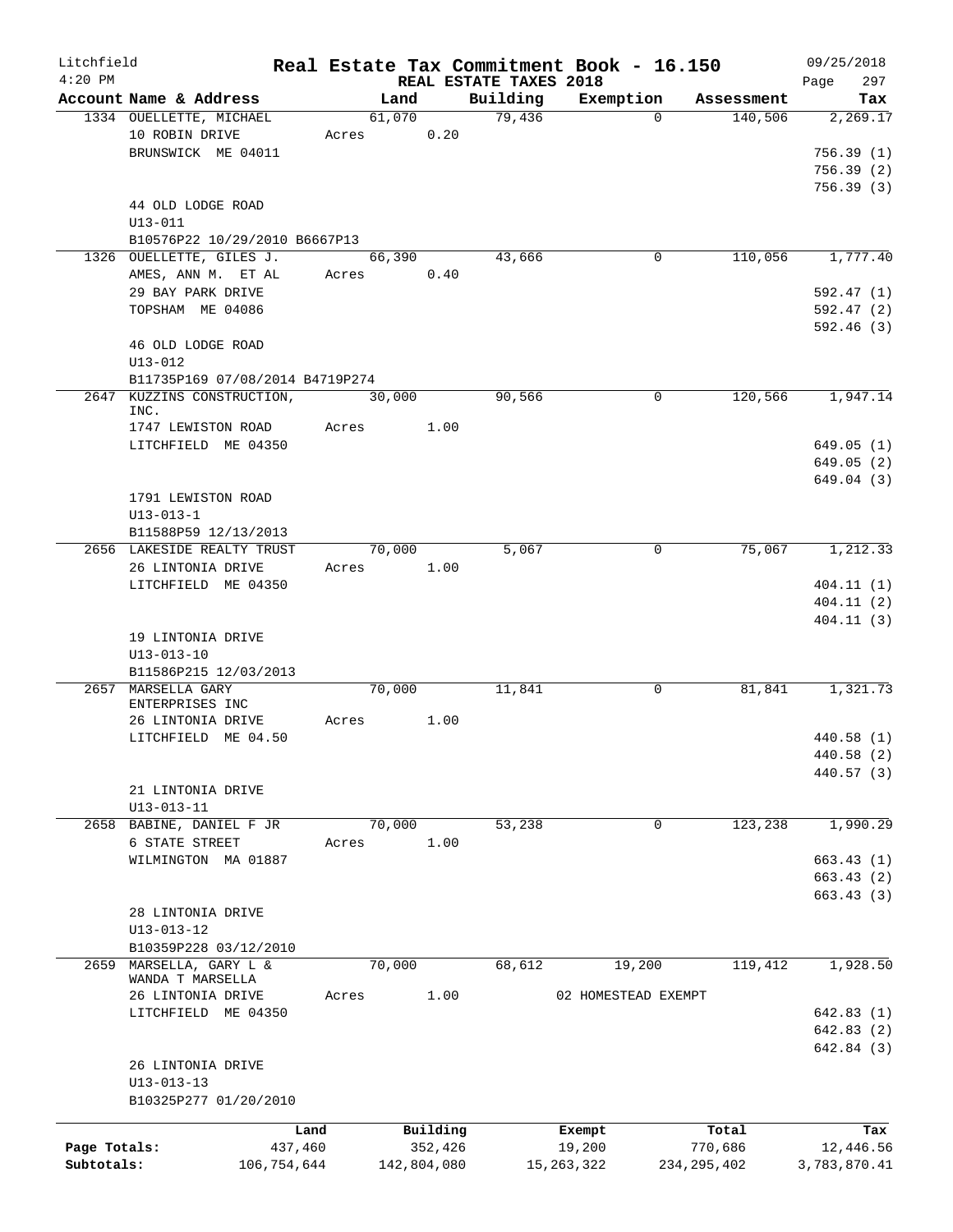| Litchfield   |                                                        |                |             |                        | Real Estate Tax Commitment Book - 16.150 |                       | 09/25/2018      |
|--------------|--------------------------------------------------------|----------------|-------------|------------------------|------------------------------------------|-----------------------|-----------------|
| $4:20$ PM    |                                                        |                |             | REAL ESTATE TAXES 2018 |                                          |                       | 298<br>Page     |
|              | Account Name & Address<br>2660 VANDERWEIDE, BRADLEY L. | Land<br>70,000 |             | Building<br>71,858     | Exemption<br>$\Omega$                    | Assessment<br>141,858 | Tax<br>2,291.01 |
|              | RIDOLFO, ALFRED C.                                     | Acres          | 1.00        |                        |                                          |                       |                 |
|              | 135 JACKSON STREET                                     |                |             |                        |                                          |                       | 763.67(1)       |
|              | FISHKILL NY 12524                                      |                |             |                        |                                          |                       | 763.67(2)       |
|              |                                                        |                |             |                        |                                          |                       | 763.67(3)       |
|              | 24 LINTONIA DRIVE                                      |                |             |                        |                                          |                       |                 |
|              | $U13 - 013 - 14$                                       |                |             |                        |                                          |                       |                 |
|              | B12532P175 02/07/2017 B11728P115 07/01/2014            |                |             |                        |                                          |                       |                 |
|              | 2661 GILBERT, JOANNA F. &                              | 70,000         |             | 61,873                 | 19,200                                   | 112,673               | 1,819.67        |
|              | MARK A.<br>73 LOMBOS HOLE ROAD                         | Acres          | 1.00        |                        | 02 HOMESTEAD EXEMPT                      |                       |                 |
|              | HARPSWELL ME 04079                                     |                |             |                        |                                          |                       | 606.56(1)       |
|              |                                                        |                |             |                        |                                          |                       | 606.56(2)       |
|              |                                                        |                |             |                        |                                          |                       | 606.55(3)       |
|              | 22 LINTONIA DRIVE                                      |                |             |                        |                                          |                       |                 |
|              | $U13 - 013 - 15$                                       |                |             |                        |                                          |                       |                 |
|              | B12272P143 04/22/2016                                  |                |             |                        |                                          |                       |                 |
|              | 2662 GILBERT, JOANNE F.                                | 70,000         |             | 57,867                 | $\mathbf 0$                              | 127,867               | 2,065.05        |
|              | GILBERT, MARK A.                                       | Acres          | 1.00        |                        |                                          |                       |                 |
|              | 73 LOMBOS HOLE ROAD                                    |                |             |                        |                                          |                       | 688.35(1)       |
|              | HARPSWELL ME 04079                                     |                |             |                        |                                          |                       | 688.35(2)       |
|              | 20 LINTONIA DRIVE                                      |                |             |                        |                                          |                       | 688.35 (3)      |
|              | $U13 - 013 - 16$                                       |                |             |                        |                                          |                       |                 |
|              | B12535P248 02/14/2017 B12535P246 02/14/2017            |                |             |                        |                                          |                       |                 |
|              | B11586P215 12/03/2013 B10239P302 10/13/2009            |                |             |                        |                                          |                       |                 |
|              | 2663 MARSELLA GARY                                     | 30,000         |             | 12,962                 | 0                                        | 42,962                | 693.84          |
|              | ENTERPRISES INC                                        |                |             |                        |                                          |                       |                 |
|              | 26 LINTONIA DRIVE<br>LITCHFIELD ME 04350               | Acres          | 1.00        |                        |                                          |                       | 231.28(1)       |
|              |                                                        |                |             |                        |                                          |                       | 231.28 (2)      |
|              |                                                        |                |             |                        |                                          |                       | 231.28(3)       |
|              | 18 LINTONIA DRIVE                                      |                |             |                        |                                          |                       |                 |
|              | $U13 - 013 - 17$                                       |                |             |                        |                                          |                       |                 |
|              | 2664 MARSELLA GARY                                     | 30,000         |             | 3,668                  | 0                                        | 33,668                | 543.74          |
|              | ENTERPRISES INC                                        |                |             |                        |                                          |                       |                 |
|              | 26 LINTONIA DRIVE                                      | Acres          | 1.00        |                        |                                          |                       |                 |
|              | LITCHFIELD ME 04350                                    |                |             |                        |                                          |                       | 181.25(1)       |
|              |                                                        |                |             |                        |                                          |                       | 181.25(2)       |
|              | 14 LINTONIA DRIVE                                      |                |             |                        |                                          |                       | 181.24 (3)      |
|              | $U13 - 013 - 18$                                       |                |             |                        |                                          |                       |                 |
| 2665         | MARSELLA GARY                                          | 30,000         |             | 44,755                 | 0                                        | 74,755                | 1,207.29        |
|              | ENTERPRISES INC                                        |                |             |                        |                                          |                       |                 |
|              | 26 LINTONIA DRIVE                                      | Acres          | 1.00        |                        |                                          |                       |                 |
|              | LITCHFIELD ME 04350                                    |                |             |                        |                                          |                       | 402.43(1)       |
|              |                                                        |                |             |                        |                                          |                       | 402.43(2)       |
|              |                                                        |                |             |                        |                                          |                       | 402.43(3)       |
|              | ROUTE 126                                              |                |             |                        |                                          |                       |                 |
|              | $U13 - 013 - 19$<br>2648 KUZZINS CONSTRUCTION,         | 7,500          |             | $\Omega$               | $\Omega$                                 | 7,500                 | 121.12          |
|              | INC.                                                   |                |             |                        |                                          |                       |                 |
|              | 1747 LEWISTON ROAD                                     | Acres          | 1.00        |                        |                                          |                       |                 |
|              | LITCHFIELD ME 04350                                    |                |             |                        |                                          |                       | 40.37(1)        |
|              |                                                        |                |             |                        |                                          |                       | 40.37(2)        |
|              |                                                        |                |             |                        |                                          |                       | 40.38(3)        |
|              | ROUTE 126                                              |                |             |                        |                                          |                       |                 |
|              | $U13 - 013 - 2$                                        |                |             |                        |                                          |                       |                 |
|              | B11588P63 12/13/2013                                   |                |             |                        |                                          |                       |                 |
|              | Land                                                   |                | Building    |                        | Exempt                                   | Total                 | Tax             |
| Page Totals: | 307,500                                                |                | 252,983     |                        | 19,200                                   | 541,283               | 8,741.72        |
| Subtotals:   | 107,062,144                                            |                | 143,057,063 |                        | 15, 282, 522                             | 234,836,685           | 3,792,612.13    |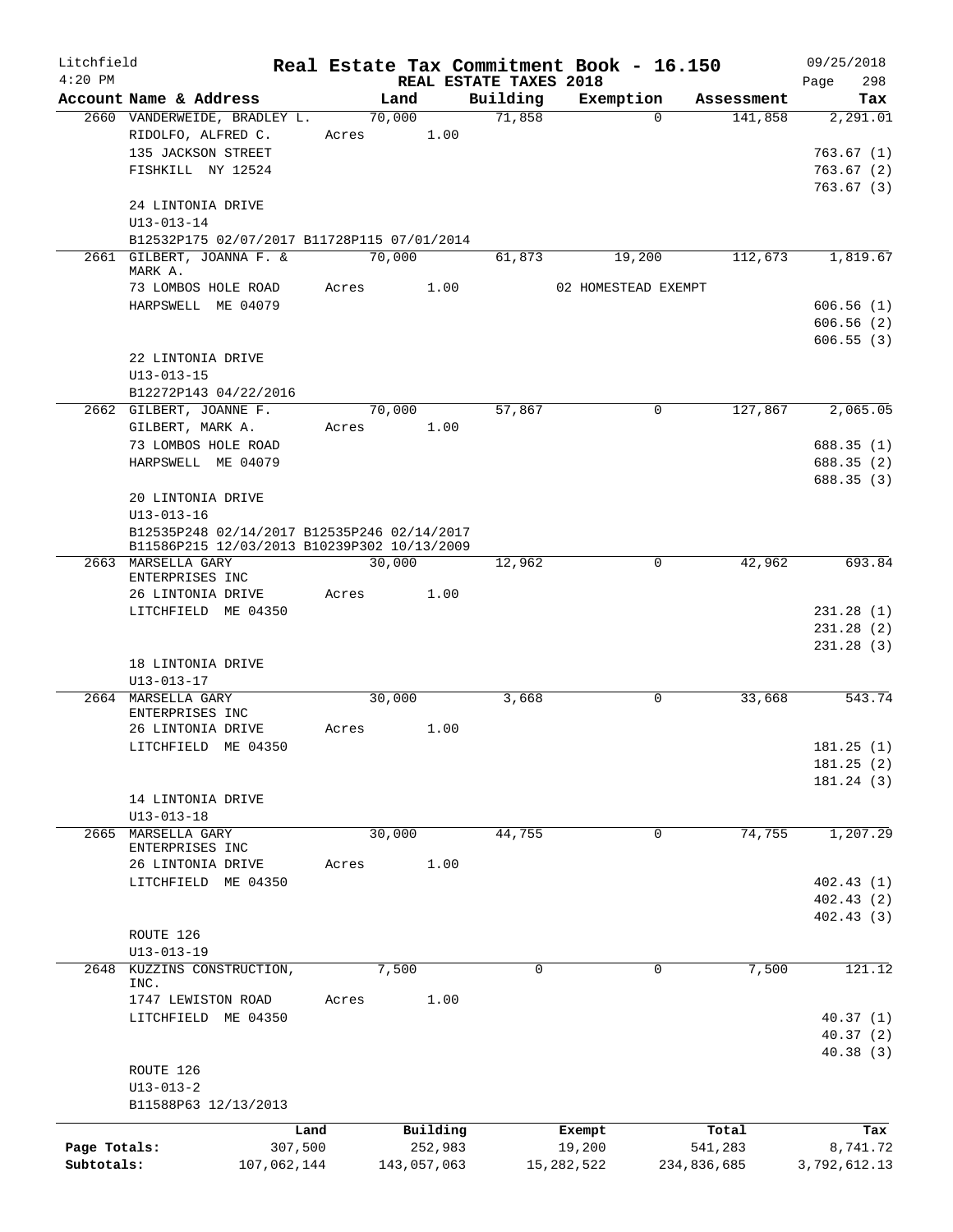| Litchfield |                                                                |            |      |                        | Real Estate Tax Commitment Book - 16.150 |            | 09/25/2018  |
|------------|----------------------------------------------------------------|------------|------|------------------------|------------------------------------------|------------|-------------|
| $4:20$ PM  |                                                                |            |      | REAL ESTATE TAXES 2018 |                                          |            | 299<br>Page |
|            | Account Name & Address                                         | Land       |      | Building               | Exemption                                | Assessment | Tax         |
|            | 2666 MARSELLA GARY<br>ENTERPRISES INC                          | 30,000     |      | 14,231                 | $\Omega$                                 | 44,231     | 714.33      |
|            | 26 LINTONIA DRIVE                                              | Acres      | 1.00 |                        |                                          |            |             |
|            | LITCHFIELD ME 04350                                            |            |      |                        |                                          |            | 238.11(1)   |
|            |                                                                |            |      |                        |                                          |            | 238.11(2)   |
|            |                                                                |            |      |                        |                                          |            | 238.11(3)   |
|            | ROUTE 126                                                      |            |      |                        |                                          |            |             |
|            | $U13 - 013 - 20$                                               |            |      |                        |                                          |            |             |
|            | 2667 OCEANSIDE REALTY TRUST                                    | 30,000     |      | 154,736                | 0                                        | 184,736    | 2,983.49    |
|            | RAWS, W.EDWIN &                                                | Acres      | 1.00 |                        |                                          |            |             |
|            | PATRICIA A<br>MCLAUGHLIN, TRUSTEES                             |            |      |                        |                                          |            |             |
|            | 127 PURINTON AVE                                               |            |      |                        |                                          |            | 994.50 (1)  |
|            | AUGUSTA ME 04330                                               |            |      |                        |                                          |            | 994.50 (2)  |
|            |                                                                |            |      |                        |                                          |            | 994.49 (3)  |
|            | 1813 LEWISTON ROAD                                             |            |      |                        |                                          |            |             |
|            | Apt. A                                                         |            |      |                        |                                          |            |             |
|            | $U13 - 013 - 21$                                               |            |      |                        |                                          |            |             |
|            | B10788P76 07/25/2011 B9908P260 11/14/2008                      |            |      |                        |                                          |            |             |
|            | 2668 OCEANSIDE REALTY TRUST                                    | 30,000     |      | 74,903                 | $\mathbf 0$                              | 104,903    | 1,694.18    |
|            | RAWS, W.EDWIN & PARICIA Acres<br>A MCLAUGHLIN, TRUSTEES        |            | 1.00 |                        |                                          |            |             |
|            | 127 PURINTON AVE                                               |            |      |                        |                                          |            | 564.73(1)   |
|            | AUGUSTA ME 04330                                               |            |      |                        |                                          |            | 564.73(2)   |
|            |                                                                |            |      |                        |                                          |            | 564.72(3)   |
|            | 1813 LEWISTON ROAD                                             |            |      |                        |                                          |            |             |
|            | Apt. B                                                         |            |      |                        |                                          |            |             |
|            | $U13 - 013 - 22$                                               |            |      |                        |                                          |            |             |
|            | B10788P76 07/25/2011 B9908P260 11/14/2008                      |            |      |                        |                                          |            |             |
|            | 2649 KUZZINS CONSTRUCTION,<br>INC.                             | 30,000     |      | 43,287                 | $\mathbf 0$                              | 73,287     | 1,183.59    |
|            | 1747 LEWISTON ROAD                                             | Acres      | 1.00 |                        |                                          |            |             |
|            | LITCHFIELD ME 04350                                            |            |      |                        |                                          |            | 394.53(1)   |
|            |                                                                |            |      |                        |                                          |            | 394.53(2)   |
|            |                                                                |            |      |                        |                                          |            | 394.53(3)   |
|            | 5 LINTONIA DRIVE                                               |            |      |                        |                                          |            |             |
|            | $U13 - 013 - 3$                                                |            |      |                        |                                          |            |             |
|            | B12238P93 03/04/2016                                           |            |      |                        |                                          |            |             |
| 2650       | MYNES, JAMES                                                   | 30,000     |      | 65,556                 | 0                                        | 95,556     | 1,543.23    |
|            | LAVOIE, ANNE                                                   | Acres 1.00 |      |                        |                                          |            |             |
|            | 7 LINTONIA DRIVE                                               |            |      |                        |                                          |            | 514.41(1)   |
|            | LITCHFIELD ME 04350                                            |            |      |                        |                                          |            | 514.41(2)   |
|            |                                                                |            |      |                        |                                          |            | 514.41(3)   |
|            | 7 LINTONIA DRIVE                                               |            |      |                        |                                          |            |             |
|            | $U13 - 013 - 4$<br>B12718P289 08/10/2017 B12663P348 07/20/2017 |            |      |                        |                                          |            |             |
|            | 2651 MARSELLA GARY                                             | 30,000     |      | 53,003                 | $\overline{0}$                           | 83,003     | 1,340.50    |
|            | ENTERPRISES INC                                                |            |      |                        |                                          |            |             |
|            | 26 LINTONIA DRIVE                                              | Acres      | 1.00 |                        |                                          |            |             |
|            | LITCHFIELD ME 04350                                            |            |      |                        |                                          |            | 446.83(1)   |
|            |                                                                |            |      |                        |                                          |            | 446.83 (2)  |
|            |                                                                |            |      |                        |                                          |            | 446.84 (3)  |
|            | 9 LINTONIA DRIVE                                               |            |      |                        |                                          |            |             |
|            | $U13 - 013 - 5$                                                |            |      |                        |                                          |            |             |

|              | Land        | Building    | Exempt     | Total       | Tax          |
|--------------|-------------|-------------|------------|-------------|--------------|
| Page Totals: | 180,000     | 405,716     |            | 585,716     | 9,459.32     |
| Subtotals:   | 107,242,144 | 143,462,779 | 15,282,522 | 235,422,401 | 3,802,071.45 |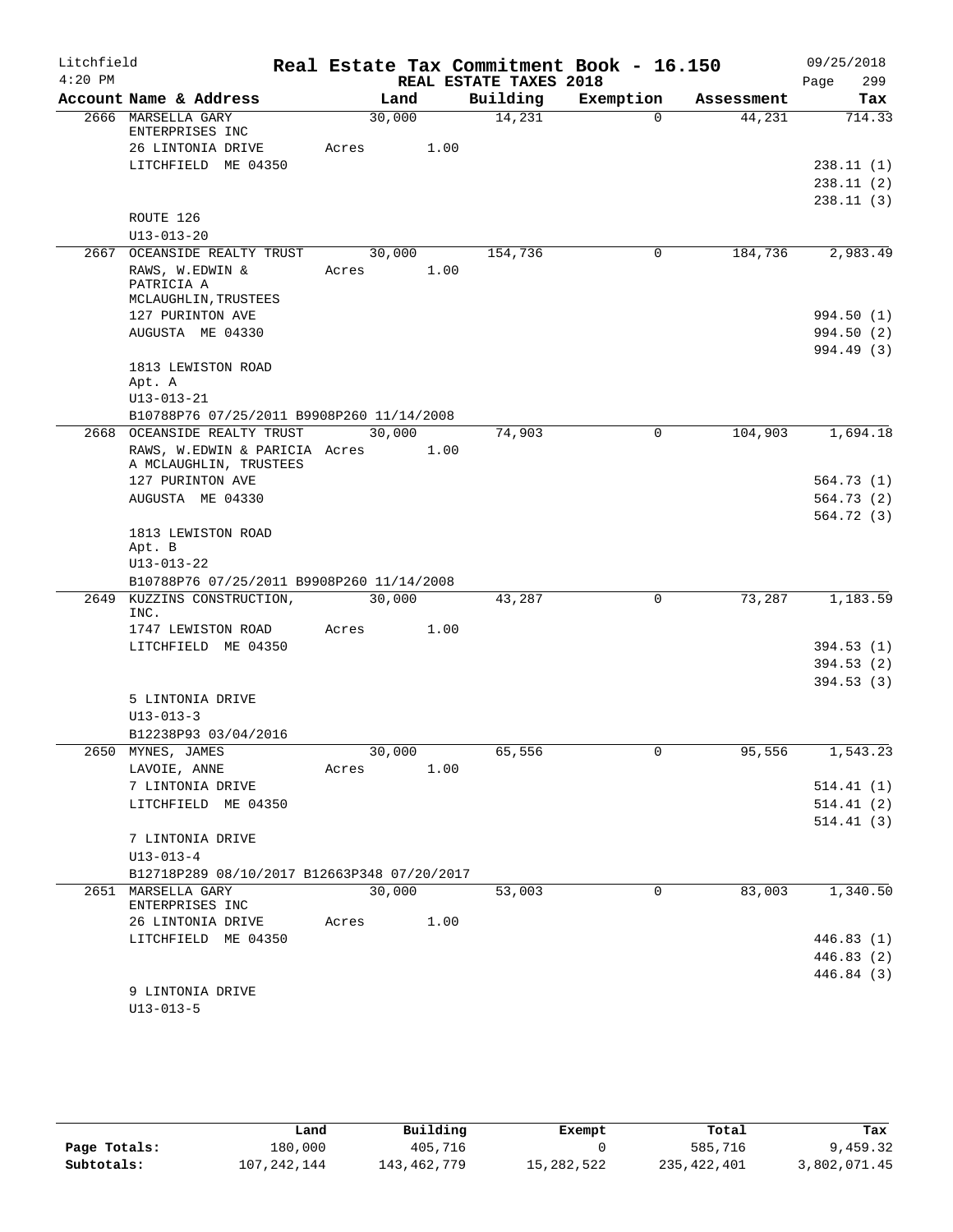| Litchfield   |                                                     |         |                     |                                    | Real Estate Tax Commitment Book - 16.150 |                  | 09/25/2018              |
|--------------|-----------------------------------------------------|---------|---------------------|------------------------------------|------------------------------------------|------------------|-------------------------|
| $4:20$ PM    | Account Name & Address                              | Land    |                     | REAL ESTATE TAXES 2018<br>Building | Exemption                                | Assessment       | Page<br>300<br>Tax      |
|              | 2652 MARSELLA GARY<br>ENTERPRISES INC               | 30,000  |                     | 26,873                             | $\Omega$                                 | 56,873           | 918.50                  |
|              | 26 LINTONIA DRIVE                                   | Acres   | 1.00                |                                    |                                          |                  |                         |
|              | LITCHFIELD ME 04350                                 |         |                     |                                    |                                          |                  | 306.17(1)               |
|              |                                                     |         |                     |                                    |                                          |                  | 306.17(2)               |
|              |                                                     |         |                     |                                    |                                          |                  | 306.16(3)               |
|              | 11 LINTONIA DRIVE<br>$U13 - 013 - 6$                |         |                     |                                    |                                          |                  |                         |
|              | 2653 MARSELLA GARY                                  | 30,000  |                     | 7,345                              | 0                                        | 37,345           | 603.12                  |
|              | ENTERPRISES INC                                     |         |                     |                                    |                                          |                  |                         |
|              | 26 LINTONIA DRIVE                                   | Acres   | 1.00                |                                    |                                          |                  |                         |
|              | LITCHFIELD ME 04350                                 |         |                     |                                    |                                          |                  | 201.04(1)               |
|              |                                                     |         |                     |                                    |                                          |                  | 201.04(2)               |
|              | 13 LINTONIA DRIVE                                   |         |                     |                                    |                                          |                  | 201.04(3)               |
|              | $U13 - 013 - 7$                                     |         |                     |                                    |                                          |                  |                         |
|              | 2654 LAKESIDE REALTY TRUST                          | 30,000  |                     | 5,026                              | 0                                        | 35,026           | 565.67                  |
|              | 26 LINTONIA DRIVE                                   | Acres   | 1.00                |                                    |                                          |                  |                         |
|              | LITCHFIELD ME 04350                                 |         |                     |                                    |                                          |                  | 188.56(1)               |
|              |                                                     |         |                     |                                    |                                          |                  | 188.56 (2)              |
|              |                                                     |         |                     |                                    |                                          |                  | 188.55(3)               |
|              | 15 LINTONIA DRIVE                                   |         |                     |                                    |                                          |                  |                         |
|              | $U13 - 013 - 8$                                     |         |                     |                                    |                                          |                  |                         |
|              | B11586P215 12/03/2013<br>2655 LAKESIDE REALTY TRUST | 30,000  |                     | 5,127                              | $\mathbf 0$                              | 35,127           | 567.30                  |
|              | 26 LINTONIA DRIVE                                   | Acres   | 1.00                |                                    |                                          |                  |                         |
|              | LITCHFIELD ME 04350                                 |         |                     |                                    |                                          |                  | 189.10(1)               |
|              |                                                     |         |                     |                                    |                                          |                  | 189.10(2)               |
|              |                                                     |         |                     |                                    |                                          |                  | 189.10(3)               |
|              | 17 LINTONIA DRIVE                                   |         |                     |                                    |                                          |                  |                         |
|              | $U13 - 013 - 9$                                     |         |                     |                                    |                                          |                  |                         |
|              | B11586P215 12/02/2013                               |         |                     |                                    |                                          |                  |                         |
|              | 2682 MARSELLA GARY                                  | 40,400  |                     | 38,589                             | 0                                        | 78,989           | 1,275.67                |
|              | <b>ENTERPRISES</b><br>26 LINTONIA DRIVE             | Acres   | 1.16                |                                    |                                          |                  |                         |
|              | LITCHFIELD ME 04350                                 |         |                     |                                    |                                          |                  | 425.22(1)               |
|              |                                                     |         |                     |                                    |                                          |                  | 425.22(2)               |
|              |                                                     |         |                     |                                    |                                          |                  | 425.23(3)               |
|              | ROUTE 126                                           |         |                     |                                    |                                          |                  |                         |
|              | $U13-013A$                                          |         |                     |                                    |                                          |                  |                         |
|              | 1155 MARSELLA, ENTERPRISES                          | 35,520  |                     | 19,637                             | $\mathbf 0$                              | 55,157           | 890.79                  |
|              | 26 LINTONIA DRIVE                                   | Acres   | 0.84                |                                    |                                          |                  |                         |
|              | LITCHFIELD ME 04350                                 |         |                     |                                    |                                          |                  | 296.93(1)               |
|              |                                                     |         |                     |                                    |                                          |                  | 296.93(2)<br>296.93 (3) |
|              | 14 OLD LODGE ROAD                                   |         |                     |                                    |                                          |                  |                         |
|              | U13-013B                                            |         |                     |                                    |                                          |                  |                         |
|              | B12580P184 04/17/2017 B7731P311 10/27/2003 B2562P47 |         |                     |                                    |                                          |                  |                         |
|              | 2898 THOMAS MARSELLA, WANDA                         | 116,025 |                     | 0                                  | 0                                        | 116,025          | 1,873.80                |
|              | К                                                   |         |                     |                                    |                                          |                  |                         |
|              | MARSELLA, GARY L.                                   | Acres   | 1.00                |                                    |                                          |                  |                         |
|              | 26 LINTONIA DRIVE<br>LITCHFIELD ME 04350            |         |                     |                                    |                                          |                  | 624.60(1)<br>624.60(2)  |
|              |                                                     |         |                     |                                    |                                          |                  | 624.60(3)               |
|              | OLD LODGE ROAD                                      |         |                     |                                    |                                          |                  |                         |
|              | U13-013C                                            |         |                     |                                    |                                          |                  |                         |
|              | B12433P178 10/04/2016                               |         |                     |                                    |                                          |                  |                         |
|              |                                                     |         |                     |                                    |                                          |                  |                         |
|              |                                                     |         |                     |                                    |                                          |                  |                         |
| Page Totals: | Land<br>311,945                                     |         | Building<br>102,597 |                                    | Exempt<br>$\mathbf 0$                    | Total<br>414,542 | Tax<br>6,694.85         |
| Subtotals:   | 107,554,089                                         |         | 143, 565, 376       |                                    | 15, 282, 522                             | 235,836,943      | 3,808,766.30            |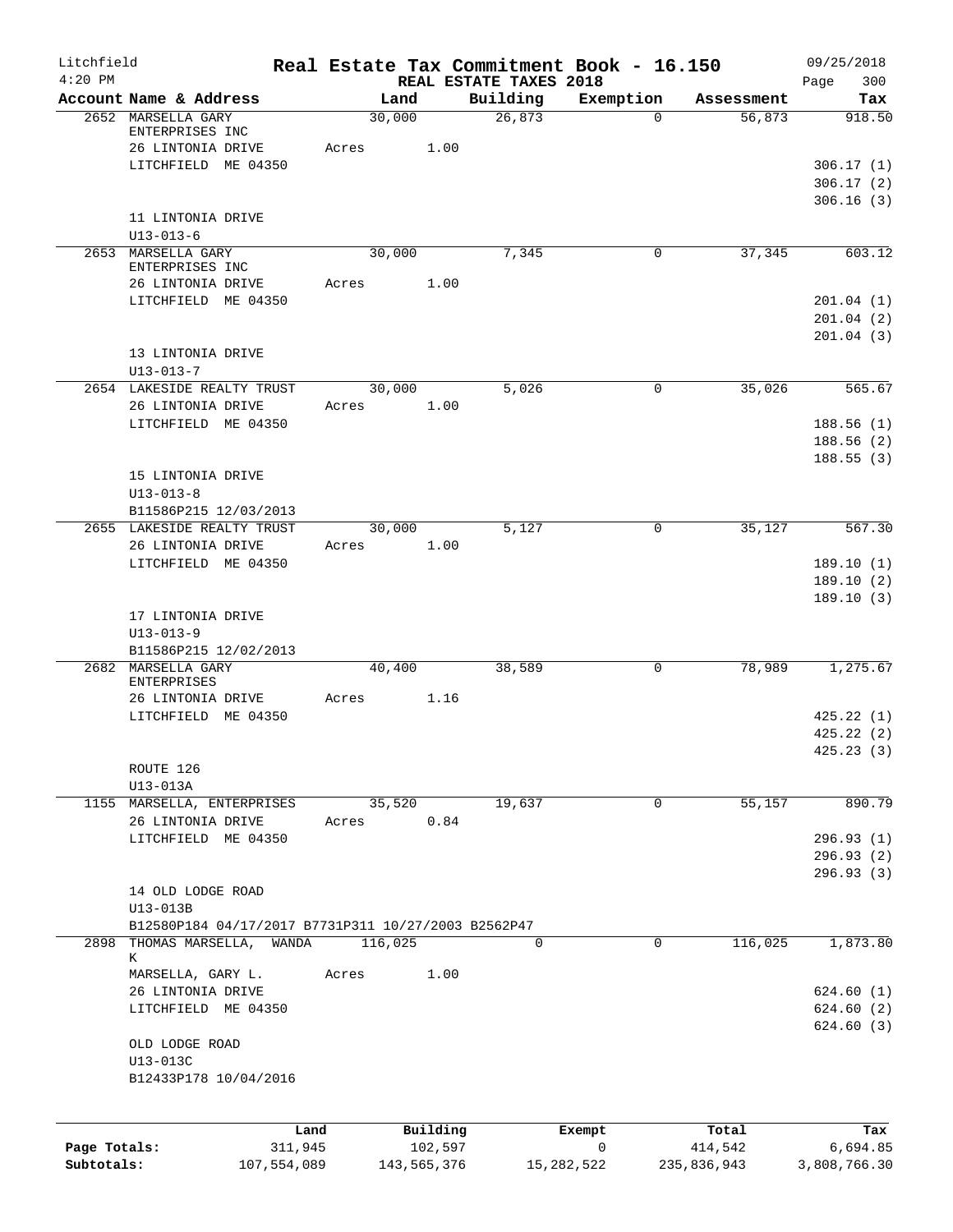| Litchfield   |                                                     |       |             |                        | Real Estate Tax Commitment Book - 16.150 |                        | 09/25/2018      |
|--------------|-----------------------------------------------------|-------|-------------|------------------------|------------------------------------------|------------------------|-----------------|
| $4:20$ PM    | Account Name & Address                              |       |             | REAL ESTATE TAXES 2018 |                                          |                        | 301<br>Page     |
|              |                                                     |       | Land        | Building<br>52,740     | Exemption                                | Assessment<br>$\Omega$ | Tax<br>1,538.13 |
|              | 2915 WARD, SAMANTHA<br>WARD, BRETT                  |       | 42,500      |                        |                                          | 95,240                 |                 |
|              |                                                     | Acres | 2.00        |                        |                                          |                        |                 |
|              | 1803 LEWISTON ROAD                                  |       |             |                        |                                          |                        | 512.71(1)       |
|              | LITCHFIELD ME 04350                                 |       |             |                        |                                          |                        | 512.71 (2)      |
|              |                                                     |       |             |                        |                                          |                        | 512.71(3)       |
|              | LEWISTON ROAD                                       |       |             |                        |                                          |                        |                 |
|              | U13-013D                                            |       |             |                        |                                          |                        |                 |
|              | B12580P184 04/17/2017 B7731P311 10/27/2003 B2562P47 |       |             |                        |                                          |                        |                 |
|              | 1219 MERRY, LEROY                                   |       | 24,160      | 64,479                 | 19,200                                   | 69,439                 | 1,121.44        |
|              | P O BOX 143                                         | Acres | 0.52        |                        | 02 HOMESTEAD EXEMPT                      |                        |                 |
|              | LITCHFIELD ME 04350                                 |       |             |                        |                                          |                        | 373.81(1)       |
|              |                                                     |       |             |                        |                                          |                        | 373.81(2)       |
|              |                                                     |       |             |                        |                                          |                        | 373.82(3)       |
|              | 1787 LEWISTON ROAD                                  |       |             |                        |                                          |                        |                 |
|              | $U13 - 014$                                         |       |             |                        |                                          |                        |                 |
|              | B2795P235                                           |       |             |                        |                                          |                        |                 |
|              | 1220 MERRY, LEROY                                   |       | 4,403       | $\Omega$               |                                          | 0<br>4,403             | 71.11           |
|              | P O BOX 143                                         | Acres | 0.01        |                        |                                          |                        |                 |
|              | LITCHFIELD ME 04350                                 |       |             |                        |                                          |                        | 23.70 (1)       |
|              |                                                     |       |             |                        |                                          |                        | 23.70(2)        |
|              |                                                     |       |             |                        |                                          |                        | 23.71(3)        |
|              | LEWISTON ROAD                                       |       |             |                        |                                          |                        |                 |
|              | $U13 - 015$                                         |       |             |                        |                                          |                        |                 |
|              | B2795P235                                           |       |             |                        |                                          |                        |                 |
|              | 1157 KUZZINS COVE LLC                               |       | 87,600      | 158,762                |                                          | $\mathbf 0$<br>246,362 | 3,978.75        |
|              | 1747 LEWISTON ROAD                                  | Acres | 0.20        |                        |                                          |                        |                 |
|              |                                                     |       |             |                        |                                          |                        |                 |
|              | LITCHFIELD ME 04350                                 |       |             |                        |                                          |                        | 1,326.25(1)     |
|              |                                                     |       |             |                        |                                          |                        | 1,326.25(2)     |
|              |                                                     |       |             |                        |                                          |                        | 1,326.25(3)     |
|              | 1802 LEWISTON ROAD                                  |       |             |                        |                                          |                        |                 |
|              | $U13 - 016$                                         |       |             |                        |                                          |                        |                 |
|              | B10239P302 10/13/2009 B2562P47                      |       |             |                        |                                          |                        |                 |
|              | 978 LAFRENIERE, LUCILLE                             |       | 124,063     | 53,626                 |                                          | 177,689<br>0           | 2,869.68        |
|              | 427 RIDGEVIEW RD                                    | Acres | 0.43        |                        |                                          |                        |                 |
|              | ORANGE CT 06477                                     |       |             |                        |                                          |                        | 956.56(1)       |
|              |                                                     |       |             |                        |                                          |                        | 956.56(2)       |
|              |                                                     |       |             |                        |                                          |                        | 956.56(3)       |
|              | 12 TOWN LINE DRIVE                                  |       |             |                        |                                          |                        |                 |
|              | $U13 - 018$                                         |       |             |                        |                                          |                        |                 |
|              | B5219P233                                           |       |             |                        |                                          |                        |                 |
|              | 185 BOURNAKEL, ANGELA                               |       | 121,704     | 25,049                 |                                          | 146,753<br>0           | 2,370.06        |
|              | 10 CrystalLlane                                     | Acres | 0.44        |                        |                                          |                        |                 |
|              | Yarmouth ME 04096-7758                              |       |             |                        |                                          |                        | 790.02 (1)      |
|              |                                                     |       |             |                        |                                          |                        | 790.02 (2)      |
|              |                                                     |       |             |                        |                                          |                        | 790.02(3)       |
|              | 14 TOWN LINE DRIVE                                  |       |             |                        |                                          |                        |                 |
|              | $U13 - 019$                                         |       |             |                        |                                          |                        |                 |
|              | B5143P29 06/03/1996                                 |       |             |                        |                                          |                        |                 |
|              | 441 DEBLOIS, WILFRID S                              |       | 116,881     | 146,691                |                                          | 263,572<br>0           | 4,256.69        |
|              | 119 MONTELLO ST                                     | Acres | 0.16        |                        |                                          |                        |                 |
|              | LEWISTON ME 04240                                   |       |             |                        |                                          |                        | 1,418.90(1)     |
|              |                                                     |       |             |                        |                                          |                        |                 |
|              |                                                     |       |             |                        |                                          |                        | 1,418.90(2)     |
|              |                                                     |       |             |                        |                                          |                        | 1,418.89(3)     |
|              | 16 TOWN LINE DRIVE                                  |       |             |                        |                                          |                        |                 |
|              | U13-019A                                            |       |             |                        |                                          |                        |                 |
|              | B4344P51                                            |       |             |                        |                                          |                        |                 |
|              |                                                     |       |             |                        |                                          |                        |                 |
|              |                                                     |       |             |                        |                                          |                        |                 |
|              |                                                     | Land  | Building    |                        | Exempt                                   | Total                  | Tax             |
| Page Totals: | 521,311                                             |       | 501,347     |                        | 19,200                                   | 1,003,458              | 16,205.86       |
| Subtotals:   | 108,075,400                                         |       | 144,066,723 |                        | 15,301,722                               | 236,840,401            | 3,824,972.16    |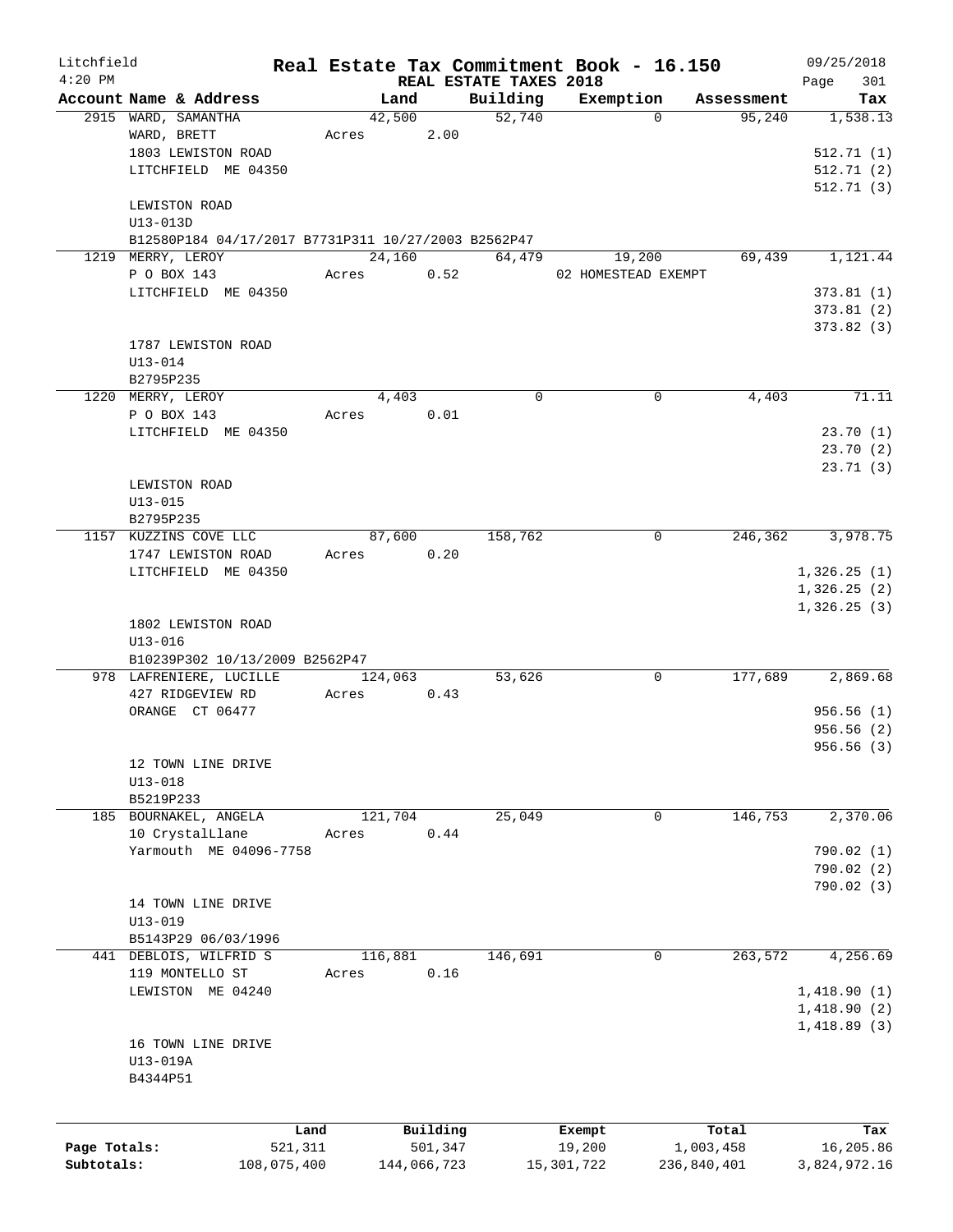| Litchfield |                                                     |         |      |                        | Real Estate Tax Commitment Book - 16.150 |            | 09/25/2018   |
|------------|-----------------------------------------------------|---------|------|------------------------|------------------------------------------|------------|--------------|
| $4:20$ PM  |                                                     |         |      | REAL ESTATE TAXES 2018 |                                          |            | 302<br>Page  |
|            | Account Name & Address                              | Land    |      | Building               | Exemption                                | Assessment | Tax          |
|            | 1151 LONGTIN, LUCIEN &<br><b>DOLORES</b>            | 103,756 |      | 120, 105               | 19,200                                   | 204,661    | 3,305.28     |
|            | 18 TOWN LINE DRIVE                                  | Acres   | 0.16 |                        | 02 HOMESTEAD EXEMPT                      |            |              |
|            | LITCHFIELD ME 04350                                 |         |      |                        |                                          |            | 1, 101.76(1) |
|            |                                                     |         |      |                        |                                          |            | 1,101.76(2)  |
|            |                                                     |         |      |                        |                                          |            | 1, 101.76(3) |
|            | 18 TOWN LINE DRIVE                                  |         |      |                        |                                          |            |              |
|            | $U13 - 020$                                         |         |      |                        |                                          |            |              |
|            | B4925P69 04/10/1995                                 |         |      |                        |                                          |            |              |
|            | 1430 PUSHARD, DANA                                  | 108,544 |      | 52,842                 | 0                                        | 161,386    | 2,606.38     |
|            | PUSHARD MICHELLE                                    | Acres   | 0.34 |                        |                                          |            |              |
|            | 27 LINTONIA DRIVE                                   |         |      |                        |                                          |            | 868.79 (1)   |
|            | LITCHFIELD ME 04350                                 |         |      |                        |                                          |            | 868.79 (2)   |
|            | 20 TOWN LINE DRIVE                                  |         |      |                        |                                          |            | 868.80 (3)   |
|            | $U13 - 021$                                         |         |      |                        |                                          |            |              |
|            | B6361P34 01/29/2000                                 |         |      |                        |                                          |            |              |
|            | 1506 WILLIAMS, TIMOTHY H.                           | 12,007  |      | 45,626                 | 0                                        | 57,633     | 930.77       |
|            | WILLIAMS, MARGARET J.                               | Acres   | 0.16 |                        |                                          |            |              |
|            | 8 COTTAGE STREET                                    |         |      |                        |                                          |            | 310.26(1)    |
|            | SHARON MA 02067                                     |         |      |                        |                                          |            | 310.26(2)    |
|            |                                                     |         |      |                        |                                          |            | 310.25(3)    |
|            | 8 TOWN LINE DRIVE                                   |         |      |                        |                                          |            |              |
|            | $U13 - 022$                                         |         |      |                        |                                          |            |              |
|            | B11471P252 08/07/2013 B2847P156                     |         |      |                        |                                          |            |              |
|            | 1387 PROVENCHER NORMAND H,<br>TRUSTEE               | 39,200  |      | $\Omega$               | $\Omega$                                 | 39,200     | 633.08       |
|            | PROVENCHER JANICE M<br>TRUSTEE                      | Acres   | 0.15 |                        |                                          |            |              |
|            | 407 RT. 126                                         |         |      |                        |                                          |            | 211.03(1)    |
|            | MONMOUTH ME 04259                                   |         |      |                        |                                          |            | 211.03(2)    |
|            |                                                     |         |      |                        |                                          |            | 211.02(3)    |
|            | LEWISTON ROAD<br>$U13 - 023$                        |         |      |                        |                                          |            |              |
|            | B11320P278 02/26/2013 B9820P230 08/11/2008 B2222P5  |         |      |                        |                                          |            |              |
|            | 07/11/1979                                          |         |      |                        |                                          |            |              |
|            | 1380 POTTER-DUNLOP, JULIE A.                        | 13,160  |      | $\mathbf 0$            | 0                                        | 13,160     | 212.53       |
|            | 41 MAI PLACE                                        | Acres   | 0.47 |                        |                                          |            |              |
|            | HAIKU HI 96708-5848                                 |         |      |                        |                                          |            | 70.84(1)     |
|            |                                                     |         |      |                        |                                          |            | 70.84(2)     |
|            |                                                     |         |      |                        |                                          |            | 70.85(3)     |
|            | PINEY SHORES DRIVE                                  |         |      |                        |                                          |            |              |
|            | $U13 - 024$                                         |         |      |                        |                                          |            |              |
|            | B11566P55 11/08/2013 B10112P188 05/27/1975 B846P418 |         |      |                        |                                          |            |              |
|            | 579 FARRINGTON, JAMES C                             | 196,475 |      | 230,681                | 0                                        | 427,156    | 6,898.57     |
|            | P O BOX 334<br>GARDINER ME 04345                    | Acres   | 1.85 |                        |                                          |            | 2, 299.52(1) |
|            |                                                     |         |      |                        |                                          |            | 2, 299.52(2) |
|            |                                                     |         |      |                        |                                          |            | 2, 299.53(3) |
|            | 75 PINEY SHORES DRIVE                               |         |      |                        |                                          |            |              |
|            | $U13 - 025$                                         |         |      |                        |                                          |            |              |
|            | B3276P270                                           |         |      |                        |                                          |            |              |

|              | Land        | Building    | Exempt     | Total       | Tax          |
|--------------|-------------|-------------|------------|-------------|--------------|
| Page Totals: | 473,142     | 449,254     | 19,200     | 903,196     | 14,586.61    |
| Subtotals:   | 108,548,542 | 144,515,977 | 15,320,922 | 237,743,597 | 3,839,558.77 |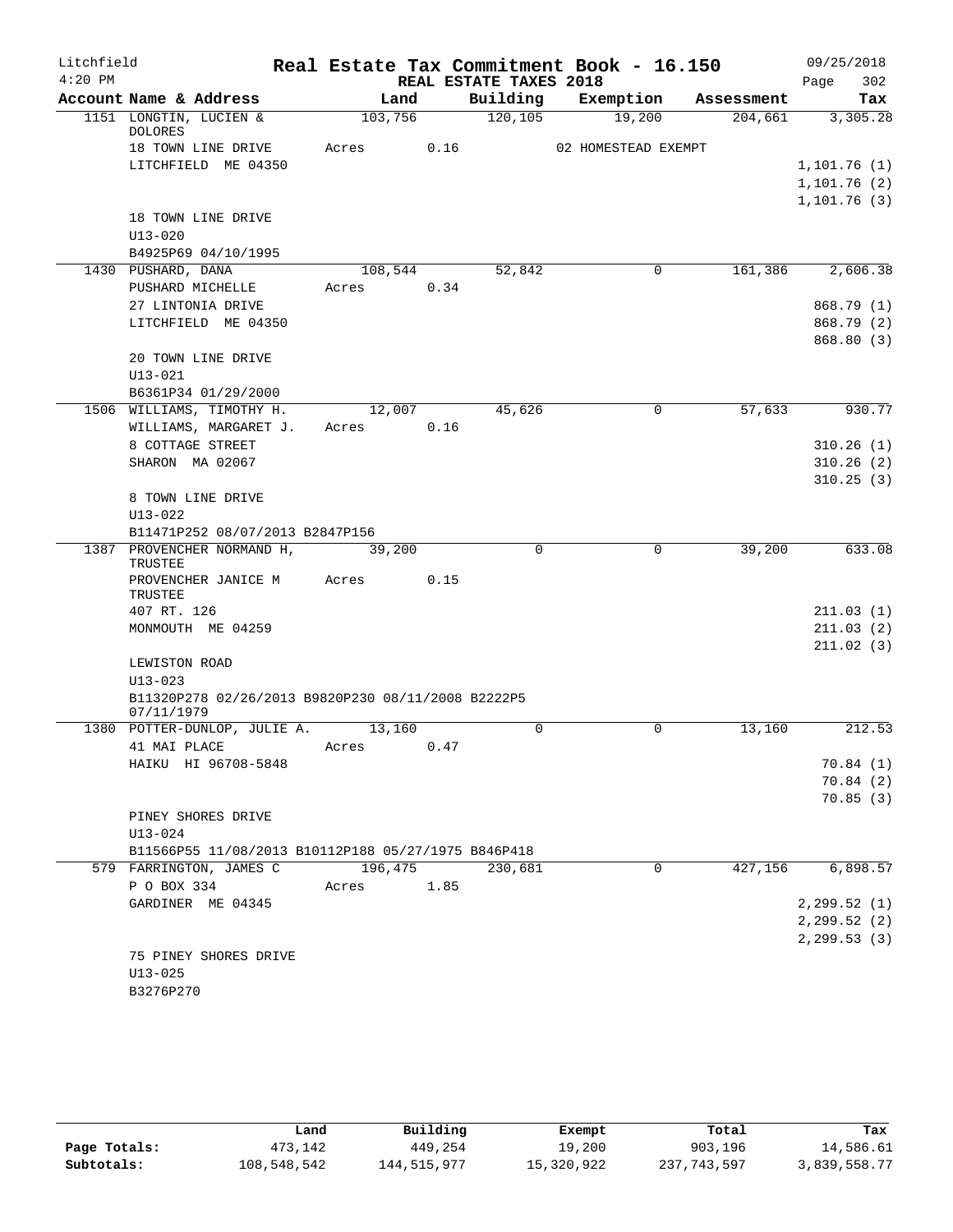| Litchfield |                                                      |                  |      |                        | Real Estate Tax Commitment Book - 16.150 |                       | 09/25/2018  |
|------------|------------------------------------------------------|------------------|------|------------------------|------------------------------------------|-----------------------|-------------|
| $4:20$ PM  |                                                      |                  |      | REAL ESTATE TAXES 2018 |                                          |                       | 303<br>Page |
|            | Account Name & Address                               | Land             |      | Building<br>54,275     | Exemption<br>$\Omega$                    | Assessment<br>195,789 | Tax         |
|            | 56 HIRD, WILLIAM B II<br>14 ORLEANS STREET           | 141,514<br>Acres | 0.79 |                        |                                          |                       | 3,161.99    |
|            | LEWISTON ME 04240                                    |                  |      |                        |                                          |                       | 1,054.00(1) |
|            |                                                      |                  |      |                        |                                          |                       | 1,054.00(2) |
|            |                                                      |                  |      |                        |                                          |                       | 1,053.99(3) |
|            | 74 PINEY SHORES DRIVE                                |                  |      |                        |                                          |                       |             |
|            | $U13 - 026$                                          |                  |      |                        |                                          |                       |             |
|            | B10464P51 07/06/2010 B4520P145 09/23/1993            |                  |      |                        |                                          |                       |             |
| 1567       | BAILEY, GLEN A.                                      | 126,375          |      | 158,029                | 0                                        | 284,404               | 4,593.12    |
|            | 62 PINEY SHORES DR                                   | Acres            | 1.11 |                        |                                          |                       |             |
|            | LITCHFIELD ME                                        |                  |      |                        |                                          |                       | 1,531.04(1) |
|            | 04350-3865                                           |                  |      |                        |                                          |                       |             |
|            |                                                      |                  |      |                        |                                          |                       | 1,531.04(2) |
|            |                                                      |                  |      |                        |                                          |                       | 1,531.04(3) |
|            | 62 PINEY SHORES DRIVE<br>$U13 - 027$                 |                  |      |                        |                                          |                       |             |
|            | B11436P38 06/28/2013 B2284P329 04/09/1980            |                  |      |                        |                                          |                       |             |
|            | 1349 LACHAPELLE, TIMOTHY(                            | 277,950          |      | 275,730                | 19,200                                   | 534,480               | 8,631.85    |
|            | TRUSTEE)                                             |                  |      |                        |                                          |                       |             |
|            | LACHAPELLE, RENEE                                    | Acres            | 4.68 |                        | 02 HOMESTEAD EXEMPT                      |                       |             |
|            | (TRUSTEE)                                            |                  |      |                        |                                          |                       |             |
|            | THE RENEE C. LACHAPELLE<br>TRUST                     |                  |      |                        |                                          |                       | 2,877.28(1) |
|            | 1635 LEWISTON ROAD BOX                               |                  |      |                        |                                          |                       | 2,877.28(2) |
|            | 13                                                   |                  |      |                        |                                          |                       |             |
|            | LITCHFIELD ME 04350<br>67 RUSTIC DRIVE               |                  |      |                        |                                          |                       | 2,877.29(3) |
|            | $U13 - 028$                                          |                  |      |                        |                                          |                       |             |
|            | B12512P296 01/07/2017 B10478P180 07/21/2010          |                  |      |                        |                                          |                       |             |
|            | B7708P101 10/17/2003                                 |                  |      |                        |                                          |                       |             |
|            | 1738 TILLSON, EMERY A<br>REVOCABLE TRUST             | 116,524          |      | 74,472                 | 0                                        | 190,996               | 3,084.59    |
|            | EMERY/BARBARA H                                      | Acres            | 0.64 |                        |                                          |                       |             |
|            | TILLSON, TRUSTEES                                    |                  |      |                        |                                          |                       |             |
|            | C/O HEATHER TILLSON                                  |                  |      |                        |                                          |                       | 1,028.20(1) |
|            | 6113 FISH HOUSE ROAD                                 |                  |      |                        |                                          |                       | 1,028.20(2) |
|            | GALWAY NY 12074                                      |                  |      |                        |                                          |                       | 1,028.19(3) |
|            | 71 RUSTIC DRIVE                                      |                  |      |                        |                                          |                       |             |
|            | $U13 - 029$                                          |                  |      |                        |                                          |                       |             |
|            | B4712P71 05/17/1994                                  |                  |      |                        |                                          |                       |             |
| 1663       | STADES, EDWARD J HEIRS<br>OF:                        | 112,534          |      | 33,560                 | 0                                        | 146,094               | 2,359.42    |
|            | P O BOX 73                                           | Acres            | 0.49 |                        |                                          |                       |             |
|            | LITCHFIELD ME 04350                                  |                  |      |                        |                                          |                       | 786.47 (1)  |
|            |                                                      |                  |      |                        |                                          |                       | 786.47 (2)  |
|            |                                                      |                  |      |                        |                                          |                       | 786.48 (3)  |
|            | 77 RUSTIC DRIVE                                      |                  |      |                        |                                          |                       |             |
|            | $U13 - 030$                                          |                  |      |                        |                                          |                       |             |
|            | B1075P382                                            |                  |      |                        |                                          |                       |             |
|            | 211 SEARS, KALIE                                     | 41,100           |      | 55,753                 | 19,200                                   | 77,653                | 1,254.10    |
|            | 22A BOOKER STREET                                    | Acres            | 2.00 |                        | 02 HOMESTEAD EXEMPT                      |                       |             |
|            | LISBON FALLS ME 04252                                |                  |      |                        |                                          |                       | 418.03(1)   |
|            |                                                      |                  |      |                        |                                          |                       | 418.03(2)   |
|            |                                                      |                  |      |                        |                                          |                       | 418.04(3)   |
|            | 34 MACE ROAD<br>$U14 - 001$                          |                  |      |                        |                                          |                       |             |
|            | B11622P81 01/30/2014 B11362P88 05/18/2012 B11149P173 |                  |      |                        |                                          |                       |             |
|            | 08/23/2012 B5734P241 09/17/1998                      |                  |      |                        |                                          |                       |             |
|            |                                                      |                  |      |                        |                                          |                       |             |
|            |                                                      |                  |      |                        |                                          |                       |             |
|            |                                                      |                  |      |                        |                                          |                       |             |

|              | Land        | Building      | Exempt     | Total         | Tax          |
|--------------|-------------|---------------|------------|---------------|--------------|
| Page Totals: | 815,997     | 651,819       | 38,400     | 1,429,416     | 23,085.07    |
| Subtotals:   | 109,364,539 | 145, 167, 796 | 15,359,322 | 239, 173, 013 | 3,862,643.84 |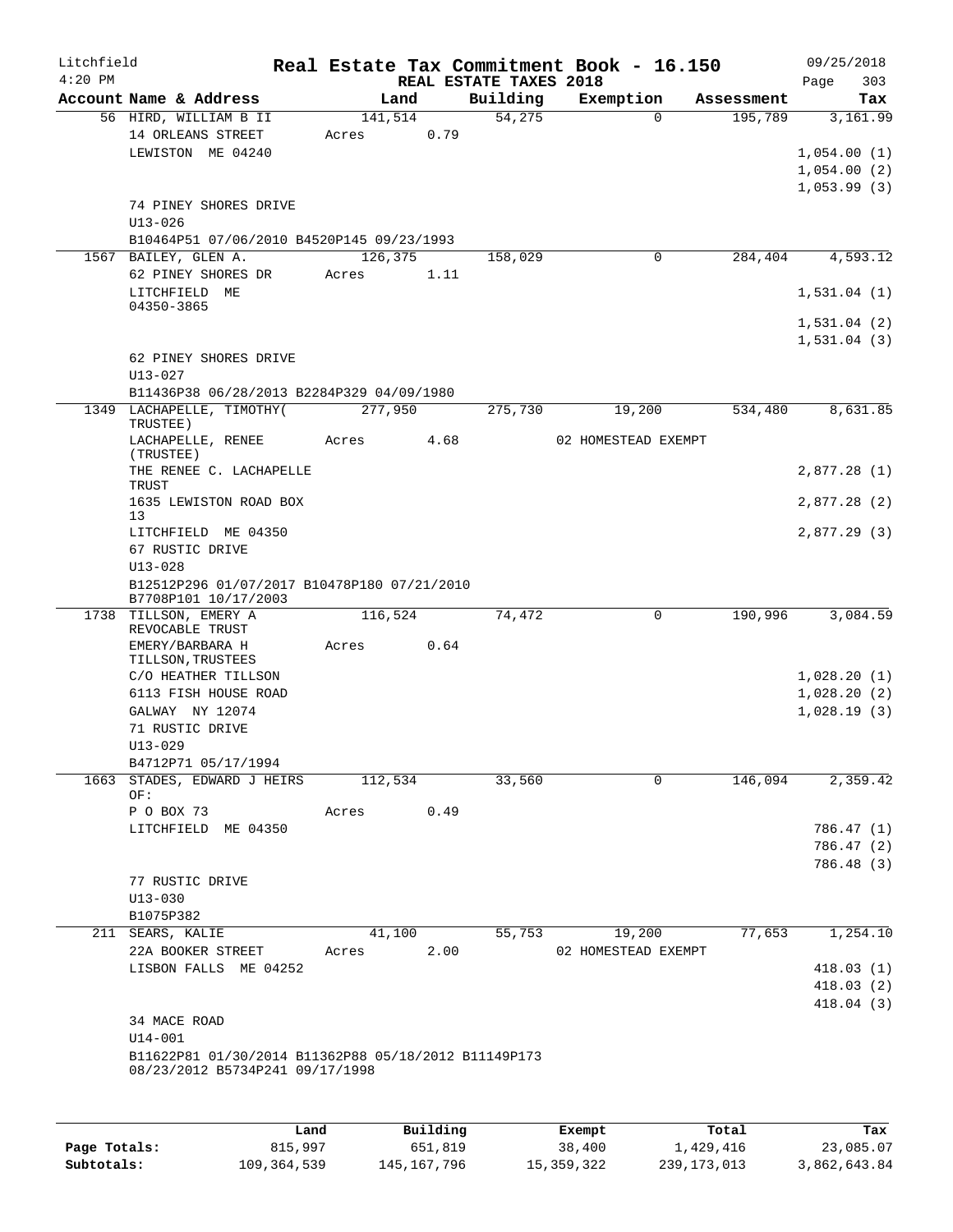| Litchfield   |                                                                | Real Estate Tax Commitment Book - 16.150 |             |                         |                     |                                  | 09/25/2018                 |
|--------------|----------------------------------------------------------------|------------------------------------------|-------------|-------------------------|---------------------|----------------------------------|----------------------------|
| $4:20$ PM    |                                                                |                                          |             | REAL ESTATE TAXES 2018  |                     |                                  | 304<br>Page                |
|              | Account Name & Address<br>2471 HILTON ELIZABETH                | Land<br>27,850                           |             | Building<br>$\mathbf 0$ | Exemption           | Assessment<br>27,850<br>$\Omega$ | Tax<br>449.78              |
|              | 1602 LEWISTON ROAD<br>LITCHFIELD ME 04350                      | Acres                                    | 1.50        |                         |                     |                                  | 149.93(1)<br>149.93(2)     |
|              | LEWISTON ROAD<br>$U14 - 002$                                   |                                          |             |                         |                     |                                  | 149.92(3)                  |
|              | B11849P31 11/12/2014 B959P413 04/29/1954                       |                                          |             |                         |                     |                                  |                            |
|              | 839 HILTON, FLOYD G &<br>JESSICA L                             | 206,850                                  |             | 140,461                 | 19,200              | 328,111                          | 5,298.99                   |
|              | P O BOX 14<br>LITCHFIELD ME 04350                              | Acres                                    | 3.30        |                         | 02 HOMESTEAD EXEMPT |                                  | 1,766.33(1)                |
|              |                                                                |                                          |             |                         |                     |                                  | 1,766.33(2)<br>1,766.33(3) |
|              | 70 MACE ROAD<br>U14-002A                                       |                                          |             |                         |                     |                                  |                            |
|              | B6488P214 05/23/2001<br>2694 JOHNSON KIMBERLY L                | 34,675                                   |             | $\mathbf 0$             |                     | 0<br>34,675                      | 560.00                     |
|              | JOHNSON KEITH A<br>682 NEW GLOUSTER ROAD                       | Acres                                    | 4.23        |                         |                     |                                  | 186.67(1)                  |
|              | NORTH YARMOUTH ME<br>04097                                     |                                          |             |                         |                     |                                  | 186.67(2)<br>186.66(3)     |
|              | MACE ROAD<br>$U14-002B$                                        |                                          |             |                         |                     |                                  |                            |
|              | B9489P289 09/06/2007<br>689 MARDEN, LOIS                       | 30,000                                   |             | 0                       |                     | 30,000<br>0                      | 484.50                     |
|              | 160 GROVES ROAD                                                | Acres                                    | 1.80        |                         |                     |                                  |                            |
|              | YARMOUTH ME 04096                                              |                                          |             |                         |                     |                                  | 161.50(1)                  |
|              | 102 MACE ROAD<br>$U14 - 004$                                   |                                          |             |                         |                     |                                  | 161.50(2)<br>161.50(3)     |
|              | B7414P7                                                        |                                          |             |                         |                     |                                  |                            |
|              | 688 MARDEN, LOIS<br>160 GROVES ROAD                            | 176,328<br>Acres                         | 0.83        | 125,586                 |                     | 301,914<br>0                     | 4,875.91                   |
|              | YARMOUTH ME 04096                                              |                                          |             |                         |                     |                                  | 1,625.30(1)                |
|              |                                                                |                                          |             |                         |                     |                                  | 1,625.30(2)                |
|              | 102 MACE ROAD<br>$U14 - 005$                                   |                                          |             |                         |                     |                                  | 1,625.31(3)                |
|              | B7414P7 05/16/2003                                             |                                          |             |                         |                     |                                  |                            |
|              | 838 MARDEN, HAROLD<br>160 GROVES ROAD                          | 31,225<br>Acres                          | 2.85        | 0                       |                     | 31,225<br>0                      | 504.28                     |
|              | YARMOUTH ME 04096                                              |                                          |             |                         |                     |                                  | 168.09(1)                  |
|              |                                                                |                                          |             |                         |                     |                                  | 168.09(2)                  |
|              | MACE ROAD<br>$U14 - 006$                                       |                                          |             |                         |                     |                                  | 168.10(3)                  |
|              | B10792P31 07/28/2011 B7953P277 05/03/2004 B959P413             |                                          |             |                         |                     |                                  |                            |
|              | 1332 BLAIS, JEFFREY A.                                         | 122,145                                  |             | 26,823                  |                     | 148,968<br>0                     | 2,405.83                   |
|              | HORTON, MICHAEL J.<br>PO BOX 15014                             | Acres                                    | 0.34        |                         |                     |                                  | 801.94 (1)                 |
|              | PORTLAND ME 04112-5149                                         |                                          |             |                         |                     |                                  | 801.94 (2)                 |
|              | 118 MACE ROAD                                                  |                                          |             |                         |                     |                                  | 801.95(3)                  |
|              | U14-007<br>B11067P316 06/11/2012 B9159P43 11/09/2006 B2403P332 |                                          |             |                         |                     |                                  |                            |
|              |                                                                | Land                                     | Building    |                         | Exempt              | Total                            | Tax                        |
| Page Totals: | 629,073                                                        |                                          | 292,870     |                         | 19,200              | 902,743                          | 14,579.29                  |
| Subtotals:   | 109,993,612                                                    |                                          | 145,460,666 |                         | 15, 378, 522        | 240,075,756                      | 3,877,223.13               |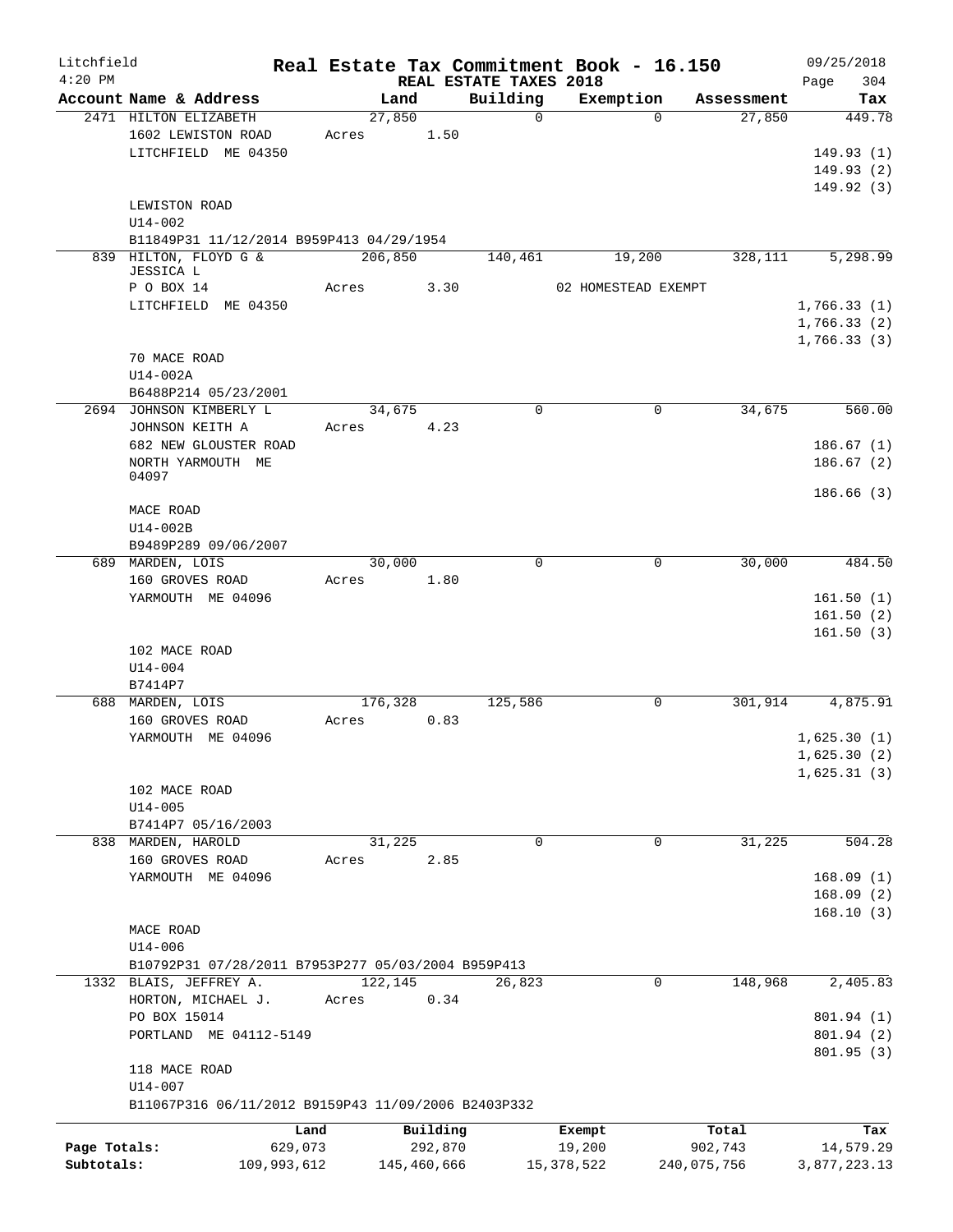| Litchfield   |                                          |         |                        |                    | Real Estate Tax Commitment Book - 16.150 |                       | 09/25/2018      |
|--------------|------------------------------------------|---------|------------------------|--------------------|------------------------------------------|-----------------------|-----------------|
| $4:20$ PM    | Account Name & Address                   |         | REAL ESTATE TAXES 2018 |                    |                                          |                       | 305<br>Page     |
|              | 6 ADAMS, WILLIAM C                       |         | Land<br>96,868         | Building<br>41,183 | Exemption<br>$\Omega$                    | Assessment<br>138,051 | Tax<br>2,229.52 |
|              | 400 STEVENS MILL ROAD                    |         | Acres 0.23             |                    |                                          |                       |                 |
|              | AUBURN ME 04210                          |         |                        |                    |                                          |                       | 743.17(1)       |
|              |                                          |         |                        |                    |                                          |                       | 743.17(2)       |
|              |                                          |         |                        |                    |                                          |                       | 743.18(3)       |
|              | 126 MACE ROAD                            |         |                        |                    |                                          |                       |                 |
|              | $U14 - 008$                              |         |                        |                    |                                          |                       |                 |
|              | B212P183                                 |         |                        |                    |                                          |                       |                 |
|              | 1239 GALLANT, TIMOTHY E                  |         | 41,350                 | 82,327             | 19,200                                   | 104,477               | 1,687.30        |
|              | P.O.BOX 455                              | Acres   | 2.10                   |                    | 02 HOMESTEAD EXEMPT                      |                       |                 |
|              | LITCHFIELD ME 04350                      |         |                        |                    |                                          |                       | 562.43(1)       |
|              |                                          |         |                        |                    |                                          |                       | 562.43(2)       |
|              |                                          |         |                        |                    |                                          |                       | 562.44(3)       |
|              | 125 MACE ROAD                            |         |                        |                    |                                          |                       |                 |
|              | U14-009                                  |         |                        |                    |                                          |                       |                 |
|              | B9406P192 06/19/2007 B6999P49 07/29/2002 |         |                        |                    |                                          |                       |                 |
|              | 1324 ORRALL, DAVID                       |         | 154,534                | 47,209             | 24,960                                   | 176,783               | 2,855.05        |
|              | P O BOX 53                               | Acres   | 0.49                   |                    | 02 HOMESTEAD EXEMPT                      |                       |                 |
|              | LITCHFIELD ME 04350                      |         |                        |                    | 03 VETERANS EXEMPT                       |                       | 951.68(1)       |
|              |                                          |         |                        |                    |                                          |                       | 951.68(2)       |
|              |                                          |         |                        |                    |                                          |                       | 951.69(3)       |
|              | 134 MACE ROAD                            |         |                        |                    |                                          |                       |                 |
|              | $U14 - 010$<br>B6242P135 07/25/2000      |         |                        |                    |                                          |                       |                 |
|              | 814 LETOURNEAU, ELAINE M.                |         | 87,586                 | 23,147             | $\mathbf 0$                              | 110,733               | 1,788.34        |
|              | 7 SULLIVAN LANE                          | . Acres | 0.21                   |                    |                                          |                       |                 |
|              | SACO ME 04072                            |         |                        |                    |                                          |                       | 596.11(1)       |
|              |                                          |         |                        |                    |                                          |                       | 596.11(2)       |
|              |                                          |         |                        |                    |                                          |                       | 596.12(3)       |
|              | 148 MACE ROAD                            |         |                        |                    |                                          |                       |                 |
|              | $U14 - 011$                              |         |                        |                    |                                          |                       |                 |
|              | B6011P150 07/27/1999                     |         |                        |                    |                                          |                       |                 |
|              | 1393 MITTICA, DEBORAH,                   |         | 142,438                | 50,155             | 0                                        | 192,593               | 3,110.38        |
|              | ET.AL.                                   |         |                        |                    |                                          |                       |                 |
|              | 226 FAIRWAY DRIVE                        | Acres   | 0.43                   |                    |                                          |                       |                 |
|              | E WINDSOR CT 06088                       |         |                        |                    |                                          |                       | 1,036.79(1)     |
|              |                                          |         |                        |                    |                                          |                       | 1,036.79(2)     |
|              |                                          |         |                        |                    |                                          |                       | 1,036.80(3)     |
|              | 152 MACE ROAD                            |         |                        |                    |                                          |                       |                 |
|              | $U14 - 012$                              |         |                        |                    |                                          |                       |                 |
|              | B6778P67                                 |         |                        |                    |                                          |                       |                 |
|              | 1335 OUELLETTE ET AL, DENNIS<br>R        |         | 87,852                 | 83,410             | 0                                        | 171,262               | 2,765.88        |
|              | 6 FAYE STREET                            | Acres   | 0.22                   |                    |                                          |                       |                 |
|              | TOPSHAM ME 04086                         |         |                        |                    |                                          |                       | 921.96(1)       |
|              |                                          |         |                        |                    |                                          |                       | 921.96(2)       |
|              |                                          |         |                        |                    |                                          |                       | 921.96(3)       |
|              | 166 MACE ROAD                            |         |                        |                    |                                          |                       |                 |
|              | $U14 - 013$                              |         |                        |                    |                                          |                       |                 |
|              | B4770P168                                |         |                        |                    |                                          |                       |                 |
|              | 1723 THIBEAU, FREDERICK W                |         | 82,650                 | 45,441             | 0                                        | 128,091               | 2,068.67        |
|              | 73 FOUNTAIN ST                           | Acres   | 0.25                   |                    |                                          |                       |                 |
|              | GARDINER ME 04345                        |         |                        |                    |                                          |                       | 689.56 (1)      |
|              |                                          |         |                        |                    |                                          |                       | 689.56 (2)      |
|              |                                          |         |                        |                    |                                          |                       | 689.55 (3)      |
|              | 4 SALAMANDER DRIVE                       |         |                        |                    |                                          |                       |                 |
|              | U14-014                                  |         |                        |                    |                                          |                       |                 |
|              | B1660P66                                 |         |                        |                    |                                          |                       |                 |
|              |                                          | Land    | Building               |                    | Exempt                                   | Total                 | Tax             |
| Page Totals: | 693,278                                  |         | 372,872                |                    | 44,160                                   | 1,021,990             | 16,505.14       |
| Subtotals:   | 110,686,890                              |         | 145,833,538            |                    | 15,422,682                               | 241,097,746           | 3,893,728.27    |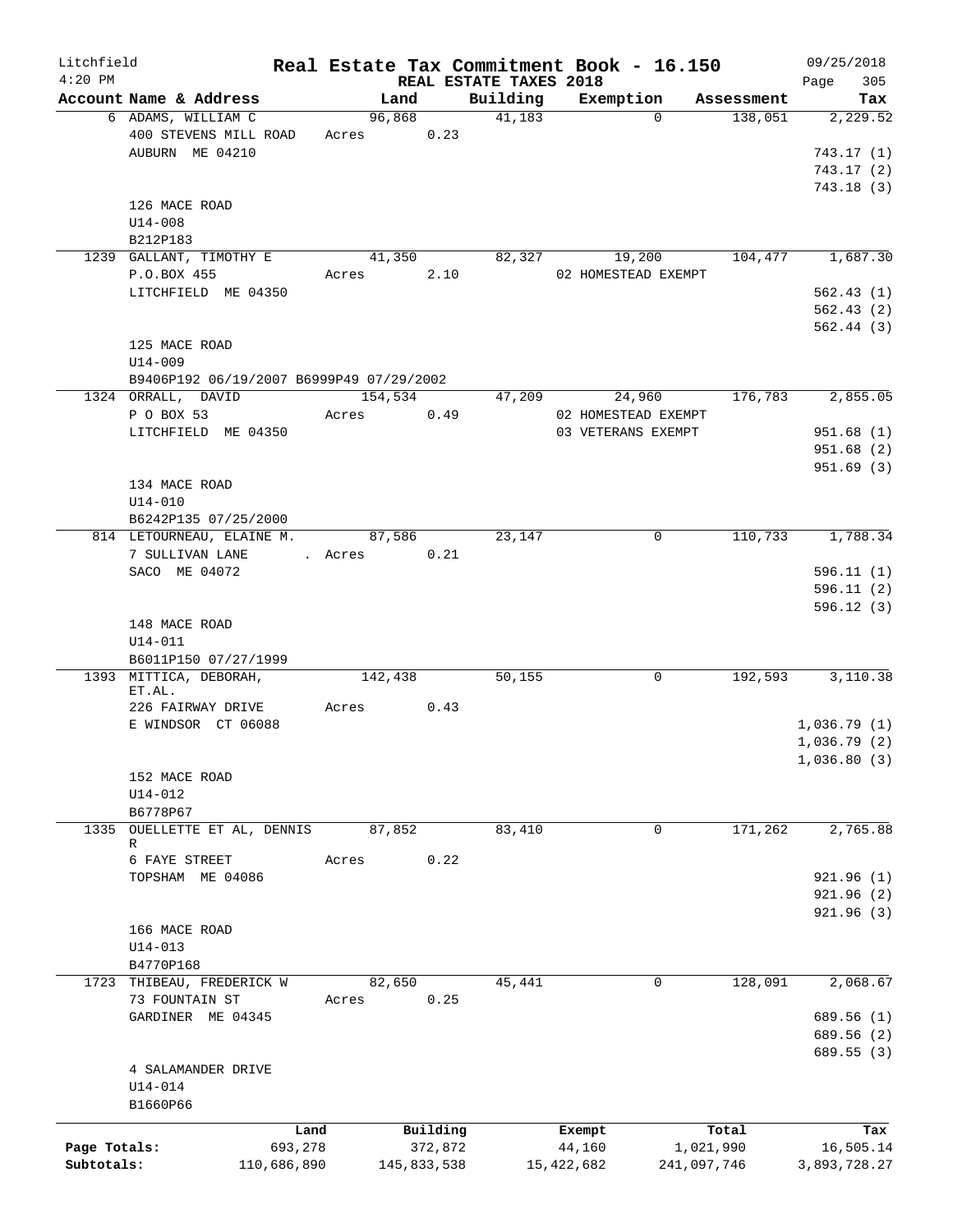| Litchfield |                                                                       |         |      |                        | Real Estate Tax Commitment Book - 16.150 |          |            |      | 09/25/2018 |
|------------|-----------------------------------------------------------------------|---------|------|------------------------|------------------------------------------|----------|------------|------|------------|
| $4:20$ PM  |                                                                       |         |      | REAL ESTATE TAXES 2018 |                                          |          |            | Page | 306        |
|            | Account Name & Address                                                |         | Land | Building               | Exemption                                |          | Assessment |      | Tax        |
|            | 1557 GARTLEY, WILLIAM E. &                                            | 83,454  |      | 24,339                 |                                          | $\Omega$ | 107,793    |      | 1,740.86   |
|            | PAMELA(1/2 INT)<br>GARTLEY, CARL F. & AMY                             | Acres   | 0.19 |                        |                                          |          |            |      |            |
|            | R.(1/4 INT)<br>GARTLEY, WILLIAM B. &                                  |         |      |                        |                                          |          |            |      | 580.29(1)  |
|            | CAROLE (1/4 INT)<br>P.O. BOX 103                                      |         |      |                        |                                          |          |            |      | 580.29(2)  |
|            | LITCHFIELD ME 04350                                                   |         |      |                        |                                          |          |            |      | 580.28(3)  |
|            | 6 SALAMANDER DRIVE                                                    |         |      |                        |                                          |          |            |      |            |
|            | $U14 - 015$                                                           |         |      |                        |                                          |          |            |      |            |
|            | B11093P63 06/18/2012 B2858P81                                         |         |      |                        |                                          |          |            |      |            |
|            | 803 CASTONGUAY, DENIS R                                               | 156,557 |      | 28,277                 |                                          | 0        | 184,834    |      | 2,985.07   |
|            | CASTONGUAY, NANCY L                                                   | Acres   | 0.27 |                        |                                          |          |            |      |            |
|            | 1256 SABATTUS STREET                                                  |         |      |                        |                                          |          |            |      | 995.02 (1) |
|            | LEWISTON ME 04240                                                     |         |      |                        |                                          |          |            |      | 995.02(2)  |
|            |                                                                       |         |      |                        |                                          |          |            |      | 995.03(3)  |
|            | 10 SALAMANDER DRIVE                                                   |         |      |                        |                                          |          |            |      |            |
|            | $U14 - 016$                                                           |         |      |                        |                                          |          |            |      |            |
|            | B10885P248 11/14/2011 B1399P358 10/26/1965<br>215 BENEDIX, GERTRUDE & |         |      | 36,108                 |                                          | $\Omega$ | 134,117    |      | 2,165.99   |
|            | <b>JAMES TRUSTEES</b>                                                 | 98,009  |      |                        |                                          |          |            |      |            |
|            | FAMILY TRUST                                                          | Acres   | 0.24 |                        |                                          |          |            |      |            |
|            | PO BOX 431                                                            |         |      |                        |                                          |          |            |      | 722.00(1)  |
|            | LITCHFIELD ME 04350                                                   |         |      |                        |                                          |          |            |      | 722.00(2)  |
|            |                                                                       |         |      |                        |                                          |          |            |      | 721.99(3)  |
|            | 9 SALAMANDER DRIVE                                                    |         |      |                        |                                          |          |            |      |            |
|            | $U14 - 017$                                                           |         |      |                        |                                          |          |            |      |            |
|            | B9383P271 06/12/2007 B6359P48 01/20/6200                              |         |      |                        |                                          |          |            |      |            |
|            | 665 GARTLEY, WILLIAM E                                                | 84,275  |      | 107,681                | 19,200                                   |          | 172,756    |      | 2,790.01   |
|            | GARTLEY PAMELA A                                                      | Acres   | 0.25 |                        | 02 HOMESTEAD EXEMPT                      |          |            |      |            |
|            | PO BOX 103                                                            |         |      |                        |                                          |          |            |      | 930.00(1)  |
|            | LITCHFIELD ME 04350                                                   |         |      |                        |                                          |          |            |      | 930.00(2)  |
|            | 180 MACE ROAD                                                         |         |      |                        |                                          |          |            |      | 930.01(3)  |
|            | $U14 - 018$                                                           |         |      |                        |                                          |          |            |      |            |
|            | B9349P132 05/14/2007 B7517P17 B5521P331                               |         |      |                        |                                          |          |            |      |            |
|            | 804 HEALD, HERBERT RUSSELL                                            | 87,852  |      | 70,567                 |                                          | 0        | 158,419    |      | 2,558.47   |
|            | 8 MANKILL BROOK ROAD                                                  | Acres   | 0.22 |                        |                                          |          |            |      |            |
|            | PLAISTOW NH 03865                                                     |         |      |                        |                                          |          |            |      | 852.82 (1) |
|            |                                                                       |         |      |                        |                                          |          |            |      | 852.82 (2) |
|            |                                                                       |         |      |                        |                                          |          |            |      | 852.83 (3) |
|            | 184 MACE ROAD                                                         |         |      |                        |                                          |          |            |      |            |
|            | $U14 - 019$                                                           |         |      |                        |                                          |          |            |      |            |
|            | B5887P319 03/09/1999                                                  |         |      |                        |                                          |          |            |      |            |
|            | 1732 THOMPSON, RICHARD E.                                             | 88,118  |      | 47,526                 |                                          | 0        | 135,644    |      | 2,190.65   |
|            | THOMPSON, ROBERTA                                                     | Acres   | 0.23 |                        |                                          |          |            |      |            |
|            | P O BOX 291                                                           |         |      |                        |                                          |          |            |      | 730.22(1)  |
|            | TOPSFIELD MA 01983                                                    |         |      |                        |                                          |          |            |      | 730.22 (2) |
|            | 188 MACE ROAD                                                         |         |      |                        |                                          |          |            |      | 730.21(3)  |
|            | $U14 - 020$                                                           |         |      |                        |                                          |          |            |      |            |
|            | B12181P235 12/10/2015 B7548P171 08/04/2003                            |         |      |                        |                                          |          |            |      |            |

|              | Land        | Building    | Exempt     | Total       | Tax          |
|--------------|-------------|-------------|------------|-------------|--------------|
| Page Totals: | 598,265     | 314,498     | 19,200     | 893,563     | 14,431.05    |
| Subtotals:   | 111,285,155 | 146,148,036 | 15,441,882 | 241,991,309 | 3,908,159.32 |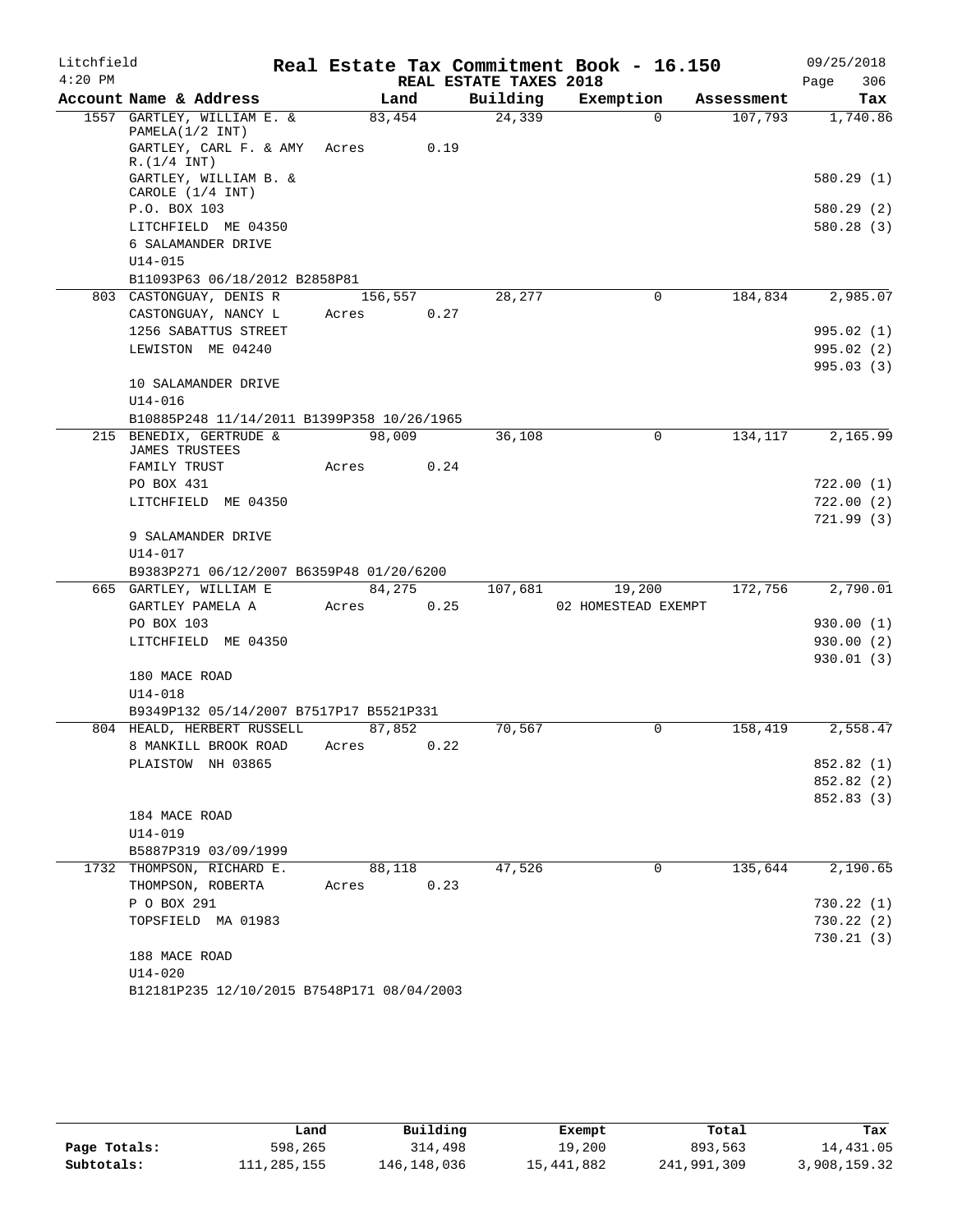| Litchfield |                                                  |             |      |                        | Real Estate Tax Commitment Book - 16.150 |            | 09/25/2018             |
|------------|--------------------------------------------------|-------------|------|------------------------|------------------------------------------|------------|------------------------|
| $4:20$ PM  |                                                  |             |      | REAL ESTATE TAXES 2018 |                                          |            | 307<br>Page            |
|            | Account Name & Address                           | Land        |      | Building               | Exemption                                | Assessment | Tax                    |
|            | 1002 DOYLE, BRUCE & LORAINE                      | 87,320      |      | 27,953                 | $\Omega$                                 | 115,273    | 1,861.66               |
|            | 31 DOYLE STREET                                  | Acres       | 0.20 |                        |                                          |            |                        |
|            | LITCHFIELD ME 04350                              |             |      |                        |                                          |            | 620.55(1)              |
|            |                                                  |             |      |                        |                                          |            | 620.55(2)<br>620.56(3) |
|            | 192 MACE ROAD                                    |             |      |                        |                                          |            |                        |
|            | $U14 - 021$                                      |             |      |                        |                                          |            |                        |
|            | B4999P192                                        |             |      |                        |                                          |            |                        |
|            | 73 LIPPMAN THOMAS C                              | 88,118      |      | 61,663                 | 0                                        | 149,781    | 2,418.96               |
|            | FOSTER DIANE L                                   | Acres       | 0.23 |                        |                                          |            |                        |
|            | 35 EDGEWOOD ROAD                                 |             |      |                        |                                          |            | 806.32(1)              |
|            | DURHAM NH 03824                                  |             |      |                        |                                          |            | 806.32(2)              |
|            |                                                  |             |      |                        |                                          |            | 806.32(3)              |
|            | 198 MACE ROAD                                    |             |      |                        |                                          |            |                        |
|            | $U14 - 022$                                      |             |      |                        |                                          |            |                        |
|            | B5774P336 06/28/2004                             |             |      |                        |                                          |            |                        |
|            | 1319 OFARRELL, HELEN A AS<br>TRUSTEE FOR HELEN A | 84,252      |      | 47,566                 | 0                                        | 131,818    | 2,128.86               |
|            | O'FARRELL                                        |             |      |                        |                                          |            |                        |
|            | 308 HARRISON CIRCLE                              | Acres       | 0.22 |                        |                                          |            |                        |
|            | LOCUST GROVE VA 22508                            |             |      |                        |                                          |            | 709.62(1)              |
|            |                                                  |             |      |                        |                                          |            | 709.62(2)              |
|            |                                                  |             |      |                        |                                          |            | 709.62(3)              |
|            | 194 MACE ROAD                                    |             |      |                        |                                          |            |                        |
|            | $U14-022A$                                       |             |      |                        |                                          |            |                        |
|            | B2251P252 09/13/2004                             |             |      |                        |                                          |            |                        |
|            | 133 BERUBE, RONALD, JOHN &<br>MARC               | 88,118      |      | 58,882                 | 0                                        | 147,000    | 2,374.05               |
|            | 37 HENRY ROAD                                    | Acres       | 0.23 |                        |                                          |            |                        |
|            | NO YARMOUTH ME 04097                             |             |      |                        |                                          |            | 791.35(1)              |
|            |                                                  |             |      |                        |                                          |            | 791.35 (2)             |
|            |                                                  |             |      |                        |                                          |            | 791.35(3)              |
|            | 202 MACE ROAD                                    |             |      |                        |                                          |            |                        |
|            | $U14 - 023$                                      |             |      |                        |                                          |            |                        |
|            | B5443P151                                        |             |      |                        |                                          |            |                        |
|            | 1737 DANA, MICHAEL & JANET                       | 87,320      |      | 21,734                 | 0                                        | 109,054    | 1,761.22               |
|            | 32 HURRICANE RIDGE                               | Acres       | 0.20 |                        |                                          |            |                        |
|            | HARPSWELL ME 04079                               |             |      |                        |                                          |            | 587.07 (1)             |
|            |                                                  |             |      |                        |                                          |            | 587.07 (2)             |
|            |                                                  |             |      |                        |                                          |            | 587.08 (3)             |
|            | 206 MACE ROAD<br>U14-024                         |             |      |                        |                                          |            |                        |
|            | B5496P32                                         |             |      |                        |                                          |            |                        |
|            | 2725 CHAPUT, ROD H                               | 112,665     |      | 73,203                 | 19,200                                   | 166,668    | 2,691.69               |
|            | CHAPUT, CLAUDINE A                               | Acres 31.38 |      |                        | 02 HOMESTEAD EXEMPT                      |            |                        |
|            | PO BOX 65                                        |             |      |                        |                                          |            | 897.23 (1)             |
|            | LITCHFIELD ME 04350                              |             |      |                        |                                          |            | 897.23 (2)             |
|            |                                                  |             |      |                        |                                          |            | 897.23 (3)             |
|            | 208 MACE ROAD                                    |             |      |                        |                                          |            |                        |
|            | U14-025                                          |             |      |                        |                                          |            |                        |
|            | B9928P282 12/11/2008                             |             |      |                        |                                          |            |                        |

|              | Land        | Building    | Exempt     | Total       | Tax          |
|--------------|-------------|-------------|------------|-------------|--------------|
| Page Totals: | 547,793     | 291,001     | 19,200     | 819,594     | 13,236.44    |
| Subtotals:   | 111,832,948 | 146,439,037 | 15,461,082 | 242,810,903 | 3,921,395.76 |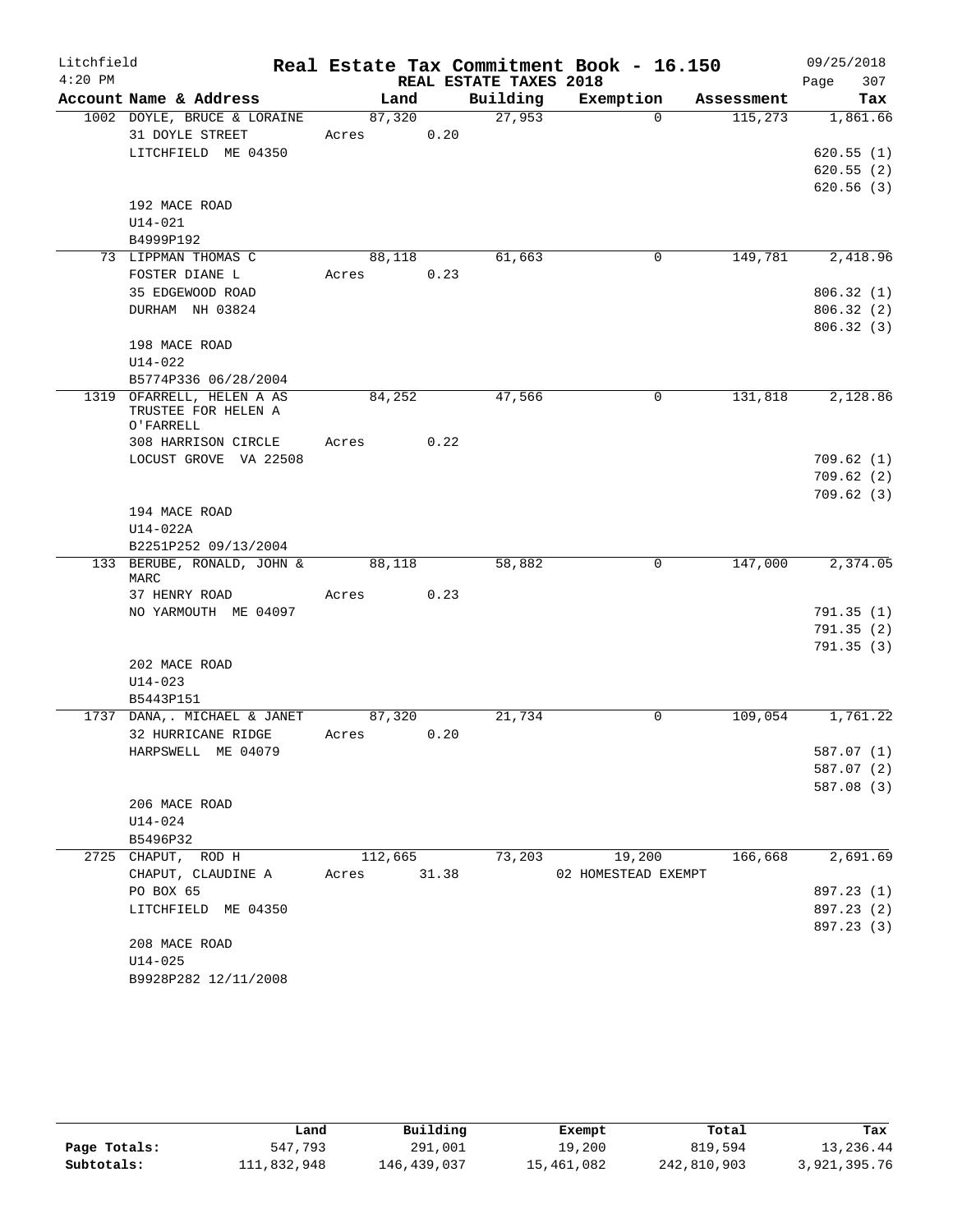| Litchfield   |                                                                     |               |         |             |                                    | Real Estate Tax Commitment Book - 16.150 |             |            | 09/25/2018         |
|--------------|---------------------------------------------------------------------|---------------|---------|-------------|------------------------------------|------------------------------------------|-------------|------------|--------------------|
| $4:20$ PM    | Account Name & Address                                              |               | Land    |             | REAL ESTATE TAXES 2018<br>Building |                                          |             | Assessment | 308<br>Page<br>Tax |
|              | 970 LINE II, ROGER G                                                |               | 62,000  |             | 79,905                             | Exemption<br>19,200                      |             | 122,705    | 1,981.69           |
|              | LINE, AMY D.                                                        |               | Acres   | 9.50        |                                    | 02 HOMESTEAD EXEMPT                      |             |            |                    |
|              | 1659 LEWISTON ROAD                                                  |               |         |             |                                    |                                          |             |            | 660.56(1)          |
|              | LITCHFIELD ME 04350                                                 |               |         |             |                                    |                                          |             |            | 660.56(2)          |
|              |                                                                     |               |         |             |                                    |                                          |             |            | 660.57(3)          |
|              | 1659 LEWISTON ROAD                                                  |               |         |             |                                    |                                          |             |            |                    |
|              | $U14 - 026$                                                         |               |         |             |                                    |                                          |             |            |                    |
|              | B11849P27 11/12/2014 B5395P334                                      |               |         |             |                                    |                                          |             |            |                    |
|              | 2575 CHAPEL HOLDINGS LLC.                                           |               | 47,500  |             | 287,484                            |                                          | 0           | 334,984    | 5,409.99           |
|              | 1635 LEWISTON ROAD BOX Acres 4.00                                   |               |         |             |                                    |                                          |             |            |                    |
|              | 13<br>LITCHFIELD ME 04350                                           |               |         |             |                                    |                                          |             |            | 1,803.33(1)        |
|              |                                                                     |               |         |             |                                    |                                          |             |            | 1,803.33(2)        |
|              |                                                                     |               |         |             |                                    |                                          |             |            | 1,803.33(3)        |
|              | 1635 LEWISTON ROAD                                                  |               |         |             |                                    |                                          |             |            |                    |
|              | $U14 - 027$                                                         |               |         |             |                                    |                                          |             |            |                    |
|              | B11116P329 06/05/2012                                               |               |         |             |                                    |                                          |             |            |                    |
|              | 2380 THOMPSON, RICHARD E                                            |               | 42,200  |             | $\Omega$                           |                                          | $\mathbf 0$ | 42,200     | 681.53             |
|              | THOMPSON, ROBERTA                                                   |               | Acres   | 4.28        |                                    |                                          |             |            |                    |
|              | P.O.BOX 291                                                         |               |         |             |                                    |                                          |             |            | 227.18(1)          |
|              | TOPSFIELD MA 01983                                                  |               |         |             |                                    |                                          |             |            | 227.18(2)          |
|              |                                                                     |               |         |             |                                    |                                          |             |            | 227.17(3)          |
|              | MACE ROAD                                                           |               |         |             |                                    |                                          |             |            |                    |
|              | $U14 - 028$                                                         |               |         |             |                                    |                                          |             |            |                    |
|              | B12181P237 B7679P30 10/09/2003                                      |               |         |             |                                    |                                          |             |            |                    |
|              | 2379 GARTLEY, WILLIAM                                               |               | 52,750  |             | 29,448                             |                                          | 0           | 82,198     | 1,327.50           |
|              | GARTLEY PAMELA                                                      |               | Acres   | 7.65        |                                    |                                          |             |            |                    |
|              | P.O. BOX 103                                                        |               |         |             |                                    |                                          |             |            | 442.50 (1)         |
|              | LITCHFIELD ME 04350                                                 |               |         |             |                                    |                                          |             |            | 442.50 (2)         |
|              | MACE ROAD                                                           |               |         |             |                                    |                                          |             |            | 442.50 (3)         |
|              | $U14 - 029$                                                         |               |         |             |                                    |                                          |             |            |                    |
|              | B7517P71 07/17/2003                                                 |               |         |             |                                    |                                          |             |            |                    |
|              | 2306 DUPAL, TYLER                                                   |               | 41,000  |             | 149,226                            | 19,200                                   |             | 171,026    | 2,762.07           |
|              | 10 LUCKY DRIVE                                                      |               | Acres   | 1.40        |                                    | 02 HOMESTEAD EXEMPT                      |             |            |                    |
|              | LITCHFIELD ME 04350                                                 |               |         |             |                                    |                                          |             |            | 920.69(1)          |
|              |                                                                     |               |         |             |                                    |                                          |             |            | 920.69(2)          |
|              |                                                                     |               |         |             |                                    |                                          |             |            | 920.69 (3)         |
|              | 10 LUCKY DRIVE                                                      |               |         |             |                                    |                                          |             |            |                    |
|              | $U14 - 030$                                                         |               |         |             |                                    |                                          |             |            |                    |
|              | B12255P91 03/31/2016 B7071P135 02/22/2005                           |               |         |             |                                    |                                          |             |            |                    |
|              | 2759 BUTTON-MCEWAN, DONNA C.                                        |               | 40,000  |             | 52,098                             | 19,200                                   |             | 72,898     | 1,177.30           |
|              | 2 LUCKY DRIVE                                                       |               | Acres   | 1.00        |                                    | 02 HOMESTEAD EXEMPT                      |             |            |                    |
|              | LITCHFIELD ME 04350                                                 |               |         |             |                                    |                                          |             |            | 392.43(1)          |
|              |                                                                     |               |         |             |                                    |                                          |             |            | 392.43(2)          |
|              |                                                                     |               |         |             |                                    |                                          |             |            | 392.44(3)          |
|              | 2 LUCKY DRIVE                                                       |               |         |             |                                    |                                          |             |            |                    |
|              | U14-030A                                                            |               |         |             |                                    |                                          |             |            |                    |
|              | B12086P60 08/24/2015 B11822P341 10/09/2014<br>B10760P347 06/22/2011 |               |         |             |                                    |                                          |             |            |                    |
|              | 886 JANNER, THEODORE                                                |               | 115,355 |             | 28,790                             |                                          | 0           | 144,145    | 2,327.94           |
|              | 34 POPLAR AVE                                                       |               | Acres   | 0.30        |                                    |                                          |             |            |                    |
|              | POMPTON PLAINS NJ                                                   |               |         |             |                                    |                                          |             |            | 775.98(1)          |
|              | 07444                                                               |               |         |             |                                    |                                          |             |            |                    |
|              |                                                                     |               |         |             |                                    |                                          |             |            | 775.98 (2)         |
|              |                                                                     |               |         |             |                                    |                                          |             |            | 775.98(3)          |
|              | 154 COMMUNITY DRIVE                                                 |               |         |             |                                    |                                          |             |            |                    |
|              | U15-001                                                             |               |         |             |                                    |                                          |             |            |                    |
|              |                                                                     | Land          |         | Building    |                                    | Exempt                                   |             | Total      | Tax                |
| Page Totals: |                                                                     | 400,805       |         | 626,951     |                                    | 57,600                                   |             | 970,156    | 15,668.02          |
| Subtotals:   |                                                                     | 112, 233, 753 |         | 147,065,988 |                                    | 15,518,682                               | 243,781,059 |            | 3,937,063.78       |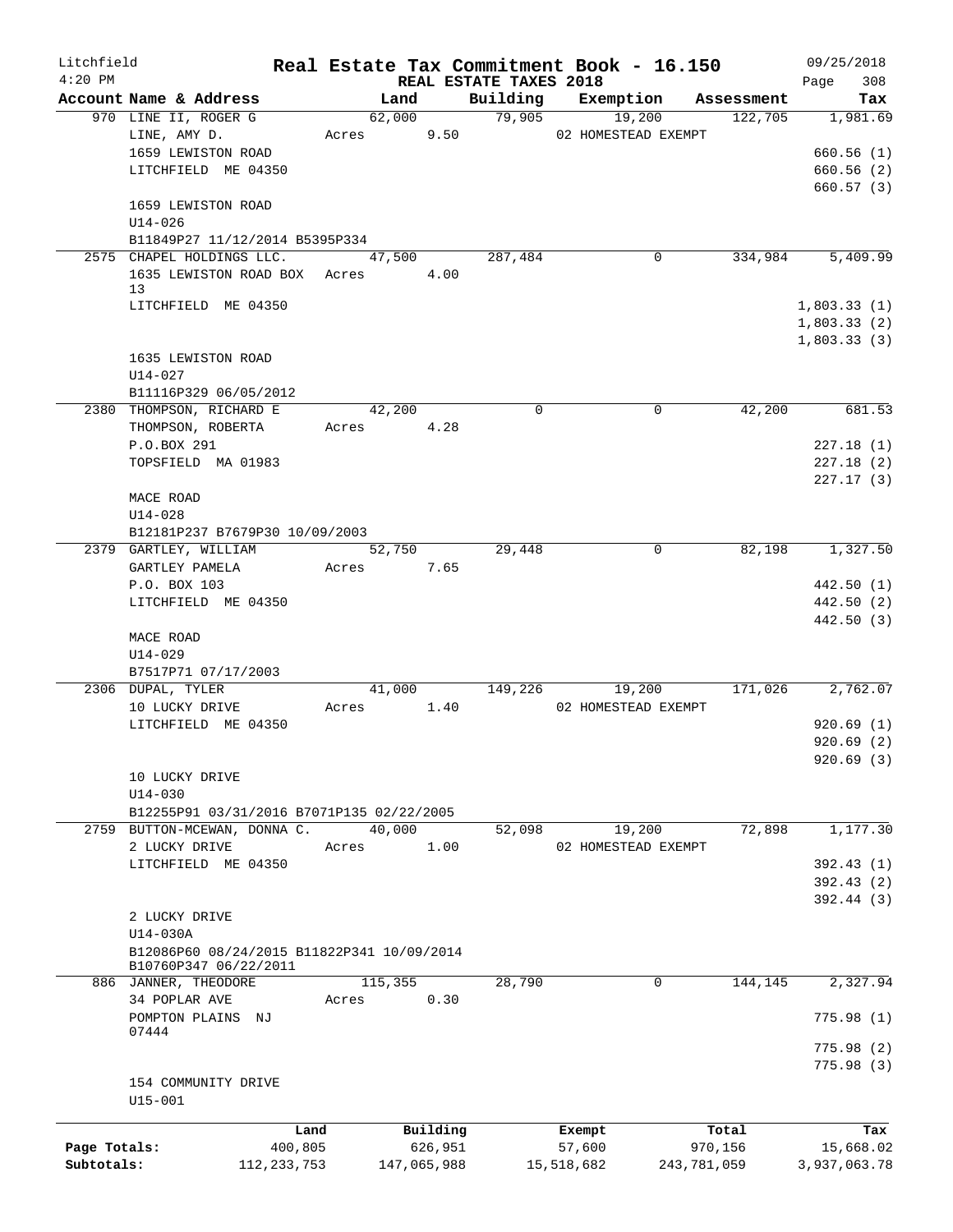| Litchfield |                                                                                                             |                  |       |                        | Real Estate Tax Commitment Book - 16.150 |            | 09/25/2018   |
|------------|-------------------------------------------------------------------------------------------------------------|------------------|-------|------------------------|------------------------------------------|------------|--------------|
| $4:20$ PM  |                                                                                                             |                  |       | REAL ESTATE TAXES 2018 |                                          |            | 309<br>Page  |
|            | Account Name & Address                                                                                      | Land             |       | Building               | Exemption                                | Assessment | Tax          |
|            | 737 GUSTIN, KAY R., MICHAEL<br>R., & GREGORY C.<br>WILLIAMS, KATHY G.,<br>EATON, ANN G.,<br>MULHERIN, AMY G | 160,071<br>Acres | 0.56  | 48,203                 | $\Omega$                                 | 208,274    | 3,363.63     |
|            | 38 RIDGE RD                                                                                                 |                  |       |                        |                                          |            | 1, 121.21(1) |
|            | WALES ME 04280                                                                                              |                  |       |                        |                                          |            | 1, 121.21(2) |
|            |                                                                                                             |                  |       |                        |                                          |            | 1, 121.21(3) |
|            | 160 COMMUNITY DRIVE                                                                                         |                  |       |                        |                                          |            |              |
|            | U15-002<br>B12310P42 05/12/2016 B12310P39 05/12/2016 B1684P178                                              |                  |       |                        |                                          |            |              |
|            | 01/11/2005                                                                                                  |                  |       |                        |                                          |            |              |
|            | 740 GUSTIN, LEWIS A                                                                                         | 184,850          |       | 41,593                 | 0                                        | 226,443    | 3,657.05     |
|            | 28 GUSTIN LN                                                                                                | Acres            | 1.70  |                        |                                          |            |              |
|            | GREENE ME 04236                                                                                             |                  |       |                        |                                          |            | 1,219.02(1)  |
|            |                                                                                                             |                  |       |                        |                                          |            | 1,219.02(2)  |
|            | 161 COMMUNITY DRIVE                                                                                         |                  |       |                        |                                          |            | 1, 219.01(3) |
|            | $U15 - 003$                                                                                                 |                  |       |                        |                                          |            |              |
|            | B2838P324 08/24/1982                                                                                        |                  |       |                        |                                          |            |              |
|            | 1949 WELCH, PAUL & MICHAEL                                                                                  | 27,100           |       | 0                      | 0                                        | 27,100     | 437.67       |
|            | 44 PIERCE COURT                                                                                             | Acres            | 1.20  |                        |                                          |            |              |
|            | NO. WEYMOUTH MA 02191                                                                                       |                  |       |                        |                                          |            | 145.89(1)    |
|            |                                                                                                             |                  |       |                        |                                          |            | 145.89(2)    |
|            | COMMUNITY DRIVE<br>U15-003A                                                                                 |                  |       |                        |                                          |            | 145.89(3)    |
|            | 743 DOYLE, DECLAN RYAN                                                                                      | 49,978           |       | 0                      | $\mathbf 0$                              | 49,978     | 807.14       |
|            | 32 COMMUNITY DRIVE                                                                                          | Acres            | 16.97 |                        |                                          |            |              |
|            | LITCHFIELD ME 04350                                                                                         |                  |       |                        |                                          |            | 269.05(1)    |
|            |                                                                                                             |                  |       |                        |                                          |            | 269.05(2)    |
|            | 40 COMMUNITY DRIVE                                                                                          |                  |       |                        |                                          |            | 269.04(3)    |
|            | U15-003B                                                                                                    |                  |       |                        |                                          |            |              |
|            | B12669P150 07/17/2017 B3770P223 07/26/1990                                                                  |                  |       |                        |                                          |            |              |
|            | 2429 HARKINS JOHN M                                                                                         | 44,475           |       | 84,000                 | 19,200                                   | 109,275    | 1,764.79     |
|            | P O BOX 61                                                                                                  | Acres            | 2.79  |                        | 02 HOMESTEAD EXEMPT                      |            |              |
|            | LITCHFIELD ME 04350                                                                                         |                  |       |                        |                                          |            | 588.26(1)    |
|            |                                                                                                             |                  |       |                        |                                          |            | 588.26 (2)   |
|            |                                                                                                             |                  |       |                        |                                          |            | 588.27(3)    |
|            | 40 COMMUNITY DRIVE<br>$U15 - 003B - 1$                                                                      |                  |       |                        |                                          |            |              |
|            | B8480P3 07/01/2005 B7933P261 05/07/2004                                                                     |                  |       |                        |                                          |            |              |
|            | 506 DOYLE, DEANNA MAY                                                                                       | 42,100           |       | 163,104                | 19,200                                   | 186,004    | 3,003.96     |
|            | DOYLE, KEVIN M                                                                                              | Acres            | 2.40  |                        | 02 HOMESTEAD EXEMPT                      |            |              |
|            | 82 COMMUNITY DRIVE                                                                                          |                  |       |                        |                                          |            | 1,001.32(1)  |
|            | LITCHFIELD ME 04350                                                                                         |                  |       |                        |                                          |            | 1,001.32(2)  |
|            |                                                                                                             |                  |       |                        |                                          |            | 1,001.32(3)  |
|            | 82 COMMUNITY DRIVE                                                                                          |                  |       |                        |                                          |            |              |
|            | U15-003C                                                                                                    |                  |       |                        |                                          |            |              |
|            | B3767P219 07/20/1990                                                                                        |                  |       |                        |                                          |            |              |

|              | Land        | Building    | Exempt     | Total       | Tax          |
|--------------|-------------|-------------|------------|-------------|--------------|
| Page Totals: | 508,574     | 336,900     | 38,400     | 807,074     | 13,034.24    |
| Subtotals:   | 112,742,327 | 147,402,888 | 15,557,082 | 244,588,133 | 3,950,098.02 |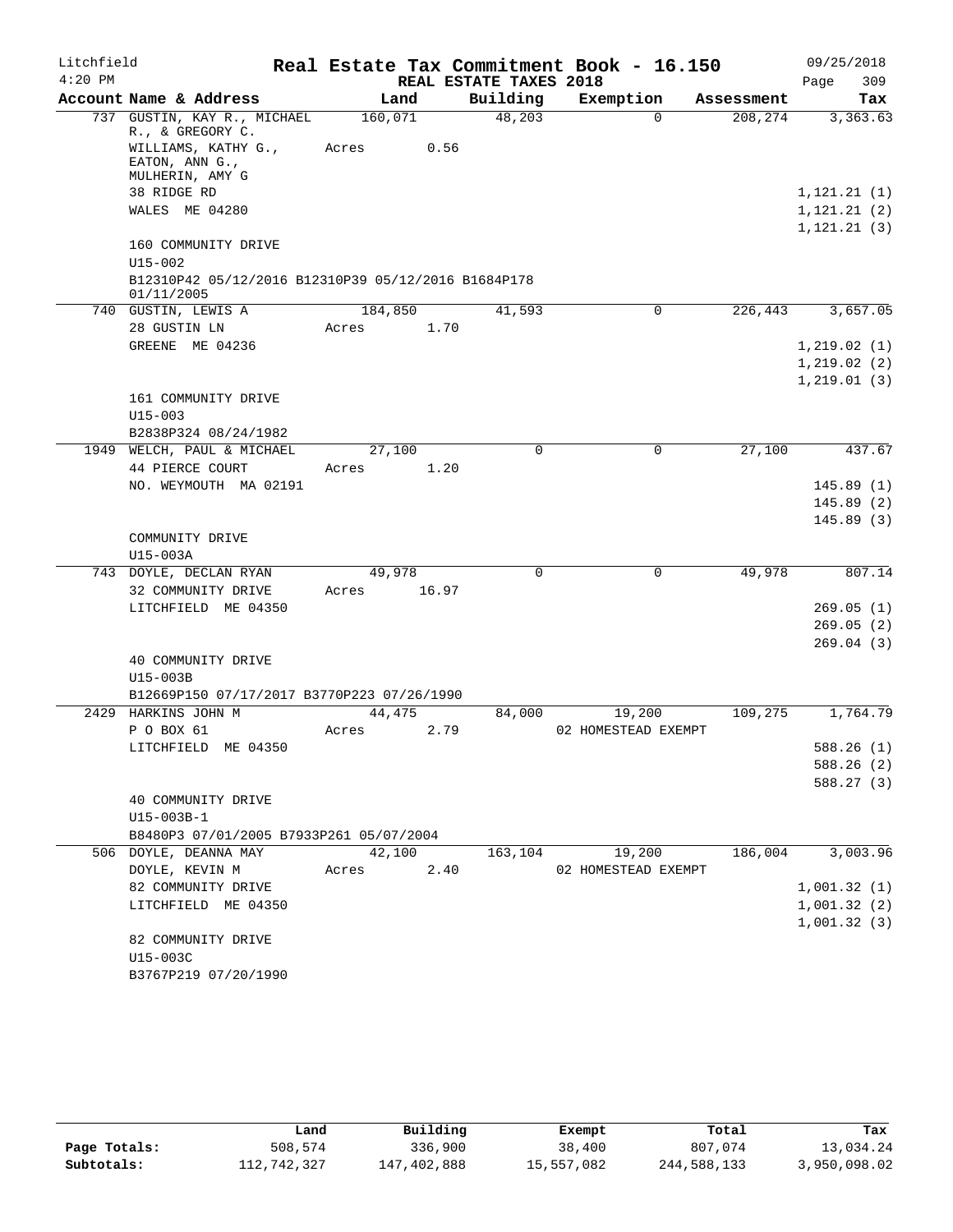| Litchfield |                                                               |         |      |                        | Real Estate Tax Commitment Book - 16.150 |            | 09/25/2018                 |
|------------|---------------------------------------------------------------|---------|------|------------------------|------------------------------------------|------------|----------------------------|
| $4:20$ PM  |                                                               |         |      | REAL ESTATE TAXES 2018 |                                          |            | 310<br>Page                |
|            | Account Name & Address                                        | Land    |      | Building               | Exemption                                | Assessment | Tax                        |
|            | 741 GUSTIN SHAREEN L                                          | 40,975  |      | 93,893                 | 19,200                                   | 115,668    | 1,868.04                   |
|            | 79 COMMUNITY DRIVE                                            | Acres   | 1.95 |                        | 02 HOMESTEAD EXEMPT                      |            |                            |
|            | LITCHFIELD ME 04350                                           |         |      |                        |                                          |            | 622.68(1)                  |
|            |                                                               |         |      |                        |                                          |            | 622.68(2)                  |
|            |                                                               |         |      |                        |                                          |            | 622.68(3)                  |
|            | 79 COMMUNITY DRIVE                                            |         |      |                        |                                          |            |                            |
|            | U15-003D                                                      |         |      |                        |                                          |            |                            |
|            | B6027P85 08/10/1999<br>1544 ADAMS JR., JAMES F.               |         |      |                        | 0                                        | 279,714    | 4,517.38                   |
|            | ADAMS, JAN M.                                                 | 127,661 | 0.96 | 152,053                |                                          |            |                            |
|            | 109 COMMUNITY DRIVE                                           | Acres   |      |                        |                                          |            |                            |
|            | LITCHFIELD ME 04350                                           |         |      |                        |                                          |            | 1,505.79(1)<br>1,505.79(2) |
|            |                                                               |         |      |                        |                                          |            | 1,505.80(3)                |
|            | 109 COMMUNITY DRIVE                                           |         |      |                        |                                          |            |                            |
|            | U15-003E                                                      |         |      |                        |                                          |            |                            |
|            | B11537P128 10/03/2013 B10507P161 08/23/2010                   |         |      |                        |                                          |            |                            |
|            | B5524P188 12/02/1997                                          |         |      |                        |                                          |            |                            |
|            | 457 DEPUY, LAUREL A                                           | 180,100 |      | 120,194                | 19,200                                   | 281,094    | 4,539.67                   |
|            | 141 COMMUNITY DRIVE                                           | Acres   | 1.60 |                        | 02 HOMESTEAD EXEMPT                      |            |                            |
|            | LITCHFIELD ME 04350                                           |         |      |                        |                                          |            | 1, 513.22(1)               |
|            |                                                               |         |      |                        |                                          |            | 1, 513.22(2)               |
|            |                                                               |         |      |                        |                                          |            | 1, 513.23(3)               |
|            | 141 COMMUNITY DRIVE                                           |         |      |                        |                                          |            |                            |
|            | U15-003F                                                      |         |      |                        |                                          |            |                            |
|            | B11200P174 10/11/2012 B11200P172 10/11/2012 B4196P13          |         |      |                        |                                          |            |                            |
|            | 08/05/1992 B3905P282 05/04/1991<br>2410 FITZGERALD JOHN DAVID | 39,225  |      | 651                    | 0                                        | 39,876     | 644.00                     |
|            | FITZGERALD LYNN MARIE                                         | Acres   | 1.25 |                        |                                          |            |                            |
|            | 13 EMERSON WAY                                                |         |      |                        |                                          |            | 214.67(1)                  |
|            | SALEM NH 03079                                                |         |      |                        |                                          |            | 214.67(2)                  |
|            |                                                               |         |      |                        |                                          |            | 214.66(3)                  |
|            | COMMUNITY DRIVE                                               |         |      |                        |                                          |            |                            |
|            | U15-003G                                                      |         |      |                        |                                          |            |                            |
|            | B7984P177 06/04/2004                                          |         |      |                        |                                          |            |                            |
|            | 564 HIGGINS, ADAM                                             | 114,116 |      | 70,092                 | 0                                        | 184,208    | 2,974.96                   |
|            | HIGGINS, MARIA                                                | Acres   | 0.58 |                        |                                          |            |                            |
|            | 9 GARDEN WAY                                                  |         |      |                        |                                          |            | 991.65(1)                  |
|            | FALMOUTH ME 04105                                             |         |      |                        |                                          |            | 991.65 (2)                 |
|            |                                                               |         |      |                        |                                          |            | 991.66(3)                  |
|            | 135 COMMUNITY DRIVE                                           |         |      |                        |                                          |            |                            |
|            | $U15 - 004$                                                   |         |      |                        |                                          |            |                            |
|            | B10552P342 10/06/2010 B4993P142 09/01/1995 B3056P230          |         |      |                        |                                          |            |                            |
|            | 1840 WELCH, PAUL M & ROBERTA                                  | 112,002 |      | 79,848                 | $\Omega$                                 | 191,850    | 3,098.38                   |
|            | 44 PIERCE COURT                                               | Acres   | 0.47 |                        |                                          |            |                            |
|            | NO WEYMOUTH MA 02191                                          |         |      |                        |                                          |            | 1,032.79(1)                |
|            |                                                               |         |      |                        |                                          |            | 1,032.79(2)                |
|            |                                                               |         |      |                        |                                          |            | 1,032.80(3)                |
|            | 131 COMMUNITY DRIVE                                           |         |      |                        |                                          |            |                            |
|            | $U15 - 005$                                                   |         |      |                        |                                          |            |                            |
|            | B5344P73                                                      |         |      |                        |                                          |            |                            |

|              | Land        | Building    | Exempt     | Total       | Tax          |
|--------------|-------------|-------------|------------|-------------|--------------|
| Page Totals: | 614,079     | 516,731     | 38,400     | 1,092,410   | 17,642.43    |
| Subtotals:   | 113,356,406 | 147,919,619 | 15,595,482 | 245,680,543 | 3,967,740.45 |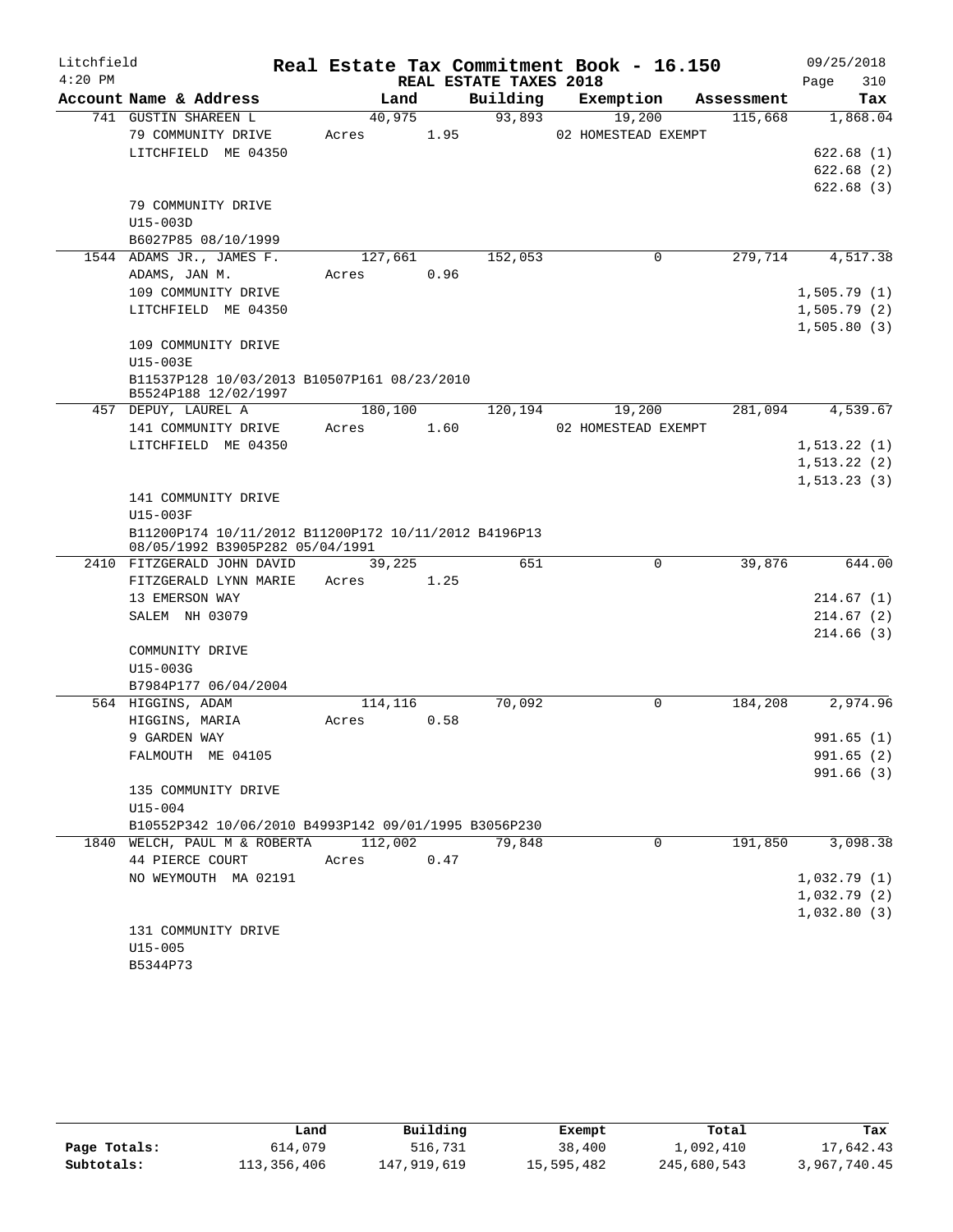| Litchfield |                                                                                                                                                                                                                                                 |         |      |                        | Real Estate Tax Commitment Book - 16.150 |                      | 09/25/2018              |
|------------|-------------------------------------------------------------------------------------------------------------------------------------------------------------------------------------------------------------------------------------------------|---------|------|------------------------|------------------------------------------|----------------------|-------------------------|
| $4:20$ PM  |                                                                                                                                                                                                                                                 |         |      | REAL ESTATE TAXES 2018 |                                          |                      | Page<br>311             |
|            | Account Name & Address                                                                                                                                                                                                                          | Land    |      | Building               | Exemption                                | Assessment           | Tax                     |
|            | 1918 LINDAMOOD, CURTIS E. &<br>KRISTEN E.                                                                                                                                                                                                       | 110,672 |      | 36,277                 | $\Omega$                                 | 146,949              | 2,373.23                |
|            | 11 HEATH LANE<br>NEW LONDON NH 03257                                                                                                                                                                                                            | Acres   | 0.42 |                        |                                          |                      |                         |
|            |                                                                                                                                                                                                                                                 |         |      |                        |                                          |                      | 791.08 (1)<br>791.08(2) |
|            |                                                                                                                                                                                                                                                 |         |      |                        |                                          |                      | 791.07 (3)              |
|            | 127 COMMUNITY DRIVE                                                                                                                                                                                                                             |         |      |                        |                                          |                      |                         |
|            | $U15 - 006$                                                                                                                                                                                                                                     |         |      |                        |                                          |                      |                         |
|            | B6373P228 07/22/1999                                                                                                                                                                                                                            |         |      |                        |                                          |                      |                         |
|            | 159 RINES, RICHARD L., JR                                                                                                                                                                                                                       | 111,290 |      | 23,805                 | 0                                        | 135,095              | 2,181.78                |
|            | 65 SUMMER STREET                                                                                                                                                                                                                                | Acres   | 0.43 |                        |                                          |                      |                         |
|            | LISBON FALLS ME 04252                                                                                                                                                                                                                           |         |      |                        |                                          |                      | 727.26(1)               |
|            |                                                                                                                                                                                                                                                 |         |      |                        |                                          |                      | 727.26(2)               |
|            |                                                                                                                                                                                                                                                 |         |      |                        |                                          |                      | 727.26(3)               |
|            | 117 COMMUNITY DRIVE                                                                                                                                                                                                                             |         |      |                        |                                          |                      |                         |
|            | U15-007                                                                                                                                                                                                                                         |         |      |                        |                                          |                      |                         |
|            | B6857P177 03/31/2000                                                                                                                                                                                                                            |         |      |                        |                                          |                      |                         |
|            | 733 GUAY, BRENDA L                                                                                                                                                                                                                              | 94,864  |      | 53,458                 | $\mathbf 0$                              | 148,322              | 2,395.40                |
|            | GUAY, RONALD L.                                                                                                                                                                                                                                 | Acres   | 0.29 |                        |                                          |                      |                         |
|            | 111 COMMUNITY DRIVE                                                                                                                                                                                                                             |         |      |                        |                                          |                      | 798.47 (1)              |
|            | LITCHFIELD ME 04350                                                                                                                                                                                                                             |         |      |                        |                                          |                      | 798.47 (2)<br>798.46(3) |
|            | 111 COMMUNITY DRIVE                                                                                                                                                                                                                             |         |      |                        |                                          |                      |                         |
|            | U15-007A                                                                                                                                                                                                                                        |         |      |                        |                                          |                      |                         |
|            | B10336P250 02/05/2010 B4779P154                                                                                                                                                                                                                 |         |      |                        |                                          |                      |                         |
|            | 1757 TROTT, SUSAN                                                                                                                                                                                                                               | 184,750 |      | 24,411                 | $\Omega$                                 | $\overline{209,161}$ | 3,377.95                |
|            | GODFREY, PETER R T &<br>NORTON TRUE ET AL                                                                                                                                                                                                       | Acres   | 3.46 |                        |                                          |                      |                         |
|            | 8 SPRINGER STREET                                                                                                                                                                                                                               |         |      |                        |                                          |                      | 1,125.98(1)             |
|            | RICHMOND ME 04357                                                                                                                                                                                                                               |         |      |                        |                                          |                      | 1, 125.98(2)            |
|            | 7 TRUE DRIVE                                                                                                                                                                                                                                    |         |      |                        |                                          |                      | 1, 125.99(3)            |
|            | $U15 - 008$                                                                                                                                                                                                                                     |         |      |                        |                                          |                      |                         |
|            | B12760P268 10/16/2017 B12528P281 01/23/2017<br>B12528P278 01/26/2017 B12291P122 05/10/2016<br>B11871P236 11/04/2014 B11838P34 10/28/2014 B11838P31<br>10/28/2014 B11127P198 08/08/2012 B11065P250<br>06/10/2012 B10321P333 01/14/2010 B9609P195 |         |      |                        |                                          |                      |                         |
|            | 01/04/2008 B4952P268<br>313 CHRISTOPH, IMMO H                                                                                                                                                                                                   | 121,886 |      | 43,097                 | 0                                        | 164,983              | 2,664.48                |
|            | TRUSTEE                                                                                                                                                                                                                                         |         |      |                        |                                          |                      |                         |
|            | CHRISTOPH ANNE B<br>TRUSTEE                                                                                                                                                                                                                     | Acres   | 0.21 |                        |                                          |                      |                         |
|            | 255 MEADOW ROAD                                                                                                                                                                                                                                 |         |      |                        |                                          |                      | 888.16 (1)              |
|            | NEW BOSTON NH 03070                                                                                                                                                                                                                             |         |      |                        |                                          |                      | 888.16 (2)              |
|            |                                                                                                                                                                                                                                                 |         |      |                        |                                          |                      | 888.16 (3)              |
|            | 50 TUCKER DRIVE                                                                                                                                                                                                                                 |         |      |                        |                                          |                      |                         |
|            | $U15 - 009$                                                                                                                                                                                                                                     |         |      |                        |                                          |                      |                         |
|            | B10670P58 02/16/2011 B9650P18 02/27/2008 B8668P22<br>10/31/2005 B5410P6 01/25/1997                                                                                                                                                              |         |      |                        |                                          |                      |                         |

|              | Land        | Building    | Exempt     | Total       | Tax          |
|--------------|-------------|-------------|------------|-------------|--------------|
| Page Totals: | 623,462     | 181.048     |            | 804,510     | 12,992.84    |
| Subtotals:   | 113,979,868 | 148,100,667 | 15,595,482 | 246,485,053 | 3,980,733.29 |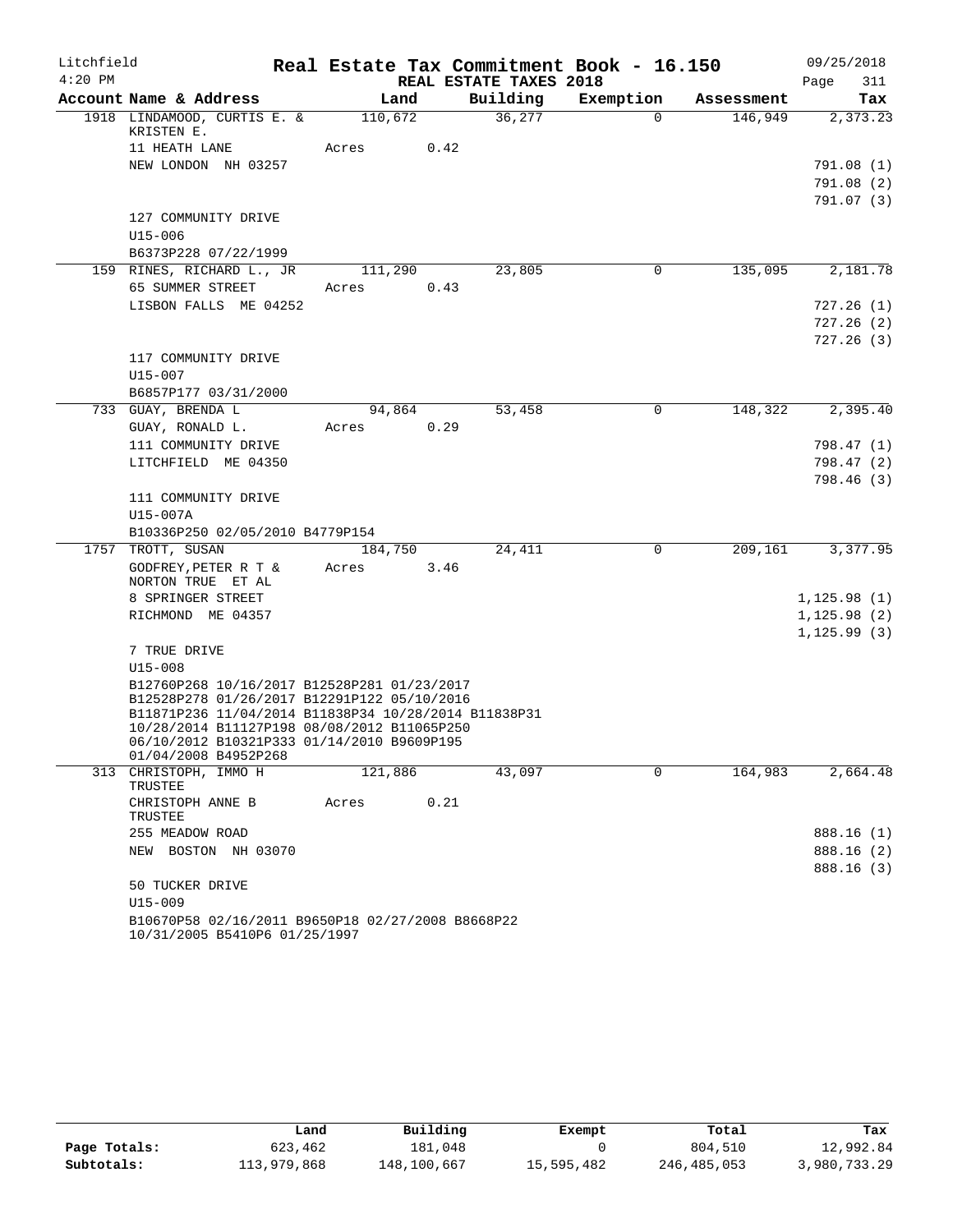| Litchfield |                                                                                                    |         |      |                        | Real Estate Tax Commitment Book - 16.150 |            | 09/25/2018       |
|------------|----------------------------------------------------------------------------------------------------|---------|------|------------------------|------------------------------------------|------------|------------------|
| $4:20$ PM  |                                                                                                    |         |      | REAL ESTATE TAXES 2018 |                                          |            | 312<br>Page      |
|            | Account Name & Address                                                                             | Land    |      | Building               | Exemption                                | Assessment | Tax              |
|            | 336 PERRON, GERARD &<br>MADELINE (TRUSTEES)                                                        | 153,627 |      | 42,753                 | $\Omega$                                 | 196,380    | 3,171.54         |
|            | PERRON LIVING TRUST                                                                                | Acres   | 0.47 |                        |                                          |            |                  |
|            | 258 OLD COACH ROAD                                                                                 |         |      |                        |                                          |            | 1,057.18(1)      |
|            | NEW BOSTON NH 03070                                                                                |         |      |                        |                                          |            | 1,057.18(2)      |
|            |                                                                                                    |         |      |                        |                                          |            | 1,057.18(3)      |
|            | 51 TUCKER DRIVE<br>$U15 - 010$                                                                     |         |      |                        |                                          |            |                  |
|            | B12436P92 10/07/2016 B11076P198 06/21/2012<br>B11076P198 06/21/2012 B9349P134 05/09/2007 B9226P154 |         |      |                        |                                          |            |                  |
|            | 01/04/2007 B5185P175 07/19/1996                                                                    |         |      |                        |                                          |            |                  |
|            | 1864 WHITE, JAMES                                                                                  | 181,850 |      | 77,105                 | $\mathbf 0$                              | 258,955    | 4,182.12         |
|            | 466 FOXHILL DRIVE                                                                                  | Acres   | 2.30 |                        |                                          |            |                  |
|            | DEBARY FL 32713                                                                                    |         |      |                        |                                          |            | 1,394.04(1)      |
|            |                                                                                                    |         |      |                        |                                          |            | 1,394.04(2)      |
|            |                                                                                                    |         |      |                        |                                          |            | 1,394.04(3)      |
|            | CHESLEY DRIVE                                                                                      |         |      |                        |                                          |            |                  |
|            | U15-011                                                                                            |         |      |                        |                                          |            |                  |
|            | B3323P142 03/22/1988                                                                               |         |      |                        |                                          |            |                  |
|            | 397 CUMMINGS, ROBIN                                                                                | 175,825 |      | 32,823                 | $\Omega$                                 | 208,648    | 3,369.67         |
|            | CUMMINGS SR., DAVID E.                                                                             | Acres   | 2.29 |                        |                                          |            |                  |
|            | 1838 HALLOWELL ROAD                                                                                |         |      |                        |                                          |            | 1, 123.22(1)     |
|            | LITCHFIELD ME 04350                                                                                |         |      |                        |                                          |            | 1, 123.22(2)     |
|            |                                                                                                    |         |      |                        |                                          |            | $1, 123, 23$ (3) |
|            | 116 CHESLEY DRIVE                                                                                  |         |      |                        |                                          |            |                  |
|            | U15-012                                                                                            |         |      |                        |                                          |            |                  |
|            | B11498P242 08/29/2013 B11498P242 B3363P275<br>07/06/1988                                           |         |      |                        |                                          |            |                  |
|            | 379 COUTURE, GILES N                                                                               | 178,700 |      | 100,441                | 0                                        | 279,141    | 4,508.13         |
|            | COUTURE, DEBORAH                                                                                   | Acres   | 1.04 |                        |                                          |            |                  |
|            | 700 SPRING CAVERN AVE                                                                              |         |      |                        |                                          |            | 1,502.71(1)      |
|            | ORANGE FL 32763                                                                                    |         |      |                        |                                          |            | 1,502.71(2)      |
|            |                                                                                                    |         |      |                        |                                          |            | 1,502.71(3)      |
|            | 124 CHESLEY DRIVE                                                                                  |         |      |                        |                                          |            |                  |
|            | $U15 - 013$                                                                                        |         |      |                        |                                          |            |                  |
|            | B8323P123 09/18/2004 B3323P138 08/30/2004                                                          |         |      |                        |                                          |            |                  |
| 731        | GRUBER, WILLIAM<br>(TRUSTEE)                                                                       | 178,600 |      | 131,400                | 0                                        | 310,000    | 5,006.50         |
|            | GRUBER, BONNIE J.                                                                                  | Acres   | 1.00 |                        |                                          |            |                  |
|            | (TRUSTEE)                                                                                          |         |      |                        |                                          |            |                  |
|            | 9989 CR 121                                                                                        |         |      |                        |                                          |            | 1,668.83(1)      |
|            | WILDWOOD FL 34785                                                                                  |         |      |                        |                                          |            | 1,668.83(2)      |
|            |                                                                                                    |         |      |                        |                                          |            | 1,668.84(3)      |
|            | CHESLEY DRIVE                                                                                      |         |      |                        |                                          |            |                  |
|            | U15-014                                                                                            |         |      |                        |                                          |            |                  |
|            | B11434P267 06/24/2013 B3323P144                                                                    |         |      |                        |                                          |            |                  |
|            | 2099 TILTON STEPHEN                                                                                | 188,663 |      | 76,925                 | $\mathbf 0$                              | 265,588    | 4,289.25         |
|            | TILTON SARAH N                                                                                     | Acres   | 0.93 |                        |                                          |            |                  |
|            | 16 COLLINS ROAD                                                                                    |         |      |                        |                                          |            | 1,429.75(1)      |
|            | YARMOUTH ME 04096                                                                                  |         |      |                        |                                          |            | 1,429.75(2)      |
|            |                                                                                                    |         |      |                        |                                          |            | 1,429.75(3)      |
|            | TUCKER DRIVE                                                                                       |         |      |                        |                                          |            |                  |
|            | $U15 - 015$                                                                                        |         |      |                        |                                          |            |                  |
|            | B9764P208 06/17/2008 B5813P17 12/07/1998                                                           |         |      |                        |                                          |            |                  |
|            |                                                                                                    |         |      |                        |                                          |            |                  |

|              | Land        | Building    | Exempt     | Total       | Tax          |
|--------------|-------------|-------------|------------|-------------|--------------|
| Page Totals: | 1,057,265   | 461,447     |            | 1,518,712   | 24,527.21    |
| Subtotals:   | 115,037,133 | 148,562,114 | 15,595,482 | 248,003,765 | 4,005,260.50 |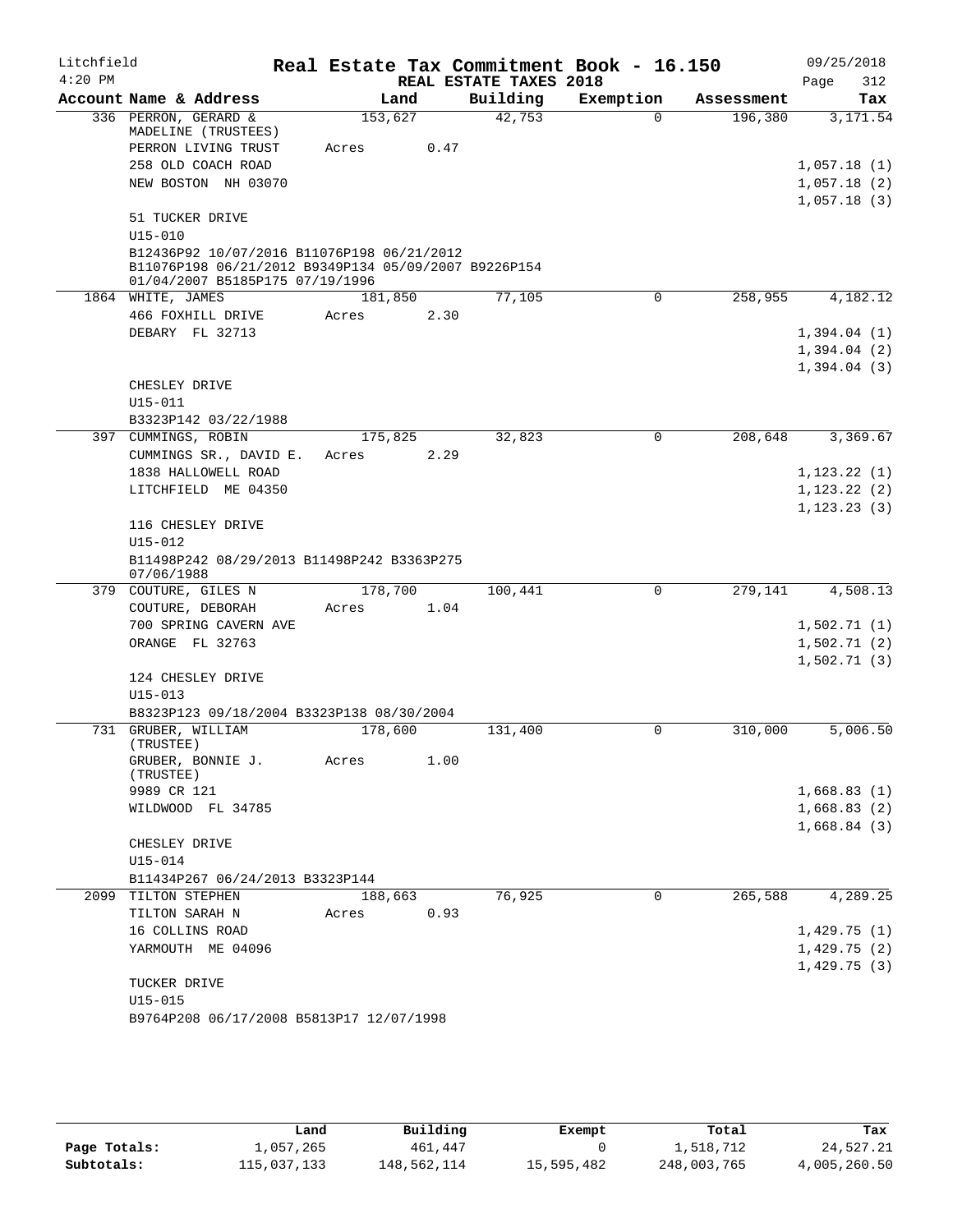| Litchfield |                                                                                         |         |      |                        | Real Estate Tax Commitment Book - 16.150 |            | 09/25/2018  |
|------------|-----------------------------------------------------------------------------------------|---------|------|------------------------|------------------------------------------|------------|-------------|
| $4:20$ PM  |                                                                                         |         |      | REAL ESTATE TAXES 2018 |                                          |            | 313<br>Page |
|            | Account Name & Address                                                                  | Land    |      | Building               | Exemption                                | Assessment | Tax         |
|            | 2690 TILTON STEPHEN                                                                     | 26,875  |      | $\Omega$               | $\Omega$                                 | 26,875     | 434.03      |
|            | 16 COLLINS ROAD                                                                         | Acres   | 1.11 |                        |                                          |            |             |
|            | YARMOUTH ME 04096                                                                       |         |      |                        |                                          |            | 144.68(1)   |
|            |                                                                                         |         |      |                        |                                          |            | 144.68(2)   |
|            |                                                                                         |         |      |                        |                                          |            | 144.67(3)   |
|            | TUCKER DRIVE                                                                            |         |      |                        |                                          |            |             |
|            | $U15 - 015 - 1$                                                                         |         |      |                        |                                          |            |             |
|            | B9330P19 04/18/2007                                                                     |         |      |                        |                                          |            |             |
|            | 2136 CHESLEY, BRUCE G                                                                   | 191,100 |      | 4,307                  | 0                                        | 195,407    | 3, 155.82   |
|            | P O BOX 205                                                                             | Acres   | 1.50 |                        |                                          |            |             |
|            | LITCHFIELD ME 04350                                                                     |         |      |                        |                                          |            | 1,051.94(1) |
|            |                                                                                         |         |      |                        |                                          |            | 1,051.94(2) |
|            |                                                                                         |         |      |                        |                                          |            | 1,051.94(3) |
|            | 96 CHESLEY DRIVE                                                                        |         |      |                        |                                          |            |             |
|            | $U15 - 016$                                                                             |         |      |                        |                                          |            |             |
|            | B12286P210 05/09/2016 B5987P203 06/29/1999                                              |         |      |                        |                                          |            |             |
|            | 2892 CUMMINGS, DAVID                                                                    | 29,100  |      | $\Omega$               | $\Omega$                                 | 29,100     | 469.96      |
|            | 15 CUMMINGS DRIVE                                                                       | Acres   | 2.00 |                        |                                          |            |             |
|            | Litchfield ME 04350                                                                     |         |      |                        |                                          |            | 156.65(1)   |
|            |                                                                                         |         |      |                        |                                          |            | 156.65(2)   |
|            |                                                                                         |         |      |                        |                                          |            | 156.66(3)   |
|            | CHESLEY DRIVE                                                                           |         |      |                        |                                          |            |             |
|            | U15-016-001                                                                             |         |      |                        |                                          |            |             |
|            | B12286P210 05/09/2016                                                                   |         |      |                        |                                          |            |             |
|            | 2591 WOOD GARY                                                                          | 205,350 |      | 96,856                 | 19,200                                   | 283,006    | 4,570.55    |
|            | 122 CHESLEY DRIVE                                                                       | Acres   | 2.86 |                        | 02 HOMESTEAD EXEMPT                      |            |             |
|            | LITCHFIELD ME 04350                                                                     |         |      |                        |                                          |            | 1,523.52(1) |
|            |                                                                                         |         |      |                        |                                          |            | 1,523.52(2) |
|            |                                                                                         |         |      |                        |                                          |            | 1,523.51(3) |
|            | 122 CHESLEY DRIVE                                                                       |         |      |                        |                                          |            |             |
|            | U15-017                                                                                 |         |      |                        |                                          |            |             |
|            | B12872P122 03/28/2018 B9154P103 11/20/2006<br>1740 FRENCH'S REAL ESTATE,                | 41,500  |      |                        | 0                                        | 276,453    | 4,464.72    |
|            | LLC.                                                                                    |         |      | 234,953                |                                          |            |             |
|            | 8 MORNING DOVE DRIVE                                                                    | Acres   | 1.60 |                        |                                          |            |             |
|            | LITCHFIELD ME 04350                                                                     |         |      |                        |                                          |            | 1,488.24(1) |
|            |                                                                                         |         |      |                        |                                          |            | 1,488.24(2) |
|            |                                                                                         |         |      |                        |                                          |            | 1,488.24(3) |
|            | 1908 HALLOWELL ROAD                                                                     |         |      |                        |                                          |            |             |
|            | $U16 - 001$                                                                             |         |      |                        |                                          |            |             |
|            | B12530P304 01/25/2017 B6949P129                                                         |         |      |                        |                                          |            |             |
|            | 790 RU DOLLAR GENERAL                                                                   | 54,400  |      | 653,193                | $\mathbf 0$                              | 707,593    | 11,427.63   |
|            | OHPAME6, LLC.                                                                           |         |      |                        |                                          |            |             |
|            | C/O DAVID PERDUK                                                                        | Acres   | 7.90 |                        |                                          |            |             |
|            | 3090 BRISTOL STREET,<br>SUITE 550                                                       |         |      |                        |                                          |            | 3,809.21(1) |
|            | COSTA MESA CA 92626                                                                     |         |      |                        |                                          |            | 3,809.21(2) |
|            |                                                                                         |         |      |                        |                                          |            | 3,809.21(3) |
|            | 1905 HALLOWELL ROAD                                                                     |         |      |                        |                                          |            |             |
|            | U16-002                                                                                 |         |      |                        |                                          |            |             |
|            | B12557P305 03/17/2017 B12461P68 11/04/2016 B11951P20<br>04/02/2015 B7477P202 06/25/2003 |         |      |                        |                                          |            |             |

|              | Land        | Building    | Exempt     | Total       | Tax          |
|--------------|-------------|-------------|------------|-------------|--------------|
| Page Totals: | 548,325     | 989,309     | 19,200     | 1,518,434   | 24,522.71    |
| Subtotals:   | 115,585,458 | 149,551,423 | 15,614,682 | 249,522,199 | 4,029,783.21 |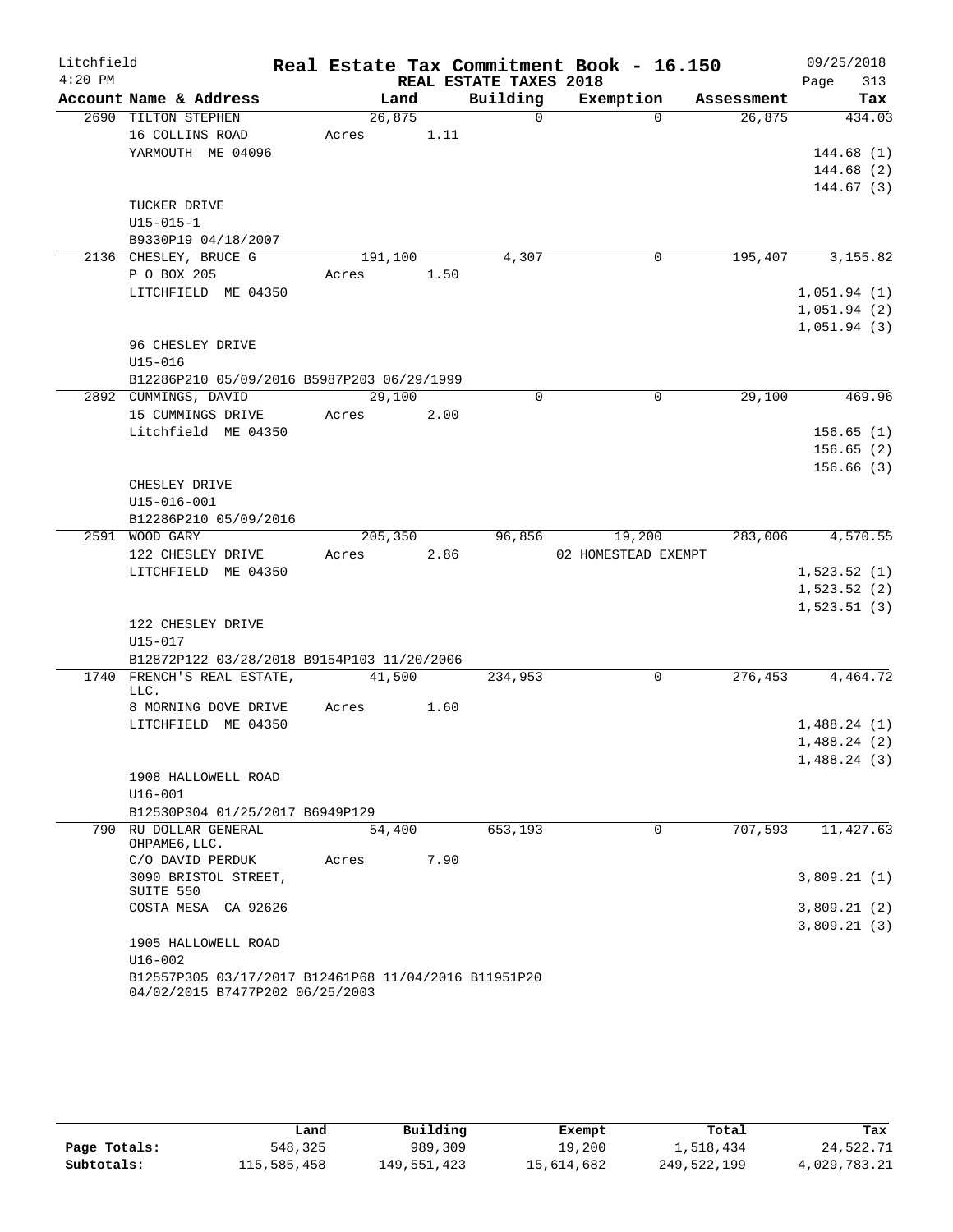| Litchfield |                                                                                           |       |        |      |                        | Real Estate Tax Commitment Book - 16.150 |          |            |      | 09/25/2018  |
|------------|-------------------------------------------------------------------------------------------|-------|--------|------|------------------------|------------------------------------------|----------|------------|------|-------------|
| $4:20$ PM  |                                                                                           |       |        |      | REAL ESTATE TAXES 2018 |                                          |          |            | Page | 314         |
|            | Account Name & Address                                                                    |       | Land   |      | Building               | Exemption                                |          | Assessment |      | Tax         |
|            | 1534 MCCORMICK, DALTON                                                                    |       | 7,432  |      | $\Omega$               |                                          | $\Omega$ | 7,432      |      | 120.03      |
|            | 17 COMMUNITY DRIVE                                                                        | Acres |        | 2.70 |                        |                                          |          |            |      |             |
|            | LITCHFIELD ME 04350                                                                       |       |        |      |                        |                                          |          |            |      | 40.01(1)    |
|            |                                                                                           |       |        |      |                        |                                          |          |            |      | 40.01(2)    |
|            |                                                                                           |       |        |      |                        |                                          |          |            |      | 40.01(3)    |
|            | LEWISTON ROAD                                                                             |       |        |      |                        |                                          |          |            |      |             |
|            | $U16 - 003$<br>B11260P194 12/20/2012 B11260P178 12/20/2012                                |       |        |      |                        |                                          |          |            |      |             |
|            | B10557P203 10/12/2010 B7109P338                                                           |       |        |      |                        |                                          |          |            |      |             |
|            | 1532 WESTVUE NPL TRUST II                                                                 |       | 52,900 |      | 133,592                |                                          | 0        | 186,492    |      | 3,011.85    |
|            | 895 DOVE STREET SUITE<br>125                                                              | Acres |        | 6.40 |                        |                                          |          |            |      |             |
|            | NEWPORT BEACH CA 92660                                                                    |       |        |      |                        |                                          |          |            |      | 1,003.95(1) |
|            |                                                                                           |       |        |      |                        |                                          |          |            |      | 1,003.95(2) |
|            |                                                                                           |       |        |      |                        |                                          |          |            |      | 1,003.95(3) |
|            | 18 COMMUNITY DRIVE                                                                        |       |        |      |                        |                                          |          |            |      |             |
|            | $U16 - 004$                                                                               |       |        |      |                        |                                          |          |            |      |             |
|            | B12864P291 02/20/2018 B12864P290 03/19/2018<br>B12558P121 03/03/2017 B7109P338 01/18/2002 |       |        |      |                        |                                          |          |            |      |             |
|            | 355 COMMUNITY SERVICE<br>TELEPHONE CO                                                     |       | 2,800  |      | 59,361                 |                                          | 0        | 62,161     |      | 1,003.90    |
|            | DBA: FAIRPOINT                                                                            | Acres |        | 0.10 |                        |                                          |          |            |      |             |
|            | COMMUNICATIONS                                                                            |       |        |      |                        |                                          |          |            |      |             |
|            | ATTN: ACCTS PAYABLE                                                                       |       |        |      |                        |                                          |          |            |      | 334.63(1)   |
|            | 908 WEST FRONTVIEW                                                                        |       |        |      |                        |                                          |          |            |      | 334.63 (2)  |
|            | DODGE CITY KS 67801                                                                       |       |        |      |                        |                                          |          |            |      | 334.64(3)   |
|            | 20 COMMUNITY DRIVE                                                                        |       |        |      |                        |                                          |          |            |      |             |
|            | $U16 - 005$<br>B1565P410                                                                  |       |        |      |                        |                                          |          |            |      |             |
|            | 551 ASHCROFT, BETH                                                                        |       | 55,890 |      | 244,439                |                                          | 0        | 300,329    |      | 4,850.31    |
|            | ASHCROFT, STEPHEN P                                                                       | Acres | 10.79  |      |                        |                                          |          |            |      |             |
|            | P O BOX 224                                                                               |       |        |      |                        |                                          |          |            |      | 1,616.77(1) |
|            | LITCHFIELD ME 04350                                                                       |       |        |      |                        |                                          |          |            |      | 1,616.77(2) |
|            |                                                                                           |       |        |      |                        |                                          |          |            |      | 1,616.77(3) |
|            | 41 COMMUNITY DRIVE                                                                        |       |        |      |                        |                                          |          |            |      |             |
|            | U16-005A                                                                                  |       |        |      |                        |                                          |          |            |      |             |
|            | B12291P122 05/10/2016 B10955P346 02/06/2012                                               |       |        |      |                        |                                          |          |            |      |             |
|            | B6035P250 08/24/1999 B2838P324 08/02/1985                                                 |       |        |      |                        |                                          |          |            |      |             |
|            | 739 GUSTIN, LEWIS A                                                                       |       | 41,300 |      | U                      |                                          | U        | 41,300     |      | 666.99      |
|            | 28 GUSTIN LN                                                                              | Acres |        | 8.20 |                        |                                          |          |            |      |             |
|            | GREENE ME 04236                                                                           |       |        |      |                        |                                          |          |            |      | 222.33(1)   |
|            |                                                                                           |       |        |      |                        |                                          |          |            |      | 222.33(2)   |
|            |                                                                                           |       |        |      |                        |                                          |          |            |      | 222.33(3)   |
|            | COMMUNITY DRIVE                                                                           |       |        |      |                        |                                          |          |            |      |             |
|            | U16-005B<br>B2838P324                                                                     |       |        |      |                        |                                          |          |            |      |             |
|            | 1533 MCCORMICK, DALTON                                                                    |       | 42,413 |      | 78,778                 | 19,200                                   |          | 101,991    |      | 1,647.15    |
|            | 17 COMMUNITY DRIVE                                                                        | Acres |        | 2.70 |                        | 02 HOMESTEAD EXEMPT                      |          |            |      |             |
|            | LITCHFIELD ME 04350                                                                       |       |        |      |                        |                                          |          |            |      | 549.05(1)   |
|            |                                                                                           |       |        |      |                        |                                          |          |            |      | 549.05(2)   |
|            |                                                                                           |       |        |      |                        |                                          |          |            |      | 549.05(3)   |
|            | 17 COMMUNITY DRIVE                                                                        |       |        |      |                        |                                          |          |            |      |             |
|            | $U16 - 006$                                                                               |       |        |      |                        |                                          |          |            |      |             |
|            | B11260P194 12/20/2012 B11260P178 12/20/2012<br>B7109P338                                  |       |        |      |                        |                                          |          |            |      |             |
|            |                                                                                           |       |        |      |                        |                                          |          |            |      |             |

|              | Land        | Building    | Exempt     | Total         | Tax          |
|--------------|-------------|-------------|------------|---------------|--------------|
| Page Totals: | 202,735     | 516,170     | 19,200     | 699,705       | 11,300.23    |
| Subtotals:   | 115,788,193 | 150,067,593 | 15,633,882 | 250, 221, 904 | 4,041,083.44 |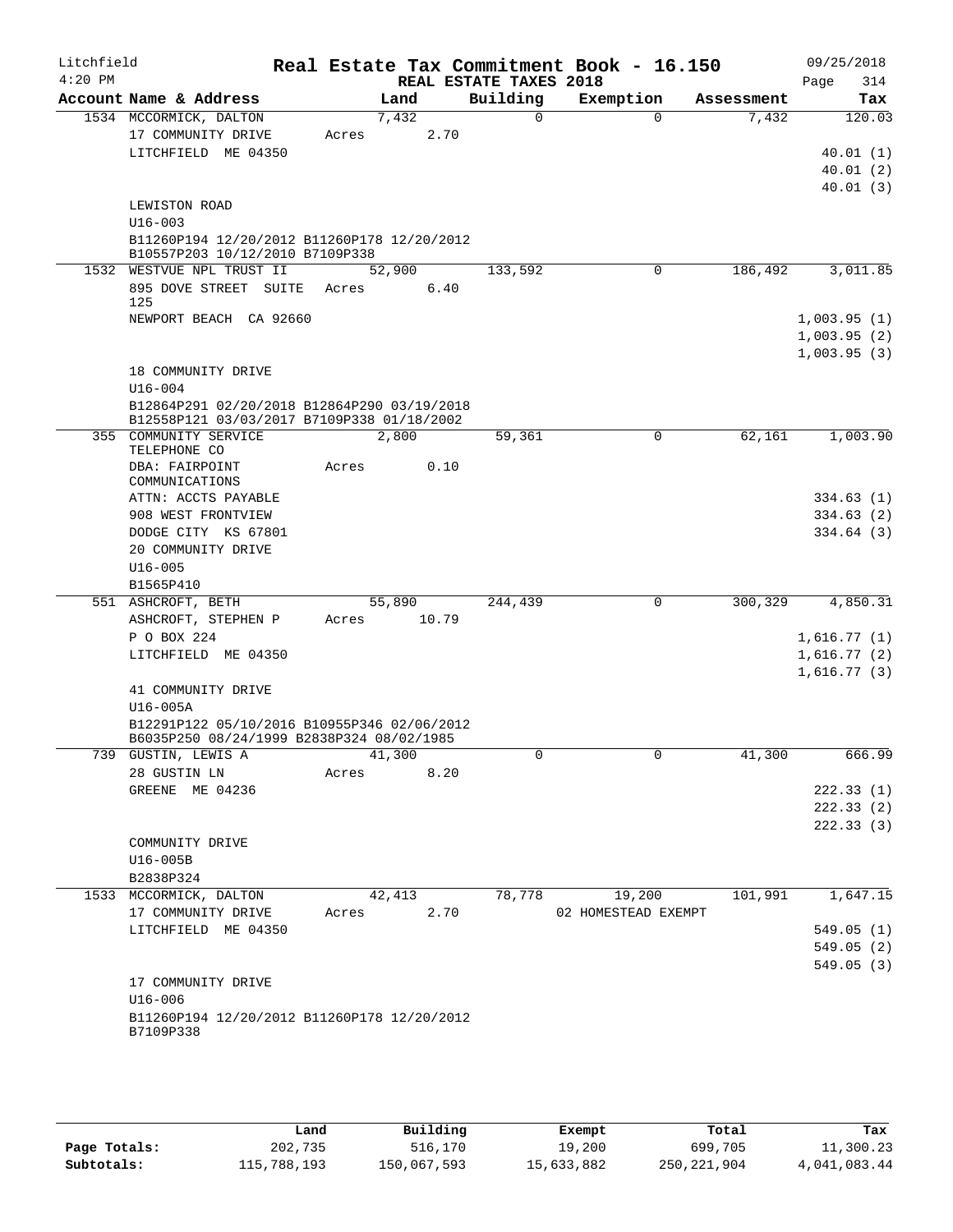| Litchfield   |                                            |             |        |                                |          | Real Estate Tax Commitment Book - 16.150 |                       | 09/25/2018             |
|--------------|--------------------------------------------|-------------|--------|--------------------------------|----------|------------------------------------------|-----------------------|------------------------|
| $4:20$ PM    | Account Name & Address                     |             |        | REAL ESTATE TAXES 2018<br>Land | Building | Exemption                                |                       | 315<br>Page            |
|              | 950 HUME, JOHN D.                          |             |        | 52,750                         | 342,335  | 19,200                                   | Assessment<br>375,885 | Tax<br>6,070.54        |
|              | P O BOX 157                                |             |        | Acres 3.70                     |          | 02 HOMESTEAD EXEMPT                      |                       |                        |
|              | LITCHFIELD ME 04350                        |             |        |                                |          |                                          |                       | 2,023.51(1)            |
|              |                                            |             |        |                                |          |                                          |                       | 2,023.51(2)            |
|              |                                            |             |        |                                |          |                                          |                       | 2,023.52(3)            |
|              | 1887 HALLOWELL ROAD                        |             |        |                                |          |                                          |                       |                        |
|              | $U16 - 007$                                |             |        |                                |          |                                          |                       |                        |
|              | B6250P116 07/14/2000                       |             |        |                                |          |                                          |                       |                        |
|              | 771 MOODY, MICHAEL W LIVING                |             | 30,200 |                                | 115,704  | 0                                        | 145,904               | 2,356.35               |
|              | TRUST                                      |             |        |                                |          |                                          |                       |                        |
|              | MOODY PATRICIA W LIVING Acres              |             |        | 0.65                           |          |                                          |                       |                        |
|              | TRUST                                      |             |        |                                |          |                                          |                       |                        |
|              | 32 ERIC DRIVE                              |             |        |                                |          |                                          |                       | 785.45(1)              |
|              | PALM COAST FL 32110                        |             |        |                                |          |                                          |                       | 785.45(2)              |
|              |                                            |             |        |                                |          |                                          |                       | 785.45(3)              |
|              | 1879 HALLOWELL ROAD<br>$U16 - 009$         |             |        |                                |          |                                          |                       |                        |
|              | B9460P280 08/14/2007 B6008P181 10/20/1999  |             |        |                                |          |                                          |                       |                        |
|              | 789 HOFFER, SCOTT A.                       |             | 40,100 |                                | 125,739  | 19,200                                   | 146,639               | 2,368.22               |
|              | HOFFER, JANINE A.                          |             |        | Acres 1.04                     |          | 02 HOMESTEAD EXEMPT                      |                       |                        |
|              | 1867 HALLOWELL ROAD                        |             |        |                                |          |                                          |                       | 789.41 (1)             |
|              | LITCHFIELD ME 04350                        |             |        |                                |          |                                          |                       | 789.41 (2)             |
|              |                                            |             |        |                                |          |                                          |                       | 789.40 (3)             |
|              | 1867 HALLOWELL ROAD                        |             |        |                                |          |                                          |                       |                        |
|              | $U16 - 011$                                |             |        |                                |          |                                          |                       |                        |
|              | B11906P71 01/29/2015 B6869P60 07/01/2002   |             |        |                                |          |                                          |                       |                        |
|              | 2307 NEMETH DANIELLE C                     |             |        | 49,900                         | 163,942  | 19,200                                   | 194,642               | 3, 143. 47             |
|              | NEMETH JOHN M.                             |             | Acres  | 4.96                           |          | 02 HOMESTEAD EXEMPT                      |                       |                        |
|              | 1871 HALLOWELL ROAD                        |             |        |                                |          |                                          |                       | 1,047.82(1)            |
|              | LITCHFIELD ME 04350                        |             |        |                                |          |                                          |                       | 1,047.82(2)            |
|              |                                            |             |        |                                |          |                                          |                       | 1,047.83(3)            |
|              | 1871 HALLOWELL ROAD                        |             |        |                                |          |                                          |                       |                        |
|              | U16-011A                                   |             |        |                                |          |                                          |                       |                        |
|              | B8224P198 11/23/2004 B7071P89 09/20/2002   |             |        |                                |          |                                          |                       |                        |
|              | 364 MARIN, ANN M.                          |             | 34,400 |                                | 69,205   | 0                                        |                       | 103,605 1,673.22       |
|              | 422 MAPLE STREET                           |             | Acres  | 0.80                           |          |                                          |                       |                        |
|              | FARMINGDALE ME 04344                       |             |        |                                |          |                                          |                       | 557.74 (1)             |
|              |                                            |             |        |                                |          |                                          |                       | 557.74 (2)             |
|              |                                            |             |        |                                |          |                                          |                       | 557.74 (3)             |
|              | 1859 HALLOWELL ROAD                        |             |        |                                |          |                                          |                       |                        |
|              | U16-012                                    |             |        |                                |          |                                          |                       |                        |
|              | B12493P289 12/15/2016 B1352P194 06/15/1964 |             |        |                                |          |                                          |                       |                        |
|              | 2603 WATERMAN, WILLIAM J                   |             | 20,680 |                                | 121,201  | 0                                        | 141,881               | 2,291.38               |
|              | WATERMAN, SARAH                            |             | Acres  | 0.31                           |          |                                          |                       |                        |
|              | P.O BOX 299<br>LITCHFIELD ME 04350         |             |        |                                |          |                                          |                       | 763.79(1)<br>763.79(2) |
|              |                                            |             |        |                                |          |                                          |                       | 763.80(3)              |
|              | 1847 HALLOWELL ROAD                        |             |        |                                |          |                                          |                       |                        |
|              | $U16 - 013$                                |             |        |                                |          |                                          |                       |                        |
|              | B10440P219 06/11/2010 B10411P90 05/06/2010 |             |        |                                |          |                                          |                       |                        |
|              | 1571 SEAMAN, ERIC                          |             | 42,202 |                                | 66,212   | 19,200                                   | 89,214                | 1,440.81               |
|              | 1844 HALLOWELL ROAD                        |             | Acres  | 7.30                           |          | 02 HOMESTEAD EXEMPT                      |                       |                        |
|              | LITCHFIELD ME 04350                        |             |        |                                |          |                                          |                       | 480.27 (1)             |
|              |                                            |             |        |                                |          |                                          |                       | 480.27 (2)             |
|              |                                            |             |        |                                |          |                                          |                       | 480.27 (3)             |
|              | 1844 HALLOWELL ROAD                        |             |        |                                |          |                                          |                       |                        |
|              | $U16 - 015$                                |             |        |                                |          |                                          |                       |                        |
|              | B6684P65                                   |             |        |                                |          |                                          |                       |                        |
|              |                                            | Land        |        | Building                       |          | Exempt                                   | Total                 | Tax                    |
| Page Totals: |                                            | 270,232     |        | 1,004,338                      |          | 76,800                                   | 1,197,770             | 19,343.99              |
| Subtotals:   |                                            | 116,058,425 |        | 151,071,931                    |          | 15,710,682                               | 251, 419, 674         | 4,060,427.43           |
|              |                                            |             |        |                                |          |                                          |                       |                        |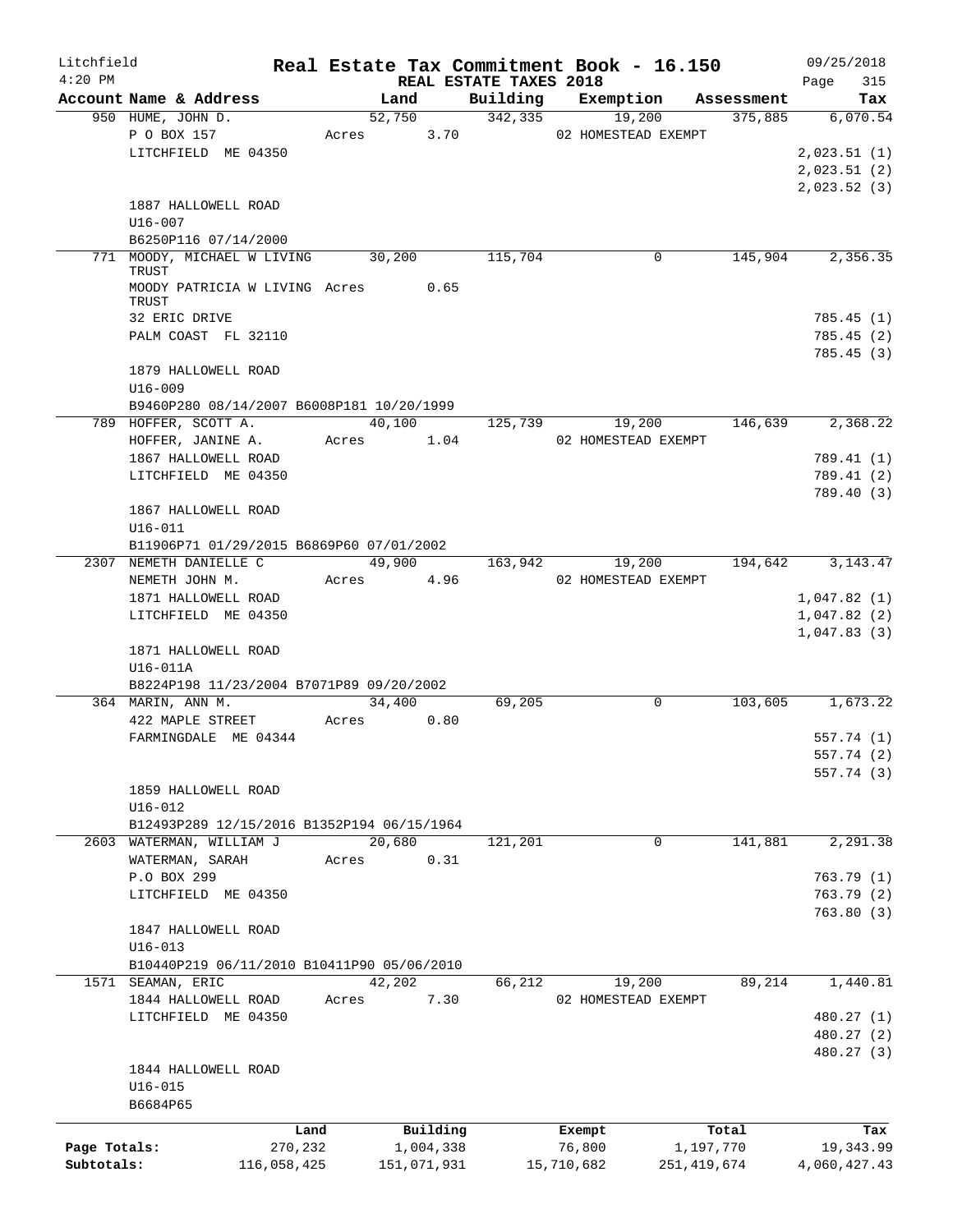| Litchfield   |                                 |        |             |                                    | Real Estate Tax Commitment Book - 16.150 |            | 09/25/2018         |
|--------------|---------------------------------|--------|-------------|------------------------------------|------------------------------------------|------------|--------------------|
| $4:20$ PM    | Account Name & Address          |        | Land        | REAL ESTATE TAXES 2018<br>Building | Exemption                                | Assessment | 316<br>Page<br>Tax |
|              | 1574 SEAMAN, ERIC C             |        | $\mathbf 0$ | 61,188                             | $\Omega$                                 | 61,188     | 988.19             |
|              | 1844 HALLOWELL ROAD             |        |             |                                    |                                          |            |                    |
|              | LITCHFIELD ME 04350             |        |             |                                    |                                          |            | 329.40(1)          |
|              |                                 |        |             |                                    |                                          |            | 329.40(2)          |
|              |                                 |        |             |                                    |                                          |            | 329.39(3)          |
|              | 1846 HALLOWELL ROAD             |        |             |                                    |                                          |            |                    |
|              | $U16 - 015 - ON$                |        |             |                                    |                                          |            |                    |
|              | 1005 LANE, DAVID                | 44,000 |             | 22,234                             | 0                                        | 66,234     | 1,069.68           |
|              | 1860 HALLOWELL ROAD             | Acres  | 2.60        |                                    |                                          |            |                    |
|              | LITCHFIELD ME 04350             |        |             |                                    |                                          |            | 356.56(1)          |
|              |                                 |        |             |                                    |                                          |            | 356.56 (2)         |
|              |                                 |        |             |                                    |                                          |            | 356.56(3)          |
|              | 1860 HALLOWELL ROAD             |        |             |                                    |                                          |            |                    |
|              | $U16 - 016$                     |        |             |                                    |                                          |            |                    |
|              | B5076P147                       |        |             |                                    |                                          |            |                    |
|              | 997 LANE, DAVID                 | 41,000 |             | 91,326                             | 19,200                                   | 113,126    | 1,826.98           |
|              | 1854 HALLOWELL ROAD             | Acres  | 1.40        |                                    | 02 HOMESTEAD EXEMPT                      |            |                    |
|              | LITCHFIELD ME 04350             |        |             |                                    |                                          |            | 608.99(1)          |
|              |                                 |        |             |                                    |                                          |            | 608.99(2)          |
|              |                                 |        |             |                                    |                                          |            | 609.00(3)          |
|              | 1854 HALLOWELL ROAD             |        |             |                                    |                                          |            |                    |
|              | U16-016A                        |        |             |                                    |                                          |            |                    |
|              | B3796P145                       |        |             |                                    |                                          |            |                    |
|              | 1007 LANE, RICHARD N            | 41,600 |             | 107,560                            | 19,200                                   | 129,960    | 2,098.85           |
|              | 1864 HALLOWELL ROAD             | Acres  | 1.64        |                                    | 02 HOMESTEAD EXEMPT                      |            |                    |
|              | LITCHFIELD ME 04350             |        |             |                                    |                                          |            | 699.62(1)          |
|              |                                 |        |             |                                    |                                          |            | 699.62(2)          |
|              |                                 |        |             |                                    |                                          |            | 699.61(3)          |
|              | 1864 HALLOWELL ROAD             |        |             |                                    |                                          |            |                    |
|              | $U16 - 017$                     |        |             |                                    |                                          |            |                    |
|              | B1663P87                        |        |             |                                    |                                          |            |                    |
|              | 363 LANE, RICHARD               | 11,200 |             | $\mathbf 0$                        | $\mathbf 0$                              | 11,200     | 180.88             |
|              | 1864 HALLOWELL ROAD             | Acres  | 0.40        |                                    |                                          |            |                    |
|              | LITCHFIELD ME 04350             |        |             |                                    |                                          |            | 60.29(1)           |
|              |                                 |        |             |                                    |                                          |            | 60.29(2)           |
|              |                                 |        |             |                                    |                                          |            | 60.30(3)           |
|              | 1859 HALLOWELL ROAD             |        |             |                                    |                                          |            |                    |
|              | $U16 - 018$                     |        |             |                                    |                                          |            |                    |
|              | B12477P157 11/21/2016 B1150P382 |        |             |                                    |                                          |            |                    |
|              | 736 SCOTT, SYLVIA               | 40,000 |             | 109,584                            | 19,200                                   | 130,384    | 2,105.70           |
|              | 1874 HALLOWELL ROAD             | Acres  | 1.00        |                                    | 02 HOMESTEAD EXEMPT                      |            |                    |
|              | LITCHFIELD ME 04350             |        |             |                                    |                                          |            | 701.90(1)          |
|              |                                 |        |             |                                    |                                          |            | 701.90(2)          |
|              |                                 |        |             |                                    |                                          |            | 701.90(3)          |
|              | 1874 HALLOWELL ROAD             |        |             |                                    |                                          |            |                    |
|              | $U16 - 019$                     |        |             |                                    |                                          |            |                    |
|              | B4875P139                       |        |             |                                    |                                          |            |                    |
|              | 762 HARDY, CARROLL E            | 37,200 |             | 145,131                            | $\mathbf 0$                              | 182, 331   | 2,944.65           |
|              | P O BOX 418                     | Acres  | 0.90        |                                    |                                          |            |                    |
|              | BREWER ME 04412                 |        |             |                                    |                                          |            | 981.55(1)          |
|              |                                 |        |             |                                    |                                          |            | 981.55(2)          |
|              |                                 |        |             |                                    |                                          |            | 981.55(3)          |
|              | 1882 HALLOWELL ROAD             |        |             |                                    |                                          |            |                    |
|              | $U16 - 020$                     |        |             |                                    |                                          |            |                    |
|              | B3617P143                       |        |             |                                    |                                          |            |                    |
|              |                                 |        |             |                                    |                                          |            |                    |
|              |                                 |        |             |                                    |                                          |            |                    |
|              | Land                            |        | Building    |                                    |                                          | Total      | Tax                |
| Page Totals: | 215,000                         |        | 537,023     |                                    | Exempt<br>57,600                         | 694,423    | 11, 214.93         |
|              |                                 |        |             |                                    |                                          |            |                    |

**Subtotals:** 116,273,425 151,608,954 15,768,282 252,114,097 4,071,642.36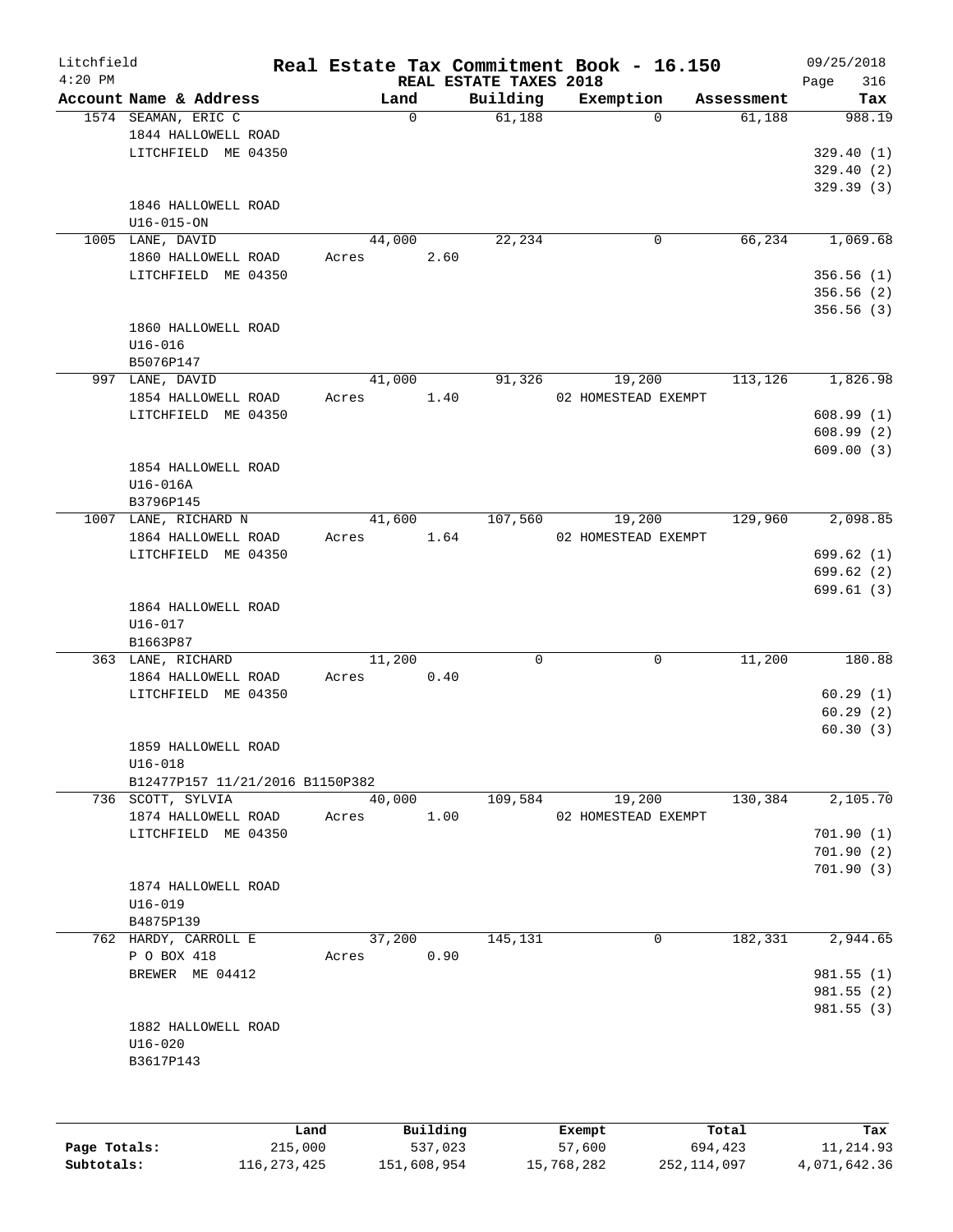| Litchfield |                                                                                         | Real Estate Tax Commitment Book - 16.150 |      |                        |           |            | 09/25/2018             |
|------------|-----------------------------------------------------------------------------------------|------------------------------------------|------|------------------------|-----------|------------|------------------------|
| $4:20$ PM  |                                                                                         |                                          |      | REAL ESTATE TAXES 2018 |           |            | 317<br>Page            |
|            | Account Name & Address                                                                  | Land                                     |      | Building               | Exemption | Assessment | Tax                    |
|            | 548 BEAULIEU, LEANN L.                                                                  | 38,150                                   |      | 16,767                 | $\Omega$  | 54,917     | 886.91                 |
|            | 1479 LEWISTON ROAD                                                                      | Acres                                    | 1.22 |                        |           |            |                        |
|            | LITCHFIELD ME 04350                                                                     |                                          |      |                        |           |            | 295.64(1)              |
|            |                                                                                         |                                          |      |                        |           |            | 295.64(2)              |
|            |                                                                                         |                                          |      |                        |           |            | 295.63(3)              |
|            | 1479 LEWISTON ROAD                                                                      |                                          |      |                        |           |            |                        |
|            | $U16 - 021$                                                                             |                                          |      |                        |           |            |                        |
|            | B11909P216 02/09/2015 B11306P23 01/30/2013 B11306P21<br>11/20/2012 B6361P222 12/01/2000 |                                          |      |                        |           |            |                        |
|            | 1492 OUELLETTE, AARON B                                                                 | 45,000                                   |      | 233,134                | 0         | 278,134    | 4,491.86               |
|            | OUELLETTE, ANNA M                                                                       | Acres                                    | 3.00 |                        |           |            |                        |
|            | 1493 LEWISTON ROAD                                                                      |                                          |      |                        |           |            | 1,497.29(1)            |
|            | LITCHFIELD ME 04350                                                                     |                                          |      |                        |           |            | 1,497.29(2)            |
|            |                                                                                         |                                          |      |                        |           |            | 1,497.28(3)            |
|            | 1493 LEWISTON ROAD                                                                      |                                          |      |                        |           |            |                        |
|            | $U16 - 022$                                                                             |                                          |      |                        |           |            |                        |
|            | B10880P266 11/08/2011 B10208P163 09/18/2009                                             |                                          |      |                        |           |            |                        |
|            | B10128P80 06/29/2009 B4967P204 09/07/1995                                               |                                          |      |                        |           |            |                        |
| 1237       | MEKO, LLC                                                                               | 40,250                                   |      | 64,738                 | 0         | 104,988    | 1,695.56               |
|            | 18 MORNING DRIVE                                                                        | Acres                                    | 1.10 |                        |           |            |                        |
|            | LITCHFIELD ME 04350                                                                     |                                          |      |                        |           |            | 565.19(1)<br>565.19(2) |
|            |                                                                                         |                                          |      |                        |           |            | 565.18(3)              |
|            | 1892 HALLOWELL ROAD                                                                     |                                          |      |                        |           |            |                        |
|            | $U16-022A$                                                                              |                                          |      |                        |           |            |                        |
|            | B12727P190 09/22/2017 B11552P63 10/25/2013 B7366P288                                    |                                          |      |                        |           |            |                        |
|            | 1621 COMEAU RONALD M                                                                    | 31,600                                   |      | 62,019                 | 0         | 93,619     | 1,511.95               |
|            | 584 MAIN STREET                                                                         | Acres                                    | 0.70 |                        |           |            |                        |
|            | LEWISTON ME 04240                                                                       |                                          |      |                        |           |            | 503.98(1)              |
|            |                                                                                         |                                          |      |                        |           |            | 503.98(2)              |
|            |                                                                                         |                                          |      |                        |           |            | 503.99(3)              |
|            | 1878 HALLOWELL ROAD                                                                     |                                          |      |                        |           |            |                        |
|            | U16-022B                                                                                |                                          |      |                        |           |            |                        |
|            | B8543P71 08/12/2005 B7052P267                                                           |                                          |      |                        |           |            |                        |
|            | 744 HAHNEL, FREDERICK G                                                                 | 117,448                                  |      | 57,754                 | 0         | 175,202    | 2,829.51               |
|            | 1532 WASHINGTON ST                                                                      | Acres                                    | 0.28 |                        |           |            |                        |
|            | BATH ME 04530                                                                           |                                          |      |                        |           |            | 943.17 (1)             |
|            |                                                                                         |                                          |      |                        |           |            | 943.17 (2)             |
|            |                                                                                         |                                          |      |                        |           |            | 943.17 (3)             |
|            | 142 ROSSER DRIVE                                                                        |                                          |      |                        |           |            |                        |
|            | $U17 - 001$                                                                             |                                          |      |                        |           |            |                        |
| 1597       | B1322P141<br>SIWINSKI, GRANT W                                                          | 116,774                                  |      | 72,354                 | 0         | 189,128    | 3,054.42               |
|            | 11 COOLIDGE LANE                                                                        | Acres                                    | 0.39 |                        |           |            |                        |
|            | CONCORD NH 03301                                                                        |                                          |      |                        |           |            | 1,018.14(1)            |
|            |                                                                                         |                                          |      |                        |           |            | 1,018.14(2)            |
|            |                                                                                         |                                          |      |                        |           |            | 1,018.14(3)            |
|            | 148 ROSSER DRIVE                                                                        |                                          |      |                        |           |            |                        |
|            | U17-002                                                                                 |                                          |      |                        |           |            |                        |
|            | B4465P197                                                                               |                                          |      |                        |           |            |                        |
|            |                                                                                         |                                          |      |                        |           |            |                        |

|              | Land        | Building    | Exempt     | Total       | Tax          |
|--------------|-------------|-------------|------------|-------------|--------------|
| Page Totals: | 389,222     | 506,766     |            | 895,988     | 14,470.21    |
| Subtotals:   | 116,662,647 | 152,115,720 | 15,768,282 | 253,010,085 | 4,086,112.57 |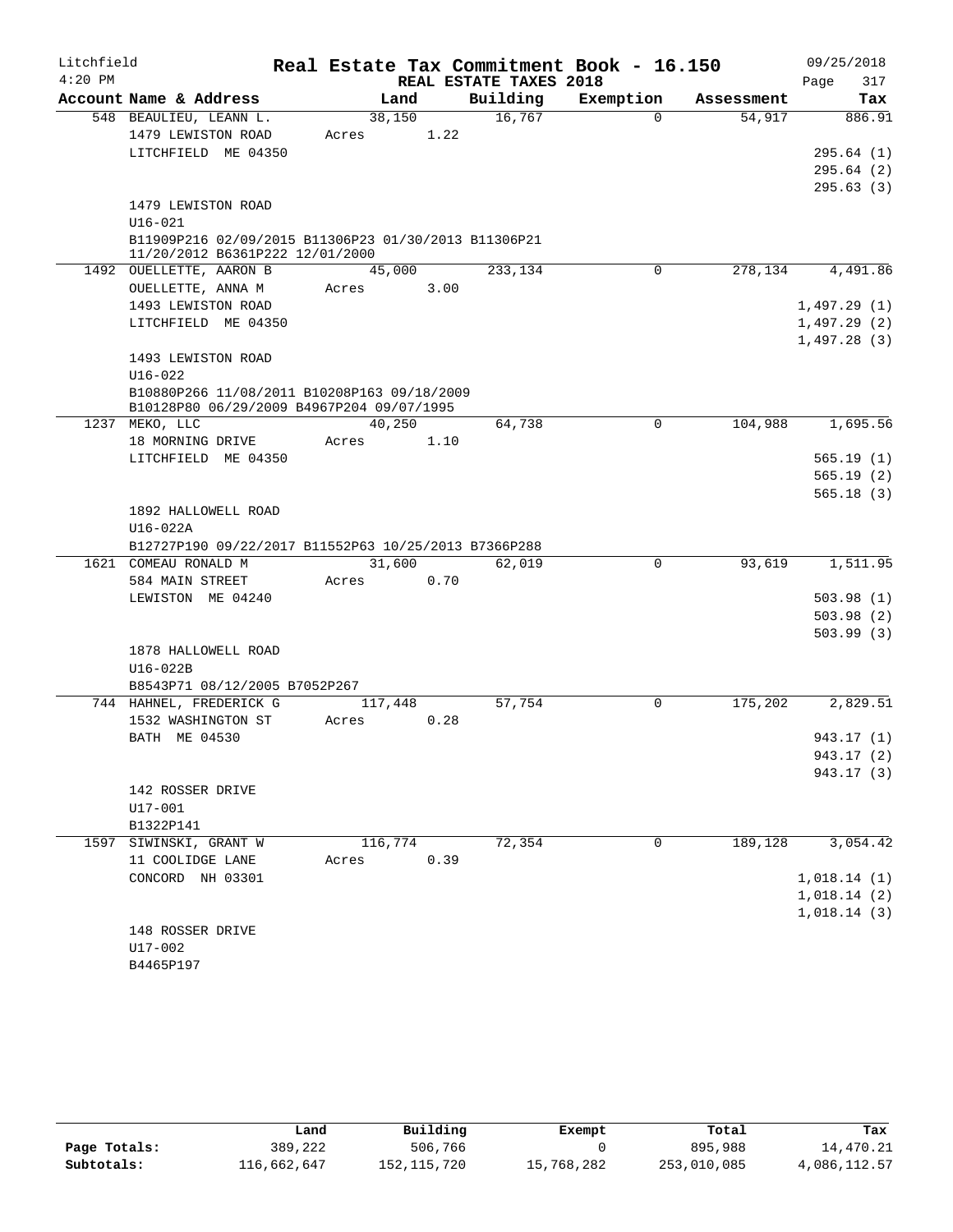| Litchfield<br>$4:20$ PM |                                                                    |         |      |                                    | Real Estate Tax Commitment Book - 16.150 |            | 09/25/2018             |
|-------------------------|--------------------------------------------------------------------|---------|------|------------------------------------|------------------------------------------|------------|------------------------|
|                         | Account Name & Address                                             | Land    |      | REAL ESTATE TAXES 2018<br>Building | Exemption                                | Assessment | 318<br>Page<br>Tax     |
|                         | 318 BRIDGEO JANICE/DENNIS                                          | 105,086 |      | 30,547                             | $\Omega$                                 | 135,633    | 2,190.47               |
|                         | MARY ELLEN<br>CHURCH JEFFREY/CHURCH                                | Acres   | 0.21 |                                    |                                          |            |                        |
|                         | <b>ROBERT</b>                                                      |         |      |                                    |                                          |            |                        |
|                         | 100 FAIRVIEW AVENUE<br>AUGUSTA ME 04330                            |         |      |                                    |                                          |            | 730.16(1)<br>730.16(2) |
|                         |                                                                    |         |      |                                    |                                          |            | 730.15(3)              |
|                         | 152 ROSSER DRIVE<br>$U17 - 003$                                    |         |      |                                    |                                          |            |                        |
|                         | B9630P60 02/01/2008 B1202P455 09/22/1960                           |         |      |                                    |                                          |            |                        |
|                         | 653 HEIL, GEORGE C &                                               | 104,554 |      | 51,705                             | $\mathbf 0$                              | 156,259    | 2,523.58               |
|                         | KATHLEEN L.<br>63 HILLSIDE ROAD                                    |         | 0.19 |                                    |                                          |            |                        |
|                         | TURNERSVILLE NJ 08012                                              | Acres   |      |                                    |                                          |            | 841.19 (1)             |
|                         |                                                                    |         |      |                                    |                                          |            | 841.19 (2)             |
|                         |                                                                    |         |      |                                    |                                          |            | 841.20 (3)             |
|                         | 156 ROSSER DRIVE                                                   |         |      |                                    |                                          |            |                        |
|                         | U17-004                                                            |         |      |                                    |                                          |            |                        |
|                         | B6704P85                                                           |         |      |                                    |                                          |            |                        |
|                         | 484 WILLIAMS GAYLE A & GARY                                        | 116,559 |      | 192,291                            | 0                                        | 308,850    | 4,987.93               |
|                         | C. WILLIAMS<br>160 ROSSER DRIVE                                    | Acres   | 0.74 |                                    |                                          |            |                        |
|                         | LITCHFIELD ME 04350                                                |         |      |                                    |                                          |            | 1,662.64(1)            |
|                         |                                                                    |         |      |                                    |                                          |            | 1,662.64(2)            |
|                         |                                                                    |         |      |                                    |                                          |            | 1,662.65(3)            |
|                         | 160 ROSSER DRIVE                                                   |         |      |                                    |                                          |            |                        |
|                         | $U17 - 005$                                                        |         |      |                                    |                                          |            |                        |
|                         | B10188P268 08/28/2009 B10043P72 04/14/2009 B5409P260<br>07/06/1997 |         |      |                                    |                                          |            |                        |
|                         | 761 BEAUDOIN DONALD A                                              | 100,977 |      | 30,978                             | $\mathbf 0$                              | 131,955    | 2,131.07               |
|                         | BEAUDOIN ELAINE M                                                  | Acres   | 0.22 |                                    |                                          |            |                        |
|                         | 987 CHURCH HILL ROAD                                               |         |      |                                    |                                          |            | 710.36(1)              |
|                         | VASSALBORO ME 04989                                                |         |      |                                    |                                          |            | 710.36(2)              |
|                         |                                                                    |         |      |                                    |                                          |            | 710.35(3)              |
|                         | 162 ROSSER DRIVE<br>U17-006                                        |         |      |                                    |                                          |            |                        |
|                         | B9907P24 11/12/2008 B1666P132                                      |         |      |                                    |                                          |            |                        |
|                         | 1524 ROSSER, LESLIE M                                              | 107,746 |      | 98,757                             | 0                                        | 206,503    | 3,335.02               |
|                         | REVOCABLE TRUST                                                    |         |      |                                    |                                          |            |                        |
|                         | ROSSER, LESLIE & JOHN<br>TRUSTEES                                  | Acres   | 0.31 |                                    |                                          |            |                        |
|                         | 29 ROSSER DRIVE                                                    |         |      |                                    |                                          |            | 1, 111.67(1)           |
|                         | LITCHFIELD ME 04350                                                |         |      |                                    |                                          |            | 1, 111.67(2)           |
|                         |                                                                    |         |      |                                    |                                          |            | 1, 111.68(3)           |
|                         | 166 ROSSER DRIVE                                                   |         |      |                                    |                                          |            |                        |
|                         | U17-007                                                            |         |      |                                    |                                          |            |                        |
|                         | B12223P283 02/08/2016 B10235P179 10/07/2009                        |         |      |                                    |                                          |            |                        |
|                         | B4534P219 11/01/1993<br>228 OLSEN CARL S                           | 60,964  |      | 44,411                             | 0                                        | 105,375    | 1,701.81               |
|                         | OLSEN KELLY                                                        | Acres   | 0.29 |                                    |                                          |            |                        |
|                         | 12 KEVIN STREET                                                    |         |      |                                    |                                          |            | 567.27(1)              |
|                         | LEWISTON ME 04240                                                  |         |      |                                    |                                          |            | 567.27(2)              |
|                         |                                                                    |         |      |                                    |                                          |            | 567.27(3)              |
|                         | 107 ROSSER DRIVE                                                   |         |      |                                    |                                          |            |                        |
|                         | U17-010                                                            |         |      |                                    |                                          |            |                        |
|                         | B12198P75 12/23/2015 B9096P58 09/26/2006 B1528P437                 |         |      |                                    |                                          |            |                        |
|                         | 08/12/1970                                                         |         |      |                                    |                                          |            |                        |
|                         |                                                                    |         |      |                                    |                                          |            |                        |

|              | Land        | Building    | Exempt     | Total       | Tax          |
|--------------|-------------|-------------|------------|-------------|--------------|
| Page Totals: | 595,886     | 448,689     |            | 1,044,575   | 16,869.88    |
| Subtotals:   | 117,258,533 | 152,564,409 | 15,768,282 | 254,054,660 | 4,102,982.45 |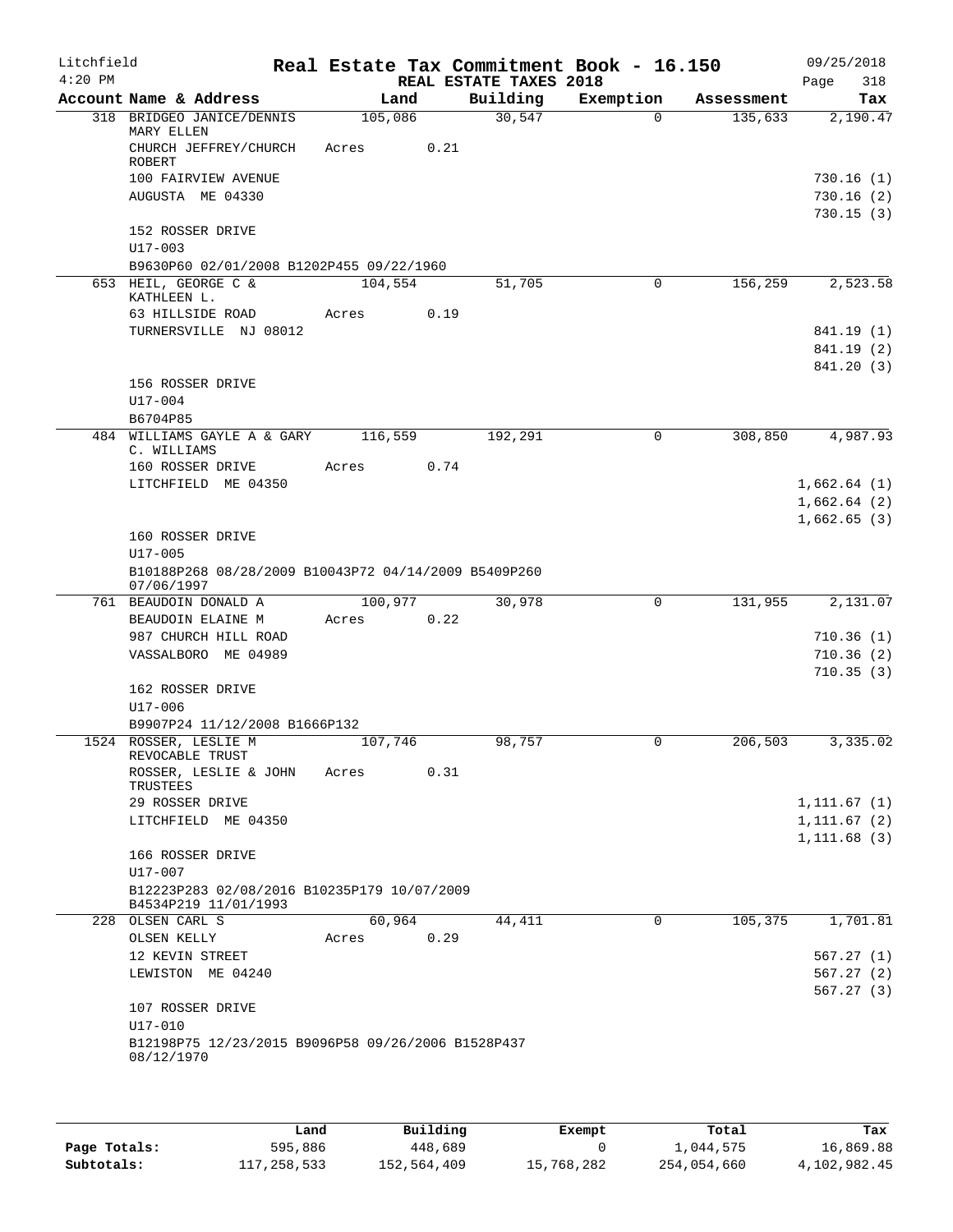| Litchfield<br>$4:20$ PM |             |                                                      |                  |      | REAL ESTATE TAXES 2018 | Real Estate Tax Commitment Book - 16.150 |            | 09/25/2018<br>319<br>Page |
|-------------------------|-------------|------------------------------------------------------|------------------|------|------------------------|------------------------------------------|------------|---------------------------|
|                         |             | Account Name & Address                               | Land             |      | Building               | Exemption                                | Assessment | Tax                       |
|                         |             | 1763 GARDNER, DOUGLASS                               | 59,906           |      | 24,239                 | $\Omega$                                 | 84,145     | 1,358.94                  |
|                         |             | GARDNER, LESLIE                                      | Acres            | 0.16 |                        |                                          |            |                           |
|                         |             | 19 WOODFIELD ROAD                                    |                  |      |                        |                                          |            | 452.98 (1)                |
|                         |             | PORTLAND ME 04102                                    |                  |      |                        |                                          |            | 452.98 (2)                |
|                         |             |                                                      |                  |      |                        |                                          |            | 452.98 (3)                |
|                         |             | 105 ROSSER DRIVE                                     |                  |      |                        |                                          |            |                           |
|                         | U17-011     |                                                      |                  |      |                        |                                          |            |                           |
|                         | B2419P339   | B12143P337 10/20/2015 B9679P166 03/28/2008 B8997P306 |                  |      |                        |                                          |            |                           |
|                         |             | 1552 RYDER, KENNETH A                                | 54,849           |      | 30,690                 | 0                                        | 85,539     | 1,381.45                  |
|                         |             | 102 WARDTOWN ROAD                                    | Acres            | 0.14 |                        |                                          |            |                           |
|                         |             | FREEPORT ME 04032                                    |                  |      |                        |                                          |            | 460.48(1)                 |
|                         |             |                                                      |                  |      |                        |                                          |            | 460.48(2)                 |
|                         |             |                                                      |                  |      |                        |                                          |            | 460.49(3)                 |
|                         |             | 103 ROSSER DRIVE                                     |                  |      |                        |                                          |            |                           |
|                         | $U17 - 012$ |                                                      |                  |      |                        |                                          |            |                           |
|                         | B1348P142   |                                                      |                  |      |                        |                                          |            |                           |
|                         |             | 1048 SCHRADER, KEVIN J.                              | 115,075<br>Acres | 0.25 | 32,036                 | 0                                        | 147,111    | 2,375.84                  |
|                         |             | SCHRADER, SUSAN J<br>56 MAVERICK STREET              |                  |      |                        |                                          |            | 791.95(1)                 |
|                         |             | MARBLEHEAD MA 01945                                  |                  |      |                        |                                          |            | 791.95(2)                 |
|                         |             |                                                      |                  |      |                        |                                          |            | 791.94 (3)                |
|                         |             | 99 ROSSER DRIVE                                      |                  |      |                        |                                          |            |                           |
|                         | $U17 - 013$ |                                                      |                  |      |                        |                                          |            |                           |
|                         |             | B7394P18 05/08/2003                                  |                  |      |                        |                                          |            |                           |
|                         |             | 1174 MATHER, JOSHUA HERBERT;                         | 104,820          |      | 33,658                 | 0                                        | 138,478    | 2,236.42                  |
|                         |             | MATHER, JUSTIN WILLIAMS<br>GARDINER, LESLIE ERIN     | Acres            | 0.20 |                        |                                          |            |                           |
|                         | MATHER      |                                                      |                  |      |                        |                                          |            |                           |
|                         |             | MATHER FAMILY REALTY                                 |                  |      |                        |                                          |            | 745.47 (1)                |
|                         | TRUST       |                                                      |                  |      |                        |                                          |            |                           |
|                         |             | 72 WINDING ROAD                                      |                  |      |                        |                                          |            | 745.47 (2)                |
|                         |             | SO PORTLAND ME 04106<br>95 ROSSER DRIVE              |                  |      |                        |                                          |            | 745.48 (3)                |
|                         | U17-014     |                                                      |                  |      |                        |                                          |            |                           |
|                         |             | B12656P208 07/12/2017 B11211P283 10/30/2012 B2484P70 |                  |      |                        |                                          |            |                           |
|                         | 07/02/1982  |                                                      |                  |      |                        |                                          |            |                           |
|                         |             | 1441 VINCENT, ARNOLD T.                              | 59,474           |      | 33,626                 | $\mathbf 0$                              | 93,100     | 1,503.56                  |
|                         |             | VINCENT, CAROLE T.                                   | Acres            | 0.14 |                        |                                          |            |                           |
|                         |             | 188 BROADMOOR LANE                                   |                  |      |                        |                                          |            | 501.19(1)                 |
|                         |             | ROTONDA WEST FL 33947                                |                  |      |                        |                                          |            | 501.19(2)                 |
|                         |             |                                                      |                  |      |                        |                                          |            | 501.18(3)                 |
|                         | $U17 - 015$ | 91 ROSSER DRIVE                                      |                  |      |                        |                                          |            |                           |
|                         |             | B11499P113 08/13/2013 B11482P218 08/15/2013          |                  |      |                        |                                          |            |                           |
|                         | B6917P324   |                                                      |                  |      |                        |                                          |            |                           |
|                         |             | 1060 COFFEY, MICHAEL P &                             | 104,657          |      | 28,915                 | 0                                        | 133,572    | 2,157.19                  |
|                         | CELINA M    | 492 LITCHFIELD RD                                    |                  | 0.27 |                        |                                          |            |                           |
|                         |             | BOWDOIN ME 04287                                     | Acres            |      |                        |                                          |            | 719.06(1)                 |
|                         |             |                                                      |                  |      |                        |                                          |            | 719.06(2)                 |
|                         |             |                                                      |                  |      |                        |                                          |            | 719.07(3)                 |
|                         |             | 89 ROSSER DRIVE                                      |                  |      |                        |                                          |            |                           |
|                         | $U17 - 016$ |                                                      |                  |      |                        |                                          |            |                           |
|                         |             | B5683P236 07/22/1998                                 |                  |      |                        |                                          |            |                           |
|                         |             |                                                      |                  |      |                        |                                          |            |                           |

|              | Land        | Building    | Exempt     | Total       | Tax          |
|--------------|-------------|-------------|------------|-------------|--------------|
| Page Totals: | 498,781     | 183.164     |            | 681,945     | 11,013.40    |
| Subtotals:   | 117,757,314 | 152,747,573 | 15,768,282 | 254,736,605 | 4,113,995.85 |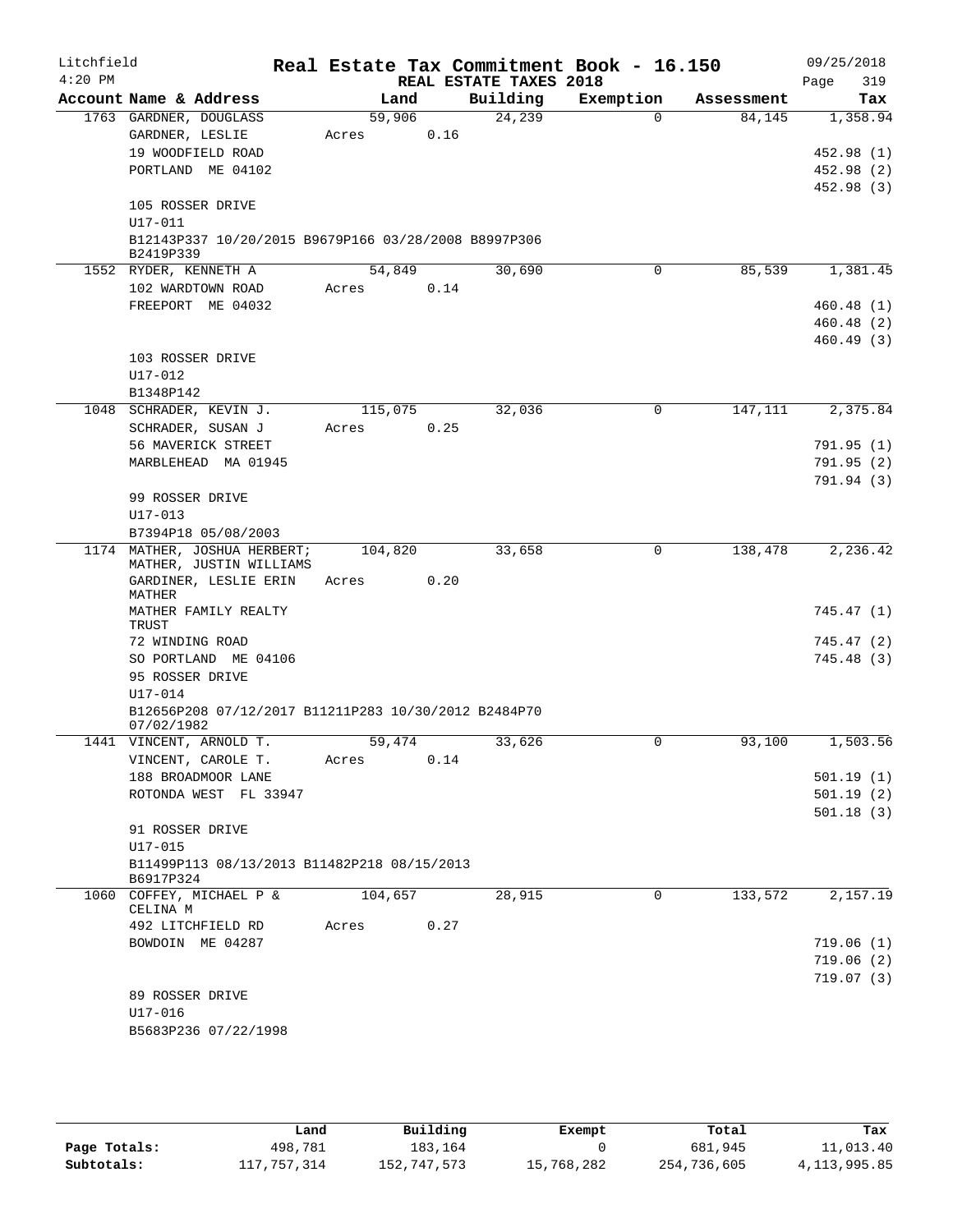| Litchfield<br>$4:20$ PM |                                                                               |               |         |             | REAL ESTATE TAXES 2018 | Real Estate Tax Commitment Book - 16.150 |               |                      | 09/25/2018         |
|-------------------------|-------------------------------------------------------------------------------|---------------|---------|-------------|------------------------|------------------------------------------|---------------|----------------------|--------------------|
|                         | Account Name & Address                                                        |               | Land    |             | Building               | Exemption                                |               | Assessment           | 320<br>Page<br>Tax |
|                         | 474 MCPHAIL WAYNE                                                             |               | 95,746  |             | 1,026                  |                                          | $\Omega$      | 96,772               | 1,562.87           |
|                         | MCPHAIL JEAN                                                                  |               | Acres   | 0.31        |                        |                                          |               |                      |                    |
|                         | 140 BEDFORD STREET                                                            |               |         |             |                        |                                          |               |                      | 520.96(1)          |
|                         | BATH ME 04530                                                                 |               |         |             |                        |                                          |               |                      | 520.96(2)          |
|                         |                                                                               |               |         |             |                        |                                          |               |                      | 520.95(3)          |
|                         | 2 CHICKADEE DRIVE                                                             |               |         |             |                        |                                          |               |                      |                    |
|                         | U17-017                                                                       |               |         |             |                        |                                          |               |                      |                    |
|                         | B9584P218 12/05/2007 B3190P56 07/01/1987                                      |               |         |             |                        |                                          |               |                      |                    |
|                         | 642 MCPHAIL, WAYNE D                                                          |               | 143,256 |             | 28,200                 |                                          | 0             | 171,456              | 2,769.01           |
|                         | 140 BEDFORD STREET                                                            |               | Acres   | 0.41        |                        |                                          |               |                      |                    |
|                         | BATH ME 04530                                                                 |               |         |             |                        |                                          |               |                      | 923.00(1)          |
|                         |                                                                               |               |         |             |                        |                                          |               |                      | 923.00(2)          |
|                         |                                                                               |               |         |             |                        |                                          |               |                      | 923.01(3)          |
|                         | 10 CHICKADEE DRIVE                                                            |               |         |             |                        |                                          |               |                      |                    |
|                         | $U17 - 018$                                                                   |               |         |             |                        |                                          |               |                      |                    |
|                         | B10973P220 03/01/2012 B10973P219 03/01/2012<br>B1417P626 09/04/1965 B1313P302 |               |         |             |                        |                                          |               |                      |                    |
|                         | 400 CUTCHEN, TAMARA                                                           |               | 164,200 |             | 48,713                 |                                          | 0             | $2\overline{12,913}$ | 3,438.54           |
|                         | CUTCHEN, BRYAN                                                                |               | Acres   | 0.65        |                        |                                          |               |                      |                    |
|                         | 926 N. KEMPER ST                                                              |               |         |             |                        |                                          |               |                      | 1,146.18(1)        |
|                         | ALEXANDRIA VA 22304                                                           |               |         |             |                        |                                          |               |                      | 1,146.18(2)        |
|                         |                                                                               |               |         |             |                        |                                          |               |                      | 1, 146.18(3)       |
|                         | 14 CHICKADEE DRIVE                                                            |               |         |             |                        |                                          |               |                      |                    |
|                         | U17-019                                                                       |               |         |             |                        |                                          |               |                      |                    |
|                         | B2872P209 10/22/1985                                                          |               |         |             |                        |                                          |               |                      |                    |
|                         | 493 MCKENNEY LYNNE                                                            |               | 101,740 |             | 23,761                 |                                          | 0             | 125,501              | 2,026.84           |
|                         | P O BOX 4695                                                                  |               | Acres   | 0.15        |                        |                                          |               |                      |                    |
|                         | AUGUSTA ME 04330-1695                                                         |               |         |             |                        |                                          |               |                      | 675.61(1)          |
|                         |                                                                               |               |         |             |                        |                                          |               |                      | 675.61(2)          |
|                         |                                                                               |               |         |             |                        |                                          |               |                      | 675.62(3)          |
|                         | 18 CHICKADEE DRIVE                                                            |               |         |             |                        |                                          |               |                      |                    |
|                         | $U17 - 020$                                                                   |               |         |             |                        |                                          |               |                      |                    |
|                         | B9043P119 07/24/2006 B1332P177 07/05/1962                                     |               |         |             |                        |                                          |               |                      |                    |
|                         | 332 COATES, MEREDITH                                                          |               | 28,080  |             | 72,614                 | 19,200                                   |               | 81,494               | 1,316.13           |
|                         | P O BOX 350                                                                   |               | Acres   | 0.36        |                        | 02 HOMESTEAD EXEMPT                      |               |                      |                    |
|                         | LITCHFIELD ME 04350                                                           |               |         |             |                        |                                          |               |                      | 438.71 (1)         |
|                         |                                                                               |               |         |             |                        |                                          |               |                      | 438.71 (2)         |
|                         |                                                                               |               |         |             |                        |                                          |               |                      | 438.71 (3)         |
|                         | 19 CHICKADEE DRIVE                                                            |               |         |             |                        |                                          |               |                      |                    |
|                         | U17-021                                                                       |               |         |             |                        |                                          |               |                      |                    |
|                         | B3037P130                                                                     |               | 45,878  |             | 0                      |                                          | 0             | 45,878               |                    |
|                         | 331 COATES, MEREDITH<br>P.O. BOX 350                                          |               |         | 0.08        |                        |                                          |               |                      | 740.93             |
|                         | LITCHFIELD ME 04350                                                           |               | Acres   |             |                        |                                          |               |                      | 246.98(1)          |
|                         |                                                                               |               |         |             |                        |                                          |               |                      | 246.98(2)          |
|                         |                                                                               |               |         |             |                        |                                          |               |                      | 246.97(3)          |
|                         | CHICKADEE DRIVE                                                               |               |         |             |                        |                                          |               |                      |                    |
|                         | U17-022                                                                       |               |         |             |                        |                                          |               |                      |                    |
|                         | B3037P130                                                                     |               |         |             |                        |                                          |               |                      |                    |
|                         | 1662 TALBOT, MATHEW                                                           |               | 86,368  |             | 38,039                 |                                          | $\Omega$      | 124,407              | 2,009.17           |
|                         | 4 WILLIAMS COURT                                                              |               | Acres   | 0.23        |                        |                                          |               |                      |                    |
|                         | SOMERSET MA 02725                                                             |               |         |             |                        |                                          |               |                      | 669.72 (1)         |
|                         |                                                                               |               |         |             |                        |                                          |               |                      | 669.72 (2)         |
|                         |                                                                               |               |         |             |                        |                                          |               |                      | 669.73 (3)         |
|                         | 24 CHICKADEE DRIVE                                                            |               |         |             |                        |                                          |               |                      |                    |
|                         | $U17 - 023$                                                                   |               |         |             |                        |                                          |               |                      |                    |
|                         | B12112P244 09/22/2015 B9835P77 08/26/2008 B2708P126                           |               |         |             |                        |                                          |               |                      |                    |
|                         | 07/18/1984                                                                    |               |         |             |                        |                                          |               |                      |                    |
|                         |                                                                               | Land          |         | Building    |                        | Exempt                                   |               | Total                | Tax                |
| Page Totals:            |                                                                               | 665,268       |         | 212,353     |                        | 19,200                                   |               | 858,421              | 13,863.49          |
| Subtotals:              |                                                                               | 118, 422, 582 |         | 152,959,926 |                        | 15,787,482                               | 255, 595, 026 |                      | 4, 127, 859.34     |
|                         |                                                                               |               |         |             |                        |                                          |               |                      |                    |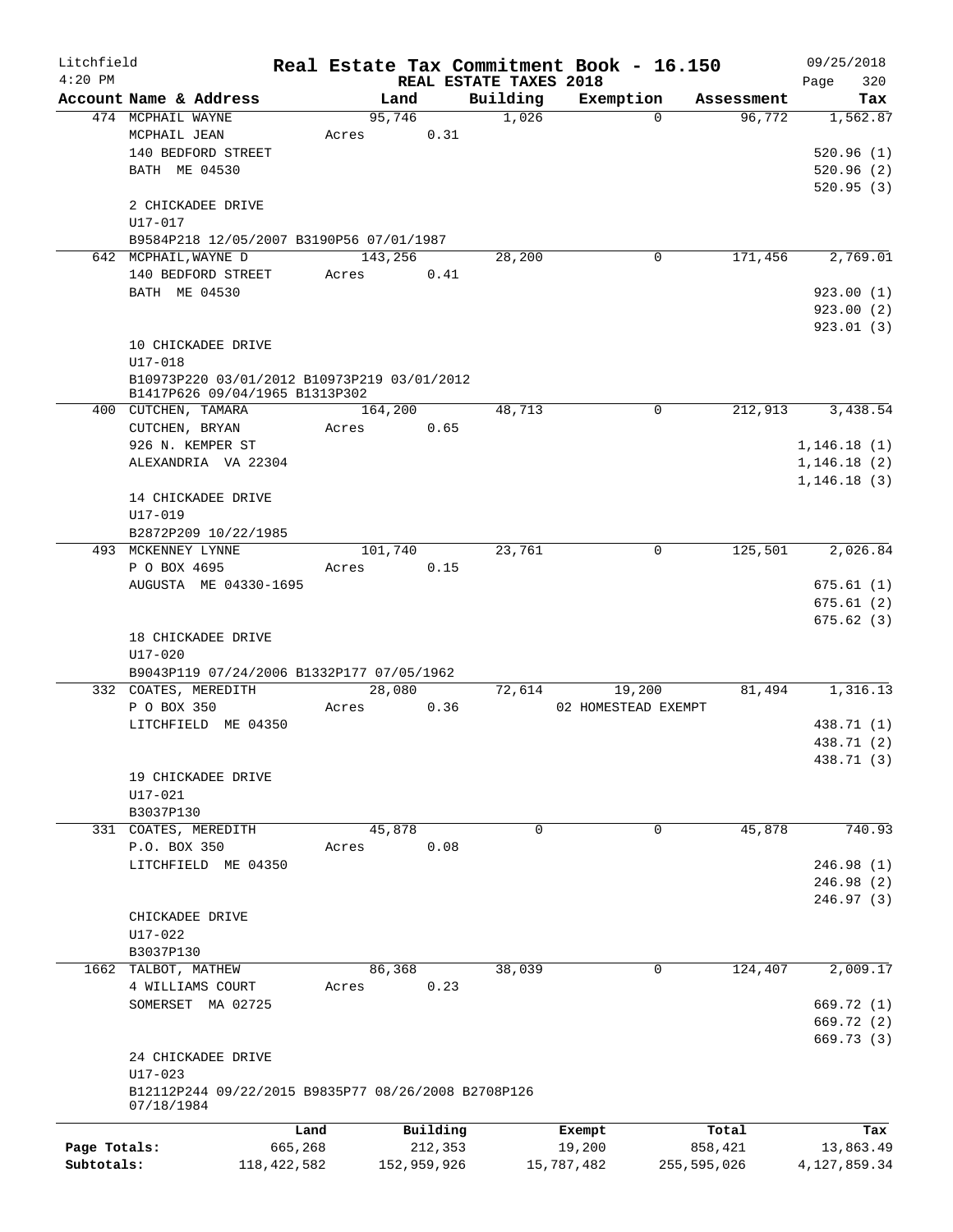| Litchfield |                                                      |       |         |                        | Real Estate Tax Commitment Book - 16.150 |            | 09/25/2018             |
|------------|------------------------------------------------------|-------|---------|------------------------|------------------------------------------|------------|------------------------|
| $4:20$ PM  |                                                      |       |         | REAL ESTATE TAXES 2018 |                                          |            | 321<br>Page            |
|            | Account Name & Address                               |       | Land    | Building               | Exemption                                | Assessment | Tax                    |
|            | 2538 LEVESQUE MARC A                                 |       | 43,100  | $\Omega$               | $\Omega$                                 | 43,100     | 696.07                 |
|            | P O BOX 885                                          | Acres | 10.00   |                        |                                          |            |                        |
|            | SABATTUS ME 04280                                    |       |         |                        |                                          |            | 232.02(1)              |
|            |                                                      |       |         |                        |                                          |            | 232.02(2)              |
|            | FICKETT DRIVE                                        |       |         |                        |                                          |            | 232.03(3)              |
|            | U17-023A                                             |       |         |                        |                                          |            |                        |
|            | B8130P226 09/17/2004                                 |       |         |                        |                                          |            |                        |
|            | 585 LEVESQUE, MARC                                   |       | 127,600 | 51,889                 | 19,200                                   | 160,289    | 2,588.67               |
|            | LEVESQUE KIMBERLY                                    | Acres | 1.25    |                        | 02 HOMESTEAD EXEMPT                      |            |                        |
|            | P.O. BOX 885                                         |       |         |                        |                                          |            | 862.89(1)              |
|            | SABATTUS ME 04280                                    |       |         |                        |                                          |            | 862.89(2)              |
|            |                                                      |       |         |                        |                                          |            | 862.89 (3)             |
|            | FICKETT DRIVE                                        |       |         |                        |                                          |            |                        |
|            | $U17 - 024$                                          |       |         |                        |                                          |            |                        |
|            | B8130P229 12/17/2004 B1359P302                       |       |         |                        |                                          |            |                        |
|            | 1059 GIVENS, WILLIAM R. &                            |       | 123,825 | 64,661                 | $\Omega$                                 | 188,486    | 3,044.05               |
|            | TRACY L.<br>64 GILMAN ROAD                           | Acres | 3.59    |                        |                                          |            |                        |
|            | MONMOUTH ME 04259                                    |       |         |                        |                                          |            | 1,014.68(1)            |
|            |                                                      |       |         |                        |                                          |            | 1,014.68(2)            |
|            |                                                      |       |         |                        |                                          |            | 1,014.69(3)            |
|            | 47 FICKETT DRIVE                                     |       |         |                        |                                          |            |                        |
|            | $U17 - 025$                                          |       |         |                        |                                          |            |                        |
|            | B11206P228 10/24/2012 B8946P217 06/07/2006 B5326P337 |       |         |                        |                                          |            |                        |
|            | 03/07/1997                                           |       |         |                        |                                          |            |                        |
|            | 1311 RODRIGUE, RUSSELL M.                            |       | 55,076  | 31,745                 | 0                                        | 86,821     | 1,402.16               |
|            | RODRIGUE, ELIZABETH K.                               | Acres | 0.11    |                        |                                          |            |                        |
|            | 30 NADEAU ROAD<br>LITCHFIELD ME 04350                |       |         |                        |                                          |            | 467.39(1)<br>467.39(2) |
|            |                                                      |       |         |                        |                                          |            | 467.38(3)              |
|            | 45 FICKETT DRIVE                                     |       |         |                        |                                          |            |                        |
|            | $U17 - 026$                                          |       |         |                        |                                          |            |                        |
|            | B12148P228 10/29/2015 B9429P347 07/20/2007 B9429P345 |       |         |                        |                                          |            |                        |
|            | 07/20/2007 B9229P298 01/12/2007 B5244P216 10/21/1996 |       |         |                        |                                          |            |                        |
|            | 1707 TALBOT, PAUL                                    |       | 172,375 | 95,000                 | $\Omega$                                 | 267,375    | 4,318.11               |
|            | PO BOX 195                                           | Acres | 2.05    |                        |                                          |            |                        |
|            | CORINNA ME 04928                                     |       |         |                        |                                          |            | 1,439.37(1)            |
|            |                                                      |       |         |                        |                                          |            | 1,439.37(2)            |
|            | 111 HARTFORD DRIVE                                   |       |         |                        |                                          |            | 1,439.37(3)            |
|            | U17-027                                              |       |         |                        |                                          |            |                        |
|            | B3093P81                                             |       |         |                        |                                          |            |                        |
|            | 772 WILDING-HARTFORD SUSIE                           |       | 151,275 | 127,542                | 19,200                                   | 259,617    | 4,192.81               |
|            | 107 HARTFORD DRIVE                                   | Acres | 1.20    |                        | 02 HOMESTEAD EXEMPT                      |            |                        |
|            | LITCHFIELD ME 04350                                  |       |         |                        |                                          |            | 1,397.60(1)            |
|            |                                                      |       |         |                        |                                          |            | 1,397.60(2)            |
|            |                                                      |       |         |                        |                                          |            | 1,397.61(3)            |
|            | 107 HARTFORD DRIVE                                   |       |         |                        |                                          |            |                        |
|            | U17-028                                              |       |         |                        |                                          |            |                        |
|            | B2409P91                                             |       |         |                        |                                          |            |                        |

|              | Land        | Building    | Exempt     | Total       | Tax          |
|--------------|-------------|-------------|------------|-------------|--------------|
| Page Totals: | 673,251     | 370,837     | 38,400     | 1,005,688   | 16,241.87    |
| Subtotals:   | 119,095,833 | 153,330,763 | 15,825,882 | 256,600,714 | 4,144,101.21 |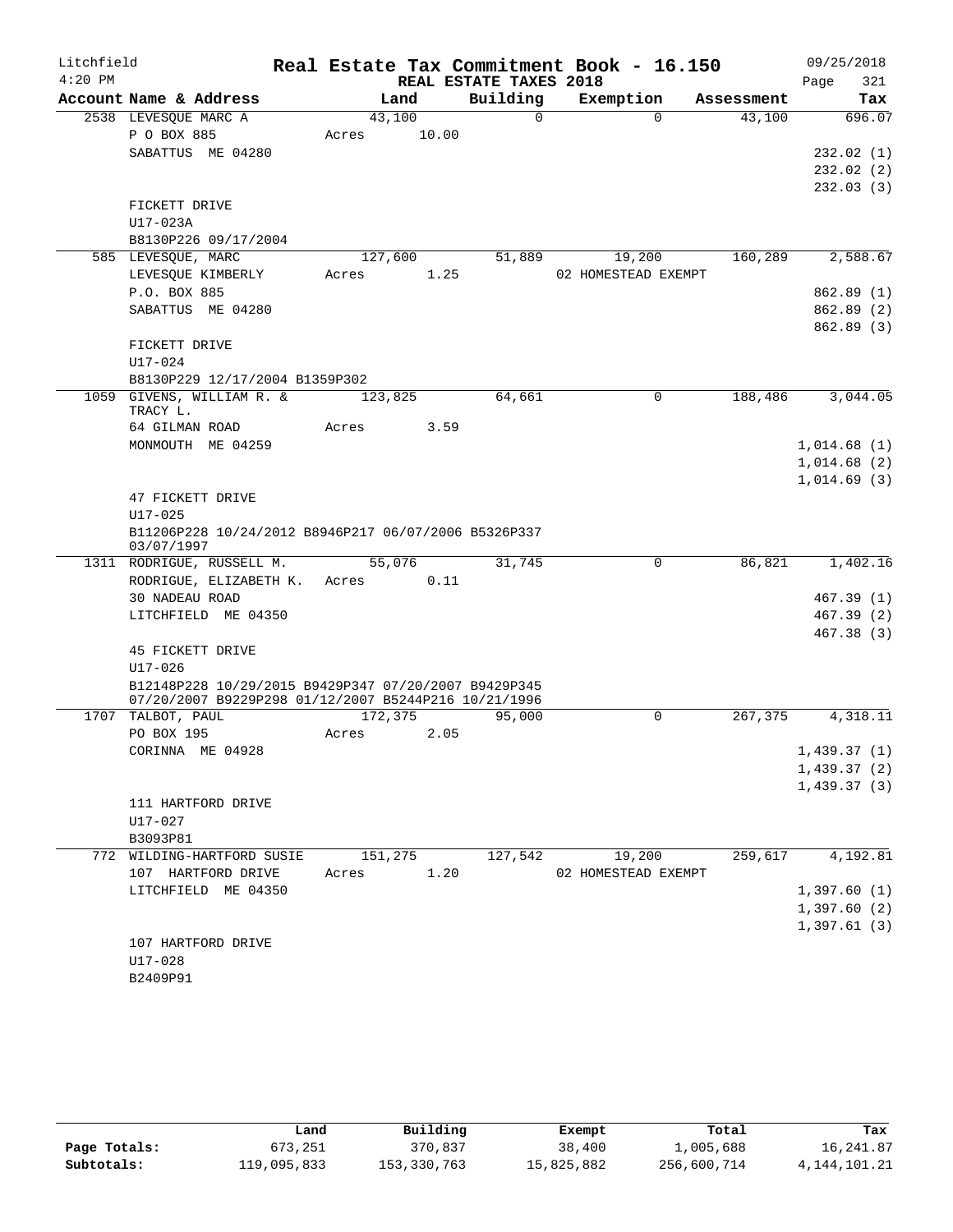| Litchfield |                                                                                                   |         |      |                        | Real Estate Tax Commitment Book - 16.150 |            | 09/25/2018  |
|------------|---------------------------------------------------------------------------------------------------|---------|------|------------------------|------------------------------------------|------------|-------------|
| $4:20$ PM  |                                                                                                   |         |      | REAL ESTATE TAXES 2018 |                                          |            | 322<br>Page |
|            | Account Name & Address                                                                            | Land    |      | Building               | Exemption                                | Assessment | Tax         |
|            | 661 STOWE, MICHELE &<br>REBECCA                                                                   | 165,000 |      | 31,784                 | $\Omega$                                 | 196,784    | 3,178.06    |
|            | 36 ANSON ROAD                                                                                     | Acres   | 1.86 |                        |                                          |            |             |
|            | D                                                                                                 |         |      |                        |                                          |            | 1,059.35(1) |
|            | GREENE ME 04236                                                                                   |         |      |                        |                                          |            | 1,059.35(2) |
|            |                                                                                                   |         |      |                        |                                          |            | 1,059.36(3) |
|            | 99 HARTFORD DRIVE                                                                                 |         |      |                        |                                          |            |             |
|            | $U17 - 029$                                                                                       |         |      |                        |                                          |            |             |
|            | B7788P299 12/22/2003                                                                              |         |      |                        |                                          |            |             |
|            | 883 ISAACSON, MARK                                                                                | 228,950 |      | 152,402                | 0                                        | 381,352    | 6,158.83    |
|            | HEROLD, KAREN B                                                                                   | Acres   | 3.14 |                        |                                          |            |             |
|            | 67 WILD APPLE LANE                                                                                |         |      |                        |                                          |            | 2,052.94(1) |
|            | CUMBERLAND ME 04021                                                                               |         |      |                        |                                          |            | 2,052.94(2) |
|            |                                                                                                   |         |      |                        |                                          |            | 2,052.95(3) |
|            | 85 HARTFORD DRIVE                                                                                 |         |      |                        |                                          |            |             |
|            | $U17 - 030$                                                                                       |         |      |                        |                                          |            |             |
|            | B10749P152 06/09/2011 B10703P292 04/07/2011<br>B3943P222 07/08/1991 B3937P296 B1292P230 B1291P179 |         |      |                        |                                          |            |             |
|            | B557P564 04/19/1917                                                                               |         |      |                        |                                          |            |             |
|            | 360 CONROY, MICHAEL H                                                                             | 60,272  |      | 45,860                 | 0                                        | 106,132    | 1,714.03    |
|            | 192 MIDDLE ROAD                                                                                   | Acres   | 0.17 |                        |                                          |            |             |
|            | APT 302                                                                                           |         |      |                        |                                          |            | 571.34(1)   |
|            | FALMOUTH ME 04105                                                                                 |         |      |                        |                                          |            | 571.34(2)   |
|            |                                                                                                   |         |      |                        |                                          |            | 571.35(3)   |
|            | 83 HARTFORD DRIVE                                                                                 |         |      |                        |                                          |            |             |
|            | U17-031                                                                                           |         |      |                        |                                          |            |             |
|            | B4793P243                                                                                         |         |      |                        |                                          |            |             |
|            | 1716 HOLT, CATHY                                                                                  | 162,178 |      | 37,889                 | 0                                        | 200,067    | 3,231.08    |
|            | HOLT, STEPHEN                                                                                     | Acres   | 0.58 |                        |                                          |            |             |
|            | 10 MAST LANE                                                                                      |         |      |                        |                                          |            | 1,077.03(1) |
|            | BRUNSWICK, ME.<br>MЕ<br>04011                                                                     |         |      |                        |                                          |            | 1,077.03(2) |
|            |                                                                                                   |         |      |                        |                                          |            | 1,077.02(3) |
|            | 81 HARTFORD DRIVE                                                                                 |         |      |                        |                                          |            |             |
|            | $U17 - 032$                                                                                       |         |      |                        |                                          |            |             |
|            | B10689P172 03/17/2011 B930P48                                                                     |         |      |                        |                                          |            |             |
|            | 845 HODGKINS, ELIZABETH G.                                                                        | 130,874 |      | 35,824                 | 0                                        | 166,698    | 2,692.17    |
|            | 73 SISQUISIC TRAIL                                                                                | Acres   | 0.39 |                        |                                          |            |             |
|            | YARMOUTH ME 04096                                                                                 |         |      |                        |                                          |            | 897.39 (1)  |
|            |                                                                                                   |         |      |                        |                                          |            | 897.39 (2)  |
|            |                                                                                                   |         |      |                        |                                          |            | 897.39 (3)  |
|            | 24 PERCH DRIVE                                                                                    |         |      |                        |                                          |            |             |
|            | $U18 - 001$                                                                                       |         |      |                        |                                          |            |             |
|            | B6268P255 06/12/2000                                                                              |         |      |                        |                                          |            |             |
|            | 659 GAMAGE, DALE & RHONDA                                                                         | 140,365 |      | 53,392                 | 0                                        | 193,757    | 3,129.18    |
|            | 538 SUTHERLAND POND<br>ROAD                                                                       | Acres   | 0.40 |                        |                                          |            |             |
|            | SABATTUS, ME 04280                                                                                |         |      |                        |                                          |            | 1,043.06(1) |
|            |                                                                                                   |         |      |                        |                                          |            | 1,043.06(2) |
|            |                                                                                                   |         |      |                        |                                          |            | 1,043.06(3) |
|            | 22 PERCH DRIVE                                                                                    |         |      |                        |                                          |            |             |
|            | $U18 - 002$                                                                                       |         |      |                        |                                          |            |             |
|            | B11041P38 05/13/2012 B9702P51 04/17/2008 B6308P145                                                |         |      |                        |                                          |            |             |
|            | 02/02/1999                                                                                        |         |      |                        |                                          |            |             |

|              | Land        | Building    | Exempt     | Total       | Tax          |
|--------------|-------------|-------------|------------|-------------|--------------|
| Page Totals: | 887,639     | 357,151     |            | 1,244,790   | 20,103.35    |
| Subtotals:   | 119,983,472 | 153,687,914 | 15,825,882 | 257,845,504 | 4,164,204.56 |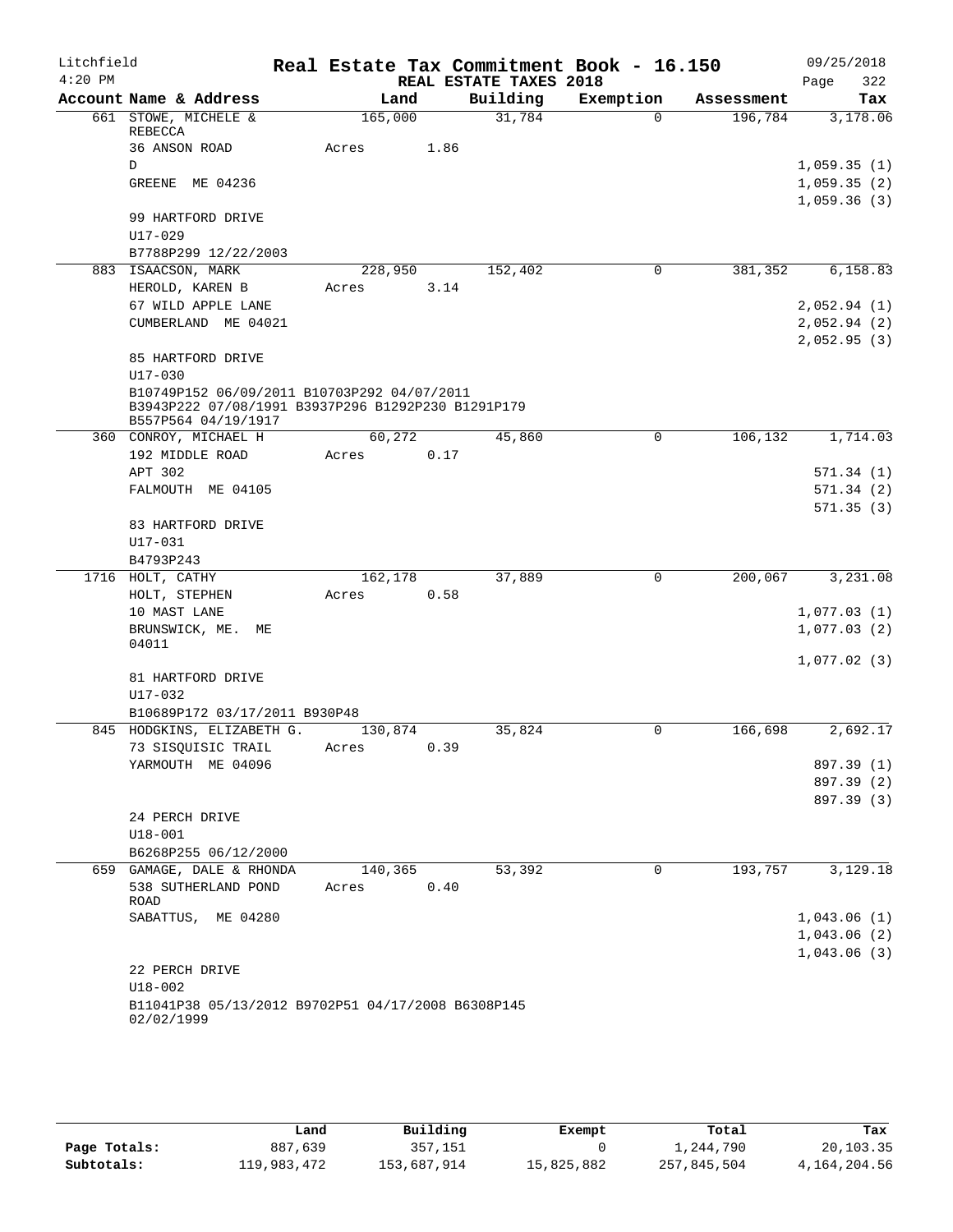| Litchfield |                                                           |            |        |                        | Real Estate Tax Commitment Book - 16.150 |            | 09/25/2018                 |
|------------|-----------------------------------------------------------|------------|--------|------------------------|------------------------------------------|------------|----------------------------|
| $4:20$ PM  |                                                           |            |        | REAL ESTATE TAXES 2018 |                                          |            | 323<br>Page                |
|            | Account Name & Address                                    | Land       |        |                        | Building Exemption                       | Assessment | Tax                        |
|            | 1094 LONG TRUST, RAYMOND, ET<br>AL                        | 176,735    |        | 34,118                 | $\Omega$                                 | 210,853    | 3,405.28                   |
|            | 470 WEBBS MILLS ROAD                                      | Acres      | 0.60   |                        |                                          |            |                            |
|            | RAYMOND ME 04071                                          |            |        |                        |                                          |            | 1, 135.09(1)               |
|            |                                                           |            |        |                        |                                          |            | 1, 135.09(2)               |
|            |                                                           |            |        |                        |                                          |            | 1, 135.10(3)               |
|            | 19 PERCH DRIVE                                            |            |        |                        |                                          |            |                            |
|            | $U18 - 003$                                               |            |        |                        |                                          |            |                            |
|            | B5492P215                                                 |            |        |                        |                                          |            |                            |
|            | 658 VAN NOSTRAND, GINGER                                  | 85,100     |        | $\Omega$               | $\overline{0}$                           | 85,100     | 1,374.36                   |
|            | VAN NOSTRAND, RICHARD                                     | Acres 4.38 |        |                        |                                          |            |                            |
|            | 229 WEST GRANBY ROAD                                      |            |        |                        |                                          |            | 458.12(1)<br>458.12(2)     |
|            | GRANBY CT 06035                                           |            |        |                        |                                          |            | 458.12(3)                  |
|            | HALLOWELL ROAD                                            |            |        |                        |                                          |            |                            |
|            | $U18 - 004$                                               |            |        |                        |                                          |            |                            |
|            | B12103P147 09/03/2015 B884P197 06/07/1949                 |            |        |                        |                                          |            |                            |
|            | 241 BUREAU, THOMAS N                                      |            | 77,625 |                        | 285,396 19,200                           | 343,821    | 5,552.71                   |
|            | P O BOX 56                                                | Acres      | 2.61   |                        | 02 HOMESTEAD EXEMPT                      |            |                            |
|            | LITCHFIELD ME 04350                                       |            |        |                        |                                          |            | 1,850.90(1)                |
|            |                                                           |            |        |                        |                                          |            | 1,850.90(2)                |
|            |                                                           |            |        |                        |                                          |            | 1,850.91(3)                |
|            | 15 GAMAGE DRIVE                                           |            |        |                        |                                          |            |                            |
|            | U18-004A                                                  |            |        |                        |                                          |            |                            |
|            | B11059P207 05/31/2012 B5963P228                           |            |        |                        |                                          |            |                            |
|            | 2100 VAN NOSTRAND, RICHARD 179,650<br>VAN NOSTRAND GINGER | Acres 1.90 |        | 103,183                | $\Omega$                                 |            | 282,833 4,567.75           |
|            | 229 W GRANBY RD                                           |            |        |                        |                                          |            | 1,522.58(1)                |
|            | GRANBY CT 06035                                           |            |        |                        |                                          |            | 1,522.58(2)                |
|            |                                                           |            |        |                        |                                          |            | 1,522.59(3)                |
|            | 26 GAMAGE DRIVE                                           |            |        |                        |                                          |            |                            |
|            | U18-004B                                                  |            |        |                        |                                          |            |                            |
|            | B5771P122 10/19/1998                                      |            |        |                        |                                          |            |                            |
|            | 2098 LENNOX HIGHLAND                                      | 213,287    |        | 86,712                 | $\mathbf 0$                              | 299,999    | 4,844.98                   |
|            | ADVENTURES, LLC.                                          |            |        |                        |                                          |            |                            |
|            | 117 HIGHLAND STREET                                       | Acres 4.30 |        |                        |                                          |            |                            |
|            | ROCKY HILL CT 06067                                       |            |        |                        |                                          |            | 1,614.99(1)<br>1,614.99(2) |
|            |                                                           |            |        |                        |                                          |            | 1,615.00(3)                |
|            | 15 PERCH DRIVE                                            |            |        |                        |                                          |            |                            |
|            | U18-004C                                                  |            |        |                        |                                          |            |                            |
|            | B12530P265 01/30/2017 B11059P207 05/30/2012               |            |        |                        |                                          |            |                            |
|            | B6315P350 10/06/2000                                      |            |        |                        |                                          |            |                            |
|            | 2160 LYON, ARVAH                                          | 259,350    |        | 132,635                | $\Omega$                                 | 391,985    | 6,330.56                   |
|            | LYON MARILYN                                              | Acres      | 3.90   |                        |                                          |            |                            |
|            | 19603 NORTH 83RD DRIVE                                    |            |        |                        |                                          |            | 2,110.19(1)                |
|            | PEORIA AZ 85382                                           |            |        |                        |                                          |            | 2,110.19(2)                |
|            | 17 PERCH DRIVE                                            |            |        |                        |                                          |            | 2,110.18(3)                |
|            | U18-004D                                                  |            |        |                        |                                          |            |                            |
|            | B12509P322 12/21/2016 B6260P202 07/28/2000                |            |        |                        |                                          |            |                            |
|            |                                                           |            |        |                        |                                          |            |                            |

|              | Land        | Building    | Exempt     | Total       | Tax          |
|--------------|-------------|-------------|------------|-------------|--------------|
| Page Totals: | 991,747     | 642,044     | 19,200     | 1,614,591   | 26,075.64    |
| Subtotals:   | 120,975,219 | 154,329,958 | 15,845,082 | 259,460,095 | 4,190,280.20 |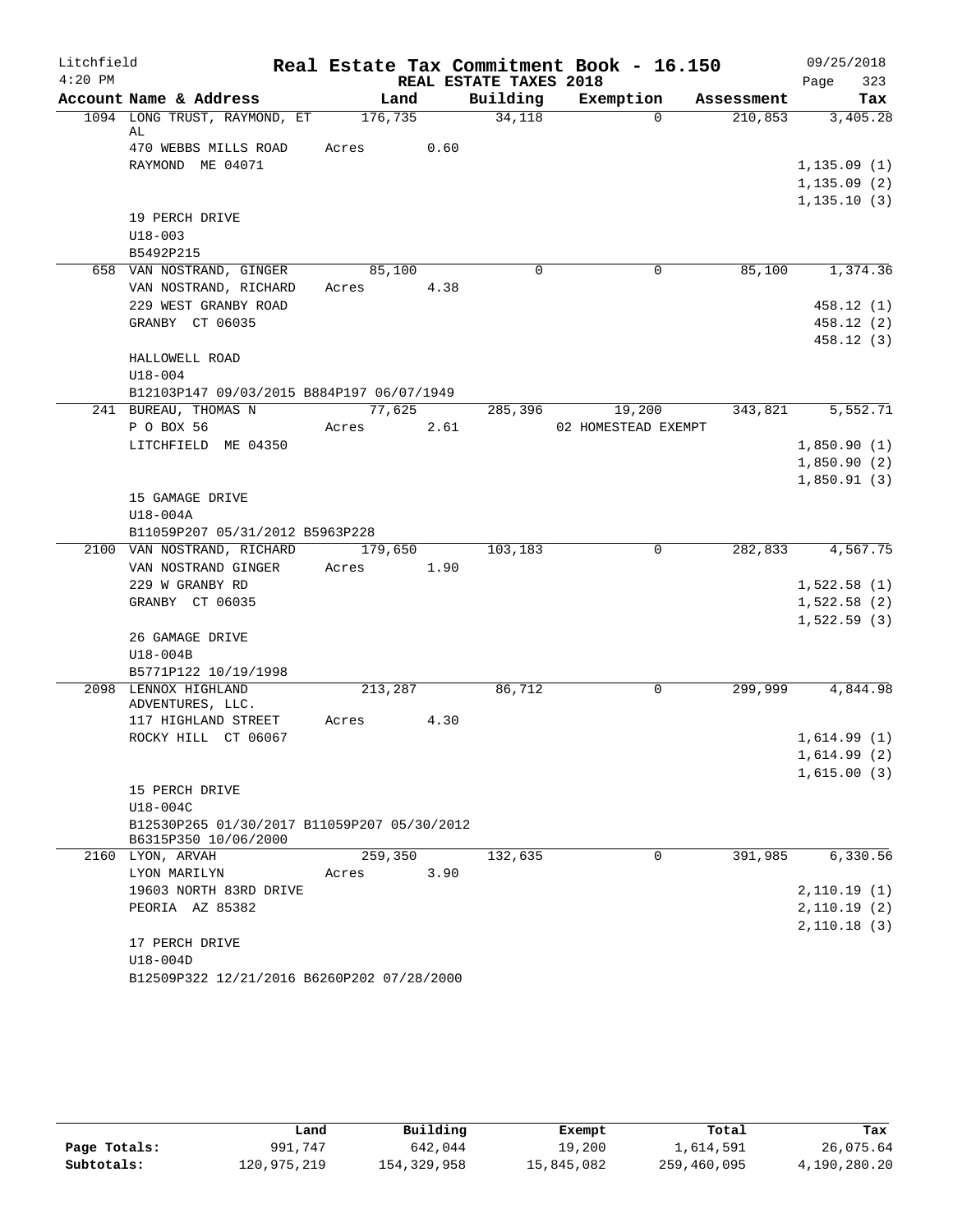| Litchfield |                                                                   |       |         |                        | Real Estate Tax Commitment Book - 16.150 |            | 09/25/2018               |
|------------|-------------------------------------------------------------------|-------|---------|------------------------|------------------------------------------|------------|--------------------------|
| $4:20$ PM  |                                                                   |       |         | REAL ESTATE TAXES 2018 |                                          |            | 324<br>Page              |
|            | Account Name & Address                                            |       | Land    | Building               | Exemption                                | Assessment | Tax                      |
|            | 2414 MARZILLI APRIL                                               |       | 169,100 | $\Omega$               | $\Omega$                                 | 169,100    | 2,730.96                 |
|            | MARZILLI DAVID                                                    | Acres | 2.00    |                        |                                          |            |                          |
|            | 117 HIGHLAND ROAD                                                 |       |         |                        |                                          |            | 910.32(1)                |
|            | ROCKY HILL CT 06067                                               |       |         |                        |                                          |            | 910.32(2)                |
|            |                                                                   |       |         |                        |                                          |            | 910.32(3)                |
|            | 1730 HALLOWELL ROAD<br>U18-004E                                   |       |         |                        |                                          |            |                          |
|            | B8141P274 09/29/2004                                              |       |         |                        |                                          |            |                          |
|            | 2399 VAN NOSTRAND, GINGER &                                       |       | 34,200  | $\mathbf 0$            | $\mathbf 0$                              | 34,200     | 552.33                   |
|            | RICHARD                                                           |       |         |                        |                                          |            |                          |
|            | 229 WEST GRANBY ROAD                                              | Acres | 3.48    |                        |                                          |            |                          |
|            | GRANBY CT 06035                                                   |       |         |                        |                                          |            | 184.11 (1)               |
|            |                                                                   |       |         |                        |                                          |            | 184.11 (2)               |
|            |                                                                   |       |         |                        |                                          |            | 184.11 (3)               |
|            | HALLOWELL ROAD                                                    |       |         |                        |                                          |            |                          |
|            | $U18-004F$                                                        |       |         |                        |                                          |            |                          |
|            | B12103P149 09/03/2015 B11093P237 07/11/2012                       |       |         |                        |                                          |            |                          |
|            | B11092P93 06/28/2012 B11092P90 06/29/2012 B11092P87<br>06/29/2012 |       |         |                        |                                          |            |                          |
|            | 1717 HOLT, CATHY                                                  |       | 48,275  | $\Omega$               | $\mathbf 0$                              | 48,275     | 779.64                   |
|            | HOLT, STEPHEN F                                                   | Acres | 14.70   |                        |                                          |            |                          |
|            | 10 MAST LANE                                                      |       |         |                        |                                          |            | 259.88(1)                |
|            | BRUNSWICK ME 04011                                                |       |         |                        |                                          |            | 259.88(2)                |
|            |                                                                   |       |         |                        |                                          |            | 259.88(3)                |
|            | HALLOWELL ROAD                                                    |       |         |                        |                                          |            |                          |
|            | $U18 - 005$                                                       |       |         |                        |                                          |            |                          |
|            | B10689P172 03/17/2011 B1527P535 08/07/1970                        |       |         |                        |                                          |            |                          |
|            | 1931 YOUNG, RITA M                                                |       | 41,250  | 77,237                 | 19,200                                   | 99,287     | 1,603.49                 |
|            | 1699 HALLOWELL ROAD                                               | Acres | 1.50    |                        | 02 HOMESTEAD EXEMPT                      |            |                          |
|            | LITCHFIELD ME 04350                                               |       |         |                        |                                          |            | 534.50(1)                |
|            |                                                                   |       |         |                        |                                          |            | 534.50(2)                |
|            |                                                                   |       |         |                        |                                          |            | 534.49(3)                |
|            | 1699 HALLOWELL ROAD                                               |       |         |                        |                                          |            |                          |
|            | $U18 - 006$                                                       |       |         |                        |                                          |            |                          |
|            | B3452P17                                                          |       |         |                        |                                          |            |                          |
|            | 1823 WATERMAN, EVELYN T<br>78 GARDINER RD                         |       | 105,520 | 23,474                 | $\mathbf 0$                              | 128,994    | 2,083.25                 |
|            | WALES ME 04280-3308                                               | Acres | 0.95    |                        |                                          |            |                          |
|            |                                                                   |       |         |                        |                                          |            | 694.42 (1)<br>694.42 (2) |
|            |                                                                   |       |         |                        |                                          |            | 694.41 (3)               |
|            | 45 GAMAGE DRIVE                                                   |       |         |                        |                                          |            |                          |
|            | $U18 - 007$                                                       |       |         |                        |                                          |            |                          |
|            | B4237P49 09/30/1992 B1475P501 08/16/1968                          |       |         |                        |                                          |            |                          |
|            | 1825 WATERMAN PETER B                                             |       | 123,670 | 19,785                 | $\Omega$                                 | 143,455    | 2,316.80                 |
|            | 840 SABATTUS ROAD                                                 | Acres | 0.70    |                        |                                          |            |                          |
|            | SABATTUS ME 04280                                                 |       |         |                        |                                          |            | 772.27(1)                |
|            |                                                                   |       |         |                        |                                          |            | 772.27(2)                |
|            |                                                                   |       |         |                        |                                          |            | 772.26(3)                |
|            | 43 GAMAGE DRIVE                                                   |       |         |                        |                                          |            |                          |
|            | $U18 - 008$                                                       |       |         |                        |                                          |            |                          |
|            | B9304P131 04/06/2007 B6218P51 05/24/2000 B1557P170<br>08/07/1971  |       |         |                        |                                          |            |                          |

|              | Land        | Building    | Exempt     | Total       | Tax          |
|--------------|-------------|-------------|------------|-------------|--------------|
| Page Totals: | 522,015     | 120,496     | 19,200     | 623,311     | 10,066.47    |
| Subtotals:   | 121,497,234 | 154,450,454 | 15,864,282 | 260,083,406 | 4,200,346.67 |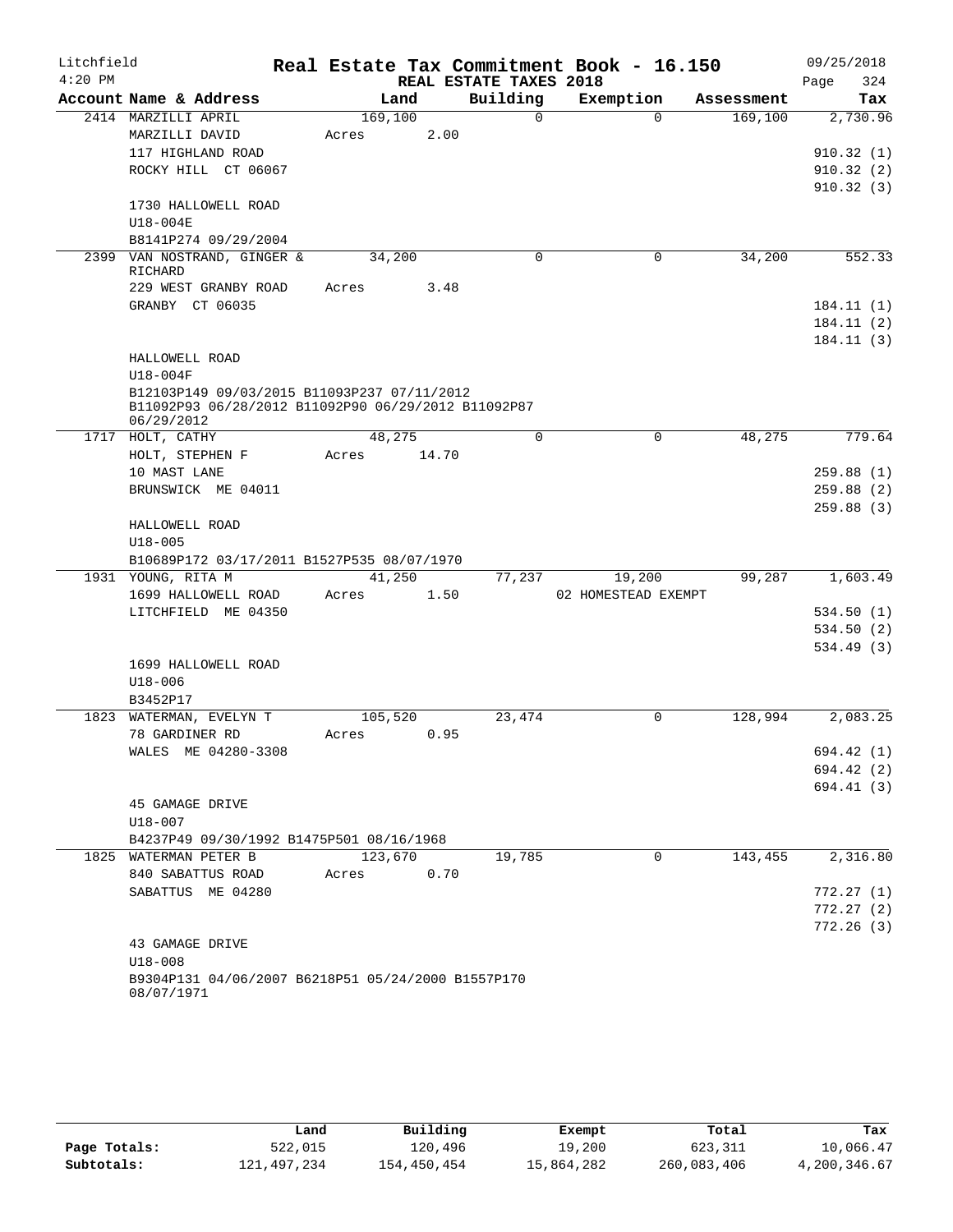| Litchfield |                                                      |         |      |                        | Real Estate Tax Commitment Book - 16.150 |            | 09/25/2018  |
|------------|------------------------------------------------------|---------|------|------------------------|------------------------------------------|------------|-------------|
| $4:20$ PM  |                                                      |         |      | REAL ESTATE TAXES 2018 |                                          |            | 325<br>Page |
|            | Account Name & Address                               | Land    |      | Building               | Exemption                                | Assessment | Tax         |
|            | 536 EARLEY, CHARLES                                  | 97,666  |      | 46,577                 | $\Omega$                                 | 144,243    | 2,329.52    |
|            | EARLEY GLORIA T.                                     | Acres   | 0.26 |                        |                                          |            |             |
|            | 2 DOW AVENUE                                         |         |      |                        |                                          |            | 776.51(1)   |
|            | ATKINSON NH 03811                                    |         |      |                        |                                          |            | 776.51(2)   |
|            |                                                      |         |      |                        |                                          |            | 776.50(3)   |
|            | 41 GAMAGE DRIVE                                      |         |      |                        |                                          |            |             |
|            | $U18 - 009$                                          |         |      |                        |                                          |            |             |
|            | B8836P5 03/08/2006 B4034P238                         |         |      |                        |                                          |            |             |
|            | 825 POTTS, HAROLD F                                  | 78,038  |      | 69,883                 | 0                                        | 147,921    | 2,388.92    |
|            | POTTS ANNIE L.                                       | Acres   | 0.18 |                        |                                          |            |             |
|            | 7 JEANNE MARIE DRIVE                                 |         |      |                        |                                          |            | 796.31(1)   |
|            | WESTFIELD MA 01085                                   |         |      |                        |                                          |            | 796.31 (2)  |
|            |                                                      |         |      |                        |                                          |            | 796.30(3)   |
|            | 39 GAMAGE DRIVE                                      |         |      |                        |                                          |            |             |
|            | $U18 - 010$                                          |         |      |                        |                                          |            |             |
|            | B5715P338 08/14/1998                                 |         |      |                        |                                          |            |             |
|            | 122 POTTS, ANNIE                                     | 117,994 |      | 28,011                 | 0                                        | 146,005    | 2,357.98    |
|            | 7 JEANNE MARIE DRIVE                                 | Acres   | 0.34 |                        |                                          |            |             |
|            | WESTFIELD MA                                         |         |      |                        |                                          |            | 785.99(1)   |
|            | 01085-4678                                           |         |      |                        |                                          |            |             |
|            |                                                      |         |      |                        |                                          |            | 785.99 (2)  |
|            |                                                      |         |      |                        |                                          |            | 786.00(3)   |
|            | 37 GAMAGE DRIVE                                      |         |      |                        |                                          |            |             |
|            | U18-011                                              |         |      |                        |                                          |            |             |
|            | B7828P158 01/08/2004                                 |         |      |                        | 0                                        |            |             |
|            | 605 HUDSON, ALDEN W.                                 | 65,676  | 0.11 | 59,722                 |                                          | 125,398    | 2,025.18    |
|            | ELLIOTT, JADE<br>P.O. BOX 7304                       | Acres   |      |                        |                                          |            | 675.06(1)   |
|            | OCEAN PARK ME 04063                                  |         |      |                        |                                          |            | 675.06(2)   |
|            |                                                      |         |      |                        |                                          |            | 675.06(3)   |
|            | 35 GAMAGE DRIVE                                      |         |      |                        |                                          |            |             |
|            | U18-012                                              |         |      |                        |                                          |            |             |
|            | B11477P244 07/29/2013 B8838P183 03/16/2006 B8556P307 |         |      |                        |                                          |            |             |
|            | 10/19/2005 B6155P91 B2393P263 06/16/1981             |         |      |                        |                                          |            |             |
|            | 606 POTVIN, PAUL E                                   | 81,897  |      | 12,673                 | 0                                        | 94,570     | 1,527.31    |
|            | DUBE, DIANE J                                        | Acres   | 0.17 |                        |                                          |            |             |
|            | 567 POND ROAD                                        |         |      |                        |                                          |            | 509.10(1)   |
|            | LEWISTON ME 04240                                    |         |      |                        |                                          |            | 509.10(2)   |
|            |                                                      |         |      |                        |                                          |            | 509.11(3)   |
|            | 33 GAMAGE DRIVE                                      |         |      |                        |                                          |            |             |
|            | $U18 - 013$                                          |         |      |                        |                                          |            |             |
|            | B10432P307 05/28/2010 B2579P74 06/22/1982            |         |      |                        |                                          |            |             |
|            | 835 HAWKINS, LIAM P.                                 | 178,625 |      | 101,883                | 0                                        | 280,508    | 4,530.20    |
|            | CULLITY, JENNA M.                                    | Acres   | 1.01 |                        |                                          |            |             |
|            | 122 WOODLEY AVENUE                                   |         |      |                        |                                          |            | 1,510.07(1) |
|            | WEST ROXBURY MA                                      |         |      |                        |                                          |            | 1,510.07(2) |
|            |                                                      |         |      |                        |                                          |            | 1,510.06(3) |
|            | 23 GAMAGE DRIVE                                      |         |      |                        |                                          |            |             |
|            | $U18 - 015$                                          |         |      |                        |                                          |            |             |
|            | B12136P68 10/16/2015 B11800P30 09/17/2014 B11800P26  |         |      |                        |                                          |            |             |
|            | 09/17/2014 B9292P71 03/16/2007 B6173P226 03/23/2000  |         |      |                        |                                          |            |             |

|              | Land          | Building    | Exempt     | Total       | Tax             |
|--------------|---------------|-------------|------------|-------------|-----------------|
| Page Totals: | 619,896       | 318,749     |            | 938,645     | 15,159.11       |
| Subtotals:   | 122, 117, 130 | 154,769,203 | 15,864,282 | 261,022,051 | 4, 215, 505. 78 |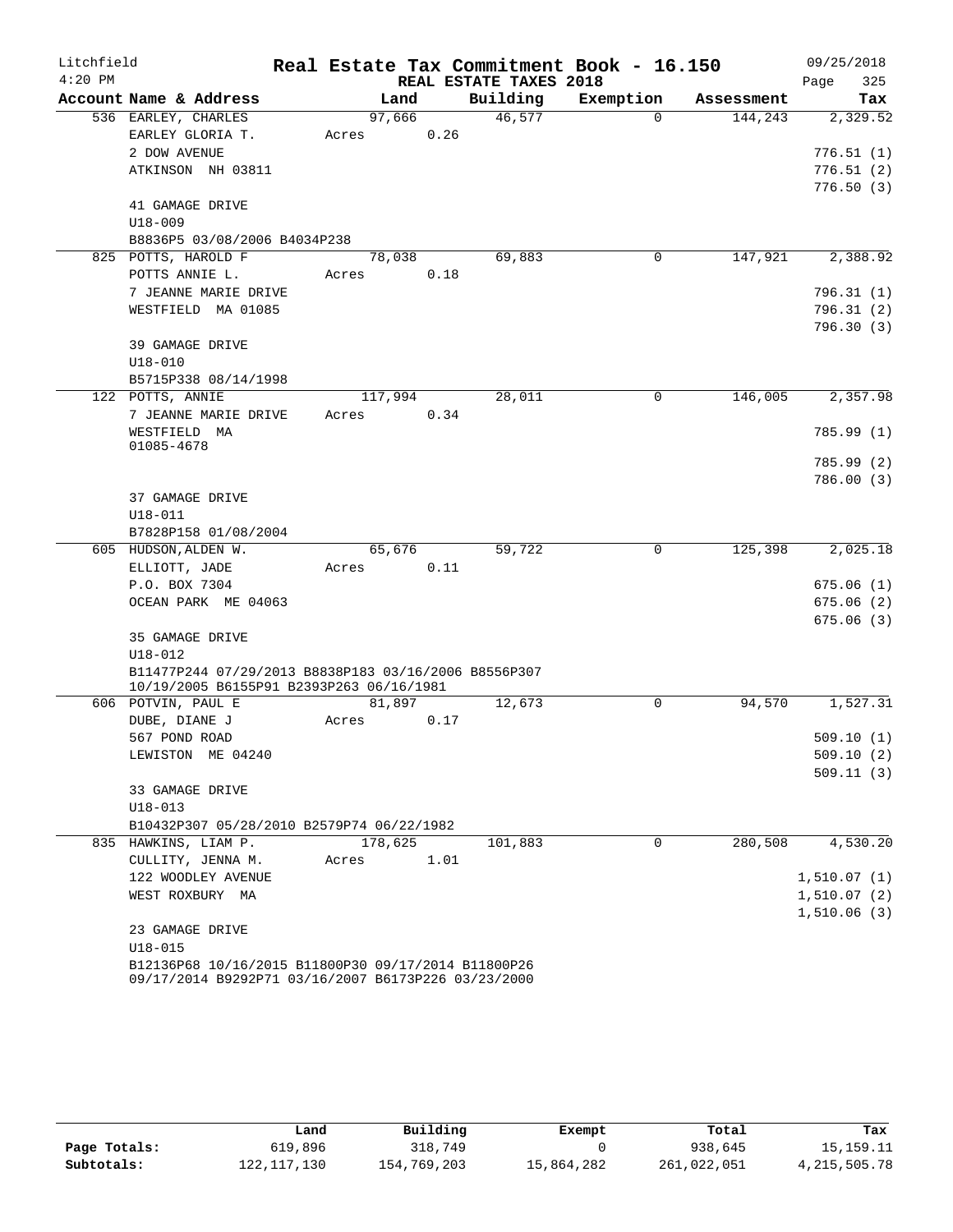| Litchfield |                                                                                          |         |       |                        | Real Estate Tax Commitment Book - 16.150 |            | 09/25/2018  |
|------------|------------------------------------------------------------------------------------------|---------|-------|------------------------|------------------------------------------|------------|-------------|
| $4:20$ PM  |                                                                                          |         |       | REAL ESTATE TAXES 2018 |                                          |            | 326<br>Page |
|            | Account Name & Address                                                                   | Land    |       | Building               | Exemption                                | Assessment | Tax         |
|            | 843 HOBART, VERNA (LIFE<br>ESTATE)                                                       | 151,650 |       | 52,820                 | 19,200                                   | 185,270    | 2,992.11    |
|            | 1669 HALLOWELL ROAD                                                                      | Acres   | 1.84  |                        | 02 HOMESTEAD EXEMPT                      |            |             |
|            | LITCHFIELD ME 04350                                                                      |         |       |                        |                                          |            | 997.37 (1)  |
|            |                                                                                          |         |       |                        |                                          |            | 997.37 (2)  |
|            |                                                                                          |         |       |                        |                                          |            | 997.37 (3)  |
|            | 1669 HALLOWELL ROAD                                                                      |         |       |                        |                                          |            |             |
|            | $U18 - 016$                                                                              |         |       |                        |                                          |            |             |
|            | B12236P323 02/29/2016 B3352P288                                                          |         |       |                        |                                          |            |             |
|            | 203 O'REILLY, DUSTIN T.                                                                  | 9,800   |       | $\Omega$               | $\Omega$                                 | 9,800      | 158.27      |
|            | O'REILLY, KELLYE                                                                         | Acres   | 0.35  |                        |                                          |            |             |
|            | 1656 HALLOWELL ROAD                                                                      |         |       |                        |                                          |            | 52.76(1)    |
|            | LITCHFIELD ME 04350                                                                      |         |       |                        |                                          |            | 52.76(2)    |
|            |                                                                                          |         |       |                        |                                          |            | 52.75(3)    |
|            | HALLOWELL ROAD                                                                           |         |       |                        |                                          |            |             |
|            | U18-017                                                                                  |         |       |                        |                                          |            |             |
|            | B12486P169 11/10/2016 B11902P247 01/20/2015                                              |         |       |                        |                                          |            |             |
|            | B9104P305 10/03/2006 B2554P33                                                            |         |       |                        |                                          |            |             |
|            | 281 DEWITT, CYNTHIA                                                                      | 502,920 |       | 27,136                 | 19,200                                   | 510,856    | 8,250.32    |
|            | P.O.BOX 36                                                                               | Acres   | 32.00 |                        | 02 HOMESTEAD EXEMPT                      |            |             |
|            | LITCHFIELD ME 04350                                                                      |         |       |                        |                                          |            | 2,750.11(1) |
|            |                                                                                          |         |       |                        |                                          |            | 2,750.11(2) |
|            |                                                                                          |         |       |                        |                                          |            | 2,750.10(3) |
|            | 1617 HALLOWELL ROAD                                                                      |         |       |                        |                                          |            |             |
|            | $U18 - 018$                                                                              |         |       |                        |                                          |            |             |
|            | B12292P104 05/12/2016 B6154P123 02/23/2000                                               |         |       |                        |                                          |            |             |
|            | 471 DEWITT, PETER G.                                                                     | 237,920 |       | 69,484                 | 0                                        | 307,404    | 4,964.57    |
|            | 86 QUINCY DRIVE                                                                          | Acres   | 13.90 |                        |                                          |            |             |
|            | GORHAM ME 04038                                                                          |         |       |                        |                                          |            | 1,654.86(1) |
|            |                                                                                          |         |       |                        |                                          |            | 1,654.86(2) |
|            |                                                                                          |         |       |                        |                                          |            | 1,654.85(3) |
|            | 1595 HALLOWELL ROAD                                                                      |         |       |                        |                                          |            |             |
|            | $U19 - 001$                                                                              |         |       |                        |                                          |            |             |
|            | B2458P290                                                                                |         |       |                        |                                          |            |             |
|            | 473 POTTLE DANIELLE K                                                                    | 42,750  |       | 62,564                 | 0                                        | 105,314    | 1,700.82    |
|            | 1583 HALLOWELL ROAD                                                                      | Acres   | 2.10  |                        |                                          |            |             |
|            | LITCHFIELD ME 04350                                                                      |         |       |                        |                                          |            | 566.94(1)   |
|            |                                                                                          |         |       |                        |                                          |            | 566.94(2)   |
|            |                                                                                          |         |       |                        |                                          |            | 566.94(3)   |
|            | 1583 HALLOWELL ROAD                                                                      |         |       |                        |                                          |            |             |
|            | U19-001A                                                                                 |         |       |                        |                                          |            |             |
|            | B12336P201 06/23/2016 B9234P161 01/30/2007 B6030P263                                     |         |       |                        |                                          |            |             |
|            | 2632 MCCURDY, STANLEY                                                                    | 174,370 |       | 72,063                 | 0                                        | 246,433    | 3,979.89    |
|            | MCCURDY, SANDRA                                                                          | Acres   | 8.87  |                        |                                          |            |             |
|            | 50 ELTON FARM ROAD                                                                       |         |       |                        |                                          |            | 1,326.63(1) |
|            | HARPSWELL ME 04079                                                                       |         |       |                        |                                          |            | 1,326.63(2) |
|            |                                                                                          |         |       |                        |                                          |            | 1,326.63(3) |
|            | 1581 HALLOWELL ROAD                                                                      |         |       |                        |                                          |            |             |
|            | $U19 - 001 - B$                                                                          |         |       |                        |                                          |            |             |
|            | B12336P201 06/23/2016 B12164P150 11/13/2015<br>B9234P161 01/30/2007 B9216P215 01/12/2007 |         |       |                        |                                          |            |             |

|              | Land        | Building    | Exempt     | Total       | Tax          |
|--------------|-------------|-------------|------------|-------------|--------------|
| Page Totals: | 1,119,410   | 284,067     | 38,400     | 1,365,077   | 22,045.98    |
| Subtotals:   | 123,236,540 | 155,053,270 | 15,902,682 | 262,387,128 | 4,237,551.76 |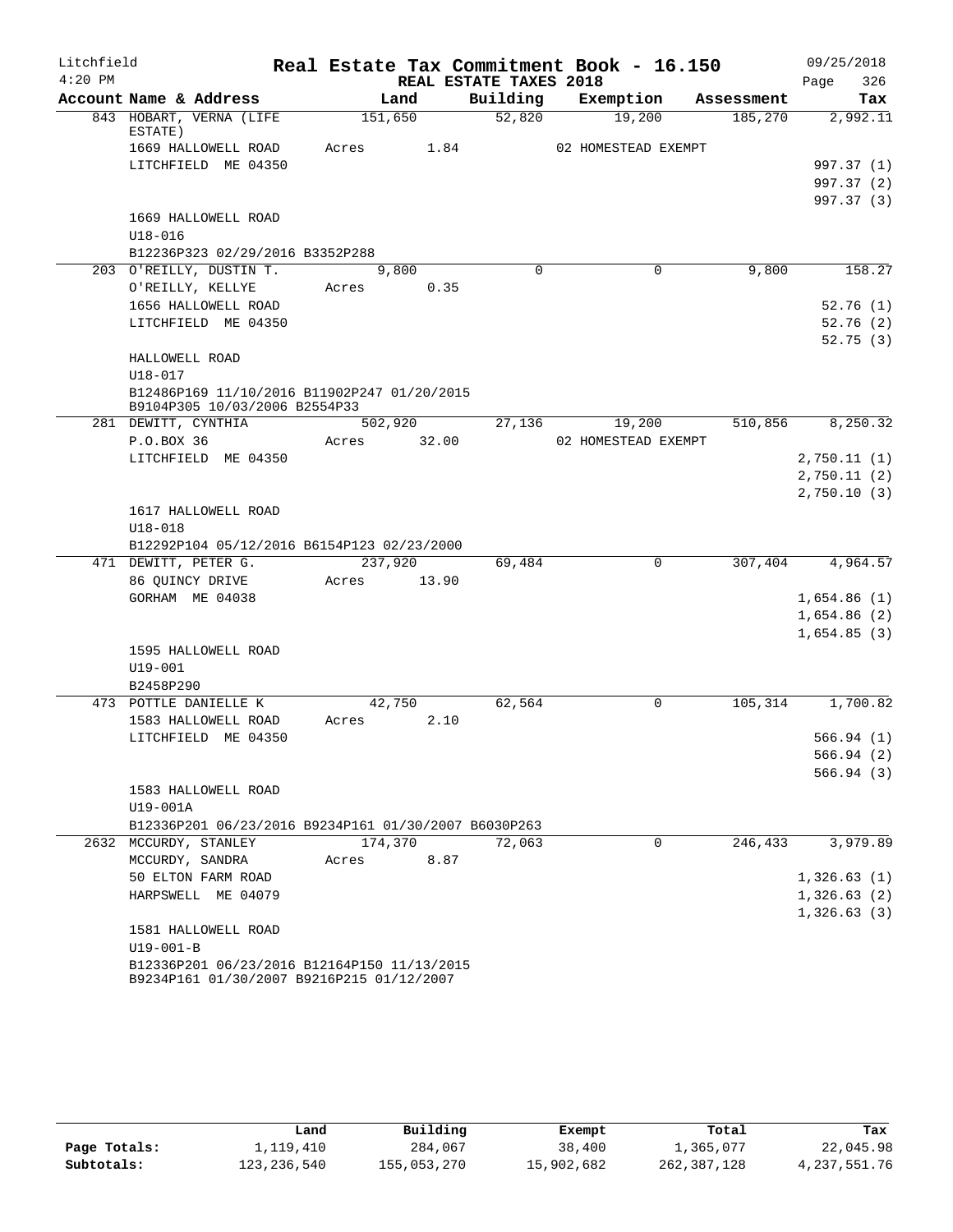| Litchfield<br>$4:20$ PM |                                                                                           |             |       |             |                                    |             | Real Estate Tax Commitment Book - 16.150 |               | 09/25/2018         |
|-------------------------|-------------------------------------------------------------------------------------------|-------------|-------|-------------|------------------------------------|-------------|------------------------------------------|---------------|--------------------|
|                         | Account Name & Address                                                                    |             |       | Land        | REAL ESTATE TAXES 2018<br>Building |             | Exemption                                | Assessment    | 327<br>Page<br>Tax |
|                         | 589 MACDONALD, JOHN B. JR.                                                                |             |       | 84,350      | 88,434                             |             | $\Omega$                                 | 172,784       | 2,790.46           |
|                         | MACDONALD, DONNA M.                                                                       |             | Acres | 1.94        |                                    |             |                                          |               |                    |
|                         | 1575 HALLOWELL ROAD                                                                       |             |       |             |                                    |             |                                          |               | 930.15(1)          |
|                         | LITCHFIELD ME 04350                                                                       |             |       |             |                                    |             |                                          |               | 930.15(2)          |
|                         |                                                                                           |             |       |             |                                    |             |                                          |               | 930.16(3)          |
|                         | 1575 HALLOWELL ROAD                                                                       |             |       |             |                                    |             |                                          |               |                    |
|                         | U19-002                                                                                   |             |       |             |                                    |             |                                          |               |                    |
|                         | B12768P159 11/03/2017 B11156P127 09/07/2012<br>B10111P197 06/15/2009 B5350P113 01/21/2005 |             |       |             |                                    |             |                                          |               |                    |
|                         | 2604 MCCURDY, STANLEY                                                                     |             |       | 9,363       |                                    | $\Omega$    | $\mathbf 0$                              | 9,363         | 151.21             |
|                         | MCCURDY, SANDRA                                                                           |             | Acres | 1.25        |                                    |             |                                          |               |                    |
|                         | 50 ELTON FARM ROAD                                                                        |             |       |             |                                    |             |                                          |               | 50.40(1)           |
|                         | HARPSWELL ME 04079                                                                        |             |       |             |                                    |             |                                          |               | 50.40(2)           |
|                         |                                                                                           |             |       |             |                                    |             |                                          |               | 50.41(3)           |
|                         | 1581 HALLOWELL ROAD                                                                       |             |       |             |                                    |             |                                          |               |                    |
|                         | U19-002A                                                                                  |             |       |             |                                    |             |                                          |               |                    |
|                         | B12164P150 11/13/2015 B6030P263 08/19/1999                                                |             |       |             |                                    |             |                                          |               |                    |
|                         | 1171 MASON, ROBERT & AVA                                                                  |             |       | 106,050     | 89,297                             |             | 19,200                                   | 176,147       | 2,844.77           |
|                         | 1553 HALLOWELL ROAD                                                                       |             | Acres | 18.40       |                                    |             | 02 HOMESTEAD EXEMPT                      |               |                    |
|                         | LITCHFIELD ME 04350                                                                       |             |       |             |                                    |             |                                          |               | 948.26(1)          |
|                         |                                                                                           |             |       |             |                                    |             |                                          |               | 948.26(2)          |
|                         |                                                                                           |             |       |             |                                    |             |                                          |               | 948.25 (3)         |
|                         | 1553 HALLOWELL ROAD                                                                       |             |       |             |                                    |             |                                          |               |                    |
|                         | $U19 - 003$                                                                               |             |       |             |                                    |             |                                          |               |                    |
|                         | B6163P111 03/09/2000                                                                      |             |       |             |                                    |             |                                          |               |                    |
|                         | 1569 SCOTTO, JACQUELINE                                                                   |             |       | 89,170      | 57,034                             |             | 19,200                                   | 127,004       | 2,051.11           |
|                         | 1539 HALLOWELL ROAD<br>LITCHFIELD ME 04350                                                |             | Acres | 0.64        |                                    |             | 02 HOMESTEAD EXEMPT                      |               | 683.70 (1)         |
|                         |                                                                                           |             |       |             |                                    |             |                                          |               | 683.70 (2)         |
|                         |                                                                                           |             |       |             |                                    |             |                                          |               | 683.71 (3)         |
|                         | 1539 HALLOWELL ROAD                                                                       |             |       |             |                                    |             |                                          |               |                    |
|                         | $U19 - 005$                                                                               |             |       |             |                                    |             |                                          |               |                    |
|                         | B8444P267 05/12/2005 B5256P32                                                             |             |       |             |                                    |             |                                          |               |                    |
|                         | 1169 SMART, LEROY E.                                                                      |             |       | 18,000      |                                    | $\mathbf 0$ | $\mathbf 0$                              | 18,000        | 290.70             |
|                         | SMART, LINDA A.                                                                           |             | Acres | 0.90        |                                    |             |                                          |               |                    |
|                         | 1532 HALLOWELL ROAD                                                                       |             |       |             |                                    |             |                                          |               | 96.90(1)           |
|                         | LITCHFIELD ME 04350                                                                       |             |       |             |                                    |             |                                          |               | 96.90(2)           |
|                         |                                                                                           |             |       |             |                                    |             |                                          |               | 96.90(3)           |
|                         | 1515 HALLOWELL ROAD                                                                       |             |       |             |                                    |             |                                          |               |                    |
|                         | U19-006                                                                                   |             |       |             |                                    |             |                                          |               |                    |
|                         | B12201P301 01/19/2010 B6053P265 09/07/1999 B3480P341                                      |             |       |             |                                    |             |                                          |               |                    |
|                         | 522 TAYLOR, RICHARD E., JR.                                                               |             |       | 125,000     | 200,907                            |             | 19,200                                   | 306,707       | 4,953.32           |
|                         | TAYLOR KAREN S.                                                                           |             | Acres | 3.00        |                                    |             | 02 HOMESTEAD EXEMPT                      |               |                    |
|                         | P.O. BOX 104                                                                              |             |       |             |                                    |             |                                          |               | 1,651.11(1)        |
|                         | LITCHFIELD ME 04350                                                                       |             |       |             |                                    |             |                                          |               | 1,651.11(2)        |
|                         |                                                                                           |             |       |             |                                    |             |                                          |               | 1,651.10(3)        |
|                         | 22 WATERFALL DRIVE<br>$U19 - 008$                                                         |             |       |             |                                    |             |                                          |               |                    |
|                         | B6962P5 06/17/2001                                                                        |             |       |             |                                    |             |                                          |               |                    |
|                         | 1618 TAYLOR, RICHARD E. JR.                                                               |             |       | 6,390       |                                    | $\Omega$    | $\Omega$                                 | 6,390         | 103.20             |
|                         | & KAREN S.                                                                                |             |       |             |                                    |             |                                          |               |                    |
|                         | P.O. BOX 104                                                                              |             | Acres | 0.30        |                                    |             |                                          |               |                    |
|                         | LITCHFIELD ME 04350                                                                       |             |       |             |                                    |             |                                          |               | 34.40(1)           |
|                         |                                                                                           |             |       |             |                                    |             |                                          |               | 34.40(2)           |
|                         |                                                                                           |             |       |             |                                    |             |                                          |               | 34.40(3)           |
|                         | 6 WATERFALL DRIVE                                                                         |             |       |             |                                    |             |                                          |               |                    |
|                         | U19-008A                                                                                  |             |       |             |                                    |             |                                          |               |                    |
|                         | B6962P7                                                                                   |             |       |             |                                    |             |                                          |               |                    |
|                         |                                                                                           | Land        |       | Building    |                                    |             | Exempt                                   | Total         | Tax                |
| Page Totals:            |                                                                                           | 438,323     |       | 435,672     |                                    |             | 57,600                                   | 816,395       | 13,184.77          |
| Subtotals:              |                                                                                           | 123,674,863 |       | 155,488,942 |                                    |             | 15,960,282                               | 263, 203, 523 | 4,250,736.53       |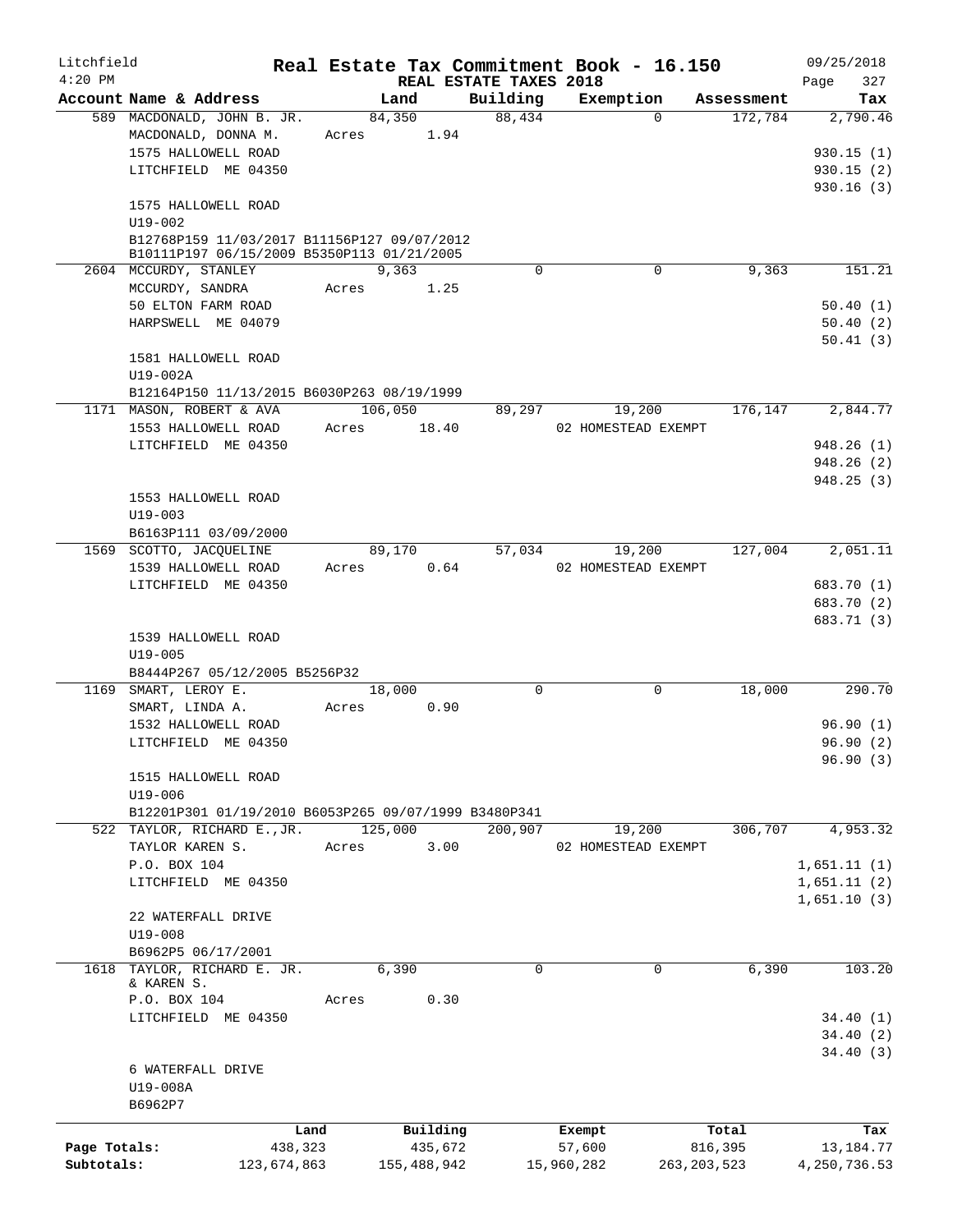| Litchfield |                                                    |          |       |                        | Real Estate Tax Commitment Book - 16.150 |            | 09/25/2018   |
|------------|----------------------------------------------------|----------|-------|------------------------|------------------------------------------|------------|--------------|
| $4:20$ PM  |                                                    |          |       | REAL ESTATE TAXES 2018 |                                          |            | 328<br>Page  |
|            | Account Name & Address                             | Land     |       | Building               | Exemption                                | Assessment | Tax          |
|            | 292 CENTRAL MAINE POWER                            | 55,700   |       | $\Omega$               | $\Omega$                                 | 55,700     | 899.55       |
|            | c/o Avangrid Management Acres<br>Company-Local Tax |          | 0.60  |                        |                                          |            |              |
|            | One City Center, 5th<br>Floor                      |          |       |                        |                                          |            | 299.85(1)    |
|            | Portland ME 04101                                  |          |       |                        |                                          |            | 299.85 (2)   |
|            |                                                    |          |       |                        |                                          |            | 299.85(3)    |
|            | WHIPPOORWILL ROAD                                  |          |       |                        |                                          |            |              |
|            | $U19 - 009$                                        |          |       |                        |                                          |            |              |
|            | 1619 SMALL SR, LEWIS B                             | 43,580   |       | 110,414                | 19,200                                   | 134,794    | 2,176.92     |
|            | 20 WHIPPOORWILL ROAD                               | Acres    | 3.02  |                        | 02 HOMESTEAD EXEMPT                      |            |              |
|            | LITCHFIELD ME 04350                                |          |       |                        |                                          |            | 725.64(1)    |
|            |                                                    |          |       |                        |                                          |            | 725.64(2)    |
|            |                                                    |          |       |                        |                                          |            | 725.64(3)    |
|            | 20 WHIPPOORWILL ROAD                               |          |       |                        |                                          |            |              |
|            | $U19 - 010$<br>B11345P339 04/01/2013 B1845P344     |          |       |                        |                                          |            |              |
| 2139       | MAYO, BERNARD                                      | 205, 350 |       | 129,602                | 19,200                                   | 315,752    | 5,099.39     |
|            | 46 WHIPPOORWILL ROAD                               | Acres    | 2.70  |                        | 02 HOMESTEAD EXEMPT                      |            |              |
|            | LITCHFIELD ME 04350                                |          |       |                        |                                          |            | 1,699.80(1)  |
|            |                                                    |          |       |                        |                                          |            | 1,699.80(2)  |
|            |                                                    |          |       |                        |                                          |            | 1,699.79(3)  |
|            | 46 WHIPPOORWILL ROAD                               |          |       |                        |                                          |            |              |
|            | $U19 - 012$                                        |          |       |                        |                                          |            |              |
|            | B5936P49 05/04/1999                                |          |       |                        |                                          |            |              |
| 291        | CENTRAL MAINE POWER                                | 4,250    |       | $\Omega$               | $\mathbf 0$                              | 4,250      | 68.64        |
|            | c/o Avangrid Management Acres<br>Company-Local Tax |          | 1.70  |                        |                                          |            |              |
|            | One City Center, 5th<br>Floor                      |          |       |                        |                                          |            | 22.88(1)     |
|            | Portland ME 04101                                  |          |       |                        |                                          |            | 22.88(2)     |
|            |                                                    |          |       |                        |                                          |            | 22.88(3)     |
|            | DAM ROAD                                           |          |       |                        |                                          |            |              |
|            | $U19 - 013$                                        |          |       |                        |                                          |            |              |
|            | B1322P433 11/08/1963 B1322P431 07/14/1963          |          |       |                        |                                          |            |              |
| 2737       | MAYO, BERNARD                                      | 300,800  |       | 0                      | $\mathbf 0$                              | 300,800    | 4,857.92     |
|            | 46 WHIPPOORWILL ROAD                               | Acres    | 6.20  |                        |                                          |            |              |
|            | Litchfield ME 04350                                |          |       |                        |                                          |            | 1,619.31(1)  |
|            |                                                    |          |       |                        |                                          |            | 1,619.31(2)  |
|            |                                                    |          |       |                        |                                          |            | 1,619.30(3)  |
|            | WHIPPOORWILL ROAD<br>U19-014                       |          |       |                        |                                          |            |              |
|            | B5936P49 05/04/1999                                |          |       |                        |                                          |            |              |
| 1168       | SMITH, PAULINE D                                   | 68,428   |       | 159,124                | 19,200                                   | 208,352    | 3,364.88     |
|            | SMITH ROBERT                                       | Acres    | 29.00 |                        | 02 HOMESTEAD EXEMPT                      |            |              |
|            | 1514 HALLOWELL ROAD                                |          |       |                        |                                          |            | 1, 121.63(1) |
|            | LITCHFIELD ME 04350                                |          |       |                        |                                          |            | 1, 121.63(2) |
|            |                                                    |          |       |                        |                                          |            | 1, 121.62(3) |
|            | 1514 HALLOWELL ROAD                                |          |       |                        |                                          |            |              |
|            | $U19 - 015$                                        |          |       |                        |                                          |            |              |
|            | B6053P265                                          |          |       |                        |                                          |            |              |

|              | Land        | Building    | Exempt     | Total         | Tax          |
|--------------|-------------|-------------|------------|---------------|--------------|
| Page Totals: | 678,108     | 399,140     | 57,600     | 1,019,648     | 16,467.30    |
| Subtotals:   | 124,352,971 | 155,888,082 | 16,017,882 | 264, 223, 171 | 4,267,203.83 |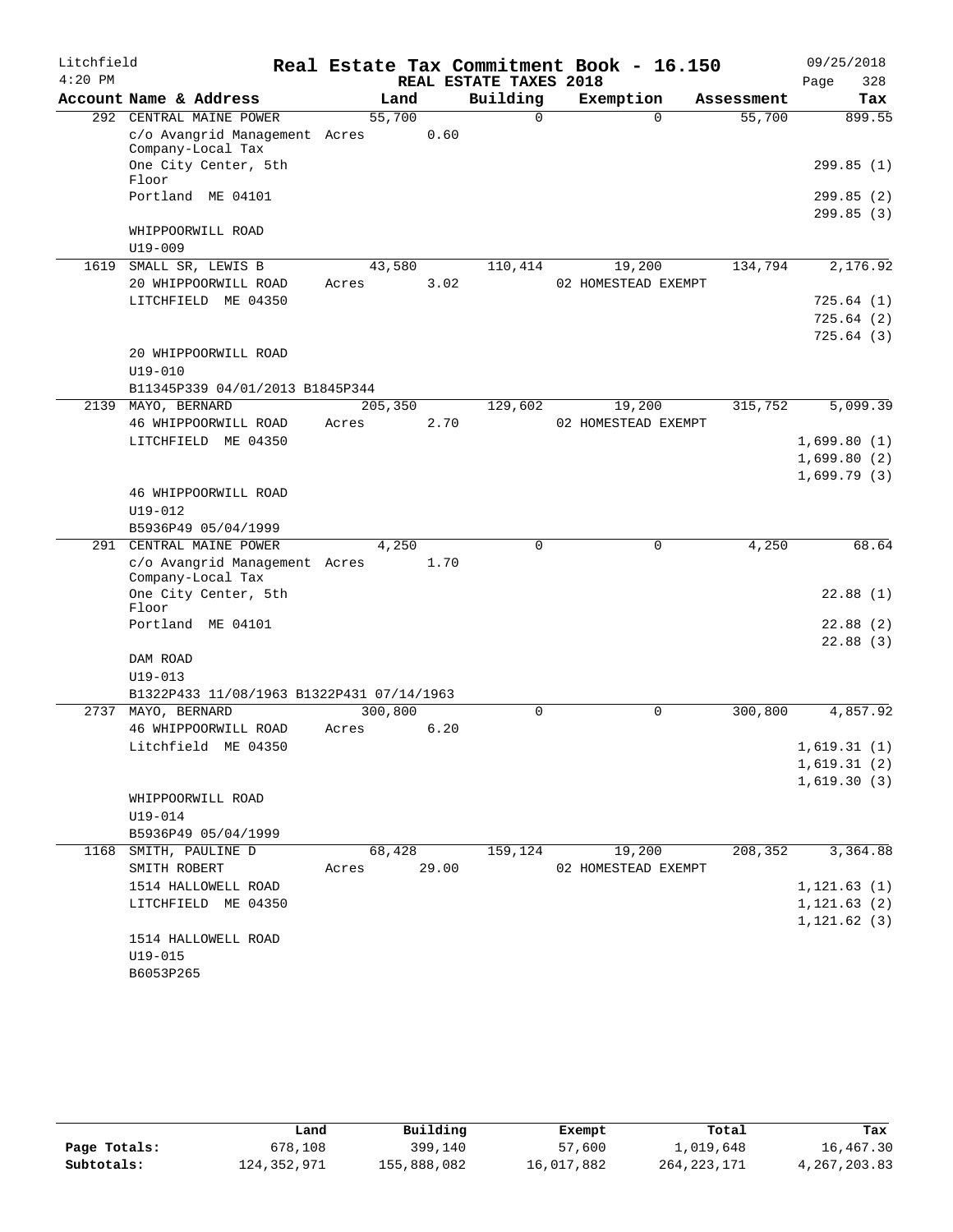| Litchfield   |                                             |             |       |        |               |                                    | Real Estate Tax Commitment Book - 16.150 |             |                       | 09/25/2018         |
|--------------|---------------------------------------------|-------------|-------|--------|---------------|------------------------------------|------------------------------------------|-------------|-----------------------|--------------------|
| $4:20$ PM    | Account Name & Address                      |             |       | Land   |               | REAL ESTATE TAXES 2018<br>Building | Exemption                                |             |                       | 329<br>Page<br>Tax |
|              | 1620 SMART, LEROY E                         |             |       | 43,750 |               | 123,932                            | 19,200                                   |             | Assessment<br>148,482 | 2,397.98           |
|              | SMART LINDA A                               |             |       |        |               |                                    |                                          |             |                       |                    |
|              |                                             |             | Acres |        | 2.50          |                                    | 02 HOMESTEAD EXEMPT                      |             |                       |                    |
|              | 1532 HALLOWELL ROAD                         |             |       |        |               |                                    |                                          |             |                       | 799.33(1)          |
|              | LITCHFIELD ME 04350                         |             |       |        |               |                                    |                                          |             |                       | 799.33(2)          |
|              |                                             |             |       |        |               |                                    |                                          |             |                       | 799.32 (3)         |
|              | 1532 HALLOWELL ROAD                         |             |       |        |               |                                    |                                          |             |                       |                    |
|              | U19-016                                     |             |       |        |               |                                    |                                          |             |                       |                    |
|              | B3661P232 05/12/1989                        |             |       |        |               |                                    |                                          |             |                       |                    |
|              | 1809 SMART, LEROY E                         |             |       | 34,000 |               | 32,832                             |                                          | 0           | 66,832                | 1,079.34           |
|              | 1532 HALLOWELL ROAD                         |             | Acres |        | 1.00          |                                    |                                          |             |                       |                    |
|              | LITCHFIELD ME 04350                         |             |       |        |               |                                    |                                          |             |                       | 359.78(1)          |
|              |                                             |             |       |        |               |                                    |                                          |             |                       | 359.78 (2)         |
|              |                                             |             |       |        |               |                                    |                                          |             |                       | 359.78 (3)         |
|              | 1538 HALLOWELL ROAD                         |             |       |        |               |                                    |                                          |             |                       |                    |
|              | $U19-016A$                                  |             |       |        |               |                                    |                                          |             |                       |                    |
|              | B7618P52 09/03/2003                         |             |       |        |               |                                    |                                          |             |                       |                    |
|              | 158 SMITH, MATTHEW I                        |             |       | 37,760 |               | 107,412                            | 19,200                                   |             | 125,972               | 2,034.45           |
|              | 1540 HALLOWELL ROAD                         |             | Acres |        | 0.92          |                                    | 02 HOMESTEAD EXEMPT                      |             |                       |                    |
|              | LITCHFIELD ME 04350                         |             |       |        |               |                                    |                                          |             |                       | 678.15(1)          |
|              |                                             |             |       |        |               |                                    |                                          |             |                       | 678.15(2)          |
|              |                                             |             |       |        |               |                                    |                                          |             |                       | 678.15(3)          |
|              | 1540 HALLOWELL ROAD                         |             |       |        |               |                                    |                                          |             |                       |                    |
|              |                                             |             |       |        |               |                                    |                                          |             |                       |                    |
|              | U19-017                                     |             |       |        |               |                                    |                                          |             |                       |                    |
|              | B140170P327 08/03/2009 B5275P245 12/06/1996 |             |       |        |               |                                    |                                          |             |                       |                    |
|              | 1166 MASON, ROBERT & AVA                    |             |       | 30,125 |               | $\Omega$                           |                                          | $\mathbf 0$ | 30,125                | 486.52             |
|              | 1553 HALLOWELL ROAD                         |             | Acres |        | 1.85          |                                    |                                          |             |                       |                    |
|              | LITCHFIELD ME 04350                         |             |       |        |               |                                    |                                          |             |                       | 162.17(1)          |
|              |                                             |             |       |        |               |                                    |                                          |             |                       | 162.17(2)          |
|              |                                             |             |       |        |               |                                    |                                          |             |                       | 162.18(3)          |
|              | 1548 HALLOWELL ROAD                         |             |       |        |               |                                    |                                          |             |                       |                    |
|              | $U19 - 018$                                 |             |       |        |               |                                    |                                          |             |                       |                    |
|              | B6323P150                                   |             |       |        |               |                                    |                                          |             |                       |                    |
|              | 2151 STUFFLEBEAM DERICK J                   |             |       | 40,000 |               | 67,779                             |                                          | 0           | 107,779               | 1,740.63           |
|              | STUFFLEBEAM ANGELA M                        |             | Acres |        | 1.00          |                                    |                                          |             |                       |                    |
|              | 1548 HALLOWELL ROAD                         |             |       |        |               |                                    |                                          |             |                       | 580.21(1)          |
|              | LITCHFIELD ME 04350                         |             |       |        |               |                                    |                                          |             |                       | 580.21 (2)         |
|              |                                             |             |       |        |               |                                    |                                          |             |                       | 580.21(3)          |
|              | 1548 HALLOWELL ROAD                         |             |       |        |               |                                    |                                          |             |                       |                    |
|              | U19-018A                                    |             |       |        |               |                                    |                                          |             |                       |                    |
|              | B9194P97 12/22/2006 B6323P135 10/16/2000    |             |       |        |               |                                    |                                          |             |                       |                    |
|              | 2239 MASON, ROBERT                          |             |       | 28,000 |               | 0                                  |                                          | 0           | 28,000                | 452.20             |
|              | MASON, AVA E.                               |             | Acres |        | 1.00          |                                    |                                          |             |                       |                    |
|              | 1553 HALLOWELL ROAD                         |             |       |        |               |                                    |                                          |             |                       | 150.73(1)          |
|              | LITCHFIELD ME 04350                         |             |       |        |               |                                    |                                          |             |                       | 150.73(2)          |
|              |                                             |             |       |        |               |                                    |                                          |             |                       | 150.74(3)          |
|              | HALLOWELL ROAD                              |             |       |        |               |                                    |                                          |             |                       |                    |
|              | U19-018B                                    |             |       |        |               |                                    |                                          |             |                       |                    |
|              |                                             |             |       |        |               |                                    |                                          |             |                       |                    |
|              | B11542P242 10/16/2013 B6500P1 06/05/2001    |             |       |        |               |                                    |                                          |             |                       |                    |
|              | 632 WARLICK, ANDREW P.                      |             |       | 21,800 |               | 103,293                            | 19,200                                   |             | 105,893               | 1,710.17           |
|              | 1558 HALLOWELL ROAD                         |             | Acres |        | 0.35          |                                    | 02 HOMESTEAD EXEMPT                      |             |                       |                    |
|              | LITCHFIELD ME 04350                         |             |       |        |               |                                    |                                          |             |                       | 570.06(1)          |
|              |                                             |             |       |        |               |                                    |                                          |             |                       | 570.06(2)          |
|              |                                             |             |       |        |               |                                    |                                          |             |                       | 570.05(3)          |
|              | 1558 HALLOWELL ROAD                         |             |       |        |               |                                    |                                          |             |                       |                    |
|              | $U19 - 019$                                 |             |       |        |               |                                    |                                          |             |                       |                    |
|              | B7089P286                                   |             |       |        |               |                                    |                                          |             |                       |                    |
|              |                                             |             |       |        |               |                                    |                                          |             |                       |                    |
|              |                                             |             |       |        |               |                                    |                                          |             |                       |                    |
|              |                                             | Land        |       |        | Building      |                                    | Exempt                                   |             | Total                 | Tax                |
| Page Totals: |                                             | 235,435     |       |        | 435,248       |                                    | 57,600                                   |             | 613,083               | 9,901.29           |
| Subtotals:   |                                             | 124,588,406 |       |        | 156, 323, 330 |                                    | 16,075,482                               | 264,836,254 |                       | 4, 277, 105. 12    |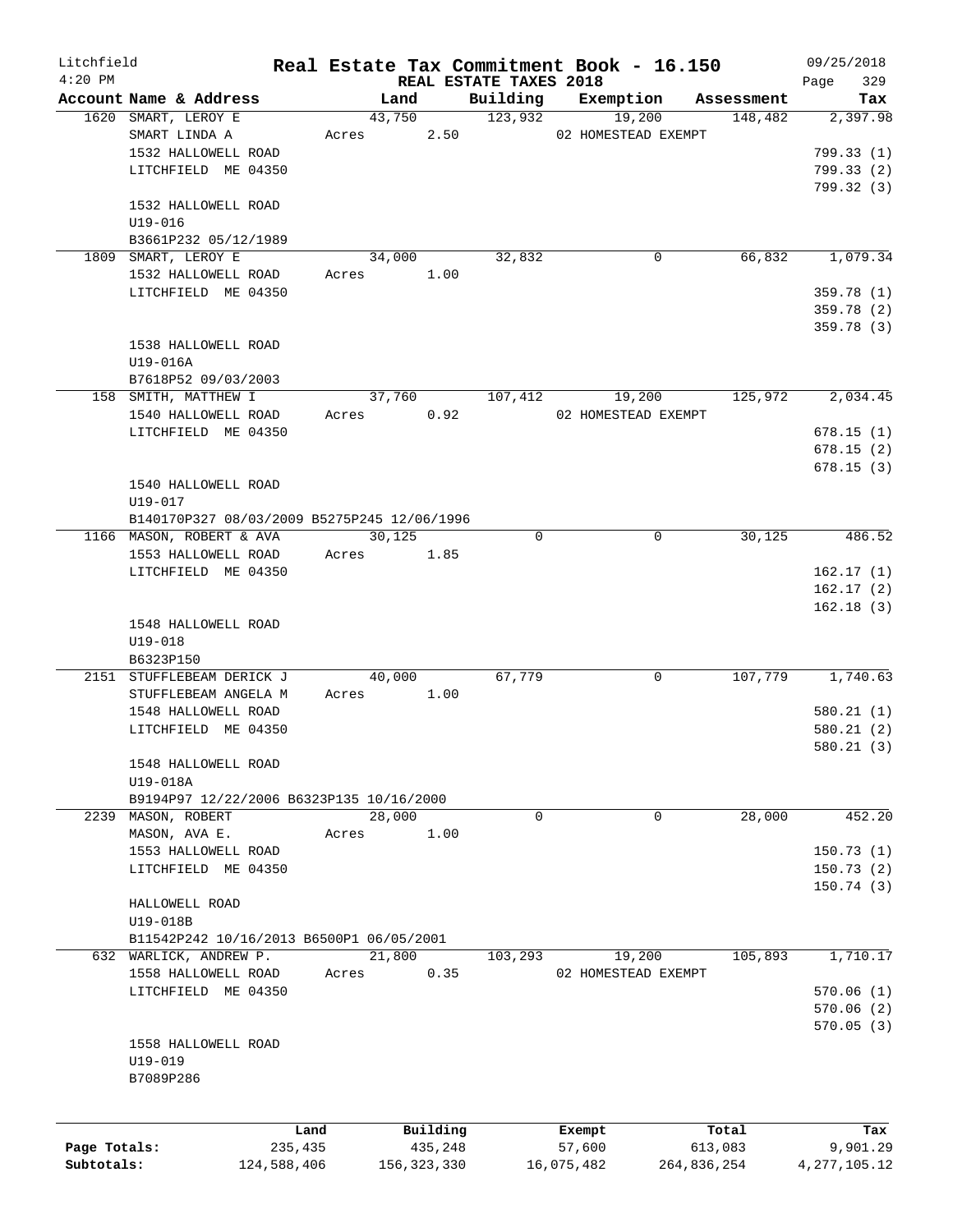| Litchfield |                                                      |       |        |                        |          | Real Estate Tax Commitment Book - 16.150 |            | 09/25/2018               |
|------------|------------------------------------------------------|-------|--------|------------------------|----------|------------------------------------------|------------|--------------------------|
| $4:20$ PM  |                                                      |       |        | REAL ESTATE TAXES 2018 |          |                                          |            | 330<br>Page              |
|            | Account Name & Address                               |       | Land   | Building               |          | Exemption                                | Assessment | Tax                      |
|            | 929 CROCKER DAVID M                                  |       | 770    |                        | $\Omega$ | $\Omega$                                 | 770        | 12.44                    |
|            | GILLIARD DESMOND                                     | Acres |        | 0.11                   |          |                                          |            |                          |
|            | 13 HARDSCRABBLE ROAD                                 |       |        |                        |          |                                          |            | 4.15(1)                  |
|            | LITCHFIELD ME 04350                                  |       |        |                        |          |                                          |            | 4.15(2)                  |
|            |                                                      |       |        |                        |          |                                          |            | 4.14(3)                  |
|            | 13 HARDSCRABBLE ROAD                                 |       |        |                        |          |                                          |            |                          |
|            | $U20 - 001$                                          |       |        |                        |          |                                          |            |                          |
|            | B6133P210                                            |       |        |                        |          |                                          |            |                          |
|            | 1398 PARADIS, DENISE M.<br>GERALD P. PARADIS         |       | 40,250 |                        | 69,522   | 19,200                                   | 90,572     | 1,462.74                 |
|            | 55 HARDSCRABBLE ROAD                                 | Acres |        | 1.10                   |          | 02 HOMESTEAD EXEMPT                      |            |                          |
|            | LITCHFIELD ME 04350                                  |       |        |                        |          |                                          |            | 487.58 (1)               |
|            |                                                      |       |        |                        |          |                                          |            | 487.58 (2)               |
|            |                                                      |       |        |                        |          |                                          |            | 487.58 (3)               |
|            | 55 HARDSCRABBLE ROAD                                 |       |        |                        |          |                                          |            |                          |
|            | $U20 - 002$                                          |       |        |                        |          |                                          |            |                          |
|            | B10036P260 04/08/2009 B5441P338                      |       |        |                        |          |                                          |            |                          |
|            | 690 BELLMORE, BRITTANY L.                            |       | 40,000 |                        | 55,528   | 19,200                                   | 76,328     | 1,232.70                 |
|            | 51 HARDSCRABBLE ROAD                                 | Acres |        | 1.00                   |          | 02 HOMESTEAD EXEMPT                      |            |                          |
|            | LITCHFIELD ME 04350                                  |       |        |                        |          |                                          |            | 410.90(1)                |
|            |                                                      |       |        |                        |          |                                          |            | 410.90(2)                |
|            |                                                      |       |        |                        |          |                                          |            | 410.90(3)                |
|            | 51 HARDSCRABBLE ROAD                                 |       |        |                        |          |                                          |            |                          |
|            | $U20 - 003$                                          |       |        |                        |          |                                          |            |                          |
|            | B12107P294 09/21/2015 B4615P208                      |       |        |                        |          |                                          |            |                          |
|            | 162 SCHOOLS, SHANE M                                 |       | 40,000 |                        | 72,957   | 19,200                                   | 93,757     | 1,514.18                 |
|            | 47 HARDSCRABBLE ROADD                                | Acres |        | 1.00                   |          | 02 HOMESTEAD EXEMPT                      |            |                          |
|            | LITCHFIELD ME 04350                                  |       |        |                        |          |                                          |            | 504.73(1)                |
|            |                                                      |       |        |                        |          |                                          |            | 504.73(2)                |
|            |                                                      |       |        |                        |          |                                          |            | 504.72(3)                |
|            | 47 HARDSCRABBLE ROAD                                 |       |        |                        |          |                                          |            |                          |
|            | $U20 - 004$                                          |       |        |                        |          |                                          |            |                          |
|            | B10698P62 03/30/2011 B9674P3053 03/24/2008 B9586P138 |       |        |                        |          |                                          |            |                          |
|            | 12/06/2007 B8925P333 05/30/2006 B8925P170 06/05/2006 |       |        |                        |          |                                          |            |                          |
|            | B3962P325                                            |       | 40,000 |                        |          | 0                                        | 108,962    |                          |
|            | 1175 DALEY, JOSEPH A.                                |       |        |                        | 68,962   |                                          |            | 1,759.74                 |
|            | DALEY, KAYLANNA L.<br>9 PINCREST                     | Acres |        | 1.00                   |          |                                          |            |                          |
|            | SABATTUS ME 04280                                    |       |        |                        |          |                                          |            | 586.58 (1)<br>586.58 (2) |
|            |                                                      |       |        |                        |          |                                          |            | 586.58 (3)               |
|            | 43 HARDSCRABBLE ROAD                                 |       |        |                        |          |                                          |            |                          |
|            | $U20 - 005$                                          |       |        |                        |          |                                          |            |                          |
|            | B12154P124 11/04/2015 B1782P54                       |       |        |                        |          |                                          |            |                          |
|            | 527 STILLMAN, WAYNE                                  |       | 40,000 |                        | 50,759   | $\Omega$                                 | 90,759     | 1,465.76                 |
|            | PO BOX 153                                           | Acres |        | 1.00                   |          |                                          |            |                          |
|            | WINDSOR ME 04363                                     |       |        |                        |          |                                          |            | 488.59 (1)               |
|            |                                                      |       |        |                        |          |                                          |            | 488.59 (2)               |
|            |                                                      |       |        |                        |          |                                          |            | 488.58 (3)               |
|            | 39 HARDSCRABBLE ROAD                                 |       |        |                        |          |                                          |            |                          |
|            | $U20 - 006$                                          |       |        |                        |          |                                          |            |                          |
|            |                                                      |       |        |                        |          |                                          |            |                          |

| B11386P310 05/15/2013 B3226P86 |  |
|--------------------------------|--|
|                                |  |

|              | Land        | Building    |            | Total         | Tax          |
|--------------|-------------|-------------|------------|---------------|--------------|
|              |             |             | Exempt     |               |              |
| Page Totals: | 201,020     | 317,728     | 57,600     | 461,148       | 7,447.56     |
| Subtotals:   | 124,789,426 | 156,641,058 | 16,133,082 | 265, 297, 402 | 4,284,552.68 |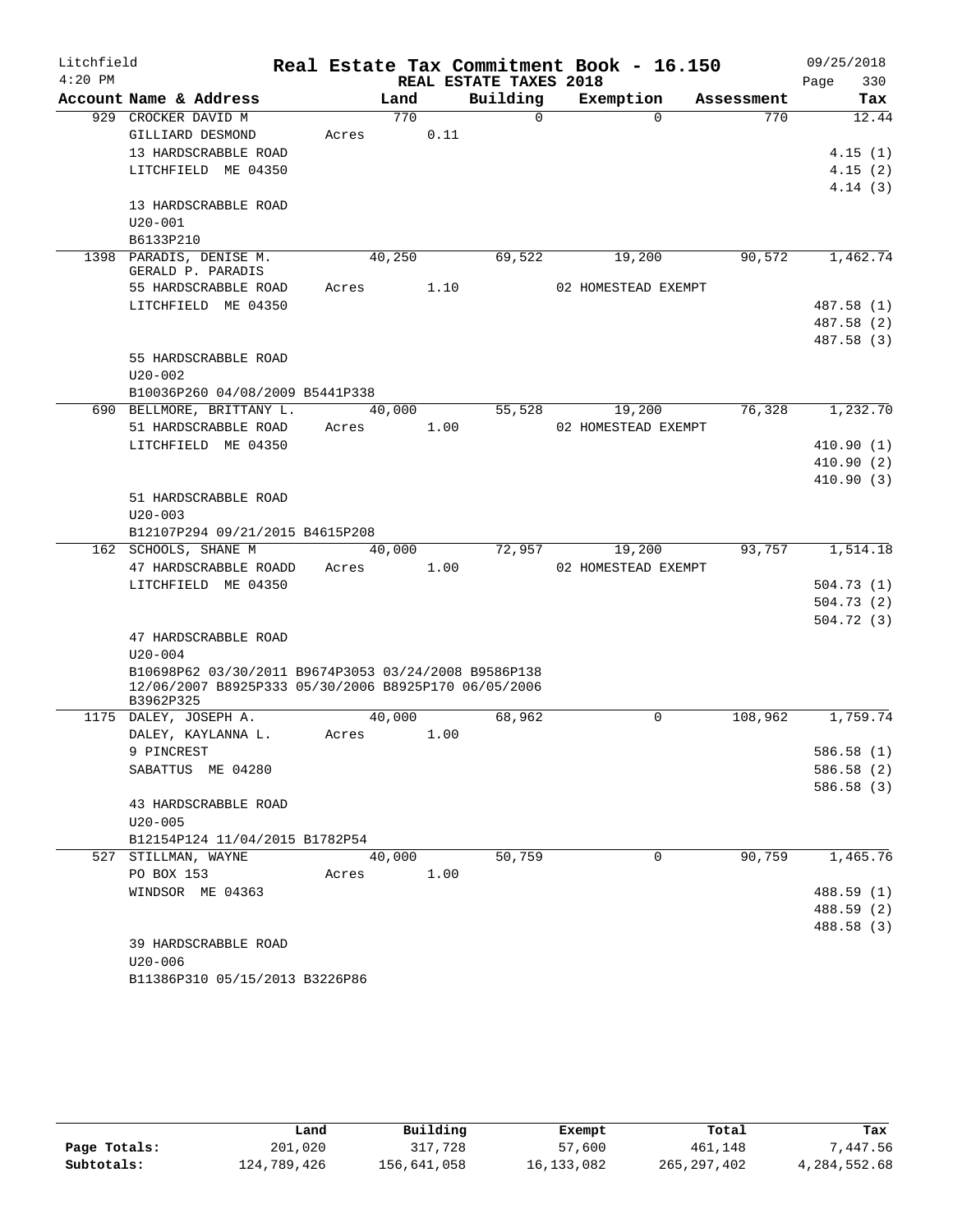| Litchfield<br>$4:20$ PM |                                                                    |       |             | REAL ESTATE TAXES 2018 | Real Estate Tax Commitment Book - 16.150 |            | 09/25/2018<br>331<br>Page |
|-------------------------|--------------------------------------------------------------------|-------|-------------|------------------------|------------------------------------------|------------|---------------------------|
|                         | Account Name & Address                                             |       | Land        | Building               | Exemption                                | Assessment | Tax                       |
|                         | 1363 BOWMAN, ASHLEY N.                                             |       | 40,000      | 76,799                 | 19,200                                   | 97,599     | 1,576.22                  |
|                         | 35 HARDSCRABBLE ROAD                                               | Acres | 1.00        |                        | 02 HOMESTEAD EXEMPT                      |            |                           |
|                         | LITCHFIELD ME 04350                                                |       |             |                        |                                          |            | 525.41(1)                 |
|                         |                                                                    |       |             |                        |                                          |            | 525.41(2)                 |
|                         |                                                                    |       |             |                        |                                          |            | 525.40(3)                 |
|                         | 35 HARDSCRABBLE ROAD                                               |       |             |                        |                                          |            |                           |
|                         | $U20 - 007$                                                        |       |             |                        |                                          |            |                           |
|                         | B12124P270 10/05/2015 B12075P69 08/13/2015 B9636P94                |       |             |                        |                                          |            |                           |
|                         | 02/08/2008 B6886P299                                               |       |             |                        |                                          |            |                           |
|                         | 1073 BONTE, COLETTE M                                              |       | 47,000      | 105,357                | 19,200                                   | 133,157    | 2,150.49                  |
|                         | 27 HARDSCRABBLE ROAD                                               | Acres | 3.80        |                        | 02 HOMESTEAD EXEMPT                      |            |                           |
|                         | LITCHFIELD ME 04350                                                |       |             |                        |                                          |            | 716.83 (1)                |
|                         |                                                                    |       |             |                        |                                          |            | 716.83(2)                 |
|                         |                                                                    |       |             |                        |                                          |            | 716.83(3)                 |
|                         | 27 HARDSCRABBLE ROAD                                               |       |             |                        |                                          |            |                           |
|                         | $U20 - 008$                                                        |       |             |                        |                                          |            |                           |
|                         | B10008P217 03/12/2009 B9876P317 08/08/2008 B6363P218<br>12/06/2000 |       |             |                        |                                          |            |                           |
| 353                     | COMMUNITY SERVICE,                                                 |       | $\mathbf 0$ | 17,462                 | $\mathbf 0$                              | 17,462     | 282.01                    |
|                         | TELEPHONE                                                          |       |             |                        |                                          |            |                           |
|                         | DBA: FAIRPOINT                                                     |       |             |                        |                                          |            |                           |
|                         | COMMUNICATIONS                                                     |       |             |                        |                                          |            |                           |
|                         | ATTN: ACCTS PAYABLE                                                |       |             |                        |                                          |            | 94.00 (1)                 |
|                         | 908 WEST FRONTVIEW                                                 |       |             |                        |                                          |            | 94.00(2)                  |
|                         | DODGE CITY KS 67801                                                |       |             |                        |                                          |            | 94.01(3)                  |
|                         | 31 HARDSCRABBLE ROAD                                               |       |             |                        |                                          |            |                           |
|                         | $U20 - 008 - ON$                                                   |       |             |                        |                                          |            |                           |
| 928                     | CROOKER DAVID M                                                    |       | 40,869      | 45, 415                | 0                                        | 86,284     | 1,393.49                  |
|                         | GILLIARD DESMOND                                                   | Acres | 1.13        |                        |                                          |            |                           |
|                         | 13 HARDSCRABBLE ROAD                                               |       |             |                        |                                          |            | 464.50(1)                 |
|                         | LITCHFIELD ME 04350                                                |       |             |                        |                                          |            | 464.50 (2)                |
|                         |                                                                    |       |             |                        |                                          |            | 464.49 (3)                |
|                         | 13 HARDSCRABBLE ROAD                                               |       |             |                        |                                          |            |                           |
|                         | $U20 - 009$                                                        |       |             |                        |                                          |            |                           |
|                         | B9017P272 08/04/2006 B8890P321 05/02/2006 B6133P210<br>05/24/2004  |       |             |                        |                                          |            |                           |
|                         | 1389 VAILLANCOURT, KEVIN                                           |       | 61,250      | 53,064                 | 19,200                                   | 95,114     | 1,536.09                  |
|                         | 1495 HALLOWELL ROAD                                                | Acres | 16.00       |                        | 02 HOMESTEAD EXEMPT                      |            |                           |
|                         | LITCHFIELD ME 04350                                                |       |             |                        |                                          |            | 512.03 (1)                |
|                         |                                                                    |       |             |                        |                                          |            | 512.03(2)                 |
|                         |                                                                    |       |             |                        |                                          |            | 512.03(3)                 |
|                         | 1495 HALLOWELL ROAD                                                |       |             |                        |                                          |            |                           |
|                         | $U20 - 010$                                                        |       |             |                        |                                          |            |                           |
|                         | B11764P72 08/05/2014 B11748P41 07/14/2014 B11741P96                |       |             |                        |                                          |            |                           |
|                         | 02/04/2014 B11104P1 07/18/2012 B6225P5 01/04/2000                  |       |             |                        |                                          |            |                           |
|                         | 578 TOMBERLIN CONSTRUCTION                                         |       | 33,000      | 93,968                 | $\Omega$                                 | 126,968    | 2,050.53                  |
|                         | INC.                                                               |       |             |                        |                                          |            |                           |
|                         | 51 SUSAN LANE                                                      | Acres | 0.75        |                        |                                          |            |                           |
|                         | WEST GARDINER ME 04345                                             |       |             |                        |                                          |            | 683.51(1)                 |
|                         |                                                                    |       |             |                        |                                          |            | 683.51 (2)                |
|                         |                                                                    |       |             |                        |                                          |            | 683.51 (3)                |
|                         | 1491 HALLOWELL ROAD                                                |       |             |                        |                                          |            |                           |
|                         | $U20 - 011$                                                        |       |             |                        |                                          |            |                           |
|                         | B11890P134 12/09/2014 B10729P15 05/13/2011 B9335P185               |       |             |                        |                                          |            |                           |
|                         | 04/30/2007 B7485P25 07/01/2003                                     |       |             |                        |                                          |            |                           |

|              | Land        | Building    | Exempt     | Total       | Tax          |
|--------------|-------------|-------------|------------|-------------|--------------|
| Page Totals: | 222,119     | 392,065     | 57,600     | 556,584     | 8,988.83     |
| Subtotals:   | 125,011,545 | 157,033,123 | 16,190,682 | 265,853,986 | 4,293,541.51 |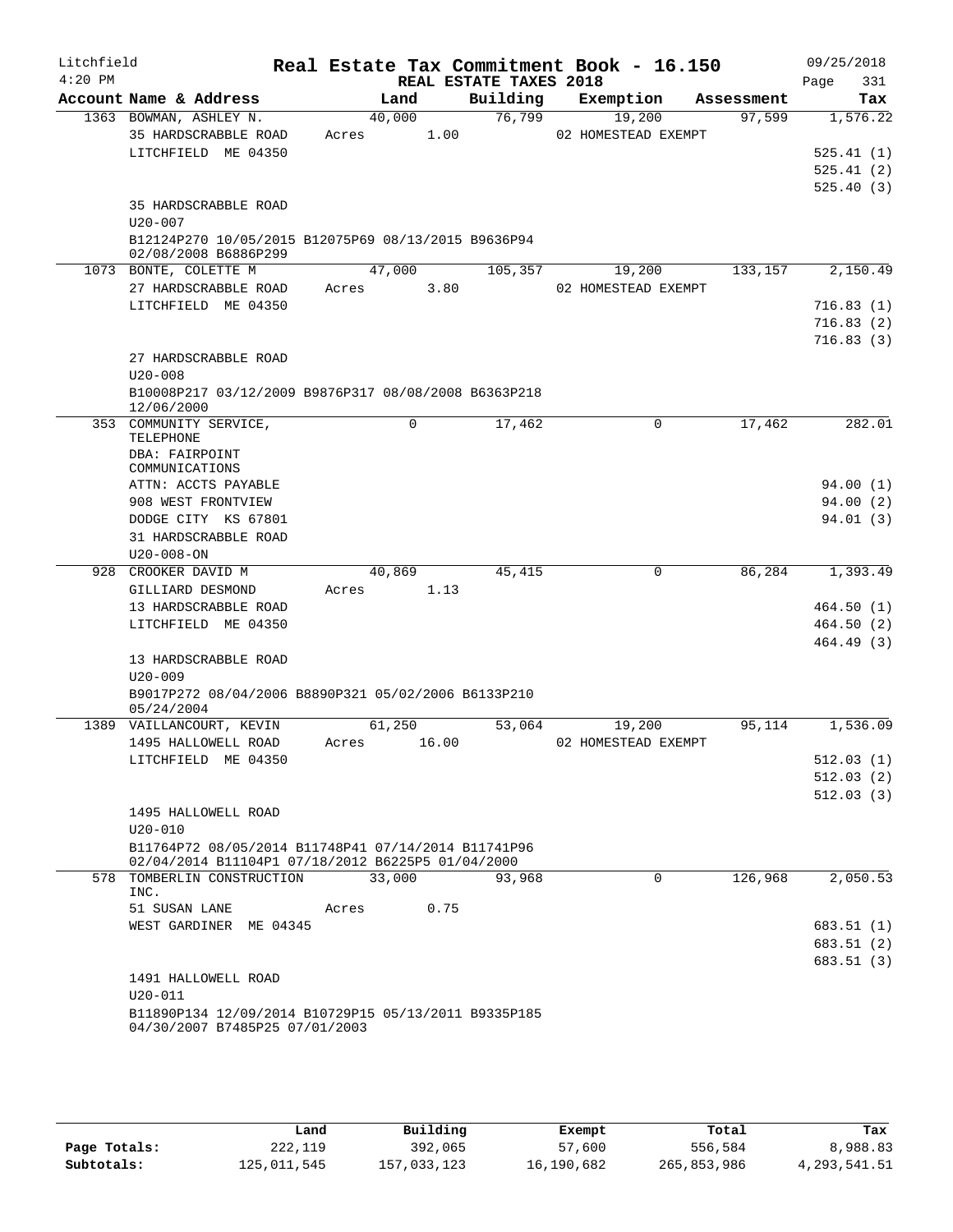| Litchfield |                                                                     |        |        |                        | Real Estate Tax Commitment Book - 16.150 |            | 09/25/2018  |
|------------|---------------------------------------------------------------------|--------|--------|------------------------|------------------------------------------|------------|-------------|
| $4:20$ PM  |                                                                     |        |        | REAL ESTATE TAXES 2018 |                                          |            | 332<br>Page |
|            | Account Name & Address                                              | Land   |        | Building               | Exemption                                | Assessment | Tax         |
|            | 1665 LHEUREUX, PATRICIA                                             | 20,400 |        | 41,915                 | $\Omega$                                 | 62,315     | 1,006.39    |
|            | 71 BETHEL POINT ROAD                                                | Acres  | 0.30   |                        |                                          |            |             |
|            | HARPSWELL ME 04079                                                  |        |        |                        |                                          |            | 335.46(1)   |
|            |                                                                     |        |        |                        |                                          |            | 335.46(2)   |
|            |                                                                     |        |        |                        |                                          |            | 335.47(3)   |
|            | 1487 HALLOWELL ROAD                                                 |        |        |                        |                                          |            |             |
|            | $U20 - 012$                                                         |        |        |                        |                                          |            |             |
|            | B6964P323                                                           |        |        |                        |                                          |            |             |
|            | 654 HILDRETH, JADE N.                                               | 34,400 |        | 64,560                 | $\mathbf 0$                              | 98,960     | 1,598.20    |
|            | 59 COOMBS ROAD                                                      | Acres  | 0.80   |                        |                                          |            |             |
|            | BRUNSWICK ME 04011                                                  |        |        |                        |                                          |            | 532.73 (1)  |
|            |                                                                     |        |        |                        |                                          |            | 532.73 (2)  |
|            |                                                                     |        |        |                        |                                          |            | 532.74 (3)  |
|            | 1485 HALLOWELL ROAD<br>$U20 - 013$                                  |        |        |                        |                                          |            |             |
|            | B12714P199 08/24/2017 B12439P19 09/23/2016                          |        |        |                        |                                          |            |             |
|            | B12363P199 02/25/2016 B6750P20 12/26/2001                           |        |        |                        |                                          |            |             |
|            | 1816 WARMING, EMILYN                                                | 45,250 |        | 71,245                 | 19,200                                   | 97,295     | 1,571.31    |
|            | P O BOX 75                                                          | Acres  | 3.10   |                        | 02 HOMESTEAD EXEMPT                      |            |             |
|            | LITCHFIELD ME 04350                                                 |        |        |                        |                                          |            | 523.77(1)   |
|            |                                                                     |        |        |                        |                                          |            | 523.77(2)   |
|            |                                                                     |        |        |                        |                                          |            | 523.77(3)   |
|            | 1475 HALLOWELL ROAD                                                 |        |        |                        |                                          |            |             |
|            | $U20 - 014$                                                         |        |        |                        |                                          |            |             |
|            | B1564P282                                                           |        |        |                        |                                          |            |             |
|            | 858 HOOPER ADAM M                                                   |        | 41,750 | 64,014                 | $\overline{0}$                           | 105,764    | 1,708.09    |
|            | HOOPER VALARIE R                                                    | Acres  | 1.70   |                        |                                          |            |             |
|            | 8 NECK ROAD                                                         |        |        |                        |                                          |            | 569.36(1)   |
|            | LITCHFIELD ME 04350                                                 |        |        |                        |                                          |            | 569.36(2)   |
|            |                                                                     |        |        |                        |                                          |            | 569.37(3)   |
|            | 8 NECK ROAD                                                         |        |        |                        |                                          |            |             |
|            | $U20 - 015$                                                         |        |        |                        |                                          |            |             |
|            | B8355P261 04/01/2005 B6053P186<br>918 BALESTRA, CHRISTOPHER         |        | 41,750 | 86,041                 | 0                                        | 127,791    | 2,063.82    |
|            | D.                                                                  |        |        |                        |                                          |            |             |
|            | JOSEPH, TONI A.                                                     | Acres  | 1.70   |                        |                                          |            |             |
|            | 79A HARPSWELL ROAD                                                  |        |        |                        |                                          |            | 687.94 (1)  |
|            | BRUNSWICK ME 04011                                                  |        |        |                        |                                          |            | 687.94 (2)  |
|            |                                                                     |        |        |                        |                                          |            | 687.94 (3)  |
|            | 24 NECK ROAD                                                        |        |        |                        |                                          |            |             |
|            | $U20 - 017$                                                         |        |        |                        |                                          |            |             |
|            | B12091P234 08/27/2015 B11335P163 03/22/2013                         |        |        |                        |                                          |            |             |
|            | B11136P195 08/15/2012 B11060P204 05/29/2012                         |        |        |                        |                                          |            |             |
|            | B11060P202 05/29/2012 B4964P227 05/24/2004<br>135 GRONDIN, LAURA H. | 53,000 |        | 148,837                | 0                                        | 201,837    | 3,259.67    |
|            | GRONDIN, ANDREW                                                     | Acres  | 6.50   |                        |                                          |            |             |
|            | 28 NECK ROAD                                                        |        |        |                        |                                          |            | 1,086.56(1) |
|            | LITCHFIELD ME 04350                                                 |        |        |                        |                                          |            | 1,086.56(2) |
|            |                                                                     |        |        |                        |                                          |            | 1,086.55(3) |
|            | 28 NECK ROAD                                                        |        |        |                        |                                          |            |             |
|            | $U20 - 018$                                                         |        |        |                        |                                          |            |             |
|            | B12742P88 10/06/2017 B2826P316 07/18/1985                           |        |        |                        |                                          |            |             |

|              | Land        | Building    | Exempt     | Total       | Tax          |
|--------------|-------------|-------------|------------|-------------|--------------|
| Page Totals: | 236,550     | 476,612     | 19,200     | 693,962     | 11,207.48    |
| Subtotals:   | 125,248,095 | 157,509,735 | 16,209,882 | 266,547,948 | 4,304,748.99 |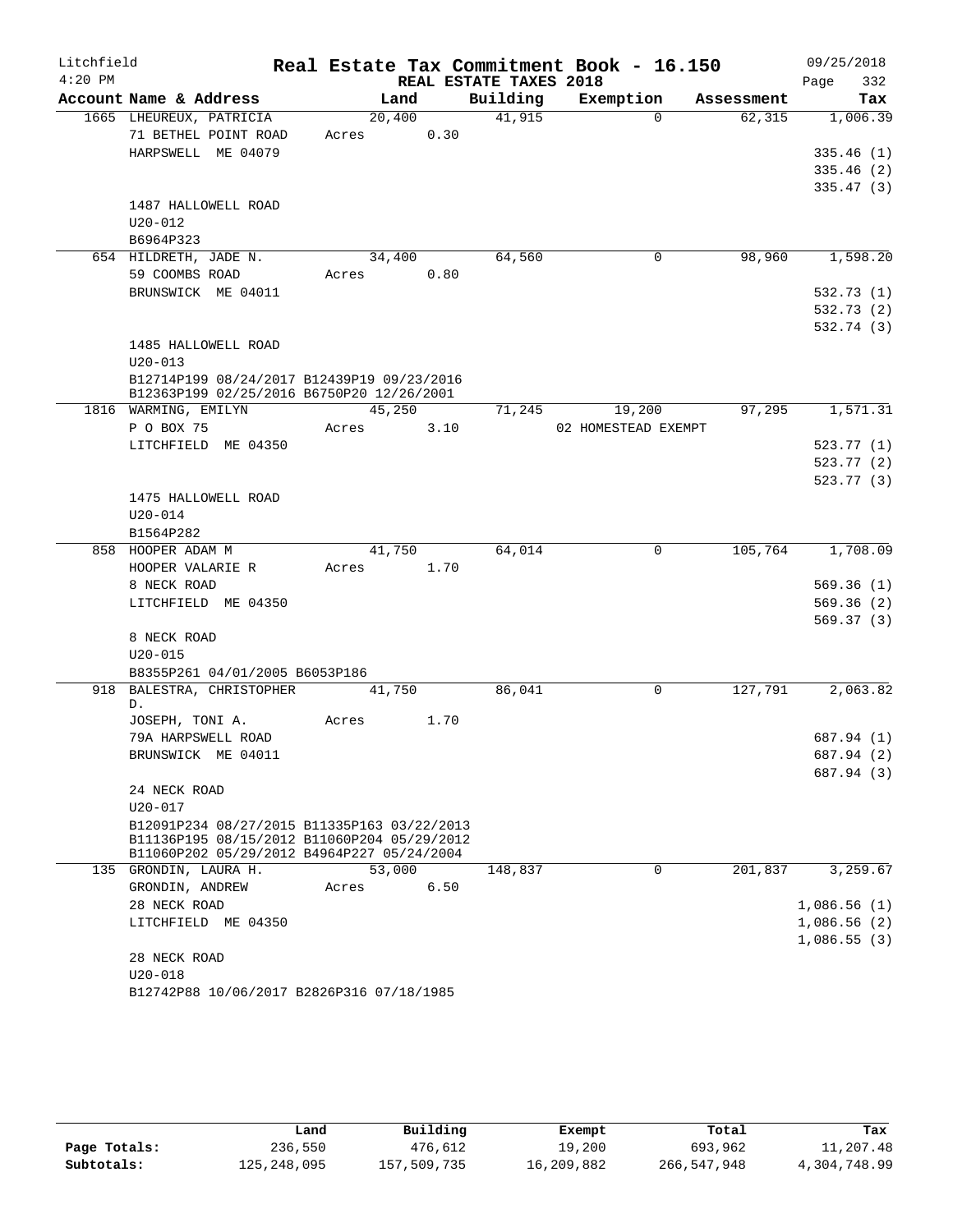| Litchfield |                                                                   |            |        |                        | Real Estate Tax Commitment Book - 16.150 |            | 09/25/2018               |
|------------|-------------------------------------------------------------------|------------|--------|------------------------|------------------------------------------|------------|--------------------------|
| $4:20$ PM  |                                                                   |            |        | REAL ESTATE TAXES 2018 |                                          |            | Page<br>333              |
|            | Account Name & Address                                            |            | Land   | Building               | Exemption                                | Assessment | Tax                      |
|            | 138 HUNT, MARK & NICOLE                                           |            | 37,200 | 44,225                 | $\Omega$                                 | 81,425     | 1,315.01                 |
|            | 32 NECK ROAD                                                      | Acres      | 0.90   |                        |                                          |            |                          |
|            | LITCHFIELD ME 04350                                               |            |        |                        |                                          |            | 438.34 (1)               |
|            |                                                                   |            |        |                        |                                          |            | 438.34 (2)               |
|            | 32 NECK ROAD                                                      |            |        |                        |                                          |            | 438.33(3)                |
|            | $U20 - 019$                                                       |            |        |                        |                                          |            |                          |
|            | B4987P251                                                         |            |        |                        |                                          |            |                          |
|            | 1101 LOVERING, GLENN,                                             |            | 40,750 | 64,679                 | 19,200                                   | 86,229     | 1,392.60                 |
|            | LOVERING, TRAVIS G                                                |            |        |                        |                                          |            |                          |
|            | LOVERING, ASHLEY B                                                | Acres      | 1.30   |                        | 02 HOMESTEAD EXEMPT                      |            |                          |
|            | RICHARDSON                                                        |            |        |                        |                                          |            |                          |
|            | 37 NECK ROAD<br>LITCHFIELD ME 04350                               |            |        |                        |                                          |            | 464.20(1)<br>464.20(2)   |
|            |                                                                   |            |        |                        |                                          |            | 464.20(3)                |
|            | 37 NECK ROAD                                                      |            |        |                        |                                          |            |                          |
|            | $U20 - 020$                                                       |            |        |                        |                                          |            |                          |
|            | B10985P122 03/16/2012 B2862P190                                   |            |        |                        |                                          |            |                          |
| 547        | DEVITO, FRANCESCO C.                                              |            | 38,880 | 64,365                 | 0                                        | 103,245    | 1,667.41                 |
|            | DEVITO, KAYLA H.                                                  | Acres      | 0.96   |                        |                                          |            |                          |
|            | 22 JOHN DEERE LANE                                                |            |        |                        |                                          |            | 555.80(1)                |
|            | BUXTON ME 04093                                                   |            |        |                        |                                          |            | 555.80(2)                |
|            |                                                                   |            |        |                        |                                          |            | 555.81(3)                |
|            | 29 NECK ROAD                                                      |            |        |                        |                                          |            |                          |
|            | $U20 - 021$                                                       |            |        |                        |                                          |            |                          |
|            | B12674P345 07/27/2017 B9406P205 06/29/2007 B2297P93<br>03/30/1980 |            |        |                        |                                          |            |                          |
|            | 22 HENDERSON, JAMIE W                                             |            | 40,925 | 89,836                 | 0                                        | 130,761    | 2,111.79                 |
|            | HENDERSON, KIMBALIE A                                             | Acres 1.37 |        |                        |                                          |            |                          |
|            | P O BOX 142                                                       |            |        |                        |                                          |            | 703.93(1)                |
|            | LITCHFIELD ME 04350                                               |            |        |                        |                                          |            | 703.93(2)                |
|            |                                                                   |            |        |                        |                                          |            | 703.93(3)                |
|            | 9 NECK ROAD                                                       |            |        |                        |                                          |            |                          |
|            | $U20 - 022$                                                       |            |        |                        |                                          |            |                          |
|            | B10832P272 09/15/2011 B3131P71 04/03/1987                         |            |        |                        |                                          |            |                          |
|            | 24 HICKEY, GARY M.                                                |            | 41,600 | 74,099                 | $\Omega$                                 | 115,699    | 1,868.54                 |
|            | 984 HALLOWELL ROAD                                                | Acres      | 1.64   |                        |                                          |            |                          |
|            | WEST GARDINER ME 04345                                            |            |        |                        |                                          |            | 622.85(1)                |
|            |                                                                   |            |        |                        |                                          |            | 622.85(2)                |
|            | 1449 HALLOWELL ROAD                                               |            |        |                        |                                          |            | 622.84(3)                |
|            | $U20 - 023$                                                       |            |        |                        |                                          |            |                          |
|            | B12483P307 12/02/2016 B9653P92 02/29/2008 B4937P142               |            |        |                        |                                          |            |                          |
|            | 07/26/1995 B1459P433 12/22/1967                                   |            |        |                        |                                          |            |                          |
|            | 926 BENNINGTON, SCOTT C &                                         |            | 31,600 | 132,486                | 0                                        | 164,086    | 2,649.99                 |
|            | PENNY A                                                           |            |        |                        |                                          |            |                          |
|            | 1443 HALLOWELL ROAD                                               | Acres      | 0.70   |                        |                                          |            |                          |
|            | LITCHFIELD ME 04350                                               |            |        |                        |                                          |            | 883.33 (1)               |
|            |                                                                   |            |        |                        |                                          |            | 883.33 (2)<br>883.33 (3) |
|            | 1443 HALLOWELL ROAD                                               |            |        |                        |                                          |            |                          |
|            | U20-024                                                           |            |        |                        |                                          |            |                          |
|            | B5700P195 08/10/1998                                              |            |        |                        |                                          |            |                          |
|            |                                                                   |            |        |                        |                                          |            |                          |

|              | Land        | Building    | Exempt     | Total       | Tax            |
|--------------|-------------|-------------|------------|-------------|----------------|
| Page Totals: | 230,955     | 469,690     | 19,200     | 681,445     | 11,005.34      |
| Subtotals:   | 125,479,050 | 157,979,425 | 16,229,082 | 267,229,393 | 4, 315, 754.33 |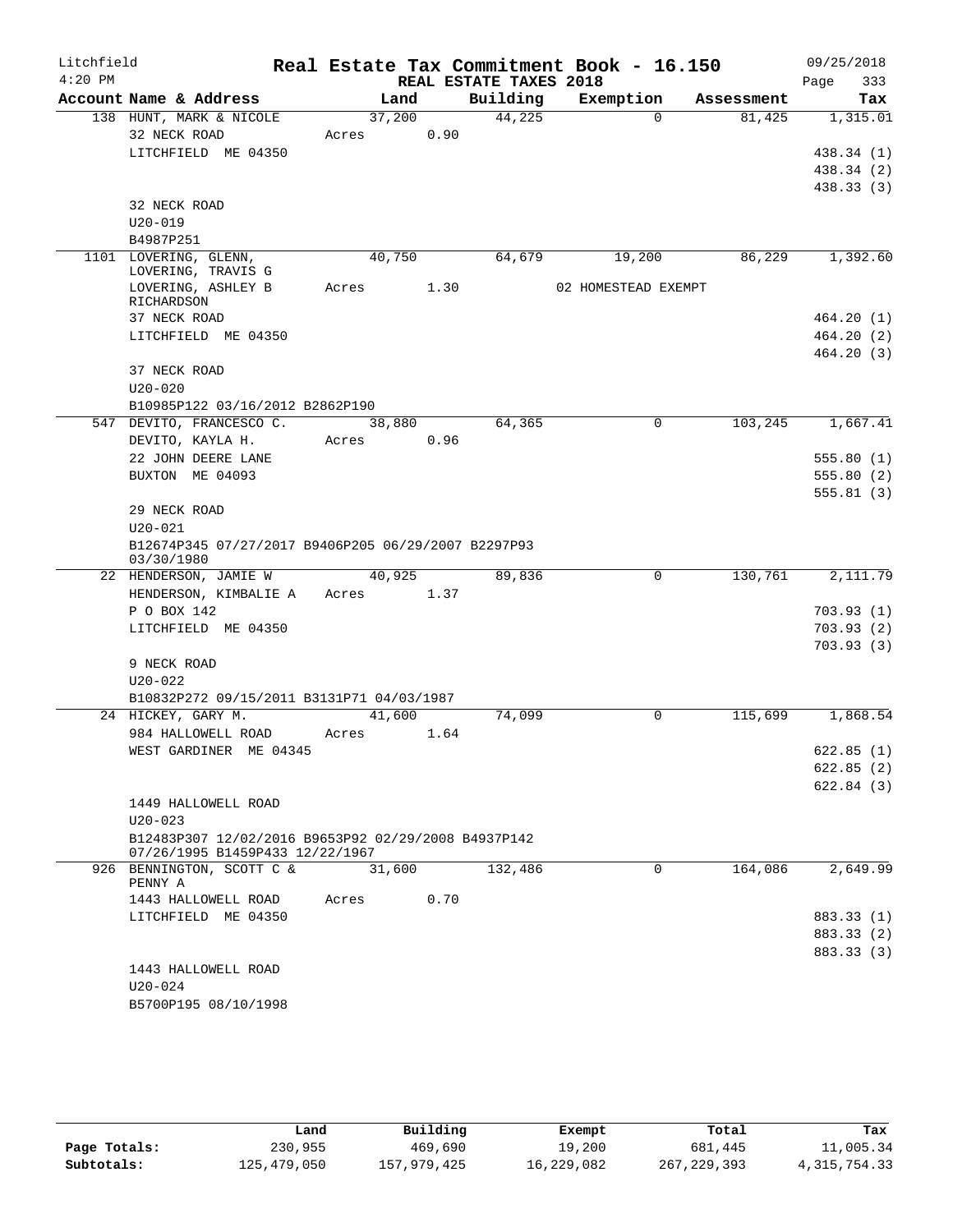| Litchfield |                                                                                                         |                 |        |                        | Real Estate Tax Commitment Book - 16.150 |            | 09/25/2018               |
|------------|---------------------------------------------------------------------------------------------------------|-----------------|--------|------------------------|------------------------------------------|------------|--------------------------|
| $4:20$ PM  |                                                                                                         |                 |        | REAL ESTATE TAXES 2018 |                                          |            | Page<br>334              |
|            | Account Name & Address                                                                                  | Land            |        | Building               | Exemption                                | Assessment | Tax                      |
|            | 1370 LUCKHURST STENBERG<br>REALTY TRUST                                                                 | 52,500          |        | 215,997                | 24,960                                   | 243,537    | 3,933.12                 |
|            | LUCKHURST                                                                                               | Acres           | 6.00   |                        | 02 HOMESTEAD EXEMPT                      |            |                          |
|            | GEORGE/STENBERG                                                                                         |                 |        |                        |                                          |            |                          |
|            | TRUSTEES<br>STENBERG, CHRISTINE                                                                         |                 |        |                        | 03 VETERANS EXEMPT                       |            | 1,311.04(1)              |
|            | P.O. BOX 426                                                                                            |                 |        |                        |                                          |            | 1,311.04(2)              |
|            | LITCHFIELD ME 04350                                                                                     |                 |        |                        |                                          |            | 1,311.04(3)              |
|            | 1437 HALLOWELL ROAD                                                                                     |                 |        |                        |                                          |            |                          |
|            | $U20 - 025$                                                                                             |                 |        |                        |                                          |            |                          |
|            | B8906P48 05/09/2006 B7489P211 06/17/2003                                                                |                 |        |                        |                                          |            |                          |
|            | 103 BECKWITH, WALTER<br>1458 HALLOWELL ROAD                                                             | 40,500<br>Acres | 1.20   | 17,004                 | 19,200<br>02 HOMESTEAD EXEMPT            | 38,304     | 618.61                   |
|            | LITCHFIELD ME 04350                                                                                     |                 |        |                        |                                          |            | 206.20(1)                |
|            |                                                                                                         |                 |        |                        |                                          |            | 206.20(2)                |
|            |                                                                                                         |                 |        |                        |                                          |            | 206.21(3)                |
|            | 1458 HALLOWELL ROAD                                                                                     |                 |        |                        |                                          |            |                          |
|            | $U20 - 026$                                                                                             |                 |        |                        |                                          |            |                          |
|            | B4142P113                                                                                               |                 |        |                        |                                          |            |                          |
|            | 757 BERGERON RICHARD                                                                                    |                 | 41,300 | 50,478                 | 0                                        | 91,778     | 1,482.21                 |
|            | 113 ATKINS ROAD                                                                                         | Acres           | 2.48   |                        |                                          |            |                          |
|            | JEFFERSON ME 04348                                                                                      |                 |        |                        |                                          |            | 494.07 (1)<br>494.07 (2) |
|            |                                                                                                         |                 |        |                        |                                          |            | 494.07 (3)               |
|            | 1468 HALLOWELL ROAD                                                                                     |                 |        |                        |                                          |            |                          |
|            | $U20 - 027$                                                                                             |                 |        |                        |                                          |            |                          |
|            | B8783P104 01/31/2006 B8775P1 01/24/2006 B8506P225<br>07/07/2005 B8506P222 07/07/2005 B7159P1 11/20/2002 |                 |        |                        |                                          |            |                          |
|            | 53 MULLARKEY, SAMANTHA &<br>JAMES                                                                       | 40,250          |        | 58,706                 | $\Omega$                                 | 98,956     | 1,598.14                 |
|            | 1474 HALLOWELL ROAD                                                                                     | Acres           | 1.10   |                        |                                          |            |                          |
|            | LITCHFIELD ME 04350                                                                                     |                 |        |                        |                                          |            | 532.71 (1)               |
|            |                                                                                                         |                 |        |                        |                                          |            | 532.71(2)                |
|            |                                                                                                         |                 |        |                        |                                          |            | 532.72 (3)               |
|            | 1474 HALLOWELL ROAD                                                                                     |                 |        |                        |                                          |            |                          |
|            | $U20 - 028$                                                                                             |                 |        |                        |                                          |            |                          |
|            | B6188P122 03/10/2000<br>1414 MIRONOVAS, KIMBERLY J.                                                     | 40,850          |        | 100,084                | 0                                        | 140,934    | 2,276.08                 |
|            | 7 MOUNTAIN GATE ROAD                                                                                    | Acres           | 1.34   |                        |                                          |            |                          |
|            | ASHLAND MA 01721                                                                                        |                 |        |                        |                                          |            | 758.69(1)                |
|            |                                                                                                         |                 |        |                        |                                          |            | 758.69(2)                |
|            |                                                                                                         |                 |        |                        |                                          |            | 758.70(3)                |
|            | 1482 HALLOWELL ROAD                                                                                     |                 |        |                        |                                          |            |                          |
|            | $U20 - 029$                                                                                             |                 |        |                        |                                          |            |                          |
|            | B12723P104 09/15/2017 B11802P324 09/13/2014<br>B11322P123 02/22/2013 B7890P316 04/01/2004               |                 |        |                        |                                          |            |                          |
|            | 1865 MCCURDY, KEVIN                                                                                     | 4,340           |        | $\Omega$               | $\Omega$                                 | 4,340      | 70.09                    |
|            | 441 WEST BURROUGH ROAD                                                                                  | Acres           | 0.31   |                        |                                          |            |                          |
|            | BOWDOIN ME 04287                                                                                        |                 |        |                        |                                          |            | 23.36(1)                 |
|            |                                                                                                         |                 |        |                        |                                          |            | 23.36(2)                 |
|            |                                                                                                         |                 |        |                        |                                          |            | 23.37(3)                 |
|            | 1496 HALLOWELL ROAD                                                                                     |                 |        |                        |                                          |            |                          |
|            | $U20 - 031$<br>B12157P229 11/06/2015 B11793P267 09/03/2014                                              |                 |        |                        |                                          |            |                          |
|            | B11441P196 07/01/2013 B8771P28 01/13/2006 B2042P166                                                     |                 |        |                        |                                          |            |                          |
|            | 09/16/1977                                                                                              |                 |        |                        |                                          |            |                          |
|            |                                                                                                         |                 |        |                        |                                          |            |                          |

|              | Land        | Building    | Exempt       | Total       | Tax          |
|--------------|-------------|-------------|--------------|-------------|--------------|
| Page Totals: | 219,740     | 442,269     | 44,160       | 617,849     | 9,978.25     |
| Subtotals:   | 125,698,790 | 158,421,694 | 16, 273, 242 | 267,847,242 | 4,325,732.58 |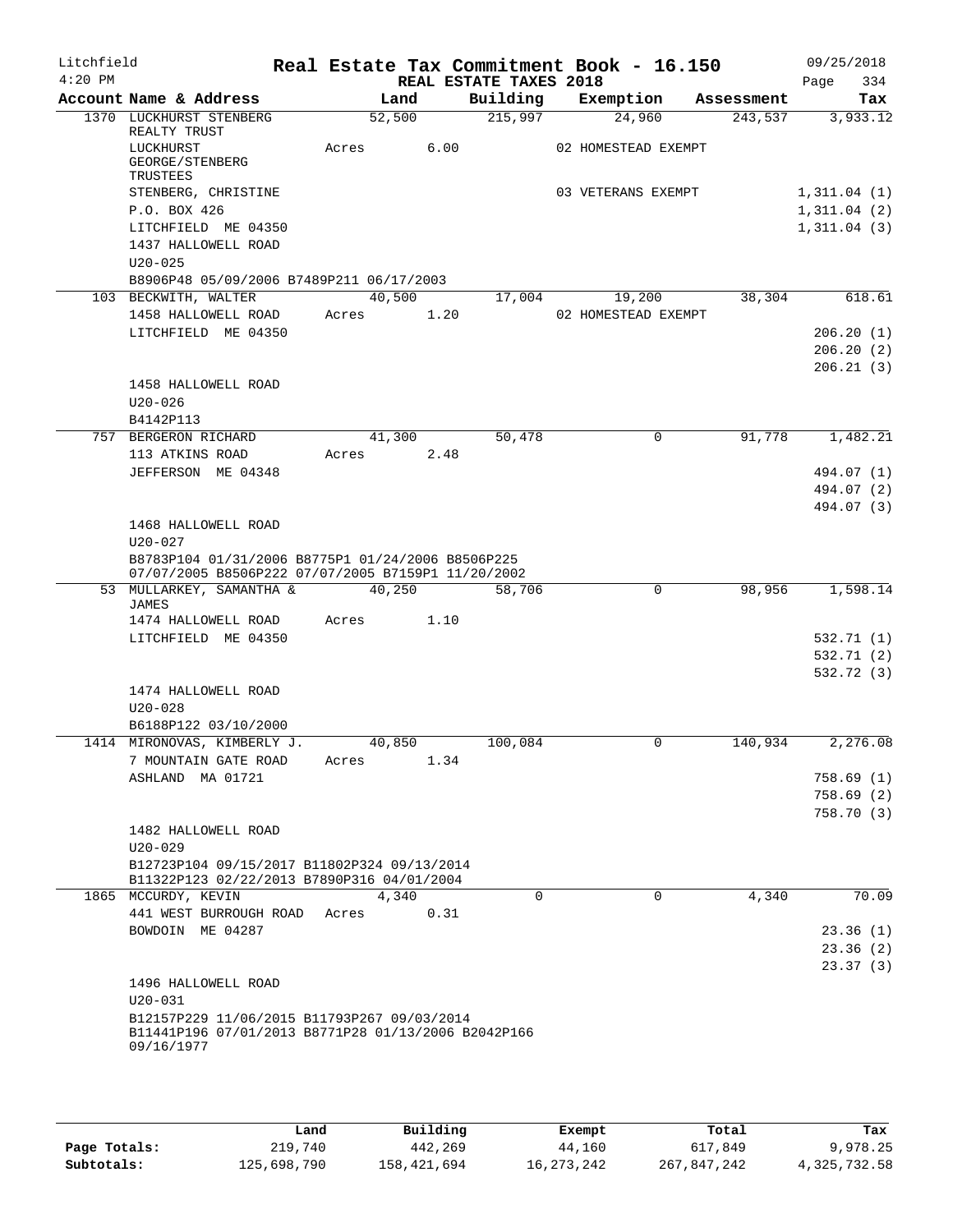| Litchfield                 |                                                       |         |                        |                                    | Real Estate Tax Commitment Book - 16.150 |                        | 09/25/2018                  |
|----------------------------|-------------------------------------------------------|---------|------------------------|------------------------------------|------------------------------------------|------------------------|-----------------------------|
| $4:20$ PM                  | Account Name & Address                                | Land    |                        | REAL ESTATE TAXES 2018<br>Building | Exemption                                | Assessment             | 335<br>Page<br>Tax          |
|                            | 173 RODENBERG, RAY                                    | 149,600 |                        | 67,928                             | 19,200                                   | 198,328                | 3,203.00                    |
|                            | 2647 CONNECTICUT AVE NW Acres                         |         | 7.10                   |                                    | 02 HOMESTEAD EXEMPT                      |                        |                             |
|                            | SUITE 200                                             |         |                        |                                    |                                          |                        | 1,067.67(1)                 |
|                            | WASHINGTON DC 20008                                   |         |                        |                                    |                                          |                        | 1,067.67(2)                 |
|                            |                                                       |         |                        |                                    |                                          |                        | 1,067.66(3)                 |
|                            | 1506 HALLOWELL ROAD                                   |         |                        |                                    |                                          |                        |                             |
|                            | $U20 - 032$                                           |         |                        |                                    |                                          |                        |                             |
|                            | B6385P353 01/08/2001<br>1076 QUINTAL KATHLEEN T. &    | 39,900  |                        | $\mathbf 0$                        | 0                                        | 39,900                 | 644.38                      |
|                            | GERALD A.                                             |         |                        |                                    |                                          |                        |                             |
|                            | 701 HIGH STREET                                       | Acres   | 0.52                   |                                    |                                          |                        |                             |
|                            | GARDINER ME 04345                                     |         |                        |                                    |                                          |                        | 214.79 (1)                  |
|                            |                                                       |         |                        |                                    |                                          |                        | 214.79(2)                   |
|                            |                                                       |         |                        |                                    |                                          |                        | 214.80(3)                   |
|                            | WHIPPOORWILL ROAD                                     |         |                        |                                    |                                          |                        |                             |
|                            | $U21 - 001$                                           |         |                        |                                    |                                          |                        |                             |
|                            | B6921P179 B5464P29 09/29/1997<br>615 FOSTER, ROSEMARY | 112,695 |                        | 42,201                             | 19,200                                   | 135,696                | 2,191.49                    |
|                            | 56 WHIPPOORWILL ROAD                                  | Acres   | 0.69                   |                                    | 02 HOMESTEAD EXEMPT                      |                        |                             |
|                            | LITCHFIELD ME 04350                                   |         |                        |                                    |                                          |                        | 730.50(1)                   |
|                            |                                                       |         |                        |                                    |                                          |                        | 730.50(2)                   |
|                            |                                                       |         |                        |                                    |                                          |                        | 730.49(3)                   |
|                            | 56 WHIPPOORWILL ROAD                                  |         |                        |                                    |                                          |                        |                             |
|                            | $U21 - 002$                                           |         |                        |                                    |                                          |                        |                             |
|                            | B2022P106                                             |         |                        |                                    |                                          |                        |                             |
|                            | 1033 LEDEW, DAVID P                                   | 65,700  |                        | 144,159                            | 19,200                                   | 190,659                | 3,079.14                    |
|                            | 62 WHIPPOORWILL ROAD                                  | Acres   | 2.53                   |                                    | 02 HOMESTEAD EXEMPT                      |                        |                             |
|                            | LITCHFIELD ME 04350                                   |         |                        |                                    |                                          |                        | 1,026.38(1)<br>1,026.38(2)  |
|                            |                                                       |         |                        |                                    |                                          |                        | 1,026.38(3)                 |
|                            | 62 WHIPPOORWILL ROAD                                  |         |                        |                                    |                                          |                        |                             |
|                            | $U21 - 004$                                           |         |                        |                                    |                                          |                        |                             |
|                            | B5544P188                                             |         |                        |                                    |                                          |                        |                             |
|                            | 475 ROY PAUL E                                        | 42,250  |                        | 95,920                             | 0                                        | 138,170                | 2,231.45                    |
|                            | ROY DENISE H                                          | Acres   | 1.90                   |                                    |                                          |                        |                             |
|                            | 25 DEFORGE STREET                                     |         |                        |                                    |                                          |                        | 743.82(1)                   |
|                            | LEWISTON ME 04240                                     |         |                        |                                    |                                          |                        | 743.82(2)                   |
|                            | 78 WHIPPOORWILL ROAD                                  |         |                        |                                    |                                          |                        | 743.81 (3)                  |
|                            | $U21 - 006$                                           |         |                        |                                    |                                          |                        |                             |
|                            | B9556P263 11/06/2007 B2644P1                          |         |                        |                                    |                                          |                        |                             |
|                            | 652 CHASE, SIMMONE                                    | 128,750 |                        | 145,044                            | 19,200                                   | 254,594                | 4,111.69                    |
|                            | FISH, DALE                                            | Acres   | 2.00                   |                                    | 02 HOMESTEAD EXEMPT                      |                        |                             |
|                            | 84 WHIPPOORWILL ROAD                                  |         |                        |                                    |                                          |                        | 1,370.56(1)                 |
|                            | LITCHFIELD ME 04350                                   |         |                        |                                    |                                          |                        | 1,370.56 (2)                |
|                            |                                                       |         |                        |                                    |                                          |                        | 1,370.57(3)                 |
|                            | 84 WHIPPOORWILL ROAD                                  |         |                        |                                    |                                          |                        |                             |
|                            | $U21 - 007$<br>B5549P228                              |         |                        |                                    |                                          |                        |                             |
|                            | 294 CENTRAL MAINE POWER                               | 7,700   |                        | $\Omega$                           | $\Omega$                                 | 7,700                  | 124.35                      |
|                            | c/o Avangrid Management Acres                         |         | 3.08                   |                                    |                                          |                        |                             |
|                            | Company-Local Tax                                     |         |                        |                                    |                                          |                        |                             |
|                            | One City Center, 5th                                  |         |                        |                                    |                                          |                        | 41.45(1)                    |
|                            | Floor<br>Portland ME 04101                            |         |                        |                                    |                                          |                        | 41.45(2)                    |
|                            |                                                       |         |                        |                                    |                                          |                        | 41.45(3)                    |
|                            | WHIPPOORWILL ROAD                                     |         |                        |                                    |                                          |                        |                             |
|                            | $U21 - 009$                                           |         |                        |                                    |                                          |                        |                             |
|                            |                                                       |         |                        |                                    |                                          |                        |                             |
|                            | Land                                                  |         | Building               |                                    | Exempt                                   | Total                  | Tax                         |
| Page Totals:<br>Subtotals: | 546,595<br>126, 245, 385                              |         | 495,252<br>158,916,946 |                                    | 76,800<br>16,350,042                     | 965,047<br>268,812,289 | 15,585.50<br>4, 341, 318.08 |
|                            |                                                       |         |                        |                                    |                                          |                        |                             |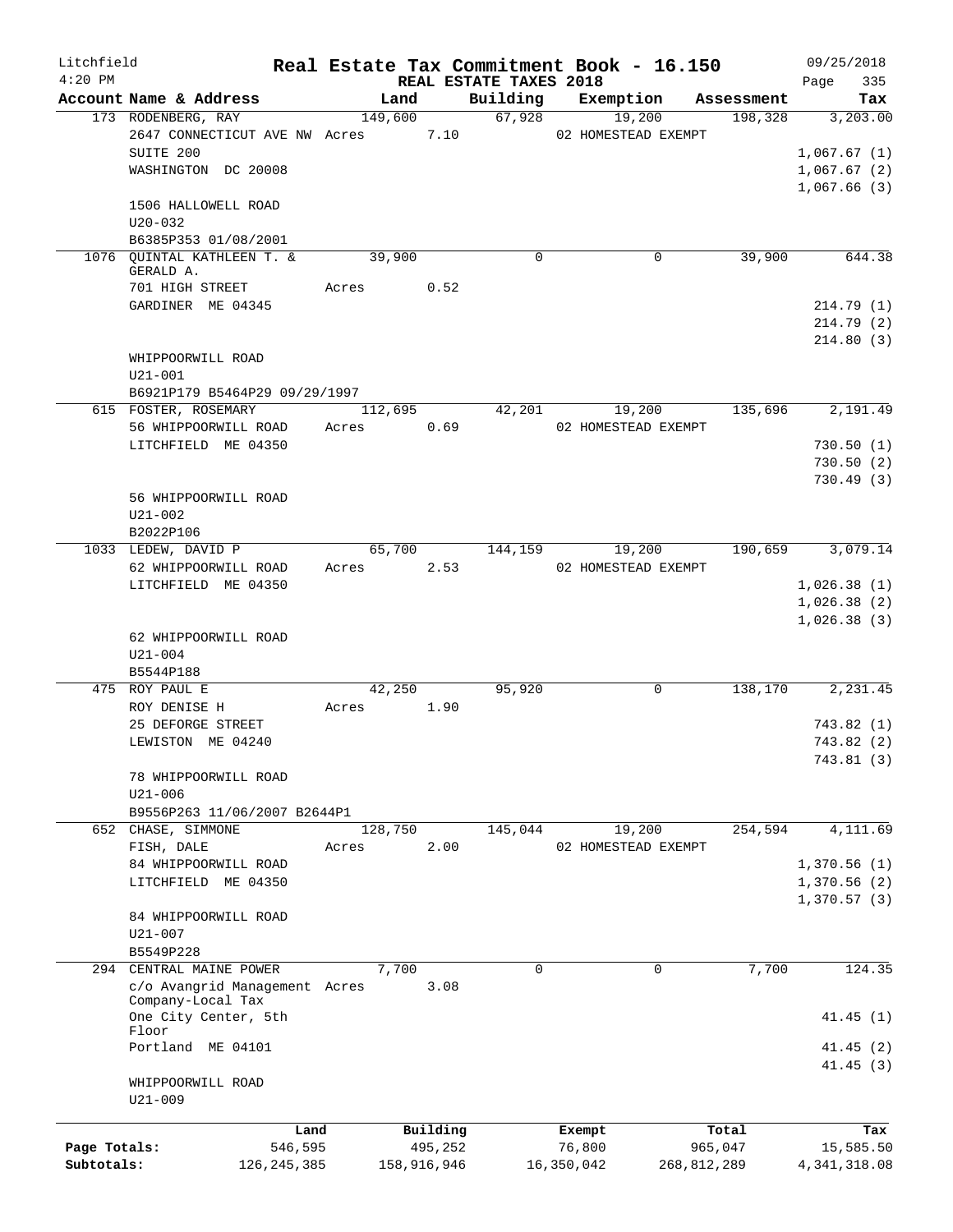| Litchfield   |                                                           |       |                      |                        | Real Estate Tax Commitment Book - 16.150 |             | 09/25/2018               |
|--------------|-----------------------------------------------------------|-------|----------------------|------------------------|------------------------------------------|-------------|--------------------------|
| $4:20$ PM    | Account Name & Address                                    |       |                      | REAL ESTATE TAXES 2018 |                                          |             | 336<br>Page              |
|              |                                                           |       | Land                 | Building<br>178,002    | Exemption                                | Assessment  | Tax                      |
|              | 1583 GALGOVITCH, SHAWN R<br>GALGOVITCH, KIMBERLY A        |       | 41,250<br>Acres 1.50 |                        | 19,200<br>02 HOMESTEAD EXEMPT            | 200,052     | 3,230.84                 |
|              | 90 WHIPPOORWILL ROAD                                      |       |                      |                        |                                          |             | 1,076.95(1)              |
|              | LITCHFIELD ME 04350                                       |       |                      |                        |                                          |             | 1,076.95(2)              |
|              |                                                           |       |                      |                        |                                          |             | 1,076.94(3)              |
|              | 90 WHIPPOORWILL ROAD                                      |       |                      |                        |                                          |             |                          |
|              | $U21 - 010$                                               |       |                      |                        |                                          |             |                          |
|              | B10408P350 05/05/2010 B5617P220 05/14/1998                |       |                      |                        |                                          |             |                          |
|              | 1222 MESERVEY, CLARENCE R                                 |       | 41,250               | 69,892                 | 19,200                                   | 91,942      | 1,484.86                 |
|              | MESERVEY, YVONNE R                                        |       | Acres 1.50           |                        | 02 HOMESTEAD EXEMPT                      |             |                          |
|              | 106 WHIPPOORWILL ROAD                                     |       |                      |                        |                                          |             | 494.95 (1)               |
|              | LITCHFIELD ME 04350                                       |       |                      |                        |                                          |             | 494.95 (2)               |
|              |                                                           |       |                      |                        |                                          |             | 494.96 (3)               |
|              | 106 WHIPPOORWILL ROAD                                     |       |                      |                        |                                          |             |                          |
|              | $U21 - 011$                                               |       |                      |                        |                                          |             |                          |
|              | B1954P122 05/03/2004                                      |       |                      |                        |                                          |             |                          |
|              | 1075 HUNTINGTON, MICHAEL P                                |       | 40,780               | $\Omega$               | $\mathbf 0$                              | 40,780      | 658.60                   |
|              | P O BOX 148                                               | Acres | 6.28                 |                        |                                          |             |                          |
|              | LITCHFIELD ME 04350                                       |       |                      |                        |                                          |             | 219.53(1)                |
|              |                                                           |       |                      |                        |                                          |             | 219.53(2)                |
|              |                                                           |       |                      |                        |                                          |             | 219.54(3)                |
|              | WHIPPOORWILL ROAD                                         |       |                      |                        |                                          |             |                          |
|              | $U21 - 012$                                               |       |                      |                        |                                          |             |                          |
|              | B10265P347 11/05/2009 B8661P23 10/13/2005                 |       |                      |                        |                                          |             |                          |
|              | 148 RICHARD, SCOTT P.                                     |       | 54,320               | 34,784                 | $\mathbf 0$                              | 89,104      | 1,439.03                 |
|              | RICHARD, TINA L.                                          |       | Acres 7.82           |                        |                                          |             |                          |
|              | 1 WOODSIDE DRIVE<br>LEWISTON ME 04240                     |       |                      |                        |                                          |             | 479.68(1)                |
|              |                                                           |       |                      |                        |                                          |             | 479.68 (2)<br>479.67 (3) |
|              | 51 KENWAY DRIVE                                           |       |                      |                        |                                          |             |                          |
|              | $U21 - 013$                                               |       |                      |                        |                                          |             |                          |
|              | B12640P249 06/27/2017 B12250P229 03/18/2016               |       |                      |                        |                                          |             |                          |
|              | B10209P294 09/11/2009 B6373P41 12/02/2000                 |       |                      |                        |                                          |             |                          |
|              | 2142 BELLER, JOANNA R                                     |       | 40,250               | 50,600                 | 19,200                                   | 71,650      | 1,157.15                 |
|              | BELLER, BRIAN K                                           | Acres | 1.10                 |                        | 02 HOMESTEAD EXEMPT                      |             |                          |
|              | 105 WHIPPOORWILL ROAD                                     |       |                      |                        |                                          |             | 385.72 (1)               |
|              | LITCHFIELD ME 04350                                       |       |                      |                        |                                          |             | 385.72 (2)               |
|              |                                                           |       |                      |                        |                                          |             | 385.71 (3)               |
|              | 105 WHIPPOORWILL ROAD                                     |       |                      |                        |                                          |             |                          |
|              | U21-014                                                   |       |                      |                        |                                          |             |                          |
|              | B9777P67 06/30/2008 B6004P262 07/21/1999                  |       |                      |                        |                                          |             |                          |
|              | 368 GAMAGE, NELSON                                        |       | 37,200               | 67,349                 | 0                                        | 104,549     | 1,688.47                 |
|              | GAMAGE, MARY LOU                                          | Acres | 0.90                 |                        |                                          |             |                          |
|              | 15 PERCH DRIVE                                            |       |                      |                        |                                          |             | 562.82(1)                |
|              | LITCHFIELD ME 04350                                       |       |                      |                        |                                          |             | 562.82(2)                |
|              |                                                           |       |                      |                        |                                          |             | 562.83(3)                |
|              | 91 WHIPPOORWILL ROAD                                      |       |                      |                        |                                          |             |                          |
|              | $U21 - 016$<br>B12121P230 10/02/2015 B7041P272 08/30/2002 |       |                      |                        |                                          |             |                          |
|              | 805 HEALD, JAMES                                          |       | 41,500               | 77,215                 | 19,200                                   | 99,515      | 1,607.17                 |
|              | 7 DRAGONFLY DRIVE                                         | Acres | 1.60                 |                        | 02 HOMESTEAD EXEMPT                      |             |                          |
|              | LITCHFIELD ME 04350                                       |       |                      |                        |                                          |             | 535.72(1)                |
|              |                                                           |       |                      |                        |                                          |             | 535.72(2)                |
|              |                                                           |       |                      |                        |                                          |             | 535.73(3)                |
|              | 7 DRAGONFLY DRIVE                                         |       |                      |                        |                                          |             |                          |
|              | U21-017                                                   |       |                      |                        |                                          |             |                          |
|              | B3297P207                                                 |       |                      |                        |                                          |             |                          |
|              |                                                           |       |                      |                        |                                          |             |                          |
|              |                                                           | Land  | Building             |                        | Exempt                                   | Total       | Tax                      |
| Page Totals: | 296,550                                                   |       | 477,842              |                        | 76,800                                   | 697,592     | 11,266.12                |
| Subtotals:   | 126,541,935                                               |       | 159,394,788          |                        | 16,426,842                               | 269,509,881 | 4, 352, 584.20           |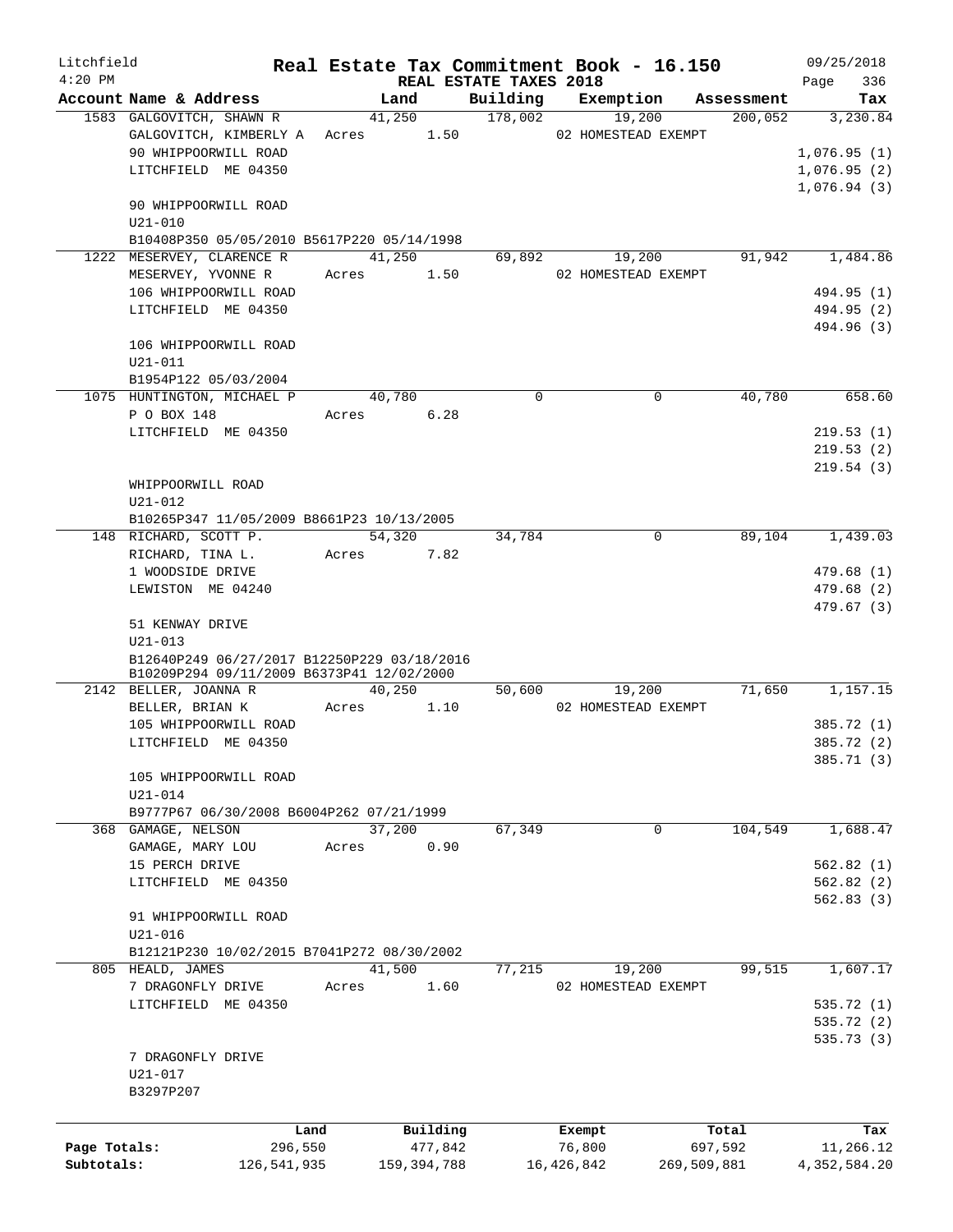| Litchfield |                                                                            |       |        |                        | Real Estate Tax Commitment Book - 16.150 |                     |            | 09/25/2018  |
|------------|----------------------------------------------------------------------------|-------|--------|------------------------|------------------------------------------|---------------------|------------|-------------|
| $4:20$ PM  |                                                                            |       |        | REAL ESTATE TAXES 2018 |                                          |                     |            | 337<br>Page |
|            | Account Name & Address                                                     |       | Land   | Building               |                                          | Exemption           | Assessment | Tax         |
|            | 1074 HEALD, JAMES                                                          |       | 40,275 | 107,873                |                                          | $\Omega$            | 148,148    | 2,392.59    |
|            | 85 WHIPPOORWILL ROAD                                                       | Acres |        | 1.11                   |                                          |                     |            |             |
|            | LITCHFIELD ME 04350                                                        |       |        |                        |                                          |                     |            | 797.53(1)   |
|            |                                                                            |       |        |                        |                                          |                     |            | 797.53(2)   |
|            |                                                                            |       |        |                        |                                          |                     |            | 797.53(3)   |
|            | 11 DRAGONFLY DRIVE                                                         |       |        |                        |                                          |                     |            |             |
|            | $U21 - 019$                                                                |       |        |                        |                                          |                     |            |             |
|            | B6044P44 08/31/1999                                                        |       |        |                        |                                          |                     |            |             |
|            | 2174 BEAULE, MARK D.                                                       |       | 40,275 | 75,801                 |                                          | 19,200              | 96,876     | 1,564.55    |
|            | 79 WHIPPOORWILL ROAD                                                       | Acres |        | 1.11                   |                                          | 02 HOMESTEAD EXEMPT |            |             |
|            | LITCHFIELD ME 04350                                                        |       |        |                        |                                          |                     |            | 521.52 (1)  |
|            |                                                                            |       |        |                        |                                          |                     |            | 521.52(2)   |
|            |                                                                            |       |        |                        |                                          |                     |            | 521.51(3)   |
|            | 79 WHIPPOORWILL ROAD                                                       |       |        |                        |                                          |                     |            |             |
|            | $U21 - 020$                                                                |       |        |                        |                                          |                     |            |             |
|            | B7834P293 02/09/2004                                                       |       |        |                        |                                          |                     |            |             |
|            | 2134 CROSBY, LORRIE                                                        |       | 40,250 | 51,563                 |                                          | 19,200              | 72,613     | 1,172.70    |
|            | 75 WHIPPOORWILL ROAD                                                       | Acres |        | 1.10                   |                                          | 02 HOMESTEAD EXEMPT |            |             |
|            | LITCHFIELD ME 04350                                                        |       |        |                        |                                          |                     |            | 390.90 (1)  |
|            |                                                                            |       |        |                        |                                          |                     |            | 390.90 (2)  |
|            |                                                                            |       |        |                        |                                          |                     |            | 390.90(3)   |
|            | 75 WHIPPOORWILL ROAD                                                       |       |        |                        |                                          |                     |            |             |
|            | $U21 - 021$                                                                |       |        |                        |                                          |                     |            |             |
| 2188       | B6046P177 08/31/1999<br>ROY, ALLAN                                         |       | 40,300 | 82,645                 |                                          | $\mathbf 0$         | 122,945    | 1,985.56    |
|            | ROY, DORIS                                                                 | Acres |        | 1.12                   |                                          |                     |            |             |
|            | PO BOX 365                                                                 |       |        |                        |                                          |                     |            | 661.85(1)   |
|            | SABATTUS ME 04280                                                          |       |        |                        |                                          |                     |            | 661.85(2)   |
|            |                                                                            |       |        |                        |                                          |                     |            | 661.86 (3)  |
|            | 71 WHIPPOORWILL ROAD                                                       |       |        |                        |                                          |                     |            |             |
|            | $U21 - 022$                                                                |       |        |                        |                                          |                     |            |             |
|            | B12669P109 07/25/2017 B12056P223 07/31/2015                                |       |        |                        |                                          |                     |            |             |
|            | B11715P305 06/17/2014 B9240P206 02/01/2007 B8006P104                       |       |        |                        |                                          |                     |            |             |
|            | 06/18/2004 B1246P165 11/20/1961                                            |       |        |                        |                                          |                     |            |             |
|            | 196 FRANCINE, PIERRE S.                                                    |       | 41,750 | 92,959                 |                                          | 0                   | 134,709    | 2,175.55    |
|            | 67 WHIPPOORWILL ROAD                                                       | Acres |        | 1.70                   |                                          |                     |            |             |
|            | LITCHFIELD ME 04350                                                        |       |        |                        |                                          |                     |            | 725.18(1)   |
|            |                                                                            |       |        |                        |                                          |                     |            | 725.18(2)   |
|            |                                                                            |       |        |                        |                                          |                     |            | 725.19(3)   |
|            | 67 WHIPPOORWILL ROAD                                                       |       |        |                        |                                          |                     |            |             |
|            | $U21 - 023$                                                                |       |        |                        |                                          |                     |            |             |
|            | B12072P235 08/12/2015 B9672P41 03/19/2008 B8120P274<br>09/10/2004 B3542P32 |       |        |                        |                                          |                     |            |             |
|            | 698 GOWELL, KEVIN B.                                                       |       | 41,250 | 124,623                |                                          | 19,200              | 146,673    | 2,368.77    |
|            | GOWELL LIBBY L                                                             | Acres |        | 1.50                   |                                          | 02 HOMESTEAD EXEMPT |            |             |
|            | PO BOX 148                                                                 |       |        |                        |                                          |                     |            | 789.59 (1)  |
|            | LITCHFIELD ME 04350                                                        |       |        |                        |                                          |                     |            | 789.59 (2)  |
|            |                                                                            |       |        |                        |                                          |                     |            | 789.59 (3)  |
|            | 61 WHIPPOORWILL ROAD                                                       |       |        |                        |                                          |                     |            |             |
|            | U21-024                                                                    |       |        |                        |                                          |                     |            |             |
|            | B4949P172                                                                  |       |        |                        |                                          |                     |            |             |
|            |                                                                            |       |        |                        |                                          |                     |            |             |

|              | Land        | Building    | Exempt     | Total         | Tax          |
|--------------|-------------|-------------|------------|---------------|--------------|
| Page Totals: | 244,100     | 535,464     | 57,600     | 721,964       | 11,659.72    |
| Subtotals:   | 126,786,035 | 159,930,252 | 16,484,442 | 270, 231, 845 | 4,364,243.92 |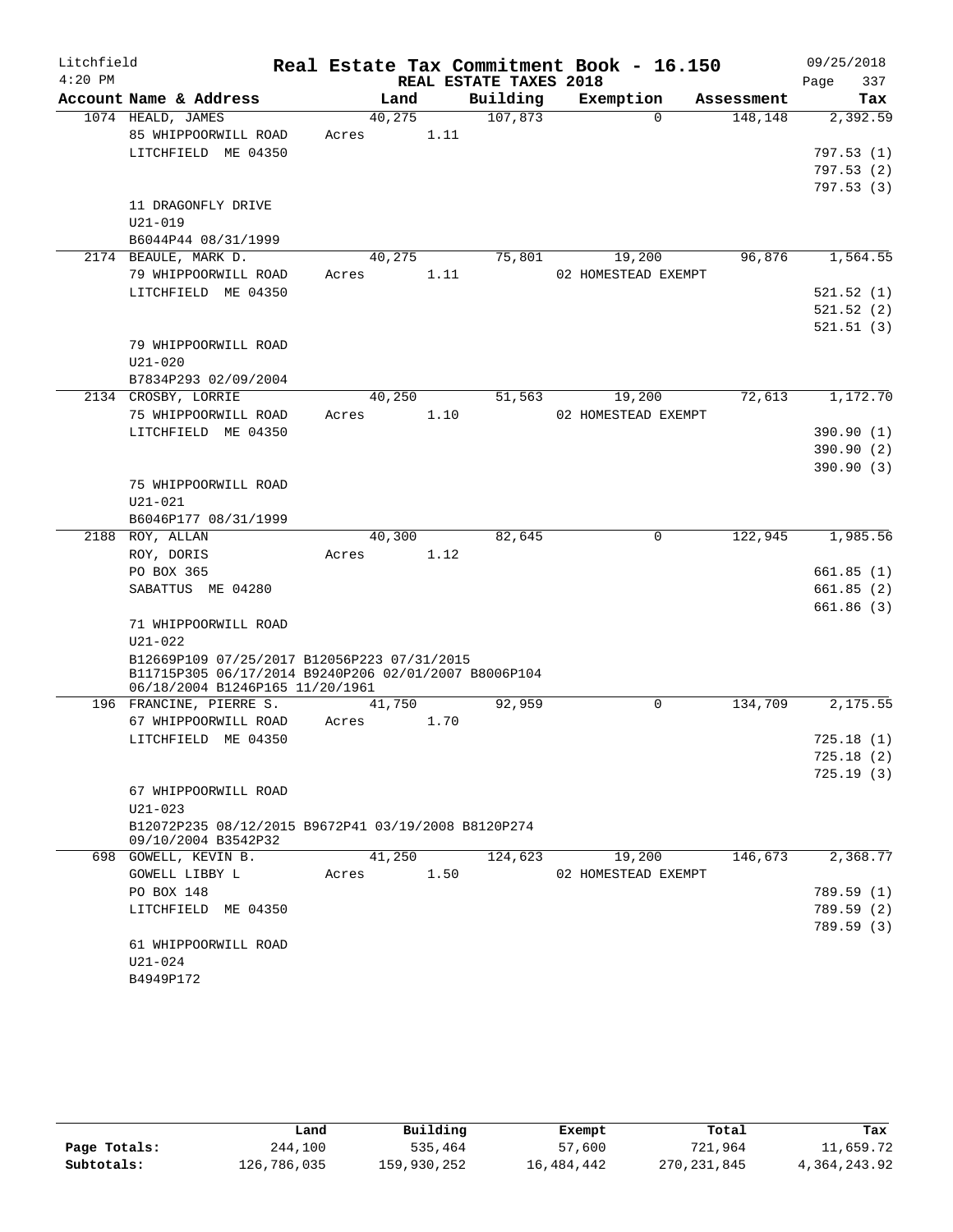| Real Estate Tax Commitment Book - 16.150<br>$4:20$ PM<br>REAL ESTATE TAXES 2018<br>Page<br>Account Name & Address<br>Building<br>Exemption<br>Land<br>Assessment<br>2238 TRASK, DENNIS O<br>171,161<br>40,100<br>$\Omega$<br>211,261<br>43 WHIPPOORWILL ROAD<br>Acres 1.04<br>LITCHFIELD ME 07350<br>1, 137.29(1)<br>1,137.29(2)<br>1, 137.29(3)<br>43 WHIPPOORWILL ROAD<br>$U21 - 026$<br>B10874P259 11/02/2011 B10868P71 10/26/2011 B9552P307<br>10/29/2007 B9044P185 08/24/2006 B6501P346 06/05/2001<br>40,100<br>2247 OUELLETTE, KRISTY L<br>123,255<br>144,155<br>19,200<br>45 WHIPPOORWILL ROAD<br>1.04<br>Acres<br>02 HOMESTEAD EXEMPT<br>LITCHFIELD ME 04350<br>45 WHIPPOORWILL ROAD<br>$U21-026A$<br>B10175P170 08/07/2009 B6501P343 10/29/2004<br>2187 GOWELL, KEVIN B SR<br>45,500<br>$\mathbf 0$<br>45,500<br>0<br>P O BOX 148<br>Acres<br>11.00<br>LITCHFIELD ME 04350<br>WHIPPOORWILL ROAD<br>$U21 - 027$<br>B8448P21 06/08/2005 B1246P165<br>86,682<br>1071 WIERS, PAUL J<br>43,250<br>62,632<br>19,200<br>PO BOX 266<br>2.30<br>02 HOMESTEAD EXEMPT<br>Acres<br>LITCHFIELD ME 04350<br>41 WHIPPOORWILL ROAD<br>$U21 - 028$<br>B8791P39 02/07/2006 B5404P265<br>$\mathbf 0$<br>149,051<br>884 HENDERSON, BRIANNE R.<br>40,750<br>108,301<br>1.30<br>HENDERSON, JAMES M.<br>Acres<br>248 NORTHERN AVENUE<br>FARMINGDALE ME 04344<br>15 WHIPPOORWILL ROAD<br>$U21 - 029$<br>B12640P301 06/23/2017 B12574P190 04/06/2017 | 09/25/2018 |
|--------------------------------------------------------------------------------------------------------------------------------------------------------------------------------------------------------------------------------------------------------------------------------------------------------------------------------------------------------------------------------------------------------------------------------------------------------------------------------------------------------------------------------------------------------------------------------------------------------------------------------------------------------------------------------------------------------------------------------------------------------------------------------------------------------------------------------------------------------------------------------------------------------------------------------------------------------------------------------------------------------------------------------------------------------------------------------------------------------------------------------------------------------------------------------------------------------------------------------------------------------------------------------------------------------------------------------------------------------------------------------------------------------------------------------------|------------|
|                                                                                                                                                                                                                                                                                                                                                                                                                                                                                                                                                                                                                                                                                                                                                                                                                                                                                                                                                                                                                                                                                                                                                                                                                                                                                                                                                                                                                                      | 338        |
|                                                                                                                                                                                                                                                                                                                                                                                                                                                                                                                                                                                                                                                                                                                                                                                                                                                                                                                                                                                                                                                                                                                                                                                                                                                                                                                                                                                                                                      | Tax        |
|                                                                                                                                                                                                                                                                                                                                                                                                                                                                                                                                                                                                                                                                                                                                                                                                                                                                                                                                                                                                                                                                                                                                                                                                                                                                                                                                                                                                                                      | 3, 411.87  |
|                                                                                                                                                                                                                                                                                                                                                                                                                                                                                                                                                                                                                                                                                                                                                                                                                                                                                                                                                                                                                                                                                                                                                                                                                                                                                                                                                                                                                                      |            |
|                                                                                                                                                                                                                                                                                                                                                                                                                                                                                                                                                                                                                                                                                                                                                                                                                                                                                                                                                                                                                                                                                                                                                                                                                                                                                                                                                                                                                                      |            |
|                                                                                                                                                                                                                                                                                                                                                                                                                                                                                                                                                                                                                                                                                                                                                                                                                                                                                                                                                                                                                                                                                                                                                                                                                                                                                                                                                                                                                                      |            |
|                                                                                                                                                                                                                                                                                                                                                                                                                                                                                                                                                                                                                                                                                                                                                                                                                                                                                                                                                                                                                                                                                                                                                                                                                                                                                                                                                                                                                                      |            |
|                                                                                                                                                                                                                                                                                                                                                                                                                                                                                                                                                                                                                                                                                                                                                                                                                                                                                                                                                                                                                                                                                                                                                                                                                                                                                                                                                                                                                                      |            |
|                                                                                                                                                                                                                                                                                                                                                                                                                                                                                                                                                                                                                                                                                                                                                                                                                                                                                                                                                                                                                                                                                                                                                                                                                                                                                                                                                                                                                                      |            |
|                                                                                                                                                                                                                                                                                                                                                                                                                                                                                                                                                                                                                                                                                                                                                                                                                                                                                                                                                                                                                                                                                                                                                                                                                                                                                                                                                                                                                                      |            |
|                                                                                                                                                                                                                                                                                                                                                                                                                                                                                                                                                                                                                                                                                                                                                                                                                                                                                                                                                                                                                                                                                                                                                                                                                                                                                                                                                                                                                                      | 2,328.10   |
|                                                                                                                                                                                                                                                                                                                                                                                                                                                                                                                                                                                                                                                                                                                                                                                                                                                                                                                                                                                                                                                                                                                                                                                                                                                                                                                                                                                                                                      |            |
|                                                                                                                                                                                                                                                                                                                                                                                                                                                                                                                                                                                                                                                                                                                                                                                                                                                                                                                                                                                                                                                                                                                                                                                                                                                                                                                                                                                                                                      | 776.03(1)  |
|                                                                                                                                                                                                                                                                                                                                                                                                                                                                                                                                                                                                                                                                                                                                                                                                                                                                                                                                                                                                                                                                                                                                                                                                                                                                                                                                                                                                                                      | 776.03(2)  |
|                                                                                                                                                                                                                                                                                                                                                                                                                                                                                                                                                                                                                                                                                                                                                                                                                                                                                                                                                                                                                                                                                                                                                                                                                                                                                                                                                                                                                                      | 776.04(3)  |
|                                                                                                                                                                                                                                                                                                                                                                                                                                                                                                                                                                                                                                                                                                                                                                                                                                                                                                                                                                                                                                                                                                                                                                                                                                                                                                                                                                                                                                      |            |
|                                                                                                                                                                                                                                                                                                                                                                                                                                                                                                                                                                                                                                                                                                                                                                                                                                                                                                                                                                                                                                                                                                                                                                                                                                                                                                                                                                                                                                      |            |
|                                                                                                                                                                                                                                                                                                                                                                                                                                                                                                                                                                                                                                                                                                                                                                                                                                                                                                                                                                                                                                                                                                                                                                                                                                                                                                                                                                                                                                      |            |
|                                                                                                                                                                                                                                                                                                                                                                                                                                                                                                                                                                                                                                                                                                                                                                                                                                                                                                                                                                                                                                                                                                                                                                                                                                                                                                                                                                                                                                      | 734.83     |
|                                                                                                                                                                                                                                                                                                                                                                                                                                                                                                                                                                                                                                                                                                                                                                                                                                                                                                                                                                                                                                                                                                                                                                                                                                                                                                                                                                                                                                      |            |
|                                                                                                                                                                                                                                                                                                                                                                                                                                                                                                                                                                                                                                                                                                                                                                                                                                                                                                                                                                                                                                                                                                                                                                                                                                                                                                                                                                                                                                      | 244.94 (1) |
|                                                                                                                                                                                                                                                                                                                                                                                                                                                                                                                                                                                                                                                                                                                                                                                                                                                                                                                                                                                                                                                                                                                                                                                                                                                                                                                                                                                                                                      | 244.94 (2) |
|                                                                                                                                                                                                                                                                                                                                                                                                                                                                                                                                                                                                                                                                                                                                                                                                                                                                                                                                                                                                                                                                                                                                                                                                                                                                                                                                                                                                                                      | 244.95(3)  |
|                                                                                                                                                                                                                                                                                                                                                                                                                                                                                                                                                                                                                                                                                                                                                                                                                                                                                                                                                                                                                                                                                                                                                                                                                                                                                                                                                                                                                                      |            |
|                                                                                                                                                                                                                                                                                                                                                                                                                                                                                                                                                                                                                                                                                                                                                                                                                                                                                                                                                                                                                                                                                                                                                                                                                                                                                                                                                                                                                                      |            |
|                                                                                                                                                                                                                                                                                                                                                                                                                                                                                                                                                                                                                                                                                                                                                                                                                                                                                                                                                                                                                                                                                                                                                                                                                                                                                                                                                                                                                                      | 1,399.91   |
|                                                                                                                                                                                                                                                                                                                                                                                                                                                                                                                                                                                                                                                                                                                                                                                                                                                                                                                                                                                                                                                                                                                                                                                                                                                                                                                                                                                                                                      |            |
|                                                                                                                                                                                                                                                                                                                                                                                                                                                                                                                                                                                                                                                                                                                                                                                                                                                                                                                                                                                                                                                                                                                                                                                                                                                                                                                                                                                                                                      | 466.64(1)  |
|                                                                                                                                                                                                                                                                                                                                                                                                                                                                                                                                                                                                                                                                                                                                                                                                                                                                                                                                                                                                                                                                                                                                                                                                                                                                                                                                                                                                                                      | 466.64(2)  |
|                                                                                                                                                                                                                                                                                                                                                                                                                                                                                                                                                                                                                                                                                                                                                                                                                                                                                                                                                                                                                                                                                                                                                                                                                                                                                                                                                                                                                                      | 466.63(3)  |
|                                                                                                                                                                                                                                                                                                                                                                                                                                                                                                                                                                                                                                                                                                                                                                                                                                                                                                                                                                                                                                                                                                                                                                                                                                                                                                                                                                                                                                      |            |
|                                                                                                                                                                                                                                                                                                                                                                                                                                                                                                                                                                                                                                                                                                                                                                                                                                                                                                                                                                                                                                                                                                                                                                                                                                                                                                                                                                                                                                      |            |
|                                                                                                                                                                                                                                                                                                                                                                                                                                                                                                                                                                                                                                                                                                                                                                                                                                                                                                                                                                                                                                                                                                                                                                                                                                                                                                                                                                                                                                      |            |
|                                                                                                                                                                                                                                                                                                                                                                                                                                                                                                                                                                                                                                                                                                                                                                                                                                                                                                                                                                                                                                                                                                                                                                                                                                                                                                                                                                                                                                      | 2,407.17   |
|                                                                                                                                                                                                                                                                                                                                                                                                                                                                                                                                                                                                                                                                                                                                                                                                                                                                                                                                                                                                                                                                                                                                                                                                                                                                                                                                                                                                                                      |            |
|                                                                                                                                                                                                                                                                                                                                                                                                                                                                                                                                                                                                                                                                                                                                                                                                                                                                                                                                                                                                                                                                                                                                                                                                                                                                                                                                                                                                                                      | 802.39(1)  |
|                                                                                                                                                                                                                                                                                                                                                                                                                                                                                                                                                                                                                                                                                                                                                                                                                                                                                                                                                                                                                                                                                                                                                                                                                                                                                                                                                                                                                                      | 802.39(2)  |
|                                                                                                                                                                                                                                                                                                                                                                                                                                                                                                                                                                                                                                                                                                                                                                                                                                                                                                                                                                                                                                                                                                                                                                                                                                                                                                                                                                                                                                      | 802.39(3)  |
|                                                                                                                                                                                                                                                                                                                                                                                                                                                                                                                                                                                                                                                                                                                                                                                                                                                                                                                                                                                                                                                                                                                                                                                                                                                                                                                                                                                                                                      |            |
|                                                                                                                                                                                                                                                                                                                                                                                                                                                                                                                                                                                                                                                                                                                                                                                                                                                                                                                                                                                                                                                                                                                                                                                                                                                                                                                                                                                                                                      |            |
| B9864P296 09/26/2008 B9529P34 10/12/2007 B8656P279<br>10/14/2005 B6904P307                                                                                                                                                                                                                                                                                                                                                                                                                                                                                                                                                                                                                                                                                                                                                                                                                                                                                                                                                                                                                                                                                                                                                                                                                                                                                                                                                           |            |
| 87,279<br>37,200<br>69,279<br>19,200<br>1545 TROTTER, COLLEEN                                                                                                                                                                                                                                                                                                                                                                                                                                                                                                                                                                                                                                                                                                                                                                                                                                                                                                                                                                                                                                                                                                                                                                                                                                                                                                                                                                        | 1,409.56   |
| KRISANN                                                                                                                                                                                                                                                                                                                                                                                                                                                                                                                                                                                                                                                                                                                                                                                                                                                                                                                                                                                                                                                                                                                                                                                                                                                                                                                                                                                                                              |            |
| TROTTER, DALE<br>0.90<br>02 HOMESTEAD EXEMPT<br>Acres                                                                                                                                                                                                                                                                                                                                                                                                                                                                                                                                                                                                                                                                                                                                                                                                                                                                                                                                                                                                                                                                                                                                                                                                                                                                                                                                                                                |            |
| 24 HARDSCRABBLE ROAD                                                                                                                                                                                                                                                                                                                                                                                                                                                                                                                                                                                                                                                                                                                                                                                                                                                                                                                                                                                                                                                                                                                                                                                                                                                                                                                                                                                                                 | 469.85(1)  |
| LITCHFIELD ME 04350                                                                                                                                                                                                                                                                                                                                                                                                                                                                                                                                                                                                                                                                                                                                                                                                                                                                                                                                                                                                                                                                                                                                                                                                                                                                                                                                                                                                                  | 469.85(2)  |
|                                                                                                                                                                                                                                                                                                                                                                                                                                                                                                                                                                                                                                                                                                                                                                                                                                                                                                                                                                                                                                                                                                                                                                                                                                                                                                                                                                                                                                      | 469.86(3)  |
| 24 HARDSCRABBLE ROAD                                                                                                                                                                                                                                                                                                                                                                                                                                                                                                                                                                                                                                                                                                                                                                                                                                                                                                                                                                                                                                                                                                                                                                                                                                                                                                                                                                                                                 |            |
| $U21 - 030$                                                                                                                                                                                                                                                                                                                                                                                                                                                                                                                                                                                                                                                                                                                                                                                                                                                                                                                                                                                                                                                                                                                                                                                                                                                                                                                                                                                                                          |            |
| B11458P311 07/24/2013 B11335P194 03/21/2013<br>B5837P240 01/08/1999                                                                                                                                                                                                                                                                                                                                                                                                                                                                                                                                                                                                                                                                                                                                                                                                                                                                                                                                                                                                                                                                                                                                                                                                                                                                                                                                                                  |            |

|              | Land        | Building    | Exempt     | Total       | Tax          |
|--------------|-------------|-------------|------------|-------------|--------------|
| Page Totals: | 246,900     | 534,628     | 57,600     | 723,928     | 11,691.44    |
| Subtotals:   | 127,032,935 | 160,464,880 | 16,542,042 | 270,955,773 | 4,375,935.36 |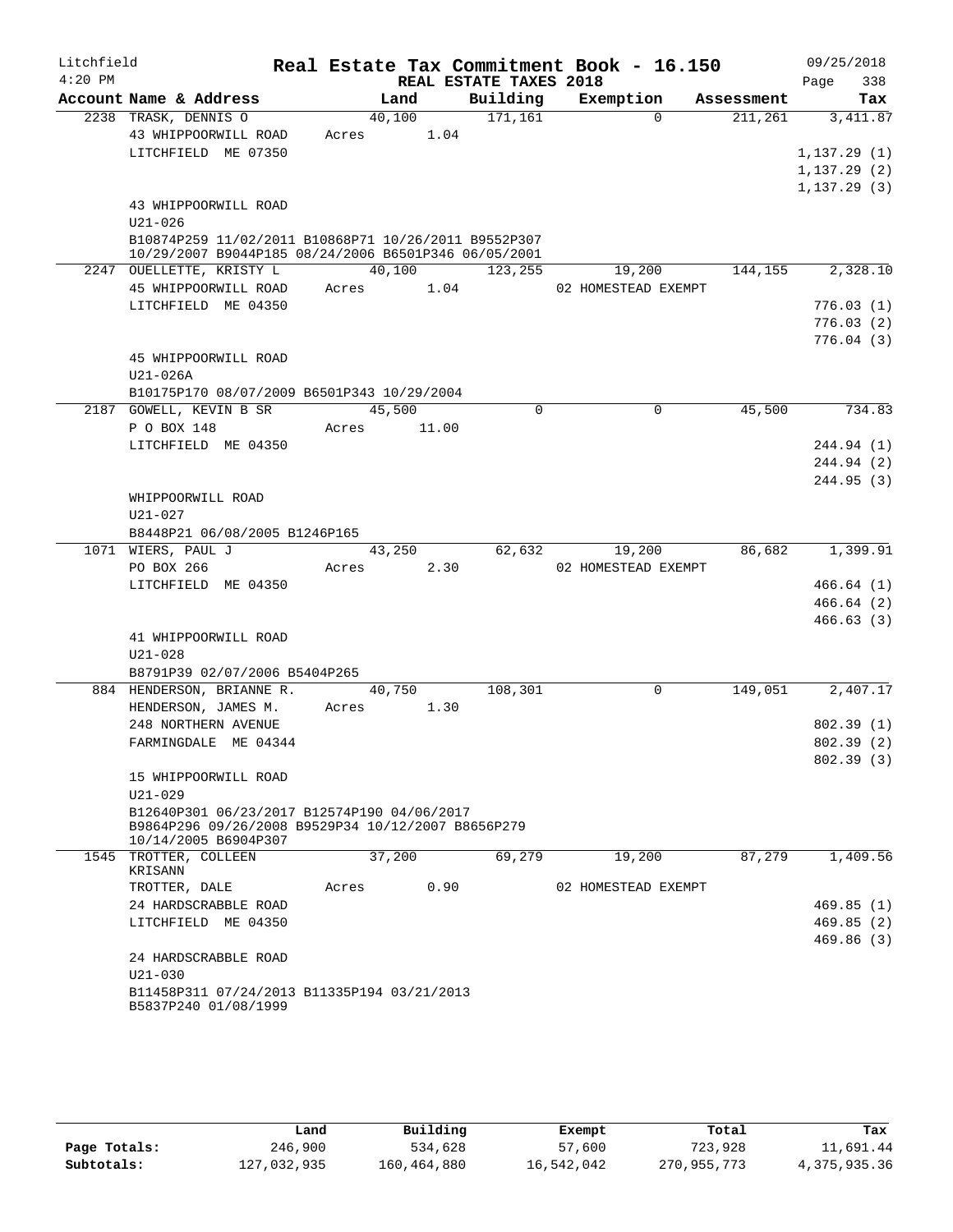| Litchfield |                                                     |        |        |                        | Real Estate Tax Commitment Book - 16.150 |            | 09/25/2018              |
|------------|-----------------------------------------------------|--------|--------|------------------------|------------------------------------------|------------|-------------------------|
| $4:20$ PM  |                                                     |        |        | REAL ESTATE TAXES 2018 |                                          |            | 339<br>Page             |
|            | Account Name & Address                              | Land   |        | Building               | Exemption                                | Assessment | Tax                     |
|            | 800 MANTER, REGGIE                                  | 41,250 |        | 24,270                 | $\Omega$                                 | 65,520     | 1,058.15                |
|            | PO BOX 63                                           | Acres  | 1.50   |                        |                                          |            |                         |
|            | LITCHFIELD ME 04350                                 |        |        |                        |                                          |            | 352.72 (1)              |
|            |                                                     |        |        |                        |                                          |            | 352.72 (2)<br>352.71(3) |
|            | <b>30 HARDSCRABBLE ROAD</b>                         |        |        |                        |                                          |            |                         |
|            | $U21 - 031$                                         |        |        |                        |                                          |            |                         |
|            | B12546P287 03/01/2017 B11862P300 11/26/2014         |        |        |                        |                                          |            |                         |
|            | B9107P257 10/10/2006 B1990P175 04/18/1977 B1957P130 |        |        |                        |                                          |            |                         |
|            | 11/12/1976<br>TRENHOLM GREGORY S                    | 43,125 |        |                        |                                          | 116,189    | 1,876.45                |
| 1787       | 7 BESSIE DRIVE                                      | Acres  | 2.25   | 92,264                 | 19,200<br>02 HOMESTEAD EXEMPT            |            |                         |
|            | LITCHFIELD ME 04350                                 |        |        |                        |                                          |            | 625.48(1)               |
|            |                                                     |        |        |                        |                                          |            | 625.48(2)               |
|            |                                                     |        |        |                        |                                          |            | 625.49(3)               |
|            | 7 BESSIE DRIVE                                      |        |        |                        |                                          |            |                         |
|            | $U21 - 032$                                         |        |        |                        |                                          |            |                         |
|            | B9459P70 08/13/2007 B7692P141 10/20/2003            |        |        |                        |                                          |            |                         |
|            | 2504 STONIER JASON L                                | 40,000 |        | 166,421                | 19,200                                   | 187,221    | 3,023.62                |
|            | STONIER CHRISTINA L                                 | Acres  | 1.00   |                        | 02 HOMESTEAD EXEMPT                      |            |                         |
|            | 8 BESSIE LAND                                       |        |        |                        |                                          |            | 1,007.87(1)             |
|            | LITCHFIELD ME 04350                                 |        |        |                        |                                          |            | 1,007.87(2)             |
|            |                                                     |        |        |                        |                                          |            | 1,007.88(3)             |
|            | 8 BESSIE DRIVE                                      |        |        |                        |                                          |            |                         |
|            | $U21 - 033$                                         |        |        |                        |                                          |            |                         |
|            | B8450P343 06/13/2005<br>1354 THURSTON, MALLORY L.   | 40,500 |        | 87,975                 | 19,200                                   | 109,275    | 1,764.79                |
|            | 44 Hardscrabble Road                                | Acres  | 1.20   |                        | 02 HOMESTEAD EXEMPT                      |            |                         |
|            | Litchfield ME 04350                                 |        |        |                        |                                          |            | 588.26(1)               |
|            |                                                     |        |        |                        |                                          |            | 588.26 (2)              |
|            |                                                     |        |        |                        |                                          |            | 588.27 (3)              |
|            | 44 HARDSCRABBLE ROAD                                |        |        |                        |                                          |            |                         |
|            | $U21 - 034$                                         |        |        |                        |                                          |            |                         |
|            | B11539P271 10/09/2013 B9374P21 05/25/2007 B7358P178 |        |        |                        |                                          |            |                         |
|            | 04/16/2003                                          |        |        |                        |                                          |            |                         |
|            | 1786 JANNELLE, ANDREW X.                            | 40,500 |        | 61,822                 | $\Omega$                                 | 102,322    | 1,652.50                |
|            | 48 HARDSCRABBLE ROAD<br>LITCHFIELD ME 04350         | Acres  | 1.20   |                        |                                          |            | 550.83 (1)              |
|            |                                                     |        |        |                        |                                          |            | 550.83 (2)              |
|            |                                                     |        |        |                        |                                          |            | 550.84(3)               |
|            | <b>48 HARDSCRABBLE ROAD</b>                         |        |        |                        |                                          |            |                         |
|            | $U21 - 035$                                         |        |        |                        |                                          |            |                         |
|            | B12644P143 06/29/2017 B5314P108 02/25/1997          |        |        |                        |                                          |            |                         |
|            | 1314 CROSS SUSAN E                                  |        | 45,500 | 126,435                | 19,200                                   | 152,735    | 2,466.67                |
|            | RUSSELL KENNETH S                                   | Acres  | 3.20   |                        | 02 HOMESTEAD EXEMPT                      |            |                         |
|            | 52 HARDSCRABBLE ROAD                                |        |        |                        |                                          |            | 822.22 (1)              |
|            | LITCHFIELD ME 04350                                 |        |        |                        |                                          |            | 822.22(2)               |
|            |                                                     |        |        |                        |                                          |            | 822.23(3)               |
|            | 52 HARDSCRABBLE ROAD                                |        |        |                        |                                          |            |                         |
|            | U21-036                                             |        |        |                        |                                          |            |                         |
|            | B9848P118 09/02/2008 B7827P78 12/04/2003            |        |        |                        |                                          |            |                         |

|              | Land        | Building    | Exempt     | Total       | Tax          |
|--------------|-------------|-------------|------------|-------------|--------------|
| Page Totals: | 250,875     | 559,187     | 76,800     | 733,262     | 11,842.18    |
| Subtotals:   | 127,283,810 | 161,024,067 | 16,618,842 | 271,689,035 | 4,387,777.54 |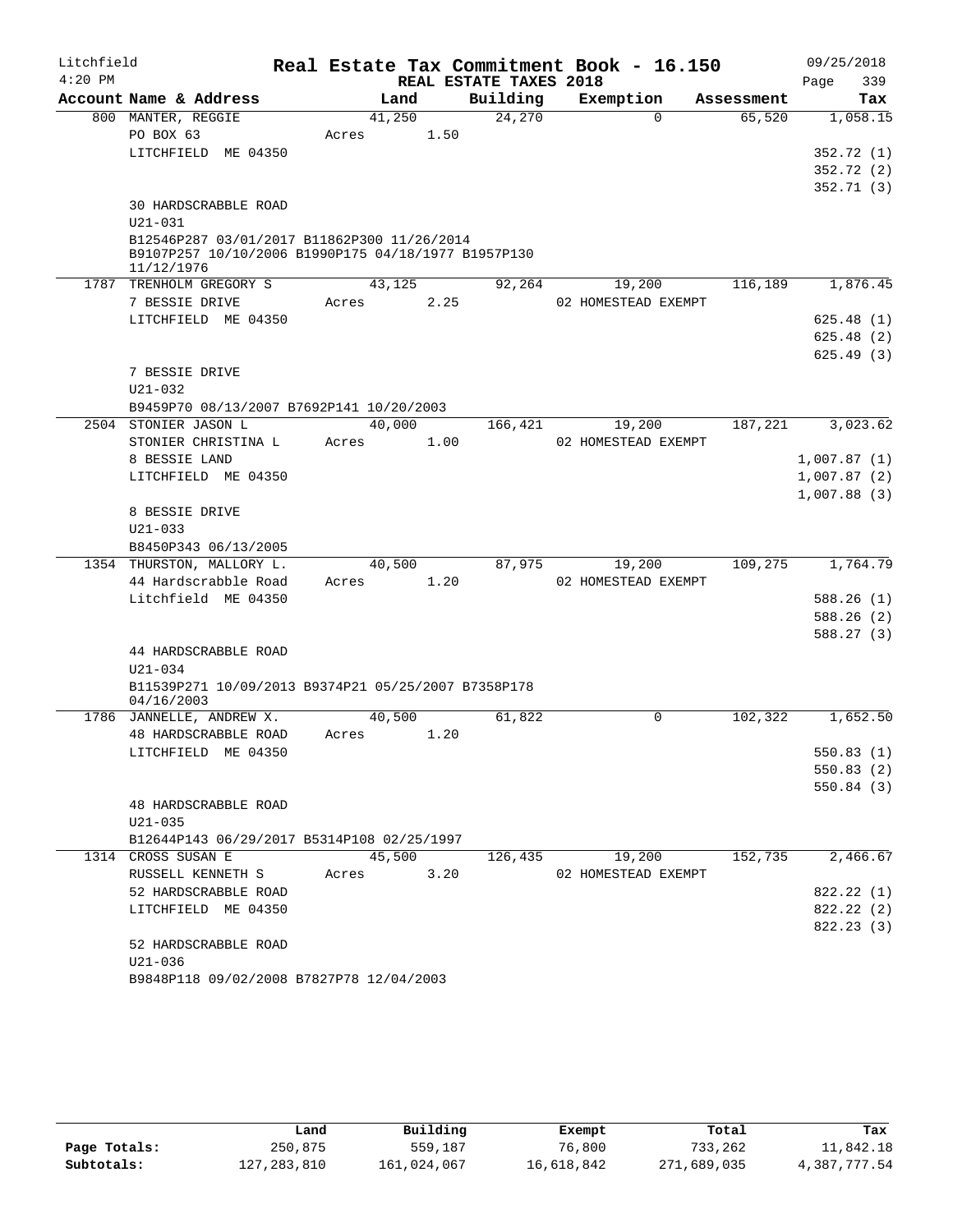| Litchfield   |                                             |             |             |                                    | Real Estate Tax Commitment Book - 16.150 |             | 09/25/2018         |
|--------------|---------------------------------------------|-------------|-------------|------------------------------------|------------------------------------------|-------------|--------------------|
| $4:20$ PM    | Account Name & Address                      |             | Land        | REAL ESTATE TAXES 2018<br>Building | Exemption                                | Assessment  | 340<br>Page<br>Tax |
|              | 255 CAMERON, MICHAEL                        |             | 42,500      | 43,992                             | 19,200                                   | 67,292      | 1,086.77           |
|              | 66 HARDSCRABBLE ROAD                        | Acres       | 2.00        |                                    | 02 HOMESTEAD EXEMPT                      |             |                    |
|              | LITCHFIELD ME 04350                         |             |             |                                    |                                          |             | 362.26(1)          |
|              |                                             |             |             |                                    |                                          |             |                    |
|              |                                             |             |             |                                    |                                          |             | 362.26(2)          |
|              |                                             |             |             |                                    |                                          |             | 362.25(3)          |
|              | 66 HARDSCRABBLE ROAD                        |             |             |                                    |                                          |             |                    |
|              | U21-037                                     |             |             |                                    |                                          |             |                    |
|              | B3823P93                                    |             |             |                                    |                                          |             |                    |
|              | 239 BUOTTE, RICHARD G.                      |             | 40,000      | 58,320                             | 19,200                                   | 79,120      | 1,277.79           |
|              | BUOTTE, DIANNE M.                           | Acres       | 1.00        |                                    | 02 HOMESTEAD EXEMPT                      |             |                    |
|              | 72 HARDSCRABBLE ROAD                        |             |             |                                    |                                          |             | 425.93(1)          |
|              | LITCHFIELD ME 04350                         |             |             |                                    |                                          |             | 425.93(2)          |
|              |                                             |             |             |                                    |                                          |             | 425.93(3)          |
|              | 72 HARDSCRABBLE ROAD                        |             |             |                                    |                                          |             |                    |
|              | $U21 - 039$                                 |             |             |                                    |                                          |             |                    |
|              | B12737P67 10/02/2017 B2234P238              |             |             |                                    |                                          |             |                    |
|              | 925 BUOTTE, RICHARD G.                      |             | 32,000      | $\Omega$                           | $\mathbf 0$                              | 32,000      | 516.80             |
|              | BUOTTE, DIANNE M.                           | Acres       | 2.60        |                                    |                                          |             |                    |
|              | 72 HARDSCRABBLE ROAD                        |             |             |                                    |                                          |             | 172.27(1)          |
|              | LITCHFIELD ME 04350                         |             |             |                                    |                                          |             | 172.27(2)          |
|              |                                             |             |             |                                    |                                          |             | 172.26(3)          |
|              | 72 HARDSCRABBLE ROAD                        |             |             |                                    |                                          |             |                    |
|              | $U21 - 040$                                 |             |             |                                    |                                          |             |                    |
|              | B12286P333 04/29/2016 B11016P242 04/23/2012 |             |             |                                    |                                          |             |                    |
|              | B5616P280 05/14/1998                        |             |             |                                    |                                          |             |                    |
|              | 924 MURPHY, MICHAEL W                       |             | 45,800      | 85,985                             | 0                                        | 131,785     | 2,128.33           |
|              | 77 HARDSCRABBLE ROAD                        | Acres       | 3.32        |                                    |                                          |             |                    |
|              | LITCHFIELD ME 04350                         |             |             |                                    |                                          |             | 709.44(1)          |
|              |                                             |             |             |                                    |                                          |             | 709.44(2)          |
|              |                                             |             |             |                                    |                                          |             | 709.45(3)          |
|              |                                             |             |             |                                    |                                          |             |                    |
|              | 77 HARDSCRABBLE ROAD                        |             |             |                                    |                                          |             |                    |
|              | $U21 - 041$                                 |             |             |                                    |                                          |             |                    |
|              | B8312P273 02/23/2005                        |             |             |                                    |                                          |             |                    |
|              | 2074 WELLWOOD JOHN A                        |             | 43,800      | 191,437                            | 19,200                                   | 216,037     | 3,489.00           |
|              | WELLWOOD MARYLU                             | Acres       | 2.52        |                                    | 02 HOMESTEAD EXEMPT                      |             |                    |
|              | 7 WOODPECKER DRIVE                          |             |             |                                    |                                          |             | 1,163.00(1)        |
|              | LITCHFIELD ME 04350                         |             |             |                                    |                                          |             | 1, 163.00(2)       |
|              |                                             |             |             |                                    |                                          |             | 1,163.00(3)        |
|              | 7 WOODPECKER DRIVE                          |             |             |                                    |                                          |             |                    |
|              | $U21 - 042$                                 |             |             |                                    |                                          |             |                    |
|              | B9221P224 01/12/2007 B7545P203 08/04/2003   |             |             |                                    |                                          |             |                    |
|              | 440 DEANS, ROBERT L                         |             | 41,425      | 117,261                            | 19,200                                   | 139,486     | 2,252.70           |
|              | DEANS JANET A                               | Acres       | 1.57        |                                    | 02 HOMESTEAD EXEMPT                      |             |                    |
|              | 61 HARDSCRABBLE ROAD                        |             |             |                                    |                                          |             | 750.90(1)          |
|              | LITCHFIELD ME 04350                         |             |             |                                    |                                          |             | 750.90(2)          |
|              |                                             |             |             |                                    |                                          |             | 750.90(3)          |
|              | 61 HARDSCRABBLE ROAD                        |             |             |                                    |                                          |             |                    |
|              | $U21 - 043$                                 |             |             |                                    |                                          |             |                    |
|              | B4446P113 07/26/1993                        |             |             |                                    |                                          |             |                    |
|              | 1560 SAWTELLE, JULIE                        |             | 92,700      | 2,725                              | $\mathbf{0}$                             | 95,425      | 1,541.11           |
|              | 637 MAIN STREET                             | Acres       | 1.80        |                                    |                                          |             |                    |
|              |                                             |             |             |                                    |                                          |             |                    |
|              | MONMOUTH ME 04259                           |             |             |                                    |                                          |             | 513.70(1)          |
|              |                                             |             |             |                                    |                                          |             | 513.70(2)          |
|              |                                             |             |             |                                    |                                          |             | 513.71(3)          |
|              | 50 KENWAY DRIVE                             |             |             |                                    |                                          |             |                    |
|              | U22-001                                     |             |             |                                    |                                          |             |                    |
|              | B8131P166 06/14/2004 B3641P233              |             |             |                                    |                                          |             |                    |
|              |                                             |             |             |                                    |                                          |             |                    |
|              |                                             | Land        | Building    |                                    | Exempt                                   | Total       | Tax                |
| Page Totals: |                                             | 338,225     | 499,720     |                                    | 76,800                                   | 761,145     | 12,292.50          |
| Subtotals:   |                                             | 127,622,035 | 161,523,787 |                                    | 16,695,642                               | 272,450,180 | 4,400,070.04       |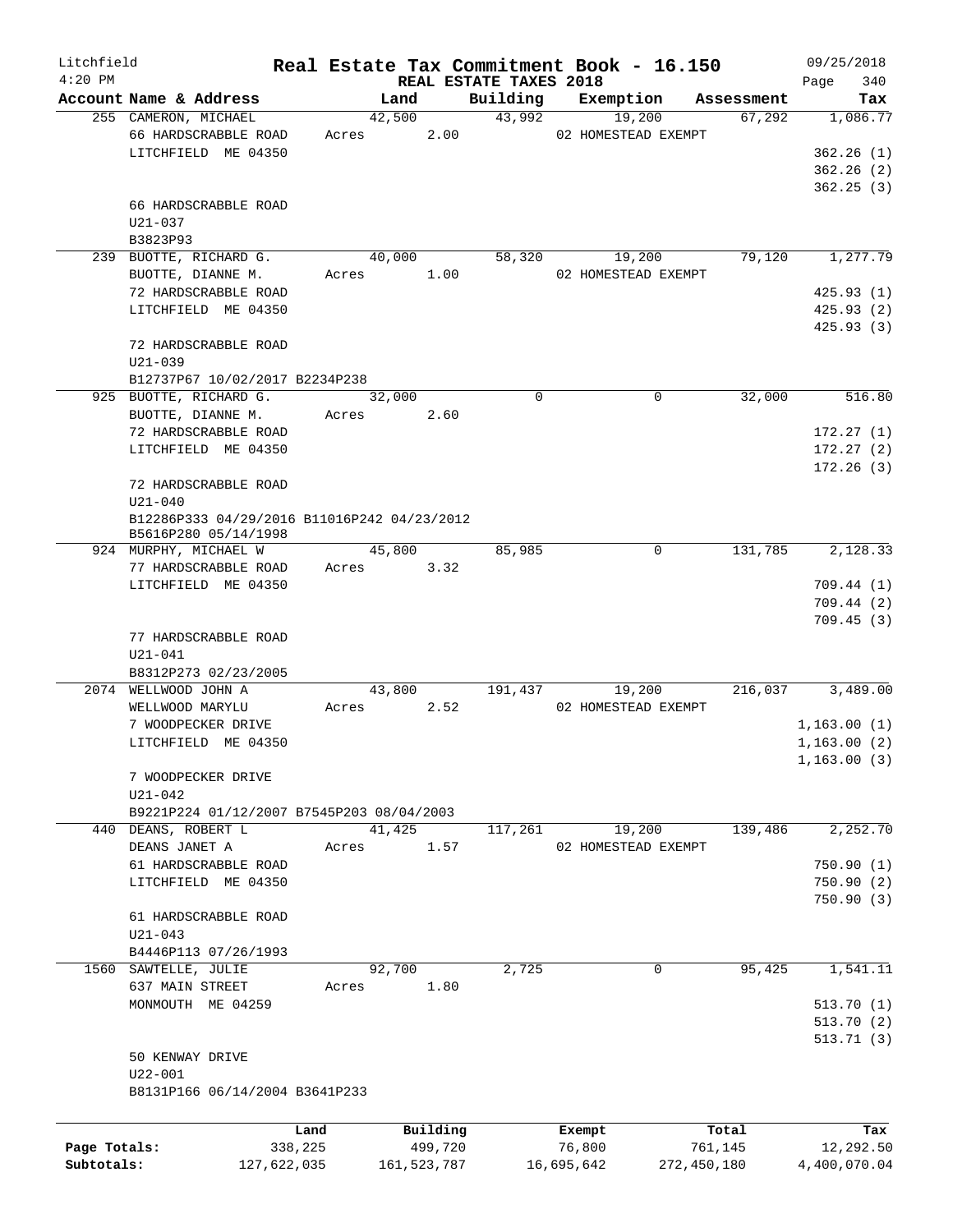| Litchfield |                                                                               |        |      |                        | Real Estate Tax Commitment Book - 16.150 |            | 09/25/2018  |
|------------|-------------------------------------------------------------------------------|--------|------|------------------------|------------------------------------------|------------|-------------|
| $4:20$ PM  |                                                                               |        |      | REAL ESTATE TAXES 2018 |                                          |            | Page<br>341 |
|            | Account Name & Address                                                        | Land   |      | Building               | Exemption                                | Assessment | Tax         |
|            | 1796 BECHTEL, KURT S.                                                         | 47,980 |      | 132,721                | 19,200                                   | 161,501    | 2,608.24    |
|            | BECHTEL, DENISE C                                                             | Acres  | 0.66 |                        | 02 HOMESTEAD EXEMPT                      |            |             |
|            | 66 KENWAY DRIVE                                                               |        |      |                        |                                          |            | 869.41(1)   |
|            | LITCHFIELD ME 04350                                                           |        |      |                        |                                          |            | 869.41(2)   |
|            | 66 KENWAY DRIVE                                                               |        |      |                        |                                          |            | 869.42(3)   |
|            | U22-002A                                                                      |        |      |                        |                                          |            |             |
|            | B10834P220 09/16/2011 B9993P15 02/27/2009 B7880P96                            |        |      |                        |                                          |            |             |
|            | 03/30/2004 B6999P143                                                          |        |      |                        |                                          |            |             |
|            | 238 DODGE, CHANCE A.                                                          | 98,100 |      | 190,357                | 19,200                                   | 269,257    | 4,348.50    |
|            | 70 KENWAY DRIVE                                                               | Acres  | 1.04 |                        | 02 HOMESTEAD EXEMPT                      |            |             |
|            | LITCHFIELD ME 04350                                                           |        |      |                        |                                          |            | 1,449.50(1) |
|            |                                                                               |        |      |                        |                                          |            | 1,449.50(2) |
|            |                                                                               |        |      |                        |                                          |            | 1,449.50(3) |
|            | 70 KENWAY DRIVE                                                               |        |      |                        |                                          |            |             |
|            | $U22 - 003$                                                                   |        |      |                        |                                          |            |             |
|            | B9327P224 04/25/2007 B9257P215 02/15/2007 B6384P247<br>01/12/2001             |        |      |                        |                                          |            |             |
|            | 905 JORDAN, LEE W                                                             | 52,800 |      | 37,891                 | $\mathbf 0$                              | 90,691     | 1,464.66    |
|            | 906 WEST ROAD                                                                 | Acres  | 0.35 |                        |                                          |            |             |
|            | BOWDOIN ME 04287                                                              |        |      |                        |                                          |            | 488.22 (1)  |
|            |                                                                               |        |      |                        |                                          |            | 488.22 (2)  |
|            |                                                                               |        |      |                        |                                          |            | 488.22 (3)  |
|            | 74 KENWAY DRIVE                                                               |        |      |                        |                                          |            |             |
|            | $U22 - 005$                                                                   |        |      |                        |                                          |            |             |
|            | B1354P51<br>684 GIVEN, LAURANCE A                                             | 91,900 |      | 30,845                 | 19,200                                   | 103,545    | 1,672.25    |
|            | 84 KENWAY DRIVE                                                               | Acres  | 2.00 |                        | 02 HOMESTEAD EXEMPT                      |            |             |
|            | LITCHFIELD ME 04350                                                           |        |      |                        |                                          |            | 557.42(1)   |
|            |                                                                               |        |      |                        |                                          |            | 557.42(2)   |
|            |                                                                               |        |      |                        |                                          |            | 557.41(3)   |
|            | 84 KENWAY DRIVE                                                               |        |      |                        |                                          |            |             |
|            | $U22 - 006$                                                                   |        |      |                        |                                          |            |             |
|            | B1932P283                                                                     |        |      |                        |                                          |            |             |
|            | 1747 O'CONNELL, ROBERT JR.                                                    | 57,446 |      | 85,860                 | 0                                        | 143,306    | 2,314.39    |
|            | O'CONNELL, MARY H.                                                            | Acres  | 0.31 |                        |                                          |            |             |
|            | 84 HAVEN STREET                                                               |        |      |                        |                                          |            | 771.46 (1)  |
|            | MILFORD MA 01757                                                              |        |      |                        |                                          |            | 771.46(2)   |
|            |                                                                               |        |      |                        |                                          |            | 771.47(3)   |
|            | 85 KENWAY DRIVE                                                               |        |      |                        |                                          |            |             |
|            | $U22 - 009$                                                                   |        |      |                        |                                          |            |             |
|            | B11779P290 08/22/2014 B10759P222 06/21/2011<br>B9484P297 08/31/2007 B1631P182 |        |      |                        |                                          |            |             |
|            | 1855 WESTON III, CARL S                                                       | 78,678 |      | 13,420                 | $\Omega$                                 | 92,098     | 1,487.38    |
|            | 827 HIGH ST                                                                   | Acres  | 0.83 |                        |                                          |            |             |
|            | WEST GARDINER ME<br>04345-3220                                                |        |      |                        |                                          |            | 495.79 (1)  |
|            |                                                                               |        |      |                        |                                          |            | 495.79 (2)  |
|            |                                                                               |        |      |                        |                                          |            | 495.80 (3)  |
|            |                                                                               |        |      |                        |                                          |            |             |
|            | 86 KENWAY DRIVE                                                               |        |      |                        |                                          |            |             |
|            | $U22 - 010$                                                                   |        |      |                        |                                          |            |             |

|              | Land        | Building    | Exempt     | Total       | Tax            |
|--------------|-------------|-------------|------------|-------------|----------------|
| Page Totals: | 426,904     | 491,094     | 57,600     | 860,398     | 13,895.42      |
| Subtotals:   | 128,048,939 | 162,014,881 | 16,753,242 | 273,310,578 | 4, 413, 965.46 |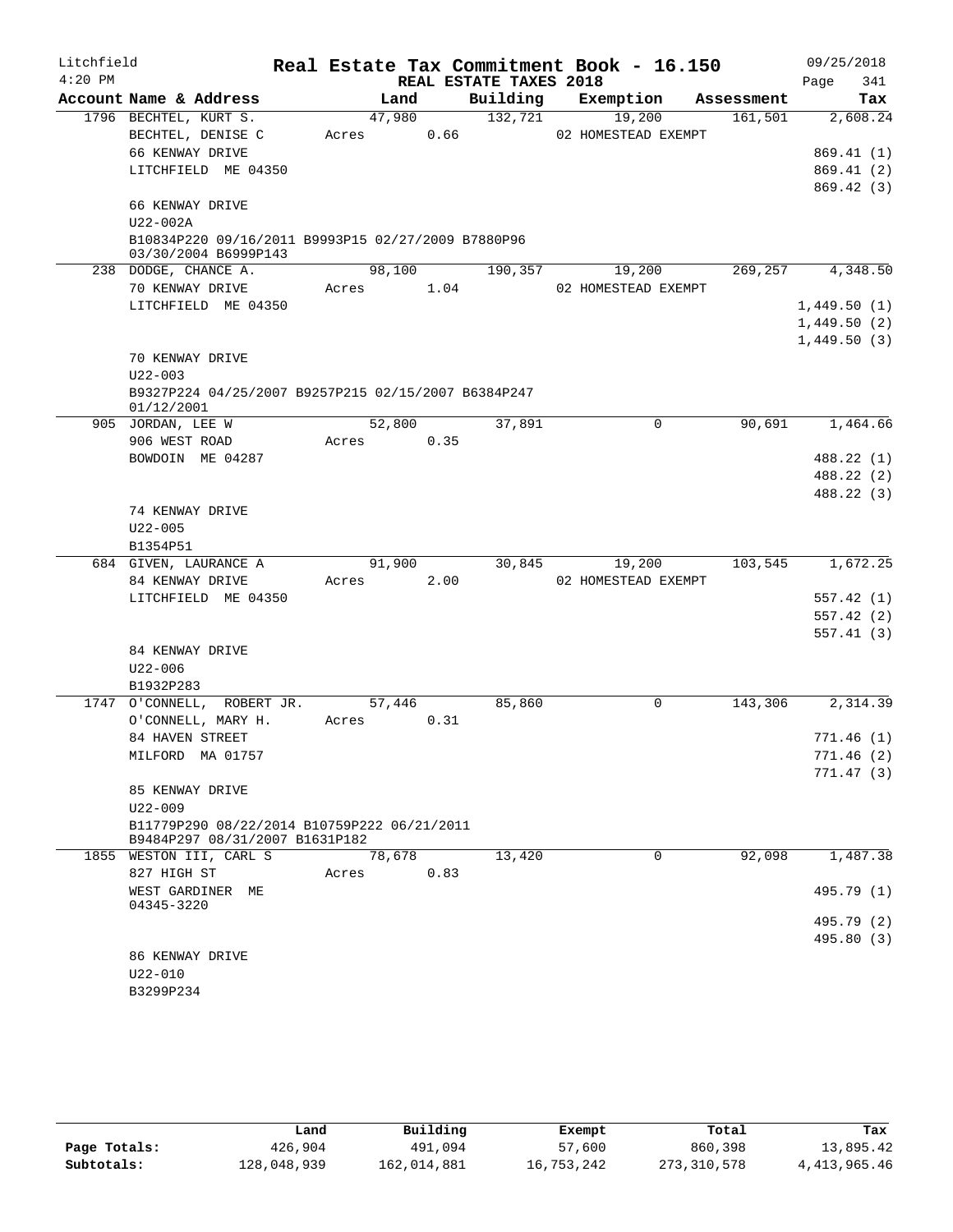| Litchfield |                                                    |             |         |                        | Real Estate Tax Commitment Book - 16.150 |            | 09/25/2018   |
|------------|----------------------------------------------------|-------------|---------|------------------------|------------------------------------------|------------|--------------|
| $4:20$ PM  |                                                    |             |         | REAL ESTATE TAXES 2018 |                                          |            | Page<br>342  |
|            | Account Name & Address                             |             | Land    | Building               | Exemption                                | Assessment | Tax          |
|            | 23 ALLEN, LOIS JEAN                                | 57,250      |         | 192,714                | 19,200                                   | 230,764    | 3,726.84     |
|            | ALLEN RODNEY R                                     | Acres 14.00 |         |                        | 02 HOMESTEAD EXEMPT                      |            |              |
|            | 106 HARDSCRABBLE ROAD                              |             |         |                        |                                          |            | 1, 242.28(1) |
|            | LITCHFIELD ME 04350                                |             |         |                        |                                          |            | 1,242.28(2)  |
|            |                                                    |             |         |                        |                                          |            | 1, 242.28(3) |
|            | 106 HARDSCRABBLE ROAD                              |             |         |                        |                                          |            |              |
|            | U22-011                                            |             |         |                        |                                          |            |              |
|            | B2665P349 03/29/1984 B1124P492 08/02/1958          |             |         |                        |                                          |            |              |
|            | 1355 WOOD, EUSTACIA                                | 129, 155    |         | 88,531                 | 19,200                                   | 198,486    | 3,205.55     |
|            | 146 HARDSCRABBLE ROAD                              | Acres       | 6.81    |                        | 02 HOMESTEAD EXEMPT                      |            |              |
|            | LITCHFIELD ME<br>04350-3010                        |             |         |                        |                                          |            | 1,068.52(1)  |
|            |                                                    |             |         |                        |                                          |            | 1,068.52(2)  |
|            |                                                    |             |         |                        |                                          |            | 1,068.51(3)  |
|            | 146 HARDSCRABBLE ROAD                              |             |         |                        |                                          |            |              |
|            | $U22 - 012$                                        |             |         |                        |                                          |            |              |
|            | B12519P176 01/12/2017 B11413P261 06/11/2013        |             |         |                        |                                          |            |              |
|            | B10693P114 03/23/2011 B7675P227 10/07/2003         |             |         |                        |                                          |            |              |
|            | 955 KNAUSENBERGER, ROLAND H 151,000                |             |         | 134,432                | 19,200                                   | 266, 232   | 4,299.65     |
|            | PO BOX 191                                         | Acres       | 10.50   |                        | 02 HOMESTEAD EXEMPT                      |            |              |
|            | LITCHFIELD ME                                      |             |         |                        |                                          |            | 1,433.22(1)  |
|            | 04350-0191                                         |             |         |                        |                                          |            | 1,433.22(2)  |
|            |                                                    |             |         |                        |                                          |            | 1,433.21(3)  |
|            | 120 HARDSCRABBLE ROAD                              |             |         |                        |                                          |            |              |
|            | U22-012A                                           |             |         |                        |                                          |            |              |
|            | B4771P2                                            |             |         |                        |                                          |            |              |
|            | 533 WEISSENFELS KELLY D                            |             | 110,500 | 82,586                 | 19,200                                   | 173,886    | 2,808.26     |
|            | WEISSENFELS ELIZABETH N Acres                      |             | 7.00    |                        | 02 HOMESTEAD EXEMPT                      |            |              |
|            | 168 HARDSCRABBLE ROAD                              |             |         |                        |                                          |            | 936.09(1)    |
|            | LITCHFIELD ME 04350                                |             |         |                        |                                          |            | 936.09(2)    |
|            |                                                    |             |         |                        |                                          |            | 936.08(3)    |
|            | 168 HARDSCRABBLE ROAD                              |             |         |                        |                                          |            |              |
|            | U22-012B                                           |             |         |                        |                                          |            |              |
|            | B9853P62 09/12/2008 B9471P219 08/21/2007 B3860P231 |             |         |                        |                                          |            |              |
|            | 11/27/1990                                         |             |         |                        |                                          |            |              |
|            | 581 FIELD, PETER M.                                | 98,138      |         | 42,371                 | 0                                        | 140,509    | 2,269.22     |
|            | WESTON, MICHAEL R.                                 | Acres       | 1.65    |                        |                                          |            |              |
|            | 65 WOODLAND DRIVE                                  |             |         |                        |                                          |            | 756.41 (1)   |
|            | W. GARDINER ME 04345                               |             |         |                        |                                          |            | 756.41(2)    |
|            |                                                    |             |         |                        |                                          |            | 756.40(3)    |
|            | 40 PURGATORY DRIVE<br>$U22 - 014$                  |             |         |                        |                                          |            |              |
|            | B12868P264 03/27/2018 B12725P255 08/28/2017        |             |         |                        |                                          |            |              |
|            | B12721P167 08/28/2017 B1100P149                    |             |         |                        |                                          |            |              |
|            | 1576 BERUBE, DANIEL W.                             |             | 64,556  | 80,439                 | 0                                        | 144,995    | 2,341.67     |
|            | 56 PURGATORY DRIVE                                 | Acres       | 0.66    |                        |                                          |            |              |
|            | LITCHFIELD ME 04350                                |             |         |                        |                                          |            | 780.56(1)    |
|            |                                                    |             |         |                        |                                          |            | 780.56(2)    |
|            |                                                    |             |         |                        |                                          |            | 780.55(3)    |
|            | 56 PURGATORY DRIVE                                 |             |         |                        |                                          |            |              |
|            | $U22 - 015$                                        |             |         |                        |                                          |            |              |
|            | B12661P13 07/14/2017 B3587P94                      |             |         |                        |                                          |            |              |

|              | Land        | Building    | Exempt     | Total       | Tax          |
|--------------|-------------|-------------|------------|-------------|--------------|
| Page Totals: | 610,599     | 621,073     | 76,800     | 1,154,872   | 18,651.19    |
| Subtotals:   | 128,659,538 | 162,635,954 | 16,830,042 | 274,465,450 | 4,432,616.65 |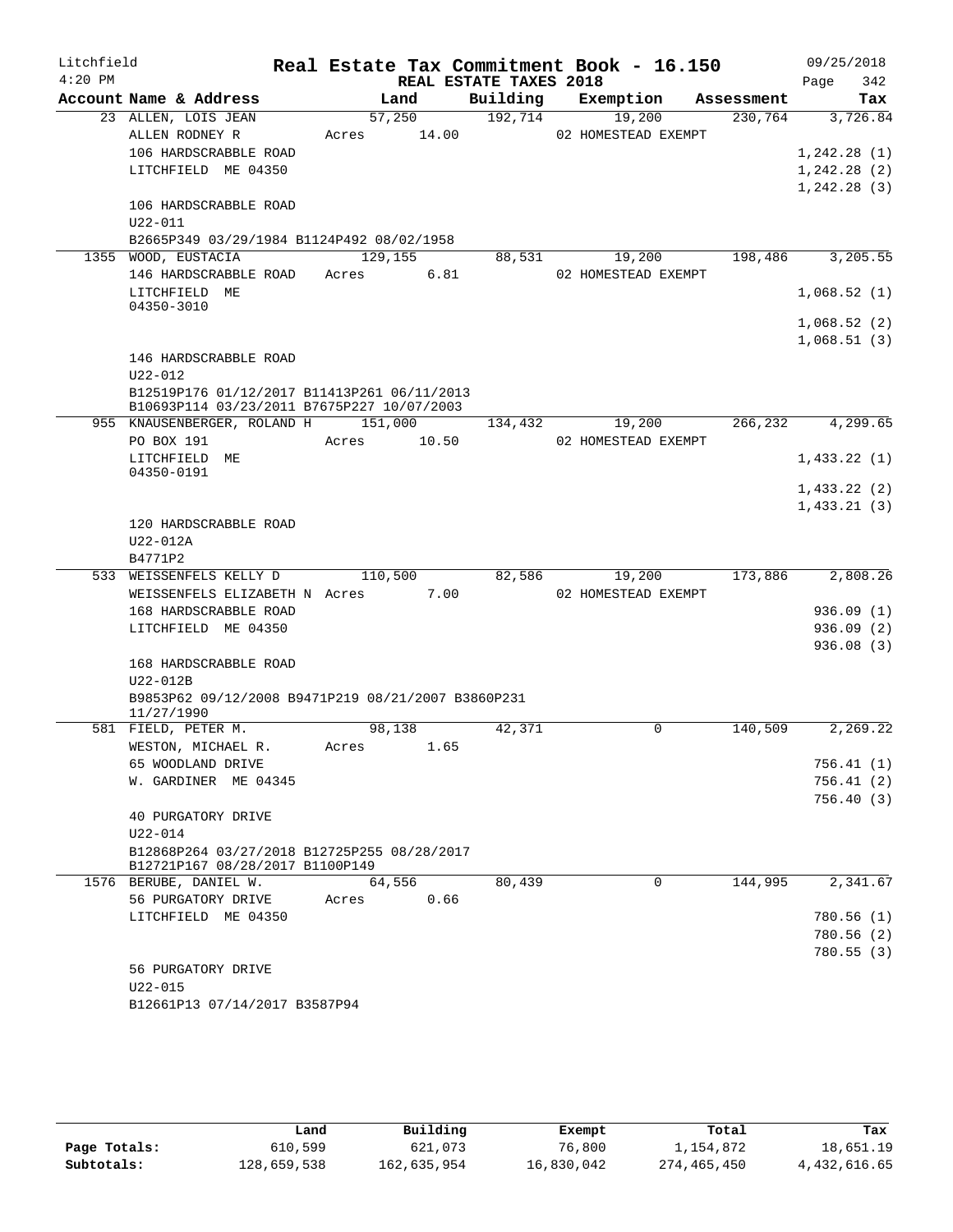| Litchfield<br>$4:20$ PM |                                                                                                                    |       |                | REAL ESTATE TAXES 2018 | Real Estate Tax Commitment Book - 16.150 |            | 09/25/2018<br>Page<br>343             |
|-------------------------|--------------------------------------------------------------------------------------------------------------------|-------|----------------|------------------------|------------------------------------------|------------|---------------------------------------|
|                         | Account Name & Address                                                                                             |       | Land           | Building               | Exemption                                | Assessment | Tax                                   |
|                         | 1418 SEGARS, RONALD &<br>MARILYN                                                                                   |       | 61,088         | $\mathbf 0$            | $\Omega$                                 | 61,088     | 986.57                                |
|                         | 35 CHAMBERLAIN ST<br>HOPKINTON MA 01748                                                                            | Acres | 0.68           |                        |                                          |            | 328.86 (1)<br>328.86(2)               |
|                         | PURGATORY DRIVE<br>$U22 - 016$                                                                                     |       |                |                        |                                          |            | 328.85(3)                             |
|                         | B5266P311                                                                                                          |       |                |                        |                                          |            |                                       |
|                         | 1419 SEGARS, RONALD &<br>MARILYN IIREVOCABLE<br>TRUST                                                              |       | 62,030         | 25,623                 | 0                                        | 87,653     | 1,415.60                              |
|                         | SEGARS, MARK BRIGHAM,<br>TRUSTEE                                                                                   | Acres | 0.55           |                        |                                          |            |                                       |
|                         | 35 CHAMBERLAIN STREET<br>HOPKINTON MA 01748                                                                        |       |                |                        |                                          |            | 471.87(1)<br>471.87 (2)<br>471.86 (3) |
|                         | 62 PURGATORY DRIVE<br>U22-017                                                                                      |       |                |                        |                                          |            |                                       |
|                         | B5266P311 11/15/1996                                                                                               |       |                |                        |                                          |            |                                       |
|                         | 1481 RIDEOUT, CARL<br>852 LITCHFIELD ROAD                                                                          | Acres | 65,630<br>0.55 | 107,609                | 0                                        | 173,239    | 2,797.81                              |
|                         | BOWDOINHAM ME 04287                                                                                                |       |                |                        |                                          |            | 932.60(1)                             |
|                         |                                                                                                                    |       |                |                        |                                          |            | 932.60 (2)                            |
|                         | 66 PURGATORY DRIVE<br>$U22 - 018$                                                                                  |       |                |                        |                                          |            | 932.61(3)                             |
|                         | B12850P129 01/25/2018 B12850P127 01/25/2018<br>B12850P125 01/25/2018 B12472P268 01/26/2016<br>B3463P344 08/26/1986 |       |                |                        |                                          |            |                                       |
|                         | 1482 RIDEOUT, BERTHA                                                                                               |       | 65,098         | 35,188                 | 0                                        | 100,286    | 1,619.62                              |
|                         | PO BOX 321                                                                                                         | Acres | 0.53           |                        |                                          |            |                                       |
|                         | LITCHFIELD ME 04350                                                                                                |       |                |                        |                                          |            | 539.87 (1)<br>539.87 (2)              |
|                         |                                                                                                                    |       |                |                        |                                          |            | 539.88(3)                             |
|                         | 74 PURGATORY DRIVE                                                                                                 |       |                |                        |                                          |            |                                       |
|                         | $U22 - 019$                                                                                                        |       |                |                        |                                          |            |                                       |
|                         | B3463P346 08/26/1986<br>923 MARCHUS, MICHAEL G. &                                                                  |       | 64,300         | 66,807                 | 19,200                                   | 111,907    | 1,807.30                              |
|                         | ANGELA M.<br>78 ELLISE ROAD                                                                                        | Acres | 0.50           |                        | 02 HOMESTEAD EXEMPT                      |            |                                       |
|                         | STORRS CT 06258                                                                                                    |       |                |                        |                                          |            | 602.43(1)                             |
|                         |                                                                                                                    |       |                |                        |                                          |            | 602.43(2)                             |
|                         | 78 PURGATORY DRIVE                                                                                                 |       |                |                        |                                          |            | 602.44(3)                             |
|                         | $U22 - 020$<br>B11452P324 07/11/2013 B8173P201 10/29/2004 B5769P79<br>10/26/2004                                   |       |                |                        |                                          |            |                                       |
|                         | 79 GOWELL, PERCY                                                                                                   |       | 42,500         | 12,853                 | 19,200                                   | 36,153     | 583.87                                |
|                         | GOWELL CLARENCE                                                                                                    | Acres | 2.00           |                        | 02 HOMESTEAD EXEMPT                      |            |                                       |
|                         | 101 HARDSCRABBLE ROAD<br>LITCHFIELD ME 04350                                                                       |       |                |                        |                                          |            | 194.62 (1)<br>194.62(2)               |
|                         |                                                                                                                    |       |                |                        |                                          |            | 194.63(3)                             |
|                         | 101 HARDSCRABBLE ROAD                                                                                              |       |                |                        |                                          |            |                                       |
|                         | U22-021                                                                                                            |       |                |                        |                                          |            |                                       |
|                         | B6313P287                                                                                                          |       |                |                        |                                          |            |                                       |
|                         |                                                                                                                    |       |                |                        |                                          |            |                                       |

|              | Land        | Building    | Exempt     | Total       | Tax             |
|--------------|-------------|-------------|------------|-------------|-----------------|
| Page Totals: | 360,646     | 248,080     | 38,400     | 570,326     | 9,210.77        |
| Subtotals:   | 129,020,184 | 162,884,034 | 16,868,442 | 275,035,776 | 4, 441, 827. 42 |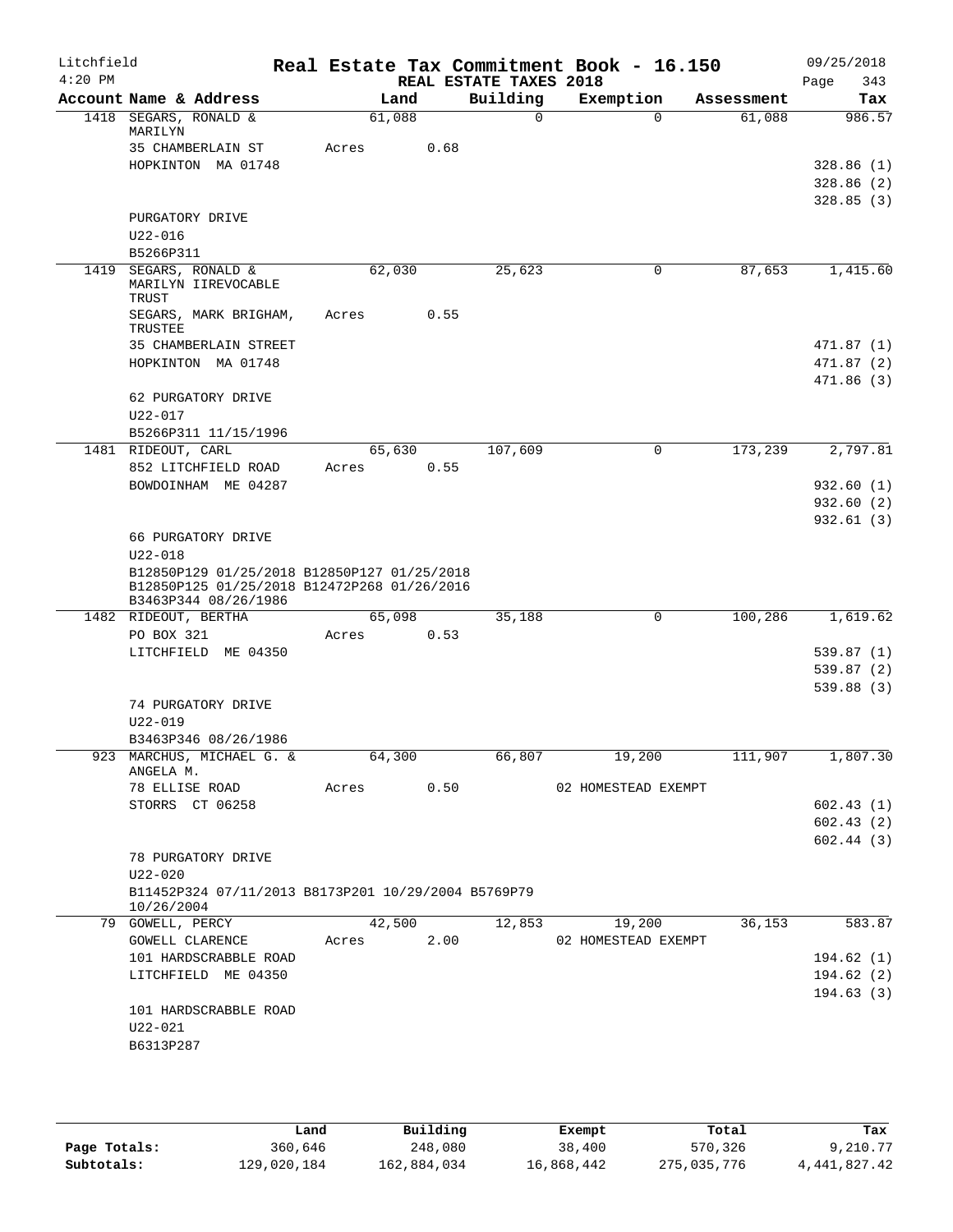| Litchfield |                                                                                                                  |         |      |                        | Real Estate Tax Commitment Book - 16.150 |            | 09/25/2018   |
|------------|------------------------------------------------------------------------------------------------------------------|---------|------|------------------------|------------------------------------------|------------|--------------|
| $4:20$ PM  |                                                                                                                  |         |      | REAL ESTATE TAXES 2018 |                                          |            | 344<br>Page  |
|            | Account Name & Address                                                                                           | Land    |      | Building               | Exemption                                | Assessment | Tax          |
|            | 868 PHILLIPS, JEFFREY C.                                                                                         | 46,130  |      | 138,649                | 19,200                                   | 165,579    | 2,674.10     |
|            | 136 WHIPPOORWILL ROAD                                                                                            | Acres   | 7.00 |                        | 02 HOMESTEAD EXEMPT                      |            |              |
|            | LITCHFIELD ME 04350                                                                                              |         |      |                        |                                          |            | 891.37 (1)   |
|            |                                                                                                                  |         |      |                        |                                          |            | 891.37 (2)   |
|            |                                                                                                                  |         |      |                        |                                          |            | 891.36 (3)   |
|            | 136 WHIPPOORWILL ROAD                                                                                            |         |      |                        |                                          |            |              |
|            | $U23 - 001$                                                                                                      |         |      |                        |                                          |            |              |
|            | B11778P156 08/20/2014 B11503P88 09/03/2013<br>B11472P130 07/19/2013 B9430P200 07/20/2007 B6942P173<br>06/18/1996 |         |      |                        |                                          |            |              |
|            | 426 GOODALL, BENJAMIN N.                                                                                         | 244,115 |      | 224,776                | 19,200                                   | 449,691    | 7,262.51     |
|            | 120 WHIPPOORWILL ROAD                                                                                            | Acres   | 2.48 |                        | 02 HOMESTEAD EXEMPT                      |            |              |
|            | LITCHFIELD ME 04350                                                                                              |         |      |                        |                                          |            | 2,420.84(1)  |
|            |                                                                                                                  |         |      |                        |                                          |            | 2,420.84(2)  |
|            |                                                                                                                  |         |      |                        |                                          |            | 2,420.83(3)  |
|            | 120 WHIPPOORWILL ROAD                                                                                            |         |      |                        |                                          |            |              |
|            | $U23 - 001A$                                                                                                     |         |      |                        |                                          |            |              |
|            | B6977P279 07/11/2002                                                                                             |         |      |                        |                                          |            |              |
|            | 153 DWYER, NORRIS J.                                                                                             | 142,578 |      | 61,129                 | 0                                        | 203,707    | 3,289.87     |
|            | DWYER, CHERYL L.                                                                                                 | Acres   | 0.83 |                        |                                          |            |              |
|            | 490 WEST ROAD                                                                                                    |         |      |                        |                                          |            | 1,096.62(1)  |
|            | BOWDOIN ME 04287                                                                                                 |         |      |                        |                                          |            | 1,096.62(2)  |
|            |                                                                                                                  |         |      |                        |                                          |            | 1,096.63(3)  |
|            | 16 BLEN DRIVE                                                                                                    |         |      |                        |                                          |            |              |
|            | $U23 - 002$                                                                                                      |         |      |                        |                                          |            |              |
|            | B12810P208 12/22/2017 B7993P19 06/15/2004                                                                        |         |      |                        |                                          |            |              |
|            | 1912 WOLANSKI, ROBERT                                                                                            | 108,012 |      | 97,663                 | $\mathbf 0$                              | 205,675    | 3,321.65     |
|            | 164 WEST POPLAR STREET                                                                                           | Acres   | 0.32 |                        |                                          |            |              |
|            | FLORAL PARK, LONG                                                                                                |         |      |                        |                                          |            | 1, 107.22(1) |
|            | ISLAND NY 11001                                                                                                  |         |      |                        |                                          |            |              |
|            |                                                                                                                  |         |      |                        |                                          |            | 1, 107.22(2) |
|            | 22 BLEN DRIVE                                                                                                    |         |      |                        |                                          |            | 1, 107.21(3) |
|            | $U23 - 003$                                                                                                      |         |      |                        |                                          |            |              |
|            | B2749P67                                                                                                         |         |      |                        |                                          |            |              |
|            | 52 ABBOTT, MARK L                                                                                                | 58,711  |      | 50,966                 | 0                                        | 109,677    | 1,771.28     |
|            | ABBOTT, DEBORAH                                                                                                  | Acres   | 0.21 |                        |                                          |            |              |
|            | 97 HANSON STREET                                                                                                 |         |      |                        |                                          |            | 590.43 (1)   |
|            | WINTHROP ME 04364                                                                                                |         |      |                        |                                          |            | 590.43(2)    |
|            |                                                                                                                  |         |      |                        |                                          |            | 590.42(3)    |
|            | 26 BLEN DRIVE                                                                                                    |         |      |                        |                                          |            |              |
|            | $U23 - 004$                                                                                                      |         |      |                        |                                          |            |              |
|            | B10935P325 01/10/2012 B10103P324 06/08/2009<br>B9822P301 08/13/2008 B9503P103 09/18/2007 B6687P273               |         |      |                        |                                          |            |              |
|            | 05/11/2001<br>966 DUBOIS, PAULINE                                                                                | 131,707 |      | 75,429                 | 0                                        | 207,136    | 3,345.25     |
|            | <b>48 MEADOW LANE</b>                                                                                            | Acres   | 0.52 |                        |                                          |            |              |
|            | AUBURN ME 04210                                                                                                  |         |      |                        |                                          |            | 1,115.08(1)  |
|            |                                                                                                                  |         |      |                        |                                          |            | 1, 115.08(2) |
|            |                                                                                                                  |         |      |                        |                                          |            | 1, 115.09(3) |
|            | 41 BLEN DRIVE                                                                                                    |         |      |                        |                                          |            |              |
|            | $U23 - 005$                                                                                                      |         |      |                        |                                          |            |              |
|            | B7308P318 03/14/2003                                                                                             |         |      |                        |                                          |            |              |
|            |                                                                                                                  |         |      |                        |                                          |            |              |

|              | Land        | Building    | Exempt     | Total       | Tax          |
|--------------|-------------|-------------|------------|-------------|--------------|
| Page Totals: | 731,253     | 648,612     | 38,400     | 1,341,465   | 21,664.66    |
| Subtotals:   | 129,751,437 | 163,532,646 | 16,906,842 | 276,377,241 | 4,463,492.08 |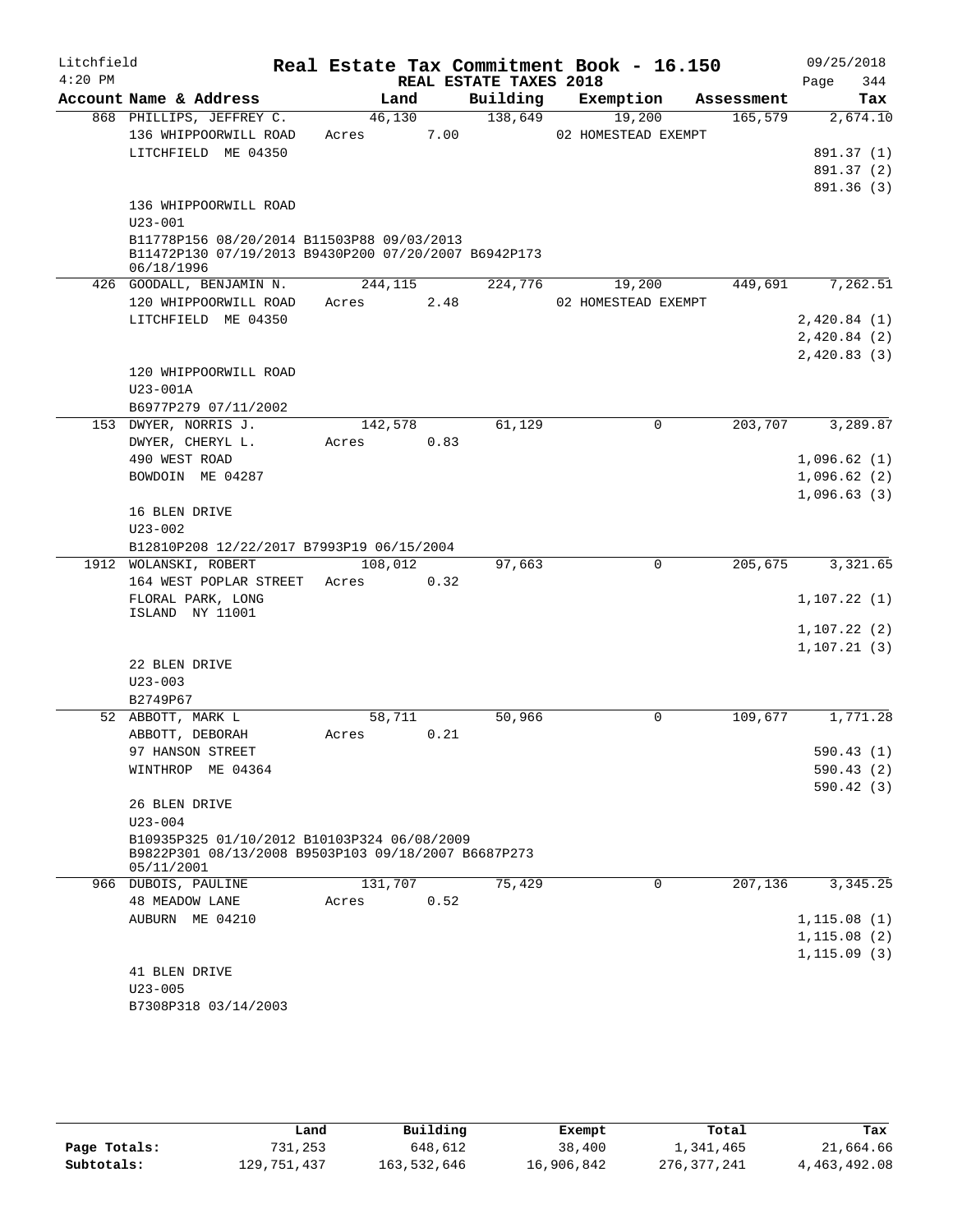| Litchfield |                                                                   |         |      |                        | Real Estate Tax Commitment Book - 16.150 |            | 09/25/2018    |
|------------|-------------------------------------------------------------------|---------|------|------------------------|------------------------------------------|------------|---------------|
| $4:20$ PM  |                                                                   |         |      | REAL ESTATE TAXES 2018 |                                          |            | 345<br>Page   |
|            | Account Name & Address                                            | Land    |      |                        | Building Exemption                       | Assessment | Tax           |
|            | 1503 RIOUX, JOHN                                                  | 162,752 |      | 122,509                | 19,200                                   | 266,061    | 4,296.89      |
|            | 33 BLEN DRIVE                                                     | Acres   | 0.72 |                        | 02 HOMESTEAD EXEMPT                      |            |               |
|            | LITCHFIELD ME 04350                                               |         |      |                        |                                          |            | 1,432.30(1)   |
|            |                                                                   |         |      |                        |                                          |            | 1,432.30(2)   |
|            | 33 BLEN DRIVE                                                     |         |      |                        |                                          |            | 1,432.29(3)   |
|            | $U23 - 006$                                                       |         |      |                        |                                          |            |               |
|            | B2416P288                                                         |         |      |                        |                                          |            |               |
|            | 1592 RIOUX CRYSTAL MICHELLE                                       | 239,469 |      | 89,370                 | 19,200                                   | 309,639    | 5,000.67      |
|            | 33 BLEN DRIVE                                                     | Acres   | 0.59 |                        | 02 HOMESTEAD EXEMPT                      |            |               |
|            | LITCHFIELD ME 04350                                               |         |      |                        |                                          |            | 1,666.89(1)   |
|            |                                                                   |         |      |                        |                                          |            | 1,666.89(2)   |
|            |                                                                   |         |      |                        |                                          |            | 1,666.89(3)   |
|            | 31 BLEN DRIVE                                                     |         |      |                        |                                          |            |               |
|            | $U23 - 007$                                                       |         |      |                        |                                          |            |               |
|            | B9395P48 05/22/2007 B6181P91 03/31/1996                           |         |      |                        |                                          |            |               |
|            | 1708 LABOS, ALLAN                                                 | 234,479 |      | 38,572                 | $\Omega$                                 | 273,051    | 4,409.77      |
|            | 21 LOOKOUT DRIVE                                                  | Acres   | 0.69 |                        |                                          |            |               |
|            | FREEPORT ME 04032                                                 |         |      |                        |                                          |            | 1,469.92(1)   |
|            |                                                                   |         |      |                        |                                          |            | 1,469.92(2)   |
|            |                                                                   |         |      |                        |                                          |            | 1,469.93(3)   |
|            | 13 BLEN DRIVE                                                     |         |      |                        |                                          |            |               |
|            | $U23 - 008$                                                       |         |      |                        |                                          |            |               |
|            | B5955P185 05/27/1999                                              |         |      |                        |                                          |            |               |
|            | 1927 YORK, MICHAEL I                                              | 143,537 | 0.57 | 106,702                | 19,200                                   | 231,039    | 3,731.28      |
|            | 5 BLEN DRIVE<br>LITCHFIELD ME 04350                               | Acres   |      |                        | 02 HOMESTEAD EXEMPT                      |            | 1, 243.76(1)  |
|            |                                                                   |         |      |                        |                                          |            | 1, 243.76 (2) |
|            |                                                                   |         |      |                        |                                          |            | 1,243.76(3)   |
|            | 5 BLEN DRIVE                                                      |         |      |                        |                                          |            |               |
|            | $U23 - 009$                                                       |         |      |                        |                                          |            |               |
|            | B3391P121                                                         |         |      |                        |                                          |            |               |
|            | 1327 FONTAINE BRENDA A                                            | 138,483 |      | 114,232                | $\Omega$                                 | 252,715    | 4,081.35      |
|            | 52 WATER EDGE DRIVE                                               | Acres   | 0.38 |                        |                                          |            |               |
|            | LEWISTON ME 04240                                                 |         |      |                        |                                          |            | 1,360.45(1)   |
|            |                                                                   |         |      |                        |                                          |            | 1,360.45(2)   |
|            |                                                                   |         |      |                        |                                          |            | 1,360.45(3)   |
|            | 1 BLEN DRIVE                                                      |         |      |                        |                                          |            |               |
|            | $U23 - 010$                                                       |         |      |                        |                                          |            |               |
|            | B11515P246 08/12/2013 B8605P97 09/19/2005 B5900P14<br>03/17/1999  |         |      |                        |                                          |            |               |
|            | 1325 FONTAINE BRENDA A                                            | 13,300  |      | 392                    | 0                                        | 13,692     | 221.13        |
|            | 52 WATER EDGE DRIVE                                               | Acres   | 0.50 |                        |                                          |            |               |
|            | LEWISTON ME 04240                                                 |         |      |                        |                                          |            | 73.71(1)      |
|            |                                                                   |         |      |                        |                                          |            | 73.71 (2)     |
|            |                                                                   |         |      |                        |                                          |            | 73.71(3)      |
|            | 6 BLEN DRIVE                                                      |         |      |                        |                                          |            |               |
|            | $U23 - 011$<br>B11515P246 08/12/2013 B8605P97 09/19/2005 B5900P14 |         |      |                        |                                          |            |               |
|            | 03/17/1999                                                        |         |      |                        |                                          |            |               |

|              | Land        | Building    | Exempt     | Total       | Tax             |
|--------------|-------------|-------------|------------|-------------|-----------------|
| Page Totals: | 932,020     | 471,777     | 57,600     | 1,346,197   | 21,741.09       |
| Subtotals:   | 130,683,457 | 164,004,423 | 16,964,442 | 277,723,438 | 4, 485, 233. 17 |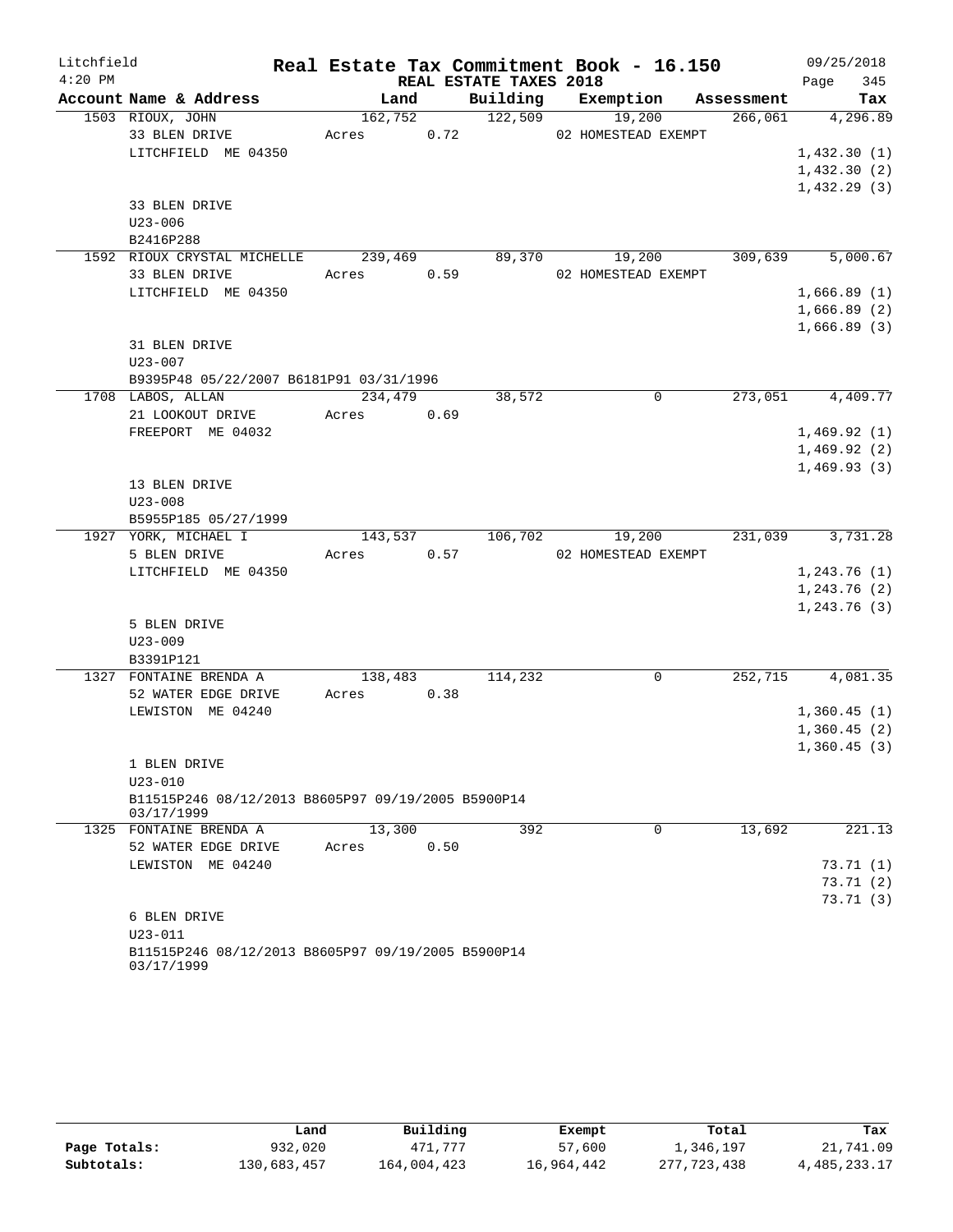| Litchfield<br>$4:20$ PM |                                                      |         |         | REAL ESTATE TAXES 2018 | Real Estate Tax Commitment Book - 16.150 |            | 09/25/2018<br>346<br>Page |
|-------------------------|------------------------------------------------------|---------|---------|------------------------|------------------------------------------|------------|---------------------------|
|                         | Account Name & Address                               |         | Land    | Building               | Exemption                                | Assessment | Tax                       |
|                         | 1153 LACHAPELLE, ROGER N.                            |         | 103,637 | 100,619                | 19,200                                   | 185,056    | 2,988.65                  |
|                         | LACHAPELLE, MAUREEN E.                               | Acres   | 0.32    |                        | 02 HOMESTEAD EXEMPT                      |            |                           |
|                         | 28 MAPLE DRIVE                                       |         |         |                        |                                          |            | 996.22(1)                 |
|                         | LITCHFIELD ME 04350                                  |         |         |                        |                                          |            | 996.22(2)                 |
|                         |                                                      |         |         |                        |                                          |            | 996.21(3)                 |
|                         | 28 MAPLE DRIVE                                       |         |         |                        |                                          |            |                           |
|                         | $U23 - 012$                                          |         |         |                        |                                          |            |                           |
|                         | B12004P47 06/05/2015 B11619P207 01/27/2014 B5918P299 |         |         |                        |                                          |            |                           |
|                         | 04/15/1999 B3709P314 03/30/1990                      |         |         |                        |                                          |            |                           |
|                         | 1520 GALLOTTO FAMILY 2017                            | 162,920 |         | 43,987                 | 0                                        | 206,907    | 3,341.55                  |
|                         | REVOCABLE TRUST                                      |         |         |                        |                                          |            |                           |
|                         | GALLOTTO, AMEDEO &                                   | Acres   | 0.39    |                        |                                          |            |                           |
|                         | CAROLYN A. (TRUSTEES)                                |         |         |                        |                                          |            |                           |
|                         | 42 SHARON ROAD                                       |         |         |                        |                                          |            | 1, 113.85(1)              |
|                         | WINDHAM NH 03087                                     |         |         |                        |                                          |            | 1, 113.85(2)              |
|                         |                                                      |         |         |                        |                                          |            | 1, 113.85(3)              |
|                         | 32 MAPLE DRIVE                                       |         |         |                        |                                          |            |                           |
|                         | $U23 - 013$                                          |         |         |                        |                                          |            |                           |
|                         | B12705P331 08/21/2017 B7669P160 09/18/2003           |         |         |                        |                                          |            |                           |
|                         | 960 CHAREST ROBERT L                                 | 172,233 |         | 104,881                | $\Omega$                                 | 277,114    | 4, 475.39                 |
|                         | LACHANCE AMY L                                       | Acres   | 0.38    |                        |                                          |            |                           |
|                         | 40 MAPLE DRIVE                                       |         |         |                        |                                          |            |                           |
|                         | LITCHFIELD ME 04350                                  |         |         |                        |                                          |            | 1,491.80(1)               |
|                         |                                                      |         |         |                        |                                          |            | 1,491.80(2)               |
|                         |                                                      |         |         |                        |                                          |            | 1,491.79(3)               |
|                         | 40 MAPLE DRIVE                                       |         |         |                        |                                          |            |                           |
|                         | $U23 - 014$                                          |         |         |                        |                                          |            |                           |
|                         | B8816P115 02/27/2006 B2026P178 07/27/1977            |         |         |                        |                                          |            |                           |
|                         | 1720 THEBERGE, REMI G J                              | 138,707 |         | 82,030                 | 19,200                                   | 201,537    | 3,254.82                  |
|                         | THEBERGE-POPADAK,                                    | Acres   | 0.27    |                        | 02 HOMESTEAD EXEMPT                      |            |                           |
|                         | PATRICIA                                             |         |         |                        |                                          |            |                           |
|                         | 41 MAPLE DRIVE                                       |         |         |                        |                                          |            | 1,084.94(1)               |
|                         | LITCHFIELD ME 04350                                  |         |         |                        |                                          |            | 1,084.94(2)               |
|                         |                                                      |         |         |                        |                                          |            | 1,084.94(3)               |
|                         | 41 MAPLE DRIVE                                       |         |         |                        |                                          |            |                           |
|                         | $U23 - 015$                                          |         |         |                        |                                          |            |                           |
|                         | B4234P188 09/28/1992                                 |         |         |                        |                                          |            |                           |
|                         | 1170 MICHAUD, RICHARD R                              | 90,288  |         | 84,395                 | 0                                        | 174,683    | 2,821.13                  |
|                         | MICHAUD, WENDY S                                     | Acres   | 0.18    |                        |                                          |            |                           |
|                         | 99 BEAVER DR                                         |         |         |                        |                                          |            | 940.38 (1)                |
|                         | LITCHFIELD ME 04350                                  |         |         |                        |                                          |            | 940.38(2)                 |
|                         |                                                      |         |         |                        |                                          |            | 940.37 (3)                |
|                         | 37 MAPLE DRIVE                                       |         |         |                        |                                          |            |                           |
|                         | $U23 - 016$                                          |         |         |                        |                                          |            |                           |
|                         | B6163P111 10/06/2004                                 |         |         |                        |                                          |            |                           |
|                         | 1835 NORMAN V. & LUCILLE C.                          | 96,768  |         | 27,506                 | 0                                        | 124,274    | 2,007.03                  |
|                         | CARR REV. TRUST                                      |         |         |                        |                                          |            |                           |
|                         | 5/16/2016                                            |         |         |                        |                                          |            |                           |
|                         | $\mathtt{CARR}$ , SR. , NORMAN V. &                  | Acres   | 0.23    |                        |                                          |            |                           |
|                         | CARR, LUCILLE C.                                     |         |         |                        |                                          |            |                           |
|                         | (TRUSTEES)                                           |         |         |                        |                                          |            |                           |
|                         | 28 BIGWOOD DRIVE                                     |         |         |                        |                                          |            | 669.01 (1)                |
|                         | MERRIMACK NH 03054                                   |         |         |                        |                                          |            | 669.01 (2)                |
|                         |                                                      |         |         |                        |                                          |            | 669.01(3)                 |
|                         | 33 MAPLE DRIVE                                       |         |         |                        |                                          |            |                           |
|                         | $U23 - 017$                                          |         |         |                        |                                          |            |                           |
|                         | B12297P308 05/16/2016 B2996P257 09/30/2004           |         |         |                        |                                          |            |                           |
|                         |                                                      |         |         |                        |                                          |            |                           |

|              | Land        | Building    | Exempt     | Total       | Tax          |
|--------------|-------------|-------------|------------|-------------|--------------|
| Page Totals: | 764.553     | 443,418     | 38,400     | l,169,571   | 18,888.57    |
| Subtotals:   | 131,448,010 | 164,447,841 | 17,002,842 | 278,893,009 | 4,504,121.74 |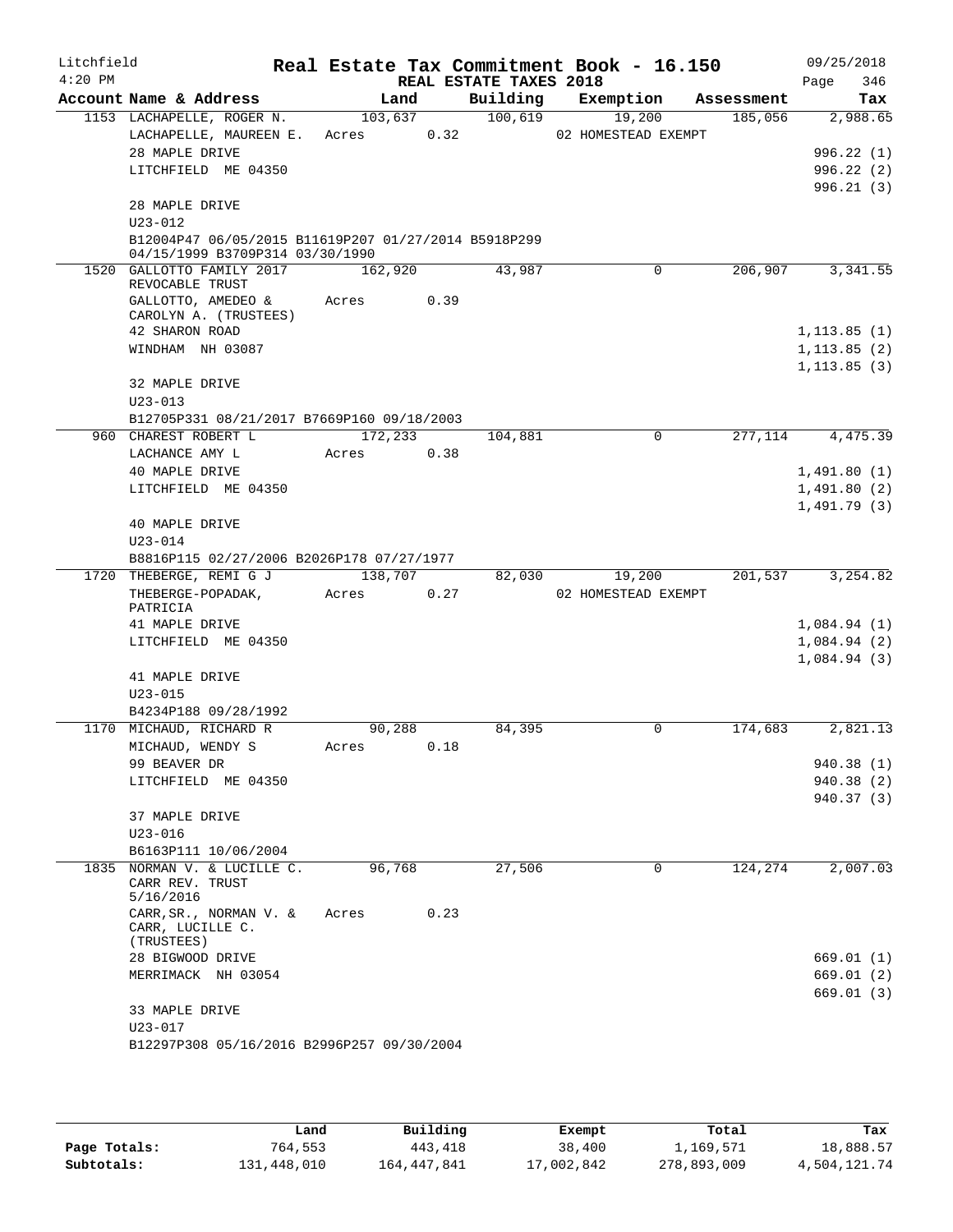| Litchfield |                                                                    |          |         |                        | Real Estate Tax Commitment Book - 16.150 |            | 09/25/2018  |
|------------|--------------------------------------------------------------------|----------|---------|------------------------|------------------------------------------|------------|-------------|
| $4:20$ PM  |                                                                    |          |         | REAL ESTATE TAXES 2018 |                                          |            | 347<br>Page |
|            | Account Name & Address                                             |          | Land    | Building               | Exemption                                | Assessment | Tax         |
|            | 323 CLARK, FRANK L LIVING<br>TRUST                                 | 100, 102 |         | 32,056                 | 19,200                                   | 112,958    | 1,824.27    |
|            | CLARK FRANK                                                        | Acres    | 0.22    |                        | 02 HOMESTEAD EXEMPT                      |            |             |
|            | L/CAMPBELLTON TRUSTEES                                             |          |         |                        |                                          |            |             |
|            | 27 MAPLE DR                                                        |          |         |                        |                                          |            | 608.09(1)   |
|            | LITCHFIELD ME 04350                                                |          |         |                        |                                          |            | 608.09(2)   |
|            | 27 MAPLE DRIVE                                                     |          |         |                        |                                          |            | 608.09(3)   |
|            | $U23 - 018$                                                        |          |         |                        |                                          |            |             |
|            | B5724P109                                                          |          |         |                        |                                          |            |             |
|            | 869 PHILLIPS, JEFFREY C.                                           | 14,573   |         | $\mathbf 0$            | $\mathbf 0$                              | 14,573     | 235.35      |
|            | 136 WHIPPOORWILL ROAD                                              | Acres    | 0.22    |                        |                                          |            |             |
|            | LITCHFIELD ME 04350                                                |          |         |                        |                                          |            | 78.45(1)    |
|            |                                                                    |          |         |                        |                                          |            | 78.45(2)    |
|            |                                                                    |          |         |                        |                                          |            | 78.45(3)    |
|            | MAPLE DRIVE                                                        |          |         |                        |                                          |            |             |
|            | $U23 - 019$                                                        |          |         |                        |                                          |            |             |
|            | B11778P156 08/20/2014 B9430P200 07/20/2007 B6942P173<br>06/18/1996 |          |         |                        |                                          |            |             |
|            | 330 BAILEY, KAREN E.                                               |          | 1,927   | $\Omega$               | $\Omega$                                 | 1,927      | 31.12       |
|            | PARKER, ELLEN M.                                                   | Acres    | 2.37    |                        |                                          |            |             |
|            | 739 HIGH STREET                                                    |          |         |                        |                                          |            | 10.37(1)    |
|            | <b>BATH ME 04530</b>                                               |          |         |                        |                                          |            | 10.37(2)    |
|            |                                                                    |          |         |                        |                                          |            | 10.38(3)    |
|            | WHIPPOORWILL ROAD<br>$U23 - 020$                                   |          |         |                        |                                          |            |             |
|            | B12821P279 01/12/2018 B3955P213 07/26/1991                         |          |         |                        |                                          |            |             |
|            | 1932 BAILEY, KAREN E.                                              |          | 109,900 | 93,338                 | 0                                        | 203,238    | 3,282.29    |
|            | PARKER, ELLEN M.                                                   | Acres    | 3.90    |                        |                                          |            |             |
|            | 739 HIGH STREET                                                    |          |         |                        |                                          |            | 1,094.10(1) |
|            | <b>BATH ME 04530</b>                                               |          |         |                        |                                          |            | 1,094.10(2) |
|            |                                                                    |          |         |                        |                                          |            | 1,094.09(3) |
|            | 153 WHIPPOORWILL ROAD                                              |          |         |                        |                                          |            |             |
|            | $U23 - 021$                                                        |          |         |                        |                                          |            |             |
|            | B12821P279 01/12/2018 B3955P213 07/26/1991                         |          |         |                        |                                          |            |             |
|            | 556 ROBERTSON, DAVID C.                                            | 101,675  |         | 115,938                | 19,200                                   | 198,413    | 3,204.37    |
|            | ROBERTSON, HEATHER I.                                              | Acres    | 1.23    |                        | 02 HOMESTEAD EXEMPT                      |            |             |
|            | 38 TORRINGTON AVENUE                                               |          |         |                        |                                          |            | 1,068.12(1) |
|            | PEAKS ISLAND ME 04108                                              |          |         |                        |                                          |            | 1,068.12(2) |
|            |                                                                    |          |         |                        |                                          |            | 1,068.13(3) |
|            | 165 WHIPPOORWILL ROAD<br>U23-021A                                  |          |         |                        |                                          |            |             |
|            | B11753P16 07/25/2014 B11753P14 07/11/2014 B11730P202               |          |         |                        |                                          |            |             |
|            | 07/02/2014 B3955P211 08/06/1991                                    |          |         |                        |                                          |            |             |
|            | 958 KNOWLES, JOAN                                                  |          | 40,575  | 81,699                 | 24,960                                   | 97,314     | 1,571.62    |
|            | KNOWLES IRVING P                                                   | Acres    | 1.23    |                        | 02 HOMESTEAD EXEMPT                      |            |             |
|            | PO BOX 234                                                         |          |         |                        | 03 VETERANS EXEMPT                       |            | 523.87(1)   |
|            | LITCHFIELD ME 04350                                                |          |         |                        |                                          |            | 523.87 (2)  |
|            |                                                                    |          |         |                        |                                          |            | 523.88(3)   |
|            | 145 WHIPPOORWILL ROAD                                              |          |         |                        |                                          |            |             |
|            | U23-021B                                                           |          |         |                        |                                          |            |             |
|            | B4612P195                                                          |          |         |                        |                                          |            |             |

|              | Land        | Building    | Exempt     | Total       | Tax          |
|--------------|-------------|-------------|------------|-------------|--------------|
| Page Totals: | 368,752     | 323,031     | 63,360     | 628,423     | 10,149.02    |
| Subtotals:   | 131,816,762 | 164,770,872 | 17,066,202 | 279,521,432 | 4,514,270.76 |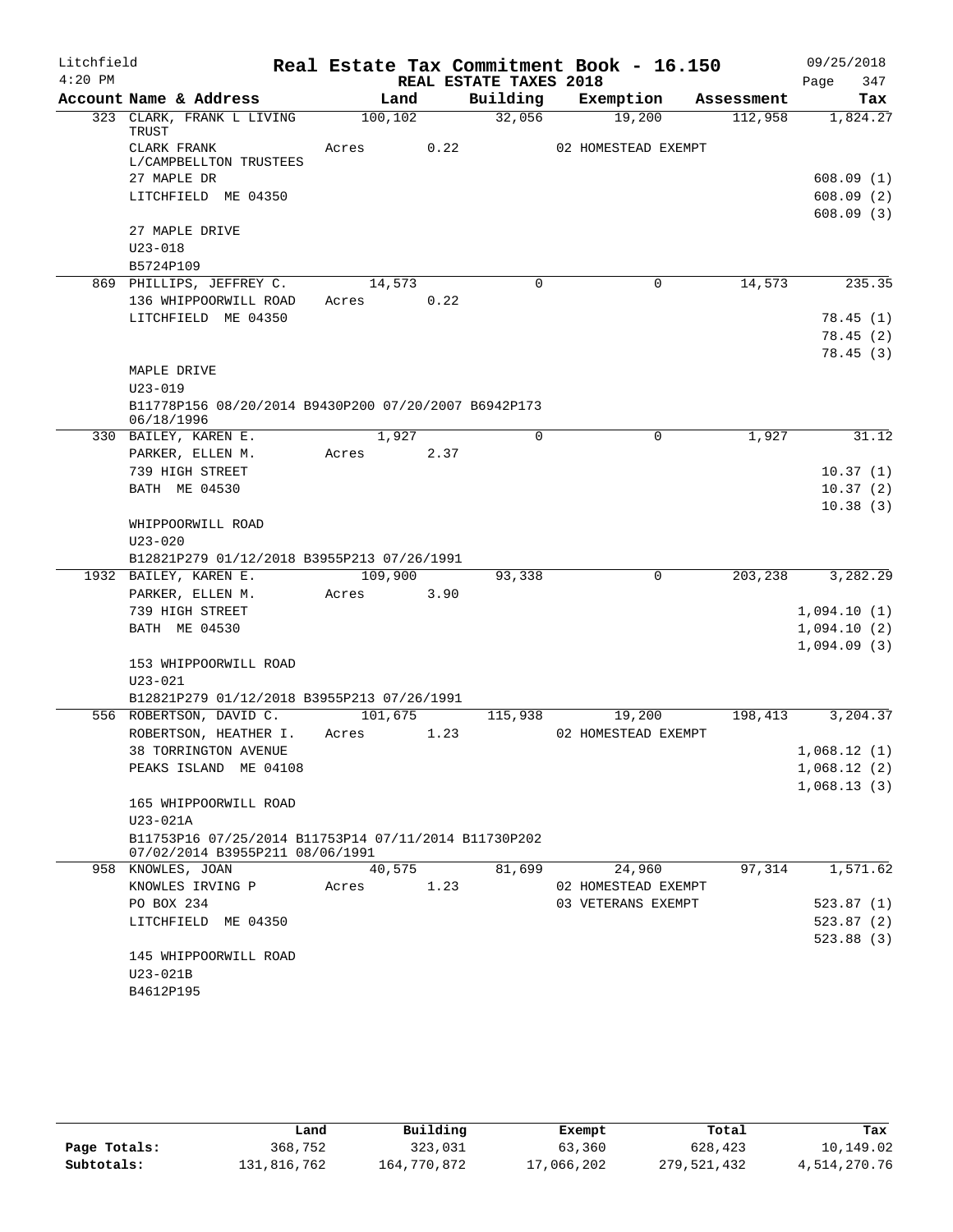| Litchfield |                                                                                        |       |         |                        | Real Estate Tax Commitment Book - 16.150 |            | 09/25/2018  |
|------------|----------------------------------------------------------------------------------------|-------|---------|------------------------|------------------------------------------|------------|-------------|
| $4:20$ PM  |                                                                                        |       |         | REAL ESTATE TAXES 2018 |                                          |            | 348<br>Page |
|            | Account Name & Address                                                                 |       | Land    | Building               | Exemption                                | Assessment | Tax         |
|            | 460 NICHOLS, LOIS                                                                      |       | 116,875 | 145,391                | 19,200                                   | 243,066    | 3,925.52    |
|            | 22 KENWAY DRIVE                                                                        | Acres | 3.87    |                        | 02 HOMESTEAD EXEMPT                      |            |             |
|            | LITCHFIELD ME 04240                                                                    |       |         |                        |                                          |            | 1,308.51(1) |
|            |                                                                                        |       |         |                        |                                          |            | 1,308.51(2) |
|            |                                                                                        |       |         |                        |                                          |            | 1,308.50(3) |
|            | 22 KENWAY DRIVE                                                                        |       |         |                        |                                          |            |             |
|            | $U23 - 022$                                                                            |       |         |                        |                                          |            |             |
|            | B7466P261 06/17/2003<br>1856 WESTON JR, CARL S                                         |       | 10,136  | 0                      | 0                                        | 10,136     | 163.70      |
|            | 827 HIGH ST                                                                            | Acres | 0.11    |                        |                                          |            |             |
|            | W GARDINER ME                                                                          |       |         |                        |                                          |            | 54.57(1)    |
|            | 04345-3220                                                                             |       |         |                        |                                          |            |             |
|            |                                                                                        |       |         |                        |                                          |            | 54.57(2)    |
|            |                                                                                        |       |         |                        |                                          |            | 54.56(3)    |
|            | KENWAY DRIVE                                                                           |       |         |                        |                                          |            |             |
|            | $U23 - 024$                                                                            |       |         |                        |                                          |            |             |
|            | B1043P186                                                                              |       |         |                        |                                          |            |             |
|            | 1321 ORESTIS, DORIS L.<br>TRUSTEE                                                      |       | 62,960  | 104,016                | 24,960                                   | 142,016    | 2,293.56    |
|            | ORESTIS DORIS LIANE<br>FAMILY TRUST                                                    | Acres | 0.60    |                        | 03 VETERANS EXEMPT                       |            |             |
|            | 24 KENWAY DRIVE                                                                        |       |         |                        | 02 HOMESTEAD EXEMPT                      |            | 764.52(1)   |
|            | LITCHFIELD ME 04350                                                                    |       |         |                        |                                          |            | 764.52(2)   |
|            |                                                                                        |       |         |                        |                                          |            | 764.52(3)   |
|            | 24 KENWAY DRIVE                                                                        |       |         |                        |                                          |            |             |
|            | $U23 - 025$                                                                            |       |         |                        |                                          |            |             |
|            | B6318P265 10/10/2000<br>65 ORANGE, MADELINE E                                          |       | 91,775  | 112,471                | 0                                        | 204,246    | 3,298.57    |
|            | 30 KENWAY DRIVE                                                                        | Acres | 1.07    |                        |                                          |            |             |
|            | LITCHFIELD ME 04350                                                                    |       |         |                        |                                          |            | 1,099.52(1) |
|            |                                                                                        |       |         |                        |                                          |            | 1,099.52(2) |
|            |                                                                                        |       |         |                        |                                          |            | 1,099.53(3) |
|            | <b>30 KENWAY DRIVE</b>                                                                 |       |         |                        |                                          |            |             |
|            | $U23 - 026$                                                                            |       |         |                        |                                          |            |             |
|            | B10605P59 12/01/2010 B4246P333 10/09/1992                                              |       |         |                        |                                          |            |             |
|            | 328 OUELLETTE JAMIE D                                                                  |       | 38,650  | 96,034                 | 19,200                                   | 115,484    | 1,865.07    |
|            | HULIT NICOLE L                                                                         | Acres | 1.02    |                        | 02 HOMESTEAD EXEMPT                      |            |             |
|            | 11 KENWAY DRIVE                                                                        |       |         |                        |                                          |            | 621.69(1)   |
|            | LITCHFIELD ME 04350                                                                    |       |         |                        |                                          |            | 621.69 (2)  |
|            |                                                                                        |       |         |                        |                                          |            | 621.69(3)   |
|            | 11 KENWAY DRIVE                                                                        |       |         |                        |                                          |            |             |
|            | U23-027                                                                                |       |         |                        |                                          |            |             |
|            | B9155P208 11/17/2006 B6684P176 06/23/2000<br>2018 ELWELL, CLAUDIA A.                   |       | 40,000  | 68,712                 | 19,200                                   | 89,512     | 1,445.62    |
|            | 135 WHIPPOORWILL ROAD                                                                  | Acres | 1.00    |                        | 02 HOMESTEAD EXEMPT                      |            |             |
|            | LITCHFIELD ME 04350                                                                    |       |         |                        |                                          |            | 481.87 (1)  |
|            |                                                                                        |       |         |                        |                                          |            | 481.87 (2)  |
|            |                                                                                        |       |         |                        |                                          |            | 481.88 (3)  |
|            | 135 WHIPPOORWILL ROAD                                                                  |       |         |                        |                                          |            |             |
|            | U23-027A                                                                               |       |         |                        |                                          |            |             |
|            | B12236P87 02/26/2016 B10414P303 05/12/2010                                             |       |         |                        |                                          |            |             |
|            | B10280P136 11/24/2009 B9975P184 02/10/2009 B6875P70<br>04/09/2002 B6402P205 02/08/2001 |       |         |                        |                                          |            |             |

|              | Land          | Building    | Exempt     | Total       | Tax          |
|--------------|---------------|-------------|------------|-------------|--------------|
| Page Totals: | 360,396       | 526,624     | 82,560     | 804,460     | 12,992.04    |
| Subtotals:   | 132, 177, 158 | 165,297,496 | 17,148,762 | 280,325,892 | 4,527,262.80 |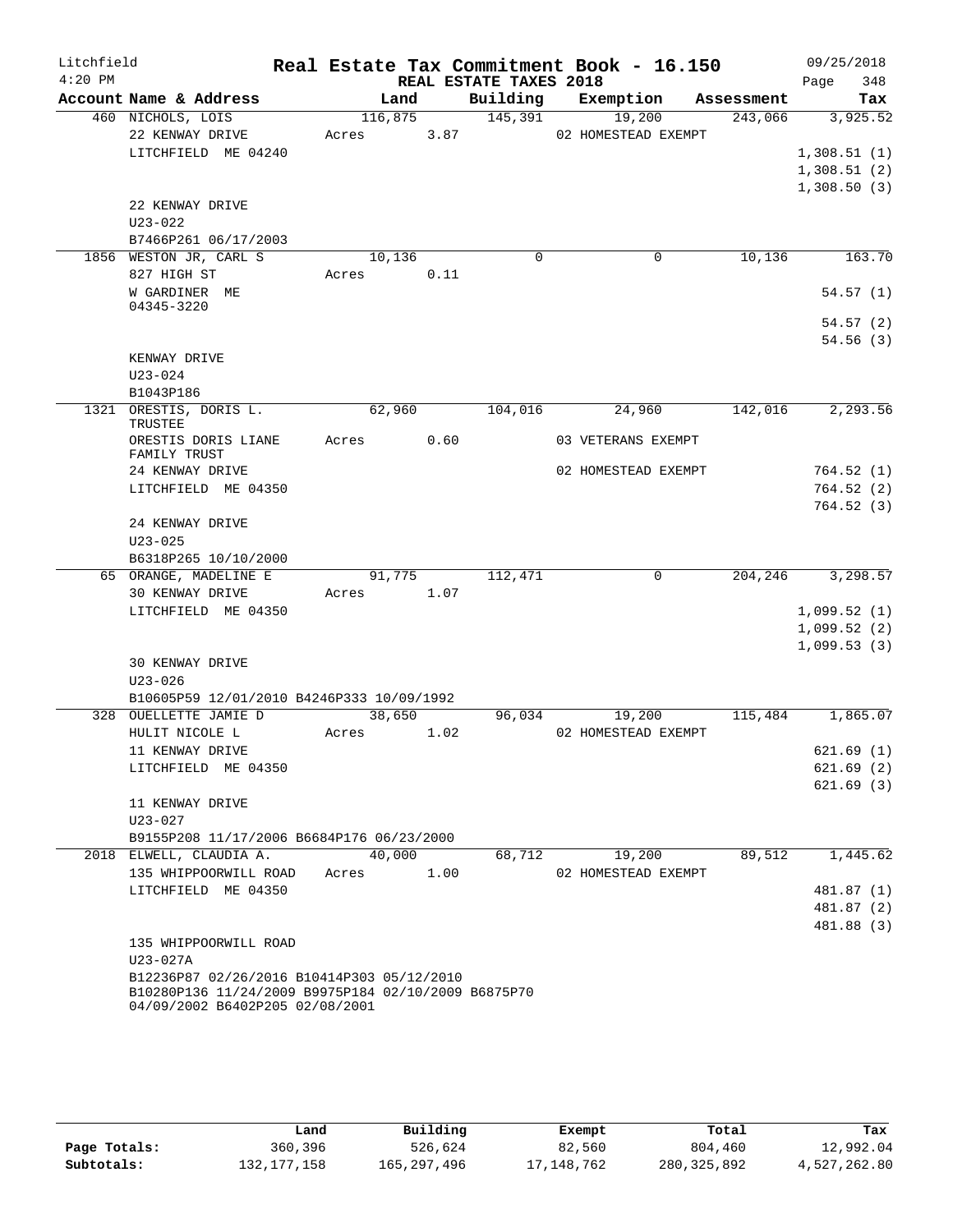| Litchfield   |                                         |       |        |             |                                    |            | Real Estate Tax Commitment Book - 16.150 |            | 09/25/2018         |
|--------------|-----------------------------------------|-------|--------|-------------|------------------------------------|------------|------------------------------------------|------------|--------------------|
| $4:20$ PM    | Account Name & Address                  |       | Land   |             | REAL ESTATE TAXES 2018<br>Building |            | Exemption                                | Assessment | 349<br>Page<br>Tax |
|              | 1748 TRACY, TIMOTHY D                   |       | 40,750 |             | 102,885                            |            | 19,200                                   | 124,435    | 2,009.63           |
|              | 123 WHIPPOORWILL ROAD                   |       | Acres  | 1.30        |                                    |            | 02 HOMESTEAD EXEMPT                      |            |                    |
|              | LITCHFIELD ME 04350                     |       |        |             |                                    |            |                                          |            | 669.88(1)          |
|              |                                         |       |        |             |                                    |            |                                          |            | 669.88 (2)         |
|              |                                         |       |        |             |                                    |            |                                          |            | 669.87(3)          |
|              | 123 WHIPPOORWILL ROAD                   |       |        |             |                                    |            |                                          |            |                    |
|              | $U23 - 028$                             |       |        |             |                                    |            |                                          |            |                    |
|              | B2576P98                                |       |        |             |                                    |            |                                          |            |                    |
|              | 580 TRACY, TODD                         |       | 41,750 |             | 32,016                             |            | 19,200                                   | 54,566     | 881.24             |
|              | TRACY, KRISTINE                         | Acres |        | 1.70        |                                    |            | 02 HOMESTEAD EXEMPT                      |            |                    |
|              | 39 KENWAY DRIVE                         |       |        |             |                                    |            |                                          |            | 293.75 (1)         |
|              | LITCHFIELD ME 04350                     |       |        |             |                                    |            |                                          |            | 293.75 (2)         |
|              |                                         |       |        |             |                                    |            |                                          |            | 293.74 (3)         |
|              | 39 KENWAY DRIVE                         |       |        |             |                                    |            |                                          |            |                    |
|              | $U23 - 029$                             |       |        |             |                                    |            |                                          |            |                    |
|              | B7399P61 04/26/2005                     |       |        |             |                                    |            |                                          |            |                    |
|              | 14 MARTIN, MARY CATHERINE               |       | 43,000 |             | 78,487                             |            | 19,200                                   | 102,287    | 1,651.94           |
|              | 117 WHIPPOORWILL ROAD                   |       | Acres  | 2.20        |                                    |            | 02 HOMESTEAD EXEMPT                      |            |                    |
|              | LITCHFIELD ME 04350                     |       |        |             |                                    |            |                                          |            | 550.65(1)          |
|              |                                         |       |        |             |                                    |            |                                          |            | 550.65(2)          |
|              |                                         |       |        |             |                                    |            |                                          |            | 550.64(3)          |
|              | 117 WHIPPOORWILL ROAD                   |       |        |             |                                    |            |                                          |            |                    |
|              | $U23 - 030$                             |       |        |             |                                    |            |                                          |            |                    |
|              | B6038P290 08/27/1999                    |       |        |             |                                    |            |                                          |            |                    |
|              | 935 ALLEN, DIANA J.                     |       | 44,236 |             | 97,334                             |            | 0                                        | 141,570    | 2,286.36           |
|              | 114 WHIPPOORWILL ROAD                   |       | Acres  | 6.50        |                                    |            |                                          |            |                    |
|              | LITCHFIELD ME 04350                     |       |        |             |                                    |            |                                          |            | 762.12(1)          |
|              |                                         |       |        |             |                                    |            |                                          |            | 762.12(2)          |
|              |                                         |       |        |             |                                    |            |                                          |            | 762.12(3)          |
|              | 114 WHIPPOORWILL ROAD                   |       |        |             |                                    |            |                                          |            |                    |
|              | $U23 - 031$                             |       |        |             |                                    |            |                                          |            |                    |
|              | B12420P74 09/24/2016 B2820P299          |       |        |             |                                    |            |                                          |            |                    |
|              | 1515 VANNAH, STACEY L. &                |       | 17,605 |             | 0                                  |            | 0                                        | 17,605     | 284.32             |
|              | DONALD F., SR.                          |       |        | 0.07        |                                    |            |                                          |            |                    |
|              | 17 PELICAN DRIVE<br>LITCHFIELD ME 04350 | Acres |        |             |                                    |            |                                          |            | 94.77 (1)          |
|              |                                         |       |        |             |                                    |            |                                          |            | 94.77 (2)          |
|              |                                         |       |        |             |                                    |            |                                          |            | 94.78 (3)          |
|              | WHIPPOORWILL ROAD                       |       |        |             |                                    |            |                                          |            |                    |
|              | $U24 - 001$                             |       |        |             |                                    |            |                                          |            |                    |
|              | B6020P41 09/09/1999                     |       |        |             |                                    |            |                                          |            |                    |
|              | 1146 VANNAH, STACEY L.                  |       | 45,010 |             | 0                                  |            | 0                                        | 45,010     | 726.91             |
|              | VANNAH, DONALD S.                       | Acres |        | 0.18        |                                    |            |                                          |            |                    |
|              | 17 PELICAN DRIVE                        |       |        |             |                                    |            |                                          |            | 242.30 (1)         |
|              | LITCHFIELD ME 04350                     |       |        |             |                                    |            |                                          |            | 242.30(2)          |
|              |                                         |       |        |             |                                    |            |                                          |            | 242.31(3)          |
|              | WHIPPOORWILL ROAD                       |       |        |             |                                    |            |                                          |            |                    |
|              | U24-002                                 |       |        |             |                                    |            |                                          |            |                    |
|              | B12196P215 12/30/2015 B1556P269         |       |        |             |                                    |            |                                          |            |                    |
|              | 597 FITZMAURICE, ROBERT L               |       | 20,510 |             | $\Omega$                           |            | 0                                        | 20,510     | 331.24             |
|              | 195 WHIPPOORWILL ROAD                   | Acres |        | 0.43        |                                    |            |                                          |            |                    |
|              | LITCHFIELD ME 04350                     |       |        |             |                                    |            |                                          |            | 110.41(1)          |
|              |                                         |       |        |             |                                    |            |                                          |            | 110.41(2)          |
|              |                                         |       |        |             |                                    |            |                                          |            | 110.42(3)          |
|              | WHIPPOORWILL ROAD                       |       |        |             |                                    |            |                                          |            |                    |
|              | $U24 - 003$                             |       |        |             |                                    |            |                                          |            |                    |
|              | B2243P161                               |       |        |             |                                    |            |                                          |            |                    |
|              |                                         |       |        |             |                                    |            |                                          |            |                    |
|              |                                         | Land  |        | Building    |                                    | Exempt     |                                          | Total      | Tax                |
| Page Totals: | 252,861                                 |       |        | 310,722     |                                    | 57,600     |                                          | 505,983    | 8,171.64           |
| Subtotals:   | 132,430,019                             |       |        | 165,608,218 |                                    | 17,206,362 | 280,831,875                              |            | 4,535,434.44       |
|              |                                         |       |        |             |                                    |            |                                          |            |                    |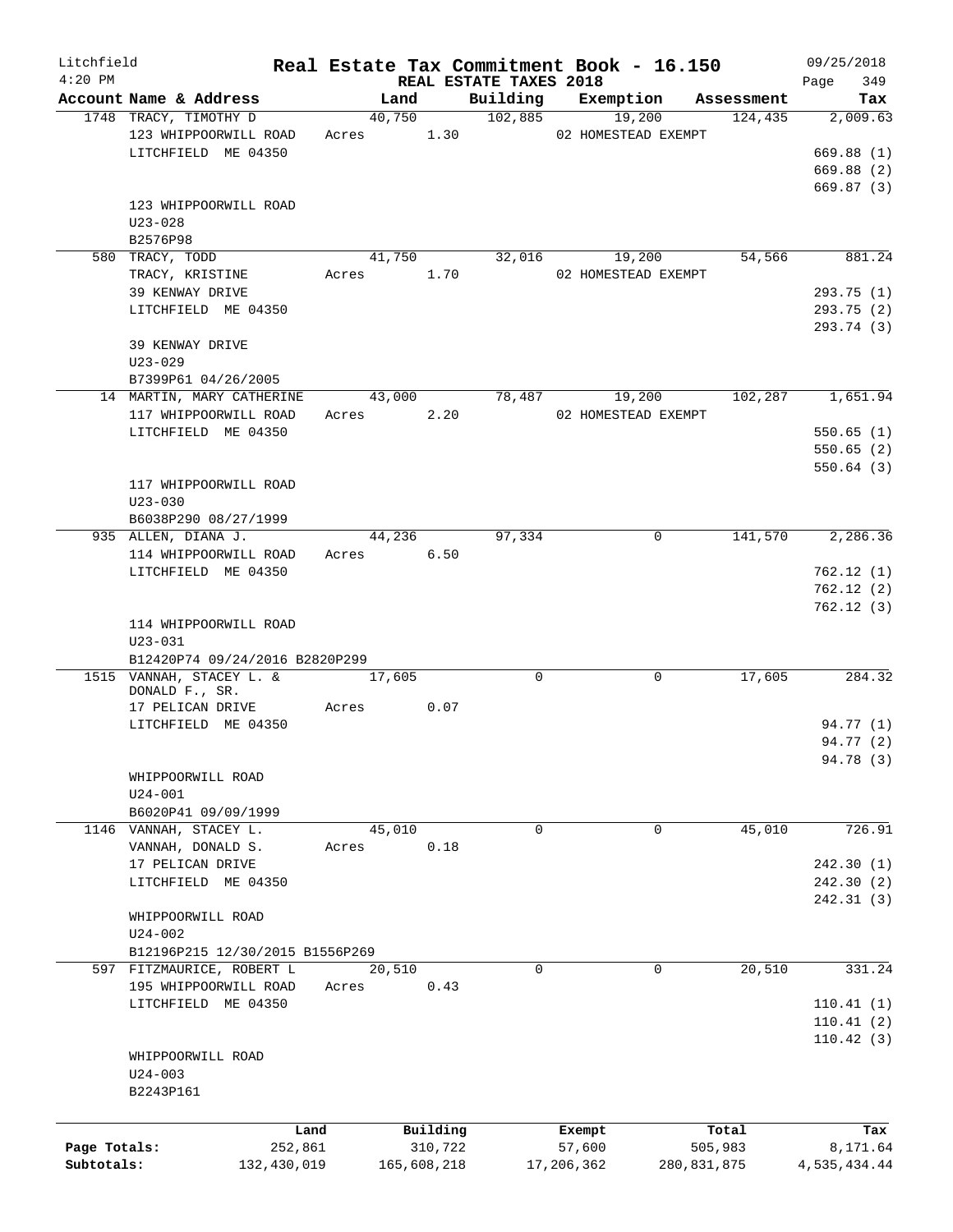| Litchfield |                                                          |         |      |                        | Real Estate Tax Commitment Book - 16.150 |            | 09/25/2018  |
|------------|----------------------------------------------------------|---------|------|------------------------|------------------------------------------|------------|-------------|
| $4:20$ PM  |                                                          |         |      | REAL ESTATE TAXES 2018 |                                          |            | 350<br>Page |
|            | Account Name & Address                                   | Land    |      | Building               | Exemption                                | Assessment | Tax         |
|            | 288 CENTRAL MAINE POWER                                  | 500     |      | $\Omega$               | $\Omega$                                 | 500        | 8.07        |
|            | c/o Avangrid Management Acres                            |         | 0.20 |                        |                                          |            |             |
|            | Company-Local Tax<br>One City Center, 5th                |         |      |                        |                                          |            | 2.69(1)     |
|            | Floor                                                    |         |      |                        |                                          |            |             |
|            | Portland ME 04101                                        |         |      |                        |                                          |            | 2.69(2)     |
|            |                                                          |         |      |                        |                                          |            | 2.69(3)     |
|            | WHIPPOORWILL ROAD                                        |         |      |                        |                                          |            |             |
|            | $U24 - 004$                                              |         |      |                        |                                          |            |             |
| 127        | DELESKEY, AUDREY                                         | 96,958  |      | 19,547                 | $\mathbf 0$                              | 116,505    | 1,881.56    |
|            | DELESKEY, BRUCE                                          | Acres   | 0.13 |                        |                                          |            |             |
|            | 161 SOUTH PLEASANT<br>STREET                             |         |      |                        |                                          |            | 627.19(1)   |
|            | BRADFORD MA 01835                                        |         |      |                        |                                          |            | 627.19(2)   |
|            |                                                          |         |      |                        |                                          |            | 627.18(3)   |
|            | 202 WHIPPOORWILL ROAD                                    |         |      |                        |                                          |            |             |
|            | $U24 - 005$                                              |         |      |                        |                                          |            |             |
|            | B12746P236 10/05/2017 B9608P99 01/03/2008 B1342P202      |         |      |                        |                                          |            |             |
|            | 447 DELESKEY, BRUCE S                                    | 18,840  |      | 76,919                 | 0                                        | 95,759     | 1,546.51    |
|            | DELESKEY AUDREY A                                        | Acres   | 0.03 |                        |                                          |            |             |
|            | 151 SOUTH PLEASANT                                       |         |      |                        |                                          |            | 515.50(1)   |
|            | <b>STREET</b>                                            |         |      |                        |                                          |            |             |
|            | BRADFORD MA 01835                                        |         |      |                        |                                          |            | 515.50(2)   |
|            |                                                          |         |      |                        |                                          |            | 515.51(3)   |
|            | 6 HERON DRIVE                                            |         |      |                        |                                          |            |             |
|            | $U24 - 006$                                              |         |      |                        |                                          |            |             |
|            | B8574P154 08/17/2005 B3809P47<br>1361 PELLETIER, RAYMOND | 80,047  |      | 38,198                 | 19,200                                   | 99,045     | 1,599.58    |
|            | P.O. BOX 146                                             | Acres   | 0.42 |                        | 02 HOMESTEAD EXEMPT                      |            |             |
|            | LITCHFIELD ME 04350                                      |         |      |                        |                                          |            | 533.19(1)   |
|            |                                                          |         |      |                        |                                          |            | 533.19(2)   |
|            |                                                          |         |      |                        |                                          |            | 533.20(3)   |
|            | 4 HERON DRIVE                                            |         |      |                        |                                          |            |             |
|            | $U24 - 007$                                              |         |      |                        |                                          |            |             |
|            | B4698P133                                                |         |      |                        |                                          |            |             |
|            | 51 AUGER, LAWRENCE J                                     | 88,355  |      | 59,143                 | 0                                        | 147,498    | 2,382.09    |
|            | AUGER, CAROL E                                           | Acres   | 0.30 |                        |                                          |            |             |
|            | 53 BURKE ST                                              |         |      |                        |                                          |            | 794.03(1)   |
|            | FARMINGDALE ME 04344                                     |         |      |                        |                                          |            | 794.03 (2)  |
|            |                                                          |         |      |                        |                                          |            | 794.03(3)   |
|            | 8 HERON DRIVE                                            |         |      |                        |                                          |            |             |
|            | $U24 - 008$                                              |         |      |                        |                                          |            |             |
|            | B2151P108 09/29/1978                                     |         |      |                        |                                          |            |             |
| 1257       | MORTELL FAMILY<br>IRREVOCABLE TRUST                      | 106,806 |      | 47,985                 | 0                                        | 154,791    | 2,499.87    |
|            | MORTELL, FRANK J,<br>TRUSTEE                             | Acres   | 0.41 |                        |                                          |            |             |
|            | 89 HILMA STREET                                          |         |      |                        |                                          |            | 833.29 (1)  |
|            | OUINCY MA 02171                                          |         |      |                        |                                          |            | 833.29 (2)  |
|            |                                                          |         |      |                        |                                          |            | 833.29 (3)  |
|            | 10 HERON DRIVE                                           |         |      |                        |                                          |            |             |
|            | $U24 - 009$                                              |         |      |                        |                                          |            |             |
|            | B10783P125 07/19/2011 B3046P51 10/29/1986                |         |      |                        |                                          |            |             |

|              | Land        | Building    | Exempt     | Total       | Tax          |
|--------------|-------------|-------------|------------|-------------|--------------|
| Page Totals: | 391,506     | 241,792     | 19,200     | 614,098     | 9,917.68     |
| Subtotals:   | 132,821,525 | 165,850,010 | 17,225,562 | 281,445,973 | 4,545,352.12 |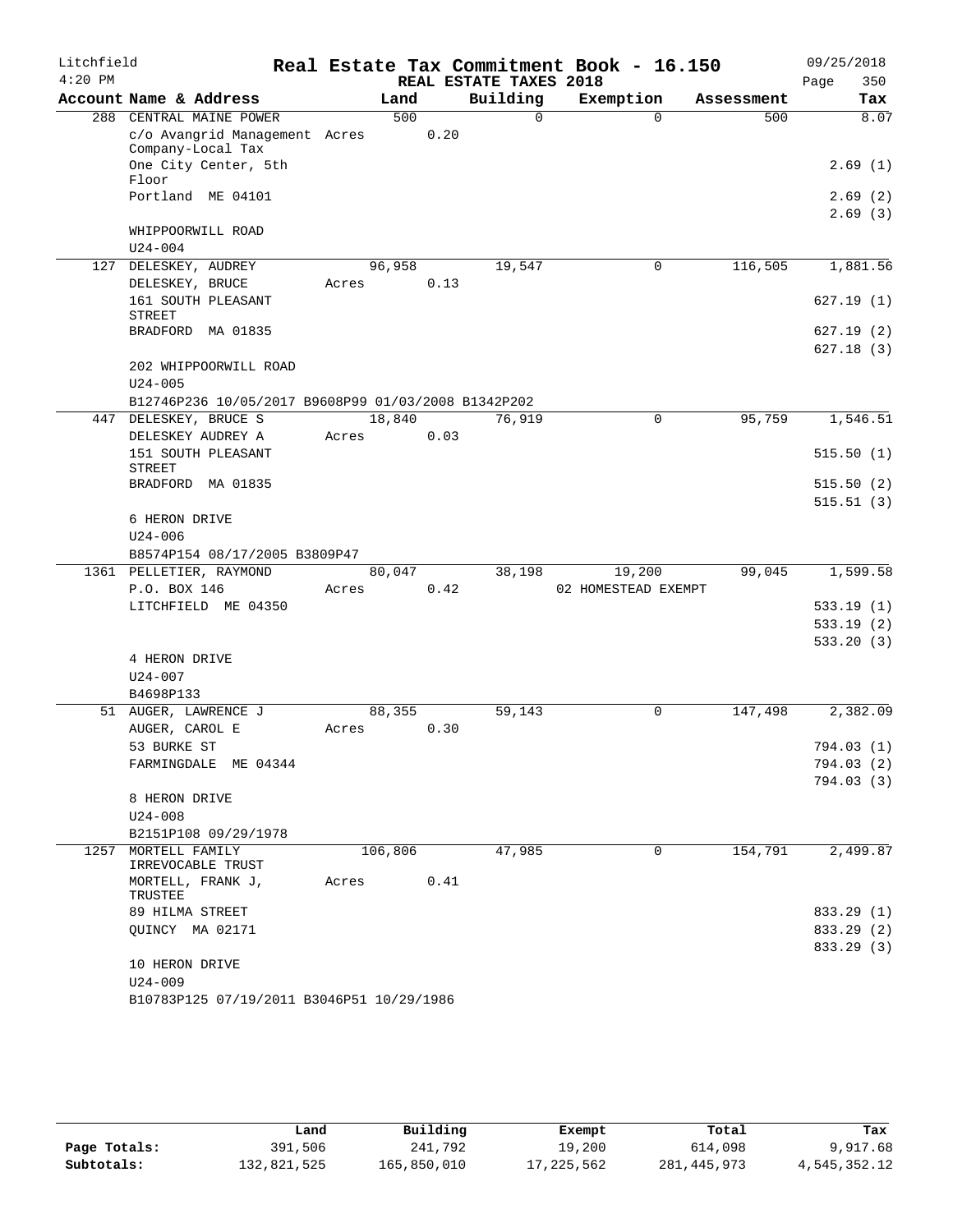| Litchfield |                                               |       |                |                        | Real Estate Tax Commitment Book - 16.150 |         | 09/25/2018      |        |
|------------|-----------------------------------------------|-------|----------------|------------------------|------------------------------------------|---------|-----------------|--------|
| $4:20$ PM  |                                               |       |                | REAL ESTATE TAXES 2018 |                                          |         | Page            | 351    |
|            | Account Name & Address                        |       | Land           |                        | Building Exemption Assessment            |         |                 | Tax    |
|            | 1824 FLETCHER RHONDA MAY                      |       | 210,025        | 230,948                | 19,200                                   | 421,773 | 6,811.63        |        |
|            | PO BOX 505                                    |       | Acres 3.07     |                        | 02 HOMESTEAD EXEMPT                      |         |                 |        |
|            | HALLOWELL ME 04347                            |       |                |                        |                                          |         | 2, 270.54 (1)   |        |
|            |                                               |       |                |                        |                                          |         | 2, 270.54 (2)   |        |
|            | 18 HERON DRIVE                                |       |                |                        |                                          |         | 2, 270.55(3)    |        |
|            | $U24 - 010$                                   |       |                |                        |                                          |         |                 |        |
|            | B3853P165                                     |       |                |                        |                                          |         |                 |        |
|            | 595 FITZMAURICE, ROBERT L                     |       | 38,750         | $\Omega$               | 0                                        | 38,750  |                 | 625.81 |
|            | 195 WHIPPOORWILL ROAD                         |       | Acres 5.30     |                        |                                          |         |                 |        |
|            | LITCHFIELD ME 04350                           |       |                |                        |                                          |         | 208.60(1)       |        |
|            |                                               |       |                |                        |                                          |         | 208.60(2)       |        |
|            |                                               |       |                |                        |                                          |         | 208.61(3)       |        |
|            | HERON DRIVE                                   |       |                |                        |                                          |         |                 |        |
|            | $U24 - 011$                                   |       |                |                        |                                          |         |                 |        |
|            | B2243P161                                     |       |                |                        |                                          |         |                 |        |
|            | 1476 RICKER, REVOCABLE TRUST 57,700           |       |                | 26,211                 | 24,960                                   | 58,951  |                 | 952.06 |
|            | RICKER, WILLIAM E &<br>BETTY A RICKER,        |       | Acres 22.00    |                        | 12 WW2 Vet Res.                          |         |                 |        |
|            | TRUSTEES                                      |       |                |                        |                                          |         |                 |        |
|            | 64 LITTLE DRIVE                               |       |                |                        | 02 HOMESTEAD EXEMPT                      |         | 317.35(1)       |        |
|            | LITCHFIELD ME 04350                           |       |                |                        |                                          |         | 317.35(2)       |        |
|            |                                               |       |                |                        |                                          |         | 317.36(3)       |        |
|            | 64 LITTLE DRIVE                               |       |                |                        |                                          |         |                 |        |
|            | $U24 - 012$                                   |       |                |                        |                                          |         |                 |        |
|            | B4009P21 11/15/1991<br>1559 SARGENT, SUSAN L  |       | 38,600         | 43,194                 | 19,200                                   | 62,594  | 1,010.89        |        |
|            | SARGENT, RAYMOND                              |       | Acres 1.00     |                        | 02 HOMESTEAD EXEMPT                      |         |                 |        |
|            | WILFORD                                       |       |                |                        |                                          |         |                 |        |
|            | 50 LITTLE DRIVE                               |       |                |                        |                                          |         | 336.96(1)       |        |
|            | LITCHFIELD ME 04350                           |       |                |                        |                                          |         | 336.96(2)       |        |
|            |                                               |       |                |                        |                                          |         | 336.97(3)       |        |
|            | 50 LITTLE DRIVE                               |       |                |                        |                                          |         |                 |        |
|            | $U24-012A$                                    |       |                |                        |                                          |         |                 |        |
|            | B1900P306 04/29/1976 B1824P55                 |       |                |                        |                                          |         |                 |        |
|            | 1409 OUELLETTE ANNE MARIE<br>LACHANCE BRIAN L | Acres | 40,000<br>1.00 | 73,831                 | 19,200<br>02 HOMESTEAD EXEMPT            |         | 94,631 1,528.29 |        |
|            | 56 LITTLE DRIVE                               |       |                |                        |                                          |         | 509.43(1)       |        |
|            | LITCHFIELD ME 04350                           |       |                |                        |                                          |         | 509.43(2)       |        |
|            |                                               |       |                |                        |                                          |         | 509.43(3)       |        |
|            | 56 LITTLE DRIVE                               |       |                |                        |                                          |         |                 |        |
|            | $U24-012B$                                    |       |                |                        |                                          |         |                 |        |
|            | B8998P20 07/21/2006 B7000P2 06/10/2004        |       |                |                        |                                          |         |                 |        |
|            | 1883 NADEAU, SCOTT R &                        |       | 39,850         | 103,423                | 19,200                                   | 124,073 | 2,003.78        |        |
|            | MELINDA<br>59 LITTLE DRIVE                    | Acres | 1.50           |                        | 02 HOMESTEAD EXEMPT                      |         |                 |        |
|            | LITCHFIELD ME 04350                           |       |                |                        |                                          |         | 667.93 (1)      |        |
|            |                                               |       |                |                        |                                          |         | 667.93(2)       |        |
|            |                                               |       |                |                        |                                          |         | 667.92(3)       |        |
|            | 59 LITTLE DRIVE                               |       |                |                        |                                          |         |                 |        |
|            | U24-012C                                      |       |                |                        |                                          |         |                 |        |
|            | B7341P296 09/06/1996                          |       |                |                        |                                          |         |                 |        |

|              | Land        | Building      | Exempt     | Total         | Tax          |
|--------------|-------------|---------------|------------|---------------|--------------|
| Page Totals: | 424,925     | 477,607       | 101,760    | 800,772       | 12,932.46    |
| Subtotals:   | 133,246,450 | 166, 327, 617 | 17,327,322 | 282, 246, 745 | 4,558,284.58 |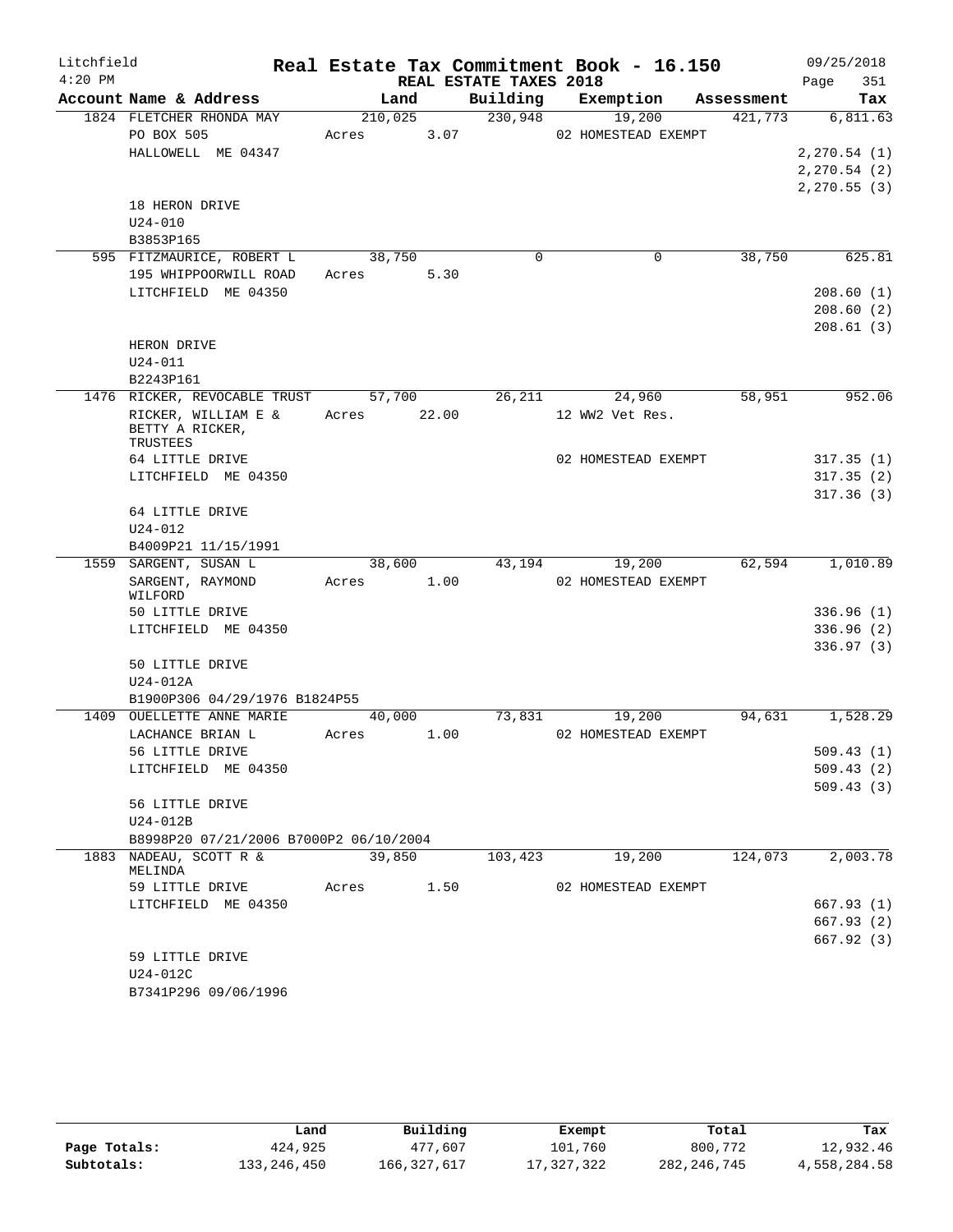| Litchfield |                                                                   |             |        |      |                        | Real Estate Tax Commitment Book - 16.150 |            | 09/25/2018  |
|------------|-------------------------------------------------------------------|-------------|--------|------|------------------------|------------------------------------------|------------|-------------|
| $4:20$ PM  |                                                                   |             |        |      | REAL ESTATE TAXES 2018 |                                          |            | 352<br>Page |
|            | Account Name & Address                                            |             | Land   |      |                        | Building Exemption                       | Assessment | Tax         |
|            | 385 BURNHAM, RANDALL A                                            |             | 86,475 |      | 35,229                 | 19,200                                   | 102,504    | 1,655.44    |
|            | BURNHAM CYNTHIA G                                                 | Acres 1.35  |        |      |                        | 02 HOMESTEAD EXEMPT                      |            |             |
|            | 101 LITTLE DRIVE                                                  |             |        |      |                        |                                          |            | 551.81(1)   |
|            | LITCHFIELD ME 04350                                               |             |        |      |                        |                                          |            | 551.81(2)   |
|            |                                                                   |             |        |      |                        |                                          |            | 551.82(3)   |
|            | 101 LITTLE DRIVE                                                  |             |        |      |                        |                                          |            |             |
|            | $U24 - 013$                                                       |             |        |      |                        |                                          |            |             |
|            | B6301P312 09/15/2003                                              |             |        |      |                        |                                          |            |             |
|            | 1553 FORD, LAURIE ANN                                             |             | 40,600 |      | 143,235                | 19,200                                   | 164,635    | 2,658.86    |
|            | FORD, ROBERT K.                                                   | Acres 1.80  |        |      |                        | 02 HOMESTEAD EXEMPT                      |            |             |
|            | 97 LITTLE DRIVE                                                   |             |        |      |                        |                                          |            | 886.29 (1)  |
|            | LITCHFIELD ME 04350                                               |             |        |      |                        |                                          |            | 886.29 (2)  |
|            |                                                                   |             |        |      |                        |                                          |            | 886.28 (3)  |
|            | 97 LITTLE DRIVE                                                   |             |        |      |                        |                                          |            |             |
|            | $U24 - 014$                                                       |             |        |      |                        |                                          |            |             |
|            | B12017P179 06/19/2015 B8385P51 04/22/2005 B5984P141<br>10/06/1999 |             |        |      |                        |                                          |            |             |
|            | 596 FITZMAURICE, ROBERT L                                         |             | 59,960 |      | 58,288                 | 24,960                                   | 93,288     | 1,506.60    |
|            | 195 WHIPPOORWILL ROAD                                             | Acres 16.00 |        |      |                        | 03 VETERANS EXEMPT                       |            |             |
|            | LITCHFIELD ME 04350                                               |             |        |      |                        | 02 HOMESTEAD EXEMPT                      |            | 502.20(1)   |
|            |                                                                   |             |        |      |                        |                                          |            | 502.20(2)   |
|            |                                                                   |             |        |      |                        |                                          |            | 502.20(3)   |
|            | 195 WHIPPOORWILL ROAD                                             |             |        |      |                        |                                          |            |             |
|            | $U24 - 016$                                                       |             |        |      |                        |                                          |            |             |
|            | B2243P161                                                         |             |        |      |                        |                                          |            |             |
|            | 1860 WHEELER, STANLEY E                                           |             | 54,044 |      | 51,061                 | $\mathbf 0$                              | 105,105    | 1,697.45    |
|            | WHEELER, MIRIAM A                                                 | Acres       |        | 0.34 |                        |                                          |            |             |
|            | 20 WHEELER RD                                                     |             |        |      |                        |                                          |            | 565.82(1)   |
|            | BOWDOIN ME 04287                                                  |             |        |      |                        |                                          |            | 565.82(2)   |
|            |                                                                   |             |        |      |                        |                                          |            | 565.81(3)   |
|            | 63 PELICAN DRIVE                                                  |             |        |      |                        |                                          |            |             |
|            | $U24 - 017$                                                       |             |        |      |                        |                                          |            |             |
|            | B1390P145 10/13/2004                                              |             |        |      |                        |                                          |            |             |
|            | 1516 VANNAH, STACEY L. &<br>DONALD F., SR.                        |             | 62,350 |      | 1,567                  | 0                                        | 63,917     | 1,032.26    |
|            | 17 PELICAN DRIVE                                                  | Acres       |        | 4.60 |                        |                                          |            |             |
|            | LITCHFIELD ME 04350                                               |             |        |      |                        |                                          |            | 344.09(1)   |
|            |                                                                   |             |        |      |                        |                                          |            | 344.09 (2)  |
|            |                                                                   |             |        |      |                        |                                          |            | 344.08(3)   |
|            | PURGATORY STREAM                                                  |             |        |      |                        |                                          |            |             |
|            | $U24 - 018$                                                       |             |        |      |                        |                                          |            |             |
|            | B12261P183 03/28/2016 B6020P41 08/19/1999                         |             |        |      |                        |                                          |            |             |
|            | 37 ARSENAULT, DALE R                                              |             | 91,100 |      | 118,330                | 19,200                                   | 190,230    | 3,072.21    |
|            | 18 PELICAN DRIVE                                                  | Acres       |        | 2.40 |                        | 02 HOMESTEAD EXEMPT                      |            |             |
|            | LITCHFIELD ME 04350                                               |             |        |      |                        |                                          |            | 1,024.07(1) |
|            |                                                                   |             |        |      |                        |                                          |            | 1,024.07(2) |
|            |                                                                   |             |        |      |                        |                                          |            | 1,024.07(3) |
|            | 18 PELICAN DRIVE                                                  |             |        |      |                        |                                          |            |             |
|            | U24-018A                                                          |             |        |      |                        |                                          |            |             |
|            | B11958P61 03/06/2015 B3547P124                                    |             |        |      |                        |                                          |            |             |

|              | Land        | Building    | Exempt     | Total       | Tax          |
|--------------|-------------|-------------|------------|-------------|--------------|
| Page Totals: | 394,529     | 407,710     | 82,560     | 719,679     | 11,622.82    |
| Subtotals:   | 133,640,979 | 166,735,327 | 17,409,882 | 282,966,424 | 4,569,907.40 |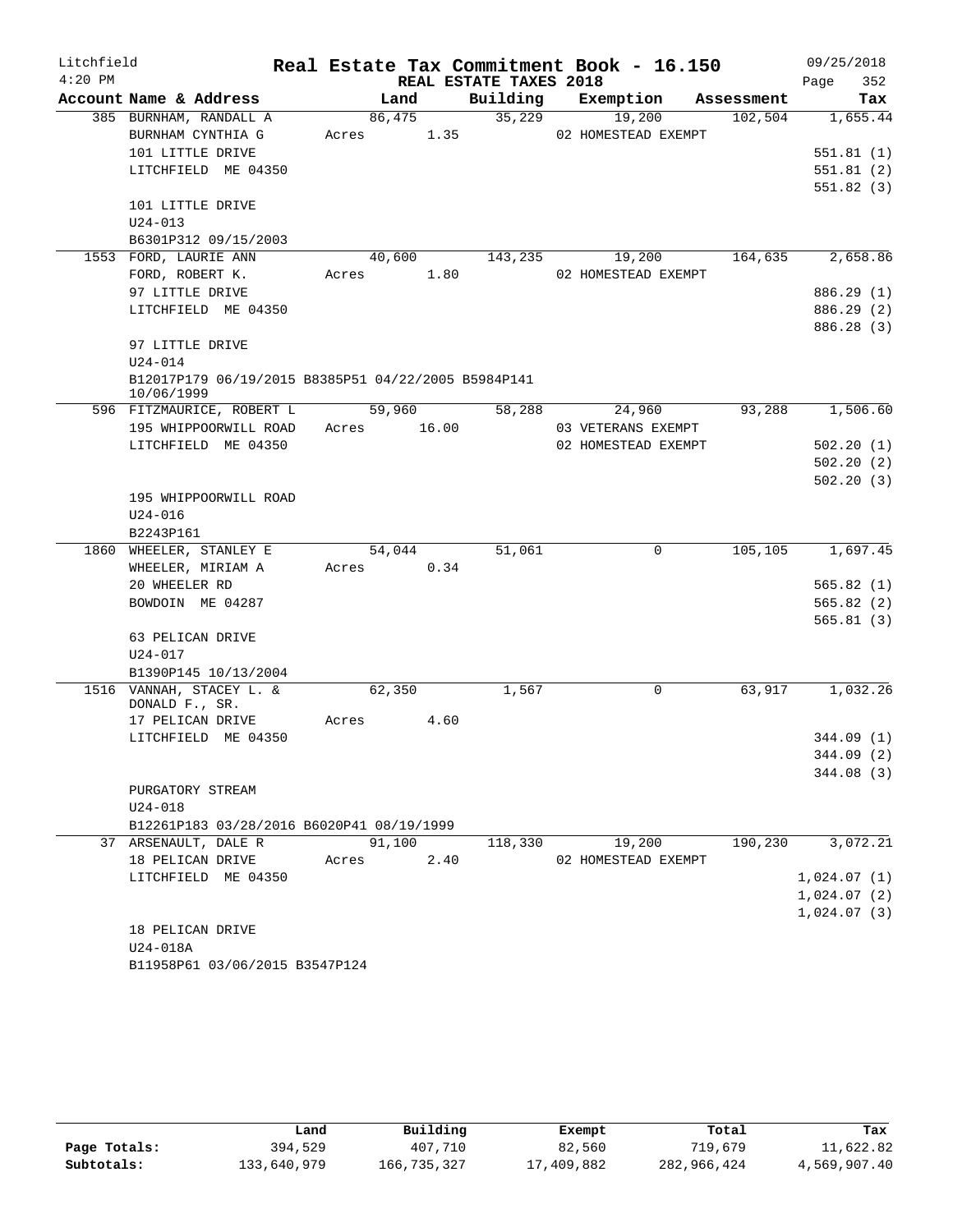| Litchfield |                                                      |         |       |                        |             | Real Estate Tax Commitment Book - 16.150 |            | 09/25/2018  |
|------------|------------------------------------------------------|---------|-------|------------------------|-------------|------------------------------------------|------------|-------------|
| $4:20$ PM  |                                                      |         |       | REAL ESTATE TAXES 2018 |             |                                          |            | 353<br>Page |
|            | Account Name & Address                               | Land    |       | Building               |             | Exemption                                | Assessment | Tax         |
|            | 64 BEGANNY, WILLIAM J                                | 62,778  |       | 88,664                 |             | 24,960                                   | 126,482    | 2,042.68    |
|            | BEGANNY, SABRINA T                                   | Acres   | 0.33  |                        |             | 02 HOMESTEAD EXEMPT                      |            |             |
|            | 21 PELICAN DRIVE                                     |         |       |                        |             | 03 VETERANS EXEMPT                       |            | 680.89 (1)  |
|            | LITCHFIELD ME 04350                                  |         |       |                        |             |                                          |            | 680.89 (2)  |
|            |                                                      |         |       |                        |             |                                          |            | 680.90 (3)  |
|            | 21 PELICAN DRIVE<br>$U24 - 019$                      |         |       |                        |             |                                          |            |             |
|            | B11958P63 04/08/2015 B11958P61 03/06/2015 B9470P106  |         |       |                        |             |                                          |            |             |
|            | 08/21/2007 B8827P243 02/10/2005 B1560P349 12/08/2004 |         |       |                        |             |                                          |            |             |
|            | 1517 VANNAH, STACEY L.                               | 18,118  |       | 90,203                 |             | $\mathbf 0$                              | 108,321    | 1,749.38    |
|            | VANNAH DONALD F SR                                   | Acres   | 0.23  |                        |             |                                          |            |             |
|            | 17 PELICAN DRIVE                                     |         |       |                        |             |                                          |            | 583.13(1)   |
|            | LITCHFIELD ME 04350                                  |         |       |                        |             |                                          |            | 583.13(2)   |
|            |                                                      |         |       |                        |             |                                          |            | 583.12(3)   |
|            | 17 PELICAN DRIVE                                     |         |       |                        |             |                                          |            |             |
|            | $U24 - 020$                                          |         |       |                        |             |                                          |            |             |
|            | B6020P41 08/19/0999                                  |         |       |                        |             |                                          |            |             |
|            | 1145 VANNAH, STACEY L.                               | 48,550  |       |                        | $\mathbf 0$ | $\mathbf 0$                              | 48,550     | 784.08      |
|            | VANNAH, DONALD F.                                    | Acres   | 1.58  |                        |             |                                          |            |             |
|            | 17 PELICAN DRIVE                                     |         |       |                        |             |                                          |            | 261.36(1)   |
|            | LITCHFIELD ME 04350                                  |         |       |                        |             |                                          |            | 261.36(2)   |
|            |                                                      |         |       |                        |             |                                          |            | 261.36(3)   |
|            | PELICAN DRIVE                                        |         |       |                        |             |                                          |            |             |
|            | $U24 - 021$                                          |         |       |                        |             |                                          |            |             |
|            | B12196P215 12/30/2015 B1556P269                      |         |       |                        |             |                                          |            |             |
|            | 132 BERUBE, NORMAND                                  | 99,600  |       | 155,233                |             | $\mathbf 0$                              | 254,833    | 4, 115.55   |
|            | BERUBE, LUANNE R.<br>12 LINCOLN ROAD                 | Acres   | 3.16  |                        |             |                                          |            | 1,371.85(1) |
|            | NEWTON NH 03858                                      |         |       |                        |             |                                          |            | 1,371.85(2) |
|            |                                                      |         |       |                        |             |                                          |            | 1,371.85(3) |
|            | 82 PURGATORY DRIVE                                   |         |       |                        |             |                                          |            |             |
|            | $U24 - 022$                                          |         |       |                        |             |                                          |            |             |
|            | B12133P162 10/13/2015 B11744P300 07/12/2014          |         |       |                        |             |                                          |            |             |
|            | B3263P239 11/06/1987                                 |         |       |                        |             |                                          |            |             |
|            | 2773 CENTRAL MAINE POWER                             | 18,048  |       |                        | $\mathbf 0$ | 0                                        | 18,048     | 291.48      |
|            | c/o Avangrid Management Acres                        |         | 10.73 |                        |             |                                          |            |             |
|            | Company-Local Tax<br>One City Center, 5th            |         |       |                        |             |                                          |            |             |
|            | Floor                                                |         |       |                        |             |                                          |            | 97.16(1)    |
|            | Portland ME 04101                                    |         |       |                        |             |                                          |            | 97.16(2)    |
|            |                                                      |         |       |                        |             |                                          |            | 97.16(3)    |
|            | PURGATORY DRIVE                                      |         |       |                        |             |                                          |            |             |
|            | U24-022A                                             |         |       |                        |             |                                          |            |             |
|            | B10538P307 09/24/2010                                |         |       |                        |             |                                          |            |             |
|            | 61 TARDIF, RACHEL D                                  | 204,195 |       | 64,698                 |             | 0                                        | 268,893    | 4,342.62    |
|            | TARDIFF RICHARD R                                    | Acres   | 0.94  |                        |             |                                          |            |             |
|            | 79 BALLPARK ROAD                                     |         |       |                        |             |                                          |            | 1,447.54(1) |
|            | SABATTUS ME 04280                                    |         |       |                        |             |                                          |            | 1,447.54(2) |
|            |                                                      |         |       |                        |             |                                          |            | 1,447.54(3) |
|            | 242 WHIPPOORWILL ROAD                                |         |       |                        |             |                                          |            |             |
|            | $U25 - 001$                                          |         |       |                        |             |                                          |            |             |
|            | B8266P151 01/05/2005 B6676P202                       |         |       |                        |             |                                          |            |             |

|              | Land        | Building      | Exempt     | Total       | Tax          |
|--------------|-------------|---------------|------------|-------------|--------------|
| Page Totals: | 451,289     | 398,798       | 24,960     | 825,127     | 13,325.79    |
| Subtotals:   | 134,092,268 | 167, 134, 125 | 17,434,842 | 283,791,551 | 4,583,233.19 |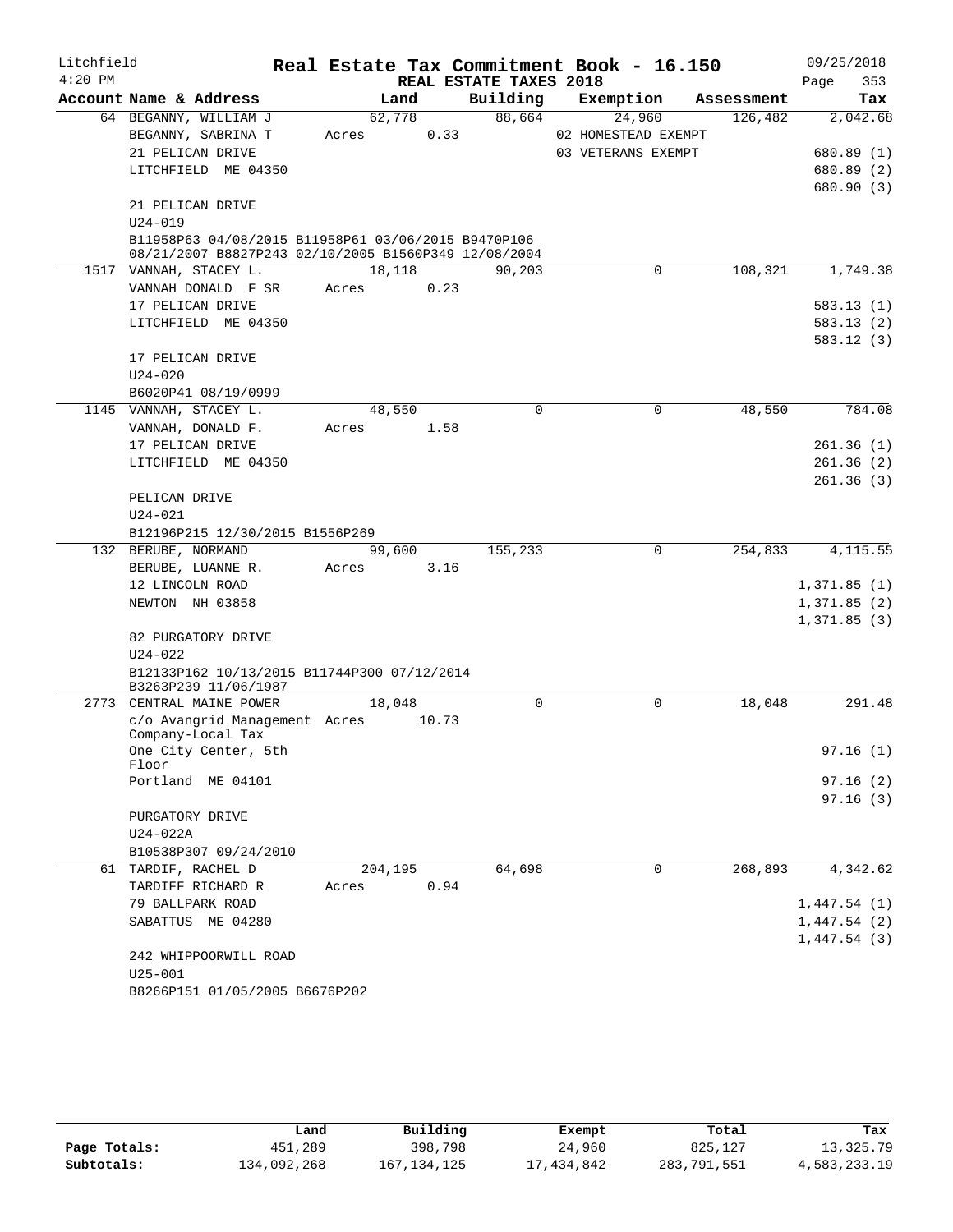| Litchfield |                                                    |         |      |                        | Real Estate Tax Commitment Book - 16.150 |            | 09/25/2018                 |
|------------|----------------------------------------------------|---------|------|------------------------|------------------------------------------|------------|----------------------------|
| $4:20$ PM  |                                                    |         |      | REAL ESTATE TAXES 2018 |                                          |            | 354<br>Page                |
|            | Account Name & Address                             | Land    |      | Building               | Exemption                                | Assessment | Tax                        |
|            | 568 FORTIN, DANIEL                                 | 220,650 |      | 193,216                | 19,200                                   | 394,666    | 6,373.86                   |
|            | FORTIN MARTHA                                      | Acres   | 2.95 |                        | 02 HOMESTEAD EXEMPT                      |            |                            |
|            | 1461 SABATTUS STREET                               |         |      |                        |                                          |            | 2,124.62(1)                |
|            | LEWISTON ME 04240                                  |         |      |                        |                                          |            | 2,124.62(2)                |
|            |                                                    |         |      |                        |                                          |            | 2, 124.62(3)               |
|            | 230 WHIPPOORWILL ROAD                              |         |      |                        |                                          |            |                            |
|            | $U25 - 002 - 1$<br>B8754P192 12/30/2005 B6181P92   |         |      |                        |                                          |            |                            |
| 1298       | NEWENDYKE, MELVIN &                                | 175,175 |      | 1,276                  | $\mathbf 0$                              | 176,451    | 2,849.68                   |
|            | <b>BARBARA</b>                                     |         |      |                        |                                          |            |                            |
|            | 84 SMALL ROAD                                      | Acres   | 2.07 |                        |                                          |            |                            |
|            | LITCHFIELD ME 04350                                |         |      |                        |                                          |            | 949.89 (1)                 |
|            |                                                    |         |      |                        |                                          |            | 949.89 (2)                 |
|            |                                                    |         |      |                        |                                          |            | 949.90 (3)                 |
|            | 236 WHIPPOORWILL ROAD                              |         |      |                        |                                          |            |                            |
|            | $U25 - 002 - 2$                                    |         |      |                        |                                          |            |                            |
|            | B3342P268                                          |         |      |                        |                                          |            |                            |
|            | 290 CENTRAL MAINE POWER                            | 42,500  |      | 0                      | 0                                        | 42,500     | 686.37                     |
|            | c/o Avangrid Management Acres<br>Company-Local Tax |         | 8.00 |                        |                                          |            |                            |
|            | One City Center, 5th                               |         |      |                        |                                          |            | 228.79(1)                  |
|            | Floor                                              |         |      |                        |                                          |            |                            |
|            | Portland ME 04101                                  |         |      |                        |                                          |            | 228.79(2)                  |
|            |                                                    |         |      |                        |                                          |            | 228.79(3)                  |
|            | WHIPPOORWILL ROAD                                  |         |      |                        |                                          |            |                            |
|            | $U25-002A$                                         |         |      |                        |                                          |            |                            |
|            | B4751P38 06/25/1994                                |         |      |                        |                                          |            |                            |
|            | 80 GOWELL, CLARENCE R. III                         | 169,200 |      | 84,913                 | 0                                        | 254,113    | 4,103.92                   |
|            | GOWELL, BOBBI JO                                   | Acres   | 2.90 |                        |                                          |            |                            |
|            | 469 RICHMOND ROAD                                  |         |      |                        |                                          |            | 1,367.97(1)                |
|            | LITCHFIELD ME 04350                                |         |      |                        |                                          |            | 1,367.97(2)<br>1,367.98(3) |
|            | ISLAND LANE                                        |         |      |                        |                                          |            |                            |
|            | U25-002B                                           |         |      |                        |                                          |            |                            |
|            | B12175P327 11/30/2015 B6330P195 10/27/2000         |         |      |                        |                                          |            |                            |
|            | 1152 MOULTON, KRISTEN R.                           | 187,068 |      | 207,348                | 19,200                                   | 375,216    | 6,059.74                   |
|            | ST. PETER, RICHARD L.                              | Acres   | 0.98 |                        | 02 HOMESTEAD EXEMPT                      |            |                            |
|            | 44 ISLAND LANE                                     |         |      |                        |                                          |            | 2,019.91(1)                |
|            | LITCHFIELD ME 04350                                |         |      |                        |                                          |            | 2,019.91(2)                |
|            |                                                    |         |      |                        |                                          |            | 2,019.92(3)                |
|            | 44 ISLAND LANE                                     |         |      |                        |                                          |            |                            |
|            | $U25 - 003$                                        |         |      |                        |                                          |            |                            |
|            | B12457P93 10/13/2016 B1557P694                     |         |      |                        |                                          |            |                            |
|            | 369 COOLEDGE, CHERYL Y<br>LIVING TRUST             | 126,100 |      | 110,628                | 19,200                                   | 217,528    | 3,513.08                   |
|            | COOLEDGE CHERYL TRUSTEE Acres                      |         | 1.00 |                        | 02 HOMESTEAD EXEMPT                      |            |                            |
|            | <b>48 ISLAND LANE</b>                              |         |      |                        |                                          |            | 1, 171.03(1)               |
|            | LITCHFIELD ME 04350                                |         |      |                        |                                          |            | 1, 171.03(2)               |
|            |                                                    |         |      |                        |                                          |            | 1, 171.02(3)               |
|            | <b>48 ISLAND LANE</b>                              |         |      |                        |                                          |            |                            |
|            | $U25 - 004$                                        |         |      |                        |                                          |            |                            |
|            | B9614P71 01/18/2008 B3724P292 07/16/1998           |         |      |                        |                                          |            |                            |

|              | Land        | Building    | Exempt     | Total       | Tax          |
|--------------|-------------|-------------|------------|-------------|--------------|
| Page Totals: | 920,693     | 597,381     | 57,600     | 1,460,474   | 23,586.65    |
| Subtotals:   | 135,012,961 | 167,731,506 | 17,492,442 | 285,252,025 | 4,606,819.84 |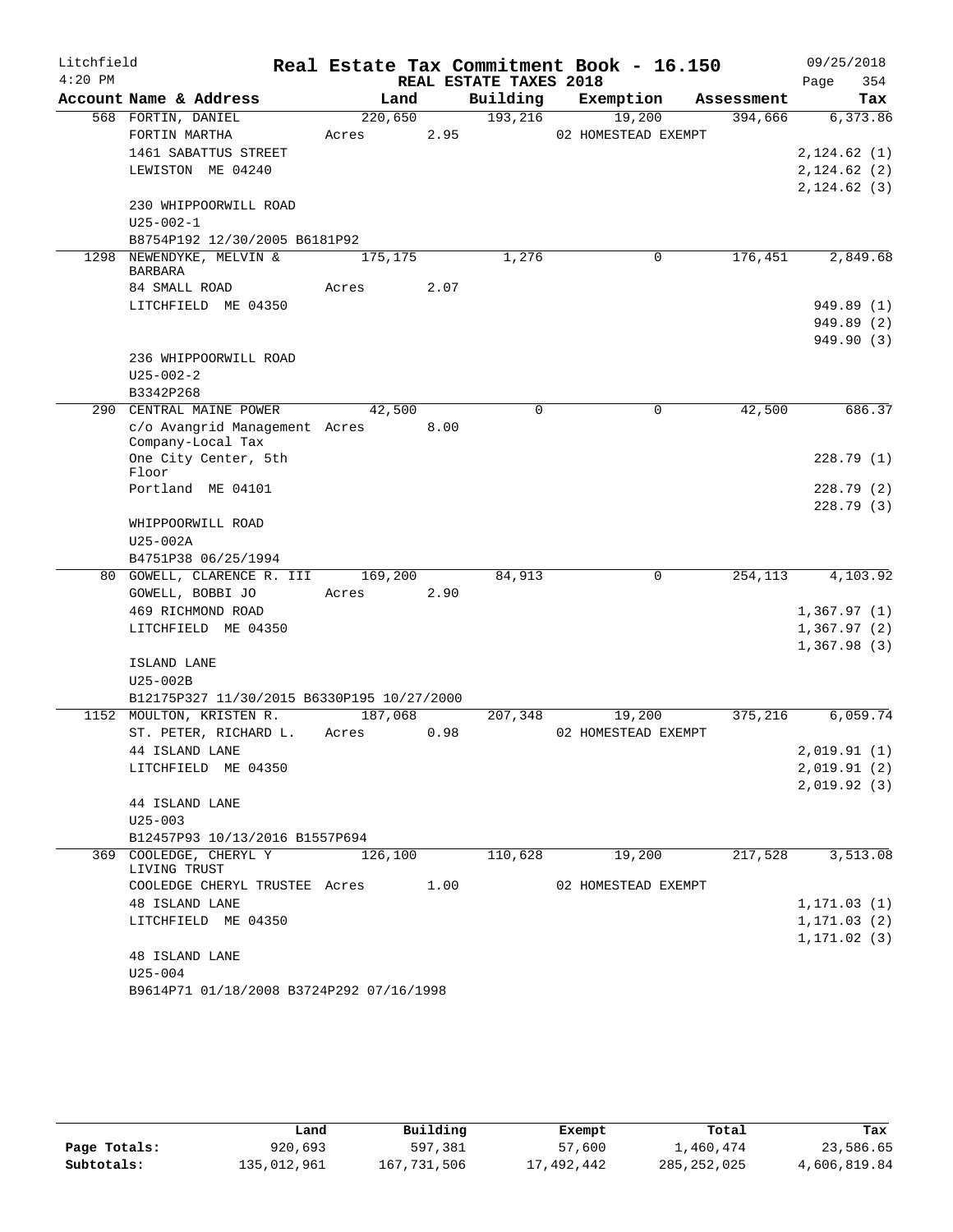| Litchfield<br>$4:20$ PM |                                                                                            |            |         | REAL ESTATE TAXES 2018 | Real Estate Tax Commitment Book - 16.150 |            | 09/25/2018<br>355<br>Page |
|-------------------------|--------------------------------------------------------------------------------------------|------------|---------|------------------------|------------------------------------------|------------|---------------------------|
|                         | Account Name & Address                                                                     | Land       |         | Building               | Exemption                                | Assessment | Tax                       |
|                         | 1230 OUELLETTE, GERALD R.                                                                  | 170,886    |         | 98,599                 | 19,200                                   | 250,285    | 4,042.10                  |
|                         | OUELLETTE DORISE                                                                           | Acres      | 0.71    |                        |                                          |            |                           |
|                         | P O BOX 28                                                                                 |            |         |                        | 02 HOMESTEAD EXEMPT                      |            | 1,347.37(1)               |
|                         | LITCHFIELD ME 04350                                                                        |            |         |                        |                                          |            | 1,347.37(2)               |
|                         |                                                                                            |            |         |                        |                                          |            | 1,347.36(3)               |
|                         | 49 ISLAND DRIVE                                                                            |            |         |                        |                                          |            |                           |
|                         | $U25 - 005$                                                                                |            |         |                        |                                          |            |                           |
|                         | B8845P80 03/24/2006 B6495P21                                                               |            |         |                        |                                          |            |                           |
|                         | 728 GILBERT E. GRIFFITHS                                                                   | 40,075     |         | $\Omega$               | 0                                        | 40,075     | 647.21                    |
|                         | 2017 MAINE TRUST                                                                           |            | 1.59    |                        |                                          |            |                           |
|                         | GRIFFITHS, GILBERT,<br>TRUSTEE                                                             | Acres      |         |                        |                                          |            |                           |
|                         | 44 REDLANDS RD                                                                             |            |         |                        |                                          |            | 215.74(1)                 |
|                         | W ROXBURY MA 02132                                                                         |            |         |                        |                                          |            | 215.74(2)                 |
|                         |                                                                                            |            |         |                        |                                          |            | 215.73(3)                 |
|                         | 60 WOODBURY DRIVE                                                                          |            |         |                        |                                          |            |                           |
|                         | $U25 - 006$                                                                                |            |         |                        |                                          |            |                           |
|                         | B12751P219 09/29/2017 B10131P307 07/01/2009                                                |            |         |                        |                                          |            |                           |
|                         | B2514P161 09/03/1982                                                                       |            |         |                        |                                          |            |                           |
|                         | 334 CARPENTIER, GEORGE                                                                     | 46,044     |         | 97,002                 | $\Omega$                                 | 143,046    | 2,310.19                  |
|                         | CARPENTIER, TINA                                                                           | Acres      | 4.97    |                        |                                          |            |                           |
|                         | PO BOX 505                                                                                 |            |         |                        |                                          |            | 770.06(1)                 |
|                         | GARDINER ME 04345                                                                          |            |         |                        |                                          |            | 770.06(2)                 |
|                         |                                                                                            |            |         |                        |                                          |            | 770.07(3)                 |
|                         | 12 WEED DRIVE                                                                              |            |         |                        |                                          |            |                           |
|                         | U25-006A                                                                                   |            |         |                        |                                          |            |                           |
|                         | B12607P119 05/18/2017 B12412P121 08/24/2016<br>B12412P119 08/24/2016 B12173P326 12/01/2015 |            |         |                        |                                          |            |                           |
|                         | B12127P133 10/08/2015 B10673P332 02/23/2011                                                |            |         |                        |                                          |            |                           |
|                         | B5487P143                                                                                  |            |         |                        |                                          |            |                           |
|                         | 481 BELL, JOLINE A. &<br>LAWRENCE E.                                                       | 184,950    |         | 191,193                | $\mathbf 0$                              | 376,143    | 6,074.71                  |
|                         | PO BOX 158                                                                                 | Acres      | 1.29    |                        |                                          |            |                           |
|                         | LITCHFIELD ME 04350                                                                        |            |         |                        |                                          |            | 2,024.90(1)               |
|                         |                                                                                            |            |         |                        |                                          |            | 2,024.90(2)               |
|                         |                                                                                            |            |         |                        |                                          |            | 2,024.91(3)               |
|                         | 26 WEED DRIVE                                                                              |            |         |                        |                                          |            |                           |
|                         | $U25 - 007$                                                                                |            |         |                        |                                          |            |                           |
|                         | B7092P56                                                                                   |            |         |                        |                                          |            |                           |
|                         | 1832 RODRIGUE, STEVEN &                                                                    | 120,178    |         | 184,594                | 19,200                                   |            | 285,572 4,611.99          |
|                         | KATHLEEN                                                                                   |            |         |                        |                                          |            |                           |
|                         | PO BOX 2301                                                                                |            |         |                        | Acres 0.58 02 HOMESTEAD EXEMPT           |            |                           |
|                         | LEWISTON ME 04240                                                                          |            |         |                        |                                          |            | 1,537.33(1)               |
|                         |                                                                                            |            |         |                        |                                          |            | 1,537.33(2)               |
|                         |                                                                                            |            |         |                        |                                          |            | 1,537.33(3)               |
|                         | 28 WEED DRIVE                                                                              |            |         |                        |                                          |            |                           |
|                         | $U25 - 008$                                                                                |            |         |                        |                                          |            |                           |
|                         | B6657P79 11/11/2000                                                                        |            |         |                        |                                          |            |                           |
|                         | 300 CHAPMAN, DANIEL B                                                                      |            | 167,745 | 15,308                 | $\mathbf{0}$                             | 183,053    | 2,956.31                  |
|                         | 2 BRIDGE ST.                                                                               | Acres 0.75 |         |                        |                                          |            |                           |
|                         | GARDINER ME 04345                                                                          |            |         |                        |                                          |            | 985.44 (1)<br>985.44 (2)  |
|                         |                                                                                            |            |         |                        |                                          |            |                           |
|                         | 29 WEED DRIVE                                                                              |            |         |                        |                                          |            | 985.43 (3)                |
|                         | $U25 - 009$                                                                                |            |         |                        |                                          |            |                           |
|                         | B12409P296&298 08/19/2016 B5581P212                                                        |            |         |                        |                                          |            |                           |
|                         |                                                                                            |            |         |                        |                                          |            |                           |
|                         |                                                                                            |            |         |                        |                                          |            |                           |

|              | Land        | Building    | Exempt     | Total       | Tax          |
|--------------|-------------|-------------|------------|-------------|--------------|
| Page Totals: | 729,878     | 586,696     | 38,400     | 1,278,174   | 20,642.51    |
| Subtotals:   | 135,742,839 | 168,318,202 | 17,530,842 | 286,530,199 | 4,627,462.35 |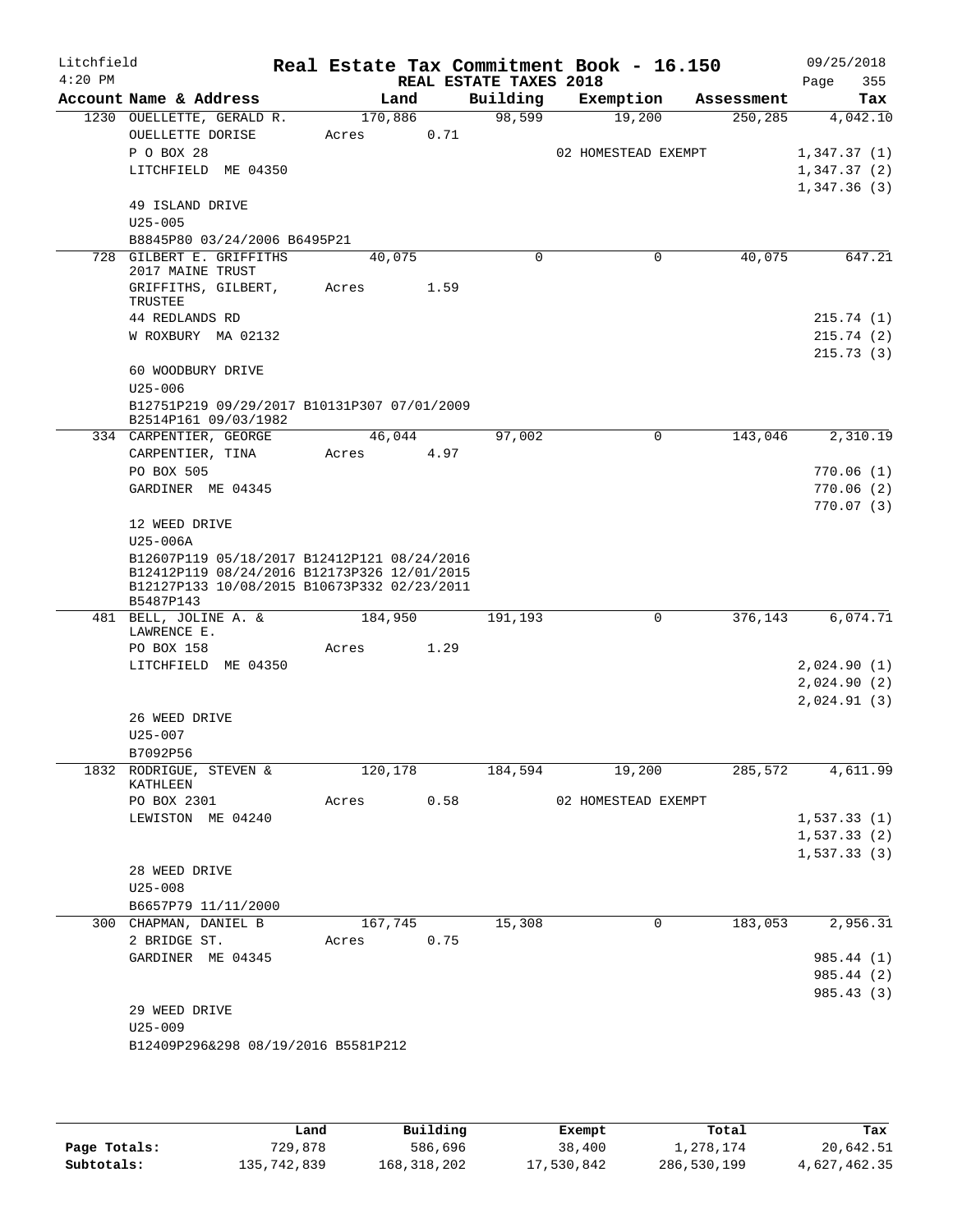| Litchfield |                                                                               |         |      |                        | Real Estate Tax Commitment Book - 16.150 |            | 09/25/2018   |
|------------|-------------------------------------------------------------------------------|---------|------|------------------------|------------------------------------------|------------|--------------|
| $4:20$ PM  |                                                                               |         |      | REAL ESTATE TAXES 2018 |                                          |            | 356<br>Page  |
|            | Account Name & Address                                                        | Land    |      | Building               | Exemption                                | Assessment | Tax          |
|            | 333 BOSSE, GERARD C.                                                          | 123,450 |      | 185,763                | $\Omega$                                 | 309, 213   | 4,993.79     |
|            | BOSSE, CHRISTINE H.                                                           | Acres   | 1.17 |                        |                                          |            |              |
|            | PO BOX 682                                                                    |         |      |                        |                                          |            | 1,664.60(1)  |
|            | SABATTUS ME 04280                                                             |         |      |                        |                                          |            | 1,664.60(2)  |
|            |                                                                               |         |      |                        |                                          |            | 1,664.59(3)  |
|            | 19 WEED DRIVE                                                                 |         |      |                        |                                          |            |              |
|            | $U25 - 011$                                                                   |         |      |                        |                                          |            |              |
|            | B12412P119 08/24/2016 B12409P298 08/19/2016                                   |         |      |                        |                                          |            |              |
|            | B12409P296 08/19/2016 B12194P39 12/22/2015<br>B12127P133 10/08/2015 B5487P145 |         |      |                        |                                          |            |              |
|            | 489 LAHEY, DORIS P.                                                           | 137,650 |      | 22,729                 | $\mathbf 0$                              | 160,379    | 2,590.12     |
|            | 28 SUMMIT STREET                                                              | Acres   | 1.81 |                        |                                          |            |              |
|            | AUBURN ME 04210                                                               |         |      |                        |                                          |            | 863.37 (1)   |
|            |                                                                               |         |      |                        |                                          |            | 863.37 (2)   |
|            |                                                                               |         |      |                        |                                          |            | 863.38 (3)   |
|            | 17 WEED DRIVE                                                                 |         |      |                        |                                          |            |              |
|            | $U25 - 012$                                                                   |         |      |                        |                                          |            |              |
|            | B6629P221                                                                     |         |      |                        |                                          |            |              |
|            | 982 LAHEY, DORIS                                                              | 105,476 |      | 52,623                 | 0                                        | 158,099    | 2,553.30     |
|            | 28 SUMMIT ST                                                                  | Acres   | 0.36 |                        |                                          |            |              |
|            | AUBURN ME 04210                                                               |         |      |                        |                                          |            | 851.10(1)    |
|            |                                                                               |         |      |                        |                                          |            | 851.10(2)    |
|            |                                                                               |         |      |                        |                                          |            | 851.10(3)    |
|            | 90 WOODBURY DRIVE                                                             |         |      |                        |                                          |            |              |
|            | $U25 - 013$                                                                   |         |      |                        |                                          |            |              |
|            | B1652P52                                                                      |         |      |                        |                                          |            |              |
|            | 1871 WHITE, BETHANY ANNE                                                      | 173,746 |      | 171,925                | 0                                        | 345,671    | 5,582.59     |
|            | PO BOX 175                                                                    | Acres   | 0.31 |                        |                                          |            |              |
|            | LITCHFIELD ME 04355                                                           |         |      |                        |                                          |            | 1,860.86(1)  |
|            |                                                                               |         |      |                        |                                          |            | 1,860.86(2)  |
|            |                                                                               |         |      |                        |                                          |            | 1,860.87(3)  |
|            | 89 WOODBURY DRIVE                                                             |         |      |                        |                                          |            |              |
|            | $U25 - 014$                                                                   |         |      |                        |                                          |            |              |
|            | B12552P150 03/08/2017 B12218P244 01/28/2016                                   |         |      |                        |                                          |            |              |
|            | B12218P241 01/19/2016 B12088P344 08/26/2015                                   |         |      |                        |                                          |            |              |
| 2911       | B8083P263 08/16/2004 B1735P126<br>WHITE, JOSEPH R.                            | 6,160   |      | 31,027                 | 0                                        | 37,187     | 600.57       |
|            | 65 FOX RUN                                                                    | Acres   | 0.22 |                        |                                          |            |              |
|            | TOPSHAM ME 04086                                                              |         |      |                        |                                          |            | 200.19(1)    |
|            |                                                                               |         |      |                        |                                          |            | 200.19(2)    |
|            |                                                                               |         |      |                        |                                          |            | 200.19(3)    |
|            | WOODBURY DRIVE                                                                |         |      |                        |                                          |            |              |
|            | $U25 - 014 - A$                                                               |         |      |                        |                                          |            |              |
|            | B12552P150 03/08/2017                                                         |         |      |                        |                                          |            |              |
|            | 1870 SMITH, ERIC                                                              | 156,856 |      | 75,488                 | 0                                        | 232,344    | 3,752.36     |
|            | 1041 SAWYER ROAD                                                              | Acres   | 0.91 |                        |                                          |            |              |
|            | GREENE ME 04236                                                               |         |      |                        |                                          |            | 1, 250.79(1) |
|            |                                                                               |         |      |                        |                                          |            | 1, 250.79(2) |
|            |                                                                               |         |      |                        |                                          |            | 1, 250.78(3) |
|            | 81 WOODBURY DRIVE                                                             |         |      |                        |                                          |            |              |
|            | $U25 - 015$                                                                   |         |      |                        |                                          |            |              |
|            | B11752P57 07/24/2014 B11730P205 05/27/2014 B6387P143<br>01/08/2001            |         |      |                        |                                          |            |              |

|              | Land        | Building    | Exempt     | Total       | Tax          |
|--------------|-------------|-------------|------------|-------------|--------------|
| Page Totals: | 703,338     | 539,555     |            | 1,242,893   | 20,072.73    |
| Subtotals:   | 136,446,177 | 168,857,757 | 17,530,842 | 287,773,092 | 4,647,535.08 |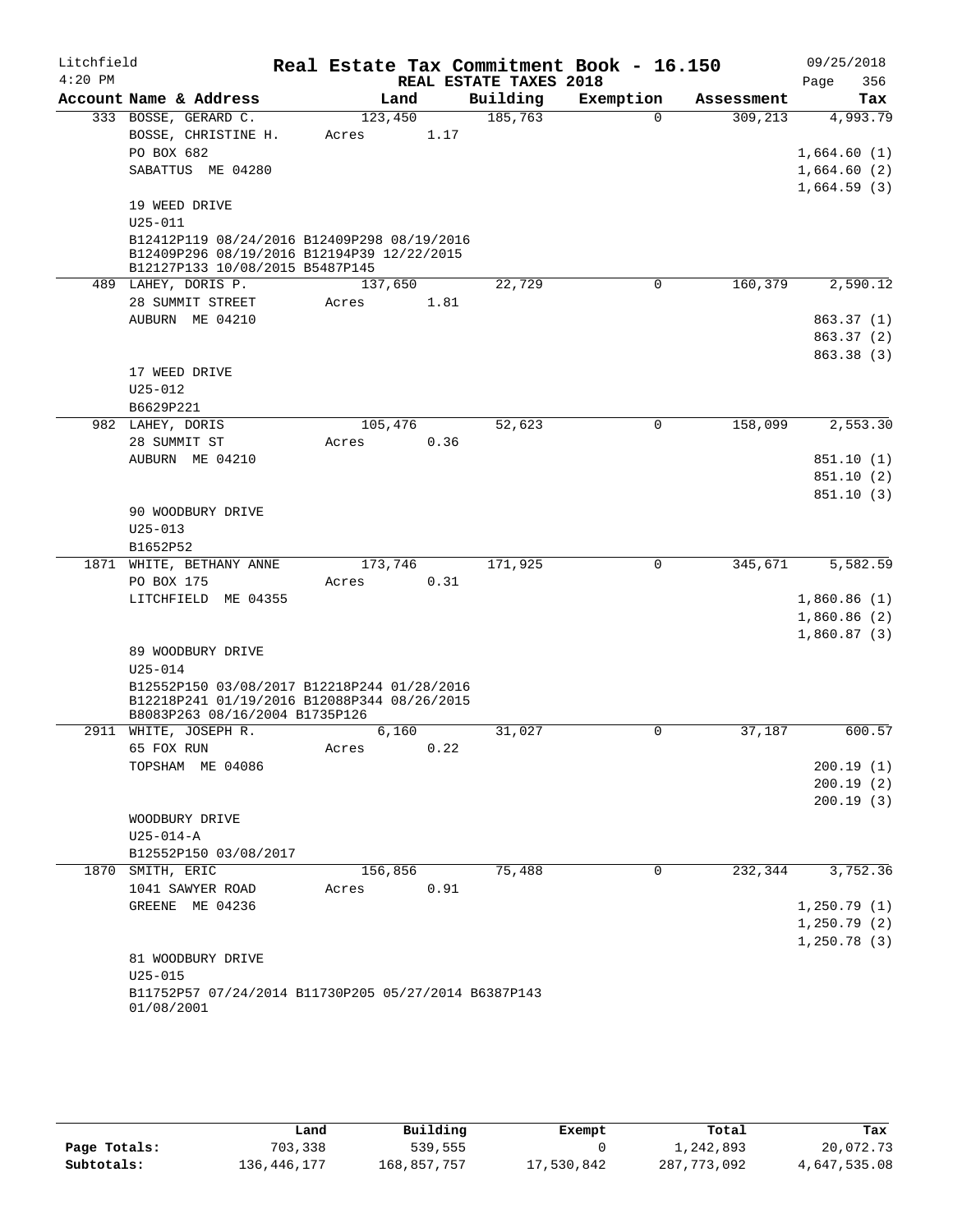| Litchfield<br>$4:20$ PM |                                                                              |         |      |                                    | Real Estate Tax Commitment Book - 16.150 |            | 09/25/2018                  |
|-------------------------|------------------------------------------------------------------------------|---------|------|------------------------------------|------------------------------------------|------------|-----------------------------|
|                         | Account Name & Address                                                       | Land    |      | REAL ESTATE TAXES 2018<br>Building | Exemption                                | Assessment | Page<br>357<br>Tax          |
|                         | 727 GILBERT E. GRIFFITHS                                                     | 110,896 |      | 97,463                             | $\Omega$                                 | 208,359    | 3,365.00                    |
|                         | 2017 MAINE TRUST<br>GRIFFITHS, GILBERT,                                      | Acres   | 0.56 |                                    |                                          |            |                             |
|                         | TRUSTEE                                                                      |         |      |                                    |                                          |            |                             |
|                         | 44 REDLANDS RD                                                               |         |      |                                    |                                          |            | 1, 121.67(1)                |
|                         | W ROXBURY MA 02132                                                           |         |      |                                    |                                          |            | 1,121.67(2)<br>1, 121.66(3) |
|                         | 73 WOODBURY DRIVE<br>$U25 - 016$                                             |         |      |                                    |                                          |            |                             |
|                         | B12751P219 09/29/2017 B10131P307 07/01/2009<br>B2514P161 09/03/1982          |         |      |                                    |                                          |            |                             |
|                         | 500 NANCY A. DOW FAMILY                                                      | 103,672 |      | 102,157                            | 24,960                                   | 180,869    | 2,921.03                    |
|                         | TRUST                                                                        |         |      |                                    |                                          |            |                             |
|                         | 65 WOODBURY DR                                                               | Acres   | 0.42 |                                    | 02 HOMESTEAD EXEMPT                      |            |                             |
|                         | LITCHFIELD ME 04350                                                          |         |      |                                    | 22 WW2 Widow Res                         |            | 973.68(1)                   |
|                         |                                                                              |         |      |                                    |                                          |            | 973.68 (2)                  |
|                         |                                                                              |         |      |                                    |                                          |            | 973.67(3)                   |
|                         | 65 WOODBURY DRIVE                                                            |         |      |                                    |                                          |            |                             |
|                         | $U25 - 017$                                                                  |         |      |                                    |                                          |            |                             |
|                         | B12088P125 08/09/2015 B2036P64<br>50 AUCOIN, STEVEN                          | 176,206 |      | 35,828                             | 0                                        | 212,034    | 3,424.35                    |
|                         | AUCOIN KATHY                                                                 | Acres   | 0.91 |                                    |                                          |            |                             |
|                         | 233 OAKHILL ROAD                                                             |         |      |                                    |                                          |            | 1, 141.45(1)                |
|                         | LITCHFIELD ME 04350                                                          |         |      |                                    |                                          |            | 1, 141.45(2)                |
|                         | 63 WOODBURY DRIVE                                                            |         |      |                                    |                                          |            | 1, 141.45(3)                |
|                         | $U25 - 018$                                                                  |         |      |                                    |                                          |            |                             |
|                         | B4194P187 08/05/1992                                                         |         |      |                                    |                                          |            |                             |
|                         | 565 ESTES, STEPHEN P                                                         | 69,378  |      | 2,536                              | 0                                        | 71,914     | 1,161.41                    |
|                         | ESTES DEBRA L                                                                | Acres   | 0.08 |                                    |                                          |            |                             |
|                         | 3 FRANKLIN STREET                                                            |         |      |                                    |                                          |            | 387.14(1)                   |
|                         | LISBON ME 04250                                                              |         |      |                                    |                                          |            | 387.14(2)                   |
|                         |                                                                              |         |      |                                    |                                          |            | 387.13(3)                   |
|                         | 59 WOODBURY DRIVE                                                            |         |      |                                    |                                          |            |                             |
|                         | $U25 - 019$                                                                  |         |      |                                    |                                          |            |                             |
|                         | B4422P1 06/24/1993                                                           |         |      |                                    |                                          |            |                             |
|                         | 296 CENTRAL MAINE POWER                                                      | 30,250  |      | 0                                  | 0                                        | 30,250     | 488.54                      |
|                         | c/o Avangrid Management Acres                                                |         | 1.90 |                                    |                                          |            |                             |
|                         | Company-Local Tax<br>One City Center, 5th                                    |         |      |                                    |                                          |            | 162.85(1)                   |
|                         | Floor                                                                        |         |      |                                    |                                          |            |                             |
|                         | Portland ME 04101                                                            |         |      |                                    |                                          |            | 162.85(2)                   |
|                         | WHIPPOORWILL ROAD                                                            |         |      |                                    |                                          |            | 162.84(3)                   |
|                         | $U26 - 002$                                                                  |         |      |                                    |                                          |            |                             |
|                         | 1030 WATSON, WALTER P. JR. &                                                 | 189,010 |      | 165,392                            | $\Omega$                                 | 354,402    | 5,723.59                    |
|                         | KARRIE L.                                                                    |         |      |                                    |                                          |            |                             |
|                         | 96 WEBSTER ROAD                                                              | Acres   | 0.92 |                                    |                                          |            |                             |
|                         | LISBON ME 04250                                                              |         |      |                                    |                                          |            | 1,907.86(1)                 |
|                         |                                                                              |         |      |                                    |                                          |            | 1,907.86(2)                 |
|                         |                                                                              |         |      |                                    |                                          |            | 1,907.87(3)                 |
|                         | 25 LEBLANC DRIVE                                                             |         |      |                                    |                                          |            |                             |
|                         | $U26 - 003$                                                                  |         |      |                                    |                                          |            |                             |
|                         | B11305P298 02/06/2013 B11305P294 01/18/2013<br>B9343P152 05/04/2007 B4928P84 |         |      |                                    |                                          |            |                             |

|              | Land          | Building      | Exempt     | Total       | Tax          |
|--------------|---------------|---------------|------------|-------------|--------------|
| Page Totals: | 679,412       | 403,376       | 24,960     | l,057,828   | 17,083.92    |
| Subtotals:   | 137, 125, 589 | 169, 261, 133 | 17,555,802 | 288,830,920 | 4,664,619.00 |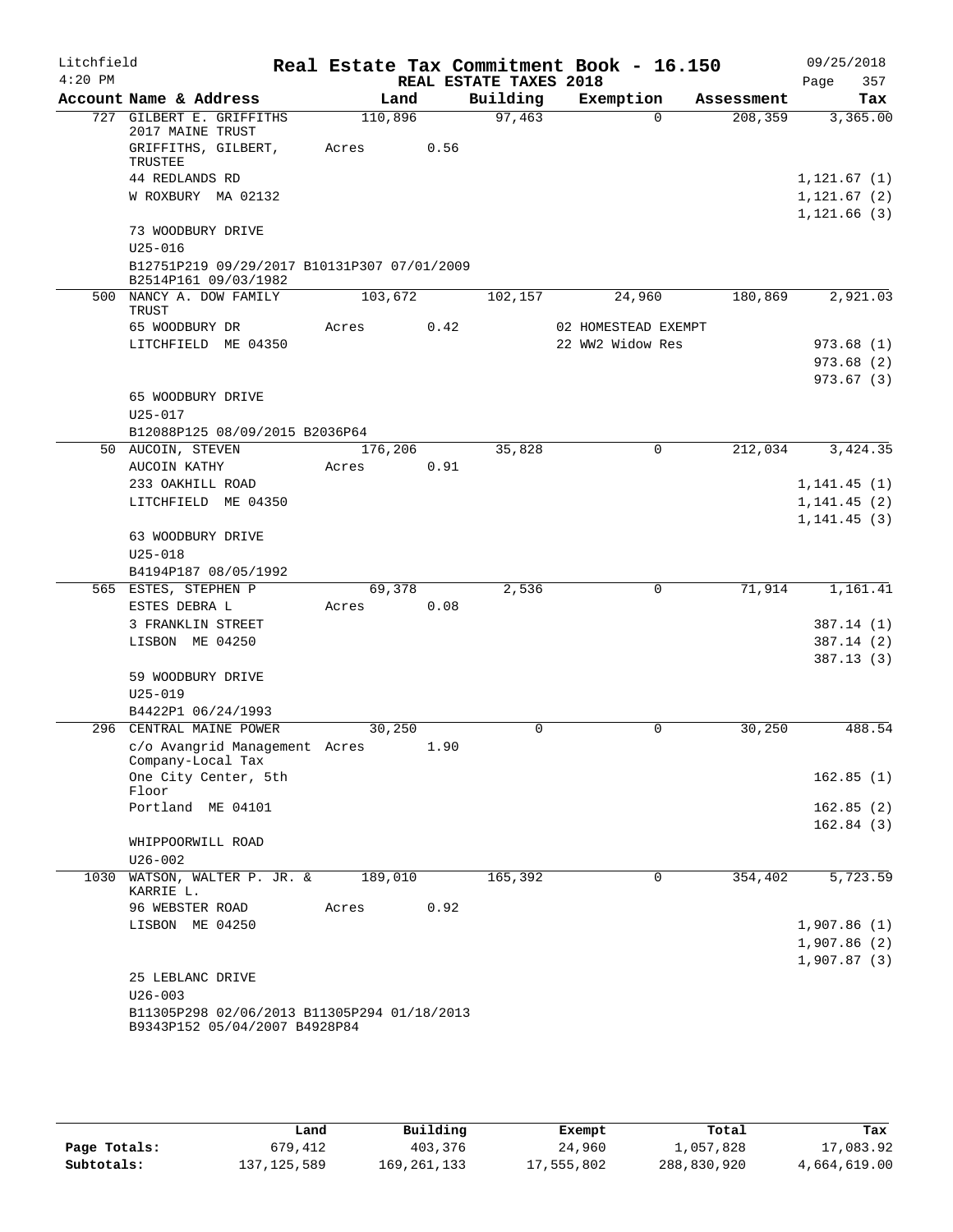| Litchfield |                                                    |         | Real Estate Tax Commitment Book - 16.150 |                |            | 09/25/2018       |
|------------|----------------------------------------------------|---------|------------------------------------------|----------------|------------|------------------|
| $4:20$ PM  |                                                    |         | REAL ESTATE TAXES 2018                   |                |            | 358<br>Page      |
|            | Account Name & Address                             | Land    | Building                                 | Exemption      | Assessment | Tax              |
|            | 1096 LONGLEY-LEAHY KATHRYN M<br>TRUSTEE ET AL      | 361,358 | 64,879                                   | $\Omega$       | 426, 237   | 6,883.73         |
|            | NANCY MOORE                                        | Acres   | 18.40                                    |                |            |                  |
|            | 33 VILLAGE BROOK ROAD                              |         |                                          |                |            | 2, 294.58(1)     |
|            | YARMOUTH ME 04096                                  |         |                                          |                |            | 2, 294.58 (2)    |
|            |                                                    |         |                                          |                |            | 2, 294.57(3)     |
|            | 11 LEBLANC DRIVE                                   |         |                                          |                |            |                  |
|            | $U26 - 004$                                        |         |                                          |                |            |                  |
|            | B11488P282 08/13/2013 B9125P5 10/26/2006 B6760P293 |         |                                          |                |            |                  |
|            | 1263 MULLEN STEVE P                                | 213,350 | 49,484                                   | $\overline{0}$ |            | 262,834 4,244.77 |
|            | MULLEN MARYLEE T                                   | Acres   | 1.40                                     |                |            |                  |
|            | 23 SAVOY ST                                        |         |                                          |                |            | 1,414.92(1)      |
|            | PORTLAND ME 04103-5023                             |         |                                          |                |            | 1,414.92(2)      |
|            |                                                    |         |                                          |                |            | 1,414.93(3)      |
|            | 30 SIMARD DRIVE                                    |         |                                          |                |            |                  |
|            | $U26 - 005$                                        |         |                                          |                |            |                  |
|            | B9141P39 10/28/2006 B3715P32                       |         |                                          |                |            |                  |
|            | 1591 FOURNIER, ANITA SIMARD                        | 106,563 | 40,285                                   | 0              | 146,848    | 2,371.60         |
|            | 10 HEATHWOOD LANE                                  | Acres   | 0.43                                     |                |            |                  |
|            | LEWISTON ME 04240                                  |         |                                          |                |            | 790.53(1)        |
|            |                                                    |         |                                          |                |            | 790.53(2)        |
|            |                                                    |         |                                          |                |            | 790.54(3)        |
|            | 25 SIMARD DRIVE                                    |         |                                          |                |            |                  |
|            | $U26 - 006$                                        |         |                                          |                |            |                  |
|            | B2574P200                                          |         |                                          |                |            |                  |
|            | 1106 LUNN, MICHAEL P                               | 86,374  | 12,751                                   | 0              | 99,125     | 1,600.87         |
|            | 38 ASHMOUNT ST                                     | Acres   | 0.39                                     |                |            |                  |
|            | LEWISTON ME 04240                                  |         |                                          |                |            | 533.62(1)        |
|            |                                                    |         |                                          |                |            | 533.62(2)        |
|            |                                                    |         |                                          |                |            | 533.63(3)        |
|            | 23 SIMARD DRIVE                                    |         |                                          |                |            |                  |
|            | $U26 - 007$                                        |         |                                          |                |            |                  |
|            | B4449P207                                          |         |                                          |                |            |                  |
|            | 372 COTE, BERTRAND                                 | 167,232 | 220,374                                  | 0              | 387,606    | 6,259.84         |
|            | COTE LINDA                                         | Acres   | 0.77                                     |                |            |                  |
|            | P O BOX 2002                                       |         |                                          |                |            | 2,086.61(1)      |
|            | LEWISTON ME 04241                                  |         |                                          |                |            | 2,086.61(2)      |
|            |                                                    |         |                                          |                |            | 2,086.62(3)      |
|            | 19 SIMARD DRIVE<br>$U26 - 008$                     |         |                                          |                |            |                  |
|            | B3574P112 07/07/1989                               |         |                                          |                |            |                  |
|            | 225 LUBAS, KRISTOFFER D                            | 126,125 | 110,831                                  | $\mathbf 0$    | 236,956    | 3,826.84         |
|            | LUBAS, DEBORAH G                                   | Acres   | 1.01                                     |                |            |                  |
|            | 11 COLBY CIRCLE                                    |         |                                          |                |            | 1, 275.61(1)     |
|            | NEWINGTON CT 06111                                 |         |                                          |                |            | 1, 275.61(2)     |
|            |                                                    |         |                                          |                |            | 1, 275.62(3)     |
|            | 15 SIMARD DRIVE                                    |         |                                          |                |            |                  |
|            | $U26 - 009$                                        |         |                                          |                |            |                  |
|            | B10936P334 01/10/2012 B10929P236 01/03/2012        |         |                                          |                |            |                  |
|            | B2852P141                                          |         |                                          |                |            |                  |

|              | Land        | Building    | Exempt     | Total       | Tax          |
|--------------|-------------|-------------|------------|-------------|--------------|
| Page Totals: | 1,061,002   | 498,604     |            | 1,559,606   | 25,187.65    |
| Subtotals:   | 138,186,591 | 169,759,737 | 17,555,802 | 290,390,526 | 4,689,806.65 |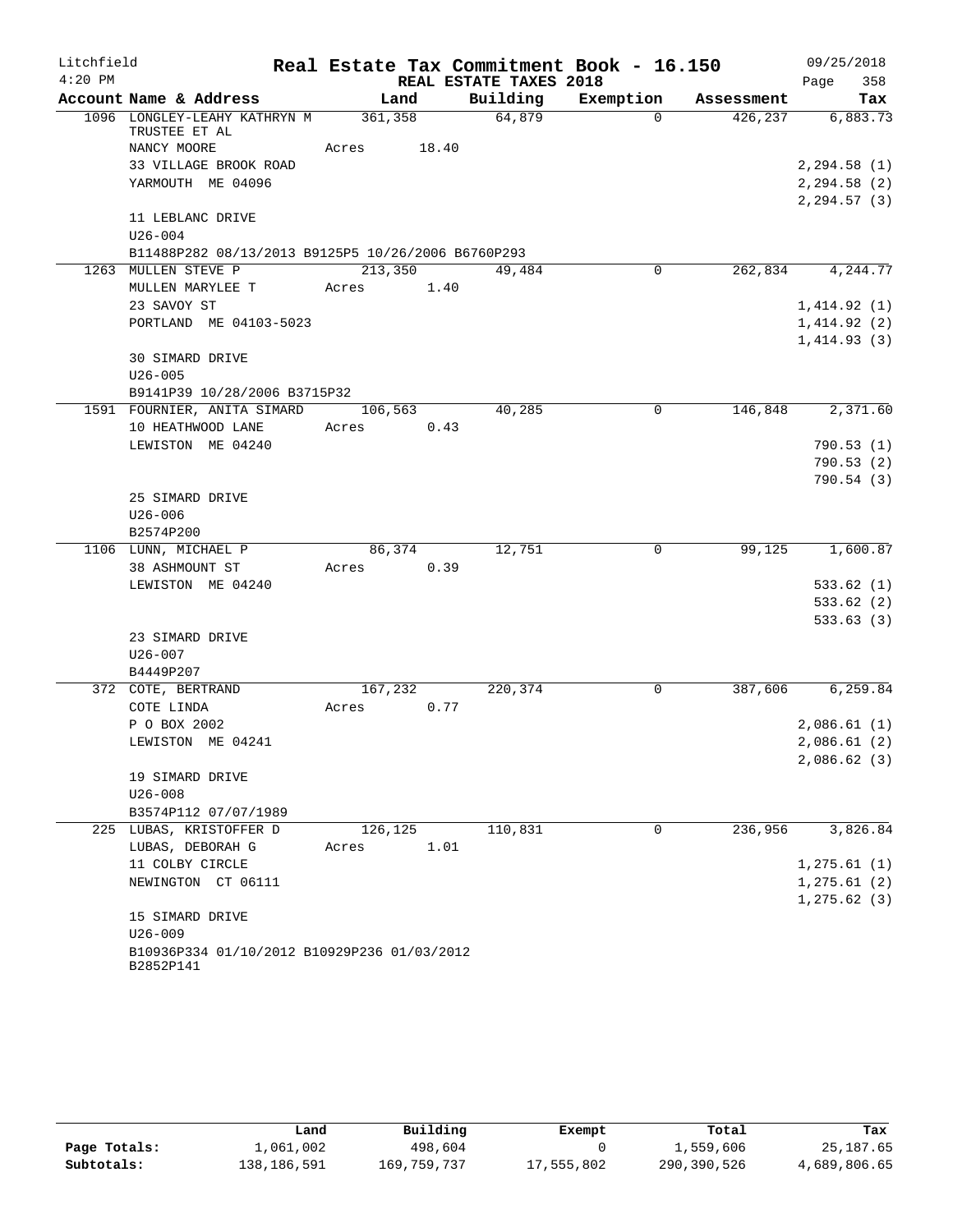| Litchfield<br>$4:20$ PM |                                                                                        |         |       | REAL ESTATE TAXES 2018 | Real Estate Tax Commitment Book - 16.150 |            | 09/25/2018<br>Page<br>359 |
|-------------------------|----------------------------------------------------------------------------------------|---------|-------|------------------------|------------------------------------------|------------|---------------------------|
|                         | Account Name & Address                                                                 | Land    |       | Building               | Exemption                                | Assessment | Tax                       |
|                         | 996 LANDRY, GERALD R                                                                   | 113,650 |       | 86,012                 | $\Omega$                                 | 199,662    | 3,224.54                  |
|                         | LANDRY JOANNE M                                                                        | Acres   | 1.27  |                        |                                          |            |                           |
|                         | 175 KINGS HIGHWAY UNIT<br>1138                                                         |         |       |                        |                                          |            | 1,074.85(1)               |
|                         | PORT CHARLOTTE FL<br>33982                                                             |         |       |                        |                                          |            | 1,074.85(2)               |
|                         |                                                                                        |         |       |                        |                                          |            | 1,074.84(3)               |
|                         | 20 RUSSELL DRIVE<br>$U27 - 001$                                                        |         |       |                        |                                          |            |                           |
|                         | B11762P93 07/24/2014 B9804P262 07/28/2008 B9804P261<br>07/28/2008 B2038P332 09/07/1977 |         |       |                        |                                          |            |                           |
|                         | 1704 CAMP TACOMA REALTY                                                                | 184,600 |       | 133,909                | 0                                        | 318,509    | 5, 143.92                 |
|                         | TRUST                                                                                  |         |       |                        |                                          |            |                           |
|                         | RUTH SLOSBERG, TRUSTEE                                                                 | Acres   | 1.00  |                        |                                          |            |                           |
|                         | TOWN & COUNTRY REALTORS                                                                |         |       |                        |                                          |            | 1,714.64(1)               |
|                         | 2004 HALLOWELL ROAD                                                                    |         |       |                        |                                          |            | 1,714.64(2)               |
|                         | LITCHFIELD ME 04350                                                                    |         |       |                        |                                          |            | 1,714.64(3)               |
|                         | 24 RUSSELL DRIVE                                                                       |         |       |                        |                                          |            |                           |
|                         | $U27 - 002$                                                                            |         |       |                        |                                          |            |                           |
|                         | B3600P118                                                                              |         |       |                        |                                          |            |                           |
|                         | 20 ALLEN CAROLINE, ALLEN<br>RICHARD ET AL                                              | 213,575 |       | 86,230                 | 0                                        | 299,805    | 4,841.85                  |
|                         | SEE DEED FOR ADDITIONAL Acres<br>OWNERS                                                |         | 1.31  |                        |                                          |            |                           |
|                         | P O BOX 335                                                                            |         |       |                        |                                          |            | 1,613.95(1)               |
|                         | 13 MAPLE STREET                                                                        |         |       |                        |                                          |            | 1,613.95(2)               |
|                         | MONMOUTH ME 04259                                                                      |         |       |                        |                                          |            | 1,613.95(3)               |
|                         | 25 RUSSELL DRIVE                                                                       |         |       |                        |                                          |            |                           |
|                         | U27-002A                                                                               |         |       |                        |                                          |            |                           |
|                         | B12471P219 11/08/2016 B12471P217 11/08/2016                                            |         |       |                        |                                          |            |                           |
|                         | 60 AWALT TRUST, HUGH &<br>MARJORIE                                                     | 189,175 |       | 66,379                 | 0                                        | 255,554    | 4,127.20                  |
|                         | C/O PETE MCLAUGHLIN                                                                    | Acres   | 2.27  |                        |                                          |            |                           |
|                         | 13400 MCRINES ROAD                                                                     |         |       |                        |                                          |            | 1,375.73(1)               |
|                         | EDMOND OK 73013                                                                        |         |       |                        |                                          |            | 1,375.73(2)               |
|                         |                                                                                        |         |       |                        |                                          |            | 1,375.74(3)               |
|                         | 64 STEVENS DRIVE                                                                       |         |       |                        |                                          |            |                           |
|                         | $U27 - 003$                                                                            |         |       |                        |                                          |            |                           |
|                         | B5459P89                                                                               |         |       |                        |                                          |            |                           |
| 1812                    | WARD, STEPHEN                                                                          | 385,850 |       | 393,280                | 0                                        | 779, 130   | 12,582.95                 |
|                         | WARD DEBORAH                                                                           | Acres   | 22.00 |                        |                                          |            |                           |
|                         | 575 OSGOOD ST                                                                          |         |       |                        |                                          |            | 4, 194.32(1)              |
|                         | APT 3101                                                                               |         |       |                        |                                          |            | 4, 194. 32 (2)            |
|                         | NORTH ANDOVER MA 02712                                                                 |         |       |                        |                                          |            | 4, 194. 31 (3)            |
|                         | 65 STEVENS DRIVE                                                                       |         |       |                        |                                          |            |                           |
|                         | $U27 - 005$                                                                            |         |       |                        |                                          |            |                           |
|                         | B3800P71 09/14/1990                                                                    |         |       |                        |                                          |            |                           |
|                         | 770 ALONZO, LINDA J.                                                                   | 128,425 |       | 30,782                 | 0                                        | 159,207    | 2,571.19                  |
|                         | 29 ALDERBROOK LANE                                                                     | Acres   | 1.93  |                        |                                          |            |                           |
|                         | YARMOUTH ME 04096                                                                      |         |       |                        |                                          |            | 857.06 (1)                |
|                         |                                                                                        |         |       |                        |                                          |            | 857.06 (2)                |
|                         |                                                                                        |         |       |                        |                                          |            | 857.07 (3)                |
|                         | 40 RUSTIC DRIVE<br>U27-006                                                             |         |       |                        |                                          |            |                           |
|                         | B11689P63 05/12/2014 B11688P136 05/14/2014 B7311P200<br>02/04/2003                     |         |       |                        |                                          |            |                           |
|                         |                                                                                        |         |       |                        |                                          |            |                           |

|              | Land        | Building    | Exempt     | Total       | Tax          |
|--------------|-------------|-------------|------------|-------------|--------------|
| Page Totals: | l,215,275   | 796,592     |            | 2,011,867   | 32,491.65    |
| Subtotals:   | 139,401,866 | 170,556,329 | 17,555,802 | 292,402,393 | 4,722,298.30 |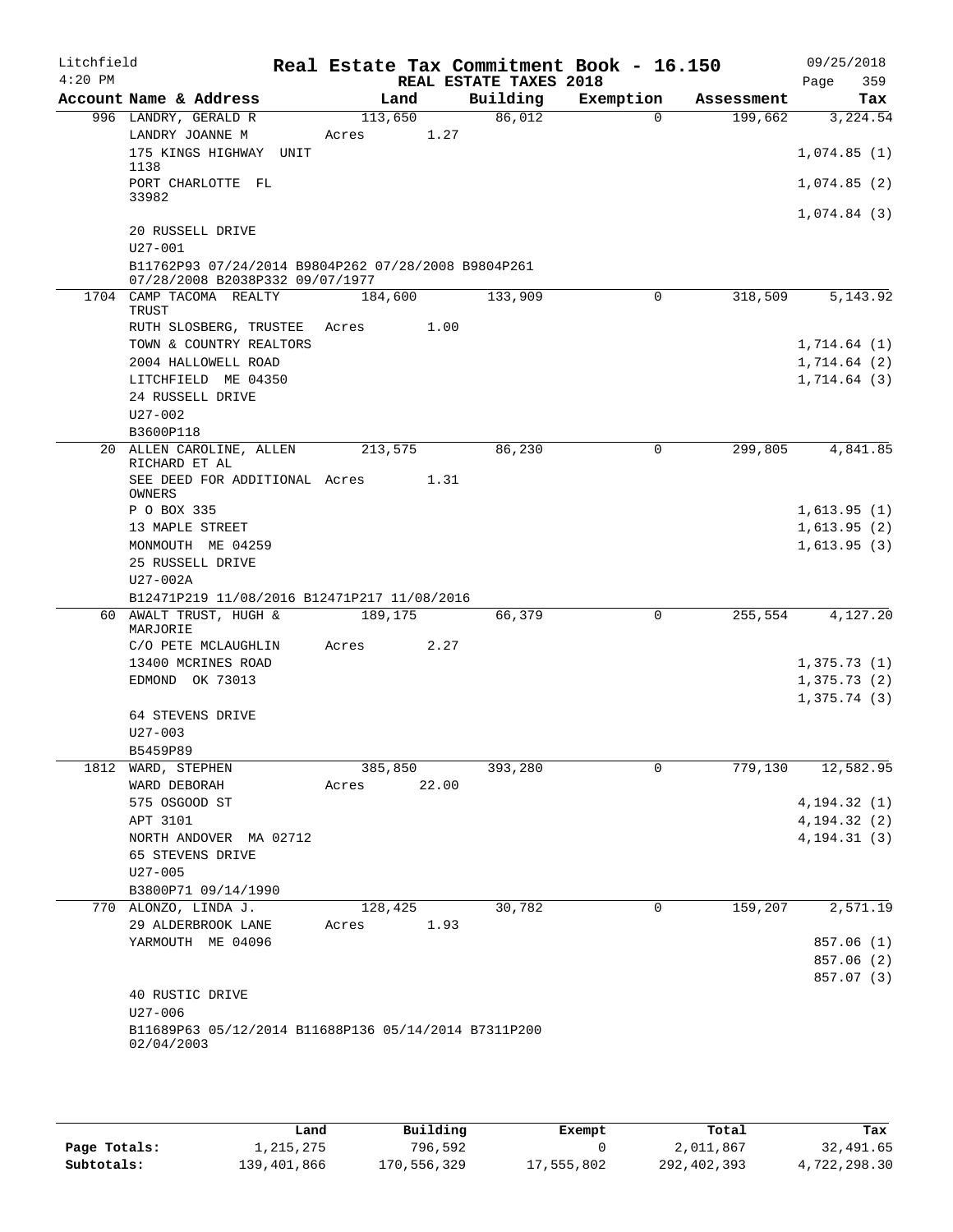| Litchfield<br>$4:20$ PM    |                                                                    |         |                        | REAL ESTATE TAXES 2018 | Real Estate Tax Commitment Book - 16.150 |                            | 09/25/2018<br>360<br>Page                 |
|----------------------------|--------------------------------------------------------------------|---------|------------------------|------------------------|------------------------------------------|----------------------------|-------------------------------------------|
|                            | Account Name & Address                                             |         | Land                   | Building               | Exemption                                | Assessment                 | Tax                                       |
|                            | 1590 SIDMAN FAMILY TRUST                                           |         | 23,320                 | 62,228                 | $\Omega$                                 | 85,548                     | 1,381.60                                  |
|                            | 1800 RANCH ROAD<br>STEAMBOAT SPRINGS CO                            | Acres   | 0.20                   |                        |                                          |                            | 460.53(1)                                 |
|                            | 80487                                                              |         |                        |                        |                                          |                            | 460.53(2)<br>460.54(3)                    |
|                            | 46 RUSTIC DRIVE<br>$U27 - 007$                                     |         |                        |                        |                                          |                            |                                           |
|                            | B5050P248                                                          |         |                        |                        |                                          |                            |                                           |
|                            | 1779 VACHON, DONNA L<br>38 LONGBOW COURT                           | Acres   | 162,875<br>1.22        | 31,680                 | $\mathbf{0}$                             | 194,555                    | 3,142.06                                  |
|                            | AUBURN ME 04210                                                    |         |                        |                        |                                          |                            | 1,047.35(1)<br>1,047.35(2)<br>1,047.36(3) |
|                            | 48 RUSTIC DRIVE<br>$U27 - 008$<br>B4612P220                        |         |                        |                        |                                          |                            |                                           |
|                            | 701 GOWELL, PATRICIA A.                                            |         | 111,680                | 89,550                 | 0                                        | 201,230                    | 3,249.86                                  |
|                            | GOWELL, PERCY G.                                                   | Acres   | 0.30                   |                        |                                          |                            |                                           |
|                            | 101 HARDSCRABBLE ROAD<br>LITCHFIELD ME 04350                       |         |                        |                        |                                          |                            | 1,083.29(1)<br>1,083.29(2)<br>1,083.28(3) |
|                            | 50 RUSTIC DRIVE<br>$U27 - 009$                                     |         |                        |                        |                                          |                            |                                           |
|                            | B12523P156 01/23/2017 B7973P302 04/27/2004 B3935P313               |         |                        |                        |                                          |                            |                                           |
|                            | 276 CYR, DONALD A<br>CYR, KAREN J                                  | Acres   | 190,325<br>2.54        | 53,841                 | $\Omega$                                 | 244,166                    | 3,943.28                                  |
|                            | 14 MURCH ROAD<br>FREEPORT NE 04032-6734                            |         |                        |                        |                                          |                            | 1,314.43(1)<br>1,314.43(2)<br>1,314.42(3) |
|                            | 60 RUSTIC DRIVE<br>$U27 - 010$<br>B2423P1 05/30/2003               |         |                        |                        |                                          |                            |                                           |
|                            | 1822 WATERMAN, DONALD M                                            |         | 43,600                 | $\mathbf 0$            | 0                                        | 43,600                     | 704.14                                    |
|                            | 78 GARDINER ROAD<br>WALES ME 04280-3308                            | Acres   | 5.40                   |                        |                                          |                            | 234.71 (1)                                |
|                            |                                                                    |         |                        |                        |                                          |                            | 234.71 (2)<br>234.72 (3)                  |
|                            | WATERMAN DRIVE<br>$U27 - 011$<br>B4237P51                          |         |                        |                        |                                          |                            |                                           |
|                            | 129 TURCOTTE, RYAN R.                                              |         | 113,948                | 26,057                 | 0                                        | 140,005                    | 2,261.08                                  |
|                            | TURCOTTE, JESSICA M.<br>19 CEMETERY ROAD                           | Acres   | 0.28                   |                        |                                          |                            | 753.69(1)                                 |
|                            | MONMOUTH ME 04259                                                  |         |                        |                        |                                          |                            | 753.69(2)                                 |
|                            | 331 PEACEPIPE DRIVE                                                |         |                        |                        |                                          |                            | 753.70 (3)                                |
|                            | $U28 - 001$<br>B12632P126 06/14/2017 B9505P34 09/20/2007 B9192P311 |         |                        |                        |                                          |                            |                                           |
|                            | 12/21/2006 B6812P98                                                |         |                        |                        |                                          |                            |                                           |
|                            | 130 RULE MARTY<br>RULE DOROTHY                                     | Acres   | 35,822<br>0.67         | 126,493                | $\mathbf 0$                              | 162,315                    | 2,621.39                                  |
|                            | 205 MAIN STREET                                                    |         |                        |                        |                                          |                            | 873.80 (1)                                |
|                            | LISBON FALLS ME 04252                                              |         |                        |                        |                                          |                            | 873.80 (2)                                |
|                            | 5 NORTH EVERGREEN DRIVE                                            |         |                        |                        |                                          |                            | 873.79 (3)                                |
|                            | $U28 - 002$<br>B12681P75 08/04/2017 B8608P339 09/16/2005 B6812P98  |         |                        |                        |                                          |                            |                                           |
|                            |                                                                    | Land    | Building               |                        | Exempt                                   | Total                      | Tax                                       |
| Page Totals:<br>Subtotals: | 140,083,436                                                        | 681,570 | 389,849<br>170,946,178 |                        | 0<br>17,555,802                          | 1,071,419<br>293, 473, 812 | 17,303.41<br>4,739,601.71                 |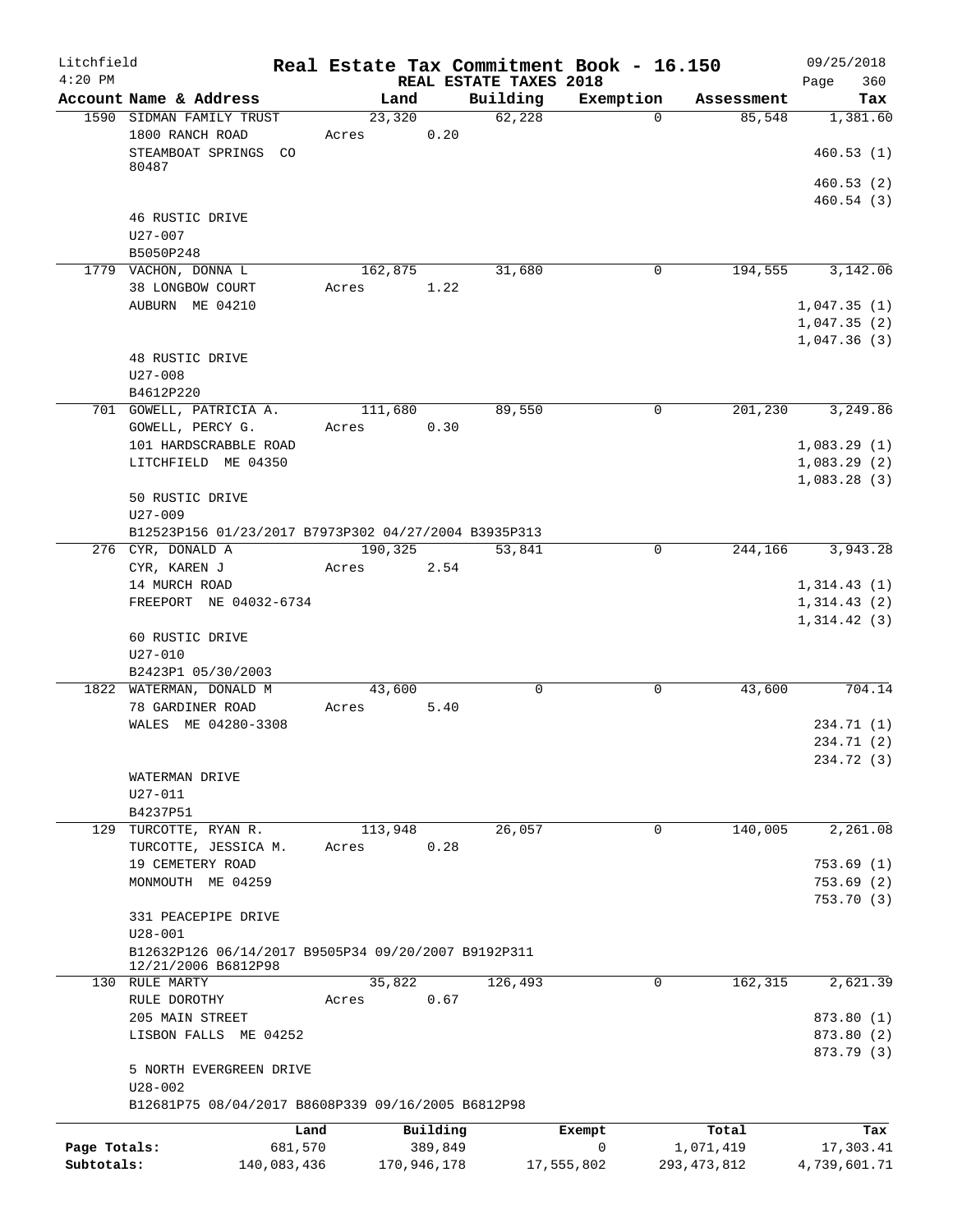| Litchfield<br>$4:20$ PM |                                                                    |                  |      | REAL ESTATE TAXES 2018 | Real Estate Tax Commitment Book - 16.150 |            | 09/25/2018<br>361<br>Page   |  |
|-------------------------|--------------------------------------------------------------------|------------------|------|------------------------|------------------------------------------|------------|-----------------------------|--|
|                         | Account Name & Address                                             | Land             |      | Building               | Exemption                                | Assessment | Tax                         |  |
|                         | 131 BERUBE, ERNEST<br>341 PEACEPIPE DRIVE                          | 146,446<br>Acres | 0.70 | 101,743                | 19,200<br>02 HOMESTEAD EXEMPT            | 228,989    | 3,698.17                    |  |
|                         | LITCHFIELD ME 04350                                                |                  |      |                        |                                          |            | 1,232.72(1)<br>1, 232.72(2) |  |
|                         |                                                                    |                  |      |                        |                                          |            | 1, 232.73(3)                |  |
|                         | 341 PEACEPIPE DRIVE                                                |                  |      |                        |                                          |            |                             |  |
|                         | $U28 - 003$                                                        |                  |      |                        |                                          |            |                             |  |
|                         | B1619P335                                                          |                  |      |                        |                                          |            |                             |  |
|                         | 310 CHICOINE, LIONEL,<br>CHICOINE, JOAN                            | 159,554          |      | 83,667                 | 0                                        | 243,221    | 3,928.02                    |  |
|                         | CHICOINE, MAUREEN                                                  | Acres            | 0.78 |                        |                                          |            |                             |  |
|                         | 532 RIVER ROAD                                                     |                  |      |                        |                                          |            | 1,309.34(1)                 |  |
|                         | CHELSEA ME 04330                                                   |                  |      |                        |                                          |            | 1,309.34(2)<br>1,309.34(3)  |  |
|                         | 351 PEACEPIPE DRIVE                                                |                  |      |                        |                                          |            |                             |  |
|                         | $U28 - 006$<br>B11651P126 03/17/2014 B1619P333                     |                  |      |                        |                                          |            |                             |  |
|                         | 1133 STURTEVANT, BRIAN                                             | 247,381          |      | 203,253                | 19,200                                   | 431,434    | 6,967.66                    |  |
|                         | 369 PEACEPIPE DRIVE                                                | Acres            | 1.41 |                        | 02 HOMESTEAD EXEMPT                      |            |                             |  |
|                         | LITCHFIELD ME 04350                                                |                  |      |                        |                                          |            | 2,322.55(1)                 |  |
|                         |                                                                    |                  |      |                        |                                          |            | 2,322.55(2)                 |  |
|                         |                                                                    |                  |      |                        |                                          |            | 2,322.56(3)                 |  |
|                         | 369 PEACEPIPE DRIVE                                                |                  |      |                        |                                          |            |                             |  |
|                         | $U28 - 007$                                                        |                  |      |                        |                                          |            |                             |  |
|                         | B12587P153 04/20/2017 B9563P331 11/14/2007 B1460P830<br>11/02/1967 |                  |      |                        |                                          |            |                             |  |
|                         | 1273 GRISWOLD, CHARLES H III 210,886<br>REVOCABLE TRUST            |                  |      | 76,283                 | 0                                        | 287,169    | 4,637.78                    |  |
|                         | 5 SERENITY LANE                                                    | Acres            | 0.71 |                        |                                          |            |                             |  |
|                         | ANDOVER MA 01810                                                   |                  |      |                        |                                          |            | 1,545.93(1)                 |  |
|                         |                                                                    |                  |      |                        |                                          |            | 1, 545.93(2)                |  |
|                         |                                                                    |                  |      |                        |                                          |            | 1, 545.92(3)                |  |
|                         | 381 PEACEPIPE DRIVE<br>$U28 - 008$                                 |                  |      |                        |                                          |            |                             |  |
|                         | B10474P236 07/19/2010 B1799P123 03/18/1975 B1700P336               |                  |      |                        |                                          |            |                             |  |
|                         | 01/09/1974                                                         |                  |      |                        |                                          |            |                             |  |
|                         | 1095 RACKLIFF, KENNETH D.                                          | 36,620           |      | 204,254                | 0                                        | 240,874    | 3,890.12                    |  |
|                         | 24 N LAKEVIEW DR                                                   | Acres            | 0.70 |                        |                                          |            |                             |  |
|                         | LITCHFIELD ME 04350                                                |                  |      |                        |                                          |            | 1, 296.71(1)                |  |
|                         |                                                                    |                  |      |                        |                                          |            | 1, 296.71(2)                |  |
|                         | 24 NORTH LAKEVIEW DRIVE                                            |                  |      |                        |                                          |            | 1, 296.70(3)                |  |
|                         | U28-009A                                                           |                  |      |                        |                                          |            |                             |  |
|                         | B12850P24 02/27/2018 B11671P298 04/24/2014 B9852P9                 |                  |      |                        |                                          |            |                             |  |
|                         | 09/12/2008 B6616P330 08/31/2001                                    |                  |      |                        |                                          |            |                             |  |
|                         | 1654 WELLS FARGO BANK, N.A.                                        | 37,960           |      | 59,981                 | 0                                        | 97,941     | 1,581.75                    |  |
|                         | 3476 STATEVIEW BLVD                                                | Acres            | 0.60 |                        |                                          |            |                             |  |
|                         | FORT MILL SC 29715                                                 |                  |      |                        |                                          |            | 527.25(1)                   |  |
|                         |                                                                    |                  |      |                        |                                          |            | 527.25(2)                   |  |
|                         | 28 NORTH LAKEVIEW DRIVE                                            |                  |      |                        |                                          |            | 527.25(3)                   |  |
|                         | U28-009B                                                           |                  |      |                        |                                          |            |                             |  |
|                         | B12737P223 09/25/2017 B12478P170 11/23/2016                        |                  |      |                        |                                          |            |                             |  |
|                         | B3968P229                                                          |                  |      |                        |                                          |            |                             |  |
|                         |                                                                    |                  |      |                        |                                          |            |                             |  |

|              | Land        | Building    | Exempt     | Total       | Tax          |
|--------------|-------------|-------------|------------|-------------|--------------|
| Page Totals: | 838,847     | 729,181     | 38,400     | 1,529,628   | 24,703.50    |
| Subtotals:   | 140,922,283 | 171,675,359 | 17,594,202 | 295,003,440 | 4,764,305.21 |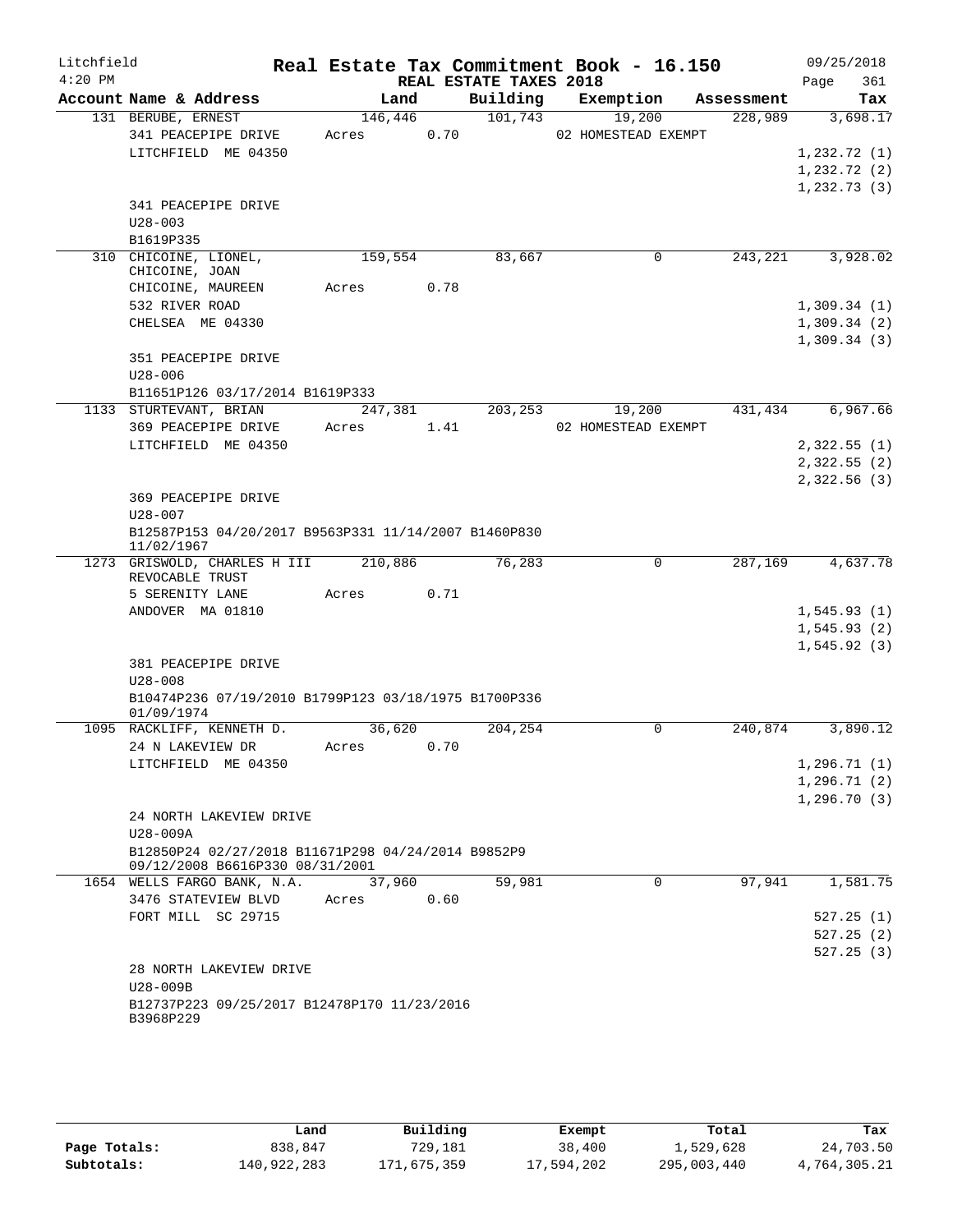| $4:20$ PM<br>REAL ESTATE TAXES 2018<br>Page<br>362<br>Building<br>Account Name & Address<br>Exemption<br>Land<br>Tax<br>Assessment<br>86,124<br>301 BROSIOUS, CHRISTIAN<br>45,100<br>$\Omega$<br>131,224<br>2,119.27<br>378 PEACEPIPE DRIVE<br>1.20<br>Acres<br>LITCHFIELD ME 04350<br>706.42(1)<br>706.42(2)<br>706.43(3)<br>378 PEACEPIPE DRIVE<br>U28-009C<br>B11079P39 06/20/2012 B11029P46 04/10/2012 B7743P243<br>11/21/2003<br>1337 BODWELL, WILLIAM E. II<br>209,290<br>40,035<br>0<br>249,325<br>4,026.60<br>8 ARBOR AVE.<br>0.65<br>Acres<br>TOPSHAM ME 04086<br>1,342.20(1)<br>1,342.20(2)<br>1,342.20(3)<br>397 PEACEPIPE DRIVE<br>$U28 - 010$<br>B12015P162 06/19/2015 B2587P31 07/15/1983<br>1895 CHESLEY, BRUCE D.<br>36,354<br>116,462<br>0<br>152,816<br>2,467.98<br>CHESLEY, DIANA L.<br>0.69<br>Acres<br>PO BOX 62<br>822.66(1)<br>LITCHFIELD ME 04350<br>822.66(2)<br>822.66(3)<br>398 PEACEPIPE DRIVE<br>$U28 - 011$<br>B11543P280 10/18/2013 B11308P141 01/28/2013<br>B11194P238 10/05/2012 B2759P188 B1325P220 03/07/2013<br>1282 OUELLETTE, JOHN PAUL<br>102,916<br>131,989<br>2,131.62<br>29,073<br>0<br>0.26<br>OUELLETTE, MELISSA J.<br>Acres<br>3 MERRYMEETING DRIVE<br>TOPSHAM ME 04086<br>710.54(2)<br>710.54(3)<br>403 PEACEPIPE DRIVE<br>$U28 - 012$<br>B11852P312 11/07/2014 B11825P17 10/09/2014<br>B10122P304 05/21/2009 B1617P195 06/19/1972 B1280P464<br>08/28/1962<br>168 BOSTON, JEFFREY S.<br>166,418<br>86,380<br>0<br>252,798<br>4,082.69<br>117 PARKWOOD DRIVE<br>Acres 0.73<br>1,360.90(1)<br>AUGUSTA ME 04330<br>1,360.90(2)<br>1,360.89(3)<br>417 PEACEPIPE DRIVE<br>$U28 - 013$<br>B11593P275 12/05/2013 B11593P271 12/05/2013<br>B10694P181 03/24/2011 B8483P137 06/29/2005 B3843P6<br>36,620<br>$\Omega$<br>170,146<br>2,747.86<br>1797 BERUBE, DANIEL W.<br>133,526<br>48 SAGAMORE STREET<br>0.70<br>Acres<br>DORCHESTER MA 02125<br>915.95(1)<br>915.95(2)<br>915.96(3)<br>420 PEACEPIPE DRIVE<br>$U28 - 014$<br>B11268P56 12/21/2012 B5028P289 12/01/1995 | Litchfield |  |  | Real Estate Tax Commitment Book - 16.150 | 09/25/2018 |
|---------------------------------------------------------------------------------------------------------------------------------------------------------------------------------------------------------------------------------------------------------------------------------------------------------------------------------------------------------------------------------------------------------------------------------------------------------------------------------------------------------------------------------------------------------------------------------------------------------------------------------------------------------------------------------------------------------------------------------------------------------------------------------------------------------------------------------------------------------------------------------------------------------------------------------------------------------------------------------------------------------------------------------------------------------------------------------------------------------------------------------------------------------------------------------------------------------------------------------------------------------------------------------------------------------------------------------------------------------------------------------------------------------------------------------------------------------------------------------------------------------------------------------------------------------------------------------------------------------------------------------------------------------------------------------------------------------------------------------------------------------------------------------------------------------------------------------------------------------------------------------------------------------------------------------------------------------------------------------------------------------------|------------|--|--|------------------------------------------|------------|
|                                                                                                                                                                                                                                                                                                                                                                                                                                                                                                                                                                                                                                                                                                                                                                                                                                                                                                                                                                                                                                                                                                                                                                                                                                                                                                                                                                                                                                                                                                                                                                                                                                                                                                                                                                                                                                                                                                                                                                                                               |            |  |  |                                          |            |
| 710.54(1)                                                                                                                                                                                                                                                                                                                                                                                                                                                                                                                                                                                                                                                                                                                                                                                                                                                                                                                                                                                                                                                                                                                                                                                                                                                                                                                                                                                                                                                                                                                                                                                                                                                                                                                                                                                                                                                                                                                                                                                                     |            |  |  |                                          |            |
|                                                                                                                                                                                                                                                                                                                                                                                                                                                                                                                                                                                                                                                                                                                                                                                                                                                                                                                                                                                                                                                                                                                                                                                                                                                                                                                                                                                                                                                                                                                                                                                                                                                                                                                                                                                                                                                                                                                                                                                                               |            |  |  |                                          |            |
|                                                                                                                                                                                                                                                                                                                                                                                                                                                                                                                                                                                                                                                                                                                                                                                                                                                                                                                                                                                                                                                                                                                                                                                                                                                                                                                                                                                                                                                                                                                                                                                                                                                                                                                                                                                                                                                                                                                                                                                                               |            |  |  |                                          |            |
|                                                                                                                                                                                                                                                                                                                                                                                                                                                                                                                                                                                                                                                                                                                                                                                                                                                                                                                                                                                                                                                                                                                                                                                                                                                                                                                                                                                                                                                                                                                                                                                                                                                                                                                                                                                                                                                                                                                                                                                                               |            |  |  |                                          |            |
|                                                                                                                                                                                                                                                                                                                                                                                                                                                                                                                                                                                                                                                                                                                                                                                                                                                                                                                                                                                                                                                                                                                                                                                                                                                                                                                                                                                                                                                                                                                                                                                                                                                                                                                                                                                                                                                                                                                                                                                                               |            |  |  |                                          |            |
|                                                                                                                                                                                                                                                                                                                                                                                                                                                                                                                                                                                                                                                                                                                                                                                                                                                                                                                                                                                                                                                                                                                                                                                                                                                                                                                                                                                                                                                                                                                                                                                                                                                                                                                                                                                                                                                                                                                                                                                                               |            |  |  |                                          |            |
|                                                                                                                                                                                                                                                                                                                                                                                                                                                                                                                                                                                                                                                                                                                                                                                                                                                                                                                                                                                                                                                                                                                                                                                                                                                                                                                                                                                                                                                                                                                                                                                                                                                                                                                                                                                                                                                                                                                                                                                                               |            |  |  |                                          |            |
|                                                                                                                                                                                                                                                                                                                                                                                                                                                                                                                                                                                                                                                                                                                                                                                                                                                                                                                                                                                                                                                                                                                                                                                                                                                                                                                                                                                                                                                                                                                                                                                                                                                                                                                                                                                                                                                                                                                                                                                                               |            |  |  |                                          |            |
|                                                                                                                                                                                                                                                                                                                                                                                                                                                                                                                                                                                                                                                                                                                                                                                                                                                                                                                                                                                                                                                                                                                                                                                                                                                                                                                                                                                                                                                                                                                                                                                                                                                                                                                                                                                                                                                                                                                                                                                                               |            |  |  |                                          |            |
|                                                                                                                                                                                                                                                                                                                                                                                                                                                                                                                                                                                                                                                                                                                                                                                                                                                                                                                                                                                                                                                                                                                                                                                                                                                                                                                                                                                                                                                                                                                                                                                                                                                                                                                                                                                                                                                                                                                                                                                                               |            |  |  |                                          |            |
|                                                                                                                                                                                                                                                                                                                                                                                                                                                                                                                                                                                                                                                                                                                                                                                                                                                                                                                                                                                                                                                                                                                                                                                                                                                                                                                                                                                                                                                                                                                                                                                                                                                                                                                                                                                                                                                                                                                                                                                                               |            |  |  |                                          |            |
|                                                                                                                                                                                                                                                                                                                                                                                                                                                                                                                                                                                                                                                                                                                                                                                                                                                                                                                                                                                                                                                                                                                                                                                                                                                                                                                                                                                                                                                                                                                                                                                                                                                                                                                                                                                                                                                                                                                                                                                                               |            |  |  |                                          |            |
|                                                                                                                                                                                                                                                                                                                                                                                                                                                                                                                                                                                                                                                                                                                                                                                                                                                                                                                                                                                                                                                                                                                                                                                                                                                                                                                                                                                                                                                                                                                                                                                                                                                                                                                                                                                                                                                                                                                                                                                                               |            |  |  |                                          |            |
|                                                                                                                                                                                                                                                                                                                                                                                                                                                                                                                                                                                                                                                                                                                                                                                                                                                                                                                                                                                                                                                                                                                                                                                                                                                                                                                                                                                                                                                                                                                                                                                                                                                                                                                                                                                                                                                                                                                                                                                                               |            |  |  |                                          |            |
|                                                                                                                                                                                                                                                                                                                                                                                                                                                                                                                                                                                                                                                                                                                                                                                                                                                                                                                                                                                                                                                                                                                                                                                                                                                                                                                                                                                                                                                                                                                                                                                                                                                                                                                                                                                                                                                                                                                                                                                                               |            |  |  |                                          |            |
|                                                                                                                                                                                                                                                                                                                                                                                                                                                                                                                                                                                                                                                                                                                                                                                                                                                                                                                                                                                                                                                                                                                                                                                                                                                                                                                                                                                                                                                                                                                                                                                                                                                                                                                                                                                                                                                                                                                                                                                                               |            |  |  |                                          |            |
|                                                                                                                                                                                                                                                                                                                                                                                                                                                                                                                                                                                                                                                                                                                                                                                                                                                                                                                                                                                                                                                                                                                                                                                                                                                                                                                                                                                                                                                                                                                                                                                                                                                                                                                                                                                                                                                                                                                                                                                                               |            |  |  |                                          |            |
|                                                                                                                                                                                                                                                                                                                                                                                                                                                                                                                                                                                                                                                                                                                                                                                                                                                                                                                                                                                                                                                                                                                                                                                                                                                                                                                                                                                                                                                                                                                                                                                                                                                                                                                                                                                                                                                                                                                                                                                                               |            |  |  |                                          |            |
|                                                                                                                                                                                                                                                                                                                                                                                                                                                                                                                                                                                                                                                                                                                                                                                                                                                                                                                                                                                                                                                                                                                                                                                                                                                                                                                                                                                                                                                                                                                                                                                                                                                                                                                                                                                                                                                                                                                                                                                                               |            |  |  |                                          |            |
|                                                                                                                                                                                                                                                                                                                                                                                                                                                                                                                                                                                                                                                                                                                                                                                                                                                                                                                                                                                                                                                                                                                                                                                                                                                                                                                                                                                                                                                                                                                                                                                                                                                                                                                                                                                                                                                                                                                                                                                                               |            |  |  |                                          |            |
|                                                                                                                                                                                                                                                                                                                                                                                                                                                                                                                                                                                                                                                                                                                                                                                                                                                                                                                                                                                                                                                                                                                                                                                                                                                                                                                                                                                                                                                                                                                                                                                                                                                                                                                                                                                                                                                                                                                                                                                                               |            |  |  |                                          |            |
|                                                                                                                                                                                                                                                                                                                                                                                                                                                                                                                                                                                                                                                                                                                                                                                                                                                                                                                                                                                                                                                                                                                                                                                                                                                                                                                                                                                                                                                                                                                                                                                                                                                                                                                                                                                                                                                                                                                                                                                                               |            |  |  |                                          |            |
|                                                                                                                                                                                                                                                                                                                                                                                                                                                                                                                                                                                                                                                                                                                                                                                                                                                                                                                                                                                                                                                                                                                                                                                                                                                                                                                                                                                                                                                                                                                                                                                                                                                                                                                                                                                                                                                                                                                                                                                                               |            |  |  |                                          |            |
|                                                                                                                                                                                                                                                                                                                                                                                                                                                                                                                                                                                                                                                                                                                                                                                                                                                                                                                                                                                                                                                                                                                                                                                                                                                                                                                                                                                                                                                                                                                                                                                                                                                                                                                                                                                                                                                                                                                                                                                                               |            |  |  |                                          |            |
|                                                                                                                                                                                                                                                                                                                                                                                                                                                                                                                                                                                                                                                                                                                                                                                                                                                                                                                                                                                                                                                                                                                                                                                                                                                                                                                                                                                                                                                                                                                                                                                                                                                                                                                                                                                                                                                                                                                                                                                                               |            |  |  |                                          |            |
|                                                                                                                                                                                                                                                                                                                                                                                                                                                                                                                                                                                                                                                                                                                                                                                                                                                                                                                                                                                                                                                                                                                                                                                                                                                                                                                                                                                                                                                                                                                                                                                                                                                                                                                                                                                                                                                                                                                                                                                                               |            |  |  |                                          |            |
|                                                                                                                                                                                                                                                                                                                                                                                                                                                                                                                                                                                                                                                                                                                                                                                                                                                                                                                                                                                                                                                                                                                                                                                                                                                                                                                                                                                                                                                                                                                                                                                                                                                                                                                                                                                                                                                                                                                                                                                                               |            |  |  |                                          |            |
|                                                                                                                                                                                                                                                                                                                                                                                                                                                                                                                                                                                                                                                                                                                                                                                                                                                                                                                                                                                                                                                                                                                                                                                                                                                                                                                                                                                                                                                                                                                                                                                                                                                                                                                                                                                                                                                                                                                                                                                                               |            |  |  |                                          |            |
|                                                                                                                                                                                                                                                                                                                                                                                                                                                                                                                                                                                                                                                                                                                                                                                                                                                                                                                                                                                                                                                                                                                                                                                                                                                                                                                                                                                                                                                                                                                                                                                                                                                                                                                                                                                                                                                                                                                                                                                                               |            |  |  |                                          |            |
|                                                                                                                                                                                                                                                                                                                                                                                                                                                                                                                                                                                                                                                                                                                                                                                                                                                                                                                                                                                                                                                                                                                                                                                                                                                                                                                                                                                                                                                                                                                                                                                                                                                                                                                                                                                                                                                                                                                                                                                                               |            |  |  |                                          |            |
|                                                                                                                                                                                                                                                                                                                                                                                                                                                                                                                                                                                                                                                                                                                                                                                                                                                                                                                                                                                                                                                                                                                                                                                                                                                                                                                                                                                                                                                                                                                                                                                                                                                                                                                                                                                                                                                                                                                                                                                                               |            |  |  |                                          |            |
|                                                                                                                                                                                                                                                                                                                                                                                                                                                                                                                                                                                                                                                                                                                                                                                                                                                                                                                                                                                                                                                                                                                                                                                                                                                                                                                                                                                                                                                                                                                                                                                                                                                                                                                                                                                                                                                                                                                                                                                                               |            |  |  |                                          |            |
|                                                                                                                                                                                                                                                                                                                                                                                                                                                                                                                                                                                                                                                                                                                                                                                                                                                                                                                                                                                                                                                                                                                                                                                                                                                                                                                                                                                                                                                                                                                                                                                                                                                                                                                                                                                                                                                                                                                                                                                                               |            |  |  |                                          |            |
|                                                                                                                                                                                                                                                                                                                                                                                                                                                                                                                                                                                                                                                                                                                                                                                                                                                                                                                                                                                                                                                                                                                                                                                                                                                                                                                                                                                                                                                                                                                                                                                                                                                                                                                                                                                                                                                                                                                                                                                                               |            |  |  |                                          |            |
|                                                                                                                                                                                                                                                                                                                                                                                                                                                                                                                                                                                                                                                                                                                                                                                                                                                                                                                                                                                                                                                                                                                                                                                                                                                                                                                                                                                                                                                                                                                                                                                                                                                                                                                                                                                                                                                                                                                                                                                                               |            |  |  |                                          |            |
|                                                                                                                                                                                                                                                                                                                                                                                                                                                                                                                                                                                                                                                                                                                                                                                                                                                                                                                                                                                                                                                                                                                                                                                                                                                                                                                                                                                                                                                                                                                                                                                                                                                                                                                                                                                                                                                                                                                                                                                                               |            |  |  |                                          |            |
|                                                                                                                                                                                                                                                                                                                                                                                                                                                                                                                                                                                                                                                                                                                                                                                                                                                                                                                                                                                                                                                                                                                                                                                                                                                                                                                                                                                                                                                                                                                                                                                                                                                                                                                                                                                                                                                                                                                                                                                                               |            |  |  |                                          |            |
|                                                                                                                                                                                                                                                                                                                                                                                                                                                                                                                                                                                                                                                                                                                                                                                                                                                                                                                                                                                                                                                                                                                                                                                                                                                                                                                                                                                                                                                                                                                                                                                                                                                                                                                                                                                                                                                                                                                                                                                                               |            |  |  |                                          |            |
|                                                                                                                                                                                                                                                                                                                                                                                                                                                                                                                                                                                                                                                                                                                                                                                                                                                                                                                                                                                                                                                                                                                                                                                                                                                                                                                                                                                                                                                                                                                                                                                                                                                                                                                                                                                                                                                                                                                                                                                                               |            |  |  |                                          |            |
|                                                                                                                                                                                                                                                                                                                                                                                                                                                                                                                                                                                                                                                                                                                                                                                                                                                                                                                                                                                                                                                                                                                                                                                                                                                                                                                                                                                                                                                                                                                                                                                                                                                                                                                                                                                                                                                                                                                                                                                                               |            |  |  |                                          |            |
|                                                                                                                                                                                                                                                                                                                                                                                                                                                                                                                                                                                                                                                                                                                                                                                                                                                                                                                                                                                                                                                                                                                                                                                                                                                                                                                                                                                                                                                                                                                                                                                                                                                                                                                                                                                                                                                                                                                                                                                                               |            |  |  |                                          |            |
|                                                                                                                                                                                                                                                                                                                                                                                                                                                                                                                                                                                                                                                                                                                                                                                                                                                                                                                                                                                                                                                                                                                                                                                                                                                                                                                                                                                                                                                                                                                                                                                                                                                                                                                                                                                                                                                                                                                                                                                                               |            |  |  |                                          |            |
|                                                                                                                                                                                                                                                                                                                                                                                                                                                                                                                                                                                                                                                                                                                                                                                                                                                                                                                                                                                                                                                                                                                                                                                                                                                                                                                                                                                                                                                                                                                                                                                                                                                                                                                                                                                                                                                                                                                                                                                                               |            |  |  |                                          |            |
|                                                                                                                                                                                                                                                                                                                                                                                                                                                                                                                                                                                                                                                                                                                                                                                                                                                                                                                                                                                                                                                                                                                                                                                                                                                                                                                                                                                                                                                                                                                                                                                                                                                                                                                                                                                                                                                                                                                                                                                                               |            |  |  |                                          |            |
|                                                                                                                                                                                                                                                                                                                                                                                                                                                                                                                                                                                                                                                                                                                                                                                                                                                                                                                                                                                                                                                                                                                                                                                                                                                                                                                                                                                                                                                                                                                                                                                                                                                                                                                                                                                                                                                                                                                                                                                                               |            |  |  |                                          |            |
|                                                                                                                                                                                                                                                                                                                                                                                                                                                                                                                                                                                                                                                                                                                                                                                                                                                                                                                                                                                                                                                                                                                                                                                                                                                                                                                                                                                                                                                                                                                                                                                                                                                                                                                                                                                                                                                                                                                                                                                                               |            |  |  |                                          |            |
|                                                                                                                                                                                                                                                                                                                                                                                                                                                                                                                                                                                                                                                                                                                                                                                                                                                                                                                                                                                                                                                                                                                                                                                                                                                                                                                                                                                                                                                                                                                                                                                                                                                                                                                                                                                                                                                                                                                                                                                                               |            |  |  |                                          |            |
|                                                                                                                                                                                                                                                                                                                                                                                                                                                                                                                                                                                                                                                                                                                                                                                                                                                                                                                                                                                                                                                                                                                                                                                                                                                                                                                                                                                                                                                                                                                                                                                                                                                                                                                                                                                                                                                                                                                                                                                                               |            |  |  |                                          |            |
|                                                                                                                                                                                                                                                                                                                                                                                                                                                                                                                                                                                                                                                                                                                                                                                                                                                                                                                                                                                                                                                                                                                                                                                                                                                                                                                                                                                                                                                                                                                                                                                                                                                                                                                                                                                                                                                                                                                                                                                                               |            |  |  |                                          |            |

|              | Land        | Building    | Exempt     | Total       | Tax          |
|--------------|-------------|-------------|------------|-------------|--------------|
| Page Totals: | 596,698     | 491,600     |            | 1,088,298   | 17,576.02    |
| Subtotals:   | 141,518,981 | 172,166,959 | 17,594,202 | 296,091,738 | 4,781,881.23 |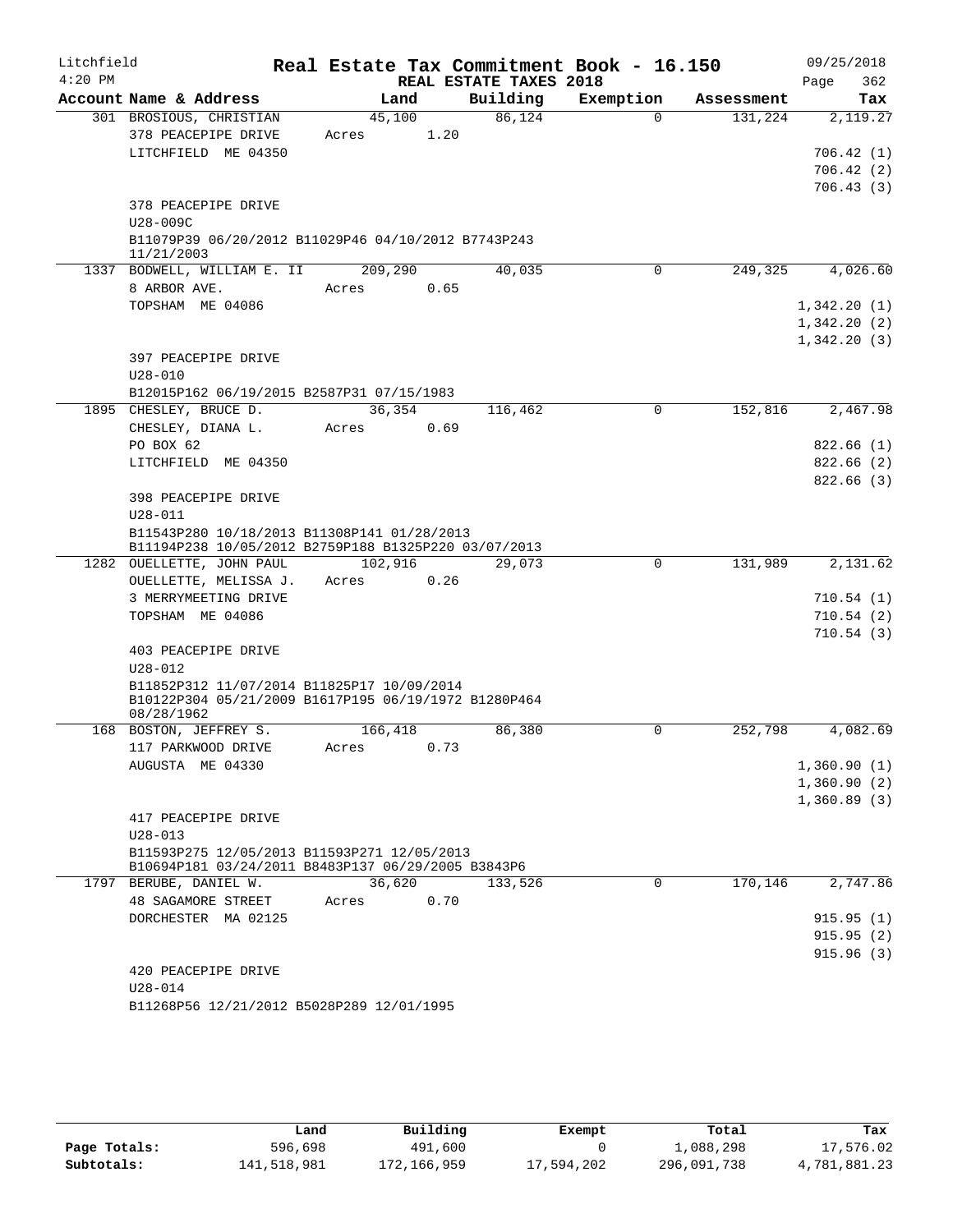| Litchfield |                                                    |        |      |                        | Real Estate Tax Commitment Book - 16.150 |            | 09/25/2018  |
|------------|----------------------------------------------------|--------|------|------------------------|------------------------------------------|------------|-------------|
| $4:20$ PM  |                                                    |        |      | REAL ESTATE TAXES 2018 |                                          |            | 363<br>Page |
|            | Account Name & Address                             | Land   |      | Building               | Exemption                                | Assessment | Tax         |
|            | 1875 WHITMAN, GAIL E                               | 25,980 |      | 37,697                 | $\Omega$                                 | 63,677     | 1,028.38    |
|            | C/O: ELIZABETH WHITMAN Acres                       |        | 0.30 |                        |                                          |            |             |
|            | 4741 PIERCE ST                                     |        |      |                        |                                          |            | 342.79(1)   |
|            | WHEAT RIDGE CO 80033                               |        |      |                        |                                          |            | 342.79(2)   |
|            |                                                    |        |      |                        |                                          |            | 342.80(3)   |
|            | 3 NORTH LAKEVIEW DRIVE                             |        |      |                        |                                          |            |             |
|            | $U28 - 015$                                        |        |      |                        |                                          |            |             |
|            | B3399P227                                          |        |      |                        |                                          |            |             |
|            | 107 NITSCHE, JOSEPH J.                             | 25,980 |      | 23,007                 | $\mathbf 0$                              | 48,987     | 791.14      |
|            | NITSCHE, MARYELLEN                                 | Acres  | 0.30 |                        |                                          |            |             |
|            | 189 ANTHOINE STREET                                |        |      |                        |                                          |            | 263.71(1)   |
|            | SOUTH PORTLAND ME                                  |        |      |                        |                                          |            | 263.71(2)   |
|            | 04106                                              |        |      |                        |                                          |            | 263.72(3)   |
|            | 8 NORTH LAKEVIEW DRIVE                             |        |      |                        |                                          |            |             |
|            | $U28 - 017$                                        |        |      |                        |                                          |            |             |
|            | B12695P173 08/18/2017 B12088P163 08/27/2015        |        |      |                        |                                          |            |             |
|            | B12073P12 08/12/2015 B8684P109 11/04/2005 B8186P99 |        |      |                        |                                          |            |             |
|            | 10/29/2004 B6672P95 10/25/2001                     |        |      |                        |                                          |            |             |
|            | 1177 KONS, JAMES A.                                | 13,980 |      | $\Omega$               | $\Omega$                                 | 13,980     | 225.78      |
|            | BAADE-KONS, GRETCHEN S. Acres                      |        | 0.30 |                        |                                          |            |             |
|            | 671 MEADOW ROAD                                    |        |      |                        |                                          |            | 75.26(1)    |
|            | TOPSHAM ME 04086                                   |        |      |                        |                                          |            | 75.26(2)    |
|            |                                                    |        |      |                        |                                          |            | 75.26(3)    |
|            | MARLENE DRIVE                                      |        |      |                        |                                          |            |             |
|            | $U28 - 018$                                        |        |      |                        |                                          |            |             |
|            | B11832P87 10/23/2014 B5808P8                       |        |      |                        |                                          |            |             |
|            | 2047 WESTON, RICHARD                               | 24,200 |      | $\Omega$               | $\mathbf 0$                              | 24,200     | 390.83      |
|            | 467 PEACEPIPE DRIVE                                | Acres  | 0.65 |                        |                                          |            |             |
|            | LITCHFIELD ME 04350                                |        |      |                        |                                          |            | 130.28(1)   |
|            |                                                    |        |      |                        |                                          |            | 130.28(2)   |
|            |                                                    |        |      |                        |                                          |            | 130.27(3)   |
|            | PEACEPIPE DRIVE                                    |        |      |                        |                                          |            |             |
|            | $U28 - 019$                                        |        |      |                        |                                          |            |             |
|            | B5438P331 B1248P37                                 |        |      |                        |                                          |            |             |
|            | 1198 METAYER, MARIE & SHAWN                        | 25,980 |      | 23,278                 | $\Omega$                                 | 49,258     | 795.52      |
|            | 3 WOODLAND AVE                                     | Acres  | 0.30 |                        |                                          |            |             |
|            | LISBON FALLS ME 04252                              |        |      |                        |                                          |            | 265.17(1)   |
|            |                                                    |        |      |                        |                                          |            | 265.17(2)   |
|            |                                                    |        |      |                        |                                          |            | 265.18(3)   |
|            | 13 NORTH LAKEVIEW DRIVE                            |        |      |                        |                                          |            |             |
|            | $U28 - 020$                                        |        |      |                        |                                          |            |             |
|            | B4908P94 06/01/1995                                |        |      |                        |                                          |            |             |
|            | 1926 STURTEVANT, BRIAN                             | 31,960 |      | 11,713                 | 0                                        | 43,673     | 705.32      |
|            | 369 PEACEPIPE DRIVE                                | Acres  | 0.60 |                        |                                          |            |             |
|            | LITCHFIELD ME 04350                                |        |      |                        |                                          |            | 235.11(1)   |
|            |                                                    |        |      |                        |                                          |            | 235.11(2)   |
|            |                                                    |        |      |                        |                                          |            | 235.10(3)   |
|            | 15 NORTH LAKEVIEW DRIVE                            |        |      |                        |                                          |            |             |
|            | $U28 - 021$                                        |        |      |                        |                                          |            |             |

B12587P153 04/20/2017 B8677P261 11/02/2005 B1561P874

|              | Land        | Building    | Exempt     | Total         | Tax          |
|--------------|-------------|-------------|------------|---------------|--------------|
| Page Totals: | 148,080     | 95,695      |            | 243,775       | 3,936.97     |
| Subtotals:   | 141,667,061 | 172,262,654 | 17,594,202 | 296, 335, 513 | 4,785,818.20 |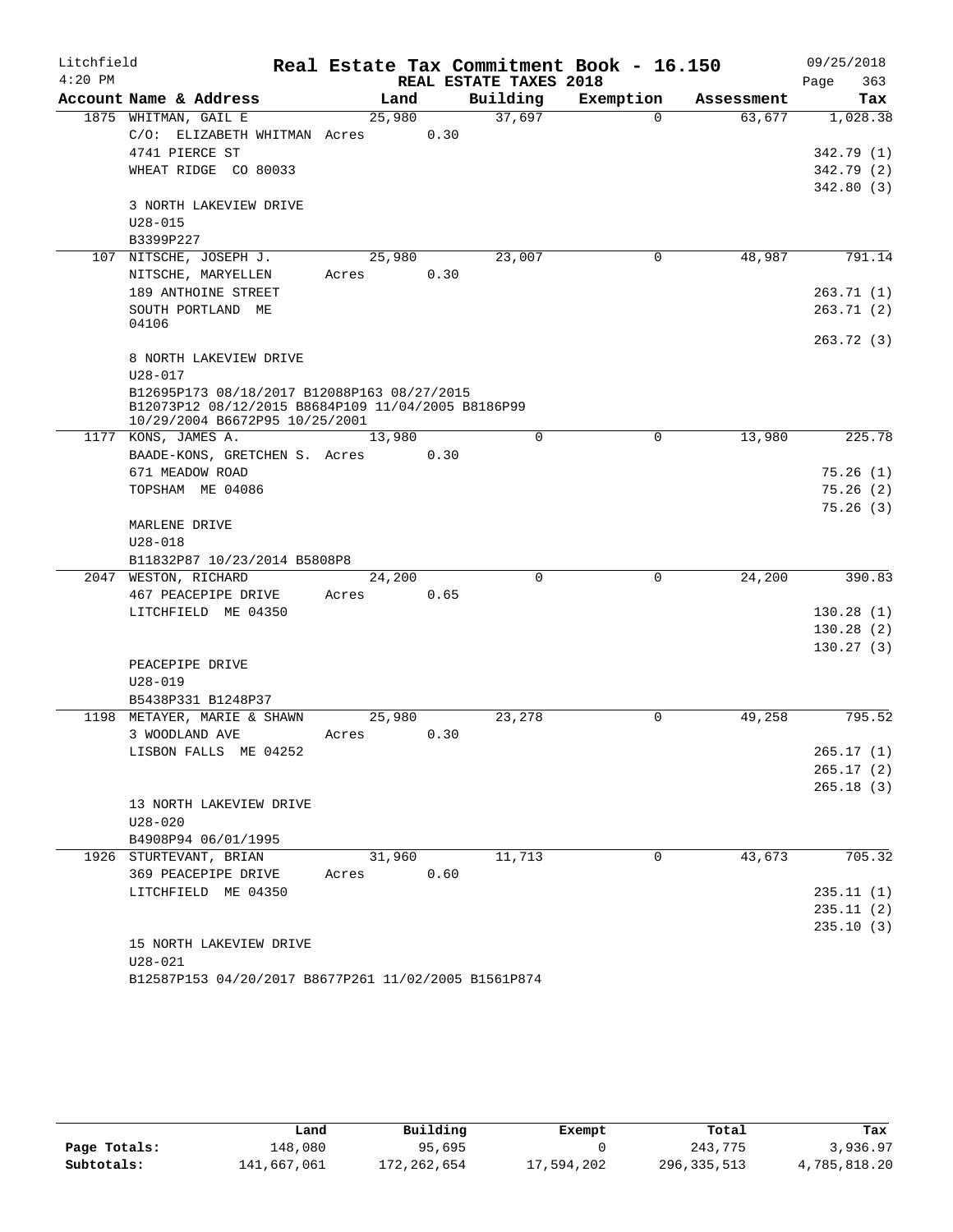| Litchfield<br>$4:20$ PM |                                                                     |       |             | REAL ESTATE TAXES 2018 | Real Estate Tax Commitment Book - 16.150 |             |             | 09/25/2018<br>364<br>Page |
|-------------------------|---------------------------------------------------------------------|-------|-------------|------------------------|------------------------------------------|-------------|-------------|---------------------------|
|                         | Account Name & Address                                              |       | Land        | Building               | Exemption                                |             | Assessment  | Tax                       |
|                         | 2592 DOIRON, JESSE                                                  |       | 19,044      | $\Omega$               |                                          | $\Omega$    | 19,044      | 307.56                    |
|                         | 18 THORNE AVENUE                                                    | Acres | 0.34        |                        |                                          |             |             |                           |
|                         | LEWISTON ME 04240                                                   |       |             |                        |                                          |             |             | 102.52(1)                 |
|                         |                                                                     |       |             |                        |                                          |             |             | 102.52(2)                 |
|                         |                                                                     |       |             |                        |                                          |             |             | 102.52(3)                 |
|                         | NORTH LAKEVIEW DRIVE                                                |       |             |                        |                                          |             |             |                           |
|                         | $U28 - 022$                                                         |       |             |                        |                                          |             |             |                           |
|                         | B12872P149 03/30/2018 B12024P213 06/29/2015<br>B6044P256 09/10/1999 |       |             |                        |                                          |             |             |                           |
|                         | 376 STURTEVANT, BRIAN                                               |       | 19,310      | $\Omega$               |                                          | $\mathbf 0$ | 19,310      | 311.86                    |
|                         | 369 PEACEPIPE DRIVE                                                 | Acres | 0.35        |                        |                                          |             |             |                           |
|                         | LITCHFIELD ME 04350                                                 |       |             |                        |                                          |             |             | 103.95(1)                 |
|                         |                                                                     |       |             |                        |                                          |             |             | 103.95(2)                 |
|                         |                                                                     |       |             |                        |                                          |             |             | 103.96(3)                 |
|                         | LAKEVIEW DRIVE                                                      |       |             |                        |                                          |             |             |                           |
|                         | $U28 - 023$                                                         |       |             |                        |                                          |             |             |                           |
|                         | B8892P155 05/05/2006 B6747P131                                      |       |             |                        |                                          |             |             |                           |
|                         | 508 DOIRON, JESSE                                                   |       | 31,044      | 120,805                |                                          | 0           | 151,849     | 2,452.36                  |
|                         | 18 THORNE AVENUE                                                    | Acres | 0.34        |                        |                                          |             |             |                           |
|                         | LEWISTON ME 04240                                                   |       |             |                        |                                          |             |             | 817.45(1)                 |
|                         |                                                                     |       |             |                        |                                          |             |             | 817.45(2)                 |
|                         |                                                                     |       |             |                        |                                          |             |             | 817.46(3)                 |
|                         | 25 NORTH LAKEVIEW DRIVE                                             |       |             |                        |                                          |             |             |                           |
|                         | U28-023A                                                            |       |             |                        |                                          |             |             |                           |
|                         | B12872P149 03/30/2018 B12024P213 06/29/2015                         |       |             |                        |                                          |             |             |                           |
|                         | B6044P256 09/10/1999                                                |       |             |                        |                                          |             |             |                           |
|                         | 759 RODRIGUE, STEVEN L                                              |       | 33,024      | 58,356                 |                                          | $\mathbf 0$ | 91,380      | 1,475.79                  |
|                         | RODRIGUE, ANNA S                                                    | Acres | 0.64        |                        |                                          |             |             |                           |
|                         | 806 RIVER ROAD                                                      |       |             |                        |                                          |             |             | 491.93 (1)                |
|                         | LEEDS ME 04263                                                      |       |             |                        |                                          |             |             | 491.93 (2)                |
|                         |                                                                     |       |             |                        |                                          |             |             | 491.93 (3)                |
|                         | LAKEVIEW DRIVE                                                      |       |             |                        |                                          |             |             |                           |
|                         | $U28 - 024$                                                         |       |             |                        |                                          |             |             |                           |
|                         | B8161P171 10/14/2004 B7952P111 05/20/2004 B1321P5                   |       |             |                        |                                          |             |             |                           |
|                         | 352 RODRIGUE STEVEN L                                               |       | 15,044      | $\mathbf 0$            |                                          | $\mathbf 0$ | 15,044      | 242.96                    |
|                         | RODRIGUE ANNA S                                                     | Acres | 0.34        |                        |                                          |             |             |                           |
|                         | 806 RIVER ROAD                                                      |       |             |                        |                                          |             |             | 80.99(1)                  |
|                         | LEEDS ME 04263                                                      |       |             |                        |                                          |             |             | 80.99 (2)                 |
|                         |                                                                     |       |             |                        |                                          |             |             | 80.98(3)                  |
|                         | LAKEVIEW DRIVE                                                      |       |             |                        |                                          |             |             |                           |
|                         | $U28 - 025$                                                         |       |             |                        |                                          |             |             |                           |
|                         | B9406P228 06/29/2007 B1442P522 05/18/1967                           |       |             |                        |                                          |             |             |                           |
|                         | 373 BILLINGS, MARK S                                                |       | 46,525      | 126,917                | 19,200                                   |             | 154,242     | 2,491.01                  |
|                         | 11 SOUTH LAKEVIEW DRIVE Acres                                       |       | 1.77        |                        | 02 HOMESTEAD EXEMPT                      |             |             |                           |
|                         | LITCHFIELD ME 04350                                                 |       |             |                        |                                          |             |             | 830.34 (1)                |
|                         |                                                                     |       |             |                        |                                          |             |             | 830.34 (2)                |
|                         |                                                                     |       |             |                        |                                          |             |             | 830.33 (3)                |
|                         | 11 SOUTH LAKEVIEW DRIVE                                             |       |             |                        |                                          |             |             |                           |
|                         | $U28 - 026$                                                         |       |             |                        |                                          |             |             |                           |
|                         | B12681P75 08/04/2017 B5729P327                                      |       |             |                        |                                          |             |             |                           |
|                         | 1449 KANE, MICHAELJ                                                 |       | 17,980      | 0                      |                                          | 0           | 17,980      | 290.38                    |
|                         | 471 PEACEPIPE DRIVE                                                 | Acres | 0.30        |                        |                                          |             |             |                           |
|                         | LITCHFIELD ME 04350                                                 |       |             |                        |                                          |             |             | 96.79(1)                  |
|                         |                                                                     |       |             |                        |                                          |             |             | 96.79(2)                  |
|                         |                                                                     |       |             |                        |                                          |             |             | 96.80(3)                  |
|                         | LAKEVIEW DRIVE                                                      |       |             |                        |                                          |             |             |                           |
|                         | $U28 - 027$                                                         |       |             |                        |                                          |             |             |                           |
|                         | B7247P313 01/14/2003                                                |       |             |                        |                                          |             |             |                           |
|                         | Land                                                                |       | Building    |                        | Exempt                                   |             | Total       | Tax                       |
| Page Totals:            | 181,971                                                             |       | 306,078     |                        | 19,200                                   |             | 468,849     | 7,571.92                  |
| Subtotals:              | 141,849,032                                                         |       | 172,568,732 |                        | 17,613,402                               |             | 296,804,362 | 4,793,390.12              |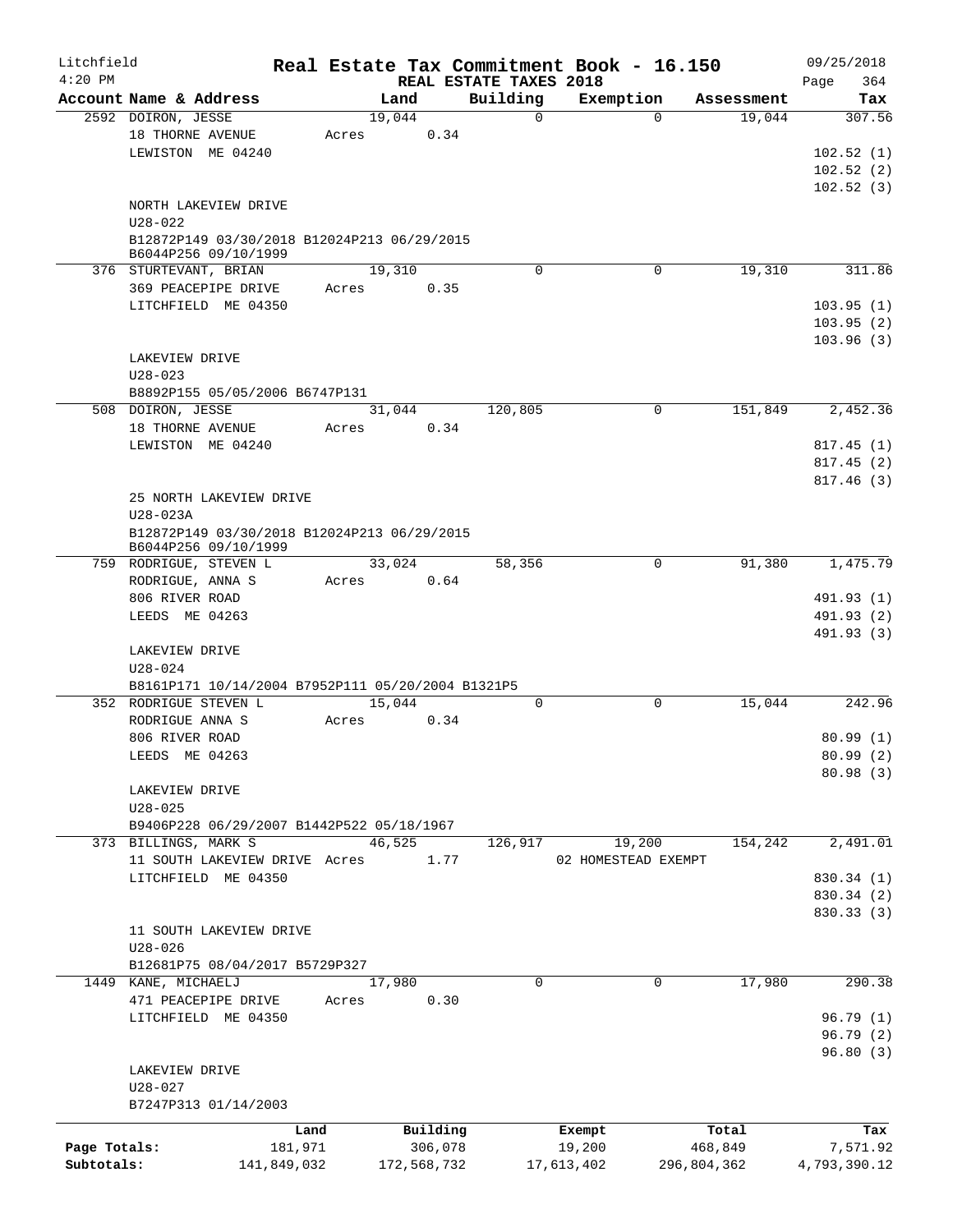| Litchfield<br>$4:20$ PM |                                                                                                   |         |                | REAL ESTATE TAXES 2018 | Real Estate Tax Commitment Book - 16.150 |            | 09/25/2018<br>Page<br>365           |
|-------------------------|---------------------------------------------------------------------------------------------------|---------|----------------|------------------------|------------------------------------------|------------|-------------------------------------|
|                         | Account Name & Address                                                                            |         | Land           | Building               | Exemption                                | Assessment | Tax                                 |
|                         | 2021 WENKUS, PETER<br>137 SOUTH BEACH HILL<br>ROAD                                                | Acres   | 19,044<br>0.34 | $\Omega$               | $\Omega$                                 | 19,044     | 307.56                              |
|                         | PITTSTON ME 04345                                                                                 |         |                |                        |                                          |            | 102.52(1)<br>102.52(2)<br>102.52(3) |
|                         | LAKEVIEW DRIVE<br>$U28 - 028$<br>B11394P95 05/13/2013 B5994P59 07/09/1999 B2532P242<br>06/30/1984 |         |                |                        |                                          |            |                                     |
|                         | 2154 BERUBE, AMANDA LYNN                                                                          |         | 31,240         | 62,671                 | 19,200                                   | 74,711     | 1,206.58                            |
|                         | 8 LAKEVIEW DRIVE                                                                                  | Acres   | 0.33           |                        | 02 HOMESTEAD EXEMPT                      |            |                                     |
|                         | LITCHFIELD ME 04350                                                                               |         |                |                        |                                          |            | 402.19(1)                           |
|                         |                                                                                                   |         |                |                        |                                          |            | 402.19(2)                           |
|                         |                                                                                                   |         |                |                        |                                          |            | 402.20(3)                           |
|                         | 8 SOUTH LAKEVIEW DRIVE<br>$U28 - 030$                                                             |         |                |                        |                                          |            |                                     |
|                         | B9303P218 04/03/2007 B6407P154 02/20/2001                                                         |         |                |                        |                                          |            |                                     |
|                         | 444 HILL, CHADD                                                                                   |         | 40,620         | 40,376                 | 0                                        | 80,996     | 1,308.09                            |
|                         | 68 GETCH HILL LANE                                                                                | Acres   | 0.70           |                        |                                          |            |                                     |
|                         | LITCHFIELD ME 04350                                                                               |         |                |                        |                                          |            | 436.03(1)                           |
|                         |                                                                                                   |         |                |                        |                                          |            | 436.03(2)                           |
|                         |                                                                                                   |         |                |                        |                                          |            | 436.03(3)                           |
|                         | 19 NORTH EVERGREEN<br>DRIVE                                                                       |         |                |                        |                                          |            |                                     |
|                         | $U28 - 032$                                                                                       |         |                |                        |                                          |            |                                     |
|                         | B12160P148 10/13/2015 B12129P116 09/28/2015<br>B12012P200 04/24/2015 B6407P22 10/18/2004          |         |                |                        |                                          |            |                                     |
|                         | 1197 METAYER, MARIE MCKAY                                                                         |         | 43,350         | $\Omega$               | $\mathbf 0$                              | 43,350     | 700.10                              |
|                         | 3 WOODLAND AVET                                                                                   | Acres   | 3.70           |                        |                                          |            |                                     |
|                         | LISBON FALLS ME 04252                                                                             |         |                |                        |                                          |            | 233.37(1)                           |
|                         |                                                                                                   |         |                |                        |                                          |            | 233.37(2)                           |
|                         |                                                                                                   |         |                |                        |                                          |            | 233.36(3)                           |
|                         | NORTH EVERGREEN DRIVE                                                                             |         |                |                        |                                          |            |                                     |
|                         | U28-033A                                                                                          |         |                |                        |                                          |            |                                     |
|                         | B2794P136                                                                                         |         |                |                        |                                          |            |                                     |
|                         | 719 SMITH, LYNDA L.<br>SMITH, DON E.                                                              | Acres   | 27,320<br>0.20 | 45,827                 | 0                                        | 73,147     | 1,181.32                            |
|                         | 429 PEACEPIPE DRIVE                                                                               |         |                |                        |                                          |            | 393.77 (1)                          |
|                         | LITCHFIELD ME 04350                                                                               |         |                |                        |                                          |            | 393.77 (2)                          |
|                         |                                                                                                   |         |                |                        |                                          |            | 393.78 (3)                          |
|                         | 429 PEACEPIPE DRIVE                                                                               |         |                |                        |                                          |            |                                     |
|                         | $U28 - 034$                                                                                       |         |                |                        |                                          |            |                                     |
|                         | B12442P91 10/14/2016 B8667P99 10/18/2005                                                          |         |                |                        |                                          |            |                                     |
|                         | 1782 SOULE, DAVID N                                                                               | 137,948 |                | 36,131                 | 0                                        | 174,079    | 2,811.38                            |
|                         | SOULE, KIM R                                                                                      | Acres   | 0.28           |                        |                                          |            |                                     |
|                         | 30 DR MANN DRIVE                                                                                  |         |                |                        |                                          |            | 937.13 (1)                          |
|                         | CHELSEA ME 04330                                                                                  |         |                |                        |                                          |            | 937.13 (2)                          |
|                         |                                                                                                   |         |                |                        |                                          |            | 937.12 (3)                          |
|                         | 8 MARLENE DRIVE                                                                                   |         |                |                        |                                          |            |                                     |
|                         | $U28 - 036$                                                                                       |         |                |                        |                                          |            |                                     |
|                         | B5688P157                                                                                         |         |                |                        |                                          |            |                                     |

|              | Land        | Building    | Exempt     | Total       | Tax          |
|--------------|-------------|-------------|------------|-------------|--------------|
| Page Totals: | 299,522     | 185,005     | 19,200     | 465,327     | 7,515.03     |
| Subtotals:   | 142,148,554 | 172,753,737 | 17,632,602 | 297,269,689 | 4,800,905.15 |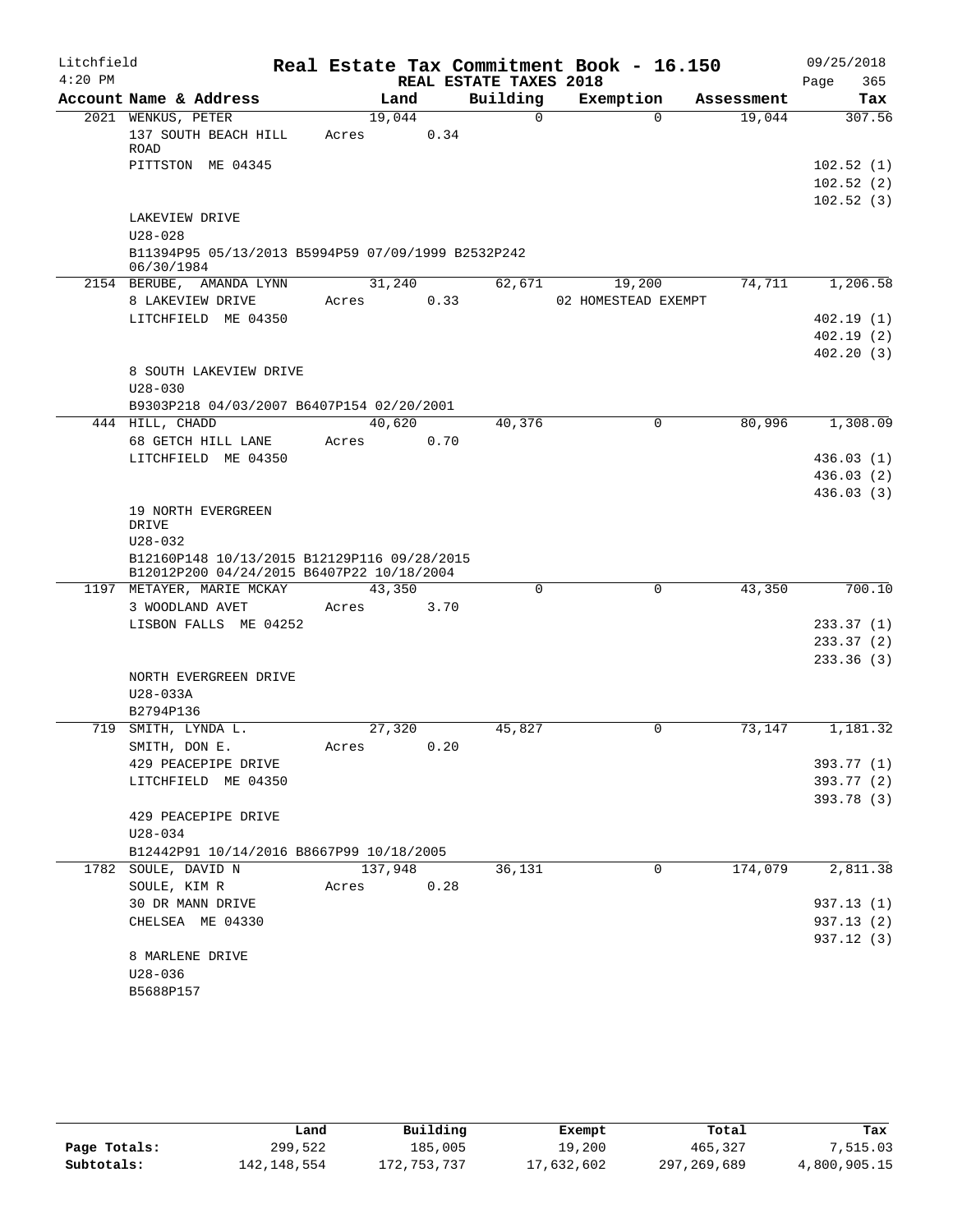| Litchfield |                                                    |         |       |                        | Real Estate Tax Commitment Book - 16.150 |            | 09/25/2018             |
|------------|----------------------------------------------------|---------|-------|------------------------|------------------------------------------|------------|------------------------|
| $4:20$ PM  |                                                    |         |       | REAL ESTATE TAXES 2018 |                                          |            | 366<br>Page            |
|            | Account Name & Address                             |         | Land  | Building               | Exemption                                | Assessment | Tax                    |
|            | 720 LACASSE, LOUIE L.                              | 101,040 |       | 1,423                  | $\Omega$                                 | 102, 463   | 1,654.78               |
|            | LACASSE, MONA G.                                   | Acres   | 0.24  |                        |                                          |            |                        |
|            | 2727 N. ATLANTIC                                   |         |       |                        |                                          |            | 551.59(1)              |
|            | AVENUE, UNIT 611                                   |         |       |                        |                                          |            |                        |
|            | DAYTONA BEACH FL 32118                             |         |       |                        |                                          |            | 551.59(2)<br>551.60(3) |
|            | 7 MARLENE DRIVE                                    |         |       |                        |                                          |            |                        |
|            | $U28 - 037$                                        |         |       |                        |                                          |            |                        |
|            | B12073P12 08/12/2015 B8684P109 11/04/2005 B8186P99 |         |       |                        |                                          |            |                        |
|            | 10/29/2004 B6672P95 10/25/2001                     |         |       |                        |                                          |            |                        |
|            | 1158 PEDDIE COLIN M                                | 470,522 |       | 155,116                | 0                                        | 625,638    | 10,104.05              |
|            | PEDDIE PENNY                                       | Acres   | 1.14  |                        |                                          |            |                        |
|            | 102 WELLESLEY STREET                               |         |       |                        |                                          |            | 3,368.02(1)            |
|            | WESTON MA 02493                                    |         |       |                        |                                          |            | 3,368.02(2)            |
|            |                                                    |         |       |                        |                                          |            | 3,368.01(3)            |
|            | 18 MARLENE DRIVE                                   |         |       |                        |                                          |            |                        |
|            | $U28 - 039$                                        |         |       |                        |                                          |            |                        |
|            | B9273P206 03/09/2007 B6305P233                     |         |       |                        |                                          |            |                        |
|            | 1874 WHITMAN, GAIL E                               | 102,950 |       | 790                    | $\mathbf 0$                              | 103,740    | 1,675.40               |
|            | C/O: ELIZABETH MITCHELL Acres                      |         | 0.40  |                        |                                          |            |                        |
|            | 4741 PIERCE ST                                     |         |       |                        |                                          |            | 558.47(1)              |
|            | WHEAT RIDGE CO 80033                               |         |       |                        |                                          |            | 558.47(2)              |
|            | 433 PEACEPIPE DRIVE                                |         |       |                        |                                          |            | 558.46(3)              |
|            | $U28 - 042$                                        |         |       |                        |                                          |            |                        |
|            | B3399P223                                          |         |       |                        |                                          |            |                        |
|            | 2046 LACHANCE, PETER ET AL                         |         | 7,638 | $\Omega$               | 0                                        | 7,638      | 123.35                 |
|            | 105 HARPSWELL ROAD                                 | Acres   | 0.13  |                        |                                          |            |                        |
|            | BRUNSWICK ME 04011                                 |         |       |                        |                                          |            | 41.12(1)               |
|            |                                                    |         |       |                        |                                          |            | 41.12(2)               |
|            |                                                    |         |       |                        |                                          |            | 41.11(3)               |
|            | PEACEPIPE DRIVE                                    |         |       |                        |                                          |            |                        |
|            | $U28 - 043$                                        |         |       |                        |                                          |            |                        |
|            | B10950P250 01/31/2012 B5418P69 02/24/1997          |         |       |                        |                                          |            |                        |
|            | 1336 CONNOR, ANNA M. (                             | 163,402 |       | 61,537                 | 0                                        | 224,939    | 3,632.76               |
|            | TRUSTEE)<br>MILLER, JOSEPH J. ET AL Acres          |         | 0.47  |                        |                                          |            |                        |
|            | (TRUSTEE)                                          |         |       |                        |                                          |            |                        |
|            | MILLER FAMILY TRUST                                |         |       |                        |                                          |            | 1, 210.92(1)           |
|            | 3 ADAMS COURT                                      |         |       |                        |                                          |            | 1, 210.92(2)           |
|            | SOMMERSWORTH NH 03878                              |         |       |                        |                                          |            | 1, 210.92(3)           |
|            | 437 PEACEPIPE DRIVE                                |         |       |                        |                                          |            |                        |
|            | $U28 - 044$                                        |         |       |                        |                                          |            |                        |
|            | B11568P61 10/22/2013 B7539P256 07/30/2003          |         |       |                        |                                          |            |                        |
|            | 916 KANE, MICHAEL                                  | 71,050  |       | 43,248                 | 0                                        | 114,298    | 1,845.91               |
|            | 471 PEACEPIPE DRIVE                                | Acres   | 20.80 |                        |                                          |            |                        |
|            | LITCHFIELD ME 04350                                |         |       |                        |                                          |            | 615.30(1)              |
|            |                                                    |         |       |                        |                                          |            | 615.30(2)              |
|            |                                                    |         |       |                        |                                          |            | 615.31(3)              |
|            | 462 PEACEPIPE DRIVE                                |         |       |                        |                                          |            |                        |
|            | $U28 - 046$                                        |         |       |                        |                                          |            |                        |
|            | B3249P63                                           |         |       |                        |                                          |            |                        |

|              | Land        | Building    | Exempt     | Total       | Tax          |
|--------------|-------------|-------------|------------|-------------|--------------|
| Page Totals: | 916,602     | 262,114     |            | 1,178,716   | 19,036.25    |
| Subtotals:   | 143,065,156 | 173,015,851 | 17,632,602 | 298,448,405 | 4,819,941.40 |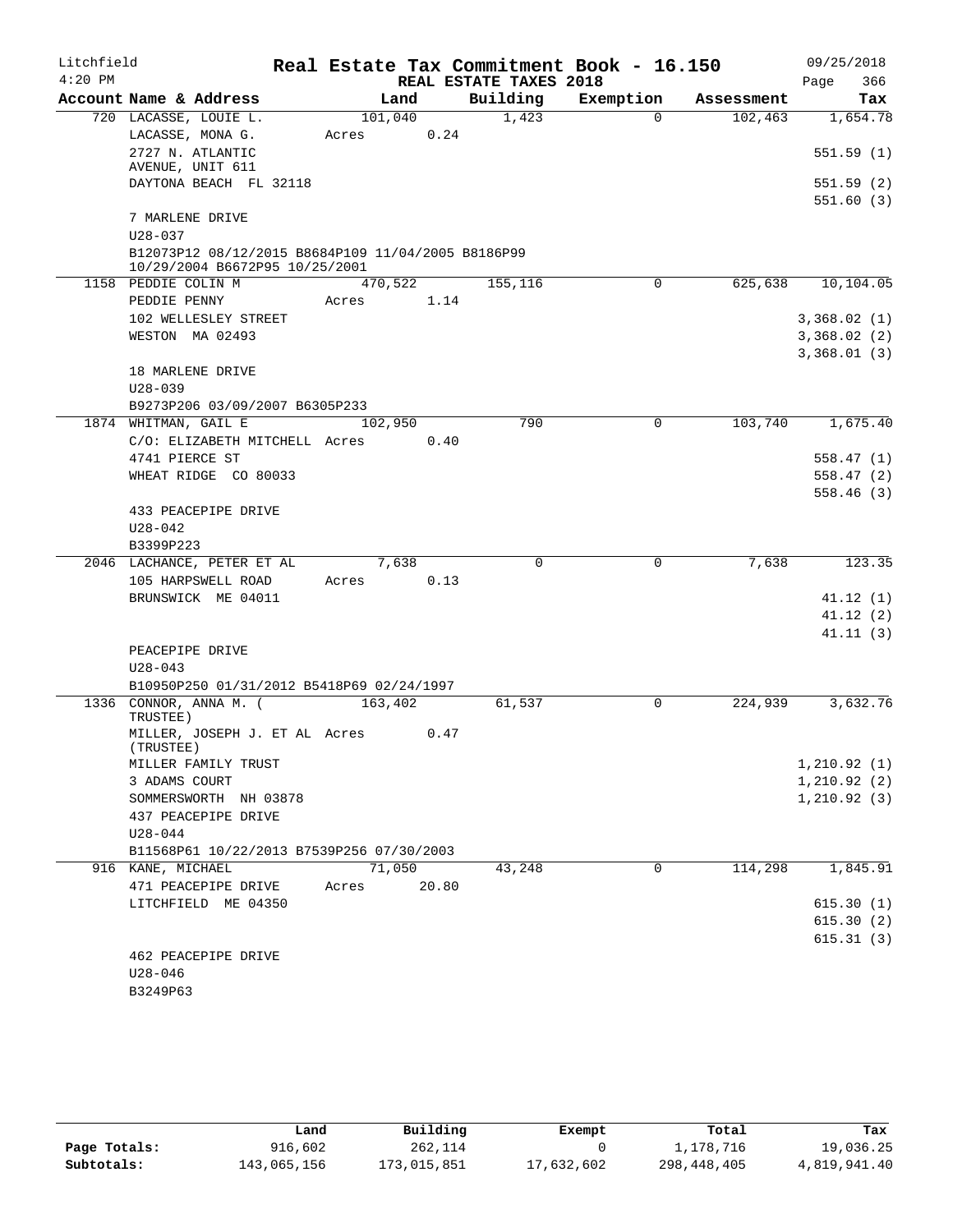| Litchfield |                                                      |        |      |                        | Real Estate Tax Commitment Book - 16.150 |            | 09/25/2018  |
|------------|------------------------------------------------------|--------|------|------------------------|------------------------------------------|------------|-------------|
| $4:20$ PM  |                                                      |        |      | REAL ESTATE TAXES 2018 |                                          |            | 367<br>Page |
|            | Account Name & Address                               | Land   |      | Building               | Exemption                                | Assessment | Tax         |
|            | 1593 SINCLAIR, ROBERT                                | 56,464 |      | 66,054                 | $\Omega$                                 | 122,518    | 1,978.67    |
|            | ROCKVILLE PARK                                       | Acres  | 0.29 |                        |                                          |            |             |
|            | STONEHAM MA 02180                                    |        |      |                        |                                          |            | 659.56(1)   |
|            |                                                      |        |      |                        |                                          |            | 659.56 (2)  |
|            |                                                      |        |      |                        |                                          |            | 659.55(3)   |
|            | 479 PEACEPIPE DRIVE                                  |        |      |                        |                                          |            |             |
|            | $U28 - 047$<br>B2838P293 08/14/1985                  |        |      |                        |                                          |            |             |
|            | 1439 RAND, GREGORY & SHAWN                           | 22,390 |      | 13,548                 | 0                                        | 35,938     | 580.40      |
|            | 36 Mount Vernon Street                               | Acres  | 0.15 |                        |                                          |            |             |
|            | Gardiner ME 04345                                    |        |      |                        |                                          |            | 193.47(1)   |
|            |                                                      |        |      |                        |                                          |            | 193.47 (2)  |
|            |                                                      |        |      |                        |                                          |            | 193.46(3)   |
|            | 475 PEACEPIPE DRIVE                                  |        |      |                        |                                          |            |             |
|            | $U28 - 048$                                          |        |      |                        |                                          |            |             |
|            | B7740P267                                            |        |      |                        |                                          |            |             |
|            | 917 KANE, MICHAEL J                                  | 21,858 |      | 104,044                | 24,960                                   | 100,942    | 1,630.21    |
|            | 471 PEACEPIPE DRIVE                                  | Acres  | 0.13 |                        | 03 VETERANS EXEMPT                       |            |             |
|            | LITCHFIELD ME 04350                                  |        |      |                        | 02 HOMESTEAD EXEMPT                      |            | 543.40(1)   |
|            |                                                      |        |      |                        |                                          |            | 543.40(2)   |
|            |                                                      |        |      |                        |                                          |            | 543.41(3)   |
|            | 471 PEACEPIPE DRIVE                                  |        |      |                        |                                          |            |             |
|            | $U28 - 049$                                          |        |      |                        |                                          |            |             |
|            | B1719P271                                            | 25,920 |      | 59,921                 | 24,960                                   | 60,881     | 983.23      |
|            | 1854 WESTON, RICHARD L<br>467 PEACEPIPE DRIVE        | Acres  | 0.14 |                        | 02 HOMESTEAD EXEMPT                      |            |             |
|            | LITCHFIELD ME 04350                                  |        |      |                        | 22 WW2 Widow Res                         |            | 327.74 (1)  |
|            |                                                      |        |      |                        |                                          |            | 327.74 (2)  |
|            |                                                      |        |      |                        |                                          |            | 327.75(3)   |
|            | 467 PEACEPIPE DRIVE                                  |        |      |                        |                                          |            |             |
|            | $U28 - 050$                                          |        |      |                        |                                          |            |             |
|            | B1817P333                                            |        |      |                        |                                          |            |             |
| 1636       | SMITH, III,<br>NORMAN                                | 25,724 |      | 39,514                 | 5,760                                    | 59,478     | 960.57      |
|            | SMITH, ALAN L. &                                     | Acres  | 0.14 |                        | 14 WW2 Vet NonRes                        |            |             |
|            | HITCHCOCK, PAMELA J.                                 |        |      |                        |                                          |            |             |
|            | 467 WEST ROAD                                        |        |      |                        |                                          |            | 320.19(1)   |
|            | WESTFIELD MA 01085                                   |        |      |                        |                                          |            | 320.19(2)   |
|            | 463 PEACEPIPE DRIVE                                  |        |      |                        |                                          |            | 320.19(3)   |
|            | $U28 - 051$                                          |        |      |                        |                                          |            |             |
|            | B12295P336 05/11/2016 B9423P123 07/11/2007 B2144P326 |        |      |                        |                                          |            |             |
|            | 08/31/1978                                           |        |      |                        |                                          |            |             |
|            | 910 BROWN, BARBARA                                   | 25,458 |      | 51,801                 | $\Omega$                                 | 77,259     | 1,247.73    |
|            | 447 CENTER AVE                                       | Acres  | 0.13 |                        |                                          |            |             |
|            | WESTWOOD NJ 07675                                    |        |      |                        |                                          |            | 415.91(1)   |
|            |                                                      |        |      |                        |                                          |            | 415.91(2)   |
|            |                                                      |        |      |                        |                                          |            | 415.91(3)   |
|            | 459 PEACEPIPE DRIVE                                  |        |      |                        |                                          |            |             |
|            | $U28 - 052$                                          |        |      |                        |                                          |            |             |
|            | B5457P327 09/01/1997                                 |        |      |                        |                                          |            |             |

|              | Land        | Building    | Exempt     | Total       | Tax          |
|--------------|-------------|-------------|------------|-------------|--------------|
| Page Totals: | 177.814     | 334,882     | 55,680     | 457,016     | 7,380.81     |
| Subtotals:   | 143,242,970 | 173,350,733 | 17,688,282 | 298,905,421 | 4,827,322.21 |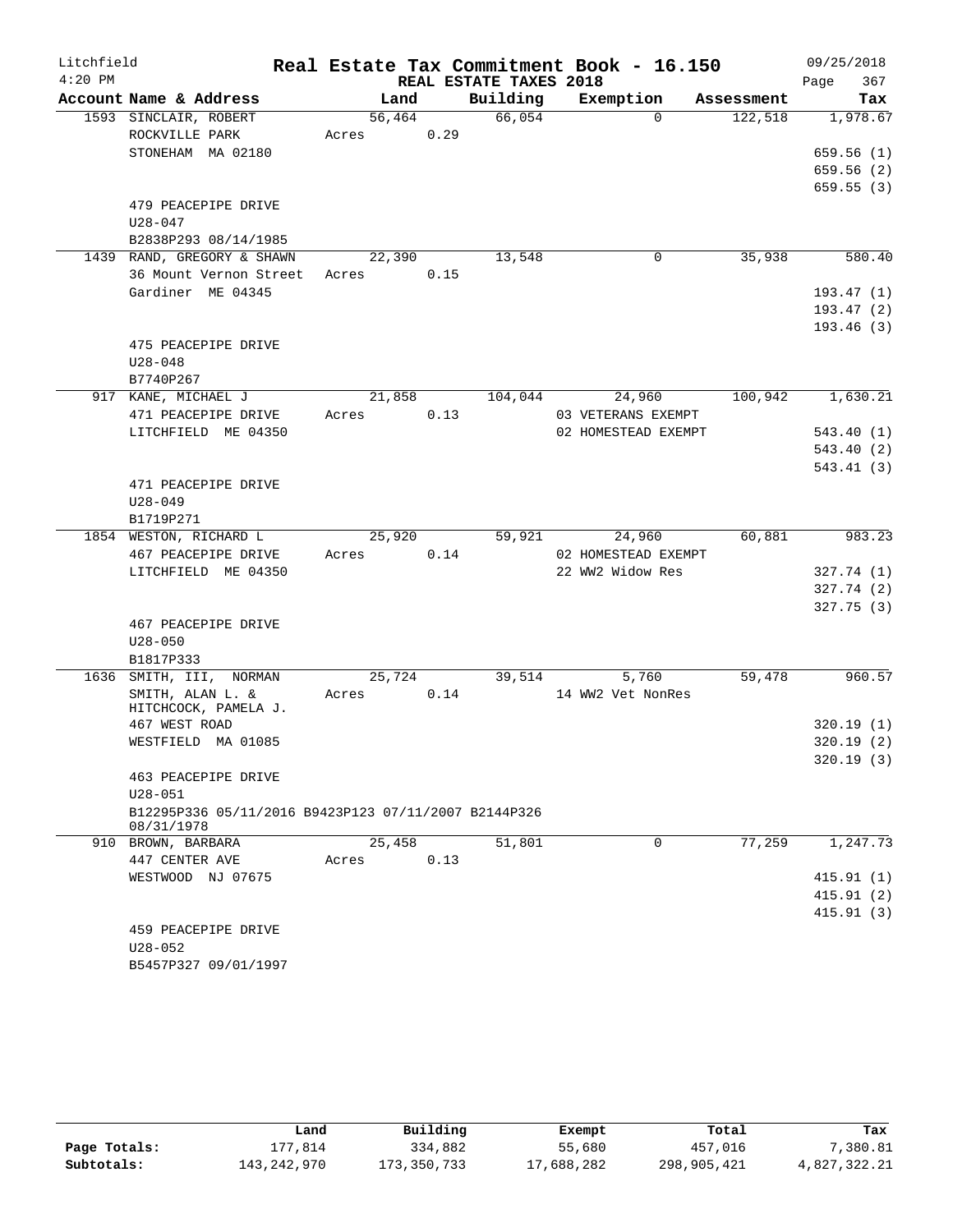| Litchfield |                                                                    |         |      |                                    | Real Estate Tax Commitment Book - 16.150 |            | 09/25/2018                 |
|------------|--------------------------------------------------------------------|---------|------|------------------------------------|------------------------------------------|------------|----------------------------|
| $4:20$ PM  | Account Name & Address                                             | Land    |      | REAL ESTATE TAXES 2018<br>Building | Exemption                                | Assessment | 368<br>Page<br>Tax         |
|            | 569 EWALD, DIANE B                                                 | 24,394  |      | 73,503                             | $\Omega$                                 | 97,897     | 1,581.04                   |
|            | FINTA, THOMAS                                                      | Acres   | 0.09 |                                    |                                          |            |                            |
|            | 49 YANKEE PEDDLER PATH                                             |         |      |                                    |                                          |            | 527.01(1)                  |
|            | MADISON CT 06443                                                   |         |      |                                    |                                          |            | 527.01(2)                  |
|            |                                                                    |         |      |                                    |                                          |            | 527.02(3)                  |
|            | 455 PEACEPIPE DRIVE                                                |         |      |                                    |                                          |            |                            |
|            | $U28 - 053$                                                        |         |      |                                    |                                          |            |                            |
|            | B10683P213 03/08/2011 B8521P183 08/01/2005 B4076P160<br>01/02/1992 |         |      |                                    |                                          |            |                            |
|            | 758 COUNTS CATHY L                                                 | 45,940  |      | 25,759                             | $\mathbf 0$                              | 71,699     | 1,157.94                   |
|            | 6 CHARLES AVE                                                      | Acres   | 0.90 |                                    |                                          |            |                            |
|            | OLD ORCHARD BEACH ME                                               |         |      |                                    |                                          |            | 385.98 (1)                 |
|            | 04064                                                              |         |      |                                    |                                          |            |                            |
|            |                                                                    |         |      |                                    |                                          |            | 385.98 (2)                 |
|            |                                                                    |         |      |                                    |                                          |            | 385.98(3)                  |
|            | 451 PEACEPIPE DRIVE                                                |         |      |                                    |                                          |            |                            |
|            | $U28 - 054$                                                        |         |      |                                    |                                          |            |                            |
|            | B9915P190 11/24/2008 B9915P188 11/24/2008 B6947P279<br>06/15/2002  |         |      |                                    |                                          |            |                            |
|            | 1240 MOLES, LARRY                                                  | 14,240  |      | 68,425                             | $\Omega$                                 | 82,665     | 1,335.04                   |
|            | 123 COOLWATER AVENUE                                               | Acres   | 0.08 |                                    |                                          |            |                            |
|            | SATSUMA FL 32189                                                   |         |      |                                    |                                          |            | 445.01 (1)                 |
|            |                                                                    |         |      |                                    |                                          |            | 445.01 (2)                 |
|            |                                                                    |         |      |                                    |                                          |            | 445.02 (3)                 |
|            | 447 PEACEPIPE DRIVE                                                |         |      |                                    |                                          |            |                            |
|            | $U28 - 055$                                                        |         |      |                                    |                                          |            |                            |
|            | B2286P234                                                          |         |      |                                    |                                          |            |                            |
|            | 969 SMART LEROY E                                                  | 18,394  |      | 19,323                             | 0                                        | 37,717     | 609.13                     |
|            | SMART LINDA A                                                      | Acres   | 0.09 |                                    |                                          |            |                            |
|            | 1532 HALLOWELL ROAD                                                |         |      |                                    |                                          |            | 203.04(1)                  |
|            | LITCHFIELD ME 04350                                                |         |      |                                    |                                          |            | 203.04(2)                  |
|            |                                                                    |         |      |                                    |                                          |            | 203.05(3)                  |
|            | 443 PEACEPIPE DRIVE                                                |         |      |                                    |                                          |            |                            |
|            | $U28 - 056$                                                        |         |      |                                    |                                          |            |                            |
|            | B9650P285 02/27/2008 B3602P310 08/24/1989                          |         |      |                                    |                                          |            |                            |
|            | 971 LACHANCE, PETER R.                                             | 24,128  |      | 18,140                             | 0                                        | 42,268     | 682.63                     |
|            | 105 HARPSWELL ROAD                                                 | Acres   | 0.08 |                                    |                                          |            |                            |
|            | BRUNSWICK ME 04011                                                 |         |      |                                    |                                          |            | 227.54 (1)                 |
|            |                                                                    |         |      |                                    |                                          |            | 227.54(2)                  |
|            |                                                                    |         |      |                                    |                                          |            | 227.55(3)                  |
|            | 439 PEACEPIPE DRIVE                                                |         |      |                                    |                                          |            |                            |
|            | $U28 - 057$                                                        |         |      |                                    |                                          |            |                            |
|            | B6910P95                                                           |         |      |                                    |                                          |            |                            |
|            | 1287 NELSON, LAWRENCE                                              | 260,975 |      | 120,679                            | 0                                        | 381,654    | 6,163.71                   |
|            | P O BOX 470                                                        | Acres   | 1.05 |                                    |                                          |            |                            |
|            | LITCHFIELD ME 04350                                                |         |      |                                    |                                          |            | 2,054.57(1)                |
|            |                                                                    |         |      |                                    |                                          |            | 2,054.57(2)<br>2,054.57(3) |
|            | 485 PEACEPIPE DRIVE                                                |         |      |                                    |                                          |            |                            |
|            | U28-058A                                                           |         |      |                                    |                                          |            |                            |
|            | B2988P158                                                          |         |      |                                    |                                          |            |                            |
|            |                                                                    |         |      |                                    |                                          |            |                            |

|              | Land        | Building    | Exempt     | Total       | Tax          |
|--------------|-------------|-------------|------------|-------------|--------------|
| Page Totals: | 388,071     | 325,829     |            | 713,900     | 11,529.49    |
| Subtotals:   | 143,631,041 | 173,676,562 | 17,688,282 | 299,619,321 | 4,838,851.70 |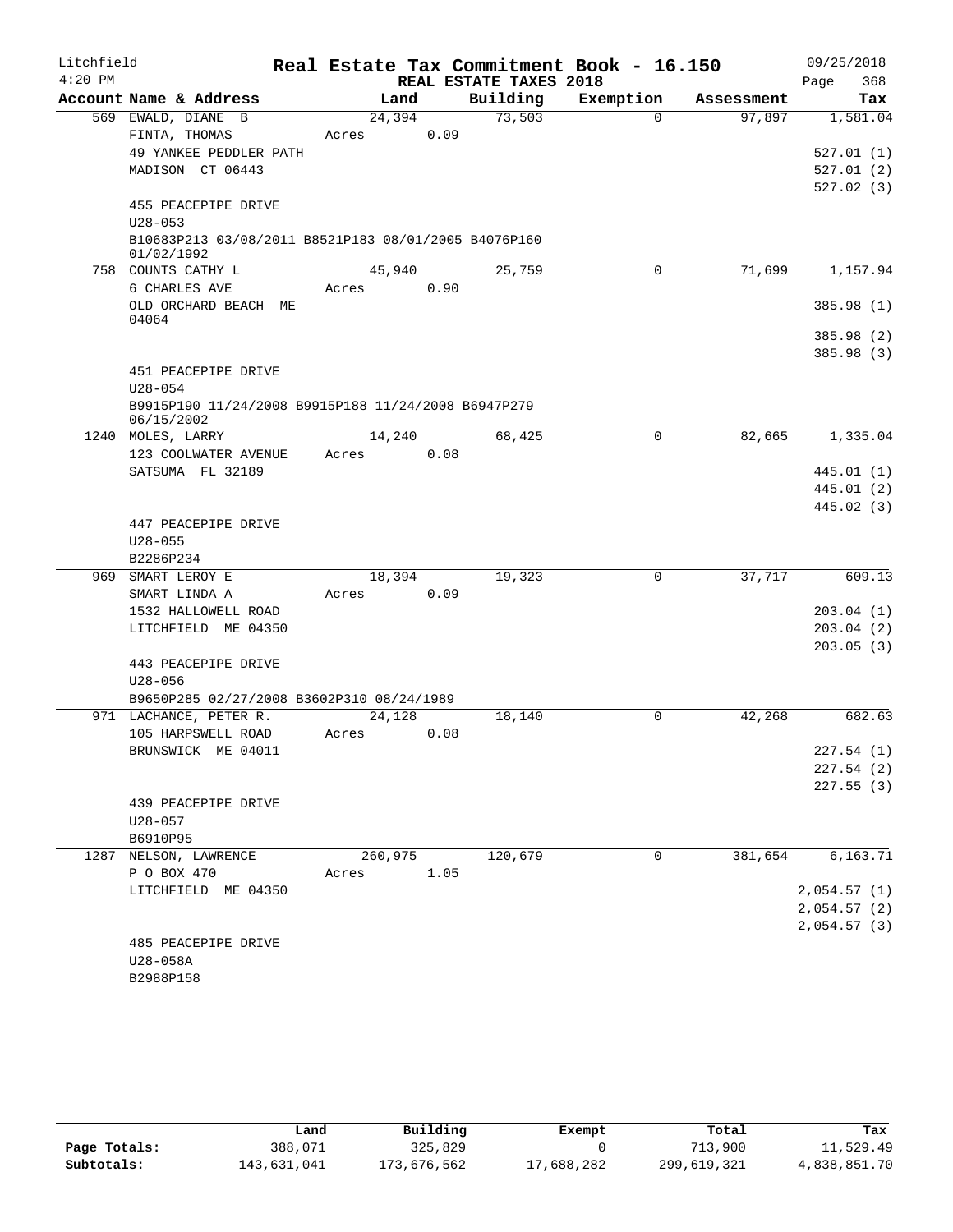| Litchfield   |                                             |         |         |                |                        | Real Estate Tax Commitment Book - 16.150 |               |            |              | 09/25/2018 |
|--------------|---------------------------------------------|---------|---------|----------------|------------------------|------------------------------------------|---------------|------------|--------------|------------|
| $4:20$ PM    |                                             |         |         |                | REAL ESTATE TAXES 2018 |                                          |               |            | Page         | 369        |
|              | Account Name & Address                      |         |         | Land           | Building               | Exemption                                |               | Assessment |              | Tax        |
|              | 2017 BERUBE, DEAN                           |         |         | $\Omega$       | 11,748                 |                                          | $\Omega$      | 11,748     |              | 189.73     |
|              | BERUBE PAULA                                |         |         |                |                        |                                          |               |            |              |            |
|              | 3265 DEER PARK DRIVE                        |         |         |                |                        |                                          |               |            |              | 63.24(1)   |
|              | VIRGINIA BEACH VA<br>23452-5260             |         |         |                |                        |                                          |               |            |              | 63.24(2)   |
|              |                                             |         |         |                |                        |                                          |               |            |              | 63.25(3)   |
|              | 485 PEACEPIPE DRIVE                         |         |         |                |                        |                                          |               |            |              |            |
|              | $U28 - 058 - ON$                            |         |         |                |                        |                                          |               |            |              |            |
|              | 117 BERNIER, MAURICE                        |         |         | 75,672         | 21,420                 |                                          | 0             | 97,092     |              | 1,568.04   |
|              | 52 VILLAGE ST                               |         | Acres   | 0.42           |                        |                                          |               |            |              |            |
|              | LISBON ME 04250                             |         |         |                |                        |                                          |               |            |              | 522.68(1)  |
|              |                                             |         |         |                |                        |                                          |               |            |              | 522.68(2)  |
|              |                                             |         |         |                |                        |                                          |               |            |              | 522.68(3)  |
|              | 507 PEACEPIPE DRIVE                         |         |         |                |                        |                                          |               |            |              |            |
|              | $U28 - 061$                                 |         |         |                |                        |                                          |               |            |              |            |
|              | B3057P23                                    |         |         |                |                        |                                          |               |            |              |            |
|              | 118 BERNIER, MAURICE A                      |         |         | 70,618         | 95,316                 |                                          | 0             | 165,934    |              | 2,679.83   |
|              | 52 VILLAGE ST                               |         | Acres   | 0.23           |                        |                                          |               |            |              |            |
|              | LISBON ME 04250                             |         |         |                |                        |                                          |               |            |              | 893.28 (1) |
|              |                                             |         |         |                |                        |                                          |               |            |              | 893.28 (2) |
|              |                                             |         |         |                |                        |                                          |               |            |              | 893.27 (3) |
|              | 509 PEACEPIPE DRIVE                         |         |         |                |                        |                                          |               |            |              |            |
|              | $U28 - 062$                                 |         |         |                |                        |                                          |               |            |              |            |
|              | B4760P153                                   |         |         |                |                        |                                          |               |            |              |            |
|              | 893 WITHEE, DENNIS & EVELYN                 |         |         | 74,382         | 31,214                 |                                          | 0             | 105,596    |              | 1,705.38   |
|              | 3 SHAKER HILL ROAD                          |         | Acres   | 0.27           |                        |                                          |               |            |              |            |
|              | HOOKSET NH 03106                            |         |         |                |                        |                                          |               |            |              | 568.46(1)  |
|              |                                             |         |         |                |                        |                                          |               |            |              | 568.46(2)  |
|              |                                             |         |         |                |                        |                                          |               |            |              | 568.46(3)  |
|              | 511 PEACEPIPE DRIVE                         |         |         |                |                        |                                          |               |            |              |            |
|              | $U28 - 063$                                 |         |         |                |                        |                                          |               |            |              |            |
|              | B6870P36                                    |         |         |                |                        |                                          |               |            |              |            |
|              | 1201 BERNIER, DANIEL J. &                   |         | 100,884 |                | 14,388                 |                                          | 0             | 115,272    |              | 1,861.64   |
|              | SHELLEY ANN BERNIER                         |         |         |                |                        |                                          |               |            |              |            |
|              | 515 PEACEPIPE DRIVE                         |         | Acres   | 0.24           |                        |                                          |               |            |              |            |
|              | LITCHFIELD ME 04350                         |         |         |                |                        |                                          |               |            |              | 620.55(1)  |
|              |                                             |         |         |                |                        |                                          |               |            |              | 620.55(2)  |
|              |                                             |         |         |                |                        |                                          |               |            |              | 620.54(3)  |
|              | 515 PEACEPIPE DRIVE                         |         |         |                |                        |                                          |               |            |              |            |
|              | $U28 - 064$                                 |         |         |                |                        |                                          |               |            |              |            |
|              | B10203P145 09/03/2009 B10203P143 09/03/2009 |         |         |                |                        |                                          |               |            |              |            |
|              | B9826P181 08/18/2008 B4097P63               |         |         |                |                        |                                          |               |            |              |            |
|              | 1193 BERNIER, PATRICIA A.                   |         | 102,650 |                | 20,902                 |                                          | 0             | 123,552    |              | 1,995.36   |
|              | BERNIER, MAURICE                            |         | Acres   | 0.25           |                        |                                          |               |            |              |            |
|              | 52 VILLAGE STREET                           |         |         |                |                        |                                          |               |            |              | 665.12(1)  |
|              | LISBON ME 04250                             |         |         |                |                        |                                          |               |            |              | 665.12(2)  |
|              |                                             |         |         |                |                        |                                          |               |            |              | 665.12(3)  |
|              | 517 PEACEPIPE DRIVE                         |         |         |                |                        |                                          |               |            |              |            |
|              | $U28 - 065$                                 |         |         |                |                        |                                          |               |            |              |            |
|              | B11815P255 10/02/2014 B1521P569             |         |         |                |                        |                                          |               |            |              |            |
|              | 1191 HOWELL, MICHAEL<br>50 ELM STREET       |         | Acres   | 56,490<br>0.15 | 16,459                 |                                          | $\mathbf 0$   | 72,949     |              | 1,178.13   |
|              |                                             |         |         |                |                        |                                          |               |            |              |            |
|              | CHARLSTON MA 02129                          |         |         |                |                        |                                          |               |            |              | 392.71 (1) |
|              |                                             |         |         |                |                        |                                          |               |            |              | 392.71 (2) |
|              |                                             |         |         |                |                        |                                          |               |            |              | 392.71 (3) |
|              | 521 PEACEPIPE DRIVE                         |         |         |                |                        |                                          |               |            |              |            |
|              | $U28 - 066$<br>B6328P105 10/20/2000         |         |         |                |                        |                                          |               |            |              |            |
|              |                                             |         |         |                |                        |                                          |               |            |              |            |
|              |                                             | Land    |         | Building       |                        | Exempt                                   |               | Total      |              | Tax        |
| Page Totals: |                                             | 480,696 |         | 211,447        |                        | 0                                        |               | 692,143    |              | 11,178.11  |
| Subtotals:   | 144, 111, 737                               |         |         | 173,888,009    |                        | 17,688,282                               | 300, 311, 464 |            | 4,850,029.81 |            |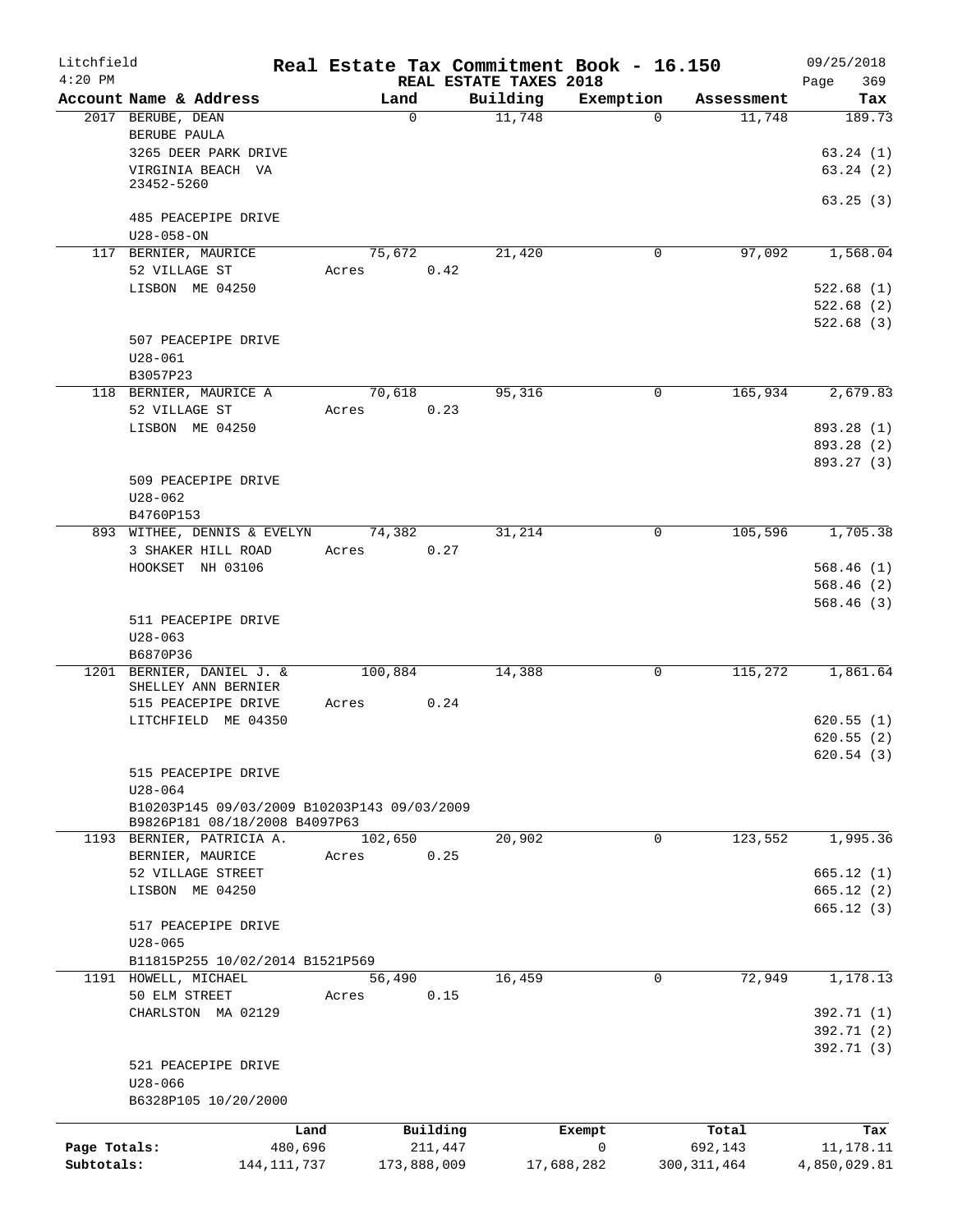| Litchfield |                                                                                     |        |                |                        | Real Estate Tax Commitment Book - 16.150 |            | 09/25/2018              |
|------------|-------------------------------------------------------------------------------------|--------|----------------|------------------------|------------------------------------------|------------|-------------------------|
| $4:20$ PM  |                                                                                     |        |                | REAL ESTATE TAXES 2018 |                                          |            | 370<br>Page             |
|            | Account Name & Address                                                              |        | Land           | Building               | Exemption                                | Assessment | Tax                     |
|            | 1889 HOWELL, MICHAEL G.<br>50 ELM STREET                                            | Acres  | 59,920<br>0.20 | 5,055                  | $\Omega$                                 | 64,975     | 1,049.35                |
|            | CHARLESTOWN MA 02129                                                                |        |                |                        |                                          |            | 349.78 (1)              |
|            |                                                                                     |        |                |                        |                                          |            | 349.78 (2)              |
|            |                                                                                     |        |                |                        |                                          |            | 349.79 (3)              |
|            | 523 PEACEPIPE DRIVE                                                                 |        |                |                        |                                          |            |                         |
|            | $U28 - 067$                                                                         |        |                |                        |                                          |            |                         |
|            | B11584P219 03/26/2013 B2655P195                                                     |        |                |                        |                                          |            |                         |
|            | 1804 NOBILINI, HEIDI A &<br>RICHARD E.WALAT                                         |        | 67,454         | 29,054                 | 19,200                                   | 77,308     | 1,248.52                |
|            | WALAT, ERWIN & GLADYS A Acres 0.19<br>LIFE ESTATE                                   |        |                |                        | 02 HOMESTEAD EXEMPT                      |            |                         |
|            | 525 PEACEPIPE DRIVE                                                                 |        |                |                        |                                          |            | 416.17(1)               |
|            | LITCHFIELD ME 04350                                                                 |        |                |                        |                                          |            | 416.17(2)               |
|            | 525 PEACEPIPE DRIVE                                                                 |        |                |                        |                                          |            | 416.18(3)               |
|            | $U28 - 068$                                                                         |        |                |                        |                                          |            |                         |
|            | B10268P81 11/18/2009 B2583P155                                                      |        |                |                        |                                          |            |                         |
|            | 1946 GEORGE A. NEALE, JR.<br>REVOCABLE TRUST                                        |        | 56,954         | 79,506                 | $\mathbf 0$                              | 136,460    | 2, 203.83               |
|            | NEALE, GEORGE A., JR & Acres                                                        |        | 0.19           |                        |                                          |            |                         |
|            | LINDA D. (TRUSTEES)<br>749 H LONGHILL ROAD                                          |        |                |                        |                                          |            | 734.61(1)               |
|            | MIDDLETOWN CT 06457                                                                 |        |                |                        |                                          |            | 734.61 (2)              |
|            |                                                                                     |        |                |                        |                                          |            | 734.61 (3)              |
|            | 527 PEACEPIPE DRIVE<br>$U28 - 069$                                                  |        |                |                        |                                          |            |                         |
|            | B12444P69 09/26/2016 B12444P67 09/26/2016 B9179P59<br>12/08/2006 B4058P1 03/01/1992 |        |                |                        |                                          |            |                         |
|            | 1305 LYKE, JAMES R & BARBARA                                                        |        | 53,054         | 46,532                 | $\Omega$                                 | 99,586     | 1,608.31                |
|            | 8002 PALOMINO DRIVE                                                                 | Acres  | 0.19           |                        |                                          |            |                         |
|            | NAPLES FL 34113                                                                     |        |                |                        |                                          |            | 536.10(1)               |
|            |                                                                                     |        |                |                        |                                          |            | 536.10(2)               |
|            |                                                                                     |        |                |                        |                                          |            | 536.11(3)               |
|            | 529 PEACEPIPE DRIVE                                                                 |        |                |                        |                                          |            |                         |
|            | $U28 - 070$                                                                         |        |                |                        |                                          |            |                         |
|            | B5964P72<br>1698 SWANSON, SUSAN L.                                                  | 18,660 |                | 35,064                 | 0                                        | 53,724     | 867.64                  |
|            | GORMAN, KATHLEEN                                                                    | Acres  | 0.10           |                        |                                          |            |                         |
|            | PO BOX 1133                                                                         |        |                |                        |                                          |            | 289.21 (1)              |
|            | UPTON MA 01568                                                                      |        |                |                        |                                          |            | 289.21 (2)              |
|            |                                                                                     |        |                |                        |                                          |            | 289.22 (3)              |
|            | 531 PEACEPIPE DRIVE                                                                 |        |                |                        |                                          |            |                         |
|            | $U28 - 071$                                                                         |        |                |                        |                                          |            |                         |
|            | B12120P231 09/17/2015 B1537P342                                                     |        |                |                        |                                          |            |                         |
|            | 21 BROWN, DAVID                                                                     | 18,660 |                | 15,317                 | 0                                        | 33,977     | 548.73                  |
|            | BROWN, TERESA                                                                       | Acres  | 0.10           |                        |                                          |            |                         |
|            | 302 RIVER ROAD                                                                      |        |                |                        |                                          |            | 182.91(1)               |
|            | TOPSHAM ME 04086                                                                    |        |                |                        |                                          |            | 182.91 (2)<br>182.91(3) |
|            | 533 PEACEPIPE DRIVE                                                                 |        |                |                        |                                          |            |                         |
|            | $U28 - 072$                                                                         |        |                |                        |                                          |            |                         |
|            | B12639P45 06/22/2017 B3003P33                                                       |        |                |                        |                                          |            |                         |

|              | Land        | Building    | Exempt     | Total         | Tax          |
|--------------|-------------|-------------|------------|---------------|--------------|
| Page Totals: | 274,702     | 210,528     | 19,200     | 466,030       | 7,526.38     |
| Subtotals:   | 144,386,439 | 174,098,537 | 17,707,482 | 300, 777, 494 | 4,857,556.19 |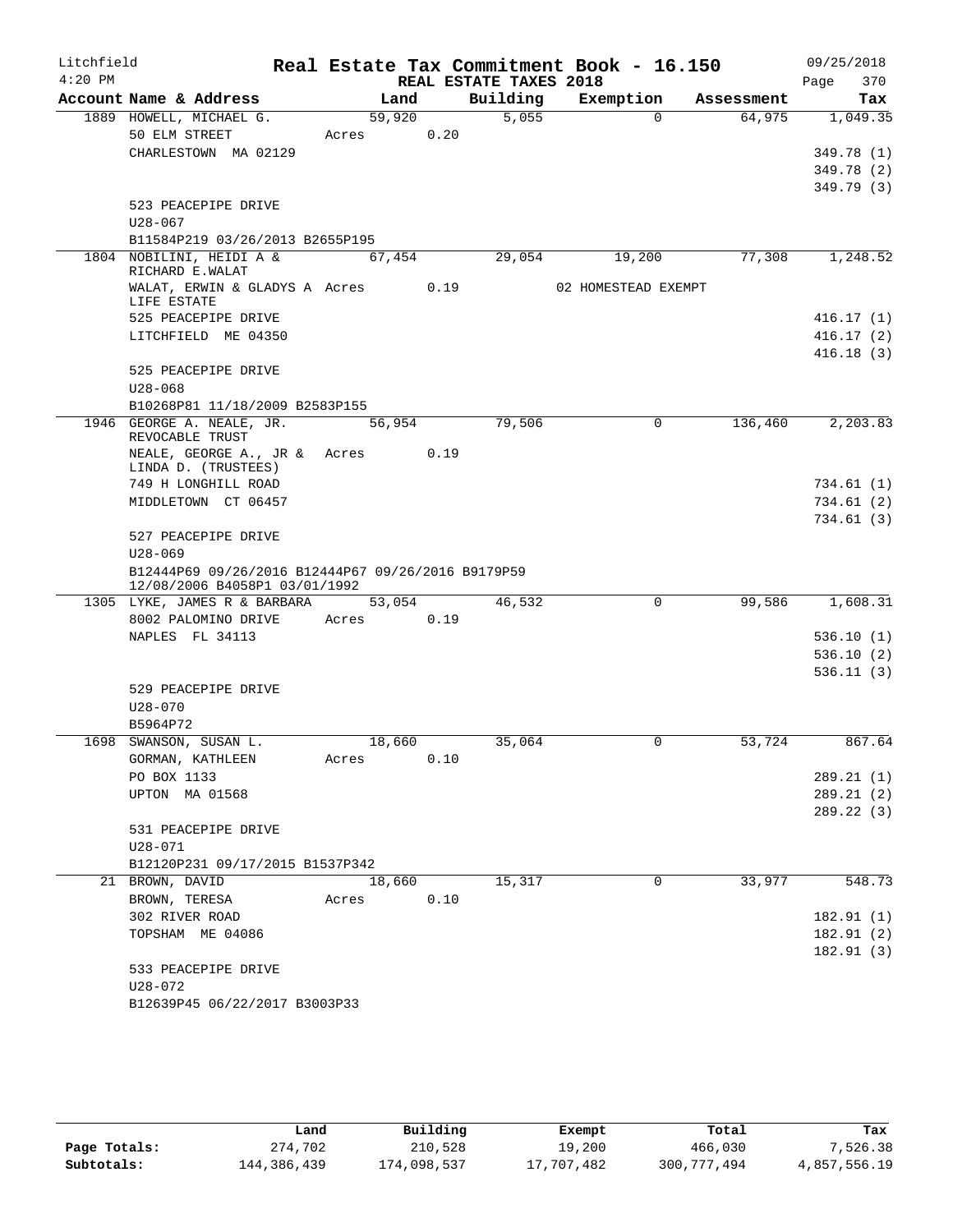| Litchfield   |                                                     |             |         |             |                                    | Real Estate Tax Commitment Book - 16.150 |               | 09/25/2018         |
|--------------|-----------------------------------------------------|-------------|---------|-------------|------------------------------------|------------------------------------------|---------------|--------------------|
| $4:20$ PM    | Account Name & Address                              |             |         | Land        | REAL ESTATE TAXES 2018<br>Building | Exemption                                | Assessment    | 371<br>Page<br>Tax |
|              | 41 ARTHUR, AERIEL                                   |             |         | 17,862      | 12,245                             | $\Omega$                                 | 30,107        | 486.23             |
|              | ALLARD MARY                                         |             | Acres   | 0.07        |                                    |                                          |               |                    |
|              | 115 TRANSIT STREET                                  |             |         |             |                                    |                                          |               | 162.08(1)          |
|              | WARWICK RI 02889                                    |             |         |             |                                    |                                          |               |                    |
|              |                                                     |             |         |             |                                    |                                          |               | 162.08(2)          |
|              |                                                     |             |         |             |                                    |                                          |               | 162.07(3)          |
|              | 535 PEACEPIPE DRIVE                                 |             |         |             |                                    |                                          |               |                    |
|              | $U28 - 073$                                         |             |         |             |                                    |                                          |               |                    |
|              | B7388P179 04/12/2003                                |             |         |             |                                    |                                          |               |                    |
|              | 1307 NOBILINI MICHAEL R                             |             |         | 17,064      | 15,648                             | 0                                        | 32,712        | 528.30             |
|              | 27 NOURSE LANE                                      |             | Acres   | 0.04        |                                    |                                          |               |                    |
|              | BARRE MA 01005                                      |             |         |             |                                    |                                          |               | 176.10(1)          |
|              |                                                     |             |         |             |                                    |                                          |               | 176.10(2)          |
|              |                                                     |             |         |             |                                    |                                          |               | 176.10(3)          |
|              | 537 PEACEPIPE DRIVE                                 |             |         |             |                                    |                                          |               |                    |
|              | $U28 - 074$                                         |             |         |             |                                    |                                          |               |                    |
|              | B9604P333 12/28/2007 B5253P185 10/28/1996           |             |         |             |                                    |                                          |               |                    |
|              | 1365 PENFOLD, WILLIAM R.                            |             | 19,080  |             | 67,150                             | $\Omega$                                 | 86,230        | 1,392.61           |
|              | 117 NUMBER SIX ROAD                                 |             | Acres   | 0.11        |                                    |                                          |               |                    |
|              | OXFORD ME 04270                                     |             |         |             |                                    |                                          |               | 464.20(1)          |
|              |                                                     |             |         |             |                                    |                                          |               | 464.20(2)          |
|              |                                                     |             |         |             |                                    |                                          |               | 464.21(3)          |
|              | 541 PEACEPIPE DRIVE                                 |             |         |             |                                    |                                          |               |                    |
|              | $U28 - 075$                                         |             |         |             |                                    |                                          |               |                    |
|              | B6971P150                                           |             |         |             |                                    |                                          |               |                    |
|              | 854 HOPKINS, GEORGE & DAVID                         |             | 109,034 |             | 58,797                             | 0                                        | 167,831       | 2,710.47           |
|              | P.O. BOX 1914                                       |             | Acres   | 0.49        |                                    |                                          |               |                    |
|              | LEWISTON ME 04241                                   |             |         |             |                                    |                                          |               | 903.49(1)          |
|              |                                                     |             |         |             |                                    |                                          |               | 903.49(2)          |
|              |                                                     |             |         |             |                                    |                                          |               |                    |
|              |                                                     |             |         |             |                                    |                                          |               | 903.49(3)          |
|              | 549 PEACEPIPE DRIVE                                 |             |         |             |                                    |                                          |               |                    |
|              | $U28 - 077$                                         |             |         |             |                                    |                                          |               |                    |
|              | B11136P206 07/24/2012 B6101P330 03/22/1999          |             |         |             |                                    |                                          |               |                    |
|              | 1568 LEMIEUX, STEVEN S                              |             | 109,300 |             | 30,100                             | 0                                        | 139,400       | 2,251.31           |
|              | LEMIEUX, DIANNA J                                   |             | Acres   | 0.50        |                                    |                                          |               |                    |
|              | 615 FLETCHER ROAD                                   |             |         |             |                                    |                                          |               | 750.44(1)          |
|              | AUBURN ME 04210                                     |             |         |             |                                    |                                          |               | 750.44(2)          |
|              |                                                     |             |         |             |                                    |                                          |               | 750.43(3)          |
|              | 553 PEACEPIPE DRIVE                                 |             |         |             |                                    |                                          |               |                    |
|              | $U28 - 078$                                         |             |         |             |                                    |                                          |               |                    |
|              | B10793P294 07/29/2011 B8015P31 06/25/2004 B5365P339 |             |         |             |                                    |                                          |               |                    |
|              | 05/01/1997                                          |             |         |             |                                    |                                          |               |                    |
|              | 906 GADBERRY, GREGORY D.                            |             | 109,566 |             | 124,475                            | 19,200                                   | 214,841       | 3,469.68           |
|              | GADBERRY, SUSAN B.                                  |             | Acres   | 0.51        |                                    | 02 HOMESTEAD EXEMPT                      |               |                    |
|              | 557 PEACEPIPE DRIVE                                 |             |         |             |                                    |                                          |               | 1, 156.56(1)       |
|              | LITCHFIELD ME 04350                                 |             |         |             |                                    |                                          |               | 1, 156.56(2)       |
|              |                                                     |             |         |             |                                    |                                          |               | 1, 156.56(3)       |
|              | 557 PEACEPIPE DRIVE                                 |             |         |             |                                    |                                          |               |                    |
|              | $U28 - 079$                                         |             |         |             |                                    |                                          |               |                    |
|              | B11551P260 10/25/2013 B5441P8 08/01/1997            |             |         |             |                                    |                                          |               |                    |
|              | 2022 STEELHAMMER, JOHN &                            |             | 24,280  |             | 674                                | $\Omega$                                 | 24,954        | 403.01             |
|              | KAREN                                               |             |         |             |                                    |                                          |               |                    |
|              | 39 OLD VILLAGE RD                                   |             | Acres   | 0.51        |                                    |                                          |               |                    |
|              | WINTHROP ME 04364                                   |             |         |             |                                    |                                          |               | 134.34(1)          |
|              |                                                     |             |         |             |                                    |                                          |               | 134.34(2)          |
|              |                                                     |             |         |             |                                    |                                          |               | 134.33(3)          |
|              | PEACEPIPE DRIVE                                     |             |         |             |                                    |                                          |               |                    |
|              | $U28 - 080$                                         |             |         |             |                                    |                                          |               |                    |
|              | B7071P130                                           |             |         |             |                                    |                                          |               |                    |
|              |                                                     | Land        |         | Building    |                                    | Exempt                                   | Total         | Tax                |
| Page Totals: |                                                     | 406,186     |         | 309,089     |                                    | 19,200                                   | 696,075       | 11,241.61          |
| Subtotals:   |                                                     | 144,792,625 |         | 174,407,626 |                                    | 17,726,682                               | 301, 473, 569 | 4,868,797.80       |
|              |                                                     |             |         |             |                                    |                                          |               |                    |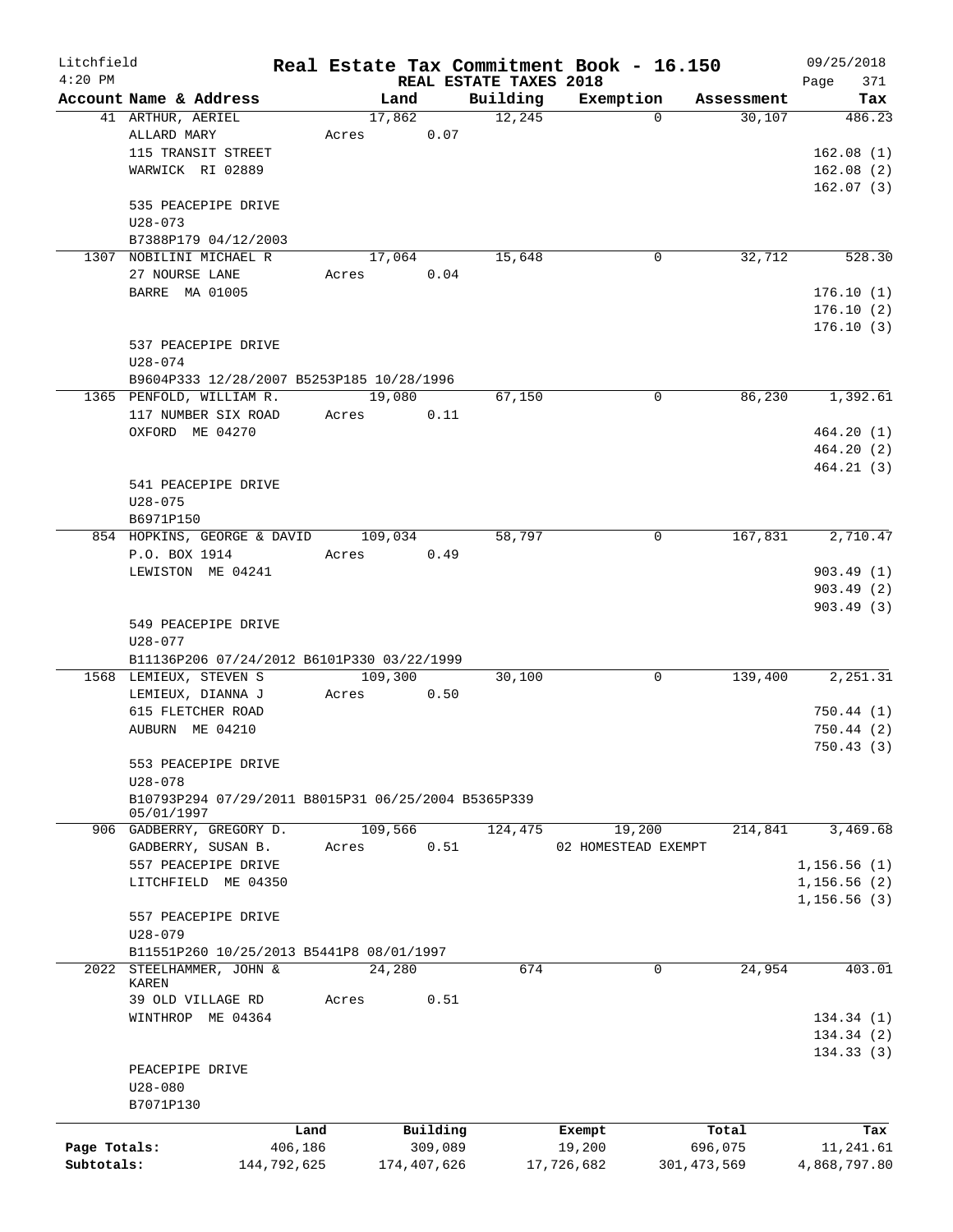| Litchfield |                                                                                            |        |      |                        | Real Estate Tax Commitment Book - 16.150 |            | 09/25/2018   |
|------------|--------------------------------------------------------------------------------------------|--------|------|------------------------|------------------------------------------|------------|--------------|
| $4:20$ PM  |                                                                                            |        |      | REAL ESTATE TAXES 2018 |                                          |            | 372<br>Page  |
|            | Account Name & Address                                                                     | Land   |      | Building               | Exemption                                | Assessment | Tax          |
|            | 1299 LEMIEUX, STEVEN                                                                       | 35,300 |      | 201,803                | $\Omega$                                 | 237,103    | 3,829.21     |
|            | LEMIEUX, DIANNA                                                                            | Acres  | 0.50 |                        |                                          |            |              |
|            | 615 FLETCHER ROAD                                                                          |        |      |                        |                                          |            | 1,276.40(1)  |
|            | AUBURN ME 04210                                                                            |        |      |                        |                                          |            | 1, 276.40(2) |
|            |                                                                                            |        |      |                        |                                          |            | 1, 276.41(3) |
|            | 554 PEACEPIPE DRIVE                                                                        |        |      |                        |                                          |            |              |
|            | $U28 - 081$                                                                                |        |      |                        |                                          |            |              |
|            | B8200P318 11/12/2004<br>2019 BROWN, DAVID                                                  | 25,428 |      | $\mathbf 0$            | 0                                        | 25,428     | 410.66       |
|            | BROWN, TERESA                                                                              | Acres  | 0.58 |                        |                                          |            |              |
|            | 302 RIVER ROAD                                                                             |        |      |                        |                                          |            | 136.89(1)    |
|            | TOPSHAM ME 04086                                                                           |        |      |                        |                                          |            | 136.89(2)    |
|            |                                                                                            |        |      |                        |                                          |            | 136.88(3)    |
|            | PEACEPIPE DRIVE                                                                            |        |      |                        |                                          |            |              |
|            | U28-082                                                                                    |        |      |                        |                                          |            |              |
|            | B12639P45 06/22/2017 B1248P37                                                              |        |      |                        |                                          |            |              |
|            | 1416 PROSSER, MELINDA                                                                      | 34,088 |      | 121,661                | $\Omega$                                 | 155,749    | 2,515.35     |
|            | 8 PROSSER ROAD                                                                             | Acres  | 0.68 |                        |                                          |            |              |
|            | HARPSWELL ME 04079                                                                         |        |      |                        |                                          |            | 838.45 (1)   |
|            |                                                                                            |        |      |                        |                                          |            | 838.45 (2)   |
|            |                                                                                            |        |      |                        |                                          |            | 838.45 (3)   |
|            | PEACEPIPE DRIVE                                                                            |        |      |                        |                                          |            |              |
|            | $U28 - 083$                                                                                |        |      |                        |                                          |            |              |
|            | B11966P144 04/24/2015 B11745P207 07/07/2014<br>B11745P207 07/07/2014 B11246P187 11/30/2012 |        |      |                        |                                          |            |              |
|            | B1716P138                                                                                  |        |      |                        |                                          |            |              |
|            | 2020 BROWN, DAVID                                                                          | 11,400 |      | $\mathbf 0$            | 0                                        | 11,400     | 184.11       |
|            | BROWN, TERESA                                                                              | Acres  | 0.20 |                        |                                          |            |              |
|            | 302 RIVER ROAD                                                                             |        |      |                        |                                          |            | 61.37(1)     |
|            | TOPSHAM ME 04086                                                                           |        |      |                        |                                          |            | 61.37(2)     |
|            |                                                                                            |        |      |                        |                                          |            | 61.37(3)     |
|            | PEACEPIPE DRIVE<br>$U28 - 084$                                                             |        |      |                        |                                          |            |              |
|            | B12639P45 06/22/2017 B1248P37                                                              |        |      |                        |                                          |            |              |
|            | 1888 WILLIAMS, JAMES                                                                       | 33,600 |      | 11,696                 | 0                                        | 45,296     | 731.53       |
|            | 8 GLENWOOD ROAD                                                                            | Acres  | 0.50 |                        |                                          |            |              |
|            | BILLERICA MA 01821                                                                         |        |      |                        |                                          |            | 243.84 (1)   |
|            |                                                                                            |        |      |                        |                                          |            | 243.84 (2)   |
|            |                                                                                            |        |      |                        |                                          |            | 243.85(3)    |
|            | 514 PEACEPIPE DRIVE                                                                        |        |      |                        |                                          |            |              |
|            | $U28 - 085$                                                                                |        |      |                        |                                          |            |              |
|            | B2655P177                                                                                  |        |      |                        |                                          |            |              |
|            | 1890 FITZPATRICK JAMES E/<br>SHEILA A                                                      | 25,990 |      | 48,304                 | $\mathbf 0$                              | 74,294     | 1,199.85     |
|            | FITZPARTICK WARREN<br>P/LYNDA                                                              | Acres  | 0.15 |                        |                                          |            |              |
|            | 91 MAUREEN DRIVE                                                                           |        |      |                        |                                          |            | 399.95(1)    |
|            | TEWKSBURY MA 01876                                                                         |        |      |                        |                                          |            | 399.95(2)    |
|            |                                                                                            |        |      |                        |                                          |            | 399.95(3)    |
|            | 513 PEACEPIPE DRIVE                                                                        |        |      |                        |                                          |            |              |
|            | $U28 - 087$                                                                                |        |      |                        |                                          |            |              |
|            | B9598P287 12/20/2007 B9598P284 12/20/2007 B2655P183<br>10/14/1983                          |        |      |                        |                                          |            |              |

|              | Land        | Building    | Exempt     | Total       | Tax          |
|--------------|-------------|-------------|------------|-------------|--------------|
| Page Totals: | 165,806     | 383,464     |            | 549,270     | 8,870.71     |
| Subtotals:   | 144,958,431 | 174,791,090 | 17,726,682 | 302,022,839 | 4,877,668.51 |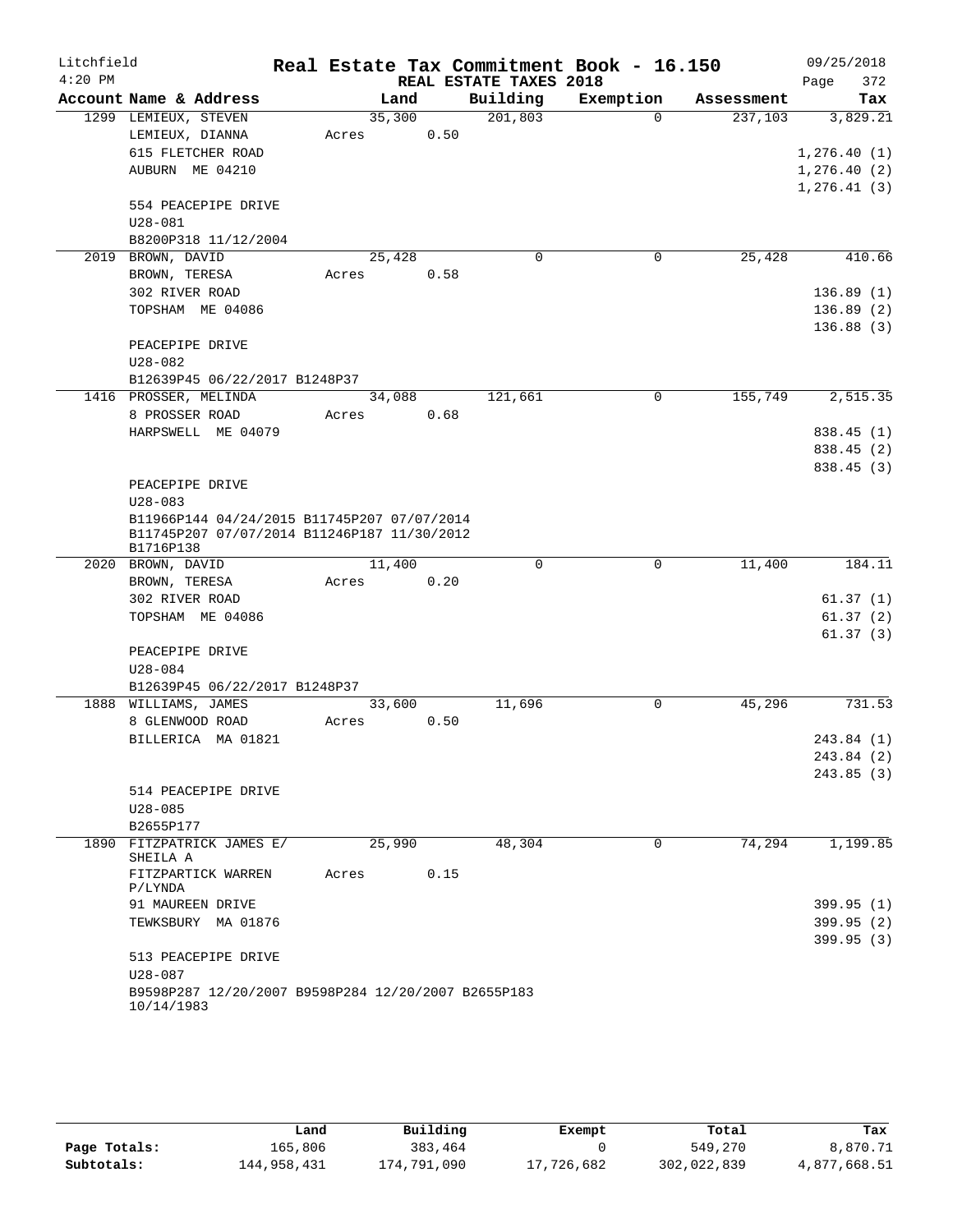| Litchfield |                                                                    |         |      |                        | Real Estate Tax Commitment Book - 16.150 |            | 09/25/2018  |
|------------|--------------------------------------------------------------------|---------|------|------------------------|------------------------------------------|------------|-------------|
| $4:20$ PM  |                                                                    |         |      | REAL ESTATE TAXES 2018 |                                          |            | 373<br>Page |
|            | Account Name & Address                                             | Land    |      | Building               | Exemption                                | Assessment | Tax         |
|            | 71 PANDOLFO, JOHN J                                                | 29,980  |      | 81,627                 | $\Omega$                                 | 111,607    | 1,802.45    |
|            | PANDOLFO, DENISE M                                                 | Acres   | 0.30 |                        |                                          |            |             |
|            | <b>43 FAIRMONT AVENUE</b>                                          |         |      |                        |                                          |            | 600.82(1)   |
|            | BRAINTREE MA 02184                                                 |         |      |                        |                                          |            | 600.82(2)   |
|            | 510 PEACEPIPE DRIVE                                                |         |      |                        |                                          |            | 600.81(3)   |
|            | $U28 - 088$                                                        |         |      |                        |                                          |            |             |
|            | B10370P106 03/25/2010 B10352P29 03/01/2010 B5404P244<br>07/17/1997 |         |      |                        |                                          |            |             |
|            | 2023 JOLICOEUR, DAN                                                | 24,098  |      | $\Omega$               | 0                                        | 24,098     | 389.18      |
|            | 145 SPRING ST                                                      | Acres   | 0.53 |                        |                                          |            |             |
|            | GARDINER ME 04345                                                  |         |      |                        |                                          |            | 129.73(1)   |
|            |                                                                    |         |      |                        |                                          |            | 129.73(2)   |
|            |                                                                    |         |      |                        |                                          |            | 129.72(3)   |
|            | PEACEPIPE DRIVE                                                    |         |      |                        |                                          |            |             |
|            | $U28 - 089$                                                        |         |      |                        |                                          |            |             |
|            | B5994P60 B2532P242 06/30/1984                                      |         |      |                        |                                          |            |             |
|            | 2777 BEACHES - PEACE PIPE<br><b>SHORES</b>                         | 151,645 |      | $\mathbf 0$            | $\mathbf 0$                              | 151,645    | 2,449.07    |
|            | (SEE FILE FOR OWNERSHIP Acres<br>OF PROPERTY)                      |         | 0.68 |                        |                                          |            |             |
|            | %: MICHAEL KANE                                                    |         |      |                        |                                          |            | 816.36(1)   |
|            | 471 PEACE PIPE DRIVE                                               |         |      |                        |                                          |            | 816.36(2)   |
|            | Litchfield ME 04350                                                |         |      |                        |                                          |            | 816.35(3)   |
|            | PEACEPIPE DRIVE                                                    |         |      |                        |                                          |            |             |
|            | $U28 - 091$                                                        |         |      |                        |                                          |            |             |
|            | B10691P39 03/18/2011                                               |         |      |                        |                                          |            |             |
|            | 842 HLASYSZYN, DENISE                                              | 135,512 |      | 30,707                 | $\mathbf 0$                              | 166,219    | 2,684.44    |
|            | C/O RICHARD HAMANN                                                 | Acres   | 0.32 |                        |                                          |            |             |
|            | 8 KENSINGTON TERR                                                  |         |      |                        |                                          |            | 894.81 (1)  |
|            | LEWISTON ME 04240                                                  |         |      |                        |                                          |            | 894.81 (2)  |
|            |                                                                    |         |      |                        |                                          |            | 894.82 (3)  |
|            | 16 COVE DRIVE                                                      |         |      |                        |                                          |            |             |
|            | $U29 - 001$                                                        |         |      |                        |                                          |            |             |
|            | B3965P297                                                          |         |      |                        |                                          |            |             |
|            | 1377 BETTS, HOWARD R.                                              | 69,022  |      | 36,280                 | 0                                        | 105,302    | 1,700.63    |
|            | 422 MAPLE ST                                                       | Acres   | 0.17 |                        |                                          |            |             |
|            | FARMINGDALE ME 04344                                               |         |      |                        |                                          |            | 566.88 (1)  |
|            |                                                                    |         |      |                        |                                          |            | 566.88(2)   |
|            |                                                                    |         |      |                        |                                          |            | 566.87(3)   |
|            | 18 COVE DRIVE                                                      |         |      |                        |                                          |            |             |
|            | $U29 - 002$                                                        |         |      |                        |                                          |            |             |
|            | B12740P63 09/29/2017 B4967P118                                     |         |      |                        |                                          |            |             |
|            | 134 BETTS, HOWARD R/BETTS<br>JAN L                                 | 124,300 |      | 35,816                 | 0                                        | 160, 116   | 2,585.87    |
|            | MARIN ANN M/BETTS JAMES Acres<br>Е                                 |         | 0.50 |                        |                                          |            |             |
|            | C/O JAN BETTS                                                      |         |      |                        |                                          |            | 861.96(1)   |
|            | 3 NORTH ROAD                                                       |         |      |                        |                                          |            | 861.96(2)   |
|            | READFIELD ME 04355                                                 |         |      |                        |                                          |            | 861.95(3)   |
|            | 20 COVE ROAD                                                       |         |      |                        |                                          |            |             |
|            | $U29 - 003$                                                        |         |      |                        |                                          |            |             |
|            | B4191P24 07/30/1992                                                |         |      |                        |                                          |            |             |

|              | Land        | Building    | Exempt     | Total       | Tax          |
|--------------|-------------|-------------|------------|-------------|--------------|
| Page Totals: | 534,557     | 184,430     |            | 718,987     | 11,611.64    |
| Subtotals:   | 145,492,988 | 174,975,520 | 17,726,682 | 302,741,826 | 4,889,280.15 |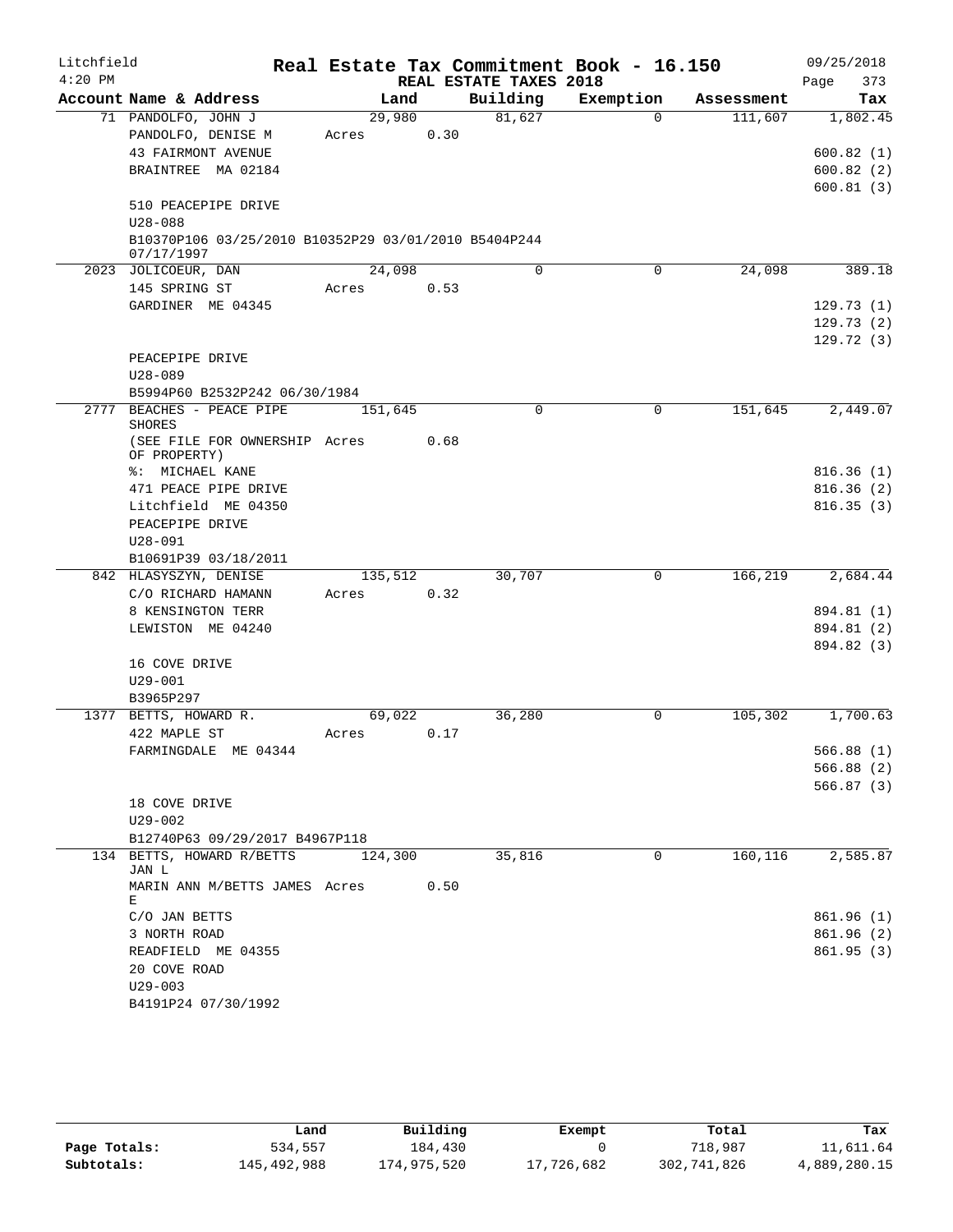| Litchfield |                                                   |         |      |                        | Real Estate Tax Commitment Book - 16.150 |            | 09/25/2018                 |
|------------|---------------------------------------------------|---------|------|------------------------|------------------------------------------|------------|----------------------------|
| $4:20$ PM  |                                                   |         |      | REAL ESTATE TAXES 2018 |                                          |            | 374<br>Page                |
|            | Account Name & Address                            | Land    |      | Building               | Exemption                                | Assessment | Tax                        |
|            | 1150 MARINUCCI, JANICE<br>(TRUSTEE)               | 23,320  |      | 22,314                 | $\Omega$                                 | 45,634     | 736.99                     |
|            | MARINUCCI LIVING TRUST                            | Acres   | 0.20 |                        |                                          |            |                            |
|            | 34 FISHER STREET                                  |         |      |                        |                                          |            | 245.66(1)                  |
|            | MEDWAY MA 02053                                   |         |      |                        |                                          |            | 245.66 (2)                 |
|            |                                                   |         |      |                        |                                          |            | 245.67(3)                  |
|            | 13 COVE DRIVE                                     |         |      |                        |                                          |            |                            |
|            | $U29 - 006$                                       |         |      |                        |                                          |            |                            |
|            | B12867P313 03/20/2018 B5878P240                   |         |      |                        |                                          |            |                            |
|            | 850 HOLLINGSWORTH, JEFFREY<br>М                   | 45,350  |      | 20,027                 | $\overline{0}$                           | 65,377     | 1,055.84                   |
|            | 32 GILSUM ROAD                                    | Acres   | 2.10 |                        |                                          |            |                            |
|            | SULLIVAN NH 03445                                 |         |      |                        |                                          |            | 351.95(1)                  |
|            |                                                   |         |      |                        |                                          |            | 351.95(2)                  |
|            |                                                   |         |      |                        |                                          |            | 351.94(3)                  |
|            | 186 PEACEPIPE DRIVE                               |         |      |                        |                                          |            |                            |
|            | $U29 - 007$                                       |         |      |                        |                                          |            |                            |
|            | B2961P296 05/14/1986                              |         |      |                        |                                          |            |                            |
|            | 2519 TATTERSALL ROBERT JOHN                       | 71,800  |      | 22,026                 | 0                                        | 93,826     | 1,515.29                   |
|            | 36 SANDALWOOD DRIVE                               | Acres   | 0.50 |                        |                                          |            |                            |
|            | MADISON CT 06443                                  |         |      |                        |                                          |            | 505.10(1)                  |
|            |                                                   |         |      |                        |                                          |            | 505.10(2)                  |
|            |                                                   |         |      |                        |                                          |            | 505.09(3)                  |
|            | 1 WILBUR DRIVE<br>$U29 - 008$                     |         |      |                        |                                          |            |                            |
|            | B8137P106 09/20/2004                              |         |      |                        |                                          |            |                            |
|            | 2518 TATTERSALL, ROBERT JOHN                      | 38,550  |      | $\Omega$               | 0                                        | 38,550     | 622.58                     |
|            | TATTERSALL LYNN                                   | Acres   | 1.78 |                        |                                          |            |                            |
|            | 36 SANDALWOOD DRIVE                               |         |      |                        |                                          |            | 207.53(1)                  |
|            | MADISON CT 06443                                  |         |      |                        |                                          |            | 207.53(2)                  |
|            |                                                   |         |      |                        |                                          |            | 207.52(3)                  |
|            | PEACEPIPE DRIVE                                   |         |      |                        |                                          |            |                            |
|            | U29-008A                                          |         |      |                        |                                          |            |                            |
|            | B9248P162 01/11/2007 B8137P101 09/20/2004         |         |      |                        |                                          |            |                            |
|            | 1713 VARANELLI NANCY RUTH                         | 179,488 |      | 47,917                 | $\mathbf 0$                              | 227,405    | 3,672.59                   |
|            | VARANELLI MICHAEL                                 | Acres   | 0.68 |                        |                                          |            |                            |
|            | 857 1ST AVENUE                                    |         |      |                        |                                          |            | 1,224.20(1)<br>1,224.20(2) |
|            | FRANKLIN SQUARE NY<br>11010                       |         |      |                        |                                          |            |                            |
|            |                                                   |         |      |                        |                                          |            | 1,224.19(3)                |
|            | 6 WILBUR DRIVE                                    |         |      |                        |                                          |            |                            |
|            | U29-008B                                          |         |      |                        |                                          |            |                            |
|            | B9166P319 11/10/2006 B8137P98 09/20/2004 B4257P53 |         |      |                        |                                          |            |                            |
|            | 2520 TATTERSALL-DAVIS CAROL                       | 44,900  |      | 18,457                 | $\Omega$                                 | 63,357     | 1,023.22                   |
|            | 4 LITTLEFIELD LANE                                | Acres   | 1.92 |                        |                                          |            |                            |
|            | SCARBOROUGH ME 04074                              |         |      |                        |                                          |            | 341.07 (1)                 |
|            |                                                   |         |      |                        |                                          |            | 341.07(2)                  |
|            | 4 COVE DRIVE                                      |         |      |                        |                                          |            | 341.08(3)                  |
|            | U29-008C                                          |         |      |                        |                                          |            |                            |
|            | B8137P106 09/20/2004                              |         |      |                        |                                          |            |                            |

|              | Land        | Building    | Exempt     | Total         | Tax          |
|--------------|-------------|-------------|------------|---------------|--------------|
| Page Totals: | 403,408     | 130.741     |            | 534,149       | 8,626.51     |
| Subtotals:   | 145,896,396 | 175,106,261 | 17,726,682 | 303, 275, 975 | 4,897,906.66 |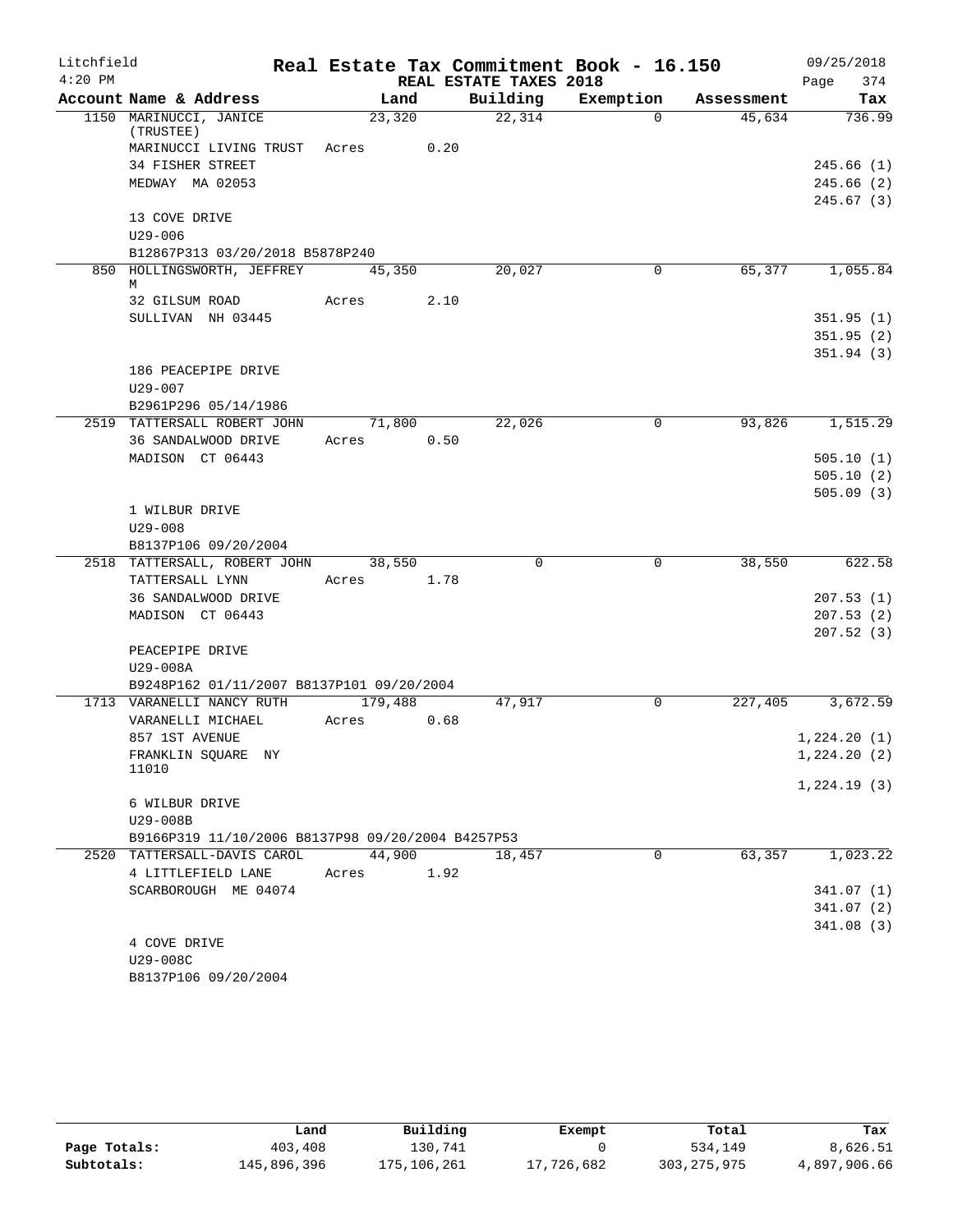| Litchfield |                                              |         |      |                        | Real Estate Tax Commitment Book - 16.150 |            | 09/25/2018  |
|------------|----------------------------------------------|---------|------|------------------------|------------------------------------------|------------|-------------|
| $4:20$ PM  |                                              |         |      | REAL ESTATE TAXES 2018 |                                          |            | 375<br>Page |
|            | Account Name & Address                       | Land    |      | Building               | Exemption                                | Assessment | Tax         |
|            | 766 TAYLOR, DEBORAH A.                       | 84,184  |      | 38,152                 | $\Omega$                                 | 122,336    | 1,975.73    |
|            | DAIGLE, LOUISE M.                            | Acres   | 0.74 |                        |                                          |            |             |
|            | 4 CATHERINE STREET                           |         |      |                        |                                          |            | 658.58(1)   |
|            | PORTLAND ME 04102                            |         |      |                        |                                          |            | 658.58 (2)  |
|            |                                              |         |      |                        |                                          |            | 658.57(3)   |
|            | 199 PEACEPIPE DRIVE                          |         |      |                        |                                          |            |             |
|            | $U29 - 009$                                  |         |      |                        |                                          |            |             |
|            | B6570P325 07/24/2001                         |         |      |                        |                                          |            |             |
|            | 668 BOUCHER, KENNETH E.                      | 229,450 |      | 116,740                | 0                                        | 346,190    | 5,590.97    |
|            | 487 PLAINS ROAD                              | Acres   | 1.59 |                        |                                          |            |             |
|            | LITCHFIELD ME 04350                          |         |      |                        |                                          |            | 1,863.66(1) |
|            |                                              |         |      |                        |                                          |            | 1,863.66(2) |
|            |                                              |         |      |                        |                                          |            | 1,863.65(3) |
|            | 245 PEACEPIPE DRIVE                          |         |      |                        |                                          |            |             |
|            | $U29 - 010$                                  |         |      |                        |                                          |            |             |
|            | B12593P56 04/28/2017 B6416P259 03/05/2001    |         |      |                        |                                          |            |             |
|            | 802 HAYDEN, WILLIAM                          | 165,828 |      | 84,966                 | $\Omega$                                 | 250,794    | 4,050.32    |
|            | 122 LEBANON RD                               | Acres   | 1.94 |                        |                                          |            |             |
|            | N. FRANKLIN CT 06254                         |         |      |                        |                                          |            | 1,350.11(1) |
|            |                                              |         |      |                        |                                          |            | 1,350.11(2) |
|            |                                              |         |      |                        |                                          |            | 1,350.10(3) |
|            | 253 PEACEPIPE DRIVE                          |         |      |                        |                                          |            |             |
|            | U29-011                                      |         |      |                        |                                          |            |             |
|            | B4130P105 05/15/1992                         |         |      |                        |                                          |            |             |
|            | 2143 HAYDEN, MARY E.                         | 112,016 |      | 25,211                 | 0                                        | 137,227    | 2,216.22    |
|            | 122 LEBANON ROAD                             | Acres   | 2.00 |                        |                                          |            |             |
|            | N. FRANKLIN CT 06254                         |         |      |                        |                                          |            | 738.74 (1)  |
|            |                                              |         |      |                        |                                          |            | 738.74 (2)  |
|            |                                              |         |      |                        |                                          |            | 738.74(3)   |
|            | PEACEPIPE DRIVE                              |         |      |                        |                                          |            |             |
|            | U29-012A                                     |         |      |                        |                                          |            |             |
|            | B6115P88                                     |         |      |                        |                                          |            |             |
|            | 995 LANDER, STEPHEN H<br>(TRUSTEE)           | 94,066  |      | 44,944                 | 0                                        | 139,010    | 2,245.01    |
|            | LANDER, SUSAN E (<br>TRUSTEE)                | Acres   | 0.26 |                        |                                          |            |             |
|            | THE STEPHEN H & SUSAN E<br>LANDER REV. TRUST |         |      |                        |                                          |            | 748.34 (1)  |
|            | 7 CHESTER RD UNIT 203                        |         |      |                        |                                          |            | 748.34 (2)  |
|            | DERRY NH 03038                               |         |      |                        |                                          |            | 748.33(3)   |
|            | 259 PEACEPIPE DRIVE                          |         |      |                        |                                          |            |             |
|            | $U29 - 013$                                  |         |      |                        |                                          |            |             |
|            | B11618P150 01/27/2014 B2456P281              |         |      |                        |                                          |            |             |
|            | 1116 BERNIER, DANIEL J                       | 166,204 |      | 12,331                 | 0                                        | 178,535    | 2,883.34    |
|            | 515 PEACEPIPE DRUVE                          | Acres   | 0.44 |                        |                                          |            |             |
|            | LITCHFIELD ME 04350                          |         |      |                        |                                          |            | 961.11(1)   |
|            |                                              |         |      |                        |                                          |            | 961.11(2)   |
|            |                                              |         |      |                        |                                          |            | 961.12(3)   |
|            | 275 PEACEPIPE DRIVE                          |         |      |                        |                                          |            |             |
|            | U29-014                                      |         |      |                        |                                          |            |             |
|            | B7071P123 09/24/2002                         |         |      |                        |                                          |            |             |

|              | Land        | Building    | Exempt     | Total       | Tax          |
|--------------|-------------|-------------|------------|-------------|--------------|
| Page Totals: | 851,748     | 322,344     |            | 1,174,092   | 18,961.59    |
| Subtotals:   | 146,748,144 | 175,428,605 | 17,726,682 | 304,450,067 | 4,916,868.25 |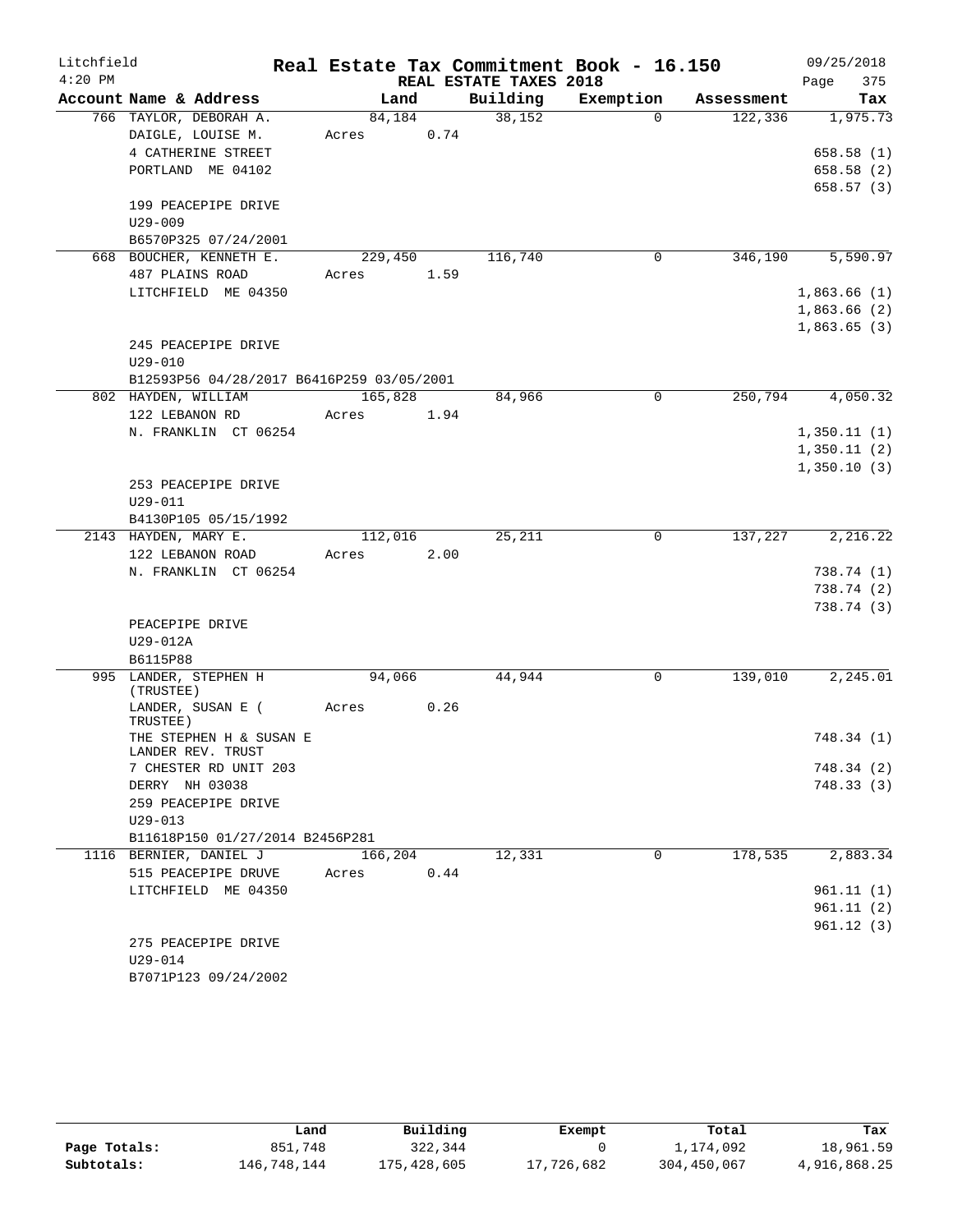| Litchfield<br>$4:20$ PM |                                                                                                           |                 |      | REAL ESTATE TAXES 2018 | Real Estate Tax Commitment Book - 16.150 |            | 09/25/2018<br>376<br>Page                     |
|-------------------------|-----------------------------------------------------------------------------------------------------------|-----------------|------|------------------------|------------------------------------------|------------|-----------------------------------------------|
|                         | Account Name & Address                                                                                    | Land            |      | Building               | Exemption                                | Assessment | Tax                                           |
|                         | 754 CAMPBELL, JOSEPH R.<br>CAMPBELL, DIANA M.<br>312 PEACEPIPE DRIVE<br>LITCHFIELD ME 04530               | 32,600<br>Acres | 1.00 | 15,532                 | $\Omega$                                 | 48,132     | 777.33<br>259.11(1)<br>259.11(2)<br>259.11(3) |
|                         | 290 PEACEPIPE DRIVE<br>$U29 - 016$<br>B11084P217 06/25/2012                                               |                 |      |                        |                                          |            |                                               |
|                         | 325 AUSTIN, CYNTHIA J                                                                                     | 176,248         |      | 46,760                 | 0                                        | 223,008    | 3,601.58                                      |
|                         | 12 DAVID STREET<br>LISBON FALLS ME 04252                                                                  | Acres           | 0.53 |                        |                                          |            | 1,200.53(1)<br>1,200.53(2)<br>1, 200.52(3)    |
|                         | 283 PEACEPIPE DRIVE<br>$U29 - 017$                                                                        |                 |      |                        |                                          |            |                                               |
|                         | B10192P219 08/25/2009 B7051P112 09/05/2002                                                                |                 |      |                        |                                          |            |                                               |
| 755                     | BRAUER, GEORGE R & MARY<br>E (TRUSTEES)                                                                   | 119,996         |      | 70,946                 | $\Omega$                                 | 190,942    | 3,083.71                                      |
|                         | BRAUER FAMILY IRREV.<br>TRUST                                                                             | Acres           | 0.31 |                        |                                          |            |                                               |
|                         | 4 GREEN MEADOW DRIVE                                                                                      |                 |      |                        |                                          |            | 1,027.90(1)                                   |
|                         | N. READING MA 01864                                                                                       |                 |      |                        |                                          |            | 1,027.90(2)                                   |
|                         | 289 PEACEPIPE DRIVE<br>$U29 - 018$<br>B11203P286 10/10/2012 B10566P220 10/28/2010<br>B5530P102 12/01/1997 |                 |      |                        |                                          |            | 1,027.91(3)                                   |
|                         | 1097 COSTON, DONALD V. &<br>SONJA                                                                         | 150,114         |      | 102,972                | 24,960                                   | 228,126    | 3,684.23                                      |
|                         | 305 PEACEPIPE DRIVE                                                                                       | Acres           | 0.54 |                        | 03 VETERANS EXEMPT                       |            |                                               |
|                         | LITCHFIELD ME 04350                                                                                       |                 |      |                        | 02 HOMESTEAD EXEMPT                      |            | 1,228.08(1)                                   |
|                         |                                                                                                           |                 |      |                        |                                          |            | 1,228.08(2)                                   |
|                         | 305 PEACEPIPE DRIVE<br>$U29 - 019$<br>B6108P60 11/09/1999                                                 |                 |      |                        |                                          |            | 1,228.07(3)                                   |
|                         | 941 ROHN, CHARLES                                                                                         | 169,130         |      | 231,023                | 0                                        | 400,153    | 6,462.47                                      |
|                         | ROHN, CAROL                                                                                               | Acres           | 0.55 |                        |                                          |            |                                               |
|                         | 68 GRANDVIEW DRIVE                                                                                        |                 |      |                        |                                          |            | 2,154.16(1)                                   |
|                         | WESTBROOK ME 04092                                                                                        |                 |      |                        |                                          |            | 2,154.16(2)                                   |
|                         | 299 PEACEPIPE DRIVE                                                                                       |                 |      |                        |                                          |            | 2, 154.15(3)                                  |
|                         | U29-019A<br>B12333P24 06/22/2016 B10566P223 10/28/2010 B6100P99                                           |                 |      |                        |                                          |            |                                               |
|                         | 11/12/1999                                                                                                |                 |      |                        |                                          |            |                                               |
|                         | 1879 CAMPBELL JOSEPH R<br>CAMPBELL DIANA M                                                                | 49,350<br>Acres | 1.30 | 171,420                | 19,200<br>02 HOMESTEAD EXEMPT            | 201,570    | 3,255.36                                      |
|                         | 312 PEACEPIPE DRIVE                                                                                       |                 |      |                        |                                          |            | 1,085.12(1)                                   |
|                         | LITCHFIELD ME 04350                                                                                       |                 |      |                        |                                          |            | 1,085.12(2)                                   |
|                         | 312 PEACEPIPE DRIVE<br>$U29 - 020$<br>B9388P49 06/13/2007 B9192P311 12/21/2006 B8483P258                  |                 |      |                        |                                          |            | 1,085.12(3)                                   |
|                         | 06/28/2005 B6910P333                                                                                      |                 |      |                        |                                          |            |                                               |

|              | Land        | Building    | Exempt     | Total       | Tax          |
|--------------|-------------|-------------|------------|-------------|--------------|
| Page Totals: | 697,438     | 638,653     | 44,160     | 1,291,931   | 20,864.68    |
| Subtotals:   | 147,445,582 | 176,067,258 | 17,770,842 | 305,741,998 | 4,937,732.93 |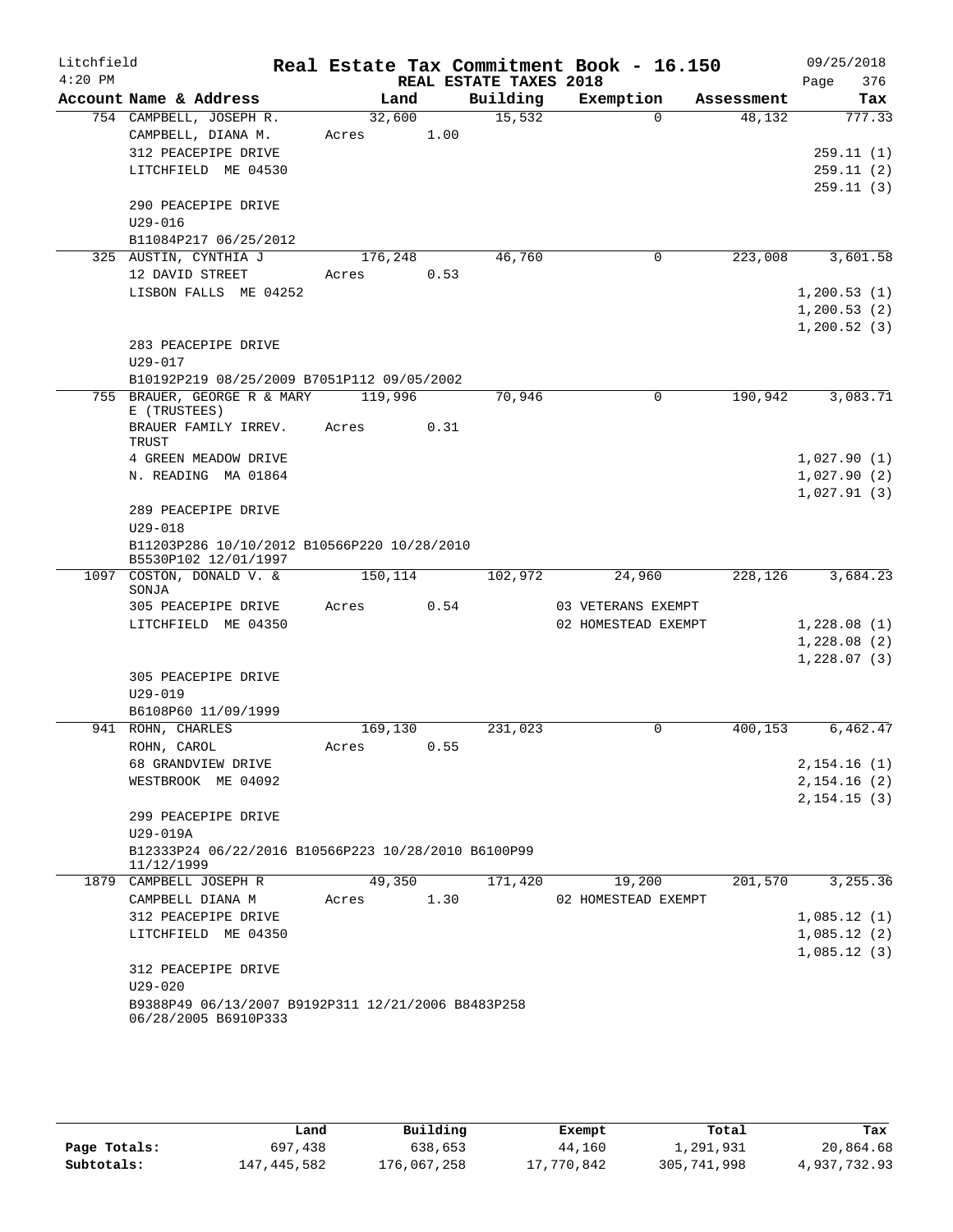| Litchfield |                                                    |                  |                       |                                    | Real Estate Tax Commitment Book - 16.150 |            | 09/25/2018   |
|------------|----------------------------------------------------|------------------|-----------------------|------------------------------------|------------------------------------------|------------|--------------|
| $4:20$ PM  | Account Name & Address                             |                  | Land                  | REAL ESTATE TAXES 2018<br>Building |                                          | Assessment | 377<br>Page  |
|            | 1880 CAMPBELL JOSEPH R                             |                  |                       | $\Omega$                           | Exemption<br>$\Omega$                    |            | Tax          |
|            | 312 PEACEPIPE DRIVE                                | 112,182<br>Acres | 0.27                  |                                    |                                          | 112,182    | 1,811.74     |
|            | LITCHFIELD ME 04350                                |                  |                       |                                    |                                          |            | 603.91(1)    |
|            |                                                    |                  |                       |                                    |                                          |            | 603.91(2)    |
|            |                                                    |                  |                       |                                    |                                          |            | 603.92(3)    |
|            | PEACEPIPE DRIVE                                    |                  |                       |                                    |                                          |            |              |
|            | U29-021                                            |                  |                       |                                    |                                          |            |              |
|            | B9388P49 06/15/2007 B8483P258 06/28/2005 B6910P333 |                  |                       |                                    |                                          |            |              |
|            | 377 LEVASSEUR ROSEMARY                             |                  | 123,650               | 115,234                            | 19,200                                   | 219,684    | 3,547.90     |
|            | PO BOX 347                                         | Acres            | 0.25                  |                                    | 02 HOMESTEAD EXEMPT                      |            |              |
|            | LITCHFIELD ME 04350                                |                  |                       |                                    |                                          |            | 1,182.63(1)  |
|            |                                                    |                  |                       |                                    |                                          |            | 1,182.63(2)  |
|            |                                                    |                  |                       |                                    |                                          |            | 1, 182.64(3) |
|            | 323 PEACEPIPE DRIVE                                |                  |                       |                                    |                                          |            |              |
|            | $U29 - 022$                                        |                  |                       |                                    |                                          |            |              |
|            | B9388P46 06/13/2007 B5296P109 01/16/1997           |                  |                       |                                    |                                          |            |              |
|            | 74 FAIRFIELD, JAMES C.                             |                  | 53,100                | 155,668                            | 19,200                                   | 189,568    | 3,061.52     |
|            | FAIRFIELD, MICHELLE A. Acres                       |                  | 2.80                  |                                    | 02 HOMESTEAD EXEMPT                      |            |              |
|            | 12 NORTH EVERGREEN DR                              |                  |                       |                                    |                                          |            | 1,020.51(1)  |
|            | LITCHFIELD ME 04350                                |                  |                       |                                    |                                          |            | 1,020.51(2)  |
|            |                                                    |                  |                       |                                    |                                          |            | 1,020.50(3)  |
|            | 12 NORTH EVERGREEN                                 |                  |                       |                                    |                                          |            |              |
|            | DRIVE                                              |                  |                       |                                    |                                          |            |              |
|            | $U29 - 023$                                        |                  |                       |                                    |                                          |            |              |
|            | B12414P266 09/16/2016 B5296P123                    |                  |                       |                                    |                                          |            |              |
|            | 1192 DAY, STEPHEN A.<br>61 NORTH EVERGREEN         |                  | $\overline{46}$ , 850 | 73,125                             | 19,200                                   | 100,775    | 1,627.52     |
|            | DRIVE                                              | Acres            | 5.10                  |                                    | 02 HOMESTEAD EXEMPT                      |            |              |
|            | LITCHFIELD ME 04350                                |                  |                       |                                    |                                          |            | 542.51(1)    |
|            |                                                    |                  |                       |                                    |                                          |            | 542.51(2)    |
|            |                                                    |                  |                       |                                    |                                          |            | 542.50(3)    |
|            | 61 NORTH EVERGREEN                                 |                  |                       |                                    |                                          |            |              |
|            | DRIVE                                              |                  |                       |                                    |                                          |            |              |
|            | $U29 - 024 - 1$                                    |                  |                       |                                    |                                          |            |              |
|            | B7530P139 05/11/2003                               |                  |                       |                                    |                                          |            |              |
|            | 594 FITZGERALD JAMES                               | 46,850           |                       | 1,867                              | $\Omega$                                 | 48,717     | 786.78       |
|            | P O BOX 219                                        | Acres            | 5.10                  |                                    |                                          |            |              |
|            | LITCHFIELD ME 04350                                |                  |                       |                                    |                                          |            | 262.26(1)    |
|            |                                                    |                  |                       |                                    |                                          |            | 262.26(2)    |
|            |                                                    |                  |                       |                                    |                                          |            | 262.26(3)    |
|            | <b>45 NORTH EVERGREEN</b>                          |                  |                       |                                    |                                          |            |              |
|            | DRIVE<br>$U29 - 024 - 2$                           |                  |                       |                                    |                                          |            |              |
|            | B8431P313 05/31/2005 B3252P166                     |                  |                       |                                    |                                          |            |              |
|            | 1404 POULIN, TROY W                                | 58,850           |                       | 107,351                            | 19,200                                   | 147,001    | 2,374.07     |
|            | 37 NORTH EVERGREEN                                 | Acres            | 5.10                  |                                    | 02 HOMESTEAD EXEMPT                      |            |              |
|            | DRIVE                                              |                  |                       |                                    |                                          |            |              |
|            | LITCHFIELD ME 04350                                |                  |                       |                                    |                                          |            | 791.36(1)    |
|            |                                                    |                  |                       |                                    |                                          |            | 791.36(2)    |
|            |                                                    |                  |                       |                                    |                                          |            | 791.35(3)    |
|            |                                                    |                  |                       |                                    |                                          |            |              |
|            | 37 NORTH EVERGREEN                                 |                  |                       |                                    |                                          |            |              |
|            | DRIVE                                              |                  |                       |                                    |                                          |            |              |
|            | $U29 - 024 - 3$<br>B7639P129 08/17/2003            |                  |                       |                                    |                                          |            |              |

|              | Land        | Building    | Exempt     | Total       | Tax          |
|--------------|-------------|-------------|------------|-------------|--------------|
| Page Totals: | 441,482     | 453,245     | 76,800     | 817,927     | 13,209.53    |
| Subtotals:   | 147,887,064 | 176,520,503 | 17,847,642 | 306,559,925 | 4,950,942.46 |